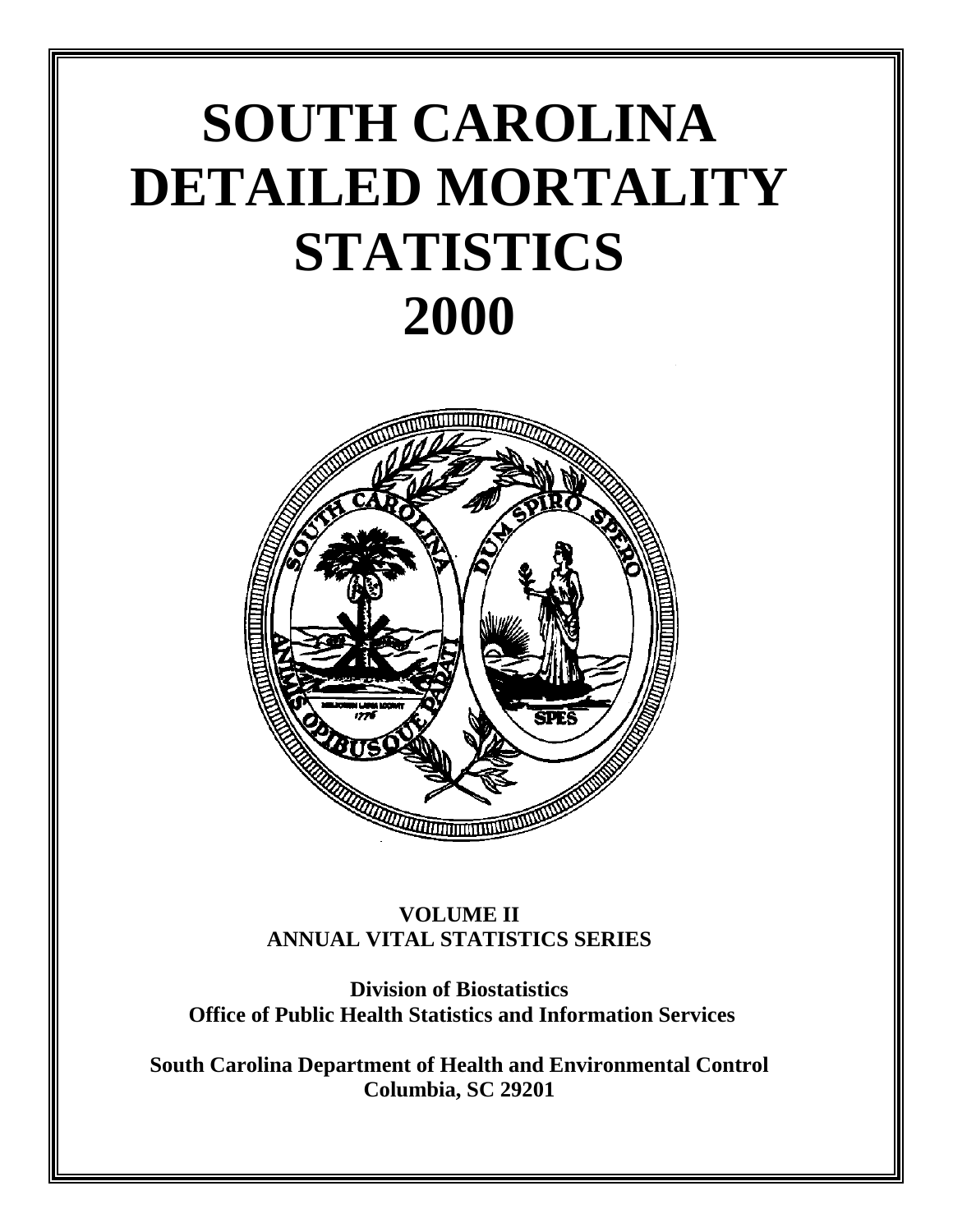# **SOUTH CAROLINA DETAILED MORTALITY STATISTICS 2000**



## **VOLUME II ANNUAL VITAL STATISTICS SERIES**

**Division of Biostatistics Office of Public Health Statistics and Information Services**

**South Carolina Department of Health and Environmental Control Columbia, SC 29201**

**May 2002**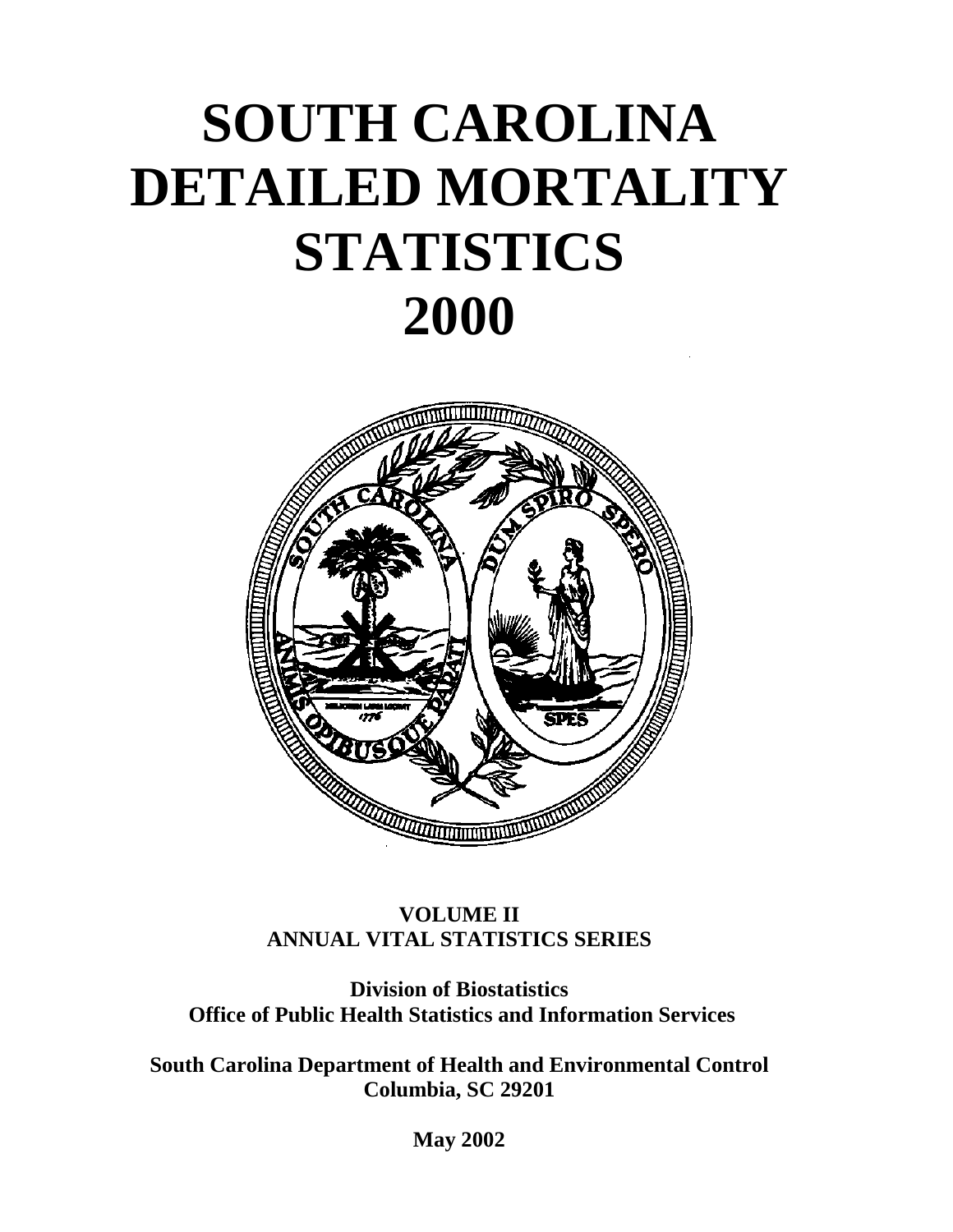This report is available in CD format as well as in printed format. In the near future, this and other reports on South Carolina vital statistics will be available on the Internet at the web address listed below.

Please forward any suggestions, comments or requests concerning this report:

South Carolina Department of Health and Environmental Control Office of Public Health Statistics and Information Services Division of Biostatistics 2600 Bull Street Columbia, SC 29201 803-898-3649 phone 803-898-3661 fax

http://www.scdhec.net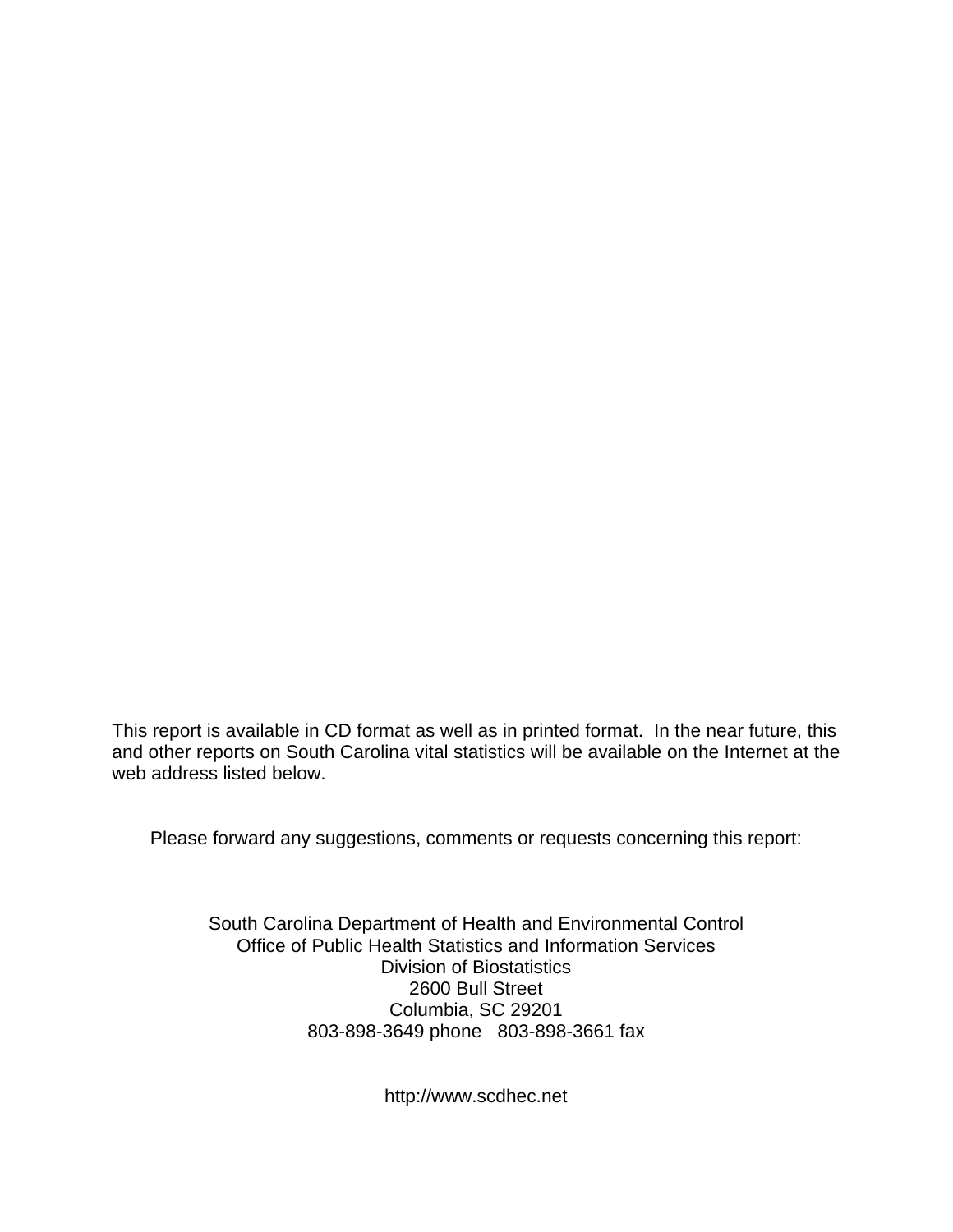### **DATA INTERPRETATION**

This report contains tables of counts of deaths classified according to the cause of death and the age, race and sex of the decedent for South Carolina residents.

This report supplements the annual publication, South Carolina Vital and Morbidity Statistics, Volume I. The Detailed Mortality Statistics report presents deaths allocated to the place of residence for the deceased, regardless of where the death occurred. The counts of deaths for each cause are shown for race, sex and age categories. The race categories are white and black and other; black and other are predominately Black (97 percent) in South Carolina.

Four age categories are shown for infants - less than 1 day, less than 1 week, less than 28 days and less than one year of age. These age categories are cumulative such that a death occurring during the first day of life is counted again in the three subsequent age categories. For deaths occurring at one year of age or older, counts are grouped into 5 or 10 year age intervals (age in complete years).

The cause of death is the underlying cause classified according to the tenth revision of the International Classification of Diseases (ICD). Counts of deaths are displayed for the detailed list of causes. Only sixty characters of the name of each cause category are printed. If there were no deaths in a particular category, the name is not printed. Complete descriptions of the cause categories are provided in the ICD.

In the tables of this report, the cause of death categories are ordered from the general to the specific. The 4-digit alphanumeric category is the most specific classification. A 3-digit category is the sum of 4-digit alphanumeric categories having the same first three digits. There are 2600 possible 3-digit alphanumeric categories. A group of the categories is the sum of 3 digit alphanumeric categories with similar attributes. There are 91 groups in this report. The classification is arranged in twenty major sections.

The following examples, illustrate the four levels of the cause of death hierarchy as shown in this report. Note that the order is the same as 1979-1999 and the reverse of that provided in the 1978 report.

| <b>LEVEL</b> | <b>ICD CODE</b> | <b>CATEGORY</b>                                                       |
|--------------|-----------------|-----------------------------------------------------------------------|
| Section      | $100 - 199$     | Diseases of the Circulatory System                                    |
| Group        | <b>126-128</b>  | Pulmonary Heart Disease & Diseases of<br><b>Pulmonary Circulation</b> |
| 3-Digits     | 126             | <b>Pulmonary Embolism</b>                                             |
| 4-Digits     | 126.0           | Pulmonary Embolism with mention of<br><b>Acute Cor Pulmonale</b>      |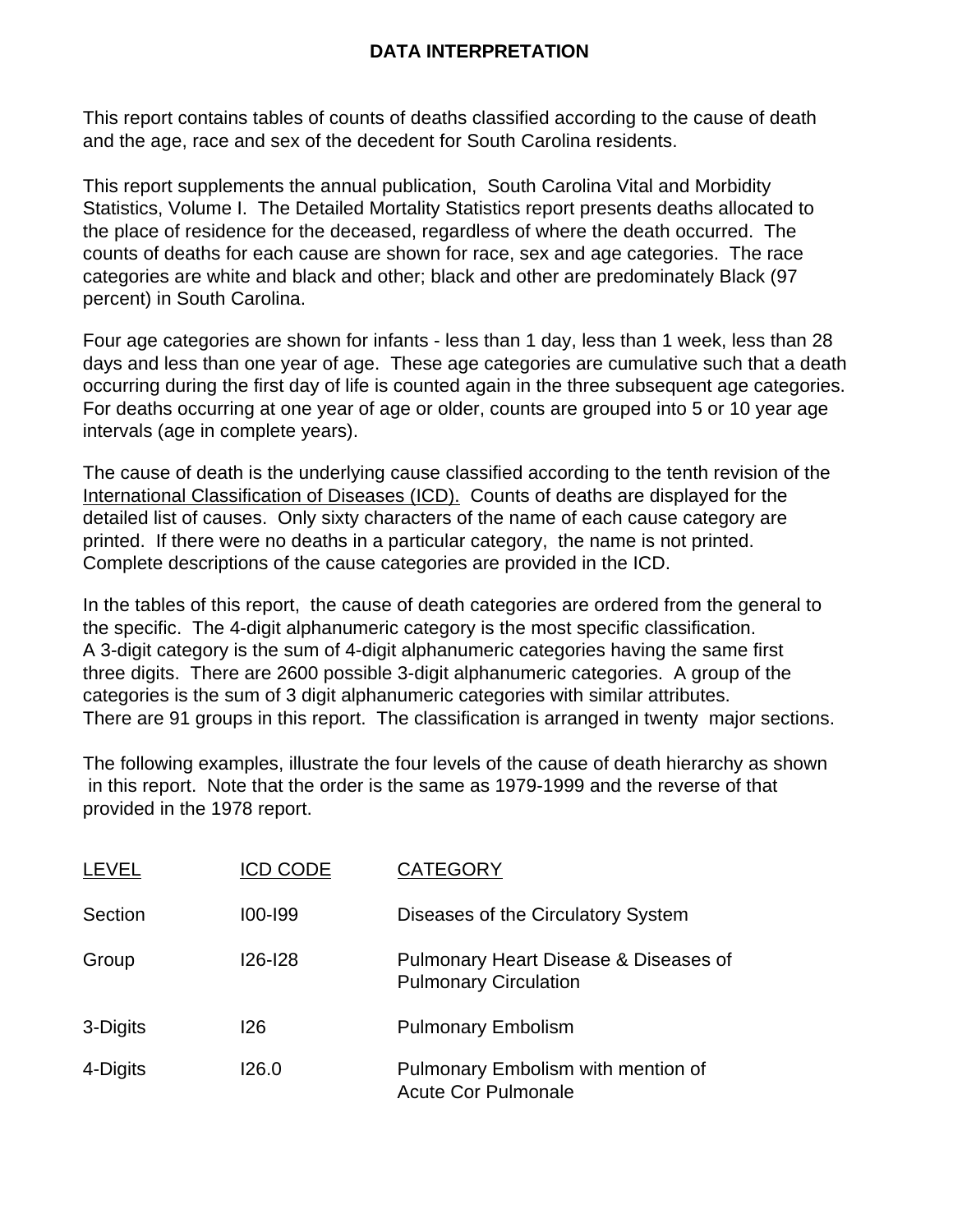There have been several revisions of the International Classification of Diseases. Therefore, in comparing causes in this report to causes of death prior to 1999, the user should be aware of comparability ratios published by the National Center for Health Statistics, May 19, 2001, in the National Mortality Vital Statistics Report, vol. 49, no. 2.

# **EXCLUDED DATA**

Twenty-eight certificates were dropped from the file producing this report for 2000 due to unknown values for selected variables. The characteristics of these certificates are listed below. These twenty-eight certificates are included in other mortality data published by the Office of Public Health Statistics and Information Services.

| <b>Cause of Death</b> | Race           | <b>Sex</b>    | Age at Death   |
|-----------------------|----------------|---------------|----------------|
| R99                   | <b>UNKNOWN</b> | <b>FEMALE</b> | 72             |
| R99                   | <b>UNKNOWN</b> | <b>MALE</b>   | 34             |
| R99                   | <b>UNKNOWN</b> | <b>FEMALE</b> | 65             |
| R99                   | <b>UNKNOWN</b> | <b>FEMALE</b> | 61             |
| R99                   | <b>UNKNOWN</b> | <b>MALE</b>   | 47             |
| R99                   | <b>UNKNOWN</b> | <b>MALE</b>   | 67             |
| R99                   | <b>UNKNOWN</b> | <b>MALE</b>   | 81             |
| R99                   | <b>UNKNOWN</b> | <b>FEMALE</b> | 90             |
| R99                   | <b>UNKNOWN</b> | <b>MALE</b>   | 71             |
| R99                   | <b>UNKNOWN</b> | <b>MALE</b>   | 49             |
| <b>R99</b>            | <b>UNKNOWN</b> | <b>MALE</b>   | 87             |
| R99                   | <b>UNKNOWN</b> | <b>MALE</b>   | 47             |
| R99                   | <b>UNKNOWN</b> | <b>FEMALE</b> | 86             |
| R99                   | <b>UNKNOWN</b> | <b>FEMALE</b> | 65             |
| D571                  | <b>UNKNOWN</b> | <b>MALE</b>   | 57             |
| R960                  | <b>UNKNOWN</b> | <b>FEMALE</b> | 51             |
| R960                  | <b>UNKNOWN</b> | <b>FEMALE</b> | 60             |
| R99                   | <b>UNKNOWN</b> | <b>FEMALE</b> | 77             |
| G309                  | <b>BLACK</b>   | <b>FEMALE</b> | <b>UNKNOWN</b> |
| J969                  | <b>BLACK</b>   | <b>FEMALE</b> | <b>UNKNOWN</b> |
| 169                   | <b>BLACK</b>   | <b>MALE</b>   | <b>UNKNOWN</b> |
| R090                  | <b>BLACK</b>   | <b>MALE</b>   | <b>UNKNOWN</b> |
| Y09                   | <b>WHITE</b>   | <b>MALE</b>   | <b>UNKNOWN</b> |
| J841                  | <b>BLACK</b>   | <b>MALE</b>   | <b>UNKNOWN</b> |
| Q913                  | <b>WHITE</b>   | <b>FEMALE</b> | <b>UNKNOWN</b> |
| 148                   | <b>BLACK</b>   | <b>FEMALE</b> | <b>UNKNOWN</b> |
| 1739                  | <b>BLACK</b>   | <b>MALE</b>   | <b>UNKNOWN</b> |
| J189                  | <b>BLACK</b>   | <b>FEMALE</b> | <b>UNKNOWN</b> |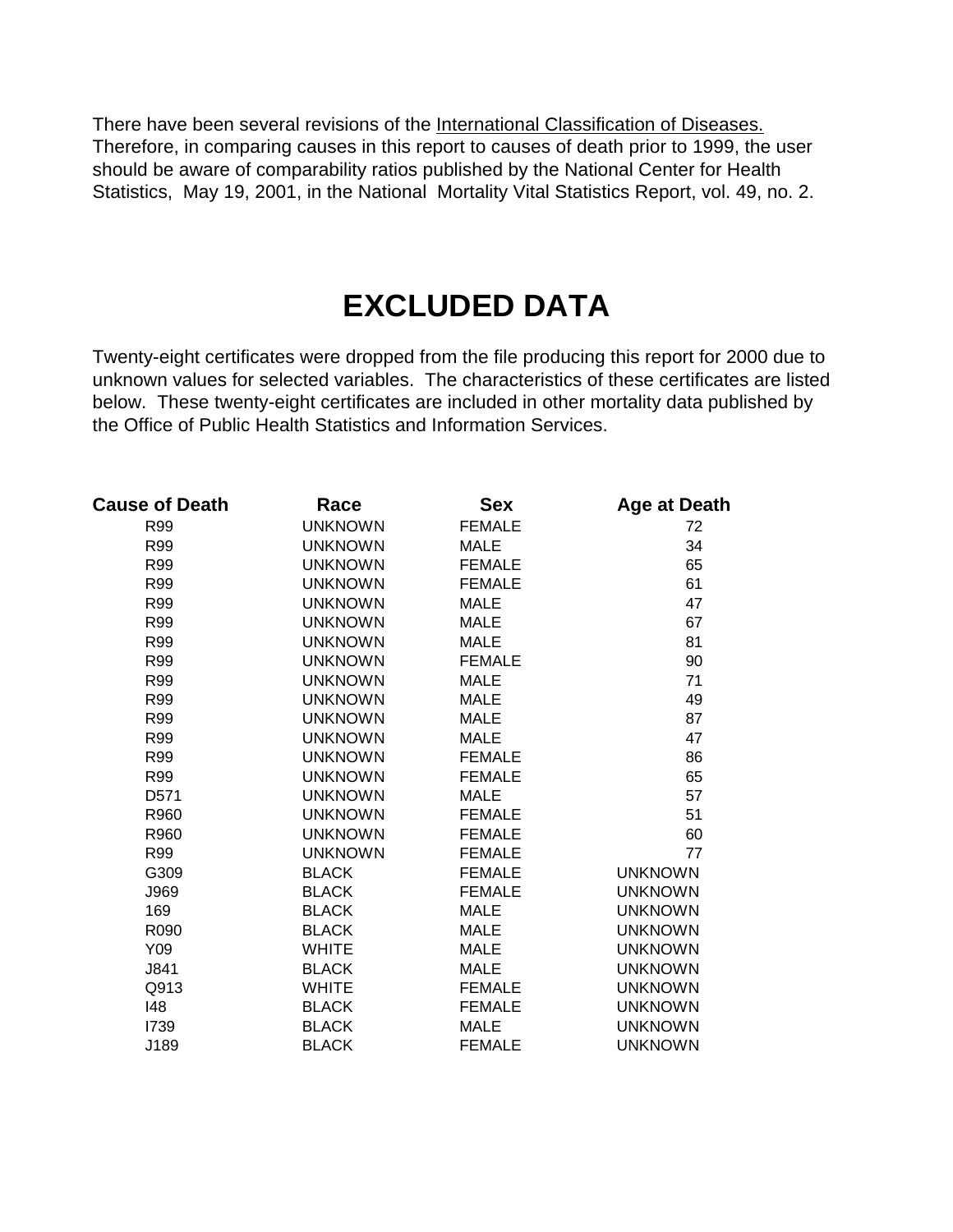#### **ICD -10 Chapters**

- Chapter I. Certain Infectious and Parasitic Diseases (A00-B99)
- Chapter II. Neoplasms (C00-D48)
- Chapter III. Diseases of the Blood and Blood-forming Organs and Certain Disorders Involving the Immune Mechanism (D50-D89)
- Chapter IV. Endocrine, Nutritional, and Metabolic Diseases (E00-E90)
- Chapter V. Mental and Behavioral Disorders (F00-F99)
- Chapter VI. Diseases of Nervous System (G00-G99)
- Chapter VII. Diseases of the Eyes and Adnexa (H00-H59)
- Chapter VIII. Diseases of the Ear and Mastoid Process (H60-H95)
- Chapter IX. Diseases of Circulatory System (I00-I99)
- Chapter X. Diseases of Respiratory System (J00-J99)
- Chapter XI. Diseases of Digestive System (K00-K93)
- Chapter XII. Diseases of the Skin and Subcutaneous Tissue (L00-L99)
- Chapter XIII. Diseases of the Musculoskeletal System and Connective Tissue (M00-M99)
- Chapter XIV. Diseases of the Genitourinary System (N00-N99)
- Chapter XV. Pregnancy, Childbirth and the Puerperium (O00-O99)
- Chapter XVI. Certain Conditions Originating in the Perinatal Period (P00-P96)
- Chapter XVII. Congenital Malformations, Deformations and Chromosomal Abnormalities (Q00- Q99)
- Chapter XVIII. Symptoms, Signs and Abnormal Clinical and Laboratory Findings, Not Elsewhere Classified (R00-R99)
- Chapter XIX. Injuries, Poisoning and Certain other Consequences of External Causes (S00-T98)
- Chapter XX. External Causes of Morbidity and Mortality (V01-Y98)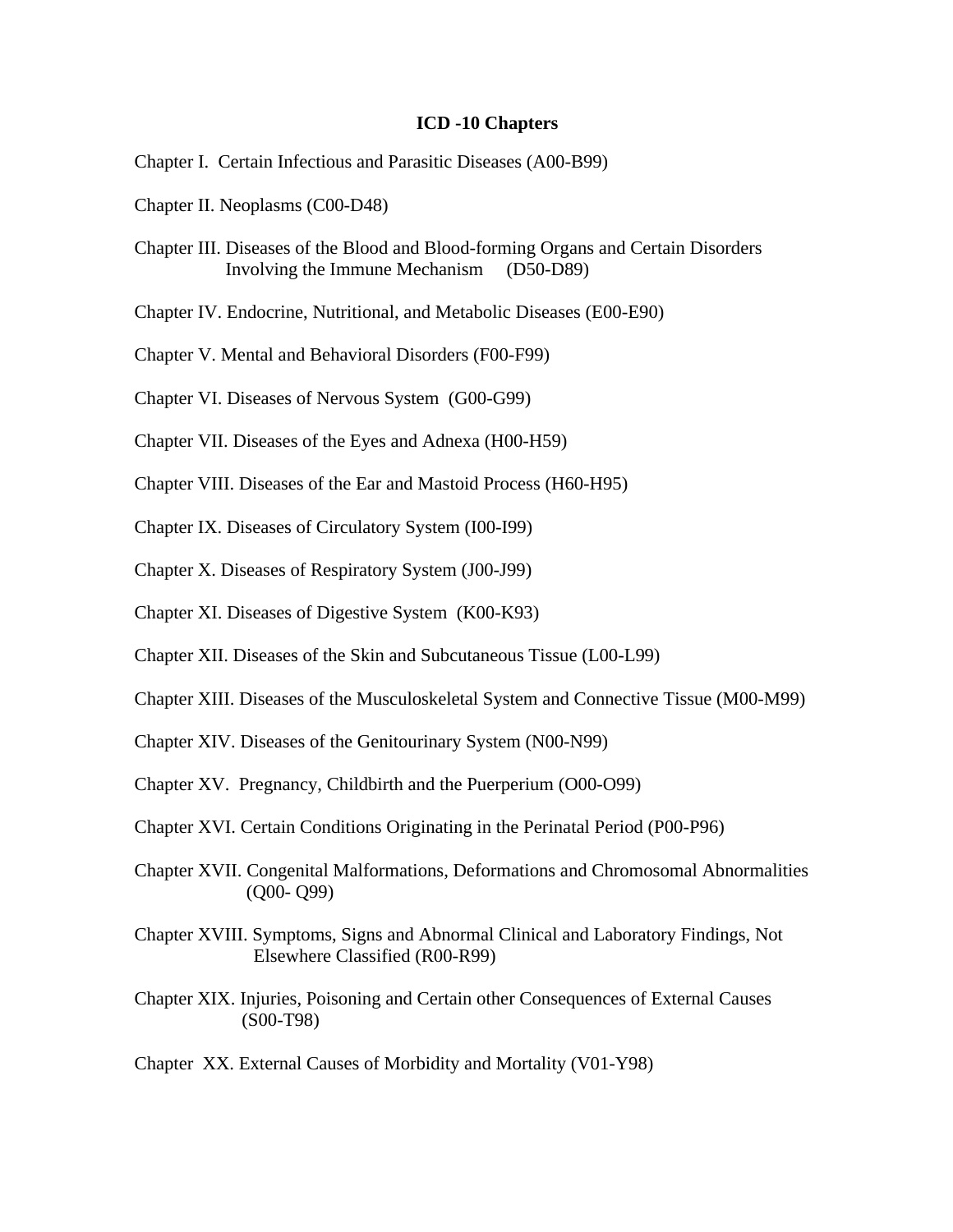#### **REFERENCE GUIDE**

#### (ICD CODES FOR SELECTED CAUSES OF DEATH)

| 1.             |                                                                                          |  |
|----------------|------------------------------------------------------------------------------------------|--|
|                |                                                                                          |  |
|                |                                                                                          |  |
| 2.             |                                                                                          |  |
| 3.             |                                                                                          |  |
| 4.             |                                                                                          |  |
| 5.             |                                                                                          |  |
|                |                                                                                          |  |
|                |                                                                                          |  |
|                |                                                                                          |  |
|                |                                                                                          |  |
|                |                                                                                          |  |
|                |                                                                                          |  |
|                |                                                                                          |  |
|                |                                                                                          |  |
|                |                                                                                          |  |
| 6.             |                                                                                          |  |
| 7 <sub>1</sub> |                                                                                          |  |
| 8.             |                                                                                          |  |
| 9.             |                                                                                          |  |
| 10.            |                                                                                          |  |
| 11.            |                                                                                          |  |
|                | V20-V79, V80.3-V80.5, V81.0-V81.1, V82.0-V82.1, V83-V86, V870-V87.8, V88.8, V89.0, V89.2 |  |
| 12.            |                                                                                          |  |
| 13.            |                                                                                          |  |
| 14.            |                                                                                          |  |
| 15.            |                                                                                          |  |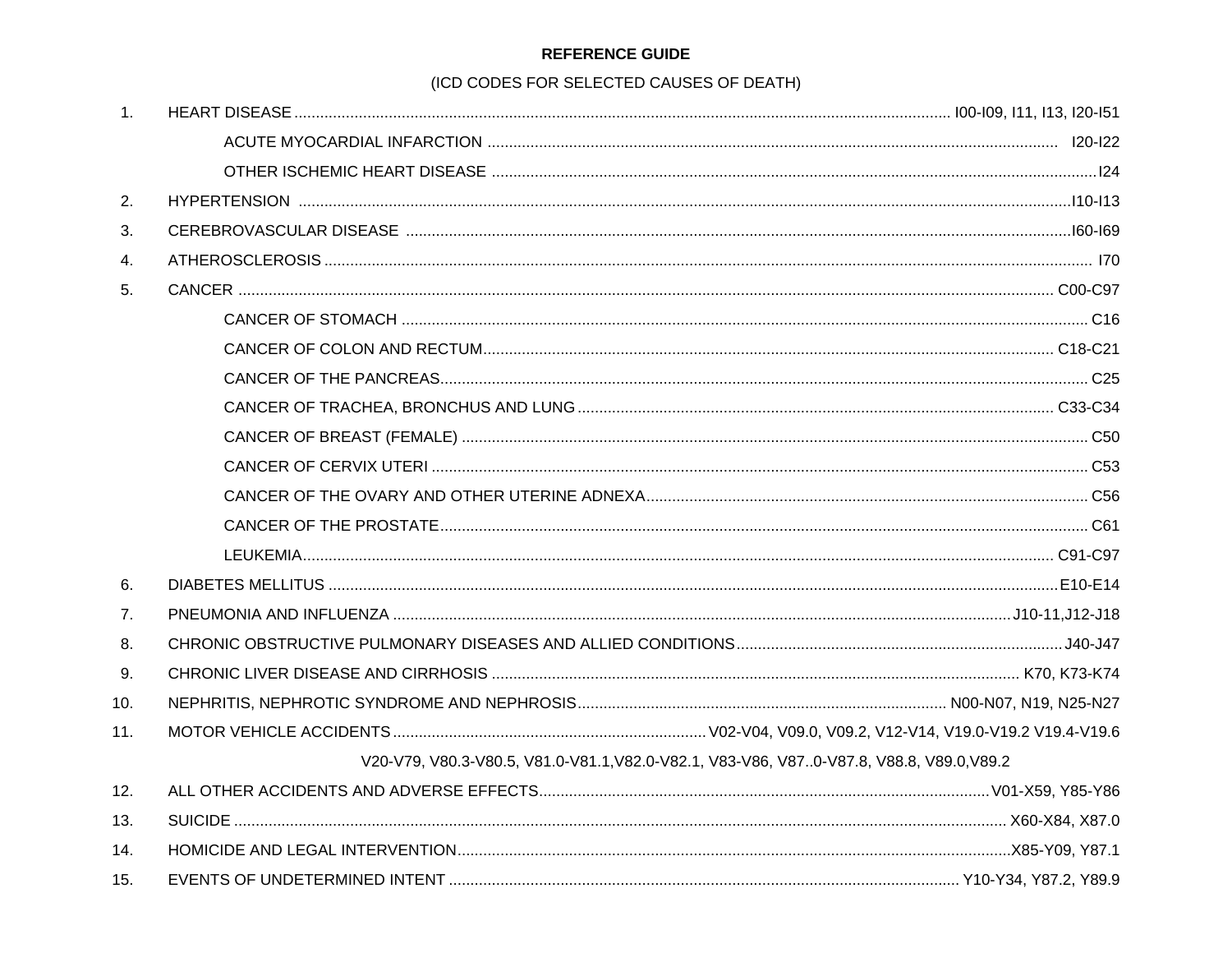|      | TABLE OF CONTENTS.<br>(MAJOR SECTIONS OF THE INTERNATIONAL CLASSIFICATION CODES OF DISEASES)                     | <b>PAGE</b> |
|------|------------------------------------------------------------------------------------------------------------------|-------------|
| Τ.   |                                                                                                                  |             |
| Ш.   |                                                                                                                  |             |
| III. | DISEASES OF THE BLOOD AND BLOOD-FORMING ORGANS AND CERTAIN DIS. INVOLVING THE IMMUNE MECHANISM (D50-D89)  42-47  |             |
| IV.  |                                                                                                                  |             |
| V.   |                                                                                                                  |             |
| VI.  |                                                                                                                  |             |
|      |                                                                                                                  |             |
|      |                                                                                                                  |             |
| IX.  |                                                                                                                  |             |
| Х.   |                                                                                                                  |             |
| XI.  |                                                                                                                  |             |
|      |                                                                                                                  |             |
|      |                                                                                                                  |             |
|      |                                                                                                                  |             |
|      |                                                                                                                  |             |
|      |                                                                                                                  |             |
|      |                                                                                                                  |             |
|      | XVIII. SYMPTOMS, SIGNS AND ABNORMAL CLINICAL AND LABORATORY FINDINGS, NOT ELSEWHERE CLASSIFIED (R00-R99) 155-158 |             |
|      |                                                                                                                  |             |
|      |                                                                                                                  |             |
|      |                                                                                                                  |             |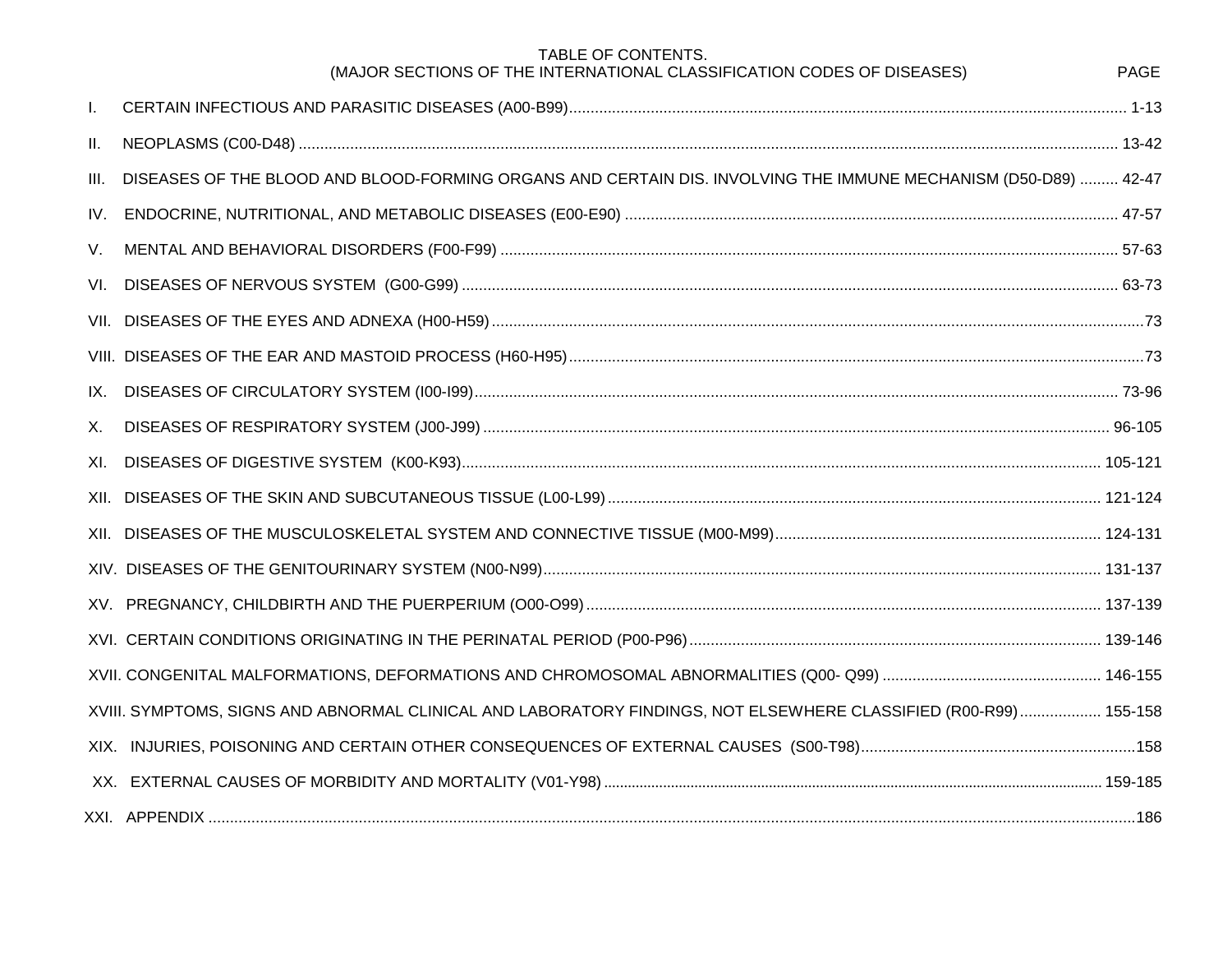<span id="page-8-0"></span>

|                |                                                                |                                              |                                                                |                                                                                   |                                                                                   |                                                                                |                                                                           |                                                                                                       |                                                             |                                                                            |                                                                         | AGE AT DEATH                                                                  |                                                     |                                                    |                                                   |                                                                    |                                                           |                                                 |                                                              |
|----------------|----------------------------------------------------------------|----------------------------------------------|----------------------------------------------------------------|-----------------------------------------------------------------------------------|-----------------------------------------------------------------------------------|--------------------------------------------------------------------------------|---------------------------------------------------------------------------|-------------------------------------------------------------------------------------------------------|-------------------------------------------------------------|----------------------------------------------------------------------------|-------------------------------------------------------------------------|-------------------------------------------------------------------------------|-----------------------------------------------------|----------------------------------------------------|---------------------------------------------------|--------------------------------------------------------------------|-----------------------------------------------------------|-------------------------------------------------|--------------------------------------------------------------|
|                |                                                                |                                              |                                                                |                                                                                   | CUMULATIVE COUNTS<br>-------------------                                          |                                                                                |                                                                           |                                                                                                       |                                                             |                                                                            |                                                                         | COMPLETE YEAR                                                                 |                                                     |                                                    |                                                   |                                                                    |                                                           |                                                 |                                                              |
| CODE           | ICD-10 CAUSE OF DEATH<br>------------------------------------- | RACE<br>& SEX                                | ALL<br>AGE                                                     | $\leq$ 1                                                                          |                                                                                   | $< 1$ $< 28$                                                                   | < 1                                                                       | $1 - 4$<br>DAY WEEK DAYS YEAR YEARS YEARS YEARS YEARS YEARS YEARS YEARS YEARS YEARS YEARS YEARS YEARS |                                                             |                                                                            |                                                                         |                                                                               |                                                     |                                                    |                                                   |                                                                    | 5-9 10-14 15-19 20-24 25-34 35-44 45-54 55-64 65-74 75-84 |                                                 | $85+$                                                        |
|                | A00-Y89 ** ALL CAUSE **                                        | BO M<br>BO F                                 | TOTAL 36788<br>W M 13144<br>W F 12867<br>5475<br>5302          | 207<br>37<br>28<br>84<br>58                                                       | 282<br>56<br>50<br>71                                                             | 340<br>73<br>62<br>105 119<br>86                                               | 488<br>104<br>88<br>168<br>128                                            | 73<br>21<br>14<br>18<br>20                                                                            | 70<br>17<br>20<br>24<br>9                                   | 53<br>20<br>13<br>12<br>8                                                  | 256<br>120<br>50<br>60<br>26                                            | 345<br>137<br>49<br>121<br>38                                                 | 765<br>303<br>113<br>224<br>125                     | 1653<br>605<br>323<br>447<br>278                   | 3103<br>1150<br>635<br>820<br>498                 | 4428<br>1869<br>1110<br>837<br>612                                 | 3129<br>2189<br>1083<br>948                               | 7349 10316<br>3826<br>4025<br>1117<br>1348      | 7889<br>1843<br>4238<br>544<br>1264                          |
|                | A00-B99 I. CERTAIN INFECTIOUS AND<br>PARASITIC DISEASE         | TOTAL<br>W M<br>W F<br>BO M<br>BO F          | 981<br>261<br>232<br>261<br>227                                | $\Omega$<br>$\mathbf 0$<br>$^{\circ}$<br>0<br>$^{\circ}$                          | $^{\circ}$<br>$\mathbf 0$<br>$^{\circ}$<br>$^{\circ}$<br>$\mathbf 0$              | $\overline{1}$<br>$\mathbf 0$<br>$\overline{0}$<br>$\mathbf{1}$<br>$\mathbf 0$ | 12<br>2<br><sup>1</sup><br>5<br>4                                         | $\mathbf 0$<br>$\mathbf{0}$<br>$\mathbf{0}$<br>0<br>$\Omega$                                          | 2<br>$\mathbf 0$<br>1<br>$\mathbf{1}$<br>$\mathbf 0$        | $\mathbf{1}$<br>$\mathbf{0}$<br>1<br>$\mathbf 0$<br>$\Omega$               | $\mathbf{1}$<br>$\mathbf{1}$<br>0<br>0<br>$\mathbf 0$                   | 6<br>$\mathbf{1}$<br>$\mathbf 0$<br>2<br>3                                    | 58<br>-6<br>$\overline{4}$<br>24<br>24              | 158<br>44<br>8<br>66<br>40                         | 146<br>42<br>13<br>65<br>26                       | 94<br>26<br>23<br>26<br>19                                         | 163<br>54<br>36<br>35<br>38                               | 197<br>57<br>73<br>27<br>40                     | 143<br>28<br>72<br>10<br>33                                  |
| A00-A09        | INTESTINAL INFECTIOUS DISEASE                                  | TOTAL<br>W F<br>BO M<br>BO F                 | 5<br><sup>1</sup><br>$\mathbf{1}$<br>$\overline{3}$            | $^{\circ}$<br>$\Omega$<br>$\mathbf 0$<br>$\mathbf 0$                              | $^{\circ}$<br>$\Omega$<br>$\Omega$<br>$\mathbf 0$                                 | $^{\circ}$<br>$\Omega$<br>$^{\circ}$<br>$\mathbf 0$                            | $\Omega$<br>$\Omega$<br>$\Omega$<br>$\mathbf 0$                           | $\Omega$<br>$\Omega$<br>$\Omega$<br>$\mathbf 0$                                                       | $\mathbf 0$<br>$\Omega$<br>$\Omega$<br>0                    | $^{\circ}$<br>$\Omega$<br>$\Omega$<br>$\mathbf 0$                          | $\mathbf 0$<br>$\Omega$<br>$\Omega$<br>$\mathbf 0$                      | $\mathbf 0$<br>$\Omega$<br>$\Omega$<br>$\mathbf{0}$                           | $\mathbf{0}$<br>$\Omega$<br>$\Omega$<br>0           | $\mathbf 0$<br>$\Omega$<br>$\Omega$<br>$\mathbf 0$ | $^{\circ}$<br>$\Omega$<br>$\Omega$<br>$\mathbf 0$ | $\mathbf 0$<br>$\Omega$<br>$\Omega$<br>$\mathbf 0$                 | 2<br>$\Omega$<br>$\mathbf{1}$<br>$\mathbf{1}$             | $\mathbf 0$<br>$\Omega$<br>$\Omega$<br>0        | 3<br>$\mathbf{1}$<br>$\mathbf 0$<br>2                        |
| A04            | OTHER BACTERIAL INTESTINAL<br>INFECTIONS                       | TOTAL<br>W F<br>BO M<br>BO F                 | 3<br>1<br>$\mathbf{1}$<br>$\mathbf{1}$                         | $\mathbf 0$<br>$\mathbf 0$<br>$\Omega$<br>$\mathbf 0$                             | $\mathbf 0$<br>$\Omega$<br>$\Omega$<br>$\mathbf 0$                                | $\mathbf 0$<br>$\mathbf 0$<br>$\mathbf 0$<br>$\mathbf 0$                       | $\mathbf 0$<br>$\Omega$<br>$\Omega$<br>$\Omega$                           | $\mathbf{0}$<br>0<br>$\Omega$<br>$\Omega$                                                             | $\mathbf 0$<br>$\Omega$<br>$\Omega$<br>$\Omega$             | $\mathbf 0$<br>$^{\circ}$<br>$\Omega$<br>$\Omega$                          | $\mathbf 0$<br>$\Omega$<br>$\Omega$<br>$\Omega$                         | $\mathbf{0}$<br>$\Omega$<br>$\Omega$<br>$\Omega$                              | $\mathbf{0}$<br>$\Omega$<br>$\Omega$<br>$\Omega$    | $\mathbf 0$<br>$\Omega$<br>$\Omega$<br>$\Omega$    | $\mathbf 0$<br>$\Omega$<br>$\Omega$<br>$\Omega$   | $\mathbf 0$<br>$\Omega$<br>$\Omega$<br>$\Omega$                    | $\mathbf{1}$<br>0<br>1<br>$\Omega$                        | $\mathbf 0$<br>$\Omega$<br>$\Omega$<br>$\Omega$ | $\overline{a}$<br>1<br>$\mathbf 0$<br>$\mathbf{1}$           |
| A04.7          | ENTEROCOLITIS DUE TO CLOSTRIDIUM TOTAL<br>DIFFICILE            | W F<br>BO M<br>BO F                          | $\overline{3}$<br>$\mathbf{1}$<br>$\mathbf{1}$<br>$\mathbf{1}$ | $\Omega$<br>$\mathbf 0$<br>$\mathbf 0$<br>$\mathbf 0$                             | $\Omega$<br>$\mathbf 0$<br>$^{\circ}$<br>$\mathbf 0$                              | $\Omega$<br>$\mathbf 0$<br>$\mathbf 0$<br>$\mathbf 0$                          | $\Omega$<br>$\Omega$<br>$\mathbf 0$<br>$\mathbf 0$                        | $\Omega$<br>$\mathbf 0$<br>$^{\circ}$<br>$\mathbf 0$                                                  | $\Omega$<br>0<br>0<br>$\circ$                               | $\Omega$<br>$\mathbf 0$<br>0<br>$\mathbf 0$                                | $\Omega$<br>$\mathbf 0$<br>0<br>0                                       | $\Omega$<br>$\mathbf{0}$<br>0<br>$\mathbf{0}$                                 | $\Omega$<br>$\mathbf 0$<br>$\circ$<br>0             | $\Omega$<br>$\mathbf 0$<br>0<br>0                  | $\Omega$<br>$\mathbf 0$<br>0<br>0                 | $\Omega$<br>$\mathbf 0$<br>0<br>$^{\circ}$                         | $\mathbf{1}$<br>$\mathbf{0}$<br>1<br>0                    | $\Omega$<br>$\mathbf 0$<br>0<br>0               | $\overline{a}$<br>$\mathbf{1}$<br>0<br>$\mathbf{1}$          |
| A06            | AMEBIASIS                                                      | TOTAL<br>BO F                                | $\mathbf{1}$<br>$\mathbf{1}$                                   | $\mathbf 0$<br>$\mathbf 0$                                                        | $\mathbf 0$<br>$\mathbf 0$                                                        | $\mathbf 0$<br>$\mathbf 0$                                                     | $\Omega$<br>$\Omega$                                                      | $\mathbf 0$<br>$\Omega$                                                                               | 0<br>0                                                      | $\Omega$<br>$\Omega$                                                       | 0<br>$\mathbf 0$                                                        | $\Omega$<br>$\Omega$                                                          | 0<br>$\mathbf 0$                                    | $\Omega$<br>$\Omega$                               | $\Omega$<br>$\mathbf 0$                           | $\Omega$<br>$\mathbf 0$                                            | $\mathbf{1}$<br>$\mathbf{1}$                              | 0<br>0                                          | 0<br>0                                                       |
| A06.9          | AMEBIASIS, UNSPECIFIED                                         | TOTAL<br>BO F                                | 1<br>$\mathbf{1}$                                              | $\Omega$<br>$\mathbf 0$                                                           | $\Omega$<br>$\mathbf 0$                                                           | $\mathbf 0$<br>$\mathbf 0$                                                     | $\Omega$<br>$\Omega$                                                      | $\Omega$<br>$\Omega$                                                                                  | $\Omega$<br>0                                               | $\Omega$<br>$\Omega$                                                       | $\Omega$<br>$\mathbf 0$                                                 | $\Omega$<br>$\Omega$                                                          | $\Omega$<br>0                                       | $\Omega$<br>$\Omega$                               | $\Omega$<br>$\mathbf 0$                           | $\Omega$<br>$\Omega$                                               | $\overline{1}$<br>$\mathbf{1}$                            | $\Omega$<br>$\mathbf 0$                         | $\Omega$<br>0                                                |
| A08            | VIRAL AND OTHER SPECIFIED<br>INTESTINAL INFECTIONS             | TOTAL<br>BO F                                | 1<br>$\mathbf{1}$                                              | $^{\circ}$<br>$\mathbf 0$                                                         | $^{\circ}$<br>$\Omega$                                                            | $^{\circ}$<br>$\Omega$                                                         | $\mathbf 0$<br>$\Omega$                                                   | $\mathbf 0$<br>$\Omega$                                                                               | 0<br>$\Omega$                                               | $^{\circ}$<br>$\Omega$                                                     | 0<br>$\Omega$                                                           | $\mathbf 0$<br>$\Omega$                                                       | 0<br>$\Omega$                                       | 0<br>$\Omega$                                      | 0<br>$\Omega$                                     | $^{\circ}$<br>$\Omega$                                             | $\mathbf 0$<br>$\Omega$                                   | 0<br>$\Omega$                                   | 1<br>1                                                       |
| A08.4          | VIRAL INTESTINAL INFECTION,<br>UNSPECIFIED                     | TOTAL<br>BO F                                | 1<br>$\mathbf{1}$                                              | $\mathbf 0$<br>$\Omega$                                                           | $\mathbf 0$<br>$\Omega$                                                           | $\mathbf 0$<br>$\Omega$                                                        | $\mathbf 0$<br>$\Omega$                                                   | $\mathbf 0$<br>$\Omega$                                                                               | $\mathbf 0$<br>$\Omega$                                     | $\mathbf 0$<br>$\Omega$                                                    | $\mathbf 0$<br>$\Omega$                                                 | $\mathbf 0$<br>$\Omega$                                                       | 0<br>$\Omega$                                       | $\mathbf 0$<br>$\Omega$                            | $\mathbf 0$<br>$\Omega$                           | $\mathbf 0$<br>$\Omega$                                            | $\mathbf 0$<br>$\Omega$                                   | 0<br>$\Omega$                                   | 1<br>$\mathbf{1}$                                            |
| A16-A19<br>A16 | TUBERCULOSIS<br>RESPIRATORY TUBERCULOSIS, NOT                  | TOTAL<br>W M<br>W F<br>BO M<br>BO F<br>TOTAL | 15<br>2<br>$\mathbf{1}$<br>9<br>3<br>12                        | $\Omega$<br>$\mathbf 0$<br>$^{\circ}$<br>$^{\circ}$<br>$\mathbf 0$<br>$\mathbf 0$ | $\Omega$<br>$^{\circ}$<br>$\mathbf 0$<br>$^{\circ}$<br>$\mathbf 0$<br>$\mathbf 0$ | $\mathbf 0$<br>$\circ$<br>$\circ$<br>$\mathbf 0$<br>$\mathbf 0$<br>$\mathbf 0$ | $\Omega$<br>$\Omega$<br>$\mathbf 0$<br>$^{\circ}$<br>$\Omega$<br>$\Omega$ | $\Omega$<br>$\mathbf 0$<br>0<br>$\Omega$<br>$\Omega$<br>$\Omega$                                      | $\Omega$<br>$\mathbf 0$<br>$\circ$<br>0<br>$\mathbf 0$<br>0 | $\Omega$<br>$^{\circ}$<br>$^{\circ}$<br>$^{\circ}$<br>$\Omega$<br>$\Omega$ | $\Omega$<br>$\mathbf 0$<br>$^{\circ}$<br>$^{\circ}$<br>0<br>$\mathbf 0$ | $\Omega$<br>$\mathbf 0$<br>$\mathbf 0$<br>$\mathbf 0$<br>$\Omega$<br>$\Omega$ | $\Omega$<br>$\mathbf{0}$<br>0<br>0<br>0<br>$\Omega$ | 3<br>$\mathbf 0$<br>0<br>2<br>$\mathbf{1}$<br>3    | 3<br>$\mathbf{1}$<br>$\mathbf 0$<br>2<br>0<br>2   | $\overline{1}$<br>$^{\circ}$<br>0<br>1<br>$\Omega$<br>$\mathbf{1}$ | 5<br>1<br>0<br>3<br>1<br>4                                | 3<br>0<br>1<br>1<br>1<br>$\overline{a}$         | $\Omega$<br>$\mathbf 0$<br>$\mathbf 0$<br>0<br>0<br>$\Omega$ |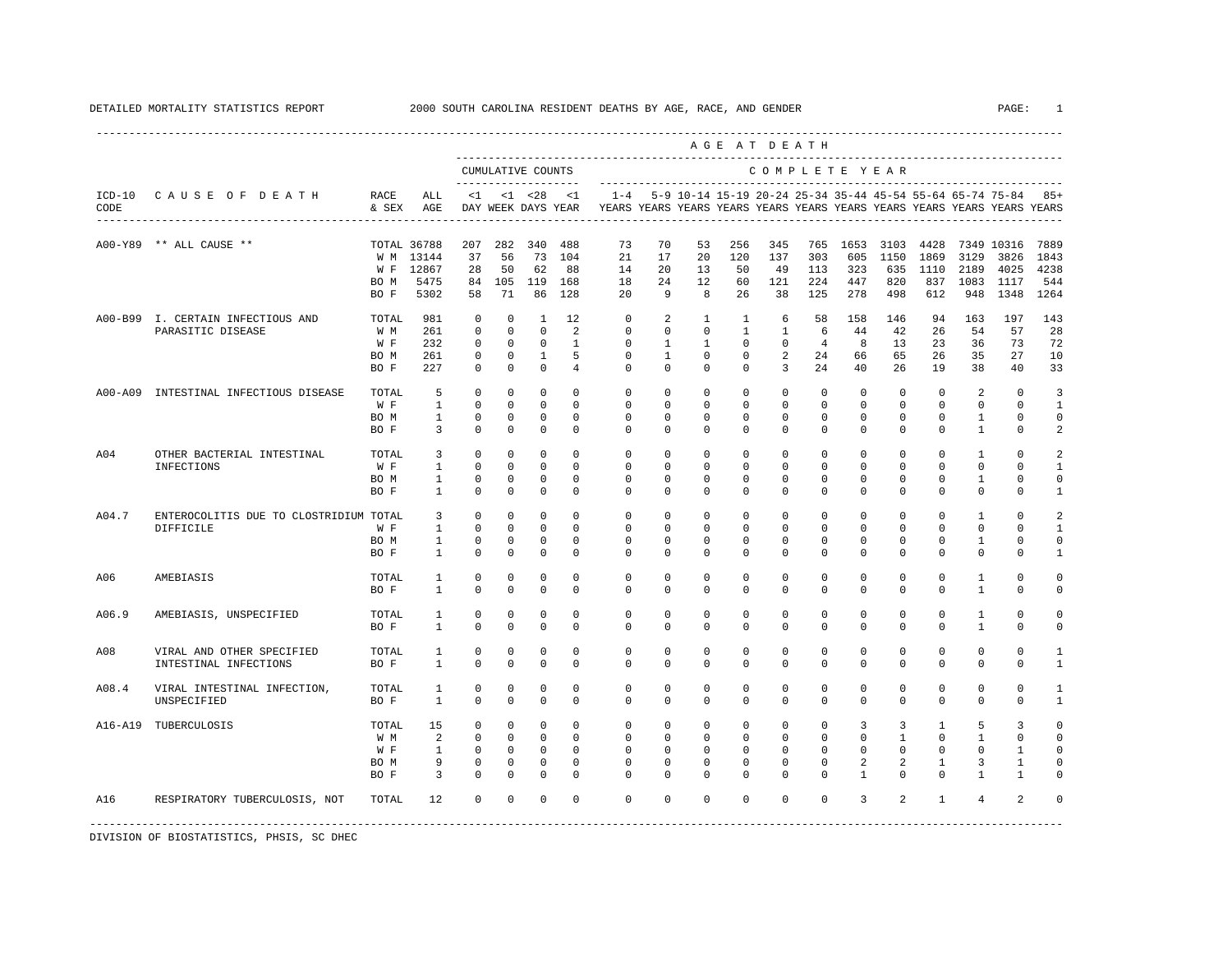|             |                                        |                   |                     |                         |              |                         |                |                                                                                                       |                         |                         | AGE AT DEATH            |                         |                         |                 |                              |                         |                                                           |                              |                |
|-------------|----------------------------------------|-------------------|---------------------|-------------------------|--------------|-------------------------|----------------|-------------------------------------------------------------------------------------------------------|-------------------------|-------------------------|-------------------------|-------------------------|-------------------------|-----------------|------------------------------|-------------------------|-----------------------------------------------------------|------------------------------|----------------|
|             |                                        |                   |                     | ____________________    |              | CUMULATIVE COUNTS       |                |                                                                                                       |                         |                         |                         | COMPLETE YEAR           |                         |                 |                              |                         |                                                           |                              |                |
| CODE        | ICD-10 CAUSE OF DEATH                  | RACE<br>& SEX AGE | ALL                 | $\leq 1$                |              | $<1$ $<28$              | $\leq$ 1       | $1 - 4$<br>DAY WEEK DAYS YEAR TEARS YEARS YEARS YEARS YEARS YEARS YEARS YEARS YEARS YEARS YEARS YEARS |                         |                         |                         |                         |                         |                 |                              |                         | 5-9 10-14 15-19 20-24 25-34 35-44 45-54 55-64 65-74 75-84 |                              | $85+$          |
| A16         | CONFIRMED BACTERIOLOGICALLY OR         | W M               | 2                   | $\Omega$                | $\mathbf 0$  | $^{\circ}$              | $\mathbf 0$    | $\mathbf{0}$                                                                                          | $\mathbf 0$             | $\mathbf 0$             | $\mathbf 0$             | $\mathbf 0$             | $\Omega$                | $\Omega$        | $\mathbf{1}$                 | $\Omega$                | $\mathbf{1}$                                              | $\Omega$                     | $\circ$        |
|             | HISTOLOGICALLY                         | W F               | $\mathbf{1}$        | $\Omega$                | $\Omega$     | $\Omega$                | $\Omega$       | $\Omega$                                                                                              | $\Omega$                | $\Omega$                | $\Omega$                | $\Omega$                | $\Omega$                | $\Omega$        | $\Omega$                     | $\Omega$                | $\Omega$                                                  | $\mathbf{1}$                 | $\Omega$       |
|             |                                        | BO M              | $7\phantom{.0}$     | $\mathbf 0$             | $\mathbf 0$  | $\mathbf 0$             | $\mathbf 0$    | $\mathbf{0}$                                                                                          | $\mathsf{O}\xspace$     | $\mathsf 0$             | $\mathbb O$             | $\mathbf 0$             | $\mathbf 0$             | 2               | $\mathbf{1}$                 | $\mathbf{1}$            | 3                                                         | $\mathbb O$                  | $\mathsf 0$    |
|             |                                        | BO F              | 2                   | $\Omega$                | $\mathbf 0$  | $\mathbf 0$             | $\Omega$       | $\Omega$                                                                                              | $\mathbf 0$             | $\mathbf 0$             | $\mathbf 0$             | $\mathbf 0$             | $\mathbf 0$             | $\mathbf{1}$    | $\mathbf 0$                  | $\Omega$                | $\mathbf 0$                                               | $\mathbf{1}$                 | 0              |
| A16.2       | TUBERCULOSIS OF LUNG, WITHOUT          | TOTAL             | 8                   | $\Omega$                | $\Omega$     | $\Omega$                | $\Omega$       | $\Omega$                                                                                              | $\Omega$                | $\Omega$                | $\Omega$                | $\Omega$                | $\Omega$                | 2               | 2                            | $\Omega$                | $\overline{4}$                                            | $\Omega$                     | $\Omega$       |
|             | MENTION OF BACTERIOLOGICAL OR          | W M               | 2                   | $\Omega$                | $\Omega$     | $\Omega$                | $\Omega$       | $\Omega$                                                                                              | $\Omega$                | $\Omega$                | $\Omega$                | $\Omega$                | $\Omega$                | $\Omega$        | $\overline{1}$               | $\Omega$                | $\overline{1}$                                            | $\Omega$                     | $\Omega$       |
|             | HISTOLOGICALLY                         | BO M              | 6                   | $\Omega$                | $\Omega$     | $\Omega$                | $\Omega$       | $\Omega$                                                                                              | $\Omega$                | $\Omega$                | $\Omega$                | $\Omega$                | $\Omega$                | $\overline{a}$  | $\mathbf{1}$                 | $\Omega$                | 3                                                         | $\Omega$                     | $\mathbf 0$    |
| A16.9       | RESPIRATORY TUBERCULOSIS               | TOTAL             | $\overline{4}$      | $\Omega$                | $\Omega$     | $\Omega$                | $\Omega$       | $\mathbf{0}$                                                                                          | $\mathbf 0$             | $\mathbf 0$             | $\Omega$                | $\mathbf 0$             | $\Omega$                | $\mathbf{1}$    | $\Omega$                     | $\mathbf{1}$            | $\Omega$                                                  | 2                            | $\Omega$       |
|             | UNSPECIFIED, WITHOUT MENTION           | W F               | $\mathbf{1}$        | $\Omega$                | $\Omega$     | $\Omega$                | $\Omega$       | $\mathbf{0}$                                                                                          | $\mathbf 0$             | $\mathbf 0$             | $\mathbf 0$             | $\Omega$                | $\Omega$                | $\Omega$        | $\Omega$                     | $\Omega$                | $\Omega$                                                  | $\mathbf{1}$                 | $\mathbf 0$    |
|             | OF BACTERIOLOGICAL                     | BO M              | $\mathbf{1}$        | $\Omega$                | $\Omega$     | $\mathbf 0$             | $\Omega$       | $\mathbf{0}$                                                                                          | $\mathbf 0$             | $\mathbf 0$             | $\mathbf 0$             | $\mathbf 0$             | $\Omega$                | $\mathbf 0$     | $\mathbf 0$                  | $\mathbf{1}$            | $\mathbf 0$                                               | $\mathbf{0}$                 | $\mathbf 0$    |
|             |                                        | BO F              | 2                   | $\Omega$                | 0            | $\mathbf 0$             | $\Omega$       | $\Omega$                                                                                              | $\mathbf 0$             | $\Omega$                | $\mathbf 0$             | $\Omega$                | $\Omega$                | $\mathbf{1}$    | $\Omega$                     | $\Omega$                | $\Omega$                                                  | $\mathbf{1}$                 | 0              |
| A18         | TUBERCULOSIS OF OTHER ORGANS           | TOTAL             | $\mathbf{1}$        | $\mathbf 0$             | $\mathbf 0$  | $\mathbf 0$             | $\Omega$       | $\mathbf{0}$                                                                                          | $\mathbf 0$             | $\mathbf 0$             | $\mathbf 0$             | $\mathbf 0$             | $\mathbf 0$             | $\mathbf 0$     | $\mathbf 0$                  | $\mathbf 0$             | $\mathbf{1}$                                              | $\mathbf 0$                  | 0              |
|             |                                        | BO F              | $\mathbf{1}$        | $\mathbf 0$             | $\mathbf 0$  | $\mathbf 0$             | $\mathbf 0$    | $\mathbf 0$                                                                                           | $\mathbf 0$             | $\mathbf 0$             | $\mathbf 0$             | $\mathbf 0$             | $\mathbf 0$             | $\mathbf 0$     | $\mathbf 0$                  | $\mathbf 0$             | $\mathbf{1}$                                              | $\mathbf 0$                  | 0              |
|             |                                        |                   |                     |                         |              |                         |                |                                                                                                       |                         |                         |                         |                         |                         |                 |                              |                         |                                                           |                              |                |
| A18.0       | TUBERCULOSIS OF BONES AND JOINTS TOTAL |                   | $\mathbf{1}$        | $\Omega$                | $\Omega$     | $\mathbf 0$             | $\Omega$       | $\Omega$                                                                                              | $\Omega$                | $\Omega$                | $\Omega$                | $\Omega$                | $\Omega$                | $\Omega$        | $\Omega$                     | $\Omega$                | $\mathbf{1}$                                              | $\Omega$                     | $\Omega$       |
|             |                                        | BO F              | $\mathbf{1}$        | $\Omega$                | $\Omega$     | $\Omega$                | $\Omega$       | $\Omega$                                                                                              | $\mathbf 0$             | $\Omega$                | $\Omega$                | $\Omega$                | $\Omega$                | $\Omega$        | $\Omega$                     | $\Omega$                | $\overline{1}$                                            | $\Omega$                     | $\Omega$       |
| A19         | MILIARY TUBERCULOSIS                   | TOTAL             | 2                   | $\mathbf 0$             | $\mathbf 0$  | $\mathbf 0$             | $\mathbf 0$    | $\mathbf 0$                                                                                           | $\mathbf 0$             | $\mathbf 0$             | $\mathbf 0$             | $\mathbf 0$             | $\mathbf 0$             | $\circ$         | $\mathbf{1}$                 | $\mathbf 0$             | $\mathbf 0$                                               | $\mathbf{1}$                 | 0              |
|             |                                        | BO M              | $\overline{a}$      | $\mathbf 0$             | $\circ$      | $\mathbf 0$             | $\Omega$       | $\mathbf 0$                                                                                           | $\mathbf 0$             | $\mathbf 0$             | 0                       | $\Omega$                | $\Omega$                | $\Omega$        | $\mathbf{1}$                 | $\Omega$                | $\Omega$                                                  | 1                            | 0              |
|             |                                        |                   |                     |                         | $\Omega$     |                         | $\Omega$       | $\Omega$                                                                                              |                         |                         |                         |                         |                         | $\Omega$        |                              |                         |                                                           |                              |                |
| A19.9       | MILIARY TUBERCULOSIS,<br>UNSPECIFIED   | TOTAL<br>BO M     | 2<br>$\overline{2}$ | $\mathbf 0$<br>$\Omega$ | $\Omega$     | $\mathbf 0$<br>$\Omega$ | $\Omega$       | $\Omega$                                                                                              | $\mathbf 0$<br>$\Omega$ | $\mathbf 0$<br>$\Omega$ | $\mathbf 0$<br>$\Omega$ | $\mathbf 0$<br>$\Omega$ | $\mathbf 0$<br>$\Omega$ | $\Omega$        | $\mathbf{1}$<br>$\mathbf{1}$ | $\mathbf 0$<br>$\Omega$ | $\mathbf 0$<br>$\Omega$                                   | $\mathbf{1}$<br>$\mathbf{1}$ | 0<br>$\Omega$  |
|             |                                        |                   |                     |                         |              |                         |                |                                                                                                       |                         |                         |                         |                         |                         |                 |                              |                         |                                                           |                              |                |
| $A20 - A49$ | ZOONOTIC AND OTHER BACTERIAL           | TOTAL             | 536                 | $\mathbf 0$             | $\mathbf 0$  | $\mathbf 0$             | 8              | $\mathbf{0}$                                                                                          | $\mathbf{1}$            | $\mathbf{1}$            | $\mathbf 0$             | $\overline{4}$          | $7\phantom{.0}$         | 21              | 35                           | 55                      | 117                                                       | 167                          | 120            |
|             | <b>DISEASE</b>                         | W M               | 146                 | $\Omega$                | $\Omega$     | $\Omega$                | $\mathfrak{D}$ | $\Omega$                                                                                              | $\Omega$                | $\Omega$                | $\Omega$                | $\mathbf{1}$            | $\mathbf{1}$            | $7\phantom{.0}$ | 9                            | 16                      | 43                                                        | 43                           | 24             |
|             |                                        | W F               | 179                 | 0                       | $\Omega$     | $\Omega$                | $\mathbf{1}$   | $\mathbf{0}$                                                                                          | $\mathbf{1}$            | $\mathbf{1}$            | $\Omega$                | $\mathbf{0}$            | $\mathbf 0$             | $\overline{3}$  | $7\overline{ }$              | 16                      | 25                                                        | 67                           | 58             |
|             |                                        | BO M              | 86                  | $\mathbf 0$             | $\Omega$     | $\mathbf 0$             | $\overline{4}$ | $\Omega$                                                                                              | $\Omega$                | $\Omega$                | $\Omega$                | $\mathbf{1}$            | 3                       | 2               | 13                           | 10                      | 23                                                        | 21                           | 9              |
|             |                                        | BO F              | 125                 | $\Omega$                | $\Omega$     | $\Omega$                | $\mathbf{1}$   | $\Omega$                                                                                              | $\Omega$                | $\Omega$                | $\Omega$                | $\overline{a}$          | 3                       | $\mathsf{Q}$    | 6                            | 13                      | 2.6                                                       | 36                           | 29             |
| A31         | INFECTION DUE TO OTHER                 | TOTAL             | $7\phantom{.0}$     | $\mathbf 0$             | $\mathbf{0}$ | $\mathbf 0$             | $\Omega$       | $\mathbf{0}$                                                                                          | $\mathbf 0$             | $\mathbf 0$             | $\mathbf 0$             | $\circ$                 | $\mathbf{0}$            | $\mathbf 0$     | $\mathbf{1}$                 | 2                       | $\mathbf{1}$                                              | $\mathbf{1}$                 | $\overline{a}$ |
|             | MICROBACTERIA                          | W M               | $\overline{4}$      | $\mathbf 0$             | $\mathbf{0}$ | $\mathbf 0$             | $\mathbf 0$    | $\circ$                                                                                               | $\mathbf{0}$            | $\mathbf 0$             | $\mathbf{0}$            | $\mathbf 0$             | $\mathbf{0}$            | $\mathbf 0$     | $\mathbf{1}$                 | $\mathbf{1}$            | $\mathbf{1}$                                              | 0                            | $\mathbf{1}$   |
|             |                                        | W F               | $\overline{3}$      | $\Omega$                | $\Omega$     | $\Omega$                | $\Omega$       | $\Omega$                                                                                              | $\Omega$                | $\Omega$                | $\Omega$                | $\Omega$                | $\Omega$                | $\Omega$        | $\Omega$                     | $\mathbf{1}$            | $\Omega$                                                  | $\overline{1}$               | 1              |
| A31.0       | PULMONARY MYCOBACTERIAL                | TOTAL             | $\overline{4}$      | $\mathbf 0$             | $\mathbf 0$  | $\mathbf 0$             | $\mathbf 0$    | $\mathbf 0$                                                                                           | $\mathbf 0$             | $\mathbf 0$             | $\mathbf 0$             | $\mathbf 0$             | $\circ$                 | $\circ$         | $\mathbf{1}$                 | $\mathbf{1}$            | $\mathbf{1}$                                              | $\mathbf{1}$                 | $\circ$        |
|             | INFECTION                              | W M               | 2                   | 0                       | $\circ$      | $\mathbf 0$             | 0              | 0                                                                                                     | 0                       | $^{\circ}$              | $^{\circ}$              | $\mathbf 0$             | $\mathbf{0}$            | 0               | $\mathbf{1}$                 | 0                       | 1                                                         | 0                            | $\mathbf 0$    |
|             |                                        | W F               | 2                   | $\Omega$                | $\Omega$     | $\Omega$                | $\Omega$       | $\Omega$                                                                                              | $\Omega$                | $\Omega$                | $\Omega$                | $\Omega$                | $\Omega$                | $\Omega$        | $\Omega$                     | $\mathbf{1}$            | $\Omega$                                                  | $\mathbf{1}$                 | 0              |
|             |                                        |                   |                     |                         |              |                         |                |                                                                                                       |                         |                         |                         |                         |                         |                 |                              |                         |                                                           |                              |                |
| A31.9       | MYCOBACTERIAL INFECTION,               | TOTAL             | $\overline{3}$      | $\Omega$                | $\Omega$     | $\Omega$                | $\Omega$       | $\Omega$                                                                                              | $\Omega$                | $\Omega$                | $\Omega$                | $\Omega$                | $\Omega$                | $\Omega$        | $\Omega$                     | $\overline{1}$          | $\Omega$                                                  | $\Omega$                     | $\mathfrak{D}$ |
|             | UNSPECIFIED                            | W M               | $\overline{a}$      | $\mathbf{0}$            | $\mathbf{0}$ | $\mathbf 0$             | $\mathbf 0$    | $\mathbf{0}$                                                                                          | $\mathbf 0$             | $\mathbf 0$             | $\mathbf 0$             | $\mathbf 0$             | $\mathbf 0$             | $\Omega$        | $\mathbf 0$                  | $\mathbf{1}$            | $\Omega$                                                  | $\Omega$                     | $\mathbf{1}$   |
|             |                                        | W F               | $\mathbf{1}$        | $\mathbf 0$             | $\mathbf 0$  | $\mathbf 0$             | $\Omega$       | $\Omega$                                                                                              | $\mathbf 0$             | $\mathbf 0$             | $\mathbf 0$             | $\Omega$                | $\mathbf 0$             | $\Omega$        | $\mathbf 0$                  | $\Omega$                | $\mathbf 0$                                               | $\Omega$                     | $\mathbf{1}$   |
| A37         | WHOOPING COUGH                         | TOTAL             | $\mathbf{1}$        | 0                       | $\mathbf 0$  | $\mathbf 0$             | $\mathbf{1}$   | $\mathbf{0}$                                                                                          | 0                       | $\mathbf 0$             | $\mathbf 0$             | $\mathbf 0$             | $\mathbf 0$             | $\mathbf 0$     | $\mathbf 0$                  | $\mathbf 0$             | $\mathbf 0$                                               | $\mathbf 0$                  | $\Omega$       |
|             |                                        | BO M              | $\mathbf{1}$        | $\Omega$                | $\Omega$     | $\Omega$                | $\mathbf{1}$   | $\Omega$                                                                                              | $\Omega$                | $\Omega$                | $\Omega$                | $\Omega$                | $\Omega$                | $\Omega$        | $\Omega$                     | $\Omega$                | $\Omega$                                                  | $\Omega$                     | $\Omega$       |
|             |                                        |                   |                     |                         |              |                         |                |                                                                                                       |                         |                         |                         |                         |                         |                 |                              |                         |                                                           |                              |                |
|             |                                        |                   |                     |                         |              |                         |                |                                                                                                       |                         |                         |                         |                         |                         |                 |                              |                         |                                                           |                              |                |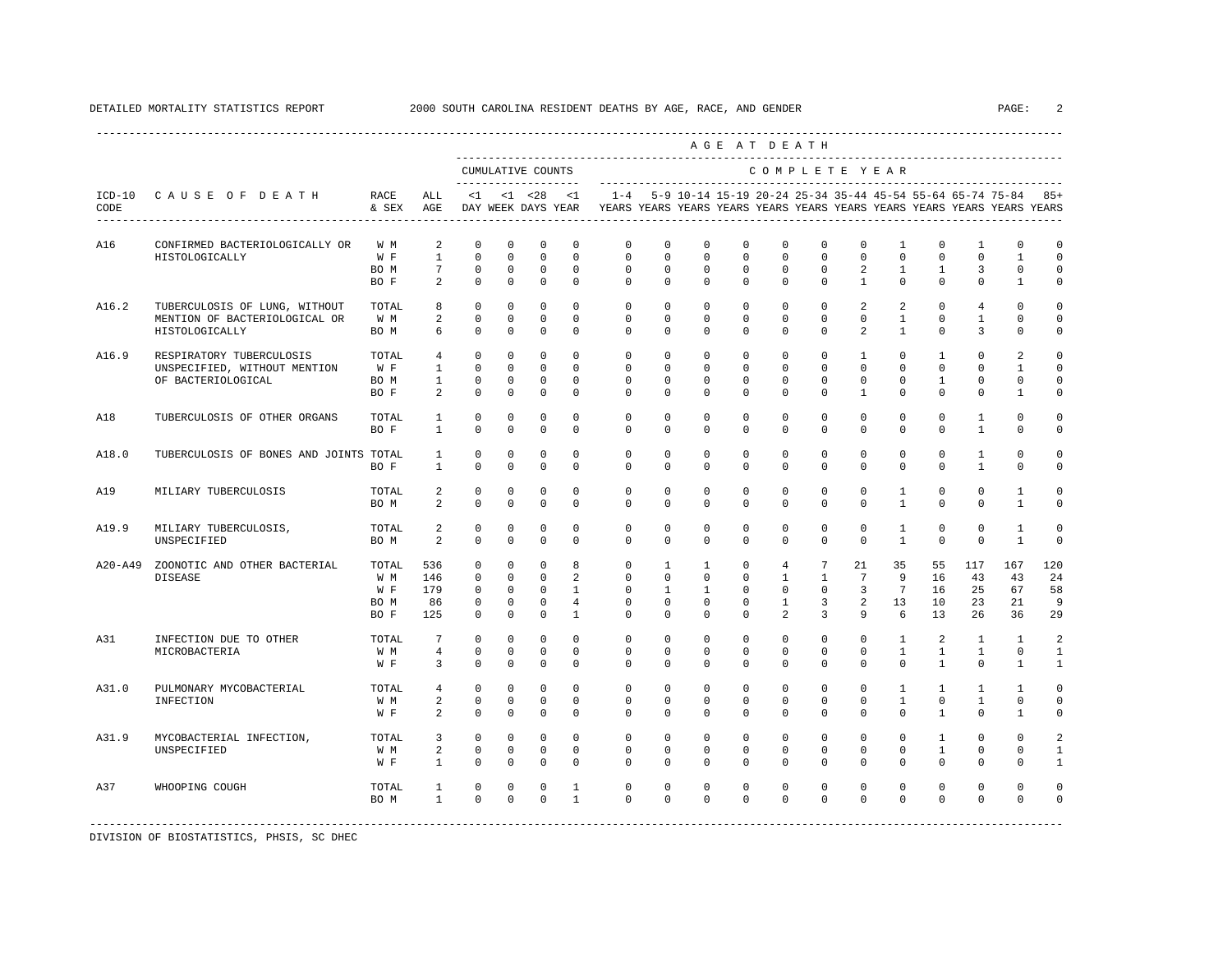|                  |                                                   |                                     |                                                                  |                                                                |                                                                    |                                                                     |                                                          |                                                                        |                                                              |                                                             |                                                             | AGE AT DEATH                                                 |                                                             |                                                                           |                                                           |                                                                      |                                                                                                                                      |                                                                          |                                                                     |
|------------------|---------------------------------------------------|-------------------------------------|------------------------------------------------------------------|----------------------------------------------------------------|--------------------------------------------------------------------|---------------------------------------------------------------------|----------------------------------------------------------|------------------------------------------------------------------------|--------------------------------------------------------------|-------------------------------------------------------------|-------------------------------------------------------------|--------------------------------------------------------------|-------------------------------------------------------------|---------------------------------------------------------------------------|-----------------------------------------------------------|----------------------------------------------------------------------|--------------------------------------------------------------------------------------------------------------------------------------|--------------------------------------------------------------------------|---------------------------------------------------------------------|
|                  |                                                   |                                     |                                                                  |                                                                |                                                                    | CUMULATIVE COUNTS<br>-------------------                            |                                                          |                                                                        |                                                              |                                                             |                                                             |                                                              |                                                             |                                                                           | COMPLETE YEAR                                             |                                                                      |                                                                                                                                      |                                                                          |                                                                     |
| $ICD-10$<br>CODE | CAUSE OF DEATH<br>------------------------------  | RACE<br>& SEX                       | ALL<br>AGE                                                       | < 1                                                            |                                                                    | $< 1$ $< 28$<br>DAY WEEK DAYS YEAR                                  | $\leq 1$                                                 | $1 - 4$                                                                |                                                              |                                                             |                                                             |                                                              |                                                             |                                                                           |                                                           |                                                                      | 5-9 10-14 15-19 20-24 25-34 35-44 45-54 55-64 65-74 75-84<br>YEARS YEARS YEARS YEARS YEARS YEARS YEARS YEARS YEARS YEARS YEARS YEARS |                                                                          | $85+$                                                               |
| A37.9            | WHOOPING COUGH, UNSPECIFIED                       | TOTAL<br>BO M                       | $\mathbf{1}$<br>$\overline{1}$                                   | $\mathbf 0$<br>$\Omega$                                        | $\mathbf 0$<br>$\Omega$                                            | $\mathbf 0$<br>$\Omega$                                             | $\mathbf{1}$<br>$\mathbf{1}$                             | $\mathbf 0$<br>$\Omega$                                                | $\mathbf 0$<br>$\Omega$                                      | $\mathbf 0$<br>$\Omega$                                     | $\mathbf 0$<br>$\Omega$                                     | $\mathbf 0$<br>$\Omega$                                      | $\mathbf 0$<br>$\Omega$                                     | $\mathbf 0$<br>$\Omega$                                                   | $\mathbf 0$<br>$\Omega$                                   | $\mathbf 0$<br>$\Omega$                                              | $\mathbf 0$<br>$\Omega$                                                                                                              | $\mathbf 0$<br>$\Omega$                                                  | $\mathbf 0$<br>$\circ$                                              |
| A39              | MENINGOCOCCAL INFECTION                           | TOTAL<br>W F<br>BO M<br>BO F        | $\overline{3}$<br>$\overline{1}$<br>$\mathbf{1}$<br>$\mathbf{1}$ | $\mathbf 0$<br>$\Omega$<br>$^{\circ}$<br>$\mathbf 0$           | $\mathbf 0$<br>$\Omega$<br>$\mathbf 0$<br>$^{\circ}$               | $\mathbf 0$<br>$\Omega$<br>$^{\circ}$<br>$\mathbf 0$                | $\Omega$<br>$\Omega$<br>$\mathbf 0$<br>$\Omega$          | $\mathbf 0$<br>$\Omega$<br>$\mathbf 0$<br>$\Omega$                     | $\mathbf{0}$<br>$\Omega$<br>$\mathbf 0$<br>0                 | $\mathbf 0$<br>$\Omega$<br>$\mathbf 0$<br>$\Omega$          | $\mathbf 0$<br>$\Omega$<br>$\mathbf 0$<br>0                 | $\overline{1}$<br>$\Omega$<br>$\mathbf 0$<br>$\overline{1}$  | $\mathbf{1}$<br>$\Omega$<br>$\mathbf{1}$<br>$\mathbf{0}$    | $\mathbf{0}$<br>$\Omega$<br>$\mathbf 0$<br>$\Omega$                       | $\mathbf{1}$<br>$\overline{1}$<br>$\mathbf 0$<br>$\Omega$ | $\Omega$<br>$\Omega$<br>$\mathbf 0$<br>$\Omega$                      | $\mathbf 0$<br>$\Omega$<br>$\mathbf{0}$<br>$\mathbf{0}$                                                                              | $\mathbf 0$<br>$\Omega$<br>0<br>$\mathbf{0}$                             | $\Omega$<br>$\Omega$<br>$\mathbf 0$<br>0                            |
| A39.0            | MENINGOCOCCAL MENINGITIS                          | TOTAL<br>BO M<br>BO F               | 2<br>$\mathbf{1}$<br>$\overline{1}$                              | $^{\circ}$<br>$\mathbf 0$<br>$\Omega$                          | $\circ$<br>$^{\circ}$<br>$\Omega$                                  | $\mathbf 0$<br>$\mathbf 0$<br>$\Omega$                              | $\Omega$<br>$\Omega$<br>$\Omega$                         | $\mathbf 0$<br>$\mathbf 0$<br>$\Omega$                                 | $\mathbf 0$<br>$\Omega$<br>$\Omega$                          | $\Omega$<br>$\Omega$<br>$\Omega$                            | $\mathbf 0$<br>$\Omega$<br>$\Omega$                         | $\mathbf{1}$<br>$\mathbf{0}$<br>$\overline{1}$               | $\mathbf{1}$<br>$\mathbf{1}$<br>$\Omega$                    | $\Omega$<br>$\Omega$<br>$\Omega$                                          | $\circ$<br>$\Omega$<br>$\Omega$                           | $\Omega$<br>$\mathbf 0$<br>$\Omega$                                  | $\mathbf{0}$<br>$\mathbf{0}$<br>$\Omega$                                                                                             | $\Omega$<br>$\mathbf 0$<br>$\Omega$                                      | $\mathbf 0$<br>$\mathbf 0$<br>$\mathbf 0$                           |
| A39.4            | MENINGOCOCCEMIA, UNSPECIFIED                      | TOTAL<br>W F                        | 1<br>$\overline{1}$                                              | $\circ$<br>$\Omega$                                            | 0<br>$\Omega$                                                      | 0<br>$\Omega$                                                       | $\Omega$<br>$\Omega$                                     | $\mathbf 0$<br>$\Omega$                                                | $^{\circ}$<br>$\Omega$                                       | $\Omega$<br>$\Omega$                                        | 0<br>$\Omega$                                               | $\mathbf{0}$<br>$\Omega$                                     | 0<br>$\Omega$                                               | 0<br>$\Omega$                                                             | $\mathbf{1}$<br>$\mathbf{1}$                              | $^{\circ}$<br>$\Omega$                                               | $\mathbf{0}$<br>$\Omega$                                                                                                             | 0<br>$\Omega$                                                            | $\Omega$<br>$\Omega$                                                |
| A40              | STREPTOCOCCAL SEPTICEMIA                          | TOTAL<br>W M<br>W F<br>BO F         | 13<br>2<br>5<br>6                                                | $\Omega$<br>$\Omega$<br>$\Omega$<br>$\Omega$                   | $\Omega$<br>$\Omega$<br>$\Omega$<br>$\Omega$                       | $\Omega$<br>$\Omega$<br>$\Omega$<br>$\Omega$                        | $\Omega$<br>$\Omega$<br>$\Omega$<br>$\Omega$             | $\Omega$<br>$\Omega$<br>$\Omega$<br>$\Omega$                           | $\Omega$<br>$\Omega$<br>$\Omega$<br>$\Omega$                 | $\Omega$<br>$\Omega$<br>$\Omega$<br>$\Omega$                | $\Omega$<br>$\Omega$<br>$\Omega$<br>$\Omega$                | $\Omega$<br>$\Omega$<br>$\Omega$<br>$\Omega$                 | $\Omega$<br>$\Omega$<br>$\Omega$<br>$\Omega$                | 2<br>$\Omega$<br>$\Omega$<br>$\mathfrak{D}$                               | $\Omega$<br>$\Omega$<br>$\Omega$<br>$\Omega$              | 3<br>$\Omega$<br>$\overline{1}$<br>$\overline{a}$                    | $\overline{a}$<br>$\overline{1}$<br>$\overline{1}$<br>$\Omega$                                                                       | 5<br>$\overline{1}$<br>3<br>$\mathbf{1}$                                 | $\mathbf{1}$<br>$\Omega$<br>$\mathbf 0$<br>$\mathbf{1}$             |
| A40.2            | SEPTICEMIA DUE TO STREPTOCOCCUS, TOTAL<br>GROUP D | W M<br>W F<br>BO F                  | 8<br>2<br>3<br>3                                                 | $^{\circ}$<br>$\Omega$<br>$\mathbf 0$<br>$\circ$               | $\circ$<br>$\Omega$<br>0<br>$\circ$                                | $\circ$<br>$\Omega$<br>$\mathbf 0$<br>$^{\circ}$                    | $\circ$<br>$\Omega$<br>$\mathbf 0$<br>$\Omega$           | $\mathbf{0}$<br>$\Omega$<br>$\mathbf 0$<br>$\Omega$                    | 0<br>$\Omega$<br>0<br>0                                      | $\circ$<br>$\Omega$<br>0<br>$\Omega$                        | 0<br>$\Omega$<br>0<br>0                                     | $\mathbf{0}$<br>$\Omega$<br>$\mathbf{0}$<br>$\Omega$         | $\mathbf{0}$<br>$\Omega$<br>$\mathbf{0}$<br>$\mathbf 0$     | 0<br>$\Omega$<br>0<br>$\Omega$                                            | $\circ$<br>$\Omega$<br>0<br>$\Omega$                      | $\mathbf{1}$<br>$\Omega$<br>0<br>$\mathbf{1}$                        | 2<br>1<br>$\mathbf{1}$<br>$\mathbf{0}$                                                                                               | 4<br>1<br>2<br>1                                                         | 1<br>$\Omega$<br>$\mathbf 0$<br>1                                   |
| A40.3            | SEPTICEMIA DUE TO STREPTOCOCCUS<br>PNEUMONIAE     | TOTAL<br>W F<br>BO F                | 2<br>$\mathbf{1}$<br>$\mathbf{1}$                                | $\mathbf 0$<br>$\Omega$<br>$\Omega$                            | $\mathbf 0$<br>0<br>$\circ$                                        | $\mathbf 0$<br>$\mathbf 0$<br>$\mathbf 0$                           | $\Omega$<br>$\Omega$<br>$\Omega$                         | $\mathbf 0$<br>$\Omega$<br>$\Omega$                                    | $\mathbf 0$<br>$\Omega$<br>$\Omega$                          | $\mathbf 0$<br>$\Omega$<br>$\Omega$                         | $\mathbf 0$<br>$\Omega$<br>$\Omega$                         | $\mathbf 0$<br>$\Omega$<br>$\Omega$                          | $\mathbf 0$<br>$\Omega$<br>$\Omega$                         | $\mathbf{1}$<br>$\Omega$<br>$\mathbf{1}$                                  | $\mathbf 0$<br>$\Omega$<br>$\Omega$                       | $\mathbf 0$<br>$\Omega$<br>$\Omega$                                  | $\mathbf 0$<br>$\Omega$<br>$\Omega$                                                                                                  | $\mathbf{1}$<br>$\mathbf{1}$<br>$\Omega$                                 | $\mathbf 0$<br>$\mathbf 0$<br>$\Omega$                              |
| A40.9            | STREPTOCOCCAL SEPTICEMIA,<br>UNSPECIFIED          | TOTAL<br>W F<br>BO F                | $\overline{3}$<br>$\mathbf{1}$<br>$\mathcal{L}$                  | $\Omega$<br>$\mathbf 0$<br>$\Omega$                            | $\mathbf 0$<br>$\Omega$<br>$\Omega$                                | $\mathbf 0$<br>$\mathbf 0$<br>$\Omega$                              | $\Omega$<br>$\Omega$<br>$\Omega$                         | $\Omega$<br>$\Omega$<br>$\Omega$                                       | $\Omega$<br>$\Omega$<br>$\Omega$                             | $\Omega$<br>$\Omega$<br>$\Omega$                            | $\Omega$<br>$\Omega$<br>$\Omega$                            | $\Omega$<br>$\Omega$<br>$\Omega$                             | $\Omega$<br>$\Omega$<br>$\Omega$                            | $\mathbf{1}$<br>$\Omega$<br>$\mathbf{1}$                                  | $\Omega$<br>$\Omega$<br>$\Omega$                          | 2<br>$\overline{1}$<br>$\overline{1}$                                | $\Omega$<br>$\mathbf{0}$<br>$\Omega$                                                                                                 | $\Omega$<br>$\mathbf{0}$<br>$\Omega$                                     | $\mathbf 0$<br>$\Omega$<br>$\Omega$                                 |
| A41              | OTHER SEPTICEMIA                                  | TOTAL<br>W M<br>W F<br>BO M<br>BO F | 494<br>133<br>166<br>80<br>115                                   | $\mathbf 0$<br>0<br>$\circ$<br>$\mathbf 0$<br>$\Omega$         | $\mathbb O$<br>$\mathbf{0}$<br>$\mathbf{0}$<br>$\circ$<br>$\Omega$ | $\mathbf 0$<br>$\mathbf 0$<br>$^{\circ}$<br>$\mathbf 0$<br>$\Omega$ | 6<br>2<br>1<br>2<br>$\mathbf{1}$                         | $\mathbf{0}$<br>$\mathbf 0$<br>$\mathbf{0}$<br>$\mathbf 0$<br>$\Omega$ | $\mathbf{1}$<br>$\mathbf 0$<br>1<br>$\mathbf 0$<br>$\Omega$  | $\mathbf{1}$<br>$\circ$<br>1<br>$\mathbf 0$<br>$\Omega$     | $\mathbf 0$<br>0<br>0<br>0<br>$\Omega$                      | 3<br>1<br>$\mathbf{0}$<br>$\mathbf{1}$<br>$\overline{1}$     | 5<br>0<br>$\mathbf{0}$<br>2<br>3                            | 18<br>7<br>3<br>2<br>6                                                    | 33<br>8<br>6<br>13<br>6                                   | 49<br>15<br>14<br>9<br>11                                            | 106<br>35<br>24<br>21<br>26                                                                                                          | 158<br>42<br>61<br>21<br>34                                              | 114<br>23<br>55<br>9<br>27                                          |
| A41.0            | SEPTICEMIA DUE TO STAPHYLOCOCCUS TOTAL<br>AUREUS  | W M<br>W F<br>BO M<br>BO F          | 18<br>$\overline{4}$<br>8<br>3<br>3                              | $\Omega$<br>$\Omega$<br>$\mathbf 0$<br>$\mathbf 0$<br>$\Omega$ | $\mathbf 0$<br>$\Omega$<br>$\mathbf 0$<br>$\Omega$<br>$\Omega$     | $\Omega$<br>$\Omega$<br>$\mathbf 0$<br>$\mathbf 0$<br>$\Omega$      | $\Omega$<br>$\Omega$<br>$\Omega$<br>$\Omega$<br>$\Omega$ | $^{\circ}$<br>$\Omega$<br>$\mathbf{0}$<br>$\Omega$<br>$\Omega$         | $\Omega$<br>$\Omega$<br>$\mathbf{0}$<br>$\Omega$<br>$\Omega$ | $\Omega$<br>$\Omega$<br>$\mathbf 0$<br>$\Omega$<br>$\Omega$ | $\Omega$<br>$\Omega$<br>$\mathbf 0$<br>$\Omega$<br>$\Omega$ | $\Omega$<br>$\Omega$<br>$\mathbf{0}$<br>$\Omega$<br>$\Omega$ | $\Omega$<br>$\Omega$<br>$\mathbf 0$<br>$\Omega$<br>$\Omega$ | $\overline{a}$<br>$\mathbf{1}$<br>$\mathbf 0$<br>$\Omega$<br>$\mathbf{1}$ | $\Omega$<br>$\Omega$<br>0<br>$\Omega$<br>$\Omega$         | 3<br>$\overline{1}$<br>$\mathbf 0$<br>$\mathbf{1}$<br>$\overline{1}$ | 5<br>$\overline{1}$<br>3<br>1<br>$\Omega$                                                                                            | $7\phantom{.0}$<br>$\mathbf{1}$<br>$\overline{4}$<br>1<br>$\overline{1}$ | $\mathbf{1}$<br>$\Omega$<br>$\mathbf{1}$<br>$\mathbf 0$<br>$\Omega$ |
| A41.2            | SEPTICEMIA DUE TO UNSPECIFIED                     | TOTAL                               | 19                                                               | $\Omega$                                                       | $\mathbf 0$                                                        | $\Omega$                                                            | $\Omega$                                                 | $\Omega$                                                               | $\Omega$                                                     | $\Omega$                                                    | $\Omega$                                                    | $\overline{1}$                                               | $\Omega$                                                    | $\overline{1}$                                                            | $\mathfrak{D}$                                            | $\overline{4}$                                                       | 5                                                                                                                                    | 6                                                                        | $\Omega$                                                            |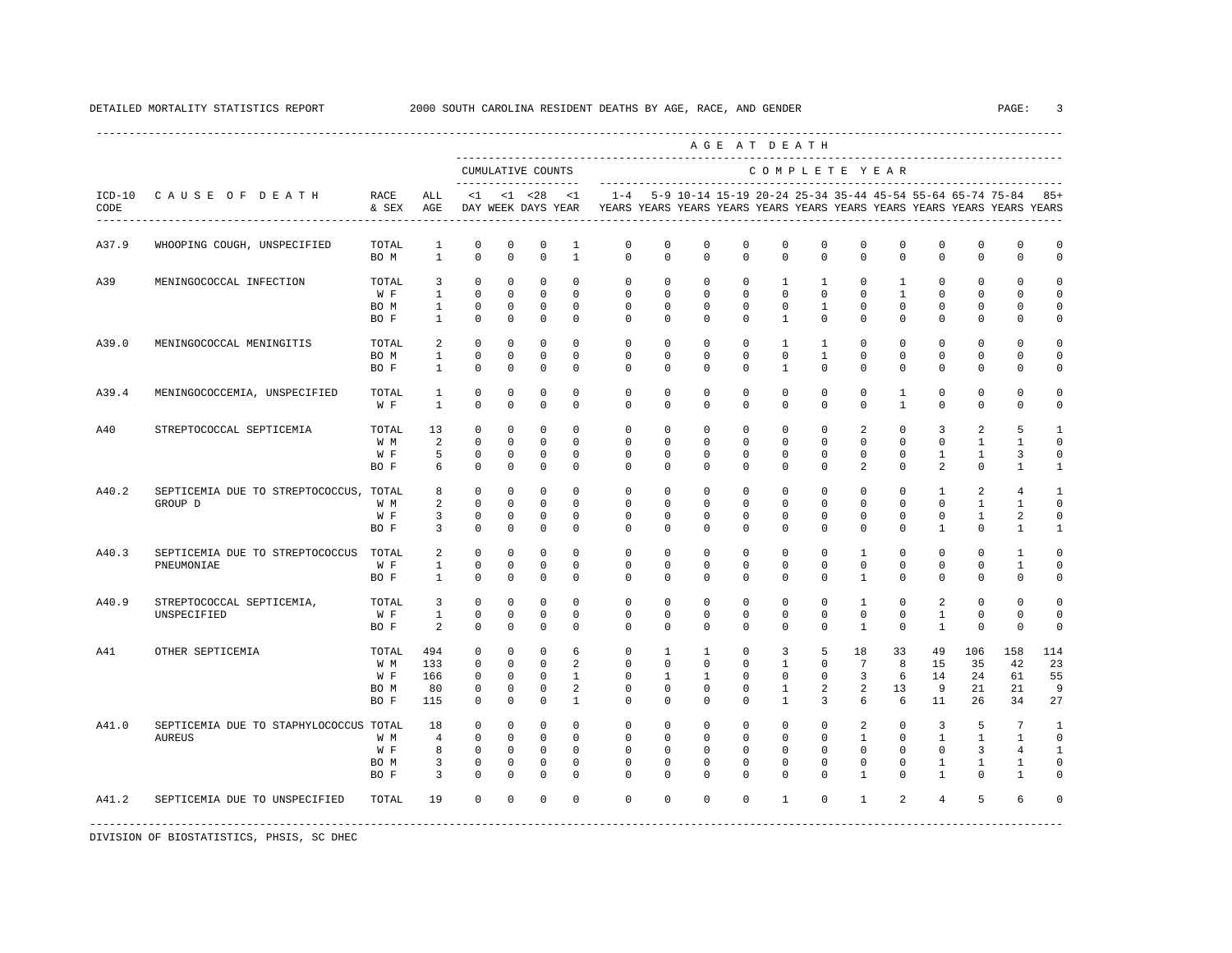|       |                                                       |                                     |                                                                             |                                                                      |                                                                       |                                                                                |                                                                         |                                                                                                       |                                                                      |                                                                      |                                                                       | AGE AT DEATH                                                     |                                                                                |                                                                       |                                                                |                                                               |                                                                    |                                                       |                                                                |
|-------|-------------------------------------------------------|-------------------------------------|-----------------------------------------------------------------------------|----------------------------------------------------------------------|-----------------------------------------------------------------------|--------------------------------------------------------------------------------|-------------------------------------------------------------------------|-------------------------------------------------------------------------------------------------------|----------------------------------------------------------------------|----------------------------------------------------------------------|-----------------------------------------------------------------------|------------------------------------------------------------------|--------------------------------------------------------------------------------|-----------------------------------------------------------------------|----------------------------------------------------------------|---------------------------------------------------------------|--------------------------------------------------------------------|-------------------------------------------------------|----------------------------------------------------------------|
|       |                                                       |                                     |                                                                             |                                                                      |                                                                       | CUMULATIVE COUNTS                                                              |                                                                         |                                                                                                       |                                                                      |                                                                      |                                                                       | COMPLETE YEAR                                                    |                                                                                |                                                                       |                                                                |                                                               |                                                                    |                                                       |                                                                |
| CODE  | ICD-10 CAUSE OF DEATH                                 | RACE<br>& SEX                       | ALL<br>AGE                                                                  |                                                                      |                                                                       | --------------------<br>$<1$ $<1$ $<28$                                        | < 1                                                                     | $1 - 4$<br>DAY WEEK DAYS YEAR YEARS YEARS YEARS YEARS YEARS YEARS YEARS YEARS YEARS YEARS YEARS YEARS |                                                                      |                                                                      |                                                                       | 5-9 10-14 15-19 20-24 25-34 35-44 45-54 55-64 65-74 75-84 85+    |                                                                                |                                                                       |                                                                |                                                               |                                                                    |                                                       |                                                                |
| A41.2 | STAPHYLOCOCCUS                                        | W M<br>W F<br>BO M<br>BO F          | 5<br>$\overline{4}$<br>$\overline{4}$<br>6                                  | $\mathbf 0$<br>$\mathbf 0$<br>0<br>$\mathbf 0$                       | $\mathbf 0$<br>0<br>0<br>$\mathbf 0$                                  | $\mathbf 0$<br>$\mathbf 0$<br>$^{\circ}$<br>$\mathbf{0}$                       | $\mathbf 0$<br>$\Omega$<br>$\mathbf 0$<br>$\Omega$                      | $\mathbf 0$<br>$\mathbf 0$<br>$\mathbf{0}$<br>$\Omega$                                                | $\mathbf 0$<br>$\mathbf 0$<br>$\mathbf 0$<br>$\mathbf 0$             | $\mathbf 0$<br>0<br>0<br>$\Omega$                                    | $\mathbf 0$<br>$\mathbf 0$<br>$\mathbf 0$<br>$\mathbf 0$              | 1<br>$\mathbf{0}$<br>$\mathbf{0}$<br>$\mathbf{0}$                | $\mathbf{0}$<br>$\mathbf{0}$<br>$\mathbf{0}$<br>$\mathbf{0}$                   | $\mathbf 0$<br>$\mathbf 0$<br>$\mathbf{0}$<br>$\mathbf{1}$            | $\mathbf{1}$<br>$\mathbf{1}$<br>$\circ$<br>$\mathbf 0$         | $\mathbf{1}$<br>$\mathbf 0$<br>$\mathbf{1}$<br>$\mathfrak{D}$ | $\mathbf{1}$<br>2<br>$\mathbf{1}$<br>$\mathbf{1}$                  | $\mathbf{1}$<br>$\mathbf{1}$<br>2<br>2                | $\mathbf 0$<br>$\Omega$<br>$\Omega$<br>$\Omega$                |
| A41.3 | SEPTICEMIA DUE TO HEMOPHILUS<br>INFLUENZAE            | TOTAL<br>W F                        | 1<br>$\mathbf{1}$                                                           | $\mathbf 0$<br>$\Omega$                                              | $\mathbf 0$<br>$\Omega$                                               | $\mathbf 0$<br>$\Omega$                                                        | $\mathbf 0$<br>$\Omega$                                                 | $\mathbf 0$<br>$\Omega$                                                                               | $\mathbf 0$<br>$\Omega$                                              | $\mathbf{0}$<br>$\Omega$                                             | $\mathbf 0$<br>$\Omega$                                               | $\circ$<br>$\Omega$                                              | $\mathbf 0$<br>$\Omega$                                                        | $\mathbf{0}$<br>$\Omega$                                              | $\mathbf 0$<br>$\Omega$                                        | $\mathbf 0$<br>$\Omega$                                       | $\mathbf{1}$<br>$\overline{1}$                                     | $\mathbf 0$<br>$\Omega$                               | $\Omega$<br>$\Omega$                                           |
| A41.4 | SEPTICEMIA DUE TO ANAEROBES                           | TOTAL<br>W M                        | 1<br>$\overline{1}$                                                         | $\circ$<br>$\Omega$                                                  | 0<br>$\Omega$                                                         | $\mathbf 0$<br>$\Omega$                                                        | $\mathbf 0$<br>$\Omega$                                                 | $\mathbf{0}$<br>$\Omega$                                                                              | $\mathbf 0$<br>$\Omega$                                              | $\mathbf 0$<br>$\Omega$                                              | $\mathbf 0$<br>$\Omega$                                               | $\mathbf 0$<br>$\Omega$                                          | $\mathbf 0$<br>$\Omega$                                                        | $\mathbf 0$<br>$\Omega$                                               | $\mathbf 0$<br>$\Omega$                                        | $\mathbf 0$<br>$\Omega$                                       | $\mathbf 0$<br>$\Omega$                                            | $\mathbf{1}$<br>$\overline{1}$                        | $\Omega$<br>$\mathbf 0$                                        |
| A41.5 | SEPTICEMIA DUE TO OTHER GRAM-<br>NEGATIVE ORGANISMS   | TOTAL<br>W M<br>W F<br>BO M<br>BO F | 11<br>$\mathbf{1}$<br>$\overline{4}$<br>2<br>$\overline{4}$                 | $\Omega$<br>$\mathbf 0$<br>$\Omega$<br>$\mathbf 0$<br>$\Omega$       | $\Omega$<br>$\mathbf 0$<br>$\Omega$<br>$\mathbf 0$<br>$\Omega$        | $\Omega$<br>$^{\circ}$<br>$\Omega$<br>$^{\circ}$<br>$\Omega$                   | $\Omega$<br>$\Omega$<br>$\Omega$<br>$\Omega$<br>$\Omega$                | $\Omega$<br>$\mathbf 0$<br>$\Omega$<br>$\Omega$<br>$\Omega$                                           | $\Omega$<br>$\mathbf 0$<br>$\Omega$<br>$\Omega$<br>$\Omega$          | $\Omega$<br>$\Omega$<br>$\Omega$<br>$\Omega$<br>$\Omega$             | $\Omega$<br>$\mathbf 0$<br>$\Omega$<br>$\Omega$<br>$\Omega$           | $\Omega$<br>$\mathbf{0}$<br>$\mathbf{0}$<br>$\Omega$<br>$\Omega$ | $\Omega$<br>$\mathbf{0}$<br>$\Omega$<br>$\Omega$<br>$\Omega$                   | $\Omega$<br>$\mathbf 0$<br>$\mathbf 0$<br>$\Omega$<br>$\Omega$        | $\Omega$<br>$\mathbf 0$<br>$\Omega$<br>$\mathbf 0$<br>$\Omega$ | 2<br>$\mathbf 0$<br>1<br>$\mathbf{1}$<br>$\Omega$             | 3<br>$\mathbf 0$<br>$\mathbf{0}$<br>$\mathbf{1}$<br>$\mathfrak{D}$ | 3<br>$\mathbf{1}$<br>1<br>$\mathbf 0$<br>$\mathbf{1}$ | 3<br>$\mathbf 0$<br>$\mathfrak{D}$<br>$\Omega$<br>$\mathbf{1}$ |
| A41.8 | OTHER SPECIFIED SEPTICEMIA                            | TOTAL<br>W M<br>W F<br>BO F         | 5<br>$\mathbf{1}$<br>2<br>2                                                 | $\mathbf 0$<br>$\mathbf 0$<br>$\mathbf 0$<br>$\Omega$                | $\mathbf 0$<br>$\Omega$<br>$\circ$<br>$\mathbf 0$                     | $\mathbf 0$<br>$\Omega$<br>$\mathbf 0$<br>$\Omega$                             | $\Omega$<br>$\Omega$<br>$\mathbf 0$<br>$\Omega$                         | $\mathbf 0$<br>$\Omega$<br>$\mathbf 0$<br>$\Omega$                                                    | $\mathbf 0$<br>$\Omega$<br>$\mathbf 0$<br>$\Omega$                   | $\mathbf{0}$<br>$\Omega$<br>0<br>$\Omega$                            | $\mathbf 0$<br>$\Omega$<br>$\mathbf 0$<br>$\Omega$                    | $\circ$<br>$\mathbf 0$<br>$\mathsf{O}$<br>$\Omega$               | $\mathbf{1}$<br>$\Omega$<br>$\circ$<br>$\mathbf{1}$                            | $\mathbf 0$<br>$\Omega$<br>$\mathbf 0$<br>$\Omega$                    | $\mathbf{0}$<br>$\Omega$<br>$\mathbf 0$<br>$\Omega$            | 2<br>$\Omega$<br>$\mathbf{1}$<br>$\overline{1}$               | $\mathbf 0$<br>$\Omega$<br>0<br>$\mathbf 0$                        | 2<br>$\mathbf{1}$<br>$\mathbf{1}$<br>$\circ$          | 0<br>$\Omega$<br>0<br>$\mathbf 0$                              |
| A41.9 | SEPTICEMIA, UNSPECIFIED                               | TOTAL<br>W M<br>W F<br>BO M<br>BO F | 439<br>121<br>147<br>71<br>100                                              | $\circ$<br>$\mathbf 0$<br>$\Omega$<br>$\mathbf 0$<br>$\Omega$        | $\mathbf 0$<br>$\mathbf 0$<br>$\Omega$<br>$\mathbf 0$<br>$\Omega$     | $\Omega$<br>$\mathbf{0}$<br>$\Omega$<br>$\mathbf{0}$<br>$\Omega$               | 6<br>$\overline{a}$<br>$\overline{1}$<br>$\overline{a}$<br>$\mathbf{1}$ | $\mathbf 0$<br>$\Omega$<br>$\Omega$<br>$\mathbf 0$<br>$\Omega$                                        | $\mathbf{1}$<br>$\Omega$<br>$\mathbf{1}$<br>$\mathbf{0}$<br>$\Omega$ | $\mathbf{1}$<br>$\Omega$<br>$\mathbf{1}$<br>$\mathbf{0}$<br>$\Omega$ | $\mathbf 0$<br>$\mathbf 0$<br>$\Omega$<br>$\mathbf 0$<br>$\Omega$     | 2<br>$\mathbf 0$<br>$\Omega$<br>$\mathbf{1}$<br>$\mathbf{1}$     | $\overline{4}$<br>$\mathbf{0}$<br>$\Omega$<br>$\overline{a}$<br>$\overline{a}$ | 15<br>6<br>3<br>2<br>$\overline{4}$                                   | 31<br>$7\overline{ }$<br>-5<br>13<br>6                         | 38<br>13<br>12<br>6<br>$7\overline{ }$                        | 92<br>33<br>18<br>18<br>2.3                                        | 139<br>37<br>54<br>18<br>30                           | 110<br>23<br>52<br>9<br>26                                     |
| A43   | NOCARDIOSIS                                           | TOTAL<br>BO M                       | $\mathbf{1}$<br>$\mathbf{1}$                                                | $\circ$<br>$\Omega$                                                  | 0<br>$\mathbf 0$                                                      | $\mathbf 0$<br>$\mathbf 0$                                                     | $\mathbf 0$<br>$\Omega$                                                 | $\mathbf 0$<br>$\Omega$                                                                               | $\mathbf 0$<br>$\Omega$                                              | $\mathbf 0$<br>$\Omega$                                              | $\mathbf 0$<br>$\Omega$                                               | $\mathbf{0}$<br>$\Omega$                                         | $\mathbf{0}$<br>$\Omega$                                                       | $\mathbf 0$<br>$\Omega$                                               | $\circ$<br>$\Omega$                                            | $\mathbf{1}$<br>$\mathbf{1}$                                  | $\mathbf 0$<br>$\mathbf 0$                                         | $\mathbf 0$<br>$\mathbf 0$                            | $\mathbf 0$<br>0                                               |
| A43.0 | PULMONARY NOCARDIOSIS                                 | TOTAL<br>BO M                       | $\mathbf{1}$<br>$\mathbf{1}$                                                | $\mathbf 0$<br>$\mathbf 0$                                           | $\mathbf 0$<br>$\mathbf 0$                                            | $\mathbf 0$<br>$\mathbf 0$                                                     | $\Omega$<br>$\mathbf 0$                                                 | $\mathbf 0$<br>$\Omega$                                                                               | $\Omega$<br>$\mathbf 0$                                              | $\Omega$<br>$\Omega$                                                 | $\mathbf 0$<br>$\mathbf 0$                                            | $\mathbf 0$<br>$\mathbf 0$                                       | $\Omega$<br>$\mathbf{0}$                                                       | $\mathbf 0$<br>$\mathbf 0$                                            | $\circ$<br>$\mathbf 0$                                         | $\mathbf{1}$<br>$\mathbf{1}$                                  | $\mathbf 0$<br>0                                                   | $\mathbf 0$<br>0                                      | $\Omega$<br>0                                                  |
| A48   | OTHER BACTERIAL DISEASES, NOT<br>ELSEWHERE CLASSIFIED | TOTAL<br>BO F                       | $\mathbf{1}$<br>$\mathbf{1}$                                                | $\mathbf 0$<br>$\Omega$                                              | $\mathbf 0$<br>$\Omega$                                               | $\mathbf 0$<br>$\Omega$                                                        | $\Omega$<br>$\Omega$                                                    | $\mathbf 0$<br>$\Omega$                                                                               | $\mathbf 0$<br>$\Omega$                                              | $\Omega$<br>$\Omega$                                                 | $\mathbf 0$<br>$\Omega$                                               | $\mathbf 0$<br>$\Omega$                                          | $\Omega$<br>$\Omega$                                                           | $\mathbf{1}$<br>$\mathbf{1}$                                          | $\Omega$<br>$\Omega$                                           | $\Omega$<br>$\Omega$                                          | $\mathbf 0$<br>0                                                   | $\mathbf 0$<br>$\mathbf 0$                            | $\Omega$<br>$\Omega$                                           |
| A48.3 | TOXIC SHOCK SYNDROME                                  | TOTAL<br>BO F                       | 1<br>$\mathbf{1}$                                                           | $\mathbf 0$<br>$\mathbf 0$                                           | $\mathbf 0$<br>$\mathbf 0$                                            | $\mathbf 0$<br>$\Omega$                                                        | $\mathbf 0$<br>$\Omega$                                                 | $\mathbf 0$<br>$\Omega$                                                                               | $\mathbf 0$<br>$\Omega$                                              | $\mathbf 0$<br>$\Omega$                                              | $\mathbf 0$<br>$\mathbf 0$                                            | $\circ$<br>$\mathbf 0$                                           | $\circ$<br>$\Omega$                                                            | $\mathbf{1}$<br>$\mathbf{1}$                                          | $\circ$<br>$\mathbf 0$                                         | $\mathbf 0$<br>$\Omega$                                       | $\mathbf 0$<br>$\mathbf 0$                                         | $\mathbf 0$<br>$\mathbf 0$                            | 0<br>$\Omega$                                                  |
| A49   | BACTERIAL INFECTION OF<br>UNSPECIFIED SITE            | TOTAL<br>W M<br>W F<br>BO M<br>BO F | 16<br>$7\overline{ }$<br>$\overline{4}$<br>$\overline{3}$<br>$\overline{2}$ | $\mathbf 0$<br>$\mathbf 0$<br>$\mathbf 0$<br>$\mathbf 0$<br>$\Omega$ | $\mathbf 0$<br>$\mathbf{0}$<br>$\mathbf 0$<br>$\mathbf 0$<br>$\Omega$ | $\mathbf{0}$<br>$\overline{0}$<br>$\overline{0}$<br>$\overline{0}$<br>$\Omega$ | $\overline{1}$<br>$\circ$<br>$\mathbf{0}$<br>$\mathbf{1}$<br>$\Omega$   | $\mathbf 0$<br>$\mathbf{0}$<br>$\mathbf{0}$<br>$\mathbf 0$<br>$\Omega$                                | $\mathbf{0}$<br>$\circ$<br>$\circ$<br>$\mathbf 0$<br>$\cap$          | $\Omega$<br>$\mathbf{0}$<br>$\mathbf{0}$<br>$\mathbf 0$<br>$\Omega$  | $\mathbf 0$<br>$\mathbf{0}$<br>$\mathbf 0$<br>$\mathbf 0$<br>$\Omega$ | $\circ$<br>$\circ$<br>$\circ$<br>$\mathbf 0$<br>$\Omega$         | $\mathbf{1}$<br>$\mathbf{1}$<br>$\circ$<br>$\mathbf 0$<br>$\cap$               | $\mathbf{0}$<br>$\mathbf 0$<br>$\mathbf 0$<br>$\mathbf 0$<br>$\Omega$ | $\circ$<br>$\mathbf{0}$<br>$\circ$<br>$\mathbf 0$<br>$\Omega$  | $\Omega$<br>$\circ$<br>$\mathbf 0$<br>$\mathbf 0$<br>$\Omega$ | 8<br>6<br>$\mathbf 0$<br>$\overline{a}$<br>$\Omega$                | $\overline{3}$<br>0<br>2<br>0<br>1                    | 3<br>$\Omega$                                                  |

----------------------------------------------------------------------------------------------------------------------------------------------------- DIVISION OF BIOSTATISTICS, PHSIS, SC DHEC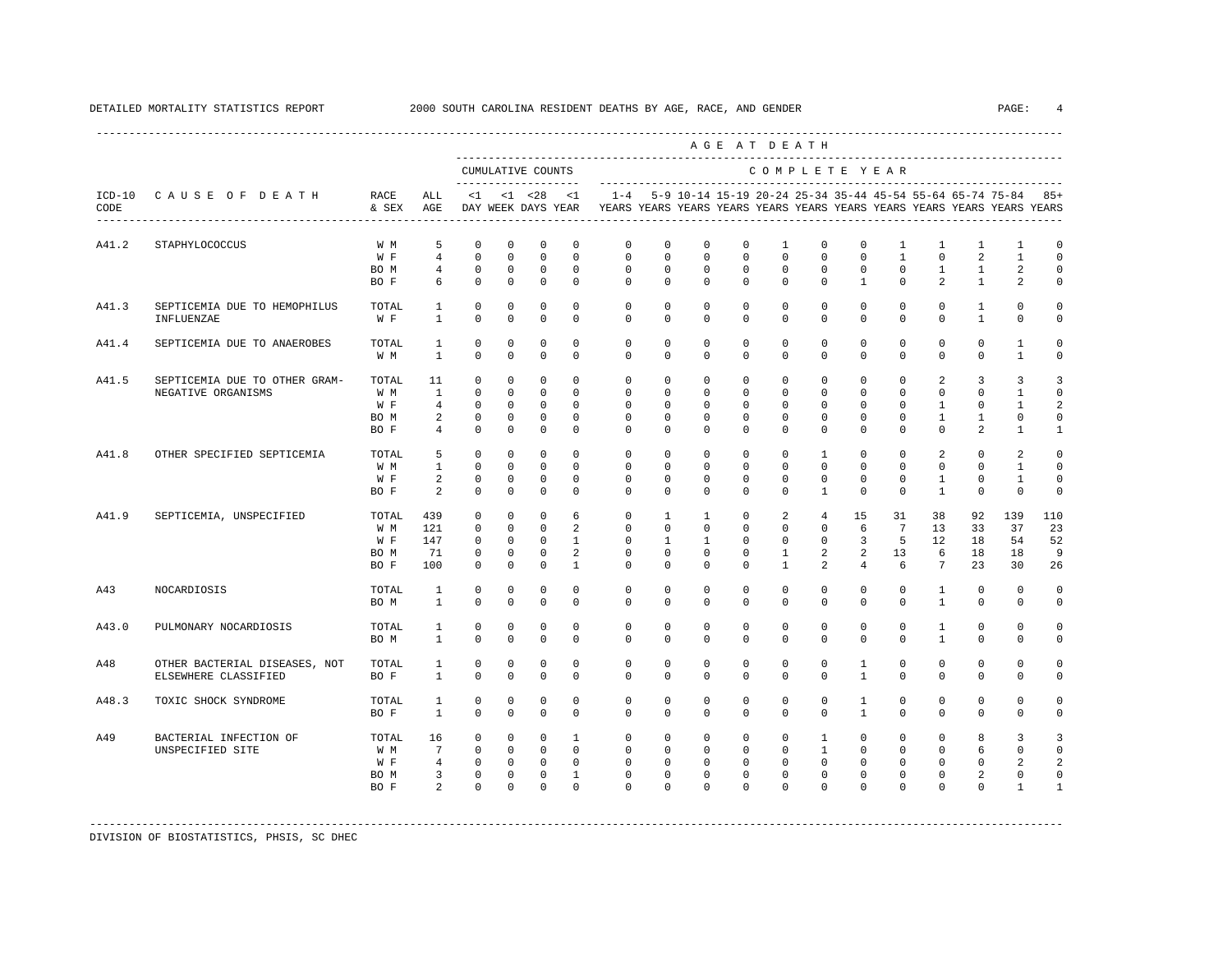|         |                                                           |                                     |                                                |                                                              |                                                                |                                                                        |                                                       |                                                                                            |                                                                     |                                                                       |                                                    | AGE AT DEATH                                                 |                                                       |                                                        |                                                       |                                             |                                                      |                                                                     |                                             |
|---------|-----------------------------------------------------------|-------------------------------------|------------------------------------------------|--------------------------------------------------------------|----------------------------------------------------------------|------------------------------------------------------------------------|-------------------------------------------------------|--------------------------------------------------------------------------------------------|---------------------------------------------------------------------|-----------------------------------------------------------------------|----------------------------------------------------|--------------------------------------------------------------|-------------------------------------------------------|--------------------------------------------------------|-------------------------------------------------------|---------------------------------------------|------------------------------------------------------|---------------------------------------------------------------------|---------------------------------------------|
|         |                                                           |                                     |                                                |                                                              |                                                                | CUMULATIVE COUNTS<br>--------------------                              |                                                       |                                                                                            |                                                                     |                                                                       |                                                    | COMPLETE YEAR                                                |                                                       |                                                        |                                                       |                                             |                                                      |                                                                     |                                             |
| CODE    | ICD-10 CAUSE OF DEATH                                     | RACE<br>& SEX                       | ALL<br>AGE                                     |                                                              |                                                                | $<1$ $<1$ $<28$                                                        | < 1                                                   | DAY WEEK DAYS YEAR TEARS YEARS YEARS YEARS YEARS YEARS YEARS YEARS YEARS YEARS YEARS YEARS |                                                                     |                                                                       |                                                    |                                                              |                                                       |                                                        |                                                       |                                             |                                                      | $1-4$ 5-9 10-14 15-19 20-24 25-34 35-44 45-54 55-64 65-74 75-84 85+ |                                             |
| A49.0   | STAPHYLOCOCCAL INFECTION,<br>UNSPECIFIED                  | TOTAL<br>W M<br>W F<br>BO M         | 5<br>2<br>$\mathbf{1}$<br>$\overline{a}$       | $\circ$<br>$\circ$<br>$\mathbf 0$<br>$\mathbf 0$             | $\mathbf 0$<br>$\mathbf 0$<br>$^{\circ}$<br>$\mathbf 0$        | $\mathbf 0$<br>$\mathbf 0$<br>$^{\circ}$<br>$\mathbb O$                | $\mathbf 0$<br>$\Omega$<br>$\mathbf 0$<br>$\mathbf 0$ | $\mathbf{0}$<br>$\mathbf 0$<br>$\mathbf 0$<br>$\mathbf{0}$                                 | $\mathbf 0$<br>$\Omega$<br>$\Omega$<br>$\mathbf 0$                  | $\mathbf 0$<br>$\mathbf 0$<br>$\mathbf 0$<br>$\mathbf 0$              | $\mathbf 0$<br>$\Omega$<br>$\Omega$<br>$\mathbf 0$ | $\mathbf 0$<br>$\mathbf 0$<br>$\mathbf 0$<br>$\mathbf 0$     | $\mathbf 0$<br>$\Omega$<br>$\mathbf 0$<br>$\mathbf 0$ | $\mathbf{0}$<br>$\Omega$<br>$\mathbf 0$<br>$\mathbf 0$ | $\mathbf 0$<br>$\Omega$<br>$\mathbf 0$<br>$\mathbf 0$ | 0<br>$\Omega$<br>$\mathbf 0$<br>$\mathbf 0$ | 4<br>$\overline{a}$<br>$\mathbf 0$<br>$\overline{a}$ | 1<br>$\mathbf{0}$<br>$\mathbf{1}$<br>$\mathbf{0}$                   | $\mathbf 0$<br>$\mathbf 0$<br>$\Omega$<br>0 |
| A49.1   | STREPTOCOCCAL INFECTION,<br>UNSPECIFIED                   | TOTAL<br>W M<br>BO F                | 3<br>2<br>$\mathbf{1}$                         | $^{\circ}$<br>$\mathbf 0$<br>$^{\circ}$                      | $\circ$<br>$\mathbf 0$<br>$\mathbf 0$                          | $^{\circ}$<br>$\circ$<br>$\Omega$                                      | $\Omega$<br>$\Omega$<br>$\Omega$                      | $\mathbf 0$<br>$\Omega$<br>$\Omega$                                                        | 0<br>$\Omega$<br>$\Omega$                                           | $\mathbf 0$<br>$\Omega$<br>$\Omega$                                   | 0<br>$\Omega$<br>$\Omega$                          | $\mathbf 0$<br>$\Omega$<br>$\Omega$                          | $\mathbf{0}$<br>$\Omega$<br>$\Omega$                  | $\mathbf 0$<br>$\Omega$<br>$\Omega$                    | $\mathbf 0$<br>$\Omega$<br>$\Omega$                   | $\mathbf 0$<br>$\Omega$<br>$\Omega$         | 2<br>2<br>$\Omega$                                   | 1<br>$\Omega$<br>$\mathbf{1}$                                       | $\mathbf 0$<br>$\Omega$<br>0                |
| A49.2   | HEMOPHILUS INFLUENZAE INFECTION<br>UNSPECIFIED            | TOTAL<br>BO M                       | $\mathbf{1}$<br>$\mathbf{1}$                   | $\Omega$<br>$\mathbf 0$                                      | $\Omega$<br>$\mathbf 0$                                        | $\Omega$<br>$\mathbf 0$                                                | $\mathbf{1}$<br>$\mathbf{1}$                          | $\Omega$<br>$\Omega$                                                                       | $\Omega$<br>$\Omega$                                                | $\Omega$<br>$\Omega$                                                  | $\Omega$<br>$\Omega$                               | $\Omega$<br>$\Omega$                                         | $\Omega$<br>$\mathbf 0$                               | $\Omega$<br>$\mathbf 0$                                | $\Omega$<br>$\mathbf 0$                               | $\Omega$<br>$\Omega$                        | $\Omega$<br>0                                        | $\mathbf{0}$<br>0                                                   | $\Omega$<br>0                               |
| A49.8   | OTHER BACTERIAL INFECTIONS OF<br>UNSPECIFIED SITE         | TOTAL<br>W M<br>BO F                | $\overline{\mathbf{3}}$<br>2<br>$\overline{1}$ | $\circ$<br>$^{\circ}$<br>$\Omega$                            | $\mathbf 0$<br>$\mathbf 0$<br>$\Omega$                         | $\mathbf 0$<br>$\mathbf 0$<br>$\Omega$                                 | $\Omega$<br>$\Omega$<br>$\Omega$                      | $\mathbf 0$<br>$\mathbf 0$<br>$\Omega$                                                     | $\mathbf{0}$<br>$\Omega$<br>$\Omega$                                | $\mathbf 0$<br>$\mathbf 0$<br>$\Omega$                                | $\mathbf 0$<br>$\Omega$<br>$\Omega$                | $\mathbf 0$<br>$\Omega$<br>$\Omega$                          | $\mathbf{1}$<br>$\mathbf{1}$<br>$\Omega$              | $\mathbf 0$<br>$\Omega$<br>$\Omega$                    | $\mathbf 0$<br>$\Omega$<br>$\Omega$                   | $\mathbf 0$<br>$\Omega$<br>$\Omega$         | $\mathbf{1}$<br>$\mathbf{1}$<br>$\Omega$             | 0<br>$\Omega$<br>$\Omega$                                           | $\mathbf{1}$<br>0<br>1                      |
| A49.9   | BACTERIAL INFECTION, UNSPECIFIED                          | TOTAL<br>W M<br>W F                 | 4<br>1<br>$\overline{\mathbf{3}}$              | $\circ$<br>$^{\circ}$<br>$^{\circ}$                          | $\mathbf 0$<br>$^{\circ}$<br>$\circ$                           | $\mathbf 0$<br>$^{\circ}$<br>$^{\circ}$                                | $\mathbf 0$<br>$^{\circ}$<br>$\Omega$                 | $\circ$<br>$\mathbf{0}$<br>$\Omega$                                                        | $\mathbf 0$<br>$\circ$<br>$\Omega$                                  | $\mathbf{0}$<br>$^{\circ}$<br>$\Omega$                                | 0<br>0<br>$\Omega$                                 | $\circ$<br>$\mathbf{0}$<br>$\Omega$                          | $\mathbf 0$<br>$\mathbf{0}$<br>$\Omega$               | $\mathbf 0$<br>$\mathbf{0}$<br>$\Omega$                | $\mathbf 0$<br>0<br>0                                 | $\mathbf 0$<br>0<br>$\Omega$                | 1<br>$\mathbf{1}$<br>$\mathbf{0}$                    | $\mathbf{1}$<br>0<br>$\mathbf{1}$                                   | $\overline{a}$<br>$\mathbf 0$<br>2          |
| A65-A79 | OTH. INFECTIONS BY SPIROCHETES<br>CHLAMYDIA OR RICKETTSIA | TOTAL<br>W F                        | $\mathbf{1}$<br>$\mathbf{1}$                   | $^{\circ}$<br>$\mathbf{0}$                                   | $\mathbf 0$<br>$\Omega$                                        | $\mathbf 0$<br>$\Omega$                                                | $\Omega$<br>$\Omega$                                  | $\mathbf{0}$<br>$\Omega$                                                                   | $\mathbf 0$<br>$\Omega$                                             | $\mathbf 0$<br>$\Omega$                                               | 0<br>$\Omega$                                      | $\mathbf 0$<br>$\Omega$                                      | $\mathbf 0$<br>$\Omega$                               | $\mathbf 0$<br>$\Omega$                                | $\mathbf 0$<br>$\Omega$                               | $\mathbf 0$<br>$\Omega$                     | $\mathbf 0$<br>$\Omega$                              | $\mathbf 0$<br>$\Omega$                                             | $\mathbf{1}$<br>$\mathbf{1}$                |
| A69     | OTHER SPIROCHETAL INFECTIONS                              | TOTAL<br>W F                        | $\mathbf{1}$<br>$\mathbf{1}$                   | $\mathbf 0$<br>$\mathbf{0}$                                  | $\mathbf 0$<br>$\mathbf 0$                                     | $\mathbf 0$<br>$\mathbf 0$                                             | $\mathbf 0$<br>$\Omega$                               | $\mathbf{0}$<br>$\mathbf{0}$                                                               | $\mathbf{0}$<br>$\mathbf 0$                                         | $\mathbf 0$<br>$\mathbf 0$                                            | 0<br>0                                             | 0<br>$\mathbf 0$                                             | 0<br>$\mathbf{0}$                                     | 0<br>$\mathbf 0$                                       | $\mathbf 0$<br>0                                      | $\mathbf 0$<br>0                            | $\mathbb O$<br>0                                     | $\mathbf 0$<br>0                                                    | 1<br>1                                      |
| A69.2   | LYME DISEASE                                              | TOTAL<br>W F                        | $\mathbf{1}$<br>$\mathbf{1}$                   | $^{\circ}$<br>$\Omega$                                       | $\mathbf 0$<br>$\Omega$                                        | $\mathbf 0$<br>$\Omega$                                                | $\Omega$<br>$\Omega$                                  | $\Omega$<br>$\Omega$                                                                       | $\Omega$<br>$\Omega$                                                | $\Omega$<br>$\Omega$                                                  | $\Omega$<br>$\Omega$                               | $\Omega$<br>$\Omega$                                         | $\Omega$<br>$\Omega$                                  | $\Omega$<br>$\Omega$                                   | $\Omega$<br>$\Omega$                                  | $\Omega$<br>$\Omega$                        | $\Omega$<br>$\Omega$                                 | $\Omega$<br>$\Omega$                                                | $\mathbf{1}$<br>$\mathbf{1}$                |
|         | A80-B34 VIRAL DISEASE                                     | TOTAL<br>W M<br>W F<br>BO M<br>BO F | 341<br>85<br>28<br>146<br>82                   | $^{\circ}$<br>$\circ$<br>$\circ$<br>$^{\circ}$<br>$^{\circ}$ | $^{\circ}$<br>$^{\circ}$<br>$\circ$<br>$\mathbf{0}$<br>$\circ$ | $\mathbf{1}$<br>$\circ$<br>$\mathbf{0}$<br>$\mathbf{1}$<br>$\mathbf 0$ | 1<br>$\Omega$<br>$\circ$<br>$\mathbf{1}$<br>$\Omega$  | $\circ$<br>$\mathbf{0}$<br>$\mathbf{0}$<br>$\Omega$<br>$\Omega$                            | $\mathbf{1}$<br>$\Omega$<br>$\mathbf 0$<br>$\mathbf{1}$<br>$\Omega$ | $\mathbf{0}$<br>$\mathbf 0$<br>$\mathbf 0$<br>$\mathbf 0$<br>$\Omega$ | $\mathbf{1}$<br>1<br>$\mathbf 0$<br>0<br>$\Omega$  | 2<br>$^{\circ}$<br>$\circ$<br>$\mathbf{1}$<br>$\overline{1}$ | 47<br>-5<br>$\overline{\mathbf{3}}$<br>21<br>18       | 123<br>34<br>$\overline{4}$<br>57<br>28                | 95<br>26<br>4<br>45<br>20                             | 25<br>6<br>3<br>12<br>$\overline{4}$        | 24<br>6<br>5<br>6<br>7                               | 12<br>5<br>4<br>1<br>$\mathfrak{D}$                                 | 10<br>2<br>5<br>$\mathbf{1}$<br>2           |
| A81     | ATYPICAL VIRUS INFECTIONS OF<br>CENTRAL NERVOUS SYSTEM    | TOTAL<br>W F                        | $\overline{3}$<br>3                            | $\circ$<br>$\mathbf 0$                                       | $\mathbf 0$<br>$\mathbf 0$                                     | $\mathbf 0$<br>$\mathbf 0$                                             | $\mathbf 0$<br>$\mathbf 0$                            | $\mathbf 0$<br>$\mathbf 0$                                                                 | $\mathbf 0$<br>$\circ$                                              | $\mathbf 0$<br>$\mathbf 0$                                            | 0<br>0                                             | $\mathbf 0$<br>$\mathbf 0$                                   | $\mathbf{0}$<br>$\mathbf{0}$                          | $\circ$<br>$\mathbf 0$                                 | $\mathbf 0$<br>0                                      | $\mathbf 0$<br>0                            | 1<br>1                                               | 2<br>2                                                              | $\mathbf 0$<br>0                            |
| A81.0   | CREUTZFELDT-JAKOB DISEASE                                 | TOTAL<br>W F                        | 3<br>3                                         | $^{\circ}$<br>$\mathbf 0$                                    | $\mathbf 0$<br>$\mathbf 0$                                     | $\mathbf 0$<br>$\mathbf 0$                                             | $\mathbf 0$<br>$\Omega$                               | $\mathbf 0$<br>$\Omega$                                                                    | $\mathbf 0$<br>$\Omega$                                             | $\mathbf 0$<br>$\Omega$                                               | $\mathbf 0$<br>$\mathbf 0$                         | $\mathbf 0$<br>$\Omega$                                      | $\mathbf 0$<br>0                                      | $\mathbf 0$<br>$\mathbf 0$                             | $\mathbf 0$<br>$\mathbf 0$                            | $\mathbf 0$<br>$\Omega$                     | $\mathbf{1}$<br>$\mathbf{1}$                         | 2<br>2                                                              | $\mathbf 0$<br>0                            |
| A87     | VIRAL MENINGITIS                                          | TOTAL<br>W F                        | $\mathbf{1}$<br>$\mathbf{1}$                   | $\mathbf 0$<br>$\mathbf 0$                                   | $\mathbf 0$<br>$\mathbf 0$                                     | $\mathbf 0$<br>$\mathbf 0$                                             | $\mathbf 0$<br>$\mathbf 0$                            | $\mathbf 0$<br>$\mathbf 0$                                                                 | 0<br>$\mathbf 0$                                                    | $\mathbf 0$<br>$\mathbf 0$                                            | 0<br>0                                             | $\mathbf 0$<br>$\mathbf 0$                                   | 0<br>$\mathbf{0}$                                     | $\mathbf{1}$<br>$\mathbf{1}$                           | 0<br>0                                                | $\mathbf 0$<br>$\mathbf 0$                  | 0<br>0                                               | 0<br>0                                                              | $\mathbf 0$<br>0                            |
| A87.9   | VIRAL MENINGITIS, UNSPECIFIED                             | TOTAL<br>W F                        | $\mathbf{1}$<br>$\mathbf{1}$                   | 0<br>$\Omega$                                                | $\mathbf 0$<br>$\Omega$                                        | $\circ$<br>$\mathbf{0}$                                                | $\mathbf 0$<br>$\Omega$                               | $\mathbf{0}$<br>$\Omega$                                                                   | $\mathbf 0$<br>$\Omega$                                             | $\mathbf 0$<br>$\Omega$                                               | 0<br>$\Omega$                                      | 0<br>$\Omega$                                                | 0<br>$\Omega$                                         | $\mathbf{1}$<br>$\mathbf{1}$                           | 0<br>$\Omega$                                         | 0<br>$\Omega$                               | 0<br>$\mathbf 0$                                     | 0<br>$\mathbf 0$                                                    | 0<br>0                                      |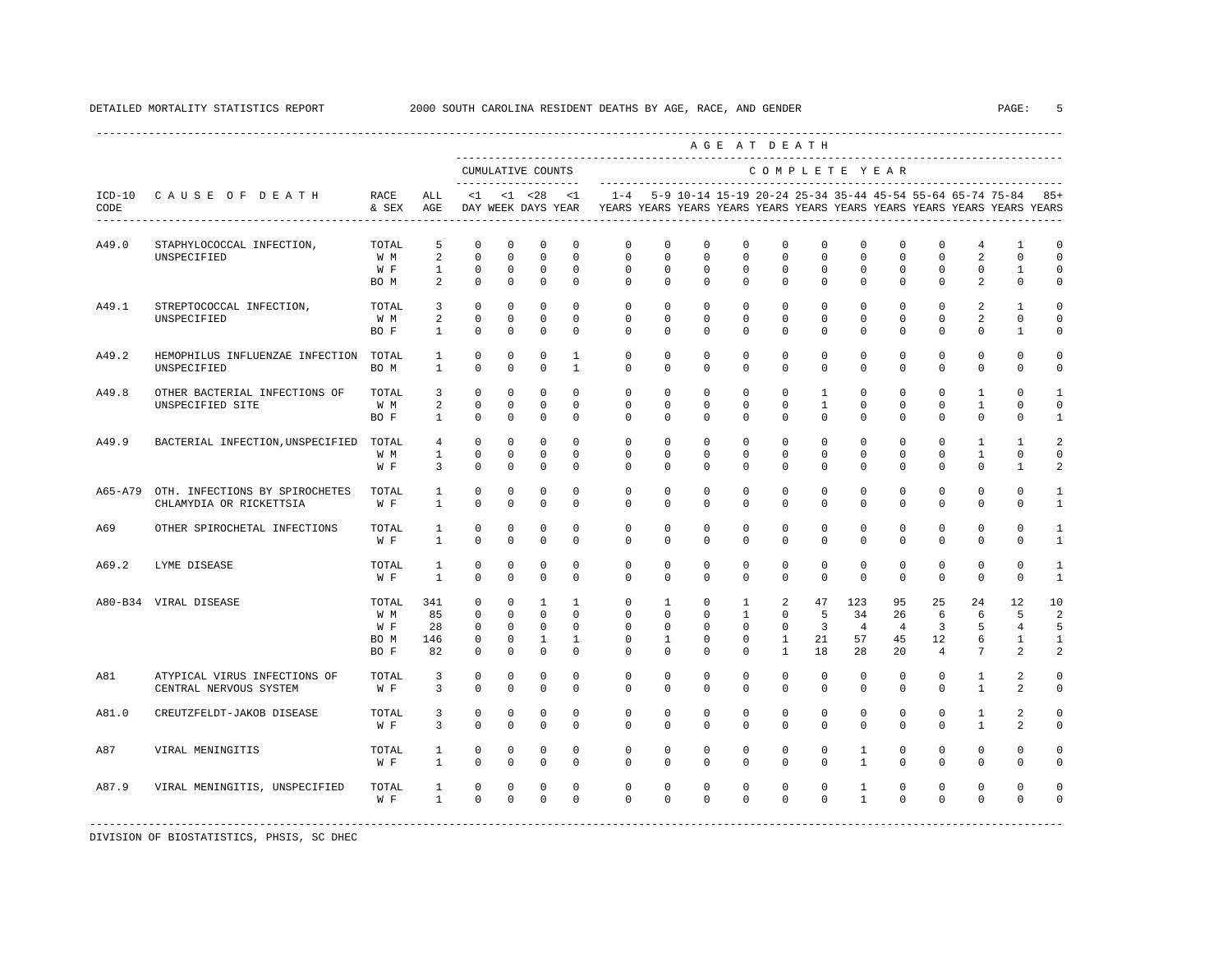|            |                                                                    |                              |                                                |                                                       |                                                       |                                                                          |                                                       |                                                                                                       |                                             |                                                        |                                                       | AGE AT DEATH                                       |                                                       |                                                    |                                                    |                                                                 |                                                         |                                                               |                                                         |
|------------|--------------------------------------------------------------------|------------------------------|------------------------------------------------|-------------------------------------------------------|-------------------------------------------------------|--------------------------------------------------------------------------|-------------------------------------------------------|-------------------------------------------------------------------------------------------------------|---------------------------------------------|--------------------------------------------------------|-------------------------------------------------------|----------------------------------------------------|-------------------------------------------------------|----------------------------------------------------|----------------------------------------------------|-----------------------------------------------------------------|---------------------------------------------------------|---------------------------------------------------------------|---------------------------------------------------------|
|            |                                                                    |                              |                                                |                                                       |                                                       | CUMULATIVE COUNTS                                                        |                                                       |                                                                                                       |                                             |                                                        |                                                       | COMPLETE YEAR                                      |                                                       |                                                    |                                                    |                                                                 |                                                         |                                                               |                                                         |
| CODE       | ICD-10 CAUSE OF DEATH                                              | RACE<br>& SEX                | ALL<br>AGE                                     | $\leq 1$                                              |                                                       | $< 1$ $< 28$                                                             | <1                                                    | $1 - 4$<br>DAY WEEK DAYS YEAR TEARS YEARS YEARS YEARS YEARS YEARS YEARS YEARS YEARS YEARS YEARS YEARS |                                             |                                                        |                                                       |                                                    |                                                       |                                                    |                                                    |                                                                 |                                                         | 5-9 10-14 15-19 20-24 25-34 35-44 45-54 55-64 65-74 75-84 85+ |                                                         |
| <b>B00</b> | HERPES-VIRAL (HERPES SIMPLEX)<br>INFECTIONS                        | TOTAL<br>W F                 | $\mathbf{1}$<br>$\mathbf{1}$                   | $\mathbf 0$<br>$\Omega$                               | $\mathbf 0$<br>$\Omega$                               | $\mathbf 0$<br>$\Omega$                                                  | $\mathbf 0$<br>$\Omega$                               | $\mathbf 0$<br>$\Omega$                                                                               | $\Omega$<br>$\Omega$                        | $\mathbf 0$<br>$\Omega$                                | $\Omega$<br>$\Omega$                                  | $\mathbf 0$<br>$\Omega$                            | $\Omega$<br>$\Omega$                                  | $\Omega$<br>$\Omega$                               | $\Omega$<br>$\Omega$                               | $\Omega$<br>$\Omega$                                            | $\mathbf{1}$<br>$\mathbf{1}$                            | $\Omega$<br>$\Omega$                                          | $\mathbf 0$<br>$\mathbf 0$                              |
| B00.9      | HERPES-VIRAL INFECTION,<br>UNSPECIFIED                             | TOTAL<br>W F                 | 1<br>$\overline{1}$                            | $\mathbf 0$<br>$\Omega$                               | $\mathbf 0$<br>$\Omega$                               | $\mathbf 0$<br>$\Omega$                                                  | $\Omega$<br>$\Omega$                                  | $\mathbf 0$<br>$\Omega$                                                                               | $\mathbf 0$<br>$\Omega$                     | $\mathbf 0$<br>$\Omega$                                | $\mathbf 0$<br>$\Omega$                               | $\mathbf 0$<br>$\Omega$                            | $\mathbf 0$<br>$\Omega$                               | $\mathbf 0$<br>$\Omega$                            | $\mathbf 0$<br>$\Omega$                            | $\mathbf 0$<br>$\Omega$                                         | 1<br>$\overline{1}$                                     | 0<br>$\Omega$                                                 | $\mathbf 0$<br>$\Omega$                                 |
| <b>B01</b> | VARICELLA (CHICKENPOX)                                             | TOTAL<br>W M<br>BO M         | $\overline{a}$<br>$\mathbf{1}$<br>$\mathbf{1}$ | $\mathbf{0}$<br>$\mathbf 0$<br>$\Omega$               | $\mathbf{0}$<br>$\mathbf 0$<br>$\Omega$               | $\mathbf{0}$<br>$\mathbb O$<br>$\Omega$                                  | $\mathbf{0}$<br>$^{\circ}$<br>$\Omega$                | $\mathbf 0$<br>$\mathbf{0}$<br>$\Omega$                                                               | $\mathbf{1}$<br>$\mathbf 0$<br>$\mathbf{1}$ | $\mathbf{0}$<br>$\mathbf 0$<br>$\Omega$                | $\mathbf{1}$<br>1<br>$\Omega$                         | $\circ$<br>$\mathbf{0}$<br>$\Omega$                | $\mathbf 0$<br>$\mathbf{0}$<br>$\Omega$               | $\mathbf{0}$<br>$\mathbf 0$<br>$\Omega$            | $\mathbf{0}$<br>$\mathbf{0}$<br>$\Omega$           | $\mathbf{0}$<br>$\mathbf 0$<br>$\Omega$                         | $\mathbf{0}$<br>$\mathbf{0}$<br>$\Omega$                | $\mathbf 0$<br>$\mathbf{0}$<br>$\Omega$                       | $\circ$<br>$\mathbf 0$<br>$\mathbf 0$                   |
| B01.2      | VARICELLA PNEUMONIA                                                | TOTAL<br>W M                 | $\mathbf{1}$<br>$\mathbf{1}$                   | $\mathbf 0$<br>$\mathbf 0$                            | $\mathbf 0$<br>$\mathbf 0$                            | $\mathbf 0$<br>$\mathbf 0$                                               | $\mathbf 0$<br>$\mathbf 0$                            | $\mathbf{0}$<br>$\mathbf{0}$                                                                          | $\mathbf 0$<br>0                            | $\mathbf 0$<br>$\mathbf 0$                             | $\mathbf{1}$<br>$\mathbf{1}$                          | $\mathbf 0$<br>$\mathbf 0$                         | $\mathbf 0$<br>$\mathbf 0$                            | $\mathbf 0$<br>$\mathbf 0$                         | $\mathbf 0$<br>$\mathbf 0$                         | $\Omega$<br>$\Omega$                                            | $\mathbf 0$<br>$\mathbf 0$                              | $\mathbf 0$<br>$\mathbf 0$                                    | $\mathbf 0$<br>$\mathbf 0$                              |
| B01.9      | VARICELLA WITHOUT COMPLICATIONS TOTAL                              | BO M                         | 1<br>$\mathbf{1}$                              | $\mathbf 0$<br>$\Omega$                               | $\mathbf 0$<br>$\Omega$                               | $\mathbf 0$<br>$\Omega$                                                  | $\mathbf 0$<br>$\Omega$                               | $\mathbf{0}$<br>$\Omega$                                                                              | $\mathbf{1}$<br>$\mathbf{1}$                | $\mathbf 0$<br>$\Omega$                                | $\mathbf 0$<br>$\Omega$                               | $\mathbf 0$<br>$\Omega$                            | $\mathbf 0$<br>$\Omega$                               | $\mathbf 0$<br>$\Omega$                            | $\mathbf 0$<br>$\Omega$                            | $\Omega$<br>$\Omega$                                            | $\mathbf 0$<br>$\Omega$                                 | $\mathbf 0$<br>$\Omega$                                       | $\mathbf 0$<br>$\Omega$                                 |
| B02        | ZOSTER (HERPES ZOSTER)                                             | TOTAL<br>W M<br>BO M<br>BO F | 4<br>$\mathbf{1}$<br>$\mathbf{1}$<br>2         | $^{\circ}$<br>$\Omega$<br>$\mathbf 0$<br>$\Omega$     | $\mathbf 0$<br>$\Omega$<br>$\mathbf 0$<br>$\mathbf 0$ | $\mathbf 0$<br>$\Omega$<br>$\mathbf 0$<br>$\mathbf{0}$                   | $\mathbf 0$<br>$\Omega$<br>$^{\circ}$<br>$\Omega$     | $\mathbf 0$<br>$\Omega$<br>$\mathbf 0$<br>$\Omega$                                                    | $\mathbf 0$<br>$\Omega$<br>0<br>$\mathbf 0$ | $\mathbf 0$<br>$\Omega$<br>$\mathbf 0$<br>$\mathbf 0$  | $\mathbf 0$<br>$\Omega$<br>$\mathbf 0$<br>$\mathbf 0$ | $\mathbf 0$<br>$\Omega$<br>$\mathbf 0$<br>$\Omega$ | $\mathbf 0$<br>$\Omega$<br>$\mathbf 0$<br>$\mathbf 0$ | $\mathbf 0$<br>$\Omega$<br>$\mathbf 0$<br>$\Omega$ | $\mathbf 0$<br>$\Omega$<br>$\mathbf 0$<br>$\Omega$ | $\mathbf{1}$<br>$\Omega$<br>$\mathbf{1}$<br>$\Omega$            | $\mathbf{1}$<br>$\Omega$<br>$\mathbf 0$<br>$\mathbf{1}$ | $\mathbf{1}$<br>1<br>$\mathbf 0$<br>$\Omega$                  | $\mathbf{1}$<br>$\Omega$<br>$\mathbf 0$<br>$\mathbf{1}$ |
| B02.2      | ZOSTER WITH OTHER NERVOUS SYSTEM TOTAL<br>INVOLVEMENT              | BO M                         | $\mathbf{1}$<br>$\mathbf{1}$                   | $\Omega$<br>$\Omega$                                  | $\Omega$<br>$\mathbf 0$                               | $\Omega$<br>$\mathbf 0$                                                  | $\Omega$<br>$\mathbf 0$                               | $\Omega$<br>$\mathbf 0$                                                                               | $\Omega$<br>$\mathbf 0$                     | $\Omega$<br>$\mathbf 0$                                | $\Omega$<br>$\mathbf 0$                               | $\Omega$<br>$\mathbf 0$                            | $\Omega$<br>$\mathbf 0$                               | $\Omega$<br>$\mathbf 0$                            | $\Omega$<br>$\mathbf 0$                            | $\mathbf{1}$<br>$\mathbf{1}$                                    | $\Omega$<br>$\mathbf 0$                                 | $\Omega$<br>$\mathbf 0$                                       | $\Omega$<br>$\mathbf 0$                                 |
| B02.9      | ZOSTER WITHOUT COMPLICATION                                        | TOTAL<br>W M<br>BO F         | 3<br>$\mathbf{1}$<br>$\overline{a}$            | $\Omega$<br>$\Omega$<br>$\Omega$                      | $\Omega$<br>$\Omega$<br>$\Omega$                      | $\Omega$<br>$\Omega$<br>$\Omega$                                         | $\Omega$<br>$\Omega$<br>$\Omega$                      | $\Omega$<br>$\Omega$<br>$\cap$                                                                        | $\Omega$<br>$\Omega$<br>$\Omega$            | $\Omega$<br>$\Omega$<br>$\Omega$                       | $\Omega$<br>$\Omega$<br>$\Omega$                      | $\Omega$<br>$\Omega$<br>$\Omega$                   | $\Omega$<br>$\Omega$<br>$\Omega$                      | $\Omega$<br>$\Omega$<br>$\Omega$                   | $\Omega$<br>$\Omega$<br>$\Omega$                   | $\Omega$<br>$\Omega$<br>$\Omega$                                | $\overline{1}$<br>$\Omega$<br>$\overline{1}$            | $\overline{1}$<br>$\mathbf{1}$<br>$\Omega$                    | $\overline{1}$<br>$\Omega$<br>$\mathbf{1}$              |
| <b>B15</b> | ACUTE HEPATITIS A                                                  | TOTAL<br>W M                 | 1<br>$\mathbf{1}$                              | $\circ$<br>$\Omega$                                   | 0<br>$\Omega$                                         | 0<br>$\Omega$                                                            | $\mathbf 0$<br>$\Omega$                               | 0<br>$\Omega$                                                                                         | $\mathbf{0}$<br>$\Omega$                    | 0<br>$\Omega$                                          | 0<br>$\Omega$                                         | $\mathbf{0}$<br>$\Omega$                           | $\mathbf{0}$<br>$\Omega$                              | $\circ$<br>$\Omega$                                | $\mathbf{1}$<br>$\mathbf{1}$                       | $^{\circ}$<br>$\Omega$                                          | $\mathbf{0}$<br>$\Omega$                                | $\mathbf{0}$<br>$\Omega$                                      | $\Omega$<br>$\mathbf 0$                                 |
| B15.9      | HEPATITIS A WITHOUT HEPATIC COMA TOTAL                             | W M                          | $\mathbf{1}$<br>$\mathbf{1}$                   | $\mathbf 0$<br>$\Omega$                               | $\mathbf 0$<br>$\mathbf 0$                            | $\mathbf 0$<br>$\mathbf 0$                                               | $\mathbf 0$<br>$\mathbf 0$                            | $\mathbf 0$<br>$\mathbf 0$                                                                            | $\mathbf 0$<br>0                            | $\mathbf 0$<br>$\mathbf 0$                             | $\mathbf 0$<br>$\mathbf 0$                            | $\mathbf 0$<br>$\mathbf 0$                         | $\mathbf 0$<br>$\mathbf 0$                            | $\mathbf 0$<br>$\Omega$                            | $\mathbf{1}$<br>$\mathbf{1}$                       | $\mathbf 0$<br>$\Omega$                                         | $\mathbf 0$<br>$\mathbf 0$                              | $\mathbf 0$<br>$\mathbf 0$                                    | $\mathbf 0$<br>$\mathsf{O}\xspace$                      |
| B16        | ACUTE HEPATITIS B                                                  | TOTAL<br>W M<br>BO F         | 8<br>5<br>3                                    | $\mathbf 0$<br>$\Omega$<br>$\Omega$                   | $\mathbf 0$<br>$\Omega$<br>$\Omega$                   | $\mathbf 0$<br>$\mathbf{0}$<br>$\mathbf 0$                               | $\Omega$<br>$\Omega$<br>$\Omega$                      | $\mathbf{0}$<br>$\Omega$<br>$\Omega$                                                                  | $\mathbf 0$<br>$\Omega$<br>$\Omega$         | $\mathbf 0$<br>$\mathbf 0$<br>$\Omega$                 | $\mathbf 0$<br>$\Omega$<br>$\Omega$                   | $\mathbf 0$<br>$\mathbf 0$<br>$\Omega$             | $\Omega$<br>$\Omega$<br>$\Omega$                      | 2<br>$\mathbf{1}$<br>$\overline{1}$                | $\overline{a}$<br>$\mathbf{1}$<br>$\mathbf{1}$     | 3<br>$\overline{a}$<br>$\mathbf{1}$                             | $\mathbf{1}$<br>$\mathbf{1}$<br>$\Omega$                | $\Omega$<br>$\Omega$<br>$\Omega$                              | $\mathbf 0$<br>$\mathbf 0$<br>$\mathbf 0$               |
| B16.9      | ACUTE HEPATITIS B WITHOUT DELTA<br>-AGENT AND WITHOUT HEPATIC COMA | TOTAL<br>W M<br>BO F         | 8<br>5<br>$\overline{3}$                       | $\Omega$<br>$\mathbf 0$<br>$\Omega$                   | $\Omega$<br>$^{\circ}$<br>$\Omega$                    | $\mathbf 0$<br>$\mathbb O$<br>$\Omega$                                   | $\Omega$<br>$\mathbf 0$<br>$\Omega$                   | $\mathbf 0$<br>$\mathbf 0$<br>$\Omega$                                                                | $\mathbf 0$<br>$\mathbf 0$<br>$\Omega$      | $\mathbf 0$<br>$\mathbf 0$<br>$\Omega$                 | $\mathbf 0$<br>$\mathbf 0$<br>$\Omega$                | $\mathbf 0$<br>$\mathbf 0$<br>$\Omega$             | $\Omega$<br>$\mathbf 0$<br>$\Omega$                   | 2<br>$\mathbf{1}$<br>$\mathbf{1}$                  | 2<br>$\mathbf{1}$<br>$\overline{1}$                | $\overline{3}$<br>2<br>$\overline{1}$                           | $\mathbf{1}$<br>$\mathbf{1}$<br>$\Omega$                | $\mathbf{0}$<br>$\mathbf{0}$<br>$\Omega$                      | $\mathbf 0$<br>$\mathbf 0$<br>$\mathbf 0$               |
| <b>B17</b> | OTHER ACUTE VIRAL HEPATITIS                                        | TOTAL<br>W M<br>W F<br>BO M  | 43<br>23<br>5<br>10                            | $\mathbf 0$<br>$\mathbf 0$<br>$\mathbb O$<br>$\Omega$ | $\mathbf 0$<br>$\circ$<br>$\mathbf 0$<br>$\mathbf 0$  | $\mathbf 0$<br>$\overline{\phantom{0}}$<br>$\overline{0}$<br>$\mathbf 0$ | $\mathbf{0}$<br>$^{\circ}$<br>$\mathbf 0$<br>$\Omega$ | $\mathbf 0$<br>$\mathbf{0}$<br>$\mathbf 0$<br>$\Omega$                                                | $\mathbf 0$<br>$\mathbf 0$<br>0<br>0        | $\mathbf 0$<br>$\mathbf{0}$<br>$\mathbf 0$<br>$\Omega$ | $\mathbf 0$<br>$\mathbf 0$<br>$\mathbf 0$<br>0        | $\circ$<br>$\circ$<br>$\mathbf 0$<br>$\Omega$      | $\mathbf 0$<br>$\mathbf 0$<br>0<br>$\Omega$           | 12<br>8<br>$\mathbf{1}$<br>$\mathbf{1}$            | 16<br>9<br>$\mathbf{1}$<br>5                       | $\overline{4}$<br>$\mathbf{1}$<br>$\mathbf 0$<br>$\overline{3}$ | 5<br>$\overline{4}$<br>$\mathbf{1}$<br>$\mathbf 0$      | $\overline{4}$<br>1<br>$\mathbf{1}$<br>$\mathbf 0$            | 2<br>$\mathbf 0$<br>$\mathbf{1}$<br>$\mathbf{1}$        |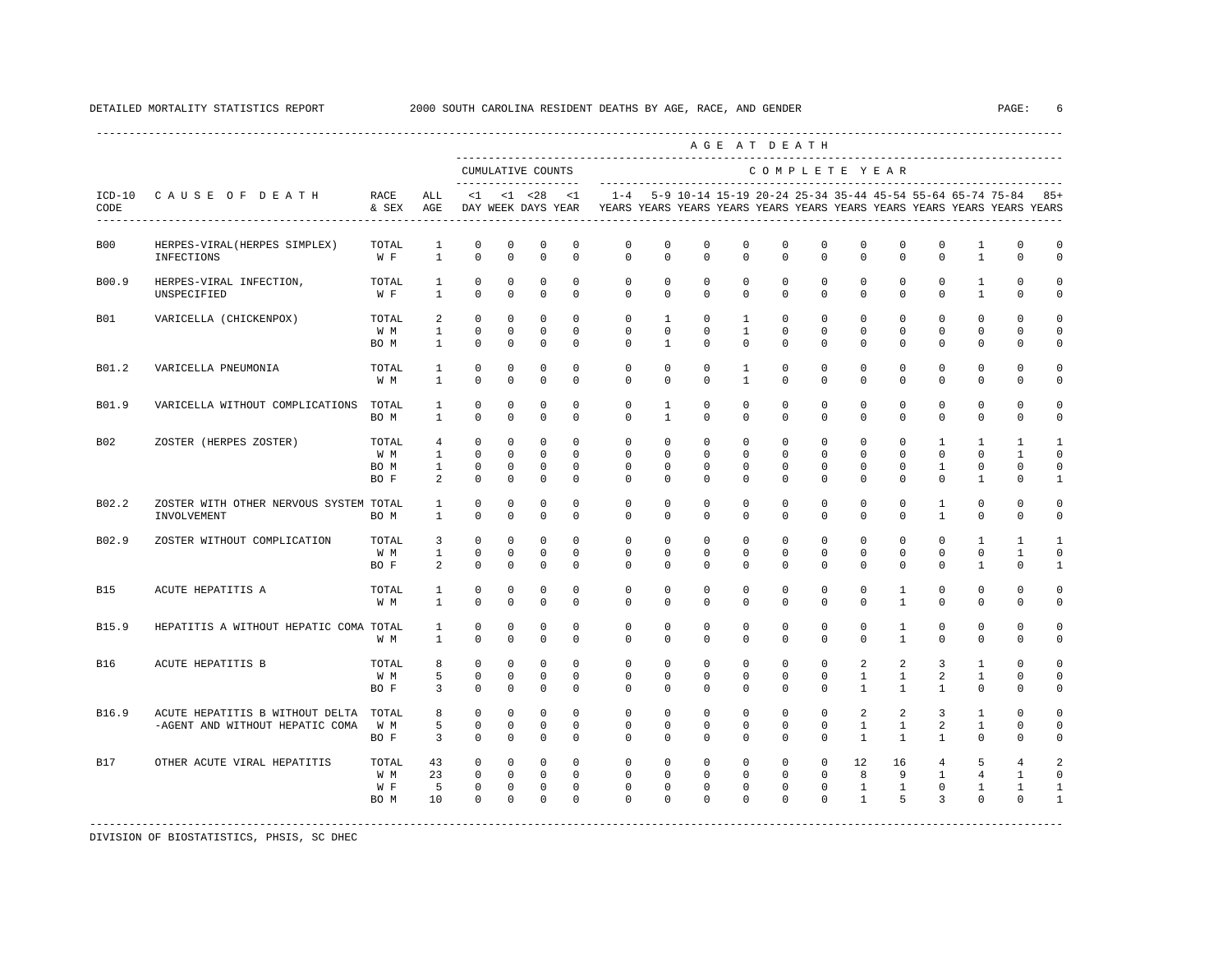----------------------------------------------------------------------------------------------------------------------------------------------------

|                  |                                                                                                           |                                     |                                                                                     |                                                                        |                                                               |                                                                     |                                                                 |                                                                                                                                                                 |                                                                     |                                                               |                                                                           | AGE AT DEATH                                                        |                                                             |                                                                    |                                                                           |                                                                |                                                                           |                                                             |                                                |
|------------------|-----------------------------------------------------------------------------------------------------------|-------------------------------------|-------------------------------------------------------------------------------------|------------------------------------------------------------------------|---------------------------------------------------------------|---------------------------------------------------------------------|-----------------------------------------------------------------|-----------------------------------------------------------------------------------------------------------------------------------------------------------------|---------------------------------------------------------------------|---------------------------------------------------------------|---------------------------------------------------------------------------|---------------------------------------------------------------------|-------------------------------------------------------------|--------------------------------------------------------------------|---------------------------------------------------------------------------|----------------------------------------------------------------|---------------------------------------------------------------------------|-------------------------------------------------------------|------------------------------------------------|
|                  |                                                                                                           |                                     |                                                                                     | --------------------                                                   |                                                               | CUMULATIVE COUNTS                                                   |                                                                 |                                                                                                                                                                 |                                                                     |                                                               |                                                                           | COMPLETE YEAR                                                       |                                                             |                                                                    |                                                                           |                                                                |                                                                           |                                                             |                                                |
| $ICD-10$<br>CODE | CAUSE OF DEATH                                                                                            | RACE<br>& SEX AGE                   | ALL                                                                                 |                                                                        |                                                               |                                                                     | $<1$ $<1$ $<28$ $<1$                                            | 1-4 5-9 10-14 15-19 20-24 25-34 35-44 45-54 55-64 65-74 75-84 85+<br>DAY WEEK DAYS YEAR YEARS YEARS YEARS YEARS YEARS YEARS YEARS YEARS YEARS YEARS YEARS YEARS |                                                                     |                                                               |                                                                           |                                                                     |                                                             |                                                                    |                                                                           |                                                                |                                                                           |                                                             |                                                |
| B17              |                                                                                                           | BO F                                | 5                                                                                   | $\mathbf 0$                                                            | $^{\circ}$                                                    | $\circ$                                                             | $\mathbf 0$                                                     | $\mathbf 0$                                                                                                                                                     | $\Omega$                                                            | $\mathbf 0$                                                   | $\Omega$                                                                  | $\Omega$                                                            | $\Omega$                                                    | 2                                                                  | $\mathbf{1}$                                                              | $\Omega$                                                       | $\Omega$                                                                  | 2                                                           | $\Omega$                                       |
| B17.1            | ACUTE HEPATITIS C                                                                                         | TOTAL<br>W M<br>W F<br>BO M<br>BO F | 43<br>23<br>5<br>10<br>5                                                            | $\mathbf 0$<br>$\mathbf 0$<br>$\mathbf 0$<br>0<br>$\Omega$             | $\Omega$<br>$\Omega$<br>$^{\circ}$<br>0<br>$\Omega$           | $\Omega$<br>$\Omega$<br>$\circ$<br>$\mathbf 0$<br>$\Omega$          | $\Omega$<br>$\Omega$<br>$\mathbf 0$<br>$\mathbf{0}$<br>$\Omega$ | $\mathbf 0$<br>$\Omega$<br>0<br>0<br>$\Omega$                                                                                                                   | $\mathbf 0$<br>$\Omega$<br>$\mathbf{0}$<br>$\circ$<br>$\Omega$      | $\mathbf 0$<br>$\mathbf 0$<br>$\mathbf 0$<br>0<br>$\Omega$    | $\mathbf 0$<br>$\Omega$<br>$\circ$<br>$\mathbf{0}$<br>$\Omega$            | $\mathbf 0$<br>$\Omega$<br>$\circ$<br>$\circ$<br>$\Omega$           | $\circ$<br>$\Omega$<br>$\circ$<br>$\circ$<br>$\Omega$       | 12<br>8<br>$\mathbf{1}$<br>$\mathbf{1}$<br>$\overline{a}$          | 16<br>9<br>$\mathbf{1}$<br>5<br>$\mathbf{1}$                              | $\overline{4}$<br>$\mathbf{1}$<br>$\mathbf 0$<br>3<br>$\Omega$ | 5<br>$\overline{4}$<br>$\mathbf{1}$<br>0<br>$\Omega$                      | 4<br>$\mathbf{1}$<br>$\mathbf{1}$<br>0<br>$\overline{a}$    | 2<br>$\Omega$<br>1<br>1<br>$\Omega$            |
| B18              | CHRONIC VIRAL HEPATITIS                                                                                   | TOTAL<br>W M<br>W F<br>BO M<br>BO F | 9<br>$\overline{4}$<br>$\overline{3}$<br>$\mathbf{1}$<br>$\mathbf{1}$               | $\mathbf 0$<br>$\mathbf 0$<br>$\mathbf 0$<br>$\mathbf 0$<br>$\Omega$   | $\mathbf 0$<br>$^{\circ}$<br>$\Omega$<br>$\Omega$<br>$\Omega$ | $\mathbf 0$<br>$\mathbf 0$<br>$\circ$<br>$\mathbf 0$<br>$\Omega$    | $\mathbf 0$<br>$\Omega$<br>$\Omega$<br>$\mathbf 0$<br>$\Omega$  | $\mathbf 0$<br>$\mathbf 0$<br>$\Omega$<br>$\mathbf 0$<br>$\Omega$                                                                                               | $\circ$<br>$\Omega$<br>$\Omega$<br>$\mathbf{0}$<br>$\Omega$         | $\mathbf 0$<br>$\mathbf 0$<br>0<br>$\mathbf 0$<br>$\mathbf 0$ | $\mathbf{0}$<br>$\mathbf 0$<br>$\mathbf{0}$<br>$\mathbf 0$<br>$\mathbf 0$ | $\mathbf 0$<br>$\mathbf 0$<br>$^{\circ}$<br>$\mathbf 0$<br>$\Omega$ | $\circ$<br>$\circ$<br>$\circ$<br>$\circ$<br>$\Omega$        | $\mathbf{1}$<br>$\mathbf{1}$<br>$\Omega$<br>$\circ$<br>$\Omega$    | $\mathbf{1}$<br>$\mathbf 0$<br>$\Omega$<br>$\mathbf{1}$<br>$\mathbf 0$    | 2<br>$\mathbf 0$<br>2<br>$\mathbf 0$<br>$\mathbf 0$            | $\overline{a}$<br>$\mathbf{1}$<br>$\Omega$<br>$\mathbf 0$<br>$\mathbf{1}$ | 1<br>$\mathbf{1}$<br>$\Omega$<br>$\mathbf 0$<br>$\mathbf 0$ | 2<br>$\mathbf{1}$<br>$\Omega$<br>$\Omega$      |
| B18.1            | CHRONIC VIRAL HEPATITIS B<br>WITHOUT DELTA-AGENT                                                          | TOTAL<br>W M                        | 2<br>$\overline{a}$                                                                 | $^{\circ}$<br>$\Omega$                                                 | 0<br>$\Omega$                                                 | 0<br>$\Omega$                                                       | $^{\circ}$<br>$\Omega$                                          | $\mathbf 0$<br>$\Omega$                                                                                                                                         | $\mathbf{0}$<br>$\Omega$                                            | 0<br>$\Omega$                                                 | $\mathbf{0}$<br>$\Omega$                                                  | $^{\circ}$<br>$\Omega$                                              | $^{\circ}$<br>$\Omega$                                      | 0<br>$\Omega$                                                      | 0<br>$\Omega$                                                             | 0<br>$\Omega$                                                  | 1<br>$\mathbf{1}$                                                         | $\mathbf{1}$<br>$\mathbf{1}$                                | $\Omega$<br>$\Omega$                           |
| B18.2            | CHRONIC VIRAL HEPATITIS C                                                                                 | TOTAL<br>W M<br>W F<br>BO M<br>BO F | $7\phantom{.0}$<br>$\overline{a}$<br>$\overline{3}$<br>$\mathbf{1}$<br>$\mathbf{1}$ | $\mathbf 0$<br>$\mathbf 0$<br>$\mathbf 0$<br>$\mathbf 0$<br>$\Omega$   | $\Omega$<br>$^{\circ}$<br>$^{\circ}$<br>$\Omega$<br>$\Omega$  | $\mathbf 0$<br>$\circ$<br>$\circ$<br>$\mathbf 0$<br>$\Omega$        | $\Omega$<br>$\Omega$<br>0<br>$\mathbf 0$<br>$\Omega$            | $\mathbf 0$<br>$\mathbf 0$<br>0<br>$\mathbf 0$<br>$\Omega$                                                                                                      | $\mathbf 0$<br>$\Omega$<br>$\mathbf{0}$<br>$\mathbf{0}$<br>$\Omega$ | $\mathbf 0$<br>$\mathbf 0$<br>0<br>$\mathbf 0$<br>$\mathbf 0$ | $\mathbf 0$<br>$\mathbf 0$<br>0<br>$\mathbf 0$<br>$\mathbf 0$             | $\mathbf 0$<br>$\circ$<br>$\mathbf 0$<br>$\circ$<br>$\Omega$        | $\circ$<br>$\circ$<br>$\mathbf 0$<br>$\mathbb O$<br>$\circ$ | $\mathbf{1}$<br>$\mathbf{1}$<br>$\mathbf 0$<br>$\circ$<br>$\Omega$ | $\mathbf{1}$<br>$\mathbf 0$<br>$\mathbf 0$<br>$\mathbf{1}$<br>$\mathbf 0$ | 2<br>$\mathbf 0$<br>2<br>$\mathbf 0$<br>$\mathbf 0$            | $\mathbf{1}$<br>$\mathbf 0$<br>0<br>0<br>$\mathbf{1}$                     | $\mathbf 0$<br>$\Omega$<br>0<br>$\mathbf 0$<br>$\mathbf 0$  | 2<br>$\mathbf{1}$<br>1<br>$\Omega$<br>$\Omega$ |
| B19              | UNSPECIFIED VIRAL HEPATITIS                                                                               | TOTAL<br>BO M                       | $\mathbf{1}$<br>$\overline{1}$                                                      | 0<br>$\Omega$                                                          | $\mathbf 0$<br>$\Omega$                                       | 0<br>$\Omega$                                                       | $\mathbf 0$<br>$\Omega$                                         | $\mathbf 0$<br>$\Omega$                                                                                                                                         | $\mathbf 0$<br>$\Omega$                                             | 0<br>$\Omega$                                                 | $\mathbf 0$<br>$\mathbf 0$                                                | 0<br>$\Omega$                                                       | $\circ$<br>$\Omega$                                         | 0<br>$\Omega$                                                      | $\mathbf{1}$<br>$\mathbf{1}$                                              | 0<br>$\Omega$                                                  | 0<br>$\mathbf 0$                                                          | $\mathbf 0$<br>$\Omega$                                     | 0<br>$\Omega$                                  |
| B19.9            | UNSPECIFIED VIRAL HEPATITIS<br>WITHOUT HEPATIC COMA                                                       | TOTAL<br>BO M                       | 1<br>$\overline{1}$                                                                 | $\mathbf 0$<br>$\Omega$                                                | $\mathbf 0$<br>$\Omega$                                       | $\mathbf 0$<br>$\Omega$                                             | $\mathbf 0$<br>$\Omega$                                         | $\mathbf 0$<br>$\Omega$                                                                                                                                         | $\mathbf 0$<br>$\Omega$                                             | $\mathbf 0$<br>$\mathbf 0$                                    | $\mathbf 0$<br>$\mathbf 0$                                                | $\mathbf 0$<br>$\Omega$                                             | $\mathbf 0$<br>$\Omega$                                     | $\circ$<br>$\Omega$                                                | $\mathbf{1}$<br>$\mathbf{1}$                                              | $\mathbf 0$<br>$\mathbf 0$                                     | $\mathbf 0$<br>$\mathbf 0$                                                | $\mathbf 0$<br>$\mathbf 0$                                  | $\Omega$<br>$\circ$                            |
| <b>B20</b>       | HUMAN IMMUNODEFICIENCY VIRUS<br>(HIV) DISEASE RESULTING IN<br>INFECTIOUS AND PARASITIC<br><b>DISEASES</b> | TOTAL<br>W M<br>W F<br>BO M<br>BO F | 110<br>21<br>$\overline{2}$<br>59<br>28                                             | $^{\circ}$<br>$\mathbf 0$<br>$\mathbf 0$<br>$\mathbf 0$<br>$\mathbf 0$ | $\Omega$<br>$\Omega$<br>0<br>$^{\circ}$<br>$\mathbf 0$        | $\mathbf 0$<br>$\mathbf 0$<br>$\circ$<br>$\mathbf 0$<br>$\mathbf 0$ | $\Omega$<br>$\Omega$<br>$\mathbf 0$<br>0<br>$\mathbf 0$         | $\mathbf 0$<br>$\Omega$<br>$\mathbf{0}$<br>$\mathbf 0$<br>$\mathbf 0$                                                                                           | $\mathbf{0}$<br>$\Omega$<br>$\circ$<br>$\mathbf{0}$<br>$\mathbf{0}$ | 0<br>$\mathbf 0$<br>$\mathbf 0$<br>$\mathbf 0$<br>$\mathbf 0$ | $\mathbf{0}$<br>$\mathbf 0$<br>$\mathbf 0$<br>$\mathbf 0$<br>$\mathbf 0$  | $\mathbf 0$<br>$\circ$<br>$\circ$<br>$\mathbf 0$<br>$\circ$         | 17<br>$\mathbf{1}$<br>$\circ$<br>11<br>5                    | 47<br>11<br>$\overline{0}$<br>28<br>8                              | 33<br>$7\phantom{.0}$<br>$^{\circ}$<br>16<br>10                           | 5<br>$\mathbf{1}$<br>$\mathbf 0$<br>2<br>2                     | 6<br>$\Omega$<br>$\mathbf{1}$<br>$\overline{a}$<br>3                      | 1<br>$\mathbf{1}$<br>0<br>$\mathsf 0$<br>$\mathsf 0$        | -1<br>$\Omega$<br>0<br>0                       |
| B20.0            | HIV DISEASE RESULTING IN<br>MYCOBACTERIAL INFECTION                                                       | TOTAL<br>W M<br>BO M<br>BO F        | 12<br><sup>1</sup><br>$7\overline{ }$<br>$4\overline{ }$                            | $\mathbf 0$<br>$\mathbf 0$<br>0<br>$\Omega$                            | $\Omega$<br>$\mathbf 0$<br>0<br>$\mathbf 0$                   | $\mathbf 0$<br>$\mathbf 0$<br>$\mathbf 0$<br>$\mathbf 0$            | $\Omega$<br>$\mathbf 0$<br>$^{\circ}$<br>$\mathbf 0$            | $\mathbf 0$<br>$\Omega$<br>0<br>$\Omega$                                                                                                                        | $\mathbf 0$<br>$\Omega$<br>$\mathbf{0}$<br>$\Omega$                 | $\mathbf 0$<br>$\mathbf 0$<br>0<br>$\mathbf 0$                | $\mathbf 0$<br>$\mathbf 0$<br>$\mathbf{0}$<br>$\mathbf 0$                 | $\mathbf 0$<br>$\circ$<br>$\mathbf 0$<br>$\circ$                    | $\overline{4}$<br>$\circ$<br>3<br>$\mathbf{1}$              | 4<br>$\mathbf{1}$<br>2<br>$\mathbf{1}$                             | 2<br>$\mathbf 0$<br>$\overline{a}$<br>$\mathbf 0$                         | $\mathbf{1}$<br>$\mathbf 0$<br>$^{\circ}$<br>$\mathbf{1}$      | $\mathbf{1}$<br>$\mathbf 0$<br>$\mathbf 0$<br>$\mathbf{1}$                | $\mathbf 0$<br>$\mathbf 0$<br>0<br>0                        | $\Omega$<br>$\Omega$<br>$\Omega$<br>$\Omega$   |
| B20.1            | HIV DISEASE RESULTING IN OTHER<br>BACTERIAL INFECTIONS                                                    | TOTAL<br>W M<br>BO M<br>BO F        | 17<br>2<br>9<br>6                                                                   | $\mathbf 0$<br>$\mathbf 0$<br>$\mathbf 0$<br>$\Omega$                  | $\mathbf{0}$<br>$^{\circ}$<br>$\mathbf 0$<br>$\Omega$         | $\mathbf 0$<br>$\mathbf 0$<br>$\mathbf 0$<br>$\Omega$               | $\mathbf 0$<br>$\mathbf 0$<br>$\mathbf 0$<br>$\Omega$           | $\mathbf 0$<br>$\mathbf 0$<br>$\mathbf 0$<br>$\Omega$                                                                                                           | $\mathbf 0$<br>$\mathbf 0$<br>$\mathbf 0$<br>$\Omega$               | $\mathbf 0$<br>$\mathbf 0$<br>$\mathbf 0$<br>$\mathbf{0}$     | $\mathbf 0$<br>$\mathbf 0$<br>$\mathbf 0$<br>$\mathbf{0}$                 | $\mathbf 0$<br>$\mathbf 0$<br>$\mathbf 0$<br>$\Omega$               | $\overline{3}$<br>$\circ$<br>3<br>$\Omega$                  | $4\overline{ }$<br>$\mathbf{1}$<br>2<br>1                          | $7\overline{ }$<br>$\mathbf{1}$<br>3<br>3                                 | $\mathbf{1}$<br>$\mathbf 0$<br>$\mathbf{1}$<br>$\Omega$        | 2<br>$\mathbf 0$<br>$\mathbf 0$<br>2                                      | $\mathbf 0$<br>$\mathbf 0$<br>$\Omega$<br>$\Omega$          | $\Omega$<br>$\Omega$                           |
| B20.3            | HIV DISEASE RESULTING IN OTHER TOTAL                                                                      |                                     | 10                                                                                  | $\mathbf 0$                                                            | $\mathbf 0$                                                   | $\mathbf 0$                                                         | $\mathbf 0$                                                     | $\Omega$                                                                                                                                                        | $\Omega$                                                            | $\mathbf 0$                                                   | $\mathbf 0$                                                               | $\circ$                                                             | $\mathbf 0$                                                 | $\overline{4}$                                                     | $\overline{4}$                                                            | $\mathbf{1}$                                                   | $\mathbf{1}$                                                              | $\mathbf 0$                                                 | $\Omega$                                       |
|                  |                                                                                                           |                                     |                                                                                     |                                                                        |                                                               |                                                                     |                                                                 |                                                                                                                                                                 |                                                                     |                                                               |                                                                           |                                                                     |                                                             |                                                                    |                                                                           |                                                                |                                                                           |                                                             |                                                |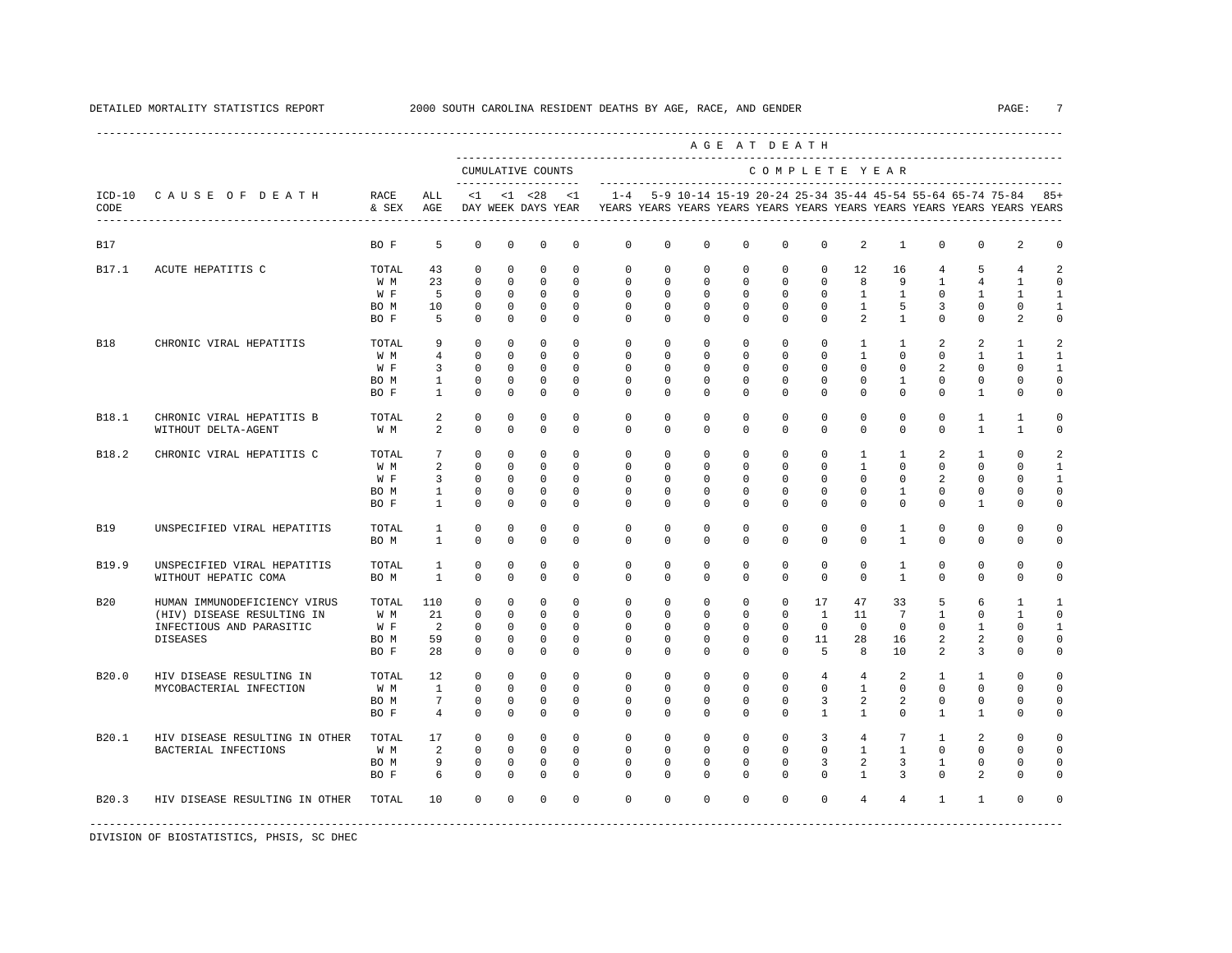|                  |                                         |               |                                  |                            |                             |                                          |                            |                          |                            |                                                           | ----------------------<br>AGE AT DEATH |                            |                          |                                |                              |                            |                             |                                                                         |                         |
|------------------|-----------------------------------------|---------------|----------------------------------|----------------------------|-----------------------------|------------------------------------------|----------------------------|--------------------------|----------------------------|-----------------------------------------------------------|----------------------------------------|----------------------------|--------------------------|--------------------------------|------------------------------|----------------------------|-----------------------------|-------------------------------------------------------------------------|-------------------------|
|                  |                                         |               |                                  |                            |                             | CUMULATIVE COUNTS<br>------------------- |                            |                          |                            |                                                           |                                        | COMPLETE YEAR              |                          |                                |                              |                            |                             |                                                                         |                         |
| $ICD-10$<br>CODE | CAUSE OF DEATH                          | RACE<br>& SEX | ALL<br>AGE                       | $\leq 1$                   |                             | $< 1$ $< 28$<br>DAY WEEK DAYS YEAR       | < 1                        | $1 - 4$                  |                            | 5-9 10-14 15-19 20-24 25-34 35-44 45-54 55-64 65-74 75-84 |                                        |                            |                          |                                |                              |                            |                             | YEARS YEARS YEARS YEARS YEARS YEARS YEARS YEARS YEARS YEARS YEARS YEARS | $85+$                   |
| B20.3            | VIRAL INFECTIONS                        | W M           | 6                                | $\mathbf 0$                | $\mathbf 0$                 | $\mathbf 0$                              | $\mathbf 0$                | 0                        | 0                          | $\mathbf 0$                                               | $\mathbf 0$                            | $\mathbf 0$                | $\mathbf 0$              | 4                              | $\mathbf{1}$                 | $\mathbf{1}$               | $\mathbf{0}$                | $\mathbf{0}$                                                            | $\mathbf 0$             |
|                  |                                         | BO M<br>BO F  | $\overline{a}$<br>2              | $\mathbf 0$<br>$\circ$     | $\mathbf 0$<br>$\mathbf 0$  | $\mathbf 0$<br>$\mathbf 0$               | $\mathbf 0$<br>$\mathbf 0$ | 0<br>$\mathbf{0}$        | $\mathbf 0$<br>$\mathbf 0$ | $\mathbf 0$<br>$^{\circ}$                                 | $\mathbf 0$<br>$\Omega$                | $\mathbf 0$<br>$\mathbf 0$ | $\mathbf 0$<br>$\Omega$  | $\circ$<br>$\mathbf 0$         | $\mathbf{1}$<br>2            | $\mathbf 0$<br>$\mathbf 0$ | $\mathbf{1}$<br>$\mathbf 0$ | $\mathbf 0$<br>$\mathbf 0$                                              | $\mathbf 0$<br>$\Omega$ |
| B20.4            | HIV DISEASE RESULTING IN<br>CANDIDIASIS | TOTAL<br>BO F | $\mathbf{1}$<br>$\mathbf{1}$     | $\mathbf 0$<br>$\Omega$    | $\mathbf 0$<br>$\Omega$     | $\mathbf 0$<br>$\Omega$                  | $\mathbf 0$<br>$\Omega$    | $\mathbf{0}$<br>$\Omega$ | $\mathbf{0}$<br>$\Omega$   | 0<br>$\Omega$                                             | 0<br>$\Omega$                          | $\mathbf 0$<br>$\Omega$    | 0<br>$\Omega$            | 1<br>$\mathbf{1}$              | $^{\circ}$<br>$\Omega$       | $^{\circ}$<br>$\Omega$     | $\mathbf 0$<br>$\Omega$     | $\mathbf{0}$<br>$\Omega$                                                | $\Omega$<br>$\Omega$    |
| B20.5            | HIV DISEASE RESULTING IN OTHER          | TOTAL         | 8                                | $\mathbf 0$                | $\mathbf 0$                 | $\mathbf 0$                              | $\Omega$                   | $\mathbf 0$              | $\mathbf 0$                | $\mathbf 0$                                               | $\mathbf 0$                            | $\mathbf 0$                | $\mathbf 0$              | 6                              | 2                            | $\mathbf 0$                | $\mathbf 0$                 | $\Omega$                                                                | $\Omega$                |
|                  | MYCOSES                                 | W M           | $\mathbf{1}$                     | $\Omega$                   | $\Omega$                    | $\Omega$                                 | $\Omega$                   | $\Omega$                 | $\Omega$                   | $\Omega$                                                  | $\Omega$                               | $\Omega$                   | $\Omega$                 | $\mathbf{1}$                   | $\Omega$                     | $\Omega$                   | $\Omega$                    | $\Omega$                                                                | $\cap$                  |
|                  |                                         | BO M<br>BO F  | 5<br>2                           | $\mathbf 0$<br>$\mathbf 0$ | $\mathbf 0$<br>$\mathbf 0$  | $\mathbf 0$<br>$\mathbf 0$               | $\mathbf 0$<br>$\mathbf 0$ | $\mathbf 0$<br>0         | $\mathbf 0$<br>0           | $\mathbf 0$<br>$\mathbf 0$                                | $\mathbf 0$<br>0                       | $\mathbf 0$<br>$\mathbf 0$ | $\mathbf 0$<br>0         | $\overline{4}$<br>$\mathbf{1}$ | $\mathbf{1}$<br>$\mathbf{1}$ | $\mathbf 0$<br>$^{\circ}$  | $\mathbf{0}$<br>$\mathbf 0$ | $\mathbf 0$<br>$\Omega$                                                 | $\Omega$<br>0           |
| B20.6            | HIV DISEASE RESULTING IN PNEUMO- TOTAL  |               | 9                                | $\mathbf 0$                | $^{\circ}$                  | $^{\circ}$                               | $\Omega$                   | 0                        | 0                          | 0                                                         | 0                                      | 0                          | 3                        | 3                              | 3                            | $^{\circ}$                 | $\mathbf 0$                 | $\Omega$                                                                | $\Omega$                |
|                  | CYSTIS CARINII PNEUMONIA                | W M           | 2                                | $\circ$                    | $\mathbf 0$                 | $\mathbf 0$                              | $\Omega$                   | $\mathbf 0$              | $\mathbf 0$                | $\mathbf 0$                                               | $\mathbf 0$                            | $\Omega$                   | $\Omega$                 | $\mathbf{1}$                   | $\mathbf{1}$                 | $\mathbf 0$                | $\Omega$                    | $\Omega$                                                                | $\Omega$                |
|                  |                                         | BO M<br>BO F  | $\overline{4}$<br>$\overline{3}$ | $\mathbf 0$<br>$\mathbf 0$ | $\mathbf{0}$<br>$\mathbf 0$ | $\mathbf 0$<br>$\mathbf 0$               | $\mathbf 0$<br>$\mathbf 0$ | $\mathbf 0$<br>$\Omega$  | 0<br>0                     | 0<br>$\Omega$                                             | 0<br>0                                 | 0<br>$\Omega$              | $\mathbf{1}$<br>2        | $\mathbf{1}$<br>$\mathbf{1}$   | 2<br>0                       | $^{\circ}$<br>$\Omega$     | $\mathbf 0$<br>$\mathbf 0$  | 0<br>$\Omega$                                                           | $\mathbf 0$<br>$\Omega$ |
| B20.7            | HIV DISEASE RESULTING IN                | TOTAL         | 26                               | $\mathbf 0$                | $\mathbf 0$                 | $\mathbf 0$                              | $\mathbf 0$                | $\mathbf 0$              | $\mathbf 0$                | $\mathbf 0$                                               | $\mathbf 0$                            | $\mathbf 0$                | 3                        | 16                             | 5                            | $\mathbf{1}$               | $\mathbf{1}$                | $\Omega$                                                                | $\Omega$                |
|                  | MULTIPLE INFECTIONS                     | W M           | 6                                | $\Omega$                   | $\Omega$                    | $\Omega$                                 | $\Omega$                   | $\Omega$                 | $\Omega$                   | $\Omega$                                                  | $\Omega$                               | $\Omega$                   | $\mathbf{1}$             | 3                              | 2                            | $\Omega$                   | $\Omega$                    | $\Omega$                                                                | $\Omega$                |
|                  |                                         | W F           | <sup>1</sup>                     | $\mathbf 0$                | $\mathbf 0$                 | $\mathbf 0$                              | $\mathbf 0$                | 0                        | $\mathbf 0$                | $\mathbf 0$                                               | $\mathbf 0$                            | $\mathbf 0$                | $\mathbf 0$              | $\mathbf 0$                    | $\mathbf 0$                  | $^{\circ}$                 | 1                           | $\Omega$                                                                | $\Omega$                |
|                  |                                         | BO M<br>BO F  | 16<br>$\overline{\mathbf{3}}$    | 0<br>$\mathbf 0$           | $^{\circ}$<br>$\mathbf 0$   | 0<br>$\mathbf 0$                         | 0<br>$\mathbf 0$           | 0<br>0                   | 0<br>0                     | 0<br>0                                                    | 0<br>0                                 | 0<br>$\Omega$              | 1<br>$\mathbf{1}$        | 11<br>2                        | 3<br>$^{\circ}$              | 1<br>0                     | 0<br>$\mathbf{0}$           | 0<br>$\Omega$                                                           | $\Omega$<br>$\Omega$    |
| B20.8            | HIV DISEASE RESULTING IN OTHER          | TOTAL         | 26                               | $\mathbf 0$                | $\mathbf 0$                 | $\mathbf 0$                              | $\Omega$                   | $\mathbf 0$              | $\mathbf 0$                | $\mathbf 0$                                               | $\mathbf 0$                            | $\mathbf 0$                | 4                        | 8                              | 10                           | 1                          | 1                           | 1                                                                       | 1                       |
|                  | INFECTIOUS AND PARASITIC                | W M           | $\overline{\mathbf{3}}$          | $\Omega$                   | $\mathbf 0$                 | $\mathbf 0$                              | $\Omega$                   | 0                        | 0                          | $\Omega$                                                  | $\Omega$                               | $\Omega$                   | $\Omega$                 | $\Omega$                       | 2                            | $\Omega$                   | $\Omega$                    | $\mathbf{1}$                                                            | $\Omega$                |
|                  | <b>DISEASES</b>                         | W F           | $\mathbf{1}$                     | $\mathbf 0$                | $\mathbf{0}$                | $\mathbf 0$                              | $\mathbf 0$                | 0                        | 0                          | $\mathbf 0$                                               | $\mathbf 0$                            | $\mathbf 0$                | $\mathbf 0$              | $\mathbf 0$                    | $\mathbf 0$                  | 0                          | $\mathbf 0$                 | $\Omega$                                                                | $\mathbf{1}$            |
|                  |                                         | BO M<br>BO F  | 15<br>$7\overline{ }$            | $\mathbf 0$<br>$\Omega$    | 0<br>$\Omega$               | $\mathbf 0$<br>$\mathbf 0$               | $\mathbf 0$<br>$\Omega$    | 0<br>$\Omega$            | 0<br>$\Omega$              | 0<br>$\Omega$                                             | $\mathbf 0$<br>$\Omega$                | $\mathbf 0$<br>$\Omega$    | 3<br>$\mathbf{1}$        | 7<br>$\mathbf{1}$              | $\overline{4}$<br>4          | $\Omega$<br>$\mathbf{1}$   | $\mathbf{1}$<br>$\Omega$    | $\Omega$<br>$\Omega$                                                    | $\Omega$<br>$\Omega$    |
| B20.9            | HIV DISEASE RESULTING IN                | TOTAL         | 1                                | $\mathbf 0$                | 0                           | $\mathbf 0$                              | $\mathbf 0$                | $\mathbf{0}$             | $\mathbf 0$                | $\mathbf 0$                                               | $\mathbf 0$                            | $\mathbf 0$                | $\mathbf 0$              | $\mathbf{1}$                   | $\mathbf 0$                  | $\mathbf 0$                | 0                           | $\mathbf 0$                                                             | 0                       |
|                  | UNSPECIFIED INFECTIOUS OR               | BO M          | 1                                | $\mathbf 0$                | 0                           | $\mathbf 0$                              | 0                          | 0                        | 0                          | 0                                                         | 0                                      | $\mathbf{0}$               | $\mathbf{0}$             | 1                              | 0                            | $\mathbf 0$                | $\mathbf{0}$                | $\mathbf{0}$                                                            | $\Omega$                |
| <b>B21</b>       | HUMAN IMMUNODEFICIENCY VIRUS            | TOTAL         | 13                               | $\circ$                    | $\mathbf 0$                 | $\mathbf 0$                              | $\mathbf 0$                | $\mathbf 0$              | $\mathbf 0$                | $\mathbf 0$                                               | $\mathbf 0$                            | $\mathbf 0$                | 2                        | 4                              | 3                            | 2                          | 2                           | $\mathbf 0$                                                             | $\Omega$                |
|                  | (HIV) DISEASE RESULTING IN              | W M           | $\overline{3}$                   | $\circ$                    | $\mathbf 0$                 | $\mathbf 0$                              | $\mathbf 0$                | $\mathbf 0$              | 0                          | $\mathbf 0$                                               | $\mathbf 0$                            | $\mathbf 0$                | $\mathbf 0$              | $\mathbf{1}$                   | $\mathbf{1}$                 | 1                          | $\mathbf 0$                 | $\mathbf 0$                                                             | $\Omega$                |
|                  | MALIGNANT NEOPLASM                      | W F           | 1                                | $^{\circ}$                 | 0                           | $^{\circ}$                               | $^{\circ}$                 | 0                        | 0                          | 0                                                         | 0                                      | 0                          | 1                        | 0                              | $^{\circ}$                   | 0                          | $\mathbf 0$                 | $\Omega$                                                                | $\Omega$                |
|                  |                                         | BO M<br>BO F  | 7<br>2                           | $\mathbf 0$<br>$\mathbf 0$ | $^{\circ}$<br>$\mathbf 0$   | $\mathbf 0$<br>$\mathbf 0$               | $\mathbf 0$<br>0           | $\mathbf 0$<br>$\Omega$  | $\mathbf 0$<br>0           | $\Omega$<br>$\Omega$                                      | $\Omega$<br>$\mathbf 0$                | $\Omega$<br>$\Omega$       | $\Omega$<br>$\mathbf{1}$ | 3<br>$\Omega$                  | 2<br>$\Omega$                | 1<br>$\Omega$              | 1<br>$\mathbf{1}$           | $\Omega$<br>$\Omega$                                                    | $\Omega$<br>$\Omega$    |
| B21.0            | HIV DISEASE RESULTING IN                | TOTAL         | $\mathbf{1}$                     | $\mathbf 0$                | $\mathbf 0$                 | $\mathbf 0$                              | $\mathbf 0$                | 0                        | 0                          | $\mathbf 0$                                               | 0                                      | $\mathbf 0$                | $\circ$                  | $\mathbf{1}$                   | $\mathbf 0$                  | $\mathbf 0$                | $\mathbb O$                 | $\mathbf 0$                                                             | $\mathbf 0$             |
|                  | KAPOSI 'S SARCOMA                       | BO M          | $\mathbf{1}$                     | $\mathbf 0$                | $\mathbf 0$                 | $\mathbf 0$                              | $^{\circ}$                 | 0                        | 0                          | $\mathbf 0$                                               | 0                                      | $\mathbf 0$                | $\mathbf{0}$             | $\mathbf{1}$                   | 0                            | 0                          | $\mathbf 0$                 | $\mathbf 0$                                                             | 0                       |
| B21.1            | HIV DISEASE RESULTING IN BURKIT         | TOTAL         | 3                                | $\mathbf 0$                | 0                           | $\mathbf 0$                              | $\mathbf 0$                | $\mathbf 0$              | $\mathbf 0$                | $\mathbf 0$                                               | $\mathbf 0$                            | $\mathbf 0$                | $\mathbf 0$              | $\mathbf{1}$                   | 2                            | $\mathbf 0$                | $\mathbb O$                 | $\mathbf 0$                                                             | $\mathbf 0$             |
|                  | 'S LYMPHOMA                             | W M<br>BO M   | $\mathbf{1}$<br>2                | $\mathbf 0$<br>$\mathbf 0$ | 0<br>$\mathbf 0$            | $\mathbf 0$<br>$\mathbf 0$               | $\mathbf 0$<br>$\mathbf 0$ | $\mathbf{0}$<br>$\Omega$ | 0<br>$\mathbf 0$           | $\mathbf 0$<br>$\Omega$                                   | 0<br>$\mathbf 0$                       | $\mathbf 0$<br>$\Omega$    | $\Omega$<br>$\mathbf 0$  | $\mathbf 0$<br>$\mathbf{1}$    | 1<br>$\mathbf{1}$            | $^{\circ}$<br>$\mathbf 0$  | $\mathbf 0$<br>$\mathbf{0}$ | 0<br>$\mathbf{0}$                                                       | $\Omega$<br>$\cap$      |
| B21.2            |                                         | TOTAL         | 5                                | $\mathbf 0$                | $\mathbf 0$                 | $\mathbf 0$                              | $\mathbf 0$                | $\mathbf 0$              | $\mathbf 0$                | $\mathbf 0$                                               | $\mathbf 0$                            | $\mathbf{0}$               | 2                        | $\overline{a}$                 | $\mathbf 0$                  | $\mathbf{1}$               | $\mathbf{0}$                | $\Omega$                                                                |                         |
|                  | HIV DISEASE RESULTING IN OTHER          |               |                                  |                            |                             |                                          |                            |                          |                            |                                                           |                                        |                            |                          |                                |                              |                            |                             |                                                                         |                         |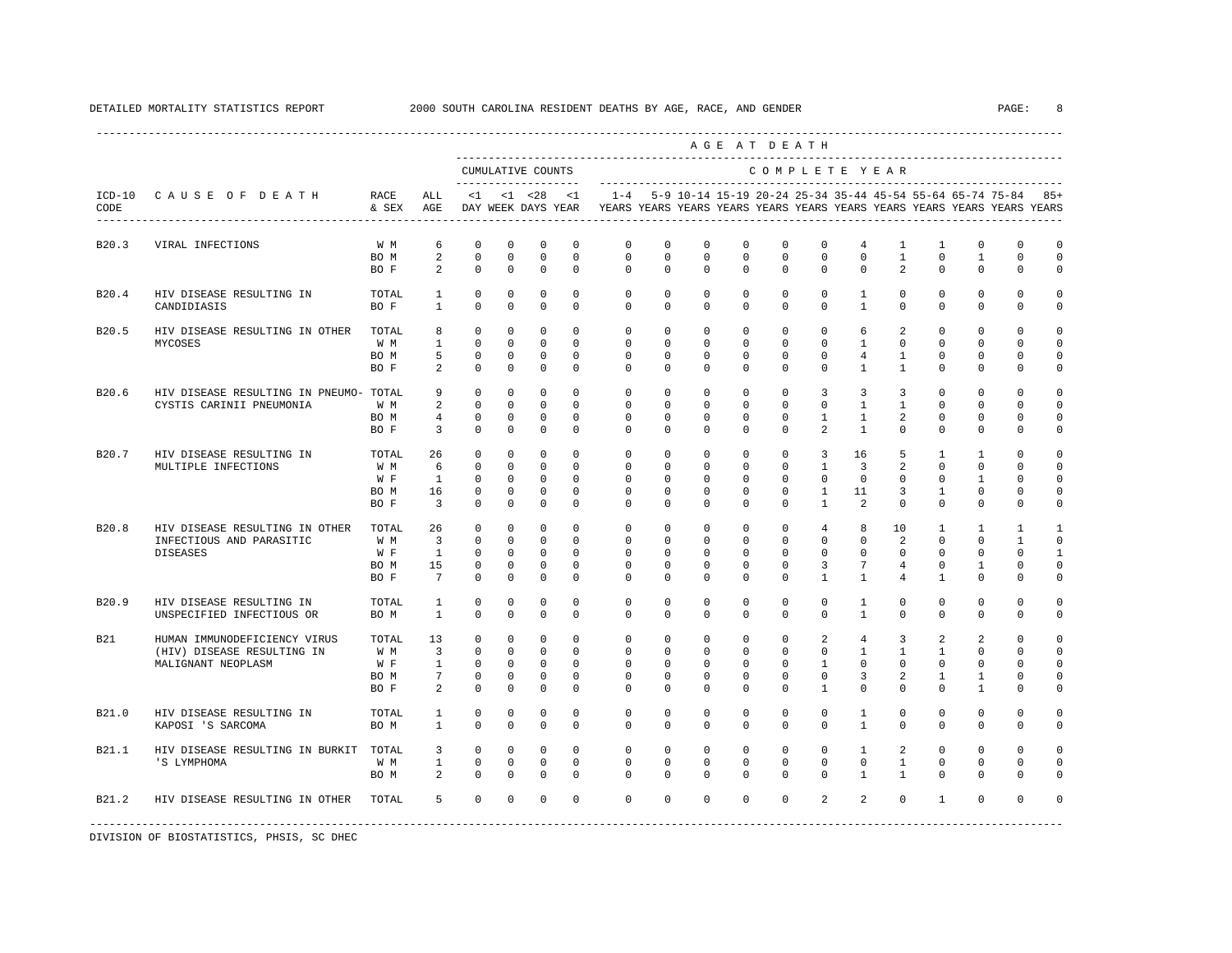|                                                            |                                                                                                     |                                                                                                                                                                                                                      |                                                                        |                                                                                                       | CUMULATIVE COUNTS<br>--------------                                                                |                                                                                                          |                                                                                                    |                                                                                                    |                                        |                                                                                                                                                                                                 |                                                                                                             | COMPLETE YEAR                                                                                                                                                            |                                                                                                |                                                                                                |                                                                                                                   |                                                                                                                             |                                                                                              |                                                                                                 |
|------------------------------------------------------------|-----------------------------------------------------------------------------------------------------|----------------------------------------------------------------------------------------------------------------------------------------------------------------------------------------------------------------------|------------------------------------------------------------------------|-------------------------------------------------------------------------------------------------------|----------------------------------------------------------------------------------------------------|----------------------------------------------------------------------------------------------------------|----------------------------------------------------------------------------------------------------|----------------------------------------------------------------------------------------------------|----------------------------------------|-------------------------------------------------------------------------------------------------------------------------------------------------------------------------------------------------|-------------------------------------------------------------------------------------------------------------|--------------------------------------------------------------------------------------------------------------------------------------------------------------------------|------------------------------------------------------------------------------------------------|------------------------------------------------------------------------------------------------|-------------------------------------------------------------------------------------------------------------------|-----------------------------------------------------------------------------------------------------------------------------|----------------------------------------------------------------------------------------------|-------------------------------------------------------------------------------------------------|
| CAUSE OF DEATH                                             | RACE<br>& SEX                                                                                       | ALL<br>AGE                                                                                                                                                                                                           | <1                                                                     |                                                                                                       | $< 1$ $< 28$<br>DAY WEEK DAYS YEAR                                                                 | <1                                                                                                       | $1 - 4$                                                                                            |                                                                                                    |                                        |                                                                                                                                                                                                 |                                                                                                             |                                                                                                                                                                          |                                                                                                |                                                                                                |                                                                                                                   | 5-9 10-14 15-19 20-24 25-34 35-44 45-54 55-64 65-74 75-84                                                                   | YEARS YEARS YEARS YEARS YEARS YEARS YEARS YEARS YEARS YEARS YEARS YEARS                      | $85+$                                                                                           |
| TYPES OF NON-HODGKIN'S LYMPHOMA                            | W M                                                                                                 | 2                                                                                                                                                                                                                    | $\mathbf 0$                                                            | $\mathbf 0$                                                                                           | $\mathbf 0$                                                                                        | $^{\circ}$                                                                                               | 0                                                                                                  | $\mathbf 0$                                                                                        | 0                                      | $\mathbf 0$                                                                                                                                                                                     | $\mathbf 0$                                                                                                 | $\mathbb O$                                                                                                                                                              | 1                                                                                              | $\mathbf 0$                                                                                    | 1                                                                                                                 | $\mathbf 0$                                                                                                                 | $\mathbf{0}$                                                                                 | $\Omega$<br>$\circ$                                                                             |
|                                                            | BO M<br>BO F                                                                                        | $\mathbf{1}$<br>$\mathbf{1}$                                                                                                                                                                                         | $\mathbf 0$<br>$\mathbf 0$                                             | $^{\circ}$<br>$\mathbf 0$                                                                             | $\mathbf 0$<br>$\mathbf 0$                                                                         | $\mathbf 0$<br>0                                                                                         | $\mathbf{0}$<br>$\mathbf 0$                                                                        | $^{\circ}$<br>$\mathbf 0$                                                                          | $^{\circ}$<br>$\mathbf 0$              | $\mathbf 0$<br>$\mathbf 0$                                                                                                                                                                      | $\mathbf 0$                                                                                                 | $\mathbf{0}$<br>$\mathbf{1}$                                                                                                                                             | $\mathbf{1}$<br>$\mathbf 0$                                                                    | $\mathbf 0$<br>$\mathbf 0$                                                                     | $\mathbf 0$<br>$\mathbf 0$                                                                                        | $\Omega$<br>$\mathbf 0$                                                                                                     | $\mathbf 0$<br>$\mathbf 0$                                                                   | $\mathbf 0$<br>$\mathbf 0$                                                                      |
| HIV DISEASE RESULTING IN OTHER                             | TOTAL                                                                                               | $\mathbf{1}$<br>$\mathbf{1}$                                                                                                                                                                                         | $\mathbf 0$<br>$\Omega$                                                | $\mathbf 0$<br>$\mathbf 0$                                                                            | $\mathbf 0$<br>$\mathbf 0$                                                                         | 0<br>$\Omega$                                                                                            | $\mathbf 0$<br>$\Omega$                                                                            | $\mathbf 0$<br>$\Omega$                                                                            | $^{\circ}$<br>$\mathbf 0$              | $\mathbf 0$<br>$\mathbf 0$                                                                                                                                                                      | $\mathbf 0$<br>$\mathbf 0$                                                                                  | $\mathbf 0$<br>$\mathbf{0}$                                                                                                                                              | $\mathbf 0$<br>$\Omega$                                                                        | $\mathbf{1}$<br>$\mathbf{1}$                                                                   | $\mathbf 0$<br>$\Omega$                                                                                           | $\mathbf 0$<br>$\mathbf 0$                                                                                                  | $\Omega$<br>$\mathbf 0$                                                                      | $\Omega$<br>$\mathbf 0$                                                                         |
| HIV DISEASE RESULTING IN OTHER                             | TOTAL                                                                                               | 2                                                                                                                                                                                                                    | $\mathbf 0$                                                            | $\mathbf 0$                                                                                           | $\mathbf 0$                                                                                        | $\Omega$                                                                                                 | $\Omega$                                                                                           | $\mathbf 0$                                                                                        | $^{\circ}$                             | $\mathbf 0$                                                                                                                                                                                     | $\mathbf 0$                                                                                                 | $\mathbf 0$                                                                                                                                                              | $\mathbf 0$                                                                                    | $\mathbf 0$                                                                                    | $\Omega$                                                                                                          | 2                                                                                                                           | $\Omega$                                                                                     | $\mathbf 0$<br>$\mathbf 0$                                                                      |
|                                                            | BO F                                                                                                | $\mathbf{1}$                                                                                                                                                                                                         | $\Omega$                                                               | $\Omega$                                                                                              | $\mathbf 0$                                                                                        | $\Omega$                                                                                                 | $\Omega$                                                                                           | $\Omega$                                                                                           | $\Omega$                               | $\Omega$                                                                                                                                                                                        |                                                                                                             | $\Omega$                                                                                                                                                                 | $\Omega$                                                                                       | $\Omega$                                                                                       | $\Omega$                                                                                                          | $\mathbf{1}$                                                                                                                | $\Omega$                                                                                     | $\mathbf 0$                                                                                     |
| HIV DISEASE RESULTING IN<br>UNSPECIFIED MALIGNANT NEOPLASM | TOTAL<br>BO M                                                                                       | 1<br>$\mathbf{1}$                                                                                                                                                                                                    | $\mathbf 0$<br>$\Omega$                                                | $\mathbf 0$<br>$\Omega$                                                                               | 0<br>$\Omega$                                                                                      | 0<br>$\Omega$                                                                                            | $\mathbf 0$<br>$\Omega$                                                                            | 0<br>$\Omega$                                                                                      | $\mathbf 0$<br>$\Omega$                | $\mathbf 0$<br>$\Omega$                                                                                                                                                                         | $\mathbf 0$<br>$\Omega$                                                                                     | $\mathbf{0}$<br>$\Omega$                                                                                                                                                 | $\mathbf 0$<br>$\Omega$                                                                        | $\mathbf 0$<br>$\Omega$                                                                        | 1<br>$\mathbf{1}$                                                                                                 | $\mathbf 0$<br>$\Omega$                                                                                                     | $\mathbf 0$<br>$\Omega$                                                                      | $\Omega$<br>0                                                                                   |
| HUMAN IMMUNODEFICIENCY VIRUS                               | TOTAL                                                                                               | 34<br>6                                                                                                                                                                                                              | $\mathbf 0$<br>$\Omega$                                                | $\mathbf 0$<br>$\Omega$                                                                               | $\mathbf 0$<br>$\Omega$                                                                            | $\Omega$<br>$\Omega$                                                                                     | $\mathbf 0$<br>$\Omega$                                                                            | $\mathbf 0$<br>$\Omega$                                                                            | $\mathbf 0$<br>$\Omega$                | $\mathbf 0$<br>$\Omega$                                                                                                                                                                         | $\Omega$                                                                                                    | 11<br>3                                                                                                                                                                  | 12<br>$\overline{3}$                                                                           | 9<br>$\Omega$                                                                                  | $\mathbf{1}$<br>$\Omega$                                                                                          | $\mathbf{1}$<br>$\Omega$                                                                                                    | $\Omega$<br>$\Omega$                                                                         | $\circ$<br>$\Omega$                                                                             |
| SPECIFIED DISEASES                                         | W F<br>BO M<br>BO F                                                                                 | 2<br>16<br>10                                                                                                                                                                                                        | $\mathbf 0$<br>$\mathbf 0$<br>$\Omega$                                 | $\mathbf 0$<br>$\mathbf 0$<br>$\mathbf 0$                                                             | $\mathbf 0$<br>$\mathbf 0$<br>$\mathbf 0$                                                          | $\Omega$<br>$\mathbf 0$<br>$\Omega$                                                                      | $\mathbf 0$<br>$\mathbf 0$<br>$\Omega$                                                             | 0<br>$\mathbf 0$<br>$\mathbf 0$                                                                    | $\mathbf 0$<br>$\mathbf 0$<br>$\Omega$ | $\mathbf 0$<br>$\mathbf 0$<br>$\mathbf 0$                                                                                                                                                       | $\mathbf 0$<br>$\mathbf 0$<br>$\Omega$                                                                      | $\mathbf{1}$<br>$\overline{4}$<br>3                                                                                                                                      | $\mathbf{1}$<br>5<br>3                                                                         | $\mathbf 0$<br>6<br>3                                                                          | $\Omega$<br>$\mathbf{1}$<br>$\Omega$                                                                              | $\Omega$<br>$\mathbf 0$<br>$\mathbf{1}$                                                                                     | $\Omega$<br>$\mathbf 0$<br>$\Omega$                                                          | $\mathbf 0$<br>$\circ$<br>$\Omega$                                                              |
| HIV DISEASE RESULTING IN                                   | TOTAL                                                                                               | 5                                                                                                                                                                                                                    | $\Omega$                                                               | $\Omega$                                                                                              | $\Omega$                                                                                           | $\Omega$                                                                                                 | $\Omega$                                                                                           | $\Omega$                                                                                           | $\Omega$                               | $\Omega$                                                                                                                                                                                        | $\Omega$                                                                                                    | $\mathbf{1}$                                                                                                                                                             | $\mathbf{1}$                                                                                   | 3                                                                                              | $\Omega$                                                                                                          | $\Omega$                                                                                                                    | $\Omega$                                                                                     | $\Omega$                                                                                        |
|                                                            | BO M<br>BO F                                                                                        | 2<br>2                                                                                                                                                                                                               | $\Omega$<br>$\Omega$                                                   | $\Omega$<br>$\Omega$                                                                                  | $\mathbf 0$<br>$\Omega$                                                                            | $\Omega$<br>$\Omega$                                                                                     | $\Omega$<br>$\Omega$                                                                               | $\Omega$<br>$\Omega$                                                                               | $\mathbf 0$<br>$\Omega$                | $\mathbf 0$<br>$\Omega$                                                                                                                                                                         | $\mathbf 0$<br>$\Omega$                                                                                     | $\mathbf 0$<br>$\Omega$                                                                                                                                                  | $\circ$<br>$\mathbf{1}$                                                                        | $\overline{2}$<br>$\mathbf{1}$                                                                 | $\Omega$<br>$\Omega$                                                                                              | $\mathbf 0$<br>$\Omega$                                                                                                     | $\Omega$<br>$\Omega$                                                                         | $\circ$<br>$\circ$<br>$\Omega$                                                                  |
|                                                            |                                                                                                     | 6                                                                                                                                                                                                                    | $\Omega$                                                               | $\Omega$                                                                                              | $\mathbf 0$                                                                                        | $\Omega$                                                                                                 | $\Omega$                                                                                           | $\Omega$                                                                                           | $\mathbf 0$                            | $\mathbf 0$                                                                                                                                                                                     | $\Omega$                                                                                                    | $\mathbf{1}$                                                                                                                                                             | 3                                                                                              | 2                                                                                              | $\Omega$                                                                                                          | $\Omega$                                                                                                                    | $\Omega$                                                                                     | $\Omega$<br>$\Omega$                                                                            |
|                                                            | BO M<br>BO F                                                                                        | $\overline{3}$<br>$\mathbf{1}$                                                                                                                                                                                       | $\mathbf 0$<br>$\Omega$                                                | $\mathbf 0$<br>$\Omega$                                                                               | $\mathbf 0$<br>$\Omega$                                                                            | $\mathbf 0$<br>$\Omega$                                                                                  | $\mathbf 0$<br>$\Omega$                                                                            | $\mathbf 0$<br>$\Omega$                                                                            | $\mathbf 0$<br>$\Omega$                | $\mathbf 0$<br>$\mathbf 0$                                                                                                                                                                      | $\mathbf 0$<br>$\Omega$                                                                                     | $\mathbf{0}$<br>$\mathbf{1}$                                                                                                                                             | $\mathbf{1}$<br>$\Omega$                                                                       | 2<br>$\mathbf 0$                                                                               | $\mathbf 0$<br>$\Omega$                                                                                           | $\mathbf 0$<br>$\mathbf 0$                                                                                                  | $\mathbf 0$<br>$\Omega$                                                                      | $\circ$<br>$\mathbf 0$                                                                          |
| HIV DISEASE RESULTING IN<br>MULTIPLE DISEASES CLASSIFIED   | TOTAL<br>W M                                                                                        | 23<br>$\overline{3}$                                                                                                                                                                                                 | $\mathbf 0$<br>$\Omega$                                                | $\mathbf 0$<br>$\Omega$                                                                               | $\mathbf 0$<br>$\mathbf 0$                                                                         | $\Omega$<br>$\Omega$                                                                                     | $\mathbf 0$<br>$\Omega$                                                                            | $\mathbf 0$<br>$\Omega$                                                                            | $\mathbf 0$<br>$\Omega$                | $\mathbf 0$<br>$\Omega$                                                                                                                                                                         | $\mathbf 0$<br>$\Omega$                                                                                     | 9<br>$\overline{a}$                                                                                                                                                      | 8<br>$\mathbf{1}$                                                                              | $\overline{4}$<br>$\Omega$                                                                     | $\mathbf{1}$<br>$\Omega$                                                                                          | $\mathbf{1}$<br>$\Omega$                                                                                                    | $\Omega$<br>$\Omega$                                                                         | 0<br>$\circ$                                                                                    |
|                                                            | BO M<br>BO F                                                                                        | 11<br>$7\overline{ }$                                                                                                                                                                                                | $\mathbf 0$<br>$\Omega$                                                | $\mathbf 0$<br>$\Omega$                                                                               | $\mathbf 0$<br>$\Omega$                                                                            | $\Omega$<br>$\Omega$                                                                                     | $\Omega$<br>$\Omega$                                                                               | $\mathbf 0$<br>$\Omega$                                                                            | $\mathbf 0$<br>$\Omega$                | $\mathbf 0$<br>$\Omega$                                                                                                                                                                         | $\mathbf 0$<br>$\Omega$                                                                                     | $\overline{4}$<br>2                                                                                                                                                      | $\overline{4}$<br>$\mathfrak{D}$                                                               | 2<br>2                                                                                         | 1<br>$\Omega$                                                                                                     | $\mathbf 0$<br>$\mathbf{1}$                                                                                                 | $\mathbf 0$<br>$\Omega$                                                                      | $\Omega$<br>$\circ$<br>$\Omega$                                                                 |
| HUMAN IMMUNODEFICIENCY VIRUS                               | TOTAL                                                                                               | 54                                                                                                                                                                                                                   | $\Omega$                                                               | $\Omega$                                                                                              | $\Omega$                                                                                           | $\Omega$                                                                                                 | $\Omega$                                                                                           | $\Omega$                                                                                           | $\Omega$                               | $\Omega$                                                                                                                                                                                        | $\mathbf{1}$                                                                                                | 5                                                                                                                                                                        | 2.2.                                                                                           | 18                                                                                             | $\overline{4}$                                                                                                    | 3                                                                                                                           | $\mathbf{1}$                                                                                 | $\Omega$<br>$\Omega$                                                                            |
| OTHER CONDITIONS                                           | W F<br>BO M                                                                                         | $\overline{3}$<br>29                                                                                                                                                                                                 | $\mathbf 0$<br>$\Omega$                                                | $\mathbf 0$<br>$\Omega$                                                                               | $\mathbf 0$<br>$\mathbf 0$                                                                         | $\Omega$<br>$\Omega$                                                                                     | $\Omega$<br>$\Omega$                                                                               | $\Omega$<br>0                                                                                      | $\mathbf 0$<br>$\mathbf 0$             | $\mathbf 0$<br>$\mathbf 0$                                                                                                                                                                      | $\mathbf 0$<br>$\mathbf 0$                                                                                  | $\mathbf 0$<br>2                                                                                                                                                         | $\mathbf 0$<br>12                                                                              | 2<br>10                                                                                        | $\Omega$<br>$\overline{a}$                                                                                        | $\mathbf{1}$<br>2                                                                                                           | $\Omega$<br>$\mathbf{1}$                                                                     | $\Omega$<br>$\circ$                                                                             |
|                                                            |                                                                                                     |                                                                                                                                                                                                                      |                                                                        |                                                                                                       |                                                                                                    |                                                                                                          |                                                                                                    |                                                                                                    |                                        |                                                                                                                                                                                                 |                                                                                                             |                                                                                                                                                                          |                                                                                                |                                                                                                |                                                                                                                   |                                                                                                                             |                                                                                              | $\Omega$<br>$\Omega$                                                                            |
| LOGICAL AND IMMUNOLOGICAL<br>ABNORMALITY                   | W F<br>BO M                                                                                         | $\overline{a}$<br>5                                                                                                                                                                                                  | $\Omega$<br>$\Omega$                                                   | $\Omega$<br>$\Omega$                                                                                  | $\Omega$<br>$\Omega$                                                                               | $\Omega$<br>$\Omega$                                                                                     | $\Omega$<br>$\Omega$                                                                               | $\Omega$<br>$\Omega$                                                                               | $\Omega$<br>$\Omega$                   | $\Omega$<br>$\Omega$                                                                                                                                                                            | $\Omega$                                                                                                    | $\Omega$<br>$\Omega$                                                                                                                                                     | $\overline{a}$                                                                                 | $\overline{a}$                                                                                 | $\Omega$<br>$\Omega$                                                                                              | $\mathbf{1}$<br>$\mathbf{1}$                                                                                                | $\Omega$<br>$\Omega$                                                                         | $\Omega$<br>$\Omega$                                                                            |
|                                                            | MALIGNANT NEOPLASMS<br>ENCEPHALOPATHY<br>SYNDROME<br><b>ELSEWHERE</b><br>(HIV) DISEASE RESULTING IN | W F<br>MALIGNANT NEOPLASMS OF LYMPHOID, BO M<br>BO M<br>(HIV) DISEASE RESULTING IN OTHER W M<br>W M<br>HIV DISEASE RESULTING IN WASTING TOTAL<br>W M<br>W F<br>W M<br>BO F<br>HIV DISEASE RESULTING IN HEMATO- TOTAL | $\mathbf{1}$<br>$\mathbf{1}$<br>$\mathbf{1}$<br>2<br>2<br>8<br>14<br>9 | $\mathbf 0$<br>$\mathbf 0$<br>$\Omega$<br>$\Omega$<br>$\Omega$<br>$\Omega$<br>$\Omega$<br>$\mathbf 0$ | $\mathbf 0$<br>$\mathbf 0$<br>$\Omega$<br>$\Omega$<br>$\Omega$<br>$\Omega$<br>$\Omega$<br>$\Omega$ | $\mathbf 0$<br>$\mathbf 0$<br>$\Omega$<br>$\Omega$<br>$\mathbf 0$<br>$\Omega$<br>$\Omega$<br>$\mathbf 0$ | $\mathbf 0$<br>$\mathbf 0$<br>$\Omega$<br>$\Omega$<br>$\Omega$<br>$\Omega$<br>$\Omega$<br>$\Omega$ | $\mathbf 0$<br>$\mathbf 0$<br>$\Omega$<br>$\Omega$<br>$\Omega$<br>$\Omega$<br>$\Omega$<br>$\Omega$ | $\Omega$                               | $\Omega$<br>$\mathbf 0$<br>$\mathbf 0$<br>$\mathbf 0$<br>$\mathbf 0$<br>$\mathbf 0$<br>$\Omega$<br>$\Omega$<br>$\Omega$<br>$\Omega$<br>$\Omega$<br>$\Omega$<br>$\Omega$<br>$\Omega$<br>$\Omega$ | $\mathbf 0$<br>$\mathbf 0$<br>$\mathbf 0$<br>$\Omega$<br>$\mathbf 0$<br>$\Omega$<br>$\Omega$<br>$\mathbf 0$ | $\mathbf 0$<br>$\mathbf 0$<br>$\mathbf 0$<br>$\Omega$<br>$\mathbf 0$<br>$\mathbf 0$<br>$\Omega$<br>$\mathbf 0$<br>$\Omega$<br>$\overline{1}$<br>$\mathbf{0}$<br>$\Omega$ | $\mathbf{1}$<br>$\mathbf{0}$<br>$\mathbf{1}$<br>$\Omega$<br>1<br>$\Omega$<br>3<br>$\mathbf{1}$ | $\circ$<br>$\mathbf 0$<br>$\mathbf 0$<br>$\mathfrak{D}$<br>$\mathbf{1}$<br>$\overline{4}$<br>6 | $\mathbf 0$<br>$\mathbf 0$<br>$\mathbf 0$<br>$\Omega$<br>$\mathbf 0$<br>$\overline{3}$<br>3<br>2<br>3<br>$\Omega$ | $\Omega$<br>$\mathbf 0$<br>$\Omega$<br>$\Omega$<br>$\Omega$<br>$\mathbf{1}$<br>$\mathbf{1}$<br>$\mathbf{1}$<br>$\mathbf{1}$ | $\Omega$<br>$\mathbf{1}$<br>$\mathbf 0$<br>$\Omega$<br>$\Omega$<br>$\Omega$<br>$\Omega$<br>2 | $\Omega$<br>$\mathbf 0$<br>$\Omega$<br>$\Omega$<br>$\Omega$<br>$\Omega$<br>$\Omega$<br>$\Omega$ |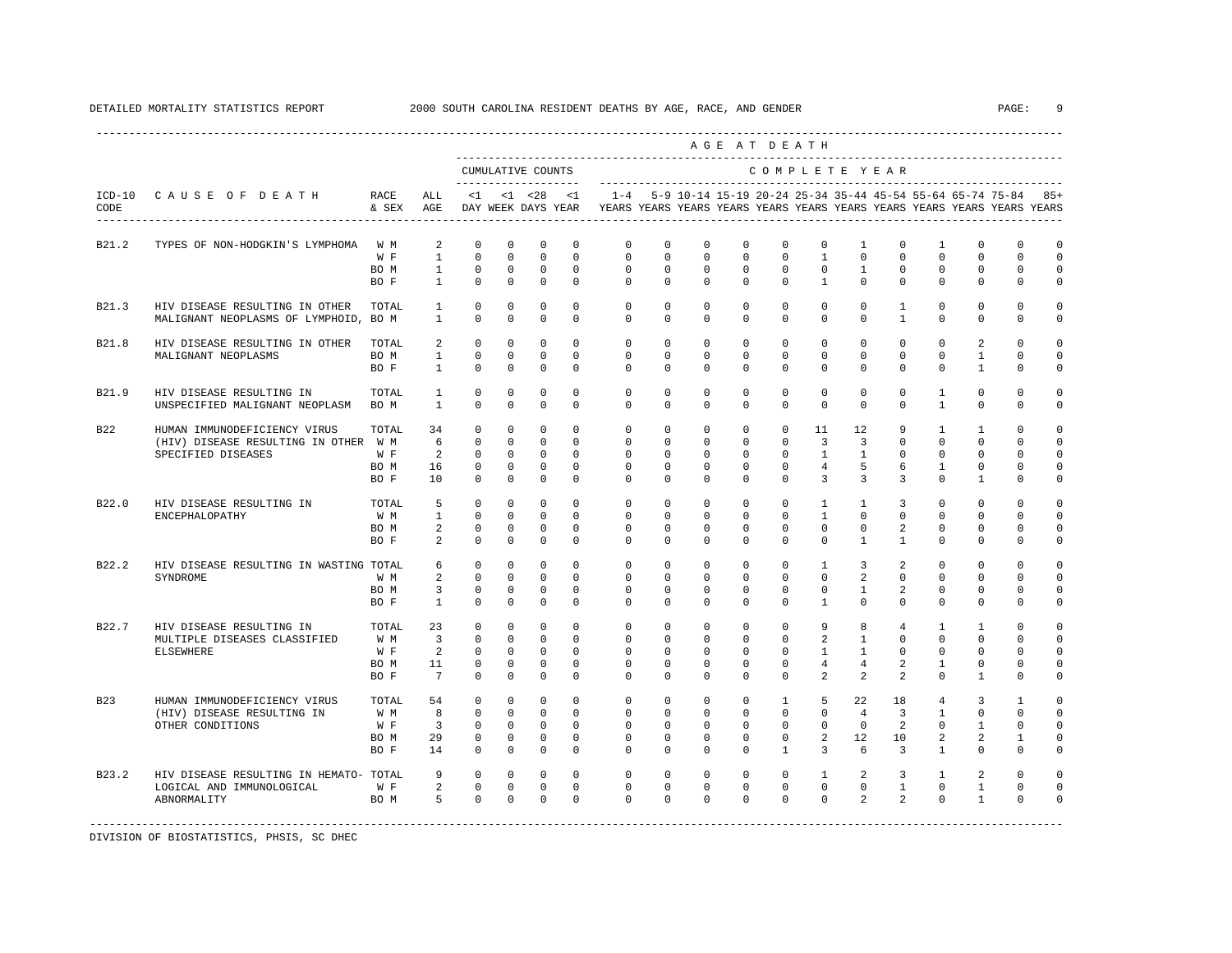|            |                                |               |                |              |             |                                          |              |              |             |             |             | AGE AT DEATH  |                   |                |                |                |                |                                                                                                                                      |              |
|------------|--------------------------------|---------------|----------------|--------------|-------------|------------------------------------------|--------------|--------------|-------------|-------------|-------------|---------------|-------------------|----------------|----------------|----------------|----------------|--------------------------------------------------------------------------------------------------------------------------------------|--------------|
|            |                                |               |                |              |             | CUMULATIVE COUNTS<br>------------------- |              |              |             |             |             | COMPLETE YEAR |                   |                |                |                |                |                                                                                                                                      |              |
| CODE       | ICD-10 CAUSE OF DEATH          | RACE<br>& SEX | ALL<br>AGE     | $\leq 1$     |             | $< 1$ $< 28$<br>DAY WEEK DAYS YEAR       | <1           | $1 - 4$      |             |             |             |               |                   |                |                |                |                | 5-9 10-14 15-19 20-24 25-34 35-44 45-54 55-64 65-74 75-84<br>YEARS YEARS YEARS YEARS YEARS YEARS YEARS YEARS YEARS YEARS YEARS YEARS | $85+$        |
| B23.2      |                                | BO F          | 2              | $\mathbf 0$  | $\mathbf 0$ | $\mathbf 0$                              | $\mathbf 0$  | $\mathbf 0$  | $\mathbf 0$ | $\mathbf 0$ | $\mathbf 0$ | $\mathbf 0$   | $\mathbf{1}$      | $\mathbf 0$    | $\mathbf 0$    | $\mathbf{1}$   | $\mathbf 0$    | $\mathbf 0$                                                                                                                          | $\Omega$     |
| B23.8      | HIV DISEASE RESULTING IN OTHER | TOTAL         | 45             | $\Omega$     | $\Omega$    | $\Omega$                                 | $\Omega$     | $\Omega$     | $\Omega$    | $\Omega$    | $\Omega$    | 1             | $\overline{4}$    | 20             | 15             | 3              | 1              | 1                                                                                                                                    | O            |
|            | SPECIFIED CONDITIONS           | W M           | 8              | $\mathbf 0$  | $\mathbf 0$ | $\Omega$                                 | $\Omega$     | $\mathbf 0$  | $\mathbf 0$ | $\mathbf 0$ | $\mathbf 0$ | $\Omega$      | $\mathbf 0$       | $\overline{4}$ | 3              | $\mathbf{1}$   | $\mathbf{0}$   | $\Omega$                                                                                                                             | $\Omega$     |
|            |                                | W F           | $\mathbf{1}$   | $\Omega$     | $\mathbf 0$ | $\mathbf 0$                              | $\Omega$     | $\Omega$     | $\Omega$    | $\Omega$    | $\Omega$    | $\Omega$      | $\Omega$          | $\Omega$       | $\mathbf{1}$   | $\Omega$       | $\mathbf{0}$   | $\Omega$                                                                                                                             | 0            |
|            |                                | BO M          | 24             | 0            | 0           | $\mathbf 0$                              | $\Omega$     | $\Omega$     | 0           | $\mathbf 0$ | $\mathbf 0$ | $\mathbf{0}$  | 2                 | 10             | 8              | 2              | $\mathbf{1}$   | 1                                                                                                                                    | 0            |
|            |                                | BO F          | 12             | $\Omega$     | $\Omega$    | $\Omega$                                 | $\Omega$     | $\Omega$     | $\Omega$    | $\Omega$    | $\Omega$    | $\mathbf{1}$  | 2                 | 6              | 3              | $\Omega$       | $\mathbf{0}$   | $\Omega$                                                                                                                             | $\Omega$     |
| <b>B24</b> | UNSPECIFIED HUMAN IMMUNODEFI-  | TOTAL         | 49             | $\Omega$     | $\mathbf 0$ | $\mathbf 0$                              | $\Omega$     | $\Omega$     | $\Omega$    | $\Omega$    | $\Omega$    | $\mathbf{1}$  | $12 \overline{ }$ | 22             | 10             | 2              | $\mathbf{1}$   | $\Omega$                                                                                                                             |              |
|            | CIENCY VIRUS (HIV) DISEASE     | W M           | 10             | $\Omega$     | $\Omega$    | $\Omega$                                 | $\Omega$     | $\Omega$     | $\Omega$    | $\Omega$    | $\Omega$    | $\Omega$      | $\mathbf{1}$      | 5              | $\overline{4}$ | $\Omega$       | $\Omega$       | $\cap$                                                                                                                               | $\Omega$     |
|            |                                | W F           | 2              | $^{\circ}$   | 0           | $\circ$                                  | $\Omega$     | $\Omega$     | $\Omega$    | $^{\circ}$  | $^{\circ}$  | $\Omega$      | $\mathbf{1}$      | $\mathbf{1}$   | $\Omega$       | 0              | $\Omega$       | $\Omega$                                                                                                                             | $\Omega$     |
|            |                                | BO M          | 20             | 0            | 0           | $\mathbf 0$                              | $\mathbf 0$  | 0            | 0           | 0           | 0           | 1             | $\overline{4}$    | 8              | $\overline{4}$ | 2              | 1              | 0                                                                                                                                    | 0            |
|            |                                | BO F          | 17             | 0            | $^{\circ}$  | $\mathbf 0$                              | 0            | $\Omega$     | 0           | 0           | 0           | $\Omega$      | 6                 | 8              | 2              | 0              | $\mathbf{0}$   | $\mathbf{0}$                                                                                                                         |              |
| <b>B25</b> | CYTOMEGALOVIRAL DISEASE        | TOTAL         | 3              | $\mathbf 0$  | $\mathbf 0$ | 1                                        | $\mathbf{1}$ | $\mathbf{0}$ | $\mathbf 0$ | $^{\circ}$  | $^{\circ}$  | $\mathbf 0$   | $\mathbf{0}$      | $\mathbf{0}$   | $\mathbf{1}$   | 0              | $\mathbf 0$    | 1                                                                                                                                    | 0            |
|            |                                | W M           | $\mathbf{1}$   | $\Omega$     | $\Omega$    | $\Omega$                                 | $\Omega$     | $\Omega$     | $\Omega$    | $\Omega$    | $\Omega$    | $\Omega$      | $\Omega$          | $\Omega$       | $\mathbf 0$    | $\Omega$       | $\Omega$       | 1                                                                                                                                    | $\Omega$     |
|            |                                | W F           | $\mathbf{1}$   | 0            | 0           | $^{\circ}$                               | 0            | $\mathbf{0}$ | 0           | $^{\circ}$  | $^{\circ}$  | $\mathbf{0}$  | 0                 | 0              | 1              | 0              | 0              | $\mathbf{0}$                                                                                                                         | <sup>n</sup> |
|            |                                | BO M          | 1              | $\Omega$     | $\Omega$    | $\mathbf{1}$                             | 1            | $\Omega$     | $\Omega$    | $\Omega$    | 0           | $\Omega$      | $\Omega$          | $\Omega$       | $\mathbf 0$    | $\Omega$       | $\mathbf 0$    | $\mathbf{0}$                                                                                                                         | 0            |
| B25.0      |                                | TOTAL         | 3              | $\mathbf 0$  | 0           | 1                                        | $\mathbf{1}$ | $\mathbf 0$  | $\mathbf 0$ | $\mathbf 0$ | $\mathbf 0$ | $\mathbf 0$   | $\mathbf 0$       | $\mathbf 0$    | 1              | $\mathbf 0$    | $\mathbf 0$    | $\mathbf{1}$                                                                                                                         |              |
|            | CYTOMEGALOVIRAL PNEUMONITIS    |               |                |              |             | $\Omega$                                 | $\Omega$     | $\Omega$     |             |             |             |               |                   | $\Omega$       |                | $\Omega$       | $\Omega$       |                                                                                                                                      | 0            |
|            |                                | W M           | 1              | $\mathbf 0$  | $\Omega$    |                                          |              |              | $\Omega$    | $\Omega$    | $\Omega$    | $\Omega$      | $\Omega$          |                | $\mathbf 0$    |                |                | 1                                                                                                                                    |              |
|            |                                | W F           | $\mathbf{1}$   | $\mathbf{0}$ | $\circ$     | $\mathbf 0$                              | $\Omega$     | $\Omega$     | $\Omega$    | $^{\circ}$  | $\mathbf 0$ | $\Omega$      | $\Omega$          | $\Omega$       | $\mathbf{1}$   | 0              | $\mathbf{0}$   | 0                                                                                                                                    | $\Omega$     |
|            |                                | BO M          | $\mathbf{1}$   | $\mathbf 0$  | $\mathbf 0$ | $\mathbf{1}$                             | $\mathbf{1}$ | $\Omega$     | $\mathbf 0$ | $\mathbf 0$ | $\mathbf 0$ | $\mathbf 0$   | $\mathbf 0$       | $\mathbf 0$    | $\mathbf 0$    | $\mathbf 0$    | $\mathbf 0$    | $\mathbf 0$                                                                                                                          | $\Omega$     |
| B33        | OTHER VIRAL DISEASES, NOT      | TOTAL         | 1              | $\Omega$     | $\Omega$    | $\mathbf 0$                              | $\Omega$     | $\Omega$     | $\Omega$    | $\Omega$    | $\Omega$    | $\Omega$      | $\Omega$          | $\Omega$       | $\Omega$       | $\mathbf{1}$   | $\Omega$       | $\Omega$                                                                                                                             | $\Omega$     |
|            | ELSEWHERE CLASSIFIED           | W F           | $\overline{1}$ | $\Omega$     | $\Omega$    | $\Omega$                                 | $\Omega$     | $\Omega$     | $\Omega$    | $\Omega$    | $\Omega$    | $\Omega$      | $\Omega$          | $\Omega$       | $\Omega$       | $\mathbf{1}$   | $\Omega$       | $\Omega$                                                                                                                             | $\Omega$     |
| B33.2      | VIRAL CARDITIS                 | TOTAL         | 1              | $\Omega$     | $\Omega$    | $\mathbf 0$                              | $\Omega$     | $\Omega$     | $\Omega$    | $\Omega$    | $\Omega$    | $\Omega$      | $\Omega$          | $\Omega$       | $\Omega$       | $\mathbf{1}$   | $\Omega$       | $\Omega$                                                                                                                             | 0            |
|            |                                | W F           | $\overline{1}$ | $\Omega$     | $\Omega$    | $\Omega$                                 | $\Omega$     | $\Omega$     | $\Omega$    | $\Omega$    | $\Omega$    | $\Omega$      | $\Omega$          | $\Omega$       | $\Omega$       | $\overline{1}$ | $\Omega$       | $\Omega$                                                                                                                             | $\Omega$     |
| B34        | VIRAL INFECTION OF UNSPECIFIED | TOTAL         | 4              | 0            | $^{\circ}$  | $^{\circ}$                               | $\mathbf 0$  | $\mathbf 0$  | $\mathbf 0$ | $\mathbf 0$ | $^{\circ}$  | $\mathbf 0$   | $\mathbf{0}$      | $\mathbf 0$    | $\mathbf 0$    | 0              | $\mathbf 0$    | 1                                                                                                                                    | 3            |
|            | SITE                           | W M           | $\mathbf{1}$   | $^{\circ}$   | $^{\circ}$  | $^{\circ}$                               | 0            | $\mathbf 0$  | 0           | $^{\circ}$  | 0           | $\mathbf 0$   | 0                 | $\mathbf{0}$   | 0              | 0              | $\mathbf{0}$   | $\mathbf{0}$                                                                                                                         | 1            |
|            |                                | W F           | $\overline{3}$ | $\Omega$     | 0           | $^{\circ}$                               | $\Omega$     | $\Omega$     | $\Omega$    | $^{\circ}$  | $^{\circ}$  | $\Omega$      | $\Omega$          | $\Omega$       | 0              | $\Omega$       | $\mathbf{0}$   | 1                                                                                                                                    | 2            |
| B34.9      | VIRAL INFECTION, UNSPECIFIED   | TOTAL         | $\overline{4}$ | 0            | $^{\circ}$  | $\mathbf 0$                              | $\mathbf 0$  | $\mathbf 0$  | $\mathbf 0$ | $\mathbf 0$ | $\mathbf 0$ | $\mathbf{0}$  | 0                 | $\mathbf 0$    | 0              | 0              | $\mathbf{0}$   | 1                                                                                                                                    |              |
|            |                                | W M           | 1              | 0            | 0           | $^{\circ}$                               | 0            | $\mathbf 0$  | 0           | $^{\circ}$  | $^{\circ}$  | $\mathbf{0}$  | $\mathbf{0}$      | $\mathbf 0$    | 0              | 0              | $\mathbf{0}$   | $\mathbf{0}$                                                                                                                         | 1            |
|            |                                | W F           | 3              | $\mathbf 0$  | $\mathbf 0$ | $\mathbf 0$                              | $\mathbf 0$  | $\Omega$     | $\mathbf 0$ | $\mathbf 0$ | $^{\circ}$  | $\Omega$      | $\Omega$          | $\Omega$       | $\mathbf 0$    | $\mathbf 0$    | $\mathbf 0$    | 1                                                                                                                                    | 2            |
| B35-B99    | OTHER INFECTIOUS DISEASES      | TOTAL         | 83             | $^{\circ}$   | $\mathbf 0$ | $\mathbf 0$                              | 3            | $\mathbf 0$  | $\mathbf 0$ | $\mathbf 0$ | $\mathbf 0$ | $\mathbf 0$   | $4\overline{ }$   | 11             | 13             | 13             | 15             | 15                                                                                                                                   | 9            |
|            |                                | W M           | 28             | $\Omega$     | $\Omega$    | $\mathbf 0$                              | $\Omega$     | $\Omega$     | $\Omega$    | $\mathbf 0$ | $^{\circ}$  | $\mathbf 0$   | $\mathbf 0$       | 3              | 6              | $\overline{4}$ | $\overline{4}$ | 9                                                                                                                                    | 2            |
|            |                                | W F           | 22             | $\mathbf{0}$ | $\mathbf 0$ | $\mathbf 0$                              | $\Omega$     | $\Omega$     | $\Omega$    | $^{\circ}$  | $^{\circ}$  | $\Omega$      | $\mathbf{1}$      | $\mathbf{1}$   | 2              | $\overline{4}$ | 6              | 1                                                                                                                                    | 7            |
|            |                                | BO M          | 19             | 0            | $^{\circ}$  | $\mathbf 0$                              | $\mathbf 0$  | $\mathbf 0$  | $\mathbf 0$ | $^{\circ}$  | $^{\circ}$  | $\mathbf 0$   | $\mathbf 0$       | 5              | 5              | 3              | 2              | 4                                                                                                                                    | 0            |
|            |                                | BO F          | 14             | $\Omega$     | 0           | $\mathbf 0$                              | 3            | $\Omega$     | $\Omega$    | $\Omega$    | $\Omega$    | $\Omega$      | 3                 | $\mathfrak{D}$ | $\mathbf 0$    | $\overline{a}$ | 3              | $\mathbf{1}$                                                                                                                         | U            |
|            |                                |               |                |              |             |                                          |              |              |             |             |             |               |                   |                |                |                |                |                                                                                                                                      |              |
| <b>B37</b> | CANDIDIASIS                    | TOTAL         | 10             | $\mathbf 0$  | $\mathbf 0$ | $\mathbf 0$                              | $\mathbf{1}$ | $\mathbf 0$  | $\mathbf 0$ | $\mathbf 0$ | $^{\circ}$  | $\mathbf 0$   | $\mathbf 0$       | $\mathbf 0$    | $\mathbf{1}$   | 1              | 5              | $\mathbf{1}$                                                                                                                         |              |
|            |                                | W M           | $\overline{4}$ | $\Omega$     | $\Omega$    | $\Omega$                                 | $\Omega$     | $\Omega$     | $\Omega$    | $\Omega$    | $\Omega$    | $\Omega$      | $\Omega$          | $\Omega$       | $\Omega$       | $\Omega$       | 3              | $\mathbf{1}$                                                                                                                         | 0            |
|            |                                |               |                |              |             |                                          |              |              |             |             |             |               |                   |                |                |                |                |                                                                                                                                      |              |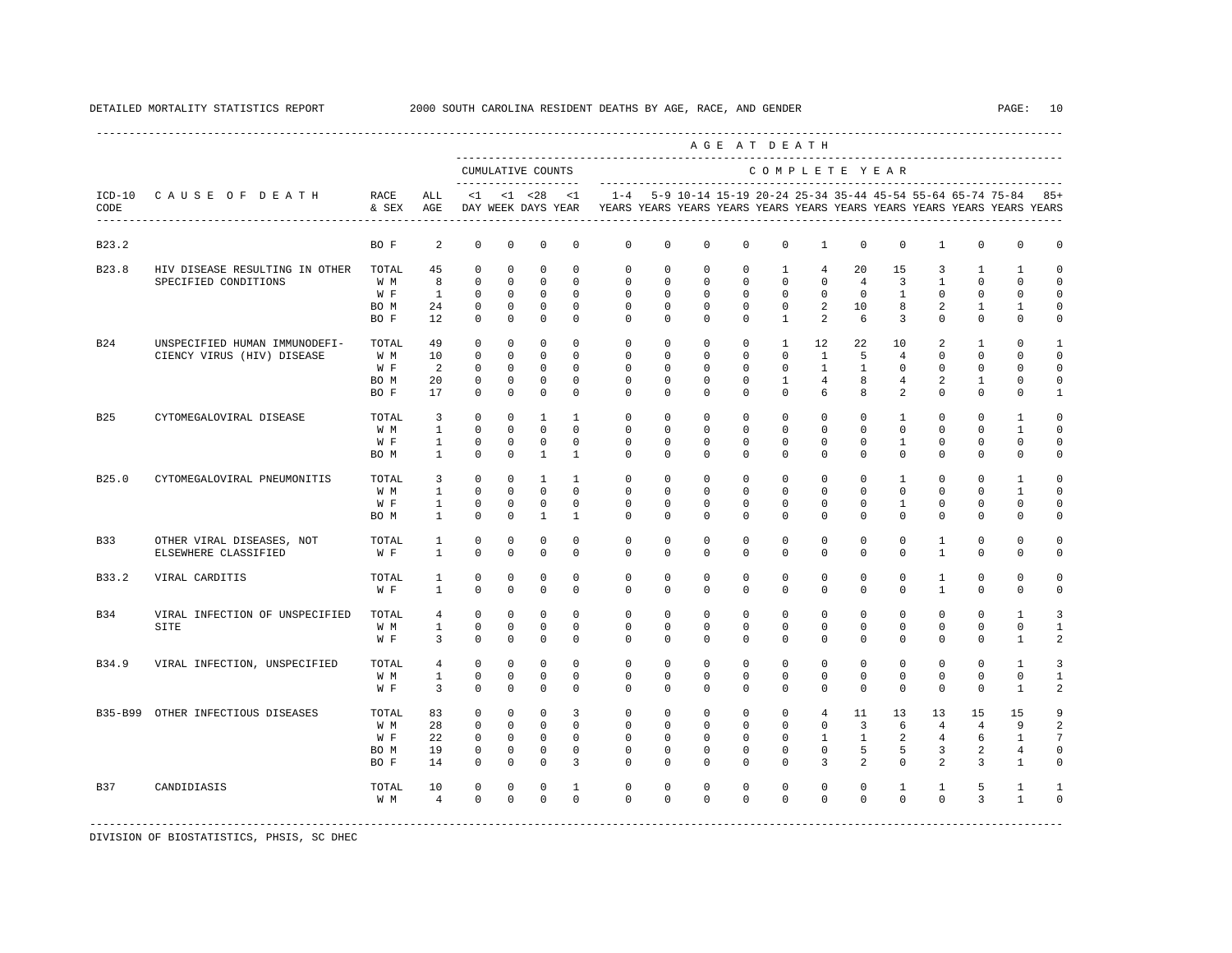|            |                                                            |                                     |                                                            |                                                                |                                                            |                                                             |                                                          |                                                                         |                                                                |                                                              |                                                      | AGE AT DEATH                                                       |                                                                          |                                                                |                                                                     |                                                                              |                                                                 |                                                                  |                                                          |
|------------|------------------------------------------------------------|-------------------------------------|------------------------------------------------------------|----------------------------------------------------------------|------------------------------------------------------------|-------------------------------------------------------------|----------------------------------------------------------|-------------------------------------------------------------------------|----------------------------------------------------------------|--------------------------------------------------------------|------------------------------------------------------|--------------------------------------------------------------------|--------------------------------------------------------------------------|----------------------------------------------------------------|---------------------------------------------------------------------|------------------------------------------------------------------------------|-----------------------------------------------------------------|------------------------------------------------------------------|----------------------------------------------------------|
|            |                                                            |                                     |                                                            |                                                                |                                                            | CUMULATIVE COUNTS<br>--------------------                   |                                                          |                                                                         |                                                                |                                                              |                                                      | COMPLETE YEAR                                                      |                                                                          |                                                                |                                                                     |                                                                              |                                                                 |                                                                  |                                                          |
| CODE       | ICD-10 CAUSE OF DEATH<br>--------------------------------- | RACE<br>& SEX                       | ALL<br>AGE                                                 | $\leq 1$                                                       |                                                            | $< 1$ $< 28$<br>DAY WEEK DAYS YEAR                          | < 1                                                      | YEARS YEARS YEARS YEARS YEARS YEARS YEARS YEARS YEARS YEARS YEARS YEARS |                                                                |                                                              |                                                      |                                                                    |                                                                          |                                                                |                                                                     |                                                                              | $1-4$ 5-9 10-14 15-19 20-24 25-34 35-44 45-54 55-64 65-74 75-84 |                                                                  | $85+$                                                    |
| <b>B37</b> |                                                            | W F<br>BO M<br>BO F                 | $\overline{4}$<br>$\mathbf{1}$<br>$\mathbf{1}$             | $\mathbf 0$<br>$\mathbf 0$<br>$^{\circ}$                       | $\mathbf 0$<br>$\mathbf 0$<br>$\mathbf 0$                  | $\mathbf 0$<br>$\mathbf 0$<br>$^{\circ}$                    | $\mathbb O$<br>$\mathbf 0$<br>$\mathbf{1}$               | 0<br>$\mathbf 0$<br>$\Omega$                                            | 0<br>0<br>$\Omega$                                             | $\mathbf 0$<br>0<br>$\Omega$                                 | $\mathsf 0$<br>0<br>$\Omega$                         | 0<br>0<br>$\Omega$                                                 | $\mathbb O$<br>$\mathbf{0}$<br>$\Omega$                                  | 0<br>$\mathbf 0$<br>$\Omega$                                   | $\mathbb O$<br>$\mathbf{1}$<br>$\Omega$                             | $\mathbf{1}$<br>$\mathbf 0$<br>$\Omega$                                      | 2<br>$\mathbf 0$<br>$\mathbf 0$                                 | $\mathbf 0$<br>$\mathbf 0$<br>0                                  | $\mathbf{1}$<br>$\mathbf 0$<br>0                         |
| B37.4      | CANDIDIASIS OF OTHER UROGENITAL<br>SITES                   | TOTAL<br>W F                        | 1<br>$\mathbf{1}$                                          | $^{\circ}$<br>$\Omega$                                         | $^{\circ}$<br>$\Omega$                                     | $\mathbf 0$<br>$\Omega$                                     | $\mathbf 0$<br>$\Omega$                                  | $\mathbf{0}$<br>$\Omega$                                                | $\mathbf 0$<br>$\Omega$                                        | $\mathbf 0$<br>$\Omega$                                      | 0<br>$\Omega$                                        | $\mathbf 0$<br>$\Omega$                                            | $\mathbf 0$<br>$\Omega$                                                  | $\mathbf 0$<br>$\Omega$                                        | $\mathbf 0$<br>$\Omega$                                             | 1<br>$\mathbf{1}$                                                            | $\mathbf 0$<br>$\Omega$                                         | $\mathbf 0$<br>$\Omega$                                          | $\circ$<br>$\Omega$                                      |
| B37.7      | CANDIDAL SEPTICEMIA                                        | TOTAL<br>W M<br>W F<br>BO F         | $\overline{4}$<br>2<br>$\mathbf{1}$<br>$\mathbf{1}$        | $\circ$<br>$\Omega$<br>$\overline{0}$<br>$\mathbf 0$           | $^{\circ}$<br>$\Omega$<br>$\mathbf{0}$<br>0                | $^{\circ}$<br>$\Omega$<br>$\circ$<br>$\mathbf 0$            | $\mathbf{1}$<br>$\Omega$<br>$\Omega$<br>$\mathbf{1}$     | $\mathbf{0}$<br>$\Omega$<br>$\Omega$<br>$\mathbf{0}$                    | $\mathbf 0$<br>$\Omega$<br>$\Omega$<br>$\mathbf{0}$            | $\Omega$<br>$\Omega$<br>$\Omega$<br>0                        | $\mathbf 0$<br>$\Omega$<br>$\Omega$<br>0             | $\Omega$<br>$\Omega$<br>$\Omega$<br>$\mathbf{0}$                   | $\mathbf 0$<br>$\Omega$<br>$\Omega$<br>$\mathbf{0}$                      | $\Omega$<br>$\Omega$<br>$\Omega$<br>$\mathbf 0$                | $\Omega$<br>$\Omega$<br>$\Omega$<br>0                               | $\Omega$<br>$\Omega$<br>$\Omega$<br>0                                        | 3<br>2<br>$\mathbf{1}$<br>$\mathbf{0}$                          | $\Omega$<br>$\Omega$<br>$\Omega$<br>0                            | $\Omega$<br>$\Omega$<br>$\Omega$<br>0                    |
| B37.8      | CANDIDIASIS OF OTHER SITES                                 | TOTAL<br>W M<br>W F                 | 2<br>$\mathbf{1}$<br>$\mathbf{1}$                          | $\circ$<br>$^{\circ}$<br>$\Omega$                              | $\circ$<br>$\mathbf 0$<br>$\Omega$                         | $\mathbf 0$<br>$\mathbf 0$<br>$\Omega$                      | $\mathbf 0$<br>$\mathbf 0$<br>$\Omega$                   | $\mathbf 0$<br>$\mathbf 0$<br>$\Omega$                                  | $\mathbf 0$<br>0<br>$\Omega$                                   | 0<br>$\mathbf 0$<br>0                                        | 0<br>0<br>0                                          | $\mathbf 0$<br>$\mathbf{0}$<br>$\Omega$                            | $\mathbf 0$<br>0<br>$\Omega$                                             | $\mathbf 0$<br>$\mathbf 0$<br>$\Omega$                         | $\mathbf 0$<br>$\mathbf 0$<br>$\Omega$                              | $\mathbf 0$<br>$\Omega$<br>$\Omega$                                          | $\mathbf{1}$<br>$\mathbf 0$<br>$\mathbf{1}$                     | 1<br>1<br>$\Omega$                                               | $\circ$<br>$\Omega$<br>$\Omega$                          |
| B37.9      | CANDIDIASIS, UNSPECIFIED                                   | TOTAL<br>W M<br>W F<br>BO M         | 3<br>$\mathbf{1}$<br>$\mathbf{1}$<br>$\mathbf{1}$          | $^{\circ}$<br>$\Omega$<br>$\mathbf 0$<br>$\mathbf{0}$          | $\circ$<br>$\Omega$<br>$\circ$<br>$\mathbf 0$              | $\mathbf 0$<br>$\Omega$<br>$\circ$<br>$\mathbb O$           | $\Omega$<br>$\Omega$<br>$\circ$<br>$\mathbf 0$           | $\Omega$<br>$\Omega$<br>$\mathbf 0$<br>$\mathbf{0}$                     | $\Omega$<br>$\Omega$<br>$\mathbf 0$<br>$\mathbf 0$             | $\Omega$<br>$\Omega$<br>$\mathbf 0$<br>$\mathbf 0$           | $\Omega$<br>$\Omega$<br>$\mathbf 0$<br>$\mathbf 0$   | $\Omega$<br>$\Omega$<br>$\mathbf 0$<br>$\mathbf 0$                 | $\mathbf{0}$<br>$\Omega$<br>$\mathbf 0$<br>$\mathbf 0$                   | $\Omega$<br>$\Omega$<br>$\mathbf 0$<br>$\mathbf 0$             | $\mathbf{1}$<br>$\Omega$<br>$\mathbf 0$<br>$\mathbf{1}$             | $\Omega$<br>$\Omega$<br>$\mathbf 0$<br>$\mathbf 0$                           | $\mathbf{1}$<br>$\overline{1}$<br>$\mathbf 0$<br>$\mathbf 0$    | $\Omega$<br>$\cap$<br>0<br>$\mathbf 0$                           | 1<br>$\Omega$<br>$\mathbf{1}$<br>$\mathsf{O}\xspace$     |
| <b>B39</b> | HISTOPLASMOSIS                                             | TOTAL<br>BO M                       | $\mathbf{1}$<br>$\mathbf{1}$                               | 0<br>$\Omega$                                                  | 0<br>$\mathbf 0$                                           | $^{\circ}$<br>$\mathbf 0$                                   | 0<br>$\Omega$                                            | 0<br>$\Omega$                                                           | 0<br>$\Omega$                                                  | 0<br>$\mathbf 0$                                             | 0<br>$\mathbf 0$                                     | 0<br>$\mathbf 0$                                                   | 0<br>$\mathbf 0$                                                         | 1<br>$\mathbf{1}$                                              | 0<br>$\Omega$                                                       | 0<br>$\Omega$                                                                | $\mathbf{0}$<br>$\mathbf 0$                                     | 0<br>$\mathbf 0$                                                 | $\circ$<br>$\mathbf 0$                                   |
| B39.2      | PULMONARY HISTOPLASMOSIS<br>CAPSULATI, UNSPECIFIED         | TOTAL<br>BO M                       | 1<br>$\mathbf{1}$                                          | $^{\circ}$<br>$\Omega$                                         | $^{\circ}$<br>$\Omega$                                     | $\circ$<br>$\Omega$                                         | 0<br>$\Omega$                                            | $\mathbf{0}$<br>$\Omega$                                                | 0<br>$\Omega$                                                  | $\mathbf 0$<br>$\Omega$                                      | 0<br>$\Omega$                                        | $\mathbf{0}$<br>$\Omega$                                           | $\mathbf 0$<br>$\Omega$                                                  | 1<br>$\mathbf{1}$                                              | $\mathbf 0$<br>$\Omega$                                             | $\Omega$<br>$\Omega$                                                         | $\mathbf 0$<br>$\Omega$                                         | $\mathbf 0$<br>$\Omega$                                          | $\circ$<br>$\mathbf 0$                                   |
| <b>B40</b> | BLASTOMYCOSIS                                              | TOTAL<br>BO M                       | 1<br>$\mathbf{1}$                                          | $\mathbf 0$<br>$\Omega$                                        | $\mathbf 0$<br>$\Omega$                                    | $\mathbf 0$<br>$\Omega$                                     | $\Omega$<br>$\Omega$                                     | $\mathbf{0}$<br>$\Omega$                                                | $\mathbf 0$<br>$\Omega$                                        | $\mathbf 0$<br>$\Omega$                                      | $\mathbf 0$<br>$\Omega$                              | $\mathbf 0$<br>$\Omega$                                            | $\mathbf 0$<br>$\Omega$                                                  | $\mathbf 0$<br>$\Omega$                                        | $\Omega$<br>$\Omega$                                                | $\mathbf{1}$<br>$\mathbf{1}$                                                 | $\mathbf 0$<br>$\Omega$                                         | $\Omega$<br>$\Omega$                                             | $\circ$<br>$\Omega$                                      |
| B40.7      | DISSEMINATED BLASTOMYCOSIS                                 | TOTAL<br>BO M                       | $\mathbf{1}$<br>$\mathbf{1}$                               | $^{\circ}$<br>$\circ$                                          | 0<br>$\mathbf 0$                                           | $\circ$<br>$^{\circ}$                                       | $\mathbf 0$<br>$\mathbf 0$                               | $\mathbf{0}$<br>$\mathbf{0}$                                            | $\mathbf 0$<br>$\mathbf 0$                                     | $\mathbf 0$<br>$\mathbf 0$                                   | $\mathbf 0$<br>0                                     | $\mathbf 0$<br>$\mathbf 0$                                         | $\mathbf 0$<br>$\mathbf{0}$                                              | $\mathbf 0$<br>$\mathbf 0$                                     | $\mathbf 0$<br>$\mathbf 0$                                          | $\mathbf{1}$<br>$\mathbf{1}$                                                 | $\mathbf 0$<br>$\mathbf 0$                                      | $\mathbf 0$<br>$\mathbf 0$                                       | $\circ$<br>$\mathbf 0$                                   |
| B44        | ASPERGILLOSIS                                              | TOTAL<br>W M<br>W F<br>BO M<br>BO F | 8<br>2<br>$\overline{a}$<br>$\mathbf{1}$<br>$\overline{3}$ | $^{\circ}$<br>$\overline{0}$<br>$\circ$<br>$\circ$<br>$\Omega$ | $^{\circ}$<br>$\circ$<br>$\circ$<br>$^{\circ}$<br>$\Omega$ | $\circ$<br>$\circ$<br>$\circ$<br>$\overline{0}$<br>$\Omega$ | $\Omega$<br>$\Omega$<br>$\Omega$<br>$\Omega$<br>$\Omega$ | $\Omega$<br>$\mathbf{0}$<br>$\Omega$<br>$\Omega$<br>$\Omega$            | $\Omega$<br>$\mathbf 0$<br>$\mathbf 0$<br>$\Omega$<br>$\Omega$ | $\Omega$<br>$\mathbf 0$<br>$^{\circ}$<br>$\circ$<br>$\Omega$ | $\Omega$<br>$\mathbf 0$<br>0<br>$\Omega$<br>$\Omega$ | $\Omega$<br>$\mathbf 0$<br>$\mathbf{0}$<br>$\mathbf 0$<br>$\Omega$ | $\mathbf{1}$<br>$\mathbf 0$<br>$\mathbf 0$<br>$\Omega$<br>$\overline{1}$ | $\Omega$<br>$\mathbf 0$<br>$\mathbf 0$<br>$\Omega$<br>$\Omega$ | $\mathbf{1}$<br>$\mathbf 0$<br>$\Omega$<br>$\mathbf{1}$<br>$\Omega$ | $\overline{3}$<br>$\mathbf{1}$<br>$\mathbf{1}$<br>$\Omega$<br>$\overline{1}$ | 2<br>$\mathbf 0$<br>$\mathbf{1}$<br>$\mathbf 0$<br>$\mathbf{1}$ | $\mathbf{1}$<br>$\mathbf{1}$<br>$\Omega$<br>$\Omega$<br>$\Omega$ | $\Omega$<br>$\Omega$<br>$\Omega$<br>$\Omega$<br>$\Omega$ |
| B44.1      | OTHER PULMONARY ASPERGILLOSIS                              | TOTAL<br>BO F                       | $\mathbf{1}$<br>$\mathbf{1}$                               | $^{\circ}$<br>$^{\circ}$                                       | $^{\circ}$<br>0                                            | $\circ$<br>$^{\circ}$                                       | $\mathbf 0$<br>$\Omega$                                  | $\mathbf{0}$<br>$\mathbf{0}$                                            | $\mathbf{0}$<br>$\mathbf{0}$                                   | 0<br>0                                                       | 0<br>0                                               | $\mathbf{0}$<br>$\Omega$                                           | $\mathbf{0}$<br>0                                                        | $\mathbf 0$<br>$\Omega$                                        | $\mathbf 0$<br>0                                                    | 1<br>$\overline{1}$                                                          | $\mathbf 0$<br>$\mathbf{0}$                                     | $\mathbf 0$<br>$\Omega$                                          | 0<br>$\Omega$                                            |
| B44.7      | DISSEMINATED ASPERGILLOSIS                                 | TOTAL<br>W M<br>BO F                | 3<br>$\mathbf{1}$<br>$\overline{a}$                        | $^{\circ}$<br>$^{\circ}$<br>$\Omega$                           | $^{\circ}$<br>$\mathbf 0$<br>$\Omega$                      | $^{\circ}$<br>$^{\circ}$<br>$\Omega$                        | $\mathbf 0$<br>$\mathbf 0$<br>$\Omega$                   | $\mathbf 0$<br>$\mathbf 0$<br>$\Omega$                                  | 0<br>0<br>$\Omega$                                             | $\mathbf 0$<br>$^{\circ}$<br>$\Omega$                        | 0<br>0<br>$\Omega$                                   | $\mathbf 0$<br>$\mathbf{0}$<br>$\Omega$                            | $\mathbf{1}$<br>$\mathbf 0$<br>$\overline{1}$                            | $\mathbf 0$<br>0<br>$\Omega$                                   | $\mathbf 0$<br>$\mathbf 0$<br>$\Omega$                              | $\mathbf 0$<br>$\mathbf 0$<br>$\Omega$                                       | $\mathbf{1}$<br>$\mathbf 0$<br>$\overline{1}$                   | 1<br>1<br>$\Omega$                                               | $\Omega$<br>$\Omega$<br>$\Omega$                         |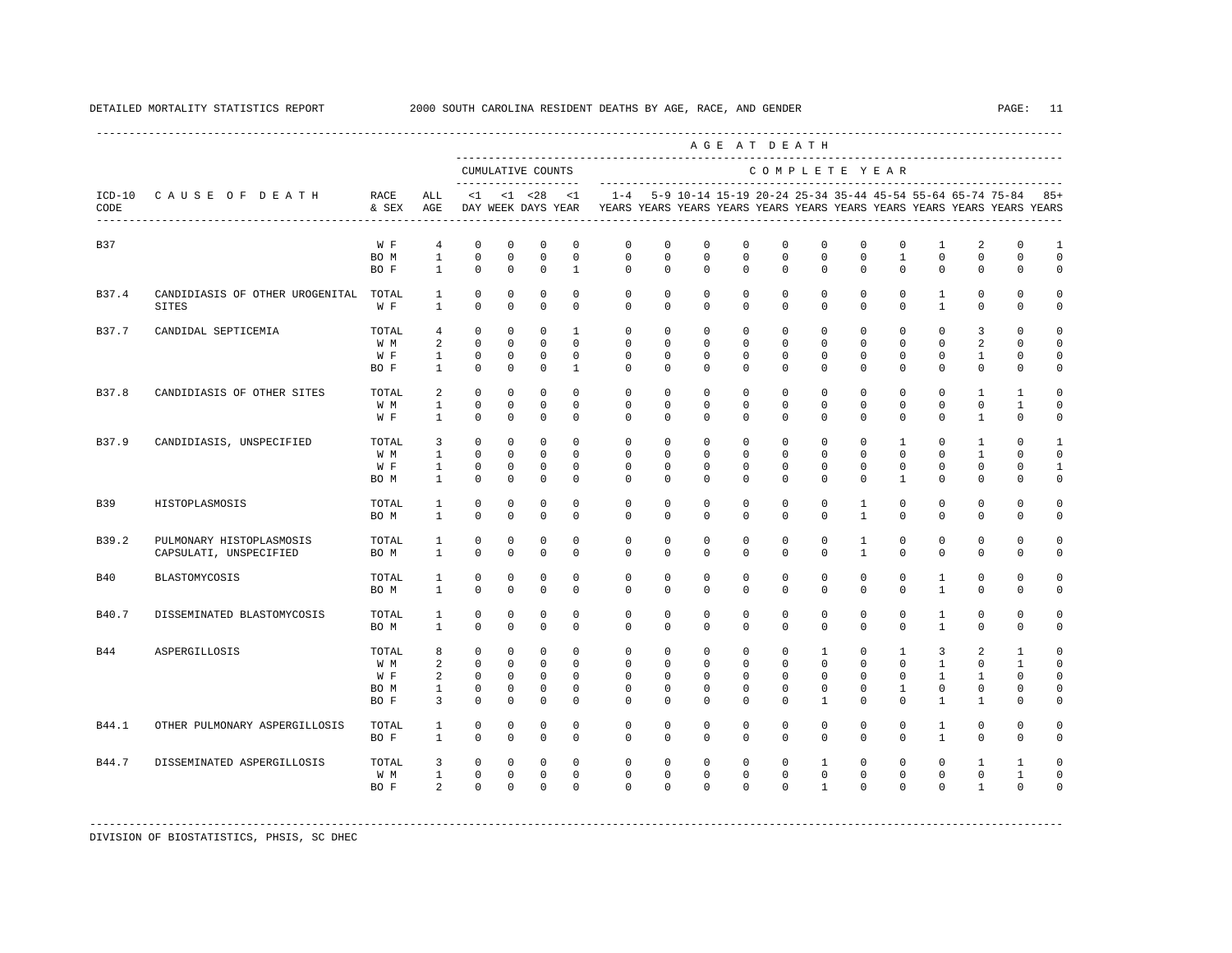|                  |                                |                                     |                                                               |                                                                  |                                                                    |                                                           |                                                                     |                                                                                    |                                                             |                                                             | AGE AT DEATH                                                |                                                             |                                                             |                                                            |                                                             |                                                  |                                                              |                                                               |                                                                     |
|------------------|--------------------------------|-------------------------------------|---------------------------------------------------------------|------------------------------------------------------------------|--------------------------------------------------------------------|-----------------------------------------------------------|---------------------------------------------------------------------|------------------------------------------------------------------------------------|-------------------------------------------------------------|-------------------------------------------------------------|-------------------------------------------------------------|-------------------------------------------------------------|-------------------------------------------------------------|------------------------------------------------------------|-------------------------------------------------------------|--------------------------------------------------|--------------------------------------------------------------|---------------------------------------------------------------|---------------------------------------------------------------------|
|                  |                                |                                     |                                                               |                                                                  |                                                                    | CUMULATIVE COUNTS<br>--------------                       |                                                                     |                                                                                    |                                                             |                                                             |                                                             | COMPLETE YEAR                                               |                                                             |                                                            |                                                             |                                                  |                                                              |                                                               |                                                                     |
| $ICD-10$<br>CODE | CAUSE OF DEATH                 | RACE<br>& SEX                       | ALL<br>AGE                                                    | <1                                                               |                                                                    | $< 1$ $< 28$<br>DAY WEEK DAYS YEAR                        | $\leq 1$                                                            | $1 - 4$<br>YEARS YEARS YEARS YEARS YEARS YEARS YEARS YEARS YEARS YEARS YEARS YEARS |                                                             |                                                             |                                                             |                                                             |                                                             |                                                            |                                                             |                                                  |                                                              | 5-9 10-14 15-19 20-24 25-34 35-44 45-54 55-64 65-74 75-84 85+ |                                                                     |
| B44.9            | ASPERGILLOSIS, UNSPECIFIED     | TOTAL<br>W M<br>W F<br>BO M         | $\overline{4}$<br>$\mathbf{1}$<br>2<br>$\mathbf{1}$           | $\mathbf 0$<br>$\mathbf 0$<br>$^{\circ}$<br>$\mathbf 0$          | $\mathbf 0$<br>$\Omega$<br>$^{\circ}$<br>$^{\circ}$                | $\mathbf{0}$<br>$\Omega$<br>$\Omega$<br>$\mathbf 0$       | $\Omega$<br>$\Omega$<br>$\Omega$<br>$\Omega$                        | $\Omega$<br>$\Omega$<br>$\Omega$<br>$\Omega$                                       | $\mathbf 0$<br>$\Omega$<br>$\Omega$<br>$\Omega$             | $\mathbf 0$<br>$\Omega$<br>$\Omega$<br>$\Omega$             | $\Omega$<br>$\Omega$<br>$\Omega$<br>$\mathbf 0$             | $\Omega$<br>$\Omega$<br>$\Omega$<br>$\Omega$                | $\mathbf 0$<br>$\Omega$<br>$\Omega$<br>$\mathbf 0$          | $\mathbf 0$<br>$\Omega$<br>$\Omega$<br>$\Omega$            | $\mathbf{1}$<br>$\Omega$<br>$\Omega$<br>$\mathbf{1}$        | 2<br>$\mathbf{1}$<br>$\mathbf{1}$<br>$\Omega$    | $\mathbf{1}$<br>$\Omega$<br>1<br>$\mathbf 0$                 | $\Omega$<br>$\Omega$<br>$\Omega$<br>$\mathbf 0$               | $\mathbf 0$<br>$\Omega$<br>$\Omega$<br>$\mathbf 0$                  |
| <b>B45</b>       | CRYPTOCOCCOSIS                 | TOTAL<br>W M<br>BO M<br>BO F        | 7<br>$\overline{3}$<br>3<br>$\mathbf{1}$                      | $\Omega$<br>$\mathbf 0$<br>$\mathbb O$<br>$\Omega$               | $\Omega$<br>$\Omega$<br>$^{\circ}$<br>$\Omega$                     | $\Omega$<br>$\Omega$<br>$\mathbf 0$<br>$\Omega$           | $\Omega$<br>$\Omega$<br>$\mathbf 0$<br>$\Omega$                     | $\Omega$<br>$\Omega$<br>$\mathbf 0$<br>$\Omega$                                    | $\Omega$<br>$\Omega$<br>$\mathbf 0$<br>$\Omega$             | $\Omega$<br>$\Omega$<br>$\mathbf 0$<br>$\Omega$             | $\Omega$<br>$\Omega$<br>$\mathbf 0$<br>$\Omega$             | $\Omega$<br>$\Omega$<br>$\mathbf 0$<br>$\Omega$             | $\Omega$<br>$\Omega$<br>$\mathbf 0$<br>$\Omega$             | $\mathbf{1}$<br>$\mathbf{1}$<br>$\mathbf 0$<br>$\Omega$    | $\Omega$<br>$\Omega$<br>$\mathbf 0$<br>$\Omega$             | 1<br>$\Omega$<br>$\mathbf{1}$<br>$\Omega$        | $\overline{1}$<br>$\Omega$<br>0<br>$\mathbf{1}$              | 3<br>$\mathbf{1}$<br>2<br>$\Omega$                            | $\mathbf{1}$<br>$\mathbf{1}$<br>$\mathbf 0$<br>$\Omega$             |
| B45.1            | CEREBRAL CRYPTOCOCCOSIS        | TOTAL<br>W M<br>BO M<br>BO F        | 6<br>3<br>2<br>$\mathbf{1}$                                   | $\mathbf 0$<br>$\Omega$<br>$\mathbb O$<br>$\mathbf 0$            | $^{\circ}$<br>$\Omega$<br>$^{\circ}$<br>$^{\circ}$                 | 0<br>$\Omega$<br>$^{\circ}$<br>$\mathbf{0}$               | $\Omega$<br>$\Omega$<br>$\mathbf 0$<br>$\mathbf 0$                  | $\mathbf 0$<br>$\Omega$<br>$\mathbf 0$<br>0                                        | 0<br>$\Omega$<br>$\mathbf 0$<br>0                           | $\Omega$<br>$\Omega$<br>$\mathbf 0$<br>0                    | $\mathbf 0$<br>$\Omega$<br>$\mathbf 0$<br>$\mathbf 0$       | $\Omega$<br>$\Omega$<br>$\mathbf 0$<br>$\mathbf 0$          | $\mathbf 0$<br>$\Omega$<br>$\mathbf 0$<br>0                 | $\mathbf{1}$<br>$\mathbf{1}$<br>$\mathbf 0$<br>$\mathbf 0$ | $\mathbf 0$<br>$\Omega$<br>$\mathbf 0$<br>$\mathbf 0$       | 1<br>$\Omega$<br>$\mathbf{1}$<br>$\mathbf 0$     | 1<br>$\Omega$<br>$\mathbf 0$<br>$\mathbf{1}$                 | 2<br>1<br>$\mathbf{1}$<br>$\mathbf 0$                         | $\mathbf{1}$<br>$\mathbf{1}$<br>$\circ$<br>$\mathbf 0$              |
| B45.9            | CRYPTOCOCCOSIS, UNSPECIFIED    | TOTAL<br>BO M                       | $\mathbf{1}$<br>$\mathbf{1}$                                  | $\mathbb O$<br>$\mathbf 0$                                       | $\mathbf{0}$<br>$^{\circ}$                                         | $\mathbf 0$<br>$\mathbf 0$                                | $\mathbf 0$<br>$\Omega$                                             | $\mathbf 0$<br>$\mathbf 0$                                                         | $\mathbf 0$<br>0                                            | $\mathbf 0$<br>$\Omega$                                     | $\mathbf 0$<br>$\mathbf 0$                                  | $\mathbf 0$<br>$\mathbf 0$                                  | $\mathbf 0$<br>$\mathbf 0$                                  | $\mathbf 0$<br>$\mathbf 0$                                 | $\mathbf 0$<br>$\mathbf 0$                                  | $\mathbf 0$<br>$\mathbf 0$                       | $\mathbf 0$<br>$\mathbf 0$                                   | $\mathbf{1}$<br>$\mathbf{1}$                                  | $\mathbf 0$<br>$\mathbf 0$                                          |
| B46              | ZYGOMYCOSIS                    | TOTAL<br>W M<br>W F                 | 2<br>$\mathbf{1}$<br>$\mathbf{1}$                             | $\mathbf 0$<br>$\mathbf 0$<br>$\mathbf 0$                        | $\mathbf{0}$<br>$\mathbf 0$<br>$\Omega$                            | $\mathbf{0}$<br>$\mathbf 0$<br>$\mathbf 0$                | $\Omega$<br>$\mathbf 0$<br>$\Omega$                                 | $\mathbf 0$<br>$\mathbf 0$<br>$\Omega$                                             | $\circ$<br>0<br>0                                           | $\mathbf 0$<br>$\mathbf 0$<br>$\Omega$                      | $\mathbf 0$<br>$\mathbf 0$<br>$\Omega$                      | $\mathbf 0$<br>$\mathbf{0}$<br>$\Omega$                     | $\mathbf 0$<br>0<br>$\mathbf 0$                             | $\mathbf 0$<br>0<br>$\Omega$                               | $\mathbf{1}$<br>$\mathbf 0$<br>$\mathbf{1}$                 | $\mathbf{1}$<br>$\mathbf{1}$<br>$\Omega$         | $\mathbf 0$<br>0<br>$\Omega$                                 | $\mathbf 0$<br>0<br>$\mathbf 0$                               | $\Omega$<br>$\mathbf 0$<br>$\mathbf 0$                              |
| B46.5            | MUCORMYCOSIS, UNSPECIFIED      | TOTAL<br>W M<br>W F                 | 2<br>$\mathbf{1}$<br>$\mathbf{1}$                             | $\mathbf 0$<br>$\mathbf 0$<br>$\Omega$                           | $^{\circ}$<br>$^{\circ}$<br>$\Omega$                               | $\mathbf 0$<br>$\mathbf 0$<br>$\Omega$                    | $\mathbf 0$<br>$\Omega$<br>$\Omega$                                 | $\mathbf 0$<br>$\Omega$<br>$\Omega$                                                | 0<br>$\Omega$<br>$\Omega$                                   | $\mathbf 0$<br>$\Omega$<br>$\Omega$                         | $\mathbf 0$<br>$\Omega$<br>$\Omega$                         | $\mathbf 0$<br>$\Omega$<br>$\Omega$                         | $\mathsf 0$<br>$\Omega$<br>$\Omega$                         | $\mathbf 0$<br>$\Omega$<br>$\Omega$                        | $\mathbf{1}$<br>$\Omega$<br>$\mathbf{1}$                    | $\mathbf{1}$<br>$\mathbf{1}$<br>$\Omega$         | $\mathsf 0$<br>$\mathbf 0$<br>$\Omega$                       | $\mathbf 0$<br>$\mathbf 0$<br>$\Omega$                        | $\mathbf 0$<br>$\mathbf 0$<br>$\Omega$                              |
| B49              | UNSPECIFIED MYCOSIS            | TOTAL<br>W M<br>W F<br>BO M<br>BO F | 17<br>5<br>$\overline{4}$<br>$\overline{4}$<br>$\overline{4}$ | $\circ$<br>$\mathbf 0$<br>$\mathbf 0$<br>$\mathbf 0$<br>$\Omega$ | $^{\circ}$<br>$^{\circ}$<br>$\mathbf 0$<br>$\mathbf 0$<br>$\Omega$ | 0<br>$\mathbf 0$<br>$^{\circ}$<br>$\mathbf 0$<br>$\Omega$ | $\mathbf{1}$<br>$\Omega$<br>$\mathbf 0$<br>$\Omega$<br>$\mathbf{1}$ | $\Omega$<br>$\Omega$<br>$\mathbf 0$<br>$\Omega$<br>$\Omega$                        | $\Omega$<br>$\Omega$<br>$\mathbf 0$<br>$\Omega$<br>$\Omega$ | $\Omega$<br>$\Omega$<br>$\mathbf 0$<br>$\Omega$<br>$\Omega$ | $\Omega$<br>$\Omega$<br>$\mathbf 0$<br>$\Omega$<br>$\Omega$ | $\Omega$<br>$\Omega$<br>$\mathbf 0$<br>$\Omega$<br>$\Omega$ | $\Omega$<br>$\Omega$<br>$\mathbf 0$<br>$\Omega$<br>$\Omega$ | 3<br>$\Omega$<br>$\mathbf 0$<br>$\mathbf{1}$<br>2          | $\Omega$<br>$\Omega$<br>$\mathbf 0$<br>$\Omega$<br>$\Omega$ | 4<br>2<br>$\overline{a}$<br>$\Omega$<br>$\Omega$ | 3<br>$\Omega$<br>$\mathbf{1}$<br>2<br>$\Omega$               | 5<br>3<br>$\Omega$<br>1<br>$\mathbf{1}$                       | $\mathbf{1}$<br>$\Omega$<br>$\mathbf{1}$<br>$\mathbf 0$<br>$\Omega$ |
| <b>B58</b>       | TOXOPLASMOSIS                  | TOTAL<br>BO F                       | 1<br>$\mathbf{1}$                                             | $\mathbf 0$<br>$\Omega$                                          | $^{\circ}$<br>$\Omega$                                             | $\mathbf 0$<br>$\Omega$                                   | $\Omega$<br>$\Omega$                                                | $\Omega$<br>$\Omega$                                                               | $\Omega$<br>$\Omega$                                        | $\Omega$<br>$\Omega$                                        | $\Omega$<br>$\Omega$                                        | $\Omega$<br>$\Omega$                                        | $\mathbf{1}$<br>$\mathbf{1}$                                | $\Omega$<br>$\Omega$                                       | $\Omega$<br>$\Omega$                                        | $\Omega$<br>$\Omega$                             | $\mathbf 0$<br>$\Omega$                                      | $\Omega$<br>$\Omega$                                          | $\Omega$<br>$\Omega$                                                |
| B58.2            | TOXOPLASMA MENINGOENCEPHALITIS | TOTAL<br>BO F                       | $\mathbf{1}$<br>$\mathbf{1}$                                  | $\mathbf 0$<br>$\mathbf 0$                                       | $\mathbf 0$<br>$\Omega$                                            | $\mathbf 0$<br>$\mathbf{0}$                               | $\Omega$<br>$\Omega$                                                | $\Omega$<br>$\Omega$                                                               | $\Omega$<br>$\mathbf 0$                                     | $\Omega$<br>$\Omega$                                        | $\Omega$<br>$\Omega$                                        | $\Omega$<br>$\Omega$                                        | $\mathbf{1}$<br>$\mathbf{1}$                                | $\Omega$<br>$\Omega$                                       | $\Omega$<br>$\Omega$                                        | $\Omega$<br>$\Omega$                             | $\mathbf 0$<br>$\mathbf 0$                                   | $\mathbf 0$<br>$\mathbf 0$                                    | $\Omega$<br>$\Omega$                                                |
| <b>B59</b>       | PNEUMOCYSTOSIS                 | TOTAL<br>W M<br>W F<br>BO F         | 5<br>$\mathbf{1}$<br>3<br>$\mathbf{1}$                        | $\mathbf 0$<br>$\mathbf 0$<br>$\mathbf 0$<br>$\mathbf 0$         | $^{\circ}$<br>$\mathbf{0}$<br>0<br>$^{\circ}$                      | $\mathbf 0$<br>$\mathbf 0$<br>$^{\circ}$<br>$\mathbf{0}$  | $\mathbf{1}$<br>$\Omega$<br>$\mathbf{0}$<br>$\mathbf{1}$            | $\Omega$<br>0<br>$\mathbf{0}$<br>$\Omega$                                          | $\Omega$<br>0<br>$\mathbf{0}$<br>$\mathbf 0$                | $\Omega$<br>$\mathbf 0$<br>0<br>$\Omega$                    | $\Omega$<br>$\Omega$<br>0<br>$\mathbf 0$                    | $\Omega$<br>$\Omega$<br>$\mathbf 0$<br>$\Omega$             | $\mathbf{1}$<br>$\mathbf 0$<br>$\mathbf{1}$<br>$\mathbf 0$  | $\mathbf{1}$<br>$\mathbf 0$<br>$\mathbf{1}$<br>$\Omega$    | $\overline{1}$<br>$\mathbf{1}$<br>$\mathbf 0$<br>$\Omega$   | $\Omega$<br>$\Omega$<br>$\mathbf 0$<br>$\Omega$  | $\overline{1}$<br>$\mathbf 0$<br>$\mathbf{1}$<br>$\mathbf 0$ | $\Omega$<br>$\mathbf 0$<br>$\Omega$<br>$\Omega$               | $\Omega$<br>$\mathbf 0$<br>0<br>$\mathbf 0$                         |
| <b>B90</b>       | SEQUELAE OF TUBERCULOSIS       | TOTAL<br>W F<br>BO M                | 3<br>$\mathbf{1}$<br>2                                        | $\mathbf 0$<br>$\mathbb O$<br>$\Omega$                           | $\mathbf 0$<br>$\mathbf{0}$<br>$\Omega$                            | $^{\circ}$<br>$\mathbf{0}$<br>$\Omega$                    | $\mathbf 0$<br>$\mathbf 0$<br>$\Omega$                              | $\mathbf{0}$<br>$\mathbf 0$<br>$\Omega$                                            | $\mathbf{0}$<br>$\mathbf 0$<br>$\Omega$                     | 0<br>$\mathbf 0$<br>$\Omega$                                | 0<br>$\mathbf 0$<br>$\Omega$                                | $\mathbf 0$<br>$\mathbf 0$<br>$\Omega$                      | 0<br>$\mathbf 0$<br>$\Omega$                                | 0<br>$\mathbf 0$<br>$\Omega$                               | $\mathbf 0$<br>$\mathbf 0$<br>$\Omega$                      | 1<br>$\mathbf 0$<br>$\mathbf{1}$                 | $\mathbf 0$<br>$\mathbf 0$<br>$\Omega$                       | 1<br>$\mathbf 0$<br>$\mathbf{1}$                              | 1<br>$\mathbf{1}$<br>$\Omega$                                       |

-----------------------------------------------------------------------------------------------------------------------------------------------------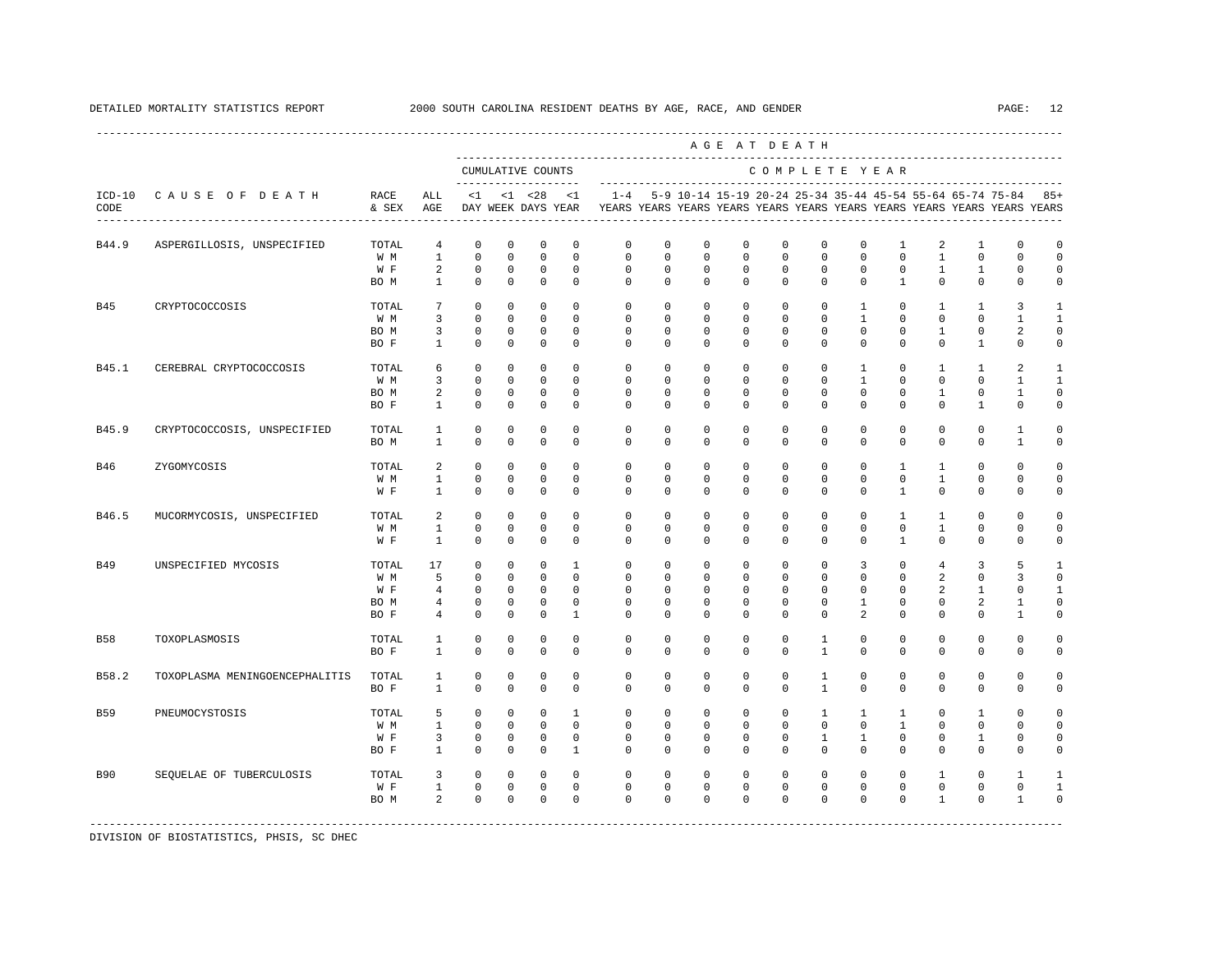|                  |                                                                     |               |                       |                            |                           |                          |                         |                                                                                            |                         |                         |                         | AGE AT DEATH            |                            |                            |                                |                          |                               |                                                                     |                             |
|------------------|---------------------------------------------------------------------|---------------|-----------------------|----------------------------|---------------------------|--------------------------|-------------------------|--------------------------------------------------------------------------------------------|-------------------------|-------------------------|-------------------------|-------------------------|----------------------------|----------------------------|--------------------------------|--------------------------|-------------------------------|---------------------------------------------------------------------|-----------------------------|
|                  |                                                                     |               |                       |                            |                           | CUMULATIVE COUNTS        | --------------------    |                                                                                            |                         |                         |                         | COMPLETE YEAR           |                            |                            |                                |                          |                               |                                                                     |                             |
| $ICD-10$<br>CODE | CAUSE OF DEATH<br>--------------------------------------            | RACE<br>& SEX | ALL<br>AGE            |                            |                           | $<1$ $<1$ $<28$ $<1$     |                         | DAY WEEK DAYS YEAR YEARS YEARS YEARS YEARS YEARS YEARS YEARS YEARS YEARS YEARS YEARS YEARS |                         |                         |                         |                         |                            |                            |                                |                          |                               | $1-4$ 5-9 10-14 15-19 20-24 25-34 35-44 45-54 55-64 65-74 75-84 85+ |                             |
| B90.9            | SEQUELAE OF RESPIRATORY AND                                         | TOTAL         | 3                     | $\mathbf 0$                | $\mathbf 0$               | $\mathbf 0$              | $\Omega$                | $\Omega$                                                                                   | $\Omega$                | $\Omega$                | $\Omega$                | $\Omega$                | $\Omega$                   | 0                          | 0                              | 1                        | $\mathbf 0$                   | 1                                                                   | 1                           |
|                  | UNSPECIFIED TUBERCULOSIS                                            | W F<br>BO M   | $\mathbf{1}$<br>2     | $\mathbf 0$<br>$\Omega$    | $\mathbf 0$<br>$\Omega$   | $\mathbf 0$<br>$\Omega$  | $\mathbf 0$<br>$\Omega$ | $\mathbf 0$<br>$\Omega$                                                                    | 0<br>$\Omega$           | $\mathbf 0$<br>$\Omega$ | $\mathbf 0$<br>$\Omega$ | $\mathbf 0$<br>$\Omega$ | $\mathbf 0$<br>$\Omega$    | $\mathbf 0$<br>$\Omega$    | $\Omega$<br>$\Omega$           | $\Omega$<br>$\mathbf{1}$ | $\mathbf 0$<br>$\Omega$       | $\mathbf 0$<br>1                                                    | $\mathbf{1}$<br>$\Omega$    |
| <b>B91</b>       | SEQUELAE OF POLIOMYELITIS                                           | TOTAL         | 3                     | $\mathbf 0$                | $\Omega$                  | $\mathbf 0$              | $\Omega$                | $\Omega$                                                                                   | $\Omega$                | $\Omega$                | $\Omega$                | $\Omega$                | $\Omega$                   | $\Omega$                   | $\mathbf{1}$                   | $\Omega$                 | 1                             | $\Omega$                                                            | 1                           |
|                  |                                                                     | W M<br>W F    | 2<br>$\mathbf{1}$     | $\mathbf 0$<br>$\mathbf 0$ | $^{\circ}$<br>$^{\circ}$  | $\circ$<br>$^{\circ}$    | $\Omega$<br>$\mathbf 0$ | $\Omega$<br>$\mathbf 0$                                                                    | $\Omega$<br>0           | $\Omega$<br>$\mathbf 0$ | $\Omega$<br>$\mathbf 0$ | $\Omega$<br>$\mathbf 0$ | $\Omega$<br>$\mathbf 0$    | $\mathbf 0$<br>$\mathbf 0$ | $\mathbf{1}$<br>$\mathbf{0}$   | $\Omega$<br>0            | $\mathbf{1}$<br>$\mathbf{0}$  | $\mathbf 0$<br>0                                                    | $\circ$<br>$\mathbf{1}$     |
| <b>B94</b>       | SEQUELAE OF OTHER & UNSPECIFIED                                     | TOTAL         | 21                    | $\mathbf 0$                | $^{\circ}$                | $\mathbf 0$              | $\Omega$                | $\mathbf 0$                                                                                | 0                       | $\Omega$                | $\Omega$                | $\Omega$                | $\mathbf{1}$               | 5                          | 8                              | 1                        | 2                             | 3                                                                   | 1                           |
|                  | INFECTIOUS AND PARASITIC<br><b>DISEASES</b>                         | W M<br>W F    | 8<br>$\overline{4}$   | $\mathbf 0$<br>$\mathbf 0$ | $^{\circ}$<br>$\mathbf 0$ | $\circ$<br>$^{\circ}$    | 0<br>$\Omega$           | $\mathbf 0$<br>$\Omega$                                                                    | 0<br>$\Omega$           | $\mathbf 0$<br>$\Omega$ | $\mathbf 0$<br>$\Omega$ | $\mathbf 0$<br>$\Omega$ | $\mathbf 0$<br>$\Omega$    | 2<br>$\Omega$              | $\overline{4}$<br>$\mathbf{1}$ | $\mathbf 0$<br>$\Omega$  | $\mathbf{0}$<br>1             | $\overline{a}$<br>1                                                 | $\mathbf 0$<br>$\mathbf{1}$ |
|                  |                                                                     | BO M          | 6                     | $\mathbf 0$                | $\mathbf 0$               | $\mathbf 0$              | $\mathbf 0$             | $\mathbf 0$                                                                                | 0                       | $\mathbf 0$             | $\mathbf 0$             | $\mathbf 0$             | $\mathbf 0$                | 3                          | 3                              | 0                        | 0                             | 0                                                                   | $\circ$                     |
|                  |                                                                     | BO F          | $\overline{3}$        | $\mathbf 0$                | $^{\circ}$                | $^{\circ}$               | $\Omega$                | $\Omega$                                                                                   | $\Omega$                | $\Omega$                | $\Omega$                | $\Omega$                | $\mathbf{1}$               | $\Omega$                   | $\Omega$                       | $\mathbf{1}$             | $\mathbf{1}$                  | $\mathbf 0$                                                         | $\mathbf 0$                 |
| B94.2            | SEQUELAE OF VIRAL HEPATITIS                                         | TOTAL<br>W M  | 16<br>$7\overline{ }$ | 0<br>$\mathbf 0$           | $^{\circ}$<br>$^{\circ}$  | 0<br>$\mathbf{0}$        | $\Omega$<br>$\Omega$    | $\mathbf 0$<br>$\Omega$                                                                    | 0<br>$\Omega$           | $\mathbf 0$<br>$\Omega$ | $\mathbf 0$<br>$\Omega$ | $\mathbf 0$<br>$\Omega$ | $\mathbf 0$<br>$\mathbf 0$ | 4<br>2                     | 8<br>$\overline{4}$            | 1<br>$\Omega$            | 1<br>$\mathbf 0$              | 2<br>$\mathbf{1}$                                                   | $\mathbf 0$<br>$\mathbf 0$  |
|                  |                                                                     | W F           | 2                     | $\mathbf 0$                | $^{\circ}$                | $\mathbf 0$              | $\mathbf 0$             | $\mathbf 0$                                                                                | $\mathbf 0$             | $\mathbf 0$             | $\mathbf 0$             | $\mathbf 0$             | 0                          | $\mathbf 0$                | $\mathbf{1}$                   | $\mathbf 0$              | $\mathbf 0$                   | 1                                                                   | $\mathbf 0$                 |
|                  |                                                                     | BO M          | 5                     | $\mathbf 0$                | $^{\circ}$                | $^{\circ}$               | 0                       | $\mathbf{0}$                                                                               | $\Omega$                | 0                       | $\Omega$                | $\Omega$                | $\Omega$                   | 2                          | 3                              | 0                        | $\mathbf{0}$                  | $\mathbf{0}$                                                        | 0                           |
|                  |                                                                     | BO F          | 2                     | $\mathbf 0$                | $^{\circ}$                | $^{\circ}$               | $\Omega$                | $\Omega$                                                                                   | $\Omega$                | $\Omega$                | $\Omega$                | $\Omega$                | $\Omega$                   | $\Omega$                   | $\Omega$                       | $\mathbf{1}$             | $\mathbf{1}$                  | $\mathbf 0$                                                         | $\mathbf 0$                 |
| B94.8            | SEQUELAE OF OTHER SPECIFIED<br>INFECTIOUS AND PARASITIC DISEASE W M | TOTAL         | 5<br>$\mathbf{1}$     | $\mathbf 0$<br>$\mathbf 0$ | $\mathbf 0$<br>$^{\circ}$ | $\Omega$<br>$\circ$      | $\Omega$<br>$\Omega$    | $\Omega$<br>$\Omega$                                                                       | $\Omega$<br>$\Omega$    | $\Omega$<br>$\Omega$    | $\Omega$<br>$\Omega$    | $\Omega$<br>$\Omega$    | $\mathbf{1}$<br>$\Omega$   | $\mathbf{1}$<br>$\Omega$   | $\Omega$<br>$\Omega$           | $\Omega$<br>$\Omega$     | $\mathbf{1}$<br>$\Omega$      | 1<br>$\mathbf{1}$                                                   | 1<br>$\Omega$               |
|                  |                                                                     | W F           | 2                     | $\mathbf 0$                | $^{\circ}$                | $^{\circ}$               | $\Omega$                | $\Omega$                                                                                   | $\Omega$                | $\Omega$                | $\Omega$                | $\Omega$                | $\Omega$                   | $\Omega$                   | $\Omega$                       | $\Omega$                 | $\mathbf{1}$                  | $\mathbf 0$                                                         | $\mathbf{1}$                |
|                  |                                                                     | BO M          | $\mathbf{1}$          | $\mathbf 0$                | $\mathbf 0$               | $\mathbf 0$              | $\mathbf 0$             | $\mathbf 0$                                                                                | $\mathbf 0$             | $\mathbf 0$             | $\mathbf 0$             | $\mathbf 0$             | $\mathbf 0$                | $\mathbf{1}$               | $\mathbf 0$                    | $\mathbf 0$              | $\mathsf{O}$                  | 0                                                                   | $\mathbf 0$                 |
|                  |                                                                     | BO F          | $\mathbf{1}$          | $\mathbf 0$                | $\mathbf 0$               | $\mathbf 0$              | $\mathbf 0$             | $\mathbf 0$                                                                                | 0                       | $\mathbf 0$             | $\mathbf 0$             | $\mathbf 0$             | $\mathbf{1}$               | $\mathbf 0$                | $\mathbf 0$                    | $\Omega$                 | $\mathbf 0$                   | $\mathsf 0$                                                         | $\circ$                     |
| B99              | OTHER & UNSPECIFIED INFECTIOUS<br><b>DISEASES</b>                   | TOTAL<br>W M  | 4<br>2                | $\mathbf 0$<br>$\mathbf 0$ | $\mathbf 0$<br>$\Omega$   | $\mathbf 0$<br>$\Omega$  | $\Omega$<br>$\Omega$    | $\Omega$<br>$\Omega$                                                                       | $\mathbf 0$<br>$\Omega$ | $\Omega$<br>$\Omega$    | $\Omega$<br>$\Omega$    | $\Omega$<br>$\Omega$    | $\mathbf 0$<br>$\Omega$    | $\mathbf 0$<br>$\Omega$    | $\mathbf 0$<br>$\Omega$        | $\Omega$<br>$\Omega$     | $\mathbf 0$<br>$\Omega$       | $\mathbf{1}$<br>$\mathbf{1}$                                        | $\overline{3}$<br>1         |
|                  |                                                                     | W F           | 2                     | $\Omega$                   | $\Omega$                  | $\Omega$                 | $\Omega$                | $\Omega$                                                                                   | $\Omega$                | $\Omega$                | $\Omega$                | $\Omega$                | $\Omega$                   | $\Omega$                   | $\Omega$                       | $\Omega$                 | $\Omega$                      | $\Omega$                                                            | $\overline{a}$              |
|                  | C00-D48 II.NEOPLASMS                                                | TOTAL         | 8370                  | $\mathbf 0$                | $^{\circ}$                | $\mathbf 0$              | $\Omega$                | 11                                                                                         | 13                      | 5                       | 11                      | 22                      | 68                         | 274                        | 866                            | 1477                     | 2377                          | 2314                                                                | 932                         |
|                  |                                                                     | W M<br>W F    | 3278<br>2723          | $^{\circ}$<br>$\mathbf 0$  | $^{\circ}$<br>$\circ$     | $\circ$<br>$\circ$       | $\Omega$<br>$\Omega$    | $\overline{4}$<br>2                                                                        | $\overline{4}$<br>7     | 2<br>2                  | 2<br>2                  | $\overline{4}$<br>9     | 25<br>15                   | 71<br>78                   | 266<br>251                     | 608<br>445               | 1044<br>745                   | 957<br>786                                                          | 291<br>381                  |
|                  |                                                                     | BO M          | 1314                  | $\mathbf 0$                | $\mathbf 0$               | $\mathbf 0$              | $\Omega$                | 2                                                                                          | 2                       | $\mathbf{1}$            | 7                       | 2                       | 10                         | 56                         | 203                            | 259                      | 344                           | 313                                                                 | 115                         |
|                  |                                                                     | BO F          | 1055                  | $\circ$                    | $\circ$                   | $^{\circ}$               | $\Omega$                | 3                                                                                          | $\Omega$                | $\Omega$                | $\Omega$                | $7\overline{ }$         | 18                         | 69                         | 146                            | 165                      | 244                           | 258                                                                 | 145                         |
|                  | C00-C97 MALIGNANT NEOPLASMS                                         | TOTAL 8211    |                       | $\mathbf 0$                | $^{\circ}$                | $^{\circ}$               | $\Omega$                | 9                                                                                          | 12                      | 4                       | 10                      | 21                      | 66                         | 269                        | 858                            | 1458                     | 2336                          | 2258                                                                | 910                         |
|                  |                                                                     | W M<br>W F    | 3227<br>2661          | $\mathbf 0$<br>$\mathbf 0$ | $\Omega$<br>$\circ$       | $\Omega$<br>$\mathbf{0}$ | $\Omega$<br>$\mathbf 0$ | 3<br>2                                                                                     | $\overline{4}$<br>6     | $\overline{1}$<br>2     | $\mathfrak{D}$<br>2     | $\overline{4}$<br>9     | 25<br>15                   | 69<br>78                   | 262<br>250                     | 603<br>436               | 1029<br>728                   | 938<br>763                                                          | 287<br>370                  |
|                  |                                                                     | BO M          | 1289                  | 0                          | 0                         | $\mathbf 0$              | $\mathbf 0$             | $\mathbf{1}$                                                                               | 2                       | $\mathbf{1}$            | 6                       | 2                       | 9                          | 55                         | 202                            | 254                      | 338                           | 306                                                                 | 113                         |
|                  |                                                                     | BO F          | 1034                  | $\mathbf 0$                | $\Omega$                  | $\circ$                  | $\Omega$                | 3                                                                                          | $\Omega$                | $\Omega$                | $\Omega$                | 6                       | 17                         | 67                         | 144                            | 165                      | 241                           | 251                                                                 | 140                         |
| C01              | MALIGNANT NEOPLASM OF BASE OF                                       | TOTAL         | 4                     | 0                          | $^{\circ}$                | $^{\circ}$               | $\Omega$                | $\mathbf 0$                                                                                | 0                       | $\mathbf 0$             | $\mathbf 0$             | $\mathbf 0$             | $\mathbf 0$                | 0                          | 1                              | 1                        | 2                             | $\mathbf 0$                                                         | $\mathbf 0$                 |
|                  | TONGUE                                                              | W M           | 2<br>2                | $\mathbf 0$<br>$\Omega$    | $\mathbf 0$<br>$\Omega$   | $\mathbf 0$<br>$\Omega$  | $\mathbf 0$<br>$\Omega$ | $\mathbf 0$<br>$\Omega$                                                                    | $\mathbf 0$<br>$\Omega$ | $\mathbf 0$<br>$\Omega$ | $\Omega$<br>$\Omega$    | $\mathbf 0$<br>$\Omega$ | $\mathbf 0$<br>$\Omega$    | $\mathbf 0$<br>$\Omega$    | $\mathbf{1}$<br>$\Omega$       | $\mathbf{1}$<br>$\Omega$ | $\mathbf 0$<br>$\overline{a}$ | $\mathbf{0}$<br>$\mathbf 0$                                         | $\mathbf 0$<br>$\mathbf 0$  |
|                  |                                                                     | BO M          |                       |                            |                           |                          |                         |                                                                                            |                         |                         |                         |                         |                            |                            |                                |                          |                               |                                                                     |                             |

DIVISION OF BIOSTATISTICS, PHSIS, SC DHEC

<span id="page-20-0"></span>----------------------------------------------------------------------------------------------------------------------------------------------------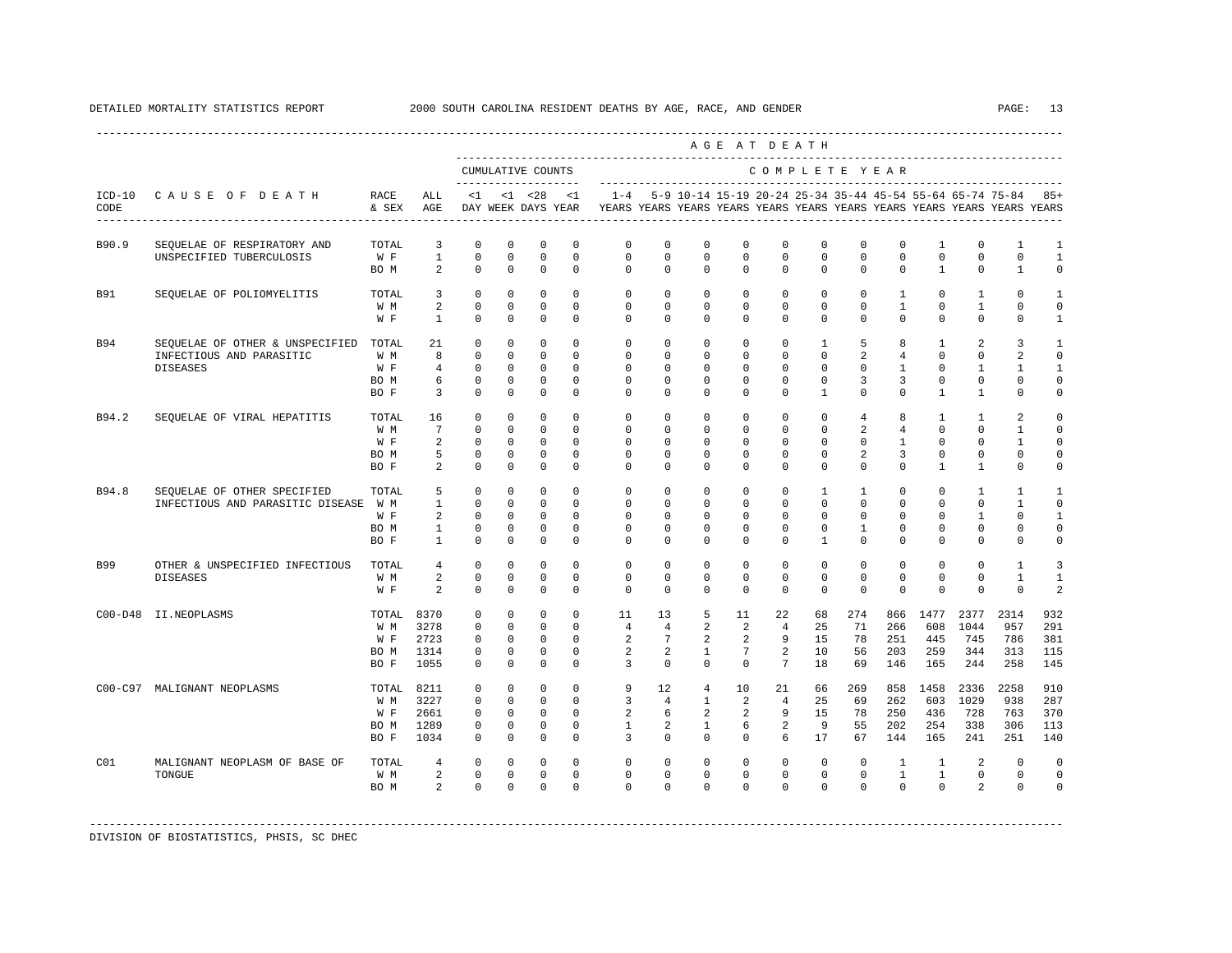|                   |                                 |                      |                 |             |             |                                          | -------------------- |              |             | ---------------------    |          | AGE AT DEATH                                              |              |              |              |                |                |                                                                         |              |
|-------------------|---------------------------------|----------------------|-----------------|-------------|-------------|------------------------------------------|----------------------|--------------|-------------|--------------------------|----------|-----------------------------------------------------------|--------------|--------------|--------------|----------------|----------------|-------------------------------------------------------------------------|--------------|
|                   |                                 |                      |                 |             |             | CUMULATIVE COUNTS<br>------------------- |                      |              |             | ------------------------ |          | COMPLETE YEAR                                             |              |              |              |                |                |                                                                         |              |
| $ICD-10$<br>CODE  | CAUSE OF DEATH                  | <b>RACE</b><br>& SEX | ALL<br>AGE      | $\leq 1$    |             | $<1$ $<28$<br>DAY WEEK DAYS YEAR         | ${<}1$               | $1 - 4$      |             |                          |          | 5-9 10-14 15-19 20-24 25-34 35-44 45-54 55-64 65-74 75-84 |              |              |              |                |                | YEARS YEARS YEARS YEARS YEARS YEARS YEARS YEARS YEARS YEARS YEARS YEARS | $85+$        |
| CO <sub>2</sub>   | MALIGNANT NEOPLASM OF OTHER AND | TOTAL                | 24              | $^{\circ}$  | $^{\circ}$  | $^{\circ}$                               | $^{\circ}$           | 0            | 0           | 0                        | 0        | 0                                                         | 0            | 0            | 8            |                | 7              | 2                                                                       | $\Omega$     |
|                   | UNSPECIFIED PARTS OF TONGUE     | W M                  | 9               | $\mathbf 0$ | $\mathbf 0$ | $\mathbf 0$                              | $\mathbf 0$          | $\mathbf 0$  | 0           | 0                        | 0        | 0                                                         | $\mathbf{0}$ | 0            | 3            | 2              | 4              | $\mathbf 0$                                                             | $\Omega$     |
|                   |                                 | W F                  | 5               | 0           | $^{\circ}$  | 0                                        | $\mathbf 0$          | 0            | 0           | 0                        | 0        | 0                                                         | $\mathbf 0$  | 0            | 2            | $^{\circ}$     | 1              | 2                                                                       | $\Omega$     |
|                   |                                 | BO M                 | 10              | $\mathbf 0$ | $\mathbf 0$ | $\mathbf 0$                              | $^{\circ}$           | $\mathbf 0$  | $\mathbf 0$ | 0                        | 0        | 0                                                         | $\mathbf 0$  | $\mathbf 0$  | 3            | 5              | 2              | $\mathbf 0$                                                             | $\mathbf 0$  |
| CO <sub>2.9</sub> | TONGUE, UNSPECIFIED             | TOTAL                | 24              | 0           | 0           | $\mathbf 0$                              | $\mathbf 0$          | 0            | 0           | 0                        | 0        | 0                                                         | 0            | 0            | 8            | 7              | 7              | 2                                                                       | $\Omega$     |
|                   |                                 | W M                  | 9               | $\mathbf 0$ | $\mathbf 0$ | $\mathbf 0$                              | $\mathbf 0$          | $\mathbf 0$  | 0           | $\Omega$                 | 0        | $\Omega$                                                  | $\Omega$     | $\Omega$     | 3            | 2              | 4              | $\Omega$                                                                | $\Omega$     |
|                   |                                 | W F                  | 5               | $\mathbf 0$ | $\mathbf 0$ | $\mathbf 0$                              | $\mathbf 0$          | $\mathbb O$  | 0           | 0                        | 0        | 0                                                         | $\mathbf 0$  | 0            | 2            | $^{\circ}$     | 1              | $\overline{a}$                                                          | $\mathbf 0$  |
|                   |                                 | BO M                 | 10              | $\mathbf 0$ | $\mathbf 0$ | $\mathbb O$                              | $\mathbf 0$          | $\mathbf 0$  | $\mathbf 0$ | 0                        | 0        | $\mathbf 0$                                               | $\mathbf 0$  | $\mathbf 0$  | 3            | 5              | $\overline{a}$ | $\mathbf 0$                                                             | $\mathbf 0$  |
| CO <sub>4</sub>   | MALIGNANT NEOPLASM OF FLOOR OF  | TOTAL                | 3               | $\mathbf 0$ | $\mathbf 0$ | 0                                        | $\mathbf 0$          | $\mathbf 0$  | 0           | 0                        | 0        | 0                                                         | $\mathbf 0$  | 1            | 2            | $^{\circ}$     | $\mathbf 0$    | $\mathbf 0$                                                             | $\mathbf 0$  |
|                   | MOUTH                           | W M                  | 1               | $\mathbf 0$ | $\mathbf 0$ | $\mathbf 0$                              | $\mathbf 0$          | $\mathbf 0$  | 0           | 0                        | 0        | $\Omega$                                                  | $\Omega$     | $\mathbf{1}$ | $^{\circ}$   | 0              | $\mathbf 0$    | $\mathbf 0$                                                             | $\Omega$     |
|                   |                                 | W F                  | $\mathbf{1}$    | $\mathbf 0$ | $\mathbf 0$ | $\mathbf 0$                              | $^{\circ}$           | $\mathbf{0}$ | 0           | 0                        | 0        | 0                                                         | $\mathbf 0$  | $\mathbf 0$  | $\mathbf{1}$ | $^{\circ}$     | $\mathbf{0}$   | $\mathbf 0$                                                             | $\mathbf 0$  |
|                   |                                 | BO M                 | $\mathbf{1}$    | $\mathbf 0$ | $\mathbf 0$ | $\mathbf 0$                              | $\mathbf 0$          | $\mathbf 0$  | $\mathbf 0$ | 0                        | 0        | $\mathbf 0$                                               | $\mathbf 0$  | $\mathbf 0$  | $\mathbf{1}$ | 0              | $\mathbf{0}$   | $\mathbf 0$                                                             | $\mathbf 0$  |
| CO <sub>4.9</sub> | FLOOR OF MOUTH, UNSPECIFIED     | TOTAL                | 3               | $\mathbf 0$ | $\mathbf 0$ | $\mathbf 0$                              | $\Omega$             | $\Omega$     | $\Omega$    | $\Omega$                 | $\Omega$ | $\Omega$                                                  | $\Omega$     | $\mathbf{1}$ | 2            | $\Omega$       | $\mathbf 0$    | $\Omega$                                                                | $\Omega$     |
|                   |                                 | W M                  | $\mathbf{1}$    | $\mathbb O$ | $\mathbb O$ | $\mathbf 0$                              | $\Omega$             | $\mathbf{0}$ | $\Omega$    | $\Omega$                 | $\Omega$ | $\Omega$                                                  | $\Omega$     | $\mathbf{1}$ | $\mathbf 0$  | $\Omega$       | $\mathbf{0}$   | $\Omega$                                                                | $\Omega$     |
|                   |                                 | W F                  | $\mathbf{1}$    | $\mathbf 0$ | $\mathbf 0$ | $\mathsf 0$                              | $\mathbf 0$          | $\mathbf 0$  | $\mathbf 0$ | 0                        | 0        | $\mathbf 0$                                               | $\mathbf 0$  | $\mathbf 0$  | $\mathbf{1}$ | $\Omega$       | $\mathbf{0}$   | $\Omega$                                                                | $\Omega$     |
|                   |                                 | BO M                 | $\mathbf{1}$    | $\mathbf 0$ | $\mathbf 0$ | $\mathbf 0$                              | $\mathbf 0$          | $\mathbf 0$  | $\mathbf 0$ | 0                        | 0        | $\mathbf 0$                                               | $\mathbf 0$  | $\mathbf 0$  | $\mathbf{1}$ | $\mathbf 0$    | $\mathbf{0}$   | $\mathbf 0$                                                             | $\Omega$     |
| C05               | MALIGNANT NEOPLASM OF PALATE    | TOTAL                | 6               | $\mathbf 0$ | $\mathbf 0$ | $\mathbf 0$                              | $\Omega$             | $\mathbf{0}$ | $\Omega$    | $\Omega$                 | $\Omega$ | $\Omega$                                                  | $\Omega$     | $\mathbf{1}$ | $\Omega$     | $\overline{a}$ | $\mathbf{1}$   | $\mathfrak{D}$                                                          | $\Omega$     |
|                   |                                 | W M                  | $\mathbf{1}$    | $\mathbf 0$ | $\mathbf 0$ | $\mathbf 0$                              | $\mathbf 0$          | $\mathbf{0}$ | $\mathbf 0$ | 0                        | 0        | $\mathbf 0$                                               | $\Omega$     | $\Omega$     | $\mathbf 0$  | $\mathbf 0$    | $\mathbf{1}$   | $\mathbf 0$                                                             | $\Omega$     |
|                   |                                 | W F                  | 2               | $\mathbf 0$ | $\mathbf 0$ | $\mathbf 0$                              | $\mathbf 0$          | $\mathbf{0}$ | $\mathbf 0$ | 0                        | 0        | $\mathbf 0$                                               | $\mathbf 0$  | $\mathbf 0$  | $\mathbf 0$  | $\mathbf 0$    | $\mathbf{0}$   | 2                                                                       | $\Omega$     |
|                   |                                 | BO M                 | 2               | $\mathbf 0$ | $\mathbf 0$ | $\mathbf 0$                              | $^{\circ}$           | $\mathbf 0$  | $\mathbf 0$ | 0                        | 0        | $\mathbf 0$                                               | $\mathbf 0$  | $\mathbf{1}$ | $^{\circ}$   | $\mathbf{1}$   | $\mathbf{0}$   | $\mathbf 0$                                                             | $\Omega$     |
|                   |                                 | BO F                 | $\mathbf{1}$    | $\mathbf 0$ | $\Omega$    | $\mathbf 0$                              | $\Omega$             | $\Omega$     | $\Omega$    | $\Omega$                 | $\Omega$ | $\Omega$                                                  | $\Omega$     | $\Omega$     | $\Omega$     | $\mathbf{1}$   | $\mathbf{0}$   | $\Omega$                                                                | $\Omega$     |
| C05.2             | <b>UVULA</b>                    | TOTAL                | 1               | $^{\circ}$  | $\circ$     | $^{\circ}$                               | 0                    | $\mathbf{0}$ | $\Omega$    | 0                        | 0        | 0                                                         | $\mathbf 0$  | $\Omega$     | $^{\circ}$   | $^{\circ}$     | $\mathbf 0$    | 1                                                                       | $\Omega$     |
|                   |                                 | W F                  | $\mathbf{1}$    | $\Omega$    | $\Omega$    | $\Omega$                                 | $\Omega$             | $\Omega$     | $\Omega$    | 0                        | 0        | $\Omega$                                                  | $\Omega$     | $\Omega$     | $\Omega$     | $\Omega$       | $\Omega$       | $\mathbf{1}$                                                            | $\Omega$     |
| C05.9             | PALATE, UNSPECIFIED             | TOTAL                | 5               | $\Omega$    | $\Omega$    | $^{\circ}$                               | $\Omega$             | $\Omega$     | $\Omega$    | $\Omega$                 | $\Omega$ | $\Omega$                                                  | $\Omega$     | $\mathbf{1}$ | $\Omega$     | 2              | 1              | $\mathbf{1}$                                                            | $\Omega$     |
|                   |                                 | W M                  | $\mathbf{1}$    | $\mathbf 0$ | $\mathbf 0$ | $\mathbf 0$                              | $^{\circ}$           | 0            | 0           | 0                        | 0        | 0                                                         | $\mathbf 0$  | $\mathbf 0$  | $^{\circ}$   | $^{\circ}$     | $\mathbf{1}$   | $\mathbf 0$                                                             | $\mathbf 0$  |
|                   |                                 | W F                  | $\mathbf{1}$    | $\mathbf 0$ | $\mathbf 0$ | $\mathbf 0$                              | $\mathbf 0$          | $\mathbf 0$  | 0           | 0                        | 0        | 0                                                         | $\mathbf 0$  | 0            | $\mathbf 0$  | 0              | $\mathbf 0$    | 1                                                                       | $\mathbf 0$  |
|                   |                                 | BO M                 | 2               | $\mathbf 0$ | $\mathbf 0$ | $\mathbf 0$                              | $\mathbf 0$          | 0            | 0           | 0                        | 0        | 0                                                         | 0            | 1            | 0            | 1              | 0              | 0                                                                       | 0            |
|                   |                                 | BO F                 | $\mathbf{1}$    | $\mathbf 0$ | $\mathbf 0$ | $\mathbf 0$                              | $\mathbf 0$          | $\mathbf 0$  | 0           | $\Omega$                 | 0        | $\Omega$                                                  | $\mathbf 0$  | $\Omega$     | 0            | 1              | 0              | 0                                                                       | $\mathbf 0$  |
| C06               | MALIGNANT NEOPLASM OF OTHER AND | TOTAL                | 18              | $\mathbf 0$ | $\mathbf 0$ | $\mathbf 0$                              | $\mathbf 0$          | $\mathbb O$  | $\mathbf 0$ | 0                        | 0        | $\mathbf 0$                                               | $\mathbf 0$  | $\mathbf 0$  | 3            | 2              | 5              | 2                                                                       | 6            |
|                   | UNSPECIFIED PARTS OF MOUTH      | W M                  | $7\phantom{.0}$ | $\mathbf 0$ | $\mathbf 0$ | $\mathbf 0$                              | $\mathbf 0$          | 0            | 0           | 0                        | 0        | 0                                                         | 0            | 0            | 1            | 1              | 4              | 0                                                                       | 1            |
|                   |                                 | W F                  | 6               | 0           | 0           | $\mathbf 0$                              | $\mathbf 0$          | $\mathbf 0$  | 0           | 0                        | 0        | 0                                                         | $\mathbf 0$  | 0            | $\mathbf 0$  | 0              | 1              | $\mathbf{1}$                                                            | 4            |
|                   |                                 | BO M                 | 3               | $\mathbf 0$ | $\mathbf 0$ | $\mathbf 0$                              | $\mathbf 0$          | 0            | 0           | 0                        | 0        | 0                                                         | $\mathbf{0}$ | 0            | 1            | 1              | 0              | 1                                                                       | $\mathbf 0$  |
|                   |                                 | BO F                 | 2               | $\mathbf 0$ | $\mathbf 0$ | $\mathbf 0$                              | $\mathbf 0$          | $\mathbf 0$  | $\mathbf 0$ | 0                        | 0        | 0                                                         | $\mathbf 0$  | $\Omega$     | $\mathbf{1}$ | 0              | $\mathbf 0$    | $\mathbf 0$                                                             | $\mathbf{1}$ |
| C06.0             | CHEEK MUCOSA                    | TOTAL                | 2               | 0           | 0           | 0                                        | $^{\circ}$           | $\mathbf 0$  | 0           | 0                        | 0        | 0                                                         | 0            | 0            | 0            | $\Omega$       | 0              | $\mathbf{1}$                                                            | $\mathbf{1}$ |
|                   |                                 | W F                  | $\mathbf{1}$    | $\mathbb O$ | $\mathbb O$ | $\mathbf 0$                              | $\mathbf 0$          | $\Omega$     | $\mathbf 0$ | 0                        | 0        | $\mathbf 0$                                               | $\mathbf 0$  | $\Omega$     | 0            | $\Omega$       | $\mathbf 0$    | $\Omega$                                                                | $\mathbf{1}$ |
|                   |                                 | BO M                 | $\mathbf{1}$    | $\Omega$    | $\Omega$    | $\mathbf 0$                              | $\Omega$             | $\Omega$     | $\Omega$    | $\Omega$                 | $\Omega$ | $\Omega$                                                  | $\Omega$     | $\Omega$     | $\Omega$     | $\Omega$       | $\Omega$       | $\mathbf{1}$                                                            | $\Omega$     |

C06.9 MOUTH, UNSPECIFIED TOTAL 16 0 0 0 0 0 0 0 0 0 0 0 3 2 5 1 5

-----------------------------------------------------------------------------------------------------------------------------------------------------

DIVISION OF BIOSTATISTICS, PHSIS, SC DHEC

----------------------------------------------------------------------------------------------------------------------------------------------------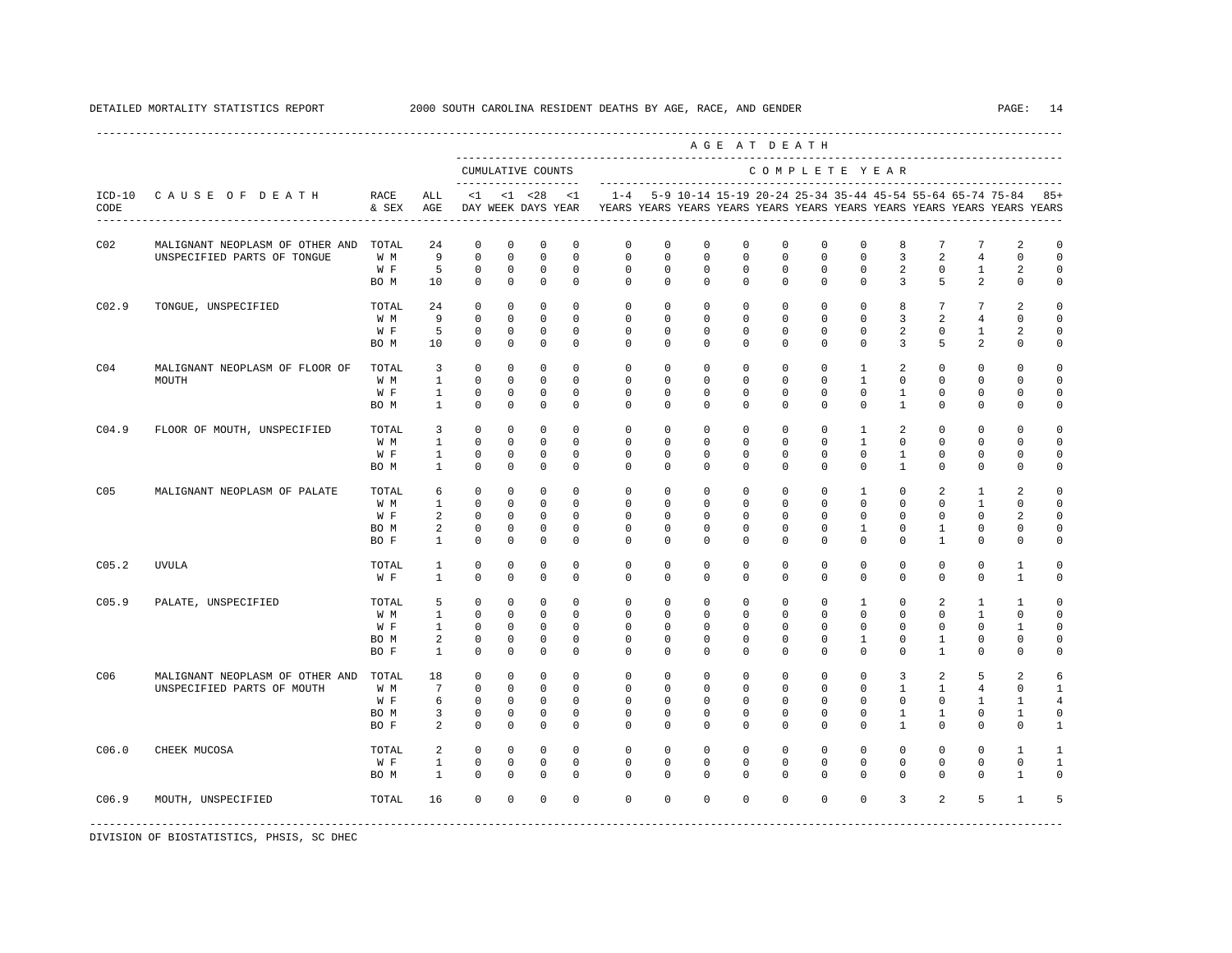|                  |                                 |               |                |              |             |                                           |              |                                                                                                       |              |             |             | AGE AT DEATH  |              |              |                 |                |                |                                                               |                     |
|------------------|---------------------------------|---------------|----------------|--------------|-------------|-------------------------------------------|--------------|-------------------------------------------------------------------------------------------------------|--------------|-------------|-------------|---------------|--------------|--------------|-----------------|----------------|----------------|---------------------------------------------------------------|---------------------|
|                  |                                 |               |                |              |             | CUMULATIVE COUNTS<br>____________________ |              |                                                                                                       |              |             |             | COMPLETE YEAR |              |              |                 |                |                |                                                               |                     |
| $ICD-10$<br>CODE | CAUSE OF DEATH                  | RACE<br>& SEX | ALL<br>AGE     | $\leq 1$     |             | $< 1$ $< 28$                              | $\leq 1$     | $1 - 4$<br>DAY WEEK DAYS YEAR TEARS YEARS YEARS YEARS YEARS YEARS YEARS YEARS YEARS YEARS YEARS YEARS |              |             |             |               |              |              |                 |                |                | 5-9 10-14 15-19 20-24 25-34 35-44 45-54 55-64 65-74 75-84 85+ |                     |
| C06.9            |                                 | W M           | 7              | $\mathbf{0}$ | $\mathbf 0$ | $\mathbf 0$                               | $\mathbf 0$  | $\mathbf{0}$                                                                                          | $\mathbf 0$  | $\mathbf 0$ | $\mathbf 0$ | $\mathbf{0}$  | $\mathbf 0$  | 0            | $\mathbf{1}$    | 1              | 4              | $\Omega$                                                      | $\mathbf{1}$        |
|                  |                                 | W F           | 5              | $\Omega$     | $\Omega$    | $\Omega$                                  | $\Omega$     | $\Omega$                                                                                              | $\Omega$     | $\Omega$    | $\Omega$    | $\Omega$      | $\Omega$     | $\Omega$     | $\Omega$        | $\Omega$       | $\mathbf{1}$   | $\mathbf{1}$                                                  | 3                   |
|                  |                                 | BO M          | 2              | $\mathbb O$  | 0           | $\mathbb O$                               | $\mathbb O$  | $\mathbb O$                                                                                           | $\mathsf 0$  | 0           | 0           | 0             | 0            | 0            | $\mathbf{1}$    | $\mathbf{1}$   | $\mathbf 0$    | $\mathbf 0$                                                   | $\mathsf{O}\xspace$ |
|                  |                                 | BO F          | 2              | $\circ$      | $\mathbf 0$ | $\mathbf 0$                               | $\mathbf 0$  | $\mathbf 0$                                                                                           | $\mathbf 0$  | $\Omega$    | $\mathbf 0$ | $\Omega$      | $\mathbf 0$  | $\Omega$     | $\mathbf{1}$    | $\Omega$       | $\mathbf 0$    | $\mathbf 0$                                                   | $\mathbf{1}$        |
| CO7              | MALIGNANT NEOPLASM OF PAROTID   | TOTAL         | 10             | $\mathbf 0$  | $\mathbf 0$ | $\mathbf 0$                               | $\Omega$     | $\mathbf 0$                                                                                           | $\mathbf 0$  | $\Omega$    | $\Omega$    | $\Omega$      | $\Omega$     | $\Omega$     | $\mathbf{1}$    | $\Omega$       | 2              | 6                                                             | $\mathbf{1}$        |
|                  | GLAND                           | W M           | 5              | $\Omega$     | $\Omega$    | $\Omega$                                  | $\Omega$     | $\Omega$                                                                                              | $\Omega$     | $\Omega$    | $\Omega$    | $\Omega$      | $\Omega$     | $\Omega$     | $\Omega$        | $\Omega$       | $\overline{1}$ | 3                                                             | $\mathbf{1}$        |
|                  |                                 | W F           | 2              | $\mathbf{0}$ | $\mathbf 0$ | $\mathbf 0$                               | $\mathbf 0$  | $\mathbf 0$                                                                                           | $\mathbf 0$  | $\Omega$    | $\Omega$    | $\Omega$      | $\mathbf 0$  | $\Omega$     | $\Omega$        | $\Omega$       | $\mathbf{1}$   | $\mathbf{1}$                                                  | $\circ$             |
|                  |                                 | BO M          | $\mathbf{1}$   | 0            | $\mathbf 0$ | 0                                         | $\mathbf 0$  | $\mathbf 0$                                                                                           | $\mathbf 0$  | $^{\circ}$  | $^{\circ}$  | $\mathbf{0}$  | $\mathbf{0}$ | 0            | 0               | 0              | 0              | 1                                                             | $\circ$             |
|                  |                                 | BO F          | 2              | $\circ$      | $\mathbf 0$ | $\mathbf 0$                               | $\Omega$     | $\Omega$                                                                                              | $\Omega$     | $\Omega$    | $\Omega$    | $\Omega$      | $\Omega$     | $\Omega$     | $\mathbf{1}$    | $\Omega$       | $\Omega$       | $\mathbf{1}$                                                  | 0                   |
| CO8              | MALIGNANT NEOPLASM OF OTHER AND | TOTAL         | 2              | $\mathbf{0}$ | $\mathbf 0$ | $\mathbf 0$                               | $\Omega$     | $\mathbf{0}$                                                                                          | $\Omega$     | $\Omega$    | $\Omega$    | $\Omega$      | $\Omega$     | $\Omega$     | $\mathbf{1}$    | $\mathbf{1}$   | $\Omega$       | $\Omega$                                                      | $\Omega$            |
|                  | UNSPECIFIED MAJOR SALIVARY      | W F           | $\mathbf{1}$   | $\mathbf 0$  | $\mathbf 0$ | $\mathbf 0$                               | $\mathbf 0$  | $\mathbf{0}$                                                                                          | $\mathbf 0$  | $\mathbf 0$ | $\mathbf 0$ | $\mathbf 0$   | $\Omega$     | 0            | $\mathbf{1}$    | $\Omega$       | $\Omega$       | $\Omega$                                                      | $\mathbf 0$         |
|                  | <b>GLANDS</b>                   | BO M          | $\mathbf{1}$   | $\mathbb O$  | $\mathbf 0$ | $\mathbb O$                               | $\mathbf 0$  | $\mathbf 0$                                                                                           | $\mathbf 0$  | $\mathbf 0$ | $\mathbf 0$ | $\mathbf 0$   | $\mathbf 0$  | $\mathbf 0$  | $\mathbf 0$     | $\mathbf{1}$   | $\mathbf 0$    | $\Omega$                                                      | $\mathbf 0$         |
| C08.0            | SUBMANDIBULAR GLAND             | TOTAL         | 1              | $\mathbb O$  | $\mathbf 0$ | $\mathbf 0$                               | $\mathbf 0$  | $\mathbf 0$                                                                                           | 0            | $\mathbf 0$ | 0           | $\mathbf 0$   | $\mathbf 0$  | $\mathbf 0$  | $\mathbf 0$     | 1              | $\mathbf 0$    | $\mathbf 0$                                                   | $\circ$             |
|                  |                                 | BO M          | $\mathbf{1}$   | $\mathbf 0$  | $\mathbf 0$ | $\mathbf 0$                               | $\Omega$     | $\mathbf 0$                                                                                           | $\mathbf 0$  | $\Omega$    | $\mathbf 0$ | $\Omega$      | $\mathbf 0$  | $\Omega$     | $\Omega$        | $\mathbf{1}$   | $\Omega$       | $\Omega$                                                      | $\mathbf 0$         |
| C08.9            | MAJOR SALIVARY GLAND,           | TOTAL         | $\mathbf{1}$   | $\mathbf 0$  | $\mathbf 0$ | $\mathbf 0$                               | $\mathbf 0$  | $\mathbf{0}$                                                                                          | $\mathbf 0$  | $\mathbf 0$ | $\mathbf 0$ | $\Omega$      | $\mathbf{0}$ | $\mathbf 0$  | $\mathbf{1}$    | $\Omega$       | $\mathbf 0$    | $\Omega$                                                      | $\circ$             |
|                  | UNSPECIFIED                     | W F           | $\mathbf{1}$   | $\mathbf{0}$ | $\mathbf 0$ | $\mathbf 0$                               | $\mathbf 0$  | $\mathbf{0}$                                                                                          | $\mathbf 0$  | $\Omega$    | $\mathbf 0$ | $\mathbf 0$   | $\mathbf 0$  | $\mathbf 0$  | $\mathbf{1}$    | $\Omega$       | $\mathbf 0$    | $\mathbf 0$                                                   | $\mathsf{O}\xspace$ |
| CO <sub>9</sub>  | MALIGNANT NEOPLASM OF TONSIL    | TOTAL         | 14             | 0            | $\mathbf 0$ | $\mathbf 0$                               | $\mathbf 0$  | $\mathbf 0$                                                                                           | $\mathbf 0$  | $\mathbf 0$ | $^{\circ}$  | $\mathbf{0}$  | 0            | $\mathbf 0$  | 5               | 6              | 2              | 1                                                             | $\Omega$            |
|                  |                                 | W M           | 5              | $\Omega$     | $\Omega$    | $\Omega$                                  | $\Omega$     | $\Omega$                                                                                              | $\Omega$     | $\Omega$    | $\Omega$    | $\Omega$      | $\Omega$     | $\Omega$     | $\overline{1}$  | $\overline{2}$ | 2              | $\Omega$                                                      | $\Omega$            |
|                  |                                 | W F           | $\mathbf{1}$   | $\mathbf{0}$ | $\mathbf 0$ | $\mathbf 0$                               | $\mathbf 0$  | $\mathbf 0$                                                                                           | $\mathbf 0$  | $\mathbf 0$ | $\mathbf 0$ | $\mathbf 0$   | 0            | $\mathbf 0$  | $\mathbf{1}$    | $\mathbf 0$    | $\mathbf 0$    | $\mathbf 0$                                                   | $\circ$             |
|                  |                                 | BO M          | 7              | $^{\circ}$   | $\mathbf 0$ | $\mathbf 0$                               | $\mathbf 0$  | $\mathbf 0$                                                                                           | $\mathbf 0$  | $\mathbf 0$ | $\Omega$    | $\Omega$      | $\Omega$     | $\Omega$     | 2               | 4              | $\Omega$       | $\mathbf{1}$                                                  | $\circ$             |
|                  |                                 | BO F          | 1              | $^{\circ}$   | $\mathbf 0$ | $\mathbf 0$                               | $\mathbf 0$  | $\mathbf 0$                                                                                           | $\mathbf{0}$ | 0           | 0           | $\mathbf{0}$  | 0            | 0            | $\mathbf{1}$    | 0              | 0              | 0                                                             | $\Omega$            |
| C09.1            | TONSILLAR PILLAR (ANTERIOR)     | TOTAL         | $\mathbf{1}$   | $^{\circ}$   | $\mathbf 0$ | $\mathbf 0$                               | $\mathbf 0$  | $\mathbf 0$                                                                                           | $\mathbf 0$  | $\mathbf 0$ | $\mathbf 0$ | $\mathbf 0$   | 0            | $\mathbf 0$  | $\mathbf 0$     | $\mathbf{1}$   | $\mathbf 0$    | $\mathbf 0$                                                   | $\circ$             |
|                  | (POSTERIOR)                     | BO M          | $\mathbf{1}$   | $\mathbf{0}$ | $\mathbf 0$ | $\mathbf 0$                               | $\Omega$     | $\Omega$                                                                                              | $\mathbf 0$  | $\Omega$    | $\mathbf 0$ | $\Omega$      | 0            | $\Omega$     | $\Omega$        | $\overline{1}$ | $\Omega$       | $\Omega$                                                      | $\circ$             |
| C09.9            | TONSIL, UNSPECIFIED             | TOTAL         | 13             | $\Omega$     | $\Omega$    | $\Omega$                                  | $\Omega$     | $\Omega$                                                                                              | $\Omega$     | $\Omega$    | $\Omega$    | $\Omega$      | $\Omega$     | $\Omega$     | 5               | 5              | 2              | $\mathbf{1}$                                                  | $\Omega$            |
|                  |                                 | W M           | 5              | $\mathbf 0$  | $\mathbf 0$ | $\mathbf 0$                               | $\mathbf 0$  | $\mathbf 0$                                                                                           | $\mathbf 0$  | $\mathbf 0$ | $\mathbf 0$ | $\mathbf 0$   | $\mathbf 0$  | 0            | $\mathbf{1}$    | 2              | 2              | $\Omega$                                                      | $\mathbf 0$         |
|                  |                                 | W F           | 1              | $\mathbf 0$  | $\mathbf 0$ | $\mathbf 0$                               | $\mathbf 0$  | $\mathbf 0$                                                                                           | $\mathbf 0$  | 0           | 0           | 0             | 0            | 0            | $\mathbf{1}$    | 0              | 0              | $\Omega$                                                      | $\Omega$            |
|                  |                                 | BO M          | 6              | $^{\circ}$   | $\mathbf 0$ | $\mathbf 0$                               | $\mathbf 0$  | $\mathbf 0$                                                                                           | $^{\circ}$   | 0           | 0           | $\mathbf{0}$  | $\mathbf{0}$ | 0            | 2               | 3              | $\mathbf{0}$   | 1                                                             | 0                   |
|                  |                                 | BO F          | $\mathbf{1}$   | $\Omega$     | $\Omega$    | $\mathbf 0$                               | $\Omega$     | $\Omega$                                                                                              | $\Omega$     | $\Omega$    | $\Omega$    | $\Omega$      | $\Omega$     | $\Omega$     | $\overline{1}$  | $\Omega$       | $\Omega$       | $\Omega$                                                      | $\Omega$            |
| C10              | MALIGNANT NEOPLASM OF ORO-      | TOTAL         | 21             | $\mathbf{0}$ | $\mathbf 0$ | $\mathbf 0$                               | $\mathbf 0$  | $\mathbf 0$                                                                                           | $\mathbf 0$  | $\mathbf 0$ | $\mathbf 0$ | $\mathbf 0$   | $\mathbf 0$  | $\mathbf{1}$ | $7\phantom{.0}$ | 5              | 7              | $\Omega$                                                      | $\mathbf{1}$        |
|                  | PHARYNX                         | W M           | 8              | $^{\circ}$   | $^{\circ}$  | $\mathbf 0$                               | $\mathbf 0$  | $\mathbf 0$                                                                                           | $\mathbf{0}$ | $^{\circ}$  | 0           | $\mathbf{0}$  | 0            | 0            | 2               | 2              | 4              | $\Omega$                                                      | $\circ$             |
|                  |                                 | W F           | $\mathbf{1}$   | $^{\circ}$   | $\mathbf 0$ | $\mathbf 0$                               | $\Omega$     | $\mathbf 0$                                                                                           | $\Omega$     | $\Omega$    | $\Omega$    | $\Omega$      | $\Omega$     | $\Omega$     | $\Omega$        | $\Omega$       | $\Omega$       | $\Omega$                                                      | 1                   |
|                  |                                 | BO M          | 9              | $\mathbf 0$  | $\mathbf 0$ | $\mathbf 0$                               | $\mathbf 0$  | $\mathbf 0$                                                                                           | $\mathbf 0$  | $^{\circ}$  | $^{\circ}$  | $\mathbf{0}$  | $\mathbf{0}$ | $\mathbf{1}$ | 4               | 3              | 1              | 0                                                             | $\circ$             |
|                  |                                 | BO F          | $\overline{3}$ | $\Omega$     | $\Omega$    | $\mathbf 0$                               | $\Omega$     | $\Omega$                                                                                              | $\Omega$     | $\Omega$    | $\Omega$    | $\Omega$      | $\Omega$     | $\Omega$     | $\overline{1}$  | $\Omega$       | $\mathfrak{D}$ | $\cap$                                                        | $\Omega$            |
| C10.9            | OROPHARYNX, UNSPECIFIED         | TOTAL         | 21             | $^{\circ}$   | $\mathbf 0$ | $\mathbf 0$                               | $\mathbf{0}$ | $\mathbb O$                                                                                           | $\mathbf 0$  | $\circ$     | $\mathbf 0$ | $\mathbf 0$   | $\mathbf 0$  | $\mathbf{1}$ | $7\overline{ }$ | 5              | 7              | $\Omega$                                                      | 1                   |
|                  |                                 | W M           | 8              | $\mathbf 0$  | $\circ$     | $\mathbf 0$                               | $\mathbf{0}$ | $\circ$                                                                                               | $\mathbf 0$  | $\mathbf 0$ | $\mathbf 0$ | $\Omega$      | $\Omega$     | $\mathbf 0$  | $\overline{2}$  | $\overline{2}$ | 4              | $\Omega$                                                      | $\Omega$            |
|                  |                                 | W F           | $\mathbf{1}$   | $\mathbf 0$  | $\mathbf 0$ | $\circ$                                   | $\mathbf 0$  | $\circ$                                                                                               | $\circ$      | $\mathbf 0$ | $\mathbf 0$ | $\mathbf 0$   | $\mathbf 0$  | $\mathbf 0$  | $\mathbf 0$     | $\mathbf 0$    | $\mathsf 0$    | 0                                                             | 1                   |
|                  |                                 | BO M          | 9              | $\mathbf 0$  | $\mathbf 0$ | $\mathbf 0$                               | $\Omega$     | $\Omega$                                                                                              | $\Omega$     | $\Omega$    | $\Omega$    | $\Omega$      | $\Omega$     | $\mathbf{1}$ | 4               | 3              | $\mathbf{1}$   | $\Omega$                                                      | $\Omega$            |
|                  |                                 |               |                |              |             |                                           |              |                                                                                                       |              |             |             |               |              |              |                 |                |                |                                                               |                     |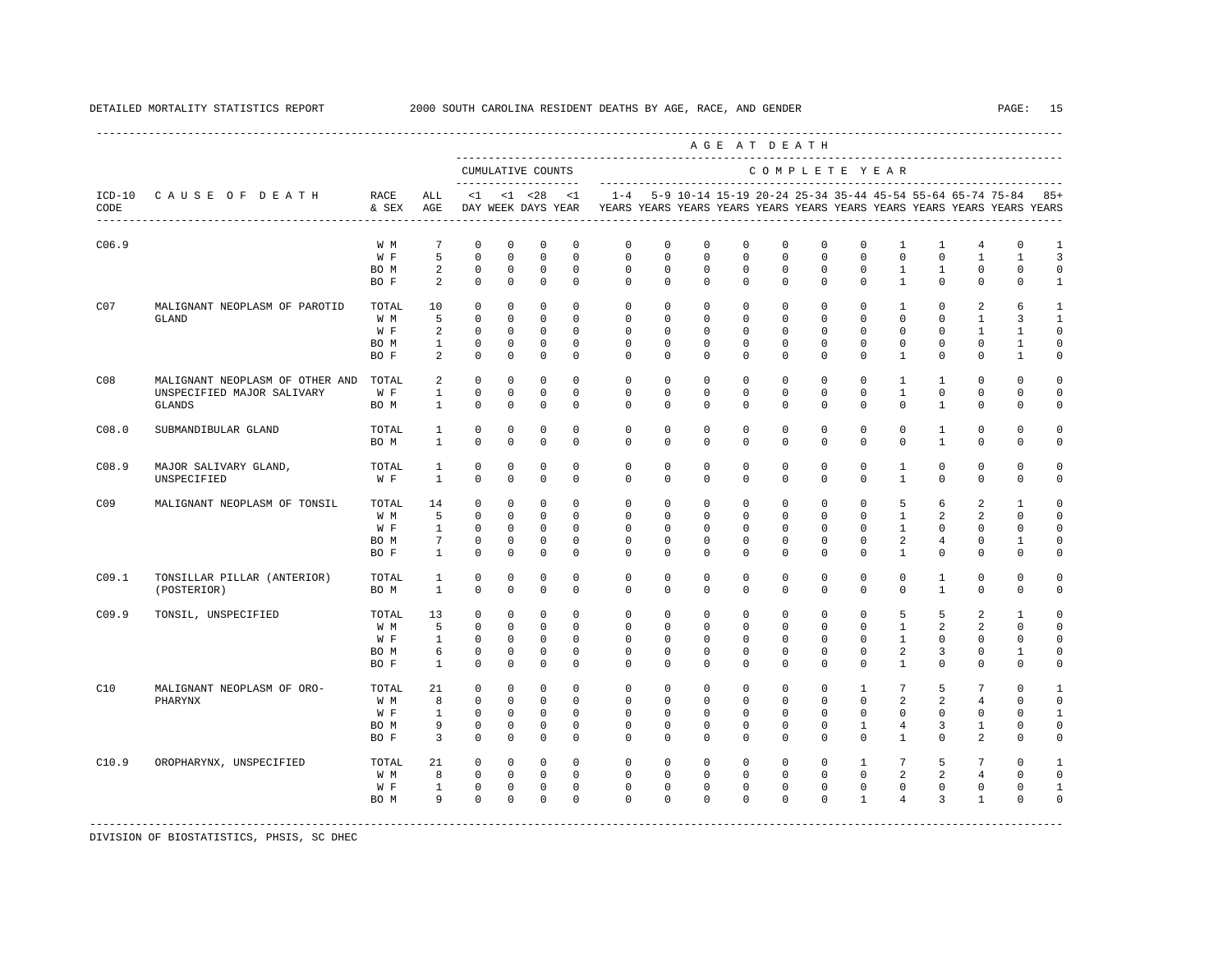|       |                                                                                             |                                     |                                                           |                                                                |                                                                  |                                                                        |                                                                   |                                                                    |                                                                   |                                                                  | AGE AT DEATH                                                       |                                                                     |                                                                   |                                                             |                                                        |                                                                   |                                                                    |                                                                                                                                      |                                                        |
|-------|---------------------------------------------------------------------------------------------|-------------------------------------|-----------------------------------------------------------|----------------------------------------------------------------|------------------------------------------------------------------|------------------------------------------------------------------------|-------------------------------------------------------------------|--------------------------------------------------------------------|-------------------------------------------------------------------|------------------------------------------------------------------|--------------------------------------------------------------------|---------------------------------------------------------------------|-------------------------------------------------------------------|-------------------------------------------------------------|--------------------------------------------------------|-------------------------------------------------------------------|--------------------------------------------------------------------|--------------------------------------------------------------------------------------------------------------------------------------|--------------------------------------------------------|
|       |                                                                                             |                                     |                                                           | --------------------                                           |                                                                  | CUMULATIVE COUNTS                                                      |                                                                   |                                                                    |                                                                   |                                                                  |                                                                    | COMPLETE YEAR                                                       |                                                                   |                                                             |                                                        |                                                                   |                                                                    |                                                                                                                                      |                                                        |
| CODE  | ICD-10 CAUSE OF DEATH<br>---------------------------------                                  | RACE<br>& SEX                       | ALL<br>AGE                                                | $\leq$ 1                                                       |                                                                  | $< 1$ $< 28$<br>DAY WEEK DAYS YEAR                                     | $\leq$ 1                                                          | $1 - 4$                                                            |                                                                   |                                                                  |                                                                    |                                                                     |                                                                   |                                                             |                                                        |                                                                   |                                                                    | 5-9 10-14 15-19 20-24 25-34 35-44 45-54 55-64 65-74 75-84<br>YEARS YEARS YEARS YEARS YEARS YEARS YEARS YEARS YEARS YEARS YEARS YEARS | 85+                                                    |
| C10.9 |                                                                                             | BO F                                | 3                                                         | $\mathbf 0$                                                    | $\mathbf 0$                                                      | $\mathbf 0$                                                            | $\mathbf 0$                                                       | $\circ$                                                            | $\mathbf 0$                                                       | $\mathbf 0$                                                      | $\mathbf 0$                                                        | $\mathbf{0}$                                                        | $\mathbf 0$                                                       | $\mathbf 0$                                                 | $\mathbf{1}$                                           | $^{\circ}$                                                        | 2                                                                  | $\mathbf{0}$                                                                                                                         | 0                                                      |
| C11   | MALIGNANT NEOPLASM OF NASO-<br>PHARYNX                                                      | TOTAL<br>W M<br>W F<br>BO M<br>BO F | 15<br>11<br>$\mathbf{1}$<br>2<br><sup>1</sup>             | $\mathbf 0$<br>$\Omega$<br>$\mathbf 0$<br>0<br>$^{\circ}$      | $\Omega$<br>$\Omega$<br>$\mathbf 0$<br>$^{\circ}$<br>0           | $\Omega$<br>$\Omega$<br>$\mathbf 0$<br>0<br>$\mathbf 0$                | $\Omega$<br>$\Omega$<br>$\Omega$<br>0<br>0                        | $\mathbf 0$<br>$\Omega$<br>$\mathbf 0$<br>$\mathbf{0}$<br>$\Omega$ | $\mathbf 0$<br>$\Omega$<br>$\mathbf 0$<br>0<br>0                  | $\mathbf 0$<br>$\Omega$<br>$\mathbf 0$<br>0<br>$^{\circ}$        | $\mathbf 0$<br>$\Omega$<br>$\mathbf 0$<br>$^{\circ}$<br>$^{\circ}$ | $\mathbf{0}$<br>$\Omega$<br>$\mathbf{0}$<br>0<br>$\mathbf{0}$       | $\mathbf 0$<br>$\Omega$<br>$\mathbf{0}$<br>$\mathbf 0$<br>$\circ$ | $\mathbf{1}$<br>$\Omega$<br>$\mathbf 0$<br>1<br>$\mathbf 0$ | 3<br>$\mathbf{1}$<br>$\mathbf{1}$<br>1<br>$\mathbf{0}$ | $7\phantom{.0}$<br>$7\phantom{.0}$<br>$\Omega$<br>0<br>$^{\circ}$ | $\mathbf 0$<br>$\Omega$<br>$\mathbf 0$<br>0<br>$\mathbf 0$         | 3<br>3<br>$\Omega$<br>0<br>0                                                                                                         | $\mathbf{1}$<br>$\Omega$<br>$\Omega$<br>0<br>1         |
| C11.9 | NASOPHARYNX, UNSPECIFIED                                                                    | TOTAL<br>W M<br>W F<br>BO M<br>BO F | 15<br>11<br>$\mathbf{1}$<br>2<br>$\mathbf{1}$             | $\mathbf 0$<br>$\Omega$<br>$\Omega$<br>$\Omega$<br>$\mathbf 0$ | $\mathbf 0$<br>$\Omega$<br>$\Omega$<br>$\Omega$<br>$\mathbf 0$   | $\mathbf 0$<br>$\Omega$<br>$\Omega$<br>$\Omega$<br>$\mathbf 0$         | $\Omega$<br>$\Omega$<br>$\Omega$<br>$\Omega$<br>$\mathbf 0$       | $\mathbf 0$<br>$\Omega$<br>$\Omega$<br>$\Omega$<br>$\mathbf 0$     | $\mathbf 0$<br>$\mathbf 0$<br>$\Omega$<br>$\Omega$<br>$\mathbf 0$ | $\mathbf 0$<br>$^{\circ}$<br>$\Omega$<br>$\Omega$<br>$\mathbf 0$ | $\mathbf 0$<br>$^{\circ}$<br>$\Omega$<br>$\Omega$<br>$\mathbf 0$   | $\mathbf{0}$<br>$\circ$<br>$\Omega$<br>$\mathbf{0}$<br>$\mathbf{0}$ | $\mathbf{0}$<br>$\circ$<br>$\Omega$<br>$\Omega$<br>$\mathbf 0$    | 1<br>$\mathbf 0$<br>$\Omega$<br>$\mathbf{1}$<br>$\mathbf 0$ | 3<br>$\mathbf{1}$<br>1<br>$\mathbf{1}$<br>$\mathbf 0$  | 7<br>$7\phantom{.0}$<br>$\Omega$<br>$\Omega$<br>$\mathbf 0$       | $\mathbf 0$<br>$\mathbf{0}$<br>$\Omega$<br>$\Omega$<br>$\mathbf 0$ | 3<br>3<br>$\Omega$<br>$\Omega$<br>$\mathbf 0$                                                                                        | -1<br>$\Omega$<br>$\Omega$<br>$\Omega$<br>$\mathbf{1}$ |
| C12   | MALIGNANT NEOPLASM OF PYRIFORM<br>SINUS                                                     | TOTAL<br>BO M<br>BO F               | $\overline{\mathbf{3}}$<br>$\overline{a}$<br>$\mathbf{1}$ | $^{\circ}$<br>$\mathbf 0$<br>$\mathbf 0$                       | $\mathbf 0$<br>$\circ$<br>$\mathbf 0$                            | $\mathbf 0$<br>$\mathbf 0$<br>$\mathbf 0$                              | $\Omega$<br>$\mathbf 0$<br>$\Omega$                               | $\mathbf 0$<br>0<br>$\Omega$                                       | $\mathbf 0$<br>0<br>$\mathbf 0$                                   | $\mathbf 0$<br>$^{\circ}$<br>$\mathbf 0$                         | $\mathbf 0$<br>$^{\circ}$<br>$\mathbf 0$                           | $\mathbf{0}$<br>$\circ$<br>$\Omega$                                 | $\mathbf{0}$<br>$\circ$<br>$\mathbf{0}$                           | $\mathbf 0$<br>$\mathbf 0$<br>$\Omega$                      | $\overline{2}$<br>$\mathbf{1}$<br>$\mathbf{1}$         | $\mathbf{1}$<br>$\mathbf{1}$<br>$\Omega$                          | $\mathbf 0$<br>$\mathbf{0}$<br>$\mathbf 0$                         | $\mathbf 0$<br>$\mathbf 0$<br>$\mathbf 0$                                                                                            | $\Omega$<br>$\Omega$<br>$\Omega$                       |
| C13   | MALIGNANT NEOPLASM OF HYPO-<br>PHARYNX                                                      | TOTAL<br>W F<br>BO M                | 3<br>$\mathbf{1}$<br>2                                    | $\Omega$<br>$\mathbf 0$<br>$\mathbf 0$                         | $\Omega$<br>$\mathbf 0$<br>$\circ$                               | $\Omega$<br>$\mathbf 0$<br>$\mathbf 0$                                 | $\Omega$<br>$\Omega$<br>$\mathbf 0$                               | $\Omega$<br>$\Omega$<br>$\Omega$                                   | $\Omega$<br>$\Omega$<br>$\mathbf{0}$                              | $\Omega$<br>$\mathbf 0$<br>0                                     | $\Omega$<br>$\mathbf 0$<br>0                                       | $\Omega$<br>$\mathbf{0}$<br>$\mathbf{0}$                            | $\Omega$<br>$\mathbf{0}$<br>$\mathbf{0}$                          | $\Omega$<br>$\mathbf 0$<br>$\mathbf{0}$                     | $\mathfrak{D}$<br>$\Omega$<br>$\overline{2}$           | $\overline{1}$<br>$\mathbf{1}$<br>$\Omega$                        | $\Omega$<br>$\Omega$<br>$\mathbf{0}$                               | $\Omega$<br>$\Omega$<br>$\mathbf 0$                                                                                                  | $\cap$<br>$\Omega$<br>0                                |
| C13.9 | HYPOPHARYNX, UNSPECIFIED                                                                    | TOTAL<br>W F<br>BO M                | 3<br>$\mathbf{1}$<br>2                                    | $\Omega$<br>$\mathbf 0$<br>$\Omega$                            | $\Omega$<br>$\mathbf 0$<br>$\Omega$                              | $\Omega$<br>$\mathbf 0$<br>$\Omega$                                    | $\Omega$<br>$\Omega$<br>$\Omega$                                  | $\Omega$<br>$\mathbf 0$<br>$\Omega$                                | $\Omega$<br>$\mathbf 0$<br>$\Omega$                               | $\mathbf 0$<br>$\mathbf 0$<br>$\Omega$                           | $\Omega$<br>$\mathbf 0$<br>$\mathbf 0$                             | $\mathbf{0}$<br>$\mathbf{0}$<br>$\Omega$                            | $\Omega$<br>$\mathbf{0}$<br>$\mathbf{0}$                          | $\mathbf 0$<br>$\mathbf 0$<br>$\Omega$                      | 2<br>$\Omega$<br>2                                     | $\mathbf{1}$<br>$\mathbf{1}$<br>$\Omega$                          | $\Omega$<br>$\Omega$<br>$\Omega$                                   | $\Omega$<br>$\Omega$<br>$\Omega$                                                                                                     | $\Omega$<br>$\Omega$<br>$\Omega$                       |
| C14   | MALIGNANT NEOPLASM OF OTHER AND<br>ILL-DEFINED SITES IN THE LIP,<br>ORAL CAVITY AND PHARYNX | TOTAL<br>W M<br>W F<br>BO M<br>BO F | 32<br>7<br>5<br>14<br>- 6                                 | $\mathbf 0$<br>$\mathbf 0$<br>$\mathbf 0$<br>0<br>$\Omega$     | $\mathbf 0$<br>$\Omega$<br>$\mathbf 0$<br>$^{\circ}$<br>$\Omega$ | $\mathbf 0$<br>$\mathbf 0$<br>$\mathbf 0$<br>$\mathbf 0$<br>$\Omega$   | $\mathbf 0$<br>$\Omega$<br>$\mathbf 0$<br>$\mathbf 0$<br>$\Omega$ | $\mathbf 0$<br>0<br>$\mathbf 0$<br>$\Omega$<br>$\Omega$            | $\mathbf 0$<br>$\Omega$<br>$\mathbf 0$<br>$\mathbf 0$<br>$\Omega$ | $\mathbf 0$<br>0<br>$^{\circ}$<br>$^{\circ}$<br>$\Omega$         | $\mathbf 0$<br>$\Omega$<br>$^{\circ}$<br>$^{\circ}$<br>$\Omega$    | $\mathbf{0}$<br>$\circ$<br>$\circ$<br>$\mathbf 0$<br>$\Omega$       | $\mathbf{0}$<br>$\circ$<br>$\circ$<br>$\mathbf 0$<br>$\Omega$     | 3<br>1<br>$\mathbf 0$<br>2<br>$\Omega$                      | 8<br>3<br>$\mathbf{0}$<br>4<br>$\mathbf{1}$            | $7\overline{ }$<br>1<br>$\mathbf 0$<br>2<br>4                     | $\overline{4}$<br>$\mathbf{1}$<br>$\mathbf 0$<br>3<br>$\Omega$     | 8<br>1<br>3<br>3<br>$\mathbf{1}$                                                                                                     | 2<br>$\Omega$<br>2<br>0<br>$\Omega$                    |
| C14.0 | PHARYNX, UNSPECIFIED                                                                        | TOTAL<br>W M<br>W F<br>BO M<br>BO F | 32<br>$7\overline{ }$<br>5<br>14<br>6                     | $\mathbf{0}$<br>$\mathbf 0$<br>0<br>$^{\circ}$<br>$\mathbf 0$  | $\mathbf 0$<br>$\mathbf 0$<br>$\circ$<br>$\circ$<br>$\mathbf 0$  | $\mathbf 0$<br>$\mathbb O$<br>$^{\circ}$<br>$\mathbf 0$<br>$\mathbf 0$ | $\Omega$<br>$\mathbf 0$<br>0<br>$\Omega$<br>$\mathbf 0$           | $\mathbf 0$<br>$\mathbf 0$<br>0<br>$\Omega$<br>$\Omega$            | $\mathbf{0}$<br>$\mathbf 0$<br>0<br>$\Omega$<br>0                 | $\mathbf 0$<br>$\mathbf 0$<br>$\mathbf 0$<br>$\mathbf 0$<br>0    | $\mathbf 0$<br>$\mathbf 0$<br>$\mathbf 0$<br>$\mathbf 0$<br>0      | $\mathbf{0}$<br>$\mathbf{0}$<br>$\mathbf 0$<br>$\mathbf 0$<br>0     | $\mathbf{0}$<br>$\mathbf{0}$<br>$\circ$<br>$\mathbf 0$<br>0       | 3<br>$\mathbf{1}$<br>$\mathbf{0}$<br>2<br>$\Omega$          | 8<br>3<br>$^{\circ}$<br>$\overline{4}$<br>$\mathbf{1}$ | 7<br>$\mathbf{1}$<br>$^{\circ}$<br>2<br>4                         | $\overline{4}$<br>$\mathbf{1}$<br>$\mathbf 0$<br>3<br>$\mathbf 0$  | 8<br>1<br>3<br>3<br>1                                                                                                                | 2<br>$\mathbf 0$<br>2<br>$\Omega$<br>$\mathbf 0$       |
| C15   | MALIGNANT NEOPLASM OF ESOPHAGUS                                                             | TOTAL<br>W M<br>W F<br>BO M<br>BO F | 223<br>102<br>31<br>68<br>22                              | $\Omega$<br>$\mathbf 0$<br>$\mathbf 0$<br>0<br>0               | $\Omega$<br>$\mathbf 0$<br>$\mathbf 0$<br>0<br>$\mathbf 0$       | $\Omega$<br>$\mathbf 0$<br>$\mathbf 0$<br>0<br>$\mathbf 0$             | $\Omega$<br>$\Omega$<br>$\Omega$<br>0<br>$\Omega$                 | $\Omega$<br>$\mathbf 0$<br>$\mathbf 0$<br>0<br>$\Omega$            | $\Omega$<br>$\mathbf 0$<br>$\Omega$<br>0<br>0                     | $\mathbf 0$<br>$\mathbf 0$<br>$\mathbf 0$<br>0<br>$^{\circ}$     | $\Omega$<br>$\mathbf 0$<br>$\mathbf 0$<br>0<br>$^{\circ}$          | $\mathbf{0}$<br>$\mathbf{0}$<br>$\mathbf{0}$<br>0<br>$\mathbf 0$    | $\mathbf{0}$<br>$\mathbf{0}$<br>$\mathbf{0}$<br>0<br>$\circ$      | 3<br>$\mathbf{1}$<br>$\Omega$<br>2<br>$\Omega$              | 34<br>14<br>$\mathbf{1}$<br>14<br>5                    | 58<br>26<br>6<br>22<br>$\overline{4}$                             | 68<br>36<br>$7\phantom{.0}$<br>18<br>7                             | 48<br>22<br>11<br>11<br>$\overline{4}$                                                                                               | 12<br>3<br>6<br>1<br>2                                 |
| C15.9 | ESOPHAGUS, UNSPECIFIED                                                                      | TOTAL<br>W M                        | 223<br>102                                                | $\mathbf 0$<br>$\Omega$                                        | $\mathbf 0$<br>$\Omega$                                          | $\mathbf 0$<br>$\Omega$                                                | $\mathbf 0$<br>$\Omega$                                           | $\mathbf 0$<br>$\Omega$                                            | $\mathbf 0$<br>$\Omega$                                           | $\mathbf 0$<br>$\Omega$                                          | $^{\circ}$<br>$\Omega$                                             | 0<br>$\Omega$                                                       | $\mathbf 0$<br>$\Omega$                                           | 3<br>$\mathbf{1}$                                           | 34<br>14                                               | 58<br>26                                                          | 68<br>36                                                           | 48<br>22                                                                                                                             | 12<br>3                                                |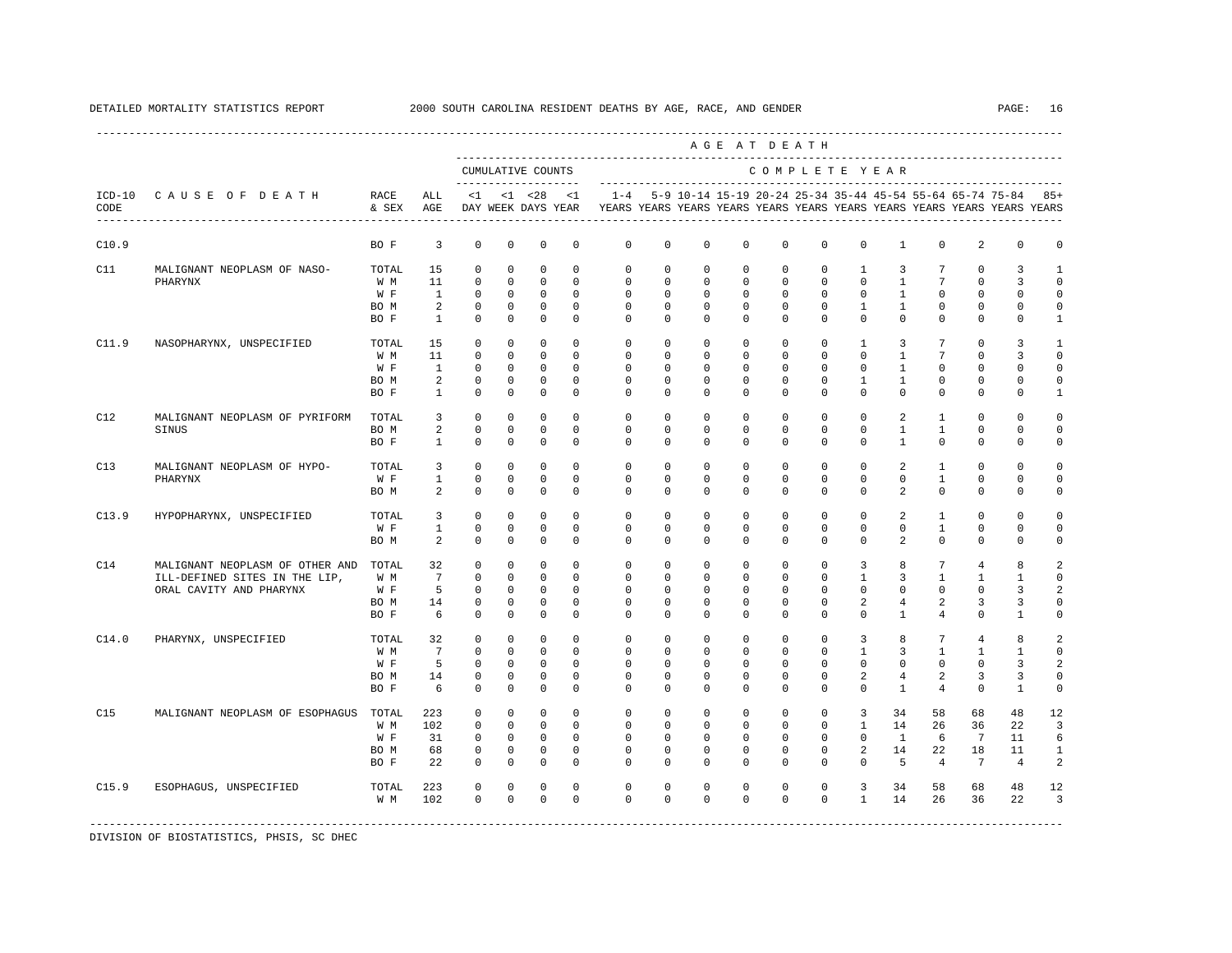|       |                               |               |                                |                            |                             |                                          |                           |                            |                            |                            | AGE AT DEATH               |                            |                         |                             |                         |                             |                                                                                                                                      |                               |                                |
|-------|-------------------------------|---------------|--------------------------------|----------------------------|-----------------------------|------------------------------------------|---------------------------|----------------------------|----------------------------|----------------------------|----------------------------|----------------------------|-------------------------|-----------------------------|-------------------------|-----------------------------|--------------------------------------------------------------------------------------------------------------------------------------|-------------------------------|--------------------------------|
|       |                               |               |                                |                            |                             | CUMULATIVE COUNTS<br>------------------- |                           |                            |                            |                            |                            |                            |                         | COMPLETE YEAR               |                         |                             |                                                                                                                                      |                               |                                |
| CODE  | ICD-10 CAUSE OF DEATH         | RACE<br>& SEX | ALL<br>AGE                     | <1                         |                             | $< 1$ $< 28$<br>DAY WEEK DAYS YEAR       | < 1                       | $1 - 4$                    |                            |                            |                            |                            |                         |                             |                         |                             | 5-9 10-14 15-19 20-24 25-34 35-44 45-54 55-64 65-74 75-84<br>YEARS YEARS YEARS YEARS YEARS YEARS YEARS YEARS YEARS YEARS YEARS YEARS |                               | $85+$                          |
| C15.9 |                               | W F           | 31                             | $\mathbf 0$                | $\mathbf 0$                 | $\mathbf 0$                              | $\mathbf 0$               | $\mathbf 0$                | $\mathbf 0$                | $\mathbf 0$                | $\mathbf 0$                | $\mathbb O$                | $\mathbf 0$             | $\mathbf 0$                 | 1                       | 6                           | $7\phantom{.0}$                                                                                                                      | 11                            | 6                              |
|       |                               | BO M<br>BO F  | 68<br>22                       | $\mathbf 0$<br>$\Omega$    | $\mathbf 0$<br>$\mathbf{0}$ | $\mathsf 0$<br>$^{\circ}$                | $\mathbf{0}$<br>$\Omega$  | $\mathbf 0$<br>$\Omega$    | $\mathbf 0$<br>$\Omega$    | $\mathbf 0$<br>$\Omega$    | $\mathbf 0$<br>$\Omega$    | $\mathbf 0$<br>$\Omega$    | $\mathbf 0$<br>$\Omega$ | 2<br>$\Omega$               | 14<br>5                 | 22<br>$\overline{4}$        | 18<br>$7\phantom{.0}$                                                                                                                | 11<br>$\overline{4}$          | $\mathbf{1}$<br>$\overline{a}$ |
| C16   | MALIGNANT NEOPLASM OF STOMACH | TOTAL         | 213                            | $^{\circ}$                 | $\mathbf 0$                 | $\mathbf 0$                              | $^{\circ}$                | $\mathbf 0$                | $\circ$                    | $\mathbf 0$                | $^{\circ}$                 | $\mathbf 0$                | 3                       | 4                           | 24                      | 39                          | 53                                                                                                                                   | 56                            | 34                             |
|       |                               | W M           | 63                             | $^{\circ}$                 | $\circ$                     | $^{\circ}$                               | $^{\circ}$                | $\mathbf 0$                | 0                          | $\mathbf 0$                | $^{\circ}$                 | $\mathbf 0$                | 1                       | $\mathbf{1}$                | 6                       | 13                          | 23                                                                                                                                   | 15                            | $\overline{4}$                 |
|       |                               | W F           | 37<br>71                       | $^{\circ}$<br>$\mathbf 0$  | $\circ$<br>$\mathbf 0$      | $^{\circ}$<br>$^{\circ}$                 | $\mathbf 0$<br>$\Omega$   | $\mathbf 0$<br>$\mathbf 0$ | $\mathbf 0$<br>$\Omega$    | $\mathbf 0$<br>$\mathbf 0$ | $\mathbf 0$<br>$\mathbf 0$ | $\mathbf 0$<br>$\mathbf 0$ | $\mathbf 0$<br>$\Omega$ | $\mathbf{1}$<br>2           | <sup>1</sup><br>14      | 5<br>14                     | 5<br>20                                                                                                                              | 17<br>13                      | 8<br>8                         |
|       |                               | BO M<br>BO F  | 42                             | $^{\circ}$                 | $\circ$                     | $^{\circ}$                               | 0                         | $\Omega$                   | $\circ$                    | $\Omega$                   | $^{\circ}$                 | $\Omega$                   | 2                       | $\Omega$                    | $\overline{3}$          | $7\phantom{.0}$             | 5                                                                                                                                    | 11                            | 14                             |
| C16.0 | CARDIA                        | TOTAL         | 15                             | $\mathbf 0$                | $\mathbf 0$                 | 0                                        | $\Omega$                  | $\mathbf 0$                | $\Omega$                   | $\Omega$                   | $\mathbf 0$                | $\mathbf{0}$               | $\Omega$                | $\mathbf{1}$                | 3                       | 2                           | $7\phantom{.0}$                                                                                                                      | $\mathbf{1}$                  | $\mathbf{1}$                   |
|       |                               | W M           | 12                             | 0                          | $\mathbf 0$                 | $\mathbf 0$                              | $\mathbf 0$               | $\mathbf 0$                | $\mathbf 0$                | $\mathbf 0$                | $\mathbf 0$                | $\mathbf 0$                | $\mathbf 0$             | $\mathbf{1}$                | 3                       | 2                           | 5                                                                                                                                    | $\mathbf{1}$                  | $\mathbf 0$                    |
|       |                               | W F<br>BO M   | 2<br>$\mathbf{1}$              | $^{\circ}$<br>$\Omega$     | $\circ$<br>$\mathbf 0$      | $\mathbf 0$<br>$^{\circ}$                | $^{\circ}$<br>$\Omega$    | $\mathbf 0$<br>$\Omega$    | $\mathbf 0$<br>$\Omega$    | $\mathbf 0$<br>$\Omega$    | 0<br>$\mathbf 0$           | $\mathbf 0$<br>$\Omega$    | 0<br>$\mathbf 0$        | $\mathbf 0$<br>$\Omega$     | $\mathbf 0$<br>$\Omega$ | $\mathbf 0$<br>$\Omega$     | 1<br>$\mathbf{1}$                                                                                                                    | $\mathbf{0}$<br>$\mathbf 0$   | $\mathbf{1}$<br>$\mathbf 0$    |
| C16.9 | STOMACH, UNSPECIFIED          | TOTAL         | 198                            | $^{\circ}$                 | $\mathbf 0$                 | $\mathbf 0$                              | $\Omega$                  | $\mathbf 0$                | $\mathbf 0$                | $\mathbf 0$                | $\mathbf 0$                | $\mathbf{0}$               | 3                       | 3                           | 21                      | 37                          | 46                                                                                                                                   | 55                            | 33                             |
|       |                               | W M           | 51                             | $\Omega$                   | $\Omega$                    | $\Omega$                                 | $\Omega$                  | $\Omega$                   | $\Omega$                   | $\Omega$                   | $\mathbf 0$                | $\mathbf{0}$               | $\mathbf{1}$            | $\Omega$                    | $\overline{3}$          | 11                          | 18                                                                                                                                   | 14                            | $\overline{4}$                 |
|       |                               | W F           | 35                             | $\mathbf 0$                | $\mathbf 0$                 | $^{\circ}$                               | $^{\circ}$                | $\mathbf 0$                | $\mathbf 0$                | $\mathbf 0$                | $\mathbf 0$                | $\mathbf 0$                | $\Omega$                | $\mathbf{1}$                | $\mathbf{1}$            | 5                           | $\overline{4}$                                                                                                                       | 17                            | 7                              |
|       |                               | BO M          | 70                             | $\mathbf 0$                | $\mathbf 0$                 | $^{\circ}$                               | $^{\circ}$                | $\mathbf 0$                | $\mathbf 0$                | $\mathbf 0$                | $\mathbf 0$                | $\mathbf 0$                | $\mathbf 0$             | 2                           | 14                      | 14                          | 19                                                                                                                                   | 13                            | 8                              |
|       |                               | BO F          | 42                             | $^{\circ}$                 | $\circ$                     | $^{\circ}$                               | $^{\circ}$                | $\Omega$                   | $\mathbf 0$                | $\Omega$                   | $\mathbf 0$                | $\mathbf 0$                | 2                       | $\Omega$                    | $\overline{3}$          | $7\phantom{.0}$             | 5                                                                                                                                    | 11                            | 14                             |
| C17   | MALIGNANT NEOPLASM OF SMALL   | TOTAL         | 18                             | $\Omega$                   | $\Omega$                    | $\Omega$                                 | $\Omega$                  | $\Omega$                   | $\Omega$                   | $\Omega$                   | $\mathbf 0$                | $\Omega$                   | $\Omega$                | 2                           | $\mathbf{1}$            | 3                           | 5                                                                                                                                    | 6                             | $\overline{1}$                 |
|       | INTESTINE                     | W M           | 8                              | $\mathbf 0$                | $\mathbf 0$                 | $^{\circ}$                               | $\mathbf 0$               | $\mathbf 0$                | $\mathbf 0$                | $\mathbf 0$                | $\mathbf 0$                | $\mathbf 0$                | $\circ$                 | $\mathbf{1}$                | $\mathbf 0$             | $\mathbf{1}$                | 4                                                                                                                                    | 2                             | $\mathbf 0$                    |
|       |                               | W F<br>BO M   | 8<br>$\mathbf{1}$              | $\mathbf 0$<br>$\mathbf 0$ | $\circ$<br>$\mathbf 0$      | $^{\circ}$<br>$\mathbf 0$                | $\mathbf 0$<br>$^{\circ}$ | $\mathbf 0$<br>$\mathbf 0$ | $\mathbf 0$<br>$\mathbf 0$ | $\mathbf 0$<br>$\mathbf 0$ | $\mathbf 0$<br>$\mathbf 0$ | $\mathbf 0$<br>$\mathbf 0$ | $\mathbf 0$<br>$\Omega$ | $\mathbf{1}$<br>$\Omega$    | 1<br>$\Omega$           | $\mathbf{1}$<br>$\mathbf 0$ | $\mathbf{0}$<br>$\mathbf{1}$                                                                                                         | $\overline{4}$<br>$\mathbf 0$ | $\mathbf{1}$<br>$\circ$        |
|       |                               | BO F          | $\mathbf{1}$                   | $\mathbf 0$                | $\mathbf 0$                 | $\mathbf{0}$                             | $^{\circ}$                | $\mathbf 0$                | $\mathbf 0$                | $\mathbf 0$                | $\mathbf 0$                | $\mathbf 0$                | $\mathbf 0$             | $\Omega$                    | $\mathbf 0$             | $\mathbf{1}$                | $\mathbf 0$                                                                                                                          | $\circ$                       | $\circ$                        |
| C17.0 | <b>DUODENUM</b>               | TOTAL         | 7                              | $\Omega$                   | $\Omega$                    | $\Omega$                                 | $\Omega$                  | $\Omega$                   | $\Omega$                   | $\Omega$                   | $\Omega$                   | $\Omega$                   | $\Omega$                | $\Omega$                    | $\mathbf{1}$            | $\Omega$                    | 2                                                                                                                                    | 3                             | $\mathbf{1}$                   |
|       |                               | W M           | 2                              | $\mathbf 0$                | $\mathbf 0$                 | $\mathbf{0}$                             | $\mathbf{0}$              | $\mathbf 0$                | $\mathbf 0$                | $\mathbf 0$                | $\mathbf 0$                | $\mathbf 0$                | $\mathbf 0$             | $\mathbf 0$                 | $\mathbf 0$             | $\mathbf 0$                 | 2                                                                                                                                    | $\circ$                       | $\circ$                        |
|       |                               | W F           | 5                              | $\mathbf 0$                | $\mathbf 0$                 | $\mathbf 0$                              | $\Omega$                  | $\Omega$                   | $\Omega$                   | $\Omega$                   | $\mathbf 0$                | $\Omega$                   | $\Omega$                | $\Omega$                    | $\mathbf{1}$            | $\Omega$                    | $\mathbf{0}$                                                                                                                         | $\overline{3}$                | $\mathbf{1}$                   |
| C17.1 | <b>JEJUNUM</b>                | TOTAL         | $\mathbf{1}$                   | $\mathbf 0$                | $\mathbf 0$                 | $\mathbf 0$                              | $\mathbf 0$               | $\mathbf 0$                | $\mathbf 0$                | $\mathbf 0$                | $\mathbf 0$                | $\mathbf{0}$               | $\mathbf 0$             | $\mathbf 0$                 | $\mathbf 0$             | $\mathbf 0$                 | $\mathbf{1}$                                                                                                                         | $\mathbf 0$                   | $\mathbf 0$                    |
|       |                               | W M           | $\mathbf{1}$                   | $\Omega$                   | $\Omega$                    | $\Omega$                                 | $\Omega$                  | $\Omega$                   | $\Omega$                   | $\Omega$                   | $\mathbf 0$                | $\Omega$                   | $\Omega$                | $\Omega$                    | $\Omega$                | $\Omega$                    | $\mathbf{1}$                                                                                                                         | $\Omega$                      | $\circ$                        |
| C17.9 | SMALL INTESTINE, UNSPECIFIED  | TOTAL         | 10                             | $\Omega$                   | $\Omega$                    | $\mathbf 0$                              | $\Omega$                  | $\mathbf 0$                | $\mathbf 0$                | $\mathbf 0$                | $\mathbf 0$                | $\mathbf 0$                | $\mathbf 0$             | 2                           | $\Omega$                | 3                           | 2                                                                                                                                    | 3                             | $\mathbf 0$                    |
|       |                               | W M           | 5                              | $\Omega$                   | $\Omega$                    | $\Omega$                                 | $\Omega$                  | $\Omega$                   | $\Omega$                   | $\Omega$                   | $\Omega$                   | $\Omega$                   | $\Omega$                | $\mathbf{1}$                | $\Omega$                | $\mathbf{1}$                | $\mathbf{1}$                                                                                                                         | 2                             | $\Omega$                       |
|       |                               | W F           | $\overline{3}$<br>$\mathbf{1}$ | $\mathbf 0$<br>$\mathbf 0$ | $\mathbf 0$<br>$\Omega$     | $\mathbf{0}$<br>$\mathbf{0}$             | $\Omega$<br>$\mathbf 0$   | $\mathbf 0$<br>$\mathbf 0$ | $\mathbf 0$<br>$\mathbf 0$ | $\mathbf 0$<br>$\mathbf 0$ | $\mathbf 0$<br>$\mathbf 0$ | $\mathbf 0$<br>$\mathbf 0$ | $\Omega$<br>$\circ$     | $\mathbf{1}$<br>$\mathbf 0$ | $\Omega$<br>$\Omega$    | $\mathbf{1}$<br>$\mathbf 0$ | $\Omega$<br>$\mathbf{1}$                                                                                                             | $\mathbf{1}$<br>$\mathbf 0$   | $\mathbf 0$<br>$\mathbf 0$     |
|       |                               | BO M<br>BO F  | $\overline{1}$                 | $\Omega$                   | $\Omega$                    | $\Omega$                                 | $\Omega$                  | $\Omega$                   | $\Omega$                   | $\Omega$                   | $\Omega$                   | $\Omega$                   | $\Omega$                | $\Omega$                    | $\Omega$                | $\mathbf{1}$                | $\Omega$                                                                                                                             | $\Omega$                      | $\Omega$                       |
| C18   | MALIGNANT NEOPLASM OF COLON   | TOTAL         | 728                            | $\mathbf 0$                | $\mathbf 0$                 | $^{\circ}$                               | $\Omega$                  | $\mathbf 0$                | $\mathbf 0$                | $\mathbf 0$                | $\mathbf 0$                | 2                          | 6                       | 20                          | 52                      | 114                         | 187                                                                                                                                  | 222                           | 125                            |
|       |                               | W M           | 261                            | $\Omega$                   | $\Omega$                    | $\mathbf{0}$                             | $\Omega$                  | $\Omega$                   | $\Omega$                   | $\Omega$                   | $\Omega$                   | $\mathbf{1}$               | 2                       | $7\phantom{.0}$             | 13                      | 47                          | 74                                                                                                                                   | 89                            | 28                             |
|       |                               | W F           | 264                            | $\mathbf 0$                | $\mathbf 0$                 | $\mathbf 0$                              | $\mathbf{0}$              | $\mathbf 0$                | $\mathbf 0$                | $\mathbf 0$                | $\mathbf 0$                | $\mathbf{1}$               | 2                       | 5                           | 21                      | 29                          | 63                                                                                                                                   | 79                            | 64                             |
|       |                               | BO M          | 97                             | 0                          | $\mathbf 0$                 | $^{\circ}$                               | $\mathbf 0$               | $\mathbf 0$                | $\mathbf 0$                | $\mathbf 0$                | $\mathbf 0$                | $\mathbf 0$                | $\mathbf{1}$            | 5                           | 11                      | 21                          | 29                                                                                                                                   | 20                            | 10                             |
|       |                               | BO F          | 106                            | $\Omega$                   | $\Omega$                    | $\Omega$                                 | $\Omega$                  | $\Omega$                   | $\Omega$                   | $\Omega$                   | $\Omega$                   | $\Omega$                   | $\mathbf{1}$            | 3                           | $7\phantom{.0}$         | 17                          | 21                                                                                                                                   | 34                            | 23                             |
|       |                               |               |                                |                            |                             |                                          |                           |                            |                            |                            |                            |                            |                         |                             |                         |                             |                                                                                                                                      |                               |                                |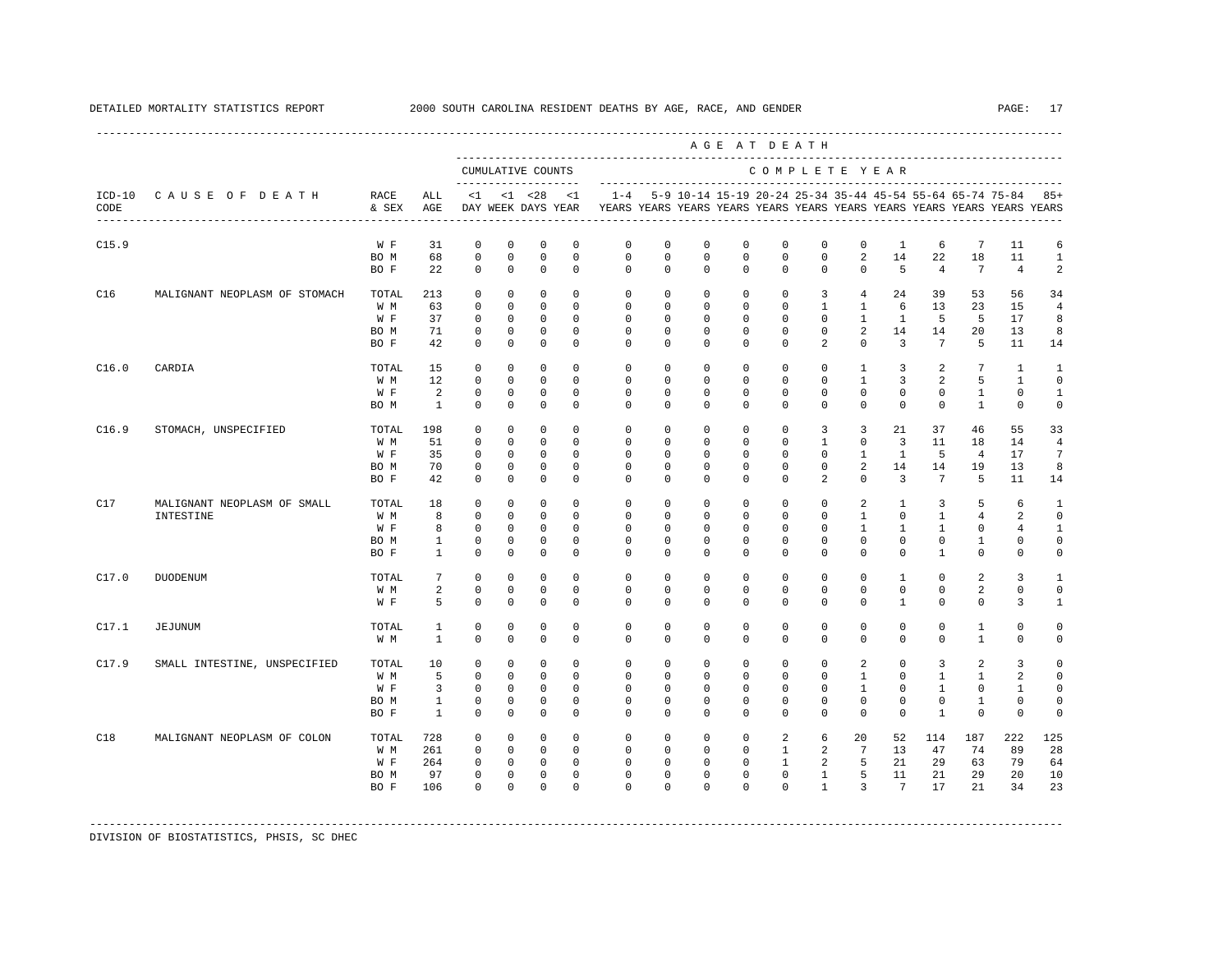|                  |                                                  |                                     |                                                                           |                                                                       |                                                                     |                                                                     |                                                                  |                                                                         |                                               |                                                 |                                     | AGE AT DEATH                                  |                                               |                                                        |                                                    |                                                          |                                                       |                                                                     |                                                         |
|------------------|--------------------------------------------------|-------------------------------------|---------------------------------------------------------------------------|-----------------------------------------------------------------------|---------------------------------------------------------------------|---------------------------------------------------------------------|------------------------------------------------------------------|-------------------------------------------------------------------------|-----------------------------------------------|-------------------------------------------------|-------------------------------------|-----------------------------------------------|-----------------------------------------------|--------------------------------------------------------|----------------------------------------------------|----------------------------------------------------------|-------------------------------------------------------|---------------------------------------------------------------------|---------------------------------------------------------|
|                  |                                                  |                                     |                                                                           |                                                                       |                                                                     | CUMULATIVE COUNTS<br>--------------------                           |                                                                  |                                                                         |                                               |                                                 |                                     | COMPLETE YEAR                                 |                                               |                                                        |                                                    |                                                          |                                                       |                                                                     |                                                         |
| $ICD-10$<br>CODE | CAUSE OF DEATH                                   | RACE<br>& SEX                       | ALL<br>AGE                                                                | $\leq 1$                                                              |                                                                     | $< 1$ $< 28$<br>DAY WEEK DAYS YEAR                                  | < 1                                                              | YEARS YEARS YEARS YEARS YEARS YEARS YEARS YEARS YEARS YEARS YEARS YEARS |                                               |                                                 |                                     |                                               |                                               |                                                        |                                                    |                                                          |                                                       | $1-4$ 5-9 10-14 15-19 20-24 25-34 35-44 45-54 55-64 65-74 75-84 85+ |                                                         |
| C18.0            | <b>CECUM</b>                                     | TOTAL<br>W F<br>BO F                | $\overline{4}$<br>3<br>$\mathbf{1}$                                       | $\mathbf 0$<br>$\mathbf 0$<br>$\mathbf 0$                             | $\mathbf 0$<br>$\mathbf 0$<br>$\mathbf 0$                           | $\mathbf 0$<br>$\mathbf 0$<br>$\mathbf 0$                           | $^{\circ}$<br>$^{\circ}$<br>$\Omega$                             | $\mathbf 0$<br>$\mathbf 0$<br>$\Omega$                                  | $\mathbf 0$<br>$\mathbf 0$<br>$\Omega$        | 0<br>$\mathbf 0$<br>$\Omega$                    | 0<br>0<br>$\Omega$                  | $\mathbf{0}$<br>$\mathbf 0$<br>$\Omega$       | $\mathbf 0$<br>$\mathbf{0}$<br>$\Omega$       | 1<br>$\mathbf{1}$<br>$\Omega$                          | $\mathbf 0$<br>$\mathbf 0$<br>$\Omega$             | 1<br>$\mathbf{1}$<br>$\Omega$                            | $\mathbf 0$<br>$\mathbf 0$<br>$\Omega$                | $\mathbf 0$<br>$\mathbf 0$<br>$\Omega$                              | 2<br>$\mathbf{1}$<br>$\mathbf{1}$                       |
| C18.1            | APPENDIX                                         | TOTAL<br>W M<br>W F                 | $\overline{4}$<br>2<br>2                                                  | 0<br>$\mathbf 0$<br>$\mathbf 0$                                       | 0<br>$\mathbf 0$<br>$\mathbf{0}$                                    | 0<br>$\mathbf 0$<br>$\mathbf 0$                                     | $^{\circ}$<br>$^{\circ}$<br>$^{\circ}$                           | $\circ$<br>$\mathbf{0}$<br>$\Omega$                                     | 0<br>0<br>0                                   | $^{\circ}$<br>0<br>$\Omega$                     | 0<br>0<br>$\Omega$                  | $\mathbf{0}$<br>0<br>$\Omega$                 | $\mathbf{0}$<br>0<br>$\Omega$                 | 0<br>0<br>$\Omega$                                     | $\mathbf{1}$<br>$\mathbf{1}$<br>$\Omega$           | $\mathbf{1}$<br>0<br>$\mathbf{1}$                        | 1<br>1<br>$\mathbf 0$                                 | 1<br>0<br>1                                                         | $\circ$<br>$\circ$<br>0                                 |
| C18.2            | ASCENDING COLON                                  | TOTAL<br>W F                        | 1<br>$\mathbf{1}$                                                         | $\mathbf 0$<br>$\Omega$                                               | $\mathbf 0$<br>$\Omega$                                             | $\mathbf 0$<br>$\mathbf 0$                                          | $\mathbf 0$<br>$\Omega$                                          | $\mathbf 0$<br>$\Omega$                                                 | $\mathbf 0$<br>$\Omega$                       | $\mathbf 0$<br>$\Omega$                         | $\mathbf 0$<br>$\Omega$             | $\mathbf 0$<br>$\Omega$                       | $\mathbf 0$<br>$\Omega$                       | $\mathbf 0$<br>$\Omega$                                | $\mathbf 0$<br>$\Omega$                            | $\mathbf 0$<br>$\Omega$                                  | $\mathbf{1}$<br>$\mathbf{1}$                          | $\Omega$<br>$\Omega$                                                | $\Omega$<br>$\Omega$                                    |
| C18.6            | DESCENDING COLON                                 | TOTAL<br>W M<br>BO M<br>BO F        | 3<br>$\mathbf{1}$<br>$\mathbf{1}$<br>$\mathbf{1}$                         | $\mathbf 0$<br>$\mathbf 0$<br>$\mathbf 0$<br>$\Omega$                 | $\mathbf 0$<br>$\mathbf{0}$<br>$^{\circ}$<br>$\mathbf 0$            | $\mathbf 0$<br>$\mathbf 0$<br>$\mathbf 0$<br>$\mathbf 0$            | $^{\circ}$<br>$^{\circ}$<br>$\mathbf 0$<br>$\Omega$              | $\mathbf 0$<br>$\mathbf 0$<br>$\mathbf 0$<br>$\Omega$                   | $\mathbf 0$<br>$\circ$<br>0<br>$\Omega$       | 0<br>0<br>0<br>$\Omega$                         | 0<br>0<br>$\Omega$<br>$\Omega$      | $\mathbf 0$<br>0<br>0<br>$\Omega$             | $\mathbf 0$<br>0<br>0<br>$\Omega$             | $\mathbf 0$<br>$\mathbf 0$<br>0<br>$\Omega$            | $\mathbf 0$<br>$\mathbf 0$<br>$\Omega$<br>$\Omega$ | $\mathbf 0$<br>$\mathbf 0$<br>0<br>$\Omega$              | $\mathbf 0$<br>$\mathbf 0$<br>0<br>$\Omega$           | 2<br>$\mathbf{1}$<br>$\Omega$<br>$\mathbf{1}$                       | 1<br>$\mathbf 0$<br>$\mathbf{1}$<br>$\Omega$            |
| C18.7            | SIGMOID COLON                                    | TOTAL<br>W M<br>W F<br>BO M<br>BO F | 13<br>$4\overline{ }$<br>$\overline{4}$<br>$\mathbf{1}$<br>$\overline{4}$ | $\mathbf 0$<br>$\circ$<br>$\mathbf 0$<br>$\mathbf 0$<br>$\mathbf 0$   | $\mathbf 0$<br>$\circ$<br>0<br>$\mathbf 0$<br>$\mathbf 0$           | $\mathbf 0$<br>$\circ$<br>$\mathbf 0$<br>$\mathbf 0$<br>$\mathbf 0$ | $^{\circ}$<br>$^{\circ}$<br>$^{\circ}$<br>$\Omega$<br>$\Omega$   | $\mathbf 0$<br>$\circ$<br>$\mathbf 0$<br>$\Omega$<br>$\Omega$           | $\mathbf 0$<br>0<br>0<br>0<br>0               | $\mathbf 0$<br>$^{\circ}$<br>0<br>0<br>$\Omega$ | 0<br>0<br>0<br>0<br>0               | 0<br>$\mathbf 0$<br>0<br>0<br>$\Omega$        | 0<br>0<br>$\mathbf 0$<br>0<br>0               | 1<br>0<br>1<br>0<br>$\mathbf 0$                        | 0<br>0<br>$\Omega$<br>$\mathbf 0$<br>0             | 4<br>$\mathbf{1}$<br>0<br>$\mathbf{1}$<br>$\overline{a}$ | 4<br>$\mathbf{1}$<br>2<br>$\mathbf 0$<br>$\mathbf{1}$ | 4<br>2<br>1<br>$\mathbf 0$<br>$\mathbf{1}$                          | $\mathsf{O}\xspace$<br>0<br>0<br>$\mathbf 0$<br>$\circ$ |
| C18.9            | COLON, UNSPECIFIED                               | TOTAL<br>W M<br>W F<br>BO M<br>BO F | 703<br>254<br>254<br>95<br>100                                            | $\mathbf 0$<br>$\mathbf 0$<br>$\mathbf 0$<br>$^{\circ}$<br>$^{\circ}$ | $\mathbf 0$<br>$\mathbf 0$<br>$\mathbf 0$<br>$\circ$<br>$\mathbf 0$ | $\mathbf 0$<br>$\mathbf 0$<br>$\mathbf 0$<br>0<br>$\mathbf 0$       | $^{\circ}$<br>$^{\circ}$<br>$^{\circ}$<br>$^{\circ}$<br>$\Omega$ | $\mathbf 0$<br>0<br>0<br>$\mathbf{0}$<br>$\Omega$                       | $\mathbf{0}$<br>0<br>0<br>0<br>$\Omega$       | $\mathbf 0$<br>0<br>0<br>0<br>$\Omega$          | 0<br>0<br>0<br>0<br>$\Omega$        | 2<br>1<br>1<br>$\mathbf 0$<br>$\Omega$        | 6<br>2<br>2<br>1<br>$\overline{1}$            | 18<br>7<br>3<br>5<br>3                                 | 51<br>12<br>21<br>11<br>$7\phantom{.0}$            | 108<br>46<br>27<br>20<br>15                              | 181<br>72<br>60<br>29<br>20                           | 215<br>86<br>77<br>20<br>32                                         | 122<br>28<br>63<br>9<br>22                              |
| C19              | MALIGNANT NEOPLASM OF RECTO-<br>SIGMOID JUNCTION | TOTAL<br>W M<br>W F<br>BO M<br>BO F | 26<br>9<br>10<br>5<br>2                                                   | $\mathbf 0$<br>$\mathbf 0$<br>$^{\circ}$<br>0<br>$\mathbf 0$          | $\mathbf 0$<br>$^{\circ}$<br>$\circ$<br>0<br>$\mathbf 0$            | $\mathbf 0$<br>0<br>0<br>0<br>$\mathbf 0$                           | $\Omega$<br>$\mathbf 0$<br>$^{\circ}$<br>0<br>$\Omega$           | $\mathbf 0$<br>$\mathbf 0$<br>0<br>0<br>$\Omega$                        | $\mathbf 0$<br>0<br>0<br>0<br>0               | $\mathbf 0$<br>0<br>0<br>0<br>$\Omega$          | $\Omega$<br>0<br>$\Omega$<br>0<br>0 | $\mathbf 0$<br>0<br>$\mathbf 0$<br>0<br>0     | $\mathbf 0$<br>0<br>$\Omega$<br>0<br>0        | $\mathbf{1}$<br>0<br>$\mathbf{0}$<br>0<br>$\mathbf{1}$ | 6<br>$\overline{2}$<br>2<br>2<br>$\mathbf 0$       | 5<br>0<br>2<br>3<br>$\Omega$                             | 5<br>4<br>1<br>0<br>$\mathbf 0$                       | 7<br>3<br>4<br>0<br>$\mathbf 0$                                     | 2<br>0<br>1<br>$\circ$<br>$\mathbf{1}$                  |
| C20              | MALIGNANT NEOPLASM OF RECTUM                     | TOTAL<br>W M<br>W F<br>BO M<br>BO F | 90<br>39<br>31<br>11<br>9                                                 | $\mathbf 0$<br>$\mathbf 0$<br>$\mathbf 0$<br>0<br>$\mathbf 0$         | $\mathbf 0$<br>$\mathbf 0$<br>0<br>$^{\circ}$<br>$\mathbf 0$        | $\mathbf 0$<br>$\mathbf 0$<br>$\mathbf 0$<br>0<br>$\circ$           | $\Omega$<br>$\Omega$<br>$^{\circ}$<br>$^{\circ}$<br>$\Omega$     | $\Omega$<br>$\mathbf 0$<br>0<br>0<br>$\Omega$                           | $\Omega$<br>$\mathbf 0$<br>0<br>0<br>$\Omega$ | $\Omega$<br>0<br>0<br>0<br>$\Omega$             | $\Omega$<br>0<br>0<br>0<br>$\Omega$ | $\Omega$<br>$\mathbf 0$<br>0<br>0<br>$\Omega$ | $\Omega$<br>$\mathbf 0$<br>0<br>0<br>$\Omega$ | 3<br>$\mathbf 0$<br>1<br>1<br>$\mathbf{1}$             | 14<br>6<br>6<br>2<br>$\Omega$                      | 27<br>15<br>5<br>3<br>4                                  | 24<br>13<br>$7\phantom{.0}$<br>3<br>1                 | 13<br>$\overline{4}$<br>7<br>1<br>1                                 | 9<br>$\mathbf{1}$<br>5<br>1<br>2                        |
| C21              | MALIGNANT NEOPLASM OF ANUS AND<br>ANAL CANAL     | TOTAL<br>W M<br>BO F                | 3<br>2<br>1                                                               | $\mathbf 0$<br>$\mathbf 0$<br>$\mathbf 0$                             | $\mathbf 0$<br>$\circ$<br>0                                         | $\mathbf 0$<br>$\mathbf 0$<br>$\mathbf 0$                           | $\Omega$<br>$\mathbf 0$<br>$^{\circ}$                            | $\mathbf 0$<br>0<br>$^{\circ}$                                          | $\mathbf 0$<br>0<br>$^{\circ}$                | 0<br>0<br>$\Omega$                              | $\mathbf 0$<br>0<br>0               | $\mathbf 0$<br>0<br>$\Omega$                  | $\mathbf 0$<br>0<br>0                         | $\mathbf 0$<br>0<br>$\Omega$                           | $\mathbf 0$<br>$\mathbf 0$<br>0                    | 2<br>2<br>$\Omega$                                       | $\mathbf{1}$<br>$\mathbf 0$<br>1                      | $\mathbf 0$<br>0<br>$\Omega$                                        | $\Omega$<br>$\mathbf 0$<br>0                            |
| C21.0            | ANUS, UNSPECIFIED                                | TOTAL<br>W M                        | 2<br>2                                                                    | $\mathbf 0$<br>$\mathbf 0$                                            | 0<br>$\mathbf 0$                                                    | 0<br>$\mathbf 0$                                                    | $\mathbf 0$<br>$\Omega$                                          | $\mathbf 0$<br>$\Omega$                                                 | $\mathbf 0$<br>$\mathbf 0$                    | 0<br>$\Omega$                                   | 0<br>0                              | $\mathbf 0$<br>$\Omega$                       | 0<br>0                                        | $\mathbf 0$<br>$\Omega$                                | $\mathbf 0$<br>$\Omega$                            | 2<br>$\overline{a}$                                      | $\mathbf 0$<br>$\Omega$                               | $\mathbf 0$<br>$\Omega$                                             | $\Omega$<br>$\Omega$                                    |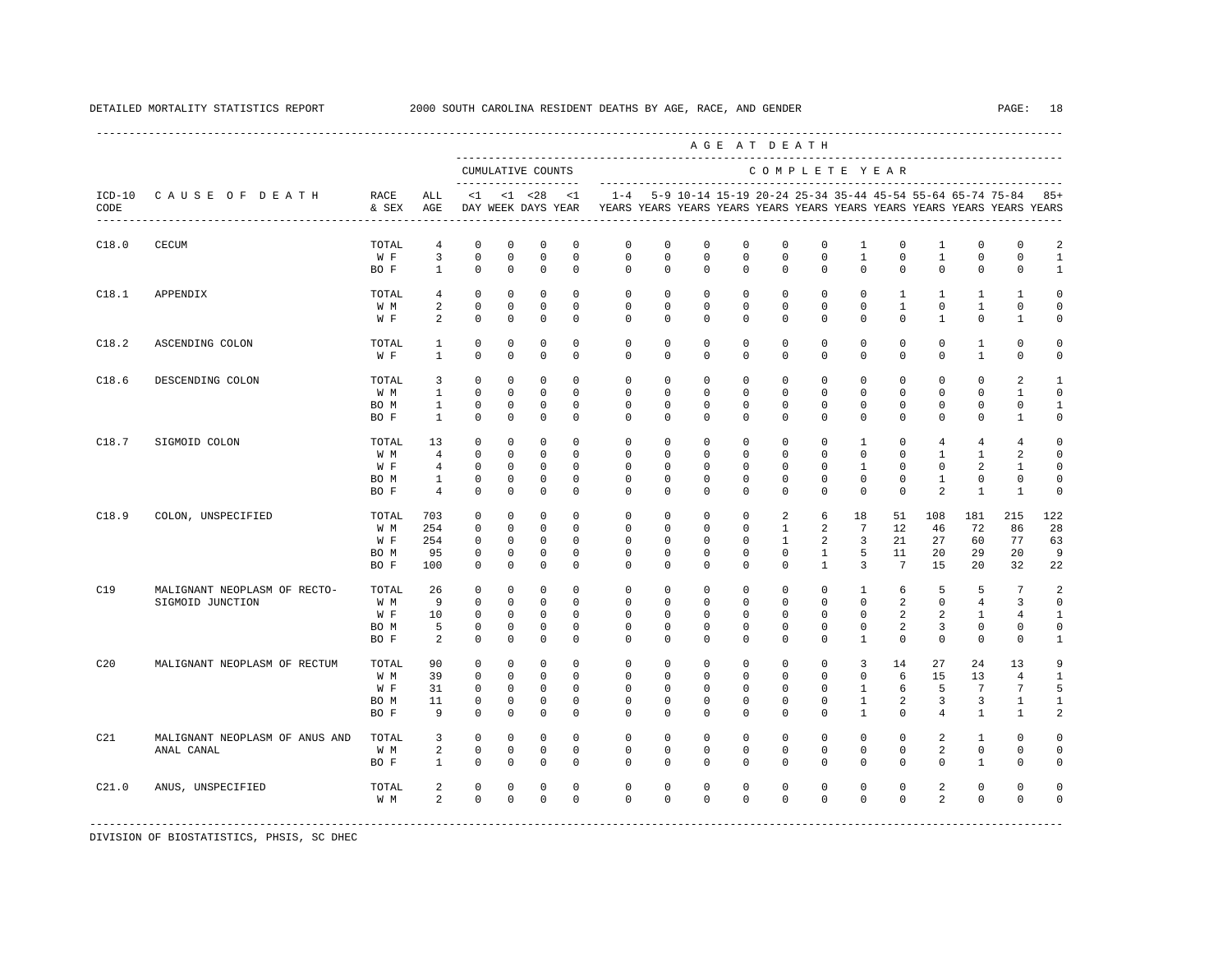|                 |                                                                                 |                                     |                                                            |                                                                         |                                                                     |                                                                  |                                                             |                                                             |                                                             |                                                             |                                                             | AGE AT DEATH                                                     |                                                                 |                                                                     |                                                             |                                                      |                                                   |                                                                         |                                                             |
|-----------------|---------------------------------------------------------------------------------|-------------------------------------|------------------------------------------------------------|-------------------------------------------------------------------------|---------------------------------------------------------------------|------------------------------------------------------------------|-------------------------------------------------------------|-------------------------------------------------------------|-------------------------------------------------------------|-------------------------------------------------------------|-------------------------------------------------------------|------------------------------------------------------------------|-----------------------------------------------------------------|---------------------------------------------------------------------|-------------------------------------------------------------|------------------------------------------------------|---------------------------------------------------|-------------------------------------------------------------------------|-------------------------------------------------------------|
|                 |                                                                                 |                                     |                                                            |                                                                         |                                                                     | CUMULATIVE COUNTS                                                |                                                             |                                                             |                                                             |                                                             |                                                             | COMPLETE YEAR                                                    |                                                                 |                                                                     |                                                             |                                                      |                                                   |                                                                         |                                                             |
| CODE            | ICD-10 CAUSE OF DEATH                                                           | RACE<br>& SEX                       | ALL<br>AGE                                                 | <1                                                                      |                                                                     | $< 1$ $< 28$<br>DAY WEEK DAYS YEAR                               | <1                                                          | $1 - 4$                                                     |                                                             |                                                             |                                                             | 5-9 10-14 15-19 20-24 25-34 35-44 45-54 55-64 65-74 75-84        |                                                                 |                                                                     |                                                             |                                                      |                                                   | YEARS YEARS YEARS YEARS YEARS YEARS YEARS YEARS YEARS YEARS YEARS YEARS | $85+$                                                       |
| C21.1           | ANAL CANAL                                                                      | TOTAL<br>BO F                       | $\mathbf{1}$<br>$\mathbf{1}$                               | $\mathbf 0$<br>$\Omega$                                                 | $\mathbf 0$<br>$\Omega$                                             | $\mathbf 0$<br>$\Omega$                                          | $\mathbf 0$<br>$\Omega$                                     | $\mathbf 0$<br>$\Omega$                                     | $\mathbf 0$<br>$\Omega$                                     | $\mathbf 0$<br>$\Omega$                                     | $\mathbf 0$<br>$\Omega$                                     | $\mathbb O$<br>$\Omega$                                          | $\mathbf 0$<br>$\Omega$                                         | $\mathbf 0$<br>$\Omega$                                             | $\mathbf 0$<br>$\Omega$                                     | 0<br>$\Omega$                                        | 1<br>$\mathbf{1}$                                 | $\mathbf 0$<br>$\Omega$                                                 | $\Omega$<br>$\Omega$                                        |
| C22             | MALIGNANT NEOPLASM OF LIVER AND TOTAL<br>INTRAHEPATIC BILE DUCTS                | W M<br>W F<br>BO M<br>BO F          | 177<br>82<br>45<br>37<br>13                                | $\mathbf 0$<br>$\Omega$<br>$\mathbf 0$<br>$\mathbf 0$<br>$\Omega$       | $^{\circ}$<br>$\Omega$<br>0<br>$^{\circ}$<br>$\Omega$               | $\mathbf 0$<br>$\Omega$<br>$\mathbf 0$<br>$^{\circ}$<br>$\Omega$ | $\Omega$<br>$\Omega$<br>$\Omega$<br>$\Omega$<br>$\Omega$    | $\Omega$<br>$\Omega$<br>$\Omega$<br>$\Omega$<br>$\Omega$    | $\mathbf 0$<br>$\Omega$<br>$\Omega$<br>$\Omega$<br>$\Omega$ | $\mathbf 0$<br>$\Omega$<br>$\Omega$<br>$\Omega$<br>$\Omega$ | $\mathbf 0$<br>$\Omega$<br>$\Omega$<br>$\Omega$<br>$\Omega$ | $\mathbf 0$<br>$\Omega$<br>$\Omega$<br>$\Omega$<br>$\Omega$      | 3<br>$\overline{1}$<br>$\Omega$<br>2<br>$\Omega$                | 6<br>$\mathbf{1}$<br>$\mathbf{1}$<br>2<br>$\overline{a}$            | 32<br>14<br>2<br>14<br>2                                    | 28<br>14<br>5<br>8<br>$\mathbf{1}$                   | 48<br>26<br>16<br>3<br>$\overline{3}$             | 45<br>22<br>16<br>$\overline{4}$<br>$\overline{3}$                      | 15<br>$\overline{4}$<br>5<br>4<br>2                         |
| C22.0           | LIVER CELL CARCINOMA                                                            | TOTAL<br>W M<br>W F<br>BO M<br>BO F | 73<br>37<br>14<br>19<br>$\overline{3}$                     | $\Omega$<br>$\mathbf 0$<br>$\mathbf 0$<br>$\mathbf 0$<br>$\mathbf 0$    | $\Omega$<br>$^{\circ}$<br>$^{\circ}$<br>0<br>$^{\circ}$             | $\Omega$<br>$\mathbf 0$<br>0<br>0<br>0                           | $\Omega$<br>$\Omega$<br>$^{\circ}$<br>0<br>0                | $\Omega$<br>$\Omega$<br>$\mathbf{0}$<br>$\mathbf{0}$<br>0   | $\Omega$<br>$\Omega$<br>0<br>0<br>0                         | $\Omega$<br>$\Omega$<br>0<br>0<br>0                         | $\Omega$<br>$\Omega$<br>0<br>0<br>0                         | $\Omega$<br>$\Omega$<br>$\mathbf{0}$<br>$\mathbf{0}$<br>$\Omega$ | $\overline{1}$<br>$\Omega$<br>$\mathbf{0}$<br>1<br>0            | $\overline{4}$<br>1<br>$\mathbf 0$<br>2<br>$\mathbf{1}$             | 16<br>8<br>$^{\circ}$<br>7<br>$\mathbf{1}$                  | 11<br>6<br>2<br>3<br>$^{\circ}$                      | 2.1<br>12<br>$7\phantom{.0}$<br>2<br>$\mathbf 0$  | 17<br>10<br>4<br>2<br>1                                                 | 3<br>$\Omega$<br>1<br>2<br>0                                |
| C22.1           | INTRAHEPATIC BILE DUCT CARCINOMA TOTAL                                          | W M<br>W F<br>BO M<br>BO F          | 34<br>14<br>16<br>$\mathbf{1}$<br>$\overline{3}$           | $\mathbf 0$<br>$\mathbf 0$<br>$\mathbf 0$<br>$\mathbf 0$<br>$\mathbf 0$ | $^{\circ}$<br>$^{\circ}$<br>$^{\circ}$<br>$^{\circ}$<br>$\mathbf 0$ | 0<br>$\mathbf 0$<br>$\mathbf 0$<br>$\mathbf 0$<br>$\mathbf 0$    | $\Omega$<br>$\Omega$<br>$\Omega$<br>$\Omega$<br>$\Omega$    | $\Omega$<br>0<br>$\Omega$<br>$\mathbf{0}$<br>$\Omega$       | 0<br>0<br>$\Omega$<br>0<br>$\mathbf 0$                      | $\mathbf 0$<br>0<br>$\Omega$<br>0<br>$\Omega$               | $\mathbf 0$<br>0<br>$\Omega$<br>$\mathbf 0$<br>$\mathbf 0$  | $\Omega$<br>$\mathbf 0$<br>$\Omega$<br>$\Omega$<br>$\Omega$      | 1<br>$\mathbf{1}$<br>$\Omega$<br>$\Omega$<br>$\mathbf 0$        | 1<br>$\mathbf 0$<br>$\mathbf{1}$<br>$\Omega$<br>$\Omega$            | 3<br>$\mathbf{1}$<br>2<br>$\mathbf 0$<br>$\mathbf 0$        | 4<br>3<br>$\mathbf{1}$<br>$\mathbf 0$<br>$\mathbf 0$ | 8<br>2<br>5<br>$\mathbf 0$<br>$\mathbf{1}$        | 13<br>5<br>5<br>1<br>2                                                  | $\overline{4}$<br>2<br>2<br>$\Omega$<br>$\Omega$            |
| C22.9           | LIVER, UNSPECIFIED                                                              | TOTAL<br>W M<br>W F<br>BO M<br>BO F | 70<br>31<br>15<br>17<br>$7\overline{ }$                    | $\mathbf 0$<br>$\mathbf 0$<br>$\mathbf 0$<br>$\mathbf 0$<br>$\Omega$    | $^{\circ}$<br>$^{\circ}$<br>0<br>$^{\circ}$<br>$\Omega$             | $\Omega$<br>$\mathbf 0$<br>$\mathbf 0$<br>$^{\circ}$<br>$\Omega$ | $\Omega$<br>$\Omega$<br>$\Omega$<br>$\Omega$<br>$\Omega$    | $\Omega$<br>$\mathbf 0$<br>$\Omega$<br>$\Omega$<br>$\Omega$ | $\Omega$<br>0<br>$\Omega$<br>$\Omega$<br>$\Omega$           | $\Omega$<br>$\mathbf 0$<br>$\Omega$<br>$\Omega$<br>$\Omega$ | $\Omega$<br>$\mathbf 0$<br>$\Omega$<br>$\Omega$<br>$\Omega$ | $\Omega$<br>$\mathbf 0$<br>$\Omega$<br>$\Omega$<br>$\Omega$      | $\mathbf{1}$<br>$\circ$<br>$\Omega$<br>$\mathbf{1}$<br>$\Omega$ | $\mathbf{1}$<br>$\Omega$<br>$\Omega$<br>$\Omega$<br>$\mathbf{1}$    | 13<br>5<br>$\Omega$<br>$7\phantom{.0}$<br>$\mathbf{1}$      | 13<br>5<br>2<br>5<br>$\mathbf{1}$                    | 19<br>12<br>4<br>1<br>2                           | 15<br>$\overline{7}$<br>7<br>1<br>$\Omega$                              | 8<br>2<br>2<br>2<br>2                                       |
| C <sub>23</sub> | MALIGNANT NEOPLASM OF GALL-<br><b>BLADDER</b>                                   | TOTAL<br>W M<br>W F<br>BO M<br>BO F | 18<br>$\overline{3}$<br>11<br>2<br>2                       | $\mathbf 0$<br>$\mathbf 0$<br>$\mathbf 0$<br>0<br>$\mathbf 0$           | $\Omega$<br>$\Omega$<br>0<br>0<br>$^{\circ}$                        | $\Omega$<br>$\Omega$<br>$\mathbf 0$<br>0<br>$^{\circ}$           | $\Omega$<br>$\Omega$<br>$\Omega$<br>0<br>$\Omega$           | $\Omega$<br>$\Omega$<br>$\Omega$<br>0<br>$\Omega$           | $\Omega$<br>$\Omega$<br>0<br>0<br>0                         | $\Omega$<br>$\Omega$<br>0<br>0<br>$\Omega$                  | $\Omega$<br>$\Omega$<br>0<br>0<br>0                         | $\Omega$<br>$\Omega$<br>$\Omega$<br>$\mathbf 0$<br>$\Omega$      | $\Omega$<br>$\Omega$<br>$\Omega$<br>$\mathbf 0$<br>$\Omega$     | $\Omega$<br>$\Omega$<br>$\Omega$<br>0<br>$\Omega$                   | $\mathbf{1}$<br>$\Omega$<br>1<br>$^{\circ}$<br>0            | 3<br>$\Omega$<br>2<br>0<br>$\mathbf{1}$              | 6<br>2<br>2<br>1<br>1                             | $\overline{4}$<br>$\Omega$<br>3<br>1<br>$\mathbf 0$                     | $\overline{4}$<br>$\mathbf{1}$<br>3<br>$\Omega$<br>$\Omega$ |
| C <sub>24</sub> | MALIGNANT NEOPLASM OF OTHER AND<br>UNSPECIFIED PARTS OF BILIARY<br><b>TRACT</b> | TOTAL<br>W M<br>W F<br>BO M<br>BO F | 20<br>8<br>7<br>3<br>2                                     | $\mathbf 0$<br>$\mathbf 0$<br>$\mathbf 0$<br>$\mathbf 0$<br>$\Omega$    | $^{\circ}$<br>$\mathbf 0$<br>$^{\circ}$<br>$^{\circ}$<br>$\Omega$   | 0<br>$\mathbf 0$<br>0<br>$\mathbf 0$<br>$\Omega$                 | $\mathbf 0$<br>$\Omega$<br>0<br>$\mathbf 0$<br>$\Omega$     | $\mathbf 0$<br>0<br>0<br>$\mathbf 0$<br>$\Omega$            | 0<br>0<br>0<br>0<br>$\Omega$                                | $\mathbf 0$<br>0<br>0<br>0<br>$\Omega$                      | $\mathbf 0$<br>0<br>0<br>0<br>$\Omega$                      | $\mathbf 0$<br>$\Omega$<br>$\Omega$<br>$\mathbf 0$<br>$\Omega$   | $\mathbf{1}$<br>1<br>$\mathbf 0$<br>$\mathbf 0$<br>$\Omega$     | 1<br>1<br>0<br>$\mathbf 0$<br>$\Omega$                              | 1<br>$\mathbf 0$<br>$\mathbf{1}$<br>$^{\circ}$<br>$\Omega$  | 3<br>1<br>1<br>1<br>$\Omega$                         | 2<br>1<br>$\mathbf 0$<br>1<br>$\Omega$            | 7<br>3<br>2<br>$\mathbf{1}$<br>1                                        | 5<br>$\mathbf{1}$<br>3<br>$\Omega$<br>$\mathbf{1}$          |
| C24.0           | EXTRAHEPATIC BILE DUCT                                                          | TOTAL<br>W M<br>W F<br>BO M<br>BO F | 9<br>$\overline{4}$<br>$\overline{a}$<br>2<br>$\mathbf{1}$ | $\mathbf 0$<br>$\mathbf 0$<br>$\mathbf 0$<br>$\mathbf 0$<br>$\Omega$    | $^{\circ}$<br>$\Omega$<br>$\circ$<br>$^{\circ}$<br>$\Omega$         | $^{\circ}$<br>$\Omega$<br>$^{\circ}$<br>$\mathbf{0}$<br>$\Omega$ | $\Omega$<br>$\Omega$<br>$\mathbf 0$<br>$\Omega$<br>$\Omega$ | $\Omega$<br>$\Omega$<br>$\mathbf 0$<br>$\Omega$<br>$\Omega$ | $\Omega$<br>$\Omega$<br>0<br>$\Omega$<br>$\Omega$           | $\Omega$<br>$\Omega$<br>$\mathbf 0$<br>$\Omega$<br>$\Omega$ | $\Omega$<br>$\Omega$<br>$\mathbf 0$<br>$\Omega$<br>$\Omega$ | $\Omega$<br>$\Omega$<br>$\mathbf 0$<br>$\Omega$<br>$\Omega$      | $\Omega$<br>$\Omega$<br>$\mathbf 0$<br>$\Omega$<br>$\Omega$     | $\mathbf{1}$<br>$\mathbf{1}$<br>$\mathbf 0$<br>$\Omega$<br>$\Omega$ | $\Omega$<br>$\Omega$<br>$\mathbf 0$<br>$\Omega$<br>$\Omega$ | 2<br>$\Omega$<br>$\mathbf{1}$<br>1<br>$\Omega$       | 2<br>$\mathbf{1}$<br>$\mathbf 0$<br>1<br>$\Omega$ | $\mathfrak{D}$<br>2<br>$\Omega$<br>$\cap$<br>$\Omega$                   | 2<br>$\Omega$<br>$\mathbf{1}$<br>$\Omega$<br>$\mathbf{1}$   |
| C24.1           | AMPULLA OF VATER                                                                | TOTAL                               | $\mathbf{1}$                                               | $\Omega$                                                                | $\Omega$                                                            | $\mathbf 0$                                                      | $\Omega$                                                    | $\Omega$                                                    | $\Omega$                                                    | $\Omega$                                                    | $\Omega$                                                    | $\Omega$                                                         | $\Omega$                                                        | $\Omega$                                                            | $\Omega$                                                    | $\Omega$                                             | $\Omega$                                          | $\Omega$                                                                | $\mathbf{1}$                                                |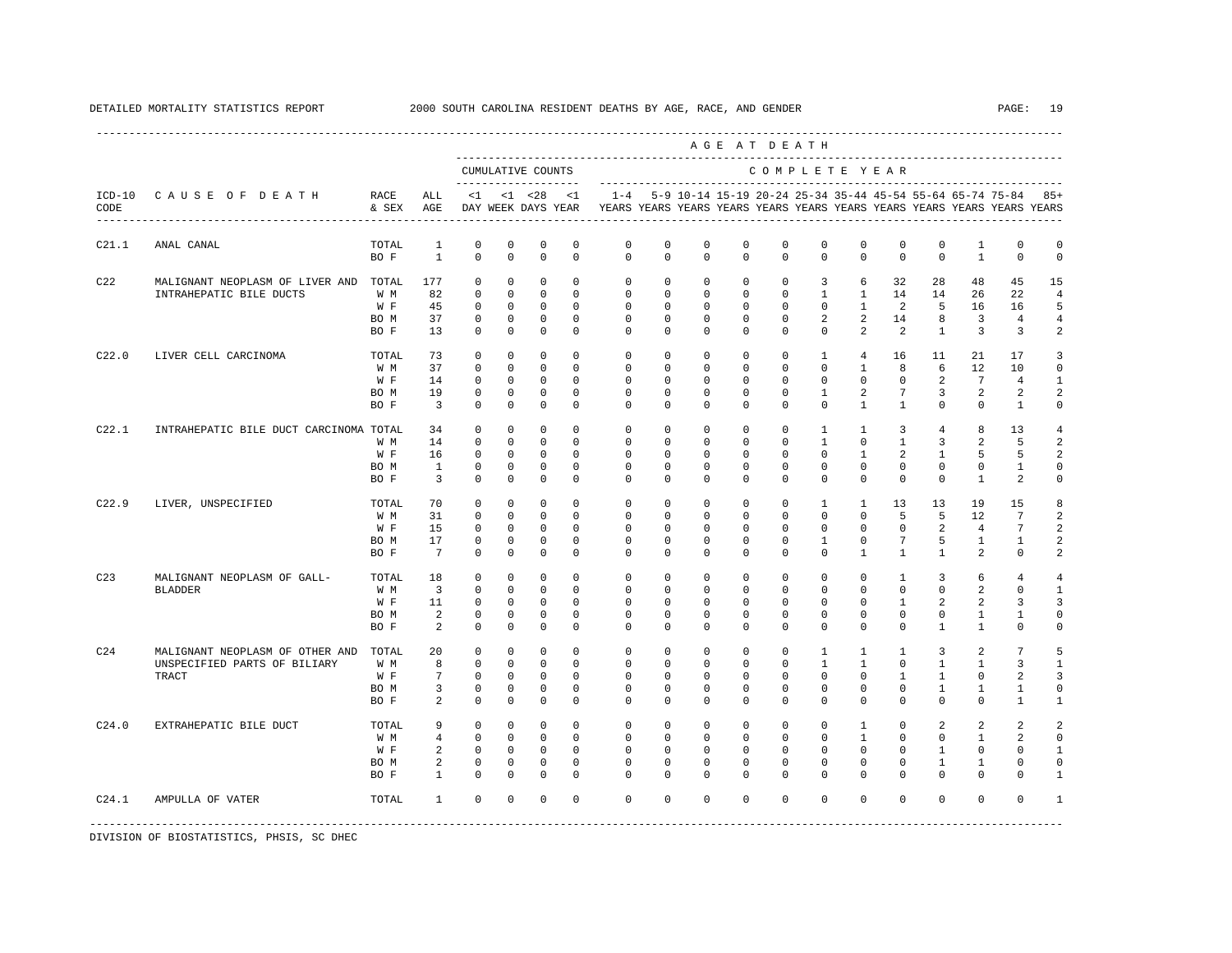|                   |                                 |               |                              |                             |                            |                                           |                            |                             |                             |                                                           |                  | AGE AT DEATH                |                             |                            |                            |                              |                              |                                                                         |                            |
|-------------------|---------------------------------|---------------|------------------------------|-----------------------------|----------------------------|-------------------------------------------|----------------------------|-----------------------------|-----------------------------|-----------------------------------------------------------|------------------|-----------------------------|-----------------------------|----------------------------|----------------------------|------------------------------|------------------------------|-------------------------------------------------------------------------|----------------------------|
|                   |                                 |               |                              |                             |                            | CUMULATIVE COUNTS<br>-------------------- |                            |                             |                             |                                                           |                  | COMPLETE YEAR               |                             |                            |                            |                              |                              |                                                                         |                            |
| CODE              | ICD-10 CAUSE OF DEATH           | RACE<br>& SEX | ALL<br>AGE                   | < 1                         |                            | $< 1$ $< 28$<br>DAY WEEK DAYS YEAR        | < 1                        | $1 - 4$                     |                             | 5-9 10-14 15-19 20-24 25-34 35-44 45-54 55-64 65-74 75-84 |                  |                             |                             |                            |                            |                              |                              | YEARS YEARS YEARS YEARS YEARS YEARS YEARS YEARS YEARS YEARS YEARS YEARS | $85+$                      |
| C24.1             |                                 | W F           | $\mathbf{1}$                 | $\mathbf{0}$                | $\mathbf 0$                | $\mathbf 0$                               | $\mathbf 0$                | $\mathbf 0$                 | $\mathbf 0$                 | $\circ$                                                   | $\mathbf 0$      | $\mathbf 0$                 | $\mathbf 0$                 | $\mathbf 0$                | $\mathbf 0$                | $\mathbf 0$                  | $\mathbf 0$                  | $\mathbf 0$                                                             | 1                          |
| C24.9             | BILIARY TRACT, UNSPECIFIED      | TOTAL         | 10                           | $\mathbf 0$                 | $\mathbf 0$                | $\mathbf 0$                               | $\mathbf 0$                | $\mathbb O$                 | $\mathbf 0$                 | $^{\circ}$                                                | $\mathbf 0$      | $\mathbf 0$                 | 1                           | $\mathbf 0$                | $\mathbf{1}$               | 1                            | $\mathbf 0$                  | 5                                                                       | 2                          |
|                   |                                 | W M           | $\overline{4}$               | $\circ$                     | $\mathbf 0$                | $\mathbf 0$                               | $\mathbf{0}$               | $\mathbf 0$                 | $\circ$                     | $^{\circ}$                                                | $\mathbf{0}$     | $\mathbf{0}$                | $\mathbf{1}$                | $\mathbf{0}$               | 0                          | 1                            | $\Omega$                     | 1                                                                       | 1                          |
|                   |                                 | W F           | $\overline{4}$               | $\mathbf 0$                 | $\mathbf 0$                | $\mathbf 0$                               | $\mathbf 0$                | $\mathbf 0$                 | 0                           | 0                                                         | 0                | $\circ$                     | $^{\circ}$                  | 0                          | $\mathbf{1}$               | 0                            | 0                            | 2                                                                       | $\mathbf{1}$               |
|                   |                                 | BO M          | $\mathbf{1}$                 | 0                           | $\mathbf 0$                | $\mathbf 0$                               | $\mathbf 0$                | $\mathbf 0$                 | $\mathbf 0$                 | $^{\circ}$                                                | 0                | $\mathbf{0}$                | 0                           | 0                          | 0                          | 0                            | $\mathbf 0$                  | $\mathbf{1}$                                                            | $\circ$                    |
|                   |                                 | BO F          | $\mathbf{1}$                 | $^{\circ}$                  | $\mathbf 0$                | $\mathbf 0$                               | $\mathbf 0$                | $\mathbf 0$                 | $\circ$                     | $\mathbf{0}$                                              | 0                | $\mathbf{0}$                | $\mathbf{0}$                | $\mathbf 0$                | $\mathbf 0$                | $\Omega$                     | $\mathbf 0$                  | $\mathbf{1}$                                                            | $\mathbf 0$                |
| C25               | MALIGNANT NEOPLASM OF PANCREAS  | TOTAL         | 433                          | 0                           | 0                          | 0                                         | $\mathbf 0$                | $\mathbf 0$                 | 0                           | 0                                                         | 0                | 0                           | 0                           | 11                         | 48                         | 70                           | 117                          | 139                                                                     | 48                         |
|                   |                                 | W M           | 153                          | $\mathbf 0$                 | $\mathbf 0$                | $\mathbf 0$                               | $\mathbf{0}$               | 0                           | $\circ$                     | $\mathbf{0}$                                              | 0                | $\mathbf{0}$                | $\mathbf{0}$                | $\overline{\mathbf{3}}$    | 21                         | 21                           | 52                           | 45                                                                      | 11                         |
|                   |                                 | W F           | 148                          | 0                           | $^{\circ}$                 | $\mathbf 0$                               | $\mathbf 0$                | $\mathbf 0$                 | $\mathbf 0$                 | 0                                                         | 0                | $\mathbf{0}$                | $\mathbf{0}$                | 2                          | -6                         | 27                           | 38                           | 52                                                                      | 23                         |
|                   |                                 | BO M          | 57                           | 0                           | $\mathbf 0$                | $^{\circ}$                                | $\mathbf 0$                | $\mathbf 0$                 | $^{\circ}$                  | $^{\circ}$                                                | 0                | $\mathbf{0}$                | $^{\circ}$                  | 2                          | 14                         | 10                           | 8                            | 20                                                                      | 3                          |
|                   |                                 | BO F          | 75                           | $^{\circ}$                  | $\mathbf 0$                | $\mathbf 0$                               | $\mathbf 0$                | $\Omega$                    | $\mathbf 0$                 | $\mathbf 0$                                               | 0                | $\Omega$                    | $\mathbf 0$                 | $\overline{4}$             | $7\phantom{.0}$            | 12                           | 19                           | 22                                                                      | 11                         |
| C25.0             | HEAD OF PANCREAS                | TOTAL<br>BO F | $\mathbf{1}$<br>$\mathbf{1}$ | $\mathbf 0$<br>$\mathbf 0$  | $\mathbf 0$<br>$^{\circ}$  | $\mathbf 0$<br>$\mathbf 0$                | $\mathbf 0$<br>$\mathbf 0$ | $\mathbf 0$<br>$\mathbf{0}$ | $\mathbf 0$<br>$\mathbf{0}$ | $\mathbf 0$<br>0                                          | $\mathbf 0$<br>0 | $\mathbf{0}$<br>0           | 0<br>0                      | $\mathbf 0$<br>0           | $^{\circ}$<br>0            | $\mathbf{1}$<br>$\mathbf{1}$ | $\mathbf 0$<br>$\mathbf{0}$  | $\mathbf 0$<br>0                                                        | $\mathbf 0$<br>$\mathbf 0$ |
| C25.2             | TAIL OF PANCREAS                | TOTAL<br>BO F | $\mathbf{1}$<br>$\mathbf{1}$ | $\mathbf 0$<br>$\mathbf{0}$ | $\mathbf 0$<br>$\mathbf 0$ | $\mathbb O$<br>$\mathbf 0$                | $\mathbf 0$<br>$\mathbf 0$ | $\mathbf 0$<br>$\mathbf 0$  | $\mathbf 0$<br>$\mathbf 0$  | $\mathbf 0$<br>$\mathbf 0$                                | $\mathbf 0$<br>0 | $\mathbf 0$<br>$\Omega$     | $\mathbf 0$<br>$\Omega$     | $\mathbf 0$<br>$\Omega$    | $\mathbf 0$<br>$\Omega$    | $\mathbf 0$<br>$\Omega$      | $\mathbf{1}$<br>$\mathbf{1}$ | $\mathbf 0$<br>$\Omega$                                                 | $\mathbf 0$<br>$\circ$     |
| C25.4             | ENDOCRINE PANCREAS              | TOTAL<br>W M  | $\mathbf{1}$<br>$\mathbf{1}$ | $\mathbf 0$<br>$^{\circ}$   | $\mathbf 0$<br>$\mathbf 0$ | $\mathbf 0$<br>$\mathbf 0$                | $\mathbf 0$<br>$\Omega$    | $\mathbf 0$<br>$\Omega$     | $\mathbf 0$<br>$\Omega$     | $^{\circ}$<br>$\Omega$                                    | 0<br>$\Omega$    | $\mathbf{0}$<br>$\mathbf 0$ | $\mathbf{0}$<br>$\mathbf 0$ | $\mathbf 0$<br>$\mathbf 0$ | $\mathbf 0$<br>$\mathbf 0$ | $\mathbf{1}$<br>$\mathbf{1}$ | $\mathbf 0$<br>$\mathbf 0$   | $\mathbf 0$<br>$\mathbf 0$                                              | $\mathbf 0$<br>$\mathbf 0$ |
| C25.9             | PANCREAS, UNSPECIFIED           | TOTAL         | 430                          | $\mathbf 0$                 | $\mathbf 0$                | $\mathbf 0$                               | $\mathbf 0$                | $\mathbf 0$                 | $\mathbf 0$                 | $^{\circ}$                                                | $^{\circ}$       | $\Omega$                    | $\mathbf 0$                 | 11                         | 48                         | 68                           | 116                          | 139                                                                     | 48                         |
|                   |                                 | W M           | 152                          | $\Omega$                    | $\Omega$                   | $\Omega$                                  | $\Omega$                   | $\Omega$                    | $\Omega$                    | $\Omega$                                                  | $\Omega$         | $\Omega$                    | $\Omega$                    | 3                          | 21                         | 20                           | 52                           | 45                                                                      | 11                         |
|                   |                                 | W F           | 148                          | 0                           | 0                          | 0                                         | $\mathbf{0}$               | 0                           | $\circ$                     | $\circ$                                                   | 0                | 0                           | 0                           | 2                          | 6                          | 27                           | 38                           | 52                                                                      | 23                         |
|                   |                                 | BO M          | 57                           | 0                           | $\mathbf 0$                | $\mathbf 0$                               | $\mathbf 0$                | $^{\circ}$                  | $\mathbf 0$                 | 0                                                         | 0                | $\mathbf{0}$                | $\mathbf{0}$                | 2                          | 14                         | 10                           | 8                            | 20                                                                      | 3                          |
|                   |                                 | BO F          | 73                           | 0                           | $\mathbf 0$                | $\mathbf 0$                               | $\circ$                    | $\mathbf{0}$                | $\mathbf{0}$                | $^{\circ}$                                                | 0                | $\mathbf{0}$                | 0                           | $\overline{4}$             | 7                          | 11                           | 18                           | 22                                                                      | 11                         |
| C <sub>26</sub>   | MALIGNANT NEOPLASM OF OTHER AND | TOTAL         | 15                           | $\circ$                     | $\mathbf 0$                | $\mathbf 0$                               | $\mathbf{0}$               | $\mathbf 0$                 | $\circ$                     | $\circ$                                                   | $\mathbf 0$      | $\mathbf 0$                 | $\mathbf 0$                 | $\mathbf 0$                | $\mathbf{1}$               | $\mathbf{1}$                 | 5                            | 5                                                                       | 3                          |
|                   | ILL-DEFINED DIGESTIVE ORGANS    | W M           | 5                            | $\circ$                     | $\mathbf 0$                | $\mathbf 0$                               | $\mathbf 0$                | $\mathbf 0$                 | $\mathbf 0$                 | $\mathbf 0$                                               | $\Omega$         | $\mathbf{0}$                | $\Omega$                    | $\Omega$                   | $\Omega$                   | $\mathbf{1}$                 | 3                            | $\mathbf{1}$                                                            | $\mathbf 0$                |
|                   |                                 | W F           | 5                            | 0                           | 0                          | 0                                         | $^{\circ}$                 | 0                           | $\mathbf 0$                 | $^{\circ}$                                                | $^{\circ}$       | 0                           | 0                           | 0                          | 0                          | $^{\circ}$                   | 1                            | 1                                                                       | 3                          |
|                   |                                 | BO M          | $\overline{3}$               | 0                           | $^{\circ}$                 | 0                                         | $\mathbf 0$                | $\mathbf{0}$                | $^{\circ}$                  | $^{\circ}$                                                | $^{\circ}$       | $\mathbf{0}$                | $\mathbf{0}$                | $\mathbf 0$                | 1                          | $^{\circ}$                   | 1                            | 1                                                                       | 0                          |
|                   |                                 | BO F          | 2                            | $\mathbf 0$                 | $\mathbf 0$                | $\mathbf 0$                               | $\mathbf 0$                | $\mathbf 0$                 | $^{\circ}$                  | 0                                                         | 0                | $\mathbf{0}$                | 0                           | 0                          | $\mathbf 0$                | 0                            | $\mathbf 0$                  | 2                                                                       | 0                          |
| C26.0             | INTESTINAL TRACT, PART          | TOTAL         | 3                            | $^{\circ}$                  | $\mathbf 0$                | $\mathbf 0$                               | $\mathbf 0$                | $\mathbf 0$                 | $\circ$                     | $\circ$                                                   | $\mathbf{0}$     | $\mathbf 0$                 | $\mathbf{0}$                | $\mathbf 0$                | $\mathbf 0$                | $\mathbf{1}$                 | $\mathbf{1}$                 | $\mathbf{1}$                                                            | $\circ$                    |
|                   | UNSPECIFIED                     | W M           | $\overline{a}$               | $\mathbb O$                 | $\mathbf 0$                | $\mathbb O$                               | $\mathbb O$                | $\mathbf 0$                 | $\mathbf 0$                 | $^{\circ}$                                                | $\mathbf 0$      | $\mathbf 0$                 | $\mathbf 0$                 | $\mathbf 0$                | $\mathbf 0$                | $\mathbf{1}$                 | $\mathbf{1}$                 | $\mathbf 0$                                                             | $\circ$                    |
|                   |                                 | BO F          | $\mathbf{1}$                 | $^{\circ}$                  | $\mathbf 0$                | $\mathbf 0$                               | $\Omega$                   | $\Omega$                    | $\Omega$                    | $\Omega$                                                  | $\Omega$         | $\Omega$                    | $\Omega$                    | $\Omega$                   | $\mathbf 0$                | $\Omega$                     | $\Omega$                     | 1                                                                       | 0                          |
| C <sub>26.9</sub> | ILL-DEFINED SITES WITHIN THE    | TOTAL         | 12                           | $^{\circ}$                  | $\mathbf{0}$               | $^{\circ}$                                | $\mathbf 0$                | $^{\circ}$                  | $^{\circ}$                  | $^{\circ}$                                                | $^{\circ}$       | $^{\circ}$                  | $\mathbf{0}$                | $\mathbf 0$                | $\mathbf{1}$               | $^{\circ}$                   | 4                            | 4                                                                       | 3                          |
|                   | DIGESTIVE SYSTEM                | W M           | $\overline{3}$               | $\circ$                     | $\circ$                    | $\mathbf{0}$                              | $\Omega$                   | $\circ$                     | $\Omega$                    | $^{\circ}$                                                | $\Omega$         | $\Omega$                    | $\Omega$                    | $\Omega$                   | $\Omega$                   | $\Omega$                     | 2                            | 1                                                                       | $\Omega$                   |
|                   |                                 | W F           | 5                            | $^{\circ}$                  | $\circ$                    | $\mathbf 0$                               | $\mathbf 0$                | $\mathbf 0$                 | $\mathbf 0$                 | $^{\circ}$                                                | $\mathbf 0$      | $\mathbf 0$                 | $\mathbf 0$                 | $\mathbf 0$                | $\mathbf 0$                | $\mathbf 0$                  | $\mathbf{1}$                 | $\mathbf{1}$                                                            | 3                          |
|                   |                                 | BO M          | 3                            | $\mathbb O$                 | $\mathbf 0$                | $\mathbf 0$                               | $\mathbb O$                | $\mathbf 0$                 | $\mathbf 0$                 | 0                                                         | 0                | $\Omega$                    | 0                           | 0                          | 1                          | 0                            | $\mathbf{1}$                 | 1                                                                       | $\mathbf 0$                |
|                   |                                 | BO F          | 1                            | 0                           | $^{\circ}$                 | $^{\circ}$                                | $\circ$                    | $\mathbf{0}$                | $\circ$                     | $^{\circ}$                                                | $^{\circ}$       | 0                           | 0                           | 0                          | 0                          | 0                            | $\mathbf{0}$                 | $\mathbf{1}$                                                            | $\Omega$                   |
| C30               | MALIGNANT NEOPLASM OF NASAL     | TOTAL         | $\overline{a}$               | $\Omega$                    | $\Omega$                   | $\mathbf 0$                               | $\Omega$                   | $\Omega$                    | $\Omega$                    | $\Omega$                                                  | $\Omega$         | $\Omega$                    | $\Omega$                    | $\Omega$                   | $\mathbf 0$                | $\overline{1}$               | $\Omega$                     | $\mathbf 0$                                                             | 1                          |
|                   |                                 |               |                              |                             |                            |                                           |                            |                             |                             |                                                           |                  |                             |                             |                            |                            |                              |                              |                                                                         |                            |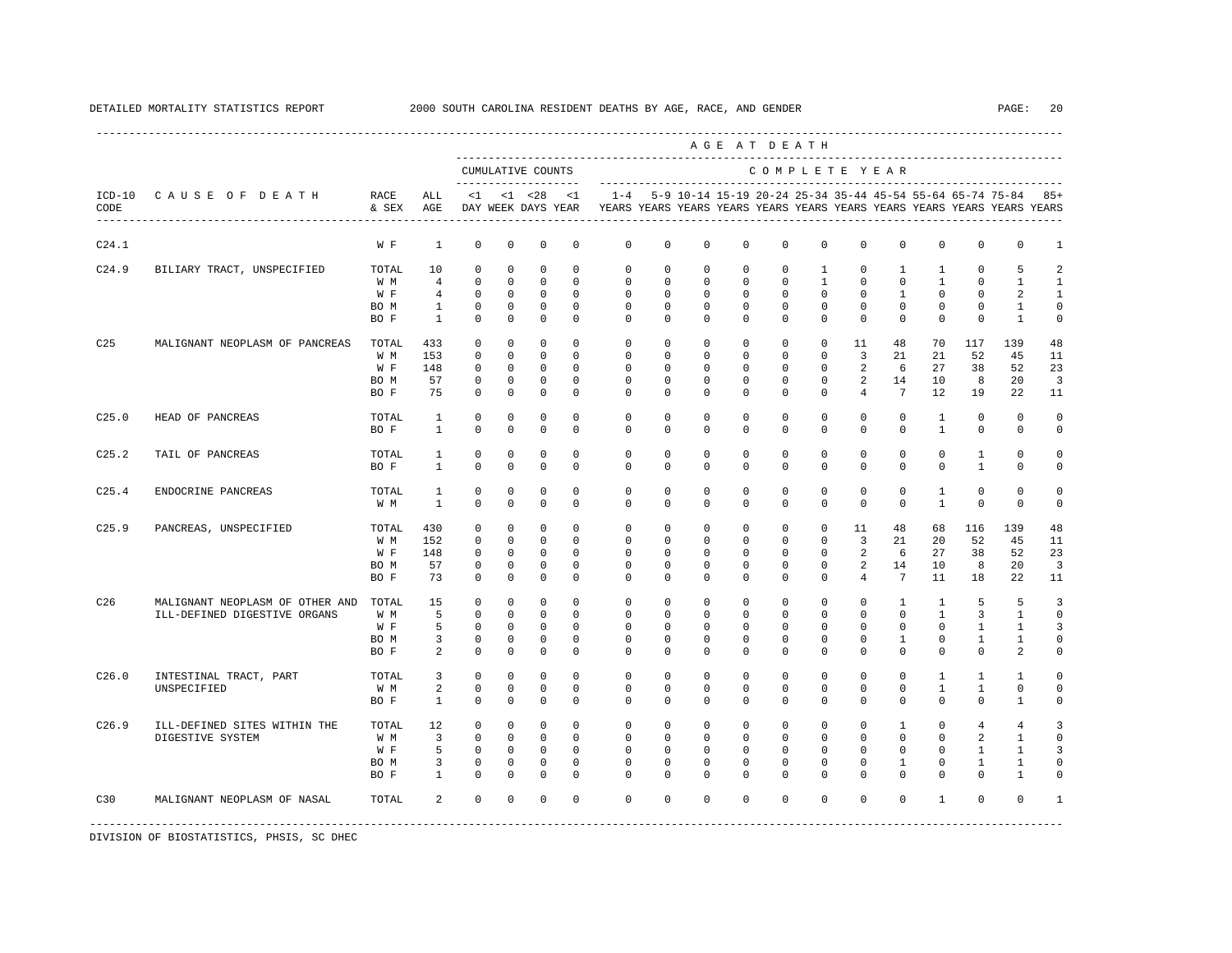|                  |                                                   |                                     |                                                   |                                                                     |                                                                   |                                                                       |                                                      |                                                                |                                                      |                                                                   | AGE AT DEATH                                                         |                                                                |                                                                |                                              |                                                    |                                                    |                                                   |                                                                         |                                                           |
|------------------|---------------------------------------------------|-------------------------------------|---------------------------------------------------|---------------------------------------------------------------------|-------------------------------------------------------------------|-----------------------------------------------------------------------|------------------------------------------------------|----------------------------------------------------------------|------------------------------------------------------|-------------------------------------------------------------------|----------------------------------------------------------------------|----------------------------------------------------------------|----------------------------------------------------------------|----------------------------------------------|----------------------------------------------------|----------------------------------------------------|---------------------------------------------------|-------------------------------------------------------------------------|-----------------------------------------------------------|
|                  |                                                   |                                     |                                                   |                                                                     |                                                                   | CUMULATIVE COUNTS<br>.                                                |                                                      |                                                                |                                                      |                                                                   |                                                                      | COMPLETE YEAR                                                  |                                                                |                                              |                                                    |                                                    |                                                   |                                                                         |                                                           |
| $ICD-10$<br>CODE | CAUSE OF DEATH                                    | RACE<br>& SEX                       | ALL<br>AGE                                        | <1                                                                  |                                                                   | $< 1$ $< 28$<br>DAY WEEK DAYS YEAR                                    | <1                                                   | $1 - 4$                                                        |                                                      |                                                                   | 5-9 10-14 15-19 20-24 25-34 35-44 45-54 55-64 65-74 75-84            |                                                                |                                                                |                                              |                                                    |                                                    |                                                   | YEARS YEARS YEARS YEARS YEARS YEARS YEARS YEARS YEARS YEARS YEARS YEARS | $85+$                                                     |
| C30              | CAVITY AND MIDDLE EAR                             | W M                                 | 2                                                 | $\mathbf 0$                                                         | $\mathbf 0$                                                       | $^{\circ}$                                                            | 0                                                    | $\mathbf 0$                                                    | 0                                                    | $\mathbf 0$                                                       | $\mathbf 0$                                                          | $\mathbf{0}$                                                   | $\mathbf 0$                                                    | 0                                            | $\mathbf 0$                                        | $\mathbf{1}$                                       | $\mathsf 0$                                       | $\mathbf 0$                                                             | 1                                                         |
| C30.0            | NASAL CAVITY                                      | TOTAL<br>W M                        | 2<br>2                                            | $\mathbf 0$<br>$\mathbf 0$                                          | $\mathbf 0$<br>$\mathbf 0$                                        | $\mathbf 0$<br>$\mathbf 0$                                            | $\Omega$<br>$\Omega$                                 | $\Omega$<br>$\mathbf 0$                                        | $\Omega$<br>0                                        | $\Omega$<br>$\Omega$                                              | $\Omega$<br>$\mathbf 0$                                              | $\Omega$<br>$\mathbf 0$                                        | $\Omega$<br>$\mathbf{0}$                                       | $\Omega$<br>0                                | $\Omega$<br>$\mathbf 0$                            | 1<br>$\mathbf{1}$                                  | $\mathbf 0$<br>0                                  | $\Omega$<br>$\mathbf 0$                                                 | $\mathbf{1}$<br>$\mathbf{1}$                              |
| C31              | MALIGNANT NEOPLASM OF ACCESSORY<br><b>SINUSES</b> | TOTAL<br>W M<br>BO M                | $\overline{3}$<br>$\overline{a}$<br>$\mathbf{1}$  | $^{\circ}$<br>$\mathbf 0$<br>$\Omega$                               | $\mathbf 0$<br>$\Omega$<br>$\Omega$                               | $\mathbf 0$<br>$\mathbf 0$<br>$\Omega$                                | $\Omega$<br>$\Omega$<br>$\Omega$                     | $\Omega$<br>$\mathbf 0$<br>$\Omega$                            | $\Omega$<br>$\Omega$<br>$\Omega$                     | $\Omega$<br>$\Omega$<br>$\Omega$                                  | $\Omega$<br>$\Omega$<br>$\Omega$                                     | $\Omega$<br>$\mathbf 0$<br>$\Omega$                            | $\mathbf{0}$<br>$\mathbf 0$<br>$\Omega$                        | $\mathbf{1}$<br>$\mathbf{1}$<br>$\Omega$     | $\Omega$<br>$\Omega$<br>$\Omega$                   | $\Omega$<br>$\Omega$<br>$\Omega$                   | $\mathbf{1}$<br>$\mathbf 0$<br>$\mathbf{1}$       | $\mathbf{1}$<br>$\mathbf{1}$<br>$\Omega$                                | $\Omega$<br>$\Omega$<br>$\Omega$                          |
| C31.0            | MAXILLARY SINUS                                   | TOTAL<br>W M                        | 2<br>2                                            | $\mathbf 0$<br>$\mathbf 0$                                          | $\Omega$<br>$\mathbf 0$                                           | $\Omega$<br>$\mathbf 0$                                               | $\Omega$<br>0                                        | $\Omega$<br>$\Omega$                                           | $\Omega$<br>$\Omega$                                 | $\Omega$<br>$\Omega$                                              | $\Omega$<br>$\Omega$                                                 | $\Omega$<br>$\Omega$                                           | $\Omega$<br>$\mathbf{0}$                                       | $\mathbf{1}$<br>$\mathbf{1}$                 | $\Omega$<br>$\Omega$                               | $\Omega$<br>$\Omega$                               | $\mathbf 0$<br>$\mathbf 0$                        | $\mathbf{1}$<br>$\mathbf{1}$                                            | $\Omega$<br>0                                             |
| C31.9            | ACCESSORY SINUS, UNSPECIFIED                      | TOTAL<br>BO M                       | 1<br>$\mathbf{1}$                                 | 0<br>$\mathbf 0$                                                    | 0<br>0                                                            | 0<br>$^{\circ}$                                                       | 0<br>0                                               | 0<br>0                                                         | 0<br>0                                               | $\mathbf 0$<br>0                                                  | $\mathbf 0$<br>0                                                     | $\mathbf 0$<br>$\mathbf{0}$                                    | $\mathbf 0$<br>0                                               | 0<br>$\mathbf 0$                             | 0<br>$\mathbf 0$                                   | 0<br>$\mathbf 0$                                   | 1<br>$\mathbf{1}$                                 | 0<br>$\mathbf 0$                                                        | $\mathbf 0$<br>0                                          |
| C32              | MALIGNANT NEOPLASM OF LARYNX                      | TOTAL<br>W M<br>W F<br>BO M<br>BO F | 65<br>27<br>10<br>24<br>$\overline{4}$            | 0<br>$\mathbf 0$<br>$\mathbf 0$<br>$\mathbf 0$<br>$\mathbf 0$       | $\mathbf 0$<br>0<br>$^{\circ}$<br>$^{\circ}$<br>0                 | $^{\circ}$<br>$\mathbf 0$<br>$^{\circ}$<br>$\mathbf 0$<br>$\mathbf 0$ | $\Omega$<br>0<br>$\Omega$<br>$\mathbf 0$<br>0        | $\mathbf 0$<br>0<br>$\Omega$<br>$\mathbf 0$<br>$\mathbf 0$     | 0<br>0<br>$\Omega$<br>0<br>0                         | $\Omega$<br>$\mathbf 0$<br>$\Omega$<br>$\mathbf 0$<br>$\mathbf 0$ | $\mathbf 0$<br>$\mathbf 0$<br>$\Omega$<br>$\mathbf 0$<br>$\mathbf 0$ | $\mathbf 0$<br>$\mathbf{0}$<br>$\Omega$<br>$\mathbf{0}$<br>0   | $\mathbf{0}$<br>$\mathbf 0$<br>0<br>$\mathbf 0$<br>$\mathbf 0$ | $\Omega$<br>$\mathbf 0$<br>0<br>0<br>0       | 11<br>3<br>$\Omega$<br>8<br>$\mathbf 0$            | 14<br>5<br>1<br>7<br>$\mathbf{1}$                  | 19<br>$7\phantom{.0}$<br>5<br>5<br>$\overline{a}$ | 17<br>10<br>3<br>3<br>$\mathbf{1}$                                      | $\overline{4}$<br>$\mathfrak{D}$<br>1<br>1<br>$\mathbf 0$ |
| C32.0            | <b>GLOTTIS</b>                                    | TOTAL<br>W M<br>BO M                | $\overline{3}$<br>$\mathbf{1}$<br>2               | $\Omega$<br>$\mathbf 0$<br>$\mathbf 0$                              | $\Omega$<br>$\mathbf 0$<br>0                                      | $\Omega$<br>$\mathbf 0$<br>$\mathbf 0$                                | $\Omega$<br>0<br>$\Omega$                            | $\Omega$<br>0<br>$\Omega$                                      | $\Omega$<br>0<br>$\Omega$                            | $\Omega$<br>$\mathbf 0$<br>$\Omega$                               | $\Omega$<br>$\mathbf 0$<br>$\Omega$                                  | $\Omega$<br>$\mathbf 0$<br>$\Omega$                            | $\Omega$<br>$\mathbf 0$<br>$\Omega$                            | $\Omega$<br>0<br>$\Omega$                    | $\mathbf{1}$<br>$\mathbf{1}$<br>$\Omega$           | $\Omega$<br>$\mathbf 0$<br>$\Omega$                | $\Omega$<br>$\mathbf 0$<br>$\mathbf 0$            | $\mathfrak{D}$<br>$\circ$<br>2                                          | $\Omega$<br>$\mathbf 0$<br>$\mathbf 0$                    |
| C32.1            | SUPRAGLOTTIS                                      | TOTAL<br>W F<br>BO M<br>BO F        | 5<br>2<br>$\mathbf{1}$<br>2                       | $\mathbf 0$<br>$\Omega$<br>$\mathbf 0$<br>$\Omega$                  | $\mathbf 0$<br>$\Omega$<br>0<br>$\Omega$                          | $\Omega$<br>$\Omega$<br>$\mathbf 0$<br>$\Omega$                       | $\Omega$<br>$\Omega$<br>$\Omega$<br>$\Omega$         | $\Omega$<br>$\Omega$<br>$\Omega$<br>$\Omega$                   | $\Omega$<br>$\Omega$<br>$\Omega$<br>$\Omega$         | $\Omega$<br>$\Omega$<br>$\Omega$<br>$\Omega$                      | $\Omega$<br>$\Omega$<br>$\Omega$<br>$\Omega$                         | $\Omega$<br>$\Omega$<br>0<br>$\Omega$                          | $\mathbf{0}$<br>$\Omega$<br>$\mathbf 0$<br>$\Omega$            | $\Omega$<br>$\Omega$<br>$\Omega$<br>$\Omega$ | $\Omega$<br>$\Omega$<br>$\Omega$<br>$\Omega$       | 2<br>$\Omega$<br>1<br>$\mathbf{1}$                 | 3<br>2<br>$\mathbf 0$<br>$\mathbf{1}$             | $\Omega$<br>$\Omega$<br>$\mathbf 0$<br>$\Omega$                         | $\Omega$<br>$\Omega$<br>$\Omega$<br>$\Omega$              |
| C32.9            | LARYNX, UNSPECIFIED                               | TOTAL<br>W M<br>W F<br>BO M<br>BO F | 57<br>26<br>8<br>21<br>2                          | 0<br>0<br>$^{\circ}$<br>0<br>$\mathbf 0$                            | 0<br>0<br>$^{\circ}$<br>0<br>$\mathbf 0$                          | 0<br>$^{\circ}$<br>$^{\circ}$<br>0<br>$\mathbf 0$                     | 0<br>$\Omega$<br>$\Omega$<br>0<br>$\Omega$           | $\mathbf 0$<br>0<br>$\Omega$<br>0<br>$\Omega$                  | 0<br>0<br>$\Omega$<br>0<br>0                         | $\mathbf 0$<br>$\Omega$<br>$\Omega$<br>0<br>$\Omega$              | $\mathbf 0$<br>$\Omega$<br>$\Omega$<br>0<br>$\mathbf 0$              | $\mathbf{0}$<br>$\Omega$<br>$\Omega$<br>0<br>$\Omega$          | $\mathbf 0$<br>0<br>$\Omega$<br>$\mathbf 0$<br>0               | 0<br>0<br>$\Omega$<br>0<br>$\Omega$          | 10<br>2<br>$\Omega$<br>8<br>$\Omega$               | 12<br>5<br>$\mathbf{1}$<br>6<br>$\Omega$           | 16<br>7<br>3<br>5<br>$\mathbf{1}$                 | 15<br>10<br>3<br>1<br>1                                                 | $\overline{4}$<br>2<br>1<br>1<br>0                        |
| C33              | MALIGNANT NEOPLASM OF TRACHEA                     | TOTAL<br>W M<br>W F<br>BO M         | 3<br>$\mathbf{1}$<br>$\mathbf{1}$<br>$\mathbf{1}$ | $\mathbf 0$<br>$\mathbf 0$<br>0<br>$\mathbf 0$                      | $\mathbf 0$<br>$\mathbf 0$<br>$^{\circ}$<br>$\mathbf 0$           | $^{\circ}$<br>$\Omega$<br>$^{\circ}$<br>0                             | 0<br>$\Omega$<br>0<br>$\Omega$                       | $\mathbf{0}$<br>$\Omega$<br>0<br>$\Omega$                      | 0<br>$\Omega$<br>0<br>$\Omega$                       | $\mathbf 0$<br>$\Omega$<br>0<br>$\Omega$                          | $\mathbf 0$<br>$\Omega$<br>0<br>$\Omega$                             | $\mathbf 0$<br>$\Omega$<br>$\mathbf 0$<br>$\Omega$             | $\mathbf{0}$<br>$\Omega$<br>$\mathbf 0$<br>0                   | $\Omega$<br>$\Omega$<br>0<br>$\Omega$        | $\Omega$<br>$\Omega$<br>$\mathbf 0$<br>$\mathbf 0$ | $\Omega$<br>$\Omega$<br>$\mathbf 0$<br>$\mathbf 0$ | 1<br>$\mathbf{1}$<br>$\mathbf 0$<br>$\mathbf 0$   | 2<br>$\mathbf 0$<br>1<br>$\mathbf{1}$                                   | $\mathbf 0$<br>$\mathbf 0$<br>0<br>$\mathbf 0$            |
| C34              | MALIGNANT NEOPLASM OF BRONCHUS<br>AND LUNG        | TOTAL<br>W M<br>W F<br>BO M<br>BO F | 2412<br>1159<br>721<br>369<br>163                 | $^{\circ}$<br>$\mathbf 0$<br>$\mathbf 0$<br>$\mathbf 0$<br>$\Omega$ | $\mathbf 0$<br>$\Omega$<br>$\mathbf 0$<br>$\mathbf 0$<br>$\Omega$ | $\mathbf 0$<br>$\mathbf 0$<br>$\mathbf 0$<br>$\mathbf 0$<br>$\Omega$  | $\mathbf 0$<br>$\Omega$<br>$\Omega$<br>0<br>$\Omega$ | $\mathbf 0$<br>$\Omega$<br>$\Omega$<br>$\mathbf 0$<br>$\Omega$ | $\mathbf 0$<br>$\Omega$<br>$\Omega$<br>0<br>$\Omega$ | $\mathbf 0$<br>$\Omega$<br>$\Omega$<br>$\mathbf 0$<br>$\Omega$    | $\mathbf{1}$<br>$\Omega$<br>$\Omega$<br>$\mathbf{1}$<br>$\Omega$     | $\mathbf 0$<br>$\Omega$<br>$\Omega$<br>$\mathbf 0$<br>$\Omega$ | 5<br>2<br>2<br>$\mathbf{1}$<br>$\Omega$                        | 45<br>18<br>8<br>12<br>$7\phantom{.0}$       | 218<br>83<br>50<br>66<br>19                        | 537<br>252<br>162<br>90<br>33                      | 838<br>427<br>256<br>108<br>47                    | 623<br>323<br>186<br>74<br>40                                           | 145<br>54<br>57<br>17<br>17                               |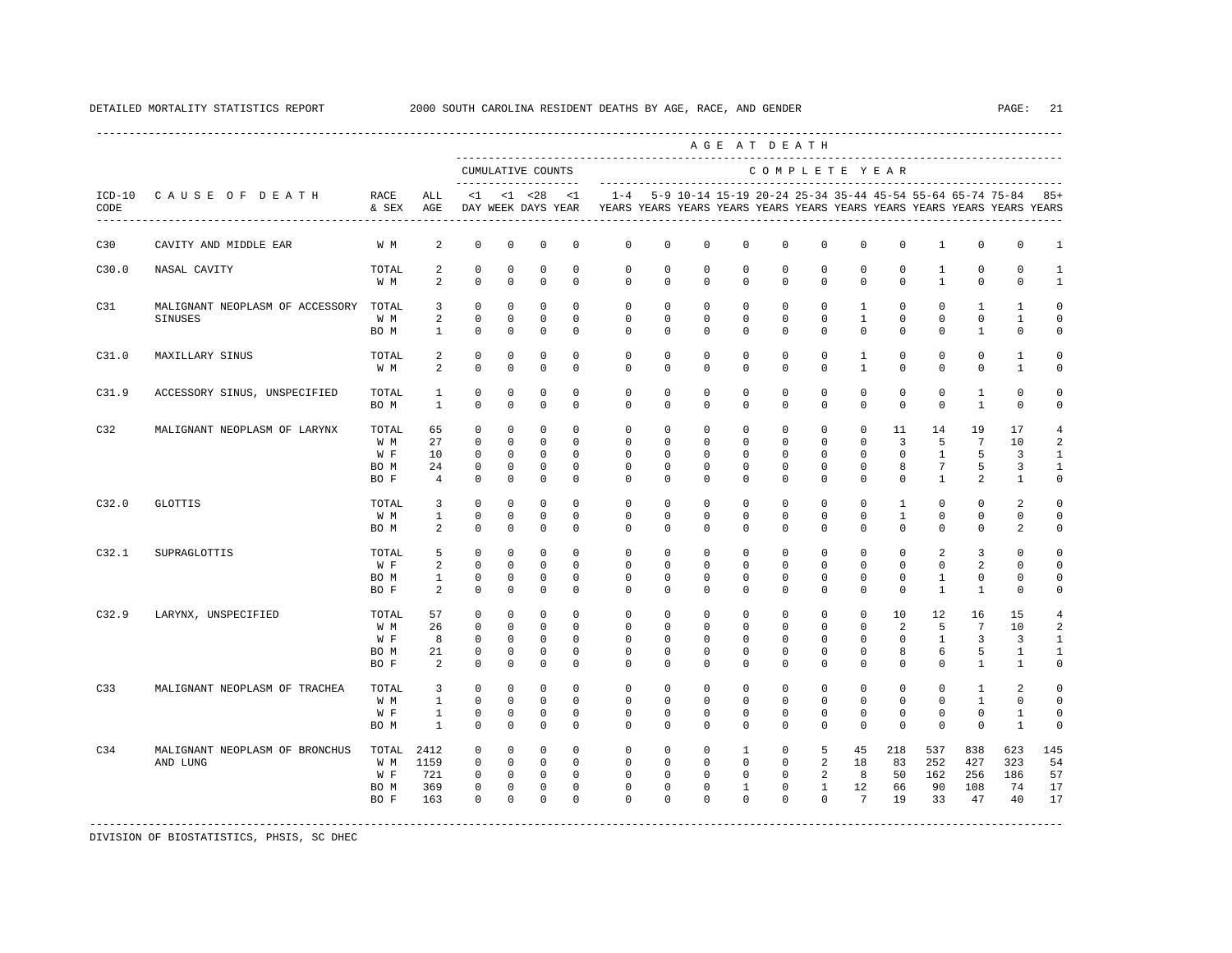| CAUSE OF DEATH                                                     | RACE                        | ALL<br>AGE                                          | $\leq$ 1                                              |                                                    |                                                                         | $\leq 1$                                                          | $1 - 4$                                                        |                                                                                                                                                                                                          |                                                                                                                                             |                                                                                                               |                                                                                                                                                                                                            |                                                                                                                                                                                                                                                                                                                                                                                                                                                                                                       |                                                                                                                                                                                                                                                                                                                                                                                                                                                |                                                                                                                                                                                                                                                                                                                                                                                                                          |                                                                                                                                                                                                                                                                                                                                                                                                                                        |                                                                                                                                                                                                                                                                                                                                                                                                 | $85+$                                                                                                                                                                                                                                                                                                                                                                                                                                                                                                                                                               |
|--------------------------------------------------------------------|-----------------------------|-----------------------------------------------------|-------------------------------------------------------|----------------------------------------------------|-------------------------------------------------------------------------|-------------------------------------------------------------------|----------------------------------------------------------------|----------------------------------------------------------------------------------------------------------------------------------------------------------------------------------------------------------|---------------------------------------------------------------------------------------------------------------------------------------------|---------------------------------------------------------------------------------------------------------------|------------------------------------------------------------------------------------------------------------------------------------------------------------------------------------------------------------|-------------------------------------------------------------------------------------------------------------------------------------------------------------------------------------------------------------------------------------------------------------------------------------------------------------------------------------------------------------------------------------------------------------------------------------------------------------------------------------------------------|------------------------------------------------------------------------------------------------------------------------------------------------------------------------------------------------------------------------------------------------------------------------------------------------------------------------------------------------------------------------------------------------------------------------------------------------|--------------------------------------------------------------------------------------------------------------------------------------------------------------------------------------------------------------------------------------------------------------------------------------------------------------------------------------------------------------------------------------------------------------------------|----------------------------------------------------------------------------------------------------------------------------------------------------------------------------------------------------------------------------------------------------------------------------------------------------------------------------------------------------------------------------------------------------------------------------------------|-------------------------------------------------------------------------------------------------------------------------------------------------------------------------------------------------------------------------------------------------------------------------------------------------------------------------------------------------------------------------------------------------|---------------------------------------------------------------------------------------------------------------------------------------------------------------------------------------------------------------------------------------------------------------------------------------------------------------------------------------------------------------------------------------------------------------------------------------------------------------------------------------------------------------------------------------------------------------------|
| MAIN BRONCHUS                                                      | TOTAL<br>W M                | 1<br>$\mathbf{1}$                                   | 0<br>$\mathbf 0$                                      | 0<br>$\mathbf 0$                                   | 0<br>$\mathbf 0$                                                        | 0<br>$\mathbf 0$                                                  | 0<br>$\mathbf 0$                                               | 0                                                                                                                                                                                                        | 0                                                                                                                                           |                                                                                                               |                                                                                                                                                                                                            |                                                                                                                                                                                                                                                                                                                                                                                                                                                                                                       |                                                                                                                                                                                                                                                                                                                                                                                                                                                |                                                                                                                                                                                                                                                                                                                                                                                                                          |                                                                                                                                                                                                                                                                                                                                                                                                                                        | 1<br>$\mathbf{1}$                                                                                                                                                                                                                                                                                                                                                                               | 0<br>0                                                                                                                                                                                                                                                                                                                                                                                                                                                                                                                                                              |
| UPPER LOBE, BRONCHUS OR LUNG                                       | TOTAL<br>W M<br>W F<br>BO M | 7<br>5<br>$\mathbf{1}$<br>$\mathbf{1}$              | $\mathbf 0$<br>$\mathbf 0$<br>0<br>0                  | $\mathbf 0$<br>$\mathbf 0$<br>0<br>0               | $\mathbf 0$<br>$\mathbf 0$<br>$^{\circ}$<br>$\mathbf 0$                 | $^{\circ}$<br>$\mathbf 0$<br>0<br>0                               | 0<br>$\mathbf{0}$<br>$\mathbf 0$<br>$\mathbf 0$                | $^{\circ}$                                                                                                                                                                                               |                                                                                                                                             |                                                                                                               |                                                                                                                                                                                                            |                                                                                                                                                                                                                                                                                                                                                                                                                                                                                                       |                                                                                                                                                                                                                                                                                                                                                                                                                                                |                                                                                                                                                                                                                                                                                                                                                                                                                          |                                                                                                                                                                                                                                                                                                                                                                                                                                        | 5<br>3<br>1<br>1                                                                                                                                                                                                                                                                                                                                                                                | U<br>U<br>U                                                                                                                                                                                                                                                                                                                                                                                                                                                                                                                                                         |
| MIDDLE LOBE, BRONCHUS OR LUNG                                      | TOTAL<br>W M                | $\mathbf{1}$<br>$\mathbf{1}$                        | $\mathbf 0$<br>$\mathbf 0$                            | $\mathbf 0$<br>0                                   | $\mathbf 0$<br>$\mathbf 0$                                              | $\mathbf 0$<br>0                                                  | $\mathbf 0$<br>0                                               | $\mathbf 0$<br>$^{\circ}$                                                                                                                                                                                | $\mathbf 0$                                                                                                                                 |                                                                                                               |                                                                                                                                                                                                            |                                                                                                                                                                                                                                                                                                                                                                                                                                                                                                       |                                                                                                                                                                                                                                                                                                                                                                                                                                                |                                                                                                                                                                                                                                                                                                                                                                                                                          |                                                                                                                                                                                                                                                                                                                                                                                                                                        | $\mathbf 0$<br>$\mathbf{0}$                                                                                                                                                                                                                                                                                                                                                                     | $\Omega$                                                                                                                                                                                                                                                                                                                                                                                                                                                                                                                                                            |
| LOWER LOBE, BRONCHUS OR LUNG                                       | TOTAL<br>W M                | $\mathbf{1}$<br>1                                   | $\mathbf 0$<br>$\mathbf 0$                            | $\mathbf 0$<br>0                                   | $\mathbb O$<br>$\mathbf 0$                                              | $\mathbf 0$<br>$^{\circ}$                                         | $\mathbf 0$<br>0                                               | $\mathbf 0$<br>$^{\circ}$                                                                                                                                                                                | $\mathbf 0$<br>$^{\circ}$                                                                                                                   |                                                                                                               |                                                                                                                                                                                                            |                                                                                                                                                                                                                                                                                                                                                                                                                                                                                                       |                                                                                                                                                                                                                                                                                                                                                                                                                                                |                                                                                                                                                                                                                                                                                                                                                                                                                          |                                                                                                                                                                                                                                                                                                                                                                                                                                        | $\mathbf 0$<br>0                                                                                                                                                                                                                                                                                                                                                                                | 0<br>0                                                                                                                                                                                                                                                                                                                                                                                                                                                                                                                                                              |
| BRONCHUS OR LUNG, UNSPECIFIED                                      | W M<br>W F<br>BO M<br>BO F  | 1151<br>720<br>368<br>163                           | $\mathbf 0$<br>0<br>$\Omega$<br>$\mathbf 0$<br>0      | $\mathbf 0$<br>0<br>$\Omega$<br>$\mathbf 0$<br>0   | $\mathbf 0$<br>$\mathbf 0$<br>$\mathbf 0$<br>$\mathbf 0$<br>$\mathbf 0$ | $\mathbf 0$<br>$\Omega$<br>$\Omega$<br>$\mathbf 0$<br>$\mathbf 0$ | $\mathbf{0}$<br>0<br>$\Omega$<br>0<br>0                        | $\mathbf 0$<br>$^{\circ}$<br>$\Omega$<br>$^{\circ}$<br>$^{\circ}$                                                                                                                                        | $\mathbf{1}$<br>1                                                                                                                           |                                                                                                               |                                                                                                                                                                                                            |                                                                                                                                                                                                                                                                                                                                                                                                                                                                                                       |                                                                                                                                                                                                                                                                                                                                                                                                                                                |                                                                                                                                                                                                                                                                                                                                                                                                                          |                                                                                                                                                                                                                                                                                                                                                                                                                                        | 617<br>319<br>185<br>73<br>40                                                                                                                                                                                                                                                                                                                                                                   | 145<br>54<br>57<br>17<br>17                                                                                                                                                                                                                                                                                                                                                                                                                                                                                                                                         |
| MALIGNANT NEOPLASM OF THYMUS                                       | TOTAL<br>W M<br>W F<br>BO F | $\overline{4}$<br>2<br>1<br>$\mathbf{1}$            | $\Omega$<br>$\Omega$<br>0<br>$\Omega$                 | $\Omega$<br>$\Omega$<br>0<br>$\Omega$              | $\mathbf 0$<br>$\Omega$<br>$\mathbf 0$<br>$\mathbf 0$                   | $\Omega$<br>$\Omega$<br>$^{\circ}$<br>$\Omega$                    | $\mathbf{0}$<br>$\Omega$<br>$\mathbf 0$<br>$\Omega$            | $\Omega$<br>$\Omega$<br>$^{\circ}$<br>$\Omega$                                                                                                                                                           | $^{\circ}$<br>$^{\circ}$                                                                                                                    |                                                                                                               |                                                                                                                                                                                                            |                                                                                                                                                                                                                                                                                                                                                                                                                                                                                                       |                                                                                                                                                                                                                                                                                                                                                                                                                                                |                                                                                                                                                                                                                                                                                                                                                                                                                          |                                                                                                                                                                                                                                                                                                                                                                                                                                        | $\overline{1}$<br>$\mathbf{1}$<br>$\mathbf 0$<br>$\mathbf{0}$                                                                                                                                                                                                                                                                                                                                   | 1<br>$\overline{1}$<br>$\Omega$<br>$\Omega$                                                                                                                                                                                                                                                                                                                                                                                                                                                                                                                         |
| MALIGNANT NEOPLASM OF HEART,<br>MEDIASTINUM, AND PLEURA            | TOTAL<br>W M<br>W F<br>BO F | $\overline{4}$<br>$\mathbf{1}$<br>2<br>$\mathbf{1}$ | $\mathbf 0$<br>$\Omega$<br>$\mathbf 0$<br>$\mathbf 0$ | $\mathbf 0$<br>$\Omega$<br>$\Omega$<br>$\mathbf 0$ | $\mathbf 0$<br>$\mathbf 0$<br>$\mathbf 0$<br>$\mathbf 0$                | $\mathbf 0$<br>$\Omega$<br>$^{\circ}$<br>$\mathbf 0$              | $\mathbf{0}$<br>$\Omega$<br>$\mathbf 0$<br>$\mathbf{0}$        | $\mathbf 0$<br>$\Omega$<br>$\Omega$                                                                                                                                                                      | $\mathbf 0$<br>$\Omega$<br>$\Omega$                                                                                                         |                                                                                                               |                                                                                                                                                                                                            |                                                                                                                                                                                                                                                                                                                                                                                                                                                                                                       |                                                                                                                                                                                                                                                                                                                                                                                                                                                |                                                                                                                                                                                                                                                                                                                                                                                                                          |                                                                                                                                                                                                                                                                                                                                                                                                                                        | 2<br>$\Omega$<br>1<br>$\mathbf{1}$                                                                                                                                                                                                                                                                                                                                                              | U<br>U<br>U<br>0                                                                                                                                                                                                                                                                                                                                                                                                                                                                                                                                                    |
| <b>HEART</b>                                                       | TOTAL<br>W M<br>W F         | 2<br>$\mathbf{1}$<br>$\mathbf{1}$                   | $\Omega$<br>$\mathbf 0$<br>$\Omega$                   | $\Omega$<br>$\mathbf 0$<br>$\Omega$                | $\Omega$<br>$\mathbf 0$<br>$\mathbf 0$                                  | $\Omega$<br>$\mathbf 0$<br>$\Omega$                               | $\Omega$<br>0<br>$\Omega$                                      | $\Omega$<br>$\mathbf 0$<br>$\Omega$                                                                                                                                                                      | $\Omega$<br>$\Omega$                                                                                                                        |                                                                                                               |                                                                                                                                                                                                            |                                                                                                                                                                                                                                                                                                                                                                                                                                                                                                       |                                                                                                                                                                                                                                                                                                                                                                                                                                                |                                                                                                                                                                                                                                                                                                                                                                                                                          |                                                                                                                                                                                                                                                                                                                                                                                                                                        | $\Omega$<br>$\mathbf 0$<br>$\mathbf 0$                                                                                                                                                                                                                                                                                                                                                          | U<br>$\Omega$<br>U                                                                                                                                                                                                                                                                                                                                                                                                                                                                                                                                                  |
| MEDIASTINUM, PART UNSPECIFIED                                      | TOTAL<br>W F                | 1<br>$\mathbf{1}$                                   | 0<br>$\Omega$                                         | $\Omega$<br>$\Omega$                               | $\mathbf 0$<br>$\Omega$                                                 | $\mathbf 0$<br>$\Omega$                                           | $\Omega$<br>$\Omega$                                           | 0<br>$\Omega$                                                                                                                                                                                            | $\mathbf 0$<br>$\Omega$                                                                                                                     |                                                                                                               |                                                                                                                                                                                                            |                                                                                                                                                                                                                                                                                                                                                                                                                                                                                                       |                                                                                                                                                                                                                                                                                                                                                                                                                                                |                                                                                                                                                                                                                                                                                                                                                                                                                          |                                                                                                                                                                                                                                                                                                                                                                                                                                        | $\mathbf{1}$<br>$\overline{1}$                                                                                                                                                                                                                                                                                                                                                                  | $\Omega$                                                                                                                                                                                                                                                                                                                                                                                                                                                                                                                                                            |
| PLEURA                                                             | TOTAL<br>BO F               | 1<br>$\mathbf{1}$                                   | 0<br>$\Omega$                                         | $\Omega$<br>$\Omega$                               | $\mathbf 0$<br>$\Omega$                                                 | $\mathbf 0$<br>$\Omega$                                           | $\Omega$<br>$\Omega$                                           | $^{\circ}$                                                                                                                                                                                               | $\mathbf 0$                                                                                                                                 |                                                                                                               |                                                                                                                                                                                                            |                                                                                                                                                                                                                                                                                                                                                                                                                                                                                                       |                                                                                                                                                                                                                                                                                                                                                                                                                                                |                                                                                                                                                                                                                                                                                                                                                                                                                          |                                                                                                                                                                                                                                                                                                                                                                                                                                        | $\mathbf{1}$<br>$\overline{1}$                                                                                                                                                                                                                                                                                                                                                                  | U<br>$\Omega$                                                                                                                                                                                                                                                                                                                                                                                                                                                                                                                                                       |
| MALIGNANT NEOPLASM OF OTHER AND<br>ILL-DEFINED SITES IN THE RESPI- | TOTAL<br>W M                | $\mathbf{1}$<br>$\mathbf{1}$                        | 0<br>$\Omega$                                         | $\Omega$<br>$\Omega$                               | $\mathbf 0$<br>$\Omega$                                                 | $\mathbf 0$<br>$\Omega$                                           | $\Omega$<br>$\Omega$                                           | $\mathbf 0$                                                                                                                                                                                              | $\mathbf 0$                                                                                                                                 |                                                                                                               |                                                                                                                                                                                                            |                                                                                                                                                                                                                                                                                                                                                                                                                                                                                                       |                                                                                                                                                                                                                                                                                                                                                                                                                                                |                                                                                                                                                                                                                                                                                                                                                                                                                          |                                                                                                                                                                                                                                                                                                                                                                                                                                        | $\mathbf{0}$<br>$\Omega$                                                                                                                                                                                                                                                                                                                                                                        | U                                                                                                                                                                                                                                                                                                                                                                                                                                                                                                                                                                   |
| ILL-DEFINED SITES WITHIN THE<br>RESPIRATORY SYSTEM                 | TOTAL<br>W M                | $\mathbf{1}$<br>$\mathbf{1}$                        | $\mathbf 0$<br>$\Omega$                               | $\mathbf 0$<br>$\Omega$                            | $\mathbf 0$<br>$\Omega$                                                 | $\mathbf 0$<br>$\Omega$                                           | $\Omega$<br>$\Omega$                                           | $\mathbf 0$                                                                                                                                                                                              | $\mathbf 0$                                                                                                                                 |                                                                                                               |                                                                                                                                                                                                            |                                                                                                                                                                                                                                                                                                                                                                                                                                                                                                       |                                                                                                                                                                                                                                                                                                                                                                                                                                                |                                                                                                                                                                                                                                                                                                                                                                                                                          |                                                                                                                                                                                                                                                                                                                                                                                                                                        | $\mathbf{0}$<br>$\Omega$                                                                                                                                                                                                                                                                                                                                                                        | O                                                                                                                                                                                                                                                                                                                                                                                                                                                                                                                                                                   |
|                                                                    |                             |                                                     | & SEX<br>TOTAL 2402                                   |                                                    |                                                                         | $< 1$ $< 28$                                                      | CUMULATIVE COUNTS<br>-------------------<br>DAY WEEK DAYS YEAR | 0<br>0<br>$\mathbf 0$<br>0<br>0<br>$\Omega$<br>0<br>0<br>$\mathbf 0$<br>0<br>$\Omega$<br>$\Omega$<br>$\Omega$<br>$\Omega$<br>0<br>$\Omega$<br>$\mathbf 0$<br>$\Omega$<br>$\mathbf 0$<br>0<br>$\mathbf 0$ | $\mathbf 0$<br>0<br>$\mathbf 0$<br>0<br>0<br>0<br>$\mathbf 0$<br>$\Omega$<br>$\mathbf 0$<br>$\mathbf 0$<br>$\Omega$<br>$\Omega$<br>$\Omega$ | $\mathbf 0$<br>$\mathbf{0}$<br>$\mathbf 0$<br>$\mathbf{0}$<br>$\mathbf 0$<br>$\Omega$<br>$\Omega$<br>$\Omega$ | -------------------<br>$\mathbf 0$<br>0<br>$\mathbf 0$<br>0<br>$^{\circ}$<br>$^{\circ}$<br>0<br>$\Omega$<br>0<br>$\mathbf 0$<br>$\Omega$<br>$\mathbf 0$<br>$\mathbf 0$<br>$\Omega$<br>$\Omega$<br>$\Omega$ | 0<br>$\mathbf 0$<br>0<br>$\mathbf{0}$<br>$\mathbf{0}$<br>$\mathbf{0}$<br>$\mathbf{0}$<br>$\mathbf{0}$<br>$\mathbf{0}$<br>$\mathbf{0}$<br>$\mathbf 0$<br>$\mathbf{0}$<br>$\mathbf{0}$<br>$\mathbf{0}$<br>$\mathbf{0}$<br>$\mathbf 0$<br>$\Omega$<br>$\mathbf 0$<br>$\mathbf{0}$<br>$\mathbf 0$<br>$\mathbf{0}$<br>$\mathbf{0}$<br>$\mathbf 0$<br>$\Omega$<br>$\mathbf 0$<br>$\mathbf 0$<br>$\mathbf{0}$<br>$\Omega$<br>$\mathbf{0}$<br>$\Omega$<br>$\mathbf{0}$<br>$\Omega$<br>$\mathbf 0$<br>$\Omega$ | AGE AT DEATH<br>0<br>$\mathbf{0}$<br>0<br>$\mathbf{0}$<br>$\circ$<br>0<br>$\mathbf 0$<br>0<br>$\mathbf{0}$<br>$\mathbf{0}$<br>5<br>2<br>2<br>$\mathbf{1}$<br>$\mathbf{0}$<br>$\mathbf 0$<br>$\Omega$<br>$\mathbf{0}$<br>$\mathbf 0$<br>$\mathbf 0$<br>$\mathbf 0$<br>0<br>$\mathbf 0$<br>$\Omega$<br>$\mathbf 0$<br>$\mathbf{0}$<br>$\mathbf{0}$<br>$\Omega$<br>$\mathbf 0$<br>$\Omega$<br>$\mathbf{0}$<br>$\Omega$<br>$\mathbf 0$<br>$\Omega$ | 0<br>$\mathbf 0$<br>0<br>$\mathbf 0$<br>$\circ$<br>$\circ$<br>$\mathbf 0$<br>$\mathbf 0$<br>$\mathbf 0$<br>$\mathbf 0$<br>45<br>18<br>8<br>12<br>$7\overline{ }$<br>$\Omega$<br>$\Omega$<br>$\mathbf 0$<br>$\Omega$<br>$\mathbf 0$<br>$\Omega$<br>0<br>$\mathbf 0$<br>$\Omega$<br>$\mathbf 0$<br>$\mathbf 0$<br>$\mathbf 0$<br>$\Omega$<br>$\mathbf 0$<br>$\Omega$<br>$\mathbf 0$<br>$\Omega$<br>$\mathbf 0$<br>$\Omega$ | COMPLETE YEAR<br>0<br>$\mathbf 0$<br>0<br>$\mathbf 0$<br>$^{\circ}$<br>0<br>$\mathbf 0$<br>$\mathbf 0$<br>$\mathbf 0$<br>$\mathbf 0$<br>218<br>83<br>50<br>66<br>19<br>$\mathbf{1}$<br>$\Omega$<br>$\mathbf 0$<br>$\mathbf{1}$<br>$\mathbf 0$<br>$\mathbf 0$<br>0<br>$\mathbf 0$<br>$\Omega$<br>$\mathbf 0$<br>$\mathbf 0$<br>$\mathbf 0$<br>$\Omega$<br>$\mathbf 0$<br>$\Omega$<br>$\mathbf 0$<br>$\Omega$<br>$\mathbf 0$<br>$\Omega$ | 0<br>$\mathbf 0$<br>0<br>$\mathbf 0$<br>$^{\circ}$<br>0<br>$\mathbf 0$<br>$\mathbf 0$<br>$\mathbf 0$<br>$\mathbf 0$<br>537<br>252<br>162<br>90<br>33<br>$\mathbf{0}$<br>$\Omega$<br>0<br>$\mathbf 0$<br>$\mathbf 0$<br>$\Omega$<br>0<br>$\mathbf 0$<br>$\Omega$<br>$\mathbf 0$<br>$\mathbf 0$<br>$\mathbf 0$<br>$\Omega$<br>$\mathbf 0$<br>$\Omega$<br>0<br>$\Omega$<br>$\mathbf 0$<br>$\Omega$ | 5-9 10-14 15-19 20-24 25-34 35-44 45-54 55-64 65-74 75-84<br>YEARS YEARS YEARS YEARS YEARS YEARS YEARS YEARS YEARS YEARS YEARS YEARS<br>0<br>$\mathbf 0$<br>2<br>2<br>$\mathbf{0}$<br>$\mathsf{O}$<br>$\mathbf{1}$<br>$\mathbf{1}$<br>$\mathbf{1}$<br>$\mathbf{1}$<br>834<br>423<br>256<br>108<br>47<br>$\mathbf{1}$<br>$\Omega$<br>$\mathbf{1}$<br>$\mathbf 0$<br>2<br>$\mathbf{1}$<br>1<br>$\mathbf 0$<br>2<br>$\mathbf{1}$<br>$\mathbf{1}$<br>$\mathbf 0$<br>$\Omega$<br>$\mathbf 0$<br>$\Omega$<br>$\mathbf{1}$<br>$\mathbf{1}$<br>$\mathbf{1}$<br>$\mathbf{1}$ |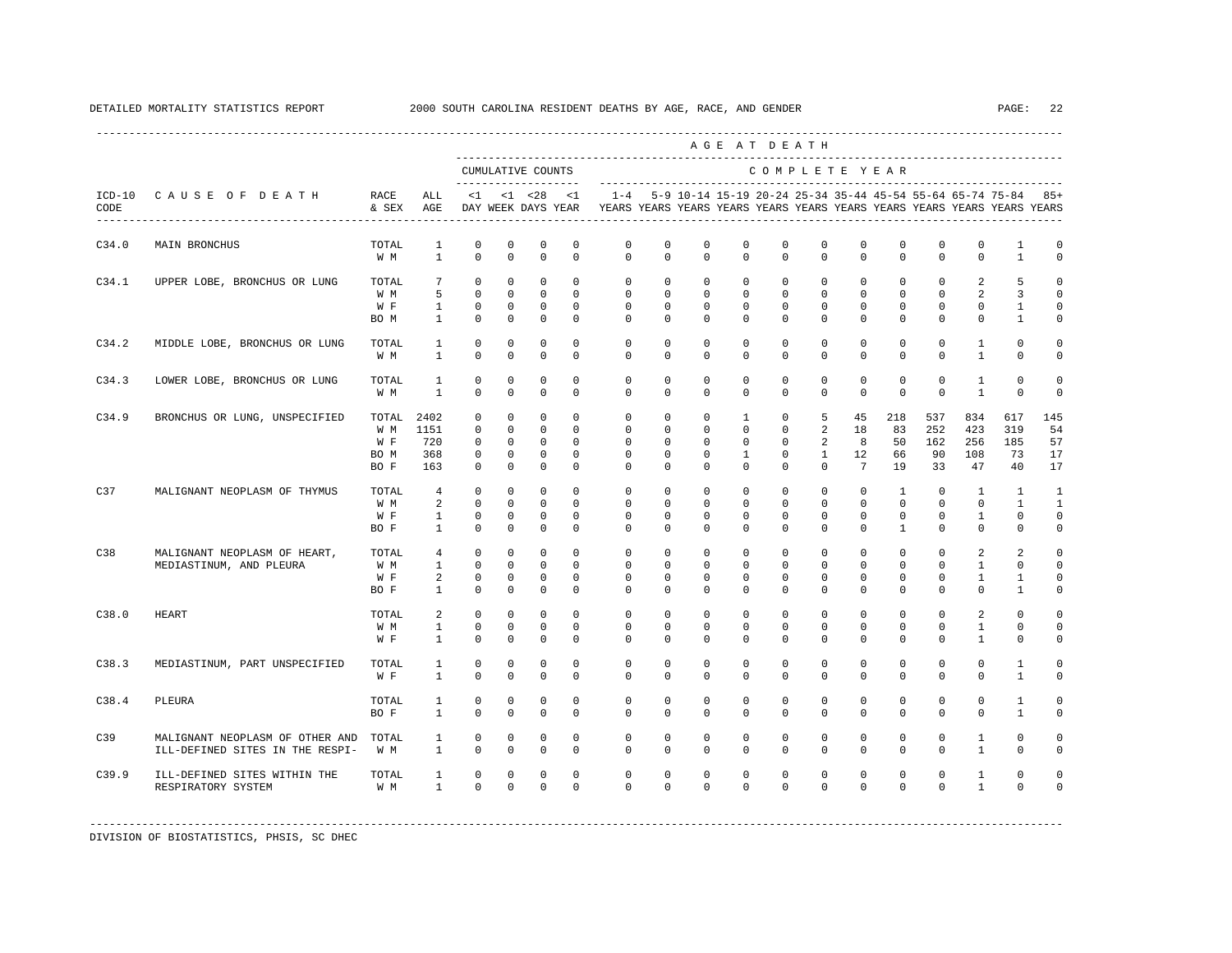|       |                                                                                       |                                     |                                                     |                                                        |                                                      |                                                         |                                                                |                                                                                    |                                                 |                                                    |                                                         | AGE AT DEATH                                                  |                                                   |                                                             |                                                   |                                                        |                                                          |                                    |                                                  |
|-------|---------------------------------------------------------------------------------------|-------------------------------------|-----------------------------------------------------|--------------------------------------------------------|------------------------------------------------------|---------------------------------------------------------|----------------------------------------------------------------|------------------------------------------------------------------------------------|-------------------------------------------------|----------------------------------------------------|---------------------------------------------------------|---------------------------------------------------------------|---------------------------------------------------|-------------------------------------------------------------|---------------------------------------------------|--------------------------------------------------------|----------------------------------------------------------|------------------------------------|--------------------------------------------------|
|       |                                                                                       |                                     |                                                     |                                                        |                                                      | CUMULATIVE COUNTS<br>--------------------               |                                                                |                                                                                    |                                                 |                                                    |                                                         | COMPLETE YEAR                                                 |                                                   |                                                             |                                                   |                                                        |                                                          |                                    |                                                  |
| CODE  | ICD-10 CAUSE OF DEATH                                                                 | RACE<br>& SEX                       | ALL<br>AGE                                          |                                                        | $<1$ $<1$ $<28$                                      | DAY WEEK DAYS YEAR                                      | < 1                                                            | $1 - 4$<br>YEARS YEARS YEARS YEARS YEARS YEARS YEARS YEARS YEARS YEARS YEARS YEARS |                                                 |                                                    |                                                         | 5-9 10-14 15-19 20-24 25-34 35-44 45-54 55-64 65-74 75-84     |                                                   |                                                             |                                                   |                                                        |                                                          |                                    | $85+$                                            |
| C40   | MALIGNANT NEOPLASM OF BONE AND<br>ARTICULAR CARTILAGE OF LIMBS                        | TOTAL<br>BO M                       | 1<br>$\mathbf{1}$                                   | 0<br>$\mathbf 0$                                       | 0<br>$\mathbf 0$                                     | 0<br>$\mathbf 0$                                        | 0<br>$\mathbf 0$                                               | 0<br>$\mathbf 0$                                                                   | $\mathbf{0}$<br>$\mathbf 0$                     | 0<br>$\mathbf 0$                                   | 0<br>$\mathbf 0$                                        | 0<br>$\mathbf{0}$                                             | $\mathbf{0}$<br>0                                 | 0<br>$\mathbf 0$                                            | $\mathbf{1}$<br>$\mathbf{1}$                      | 0<br>$\mathbf 0$                                       | $\mathbf{0}$<br>$\mathbf 0$                              | 0<br>0                             | 0<br>0                                           |
| C40.2 | LONG BONES OF LOWER LIMB                                                              | TOTAL<br>BO M                       | $\mathbf{1}$<br>$\mathbf{1}$                        | $\mathbf 0$<br>$\mathbf 0$                             | $\mathbf 0$<br>$\mathbf 0$                           | $\mathbf 0$<br>$\mathbf 0$                              | $\mathbf 0$<br>$\Omega$                                        | $\circ$<br>$\Omega$                                                                | $\mathbf 0$<br>$\Omega$                         | $\mathbf 0$<br>$\Omega$                            | $\mathbf 0$<br>$\Omega$                                 | $\mathbf 0$<br>$\Omega$                                       | $\mathbf 0$<br>$\Omega$                           | $\mathbf 0$<br>$\Omega$                                     | $\mathbf{1}$<br>$\mathbf{1}$                      | $\mathbf 0$<br>$\Omega$                                | $\mathbf 0$<br>$\mathbf 0$                               | $\mathbf{0}$<br>$\mathbf 0$        | 0<br>0                                           |
| C41   | MALIGNANT NEOPLASM OF BONE AND<br>ARTICULAR CARTILAGE OF OTHER &<br>UNSPECIFIED SITES | TOTAL<br>W M<br>W F<br>BO M         | 15<br>11<br>2<br>2                                  | $\Omega$<br>$\mathbf 0$<br>0<br>$\circ$                | $\Omega$<br>$\mathbf 0$<br>$\circ$<br>0              | $\Omega$<br>$\mathbf 0$<br>$\circ$<br>$^{\circ}$        | $\Omega$<br>$\mathbf 0$<br>$\mathbf 0$<br>0                    | $\Omega$<br>$\mathbf 0$<br>$^{\circ}$<br>$\mathbf{0}$                              | $\mathbf 0$<br>$\mathbf 0$<br>$\mathbf{0}$<br>0 | $\mathbf 0$<br>$\mathbf 0$<br>$\circ$<br>0         | $\mathbf{1}$<br>$\mathbf{1}$<br>0<br>0                  | 2<br>$\mathbf{1}$<br>$\mathbf{1}$<br>$\mathbf{0}$             | 2<br>$\overline{a}$<br>0<br>0                     | $\mathbf{1}$<br>$\mathbf 0$<br>$\mathbf{1}$<br>$\mathbf{0}$ | $\mathbf 0$<br>$\mathbf 0$<br>0<br>0              | $\mathbf{1}$<br>$\mathbf{1}$<br>0<br>0                 | 3<br>3<br>0<br>0                                         | 4<br>2<br>0<br>2                   | $\mathbf{1}$<br>$\mathbf{1}$<br>$\mathbf 0$<br>0 |
| C41.0 | BONES OF SKULL AND FACE                                                               | TOTAL<br>W M                        | 2<br>2                                              | $\mathbf 0$<br>$\mathbf 0$                             | $\mathbf 0$<br>$\mathbf 0$                           | $\mathbf 0$<br>$\mathbf 0$                              | $\Omega$<br>0                                                  | $\mathbf 0$<br>$\mathbf 0$                                                         | $\Omega$<br>0                                   | $\mathbf 0$<br>$\mathbf 0$                         | $\Omega$<br>0                                           | $\mathbf{0}$<br>0                                             | $\Omega$<br>0                                     | $\mathbf 0$<br>0                                            | $\Omega$<br>$\mathbf 0$                           | $\mathbf{1}$<br>$\mathbf{1}$                           | $\mathbf 0$<br>$\mathbf{0}$                              | $\mathbf{1}$<br>$\mathbf{1}$       | 0<br>0                                           |
| C41.1 | MANDIBLE                                                                              | TOTAL<br>W M                        | 2<br>2                                              | $\mathbf 0$<br>$\mathbf 0$                             | $\mathbf 0$<br>0                                     | $\mathbf 0$<br>$\mathbf 0$                              | $\Omega$<br>0                                                  | $\Omega$<br>$\mathbf{0}$                                                           | $\Omega$<br>$\mathbf 0$                         | $\Omega$<br>$\mathbf 0$                            | $\Omega$<br>0                                           | $\Omega$<br>$\mathbf 0$                                       | $\Omega$<br>$\mathbf 0$                           | $\Omega$<br>$\mathbf 0$                                     | $\Omega$<br>$\mathbf 0$                           | $\Omega$<br>$\mathbf 0$                                | $\mathbf{1}$<br>$\mathbf{1}$                             | $\Omega$<br>0                      | $\mathbf{1}$<br>$\mathbf{1}$                     |
| C41.3 | RIBS, STERNUM, AND CLAVICLE                                                           | TOTAL<br>W M                        | $\mathbf{1}$<br>$\mathbf{1}$                        | $\mathbf 0$<br>$^{\circ}$                              | $\mathbf 0$<br>$^{\circ}$                            | $\mathbf 0$<br>$\mathbf 0$                              | $\mathbf 0$<br>$\Omega$                                        | $\mathbf 0$<br>$\mathbf{0}$                                                        | $\mathbf 0$<br>$\Omega$                         | $\mathbf 0$<br>0                                   | $\mathbf 0$<br>0                                        | $\mathbf{0}$<br>$\Omega$                                      | $\mathbf 0$<br>0                                  | $\mathbf 0$<br>$\Omega$                                     | $\mathbf 0$<br>0                                  | $\mathbf 0$<br>$\Omega$                                | $\mathbf{1}$<br>$\mathbf{1}$                             | $\mathbf 0$<br>0                   | 0<br>0                                           |
| C41.9 | BONE AND ARTICULAR CARTILAGE,<br>UNSPECIFIED                                          | TOTAL<br>W M<br>W F<br>BO M         | 10<br>6<br>2<br>2                                   | $\mathbf 0$<br>$\mathbf 0$<br>$\Omega$<br>$\mathbf 0$  | $\mathbf 0$<br>$\Omega$<br>$\Omega$<br>$\mathbf 0$   | $\mathbf 0$<br>$\Omega$<br>$\mathbf 0$<br>$\mathbf 0$   | $\mathbf 0$<br>$\Omega$<br>$\Omega$<br>$\Omega$                | $\mathbf 0$<br>$\Omega$<br>$\Omega$<br>$\Omega$                                    | $\mathbf 0$<br>$\Omega$<br>$\Omega$<br>0        | $\mathbf 0$<br>$\Omega$<br>$\Omega$<br>$\Omega$    | $\mathbf{1}$<br>$\mathbf{1}$<br>$\Omega$<br>$\mathbf 0$ | 2<br>$\mathbf{1}$<br>$\mathbf{1}$<br>$\Omega$                 | 2<br>$\mathfrak{D}$<br>$\Omega$<br>$\mathbf 0$    | $\mathbf{1}$<br>$\Omega$<br>$\mathbf{1}$<br>$\Omega$        | $^{\circ}$<br>$\Omega$<br>$\Omega$<br>$\mathbf 0$ | $\mathbf 0$<br>$\Omega$<br>$\Omega$<br>$\Omega$        | $\mathbf{1}$<br>$\mathbf{1}$<br>$\Omega$<br>$\mathbf{0}$ | 3<br>$\mathbf{1}$<br>$\Omega$<br>2 | $\mathbf 0$<br>$\Omega$<br>$\Omega$<br>0         |
| C43   | MALIGNANT MELANOMA OF SKIN                                                            | TOTAL<br>W M<br>W F<br>BO M<br>BO F | 96<br>64<br>24<br>$\overline{4}$<br>$\overline{4}$  | $\circ$<br>0<br>$\circ$<br>$^{\circ}$<br>$^{\circ}$    | $\circ$<br>$^{\circ}$<br>$\Omega$<br>0<br>$^{\circ}$ | $\mathbf 0$<br>0<br>$\circ$<br>$^{\circ}$<br>$^{\circ}$ | $\mathbf 0$<br>$\Omega$<br>$\Omega$<br>$\mathbf 0$<br>$\Omega$ | $^{\circ}$<br>$\mathbf{0}$<br>$\Omega$<br>$\mathbf{0}$<br>$\Omega$                 | $\mathbf{0}$<br>0<br>$\Omega$<br>0<br>$\Omega$  | $\circ$<br>$^{\circ}$<br>$\Omega$<br>0<br>$\Omega$ | 0<br>$^{\circ}$<br>$\Omega$<br>0<br>$\Omega$            | $\mathbf{1}$<br>$\mathbf{1}$<br>$\Omega$<br>0<br>$\Omega$     | 5<br>4<br>$\mathbf{1}$<br>$\mathbf 0$<br>$\Omega$ | 9<br>$\overline{4}$<br>3<br>2<br>$\Omega$                   | 18<br>12<br>-6<br>$\mathbf 0$<br>$\Omega$         | 14<br>12<br>$\overline{1}$<br>$\mathbf{1}$<br>$\Omega$ | 24<br>15<br>$7\phantom{.0}$<br>$\mathbf 0$<br>2          | 17<br>9<br>6<br>1<br>1             | 8<br>7<br>$\mathbf 0$<br>$\mathbf 0$<br>1        |
| C43.6 | MALIGNANT MELANOMA OF UPPER<br>LIMB, INCLUDING SHOULDER                               | TOTAL<br>W F                        | $\mathbf{1}$<br>$\mathbf{1}$                        | $\mathbf 0$<br>$\mathbf 0$                             | $\mathbf 0$<br>$\mathbf 0$                           | $\mathbf 0$<br>$\mathbf 0$                              | $\mathbf 0$<br>$\mathbf 0$                                     | 0<br>$\Omega$                                                                      | 0<br>$\mathbf 0$                                | $\mathbf 0$<br>$\mathbf 0$                         | $\mathbf 0$<br>0                                        | $\mathbf 0$<br>$\mathbf{0}$                                   | 0<br>0                                            | 0<br>$\Omega$                                               | $\mathbf{1}$<br>$\mathbf{1}$                      | $\mathbf 0$<br>$^{\circ}$                              | $\mathbb O$<br>$\mathbf 0$                               | 0<br>0                             | 0<br>0                                           |
| C43.7 | MALIGNANT MELANOMA OF LOWER<br>LIMB, INCLUDING HIP                                    | TOTAL<br>W M                        | 1<br>$\mathbf{1}$                                   | $^{\circ}$<br>$\Omega$                                 | $^{\circ}$<br>$\Omega$                               | 0<br>$^{\circ}$                                         | 0<br>$\Omega$                                                  | 0<br>$\Omega$                                                                      | 0<br>$\Omega$                                   | $^{\circ}$<br>$\Omega$                             | 0<br>0                                                  | $\mathbf 0$<br>$\Omega$                                       | 0<br>$\Omega$                                     | 0<br>$\Omega$                                               | $\mathbf{1}$<br>$\overline{1}$                    | $^{\circ}$<br>$\Omega$                                 | 0<br>$\Omega$                                            | 0<br>$\Omega$                      | $\Omega$<br>0                                    |
| C43.9 | MALIGNANT MELANOMA OF SKIN,<br>UNSPECIFIED                                            | TOTAL<br>W M<br>W F<br>BO M<br>BO F | 94<br>63<br>23<br>$\overline{4}$<br>$4\overline{ }$ | $\mathbf 0$<br>$\Omega$<br>$\mathbf 0$<br>0<br>$\circ$ | $\mathbf 0$<br>$\Omega$<br>$\mathbf 0$<br>0<br>0     | $\mathbf 0$<br>$\Omega$<br>$\circ$<br>0<br>0            | $\Omega$<br>$\Omega$<br>$\Omega$<br>0<br>0                     | $\mathbf 0$<br>$\Omega$<br>$\Omega$<br>$\mathbf{0}$<br>$\mathbf{0}$                | $\mathbf 0$<br>$\Omega$<br>$\Omega$<br>0<br>0   | $\mathbf 0$<br>$\Omega$<br>$\Omega$<br>0<br>0      | $\mathbf 0$<br>$\Omega$<br>$\Omega$<br>0<br>0           | $\mathbf{1}$<br>$\mathbf{1}$<br>$\Omega$<br>0<br>$\mathbf{0}$ | 5<br>$4\overline{ }$<br>$\overline{1}$<br>0<br>0  | 9<br>$\overline{4}$<br>3<br>2<br>$\mathbf{0}$               | 16<br>11<br>-5<br>0<br>0                          | 14<br>12<br>$\overline{1}$<br>$\mathbf{1}$<br>$\circ$  | 24<br>1.5<br>$7\phantom{.0}$<br>0<br>2                   | 17<br>9<br>6<br>1<br>1             | 8<br>7<br>$\mathbf 0$<br>0<br>1                  |
| C44   | OTHER MALIGNANT NEOPLASMS OF<br>SKIN                                                  | TOTAL<br>W M<br>W F                 | 38<br>23<br>$7^{\circ}$                             | $\mathbf 0$<br>$\mathbf 0$<br>$\Omega$                 | $\mathbf{0}$<br>$\mathbf 0$<br>$\mathbf 0$           | $\mathbf 0$<br>$\circ$<br>$\overline{0}$                | $\mathbf 0$<br>$\mathbf 0$<br>$\Omega$                         | $\mathbf 0$<br>$\mathbf 0$<br>$\Omega$                                             | $\mathbf 0$<br>$\mathbf 0$<br>$\Omega$          | $\mathbf 0$<br>$\mathbf 0$<br>$\Omega$             | $\mathbf 0$<br>0<br>$\Omega$                            | $\mathbf{0}$<br>$\mathbf{0}$<br>$\Omega$                      | $\mathbf 0$<br>$\mathbf 0$<br>$\Omega$            | $\mathbf{1}$<br>$\mathbf{1}$<br>$\Omega$                    | $\overline{4}$<br>$\mathbf{3}$<br>$\Omega$        | 10<br>6<br>2                                           | $7\phantom{.0}$<br>$\overline{4}$<br>$\mathbf{1}$        | 8<br>3<br>4                        | 8<br>6<br>$\Omega$                               |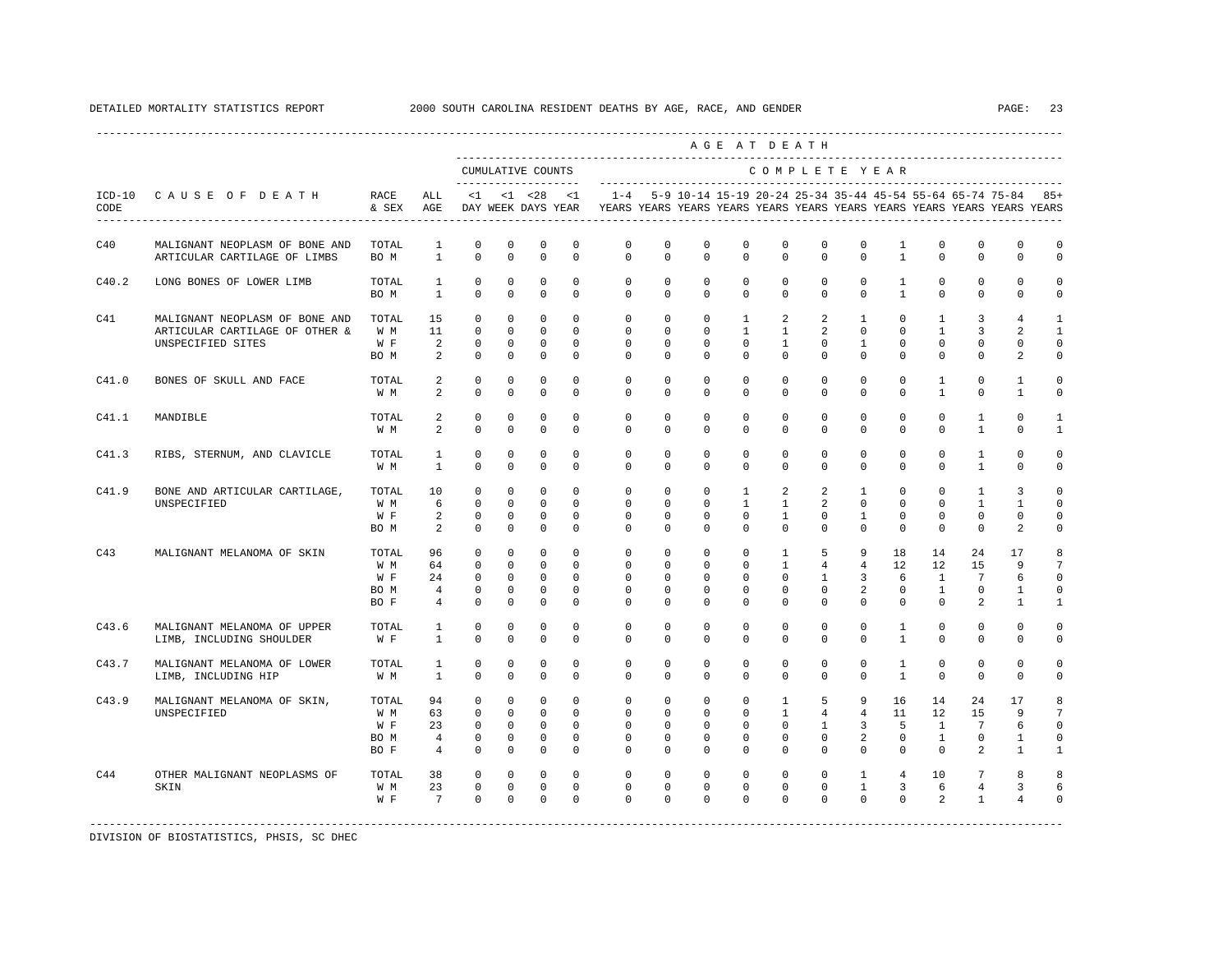|       |                                                   |                                     |                                                   |                                                                     |                                                                       |                                                                            |                                                              |                                                                                             |                                                                   |                                                                   |                                                                   | AGE AT DEATH                                                   |                                                                   |                                                                           |                                                                        |                                                                |                                                                |                                                                   |                                                   |
|-------|---------------------------------------------------|-------------------------------------|---------------------------------------------------|---------------------------------------------------------------------|-----------------------------------------------------------------------|----------------------------------------------------------------------------|--------------------------------------------------------------|---------------------------------------------------------------------------------------------|-------------------------------------------------------------------|-------------------------------------------------------------------|-------------------------------------------------------------------|----------------------------------------------------------------|-------------------------------------------------------------------|---------------------------------------------------------------------------|------------------------------------------------------------------------|----------------------------------------------------------------|----------------------------------------------------------------|-------------------------------------------------------------------|---------------------------------------------------|
|       |                                                   |                                     |                                                   |                                                                     |                                                                       | CUMULATIVE COUNTS<br>--------------------                                  |                                                              |                                                                                             |                                                                   |                                                                   |                                                                   |                                                                |                                                                   |                                                                           | COMPLETE YEAR                                                          |                                                                |                                                                |                                                                   |                                                   |
| CODE  | ICD-10 CAUSE OF DEATH<br>------------------------ | RACE<br>& SEX                       | ALL<br>AGE                                        | $\leq 1$                                                            |                                                                       | $<1$ $<28$                                                                 | < 1                                                          | DAY WEEK DAYS YEAR TYEARS YEARS YEARS YEARS YEARS YEARS YEARS YEARS YEARS YEARS YEARS YEARS |                                                                   |                                                                   |                                                                   |                                                                |                                                                   |                                                                           |                                                                        |                                                                |                                                                | 1-4 5-9 10-14 15-19 20-24 25-34 35-44 45-54 55-64 65-74 75-84 85+ |                                                   |
| C44   |                                                   | BO M<br>BO F                        | 5<br>$\overline{3}$                               | $\mathbf 0$<br>$\mathbf 0$                                          | $\mathbf 0$<br>$\mathbf 0$                                            | $\mathbf 0$<br>$\mathbf 0$                                                 | $^{\circ}$<br>$\circ$                                        | $\circ$<br>$\mathbf 0$                                                                      | $\mathbf{0}$<br>$\Omega$                                          | $\mathbf 0$<br>$\mathbf 0$                                        | $\mathbf 0$<br>$\Omega$                                           | $\mathbf 0$<br>$\mathbf 0$                                     | $\mathbf 0$<br>$\Omega$                                           | $\mathbf 0$<br>$\Omega$                                                   | $\mathbf 0$<br>$\mathbf{1}$                                            | 2<br>$\mathbf 0$                                               | 2<br>$\Omega$                                                  | 1<br>$\mathbf 0$                                                  | $\mathbf 0$<br>2                                  |
| C44.2 | SKIN OF EAR AND EXTERNAL<br>AURICULAR CANAL       | TOTAL<br>W F                        | $\mathbf{1}$<br>$\mathbf{1}$                      | $\circ$<br>$\mathbf 0$                                              | $\mathbf{0}$<br>$\mathbf 0$                                           | $\mathbf 0$<br>$\mathbf 0$                                                 | $\Omega$<br>$\Omega$                                         | $\Omega$<br>$\Omega$                                                                        | $\Omega$<br>$\Omega$                                              | $\circ$<br>$\Omega$                                               | $\Omega$<br>$\Omega$                                              | $\mathbf 0$<br>$\Omega$                                        | $\Omega$<br>$\Omega$                                              | $\circ$<br>$\Omega$                                                       | $\Omega$<br>$\Omega$                                                   | $\mathbf{0}$<br>$\Omega$                                       | $\mathbf 0$<br>$\Omega$                                        | $\mathbf{1}$<br>$\mathbf{1}$                                      | $\Omega$<br>$\circ$                               |
| C44.3 | SKIN OF OTHER AND UNSPECIFIED<br>PARTS OF FACE    | TOTAL<br>W M                        | 2<br>2                                            | $\mathbf{0}$<br>$\mathbf 0$                                         | $^{\circ}$<br>$\mathbf 0$                                             | $\circ$<br>$\mathbf 0$                                                     | $^{\circ}$<br>$\Omega$                                       | $\circ$<br>$\Omega$                                                                         | $\circ$<br>$\Omega$                                               | $\circ$<br>$\Omega$                                               | 0<br>$\Omega$                                                     | $\mathbf{0}$<br>$\Omega$                                       | 0<br>$\Omega$                                                     | $^{\circ}$<br>$\Omega$                                                    | 0<br>$\Omega$                                                          | $\mathbf{1}$<br>$\mathbf{1}$                                   | $\mathbf 0$<br>$\mathbf 0$                                     | $^{\circ}$<br>$\mathbf 0$                                         | 1<br>$\mathbf{1}$                                 |
| C44.4 | SKIN OF SCALP AND NECK                            | TOTAL<br>W M<br>W F<br>BO M<br>BO F | 20<br>12<br>$\mathbf{1}$<br>$\overline{4}$<br>3   | $\circ$<br>$\mathbf 0$<br>$\Omega$<br>$\mathbb O$<br>$\mathbf 0$    | $\mathbf{0}$<br>$\mathbf 0$<br>$\Omega$<br>$\mathbf 0$<br>$\mathbf 0$ | $\mathbf{0}$<br>$\mathbf{0}$<br>$\mathbf{0}$<br>$\mathbf 0$<br>$\mathbf 0$ | $\circ$<br>$\Omega$<br>$\Omega$<br>$\mathbb O$<br>$^{\circ}$ | $\circ$<br>$\mathbf 0$<br>$\Omega$<br>$\mathbb O$<br>$\mathbf 0$                            | $\mathbf 0$<br>$\Omega$<br>$\Omega$<br>$\mathbf 0$<br>$\mathbf 0$ | $\mathbf 0$<br>$\Omega$<br>$\Omega$<br>$\mathbf 0$<br>$\mathbf 0$ | $\mathbf 0$<br>$\Omega$<br>$\Omega$<br>$\mathbf 0$<br>$\mathbf 0$ | $\mathbf 0$<br>$\Omega$<br>$\Omega$<br>0<br>$\mathbf{0}$       | $\mathbf 0$<br>$\Omega$<br>$\Omega$<br>$\mathsf 0$<br>$\mathbf 0$ | $\mathbf 0$<br>$\Omega$<br>$\Omega$<br>$\mathsf{O}\xspace$<br>$\mathbf 0$ | $4\overline{ }$<br>3<br>$\Omega$<br>$\mathbf 0$<br>$\mathbf{1}$        | 5<br>3<br>$\Omega$<br>$\overline{2}$<br>$\mathbf 0$            | 5<br>2<br>$\overline{1}$<br>$\overline{a}$<br>$\mathbf{0}$     | 1<br>$\mathbf{1}$<br>$\Omega$<br>$\mathbf 0$<br>$\mathbf 0$       | 5<br>3<br>$\cap$<br>$\mathbf 0$<br>2              |
| C44.6 | SKIN OF UPPER LIMB, INCLUDING<br>SHOULDER         | TOTAL<br>W M                        | $\mathbf{1}$<br>$\mathbf{1}$                      | 0<br>$\mathbf 0$                                                    | 0<br>$\mathbf 0$                                                      | 0<br>$\mathbf 0$                                                           | $\mathbf 0$<br>$\Omega$                                      | $\Omega$<br>$\Omega$                                                                        | $\Omega$<br>$\Omega$                                              | 0<br>$\Omega$                                                     | 0<br>0                                                            | $\mathbf{0}$<br>$\Omega$                                       | $\Omega$<br>$\mathbf 0$                                           | $\mathbf 0$<br>$\Omega$                                                   | $^{\circ}$<br>$\mathbf 0$                                              | 0<br>$\Omega$                                                  | 1<br>$\mathbf{1}$                                              | $\mathbf 0$<br>$\Omega$                                           | $\Omega$<br>$\Omega$                              |
| C44.9 | MALIGNANT NEOPLASM OF SKIN,<br>UNSPECIFIED        | TOTAL<br>W M<br>W F<br>BO M         | 14<br>8<br>5<br>1                                 | $\mathbf 0$<br>$\mathbf 0$<br>$\mathbf 0$<br>$\mathbf 0$            | $\Omega$<br>$\mathbf{0}$<br>0<br>$\mathbf{0}$                         | $\mathbf 0$<br>$\mathbf{0}$<br>$\mathbf 0$<br>$\mathbf 0$                  | $\Omega$<br>$\Omega$<br>$^{\circ}$<br>$^{\circ}$             | $\Omega$<br>$\circ$<br>$\circ$<br>$\Omega$                                                  | $\Omega$<br>$\Omega$<br>$\circ$<br>$\circ$                        | $\Omega$<br>$\Omega$<br>0<br>0                                    | $\Omega$<br>$\Omega$<br>0<br>0                                    | $\Omega$<br>$\mathbf 0$<br>0<br>$\mathbf{0}$                   | $\Omega$<br>$\Omega$<br>$\mathbf 0$<br>0                          | $\mathbf{1}$<br>$\overline{1}$<br>$\mathbf 0$<br>$\Omega$                 | $\Omega$<br>$\Omega$<br>0<br>$\mathbf 0$                               | $\overline{4}$<br>$\overline{a}$<br>$\overline{2}$<br>$\Omega$ | $\overline{1}$<br>$\mathbf{1}$<br>$\mathbf{0}$<br>$\mathbf{0}$ | 6<br>2<br>3<br>1                                                  | $\mathfrak{D}$<br>2<br>$\mathbf 0$<br>$\Omega$    |
| C45   | MESOTHELIOMA                                      | TOTAL<br>W M<br>W F<br>BO M<br>BO F | 37<br>27<br>6<br>3<br>$\mathbf{1}$                | $\circ$<br>$\mathbf 0$<br>$\mathbf 0$<br>$\mathbb O$<br>$\mathbf 0$ | $\mathbf{0}$<br>$\mathbf{0}$<br>$\circ$<br>$\mathbf 0$<br>$\mathbf 0$ | $\mathbf 0$<br>$\mathbf{0}$<br>$\mathbf{0}$<br>$\mathbb O$<br>$\mathbf 0$  | $\Omega$<br>$\Omega$<br>$\Omega$<br>$\mathbf 0$<br>$\Omega$  | $\circ$<br>$\Omega$<br>$\Omega$<br>$\mathbf{0}$<br>$\Omega$                                 | $\mathbf 0$<br>$\Omega$<br>$\Omega$<br>$\mathbf 0$<br>$\Omega$    | $\mathbf 0$<br>$\Omega$<br>$\Omega$<br>$\mathbf 0$<br>$\Omega$    | $\mathbf 0$<br>$\Omega$<br>0<br>0<br>0                            | $\mathbf 0$<br>$\Omega$<br>$\Omega$<br>$\mathbf 0$<br>$\Omega$ | $\mathbf 0$<br>$\Omega$<br>$\Omega$<br>$\mathbf 0$<br>$\Omega$    | $\mathbf 0$<br>$\Omega$<br>$\Omega$<br>$\mathbf 0$<br>$\Omega$            | $\mathbf{1}$<br>$\mathbf{1}$<br>$\Omega$<br>$\mathbf 0$<br>$\mathbf 0$ | $\overline{2}$<br>2<br>$\Omega$<br>$\mathbf 0$<br>0            | 18<br>11<br>$\overline{3}$<br>3<br>1                           | 11<br>9<br>2<br>$\mathbf 0$<br>$\Omega$                           | 5<br>4<br>$\mathbf{1}$<br>$\mathbf 0$<br>$\Omega$ |
| C45.0 | MESOTHELIOMA OF PLEURA                            | TOTAL<br>W M<br>BO M                | 3<br>2<br>$\mathbf{1}$                            | $\circ$<br>$\circ$<br>$\circ$                                       | $\circ$<br>$\mathbf{0}$<br>$\mathbf{0}$                               | $\mathbf 0$<br>$\mathbf{0}$<br>$\mathbf 0$                                 | $\circ$<br>$\circ$<br>$\Omega$                               | $\circ$<br>$\circ$<br>$\Omega$                                                              | $\circ$<br>$\Omega$<br>$\Omega$                                   | $\circ$<br>$\Omega$<br>$\Omega$                                   | 0<br>$\Omega$<br>$\Omega$                                         | $\mathbf 0$<br>$\Omega$<br>$\Omega$                            | $\mathbf{0}$<br>$\Omega$<br>$\Omega$                              | $\mathbf 0$<br>$\Omega$<br>$\Omega$                                       | $\mathbf 0$<br>$\Omega$<br>$\Omega$                                    | $\mathbf 0$<br>$\mathbf 0$<br>$\Omega$                         | $\mathbf{1}$<br>$\mathbf{0}$<br>$\mathbf{1}$                   | 1<br>1<br>$\Omega$                                                | 1<br>$\mathbf{1}$<br>$\Omega$                     |
| C45.1 | MESOTHELIOMA OF PERITONEUM                        | TOTAL<br>W M<br>W F<br>BO F         | 3<br>$\mathbf{1}$<br>$\mathbf{1}$<br>$\mathbf{1}$ | $\mathbf 0$<br>$\mathbf 0$<br>$\mathbf 0$<br>$\mathbf 0$            | $\mathbf 0$<br>$\circ$<br>$\mathbf{0}$<br>$\mathbf 0$                 | $\mathbf 0$<br>$\mathbf 0$<br>$\mathbf{0}$<br>$\mathbf 0$                  | $\mathbf 0$<br>$^{\circ}$<br>$^{\circ}$<br>$^{\circ}$        | $\circ$<br>$\mathbf{0}$<br>$\circ$<br>$\Omega$                                              | $\mathbf 0$<br>0<br>$\Omega$<br>0                                 | $\mathbf 0$<br>$\mathbf 0$<br>0<br>$^{\circ}$                     | $\mathbf 0$<br>0<br>$\Omega$<br>0                                 | $\mathbf 0$<br>0<br>$\mathbf{0}$<br>$\mathbf 0$                | $\mathbf{0}$<br>$\Omega$<br>$\Omega$<br>0                         | $\mathbf 0$<br>0<br>$\Omega$<br>$\mathbf 0$                               | $\mathbf 0$<br>$\mathbf 0$<br>$\mathbf 0$<br>$^{\circ}$                | $\mathbf{1}$<br>$\mathbf{1}$<br>0<br>0                         | 2<br>$\mathbf 0$<br>1<br>1                                     | $\mathbf 0$<br>0<br>$\mathbf{0}$<br>$\Omega$                      | $\cap$<br>$\Omega$<br>$\Omega$<br>$\mathbf 0$     |
| C45.7 | MESOTHELIOMA OF OTHER SITES                       | TOTAL<br>W M<br>W F                 | 6<br>5<br>$\mathbf{1}$                            | $\circ$<br>$\mathbb O$<br>$\Omega$                                  | $\mathbf{0}$<br>$\mathbf 0$<br>$\Omega$                               | $\mathbf 0$<br>$\mathbf 0$<br>$\Omega$                                     | $\Omega$<br>$^{\circ}$<br>$\Omega$                           | $\Omega$<br>$\Omega$<br>$\Omega$                                                            | $\Omega$<br>$\Omega$<br>$\Omega$                                  | $\Omega$<br>$\Omega$<br>$\Omega$                                  | $\Omega$<br>$\Omega$<br>$\Omega$                                  | $\Omega$<br>$\Omega$<br>$\Omega$                               | $\Omega$<br>$\Omega$<br>$\Omega$                                  | $\Omega$<br>$\Omega$<br>$\Omega$                                          | $\Omega$<br>$\Omega$<br>$\Omega$                                       | $\Omega$<br>$\mathbf 0$<br>$\Omega$                            | $\overline{4}$<br>3<br>$\overline{1}$                          | 2<br>2<br>$\Omega$                                                | $\Omega$<br>$\Omega$<br>$\Omega$                  |
| C45.9 | MESOTHELIOMA, UNSPECIFIED                         | TOTAL<br>W M<br>W F<br>BO M         | 25<br>19<br>$\overline{4}$<br>2                   | $\circ$<br>$\circ$<br>$\overline{0}$<br>$\Omega$                    | $\mathbf{0}$<br>$\overline{0}$<br>$\overline{0}$<br>$\mathbf 0$       | $\mathbf{0}$<br>$\circ$<br>$\circ$<br>$\mathbf 0$                          | $\circ$<br>$\circ$<br>$\mathbf{0}$<br>$\Omega$               | $\mathbf{0}$<br>$\circ$<br>$\circ$<br>$\Omega$                                              | $\circ$<br>$\mathbf 0$<br>$\mathbf 0$<br>$\Omega$                 | $\circ$<br>$\mathbf{0}$<br>$\mathbf 0$<br>$\Omega$                | $\circ$<br>$\mathbf 0$<br>0<br>$\Omega$                           | $\circ$<br>$\mathbf 0$<br>$\mathbf 0$<br>$\Omega$              | $\mathbf{0}$<br>$\Omega$<br>$\mathbf 0$<br>$\Omega$               | 0<br>$\Omega$<br>$\mathbf 0$<br>$\Omega$                                  | $\mathbf{1}$<br>$\mathbf{1}$<br>0<br>$\Omega$                          | $\mathbf{1}$<br>$\mathbf{1}$<br>$\mathbf 0$<br>$\Omega$        | 11<br>8<br>$\mathbf{1}$<br>2                                   | 8<br>6<br>2<br>$\mathbf 0$                                        | $\overline{4}$<br>3<br>1<br>$\Omega$              |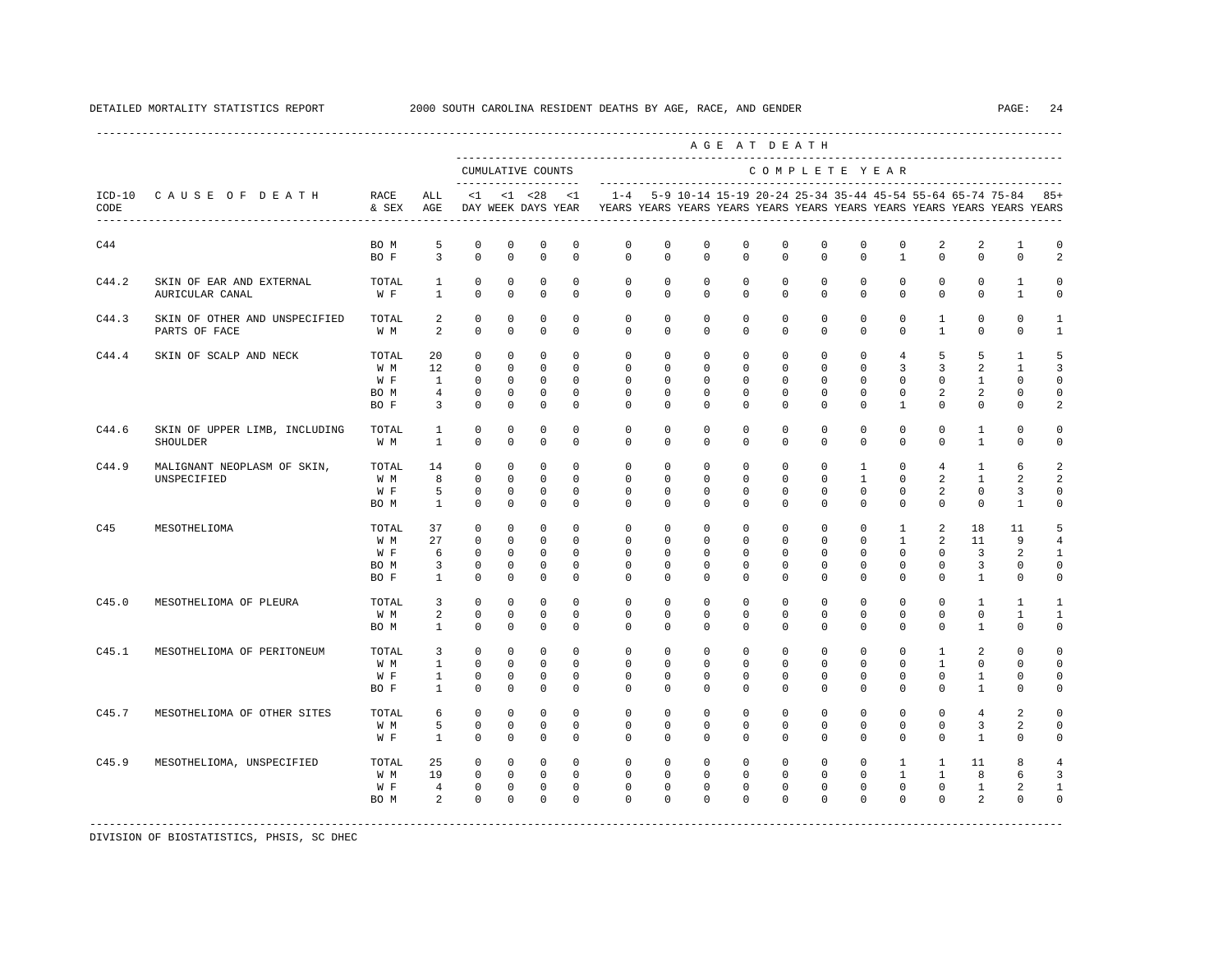|       |                                                                   |                                     |                                          |                                                                     |                                                                     |                                                                                      |                                                                    |                                                                                                  |                                                                 |                                                                    |                                                                       | AGE AT DEATH                                                                |                                                                                      |                                                                               |                                                                      |                                                                      |                                                         |                                                                |                                                                          |
|-------|-------------------------------------------------------------------|-------------------------------------|------------------------------------------|---------------------------------------------------------------------|---------------------------------------------------------------------|--------------------------------------------------------------------------------------|--------------------------------------------------------------------|--------------------------------------------------------------------------------------------------|-----------------------------------------------------------------|--------------------------------------------------------------------|-----------------------------------------------------------------------|-----------------------------------------------------------------------------|--------------------------------------------------------------------------------------|-------------------------------------------------------------------------------|----------------------------------------------------------------------|----------------------------------------------------------------------|---------------------------------------------------------|----------------------------------------------------------------|--------------------------------------------------------------------------|
|       |                                                                   |                                     |                                          |                                                                     |                                                                     | CUMULATIVE COUNTS                                                                    |                                                                    |                                                                                                  |                                                                 |                                                                    |                                                                       |                                                                             |                                                                                      | COMPLETE YEAR                                                                 |                                                                      |                                                                      |                                                         |                                                                |                                                                          |
| CODE  | ICD-10 CAUSE OF DEATH                                             | RACE<br>& SEX                       | ALL<br>AGE                               | $\leq 1$                                                            |                                                                     | $<1$ $<28$                                                                           | <1                                                                 | DAY WEEK DAYS YEAR YEARS YEARS YEARS YEARS YEARS YEARS YEARS YEARS YEARS YEARS YEARS YEARS YEARS |                                                                 | 1-4 5-9 10-14 15-19 20-24 25-34 35-44 45-54 55-64 65-74 75-84      |                                                                       |                                                                             |                                                                                      |                                                                               |                                                                      |                                                                      |                                                         |                                                                | $85+$                                                                    |
| C46   | KAPOSI'S SARCOMA                                                  | TOTAL<br>BO M                       | $\overline{1}$<br>$\mathbf{1}$           | $\Omega$<br>$\Omega$                                                | $\Omega$<br>$\Omega$                                                | $\Omega$<br>$\Omega$                                                                 | $\Omega$<br>$\Omega$                                               | $\Omega$<br>$\Omega$                                                                             | $\Omega$<br>$\Omega$                                            | $\Omega$<br>$\Omega$                                               | $\Omega$<br>$\Omega$                                                  | $\Omega$<br>$\Omega$                                                        | $\Omega$<br>$\Omega$                                                                 | $\Omega$<br>$\Omega$                                                          | $\Omega$<br>$\Omega$                                                 | $\Omega$<br>$\Omega$                                                 | $\mathbf{1}$<br>$\mathbf{1}$                            | $\Omega$<br>$\Omega$                                           | $\circ$<br>$\mathbf 0$                                                   |
| C46.9 | KAPOSI'S SARCOMA, UNSPECIFIED                                     | TOTAL<br>BO M                       | 1<br>$\mathbf{1}$                        | $\circ$<br>$\Omega$                                                 | $\mathbf 0$<br>$\Omega$                                             | $\mathbf 0$<br>$\Omega$                                                              | $\Omega$<br>$\Omega$                                               | $\circ$<br>$\Omega$                                                                              | $\circ$<br>$\Omega$                                             | $\mathbf{0}$<br>$\Omega$                                           | $\mathbf{0}$<br>$\Omega$                                              | $\circ$<br>$\Omega$                                                         | $\Omega$<br>$\Omega$                                                                 | $\circ$<br>$\Omega$                                                           | $\Omega$<br>$\Omega$                                                 | $\mathbf{0}$<br>$\Omega$                                             | $\mathbf{1}$<br>$\mathbf{1}$                            | $\mathbf 0$<br>$\Omega$                                        | $\circ$<br>$\circ$                                                       |
| C47   | MALIGNANT NEOPLASM OF<br>PERIPHERAL NERVES & AUTONOMIC            | TOTAL<br>BO F                       | $\mathbf{1}$<br>$\mathbf{1}$             | $\circ$<br>$\circ$                                                  | $\mathbf{0}$<br>$\mathbf 0$                                         | $\mathbf 0$<br>$\mathbf 0$                                                           | $\Omega$<br>$\Omega$                                               | $\circ$<br>$\Omega$                                                                              | $\circ$<br>$\Omega$                                             | $\circ$<br>$\circ$                                                 | $\mathbf{0}$<br>$\mathbf 0$                                           | $\circ$<br>$\circ$                                                          | $\circ$<br>$\mathbf 0$                                                               | $\mathbf{0}$<br>$\Omega$                                                      | $\mathbf{1}$<br>$\mathbf{1}$                                         | $\circ$<br>$\Omega$                                                  | $\mathbf 0$<br>$\mathbf 0$                              | $\mathbf{0}$<br>$\mathbf{0}$                                   | $\mathsf 0$<br>$\mathbf 0$                                               |
| C47.9 | PERIPHERAL NERVES AND AUTONOMIC<br>NERVOUS SYSTEM, UNSPECIFIED    | TOTAL<br>BO F                       | $\mathbf{1}$<br>$\mathbf{1}$             | $\Omega$<br>$\Omega$                                                | $\Omega$<br>$\Omega$                                                | $\Omega$<br>$\Omega$                                                                 | $\Omega$<br>$\Omega$                                               | $\Omega$<br>$\Omega$                                                                             | $\Omega$<br>$\Omega$                                            | $\mathbf{0}$<br>$\Omega$                                           | $\Omega$<br>$\Omega$                                                  | $\circ$<br>$\Omega$                                                         | $\Omega$<br>$\Omega$                                                                 | $\Omega$<br>$\Omega$                                                          | $\mathbf{1}$<br>$\mathbf{1}$                                         | $\Omega$<br>$\Omega$                                                 | $\Omega$<br>$\Omega$                                    | $\mathbf{0}$<br>$\Omega$                                       | $\circ$<br>$\mathbf 0$                                                   |
| C48   | MALIGNANT NEOPLASM OF RETRO-<br>PERITONEUM AND PERITONEUM         | TOTAL<br>W F<br>BO F                | 6<br>5<br>$\overline{1}$                 | $\circ$<br>$\mathbf 0$<br>$\Omega$                                  | $\circ$<br>$\Omega$<br>$\Omega$                                     | $\circ$<br>$\mathbf 0$<br>$\Omega$                                                   | $\Omega$<br>$\Omega$<br>$\Omega$                                   | $\circ$<br>$\circ$<br>$\Omega$                                                                   | $\circ$<br>$\Omega$<br>$\Omega$                                 | $\mathbf{0}$<br>$\mathbf 0$<br>$\Omega$                            | $\mathbf{0}$<br>$\mathbf{0}$<br>$\cap$                                | $\circ$<br>$\circ$<br>$\Omega$                                              | $\circ$<br>$\mathbf 0$<br>$\Omega$                                                   | $\circ$<br>$\mathbf 0$<br>$\Omega$                                            | $\mathbf{0}$<br>$\Omega$<br>$\cap$                                   | $\mathbf{1}$<br>$\mathbf 0$<br>$\mathbf{1}$                          | 2<br>2<br>$\Omega$                                      | 2<br>2<br>$\Omega$                                             | 1<br>$\mathbf{1}$<br>$\Omega$                                            |
| C48.0 | RETROPERITONEUM                                                   | TOTAL<br>BO F                       | $\mathbf{1}$<br>$\mathbf{1}$             | $\mathbf 0$<br>$\Omega$                                             | $\mathbf 0$<br>$\Omega$                                             | $\mathbf 0$<br>$\Omega$                                                              | $\mathbf 0$<br>$\Omega$                                            | $\circ$<br>$\Omega$                                                                              | $\circ$<br>$\Omega$                                             | $\circ$<br>$\Omega$                                                | $\mathbf 0$<br>$\Omega$                                               | $\mathbf 0$<br>$\Omega$                                                     | $\mathbf 0$<br>$\Omega$                                                              | $\mathbf 0$<br>$\Omega$                                                       | $\mathbf 0$<br>$\Omega$                                              | $\mathbf{1}$<br>$\mathbf{1}$                                         | $\mathbf 0$<br>$\Omega$                                 | $\mathbf{0}$<br>$\Omega$                                       | $\mathbf 0$<br>$\Omega$                                                  |
| C48.2 | PERITONEUM, UNSPECIFIED                                           | TOTAL<br>W F                        | 5<br>5                                   | $\mathbf 0$<br>$\Omega$                                             | $\mathbf 0$<br>$\Omega$                                             | $\mathbf 0$<br>$\Omega$                                                              | $\Omega$<br>$\Omega$                                               | $\circ$<br>$\Omega$                                                                              | $\circ$<br>$\Omega$                                             | $\circ$<br>$\Omega$                                                | $\mathbf 0$<br>$\Omega$                                               | $\circ$<br>$\Omega$                                                         | $\mathbf 0$<br>$\Omega$                                                              | $\mathbf 0$<br>$\Omega$                                                       | $\mathbf 0$<br>$\Omega$                                              | $\mathbf 0$<br>$\Omega$                                              | 2<br>$\mathcal{L}$                                      | 2<br>$\mathfrak{D}$                                            | 1<br>$\mathbf{1}$                                                        |
| C49   | MALIGNANT NEOPLASM OF OTHER CON- TOTAL<br>NECTIVE AND SOFT TISSUE | W M<br>W F<br>BO M<br>BO F          | 40<br>14<br>14<br>$\overline{2}$<br>1 O  | $^{\circ}$<br>$\overline{0}$<br>$\mathbf 0$<br>$\Omega$<br>$\Omega$ | $\mathbf{0}$<br>$\mathbf 0$<br>$\mathbf{0}$<br>$\Omega$<br>$\Omega$ | $\circ$<br>$\circ$<br>$\Omega$<br>$\Omega$<br>$\Omega$                               | $\Omega$<br>$\Omega$<br>$\Omega$<br>$\Omega$<br>$\Omega$           | $\mathbf{0}$<br>$\circ$<br>$\circ$<br>$\Omega$<br>$\cap$                                         | $\circ$<br>$\circ$<br>$\Omega$<br>$\Omega$<br>$\Omega$          | $\circ$<br>$\circ$<br>$\mathbf{0}$<br>$\Omega$<br>$\Omega$         | $\mathbf{1}$<br>$\mathbf{1}$<br>$\Omega$<br>$\Omega$<br>$\Omega$      | $\mathbf{1}$<br>$\circ$<br>$\Omega$<br>$\Omega$<br>$\mathbf{1}$             | $\overline{4}$<br>$\mathbf{1}$<br>$\overline{1}$<br>$\overline{1}$<br>$\overline{1}$ | $\overline{4}$<br>$\circ$<br>$\mathfrak{D}$<br>$\mathbf{1}$<br>$\overline{1}$ | $\overline{4}$<br>$\overline{4}$<br>$\Omega$<br>$\Omega$<br>$\Omega$ | $7\phantom{.0}$<br>2<br>$\overline{3}$<br>$\Omega$<br>$\overline{2}$ | 8<br>$\overline{4}$<br>2<br>$\Omega$<br>$\mathcal{L}$   | 8<br>$\mathbf{1}$<br>6<br>$\mathbf{0}$<br>$\mathbf{1}$         | 3<br>$\mathbf{1}$<br>$\overline{0}$<br>$\circ$<br>$\overline{a}$         |
| C49.2 | CONNECTIVE AND SOFT TISSUE OF<br>LOWER LIMB, INCLUDING HIP        | TOTAL<br>W M<br>BO F                | 2<br>$\mathbf{1}$<br>$\mathbf{1}$        | $\mathbf 0$<br>$\Omega$<br>$\Omega$                                 | $\mathbf{0}$<br>$\Omega$<br>$\Omega$                                | $\circ$<br>$\Omega$<br>$\Omega$                                                      | $\Omega$<br>$\Omega$<br>$\Omega$                                   | $\circ$<br>$\Omega$<br>$\cap$                                                                    | $\circ$<br>$\Omega$<br>$\Omega$                                 | $\mathbf{0}$<br>$\mathbf 0$<br>$\Omega$                            | $\circ$<br>$\mathbf 0$<br>$\Omega$                                    | $\circ$<br>$\mathbf 0$<br>$\Omega$                                          | $\circ$<br>$\mathbf 0$<br>$\Omega$                                                   | $\circ$<br>$\mathbf 0$<br>$\Omega$                                            | $\mathbf{0}$<br>$\Omega$<br>$\Omega$                                 | $\mathbf 0$<br>$\mathbf 0$<br>$\Omega$                               | 2<br>$\mathbf{1}$<br>$\overline{1}$                     | $\mathbf{0}$<br>$\mathbf 0$<br>$\Omega$                        | $\circ$<br>$\mathbf 0$<br>$\circ$                                        |
| C49.4 | CONNECTIVE AND SOFT TISSUE OF<br>ABDOMEN                          | TOTAL<br>W M<br>W F<br>BO F         | 5<br>$\mathbf{1}$<br>2<br>$\overline{a}$ | $\circ$<br>$\mathbf{0}$<br>$\mathbf{0}$<br>$\Omega$                 | $\circ$<br>$^{\circ}$<br>$\mathbf{0}$<br>$\Omega$                   | $\mathbf 0$<br>$\overline{0}$<br>$\circ$<br>$\Omega$                                 | $\circ$<br>$\Omega$<br>$\mathbf 0$<br>$\Omega$                     | $\circ$<br>$\circ$<br>$\mathbf 0$<br>$\Omega$                                                    | $\circ$<br>$\circ$<br>$\circ$<br>$\Omega$                       | $\mathbf 0$<br>$\mathbf{0}$<br>$\mathbf 0$<br>$\Omega$             | $\mathbf{0}$<br>$^{\circ}$<br>0<br>$\Omega$                           | $\circ$<br>$\mathbf 0$<br>$\mathbf 0$<br>$\Omega$                           | $\circ$<br>$\Omega$<br>$\mathbf 0$<br>$\Omega$                                       | $\mathbf{0}$<br>$\mathbf 0$<br>$\mathbf 0$<br>$\Omega$                        | $\mathbf{0}$<br>$\Omega$<br>$\mathbf 0$<br>$\Omega$                  | $\circ$<br>$\circ$<br>$\mathbf 0$<br>$\Omega$                        | $\mathbf{1}$<br>1<br>$\mathbf 0$<br>$\Omega$            | $\overline{3}$<br>$\mathbf{0}$<br>2<br>$\mathbf{1}$            | $\mathbf{1}$<br>$\circ$<br>$\mathbf 0$<br>$\mathbf{1}$                   |
| C49.5 | CONNECTIVE AND SOFT TISSUE OF<br>PELVIS                           | TOTAL<br>W F<br>BO F                | 2<br>$\mathbf{1}$<br>$\mathbf{1}$        | $\mathbf 0$<br>$\Omega$<br>$\mathbf 0$                              | $\mathbf 0$<br>$\Omega$<br>$\mathbf 0$                              | $\circ$<br>$\Omega$<br>$\circ$                                                       | $\Omega$<br>$\Omega$<br>$\Omega$                                   | $\circ$<br>$\Omega$<br>$\Omega$                                                                  | $\mathbf 0$<br>$\Omega$<br>$\Omega$                             | $\mathbf{0}$<br>$\circ$<br>$\Omega$                                | $\mathbf 0$<br>$\Omega$<br>$\mathbf 0$                                | $\mathbf{0}$<br>$\circ$<br>$\Omega$                                         | $\mathbf{0}$<br>$\Omega$<br>$\Omega$                                                 | $\mathbf{1}$<br>$\mathbf{1}$<br>$\Omega$                                      | $\mathbf 0$<br>$\Omega$<br>$\Omega$                                  | $\mathbf{1}$<br>$\mathbf{0}$<br>$\mathbf{1}$                         | $\mathbf{0}$<br>$\Omega$<br>$\Omega$                    | $\mathbf 0$<br>$\mathbf 0$<br>$\Omega$                         | $\mathsf 0$<br>$\circ$<br>$\mathbf 0$                                    |
| C49.9 | CONNECTIVE AND SOFT TISSUE,<br>UNSPECIFIED                        | TOTAL<br>W M<br>W F<br>BO M<br>BO F | 31<br>12<br>11<br>2<br>6                 | $\overline{0}$<br>$\mathbf{0}$<br>$\circ$<br>$\circ$<br>$\Omega$    | $\circ$<br>$\circ$<br>$\overline{0}$<br>$\Omega$                    | $\mathbf{0}$<br>$\overline{0}$<br>$0\qquad 0$<br>$\overline{\phantom{0}}$<br>$\circ$ | $\Omega$<br>$\mathbf{0}$<br>$\Omega$<br>$\overline{0}$<br>$\Omega$ | $\circ$<br>$\mathbb O$<br>$\circ$<br>$\circ$<br>$\Omega$                                         | $\circ$<br>$\mathbb O$<br>$\circ$<br>$\overline{0}$<br>$\Omega$ | $\mathbf{0}$<br>$\mathbf 0$<br>$\mathbf{0}$<br>$\circ$<br>$\Omega$ | $\mathbf{1}$<br>$\mathbf{1}$<br>$\circ$<br>$\overline{0}$<br>$\Omega$ | $\mathbf{1}$<br>$\circ$<br>$\mathbf{0}$<br>$\overline{0}$<br>$\overline{1}$ | $\overline{4}$<br>$\mathbf{1}$<br>$\mathbf{1}$<br>$\mathbf{1}$<br>$\mathbf{1}$       | $\overline{3}$<br>$\circ$<br>$\mathbf{1}$<br>$\mathbf{1}$<br>$\mathbf{1}$     | $\overline{4}$<br>$\overline{4}$<br>$\Omega$<br>$\circ$<br>$\Omega$  | 6<br>2<br>$\overline{3}$<br>$\mathbb O$<br>$\mathbf{1}$              | 5<br>$\overline{a}$<br>2<br>$\mathbf 0$<br>$\mathbf{1}$ | 5<br>$\mathbf{1}$<br>$\overline{4}$<br>$\circ$<br>$\mathbf{0}$ | $\overline{a}$<br>$\mathbf{1}$<br>$\mathbf 0$<br>$\circ$<br>$\mathbf{1}$ |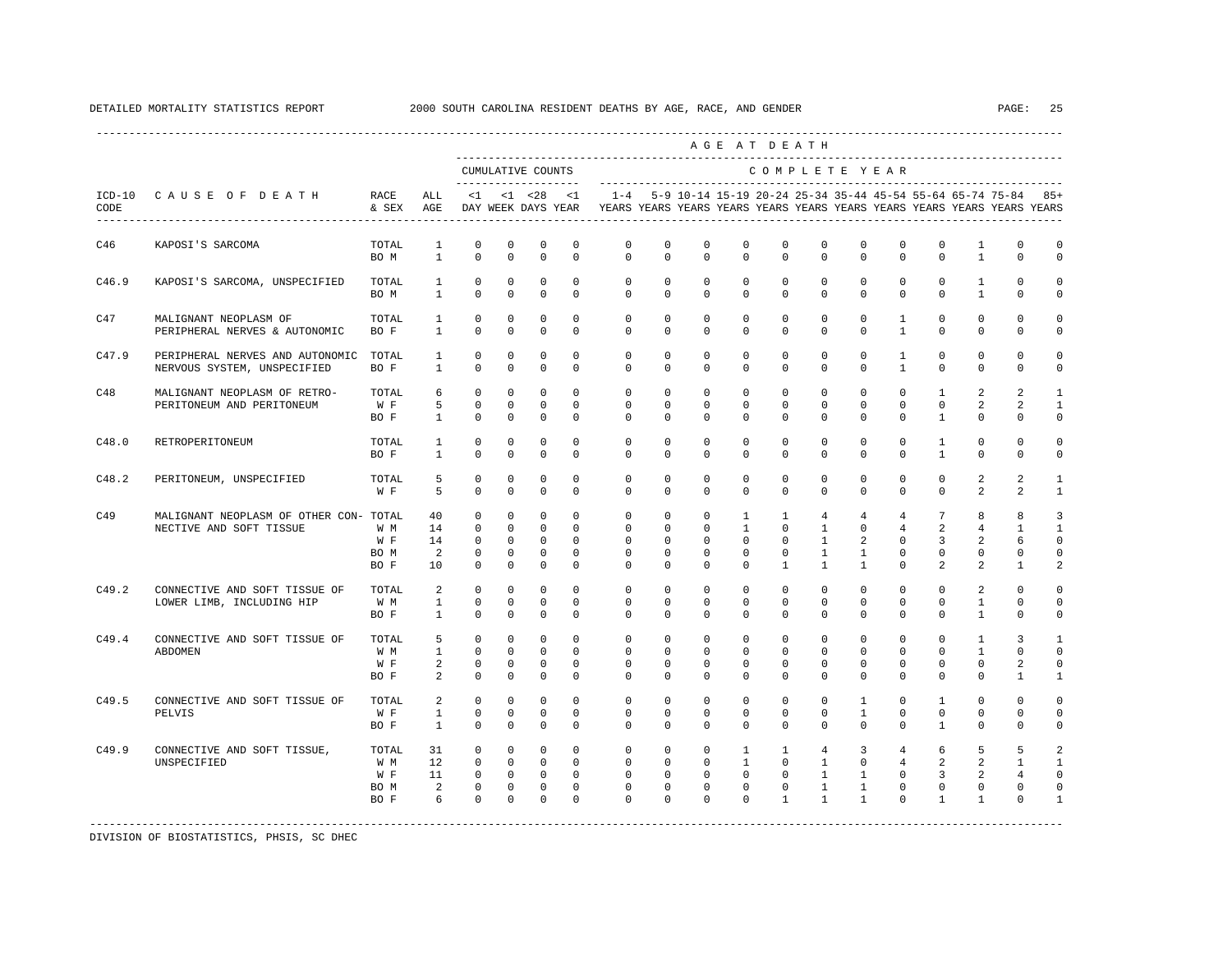----------------------------------------------------------------------------------------------------------------------------------------------------

|                  |                                       |               |                |                                           |             |             |                      |                                                                                                       |              |             |             | AGE AT DEATH                                                  |                |                |                |                |                 |                |                |
|------------------|---------------------------------------|---------------|----------------|-------------------------------------------|-------------|-------------|----------------------|-------------------------------------------------------------------------------------------------------|--------------|-------------|-------------|---------------------------------------------------------------|----------------|----------------|----------------|----------------|-----------------|----------------|----------------|
|                  |                                       |               |                | CUMULATIVE COUNTS<br>-------------------- |             |             |                      |                                                                                                       |              |             |             | COMPLETE YEAR                                                 |                |                |                |                |                 |                |                |
| $ICD-10$<br>CODE | CAUSE OF DEATH                        | RACE<br>& SEX | ALL<br>AGE     |                                           |             |             | $<1$ $<1$ $<28$ $<1$ | $1 - 4$<br>DAY WEEK DAYS YEAR YEARS YEARS YEARS YEARS YEARS YEARS YEARS YEARS YEARS YEARS YEARS YEARS |              |             |             | 5-9 10-14 15-19 20-24 25-34 35-44 45-54 55-64 65-74 75-84 85+ |                |                |                |                |                 |                |                |
| C50              | MALIGNANT NEOPLASM OF BREAST          | TOTAL         | 637            | $\mathbf 0$                               | $\mathbf 0$ | $\mathbf 0$ | $\mathbf 0$          | $\mathbf 0$                                                                                           | $\mathbf 0$  | $\mathbf 0$ | $\mathbf 0$ | $\mathbf 0$                                                   | 8              | 59             | 121            | 97             | 139             | 148            | 65             |
|                  |                                       | W M           | $\overline{7}$ | $\mathbf 0$                               | $\mathbf 0$ | $\mathbf 0$ | $\mathbf 0$          | $\mathbf 0$                                                                                           | $\Omega$     | $\mathbf 0$ | $\mathbf 0$ | $\mathbf 0$                                                   | $\mathbf 0$    | $\mathbf 0$    | $\mathbf 0$    | $\overline{3}$ | 2               | 2              | $\mathbf 0$    |
|                  |                                       | W F           | 422            | 0                                         | $\mathbf 0$ | 0           | $\mathbf 0$          | 0                                                                                                     | $\mathbf 0$  | 0           | $\mathbf 0$ | $\mathbf 0$                                                   | $\overline{4}$ | 27             | 68             | 64             | 95              | 115            | 49             |
|                  |                                       | BO F          | 208            | $^{\circ}$                                | 0           | $\mathbf 0$ | $\mathbf 0$          | $\mathbf{0}$                                                                                          | $\mathbf 0$  | $\mathbf 0$ | $\mathbf 0$ | $\mathbf 0$                                                   | $\overline{4}$ | 32             | 53             | 30             | 42              | 31             | 16             |
| C50.9            | BREAST, UNSPECIFIED                   | TOTAL         | 637            | 0                                         | $\mathbf 0$ | $\mathbf 0$ | $\Omega$             | $\mathbf{0}$                                                                                          | $\mathbf 0$  | $\mathbf 0$ | $\mathbf 0$ | $\mathbf 0$                                                   | 8              | 59             | 121            | 97             | 139             | 148            | 65             |
|                  |                                       | W M           | 7              | 0                                         | $\mathbf 0$ | $\mathbf 0$ | $\mathbf 0$          | $\mathbf{0}$                                                                                          | $\mathbf 0$  | $\mathbf 0$ | $\mathbf 0$ | $\mathbf 0$                                                   | $\mathbf 0$    | $\overline{0}$ | $\mathbf 0$    | $\overline{3}$ | 2               | 2              | 0              |
|                  |                                       | W F           | 422            | 0                                         | $\mathbf 0$ | $\mathbf 0$ | $\mathbf 0$          | $\mathbf 0$                                                                                           | $\mathbf 0$  | 0           | $\mathbf 0$ | $\mathbf 0$                                                   | $\overline{4}$ | 27             | 68             | 64             | 95              | 115            | 49             |
|                  |                                       | BO F          | 208            | $\mathbf 0$                               | $\mathbf 0$ | $\mathbf 0$ | $\mathbf 0$          | $\Omega$                                                                                              | $\mathbf 0$  | $\mathbf 0$ | $\mathbf 0$ | $\mathbf 0$                                                   | $\overline{4}$ | 32             | 53             | 30             | 42              | 31             | 16             |
| C51              | MALIGNANT NEOPLASM OF VULVA           | TOTAL         | 12             | $\mathbf 0$                               | $^{\circ}$  | $\mathbf 0$ | $\mathbf 0$          | $\mathbf{0}$                                                                                          | $\mathbf 0$  | $\mathbf 0$ | $\mathbf 0$ | $\mathbf 0$                                                   | $\mathbf 0$    | $\mathbf{1}$   | $\mathbf{1}$   | $\mathbf 0$    | $\mathbf{1}$    | 5              | $\overline{4}$ |
|                  |                                       | W F           | 10             | 0                                         | $\mathbf 0$ | 0           | $\mathbf 0$          | 0                                                                                                     | $\mathbf{0}$ | 0           | 0           | $\mathbf 0$                                                   | $\mathsf{O}$   | $\mathbf 0$    | $\mathbf{1}$   | 0              | $\mathbf{1}$    | $\overline{4}$ | $\overline{4}$ |
|                  |                                       | BO F          | 2              | $\Omega$                                  | $\Omega$    | $\Omega$    | $\Omega$             | $\Omega$                                                                                              | $\Omega$     | $\Omega$    | $\mathbf 0$ | $\Omega$                                                      | $\Omega$       | $\mathbf{1}$   | $\Omega$       | $\Omega$       | $\Omega$        | $\mathbf{1}$   | $\Omega$       |
| C51.9            | VULVA, UNSPECIFIED                    | TOTAL         | 12             | 0                                         | $\mathbf 0$ | $\mathbf 0$ | $\mathbf 0$          | $\mathbf 0$                                                                                           | $\mathbf 0$  | $\mathbf 0$ | $\mathbf 0$ | $\mathbf 0$                                                   | $\mathbf 0$    | $\mathbf{1}$   | 1              | 0              | 1               | 5              |                |
|                  |                                       | W F           | 10             | 0                                         | 0           | 0           | $^{\circ}$           | 0                                                                                                     | 0            | 0           | 0           | $\mathbf{0}$                                                  | $\mathbf 0$    | $\mathbf 0$    | $\mathbf{1}$   | $\mathbf 0$    | $\mathbf{1}$    | $\overline{4}$ | $\overline{4}$ |
|                  |                                       | BO F          | 2              | $\mathbf 0$                               | $\mathbf 0$ | $\mathbf 0$ | $\mathbf 0$          | $\Omega$                                                                                              | $\Omega$     | $\mathbf 0$ | $\mathbf 0$ | $\mathbf 0$                                                   | $\mathbf 0$    | $\mathbf{1}$   | $\mathbf 0$    | $\mathbf 0$    | $\mathbf 0$     | $\mathbf{1}$   | $\Omega$       |
| C52              | MALIGNANT NEOPLASM OF VAGINA          | TOTAL         | 1              | 0                                         | 0           | $\mathbf 0$ | $\mathbf 0$          | 0                                                                                                     | $\mathbf 0$  | $^{\circ}$  | $\mathbf 0$ | $\mathbf 0$                                                   | $\mathbf 0$    | 1              | 0              | 0              | $\mathbf 0$     | $\mathbf 0$    | $\Omega$       |
|                  |                                       | W F           | $\mathbf{1}$   | $\mathbf 0$                               | $\mathbf 0$ | 0           | $\mathbf 0$          | $\mathbf 0$                                                                                           | $\mathbf 0$  | $\mathbf 0$ | $\mathbf 0$ | 0                                                             | 0              | $\mathbf{1}$   | 0              | 0              | $\mathbf 0$     | $\mathbf 0$    | $\circ$        |
| C53              | MALIGNANT NEOPLASM OF CERVIX          | TOTAL         | 65             | $\Omega$                                  | $\Omega$    | $\Omega$    | $\Omega$             | $\Omega$                                                                                              | $\Omega$     | $\mathbf 0$ | $\mathbf 0$ | $\Omega$                                                      | 3              | 9              | 11             | 13             | 13              | 10             | 6              |
|                  | <b>UTERI</b>                          | W F           | 20             | $\mathbf 0$                               | $\mathbf 0$ | $\mathbf 0$ | $\mathbf 0$          | $\mathbf 0$                                                                                           | $\circ$      | $\mathbf 0$ | $\mathbf 0$ | $\mathbf 0$                                                   | $\mathbf 0$    | 3              | 6              | $\overline{4}$ | $\overline{2}$  | $\mathbf{1}$   | $\overline{4}$ |
|                  |                                       | BO F          | 45             | 0                                         | 0           | $\mathbf 0$ | $\mathbf 0$          | 0                                                                                                     | $\mathbf 0$  | 0           | 0           | 0                                                             | 3              | 6              | 5              | 9              | 11              | 9              | $\overline{c}$ |
| C53.9            | CERVIX UTERI, UNSPECIFIED             | TOTAL         | 65             | $\mathbf 0$                               | $\mathbf 0$ | $\mathbf 0$ | $\mathbf 0$          | 0                                                                                                     | $\circ$      | $\mathbf 0$ | $\mathbf 0$ | $\mathbf{0}$                                                  | 3              | 9              | 11             | 13             | 13              | 10             | 6              |
|                  |                                       | W F           | 20             | $\mathbf 0$                               | $^{\circ}$  | $\mathbf 0$ | $^{\circ}$           | $\mathbf 0$                                                                                           | 0            | $^{\circ}$  | $^{\circ}$  | $\mathbf 0$                                                   | $\mathbf{0}$   | 3              | 6              | $\overline{4}$ | 2               | 1              |                |
|                  |                                       | BO F          | 45             | $\mathbf 0$                               | $\mathbf 0$ | $\mathbf 0$ | $\mathbf 0$          | $\Omega$                                                                                              | $\mathbf 0$  | $\mathbf 0$ | $\mathbf 0$ | $\mathbf 0$                                                   | 3              | 6              | 5              | 9              | 11              | 9              | $\overline{c}$ |
| C54              | MALIGNANT NEOPLASM OF CORPUS          | TOTAL         | 42             | $\mathbf 0$                               | $\Omega$    | $\Omega$    | $\Omega$             | $\mathbf{0}$                                                                                          | $\mathbf 0$  | $\mathbf 0$ | $\mathbf 0$ | $\mathbf 0$                                                   | $\mathbf 0$    | 2              | 6              | 5              | 12              | 13             |                |
|                  | <b>UTERI</b>                          | W F           | 30             | $\mathbf 0$                               | $\mathbf 0$ | $\mathbf 0$ | $\mathbf 0$          | $\mathbf 0$                                                                                           | $\Omega$     | $\mathbf 0$ | $\mathbf 0$ | $\mathbf 0$                                                   | $\mathbf 0$    | 2              | 5              | $\overline{4}$ | 5               | 10             | $\overline{4}$ |
|                  |                                       | BO F          | 12             | 0                                         | 0           | $\mathbf 0$ | $^{\circ}$           | 0                                                                                                     | $\mathbf{0}$ | 0           | 0           | $\mathbf{0}$                                                  | $\mathbf 0$    | $\mathbf 0$    | $\mathbf{1}$   | $\mathbf{1}$   | $7\phantom{.0}$ | $\overline{3}$ | $\Omega$       |
| C54.1            | ENDOMETRIUM                           | TOTAL         | 42             | $\mathbf 0$                               | $\Omega$    | $\Omega$    | $\Omega$             | $\Omega$                                                                                              | $\Omega$     | $\mathbf 0$ | $\mathbf 0$ | $\Omega$                                                      | $\mathbf 0$    | 2              | 6              | 5              | 12              | 13             |                |
|                  |                                       | W F           | 30             | $\mathbf 0$                               | $\mathbf 0$ | $\mathsf 0$ | $\mathbf 0$          | $\mathbf 0$                                                                                           | $\mathbf 0$  | $\mathbf 0$ | $\mathbf 0$ | $\mathbf 0$                                                   | $\mathbf 0$    | 2              | 5              | $\overline{4}$ | 5               | 10             | $\overline{4}$ |
|                  |                                       | BO F          | 12             | 0                                         | 0           | $\mathbf 0$ | $^{\circ}$           | 0                                                                                                     | 0            | 0           | 0           | $\mathbf 0$                                                   | 0              | $\mathbf 0$    | $\mathbf{1}$   | $\mathbf{1}$   | 7               | 3              | $\circ$        |
| C <sub>55</sub>  | MALIGNANT NEOPLASM OF UTERUS,         | TOTAL         | 30             | $\mathbf 0$                               | $\mathbf 0$ | $\mathbf 0$ | $\mathbf 0$          | $\mathbf{0}$                                                                                          | $\mathbf 0$  | $\mathbf 0$ | $\mathbf 0$ | $\mathbf 0$                                                   | $\mathbf 0$    | $\mathbf{1}$   | 3              | 6              | 8               | 6              | 6              |
|                  | PART UNSPECIFIED                      | W F           | 12             | 0                                         | $\mathbf 0$ | $\mathbf 0$ | $\mathbf 0$          | $\mathbb O$                                                                                           | $\mathbf 0$  | $\mathbf 0$ | $\mathbf 0$ | 0                                                             | 0              | $\mathbf{1}$   | 3              | $\mathbf{1}$   | $\overline{a}$  | 3              | $\overline{c}$ |
|                  |                                       | BO F          | 18             | $\mathbf 0$                               | $\mathbf 0$ | $\mathbf 0$ | $\mathbf 0$          | $\mathbf{0}$                                                                                          | $\mathbf 0$  | $\mathbf 0$ | $\mathbf 0$ | $\mathbf 0$                                                   | $\mathbf 0$    | $\mathbf 0$    | $\mathbf 0$    | 5              | 6               | 3              | $\overline{4}$ |
| C56              | MALIGNANT NEOPLASM OF OVARY           | TOTAL         | 172            | $^{\circ}$                                | $\mathbf 0$ | $\mathbf 0$ | $\Omega$             | $\mathbf 0$                                                                                           | $\mathbf 0$  | $\mathbf 0$ | $\mathbf 0$ | $\mathbf 0$                                                   | $\mathbf{1}$   | 5              | 21             | 27             | 39              | 53             | 26             |
|                  |                                       | W F           | 135            | $\mathbf 0$                               | $\mathbf 0$ | $\mathbf 0$ | $\mathbf 0$          | $\mathbf 0$                                                                                           | $\mathbf 0$  | $\mathbf 0$ | $\mathbf 0$ | $\mathbf 0$                                                   | $\mathbf{1}$   | 3              | 17             | 21             | 32              | 40             | 21             |
|                  |                                       | BO F          | 37             | 0                                         | 0           | $\mathbf 0$ | $^{\circ}$           | 0                                                                                                     | $\mathbf{0}$ | 0           | 0           | $\mathbf{0}$                                                  | $\mathbf{0}$   | 2              | $\overline{4}$ | 6              | $7\overline{ }$ | 13             | 5              |
| C57              | MALIGNANT NEOPLASM OF OTHER AND TOTAL |               | $\overline{4}$ | $\mathbf 0$                               | $\mathbf 0$ | $\mathbf 0$ | $\mathbf 0$          | $\Omega$                                                                                              | $\Omega$     | $\mathbf 0$ | $\mathbf 0$ | $\mathbf{0}$                                                  | $\mathbf 0$    | $\mathbf 0$    | $\mathbf{1}$   | $\mathbf 0$    | 2               | $\mathbf{1}$   | $\Omega$       |
|                  |                                       |               |                |                                           |             |             |                      |                                                                                                       |              |             |             |                                                               |                |                |                |                |                 |                |                |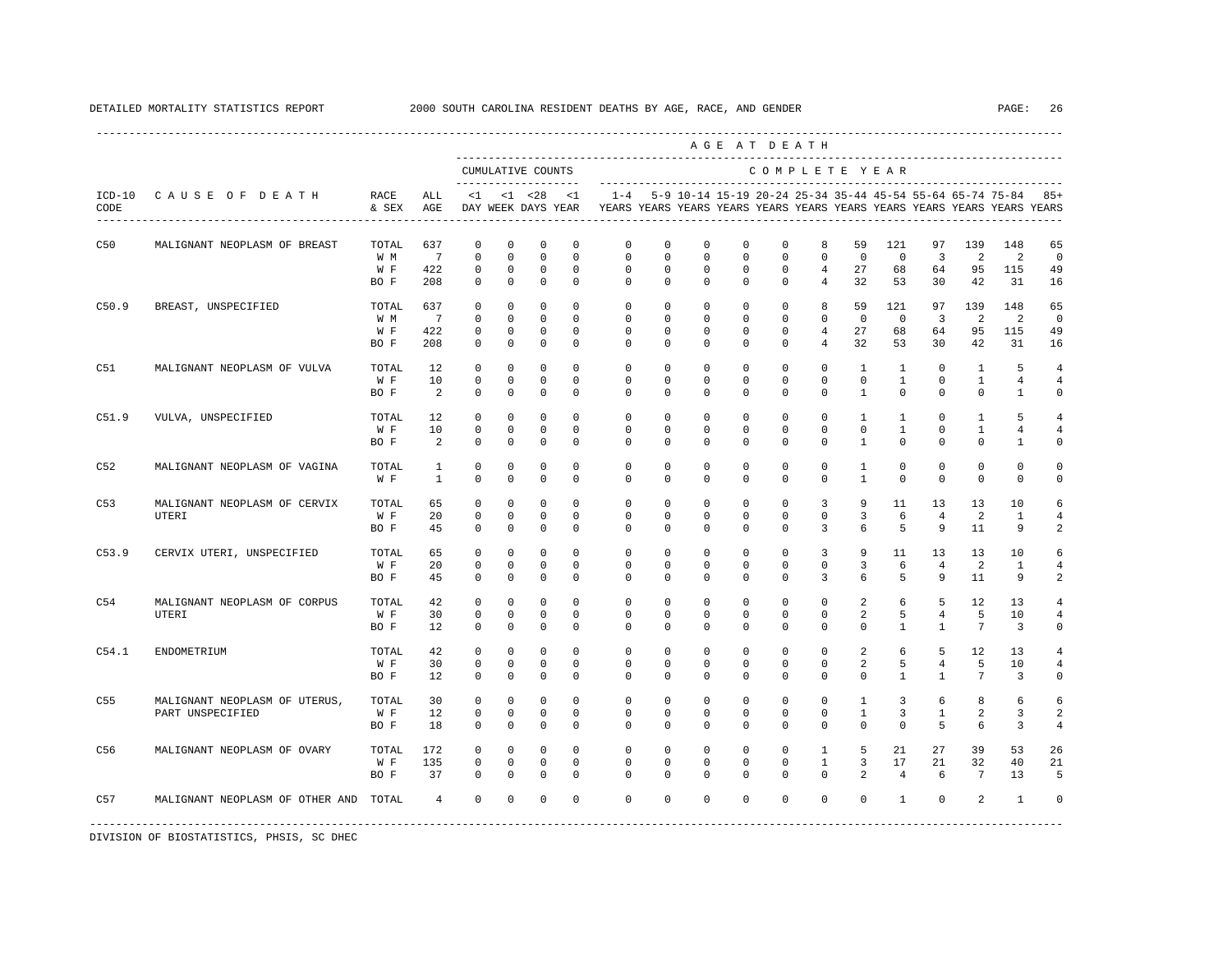|                  |                                                      |                                     |                                   |                                                                         |                                                                |                                                                    |                                                          |                                                                                            |                                                                  |                                                                       |                                                             | AGE AT DEATH                                                |                                                                    |                                                    |                                                  |                                         |                                            |                                                                     |                                     |
|------------------|------------------------------------------------------|-------------------------------------|-----------------------------------|-------------------------------------------------------------------------|----------------------------------------------------------------|--------------------------------------------------------------------|----------------------------------------------------------|--------------------------------------------------------------------------------------------|------------------------------------------------------------------|-----------------------------------------------------------------------|-------------------------------------------------------------|-------------------------------------------------------------|--------------------------------------------------------------------|----------------------------------------------------|--------------------------------------------------|-----------------------------------------|--------------------------------------------|---------------------------------------------------------------------|-------------------------------------|
|                  |                                                      |                                     |                                   |                                                                         |                                                                | CUMULATIVE COUNTS<br>--------------------                          |                                                          |                                                                                            |                                                                  |                                                                       |                                                             | COMPLETE YEAR                                               |                                                                    |                                                    |                                                  |                                         |                                            |                                                                     |                                     |
| $ICD-10$<br>CODE | CAUSE OF DEATH                                       | RACE<br>& SEX                       | ALL<br>AGE                        | <1                                                                      |                                                                | $< 1$ $< 28$                                                       | <1                                                       | DAY WEEK DAYS YEAR TEARS YEARS YEARS YEARS YEARS YEARS YEARS YEARS YEARS YEARS YEARS YEARS |                                                                  |                                                                       |                                                             |                                                             |                                                                    |                                                    |                                                  |                                         |                                            | $1-4$ 5-9 10-14 15-19 20-24 25-34 35-44 45-54 55-64 65-74 75-84 85+ |                                     |
| C57              | UNSPECIFIED FEMALE GENITAL<br>ORGANS                 | W F<br>BO F                         | 3<br>$\mathbf{1}$                 | $\mathbf 0$<br>$\Omega$                                                 | $^{\circ}$<br>$\Omega$                                         | $\mathbf 0$<br>$\Omega$                                            | $\mathbf 0$<br>$\Omega$                                  | $\mathbf{0}$<br>$\Omega$                                                                   | $\mathbf 0$<br>$\Omega$                                          | $\mathbf 0$<br>$\Omega$                                               | $\mathbf 0$<br>$\Omega$                                     | $\mathbf 0$<br>$\Omega$                                     | $\mathbf 0$<br>$\Omega$                                            | $\mathbf 0$<br>$\Omega$                            | $\mathbf 0$<br>$\mathbf{1}$                      | $\mathbf 0$<br>$\Omega$                 | 2<br>$\Omega$                              | 1<br>$\Omega$                                                       | $\mathbf 0$<br>$\Omega$             |
| C57.0            | FALLOPIAN TUBE                                       | TOTAL<br>W F                        | $\mathbf{1}$<br>$\mathbf{1}$      | $\mathbb O$<br>$\mathbf 0$                                              | $\mathbf 0$<br>$\mathbf 0$                                     | $\mathbf 0$<br>$\mathbf 0$                                         | $\mathbf 0$<br>$\mathbf 0$                               | $\mathbf{0}$<br>$\mathbf 0$                                                                | $\mathbf{0}$<br>$\mathbf 0$                                      | $\mathbb O$<br>$\mathbf 0$                                            | $\mathbf 0$<br>$\mathbf 0$                                  | $\mathbf{0}$<br>$\mathbf 0$                                 | $\mathbf 0$<br>$\mathbf 0$                                         | $\mathbf{0}$<br>$\mathbf 0$                        | $\mathbf 0$<br>$\mathbf 0$                       | $\mathbf 0$<br>$\mathbf 0$              | $\mathbf 0$<br>$\mathbf 0$                 | 1<br>$\mathbf{1}$                                                   | $\mathbf 0$<br>$\mathbf 0$          |
| C57.7            | OTHER SPECIFIED FEMALE GENITAL TOTAL<br>ORGANS       | W F                                 | $\mathbf{1}$<br>$\mathbf{1}$      | $\mathbf 0$<br>$\Omega$                                                 | $^{\circ}$<br>$\Omega$                                         | $\Omega$<br>$\Omega$                                               | $\Omega$<br>$\Omega$                                     | $\Omega$<br>$\Omega$                                                                       | $\Omega$<br>$\Omega$                                             | $\mathbf 0$<br>$\Omega$                                               | $\Omega$<br>$\Omega$                                        | $\Omega$<br>$\Omega$                                        | $\Omega$<br>$\Omega$                                               | $\Omega$<br>$\Omega$                               | $\mathbf 0$<br>$\Omega$                          | $\mathbf 0$<br>$\Omega$                 | 1<br>$\mathbf{1}$                          | $\mathbf 0$<br>$\Omega$                                             | $\Omega$<br>$\Omega$                |
| C57.9            | FEMALE GENITAL ORGAN,<br>UNSPECIFIED                 | TOTAL<br>W F<br>BO F                | 2<br>$\mathbf{1}$<br>$\mathbf{1}$ | $\Omega$<br>$\mathbf 0$<br>$\Omega$                                     | $\Omega$<br>$\circ$<br>$\Omega$                                | $\Omega$<br>$\circ$<br>$\Omega$                                    | $\Omega$<br>$\Omega$<br>$\Omega$                         | $\Omega$<br>$\Omega$<br>$\Omega$                                                           | $\Omega$<br>$\Omega$<br>$\Omega$                                 | $\Omega$<br>$\mathbf 0$<br>$\Omega$                                   | $\Omega$<br>$\mathbf 0$<br>$\Omega$                         | $\Omega$<br>$\Omega$<br>$\Omega$                            | $\Omega$<br>$\Omega$<br>$\Omega$                                   | $\Omega$<br>$\Omega$<br>$\Omega$                   | $\mathbf{1}$<br>$\mathbf 0$<br>$\mathbf{1}$      | $\Omega$<br>$\mathbf 0$<br>$\Omega$     | $\mathbf{1}$<br>1<br>$\Omega$              | $\Omega$<br>$\mathbf{0}$<br>$\Omega$                                | $\Omega$<br>$\Omega$<br>$\Omega$    |
| C60              | MALIGNANT NEOPLASM OF PENIS                          | TOTAL<br>W M                        | 5<br>5                            | $\mathbf 0$<br>$\Omega$                                                 | $^{\circ}$<br>$\Omega$                                         | 0<br>$\Omega$                                                      | $\Omega$<br>$\Omega$                                     | $\Omega$<br>$\Omega$                                                                       | $\Omega$<br>$\Omega$                                             | $\Omega$<br>$\Omega$                                                  | $\Omega$<br>$\Omega$                                        | $\Omega$<br>$\Omega$                                        | $\Omega$<br>$\Omega$                                               | $\Omega$<br>$\Omega$                               | $\mathbf{1}$<br>$\mathbf{1}$                     | 2<br>$\mathfrak{D}$                     | $\mathbf{1}$<br>$\mathbf{1}$               | $\Omega$<br>$\Omega$                                                | -1<br>1                             |
| C60.9            | PENIS, UNSPECIFIED                                   | TOTAL<br>W M                        | 5<br>5                            | $\mathbf 0$<br>$\mathbf 0$                                              | $\mathbf 0$<br>$^{\circ}$                                      | $\mathbf 0$<br>$^{\circ}$                                          | $\mathbf 0$<br>$\Omega$                                  | $\mathbf{0}$<br>$\Omega$                                                                   | $\mathbf 0$<br>$\Omega$                                          | $\mathbf 0$<br>$\Omega$                                               | $\mathbf 0$<br>$\Omega$                                     | $\mathbf 0$<br>$\Omega$                                     | $\mathbf 0$<br>$\Omega$                                            | $\mathbf 0$<br>$\Omega$                            | 1<br>$\mathbf{1}$                                | 2<br>2                                  | 1<br>1                                     | $\mathbf 0$<br>$\Omega$                                             | 1<br>$\mathbf{1}$                   |
| C61              | MALIGNANT NEOPLASM OF PROSTATE                       | TOTAL<br>W M<br>BO M                | 510<br>285<br>225                 | $\Omega$<br>$\mathbf 0$<br>$\Omega$                                     | $\Omega$<br>$^{\circ}$<br>$\Omega$                             | $\Omega$<br>$\mathbf 0$<br>$\Omega$                                | $\Omega$<br>$\Omega$<br>$\Omega$                         | $\Omega$<br>$\mathbf{0}$<br>$\Omega$                                                       | $\Omega$<br>$\mathbf 0$<br>$\Omega$                              | $\Omega$<br>$\mathbf 0$<br>$\Omega$                                   | $\Omega$<br>$\mathbf 0$<br>$\Omega$                         | $\Omega$<br>$\mathbf 0$<br>$\Omega$                         | $\Omega$<br>$\mathbf 0$<br>$\Omega$                                | 2<br>$\mathbf{1}$<br>$\mathbf{1}$                  | $\overline{3}$<br>$\overline{a}$<br>$\mathbf{1}$ | 37<br>25<br>12.                         | 141<br>72<br>69                            | 201<br>108<br>93                                                    | 126<br>77<br>49                     |
| C62              | MALIGNANT NEOPLASM OF TESTIS                         | TOTAL<br>W M<br>BO M                | 6<br>$\overline{4}$<br>2          | $\mathbf 0$<br>$\mathbf 0$<br>$\mathbf 0$                               | $\circ$<br>$\circ$<br>$\circ$                                  | $^{\circ}$<br>$\circ$<br>$^{\circ}$                                | $\Omega$<br>$\mathbf 0$<br>$\Omega$                      | $\mathbf{0}$<br>$\mathbf 0$<br>$\Omega$                                                    | $\mathbf 0$<br>$\mathbf{0}$<br>$\mathbf{0}$                      | $\mathbf 0$<br>$\mathbf 0$<br>$\Omega$                                | $\mathbf{1}$<br>$\mathbf 0$<br>$\mathbf{1}$                 | $\mathbf 0$<br>$\mathbf 0$<br>$\Omega$                      | 3<br>2<br>$\mathbf{1}$                                             | $\overline{a}$<br>$\overline{a}$<br>$\Omega$       | $\mathbf 0$<br>$\mathbf{0}$<br>$\mathbf 0$       | $\mathbf{0}$<br>$\mathbf 0$<br>$\Omega$ | $\mathbf 0$<br>$\mathbf 0$<br>$\mathbf{0}$ | $\Omega$<br>$\mathbf 0$<br>0                                        | $\mathbf 0$<br>$\mathbf 0$<br>0     |
| C62.9            | TESTIS, UNSPECIFIED                                  | TOTAL<br>W M<br>BO M                | 6<br>$\overline{4}$<br>2          | $\Omega$<br>$\mathbf 0$<br>$\circ$                                      | $\Omega$<br>$^{\circ}$<br>0                                    | $\Omega$<br>$\Omega$<br>0                                          | $\Omega$<br>$\Omega$<br>$\Omega$                         | $\Omega$<br>$\Omega$<br>$\Omega$                                                           | $\Omega$<br>$\Omega$<br>0                                        | $\Omega$<br>$\Omega$<br>$\Omega$                                      | $\overline{1}$<br>$\Omega$<br>$\mathbf{1}$                  | $\Omega$<br>$\Omega$<br>$\Omega$                            | 3<br>2<br>$\mathbf{1}$                                             | $\overline{a}$<br>2<br>$\Omega$                    | $\Omega$<br>$\Omega$<br>$\mathbf 0$              | $\Omega$<br>$\Omega$<br>$\Omega$        | $\Omega$<br>$\Omega$<br>$\mathbf 0$        | $\Omega$<br>$\Omega$<br>$\mathbf 0$                                 | $\Omega$<br>$\Omega$<br>0           |
| C64              | MALIGNANT NEOPLASM OF KIDNEY,<br>EXCEPT RENAL PELVIS | TOTAL<br>W M<br>W F<br>BO M<br>BO F | 179<br>98<br>43<br>23<br>15       | $\mathbf 0$<br>$\mathbf 0$<br>$\mathbf 0$<br>$\mathbf 0$<br>$\mathbf 0$ | $\circ$<br>$\Omega$<br>$^{\circ}$<br>$^{\circ}$<br>$\mathbf 0$ | $\mathbf 0$<br>$\Omega$<br>$^{\circ}$<br>$^{\circ}$<br>$\mathbf 0$ | $\Omega$<br>$\Omega$<br>$\Omega$<br>$\Omega$<br>$\Omega$ | $\mathbf 0$<br>$\Omega$<br>$\Omega$<br>$\Omega$<br>$\Omega$                                | $\mathbf{1}$<br>$\mathbf{1}$<br>$\Omega$<br>$\Omega$<br>$\Omega$ | $\mathbf{1}$<br>$\Omega$<br>$\overline{1}$<br>$\mathbf 0$<br>$\Omega$ | $\mathbf 0$<br>$\Omega$<br>$\Omega$<br>$\Omega$<br>$\Omega$ | $\mathbf 0$<br>$\Omega$<br>$\Omega$<br>$\Omega$<br>$\Omega$ | $\mathbf{1}$<br>$\overline{1}$<br>$\Omega$<br>$\Omega$<br>$\Omega$ | 5<br>3<br>$\Omega$<br>$\mathbf{1}$<br>$\mathbf{1}$ | 17<br>11<br>$\overline{3}$<br>2<br>$\mathbf{1}$  | 43<br>25<br>8<br>8<br>2                 | 48<br>25<br>13<br>5<br>5                   | 54<br>26<br>16<br>6<br>6                                            | 9<br>6<br>2<br>1<br>$\mathbf 0$     |
| C65              | MALIGNANT NEOPLASM OF RENAL<br>PELVIS                | TOTAL<br>W M<br>W F                 | 2<br>$\mathbf{1}$<br>$\mathbf{1}$ | $\mathbf 0$<br>$\mathbf 0$<br>$\mathbf 0$                               | $^{\circ}$<br>$\circ$<br>$^{\circ}$                            | $^{\circ}$<br>$\Omega$<br>$^{\circ}$                               | $\Omega$<br>$\Omega$<br>$\Omega$                         | $\mathbf 0$<br>$\Omega$<br>$\Omega$                                                        | $\mathbf{0}$<br>$\Omega$<br>$\Omega$                             | $\mathbf 0$<br>$\Omega$<br>$\Omega$                                   | $\mathbf 0$<br>$\Omega$<br>$\Omega$                         | $\Omega$<br>$\Omega$<br>$\Omega$                            | $\Omega$<br>$\Omega$<br>$\Omega$                                   | $\Omega$<br>$\Omega$<br>$\Omega$                   | $\mathbf 0$<br>$\Omega$<br>$\mathbf 0$           | $\mathbf 0$<br>$\Omega$<br>$\Omega$     | $\mathbf 0$<br>$\Omega$<br>$\Omega$        | 2<br>$\mathbf{1}$<br>$\mathbf{1}$                                   | $\Omega$<br>$\Omega$<br>$\mathbf 0$ |
| C66              | MALIGNANT NEOPLASM OF URETER                         | TOTAL<br>W M<br>W F                 | $7\phantom{.0}$<br>5<br>2         | $\mathbb O$<br>$\mathbf 0$<br>$\Omega$                                  | $\mathbb O$<br>$^{\circ}$<br>$\Omega$                          | $^{\circ}$<br>$\mathbf 0$<br>$\Omega$                              | $\mathbf 0$<br>$\Omega$<br>$\Omega$                      | $\mathbf 0$<br>$\mathbf{0}$<br>$\Omega$                                                    | $\mathbf 0$<br>$\Omega$<br>$\Omega$                              | $\mathbf 0$<br>$\mathbf 0$<br>$\Omega$                                | $\mathbf 0$<br>$^{\circ}$<br>$\Omega$                       | $\mathbf 0$<br>$\mathbf{0}$<br>$\Omega$                     | $\circ$<br>$\Omega$<br>$\Omega$                                    | $\mathbf 0$<br>$\mathbf 0$<br>$\Omega$             | $\mathsf 0$<br>$^{\circ}$<br>$\Omega$            | $\mathsf 0$<br>$^{\circ}$<br>$\Omega$   | $\overline{4}$<br>3<br>$\mathbf{1}$        | 2<br>1<br>$\mathbf{1}$                                              | $\mathbf{1}$<br>1<br>$\Omega$       |
| C67              | MALIGNANT NEOPLASM OF BLADDER                        | TOTAL                               | 149                               | $\mathbf 0$                                                             | $\circ$                                                        | $\mathbf 0$                                                        | $\Omega$                                                 | $\Omega$                                                                                   | $\mathbf 0$                                                      | $\Omega$                                                              | $\mathbf 0$                                                 | $\Omega$                                                    | $\Omega$                                                           | $\Omega$                                           | $\overline{4}$                                   | 19                                      | 47                                         | 50                                                                  | 29                                  |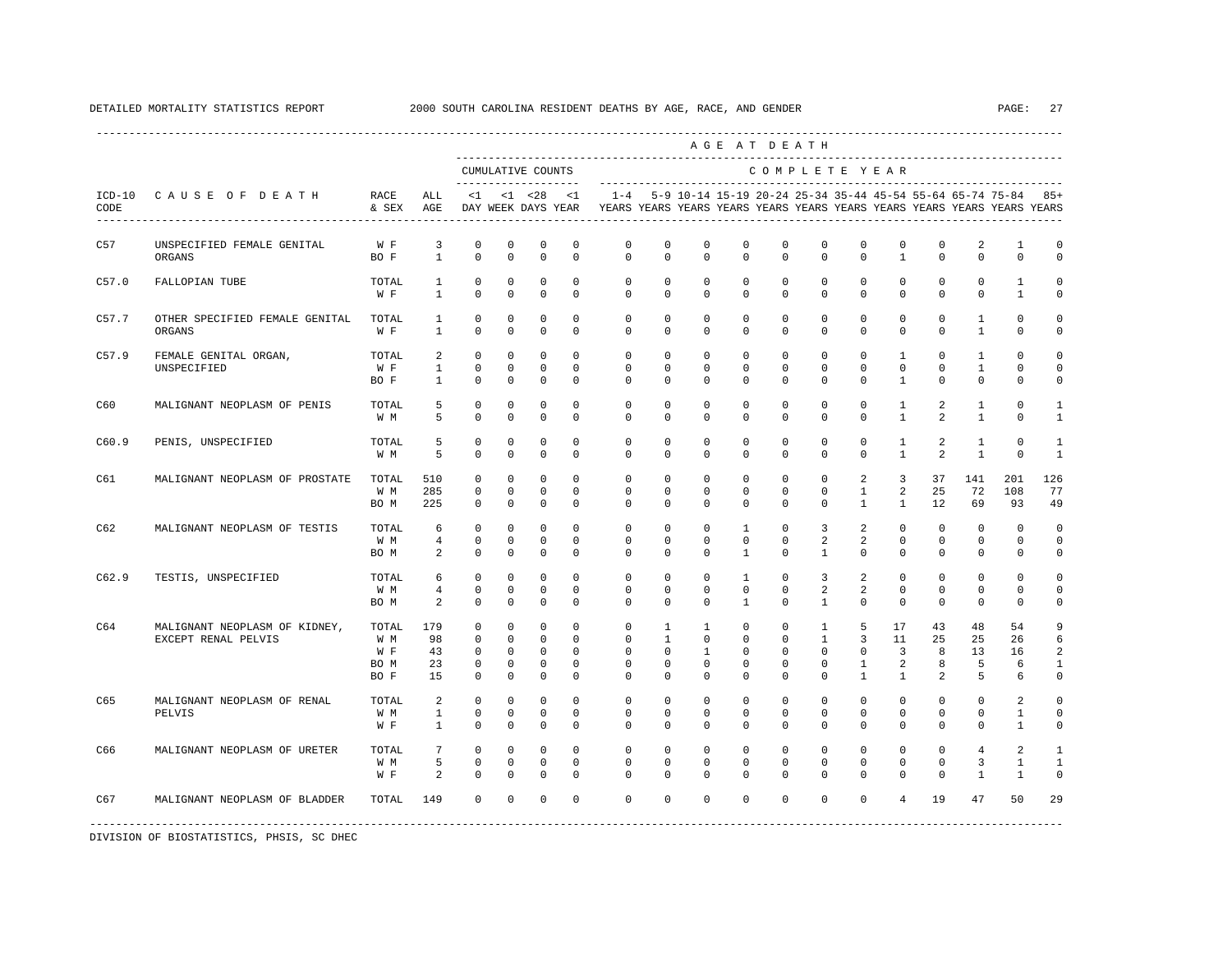|                  |                                 |               |              |             |             |                                          |             |              |                |              |              | AGE AT DEATH  |                |              |                |              |                                                           |                                                                         |                         |
|------------------|---------------------------------|---------------|--------------|-------------|-------------|------------------------------------------|-------------|--------------|----------------|--------------|--------------|---------------|----------------|--------------|----------------|--------------|-----------------------------------------------------------|-------------------------------------------------------------------------|-------------------------|
|                  |                                 |               |              |             |             | CUMULATIVE COUNTS<br>------------------- |             |              |                |              |              | COMPLETE YEAR |                |              |                |              |                                                           |                                                                         |                         |
| $ICD-10$<br>CODE | CAUSE OF DEATH                  | RACE<br>& SEX | ALL<br>AGE   | < 1         |             | $< 1$ $< 28$<br>DAY WEEK DAYS YEAR       | <1          | $1 - 4$      |                |              |              |               |                |              |                |              | 5-9 10-14 15-19 20-24 25-34 35-44 45-54 55-64 65-74 75-84 | YEARS YEARS YEARS YEARS YEARS YEARS YEARS YEARS YEARS YEARS YEARS YEARS | $85+$                   |
| C67              |                                 | W M           | 89           | 0           | $\mathbb O$ | $\mathbf 0$                              | 0           | 0            | 0              | 0            | 0            | 0             | 0              | 0            | 2              | 13           | 29                                                        | 29                                                                      | 16                      |
|                  |                                 | W F           | 35           | $\mathbf 0$ | $\mathbf 0$ | $\mathbf 0$                              | $\mathbf 0$ | $\mathbf 0$  | $\mathbf 0$    | $\mathbf 0$  | $\mathbf 0$  | $\mathbf 0$   | $\mathbf 0$    | $\mathbf 0$  | $\mathbf 0$    | 3            | 12                                                        | 10                                                                      | 10                      |
|                  |                                 | BO M          | 11           | 0           | 0           | $\mathbf 0$                              | $\mathbf 0$ | 0            | 0              | 0            | 0            | 0             | 0              | 0            | $\mathbf 0$    | 3            | 2                                                         | 5                                                                       | $\mathbf{1}$            |
|                  |                                 | BO F          | 14           | 0           | $\mathbf 0$ | $\mathbf 0$                              | $\mathbf 0$ | $\mathbf{0}$ | 0              | 0            | $\mathsf 0$  | $\mathbf 0$   | $\mathbf 0$    | 0            | 2              | $\mathbf 0$  | $\overline{4}$                                            | 6                                                                       | $\overline{\mathbf{c}}$ |
| C67.9            | BLADDER, UNSPECIFIED            | TOTAL         | 149          | $^{\circ}$  | $\mathbf 0$ | $\mathbf 0$                              | $\mathbf 0$ | $\mathbf 0$  | $\mathbf 0$    | 0            | 0            | 0             | 0              | $\circ$      | $\overline{4}$ | 19           | 47                                                        | 50                                                                      | 29                      |
|                  |                                 | W M           | 89           | 0           | 0           | $\Omega$                                 | $\Omega$    | 0            | 0              | 0            | 0            | $\Omega$      | 0              | 0            | $\overline{a}$ | 13           | 29                                                        | 29                                                                      | 16                      |
|                  |                                 | W F           | 35           | $\mathbf 0$ | $\mathbf 0$ | $\mathbf 0$                              | $\Omega$    | $\Omega$     | 0              | 0            | 0            | $\Omega$      | $\Omega$       | 0            | $\mathbf 0$    | 3            | 12                                                        | 10                                                                      | 10                      |
|                  |                                 | BO M          | 11           | 0           | 0           | $\mathbf 0$                              | $\mathbf 0$ | $\Omega$     | 0              | 0            | 0            | 0             | 0              | 0            | $\mathbf 0$    | 3            | 2                                                         | 5                                                                       | $\mathbf{1}$            |
|                  |                                 | BO F          | 14           | 0           | 0           | $\mathbf 0$                              | $\Omega$    | $\Omega$     | 0              | 0            | 0            | 0             | $\mathbf{0}$   | 0            | 2              | $\mathbf 0$  | $\overline{4}$                                            | 6                                                                       | $\overline{\mathbf{c}}$ |
| C68              | MALIGNANT NEOPLASM OF OTHER AND | TOTAL         | 6            | $\mathbf 0$ | $\mathbf 0$ | $\mathbf 0$                              | $\mathbf 0$ | $\mathbf 0$  | $\mathbf 0$    | $\mathbf 0$  | $\mathbf 0$  | $\mathbf 0$   | $\mathbf 0$    | $\mathbf 0$  | $\mathbf{1}$   | 2            | 1                                                         | 1                                                                       | 1                       |
|                  | UNSPECIFIED URINARY ORGANS      | W M           | 1            | 0           | 0           | $\mathbf 0$                              | $\Omega$    | $\Omega$     | 0              | 0            | 0            | 0             | $\Omega$       | 0            | $\mathbf 0$    | 0            | 1                                                         | 0                                                                       | $\circ$                 |
|                  |                                 | W F           | $\mathbf{1}$ | 0           | 0           | $\mathbf 0$                              | $\Omega$    | $\Omega$     | 0              | 0            | 0            | $\Omega$      | $\Omega$       | 0            | $\mathbf 0$    | $\mathbf{1}$ | $\mathbf 0$                                               | $\mathbf{0}$                                                            | $\mathbf 0$             |
|                  |                                 | BO F          | 4            | $\mathbf 0$ | $\mathbf 0$ | $\mathbf 0$                              | $\mathbf 0$ | 0            | 0              | $\Omega$     | 0            | $\Omega$      | $\mathbf 0$    | $\mathbf 0$  | $\mathbf{1}$   | 1            | $\mathbf{0}$                                              | 1                                                                       | 1                       |
| C68.0            | <b>URETHRA</b>                  | TOTAL         | 5            | $^{\circ}$  | $\mathbf 0$ | $\Omega$                                 | $\Omega$    | $\Omega$     | $\mathbf 0$    | 0            | 0            | $\Omega$      | $\Omega$       | 0            | 1              | 2            | 1                                                         | 1                                                                       | $\Omega$                |
|                  |                                 | W M           | $\mathbf{1}$ | $\mathbf 0$ | $\mathbf 0$ | $\mathbf 0$                              | $\Omega$    | $\mathbf 0$  | 0              | 0            | $\mathbf 0$  | $\Omega$      | $\Omega$       | $\mathbf 0$  | $\mathbf 0$    | $\mathbf 0$  | $\mathbf{1}$                                              | $\Omega$                                                                | $\mathbf 0$             |
|                  |                                 | W F           | $\mathbf{1}$ | $\mathbf 0$ | $\mathbf 0$ | $\mathbf 0$                              | $\mathbf 0$ | $\mathbf 0$  | $\mathbf 0$    | 0            | 0            | 0             | $\mathbf 0$    | $\mathbf 0$  | $\mathbf 0$    | 1            | $\mathbf 0$                                               | 0                                                                       | $\circ$                 |
|                  |                                 | BO F          | 3            | 0           | 0           | $\mathbf 0$                              | $\mathbf 0$ | $\Omega$     | 0              | 0            | $\mathbf 0$  | $\mathbf 0$   | $\mathbf 0$    | $\mathbf 0$  | $\mathbf{1}$   | $\mathbf{1}$ | $\mathbf 0$                                               | 1                                                                       | 0                       |
| C68.9            |                                 | TOTAL         |              | $\mathbf 0$ | $\mathbf 0$ | $\mathbf 0$                              | $\Omega$    | $\mathbf 0$  | $\mathbf 0$    | $\mathbf 0$  | $\mathbf 0$  | $\Omega$      | $\mathbf 0$    | $\mathbf 0$  | $\mathbf 0$    | $\mathbf 0$  | $\mathbf 0$                                               | $\mathbf 0$                                                             | $\mathbf{1}$            |
|                  | URINARY ORGAN, UNSPECIFIED      | BO F          | 1<br>1       | $\mathbf 0$ | $\mathbf 0$ | $\mathbf 0$                              | $\mathbf 0$ | $\Omega$     | $\mathbf 0$    | $\mathbf 0$  | $\mathbf 0$  | $\mathbf 0$   | $\mathbf 0$    | $\circ$      | $\mathbf 0$    | $\mathbf 0$  | $\mathbf 0$                                               | $\mathbf 0$                                                             | 1                       |
|                  |                                 |               |              |             |             |                                          |             |              |                |              |              |               |                |              |                |              |                                                           |                                                                         |                         |
| C69              | MALIGNANT NEOPLASM OF EYE AND   | TOTAL         | 2            | $\mathbf 0$ | $\Omega$    | $\mathbf 0$                              | $\Omega$    | $\Omega$     | $\Omega$       | $\Omega$     | $\Omega$     | $\Omega$      | $\Omega$       | $\mathbf{1}$ | $\mathbf 0$    | $\Omega$     | $\Omega$                                                  | $\mathbf{1}$                                                            | $\Omega$                |
|                  | ADNEXA                          | W F           | $\mathbf{1}$ | $\mathbf 0$ | $\mathbf 0$ | $\mathbf 0$                              | $\mathbf 0$ | $\mathbf 0$  | $\mathbf 0$    | $\mathbf 0$  | $\mathbf 0$  | $\mathbf 0$   | $\mathbf 0$    | $\mathbf{1}$ | $\mathbf 0$    | $\mathbf 0$  | $\mathbb O$                                               | $\mathsf{O}\xspace$                                                     | $\mathbf 0$             |
|                  |                                 | BO M          | 1            | 0           | $\mathbf 0$ | $\mathbf 0$                              | $\Omega$    | $\Omega$     | 0              | $\Omega$     | $\mathbf 0$  | $\Omega$      | $\mathbf 0$    | $\Omega$     | $\mathbf 0$    | $\mathbf 0$  | $\mathbf{0}$                                              | $\mathbf{1}$                                                            | $\mathbf 0$             |
| C69.9            | EYE, UNSPECIFIED                | TOTAL         | 2            | $\mathbf 0$ | $\mathbf 0$ | $\mathbf 0$                              | $\mathbf 0$ | $\mathbf 0$  | $\mathbf 0$    | $\mathbf 0$  | $\mathbf 0$  | $\mathbf 0$   | $\mathbf 0$    | $\mathbf{1}$ | $\mathbf 0$    | $\mathbf 0$  | $\mathbf 0$                                               | $\mathbf{1}$                                                            | 0                       |
|                  |                                 | W F           | $\mathbf{1}$ | $\mathbf 0$ | $\mathbf 0$ | $\mathbf 0$                              | $\Omega$    | $\Omega$     | $\mathbf 0$    | $\Omega$     | $\mathbf 0$  | $\Omega$      | $\mathbf 0$    | $\mathbf{1}$ | $\mathbf 0$    | $\mathbf 0$  | $\mathbf 0$                                               | $\mathbf 0$                                                             | $\mathbf 0$             |
|                  |                                 | BO M          | 1            | $\Omega$    | $\Omega$    | $\Omega$                                 | $\Omega$    | $\Omega$     | $\Omega$       | $\Omega$     | $\Omega$     | $\Omega$      | $\Omega$       | $\Omega$     | $\Omega$       | $\Omega$     | $\Omega$                                                  | 1                                                                       | 0                       |
| C71              | MALIGNANT NEOPLASM OF BRAIN     | TOTAL         | 193          | $\mathbf 0$ | $\mathbf 0$ | $\mathbf 0$                              | $\Omega$    | 3            | $\overline{4}$ | 1            | 1            | 2             | $\overline{4}$ | 16           | 27             | 37           | 48                                                        | 43                                                                      | 7                       |
|                  |                                 | W M           | 87           | $\mathbf 0$ | $\mathbf 0$ | $\mathbf 0$                              | $\Omega$    | $\mathbf{1}$ | 3              | $\mathbf{1}$ | 0            | $\mathbf{1}$  | 2              | 7            | 12             | 22           | 20                                                        | 16                                                                      | $\overline{a}$          |
|                  |                                 | W F           | 70           | $\mathbf 0$ | $\Omega$    | $\Omega$                                 | $\Omega$    | 2            | 1              | $\Omega$     | $\Omega$     | $\Omega$      | $\mathbf 0$    | 5            | 9              | 11           | 24                                                        | 16                                                                      | 2                       |
|                  |                                 | BO M          | 14           | $\mathbf 0$ | $\mathbf 0$ | $\mathbf 0$                              | $\Omega$    | $\Omega$     | $\Omega$       | $\Omega$     | $\mathbf{1}$ | $\Omega$      | $\Omega$       | 3            | 3              | $\mathbf{1}$ | $\overline{4}$                                            | 2                                                                       | U                       |
|                  |                                 | BO F          | 22           | 0           | $\mathbf 0$ | $\mathbf 0$                              | $\Omega$    | $\Omega$     | 0              | $\Omega$     | $\mathbf 0$  | $\mathbf{1}$  | 2              | 1            | 3              | 3            | $\mathbf 0$                                               | 9                                                                       | 3                       |
| C71.0            | CEREBRUM, EXCEPT LOBES AND      | TOTAL         | 9            | $\Omega$    | $\Omega$    | $\Omega$                                 | $\Omega$    | $\Omega$     | $\mathbf{1}$   | $\Omega$     | $\Omega$     | $\Omega$      | $\Omega$       | $\mathbf{1}$ | $\mathbf{1}$   | $\Omega$     | $\overline{4}$                                            | 2                                                                       | $\Omega$                |
|                  | VENTRICLES                      | W M           | 3            | $\mathbf 0$ | $\mathbf 0$ | $\mathbf 0$                              | $\mathbf 0$ | $\mathbf 0$  | $\mathbf 0$    | $\mathbf 0$  | $\mathbf 0$  | $\mathbf 0$   | $\mathbf 0$    | $\mathbf 0$  | $\mathbf{1}$   | $\mathbf 0$  | $\overline{a}$                                            | $\mathbf{0}$                                                            | $\mathbf 0$             |
|                  |                                 | W F           | 6            | $\Omega$    | $\Omega$    | $\Omega$                                 | $\Omega$    | $\Omega$     | $\mathbf{1}$   | $\Omega$     | $\Omega$     | $\Omega$      | $\Omega$       | $\mathbf{1}$ | $\mathbf 0$    | $\Omega$     | 2                                                         | 2                                                                       | $\Omega$                |
| C71.2            | TEMPORAL LOBE                   | TOTAL         | 2            | $\mathbf 0$ | $\mathbf 0$ | $\mathbf 0$                              | $\mathbf 0$ | $\mathbf 0$  | $\mathbf 0$    | $\mathbf 0$  | $\mathbf 0$  | $\Omega$      | $\mathbf 0$    | $\mathbf 0$  | $\mathbf{1}$   | $\mathbf 0$  | $\mathbf{1}$                                              | $\mathbf 0$                                                             | U                       |
|                  |                                 | W F           | 2            | $\Omega$    | $\Omega$    | $\Omega$                                 | $\Omega$    | $\Omega$     | $\Omega$       | $\Omega$     | $\Omega$     | $\Omega$      | $\mathbf 0$    | $\Omega$     | $\mathbf{1}$   | $\mathbf 0$  | $\mathbf{1}$                                              | $\mathbf 0$                                                             | U                       |
| C71.3            | PARIETAL LOBE                   | TOTAL         | $\mathbf{1}$ | $\mathbf 0$ | $\Omega$    | $\mathbf 0$                              | $\Omega$    | $\mathbf 0$  | $\circ$        | $\Omega$     | $\Omega$     | $\Omega$      | $\Omega$       | $\Omega$     | $\Omega$       | $\Omega$     | $\mathbf{1}$                                              | $\Omega$                                                                | n                       |
|                  |                                 |               |              |             |             |                                          |             |              |                |              |              |               |                |              |                |              |                                                           |                                                                         |                         |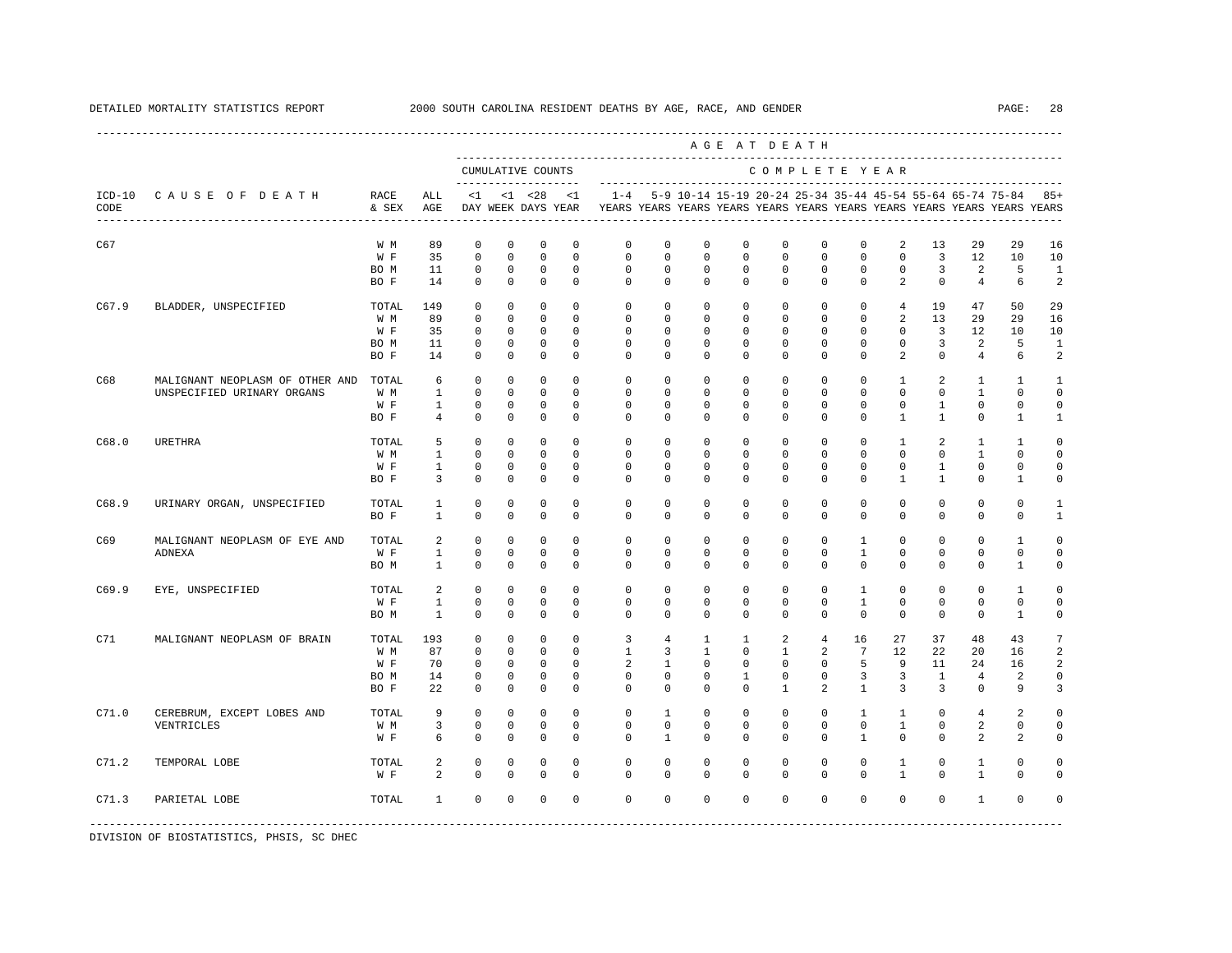|                  |                                 |               |                   |                            |                            |                                    |                            |                          |                  |               |             | AGE AT DEATH                                                                                                                         |                  |                      |                      |                      |                  |                      |                          |
|------------------|---------------------------------|---------------|-------------------|----------------------------|----------------------------|------------------------------------|----------------------------|--------------------------|------------------|---------------|-------------|--------------------------------------------------------------------------------------------------------------------------------------|------------------|----------------------|----------------------|----------------------|------------------|----------------------|--------------------------|
|                  |                                 |               |                   |                            |                            | CUMULATIVE COUNTS                  |                            |                          |                  |               |             | COMPLETE YEAR                                                                                                                        |                  |                      |                      |                      |                  |                      |                          |
| $ICD-10$<br>CODE | CAUSE OF DEATH                  | RACE<br>& SEX | ALL<br>AGE        | $\leq 1$                   |                            | $< 1$ $< 28$<br>DAY WEEK DAYS YEAR | < 1                        | $1 - 4$                  |                  |               |             | 5-9 10-14 15-19 20-24 25-34 35-44 45-54 55-64 65-74 75-84<br>YEARS YEARS YEARS YEARS YEARS YEARS YEARS YEARS YEARS YEARS YEARS YEARS |                  |                      |                      |                      |                  |                      | $85+$                    |
| C71.3            |                                 | W F           | $\mathbf{1}$      | $\mathbf 0$                | $\mathbf 0$                | $\mathbf 0$                        | $\mathbf 0$                | $\mathbf 0$              | $\mathbf 0$      | 0             | 0           | $\mathbf 0$                                                                                                                          | $\mathbf 0$      | $\mathbf 0$          | $\mathbf 0$          | $^{\circ}$           | $\mathbf{1}$     | $\mathbf 0$          | $\mathbf 0$              |
| C71.6            | CEREBELLUM                      | TOTAL         | 5                 | $\mathbf 0$                | $\mathbf 0$                | $\mathbf 0$                        | $\mathbf 0$                | $\mathbf{1}$             | 2                | 0             | 0           | 0                                                                                                                                    | $\mathbf{1}$     | $\Omega$             | $\Omega$             | $\Omega$             | $\Omega$         | $\Omega$             | $\mathbf{1}$             |
|                  |                                 | W M           | 2                 | $\mathbf 0$                | $\mathbf 0$                | $\mathbf 0$                        | $\mathbf 0$                | $\mathbf 0$              | 2                | 0             | 0           | $\mathbf 0$                                                                                                                          | $\mathbf 0$      | $\Omega$             | $\mathbf 0$          | 0                    | $\mathbf{0}$     | $\Omega$             | $\Omega$                 |
|                  |                                 | W F<br>BO F   | $\mathbf{1}$<br>2 | $\mathbb O$<br>$\mathbf 0$ | $\mathbf 0$<br>$\mathbf 0$ | $\mathbb O$<br>$\mathbf 0$         | $\mathbf 0$<br>$\mathbf 0$ | $\mathbf{1}$<br>$\Omega$ | $\mathbf 0$<br>0 | 0<br>$\Omega$ | 0<br>0      | $\mathbf 0$<br>$\Omega$                                                                                                              | $\mathbf 0$<br>1 | $\Omega$<br>$\Omega$ | $\Omega$<br>$\Omega$ | $\Omega$<br>$\Omega$ | $\mathbf 0$<br>0 | $\Omega$<br>$\Omega$ | $\Omega$<br>$\mathbf{1}$ |
| C71.7            | <b>BRAIN STEM</b>               | TOTAL         | 6                 | $\Omega$                   | $\mathbf 0$                | $\mathbf 0$                        | $\Omega$                   | 2                        | $\mathbf{1}$     | $\Omega$      | 1           | $\Omega$                                                                                                                             | $\Omega$         | $\Omega$             | $\Omega$             | 2                    | $\Omega$         | $\Omega$             | $\cap$                   |
|                  |                                 | W M           | 3                 | $\mathbf 0$                | $\mathbf 0$                | $\mathbf 0$                        | $\Omega$                   | $\mathbf{1}$             | $\mathbf{1}$     | $\Omega$      | $\Omega$    | $\Omega$                                                                                                                             | $\Omega$         | $\Omega$             | $\Omega$             | $\mathbf{1}$         | $\Omega$         | $\Omega$             | $\Omega$                 |
|                  |                                 | W F           | 2                 | $\mathbf 0$                | $\mathbf 0$                | $\mathbf 0$                        | $\mathbf 0$                | $\mathbf{1}$             | $\Omega$         | $\Omega$      | 0           | $\Omega$                                                                                                                             | $\Omega$         | $\Omega$             | $\mathbf 0$          | $\mathbf{1}$         | $\mathbf 0$      | $\Omega$             | $\Omega$                 |
|                  |                                 | BO M          | $\mathbf{1}$      | $\mathbf 0$                | $\mathbf 0$                | 0                                  | $^{\circ}$                 | $\mathbf 0$              | 0                | 0             | 1           | 0                                                                                                                                    | $\mathbf{0}$     | $\Omega$             | $^{\circ}$           | $^{\circ}$           | $\mathbf 0$      | $\mathbf{0}$         | 0                        |
| C71.9            | BRAIN, UNSPECIFIED              | TOTAL         | 170               | 0                          | $\mathbf 0$                | 0                                  | $\mathbf 0$                | $\mathbf{0}$             | 0                | 1             | 0           | 2                                                                                                                                    | 3                | 15                   | 25                   | 35                   | 42               | 41                   | 6                        |
|                  |                                 | W M           | 79                | $^{\circ}$                 | $^{\circ}$                 | $^{\circ}$                         | $^{\circ}$                 | $\mathbf 0$              | 0                | 1             | 0           | 1                                                                                                                                    | 2                | 7                    | 11                   | 21                   | 18               | 16                   | 2                        |
|                  |                                 | W F           | 58                | $\mathbf 0$                | 0                          | $\mathbf 0$                        | $^{\circ}$                 | $\mathbf 0$              | 0                | 0             | 0           | 0                                                                                                                                    | $\mathbf{0}$     | 4                    | 8                    | 10                   | 20               | 14                   | 2                        |
|                  |                                 | BO M          | 13                | $\mathbf 0$                | $\mathbf 0$                | $\mathbf 0$                        | $\mathbf 0$                | 0                        | 0                | 0             | 0           | 0                                                                                                                                    | $\mathbf 0$      | 3                    | 3                    | $\mathbf{1}$         | 4                | 2                    | 0                        |
|                  |                                 | BO F          | 20                | $\mathbf 0$                | $\mathbf 0$                | $\mathbf 0$                        | $^{\circ}$                 | $\Omega$                 | 0                | 0             | 0           | 1                                                                                                                                    | 1                | $\mathbf{1}$         | 3                    | $\overline{3}$       | $\mathbf{0}$     | 9                    | 2                        |
| C72              | MALIGNANT NEOPLASM OF SPINAL    | TOTAL         | $\overline{4}$    | $\mathbf 0$                | $\mathbf 0$                | $\mathbf 0$                        | $\Omega$                   | $\mathbf 0$              | 0                | 0             | 0           | $\mathbf{1}$                                                                                                                         | $\mathbf 0$      | $\Omega$             | $\mathbf 0$          | $\mathbf 0$          | $\mathbf{1}$     | $\mathbf{1}$         | -1                       |
|                  | CORD, CRANIAL NERVES, AND OTHER | W M           | 2                 | $\mathbb O$                | $\mathbf 0$                | $\mathbf 0$                        | $\mathbf 0$                | $\mathbf{0}$             | 0                | 0             | 0           | $\mathbf 0$                                                                                                                          | $\mathbf 0$      | $\mathbf 0$          | $\mathbf 0$          | $\mathbf 0$          | $\mathbf{0}$     | $\mathbf{1}$         | $\mathbf{1}$             |
|                  | PARTS                           | W F           | $\mathbf{1}$      | $\mathbf 0$                | $\mathbf 0$                | $\mathbf 0$                        | $\mathbf 0$                | $\Omega$                 | 0                | $\Omega$      | 0           | 0                                                                                                                                    | $\mathbf{0}$     | $\Omega$             | $\Omega$             | $\Omega$             | 1                | $\Omega$             | $\Omega$                 |
|                  |                                 | BO F          | $\mathbf{1}$      | $\mathbf 0$                | $\mathbf 0$                | $\mathbf 0$                        | $\Omega$                   | $\Omega$                 | $\Omega$         | $\Omega$      | 0           | 1                                                                                                                                    | $\Omega$         | $\Omega$             | $\Omega$             | $\Omega$             | 0                | $\Omega$             | $\Omega$                 |
| C72.0            | SPINAL CORD                     | TOTAL         | 1                 | $\mathbf 0$                | $\mathbf 0$                | $\mathbf 0$                        | $\mathbf 0$                | $\mathbf{0}$             | $\mathbf 0$      | 0             | 0           | $\mathbf 0$                                                                                                                          | $\mathbf 0$      | $\mathbf 0$          | $\mathbf 0$          | $\mathbf 0$          | $\mathbf{0}$     | 1                    | $\Omega$                 |
|                  |                                 | W M           | $\mathbf{1}$      | $\mathbf 0$                | $\mathbf 0$                | $\mathbf 0$                        | $\Omega$                   | $\Omega$                 | $\Omega$         | $\Omega$      | $\Omega$    | $\Omega$                                                                                                                             | $\Omega$         | $\Omega$             | $\Omega$             | $\Omega$             | $\Omega$         | 1                    | $\Omega$                 |
| C72.3            | OPTIC NERVE                     | TOTAL         | $\mathbf{1}$      | $\mathbf 0$                | $\mathbf 0$                | $\mathbf 0$                        | $\mathbf 0$                | $\mathbf 0$              | $\circ$          | $\mathbf 0$   | $\mathbf 0$ | $\mathbf{1}$                                                                                                                         | $\mathbf 0$      | $\circ$              | $\mathbf 0$          | $\mathbf 0$          | $\mathbf 0$      | $\mathbf 0$          | $\Omega$                 |
|                  |                                 | BO F          | $\mathbf{1}$      | $\mathbf 0$                | $\mathbf 0$                | $\mathbf 0$                        | $\Omega$                   | $\Omega$                 | $\Omega$         | $\Omega$      | 0           | $\overline{1}$                                                                                                                       | $\Omega$         | $\Omega$             | $\mathbf 0$          | $\Omega$             | $\mathbf 0$      | $\Omega$             | $\Omega$                 |
| C72.9            | CENTRAL NERVOUS SYSTEM,         | TOTAL         | 2                 | $\mathbf 0$                | $\mathbf 0$                | $\mathbf 0$                        | $\mathbf 0$                | 0                        | 0                | $\mathbf 0$   | 0           | 0                                                                                                                                    | $\mathbf 0$      | $\mathbf 0$          | $\mathbf 0$          | 0                    | 1                | 0                    | $\mathbf{1}$             |
|                  | UNSPECIFIED                     | W M           | $\mathbf{1}$      | $\mathbf 0$                | 0                          | $\mathbf 0$                        | $\mathbf 0$                | 0                        | 0                | 0             | 0           | 0                                                                                                                                    | $\mathbf{0}$     | 0                    | 0                    | 0                    | 0                | $\mathbf{0}$         | 1                        |
|                  |                                 | W F           | $\mathbf{1}$      | $\mathbf 0$                | $^{\circ}$                 | $\mathbf 0$                        | $\mathbf 0$                | 0                        | 0                | 0             | 0           | 0                                                                                                                                    | 0                | $\Omega$             | 0                    | 0                    | 1                | $\Omega$             | 0                        |
| C73              | MALIGNANT NEOPLASM OF THYROID   | TOTAL         | 8                 | $\mathbf 0$                | $\mathbf 0$                | 0                                  | $\mathbf 0$                | $\mathbf{0}$             | 0                | 0             | 0           | $\mathbf 0$                                                                                                                          | $\mathsf 0$      | $\mathbf 0$          | $^{\circ}$           | $^{\circ}$           | 4                | 3                    | $\mathbf{1}$             |
|                  | <b>GLAND</b>                    | W M           | $\overline{4}$    | $\mathbf 0$                | $\mathbf 0$                | $\mathbf 0$                        | $\mathbf 0$                | $\mathbf 0$              | 0                | 0             | 0           | 0                                                                                                                                    | $\mathbf{0}$     | 0                    | $^{\circ}$           | 0                    | 3                | -1                   | $\Omega$                 |
|                  |                                 | W F           | 3                 | $\mathbf 0$                | $^{\circ}$                 | 0                                  | 0                          | $\mathbf 0$              | 0                | 0             | 0           | 0                                                                                                                                    | $\mathbf{0}$     | 0                    | $^{\circ}$           | 0                    | 1                | 1                    | 1                        |
|                  |                                 | BO F          | $\mathbf{1}$      | $\mathbf 0$                | $\mathbf 0$                | $\mathbf 0$                        | $\mathbf 0$                | $\mathbf{0}$             | $\mathbf 0$      | 0             | 0           | 0                                                                                                                                    | $\mathbf 0$      | $\Omega$             | 0                    | $\Omega$             | $\mathbf 0$      | $\mathbf{1}$         | $\mathbf 0$              |
| C74              | MALIGNANT NEOPLASM OF ADRENAL   | TOTAL         | 7                 | $\mathbf 0$                | $\mathbf 0$                | $\mathbf 0$                        | $\mathbf 0$                | $\mathbf 0$              | $\mathbf{1}$     | 0             | 0           | $\mathbf 0$                                                                                                                          | $\mathbf 0$      | $\mathbf{1}$         | 2                    | $\mathbf{1}$         | $\mathbf{1}$     | 1                    | $\Omega$                 |
|                  | GLAND                           | W M           | 3                 | $\mathbf 0$                | $\mathbf 0$                | $\mathbf 0$                        | $\mathbf 0$                | $\mathbf{0}$             | $\mathbf 0$      | 0             | 0           | $\mathbf 0$                                                                                                                          | $\mathbf 0$      | $\mathbf{1}$         | 1                    | 1                    | $\mathbf{0}$     | $\mathbf 0$          | $\Omega$                 |
|                  |                                 | W F           | $\overline{4}$    | $\Omega$                   | $\Omega$                   | $\mathbf 0$                        | $\Omega$                   | $\Omega$                 | $\mathbf{1}$     | $\Omega$      | $\Omega$    | $\Omega$                                                                                                                             | $\Omega$         | $\Omega$             | $\mathbf{1}$         | $\Omega$             | $\mathbf{1}$     | $\mathbf{1}$         | $\cap$                   |
| C74.1            | MEDULLA OF ADRENAL GLAND        | TOTAL         | 1                 | $\mathbf 0$                | $\mathbf 0$                | $\mathbf 0$                        | $\mathbf 0$                | $\mathbf{0}$             | $\Omega$         | $\Omega$      | 0           | $\mathbf 0$                                                                                                                          | $\mathbf 0$      | $\Omega$             | 1                    | $\Omega$             | $\mathbf{0}$     | $\Omega$             | $\Omega$                 |
|                  |                                 | W M           | $\mathbf{1}$      | $\Omega$                   | $\Omega$                   | $\mathbf 0$                        | $\Omega$                   | $\Omega$                 | $\Omega$         | $\Omega$      | $\Omega$    | $\Omega$                                                                                                                             | $\Omega$         | $\Omega$             | $\mathbf{1}$         | $\Omega$             | $\Omega$         | $\Omega$             | $\cap$                   |
| C74.9            | ADRENAL GLAND, UNSPECIFIED      | TOTAL         | 6                 | $\mathbf 0$                | $\mathbf 0$                | $\mathbf 0$                        | $\mathbf 0$                | $\mathbf 0$              | $\mathbf{1}$     | $\mathbf 0$   | $\mathbf 0$ | $\mathbf 0$                                                                                                                          | $\circ$          | $\mathbf{1}$         | $\mathbf{1}$         | $\mathbf{1}$         | 1                | 1                    | $\Omega$                 |
|                  |                                 |               |                   | -------------              |                            |                                    |                            |                          |                  |               |             |                                                                                                                                      |                  |                      |                      |                      |                  |                      |                          |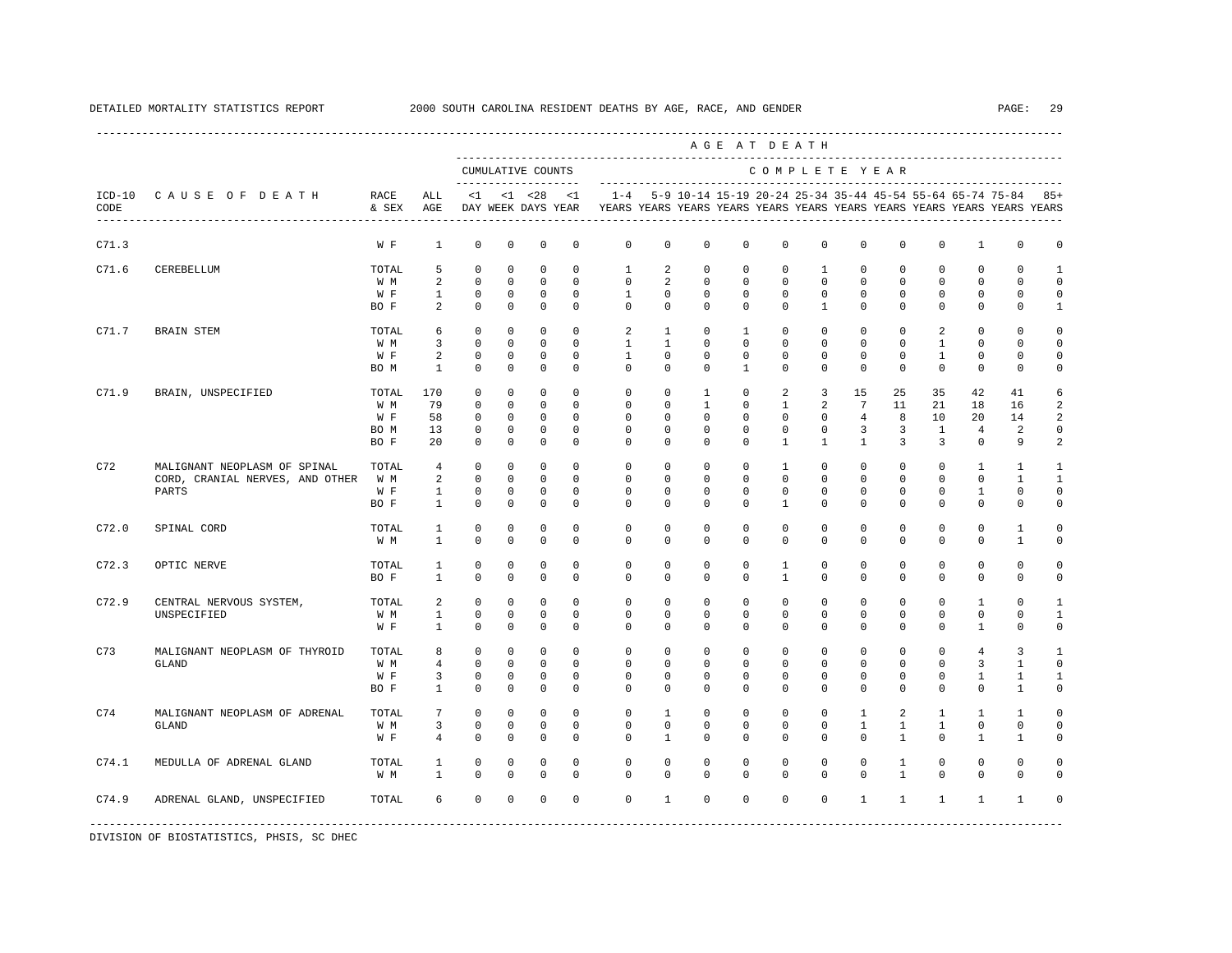|       |                                                                           |                                     |                                                     |                                                                       |                                                                    |                                                                     |                                                            |                                                                                            |                                                           |                                                        | AGE AT DEATH                                                    |                                                                    |                                                          |                                                                      |                                                                      |                                                          |                                                      |                                                                     |                                             |
|-------|---------------------------------------------------------------------------|-------------------------------------|-----------------------------------------------------|-----------------------------------------------------------------------|--------------------------------------------------------------------|---------------------------------------------------------------------|------------------------------------------------------------|--------------------------------------------------------------------------------------------|-----------------------------------------------------------|--------------------------------------------------------|-----------------------------------------------------------------|--------------------------------------------------------------------|----------------------------------------------------------|----------------------------------------------------------------------|----------------------------------------------------------------------|----------------------------------------------------------|------------------------------------------------------|---------------------------------------------------------------------|---------------------------------------------|
|       |                                                                           |                                     |                                                     |                                                                       |                                                                    | CUMULATIVE COUNTS<br>--------------------                           |                                                            |                                                                                            |                                                           |                                                        |                                                                 |                                                                    |                                                          |                                                                      | COMPLETE YEAR                                                        |                                                          |                                                      |                                                                     |                                             |
| CODE  | ICD-10 CAUSE OF DEATH RACE                                                | & SEX AGE                           | ALL                                                 | $\leq 1$                                                              |                                                                    | $< 1$ $< 28$                                                        | <1                                                         | DAY WEEK DAYS YEAR TEARS YEARS YEARS YEARS YEARS YEARS YEARS YEARS YEARS YEARS YEARS YEARS |                                                           |                                                        |                                                                 |                                                                    |                                                          |                                                                      |                                                                      |                                                          |                                                      | $1-4$ 5-9 10-14 15-19 20-24 25-34 35-44 45-54 55-64 65-74 75-84 85+ |                                             |
| C74.9 |                                                                           | W M<br>W F                          | 2<br>$\overline{4}$                                 | $\mathbf 0$<br>$\mathbf 0$                                            | $\circ$<br>$\circ$                                                 | 0<br>$\mathbf{0}$                                                   | $\mathbf 0$<br>$\mathbf 0$                                 | $\circ$<br>$\circ$                                                                         | 0<br>$\mathbf{1}$                                         | $\mathbf 0$<br>$\mathbf 0$                             | $\mathbf 0$<br>$\mathbf 0$                                      | $^{\circ}$<br>$\mathbf 0$                                          | $^{\circ}$<br>$\mathbf 0$                                | 1<br>$\mathbf{0}$                                                    | 0<br>$\mathbf{1}$                                                    | $\mathbf{1}$<br>$\mathbf{0}$                             | 0<br>$\mathbf{1}$                                    | $\mathbf{0}$<br>$\mathbf{1}$                                        | $\mathbf 0$<br>$\mathbf 0$                  |
| C75   | MALIGNANT NEOPLASM OF OTHER<br>ENDOCRINE GLANDS AND RELATED<br>STRUCTURES | TOTAL<br>W M<br>W F<br>BO F         | 5<br>$\mathbf{1}$<br>3<br>$\mathbf{1}$              | $\Omega$<br>$\mathbf 0$<br>0<br>$^{\circ}$                            | $\Omega$<br>$\mathbf{0}$<br>$\circ$<br>$\mathbf{0}$                | $\circ$<br>$\circ$<br>$\circ$<br>$^{\circ}$                         | $\Omega$<br>$\circ$<br>$^{\circ}$<br>$\mathbf{0}$          | $\Omega$<br>$\circ$<br>$\mathbf{0}$<br>$\mathbf{0}$                                        | $\Omega$<br>$\circ$<br>$\mathbf{0}$<br>$\mathbf{0}$       | $\mathbf{0}$<br>$\mathbf{0}$<br>0<br>0                 | $\Omega$<br>$\mathbf 0$<br>0<br>0                               | 2<br>$\mathbf{0}$<br>2<br>$\mathbf{0}$                             | $\Omega$<br>$\mathbf{0}$<br>$\mathbf{0}$<br>$\mathbf{0}$ | $\Omega$<br>$\mathbf{0}$<br>$\mathbf{0}$<br>$\mathbf{0}$             | $\circ$<br>$\mathbf 0$<br>$\circ$<br>0                               | $\mathbf{1}$<br>$\mathbf{1}$<br>$\mathbf{0}$<br>$\circ$  | 2<br>$\mathbf{0}$<br>1<br>$\mathbf{1}$               | $\Omega$<br>$\Omega$<br>0<br>$\mathbf 0$                            | $\Omega$<br>$\Omega$<br>0<br>0              |
| C75.0 | PARATHYROID GLAND                                                         | TOTAL<br>BO F                       | $\mathbf{1}$<br>1                                   | $\mathbf 0$<br>$\mathbf 0$                                            | $\circ$<br>$\mathbf{0}$                                            | $^{\circ}$<br>$^{\circ}$                                            | 0<br>0                                                     | $\mathbf{0}$<br>$\mathbf{0}$                                                               | $\mathbf 0$<br>$\mathbf 0$                                | $\mathbf 0$<br>$^{\circ}$                              | $\mathbf 0$<br>0                                                | $\mathbf 0$<br>$\Omega$                                            | $\mathbf 0$<br>$\mathbf{0}$                              | $\mathbf 0$<br>$\mathbf 0$                                           | $\mathbf 0$<br>$^{\circ}$                                            | $\mathbf 0$<br>$\circ$                                   | $\mathbf{1}$<br>$\mathbf{1}$                         | $\mathbf 0$<br>$\mathbf 0$                                          | $\Omega$<br>0                               |
| C75.1 | PITUITARY GLAND                                                           | TOTAL<br>W F                        | $\mathbf{1}$<br>$\mathbf{1}$                        | $\mathbf 0$<br>$\mathbb O$                                            | $\Omega$<br>$\mathbf 0$                                            | $\circ$<br>$\mathbb O$                                              | $\Omega$<br>$\mathbf 0$                                    | $\Omega$<br>$\mathbf{0}$                                                                   | $\Omega$<br>0                                             | $\Omega$<br>$\mathbf 0$                                | $\Omega$<br>0                                                   | $\mathbf{1}$<br>$\mathbf{1}$                                       | $\Omega$<br>$\mathbf 0$                                  | $\Omega$<br>0                                                        | $\Omega$<br>$\mathbf 0$                                              | $\Omega$<br>$\mathbf 0$                                  | $\Omega$<br>0                                        | $\Omega$<br>$\mathbf 0$                                             | $\Omega$<br>$\mathbf 0$                     |
| C75.5 | AORTIC BODY & OTHER PARAGANGLIA TOTAL                                     | W M                                 | $\mathbf{1}$<br>$\mathbf{1}$                        | $\circ$<br>$\mathbf 0$                                                | $^{\circ}$<br>$^{\circ}$                                           | $^{\circ}$<br>$^{\circ}$                                            | $\mathbf 0$<br>$\Omega$                                    | $\mathbf 0$<br>$\Omega$                                                                    | $\mathbf 0$<br>$\Omega$                                   | $\mathbf 0$<br>$\Omega$                                | $\mathbf 0$<br>$\Omega$                                         | $\mathbf 0$<br>$\Omega$                                            | $\mathbf 0$<br>$\Omega$                                  | $\mathbf 0$<br>$\Omega$                                              | $\mathbf 0$<br>$^{\circ}$                                            | $\mathbf{1}$<br>$\mathbf{1}$                             | $\mathbf{0}$<br>$\mathbf 0$                          | $\mathbf 0$<br>0                                                    | $\Omega$<br>$\Omega$                        |
| C75.9 | ENDOCRINE GLAND, UNSPECIFIED                                              | TOTAL<br>W F                        | 2<br>2                                              | $\mathbf 0$<br>$\Omega$                                               | $^{\circ}$<br>$\Omega$                                             | $^{\circ}$<br>$\Omega$                                              | $\Omega$<br>$\Omega$                                       | $\Omega$<br>$\Omega$                                                                       | $\mathbf 0$<br>$\Omega$                                   | $\mathbf 0$<br>$\Omega$                                | $\mathbf 0$<br>$\Omega$                                         | $\mathbf{1}$<br>$\overline{1}$                                     | $\Omega$<br>$\Omega$                                     | $\Omega$<br>$\Omega$                                                 | $\mathbf 0$<br>$\Omega$                                              | $\mathbf 0$<br>$\Omega$                                  | $\mathbf{1}$<br>$\mathbf{1}$                         | $\Omega$<br>$\Omega$                                                | $\Omega$<br>$\Omega$                        |
| C76   | MALIGNANT NEOPLASM OF OTHER AND TOTAL<br>ILL-DEFINED SITES                | W M<br>W F<br>BO M<br>BO F          | 54<br>19<br>15<br>12<br>8                           | 0<br>$\mathbf 0$<br>$^{\circ}$<br>$\mathbf 0$<br>$\Omega$             | $\mathbf 0$<br>$^{\circ}$<br>$\mathbf{0}$<br>$^{\circ}$<br>$\circ$ | $\mathbf 0$<br>$\circ$<br>$^{\circ}$<br>$\mathbf 0$<br>$^{\circ}$   | $\circ$<br>$\Omega$<br>$\Omega$<br>$\mathbf 0$<br>$\Omega$ | $\circ$<br>$\mathbf{0}$<br>$\Omega$<br>$\mathbf{0}$<br>$\Omega$                            | 0<br>$\mathbf{0}$<br>$\Omega$<br>$\mathbf 0$<br>$\Omega$  | $\mathbf{1}$<br>$\circ$<br>$\Omega$<br>1<br>$\Omega$   | $\mathbf{1}$<br>0<br>$\mathbf{1}$<br>$\mathbf 0$<br>$\mathbf 0$ | $\mathbf 0$<br>$\mathbf{0}$<br>$\Omega$<br>$\mathbf 0$<br>$\Omega$ | $\mathbf{1}$<br>1<br>$\Omega$<br>$\mathbf 0$<br>$\Omega$ | $\mathbf{1}$<br>$\mathbf{0}$<br>$\Omega$<br>$\mathbf{1}$<br>$\Omega$ | 8<br>$\overline{4}$<br>$\mathbf{1}$<br>2<br>$\mathbf{1}$             | 12<br>5<br>$4\overline{ }$<br>3<br>$\Omega$              | 11<br>3<br>$\overline{4}$<br>2<br>2                  | 8<br>4<br>$\mathbf{1}$<br>2<br>1                                    | 11<br>2<br>$\overline{4}$<br>1<br>4         |
| C76.0 | HEAD, FACE, AND NECK                                                      | TOTAL<br>W M<br>W F<br>BO M<br>BO F | 28<br>15<br>6<br>6<br>$\mathbf{1}$                  | $\mathbf 0$<br>$^{\circ}$<br>$\overline{0}$<br>$\circ$<br>$\Omega$    | $\circ$<br>$^{\circ}$<br>$\mathbf{0}$<br>$^{\circ}$<br>$\Omega$    | $\circ$<br>$^{\circ}$<br>$\overline{0}$<br>$^{\circ}$<br>$^{\circ}$ | $\circ$<br>$\Omega$<br>$\circ$<br>$^{\circ}$<br>$\Omega$   | $\circ$<br>$\circ$<br>$\mathbf{0}$<br>$\mathbf{0}$<br>$\Omega$                             | $\mathbf 0$<br>$\Omega$<br>$\mathbf{0}$<br>0<br>$\Omega$  | $\mathbf 0$<br>$\circ$<br>0<br>$\mathbf 0$<br>$\Omega$ | $\mathbf 0$<br>$\Omega$<br>0<br>0<br>$\Omega$                   | $\mathbf 0$<br>$\Omega$<br>$\mathbf 0$<br>$\mathbf{0}$<br>$\Omega$ | $\mathbf{1}$<br>1<br>$\mathbf 0$<br>$\Omega$<br>$\Omega$ | $\mathbf 0$<br>$\mathbf{0}$<br>$\mathbf 0$<br>0<br>$\Omega$          | 6<br>$4\overline{ }$<br>$\mathbf{0}$<br>$\mathbf{1}$<br>$\mathbf{1}$ | 10<br>$4\overline{ }$<br>3<br>3<br>$\Omega$              | $\overline{4}$<br>2<br>$\mathbf{1}$<br>1<br>$\Omega$ | 5<br>$\overline{4}$<br>0<br>1<br>$\Omega$                           | 2<br>$\Omega$<br>2<br>0<br>$\Omega$         |
| C76.1 | THORAX                                                                    | TOTAL<br>W M<br>W F<br>BO M         | $\overline{4}$<br>$\mathbf{1}$<br>2<br>$\mathbf{1}$ | $\mathbf{0}$<br>$\mathbb O$<br>0<br>$^{\circ}$                        | $\mathbf{0}$<br>$\circ$<br>$^{\circ}$<br>$^{\circ}$                | $\circ$<br>$\mathbf 0$<br>$^{\circ}$<br>$^{\circ}$                  | $\Omega$<br>$\mathbf 0$<br>$^{\circ}$<br>$\Omega$          | $\Omega$<br>$\mathbf 0$<br>$\circ$<br>$\Omega$                                             | $\Omega$<br>$\mathbf 0$<br>$\circ$<br>$\Omega$            | $\mathbf 0$<br>$\mathbf 0$<br>0<br>$\Omega$            | $\mathbf{1}$<br>$\mathbf 0$<br>1<br>0                           | $\Omega$<br>$\mathbf 0$<br>$\mathbf 0$<br>$\Omega$                 | $\Omega$<br>$\mathbf 0$<br>$\mathbf{0}$<br>$\Omega$      | $\mathbf{1}$<br>$\mathbf 0$<br>0<br>$\mathbf{1}$                     | $\circ$<br>$\mathbf 0$<br>0<br>0                                     | $\Omega$<br>$\mathbf 0$<br>0<br>$\Omega$                 | $\mathbf{1}$<br>$\mathbf{0}$<br>1<br>$\mathbf 0$     | $\Omega$<br>$\mathbf{0}$<br>0<br>$\mathbf{0}$                       | 1<br>$\mathbf{1}$<br>0<br>0                 |
| C76.2 | <b>ABDOMEN</b>                                                            | TOTAL<br>W M<br>W F<br>BO M<br>BO F | 16<br>2<br>$\overline{4}$<br>5<br>5                 | $\circ$<br>$\overline{0}$<br>$\mathbf 0$<br>$\mathbf 0$<br>$^{\circ}$ | $^{\circ}$<br>$\Omega$<br>$^{\circ}$<br>$^{\circ}$<br>$\circ$      | $^{\circ}$<br>$\Omega$<br>$\overline{0}$<br>$^{\circ}$<br>$\circ$   | $\Omega$<br>$\Omega$<br>$\Omega$<br>$\Omega$<br>$^{\circ}$ | $\mathbf{0}$<br>$\Omega$<br>$\Omega$<br>$\Omega$<br>$\circ$                                | $\mathbf{0}$<br>$\Omega$<br>$\Omega$<br>$\mathbf{0}$<br>0 | $\mathbf{1}$<br>$\Omega$<br>0<br>$\mathbf{1}$<br>0     | 0<br>$\Omega$<br>$\Omega$<br>$^{\circ}$<br>0                    | $\mathbf 0$<br>$\Omega$<br>$\Omega$<br>$\mathbf 0$<br>$\mathbf{0}$ | $\mathbf{0}$<br>$\Omega$<br>$\Omega$<br>$\Omega$<br>0    | $\mathbf 0$<br>$\Omega$<br>$\Omega$<br>$\mathbf 0$<br>$\mathbf{0}$   | $\mathbf{1}$<br>$\Omega$<br>0<br>$\mathbf{1}$<br>0                   | $\mathbf{1}$<br>$\Omega$<br>$\mathbf{1}$<br>$\circ$<br>0 | 5<br>$\mathbf{1}$<br>1<br>1<br>2                     | 3<br>$\Omega$<br>$\mathbf{1}$<br>1<br>1                             | 5<br>$\mathbf{1}$<br>$\mathbf{1}$<br>1<br>2 |
| C76.3 | PELVIS                                                                    | TOTAL<br>W F<br>BO F                | 3<br>$\overline{a}$<br>$\mathbf{1}$                 | $\overline{0}$<br>$\overline{0}$<br>$\mathbf 0$                       | $^{\circ}$<br>$\overline{0}$<br>$\circ$                            | $\mathbf 0$<br>$\circ$<br>$\overline{0}$                            | $\circ$<br>$\mathbf{0}$<br>$\Omega$                        | $\mathbf{0}$<br>$\mathbf{0}$<br>$\Omega$                                                   | $\mathbf{0}$<br>$\mathbf 0$<br>$\Omega$                   | $\mathbf 0$<br>$\mathbf 0$<br>$\Omega$                 | $\mathbf 0$<br>$\mathbf 0$<br>$\Omega$                          | $\mathbf 0$<br>$\mathbf 0$<br>$\Omega$                             | $\mathbf 0$<br>$\mathbf 0$<br>$\Omega$                   | $\mathbf 0$<br>$\mathbf 0$<br>$\Omega$                               | $\mathbf{1}$<br>$\mathbf{1}$<br>$\Omega$                             | $\circ$<br>0<br>$\Omega$                                 | $\mathbf{1}$<br>$\mathbf{1}$<br>$\Omega$             | $\mathbf{0}$<br>$\mathbf{0}$<br>$\Omega$                            | $\mathbf{1}$<br>$\mathbf 0$<br>$\mathbf{1}$ |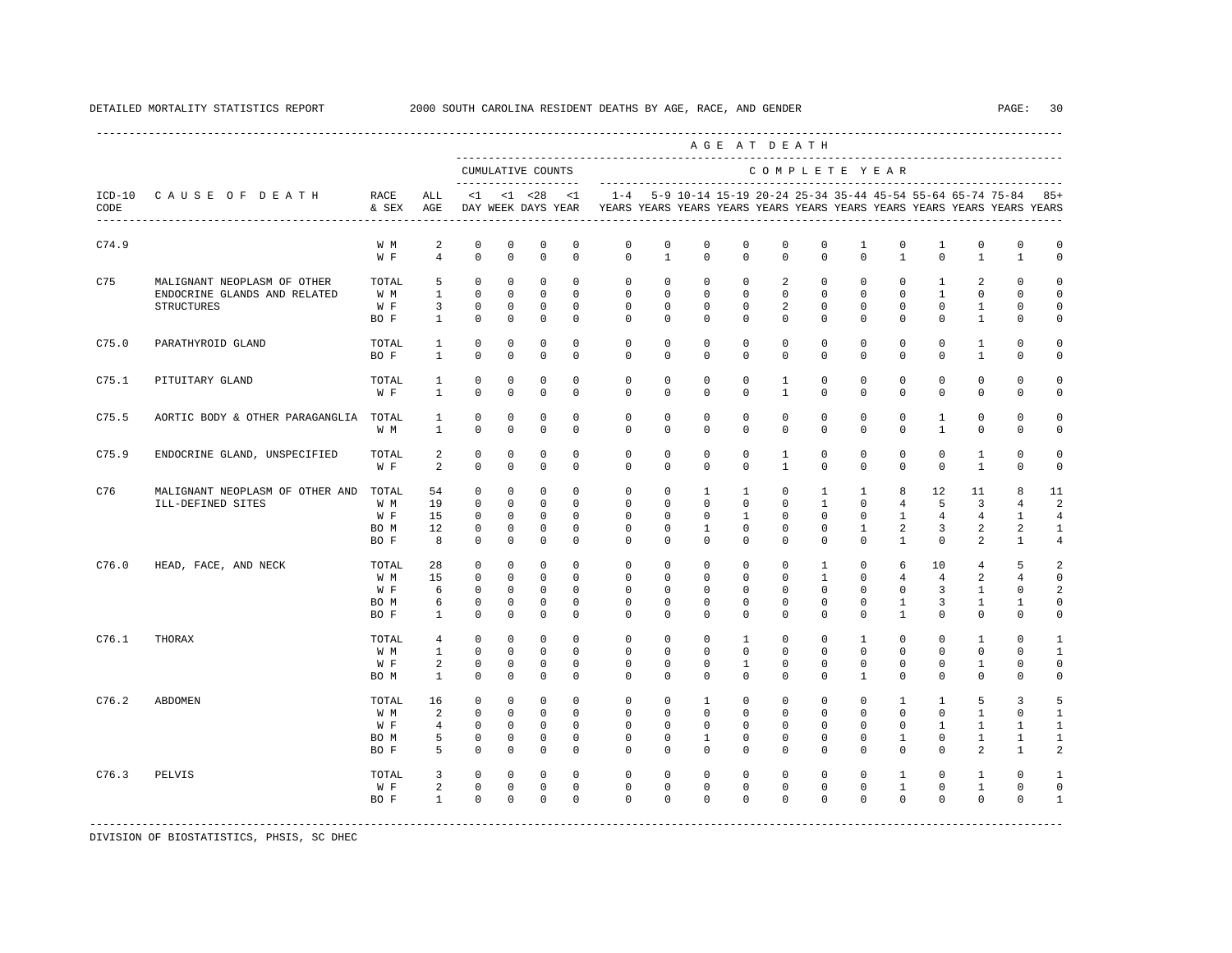|                  |                                                                   |                                     |                                       |                                                                    |                                                                         |                                                                          |                                                                     |                                                                                    |                                                     |                                                           |                                        | AGE AT DEATH                                                       |                                                                    |                                                           |                                                          |                                              |                               |                                         |                                                      |
|------------------|-------------------------------------------------------------------|-------------------------------------|---------------------------------------|--------------------------------------------------------------------|-------------------------------------------------------------------------|--------------------------------------------------------------------------|---------------------------------------------------------------------|------------------------------------------------------------------------------------|-----------------------------------------------------|-----------------------------------------------------------|----------------------------------------|--------------------------------------------------------------------|--------------------------------------------------------------------|-----------------------------------------------------------|----------------------------------------------------------|----------------------------------------------|-------------------------------|-----------------------------------------|------------------------------------------------------|
|                  |                                                                   |                                     |                                       |                                                                    |                                                                         | CUMULATIVE COUNTS<br>--------------------                                |                                                                     |                                                                                    |                                                     |                                                           |                                        | COMPLETE YEAR                                                      |                                                                    |                                                           |                                                          |                                              |                               |                                         |                                                      |
| $ICD-10$<br>CODE | CAUSE OF DEATH                                                    | RACE<br>& SEX                       | ALL<br>AGE                            | $\leq 1$                                                           |                                                                         | $<1$ $<28$<br>DAY WEEK DAYS YEAR                                         | < 1                                                                 | $1 - 4$<br>YEARS YEARS YEARS YEARS YEARS YEARS YEARS YEARS YEARS YEARS YEARS YEARS |                                                     | 5-9 10-14 15-19 20-24 25-34 35-44 45-54 55-64 65-74 75-84 |                                        |                                                                    |                                                                    |                                                           |                                                          |                                              |                               |                                         | $85+$                                                |
| C76.5            | LOWER LIMB                                                        | TOTAL<br>BO F                       | $\mathbf{1}$<br>$\mathbf{1}$          | $\mathbf 0$<br>$\mathbf 0$                                         | $\mathbf 0$<br>$\mathbf 0$                                              | $\mathbf 0$<br>$\mathbf 0$                                               | $^{\circ}$<br>$^{\circ}$                                            | $\mathbf 0$<br>$\mathbf{0}$                                                        | $\mathbf 0$<br>$\Omega$                             | $\mathbf 0$<br>$\mathbf 0$                                | $\mathbf 0$<br>0                       | $\mathbf 0$<br>$\mathbf 0$                                         | $\mathbf 0$<br>$\Omega$                                            | $\mathbf 0$<br>$\circ$                                    | $\mathbf 0$<br>$\mathbf 0$                               | $\mathbf 0$<br>$\mathbf 0$                   | $\mathbf{0}$<br>$\mathbf 0$   | $\mathbf{0}$<br>$\Omega$                | 1<br>$\mathbf{1}$                                    |
| C76.7            | OTHER ILL-DEFINED SITES                                           | TOTAL<br>W M                        | $\mathbf{1}$<br>$\mathbf{1}$          | $\mathbb O$<br>$\mathbf 0$                                         | $\mathbf 0$<br>$\mathbf 0$                                              | $\mathbf 0$<br>$\mathbb O$                                               | $\mathbf 0$<br>$^{\circ}$                                           | $\mathbf 0$<br>$\mathbf 0$                                                         | $\mathbf 0$<br>$\mathbf 0$                          | $\mathbf 0$<br>$\mathbf 0$                                | $\mathbf 0$<br>$\mathbf 0$             | $\mathbf 0$<br>$\mathbf 0$                                         | $\mathbf 0$<br>$\mathbf 0$                                         | $\mathbf 0$<br>$\mathbf 0$                                | $\mathbf 0$<br>$\mathbf 0$                               | $\mathbf{1}$<br>$\mathbf{1}$                 | $\mathbf{0}$<br>$\mathbf 0$   | $\mathbb O$<br>$\mathbf 0$              | $\mathbf 0$<br>$\mathbf 0$                           |
| C76.8            | OVERLAPPING LESION OF OTHER AND TOTAL<br>ILL-DEFINED SITES        | W F                                 | $\mathbf{1}$<br>$\mathbf{1}$          | $\mathbf 0$<br>$\mathbf 0$                                         | $\circ$<br>$\mathbf 0$                                                  | $^{\circ}$<br>$\mathbf 0$                                                | $^{\circ}$<br>$\Omega$                                              | $\mathbf{0}$<br>$\Omega$                                                           | $\circ$<br>$\Omega$                                 | $\circ$<br>$\Omega$                                       | 0<br>$\Omega$                          | $\mathbf{0}$<br>$\Omega$                                           | $\mathbf{0}$<br>$\Omega$                                           | $\mathbf 0$<br>$\Omega$                                   | $\mathbf 0$<br>$\Omega$                                  | $^{\circ}$<br>$\Omega$                       | $\mathbf 0$<br>$\Omega$       | $\mathbf 0$<br>$\Omega$                 | 1<br>$\mathbf{1}$                                    |
| C78              | SECONDARY MALIGNANT NEOPLASM OF<br>RESPIRATORY & DIGESTIVE ORGANS | TOTAL<br>W M<br>W F<br>BO M<br>BO F | 38<br>12<br>15<br>6<br>5              | $\circ$<br>$\mathbf 0$<br>$^{\circ}$<br>$\mathbf 0$<br>$\mathbf 0$ | $\mathbf 0$<br>$\mathbf 0$<br>$^{\circ}$<br>$\mathbf 0$<br>$\mathbf 0$  | $\Omega$<br>$\mathbf 0$<br>$^{\circ}$<br>$\mathbf 0$<br>$\mathbf 0$      | $\Omega$<br>$^{\circ}$<br>$\circ$<br>$\circ$<br>$\mathbf{0}$        | $\circ$<br>$\mathbf 0$<br>$\circ$<br>$\mathbf 0$<br>$\Omega$                       | $\Omega$<br>0<br>$\Omega$<br>$\circ$<br>$\mathbf 0$ | $\mathbf 0$<br>$^{\circ}$<br>$\circ$<br>0<br>$\mathbf 0$  | $\mathbf 0$<br>0<br>$\Omega$<br>0<br>0 | $\Omega$<br>$\mathbf 0$<br>$\Omega$<br>$\mathbf 0$<br>$\mathbf{0}$ | $\Omega$<br>$\mathbf{0}$<br>$\Omega$<br>$\mathbf 0$<br>$\mathbf 0$ | 2<br>$\mathbf 0$<br>$\Omega$<br>2<br>$\Omega$             | $\overline{4}$<br>2<br>0<br>$\mathbf{1}$<br>$\mathbf{1}$ | 6<br>2<br>3<br>$\mathbf{1}$<br>$\mathbf 0$   | 11<br>3<br>3<br>2<br>3        | 5<br>2<br>3<br>$\mathbf{0}$<br>$\Omega$ | 10<br>3<br>6<br>$\mathbf 0$<br>1                     |
| C78.0            | SECONDARY MALIGNANT NEOPLASM OF<br>LUNG                           | TOTAL<br>W M<br>BO M                | 2<br>$\mathbf{1}$<br>$\mathbf{1}$     | $\mathbf 0$<br>$\mathbf 0$<br>$\mathbf 0$                          | $\mathbf 0$<br>$\mathbf 0$<br>$\circ$                                   | $\mathbf 0$<br>$\mathbb O$<br>0                                          | $\Omega$<br>$\mathbf{0}$<br>$^{\circ}$                              | $\Omega$<br>$\mathbf 0$<br>$\mathbf{0}$                                            | $\Omega$<br>$\mathbf 0$<br>0                        | $\Omega$<br>$\mathbf 0$<br>0                              | $\Omega$<br>0<br>0                     | $\Omega$<br>$\mathbf 0$<br>0                                       | $\Omega$<br>$\mathbf 0$<br>0                                       | $\mathbf{1}$<br>$\circ$<br>$\mathbf{1}$                   | $\Omega$<br>$\mathbf 0$<br>0                             | $\Omega$<br>$\mathbf 0$<br>0                 | $\Omega$<br>$\mathbf{0}$<br>0 | $\mathbf{1}$<br>$\mathbf{1}$<br>0       | $\cap$<br>$\Omega$<br>0                              |
| C78.2            | SECONDARY MALIGNANT NEOPLASM OF TOTAL<br>PLEURA                   | W M                                 | $\mathbf{1}$<br>$\mathbf{1}$          | $\mathbf 0$<br>$\Omega$                                            | $\circ$<br>$\Omega$                                                     | $^{\circ}$<br>$\mathbf 0$                                                | $^{\circ}$<br>$\Omega$                                              | $\circ$<br>$\Omega$                                                                | $\circ$<br>$\Omega$                                 | 0<br>$\Omega$                                             | 0<br>$\Omega$                          | $\mathbf{0}$<br>$\Omega$                                           | $\mathbf 0$<br>$\Omega$                                            | 0<br>$\Omega$                                             | $\mathbf 0$<br>$\Omega$                                  | $^{\circ}$<br>$\Omega$                       | $\mathbf 0$<br>$\Omega$       | $\Omega$<br>$\Omega$                    | $\mathbf{1}$<br>$\mathbf{1}$                         |
| C78.6            | SECONDARY MALIGNANT NEOPLASM OF<br>RETROPERITONEUM AND PERITONEUM | TOTAL<br>BO M                       | $\mathbf{1}$<br>$\mathbf{1}$          | $\mathbf 0$<br>$\mathbf 0$                                         | $\mathbf 0$<br>$\mathbf 0$                                              | $\mathbf 0$<br>$\mathbf 0$                                               | $^{\circ}$<br>$\mathbf 0$                                           | $\mathbf 0$<br>$\Omega$                                                            | $\mathbf{0}$<br>$\Omega$                            | $\mathbf 0$<br>$\Omega$                                   | $\mathbf 0$<br>$\Omega$                | $\mathbf{0}$<br>$\Omega$                                           | $\mathbf 0$<br>$\Omega$                                            | $\mathbf 0$<br>$\Omega$                                   | $\mathbf{1}$<br>$\mathbf{1}$                             | $\mathbf 0$<br>$\Omega$                      | $\mathbf{0}$<br>0             | $\Omega$<br>$\Omega$                    | $\Omega$<br>$\Omega$                                 |
| C78.7            | SECONDARY MALIGNANT NEOPLASM OF<br>LIVER                          | TOTAL<br>W M<br>W F<br>BO M<br>BO F | 34<br>10<br>15<br>$\overline{4}$<br>5 | 0<br>$\mathbf 0$<br>$\mathbf 0$<br>$\mathbf 0$<br>$\mathbf 0$      | $\mathbf 0$<br>$\mathbf 0$<br>$\mathbf 0$<br>$\mathbf 0$<br>$\mathbf 0$ | $\mathbf 0$<br>$\mathbf 0$<br>$\mathbf 0$<br>$\mathbf 0$<br>$\mathbf 0$  | $^{\circ}$<br>$\mathbf 0$<br>$\Omega$<br>$^{\circ}$<br>$\mathbf 0$  | $\mathbf 0$<br>$\mathbf{0}$<br>$\Omega$<br>$\mathbf{0}$<br>0                       | 0<br>0<br>$\Omega$<br>$\mathbf 0$<br>0              | $^{\circ}$<br>$\Omega$<br>$\Omega$<br>0<br>0              | 0<br>$\Omega$<br>$\Omega$<br>0<br>0    | $\mathbf 0$<br>$\Omega$<br>$\Omega$<br>0<br>0                      | $\mathbf 0$<br>$\Omega$<br>$\Omega$<br>$\mathbf 0$<br>$\mathbf 0$  | $\mathbf{1}$<br>$\Omega$<br>$\Omega$<br>$\mathbf{1}$<br>0 | 3<br>$\overline{a}$<br>$\Omega$<br>$\mathbf 0$<br>1      | 6<br>$\overline{a}$<br>3<br>1<br>$\mathbf 0$ | 11<br>3<br>3<br>2<br>3        | 4<br>-1<br>3<br>$\Omega$<br>$\Omega$    | 9<br>2<br>6<br>$\Omega$<br>-1                        |
| C79              | SECONDARY MALIGNANT NEOPLASM OF TOTAL<br>OTHER SITES              | W M<br>W F<br>BO M<br>BO F          | 44<br>18<br>16<br>7<br>$\overline{3}$ | 0<br>$\mathbf 0$<br>$\mathbf 0$<br>$\mathbf 0$<br>$\mathbf 0$      | $\mathbf 0$<br>$\Omega$<br>$\mathbf 0$<br>$\mathbf 0$<br>$\mathbf 0$    | $\mathbf 0$<br>$\mathbf{0}$<br>$\mathbf 0$<br>$\mathbf 0$<br>$\mathbf 0$ | $\mathbf 0$<br>$\Omega$<br>$^{\circ}$<br>$\mathbf 0$<br>$\mathbf 0$ | $\mathbf 0$<br>$\Omega$<br>$\mathbf 0$<br>$\mathbf 0$<br>0                         | 0<br>$\Omega$<br>0<br>$\Omega$<br>0                 | $\mathbf 0$<br>$\Omega$<br>0<br>0<br>0                    | 0<br>$\Omega$<br>0<br>$\Omega$<br>0    | 0<br>$\Omega$<br>0<br>$\Omega$<br>0                                | $\mathbf 0$<br>$\Omega$<br>$\mathbf 0$<br>$\Omega$<br>$\mathbf 0$  | 5<br>2<br>2<br>1<br>$\mathbf 0$                           | 7<br>$\Omega$<br>3<br>4<br>$\mathbf 0$                   | 6<br>$\overline{4}$<br>$\mathbf 0$<br>2<br>0 | 9<br>3<br>4<br>0<br>2         | 13<br>8<br>5<br>$\Omega$<br>$\Omega$    | $\overline{4}$<br>$\mathbf{1}$<br>2<br>$\Omega$<br>1 |
| C79.3            | SECONDARY MALIGNANT NEOPLASM OF<br>BRAIN AND CEREBRAL MENINGES    | TOTAL<br>W M<br>W F<br>BO M         | 13<br>7<br>4<br>2                     | $\mathbf 0$<br>$\circ$<br>$\mathbf 0$<br>$\Omega$                  | $\mathbf 0$<br>$\circ$<br>$^{\circ}$<br>$\Omega$                        | $\mathbf 0$<br>$\mathbf 0$<br>$\mathbf 0$<br>$\mathbf 0$                 | $^{\circ}$<br>$\circ$<br>$\mathbf 0$<br>$\Omega$                    | $\mathbf 0$<br>$\mathbf{0}$<br>$\mathbf 0$<br>$\Omega$                             | 0<br>$\circ$<br>$\Omega$<br>$\Omega$                | $\mathbf 0$<br>0<br>$\Omega$<br>$\Omega$                  | 0<br>0<br>$\Omega$<br>$\Omega$         | 0<br>0<br>$\Omega$<br>$\Omega$                                     | $\mathbf 0$<br>$\mathbf 0$<br>$\Omega$<br>$\Omega$                 | 2<br>$\mathbf{1}$<br>$\mathbf{1}$<br>$\Omega$             | $\mathbf{1}$<br>$\mathbf 0$<br>$\Omega$<br>$\mathbf{1}$  | 1<br>$\mathbf 0$<br>$\Omega$<br>$\mathbf{1}$ | 3<br>2<br>1<br>$\Omega$       | $\overline{4}$<br>3<br>-1<br>$\cap$     | 2<br>$\mathbf{1}$<br>1<br>$\cap$                     |
| C79.4            | SECONDARY MALIGNANT NEOPLASM OF<br>OTHER AND UNSPECIFIED PARTS OF | TOTAL<br>W F                        | $\mathbf{1}$<br>$\mathbf{1}$          | $^{\circ}$<br>$\mathbf 0$                                          | $^{\circ}$<br>$\mathbf 0$                                               | 0<br>$\mathbf 0$                                                         | 0<br>$\Omega$                                                       | 0<br>$\Omega$                                                                      | 0<br>$\Omega$                                       | $^{\circ}$<br>0                                           | 0<br>0                                 | $\mathbf 0$<br>$\Omega$                                            | 0<br>$\Omega$                                                      | 0<br>$\Omega$                                             | $^{\circ}$<br>0                                          | $^{\circ}$<br>$\Omega$                       | $\mathbf 0$<br>$\Omega$       | 1<br>1                                  | $\Omega$<br>$\cap$                                   |
| C79.5            | SECONDARY MALIGNANT NEOPLASM OF TOTAL                             |                                     | 8                                     | $\mathbf 0$                                                        | $\mathbf 0$                                                             | $\mathbf 0$                                                              | $\mathbf 0$                                                         | $\mathbf 0$                                                                        | $\mathbf 0$                                         | $\mathbf 0$                                               | 0                                      | $\mathbf 0$                                                        | $\mathbf 0$                                                        | 2                                                         | $\mathbf{1}$                                             | $\mathbf{1}$                                 | 1                             | 2                                       |                                                      |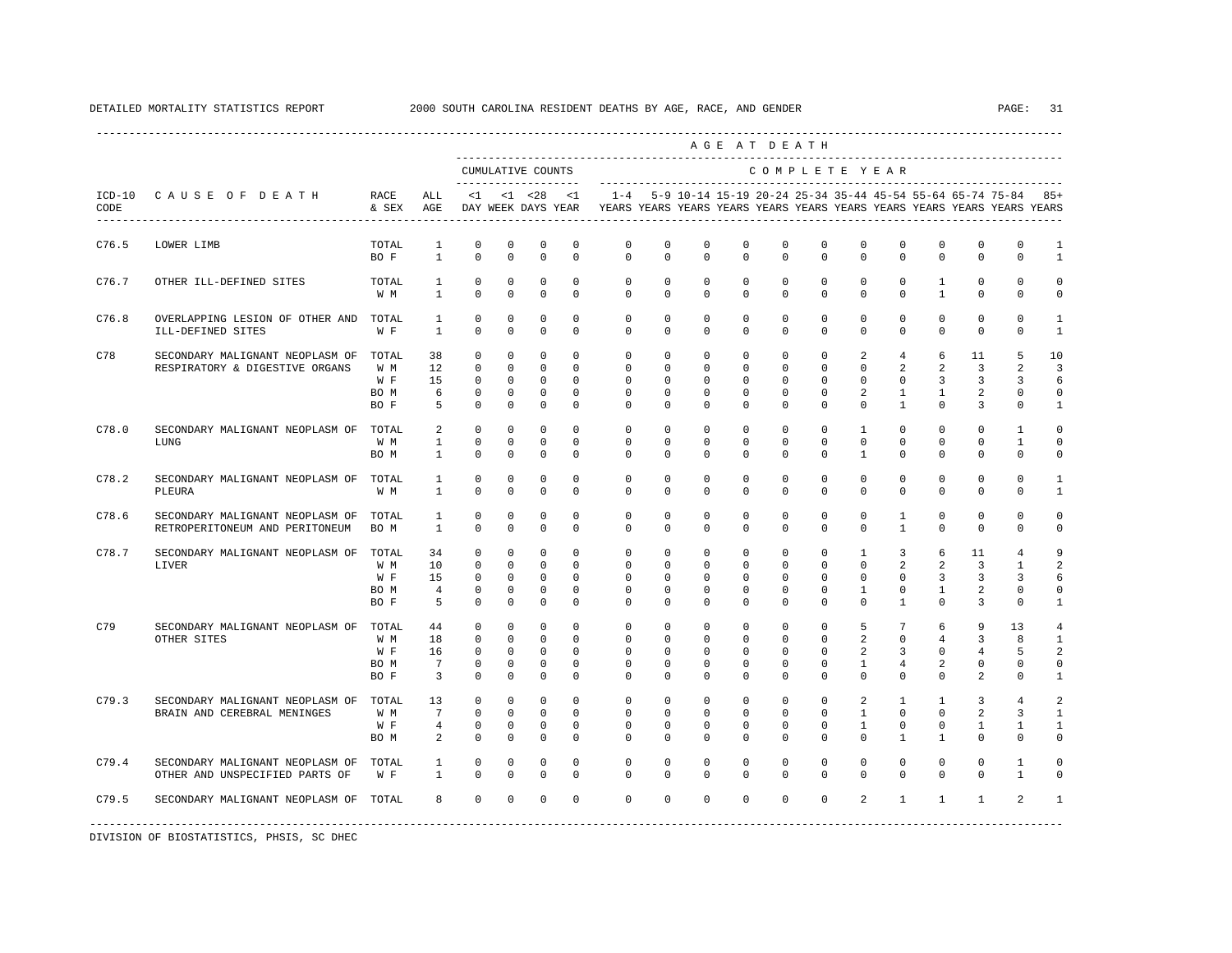|                  |                                                                |                                     |                                                    |                                                                          |                                                                          |                                                                         |                                                                    |                                                                                    |                                                                   |                                                                        | AGE AT DEATH                                                           |                                                                     |                                                                   |                                                                     |                                                                   |                                                           |                                                    |                                                            |                                                        |
|------------------|----------------------------------------------------------------|-------------------------------------|----------------------------------------------------|--------------------------------------------------------------------------|--------------------------------------------------------------------------|-------------------------------------------------------------------------|--------------------------------------------------------------------|------------------------------------------------------------------------------------|-------------------------------------------------------------------|------------------------------------------------------------------------|------------------------------------------------------------------------|---------------------------------------------------------------------|-------------------------------------------------------------------|---------------------------------------------------------------------|-------------------------------------------------------------------|-----------------------------------------------------------|----------------------------------------------------|------------------------------------------------------------|--------------------------------------------------------|
|                  |                                                                |                                     |                                                    |                                                                          |                                                                          | CUMULATIVE COUNTS                                                       |                                                                    |                                                                                    |                                                                   |                                                                        |                                                                        |                                                                     |                                                                   | COMPLETE YEAR                                                       |                                                                   |                                                           |                                                    |                                                            |                                                        |
| $ICD-10$<br>CODE | CAUSE OF DEATH                                                 | RACE<br>& SEX                       | ALL<br>AGE                                         | <1                                                                       |                                                                          | $< 1$ $< 28$<br>DAY WEEK DAYS YEAR                                      | $\leq 1$                                                           | $1 - 4$<br>YEARS YEARS YEARS YEARS YEARS YEARS YEARS YEARS YEARS YEARS YEARS YEARS |                                                                   | 5-9 10-14 15-19 20-24 25-34 35-44 45-54 55-64 65-74 75-84              |                                                                        |                                                                     |                                                                   |                                                                     |                                                                   |                                                           |                                                    |                                                            | $85+$                                                  |
| C79.5            | BONE AND BONE MARROW                                           | W M<br>W F<br>BO M                  | 3<br>$\overline{3}$<br>2                           | $\mathbf 0$<br>$\mathbf 0$<br>$\Omega$                                   | $\mathbf 0$<br>$\mathbf 0$<br>$\Omega$                                   | $\mathbf 0$<br>$\mathbf{0}$<br>$\Omega$                                 | $\mathbf 0$<br>$\mathbf{0}$<br>$\Omega$                            | $\mathbf{0}$<br>$\circ$<br>$\Omega$                                                | $\mathbf 0$<br>$\mathbf 0$<br>$\Omega$                            | $\mathbf 0$<br>$\mathbf 0$<br>$\Omega$                                 | $\mathbf 0$<br>$\Omega$<br>$\Omega$                                    | $\mathbf 0$<br>$\Omega$<br>$\Omega$                                 | $\mathbf{0}$<br>$\Omega$<br>$\Omega$                              | $\mathbf{1}$<br>$\Omega$<br>$\mathbf{1}$                            | $\mathbf 0$<br>$\mathbf{1}$<br>$\Omega$                           | $\mathbf 0$<br>$\mathbf 0$<br>$\mathbf{1}$                | $\mathbf{0}$<br>$\mathbf{1}$<br>$\Omega$           | 2<br>$\mathbf 0$<br>$\Omega$                               | $\mathbf 0$<br>$\mathbf{1}$<br>$\Omega$                |
| C79.8            | SECONDARY MALIGNANT NEOPLASM OF TOTAL<br>OTHER SPECIFIED SITES | W M<br>W F<br>BO M<br>BO F          | 22<br>8<br>8<br>$\overline{\mathbf{3}}$<br>3       | $\mathbf 0$<br>$\mathbf 0$<br>$\mathbf 0$<br>$\mathbf 0$<br>$\mathbf{0}$ | $\mathbf 0$<br>$\mathbf 0$<br>0<br>$\mathbf 0$<br>$\mathbf 0$            | $\mathbf 0$<br>$\mathbf 0$<br>$\mathbf 0$<br>$\mathbf 0$<br>$\mathbf 0$ | $\Omega$<br>$\mathbf 0$<br>$\Omega$<br>$\Omega$<br>$\Omega$        | $\Omega$<br>$\mathbf 0$<br>$\mathbf{0}$<br>$\mathbf 0$<br>$\Omega$                 | $\mathbf 0$<br>$\mathbf 0$<br>0<br>$\mathbf 0$<br>0               | $\mathbf 0$<br>$\mathbf 0$<br>$^{\circ}$<br>$\mathbf 0$<br>$\Omega$    | $\Omega$<br>$\mathbf 0$<br>0<br>$\Omega$<br>0                          | $\Omega$<br>$\mathbf{0}$<br>0<br>$\Omega$<br>$\Omega$               | $\Omega$<br>$\mathbf 0$<br>$\mathbf 0$<br>$\Omega$<br>$\mathbf 0$ | $\mathbf{1}$<br>$\mathbf 0$<br>$\mathbf{1}$<br>$\Omega$<br>$\Omega$ | 5<br>$\mathbf 0$<br>$\overline{a}$<br>3<br>0                      | 4<br>$\overline{4}$<br>$^{\circ}$<br>$\Omega$<br>$\Omega$ | 5<br>$\mathbf{1}$<br>2<br>$\mathbf{0}$<br>2        | 6<br>3<br>3<br>$\mathbf 0$<br>$\mathbf 0$                  | $\mathbf{1}$<br>$\mathbf 0$<br>0<br>0<br>$\mathbf{1}$  |
| C80              | MALIGNANT NEOPLASM WITHOUT<br>SPECIFICATION OF SITE            | TOTAL<br>W M<br>W F<br>BO M<br>BO F | 331<br>131<br>109<br>48<br>43                      | $\mathbf{0}$<br>$\mathbf 0$<br>$^{\circ}$<br>$^{\circ}$<br>$\mathbf 0$   | $\mathbf 0$<br>$\mathbf 0$<br>$\mathbf 0$<br>$\mathbf 0$<br>$\mathbf 0$  | $\mathbf 0$<br>$\mathbf 0$<br>$\mathbf 0$<br>$\mathbf 0$<br>$\mathbf 0$ | $\Omega$<br>$\mathbf 0$<br>$\Omega$<br>$\Omega$<br>$\Omega$        | $\mathbf 0$<br>$\mathbf{0}$<br>$\mathbf{0}$<br>$\Omega$<br>$\Omega$                | $\mathbf{0}$<br>$\mathbf 0$<br>$\circ$<br>$\mathbf 0$<br>$\Omega$ | $\mathbf 0$<br>$\mathbf 0$<br>$\mathbf 0$<br>$\mathbf 0$<br>$\Omega$   | $^{\circ}$<br>$\mathbf 0$<br>$\mathbf 0$<br>$\Omega$<br>$\Omega$       | $\mathbf{1}$<br>$\Omega$<br>$\mathbf 0$<br>$\mathbf{1}$<br>$\Omega$ | 2<br>$\Omega$<br>2<br>$\Omega$<br>$\Omega$                        | 14<br>2<br>6<br>$\overline{4}$<br>$\overline{2}$                    | 41<br>15<br>10<br>10<br>6                                         | 57<br>22<br>20<br>9<br>6                                  | 83<br>39<br>23<br>12<br>9                          | 92<br>39<br>30<br>8<br>15                                  | 41<br>14<br>18<br>$\overline{4}$<br>5                  |
| C81              | HODGKIN'S DISEASE                                              | TOTAL<br>W M<br>W F<br>BO M         | 15<br>6<br>$7\overline{ }$<br>2                    | $\mathbf 0$<br>$\mathbf 0$<br>$\mathbf 0$<br>$\mathbb O$                 | $\mathbf 0$<br>$\mathbf 0$<br>$\mathbf 0$<br>$\mathbb O$                 | $\Omega$<br>$\mathbf 0$<br>$\mathbf 0$<br>$\mathbb O$                   | $\Omega$<br>$\Omega$<br>$\Omega$<br>$\mathbf 0$                    | $\Omega$<br>$\mathbf 0$<br>$\mathbf 0$<br>$\mathbf 0$                              | $\Omega$<br>$\Omega$<br>$\Omega$<br>$\mathbf 0$                   | $\Omega$<br>$\Omega$<br>$\mathbf 0$<br>$\mathbf 0$                     | $\mathbf{1}$<br>$\Omega$<br>$\mathbf{1}$<br>$\mathbf 0$                | $\mathbf{1}$<br>$\Omega$<br>$\mathbf{1}$<br>$\mathbf 0$             | $\Omega$<br>$\Omega$<br>$\Omega$<br>$\mathbf 0$                   | $\mathbf{1}$<br>$\mathbf{1}$<br>$\Omega$<br>$\circ$                 | 3<br>$\mathbf{1}$<br>2<br>$\mathbf 0$                             | 2<br>$\Omega$<br>$\Omega$<br>2                            | 5<br>$\overline{4}$<br>$\mathbf{1}$<br>$\mathbf 0$ | $\mathbf{1}$<br>$\mathbf 0$<br>$\mathbf{1}$<br>$\mathbf 0$ | $\mathbf{1}$<br>$\circ$<br>$\mathbf{1}$<br>$\mathsf 0$ |
| C81.9            | HODGKIN'S DISEASE, UNSPECIFIED                                 | TOTAL<br>W M<br>W F<br>BO M         | 15<br>6<br>$7\overline{ }$<br>2                    | $\mathbf 0$<br>$\mathbb O$<br>$\mathbf 0$<br>$\mathbf 0$                 | $\mathbf 0$<br>$\mathbf 0$<br>0<br>$\mathbf 0$                           | $^{\circ}$<br>$\mathbf 0$<br>$\mathbf 0$<br>$\mathbf 0$                 | $\Omega$<br>$\mathbf 0$<br>$\mathbf 0$<br>$\Omega$                 | $\mathbf{0}$<br>$\mathbf 0$<br>$\mathbf 0$<br>$\Omega$                             | $\mathbf 0$<br>$\mathbf 0$<br>$\circ$<br>$\Omega$                 | $\mathbf 0$<br>$\mathbf 0$<br>$\mathbf 0$<br>$\Omega$                  | 1<br>$\mathbf 0$<br>1<br>$\Omega$                                      | $\mathbf{1}$<br>$\mathbf 0$<br>1<br>$\Omega$                        | $\Omega$<br>$\mathbf 0$<br>$\mathbf 0$<br>$\Omega$                | $\mathbf{1}$<br>$\mathbf{1}$<br>$\mathbf 0$<br>$\Omega$             | 3<br>$\mathbf{1}$<br>$\overline{a}$<br>$\Omega$                   | 2<br>$\mathbf 0$<br>$\mathbf 0$<br>2                      | 5<br>$\overline{4}$<br>1<br>$\Omega$               | $\mathbf{1}$<br>$\mathbf 0$<br>1<br>$\Omega$               | 1<br>$\mathbf 0$<br>$1\,$<br>$\mathbf 0$               |
| C82              | FOLLICULAR (NODULAR) NON-<br>HODGKIN'S LYMPHOMA                | TOTAL<br>W M                        | $\overline{4}$<br>$\overline{4}$                   | $\mathbf 0$<br>$\mathbf 0$                                               | $\mathbf 0$<br>$\mathbf 0$                                               | $\mathbf 0$<br>$\mathbf 0$                                              | $\mathbf 0$<br>$\Omega$                                            | $\mathbf 0$<br>$\Omega$                                                            | $\mathbf 0$<br>$\Omega$                                           | $\mathbf 0$<br>$\Omega$                                                | $\mathbf 0$<br>$\Omega$                                                | $\mathbf 0$<br>$\Omega$                                             | $\mathbf 0$<br>$\Omega$                                           | $\mathbf 0$<br>$\Omega$                                             | $\mathbf{1}$<br>1                                                 | $\mathbf 0$<br>$\Omega$                                   | 2<br>2                                             | $\mathbf{1}$<br>$\mathbf{1}$                               | $\mathbf 0$<br>$\mathbf 0$                             |
| C82.2            | LARGE CELL, FOLLICULAR                                         | TOTAL<br>W M                        | $\overline{a}$<br>$\overline{a}$                   | $\mathbf 0$<br>$\mathbf 0$                                               | $\mathbf 0$<br>$\mathbf 0$                                               | $\mathbf 0$<br>$\mathbf 0$                                              | $\Omega$<br>$\Omega$                                               | $\mathbf 0$<br>$\Omega$                                                            | $\mathbf 0$<br>$\Omega$                                           | $\mathbf 0$<br>$\Omega$                                                | $\mathbf 0$<br>$\Omega$                                                | $\Omega$<br>$\Omega$                                                | $\Omega$<br>$\Omega$                                              | $\mathbf 0$<br>$\Omega$                                             | $\mathbf 0$<br>$\Omega$                                           | $\mathbf 0$<br>$\Omega$                                   | $\mathbf{1}$<br>$\mathbf{1}$                       | $\mathbf{1}$<br>$\mathbf{1}$                               | $\mathbf 0$<br>$\mathbf 0$                             |
| C82.9            | FOLLICULAR NON-HODGKIN'S<br>LYMPHOMA, UNSPECIFIED              | TOTAL<br>W M                        | $\overline{a}$<br>2                                | $\mathbf 0$<br>$\mathbb O$                                               | $\Omega$<br>$\mathbb O$                                                  | $\Omega$<br>$\mathbb O$                                                 | $\Omega$<br>$\mathbf 0$                                            | $\Omega$<br>$\mathbf 0$                                                            | $\Omega$<br>$\mathbf 0$                                           | $\mathbf 0$<br>$\mathbf 0$                                             | $\Omega$<br>$\mathbf 0$                                                | $\Omega$<br>$\mathbf 0$                                             | $\Omega$<br>$\mathbf 0$                                           | $\Omega$<br>$\circ$                                                 | $\mathbf{1}$<br>$\mathbf{1}$                                      | $\Omega$<br>$\mathbf 0$                                   | $\mathbf{1}$<br>$\mathbf{1}$                       | $\Omega$<br>$\mathsf{O}\xspace$                            | $\mathbf 0$<br>$\mathsf{O}\xspace$                     |
| C83              | DIFFUSE NON-HODGKIN'S LYMPHOMA                                 | TOTAL<br>W M<br>W F<br>BO M<br>BO F | 42<br>21<br>16<br>$\overline{3}$<br>$\overline{a}$ | $\mathbf 0$<br>$\mathbf 0$<br>$\mathbf 0$<br>$\mathbf 0$<br>$\mathbf 0$  | $\mathbf 0$<br>$\mathbf 0$<br>$\mathbf 0$<br>$\mathbf{0}$<br>$\mathbf 0$ | $\mathbf 0$<br>$\mathbf 0$<br>$\mathbf 0$<br>$\mathbf 0$<br>$\mathbf 0$ | $\mathbf 0$<br>$^{\circ}$<br>$\circ$<br>$\mathbf 0$<br>$\mathbf 0$ | $\mathbf 0$<br>$\circ$<br>$\mathbf{0}$<br>$\mathbf 0$<br>$\mathbf{0}$              | $\mathbf{0}$<br>$\circ$<br>$\mathbf 0$<br>0<br>$\mathbf 0$        | $\mathbf 0$<br>$\mathbf 0$<br>$\mathbf 0$<br>$^{\circ}$<br>$\mathbf 0$ | $\mathbf 0$<br>$\mathbf 0$<br>$\mathbf 0$<br>$^{\circ}$<br>$\mathbf 0$ | $\mathbf 0$<br>$\mathbf 0$<br>$\Omega$<br>$\mathbf 0$<br>$\Omega$   | 2<br>2<br>$\mathbf{0}$<br>$\mathbf{0}$<br>$\mathbf{0}$            | 2<br>$\mathbf{1}$<br>$\mathbf 0$<br>$\mathbf{1}$<br>$\Omega$        | 3<br>$\overline{2}$<br>$\mathbf{1}$<br>$\mathbf 0$<br>$\mathbf 0$ | 4<br>2<br>$\mathbf{1}$<br>$\mathbf{1}$<br>$\mathbf 0$     | 14<br>5<br>8<br>$\mathbf{0}$<br>$\mathbf{1}$       | 15<br>$7\phantom{.0}$<br>6<br>$\mathbf{1}$<br>$\mathbf{1}$ | 2<br>2<br>$\mathbf 0$<br>$\mathsf 0$<br>0              |
| C83.0            | SMALL CELL (DIFFUSE)                                           | TOTAL<br>W M<br>W F                 | $4\overline{ }$<br>2<br>$\overline{a}$             | $\mathbf{0}$<br>$\mathbf 0$<br>$\Omega$                                  | $\mathbf{0}$<br>$\mathbf 0$<br>$\Omega$                                  | $\mathbf 0$<br>$\mathbb O$<br>$\Omega$                                  | $\mathbf 0$<br>$\mathbf 0$<br>$\Omega$                             | $\mathbf 0$<br>$\mathbf 0$<br>$\Omega$                                             | $\mathbf 0$<br>$\mathbf 0$<br>$\Omega$                            | $\mathbf 0$<br>$\mathbf 0$<br>$\Omega$                                 | $\mathbf 0$<br>$\Omega$<br>$\Omega$                                    | $\mathbf 0$<br>$\Omega$<br>$\Omega$                                 | $\mathbf{0}$<br>$\Omega$<br>$\cap$                                | $\mathbf 0$<br>$\mathbf 0$<br>$\Omega$                              | $\mathbf 0$<br>$\mathbf 0$<br>$\Omega$                            | $\mathbf 0$<br>$\mathbf 0$<br>$\Omega$                    | 2<br>$\mathbf{1}$<br>$\mathbf{1}$                  | 2<br>$\mathbf{1}$<br>$\overline{1}$                        | $\mathbf 0$<br>$\mathbf 0$<br>$\Omega$                 |
| C83.1            | SMALL CLEAVED CELL (DIFFUSE)                                   | TOTAL                               | $\overline{a}$                                     | $\mathbf 0$                                                              | $\mathbf 0$                                                              | $\mathbf 0$                                                             | $\Omega$                                                           | $\Omega$                                                                           | $\mathbf 0$                                                       | $\mathbf 0$                                                            | $\mathbf 0$                                                            | $\Omega$                                                            | $\Omega$                                                          | $\Omega$                                                            | $\mathbf 0$                                                       | $\mathbf{0}$                                              | $\mathbf{1}$                                       | $\mathbf{1}$                                               | $\mathbf 0$                                            |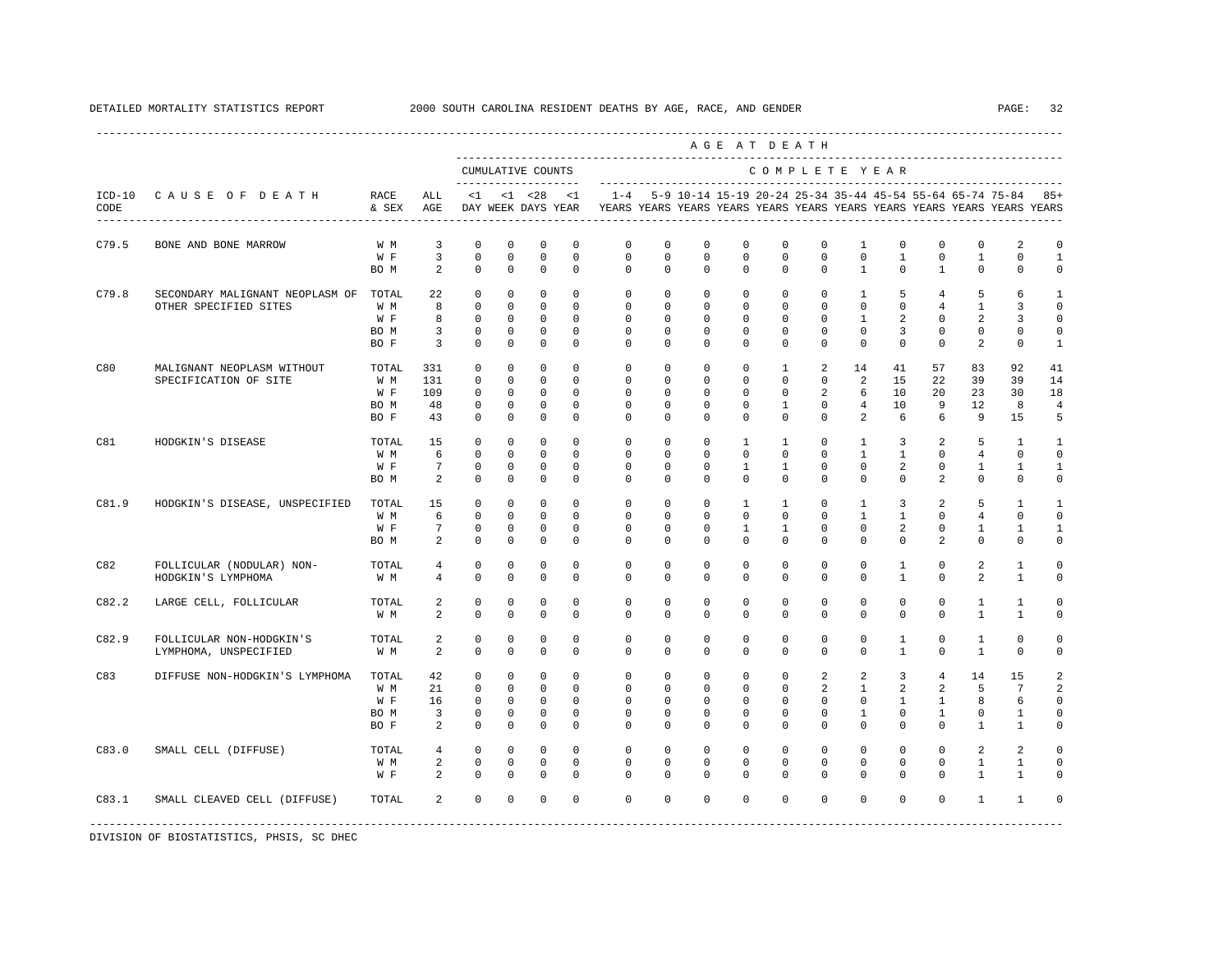|       |                                                          |                                          |                                                             |                                                                         |                                                                         |                                                                          |                                                                   |                                                                                                       |                                                                        |                                                                         |                                                                    | AGE AT DEATH                                                            |                                                                        |                                                                  |                                                                |                                                                       |                                                                 |                                                               |                                                                           |
|-------|----------------------------------------------------------|------------------------------------------|-------------------------------------------------------------|-------------------------------------------------------------------------|-------------------------------------------------------------------------|--------------------------------------------------------------------------|-------------------------------------------------------------------|-------------------------------------------------------------------------------------------------------|------------------------------------------------------------------------|-------------------------------------------------------------------------|--------------------------------------------------------------------|-------------------------------------------------------------------------|------------------------------------------------------------------------|------------------------------------------------------------------|----------------------------------------------------------------|-----------------------------------------------------------------------|-----------------------------------------------------------------|---------------------------------------------------------------|---------------------------------------------------------------------------|
|       |                                                          |                                          |                                                             |                                                                         |                                                                         | CUMULATIVE COUNTS                                                        |                                                                   |                                                                                                       |                                                                        |                                                                         |                                                                    | COMPLETE YEAR                                                           |                                                                        |                                                                  |                                                                |                                                                       |                                                                 |                                                               |                                                                           |
| CODE  | ICD-10 CAUSE OF DEATH                                    | RACE<br>& SEX                            | ALL<br>AGE                                                  | <1                                                                      |                                                                         | $< 1$ $< 28$                                                             | $\leq$ 1                                                          | $1 - 4$<br>DAY WEEK DAYS YEAR TEARS YEARS YEARS YEARS YEARS YEARS YEARS YEARS YEARS YEARS YEARS YEARS |                                                                        |                                                                         |                                                                    |                                                                         |                                                                        |                                                                  |                                                                |                                                                       |                                                                 | 5-9 10-14 15-19 20-24 25-34 35-44 45-54 55-64 65-74 75-84 85+ |                                                                           |
| C83.1 |                                                          | W M<br>$\mathbbmss{W}$ . $\mathbbmss{F}$ | $\mathbf{1}$<br>$\mathbf{1}$                                | $\mathbf 0$<br>$\Omega$                                                 | $\mathbf 0$<br>$\Omega$                                                 | $\mathbf 0$<br>$\mathbf{0}$                                              | $\mathbf 0$<br>$\Omega$                                           | $\mathbf{0}$<br>$\Omega$                                                                              | $\Omega$<br>$\Omega$                                                   | $\mathbf 0$<br>$\mathbf 0$                                              | $\Omega$<br>$\Omega$                                               | $\mathbf 0$<br>$\Omega$                                                 | $\Omega$<br>$\Omega$                                                   | $\Omega$<br>$\Omega$                                             | $\Omega$<br>$\Omega$                                           | $\Omega$<br>$\Omega$                                                  | $\mathbf{1}$<br>$\Omega$                                        | $\mathbf 0$<br>1                                              | $\mathbf 0$<br>$^{\circ}$                                                 |
| C83.2 | MIXED SMALL AND LARGE CELL<br>(DIFFUSE)                  | TOTAL<br>BO M                            | 1<br>$\overline{1}$                                         | $\mathbf 0$<br>$\Omega$                                                 | $\mathbf 0$<br>$\Omega$                                                 | $\mathbf 0$<br>$\Omega$                                                  | $\mathbf 0$<br>$\Omega$                                           | $\circ$<br>$\Omega$                                                                                   | $\mathbf 0$<br>$\Omega$                                                | $\mathbf 0$<br>$\Omega$                                                 | $\mathbf 0$<br>$\Omega$                                            | $\mathbf 0$<br>$\Omega$                                                 | $\mathbf{0}$<br>$\Omega$                                               | $\mathbf 0$<br>$\Omega$                                          | $\mathbf 0$<br>$\Omega$                                        | 1<br>$\mathbf{1}$                                                     | $\mathbf{0}$<br>$\Omega$                                        | $\mathbf{0}$<br>$\Omega$                                      | $\mathbf 0$<br>$\mathbf 0$                                                |
| C83.3 | LARGE CELL (DIFFUSE)                                     | TOTAL<br>W M<br>W F<br>BO M<br>BO F      | 23<br>12<br>9<br>$\mathbf{1}$<br>$\mathbf{1}$               | $\mathbf{0}$<br>$\mathbf 0$<br>$\mathbf 0$<br>$^{\circ}$<br>$\mathbf 0$ | $\mathbf{0}$<br>$\mathbf 0$<br>$\mathbf 0$<br>$^{\circ}$<br>$\mathbf 0$ | $\mathbf{0}$<br>$^{\circ}$<br>$^{\circ}$<br>$\mathbf{0}$<br>$\mathbf{0}$ | $\mathbf{0}$<br>$^{\circ}$<br>$\Omega$<br>$\Omega$<br>$\mathbf 0$ | $\mathbf 0$<br>$\circ$<br>$\mathbf 0$<br>$\Omega$<br>$\Omega$                                         | $\mathsf{O}\xspace$<br>$\mathbf{0}$<br>$\mathbf 0$<br>$\mathbf 0$<br>0 | $\mathbb O$<br>$\mathbf 0$<br>$\mathbf 0$<br>$\mathbf 0$<br>$\mathbf 0$ | $\mathbf 0$<br>0<br>0<br>$\mathbf 0$<br>0                          | $\mathbb O$<br>$\mathbf 0$<br>$\mathbf 0$<br>$\mathbf 0$<br>$\mathbf 0$ | $\mathbf{1}$<br>$\mathbf{1}$<br>$\mathbf 0$<br>$\Omega$<br>$\mathbf 0$ | $\mathbf{1}$<br>$\mathbf{1}$<br>$\Omega$<br>$\Omega$<br>$\Omega$ | 3<br>$\overline{a}$<br>$\mathbf{1}$<br>$\Omega$<br>$\mathbf 0$ | $\overline{a}$<br>1<br>$\mathbf{1}$<br>$\Omega$<br>$\Omega$           | 6<br>2<br>4<br>$\Omega$<br>$\mathbf 0$                          | 9<br>4<br>3<br>$\mathbf{1}$<br>$\overline{1}$                 | $\mathbf{1}$<br>$\mathbf{1}$<br>$\mathbf 0$<br>$\mathbf 0$<br>$\mathbf 0$ |
| C83.4 | IMMUNOBLASTIC (DIFFUSE)                                  | TOTAL<br>W M<br>W F                      | 2<br>$\mathbf{1}$<br>$\mathbf{1}$                           | $\mathbf 0$<br>$\mathbf 0$<br>$\Omega$                                  | 0<br>$\Omega$<br>$\Omega$                                               | 0<br>$\mathbf 0$<br>$\Omega$                                             | $\mathbf 0$<br>$\Omega$<br>$\Omega$                               | $\mathbf{0}$<br>$\Omega$<br>$\Omega$                                                                  | $\mathbf{0}$<br>$\Omega$<br>$\Omega$                                   | 0<br>$\mathbf 0$<br>$\Omega$                                            | 0<br>0<br>$\Omega$                                                 | $\mathbf{0}$<br>$\mathbf 0$<br>$\Omega$                                 | $^{\circ}$<br>$\Omega$<br>$\Omega$                                     | $\mathbf{0}$<br>$\Omega$<br>$\Omega$                             | $\mathbf{0}$<br>$\Omega$<br>$\Omega$                           | $\mathbf{0}$<br>$\Omega$<br>$\Omega$                                  | $\mathbf{1}$<br>$\mathbf 0$<br>$\overline{1}$                   | 1<br>$\mathbf{1}$<br>$\Omega$                                 | $\mathbf 0$<br>$\mathbf 0$<br>$\Omega$                                    |
| C83.6 | UNDIFFERENTIATED (DIFFUSE)                               | TOTAL<br>W M                             | 1<br>$\mathbf{1}$                                           | $\mathbf 0$<br>$\Omega$                                                 | $\mathbf 0$<br>$\Omega$                                                 | $\mathbf 0$<br>$\Omega$                                                  | $\mathbf 0$<br>$\Omega$                                           | $\mathbf{0}$<br>$\Omega$                                                                              | $\mathbf 0$<br>$\Omega$                                                | $\mathbf 0$<br>$\Omega$                                                 | $\mathbf 0$<br>0                                                   | $\mathbf 0$<br>$\Omega$                                                 | $\mathbf 0$<br>$\Omega$                                                | $\mathbf 0$<br>$\Omega$                                          | $\mathbf 0$<br>$\Omega$                                        | $\mathbf 0$<br>$\Omega$                                               | $\mathbf{1}$<br>$\mathbf{1}$                                    | $\mathbf 0$<br>$\Omega$                                       | $\mathbf 0$<br>$^{\circ}$                                                 |
| C83.7 | BURKITT'S TUMOR                                          | TOTAL<br>W M<br>BO M                     | 2<br>$\mathbf{1}$<br>$\overline{1}$                         | $\mathbf 0$<br>$\Omega$<br>$\Omega$                                     | $\mathbf 0$<br>$\Omega$<br>$\Omega$                                     | $\mathbf 0$<br>$\mathbf{0}$<br>$\Omega$                                  | $\Omega$<br>$\Omega$<br>$\Omega$                                  | $\mathbf{0}$<br>$\mathbf{0}$<br>$\Omega$                                                              | $\mathbf 0$<br>$\mathbf 0$<br>$\Omega$                                 | $\mathbf 0$<br>$\mathbf 0$<br>$\Omega$                                  | $\mathbf 0$<br>0<br>$\Omega$                                       | $\mathbf 0$<br>$\mathbf 0$<br>$\Omega$                                  | $\mathbf{1}$<br>$\mathbf{1}$<br>$\Omega$                               | $\mathbf{1}$<br>$\mathbf 0$<br>$\overline{1}$                    | $\mathbf 0$<br>$\mathbf{0}$<br>$\Omega$                        | $\Omega$<br>$\Omega$<br>$\Omega$                                      | $\mathbf 0$<br>$\mathbf{0}$<br>$\Omega$                         | $\mathbf 0$<br>$\mathbf{0}$<br>$\Omega$                       | $\circ$<br>$\circ$<br>$\Omega$                                            |
| C83.8 | OTHER TYPES OF DIFFUSE NON-<br>HODGKIN'S LYMPHOMA        | TOTAL<br>W M<br>W F<br>BO F              | $7\phantom{.0}$<br>3<br>3<br>$\mathbf{1}$                   | $\mathbf 0$<br>$\Omega$<br>$\Omega$<br>$\Omega$                         | $\mathbf{0}$<br>$\Omega$<br>$\Omega$<br>$\Omega$                        | $^{\circ}$<br>$\Omega$<br>$^{\circ}$<br>$\mathbf{0}$                     | $\mathbf 0$<br>$\Omega$<br>$\Omega$<br>$\Omega$                   | $\mathbf 0$<br>$\mathbf 0$<br>$\Omega$<br>$\Omega$                                                    | $\mathbf 0$<br>$\Omega$<br>$\Omega$<br>$\Omega$                        | $\mathbf 0$<br>$^{\circ}$<br>$\Omega$<br>$\Omega$                       | $\mathbf 0$<br>$\Omega$<br>$\Omega$<br>$\Omega$                    | $\mathbf 0$<br>$\Omega$<br>$\Omega$<br>$\Omega$                         | $\mathbf 0$<br>$\Omega$<br>$\Omega$<br>$\Omega$                        | $\mathbf 0$<br>$\Omega$<br>$\Omega$<br>$\Omega$                  | $\mathbf 0$<br>$\Omega$<br>$\Omega$<br>$\Omega$                | $\mathbf{1}$<br>$\overline{1}$<br>$\Omega$<br>$\Omega$                | 3<br>$\mathbf{0}$<br>$\overline{a}$<br>$\overline{1}$           | 2<br>$\overline{1}$<br>$\mathbf{1}$<br>$\Omega$               | $\mathbf{1}$<br>$\mathbf{1}$<br>$\mathbf 0$<br>$\mathbf 0$                |
| C84   | PERIPHERAL AND CUTANEOUS T-CELL<br>LYMPHOMAS             | TOTAL<br>W M<br>W F<br>BO M<br>BO F      | 12<br>$\overline{4}$<br>$\mathbf{1}$<br>3<br>$\overline{4}$ | $\circ$<br>$\Omega$<br>$\Omega$<br>$\mathbf 0$<br>$\mathbf 0$           | $^{\circ}$<br>$\Omega$<br>$\Omega$<br>$\mathbf 0$<br>$\mathbf 0$        | 0<br>$\mathbf 0$<br>$\circ$<br>$\mathbf 0$<br>$\mathbf 0$                | $\mathbf 0$<br>$\Omega$<br>$\Omega$<br>$\mathbf 0$<br>$\mathbf 0$ | $\circ$<br>$\Omega$<br>$\Omega$<br>$\mathbf{0}$<br>$\mathbf 0$                                        | $\mathbf{1}$<br>$\Omega$<br>$\mathbf{1}$<br>$\mathbf 0$<br>$\mathbf 0$ | $^{\circ}$<br>$\Omega$<br>$\Omega$<br>$^{\circ}$<br>$\mathbf 0$         | $^{\circ}$<br>$\Omega$<br>$\Omega$<br>$\mathbf 0$<br>0             | $\mathbf{1}$<br>$\Omega$<br>$\Omega$<br>$\mathbf 0$<br>$\mathbf{1}$     | 1<br>$\Omega$<br>$\Omega$<br>$\mathbf 0$<br>$\mathbf{1}$               | 2<br>$\Omega$<br>$\Omega$<br>1<br>1                              | 1<br>$\Omega$<br>$\Omega$<br>$\mathbf{1}$<br>$\mathbf 0$       | 1<br>$\mathbf{1}$<br>$\Omega$<br>0<br>$\mathbf 0$                     | $\overline{4}$<br>2<br>$\Omega$<br>$\mathbf{1}$<br>$\mathbf{1}$ | 0<br>$\mathbf{0}$<br>$\Omega$<br>$\mathbf 0$<br>$\mathbf 0$   | $\mathbf{1}$<br>$\mathbf{1}$<br>$\mathbf 0$<br>$\mathbf 0$<br>$\mathbf 0$ |
| C84.0 | MYCOSIS FUNGOIDES                                        | TOTAL<br>BO F                            | 1<br>$\mathbf{1}$                                           | 0<br>$\Omega$                                                           | 0<br>$\Omega$                                                           | 0<br>$\Omega$                                                            | $\mathbf 0$<br>$\Omega$                                           | 0<br>$\Omega$                                                                                         | $\mathbf 0$<br>$\Omega$                                                | $^{\circ}$<br>$\Omega$                                                  | $^{\circ}$<br>$\Omega$                                             | $\mathbf{0}$<br>$\Omega$                                                | $\mathbf{0}$<br>$\Omega$                                               | 0<br>$\Omega$                                                    | $^{\circ}$<br>$\Omega$                                         | $^{\circ}$<br>$\Omega$                                                | 1<br>$\overline{1}$                                             | 0<br>$\Omega$                                                 | $\mathbf 0$<br>$\mathbf 0$                                                |
| C84.5 | OTHER AND UNSPECIFIED T-CELL<br>LYMPHOMAS                | TOTAL<br>W M<br>W F<br>BO M<br>BO F      | 11<br>$\overline{4}$<br>$\mathbf{1}$<br>3<br>3              | $\mathbf 0$<br>$\Omega$<br>$\mathbf 0$<br>$\mathbf 0$<br>$\Omega$       | $\mathbf 0$<br>$\Omega$<br>$^{\circ}$<br>$^{\circ}$<br>$\mathbf 0$      | $\mathbf 0$<br>$^{\circ}$<br>$\mathbf 0$<br>$\mathbf{0}$<br>$\mathbf{0}$ | $\mathbf 0$<br>$\Omega$<br>$^{\circ}$<br>$\mathbf 0$<br>$\Omega$  | $\mathbf 0$<br>$\Omega$<br>$\mathbf 0$<br>$\mathbf{0}$<br>$\Omega$                                    | $\mathbf{1}$<br>$^{\circ}$<br>1<br>$\mathbf{0}$<br>$\mathbf{0}$        | $\mathbf 0$<br>$\mathbf 0$<br>0<br>$\mathbf 0$<br>$\Omega$              | $\mathbf 0$<br>$\Omega$<br>$^{\circ}$<br>$\mathbf 0$<br>$^{\circ}$ | $\mathbf{1}$<br>$\Omega$<br>$\mathbf{0}$<br>$\mathbf 0$<br>$\mathbf{1}$ | $\mathbf{1}$<br>$\Omega$<br>$\mathbf 0$<br>$\mathbf{0}$<br>1           | 2<br>$\Omega$<br>$\mathbf 0$<br>1<br>$\mathbf{1}$                | $\mathbf{1}$<br>$\Omega$<br>$\mathbf 0$<br>1<br>$\mathbf 0$    | $\mathbf{1}$<br>$\mathbf{1}$<br>$\mathbf 0$<br>$^{\circ}$<br>$\Omega$ | 3<br>2<br>$\mathbf{0}$<br>1<br>$\mathbf 0$                      | $\mathbf 0$<br>$\Omega$<br>$\mathbf 0$<br>0<br>$\mathbf 0$    | $\mathbf{1}$<br>$\mathbf{1}$<br>$\mathbf 0$<br>$\mathbf 0$<br>$\mathbf 0$ |
| C85   | OTHER AND UNSPECIFIED TYPES OF<br>NON-HODGKIN'S LYMPHOMA | TOTAL<br>W M<br>W F                      | 228<br>103<br>96                                            | 0<br>$\mathbf 0$<br>$\Omega$                                            | $\mathbf 0$<br>$\mathbf 0$<br>$\mathbf 0$                               | $\mathbf 0$<br>$\mathbf 0$<br>$\mathbf 0$                                | $^{\circ}$<br>$\mathbf 0$<br>$\Omega$                             | $\mathbf 0$<br>$\mathbf 0$<br>$\Omega$                                                                | 0<br>0<br>0                                                            | $\mathbf 0$<br>$\mathbf 0$<br>$\Omega$                                  | 0<br>0<br>0                                                        | $\mathbf 0$<br>0<br>$\Omega$                                            | 4<br>$\mathbf{1}$<br>$\mathbf{1}$                                      | 6<br>$\overline{4}$<br>1                                         | 16<br>6<br>5                                                   | 22<br>11<br>9                                                         | 49<br>24<br>18                                                  | 95<br>47<br>39                                                | 36<br>10<br>23                                                            |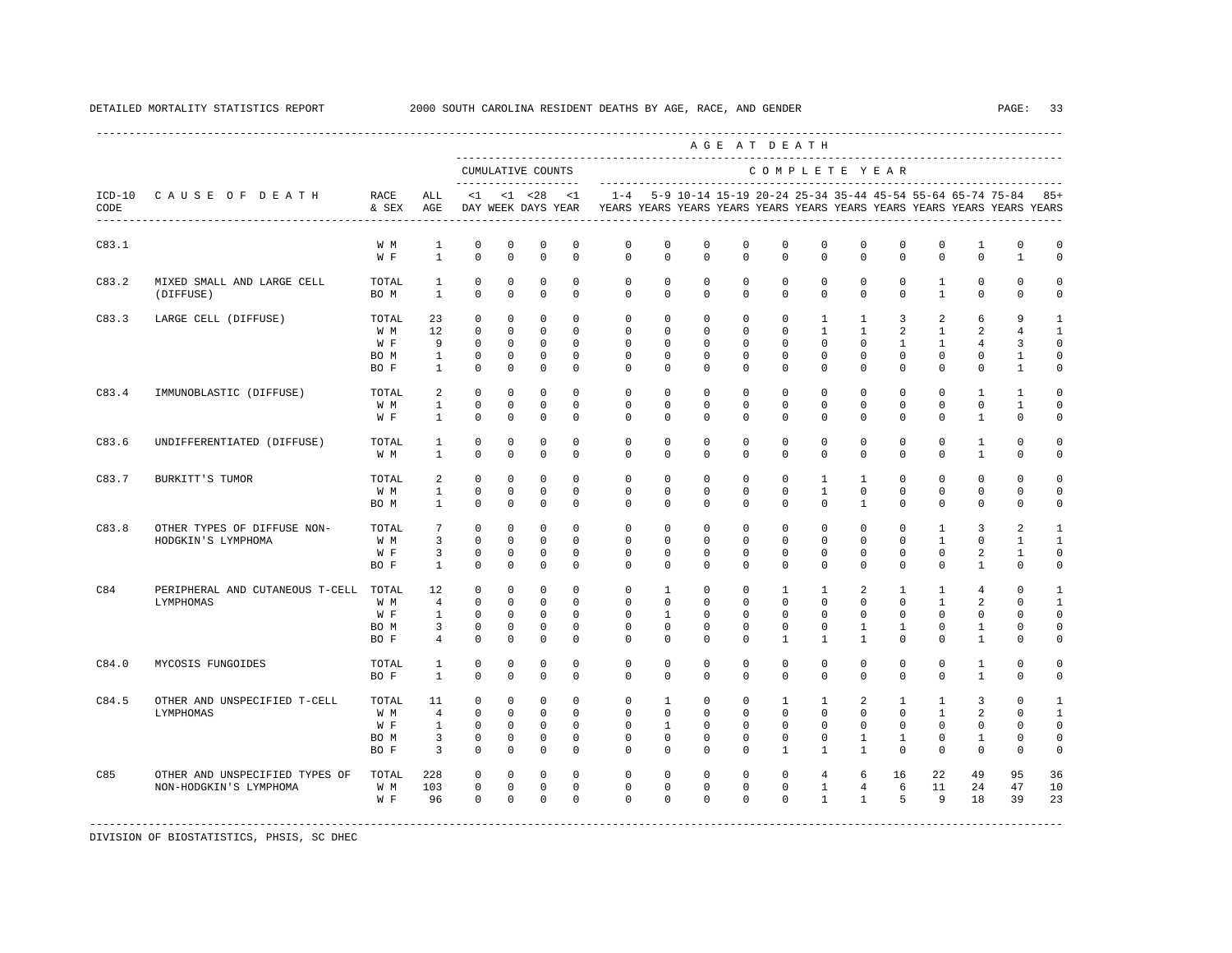|       |                                                         |                                     |                                                |                                                                      |                                                                          |                                                                          |                                                                 |                                                                         |                                                                |                                                                        |                                                   | AGE AT DEATH                                                       |                                                                       |                                                                  |                                                                  |                                                      |                                                                 |                                                                 |                                            |
|-------|---------------------------------------------------------|-------------------------------------|------------------------------------------------|----------------------------------------------------------------------|--------------------------------------------------------------------------|--------------------------------------------------------------------------|-----------------------------------------------------------------|-------------------------------------------------------------------------|----------------------------------------------------------------|------------------------------------------------------------------------|---------------------------------------------------|--------------------------------------------------------------------|-----------------------------------------------------------------------|------------------------------------------------------------------|------------------------------------------------------------------|------------------------------------------------------|-----------------------------------------------------------------|-----------------------------------------------------------------|--------------------------------------------|
|       |                                                         |                                     |                                                |                                                                      |                                                                          | CUMULATIVE COUNTS<br>-------------------                                 |                                                                 |                                                                         |                                                                |                                                                        |                                                   | COMPLETE YEAR                                                      |                                                                       |                                                                  |                                                                  |                                                      |                                                                 |                                                                 |                                            |
| CODE  | ICD-10 CAUSE OF DEATH                                   | RACE<br>& SEX                       | ALL<br>AGE                                     | $\leq 1$                                                             |                                                                          | $<1$ $<28$<br>DAY WEEK DAYS YEAR                                         | < 1                                                             | YEARS YEARS YEARS YEARS YEARS YEARS YEARS YEARS YEARS YEARS YEARS YEARS |                                                                |                                                                        |                                                   |                                                                    |                                                                       |                                                                  |                                                                  |                                                      |                                                                 | $1-4$ 5-9 10-14 15-19 20-24 25-34 35-44 45-54 55-64 65-74 75-84 | $85+$                                      |
| C85   |                                                         | BO M<br>BO F                        | 15<br>14                                       | $^{\circ}$<br>$\mathbf 0$                                            | 0<br>$\mathbf 0$                                                         | 0<br>$\mathbf 0$                                                         | 0<br>$^{\circ}$                                                 | 0<br>$\mathbf{0}$                                                       | $\circ$<br>$\mathbf 0$                                         | 0<br>$\mathbf 0$                                                       | $\circ$<br>$\mathbf 0$                            | 0<br>$\mathbf 0$                                                   | 0<br>2                                                                | 1<br>$\Omega$                                                    | 3<br>2                                                           | 1<br>$\mathbf{1}$                                    | 5<br>2                                                          | 5<br>$\overline{4}$                                             | 0<br>3                                     |
| C85.1 | B-CELL LYMPHOMA, UNSPECIFIED                            | TOTAL<br>W M<br>W F                 | $7\phantom{.0}$<br>5<br>2                      | $\circ$<br>$\mathbb O$<br>$\Omega$                                   | $\mathbf{0}$<br>$\mathbf{0}$<br>$\Omega$                                 | $\mathbf 0$<br>$\mathbf 0$<br>$\Omega$                                   | $\Omega$<br>$^{\circ}$<br>$\Omega$                              | $\Omega$<br>$\circ$<br>$\Omega$                                         | $\Omega$<br>$\Omega$<br>$\Omega$                               | $\mathbf 0$<br>$\mathbf 0$<br>$\Omega$                                 | $\Omega$<br>$\mathbf 0$<br>$\Omega$               | $\mathbf 0$<br>$\mathbf 0$<br>$\Omega$                             | $\mathbf{1}$<br>$\mathbf{1}$<br>$\Omega$                              | $\mathbf{1}$<br>$\mathbf{1}$<br>$\Omega$                         | $\Omega$<br>$\mathbf 0$<br>$\Omega$                              | $\mathbf 0$<br>$\mathbf 0$<br>$\Omega$               | $\mathbf 0$<br>$\mathbf 0$<br>$\Omega$                          | 2<br>2<br>$\Omega$                                              | 3<br>$\mathbf{1}$<br>2                     |
| C85.9 | NON-HODGKIN'S LYMPHOMA,<br>UNSPECIFIED TYPE             | TOTAL<br>W M<br>W F<br>BO M<br>BO F | 221<br>98<br>94<br>15<br>14                    | $\mathbf 0$<br>$\mathbf 0$<br>$\mathbf 0$<br>$\mathbf 0$<br>$\Omega$ | $\mathbf 0$<br>$\mathbf{0}$<br>$\mathbf{0}$<br>$^{\circ}$<br>$\mathbf 0$ | $\mathbf 0$<br>$\mathbf{0}$<br>$\mathbf 0$<br>$\mathbf 0$<br>$\mathbf 0$ | $^{\circ}$<br>$\Omega$<br>$\circ$<br>$^{\circ}$<br>$\Omega$     | $\mathbf 0$<br>$\Omega$<br>$\mathbf{0}$<br>0<br>$\Omega$                | $\mathbf 0$<br>$\Omega$<br>$\circ$<br>0<br>$\Omega$            | $\mathbf 0$<br>$^{\circ}$<br>$^{\circ}$<br>0<br>$\Omega$               | $\mathbf 0$<br>0<br>0<br>0<br>0                   | $\mathbf 0$<br>$\mathbf 0$<br>$\mathbf{0}$<br>0<br>$\Omega$        | 3<br>$\Omega$<br>$\mathbf{1}$<br>$\mathbf 0$<br>2                     | 5<br>3<br>$\mathbf{1}$<br>$\mathbf{1}$<br>$\Omega$               | 16<br>6<br>5<br>3<br>2                                           | 22<br>11<br>9<br>$\mathbf{1}$<br>$\mathbf{1}$        | 49<br>24<br>18<br>5<br>2                                        | 93<br>45<br>39<br>5<br>$\overline{4}$                           | 33<br>9<br>21<br>$\mathbf 0$<br>3          |
| C90   | MULTIPLE MYELOMA AND MALIGNANT<br>PLASMA CELL NEOPLASMS | TOTAL<br>W M<br>W F<br>BO M<br>BO F | 205<br>62<br>62<br>35<br>46                    | $\circ$<br>$\mathbf 0$<br>$\mathbf 0$<br>$\mathbf 0$<br>$\mathbf{0}$ | $\mathbf{0}$<br>$\mathbf 0$<br>$\mathbf 0$<br>$\circ$<br>$\circ$         | $\mathbf 0$<br>$\mathbf{0}$<br>$\mathbf 0$<br>0<br>$\circ$               | $\Omega$<br>$\Omega$<br>$\mathbf 0$<br>$\Omega$<br>0            | $\Omega$<br>$\Omega$<br>$\mathbf{0}$<br>$^{\circ}$<br>$\Omega$          | $\Omega$<br>$\Omega$<br>0<br>0<br>0                            | $\circ$<br>$\Omega$<br>0<br>$^{\circ}$<br>0                            | 0<br>$\Omega$<br>0<br>0<br>0                      | $\mathbf{0}$<br>$\Omega$<br>$\mathbf 0$<br>$\mathbf 0$<br>$\Omega$ | $\mathbf 0$<br>$\Omega$<br>$\mathbf 0$<br>0<br>$\mathbf{0}$           | 2<br>$\mathbf{1}$<br>$\mathbf 0$<br>$\mathbf{1}$<br>$\Omega$     | 17<br>$\mathbf{1}$<br>6<br>4<br>6                                | 35<br>11<br>$12 \overline{ }$<br>3<br>9              | 70<br>21<br>23<br>13<br>13                                      | 59<br>20<br>18<br>9<br>12                                       | 22<br>8<br>3<br>5<br>6                     |
| C90.0 | MULTIPLE MYELOMA                                        | TOTAL<br>W M<br>W F<br>BO M<br>BO F | 203<br>61<br>61<br>35<br>46                    | $\circ$<br>$\mathbf 0$<br>$\mathbf 0$<br>$\mathbf 0$<br>$\mathbf 0$  | $\mathbf{0}$<br>$\mathbf 0$<br>$\mathbf 0$<br>$\circ$<br>$\mathbf 0$     | $\circ$<br>$\mathbf 0$<br>$\mathbf 0$<br>$\circ$<br>$\mathbf 0$          | $\Omega$<br>$\Omega$<br>$\Omega$<br>$\Omega$<br>$\mathbf 0$     | $\Omega$<br>$\Omega$<br>$\Omega$<br>$\Omega$<br>$\Omega$                | $\Omega$<br>$\Omega$<br>$\Omega$<br>$\Omega$<br>$\Omega$       | $\Omega$<br>$\Omega$<br>$\Omega$<br>$\Omega$<br>$\Omega$               | $\Omega$<br>$\Omega$<br>$\Omega$<br>$\Omega$<br>0 | $\Omega$<br>$\Omega$<br>$\Omega$<br>$\Omega$<br>$\Omega$           | $\Omega$<br>$\Omega$<br>$\Omega$<br>$\Omega$<br>$\mathbf 0$           | $\mathbf{1}$<br>$\Omega$<br>$\Omega$<br>$\mathbf{1}$<br>$\Omega$ | 17<br>$\mathbf{1}$<br>6<br>$\overline{4}$<br>6                   | 35<br>11<br>$12 \overline{ }$<br>$\overline{3}$<br>9 | 70<br>21<br>23<br>13<br>13                                      | 58<br>20<br>17<br>9<br>12                                       | 22<br>8<br>3<br>5<br>6                     |
| C90.1 | PLASMA CELL LEUKEMIA                                    | TOTAL<br>W M                        | $\mathbf{1}$<br>$\mathbf{1}$                   | 0<br>$\mathbf 0$                                                     | 0<br>$\mathbf 0$                                                         | 0<br>$\mathbf 0$                                                         | $\mathbf 0$<br>$\mathbf 0$                                      | 0<br>$\Omega$                                                           | 0<br>$\Omega$                                                  | $^{\circ}$<br>$\Omega$                                                 | 0<br>$\Omega$                                     | $\mathbf 0$<br>$\Omega$                                            | $\mathbf{0}$<br>$\Omega$                                              | $\mathbf{1}$<br>$\mathbf{1}$                                     | $^{\circ}$<br>$\Omega$                                           | $^{\circ}$<br>$\Omega$                               | $\mathbf 0$<br>$\Omega$                                         | $\mathbf 0$<br>$\Omega$                                         | $\Omega$<br>0                              |
| C90.2 | PLASMACYTOMA, EXTRAMEDULLARY                            | TOTAL<br>W F                        | $\mathbf{1}$<br>$\mathbf{1}$                   | $\mathbf 0$<br>$\Omega$                                              | $\mathbf 0$<br>$\mathbf 0$                                               | $\mathbf 0$<br>$\mathbf 0$                                               | $^{\circ}$<br>$\Omega$                                          | $\mathbf 0$<br>$\Omega$                                                 | $\mathbf 0$<br>$\Omega$                                        | $\mathbf 0$<br>$\Omega$                                                | $\mathbf 0$<br>$\Omega$                           | $\mathbf{0}$<br>$\Omega$                                           | $\mathbf 0$<br>$\Omega$                                               | $\mathbf 0$<br>$\Omega$                                          | $\mathbf 0$<br>$\Omega$                                          | $\mathbf 0$<br>$\Omega$                              | $\mathbf{0}$<br>$\Omega$                                        | $\mathbf{1}$<br>$\mathbf{1}$                                    | $\Omega$<br>$\Omega$                       |
| C91   | LYMPHOID LEUKEMIA                                       | TOTAL<br>W M<br>W F<br>BO M<br>BO F | 75<br>33<br>25<br>10<br>7                      | $\mathbf 0$<br>$\mathbf 0$<br>0<br>0<br>$\Omega$                     | $\mathbf 0$<br>$\mathbf 0$<br>0<br>$^{\circ}$<br>$\circ$                 | $\mathbf 0$<br>$\mathbf{0}$<br>0<br>0<br>$\circ$                         | $^{\circ}$<br>$\Omega$<br>$^{\circ}$<br>$\mathbf 0$<br>$\Omega$ | 3<br>2<br>$\mathbf{0}$<br>$\mathbf 0$<br>$\mathbf{1}$                   | 2<br>$\Omega$<br>2<br>0<br>$\Omega$                            | $\mathbf{1}$<br>$\mathbf 0$<br>$\mathbf{1}$<br>$\mathbf 0$<br>$\Omega$ | 2<br>$\mathbf 0$<br>0<br>2<br>$\Omega$            | 1<br>$\mathbf 0$<br>$\mathbf{1}$<br>$\mathbf 0$<br>$\Omega$        | $\mathbf{0}$<br>$\mathbf 0$<br>$\mathbf 0$<br>$\mathbf 0$<br>$\Omega$ | $\mathbf 0$<br>$\Omega$<br>0<br>0<br>$\Omega$                    | 3<br>$\mathbf{1}$<br>$\mathbf{1}$<br>$\mathbf 0$<br>$\mathbf{1}$ | $7\phantom{.0}$<br>5<br>2<br>0<br>$\Omega$           | 16<br>8<br>4<br>3<br>1                                          | 24<br>15<br>5<br>3<br>1                                         | 16<br>2<br>9<br>2<br>3                     |
| C91.0 | ACUTE LYMPHOBLASTIC LEUKEMIA                            | TOTAL<br>W M<br>W F<br>BO M<br>BO F | 14<br>5<br>6<br>$\overline{a}$<br>$\mathbf{1}$ | $\mathbf 0$<br>$\Omega$<br>$\circ$<br>$\mathbf 0$<br>$^{\circ}$      | $\mathbf 0$<br>$\Omega$<br>$\mathbf 0$<br>0<br>$\mathbf{0}$              | $\mathbf 0$<br>$\Omega$<br>$\mathbf 0$<br>0<br>0                         | $\Omega$<br>$\Omega$<br>$\Omega$<br>$^{\circ}$<br>0             | 3<br>2<br>$\Omega$<br>$\mathbf{0}$<br>$\mathbf{1}$                      | $\mathbf{1}$<br>$\Omega$<br>$\mathbf{1}$<br>$\circ$<br>$\circ$ | $\mathbf{1}$<br>$\Omega$<br>$\mathbf{1}$<br>0<br>0                     | $\overline{a}$<br>$\Omega$<br>$\Omega$<br>2<br>0  | $\mathbf{1}$<br>$\Omega$<br>$\overline{1}$<br>0<br>$\mathbf{0}$    | $\Omega$<br>$\Omega$<br>$\Omega$<br>$\mathbf 0$<br>0                  | $\Omega$<br>$\Omega$<br>$\Omega$<br>0<br>0                       | $\mathbf{1}$<br>$\Omega$<br>$\mathbf{1}$<br>0<br>0               | $\mathbf{1}$<br>$\mathbf{1}$<br>$\Omega$<br>0<br>0   | 2<br>$\mathbf{1}$<br>$\mathbf{1}$<br>$\mathbf 0$<br>$\mathbf 0$ | 2<br>$\mathbf{1}$<br>$\mathbf{1}$<br>0<br>0                     | $\Omega$<br>$\Omega$<br>$\Omega$<br>0<br>0 |
| C91.1 | CHRONIC LYMPHOCYTIC LEUKEMIA                            | TOTAL<br>W M<br>W F                 | 56<br>25<br>18                                 | $^{\circ}$<br>$\mathbf 0$<br>$\mathbf 0$                             | $\mathbf{0}$<br>$\mathbf{0}$<br>$\mathbf 0$                              | $\mathbf 0$<br>$\circ$<br>$\mathbf 0$                                    | $\Omega$<br>$\circ$<br>$\Omega$                                 | $\circ$<br>$\mathbf 0$<br>$\Omega$                                      | $\mathbf{0}$<br>$\mathbf 0$<br>$\Omega$                        | $\mathbf 0$<br>$\mathbf 0$<br>$\Omega$                                 | 0<br>0<br>$\Omega$                                | $\mathbf 0$<br>$\mathbf{0}$<br>$\Omega$                            | $\mathbf{0}$<br>$\mathbf 0$<br>$\Omega$                               | $\Omega$<br>$\mathbf 0$<br>$\Omega$                              | 2<br>$\mathbf{1}$<br>$\Omega$                                    | 6<br>4<br>$\mathfrak{D}$                             | 12<br>6<br>3                                                    | 21<br>13<br>$\overline{4}$                                      | 15<br>$\mathbf{1}$<br>9                    |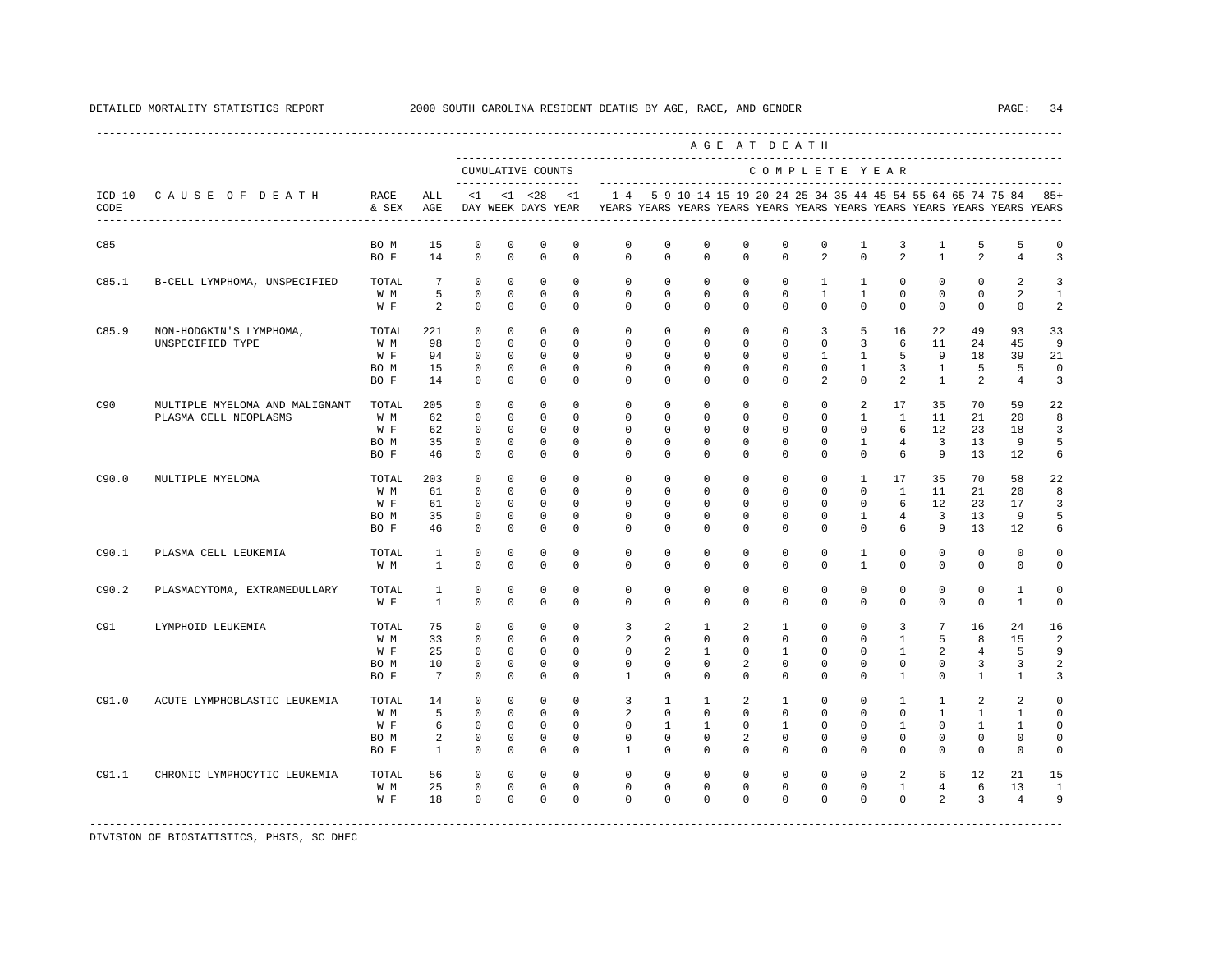|       |                                |                                     |                                   |                                                            |                                                 |                                                    |                                                 |                                                                                    |                                       |                                                           |                                                  | AGE AT DEATH                                                     |                                                           |                                                               |                                                       |                                                                                |                                              |                                              |                                  |
|-------|--------------------------------|-------------------------------------|-----------------------------------|------------------------------------------------------------|-------------------------------------------------|----------------------------------------------------|-------------------------------------------------|------------------------------------------------------------------------------------|---------------------------------------|-----------------------------------------------------------|--------------------------------------------------|------------------------------------------------------------------|-----------------------------------------------------------|---------------------------------------------------------------|-------------------------------------------------------|--------------------------------------------------------------------------------|----------------------------------------------|----------------------------------------------|----------------------------------|
|       |                                |                                     |                                   |                                                            |                                                 | CUMULATIVE COUNTS                                  |                                                 |                                                                                    |                                       |                                                           |                                                  | COMPLETE YEAR                                                    |                                                           |                                                               |                                                       |                                                                                |                                              |                                              |                                  |
| CODE  | ICD-10 CAUSE OF DEATH          | RACE<br>& SEX                       | ALL<br>AGE                        | $\leq$ 1                                                   |                                                 | -------------------<br>$< 1$ $< 28$                | $\leq$ 1<br>DAY WEEK DAYS YEAR                  | $1 - 4$<br>YEARS YEARS YEARS YEARS YEARS YEARS YEARS YEARS YEARS YEARS YEARS YEARS |                                       | 5-9 10-14 15-19 20-24 25-34 35-44 45-54 55-64 65-74 75-84 |                                                  |                                                                  |                                                           |                                                               |                                                       |                                                                                |                                              |                                              | $85+$                            |
| C91.1 |                                | BO M<br>BO F                        | 7<br>6                            | 0<br>$\mathbf 0$                                           | 0<br>$\mathbf 0$                                | $\mathbf 0$<br>$\mathbf 0$                         | 0<br>$\Omega$                                   | 0<br>$\mathbf 0$                                                                   | 0<br>$\Omega$                         | 0<br>$\mathbf 0$                                          | 0<br>$\Omega$                                    | $\mathbf{0}$<br>$\mathbf 0$                                      | 0<br>$\Omega$                                             | 0<br>$\mathbf 0$                                              | 0<br>$\mathbf{1}$                                     | 0<br>$\mathbf 0$                                                               | 2<br>$\mathbf{1}$                            | 3<br>$\mathbf{1}$                            | $\overline{a}$<br>$\overline{3}$ |
| C91.3 | PROLYMPHOCYTIC LEUKEMIA        | TOTAL<br>BO M                       | $\mathbf{1}$<br>$\mathbf{1}$      | $^{\circ}$<br>$\mathbf 0$                                  | 0<br>$\mathbf 0$                                | $\mathbf 0$<br>$\mathbf 0$                         | $\mathbf 0$<br>$\Omega$                         | $\mathbf 0$<br>$\Omega$                                                            | $\mathbf 0$<br>$\Omega$               | $\mathbf 0$<br>$\Omega$                                   | 0<br>$\mathbf 0$                                 | $\mathbf 0$<br>$\Omega$                                          | $\mathbf 0$<br>$\mathbf 0$                                | 0<br>$\mathbf 0$                                              | $\mathbf 0$<br>$\mathbf 0$                            | $\circ$<br>$\mathbf 0$                                                         | $\mathbf{1}$<br>$\mathbf{1}$                 | $\mathbf 0$<br>$\mathbf 0$                   | 0<br>$\mathbf 0$                 |
| C91.9 | LYMPHOID LEUKEMIA, UNSPECIFIED | TOTAL<br>W M                        | $\overline{4}$<br>3               | $\mathbf 0$<br>$\mathbf 0$                                 | $\mathbf 0$<br>$\mathbf 0$                      | $\mathbf 0$<br>$\mathbf 0$                         | $\Omega$<br>$\Omega$                            | $\Omega$<br>$\Omega$                                                               | $\mathbf{1}$<br>$\mathbf 0$           | $\mathbf 0$<br>$\Omega$                                   | $\mathbf 0$<br>$\Omega$                          | $\Omega$<br>$\Omega$                                             | $\mathbf 0$<br>$\mathbf 0$                                | $\mathbf 0$<br>$\mathbf 0$                                    | $\mathbf 0$<br>$\mathbf 0$                            | $\mathbf 0$<br>$\mathbf 0$                                                     | $\mathbf{1}$<br>$\mathbf{1}$                 | $\mathbf{1}$<br>$\mathbf{1}$                 | -1<br>$\mathbf{1}$               |
| C92   | MYELOID LEUKEMIA               | W F<br>TOTAL                        | $\mathbf{1}$<br>136               | $\Omega$<br>$^{\circ}$                                     | $\Omega$<br>$\mathbf 0$                         | $\Omega$<br>$\mathbf 0$                            | $\Omega$<br>$\Omega$                            | $\Omega$<br>2                                                                      | $\mathbf{1}$<br>3                     | $\Omega$<br>$\Omega$                                      | $\Omega$<br>$\mathbf{1}$                         | $\Omega$<br>3                                                    | $\Omega$<br>5                                             | $\Omega$<br>6                                                 | $\Omega$<br>12                                        | $\Omega$<br>20                                                                 | $\Omega$<br>41                               | $\Omega$<br>33                               | $\Omega$<br>10                   |
|       |                                | W M<br>W F<br>BO M<br>BO F          | 46<br>49<br>20<br>21              | $\Omega$<br>$\Omega$<br>$\mathbf 0$<br>0                   | $\Omega$<br>$\Omega$<br>$\Omega$<br>$\mathbf 0$ | $\Omega$<br>$\Omega$<br>$\Omega$<br>$\mathbf 0$    | $\Omega$<br>$\Omega$<br>$\Omega$<br>$\Omega$    | $\Omega$<br>$\Omega$<br>$\Omega$<br>$\mathfrak{D}$                                 | 0<br>$\mathbf{1}$<br>2<br>$\mathbf 0$ | $\Omega$<br>$\Omega$<br>$\Omega$<br>$\Omega$              | $\Omega$<br>$\Omega$<br>$\mathbf{1}$<br>$\Omega$ | $\Omega$<br>1<br>$\mathbf{1}$<br>$\mathbf{1}$                    | $\mathbf{1}$<br>$\overline{1}$<br>2<br>$\mathbf{1}$       | 2<br>$\mathbf{1}$<br>2<br>$\mathbf{1}$                        | $\overline{4}$<br>3<br>3<br>2                         | $\overline{4}$<br>12<br>2<br>2                                                 | 17<br>17<br>2<br>5                           | 15<br>8<br>$\overline{4}$<br>6               | 3<br>5<br>1<br>$\mathbf{1}$      |
| C92.0 | ACUTE MYELOID LEUKEMIA         | TOTAL<br>W M<br>W F<br>BO M         | 99<br>34<br>36<br>16              | $\Omega$<br>$\mathbf 0$<br>$\Omega$<br>$^{\circ}$          | $\Omega$<br>$\mathbf 0$<br>$\Omega$<br>0        | $\Omega$<br>$\mathbf 0$<br>$\Omega$<br>$\mathbf 0$ | $\Omega$<br>$\Omega$<br>$\Omega$<br>$\mathbf 0$ | 2<br>$\Omega$<br>$\Omega$<br>$\mathbf 0$                                           | 3<br>$\mathbf 0$<br>$\mathbf{1}$<br>2 | $\Omega$<br>$\Omega$<br>$\Omega$<br>0                     | $\mathbf{1}$<br>$\Omega$<br>$\Omega$<br>1        | 2<br>$\Omega$<br>$\mathbf{1}$<br>1                               | 2<br>$\Omega$<br>$\mathbf{1}$<br>$\mathbf{1}$             | 5<br>2<br>$\mathbf{1}$<br>$\mathbf{1}$                        | 9<br>$\overline{4}$<br>$\mathbf{1}$<br>3              | 14<br>$\overline{3}$<br>9<br>$\mathbf{1}$                                      | 28<br>12<br>12<br>2                          | 27<br>10<br>8<br>4                           | 6<br>$\overline{3}$<br>2<br>0    |
| C92.1 | CHRONIC MYELOID LEUKEMIA       | BO F<br>TOTAL<br>W M<br>W F<br>BO M | 13<br>24<br>5<br>9<br>4           | $^{\circ}$<br>$^{\circ}$<br>$^{\circ}$<br>$\mathbf 0$<br>0 | $^{\circ}$<br>0<br>0<br>0<br>0                  | 0<br>0<br>0<br>$\mathbf 0$<br>0                    | $\Omega$<br>0<br>$\Omega$<br>$\Omega$<br>0      | 2<br>0<br>$\Omega$<br>0<br>0                                                       | 0<br>0<br>0<br>0<br>0                 | $\Omega$<br>0<br>$\Omega$<br>0<br>0                       | 0<br>0<br>0<br>0<br>0                            | $\Omega$<br>$\mathbf{1}$<br>$\Omega$<br>$\Omega$<br>$\mathbf{0}$ | $\Omega$<br>3<br>$\mathbf{1}$<br>$\Omega$<br>$\mathbf{1}$ | $\mathbf{1}$<br>$\mathbf{1}$<br>$\Omega$<br>$\mathbf{0}$<br>1 | $\mathbf{1}$<br>$\mathbf{1}$<br>$\mathbf 0$<br>1<br>0 | $\mathbf{1}$<br>$\overline{4}$<br>$\mathbf{1}$<br>$\mathbf{1}$<br>$\mathbf{1}$ | 2<br>7<br>$\mathbf{1}$<br>4<br>0             | 5<br>3<br>2<br>$\mathbf{0}$<br>0             | 1<br>4<br>0<br>3<br>-1           |
| C92.4 | ACUTE PROMYELOCYTIC LEUKEMIA   | BO F<br>TOTAL                       | 6<br>2                            | 0<br>$\mathbf 0$                                           | 0<br>0                                          | 0<br>$\mathbf 0$                                   | $\Omega$<br>$\mathbf 0$                         | $\Omega$<br>$\mathbf 0$                                                            | 0<br>$\mathbf 0$                      | 0<br>0                                                    | 0<br>0                                           | 1<br>$\mathbf 0$                                                 | 1<br>$\mathbf 0$                                          | $\mathbf{0}$<br>$\mathbf 0$                                   | 0<br>$\mathbf{1}$                                     | 1<br>$\mathbf{1}$                                                              | 2<br>$\mathbf{0}$                            | 1<br>$\mathbf 0$                             | 0<br>$\Omega$                    |
|       |                                | W F<br>BO F                         | 1<br>$\mathbf{1}$                 | $\mathbf 0$<br>$\Omega$                                    | 0<br>$\Omega$                                   | $\mathbf 0$<br>$\Omega$                            | $\Omega$<br>$\Omega$                            | $\Omega$<br>$\Omega$                                                               | 0<br>$\Omega$                         | 0<br>$\Omega$                                             | 0<br>$\Omega$                                    | 0<br>$\Omega$                                                    | $\mathbf 0$<br>$\Omega$                                   | $\mathbf 0$<br>$\Omega$                                       | $\mathbf 0$<br>$\mathbf{1}$                           | 1<br>$\Omega$                                                                  | $\mathbf 0$<br>$\mathbf{0}$                  | $\mathbf 0$<br>$\Omega$                      | $\mathbf 0$<br>$\Omega$          |
| C92.5 | ACUTE MYELOMONOCYTIC LEUKEMIA  | TOTAL<br>W M<br>W F                 | 5<br>2<br>3                       | $\mathbf 0$<br>$\mathbf 0$<br>$\Omega$                     | $\mathbf 0$<br>0<br>$\Omega$                    | $\mathbf 0$<br>$\mathbf 0$<br>$\Omega$             | $\Omega$<br>0<br>$\Omega$                       | $\mathbf 0$<br>$\mathbf{0}$<br>$\Omega$                                            | $\mathbf 0$<br>0<br>$\Omega$          | $\mathbf 0$<br>0<br>$\Omega$                              | $\mathbf 0$<br>0<br>$\mathbf 0$                  | $\mathbf 0$<br>$\mathbf{0}$<br>$\Omega$                          | $\mathbf 0$<br>$\mathbf{0}$<br>$\mathbf 0$                | $\mathbf 0$<br>$\mathbf{0}$<br>$\Omega$                       | 1<br>$\mathbf{0}$<br>$\mathbf{1}$                     | $\mathbf{1}$<br>$\mathbf{0}$<br>$\mathbf{1}$                                   | 3<br>2<br>$\mathbf{1}$                       | $\mathbf 0$<br>$\mathbf{0}$<br>0             | 0<br>0<br>$\Omega$               |
| C92.7 | OTHER MYELOID LEUKEMIA         | TOTAL<br>W M                        | 4<br>4                            | 0<br>$\Omega$                                              | $\mathbf 0$<br>$\Omega$                         | $\mathbf 0$<br>$\Omega$                            | $\Omega$<br>$\Omega$                            | $\Omega$<br>$\Omega$                                                               | $\mathbf 0$<br>$\Omega$               | $\Omega$<br>$\Omega$                                      | 0<br>$\Omega$                                    | $\Omega$<br>$\Omega$                                             | $\Omega$<br>$\Omega$                                      | $\mathbf 0$<br>$\Omega$                                       | $\mathbf 0$<br>$\Omega$                               | $\mathbf 0$<br>$\Omega$                                                        | 2<br>2                                       | 2<br>2                                       | U<br>$\Omega$                    |
| C92.9 | MYELOID LEUKEMIA, UNSPECIFIED  | TOTAL<br>W M<br>BO F                | 2<br>$\mathbf{1}$<br>$\mathbf{1}$ | $\mathbf 0$<br>$\mathbf 0$<br>$\Omega$                     | $\mathbf 0$<br>$\Omega$<br>$\Omega$             | $\mathbf 0$<br>$\mathbf 0$<br>$\Omega$             | $\Omega$<br>$\Omega$<br>$\Omega$                | $\mathbf 0$<br>0<br>$\Omega$                                                       | $\mathbf 0$<br>$\Omega$<br>$\Omega$   | $\Omega$<br>0<br>$\Omega$                                 | $\Omega$<br>0<br>$\Omega$                        | $\Omega$<br>$\mathbf{0}$<br>$\Omega$                             | $\Omega$<br>$\mathbf{0}$<br>$\Omega$                      | $\mathbf 0$<br>$\mathbf{0}$<br>$\Omega$                       | $\mathbf 0$<br>0<br>$\Omega$                          | $\mathbf 0$<br>0<br>$\Omega$                                                   | $\mathbf{1}$<br>$\mathbf{0}$<br>$\mathbf{1}$ | $\mathbf{1}$<br>$\mathbf{1}$<br>$\mathbf{0}$ | $\Omega$<br>$\Omega$<br>$\Omega$ |
| C93   | MONOCYTIC LEUKEMIA             | TOTAL<br>BO M                       | 1<br>$\mathbf{1}$                 | 0<br>$\Omega$                                              | 0<br>$\Omega$                                   | $\mathbf 0$<br>$\Omega$                            | $\Omega$<br>$\Omega$                            | $\Omega$<br>$\Omega$                                                               | $\mathbf 0$<br>$\Omega$               | $\Omega$<br>$\Omega$                                      | $\Omega$<br>$\Omega$                             | 0<br>$\Omega$                                                    | $\Omega$<br>$\Omega$                                      | $\mathbf 0$<br>$\Omega$                                       | $\mathbf 0$<br>$\Omega$                               | $\mathbf 0$<br>$\Omega$                                                        | $\mathbf 0$<br>$\Omega$                      | $\mathbf{1}$<br>$\mathbf{1}$                 | 0                                |
|       |                                |                                     |                                   |                                                            |                                                 |                                                    |                                                 |                                                                                    |                                       |                                                           |                                                  |                                                                  |                                                           |                                                               |                                                       |                                                                                |                                              |                                              |                                  |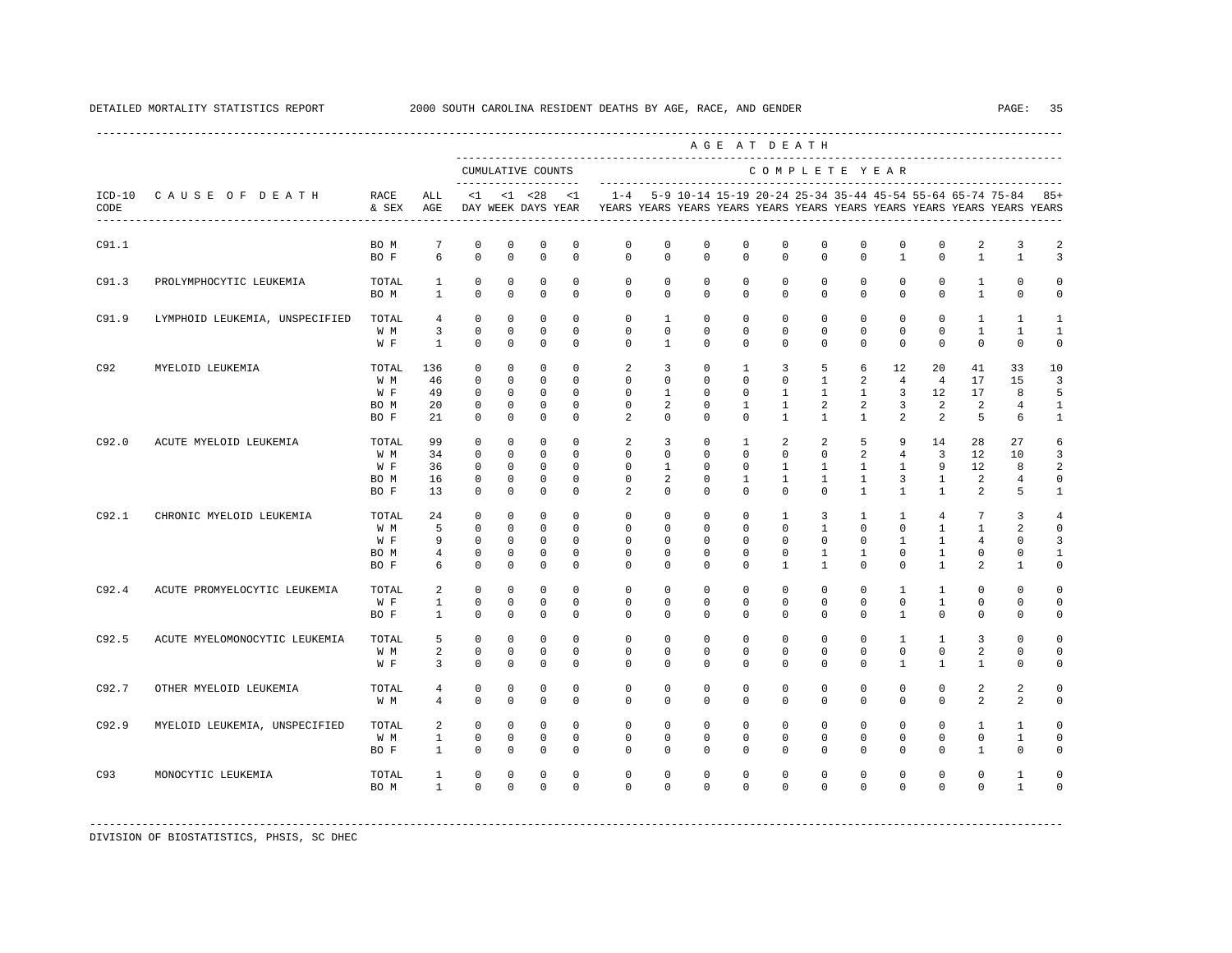|       |                                                                        |                                     |                                                |                                                                     |                                                                    |                                                                 |                                                                  |                                                                                                       |                                                              |                                                                    |                                                           | AGE AT DEATH                                                       |                                                                   |                                                                            |                                                                     |                                                                         |                                            |                                                               |                                                      |
|-------|------------------------------------------------------------------------|-------------------------------------|------------------------------------------------|---------------------------------------------------------------------|--------------------------------------------------------------------|-----------------------------------------------------------------|------------------------------------------------------------------|-------------------------------------------------------------------------------------------------------|--------------------------------------------------------------|--------------------------------------------------------------------|-----------------------------------------------------------|--------------------------------------------------------------------|-------------------------------------------------------------------|----------------------------------------------------------------------------|---------------------------------------------------------------------|-------------------------------------------------------------------------|--------------------------------------------|---------------------------------------------------------------|------------------------------------------------------|
|       |                                                                        |                                     |                                                |                                                                     |                                                                    | CUMULATIVE COUNTS<br>____________________                       |                                                                  |                                                                                                       |                                                              |                                                                    |                                                           | COMPLETE YEAR                                                      |                                                                   |                                                                            |                                                                     |                                                                         |                                            |                                                               |                                                      |
| CODE  | ICD-10 CAUSE OF DEATH                                                  | RACE<br>& SEX                       | ALL<br>AGE                                     | <1                                                                  |                                                                    | $< 1$ $< 28$                                                    | <1                                                               | $1 - 4$<br>DAY WEEK DAYS YEAR YEARS YEARS YEARS YEARS YEARS YEARS YEARS YEARS YEARS YEARS YEARS YEARS |                                                              |                                                                    |                                                           |                                                                    |                                                                   |                                                                            |                                                                     |                                                                         |                                            | 5-9 10-14 15-19 20-24 25-34 35-44 45-54 55-64 65-74 75-84 85+ |                                                      |
| C93.0 | ACUTE MONOCYTIC LEUKEMIA                                               | TOTAL<br>BO M                       | $\mathbf{1}$<br>$\overline{1}$                 | $^{\circ}$<br>$\Omega$                                              | $^{\circ}$<br>$\Omega$                                             | $^{\circ}$<br>$\Omega$                                          | $\mathbf 0$<br>$\Omega$                                          | $\mathbf 0$<br>$\Omega$                                                                               | $\mathbf 0$<br>$\Omega$                                      | $^{\circ}$<br>$\Omega$                                             | $^{\circ}$<br>$\Omega$                                    | $\mathbf 0$<br>$\Omega$                                            | $\mathbf 0$<br>$\Omega$                                           | 0<br>$\Omega$                                                              | $\mathbf 0$<br>$\Omega$                                             | $^{\circ}$<br>$\Omega$                                                  | $\mathbf{0}$<br>$\Omega$                   | 1<br>$\mathbf{1}$                                             | $\mathbf 0$<br>$\Omega$                              |
| C94   | OTHER LEUKEMIAS OF SPECIFIED<br>CELL TYPE                              | TOTAL<br>BO M<br>BO F               | $\overline{a}$<br>$\mathbf{1}$<br>$\mathbf{1}$ | $\Omega$<br>$\Omega$<br>$^{\circ}$                                  | $\Omega$<br>$\Omega$<br>$^{\circ}$                                 | $\mathbf 0$<br>$\mathbf{0}$<br>$\circ$                          | $\Omega$<br>$\Omega$<br>$\mathbf 0$                              | $\Omega$<br>$\Omega$<br>$\mathbf{0}$                                                                  | $\mathbf 0$<br>$\Omega$<br>$\circ$                           | $\Omega$<br>$\Omega$<br>$\circ$                                    | $\Omega$<br>$\Omega$<br>$\circ$                           | $\mathbf{1}$<br>$\Omega$<br>$\mathbf{1}$                           | $\mathbf 0$<br>$\Omega$<br>$\circ$                                | 1<br>$\overline{1}$<br>$\circ$                                             | $\Omega$<br>$\Omega$<br>$\mathbf{0}$                                | $\Omega$<br>$\Omega$<br>$\circ$                                         | $\Omega$<br>$\Omega$<br>$\mathbf{0}$       | $\Omega$<br>$\Omega$<br>$\mathbf{0}$                          | $\mathbf 0$<br>$\Omega$<br>0                         |
| C94.7 | OTHER SPECIFIED LEUKEMIAS                                              | TOTAL<br>BO M<br>BO F               | 2<br>$\mathbf{1}$<br>$\mathbf{1}$              | $^{\circ}$<br>$\mathbf 0$<br>$\Omega$                               | $^{\circ}$<br>$\Omega$<br>$\Omega$                                 | $^{\circ}$<br>$\mathbf 0$<br>$\Omega$                           | $^{\circ}$<br>$\Omega$<br>$\Omega$                               | $\mathbf 0$<br>$\mathbf 0$<br>$\Omega$                                                                | $\mathbf 0$<br>$\mathbf 0$<br>$\Omega$                       | $^{\circ}$<br>$\mathbf 0$<br>$\Omega$                              | $\mathbf 0$<br>$\mathbf 0$<br>$\Omega$                    | $\mathbf{1}$<br>$\mathbf 0$<br>$\mathbf{1}$                        | $\mathbf{0}$<br>$\Omega$<br>$\Omega$                              | $\mathbf{1}$<br>$\mathbf{1}$<br>$\Omega$                                   | $\mathbf 0$<br>$\Omega$<br>$\Omega$                                 | $\mathbf 0$<br>$^{\circ}$<br>$\Omega$                                   | $\mathbf 0$<br>$\mathbf{0}$<br>$\mathbf 0$ | $\mathbf{0}$<br>$\Omega$<br>$\mathbf{0}$                      | $\mathbf 0$<br>$\mathbf 0$<br>$\mathbf 0$            |
| C95   | LEUKEMIA OF UNSPECIFIED CELL<br>TYPE                                   | TOTAL<br>W M<br>W F<br>BO M<br>BO F | 65<br>27<br>22<br>8<br>8                       | $\mathbf 0$<br>$^{\circ}$<br>$^{\circ}$<br>$^{\circ}$<br>$^{\circ}$ | $\Omega$<br>$\mathbf 0$<br>$^{\circ}$<br>$^{\circ}$<br>$\mathbf 0$ | $\Omega$<br>$^{\circ}$<br>$\circ$<br>$\circ$<br>$^{\circ}$      | $\Omega$<br>$\mathbf 0$<br>$\Omega$<br>$^{\circ}$<br>$\mathbf 0$ | $\Omega$<br>$\mathbf 0$<br>$\mathbf 0$<br>$\mathbf 0$<br>$\mathbf{0}$                                 | $\Omega$<br>$\mathbf 0$<br>$\circ$<br>$\mathbf 0$<br>$\circ$ | $\Omega$<br>$\mathbf 0$<br>$^{\circ}$<br>$^{\circ}$<br>$\mathbf 0$ | $\Omega$<br>$\mathbf 0$<br>0<br>$\mathbf 0$<br>0          | 2<br>$\mathbf 0$<br>2<br>$\mathbf 0$<br>$\mathbf 0$                | $\mathbf{1}$<br>$\mathbf{1}$<br>$\mathbf{0}$<br>$\mathbf{0}$<br>0 | 2<br>$\mathbf{1}$<br>$^{\circ}$<br>$\mathbf{1}$<br>$\mathbf 0$             | 3<br>$\mathbf{1}$<br>0<br>$\mathbf{1}$<br>$\mathbf{1}$              | 6<br>2<br>2<br>2<br>0                                                   | 16<br>8<br>4<br>1<br>3                     | 23<br>$12 \overline{ }$<br>8<br>$\mathbf{1}$<br>2             | 12<br>2<br>6<br>2<br>2                               |
| C95.0 | ACUTE LEUKEMIA OF UNSPECIFIED<br>CELL TYPE                             | TOTAL<br>W M<br>W F<br>BO M         | 25<br>14<br>10<br>$\mathbf{1}$                 | $\Omega$<br>$\mathbf 0$<br>$\mathbf 0$<br>0                         | $\Omega$<br>$\mathbf{0}$<br>$\mathbf 0$<br>0                       | $\Omega$<br>$\Omega$<br>$\mathbf 0$<br>$^{\circ}$               | $\Omega$<br>$\Omega$<br>$\mathbf 0$<br>0                         | $\Omega$<br>$\mathbf 0$<br>$\mathbf 0$<br>$\Omega$                                                    | $\Omega$<br>$\mathbf 0$<br>0<br>0                            | $\Omega$<br>$\mathbf 0$<br>$\mathbf 0$<br>$\Omega$                 | $\Omega$<br>$\mathbf 0$<br>$\mathbf 0$<br>0               | $\mathbf{1}$<br>$\mathbf 0$<br>$\mathbf{1}$<br>$\Omega$            | $\overline{1}$<br>$\mathbf{1}$<br>$\mathbf{0}$<br>0               | $\Omega$<br>$\Omega$<br>$\mathbf 0$<br>$\mathbf{0}$                        | 2<br>$\mathbf{1}$<br>$\mathbf 0$<br>$\mathbf{1}$                    | $\overline{1}$<br>$\mathbf{1}$<br>$\mathbf 0$<br>0                      | 6<br>5<br>$\mathbf{1}$<br>$\mathbf 0$      | 12<br>6<br>6<br>0                                             | $\overline{a}$<br>$\mathbf 0$<br>$\overline{a}$<br>0 |
| C95.9 | LEUKEMIA, UNSPECIFIED                                                  | TOTAL<br>W M<br>W F<br>BO M<br>BO F | 40<br>13<br>12<br>$7\overline{ }$<br>8         | $^{\circ}$<br>$\mathbf 0$<br>$\Omega$<br>$\Omega$<br>$\mathbf 0$    | $\mathbf 0$<br>$\Omega$<br>$\Omega$<br>$\Omega$<br>$\mathbf{0}$    | $\mathbf 0$<br>$^{\circ}$<br>$\Omega$<br>$\circ$<br>$\mathbb O$ | $^{\circ}$<br>$\Omega$<br>$\Omega$<br>$\Omega$<br>$\mathbf 0$    | $\circ$<br>$\Omega$<br>$\Omega$<br>$\Omega$<br>$\mathbf 0$                                            | $\circ$<br>$\Omega$<br>$\Omega$<br>$\Omega$<br>$\mathbf 0$   | $^{\circ}$<br>$\Omega$<br>$\Omega$<br>$\Omega$<br>$\mathbf 0$      | 0<br>$\Omega$<br>$\Omega$<br>$\Omega$<br>$\mathbf 0$      | 1<br>$\Omega$<br>$\mathbf{1}$<br>$\Omega$<br>$\mathbf 0$           | $\mathbf{0}$<br>$\Omega$<br>$\Omega$<br>$\Omega$<br>0             | 2<br>$\mathbf{1}$<br>$\Omega$<br>$\overline{1}$<br>$\mathbf 0$             | $\mathbf{1}$<br>$\Omega$<br>$\Omega$<br>$\Omega$<br>$\mathbf{1}$    | -5<br>1<br>$\overline{2}$<br>$\overline{2}$<br>$\mathbf 0$              | 10<br>3<br>3<br>$\overline{1}$<br>3        | 11<br>6<br>$\overline{a}$<br>$\mathbf{1}$<br>$\overline{a}$   | 10<br>2<br>4<br>2<br>$\overline{a}$                  |
| C97   | MALIGNANT NEOPLASMS OF INDEPEND- TOTAL<br>ENT (PRIMARY) MULTIPLE SITES | W M<br>W F<br>BO M<br>BO F          | 65<br>24<br>15<br>18<br>8                      | $^{\circ}$<br>$^{\circ}$<br>$\mathbf 0$<br>$^{\circ}$<br>$\Omega$   | $^{\circ}$<br>$^{\circ}$<br>$\mathbf 0$<br>0<br>$\Omega$           | $^{\circ}$<br>$\circ$<br>$^{\circ}$<br>$\mathbf 0$<br>$\Omega$  | $\Omega$<br>$\mathbf 0$<br>$\Omega$<br>$\mathbf 0$<br>$\Omega$   | $\mathbf{1}$<br>$\mathbf 0$<br>$\mathbf 0$<br>$\mathbf{1}$<br>$\Omega$                                | $\circ$<br>$\mathbf 0$<br>$\mathbf 0$<br>$\circ$<br>$\Omega$ | $^{\circ}$<br>$^{\circ}$<br>$\mathbf 0$<br>$^{\circ}$<br>$\Omega$  | $^{\circ}$<br>$\mathbf 0$<br>$\mathbf 0$<br>0<br>$\Omega$ | $\circ$<br>$\mathbf{0}$<br>$\mathbf{0}$<br>$\mathbf 0$<br>$\Omega$ | $\mathbf{1}$<br>$\mathbf 0$<br>0<br>$\mathbf{1}$<br>$\Omega$      | $\mathbf{1}$<br>$\mathbf 0$<br>$\mathbf 0$<br>$\mathbf{0}$<br>$\mathbf{1}$ | 4<br>$\mathbf{1}$<br>$\mathbf{1}$<br>$\mathbf{1}$<br>$\overline{1}$ | 10<br>$\overline{4}$<br>$\mathbf{1}$<br>$4\overline{ }$<br>$\mathbf{1}$ | 16<br>5<br>5<br>4<br>2                     | 21<br>11<br>$\overline{3}$<br>5<br>$\mathfrak{D}$             | 11<br>3<br>5<br>$\overline{a}$<br>$\mathbf{1}$       |
|       | D10-D36 BENIGN NEOPLASMS                                               | TOTAL<br>W M<br>W F<br>BO M<br>BO F | 20<br>5<br>8<br>2<br>5                         | $\mathbf 0$<br>$\mathbf 0$<br>$\Omega$<br>$\mathbf 0$<br>$^{\circ}$ | $\mathbf 0$<br>0<br>$\Omega$<br>0<br>$^{\circ}$                    | $\mathbf 0$<br>$\mathbf 0$<br>$\circ$<br>$\mathbf 0$<br>$\circ$ | $\mathbf 0$<br>$\mathbf 0$<br>$\Omega$<br>$^{\circ}$<br>$\Omega$ | $\mathbf 0$<br>$\mathbf{0}$<br>$\Omega$<br>$\mathbf{0}$<br>$\Omega$                                   | 0<br>$\mathbf 0$<br>$\Omega$<br>0<br>$\mathbf 0$             | $\mathbf{1}$<br>$\mathbf{1}$<br>$\Omega$<br>$^{\circ}$<br>$\Omega$ | 0<br>0<br>$\Omega$<br>0<br>$\mathbf 0$                    | 0<br>$\mathbf{0}$<br>$\Omega$<br>0<br>$\Omega$                     | $\mathbf 0$<br>0<br>$\Omega$<br>$\circ$<br>0                      | 2<br>$\mathbf 0$<br>$\Omega$<br>$\mathbf{0}$<br>2                          | 2<br>2<br>$\Omega$<br>$\mathbf 0$<br>$\mathbf 0$                    | 3<br>$\mathbf{1}$<br>2<br>0<br>$\Omega$                                 | 3<br>1<br>$\mathbf{1}$<br>1<br>$\mathbf 0$ | 5<br>0<br>3<br>1<br>$\mathbf{1}$                              | 4<br>$\mathbf 0$<br>2<br>$\mathbf 0$<br>2            |
| D13   | BENIGN NEOPLASM OF OTHER & ILL-<br>DEFINED PARTS OF DIGESTIVE          | TOTAL<br>W M                        | $\mathbf{1}$<br>$\mathbf{1}$                   | $\mathbf 0$<br>$\Omega$                                             | $\mathbf 0$<br>0                                                   | $\mathbf 0$<br>$^{\circ}$                                       | $\mathbf 0$<br>$\Omega$                                          | $\mathbf 0$<br>$\Omega$                                                                               | $\mathbf 0$<br>$\Omega$                                      | $\mathbf 0$<br>$\Omega$                                            | $\mathbf 0$<br>$\Omega$                                   | $\mathbf{0}$<br>$\Omega$                                           | 0<br>$\Omega$                                                     | $\mathbf 0$<br>$\Omega$                                                    | $\mathbf{1}$<br>$\mathbf{1}$                                        | $\mathbf 0$<br>$\Omega$                                                 | $\mathbf 0$<br>$\Omega$                    | $\mathbf 0$<br>0                                              | 0<br>0                                               |
| D13.0 | <b>ESOPHAGUS</b>                                                       | TOTAL<br>W M                        | 1<br>$\overline{1}$                            | $^{\circ}$<br>$\Omega$                                              | $^{\circ}$<br>$\Omega$                                             | $^{\circ}$<br>$\Omega$                                          | 0<br>$\Omega$                                                    | 0<br>$\Omega$                                                                                         | 0<br>$\Omega$                                                | $^{\circ}$<br>$\Omega$                                             | 0<br>$\Omega$                                             | 0<br>$\Omega$                                                      | 0<br>$\Omega$                                                     | 0<br>$\Omega$                                                              | $\mathbf{1}$<br>$\mathbf{1}$                                        | $^{\circ}$<br>$\Omega$                                                  | 0<br>$\Omega$                              | 0<br>$\Omega$                                                 | $\Omega$<br>$\Omega$                                 |
|       |                                                                        |                                     |                                                |                                                                     |                                                                    |                                                                 |                                                                  |                                                                                                       |                                                              |                                                                    |                                                           |                                                                    |                                                                   |                                                                            |                                                                     |                                                                         |                                            |                                                               |                                                      |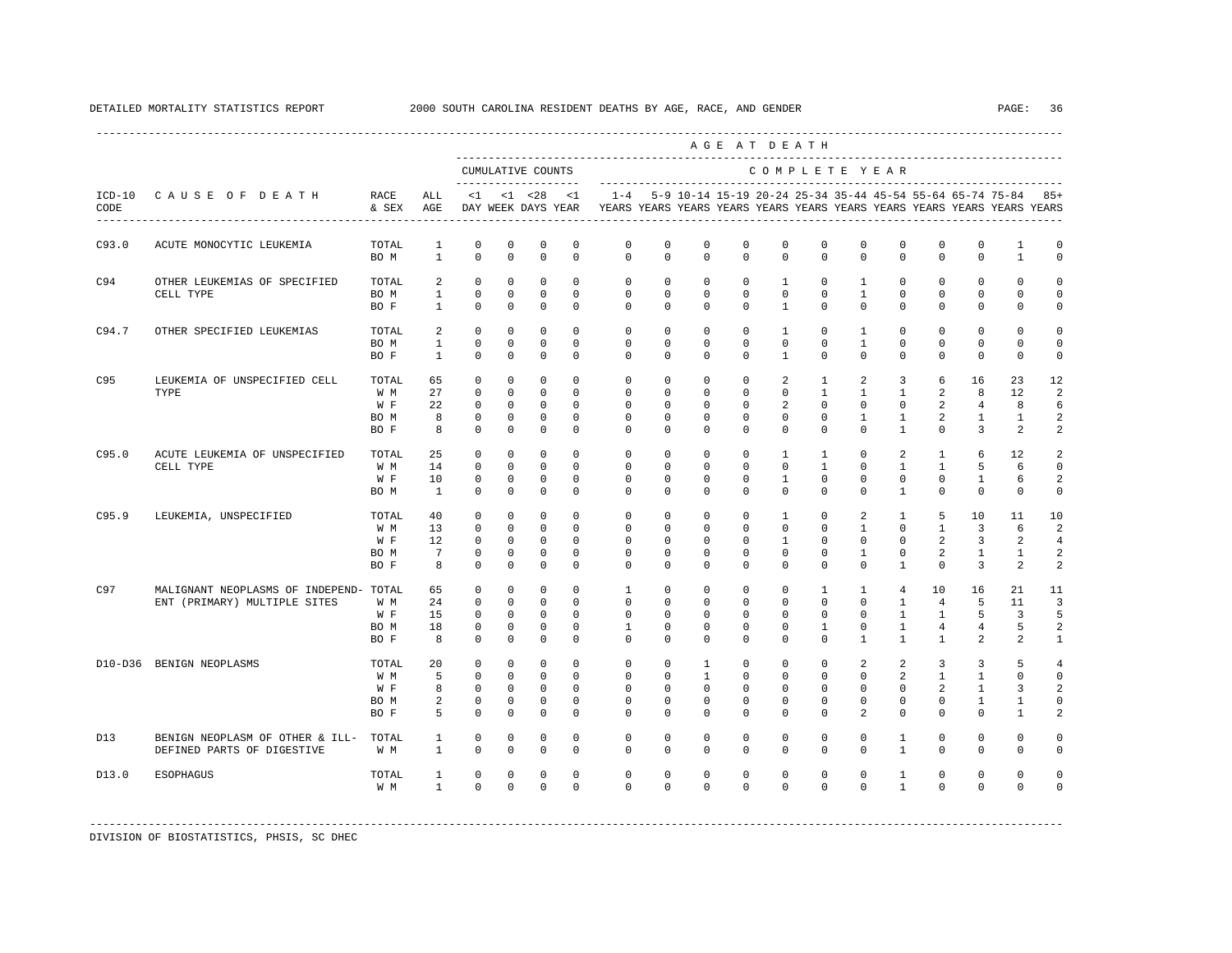|                 |                                                                          |                                     |                                                                           |                                                          |                                                                   |                                                                       |                                                                    |                                                                                                                                                                 |                                                           |                                                                    | AGE AT DEATH                                                  |                                                                 |                                                                 |                                                           |                                                                           |                                                              |                                                                       |                                                                   |                                            |
|-----------------|--------------------------------------------------------------------------|-------------------------------------|---------------------------------------------------------------------------|----------------------------------------------------------|-------------------------------------------------------------------|-----------------------------------------------------------------------|--------------------------------------------------------------------|-----------------------------------------------------------------------------------------------------------------------------------------------------------------|-----------------------------------------------------------|--------------------------------------------------------------------|---------------------------------------------------------------|-----------------------------------------------------------------|-----------------------------------------------------------------|-----------------------------------------------------------|---------------------------------------------------------------------------|--------------------------------------------------------------|-----------------------------------------------------------------------|-------------------------------------------------------------------|--------------------------------------------|
|                 |                                                                          |                                     |                                                                           |                                                          |                                                                   | CUMULATIVE COUNTS                                                     |                                                                    |                                                                                                                                                                 |                                                           |                                                                    |                                                               | COMPLETE YEAR                                                   |                                                                 |                                                           |                                                                           |                                                              |                                                                       |                                                                   |                                            |
| CODE            | ICD-10 CAUSE OF DEATH                                                    | RACE<br>& SEX                       | ALL<br>AGE                                                                |                                                          |                                                                   | $<1$ $<1$ $<28$                                                       | <1                                                                 | 1-4 5-9 10-14 15-19 20-24 25-34 35-44 45-54 55-64 65-74 75-84 85+<br>DAY WEEK DAYS YEAR YEARS YEARS YEARS YEARS YEARS YEARS YEARS YEARS YEARS YEARS YEARS YEARS |                                                           |                                                                    |                                                               |                                                                 |                                                                 |                                                           |                                                                           |                                                              |                                                                       |                                                                   |                                            |
| D15             | BENIGN NEOPLASM OF OTHER AND UN- TOTAL<br>SPECIFIED INTRATHORACIC ORGANS | W F                                 | 2<br>2                                                                    | $\mathbf 0$<br>$\circ$                                   | $\mathbf 0$<br>$\mathbf 0$                                        | $\mathbf 0$<br>$\mathbf 0$                                            | $\mathbf 0$<br>$\mathbf 0$                                         | $\mathbf 0$<br>$\circ$                                                                                                                                          | $\mathbf 0$<br>$\Omega$                                   | $^{\circ}$<br>$\Omega$                                             | $\mathbf 0$<br>$\Omega$                                       | $\mathbf 0$<br>$\Omega$                                         | $\mathbf 0$<br>$\mathbf{0}$                                     | $\mathbf 0$<br>$\mathbf{0}$                               | $\mathbf 0$<br>$\Omega$                                                   | $\mathbf 0$<br>$\Omega$                                      | $\mathbf 0$<br>$\Omega$                                               | 1<br>$\mathbf{1}$                                                 | 1<br>$\mathbf{1}$                          |
| D15.0           | THYMUS                                                                   | TOTAL<br>W F                        | $\mathbf{1}$<br>$\mathbf{1}$                                              | $\circ$<br>$\Omega$                                      | $\mathbf{0}$<br>$\Omega$                                          | $\circ$<br>$\circ$                                                    | $\Omega$<br>$\Omega$                                               | $\mathbf{0}$<br>$\Omega$                                                                                                                                        | $\circ$<br>$\Omega$                                       | $\mathbf{0}$<br>$\Omega$                                           | $\Omega$<br>$\Omega$                                          | $\circ$<br>$\Omega$                                             | $\circ$<br>$\Omega$                                             | $\circ$<br>$\Omega$                                       | $\mathbf{0}$<br>$\Omega$                                                  | $\mathbf 0$<br>$\Omega$                                      | $\mathbf{0}$<br>$\Omega$                                              | 1<br>$\mathbf{1}$                                                 | $\Omega$<br>$\Omega$                       |
| D15.1           | <b>HEART</b>                                                             | TOTAL<br>W F                        | $\mathbf{1}$<br>$\mathbf{1}$                                              | $\Omega$<br>$\mathbf 0$                                  | $\Omega$<br>$\mathbf 0$                                           | $\Omega$<br>$\mathbf 0$                                               | $\Omega$<br>$\mathbf 0$                                            | $\Omega$<br>$\mathbf 0$                                                                                                                                         | $\Omega$<br>$\mathbf 0$                                   | $\Omega$<br>$\circ$                                                | $\Omega$<br>$\mathbf 0$                                       | $\Omega$<br>$\mathbf{0}$                                        | $\Omega$<br>$\mathbf{0}$                                        | $\Omega$<br>$\mathbf{0}$                                  | $\Omega$<br>$\mathbf 0$                                                   | $\Omega$<br>$\mathbf 0$                                      | $\Omega$<br>$\mathbf{0}$                                              | $\Omega$<br>$\mathbf 0$                                           | $\mathbf{1}$<br>$\mathbf{1}$               |
| D17             | BENIGN LIPOMATOUS NEOPLASM                                               | TOTAL<br>W F                        | 1<br>$\mathbf{1}$                                                         | $\circ$<br>$\Omega$                                      | $\mathbf{0}$<br>$\mathbf 0$                                       | $\circ$<br>$\mathbf 0$                                                | $\Omega$<br>$\Omega$                                               | $\circ$<br>$\Omega$                                                                                                                                             | $\Omega$<br>$\Omega$                                      | $^{\circ}$<br>$\Omega$                                             | $\Omega$<br>$\Omega$                                          | $\mathbf{0}$<br>$\Omega$                                        | $\mathbf 0$<br>$\Omega$                                         | $\mathbf 0$<br>$\Omega$                                   | $\mathbf 0$<br>$\Omega$                                                   | $\mathbf{1}$<br>$\mathbf{1}$                                 | $\mathbf 0$<br>$\Omega$                                               | $\mathbf{0}$<br>$\Omega$                                          | $\Omega$<br>$\Omega$                       |
| D17.7           | BENIGN LIPOMATOUS NEOPLASM OF<br>OTHER SITES                             | TOTAL<br>W F                        | $\mathbf{1}$<br>$\mathbf{1}$                                              | $\circ$<br>$\Omega$                                      | $\mathbf 0$<br>$\Omega$                                           | $\mathbf 0$<br>$\Omega$                                               | $\mathbf 0$<br>$\Omega$                                            | $\mathbf 0$<br>$\Omega$                                                                                                                                         | $\mathbf 0$<br>$\Omega$                                   | $^{\circ}$<br>$\Omega$                                             | $\mathbf 0$<br>$\Omega$                                       | $\mathbf{0}$<br>$\Omega$                                        | $\mathbf 0$<br>$\Omega$                                         | $\mathbf 0$<br>$\Omega$                                   | $\mathbf 0$<br>$\Omega$                                                   | $\mathbf{1}$<br>$\mathbf{1}$                                 | $\mathbf 0$<br>$\Omega$                                               | $\mathbf{0}$<br>$\Omega$                                          | $\Omega$<br>$\Omega$                       |
| D18             | HEMANGIOMA AND LYMPHANGIOMA,<br>ANY SITE                                 | TOTAL<br>W M<br>W F                 | 2<br>$\mathbf{1}$<br>$\mathbf{1}$                                         | $\mathbf 0$<br>$\circ$<br>$\Omega$                       | $\mathbf 0$<br>$\mathbf{0}$<br>$\Omega$                           | $\mathbf 0$<br>$\mathbf 0$<br>$\Omega$                                | $\mathbf 0$<br>$\mathbf 0$<br>$\Omega$                             | $\circ$<br>$\mathbf 0$<br>$\Omega$                                                                                                                              | $\circ$<br>$\mathbf 0$<br>$\Omega$                        | $\mathbf{1}$<br>$\mathbf{1}$<br>$\Omega$                           | $\mathbf 0$<br>$\mathbf 0$<br>$\Omega$                        | $\mathbf{0}$<br>$\mathbf 0$<br>$\Omega$                         | $\mathbf{0}$<br>$\mathbf 0$<br>$\Omega$                         | $\mathbf 0$<br>$\mathbf 0$<br>$\Omega$                    | $\mathbf 0$<br>$\mathbf 0$<br>$\Omega$                                    | $\mathbf{0}$<br>$\mathbf 0$<br>$\Omega$                      | $\mathbf{1}$<br>$\mathbf{0}$<br>$\mathbf{1}$                          | $\Omega$<br>$\mathbf 0$<br>$\Omega$                               | $\Omega$<br>$\mathbf 0$<br>$\Omega$        |
| D18.0           | HEMANGIOMA, ANY SITE                                                     | TOTAL<br>W F                        | 1<br>$\mathbf{1}$                                                         | $\mathbf 0$<br>$\Omega$                                  | $\mathbf{0}$<br>$\Omega$                                          | $\mathbf 0$<br>$\Omega$                                               | $\mathbf 0$<br>$\Omega$                                            | $\circ$<br>$\Omega$                                                                                                                                             | $\mathbf 0$<br>$\Omega$                                   | $\circ$<br>$\Omega$                                                | $\mathbf 0$<br>$\Omega$                                       | $\mathbf{0}$<br>$\Omega$                                        | $\mathbf{0}$<br>$\Omega$                                        | $\mathbf{0}$<br>$\Omega$                                  | $\mathbf{0}$<br>$\Omega$                                                  | $\mathbf 0$<br>$\Omega$                                      | $\mathbf{1}$<br>$\mathbf{1}$                                          | $\mathbf 0$<br>$\Omega$                                           | $\Omega$<br>$\Omega$                       |
| D18.1           | LYMPHANGIOMA, ANY SITE                                                   | TOTAL<br>W M                        | 1<br>$\mathbf{1}$                                                         | $\Omega$<br>$\mathbf 0$                                  | $\Omega$<br>$\mathbf 0$                                           | $\Omega$<br>$\mathbf 0$                                               | $\Omega$<br>$\mathbf 0$                                            | $\mathbf 0$<br>$\mathbf{0}$                                                                                                                                     | $\Omega$<br>$\mathbf 0$                                   | $\mathbf{1}$<br>$\mathbf{1}$                                       | $\Omega$<br>$\mathbf 0$                                       | $\Omega$<br>$\mathbf 0$                                         | $\Omega$<br>$\mathbf 0$                                         | $\Omega$<br>$\mathbf 0$                                   | $\Omega$<br>$\mathbf 0$                                                   | $\Omega$<br>$\mathbf 0$                                      | $\Omega$<br>$\mathbf 0$                                               | $\Omega$<br>$\mathbf 0$                                           | $\Omega$<br>$\mathbf 0$                    |
| D <sub>23</sub> | OTHER BENIGN NEOPLASMS OF SKIN                                           | TOTAL<br>W M                        | 1<br>$\mathbf{1}$                                                         | $\mathbf{0}$<br>$\Omega$                                 | $\mathbf{0}$<br>$\Omega$                                          | $\mathbf{0}$<br>$\mathbf 0$                                           | $\mathbf 0$<br>$\Omega$                                            | $\mathbf{0}$<br>$\Omega$                                                                                                                                        | $\mathbf 0$<br>$\Omega$                                   | $\mathbf 0$<br>$\Omega$                                            | $\mathbf 0$<br>$\Omega$                                       | $\mathbf 0$<br>$\Omega$                                         | $\mathbf 0$<br>$\Omega$                                         | $\mathbf 0$<br>$\Omega$                                   | $\mathbf{1}$<br>$\mathbf{1}$                                              | $^{\circ}$<br>$\Omega$                                       | $\mathbf 0$<br>$\Omega$                                               | $\mathbf 0$<br>$\Omega$                                           | $\Omega$<br>$\Omega$                       |
| D23.9           | SKIN, UNSPECIFIED                                                        | TOTAL<br>W M                        | 1<br>$\mathbf{1}$                                                         | $\mathbf 0$<br>$\Omega$                                  | $\mathbf 0$<br>$\Omega$                                           | $\Omega$<br>$\Omega$                                                  | $\Omega$<br>$\Omega$                                               | $\mathbf 0$<br>$\Omega$                                                                                                                                         | $\Omega$<br>$\Omega$                                      | $\mathbf 0$<br>$\Omega$                                            | $\Omega$<br>$\Omega$                                          | $\mathbf 0$<br>$\Omega$                                         | $\Omega$<br>$\Omega$                                            | $\mathbf 0$<br>$\Omega$                                   | $\mathbf{1}$<br>$\mathbf{1}$                                              | $\mathbf 0$<br>$\Omega$                                      | $\Omega$<br>$\Omega$                                                  | $\Omega$<br>$\Omega$                                              | $\Omega$<br>$\Omega$                       |
| D <sub>25</sub> | LEIOMYOMA OF UTERUS                                                      | TOTAL<br>BO F                       | $\mathbf{1}$<br>$\mathbf{1}$                                              | $\mathbf 0$<br>$\mathbf 0$                               | $\mathbf 0$<br>$\mathbf 0$                                        | $\mathbf 0$<br>$\mathbf 0$                                            | $\mathbf 0$<br>$\Omega$                                            | $\mathbf 0$<br>$\Omega$                                                                                                                                         | $\mathbf 0$<br>$\Omega$                                   | $\mathbf 0$<br>$\Omega$                                            | $\mathbf 0$<br>$\Omega$                                       | $\mathbf 0$<br>$\Omega$                                         | $\mathbf 0$<br>$\Omega$                                         | $\mathbf{1}$<br>$\mathbf{1}$                              | $\mathbf 0$<br>$\Omega$                                                   | $\mathbf 0$<br>$\Omega$                                      | $\mathsf 0$<br>$\mathbf 0$                                            | $\mathbf 0$<br>$\Omega$                                           | $\Omega$<br>0                              |
| D25.9           | LEIOMYOMA OF UTERUS, UNSPECIFIED TOTAL                                   | BO F                                | $\mathbf{1}$<br>$\mathbf{1}$                                              | 0<br>$\Omega$                                            | 0<br>$\Omega$                                                     | $\mathbf 0$<br>$\Omega$                                               | $\mathbf 0$<br>$\Omega$                                            | 0<br>$\Omega$                                                                                                                                                   | $\mathbf 0$<br>$\Omega$                                   | $\mathbf 0$<br>$\Omega$                                            | $\mathbf 0$<br>$\Omega$                                       | 0<br>$\Omega$                                                   | $\mathbf 0$<br>$\Omega$                                         | $\mathbf{1}$<br>$\mathbf{1}$                              | $\mathbf 0$<br>$\Omega$                                                   | $\mathbf 0$<br>$\Omega$                                      | $\mathbf 0$<br>$\Omega$                                               | $\mathbf 0$<br>$\Omega$                                           | $\Omega$<br>$\Omega$                       |
| D27             | BENIGN NEOPLASM OF OVARY                                                 | TOTAL<br>W F                        | $\mathbf{1}$<br>$\mathbf{1}$                                              | $\mathbf 0$<br>$\Omega$                                  | $\mathbf 0$<br>$\Omega$                                           | $\mathbf 0$<br>$\Omega$                                               | $\mathbf 0$<br>$\Omega$                                            | $\mathbf 0$<br>$\Omega$                                                                                                                                         | $\mathbf 0$<br>$\Omega$                                   | $^{\circ}$<br>$\Omega$                                             | $\mathbf 0$<br>$\Omega$                                       | $\mathbf 0$<br>$\Omega$                                         | $\mathbf 0$<br>$\Omega$                                         | $\mathbf{0}$<br>$\Omega$                                  | $\mathbf 0$<br>$\Omega$                                                   | $\mathbf 0$<br>$\Omega$                                      | $\mathbf 0$<br>$\Omega$                                               | $\Omega$<br>$\Omega$                                              | $\mathbf{1}$<br>$\mathbf{1}$               |
| D32             | BENIGN NEOPLASM OF MENINGES                                              | TOTAL<br>W M<br>W F<br>BO M<br>BO F | 9<br>$\overline{a}$<br>$\overline{3}$<br>$1 \quad \Box$<br>$\overline{3}$ | $^{\circ}$<br>$\Omega$<br>$\circ$<br>$\circ$<br>$\Omega$ | $^{\circ}$<br>$\overline{0}$<br>$\circ$<br>$^{\circ}$<br>$\Omega$ | $^{\circ}$<br>$\overline{0}$<br>$\overline{0}$<br>$\circ$<br>$\Omega$ | $\mathbf 0$<br>$\Omega$<br>$\mathbf{0}$<br>$\mathbf 0$<br>$\Omega$ | $\circ$<br>$\Omega$<br>$\circ$<br>$\circ$<br>$\Omega$                                                                                                           | $\circ$<br>$\Omega$<br>$\circ$<br>$\mathbf 0$<br>$\Omega$ | $\mathbf{0}$<br>$\Omega$<br>$\mathbf{0}$<br>$^{\circ}$<br>$\Omega$ | $\mathbf 0$<br>$\Omega$<br>$\circ$<br>$\mathbf 0$<br>$\Omega$ | $\mathbf{0}$<br>$\Omega$<br>$\circ$<br>$\mathbf{0}$<br>$\Omega$ | $\mathbf{0}$<br>$\Omega$<br>$\circ$<br>$\mathbf{0}$<br>$\Omega$ | $\circ$<br>$\circ$<br>$\circ$<br>$\mathbf{0}$<br>$\Omega$ | $\mathbf 0$<br>$\overline{0}$<br>$\mathbf{0}$<br>$\mathbf{0}$<br>$\Omega$ | 2<br>$\mathbf{1}$<br>$\mathbf{1}$<br>$\mathbf 0$<br>$\Omega$ | $\mathbf{1}$<br>$\overline{1}$<br>$\circ$<br>$\mathbf{0}$<br>$\Omega$ | $\overline{4}$<br>$\Omega$<br>$\overline{a}$<br>1<br>$\mathbf{1}$ | 2<br>$\Omega$<br>$\Omega$<br>$\Omega$<br>2 |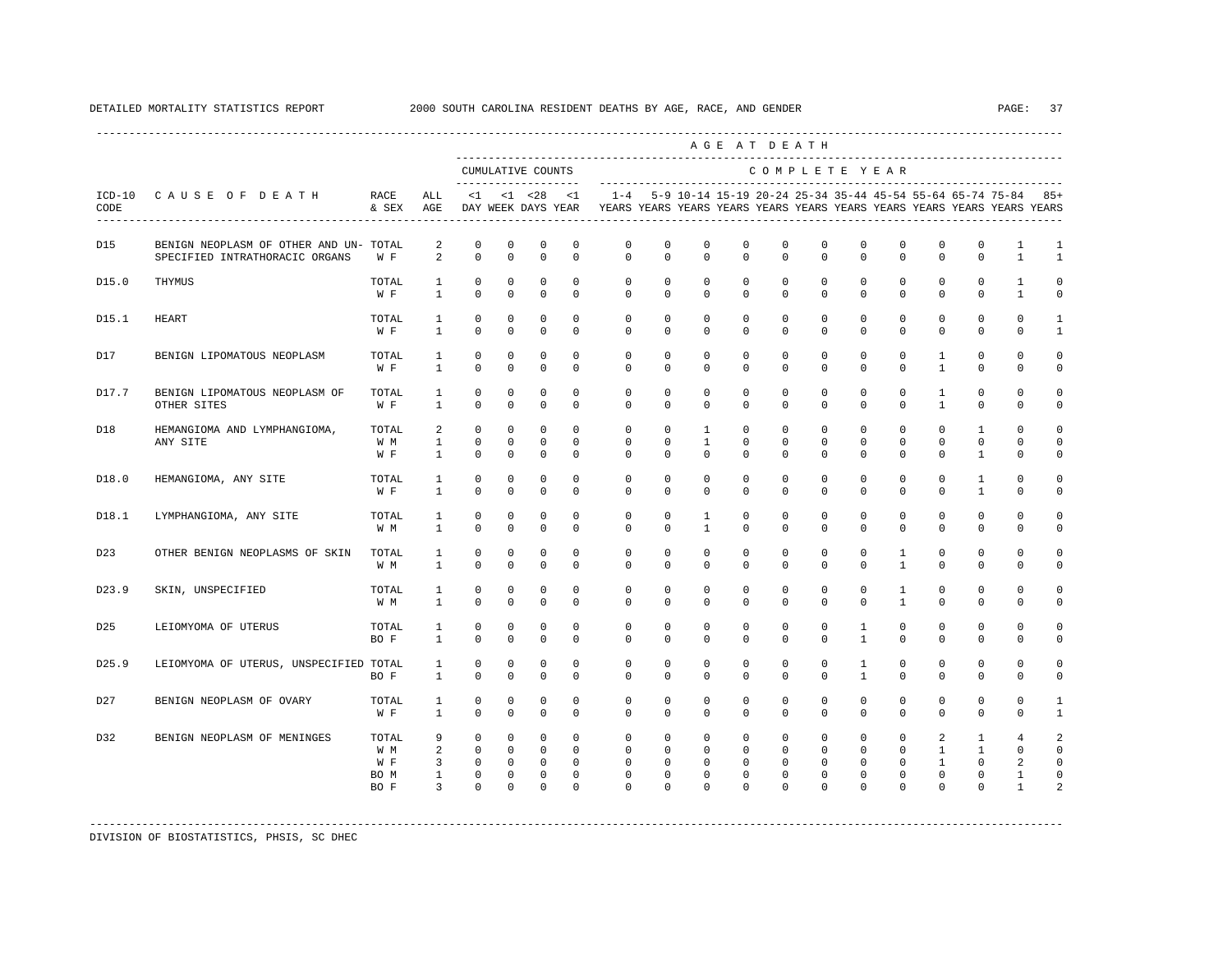|         |                                                                                           |                                     |                                                     |                                                                          |                                                                            |                                                              |                                                                  |                                                                         |                                                                     |                                                                 | AGE AT DEATH                                             |                                                                         |                                                                  |                                                                      |                                                                         |                                                                       |                                                                 |                                                   |                                                                       |
|---------|-------------------------------------------------------------------------------------------|-------------------------------------|-----------------------------------------------------|--------------------------------------------------------------------------|----------------------------------------------------------------------------|--------------------------------------------------------------|------------------------------------------------------------------|-------------------------------------------------------------------------|---------------------------------------------------------------------|-----------------------------------------------------------------|----------------------------------------------------------|-------------------------------------------------------------------------|------------------------------------------------------------------|----------------------------------------------------------------------|-------------------------------------------------------------------------|-----------------------------------------------------------------------|-----------------------------------------------------------------|---------------------------------------------------|-----------------------------------------------------------------------|
|         |                                                                                           |                                     |                                                     |                                                                          |                                                                            | CUMULATIVE COUNTS<br>--------------------                    |                                                                  |                                                                         |                                                                     |                                                                 |                                                          |                                                                         |                                                                  | COMPLETE YEAR                                                        |                                                                         |                                                                       |                                                                 |                                                   |                                                                       |
| CODE    | ICD-10 CAUSE OF DEATH                                                                     | RACE<br>& SEX                       | ALL<br>AGE                                          | $\leq 1$                                                                 |                                                                            | $< 1$ $< 28$<br>DAY WEEK DAYS YEAR                           | $\lt1$                                                           | YEARS YEARS YEARS YEARS YEARS YEARS YEARS YEARS YEARS YEARS YEARS YEARS |                                                                     |                                                                 |                                                          |                                                                         |                                                                  |                                                                      |                                                                         |                                                                       | $1-4$ 5-9 10-14 15-19 20-24 25-34 35-44 45-54 55-64 65-74 75-84 |                                                   | $85+$                                                                 |
| D32.0   | CEREBRAL MENINGES                                                                         | TOTAL<br>W M<br>W F<br>BO F         | 3<br>$\mathbf{1}$<br>$\mathbf{1}$<br>$\overline{1}$ | $\mathbf 0$<br>$\mathbf 0$<br>$\mathbf 0$<br>$\Omega$                    | $\mathbf 0$<br>$\mathbf 0$<br>$\mathbf{0}$<br>$\Omega$                     | $\mathbf 0$<br>$\mathbf 0$<br>$\mathbf 0$<br>$\Omega$        | $\mathbf 0$<br>$\mathbf 0$<br>$\Omega$<br>$\Omega$               | $\mathbf 0$<br>$\circ$<br>$\circ$<br>$\Omega$                           | $\circ$<br>$\circ$<br>$\mathbf 0$<br>$\Omega$                       | $\circ$<br>$\circ$<br>$\mathbf 0$<br>$\Omega$                   | $\mathbf{0}$<br>$\mathbf 0$<br>$\mathbf 0$<br>$\Omega$   | $\mathbf 0$<br>$\mathbf 0$<br>$\mathbf 0$<br>$\Omega$                   | $\mathbf 0$<br>$\mathbf 0$<br>$\mathbf 0$<br>$\Omega$            | $\mathbf 0$<br>$\mathbf 0$<br>$\mathbf 0$<br>$\Omega$                | $\mathbf 0$<br>$\mathbf 0$<br>$\mathbf 0$<br>$\Omega$                   | 1<br>$\mathbf{1}$<br>$\mathbf 0$<br>$\Omega$                          | $\mathbf 0$<br>$\mathbf 0$<br>$\mathbf{0}$<br>$\Omega$          | 2<br>$\mathbf{0}$<br>$\mathbf{1}$<br>$\mathbf{1}$ | $\mathbf 0$<br>$\overline{0}$<br>$\circ$<br>$\circ$                   |
| D32.9   | MENINGES, UNSPECIFIED                                                                     | TOTAL<br>W M<br>W F<br>BO M<br>BO F | 6<br>1<br>2<br>$\mathbf{1}$<br>2                    | $\mathbf 0$<br>$^{\circ}$<br>$\mathbf 0$<br>$\mathbf{0}$<br>$\mathbf{0}$ | $\mathbf{0}$<br>$^{\circ}$<br>$\mathbf{0}$<br>$\mathbf{0}$<br>$\mathbf{0}$ | $\circ$<br>$^{\circ}$<br>$\circ$<br>$\circ$<br>$^{\circ}$    | $\mathbf 0$<br>$^{\circ}$<br>$\Omega$<br>$\mathbf 0$<br>$\Omega$ | $\circ$<br>$\mathbf{0}$<br>$\mathbf 0$<br>$\mathbf 0$<br>$\Omega$       | $\circ$<br>$\mathbf{0}$<br>$^{\circ}$<br>$\circ$<br>$\circ$         | $\circ$<br>$^{\circ}$<br>$^{\circ}$<br>$^{\circ}$<br>$^{\circ}$ | $\mathbf 0$<br>$^{\circ}$<br>0<br>$\mathbf 0$<br>0       | $\mathbf 0$<br>$\mathbf{0}$<br>$\mathbf 0$<br>$\mathbf 0$<br>$^{\circ}$ | $\mathbf 0$<br>$\mathbf{0}$<br>$\circ$<br>$\mathbf 0$<br>$\circ$ | $\mathbf 0$<br>$\mathbf 0$<br>$\mathbf 0$<br>$\mathbf 0$<br>$\Omega$ | $\mathbf 0$<br>$\mathbf{0}$<br>$\mathbf 0$<br>$\mathbf 0$<br>$^{\circ}$ | $\mathbf{1}$<br>$\mathbf 0$<br>$\mathbf{1}$<br>$^{\circ}$<br>$\Omega$ | 1<br>1<br>$\mathbf{0}$<br>$\mathbf 0$<br>$\mathbf 0$            | 2<br>$\circ$<br>1<br>$\mathbf{1}$<br>$\mathbf{0}$ | $\overline{2}$<br>$\circ$<br>$\circ$<br>$\mathbf 0$<br>$\overline{2}$ |
| D33     | BENIGN NEOPLASM OF BRAIN &<br>OTHER PARTS OF CENTRAL NERVOUS                              | TOTAL<br>BO F                       | $\mathbf{1}$<br>$\mathbf{1}$                        | $\Omega$<br>$\mathbf 0$                                                  | $\Omega$<br>$\mathbf 0$                                                    | $\Omega$<br>$\mathbf 0$                                      | $\Omega$<br>$\mathbf 0$                                          | $\Omega$<br>$\mathbf 0$                                                 | $\Omega$<br>$\mathbf 0$                                             | $\Omega$<br>$\mathbf 0$                                         | $\Omega$<br>$\mathbf 0$                                  | $\Omega$<br>$\mathbf 0$                                                 | $\Omega$<br>$\mathbf 0$                                          | $\mathbf{1}$<br>$\mathbf{1}$                                         | $\Omega$<br>$\mathbf 0$                                                 | $\Omega$<br>$\mathbf 0$                                               | $\Omega$<br>$\mathbb O$                                         | $\Omega$<br>$\mathbf 0$                           | $\Omega$<br>$\mathsf 0$                                               |
| D33.3   | CRANIAL NERVES                                                                            | TOTAL<br>BO F                       | 1<br>$\mathbf{1}$                                   | $^{\circ}$<br>$\mathbf 0$                                                | $^{\circ}$<br>$\Omega$                                                     | $\mathbf 0$<br>$\Omega$                                      | $\mathbf 0$<br>$\Omega$                                          | $\mathbf 0$<br>$\mathbf 0$                                              | $\mathbf 0$<br>$\mathbf 0$                                          | $^{\circ}$<br>$^{\circ}$                                        | $\mathbf 0$<br>$^{\circ}$                                | $\mathbf 0$<br>$\mathbf 0$                                              | $\mathbf 0$<br>$\mathbf 0$                                       | 1<br>$\mathbf{1}$                                                    | $\mathbf 0$<br>$^{\circ}$                                               | $\mathbf 0$<br>$\mathbf 0$                                            | $\mathbf{0}$<br>$\mathbf{0}$                                    | $\mathbf 0$<br>0                                  | $\circ$<br>$\circ$                                                    |
| D36     | BENIGN NEOPLASM OF OTHER AND UN- TOTAL<br>SPECIFIED SITES                                 | BO M                                | $\mathbf{1}$<br>$\mathbf{1}$                        | $\mathbf 0$<br>$\Omega$                                                  | $\mathbf 0$<br>$\Omega$                                                    | $\mathbf 0$<br>$\Omega$                                      | $\Omega$<br>$\Omega$                                             | $\circ$<br>$\Omega$                                                     | $\circ$<br>$\Omega$                                                 | $^{\circ}$<br>$\Omega$                                          | $\mathbf 0$<br>$\Omega$                                  | $\mathbf 0$<br>$\Omega$                                                 | $\mathbf 0$<br>$\Omega$                                          | $\mathbf 0$<br>$\Omega$                                              | $\mathbf 0$<br>$\Omega$                                                 | $\mathbf 0$<br>$\Omega$                                               | $\mathbf{1}$<br>$\mathbf{1}$                                    | $\mathbf 0$<br>$\Omega$                           | $\mathbf 0$<br>$\circ$                                                |
| D36.9   | BENIGN NEOPLASM OF UNSPECIFIED<br>SITE                                                    | TOTAL<br>BO M                       | $\mathbf{1}$<br>$\mathbf{1}$                        | $\mathbf 0$<br>$\mathbf 0$                                               | $\mathbf 0$<br>$\mathbf 0$                                                 | $\mathbf 0$<br>$\mathbf 0$                                   | $\mathbf 0$<br>$\Omega$                                          | $\circ$<br>$\mathbf{0}$                                                 | $\circ$<br>$\mathbf{0}$                                             | $\mathbf 0$<br>$^{\circ}$                                       | $\mathbf 0$<br>$\mathbf 0$                               | $\mathbf 0$<br>$\circ$                                                  | $\mathbf 0$<br>$\mathbf 0$                                       | 0<br>$\mathbf 0$                                                     | $\mathbf 0$<br>$\mathbf 0$                                              | $\mathbf 0$<br>$^{\circ}$                                             | $\mathbf{1}$<br>$\mathbf{1}$                                    | $\mathbb O$<br>$\mathbf{0}$                       | $\mathbf 0$<br>$\mathbf 0$                                            |
| D37-D47 | NEOPLASM OF UNCERTAIN OR<br>UNKNOWN BEHAVIORS                                             | TOTAL<br>W M<br>W F<br>BO M<br>BO F | 131<br>45<br>49<br>23<br>14                         | $\mathbf{0}$<br>$\mathbf 0$<br>$\Omega$<br>$\mathbf 0$<br>$^{\circ}$     | $\mathbf 0$<br>$\Omega$<br>$\mathbf{0}$<br>$\mathbf 0$<br>$^{\circ}$       | $\circ$<br>$\Omega$<br>$\circ$<br>$\mathbf 0$<br>$\mathbf 0$ | $\Omega$<br>$\Omega$<br>$\Omega$<br>$\mathbf 0$<br>$\Omega$      | 2<br>$\mathbf{1}$<br>$\circ$<br>$\mathbf{1}$<br>$\Omega$                | $\mathbf{1}$<br>$\Omega$<br>$\mathbf{1}$<br>$\mathbf 0$<br>$\Omega$ | $\circ$<br>$\Omega$<br>$\mathbf{0}$<br>$^{\circ}$<br>$\Omega$   | $\mathbf{1}$<br>$\Omega$<br>$\circ$<br>$\mathbf{1}$<br>0 | $\circ$<br>$\circ$<br>$\circ$<br>$\mathbf 0$<br>$\Omega$                | $\mathbf{1}$<br>$\Omega$<br>$\circ$<br>$\mathbf{1}$<br>$\Omega$  | 3<br>2<br>$\circ$<br>$\mathbf{1}$<br>$\Omega$                        | 6<br>2<br>$\mathbf{1}$<br>$\mathbf{1}$<br>2                             | 13<br>$\overline{3}$<br>5<br>5<br>$\Omega$                            | 37<br>14<br>15<br>5<br>3                                        | 50<br>19<br>19<br>6<br>6                          | 17<br>$\overline{4}$<br>8<br>$\overline{\mathbf{c}}$<br>3             |
| D37     | NEOPLASM OF UNCERTAIN OR UNKNOWN TOTAL<br>BEHAVIOR OF ORAL CAVITY AND<br>DIGESTIVE ORGANS | W M<br>W F<br>BO F                  | 10<br>2<br>$7\overline{ }$<br>$\mathbf{1}$          | $\mathbf 0$<br>$\Omega$<br>$\mathbf 0$<br>$\Omega$                       | $\mathbf 0$<br>$\Omega$<br>$^{\circ}$<br>$\mathbf 0$                       | $\mathbf 0$<br>$\Omega$<br>$\mathbf 0$<br>$\mathbf 0$        | $\circ$<br>$\Omega$<br>$\mathbf 0$<br>$\Omega$                   | $\circ$<br>$\Omega$<br>$\circ$<br>$\Omega$                              | $\circ$<br>$\Omega$<br>$^{\circ}$<br>$\Omega$                       | $\circ$<br>$\Omega$<br>$^{\circ}$<br>$\Omega$                   | $\mathbf 0$<br>$\Omega$<br>$\circ$<br>$\mathbf 0$        | $\mathbf 0$<br>$\Omega$<br>$\mathbf 0$<br>$\Omega$                      | $\mathbf 0$<br>$\Omega$<br>$^{\circ}$<br>$\Omega$                | $\mathbf 0$<br>$\Omega$<br>$\mathbf 0$<br>$\Omega$                   | $\mathbf 0$<br>$\Omega$<br>$\mathbf 0$<br>$\Omega$                      | $\mathbf{1}$<br>$\mathbf{1}$<br>$\mathbf 0$<br>$\Omega$               | $\overline{4}$<br>$\mathbf{1}$<br>2<br>$\mathbf{1}$             | 3<br>$\Omega$<br>3<br>$\Omega$                    | $\overline{a}$<br>$\circ$<br>2<br>$\mathbf 0$                         |
| D37.0   | LIP, ORAL CAVITY, AND PHARYNX                                                             | TOTAL<br>W M<br>W F                 | 2<br>$\mathbf{1}$<br>$\mathbf{1}$                   | $\mathbf{0}$<br>$\mathbf 0$<br>$\mathbf 0$                               | $^{\circ}$<br>$\mathbf{0}$<br>$\mathbf 0$                                  | $^{\circ}$<br>$\mathbf 0$<br>$\mathbf 0$                     | $\circ$<br>$\Omega$<br>$\mathbf 0$                               | 0<br>$\circ$<br>$\Omega$                                                | $\circ$<br>$\mathbf{0}$<br>$\mathbf 0$                              | $^{\circ}$<br>$\circ$<br>$^{\circ}$                             | 0<br>0<br>0                                              | $^{\circ}$<br>$\circ$<br>$\mathbf 0$                                    | 0<br>$\mathbf 0$<br>$\mathbf 0$                                  | $\mathbf 0$<br>$\mathbf 0$<br>$\mathbf 0$                            | $^{\circ}$<br>$\mathbf 0$<br>$\mathbf 0$                                | 0<br>$\mathbf 0$<br>$\mathbf 0$                                       | 2<br>1<br>1                                                     | $\mathbf 0$<br>0<br>$\mathbf 0$                   | $\circ$<br>$\circ$<br>$\mathbf 0$                                     |
| D37.1   | STOMACH                                                                                   | TOTAL<br>BO F                       | 1<br>$\mathbf{1}$                                   | $\mathbf 0$<br>$\Omega$                                                  | $\mathbf 0$<br>$\Omega$                                                    | $\mathbf 0$<br>$\Omega$                                      | $\Omega$<br>$\Omega$                                             | $\mathbf{0}$<br>$\Omega$                                                | $\circ$<br>$\Omega$                                                 | $\circ$<br>$\Omega$                                             | $\mathbf{0}$<br>$\mathbf 0$                              | $\circ$<br>$\circ$                                                      | $\mathbf 0$<br>$\Omega$                                          | $\circ$<br>$\Omega$                                                  | $\Omega$<br>$\Omega$                                                    | $\mathbf{0}$<br>$\Omega$                                              | $\mathbf{1}$<br>$\mathbf{1}$                                    | $\mathbf 0$<br>$\Omega$                           | $\circ$<br>$\circ$                                                    |
| D37.2   | SMALL INTESTINE                                                                           | TOTAL<br>W F                        | 2<br>2                                              | 0<br>$\mathbf 0$                                                         | 0<br>$\mathbf 0$                                                           | $\mathbf 0$<br>$\mathbf 0$                                   | $\mathbf 0$<br>$\mathbf 0$                                       | 0<br>$\mathbf{0}$                                                       | $\circ$<br>$\mathbf 0$                                              | $\circ$<br>$\circ$                                              | $\mathbf{0}$<br>$\mathbf 0$                              | $\circ$<br>$\circ$                                                      | $\circ$<br>$\mathbf 0$                                           | 0<br>$\mathbf 0$                                                     | $\mathbf 0$<br>$\mathbf 0$                                              | $\mathbf 0$<br>$\mathbf 0$                                            | $\mathbf{1}$<br>$\mathbf{1}$                                    | $\mathbf{1}$<br>$\mathbf{1}$                      | $\mathbf 0$<br>$\mathbf 0$                                            |
| D37.6   | LIVER, GALLBLADDER, BILE DUCTS                                                            | TOTAL<br>W M                        | $\overline{3}$<br>$\mathbf{1}$                      | $\mathbf 0$<br>$\Omega$                                                  | $\mathbf 0$<br>$\Omega$                                                    | $\mathbf 0$<br>$\mathbf{0}$                                  | $\mathbf 0$<br>$\Omega$                                          | $\mathbf{0}$<br>$\Omega$                                                | $\circ$<br>$\Omega$                                                 | $\circ$<br>$\Omega$                                             | $\mathbf 0$<br>$\mathbf 0$                               | $\circ$<br>$\Omega$                                                     | $\mathbf 0$<br>$\mathbf 0$                                       | 0<br>$\Omega$                                                        | $\mathbf 0$<br>$\Omega$                                                 | $\mathbf{1}$<br>$\mathbf{1}$                                          | 0<br>$\mathbf 0$                                                | $\mathbf{1}$<br>$\Omega$                          | 1<br>$\mathsf 0$                                                      |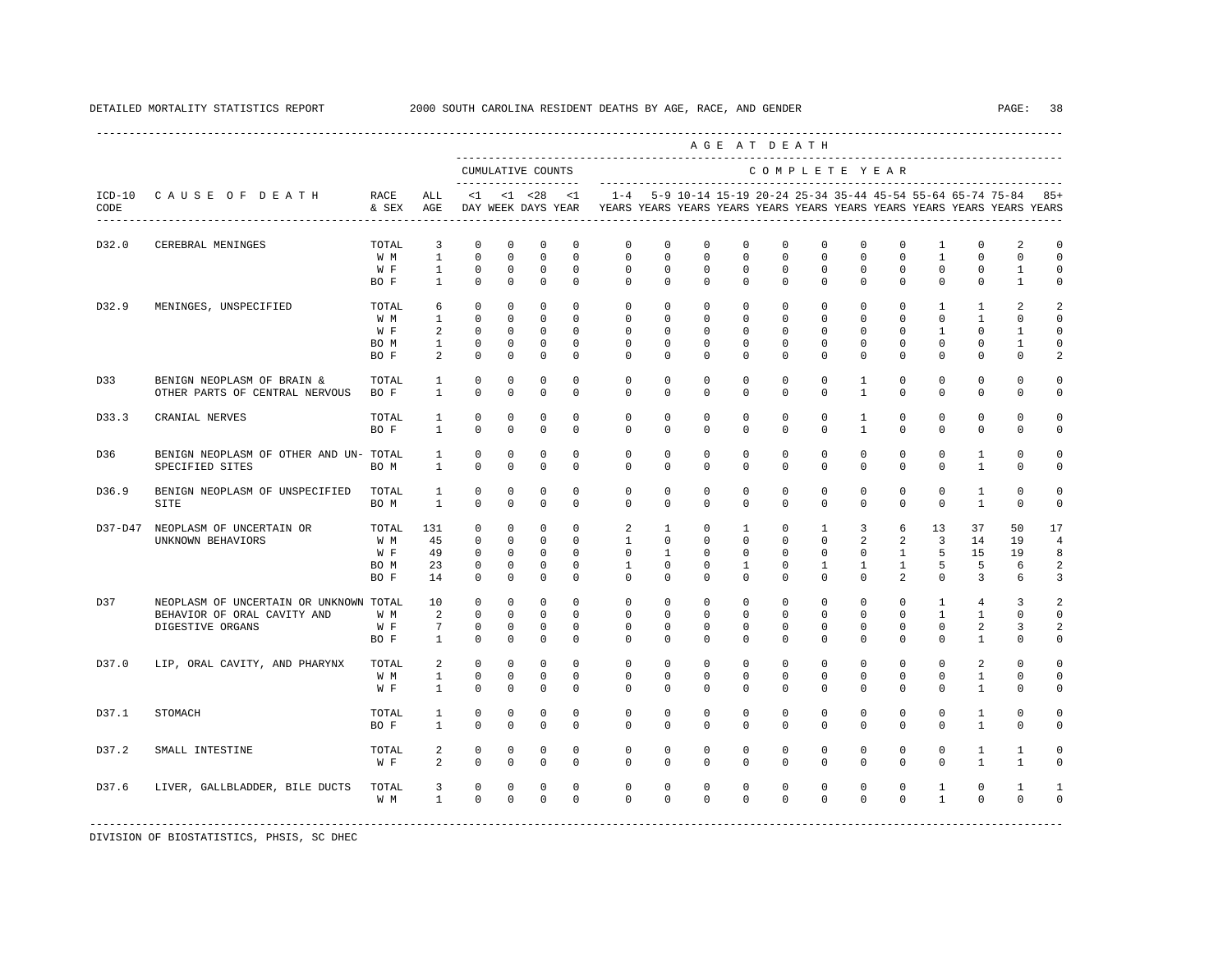|                  |                                                                                                               |                                     |                                                             |                                                                       |                                                                 |                                                                 |                                                          |                                                                          |                                                         |                                                                | AGE AT DEATH                                                   |                                                                |                                                                      |                                                                     |                                                                  |                                                               |                                                             |                                                                                                                                      |                                                                  |
|------------------|---------------------------------------------------------------------------------------------------------------|-------------------------------------|-------------------------------------------------------------|-----------------------------------------------------------------------|-----------------------------------------------------------------|-----------------------------------------------------------------|----------------------------------------------------------|--------------------------------------------------------------------------|---------------------------------------------------------|----------------------------------------------------------------|----------------------------------------------------------------|----------------------------------------------------------------|----------------------------------------------------------------------|---------------------------------------------------------------------|------------------------------------------------------------------|---------------------------------------------------------------|-------------------------------------------------------------|--------------------------------------------------------------------------------------------------------------------------------------|------------------------------------------------------------------|
|                  |                                                                                                               |                                     |                                                             |                                                                       |                                                                 | CUMULATIVE COUNTS                                               |                                                          |                                                                          |                                                         |                                                                |                                                                | COMPLETE YEAR                                                  |                                                                      |                                                                     |                                                                  |                                                               |                                                             |                                                                                                                                      |                                                                  |
| $ICD-10$<br>CODE | CAUSE OF DEATH                                                                                                | RACE<br>& SEX                       | ALL<br>AGE                                                  | <1                                                                    |                                                                 | $< 1$ $< 28$<br>DAY WEEK DAYS YEAR                              | <1                                                       | $1 - 4$                                                                  |                                                         |                                                                |                                                                |                                                                |                                                                      |                                                                     |                                                                  |                                                               |                                                             | 5-9 10-14 15-19 20-24 25-34 35-44 45-54 55-64 65-74 75-84<br>YEARS YEARS YEARS YEARS YEARS YEARS YEARS YEARS YEARS YEARS YEARS YEARS | $85+$                                                            |
| D37.6            |                                                                                                               | W F                                 | 2                                                           | $^{\circ}$                                                            | $^{\circ}$                                                      | 0                                                               | $^{\circ}$                                               | $\mathbf{0}$                                                             | $\mathbf{0}$                                            | 0                                                              | $\mathbf 0$                                                    | $\mathbf{0}$                                                   | $\mathbf 0$                                                          | 0                                                                   | $\Omega$                                                         | $\Omega$                                                      | $\mathbf 0$                                                 | 1                                                                                                                                    | 1                                                                |
| D37.7            | OTHER DIGESTIVE ORGANS                                                                                        | TOTAL<br>W F                        | 2<br>2                                                      | 0<br>$\Omega$                                                         | 0<br>$\Omega$                                                   | 0<br>$\mathbf 0$                                                | $^{\circ}$<br>$\Omega$                                   | $\mathbf{0}$<br>$\Omega$                                                 | 0<br>$\Omega$                                           | 0<br>$\Omega$                                                  | 0<br>$\Omega$                                                  | $\mathbf{0}$<br>$\Omega$                                       | $\mathbf{0}$<br>$\Omega$                                             | 0<br>$\Omega$                                                       | 0<br>$\Omega$                                                    | 0<br>$\Omega$                                                 | $\mathbf{0}$<br>$\Omega$                                    | 1<br>$\mathbf{1}$                                                                                                                    | $\mathbf{1}$                                                     |
| D38              | NEOPLASM OF UNCERTAIN OR UNKNOWN TOTAL<br>BEHAVIOR OF MIDDLE EAR AND<br>RESPIRATORY & INTRATHORACIC<br>ORGANS | W M<br>W F<br>BO M<br>BO F          | 11<br>$\overline{3}$<br>$\overline{4}$<br>3<br>$\mathbf{1}$ | $\circ$<br>$\mathbf 0$<br>$\mathbf 0$<br>$\mathbf 0$<br>$\mathbf{0}$  | $^{\circ}$<br>$\circ$<br>$^{\circ}$<br>$^{\circ}$<br>$^{\circ}$ | $^{\circ}$<br>$\Omega$<br>$\Omega$<br>$^{\circ}$<br>$^{\circ}$  | $\Omega$<br>$\Omega$<br>$\Omega$<br>$\Omega$<br>$\Omega$ | $\mathbf 0$<br>$\Omega$<br>$\Omega$<br>$\Omega$<br>$\Omega$              | $\mathbf 0$<br>$\Omega$<br>$\Omega$<br>$\mathbf 0$<br>0 | $\mathbf 0$<br>$\Omega$<br>$\Omega$<br>$\mathbf 0$<br>$\Omega$ | $\mathbf 0$<br>$\Omega$<br>$\Omega$<br>$\mathbf 0$<br>$\Omega$ | $\mathbf 0$<br>$\Omega$<br>$\Omega$<br>$\mathbf 0$<br>$\Omega$ | $\mathbf 0$<br>$\mathbf 0$<br>$\Omega$<br>$\mathbf 0$<br>$\mathbf 0$ | $\Omega$<br>$\mathbf 0$<br>$\Omega$<br>$\mathbf 0$<br>$\Omega$      | $\Omega$<br>$\mathbf 0$<br>$\Omega$<br>$\Omega$<br>0             | $\Omega$<br>$\Omega$<br>$\Omega$<br>$\Omega$<br>$\Omega$      | 1<br>$\mathbf 0$<br>1<br>$\mathbf 0$<br>$\mathbf 0$         | 9<br>3<br>3<br>3<br>$\Omega$                                                                                                         | $\mathbf{1}$<br>$\Omega$<br>$\Omega$<br>$\Omega$<br>1            |
| D38.1            | TRACHEA, BRONCHUS, AND LUNG                                                                                   | TOTAL<br>W M<br>W F<br>BO M<br>BO F | 9<br>$\overline{3}$<br>3<br>2<br>$\mathbf{1}$               | $\Omega$<br>$\mathbf{0}$<br>$\mathbf 0$<br>$\mathbf 0$<br>$\mathbf 0$ | $\Omega$<br>$\circ$<br>$^{\circ}$<br>$^{\circ}$<br>$^{\circ}$   | $\Omega$<br>$\mathbf 0$<br>$\Omega$<br>$^{\circ}$<br>$^{\circ}$ | $\Omega$<br>$\Omega$<br>$\Omega$<br>$\Omega$<br>$\Omega$ | $\Omega$<br>$\Omega$<br>$\Omega$<br>$\Omega$<br>$\Omega$                 | $\Omega$<br>0<br>$\Omega$<br>$\Omega$<br>$\Omega$       | $\Omega$<br>$\Omega$<br>$\Omega$<br>$\Omega$<br>$\Omega$       | $\Omega$<br>$\Omega$<br>$\Omega$<br>$\Omega$<br>$\Omega$       | $\Omega$<br>$\Omega$<br>$\Omega$<br>$\Omega$<br>$\cap$         | $\Omega$<br>$\mathbf 0$<br>$\Omega$<br>$\Omega$<br>$\Omega$          | $\Omega$<br>$\Omega$<br>$\Omega$<br>$\Omega$<br>$\Omega$            | $\Omega$<br>$\Omega$<br>$\Omega$<br>$\Omega$<br>$\Omega$         | $\Omega$<br>$\Omega$<br>$\Omega$<br>$\Omega$<br>$\Omega$      | $\overline{1}$<br>$\mathbf{0}$<br>1<br>$\Omega$<br>$\Omega$ | 7<br>3<br>$\mathfrak{D}$<br>2<br>$\Omega$                                                                                            | $\mathbf{1}$<br>$\Omega$<br>$\Omega$<br>$\Omega$<br>$\mathbf{1}$ |
| D38.2            | PLEURA                                                                                                        | TOTAL<br>W F                        | $\mathbf{1}$<br>$\mathbf{1}$                                | $\Omega$<br>$\Omega$                                                  | $\Omega$<br>$\Omega$                                            | $\Omega$<br>$\Omega$                                            | $\Omega$<br>$\Omega$                                     | $\Omega$<br>$\Omega$                                                     | $\Omega$<br>$\Omega$                                    | $\Omega$<br>$\Omega$                                           | $\Omega$<br>$\Omega$                                           | $\Omega$<br>$\Omega$                                           | $\Omega$<br>$\Omega$                                                 | $\Omega$<br>$\Omega$                                                | $\Omega$<br>$\Omega$                                             | $\Omega$<br>$\Omega$                                          | $\Omega$<br>$\Omega$                                        | $\mathbf{1}$<br>$\mathbf{1}$                                                                                                         | $\Omega$<br>$\Omega$                                             |
| D38.3            | MEDIASTINUM                                                                                                   | TOTAL<br>BO M                       | $\mathbf{1}$<br>1                                           | $\mathbf 0$<br>$\mathbf 0$                                            | $^{\circ}$<br>$^{\circ}$                                        | $\mathbf 0$<br>$^{\circ}$                                       | $\mathbf 0$<br>0                                         | $\mathbf 0$<br>0                                                         | $\mathbf 0$<br>0                                        | $\mathbf 0$<br>0                                               | $\mathbf 0$<br>0                                               | $\mathbf 0$<br>$\mathbf{0}$                                    | $\mathbf 0$<br>0                                                     | $\mathbf 0$<br>0                                                    | $\mathbf 0$<br>0                                                 | $\mathbf 0$<br>0                                              | $\mathbf 0$<br>$\mathbf{0}$                                 | 1<br>1                                                                                                                               | 0<br>0                                                           |
| D39              | NEOPLASM OF UNCERTAIN OR UNKNOWN TOTAL<br>BEHAVIOR OF FEMALE GENITAL                                          | W F                                 | $\mathbf{1}$<br>1                                           | $\mathbf 0$<br>$\mathbf 0$                                            | $^{\circ}$<br>$^{\circ}$                                        | $^{\circ}$<br>$^{\circ}$                                        | $\mathbf 0$<br>0                                         | $\mathbf 0$<br>0                                                         | $\mathbf 0$<br>0                                        | $\mathbf 0$<br>$\Omega$                                        | $\mathbf 0$<br>0                                               | $\mathbf 0$<br>$\Omega$                                        | $\mathbf 0$<br>0                                                     | $\mathbf 0$<br>0                                                    | $\mathbf{1}$<br>$\mathbf{1}$                                     | $\mathbf 0$<br>0                                              | $\mathbf 0$<br>$\mathbf{0}$                                 | $\mathbf 0$<br>0                                                                                                                     | 0<br>0                                                           |
| D39.0            | <b>UTERUS</b>                                                                                                 | TOTAL<br>W F                        | $\mathbf{1}$<br>$\mathbf{1}$                                | $\mathbf 0$<br>$\mathbf 0$                                            | $\mathbf 0$<br>$\mathbf 0$                                      | $\mathbf 0$<br>$^{\circ}$                                       | $\mathbf 0$<br>$\Omega$                                  | $\mathbf 0$<br>0                                                         | $\mathbf 0$<br>0                                        | $\mathbf 0$<br>$\mathbf 0$                                     | $\mathbf 0$<br>0                                               | $\mathbf 0$<br>$\mathbf 0$                                     | $\mathbf 0$<br>0                                                     | $\mathbf 0$<br>$\mathbf 0$                                          | $\mathbf{1}$<br>$\mathbf{1}$                                     | $\mathbf 0$<br>0                                              | $\mathbf 0$<br>$\mathbf{0}$                                 | $\mathbf 0$<br>$\mathbf 0$                                                                                                           | $\mathbf 0$<br>$\Omega$                                          |
| D41              | NEOPLASM OF UNCERTAIN OR UNKNOWN TOTAL<br>BEHAVIOR OF URINARY ORGANS                                          | W M                                 | $\mathbf{1}$<br>$\mathbf{1}$                                | $\mathbf 0$<br>$\mathbf 0$                                            | $^{\circ}$<br>$^{\circ}$                                        | $\mathbf 0$<br>$^{\circ}$                                       | $\mathbf 0$<br>$\Omega$                                  | $\mathbf 0$<br>0                                                         | $\mathbf 0$<br>0                                        | $\mathbf 0$<br>$\Omega$                                        | $\mathbf 0$<br>$\Omega$                                        | $\mathbf 0$<br>$\Omega$                                        | $\mathbf 0$<br>$\mathbf 0$                                           | $\mathbf 0$<br>$\Omega$                                             | $\mathbf 0$<br>$\Omega$                                          | $\mathbf 0$<br>$\Omega$                                       | $\mathbf 0$<br>$\mathbf{0}$                                 | $\mathbf{1}$<br>1                                                                                                                    | $\mathbf 0$<br>$\Omega$                                          |
| D41.4            | <b>BLADDER</b>                                                                                                | TOTAL<br>W M                        | 1<br>$\mathbf{1}$                                           | $\mathbf 0$<br>$\Omega$                                               | $^{\circ}$<br>$\Omega$                                          | $^{\circ}$<br>$\Omega$                                          | $\Omega$<br>$\Omega$                                     | $\Omega$<br>$\Omega$                                                     | $\Omega$<br>$\Omega$                                    | $\mathbf 0$<br>$\Omega$                                        | $\Omega$<br>$\Omega$                                           | $\mathbf 0$<br>$\Omega$                                        | $\mathbf 0$<br>$\Omega$                                              | $\mathbf 0$<br>$\Omega$                                             | $\mathbf 0$<br>$\Omega$                                          | $\Omega$<br>$\Omega$                                          | $\mathbf 0$<br>$\Omega$                                     | $\mathbf{1}$<br>$\mathbf{1}$                                                                                                         | $\Omega$<br>$\Omega$                                             |
| D42              | NEOPLASM OF UNCERTAIN OR UNKNOWN TOTAL<br>BEHAVIOR OF MENINGES                                                | W M                                 | 1<br>$\mathbf{1}$                                           | $\mathbf 0$<br>$\Omega$                                               | $\mathbf 0$<br>$\Omega$                                         | $\mathbf 0$<br>$\Omega$                                         | $\Omega$<br>$\Omega$                                     | $\mathbf{0}$<br>$\Omega$                                                 | $\mathbf 0$<br>$\Omega$                                 | $\mathbf 0$<br>$\Omega$                                        | $\Omega$<br>$\Omega$                                           | $\Omega$<br>$\Omega$                                           | $\mathbf 0$<br>$\Omega$                                              | $\mathbf 0$<br>$\Omega$                                             | 1<br>$\mathbf{1}$                                                | $\Omega$<br>$\Omega$                                          | $\mathbf 0$<br>$\Omega$                                     | $\mathbf 0$<br>$\Omega$                                                                                                              | $\Omega$<br>$\Omega$                                             |
| D42.1            | SPINAL MENINGES                                                                                               | TOTAL<br>W M                        | 1<br>$\mathbf{1}$                                           | $\mathbf 0$<br>$\Omega$                                               | $^{\circ}$<br>$\Omega$                                          | $\mathbf 0$<br>$\Omega$                                         | $\Omega$<br>$\Omega$                                     | $\Omega$<br>$\Omega$                                                     | $\mathbf 0$<br>$\Omega$                                 | $\Omega$<br>$\Omega$                                           | $\Omega$<br>$\Omega$                                           | $\Omega$<br>$\Omega$                                           | $\mathbf 0$<br>$\Omega$                                              | $\Omega$<br>$\Omega$                                                | $\mathbf{1}$<br>$\mathbf{1}$                                     | $\Omega$<br>$\Omega$                                          | $\mathbf 0$<br>$\Omega$                                     | $\mathbf 0$<br>$\Omega$                                                                                                              | $\Omega$<br>$\Omega$                                             |
| D43              | NEOPLASM OF UNCERTAIN OR UNKNOWN TOTAL<br>BEHAVIOR OF BRAIN AND CENTRAL<br>NERVOUS SYSTEM                     | W M<br>W F<br>BO M<br>BO F          | 34<br>11<br>11<br>$\overline{7}$<br>5                       | $\mathbf 0$<br>$\Omega$<br>$\mathbf 0$<br>$\mathbf{0}$<br>$\Omega$    | $\circ$<br>$\Omega$<br>$\circ$<br>$\mathbf 0$<br>$\Omega$       | $\circ$<br>$\Omega$<br>$\mathbf{0}$<br>$\mathbf 0$<br>$\Omega$  | $\Omega$<br>$\Omega$<br>$\Omega$<br>$\Omega$<br>$\Omega$ | $\overline{a}$<br>$\overline{1}$<br>$\Omega$<br>$\mathbf{1}$<br>$\Omega$ | 1<br>$\Omega$<br>$\mathbf{1}$<br>$\Omega$<br>$\Omega$   | $\mathbf 0$<br>$\Omega$<br>$\Omega$<br>$\Omega$<br>$\Omega$    | $\mathbf 0$<br>$\Omega$<br>$\Omega$<br>$\Omega$<br>$\Omega$    | $\mathbf 0$<br>$\Omega$<br>$\Omega$<br>$\Omega$<br>$\Omega$    | $\mathbf{0}$<br>$\Omega$<br>$\mathbf 0$<br>$\Omega$<br>$\Omega$      | $\mathbf{1}$<br>$\mathbf{1}$<br>$\mathbf 0$<br>$\Omega$<br>$\Omega$ | $\mathbf{1}$<br>$\mathbf{1}$<br>$\Omega$<br>$\Omega$<br>$\Omega$ | $\overline{4}$<br>2<br>$\overline{a}$<br>$\Omega$<br>$\Omega$ | 10<br>3<br>2<br>$\overline{4}$<br>$\mathbf{1}$              | 11<br>3<br>6<br>$\Omega$<br>$\mathfrak{D}$                                                                                           | $\Omega$<br>$\cap$                                               |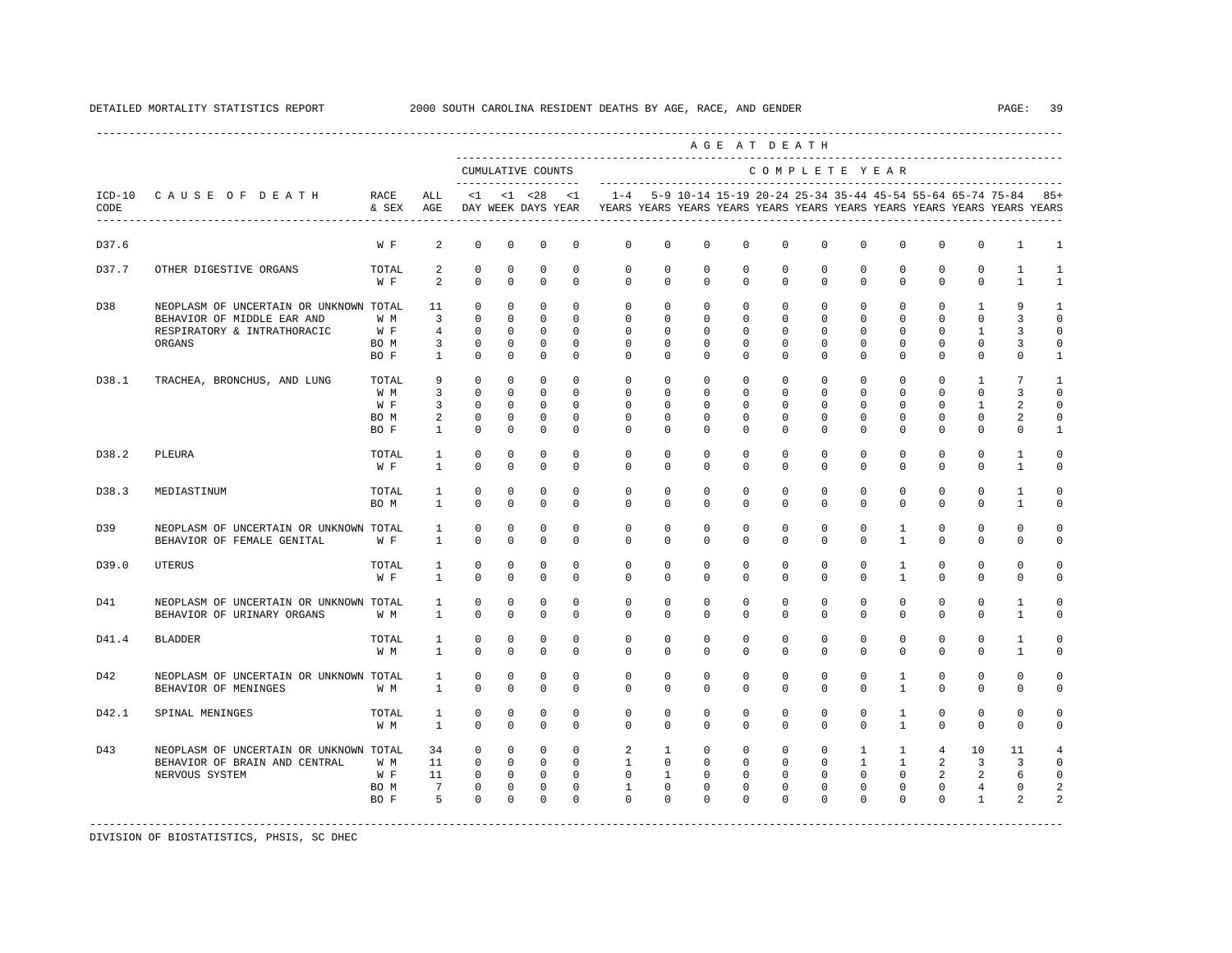|       |                                                                        |                                     |                                                                              |                                                                         |                                                             |                                                                                      |                                                                    |                                                                         |                                                              |                                                                | AGE AT DEATH                                                        |                                                                 |                                                                      |                                                                       |                                                                             |                                                                              |                                                               |                                                                   |                                                               |
|-------|------------------------------------------------------------------------|-------------------------------------|------------------------------------------------------------------------------|-------------------------------------------------------------------------|-------------------------------------------------------------|--------------------------------------------------------------------------------------|--------------------------------------------------------------------|-------------------------------------------------------------------------|--------------------------------------------------------------|----------------------------------------------------------------|---------------------------------------------------------------------|-----------------------------------------------------------------|----------------------------------------------------------------------|-----------------------------------------------------------------------|-----------------------------------------------------------------------------|------------------------------------------------------------------------------|---------------------------------------------------------------|-------------------------------------------------------------------|---------------------------------------------------------------|
|       |                                                                        |                                     |                                                                              |                                                                         |                                                             | CUMULATIVE COUNTS<br>--------------------                                            |                                                                    |                                                                         |                                                              |                                                                |                                                                     |                                                                 |                                                                      |                                                                       | COMPLETE YEAR                                                               |                                                                              |                                                               |                                                                   |                                                               |
| CODE  | ICD-10 CAUSE OF DEATH RACE                                             | & SEX                               | ALL<br>AGE                                                                   |                                                                         | $<1$ $<1$ $<28$                                             | DAY WEEK DAYS YEAR                                                                   | <1                                                                 | YEARS YEARS YEARS YEARS YEARS YEARS YEARS YEARS YEARS YEARS YEARS YEARS |                                                              |                                                                |                                                                     |                                                                 |                                                                      |                                                                       |                                                                             |                                                                              |                                                               | 1-4 5-9 10-14 15-19 20-24 25-34 35-44 45-54 55-64 65-74 75-84 85+ |                                                               |
| D43.0 | BRAIN, SUPRATENTORIAL                                                  | TOTAL<br>W F<br>BO M                | 3<br>$\overline{a}$<br>$\overline{1}$                                        | $\Omega$<br>$\mathbf 0$<br>$\Omega$                                     | $\mathbf 0$<br>0<br>$\Omega$                                | $\mathbf 0$<br>$\mathbf 0$<br>$\Omega$                                               | $\Omega$<br>$\mathbf 0$<br>$\Omega$                                | $\mathbf 0$<br>$\mathbf 0$<br>$\Omega$                                  | 1<br>$\mathbf{1}$<br>$\Omega$                                | $\mathbf 0$<br>$\mathbf 0$<br>$\Omega$                         | $^{\circ}$<br>$\mathbf 0$<br>$\Omega$                               | $\mathbf 0$<br>$\mathbf 0$<br>$\Omega$                          | $\Omega$<br>$\mathbf 0$<br>$\Omega$                                  | $\mathbf 0$<br>$\mathbf 0$<br>$\Omega$                                | $^{\circ}$<br>$\mathbf 0$<br>$\Omega$                                       | $\mathbf 0$<br>$\mathbf 0$<br>$\Omega$                                       | 1<br>$\mathbf 0$<br>$\overline{1}$                            | 1<br>$\mathbf{1}$<br>$\Omega$                                     | $\mathbf 0$<br>$\mathbf 0$<br>$\Omega$                        |
| D43.1 | BRAIN, INFRATENTORIAL                                                  | TOTAL<br>W M<br>W F                 | 2<br>$\mathbf{1}$<br>$\mathbf{1}$                                            | $\mathbf 0$<br>$\mathbf 0$<br>$\mathbf 0$                               | $\mathbf 0$<br>$\mathbf 0$<br>0                             | $\mathbf 0$<br>$\mathbf 0$<br>$\mathbf 0$                                            | $\Omega$<br>$\mathbf 0$<br>$\mathbf 0$                             | $\Omega$<br>$\mathbf 0$<br>$\mathbf{0}$                                 | $\Omega$<br>$\mathbf 0$<br>$\circ$                           | $\Omega$<br>$\mathbf 0$<br>$\mathbf 0$                         | $\Omega$<br>$\mathbf 0$<br>0                                        | $\Omega$<br>$\mathbf 0$<br>$\mathbf 0$                          | $\Omega$<br>$\mathbf 0$<br>0                                         | $\Omega$<br>$\mathbf 0$<br>$\mathbf 0$                                | $\Omega$<br>$\mathbf 0$<br>0                                                | $\Omega$<br>$\mathbf 0$<br>$^{\circ}$                                        | $\Omega$<br>$\mathbf{0}$<br>$\mathbf{0}$                      | 2<br>1<br>$\mathbf{1}$                                            | $\circ$<br>$\mathbf 0$<br>0                                   |
| D43.2 | BRAIN, UNSPECIFIED                                                     | TOTAL<br>W M<br>W F<br>BO M<br>BO F | 28<br>10<br>8<br>6<br>$\overline{4}$                                         | $\mathbf 0$<br>$\mathbf 0$<br>$\mathbf 0$<br>$\mathbf 0$<br>$\mathbb O$ | $\mathbf 0$<br>$\mathbf{0}$<br>$\Omega$<br>$\Omega$<br>0    | $\mathbf 0$<br>$\Omega$<br>$\overline{0}$<br>$\Omega$<br>$\mathbf 0$                 | $\Omega$<br>$\Omega$<br>$\Omega$<br>$\Omega$<br>$\mathbf 0$        | 2<br>$\mathbf{1}$<br>$\Omega$<br>$\mathbf{1}$<br>$\mathbf 0$            | $\mathbf 0$<br>$\Omega$<br>$\Omega$<br>$\Omega$<br>0         | $\mathbf 0$<br>$\Omega$<br>$\Omega$<br>$\Omega$<br>$\mathbf 0$ | $\mathbf 0$<br>$\Omega$<br>$\Omega$<br>$\Omega$<br>0                | $\mathbf 0$<br>$\Omega$<br>$\Omega$<br>$\Omega$<br>$\mathbf 0$  | $\mathbf 0$<br>$\Omega$<br>$\Omega$<br>$\Omega$<br>$\mathbf 0$       | $\mathbf{1}$<br>$\mathbf{1}$<br>$\Omega$<br>$\Omega$<br>$\mathbf 0$   | $\mathbf{1}$<br>$\mathbf{1}$<br>$\Omega$<br>$\Omega$<br>$\mathbf 0$         | $\overline{4}$<br>2<br>2<br>$\Omega$<br>$\mathbf 0$                          | 8<br>3<br>2<br>3<br>$\mathbf 0$                               | 8<br>2<br>4<br>$\mathbf{0}$<br>$\overline{a}$                     | $\overline{4}$<br>$\mathbf 0$<br>$\mathbf 0$<br>2<br>2        |
| D43.9 | CENTRAL NERVOUS SYSTEM,<br>UNSPECIFIED                                 | TOTAL<br>BO F                       | $\mathbf{1}$<br>$\mathbf{1}$                                                 | $\mathbf 0$<br>$\Omega$                                                 | $\mathbf 0$<br>$\Omega$                                     | $\mathbf 0$<br>$\Omega$                                                              | $\mathbf 0$<br>$\Omega$                                            | $\mathbf 0$<br>$\Omega$                                                 | $\mathbf 0$<br>$\Omega$                                      | $\mathbf 0$<br>$\Omega$                                        | $\mathbf 0$<br>$\Omega$                                             | $\mathbf 0$<br>$\Omega$                                         | $\mathbf 0$<br>$\Omega$                                              | $\mathbf 0$<br>$\Omega$                                               | $\mathbf 0$<br>$\Omega$                                                     | $\mathbf 0$<br>$\Omega$                                                      | $\mathbf{1}$<br>$\mathbf{1}$                                  | $\mathbf 0$<br>$\Omega$                                           | 0<br>0                                                        |
| D44   | NEOPLASM OF UNCERTAIN OR UNKNOWN TOTAL<br>BEHAVIOR OF ENDOCRINE GLANDS | W M<br>W F<br>BO M<br>BO F          | 6<br>$\mathbf{1}$<br>$\mathbf{1}$<br>$\overline{\mathbf{3}}$<br>$\mathbf{1}$ | $\mathbf 0$<br>$\Omega$<br>$\mathbf 0$<br>$\mathbf 0$<br>$\mathbf 0$    | $\mathbf 0$<br>$\Omega$<br>$\mathbf{0}$<br>$\mathbf 0$<br>0 | $\mathbf 0$<br>$\Omega$<br>$\overline{0}$<br>$\overline{0}$<br>$\mathbf 0$           | $\Omega$<br>$\Omega$<br>$\Omega$<br>$\mathbf 0$<br>$\Omega$        | $\Omega$<br>$\Omega$<br>$\Omega$<br>$\mathbf 0$<br>$\Omega$             | $\Omega$<br>$\Omega$<br>$\Omega$<br>$\mathbf 0$<br>$\Omega$  | $\Omega$<br>$\Omega$<br>$\Omega$<br>$\mathbf 0$<br>$\Omega$    | $\mathbf{1}$<br>$\Omega$<br>$\Omega$<br>$\mathbf{1}$<br>$\mathbf 0$ | $\Omega$<br>$\Omega$<br>$\Omega$<br>$\mathbf 0$<br>$\Omega$     | $\mathbf{1}$<br>$\Omega$<br>$\Omega$<br>$\mathbf{1}$<br>$\mathbf 0$  | $\Omega$<br>$\Omega$<br>$\Omega$<br>$\mathbf 0$<br>$\Omega$           | $\Omega$<br>$\Omega$<br>$\Omega$<br>$\mathbf 0$<br>0                        | $\overline{1}$<br>$\Omega$<br>$^{\circ}$<br>1<br>$\Omega$                    | $\mathbf{1}$<br>$\Omega$<br>$\mathbf{1}$<br>0<br>$\mathbf{0}$ | $\mathbf{1}$<br>$\Omega$<br>$\Omega$<br>0<br>1                    | $\mathbf{1}$<br>$\overline{1}$<br>$\mathbf 0$<br>$\circ$<br>0 |
| D44.3 | PITUITARY GLAND                                                        | TOTAL<br>W M<br>W F<br>BO F         | $\overline{3}$<br>$\mathbf{1}$<br>$\mathbf{1}$<br>$\mathbf{1}$               | $\mathbf 0$<br>$\Omega$<br>$\mathbf 0$<br>$\mathbf 0$                   | $\circ$<br>$\Omega$<br>$\mathbf{0}$<br>$\mathbf 0$          | $\overline{0}$<br>$\Omega$<br>$\mathbf 0$<br>$\mathbf 0$                             | $\Omega$<br>$\Omega$<br>$\Omega$<br>$\mathbf 0$                    | $\mathbf{0}$<br>$\Omega$<br>$\Omega$<br>$\Omega$                        | $\mathbf 0$<br>$\Omega$<br>$\Omega$<br>$\mathbf 0$           | $\mathbf 0$<br>$\Omega$<br>$\Omega$<br>$\mathbf 0$             | $^{\circ}$<br>$\Omega$<br>$\Omega$<br>$\mathbf 0$                   | $^{\circ}$<br>$\Omega$<br>$\Omega$<br>$\mathbf 0$               | $\mathbf 0$<br>$\Omega$<br>$\Omega$<br>$\mathbf 0$                   | $\mathbf 0$<br>$\Omega$<br>$\Omega$<br>$\mathbf 0$                    | $^{\circ}$<br>$\Omega$<br>$\Omega$<br>$\mathbf 0$                           | $\circ$<br>$\Omega$<br>$\mathbf 0$<br>$\mathbf 0$                            | $\mathbf{1}$<br>$\Omega$<br>$\mathbf{1}$<br>$\mathbf 0$       | $\mathbf{1}$<br>$\Omega$<br>$\Omega$<br>$\mathbf{1}$              | 1<br>$\overline{1}$<br>$\mathbf 0$<br>0                       |
| D44.4 | CRANIOPHARYNGEAL DUCT                                                  | TOTAL<br>BO M                       | $\mathbf{1}$<br>$\mathbf{1}$                                                 | $\mathbf 0$<br>$\Omega$                                                 | 0<br>$\Omega$                                               | $\mathbf 0$<br>$\Omega$                                                              | $\mathbf 0$<br>$\Omega$                                            | $\mathbf{0}$<br>$\Omega$                                                | $\mathbf 0$<br>$\Omega$                                      | $\circ$<br>$\Omega$                                            | 1<br>$\mathbf{1}$                                                   | $\mathbf{0}$<br>$\Omega$                                        | $\mathbf 0$<br>$\Omega$                                              | 0<br>$\Omega$                                                         | 0<br>$\Omega$                                                               | $^{\circ}$<br>$\Omega$                                                       | $\mathbf 0$<br>$\Omega$                                       | 0<br>$\Omega$                                                     | 0<br>0                                                        |
| D44.7 | AORTIC BODY & OTHER PARAGANGLIA                                        | TOTAL<br>BO M                       | $\mathbf{1}$<br>$\mathbf{1}$                                                 | $\mathbf 0$<br>$\Omega$                                                 | $\mathbf 0$<br>$\Omega$                                     | $\mathbf 0$<br>$\Omega$                                                              | $\mathbf 0$<br>$\Omega$                                            | $\mathbf 0$<br>$\Omega$                                                 | $\mathbf 0$<br>$\Omega$                                      | $\mathbf 0$<br>$\Omega$                                        | $\mathbf 0$<br>$\Omega$                                             | $\mathbf 0$<br>$\Omega$                                         | $\mathbf{1}$<br>$\mathbf{1}$                                         | $\mathbf 0$<br>$\Omega$                                               | $\mathbf 0$<br>$\Omega$                                                     | $\mathbf 0$<br>$\Omega$                                                      | $\mathbf{0}$<br>$\Omega$                                      | $\mathbf 0$<br>$\Omega$                                           | 0<br>0                                                        |
| D44.9 | ENDOCRINE GLAND, UNSPECIFIED                                           | TOTAL<br>BO M                       | $\mathbf{1}$<br>$\mathbf{1}$                                                 | 0<br>$\Omega$                                                           | 0<br>$\Omega$                                               | 0<br>$\Omega$                                                                        | 0<br>$\Omega$                                                      | $\mathbf{0}$<br>$\Omega$                                                | 0<br>$\Omega$                                                | 0<br>$\Omega$                                                  | 0<br>$\Omega$                                                       | $\mathbf{0}$<br>$\Omega$                                        | $\mathbf 0$<br>$\Omega$                                              | $^{\circ}$<br>$\Omega$                                                | 0<br>$\Omega$                                                               | $\mathbf{1}$<br>$\overline{1}$                                               | $\mathbf 0$<br>$\Omega$                                       | 0<br>$\Omega$                                                     | 0<br>0                                                        |
| D45   | POLYCYTHEMIA VERA                                                      | TOTAL<br>W M<br>BO M                | 2<br>$\mathbf{1}$<br>$\mathbf{1}$                                            | $\mathbf 0$<br>$\Omega$<br>$\mathbf 0$                                  | $\mathbf 0$<br>$\Omega$<br>$\mathbf 0$                      | $\mathbf 0$<br>$\Omega$<br>$\mathbf 0$                                               | $\Omega$<br>$\Omega$<br>$\Omega$                                   | $\mathbf 0$<br>$\Omega$<br>$\Omega$                                     | $\Omega$<br>$\Omega$<br>$\Omega$                             | $\Omega$<br>$\Omega$<br>$\Omega$                               | $\mathbf 0$<br>$\Omega$<br>$\Omega$                                 | $\mathbf 0$<br>$\Omega$<br>$\Omega$                             | $\mathbf 0$<br>$\Omega$<br>$\Omega$                                  | $\mathbf 0$<br>$\Omega$<br>$\Omega$                                   | $\mathbf{1}$<br>$\Omega$<br>$\mathbf{1}$                                    | $^{\circ}$<br>$\Omega$<br>$\Omega$                                           | $\mathbf{0}$<br>$\Omega$<br>$\Omega$                          | $\mathbf{1}$<br>1<br>$\Omega$                                     | $\Omega$<br>$\Omega$<br>$\mathbf 0$                           |
| D46   | MYELODYSPLASTIC SYNDROMES                                              | TOTAL<br>W M<br>W F<br>BO M<br>BO F | 48<br>18<br>19<br>8<br>$\overline{3}$                                        | $\overline{0}$<br>$\mathbf 0$<br>$\circ$<br>$\mathbf 0$<br>$\Omega$     | $\overline{0}$<br>$\mathbf{0}$<br>$\Omega$                  | $\overline{0}$<br>$\overline{\phantom{0}}$<br>$0\qquad 0$<br>$0$ 0<br>$\overline{0}$ | $\circ$<br>$\circ$<br>$\overline{0}$<br>$\overline{0}$<br>$\Omega$ | $\circ$<br>$\mathbf 0$<br>$\circ$<br>$\mathbf{0}$<br>$\Omega$           | $\circ$<br>$\mathbf 0$<br>$\circ$<br>$\mathbf 0$<br>$\Omega$ | $\circ$<br>$^{\circ}$<br>$\circ$<br>$\mathbf 0$<br>$\Omega$    | $\circ$<br>$^{\circ}$<br>$\circ$<br>$\mathbf 0$<br>$\Omega$         | $\circ$<br>$\overline{0}$<br>$\circ$<br>$\mathbf 0$<br>$\Omega$ | $\mathbf 0$<br>$\mathbf 0$<br>$\mathbf 0$<br>$\mathbf 0$<br>$\Omega$ | $\overline{a}$<br>$\mathbf{1}$<br>$\circ$<br>$\mathbf{1}$<br>$\Omega$ | $\mathbf{1}$<br>$\mathbf{0}$<br>$\mathbf{0}$<br>$\mathbf 0$<br>$\mathbf{1}$ | $\overline{4}$<br>$\mathbf{0}$<br>$\mathbf{1}$<br>$\overline{3}$<br>$\Omega$ | 15<br>6<br>8<br>$\mathbf{1}$<br>$\Omega$                      | 19<br>9<br>5<br>3<br>$\mathfrak{D}$                               | 7<br>2<br>5<br>$\mathbf 0$<br>0                               |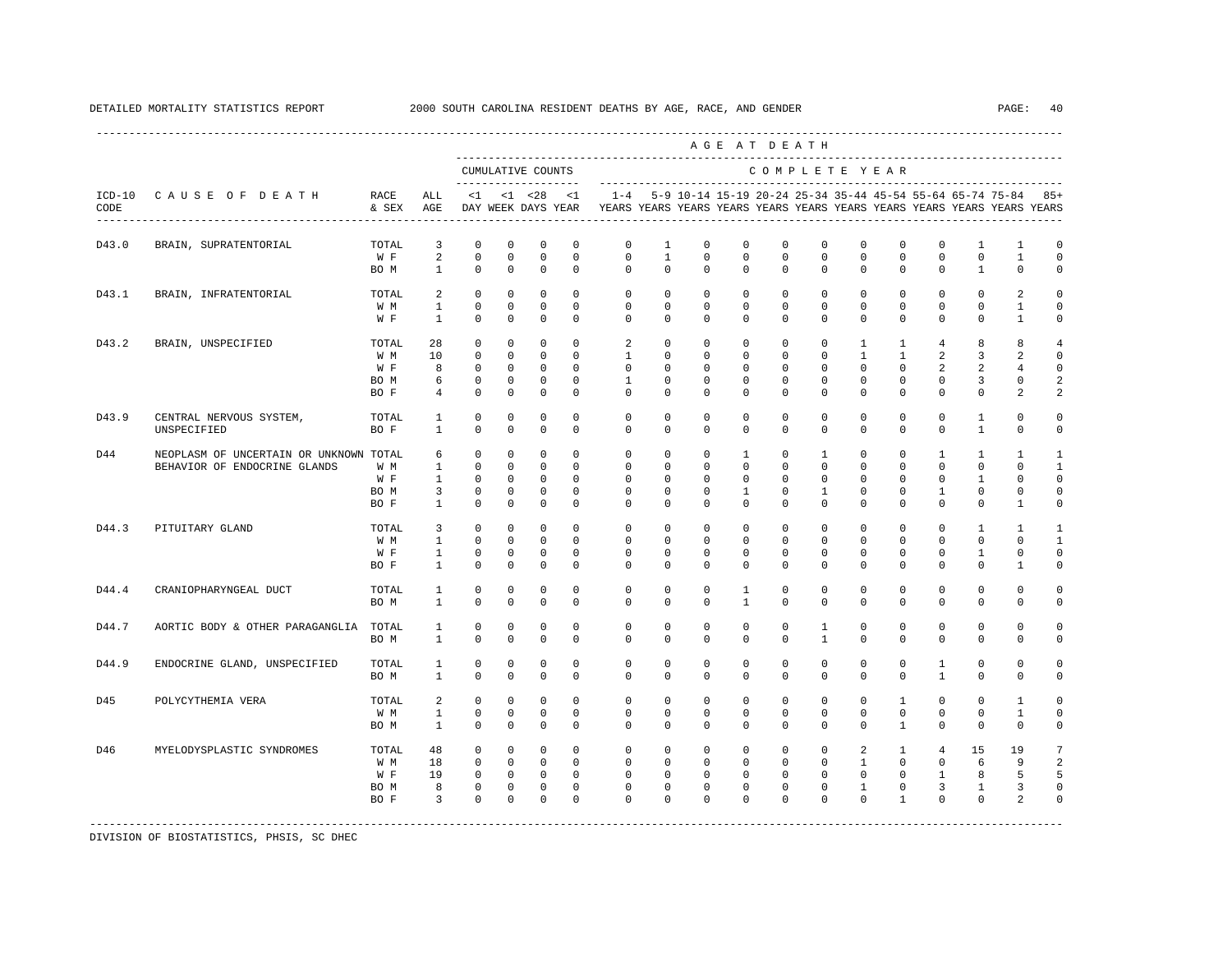|       |                                                                                                        |                                     |                                                                          |                                                                    |                                                                       |                                                                               |                                                                |                                                                                            |                                                                |                                                                   |                                                                   | AGE AT DEATH                                                       |                                                                   |                                                                |                                                                     |                                                                          |                                                                    |                                                    |                                                             |
|-------|--------------------------------------------------------------------------------------------------------|-------------------------------------|--------------------------------------------------------------------------|--------------------------------------------------------------------|-----------------------------------------------------------------------|-------------------------------------------------------------------------------|----------------------------------------------------------------|--------------------------------------------------------------------------------------------|----------------------------------------------------------------|-------------------------------------------------------------------|-------------------------------------------------------------------|--------------------------------------------------------------------|-------------------------------------------------------------------|----------------------------------------------------------------|---------------------------------------------------------------------|--------------------------------------------------------------------------|--------------------------------------------------------------------|----------------------------------------------------|-------------------------------------------------------------|
|       |                                                                                                        |                                     |                                                                          | CUMULATIVE COUNTS                                                  |                                                                       |                                                                               | _____________________                                          |                                                                                            |                                                                |                                                                   |                                                                   | COMPLETE YEAR                                                      |                                                                   |                                                                |                                                                     |                                                                          |                                                                    |                                                    |                                                             |
| CODE  | ICD-10 CAUSE OF DEATH                                                                                  | RACE<br>& SEX AGE                   | ALL                                                                      |                                                                    |                                                                       |                                                                               | $<1$ $<1$ $<28$ $<1$                                           | DAY WEEK DAYS YEAR TEARS YEARS YEARS YEARS YEARS YEARS YEARS YEARS YEARS YEARS YEARS YEARS |                                                                | 1-4 5-9 10-14 15-19 20-24 25-34 35-44 45-54 55-64 65-74 75-84 85+ |                                                                   |                                                                    |                                                                   |                                                                |                                                                     |                                                                          |                                                                    |                                                    |                                                             |
| D46.4 | REFRACTORY ANEMIA, UNSPECIFIED                                                                         | TOTAL<br>W M<br>W F                 | $4\overline{ }$<br>$\overline{3}$<br>$\overline{1}$                      | $\mathbf 0$<br>$\mathbf 0$<br>$\mathbf{0}$                         | $\mathbf 0$<br>$\Omega$<br>$\mathbf{0}$                               | $\mathbf 0$<br>$\mathbf 0$<br>$\mathbf 0$                                     | $\mathbf 0$<br>$\Omega$<br>$\mathbf 0$                         | $\Omega$<br>$\Omega$<br>$\mathbf{0}$                                                       | $\Omega$<br>$\Omega$<br>$\mathbf{0}$                           | $\mathbf 0$<br>$\Omega$<br>$\mathbf 0$                            | $\mathbf 0$<br>$\Omega$<br>$\mathbf 0$                            | $\mathbf{0}$<br>$\Omega$<br>$\mathbf 0$                            | $\mathbf 0$<br>$\Omega$<br>$\mathbf 0$                            | 0<br>$\Omega$<br>$\circ$                                       | $\mathbf 0$<br>$\Omega$<br>$\mathbf 0$                              | 1<br>$\Omega$<br>$\mathbf{1}$                                            | $\mathbf{1}$<br>$\mathbf{1}$<br>$\mathbf{0}$                       | 1<br>$\mathbf{1}$<br>$\mathbf{0}$                  | $\mathbf{1}$<br>1<br>$\mathbf 0$                            |
| D46.9 | MYELODYSPLASTIC SYNDROME,<br>UNSPECIFIED                                                               | TOTAL<br>W M<br>W F<br>BO M<br>BO F | 44<br>15<br>18<br>8<br>$\overline{\mathbf{3}}$                           | $\mathbf 0$<br>$\Omega$<br>$\Omega$<br>$\mathbf 0$<br>$\mathbf 0$  | $\mathbf 0$<br>$\Omega$<br>$\Omega$<br>$\overline{0}$<br>$\mathbf{0}$ | $\mathbf 0$<br>$\Omega$<br>$\overline{0}$<br>$\overline{0}$<br>$\overline{0}$ | $\Omega$<br>$\Omega$<br>$\Omega$<br>$\Omega$<br>$\mathbf 0$    | $\mathbf 0$<br>$\Omega$<br>$\Omega$<br>$\mathbf 0$<br>$\Omega$                             | $\mathbf 0$<br>$\Omega$<br>$\Omega$<br>$\circ$<br>$\mathbf 0$  | $\circ$<br>$\Omega$<br>$\Omega$<br>$\overline{0}$<br>$\Omega$     | $\mathbf 0$<br>$\Omega$<br>$\Omega$<br>$\mathbf 0$<br>$\mathbf 0$ | $\mathbf 0$<br>$\Omega$<br>$\Omega$<br>$\mathbf{0}$<br>$\mathbf 0$ | $\mathbf 0$<br>$\Omega$<br>$\Omega$<br>$\mathbf 0$<br>$\mathbf 0$ | 2<br>$\mathbf{1}$<br>$\Omega$<br>$\mathbf{1}$<br>$\Omega$      | $\mathbf{1}$<br>$\Omega$<br>$\Omega$<br>$\mathbf 0$<br>$\mathbf{1}$ | $\overline{3}$<br>$\Omega$<br>$\Omega$<br>$\overline{3}$<br>$\Omega$     | 14<br>5<br>8<br>$\mathbf{1}$<br>$\mathbf{0}$                       | 18<br>8<br>5<br>3<br>2                             | 6<br>$\mathbf{1}$<br>5<br>$\circ$<br>$\mathbf 0$            |
| D47   | OTHER NEOPLASMS OF UNCERTAIN OR TOTAL<br>UNKNOWN BEHAVIOR OF LYMPHOID,<br>HEMATOPOITEIC RELATED TISSUE | W M<br>W F<br>BO M<br>BO F          | 17<br>$7\overline{ }$<br>6<br>$\overline{\phantom{a}}$<br>$\overline{3}$ | $\mathbf 0$<br>$\Omega$<br>$\Omega$<br>$\mathbf 0$<br>$\mathbf{0}$ | $\mathbf 0$<br>$\Omega$<br>$\circ$<br>$\mathbf 0$<br>$\circ$          | $\mathbf 0$<br>$\Omega$<br>$\Omega$<br>$\mathbf 0$<br>$\Omega$                | $\mathbf 0$<br>$\Omega$<br>$\Omega$<br>$\mathbf 0$<br>$\Omega$ | $\mathbf 0$<br>$\Omega$<br>$\Omega$<br>$\mathbf 0$<br>$\Omega$                             | $\mathbf 0$<br>$\Omega$<br>$\Omega$<br>$\mathbf 0$<br>$\Omega$ | $\circ$<br>$\Omega$<br>$\Omega$<br>$\mathbf 0$<br>$\Omega$        | $\mathbf 0$<br>$\Omega$<br>$\Omega$<br>$\mathbf 0$<br>$\Omega$    | $\overline{0}$<br>$\Omega$<br>$\Omega$<br>$\mathbf 0$<br>$\Omega$  | $\mathbf 0$<br>$\Omega$<br>$\Omega$<br>$\mathbf 0$<br>$\Omega$    | $\mathbf 0$<br>$\Omega$<br>$\Omega$<br>$\mathbf 0$<br>$\Omega$ | $\mathbf{1}$<br>$\Omega$<br>$\Omega$<br>$\mathbf 0$<br>1            | $\overline{3}$<br>$\Omega$<br>$\overline{a}$<br>$\mathbf{1}$<br>$\Omega$ | 6<br>$\overline{4}$<br>$\mathbf{1}$<br>$\mathbf 0$<br>$\mathbf{1}$ | 5<br>2<br>2<br>$\mathbf 0$<br>1                    | 2<br>$\mathbf{1}$<br>$\mathbf{1}$<br>$\circ$<br>$\mathbf 0$ |
| D47.1 | CHRONIC MYELOPROLIFERATIVE<br><b>DISEASE</b>                                                           | TOTAL<br>W M<br>W F<br>BO M<br>BO F | 11<br>$\overline{4}$<br>5<br>$\mathbf{1}$<br>$\mathbf{1}$                | $\mathbf 0$<br>$\Omega$<br>$\Omega$<br>$\mathbf 0$<br>$\mathbf{0}$ | $\mathbf{0}$<br>$\Omega$<br>$\circ$<br>$\circ$<br>$\mathbf 0$         | $\mathbf 0$<br>$\Omega$<br>$\Omega$<br>$\overline{0}$<br>$\circ$              | $\Omega$<br>$\Omega$<br>$\Omega$<br>$\Omega$<br>$\mathbf 0$    | $\mathbf 0$<br>$\Omega$<br>$\Omega$<br>$\mathbf 0$<br>$\Omega$                             | $\mathbf 0$<br>$\Omega$<br>$\Omega$<br>$\mathbf 0$<br>0        | $^{\circ}$<br>$\Omega$<br>$\Omega$<br>$\mathbf{0}$<br>$\Omega$    | 0<br>$\Omega$<br>$\Omega$<br>$\mathbf 0$<br>0                     | $\mathbf 0$<br>$\Omega$<br>$\Omega$<br>$\mathbf 0$<br>$\Omega$     | $\mathbf{0}$<br>$\Omega$<br>$\Omega$<br>$\mathbf 0$<br>0          | $\mathbf 0$<br>$\Omega$<br>$\Omega$<br>$\mathbf 0$<br>$\Omega$ | $\mathbf 0$<br>$\Omega$<br>$\Omega$<br>$\mathbf 0$<br>0             | $\overline{3}$<br>$\Omega$<br>$\overline{a}$<br>$\mathbf{1}$<br>$\Omega$ | $\overline{4}$<br>2<br>$\mathbf{1}$<br>$\mathbf 0$<br>1            | 3<br>$\overline{1}$<br>2<br>$\mathbf 0$<br>0       | 1<br>$\mathbf{1}$<br>$\Omega$<br>$\circ$<br>$\mathbf 0$     |
| D47.2 | MONOCLONAL GAMMOPATHY                                                                                  | TOTAL<br>BO F                       | $\mathbf{1}$<br>$\mathbf{1}$                                             | $\mathbf{0}$<br>$\Omega$                                           | $\mathbf 0$<br>$\Omega$                                               | $\Omega$<br>$\Omega$                                                          | $\Omega$<br>$\Omega$                                           | $\Omega$<br>$\Omega$                                                                       | $\Omega$<br>$\Omega$                                           | $\Omega$<br>$\Omega$                                              | $\mathbf 0$<br>$\Omega$                                           | $\mathbf 0$<br>$\Omega$                                            | $\Omega$<br>$\Omega$                                              | $\circ$<br>$\Omega$                                            | 1<br>$\overline{1}$                                                 | $\Omega$<br>$\Omega$                                                     | $\Omega$<br>$\Omega$                                               | $\Omega$<br>$\Omega$                               | $\mathbf 0$<br>$\mathbf 0$                                  |
| D47.9 | NEOPLASM OF UNCERTAIN OR UNKNOWN TOTAL<br>BEHAVIOR OF LYMPHOID, HEMATOP-<br>OIETIC AND RELATED TISSUE  | W M<br>W F<br>BO F                  | 5<br>$3^{\circ}$<br>$\sim$ 1<br>$\mathbf{1}$                             | $\mathbf 0$<br>$\mathbf 0$<br>$\mathbf{0}$<br>$\mathbf 0$          | $\mathbf 0$<br>$\mathbf 0$<br>$\circ$<br>$\mathbf 0$                  | $\mathbf 0$<br>$\mathbf 0$<br>$\overline{0}$<br>$\mathbf 0$                   | $\mathbf 0$<br>$\Omega$<br>$\overline{0}$<br>$\Omega$          | $\mathbf 0$<br>$\Omega$<br>$\circ$<br>$\Omega$                                             | $\mathbf 0$<br>$\Omega$<br>$\circ$<br>$\Omega$                 | $\circ$<br>$^{\circ}$<br>$\overline{0}$<br>$\Omega$               | 0<br>$\Omega$<br>$\mathbf{0}$<br>$\mathbf 0$                      | $\circ$<br>$\mathbf 0$<br>$\circ$<br>$\Omega$                      | $\mathbf{0}$<br>$\Omega$<br>$\mathbf 0$<br>$\mathbf 0$            | $\circ$<br>$\Omega$<br>$\circ$<br>$\Omega$                     | $\mathbf 0$<br>$\Omega$<br>$\mathbf 0$<br>$\mathbf 0$               | $\mathbf{0}$<br>$\Omega$<br>$\circ$<br>$\Omega$                          | 2<br>$\overline{a}$<br>$\mathbf 0$<br>$\mathbf 0$                  | 2<br>$\overline{1}$<br>$\mathbf 0$<br>$\mathbf{1}$ | 1<br>$\mathbf 0$<br>$\mathbf{1}$<br>$\circ$                 |
| D48   | NEOPLASM OF UNCERTAIN OR UNKNOWN TOTAL<br>BEHAVIOR OF OTHER AND<br>UNSPECIFIED SITES                   | W M<br>W F<br>BO F                  | 8<br>$\mathbf{1}$<br>5<br>2                                              | $\Omega$<br>$\circ$<br>$\mathbf 0$<br>$\mathbf 0$                  | $\Omega$<br>$\overline{0}$<br>$\overline{0}$<br>$\mathbf 0$           | $\Omega$<br>$\overline{0}$<br>$\overline{0}$<br>$\mathbf 0$                   | $\Omega$<br>$\mathbf{0}$<br>$\mathbf 0$<br>$\mathbf 0$         | $\Omega$<br>$\mathbf 0$<br>$\mathbf 0$<br>$\Omega$                                         | $\Omega$<br>$\mathbf 0$<br>$\mathbf 0$<br>$\Omega$             | $\Omega$<br>$\circ$<br>$^{\circ}$<br>$\Omega$                     | $\Omega$<br>$\mathbf 0$<br>$\mathbf 0$<br>$^{\circ}$              | $\overline{1}$<br>$\mathbf 0$<br>$\mathbf 0$<br>$\mathbf{1}$       | $\mathbf{1}$<br>$\mathbf{0}$<br>0<br>$\mathbf{1}$                 | $\Omega$<br>$\mathbf 0$<br>$\mathbf 0$<br>$\Omega$             | $\Omega$<br>$\mathbf 0$<br>$\mathbf 0$<br>$^{\circ}$                | $\overline{3}$<br>$\mathbf{1}$<br>2<br>$\Omega$                          | $\overline{1}$<br>$\mathbf 0$<br>1<br>$\mathbf{0}$                 | $\overline{1}$<br>$\mathbf{0}$<br>1<br>$\Omega$    | $\overline{1}$<br>$\mathbf 0$<br>$\mathbf{1}$<br>$\Omega$   |
| D48.0 | BONE AND ARTICULAR CARTILAGE                                                                           | TOTAL<br>W F                        | $\mathbf{1}$<br>$\mathbf{1}$                                             | $\Omega$<br>$\mathbf 0$                                            | $\Omega$<br>$\mathbf 0$                                               | $\Omega$<br>$\mathbf 0$                                                       | $\Omega$<br>$\mathbf 0$                                        | $\Omega$<br>$\circ$                                                                        | $\Omega$<br>$\mathbf 0$                                        | $\Omega$<br>$\mathbf 0$                                           | $\Omega$<br>$\mathbf 0$                                           | $\Omega$<br>$\mathbf 0$                                            | $\Omega$<br>0                                                     | $\Omega$<br>$\mathbf 0$                                        | $\Omega$<br>0                                                       | $\mathbf{1}$<br>$\mathbf{1}$                                             | $\Omega$<br>$\mathbf{0}$                                           | $\Omega$<br>$\mathbf 0$                            | $\mathbf 0$<br>$\mathsf 0$                                  |
| D48.4 | PERITONEUM                                                                                             | TOTAL<br>BO F                       | $\mathbf{1}$<br>$\mathbf{1}$                                             | $\mathbf 0$<br>$\mathbf 0$                                         | $\mathbf 0$<br>$\mathbf 0$                                            | $\mathbf 0$<br>$\mathbf 0$                                                    | $\Omega$<br>$\Omega$                                           | $\mathbf 0$<br>$\Omega$                                                                    | $\mathbf 0$<br>$\mathbf 0$                                     | $^{\circ}$<br>$\mathbf{0}$                                        | $\mathbf 0$<br>$\mathbf 0$                                        | $\mathbf 0$<br>$\mathbf 0$                                         | $\mathbf{1}$<br>$\mathbf{1}$                                      | $\mathbf 0$<br>$\mathbf 0$                                     | $\mathbf 0$<br>$\mathbf 0$                                          | $\mathbf{0}$<br>$\Omega$                                                 | $\mathbf 0$<br>$\mathbf 0$                                         | $\mathbf{0}$<br>$\mathbf 0$                        | $\mathbf 0$<br>$\mathbf 0$                                  |
| D48.7 | OTHER SPECIFIED SITES                                                                                  | TOTAL<br>W M<br>W F                 | $\overline{a}$<br>$\mathbf{1}$<br>$\mathbf{1}$                           | $\mathbf{0}$<br>$\mathsf{O}$<br>$\circ$                            | $\circ$<br>$\mathbf 0$<br>$\circ$                                     | $\mathbf{0}$<br>$\overline{0}$<br>$\overline{0}$                              | $\Omega$<br>$\mathbf 0$<br>$\Omega$                            | $\Omega$<br>$\mathbf 0$<br>$\Omega$                                                        | $\Omega$<br>$\mathbf 0$<br>$\mathbf{0}$                        | $\Omega$<br>$\mathbf{0}$<br>$\Omega$                              | $\mathbf 0$<br>$\mathbf 0$<br>$\mathbf 0$                         | $\circ$<br>$\mathbf 0$<br>$\circ$                                  | $\circ$<br>$\mathbf 0$<br>$\mathbf 0$                             | $\circ$<br>$\mathbf 0$<br>$\Omega$                             | $\mathbf 0$<br>$\mathbf 0$<br>$\mathbf 0$                           | $\mathbf{1}$<br>$\mathbf{1}$<br>$\Omega$                                 | $\Omega$<br>$\mathbf 0$<br>$\mathbf 0$                             | $\mathbf{1}$<br>$\mathbf 0$<br>$\mathbf{1}$        | $\Omega$<br>$\mathbf 0$<br>0                                |
| D48.9 | NEOPLASMS OF UNCERTAIN OR                                                                              | TOTAL                               | $4\overline{ }$                                                          | $\mathbf{0}$                                                       | $\mathbf 0$                                                           | $\mathbf 0$                                                                   | $\mathbf 0$                                                    | $\Omega$                                                                                   | $\mathbf 0$                                                    | $\mathbf 0$                                                       | $\mathbf 0$                                                       | $\mathbf{1}$                                                       | $\circ$                                                           | $\circ$                                                        | $\mathbf 0$                                                         | $\mathbf{1}$                                                             | $\mathbf{1}$                                                       | $\Omega$                                           | 1                                                           |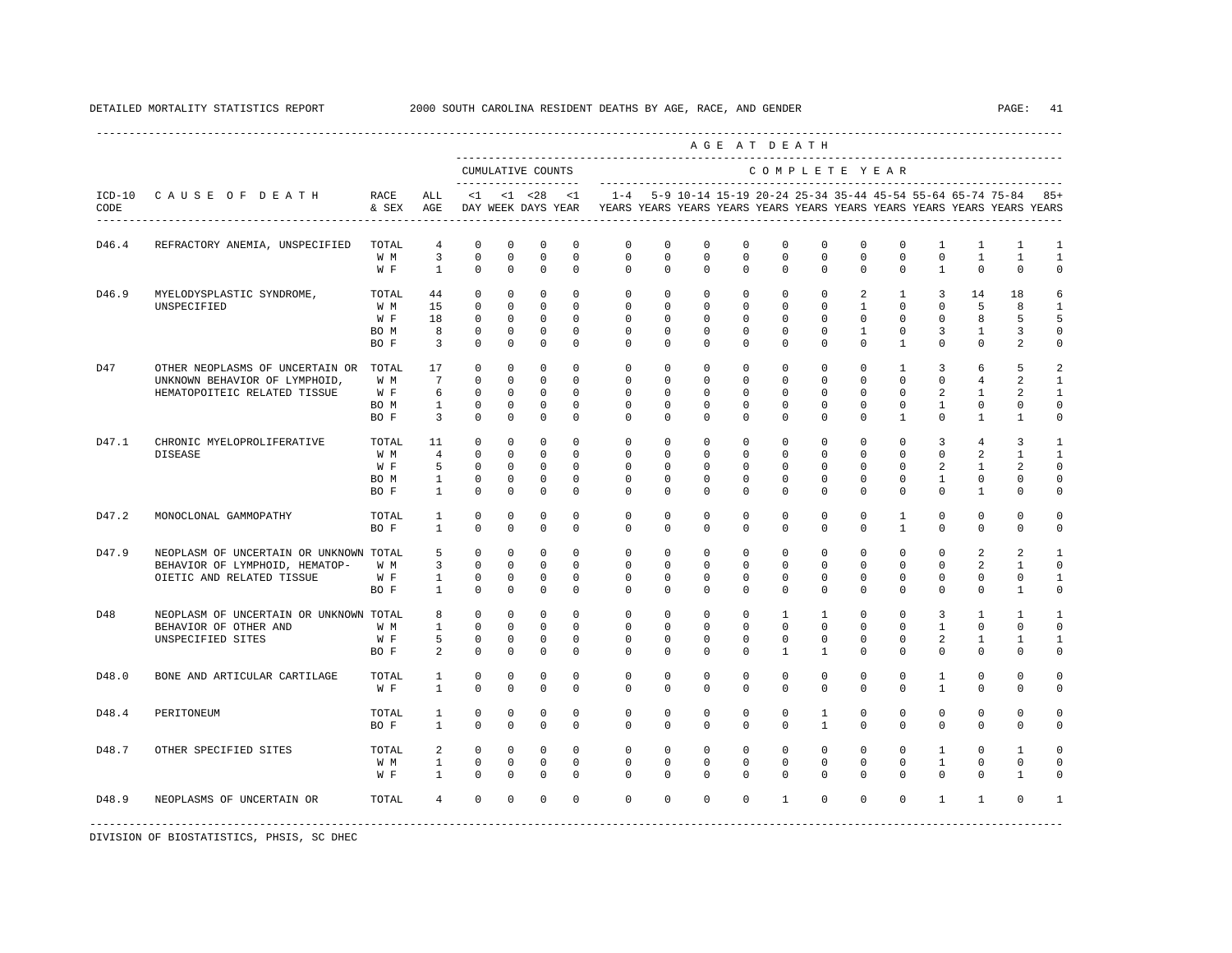|                |                                                                                                         |                                     |                                                                   |                                                                   |                                                                 |                                                                                 |                                                                         |                                                                                            |                                                            |                                                                            |                                                                 | AGE AT DEATH                                                |                                                                |                                                        |                                                                               |                                                                 |                                                 |                                                                     |                                                              |
|----------------|---------------------------------------------------------------------------------------------------------|-------------------------------------|-------------------------------------------------------------------|-------------------------------------------------------------------|-----------------------------------------------------------------|---------------------------------------------------------------------------------|-------------------------------------------------------------------------|--------------------------------------------------------------------------------------------|------------------------------------------------------------|----------------------------------------------------------------------------|-----------------------------------------------------------------|-------------------------------------------------------------|----------------------------------------------------------------|--------------------------------------------------------|-------------------------------------------------------------------------------|-----------------------------------------------------------------|-------------------------------------------------|---------------------------------------------------------------------|--------------------------------------------------------------|
|                |                                                                                                         |                                     |                                                                   |                                                                   |                                                                 | CUMULATIVE COUNTS                                                               |                                                                         |                                                                                            |                                                            |                                                                            |                                                                 | COMPLETE YEAR                                               |                                                                |                                                        |                                                                               |                                                                 |                                                 |                                                                     |                                                              |
| CODE           | ICD-10 CAUSE OF DEATH                                                                                   | RACE<br>& SEX AGE                   | ALL                                                               |                                                                   |                                                                 |                                                                                 | $<1$ $<1$ $<28$ $<1$                                                    | DAY WEEK DAYS YEAR YEARS YEARS YEARS YEARS YEARS YEARS YEARS YEARS YEARS YEARS YEARS YEARS |                                                            |                                                                            |                                                                 |                                                             |                                                                |                                                        |                                                                               |                                                                 |                                                 | $1-4$ 5-9 10-14 15-19 20-24 25-34 35-44 45-54 55-64 65-74 75-84 85+ |                                                              |
| D48.9          | UNKNOWN BEHAVIOR, UNSPECIFIED                                                                           | W F<br>BO F                         | $\overline{\mathbf{3}}$<br>$\overline{1}$                         | 0<br>$\Omega$                                                     | 0<br>$\Omega$                                                   | 0<br>$\Omega$                                                                   | 0<br>$\Omega$                                                           | $\mathbf{0}$<br>$\Omega$                                                                   | 0<br>$\Omega$                                              | $\circ$<br>$\Omega$                                                        | 0<br>$\Omega$                                                   | $\mathbf 0$<br>$\mathbf{1}$                                 | 0<br>$\Omega$                                                  | 0<br>$\Omega$                                          | $^{\circ}$<br>$\Omega$                                                        | 1<br>$\Omega$                                                   | 1<br>$\Omega$                                   | 0<br>$\Omega$                                                       | 1<br>$\Omega$                                                |
| D50-D89        | III.DISEASE OF BLOOD AND BLOOD<br>FORMING ORGANS AND CERTAIN<br>DISORDERS INVOLVING IMMUNE<br>MECHANISM | TOTAL<br>W M<br>W F<br>BO M<br>BO F | 164<br>30<br>56<br>35<br>43                                       | $\Omega$<br>$\Omega$<br>$^{\circ}$<br>$\circ$<br>$\mathbf 0$      | $\Omega$<br>$\Omega$<br>$\mathbf{0}$<br>$\circ$<br>$\mathbf{0}$ | <sup>1</sup><br>$\overline{1}$<br>$\mathbf{0}$<br>$\overline{0}$<br>$\mathbf 0$ | $\mathbf{1}$<br>$\mathbf{1}$<br>$\mathbf{0}$<br>$\Omega$<br>$\mathbf 0$ | $\Omega$<br>$\Omega$<br>$\circ$<br>$\Omega$<br>$\Omega$                                    | $\Omega$<br>$\Omega$<br>$\circ$<br>$\Omega$<br>$\circ$     | $\overline{2}$<br>$\Omega$<br>$\mathbf{0}$<br>$\mathbf{1}$<br>$\mathbf{1}$ | $\mathbf{1}$<br>$\Omega$<br>$\circ$<br>$\Omega$<br>$\mathbf{1}$ | $\Omega$<br>$\Omega$<br>$\circ$<br>$\Omega$<br>$\Omega$     | 11<br>$\Omega$<br>$\circ$<br>$\overline{4}$<br>$7\phantom{.0}$ | 12<br>$\overline{2}$<br>$\circ$<br>$\overline{4}$<br>6 | 19<br>$\overline{2}$<br>$\mathbf{1}$<br>$7^{\circ}$<br>9                      | 18<br>3<br>4<br>5<br>6                                          | 36<br>11<br>12<br>8<br>5                        | 36<br>9<br>20<br>$\overline{4}$<br>3                                | 28<br>$\mathfrak{D}$<br>19<br>2<br>5                         |
| D50-D64 ANEMIA |                                                                                                         | TOTAL<br>W M<br>W F<br>BO M<br>BO F | 73<br>13<br>23<br>18<br>19                                        | $\Omega$<br>$\mathbf 0$<br>$\Omega$<br>$\mathbf 0$<br>$\mathbf 0$ | $\Omega$<br>$\Omega$<br>$\Omega$<br>$\circ$<br>$\mathbf 0$      | $\Omega$<br>$\circ$<br>$\Omega$<br>$\mathbf 0$<br>$\mathbf 0$                   | $\Omega$<br>$\Omega$<br>$\Omega$<br>$\mathbf{0}$<br>$\Omega$            | $\Omega$<br>$\Omega$<br>$\Omega$<br>$\mathbf 0$<br>$\Omega$                                | $\Omega$<br>$\Omega$<br>$\Omega$<br>$\circ$<br>$\mathbf 0$ | 2<br>$\Omega$<br>$\Omega$<br>$\mathbf{1}$<br>$\mathbf{1}$                  | $\Omega$<br>$\Omega$<br>$\Omega$<br>$\mathbf 0$<br>$\mathbf 0$  | $\Omega$<br>$\Omega$<br>$\Omega$<br>$\mathbf 0$<br>$\Omega$ | 8<br>$\Omega$<br>$\Omega$<br>3<br>5                            | 5<br>$\mathbf{1}$<br>$\Omega$<br>3<br>$\mathbf{1}$     | $4\overline{ }$<br>$\mathbf{1}$<br>$\Omega$<br>$\overline{a}$<br>$\mathbf{1}$ | 6<br>$\mathbf{1}$<br>$\Omega$<br>$\mathbf{1}$<br>$\overline{4}$ | 12<br>5<br>2<br>$\overline{4}$<br>$\mathbf{1}$  | 19<br>$\overline{4}$<br>10<br>3<br>2                                | 17<br>$\overline{1}$<br>11<br>$\mathbf{1}$<br>$\overline{4}$ |
| D50            | IRON DEFICIENCY ANEMIA                                                                                  | TOTAL<br>W M<br>W F<br>BO F         | $4\overline{ }$<br>$\mathbf{1}$<br>$\mathbf{1}$<br>$\overline{a}$ | $\mathbf 0$<br>$\Omega$<br>$\Omega$<br>$\Omega$                   | $\mathbf{0}$<br>$\Omega$<br>$\Omega$<br>$\mathbf 0$             | $\mathbf 0$<br>$\Omega$<br>$\Omega$<br>$\Omega$                                 | $\Omega$<br>$\Omega$<br>$\Omega$<br>$\Omega$                            | $\mathbf 0$<br>$\Omega$<br>$\Omega$<br>$\Omega$                                            | $\circ$<br>$\Omega$<br>$\Omega$<br>$\circ$                 | $\mathbf{0}$<br>$\Omega$<br>$\Omega$<br>$\Omega$                           | $\mathbf{0}$<br>$\Omega$<br>$\Omega$<br>$\mathbf{0}$            | $\circ$<br>$\Omega$<br>$\Omega$<br>$\Omega$                 | $\mathbf{1}$<br>$\Omega$<br>$\Omega$<br>$\mathbf{1}$           | $\circ$<br>$\Omega$<br>$\Omega$<br>$\Omega$            | $\mathbf{0}$<br>$\Omega$<br>$\cap$<br>$\Omega$                                | $\mathbf{0}$<br>$\Omega$<br>$\Omega$<br>$\Omega$                | 2<br>$\Omega$<br>$\overline{1}$<br>$\mathbf{1}$ | $\mathbf 0$<br>$\Omega$<br>$\Omega$<br>$\mathbf 0$                  | $\mathbf{1}$<br>$\mathbf{1}$<br>$\Omega$<br>$\Omega$         |
| D50.0          | IRON DEFICIENCY ANEMIA SECONDARY TOTAL<br>TO BLOOD LOSS (CHRONIC)                                       | W M                                 | <sup>1</sup><br>$\mathbf{1}$                                      | $\mathbf 0$<br>$\mathbf 0$                                        | $\mathbf 0$<br>$^{\circ}$                                       | $\mathbf 0$<br>$\Omega$                                                         | $\mathbf 0$<br>$\Omega$                                                 | $\mathbf{0}$<br>$\Omega$                                                                   | $\mathbf 0$<br>$\mathbf{0}$                                | $\mathbf 0$<br>$\Omega$                                                    | $\mathbf 0$<br>$\mathbf 0$                                      | $\mathbf 0$<br>$\Omega$                                     | $\mathbf 0$<br>$\Omega$                                        | $\mathbf 0$<br>$\Omega$                                | $\mathbf 0$<br>$\Omega$                                                       | $\mathbf 0$<br>$\Omega$                                         | $\mathbf 0$<br>$\Omega$                         | $\mathbf 0$<br>$\Omega$                                             | 1<br>1                                                       |
| D50.9          | IRON DEFICIENCY ANEMIA,<br>UNSPECIFIED                                                                  | TOTAL<br>W F<br>BO F                | $\overline{3}$<br>$\mathbf{1}$<br>2                               | $\mathbf 0$<br>$\mathbf{0}$<br>$\Omega$                           | $\Omega$<br>$\Omega$<br>$\Omega$                                | $\mathbf{0}$<br>$\mathbf 0$<br>$\Omega$                                         | $\Omega$<br>$\Omega$<br>$\Omega$                                        | $\Omega$<br>$\mathbf{0}$<br>$\Omega$                                                       | $\Omega$<br>$\Omega$<br>$\Omega$                           | $\Omega$<br>$\mathbf{0}$<br>$\Omega$                                       | $\Omega$<br>$\Omega$<br>$\Omega$                                | $\Omega$<br>$\Omega$<br>$\Omega$                            | $\mathbf{1}$<br>$\Omega$<br>$\mathbf{1}$                       | $\Omega$<br>$\Omega$<br>$\Omega$                       | $\Omega$<br>$\Omega$<br>$\Omega$                                              | $\Omega$<br>$\Omega$<br>$\Omega$                                | 2<br>$\mathbf{1}$<br>$\mathbf{1}$               | $\Omega$<br>$\Omega$<br>$\Omega$                                    | $\Omega$<br>$\Omega$<br>$\Omega$                             |
| D51            | VITAMIN B12 DEFICIENCY ANEMIA                                                                           | TOTAL<br>W F                        | $\mathbf{1}$<br>$\mathbf{1}$                                      | $^{\circ}$<br>$\Omega$                                            | $^{\circ}$<br>$\Omega$                                          | $^{\circ}$<br>$\Omega$                                                          | $^{\circ}$<br>$\Omega$                                                  | $\circ$<br>$\Omega$                                                                        | $\circ$<br>$\Omega$                                        | $^{\circ}$<br>$\Omega$                                                     | $^{\circ}$<br>$\Omega$                                          | $\mathbf{0}$<br>$\Omega$                                    | $\mathbf{0}$<br>$\Omega$                                       | $\circ$<br>$\Omega$                                    | 0<br>$\Omega$                                                                 | $^{\circ}$<br>$\Omega$                                          | $\mathbf{0}$<br>$\Omega$                        | $\mathbf{0}$<br>$\Omega$                                            | 1<br>1                                                       |
| D51.0          | VITAMIN B12 DEFICIENCY ANEMIA<br>DUE TO INTRINSIC FACTOR                                                | TOTAL<br>W F                        | 1<br>$\mathbf{1}$                                                 | $\mathbf 0$<br>$\Omega$                                           | $\mathbf 0$<br>$\Omega$                                         | $\mathbf 0$<br>$\Omega$                                                         | $\Omega$<br>$\Omega$                                                    | $\mathbf 0$<br>$\Omega$                                                                    | $\mathbf 0$<br>$\Omega$                                    | $\mathbf 0$<br>$\Omega$                                                    | $\mathbf 0$<br>$\mathbf 0$                                      | $\mathbf{0}$<br>$\Omega$                                    | $\mathbf 0$<br>$\Omega$                                        | $\mathbf 0$<br>$\Omega$                                | 0<br>$\Omega$                                                                 | $\mathbf 0$<br>$\Omega$                                         | $\mathbf 0$<br>$\mathbf 0$                      | $\mathbf 0$<br>$\Omega$                                             | 1<br>$\mathbf{1}$                                            |
| D53            | OTHER NUTRITIONAL ANEMIAS                                                                               | TOTAL<br>BO M                       | $\mathbf{1}$<br>$\mathbf{1}$                                      | $\mathbf 0$<br>$\mathbf 0$                                        | $\mathbf 0$<br>$\mathbf 0$                                      | $\mathbf 0$<br>$\mathbf 0$                                                      | $\Omega$<br>$\mathbf 0$                                                 | $\mathbf 0$<br>$\mathbf 0$                                                                 | $\mathbf 0$<br>$\circ$                                     | $\mathbf 0$<br>$\mathbf 0$                                                 | $\mathbf 0$<br>$\mathbf 0$                                      | $\mathbf 0$<br>$\mathbf{0}$                                 | $\mathbf 0$<br>$\mathbf{0}$                                    | $\mathbf 0$<br>$\mathbf 0$                             | $\Omega$<br>$\mathbf{0}$                                                      | $\mathbf 0$<br>$\mathbf 0$                                      | $\mathbf{1}$<br>$\mathbf{1}$                    | $\mathbf 0$<br>$\mathbf 0$                                          | $\Omega$<br>$\Omega$                                         |
| D53.0          | PROTEIN DEFICIENCY ANEMIA                                                                               | TOTAL<br>BO M                       | $\mathbf{1}$<br>$\mathbf{1}$                                      | $\mathbf 0$<br>$\Omega$                                           | $\Omega$<br>$\Omega$                                            | $\mathbf 0$<br>$\Omega$                                                         | $\Omega$<br>$\Omega$                                                    | $\Omega$<br>$\Omega$                                                                       | $\Omega$<br>$\Omega$                                       | $\Omega$<br>$\Omega$                                                       | $\Omega$<br>$\Omega$                                            | $\Omega$<br>$\Omega$                                        | $\Omega$<br>$\Omega$                                           | $\Omega$<br>$\Omega$                                   | $\Omega$<br>$\Omega$                                                          | $\Omega$<br>$\Omega$                                            | $\mathbf{1}$<br>$\mathbf{1}$                    | $\Omega$<br>$\Omega$                                                | $\Omega$<br>$\Omega$                                         |
| D56            | THALASSEMIA                                                                                             | TOTAL<br>W F<br>BO F                | 3<br>$\overline{a}$<br>$\mathbf{1}$                               | $\Omega$<br>$\mathbf 0$<br>$\Omega$                               | $\Omega$<br>$\mathbf{0}$<br>$\mathbf{0}$                        | $\Omega$<br>$\mathbf 0$<br>$\overline{0}$                                       | $\Omega$<br>$\mathbf 0$<br>$\Omega$                                     | $\Omega$<br>$\mathbf{0}$<br>$\Omega$                                                       | $\Omega$<br>$\mathbf 0$<br>$\Omega$                        | $\Omega$<br>$\mathbf 0$<br>$\Omega$                                        | $\Omega$<br>$\mathbf 0$<br>$\mathbf{0}$                         | $\Omega$<br>$\mathbf{0}$<br>$\Omega$                        | $\Omega$<br>$\mathbf 0$<br>$\Omega$                            | $\Omega$<br>$\mathbf 0$<br>$\Omega$                    | $\mathbf{1}$<br>$\mathbf{0}$<br>$\mathbf{1}$                                  | $\Omega$<br>$\mathbf 0$<br>$\Omega$                             | $\Omega$<br>$\mathbf 0$<br>$\Omega$             | $\mathbf{1}$<br>1<br>$\mathbf{0}$                                   | $\mathbf{1}$<br>1<br>$\Omega$                                |
| D56.1          | BETA THALASSEMIA                                                                                        | TOTAL<br>BO F                       | $\mathbf{1}$<br>$\mathbf{1}$                                      | $^{\circ}$<br>$\Omega$                                            | 0<br>$\Omega$                                                   | $^{\circ}$<br>$\Omega$                                                          | $\Omega$<br>$\Omega$                                                    | $\mathbf 0$<br>$\Omega$                                                                    | $\circ$<br>$\Omega$                                        | $\circ$<br>$\Omega$                                                        | $^{\circ}$<br>$\Omega$                                          | $\mathbf{0}$<br>$\Omega$                                    | $\mathbf 0$<br>$\Omega$                                        | $\circ$<br>$\Omega$                                    | $\mathbf{1}$<br>$\mathbf{1}$                                                  | $\circ$<br>$\Omega$                                             | $\mathbf{0}$<br>$\Omega$                        | $\mathbf 0$<br>$\Omega$                                             | $\Omega$<br>$\Omega$                                         |
|                |                                                                                                         |                                     |                                                                   |                                                                   |                                                                 |                                                                                 |                                                                         |                                                                                            |                                                            |                                                                            |                                                                 |                                                             |                                                                |                                                        |                                                                               |                                                                 |                                                 |                                                                     |                                                              |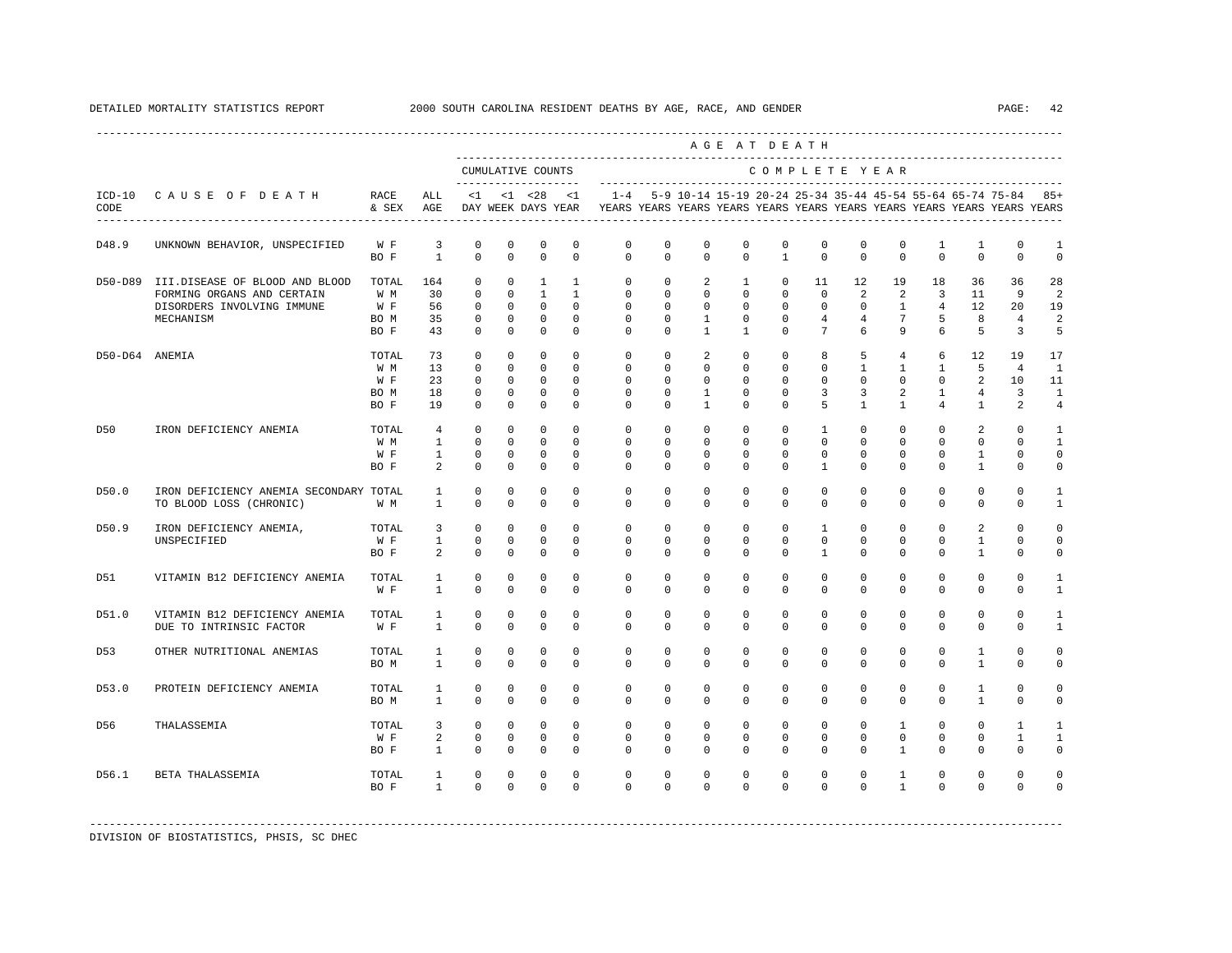|                  |                                             |                                     |                                     |                                                                      |                                                                |                                                                      |                                                                 |                                                                                    |                                                   |                                                            |                                        | -----------------------------<br>AGE AT DEATH             |                                                                      |                                               |                                                    |                              |                                  |                                               |                                                         |
|------------------|---------------------------------------------|-------------------------------------|-------------------------------------|----------------------------------------------------------------------|----------------------------------------------------------------|----------------------------------------------------------------------|-----------------------------------------------------------------|------------------------------------------------------------------------------------|---------------------------------------------------|------------------------------------------------------------|----------------------------------------|-----------------------------------------------------------|----------------------------------------------------------------------|-----------------------------------------------|----------------------------------------------------|------------------------------|----------------------------------|-----------------------------------------------|---------------------------------------------------------|
|                  |                                             |                                     |                                     |                                                                      |                                                                | CUMULATIVE COUNTS<br>-------------------                             |                                                                 |                                                                                    |                                                   |                                                            |                                        | COMPLETE YEAR                                             |                                                                      |                                               |                                                    |                              |                                  |                                               |                                                         |
| $ICD-10$<br>CODE | CAUSE OF DEATH                              | RACE<br>& SEX                       | ALL<br>AGE                          | $\leq 1$                                                             |                                                                | $<1$ $<28$<br>DAY WEEK DAYS YEAR                                     | <1                                                              | $1 - 4$<br>YEARS YEARS YEARS YEARS YEARS YEARS YEARS YEARS YEARS YEARS YEARS YEARS |                                                   |                                                            |                                        | 5-9 10-14 15-19 20-24 25-34 35-44 45-54 55-64 65-74 75-84 |                                                                      |                                               |                                                    |                              |                                  |                                               | $85+$                                                   |
| D56.9            | THALASSEMIA, UNSPECIFIED                    | TOTAL<br>W F                        | 2<br>2                              | $\mathbf 0$<br>$\mathbf 0$                                           | 0<br>$\mathbf 0$                                               | 0<br>$\mathbf 0$                                                     | 0<br>$^{\circ}$                                                 | 0<br>$\mathbf 0$                                                                   | $\circ$<br>$\mathbf 0$                            | 0<br>$\mathbf 0$                                           | 0<br>0                                 | 0<br>$\mathbf{0}$                                         | $\mathbf{0}$<br>$\mathbf 0$                                          | 0<br>$\mathbf 0$                              | 0<br>$\mathbf 0$                                   | 0<br>$\mathbf 0$             | 0<br>$\mathbf{0}$                | 1<br>$\mathbf{1}$                             | 1<br>$\mathbf{1}$                                       |
| D57              | SICKLE-CELL DISORDERS                       | TOTAL<br>BO M<br>BO F               | 17<br>8<br>9                        | $\mathbf 0$<br>$\mathbb O$<br>$\Omega$                               | $\mathbf{0}$<br>$\mathbf 0$<br>$\Omega$                        | $\mathbf 0$<br>$\mathbf 0$<br>$\mathbf{0}$                           | $\Omega$<br>$^{\circ}$<br>$\Omega$                              | $\mathbf 0$<br>$\mathbf 0$<br>$\Omega$                                             | $\Omega$<br>$\mathbf{0}$<br>$\Omega$              | 2<br><sup>1</sup><br>$\overline{1}$                        | $\mathbf 0$<br>$\mathbf 0$<br>$\Omega$ | $\mathbf 0$<br>$\mathbf 0$<br>$\Omega$                    | 6<br>2<br>$\overline{4}$                                             | $4\overline{ }$<br>3<br>$\mathbf{1}$          | $\mathbf{1}$<br>$\mathbf{1}$<br>$\Omega$           | 3<br>$\mathbf 0$<br>3        | 1<br>$\mathbf{1}$<br>$\Omega$    | $\Omega$<br>$\mathbf 0$<br>$\Omega$           | $\Omega$<br>$\Omega$<br>$\cap$                          |
| D57.0            | SICKLE-CELL ANEMIA WITH CRISIS              | TOTAL<br>BO M                       | 1<br>$\mathbf{1}$                   | $\mathbf 0$<br>$\Omega$                                              | $\mathbf 0$<br>$\mathbf 0$                                     | $\mathbf 0$<br>$\Omega$                                              | $\mathbf 0$<br>$\Omega$                                         | $\mathbf 0$<br>$\Omega$                                                            | $\mathbf{0}$<br>$\Omega$                          | $\mathbf{1}$<br>$\mathbf{1}$                               | $\mathbf 0$<br>$\Omega$                | $\mathbf 0$<br>$\Omega$                                   | $\mathbf 0$<br>$\Omega$                                              | $\mathbf 0$<br>$\Omega$                       | $\mathbf 0$<br>$\Omega$                            | $\mathbf 0$<br>$\Omega$      | $\mathbf 0$<br>$\Omega$          | $\mathbf 0$<br>$\Omega$                       | $\Omega$<br>$\cap$                                      |
| D57.1            | SICKLE-CELL ANEMIA WITHOUT<br>CRISIS        | TOTAL<br>BO M<br>BO F               | 16<br>7<br>9                        | $\mathbf 0$<br>$\mathbf 0$<br>$\mathbf 0$                            | $\circ$<br>$\mathbf 0$<br>$\mathbf 0$                          | $\mathbf 0$<br>$\mathbf 0$<br>$\mathbf 0$                            | $^{\circ}$<br>$^{\circ}$<br>$\mathbf 0$                         | 0<br>$\mathbf 0$<br>$\mathbf 0$                                                    | $^{\circ}$<br>$\Omega$<br>$\mathbf 0$             | $\mathbf{1}$<br>$\mathbf 0$<br>$\mathbf{1}$                | 0<br>$\Omega$<br>0                     | $\mathbf 0$<br>$\mathbf 0$<br>$\mathbf 0$                 | 6<br>2<br>4                                                          | $\overline{4}$<br>3<br>$\mathbf{1}$           | $\mathbf{1}$<br>$\mathbf{1}$<br>$\mathbf 0$        | 3<br>$^{\circ}$<br>3         | 1<br>1<br>$\mathbf 0$            | 0<br>$\Omega$<br>$\mathbf 0$                  | $\Omega$<br>$\Omega$<br>$\Omega$                        |
| D58              | OTHER HEREDITARY HEMOLYTIC<br>ANEMIAS       | TOTAL<br>W F                        | 1<br>$\mathbf{1}$                   | $\mathbf 0$<br>$\mathbb O$                                           | $\mathbf 0$<br>$\mathbf 0$                                     | $\mathbf 0$<br>$\mathbb O$                                           | $\Omega$<br>$\mathbf 0$                                         | $\mathbf 0$<br>$\mathbf 0$                                                         | $\Omega$<br>$\mathbf 0$                           | $\Omega$<br>0                                              | $\Omega$<br>0                          | $\Omega$<br>$\mathbf 0$                                   | $\Omega$<br>$\mathbf 0$                                              | $\Omega$<br>$\mathbf 0$                       | $\Omega$<br>0                                      | $\Omega$<br>0                | $\mathbf 0$<br>$\mathbf 0$       | $\Omega$<br>$\mathbf 0$                       | $\mathbf{1}$<br>1                                       |
| D58.9            | HEREDITARY HEMOLYTIC ANEMIA,<br>UNSPECIFIED | TOTAL<br>W F                        | 1<br>1                              | $\mathbf 0$<br>$\mathbf 0$                                           | $\mathbf 0$<br>$\mathbf 0$                                     | $\mathbf 0$<br>$\mathbf 0$                                           | $^{\circ}$<br>$\mathbf 0$                                       | $\mathbf 0$<br>$\mathbf{0}$                                                        | $\mathbf 0$<br>0                                  | $\mathbf 0$<br>0                                           | $\mathbf 0$<br>0                       | $\mathbf 0$<br>0                                          | $\mathbf 0$<br>$\mathbf 0$                                           | $\mathbf 0$<br>$\Omega$                       | $\mathbf 0$<br>0                                   | $\mathbf 0$<br>$\Omega$      | $\mathbf{0}$<br>0                | $\mathbf 0$<br>$\mathbf 0$                    | $\mathbf{1}$<br>1                                       |
| D59              | ACQUIRED HEMOLYTIC ANEMIA                   | TOTAL<br>W M                        | 3<br>3                              | $\mathbf 0$<br>$\mathbf 0$                                           | $\mathbf 0$<br>$\mathbf 0$                                     | $\mathbf 0$<br>$\mathbf 0$                                           | $^{\circ}$<br>$\Omega$                                          | $\mathbf 0$<br>$\Omega$                                                            | $\mathbf 0$<br>$\Omega$                           | $\mathbf 0$<br>$\mathbf 0$                                 | $\mathbf 0$<br>$\Omega$                | $\mathbf 0$<br>$\mathbf 0$                                | $\mathbf 0$<br>$\Omega$                                              | $\mathbf 0$<br>$\Omega$                       | $\mathbf{1}$<br>$\mathbf{1}$                       | $\mathbf 0$<br>$\Omega$      | $\mathbf{0}$<br>$\Omega$         | 2<br>2                                        | $\Omega$<br>$\Omega$                                    |
| D59.1            | OTHER AUTOIMMUNE HEMOLYTIC<br>ANEMIAS       | TOTAL<br>W M                        | $\overline{a}$<br>2                 | $\mathbb O$<br>$\mathbf 0$                                           | $\mathbb O$<br>$\mathbf 0$                                     | $\mathbb O$<br>$\mathbf 0$                                           | $\mathbf{0}$<br>$\Omega$                                        | $\mathbf 0$<br>$\mathbf 0$                                                         | $\mathbf 0$<br>$\Omega$                           | $\mathbf 0$<br>$\mathbf 0$                                 | $\mathbf 0$<br>0                       | $\mathbf 0$<br>$\mathbf 0$                                | $\circ$<br>$\mathbf 0$                                               | $\circ$<br>$\mathbf 0$                        | $\mathbb O$<br>$\mathbf 0$                         | $\mathbf 0$<br>$\mathbf 0$   | $\mathbf 0$<br>0                 | $\overline{a}$<br>2                           | $\mathbf 0$<br>$\Omega$                                 |
| D59.3            | HEMOLYTIC-UREMIC SYNDROME                   | TOTAL<br>W M                        | 1<br>$\mathbf{1}$                   | $\mathbf 0$<br>$\Omega$                                              | $\mathbf 0$<br>$\mathbf 0$                                     | $\mathbf 0$<br>$\mathbf 0$                                           | $^{\circ}$<br>$\Omega$                                          | 0<br>$\Omega$                                                                      | $\mathbf 0$<br>$\Omega$                           | 0<br>$\Omega$                                              | $\mathbf 0$<br>0                       | $\mathbf{0}$<br>$\Omega$                                  | $\mathbf 0$<br>$\Omega$                                              | $\mathbf 0$<br>$\Omega$                       | $\mathbf{1}$<br>$\mathbf{1}$                       | $\mathbf 0$<br>$\Omega$      | $\mathbf{0}$<br>$\Omega$         | $\mathbf 0$<br>$\Omega$                       | $\Omega$<br>$\Omega$                                    |
| D61              | OTHER APLASTIC ANEMIAS                      | TOTAL<br>W M<br>W F<br>BO M<br>BO F | 20<br>5<br>6<br>$\overline{4}$<br>5 | $\mathbf 0$<br>$\Omega$<br>$\mathbf 0$<br>$\mathbf 0$<br>$\mathbf 0$ | $\mathbf 0$<br>$\Omega$<br>$\mathbf 0$<br>$\mathbf 0$<br>0     | $\mathbf 0$<br>$\Omega$<br>$\mathbf 0$<br>$\mathbf 0$<br>$\mathbf 0$ | $\Omega$<br>$\Omega$<br>$^{\circ}$<br>$^{\circ}$<br>$\mathbf 0$ | $\mathbf 0$<br>$\Omega$<br>$\mathbf 0$<br>0<br>$\mathbf{0}$                        | $\mathbf{0}$<br>$\Omega$<br>$\mathbf 0$<br>0<br>0 | $\mathbf 0$<br>$\Omega$<br>$\mathbf 0$<br>$\mathbf 0$<br>0 | $\mathbf 0$<br>0<br>0<br>0<br>0        | $\mathbf{0}$<br>$\Omega$<br>$\mathbf 0$<br>0<br>0         | $\mathbf 0$<br>$\Omega$<br>$\mathbf 0$<br>$\mathbf 0$<br>$\mathbf 0$ | $\Omega$<br>$\Omega$<br>$\mathbf 0$<br>0<br>0 | $\mathbf{1}$<br>$\Omega$<br>$\mathbf 0$<br>1<br>0  | 2<br>$\Omega$<br>0<br>1<br>1 | 6<br>4<br>$\mathbf{1}$<br>1<br>0 | 9<br>$\mathbf{1}$<br>5<br>1<br>2              | 2<br>$\cap$<br>$\Omega$<br>$\Omega$<br>2                |
| D61.3            | IDIOPATHIC APLASTIC ANEMIA                  | TOTAL<br>W M                        | $\mathbf{1}$<br>$\mathbf{1}$        | $\mathbf 0$<br>$\mathbf 0$                                           | $\mathbf 0$<br>$\mathbf 0$                                     | $\mathbf 0$<br>$\mathbf 0$                                           | $\mathbf 0$<br>$\mathbf 0$                                      | $\mathbf 0$<br>$\Omega$                                                            | $\mathbf 0$<br>$\mathbf 0$                        | $\mathbf 0$<br>$\mathbf 0$                                 | $\mathbf 0$<br>0                       | $\mathbf 0$<br>$\mathbf 0$                                | $\mathbf 0$<br>$\mathbf 0$                                           | $\mathbf 0$<br>$\mathbf 0$                    | $\mathbf 0$<br>$\mathbf 0$                         | $\mathbf 0$<br>$\mathbf 0$   | 1<br>$\mathbf{1}$                | $\mathbf 0$<br>$\Omega$                       | $\Omega$<br>$\mathbf 0$                                 |
| D61.9            | APLASTIC ANEMIA, UNSPECIFIED                | TOTAL<br>W M<br>W F<br>BO M<br>BO F | 19<br>$\overline{4}$<br>6<br>4<br>5 | $\mathbf 0$<br>$\mathbf 0$<br>$\mathbf 0$<br>0<br>$\mathbf 0$        | $\mathbf{0}$<br>$\mathbf 0$<br>$\mathbf 0$<br>0<br>$\mathbf 0$ | $\mathbf 0$<br>$\mathbf{0}$<br>$\mathbf 0$<br>0<br>$\mathbf 0$       | $\Omega$<br>$\Omega$<br>$^{\circ}$<br>0<br>$\mathbf 0$          | $\Omega$<br>$\Omega$<br>$\mathbf{0}$<br>0<br>$\Omega$                              | $\Omega$<br>$\Omega$<br>0<br>0<br>$\Omega$        | $\Omega$<br>$\Omega$<br>$^{\circ}$<br>0<br>$\Omega$        | $\Omega$<br>$\Omega$<br>0<br>0<br>0    | $\Omega$<br>$\Omega$<br>$\mathbf 0$<br>0<br>$\Omega$      | $\Omega$<br>$\Omega$<br>$\mathbf 0$<br>$\mathbf 0$<br>$\Omega$       | $\Omega$<br>$\Omega$<br>0<br>0<br>$\Omega$    | $\mathbf{1}$<br>$\Omega$<br>0<br>$\mathbf{1}$<br>0 | 2<br>$\Omega$<br>0<br>1<br>1 | 5<br>3<br>1<br>1<br>$\Omega$     | 9<br>$\mathbf{1}$<br>5<br>1<br>$\mathfrak{D}$ | $\mathfrak{D}$<br>$\Omega$<br>$\Omega$<br>$\Omega$<br>2 |
| D62              | ACUTE POSTHEMORRHAGIC ANEMIA                | TOTAL<br>W F                        | 1<br>$\mathbf{1}$                   | $\mathbf 0$<br>$\Omega$                                              | $\mathbf 0$<br>$\Omega$                                        | $\mathbf 0$<br>$\mathbf 0$                                           | $\mathbf 0$<br>$\Omega$                                         | $\mathbf 0$<br>$\Omega$                                                            | $\mathbf 0$<br>$\Omega$                           | $^{\circ}$<br>$\Omega$                                     | 0<br>$\Omega$                          | $\mathbf 0$<br>$\Omega$                                   | $\mathbf 0$<br>$\Omega$                                              | $\mathbf 0$<br>$\Omega$                       | $^{\circ}$<br>$\Omega$                             | $^{\circ}$<br>$\Omega$       | 0<br>$\Omega$                    | 1<br>$\mathbf{1}$                             |                                                         |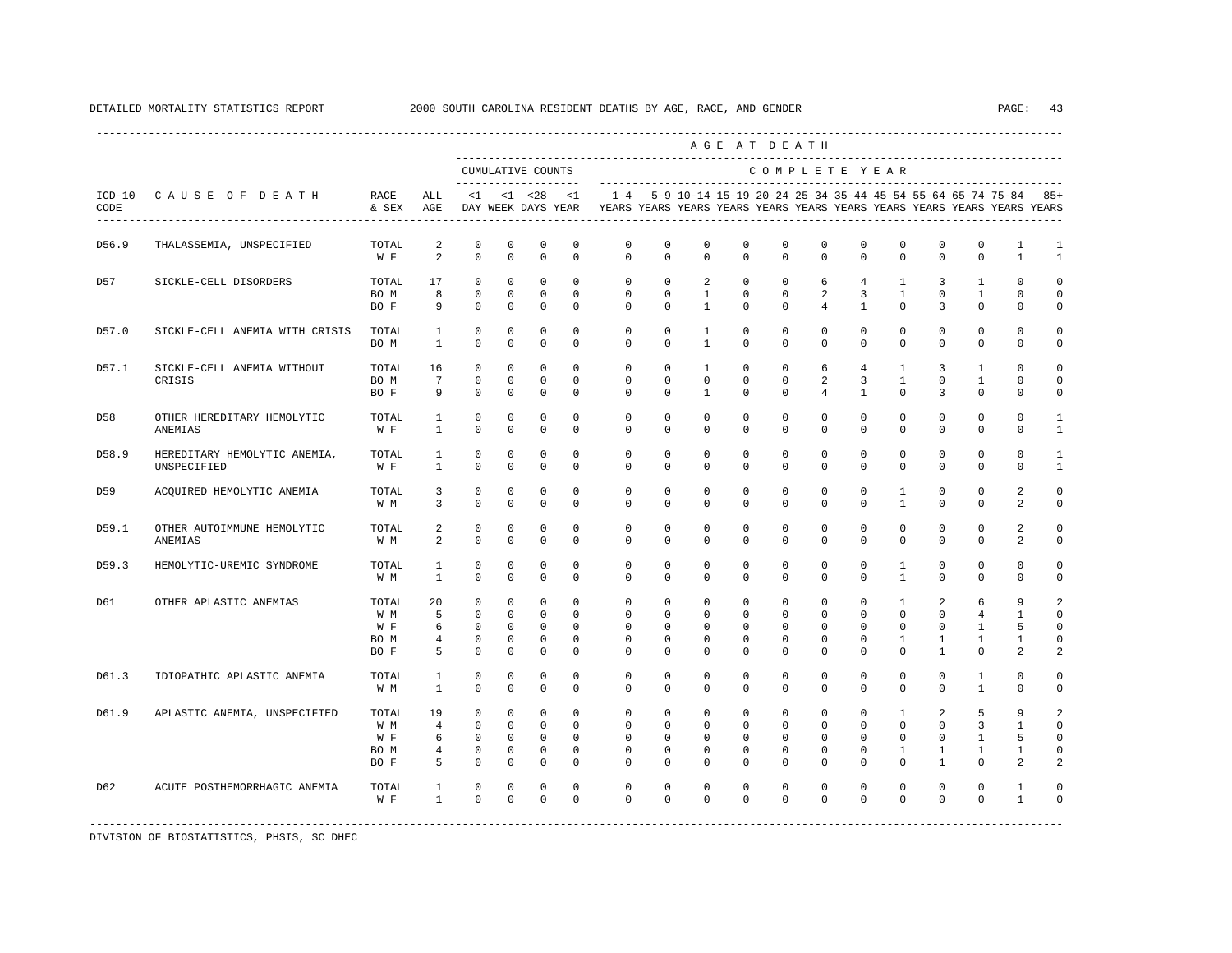|         |                                                                       |                                     |                                                   |                                                                         |                                                                          |                                                                            |                                                                        |                                                                                                       |                                                                      |                                                                      |                                                                      | AGE AT DEATH                                                         |                                                                          |                                                                           |                                                                    |                                                                          |                                                                 |                                                    |                                                                |
|---------|-----------------------------------------------------------------------|-------------------------------------|---------------------------------------------------|-------------------------------------------------------------------------|--------------------------------------------------------------------------|----------------------------------------------------------------------------|------------------------------------------------------------------------|-------------------------------------------------------------------------------------------------------|----------------------------------------------------------------------|----------------------------------------------------------------------|----------------------------------------------------------------------|----------------------------------------------------------------------|--------------------------------------------------------------------------|---------------------------------------------------------------------------|--------------------------------------------------------------------|--------------------------------------------------------------------------|-----------------------------------------------------------------|----------------------------------------------------|----------------------------------------------------------------|
|         |                                                                       |                                     |                                                   |                                                                         |                                                                          | CUMULATIVE COUNTS                                                          |                                                                        |                                                                                                       |                                                                      |                                                                      |                                                                      | COMPLETE YEAR                                                        |                                                                          |                                                                           |                                                                    |                                                                          |                                                                 |                                                    |                                                                |
| CODE    | ICD-10 CAUSE OF DEATH                                                 | RACE<br>& SEX                       | ALL<br>AGE                                        | --------------------                                                    |                                                                          | $<1$ $<1$ $<28$                                                            | < 1                                                                    | $1 - 4$<br>DAY WEEK DAYS YEAR YEARS YEARS YEARS YEARS YEARS YEARS YEARS YEARS YEARS YEARS YEARS YEARS |                                                                      |                                                                      |                                                                      |                                                                      |                                                                          |                                                                           |                                                                    |                                                                          | 5-9 10-14 15-19 20-24 25-34 35-44 45-54 55-64 65-74 75-84       |                                                    | $85+$                                                          |
| D64     | OTHER ANEMIAS                                                         | TOTAL<br>W M<br>W F<br>BO M<br>BO F | 22<br>$\overline{4}$<br>11<br>- 5<br>2            | $\mathbf 0$<br>$\mathbf 0$<br>$\mathbf 0$<br>$\mathbf 0$<br>$\mathbf 0$ | $\mathbf 0$<br>$\mathbf 0$<br>$\mathbf 0$<br>$\mathbf{0}$<br>$\mathbf 0$ | $\mathbf 0$<br>$\mathbf 0$<br>$\mathbf 0$<br>$\overline{0}$<br>$\mathbf 0$ | $\mathbf 0$<br>$\mathbf 0$<br>$\mathbf 0$<br>$\mathbf 0$<br>$\Omega$   | $\mathbf 0$<br>$\mathbf 0$<br>$\mathbf 0$<br>$\mathbf 0$<br>$\Omega$                                  | $\mathbf 0$<br>$\mathbf 0$<br>$\mathbf 0$<br>$\mathbf 0$<br>$\Omega$ | $\mathbf 0$<br>$\mathbf 0$<br>$\mathbf 0$<br>$\mathbf 0$<br>$\Omega$ | $\mathbf 0$<br>$\mathbf 0$<br>$\mathbf 0$<br>$\mathbf 0$<br>$\Omega$ | $\mathbf 0$<br>$\mathbf{0}$<br>$\mathbf 0$<br>$^{\circ}$<br>$\Omega$ | $\mathbf{1}$<br>$\Omega$<br>$\mathbf 0$<br>$\mathbf{1}$<br>$\Omega$      | 1<br>$\mathbf{1}$<br>$\mathbf 0$<br>$\mathbf 0$<br>$\Omega$               | $\mathbf 0$<br>$\Omega$<br>$\mathbf 0$<br>$\mathbf 0$<br>$\Omega$  | $\mathbf{1}$<br>$\mathbf{1}$<br>$\mathbf 0$<br>$^{\circ}$<br>$\Omega$    | 2<br>$\mathbf{1}$<br>$\mathbf 0$<br>$\mathbf{1}$<br>$\Omega$    | 6<br>$\mathbf{1}$<br>3<br>2<br>$\Omega$            | 11<br>$\mathbf{0}$<br>8<br>1<br>2                              |
| D64.3   | OTHER SIDEROBLASTIC ANEMIAS                                           | TOTAL<br>W F                        | $\mathbf{1}$<br>$\mathbf{1}$                      | $\mathbf 0$<br>$\Omega$                                                 | $\mathbf 0$<br>$\Omega$                                                  | $\mathbf 0$<br>$\Omega$                                                    | $\mathbf 0$<br>$\Omega$                                                | $\mathbf 0$<br>$\Omega$                                                                               | $\mathbf 0$<br>$\Omega$                                              | $\mathbf 0$<br>$\Omega$                                              | $\mathbf 0$<br>$\Omega$                                              | $\mathbf 0$<br>$\Omega$                                              | $\mathbf 0$<br>$\Omega$                                                  | $\mathbf 0$<br>$\Omega$                                                   | $\mathbf 0$<br>$\Omega$                                            | $\mathbf 0$<br>$\Omega$                                                  | $\mathbf 0$<br>$\Omega$                                         | $\mathbf{1}$<br>$\mathbf{1}$                       | $\mathbf 0$<br>0                                               |
| D64.8   | OTHER SPECIFIED ANEMIAS                                               | TOTAL<br>BO M                       | $\mathbf{1}$<br>$\mathbf{1}$                      | $\mathbf 0$<br>$\mathbf 0$                                              | $\mathbf 0$<br>$\mathbf 0$                                               | $\mathbf 0$<br>$\mathbf 0$                                                 | $\Omega$<br>$\mathbf 0$                                                | $\mathbf 0$<br>$\mathbf 0$                                                                            | $\mathbf 0$<br>$\mathbf 0$                                           | $\mathbf 0$<br>$\mathbf 0$                                           | $\mathbf 0$<br>$\mathbf 0$                                           | $\mathbf 0$<br>$\mathbf 0$                                           | $\mathbf 0$<br>$\mathbf 0$                                               | $\mathbf 0$<br>$\mathbf 0$                                                | $\mathbf 0$<br>$\mathbf 0$                                         | $\mathbf 0$<br>$\mathbf 0$                                               | $\mathbf 0$<br>$\mathbf 0$                                      | $\mathbf{1}$<br>$\mathbf{1}$                       | $\circ$<br>0                                                   |
| D64.9   | ANEMIA, UNSPECIFIED                                                   | TOTAL<br>W M<br>W F<br>BO M<br>BO F | 20<br>$\overline{4}$<br>10<br>$\overline{4}$<br>2 | $\mathbf 0$<br>$\Omega$<br>$\mathbf 0$<br>$\mathbf 0$<br>$\Omega$       | $\Omega$<br>$\Omega$<br>$\mathbf 0$<br>$\mathbf 0$<br>$\Omega$           | $\mathbf 0$<br>$\Omega$<br>$\circ$<br>$\mathbf 0$<br>$\Omega$              | $\Omega$<br>$\Omega$<br>$\mathbf 0$<br>$\mathbf 0$<br>$\Omega$         | $\Omega$<br>$\Omega$<br>$\mathbf 0$<br>$\mathbf 0$<br>$\Omega$                                        | $\Omega$<br>$\Omega$<br>$\mathbf 0$<br>$\mathbf 0$<br>$\Omega$       | $\Omega$<br>$\Omega$<br>$\mathbf 0$<br>$\mathbf 0$<br>$\Omega$       | $\mathbf 0$<br>$\Omega$<br>$\mathbf 0$<br>$\mathbf 0$<br>$\Omega$    | $\Omega$<br>$\Omega$<br>$\mathbf 0$<br>$\mathbf 0$<br>$\Omega$       | $\mathbf{1}$<br>$\Omega$<br>$\mathbf 0$<br>$\mathbf{1}$<br>$\Omega$      | $\mathbf{1}$<br>$\overline{1}$<br>$\mathbf 0$<br>$\mathbf 0$<br>$\Omega$  | $\mathbf 0$<br>$\Omega$<br>$\mathbf 0$<br>$\mathbf 0$<br>$\Omega$  | $\mathbf{1}$<br>$\overline{1}$<br>$\mathbf 0$<br>$\mathbf 0$<br>$\Omega$ | 2<br>$\overline{1}$<br>$\mathbf{0}$<br>$\mathbf{1}$<br>$\Omega$ | 4<br>$\mathbf{1}$<br>2<br>$\mathbf{1}$<br>$\Omega$ | 11<br>$\Omega$<br>8<br>$\mathbf{1}$<br>2                       |
| D65-D69 | COAGULATION DEFECTS PURPURA<br>AND OTHER HEMORRHAGIC<br>CONDITIONS    | TOTAL<br>W M<br>W F<br>BO M<br>BO F | 44<br>12<br>19<br>8<br>5                          | $\Omega$<br>$\mathbf 0$<br>$\mathbf 0$<br>$\mathbf 0$<br>$\mathbf 0$    | $\Omega$<br>$\mathbf 0$<br>$\mathbf 0$<br>$\mathbf 0$<br>$\mathbf 0$     | $\overline{1}$<br>$\mathbf{1}$<br>$\mathbf 0$<br>$\circ$<br>$\mathbf 0$    | $\mathbf{1}$<br>$\mathbf{1}$<br>$\Omega$<br>$\mathbf 0$<br>$\mathbf 0$ | $\Omega$<br>$\circ$<br>$\mathbf 0$<br>$\mathbf 0$<br>$\Omega$                                         | $\Omega$<br>$\mathbf 0$<br>0<br>$\mathbf 0$<br>$\mathbf 0$           | $\Omega$<br>$\mathbf 0$<br>$\Omega$<br>$\mathbf 0$<br>$\Omega$       | $\Omega$<br>$\mathbf 0$<br>0<br>$\mathbf 0$<br>$\mathbf 0$           | $\Omega$<br>$\mathbf 0$<br>$\Omega$<br>$\mathbf 0$<br>$\Omega$       | $\overline{1}$<br>$\mathbf 0$<br>$\Omega$<br>$\mathbf 0$<br>$\mathbf{1}$ | $\mathfrak{D}$<br>$\mathbf{1}$<br>$\Omega$<br>$\mathbf 0$<br>$\mathbf{1}$ | $\overline{4}$<br>$\mathbf{1}$<br>$\mathbf{1}$<br>2<br>$\mathbf 0$ | 5<br>$\mathbf{1}$<br>2<br>2<br>$\mathbf 0$                               | 10<br>3<br>3<br>2<br>2                                          | 13<br>$\overline{4}$<br>8<br>1<br>0                | 8<br>1<br>5<br>$\mathbf{1}$<br>$\mathbf{1}$                    |
| D65     | DISSEMINATED INTRAVASCULAR<br>COAGULATION (DEFIBRINATION<br>SYNDROME) | TOTAL<br>W M<br>W F<br>BO M<br>BO F | 9<br>$\mathbf{1}$<br>5<br>2<br>$\overline{1}$     | $\Omega$<br>$\mathbf 0$<br>$\Omega$<br>$\mathbf 0$<br>$\Omega$          | $\Omega$<br>0<br>$\Omega$<br>$\Omega$<br>$\Omega$                        | $\Omega$<br>$\mathbf 0$<br>$\mathbf 0$<br>$\overline{0}$<br>$\Omega$       | $\Omega$<br>$\mathbf 0$<br>$\Omega$<br>$\Omega$<br>$\Omega$            | $\Omega$<br>$\circ$<br>$\Omega$<br>$\Omega$<br>$\Omega$                                               | $\Omega$<br>$\mathbf 0$<br>$\Omega$<br>$\Omega$<br>$\Omega$          | $\Omega$<br>$\mathbf 0$<br>$\Omega$<br>$\mathbf 0$<br>$\Omega$       | $\Omega$<br>$\mathbf 0$<br>$\Omega$<br>$\Omega$<br>$\Omega$          | $\Omega$<br>$\mathbf 0$<br>$\Omega$<br>$\Omega$<br>$\Omega$          | $\Omega$<br>$\mathbf 0$<br>$\Omega$<br>$\Omega$<br>$\Omega$              | $\Omega$<br>$\mathbf 0$<br>$\Omega$<br>$\Omega$<br>$\Omega$               | $\Omega$<br>$\mathbf 0$<br>$\Omega$<br>$\Omega$<br>$\Omega$        | $\Omega$<br>$\mathbf 0$<br>$\Omega$<br>$\mathbf 0$<br>$\Omega$           | 2<br>$\mathbf 0$<br>1<br>$\mathbf{1}$<br>$\Omega$               | 5<br>$\mathbf{1}$<br>4<br>0<br>$\Omega$            | $\overline{a}$<br>$\circ$<br>0<br>$\mathbf{1}$<br>$\mathbf{1}$ |
| D68     | OTHER COAGULATION DEFECTS                                             | TOTAL<br>W M<br>W F<br>BO M<br>BO F | 20<br>10<br>6<br>$\mathbf{1}$<br>3                | $\mathbf 0$<br>$\mathbf 0$<br>$\Omega$<br>$\mathbf 0$<br>$\Omega$       | $\mathbf 0$<br>0<br>$\Omega$<br>$\mathbf 0$<br>$\Omega$                  | $\mathbf{1}$<br>$\mathbf{1}$<br>$\Omega$<br>$\overline{0}$<br>$\Omega$     | $\mathbf{1}$<br>$\mathbf{1}$<br>$\Omega$<br>$\mathbf 0$<br>$\Omega$    | $\mathbf 0$<br>$\mathbf 0$<br>$\Omega$<br>$\mathbf 0$<br>$\Omega$                                     | $\mathbf 0$<br>$\Omega$<br>$\Omega$<br>$\mathbf 0$<br>$\Omega$       | $\mathbf 0$<br>$\Omega$<br>$\Omega$<br>$\mathbf 0$<br>$\Omega$       | $\mathbf 0$<br>$\Omega$<br>$\Omega$<br>$\mathbf 0$<br>$\Omega$       | $\mathbf{0}$<br>$\Omega$<br>$\Omega$<br>$\mathbf 0$<br>$\Omega$      | $\mathbf{1}$<br>$\Omega$<br>$\Omega$<br>$\mathbf 0$<br>$\mathbf{1}$      | $\mathbf{1}$<br>$\mathbf{1}$<br>$\Omega$<br>$\mathbf 0$<br>$\Omega$       | 3<br>$\mathbf{1}$<br>$\overline{1}$<br>$\mathbf{1}$<br>$\Omega$    | 3<br>$\mathbf{1}$<br>2<br>0<br>$\Omega$                                  | 5<br>3<br>$\mathbf 0$<br>$\mathbf 0$<br>$\mathfrak{D}$          | 3<br>2<br>1<br>0<br>$\Omega$                       | 3<br>1<br>2<br>0<br>$\Omega$                                   |
| D68.2   | HEREDITARY DEFICIENCY OF OTHER<br>CLOTTING FACTORS                    | TOTAL<br>W F                        | $\mathbf{1}$<br>$\mathbf{1}$                      | $\mathbf 0$<br>$\Omega$                                                 | $\mathbf 0$<br>$\Omega$                                                  | $\mathbf 0$<br>$\Omega$                                                    | $\Omega$<br>$\Omega$                                                   | $\mathbf 0$<br>$\Omega$                                                                               | $\Omega$<br>$\Omega$                                                 | $\Omega$<br>$\Omega$                                                 | $\mathbf 0$<br>$\Omega$                                              | $\Omega$<br>$\Omega$                                                 | $\mathbf 0$<br>$\Omega$                                                  | $\mathbf 0$<br>$\Omega$                                                   | $\mathbf 0$<br>$\Omega$                                            | $\mathbf 0$<br>$\Omega$                                                  | $\mathbf 0$<br>$\Omega$                                         | $\mathbf 0$<br>$\Omega$                            | 1<br>$\mathbf{1}$                                              |
| D68.8   | OTHER SPECIFIED COAGULATION<br><b>DEFECTS</b>                         | TOTAL<br>W F                        | 1<br>$\mathbf{1}$                                 | $\mathbf 0$<br>$\Omega$                                                 | $\mathbf 0$<br>$\Omega$                                                  | $\mathbf 0$<br>$\Omega$                                                    | $\mathbf 0$<br>$\Omega$                                                | $\mathbf 0$<br>$\Omega$                                                                               | $\mathbf 0$<br>$\Omega$                                              | $\mathbf 0$<br>$\Omega$                                              | $\mathbf 0$<br>$\Omega$                                              | $\mathbf 0$<br>$\Omega$                                              | $\mathbf 0$<br>$\Omega$                                                  | $\mathbf 0$<br>$\Omega$                                                   | $\mathbf 0$<br>$\Omega$                                            | $\mathbf{1}$<br>$\overline{1}$                                           | $\mathbf{0}$<br>$\Omega$                                        | $\mathbf 0$<br>$\Omega$                            | 0<br>0                                                         |
| D68.9   | COAGULATION DEFECT, UNSPECIFIED                                       | TOTAL<br>W M<br>W F<br>BO M         | 18<br>10<br>$4\overline{ }$<br>$\mathbf{1}$       | $\mathbf 0$<br>$\mathbf 0$<br>$\overline{0}$<br>$\Omega$                | $\circ$<br>$\circ$<br>$\Omega$                                           | $\mathbf{1}$<br>$\overline{1}$<br>$0\qquad 0$<br>$\overline{0}$            | $\mathbf{1}$<br>$\mathbf{1}$<br>$\overline{0}$<br>$\Omega$             | $\mathbf 0$<br>$\Omega$<br>$\mathbf 0$<br>$\Omega$                                                    | $\mathbf 0$<br>$\Omega$<br>$\mathbf 0$<br>$\Omega$                   | $^{\circ}$<br>$\Omega$<br>$\mathbf 0$<br>$\Omega$                    | $\mathbf 0$<br>$\Omega$<br>$\mathbf 0$<br>$\Omega$                   | $^{\circ}$<br>$\Omega$<br>$\mathbf{0}$<br>$\Omega$                   | 1<br>$\Omega$<br>$\mathbf 0$<br>$\Omega$                                 | $\mathbf{1}$<br>$\overline{1}$<br>$\circ$<br>$\Omega$                     | 3<br>$\mathbf{1}$<br>$\mathbf{1}$<br>$\mathbf{1}$                  | 2<br>$\overline{1}$<br>$\mathbf{1}$<br>$\Omega$                          | 5<br>3<br>$\mathbf 0$<br>$\Omega$                               | 3<br>2<br>$\mathbf{1}$<br>$\Omega$                 | 2<br>$\mathbf{1}$<br>$\mathbf{1}$<br>0                         |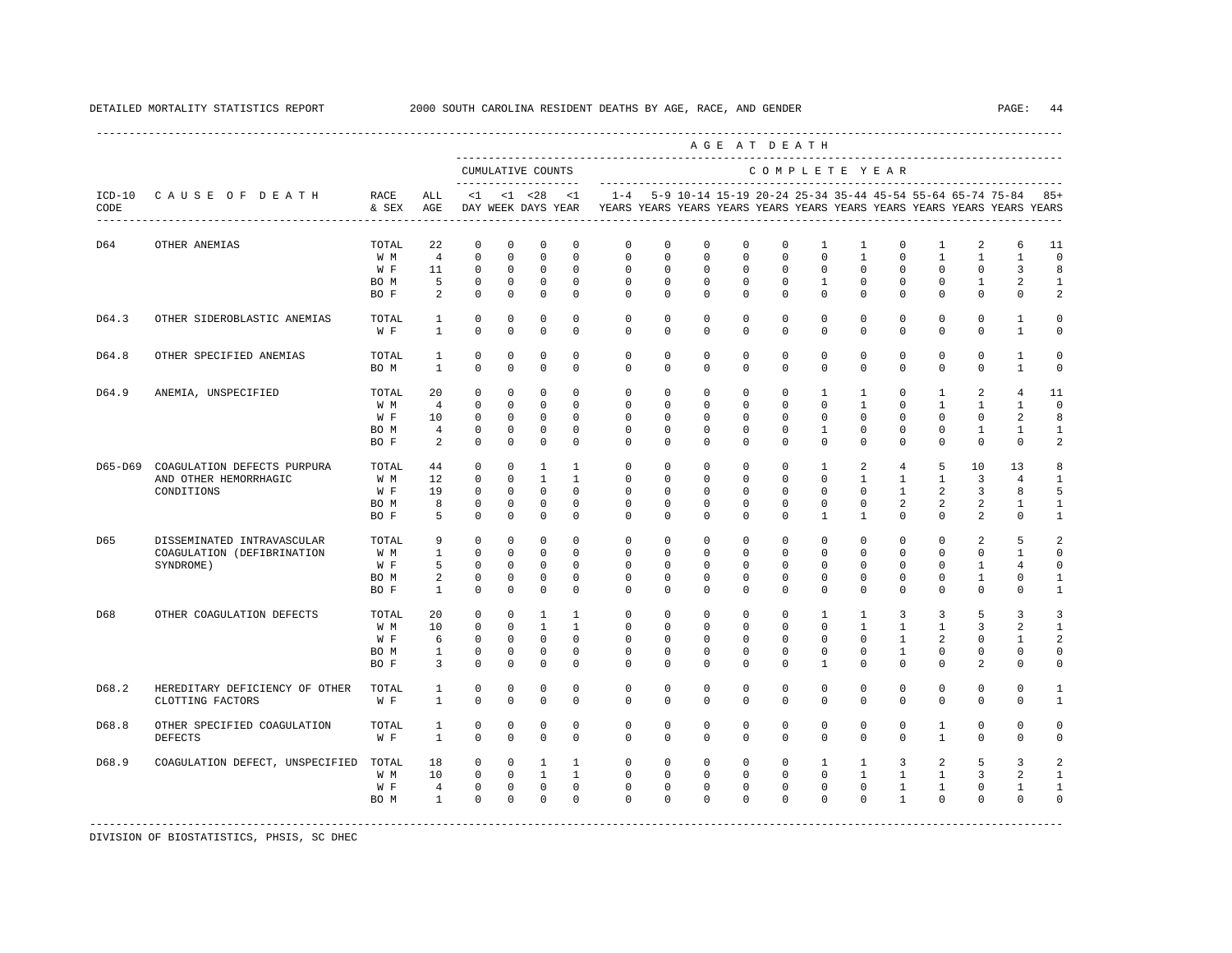|         |                                                    |                                     |                                              |                                                            |                                                                   |                                                                         |                                                             |                                                                                    |                                                                   |                                                                    |                                                                    | AGE AT DEATH                                                              |                                                                    |                                          |                                                              |                                                    |                                               |                                                           |                                                         |
|---------|----------------------------------------------------|-------------------------------------|----------------------------------------------|------------------------------------------------------------|-------------------------------------------------------------------|-------------------------------------------------------------------------|-------------------------------------------------------------|------------------------------------------------------------------------------------|-------------------------------------------------------------------|--------------------------------------------------------------------|--------------------------------------------------------------------|---------------------------------------------------------------------------|--------------------------------------------------------------------|------------------------------------------|--------------------------------------------------------------|----------------------------------------------------|-----------------------------------------------|-----------------------------------------------------------|---------------------------------------------------------|
|         |                                                    |                                     |                                              | --------------------                                       |                                                                   | CUMULATIVE COUNTS                                                       |                                                             |                                                                                    |                                                                   |                                                                    |                                                                    | COMPLETE YEAR                                                             |                                                                    |                                          |                                                              |                                                    |                                               |                                                           |                                                         |
| CODE    | ICD-10 CAUSE OF DEATH<br>------------------------- | RACE<br>& SEX                       | ALL<br>AGE                                   | <1                                                         |                                                                   | $< 1$ $< 28$<br>DAY WEEK DAYS YEAR                                      | $\leq$ 1                                                    | $1 - 4$<br>YEARS YEARS YEARS YEARS YEARS YEARS YEARS YEARS YEARS YEARS YEARS YEARS |                                                                   |                                                                    |                                                                    |                                                                           |                                                                    |                                          |                                                              |                                                    |                                               | 5-9 10-14 15-19 20-24 25-34 35-44 45-54 55-64 65-74 75-84 | $85+$                                                   |
| D68.9   |                                                    | BO F                                | 3                                            | $\mathbf 0$                                                | $\mathbf 0$                                                       | $\mathbf 0$                                                             | 0                                                           | $\mathbf 0$                                                                        | $\mathbf 0$                                                       | $\mathbf 0$                                                        | $\mathbf 0$                                                        | $\mathbb O$                                                               | $\mathbf{1}$                                                       | $\mathbf 0$                              | $\mathbf 0$                                                  | $\mathbf 0$                                        | 2                                             | $\mathbf 0$                                               | 0                                                       |
| D69     | PURPURA AND OTHER HEMORRHAGIC<br>CONDITIONS        | TOTAL<br>W M<br>W F<br>BO M<br>BO F | 15<br><sup>1</sup><br>8<br>5<br>1            | $\mathbf 0$<br>$\Omega$<br>$\mathbf 0$<br>0<br>0           | $\Omega$<br>$\Omega$<br>$\mathbf 0$<br>$\mathbf 0$<br>0           | $\Omega$<br>$\Omega$<br>$\mathbf 0$<br>0<br>0                           | $\Omega$<br>$\Omega$<br>$\Omega$<br>0<br>0                  | $\Omega$<br>$\Omega$<br>$\mathbf 0$<br>0<br>0                                      | $\mathbf 0$<br>$\Omega$<br>$\mathbf 0$<br>0<br>0                  | $\mathbf 0$<br>$\Omega$<br>$\mathbf 0$<br>0<br>$^{\circ}$          | $\mathbf 0$<br>$\Omega$<br>$\mathbf 0$<br>$^{\circ}$<br>$^{\circ}$ | $\mathbf{0}$<br>$\Omega$<br>$\mathbf{0}$<br>0<br>$\mathbf 0$              | $\mathbf{0}$<br>$\Omega$<br>$\mathbf{0}$<br>$\mathbf 0$<br>0       | 1<br>$\Omega$<br>$\mathbf 0$<br>0<br>1   | $\mathbf{1}$<br>$\Omega$<br>$\mathbf 0$<br>1<br>0            | 2<br>$\Omega$<br>$\mathbf 0$<br>2<br>0             | 3<br>$\Omega$<br>2<br>1<br>$\mathbf{0}$       | 5<br>$\mathbf{1}$<br>3<br>-1<br>$\mathbf 0$               | ्र<br>$\Omega$<br>3<br>0<br>$\mathbf 0$                 |
| D69.3   | IDIOPATHIC THROMBOCYTOPENIC<br>PURPURA             | TOTAL<br>BO M                       | 2<br>2                                       | $\mathbf 0$<br>$\mathbf 0$                                 | $\mathbf 0$<br>$\mathbf 0$                                        | $\mathbf 0$<br>$\mathbf 0$                                              | $\mathbf 0$<br>$\Omega$                                     | $\mathbf 0$<br>$\mathbf 0$                                                         | $\mathbf 0$<br>$\mathbf 0$                                        | $\mathbf 0$<br>$^{\circ}$                                          | $\mathbf 0$<br>$^{\circ}$                                          | $\mathbf{0}$<br>$\mathbf 0$                                               | $\mathbf{0}$<br>0                                                  | $\mathbf 0$<br>$\mathbf 0$               | $\mathbf 0$<br>$\mathbf 0$                                   | $\mathbf{1}$<br>$\mathbf{1}$                       | $\mathbf 0$<br>$\mathbf 0$                    | 1<br>1                                                    | $\Omega$<br>$\mathbf 0$                                 |
| D69.4   | OTHER PRIMARY THROMBOCYTOPENIA                     | TOTAL<br>W F<br>BO M                | 2<br>$\mathbf{1}$<br>$\mathbf{1}$            | $\Omega$<br>$\mathsf 0$<br>$\mathbf 0$                     | $\Omega$<br>$\mathbf 0$<br>$\mathbf 0$                            | $\Omega$<br>$\mathbb O$<br>$\mathbf 0$                                  | $\Omega$<br>$\mathsf 0$<br>$\mathbf 0$                      | $\Omega$<br>$\mathbf 0$<br>$\mathbf 0$                                             | $\Omega$<br>$\mathsf{O}\xspace$<br>$\mathbf 0$                    | $\Omega$<br>$\mathbf 0$<br>$^{\circ}$                              | $\Omega$<br>$\mathbf 0$<br>$^{\circ}$                              | $\Omega$<br>$\mathbb O$<br>$\mathbf 0$                                    | $\Omega$<br>$\mathbb O$<br>$\mathbf 0$                             | $\Omega$<br>0<br>$\mathbf 0$             | $\Omega$<br>$\mathsf 0$<br>$\mathbf 0$                       | $\mathbf{1}$<br>$\mathsf 0$<br>1                   | $\Omega$<br>$\mathbb O$<br>$\mathbf{0}$       | $\Omega$<br>$\mathbf 0$<br>0                              | -1<br>$\mathbf{1}$<br>0                                 |
| D69.6   | THROMBOCYTOPENIA, UNSPECIFIED                      | TOTAL<br>W M<br>W F<br>BO M<br>BO F | 11<br><sup>1</sup><br>7<br>2<br>$\mathbf{1}$ | 0<br>$\mathbf 0$<br>$\mathbf 0$<br>$\mathbf 0$<br>$\Omega$ | $\mathbf 0$<br>$\mathbf 0$<br>$\Omega$<br>$\Omega$<br>$\mathbf 0$ | $\mathbf 0$<br>$\mathbf 0$<br>$\mathbf 0$<br>$\mathbf 0$<br>$\mathbf 0$ | $\Omega$<br>$\Omega$<br>$\Omega$<br>$\Omega$<br>$\Omega$    | $\Omega$<br>$\mathbf 0$<br>$\Omega$<br>$\Omega$<br>$\Omega$                        | $\mathbf 0$<br>$\mathbf 0$<br>0<br>$\Omega$<br>$\mathbf 0$        | $^{\circ}$<br>$\mathbf 0$<br>$^{\circ}$<br>$\Omega$<br>$\mathbf 0$ | $^{\circ}$<br>$\mathbf 0$<br>$^{\circ}$<br>$\Omega$<br>$\mathbf 0$ | $\mathbf 0$<br>$\mathbf{0}$<br>$\mathbf 0$<br>$\mathbf 0$<br>$\mathbf{0}$ | $\mathbf 0$<br>$\Omega$<br>$\mathbf 0$<br>$\Omega$<br>$\mathbf{0}$ | 1<br>$\Omega$<br>0<br>0<br>$\mathbf{1}$  | $\mathbf{1}$<br>$\Omega$<br>0<br>$\mathbf{1}$<br>$\mathbf 0$ | 0<br>$\Omega$<br>$\Omega$<br>0<br>$\Omega$         | 3<br>$\Omega$<br>2<br>1<br>$\mathbf 0$        | $\overline{4}$<br>1<br>3<br>$\Omega$<br>$\Omega$          | 2<br>$\Omega$<br>$\mathfrak{D}$<br>$\Omega$<br>$\Omega$ |
| D70-D76 | OTHER DISEASE OF BLOOD AND<br>BLOOD FORMING ORGANS | TOTAL<br>W M<br>W F<br>BO M<br>BO F | 15<br>2<br>9<br>2<br>2                       | 0<br>$\Omega$<br>$^{\circ}$<br>$\mathbf 0$<br>$\Omega$     | 0<br>$\Omega$<br>$\mathbf 0$<br>$\mathbf 0$<br>$\Omega$           | $\mathbf 0$<br>$\Omega$<br>$\mathbf 0$<br>$\mathbf 0$<br>$\Omega$       | $\Omega$<br>$\Omega$<br>$\Omega$<br>$\mathbf 0$<br>$\Omega$ | $\mathbf 0$<br>$\Omega$<br>$\mathbf 0$<br>$\mathbf 0$<br>$\Omega$                  | $\mathbf 0$<br>$\Omega$<br>$\mathbf 0$<br>$\mathbf 0$<br>$\Omega$ | $^{\circ}$<br>$\Omega$<br>$^{\circ}$<br>$\mathbf 0$<br>$\Omega$    | 1<br>$\Omega$<br>$^{\circ}$<br>$\mathbf 0$<br>$\mathbf{1}$         | $\mathbf 0$<br>$\Omega$<br>$\mathbf 0$<br>$\mathbf 0$<br>$\Omega$         | $\mathbf 0$<br>$\Omega$<br>$\mathbf 0$<br>0<br>$\mathbf 0$         | 0<br>$\Omega$<br>0<br>0<br>$\Omega$      | $\mathbf{1}$<br>$\Omega$<br>0<br>0<br>$\mathbf{1}$           | 3<br>$\Omega$<br>2<br>$\mathbf{1}$<br>$\Omega$     | $7\phantom{.0}$<br>2<br>4<br>1<br>$\mathbf 0$ | $\cap$<br>$\Omega$<br>$\Omega$<br>$\Omega$<br>$\Omega$    | 3<br>$\Omega$<br>3<br>$\Omega$<br>$\Omega$              |
| D70     | AGRANULOCYTOSIS                                    | TOTAL<br>W M<br>W F<br>BO M         | 6<br>2<br>3<br>$\mathbf{1}$                  | $\Omega$<br>$\mathbf 0$<br>0<br>$\Omega$                   | $\Omega$<br>$\mathbf 0$<br>0<br>$\Omega$                          | $\mathbf 0$<br>$\mathbf 0$<br>$\mathbf 0$<br>$\Omega$                   | $\Omega$<br>$\mathbf 0$<br>$\mathbf 0$<br>$\Omega$          | $\Omega$<br>$\mathbf 0$<br>0<br>$\Omega$                                           | $\Omega$<br>$\mathbf 0$<br>0<br>$\Omega$                          | $\mathbf 0$<br>$\mathbf 0$<br>0<br>$\Omega$                        | $^{\circ}$<br>$\mathbf 0$<br>$\Omega$<br>$\Omega$                  | $\mathbf{0}$<br>$\mathbf{0}$<br>0<br>$\Omega$                             | $\mathbf 0$<br>$\mathbf 0$<br>0<br>$\Omega$                        | $\Omega$<br>$\mathbf 0$<br>0<br>$\Omega$ | $\Omega$<br>$\mathbf 0$<br>0<br>$\Omega$                     | $\overline{a}$<br>$\mathbf 0$<br>1<br>$\mathbf{1}$ | 3<br>2<br>1<br>$\Omega$                       | $\cap$<br>$\Omega$<br>$\Omega$<br>$\Omega$                | -1<br>$\mathbf 0$<br>1<br>$\Omega$                      |
| D72     | OTHER DISORDERS OF WHITE BLOOD<br><b>CELLS</b>     | TOTAL<br>W F                        | $\mathbf{1}$<br>$\mathbf{1}$                 | $\mathbf 0$<br>$\mathbf 0$                                 | $\mathbf 0$<br>$\mathbf 0$                                        | $\mathbf 0$<br>$\mathbf 0$                                              | $\Omega$<br>$\mathbf 0$                                     | $\mathbf 0$<br>$\mathbf 0$                                                         | $\circ$<br>$\mathbf 0$                                            | $\mathbf 0$<br>$\mathbf 0$                                         | $\mathbf 0$<br>$\mathbf 0$                                         | $\mathbf{0}$<br>$\mathbf{0}$                                              | $\mathbf{0}$<br>$\mathbf{0}$                                       | $\mathbf 0$<br>$\mathbf 0$               | $\mathbf 0$<br>$\mathbf 0$                                   | $\mathbf 0$<br>$\mathbf 0$                         | $\mathbf{0}$<br>$\mathbf 0$                   | $\mathbf 0$<br>$\mathbf 0$                                | 1<br>$\mathbf{1}$                                       |
| D72.8   | OTHER SPECIFIED DISORDERS OF<br>WHITE BLOOD CELLS  | TOTAL<br>W F                        | $\mathbf{1}$<br>$\mathbf{1}$                 | $\mathbf 0$<br>$\mathbf 0$                                 | $\mathbf 0$<br>$\mathbf 0$                                        | $\mathbf 0$<br>$\mathbf 0$                                              | $\mathbf 0$<br>$\mathbf 0$                                  | $\mathbf 0$<br>$\mathbf 0$                                                         | $\mathbf 0$<br>$\mathbf 0$                                        | $\mathbf 0$<br>$\mathbf 0$                                         | $\mathbf 0$<br>$\mathbf 0$                                         | $\mathbf{0}$<br>$\mathbf{0}$                                              | $\mathbf{0}$<br>$\mathbf 0$                                        | $\mathbf 0$<br>0                         | $\mathbf 0$<br>$\mathbf 0$                                   | 0<br>$\mathbf 0$                                   | $\mathbf{0}$<br>$\mathbf 0$                   | $\mathbf 0$<br>$\mathbf 0$                                | 1<br>$\mathbf{1}$                                       |
| D73     | DISEASES OF SPLEEN                                 | TOTAL<br>W F<br>BO M                | 5<br>$\overline{4}$<br>$\mathbf{1}$          | $\Omega$<br>$\mathbf 0$<br>$\Omega$                        | $\Omega$<br>$\Omega$<br>$\Omega$                                  | $\Omega$<br>$\mathbf 0$<br>$\Omega$                                     | $\Omega$<br>$\Omega$<br>$\Omega$                            | $\Omega$<br>$\mathbf 0$<br>$\Omega$                                                | $\Omega$<br>$\Omega$<br>$\Omega$                                  | $\mathbf 0$<br>$\mathbf 0$<br>$\Omega$                             | $\mathbf 0$<br>$\mathbf 0$<br>$\Omega$                             | $\mathbf{0}$<br>$\mathbf{0}$<br>$\Omega$                                  | $\mathbf 0$<br>$\mathbf{0}$<br>$\Omega$                            | $\Omega$<br>$\mathbf 0$<br>$\Omega$      | $\mathbf 0$<br>$\Omega$<br>$\Omega$                          | $\mathbf{1}$<br>$\mathbf{1}$<br>$\Omega$           | 3<br>2<br>$\mathbf{1}$                        | $\Omega$<br>$\Omega$<br>$\Omega$                          | $\mathbf{1}$<br>$\mathbf{1}$<br>$\Omega$                |
| D73.1   | HYPERSPLENISM                                      | TOTAL<br>W F                        | 3<br>3                                       | 0<br>$\Omega$                                              | $^{\circ}$<br>$\Omega$                                            | 0<br>$\Omega$                                                           | 0<br>$\Omega$                                               | $\mathbf{0}$<br>$\Omega$                                                           | 0<br>$\mathbf 0$                                                  | $^{\circ}$<br>$\Omega$                                             | $^{\circ}$<br>$\mathbf 0$                                          | $\mathbf 0$<br>$\mathbf{0}$                                               | $\mathbf 0$<br>$\mathbf 0$                                         | 0<br>$\Omega$                            | 0<br>$\Omega$                                                | 1<br>$\mathbf{1}$                                  | 1<br>$\mathbf{1}$                             | $\Omega$<br>$\Omega$                                      | $\mathbf{1}$                                            |
| D73.5   | INFARCTION OF SPLEEN                               | TOTAL                               | 1                                            | $\mathbf 0$                                                | $\mathbf 0$                                                       | $\mathbf 0$                                                             | $\mathbf 0$                                                 | $\mathbf 0$                                                                        | $\circ$                                                           | $\mathbf 0$                                                        | $\mathbf 0$                                                        | $\mathbf 0$                                                               | $\mathbf 0$                                                        | $\mathbf 0$                              | $\mathbf 0$                                                  | $\mathbf 0$                                        | 1                                             | $\mathbf 0$                                               |                                                         |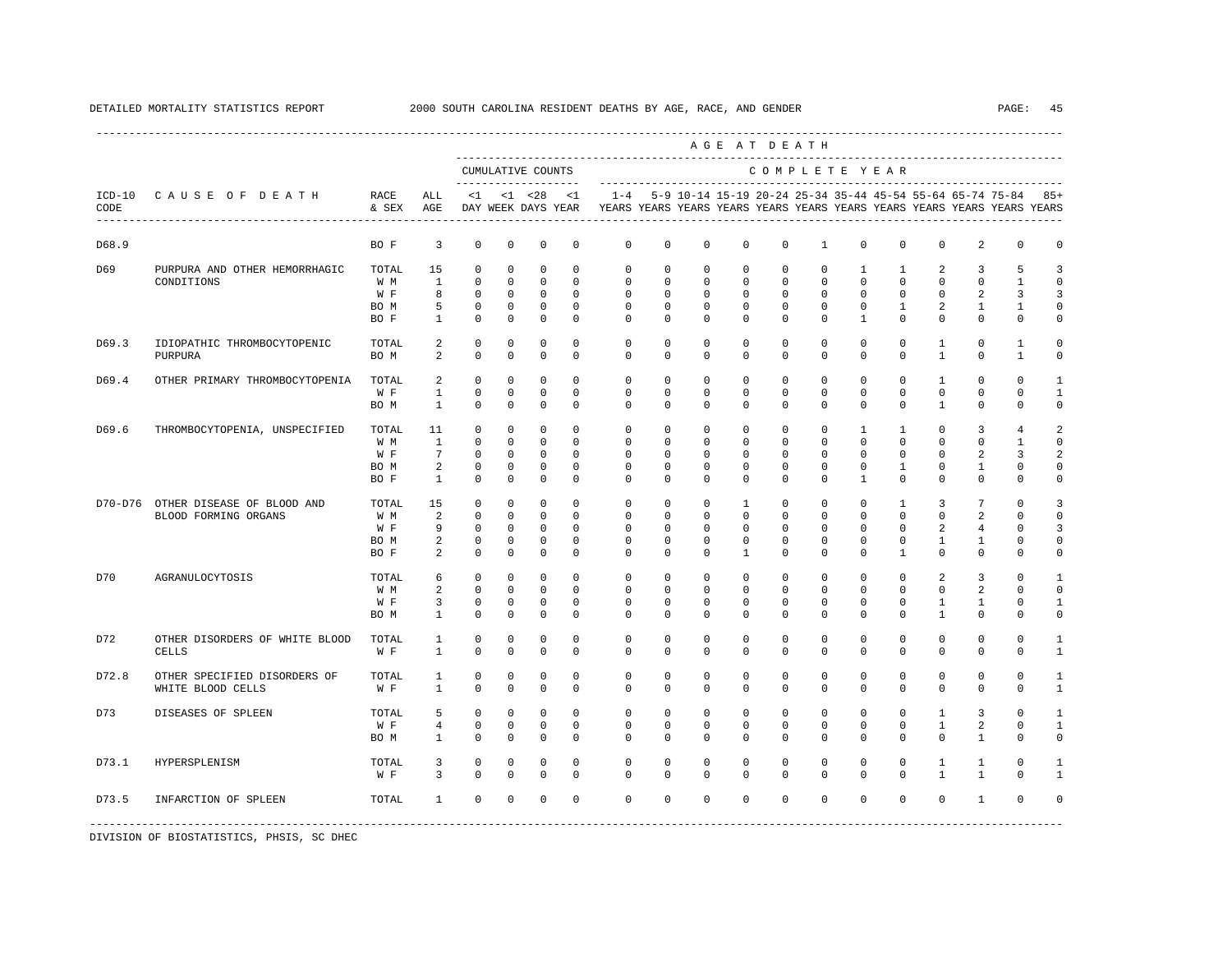|                  |                                                               |                                     |                                                    |                                                                       |                                                                       |                                                                         |                                                                   |                                                                                    |                                                                      |                                                                      |                                                                   | AGE AT DEATH                                                      |                                                             |                                                                   | -----------------------------------                                   |                                                                                 |                                                          |                                                                             |                                                                           |
|------------------|---------------------------------------------------------------|-------------------------------------|----------------------------------------------------|-----------------------------------------------------------------------|-----------------------------------------------------------------------|-------------------------------------------------------------------------|-------------------------------------------------------------------|------------------------------------------------------------------------------------|----------------------------------------------------------------------|----------------------------------------------------------------------|-------------------------------------------------------------------|-------------------------------------------------------------------|-------------------------------------------------------------|-------------------------------------------------------------------|-----------------------------------------------------------------------|---------------------------------------------------------------------------------|----------------------------------------------------------|-----------------------------------------------------------------------------|---------------------------------------------------------------------------|
|                  |                                                               |                                     |                                                    | -------------------                                                   |                                                                       | CUMULATIVE COUNTS                                                       |                                                                   |                                                                                    |                                                                      |                                                                      |                                                                   |                                                                   |                                                             | COMPLETE YEAR                                                     |                                                                       |                                                                                 |                                                          |                                                                             |                                                                           |
| $ICD-10$<br>CODE | CAUSE OF DEATH<br>---------------------------------           | RACE<br>& SEX                       | ALL<br>AGE                                         | <1                                                                    |                                                                       | $< 1$ $< 28$<br>DAY WEEK DAYS YEAR                                      | <1                                                                | $1 - 4$<br>YEARS YEARS YEARS YEARS YEARS YEARS YEARS YEARS YEARS YEARS YEARS YEARS |                                                                      | 5-9 10-14 15-19 20-24 25-34 35-44 45-54 55-64 65-74 75-84            |                                                                   |                                                                   |                                                             |                                                                   |                                                                       |                                                                                 |                                                          |                                                                             | $85+$                                                                     |
| D73.5            |                                                               | BO M                                | $\mathbf{1}$                                       | $\mathbf 0$                                                           | $^{\circ}$                                                            | $\mathbf 0$                                                             | $\mathbf 0$                                                       | $\mathbf{0}$                                                                       | $\mathbf 0$                                                          | $\mathbf 0$                                                          | $\mathbf 0$                                                       | $\mathbf 0$                                                       | $\Omega$                                                    | $\Omega$                                                          | $\mathbf 0$                                                           | $\mathbf 0$                                                                     | $\mathbf{1}$                                             | 0                                                                           | $\mathbf 0$                                                               |
| D73.9            | DISEASE OF SPLEEN, UNSPECIFIED                                | TOTAL<br>W F                        | 1<br>$\overline{1}$                                | $^{\circ}$<br>$\Omega$                                                | $^{\circ}$<br>$^{\circ}$                                              | $\mathbf 0$<br>$\mathbf 0$                                              | $\mathbf 0$<br>$\Omega$                                           | $\mathbf 0$<br>$\Omega$                                                            | 0<br>$\Omega$                                                        | $^{\circ}$<br>$\Omega$                                               | 0<br>$\Omega$                                                     | 0<br>$\Omega$                                                     | 0<br>$\Omega$                                               | 0<br>$\Omega$                                                     | 0<br>$\Omega$                                                         | $^{\circ}$<br>$\Omega$                                                          | 1<br>$\mathbf{1}$                                        | $\Omega$<br>$\Omega$                                                        | $\mathbf 0$<br>$\mathbf 0$                                                |
| D75              | OTHER DISEASES OF BLOOD & BLOOD- TOTAL<br>FORMING ORGANS      | W F<br>BO F                         | 3<br>$\mathbf{1}$<br>2                             | $^{\circ}$<br>$^{\circ}$<br>$\Omega$                                  | $\mathbf{0}$<br>$\circ$<br>$\mathbf 0$                                | $\mathbf 0$<br>$\mathbf 0$<br>$\mathbf 0$                               | $\Omega$<br>$\mathbf{0}$<br>$\Omega$                              | $\mathbf 0$<br>$\mathbf 0$<br>$\Omega$                                             | $\mathbf 0$<br>$\mathbf 0$<br>$\Omega$                               | $\mathbf 0$<br>$\mathbf 0$<br>$\Omega$                               | $\mathbf{1}$<br>$\mathbf 0$<br>$\mathbf{1}$                       | $\mathbf 0$<br>$\mathbf 0$<br>$\Omega$                            | $\Omega$<br>$\mathbf 0$<br>$\Omega$                         | $\Omega$<br>$\mathbf 0$<br>$\Omega$                               | $\mathbf{1}$<br>$\mathbf 0$<br>$\mathbf{1}$                           | $\Omega$<br>$\mathbf 0$<br>$\Omega$                                             | $\mathbf{1}$<br>$\mathbf{1}$<br>$\mathbf 0$              | $\mathbf 0$<br>$\mathbf 0$<br>$\Omega$                                      | $\mathbf 0$<br>$\mathbf 0$<br>$\mathbf 0$                                 |
| D75.8            | OTHER SPECIFIED DISEASES OF<br>BLOOD AND BLOOD-FORMING ORGANS | TOTAL<br>W F                        | 1<br>$\mathbf{1}$                                  | $^{\circ}$<br>$\Omega$                                                | $^{\circ}$<br>$\Omega$                                                | $\mathbf 0$<br>$\mathbf 0$                                              | $\mathbf 0$<br>$\Omega$                                           | $\mathbf 0$<br>$\Omega$                                                            | $\mathbf 0$<br>$\Omega$                                              | $\mathbf 0$<br>$\Omega$                                              | $\mathbf 0$<br>$\Omega$                                           | $\mathbf 0$<br>$\Omega$                                           | $\mathbf 0$<br>$\Omega$                                     | $\mathbf 0$<br>$\Omega$                                           | $\mathbf 0$<br>$\Omega$                                               | $\mathbf 0$<br>$\Omega$                                                         | $\mathbf{1}$<br>$\mathbf{1}$                             | $\circ$<br>$\Omega$                                                         | $\mathbf 0$<br>$\circ$                                                    |
| D75.9            | DISEASE OF BLOOD AND BLOOD-<br>FORMING ORGANS, UNSPECIFIED    | TOTAL<br>BO F                       | 2<br>2                                             | $\mathbf 0$<br>$\Omega$                                               | $^{\circ}$<br>$\mathbf 0$                                             | $\mathbf 0$<br>$\mathbf 0$                                              | $\mathbf 0$<br>$\Omega$                                           | $\mathbf 0$<br>$\Omega$                                                            | $\circ$<br>$\Omega$                                                  | $\mathbf 0$<br>$\Omega$                                              | $\mathbf{1}$<br>$\mathbf{1}$                                      | $\mathbf 0$<br>$\Omega$                                           | $\mathbf 0$<br>$\Omega$                                     | $\mathbf 0$<br>$\Omega$                                           | $\mathbf{1}$<br>$\mathbf{1}$                                          | $\mathbf 0$<br>$\Omega$                                                         | $\mathbf 0$<br>$\mathbf 0$                               | $\circ$<br>$\Omega$                                                         | $\mathbf 0$<br>$\circ$                                                    |
| D80-D89          | CERTAIN DISORDERS INVOLVING<br>IMMUNE MECHANISM               | TOTAL<br>W M<br>W F<br>BO M<br>BO F | 32<br>$\overline{3}$<br>5<br>$7\phantom{.0}$<br>17 | $\Omega$<br>$\Omega$<br>$\Omega$<br>$^{\circ}$<br>$\mathbf 0$         | $^{\circ}$<br>$\mathbf 0$<br>$\Omega$<br>$^{\circ}$<br>$\mathbf 0$    | $\mathbf 0$<br>$\mathbf 0$<br>$\Omega$<br>$\mathbf 0$<br>$\mathbb O$    | $\Omega$<br>$\Omega$<br>$\Omega$<br>$\mathbf 0$<br>$\mathbf 0$    | $\mathbf 0$<br>$\Omega$<br>$\Omega$<br>$\mathbf 0$<br>$\mathbf 0$                  | $\circ$<br>$\Omega$<br>$\Omega$<br>$\circ$<br>$\circ$                | $\mathbf 0$<br>$\mathbf 0$<br>$\Omega$<br>$\mathbf 0$<br>$\mathbf 0$ | $\mathbf 0$<br>$\Omega$<br>$\Omega$<br>$\mathbf 0$<br>$\mathbf 0$ | $\mathbf 0$<br>$\Omega$<br>$\Omega$<br>$\mathbf 0$<br>$\Omega$    | 2<br>$\Omega$<br>$\Omega$<br>$\mathbf{1}$<br>$\mathbf{1}$   | 5<br>$\Omega$<br>$\Omega$<br>$\mathbf{1}$<br>$\overline{4}$       | 10<br>$\Omega$<br>$\Omega$<br>3<br>$7\phantom{.0}$                    | $\overline{4}$<br>$\mathbf{1}$<br>$\Omega$<br>$\mathbf{1}$<br>2                 | 7<br>$\mathbf{1}$<br>3<br>$\mathbf{1}$<br>$\overline{a}$ | $\overline{4}$<br>$\mathbf{1}$<br>$\overline{a}$<br>$\circ$<br>$\mathbf{1}$ | $\mathbf 0$<br>$\Omega$<br>$\Omega$<br>$\mathbf 0$<br>$\mathsf{O}\xspace$ |
| D83              | COMMON VARIABLE IMMUNODEFICIENCY TOTAL                        | BO F                                | 2<br>2                                             | 0<br>$\Omega$                                                         | 0<br>$\mathbf 0$                                                      | 0<br>$\mathbf 0$                                                        | $\mathbf 0$<br>$\mathbf 0$                                        | $\mathsf{O}$<br>$\Omega$                                                           | 0<br>$\mathbf 0$                                                     | 0<br>$\mathbf 0$                                                     | 0<br>$\mathbf 0$                                                  | 0<br>$\Omega$                                                     | 0<br>$\Omega$                                               | 0<br>$\Omega$                                                     | 0<br>$\Omega$                                                         | $\mathbf 0$<br>$\Omega$                                                         | 2<br>2                                                   | $\mathbf{0}$<br>$\mathbf 0$                                                 | $\mathbf 0$<br>$\mathbf 0$                                                |
| D83.9            | COMMON VARIABLE IMMUNODEFICIENCY TOTAL<br>UNSPECIFIED         | BO F                                | 2<br>2                                             | $^{\circ}$<br>$\Omega$                                                | $^{\circ}$<br>$\mathbf 0$                                             | 0<br>$\mathbf 0$                                                        | $\mathbf 0$<br>$\Omega$                                           | $\mathbf{0}$<br>$\Omega$                                                           | $\mathbf 0$<br>$\Omega$                                              | $^{\circ}$<br>$\Omega$                                               | 0<br>$\mathbf 0$                                                  | 0<br>$\Omega$                                                     | 0<br>$\Omega$                                               | 0<br>$\Omega$                                                     | 0<br>$\Omega$                                                         | $^{\circ}$<br>$\Omega$                                                          | 2<br>2                                                   | $\mathbf{0}$<br>$\mathbf 0$                                                 | $\mathbf 0$<br>$\mathbf 0$                                                |
| D84              | OTHER IMMUNODEFICIENCIES                                      | TOTAL<br>W F                        | 3<br>$\overline{3}$                                | $\mathbf 0$<br>$\Omega$                                               | $^{\circ}$<br>$\mathbf 0$                                             | $\mathbf 0$<br>$\mathbf 0$                                              | $\mathbf 0$<br>$\Omega$                                           | $\mathbf 0$<br>$\Omega$                                                            | $\mathbf 0$<br>$\Omega$                                              | $\mathbf 0$<br>$\Omega$                                              | $\mathbf 0$<br>$\Omega$                                           | $\mathbf 0$<br>$\Omega$                                           | $\mathbf 0$<br>$\Omega$                                     | 0<br>$\Omega$                                                     | 0<br>$\Omega$                                                         | $\mathbf 0$<br>$\Omega$                                                         | $\mathbf{1}$<br>$\mathbf{1}$                             | 2<br>2                                                                      | $\mathbf 0$<br>$\mathbf 0$                                                |
| D84.9            | IMMUNODEFICIENCY, UNSPECIFIED                                 | TOTAL<br>W F                        | 3<br>$\overline{3}$                                | $\mathbf 0$<br>$^{\circ}$                                             | $^{\circ}$<br>$^{\circ}$                                              | $\mathbf 0$<br>$\mathbf 0$                                              | $\mathbf 0$<br>$\mathbf 0$                                        | $\mathbf 0$<br>$\mathbf 0$                                                         | $\mathbf 0$<br>$\mathbf 0$                                           | $\mathbf 0$<br>$\mathbf 0$                                           | $\mathbf 0$<br>$\mathbf 0$                                        | $\mathbf 0$<br>$\mathbf 0$                                        | $\mathbf 0$<br>$\mathbf 0$                                  | $\mathbf 0$<br>$\Omega$                                           | $\mathbf 0$<br>$\mathbf 0$                                            | $\mathbf 0$<br>$\Omega$                                                         | 1<br>$\mathbf{1}$                                        | 2<br>2                                                                      | $\mathbf 0$<br>$\mathbf 0$                                                |
| D86              | SARCOIDOSIS                                                   | TOTAL<br>W M<br>W F<br>BO M<br>BO F | 25<br>2<br>1<br>$7\phantom{.0}$<br>15              | $\mathbf 0$<br>$^{\circ}$<br>$\mathbf 0$<br>$\mathbf 0$<br>$^{\circ}$ | $^{\circ}$<br>$^{\circ}$<br>$\mathbf 0$<br>$^{\circ}$<br>$\mathbf{0}$ | $\mathbf 0$<br>$\mathbf 0$<br>$\mathbf 0$<br>$\mathbf 0$<br>$\mathbf 0$ | $\Omega$<br>$\mathbf 0$<br>$\mathbf 0$<br>$\mathbf 0$<br>$\Omega$ | $\Omega$<br>$\mathbf 0$<br>$\mathbf 0$<br>$\mathbf{0}$<br>$\Omega$                 | $\Omega$<br>$\mathbf 0$<br>$\mathbf 0$<br>$\mathbf 0$<br>$\mathbf 0$ | $\mathbf 0$<br>$\mathbf 0$<br>$\mathbf 0$<br>$\mathbf 0$<br>$\Omega$ | $\mathbf 0$<br>$\mathbf 0$<br>0<br>$\mathbf 0$<br>$\mathbf 0$     | $\Omega$<br>$\mathbf 0$<br>$\mathbf 0$<br>$\mathbf 0$<br>$\Omega$ | 2<br>$\mathbf 0$<br>$\circ$<br>$\mathbf{1}$<br>$\mathbf{1}$ | 5<br>$\mathbf 0$<br>$\mathbf 0$<br>$\mathbf{1}$<br>$\overline{4}$ | 10<br>$\mathbf 0$<br>$\mathbf 0$<br>$\overline{3}$<br>$7\phantom{.0}$ | $\overline{4}$<br>$\mathbf{1}$<br>$\mathbf 0$<br>$\mathbf{1}$<br>$\mathfrak{D}$ | 3<br>$\mathbf{1}$<br>1<br>$\mathbf{1}$<br>$\mathbf 0$    | $\mathbf{1}$<br>$\mathbf 0$<br>$\mathbf 0$<br>$\mathbf 0$<br>$\mathbf{1}$   | $\Omega$<br>$\mathbf 0$<br>$\mathbf 0$<br>$\mathbf 0$<br>$\mathbf 0$      |
| D86.0            | SARCOIDOSIS OF LUNG                                           | TOTAL<br>W F<br>BO M<br>BO F        | 5<br>$\mathbf{1}$<br>$\mathbf{1}$<br>3             | $\Omega$<br>$\mathbf{0}$<br>$\mathbf 0$<br>$\Omega$                   | $\Omega$<br>$^{\circ}$<br>$\mathbf{0}$<br>$\Omega$                    | $\Omega$<br>$\mathbf{0}$<br>$\mathbf 0$<br>$\mathbf 0$                  | $\Omega$<br>$\Omega$<br>$\mathbf 0$<br>$\Omega$                   | $\Omega$<br>$\mathbf 0$<br>$\Omega$<br>$\Omega$                                    | $\Omega$<br>$\mathbf 0$<br>$\circ$<br>$\Omega$                       | $\Omega$<br>$\mathbf 0$<br>$\mathbf 0$<br>$\Omega$                   | $\Omega$<br>$\mathbf 0$<br>$\Omega$<br>$\Omega$                   | $\Omega$<br>$\Omega$<br>$\Omega$<br>$\Omega$                      | $\mathbf{1}$<br>$\Omega$<br>$\mathbf{1}$<br>$\Omega$        | $\mathfrak{D}$<br>$\Omega$<br>$\Omega$<br>$\mathfrak{D}$          | $\mathbf{1}$<br>$\Omega$<br>$\Omega$<br>$\mathbf{1}$                  | $\Omega$<br>$\Omega$<br>$\Omega$<br>$\Omega$                                    | $\mathbf{1}$<br>$\mathbf{1}$<br>$\mathbf 0$<br>$\Omega$  | $\Omega$<br>$\mathbf 0$<br>$\circ$<br>$\Omega$                              | $\Omega$<br>$\mathbf 0$<br>$\mathbf 0$<br>$\Omega$                        |
| D86.8            | SARCOIDOSIS OF OTHER AND<br>COMBINED SITES                    | TOTAL<br>BO M                       | 1<br>$\mathbf{1}$                                  | $\Omega$<br>$\Omega$                                                  | $\mathbf 0$<br>$\Omega$                                               | $\mathbf 0$<br>$\Omega$                                                 | $\Omega$<br>$\Omega$                                              | $\mathbf 0$<br>$\Omega$                                                            | $\mathbf 0$<br>$\Omega$                                              | $\mathbf 0$<br>$\Omega$                                              | $\mathbf 0$<br>$\Omega$                                           | $\mathbf 0$<br>$\Omega$                                           | $\circ$<br>$\Omega$                                         | $\Omega$<br>$\Omega$                                              | $\mathbf{1}$<br>$\mathbf{1}$                                          | $\Omega$<br>$\Omega$                                                            | $\mathbf{0}$<br>$\Omega$                                 | $\mathbf 0$<br>$\Omega$                                                     | $\mathbf 0$<br>$\mathbf 0$                                                |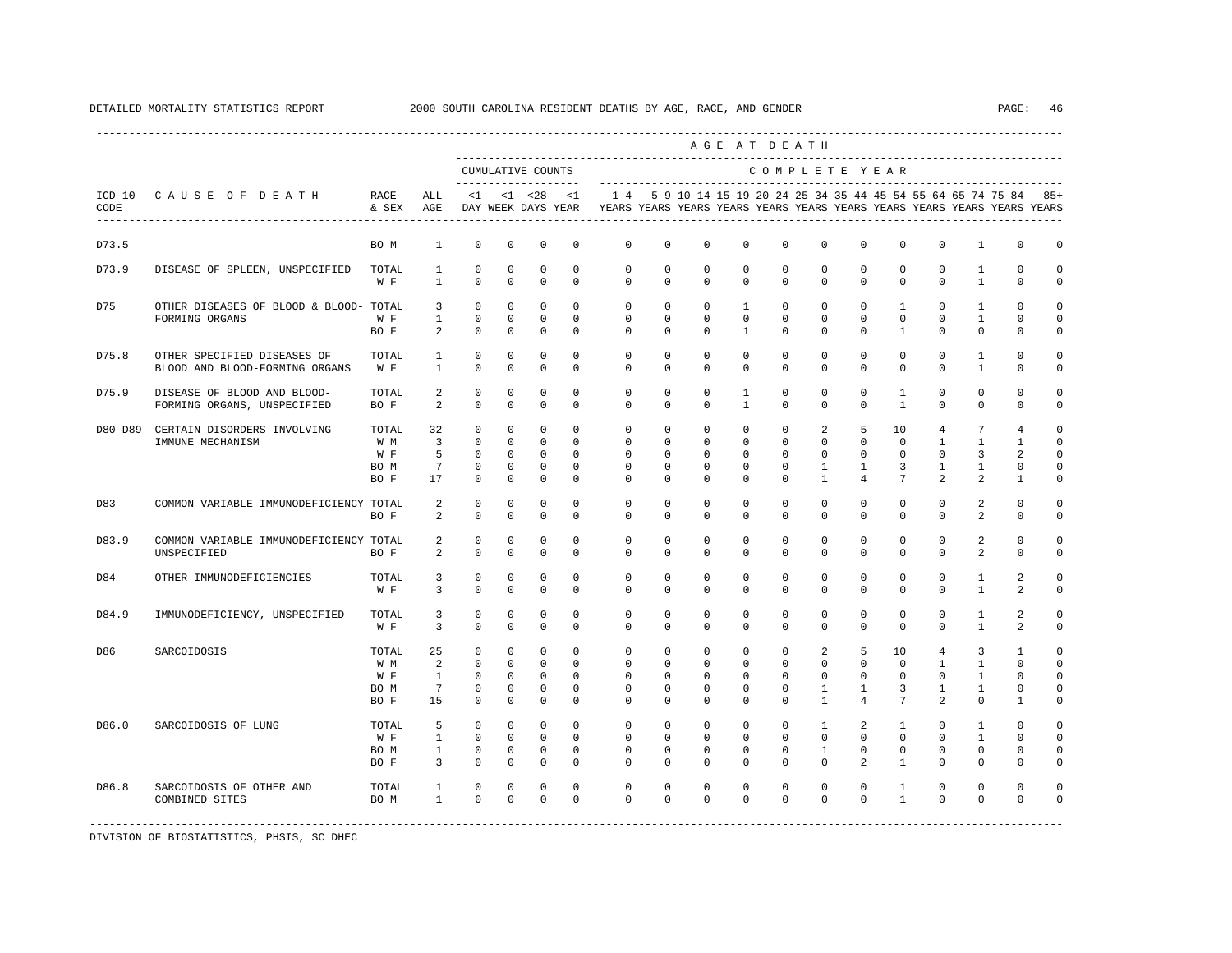|           |                                                                                |                                          |                                                       |                                                              |                                                      |                                                                      |                                                                         |                                                                                                                                                                 |                                                                          |                                                          |                                                       | AGE AT DEATH                                                              |                                                                |                                             |                                                          |                                                                  |                                                      |                                               |                                                    |
|-----------|--------------------------------------------------------------------------------|------------------------------------------|-------------------------------------------------------|--------------------------------------------------------------|------------------------------------------------------|----------------------------------------------------------------------|-------------------------------------------------------------------------|-----------------------------------------------------------------------------------------------------------------------------------------------------------------|--------------------------------------------------------------------------|----------------------------------------------------------|-------------------------------------------------------|---------------------------------------------------------------------------|----------------------------------------------------------------|---------------------------------------------|----------------------------------------------------------|------------------------------------------------------------------|------------------------------------------------------|-----------------------------------------------|----------------------------------------------------|
|           |                                                                                |                                          |                                                       |                                                              |                                                      | CUMULATIVE COUNTS                                                    | ---------------------                                                   |                                                                                                                                                                 |                                                                          |                                                          |                                                       | COMPLETE YEAR                                                             |                                                                |                                             |                                                          |                                                                  |                                                      |                                               |                                                    |
| CODE      | ICD-10 CAUSE OF DEATH                                                          | RACE<br>& SEX AGE                        | ALL                                                   |                                                              |                                                      | $<1$ $<1$ $<28$                                                      | $\lt1$                                                                  | 1-4 5-9 10-14 15-19 20-24 25-34 35-44 45-54 55-64 65-74 75-84 85+<br>DAY WEEK DAYS YEAR TEARS YEARS YEARS YEARS YEARS YEARS YEARS YEARS YEARS YEARS YEARS YEARS |                                                                          |                                                          |                                                       |                                                                           |                                                                |                                             |                                                          |                                                                  |                                                      |                                               |                                                    |
| D86.9     | SARCOIDOSIS, UNSPECIFIED                                                       | TOTAL<br>W M<br>BO M<br>BO F             | 19<br>2<br>5<br>12                                    | $\mathbf 0$<br>$\mathbf 0$<br>$\mathbf 0$<br>$\mathbf{0}$    | $^{\circ}$<br>$\Omega$<br>$^{\circ}$<br>$\mathbf{0}$ | $^{\circ}$<br>$\mathbf{0}$<br>$^{\circ}$<br>$\mathbf{0}$             | $^{\circ}$<br>$\Omega$<br>$^{\circ}$<br>$\mathbf{0}$                    | $\mathbf 0$<br>$\mathbf{0}$<br>$\mathbf 0$<br>$\mathbf 0$                                                                                                       | $\mathbf 0$<br>$\Omega$<br>$\mathbf 0$<br>$\mathbf 0$                    | $\mathbf 0$<br>$\mathbf 0$<br>$\mathbf 0$<br>$\mathbf 0$ | $\mathbf 0$<br>$\Omega$<br>$\mathbf 0$<br>$\mathbf 0$ | $\mathbf 0$<br>$\Omega$<br>$\mathbf 0$<br>$\circ$                         | 1<br>$\Omega$<br>$\mathbf 0$<br>$\mathbf{1}$                   | 3<br>$\Omega$<br>$\mathbf{1}$<br>2          | 8<br>$\Omega$<br>2<br>6                                  | $\overline{4}$<br>$\mathbf{1}$<br>$\mathbf{1}$<br>$\overline{a}$ | 2<br>$\mathbf{1}$<br>$\mathbf{1}$<br>$\mathbf{0}$    | 1<br>$\Omega$<br>$\mathbf 0$<br>$\mathbf{1}$  | $\mathbf 0$<br>$\Omega$<br>$\Omega$<br>$\mathbf 0$ |
| D89       | OTHER DISORDERS INVOLVING THE<br>IMMUNE MECHANISM, NOT ELSEWHERE<br>CLASSIFIED | TOTAL<br>W M<br>W F                      | 2<br>$\mathbf{1}$<br>$\mathbf{1}$                     | $^{\circ}$<br>$\Omega$<br>$\mathbf 0$                        | $\mathbf 0$<br>$\Omega$<br>$\Omega$                  | $^{\circ}$<br>$\Omega$<br>$\mathbf{0}$                               | $\Omega$<br>$\Omega$<br>$\Omega$                                        | $\mathbf{0}$<br>$\Omega$<br>$\Omega$                                                                                                                            | $\mathbf 0$<br>$\Omega$<br>$\Omega$                                      | $\mathbf 0$<br>$\Omega$<br>$\Omega$                      | $\mathbf 0$<br>$\Omega$<br>$\Omega$                   | $\mathbf 0$<br>$\Omega$<br>$\Omega$                                       | $\mathbf 0$<br>$\Omega$<br>$\Omega$                            | $\mathbf 0$<br>$\Omega$<br>$\Omega$         | $\mathbf 0$<br>$\Omega$<br>$\Omega$                      | $\circ$<br>$\Omega$<br>$\Omega$                                  | 1<br>$\Omega$<br>$\overline{1}$                      | 1<br>$\mathbf{1}$<br>$\Omega$                 | $\mathbf 0$<br>$\Omega$<br>$\mathbf 0$             |
| D89.1     | CRYOGLOBULINEMIA                                                               | TOTAL<br>W M                             | $\mathbf{1}$<br>$\mathbf{1}$                          | $\Omega$<br>$\mathbf 0$                                      | $\mathbf 0$<br>$\mathbf 0$                           | $\Omega$<br>$\mathbf 0$                                              | $\Omega$<br>$\mathbf 0$                                                 | $\Omega$<br>$\mathbf{0}$                                                                                                                                        | $\Omega$<br>$\Omega$                                                     | $\mathbf 0$<br>$\mathbf 0$                               | $\Omega$<br>0                                         | $\Omega$<br>$\mathbf 0$                                                   | $\Omega$<br>$\Omega$                                           | $\Omega$<br>$\Omega$                        | $\Omega$<br>$\Omega$                                     | $\Omega$<br>$\Omega$                                             | $\Omega$<br>$\Omega$                                 | $\mathbf{1}$<br>1                             | $\Omega$<br>$\mathbf 0$                            |
| D89.9     | DISORDER INVOLVING THE IMMUNE<br>MECHANISM, UNSPECIFIED                        | TOTAL<br>W F                             | 1<br>$\mathbf{1}$                                     | $\mathbf 0$<br>$\Omega$                                      | $\mathbf 0$<br>$\Omega$                              | $\mathbf 0$<br>$\mathbf{0}$                                          | $\mathbf 0$<br>$\Omega$                                                 | $\mathbf{0}$<br>$\Omega$                                                                                                                                        | $\mathbf 0$<br>$\Omega$                                                  | $\mathbf 0$<br>$\Omega$                                  | 0<br>0                                                | $\mathbf 0$<br>$\Omega$                                                   | $\mathbf 0$<br>$\circ$                                         | $\mathbf{0}$<br>$\Omega$                    | $^{\circ}$<br>$\mathbf 0$                                | $\mathbf 0$<br>$\Omega$                                          | 1<br>$\mathbf{1}$                                    | $\mathbf 0$<br>$\Omega$                       | $\mathbf 0$<br>$\circ$                             |
| $E00-E90$ | IV.ENDOCRINE NUTRITIONAL AND<br>METABOLIC DISEASE                              | TOTAL 1629<br>W M<br>W F<br>BO M<br>BO F | 454<br>490<br>257<br>428                              | $\mathbf 0$<br>$\mathbf 0$<br>$\circ$<br>$\circ$<br>$\Omega$ | 3<br>$\mathbf 0$<br>$\mathbf{1}$<br>2<br>$\Omega$    | 3<br>$\mathbf{0}$<br><sup>1</sup><br>2<br>$\Omega$                   | 5<br>$\mathbf{0}$<br>$\mathbf{1}$<br>$\overline{3}$<br>$\overline{1}$   | 2<br>$\mathbf{1}$<br>$^{\circ}$<br>$^{\circ}$<br>$\mathbf{1}$                                                                                                   | $\mathbf{1}$<br>$\mathbf{1}$<br>$\mathbf{0}$<br>$\mathbf{0}$<br>$\Omega$ | 2<br>$\mathbf 0$<br>2<br>$\mathbf 0$<br>$\Omega$         | $\overline{4}$<br>2<br>1<br>0<br>$\mathbf{1}$         | $7\overline{ }$<br>$\mathbf{1}$<br>2<br>$\mathbf{1}$<br>$\overline{3}$    | 23<br>$7\phantom{.0}$<br>$\overline{4}$<br>$\overline{4}$<br>8 | 54<br>18<br>12<br>15<br>9                   | 152<br>39<br>26<br>44<br>43                              | 234<br>67<br>57<br>55<br>55                                      | 379<br>114<br>101<br>64<br>100                       | 450<br>134<br>144<br>53<br>119                | 316<br>70<br>140<br>18<br>88                       |
|           | E00-E34 ENDOCRINE DISEASE                                                      | TOTAL<br>W M<br>W F<br>BO M<br>BO F      | 1240<br>335<br>345<br>201<br>359                      | $\Omega$<br>$\mathbf 0$<br>$\mathbf 0$<br>$\circ$<br>$\circ$ | $\Omega$<br>$\mathbf{0}$<br>0<br>0<br>$\mathbf 0$    | $\Omega$<br>$\mathbf{0}$<br>$\overline{0}$<br>$\mathbf 0$<br>$\circ$ | $\overline{1}$<br>$\Omega$<br>$\mathbf 0$<br>$\mathbf{1}$<br>$^{\circ}$ | $\Omega$<br>$\mathbf 0$<br>0<br>$^{\circ}$<br>$\mathbf 0$                                                                                                       | $\Omega$<br>$\mathbf 0$<br>0<br>$\mathbf{0}$<br>$\mathbf{0}$             | $\Omega$<br>$\mathbf 0$<br>0<br>0<br>$\mathbf 0$         | $\Omega$<br>$\mathbf 0$<br>0<br>0<br>0                | $\overline{3}$<br>$\circ$<br>$\mathbf{1}$<br>$\mathbf{1}$<br>$\mathbf{1}$ | 15<br>$\overline{4}$<br>3<br>2<br>6                            | 35<br>11<br>9<br>10<br>5                    | 124<br>27<br>23<br>37<br>37                              | 192<br>58<br>43<br>42<br>49                                      | 313<br>90<br>81<br>53<br>89                          | 355<br>102<br>108<br>44<br>101                | 202<br>43<br>77<br>11<br>71                        |
| E03       | OTHER HYPOTHYROIDISM                                                           | TOTAL<br>W M<br>W F<br>BO F              | 19<br>$\overline{\mathbf{3}}$<br>12<br>$\overline{4}$ | $\Omega$<br>$\Omega$<br>$\mathbf 0$<br>$\Omega$              | $\Omega$<br>$\Omega$<br>0<br>$\Omega$                | $\Omega$<br>$\Omega$<br>$^{\circ}$<br>$^{\circ}$                     | $\Omega$<br>$\Omega$<br>$\mathbf 0$<br>$\Omega$                         | $\Omega$<br>$\Omega$<br>0<br>$\Omega$                                                                                                                           | $\Omega$<br>$\Omega$<br>0<br>$\Omega$                                    | $\Omega$<br>$\Omega$<br>$^{\circ}$<br>$\Omega$           | $\Omega$<br>$\Omega$<br>0<br>$\Omega$                 | $\Omega$<br>$\Omega$<br>$\mathbf{0}$<br>$\Omega$                          | $\Omega$<br>$\Omega$<br>$\mathbf{0}$<br>$\Omega$               | $\Omega$<br>$\Omega$<br>0<br>$\Omega$       | 2<br>$\Omega$<br>$\overline{2}$<br>$\Omega$              | $\overline{3}$<br>2<br>$^{\circ}$<br>$\mathbf{1}$                | $\overline{1}$<br>$\Omega$<br>$\mathbf{0}$<br>1      | $\overline{1}$<br>$\Omega$<br>1<br>$\Omega$   | 12<br>$\overline{1}$<br>9<br>2                     |
| E03.9     | HYPOTHYROIDISM, UNSPECIFIED                                                    | TOTAL<br>W M<br>W F<br>BO F              | 19<br>$\overline{\mathbf{3}}$<br>12<br>$\overline{4}$ | $\mathbf{0}$<br>$\Omega$<br>$\mathbf 0$<br>$\Omega$          | $\circ$<br>$\Omega$<br>$\Omega$<br>$\mathbf 0$       | $\mathbf{0}$<br>$\mathbf{0}$<br>$\mathbf{0}$<br>$\mathbf{0}$         | $\Omega$<br>$\Omega$<br>$\Omega$<br>$\Omega$                            | $\mathbf 0$<br>$\mathbf 0$<br>$\mathbf 0$<br>$\Omega$                                                                                                           | $\mathbf 0$<br>$\Omega$<br>$\Omega$<br>$\mathbf 0$                       | $\mathbf 0$<br>$\mathbf 0$<br>$\mathbf 0$<br>$\Omega$    | $\mathbf 0$<br>$\Omega$<br>$\Omega$<br>$\mathbf 0$    | $\circ$<br>$\Omega$<br>$\mathbf{0}$<br>$\Omega$                           | $\circ$<br>$\Omega$<br>$\Omega$<br>$\Omega$                    | $\circ$<br>$\Omega$<br>$\Omega$<br>$\Omega$ | $\overline{2}$<br>$\Omega$<br>$\overline{a}$<br>$\Omega$ | $\overline{3}$<br>$\mathfrak{D}$<br>$\mathbf 0$<br>$\mathbf{1}$  | $\mathbf{1}$<br>$\Omega$<br>$\Omega$<br>$\mathbf{1}$ | $\mathbf{1}$<br>$\Omega$<br>1<br>$\mathbf{0}$ | 12<br>$\overline{1}$<br>9<br>2                     |
| E05       | THYROTOXICOSIS (HYPERTHYROIDISM) TOTAL                                         | W F<br>BO M                              | $4\overline{ }$<br>$\mathbf{1}$<br>3                  | $\mathbf 0$<br>$\Omega$<br>$\mathbf 0$                       | 0<br>$\Omega$<br>$\mathbf 0$                         | $\mathbf 0$<br>$\Omega$<br>$\mathbf 0$                               | $\Omega$<br>$\Omega$<br>$\Omega$                                        | $\mathbf 0$<br>$\Omega$<br>$\Omega$                                                                                                                             | $\mathbf 0$<br>$\Omega$<br>$\Omega$                                      | $\mathbf 0$<br>$\Omega$<br>$\Omega$                      | $^{\circ}$<br>$\Omega$<br>$\mathbf 0$                 | $\mathbf 0$<br>$\Omega$<br>$\Omega$                                       | 1<br>$\Omega$<br>$\overline{1}$                                | 2<br>$\Omega$<br>2                          | $\mathbf{0}$<br>$\Omega$<br>$\mathbf 0$                  | $^{\circ}$<br>$\Omega$<br>$\Omega$                               | 1<br>$\mathbf{1}$<br>$\mathbf 0$                     | $\mathbf{0}$<br>$\Omega$<br>$\Omega$          | $\Omega$<br>$\Omega$<br>$\mathbf 0$                |
| E05.0     | THYROTOXICOSIS WITH DIFFUSE<br>GOITER                                          | TOTAL<br>BO M                            | $\overline{a}$<br>2                                   | $\mathbb O$<br>$\mathbf 0$                                   | $\mathsf 0$<br>$\mathbf 0$                           | $\mathbb O$<br>$\mathbf 0$                                           | $\mathbf 0$<br>$\mathbf 0$                                              | $\mathsf{O}\xspace$<br>$\mathbf 0$                                                                                                                              | 0<br>$\mathbf 0$                                                         | $\mathbf 0$<br>$\mathbf 0$                               | $\mathbf 0$<br>0                                      | $\mathbf 0$<br>$\mathbf 0$                                                | $\mathbf{1}$<br>$\mathbf{1}$                                   | $\mathbf{1}$<br>$\mathbf{1}$                | $\mathbf 0$<br>$\mathbf{0}$                              | $\mathbf 0$<br>$\Omega$                                          | 0<br>$\mathbf{0}$                                    | 0<br>$\mathbf{0}$                             | $\mathbf 0$<br>0                                   |
| E05.9     | THYROTOXICOSIS, UNSPECIFIED                                                    | TOTAL<br>W F                             | $\overline{a}$<br>$\mathbf{1}$                        | $\mathbf 0$<br>$\Omega$                                      | $\mathbf 0$<br>$\Omega$                              | $\mathbf 0$<br>$\Omega$                                              | $^{\circ}$<br>$\Omega$                                                  | $\mathbf 0$<br>$\Omega$                                                                                                                                         | 0<br>$\Omega$                                                            | $\mathbf 0$<br>$\Omega$                                  | $\mathbf 0$<br>$\Omega$                               | $\mathbf 0$<br>$\Omega$                                                   | 0<br>$\Omega$                                                  | $\mathbf{1}$<br>$\Omega$                    | $\mathbf{0}$<br>$\Omega$                                 | $\mathbf 0$<br>$\Omega$                                          | 1<br>$\mathbf{1}$                                    | 0<br>$\Omega$                                 | $\mathbf 0$<br>$\Omega$                            |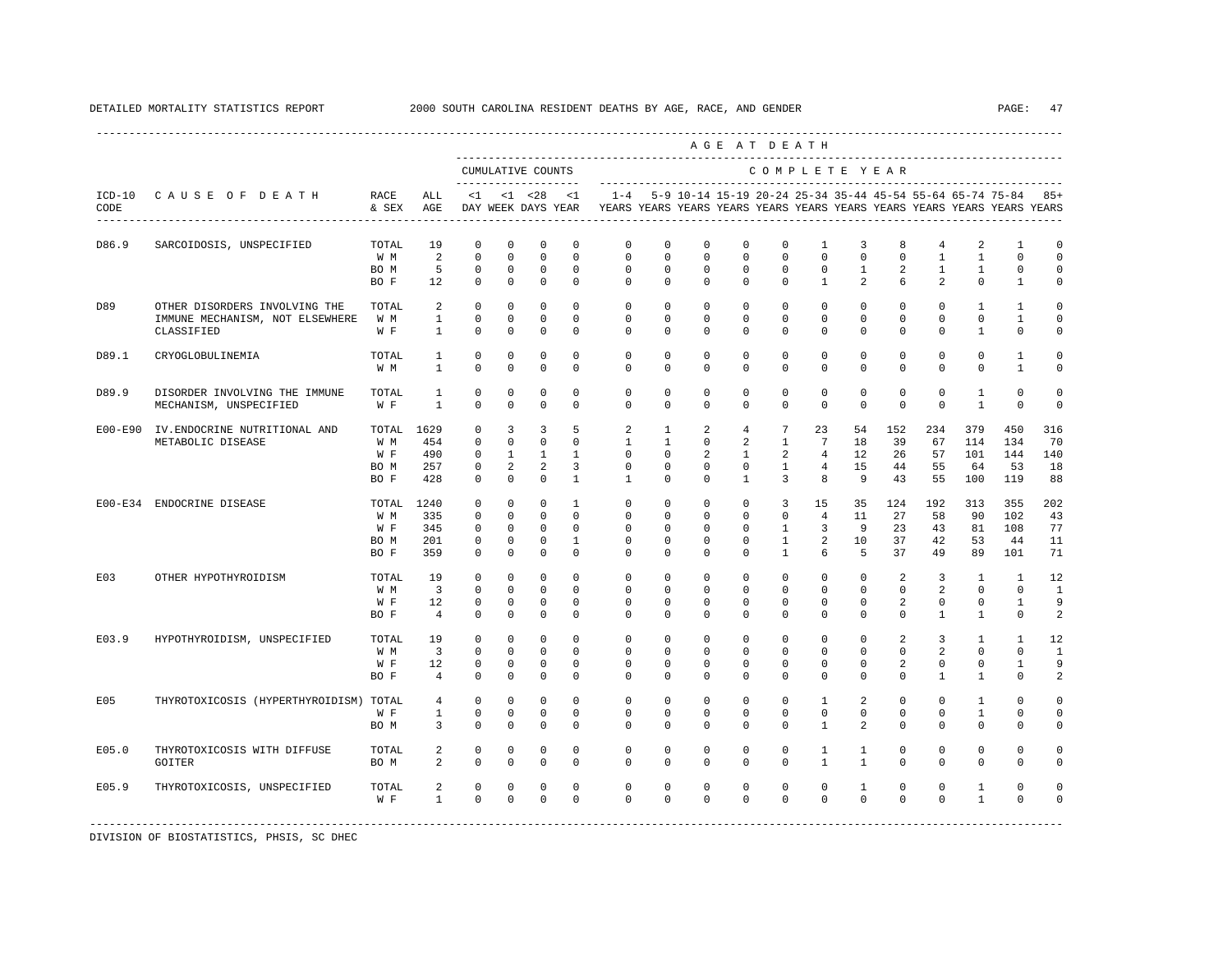|                  |                                                    |                                     |                                     |                                                                         |                                                               |                                                                    |                                                          |                                                             |                                                   |                                                             |                                                             | AGE AT DEATH                                                |                                                      |                                                                |                                               |                                                                |                                                 |                                                                                                                                      |                                            |
|------------------|----------------------------------------------------|-------------------------------------|-------------------------------------|-------------------------------------------------------------------------|---------------------------------------------------------------|--------------------------------------------------------------------|----------------------------------------------------------|-------------------------------------------------------------|---------------------------------------------------|-------------------------------------------------------------|-------------------------------------------------------------|-------------------------------------------------------------|------------------------------------------------------|----------------------------------------------------------------|-----------------------------------------------|----------------------------------------------------------------|-------------------------------------------------|--------------------------------------------------------------------------------------------------------------------------------------|--------------------------------------------|
|                  |                                                    |                                     |                                     |                                                                         |                                                               | CUMULATIVE COUNTS                                                  |                                                          |                                                             |                                                   |                                                             |                                                             | COMPLETE YEAR                                               |                                                      |                                                                |                                               |                                                                |                                                 |                                                                                                                                      |                                            |
| $ICD-10$<br>CODE | CAUSE OF DEATH<br>-------------------------------- | RACE<br>& SEX                       | ALL<br>AGE                          | <1                                                                      |                                                               | $< 1$ $< 28$<br>DAY WEEK DAYS YEAR                                 | <1                                                       | $1 - 4$                                                     |                                                   |                                                             |                                                             |                                                             |                                                      |                                                                |                                               |                                                                |                                                 | 5-9 10-14 15-19 20-24 25-34 35-44 45-54 55-64 65-74 75-84<br>YEARS YEARS YEARS YEARS YEARS YEARS YEARS YEARS YEARS YEARS YEARS YEARS | $85+$                                      |
| E05.9            |                                                    | BO M                                | $\mathbf{1}$                        | $\mathbf 0$                                                             | $^{\circ}$                                                    | $^{\circ}$                                                         | $\mathbf 0$                                              | $\mathbf 0$                                                 | $\mathbf 0$                                       | $\mathbf 0$                                                 | $\mathbf 0$                                                 | $\mathbf 0$                                                 | $\mathbf 0$                                          | $\mathbf{1}$                                                   | $\mathbf 0$                                   | $\mathbf 0$                                                    | $\mathbf 0$                                     | $\circ$                                                                                                                              | 0                                          |
| E10              | INSULIN-DEPENDENT DIABETES<br>MELLITUS             | TOTAL<br>W M                        | 123<br>37                           | $^{\circ}$<br>$\mathbf 0$                                               | $^{\circ}$<br>$^{\circ}$                                      | $^{\circ}$<br>$\Omega$                                             | $\Omega$<br>$\Omega$                                     | 0<br>$\Omega$                                               | 0<br>$\Omega$                                     | 0<br>$\Omega$                                               | 0<br>$\Omega$                                               | 0<br>$\Omega$                                               | $\overline{4}$<br>2                                  | 12<br>3                                                        | 21<br>$7\phantom{.0}$                         | 22<br>11                                                       | 22<br>10                                        | 28<br>$\overline{4}$                                                                                                                 | 14<br>$\Omega$                             |
|                  |                                                    | W F<br>BO M<br>BO F                 | 33<br>15<br>38                      | $\mathbf 0$<br>$\mathbf 0$<br>$\mathbf 0$                               | $^{\circ}$<br>$^{\circ}$<br>$^{\circ}$                        | $^{\circ}$<br>$^{\circ}$<br>$\mathbf 0$                            | $\Omega$<br>$\mathbf 0$<br>$\Omega$                      | $\mathbf 0$<br>$\mathbf 0$<br>$\Omega$                      | $\mathbf 0$<br>$\mathbf 0$<br>0                   | $\mathbf 0$<br>$\mathbf 0$<br>$\Omega$                      | $\mathbf 0$<br>$\mathbf 0$<br>$\Omega$                      | $\mathbf 0$<br>$\mathbf 0$<br>$\Omega$                      | $\mathbf 0$<br>$\mathbf 0$<br>2                      | 5<br>2<br>2                                                    | 3<br>$\overline{4}$<br>7                      | 5<br>$\overline{3}$<br>3                                       | 5<br>$\overline{a}$<br>5                        | 12<br>2<br>10                                                                                                                        | 3<br>2<br>9                                |
| E10.0            | WITH COMA                                          | TOTAL<br>W M                        | 2<br>$\mathbf{1}$                   | $\mathbf 0$<br>$\mathbf 0$                                              | $\mathbf{0}$<br>$\circ$                                       | $\mathbf 0$<br>$\mathbf 0$                                         | $\Omega$<br>$\mathbf 0$                                  | $\Omega$<br>$\mathbf 0$                                     | 0<br>$\mathbf 0$                                  | $\Omega$<br>$\Omega$                                        | $\Omega$<br>$\Omega$                                        | $\Omega$<br>$\mathbf 0$                                     | $\mathbf 0$<br>$\mathbf 0$                           | $\Omega$<br>$\mathbf 0$                                        | $\mathbf{1}$<br>$\mathbf{1}$                  | $\Omega$<br>$\mathbf 0$                                        | $\mathbf 0$<br>$\mathbf 0$                      | $\mathbf{1}$<br>$\mathbf 0$                                                                                                          | $\Omega$<br>$\Omega$                       |
| E10.1            | WITH KETOACIDOSIS                                  | W F<br>TOTAL                        | $\mathbf{1}$<br>2                   | $\mathbf 0$<br>$\mathbf 0$                                              | $\mathbf 0$<br>$^{\circ}$                                     | $\mathbf 0$<br>$\mathbf 0$                                         | $\Omega$<br>$\mathbf 0$                                  | $\Omega$<br>$\mathbf 0$                                     | $\Omega$<br>0                                     | $\Omega$<br>$\mathbf 0$                                     | $\Omega$<br>$\mathbf 0$                                     | $\Omega$<br>$\mathbf 0$                                     | $\Omega$<br>$\mathbf 0$                              | $\Omega$<br>$\mathbf{1}$                                       | $\Omega$<br>$\mathbf{1}$                      | $\Omega$<br>$\mathbf 0$                                        | $\Omega$<br>$\mathbf 0$                         | $\mathbf{1}$<br>$\mathbf 0$                                                                                                          | $\mathbf 0$<br>$\mathbf 0$                 |
| E10.2            | WITH RENAL COMPLICATIONS                           | W F<br>TOTAL                        | 2<br>6                              | $\Omega$<br>$\mathbf 0$                                                 | $\Omega$<br>$^{\circ}$                                        | $\mathbf 0$<br>$\Omega$                                            | $\Omega$<br>$\Omega$                                     | $\Omega$<br>$\Omega$                                        | $\Omega$<br>$\Omega$                              | $\Omega$<br>$\Omega$                                        | $\Omega$<br>$\Omega$                                        | $\Omega$<br>$\Omega$                                        | $\Omega$<br>$\Omega$                                 | $\mathbf{1}$<br>$\Omega$                                       | $\mathbf{1}$<br>2                             | $\Omega$<br>2                                                  | $\Omega$<br>$\mathbf{1}$                        | $\mathbf 0$<br>$\mathbf{1}$                                                                                                          | $\circ$<br>$\Omega$                        |
|                  |                                                    | W M<br>W F<br>BO F                  | $\overline{3}$<br>$\mathbf{1}$<br>2 | $\Omega$<br>$\mathbf 0$<br>$\Omega$                                     | $\Omega$<br>$\Omega$<br>$^{\circ}$                            | $\Omega$<br>$\Omega$<br>$^{\circ}$                                 | $\Omega$<br>$\Omega$<br>$\Omega$                         | $\Omega$<br>$\Omega$<br>$\Omega$                            | $\Omega$<br>$\Omega$<br>$\Omega$                  | $\Omega$<br>$\Omega$<br>$\Omega$                            | $\Omega$<br>$\Omega$<br>$\Omega$                            | $\Omega$<br>$\Omega$<br>$\Omega$                            | $\Omega$<br>$\Omega$<br>$\Omega$                     | $\Omega$<br>$\Omega$<br>$\Omega$                               | $\mathbf{1}$<br>$\Omega$<br>$\mathbf{1}$      | $\mathbf{1}$<br>$\mathbf{1}$<br>$\Omega$                       | $\mathbf{1}$<br>$\Omega$<br>$\Omega$            | $\Omega$<br>$\Omega$<br>$\mathbf{1}$                                                                                                 | $\Omega$<br>$\Omega$<br>$\Omega$           |
| E10.4            | WITH NEUROLOGICAL COMPLICATIONS                    | TOTAL<br>W M<br>W F                 | 3<br>$\mathbf{1}$<br>2              | $\mathbf 0$<br>$\mathbf 0$<br>$\mathbf 0$                               | $^{\circ}$<br>$^{\circ}$<br>$^{\circ}$                        | $\mathbf 0$<br>0<br>$\mathbf 0$                                    | $\mathbf 0$<br>$^{\circ}$<br>$\Omega$                    | $\mathbf 0$<br>$\mathbf{0}$<br>$\Omega$                     | $\mathbf 0$<br>0<br>0                             | $\mathbf 0$<br>0<br>$\Omega$                                | $\mathbf 0$<br>0<br>$\mathbf 0$                             | $\mathbf 0$<br>$\mathbf{0}$<br>$\Omega$                     | $\mathbf 0$<br>$\mathbf 0$<br>$\mathbf 0$            | 2<br>1<br>$\mathbf{1}$                                         | $\mathbf 0$<br>0<br>$\Omega$                  | $\mathbf 0$<br>0<br>$\Omega$                                   | $\mathbf{1}$<br>0<br>$\mathbf{1}$               | 0<br>$\mathbf 0$<br>$\mathbf 0$                                                                                                      | $\mathbf 0$<br>0<br>$\mathbf 0$            |
| E10.5            | WITH PERIPHERAL CIRCULATORY<br>COMPLICATIONS       | TOTAL<br>W F<br>BO M<br>BO F        | 9<br>2<br>2<br>5                    | $^{\circ}$<br>$\mathbf 0$<br>$\mathbf 0$<br>$\mathbf 0$                 | $^{\circ}$<br>$\circ$<br>0<br>$^{\circ}$                      | 0<br>$\circ$<br>$\mathbf 0$<br>$^{\circ}$                          | $\Omega$<br>$\Omega$<br>$\mathbf 0$<br>$\mathbf 0$       | $\mathbf{0}$<br>$\Omega$<br>$\mathbf 0$<br>$\Omega$         | 0<br>$\Omega$<br>$\mathbf 0$<br>$\mathbf 0$       | 0<br>$\Omega$<br>$\mathbf 0$<br>$\mathbf 0$                 | 0<br>$\Omega$<br>$\mathbf 0$<br>$\mathbf 0$                 | $\mathbf 0$<br>$\Omega$<br>$\mathbf 0$<br>$\mathbf 0$       | 1<br>$\Omega$<br>$\mathbf 0$<br>$\mathbf{1}$         | 0<br>$\Omega$<br>0<br>0                                        | $\mathbf{1}$<br>$\Omega$<br>$\mathbf{1}$<br>0 | 0<br>$\Omega$<br>$\mathbf 0$<br>$\Omega$                       | 1<br>$\mathbf{1}$<br>$\mathbf 0$<br>$\mathbf 0$ | 2<br>1<br>$\mathbf 0$<br>1                                                                                                           | 4<br>$\Omega$<br>$\mathbf{1}$<br>3         |
| E10.6            | WITH OTHER SPECIFIED<br>COMPLICATIONS              | TOTAL<br>W F                        | $\mathbf{1}$<br>$\mathbf{1}$        | $\mathbf 0$<br>$\mathbf 0$                                              | $\mathbf 0$<br>$^{\circ}$                                     | $\mathbf 0$<br>$\mathbf{0}$                                        | $\mathbf 0$<br>$\Omega$                                  | $\mathbf 0$<br>$\Omega$                                     | 0<br>0                                            | $\mathbf 0$<br>$\Omega$                                     | $\mathbf 0$<br>$\Omega$                                     | $\mathbf 0$<br>$\Omega$                                     | $\mathbf 0$<br>$\mathbf 0$                           | $\mathbf 0$<br>$\Omega$                                        | $\mathbf 0$<br>$\Omega$                       | $\mathbf 0$<br>$\Omega$                                        | $\mathbf 0$<br>$\mathbf 0$                      | $\circ$<br>$\mathbf 0$                                                                                                               | 1<br>1                                     |
| E10.7            | WITH MULTIPLE COMPLICATIONS                        | TOTAL<br>W M<br>BO M                | 2<br>$\mathbf{1}$<br>$\mathbf{1}$   | $\mathbf 0$<br>$\mathbf 0$<br>$\mathbf 0$                               | $^{\circ}$<br>$\Omega$<br>$^{\circ}$                          | $\mathbf{0}$<br>$^{\circ}$<br>$^{\circ}$                           | $\Omega$<br>$\Omega$<br>$\mathbf 0$                      | $\Omega$<br>$\Omega$<br>$\Omega$                            | $\Omega$<br>$\mathbf 0$<br>0                      | $\Omega$<br>$\mathbf 0$<br>$\Omega$                         | $\Omega$<br>$\Omega$<br>$\mathbf 0$                         | $\Omega$<br>$\mathbf 0$<br>$\Omega$                         | $\mathbf 0$<br>$\mathbf 0$<br>$\mathbf 0$            | $\mathbf{1}$<br>$\mathbf{1}$<br>$\mathbf 0$                    | $\mathbf{1}$<br>$\Omega$<br>$\mathbf{1}$      | $\Omega$<br>$\Omega$<br>$\mathbf 0$                            | $\mathbf 0$<br>$\mathbf 0$<br>$\mathbf 0$       | $\mathbf 0$<br>$\mathbf 0$<br>$\mathbf 0$                                                                                            | $\Omega$<br>$\Omega$<br>$\mathbf 0$        |
| E10.9            | WITHOUT COMPLICATIONS                              | TOTAL<br>W M<br>W F<br>BO M<br>BO F | 98<br>31<br>24<br>12<br>31          | $\mathbf 0$<br>$\mathbf 0$<br>$\mathbf 0$<br>$\mathbf 0$<br>$\mathbf 0$ | $\Omega$<br>$\circ$<br>$^{\circ}$<br>$^{\circ}$<br>$^{\circ}$ | $\Omega$<br>$\mathbf 0$<br>$\mathbf 0$<br>$^{\circ}$<br>$^{\circ}$ | $\Omega$<br>$\Omega$<br>$\Omega$<br>$\Omega$<br>$\Omega$ | $\Omega$<br>$\mathbf 0$<br>$\Omega$<br>$\Omega$<br>$\Omega$ | $\Omega$<br>0<br>$\Omega$<br>$\Omega$<br>$\Omega$ | $\Omega$<br>$\mathbf 0$<br>$\Omega$<br>$\Omega$<br>$\Omega$ | $\Omega$<br>$\mathbf 0$<br>$\Omega$<br>$\Omega$<br>$\Omega$ | $\Omega$<br>$\mathbf 0$<br>$\Omega$<br>$\Omega$<br>$\Omega$ | 3<br>2<br>$\Omega$<br>$\Omega$<br>$\overline{1}$     | 8<br>$\mathbf{1}$<br>3<br>2<br>2                               | 15<br>5<br>2<br>2<br>6                        | 20<br>10<br>$\overline{4}$<br>$\overline{3}$<br>$\overline{3}$ | 19<br>9<br>3<br>2<br>5                          | 24<br>$\overline{4}$<br>10<br>2<br>8                                                                                                 | 9<br>$\mathbf 0$<br>2<br>$\mathbf{1}$<br>6 |
| E11              | NONINSULIN-DEPENDENT DIABETES<br>MELLITUS          | TOTAL<br>W M<br>W F<br>BO M         | 178<br>58<br>55<br>22               | $\Omega$<br>$\mathbf 0$<br>$\mathbf 0$<br>$\Omega$                      | $\Omega$<br>$\circ$<br>$\mathbf{0}$<br>$\Omega$               | $\circ$<br>$\mathbf 0$<br>$\mathbf{0}$<br>$\Omega$                 | $\Omega$<br>$\Omega$<br>$\Omega$<br>$\Omega$             | $\Omega$<br>$\Omega$<br>$\Omega$<br>$\Omega$                | $\Omega$<br>$\Omega$<br>$\Omega$<br>$\Omega$      | $\Omega$<br>$\Omega$<br>$\Omega$<br>$\Omega$                | $\Omega$<br>$\Omega$<br>$\Omega$<br>$\Omega$                | $\Omega$<br>$\Omega$<br>$\Omega$<br>$\Omega$                | $\mathbf{1}$<br>$\Omega$<br>$\mathbf{1}$<br>$\Omega$ | $\overline{4}$<br>$\mathbf{1}$<br>$\mathbf{1}$<br>$\mathbf{1}$ | 8<br>$\Omega$<br>$\overline{4}$<br>3          | 2.4<br>6<br>6<br>5                                             | 56<br>18<br>15<br>$7\phantom{.0}$               | 56<br>25<br>17<br>5                                                                                                                  | 29<br>8<br>11<br>$\mathbf{1}$              |

DETAILED MORTALITY STATISTICS REPORT 2000 SOUTH CAROLINA RESIDENT DEATHS BY AGE, RACE, AND GENDER PAGE: 48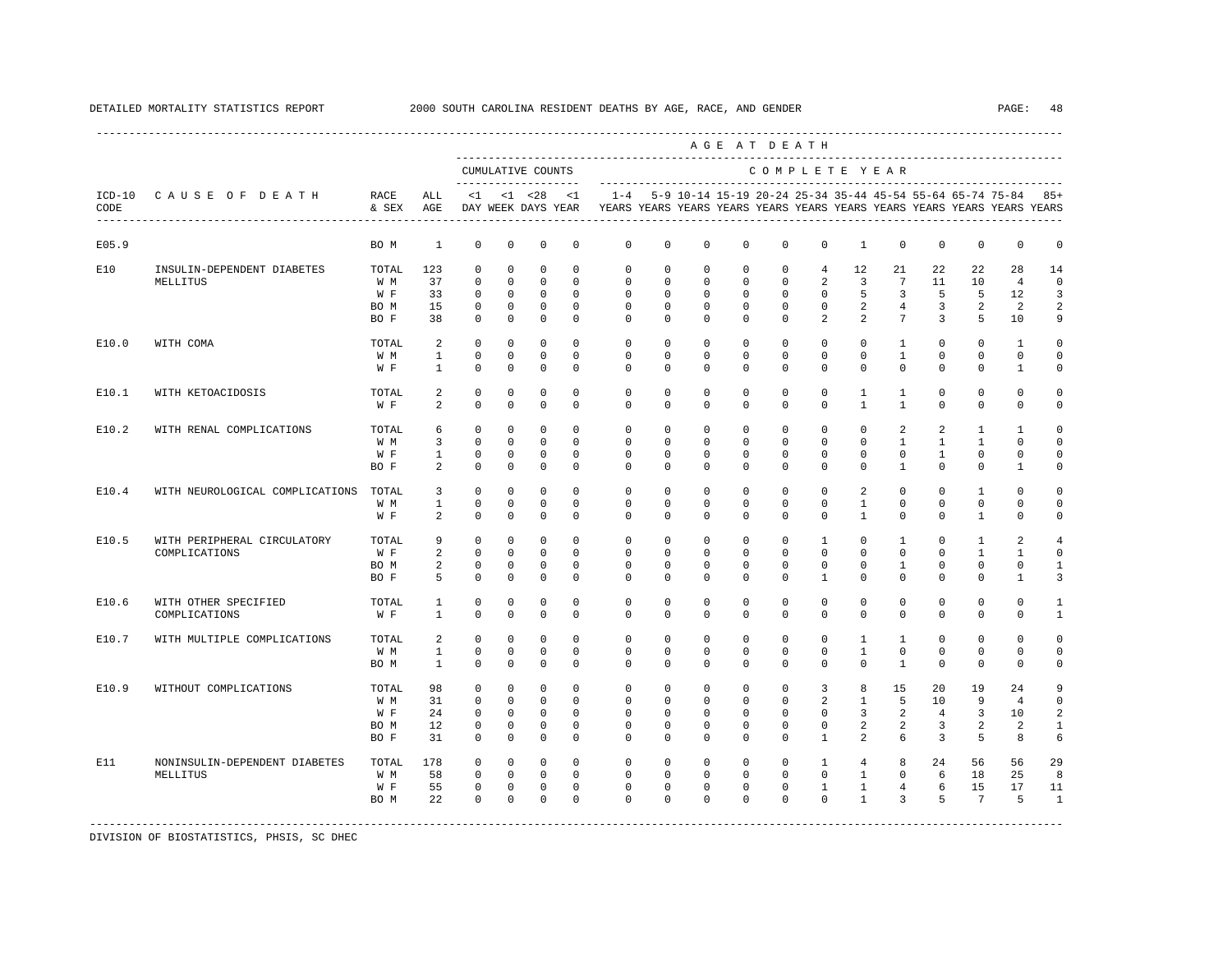|                                 |               |                                |                         |                         |                                          |                      |                      |                      |                      |                                        | AGE AT DEATH                                                      |                      |                            |                                          |                                |                         |                                                                                                                                          |                             |
|---------------------------------|---------------|--------------------------------|-------------------------|-------------------------|------------------------------------------|----------------------|----------------------|----------------------|----------------------|----------------------------------------|-------------------------------------------------------------------|----------------------|----------------------------|------------------------------------------|--------------------------------|-------------------------|------------------------------------------------------------------------------------------------------------------------------------------|-----------------------------|
|                                 |               |                                |                         |                         | CUMULATIVE COUNTS<br>------------------- |                      |                      |                      |                      |                                        |                                                                   |                      |                            | COMPLETE YEAR                            |                                |                         |                                                                                                                                          |                             |
| ICD-10 CAUSE OF DEATH           | RACE<br>& SEX | ALL<br>AGE                     | <1                      |                         | $< 1$ $< 28$<br>DAY WEEK DAYS YEAR       | <1                   | $1 - 4$              |                      |                      |                                        |                                                                   |                      |                            |                                          |                                |                         | 5-9 10-14 15-19 20-24 25-34 35-44 45-54 55-64 65-74 75-84 85+<br>YEARS YEARS YEARS YEARS YEARS YEARS YEARS YEARS YEARS YEARS YEARS YEARS |                             |
|                                 | BO F          | 43                             | $\mathbf 0$             | $\mathbf 0$             | $\mathbf 0$                              | $\mathbf 0$          | $\mathbf 0$          | $\mathbf 0$          | $\mathbf 0$          | $\mathbf 0$                            | $\mathbf{0}$                                                      | $\mathbf 0$          | $\mathbf{1}$               | $\mathbf{1}$                             | 7                              | 16                      | 9                                                                                                                                        | 9                           |
|                                 | TOTAL         | $\overline{3}$                 | $\Omega$                | $\Omega$                | $\Omega$                                 | $\Omega$             | $\Omega$             | $\Omega$             | $\Omega$             | $\Omega$                               | $\Omega$                                                          | $\Omega$             | $\Omega$                   | $\Omega$                                 | $\Omega$                       | $\Omega$                | 2                                                                                                                                        | 1                           |
|                                 | W F           | $\mathbf{1}$                   | $\Omega$                | $\Omega$                | $\Omega$                                 | $\Omega$             | $\Omega$             | $\Omega$             | $\Omega$             | $\Omega$                               | $\mathbf 0$                                                       | $\Omega$             | $\mathbf 0$                | $\Omega$                                 | $\Omega$                       | $\mathbf 0$             | $\mathbf{1}$                                                                                                                             | $\Omega$                    |
|                                 | BO M<br>BO F  | $\mathbf{1}$<br>$\overline{1}$ | $\mathbf 0$<br>$\Omega$ | $\mathbf 0$<br>$\Omega$ | $\mathbf 0$<br>$\Omega$                  | $\Omega$<br>$\Omega$ | $\Omega$<br>$\Omega$ | $\Omega$<br>$\Omega$ | $\Omega$<br>$\Omega$ | $\Omega$<br>$\Omega$                   | $\mathbf 0$<br>$\Omega$                                           | $\Omega$<br>$\Omega$ | $\Omega$<br>$\Omega$       | $\Omega$<br>$\Omega$                     | $\Omega$<br>$\Omega$           | $\mathbf 0$<br>$\Omega$ | $\mathbf{1}$<br>$\Omega$                                                                                                                 | $\Omega$<br>$\mathbf{1}$    |
|                                 |               |                                |                         |                         |                                          |                      |                      |                      |                      |                                        |                                                                   |                      |                            |                                          |                                |                         |                                                                                                                                          |                             |
| WITH RENAL COMPLICATIONS        | TOTAL         | 5                              | $\Omega$                | $\Omega$                | $\Omega$                                 | $\Omega$             | $\Omega$             | $\Omega$             | $\Omega$             | $\Omega$                               | $\Omega$                                                          | $\Omega$             | $\mathbf{1}$               | $\mathbf{1}$                             | $\mathbf{1}$                   | $\Omega$                | $\overline{a}$                                                                                                                           | $\Omega$                    |
|                                 | W M           | $\overline{a}$                 | $\Omega$                | $\Omega$                | $\Omega$                                 | $\Omega$             | $\Omega$             | $\Omega$             | $\Omega$             | $\Omega$                               | $\Omega$                                                          | $\Omega$             | $\Omega$                   | $\Omega$                                 | $\mathbf{1}$                   | $\Omega$                | $\mathbf{1}$                                                                                                                             | $\Omega$                    |
|                                 | W F           | 2                              | $\Omega$                | $\Omega$                | $\Omega$                                 | $\Omega$             | $\Omega$             | $\Omega$             | $\Omega$             | $\Omega$                               | $\mathbf 0$                                                       | $\Omega$             | $\mathbf{1}$               | $\Omega$                                 | $\Omega$                       | $\Omega$                | $\mathbf{1}$                                                                                                                             | $\Omega$                    |
|                                 | BO M          | $\mathbf{1}$                   | $\Omega$                | 0                       | $\mathbf 0$                              | $\Omega$             | $\Omega$             | $\mathbf 0$          | $\Omega$             | $\Omega$                               | $\Omega$                                                          | $\Omega$             | $\Omega$                   | $\mathbf{1}$                             | $\mathbf 0$                    | 0                       | $\mathbf 0$                                                                                                                              | $\Omega$                    |
| WITH NEUROLOGICAL COMPLICATIONS | TOTAL         | 1                              | 0                       | 0                       | 0                                        | $\mathbf 0$          | 0                    | 0                    | 0                    | $^{\circ}$                             | $\mathbf{0}$                                                      | $\mathbf{0}$         | $\mathbf 0$                | $\mathbf{0}$                             | 1                              | 0                       | 0                                                                                                                                        | $\Omega$                    |
|                                 | W M           | $\mathbf{1}$                   | $^{\circ}$              | 0                       | $\mathbf 0$                              | $\mathbf 0$          | $\mathbf 0$          | $\mathbf 0$          | $\mathbf 0$          | $\mathbf 0$                            | $\mathbf 0$                                                       | $\mathbf{0}$         | $\mathbf 0$                | $\mathbf 0$                              | $\mathbf{1}$                   | $\mathbf 0$             | 0                                                                                                                                        | $\Omega$                    |
| WITH PERIPHERAL CIRCULATORY     | TOTAL         | 37                             | 0                       | $\mathbf 0$             | $\mathbf 0$                              | $\Omega$             | $\Omega$             | $\Omega$             | $\Omega$             | $\Omega$                               | $\mathbf{0}$                                                      | $\mathbf 0$          | $\mathbf{1}$               | $\mathbf{1}$                             | 6                              | 12                      | 10                                                                                                                                       |                             |
|                                 | W M           | 10                             | $\mathbf 0$             | $\mathbf 0$             | $\mathbf 0$                              | $\Omega$             | $\mathbf 0$          | $\mathbf 0$          | $\mathbf 0$          | $\mathbf 0$                            | $\mathbf 0$                                                       | $\mathbf 0$          | $\mathbf 0$                | $\mathbf 0$                              | 2                              | $\mathbf{1}$            | 5                                                                                                                                        |                             |
|                                 | W F           | 9                              | $\mathbf 0$             | $^{\circ}$              | $\mathbf 0$                              | $\Omega$             | $\Omega$             | $\Omega$             | $\Omega$             | $\Omega$                               | $\mathbf 0$                                                       | $\Omega$             | $\mathbf 0$                | $\mathbf 0$                              | $\mathbf{1}$                   | 4                       | 2                                                                                                                                        | $\overline{a}$              |
|                                 | BO M          | $7\phantom{.0}$                | $\mathbf 0$             | $\mathbf 0$             | $\mathbf 0$                              | $\Omega$             | $\mathbf 0$          | $\Omega$             | $\Omega$             | $\mathbf 0$                            | $\mathbf 0$                                                       | $\mathbf 0$          | $\mathbf{1}$               | $\mathbf{1}$                             | 2                              | 2                       | $\mathbf{1}$                                                                                                                             | $\Omega$                    |
|                                 | BO F          | 11                             | $\mathbf 0$             | $\mathbf 0$             | $\mathbf 0$                              | $\mathbf 0$          | $\Omega$             | $\mathbf 0$          | $\Omega$             | $\mathbf 0$                            | $\mathbf 0$                                                       | $\mathbf{0}$         | $\mathbf 0$                | $\mathbf 0$                              | $\mathbf{1}$                   | 5                       | $\overline{a}$                                                                                                                           | 3                           |
| WITH OTHER SPECIFIED            | TOTAL         | $\overline{4}$                 | $\Omega$                | $\Omega$                | $\Omega$                                 | $\Omega$             | $\Omega$             | $\Omega$             | $\Omega$             | $\Omega$                               | $\Omega$                                                          | $\Omega$             | $\Omega$                   | $\Omega$                                 | $\Omega$                       | $\mathfrak{D}$          | $\overline{1}$                                                                                                                           | 1                           |
|                                 | BO M          | 2                              | $\mathbf 0$             | $\mathbf 0$             | $\mathbf 0$                              | $\mathbf 0$          | $\mathbf 0$          | $\mathbf 0$          | $\mathbf 0$          | $\mathbf 0$                            | $\mathbf 0$                                                       | $\mathbf 0$          | $\mathbf 0$                | $\mathbf 0$                              | $\mathbf 0$                    | $\mathbf{1}$            | $\mathbf{1}$                                                                                                                             | $\mathbf 0$                 |
|                                 | BO F          | $\overline{a}$                 | $\Omega$                | $\mathbf 0$             | $\Omega$                                 | $\Omega$             | $\Omega$             | $\Omega$             | $\Omega$             | $\Omega$                               | $\Omega$                                                          | $\Omega$             | $\Omega$                   | $\Omega$                                 | $\Omega$                       | $\mathbf{1}$            | $\mathbf 0$                                                                                                                              | $\mathbf{1}$                |
| WITH MULTIPLE COMPLICATIONS     | TOTAL         | 3                              | $\mathbf 0$             | $\Omega$                | $\Omega$                                 | $\Omega$             | $\Omega$             | $\Omega$             | $\Omega$             | $\Omega$                               | $\Omega$                                                          | $\Omega$             | $\Omega$                   | $\mathbf 0$                              | $\Omega$                       | 2                       | $\overline{1}$                                                                                                                           | $\cap$                      |
|                                 | W M           | $\overline{1}$                 | $\Omega$                | $\Omega$                | $\Omega$                                 | $\Omega$             | $\Omega$             | $\Omega$             | $\Omega$             | $\Omega$                               | $\Omega$                                                          | $\Omega$             | $\Omega$                   | $\Omega$                                 | $\Omega$                       | $\mathbf{1}$            | $\Omega$                                                                                                                                 | $\Omega$                    |
|                                 | W F           | $\mathbf{1}$                   | $\mathbf 0$             | $\mathbf 0$             | $\mathbf 0$                              | $\Omega$             | $\Omega$             | $\Omega$             | $\Omega$             | $\Omega$                               | $\mathbf 0$                                                       | $\mathbf{0}$         | $\mathbf 0$                | $\mathbf 0$                              | $\Omega$                       | $\mathbf{1}$            | $\mathbf 0$                                                                                                                              | $\Omega$                    |
|                                 | BO M          | $\overline{1}$                 | $\Omega$                | $\Omega$                | $\Omega$                                 | $\Omega$             | $\Omega$             | $\Omega$             | $\Omega$             | $\Omega$                               | $\Omega$                                                          | $\Omega$             | $\Omega$                   | $\Omega$                                 | $\Omega$                       | $\Omega$                | $\mathbf{1}$                                                                                                                             | $\Omega$                    |
| WITHOUT COMPLICATIONS           | TOTAL         | 125                            | $^{\circ}$              | $\mathbf 0$             | 0                                        | $\mathbf 0$          | $\mathbf 0$          | 0                    | $\mathbf 0$          | $\mathbf 0$                            | $\mathbf{0}$                                                      | 1                    | 2                          | 6                                        | 16                             | 40                      | 40                                                                                                                                       | 20                          |
|                                 | W M           | 44                             | 0                       | 0                       | $\mathbf 0$                              | $\Omega$             | 0                    | 0                    | 0                    | $^{\circ}$                             | $\mathbf{0}$                                                      | $\mathbf 0$          | $\mathbf{1}$               | 0                                        | 2                              | 16                      | 19                                                                                                                                       | 6                           |
|                                 | W F           | 42                             | $^{\circ}$              | 0                       | $\Omega$                                 | $\Omega$             | $\Omega$             | $\Omega$             | $\Omega$             | $\Omega$                               | $\Omega$                                                          | $\mathbf{1}$         | $\Omega$                   | $\overline{4}$                           | 5                              | 10                      | 13                                                                                                                                       | 9                           |
|                                 | BO M          | 10                             | 0                       | 0                       | $\mathbf 0$                              | $\mathbf 0$          | 0                    | 0                    | 0                    | $\mathbf 0$                            | $\mathbb O$                                                       | $\mathbf 0$          | 0                          | $\mathbf{1}$                             | 3                              | $\overline{4}$          | 1                                                                                                                                        | $\mathbf{1}$                |
|                                 | BO F          | 29                             | $\Omega$                | $\Omega$                | $\mathbf 0$                              | $\Omega$             | $\Omega$             | $\Omega$             | $\Omega$             | $\mathbf 0$                            | $\mathbf 0$                                                       | $\mathbf{0}$         | $\mathbf{1}$               | $\mathbf{1}$                             | 6                              | 10                      | 7                                                                                                                                        |                             |
| OTHER SPECIFIED DIABETES        | TOTAL         | 1                              | $\mathbf 0$             | $\mathbf 0$             | $\mathbf 0$                              | $\mathbf 0$          | $\mathbf 0$          | $\mathbf 0$          | $\Omega$             | $\mathbf 0$                            | $\mathbf 0$                                                       | $\mathbf{0}$         | $\mathbf 0$                | $\mathbf 0$                              | $\mathbf{1}$                   | 0                       | $\mathbf 0$                                                                                                                              | 0                           |
|                                 | W M           | $\mathbf{1}$                   | $\Omega$                | $\Omega$                | $\Omega$                                 | $\Omega$             | $\Omega$             | $\Omega$             | $\Omega$             | $\Omega$                               | $\Omega$                                                          | $\mathbf 0$          | $\Omega$                   | $\Omega$                                 | $\mathbf{1}$                   | $\mathbf 0$             | 0                                                                                                                                        | $\cap$                      |
| WITHOUT COMPLICATIONS           | TOTAL         | 1                              | $\Omega$                | $\Omega$                | $\mathbf 0$                              | $\Omega$             | $\Omega$             | $\Omega$             | $\Omega$             | $\Omega$                               | $\mathbf{0}$                                                      | $\Omega$             | $\Omega$                   | $\Omega$                                 | $\overline{1}$                 | $\mathbf 0$             | $\Omega$                                                                                                                                 | $\Omega$                    |
|                                 | W M           | $\overline{1}$                 | $\Omega$                | $\Omega$                | $\Omega$                                 | $\Omega$             | $\Omega$             | $\Omega$             | $\Omega$             | $\Omega$                               | $\Omega$                                                          | $\Omega$             | $\Omega$                   | $\Omega$                                 | $\mathbf{1}$                   | $\Omega$                | $\Omega$                                                                                                                                 | $\Omega$                    |
| UNSPECIFIED DIABETES MELLITUS   |               |                                | $\Omega$                | $\Omega$                | $\Omega$                                 | $\mathbf{1}$         | $\Omega$             |                      | $\Omega$             |                                        |                                                                   |                      |                            |                                          |                                |                         |                                                                                                                                          | 143                         |
|                                 |               |                                | $\Omega$                | $\Omega$                | $\Omega$                                 | $\Omega$             | $\Omega$             |                      |                      |                                        |                                                                   |                      |                            |                                          |                                |                         |                                                                                                                                          | 33                          |
|                                 | W F           |                                | $\mathbf 0$             | $\mathbf 0$             | $\mathbf{0}$                             | $\mathbf 0$          | $\mathbf 0$          |                      |                      |                                        | $\mathbf{1}$                                                      |                      |                            |                                          |                                |                         |                                                                                                                                          | 53                          |
|                                 | BO M          | 158                            | $\Omega$                | $\Omega$                | $\Omega$                                 | $\mathbf{1}$         | $\Omega$             | $\Omega$             | $\Omega$             | $\Omega$                               | $\mathbf{1}$                                                      |                      |                            |                                          |                                |                         | 36                                                                                                                                       | 8                           |
|                                 |               | TOTAL<br>W M                   | 900<br>234<br>241       |                         |                                          |                      |                      |                      |                      | $\mathbf 0$<br>$\Omega$<br>$\mathbf 0$ | $\mathbf 0$<br>$\Omega$<br>$\Omega$<br>$\mathbf 0$<br>$\mathbf 0$ |                      | $\overline{3}$<br>$\Omega$ | 9<br>2<br>$\overline{a}$<br>$\mathbf{1}$ | 17<br>7<br>$\overline{3}$<br>5 | 92<br>20<br>13<br>30    | 142<br>227<br>38<br>61<br>32<br>34                                                                                                       | 266<br>73<br>78<br>59<br>42 |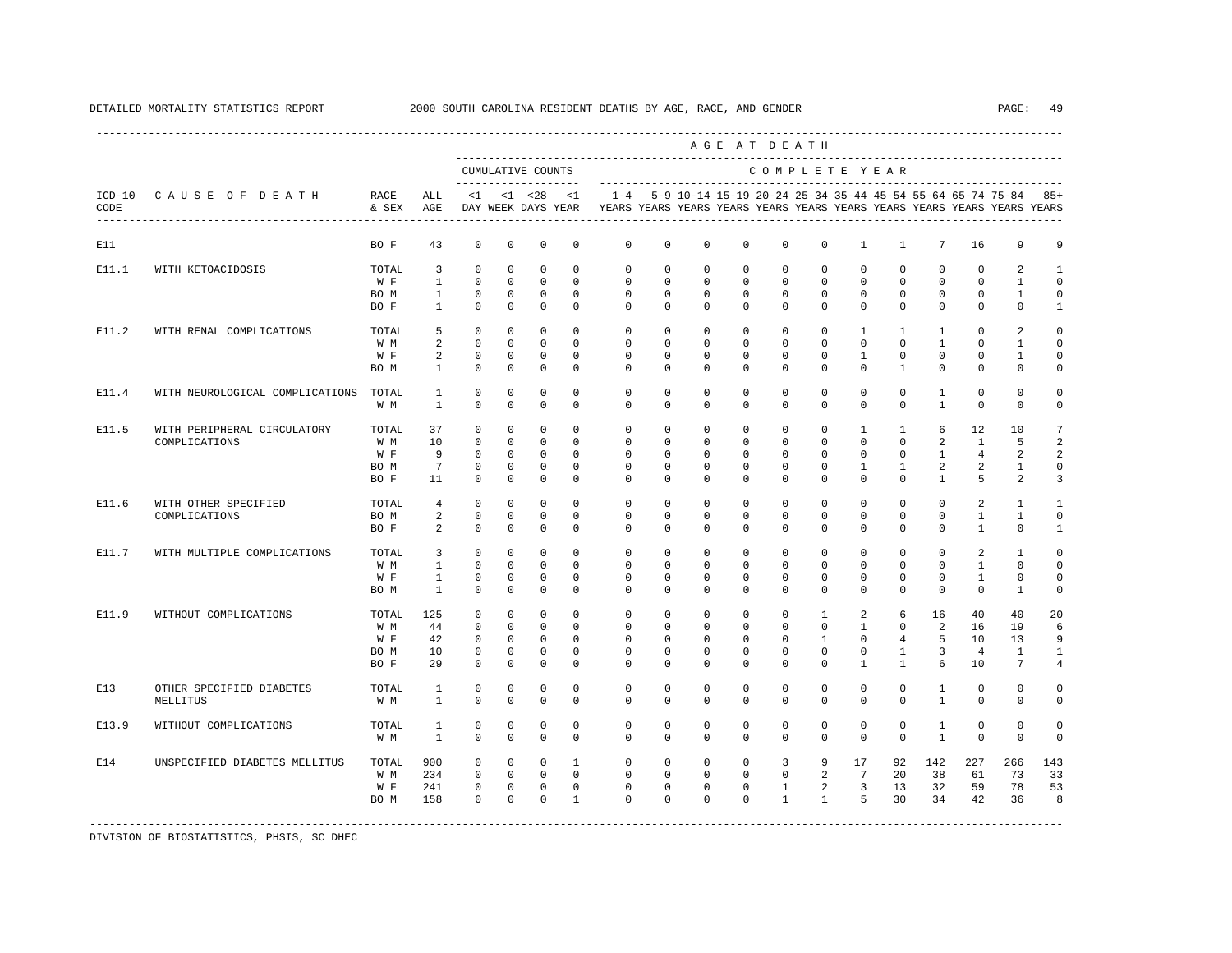|       |                                 |               |                 |             |             |                                          |                |              |              |             | AGE AT DEATH |               |                |                |                |                |                |                                                                                                                                      |                |
|-------|---------------------------------|---------------|-----------------|-------------|-------------|------------------------------------------|----------------|--------------|--------------|-------------|--------------|---------------|----------------|----------------|----------------|----------------|----------------|--------------------------------------------------------------------------------------------------------------------------------------|----------------|
|       |                                 |               |                 |             |             | CUMULATIVE COUNTS<br>------------------- |                |              |              |             |              | COMPLETE YEAR |                |                |                |                |                |                                                                                                                                      |                |
| CODE  | ICD-10 CAUSE OF DEATH           | RACE<br>& SEX | ALL<br>AGE      | <1          |             | $< 1$ $< 28$<br>DAY WEEK DAYS YEAR       | <1             | $1 - 4$      |              |             |              |               |                |                |                |                |                | 5-9 10-14 15-19 20-24 25-34 35-44 45-54 55-64 65-74 75-84<br>YEARS YEARS YEARS YEARS YEARS YEARS YEARS YEARS YEARS YEARS YEARS YEARS | $85+$          |
| E14   |                                 | BO F          | 267             | $\mathbf 0$ | $\mathbf 0$ | $\mathbf 0$                              | $\mathbf 0$    | $\mathbf 0$  | $\mathbf 0$  | $\mathbf 0$ | $\mathbf 0$  | $\mathbf{1}$  | $\overline{4}$ | 2              | 29             | 38             | 65             | 79                                                                                                                                   | 49             |
| E14.0 | WITH COMA                       | TOTAL         | 15              | $\Omega$    | $\Omega$    | $\Omega$                                 | $\Omega$       | $\Omega$     | $\Omega$     | $\Omega$    | $\Omega$     | $\Omega$      | $\overline{1}$ | 2              | 5              | $\mathbf{1}$   | $\mathbf{1}$   | 3                                                                                                                                    |                |
|       |                                 | W M           | $\mathbf{1}$    | $\Omega$    | $\mathbf 0$ | $\Omega$                                 | $\Omega$       | $\mathbf 0$  | $\mathbf 0$  | $\Omega$    | $\mathbf 0$  | $\mathbf 0$   | $\mathbf{0}$   | $\mathbf{1}$   | $\mathbf 0$    | $\Omega$       | $\mathbf 0$    | $\Omega$                                                                                                                             | $\Omega$       |
|       |                                 | W F           | 5               | $\Omega$    | $\mathbf 0$ | $\mathbf{0}$                             | $\Omega$       | $\Omega$     | $\Omega$     | $\Omega$    | $\Omega$     | $\mathbf 0$   | $\Omega$       | $\Omega$       | $\mathbf{1}$   | $\Omega$       | $\mathbf{1}$   | 2                                                                                                                                    | $\mathbf{1}$   |
|       |                                 | BO M          | 6               | $\mathbf 0$ | 0           | $\mathbf{0}$                             | $\Omega$       | $\Omega$     | $\Omega$     | $\Omega$    | $\Omega$     | $\mathbf 0$   | 1              | $\mathbf{1}$   | 3              | $\mathbf 0$    | $\Omega$       | $\mathbf 0$                                                                                                                          | 1              |
|       |                                 | BO F          | 3               | $\Omega$    | $\Omega$    | $\Omega$                                 | $\Omega$       | $\Omega$     | $\Omega$     | $\Omega$    | $\Omega$     | $\Omega$      | $\Omega$       | $\Omega$       | $\mathbf{1}$   | $\mathbf{1}$   | $\Omega$       | $\mathbf{1}$                                                                                                                         | $\Omega$       |
| E14.1 | WITH KETOACIDOSIS               | TOTAL         | 34              | $\Omega$    | $\Omega$    | $\Omega$                                 | $\overline{1}$ | $\Omega$     | $\Omega$     | $\Omega$    | $\Omega$     | 3             | 5              | $\overline{4}$ | $\overline{a}$ | $\overline{a}$ | 5              | 7                                                                                                                                    | 5              |
|       |                                 | W M           | $7\overline{ }$ | $\Omega$    | $\Omega$    | $\Omega$                                 | $\Omega$       | $\Omega$     | $\Omega$     | $\Omega$    | $\Omega$     | $\Omega$      | $\mathbf{1}$   | $\mathbf{1}$   | $\Omega$       | $\Omega$       | $\mathfrak{D}$ | $\mathbf{1}$                                                                                                                         |                |
|       |                                 | W F           | 9               | $\Omega$    | 0           | $\Omega$                                 | $\Omega$       | $\Omega$     | $\Omega$     | $\Omega$    | $\Omega$     | $\mathbf{1}$  | 2              | $\Omega$       | 1              | $\Omega$       | 1              | 3                                                                                                                                    | $\mathbf{1}$   |
|       |                                 | BO M          | 6               | 0           | 0           | $\mathbf 0$                              | $\mathbf{1}$   | 0            | 0            | 0           | $\mathbf 0$  | $\mathbf{1}$  | $\mathbf 0$    | 2              | $\mathbf 0$    | $\mathbf 0$    | $\mathbf{1}$   | 1                                                                                                                                    | 0              |
|       |                                 | BO F          | 12              | $^{\circ}$  | $^{\circ}$  | $\mathbf 0$                              | $\mathbf 0$    | 0            | 0            | $\Omega$    | 0            | 1             | 2              | $\mathbf{1}$   | 1              | $\overline{2}$ | $\mathbf{1}$   | 2                                                                                                                                    | 2              |
| E14.2 | WITH RENAL COMPLICATIONS        | TOTAL         | 26              | $^{\circ}$  | $\mathbf 0$ | $\mathbf 0$                              | $\Omega$       | $\mathbf 0$  | $\mathbf 0$  | $\Omega$    | 0            | $\mathbf 0$   | $\mathbf{0}$   | $\mathbf 0$    | $\mathbf{1}$   | 6              | 12             | 6                                                                                                                                    | 1              |
|       |                                 | W M           | $7\phantom{.0}$ | $\Omega$    | $\mathbf 0$ | $\Omega$                                 | $\Omega$       | $\Omega$     | $\Omega$     | $\Omega$    | $\Omega$     | $\mathbf 0$   | $\mathbf 0$    | $\mathbf 0$    | $\mathbf 0$    | $\overline{a}$ | $\overline{4}$ | 1                                                                                                                                    | $\Omega$       |
|       |                                 | W F           | 6               | $^{\circ}$  | $^{\circ}$  | $\mathbf 0$                              | $\Omega$       | $\mathbf{0}$ | 0            | 0           | $^{\circ}$   | $\mathbf 0$   | $\mathbf 0$    | $\mathbf 0$    | $\mathbf 0$    | $\mathbf 0$    | 3              | 2                                                                                                                                    | 1              |
|       |                                 | BO M          | 9               | $^{\circ}$  | $^{\circ}$  | $\mathbf 0$                              | $\Omega$       | 0            | 0            | $\mathbf 0$ | $\mathbf 0$  | $\mathbf{0}$  | $\mathbf 0$    | $\mathbf 0$    | $\mathbf{1}$   | 3              | 3              | 2                                                                                                                                    | $\mathbf 0$    |
|       |                                 | BO F          | $\overline{4}$  | $\Omega$    | $\Omega$    | $\Omega$                                 | $\Omega$       | $\Omega$     | $\Omega$     | $\Omega$    | $\Omega$     | $\Omega$      | $\Omega$       | $\Omega$       | $\Omega$       | $\overline{1}$ | 2              | $\mathbf{1}$                                                                                                                         | $\Omega$       |
| E14.4 | WITH NEUROLOGICAL COMPLICATIONS | TOTAL         | $\overline{a}$  | $\mathbf 0$ | $\mathbf 0$ | $\mathbf 0$                              | $\Omega$       | $\Omega$     | $\mathbf 0$  | $\Omega$    | $\mathbf 0$  | $\mathbf 0$   | $\mathbf{0}$   | $\Omega$       | $\circ$        | $\overline{2}$ | $\mathbf 0$    | $\mathbf{0}$                                                                                                                         | $\mathbf 0$    |
|       |                                 | BO M          | $\mathfrak{D}$  | $\Omega$    | $\Omega$    | $\Omega$                                 | $\Omega$       | $\Omega$     | $\Omega$     | $\Omega$    | $\Omega$     | $\Omega$      | $\Omega$       | $\Omega$       | $\Omega$       | $\mathfrak{D}$ | $\Omega$       | $\Omega$                                                                                                                             | $\Omega$       |
| E14.5 | WITH PERIPHERAL CIRCULATORY     | TOTAL         | 120             | $\mathbf 0$ | $\mathbf 0$ | $\mathbf 0$                              | $\Omega$       | $\Omega$     | $\mathbf 0$  | $\Omega$    | $\mathbf 0$  | $\mathbf 0$   | $\mathbf{0}$   | 1              | 8              | 16             | 31             | 34                                                                                                                                   | 30             |
|       | COMPLICATIONS                   | W M           | 29              | $\Omega$    | $\Omega$    | $\Omega$                                 | $\Omega$       | $\Omega$     | $\Omega$     | $\Omega$    | $\Omega$     | $\Omega$      | $\Omega$       | $\mathbf{1}$   | $\Omega$       | 3              | 8              | 12                                                                                                                                   | 5              |
|       |                                 | W F           | 27              | $\Omega$    | $\Omega$    | $\Omega$                                 | $\Omega$       | $\Omega$     | $\Omega$     | $\Omega$    | $\Omega$     | $\Omega$      | $\Omega$       | $\mathbf 0$    | $\Omega$       | $\overline{4}$ | 6              | 6                                                                                                                                    | 11             |
|       |                                 | BO M          | 18              | $\mathbf 0$ | $\mathbf 0$ | $\Omega$                                 | $\Omega$       | $\Omega$     | $\Omega$     | $\Omega$    | $\Omega$     | $\mathbf 0$   | $\Omega$       | $\mathbf 0$    | 5              | $\mathbf{1}$   | $\overline{4}$ | 5                                                                                                                                    | $\overline{3}$ |
|       |                                 | BO F          | 46              | $\Omega$    | $\Omega$    | $\Omega$                                 | $\Omega$       | $\Omega$     | $\Omega$     | $\Omega$    | $\Omega$     | $\Omega$      | $\mathbf 0$    | $\Omega$       | 3              | 8              | 13             | 11                                                                                                                                   | 11             |
| E14.6 | WITH OTHER SPECIFIED            | TOTAL         | 2               | $\mathbf 0$ | $\mathbf 0$ | $\mathbf 0$                              | $\Omega$       | $\mathbf 0$  | $\mathbf{0}$ | $\mathbf 0$ | $\mathbf 0$  | $\mathbf 0$   | $\mathbf{0}$   | $\mathbf{0}$   | $\circ$        | $\mathbf{1}$   | $\mathbf 0$    | $\mathbf{1}$                                                                                                                         | 0              |
|       | COMPLICATIONS                   | W F           | $\mathbf{1}$    | $\mathbf 0$ | 0           | $\mathbf 0$                              | 0              | $\mathbf{0}$ | $^{\circ}$   | 0           | $\mathbf 0$  | $\mathbf 0$   | $\mathbf 0$    | $\mathbf 0$    | $\mathbf 0$    | $\mathbf{1}$   | $\mathbf 0$    | $\circ$                                                                                                                              | $\mathbf 0$    |
|       |                                 | BO F          | 1               | $\Omega$    | $^{\circ}$  | $\mathbf 0$                              | $\Omega$       | $\Omega$     | $^{\circ}$   | 0           | 0            | $\mathbf{0}$  | $\circ$        | $^{\circ}$     | $\mathbf{0}$   | $\mathbf{0}$   | $\mathbf{0}$   | 1                                                                                                                                    | 0              |
| E14.7 | WITH MULTIPLE COMPLICATIONS     | TOTAL         | 9               | $\mathbf 0$ | $\mathbf 0$ | $\mathbf 0$                              | $\mathbf 0$    | $\mathbf 0$  | 0            | $\mathbf 0$ | $\mathbf 0$  | $\mathbb O$   | 0              | $\mathbf 0$    | $\mathbf 0$    | 2              | 3              | 3                                                                                                                                    | 1              |
|       |                                 | W M           | $\overline{a}$  | $\mathbf 0$ | $\mathbf 0$ | $\mathbf 0$                              | $\Omega$       | $\mathbf 0$  | 0            | 0           | $\mathbf 0$  | $\mathbf{0}$  | $\mathbf{0}$   | $\mathbf 0$    | $\mathbf 0$    | 0              | $\mathbf{1}$   | 1                                                                                                                                    | $\Omega$       |
|       |                                 | W F           | 3               | $\circ$     | $^{\circ}$  | $\mathbf 0$                              | $\mathbf 0$    | $\mathbf 0$  | $^{\circ}$   | 0           | $^{\circ}$   | $\mathbf{0}$  | $\mathbf{0}$   | $\mathbf 0$    | $\mathbf 0$    | 1              | 1              | 0                                                                                                                                    | 1              |
|       |                                 | BO M          | $\mathbf{1}$    | $\mathbf 0$ | $^{\circ}$  | $\mathbf 0$                              | $\mathbf 0$    | $\mathbf 0$  | 0            | $\mathbf 0$ | $\mathbf 0$  | $\mathbf 0$   | $\mathbf 0$    | $\mathbf 0$    | $\mathbf 0$    | $\mathbf{1}$   | 0              | 0                                                                                                                                    | $\Omega$       |
|       |                                 | BO F          | $\overline{3}$  | $\Omega$    | $\Omega$    | $\Omega$                                 | $\Omega$       | $\Omega$     | $\Omega$     | $\Omega$    | $\Omega$     | $\Omega$      | $\mathbf{0}$   | $\Omega$       | $\Omega$       | $\Omega$       | $\mathbf{1}$   | 2                                                                                                                                    | $\Omega$       |
| E14.8 | WITH UNSPECIFIED COMPLICATIONS  | TOTAL         | 1               | $\Omega$    | $\Omega$    | $\Omega$                                 | $\Omega$       | $\Omega$     | $\Omega$     | $\Omega$    | $\Omega$     | $\Omega$      | $\mathbf 0$    | $\Omega$       | $\Omega$       | $\Omega$       | $\Omega$       | $\overline{1}$                                                                                                                       | $\Omega$       |
|       |                                 | BO M          | $\overline{1}$  | $\Omega$    | $\Omega$    | $\Omega$                                 | $\Omega$       | $\Omega$     | $\Omega$     | $\Omega$    | $\Omega$     | $\Omega$      | $\Omega$       | $\Omega$       | $\Omega$       | $\Omega$       | $\Omega$       | $\overline{1}$                                                                                                                       | $\Omega$       |
| E14.9 | WITHOUT COMPLICATIONS           | TOTAL         | 691             | $\Omega$    | $\Omega$    | $\mathbf{0}$                             | $\Omega$       | $\Omega$     | $\mathbf 0$  | $\mathbf 0$ | $\mathbf 0$  | $\circ$       | 3              | 10             | 76             | 112            | 175            | 211                                                                                                                                  | 104            |
|       |                                 | W M           | 188             | $\Omega$    | $\Omega$    | $\Omega$                                 | $\Omega$       | $\Omega$     | $\Omega$     | $\Omega$    | $\Omega$     | $\Omega$      | $\overline{1}$ | $\overline{4}$ | 20             | 33             | 46             | 58                                                                                                                                   | 26             |
|       |                                 | W F           | 190             | $\mathbf 0$ | $\mathbf 0$ | $\mathbf{0}$                             | $\mathbf 0$    | $\mathbf 0$  | $\mathbf 0$  | 0           | $\mathbf 0$  | $\mathbf 0$   | $\mathbf{0}$   | $\overline{3}$ | 11             | 26             | 47             | 65                                                                                                                                   | 38             |
|       |                                 | BO M          | 115             | $\Omega$    | $\Omega$    | $\Omega$                                 | $\Omega$       | $\Omega$     | $\Omega$     | $\Omega$    | $\Omega$     | $\Omega$      | $\Omega$       | 2              | 21             | 27             | 34             | 27                                                                                                                                   | $\overline{4}$ |
|       |                                 |               |                 |             |             |                                          |                |              |              |             |              |               |                |                |                |                |                |                                                                                                                                      |                |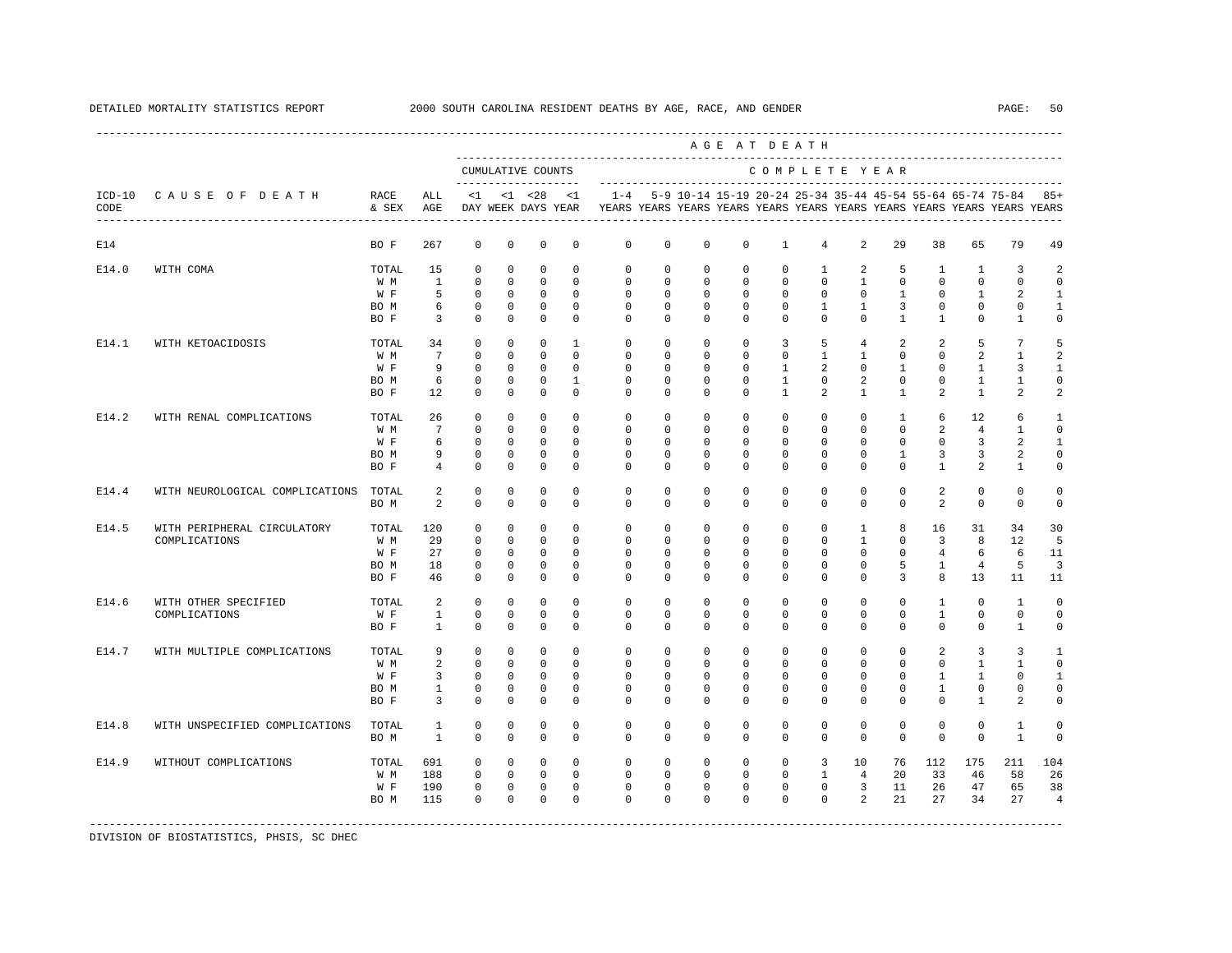|       |                                        |               |                                |                            |                            |                                          |                         |                         |                             |                                                                                                                                      |                           | AGE AT DEATH            |                            |                         |                         |                        |                             |                               |                          |
|-------|----------------------------------------|---------------|--------------------------------|----------------------------|----------------------------|------------------------------------------|-------------------------|-------------------------|-----------------------------|--------------------------------------------------------------------------------------------------------------------------------------|---------------------------|-------------------------|----------------------------|-------------------------|-------------------------|------------------------|-----------------------------|-------------------------------|--------------------------|
|       |                                        |               |                                |                            |                            | CUMULATIVE COUNTS<br>------------------- |                         |                         |                             | -----------------                                                                                                                    |                           | COMPLETE YEAR           |                            |                         |                         |                        |                             |                               |                          |
| CODE  | ICD-10 CAUSE OF DEATH                  | RACE<br>& SEX | ALL<br>AGE                     | $\leq$ 1                   |                            | $< 1$ $< 28$<br>DAY WEEK DAYS YEAR       | <1                      | $1 - 4$                 |                             | 5-9 10-14 15-19 20-24 25-34 35-44 45-54 55-64 65-74 75-84<br>YEARS YEARS YEARS YEARS YEARS YEARS YEARS YEARS YEARS YEARS YEARS YEARS |                           |                         |                            |                         |                         |                        |                             |                               | $85+$                    |
| E14.9 |                                        | BO F          | 198                            | $\mathbf 0$                | $\mathbf 0$                | $\mathbf 0$                              | $\mathbf 0$             | $\mathbf{0}$            | $\mathbf 0$                 | $\mathbf 0$                                                                                                                          | $\mathbf 0$               | $\mathbf 0$             | 2                          | $\mathbf{1}$            | 24                      | 26                     | 48                          | 61                            | 36                       |
| E16   | OTHER DISORDERS OF PANCREATIC          | TOTAL         | $\overline{4}$                 | $\mathbf 0$                | $\mathbf 0$                | $\circ$                                  | $\Omega$                | $\circ$                 | $\Omega$                    | $\circ$                                                                                                                              | $\Omega$                  | $\Omega$                | $\Omega$                   | $\Omega$                | $\Omega$                | $\circ$                | 1                           | 3                             | $\circ$                  |
|       | INTERNAL SECRETION                     | W F<br>BO F   | $\mathbf{1}$<br>$\overline{3}$ | $\mathbf 0$<br>$\mathbf 0$ | $\mathbf 0$<br>$\mathbf 0$ | $\mathbf 0$<br>$\mathbf 0$               | $\mathbf 0$<br>$\Omega$ | $\circ$<br>$\Omega$     | $\circ$<br>$\Omega$         | $\mathbf 0$<br>$\Omega$                                                                                                              | $\mathbf 0$<br>$\Omega$   | $\circ$<br>$\Omega$     | $\circ$<br>$\Omega$        | $\circ$<br>$\Omega$     | $\mathbf 0$<br>$\Omega$ | $\circ$<br>$\Omega$    | $\mathbf{1}$<br>$\Omega$    | $\mathbf 0$<br>$\overline{3}$ | $\circ$<br>$\mathbf 0$   |
| E16.2 | HYPOGLYCEMIA, UNSPECIFIED              | TOTAL         | $\overline{4}$                 | $\mathbf 0$                | $^{\circ}$                 | $^{\circ}$                               | $^{\circ}$              | $\mathbf 0$             | $^{\circ}$                  | $^{\circ}$                                                                                                                           | 0                         | $\mathbf{0}$            | $\mathbf{0}$               | $\circ$                 | $\circ$                 | $\mathbf{0}$           | 1                           | 3                             | 0                        |
|       |                                        | W F           | $\mathbf{1}$                   | $\mathbf 0$                | $^{\circ}$                 | $\circ$                                  | $\circ$                 | $\circ$                 | $\mathbf 0$                 | $\circ$                                                                                                                              | $\mathbf 0$               | $\circ$                 | $\mathbf 0$                | $\circ$                 | $\mathbf 0$             | $\circ$                | $\mathbf{1}$                | $\mathbf 0$                   | 0                        |
|       |                                        | BO F          | 3                              | $\mathbf 0$                | $^{\circ}$                 | $^{\circ}$                               | $\circ$                 | $\mathbf{0}$            | $^{\circ}$                  | $^{\circ}$                                                                                                                           | 0                         | $\circ$                 | 0                          | $^{\circ}$              | $\circ$                 | $^{\circ}$             | $\mathbf{0}$                | 3                             | $\Omega$                 |
| E21   | HYPERPARATHYROIDISM AND OTHER          | TOTAL         | $\overline{4}$                 | $\mathbf 0$                | $\circ$                    | $^{\circ}$                               | $\circ$                 | $\circ$                 | $\circ$                     | $\circ$                                                                                                                              | $^{\circ}$                | $\circ$                 | $\mathbf{0}$               | $\circ$                 | $\mathbf{0}$            | $\mathbf{0}$           | $\mathbf{0}$                | $\mathbf 0$                   | $\overline{4}$           |
|       | DISORDERS OF PARATHYROID GLAND         | W M           | $\mathbf{1}$                   | $\mathbf 0$                | $^{\circ}$                 | $\mathbf 0$                              | $\circ$                 | $\mathbf 0$             | $\mathbf 0$                 | $^{\circ}$                                                                                                                           | $\mathbf 0$               | $\mathbf 0$             | $\mathbf 0$                | $\mathbf 0$             | $\mathbf 0$             | $\mathbf 0$            | $\mathbf{0}$                | $\mathbf 0$                   | $\mathbf{1}$             |
|       |                                        | W F<br>BO F   | $\mathbf{1}$<br>$\overline{a}$ | $\mathbf 0$<br>$\circ$     | $^{\circ}$<br>$^{\circ}$   | $^{\circ}$<br>$^{\circ}$                 | $^{\circ}$<br>$\Omega$  | $\mathbf 0$<br>$\Omega$ | $\mathbf{0}$<br>$\mathbf 0$ | 0<br>$\Omega$                                                                                                                        | $^{\circ}$<br>$\mathbf 0$ | $\mathbf 0$<br>$\Omega$ | $\mathbf 0$<br>$\mathbf 0$ | $\circ$<br>$\Omega$     | $\circ$<br>$\Omega$     | 0<br>$\Omega$          | $\mathbf 0$<br>$\mathbf{0}$ | $\mathbf 0$<br>$\Omega$       | $\mathbf{1}$<br>2        |
| E21.3 | HYPERPARATHYROIDISM, UNSPECIFIED TOTAL |               | 4                              | $\mathbf 0$                | $\mathbf 0$                | $\circ$                                  | $\Omega$                | $\mathbf{0}$            | $\mathbf 0$                 | $^{\circ}$                                                                                                                           | $\mathbf 0$               | $\mathbf 0$             | $\mathbf 0$                | $\Omega$                | $\mathbf 0$             | $\Omega$               | $\mathbf 0$                 | $\Omega$                      | $\overline{4}$           |
|       |                                        | W M           | $\mathbf{1}$                   | $\mathbf{0}$               | $\circ$                    | $\Omega$                                 | $\Omega$                | $\Omega$                | $\Omega$                    | $\Omega$                                                                                                                             | $\Omega$                  | $\Omega$                | $\Omega$                   | $\Omega$                | $\Omega$                | $\Omega$               | $\Omega$                    | $\Omega$                      | $\mathbf{1}$             |
|       |                                        | W F           | $\mathbf{1}$                   | $\mathbf 0$                | $^{\circ}$                 | $\mathbf 0$                              | $\mathbf{0}$            | $\mathbf 0$             | $\mathbf 0$                 | $^{\circ}$                                                                                                                           | $\mathbf 0$               | $\mathbf{0}$            | $\Omega$                   | $\mathbf 0$             | $\Omega$                | $\Omega$               | $\mathbf 0$                 | $\Omega$                      | $\mathbf{1}$             |
|       |                                        | BO F          | 2                              | $\Omega$                   | $\Omega$                   | $\mathbf{0}$                             | $\Omega$                | $\Omega$                | $\Omega$                    | $\Omega$                                                                                                                             | $\Omega$                  | $\Omega$                | $\Omega$                   | $\Omega$                | $\Omega$                | $\Omega$               | $\Omega$                    | $\Omega$                      | $\overline{\mathcal{L}}$ |
| E22   | HYPERFUNCTION OF PITUITARY GLAND TOTAL |               | $\mathbf{1}$                   | $\mathbf 0$                | $\mathbf 0$                | $\mathbf 0$                              | $^{\circ}$              | $\mathbf 0$             | $\mathbf{0}$                | $^{\circ}$                                                                                                                           | 0                         | $\mathbf{0}$            | $\mathbf{0}$               | $^{\circ}$              | $\circ$                 | 0                      | 1                           | $\mathbf 0$                   | $\Omega$                 |
|       |                                        | W M           | $\mathbf{1}$                   | $\mathbf 0$                | $^{\circ}$                 | $^{\circ}$                               | $^{\circ}$              | $\circ$                 | $\mathbf{0}$                | 0                                                                                                                                    | 0                         | $\mathbf{0}$            | $\mathbf{0}$               | $^{\circ}$              | 0                       | 0                      | 1                           | 0                             | 0                        |
| E22.2 | SYNDROME OF INAPPROPRIATE SECRE- TOTAL |               | 1                              | $\mathbf 0$                | $\mathbf 0$                | $\mathbf 0$                              | $^{\circ}$<br>$\Omega$  | $\mathbf 0$             | $\mathbf 0$                 | $^{\circ}$                                                                                                                           | $\mathbf 0$               | $\mathbf 0$<br>$\Omega$ | $\mathbf 0$                | $\mathbf 0$<br>$\Omega$ | $\mathbf 0$             | $^{\circ}$<br>$\Omega$ | 1                           | $\mathbf 0$                   | $\Omega$<br>$\Omega$     |
|       | TION OF ANTIDIURETIC HORMONE           | W M           | $\mathbf{1}$                   | $\mathbf 0$                | $^{\circ}$                 | $^{\circ}$                               |                         | $\mathbf 0$             | $\Omega$                    | $^{\circ}$                                                                                                                           | $\Omega$                  |                         | $\Omega$                   |                         | $\Omega$                |                        | $\mathbf{1}$                | $\Omega$                      |                          |
| E23   | HYPOFUNCTION AND OTHER DISORDERS TOTAL |               | $\overline{3}$                 | $\mathbf{0}$               | $\mathbf 0$                | $\mathbf{0}$                             | $\mathbf 0$             | $\circ$                 | $\circ$                     | $\mathbf 0$                                                                                                                          | $\circ$                   | $\circ$                 | $\circ$                    | $\circ$                 | $\mathbf 0$             | $\circ$                | $\overline{3}$              | $\mathbf 0$                   | $\mathbf 0$              |
|       | OF THE PITUITARY GLAND                 | BO M          | $\overline{a}$                 | $\circ$                    | $\circ$                    | $\circ$                                  | $\circ$                 | $\circ$                 | $\circ$                     | $\mathbf{0}$                                                                                                                         | $^{\circ}$                | $\mathbf{0}$            | $\circ$                    | $\circ$                 | $^{\circ}$              | $^{\circ}$             | 2                           | $\mathbf{0}$                  | $\mathbf 0$              |
|       |                                        | BO F          | $\mathbf{1}$                   | $\mathbf{0}$               | $\circ$                    | $^{\circ}$                               | $\Omega$                | $\circ$                 | $\circ$                     | $\Omega$                                                                                                                             | $\circ$                   | $\Omega$                | $\mathbf 0$                | $\Omega$                | $\mathbf 0$             | $\Omega$               | $\mathbf{1}$                | $\Omega$                      | 0                        |
| E23.0 | HYPOPITUITARISM                        | TOTAL         | 2                              | $\mathbf 0$                | $^{\circ}$                 | $^{\circ}$                               | $\Omega$                | $\Omega$                | $\Omega$                    | $\Omega$                                                                                                                             | $\Omega$                  | $\Omega$                | $\Omega$                   | $\Omega$                | $\Omega$                | $\Omega$               | 2                           | $\Omega$                      | $\Omega$                 |
|       |                                        | BO M          | $\mathbf{1}$                   | $\mathbf 0$                | $^{\circ}$                 | $^{\circ}$                               | $^{\circ}$              | $\mathbf{0}$            | $\mathbf 0$                 | $^{\circ}$                                                                                                                           | $\mathbf 0$               | $\mathbf 0$             | $\mathbf 0$                | $\mathbf 0$             | $\mathbf 0$             | $\mathbf 0$            | $\mathbf{1}$                | $\Omega$                      | $\Omega$                 |
|       |                                        | BO F          | $\mathbf{1}$                   | $\Omega$                   | $\Omega$                   | $\Omega$                                 | $\Omega$                | $\Omega$                | $\Omega$                    | $\Omega$                                                                                                                             | $\Omega$                  | $\Omega$                | $\Omega$                   | $\Omega$                | $\Omega$                | $\Omega$               | $\overline{1}$              | $\Omega$                      | $\Omega$                 |
| E23.2 | DIABETES INSIPIDUS                     | TOTAL         | 1                              | 0                          | 0                          | $\mathbf 0$                              | $\mathbf 0$             | 0                       | 0                           | 0                                                                                                                                    | 0                         | 0                       | 0                          | 0                       | 0                       | 0                      | 1                           | $\mathbf 0$                   | $\Omega$                 |
|       |                                        | BO M          | $\mathbf{1}$                   | $\mathbf 0$                | 0                          | $^{\circ}$                               | 0                       | $\circ$                 | $\mathbf{0}$                | 0                                                                                                                                    | 0                         | $\mathbf{0}$            | $\mathbf{0}$               | $\circ$                 | 0                       | 0                      | $\mathbf{1}$                | $\mathbf 0$                   | $\Omega$                 |
| E27   | OTHER DISORDERS OF ADRENAL GLAND TOTAL |               | 3                              | $\mathbf 0$                | $^{\circ}$                 | $\mathbf 0$                              | $\mathbf{0}$            | $\mathbf 0$             | $\mathbf 0$                 | $^{\circ}$                                                                                                                           | $\mathbf 0$               | $\mathbf 0$             | $\mathbf 0$                | $\mathbf 0$             | 1                       | 0                      | 1                           | 1                             | $\Omega$                 |
|       |                                        | W F           | $\mathbf{1}$                   | $\mathbf 0$                | $^{\circ}$                 | $\circ$                                  | $\circ$                 | $\mathbf 0$             | $\circ$                     | $\circ$                                                                                                                              | 0                         | $\mathbf{0}$            | $\mathbf{0}$               | $\mathbf{0}$            | 1                       | 0                      | $\mathbf{0}$                | 0                             | $\mathbf 0$              |
|       |                                        | BO M          | $\mathbf{1}$                   | $\mathbf 0$                | 0                          | $\mathbf 0$                              | $\mathbf 0$             | $\mathbb O$             | $^{\circ}$                  | $^{\circ}$                                                                                                                           | 0                         | 0                       | $\mathbf 0$                | 0                       | $\circ$                 | $^{\circ}$             | $\mathbf 0$                 | 1                             | $\Omega$                 |
|       |                                        | BO F          | $\mathbf{1}$                   | $\mathbf 0$                | $^{\circ}$                 | $^{\circ}$                               | $\Omega$                | $\Omega$                | $\Omega$                    | $\Omega$                                                                                                                             | $\Omega$                  | $\Omega$                | $\Omega$                   | $\Omega$                | $\Omega$                | $\Omega$               | $\mathbf{1}$                | $\Omega$                      | $\Omega$                 |
| E27.1 | PRIMARY ADRENOCORTICAL                 | TOTAL         | $\mathbf{1}$                   | $\mathbf 0$                | $^{\circ}$                 | $\mathbf 0$                              | $^{\circ}$              | $\mathbf 0$             | $\mathbf 0$                 | $^{\circ}$                                                                                                                           | $\mathbf 0$               | $\mathbf 0$             | $\mathbf 0$                | $\mathbf 0$             | $\mathbf{1}$            | $\mathbf 0$            | $\mathbf 0$                 | $\mathbf{0}$                  | $\Omega$                 |
|       | INSUFFICIENCY                          | W F           | $\mathbf{1}$                   | $\Omega$                   | $\Omega$                   | $\mathbf{0}$                             | $\Omega$                | $\Omega$                | $\Omega$                    | $\Omega$                                                                                                                             | $\Omega$                  | $\Omega$                | $\Omega$                   | $\Omega$                | $\mathbf{1}$            | $\Omega$               | $\Omega$                    | $\Omega$                      | $\Omega$                 |
| E27.4 | OTHER AND UNSPECIFIED                  | TOTAL         | 2                              | $\mathbf 0$                | $\mathbf 0$                | $\mathbf 0$                              | $\mathbf 0$             | $\mathbf{0}$            | $\mathbf 0$                 | $\mathbf 0$                                                                                                                          | $\mathbf 0$               | $\mathbf{0}$            | $\mathbf 0$                | $\mathbf{0}$            | $\mathbf 0$             | $\mathbf 0$            | $\mathbf{1}$                | $\mathbf{1}$                  | $\Omega$                 |
|       |                                        |               |                                |                            |                            |                                          |                         |                         |                             |                                                                                                                                      |                           |                         |                            |                         |                         |                        |                             |                               |                          |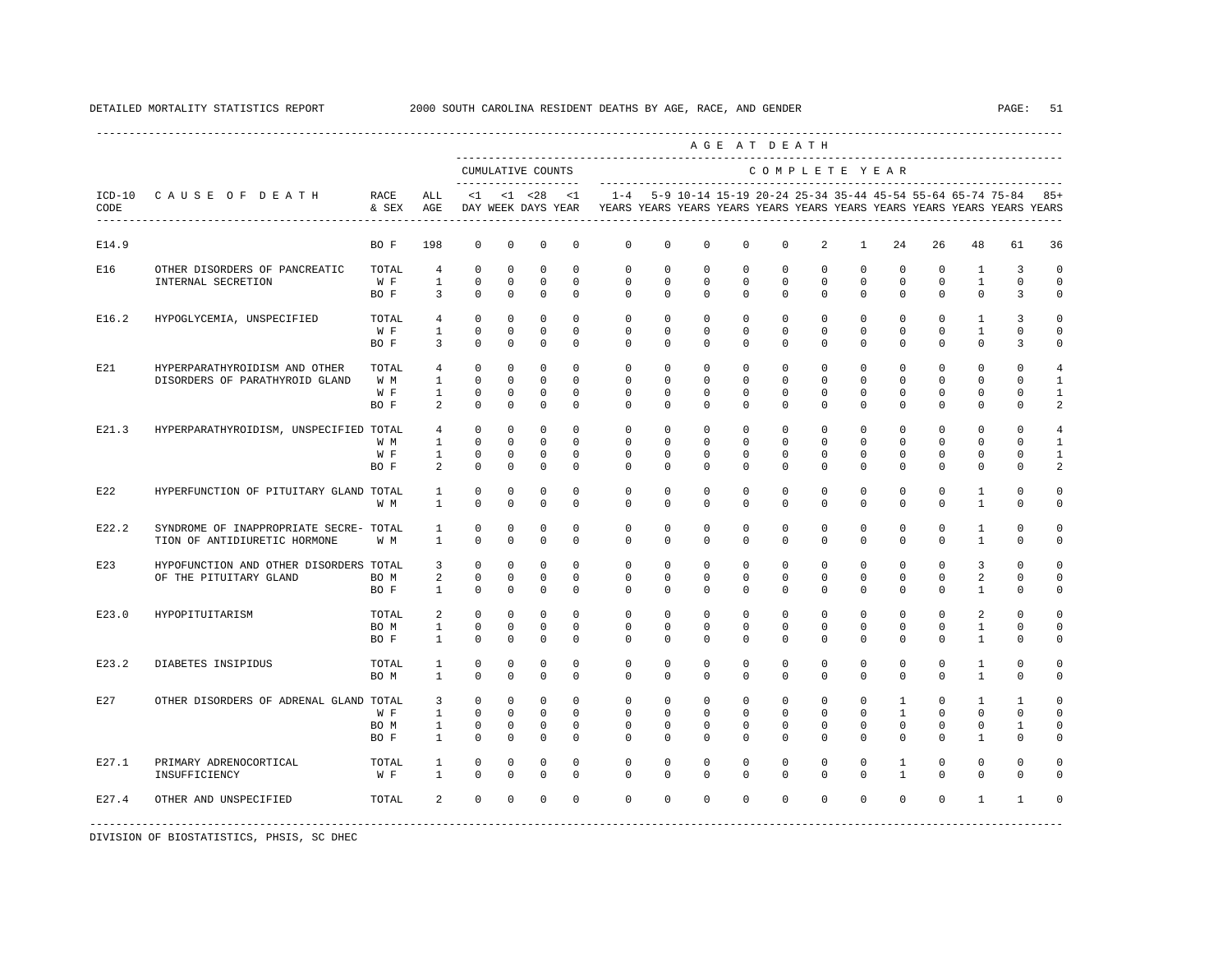---------------------------------------------------------------------------------------------------------------------------------------------------- A G E A T D E A T H --------------------------------------------------------------------------------------------- CUMULATIVE COUNTS C O M P L E T E Y E A R ------------------- ----------------------------------------------------------------------- ICD-10 C A U S E O F D E A T H RACE ALL <1 <1 <28 <1 1-4 5-9 10-14 15-19 20-24 25-34 35-44 45-54 55-64 65-74 75-84 85+ CODE & SEX AGE DAY WEEK DAYS YEAR YEARS YEARS YEARS YEARS YEARS YEARS YEARS YEARS YEARS YEARS YEARS YEARS ---------------------------------------------------------------------------------------------------------------------------------------------------- E27.4 ADRENOCORTICAL INSUFFICIENCY BOM 1 0 0 0 0 0 0 0 0 0 0 0 0 0 0 0 0 0 1 0 0 0 0 0 0 0 0 0 0 0 0 0 0 0 0 0 BO F 1 0 0 0 0 0 0 0 0 0 0 0 0 0 1 0 0 E40-E68 NUTRITIONAL DISEASE TOTAL 125 0 0 0 0 0 0 0 1 1 3 9 9 12 19 31 40 W M 28 0 0 0 0 0 0 0 0 0 0 2 4 2 6 7 7 W F 49 0 0 0 0 0 0 0 0 0 1 2 2 5 5 10 24 BO M 16 0 0 0 0 0 0 0 0 0 1 2 1 2 3 4 3 BO F 32 0 0 0 0 0 0 0 1 1 1 3 2 3 5 10 6 E41 NUTRITIONAL MARASMUS TOTAL 4 0 0 0 0 0 0 0 0 0 0 0 0 0 0 0 1 2<br>
W M 3 0 0 0 0 0 0 0 0 0 0 0 0 0 0 1 0 1 1 W M 3 0 0 0 0 0 0 0 0 0 0 0 0 0 1 0 1 1 BO F 1 0 0 0 0 0 0 0 0 0 0 0 0 0 0 0 1 E43 UNSPECIFIED SEVERE PROTEIN- TOTAL 6 0 0 0 0 0 0 0 0 0 0 0 0 0 2 2 2 ENERGY MALNUTRITION W M 2 0 0 0 0 0 0 0 0 0 0 0 0 0 1 1 0 W F 1 0 0 0 0 0 0 0 0 0 0 0 0 0 0 0 1 BOM 1 0 0 0 0 0 0 0 0 0 0 0 0 0 1 0 0 BO F 2 0 0 0 0 0 0 0 0 0 0 0 0 0 0 1 1 E45 RETARDED DEVELOPMENT FOLLOWING TOTAL 3 0 0 0 0 0 0 0 0 0 0 0 0 0 0 0 3 PROTEIN-ENERGY MALNUTRITION W M 1 0 0 0 0 0 0 0 0 0 0 0 0 0 0 0 1 W F 1 0 0 0 0 0 0 0 0 0 0 0 0 0 0 0 0 1<br>ROF 1 0 0 0 0 0 0 0 0 0 0 0 0 0 0 0 0 1 BOF 1 0 0 0 0 0 0 0 0 0 0 0 0 0 0 0 1 E46 UNSPECIFIED PROTEIN-ENERGY MAL- TOTAL 50 0 0 0 0 0 0 0 0 0 0 2 3 3 3 18 21 NUTRITION W M 9 0 0 0 0 0 0 0 0 0 0 0 1 0 0 3 5 W F 19 0 0 0 0 0 0 0 0 0 0 0 1 1 0 1 5 11 BOM 7 0 0 0 0 0 0 0 0 0 0 0 0 1 2 2 2 BO F 15 0 0 0 0 0 0 0 0 0 0 1 1 2 0 8 3 E51 THIAMIN DEFICIENCY TOTAL 1 0 0 0 0 0 0 0 0 0 0 0 0 0 0 1 0 BO M 1 0 0 0 0 0 0 0 0 0 0 0 0 0 0 1 0 E51.2 WERNICKE'S ENCEPHALOPATHY TOTAL 1 0 0 0 0 0 0 0 0 0 0 0 0 0 0 1 0 BO M 1 0 0 0 0 0 0 0 0 0 0 0 0 0 0 1 0 E63 OTHER NUTRITIONAL DEFICIENCIES TOTAL 9 0 0 0 0 0 0 0 0 0 0 0 0 0 1 1 7 W F 8 0 0 0 0 0 0 0 0 0 0 0 0 0 1 1 6 BOM 1 0 0 0 0 0 0 0 0 0 0 0 0 0 0 0 1 E63.9 NUTRITIONAL DEFICIENCY, TOTAL 9 0 0 0 0 0 0 0 0 0 0 0 0 0 0 0 1 1 7<br>UNSPECIFIED WE 8 0 0 0 0 0 0 0 0 0 0 0 0 0 1 1 6 UNSPECIFIED W F 8 0 0 0 0 0 0 0 0 0 0 0 0 0 1 1 6 BOM 1 0 0 0 0 0 0 0 0 0 0 0 0 0 0 0 1 E64 SEQUELAE OF MALNUTRITION AND TOTAL 10 0 0 0 0 0 0 0 0 0 0 0 0 0 1 0 1 0 6 2<br>OTHER NUTRITIONAL DEFICIENCIES WIM 1 0 0 0 0 0 0 0 0 0 0 0 0 0 0 0 0 0 1 0 OTHER NUTRITIONAL DEFICIENCIES -----------------------------------------------------------------------------------------------------------------------------------------------------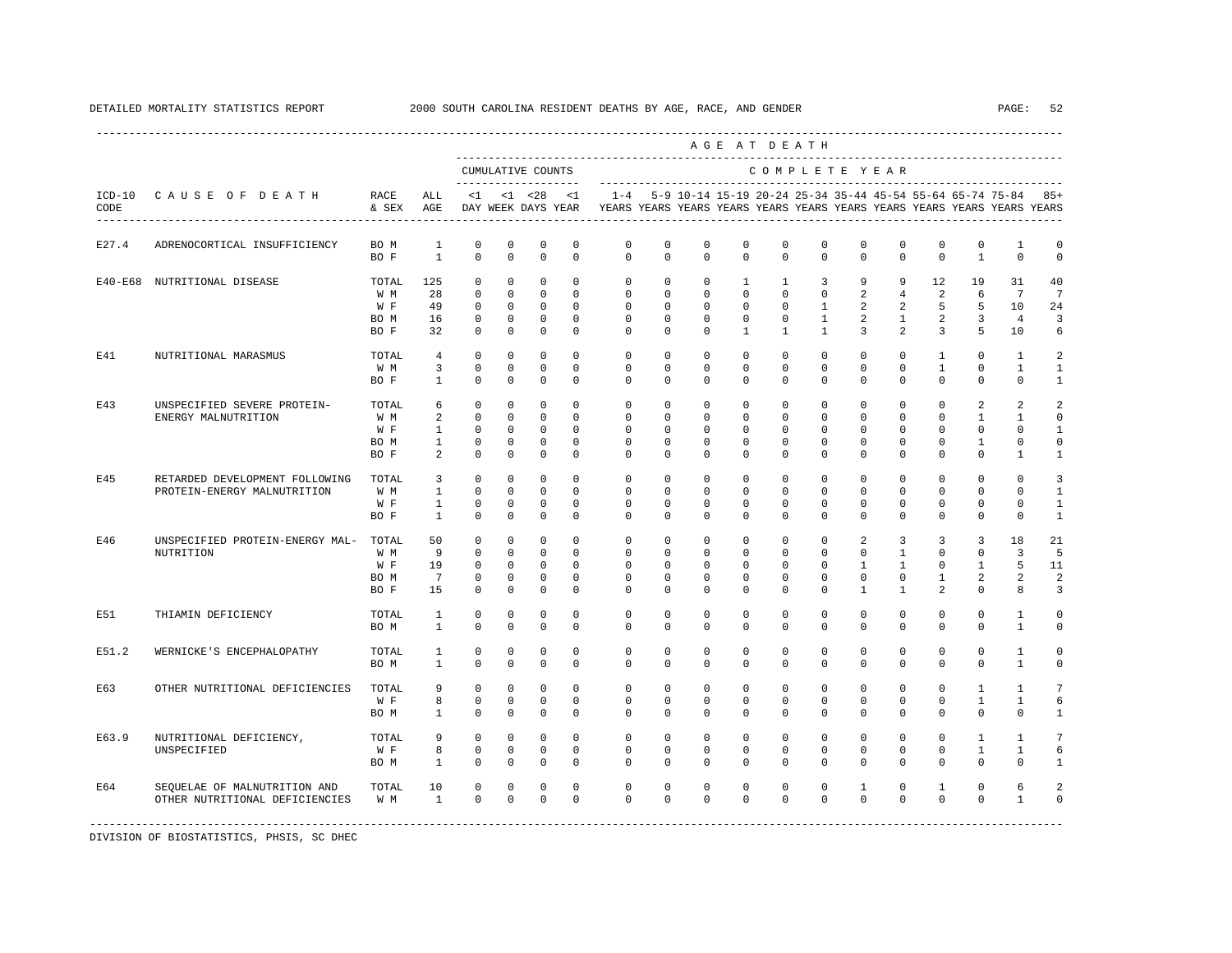|       |                                       |               |                 |                         |                         |                                           |                         |                                                                                                       |               |                     |                | AGE AT DEATH   |                          |                |                               |                     |                |                                                               |                     |
|-------|---------------------------------------|---------------|-----------------|-------------------------|-------------------------|-------------------------------------------|-------------------------|-------------------------------------------------------------------------------------------------------|---------------|---------------------|----------------|----------------|--------------------------|----------------|-------------------------------|---------------------|----------------|---------------------------------------------------------------|---------------------|
|       |                                       |               |                 |                         |                         | CUMULATIVE COUNTS<br>____________________ |                         |                                                                                                       |               |                     |                | COMPLETE YEAR  |                          |                |                               |                     |                |                                                               |                     |
| CODE  | ICD-10 CAUSE OF DEATH                 | RACE<br>& SEX | ALL<br>AGE      | $\leq 1$                |                         | $< 1$ $< 28$                              | <1                      | $1 - 4$<br>DAY WEEK DAYS YEAR TEARS YEARS YEARS YEARS YEARS YEARS YEARS YEARS YEARS YEARS YEARS YEARS |               |                     |                |                |                          |                |                               |                     |                | 5-9 10-14 15-19 20-24 25-34 35-44 45-54 55-64 65-74 75-84 85+ |                     |
| E64   |                                       | W F           | 6               | $\mathbf 0$             | $\mathbf 0$             | $\mathbf 0$                               | $\mathbf 0$             | $\mathbf 0$                                                                                           | $\mathbf 0$   | $\mathbf 0$         | $\mathbf 0$    | $\mathbf 0$    | $\mathbf 0$              | $\mathbf 0$    | $\mathbf 0$                   | 1                   | $\Omega$       | 3                                                             | 2                   |
|       |                                       | BO M          | 2               | $\mathbf 0$             | $\mathbf 0$             | $\mathbf 0$                               | $\mathbf 0$             | $\circ$                                                                                               | $\Omega$      | $\circ$             | $\Omega$       | $\Omega$       | $\Omega$                 | $\mathbf{1}$   | $\Omega$                      | $\Omega$            | $\Omega$       | $\mathbf{1}$                                                  | $\circ$             |
|       |                                       | BO F          | $\mathbf{1}$    | $\mathbf 0$             | $\mathbf 0$             | $\mathbb O$                               | $\mathbf 0$             | $\circ$                                                                                               | $\circ$       | $\mathbf 0$         | $\mathbf 0$    | $\mathbf{0}$   | $\mathbf{0}$             | $\mathbf 0$    | $\mathbf 0$                   | $\mathbf 0$         | $\mathbf 0$    | $\mathbf{1}$                                                  | $\mathsf{O}\xspace$ |
| E64.0 | SEQUELAE OF PROTEIN-ENERGY MAL- TOTAL |               | 9               | $\circ$                 | $\mathbf 0$             | $\mathbf 0$                               | $\mathbf 0$             | $\circ$                                                                                               | $\circ$       | $\circ$             | $\circ$        | $\mathbf 0$    | $\mathbf 0$              | $\mathbf{1}$   | $\Omega$                      | $\Omega$            | $\Omega$       | 6                                                             | $\overline{a}$      |
|       | NUTRITION                             | W M           | $\mathbf{1}$    | $\mathbf 0$             | $\mathbf 0$             | $\mathbf 0$                               | $\Omega$                | $\mathbf{0}$                                                                                          | $\Omega$      | $\Omega$            | $\Omega$       | $\Omega$       | $\Omega$                 | $\Omega$       | $\Omega$                      | $\Omega$            | $\Omega$       | $\mathbf{1}$                                                  | $\Omega$            |
|       |                                       | W F           | 5               | $\mathbf 0$             | $\Omega$                | $\Omega$                                  | $\Omega$                | $\Omega$                                                                                              | $\Omega$      | $\Omega$            | $\Omega$       | $\Omega$       | $\Omega$                 | $\Omega$       | $\Omega$                      | $\Omega$            | $\Omega$       | 3                                                             | 2                   |
|       |                                       | BO M          | 2               | $\mathbf 0$             | $\mathbf 0$             | $\mathbb O$                               | $\mathbf 0$             | $\circ$                                                                                               | $\circ$       | $\circ$             | $\mathbf 0$    | $\mathbf 0$    | $\mathbf 0$              | $\mathbf{1}$   | $\mathbf 0$                   | $\mathbf 0$         | $\mathbf 0$    | $\mathbf{1}$                                                  | $\mathbf 0$         |
|       |                                       | BO F          | $\mathbf{1}$    | $^{\circ}$              | $\mathbf 0$             | $\mathbf 0$                               | $\mathbf 0$             | $\mathbf 0$                                                                                           | $\mathbf 0$   | $^{\circ}$          | 0              | $\mathbf{0}$   | $\mathbf{0}$             | $\mathbf{0}$   | 0                             | $\Omega$            | 0              | 1                                                             | $\Omega$            |
| E64.8 | SEQUELAE OF OTHER NUTRITIONAL         | TOTAL         | 1               | $^{\circ}$              | $\mathbf 0$             | $\mathbf 0$                               | $\mathbf 0$             | $\circ$                                                                                               | $\circ$       | $\circ$             | $\mathbf 0$    | $\mathbf 0$    | $\mathbf 0$              | $\mathbf 0$    | $\mathbf 0$                   | $\mathbf{1}$        | $\mathbf 0$    | $\mathbf 0$                                                   | $\mathbf 0$         |
|       | DEFICIENCIES                          | W F           | $\mathbf{1}$    | $\Omega$                | $\Omega$                | $\Omega$                                  | $\Omega$                | $\Omega$                                                                                              | $\Omega$      | $\Omega$            | $\Omega$       | $\Omega$       | $\Omega$                 | $\Omega$       | $\Omega$                      | $\overline{1}$      | $\Omega$       | $\Omega$                                                      | $\Omega$            |
| E66   | OBESITY                               | TOTAL         | 42              | $^{\circ}$              | $\mathbf 0$             | $\mathbf 0$                               | $\mathbf 0$             | $\mathbf 0$                                                                                           | $\mathbf 0$   | $^{\circ}$          | $\mathbf{1}$   | $\mathbf{1}$   | 3                        | 6              | 6                             | $7\overline{ }$     | 13             | 2                                                             | 3                   |
|       |                                       | W M           | 12              | $^{\circ}$              | $\Omega$                | $\mathbf 0$                               | $\Omega$                | $\mathbf 0$                                                                                           | $\Omega$      | $\circ$             | $\Omega$       | $\Omega$       | $\Omega$                 | 2              | 3                             | $\mathbf{1}$        | 5              | 1                                                             | $\Omega$            |
|       |                                       | W F           | 14              | $\mathbf 0$             | $\mathbf 0$             | $\mathbf 0$                               | $\mathbf 0$             | $\circ$                                                                                               | $\circ$       | $\circ$             | $\mathbf 0$    | $\mathbf 0$    | $\mathbf{1}$             | $\mathbf{1}$   | $\mathbf{1}$                  | $\overline{4}$      | 3              | $\mathbf{1}$                                                  | 3                   |
|       |                                       | BO M          | $\overline{4}$  | $\mathbf 0$             | $\mathbf 0$             | $\mathbf 0$                               | $\mathbf 0$             | $\mathbf 0$                                                                                           | $\mathbf 0$   | $\mathbf 0$         | $\mathbf 0$    | $\mathbf 0$    | $\mathbf{1}$             | $\mathbf{1}$   | $\mathbf{1}$                  | $\mathbf{1}$        | $\Omega$       | $\Omega$                                                      | $\Omega$            |
|       |                                       | BO F          | 12              | $\Omega$                | $\Omega$                | $\Omega$                                  | $\Omega$                | $\Omega$                                                                                              | $\Omega$      | $\Omega$            | $\mathbf{1}$   | $\overline{1}$ | $\overline{1}$           | $\mathfrak{D}$ | $\mathbf{1}$                  | $\mathbf{1}$        | 5              | $\Omega$                                                      | $\Omega$            |
| E66.2 | EXTREME OBESITY WITH ALVEOLAR         | TOTAL         | $\overline{3}$  | $\mathbf{0}$            | $\mathbf 0$             | $\mathbf 0$                               | $\mathbf 0$             | $\circ$                                                                                               | $\circ$       | $\circ$             | $\mathbf 0$    | $\mathbf 0$    | $\mathbf 0$              | $\circ$        | $\mathbf{1}$                  | $\mathbf 0$         | 2              | $\circ$                                                       | $\circ$             |
|       | HYPOVENTILATION                       | W M           | $\overline{3}$  | $^{\circ}$              | $\mathbf 0$             | $\mathbf 0$                               | $\mathbf 0$             | $\Omega$                                                                                              | $\mathbf 0$   | $\Omega$            | 0              | $\Omega$       | 0                        | $\mathbf 0$    | $\mathbf{1}$                  | $\Omega$            | 2              | $\mathbf{0}$                                                  | $\mathbf 0$         |
| E66.8 | OTHER OBESITY                         | TOTAL         | 18              | $^{\circ}$              | $\mathbf 0$             | $\Omega$                                  | $\Omega$                | $\circ$                                                                                               | $\Omega$      | $\circ$             | 1              | $\mathbf 0$    | 2                        | $\overline{4}$ | $\overline{4}$                | 3                   | 3              | $\mathbf{1}$                                                  | $\mathbf 0$         |
|       |                                       | W M           | 5               | $\mathbf 0$             | $\mathbf 0$             | $\mathbf 0$                               | $\mathbf 0$             | $\mathbf 0$                                                                                           | $\mathbf 0$   | $\circ$             | $\mathbf 0$    | $\mathbf 0$    | $\mathbf 0$              | $\mathbf 0$    | 2                             | $\mathbf{1}$        | $\mathbf{1}$   | $\mathbf{1}$                                                  | $\circ$             |
|       |                                       | W F           | $\overline{4}$  | $\mathbf{0}$            | $\Omega$                | $\mathbf 0$                               | $\Omega$                | $\mathbf 0$                                                                                           | $\Omega$      | $\Omega$            | $\Omega$       | $\Omega$       | $\overline{1}$           | $\overline{1}$ | $\Omega$                      | $\overline{a}$      | $\Omega$       | $\Omega$                                                      | $\Omega$            |
|       |                                       | BO M          | 2               | 0                       | $^{\circ}$              | 0                                         | $\mathbf 0$             | $^{\circ}$                                                                                            | $^{\circ}$    | $^{\circ}$          | $^{\circ}$     | $\mathbf{0}$   | $\mathbf{0}$             | $\mathbf{1}$   | $\mathbf{1}$                  | 0                   | $\mathbf{0}$   | $\Omega$                                                      | 0                   |
|       |                                       | BO F          | $7\overline{ }$ | $^{\circ}$              | $\mathbf 0$             | $\mathbf 0$                               | $\mathbf 0$             | $\Omega$                                                                                              | $\mathbf 0$   | $\Omega$            | $\mathbf{1}$   | $\Omega$       | $\mathbf{1}$             | $\mathfrak{D}$ | $\mathbf{1}$                  | $\Omega$            | 2              | $\Omega$                                                      | $\circ$             |
| E66.9 | OBESITY, UNSPECIFIED                  | TOTAL         | 21              | $^{\circ}$              | $\mathbf 0$             | $\mathbf 0$                               | $\mathbf 0$             | $\mathbf 0$                                                                                           | $\circ$       | $\circ$             | $\mathbf 0$    | $\mathbf{1}$   | $\mathbf{1}$             | 2              | $\mathbf{1}$                  | $\overline{4}$      | 8              | $\mathbf{1}$                                                  | 3                   |
|       |                                       | W M           | $\overline{4}$  | $\mathbf{0}$            | $\mathbf 0$             | $\mathbf 0$                               | $\Omega$                | $\Omega$                                                                                              | $\Omega$      | $\Omega$            | $\Omega$       | $\Omega$       | $\Omega$                 | $\overline{a}$ | $\Omega$                      | $\Omega$            | $\mathfrak{D}$ | $\Omega$                                                      | $\Omega$            |
|       |                                       | W F<br>BO M   | 10<br>2         | $\Omega$<br>$\mathbf 0$ | $\Omega$<br>$\mathbf 0$ | $\Omega$<br>$\mathbf 0$                   | $\Omega$<br>$\mathbf 0$ | $\Omega$<br>$\mathbf 0$                                                                               | $\Omega$<br>0 | $\Omega$<br>$\circ$ | $\Omega$<br>0  | $\Omega$<br>0  | $\Omega$<br>$\mathbf{1}$ | $\Omega$<br>0  | $\overline{1}$<br>$\mathbf 0$ | $\overline{a}$<br>1 | 3<br>0         | $\mathbf{1}$<br>$\circ$                                       | 3<br>$\circ$        |
|       |                                       | BO F          | 5               | $^{\circ}$              | $\mathbf 0$             | $\mathbf 0$                               | $\mathbf 0$             | $\mathbf 0$                                                                                           | $\mathbf 0$   | $^{\circ}$          | 0              | $\mathbf{1}$   | $\mathbf{0}$             | $\mathbf 0$    | $\mathbf 0$                   | $\mathbf{1}$        | 3              | $\mathbf 0$                                                   | $\mathbf 0$         |
|       | E70-E88 METABOLIC DISORDERS           | TOTAL         | 264             | $\mathbf{0}$            | 3                       | 3                                         | $\overline{4}$          | 2                                                                                                     | $\mathbf{1}$  | 2                   | 3              | 3              | 5                        | 10             | 19                            | 30                  | 47             | 64                                                            | 74                  |
|       |                                       | W M           | 91              | $\Omega$                | $\Omega$                | $\Omega$                                  | $\Omega$                | $\mathbf{1}$                                                                                          | $\mathbf{1}$  | $\Omega$            | $\overline{a}$ | $\mathbf{1}$   | 3                        | 5              | 8                             | $7\overline{ }$     | 18             | 25                                                            | 20                  |
|       |                                       | W F           | 96              | $\mathbb O$             | $\mathbf{1}$            | $\mathbf{1}$                              | $\mathbf{1}$            | $\mathbf 0$                                                                                           | $\mathbf 0$   | 2                   | $\mathbf{1}$   | $\mathbf{1}$   | $\mathbf 0$              | $\mathbf{1}$   | $\mathbf{1}$                  | 9                   | 15             | 26                                                            | 39                  |
|       |                                       | BO M          | 40              | 0                       | 2                       | 2                                         | 2                       | 0                                                                                                     | $\mathbf{0}$  | 0                   | 0              | 0              | 1                        | 3              | 6                             | 11                  | 8              | 5                                                             | $\overline{4}$      |
|       |                                       | BO F          | 37              | $\Omega$                | $\Omega$                | $\mathbf 0$                               | $\mathbf{1}$            | $\mathbf{1}$                                                                                          | $\Omega$      | $\Omega$            | $\Omega$       | $\mathbf{1}$   | $\mathbf{1}$             | $\mathbf{1}$   | $\overline{4}$                | $\overline{3}$      | 6              | 8                                                             | 11                  |
| E72   | OTHER DISORDERS OF AMINO-ACID         | TOTAL         | $\overline{a}$  | $\mathbf 0$             | $\mathbf 0$             | $\mathbf 0$                               | $\mathbf 0$             | $\circ$                                                                                               | $\circ$       | $\mathbf 0$         | $\mathbf 0$    | $\mathbf 0$    | $\mathbf 0$              | $\mathbf 0$    | $\mathbf 0$                   | $^{\circ}$          | $\mathbf{1}$   | $\mathbf{1}$                                                  | $\circ$             |
|       | METABOLISM                            | W F           | $\mathbf{1}$    | $\mathbf 0$             | $\mathbf 0$             | $\mathbf 0$                               | $\mathbf 0$             | $\circ$                                                                                               | $\circ$       | $\mathbf 0$         | $\mathbf 0$    | $\mathbf 0$    | $\mathbf 0$              | $\mathbf 0$    | $\mathbf 0$                   | $\mathbf 0$         | $\mathbf 0$    | $\mathbf{1}$                                                  | $\mathbf 0$         |
|       |                                       | BO M          | $\mathbf{1}$    | $\mathbb O$             | $\mathbb O$             | $\mathbb O$                               | $\mathbf 0$             | $\mathbf 0$                                                                                           | $\mathbf 0$   | $\mathbf 0$         | $\mathbf 0$    | $\mathbf 0$    | $\mathbf 0$              | $\mathbf 0$    | $\mathbf 0$                   | $\Omega$            | $\mathbf{1}$   | $\mathbf 0$                                                   | $\mathbf 0$         |
| E72.1 | DISORDERS OF SULPHUR-BEARING          | TOTAL         | $\mathbf{1}$    | $\mathbf 0$             | $\mathbf 0$             | $\mathbf 0$                               | $\mathbf 0$             | $\mathbf 0$                                                                                           | $\mathbf 0$   | $\mathbf 0$         | $\mathbf 0$    | $\mathbf 0$    | 0                        | $\mathbf 0$    | $\mathbf 0$                   | $\mathbf 0$         | $\mathbf{1}$   | $\mathbf 0$                                                   | $\circ$             |
|       | AMINO-ACID METABOLISM                 | BO M          | $\mathbf{1}$    | $\mathbf 0$             | $\Omega$                | $\mathbf{0}$                              | $\Omega$                | $\Omega$                                                                                              | $\Omega$      | $\Omega$            | $\Omega$       | $\Omega$       | $\Omega$                 | $\Omega$       | $\Omega$                      | $\Omega$            | $\mathbf{1}$   | $\Omega$                                                      | $\circ$             |
|       |                                       |               |                 |                         |                         |                                           |                         |                                                                                                       |               |                     |                |                |                          |                |                               |                     |                |                                                               |                     |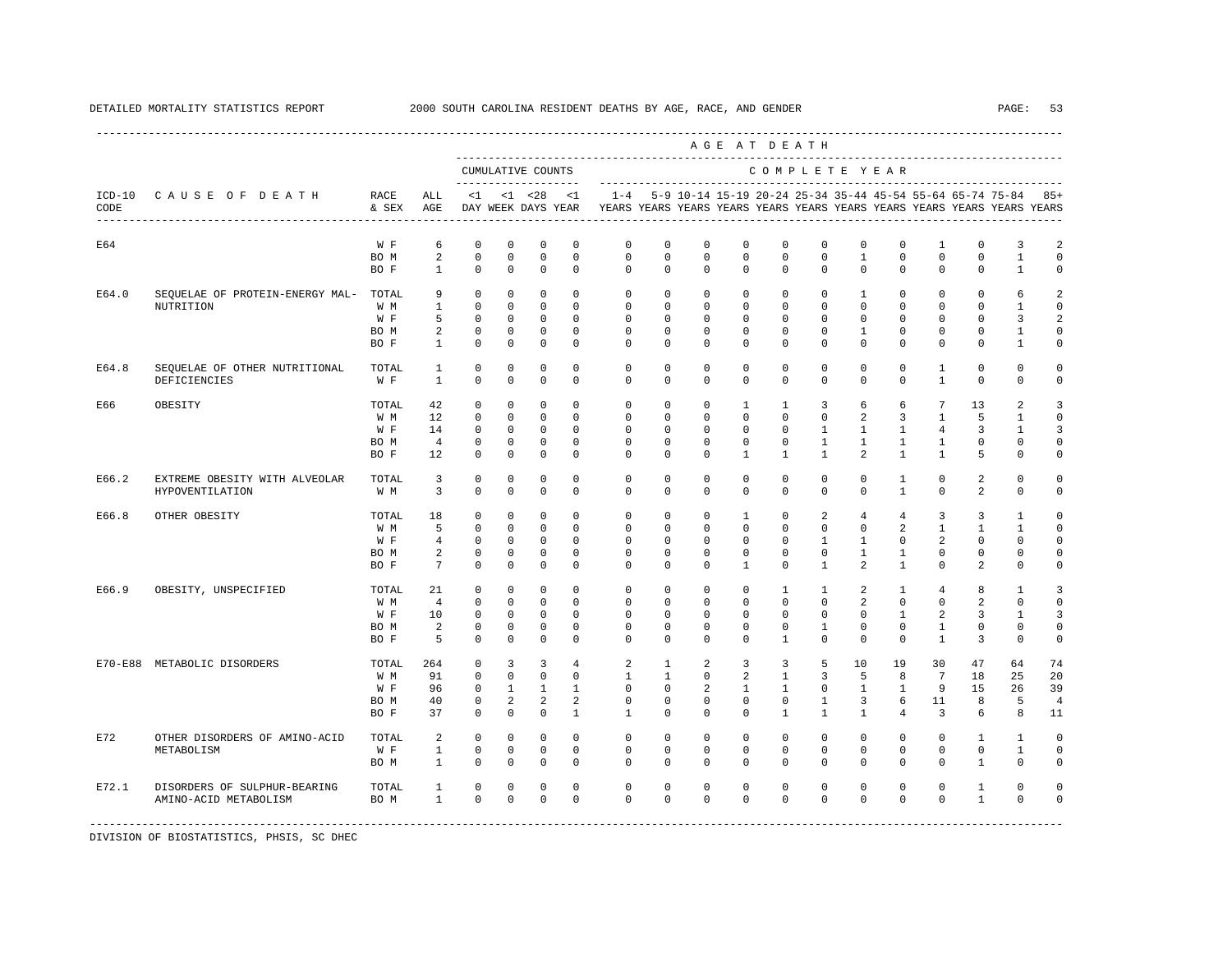|       |                                                                                  |                                     |                                       |                                                                          | AGE AT DEATH<br>CUMULATIVE COUNTS<br>COMPLETE YEAR<br><1 <28 <1 -4 5-9 10-14 15-19 20-24 25-34 35-44 45-54 55-64 65-74 75-84 85+ |                                                                   |                                                                 |                                                                                             |                                                            |                                                                 |                                                                   |                                                           |                                                                    |                                                                        |                                                                            |                                                            |                                                    |                                                  |                                                                        |
|-------|----------------------------------------------------------------------------------|-------------------------------------|---------------------------------------|--------------------------------------------------------------------------|----------------------------------------------------------------------------------------------------------------------------------|-------------------------------------------------------------------|-----------------------------------------------------------------|---------------------------------------------------------------------------------------------|------------------------------------------------------------|-----------------------------------------------------------------|-------------------------------------------------------------------|-----------------------------------------------------------|--------------------------------------------------------------------|------------------------------------------------------------------------|----------------------------------------------------------------------------|------------------------------------------------------------|----------------------------------------------------|--------------------------------------------------|------------------------------------------------------------------------|
|       |                                                                                  |                                     |                                       |                                                                          |                                                                                                                                  |                                                                   |                                                                 |                                                                                             |                                                            |                                                                 |                                                                   |                                                           |                                                                    |                                                                        |                                                                            |                                                            |                                                    |                                                  |                                                                        |
| CODE  | ICD-10 CAUSE OF DEATH RACE                                                       | & SEX AGE                           | ALL                                   |                                                                          |                                                                                                                                  |                                                                   |                                                                 | DAY WEEK DAYS YEAR TYEARS YEARS YEARS YEARS YEARS YEARS YEARS YEARS YEARS YEARS YEARS YEARS |                                                            |                                                                 |                                                                   |                                                           |                                                                    |                                                                        |                                                                            |                                                            |                                                    |                                                  |                                                                        |
| E72.2 | DISORDERS OF UREA CYCLE<br>METABOLISM                                            | TOTAL<br>W F                        | 1<br>$\mathbf{1}$                     | 0<br>$\circ$                                                             | $\circ$<br>$\circ$                                                                                                               | 0<br>$\circ$                                                      | $\mathbf 0$<br>$\circ$                                          | $\mathbf{0}$<br>$\Omega$                                                                    | $\mathbf{0}$<br>$\Omega$                                   | 0<br>$\mathbf{0}$                                               | 0<br>$\Omega$                                                     | $\mathbf{0}$<br>$\Omega$                                  | $\mathbf{0}$<br>$\Omega$                                           | $\mathbf{0}$<br>$\Omega$                                               | 0<br>$\Omega$                                                              | 0<br>$\Omega$                                              | $\mathbf{0}$<br>$\mathbf{0}$                       | 1<br>$\mathbf{1}$                                | $\mathbf 0$<br>$\mathbf{0}$                                            |
| E75   | DISORDERS OF SPHINGOLIPID TOTAL<br>METABOLISM & OTHER LIPID<br>STORAGE DISORDERS | W M<br>$W \quad F$                  | 2<br>$\mathbf{1}$<br>$1 \quad \cdots$ | $\Omega$<br>$\circ$<br>$\Omega$                                          | $\circ$<br>$\mathbf{0}$<br>$\Omega$                                                                                              | $\circ$<br>$\overline{0}$<br>$\overline{0}$                       | $\Omega$<br>$\circ$<br>$\Omega$                                 | $\Omega$<br>$\mathbf{0}$<br>$\Omega$                                                        | $\circ$<br>$\circ$<br>$\Omega$                             | $\mathbf{1}$<br>$\mathbf{0}$<br>$\overline{1}$                  | $\mathbf{0}$<br>$\mathbf{0}$<br>$\Omega$                          | $\overline{0}$<br>$\circ$<br>$\Omega$                     | $\circ$<br>$\overline{0}$<br>$\Omega$                              | $\circ$<br>$\circ$<br>$\Omega$                                         | $\mathbf{0}$<br>$\overline{0}$<br>$\Omega$                                 | $\mathbf{0}$<br>$\mathbf{0}$<br>$\Omega$                   | $\mathbf{1}$<br>$\mathbf{1}$<br>$\Omega$           | $\Omega$<br>$\mathbf{0}$<br>$\Omega$             | $\mathbf 0$<br>$\mathbf 0$<br>$\Omega$                                 |
| E75.2 | OTHER SPHINGOLIPIDOSIS                                                           | TOTAL<br>W F                        | $\mathbf{1}$<br>$\mathbf{1}$          | $\circ$<br>$\circ$                                                       | 0<br>$\mathbf 0$                                                                                                                 | $\mathbf 0$<br>$\mathbf{0}$                                       | $\mathbf 0$<br>$\mathbf 0$                                      | $\circ$<br>$\Omega$                                                                         | $\circ$<br>$\circ$                                         | $\mathbf{1}$<br>$\mathbf{1}$                                    | $\circ$<br>$\circ$                                                | $\circ$<br>$\circ$                                        | $\mathbf{0}$<br>$\Omega$                                           | $\mathbf{0}$<br>$\Omega$                                               | $\circ$<br>0                                                               | $\mathbf{0}$<br>$\Omega$                                   | $\mathbf 0$<br>0                                   | $\mathbf{0}$<br>$\Omega$                         | 0<br>0                                                                 |
| E75.6 | LIPID STORAGE DISORDER,<br>UNSPECIFIED                                           | TOTAL<br>W M                        | $\mathbf{1}$<br>$\mathbf{1}$          | $^{\circ}$<br>$\Omega$                                                   | $\mathbf 0$<br>$\Omega$                                                                                                          | $\mathbf 0$<br>$\Omega$                                           | $\mathbf 0$<br>$\Omega$                                         | $\circ$<br>$\Omega$                                                                         | $\circ$<br>$\Omega$                                        | $\circ$<br>$\Omega$                                             | $\mathbf{0}$<br>$\Omega$                                          | $\circ$<br>$\Omega$                                       | $\mathbf{0}$<br>$\Omega$                                           | $\circ$<br>$\Omega$                                                    | $\mathbf 0$<br>$\Omega$                                                    | $\mathbf{0}$<br>$\Omega$                                   | $\mathbf{1}$<br>$\mathbf{1}$                       | $\mathbf{0}$<br>$\Omega$                         | 0<br>$\Omega$                                                          |
| E76   | DISORDERS OF GLYCOSAMINOGLYCAN TOTAL<br>METABOLISM                               | W M                                 | 2<br>$\overline{a}$                   | $\Omega$<br>$\Omega$                                                     | $\Omega$<br>$\Omega$                                                                                                             | $\mathbf 0$<br>$\Omega$                                           | $\Omega$<br>$\Omega$                                            | $\Omega$<br>$\Omega$                                                                        | $\Omega$<br>$\Omega$                                       | $\Omega$<br>$\Omega$                                            | $\overline{a}$<br>$2^{\circ}$                                     | $\Omega$<br>$\Omega$                                      | $\Omega$<br>$\cap$                                                 | $\Omega$<br>$\Omega$                                                   | $\Omega$<br>$\Omega$                                                       | $\Omega$<br>$\Omega$                                       | $\Omega$<br>$\Omega$                               | $\Omega$<br>$\Omega$                             | $\Omega$<br>$\Omega$                                                   |
| E76.1 | MUCOPOLYSACCHARIDOSIS, TYPE II                                                   | TOTAL<br>W M                        | 2<br>$\overline{a}$                   | $\circ$<br>$\Omega$                                                      | $^{\circ}$<br>$\Omega$                                                                                                           | $^{\circ}$<br>$\Omega$                                            | $^{\circ}$<br>$\Omega$                                          | $\circ$<br>$\Omega$                                                                         | $\circ$<br>$\Omega$                                        | $^{\circ}$<br>$\Omega$                                          | 2<br>$\overline{a}$                                               | $\mathbf{0}$<br>$\Omega$                                  | $\mathbf 0$<br>$\Omega$                                            | $^{\circ}$<br>$\Omega$                                                 | $^{\circ}$<br>$\Omega$                                                     | $\circ$<br>$\Omega$                                        | $\mathbf 0$<br>$\Omega$                            | $\mathbf 0$<br>$\Omega$                          | 0<br>$\Omega$                                                          |
| E78   | DISORDERS OF LIPOPROTEIN<br>METABOLISM AND OTHER LIPIDEMIAS WM                   | TOTAL<br>W F<br>BO M<br>BO F        | 72<br>30<br>25<br>11<br>6             | $\circ$<br>$\overline{0}$<br>$\overline{0}$<br>$\overline{0}$<br>$\circ$ | $\circ$<br>$\Omega$<br>$\Omega$<br>$\mathbf{0}$<br>$\circ$                                                                       | $\circ$<br>$\circ$<br>$\Omega$<br>$\circ$<br>$\circ$              | $\mathbf{0}$<br>$\Omega$<br>$\Omega$<br>$\Omega$<br>$\circ$     | $\circ$<br>$\Omega$<br>$\Omega$<br>$\Omega$<br>$\circ$                                      | $\circ$<br>$\Omega$<br>$\Omega$<br>$\Omega$<br>$\circ$     | $\mathbf{0}$<br>$\circ$<br>$\Omega$<br>$\Omega$<br>$\mathbf{0}$ | $\overline{0}$<br>$\Omega$<br>$\Omega$<br>$\Omega$<br>$\mathbf 0$ | $\circ$<br>$\circ$<br>$\Omega$<br>$\Omega$<br>$\circ$     | $\mathbf{1}$<br>1<br>$\Omega$<br>$\Omega$<br>$\mathbf{0}$          | $\overline{a}$<br>$\mathbf{1}$<br>$\Omega$<br>$\mathbf{1}$<br>$\Omega$ | 9<br>6<br>$\overline{a}$<br>$\mathbf{0}$                                   | 13<br>$\overline{3}$<br>$1 -$<br>$\overline{4}$<br>4<br>2  | 21<br>11<br>- 5<br>$4\overline{ }$<br>$\mathbf{1}$ | 15<br>- 5<br>8<br>$\Omega$<br>2                  | 11<br>$\overline{3}$<br>$7\phantom{.0}$<br>$\mathbf 0$<br>$\mathbf{1}$ |
| E78.0 | PURE HYPERCHOLESTEROLEMIA                                                        | TOTAL<br>W M<br>W F<br>BO M<br>BO F | 27<br>12<br>8<br>5<br>2               | $\overline{0}$<br>$\circ$<br>$\circ$<br>$\overline{0}$<br>$\circ$        | $\mathbf{0}$<br>$\circ$<br>$\mathbf{0}$<br>$^{\circ}$<br>$\Omega$                                                                | $\circ$<br>$\circ$<br>$\overline{0}$<br>$\overline{0}$<br>$\circ$ | $\Omega$<br>$\circ$<br>$\Omega$<br>$\Omega$<br>$\Omega$         | $\circ$<br>$\circ$<br>$\mathbf{0}$<br>$\Omega$<br>$\Omega$                                  | $^{\circ}$<br>$\circ$<br>$\circ$<br>$\Omega$<br>$\Omega$   | $\circ$<br>$\circ$<br>$\circ$<br>$\Omega$<br>$\Omega$           | $\mathbf{0}$<br>$\mathbf 0$<br>$\Omega$<br>$\Omega$<br>$\Omega$   | $\circ$<br>$\circ$<br>$\mathbf 0$<br>$\Omega$<br>$\Omega$ | $\mathbf{0}$<br>$\mathbf 0$<br>$\mathbf 0$<br>$\Omega$<br>$\Omega$ | $\mathbf{1}$<br>$\circ$<br>$\circ$<br>$\mathbf{1}$<br>$\Omega$         | $\overline{3}$<br>$\mathbf{1}$<br>$\mathbf{1}$<br>$\mathbf{1}$<br>$\Omega$ | 4<br>2<br>$\mathbf{1}$<br>$\mathbf{0}$<br>$\overline{1}$   | 9<br>6<br>$\mathbf{0}$<br>3<br>$\Omega$            | 5<br>3<br>$\overline{a}$<br>$\Omega$<br>$\Omega$ | 5<br>$\mathbf 0$<br>$\overline{4}$<br>$\mathbf 0$<br>$\mathbf{1}$      |
| E78.2 | MIXED HYPERLIPIDEMIA                                                             | TOTAL<br>W M                        | $\mathbf{1}$<br>$\mathbf{1}$          | $\mathbf 0$<br>$\mathbf 0$                                               | $\mathbf 0$<br>0                                                                                                                 | $\mathbf 0$<br>$\mathbf 0$                                        | $\mathbf 0$<br>$\Omega$                                         | $\mathbf 0$<br>$\Omega$                                                                     | 0<br>$\Omega$                                              | $\mathbf 0$<br>$\Omega$                                         | $\mathbf 0$<br>0                                                  | $\mathbf 0$<br>$\Omega$                                   | 0<br>$\Omega$                                                      | $\mathbf 0$<br>$\Omega$                                                | $\mathbf{1}$<br>$\mathbf{1}$                                               | 0<br>$\Omega$                                              | $\mathbb O$<br>$\mathbf 0$                         | 0<br>0                                           | 0<br>0                                                                 |
| E78.5 | HYPERLIPIDEMIA, UNSPECIFIED                                                      | TOTAL<br>W M<br>W F<br>BO M<br>BO F | 42<br>15<br>17<br>6<br>4              | $\mathbf 0$<br>$\overline{0}$<br>$\Omega$<br>$\circ$<br>$\Omega$         | $\mathbf 0$<br>$\mathbf{0}$<br>$\Omega$<br>$\circ$<br>$\circ$                                                                    | $\mathbf 0$<br>$\circ$<br>$\Omega$<br>$\circ$<br>$\overline{0}$   | $\mathbf 0$<br>$\Omega$<br>$\Omega$<br>$\mathbf{0}$<br>$\Omega$ | $\circ$<br>$\Omega$<br>$\Omega$<br>$\circ$<br>$\Omega$                                      | $\mathsf{O}$<br>$\circ$<br>$\Omega$<br>$\circ$<br>$\Omega$ | $\circ$<br>$\mathbf{0}$<br>$\Omega$<br>$\circ$<br>$\Omega$      | $\mathbf 0$<br>$\mathbf 0$<br>$\Omega$<br>$\mathbf 0$<br>$\Omega$ | $\circ$<br>$\circ$<br>$\Omega$<br>$\circ$<br>$\Omega$     | $\circ$<br>$\mathbf 0$<br>$\Omega$<br>$\mathbf 0$<br>$\Omega$      | $\mathbf{1}$<br>$\mathbf{1}$<br>$\Omega$<br>$\circ$<br>$\Omega$        | 5<br>$\overline{4}$<br>$\Omega$<br>$\mathbf{1}$<br>$\Omega$                | 9<br>$\mathbf{1}$<br>$\overline{3}$<br>4<br>$\overline{1}$ | 12<br>5<br>5<br>1<br>$\mathbf{1}$                  | 10<br>2<br>6<br>$\circ$<br>$\mathcal{L}$         | 5<br>2<br>3<br>$\mathbf 0$<br>0                                        |
| E78.9 | DISORDER OF LIPOPROTEIN<br>METABOLISM, UNSPECIFIED                               | TOTAL<br>W M                        | $\overline{a}$<br>$\overline{a}$      | 0<br>$\Omega$                                                            | $\circ$<br>$^{\circ}$                                                                                                            | $\circ$<br>$\overline{0}$                                         | 0<br>$\Omega$                                                   | $\circ$<br>$\Omega$                                                                         | $\circ$<br>$\Omega$                                        | $\circ$<br>$\Omega$                                             | 0<br>$\Omega$                                                     | $\mathbf{0}$<br>$\Omega$                                  | $\mathbf{1}$<br>$\mathbf{1}$                                       | $\circ$<br>$\Omega$                                                    | 0<br>$\Omega$                                                              | $^{\circ}$<br>$\Omega$                                     | $\mathbf{0}$<br>$\Omega$                           | $\mathbf 0$<br>$\Omega$                          | 1<br>1                                                                 |
| E80   | DISORDERS OF PORPHYRIN AND<br>BILIRUBIN METABOLISM                               | TOTAL<br>W M                        | $\mathbf{1}$<br>$\overline{1}$        | $\circ$<br>$\Omega$                                                      | 0<br>$\Omega$                                                                                                                    | $\circ$<br>$\Omega$                                               | $^{\circ}$<br>$\Omega$                                          | $\mathbf{0}$<br>$\Omega$                                                                    | $\mathbf 0$<br>$\Omega$                                    | $\mathbf 0$<br>$\Omega$                                         | 0<br>$\Omega$                                                     | $\mathbf 0$<br>$\Omega$                                   | $\mathbf{0}$<br>$\Omega$                                           | $\mathbf 0$<br>$\Omega$                                                | $\mathbf 0$<br>$\Omega$                                                    | 0<br>$\Omega$                                              | $\mathbf 0$<br>$\Omega$                            | 1<br>$\overline{1}$                              | $\Omega$<br>$\Omega$                                                   |
|       |                                                                                  |                                     |                                       |                                                                          |                                                                                                                                  |                                                                   |                                                                 |                                                                                             |                                                            |                                                                 |                                                                   |                                                           |                                                                    |                                                                        |                                                                            |                                                            |                                                    |                                                  |                                                                        |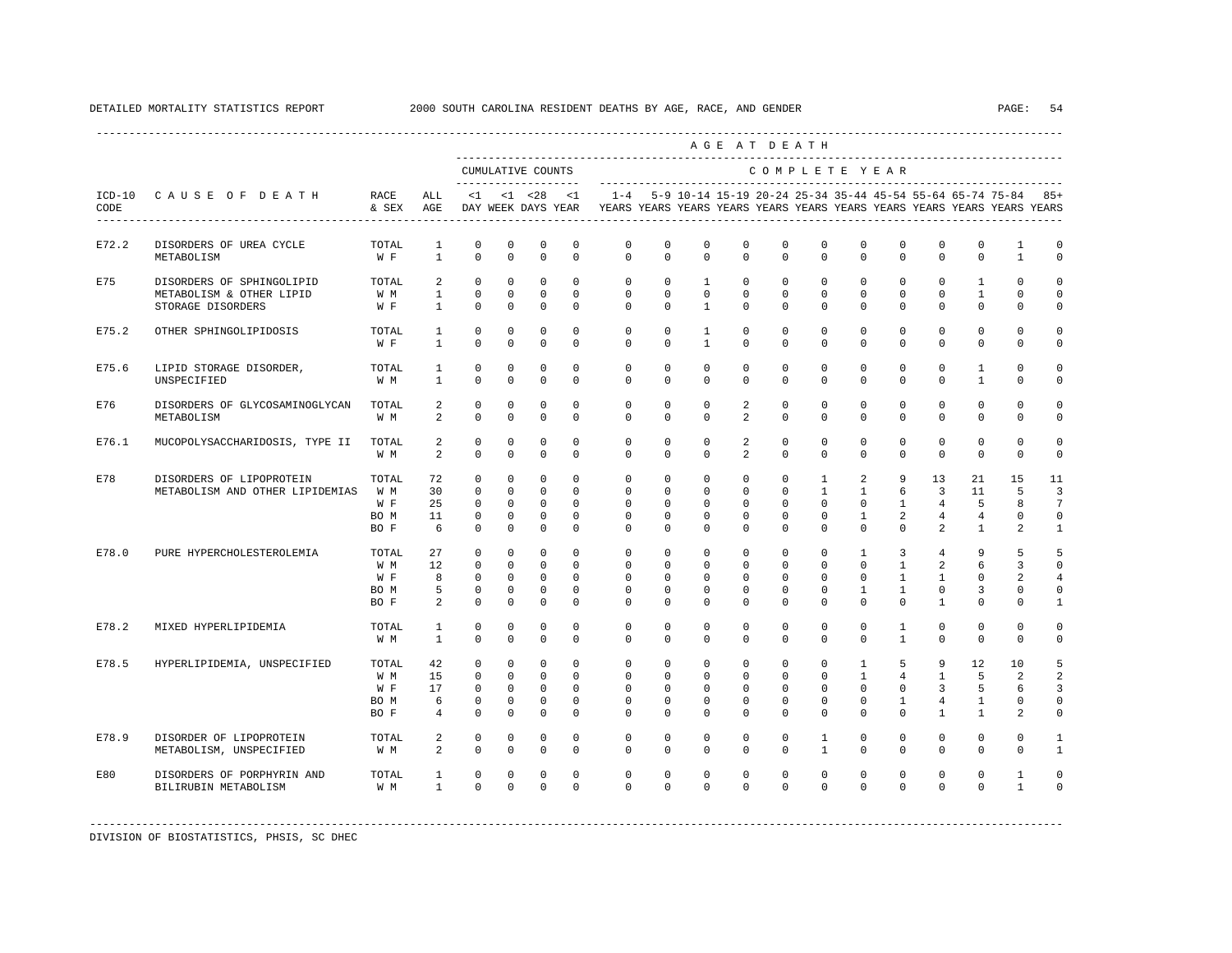|                  |                                                   |                                     |                                             |                                                                  |                                                                 |                                                             |                                                              |                                                          |                                                |                                                                       | AGE AT DEATH                                                                                                                         |                                                                       |                                                                        |                                                      |                                                                |                                                                |                                                                       |                                                       |                                                   |
|------------------|---------------------------------------------------|-------------------------------------|---------------------------------------------|------------------------------------------------------------------|-----------------------------------------------------------------|-------------------------------------------------------------|--------------------------------------------------------------|----------------------------------------------------------|------------------------------------------------|-----------------------------------------------------------------------|--------------------------------------------------------------------------------------------------------------------------------------|-----------------------------------------------------------------------|------------------------------------------------------------------------|------------------------------------------------------|----------------------------------------------------------------|----------------------------------------------------------------|-----------------------------------------------------------------------|-------------------------------------------------------|---------------------------------------------------|
|                  |                                                   |                                     |                                             |                                                                  |                                                                 | CUMULATIVE COUNTS<br>-------------------                    |                                                              |                                                          |                                                |                                                                       |                                                                                                                                      | COMPLETE YEAR                                                         |                                                                        |                                                      |                                                                |                                                                |                                                                       |                                                       |                                                   |
| $ICD-10$<br>CODE | CAUSE OF DEATH                                    | RACE<br>& SEX                       | ALL<br>AGE                                  | <1                                                               |                                                                 | $< 1$ $< 28$<br>DAY WEEK DAYS YEAR                          | <1                                                           | $1 - 4$                                                  |                                                |                                                                       | 5-9 10-14 15-19 20-24 25-34 35-44 45-54 55-64 65-74 75-84<br>YEARS YEARS YEARS YEARS YEARS YEARS YEARS YEARS YEARS YEARS YEARS YEARS |                                                                       |                                                                        |                                                      |                                                                |                                                                |                                                                       |                                                       | $85+$                                             |
| E80.2            | OTHER PORPHYRIA                                   | TOTAL<br>W M                        | 1<br>$\mathbf{1}$                           | $\mathbb O$<br>$\Omega$                                          | $\mathbf 0$<br>$\Omega$                                         | 0<br>$\Omega$                                               | $\mathbf 0$<br>$\Omega$                                      | $\mathbb O$<br>$\Omega$                                  | $\mathbf 0$<br>$\Omega$                        | $\mathbf 0$<br>$\Omega$                                               | $\mathbf 0$<br>$\Omega$                                                                                                              | 0<br>$\Omega$                                                         | 0<br>$\Omega$                                                          | $\mathbf 0$<br>$\Omega$                              | $\mathbf 0$<br>$\Omega$                                        | $\mathbf 0$<br>$\Omega$                                        | 0<br>$\mathbf{0}$                                                     | $\mathbf{1}$<br>$\mathbf{1}$                          | 0<br>$\mathbf 0$                                  |
| E83              | DISORDERS OF MINERAL METABOLISM                   | TOTAL<br>W M<br>W F                 | 3<br>2<br>$\mathbf{1}$                      | $\mathbf 0$<br>$\mathbf 0$<br>$^{\circ}$                         | $\mathbf 0$<br>$\mathbf 0$<br>$\Omega$                          | $\mathbf 0$<br>$\mathbf 0$<br>$\mathbf 0$                   | $\Omega$<br>$\Omega$<br>$\Omega$                             | $\mathbf 0$<br>$\Omega$<br>$\Omega$                      | $\mathbf 0$<br>$\Omega$<br>$\Omega$            | $\mathbf 0$<br>$\Omega$<br>$\Omega$                                   | $\mathbf 0$<br>$\Omega$<br>$\Omega$                                                                                                  | $\mathbf{0}$<br>$\Omega$<br>$\Omega$                                  | $\mathbf{1}$<br>$\mathbf{1}$<br>$\Omega$                               | $\Omega$<br>$\Omega$<br>$\Omega$                     | $\mathbf 0$<br>$\mathbf 0$<br>$\mathbf 0$                      | $\mathbf{1}$<br>$\mathbf{1}$<br>$\Omega$                       | $\mathbf 0$<br>$\mathbf{0}$<br>$\mathbf{0}$                           | $\Omega$<br>$\Omega$<br>$\Omega$                      | $\mathbf{1}$<br>$\mathbf 0$<br>$\mathbf{1}$       |
| E83.1            | DISORDERS OF IRON METABOLISM                      | TOTAL<br>W M                        | 2<br>$\overline{a}$                         | $\Omega$<br>$\Omega$                                             | $\Omega$<br>$\Omega$                                            | $\Omega$<br>$\Omega$                                        | $\Omega$<br>$\Omega$                                         | $\Omega$<br>$\Omega$                                     | $\Omega$<br>$\Omega$                           | $\Omega$<br>$\Omega$                                                  | $\Omega$<br>$\Omega$                                                                                                                 | $\Omega$<br>$\Omega$                                                  | $\mathbf{1}$<br>$\mathbf{1}$                                           | $\Omega$<br>$\Omega$                                 | $\Omega$<br>$\Omega$                                           | $\mathbf{1}$<br>$\mathbf{1}$                                   | $\Omega$<br>$\Omega$                                                  | $\Omega$<br>$\Omega$                                  | $\Omega$<br>$\Omega$                              |
| E83.5            | DISORDERS OF CALCIUM METABOLISM TOTAL             | W F                                 | $\mathbf{1}$<br>$\mathbf{1}$                | $^{\circ}$<br>$\mathbf 0$                                        | $\circ$<br>$\mathbf 0$                                          | 0<br>$\mathbf 0$                                            | $^{\circ}$<br>0                                              | $\mathbf{0}$<br>$\Omega$                                 | $\mathbf 0$<br>$\mathbf 0$                     | $^{\circ}$<br>$\mathbf 0$                                             | $^{\circ}$<br>$\mathbf 0$                                                                                                            | $\mathbf 0$<br>$\Omega$                                               | $\mathbf 0$<br>$\Omega$                                                | $\mathbf{0}$<br>$\Omega$                             | 0<br>$\mathbf 0$                                               | 0<br>$\mathbf 0$                                               | $\mathbf 0$<br>$\mathbf{0}$                                           | $\mathbf{0}$<br>$\mathbf 0$                           | 1<br>$\mathbf{1}$                                 |
| E84              | CYSTIC FIBROSIS                                   | TOTAL<br>W M<br>W F<br>BO M<br>BO F | 6<br>2<br>2<br>$\mathbf{1}$<br>$\mathbf{1}$ | $^{\circ}$<br>$^{\circ}$<br>$\Omega$<br>$^{\circ}$<br>$^{\circ}$ | $\circ$<br>$\circ$<br>$\circ$<br>$\circ$<br>$\Omega$            | $^{\circ}$<br>$\mathbf 0$<br>$\mathbf 0$<br>$^{\circ}$<br>0 | $^{\circ}$<br>$\Omega$<br>$\Omega$<br>$^{\circ}$<br>$\Omega$ | $\mathbf{0}$<br>$\Omega$<br>$\mathbf 0$<br>0<br>$\Omega$ | 1<br>$\mathbf{1}$<br>$\Omega$<br>0<br>$\Omega$ | 1<br>$\Omega$<br>$\mathbf{1}$<br>$^{\circ}$<br>$\Omega$               | $\mathbf{1}$<br>$\mathbf 0$<br>$\mathbf{1}$<br>$^{\circ}$<br>0                                                                       | 1<br>$\mathbf{1}$<br>$\Omega$<br>$\mathbf 0$<br>$\Omega$              | 1<br>$\Omega$<br>$\Omega$<br>$\mathbf 0$<br>1                          | 0<br>$\Omega$<br>$\Omega$<br>0<br>$\Omega$           | $\mathbf{1}$<br>$\mathbf 0$<br>$\mathbf 0$<br>1<br>$\mathbf 0$ | $^{\circ}$<br>$\Omega$<br>$^{\circ}$<br>$^{\circ}$<br>$\Omega$ | $\mathbf{0}$<br>$\mathbf 0$<br>$\Omega$<br>$\mathbf 0$<br>$\mathbf 0$ | $\mathbf{0}$<br>$\Omega$<br>$\Omega$<br>$\Omega$<br>0 | 0<br>$\mathbf 0$<br>$\Omega$<br>$\Omega$<br>0     |
| E84.0            | CYSTIC FIBROSIS WITH PULMONARY<br>MANIFESTATIONS  | TOTAL<br>BO M                       | 1<br>$\mathbf{1}$                           | $\mathbf 0$<br>$\Omega$                                          | $\circ$<br>$\mathbf 0$                                          | $\mathbf 0$<br>$\Omega$                                     | $\mathbf 0$<br>$\Omega$                                      | 0<br>$\Omega$                                            | 0<br>$\Omega$                                  | $\mathbf 0$<br>$\Omega$                                               | $\mathbf 0$<br>$\Omega$                                                                                                              | $\mathbf{0}$<br>$\Omega$                                              | $\mathbf 0$<br>$\Omega$                                                | $\mathbf 0$<br>$\Omega$                              | 1<br>$\mathbf{1}$                                              | $^{\circ}$<br>$\Omega$                                         | 0<br>$\mathbf{0}$                                                     | $\mathbf 0$<br>$\mathbf 0$                            | 0<br>$\mathbf 0$                                  |
| E84.1            | CYSTIC FIBROSIS WITH INTESTINAL<br>MANIFESTATIONS | TOTAL<br>W M                        | $\mathbf{1}$<br>$\mathbf{1}$                | $\mathbf 0$<br>$\Omega$                                          | $\mathbf 0$<br>$\Omega$                                         | $\mathbf 0$<br>$\Omega$                                     | $\mathbf 0$<br>$\Omega$                                      | $\mathbf 0$<br>$\Omega$                                  | 0<br>$\Omega$                                  | $\mathbf 0$<br>$\Omega$                                               | $\mathbf 0$<br>$\Omega$                                                                                                              | 1<br>$\mathbf{1}$                                                     | $\mathbf 0$<br>$\Omega$                                                | $\mathbf 0$<br>$\Omega$                              | $\mathbf 0$<br>$\Omega$                                        | $\mathbf 0$<br>$\Omega$                                        | 0<br>$\mathbf{0}$                                                     | $\mathbf 0$<br>$\Omega$                               | $\mathbf 0$<br>$\mathbf 0$                        |
| E84.8            | CYSTIC FIBROSIS WITH OTHER<br>MANIFESTATIONS      | TOTAL<br>W M                        | $\mathbf{1}$<br>$\mathbf{1}$                | 0<br>$\Omega$                                                    | $\mathbf 0$<br>$\Omega$                                         | $\mathbf 0$<br>$\Omega$                                     | $\mathbf 0$<br>$\Omega$                                      | $\mathbf 0$<br>$\Omega$                                  | $\mathbf{1}$<br>$\mathbf{1}$                   | $\mathbf 0$<br>$\Omega$                                               | $\mathbf 0$<br>$\Omega$                                                                                                              | $\mathbf{0}$<br>$\Omega$                                              | $\mathbf 0$<br>$\Omega$                                                | $\mathbf 0$<br>$\Omega$                              | $\mathbf 0$<br>$\Omega$                                        | $\mathbf 0$<br>$\Omega$                                        | $\mathbf 0$<br>$\Omega$                                               | $\mathbf 0$<br>$\Omega$                               | $\mathbf 0$<br>$\mathbf 0$                        |
| E84.9            | CYSTIC FIBROSIS, UNSPECIFIED                      | TOTAL<br>W F<br>BO F                | 3<br>2<br>$\mathbf{1}$                      | $^{\circ}$<br>$\mathbf 0$<br>$^{\circ}$                          | $\Omega$<br>$\mathbf 0$<br>0                                    | $\Omega$<br>0<br>0                                          | $\Omega$<br>$\mathbf 0$<br>0                                 | $\Omega$<br>$\mathbf 0$<br>0                             | $\Omega$<br>$\mathbf 0$<br>0                   | $\mathbf{1}$<br>$\mathbf{1}$<br>$^{\circ}$                            | $\mathbf{1}$<br>$\mathbf{1}$<br>$^{\circ}$                                                                                           | $\Omega$<br>$\mathbf 0$<br>0                                          | $\mathbf{1}$<br>$\mathbf 0$<br>1                                       | $\Omega$<br>$\Omega$<br>0                            | $\mathbf 0$<br>$\mathbf 0$<br>$^{\circ}$                       | $\Omega$<br>$\mathbf 0$<br>$^{\circ}$                          | $\Omega$<br>$\mathbf{0}$<br>$\mathbf{0}$                              | $\Omega$<br>$\mathbf 0$<br>$\mathbf{0}$               | $\Omega$<br>$\mathbf 0$<br>$\mathbf 0$            |
| E85              | AMYLOIDOSIS                                       | TOTAL<br>W M<br>W F<br>BO M<br>BO F | 16<br>5<br>7<br>3<br>$\mathbf{1}$           | $^{\circ}$<br>$^{\circ}$<br>$^{\circ}$<br>0<br>$\mathbf 0$       | $\mathbf 0$<br>$\mathbf 0$<br>$\circ$<br>$\circ$<br>$\mathbf 0$ | $\mathbf 0$<br>$\mathbf 0$<br>0<br>0<br>$\mathbf 0$         | $\Omega$<br>$\mathbf 0$<br>$\mathbf 0$<br>0<br>0             | $\mathbf 0$<br>$\mathbf 0$<br>0<br>0<br>$\Omega$         | $\Omega$<br>$\mathbf 0$<br>0<br>0<br>0         | $\mathbf 0$<br>$\mathbf 0$<br>$^{\circ}$<br>$^{\circ}$<br>$\mathbf 0$ | $\mathbf 0$<br>$^{\circ}$<br>$^{\circ}$<br>$^{\circ}$<br>$\mathbf 0$                                                                 | $\mathbf{0}$<br>$\mathbf 0$<br>$\mathbf 0$<br>$\mathbf 0$<br>$\Omega$ | $\mathbf{1}$<br>$\mathbf{1}$<br>$\Omega$<br>$\mathbf 0$<br>$\mathbf 0$ | $\Omega$<br>$\Omega$<br>0<br>$\mathbf 0$<br>$\Omega$ | $\mathbf 0$<br>$\mathbf 0$<br>0<br>$\mathbf 0$<br>$\mathbf 0$  | 3<br>$\mathbf 0$<br>1<br>2<br>$\mathbf 0$                      | $\overline{4}$<br>$\mathbf{1}$<br>3<br>$\mathbf 0$<br>$\mathbf 0$     | 7<br>3<br>2<br>1<br>$\mathbf{1}$                      | $\mathbf{1}$<br>$\circ$<br>-1<br>0<br>$\mathbf 0$ |
| E85.3            | SECONDARY SYSTEMIC AMYLOIDOSIS                    | TOTAL<br>BO M                       | 1<br>$\mathbf{1}$                           | $^{\circ}$<br>$\mathbf 0$                                        | $\mathbf 0$<br>$\mathbf 0$                                      | $\mathbf 0$<br>$\mathbf 0$                                  | $\mathbf 0$<br>$\Omega$                                      | $\mathbf 0$<br>$\Omega$                                  | $\mathbf 0$<br>$\Omega$                        | $\mathbf 0$<br>$\Omega$                                               | $\mathbf 0$<br>$\Omega$                                                                                                              | $\mathbf{0}$<br>$\Omega$                                              | $\mathbf{0}$<br>$\Omega$                                               | $\mathbf 0$<br>$\Omega$                              | $\mathbf 0$<br>$\mathbf 0$                                     | $\mathbf{1}$<br>$\mathbf{1}$                                   | $\mathbf 0$<br>$\mathbf 0$                                            | $\mathbf 0$<br>$\mathbf 0$                            | $\circ$<br>0                                      |
| E85.4            | ORGAN-LIMITED AMYLOIDOSIS                         | TOTAL<br>W F<br>BO F                | 6<br>5<br>$\mathbf{1}$                      | $\mathbf{0}$<br>$^{\circ}$<br>$\Omega$                           | $\mathbf 0$<br>$\Omega$<br>$\Omega$                             | $\mathbf 0$<br>$\mathbf 0$<br>$\Omega$                      | $\mathbf 0$<br>$\Omega$<br>$\Omega$                          | $\mathbf 0$<br>$\Omega$<br>$\Omega$                      | $\mathbf 0$<br>$\Omega$<br>$\Omega$            | $\mathbf 0$<br>$\Omega$<br>$\Omega$                                   | $\mathbf 0$<br>$\Omega$<br>$\Omega$                                                                                                  | $\mathbf{0}$<br>$\Omega$<br>$\Omega$                                  | $\circ$<br>$\Omega$<br>$\Omega$                                        | $\mathbf 0$<br>$\Omega$<br>$\Omega$                  | $\mathbf 0$<br>$\Omega$<br>$\Omega$                            | $\mathbf{1}$<br>$\mathbf{1}$<br>$\Omega$                       | 2<br>2<br>$\Omega$                                                    |                                                       | $\mathbf{1}$<br>$\mathbf{1}$<br>$\Omega$          |
| E85.9            | AMYLOIDOSIS, UNSPECIFIED                          | TOTAL                               | 9                                           | $\Omega$                                                         | $\Omega$                                                        | $\mathbf 0$                                                 | $\mathbf 0$                                                  | $\Omega$                                                 | $\Omega$                                       | $\Omega$                                                              | $\Omega$                                                                                                                             | $\Omega$                                                              | $\mathbf{1}$                                                           | $\Omega$                                             | $\mathbf 0$                                                    | $\mathbf{1}$                                                   | 2                                                                     |                                                       | O                                                 |
|                  |                                                   |                                     |                                             |                                                                  |                                                                 |                                                             |                                                              |                                                          |                                                |                                                                       |                                                                                                                                      |                                                                       |                                                                        |                                                      |                                                                |                                                                |                                                                       |                                                       | 2<br>$\mathbf{1}$<br>$\mathbf{1}$<br>5            |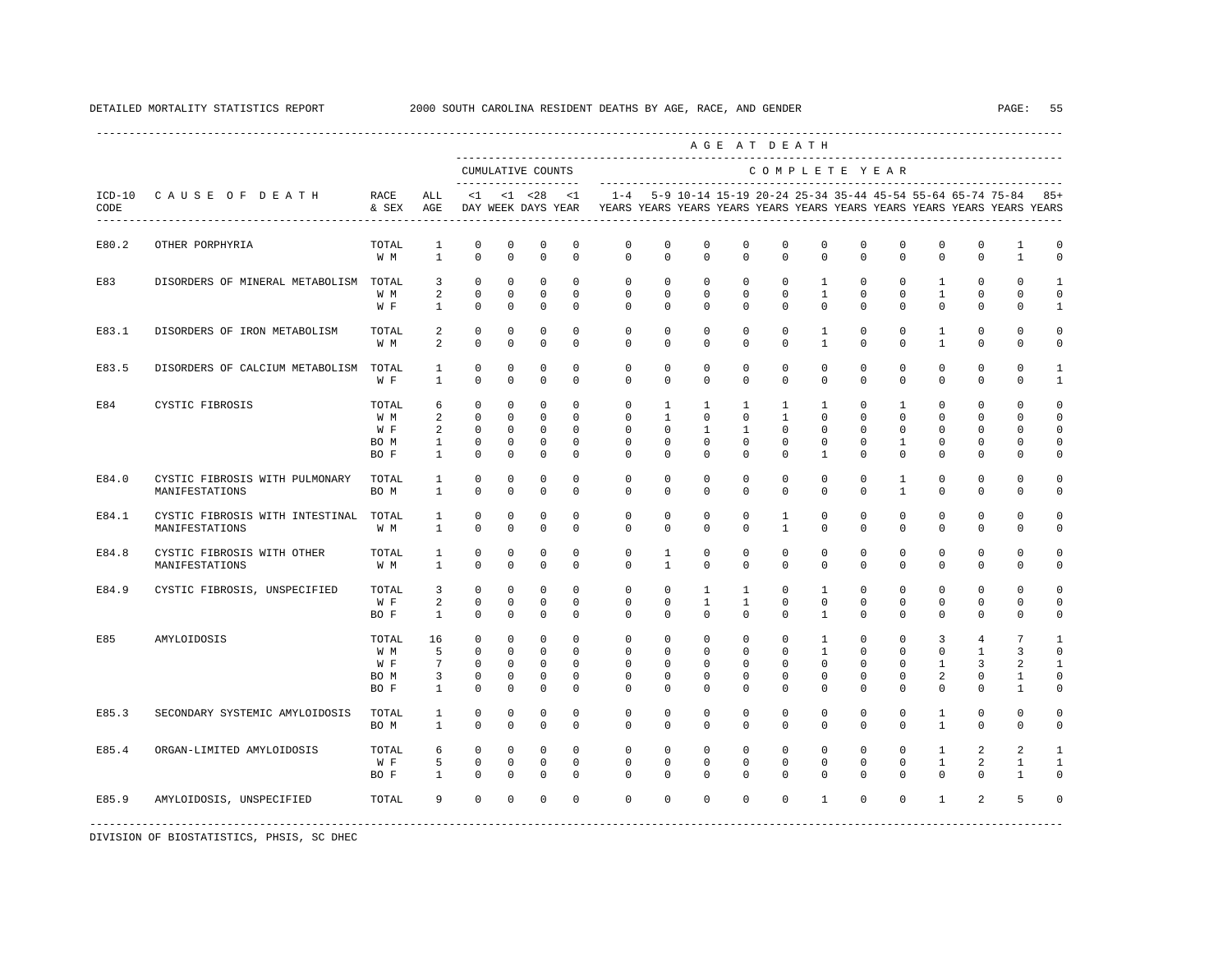| CUMULATIVE COUNTS<br>COMPLETE YEAR<br>-------------------<br>CAUSE OF DEATH<br>RACE<br>5-9 10-14 15-19 20-24 25-34 35-44 45-54 55-64 65-74 75-84<br>$ICD-10$<br>ALL<br>$\leq 1$<br>$< 1$ $< 28$<br>$\langle 1$<br>$1 - 4$<br>CODE<br>AGE<br>DAY WEEK DAYS YEAR<br>YEARS YEARS YEARS YEARS YEARS YEARS YEARS YEARS YEARS YEARS YEARS YEARS<br>& SEX<br>---------------------------------<br>E85.9<br>W M<br>5<br>$\mathbf 0$<br>$\mathbf 0$<br>$\mathbf 0$<br>$\mathbf 0$<br>$\mathbf 0$<br>$\mathbf 0$<br>$^{\circ}$<br>$\mathbf 0$<br>$\mathbf 0$<br>$\mathbf{1}$<br>$\mathbf 0$<br>$\mathbf 0$<br>$\mathbf 0$<br>$\mathbf{1}$<br>3<br>$\overline{a}$<br>$\mathsf 0$<br>$\mathbf 0$<br>$\mathbf 0$<br>$\mathbf 0$<br>$\mathbf 0$<br>$\mathbf 0$<br>$\mathbf 0$<br>$\mathbf 0$<br>$\mathbf 0$<br>$\mathbf 0$<br>$\mathbf 0$<br>$\mathbf 0$<br>$\mathbf 0$<br>$\mathbf{1}$<br>$\mathbf{1}$<br>W F<br>2<br>$\mathbf{0}$<br>$\circ$<br>$\mathbf 0$<br>$\mathbf 0$<br>$\circ$<br>$\circ$<br>$\circ$<br>$\mathbf 0$<br>$\mathbf 0$<br>$\mathbf 0$<br>$\mathbf 0$<br>$\mathbf{1}$<br>$\mathbf 0$<br>$\mathbf{1}$<br>$^{\circ}$<br>BO M<br>77<br>$\mathbf 0$<br>$\mathbf 0$<br>$\mathbf 0$<br>$\mathbf{1}$<br>$\mathbf 0$<br>$\mathbf 0$<br>2<br>8<br>18<br>E86<br>VOLUME DEPLETION<br>TOTAL<br>$^{\circ}$<br>0<br>$\Omega$<br>$\mathbf{0}$<br>$\mathbf{0}$<br>3<br>$\mathbf 0$<br>W M<br>19<br>$\mathbf 0$<br>$\Omega$<br>$\Omega$<br>$\mathbf 0$<br>$\Omega$<br>$\Omega$<br>$\Omega$<br>$\Omega$<br>$\Omega$<br>$\Omega$<br>$\Omega$<br>$\mathbf{1}$<br>$\mathbf{1}$<br>7<br>35<br>$\mathbf{0}$<br>3<br>W F<br>$\mathbf 0$<br>$\mathbf 0$<br>$\mathbf 0$<br>$\circ$<br>$\circ$<br>$\circ$<br>$\mathbf 0$<br>$\mathbf 0$<br>0<br>$\mathbf 0$<br>$\mathbf 0$<br>$\mathbf{1}$<br>5<br>$\mathbf 0$<br>$\mathbf 0$<br>9<br>$\mathbf{0}$<br>$\mathbf 0$<br>$\mathbf 0$<br>$\mathbf 0$<br>$\mathbf 0$<br>$\mathbf{1}$<br>$\mathbf 0$<br>BO M<br>0<br>0<br>$\mathbf{0}$<br>$\mathbf{0}$<br>3<br>2<br>$\Omega$<br>$\Omega$<br>BO F<br>14<br>$\Omega$<br>$\mathbf{1}$<br>$\Omega$<br>$\Omega$<br>$\Omega$<br>$\Omega$<br>$\Omega$<br>$\Omega$<br>$\Omega$<br>$\mathbf{1}$<br>$\overline{1}$<br>$\overline{1}$<br>$\overline{4}$<br>9<br>E87<br>$^{\circ}$<br>3<br>3<br>3<br>0<br>$^{\circ}$<br>$^{\circ}$<br>0<br>2<br>8<br>OTHER DISORDERS OF FLUID,<br>TOTAL<br>66<br>1<br>6<br>6<br>16<br>$\mathbf 0$<br>$\mathbf 0$<br>2<br>ELECTROLYTE& ACID-BASE BALANCE<br>W M<br>21<br>0<br>$\circ$<br>$^{\circ}$<br>$^{\circ}$<br>0<br>0<br>$\mathbf{0}$<br>$\mathbf{0}$<br>2<br>$\mathbf{1}$<br>3<br>6<br>19<br>$\mathbf 0$<br>$\mathbf{1}$<br>$\mathbf{1}$<br>$\mathbf{1}$<br>$\mathbf 0$<br>$\mathbf{1}$<br>W F<br>$^{\circ}$<br>0<br>0<br>1<br>0<br>$\Omega$<br>3<br>2<br>8<br>$\overline{a}$<br>13<br>$\mathbf{0}$<br>2<br>2<br>$\mathbf 0$<br>$\Omega$<br>$\Omega$<br>$\mathbf 0$<br>$\mathbf{1}$<br>2<br>2<br>3<br>$\mathbf 0$<br>2<br>BO M<br>0<br>$\mathbf 0$<br>$\mathbf 0$<br>$\mathbf 0$<br>$\Omega$<br>3<br>$\Omega$<br>BO F<br>13<br>$^{\circ}$<br>$^{\circ}$<br>$\Omega$<br>0<br>$\overline{1}$<br>$\mathbf{0}$<br>$\mathbf{1}$<br>4<br>$\mathbf{0}$<br>E87.0<br>14<br>$\Omega$<br>$\Omega$<br>$\mathbf 0$<br>$\Omega$<br>$\Omega$<br>$\Omega$<br>$\Omega$<br>$\Omega$<br>$\mathbf 0$<br>$\mathbf{1}$<br>2<br>7<br>HYPEROSMOLALITY AND<br>TOTAL<br>$\Omega$<br>$\Omega$<br>1<br>5<br>$\mathbf{0}$<br>$\mathbf 0$<br>$\mathbf 0$<br>$\mathbf 0$<br>$\mathbf 0$<br>$\mathbf 0$<br>$\mathbf 0$<br>$\mathbf 0$<br>$\mathbf 0$<br>$\mathbf 0$<br>$\mathbf 0$<br>$\mathbf 0$<br>$\mathbf{1}$<br>$\mathbf{1}$<br>$\mathbf{1}$<br>HYPERNATREMIA<br>W M<br>$7\phantom{.0}$<br>$\mathbf 0$<br>$\Omega$<br>$\mathbf{0}$<br>W F<br>$\mathbf 0$<br>$\mathbf 0$<br>$\Omega$<br>$\Omega$<br>$\Omega$<br>$\Omega$<br>$\Omega$<br>$\Omega$<br>$\Omega$<br>$\mathbf{1}$<br>5<br>$\Omega$<br>BO M<br>$\mathbf{1}$<br>$\mathbb O$<br>$\mathbf 0$<br>$\mathbf 0$<br>$\mathbf 0$<br>$\mathbf 0$<br>$\mathbf 0$<br>$\mathbf 0$<br>$\mathbf 0$<br>$\mathbf 0$<br>$\mathbf 0$<br>$\mathbf 0$<br>$\mathbf 0$<br>$\mathbf 0$<br>$\mathbf 0$<br>$\mathbf{1}$<br>$\mathbf 0$<br>$\mathbf 0$<br>$\mathbf 0$<br>$\mathbf 0$<br>BO F<br>1<br>$\Omega$<br>$\mathbf{0}$<br>$\Omega$<br>0<br>$\Omega$<br>0<br>$\Omega$<br>$\mathbf{1}$<br>$\Omega$<br>$\mathbf{0}$<br>$\mathbf{0}$<br>$7\phantom{.0}$<br>$^{\circ}$<br>$\mathbf 0$<br>$\mathbf 0$<br>2<br>E87.1<br>HYPO-OSMOLALITY & HYPONATREMIA<br>TOTAL<br>$^{\circ}$<br>$^{\circ}$<br>$^{\circ}$<br>$^{\circ}$<br>0<br>$^{\circ}$<br>$\mathbf{0}$<br>$\mathbf{1}$<br>$\mathbf{1}$<br>1<br>1<br>$\overline{3}$<br>$\mathbf 0$<br>$\mathbf 0$<br>$\mathbf 0$<br>$\mathbf 0$<br>$\mathbf{0}$<br>$\Omega$<br>$\Omega$<br>$\mathbf{1}$<br>W M<br>0<br>0<br>$\Omega$<br>$\Omega$<br>$\Omega$<br>1<br>1<br>W F<br>2<br>$^{\circ}$<br>$\Omega$<br>$\mathbf 0$<br>$\Omega$<br>$\Omega$<br>$\Omega$<br>$\Omega$<br>$\Omega$<br>$\mathbf{1}$<br>$\Omega$<br>$\Omega$<br>$\Omega$<br>$\Omega$<br>$\Omega$<br>$\Omega$<br>$\mathbf{1}$<br>$\mathbf 0$<br>$\mathbf 0$<br>$\mathbf 0$<br>$\mathbf 0$<br>$\mathbf 0$<br>$\mathbf 0$<br>$\mathbf{1}$<br>$\mathbf 0$<br>$\mathbf 0$<br>$\mathbf 0$<br>$\mathbf 0$<br>BO M<br>0<br>0<br>$\mathbf{0}$<br>$\mathbf{0}$<br>$\mathbf 0$<br>$\mathbf 0$<br>$\mathbf 0$<br>$\Omega$<br>$\Omega$<br>$\Omega$<br>$\Omega$<br>$\Omega$<br>$\mathbf{1}$<br>$\Omega$<br>$\Omega$<br>BO F<br>1<br>$\Omega$<br>$\Omega$<br>$\Omega$<br>$\Omega$<br>20<br>$\mathbf{0}$<br>2<br>2<br>2<br>$\mathbf{0}$<br>$\overline{3}$<br>E87.2<br>TOTAL<br>$\mathbf 0$<br>$\mathbf 0$<br>$\mathbf 0$<br>$\mathbf 0$<br>$\mathbf 0$<br>$\mathbf{1}$<br>3<br>ACIDOSIS<br>4<br>4<br>5<br>$\mathbf 0$<br>$^{\circ}$<br>$\mathbf 0$<br>$\mathbf 0$<br>$\mathbf 0$<br>$\mathbf 0$<br>2<br>$\mathbf 0$<br>$\mathbf 0$<br>$\mathbf 0$<br>0<br>0<br>$\mathbf{0}$<br>0<br>3<br>W M<br>W F<br>5<br>0<br>1<br>$\mathbf{1}$<br>$\mathbf{1}$<br>$\mathbf{0}$<br>$^{\circ}$<br>0<br>0<br>$\mathbf{0}$<br>$\mathbf{0}$<br>0<br>0<br>2<br>1<br>1<br>5<br>BO M<br>0<br>$\mathbf{1}$<br>1<br>1<br>0<br>0<br>0<br>0<br>$\mathbf{0}$<br>$\mathbf{0}$<br>1<br>0<br>2<br>$\mathbf{0}$<br>$\mathbf{0}$<br>5<br>$^{\circ}$<br>$\Omega$<br>$\mathbf 0$<br>$\Omega$<br>$\Omega$<br>$\Omega$<br>$\mathbf{1}$<br>$\Omega$<br>2<br>$\mathbf 0$<br>BO F<br>$\Omega$<br>$\Omega$<br>0<br>$\Omega$<br>0<br>$\mathbf 0$<br>$\mathbf 0$<br>$\mathbf 0$<br>$\mathbf 0$<br>$\mathbf{1}$<br>E87.3<br><b>ALKALOSIS</b><br>TOTAL<br>1<br>0<br>$^{\circ}$<br>$^{\circ}$<br>$\mathbf{0}$<br>$^{\circ}$<br>0<br>$\mathbf{0}$<br>0<br>0<br>0<br>$\mathbf{1}$<br>$\Omega$<br>$\mathbf 0$<br>$\mathbf 0$<br>$\Omega$<br>$\Omega$<br>$\Omega$<br>$\Omega$<br>$\Omega$<br>$\Omega$<br>$\Omega$<br>$\Omega$<br>$\Omega$<br>$\Omega$<br>$\Omega$<br>$\mathbf{1}$<br>W M<br>$\Omega$<br>$\mathbf 0$<br>2<br>TOTAL<br>$\mathbf{0}$<br>$\mathbf 0$<br>$\mathbf 0$<br>$\mathbf 0$<br>$\mathbf 0$<br>$\mathbf 0$<br>$\Omega$<br>$\Omega$<br>$\Omega$<br>$\mathbf{1}$<br>E87.5<br>HYPERKALEMIA<br>6<br>$\mathbf{1}$<br>$\mathbf{1}$<br>2<br>$\mathbf{0}$<br>W M<br>$\mathbf 0$<br>$\mathbf 0$<br>$\mathbf 0$<br>$\mathbf 0$<br>$\circ$<br>$\circ$<br>$\mathbf 0$<br>$\mathbf 0$<br>$\mathbf 0$<br>$\mathbf 0$<br>$\mathbf{1}$<br>$\mathbf 0$<br>$\mathbf{1}$<br>$\mathbf 0$<br>2<br>$\mathbf 0$<br>W F<br>0<br>0<br>0<br>0<br>0<br>$^{\circ}$<br>$^{\circ}$<br>$\mathbf{0}$<br>0<br>0<br>$^{\circ}$<br>0<br>$\mathbf{0}$<br>2<br>2<br>$\circ$<br>$\mathbf 0$<br>$\mathbf 0$<br>$\Omega$<br>$\Omega$<br>$\Omega$<br>$\mathbf 0$<br>$\Omega$<br>$\Omega$<br>BO F<br>$\Omega$<br>$\Omega$<br>$\Omega$<br>$\mathbf{0}$<br>$\mathbf{1}$<br>$\Omega$<br>E87.6<br>$\circ$<br>$\mathbf 0$<br>$\mathbf 0$<br>$\circ$<br>HYPOKALEMIA<br>TOTAL<br>$\overline{4}$<br>0<br>$\circ$<br>$^{\circ}$<br>$^{\circ}$<br>1<br>$\mathbf{0}$<br>$\Omega$<br>$^{\circ}$<br>$\Omega$<br>$\Omega$<br>$\overline{1}$<br>W M<br>$\mathbf{1}$<br>$\circ$<br>$\circ$<br>$\circ$<br>$\Omega$<br>$\circ$<br>$\circ$<br>$\circ$<br>$\mathbf 0$<br>$\Omega$<br>$\Omega$<br>$\Omega$<br>$\Omega$<br>$\Omega$<br>$\Omega$<br>$\mathbf 0$<br>$\mathbf{1}$<br>W F<br>$\mathbf 0$<br>$\mathbf 0$<br>$\mathbf 0$<br>$\mathbf 0$<br>$\circ$<br>$\circ$<br>$\mathbf 0$<br>$\mathbf 0$<br>$\mathbf{1}$<br>$\mathbf 0$<br>$\mathbf 0$<br>$\mathbf 0$<br>$\mathbf 0$<br>$\mathbf 0$<br>$\mathbf 0$<br>$\mathbf 0$<br>$\mathbf 0$<br>$\mathbf 0$<br>$\Omega$<br>$\Omega$<br>$\Omega$<br>$\mathbf{1}$<br>$\Omega$<br>$\Omega$<br>$\Omega$<br>$\Omega$<br>$\Omega$<br>$\Omega$<br>$\Omega$<br>$\Omega$<br>$\mathbf{1}$<br>BO M |  |  |  |  |  |  | AGE AT DEATH | ------------------------------ |  |  |                        |
|------------------------------------------------------------------------------------------------------------------------------------------------------------------------------------------------------------------------------------------------------------------------------------------------------------------------------------------------------------------------------------------------------------------------------------------------------------------------------------------------------------------------------------------------------------------------------------------------------------------------------------------------------------------------------------------------------------------------------------------------------------------------------------------------------------------------------------------------------------------------------------------------------------------------------------------------------------------------------------------------------------------------------------------------------------------------------------------------------------------------------------------------------------------------------------------------------------------------------------------------------------------------------------------------------------------------------------------------------------------------------------------------------------------------------------------------------------------------------------------------------------------------------------------------------------------------------------------------------------------------------------------------------------------------------------------------------------------------------------------------------------------------------------------------------------------------------------------------------------------------------------------------------------------------------------------------------------------------------------------------------------------------------------------------------------------------------------------------------------------------------------------------------------------------------------------------------------------------------------------------------------------------------------------------------------------------------------------------------------------------------------------------------------------------------------------------------------------------------------------------------------------------------------------------------------------------------------------------------------------------------------------------------------------------------------------------------------------------------------------------------------------------------------------------------------------------------------------------------------------------------------------------------------------------------------------------------------------------------------------------------------------------------------------------------------------------------------------------------------------------------------------------------------------------------------------------------------------------------------------------------------------------------------------------------------------------------------------------------------------------------------------------------------------------------------------------------------------------------------------------------------------------------------------------------------------------------------------------------------------------------------------------------------------------------------------------------------------------------------------------------------------------------------------------------------------------------------------------------------------------------------------------------------------------------------------------------------------------------------------------------------------------------------------------------------------------------------------------------------------------------------------------------------------------------------------------------------------------------------------------------------------------------------------------------------------------------------------------------------------------------------------------------------------------------------------------------------------------------------------------------------------------------------------------------------------------------------------------------------------------------------------------------------------------------------------------------------------------------------------------------------------------------------------------------------------------------------------------------------------------------------------------------------------------------------------------------------------------------------------------------------------------------------------------------------------------------------------------------------------------------------------------------------------------------------------------------------------------------------------------------------------------------------------------------------------------------------------------------------------------------------------------------------------------------------------------------------------------------------------------------------------------------------------------------------------------------------------------------------------------------------------------------------------------------------------------------------------------------------------------------------------------------------------------------------------------------------------------------------------------------------------------------------------------------------------------------------------------------------------------------------------------------------------------------------------------------------------------------------------------------------------------------------------------------------------------------------------------------------------------------------------------------------------------------------------------------------------------------------------------------------------------------------------------------------------------------------------------------------------------------------------------------------------------------------------------------------------------------------------------------------------------------------------------------------------------------------------------------------------------------------------------------------------------------------------------------------------------------------------------------------------------------------------------------------------------------------------------------------------------------------------------------------------------------------------------------------------------------------------------------------------------------------------------------------------------------------------------------------------------------------------------------------------------------------------------------------------------------------------------------------------------------------------------------------------------------------------------------------------------------------------------------------------------------------------------------------------------------------------------------------------------------------------------------------------------------------------------------------------------------------------------------------------------------------------------------------------------------------------------------------------------------------------------------------------------------------------------------------------------------------------------------------------------------------------------------------------------------------------------------------------------------------------------------------------------------------------------------------------------------------------------------------------------------------------------------------------------------------------------------------------------------------------------------------------------------------------------------------------------------------------------------------------------------------------------------------------------------------------------------------|--|--|--|--|--|--|--------------|--------------------------------|--|--|------------------------|
|                                                                                                                                                                                                                                                                                                                                                                                                                                                                                                                                                                                                                                                                                                                                                                                                                                                                                                                                                                                                                                                                                                                                                                                                                                                                                                                                                                                                                                                                                                                                                                                                                                                                                                                                                                                                                                                                                                                                                                                                                                                                                                                                                                                                                                                                                                                                                                                                                                                                                                                                                                                                                                                                                                                                                                                                                                                                                                                                                                                                                                                                                                                                                                                                                                                                                                                                                                                                                                                                                                                                                                                                                                                                                                                                                                                                                                                                                                                                                                                                                                                                                                                                                                                                                                                                                                                                                                                                                                                                                                                                                                                                                                                                                                                                                                                                                                                                                                                                                                                                                                                                                                                                                                                                                                                                                                                                                                                                                                                                                                                                                                                                                                                                                                                                                                                                                                                                                                                                                                                                                                                                                                                                                                                                                                                                                                                                                                                                                                                                                                                                                                                                                                                                                                                                                                                                                                                                                                                                                                                                                                                                                                                                                                                                                                                                                                                                                                                                                                                                                                                                                                                                                                                                                                                                                                                                                                                                                                                                                                                                                                                                                                                                                                                                                                                                                                                                                                                                                                                                                                                                                                                                                                    |  |  |  |  |  |  |              |                                |  |  |                        |
|                                                                                                                                                                                                                                                                                                                                                                                                                                                                                                                                                                                                                                                                                                                                                                                                                                                                                                                                                                                                                                                                                                                                                                                                                                                                                                                                                                                                                                                                                                                                                                                                                                                                                                                                                                                                                                                                                                                                                                                                                                                                                                                                                                                                                                                                                                                                                                                                                                                                                                                                                                                                                                                                                                                                                                                                                                                                                                                                                                                                                                                                                                                                                                                                                                                                                                                                                                                                                                                                                                                                                                                                                                                                                                                                                                                                                                                                                                                                                                                                                                                                                                                                                                                                                                                                                                                                                                                                                                                                                                                                                                                                                                                                                                                                                                                                                                                                                                                                                                                                                                                                                                                                                                                                                                                                                                                                                                                                                                                                                                                                                                                                                                                                                                                                                                                                                                                                                                                                                                                                                                                                                                                                                                                                                                                                                                                                                                                                                                                                                                                                                                                                                                                                                                                                                                                                                                                                                                                                                                                                                                                                                                                                                                                                                                                                                                                                                                                                                                                                                                                                                                                                                                                                                                                                                                                                                                                                                                                                                                                                                                                                                                                                                                                                                                                                                                                                                                                                                                                                                                                                                                                                                                    |  |  |  |  |  |  |              |                                |  |  | $85+$                  |
|                                                                                                                                                                                                                                                                                                                                                                                                                                                                                                                                                                                                                                                                                                                                                                                                                                                                                                                                                                                                                                                                                                                                                                                                                                                                                                                                                                                                                                                                                                                                                                                                                                                                                                                                                                                                                                                                                                                                                                                                                                                                                                                                                                                                                                                                                                                                                                                                                                                                                                                                                                                                                                                                                                                                                                                                                                                                                                                                                                                                                                                                                                                                                                                                                                                                                                                                                                                                                                                                                                                                                                                                                                                                                                                                                                                                                                                                                                                                                                                                                                                                                                                                                                                                                                                                                                                                                                                                                                                                                                                                                                                                                                                                                                                                                                                                                                                                                                                                                                                                                                                                                                                                                                                                                                                                                                                                                                                                                                                                                                                                                                                                                                                                                                                                                                                                                                                                                                                                                                                                                                                                                                                                                                                                                                                                                                                                                                                                                                                                                                                                                                                                                                                                                                                                                                                                                                                                                                                                                                                                                                                                                                                                                                                                                                                                                                                                                                                                                                                                                                                                                                                                                                                                                                                                                                                                                                                                                                                                                                                                                                                                                                                                                                                                                                                                                                                                                                                                                                                                                                                                                                                                                                    |  |  |  |  |  |  |              |                                |  |  | $\circ$                |
|                                                                                                                                                                                                                                                                                                                                                                                                                                                                                                                                                                                                                                                                                                                                                                                                                                                                                                                                                                                                                                                                                                                                                                                                                                                                                                                                                                                                                                                                                                                                                                                                                                                                                                                                                                                                                                                                                                                                                                                                                                                                                                                                                                                                                                                                                                                                                                                                                                                                                                                                                                                                                                                                                                                                                                                                                                                                                                                                                                                                                                                                                                                                                                                                                                                                                                                                                                                                                                                                                                                                                                                                                                                                                                                                                                                                                                                                                                                                                                                                                                                                                                                                                                                                                                                                                                                                                                                                                                                                                                                                                                                                                                                                                                                                                                                                                                                                                                                                                                                                                                                                                                                                                                                                                                                                                                                                                                                                                                                                                                                                                                                                                                                                                                                                                                                                                                                                                                                                                                                                                                                                                                                                                                                                                                                                                                                                                                                                                                                                                                                                                                                                                                                                                                                                                                                                                                                                                                                                                                                                                                                                                                                                                                                                                                                                                                                                                                                                                                                                                                                                                                                                                                                                                                                                                                                                                                                                                                                                                                                                                                                                                                                                                                                                                                                                                                                                                                                                                                                                                                                                                                                                                                    |  |  |  |  |  |  |              |                                |  |  | $\mathbf 0$<br>$\circ$ |
|                                                                                                                                                                                                                                                                                                                                                                                                                                                                                                                                                                                                                                                                                                                                                                                                                                                                                                                                                                                                                                                                                                                                                                                                                                                                                                                                                                                                                                                                                                                                                                                                                                                                                                                                                                                                                                                                                                                                                                                                                                                                                                                                                                                                                                                                                                                                                                                                                                                                                                                                                                                                                                                                                                                                                                                                                                                                                                                                                                                                                                                                                                                                                                                                                                                                                                                                                                                                                                                                                                                                                                                                                                                                                                                                                                                                                                                                                                                                                                                                                                                                                                                                                                                                                                                                                                                                                                                                                                                                                                                                                                                                                                                                                                                                                                                                                                                                                                                                                                                                                                                                                                                                                                                                                                                                                                                                                                                                                                                                                                                                                                                                                                                                                                                                                                                                                                                                                                                                                                                                                                                                                                                                                                                                                                                                                                                                                                                                                                                                                                                                                                                                                                                                                                                                                                                                                                                                                                                                                                                                                                                                                                                                                                                                                                                                                                                                                                                                                                                                                                                                                                                                                                                                                                                                                                                                                                                                                                                                                                                                                                                                                                                                                                                                                                                                                                                                                                                                                                                                                                                                                                                                                                    |  |  |  |  |  |  |              |                                |  |  | 45                     |
|                                                                                                                                                                                                                                                                                                                                                                                                                                                                                                                                                                                                                                                                                                                                                                                                                                                                                                                                                                                                                                                                                                                                                                                                                                                                                                                                                                                                                                                                                                                                                                                                                                                                                                                                                                                                                                                                                                                                                                                                                                                                                                                                                                                                                                                                                                                                                                                                                                                                                                                                                                                                                                                                                                                                                                                                                                                                                                                                                                                                                                                                                                                                                                                                                                                                                                                                                                                                                                                                                                                                                                                                                                                                                                                                                                                                                                                                                                                                                                                                                                                                                                                                                                                                                                                                                                                                                                                                                                                                                                                                                                                                                                                                                                                                                                                                                                                                                                                                                                                                                                                                                                                                                                                                                                                                                                                                                                                                                                                                                                                                                                                                                                                                                                                                                                                                                                                                                                                                                                                                                                                                                                                                                                                                                                                                                                                                                                                                                                                                                                                                                                                                                                                                                                                                                                                                                                                                                                                                                                                                                                                                                                                                                                                                                                                                                                                                                                                                                                                                                                                                                                                                                                                                                                                                                                                                                                                                                                                                                                                                                                                                                                                                                                                                                                                                                                                                                                                                                                                                                                                                                                                                                                    |  |  |  |  |  |  |              |                                |  |  | 10                     |
|                                                                                                                                                                                                                                                                                                                                                                                                                                                                                                                                                                                                                                                                                                                                                                                                                                                                                                                                                                                                                                                                                                                                                                                                                                                                                                                                                                                                                                                                                                                                                                                                                                                                                                                                                                                                                                                                                                                                                                                                                                                                                                                                                                                                                                                                                                                                                                                                                                                                                                                                                                                                                                                                                                                                                                                                                                                                                                                                                                                                                                                                                                                                                                                                                                                                                                                                                                                                                                                                                                                                                                                                                                                                                                                                                                                                                                                                                                                                                                                                                                                                                                                                                                                                                                                                                                                                                                                                                                                                                                                                                                                                                                                                                                                                                                                                                                                                                                                                                                                                                                                                                                                                                                                                                                                                                                                                                                                                                                                                                                                                                                                                                                                                                                                                                                                                                                                                                                                                                                                                                                                                                                                                                                                                                                                                                                                                                                                                                                                                                                                                                                                                                                                                                                                                                                                                                                                                                                                                                                                                                                                                                                                                                                                                                                                                                                                                                                                                                                                                                                                                                                                                                                                                                                                                                                                                                                                                                                                                                                                                                                                                                                                                                                                                                                                                                                                                                                                                                                                                                                                                                                                                                                    |  |  |  |  |  |  |              |                                |  |  | 26                     |
|                                                                                                                                                                                                                                                                                                                                                                                                                                                                                                                                                                                                                                                                                                                                                                                                                                                                                                                                                                                                                                                                                                                                                                                                                                                                                                                                                                                                                                                                                                                                                                                                                                                                                                                                                                                                                                                                                                                                                                                                                                                                                                                                                                                                                                                                                                                                                                                                                                                                                                                                                                                                                                                                                                                                                                                                                                                                                                                                                                                                                                                                                                                                                                                                                                                                                                                                                                                                                                                                                                                                                                                                                                                                                                                                                                                                                                                                                                                                                                                                                                                                                                                                                                                                                                                                                                                                                                                                                                                                                                                                                                                                                                                                                                                                                                                                                                                                                                                                                                                                                                                                                                                                                                                                                                                                                                                                                                                                                                                                                                                                                                                                                                                                                                                                                                                                                                                                                                                                                                                                                                                                                                                                                                                                                                                                                                                                                                                                                                                                                                                                                                                                                                                                                                                                                                                                                                                                                                                                                                                                                                                                                                                                                                                                                                                                                                                                                                                                                                                                                                                                                                                                                                                                                                                                                                                                                                                                                                                                                                                                                                                                                                                                                                                                                                                                                                                                                                                                                                                                                                                                                                                                                                    |  |  |  |  |  |  |              |                                |  |  | $\overline{3}$         |
|                                                                                                                                                                                                                                                                                                                                                                                                                                                                                                                                                                                                                                                                                                                                                                                                                                                                                                                                                                                                                                                                                                                                                                                                                                                                                                                                                                                                                                                                                                                                                                                                                                                                                                                                                                                                                                                                                                                                                                                                                                                                                                                                                                                                                                                                                                                                                                                                                                                                                                                                                                                                                                                                                                                                                                                                                                                                                                                                                                                                                                                                                                                                                                                                                                                                                                                                                                                                                                                                                                                                                                                                                                                                                                                                                                                                                                                                                                                                                                                                                                                                                                                                                                                                                                                                                                                                                                                                                                                                                                                                                                                                                                                                                                                                                                                                                                                                                                                                                                                                                                                                                                                                                                                                                                                                                                                                                                                                                                                                                                                                                                                                                                                                                                                                                                                                                                                                                                                                                                                                                                                                                                                                                                                                                                                                                                                                                                                                                                                                                                                                                                                                                                                                                                                                                                                                                                                                                                                                                                                                                                                                                                                                                                                                                                                                                                                                                                                                                                                                                                                                                                                                                                                                                                                                                                                                                                                                                                                                                                                                                                                                                                                                                                                                                                                                                                                                                                                                                                                                                                                                                                                                                                    |  |  |  |  |  |  |              |                                |  |  | 6                      |
|                                                                                                                                                                                                                                                                                                                                                                                                                                                                                                                                                                                                                                                                                                                                                                                                                                                                                                                                                                                                                                                                                                                                                                                                                                                                                                                                                                                                                                                                                                                                                                                                                                                                                                                                                                                                                                                                                                                                                                                                                                                                                                                                                                                                                                                                                                                                                                                                                                                                                                                                                                                                                                                                                                                                                                                                                                                                                                                                                                                                                                                                                                                                                                                                                                                                                                                                                                                                                                                                                                                                                                                                                                                                                                                                                                                                                                                                                                                                                                                                                                                                                                                                                                                                                                                                                                                                                                                                                                                                                                                                                                                                                                                                                                                                                                                                                                                                                                                                                                                                                                                                                                                                                                                                                                                                                                                                                                                                                                                                                                                                                                                                                                                                                                                                                                                                                                                                                                                                                                                                                                                                                                                                                                                                                                                                                                                                                                                                                                                                                                                                                                                                                                                                                                                                                                                                                                                                                                                                                                                                                                                                                                                                                                                                                                                                                                                                                                                                                                                                                                                                                                                                                                                                                                                                                                                                                                                                                                                                                                                                                                                                                                                                                                                                                                                                                                                                                                                                                                                                                                                                                                                                                                    |  |  |  |  |  |  |              |                                |  |  | 15                     |
|                                                                                                                                                                                                                                                                                                                                                                                                                                                                                                                                                                                                                                                                                                                                                                                                                                                                                                                                                                                                                                                                                                                                                                                                                                                                                                                                                                                                                                                                                                                                                                                                                                                                                                                                                                                                                                                                                                                                                                                                                                                                                                                                                                                                                                                                                                                                                                                                                                                                                                                                                                                                                                                                                                                                                                                                                                                                                                                                                                                                                                                                                                                                                                                                                                                                                                                                                                                                                                                                                                                                                                                                                                                                                                                                                                                                                                                                                                                                                                                                                                                                                                                                                                                                                                                                                                                                                                                                                                                                                                                                                                                                                                                                                                                                                                                                                                                                                                                                                                                                                                                                                                                                                                                                                                                                                                                                                                                                                                                                                                                                                                                                                                                                                                                                                                                                                                                                                                                                                                                                                                                                                                                                                                                                                                                                                                                                                                                                                                                                                                                                                                                                                                                                                                                                                                                                                                                                                                                                                                                                                                                                                                                                                                                                                                                                                                                                                                                                                                                                                                                                                                                                                                                                                                                                                                                                                                                                                                                                                                                                                                                                                                                                                                                                                                                                                                                                                                                                                                                                                                                                                                                                                                    |  |  |  |  |  |  |              |                                |  |  | 7                      |
|                                                                                                                                                                                                                                                                                                                                                                                                                                                                                                                                                                                                                                                                                                                                                                                                                                                                                                                                                                                                                                                                                                                                                                                                                                                                                                                                                                                                                                                                                                                                                                                                                                                                                                                                                                                                                                                                                                                                                                                                                                                                                                                                                                                                                                                                                                                                                                                                                                                                                                                                                                                                                                                                                                                                                                                                                                                                                                                                                                                                                                                                                                                                                                                                                                                                                                                                                                                                                                                                                                                                                                                                                                                                                                                                                                                                                                                                                                                                                                                                                                                                                                                                                                                                                                                                                                                                                                                                                                                                                                                                                                                                                                                                                                                                                                                                                                                                                                                                                                                                                                                                                                                                                                                                                                                                                                                                                                                                                                                                                                                                                                                                                                                                                                                                                                                                                                                                                                                                                                                                                                                                                                                                                                                                                                                                                                                                                                                                                                                                                                                                                                                                                                                                                                                                                                                                                                                                                                                                                                                                                                                                                                                                                                                                                                                                                                                                                                                                                                                                                                                                                                                                                                                                                                                                                                                                                                                                                                                                                                                                                                                                                                                                                                                                                                                                                                                                                                                                                                                                                                                                                                                                                                    |  |  |  |  |  |  |              |                                |  |  | 3                      |
|                                                                                                                                                                                                                                                                                                                                                                                                                                                                                                                                                                                                                                                                                                                                                                                                                                                                                                                                                                                                                                                                                                                                                                                                                                                                                                                                                                                                                                                                                                                                                                                                                                                                                                                                                                                                                                                                                                                                                                                                                                                                                                                                                                                                                                                                                                                                                                                                                                                                                                                                                                                                                                                                                                                                                                                                                                                                                                                                                                                                                                                                                                                                                                                                                                                                                                                                                                                                                                                                                                                                                                                                                                                                                                                                                                                                                                                                                                                                                                                                                                                                                                                                                                                                                                                                                                                                                                                                                                                                                                                                                                                                                                                                                                                                                                                                                                                                                                                                                                                                                                                                                                                                                                                                                                                                                                                                                                                                                                                                                                                                                                                                                                                                                                                                                                                                                                                                                                                                                                                                                                                                                                                                                                                                                                                                                                                                                                                                                                                                                                                                                                                                                                                                                                                                                                                                                                                                                                                                                                                                                                                                                                                                                                                                                                                                                                                                                                                                                                                                                                                                                                                                                                                                                                                                                                                                                                                                                                                                                                                                                                                                                                                                                                                                                                                                                                                                                                                                                                                                                                                                                                                                                                    |  |  |  |  |  |  |              |                                |  |  | $\mathbf{1}$           |
|                                                                                                                                                                                                                                                                                                                                                                                                                                                                                                                                                                                                                                                                                                                                                                                                                                                                                                                                                                                                                                                                                                                                                                                                                                                                                                                                                                                                                                                                                                                                                                                                                                                                                                                                                                                                                                                                                                                                                                                                                                                                                                                                                                                                                                                                                                                                                                                                                                                                                                                                                                                                                                                                                                                                                                                                                                                                                                                                                                                                                                                                                                                                                                                                                                                                                                                                                                                                                                                                                                                                                                                                                                                                                                                                                                                                                                                                                                                                                                                                                                                                                                                                                                                                                                                                                                                                                                                                                                                                                                                                                                                                                                                                                                                                                                                                                                                                                                                                                                                                                                                                                                                                                                                                                                                                                                                                                                                                                                                                                                                                                                                                                                                                                                                                                                                                                                                                                                                                                                                                                                                                                                                                                                                                                                                                                                                                                                                                                                                                                                                                                                                                                                                                                                                                                                                                                                                                                                                                                                                                                                                                                                                                                                                                                                                                                                                                                                                                                                                                                                                                                                                                                                                                                                                                                                                                                                                                                                                                                                                                                                                                                                                                                                                                                                                                                                                                                                                                                                                                                                                                                                                                                                    |  |  |  |  |  |  |              |                                |  |  | 4                      |
|                                                                                                                                                                                                                                                                                                                                                                                                                                                                                                                                                                                                                                                                                                                                                                                                                                                                                                                                                                                                                                                                                                                                                                                                                                                                                                                                                                                                                                                                                                                                                                                                                                                                                                                                                                                                                                                                                                                                                                                                                                                                                                                                                                                                                                                                                                                                                                                                                                                                                                                                                                                                                                                                                                                                                                                                                                                                                                                                                                                                                                                                                                                                                                                                                                                                                                                                                                                                                                                                                                                                                                                                                                                                                                                                                                                                                                                                                                                                                                                                                                                                                                                                                                                                                                                                                                                                                                                                                                                                                                                                                                                                                                                                                                                                                                                                                                                                                                                                                                                                                                                                                                                                                                                                                                                                                                                                                                                                                                                                                                                                                                                                                                                                                                                                                                                                                                                                                                                                                                                                                                                                                                                                                                                                                                                                                                                                                                                                                                                                                                                                                                                                                                                                                                                                                                                                                                                                                                                                                                                                                                                                                                                                                                                                                                                                                                                                                                                                                                                                                                                                                                                                                                                                                                                                                                                                                                                                                                                                                                                                                                                                                                                                                                                                                                                                                                                                                                                                                                                                                                                                                                                                                                    |  |  |  |  |  |  |              |                                |  |  | 3                      |
|                                                                                                                                                                                                                                                                                                                                                                                                                                                                                                                                                                                                                                                                                                                                                                                                                                                                                                                                                                                                                                                                                                                                                                                                                                                                                                                                                                                                                                                                                                                                                                                                                                                                                                                                                                                                                                                                                                                                                                                                                                                                                                                                                                                                                                                                                                                                                                                                                                                                                                                                                                                                                                                                                                                                                                                                                                                                                                                                                                                                                                                                                                                                                                                                                                                                                                                                                                                                                                                                                                                                                                                                                                                                                                                                                                                                                                                                                                                                                                                                                                                                                                                                                                                                                                                                                                                                                                                                                                                                                                                                                                                                                                                                                                                                                                                                                                                                                                                                                                                                                                                                                                                                                                                                                                                                                                                                                                                                                                                                                                                                                                                                                                                                                                                                                                                                                                                                                                                                                                                                                                                                                                                                                                                                                                                                                                                                                                                                                                                                                                                                                                                                                                                                                                                                                                                                                                                                                                                                                                                                                                                                                                                                                                                                                                                                                                                                                                                                                                                                                                                                                                                                                                                                                                                                                                                                                                                                                                                                                                                                                                                                                                                                                                                                                                                                                                                                                                                                                                                                                                                                                                                                                                    |  |  |  |  |  |  |              |                                |  |  | 2                      |
|                                                                                                                                                                                                                                                                                                                                                                                                                                                                                                                                                                                                                                                                                                                                                                                                                                                                                                                                                                                                                                                                                                                                                                                                                                                                                                                                                                                                                                                                                                                                                                                                                                                                                                                                                                                                                                                                                                                                                                                                                                                                                                                                                                                                                                                                                                                                                                                                                                                                                                                                                                                                                                                                                                                                                                                                                                                                                                                                                                                                                                                                                                                                                                                                                                                                                                                                                                                                                                                                                                                                                                                                                                                                                                                                                                                                                                                                                                                                                                                                                                                                                                                                                                                                                                                                                                                                                                                                                                                                                                                                                                                                                                                                                                                                                                                                                                                                                                                                                                                                                                                                                                                                                                                                                                                                                                                                                                                                                                                                                                                                                                                                                                                                                                                                                                                                                                                                                                                                                                                                                                                                                                                                                                                                                                                                                                                                                                                                                                                                                                                                                                                                                                                                                                                                                                                                                                                                                                                                                                                                                                                                                                                                                                                                                                                                                                                                                                                                                                                                                                                                                                                                                                                                                                                                                                                                                                                                                                                                                                                                                                                                                                                                                                                                                                                                                                                                                                                                                                                                                                                                                                                                                                    |  |  |  |  |  |  |              |                                |  |  | $\mathbf{1}$           |
|                                                                                                                                                                                                                                                                                                                                                                                                                                                                                                                                                                                                                                                                                                                                                                                                                                                                                                                                                                                                                                                                                                                                                                                                                                                                                                                                                                                                                                                                                                                                                                                                                                                                                                                                                                                                                                                                                                                                                                                                                                                                                                                                                                                                                                                                                                                                                                                                                                                                                                                                                                                                                                                                                                                                                                                                                                                                                                                                                                                                                                                                                                                                                                                                                                                                                                                                                                                                                                                                                                                                                                                                                                                                                                                                                                                                                                                                                                                                                                                                                                                                                                                                                                                                                                                                                                                                                                                                                                                                                                                                                                                                                                                                                                                                                                                                                                                                                                                                                                                                                                                                                                                                                                                                                                                                                                                                                                                                                                                                                                                                                                                                                                                                                                                                                                                                                                                                                                                                                                                                                                                                                                                                                                                                                                                                                                                                                                                                                                                                                                                                                                                                                                                                                                                                                                                                                                                                                                                                                                                                                                                                                                                                                                                                                                                                                                                                                                                                                                                                                                                                                                                                                                                                                                                                                                                                                                                                                                                                                                                                                                                                                                                                                                                                                                                                                                                                                                                                                                                                                                                                                                                                                                    |  |  |  |  |  |  |              |                                |  |  | $\circ$                |
|                                                                                                                                                                                                                                                                                                                                                                                                                                                                                                                                                                                                                                                                                                                                                                                                                                                                                                                                                                                                                                                                                                                                                                                                                                                                                                                                                                                                                                                                                                                                                                                                                                                                                                                                                                                                                                                                                                                                                                                                                                                                                                                                                                                                                                                                                                                                                                                                                                                                                                                                                                                                                                                                                                                                                                                                                                                                                                                                                                                                                                                                                                                                                                                                                                                                                                                                                                                                                                                                                                                                                                                                                                                                                                                                                                                                                                                                                                                                                                                                                                                                                                                                                                                                                                                                                                                                                                                                                                                                                                                                                                                                                                                                                                                                                                                                                                                                                                                                                                                                                                                                                                                                                                                                                                                                                                                                                                                                                                                                                                                                                                                                                                                                                                                                                                                                                                                                                                                                                                                                                                                                                                                                                                                                                                                                                                                                                                                                                                                                                                                                                                                                                                                                                                                                                                                                                                                                                                                                                                                                                                                                                                                                                                                                                                                                                                                                                                                                                                                                                                                                                                                                                                                                                                                                                                                                                                                                                                                                                                                                                                                                                                                                                                                                                                                                                                                                                                                                                                                                                                                                                                                                                                    |  |  |  |  |  |  |              |                                |  |  | $\mathbf 0$            |
|                                                                                                                                                                                                                                                                                                                                                                                                                                                                                                                                                                                                                                                                                                                                                                                                                                                                                                                                                                                                                                                                                                                                                                                                                                                                                                                                                                                                                                                                                                                                                                                                                                                                                                                                                                                                                                                                                                                                                                                                                                                                                                                                                                                                                                                                                                                                                                                                                                                                                                                                                                                                                                                                                                                                                                                                                                                                                                                                                                                                                                                                                                                                                                                                                                                                                                                                                                                                                                                                                                                                                                                                                                                                                                                                                                                                                                                                                                                                                                                                                                                                                                                                                                                                                                                                                                                                                                                                                                                                                                                                                                                                                                                                                                                                                                                                                                                                                                                                                                                                                                                                                                                                                                                                                                                                                                                                                                                                                                                                                                                                                                                                                                                                                                                                                                                                                                                                                                                                                                                                                                                                                                                                                                                                                                                                                                                                                                                                                                                                                                                                                                                                                                                                                                                                                                                                                                                                                                                                                                                                                                                                                                                                                                                                                                                                                                                                                                                                                                                                                                                                                                                                                                                                                                                                                                                                                                                                                                                                                                                                                                                                                                                                                                                                                                                                                                                                                                                                                                                                                                                                                                                                                                    |  |  |  |  |  |  |              |                                |  |  | 1                      |
|                                                                                                                                                                                                                                                                                                                                                                                                                                                                                                                                                                                                                                                                                                                                                                                                                                                                                                                                                                                                                                                                                                                                                                                                                                                                                                                                                                                                                                                                                                                                                                                                                                                                                                                                                                                                                                                                                                                                                                                                                                                                                                                                                                                                                                                                                                                                                                                                                                                                                                                                                                                                                                                                                                                                                                                                                                                                                                                                                                                                                                                                                                                                                                                                                                                                                                                                                                                                                                                                                                                                                                                                                                                                                                                                                                                                                                                                                                                                                                                                                                                                                                                                                                                                                                                                                                                                                                                                                                                                                                                                                                                                                                                                                                                                                                                                                                                                                                                                                                                                                                                                                                                                                                                                                                                                                                                                                                                                                                                                                                                                                                                                                                                                                                                                                                                                                                                                                                                                                                                                                                                                                                                                                                                                                                                                                                                                                                                                                                                                                                                                                                                                                                                                                                                                                                                                                                                                                                                                                                                                                                                                                                                                                                                                                                                                                                                                                                                                                                                                                                                                                                                                                                                                                                                                                                                                                                                                                                                                                                                                                                                                                                                                                                                                                                                                                                                                                                                                                                                                                                                                                                                                                                    |  |  |  |  |  |  |              |                                |  |  | $\mathbf 0$            |
|                                                                                                                                                                                                                                                                                                                                                                                                                                                                                                                                                                                                                                                                                                                                                                                                                                                                                                                                                                                                                                                                                                                                                                                                                                                                                                                                                                                                                                                                                                                                                                                                                                                                                                                                                                                                                                                                                                                                                                                                                                                                                                                                                                                                                                                                                                                                                                                                                                                                                                                                                                                                                                                                                                                                                                                                                                                                                                                                                                                                                                                                                                                                                                                                                                                                                                                                                                                                                                                                                                                                                                                                                                                                                                                                                                                                                                                                                                                                                                                                                                                                                                                                                                                                                                                                                                                                                                                                                                                                                                                                                                                                                                                                                                                                                                                                                                                                                                                                                                                                                                                                                                                                                                                                                                                                                                                                                                                                                                                                                                                                                                                                                                                                                                                                                                                                                                                                                                                                                                                                                                                                                                                                                                                                                                                                                                                                                                                                                                                                                                                                                                                                                                                                                                                                                                                                                                                                                                                                                                                                                                                                                                                                                                                                                                                                                                                                                                                                                                                                                                                                                                                                                                                                                                                                                                                                                                                                                                                                                                                                                                                                                                                                                                                                                                                                                                                                                                                                                                                                                                                                                                                                                                    |  |  |  |  |  |  |              |                                |  |  | $\mathbf{1}$           |
|                                                                                                                                                                                                                                                                                                                                                                                                                                                                                                                                                                                                                                                                                                                                                                                                                                                                                                                                                                                                                                                                                                                                                                                                                                                                                                                                                                                                                                                                                                                                                                                                                                                                                                                                                                                                                                                                                                                                                                                                                                                                                                                                                                                                                                                                                                                                                                                                                                                                                                                                                                                                                                                                                                                                                                                                                                                                                                                                                                                                                                                                                                                                                                                                                                                                                                                                                                                                                                                                                                                                                                                                                                                                                                                                                                                                                                                                                                                                                                                                                                                                                                                                                                                                                                                                                                                                                                                                                                                                                                                                                                                                                                                                                                                                                                                                                                                                                                                                                                                                                                                                                                                                                                                                                                                                                                                                                                                                                                                                                                                                                                                                                                                                                                                                                                                                                                                                                                                                                                                                                                                                                                                                                                                                                                                                                                                                                                                                                                                                                                                                                                                                                                                                                                                                                                                                                                                                                                                                                                                                                                                                                                                                                                                                                                                                                                                                                                                                                                                                                                                                                                                                                                                                                                                                                                                                                                                                                                                                                                                                                                                                                                                                                                                                                                                                                                                                                                                                                                                                                                                                                                                                                                    |  |  |  |  |  |  |              |                                |  |  | $\mathbf 0$            |
|                                                                                                                                                                                                                                                                                                                                                                                                                                                                                                                                                                                                                                                                                                                                                                                                                                                                                                                                                                                                                                                                                                                                                                                                                                                                                                                                                                                                                                                                                                                                                                                                                                                                                                                                                                                                                                                                                                                                                                                                                                                                                                                                                                                                                                                                                                                                                                                                                                                                                                                                                                                                                                                                                                                                                                                                                                                                                                                                                                                                                                                                                                                                                                                                                                                                                                                                                                                                                                                                                                                                                                                                                                                                                                                                                                                                                                                                                                                                                                                                                                                                                                                                                                                                                                                                                                                                                                                                                                                                                                                                                                                                                                                                                                                                                                                                                                                                                                                                                                                                                                                                                                                                                                                                                                                                                                                                                                                                                                                                                                                                                                                                                                                                                                                                                                                                                                                                                                                                                                                                                                                                                                                                                                                                                                                                                                                                                                                                                                                                                                                                                                                                                                                                                                                                                                                                                                                                                                                                                                                                                                                                                                                                                                                                                                                                                                                                                                                                                                                                                                                                                                                                                                                                                                                                                                                                                                                                                                                                                                                                                                                                                                                                                                                                                                                                                                                                                                                                                                                                                                                                                                                                                                    |  |  |  |  |  |  |              |                                |  |  | $\mathbf 0$            |
|                                                                                                                                                                                                                                                                                                                                                                                                                                                                                                                                                                                                                                                                                                                                                                                                                                                                                                                                                                                                                                                                                                                                                                                                                                                                                                                                                                                                                                                                                                                                                                                                                                                                                                                                                                                                                                                                                                                                                                                                                                                                                                                                                                                                                                                                                                                                                                                                                                                                                                                                                                                                                                                                                                                                                                                                                                                                                                                                                                                                                                                                                                                                                                                                                                                                                                                                                                                                                                                                                                                                                                                                                                                                                                                                                                                                                                                                                                                                                                                                                                                                                                                                                                                                                                                                                                                                                                                                                                                                                                                                                                                                                                                                                                                                                                                                                                                                                                                                                                                                                                                                                                                                                                                                                                                                                                                                                                                                                                                                                                                                                                                                                                                                                                                                                                                                                                                                                                                                                                                                                                                                                                                                                                                                                                                                                                                                                                                                                                                                                                                                                                                                                                                                                                                                                                                                                                                                                                                                                                                                                                                                                                                                                                                                                                                                                                                                                                                                                                                                                                                                                                                                                                                                                                                                                                                                                                                                                                                                                                                                                                                                                                                                                                                                                                                                                                                                                                                                                                                                                                                                                                                                                                    |  |  |  |  |  |  |              |                                |  |  | 3                      |
|                                                                                                                                                                                                                                                                                                                                                                                                                                                                                                                                                                                                                                                                                                                                                                                                                                                                                                                                                                                                                                                                                                                                                                                                                                                                                                                                                                                                                                                                                                                                                                                                                                                                                                                                                                                                                                                                                                                                                                                                                                                                                                                                                                                                                                                                                                                                                                                                                                                                                                                                                                                                                                                                                                                                                                                                                                                                                                                                                                                                                                                                                                                                                                                                                                                                                                                                                                                                                                                                                                                                                                                                                                                                                                                                                                                                                                                                                                                                                                                                                                                                                                                                                                                                                                                                                                                                                                                                                                                                                                                                                                                                                                                                                                                                                                                                                                                                                                                                                                                                                                                                                                                                                                                                                                                                                                                                                                                                                                                                                                                                                                                                                                                                                                                                                                                                                                                                                                                                                                                                                                                                                                                                                                                                                                                                                                                                                                                                                                                                                                                                                                                                                                                                                                                                                                                                                                                                                                                                                                                                                                                                                                                                                                                                                                                                                                                                                                                                                                                                                                                                                                                                                                                                                                                                                                                                                                                                                                                                                                                                                                                                                                                                                                                                                                                                                                                                                                                                                                                                                                                                                                                                                                    |  |  |  |  |  |  |              |                                |  |  | $\mathbf 0$            |
|                                                                                                                                                                                                                                                                                                                                                                                                                                                                                                                                                                                                                                                                                                                                                                                                                                                                                                                                                                                                                                                                                                                                                                                                                                                                                                                                                                                                                                                                                                                                                                                                                                                                                                                                                                                                                                                                                                                                                                                                                                                                                                                                                                                                                                                                                                                                                                                                                                                                                                                                                                                                                                                                                                                                                                                                                                                                                                                                                                                                                                                                                                                                                                                                                                                                                                                                                                                                                                                                                                                                                                                                                                                                                                                                                                                                                                                                                                                                                                                                                                                                                                                                                                                                                                                                                                                                                                                                                                                                                                                                                                                                                                                                                                                                                                                                                                                                                                                                                                                                                                                                                                                                                                                                                                                                                                                                                                                                                                                                                                                                                                                                                                                                                                                                                                                                                                                                                                                                                                                                                                                                                                                                                                                                                                                                                                                                                                                                                                                                                                                                                                                                                                                                                                                                                                                                                                                                                                                                                                                                                                                                                                                                                                                                                                                                                                                                                                                                                                                                                                                                                                                                                                                                                                                                                                                                                                                                                                                                                                                                                                                                                                                                                                                                                                                                                                                                                                                                                                                                                                                                                                                                                                    |  |  |  |  |  |  |              |                                |  |  | 0                      |
|                                                                                                                                                                                                                                                                                                                                                                                                                                                                                                                                                                                                                                                                                                                                                                                                                                                                                                                                                                                                                                                                                                                                                                                                                                                                                                                                                                                                                                                                                                                                                                                                                                                                                                                                                                                                                                                                                                                                                                                                                                                                                                                                                                                                                                                                                                                                                                                                                                                                                                                                                                                                                                                                                                                                                                                                                                                                                                                                                                                                                                                                                                                                                                                                                                                                                                                                                                                                                                                                                                                                                                                                                                                                                                                                                                                                                                                                                                                                                                                                                                                                                                                                                                                                                                                                                                                                                                                                                                                                                                                                                                                                                                                                                                                                                                                                                                                                                                                                                                                                                                                                                                                                                                                                                                                                                                                                                                                                                                                                                                                                                                                                                                                                                                                                                                                                                                                                                                                                                                                                                                                                                                                                                                                                                                                                                                                                                                                                                                                                                                                                                                                                                                                                                                                                                                                                                                                                                                                                                                                                                                                                                                                                                                                                                                                                                                                                                                                                                                                                                                                                                                                                                                                                                                                                                                                                                                                                                                                                                                                                                                                                                                                                                                                                                                                                                                                                                                                                                                                                                                                                                                                                                                    |  |  |  |  |  |  |              |                                |  |  | 1                      |
|                                                                                                                                                                                                                                                                                                                                                                                                                                                                                                                                                                                                                                                                                                                                                                                                                                                                                                                                                                                                                                                                                                                                                                                                                                                                                                                                                                                                                                                                                                                                                                                                                                                                                                                                                                                                                                                                                                                                                                                                                                                                                                                                                                                                                                                                                                                                                                                                                                                                                                                                                                                                                                                                                                                                                                                                                                                                                                                                                                                                                                                                                                                                                                                                                                                                                                                                                                                                                                                                                                                                                                                                                                                                                                                                                                                                                                                                                                                                                                                                                                                                                                                                                                                                                                                                                                                                                                                                                                                                                                                                                                                                                                                                                                                                                                                                                                                                                                                                                                                                                                                                                                                                                                                                                                                                                                                                                                                                                                                                                                                                                                                                                                                                                                                                                                                                                                                                                                                                                                                                                                                                                                                                                                                                                                                                                                                                                                                                                                                                                                                                                                                                                                                                                                                                                                                                                                                                                                                                                                                                                                                                                                                                                                                                                                                                                                                                                                                                                                                                                                                                                                                                                                                                                                                                                                                                                                                                                                                                                                                                                                                                                                                                                                                                                                                                                                                                                                                                                                                                                                                                                                                                                                    |  |  |  |  |  |  |              |                                |  |  | 2                      |
|                                                                                                                                                                                                                                                                                                                                                                                                                                                                                                                                                                                                                                                                                                                                                                                                                                                                                                                                                                                                                                                                                                                                                                                                                                                                                                                                                                                                                                                                                                                                                                                                                                                                                                                                                                                                                                                                                                                                                                                                                                                                                                                                                                                                                                                                                                                                                                                                                                                                                                                                                                                                                                                                                                                                                                                                                                                                                                                                                                                                                                                                                                                                                                                                                                                                                                                                                                                                                                                                                                                                                                                                                                                                                                                                                                                                                                                                                                                                                                                                                                                                                                                                                                                                                                                                                                                                                                                                                                                                                                                                                                                                                                                                                                                                                                                                                                                                                                                                                                                                                                                                                                                                                                                                                                                                                                                                                                                                                                                                                                                                                                                                                                                                                                                                                                                                                                                                                                                                                                                                                                                                                                                                                                                                                                                                                                                                                                                                                                                                                                                                                                                                                                                                                                                                                                                                                                                                                                                                                                                                                                                                                                                                                                                                                                                                                                                                                                                                                                                                                                                                                                                                                                                                                                                                                                                                                                                                                                                                                                                                                                                                                                                                                                                                                                                                                                                                                                                                                                                                                                                                                                                                                                    |  |  |  |  |  |  |              |                                |  |  | $\circ$                |
|                                                                                                                                                                                                                                                                                                                                                                                                                                                                                                                                                                                                                                                                                                                                                                                                                                                                                                                                                                                                                                                                                                                                                                                                                                                                                                                                                                                                                                                                                                                                                                                                                                                                                                                                                                                                                                                                                                                                                                                                                                                                                                                                                                                                                                                                                                                                                                                                                                                                                                                                                                                                                                                                                                                                                                                                                                                                                                                                                                                                                                                                                                                                                                                                                                                                                                                                                                                                                                                                                                                                                                                                                                                                                                                                                                                                                                                                                                                                                                                                                                                                                                                                                                                                                                                                                                                                                                                                                                                                                                                                                                                                                                                                                                                                                                                                                                                                                                                                                                                                                                                                                                                                                                                                                                                                                                                                                                                                                                                                                                                                                                                                                                                                                                                                                                                                                                                                                                                                                                                                                                                                                                                                                                                                                                                                                                                                                                                                                                                                                                                                                                                                                                                                                                                                                                                                                                                                                                                                                                                                                                                                                                                                                                                                                                                                                                                                                                                                                                                                                                                                                                                                                                                                                                                                                                                                                                                                                                                                                                                                                                                                                                                                                                                                                                                                                                                                                                                                                                                                                                                                                                                                                                    |  |  |  |  |  |  |              |                                |  |  | $\mathbf 0$            |
|                                                                                                                                                                                                                                                                                                                                                                                                                                                                                                                                                                                                                                                                                                                                                                                                                                                                                                                                                                                                                                                                                                                                                                                                                                                                                                                                                                                                                                                                                                                                                                                                                                                                                                                                                                                                                                                                                                                                                                                                                                                                                                                                                                                                                                                                                                                                                                                                                                                                                                                                                                                                                                                                                                                                                                                                                                                                                                                                                                                                                                                                                                                                                                                                                                                                                                                                                                                                                                                                                                                                                                                                                                                                                                                                                                                                                                                                                                                                                                                                                                                                                                                                                                                                                                                                                                                                                                                                                                                                                                                                                                                                                                                                                                                                                                                                                                                                                                                                                                                                                                                                                                                                                                                                                                                                                                                                                                                                                                                                                                                                                                                                                                                                                                                                                                                                                                                                                                                                                                                                                                                                                                                                                                                                                                                                                                                                                                                                                                                                                                                                                                                                                                                                                                                                                                                                                                                                                                                                                                                                                                                                                                                                                                                                                                                                                                                                                                                                                                                                                                                                                                                                                                                                                                                                                                                                                                                                                                                                                                                                                                                                                                                                                                                                                                                                                                                                                                                                                                                                                                                                                                                                                                    |  |  |  |  |  |  |              |                                |  |  | $\mathbf{1}$           |
|                                                                                                                                                                                                                                                                                                                                                                                                                                                                                                                                                                                                                                                                                                                                                                                                                                                                                                                                                                                                                                                                                                                                                                                                                                                                                                                                                                                                                                                                                                                                                                                                                                                                                                                                                                                                                                                                                                                                                                                                                                                                                                                                                                                                                                                                                                                                                                                                                                                                                                                                                                                                                                                                                                                                                                                                                                                                                                                                                                                                                                                                                                                                                                                                                                                                                                                                                                                                                                                                                                                                                                                                                                                                                                                                                                                                                                                                                                                                                                                                                                                                                                                                                                                                                                                                                                                                                                                                                                                                                                                                                                                                                                                                                                                                                                                                                                                                                                                                                                                                                                                                                                                                                                                                                                                                                                                                                                                                                                                                                                                                                                                                                                                                                                                                                                                                                                                                                                                                                                                                                                                                                                                                                                                                                                                                                                                                                                                                                                                                                                                                                                                                                                                                                                                                                                                                                                                                                                                                                                                                                                                                                                                                                                                                                                                                                                                                                                                                                                                                                                                                                                                                                                                                                                                                                                                                                                                                                                                                                                                                                                                                                                                                                                                                                                                                                                                                                                                                                                                                                                                                                                                                                                    |  |  |  |  |  |  |              |                                |  |  | $\mathbf 0$            |
|                                                                                                                                                                                                                                                                                                                                                                                                                                                                                                                                                                                                                                                                                                                                                                                                                                                                                                                                                                                                                                                                                                                                                                                                                                                                                                                                                                                                                                                                                                                                                                                                                                                                                                                                                                                                                                                                                                                                                                                                                                                                                                                                                                                                                                                                                                                                                                                                                                                                                                                                                                                                                                                                                                                                                                                                                                                                                                                                                                                                                                                                                                                                                                                                                                                                                                                                                                                                                                                                                                                                                                                                                                                                                                                                                                                                                                                                                                                                                                                                                                                                                                                                                                                                                                                                                                                                                                                                                                                                                                                                                                                                                                                                                                                                                                                                                                                                                                                                                                                                                                                                                                                                                                                                                                                                                                                                                                                                                                                                                                                                                                                                                                                                                                                                                                                                                                                                                                                                                                                                                                                                                                                                                                                                                                                                                                                                                                                                                                                                                                                                                                                                                                                                                                                                                                                                                                                                                                                                                                                                                                                                                                                                                                                                                                                                                                                                                                                                                                                                                                                                                                                                                                                                                                                                                                                                                                                                                                                                                                                                                                                                                                                                                                                                                                                                                                                                                                                                                                                                                                                                                                                                                                    |  |  |  |  |  |  |              |                                |  |  | 0                      |
|                                                                                                                                                                                                                                                                                                                                                                                                                                                                                                                                                                                                                                                                                                                                                                                                                                                                                                                                                                                                                                                                                                                                                                                                                                                                                                                                                                                                                                                                                                                                                                                                                                                                                                                                                                                                                                                                                                                                                                                                                                                                                                                                                                                                                                                                                                                                                                                                                                                                                                                                                                                                                                                                                                                                                                                                                                                                                                                                                                                                                                                                                                                                                                                                                                                                                                                                                                                                                                                                                                                                                                                                                                                                                                                                                                                                                                                                                                                                                                                                                                                                                                                                                                                                                                                                                                                                                                                                                                                                                                                                                                                                                                                                                                                                                                                                                                                                                                                                                                                                                                                                                                                                                                                                                                                                                                                                                                                                                                                                                                                                                                                                                                                                                                                                                                                                                                                                                                                                                                                                                                                                                                                                                                                                                                                                                                                                                                                                                                                                                                                                                                                                                                                                                                                                                                                                                                                                                                                                                                                                                                                                                                                                                                                                                                                                                                                                                                                                                                                                                                                                                                                                                                                                                                                                                                                                                                                                                                                                                                                                                                                                                                                                                                                                                                                                                                                                                                                                                                                                                                                                                                                                                                    |  |  |  |  |  |  |              |                                |  |  | $\mathbf{1}$           |
|                                                                                                                                                                                                                                                                                                                                                                                                                                                                                                                                                                                                                                                                                                                                                                                                                                                                                                                                                                                                                                                                                                                                                                                                                                                                                                                                                                                                                                                                                                                                                                                                                                                                                                                                                                                                                                                                                                                                                                                                                                                                                                                                                                                                                                                                                                                                                                                                                                                                                                                                                                                                                                                                                                                                                                                                                                                                                                                                                                                                                                                                                                                                                                                                                                                                                                                                                                                                                                                                                                                                                                                                                                                                                                                                                                                                                                                                                                                                                                                                                                                                                                                                                                                                                                                                                                                                                                                                                                                                                                                                                                                                                                                                                                                                                                                                                                                                                                                                                                                                                                                                                                                                                                                                                                                                                                                                                                                                                                                                                                                                                                                                                                                                                                                                                                                                                                                                                                                                                                                                                                                                                                                                                                                                                                                                                                                                                                                                                                                                                                                                                                                                                                                                                                                                                                                                                                                                                                                                                                                                                                                                                                                                                                                                                                                                                                                                                                                                                                                                                                                                                                                                                                                                                                                                                                                                                                                                                                                                                                                                                                                                                                                                                                                                                                                                                                                                                                                                                                                                                                                                                                                                                                    |  |  |  |  |  |  |              |                                |  |  | $\mathfrak{D}$         |
|                                                                                                                                                                                                                                                                                                                                                                                                                                                                                                                                                                                                                                                                                                                                                                                                                                                                                                                                                                                                                                                                                                                                                                                                                                                                                                                                                                                                                                                                                                                                                                                                                                                                                                                                                                                                                                                                                                                                                                                                                                                                                                                                                                                                                                                                                                                                                                                                                                                                                                                                                                                                                                                                                                                                                                                                                                                                                                                                                                                                                                                                                                                                                                                                                                                                                                                                                                                                                                                                                                                                                                                                                                                                                                                                                                                                                                                                                                                                                                                                                                                                                                                                                                                                                                                                                                                                                                                                                                                                                                                                                                                                                                                                                                                                                                                                                                                                                                                                                                                                                                                                                                                                                                                                                                                                                                                                                                                                                                                                                                                                                                                                                                                                                                                                                                                                                                                                                                                                                                                                                                                                                                                                                                                                                                                                                                                                                                                                                                                                                                                                                                                                                                                                                                                                                                                                                                                                                                                                                                                                                                                                                                                                                                                                                                                                                                                                                                                                                                                                                                                                                                                                                                                                                                                                                                                                                                                                                                                                                                                                                                                                                                                                                                                                                                                                                                                                                                                                                                                                                                                                                                                                                                    |  |  |  |  |  |  |              |                                |  |  | $\mathbf{1}$           |
|                                                                                                                                                                                                                                                                                                                                                                                                                                                                                                                                                                                                                                                                                                                                                                                                                                                                                                                                                                                                                                                                                                                                                                                                                                                                                                                                                                                                                                                                                                                                                                                                                                                                                                                                                                                                                                                                                                                                                                                                                                                                                                                                                                                                                                                                                                                                                                                                                                                                                                                                                                                                                                                                                                                                                                                                                                                                                                                                                                                                                                                                                                                                                                                                                                                                                                                                                                                                                                                                                                                                                                                                                                                                                                                                                                                                                                                                                                                                                                                                                                                                                                                                                                                                                                                                                                                                                                                                                                                                                                                                                                                                                                                                                                                                                                                                                                                                                                                                                                                                                                                                                                                                                                                                                                                                                                                                                                                                                                                                                                                                                                                                                                                                                                                                                                                                                                                                                                                                                                                                                                                                                                                                                                                                                                                                                                                                                                                                                                                                                                                                                                                                                                                                                                                                                                                                                                                                                                                                                                                                                                                                                                                                                                                                                                                                                                                                                                                                                                                                                                                                                                                                                                                                                                                                                                                                                                                                                                                                                                                                                                                                                                                                                                                                                                                                                                                                                                                                                                                                                                                                                                                                                                    |  |  |  |  |  |  |              |                                |  |  | $\mathbf 0$            |
|                                                                                                                                                                                                                                                                                                                                                                                                                                                                                                                                                                                                                                                                                                                                                                                                                                                                                                                                                                                                                                                                                                                                                                                                                                                                                                                                                                                                                                                                                                                                                                                                                                                                                                                                                                                                                                                                                                                                                                                                                                                                                                                                                                                                                                                                                                                                                                                                                                                                                                                                                                                                                                                                                                                                                                                                                                                                                                                                                                                                                                                                                                                                                                                                                                                                                                                                                                                                                                                                                                                                                                                                                                                                                                                                                                                                                                                                                                                                                                                                                                                                                                                                                                                                                                                                                                                                                                                                                                                                                                                                                                                                                                                                                                                                                                                                                                                                                                                                                                                                                                                                                                                                                                                                                                                                                                                                                                                                                                                                                                                                                                                                                                                                                                                                                                                                                                                                                                                                                                                                                                                                                                                                                                                                                                                                                                                                                                                                                                                                                                                                                                                                                                                                                                                                                                                                                                                                                                                                                                                                                                                                                                                                                                                                                                                                                                                                                                                                                                                                                                                                                                                                                                                                                                                                                                                                                                                                                                                                                                                                                                                                                                                                                                                                                                                                                                                                                                                                                                                                                                                                                                                                                                    |  |  |  |  |  |  |              |                                |  |  | $\Omega$               |
|                                                                                                                                                                                                                                                                                                                                                                                                                                                                                                                                                                                                                                                                                                                                                                                                                                                                                                                                                                                                                                                                                                                                                                                                                                                                                                                                                                                                                                                                                                                                                                                                                                                                                                                                                                                                                                                                                                                                                                                                                                                                                                                                                                                                                                                                                                                                                                                                                                                                                                                                                                                                                                                                                                                                                                                                                                                                                                                                                                                                                                                                                                                                                                                                                                                                                                                                                                                                                                                                                                                                                                                                                                                                                                                                                                                                                                                                                                                                                                                                                                                                                                                                                                                                                                                                                                                                                                                                                                                                                                                                                                                                                                                                                                                                                                                                                                                                                                                                                                                                                                                                                                                                                                                                                                                                                                                                                                                                                                                                                                                                                                                                                                                                                                                                                                                                                                                                                                                                                                                                                                                                                                                                                                                                                                                                                                                                                                                                                                                                                                                                                                                                                                                                                                                                                                                                                                                                                                                                                                                                                                                                                                                                                                                                                                                                                                                                                                                                                                                                                                                                                                                                                                                                                                                                                                                                                                                                                                                                                                                                                                                                                                                                                                                                                                                                                                                                                                                                                                                                                                                                                                                                                                    |  |  |  |  |  |  |              |                                |  |  |                        |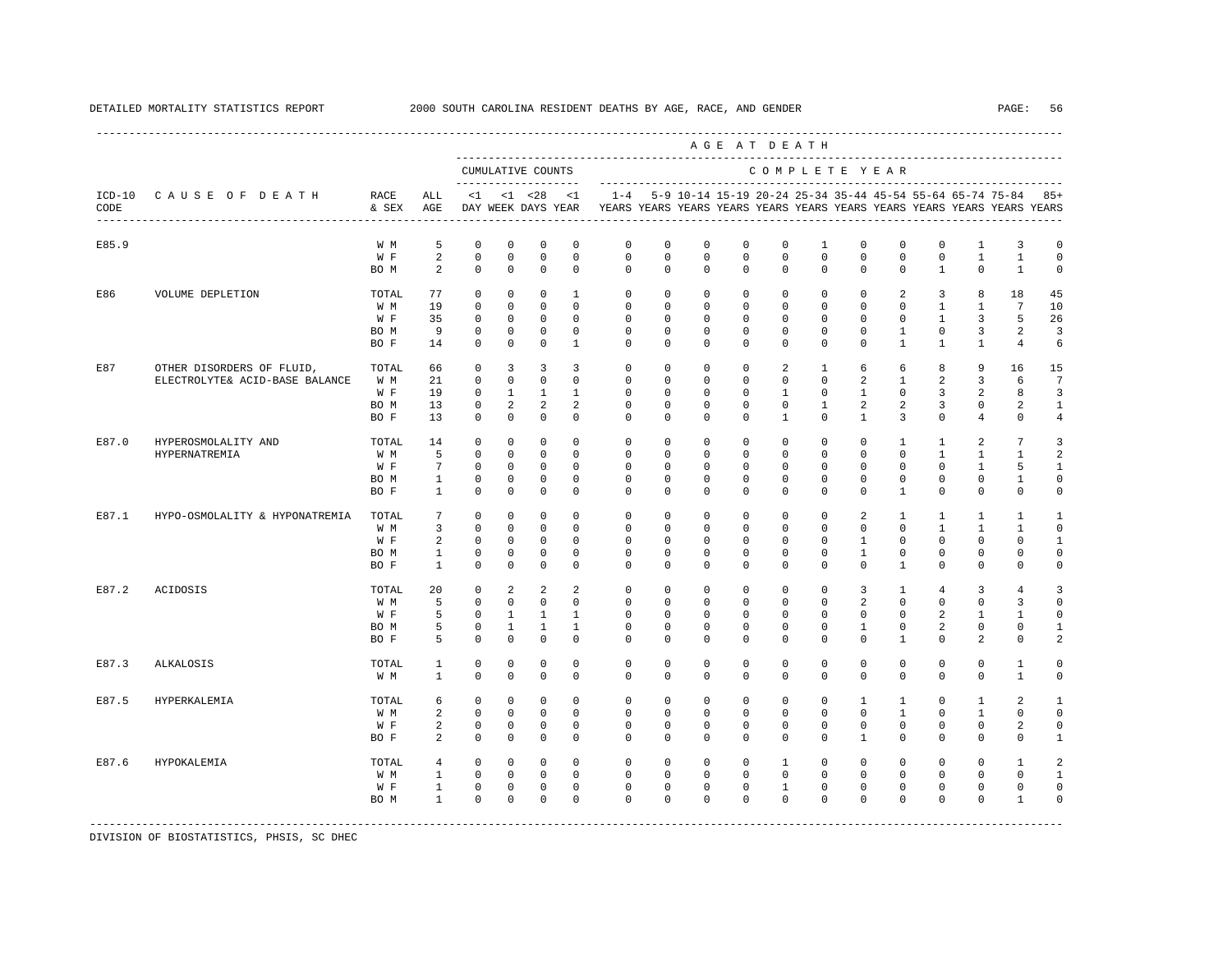|       |                                                          |               |                              |                            |                           |                                          |                         |                      |                      |                      |                      | AGE AT DEATH                                              |                         |                         |                             |                      |                          |                                                                         |                         |
|-------|----------------------------------------------------------|---------------|------------------------------|----------------------------|---------------------------|------------------------------------------|-------------------------|----------------------|----------------------|----------------------|----------------------|-----------------------------------------------------------|-------------------------|-------------------------|-----------------------------|----------------------|--------------------------|-------------------------------------------------------------------------|-------------------------|
|       |                                                          |               |                              |                            |                           | CUMULATIVE COUNTS<br>------------------- |                         |                      |                      |                      |                      | COMPLETE YEAR                                             |                         |                         |                             |                      |                          |                                                                         |                         |
| CODE  | ICD-10 CAUSE OF DEATH<br>------------------------------- | RACE<br>& SEX | ALL<br>AGE                   | $\leq 1$                   |                           | $< 1$ $< 28$<br>DAY WEEK DAYS YEAR       | < 1                     | $1 - 4$              |                      |                      |                      | 5-9 10-14 15-19 20-24 25-34 35-44 45-54 55-64 65-74 75-84 |                         |                         |                             |                      |                          | YEARS YEARS YEARS YEARS YEARS YEARS YEARS YEARS YEARS YEARS YEARS YEARS | $85+$                   |
| E87.6 |                                                          | BO F          | $\mathbf{1}$                 | $\circ$                    | $^{\circ}$                | 0                                        | $^{\circ}$              | $\mathbf{0}$         | $\mathbf{0}$         | 0                    | 0                    | $\mathbf{0}$                                              | $\mathbf{0}$            | 0                       | $^{\circ}$                  | $^{\circ}$           | $\mathbf 0$              | $\mathbf 0$                                                             | 1                       |
| E87.7 | FLUID OVERLOAD                                           | TOTAL         | 2                            | $\mathbf 0$                | $^{\circ}$                | $^{\circ}$                               | $\Omega$                | $\mathbf{0}$         | 0                    | $^{\circ}$           | $^{\circ}$           | 1                                                         | $\mathbf 0$             | $\mathbf 0$             | $\mathbf{1}$                | $^{\circ}$           | $\mathbf 0$              | 0                                                                       | $\Omega$                |
|       |                                                          | BO M<br>BO F  | $\mathbf{1}$<br>$\mathbf{1}$ | $\mathbf 0$<br>$\mathbf 0$ | $\circ$<br>$^{\circ}$     | $\circ$<br>$\mathbf{0}$                  | $\Omega$<br>$\Omega$    | $\Omega$<br>$\Omega$ | $\Omega$<br>$\Omega$ | $\Omega$<br>$\Omega$ | $\Omega$<br>$\Omega$ | $\Omega$<br>$\overline{1}$                                | $\Omega$<br>$\mathbf 0$ | $\Omega$<br>$\Omega$    | $\mathbf{1}$<br>$\mathbf 0$ | $\Omega$<br>$\Omega$ | $\mathbf{0}$<br>$\Omega$ | $\mathbf 0$<br>$\Omega$                                                 | $\Omega$<br>$\mathbf 0$ |
| E87.8 | OTHER DISORDERS OF ELECTROLYTE                           | TOTAL         | 12                           | $\mathbf 0$                | $\mathbf{1}$              | $\mathbf{1}$                             | $\mathbf{1}$            | $\Omega$             | $\Omega$             | $\mathbf 0$          | $\mathbf 0$          | $\Omega$                                                  | $\mathbf{1}$            | $\Omega$                | $\mathbf{1}$                | 2                    | 2                        | $\Omega$                                                                | 5                       |
|       | AND FLUID BALANCE, NOT ELSEWHERE W M                     |               | $\overline{4}$               | $\mathbf 0$                | $^{\circ}$                | $\mathbf{0}$                             | $\mathbf 0$             | $\mathbf 0$          | $\mathbf 0$          | $\mathbf 0$          | $\mathbf 0$          | $\mathbf{0}$                                              | $\mathbf 0$             | $\mathbf 0$             | $\mathbf 0$                 | $\mathbf 0$          | $\mathbf{0}$             | $\mathbf 0$                                                             | $\overline{4}$          |
|       | CLASSIFIED                                               | W F           | 2                            | $\mathbf 0$                | $^{\circ}$                | $^{\circ}$                               | $\Omega$                | $\Omega$             | $\mathbf{0}$         | $^{\circ}$           | $^{\circ}$           | $\mathbf{0}$                                              | $\Omega$                | $\Omega$                | 0                           | $\mathbf{1}$         | $\mathbf 0$              | $\Omega$                                                                | $\mathbf{1}$            |
|       |                                                          | BO M          | $\overline{4}$               | $\circ$                    | $\mathbf{1}$              | $\mathbf{1}$                             | 1                       | $\mathbf{0}$         | $\mathbf{0}$         | 0                    | 0                    | $\mathbf{0}$                                              | 1                       | $\mathbf{0}$            | $\mathbf{1}$                | $\mathbf{1}$         | $\mathbf 0$              | $\mathbf 0$                                                             | $\mathbf 0$             |
|       |                                                          | BO F          | 2                            | $\mathbf 0$                | $^{\circ}$                | $\mathbf 0$                              | $\mathbf 0$             | $\mathbf 0$          | 0                    | $\mathbf 0$          | 0                    | $\Omega$                                                  | $\mathbf 0$             | $\Omega$                | $\mathbf 0$                 | $\mathbf 0$          | 2                        | 0                                                                       | 0                       |
| E88   | OTHER METABOLIC DISORDERS                                | TOTAL         | 17                           | $\mathbf 0$                | $\circ$                   | $^{\circ}$                               | $\Omega$                | 2                    | $\mathbf 0$          | $\mathbf 0$          | $\mathbf 0$          | $\Omega$                                                  | $\Omega$                | 2                       | $\mathbf{1}$                | 2                    | 3                        | 6                                                                       | $\mathbf{1}$            |
|       |                                                          | W M           | 8                            | $\Omega$                   | $\Omega$                  | $\mathbf 0$                              | $\Omega$                | $\overline{1}$       | $\Omega$             | $\Omega$             | $\Omega$             | $\Omega$                                                  | $\Omega$                | 2                       | $\mathbf{1}$                | $\Omega$             | $\mathbf{1}$             | 3                                                                       | $\Omega$                |
|       |                                                          | W F           | 5                            | $\mathbf 0$                | $^{\circ}$                | $^{\circ}$                               | $\Omega$                | $\Omega$             | $\Omega$             | $\Omega$             | $\Omega$             | $\Omega$                                                  | $\Omega$                | $\Omega$                | $\Omega$                    | $\Omega$             | 2                        | 2                                                                       | $\mathbf{1}$            |
|       |                                                          | BO M          | $\overline{a}$               | $\mathbf 0$                | $\mathbf 0$               | $\mathbf 0$                              | $\mathbf 0$             | $\mathbf 0$          | 0                    | 0                    | $\mathbf 0$          | $\mathbf 0$                                               | $\mathbf 0$             | $\mathbf 0$             | $\mathbf 0$                 | 2                    | 0                        | $\mathsf 0$                                                             | $\mathbf 0$             |
|       |                                                          | BO F          | 2                            | $\mathbf 0$                | $^{\circ}$                | $\mathbf 0$                              | $\mathbf 0$             | $\mathbf{1}$         | $\mathbf 0$          | $\mathbf 0$          | $\mathbf 0$          | $\mathbf 0$                                               | $\mathbf 0$             | $\mathbf 0$             | $\mathbf 0$                 | $\mathbf 0$          | $\mathbf{0}$             | 1                                                                       | 0                       |
| E88.0 | DISORDERS OF PLASMA-PROTEIN                              | TOTAL         | 8                            | $\circ$                    | $^{\circ}$                | 0                                        | $\Omega$                | 0                    | 0                    | $^{\circ}$           | 0                    | $\Omega$                                                  | $\Omega$                | 2                       | $\mathbf{1}$                | $\Omega$             | 1                        | 3                                                                       | $\mathbf{1}$            |
|       | METABOLISM, NOT ELSEWHERE                                | W M           | $\overline{4}$               | $\mathbf 0$                | $^{\circ}$                | $\mathbf 0$                              | $\Omega$                | $\Omega$             | $\Omega$             | $\Omega$             | $\Omega$             | $\Omega$                                                  | $\Omega$                | 2                       | $\mathbf{1}$                | $\Omega$             | $\Omega$                 | 1                                                                       | $\Omega$                |
|       | CLASSIFIED                                               | W F           | 4                            | $\mathbf 0$                | $\mathbf 0$               | $\mathbf 0$                              | $\Omega$                | $\Omega$             | $\Omega$             | $\Omega$             | $\Omega$             | $\Omega$                                                  | $\Omega$                | $\Omega$                | $\Omega$                    | $\Omega$             | 1                        | 2                                                                       | $\mathbf{1}$            |
| E88.8 | OTHER SPECIFIED METABOLIC                                | TOTAL         | 1                            | $\mathbf 0$                | $\Omega$                  | $\Omega$                                 | $\Omega$                | $\Omega$             | $\Omega$             | $\Omega$             | $\Omega$             | $\Omega$                                                  | $\Omega$                | $\Omega$                | $\Omega$                    | $\mathbf{1}$         | $\Omega$                 | $\Omega$                                                                | $\Omega$                |
|       | DISORDERS                                                | BO M          | $\mathbf{1}$                 | $\mathbf 0$                | $\mathbf 0$               | $\mathbf 0$                              | $\Omega$                | $\Omega$             | $\Omega$             | $\Omega$             | $\Omega$             | $\Omega$                                                  | $\Omega$                | $\Omega$                | $\Omega$                    | $\mathbf{1}$         | $\mathbf 0$              | $\Omega$                                                                | $\mathbf 0$             |
| E88.9 | METABOLIC DISORDER, UNSPECIFIED                          | TOTAL         | 8                            | $\mathbf 0$                | $^{\circ}$                | $\mathbf 0$                              | $\mathbf 0$             | 2                    | $\mathbf 0$          | $^{\circ}$           | 0                    | $\mathbf 0$                                               | $\mathbf{0}$            | $\mathbf 0$             | $^{\circ}$                  | $\mathbf{1}$         | 2                        | 3                                                                       | $\mathbf 0$             |
|       |                                                          | W M           | $\overline{4}$               | $\mathbf 0$                | $^{\circ}$                | $^{\circ}$                               | $\mathbf 0$             | 1                    | 0                    | 0                    | 0                    | $\Omega$                                                  | $\Omega$                | $\Omega$                | 0                           | $\Omega$             | 1                        | 2                                                                       | $\mathbf 0$             |
|       |                                                          | W F           | $\mathbf{1}$                 | $\mathbf 0$                | $^{\circ}$                | $^{\circ}$                               | $\Omega$                | $\Omega$             | $\Omega$             | $\Omega$             | $\Omega$             | $\Omega$                                                  | $\Omega$                | $\Omega$                | $\Omega$                    | $^{\circ}$           | 1                        | $\mathbf 0$                                                             | $\Omega$                |
|       |                                                          | BO M<br>BO F  | $\mathbf{1}$<br>2            | $\mathbf 0$<br>$\mathbf 0$ | $^{\circ}$<br>$\mathbf 0$ | $\mathbf 0$<br>$\mathbf 0$               | $\mathbf 0$<br>$\Omega$ | 0<br>$\overline{1}$  | 0<br>$\Omega$        | 0<br>$\Omega$        | 0<br>0               | $\mathbf 0$<br>$\Omega$                                   | $\mathbf 0$<br>$\Omega$ | $\mathbf 0$<br>$\Omega$ | $^{\circ}$<br>$\Omega$      | 1<br>$\Omega$        | $\mathbf 0$<br>$\Omega$  | $\mathbf 0$<br>$\mathbf{1}$                                             | $\mathbf 0$<br>$\Omega$ |
|       | F01-F99 V.MENTAL AND BEHAVIORAL                          | TOTAL         | 849                          | $\mathbf 0$                | $\mathbf 0$               | $\mathbf 0$                              | $\mathbf 0$             | $\mathbf{1}$         | $\mathbf 0$          | 3                    | 2                    | $\mathbf 0$                                               | 13                      | 34                      | 48                          | 37                   | 88                       | 239                                                                     | 384                     |
|       | <b>DISORDERS</b>                                         | W M           | 215                          | $\mathbf 0$                | $^{\circ}$                | $\mathbf 0$                              | $\Omega$                | $\Omega$             | $\Omega$             | $\mathbf{1}$         | $\mathbf{1}$         | $\mathbf 0$                                               | 6                       | 16                      | 19                          | 18                   | 33                       | 56                                                                      | 65                      |
|       |                                                          | W F           | 417                          | 0                          | $^{\circ}$                | $\mathbf 0$                              | 0                       | 1                    | 0                    | 2                    | 0                    | $\mathbf 0$                                               | 2                       | 5                       | $7\phantom{.0}$             | $\overline{4}$       | 32                       | 126                                                                     | 238                     |
|       |                                                          | BO M          | 106                          | 0                          | 0                         | 0                                        | 0                       | 0                    | 0                    | 0                    | 1                    | $\mathbf 0$                                               | 5                       | 9                       | 18                          | 11                   | 15                       | 28                                                                      | 19                      |
|       |                                                          | BO F          | 111                          | $\circ$                    | 0                         | 0                                        | $\Omega$                | $\Omega$             | $\Omega$             | $\Omega$             | $\Omega$             | $\Omega$                                                  | $\Omega$                | $\overline{4}$          | 4                           | $\overline{4}$       | 8                        | 29                                                                      | 62                      |
|       | F01.F03 ORGANIC DEMENTIA                                 | TOTAL         | 596                          | $^{\circ}$                 | $^{\circ}$                | $\mathbf 0$                              | $\Omega$                | $\mathbf 0$          | $\Omega$             | $\Omega$             | $\Omega$             | $\Omega$                                                  | $\Omega$                | $\Omega$                | $\mathbf 0$                 | 5                    | 54                       | 189                                                                     | 348                     |
|       |                                                          | W M           | 128                          | $\Omega$                   | $\Omega$                  | $\Omega$                                 | $\Omega$                | $\Omega$             | $\Omega$             | $\Omega$             | $\Omega$             | $\Omega$                                                  | $\Omega$                | $\Omega$                | $\Omega$                    | 2                    | 22                       | 46                                                                      | 58                      |
|       |                                                          | W F           | 335                          | $\mathbf 0$                | $^{\circ}$                | $^{\circ}$                               | $\Omega$                | $\Omega$             | $\Omega$             | $\Omega$             | $\Omega$             | $\Omega$                                                  | $\Omega$                | $\Omega$                | $\Omega$                    | $\mathbf{1}$         | 18                       | 101                                                                     | 215                     |
|       |                                                          | BO M          | 40                           | 0                          | $^{\circ}$                | 0                                        | $^{\circ}$              | 0                    | 0                    | 0                    | 0                    | $\mathbf{0}$                                              | 0                       | 0                       | $^{\circ}$                  | $\circ$              | 6                        | 18                                                                      | 16                      |
|       |                                                          | BO F          | 93                           | $\circ$                    | $^{\circ}$                | 0                                        | 0                       | $\mathbf{0}$         | 0                    | 0                    | 0                    | $\mathbf{0}$                                              | $\mathbf{0}$            | 0                       | 0                           | 2                    | 8                        | 24                                                                      | 59                      |
| F01   | VASCULAR DEMENTIA                                        | TOTAL         | 23                           | $\circ$                    | $\circ$                   | $\circ$                                  | $\Omega$                | $\mathbf 0$          | $\mathbf 0$          | $\mathbf 0$          | $\mathbf 0$          | $\mathbf 0$                                               | $\mathbf 0$             | $\mathbf 0$             | $\mathbf 0$                 | $\mathbf 0$          | $\mathbf{1}$             | 6                                                                       | 16                      |
|       |                                                          | W M           | $\overline{\mathbf{3}}$      | $\mathbf 0$                | $\circ$                   | $\mathbf 0$                              | 0                       | $\mathbf 0$          | 0                    | $\mathbf 0$          | $\mathbf 0$          | $\mathbf 0$                                               | $\mathbf 0$             | $\mathbf 0$             | 0                           | $\mathbf 0$          | $\circ$                  | $\mathbf{1}$                                                            | 2                       |
|       |                                                          | W F           | 14                           | $\mathbf 0$                | $\mathbf 0$               | $\mathbf{0}$                             | $\Omega$                | $\Omega$             | $\Omega$             | $\Omega$             | $\Omega$             | $\Omega$                                                  | $\Omega$                | $\Omega$                | $\Omega$                    | $\Omega$             | $\Omega$                 | 2                                                                       | 12                      |
|       |                                                          |               |                              |                            |                           |                                          |                         |                      |                      |                      |                      |                                                           |                         |                         |                             |                      |                          |                                                                         |                         |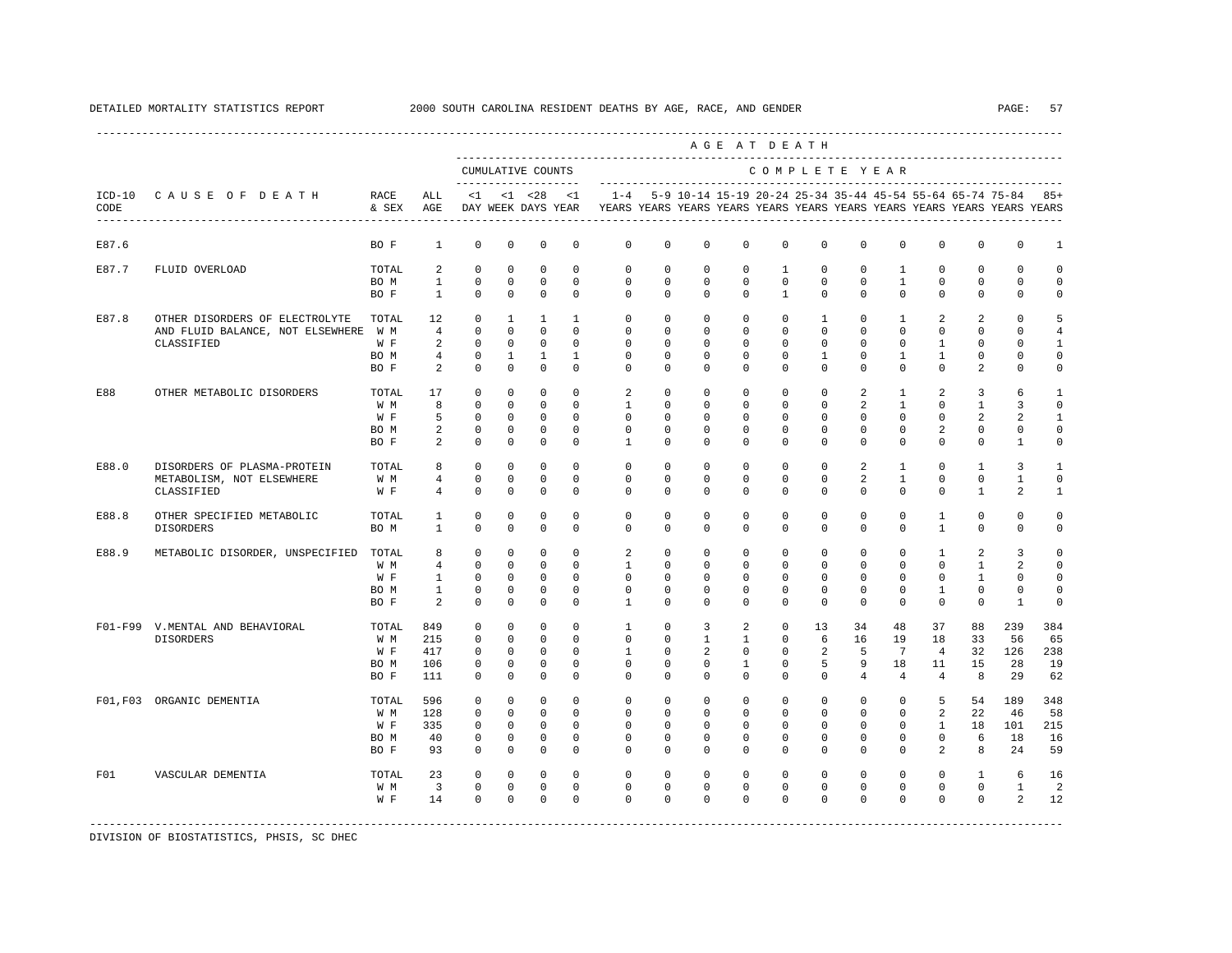---------------------------------------------------------------------------------------------------------------------------------------------------- A G E A T D E A T H --------------------------------------------------------------------------------------------- CUMULATIVE COUNTS C O M P L E T E Y E A R ------------------- ----------------------------------------------------------------------- ICD-10 C A U S E O F D E A T H RACE ALL <1 <1 <28 <1 1-4 5-9 10-14 15-19 20-24 25-34 35-44 45-54 55-64 65-74 75-84 85+ CODE & SEX AGE DAY WEEK DAYS YEAR YEARS YEARS YEARS YEARS YEARS YEARS YEARS YEARS YEARS YEARS YEARS YEARS ---------------------------------------------------------------------------------------------------------------------------------------------------- F01 BO M 4 0 0 0 0 0 0 0 0 0 0 0 0 0 1 3 0 BOF 2 0 0 0 0 0 0 0 0 0 0 0 0 0 0 2 F01.9 VASCULAR DEMENTIA, UNSPECIFIED TOTAL 23 0 0 0 0 0 0 0 0 0 0 0 0 0 1 6 16 W M 3 0 0 0 0 0 0 0 0 0 0 0 0 0 0 1 2 W F 14 0 0 0 0 0 0 0 0 0 0 0 0 0 0 2 12 BO M 4 0 0 0 0 0 0 0 0 0 0 0 0 0 1 3 0 BOF 2 0 0 0 0 0 0 0 0 0 0 0 0 0 0 2 F03 UNSPECIFIED DEMENTIA TOTAL 596 0 0 0 0 0 0 0 0 0 0 0 0 5 54 189 348 W M 128 0 0 0 0 0 0 0 0 0 0 0 0 2 22 46 58 W F 335 0 0 0 0 0 0 0 0 0 0 0 0 0 1 18 101 215 BO M 40 0 0 0 0 0 0 0 0 0 0 0 0 0 6 18 16 BO F 93 0 0 0 0 0 0 0 0 0 0 0 0 2 8 24 59 F04-F09 OTHER ORGANIC DEMENTIA TOTAL 31 0 0 0 0 0 0 0 0 0 0 0 0 1 3 15 12 W M 7 0 0 0 0 0 0 0 0 0 0 0 0 1 0 2 4 W F 19 0 0 0 0 0 0 0 0 0 0 0 0 0 0 3 10 6 BOM 2 0 0 0 0 0 0 0 0 0 0 0 0 0 1 1 BO F 3 0 0 0 0 0 0 0 0 0 0 0 0 0 0 2 1 F05 DELIRIUM, NOT INDUCED BY ALCOHOL TOTAL 3 0 0 0 0 0 0 0 0 0 0 0 0 0 2 0 1 AND OTHER PSYCHOACTIVE W F 3 0 0 0 0 0 0 0 0 0 0 0 0 0 2 0 1 F05.8 OTHER DELIRIUM TOTAL 1 0 0 0 0 0 0 0 0 0 0 0 0 0 1 0 0 W F 1 0 0 0 0 0 0 0 0 0 0 0 0 0 0 1 0 0 F05.9 DELIRIUM, UNSPECIFIED TOTAL 2 0 0 0 0 0 0 0 0 0 0 0 0 0 1 0 1 W F 2 0 0 0 0 0 0 0 0 0 0 0 0 0 1 0 1 F06 OTHER MENTAL DISORDERS DUE TO TOTAL 27 0 0 0 0 0 0 0 0 0 0 0 0 0 1 15 11 BRAIN DAMAGE AND DYSFUNCTION AND W M 6 0 0 0 0 0 0 0 0 0 0 0 0 0 0 2 4 TO PHYSICAL DISEASE WE 16 0 0 0 0 0 0 0 0 0 0 0 0 0 0 1 10 5 BOM 2 0 0 0 0 0 0 0 0 0 0 0 0 0 1 1 BO F 3 0 0 0 0 0 0 0 0 0 0 0 0 0 0 2 1 F06.9 UNSPECIFIED MENTAL DISORDER DUE TOTAL 27 0 0 0 0 0 0 0 0 0 0 0 0 0 1 15 11 TO BRAIN DAMAGE AND DYSFUNCTION W M 6 0 0 0 0 0 0 0 0 0 0 0 0 0 0 0 0 0 2 4<br>AND PHYSICAL DISEASE WF 16 0 0 0 0 0 0 0 0 0 0 0 0 0 0 0 1 10 5 AND PHYSICAL DISEASE W F 16 0 0 0 0 0 0 0 0 0 0 0 0 0 1 10 5 BOM 2 0 0 0 0 0 0 0 0 0 0 0 0 0 0 1 1 BO F 3 0 0 0 0 0 0 0 0 0 0 0 0 0 0 2 1 F09 UNSPECIFIED ORGANIC OR TOTAL 1 0 0 0 0 0 0 0 0 0 0 0 0 1 0 0 0 SYMPTOMATIC MENTAL DISORDER F10-F19 MENTAL AND BEHAVIORAL DISORDER TOTAL 160 0 0 0 0 0 0 0 1 0 12 32 47 26 22 16 4 -----------------------------------------------------------------------------------------------------------------------------------------------------

DIVISION OF BIOSTATISTICS, PHSIS, SC DHEC

## DETAILED MORTALITY STATISTICS REPORT 2000 SOUTH CAROLINA RESIDENT DEATHS BY AGE, RACE, AND GENDER PAGE: 58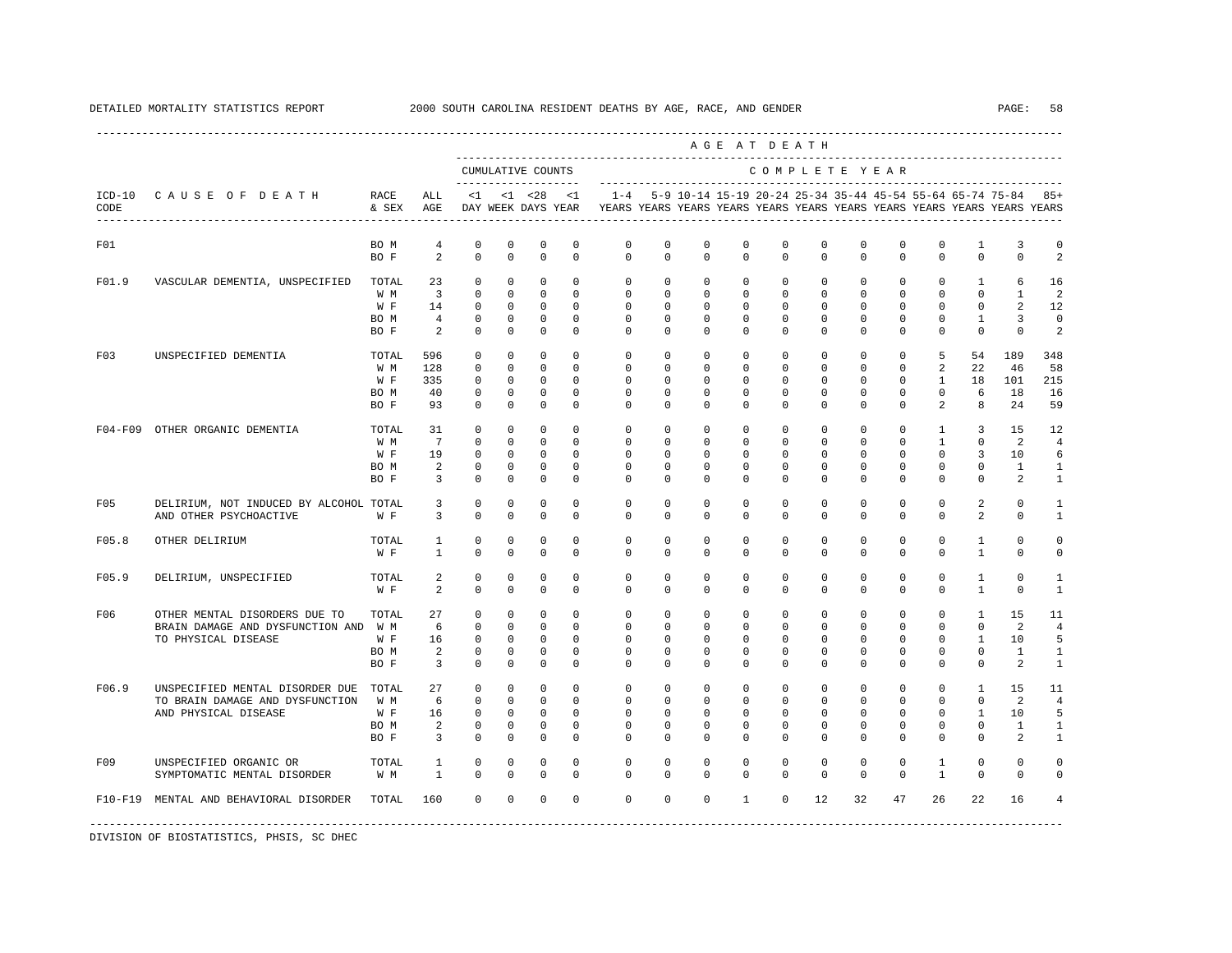|                  |                                                          |                                     |                                                             |                                                                    |                                                                          |                                                                       |                                                                   |                                                                      |                                                              |                                                                                          |                                                                       | AGE AT DEATH                                                            |                                                          |                                                     |                                                 |                                                      |                                                 |                                                                         |                                                               |
|------------------|----------------------------------------------------------|-------------------------------------|-------------------------------------------------------------|--------------------------------------------------------------------|--------------------------------------------------------------------------|-----------------------------------------------------------------------|-------------------------------------------------------------------|----------------------------------------------------------------------|--------------------------------------------------------------|------------------------------------------------------------------------------------------|-----------------------------------------------------------------------|-------------------------------------------------------------------------|----------------------------------------------------------|-----------------------------------------------------|-------------------------------------------------|------------------------------------------------------|-------------------------------------------------|-------------------------------------------------------------------------|---------------------------------------------------------------|
|                  |                                                          |                                     |                                                             |                                                                    |                                                                          | CUMULATIVE COUNTS                                                     |                                                                   |                                                                      |                                                              |                                                                                          |                                                                       | COMPLETE YEAR                                                           |                                                          |                                                     |                                                 |                                                      |                                                 |                                                                         |                                                               |
| $ICD-10$<br>CODE | CAUSE OF DEATH                                           | RACE<br>& SEX                       | ALL<br>AGE                                                  | $\leq 1$                                                           |                                                                          | -------------------<br>$< 1$ $< 28$<br>DAY WEEK DAYS YEAR             | $\leq 1$                                                          | $1 - 4$                                                              |                                                              | ---------------------------<br>5-9 10-14 15-19 20-24 25-34 35-44 45-54 55-64 65-74 75-84 |                                                                       |                                                                         |                                                          |                                                     |                                                 |                                                      |                                                 | YEARS YEARS YEARS YEARS YEARS YEARS YEARS YEARS YEARS YEARS YEARS YEARS | $85+$                                                         |
|                  | F10-F19 DUE TO PSYCHOACTIVE SUBSTANCE<br>USE             | W M<br>W F<br>BO M<br>BO F          | 65<br>30<br>56<br>9                                         | $\mathbf 0$<br>$\mathbf 0$<br>$\mathbf 0$<br>$\mathbf 0$           | $\mathbf 0$<br>$\mathbf 0$<br>$\mathbf 0$<br>$\mathbf 0$                 | $^{\circ}$<br>$\mathbf{0}$<br>$^{\circ}$<br>$^{\circ}$                | $^{\circ}$<br>$\mathbf{0}$<br>$\Omega$<br>$\Omega$                | $\mathbf 0$<br>$\mathbf{0}$<br>$\circ$<br>$\circ$                    | $\mathbf 0$<br>$\Omega$<br>$\Omega$<br>$\mathbf 0$           | $\mathbf 0$<br>$\mathbf 0$<br>$\Omega$<br>$\mathbf 0$                                    | $\mathbf{1}$<br>$\Omega$<br>$\Omega$<br>$\mathbf 0$                   | $\mathbf 0$<br>$\Omega$<br>$\Omega$<br>$\mathbf 0$                      | 5<br>2<br>5<br>$\mathbf 0$                               | 15<br>5<br>8<br>$\overline{4}$                      | 19<br>6<br>18<br>$\overline{4}$                 | 12<br>2<br>11<br>$\mathbf{1}$                        | 8<br>$7\phantom{.0}$<br>7<br>$\Omega$           | 5<br>5<br>6<br>$\mathbf 0$                                              | $\mathbf 0$<br>$\overline{3}$<br>$\mathbf{1}$<br>$\circ$      |
| F10              | MENTAL AND BEHAVIORAL DISORDERS<br>DUE TO USE OF ALCOHOL | TOTAL<br>W M<br>W F<br>BO M<br>BO F | 124<br>46<br>20<br>50<br>8                                  | $^{\circ}$<br>$\mathbf 0$<br>$\mathbf 0$<br>$^{\circ}$<br>$\Omega$ | $\mathbf 0$<br>$\mathbf{0}$<br>$\mathbf{0}$<br>$^{\circ}$<br>$\mathbf 0$ | $\mathbf{0}$<br>$^{\circ}$<br>$\circ$<br>$^{\circ}$<br>$^{\circ}$     | $\mathbf{0}$<br>$\mathbf 0$<br>$\Omega$<br>$^{\circ}$<br>$\Omega$ | $\mathbf 0$<br>$\mathbf 0$<br>$\Omega$<br>$\mathbf 0$<br>$\mathbf 0$ | $\mathbf 0$<br>$\circ$<br>$\Omega$<br>$\circ$<br>$\mathbf 0$ | $\mathbf 0$<br>$\mathbf 0$<br>$\mathbf 0$<br>$^{\circ}$<br>$\mathbf 0$                   | $\mathbf{1}$<br>$\mathbf{1}$<br>$\Omega$<br>$\circ$<br>$\mathbf 0$    | $\mathbf 0$<br>$\mathbf{0}$<br>$\Omega$<br>$\mathbf{0}$<br>$\mathbf{0}$ | 8<br>2<br>$\mathbf{1}$<br>5<br>$\mathbf{0}$              | 24<br>12<br>3<br>6<br>3                             | 40<br>15<br>5<br>16<br>$\overline{4}$           | 21<br>9<br>$\mathbf{1}$<br>10<br>$\mathbf{1}$        | 17<br>6<br>$\overline{4}$<br>7<br>$\mathbf 0$   | 11<br>1<br>$\overline{4}$<br>6<br>$\mathbf{0}$                          | $\sqrt{2}$<br>$\circ$<br>$\overline{a}$<br>$\circ$<br>$\circ$ |
| F10.0            | ACUTE INTOXICATION                                       | TOTAL<br>W M<br>BO M<br>BO F        | 11<br>6<br>$\overline{4}$<br>$\mathbf{1}$                   | $^{\circ}$<br>$\mathbf 0$<br>$\Omega$<br>$\Omega$                  | $\circ$<br>$\circ$<br>$\circ$<br>$\mathbf 0$                             | $^{\circ}$<br>$\mathbf 0$<br>0<br>$\mathbf 0$                         | $\mathbf{0}$<br>$\Omega$<br>$\Omega$<br>$\Omega$                  | $\mathbf{0}$<br>$\mathbf{0}$<br>$\Omega$<br>$\Omega$                 | $\mathbf 0$<br>$\Omega$<br>$\Omega$<br>$\Omega$              | $\mathbf 0$<br>$\mathbf 0$<br>$\Omega$<br>$\Omega$                                       | $\mathbf 0$<br>$\Omega$<br>$\Omega$<br>$\Omega$                       | $\mathbf{0}$<br>$\mathbf{0}$<br>$\Omega$<br>$\Omega$                    | $\mathbf{1}$<br>$\mathbf{0}$<br>$\mathbf{1}$<br>$\Omega$ | 5<br>3<br>$\mathbf{1}$<br>$\mathbf{1}$              | $\overline{3}$<br>2<br>$\mathbf{1}$<br>$\Omega$ | $\mathbf{1}$<br>$\mathbf{1}$<br>$\Omega$<br>$\Omega$ | $\mathbf 0$<br>$\Omega$<br>$\Omega$<br>$\Omega$ | $\mathbf{1}$<br>$\mathbf 0$<br>1<br>$\Omega$                            | $\mathbf 0$<br>$\circ$<br>$\mathbf 0$<br>$\mathbf 0$          |
| F10.1            | HARMFUL USE                                              | TOTAL<br>W M<br>W F<br>BO M<br>BO F | 46<br>19<br>$\overline{4}$<br>20<br>$\overline{\mathbf{3}}$ | $\Omega$<br>$\Omega$<br>$\Omega$<br>0<br>$\circ$                   | $\Omega$<br>$\Omega$<br>$\Omega$<br>$\mathbf 0$<br>$\circ$               | $\Omega$<br>$\Omega$<br>$\Omega$<br>$\mathbf 0$<br>0                  | $\Omega$<br>$\Omega$<br>$\Omega$<br>$^{\circ}$<br>$^{\circ}$      | $\Omega$<br>$\mathbf 0$<br>$\Omega$<br>$\mathbf 0$<br>$\mathbf 0$    | $\Omega$<br>$\Omega$<br>$\Omega$<br>$\mathbf 0$<br>0         | $\Omega$<br>$\Omega$<br>$\Omega$<br>$\mathbf 0$<br>$^{\circ}$                            | $\mathbf{1}$<br>$\mathbf{1}$<br>$\Omega$<br>$\mathbf 0$<br>$^{\circ}$ | $\Omega$<br>$\Omega$<br>$\Omega$<br>$\mathbb O$<br>$\mathbf{0}$         | 2<br>$\Omega$<br>$\Omega$<br>2<br>$\mathbf 0$            | 6<br>$\overline{4}$<br>$\Omega$<br>$\mathbf 0$<br>2 | 18<br>8<br>$\mathbf{1}$<br>8<br>1               | 8<br>3<br>$\Omega$<br>5<br>$\mathbf 0$               | 8<br>3<br>$\overline{a}$<br>3<br>$\mathbf 0$    | 3<br>$\Omega$<br>$\mathbf{1}$<br>$\overline{a}$<br>$\mathbf 0$          | $\mathbf 0$<br>$\circ$<br>$\Omega$<br>$\mathbb O$<br>$\circ$  |
| F10.2            | DEPENDENCE SYNDROME                                      | TOTAL<br>W M<br>W F<br>BO M<br>BO F | 45<br>16<br>8<br>17<br>$\overline{4}$                       | $\mathbf 0$<br>$\mathbf 0$<br>$\circ$<br>$\mathbf 0$<br>$\Omega$   | $\mathbf 0$<br>$\circ$<br>$\circ$<br>0<br>$\mathbf 0$                    | $^{\circ}$<br>$\mathbf 0$<br>$^{\circ}$<br>$\mathbf 0$<br>$\mathbf 0$ | $^{\circ}$<br>$\mathbf 0$<br>$\Omega$<br>$\mathbf 0$<br>$\Omega$  | $\mathbf 0$<br>$\mathbf 0$<br>$\mathbf 0$<br>0<br>$\mathbf 0$        | $\mathbf 0$<br>$\circ$<br>$\Omega$<br>0<br>$\mathbf 0$       | $\mathbf 0$<br>$\mathbf 0$<br>$\mathbf 0$<br>$\mathbf 0$<br>$\mathbf 0$                  | $\mathbf 0$<br>$\mathbf 0$<br>$\Omega$<br>$\mathbf 0$<br>$\mathbf 0$  | $\mathbf 0$<br>$\mathbf 0$<br>$\Omega$<br>$\mathbf 0$<br>$\Omega$       | 3<br>1<br>$\mathbf{1}$<br>$\mathbf{1}$<br>$\mathbf{0}$   | 10<br>4<br>2<br>$\overline{4}$<br>$\Omega$          | 14<br>4<br>$\overline{2}$<br>5<br>3             | 8<br>3<br>$\Omega$<br>4<br>$\mathbf{1}$              | 7<br>3<br>1<br>3<br>$\Omega$                    | 3<br>1<br>2<br>$\mathbf 0$<br>$\Omega$                                  | $\mathbf 0$<br>$\circ$<br>$\mathbf 0$<br>$\circ$<br>$\circ$   |
| F10.3            | WITHDRAWAL STATE                                         | TOTAL<br>W F<br>BO M                | 3<br>2<br>$\mathbf{1}$                                      | $\mathbf 0$<br>$\Omega$<br>$\Omega$                                | $\mathbf 0$<br>$\Omega$<br>$\mathbf 0$                                   | $\mathbf 0$<br>$\mathbf 0$<br>$\mathbf 0$                             | $\Omega$<br>$\Omega$<br>$\Omega$                                  | $\mathbf 0$<br>$\Omega$<br>$\Omega$                                  | $\mathbf 0$<br>$\Omega$<br>$\Omega$                          | $\mathbf 0$<br>$\Omega$<br>$\Omega$                                                      | $\mathbf 0$<br>$\Omega$<br>$\Omega$                                   | $\mathbf{0}$<br>$\Omega$<br>$\Omega$                                    | $\mathbf{0}$<br>$\mathbf 0$<br>$\Omega$                  | $\mathbf 0$<br>$\mathbf 0$<br>$\Omega$              | $\mathbf{1}$<br>$\mathbf{1}$<br>$\Omega$        | $\Omega$<br>$\Omega$<br>$\Omega$                     | 2<br>$\mathbf{1}$<br>$\mathbf{1}$               | $\Omega$<br>$\Omega$<br>$\Omega$                                        | $\mathbf 0$<br>$\circ$<br>$\circ$                             |
| F10.4            | WITHDRAWAL STATE WITH DELIRIUM                           | TOTAL<br>W M<br>BO M                | $\overline{4}$<br>$\mathbf{1}$<br>$\overline{3}$            | $\Omega$<br>$\mathbb O$<br>$\mathbf 0$                             | $\Omega$<br>$\mathbf 0$<br>$\mathbf 0$                                   | $\Omega$<br>$\mathbb O$<br>$^{\circ}$                                 | $\Omega$<br>$\mathbb O$<br>$^{\circ}$                             | $\Omega$<br>$\mathbb O$<br>$\mathbf 0$                               | $\Omega$<br>$\mathsf{O}\xspace$<br>$\mathbf 0$               | $\Omega$<br>$\mathbb O$<br>$\mathbf 0$                                                   | $\Omega$<br>$\mathbb O$<br>$\mathbf 0$                                | $\Omega$<br>$\mathbb O$<br>$\mathbf 0$                                  | $\mathbf{1}$<br>$\mathbb O$<br>1                         | $\mathbf{1}$<br>$\mathsf 0$<br>1                    | $\Omega$<br>$\mathbf 0$<br>$^{\circ}$           | $\mathbf{1}$<br>$\mathbf{1}$<br>$\Omega$             | $\Omega$<br>$\mathbf 0$<br>0                    | $\mathbf{1}$<br>$\mathbb O$<br>1                                        | $\Omega$<br>$\mathsf{O}$<br>$\mathbf 0$                       |
| F10.6            | AMNESIC SYNDROME                                         | TOTAL<br>W F                        | $\mathbf{1}$<br>$\mathbf{1}$                                | 0<br>$\Omega$                                                      | $^{\circ}$<br>$\Omega$                                                   | 0<br>$\mathbf{0}$                                                     | $\mathbf 0$<br>$\Omega$                                           | $\mathbf 0$<br>$\mathbf 0$                                           | $\mathbf 0$<br>$\mathbf 0$                                   | $\mathbf 0$<br>$\Omega$                                                                  | $\mathbf 0$<br>$\mathbf 0$                                            | $\mathbf{0}$<br>$\Omega$                                                | $\mathbf{0}$<br>$\mathbf 0$                              | $\mathbf 0$<br>$\Omega$                             | $\mathbf 0$<br>$\mathbf 0$                      | $\mathbf 0$<br>$\Omega$                              | $\mathbf 0$<br>$\Omega$                         | $\mathbf{0}$<br>$\Omega$                                                | 1<br>$\mathbf{1}$                                             |
| F10.7            | RESIDUAL AND LATE-ONSET<br>PSYCHOTIC DISORDER            | TOTAL<br>W F<br>BO M                | 4<br>2<br>2                                                 | $\Omega$<br>$\mathbf 0$<br>$\circ$                                 | $^{\circ}$<br>$\mathbf 0$<br>$\mathbf 0$                                 | $^{\circ}$<br>$^{\circ}$<br>$^{\circ}$                                | $^{\circ}$<br>$\Omega$<br>$^{\circ}$                              | $\mathbf 0$<br>$\mathbf 0$<br>$^{\circ}$                             | $\mathbf 0$<br>$\Omega$<br>$\circ$                           | $\mathbf 0$<br>$\mathbf 0$<br>$^{\circ}$                                                 | $\mathbf 0$<br>$\Omega$<br>$\mathbf 0$                                | $\mathbf{0}$<br>$\mathbf{0}$<br>$\mathbf 0$                             | $\mathbf 0$<br>$\mathbf{0}$<br>$\mathbf 0$               | $\mathbf 0$<br>$\mathbf 0$<br>$\mathbf 0$           | $\mathbf 0$<br>$\mathbf 0$<br>$\mathbf 0$       | $\Omega$<br>$\Omega$<br>$\Omega$                     | $\Omega$<br>$\Omega$<br>$\mathbf 0$             | 3<br>$\mathbf{1}$<br>2                                                  | 1<br>$\mathbf{1}$<br>$\mathbf 0$                              |
| F10.9            | UNSPECIFIED MENTAL AND<br>BEHAVIORAL DISORDER            | TOTAL<br>W M<br>W F                 | 10<br>$\overline{4}$<br>$\overline{3}$                      | $\mathbf 0$<br>$\mathbf 0$<br>$\Omega$                             | $\mathbf 0$<br>$\mathbf 0$<br>$\Omega$                                   | $\circ$<br>$\circ$<br>$\mathbf{0}$                                    | $\Omega$<br>$\circ$<br>$\Omega$                                   | $\Omega$<br>$\mathbf 0$<br>$\Omega$                                  | $\Omega$<br>0<br>$\Omega$                                    | $\Omega$<br>$\mathbf 0$<br>$\Omega$                                                      | $\Omega$<br>$\mathbf 0$<br>$\Omega$                                   | $\Omega$<br>$\mathbf 0$<br>$\Omega$                                     | $\mathbf{1}$<br>$\mathbf{1}$<br>$\Omega$                 | 2<br>$\mathbf{1}$<br>$\mathbf{1}$                   | $\overline{4}$<br>$\mathbf{1}$<br>$\mathbf{1}$  | 3<br>$\mathbf{1}$<br>$\mathbf{1}$                    | $\Omega$<br>$\mathbf 0$<br>$\Omega$             | $\Omega$<br>$\mathbf{0}$<br>$\Omega$                                    | $\Omega$<br>$\circ$<br>$\circ$                                |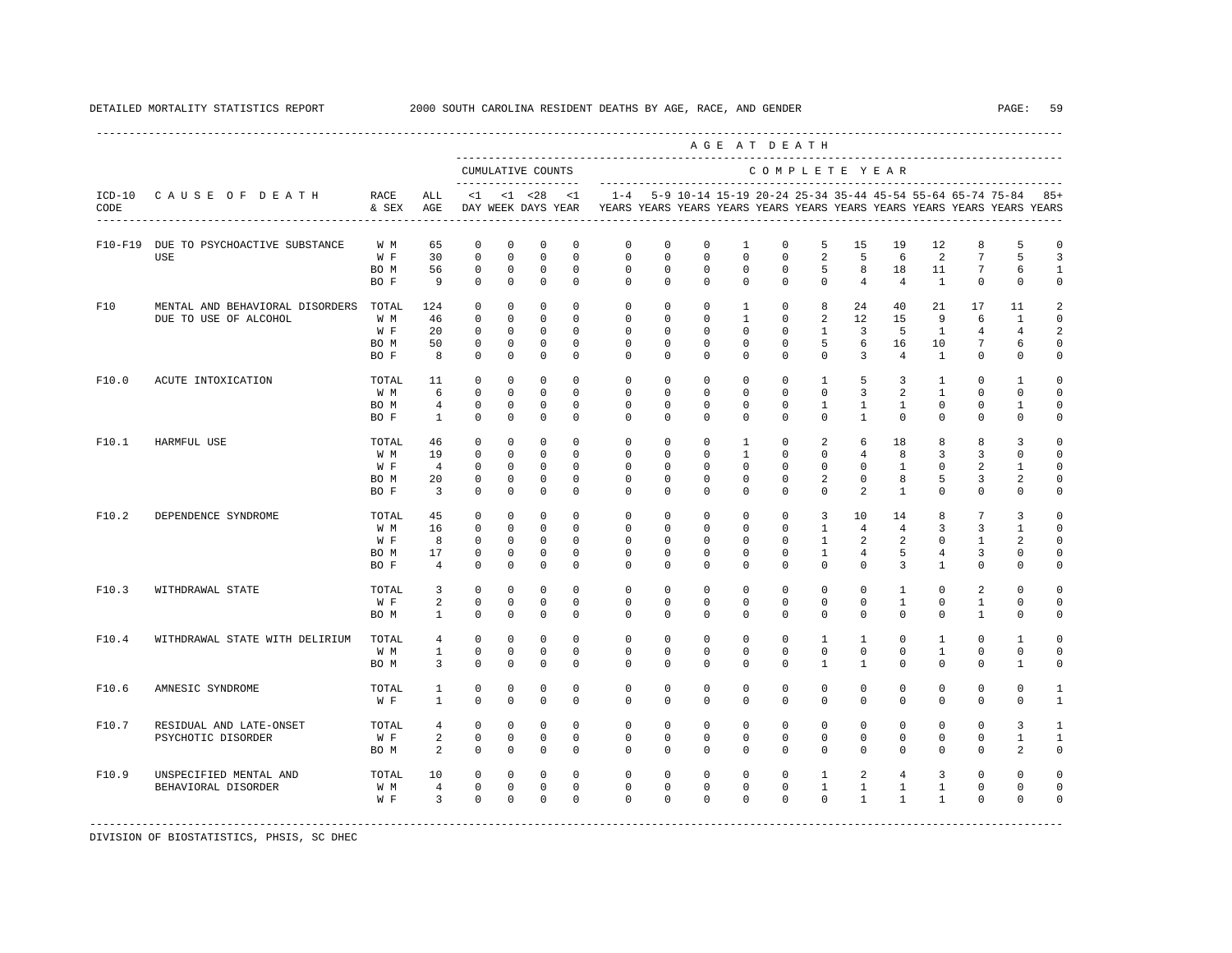|                                                          |                              |                                                                                                               |                                                    |                                                       |                                                       |                                                 |                                                     |          |                                  |                                                                                                                                                                                                                                                                                                                                                                                                 |                                                                                                                                                                                                                                                                                                                                                                                                                                                                                                                                                                                                                                                                | AGE AT DEATH                                                                                                                 |                                                                                                                                                                                                                                                                                                |                                                                                                                                                                                                                                                                                                                                                                                                                                          |                                                                                                                                                                                                                                                                                                                                                                                                                                                               |                                                                                                                                                                                                                                                                                                                                                                                                                                                         |                                                                                                                                                                                                                                                                                                                                                                                                                                                                                              |                                                                                                                                                                                                                                                                                                                                                                                                                                                                                                                                                                                                                                                                                                                                                                                                                                                                                                        |
|----------------------------------------------------------|------------------------------|---------------------------------------------------------------------------------------------------------------|----------------------------------------------------|-------------------------------------------------------|-------------------------------------------------------|-------------------------------------------------|-----------------------------------------------------|----------|----------------------------------|-------------------------------------------------------------------------------------------------------------------------------------------------------------------------------------------------------------------------------------------------------------------------------------------------------------------------------------------------------------------------------------------------|----------------------------------------------------------------------------------------------------------------------------------------------------------------------------------------------------------------------------------------------------------------------------------------------------------------------------------------------------------------------------------------------------------------------------------------------------------------------------------------------------------------------------------------------------------------------------------------------------------------------------------------------------------------|------------------------------------------------------------------------------------------------------------------------------|------------------------------------------------------------------------------------------------------------------------------------------------------------------------------------------------------------------------------------------------------------------------------------------------|------------------------------------------------------------------------------------------------------------------------------------------------------------------------------------------------------------------------------------------------------------------------------------------------------------------------------------------------------------------------------------------------------------------------------------------|---------------------------------------------------------------------------------------------------------------------------------------------------------------------------------------------------------------------------------------------------------------------------------------------------------------------------------------------------------------------------------------------------------------------------------------------------------------|---------------------------------------------------------------------------------------------------------------------------------------------------------------------------------------------------------------------------------------------------------------------------------------------------------------------------------------------------------------------------------------------------------------------------------------------------------|----------------------------------------------------------------------------------------------------------------------------------------------------------------------------------------------------------------------------------------------------------------------------------------------------------------------------------------------------------------------------------------------------------------------------------------------------------------------------------------------|--------------------------------------------------------------------------------------------------------------------------------------------------------------------------------------------------------------------------------------------------------------------------------------------------------------------------------------------------------------------------------------------------------------------------------------------------------------------------------------------------------------------------------------------------------------------------------------------------------------------------------------------------------------------------------------------------------------------------------------------------------------------------------------------------------------------------------------------------------------------------------------------------------|
|                                                          |                              |                                                                                                               |                                                    |                                                       | CUMULATIVE COUNTS                                     |                                                 |                                                     |          |                                  |                                                                                                                                                                                                                                                                                                                                                                                                 | COMPLETE YEAR                                                                                                                                                                                                                                                                                                                                                                                                                                                                                                                                                                                                                                                  |                                                                                                                              |                                                                                                                                                                                                                                                                                                |                                                                                                                                                                                                                                                                                                                                                                                                                                          |                                                                                                                                                                                                                                                                                                                                                                                                                                                               |                                                                                                                                                                                                                                                                                                                                                                                                                                                         |                                                                                                                                                                                                                                                                                                                                                                                                                                                                                              |                                                                                                                                                                                                                                                                                                                                                                                                                                                                                                                                                                                                                                                                                                                                                                                                                                                                                                        |
| ICD-10 CAUSE OF DEATH                                    | RACE<br>& SEX                | ALL<br>AGE                                                                                                    | $\leq 1$                                           |                                                       | $< 1$ $< 28$                                          | <1                                              | $1 - 4$                                             |          |                                  |                                                                                                                                                                                                                                                                                                                                                                                                 |                                                                                                                                                                                                                                                                                                                                                                                                                                                                                                                                                                                                                                                                |                                                                                                                              |                                                                                                                                                                                                                                                                                                |                                                                                                                                                                                                                                                                                                                                                                                                                                          |                                                                                                                                                                                                                                                                                                                                                                                                                                                               |                                                                                                                                                                                                                                                                                                                                                                                                                                                         |                                                                                                                                                                                                                                                                                                                                                                                                                                                                                              | 5-9 10-14 15-19 20-24 25-34 35-44 45-54 55-64 65-74 75-84 85+                                                                                                                                                                                                                                                                                                                                                                                                                                                                                                                                                                                                                                                                                                                                                                                                                                          |
|                                                          | BO M                         | 3                                                                                                             | 0                                                  | 0                                                     | 0                                                     | 0                                               | 0                                                   |          |                                  |                                                                                                                                                                                                                                                                                                                                                                                                 | 0                                                                                                                                                                                                                                                                                                                                                                                                                                                                                                                                                                                                                                                              | 0                                                                                                                            |                                                                                                                                                                                                                                                                                                |                                                                                                                                                                                                                                                                                                                                                                                                                                          |                                                                                                                                                                                                                                                                                                                                                                                                                                                               |                                                                                                                                                                                                                                                                                                                                                                                                                                                         |                                                                                                                                                                                                                                                                                                                                                                                                                                                                                              | 0                                                                                                                                                                                                                                                                                                                                                                                                                                                                                                                                                                                                                                                                                                                                                                                                                                                                                                      |
| MENTAL AND BEHAVIORAL DISORDERS<br>DUE TO USE OF OPIOIDS | TOTAL<br>W F                 | $\mathbf{1}$<br>$\mathbf{1}$                                                                                  | 0<br>$\mathbf 0$                                   | 0<br>$\mathbf 0$                                      | $\mathbf 0$<br>$\mathbf 0$                            | $\mathbf 0$<br>$\mathbf 0$                      | $\mathbf{0}$<br>$\mathbf 0$                         |          |                                  |                                                                                                                                                                                                                                                                                                                                                                                                 | $\mathbf{0}$                                                                                                                                                                                                                                                                                                                                                                                                                                                                                                                                                                                                                                                   | $\mathbf 0$                                                                                                                  |                                                                                                                                                                                                                                                                                                |                                                                                                                                                                                                                                                                                                                                                                                                                                          |                                                                                                                                                                                                                                                                                                                                                                                                                                                               |                                                                                                                                                                                                                                                                                                                                                                                                                                                         |                                                                                                                                                                                                                                                                                                                                                                                                                                                                                              | 1                                                                                                                                                                                                                                                                                                                                                                                                                                                                                                                                                                                                                                                                                                                                                                                                                                                                                                      |
| ACUTE INTOXICATION                                       | TOTAL<br>W F                 | $\mathbf{1}$<br>$\mathbf{1}$                                                                                  | $\mathbf 0$<br>$\Omega$                            | $\mathbf 0$<br>$\Omega$                               | $\mathbf 0$<br>$\mathbf 0$                            | $\mathbf 0$<br>$\mathbf 0$                      | $\mathbf{0}$<br>$\mathbf 0$                         |          | $\mathbf 0$                      |                                                                                                                                                                                                                                                                                                                                                                                                 | $\mathbf 0$                                                                                                                                                                                                                                                                                                                                                                                                                                                                                                                                                                                                                                                    |                                                                                                                              |                                                                                                                                                                                                                                                                                                |                                                                                                                                                                                                                                                                                                                                                                                                                                          |                                                                                                                                                                                                                                                                                                                                                                                                                                                               |                                                                                                                                                                                                                                                                                                                                                                                                                                                         |                                                                                                                                                                                                                                                                                                                                                                                                                                                                                              | $\mathbf{1}$                                                                                                                                                                                                                                                                                                                                                                                                                                                                                                                                                                                                                                                                                                                                                                                                                                                                                           |
| MENTAL AND BEHAVIORAL DISORDERS<br>DUE TO USE OF COCAINE | TOTAL<br>W M<br>BO M<br>BO F | 6<br>$\overline{3}$<br>2<br>1                                                                                 | $^{\circ}$<br>$\Omega$<br>$^{\circ}$<br>$^{\circ}$ | $\mathbf 0$<br>$\Omega$<br>$\mathbf 0$<br>$\mathbf 0$ | $\mathbf 0$<br>$\Omega$<br>$\mathbf 0$<br>$\mathbf 0$ | $\mathbf 0$<br>$\Omega$<br>$\Omega$<br>0        | $\mathbf 0$<br>$\mathbf{0}$<br>$\Omega$<br>$\Omega$ |          | $\mathbf 0$                      |                                                                                                                                                                                                                                                                                                                                                                                                 | $\mathbf 0$                                                                                                                                                                                                                                                                                                                                                                                                                                                                                                                                                                                                                                                    |                                                                                                                              |                                                                                                                                                                                                                                                                                                |                                                                                                                                                                                                                                                                                                                                                                                                                                          |                                                                                                                                                                                                                                                                                                                                                                                                                                                               |                                                                                                                                                                                                                                                                                                                                                                                                                                                         |                                                                                                                                                                                                                                                                                                                                                                                                                                                                                              | U                                                                                                                                                                                                                                                                                                                                                                                                                                                                                                                                                                                                                                                                                                                                                                                                                                                                                                      |
| ACUTE INTOXICATION                                       | TOTAL<br>W M<br>BO M<br>BO F | 5<br>3<br>$\mathbf{1}$<br>$\mathbf{1}$                                                                        | $\Omega$<br>$\mathbf 0$<br>$\mathbf 0$<br>$\Omega$ | $\Omega$<br>$\mathbf 0$<br>$\mathbf 0$<br>$\Omega$    | $\Omega$<br>$\mathbf 0$<br>$\mathbf 0$<br>$\Omega$    | $\Omega$<br>$\Omega$<br>$\mathbf 0$<br>$\Omega$ | $\Omega$<br>$\Omega$<br>$\mathbf 0$<br>$\Omega$     |          |                                  |                                                                                                                                                                                                                                                                                                                                                                                                 |                                                                                                                                                                                                                                                                                                                                                                                                                                                                                                                                                                                                                                                                |                                                                                                                              |                                                                                                                                                                                                                                                                                                |                                                                                                                                                                                                                                                                                                                                                                                                                                          |                                                                                                                                                                                                                                                                                                                                                                                                                                                               |                                                                                                                                                                                                                                                                                                                                                                                                                                                         |                                                                                                                                                                                                                                                                                                                                                                                                                                                                                              | U<br>U                                                                                                                                                                                                                                                                                                                                                                                                                                                                                                                                                                                                                                                                                                                                                                                                                                                                                                 |
| HARMFUL USE                                              | TOTAL<br>BO M                | <sup>1</sup><br>$\mathbf{1}$                                                                                  | $\mathbf 0$<br>$\Omega$                            | $\mathbf 0$<br>$\mathbf 0$                            | $\mathbf 0$<br>$\mathbf 0$                            | $\Omega$<br>$\mathbf 0$                         | $\Omega$<br>$\Omega$                                |          |                                  |                                                                                                                                                                                                                                                                                                                                                                                                 |                                                                                                                                                                                                                                                                                                                                                                                                                                                                                                                                                                                                                                                                |                                                                                                                              |                                                                                                                                                                                                                                                                                                |                                                                                                                                                                                                                                                                                                                                                                                                                                          |                                                                                                                                                                                                                                                                                                                                                                                                                                                               |                                                                                                                                                                                                                                                                                                                                                                                                                                                         |                                                                                                                                                                                                                                                                                                                                                                                                                                                                                              |                                                                                                                                                                                                                                                                                                                                                                                                                                                                                                                                                                                                                                                                                                                                                                                                                                                                                                        |
| DUE TO USE OF TOBACCO                                    | W M<br>W F                   | 15<br>11<br>$\overline{4}$                                                                                    | $\Omega$<br>$\mathbf{0}$<br>$\Omega$               | $\Omega$<br>$\mathbf 0$<br>$\Omega$                   | $\Omega$<br>$\mathbf 0$<br>$\Omega$                   | $\Omega$<br>$\mathbf 0$<br>$\Omega$             | $\Omega$<br>$\mathbf 0$<br>$\Omega$                 |          |                                  |                                                                                                                                                                                                                                                                                                                                                                                                 | $\Omega$<br>$\Omega$                                                                                                                                                                                                                                                                                                                                                                                                                                                                                                                                                                                                                                           |                                                                                                                              |                                                                                                                                                                                                                                                                                                |                                                                                                                                                                                                                                                                                                                                                                                                                                          |                                                                                                                                                                                                                                                                                                                                                                                                                                                               |                                                                                                                                                                                                                                                                                                                                                                                                                                                         |                                                                                                                                                                                                                                                                                                                                                                                                                                                                                              | U<br>$\Omega$                                                                                                                                                                                                                                                                                                                                                                                                                                                                                                                                                                                                                                                                                                                                                                                                                                                                                          |
| HARMFUL USE                                              | TOTAL<br>W M<br>W F          | $\overline{4}$<br>$\mathbf{1}$<br>3                                                                           | $\mathbf 0$<br>$\Omega$<br>$\Omega$                | $\mathbf 0$<br>$\Omega$<br>$\Omega$                   | $\mathbf 0$<br>$\Omega$<br>$\Omega$                   | $\mathbf 0$<br>$\Omega$<br>$\Omega$             | $\mathbf 0$<br>$\Omega$<br>$\Omega$                 |          | $\Omega$                         |                                                                                                                                                                                                                                                                                                                                                                                                 | $\mathbf 0$<br>$\Omega$                                                                                                                                                                                                                                                                                                                                                                                                                                                                                                                                                                                                                                        | $\mathbf 0$                                                                                                                  |                                                                                                                                                                                                                                                                                                |                                                                                                                                                                                                                                                                                                                                                                                                                                          |                                                                                                                                                                                                                                                                                                                                                                                                                                                               |                                                                                                                                                                                                                                                                                                                                                                                                                                                         |                                                                                                                                                                                                                                                                                                                                                                                                                                                                                              | U<br>U                                                                                                                                                                                                                                                                                                                                                                                                                                                                                                                                                                                                                                                                                                                                                                                                                                                                                                 |
| UNSPECIFIED MENTAL AND<br>BEHAVIORAL DISORDER            | TOTAL<br>W M<br>W F          | 11<br>10<br>$\mathbf{1}$                                                                                      | $\Omega$<br>$\Omega$<br>$\Omega$                   | $\Omega$<br>$\Omega$<br>$\Omega$                      | $\mathbf 0$<br>$\mathbf 0$<br>$\Omega$                | $\Omega$<br>$\Omega$<br>$\Omega$                | $\Omega$<br>$\Omega$<br>$\Omega$                    |          |                                  |                                                                                                                                                                                                                                                                                                                                                                                                 | $\Omega$                                                                                                                                                                                                                                                                                                                                                                                                                                                                                                                                                                                                                                                       |                                                                                                                              |                                                                                                                                                                                                                                                                                                |                                                                                                                                                                                                                                                                                                                                                                                                                                          |                                                                                                                                                                                                                                                                                                                                                                                                                                                               |                                                                                                                                                                                                                                                                                                                                                                                                                                                         |                                                                                                                                                                                                                                                                                                                                                                                                                                                                                              | U<br>$\cap$                                                                                                                                                                                                                                                                                                                                                                                                                                                                                                                                                                                                                                                                                                                                                                                                                                                                                            |
| MENTAL AND BEHAVIORAL DISORDERS                          | TOTAL<br>W M<br>W F<br>BO M  | 14<br>5<br>5<br>$\overline{4}$                                                                                | $\Omega$<br>$\Omega$<br>$\Omega$<br>$\Omega$       | $\Omega$<br>$\Omega$<br>$\Omega$<br>$\Omega$          | $\Omega$<br>$\Omega$<br>$\Omega$<br>$\mathbf 0$       | $\Omega$<br>$\Omega$<br>$\Omega$<br>$\Omega$    | $\Omega$<br>$\Omega$<br>$\Omega$<br>$\Omega$        | $\Omega$ | $\Omega$<br>$\Omega$<br>$\Omega$ | $\Omega$<br>$\Omega$                                                                                                                                                                                                                                                                                                                                                                            | $\Omega$<br>$\Omega$<br>$\Omega$<br>$\Omega$                                                                                                                                                                                                                                                                                                                                                                                                                                                                                                                                                                                                                   |                                                                                                                              |                                                                                                                                                                                                                                                                                                |                                                                                                                                                                                                                                                                                                                                                                                                                                          |                                                                                                                                                                                                                                                                                                                                                                                                                                                               |                                                                                                                                                                                                                                                                                                                                                                                                                                                         |                                                                                                                                                                                                                                                                                                                                                                                                                                                                                              | $\cap$                                                                                                                                                                                                                                                                                                                                                                                                                                                                                                                                                                                                                                                                                                                                                                                                                                                                                                 |
| HARMFUL USE                                              | TOTAL<br>W M<br>W F<br>BO M  | $7\overline{ }$<br>2<br>1<br>$\overline{4}$                                                                   | $\Omega$<br>$\mathbf 0$<br>$\mathbf 0$<br>$\Omega$ | $\Omega$<br>$\mathbf 0$<br>$\Omega$<br>$\Omega$       | $\Omega$<br>$\mathbf 0$<br>$\mathbf 0$<br>$\Omega$    | $\Omega$<br>$\Omega$<br>$\mathbf 0$<br>$\Omega$ | $\Omega$<br>$\mathbf 0$<br>$\Omega$<br>$\Omega$     | $\Omega$ | $\Omega$                         |                                                                                                                                                                                                                                                                                                                                                                                                 |                                                                                                                                                                                                                                                                                                                                                                                                                                                                                                                                                                                                                                                                |                                                                                                                              |                                                                                                                                                                                                                                                                                                |                                                                                                                                                                                                                                                                                                                                                                                                                                          |                                                                                                                                                                                                                                                                                                                                                                                                                                                               |                                                                                                                                                                                                                                                                                                                                                                                                                                                         |                                                                                                                                                                                                                                                                                                                                                                                                                                                                                              | -1<br>$\Omega$<br>U<br>-1                                                                                                                                                                                                                                                                                                                                                                                                                                                                                                                                                                                                                                                                                                                                                                                                                                                                              |
| DEPENDENCE SYNDROME                                      | TOTAL<br>W M                 | 1<br>$\mathbf{1}$                                                                                             | $\mathbf 0$<br>$\Omega$                            | $\Omega$<br>$\Omega$                                  | $\Omega$<br>$\Omega$                                  | $\Omega$<br>$\Omega$                            | $\Omega$<br>$\Omega$                                |          |                                  |                                                                                                                                                                                                                                                                                                                                                                                                 |                                                                                                                                                                                                                                                                                                                                                                                                                                                                                                                                                                                                                                                                |                                                                                                                              |                                                                                                                                                                                                                                                                                                |                                                                                                                                                                                                                                                                                                                                                                                                                                          |                                                                                                                                                                                                                                                                                                                                                                                                                                                               |                                                                                                                                                                                                                                                                                                                                                                                                                                                         |                                                                                                                                                                                                                                                                                                                                                                                                                                                                                              | $\cap$                                                                                                                                                                                                                                                                                                                                                                                                                                                                                                                                                                                                                                                                                                                                                                                                                                                                                                 |
|                                                          |                              | MENTAL AND BEHAVIORAL DISORDERS TOTAL<br>DUE TO MULTIPLE-DRUG USE AND USE<br>OF OTHER PSYCHOACTIVE SUBSTANCES |                                                    |                                                       |                                                       |                                                 | DAY WEEK DAYS YEAR                                  |          |                                  | 0<br>0<br>$\mathbf{0}$<br>$\mathbf 0$<br>$\mathbf{0}$<br>$\mathbf 0$<br>$\Omega$<br>$\Omega$<br>0<br>$\Omega$<br>$\Omega$<br>$\circ$<br>$\Omega$<br>$\Omega$<br>$\mathbf{0}$<br>$\Omega$<br>$\mathbf 0$<br>$\Omega$<br>$\mathbf{0}$<br>$\Omega$<br>$\Omega$<br>$\Omega$<br>$\Omega$<br>$\Omega$<br>$\Omega$<br>$\Omega$<br>$\Omega$<br>$\Omega$<br>$\Omega$<br>$\Omega$<br>$\Omega$<br>$\Omega$ | $\mathbf 0$<br>$\mathbf{0}$<br>$\mathbf{0}$<br>0<br>$\mathbf 0$<br>$\mathbf 0$<br>$\mathbf 0$<br>$\mathbf 0$<br>$\Omega$<br>$\Omega$<br>$\Omega$<br>$\mathbf{0}$<br>$\Omega$<br>$\Omega$<br>$\Omega$<br>$\Omega$<br>$\mathbf 0$<br>$\mathbf{0}$<br>$\Omega$<br>$\Omega$<br>$\mathbf 0$<br>$\mathbf 0$<br>$\mathbf 0$<br>$\Omega$<br>$\Omega$<br>$\mathbf 0$<br>$\mathbf 0$<br>$\Omega$<br>$\Omega$<br>$\mathbf 0$<br>$\mathbf 0$<br>$\Omega$<br>$\Omega$<br>$\Omega$<br>$\mathbf 0$<br>$\mathbf 0$<br>$\Omega$<br>$\Omega$<br>$\Omega$<br>$\Omega$<br>$\Omega$<br>$\Omega$<br>$\Omega$<br>$\Omega$<br>$\Omega$<br>$\Omega$<br>$\Omega$<br>$\Omega$<br>$\Omega$ | $\mathbf 0$<br>$\mathbf 0$<br>$\Omega$<br>$\circ$<br>$\mathbf 0$<br>$\Omega$<br>$\Omega$<br>$\Omega$<br>$\Omega$<br>$\Omega$ | $\mathbf 0$<br>$\mathbf{0}$<br>$\mathbf{0}$<br>$\mathbf{0}$<br>$\circ$<br>$\Omega$<br>$\mathbf{0}$<br>$\mathbf{0}$<br>$\Omega$<br>$\mathbf{0}$<br>$\mathbf{0}$<br>$\mathbf 0$<br>$\Omega$<br>$\circ$<br>$\Omega$<br>$\Omega$<br>$\mathbf 0$<br>$\mathbf{0}$<br>$\Omega$<br>$\circ$<br>$\Omega$ | $\mathbf 0$<br>$\mathbf{0}$<br>$\mathbf{0}$<br>$\mathbf{1}$<br>$\mathbf{1}$<br>$\mathbf{0}$<br>$\circ$<br>$\mathbf{1}$<br>$\mathbf{1}$<br>$\mathbf{0}$<br>$\Omega$<br>$\mathbf{0}$<br>$\mathbf{0}$<br>$\Omega$<br>$\mathbf 0$<br>$\Omega$<br>$\Omega$<br>$\Omega$<br>$\circ$<br>$\Omega$<br>$\Omega$<br>3<br>$\overline{a}$<br>$\mathbf{1}$<br>$\Omega$<br>2<br>$\mathbf{1}$<br>$\mathbf{1}$<br>$\Omega$<br>$\mathbf{1}$<br>$\mathbf{1}$ | 0<br>$\Omega$<br>$\mathbf 0$<br>$\mathbf 0$<br>$\mathbf 0$<br>$4\overline{ }$<br>$\mathbf{1}$<br>2<br>$\mathbf{1}$<br>$\overline{3}$<br>$\mathbf{1}$<br>$\mathbf{1}$<br>$\mathbf{1}$<br>$\mathbf{1}$<br>$\mathbf{1}$<br>$\Omega$<br>$\mathbf 0$<br>$\Omega$<br>$\mathbf 0$<br>$\Omega$<br>$\Omega$<br>$\Omega$<br>$\Omega$<br>$\Omega$<br>$\overline{4}$<br>2<br>2<br>$\Omega$<br>$\mathbf{1}$<br>$\mathbf{1}$<br>$\circ$<br>$\Omega$<br>$\Omega$<br>$\Omega$ | 2<br>$\mathbf{0}$<br>$\mathbf 0$<br>$\mathbf 0$<br>$\mathbf 0$<br>$\mathbf{1}$<br>$\mathbf{1}$<br>$\Omega$<br>$^{\circ}$<br>1<br>$\mathbf{1}$<br>$\mathbf{0}$<br>$\mathbf{0}$<br>$\mathbf{0}$<br>$\mathbf{0}$<br>2<br>$\overline{a}$<br>$\Omega$<br>$\mathbf{0}$<br>$\Omega$<br>$\Omega$<br>2<br>2<br>$\mathbf{0}$<br>$\overline{4}$<br>$\mathbf{1}$<br>$\mathbf{1}$<br>$\overline{a}$<br>2<br>$\mathbf{0}$<br>$\mathbf 0$<br>2<br>$\Omega$<br>$\Omega$ | 1<br>$\mathbf{0}$<br>$\mathbf{0}$<br>$\mathbf 0$<br>$\mathbf 0$<br>0<br>$\mathbf 0$<br>$\Omega$<br>0<br>$\Omega$<br>$\Omega$<br>$\mathbf 0$<br>$\Omega$<br>$\mathbf{0}$<br>$\mathbf 0$<br>$\overline{4}$<br>$\overline{3}$<br>$\mathbf{1}$<br>$\mathbf{1}$<br>$\Omega$<br>$\mathbf{1}$<br>$\overline{3}$<br>$\overline{3}$<br>$\mathbf{0}$<br>$\mathbf{1}$<br>$\Omega$<br>$\Omega$<br>$\mathbf{1}$<br>$\mathbf{1}$<br>$\mathbf{0}$<br>$\mathbf 0$<br>$\mathbf{1}$<br>$\mathbf 0$<br>$\Omega$ | YEARS YEARS YEARS YEARS YEARS YEARS YEARS YEARS YEARS YEARS YEARS YEARS<br>0<br>0<br>$\mathbf{0}$<br>$\Omega$<br>0<br>$\mathbf 0$<br>$\mathbf 0$<br>$\Omega$<br>$\mathbf 0$<br>$\mathbf{0}$<br>$\mathbf{0}$<br>$\Omega$<br>$\mathbf 0$<br>$\Omega$<br>$\mathbf 0$<br>$\Omega$<br>$\mathbf 0$<br>0<br>$\Omega$<br>$\Omega$<br>$\Omega$<br>$\Omega$<br>$\mathbf 0$<br>0<br>$\mathbf 0$<br>$\Omega$<br>$\mathbf 0$<br>0<br>$\mathbf 0$<br>$\mathbf 0$<br>$\overline{4}$<br>5<br>2<br>4<br>2<br>$\mathbf{1}$<br>2<br>$\mathbf{1}$<br>$\Omega$<br>$\mathbf{1}$<br>$\mathbf{1}$<br>1<br>$\overline{3}$<br>3<br>2<br>3<br>$\mathbf{1}$<br>$\mathbf 0$<br>$\mathbf{1}$<br>$\Omega$<br>$\Omega$<br>$\Omega$<br>$\mathbf{1}$<br>$\Omega$<br>$\mathbf{0}$<br>U<br>$\Omega$<br>$\Omega$<br>$\mathbf 0$<br>$\Omega$<br>$\mathbf{0}$<br>$\Omega$<br>$\Omega$<br>$\Omega$<br>$\mathbf 0$<br>0<br>$\Omega$<br>$\Omega$ |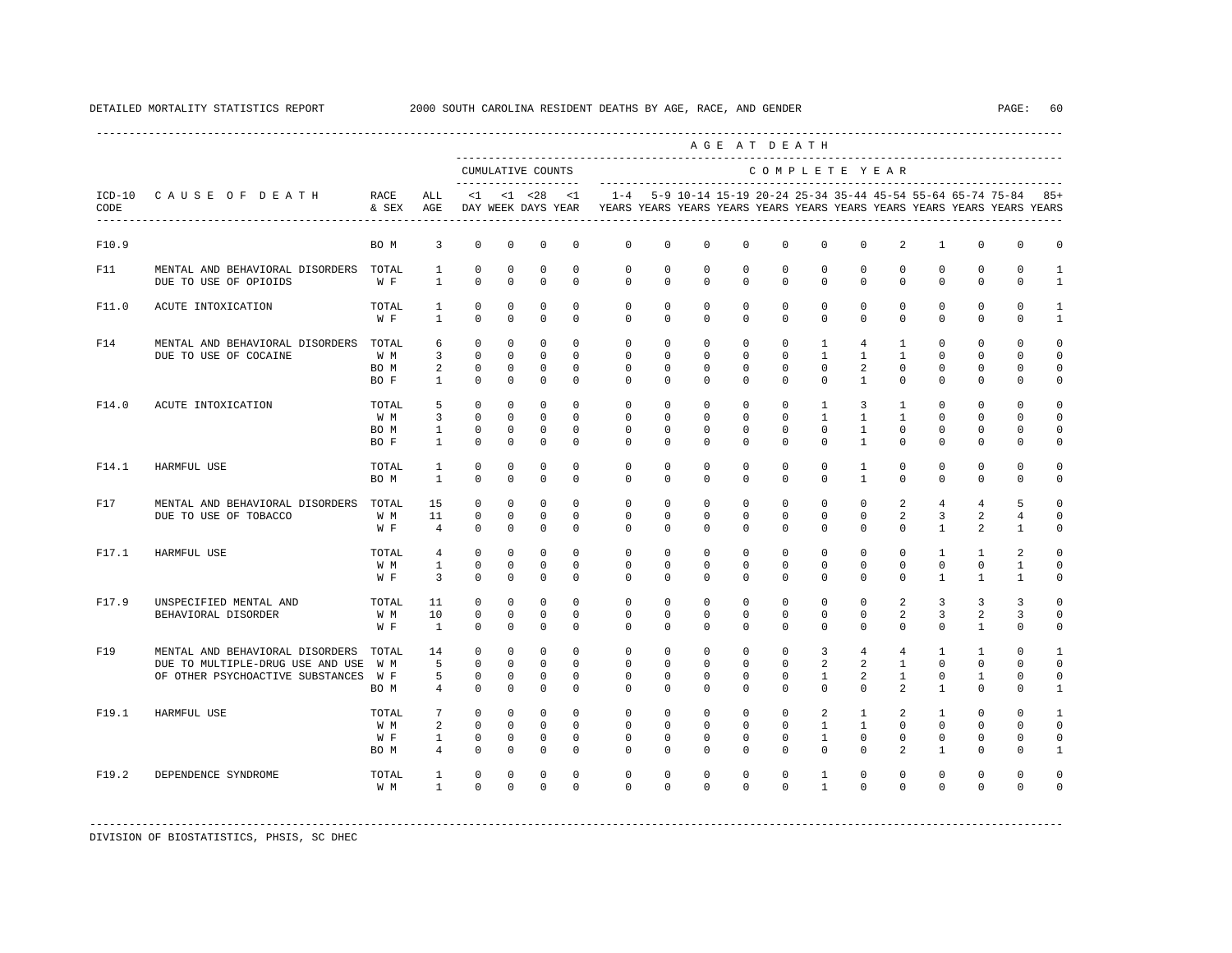|                  |                                                         |                                     |                                                                       |                                                                       |                                                                      |                                                                         |                                                                   |                                                                                    |                                                                      |                                                                      |                                                                | AGE AT DEATH                                                      |                                                          |                                                                   |                                                                   |                                                                   |                                                                                |                                                                  |                                                                              |
|------------------|---------------------------------------------------------|-------------------------------------|-----------------------------------------------------------------------|-----------------------------------------------------------------------|----------------------------------------------------------------------|-------------------------------------------------------------------------|-------------------------------------------------------------------|------------------------------------------------------------------------------------|----------------------------------------------------------------------|----------------------------------------------------------------------|----------------------------------------------------------------|-------------------------------------------------------------------|----------------------------------------------------------|-------------------------------------------------------------------|-------------------------------------------------------------------|-------------------------------------------------------------------|--------------------------------------------------------------------------------|------------------------------------------------------------------|------------------------------------------------------------------------------|
|                  |                                                         |                                     |                                                                       |                                                                       |                                                                      | CUMULATIVE COUNTS                                                       |                                                                   |                                                                                    |                                                                      | ------------------                                                   |                                                                |                                                                   |                                                          | COMPLETE YEAR                                                     |                                                                   |                                                                   |                                                                                |                                                                  |                                                                              |
| $ICD-10$<br>CODE | CAUSE OF DEATH                                          | RACE<br>& SEX                       | ALL<br>AGE                                                            | < 1                                                                   |                                                                      | $< 1$ $< 28$<br>DAY WEEK DAYS YEAR                                      | <1                                                                | $1 - 4$<br>YEARS YEARS YEARS YEARS YEARS YEARS YEARS YEARS YEARS YEARS YEARS YEARS |                                                                      | 5-9 10-14 15-19 20-24 25-34 35-44 45-54 55-64 65-74 75-84            |                                                                |                                                                   |                                                          |                                                                   |                                                                   |                                                                   |                                                                                |                                                                  | $85+$                                                                        |
| F19.9            | UNSPECIFIED MENTAL AND<br>BEHAVIORAL DISORDER           | TOTAL<br>W M<br>W F                 | 6<br>$\overline{a}$<br>$\overline{4}$                                 | $^{\circ}$<br>$\mathbf{0}$<br>$\Omega$                                | $^{\circ}$<br>$\mathbf 0$<br>$\Omega$                                | $\mathbf 0$<br>$\mathbf 0$<br>$\Omega$                                  | $\mathbf 0$<br>$\mathbf 0$<br>$\Omega$                            | $\mathbf 0$<br>$\mathbf 0$<br>$\Omega$                                             | $\mathbf 0$<br>$\circ$<br>$\Omega$                                   | $\mathbf 0$<br>$\mathbf 0$<br>$\Omega$                               | $\mathbf 0$<br>$\mathbf 0$<br>$\Omega$                         | $\mathbf 0$<br>$\mathbf 0$<br>$\Omega$                            | $\mathbf 0$<br>$\mathbf 0$<br>$\Omega$                   | 3<br>$\mathbf{1}$<br>$\overline{2}$                               | $\overline{2}$<br>$\mathbf{1}$<br>$\mathbf{1}$                    | $\mathbf 0$<br>$\mathbf 0$<br>$\Omega$                            | $\mathbf{1}$<br>$\mathbf 0$<br>$\mathbf{1}$                                    | $\mathbf 0$<br>$\mathbf 0$<br>$\Omega$                           | $\mathbf 0$<br>$\mathbf 0$<br>$\circ$                                        |
| $F20-F29$        | SCHIZOPHRENIA, SCHIZOTYPAL<br>AND DELUSIONAL DISORDERS  | TOTAL<br>W M<br>W F<br>BO M<br>BO F | 6<br>$\mathbf{1}$<br>$\overline{3}$<br>$\mathbf{1}$<br>$\overline{1}$ | $^{\circ}$<br>$\Omega$<br>$^{\circ}$<br>$\mathbf 0$<br>$\Omega$       | $^{\circ}$<br>$^{\circ}$<br>$^{\circ}$<br>$^{\circ}$<br>$\Omega$     | $\mathbf 0$<br>$\mathbf 0$<br>$\mathbf 0$<br>$\mathbf 0$<br>$\Omega$    | $\mathbf 0$<br>$\Omega$<br>$\Omega$<br>$\Omega$<br>$\Omega$       | $\mathbf 0$<br>$\Omega$<br>$\mathbf{0}$<br>$\Omega$<br>$\Omega$                    | $\mathbf 0$<br>$\Omega$<br>$\mathbf 0$<br>$\Omega$<br>$\Omega$       | $\mathbf 0$<br>$\Omega$<br>$\mathbf 0$<br>$\mathbf 0$<br>$\Omega$    | $\mathbf 0$<br>$\Omega$<br>$\mathbf 0$<br>$\Omega$<br>$\Omega$ | $\mathbf 0$<br>$\Omega$<br>$\mathbf 0$<br>$\Omega$<br>$\Omega$    | 0<br>$\Omega$<br>$\Omega$<br>$\Omega$<br>$\Omega$        | $\Omega$<br>$\Omega$<br>$\Omega$<br>$\Omega$<br>$\Omega$          | 0<br>$\Omega$<br>$\Omega$<br>$\Omega$<br>$\Omega$                 | $\mathbf 0$<br>$\Omega$<br>$\mathbf 0$<br>$\Omega$<br>$\Omega$    | 2<br>$\Omega$<br>$\mathbf{1}$<br>$\mathbf{1}$<br>$\Omega$                      | 4<br>$\mathbf{1}$<br>2<br>$\mathbf 0$<br>$\overline{1}$          | $\mathbf 0$<br>$\Omega$<br>$\mathsf{O}\xspace$<br>$\mathbf 0$<br>$\mathbf 0$ |
| F20              | SCHIZOPHRENIA                                           | TOTAL<br>W M<br>W F<br>BO M<br>BO F | 6<br>$\mathbf{1}$<br>$\overline{3}$<br>$\overline{1}$<br>$\mathbf{1}$ | $\mathbf 0$<br>$\Omega$<br>$\Omega$<br>$\Omega$<br>$\Omega$           | $^{\circ}$<br>$^{\circ}$<br>$\Omega$<br>$\Omega$<br>$^{\circ}$       | $\mathbf 0$<br>$\mathbf 0$<br>$\Omega$<br>$\Omega$<br>$\mathbf 0$       | $\Omega$<br>$\Omega$<br>$\Omega$<br>$\Omega$<br>$\Omega$          | $\Omega$<br>$\Omega$<br>$\Omega$<br>$\Omega$<br>$\Omega$                           | $\mathbf 0$<br>$\Omega$<br>$\Omega$<br>$\Omega$<br>$\Omega$          | $\mathbf 0$<br>$\Omega$<br>$\Omega$<br>$\Omega$<br>$\Omega$          | $\mathbf 0$<br>$\Omega$<br>$\Omega$<br>$\Omega$<br>$\Omega$    | $\Omega$<br>$\Omega$<br>$\Omega$<br>$\Omega$<br>$\Omega$          | $\Omega$<br>$\Omega$<br>$\Omega$<br>$\Omega$<br>$\Omega$ | $\Omega$<br>$\Omega$<br>$\Omega$<br>$\Omega$<br>$\Omega$          | $\Omega$<br>$\Omega$<br>$\Omega$<br>$\Omega$<br>$\Omega$          | $\Omega$<br>$\Omega$<br>$\Omega$<br>$\Omega$<br>$\Omega$          | 2<br>$\Omega$<br>$\mathbf{1}$<br>$\mathbf{1}$<br>$\Omega$                      | $\overline{4}$<br>$\mathbf{1}$<br>2<br>$\Omega$<br>$\mathbf{1}$  | $\mathbf 0$<br>$\mathbf 0$<br>$\mathbf 0$<br>$\mathbf 0$<br>$\mathbf 0$      |
| F20.5            | RESIDUAL SCHIZOPHRENIA                                  | TOTAL<br>W F                        | $\mathbf{1}$<br>$\mathbf{1}$                                          | $\mathbf 0$<br>$\Omega$                                               | $^{\circ}$<br>$\Omega$                                               | $\Omega$<br>$\Omega$                                                    | $\Omega$<br>$\Omega$                                              | $\Omega$<br>$\Omega$                                                               | $\Omega$<br>$\Omega$                                                 | $\Omega$<br>$\Omega$                                                 | $\Omega$<br>$\Omega$                                           | $\Omega$<br>$\Omega$                                              | $\Omega$<br>$\Omega$                                     | $\Omega$<br>$\Omega$                                              | $\Omega$<br>$\Omega$                                              | $\Omega$<br>$\Omega$                                              | $\mathbf{0}$<br>$\Omega$                                                       | $\mathbf{1}$<br>$\mathbf{1}$                                     | $\mathbf 0$<br>$\circ$                                                       |
| F20.9            | SCHIZOPHRENIA, UNSPECIFIED                              | TOTAL<br>W M<br>W F<br>BO M<br>BO F | 5<br>$\mathbf{1}$<br>2<br>$\mathbf{1}$<br>$\mathbf{1}$                | $^{\circ}$<br>$\mathbf 0$<br>$\mathbf 0$<br>$^{\circ}$<br>$\mathbf 0$ | $^{\circ}$<br>$\mathbf 0$<br>$^{\circ}$<br>$^{\circ}$<br>$\mathbf 0$ | $\mathbf 0$<br>$\mathbf 0$<br>$\mathbf 0$<br>$\mathbf 0$<br>$\mathbf 0$ | $\mathbf 0$<br>$\mathbf 0$<br>$\Omega$<br>$\mathbf 0$<br>$\Omega$ | $\mathbf 0$<br>$\mathbf 0$<br>$\Omega$<br>$\mathbf{0}$<br>$\Omega$                 | $\mathbf 0$<br>$\mathbf 0$<br>$\Omega$<br>$\mathbf 0$<br>$\mathbf 0$ | $\mathbf 0$<br>$\mathbf 0$<br>$\mathbf 0$<br>$\mathbf 0$<br>$\Omega$ | $\mathbf 0$<br>$\mathbf 0$<br>$\Omega$<br>0<br>$\mathbf 0$     | $\mathbf 0$<br>$\mathbf 0$<br>$\Omega$<br>$\mathbf 0$<br>$\Omega$ | $\mathbf 0$<br>$\Omega$<br>$\Omega$<br>0<br>$\circ$      | $\mathbf 0$<br>$\mathbf 0$<br>$\Omega$<br>$\mathbf 0$<br>$\Omega$ | $\mathbf 0$<br>$\mathbf 0$<br>$\Omega$<br>$\mathbf 0$<br>$\Omega$ | $\mathbf 0$<br>$\mathbf 0$<br>$\Omega$<br>$\mathbf 0$<br>$\Omega$ | $\overline{a}$<br>$\mathbf{0}$<br>$\mathbf{1}$<br>$\mathbf{1}$<br>$\mathbf{0}$ | 3<br>$\mathbf{1}$<br>$\mathbf{1}$<br>$\mathbf 0$<br>$\mathbf{1}$ | $\mathbf 0$<br>0<br>$\mathbf 0$<br>$\mathbf 0$<br>$\mathbf 0$                |
|                  | F30-F39 MOOD DISORDERS                                  | TOTAL<br>W M<br>W F<br>BO F         | 12<br>$\overline{3}$<br>8<br>$\mathbf{1}$                             | $^{\circ}$<br>$^{\circ}$<br>$^{\circ}$<br>$\mathbf{0}$                | $^{\circ}$<br>$\mathbf 0$<br>$^{\circ}$<br>$^{\circ}$                | $\mathbf 0$<br>$\mathbf 0$<br>$\mathbf 0$<br>$\mathbb O$                | $\mathbf 0$<br>$\mathbf 0$<br>$\mathbf 0$<br>$\mathbf 0$          | $\mathbf 0$<br>$\mathbf{0}$<br>$\mathbf 0$<br>$\mathbf 0$                          | $\mathbf 0$<br>$\mathbf 0$<br>$\mathbf 0$<br>$\mathbf 0$             | $\mathbf 0$<br>$\mathbf 0$<br>$\mathbf 0$<br>$\mathbf 0$             | $\mathbf 0$<br>$\mathbf 0$<br>0<br>$\mathbf 0$                 | $\mathbf 0$<br>$\mathbf 0$<br>0<br>$\mathbf 0$                    | $\mathbf 0$<br>$\mathbf 0$<br>$\Omega$<br>$\mathbf 0$    | $\mathbf 0$<br>$\mathbf 0$<br>$\Omega$<br>$\Omega$                | $\mathbf{1}$<br>$\mathbf 0$<br>$\mathbf{1}$<br>$\mathbf 0$        | 2<br>$\mathbf{1}$<br>$\mathbf{1}$<br>$\Omega$                     | 3<br>2<br>1<br>$\mathbf 0$                                                     | $\overline{4}$<br>$\mathbf 0$<br>3<br>$\mathbf{1}$               | $\overline{a}$<br>$\mathbf 0$<br>$\sqrt{2}$<br>$\mathsf{O}\xspace$           |
| F31              | BIPOLAR AFFECTIVE DISORDER                              | TOTAL<br>W M<br>W F                 | 3<br>$\mathbf{1}$<br>$\overline{a}$                                   | $\Omega$<br>$\mathbf 0$<br>$\Omega$                                   | $\Omega$<br>$\mathbf 0$<br>$^{\circ}$                                | $\mathbf 0$<br>$\mathbf 0$<br>$\mathbf 0$                               | $\Omega$<br>$\mathbf 0$<br>$\mathbf 0$                            | $\Omega$<br>$\mathbf{0}$<br>$\Omega$                                               | $\Omega$<br>$\circ$<br>$\mathbf 0$                                   | $\Omega$<br>$\mathbf 0$<br>$\mathbf 0$                               | $\Omega$<br>$\mathbf 0$<br>$\mathbf 0$                         | $\Omega$<br>$\mathbf 0$<br>$\Omega$                               | $\Omega$<br>$\mathbf 0$<br>$\Omega$                      | $\Omega$<br>$\mathbf 0$<br>$\Omega$                               | $\Omega$<br>$\mathbf 0$<br>$\Omega$                               | $\mathbf{1}$<br>$\mathbf 0$<br>$\mathbf{1}$                       | $\mathbf{1}$<br>$\mathbf{1}$<br>$\mathbf 0$                                    | $\mathbf{1}$<br>$\mathbf 0$<br>$\mathbf{1}$                      | $\Omega$<br>$\mathsf{O}\xspace$<br>$\circ$                                   |
| F31.9            | BIPOLAR AFFECTIVE DISORDER,<br>UNSPECIFIED              | TOTAL<br>W M<br>W F                 | 3<br>$\overline{1}$<br>2                                              | $^{\circ}$<br>$\Omega$<br>$^{\circ}$                                  | $\mathbf 0$<br>$\Omega$<br>$\mathbf 0$                               | $\mathbf 0$<br>$\Omega$<br>$\mathbf 0$                                  | $\Omega$<br>$\Omega$<br>$\Omega$                                  | $\mathbf{0}$<br>$\Omega$<br>$\Omega$                                               | $\mathbf 0$<br>$\Omega$<br>$\Omega$                                  | $\mathbf 0$<br>$\Omega$<br>$\Omega$                                  | $\mathbf 0$<br>$\Omega$<br>$\Omega$                            | $\mathbf 0$<br>$\Omega$<br>$\Omega$                               | $\Omega$<br>$\Omega$<br>$\Omega$                         | $\Omega$<br>$\Omega$<br>$\Omega$                                  | $\Omega$<br>$\Omega$<br>$\Omega$                                  | $\mathbf{1}$<br>$\Omega$<br>$\mathbf{1}$                          | $\mathbf{1}$<br>$\mathbf{1}$<br>$\mathbf{0}$                                   | $\mathbf{1}$<br>$\Omega$<br>$\mathbf{1}$                         | $\mathbf 0$<br>$\circ$<br>$\mathbf 0$                                        |
| F32              | DEPRESSIVE EPISODE                                      | TOTAL<br>W M<br>W F<br>BO F         | 9<br>$\overline{a}$<br>6<br>$\overline{1}$                            | $\Omega$<br>$\mathbf 0$<br>$\mathbf 0$<br>$\Omega$                    | $\circ$<br>$\mathbf{0}$<br>$^{\circ}$<br>$^{\circ}$                  | $\mathbf 0$<br>$\mathbf{0}$<br>$\mathbf 0$<br>$\mathbf 0$               | $\Omega$<br>$\mathbf 0$<br>$\mathbf 0$<br>$\Omega$                | $\Omega$<br>$\mathbf 0$<br>$\mathbf{0}$<br>$\Omega$                                | $\Omega$<br>$\mathbf 0$<br>$\mathbf 0$<br>$\Omega$                   | $\mathbf 0$<br>$\mathbf 0$<br>$\mathbf 0$<br>$\Omega$                | $\Omega$<br>$\mathbf 0$<br>0<br>$\Omega$                       | $\Omega$<br>$\mathbf 0$<br>$\mathbf 0$<br>$\Omega$                | $\Omega$<br>$\Omega$<br>$\mathbf 0$<br>$\Omega$          | $\Omega$<br>$\Omega$<br>$\mathbf 0$<br>$\Omega$                   | $\mathbf{1}$<br>$\Omega$<br>$\mathbf{1}$<br>$\Omega$              | $\mathbf{1}$<br>$\mathbf{1}$<br>$\mathbf 0$<br>$\Omega$           | 2<br>$\mathbf{1}$<br>$\mathbf{1}$<br>$\Omega$                                  | $\overline{3}$<br>$\mathbf 0$<br>2<br>$\mathbf{1}$               | $\overline{a}$<br>$\mathbf 0$<br>$\overline{a}$<br>$\circ$                   |
| F32.2            | SEVERE DEPRESSIVE EPISODE<br>WITHOUT PSYCHOTIC SYMPTOMS | TOTAL<br>W F<br>BO F                | $\overline{a}$<br>$\mathbf{1}$<br>$\overline{1}$                      | $^{\circ}$<br>$\Omega$<br>$\Omega$                                    | $^{\circ}$<br>$\circ$<br>$\Omega$                                    | $\mathbf 0$<br>$\mathbf{0}$<br>$\mathbf 0$                              | $\Omega$<br>$\Omega$<br>$\Omega$                                  | $\Omega$<br>$\Omega$<br>$\Omega$                                                   | $\mathbf 0$<br>$\Omega$<br>$\Omega$                                  | $\mathbf 0$<br>$\Omega$<br>$\Omega$                                  | $\mathbf 0$<br>$\Omega$<br>$\Omega$                            | $\Omega$<br>$\Omega$<br>$\Omega$                                  | $\circ$<br>$\Omega$<br>$\Omega$                          | $\Omega$<br>$\Omega$<br>$\Omega$                                  | $\mathbf{1}$<br>$\mathbf{1}$<br>$\Omega$                          | $\Omega$<br>$\Omega$<br>$\Omega$                                  | $\mathbf{0}$<br>$\Omega$<br>$\Omega$                                           | $\mathbf{1}$<br>$\Omega$<br>$\mathbf{1}$                         | $\Omega$<br>$\Omega$<br>$\mathbf 0$                                          |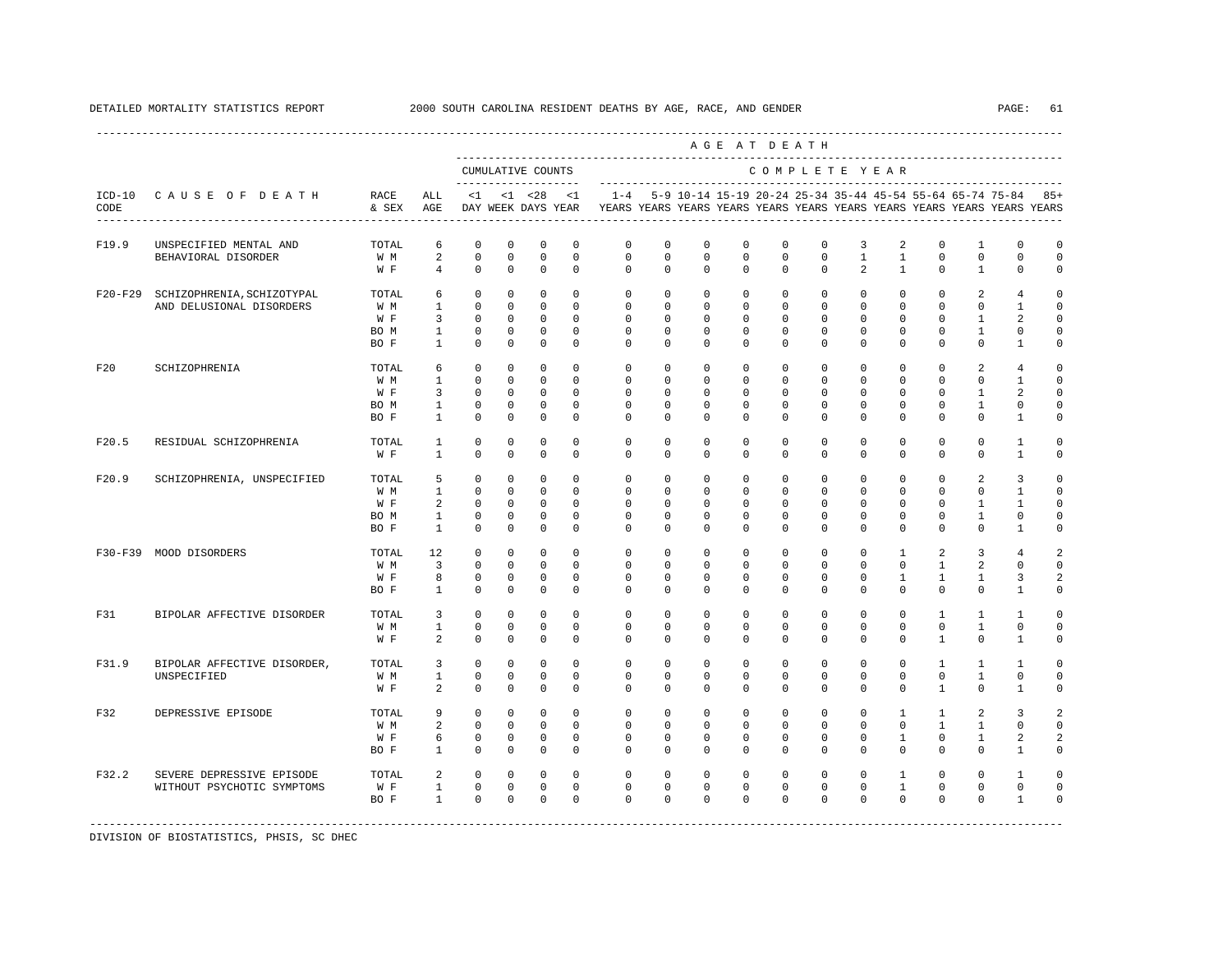|         |                                                                                            |                                     |                                                                 |                                                                            |                                                                           |                                                                            |                                                                   |                                                                                             |                                                                    |                                                              | AGE AT DEATH                                                       |                                                                        |                                                                         |                                                                    |                                                                 |                                                                  |                                                           |                                                                   |                                                             |
|---------|--------------------------------------------------------------------------------------------|-------------------------------------|-----------------------------------------------------------------|----------------------------------------------------------------------------|---------------------------------------------------------------------------|----------------------------------------------------------------------------|-------------------------------------------------------------------|---------------------------------------------------------------------------------------------|--------------------------------------------------------------------|--------------------------------------------------------------|--------------------------------------------------------------------|------------------------------------------------------------------------|-------------------------------------------------------------------------|--------------------------------------------------------------------|-----------------------------------------------------------------|------------------------------------------------------------------|-----------------------------------------------------------|-------------------------------------------------------------------|-------------------------------------------------------------|
|         |                                                                                            |                                     |                                                                 | --------------------                                                       |                                                                           | CUMULATIVE COUNTS                                                          |                                                                   |                                                                                             |                                                                    |                                                              |                                                                    | COMPLETE YEAR                                                          |                                                                         |                                                                    |                                                                 |                                                                  |                                                           |                                                                   |                                                             |
| CODE    | ICD-10 CAUSE OF DEATH RACE                                                                 | & SEX                               | ALL<br>AGE                                                      |                                                                            |                                                                           | $<1$ $<1$ $<28$ $<1$                                                       |                                                                   | DAY WEEK DAYS YEAR TYEARS YEARS YEARS YEARS YEARS YEARS YEARS YEARS YEARS YEARS YEARS YEARS |                                                                    |                                                              |                                                                    |                                                                        |                                                                         |                                                                    |                                                                 |                                                                  |                                                           | 1-4 5-9 10-14 15-19 20-24 25-34 35-44 45-54 55-64 65-74 75-84 85+ |                                                             |
| F32.9   | DEPRESSIVE EPISODE, UNSPECIFIED TOTAL                                                      | W M<br>W F                          | $7\phantom{.0}$<br>2<br>5 <sup>1</sup>                          | $\mathbf 0$<br>$\mathbf 0$<br>$\Omega$                                     | $\mathbf 0$<br>$\mathbf 0$<br>$\Omega$                                    | $\mathbf 0$<br>$\mathbb O$<br>$\Omega$                                     | $\mathbf 0$<br>$\mathbf 0$<br>$\Omega$                            | $\mathbf 0$<br>$\mathbf{0}$<br>$\Omega$                                                     | $\mathbf 0$<br>$\mathbf 0$<br>$\Omega$                             | $\mathbf 0$<br>$\mathbf 0$<br>$\Omega$                       | $^{\circ}$<br>$\mathbf 0$<br>$\Omega$                              | $\mathbf 0$<br>$\mathbf 0$<br>$\Omega$                                 | $\mathbf 0$<br>$\mathbf 0$<br>$\Omega$                                  | $\mathbf 0$<br>$\mathbf 0$<br>$\Omega$                             | $\mathbf 0$<br>$\mathbf 0$<br>$\Omega$                          | $\mathbf{1}$<br>$\mathbf{1}$<br>$\Omega$                         | 2<br>$\mathbf{1}$<br>$\overline{1}$                       | 2<br>$\mathbf{0}$<br>2                                            | 2<br>$\mathbf 0$<br>2                                       |
|         | F40-F48 NEUROTIC STRESS RELATED AND<br>SOMATOFORM DISORDERS                                | TOTAL<br>W M                        | $\mathbf{1}$<br>$\mathbf{1}$                                    | $\mathbf 0$<br>$\mathbf 0$                                                 | $\mathbf 0$<br>$\mathbf 0$                                                | $\mathbf 0$<br>$\mathbf{0}$                                                | $\Omega$<br>$\mathbf 0$                                           | $\circ$<br>$\mathbf{0}$                                                                     | $\mathbf 0$<br>$\mathbf{0}$                                        | $\circ$<br>$\mathbf 0$                                       | $\mathbf 0$<br>$\mathbf{0}$                                        | $\mathbf 0$<br>$\mathbf 0$                                             | $\mathbf{0}$<br>$\circ$                                                 | $\mathbf 0$<br>$\circ$                                             | $\mathbf 0$<br>$\circ$                                          | $\circ$<br>$\Omega$                                              | $\mathbf{1}$<br>1                                         | $\Omega$<br>$\mathbf{0}$                                          | $\mathbf 0$<br>0                                            |
| F41     | OTHER ANXIETY DISORDERS                                                                    | TOTAL<br>W M                        | $\mathbf{1}$<br>$\mathbf{1}$                                    | $\mathbf 0$<br>$\Omega$                                                    | $^{\circ}$<br>$\Omega$                                                    | $\mathbf 0$<br>$\Omega$                                                    | $\mathbf 0$<br>$\Omega$                                           | $\mathbf 0$<br>$\Omega$                                                                     | $\mathbf 0$<br>$\Omega$                                            | $\mathbf 0$<br>$\Omega$                                      | $^{\circ}$<br>$\Omega$                                             | $\mathbf 0$<br>$\Omega$                                                | $\mathbf{0}$<br>$\Omega$                                                | $^{\circ}$<br>$\Omega$                                             | $^{\circ}$<br>$\Omega$                                          | $\Omega$<br>$\Omega$                                             | 1<br>$\mathbf{1}$                                         | $\Omega$<br>$\Omega$                                              | 0<br>$\Omega$                                               |
| F41.9   | ANXIETY DISORDER, UNSPECIFIED                                                              | TOTAL<br>W M                        | 1<br>$\overline{1}$                                             | $\mathbf 0$<br>$\Omega$                                                    | $\Omega$<br>$\Omega$                                                      | $\mathbf 0$<br>$\Omega$                                                    | $\Omega$<br>$\Omega$                                              | $\Omega$<br>$\Omega$                                                                        | $\Omega$<br>$\Omega$                                               | $\Omega$<br>$\Omega$                                         | $\Omega$<br>$\Omega$                                               | $\Omega$<br>$\Omega$                                                   | $\Omega$<br>$\Omega$                                                    | $\Omega$<br>$\Omega$                                               | $\Omega$<br>$\Omega$                                            | $\Omega$<br>$\Omega$                                             | $\overline{1}$<br>$\overline{1}$                          | $\Omega$<br>$\Omega$                                              | $\Omega$<br>$\Omega$                                        |
| F50~F99 | OTHER AND UNSPECIFIED MENTAL<br>AND BEHAVIORAL DISORDERS<br>(SELECTED CODES, SEE APPENDIX) | TOTAL<br>W M<br>W F<br>BO M<br>BO F | 7<br>$\mathbf{1}$<br>$4\degree$<br>$\mathbf{1}$<br>$\mathbf{1}$ | $^{\circ}$<br>$\mathbf{0}$<br>$\mathbf{0}$<br>$\mathbf{0}$<br>$\mathbf{0}$ | $\mathbf{0}$<br>$^{\circ}$<br>$\mathbf{0}$<br>$\mathbf{0}$<br>$\mathbf 0$ | $\mathbf 0$<br>$\mathbf{0}$<br>$\mathbf{0}$<br>$\mathbf{0}$<br>$\mathbf 0$ | $\mathbf 0$<br>$\circ$<br>$\mathbf{0}$<br>$\mathbf 0$<br>$\Omega$ | $^{\circ}$<br>$\mathbf 0$<br>$\mathbf 0$<br>$\mathbf 0$<br>$\Omega$                         | $^{\circ}$<br>$^{\circ}$<br>$\mathbf 0$<br>$\mathbf 0$<br>$\Omega$ | $\circ$<br>$\circ$<br>$\mathbf 0$<br>$\mathbf 0$<br>$\Omega$ | $^{\circ}$<br>$^{\circ}$<br>$\mathbf 0$<br>$\mathbf 0$<br>$\Omega$ | $\circ$<br>$\overline{0}$<br>$\overline{0}$<br>$\mathbf 0$<br>$\Omega$ | $\circ$<br>$\circ$<br>$\Omega$<br>$\mathbf{0}$<br>$\Omega$              | $^{\circ}$<br>$^{\circ}$<br>$\mathbf 0$<br>$\mathbf 0$<br>$\Omega$ | $^{\circ}$<br>$^{\circ}$<br>$\Omega$<br>$\mathbf 0$<br>$\Omega$ | $\mathbf{0}$<br>$\mathbf{0}$<br>$\Omega$<br>$\Omega$<br>$\Omega$ | 1<br>$\mathbf{0}$<br>1<br>$\mathbf 0$<br>$\Omega$         | 4<br>$\mathbf{0}$<br>3<br>$\mathbf 0$<br>$\overline{1}$           | $\mathfrak{D}$<br>1<br>$\Omega$<br>$\mathbf{1}$<br>$\Omega$ |
| F50     | EATING DISORDERS                                                                           | TOTAL<br>W M<br>W F                 | $\overline{a}$<br>$\mathbf{1}$<br>$\mathbf{1}$                  | $\mathbf{0}$<br>$\mathbf 0$<br>$\mathbf 0$                                 | $\mathbf{0}$<br>$\mathbf 0$<br>0                                          | $\mathbf 0$<br>$\mathbf 0$<br>$\mathbf 0$                                  | $\mathbf 0$<br>$\mathbf 0$<br>$\mathbf 0$                         | $\mathbf 0$<br>$\mathbf 0$<br>$\mathbf 0$                                                   | $\mathbf 0$<br>$\mathbf 0$<br>$\mathbf 0$                          | $\circ$<br>$\mathbf 0$<br>$\mathbf 0$                        | $^{\circ}$<br>$\mathbf 0$<br>0                                     | $\circ$<br>$\mathbf 0$<br>$\mathbf 0$                                  | $\mathbf{0}$<br>0<br>0                                                  | $\circ$<br>0<br>$\mathbf{0}$                                       | $\mathbf 0$<br>0<br>0                                           | $\mathbf{0}$<br>$\mathbf 0$<br>$^{\circ}$                        | $\mathbf 0$<br>$\mathbf 0$<br>$\mathbf{0}$                | $\mathbf{1}$<br>$\mathbf 0$<br>1                                  | $\mathbf{1}$<br>$\mathbf{1}$<br>$\mathbf 0$                 |
| F50.8   | OTHER EATING DISORDERS                                                                     | TOTAL<br>W M<br>W F                 | $\overline{a}$<br>$\mathbf{1}$<br>$\mathbf{1}$                  | $\mathbf 0$<br>$\mathbf{0}$<br>$\Omega$                                    | $\circ$<br>$\mathbf{0}$<br>$\mathbf 0$                                    | $\mathbf 0$<br>$\mathbf{0}$<br>$\mathbf 0$                                 | $\mathbf 0$<br>$\mathbf 0$<br>$\mathbf 0$                         | $\mathbf{0}$<br>$\circ$<br>$\Omega$                                                         | $\mathbf 0$<br>$\mathbf 0$<br>$\Omega$                             | $\mathbf 0$<br>$\mathbf 0$<br>$\Omega$                       | $^{\circ}$<br>$\mathbf 0$<br>$\Omega$                              | $\mathbf 0$<br>$\mathbf 0$<br>$\Omega$                                 | $\mathbf 0$<br>$\mathbf 0$<br>$\mathbf{0}$                              | $\mathbf 0$<br>$\mathbf 0$<br>$\Omega$                             | $\mathbf 0$<br>$\mathbf 0$<br>$\mathbf 0$                       | $\mathbf 0$<br>$\mathbf{0}$<br>$\Omega$                          | $\mathbf 0$<br>$\mathbf 0$<br>$\Omega$                    | $\overline{1}$<br>$\mathbf{0}$<br>$\overline{1}$                  | $\mathbf{1}$<br>$\mathbf{1}$<br>$\mathbf 0$                 |
| F54     | PSYCHOLOGICAL AND BEHAVIORAL<br>FACTORS ASSOCIATED WITH<br>DISORDERS OR DISEASES           | TOTAL<br>W F<br>BO M                | 4<br>3<br>$\mathbf{1}$                                          | $\Omega$<br>$\mathbf 0$<br>0                                               | $\Omega$<br>$\mathbf 0$<br>0                                              | $\mathbf 0$<br>$\mathbf 0$<br>$\mathbf 0$                                  | $\Omega$<br>$\mathbf 0$<br>$\mathbf 0$                            | $\Omega$<br>$\mathbf 0$<br>$\Omega$                                                         | $\Omega$<br>$\mathbf 0$<br>$\Omega$                                | $\Omega$<br>$\mathbf 0$<br>$\Omega$                          | $\Omega$<br>$\mathbf 0$<br>0                                       | $\Omega$<br>$\mathbf 0$<br>$\Omega$                                    | $\Omega$<br>$\mathbf{0}$<br>0                                           | $\Omega$<br>$\mathbf 0$<br>$\mathbf{0}$                            | $\Omega$<br>0<br>0                                              | $\Omega$<br>$\mathbf 0$<br>$\Omega$                              | 1<br>$\mathbf{1}$<br>$\mathbf{0}$                         | 2<br>2<br>$\Omega$                                                | $\mathbf{1}$<br>$\mathbf 0$<br>1                            |
|         | F70-F79 MENTAL RETARDATION                                                                 | TOTAL<br>W M<br>W F<br>BO M<br>BO F | 13<br>6<br>4<br>$\overline{a}$<br>$\mathbf{1}$                  | $\mathbf 0$<br>$\Omega$<br>$\mathbb O$<br>0<br>$\Omega$                    | $\mathbf 0$<br>$\Omega$<br>$\circ$<br>$\mathbf{0}$<br>$\mathbf{0}$        | $\mathbf 0$<br>$\Omega$<br>$\overline{0}$<br>0<br>$\mathbf 0$              | $\mathbf 0$<br>$\Omega$<br>$\mathbf{0}$<br>0<br>0                 | $\mathbf{1}$<br>$\Omega$<br>$\mathbf{1}$<br>0<br>$\Omega$                                   | $\mathbf 0$<br>$\Omega$<br>$\circ$<br>0<br>$\Omega$                | 3<br>$\mathbf{1}$<br>$\overline{2}$<br>0<br>$\Omega$         | $\mathbf{1}$<br>$\Omega$<br>$\circ$<br>$\mathbf{1}$<br>$\Omega$    | $\overline{0}$<br>$\Omega$<br>$\overline{0}$<br>0<br>$\Omega$          | $\mathbf{1}$<br>$\mathbf{1}$<br>$\mathbf 0$<br>$\mathbf{0}$<br>$\Omega$ | 2<br>$\mathbf{1}$<br>$\mathbf 0$<br>$\mathbf{1}$<br>$\Omega$       | $\mathbf 0$<br>$\Omega$<br>$\mathbf 0$<br>0<br>$\Omega$         | 3<br>$\overline{a}$<br>$\mathbf 0$<br>0<br>1                     | $\mathbf{1}$<br>$\Omega$<br>$\mathbf{1}$<br>0<br>$\Omega$ | $\mathbf{1}$<br>$\overline{1}$<br>$\mathbf 0$<br>0<br>$\Omega$    | $\mathbf 0$<br>$\Omega$<br>$\circ$<br>$\mathbf 0$<br>0      |
| F72     | SEVERE MENTAL RETARDATION                                                                  | TOTAL<br>W M                        | 2<br>2                                                          | $^{\circ}$<br>$\Omega$                                                     | $^{\circ}$<br>$\Omega$                                                    | $\mathbf 0$<br>$\Omega$                                                    | $\mathbf 0$<br>$\Omega$                                           | $\mathbf 0$<br>$\Omega$                                                                     | $\mathbf 0$<br>$\Omega$                                            | $\mathbf{1}$<br>$\overline{1}$                               | 0<br>$\Omega$                                                      | $\mathbf 0$<br>$\Omega$                                                | 0<br>$\Omega$                                                           | $\mathbf{1}$<br>$\overline{1}$                                     | 0<br>$\Omega$                                                   | $\mathbf{0}$<br>$\Omega$                                         | $\mathbf{0}$<br>$\Omega$                                  | 0<br>$\Omega$                                                     | $\Omega$<br>$\Omega$                                        |
| F73     | PROFOUND MENTAL RETARDATION                                                                | TOTAL<br>W F<br>BO F                | $\overline{a}$<br>$\mathbf{1}$<br>$\mathbf{1}$                  | $\mathbf{0}$<br>$\mathbf{0}$<br>$\mathbf 0$                                | $\Omega$<br>$\overline{0}$<br>$\mathbf 0$                                 | $\circ$<br>$\overline{0}$<br>$\mathbb O$                                   | $\Omega$<br>$\mathbf{0}$<br>$\mathbf 0$                           | $\mathbf{1}$<br>$\mathbf{1}$<br>$\circ$                                                     | $\Omega$<br>$\circ$<br>$\mathbf 0$                                 | $\Omega$<br>$\mathbf{0}$<br>$\mathbf 0$                      | $\Omega$<br>$\mathbf 0$<br>$\mathbf 0$                             | $\circ$<br>$\mathbf 0$<br>$\mathbf 0$                                  | $\circ$<br>$\mathbf 0$<br>$\mathbf{0}$                                  | $\mathbf{0}$<br>$\circ$<br>$\mathbf 0$                             | $\mathbf 0$<br>0<br>0                                           | $\mathbf{1}$<br>$\mathbf 0$<br>$\mathbf{1}$                      | $\Omega$<br>$\mathbf{0}$<br>$\mathbf{0}$                  | $\Omega$<br>$\mathbf{0}$<br>$\mathbf{0}$                          | $\Omega$<br>$\mathbf 0$<br>0                                |
| F79     | UNSPECIFIED MENTAL RETARDATION                                                             | TOTAL<br>W M                        | 9<br>$\overline{4}$                                             | $\mathbf 0$<br>$\Omega$                                                    | $\mathbf 0$<br>$\Omega$                                                   | $\mathbf 0$<br>$\Omega$                                                    | $\mathbf{0}$<br>$\Omega$                                          | $\mathbf{0}$<br>$\Omega$                                                                    | 0<br>$\Omega$                                                      | 2<br>$\Omega$                                                | $\mathbf{1}$<br>$\Omega$                                           | $\mathbf 0$<br>$\Omega$                                                | $\mathbf{1}$<br>$\mathbf{1}$                                            | $\mathbf{1}$<br>$\Omega$                                           | $\mathbf 0$<br>$\Omega$                                         | $\overline{2}$<br>$\overline{2}$                                 | $\mathbf{1}$<br>$\Omega$                                  | 1<br>$\overline{1}$                                               | 0<br>$\Omega$                                               |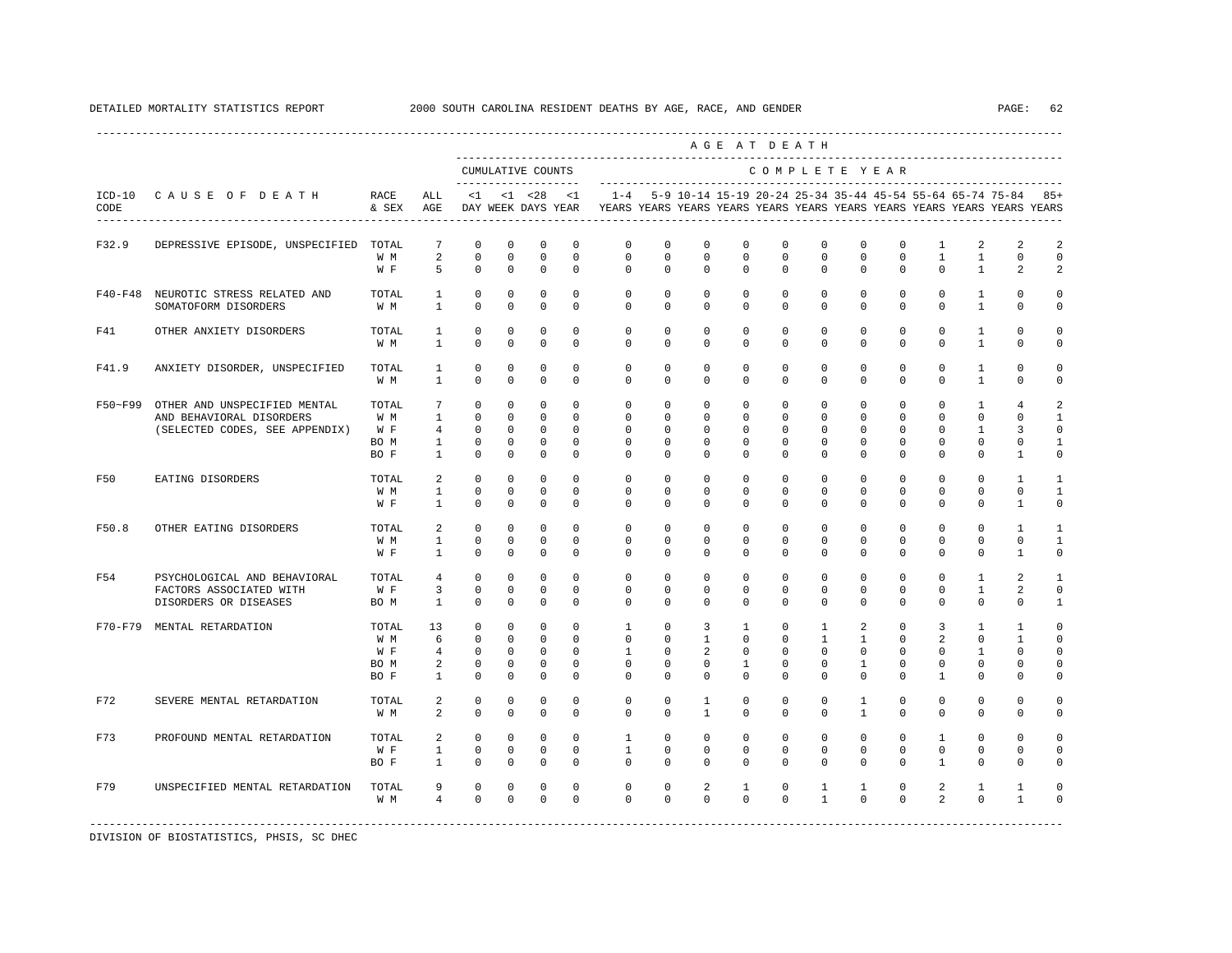|                  |                                                           |                                     |                                                           |                                                               |                                                                           |                                                                 |                                                                            |                                                                                    |                                                          |                                                             |                                                          | AGE AT DEATH                                                                  |                                                                             |                                                  |                                                                 |                                          |                                                        |                                                   |                                                 |
|------------------|-----------------------------------------------------------|-------------------------------------|-----------------------------------------------------------|---------------------------------------------------------------|---------------------------------------------------------------------------|-----------------------------------------------------------------|----------------------------------------------------------------------------|------------------------------------------------------------------------------------|----------------------------------------------------------|-------------------------------------------------------------|----------------------------------------------------------|-------------------------------------------------------------------------------|-----------------------------------------------------------------------------|--------------------------------------------------|-----------------------------------------------------------------|------------------------------------------|--------------------------------------------------------|---------------------------------------------------|-------------------------------------------------|
|                  |                                                           |                                     |                                                           |                                                               |                                                                           | CUMULATIVE COUNTS<br>-------------------                        |                                                                            |                                                                                    |                                                          |                                                             |                                                          |                                                                               |                                                                             | COMPLETE YEAR                                    |                                                                 |                                          |                                                        |                                                   |                                                 |
| $ICD-10$<br>CODE | CAUSE OF DEATH                                            | RACE<br>& SEX                       | ALL<br>AGE                                                | $\leq$ 1                                                      |                                                                           | $< 1$ $< 28$<br>DAY WEEK DAYS YEAR                              | $\langle 1$                                                                | $1 - 4$<br>YEARS YEARS YEARS YEARS YEARS YEARS YEARS YEARS YEARS YEARS YEARS YEARS |                                                          | 5-9 10-14 15-19 20-24 25-34 35-44 45-54 55-64 65-74 75-84   |                                                          |                                                                               |                                                                             |                                                  |                                                                 |                                          |                                                        |                                                   | $85+$                                           |
| F79              |                                                           | W F<br>BO M                         | 3<br>2                                                    | $\mathbf 0$<br>$\mathbf{0}$                                   | $\mathbf 0$<br>$\mathbf 0$                                                | $\mathbf 0$<br>$\mathbf 0$                                      | $\mathbf 0$<br>$\mathbf 0$                                                 | $\mathbf 0$<br>$\circ$                                                             | $\mathbf 0$<br>$\mathbf 0$                               | 2<br>$\mathbf 0$                                            | $\mathbf 0$<br>$\mathbf{1}$                              | $\mathbf 0$<br>$\mathbf 0$                                                    | $\mathbf 0$<br>$\mathbf 0$                                                  | $\mathbf 0$<br>$\mathbf{1}$                      | $\mathbf 0$<br>$\mathbf 0$                                      | $\mathbf 0$<br>$\mathbf 0$               | 1<br>$\mathbf 0$                                       | $\mathbf 0$<br>$\mathbf 0$                        | $\circ$<br>$\mathbf 0$                          |
| F99              | MENTAL DISORDER, NOT OTHERWISE<br>SPECIFIED               | TOTAL<br>BO F                       | 1<br>$\mathbf{1}$                                         | $^{\circ}$<br>$\mathbf 0$                                     | $\mathbf 0$<br>$\mathbf 0$                                                | $\mathbf 0$<br>$\mathbf 0$                                      | $\Omega$<br>$\mathbf 0$                                                    | $\circ$<br>$\mathbf{0}$                                                            | $\Omega$<br>$\mathbf 0$                                  | $\circ$<br>$\Omega$                                         | $\Omega$<br>$\mathbf 0$                                  | $\mathbf 0$<br>$\Omega$                                                       | $\mathbf 0$<br>$\mathbf 0$                                                  | $\mathbf 0$<br>$\circ$                           | $\mathbf 0$<br>$\mathbf 0$                                      | $^{\circ}$<br>$\mathbf 0$                | $\Omega$<br>$\mathbf 0$                                | $\mathbf{1}$<br>$\mathbf{1}$                      | $\circ$<br>$\circ$                              |
|                  | G00-G98 VI. DISEASE OF THE NERVOUS<br>SYSTEM              | TOTAL<br>W M<br>W F<br>BO M<br>BO F | 1451<br>447<br>730<br>113<br>161                          | 1<br>$^{\circ}$<br>$\mathbf 0$<br>$\mathbf 0$<br>$\mathbf{1}$ | $\mathbf{1}$<br>$\mathbf 0$<br>$\mathbf 0$<br>$\mathbf 0$<br>$\mathbf{1}$ | 2<br>$\mathbf{1}$<br>$\mathbf 0$<br>$\mathbf 0$<br>$\mathbf{1}$ | 6<br>$\overline{3}$<br>$\mathbf{1}$<br>$\mathbf{1}$<br>$\mathbf{1}$        | 11<br>5<br>2<br>$\mathbf{1}$<br>$\overline{3}$                                     | 6<br>1<br>$\mathbf{1}$<br>$\overline{3}$<br>$\mathbf{1}$ | 2<br>$\mathbf{1}$<br>$\mathbf{1}$<br>$^{\circ}$<br>$\Omega$ | 5<br>2<br>$\mathbf{0}$<br>$\mathbf{1}$<br>$\overline{2}$ | $7\overline{ }$<br>$\overline{3}$<br>$^{\circ}$<br>$\overline{4}$<br>$\Omega$ | 16<br>7<br>2<br>-5<br>2                                                     | 33<br>10<br>6<br>8<br>9                          | 44<br>17<br>7<br>11<br>9                                        | 77<br>31<br>24<br>14<br>8                | 174<br>71<br>64<br>18<br>21                            | 530<br>193<br>262<br>30<br>45                     | 540<br>103<br>360<br>17<br>60                   |
|                  | G00, G03 MENINGITIS                                       | TOTAL<br>W M<br>W F<br>BO M<br>BO F | 11<br>6<br>$\mathbf{1}$<br>$\overline{3}$<br>$\mathbf{1}$ | $\mathbf 0$<br>$^{\circ}$<br>$^{\circ}$<br>0<br>$\mathbf{0}$  | $\mathbf 0$<br>$\mathbf 0$<br>$^{\circ}$<br>0<br>$\mathbf 0$              | $\mathbf{1}$<br>$\mathbf{1}$<br>$^{\circ}$<br>0<br>$\mathbf 0$  | $\mathbf{1}$<br>$\mathbf{1}$<br>$\mathbf{0}$<br>$\mathbf 0$<br>$\mathbf 0$ | $\mathbf{1}$<br>$\mathbf{1}$<br>$\mathbf{0}$<br>$\mathbf 0$<br>$\mathbf{0}$        | $\circ$<br>$\mathbf 0$<br>$\circ$<br>0<br>$\mathbf 0$    | $\circ$<br>0<br>$^{\circ}$<br>$^{\circ}$<br>$\Omega$        | $\mathbf 0$<br>0<br>$^{\circ}$<br>0<br>$\mathbf 0$       | $\mathbf 0$<br>$\mathbf{0}$<br>$^{\circ}$<br>$\mathbf{0}$<br>$\Omega$         | $\mathbf{1}$<br>$\mathbf{1}$<br>$\mathbf{0}$<br>$\mathbf{0}$<br>$\mathbf 0$ | 2<br>$\mathbf{0}$<br>$\circ$<br>2<br>$\mathbf 0$ | $\mathbf{1}$<br>$\mathbf 0$<br>0<br>$\mathbf{1}$<br>$\mathbf 0$ | 2<br>$\mathbf{1}$<br>1<br>0<br>$\Omega$  | 2<br>1<br>$\mathbf{0}$<br>$\mathbf{0}$<br>$\mathbf{1}$ | $\mathbf{1}$<br>1<br>0<br>$\Omega$<br>$\mathbf 0$ | $\circ$<br>$\mathbf 0$<br>0<br>0<br>$\mathbf 0$ |
| G00              | BACTERIAL MENINGITIS, NOT ELSE- TOTAL<br>WHERE CLASSIFIED | W M<br>W F<br>BO M                  | 5<br>$\overline{3}$<br>$\mathbf{1}$<br>$\mathbf{1}$       | $\mathbf 0$<br>$\mathbf{0}$<br>$\mathbf 0$<br>$\mathbf 0$     | $\mathbf 0$<br>$\mathbf 0$<br>0<br>$\mathbf 0$                            | $\mathbf{1}$<br>$\mathbf{1}$<br>$\mathbf 0$<br>$\mathbf 0$      | $\mathbf{1}$<br>$\mathbf{1}$<br>$\mathbf 0$<br>$\mathbf 0$                 | $\mathbf{1}$<br>$\mathbf{1}$<br>0<br>$^{\circ}$                                    | $\Omega$<br>$\circ$<br>$\mathbf{0}$<br>$\mathbf{0}$      | $\Omega$<br>$\circ$<br>$^{\circ}$<br>0                      | $\Omega$<br>$\mathbf 0$<br>0<br>0                        | $\Omega$<br>$\mathbf 0$<br>$\mathbf{0}$<br>$\mathbf{0}$                       | $\Omega$<br>$\Omega$<br>$\mathbf{0}$<br>0                                   | $\mathbf{1}$<br>$\mathbf 0$<br>0<br>$\mathbf{1}$ | $\Omega$<br>$\Omega$<br>0<br>0                                  | $\mathfrak{D}$<br>$\mathbf{1}$<br>1<br>0 | $\Omega$<br>$\Omega$<br>0<br>0                         | $\Omega$<br>$\Omega$<br>0<br>$\Omega$             | $\Omega$<br>$\circ$<br>0<br>$\Omega$            |
| G00.1            | PNEUMOCOCCAL MENINGITIS                                   | TOTAL<br>W M<br>BO M                | 2<br>$\mathbf{1}$<br>1                                    | $\mathbf{0}$<br>$^{\circ}$<br>$^{\circ}$                      | $\mathbf 0$<br>$\mathbf 0$<br>$\mathbf 0$                                 | $\mathbf 0$<br>$\mathbf 0$<br>$\mathbf 0$                       | $\mathbf{0}$<br>$\mathbf 0$<br>$\mathbf 0$                                 | $\mathbf{1}$<br>$\mathbf{1}$<br>$\Omega$                                           | $\mathbf 0$<br>$\mathbf 0$<br>$^{\circ}$                 | $^{\circ}$<br>$^{\circ}$<br>$\Omega$                        | $\mathbf 0$<br>0<br>0                                    | $\mathbf 0$<br>$\mathbf{0}$<br>$\Omega$                                       | $\mathbf 0$<br>0<br>$\Omega$                                                | 1<br>$\mathbf{0}$<br>$\overline{1}$              | $\mathbf 0$<br>$\mathbf 0$<br>$\Omega$                          | $^{\circ}$<br>$\mathbf 0$<br>$\Omega$    | $\mathbf 0$<br>$\mathbf 0$<br>$\Omega$                 | $\Omega$<br>0<br>$\Omega$                         | $\circ$<br>$\circ$<br>$\circ$                   |
| G00.2            | STREPTOCOCCAL MENINGITIS                                  | TOTAL<br>W M<br>W F                 | 2<br>$\mathbf{1}$<br>1                                    | $^{\circ}$<br>$\mathbf 0$<br>0                                | $^{\circ}$<br>$\mathbf 0$<br>$^{\circ}$                                   | 1<br>$\mathbf{1}$<br>$\mathbf 0$                                | $\mathbf{1}$<br>$\mathbf{1}$<br>$\mathbf 0$                                | $^{\circ}$<br>$^{\circ}$<br>$\mathbf{0}$                                           | $^{\circ}$<br>$^{\circ}$<br>0                            | $^{\circ}$<br>$^{\circ}$<br>0                               | $^{\circ}$<br>0<br>0                                     | $\mathbf{0}$<br>$\mathbf{0}$<br>$\mathbf{0}$                                  | $\Omega$<br>$\mathbf{0}$<br>0                                               | $\mathbf{0}$<br>0<br>0                           | $\Omega$<br>0<br>0                                              | $\mathbf{1}$<br>$\mathbf 0$<br>1         | $\Omega$<br>0<br>0                                     | $\Omega$<br>$\Omega$<br>0                         | $\Omega$<br>$\circ$<br>$\Omega$                 |
| G00.8            | OTHER BACTERIAL MENINGITIS                                | TOTAL<br>W M                        | 1<br>$\mathbf{1}$                                         | $\mathbb O$<br>$\Omega$                                       | $\mathbf 0$<br>$\Omega$                                                   | $\mathbf 0$<br>$\mathbf 0$                                      | $\mathbf 0$<br>$\Omega$                                                    | $\mathbf 0$<br>$\Omega$                                                            | $\mathbf 0$<br>$\Omega$                                  | $^{\circ}$<br>$\Omega$                                      | $\mathbf 0$<br>$\Omega$                                  | $\mathbf 0$<br>$\Omega$                                                       | $\mathbf 0$<br>$\Omega$                                                     | $\mathbf 0$<br>$\Omega$                          | $\mathbf 0$<br>$\Omega$                                         | 1<br>$\mathbf{1}$                        | $\mathbf 0$<br>$\Omega$                                | 0<br>$\Omega$                                     | $\Omega$<br>$\mathbf 0$                         |
| G03              | MENINGITIS DUE TO OTHER AND UN-<br>SPECIFIED CAUSES       | TOTAL<br>W M<br>BO M<br>BO F        | 6<br>3<br>2<br>1                                          | 0<br>$^{\circ}$<br>$\mathbf 0$<br>$^{\circ}$                  | 0<br>$^{\circ}$<br>0<br>$\mathbf 0$                                       | 0<br>$\mathbf{0}$<br>$\mathbf 0$<br>$\mathbf 0$                 | $^{\circ}$<br>$\Omega$<br>$\mathbf 0$<br>$\Omega$                          | $\mathbf{0}$<br>$^{\circ}$<br>0<br>$\Omega$                                        | 0<br>$^{\circ}$<br>$^{\circ}$<br>$\mathbf{0}$            | 0<br>$\mathbf{0}$<br>0<br>$\Omega$                          | 0<br>0<br>0<br>0                                         | $\circ$<br>$\mathbf{0}$<br>$\mathbf{0}$<br>$\Omega$                           | 1<br>1<br>$\mathbf{0}$<br>$\Omega$                                          | $\mathbf{1}$<br>$\mathbf{0}$<br>1<br>$\Omega$    | $\mathbf{1}$<br>$\Omega$<br>$\mathbf{1}$<br>$\Omega$            | 0<br>$\Omega$<br>0<br>$\Omega$           | 2<br>1<br>0<br>1                                       | 1<br>1<br>0<br>$\Omega$                           | $\Omega$<br>$\Omega$<br>$\Omega$<br>$\Omega$    |
| G03.9            | MENINGITIS, UNSPECIFIED                                   | TOTAL<br>W M<br>BO M<br>BO F        | 6<br>$\overline{3}$<br>2<br>1                             | $^{\circ}$<br>$\mathbf 0$<br>0<br>$\mathbf 0$                 | $\mathbf 0$<br>$\Omega$<br>0<br>$\mathbf 0$                               | $\mathbf 0$<br>$\mathbf 0$<br>0<br>$\mathbf 0$                  | $\Omega$<br>$\Omega$<br>0<br>$\mathbf 0$                                   | $\mathbf 0$<br>$\Omega$<br>0<br>0                                                  | $\mathbf 0$<br>$\Omega$<br>0<br>0                        | $\circ$<br>$\Omega$<br>0<br>0                               | $\mathbf 0$<br>$\Omega$<br>0<br>0                        | $\Omega$<br>$\Omega$<br>0<br>$\Omega$                                         | 1<br>$\mathbf{1}$<br>0<br>$\mathbf{0}$                                      | 1<br>$\Omega$<br>1<br>$\Omega$                   | $\mathbf{1}$<br>$\Omega$<br>1<br>0                              | $\Omega$<br>$\Omega$<br>0<br>$\Omega$    | 2<br>$\mathbf{1}$<br>0<br>1                            | $\mathbf{1}$<br>$\mathbf{1}$<br>0<br>$\Omega$     | $\Omega$<br>$\Omega$<br>$\Omega$<br>$\Omega$    |
| $G04-G09$        | OTHER INFLAMMATORY DISEASE OF<br>CENTRAL NERVOUS SYSTEM   | TOTAL<br>W M                        | 13<br>5                                                   | $\mathbf 0$<br>$\mathbf{0}$                                   | $\mathbf 0$<br>$\mathbf 0$                                                | 0<br>$\mathbf 0$                                                | 1<br>$\mathbf{1}$                                                          | $\mathbf 0$<br>$\Omega$                                                            | $\mathbf 0$<br>$\Omega$                                  | $\mathbf 0$<br>$\Omega$                                     | 0<br>$\Omega$                                            | $\mathbf{0}$<br>$\Omega$                                                      | $\mathbf{0}$<br>$\Omega$                                                    | 2<br>$\Omega$                                    | 1<br>$\mathbf{1}$                                               | 3<br>$\mathbf{1}$                        | 1<br>$\Omega$                                          | 3<br>$\mathbf{1}$                                 | $\mathfrak{D}$<br>$\mathbf{1}$                  |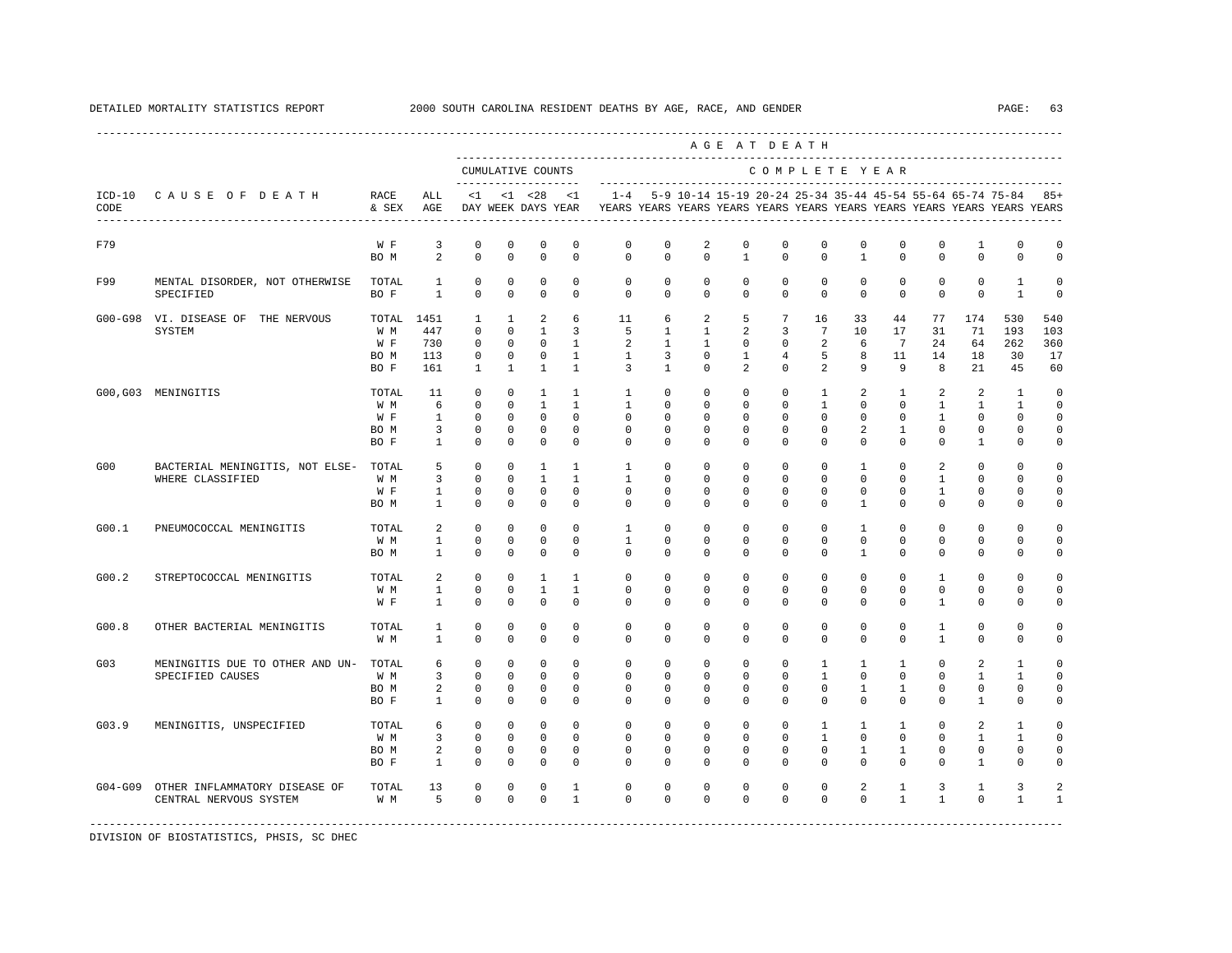|           |                                                                 |                                     |                                                            |                                                                            |                                                            |                                                               |                                                                                |                                                                                    |                                                                  |                                                             |                                                             | AGE AT DEATH                                                             |                                                                     |                                                                        |                                                           |                                                    |                                                                 |                                                              |                                                                 |
|-----------|-----------------------------------------------------------------|-------------------------------------|------------------------------------------------------------|----------------------------------------------------------------------------|------------------------------------------------------------|---------------------------------------------------------------|--------------------------------------------------------------------------------|------------------------------------------------------------------------------------|------------------------------------------------------------------|-------------------------------------------------------------|-------------------------------------------------------------|--------------------------------------------------------------------------|---------------------------------------------------------------------|------------------------------------------------------------------------|-----------------------------------------------------------|----------------------------------------------------|-----------------------------------------------------------------|--------------------------------------------------------------|-----------------------------------------------------------------|
|           |                                                                 |                                     |                                                            |                                                                            |                                                            | CUMULATIVE COUNTS<br>--------------------                     |                                                                                |                                                                                    |                                                                  |                                                             |                                                             | COMPLETE YEAR                                                            |                                                                     |                                                                        |                                                           |                                                    |                                                                 |                                                              |                                                                 |
| CODE      | ICD-10 CAUSE OF DEATH RACE                                      | & SEX                               | ALL<br>AGE                                                 | $\leq 1$                                                                   |                                                            | $< 1$ $< 28$<br>DAY WEEK DAYS YEAR                            | < 1                                                                            | $1 - 4$<br>YEARS YEARS YEARS YEARS YEARS YEARS YEARS YEARS YEARS YEARS YEARS YEARS |                                                                  |                                                             |                                                             |                                                                          |                                                                     |                                                                        |                                                           |                                                    |                                                                 | 5-9 10-14 15-19 20-24 25-34 35-44 45-54 55-64 65-74 75-84    | $85+$                                                           |
| $G04-G09$ |                                                                 | W F<br>BO M<br>BO F                 | 3<br>3<br>2                                                | 0<br>$\mathbf 0$<br>$\mathbf 0$                                            | $^{\circ}$<br>$\mathbf 0$<br>$^{\circ}$                    | 0<br>$\mathbf 0$<br>$^{\circ}$                                | $\mathbf 0$<br>$\mathbf 0$<br>$\Omega$                                         | $\mathbf{0}$<br>$\mathbf{0}$<br>$\Omega$                                           | $\mathbf{0}$<br>$\mathbf 0$<br>$\Omega$                          | 0<br>$\mathbf 0$<br>$\Omega$                                | $\mathbf 0$<br>$\mathbf 0$<br>$\Omega$                      | $\mathbf{0}$<br>$\mathbf 0$<br>$\Omega$                                  | $\mathbf 0$<br>$\mathbf 0$<br>$\Omega$                              | $\mathbf 0$<br>$\mathbf{1}$<br>$\overline{1}$                          | $\mathbf 0$<br>$\mathbf 0$<br>$\Omega$                    | 1<br>$\mathbf{1}$<br>$\Omega$                      | $\mathbf 0$<br>$\mathbf 0$<br>$\mathbf{1}$                      | 1<br>$\mathbf{1}$<br>$\mathbf 0$                             | 1<br>$\mathbf 0$<br>$\Omega$                                    |
| G04       | ENCEPHALITIS, MYELITIS, AND<br>ENCEPHALOMYELITIS                | TOTAL<br>W M<br>W F<br>BO M<br>BO F | 9<br>$\overline{4}$<br>2<br>$\mathbf{1}$<br>2              | $\mathbf 0$<br>$\mathbf 0$<br>$^{\circ}$<br>$\mathbf 0$<br>$\mathbf 0$     | $\circ$<br>$^{\circ}$<br>$^{\circ}$<br>0<br>$\circ$        | $^{\circ}$<br>$^{\circ}$<br>$^{\circ}$<br>0<br>$\circ$        | $\mathbf{1}$<br>1<br>$^{\circ}$<br>$^{\circ}$<br>$\mathbf 0$                   | $\mathbf{0}$<br>$\mathbf{0}$<br>$\mathbf{0}$<br>$\mathbf{0}$<br>$\Omega$           | $\mathbf 0$<br>$\mathbf{0}$<br>$\circ$<br>$\circ$<br>$\mathbf 0$ | $\mathbf 0$<br>$^{\circ}$<br>0<br>$^{\circ}$<br>$\mathbf 0$ | $\mathbf 0$<br>0<br>0<br>$^{\circ}$<br>$\mathbf 0$          | $\mathbf 0$<br>$\mathbf 0$<br>$\mathbf{0}$<br>$\mathbf 0$<br>$\Omega$    | $\mathbf 0$<br>0<br>$\mathbf{0}$<br>$\mathbf 0$<br>$\mathbf 0$      | $\mathbf{1}$<br>0<br>0<br>$\mathbf 0$<br>$\mathbf{1}$                  | $\mathbf 0$<br>0<br>0<br>$^{\circ}$<br>$\mathbf 0$        | 2<br>$\mathbf{1}$<br>0<br>$\mathbf{1}$<br>$\Omega$ | $\mathbf{1}$<br>0<br>$\mathbf 0$<br>$\mathbf 0$<br>$\mathbf{1}$ | 2<br>1<br>1<br>$\mathbf 0$<br>$\Omega$                       | 2<br>1<br>1<br>$\Omega$<br>$\Omega$                             |
| G04.9     | ENCEPHALITIS, MYELITIS, AND<br>ENCEPHALOMYELITIS, UNSPECIFIED   | TOTAL<br>W M<br>W F<br>BO M<br>BO F | 9<br>$\overline{4}$<br>$\overline{a}$<br>$\mathbf{1}$<br>2 | $\mathbf 0$<br>$\mathbf 0$<br>$\mathbf 0$<br>$\mathbf 0$<br>$\circ$        | $^{\circ}$<br>$\Omega$<br>$\mathbf 0$<br>0<br>$^{\circ}$   | $^{\circ}$<br>$\Omega$<br>$\mathbf 0$<br>0<br>$^{\circ}$      | $\mathbf{1}$<br>$\overline{1}$<br>$\mathbf 0$<br>0<br>$^{\circ}$               | $\Omega$<br>$\Omega$<br>$\mathbf 0$<br>0<br>$\mathbf{0}$                           | $\Omega$<br>$\Omega$<br>0<br>0<br>$\mathbf{0}$                   | $\mathbf 0$<br>$\Omega$<br>$\mathbf 0$<br>0<br>$^{\circ}$   | $\mathbf 0$<br>$\Omega$<br>0<br>0<br>0                      | $\Omega$<br>$\Omega$<br>$\mathbb O$<br>$\mathbf 0$<br>$\mathbf 0$        | $\Omega$<br>$\Omega$<br>$\mathbf 0$<br>$\mathbf 0$<br>$\mathbf{0}$  | $\mathbf{1}$<br>$\Omega$<br>$\mathbf 0$<br>$\mathbf 0$<br>$\mathbf{1}$ | $\mathbf 0$<br>$\Omega$<br>$\mathbf 0$<br>$^{\circ}$<br>0 | 2<br>$\mathbf{1}$<br>$\mathbf 0$<br>1<br>0         | $\mathbf{1}$<br>$\Omega$<br>$\mathsf 0$<br>$\Omega$<br>1        | 2<br>$\mathbf{1}$<br>$\mathbf{1}$<br>$\Omega$<br>$\mathbf 0$ | 2<br>$\mathbf{1}$<br>$\mathbf{1}$<br>$\mathbf 0$<br>$\mathbf 0$ |
| G06       | INTRACRANIAL AND INTRASPINAL<br>ABSCESS AND GRANULOMA           | TOTAL<br>W F<br>BO M                | 3<br>$\mathbf{1}$<br>2                                     | $\mathbf 0$<br>$\mathbf 0$<br>$\mathbf 0$                                  | $^{\circ}$<br>$^{\circ}$<br>$^{\circ}$                     | 0<br>$\mathbf 0$<br>$^{\circ}$                                | $\mathbf 0$<br>$\mathbf 0$<br>$\Omega$                                         | $\mathbf{0}$<br>$\mathbf 0$<br>$\Omega$                                            | $\mathbf{0}$<br>$\mathbf{0}$<br>$\Omega$                         | $\circ$<br>$^{\circ}$<br>$\Omega$                           | 0<br>0<br>$\Omega$                                          | $\mathbf{0}$<br>$\Omega$<br>$\Omega$                                     | $\mathbf{0}$<br>$\Omega$<br>$\Omega$                                | 1<br>$\mathbf 0$<br>$\mathbf{1}$                                       | 0<br>0<br>$\mathbf 0$                                     | $\mathbf{1}$<br>$\mathbf{1}$<br>$\Omega$           | $\mathbf 0$<br>$\mathbf 0$<br>$\mathbf{0}$                      | 1<br>$\Omega$<br>$\mathbf{1}$                                | $\Omega$<br>$\Omega$<br>$\Omega$                                |
| G06.0     | INTRACRANIAL ABSCESS AND<br>GRANULOMA                           | TOTAL<br>W F<br>BO M                | 3<br>$\mathbf{1}$<br>2                                     | $\mathbf 0$<br>$\mathbf 0$<br>$\mathbf 0$                                  | $\mathbf 0$<br>0<br>$^{\circ}$                             | $\mathbf 0$<br>0<br>$^{\circ}$                                | $\mathbf 0$<br>0<br>$\Omega$                                                   | 0<br>0<br>$\Omega$                                                                 | 0<br>0<br>$\Omega$                                               | $\mathbf 0$<br>0<br>$\mathbf 0$                             | $\mathbf 0$<br>0<br>0                                       | $\mathbf 0$<br>$\mathbf{0}$<br>$\Omega$                                  | $\mathbf 0$<br>$\mathbf{0}$<br>$\Omega$                             | $\mathbf{1}$<br>0<br>$\mathbf{1}$                                      | $\mathbf 0$<br>0<br>$\mathbf 0$                           | $\mathbf{1}$<br>$\mathbf{1}$<br>$\mathbf 0$        | $\mathbf 0$<br>0<br>$\mathbf{0}$                                | 1<br>$\mathbf 0$<br>1                                        | $\mathbf 0$<br>$\mathbf 0$<br>$\Omega$                          |
| G08       | INTRACRANIAL AND INTRASPINAL<br>PHLEBITIS AND THROMBOPHLEBITIS  | TOTAL<br>W M                        | $\mathbf{1}$<br>$\mathbf{1}$                               | $\mathbf 0$<br>$\mathbf 0$                                                 | $\mathbf 0$<br>$\mathbf 0$                                 | 0<br>$\mathbf 0$                                              | $\Omega$<br>$\Omega$                                                           | $\mathbf 0$<br>$\Omega$                                                            | $\mathbf 0$<br>0                                                 | $\mathbf 0$<br>$\Omega$                                     | $\mathbf 0$<br>$\mathbf 0$                                  | $\mathbf 0$<br>$\Omega$                                                  | $\mathbf 0$<br>$\Omega$                                             | $\mathbf 0$<br>$\Omega$                                                | $\mathbf{1}$<br>$\mathbf{1}$                              | $\mathbf 0$<br>$\mathbf 0$                         | $\mathbf{0}$<br>$\mathbf{0}$                                    | $\mathbf 0$<br>$\mathbf{0}$                                  | $\Omega$<br>$\Omega$                                            |
| G10~G98   | OTHER DISEASE OF NERVOUS SYS.<br>(SELECTED CODES, SEE APPENDIX) | TOTAL<br>W M<br>W F<br>BO M<br>BO F | 271<br>109<br>81<br>41<br>40                               | 1<br>$\mathbf 0$<br>$\circ$<br>$\mathbf 0$<br>$\mathbf{1}$                 | 1<br>$\circ$<br>$^{\circ}$<br>0<br>$\mathbf{1}$            | 1<br>$\circ$<br>$^{\circ}$<br>$\circ$<br>$\mathbf{1}$         | $\overline{4}$<br>$\mathbf{1}$<br>$\mathbf{1}$<br>$\mathbf{1}$<br>$\mathbf{1}$ | 7<br>3<br>2<br>$\circ$<br>2                                                        | 2<br>$\mathbf{0}$<br>0<br>$\mathbf{1}$<br>$\mathbf{1}$           | 0<br>$\mathbf 0$<br>$^{\circ}$<br>$\circ$<br>$\Omega$       | 2<br>$\mathbf 0$<br>$^{\circ}$<br>$\circ$<br>$\overline{2}$ | $\overline{4}$<br>$\mathbf{1}$<br>$\mathbf{0}$<br>3<br>$\Omega$          | 9<br>6<br>$\mathbf{0}$<br>2<br>$\mathbf{1}$                         | 20<br>$7\overline{ }$<br>5<br>2<br>6                                   | 25<br>13<br>2<br>6<br>$\overline{4}$                      | 54<br>21<br>15<br>12<br>6                          | 66<br>27<br>18<br>10<br>11                                      | 53<br>24<br>20<br>3<br>6                                     | 25<br>6<br>18<br>1<br>$\mathbf 0$                               |
| G10       | HUNTINGTON'S DISEASE                                            | TOTAL<br>W M<br>W F<br>BO M<br>BO F | $7\phantom{.0}$<br>$\mathbf{1}$<br>$\mathbf{1}$<br>3<br>2  | $\mathbf 0$<br>$\mathbf 0$<br>$\overline{0}$<br>$\mathbf 0$<br>$\mathbf 0$ | $\mathbf 0$<br>$^{\circ}$<br>$^{\circ}$<br>0<br>$^{\circ}$ | $\mathbf 0$<br>$^{\circ}$<br>$\circ$<br>$\circ$<br>$^{\circ}$ | $\mathbf 0$<br>$^{\circ}$<br>$^{\circ}$<br>$^{\circ}$<br>$\Omega$              | $\mathbf 0$<br>$\mathbf{0}$<br>$\circ$<br>$\circ$<br>$\Omega$                      | $\mathbf{1}$<br>$\mathbf{0}$<br>$\mathbf{0}$<br>1<br>0           | $\mathbf 0$<br>0<br>$^{\circ}$<br>$^{\circ}$<br>$\Omega$    | $\mathbf 0$<br>0<br>0<br>0<br>0                             | $\mathbf{0}$<br>$\mathbf{0}$<br>$\mathbf{0}$<br>$\mathbf{0}$<br>$\Omega$ | $\mathbf 0$<br>$\mathbf{0}$<br>$\Omega$<br>$\mathbf{0}$<br>$\Omega$ | $\mathbf 0$<br>0<br>0<br>0<br>$\Omega$                                 | $\mathbf{1}$<br>0<br>0<br>$\mathbf{1}$<br>$^{\circ}$      | $\mathbf{1}$<br>$\mathbf{1}$<br>0<br>0<br>$\Omega$ | 2<br>$\mathbf 0$<br>0<br>1<br>1                                 | 2<br>0<br>1<br>0<br>1                                        | $\mathbf 0$<br>0<br>0<br>$\mathbf 0$<br>$\Omega$                |
| G11       | HEREDITARY ATAXIA                                               | TOTAL<br>W M                        | 2<br>$\overline{a}$                                        | $\mathbf 0$<br>$\Omega$                                                    | $^{\circ}$<br>$\Omega$                                     | $\mathbf 0$<br>$\Omega$                                       | $\Omega$<br>$\Omega$                                                           | $\mathbf{0}$<br>$\Omega$                                                           | $\Omega$<br>$\Omega$                                             | $\mathbf 0$<br>$\Omega$                                     | $\Omega$<br>$\Omega$                                        | $\Omega$<br>$\Omega$                                                     | $\Omega$<br>$\Omega$                                                | $\mathbf{1}$<br>$\mathbf{1}$                                           | $\mathbf 0$<br>$\Omega$                                   | $\mathbf 0$<br>$\Omega$                            | $\mathbf{0}$<br>$\Omega$                                        | $\mathbf{1}$<br>$\mathbf{1}$                                 | $\Omega$<br>$\Omega$                                            |
| G11.1     | EARLY-ONSET CEREBELLAR ATAXIA                                   | TOTAL<br>W M                        | $\mathbf{1}$<br>$\mathbf{1}$                               | 0<br>$\mathbf 0$                                                           | 0<br>$\mathbf 0$                                           | 0<br>$^{\circ}$                                               | $^{\circ}$<br>$\mathbf 0$                                                      | $\circ$<br>$\Omega$                                                                | $\mathbf{0}$<br>$\mathbf 0$                                      | $^{\circ}$<br>$\mathbf 0$                                   | $^{\circ}$<br>$\mathbf 0$                                   | $\mathbf 0$<br>$\mathbf 0$                                               | $\mathbf{0}$<br>$\Omega$                                            | $\mathbf{1}$<br>$\mathbf{1}$                                           | $^{\circ}$<br>0                                           | $^{\circ}$<br>$\Omega$                             | $\mathbf 0$<br>$\Omega$                                         | $\mathbf 0$<br>$\mathbf{0}$                                  | $\Omega$<br>$\cap$                                              |
| G11.9     | HEREDITARY ATAXIA, UNSPECIFIED                                  | TOTAL                               | $\mathbf{1}$                                               | $\mathbf 0$                                                                | $\mathbf 0$                                                | $\mathbf 0$                                                   | $\mathbf 0$                                                                    | $\mathbf{0}$                                                                       | $\mathbf 0$                                                      | $\mathbf 0$                                                 | $\mathbf 0$                                                 | $\mathbf 0$                                                              | $\mathbf 0$                                                         | $\circ$                                                                | $\mathbf 0$                                               | $\mathbf 0$                                        | $\mathbf{0}$                                                    | 1                                                            |                                                                 |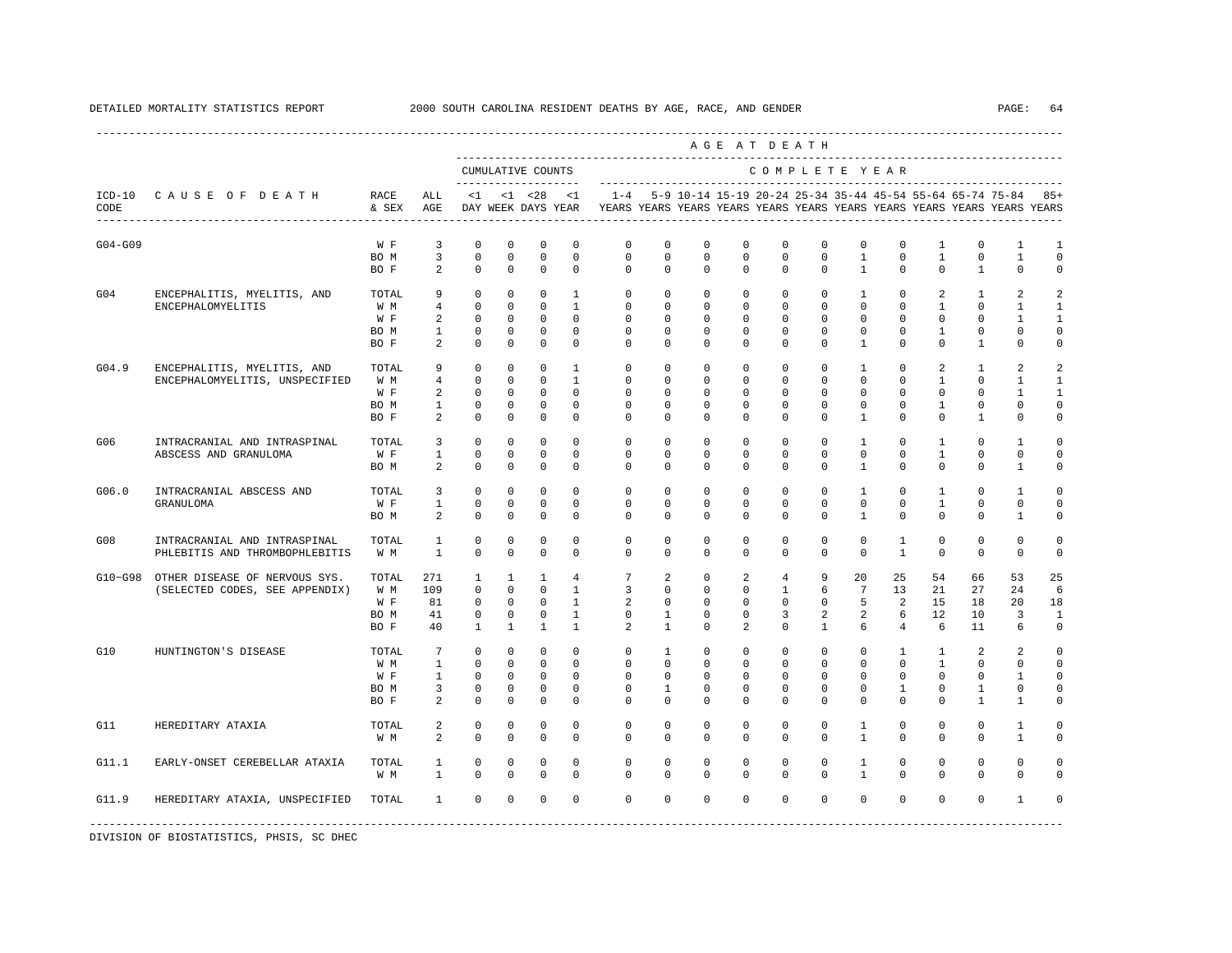|                  |                                                           |                                     |                                       |                                                                   |                                                                  |                                                                      |                                                             |                                                          |                                                      |                                                                   | AGE AT DEATH                                                      |                                                      |                                                                |                                                      |                                                                         |                                                        |                                                           |                                                                         |                              |
|------------------|-----------------------------------------------------------|-------------------------------------|---------------------------------------|-------------------------------------------------------------------|------------------------------------------------------------------|----------------------------------------------------------------------|-------------------------------------------------------------|----------------------------------------------------------|------------------------------------------------------|-------------------------------------------------------------------|-------------------------------------------------------------------|------------------------------------------------------|----------------------------------------------------------------|------------------------------------------------------|-------------------------------------------------------------------------|--------------------------------------------------------|-----------------------------------------------------------|-------------------------------------------------------------------------|------------------------------|
|                  |                                                           |                                     |                                       |                                                                   |                                                                  | CUMULATIVE COUNTS                                                    |                                                             |                                                          |                                                      |                                                                   |                                                                   | COMPLETE YEAR                                        |                                                                |                                                      |                                                                         |                                                        |                                                           |                                                                         |                              |
| $ICD-10$<br>CODE | CAUSE OF DEATH                                            | RACE<br>& SEX                       | ALL<br>AGE                            | <1                                                                |                                                                  | -------------------<br>$< 1$ $< 28$<br>DAY WEEK DAYS YEAR            | < 1                                                         | $1 - 4$                                                  |                                                      |                                                                   |                                                                   |                                                      |                                                                |                                                      |                                                                         |                                                        | 5-9 10-14 15-19 20-24 25-34 35-44 45-54 55-64 65-74 75-84 | YEARS YEARS YEARS YEARS YEARS YEARS YEARS YEARS YEARS YEARS YEARS YEARS | $85+$                        |
| G11.9            |                                                           | W M                                 | $\mathbf{1}$                          | $\mathbf 0$                                                       | $\mathbf 0$                                                      | 0                                                                    | 0                                                           | 0                                                        | 0                                                    | $\mathbf 0$                                                       | $\mathbf 0$                                                       | $\mathbf 0$                                          | $\mathbf 0$                                                    | $\mathbf 0$                                          | $\mathbf 0$                                                             | $\mathbf 0$                                            | $\mathbf 0$                                               | $\mathbf{1}$                                                            | 0                            |
| G12              | SPINAL MUSCULAR ATROPHY AND<br>RELATED SYNDROMES          | TOTAL<br>W M<br>W F<br>BO M<br>BO F | 76<br>39<br>31<br>$\overline{4}$<br>2 | $^{\circ}$<br>$\mathbf 0$<br>$^{\circ}$<br>$^{\circ}$<br>$\Omega$ | $\mathbf 0$<br>$\mathbf 0$<br>$\mathbf 0$<br>$\circ$<br>$\Omega$ | $\mathbf 0$<br>$\mathbf 0$<br>$\mathbf 0$<br>$\mathbf 0$<br>$\Omega$ | $\Omega$<br>$\Omega$<br>$\Omega$<br>$\mathbf 0$<br>$\Omega$ | 2<br>$\mathbf{1}$<br>$\mathbf{1}$<br>0<br>$\Omega$       | $\Omega$<br>$\mathbf 0$<br>$\Omega$<br>0<br>$\Omega$ | $\Omega$<br>$\mathbf 0$<br>$\mathbf 0$<br>$\mathbf 0$<br>$\Omega$ | $\Omega$<br>$\mathbf 0$<br>$\mathbf 0$<br>$\mathbf 0$<br>$\Omega$ | $\Omega$<br>$\mathbf 0$<br>$\Omega$<br>0<br>$\Omega$ | 1<br>$\mathbf{1}$<br>$\Omega$<br>0<br>$\Omega$                 | 5<br>3<br>$\overline{a}$<br>0<br>$\Omega$            | 9<br>6<br>1<br>$\mathbf{1}$<br>$\mathbf{1}$                             | 18<br>8<br>6<br>3<br>$\mathbf{1}$                      | 21<br>12<br>9<br>$\mathbf 0$<br>$\mathbf 0$               | 17<br>8<br>9<br>0<br>$\Omega$                                           | 3<br>$\Omega$<br>3<br>0<br>0 |
| G12.2            | MOTOR NEURON DISEASE                                      | TOTAL<br>W M<br>W F<br>BO M<br>BO F | 74<br>38<br>30<br>$\overline{4}$<br>2 | $\mathbf 0$<br>$\Omega$<br>$^{\circ}$<br>0<br>$\mathbf 0$         | $\mathbf 0$<br>$\Omega$<br>$\circ$<br>0<br>0                     | $\mathbf 0$<br>$\Omega$<br>0<br>$\mathbf 0$<br>$\mathbf 0$           | $\Omega$<br>$\Omega$<br>$\Omega$<br>0<br>0                  | $\Omega$<br>$\Omega$<br>$\Omega$<br>0<br>0               | $\Omega$<br>$\Omega$<br>$\Omega$<br>0<br>0           | $\Omega$<br>$\Omega$<br>$\Omega$<br>0<br>$\Omega$                 | $\mathbf 0$<br>$\Omega$<br>$^{\circ}$<br>0<br>0                   | $\Omega$<br>$\Omega$<br>$\Omega$<br>0<br>0           | $\mathbf{1}$<br>$\mathbf{1}$<br>$\Omega$<br>0<br>$\mathbf{0}$  | 5<br>3<br>2<br>0<br>0                                | 9<br>6<br>$\mathbf{1}$<br>$\mathbf{1}$<br>$\mathbf{1}$                  | 18<br>8<br>6<br>3<br>$\mathbf{1}$                      | 21<br>12<br>9<br>$\mathbf 0$<br>0                         | 17<br>8<br>9<br>0<br>$\mathbf{0}$                                       | 3<br>0<br>3<br>0<br>0        |
| G12.9            | SPINAL MUSCULAR ATROPHY,<br>UNSPECIFIED                   | TOTAL<br>W M<br>W F                 | 2<br>$\mathbf{1}$<br>$\mathbf{1}$     | $\mathbf{0}$<br>$\mathbf 0$<br>$\mathbf 0$                        | $\mathbf 0$<br>$\circ$<br>$\circ$                                | $\mathbf 0$<br>$\mathbf 0$<br>0                                      | $\Omega$<br>$\mathbf 0$<br>0                                | 2<br>1<br>$\mathbf{1}$                                   | 0<br>$\mathbf 0$<br>0                                | $\mathbf 0$<br>$^{\circ}$<br>$^{\circ}$                           | $^{\circ}$<br>$^{\circ}$<br>$^{\circ}$                            | $\mathbf 0$<br>$\mathbf 0$<br>0                      | $\mathbf 0$<br>$\mathbf{0}$<br>$\mathbf{0}$                    | $\mathbf 0$<br>$\mathbf{0}$<br>$\mathbf 0$           | $\mathbf 0$<br>$\mathbf 0$<br>$\mathbf 0$                               | $\mathbf 0$<br>$\mathbf 0$<br>$\mathbf 0$              | $\mathbf 0$<br>$\mathbf{0}$<br>$\mathbf 0$                | $\mathbf{0}$<br>0<br>$\mathbf 0$                                        | $\Omega$<br>$\circ$<br>0     |
|                  | G20-G21 PARKINSON'S DISEASE                               | TOTAL<br>W M<br>W F<br>BO M<br>BO F | 207<br>99<br>89<br>10<br>9            | 0<br>$^{\circ}$<br>$\mathbf 0$<br>0<br>$^{\circ}$                 | $\mathbf 0$<br>$\mathbf 0$<br>$\circ$<br>$\circ$<br>$\mathbf 0$  | $\mathbf 0$<br>$\mathbf 0$<br>$\mathbf 0$<br>0<br>$\mathbf 0$        | $\Omega$<br>0<br>$\Omega$<br>$\mathbf 0$<br>0               | $\mathbf{0}$<br>$\mathbf 0$<br>$\Omega$<br>0<br>$\Omega$ | 0<br>$\mathbf 0$<br>0<br>0<br>0                      | $\Omega$<br>$\mathbf 0$<br>$\Omega$<br>0<br>$\Omega$              | $\mathbf 0$<br>$\mathbf 0$<br>$\Omega$<br>$\mathbf 0$<br>0        | $\Omega$<br>0<br>$\Omega$<br>0<br>$\mathbf 0$        | $\Omega$<br>$\mathbf{0}$<br>0<br>$\mathbf{0}$<br>$\mathbf 0$   | $\Omega$<br>$\mathbf 0$<br>$\Omega$<br>0<br>$\Omega$ | $\mathbf 0$<br>$\mathbf 0$<br>$\mathbf 0$<br>$\mathbf 0$<br>$\mathbf 0$ | $\overline{4}$<br>2<br>2<br>$\mathbf 0$<br>$\mathbf 0$ | 28<br>11<br>13<br>2<br>2                                  | 108<br>58<br>41<br>5<br>$\overline{4}$                                  | 67<br>28<br>33<br>3<br>3     |
| G20              | PARKINSON'S DISEASE                                       | TOTAL<br>W M<br>W F<br>BO M<br>BO F | 207<br>99<br>89<br>10<br>9            | $\Omega$<br>$^{\circ}$<br>$^{\circ}$<br>$\mathbf 0$<br>$\Omega$   | $\Omega$<br>$\mathbf 0$<br>$\mathbf 0$<br>$\circ$<br>$\Omega$    | $\Omega$<br>$\mathbf 0$<br>$\mathbf 0$<br>$\mathbf 0$<br>$\Omega$    | $\Omega$<br>$\Omega$<br>$\Omega$<br>0<br>$\Omega$           | $\Omega$<br>$\mathbf 0$<br>$\Omega$<br>0<br>$\Omega$     | $\Omega$<br>$\Omega$<br>0<br>0<br>$\Omega$           | $\Omega$<br>$\Omega$<br>$\Omega$<br>0<br>$\Omega$                 | $\Omega$<br>$\mathbf 0$<br>$\mathbf 0$<br>$\mathbf 0$<br>$\Omega$ | $\Omega$<br>$\Omega$<br>$\Omega$<br>0<br>$\Omega$    | $\Omega$<br>$\mathbf 0$<br>$\Omega$<br>$\mathbf 0$<br>$\Omega$ | $\Omega$<br>$\Omega$<br>$\Omega$<br>0<br>$\Omega$    | $\Omega$<br>$\mathbf 0$<br>$\mathbf 0$<br>$\mathbf 0$<br>$\mathbf 0$    | $\overline{4}$<br>2<br>2<br>$\mathbf 0$<br>$\Omega$    | 28<br>11<br>13<br>2<br>2                                  | 108<br>58<br>41<br>5<br>$\overline{4}$                                  | 67<br>28<br>33<br>3<br>3     |
| G23              | OTHER DEGENERATIVE DISEASES OF<br>BASAL GANGLIA           | TOTAL<br>W F                        | 2<br>2                                | 0<br>$^{\circ}$                                                   | $\circ$<br>0                                                     | 0<br>$\mathbf 0$                                                     | 0<br>0                                                      | 0<br>0                                                   | 0<br>0                                               | $\mathbf 0$<br>0                                                  | $^{\circ}$<br>0                                                   | $\mathbf 0$<br>0                                     | $\mathbf 0$<br>$\mathbf 0$                                     | $\mathbf 0$<br>0                                     | $\mathbf 0$<br>0                                                        | 0<br>0                                                 | $\mathbf{1}$<br>$\mathbf{1}$                              | 1<br>1                                                                  | 0<br>0                       |
| G23.8            | OTHER SPECIFIED DEGENERATIVE<br>DISEASES OF BASAL GANGLIA | TOTAL<br>W F                        | 1<br>$\mathbf{1}$                     | $\mathbf 0$<br>$\mathbf 0$                                        | $\mathbf 0$<br>$\mathbf 0$                                       | 0<br>$\mathbf 0$                                                     | 0<br>$\mathbf 0$                                            | 0<br>$\mathbf 0$                                         | $\mathbf 0$<br>$\mathbf 0$                           | $\mathbf 0$<br>$\mathbf 0$                                        | $\mathbf 0$<br>0                                                  | $\mathbf{0}$<br>$\mathbf 0$                          | $\mathbf 0$<br>$\mathbf 0$                                     | $\mathbf 0$<br>$\Omega$                              | $\mathbf 0$<br>$\mathbf 0$                                              | $\mathbf 0$<br>$\mathbf 0$                             | $\mathbf{1}$<br>$\mathbf{1}$                              | 0<br>$\mathbf{0}$                                                       | 0<br>0                       |
| G23.9            | DEGENERATIVE DISEASE OF BASAL<br>GANGLIA, UNSPECIFIED     | TOTAL<br>W F                        | $\mathbf{1}$<br>$\mathbf{1}$          | $\mathbb O$<br>$\mathbf 0$                                        | $\mathbf 0$<br>$\mathbf 0$                                       | 0<br>$\mathbf 0$                                                     | $\mathbf 0$<br>$\mathbf 0$                                  | $\mathbf 0$<br>$\mathbf{0}$                              | $\mathbf 0$<br>$\Omega$                              | $\mathbf 0$<br>$\Omega$                                           | $\mathbf 0$<br>$\Omega$                                           | $\mathbf{0}$<br>$\Omega$                             | $\mathbf 0$<br>$\Omega$                                        | $\mathbf 0$<br>$\Omega$                              | $\mathbf 0$<br>$\mathbf 0$                                              | $\mathbf 0$<br>$\mathbf 0$                             | $\mathbf{0}$<br>$\mathbf{0}$                              | $\mathbf{1}$<br>$\mathbf{1}$                                            | 0<br>$\Omega$                |
| G24              | <b>DYSTONIA</b>                                           | TOTAL<br>W F                        | $\mathbf{1}$<br>$\mathbf{1}$          | $\mathbf 0$<br>$\Omega$                                           | $\circ$<br>$\Omega$                                              | 0<br>$\Omega$                                                        | $\Omega$<br>$\Omega$                                        | $\mathbf{0}$<br>$\Omega$                                 | $\Omega$<br>$\Omega$                                 | $\Omega$<br>$\Omega$                                              | $\Omega$<br>$\Omega$                                              | $\mathbf{0}$<br>$\Omega$                             | $\mathbf 0$<br>$\Omega$                                        | $\mathbf 0$<br>$\Omega$                              | $\mathbf 0$<br>$\Omega$                                                 | $\mathbf 0$<br>$\Omega$                                | $\mathbf 0$<br>$\Omega$                                   | $\mathbf{1}$<br>$\mathbf{1}$                                            | 0<br>$\Omega$                |
| G24.9            | DYSTONIA, UNSPECIFIED                                     | TOTAL<br>W F                        | 1<br>$\mathbf{1}$                     | 0<br>$\Omega$                                                     | $\circ$<br>$\Omega$                                              | $^{\circ}$<br>$\Omega$                                               | $\Omega$<br>$\Omega$                                        | $\Omega$<br>$\Omega$                                     | $\Omega$<br>$\Omega$                                 | $\Omega$<br>$\Omega$                                              | $\Omega$<br>$\Omega$                                              | $\Omega$<br>$\Omega$                                 | $\mathbf 0$<br>$\Omega$                                        | $\mathbf 0$<br>$\Omega$                              | $\mathbf 0$<br>$\Omega$                                                 | $\mathbf 0$<br>$\Omega$                                | $\mathbf 0$<br>$\Omega$                                   | $\mathbf{1}$<br>$\mathbf{1}$                                            | O<br>$\cap$                  |
| G30              | ALZHEIMER'S DISEASE                                       | TOTAL                               | 875                                   | $\mathbf 0$                                                       | $\mathbf 0$                                                      | $\mathbf 0$                                                          | 0                                                           | $\mathbf 0$                                              | $\Omega$                                             | $\mathbf 0$                                                       | $\mathbf 0$                                                       | $\Omega$                                             | $\mathbf{0}$                                                   | $\mathbf 0$                                          | $\overline{a}$                                                          | 6                                                      | 71                                                        | 354                                                                     | 442                          |
|                  |                                                           |                                     |                                       |                                                                   |                                                                  |                                                                      |                                                             |                                                          |                                                      |                                                                   |                                                                   |                                                      |                                                                |                                                      |                                                                         |                                                        |                                                           |                                                                         |                              |

# DETAILED MORTALITY STATISTICS REPORT 2000 SOUTH CAROLINA RESIDENT DEATHS BY AGE, RACE, AND GENDER PAGE: 65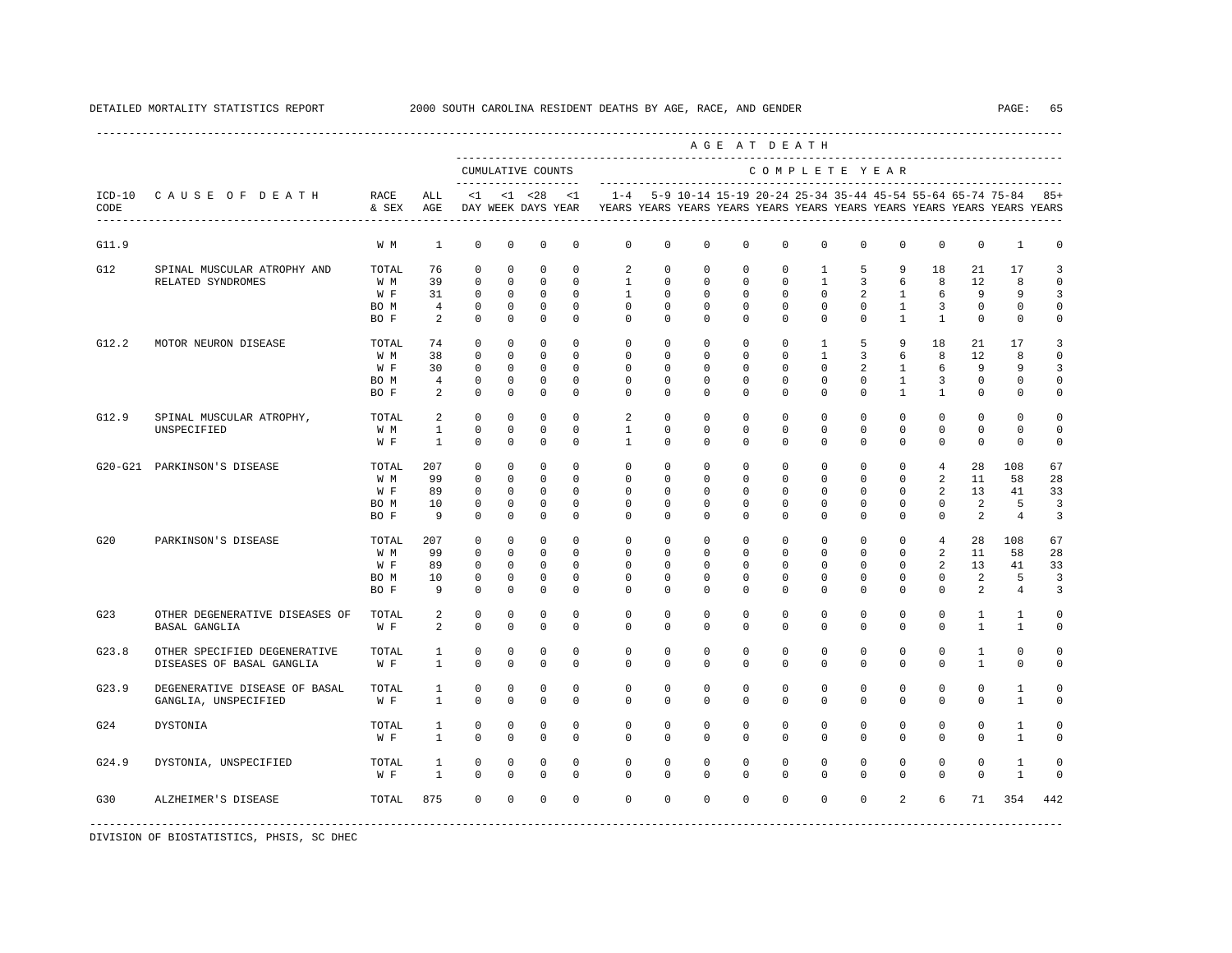|                  |                                       |               |                                |                            |                            |                                           |                            |                            |                            |                                                           |                         | --------------------------<br>AGE AT DEATH |                         |                            |                             |                              |                             |                                                                         |                        |
|------------------|---------------------------------------|---------------|--------------------------------|----------------------------|----------------------------|-------------------------------------------|----------------------------|----------------------------|----------------------------|-----------------------------------------------------------|-------------------------|--------------------------------------------|-------------------------|----------------------------|-----------------------------|------------------------------|-----------------------------|-------------------------------------------------------------------------|------------------------|
|                  |                                       |               |                                |                            |                            | CUMULATIVE COUNTS<br>-------------------- |                            |                            |                            |                                                           |                         | COMPLETE YEAR                              |                         |                            |                             |                              |                             |                                                                         |                        |
| $ICD-10$<br>CODE | CAUSE OF DEATH                        | RACE<br>& SEX | ALL<br>AGE                     | <1                         |                            | $< 1$ $< 28$<br>DAY WEEK DAYS YEAR        | $\leq$ 1                   | $1 - 4$                    |                            | 5-9 10-14 15-19 20-24 25-34 35-44 45-54 55-64 65-74 75-84 |                         |                                            |                         |                            |                             |                              |                             | YEARS YEARS YEARS YEARS YEARS YEARS YEARS YEARS YEARS YEARS YEARS YEARS | $85+$                  |
| G30              |                                       | W M           | 206                            | $\mathbf 0$                | $\mathbf 0$                | $\mathbf 0$                               | $\mathbf 0$                | $\mathbf 0$                | $\mathbf 0$                | $^{\circ}$                                                | $\mathbf 0$             | $\mathbf 0$                                | $\mathbf 0$             | $\mathbf 0$                | $\mathbf 0$                 | 2                            | 32                          | 105                                                                     | 67                     |
|                  |                                       | W F<br>BO M   | 535<br>36                      | $\mathbf 0$<br>0           | $\mathbf 0$<br>$\mathbf 0$ | $\mathbb O$<br>$\mathbf 0$                | $\mathbf 0$<br>$\mathbb O$ | $\mathbf 0$<br>$\mathbf 0$ | $\mathbf 0$<br>$\mathbf 0$ | $\mathbf 0$<br>$^{\circ}$                                 | $\mathbf 0$<br>0        | $\mathbf 0$<br>$\mathbf{0}$                | $\mathbf 0$<br>0        | $\mathbf 0$<br>0           | $\mathbf 0$<br>$\mathbf{1}$ | 4<br>0                       | 30<br>3                     | 195<br>20                                                               | 306<br>12              |
|                  |                                       | BO F          | 98                             | $^{\circ}$                 | $\mathbf 0$                | $\mathbf 0$                               | $\mathbf 0$                | $\mathbf{0}$               | $^{\circ}$                 | $^{\circ}$                                                | 0                       | $\mathbf{0}$                               | 0                       | 0                          | $\mathbf{1}$                | 0                            | 6                           | 34                                                                      | 57                     |
| G30.1            | ALZHEIMER'S DISEASE WITH LATE         | TOTAL         | 23                             | $^{\circ}$                 | $\Omega$                   | $\mathbf 0$                               | $\Omega$                   | $\mathbf 0$                | $\Omega$                   | $\Omega$                                                  | $\Omega$                | $\Omega$                                   | $\Omega$                | $\mathbf 0$                | $\Omega$                    | $\Omega$                     | 2                           | 10                                                                      | 11                     |
|                  | ONSET                                 | W M           | 6                              | $\mathbf{0}$               | $\mathbf 0$                | $\mathbf 0$                               | $\mathbf 0$                | $\mathbf 0$                | $\circ$                    | $\mathbf 0$                                               | 0                       | $\mathbf 0$                                | 0                       | 0                          | $\mathbf 0$                 | $\mathbf 0$                  | $\mathbf{1}$                | $\overline{4}$                                                          | $\mathbf{1}$           |
|                  |                                       | W F           | 11                             | $^{\circ}$                 | $\mathbf 0$                | $\mathbf 0$                               | $\Omega$                   | $\mathbf 0$                | $\mathbf 0$                | $\Omega$                                                  | $\Omega$                | $\Omega$                                   | $\Omega$                | $\Omega$                   | $\Omega$                    | $\Omega$                     | $\Omega$                    | 3                                                                       | 8                      |
|                  |                                       | BO M          | 2                              | $\Omega$                   | $\Omega$                   | $\Omega$                                  | $\Omega$                   | $\mathbf 0$                | $\Omega$                   | $\Omega$                                                  | $\Omega$                | $\Omega$                                   | $\Omega$                | $\Omega$                   | $\Omega$                    | $\Omega$                     | $\mathbf{1}$                | $\Omega$                                                                | $\mathbf{1}$           |
|                  |                                       | BO F          | $\overline{4}$                 | $\mathbf{0}$               | $\mathbf 0$                | $\mathbf 0$                               | $\Omega$                   | $\Omega$                   | $\mathbf 0$                | $\Omega$                                                  | $\mathbf 0$             | $\Omega$                                   | 0                       | $\Omega$                   | $\mathbf 0$                 | $\Omega$                     | $\mathbf 0$                 | 3                                                                       | $\mathbf{1}$           |
| G30.9            | ALZHEIMER'S DISEASE,                  | TOTAL         | 852                            | 0                          | $\mathbf 0$                | $\mathbf 0$                               | $\mathbf 0$                | $\mathbf 0$                | $\mathbf 0$                | $^{\circ}$                                                | 0                       | $\mathbf{0}$                               | $\mathbf{0}$            | 0                          | $\overline{a}$              | 6                            | 69                          | 344                                                                     | 431                    |
|                  | UNSPECIFIED                           | W M<br>W F    | 200<br>524                     | $\mathbf 0$<br>$^{\circ}$  | $\mathbf 0$<br>$\Omega$    | $\mathbf 0$<br>$\mathbf 0$                | $\Omega$<br>$\Omega$       | $\mathbf{0}$<br>$\Omega$   | $\mathbf{0}$<br>$\Omega$   | 0<br>$\Omega$                                             | $\Omega$<br>$\Omega$    | $\Omega$<br>$\Omega$                       | $\Omega$<br>$\Omega$    | $\Omega$<br>$\Omega$       | 0<br>$\mathbf 0$            | 2<br>$\overline{4}$          | 31<br>30                    | 101<br>192                                                              | 66<br>298              |
|                  |                                       | BO M          | 34                             | $\mathbf 0$                | $\mathbf 0$                | $\mathbf 0$                               | $\mathbf 0$                | $\mathbf 0$                | $\mathbf{0}$               | 0                                                         | 0                       | $\mathbf{0}$                               | 0                       | 0                          | $\mathbf{1}$                | 0                            | 2                           | 20                                                                      | 11                     |
|                  |                                       | BO F          | 94                             | $\mathbf 0$                | $\mathbf 0$                | $\mathbf 0$                               | $\Omega$                   | $\Omega$                   | $\Omega$                   | $\Omega$                                                  | 0                       | $\Omega$                                   | $\Omega$                | $\Omega$                   | $\mathbf{1}$                | $\Omega$                     | 6                           | 31                                                                      | 56                     |
| G31              | OTHER DEGENERATIVE DISEASES OF        | TOTAL         | 19                             | $\mathbf{0}$               | $\mathbf 0$                | $\mathbf 0$                               | $\mathbf{1}$               | $\mathbf{0}$               | $\mathbf 0$                | $^{\circ}$                                                | $\mathbf{1}$            | $\overline{1}$                             | $\mathbf{1}$            | $\mathbf{1}$               | $\mathbf{1}$                | 2                            | 5                           | $\overline{4}$                                                          | 2                      |
|                  | NERVOUS SYSTEM, NOT ELSEWHERE         | W M           | 7                              | $^{\circ}$                 | $\Omega$                   | $\Omega$                                  | $\Omega$                   | $\Omega$                   | $\Omega$                   | $\Omega$                                                  | $\Omega$                | $\Omega$                                   | $\Omega$                | $\Omega$                   | $\Omega$                    | $\overline{1}$               | 3                           | 3                                                                       | $\Omega$               |
|                  | CLASSIFIED                            | W F           | $\overline{3}$                 | $^{\circ}$                 | $\mathbf 0$                | $\mathbf 0$                               | $\mathbf 0$                | $\mathbf 0$                | $\mathbf 0$                | $\mathbf 0$                                               | $\mathbf 0$             | $\mathbf 0$                                | $\mathbf 0$             | $\mathbf 0$                | $\mathbf 0$                 | $\mathbf{1}$                 | $\mathbf{1}$                | $\mathbf 0$                                                             | $\mathbf{1}$           |
|                  |                                       | BO M          | 5                              | $\mathbf 0$                | $\mathbf 0$                | $\mathbf 0$                               | $\mathbf{1}$               | 0                          | 0                          | 0                                                         | 0                       | 1                                          | $\mathbf{1}$            | 0                          | $\mathbf{1}$                | $\Omega$                     | 0                           | 0                                                                       | 1                      |
|                  |                                       | BO F          | $\overline{4}$                 | $\mathbf 0$                | $\Omega$                   | $\mathbf 0$                               | $\Omega$                   | $\Omega$                   | $\Omega$                   | $\Omega$                                                  | $\mathbf{1}$            | $\Omega$                                   | $\Omega$                | 1                          | $\Omega$                    | $\Omega$                     | $\mathbf{1}$                | $\mathbf{1}$                                                            | $\circ$                |
| G31.0            | CIRCUMSCRIBED BRAIN ATROPHY           | TOTAL         | $\overline{3}$                 | $\mathbf{0}$               | $\mathbf 0$                | $\mathbf 0$                               | $\mathbf 0$                | $\mathbf 0$                | $\mathbf 0$                | $\Omega$                                                  | $\Omega$                | $\Omega$                                   | $\Omega$                | $\Omega$                   | $\Omega$                    | 2                            | $\mathbf{1}$                | $\Omega$                                                                | $\circ$                |
|                  |                                       | W M<br>W F    | 2<br>$\mathbf{1}$              | $^{\circ}$<br>$\mathbf{0}$ | $\Omega$<br>$\mathbf 0$    | $\mathbf 0$<br>$\mathbf 0$                | $\Omega$<br>$\mathbf 0$    | $\mathbf 0$<br>$\mathbf 0$ | $\Omega$<br>$\circ$        | $\Omega$<br>$\mathbf 0$                                   | $\Omega$<br>$\mathbf 0$ | $\mathbf 0$<br>$\Omega$                    | $\Omega$<br>$\mathbf 0$ | $\mathbf 0$<br>$\mathbf 0$ | $\Omega$<br>$\mathbf 0$     | $\mathbf{1}$<br>$\mathbf{1}$ | $\mathbf{1}$<br>$\mathbf 0$ | $\mathbf 0$<br>$\mathbf 0$                                              | $\circ$<br>$\mathbf 0$ |
| G31.1            | SENILE DEGENERATION OF BRAIN,         | TOTAL.        | $\mathbf{1}$                   | $\Omega$                   | $\Omega$                   | $\Omega$                                  | $\Omega$                   | $\Omega$                   | $\Omega$                   | $\Omega$                                                  | $\Omega$                | $\Omega$                                   | $\Omega$                | $\Omega$                   | $\Omega$                    | $\Omega$                     | $\Omega$                    | $\Omega$                                                                | $\mathbf{1}$           |
|                  | NOT ELSEWHERE CLASSIFIED              | W F           | $\mathbf{1}$                   | $\mathbf{0}$               | $\mathbf 0$                | $\mathbf 0$                               | $\Omega$                   | $\Omega$                   | $\Omega$                   | $\Omega$                                                  | $\Omega$                | $\Omega$                                   | $\Omega$                | $\Omega$                   | $\Omega$                    | $\Omega$                     | $\Omega$                    | $\Omega$                                                                | $\mathbf{1}$           |
|                  |                                       |               |                                |                            |                            |                                           |                            |                            |                            |                                                           |                         |                                            |                         |                            |                             |                              |                             |                                                                         |                        |
| G31.2            | DEGENERATION OF NERVOUS SYSTEM        | TOTAL         | $4\overline{ }$                | $^{\circ}$                 | $\mathbf 0$                | $\mathbf 0$                               | $\mathbf 0$                | $\mathbf 0$                | $\mathbf 0$                | $^{\circ}$                                                | 0                       | $\mathbf{0}$                               | $\mathbf{0}$            | 0                          | $\mathbf{1}$                | $\Omega$                     | 2                           | $\mathbf{1}$                                                            | $\Omega$               |
|                  | DUE TO ALCOHOL                        | W M<br>W F    | $\overline{a}$<br>$\mathbf{1}$ | $^{\circ}$<br>$^{\circ}$   | $\mathbf 0$<br>$\mathbf 0$ | $\mathbf 0$<br>$\mathbf 0$                | $\mathbf 0$<br>$\Omega$    | $\mathbf 0$<br>$\Omega$    | $\mathbf 0$<br>$\Omega$    | $\Omega$<br>$\Omega$                                      | $\Omega$<br>$\Omega$    | $\Omega$<br>$\Omega$                       | $\Omega$<br>$\Omega$    | $\Omega$<br>$\mathbf 0$    | $\Omega$<br>$\mathbf 0$     | $\Omega$<br>$\mathbf 0$      | 1<br>$\mathbf{1}$           | $\overline{1}$<br>$\Omega$                                              | $\Omega$<br>$\Omega$   |
|                  |                                       | BO M          | $\mathbf{1}$                   | $^{\circ}$                 | $\mathbf 0$                | $\mathbf 0$                               | $\mathbf 0$                | $\mathbf 0$                | $\mathbf{0}$               | $\Omega$                                                  | 0                       | $\mathbf{0}$                               | 0                       | 0                          | $\mathbf{1}$                | $\Omega$                     | $\mathbf{0}$                | $\Omega$                                                                | $\Omega$               |
| G31.8            | OTHER SPECIFIED DEGENERATIVE          | TOTAL         | 2                              | $\Omega$                   | $\Omega$                   | $\Omega$                                  | $\Omega$                   | $\Omega$                   | $\Omega$                   | $\Omega$                                                  | $\mathbf{1}$            | $\mathbf{1}$                               | $\Omega$                | $\Omega$                   | $\Omega$                    | $\Omega$                     | $\Omega$                    | $\Omega$                                                                | $\Omega$               |
|                  | DISEASES OF NERVOUS SYSTEM            | BO M          | $\mathbf{1}$                   | $\mathbf 0$                | $\mathbf 0$                | $\mathbf 0$                               | $\mathbf 0$                | $\mathbf 0$                | $\mathbf 0$                | $^{\circ}$                                                | $\mathbf 0$             | $\mathbf{1}$                               | $\mathbf 0$             | $\mathbf 0$                | $\mathbf 0$                 | $\mathbf 0$                  | $\mathbf 0$                 | $\mathbf 0$                                                             | $\mathbf 0$            |
|                  |                                       | BO F          | $\mathbf{1}$                   | $\Omega$                   | $\Omega$                   | $\Omega$                                  | $\Omega$                   | $\Omega$                   | $\Omega$                   | $\Omega$                                                  | $\mathbf{1}$            | $\Omega$                                   | $\Omega$                | $\Omega$                   | $\Omega$                    | $\Omega$                     | $\Omega$                    | $\Omega$                                                                | $\Omega$               |
| G31.9            | DEGENERATIVE DISEASE OF NERVOUS TOTAL |               | 9                              | $^{\circ}$                 | $\mathbf 0$                | $^{\circ}$                                | $\mathbf{1}$               | 0                          | $^{\circ}$                 | $^{\circ}$                                                | 0                       | $\mathbf{0}$                               | $\mathbf{1}$            | $\mathbf{1}$               | $\Omega$                    | $\Omega$                     | 2                           | 3                                                                       | 1                      |
|                  | SYSTEM, UNSPECIFIED                   | W M           | 3                              | $\circ$                    | $\mathbf 0$                | $\mathbf{0}$                              | $\Omega$                   | $\mathbf 0$                | $\Omega$                   | $\Omega$                                                  | $\Omega$                | $\mathbf 0$                                | $\Omega$                | $\mathbf 0$                | $\mathbf 0$                 | $\mathbf 0$                  | $\mathbf{1}$                | 2                                                                       | $\Omega$               |
|                  |                                       | BO M          | 3                              | $\mathbf 0$                | 0                          | $\mathbf 0$                               | $\mathbf{1}$               | 0                          | 0                          | 0                                                         | 0                       | $\mathbf{0}$                               | $\mathbf{1}$            | 0                          | 0                           | 0                            | $\mathbf 0$                 | 0                                                                       | 1                      |
|                  |                                       | BO F          | $\overline{3}$                 | $\mathbf 0$                | $\mathbf 0$                | $\mathbf 0$                               | $\mathbf 0$                | $\Omega$                   | 0                          | $\Omega$                                                  | 0                       | $\Omega$                                   | $\Omega$                | $\mathbf{1}$               | $\Omega$                    | $\Omega$                     | 1                           | $\mathbf{1}$                                                            | $\Omega$               |
| G35              | MULTIPLE SCLEROSIS                    | TOTAL         | 27                             | $\mathbf 0$                | $\mathbf 0$                | $\mathbf 0$                               | $\mathbf 0$                | $\mathbf 0$                | $\mathbf 0$                | $\mathbf 0$                                               | $\mathbf 0$             | $\mathbf 0$                                | $\mathbf 0$             | 5                          | 7                           | 5                            | 3                           | 6                                                                       | $\mathbf{1}$           |
|                  |                                       | W M           | 7                              | $\Omega$                   | $\Omega$                   | $\Omega$                                  | $\Omega$                   | $\Omega$                   | $\Omega$                   | $\Omega$                                                  | $\Omega$                | $\Omega$                                   | $\Omega$                | 3                          | $\Omega$                    | 3                            | $\Omega$                    | $\mathbf{1}$                                                            | $\Omega$               |
|                  |                                       |               |                                |                            |                            |                                           |                            |                            |                            |                                                           |                         |                                            |                         |                            |                             |                              |                             |                                                                         |                        |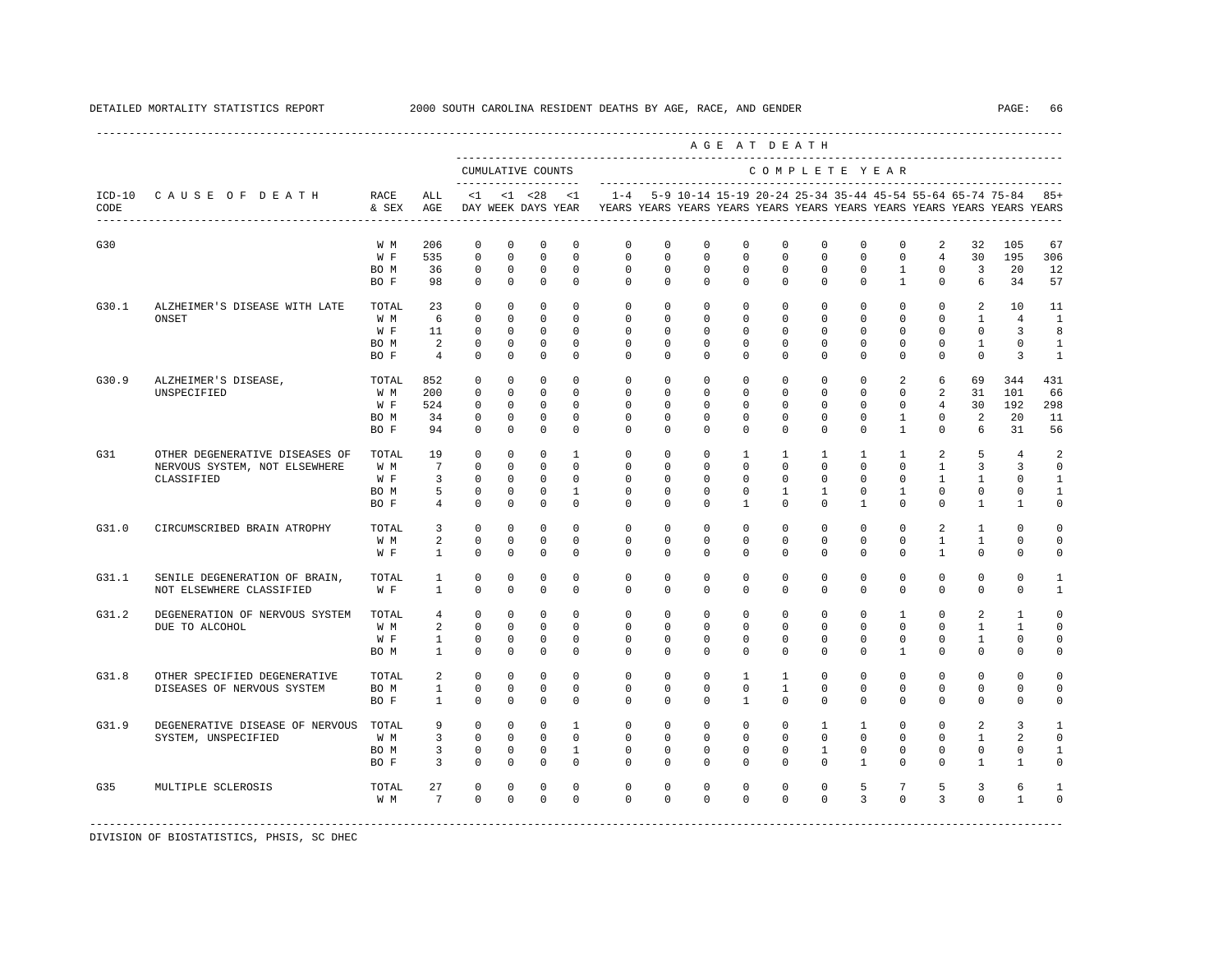|       |                                                                  |       |                                |                             |                        |                                          |                         |                                                                                    |                         |                         | ----------------------------<br>AGE AT DEATH |                         |                         |                             |                              |                             |                                |                                                           |                    |
|-------|------------------------------------------------------------------|-------|--------------------------------|-----------------------------|------------------------|------------------------------------------|-------------------------|------------------------------------------------------------------------------------|-------------------------|-------------------------|----------------------------------------------|-------------------------|-------------------------|-----------------------------|------------------------------|-----------------------------|--------------------------------|-----------------------------------------------------------|--------------------|
|       |                                                                  |       |                                |                             |                        | CUMULATIVE COUNTS<br>------------------- |                         |                                                                                    |                         |                         |                                              | COMPLETE YEAR           |                         |                             |                              |                             |                                |                                                           |                    |
| CODE  | ICD-10 CAUSE OF DEATH RACE<br>---------------------------------- | & SEX | ALL<br>AGE                     |                             |                        | $<1$ $<1$ $<28$<br>DAY WEEK DAYS YEAR    | <1                      | $1 - 4$<br>YEARS YEARS YEARS YEARS YEARS YEARS YEARS YEARS YEARS YEARS YEARS YEARS |                         |                         |                                              |                         |                         |                             |                              |                             |                                | 5-9 10-14 15-19 20-24 25-34 35-44 45-54 55-64 65-74 75-84 | $85+$              |
| G35   |                                                                  | W F   | 15                             | $\mathbf 0$                 | $\circ$                | $^{\circ}$                               | $\mathbf 0$             | $\mathbf{0}$                                                                       | $\mathbf 0$             | $\mathbf 0$             | $\mathbf 0$                                  | $\mathbf 0$             | $\mathbf 0$             | $\mathbf{1}$                | 5                            | $\mathbf{1}$                | 3                              | $\overline{4}$                                            | $\mathbf{1}$       |
|       |                                                                  | BO M  | $\mathbf{1}$<br>$\overline{4}$ | $\mathbf 0$<br>$\mathbf{0}$ | $\mathbf 0$<br>$\circ$ | $\mathbf 0$<br>$\circ$                   | $\mathbf 0$<br>$\Omega$ | $\mathbf 0$<br>$\Omega$                                                            | $\mathbf 0$<br>$\Omega$ | $\mathbf 0$<br>$\Omega$ | $\Omega$<br>$\Omega$                         | $\mathbf 0$<br>$\Omega$ | $\mathbf 0$<br>$\Omega$ | $\mathbf 0$<br>$\mathbf{1}$ | $\mathbf{1}$<br>$\mathbf{1}$ | $\mathbf 0$<br>$\mathbf{1}$ | $\mathbf{0}$<br>$\mathbf{0}$   | $\mathbf 0$<br>$\mathbf{1}$                               | $\mathbf 0$<br>0   |
|       |                                                                  | BO F  |                                |                             |                        |                                          |                         |                                                                                    |                         |                         |                                              |                         |                         |                             |                              |                             |                                |                                                           |                    |
| G37   | OTHER DEMYELINATING DISEASES OF TOTAL<br>CENTRAL NERVOUS SYSTEM  | W F   | 2<br>$\mathfrak{D}$            | $\mathbf 0$<br>$\Omega$     | $^{\circ}$<br>$\Omega$ | $^{\circ}$<br>$\Omega$                   | $\Omega$<br>$\Omega$    | $\Omega$<br>$\Omega$                                                               | $\Omega$<br>$\Omega$    | $\Omega$<br>$\Omega$    | $\Omega$<br>$\Omega$                         | $\Omega$<br>$\cap$      | $\Omega$<br>$\Omega$    | $\Omega$<br>$\Omega$        | $\Omega$<br>$\Omega$         | $\Omega$<br>$\cap$          | $\mathbf{1}$<br>$\overline{1}$ | $\Omega$<br>$\Omega$                                      | -1<br>$\mathbf{1}$ |
| G37.3 | ACUTE TRANSVERSE MYELITIS IN                                     | TOTAL | 2                              | $\mathbf 0$                 | $^{\circ}$             | $\mathbf 0$                              | $\Omega$                | $\Omega$                                                                           | $\Omega$                | $\Omega$                | $\Omega$                                     | $\Omega$                | $\Omega$                | $\Omega$                    | $\Omega$                     | $\Omega$                    | $\mathbf{1}$                   | $\Omega$                                                  | -1                 |
|       | DEMYELINATING DISEASE OF CENTRAL W F                             |       | $\overline{2}$                 | $\Omega$                    | $\Omega$               | $\Omega$                                 | $\Omega$                | $\Omega$                                                                           | $\Omega$                | $\Omega$                | $\Omega$                                     | $\Omega$                | $\Omega$                | $\Omega$                    | $\Omega$                     | $\Omega$                    | $\overline{1}$                 | $\Omega$                                                  | $\mathbf{1}$       |
|       | G40-G41 EPILEPSY                                                 | TOTAL | 24                             | $\mathbf 0$                 | $\circ$                | $^{\circ}$                               | $\mathbf 0$             | $\mathbf{0}$                                                                       | $^{\circ}$              | $\mathbf{1}$            | 0                                            | $\overline{a}$          | 3                       | 2                           | $7\phantom{.0}$              | 1                           | 2                              | $\overline{4}$                                            | $\mathfrak{D}$     |
|       |                                                                  | W M   | 9                              | $\mathbf{0}$                | $^{\circ}$             | $\circ$                                  | $\Omega$                | $\circ$                                                                            | $\mathbf{0}$            | $\mathbf{1}$            | 0                                            | $\overline{a}$          | $\mathbf{0}$            | $\mathbf 0$                 | 2                            | $\mathbf{1}$                | $\mathbf{0}$                   | 2                                                         | $\mathbf{1}$       |
|       |                                                                  | W F   | 2                              | $\mathbf 0$                 | $\circ$                | $\circ$                                  | $\Omega$                | $\Omega$                                                                           | $\Omega$                | $\Omega$                | $\Omega$                                     | $\Omega$                | $\mathbf{1}$            | $\Omega$                    | $\Omega$                     | $\Omega$                    | $\Omega$                       | $\mathbf{1}$                                              | $\Omega$           |
|       |                                                                  | BO M  | 10                             | $\mathbf{0}$                | $\circ$                | $\circ$                                  | $\Omega$                | $\Omega$                                                                           | $\Omega$                | $\Omega$                | $\Omega$                                     | $\Omega$                | $\overline{a}$          | 2                           | $\overline{a}$               | $\Omega$                    | 2                              | 1                                                         | -1                 |
|       |                                                                  | BO F  | $\overline{3}$                 | $\mathbf{0}$                | $\circ$                | $\circ$                                  | $\Omega$                | $\Omega$                                                                           | $\Omega$                | $\Omega$                | $\Omega$                                     | $\Omega$                | $\circ$                 | $\Omega$                    | $\overline{3}$               | $\Omega$                    | $\mathbf 0$                    | $\Omega$                                                  | $\mathbf 0$        |
| G40   | EPILEPSY                                                         | TOTAL | 8                              | $\circ$                     | $\Omega$               | $\Omega$                                 | $\Omega$                | $\Omega$                                                                           | $\Omega$                | $\overline{1}$          | $\Omega$                                     | $\mathbf{1}$            | $\overline{a}$          | 1                           | 2                            | $\mathbf{1}$                | $\Omega$                       | $\Omega$                                                  | $\Omega$           |
|       |                                                                  | W M   | $\overline{4}$                 | $\circ$                     | $\mathbf 0$            | $\mathbf 0$                              | $\Omega$                | $\Omega$                                                                           | $\Omega$                | $\overline{1}$          | $\Omega$                                     | $\mathbf{1}$            | $\Omega$                | $\Omega$                    | $\mathbf{1}$                 | $\mathbf{1}$                | $\Omega$                       | $\Omega$                                                  | $\Omega$           |
|       |                                                                  | BO M  | $\overline{3}$                 | $\mathbf 0$                 | $^{\circ}$             | $^{\circ}$                               | $\Omega$                | $\Omega$                                                                           | $\Omega$                | $\Omega$                | $\Omega$                                     | $\Omega$                | $\overline{2}$          | $\mathbf{1}$                | $\Omega$                     | $\mathbf 0$                 | $\mathbf 0$                    | $\mathbf 0$                                               | $\Omega$           |
|       |                                                                  | BO F  | $\mathbf{1}$                   | $\mathbf 0$                 | $^{\circ}$             | $^{\circ}$                               | $\mathbf 0$             | $\mathbf{0}$                                                                       | $\mathbf 0$             | $\mathbf 0$             | $\mathbf 0$                                  | $\mathbf 0$             | $\mathbf{0}$            | $\mathbf 0$                 | $\mathbf{1}$                 | 0                           | $\mathbf 0$                    | $\mathbf 0$                                               | $\mathbf 0$        |
| G40.4 | OTHER GENERALIZED EPILEPSY AND                                   | TOTAL | 1                              | $\mathbf 0$                 | $^{\circ}$             | $^{\circ}$                               | $\Omega$                | $\mathbf 0$                                                                        | $\mathbf 0$             | $\mathbf{1}$            | $\mathbf 0$                                  | $\mathbf 0$             | $\mathbf 0$             | $\mathbf 0$                 | $\mathbf{0}$                 | $\mathbf{0}$                | $\mathbf{0}$                   | 0                                                         | 0                  |
|       | EPILEPTIC SYNDROMES                                              | W M   | 1                              | $\mathbf 0$                 | $^{\circ}$             | $^{\circ}$                               | $\Omega$                | $\Omega$                                                                           | 0                       | $\mathbf{1}$            | 0                                            | $\Omega$                | $\mathbf 0$             | $\mathbf 0$                 | $\mathbf{0}$                 | $\mathbf 0$                 | $\mathbf 0$                    | $\mathbf 0$                                               | 0                  |
| G40.6 | GRAND MAL SEIZURES, UNSPECIFIED TOTAL                            |       | 3                              | $\circ$                     | $\Omega$               | $\Omega$                                 | $\Omega$                | $\Omega$                                                                           | $\Omega$                | $\Omega$                | $\Omega$                                     | $\Omega$                | $\mathbf{1}$            | $\Omega$                    | 2                            | $\Omega$                    | $\Omega$                       | $\Omega$                                                  | $\Omega$           |
|       | (WITH OR WITHOUT PETIT MAL)                                      | W M   | $\mathbf{1}$                   | $\circ$                     | $\mathbf 0$            | $\mathbf 0$                              | $\Omega$                | $\Omega$                                                                           | $\mathbf 0$             | $\mathbf{0}$            | $\mathbf 0$                                  | $\mathbf 0$             | $\mathbf{0}$            | $\mathbf 0$                 | $\mathbf{1}$                 | $\Omega$                    | $\mathbf{0}$                   | $\Omega$                                                  | $\Omega$           |
|       |                                                                  | BO M  | $\mathbf{1}$                   | $\mathbf 0$                 | $^{\circ}$             | $^{\circ}$                               | $\Omega$                | $\Omega$                                                                           | $\Omega$                | $\Omega$                | $\Omega$                                     | $\Omega$                | $\mathbf{1}$            | $\Omega$                    | $\Omega$                     | $\Omega$                    | $\Omega$                       | $\Omega$                                                  | $\Omega$           |
|       |                                                                  | BO F  | $\mathbf{1}$                   | $\Omega$                    | $\Omega$               | $\Omega$                                 | $\Omega$                | $\Omega$                                                                           | $\Omega$                | $\Omega$                | $\Omega$                                     | $\Omega$                | $\Omega$                | $\Omega$                    | $\mathbf{1}$                 | $\Omega$                    | $\Omega$                       | $\Omega$                                                  | $\Omega$           |
|       |                                                                  |       |                                |                             |                        |                                          |                         |                                                                                    |                         |                         |                                              |                         |                         |                             |                              |                             |                                |                                                           |                    |
| G40.9 | EPILEPSY, UNSPECIFIED                                            | TOTAL | $\overline{4}$                 | $\mathbf{0}$                | $\circ$                | $\circ$                                  | $\mathbf 0$             | $\mathbf{0}$                                                                       | $\mathbf 0$             | $^{\circ}$              | $\mathbf 0$                                  | $\mathbf{1}$            | $\mathbf{1}$            | $\mathbf{1}$                | $\mathbf{0}$                 | 1                           | $\mathbf{0}$                   | $\mathbf{0}$                                              | 0                  |
|       |                                                                  | W M   | 2                              | $\mathbf{0}$                | $^{\circ}$             | $\circ$                                  | $^{\circ}$              | $\mathbf{0}$                                                                       | $\mathbf{0}$            | 0                       | 0                                            | $\mathbf{1}$            | $\mathbf{0}$            | $\mathbf{0}$                | $\mathbf{0}$                 | $\mathbf{1}$                | $\mathbf{0}$                   | $\mathbf{0}$                                              | 0                  |
|       |                                                                  | BO M  | 2                              | $\mathbf 0$                 | $^{\circ}$             | $^{\circ}$                               | $\Omega$                | $\Omega$                                                                           | $\Omega$                | $\Omega$                | $\Omega$                                     | $\Omega$                | $\mathbf{1}$            | $\mathbf{1}$                | $\Omega$                     | $\Omega$                    | $\Omega$                       | $\Omega$                                                  | $\Omega$           |
| G41   | STATUS EPILEPTICUS                                               | TOTAL | 16                             | $\mathbf 0$                 | $\circ$                | $\circ$                                  | $\Omega$                | $\mathbf{0}$                                                                       | $\mathbf 0$             | $^{\circ}$              | $\mathbf 0$                                  | $\mathbf{1}$            | $\mathbf{1}$            | $\mathbf{1}$                | 5                            | $\Omega$                    | 2                              | $\overline{4}$                                            | $\mathfrak{D}$     |
|       |                                                                  | W M   | 5                              | $\mathbf 0$                 | $^{\circ}$             | $\Omega$                                 | $\Omega$                | $\Omega$                                                                           | $\Omega$                | $\Omega$                | $\Omega$                                     | $\mathbf{1}$            | $\Omega$                | $\Omega$                    | $\mathbf{1}$                 | $\Omega$                    | $\Omega$                       | $\mathfrak{D}$                                            | $\mathbf{1}$       |
|       |                                                                  | W F   | 2                              | $\circ$                     | $\circ$                | $\Omega$                                 | $\Omega$                | $\Omega$                                                                           | $\Omega$                | $\Omega$                | $\Omega$                                     | $\Omega$                | $\overline{1}$          | $\Omega$                    | $\Omega$                     | $\Omega$                    | $\Omega$                       | $\mathbf{1}$                                              | $\Omega$           |
|       |                                                                  | BO M  | $7\overline{ }$                | $\mathbf 0$                 | $^{\circ}$             | $\mathbf{0}$                             | $\Omega$                | $\Omega$                                                                           | $\mathbf 0$             | $\mathbf{0}$            | $\mathbf 0$                                  | $\mathbf 0$             | $\mathbf 0$             | $\mathbf{1}$                | $\overline{a}$               | $\Omega$                    | 2                              | 1                                                         | $\mathbf{1}$       |
|       |                                                                  | BO F  | $\overline{2}$                 | $\Omega$                    | $\Omega$               | $\Omega$                                 | $\Omega$                | $\Omega$                                                                           | $\Omega$                | $\Omega$                | $\Omega$                                     | $\Omega$                | $\Omega$                | $\Omega$                    | $\overline{2}$               | $\Omega$                    | $\Omega$                       | $\Omega$                                                  | $\Omega$           |
| G41.9 | STATUS EPILEPTICUS, UNSPECIFIED TOTAL                            |       | 16                             | $\mathbf 0$                 | $\circ$                | $^{\circ}$                               | $\Omega$                | $\circ$                                                                            | $\mathbf{0}$            | $^{\circ}$              | $\Omega$                                     | $\mathbf{1}$            | $\mathbf{1}$            | 1                           | 5                            | $\Omega$                    | 2                              | $\overline{4}$                                            | 2                  |
|       |                                                                  | W M   | 5                              | $\mathbf{0}$                | $\circ$                | $\circ$                                  | $\Omega$                | $\Omega$                                                                           | $\mathbf 0$             | $\Omega$                | $\Omega$                                     | $\mathbf{1}$            | $\Omega$                | $\Omega$                    | $\mathbf{1}$                 | $\Omega$                    | $\Omega$                       | 2                                                         | $\mathbf{1}$       |
|       |                                                                  | W F   | $\overline{a}$                 | $\circ$                     | $\mathbf{0}$           | $\overline{0}$                           | $\mathbf 0$             | $\mathbf{0}$                                                                       | $\mathbf 0$             | $\mathbf 0$             | $\mathbf 0$                                  | $\circ$                 | $\mathbf{1}$            | $\mathbf 0$                 | $\mathbf 0$                  | 0                           | $\mathbf{0}$                   | 1                                                         | 0                  |
|       |                                                                  | BO M  | $7\overline{ }$                | $\mathbf 0$                 | $^{\circ}$             | $\mathbf 0$                              | $\Omega$                | $\Omega$                                                                           | $\Omega$                | $\Omega$                | $\Omega$                                     | $\Omega$                | $\mathbf{0}$            | $\mathbf{1}$                | 2                            | $\Omega$                    | 2                              | 1                                                         | -1                 |
|       |                                                                  | BO F  | 2                              | $\Omega$                    | $\Omega$               | $\Omega$                                 | $\Omega$                | $\Omega$                                                                           | $\Omega$                | $\Omega$                | $\Omega$                                     | $\Omega$                | $\Omega$                | $\Omega$                    | $\overline{a}$               | $\Omega$                    | $\Omega$                       | $\Omega$                                                  | $\cap$             |
| G43   | MIGRAINE                                                         | TOTAL | $\mathbf{1}$                   | $\Omega$                    | $\Omega$               | $^{\circ}$                               | $\Omega$                | $\Omega$                                                                           | $\Omega$                | $\Omega$                | $\Omega$                                     | $\Omega$                | $\Omega$                | $\Omega$                    | $\Omega$                     | $\mathbf{1}$                | $\Omega$                       | $\Omega$                                                  | $\Omega$           |
|       |                                                                  |       |                                |                             |                        |                                          |                         |                                                                                    |                         |                         |                                              |                         |                         |                             |                              |                             |                                |                                                           |                    |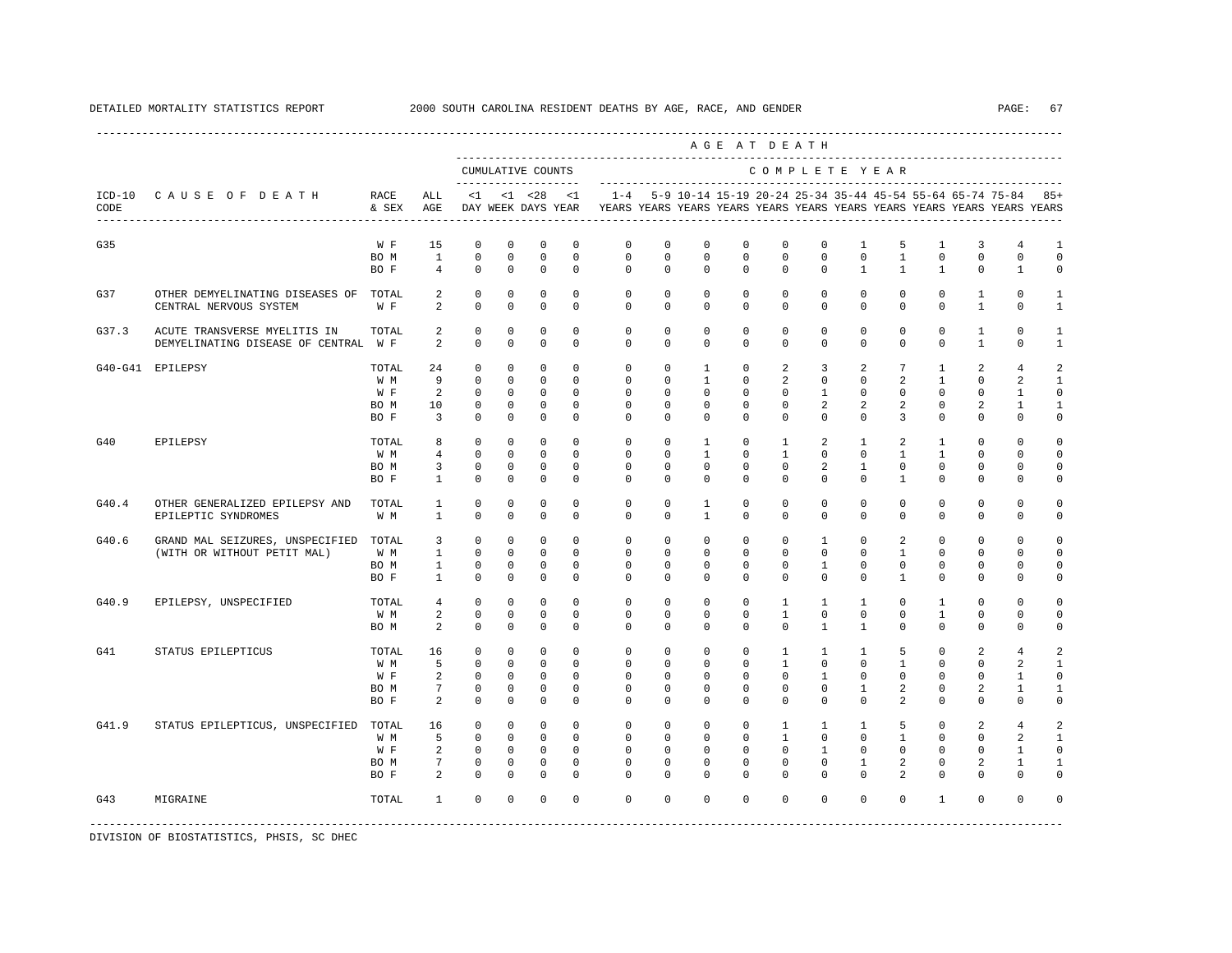---------------------------------------------------------------------------------------------------------------------------------------------------- A G E A T D E A T H --------------------------------------------------------------------------------------------- CUMULATIVE COUNTS C O M P L E T E Y E A R ------------------- ----------------------------------------------------------------------- ICD-10 C A U S E O F D E A T H RACE ALL <1 <1 <28 <1 1-4 5-9 10-14 15-19 20-24 25-34 35-44 45-54 55-64 65-74 75-84 85+ CODE & SEX AGE DAY WEEK DAYS YEAR YEARS YEARS YEARS YEARS YEARS YEARS YEARS YEARS YEARS YEARS YEARS YEARS ---------------------------------------------------------------------------------------------------------------------------------------------------- G43 W F 1 0 0 0 0 0 0 0 0 0 0 0 0 1 0 0 0 G43.9 MIGRAINE, UNSPECIFIED TOTAL 1 0 0 0 0 0 0 0 0 0 0 0 0 1 0 0 0 W F 1 0 0 0 0 0 0 0 0 0 0 0 0 1 0 0 0 G45 TRANSIENT CEREBRAL ISCHEMIC TOTAL 4 0 0 0 0 0 0 0 0 0 0 0 0 0 0 1 1 1 1<br>ATTACKS AND RELATED SYNDROMES W M 1 0 0 0 0 0 0 0 0 0 0 0 0 0 0 0 0 0 1 0 ATTACKS AND RELATED SYNDROMES W M 1 0 0 0 0 0 0 0 0 0 0 0 0 0 0 1 0 W F 1 0 0 0 0 0 0 0 0 0 0 0 0 0 0 0 1 BOM 1 0 0 0 0 0 0 0 0 0 0 0 0 0 0 1 0 0 BO F 1 0 0 0 0 0 0 0 0 0 0 0 0 1 0 0 0 G45.0 VERTEBRO-BASILAR ARTERY TOTAL 3 0 0 0 0 0 0 0 0 0 0 0 0 0 1 1 1 SYNDROME W M 1 0 0 0 0 0 0 0 0 0 0 0 0 0 0 1 0 W F 1 0 0 0 0 0 0 0 0 0 0 0 0 0 0 0 1 BOM 1 0 0 0 0 0 0 0 0 0 0 0 0 0 0 1 0 0 G45.9 TRANSIENT CEREBRAL ISCHEMIC TOTAL 1 0 0 0 0 0 0 0 0 0 0 0 0 1 0 0 0 ATTACK, UNSPECIFIED G47 SLEEP DISORDERS TOTAL 7 0 0 0 0 0 0 0 0 0 0 1 0 2 2 2 0 W M 5 0 0 0 0 0 0 0 0 0 0 1 0 2 0 2 0 W F 1 0 0 0 0 0 0 0 0 0 0 0 0 0 0 1 0 0 BOM 1 0 0 0 0 0 0 0 0 0 0 0 0 0 0 1 0 0 G47.3 SLEEP APNEA TOTAL 6 0 0 0 0 0 0 0 0 0 0 1 0 2 1 2 0 W M 5 0 0 0 0 0 0 0 0 0 0 1 0 2 0 2 0 BOM 1 0 0 0 0 0 0 0 0 0 0 0 0 0 0 1 0 0 G47.4 NARCOLEPSY AND CATAPLEXY TOTAL 1 0 0 0 0 0 0 0 0 0 0 0 0 0 1 0 0 W F 1 0 0 0 0 0 0 0 0 0 0 0 0 0 0 1 0 0 G54 NERVE ROOT AND PLEXUS DISORDERS TOTAL 1 0 0 0 0 0 0 0 0 0 0 0 0 1 0 0 0 W M 1 0 0 0 0 0 0 0 0 0 0 0 0 1 0 0 0 G54.2 CERVICAL ROOT DISORDERS, NOT TOTAL 1 0 0 0 0 0 0 0 0 0 0 0 0 1 0 0 0 ELSEWHERE CLASSIFIED W M 1 0 0 0 0 0 0 0 0 0 0 0 0 1 0 0 0 G58 OTHER MONONEUROPATHIES TOTAL 2 0 0 0 0 0 0 0 0 0 0 0 0 0 1 1 0 W F 1 0 0 0 0 0 0 0 0 0 0 0 0 0 0 1 0 BOF 1 0 0 0 0 0 0 0 0 0 0 0 0 0 1 0 0 G58.8 OTHER SPECIFIED MONONEUROPATHIES TOTAL 1 0 0 0 0 0 0 0 0 0 0 0 0 0 1 0 0 BOF 1 0 0 0 0 0 0 0 0 0 0 0 0 0 1 0 0 G58.9 MONONEUROPATHY, UNSPECIFIED TOTAL 1 0 0 0 0 0 0 0 0 0 0 0 0 0 0 1 0 W F 1 0 0 0 0 0 0 0 0 0 0 0 0 0 0 1 0 -----------------------------------------------------------------------------------------------------------------------------------------------------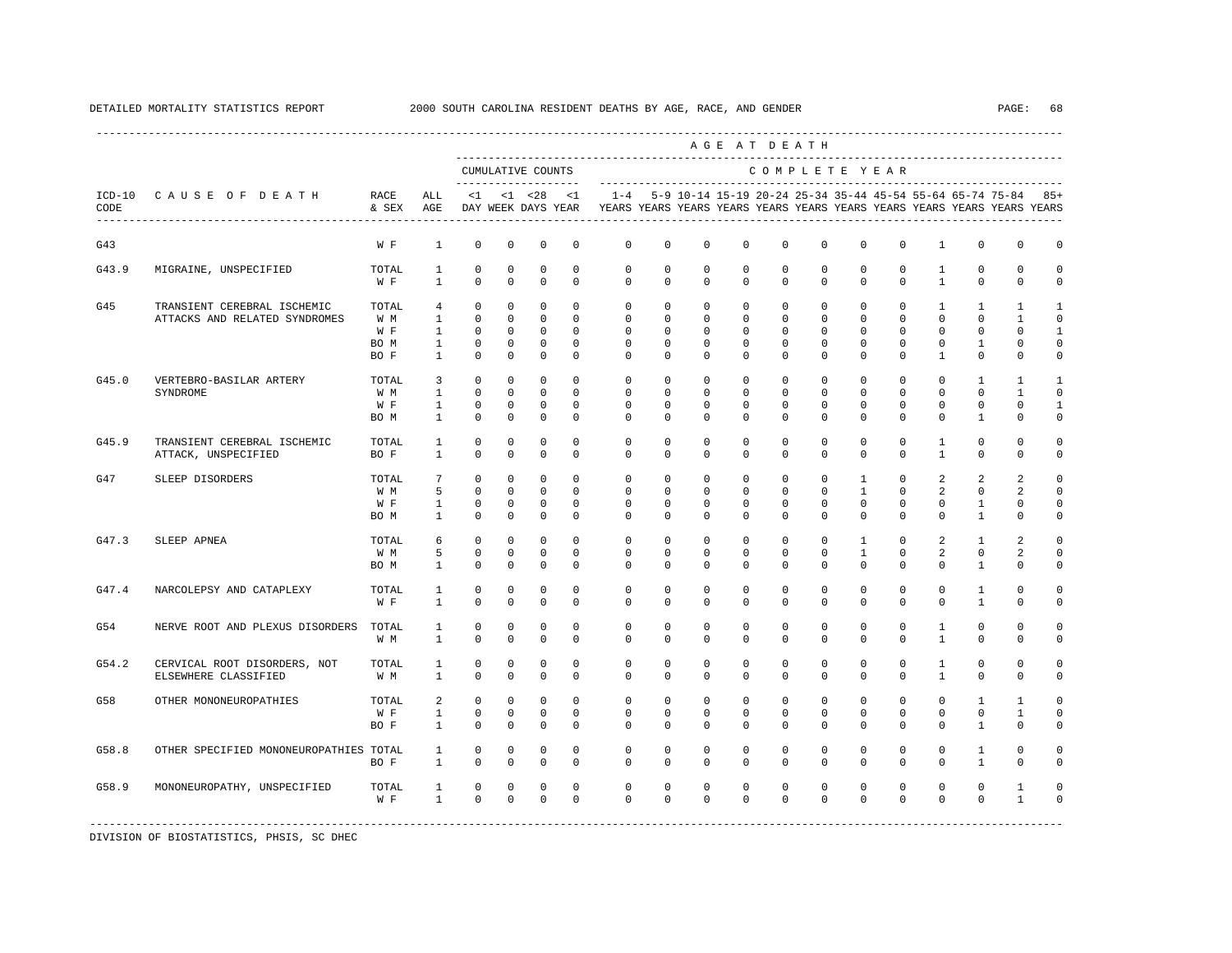----------------------------------------------------------------------------------------------------------------------------------------------------

|                  |                              |               |                              |                                                   |              |              |             |              |             |             | AGE AT DEATH |                              |                            |                                                                                                                                          |                            |                            |              |                |                     |
|------------------|------------------------------|---------------|------------------------------|---------------------------------------------------|--------------|--------------|-------------|--------------|-------------|-------------|--------------|------------------------------|----------------------------|------------------------------------------------------------------------------------------------------------------------------------------|----------------------------|----------------------------|--------------|----------------|---------------------|
|                  |                              |               |                              | CUMULATIVE COUNTS<br>-------------------          |              |              |             |              |             |             |              |                              |                            | COMPLETE YEAR                                                                                                                            |                            |                            |              |                |                     |
| $ICD-10$<br>CODE | CAUSE OF DEATH               | RACE<br>& SEX | ALL<br>AGE<br>$- - - -$      | <1<br>DAY WEEK DAYS YEAR<br>--------------------- |              | $< 1$ $< 28$ | $\langle 1$ | $1 - 4$      |             |             |              |                              |                            | 5-9 10-14 15-19 20-24 25-34 35-44 45-54 55-64 65-74 75-84 85+<br>YEARS YEARS YEARS YEARS YEARS YEARS YEARS YEARS YEARS YEARS YEARS YEARS |                            |                            |              |                |                     |
| G61              | INFLAMMATORY POLYNEUROPATHY  | TOTAL         | 8                            | $\Omega$                                          | $\mathbf 0$  | $\mathbf 0$  | $\mathbf 0$ | $\Omega$     | $\mathbf 0$ | $\Omega$    | $\Omega$     | $\Omega$                     | $\mathbf 0$                | 2                                                                                                                                        | $\mathbf 0$                | $\mathbf{1}$               | 2            | 2              | -1                  |
|                  |                              | W M           | 3                            | $\mathbf 0$                                       | $\mathbf 0$  | $\mathbf 0$  | $\mathbf 0$ | $\mathbf{0}$ | 0           | $\mathbf 0$ | $\mathbf 0$  | $\mathbf 0$                  | 0                          | $\mathbf 0$                                                                                                                              | $\mathbf 0$                | $\mathbf 0$                | $\mathbf{1}$ | $\overline{a}$ | $\overline{0}$      |
|                  |                              | W F           | 2                            | $^{\circ}$                                        | $^{\circ}$   | $\Omega$     | $\Omega$    | $\Omega$     | 0           | 0           | 0            | $\Omega$                     | $\mathbf{0}$               | 1                                                                                                                                        | $\mathbf 0$                | $\mathbf 0$                | $\mathbf 0$  | $\Omega$       | $\mathbf{1}$        |
|                  |                              | BO M          | 2                            | $\mathbf 0$                                       | $\mathbf 0$  | $\mathbf 0$  | $\mathbf 0$ | $\mathbf 0$  | $\mathbf 0$ | 0           | $\mathbf 0$  | $\Omega$                     | $\mathbf 0$                | $\mathbf 0$                                                                                                                              | $\mathbf 0$                | $\mathbf{1}$               | $\mathbf{1}$ | $\Omega$       | 0                   |
|                  |                              | BO F          | 1                            | $^{\circ}$                                        | $\mathbf{0}$ | $^{\circ}$   | 0           | $\mathbf{0}$ | 0           | 0           | 0            | $\mathbf{0}$                 | $\mathbf{0}$               | $\mathbf{1}$                                                                                                                             | $\mathbf 0$                | $\mathbf 0$                | $\mathbf{0}$ | $\mathbf 0$    | 0                   |
| G61.0            | GUILLAIN-BARR'S SYNDROME     | TOTAL         | 8                            | $\mathbf 0$                                       | $\mathbf 0$  | $\mathbf 0$  | $\mathbf 0$ | $\Omega$     | $\mathbf 0$ | $\mathbf 0$ | $\mathbf 0$  | $\Omega$                     | $\mathbf 0$                | 2                                                                                                                                        | $\mathbf 0$                | $\mathbf{1}$               | 2            | $\overline{a}$ | -1                  |
|                  |                              | W M           | 3                            | $\mathbf 0$                                       | 0            | 0            | $\Omega$    | $\Omega$     | 0           | 0           | 0            | 0                            | $\mathbf{0}$               | $\mathbf 0$                                                                                                                              | $\mathbf 0$                | $\mathbf 0$                | 1            | 2              | $\Omega$            |
|                  |                              | W F           | 2                            | $\mathbf 0$                                       | $\mathbf 0$  | $\mathbf 0$  | $\mathbf 0$ | $\mathbf{0}$ | 0           | 0           | 0            | $\mathbf{0}$                 | 0                          | 1                                                                                                                                        | $\mathbf 0$                | $\mathbf 0$                | 0            | 0              | 1                   |
|                  |                              | BO M          | 2                            | 0                                                 | $\Omega$     | 0            | $\Omega$    | $\Omega$     | $\Omega$    | $\Omega$    | $\Omega$     | $\Omega$                     | 0                          | $\mathbf 0$                                                                                                                              | $\Omega$                   | 1                          | 1            | $\Omega$       | 0                   |
|                  |                              | BO F          | $\mathbf{1}$                 | $\Omega$                                          | $\Omega$     | $\mathbf 0$  | $\Omega$    | $\Omega$     | $\Omega$    | $\Omega$    | $\Omega$     | $\Omega$                     | $\Omega$                   | $\mathbf{1}$                                                                                                                             | $\mathbf 0$                | $\Omega$                   | $\mathbf 0$  | $\Omega$       | $\Omega$            |
| G62              | OTHER POLYNEUROPATHIES       | TOTAL         | 3                            | 0                                                 | $^{\circ}$   | 0            | 0           | 0            | 0           | $^{\circ}$  | 0            | $\mathbf{0}$                 | 0                          | 0                                                                                                                                        | $\mathbf{0}$               | 1                          | 0            | 1              | 1                   |
|                  |                              | W M           | 2                            | $\mathbf 0$                                       | $\Omega$     | $\mathbf 0$  | $\Omega$    | $\Omega$     | $\Omega$    | $\Omega$    | $\Omega$     | $\Omega$                     | $\Omega$                   | $\mathbf 0$                                                                                                                              | 0                          | $\mathbf 0$                | $\mathbf 0$  | $\mathbf{1}$   | $\mathbf{1}$        |
|                  |                              | BO F          | $\mathbf{1}$                 | $\mathbf 0$                                       | $\mathbf 0$  | $\mathbf 0$  | $\mathsf 0$ | $\mathbf 0$  | $\mathbf 0$ | $\mathbf 0$ | $\mathbb O$  | $\mathbf 0$                  | 0                          | 0                                                                                                                                        | $\mathbf 0$                | $\mathbf{1}$               | 0            | $\mathbf 0$    | $\mathbf 0$         |
| G62.9            | POLYNEUROPATHY, UNSPECIFIED  | TOTAL         | 3                            | 0                                                 | $\Omega$     | $^{\circ}$   | $\Omega$    | $\Omega$     | $\Omega$    | $\Omega$    | $\Omega$     | $\Omega$                     | 0                          | $\Omega$                                                                                                                                 | $\Omega$                   | 1                          | $\Omega$     | $\mathbf{1}$   | $\mathbf{1}$        |
|                  |                              | W M           | 2                            | $\mathbf 0$                                       | $\mathbf 0$  | $\mathbf 0$  | $\mathbf 0$ | $\mathbf 0$  | $\mathbf 0$ | $\mathbf 0$ | $\mathbf 0$  | $\mathbf 0$                  | $\mathbf 0$                | $\mathsf{O}\xspace$                                                                                                                      | $\mathbb O$                | $\mathbb O$                | $\mathbb O$  | $\mathbf{1}$   | $\mathbf{1}$        |
|                  |                              | BO F          | $\mathbf{1}$                 | $\mathbf 0$                                       | 0            | $\mathbf 0$  | $\mathbf 0$ | $\mathbf 0$  | $\Omega$    | 0           | $\mathbf 0$  | $\mathbf 0$                  | 0                          | $\mathbf 0$                                                                                                                              | 0                          | $\mathbf{1}$               | $\mathbf 0$  | $\mathbf 0$    | 0                   |
| G70              | MYASTHENIA GRAVIS AND OTHER  | TOTAL         | 5                            | $\mathbf 0$                                       | $\mathbf 0$  | $\mathbf 0$  | $\mathbf 0$ | $\mathbf{1}$ | $\mathbf 0$ | $\mathbf 0$ | $\mathbf 0$  | $\mathbf 0$                  | $\mathbf 0$                | $\mathbf 0$                                                                                                                              | $\mathbf{1}$               | $\mathbf 0$                | $\mathbf 0$  | $\mathbf{1}$   | $\overline{a}$      |
|                  | MYONEURAL DISORDERS          | W M           | 3                            | $\mathbf 0$                                       | $^{\circ}$   | $\mathbf 0$  | $\mathbf 0$ | $\mathbf{1}$ | $\mathbf 0$ | 0           | $\mathbf 0$  | $\mathbf 0$                  | $\mathbf 0$                | $\mathbf 0$                                                                                                                              | $\mathbf{1}$               | $\mathbf 0$                | $\mathbf 0$  | $\mathbf{1}$   | 0                   |
|                  |                              | W F           | 2                            | $\mathbf 0$                                       | $\mathbf 0$  | $\mathbf 0$  | $\mathbf 0$ | $\Omega$     | $\mathbf 0$ | $^{\circ}$  | 0            | $\mathbf{0}$                 | $\mathbf 0$                | $\mathbf 0$                                                                                                                              | $\mathbf 0$                | $\mathbf 0$                | $\mathbf 0$  | $\mathbf 0$    | 2                   |
| G70.0            | MYASTHENIA GRAVIS            | TOTAL         | 5                            | $\Omega$                                          | $\Omega$     | $\mathbf 0$  | $\Omega$    | $\mathbf{1}$ | $\mathbf 0$ | $\Omega$    | $\mathbf 0$  | $\Omega$                     | $\mathbf 0$                | $\mathbf 0$                                                                                                                              | 1                          | $\mathbf 0$                | $\mathbf 0$  | $\overline{1}$ | $\overline{a}$      |
|                  |                              | W M           | 3                            | $\mathbf 0$                                       | $\mathbf 0$  | $\mathbf 0$  | $\mathbf 0$ | $\mathbf{1}$ | $\mathbf 0$ | $^{\circ}$  | 0            | $\mathbf{0}$                 | $\mathbf 0$                | $\mathbf 0$                                                                                                                              | $\mathbf{1}$               | $\mathbf 0$                | 0            | $\mathbf{1}$   | 0                   |
|                  |                              | W F           | 2                            | 0                                                 | 0            | 0            | 0           | $\mathbf 0$  | 0           | 0           | 0            | $\mathbf 0$                  | 0                          | 0                                                                                                                                        | $\mathbf 0$                | $\mathbf 0$                | 0            | $\mathbf 0$    | 2                   |
| G71              | PRIMARY DISORDERS OF MUSCLES | TOTAL         | 11                           | 0                                                 | $^{\circ}$   | $\mathbf 0$  | $\mathbf 0$ | $\mathbf 0$  | $\mathbf 0$ | $\mathbf 0$ | 0            | 2                            | 1                          | 1                                                                                                                                        | $\mathbf{1}$               | $\overline{4}$             | 2            | $\mathbf 0$    | U                   |
|                  |                              | W M           | 6                            | $^{\circ}$                                        | $\mathbf{0}$ | $^{\circ}$   | 0           | $\mathbf{0}$ | 0           | $^{\circ}$  | 0            | $\mathbf{1}$                 | $\mathbf{1}$               | $\mathbf 0$                                                                                                                              | $\mathbf{1}$               | 3                          | $\mathbf 0$  | 0              | U                   |
|                  |                              | W F           | 3                            | $^{\circ}$                                        | $^{\circ}$   | $^{\circ}$   | 0           | $\Omega$     | 0           | 0           | 0            | $\Omega$                     | $\mathbf{0}$               | 1                                                                                                                                        | $\mathbf{0}$               | $\mathbf{1}$               | 1            | $\mathbf{0}$   | $\Omega$            |
|                  |                              | BO M          | 2                            | $\mathbf 0$                                       | $\mathbf 0$  | $\mathbf 0$  | $\mathbf 0$ | $\Omega$     | $\mathbf 0$ | $\mathbf 0$ | $\mathbf 0$  | $\mathbf{1}$                 | $\mathbf 0$                | $\mathbf 0$                                                                                                                              | $\mathbf 0$                | $\mathbf 0$                | $\mathbf{1}$ | 0              | U                   |
| G71.0            | MUSCULAR DYSTROPHY           | TOTAL         | 9                            | $^{\circ}$                                        | $\mathbf{0}$ | 0            | $\mathbf 0$ | $\mathbf{0}$ | 0           | $^{\circ}$  | 0            | $\mathbf{1}$                 | 1                          | 1                                                                                                                                        | $\mathbf{1}$               | 3                          | 2            | $\Omega$       | $\Omega$            |
|                  |                              | W M           | $\overline{4}$               | $\mathbf 0$                                       | $\mathbf 0$  | $\mathbf 0$  | $\Omega$    | $\Omega$     | $\mathbf 0$ | $\Omega$    | $\Omega$     | $\Omega$                     | $\mathbf{1}$               | $\mathbf 0$                                                                                                                              | $\mathbf{1}$               | 2                          | $\mathbf 0$  | $\Omega$       | $\Omega$            |
|                  |                              | W F           | 3                            | $^{\circ}$                                        | $\mathbf{0}$ | $\mathbf 0$  | $\mathbf 0$ | $\mathbf 0$  | 0           | $^{\circ}$  | $\mathbf 0$  | $\mathbf 0$                  | $\mathbf 0$                | $\mathbf{1}$                                                                                                                             | $\mathbf 0$                | 1                          | $\mathbf{1}$ | $\mathbf 0$    | $\Omega$            |
|                  |                              | BO M          | 2                            | $\mathsf 0$                                       | 0            | 0            | $\mathsf 0$ | $\mathbf 0$  | 0           | 0           | 0            | 1                            | $\mathsf 0$                | 0                                                                                                                                        | $\mathbf 0$                | $\mathbf 0$                | $\mathbf{1}$ | 0              | 0                   |
| G71.1            | MYOTONIC DISORDERS           | TOTAL         | $\mathbf{1}$                 | $\mathbf 0$                                       | $\mathbf 0$  | $\mathbf 0$  | $\Omega$    | $\Omega$     | $\mathbf 0$ | $\mathbf 0$ | $\mathbf 0$  | $\mathbf 0$                  | $\mathbf 0$                | $\mathbf 0$                                                                                                                              | $\mathbf 0$                | $\mathbf{1}$               | $\mathbf 0$  | $\mathbf 0$    | $\Omega$            |
|                  |                              | W M           | $\mathbf{1}$                 | $\mathbf 0$                                       | 0            | 0            | $\mathbf 0$ | $\mathbf 0$  | $\mathbf 0$ | $\mathbf 0$ | $\mathbf 0$  | $\mathbf 0$                  | $\mathbf 0$                | 0                                                                                                                                        | $\mathbf 0$                | $\mathbf{1}$               | 0            | $\mathbf 0$    | 0                   |
|                  |                              |               |                              |                                                   |              |              |             |              |             |             |              |                              |                            |                                                                                                                                          |                            |                            |              |                |                     |
| G71.2            | CONGENITAL MYOPATHIES        | TOTAL         | $\mathbf{1}$<br>$\mathbf{1}$ | $\mathbf 0$<br>$\mathbf 0$                        | $\mathbf 0$  | $\mathbf 0$  | $\Omega$    | $\mathbf 0$  | $\mathbf 0$ | $\mathbf 0$ | $\mathbf 0$  | $\mathbf{1}$<br>$\mathbf{1}$ | $\mathbf 0$<br>$\mathbf 0$ | $\mathbf 0$<br>$\mathbf 0$                                                                                                               | $\mathbf 0$<br>$\mathbf 0$ | $\mathbf 0$<br>$\mathbf 0$ | $\mathbf 0$  | $\mathbf 0$    | 0<br>$\overline{0}$ |
|                  |                              | W M           |                              |                                                   | 0            | $\mathbf 0$  | $\mathbf 0$ | $\mathbf 0$  | $\mathbf 0$ | $\mathbf 0$ | $\mathbf 0$  |                              |                            |                                                                                                                                          |                            |                            | $\mathbf{0}$ | $\mathbf 0$    |                     |
| G72              | OTHER MYOPATHIES             | TOTAL         | 1                            | 0                                                 | $\mathbf{0}$ | 0            | $\Omega$    | $\Omega$     | 0           | $^{\circ}$  | 0            | $\Omega$                     | $\mathbf{0}$               | 0                                                                                                                                        | $\Omega$                   | $^{\circ}$                 | $\mathbf 0$  | $\mathbf{0}$   | -1.                 |
|                  |                              | W M           | $\mathbf{1}$                 | $\mathbf 0$                                       | 0            | 0            | $\mathbf 0$ | $\mathbf 0$  | $\mathbf 0$ | $\mathbf 0$ | $\mathbf 0$  | $\mathbf 0$                  | $\mathbf 0$                | $\circ$                                                                                                                                  | $\mathbf 0$                | $\mathbf 0$                | $\mathbf 0$  | 0              | $\mathbf{1}$        |
|                  |                              |               |                              |                                                   |              |              |             |              |             |             |              |                              |                            |                                                                                                                                          |                            |                            |              |                |                     |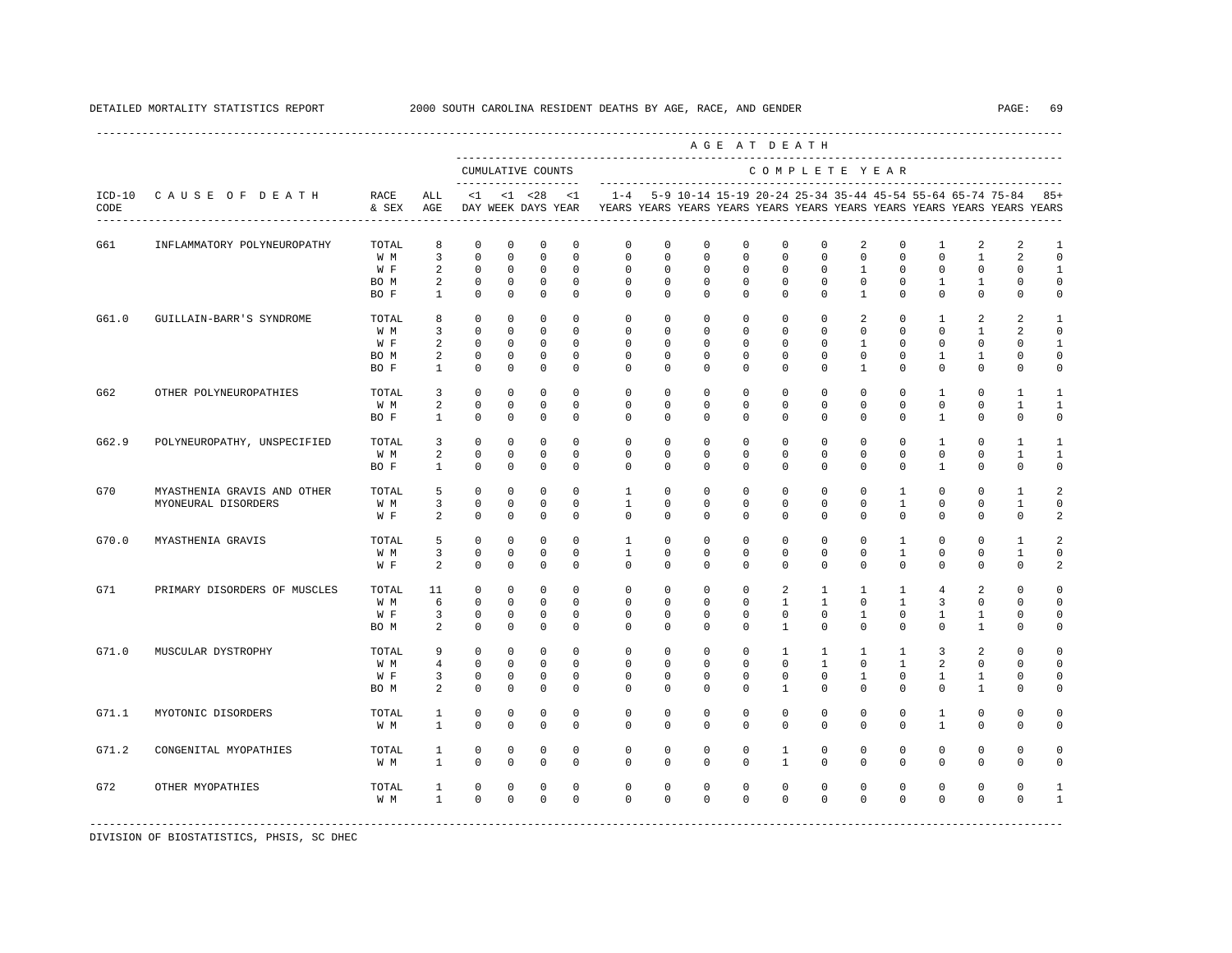|                  |                                          |                                     |                                     |                                                                         |                                                                       |                                                                     |                                                                   |                                                                                    |                                                           |                                                                       |                                                               | AGE AT DEATH                                                |                                                                 |                                                           |                                                                        |                                                                    |                                               |                                                                |                                                    |
|------------------|------------------------------------------|-------------------------------------|-------------------------------------|-------------------------------------------------------------------------|-----------------------------------------------------------------------|---------------------------------------------------------------------|-------------------------------------------------------------------|------------------------------------------------------------------------------------|-----------------------------------------------------------|-----------------------------------------------------------------------|---------------------------------------------------------------|-------------------------------------------------------------|-----------------------------------------------------------------|-----------------------------------------------------------|------------------------------------------------------------------------|--------------------------------------------------------------------|-----------------------------------------------|----------------------------------------------------------------|----------------------------------------------------|
|                  |                                          |                                     |                                     |                                                                         |                                                                       | CUMULATIVE COUNTS<br>--------------------                           |                                                                   |                                                                                    |                                                           |                                                                       |                                                               |                                                             |                                                                 |                                                           | COMPLETE YEAR                                                          |                                                                    |                                               |                                                                |                                                    |
| $ICD-10$<br>CODE | CAUSE OF DEATH                           | RACE<br>& SEX                       | ALL<br>AGE                          | $\leq 1$                                                                |                                                                       | $< 1$ $< 28$<br>DAY WEEK DAYS YEAR                                  | $\leq$ 1                                                          | $1 - 4$<br>YEARS YEARS YEARS YEARS YEARS YEARS YEARS YEARS YEARS YEARS YEARS YEARS |                                                           |                                                                       |                                                               |                                                             |                                                                 |                                                           |                                                                        |                                                                    |                                               | 5-9 10-14 15-19 20-24 25-34 35-44 45-54 55-64 65-74 75-84      | 85+                                                |
| G72.9            | MYOPATHY, UNSPECIFIED                    | TOTAL<br>W M                        | 1<br>$\mathbf{1}$                   | $\mathbf 0$<br>$\mathbf 0$                                              | $\mathbf 0$<br>$\mathbf 0$                                            | $\mathbf 0$<br>$\mathbf 0$                                          | $\mathbf 0$<br>$^{\circ}$                                         | $\mathbf 0$<br>$\mathbf{0}$                                                        | $\mathbf 0$<br>$\mathbf 0$                                | $\mathbf 0$<br>$\mathbf 0$                                            | $\mathbf 0$<br>0                                              | 0<br>$\mathbf 0$                                            | $\mathbf 0$<br>$\mathbf 0$                                      | $\mathbf 0$<br>$\mathbf 0$                                | $\mathbf 0$<br>$\mathbf 0$                                             | $\mathbf 0$<br>$\mathbf 0$                                         | $\mathbb O$<br>$\mathbf{0}$                   | $\mathbb O$<br>$\mathbf 0$                                     | 1<br>$\mathbf{1}$                                  |
| G80              | INFANTILE CEREBRAL PALSY                 | TOTAL<br>W M<br>W F<br>BO M<br>BO F | 19<br>5<br>3<br>8<br>3              | $\circ$<br>$\mathbf 0$<br>0<br>0<br>$\mathbf 0$                         | $\mathbf{0}$<br>$\mathbf 0$<br>0<br>$\mathbf{0}$<br>$\mathbf 0$       | $\mathbf 0$<br>$\mathbf 0$<br>0<br>0<br>$\mathbf 0$                 | $\Omega$<br>$^{\circ}$<br>$^{\circ}$<br>$^{\circ}$<br>$\mathbf 0$ | 3<br>$\mathbf{1}$<br>0<br>$\mathbf{1}$<br>$\overline{1}$                           | 4<br>$\mathbf{1}$<br>1<br>2<br>$\Omega$                   | $\mathbf{1}$<br>$\mathbf 0$<br>1<br>$^{\circ}$<br>$\Omega$            | 3<br>$\overline{a}$<br>0<br>1<br>$^{\circ}$                   | 1<br>$\mathbf 0$<br>$\mathbf 0$<br>$\mathbf{1}$<br>$\Omega$ | 3<br>$\mathbf 0$<br>1<br>1<br>$\mathbf{1}$                      | 2<br>$\mathbf 0$<br>0<br>$\mathbf{1}$<br>$\mathbf{1}$     | $\mathbf{1}$<br>$\mathbf{1}$<br>$^{\circ}$<br>$^{\circ}$<br>$^{\circ}$ | $\mathbf{1}$<br>$\mathbf 0$<br>0<br>$\mathbf{1}$<br>$^{\circ}$     | $\Omega$<br>$\mathbf{0}$<br>0<br>0<br>0       | $\Omega$<br>$\Omega$<br>$\Omega$<br>$\Omega$<br>$\Omega$       | $\Omega$<br>$\Omega$<br>$\Omega$<br>0<br>0         |
| G80.9            | INFANTILE CEREBRAL PALSY,<br>UNSPECIFIED | TOTAL<br>W M<br>W F<br>BO M<br>BO F | 19<br>5<br>3<br>8<br>3              | $\mathbf 0$<br>$\mathbf 0$<br>$\mathbf 0$<br>$\mathbb O$<br>$\mathbf 0$ | $\mathbf{0}$<br>$\mathbf 0$<br>$\Omega$<br>$\mathbf 0$<br>$\mathbf 0$ | $\circ$<br>$\mathbf 0$<br>$\mathbf 0$<br>$\mathbf 0$<br>$\mathbf 0$ | $^{\circ}$<br>$\Omega$<br>$\Omega$<br>$\mathbf 0$<br>$\mathbf 0$  | $\overline{3}$<br>$\mathbf{1}$<br>$\Omega$<br>$\mathbf{1}$<br>$\mathbf{1}$         | $4\overline{ }$<br>$\mathbf{1}$<br>$\mathbf{1}$<br>2<br>0 | $\mathbf{1}$<br>$\Omega$<br>$\mathbf{1}$<br>$\mathbf 0$<br>$^{\circ}$ | 3<br>$\overline{a}$<br>$\Omega$<br>$\mathbf{1}$<br>$^{\circ}$ | 1<br>$\Omega$<br>$\Omega$<br>$\mathbf{1}$<br>0              | 3<br>$\Omega$<br>$\overline{1}$<br>$\mathbf{1}$<br>$\mathbf{1}$ | 2<br>$\Omega$<br>$\Omega$<br>$\mathbf{1}$<br>$\mathbf{1}$ | $\mathbf{1}$<br>$\mathbf{1}$<br>$\Omega$<br>$\mathbf 0$<br>$^{\circ}$  | $\mathbf{1}$<br>$\Omega$<br>$\Omega$<br>$\mathbf{1}$<br>$^{\circ}$ | $\mathbf 0$<br>$\Omega$<br>$\Omega$<br>0<br>0 | $\mathbf 0$<br>$\Omega$<br>$\Omega$<br>$\mathbf 0$<br>$\Omega$ | $\Omega$<br>$\Omega$<br>$\cap$<br>$\mathbf 0$<br>0 |
| G81              | HEMIPLEGIA                               | TOTAL<br>W F<br>BO M                | 3<br>$\mathbf{1}$<br>2              | $^{\circ}$<br>$\mathbf 0$<br>$\mathbf{0}$                               | $^{\circ}$<br>$\mathbf 0$<br>$\circ$                                  | $\mathbf 0$<br>$\mathbf 0$<br>$\circ$                               | $\Omega$<br>$\Omega$<br>$\Omega$                                  | $\mathbf 0$<br>$\Omega$<br>$\Omega$                                                | $\Omega$<br>$\Omega$<br>$\Omega$                          | $\Omega$<br>$\mathbf 0$<br>$\Omega$                                   | $\Omega$<br>0<br>$\Omega$                                     | $\Omega$<br>$\mathbf 0$<br>$\Omega$                         | $\Omega$<br>$\mathbf 0$<br>$\Omega$                             | $\Omega$<br>$\mathbf 0$<br>$\Omega$                       | $\mathbf 0$<br>$\mathbf 0$<br>$\Omega$                                 | 1<br>$\mathbf 0$<br>$\mathbf{1}$                                   | $\mathbf 0$<br>$\mathbf{0}$<br>0              | $\mathbf{1}$<br>$\Omega$<br>1                                  | $\mathbf{1}$<br>$\mathbf{1}$<br>$\Omega$           |
| G81.9            | HEMIPLEGIA, UNSPECIFIED                  | TOTAL<br>W F<br>BO M                | 3<br>$\mathbf{1}$<br>2              | $\mathbf 0$<br>$\mathbf 0$<br>$\mathbf 0$                               | $\mathbf 0$<br>0<br>$\mathbf 0$                                       | $\mathbf 0$<br>$\mathbf 0$<br>$\mathbf 0$                           | $^{\circ}$<br>$^{\circ}$<br>$^{\circ}$                            | $\mathbf 0$<br>$\mathbf{0}$<br>0                                                   | $\mathbf 0$<br>0<br>0                                     | $\mathbf 0$<br>0<br>$^{\circ}$                                        | $\mathbf 0$<br>0<br>0                                         | $\mathbf 0$<br>0<br>0                                       | $\mathbf 0$<br>$\mathbf 0$<br>$\mathbf 0$                       | $\mathbf 0$<br>$\mathbf 0$<br>0                           | $\mathbf 0$<br>$\mathbf 0$<br>$^{\circ}$                               | 1<br>0<br>1                                                        | $\mathbf{0}$<br>$\mathbf 0$<br>0              | 1<br>$\mathbf 0$<br>1                                          | -1<br>$\mathbf{1}$<br>0                            |
| G82              | PARAPLEGIA AND TETRAPLEGIA               | TOTAL<br>W M<br>BO M<br>BO F        | 10<br>$\overline{4}$<br>3<br>3      | $\mathbf 0$<br>$\mathbf 0$<br>$^{\circ}$<br>$\mathbf 0$                 | $\mathbf 0$<br>$\mathbf 0$<br>$\circ$<br>$\mathbf 0$                  | $\mathbf 0$<br>$\mathbf 0$<br>$^{\circ}$<br>$\mathbf 0$             | $^{\circ}$<br>$\Omega$<br>$^{\circ}$<br>$\mathbf 0$               | $\mathbf 0$<br>$\Omega$<br>$\mathbf 0$<br>$\mathbf{0}$                             | $\mathbf 0$<br>$\Omega$<br>$\Omega$<br>0                  | $\mathbf 0$<br>$\Omega$<br>0<br>0                                     | $\mathbf 0$<br>$\Omega$<br>$\Omega$<br>0                      | $\mathbf{0}$<br>$\Omega$<br>0<br>$\mathbf 0$                | $\mathbf{0}$<br>$\Omega$<br>$\Omega$<br>$\mathbf 0$             | 2<br>2<br>$\Omega$<br>$\mathbf 0$                         | 3<br>$\overline{a}$<br>$^{\circ}$<br>1                                 | 2<br>$\Omega$<br>2<br>$\mathbf 0$                                  | 3<br>$\Omega$<br>1<br>2                       | $\Omega$<br>$\Omega$<br>$\Omega$<br>$\mathbf 0$                | $\Omega$<br>$\Omega$<br>$\Omega$<br>0              |
| G82.2            | PARAPLEGIA, UNSPECIFIED                  | TOTAL<br>W M<br>BO F                | 3<br>$\mathbf{1}$<br>2              | 0<br>$\mathbf 0$<br>$\mathbf 0$                                         | 0<br>$\mathbf 0$<br>$\circ$                                           | $\mathbf 0$<br>$\mathbf 0$<br>$^{\circ}$                            | $^{\circ}$<br>$\mathbf 0$<br>$\Omega$                             | 0<br>$\mathbf 0$<br>$\Omega$                                                       | 0<br>0<br>$\Omega$                                        | $\mathbf 0$<br>$\mathbf 0$<br>$\Omega$                                | 0<br>0<br>0                                                   | $\mathbf 0$<br>0<br>$\Omega$                                | $\mathbf 0$<br>$\mathbf{0}$<br>$\Omega$                         | 1<br>$\mathbf{1}$<br>$\Omega$                             | 1<br>$\mathbf 0$<br>$\mathbf{1}$                                       | $\mathbf 0$<br>$\mathbf 0$<br>$\Omega$                             | 1<br>$\mathbf 0$<br>1                         | $\Omega$<br>$\mathbf{0}$<br>$\Omega$                           | $\Omega$<br>$\Omega$<br>$\Omega$                   |
| G82.4            | SPASTIC TETRAPLEGIA                      | TOTAL<br>W M                        | $\mathbf{1}$<br>$\mathbf{1}$        | $\mathbf 0$<br>$\mathbb O$                                              | $\mathbf 0$<br>$\mathbf 0$                                            | $\mathbf 0$<br>$\mathbf 0$                                          | $\mathbf 0$<br>$\mathbf 0$                                        | $\mathbf 0$<br>$\mathbf 0$                                                         | $\mathbf 0$<br>0                                          | $\mathbf 0$<br>0                                                      | $\mathbf 0$<br>0                                              | $\mathbf 0$<br>$\mathbf 0$                                  | $\circ$<br>$\mathbf 0$                                          | $\mathbf{1}$<br>$\mathbf{1}$                              | $\mathbf 0$<br>$^{\circ}$                                              | $\mathbf 0$<br>$\mathbf 0$                                         | $\mathbf{0}$<br>0                             | $\mathbf 0$<br>$\mathbf{0}$                                    | $\Omega$<br>$\mathbf 0$                            |
| G82.5            | TETRAPLEGIA, UNSPECIFIED                 | TOTAL<br>W M<br>BO M<br>BO F        | 6<br>2<br>3<br>$\mathbf{1}$         | $\mathbf 0$<br>$\mathbf 0$<br>0<br>$\mathbf 0$                          | $\mathbf{0}$<br>$\mathbf 0$<br>$^{\circ}$<br>$\circ$                  | 0<br>$\mathbf 0$<br>0<br>$\circ$                                    | $^{\circ}$<br>$^{\circ}$<br>$^{\circ}$<br>$\Omega$                | $\circ$<br>$\mathbf 0$<br>0<br>$\Omega$                                            | $\circ$<br>0<br>0<br>$\Omega$                             | $\circ$<br>$^{\circ}$<br>0<br>$\Omega$                                | 0<br>0<br>0<br>0                                              | $\mathbf{0}$<br>$\mathbf{0}$<br>0<br>$\Omega$               | 0<br>$\mathbf 0$<br>$\mathbf{0}$<br>$\Omega$                    | $\mathbf 0$<br>$\mathbf 0$<br>0<br>$\Omega$               | 2<br>2<br>$^{\circ}$<br>$\Omega$                                       | 2<br>$^{\circ}$<br>2<br>$\Omega$                                   | 2<br>$\mathbf 0$<br>1<br>1                    | $\mathbf 0$<br>$\mathbf{0}$<br>0<br>$\Omega$                   | $\Omega$<br>$\mathbf 0$<br>$\Omega$<br>$\Omega$    |
| G83              | OTHER PARALYTIC SYNDROMES                | TOTAL<br>W M<br>W F                 | $\overline{a}$<br>$\mathbf{1}$<br>1 | $\mathbf 0$<br>0<br>0                                                   | $\mathbf 0$<br>$\mathbf{0}$<br>0                                      | $\mathbf 0$<br>0<br>0                                               | $\Omega$<br>0<br>$^{\circ}$                                       | $\mathbf 0$<br>0<br>$\mathbf 0$                                                    | $\mathbf 0$<br>0<br>0                                     | $\mathbf 0$<br>0<br>$^{\circ}$                                        | 0<br>0<br>0                                                   | $\mathbf{0}$<br>0<br>0                                      | $\mathbf 0$<br>0<br>$\mathbf 0$                                 | $\Omega$<br>0<br>$\Omega$                                 | $\mathbf 0$<br>0<br>$^{\circ}$                                         | $\mathbf 0$<br>0<br>$\Omega$                                       | 2<br>1<br>1                                   | $\Omega$<br>0<br>$\mathbf 0$                                   | $\cap$<br>0<br>0                                   |
| G83.9            | PARALYTIC SYNDROME, UNSPECIFIED          | TOTAL<br>W M                        | 2<br>$\mathbf{1}$                   | $\mathbf 0$<br>$\mathbf 0$                                              | 0<br>$\mathbf 0$                                                      | 0<br>$\mathbf 0$                                                    | $\mathbf 0$<br>$\Omega$                                           | $\mathbf 0$<br>$\Omega$                                                            | $\mathbf 0$<br>$\Omega$                                   | 0<br>$\Omega$                                                         | 0<br>$\Omega$                                                 | 0<br>$\Omega$                                               | $\mathbf 0$<br>$\Omega$                                         | $\mathbf 0$<br>$\Omega$                                   | $^{\circ}$<br>$\Omega$                                                 | $^{\circ}$<br>$\Omega$                                             | 2<br>$\mathbf{1}$                             | $\mathbf 0$<br>$\Omega$                                        | $\Omega$<br>$\Omega$                               |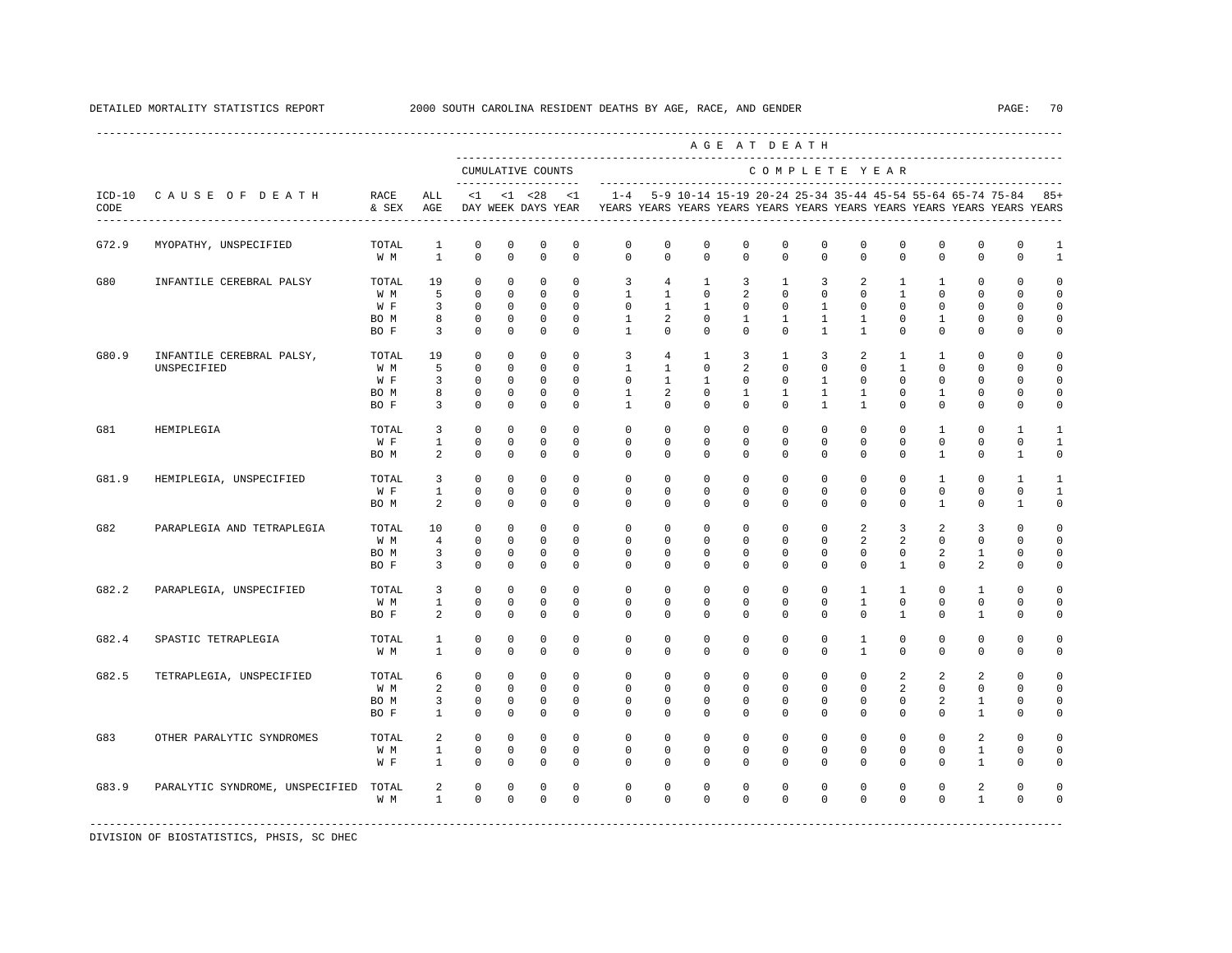|       |                                                |               |                                  |                         |                          |                            |                                |                                                                                                       |                         |                         |                         | AGE AT DEATH             |                            |                          |                                |                         |                                                           |                         |                             |
|-------|------------------------------------------------|---------------|----------------------------------|-------------------------|--------------------------|----------------------------|--------------------------------|-------------------------------------------------------------------------------------------------------|-------------------------|-------------------------|-------------------------|--------------------------|----------------------------|--------------------------|--------------------------------|-------------------------|-----------------------------------------------------------|-------------------------|-----------------------------|
|       |                                                |               |                                  | --------------------    |                          | CUMULATIVE COUNTS          |                                |                                                                                                       |                         |                         |                         | COMPLETE YEAR            |                            |                          |                                |                         |                                                           |                         |                             |
| CODE  | ICD-10 CAUSE OF DEATH                          | RACE<br>& SEX | ALL<br>AGE                       |                         |                          | $<1$ $<1$ $<28$            | <1                             | $1 - 4$<br>DAY WEEK DAYS YEAR YEARS YEARS YEARS YEARS YEARS YEARS YEARS YEARS YEARS YEARS YEARS YEARS |                         |                         |                         |                          |                            |                          |                                |                         | 5-9 10-14 15-19 20-24 25-34 35-44 45-54 55-64 65-74 75-84 |                         | $85+$                       |
| G83.9 |                                                | W F           | $\mathbf{1}$                     | $\mathbf 0$             | $\mathbf 0$              | $\mathbf 0$                | $\mathbf 0$                    | $\mathbf 0$                                                                                           | $\mathbf 0$             | $\mathbf 0$             | $\mathbf 0$             | $\mathbf 0$              | $\mathbf 0$                | $\mathbf 0$              | $\mathbf 0$                    | $\mathbf 0$             | $\mathbf{1}$                                              | $\mathbf 0$             | 0                           |
| G90   | DISORDERS OF AUTONOMIC NERVOUS                 | TOTAL         | 4                                | $\mathbf 0$             | $\mathbf 0$              | $\mathbf 0$                | $\mathbf 0$                    | $\mathbf 0$                                                                                           | $\mathbf 0$             | $\mathbf 0$             | $\mathbf 0$             | $\mathbf 0$              | $\mathbf 0$                | $\mathbf 0$              | $\mathbf{1}$                   | $\mathbf 0$             | $\mathbf 0$                                               | 2                       | $\mathbf{1}$                |
|       | SYSTEM                                         | W M<br>W F    | $\overline{a}$<br>$\overline{a}$ | $\mathbf 0$<br>$\Omega$ | $\mathbf{0}$<br>$\Omega$ | $\mathbf 0$<br>$\Omega$    | $\mathbf 0$<br>$\Omega$        | $\mathbf 0$<br>$\Omega$                                                                               | $\mathbf 0$<br>$\Omega$ | $\mathbf 0$<br>$\Omega$ | $\mathbf 0$<br>$\Omega$ | $\mathbf 0$<br>$\Omega$  | $\mathbf 0$<br>$\Omega$    | $\mathbf 0$<br>$\Omega$  | $\mathbf{0}$<br>$\overline{1}$ | $\mathbf 0$<br>$\Omega$ | $\mathbf 0$<br>$\Omega$                                   | 2<br>$\Omega$           | $\mathbf 0$<br>$\mathbf{1}$ |
| G90.3 | MULTISYSTEM DEGENERATION                       | TOTAL         | 3                                | $\mathbf 0$             | $\mathbf 0$              | $\mathbf 0$                | $\Omega$                       | $\Omega$                                                                                              | $\mathbf 0$             | $\mathbf 0$             | $\mathbf 0$             | $\mathbf{0}$             | $\mathbf 0$                | $\Omega$                 | $\mathbf 0$                    | $\mathbf 0$             | $\mathbf 0$                                               | 2                       | $\overline{1}$              |
|       |                                                | W M           | 2                                | $\Omega$                | $\Omega$                 | $\Omega$                   | $\Omega$                       | $\Omega$                                                                                              | $\Omega$                | $\Omega$                | $\Omega$                | $\Omega$                 | $\Omega$                   | $\Omega$                 | $\Omega$                       | $\Omega$                | $\Omega$                                                  | $\overline{a}$          | $\circ$                     |
|       |                                                | W F           | $\mathbf{1}$                     | $\Omega$                | $\Omega$                 | $\Omega$                   | $\Omega$                       | $\Omega$                                                                                              | $\Omega$                | $\Omega$                | $\Omega$                | $\Omega$                 | $\Omega$                   | $\Omega$                 | $\Omega$                       | $\Omega$                | $\Omega$                                                  | $\Omega$                | $\mathbf{1}$                |
| G90.8 | OTHER DISORDERS OF AUTONOMIC<br>NERVOUS SYSTEM | TOTAL<br>W F  | 1<br>$\mathbf{1}$                | $\mathbf 0$<br>$\Omega$ | $\mathbf 0$<br>$\Omega$  | $\mathbf 0$<br>$\mathbf 0$ | $\mathbf 0$<br>$\Omega$        | $\mathbf{0}$<br>$\Omega$                                                                              | $\mathbf 0$<br>$\Omega$ | $\circ$<br>$\Omega$     | 0<br>$\Omega$           | $\mathbf{0}$<br>$\Omega$ | $\mathbf{0}$<br>$\Omega$   | 0<br>$\Omega$            | $\mathbf{1}$<br>$\mathbf{1}$   | 0<br>$\Omega$           | $\mathbf 0$<br>$\Omega$                                   | $\mathbf 0$<br>$\Omega$ | 0<br>0                      |
| G91   | <b>HYDROCEPHALUS</b>                           | TOTAL         | 7                                | $\Omega$                | $\mathbf 0$              | $\Omega$                   | $\Omega$                       | $\Omega$                                                                                              | $\Omega$                | $\Omega$                | $\mathbf 0$             | $^{\circ}$               | $\mathbf{1}$               | $\mathbf{1}$             | $\Omega$                       | $^{\circ}$              | $\mathbf{1}$                                              | 2                       | 2                           |
|       |                                                | W M           | $\mathbf{1}$                     | $\mathbf 0$             | $\mathbf 0$              | $\mathbf 0$                | $\Omega$                       | $\circ$                                                                                               | $\mathbf 0$             | $\mathbf 0$             | $\mathbf 0$             | $\Omega$                 | $\Omega$                   | $\Omega$                 | $\mathbf 0$                    | $\Omega$                | $\mathbf{0}$                                              | $\mathbf 0$             | 1                           |
|       |                                                | W F           | $4\overline{ }$                  | $\Omega$                | $\Omega$                 | $\Omega$                   | $\Omega$                       | $\Omega$                                                                                              | $\Omega$                | $\Omega$                | $\Omega$                | $\Omega$                 | $\Omega$                   | $\mathbf{1}$             | $\Omega$                       | $\Omega$                | $\Omega$                                                  | $\mathfrak{D}$          | $\overline{1}$              |
|       |                                                | BO M          | $\overline{1}$                   | $\Omega$                | $\Omega$                 | $\Omega$                   | $\Omega$                       | $\Omega$                                                                                              | $\Omega$                | $\Omega$                | $\Omega$                | $\Omega$                 | $\Omega$                   | $\Omega$                 | $\Omega$                       | $\Omega$                | $\overline{1}$                                            | $\Omega$                | $\mathbf 0$                 |
|       |                                                | BO F          | $\mathbf{1}$                     | $\Omega$                | $\Omega$                 | $\Omega$                   | $\Omega$                       | $\Omega$                                                                                              | $\Omega$                | $\Omega$                | $\Omega$                | $\Omega$                 | $\overline{1}$             | $\Omega$                 | $\Omega$                       | $\Omega$                | $\Omega$                                                  | $\Omega$                | 0                           |
| G91.1 | OBSTRUCTIVE HYDROCEPHALUS                      | TOTAL         | $\mathbf{1}$                     | $\mathbf 0$             | $\mathbf 0$              | $\mathbf 0$                | $\mathbf 0$                    | $\mathbf 0$                                                                                           | $\mathbf 0$             | $\mathbf 0$             | $\mathbf 0$             | $\mathbf 0$              | $\mathbf{1}$               | $\mathbf 0$              | $\mathbf 0$                    | $\mathbf 0$             | $\mathbf 0$                                               | $\mathbf 0$             | 0                           |
|       |                                                | BO F          | $\mathbf{1}$                     | $\mathbf 0$             | $\Omega$                 | $\Omega$                   | $\Omega$                       | $\Omega$                                                                                              | $\Omega$                | $\Omega$                | $\Omega$                | $\Omega$                 | $\mathbf{1}$               | $\Omega$                 | $\Omega$                       | $\Omega$                | $\Omega$                                                  | $\Omega$                | $\mathbf 0$                 |
| G91.2 | NORMAL-PRESSURE HYDROCEPHALUS                  | TOTAL         | 1                                | $\mathbf 0$             | $\mathbf 0$              | $\mathbf 0$                | $\mathbf 0$                    | $\mathbf 0$                                                                                           | $\mathbf 0$             | $\mathbf 0$             | $\mathbf 0$             | $\mathbf 0$              | $\mathbf 0$                | $\mathbf 0$              | $\mathbf 0$                    | $^{\circ}$              | $\mathbf{0}$                                              | 0                       | 1                           |
|       |                                                | W F           | $\mathbf{1}$                     | $\Omega$                | $\Omega$                 | $\Omega$                   | $\Omega$                       | $\Omega$                                                                                              | $\Omega$                | $\Omega$                | $\Omega$                | $\Omega$                 | $\Omega$                   | $\Omega$                 | $\Omega$                       | $\Omega$                | $\Omega$                                                  | $\Omega$                | $\mathbf{1}$                |
| G91.9 | HYDROCEPHALUS, UNSPECIFIED                     | TOTAL         | 5                                | $\mathbf 0$             | $\mathbf 0$              | $\mathbf 0$                | $\Omega$                       | $\mathbf 0$                                                                                           | $\mathbf 0$             | $\mathbf 0$             | $\mathbf 0$             | $\mathbf 0$              | $\mathbf 0$                | $\mathbf{1}$             | $\mathbf 0$                    | $\mathbf 0$             | $\mathbf{1}$                                              | $\overline{a}$          | $\mathbf{1}$                |
|       |                                                | W M           | $\mathbf{1}$                     | $\Omega$                | $\Omega$                 | $\Omega$                   | $\Omega$                       | $\Omega$                                                                                              | $\Omega$                | $\Omega$                | $\Omega$                | $\Omega$                 | $\Omega$                   | $\Omega$                 | $\Omega$                       | $\Omega$                | $\Omega$                                                  | $\Omega$                | $\mathbf{1}$                |
|       |                                                | W F<br>BO M   | $\overline{3}$<br>$\mathbf{1}$   | $\mathbf 0$<br>$\Omega$ | $\Omega$<br>$\Omega$     | $\mathbf 0$<br>$\Omega$    | $\Omega$<br>$\Omega$           | $\Omega$<br>$\Omega$                                                                                  | $\Omega$<br>$\Omega$    | $\Omega$<br>$\Omega$    | $\Omega$<br>$\Omega$    | $\Omega$<br>$\Omega$     | $\Omega$<br>$\Omega$       | $\mathbf{1}$<br>$\Omega$ | $\Omega$<br>$\Omega$           | $\Omega$<br>$\Omega$    | $\mathbf 0$<br>$\mathbf{1}$                               | 2<br>$\Omega$           | $\Omega$<br>$\mathbf 0$     |
|       |                                                |               |                                  |                         |                          |                            |                                |                                                                                                       |                         |                         |                         |                          |                            |                          |                                |                         |                                                           |                         |                             |
| G92   | TOXIC ENCEPHALOPATHY                           | TOTAL<br>W F  | <sup>1</sup><br>$\mathbf{1}$     | $\mathbf 0$<br>$\Omega$ | $\mathbf 0$<br>$\Omega$  | $\mathbf 0$<br>$\Omega$    | $\Omega$<br>$\Omega$           | $\mathbf 0$<br>$\Omega$                                                                               | $\mathbf 0$<br>$\Omega$ | $\mathbf 0$<br>$\Omega$ | $\mathbf 0$<br>$\Omega$ | $\mathbf 0$<br>$\Omega$  | $\mathbf 0$<br>$\Omega$    | $\mathbf 0$<br>$\Omega$  | 0<br>$\Omega$                  | $\mathbf 0$<br>$\Omega$ | $\mathbf{0}$<br>$\Omega$                                  | 0<br>$\Omega$           | 1<br>$\mathbf{1}$           |
|       |                                                |               |                                  |                         |                          |                            |                                |                                                                                                       |                         |                         |                         |                          |                            |                          |                                |                         |                                                           |                         |                             |
| G93   | OTHER DISORDERS OF BRAIN                       | TOTAL         | 88                               | $\mathbf{1}$            | $\mathbf{1}$             | $\mathbf{1}$               | 3                              | $\overline{4}$                                                                                        | $\mathbf{1}$            | $\mathbf 0$             | $\mathbf{1}$            | $\overline{1}$           | 5                          | 5                        | $7\overline{ }$                | 19                      | 21                                                        | 14                      | $7\phantom{.0}$             |
|       |                                                | W M<br>W F    | 28<br>20                         | $\Omega$<br>$\Omega$    | $\Omega$<br>$\Omega$     | $\Omega$<br>$\Omega$       | $\mathbf{1}$<br>$\overline{1}$ | $\overline{1}$<br>$\overline{1}$                                                                      | $\Omega$<br>$\Omega$    | $\Omega$<br>$\Omega$    | $\Omega$<br>$\Omega$    | $\Omega$<br>$\Omega$     | $\overline{4}$<br>$\Omega$ | $\Omega$<br>$\Omega$     | 3<br>$\Omega$                  | 5<br>-5                 | 9<br>3                                                    | 3<br>5                  | $\overline{a}$<br>5         |
|       |                                                | BO M          | 16                               | $\mathbf 0$             | $\mathbf 0$              | $\mathbf 0$                | $\Omega$                       | $\mathbf{0}$                                                                                          | $\mathbf 0$             | $\mathbf 0$             | $\mathbf 0$             | $\mathbf{1}$             | $\mathbf{1}$               | 2                        | 2                              | 5                       | 3                                                         | 2                       | $\mathbf 0$                 |
|       |                                                | BO F          | 2.4                              | $\overline{1}$          | $\mathbf{1}$             | $\overline{1}$             | $\mathbf{1}$                   | $\overline{a}$                                                                                        | $\mathbf{1}$            | $\Omega$                | $\overline{1}$          | $\Omega$                 | $\Omega$                   | 3                        | $\overline{a}$                 | $\overline{4}$          | 6                                                         | $\overline{4}$          | $\Omega$                    |
| G93.1 | ANOXIC BRAIN DAMAGE, NOT                       | TOTAL         | 58                               | $\mathbf 0$             | $\mathbf 0$              | $\mathbf 0$                | $\Omega$                       | $\mathbf{1}$                                                                                          | $\mathbf 0$             | $^{\circ}$              | $\mathbf 0$             | $\mathbf 0$              | 4                          | $\overline{4}$           | 5                              | 16                      | 15                                                        | 10                      | 3                           |
|       | ELSEWHERE CLASSIFIED                           | W M           | 19                               | $\Omega$                | $\Omega$                 | $\Omega$                   | $\Omega$                       | $\overline{1}$                                                                                        | $\Omega$                | $\Omega$                | $\Omega$                | $\Omega$                 | $\overline{4}$             | $\Omega$                 | 2                              | $\overline{4}$          | 5                                                         | 2                       | 1                           |
|       |                                                | W F           | 12                               | $\mathbf 0$             | $\mathbf 0$              | $\circ$                    | $\mathbf 0$                    | $\mathbf{0}$                                                                                          | $\mathbf 0$             | $\mathbf 0$             | $\mathbf 0$             | $\mathbf 0$              | $\mathbf 0$                | $\mathbf 0$              | $\mathbf 0$                    | 5                       | 3                                                         | 2                       | 2                           |
|       |                                                | BO M          | 10                               | $\mathbf 0$             | $\mathbf 0$              | $\mathbf 0$                | $\Omega$                       | $\Omega$                                                                                              | $\Omega$                | $\Omega$                | $\Omega$                | $\Omega$                 | $\Omega$                   | $\mathbf{1}$             | $\overline{a}$                 | 3                       | 2                                                         | 2                       | 0                           |
|       |                                                | BO F          | 17                               | $\Omega$                | $\Omega$                 | $\Omega$                   | $\Omega$                       | $\Omega$                                                                                              | $\Omega$                | $\Omega$                | $\Omega$                | $\Omega$                 | $\Omega$                   | 3                        | $\mathbf{1}$                   | $\overline{4}$          | 5                                                         | 4                       | $\Omega$                    |
| G93.2 | BENIGN INTRACRANIAL                            | TOTAL         | $\overline{a}$                   | $\Omega$                | $\Omega$                 | $\Omega$                   | $\Omega$                       | $\mathbf{1}$                                                                                          | $\mathbf{1}$            | $\Omega$                | $\Omega$                | $\Omega$                 | $\Omega$                   | $\Omega$                 | $\Omega$                       | $\Omega$                | $\Omega$                                                  | $\mathbf 0$             | 0                           |
|       |                                                |               |                                  |                         |                          |                            |                                |                                                                                                       |                         |                         |                         |                          |                            |                          |                                |                         |                                                           |                         |                             |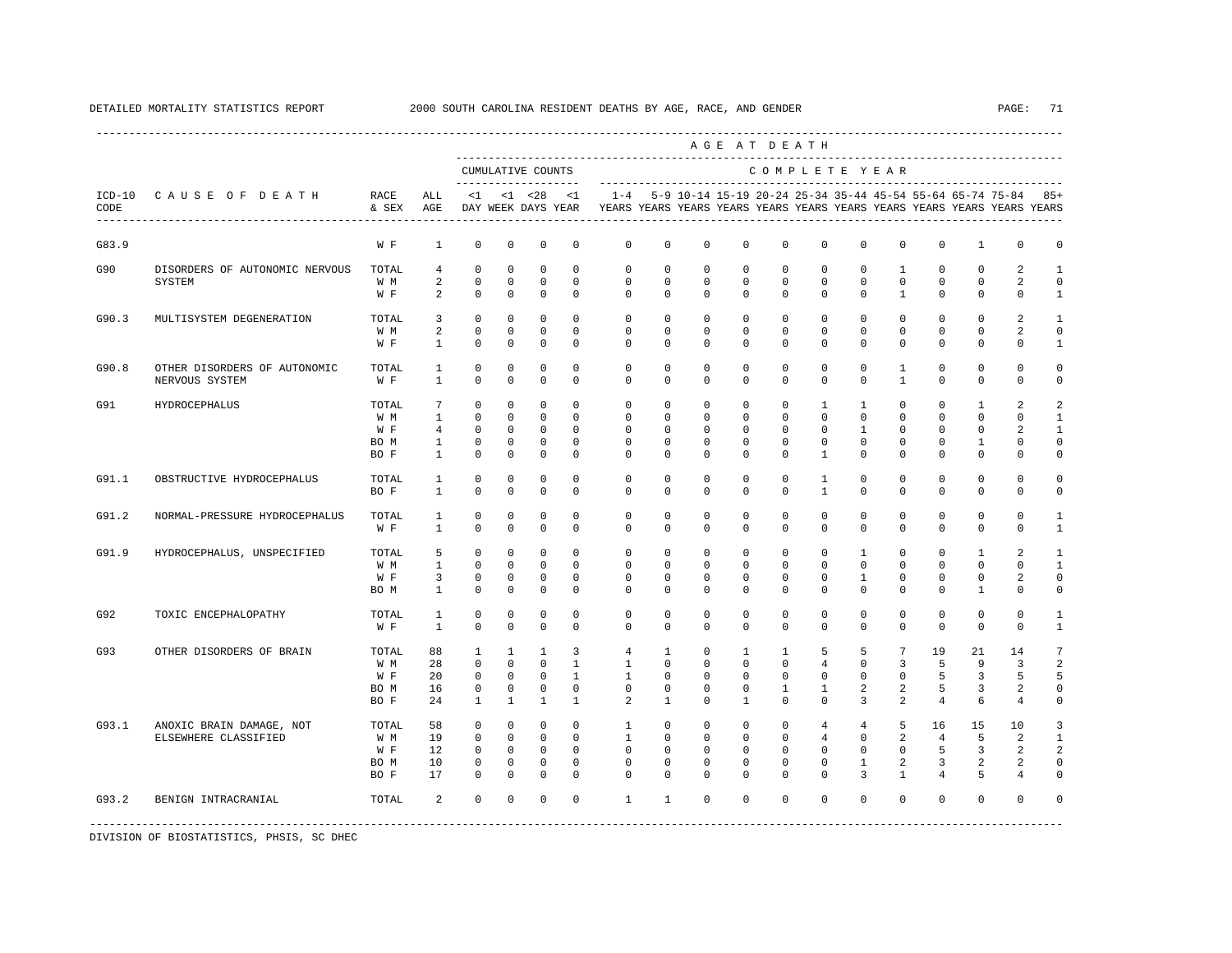---------------------------------------------------------------------------------------------------------------------------------------------------- A G E A T D E A T H --------------------------------------------------------------------------------------------- CUMULATIVE COUNTS C O M P L E T E Y E A R ------------------- ----------------------------------------------------------------------- ICD-10 C A U S E O F D E A T H RACE ALL <1 <1 <28 <1 1-4 5-9 10-14 15-19 20-24 25-34 35-44 45-54 55-64 65-74 75-84 85+ CODE & SEX AGE DAY WEEK DAYS YEAR YEARS YEARS YEARS YEARS YEARS YEARS YEARS YEARS YEARS YEARS YEARS YEARS ---------------------------------------------------------------------------------------------------------------------------------------------------- G93.2 HYPERTENSION W F 1 0 0 0 0 1 0 0 0 0 0 0 0 0 0 0 0 BO F 1 0 0 0 0 0 1 0 0 0 0 0 0 0 0 0 0 G93.4 ENCEPHALOPATHY, UNSPECIFIED TOTAL 12 1 1 1 2 1 0 0 0 0 0 0 0 1 1 2 2 2 1<br>
WM 4 0 0 0 1 0 0 0 0 0 0 0 0 0 0 2 0 1 W M 4 0 0 0 1 0 0 0 0 0 0 0 0 0 2 0 1 W F 2 0 0 0 0 0 0 0 0 0 0 0 0 0 2 0 BOM 3 0 0 0 0 0 0 0 0 0 0 0 1 0 2 0 0 0 BOF 3 1 1 1 1 1 0 0 0 0 0 0 0 1 0 0 0 0 0 G93.5 COMPRESSION OF BRAIN TOTAL 3 0 0 0 0 0 0 0 0 0 0 0 0 0 1 2 0 W M 1 0 0 0 0 0 0 0 0 0 0 0 0 0 0 1 0 W F 1 0 0 0 0 0 0 0 0 0 0 0 0 0 0 1 0 BOM 1 0 0 0 0 0 0 0 0 0 0 0 0 0 1 0 0 G93.6 CEREBRAL EDEMA TOTAL 5 0 0 0 1 1 0 0 0 0 1 0 0 0 2 0 0 W M 1 0 0 0 0 0 0 0 0 0 0 0 0 0 1 0 0 W F 1 0 0 0 1 0 0 0 0 0 0 0 0 0 0 0 0 BO M 1 0 0 0 0 0 0 0 0 0 1 0 0 0 0 0 0 BOF 2 0 0 0 0 1 0 0 0 0 0 0 0 0 0 1 0 0 G93.8 OTHER SPECIFIED DISORDERS OF TOTAL 1 0 0 0 0 0 0 0 0 0 0 0 0 0 1 0 0 BRAIN W M 1 0 0 0 0 0 0 0 0 0 0 0 0 0 1 0 0 G93.9 DISORDER OF BRAIN, UNSPECIFIED TOTAL 7 0 0 0 0 0 0 0 0 1 1 0 0 1 1 0 0 3<br>
W M 2 0 0 0 0 0 0 0 0 0 0 0 0 1 1 0 0 0 W M 2 0 0 0 0 0 0 0 0 0 0 0 0 1 1 0 0 0 W F 3 0 0 0 0 0 0 0 0 0 0 0 0 0 0 3 BO M 1 0 0 0 0 0 0 0 0 1 0 0 0 0 0 0 0 BO F 1 0 0 0 0 0 0 0 1 0 0 0 0 0 0 0 0 G95 OTHER DISEASES OF SPINAL CORD TOTAL 5 0 0 0 0 0 0 0 0 0 0 1 1 1 1 0 1 W M 2 0 0 0 0 0 0 0 0 0 0 0 0 0 1 0 1 W F 1 0 0 0 0 0 0 0 0 0 0 0 0 1 0 0 0 BO M 1 0 0 0 0 0 0 0 0 0 0 0 1 0 0 0 0 BO F 1 0 0 0 0 0 0 0 0 0 0 1 0 0 0 0 0 G95.1 VASCULAR MYELOPATHIES TOTAL 2 0 0 0 0 0 0 0 0 0 0 0 1 1 0 0 0 W F 1 0 0 0 0 0 0 0 0 0 0 0 0 1 0 0 0 BO M 1 0 0 0 0 0 0 0 0 0 0 0 1 0 0 0 0 G95.2 CORD COMPRESSION, UNSPECIFIED TOTAL 1 0 0 0 0 0 0 0 0 0 0 0 0 0 0 0 1 W M 1 0 0 0 0 0 0 0 0 0 0 0 0 0 0 0 0 1 G95.8 OTHER SPECIFIED DISEASES OF TOTAL 1 0 0 0 0 0 0 0 0 0 0 1 0 0 0 0 0 SPINAL CORD BO F 1 0 0 0 0 0 0 0 0 0 0 1 0 0 0 0 0 G95.9 DISEASE OF SPINAL CORD, TOTAL 1 0 0 0 0 0 0 0 0 0 0 0 0 0 1 0 0 -----------------------------------------------------------------------------------------------------------------------------------------------------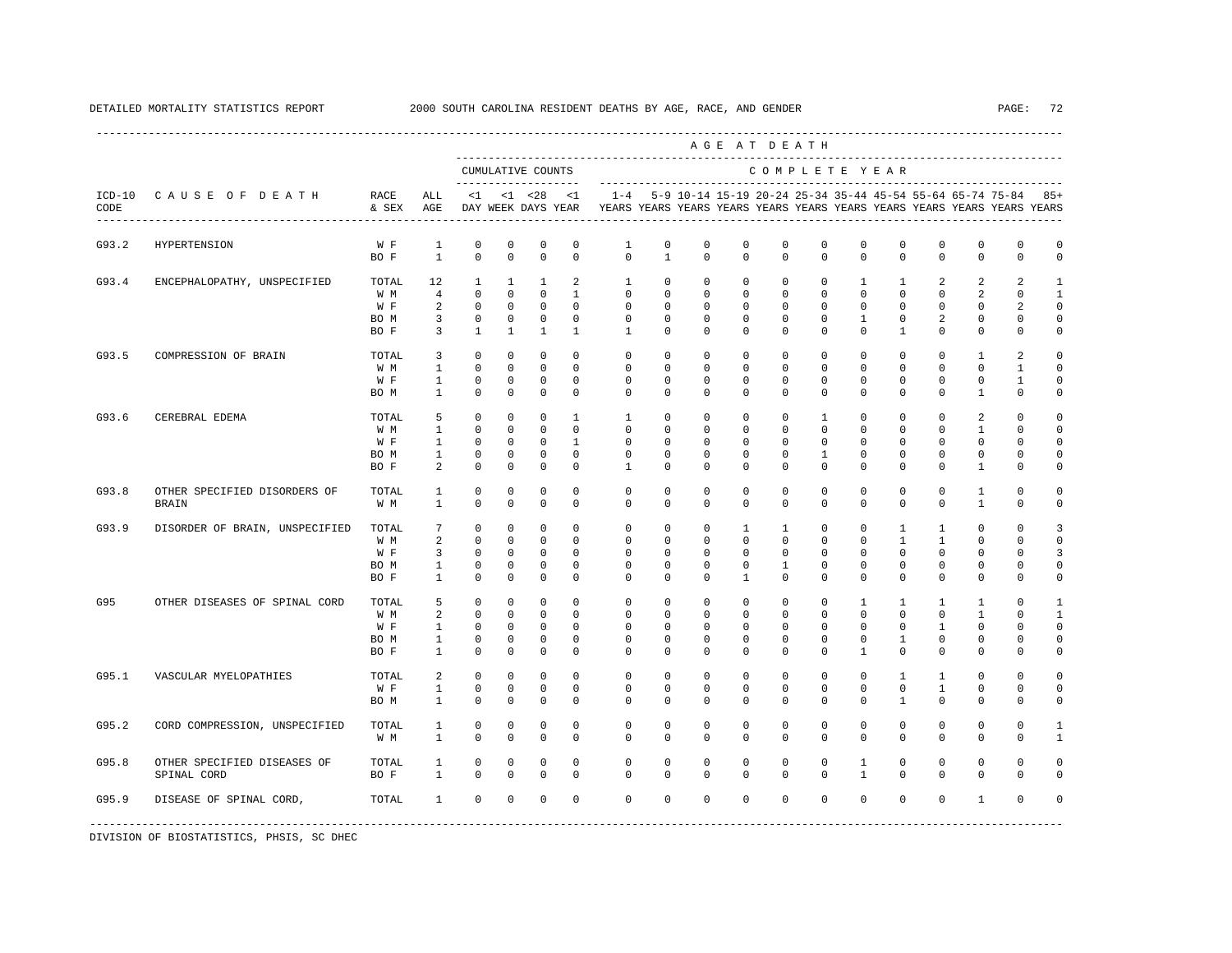|       |                                                                    |                                         |                                                                                                                                                                                                                                                               |                                                                     |                                                                             |                                                      |                                                          |                                                        |                                                                                |                                                                                | AGE AT DEATH                                       |                                                         |                                                         |                                          |                                                    |                                                   |                                                        |                                            |                                         |
|-------|--------------------------------------------------------------------|-----------------------------------------|---------------------------------------------------------------------------------------------------------------------------------------------------------------------------------------------------------------------------------------------------------------|---------------------------------------------------------------------|-----------------------------------------------------------------------------|------------------------------------------------------|----------------------------------------------------------|--------------------------------------------------------|--------------------------------------------------------------------------------|--------------------------------------------------------------------------------|----------------------------------------------------|---------------------------------------------------------|---------------------------------------------------------|------------------------------------------|----------------------------------------------------|---------------------------------------------------|--------------------------------------------------------|--------------------------------------------|-----------------------------------------|
|       |                                                                    |                                         | CUMULATIVE COUNTS<br>COMPLETE YEAR<br>_____________________<br>$<1$ $<1$ $<28$ $<1$<br>1-4 5-9 10-14 15-19 20-24 25-34 35-44 45-54 55-64 65-74 75-84 85+<br>ALL<br>DAY WEEK DAYS YEAR TEARS YEARS YEARS YEARS YEARS YEARS YEARS YEARS YEARS YEARS YEARS YEARS |                                                                     |                                                                             |                                                      |                                                          |                                                        |                                                                                |                                                                                |                                                    |                                                         |                                                         |                                          |                                                    |                                                   |                                                        |                                            |                                         |
| CODE  | ICD-10 CAUSE OF DEATH RACE                                         | & SEX AGE                               |                                                                                                                                                                                                                                                               |                                                                     |                                                                             |                                                      |                                                          |                                                        |                                                                                |                                                                                |                                                    |                                                         |                                                         |                                          |                                                    |                                                   |                                                        |                                            |                                         |
| G95.9 | UNSPECIFIED                                                        | W M                                     | <sup>1</sup>                                                                                                                                                                                                                                                  | $\mathbf 0$                                                         | $\mathbf 0$                                                                 | $\mathbf 0$                                          | $\mathbf 0$                                              | $\mathbf 0$                                            | $\mathbf 0$                                                                    | $\mathbf 0$                                                                    | $\mathbf 0$                                        | $\mathbf 0$                                             | $\mathbf 0$                                             | $\mathbf 0$                              | $\mathbf 0$                                        | $\mathbf 0$                                       | 1                                                      | 0                                          | 0                                       |
| G96   | OTHER DISORDERS OF CENTRAL<br>NERVOUS SYSTEM                       | TOTAL<br>W F                            | $\mathbf{1}$<br>$\mathbf{1}$                                                                                                                                                                                                                                  | $\mathbf 0$<br>$\Omega$                                             | $\mathbf 0$<br>$\Omega$                                                     | $\mathbf 0$<br>$\Omega$                              | $\Omega$<br>$\Omega$                                     | $\mathbf 0$<br>$\Omega$                                | $\mathbf 0$<br>$\Omega$                                                        | $\circ$<br>$\Omega$                                                            | $\mathbf 0$<br>$\Omega$                            | $^{\circ}$<br>$\Omega$                                  | $\mathbf 0$<br>$\Omega$                                 | $\mathbf 0$<br>$\Omega$                  | $\mathbf 0$<br>$\Omega$                            | $^{\circ}$<br>$\Omega$                            | $\mathbf 0$<br>$\mathbf 0$                             | $\mathbf{0}$<br>$\mathbf 0$                | $\mathbf{1}$<br>$\mathbf{1}$            |
| G96.9 | DISORDER OF CENTRAL NERVOUS<br>SYSTEM, UNSPECIFIED                 | TOTAL<br>W F                            | <sup>1</sup><br>$\overline{1}$                                                                                                                                                                                                                                | $^{\circ}$<br>$\Omega$                                              | 0<br>$\Omega$                                                               | $\mathbf 0$<br>$\Omega$                              | $\Omega$<br>$\Omega$                                     | $\mathbf 0$<br>$\Omega$                                | $\mathbf 0$<br>$\Omega$                                                        | $\mathbf 0$<br>$\Omega$                                                        | 0<br>$\Omega$                                      | $\mathbf{0}$<br>$\Omega$                                | $\mathbf{0}$<br>$\Omega$                                | 0<br>$\Omega$                            | 0<br>$\Omega$                                      | $^{\circ}$<br>$\Omega$                            | $\mathbf{0}$<br>$\Omega$                               | 0<br>$\Omega$                              | 1<br>$\mathbf{1}$                       |
| G98   | OTHER DISORDERS OF NERVOUS<br>SYSTEM, NOT ELSEWHERE CLASSIFIED     | TOTAL<br>W M<br>BO M                    | $\overline{a}$<br>$\overline{1}$<br>$\mathbf{1}$                                                                                                                                                                                                              | $\Omega$<br>$\Omega$<br>$\mathbf 0$                                 | $\Omega$<br>$\Omega$<br>$\Omega$                                            | $\Omega$<br>$\Omega$<br>$\mathbf 0$                  | $\Omega$<br>$\Omega$<br>$\Omega$                         | $\Omega$<br>$\Omega$<br>$\Omega$                       | $\Omega$<br>$\Omega$<br>$\Omega$                                               | $\Omega$<br>$\Omega$<br>$\Omega$                                               | $\Omega$<br>$\Omega$<br>$\Omega$                   | $\Omega$<br>$\Omega$<br>$\Omega$                        | $\Omega$<br>$\Omega$<br>$\Omega$                        | $\Omega$<br>$\Omega$<br>$\Omega$         | $\Omega$<br>$\Omega$<br>$\Omega$                   | $\Omega$<br>$\Omega$<br>$\Omega$                  | $\mathbf{1}$<br>$\Omega$<br>$\mathbf{1}$               | $\overline{1}$<br>$\mathbf{1}$<br>$\Omega$ | $\Omega$<br>$\Omega$<br>0               |
|       | H60-H93 VIII.DISEASE OF THE EAR<br>AND MASTOID PROCESS             | TOTAL<br>BO M                           | $\mathbf{1}$<br>$\mathbf{1}$                                                                                                                                                                                                                                  | $\mathbf 0$<br>$\Omega$                                             | $\mathbf 0$<br>$\Omega$                                                     | $\mathbf 0$<br>$\Omega$                              | $\mathbf 0$<br>$\Omega$                                  | $\mathbf 0$<br>$\Omega$                                | $\mathbf 0$<br>$\Omega$                                                        | $\mathbf 0$<br>$\Omega$                                                        | $\mathbf 0$<br>$\Omega$                            | $\mathbf 0$<br>$\Omega$                                 | $\mathbf{1}$<br>$\mathbf{1}$                            | 0<br>$\Omega$                            | $\mathbf 0$<br>$\Omega$                            | $^{\circ}$<br>$\Omega$                            | $\mathbf{0}$<br>$\Omega$                               | 0<br>$\Omega$                              | $\mathbf 0$<br>0                        |
| H66   | SUPPURATIVE AND UNSPECIFIED<br>OTITIS MEDIA                        | TOTAL<br>BO M                           | $\mathbf{1}$<br>$\mathbf{1}$                                                                                                                                                                                                                                  | $\mathbf 0$<br>$\mathbf 0$                                          | $\mathbf 0$<br>$\mathbf 0$                                                  | $\mathbf 0$<br>$\mathbf 0$                           | $\Omega$<br>$\Omega$                                     | $\Omega$<br>$\mathbf 0$                                | $\Omega$<br>$\circ$                                                            | $\Omega$<br>$\mathbf 0$                                                        | $\Omega$<br>$\mathbf 0$                            | $\mathbf 0$<br>$\Omega$                                 | $\mathbf{1}$<br>$\mathbf{1}$                            | $\Omega$<br>$\mathbf 0$                  | $\Omega$<br>$\mathbf 0$                            | $\Omega$<br>$\mathbf 0$                           | $\Omega$<br>$\mathbf 0$                                | $\Omega$<br>$\mathbf 0$                    | $\Omega$<br>$\mathbf 0$                 |
| H66.9 | OTITIS MEDIA, UNSPECIFIED                                          | TOTAL<br>BO M                           | <sup>1</sup><br>$\overline{1}$                                                                                                                                                                                                                                | $\mathbf 0$<br>$\Omega$                                             | 0<br>$\Omega$                                                               | $\mathbf 0$<br>$\Omega$                              | $\Omega$<br>$\Omega$                                     | $\Omega$<br>$\Omega$                                   | $\mathbf 0$<br>$\Omega$                                                        | $\mathbf 0$<br>$\Omega$                                                        | $\mathbf 0$<br>$\Omega$                            | $\mathbf 0$<br>$\Omega$                                 | $\mathbf{1}$<br>$\overline{1}$                          | $\Omega$<br>$\Omega$                     | $\mathbf 0$<br>$\Omega$                            | $\mathbf 0$<br>$\Omega$                           | $\Omega$<br>$\Omega$                                   | $\Omega$<br>$\Omega$                       | $\Omega$<br>$\Omega$                    |
|       | 100-199 IX. DISEASE OF THE CIRCULATORY<br>SYSTEM                   | TOTAL 13771<br>W M<br>BO M 1756<br>BO F | 4865<br>W F 5020<br>2130                                                                                                                                                                                                                                      | $\mathbf 0$<br>$\Omega$<br>$\mathbf 0$<br>$\mathbf 0$<br>$^{\circ}$ | $\mathbf{1}$<br>$\mathbf 0$<br>$\mathbf{1}$<br>$\mathbf{0}$<br>$\mathbf{0}$ | 3<br>$\Omega$<br>$\mathbf{1}$<br>$\circ$<br>2        | 9<br>$\overline{1}$<br>$\mathbf{1}$<br>$\mathbf{1}$<br>6 | 3<br>$\Omega$<br>$\mathbf 0$<br>2<br>$\mathbf{1}$      | $\overline{4}$<br>$\mathbf{1}$<br>$\mathbf{1}$<br>$\mathbf{1}$<br>$\mathbf{1}$ | $\overline{3}$<br>$\overline{a}$<br>$\overline{0}$<br>$\mathbf{1}$<br>$\Omega$ | 14<br>5<br>1<br>5<br>3                             | 26<br>5<br>3<br>11<br>$7\overline{ }$                   | 85<br>29<br>12<br>25<br>19                              | 356<br>124<br>64<br>101<br>67            | 921<br>387<br>139<br>249<br>146                    | 1521<br>694<br>295<br>291<br>241                  | 2634<br>1205<br>666<br>385<br>378                      | 4348<br>1570<br>1719<br>442<br>617         | 3847<br>842<br>2119<br>242<br>644       |
|       | 100-109 ACUTE RHEUMATIC FEVER & CHRONIC<br>RHEUMATIC HEART DISEASE | TOTAL<br>W M<br>W F<br>BO F             | 49<br>9<br>30<br>1 O                                                                                                                                                                                                                                          | $\Omega$<br>$\Omega$<br>$^{\circ}$<br>$\Omega$                      | $\Omega$<br>$\Omega$<br>0<br>$\Omega$                                       | $\Omega$<br>$\Omega$<br>$\mathbf 0$<br>$\Omega$      | $\Omega$<br>$\Omega$<br>$\Omega$<br>$\Omega$             | $\Omega$<br>$\Omega$<br>$\mathbf 0$<br>$\Omega$        | $\Omega$<br>$\Omega$<br>$\Omega$<br>$\Omega$                                   | $\Omega$<br>$\Omega$<br>0<br>$\Omega$                                          | $\Omega$<br>$\Omega$<br>$\Omega$<br>$\Omega$       | $\Omega$<br>$\Omega$<br>$\mathbf 0$<br>$\Omega$         | $\overline{1}$<br>$\Omega$<br>$\mathbf{1}$<br>$\Omega$  | -5<br>$\mathbf{1}$<br>3<br>$\mathbf{1}$  | 6<br>$\overline{1}$<br>3<br>$\overline{2}$         | $\overline{4}$<br>$\Omega$<br>3<br>$\overline{1}$ | 17<br>$\overline{1}$<br>13<br>3                        | 12<br>6<br>4<br>2                          | $\overline{4}$<br>$\Omega$<br>3<br>1    |
| I00   | RHEUMATIC FEVER WITHOUT MENTION TOTAL<br>OF HEART INVOLVEMENT      | W F                                     | $\mathbf{1}$<br>$\mathbf{1}$                                                                                                                                                                                                                                  | $\mathbf 0$<br>$\Omega$                                             | $\mathbf 0$<br>$\Omega$                                                     | $\mathbf 0$<br>$\Omega$                              | $\Omega$<br>$\Omega$                                     | $\Omega$<br>$\Omega$                                   | $\Omega$<br>$\Omega$                                                           | $\Omega$<br>$\Omega$                                                           | $\mathbf 0$<br>$\Omega$                            | $\mathbf 0$<br>$\Omega$                                 | $\Omega$<br>$\Omega$                                    | $\mathbf 0$<br>$\Omega$                  | $\Omega$<br>$\Omega$                               | $\circ$<br>$\Omega$                               | $\mathbf{1}$<br>$\mathbf{1}$                           | $\Omega$<br>$\Omega$                       | $\mathbf 0$<br>0                        |
| I05   | RHEUMATIC MITRAL VALVE DISEASES TOTAL                              | W M<br>W F<br>BO F                      | 32<br>6<br>20<br>-6                                                                                                                                                                                                                                           | $\mathbf 0$<br>$\mathbf 0$<br>$^{\circ}$<br>$\Omega$                | $\mathbf 0$<br>$\mathbf 0$<br>0<br>$\Omega$                                 | $\mathbf 0$<br>$\mathbf 0$<br>$^{\circ}$<br>$\Omega$ | $\Omega$<br>$\mathbf 0$<br>0<br>$\Omega$                 | $\mathbf 0$<br>$\mathbf 0$<br>$\mathbf{0}$<br>$\Omega$ | $\mathbf 0$<br>$\mathbf 0$<br>0<br>$\Omega$                                    | $\mathbf 0$<br>$\mathbf 0$<br>$\circ$<br>$\Omega$                              | $\mathbf 0$<br>$\mathbf 0$<br>0<br>$\Omega$        | $\mathbf{0}$<br>$\mathbf 0$<br>$\mathbf{0}$<br>$\Omega$ | $\mathbf{1}$<br>$\mathbf 0$<br>$\mathbf{1}$<br>$\Omega$ | 5<br>$\mathbf{1}$<br>3<br>$\overline{1}$ | 6<br>$\mathbf{1}$<br>3<br>$\mathfrak{D}$           | 2<br>$^{\circ}$<br>1<br>$\overline{1}$            | 10<br>$\mathbf{1}$<br>7<br>2                           | 6<br>3<br>3<br>$\Omega$                    | $\overline{a}$<br>$\mathbf 0$<br>2<br>0 |
| I05.0 | MITRAL STENOSIS                                                    | TOTAL<br>W M<br>W F<br>BO F             | 10<br>$\mathbf{1}$<br>7<br>2                                                                                                                                                                                                                                  | $\mathbf 0$<br>$\mathbf 0$<br>$^{\circ}$<br>$\Omega$                | $\Omega$<br>$\circ$<br>$^{\circ}$<br>$\mathbf 0$                            | $\circ$<br>$\mathbf 0$<br>$\mathbf 0$<br>$\Omega$    | $\Omega$<br>$\mathbf 0$<br>$\Omega$<br>$\Omega$          | $\Omega$<br>$\mathbf 0$<br>$\Omega$<br>$\Omega$        | $\Omega$<br>$\mathbf{0}$<br>$\Omega$<br>$\mathbf 0$                            | $\Omega$<br>$\mathbf 0$<br>$\Omega$<br>$\Omega$                                | $\Omega$<br>$\mathbf 0$<br>$\Omega$<br>$\mathbf 0$ | $\Omega$<br>$\mathbf 0$<br>$\Omega$<br>$\Omega$         | $\Omega$<br>$\mathbf{0}$<br>$\Omega$<br>$\Omega$        | 2<br>$\circ$<br>1<br>$\overline{1}$      | $\overline{3}$<br>$\mathbf 0$<br>2<br>$\mathbf{1}$ | $\overline{1}$<br>$\mathbf{0}$<br>1<br>$\Omega$   | $\Omega$<br>$\mathbf 0$<br>$\mathbf{0}$<br>$\mathbf 0$ | 2<br>$\mathbf{1}$<br>1<br>0                | $\overline{a}$<br>$\mathbf 0$<br>2<br>0 |
| I05.9 | MITRAL VALVE DISEASE,                                              | TOTAL                                   | 22                                                                                                                                                                                                                                                            | $\Omega$                                                            | $\mathbf 0$                                                                 | $\mathbf 0$                                          | $\Omega$                                                 | $\Omega$                                               | $\Omega$                                                                       | $\Omega$                                                                       | $\mathbf 0$                                        | $\Omega$                                                | $\mathbf{1}$                                            | $\overline{3}$                           | $\overline{3}$                                     | $\mathbf{1}$                                      | 10                                                     | 4                                          | 0                                       |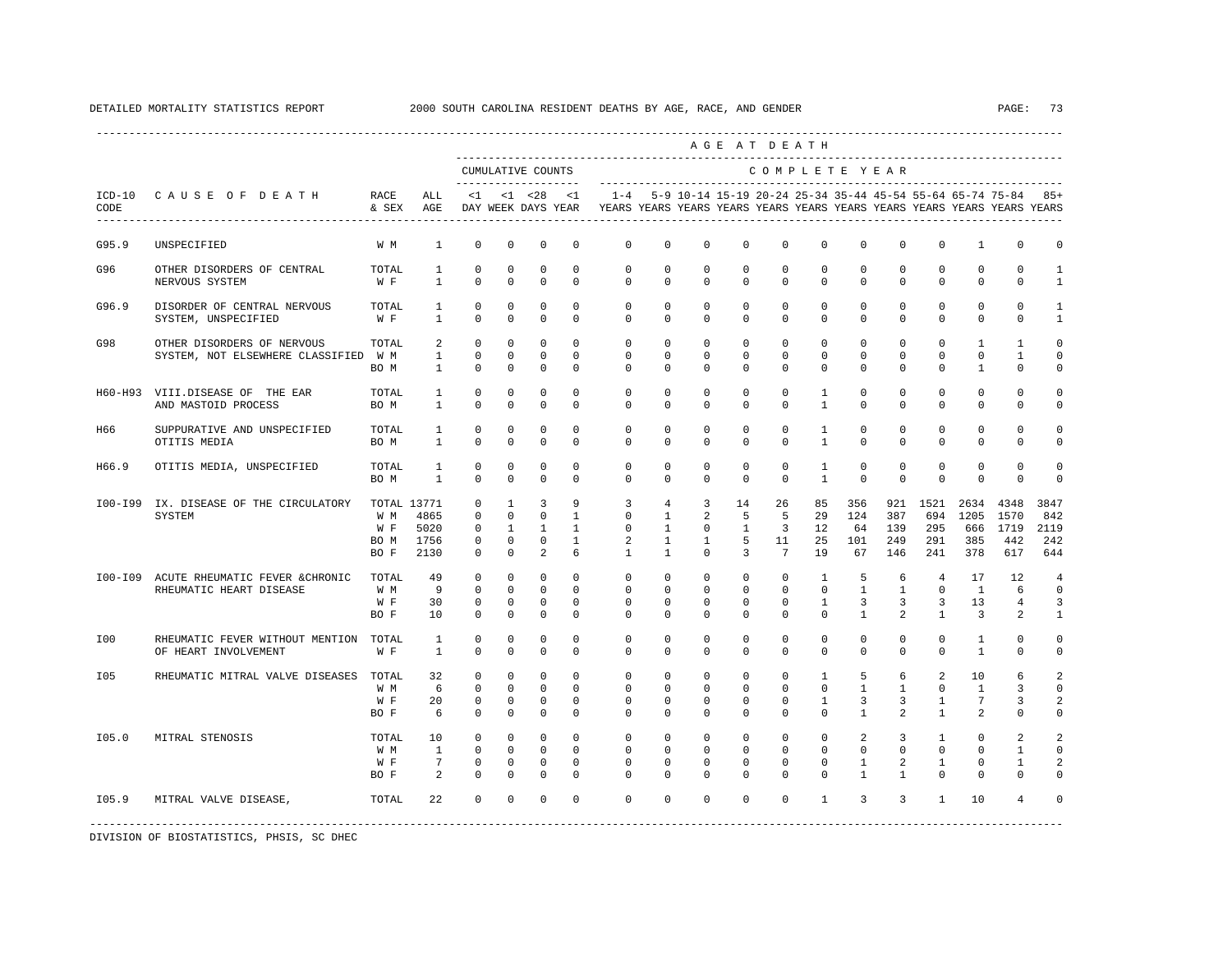|                  |                                                         |                                     |                                                     |                                                         |                                                           |                                                                                                                                        |                                                     |                                                                                    |                                                    |                                                              | AGE AT DEATH                                   |                                                           |                                                                       |                                                 |                                                       |                                                           |                                                              |                                                         |                                            |
|------------------|---------------------------------------------------------|-------------------------------------|-----------------------------------------------------|---------------------------------------------------------|-----------------------------------------------------------|----------------------------------------------------------------------------------------------------------------------------------------|-----------------------------------------------------|------------------------------------------------------------------------------------|----------------------------------------------------|--------------------------------------------------------------|------------------------------------------------|-----------------------------------------------------------|-----------------------------------------------------------------------|-------------------------------------------------|-------------------------------------------------------|-----------------------------------------------------------|--------------------------------------------------------------|---------------------------------------------------------|--------------------------------------------|
|                  |                                                         |                                     |                                                     |                                                         |                                                           | CUMULATIVE COUNTS<br>COMPLETE YEAR<br>-------------------<br>$< 1$ $< 28$<br>5-9 10-14 15-19 20-24 25-34 35-44 45-54 55-64 65-74 75-84 |                                                     |                                                                                    |                                                    |                                                              |                                                |                                                           |                                                                       |                                                 |                                                       |                                                           |                                                              |                                                         |                                            |
| $ICD-10$<br>CODE | CAUSE OF DEATH                                          | RACE<br>& SEX                       | ALL<br>AGE                                          | $\leq 1$                                                |                                                           | DAY WEEK DAYS YEAR                                                                                                                     | $\leq$ 1                                            | $1 - 4$<br>YEARS YEARS YEARS YEARS YEARS YEARS YEARS YEARS YEARS YEARS YEARS YEARS |                                                    |                                                              |                                                |                                                           |                                                                       |                                                 |                                                       |                                                           |                                                              |                                                         | $85+$                                      |
| I05.9            | UNSPECIFIED                                             | W M<br>W F<br>BO F                  | 5<br>13<br>$\overline{4}$                           | $^{\circ}$<br>$\mathbf 0$<br>$^{\circ}$                 | $^{\circ}$<br>$\mathbf 0$<br>$\Omega$                     | $^{\circ}$<br>$\mathbf 0$<br>$\Omega$                                                                                                  | 0<br>$\mathbf 0$<br>$\Omega$                        | 0<br>0<br>$\Omega$                                                                 | 0<br>$\mathbf 0$<br>$\Omega$                       | $^{\circ}$<br>$\mathbf 0$<br>$\Omega$                        | $^{\circ}$<br>$\mathbf 0$<br>$\Omega$          | $\mathbf 0$<br>$\mathbb O$<br>$\Omega$                    | $\mathbf 0$<br>$\mathbf{1}$<br>$\Omega$                               | 1<br>2<br>$\Omega$                              | 1<br>$\mathbf{1}$<br>$\mathbf{1}$                     | $^{\circ}$<br>$\mathbf 0$<br>$\mathbf{1}$                 | 1<br>$7\phantom{.0}$<br>2                                    | 2<br>2<br>$\mathbf 0$                                   | 0<br>$\circ$<br>$\Omega$                   |
| I07              | RHEUMATIC TRICUSPID VALVE<br><b>DISEASES</b>            | TOTAL<br>W F<br>BO F                | 2<br>$\mathbf{1}$<br>$\mathbf{1}$                   | $^{\circ}$<br>$\mathbf{0}$<br>$\Omega$                  | $\mathbf 0$<br>$\Omega$<br>$\mathbf 0$                    | $\mathbf 0$<br>$\Omega$<br>$\mathbf 0$                                                                                                 | $\Omega$<br>$\Omega$<br>$\Omega$                    | $\mathbf 0$<br>$\mathbf 0$<br>$\Omega$                                             | $\Omega$<br>$\Omega$<br>$\Omega$                   | $\Omega$<br>$\Omega$<br>$\Omega$                             | $\Omega$<br>$\Omega$<br>$\mathbf 0$            | $\Omega$<br>$\Omega$<br>$\Omega$                          | $\Omega$<br>$\Omega$<br>$\mathbf 0$                                   | $\Omega$<br>$\Omega$<br>$\Omega$                | $\mathbf 0$<br>$\mathbf 0$<br>$\mathbf 0$             | $\Omega$<br>$\mathbf 0$<br>$\mathbf 0$                    | $\Omega$<br>$\mathbf{0}$<br>$\mathbf{0}$                     | $\mathbf{1}$<br>$\mathbf{0}$<br>$\mathbf{1}$            | 1<br>$\mathbf{1}$<br>$\circ$               |
| I07.1            | TRICUSPID INSUFFICIENCY                                 | TOTAL<br>W F<br>BO F                | $\overline{a}$<br>$\mathbf{1}$<br>$\mathbf{1}$      | $^{\circ}$<br>$^{\circ}$<br>$\mathbf 0$                 | $\mathbf 0$<br>$^{\circ}$<br>$\circ$                      | $\mathbf 0$<br>$\mathbf 0$<br>$\mathbf 0$                                                                                              | $\Omega$<br>$\mathbf 0$<br>0                        | $\mathbf 0$<br>$\mathbf 0$<br>$\Omega$                                             | $\mathbf 0$<br>$\mathbf 0$<br>$\Omega$             | $\mathbf 0$<br>$\mathbf 0$<br>$\Omega$                       | $\mathbf 0$<br>$\mathbf 0$<br>$\mathbf 0$      | $\mathbf{0}$<br>$\mathbf 0$<br>$\Omega$                   | $\mathbf 0$<br>$\mathbf 0$<br>$\mathbf 0$                             | $\Omega$<br>$\mathbf 0$<br>$\Omega$             | $\mathbf 0$<br>$\mathbf 0$<br>$\mathbf 0$             | $\mathbf 0$<br>$\mathbf 0$<br>$\mathbf 0$                 | $\mathbf 0$<br>$\mathbf{0}$<br>$\mathbf{0}$                  | $\mathbf{1}$<br>$\mathbf{0}$<br>1                       | -1<br>1<br>$\mathbf 0$                     |
| I08              | MULTIPLE VALVE DISEASES                                 | TOTAL<br>W M<br>W F<br>BO F         | $\overline{4}$<br>$\mathbf{1}$<br>$\mathbf{1}$<br>2 | $\Omega$<br>$\Omega$<br>$\mathbf 0$<br>$^{\circ}$       | $\Omega$<br>$\Omega$<br>$\Omega$<br>$\mathbf 0$           | $\Omega$<br>$\Omega$<br>$\mathbf 0$<br>$\mathbf 0$                                                                                     | $\Omega$<br>$\Omega$<br>$\Omega$<br>0               | $\Omega$<br>$\Omega$<br>$\Omega$<br>$\Omega$                                       | $\Omega$<br>$\Omega$<br>$\Omega$<br>0              | $\Omega$<br>$\Omega$<br>$\Omega$<br>$\Omega$                 | $\mathbf 0$<br>$\Omega$<br>$\Omega$<br>0       | $\Omega$<br>$\Omega$<br>$\Omega$<br>$\mathbf 0$           | $\Omega$<br>$\Omega$<br>$\Omega$<br>$\mathbf 0$                       | $\Omega$<br>$\Omega$<br>$\Omega$<br>$\mathbf 0$ | $\mathbf 0$<br>$\Omega$<br>$\mathbf 0$<br>$\mathbf 0$ | $\overline{1}$<br>$\Omega$<br>$\mathbf{1}$<br>$\mathbf 0$ | $\mathbf{1}$<br>$\Omega$<br>$\Omega$<br>$\mathbf{1}$         | $\mathbf{1}$<br>$\mathbf{1}$<br>$\Omega$<br>$\mathbf 0$ | -1<br>$\Omega$<br>$\Omega$<br>$\mathbf{1}$ |
| I08.0            | DISORDERS OF BOTH MITRAL AND<br>AORTIC VALVES           | TOTAL<br>W M<br>BO F                | 3<br>$\mathbf{1}$<br>2                              | $^{\circ}$<br>$^{\circ}$<br>$\Omega$                    | $\mathbf 0$<br>$\circ$<br>$\Omega$                        | $\mathbf 0$<br>0<br>$\Omega$                                                                                                           | $\mathbf 0$<br>0<br>$\Omega$                        | $\mathbf{0}$<br>0<br>$\Omega$                                                      | $\mathbf 0$<br>0<br>$\Omega$                       | $\mathbf 0$<br>$\mathbf 0$<br>$\Omega$                       | $\mathbf 0$<br>0<br>$\Omega$                   | $\mathbf{0}$<br>0<br>$\Omega$                             | $\mathbf{0}$<br>$\mathbf 0$<br>$\Omega$                               | $\mathbf 0$<br>0<br>$\Omega$                    | $\mathbf 0$<br>0<br>$\Omega$                          | $\mathbf 0$<br>$\mathbf{0}$<br>$\Omega$                   | $\mathbf{1}$<br>$\circ$<br>$\mathbf{1}$                      | $\mathbf{1}$<br>1<br>$\Omega$                           | 1<br>0<br>$\mathbf{1}$                     |
| I08.1            | DISORDERS OF BOTH MITRAL AND<br>TRICUSPID VALVES        | TOTAL<br>W F                        | $\mathbf{1}$<br>$\mathbf{1}$                        | $\mathbf 0$<br>$\Omega$                                 | $\circ$<br>$\Omega$                                       | 0<br>$\Omega$                                                                                                                          | 0<br>$\Omega$                                       | $\mathbf 0$<br>$\Omega$                                                            | $\Omega$<br>$\Omega$                               | $\mathbf 0$<br>$\Omega$                                      | $\mathbf 0$<br>$\Omega$                        | $\mathbf{0}$<br>$\Omega$                                  | $\mathbf 0$<br>$\Omega$                                               | $\mathbf 0$<br>$\Omega$                         | $\mathbf 0$<br>$\Omega$                               | 1<br>$\mathbf{1}$                                         | $\mathbf 0$<br>$\Omega$                                      | $\mathbf 0$<br>$\Omega$                                 | $\Omega$<br>$\Omega$                       |
| I09              | OTHER RHEUMATIC HEART DISEASES                          | TOTAL<br>W M<br>W F<br>BO F         | 10<br>2<br>7<br>$\mathbf{1}$                        | $^{\circ}$<br>$\circ$<br>$^{\circ}$<br>$\Omega$         | $\circ$<br>$\mathbf 0$<br>$\circ$<br>$\Omega$             | 0<br>$\mathbf 0$<br>0<br>$\Omega$                                                                                                      | $\Omega$<br>$\mathbf 0$<br>0<br>$\Omega$            | $\mathbf 0$<br>$\mathbf 0$<br>0<br>$\Omega$                                        | $\mathbf 0$<br>$\mathbf 0$<br>$\Omega$<br>$\Omega$ | $\mathbf 0$<br>$\mathbf 0$<br>$\Omega$<br>$\Omega$           | $\mathbf 0$<br>$\mathbf 0$<br>0<br>$\Omega$    | $\Omega$<br>$\mathbf{0}$<br>0<br>$\Omega$                 | $\Omega$<br>$\mathbf 0$<br>0<br>$\Omega$                              | $\Omega$<br>$\mathbf 0$<br>0<br>$\Omega$        | $\mathbf 0$<br>$\mathbf 0$<br>0<br>$\Omega$           | 1<br>$\mathbf 0$<br>1<br>$\Omega$                         | 5<br>$\mathbf{0}$<br>5<br>$\Omega$                           | $\overline{4}$<br>2<br>1<br>$\mathbf{1}$                | $\Omega$<br>$\Omega$<br>0<br>0             |
| I09.1            | RHEUMATIC DISEASES OF<br>ENDOCARDIUM, VALVE UNSPECIFIED | TOTAL<br>W F                        | 2<br>2                                              | $\mathbf 0$<br>$\Omega$                                 | $\mathbf 0$<br>$\Omega$                                   | $\mathbf 0$<br>$\Omega$                                                                                                                | $\Omega$<br>$\Omega$                                | $\Omega$<br>$\Omega$                                                               | $\Omega$<br>$\Omega$                               | $\Omega$<br>$\Omega$                                         | $\Omega$<br>$\Omega$                           | $\Omega$<br>$\Omega$                                      | $\Omega$<br>$\Omega$                                                  | $\Omega$<br>$\Omega$                            | $\mathbf 0$<br>$\Omega$                               | $\mathbf 0$<br>$\Omega$                                   | $\mathbf{1}$<br>$\mathbf{1}$                                 | 1<br>$\mathbf{1}$                                       | $\Omega$<br>$\Omega$                       |
| I09.9            | RHEUMATIC HEART DISEASE,<br>UNSPECIFIED                 | TOTAL<br>W M<br>W F<br>BO F         | 8<br>2<br>5<br>$\mathbf{1}$                         | $^{\circ}$<br>$^{\circ}$<br>$^{\circ}$<br>$\Omega$      | $\mathbf 0$<br>$\circ$<br>$\circ$<br>$\Omega$             | 0<br>0<br>0<br>$\Omega$                                                                                                                | $\mathbf 0$<br>$\mathbf 0$<br>0<br>$\Omega$         | $\mathbf 0$<br>0<br>0<br>$\Omega$                                                  | $\mathbf 0$<br>$\mathbf 0$<br>0<br>$\Omega$        | $\mathbf 0$<br>$\mathbf 0$<br>$\mathbf 0$<br>$\Omega$        | $\mathbf 0$<br>0<br>$\mathbf 0$<br>$\Omega$    | $\mathbf 0$<br>$\mathbf 0$<br>$\mathbf 0$<br>$\Omega$     | $\mathbf 0$<br>$\mathbf 0$<br>$\mathbf{0}$<br>$\Omega$                | $\Omega$<br>$\mathbf 0$<br>0<br>$\Omega$        | $\mathbf 0$<br>$\mathbf 0$<br>0<br>$\Omega$           | 1<br>$\mathbf 0$<br>$\mathbf{1}$<br>$\Omega$              | $\overline{4}$<br>$\mathbf{0}$<br>$\overline{4}$<br>$\Omega$ | 3<br>2<br>$\mathbf{0}$<br>$\mathbf{1}$                  | $\circ$<br>$\circ$<br>0<br>$\circ$         |
|                  | I10-I13 HYPERTENSIVE DISEASE                            | TOTAL<br>W M<br>W F<br>BO M<br>BO F | 762<br>150<br>236<br>152<br>224                     | $^{\circ}$<br>$\Omega$<br>$^{\circ}$<br>0<br>$^{\circ}$ | $\mathbf 0$<br>$\Omega$<br>$\Omega$<br>$\circ$<br>$\circ$ | $\Omega$<br>$\Omega$<br>$\Omega$<br>0<br>0                                                                                             | $\Omega$<br>$\Omega$<br>$\Omega$<br>$^{\circ}$<br>0 | $\Omega$<br>$\Omega$<br>$\Omega$<br>0<br>$\Omega$                                  | $\Omega$<br>$\Omega$<br>$\Omega$<br>0<br>0         | $\Omega$<br>$\Omega$<br>$\Omega$<br>$^{\circ}$<br>$^{\circ}$ | 2<br>$\Omega$<br>$\Omega$<br>1<br>$\mathbf{1}$ | $\mathbf{1}$<br>$\Omega$<br>$\Omega$<br>1<br>$\mathbf{0}$ | $\overline{4}$<br>$\mathbf{1}$<br>$\overline{1}$<br>2<br>$\mathbf{0}$ | 23<br>5<br>$\mathfrak{D}$<br>6<br>10            | 74<br>16<br>$7\phantom{.0}$<br>30<br>21               | 79<br>18<br>10<br>27<br>24                                | 140<br>46<br>29<br>30<br>35                                  | 228<br>43<br>83<br>35<br>67                             | 211<br>21<br>104<br>20<br>66               |
| I10              | ESSENTIAL (PRIMARY) HYPERTENSION TOTAL                  | W M<br>W F                          | 181<br>45<br>52                                     | $^{\circ}$<br>$\circ$<br>$^{\circ}$                     | $\mathbf{0}$<br>$\mathbf 0$<br>$\mathbf 0$                | $^{\circ}$<br>0<br>$\mathbf 0$                                                                                                         | $\mathbf 0$<br>0<br>$\Omega$                        | $\mathbf 0$<br>0<br>$\Omega$                                                       | $\Omega$<br>$\mathbf 0$<br>$\Omega$                | $\Omega$<br>$\mathbf 0$<br>$\Omega$                          | $\mathbf 0$<br>$^{\circ}$<br>$\Omega$          | $\Omega$<br>$\mathbf 0$<br>$\Omega$                       | $\mathbf{1}$<br>$\mathbf{1}$<br>$\Omega$                              | 7<br>$\overline{a}$<br>$\mathbf{1}$             | 17<br>$\overline{4}$<br>$\mathbf{1}$                  | 20<br>5<br>$\overline{2}$                                 | 38<br>16<br>10                                               | 48<br>13<br>13                                          | 50<br>$\overline{4}$<br>25                 |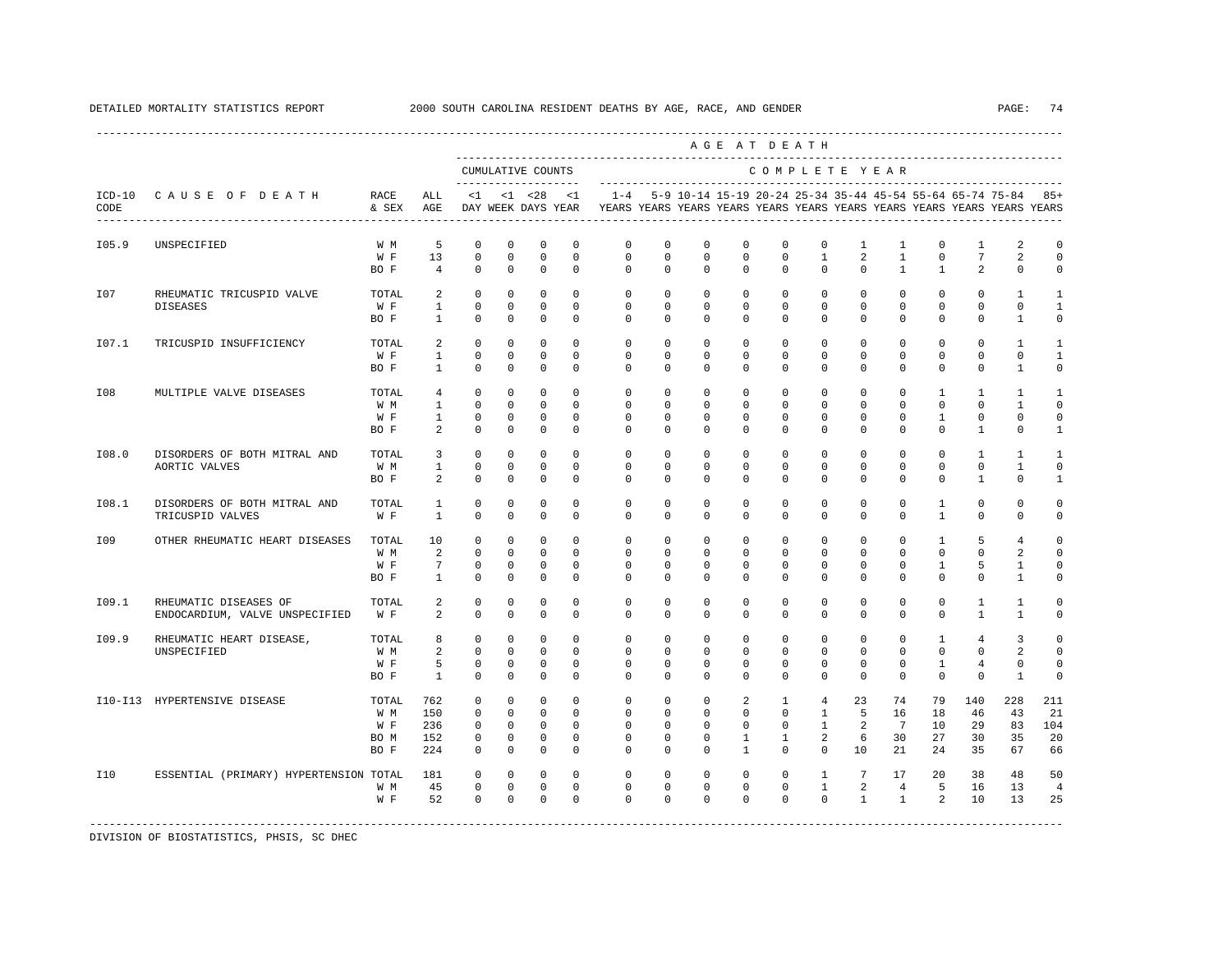|                  |                                                                          |                                       |                                          |                                                                         |                                                                         |                                                                         |                                                                         |                                                                                            |                                                                     |                                                                         |                                                                           | AGE AT DEATH                                                             |                                                                          |                                                                        |                                                            |                                                                    |                                                                   |                                                                   |                                                        |
|------------------|--------------------------------------------------------------------------|---------------------------------------|------------------------------------------|-------------------------------------------------------------------------|-------------------------------------------------------------------------|-------------------------------------------------------------------------|-------------------------------------------------------------------------|--------------------------------------------------------------------------------------------|---------------------------------------------------------------------|-------------------------------------------------------------------------|---------------------------------------------------------------------------|--------------------------------------------------------------------------|--------------------------------------------------------------------------|------------------------------------------------------------------------|------------------------------------------------------------|--------------------------------------------------------------------|-------------------------------------------------------------------|-------------------------------------------------------------------|--------------------------------------------------------|
|                  |                                                                          |                                       |                                          |                                                                         |                                                                         | CUMULATIVE COUNTS                                                       |                                                                         |                                                                                            |                                                                     |                                                                         |                                                                           | COMPLETE YEAR                                                            |                                                                          |                                                                        |                                                            |                                                                    |                                                                   |                                                                   |                                                        |
| $ICD-10$<br>CODE | CAUSE OF DEATH                                                           | RACE<br>& SEX                         | ALL<br>AGE                               |                                                                         |                                                                         | $<1$ $<1$ $<28$ $<1$                                                    |                                                                         | DAY WEEK DAYS YEAR YEARS YEARS YEARS YEARS YEARS YEARS YEARS YEARS YEARS YEARS YEARS YEARS |                                                                     |                                                                         |                                                                           |                                                                          |                                                                          |                                                                        |                                                            |                                                                    |                                                                   | 1-4 5-9 10-14 15-19 20-24 25-34 35-44 45-54 55-64 65-74 75-84 85+ |                                                        |
| I10              |                                                                          | BO M<br>BO F                          | 31<br>53                                 | $\Omega$<br>$\Omega$                                                    | $^{\circ}$<br>$\Omega$                                                  | $^{\circ}$<br>$\mathbf 0$                                               | $^{\circ}$<br>$\Omega$                                                  | $\Omega$<br>$\Omega$                                                                       | $\Omega$<br>$\Omega$                                                | $\Omega$<br>$\Omega$                                                    | $\Omega$<br>$\Omega$                                                      | $\Omega$<br>$\Omega$                                                     | $\Omega$<br>$\Omega$                                                     | $\mathbf{1}$<br>$\overline{3}$                                         | 6<br>6                                                     | 5<br>8                                                             | 6<br>6                                                            | 8<br>14                                                           | 5<br>16                                                |
| I11              | HYPERTENSIVE HEART DISEASE                                               | TOTAL<br>W M<br>$W$ F<br>BO M<br>BO F | 334<br>60<br>117<br>67<br>90             | 0<br>$\mathbf 0$<br>$\mathbf 0$<br>$\mathbf 0$<br>$\Omega$              | $\mathbf 0$<br>$\Omega$<br>$\mathbf 0$<br>$\mathbf 0$<br>$\Omega$       | $\mathbf 0$<br>$\mathbf 0$<br>$\mathbf 0$<br>$\mathbb O$<br>$\mathbf 0$ | $\mathbf 0$<br>$\Omega$<br>$\mathbf 0$<br>$\mathbf 0$<br>$\Omega$       | $\mathbf{0}$<br>$\mathbf 0$<br>$\mathbf 0$<br>$\mathbf 0$<br>$\Omega$                      | $\mathbf 0$<br>$\Omega$<br>$\circ$<br>$\mathbf 0$<br>$\Omega$       | $\circ$<br>$\mathbf 0$<br>$\mathbf 0$<br>$\mathbf 0$<br>$\Omega$        | $\mathbf{1}$<br>$\Omega$<br>$\mathbf 0$<br>$\mathbf 0$<br>$\mathbf{1}$    | $\mathbf{1}$<br>$\mathbf{0}$<br>$\mathbb O$<br>$\mathbf{1}$<br>$\cap$    | 2<br>$\mathbf 0$<br>$\mathbf{1}$<br>$\mathbf{1}$<br>$\Omega$             | 10<br>2<br>$\mathbf{1}$<br>3<br>$\overline{4}$                         | 39<br>9<br>$\overline{3}$<br>14<br>13                      | 34<br>$7\phantom{.0}$<br>5<br>16<br>6                              | 62<br>18<br>15<br>16<br>13                                        | 85<br>14<br>36<br>10<br>25                                        | 100<br>10<br>56<br>6<br>28                             |
| I11.0            | HYPERTENSIVE HEART DISEASE WITH TOTAL<br>(CONGESTIVE) HEART FAILURE      | W M<br>W F<br>BO M<br>BO F            | 171<br>28<br>67<br>32<br>44              | $\mathbf 0$<br>$\mathbf 0$<br>$\mathbf 0$<br>$^{\circ}$<br>$\mathbf 0$  | $\mathbf 0$<br>$\mathbf 0$<br>$\mathbf 0$<br>$\mathbf 0$<br>$\mathbf 0$ | $\mathbf 0$<br>$\mathbf 0$<br>$\mathbf 0$<br>$\mathbf 0$<br>$\mathbf 0$ | $\mathbf 0$<br>$\mathbf 0$<br>$\mathbf 0$<br>$\mathbf 0$<br>$\mathbf 0$ | $\mathbf 0$<br>$\mathbb O$<br>$\mathbf{0}$<br>$\mathbf 0$<br>$\Omega$                      | $\mathbf 0$<br>$\mathbf 0$<br>$\circ$<br>$\circ$<br>$\mathbf 0$     | $\mathbf 0$<br>$\mathbf 0$<br>$\mathbf 0$<br>$\circ$<br>$\mathbf 0$     | $\mathbf 0$<br>$\mathbf 0$<br>$\mathbf 0$<br>$\circ$<br>$\mathbf 0$       | $\mathbf 0$<br>$\mathbf 0$<br>$\mathbf 0$<br>$\mathbf{0}$<br>$\mathbf 0$ | $\mathbf{0}$<br>$\mathbf 0$<br>$\mathbf 0$<br>$\circ$<br>$\mathbf{0}$    | 3<br>$\mathbf{1}$<br>$\mathbf{0}$<br>$\mathbf{1}$<br>$\mathbf{1}$      | 13<br>$\mathbf{1}$<br>$\mathbf{0}$<br>5<br>$7\overline{ }$ | 11<br>2<br>$\mathbf{3}$<br>$4\overline{ }$<br>2                    | 30<br>8<br>2<br>14<br>6                                           | 46<br>9<br>23<br>3<br>11                                          | 68<br>$7\phantom{.0}$<br>39<br>5<br>17                 |
| I11.9            | HYPERTENSIVE HEART DISEASE WITH- TOTAL<br>OUT (CONGESTIVE) HEART FAILURE | W M<br>W F<br>BO M<br>BO F            | 163<br>32<br>50<br>35<br>46              | 0<br>$\mathbf 0$<br>$\mathbf 0$<br>$\mathbb O$<br>$\mathbf 0$           | $\mathbf 0$<br>$\mathbf 0$<br>$\mathbf 0$<br>$\mathbf 0$<br>$\mathbf 0$ | $\mathbf 0$<br>$\mathbf 0$<br>$\mathbb O$<br>$\mathbf 0$<br>$\mathbf 0$ | $\Omega$<br>$\Omega$<br>$\mathbf 0$<br>$\mathbf 0$<br>$\mathbf 0$       | $\mathbf 0$<br>$\mathbf{0}$<br>$\mathbf 0$<br>$\mathbb O$<br>$\Omega$                      | $\mathbf 0$<br>$\mathbf 0$<br>$\mathbf 0$<br>$\circ$<br>$\mathbf 0$ | $\mathbf 0$<br>$\mathbf 0$<br>$\mathbf 0$<br>$\mathbf 0$<br>$\Omega$    | $\mathbf{1}$<br>$\mathbf 0$<br>$\mathbf 0$<br>$\mathbf 0$<br>$\mathbf{1}$ | $\mathbf{1}$<br>$\mathbf 0$<br>$\mathsf 0$<br>$\mathbf{1}$<br>$\Omega$   | 2<br>$\mathbf{0}$<br>$\mathbf{1}$<br>$\mathbf{1}$<br>$\mathbf{0}$        | $7\overline{ }$<br>$\mathbf{1}$<br>$\mathbf{1}$<br>2<br>$\overline{3}$ | 26<br>8<br>3<br>9<br>6                                     | 23<br>5<br>2<br>12<br>$\overline{4}$                               | 32<br>10<br>13<br>2<br>$7\overline{ }$                            | 39<br>5<br>13<br>$7\phantom{.0}$<br>14                            | 32<br>$\overline{3}$<br>17<br>1<br>11                  |
| I12              | HYPERTENSIVE RENAL DISEASE                                               | TOTAL<br>W M<br>W F<br>BO M<br>BO F   | 197<br>36<br>55<br>44<br>62              | $\mathbf 0$<br>$\mathbf 0$<br>$\mathbb O$<br>$\mathbf 0$<br>$\mathbf 0$ | $\mathbf 0$<br>$\mathbf 0$<br>$\mathbf 0$<br>$\mathbf 0$<br>$\mathbf 0$ | $\mathbf 0$<br>$\mathbf 0$<br>$\mathbb O$<br>$\mathbf 0$<br>$\mathbf 0$ | $\mathbf 0$<br>$\mathbf 0$<br>$\mathbf 0$<br>$\mathbf 0$<br>$\Omega$    | $\mathbf 0$<br>$\mathbb O$<br>$\mathbf{0}$<br>$\mathbf 0$<br>$\Omega$                      | $\mathbf 0$<br>$\circ$<br>$\mathbf 0$<br>$\mathbf 0$<br>$\mathbf 0$ | $\mathbf 0$<br>$\mathbf 0$<br>$\mathbf 0$<br>$\mathbf 0$<br>$\mathbf 0$ | $\mathbf 0$<br>$\mathbf 0$<br>$\mathbf 0$<br>$\mathbf 0$<br>$\mathbf 0$   | $\mathbf 0$<br>$\mathbb O$<br>$\mathbf 0$<br>$\mathbf 0$<br>$\mathbf 0$  | $\mathbf 0$<br>$\mathbf 0$<br>$\mathbf{0}$<br>$\mathbf 0$<br>$\mathbf 0$ | 5<br>$\mathbf{1}$<br>$\mathbf 0$<br>$\mathbf{1}$<br>3                  | 15<br>2<br>3<br>8<br>2                                     | 19<br>5<br>2<br>6<br>6                                             | 33<br>8<br>$\overline{4}$<br>8<br>13                              | 71<br>14<br>24<br>12<br>21                                        | 54<br>6<br>22<br>9<br>17                               |
| I12.0            | HYPERTENSIVE RENAL DISEASE WITH TOTAL<br>RENAL FAILURE                   | W M<br>W F<br>BO M<br>BO F            | 190<br>34<br>51<br>43<br>62              | $\Omega$<br>$\mathbf 0$<br>$\mathbf 0$<br>$\mathbb O$<br>$\mathbf 0$    | $\Omega$<br>$\mathbf 0$<br>$\mathbf 0$<br>$\mathbf 0$<br>$\mathbf 0$    | $\mathbf 0$<br>$\mathbf 0$<br>$\mathbf 0$<br>$\mathsf 0$<br>$\mathbf 0$ | $\Omega$<br>$\mathbf 0$<br>$\mathbf 0$<br>$\mathbf 0$<br>$\mathbf 0$    | $\mathbf 0$<br>$\mathbf{0}$<br>$\circ$<br>$\mathbf 0$<br>$\mathbf{0}$                      | $\mathbf 0$<br>$\mathbf 0$<br>$\circ$<br>$\circ$<br>$\mathbf 0$     | $\mathbf 0$<br>$\mathbf 0$<br>$\mathbf 0$<br>$\mathbf 0$<br>$\mathbf 0$ | $\mathbf 0$<br>$\Omega$<br>$\mathbf 0$<br>$\mathbf 0$<br>$\mathbf 0$      | $\mathbf 0$<br>$\mathbf 0$<br>$\mathbf 0$<br>$\mathbb O$<br>$\mathbf 0$  | $\mathbf 0$<br>$\Omega$<br>$\mathbf{0}$<br>$\mathbb O$<br>$\mathbf 0$    | 5<br>$\mathbf{1}$<br>$\mathsf{O}\xspace$<br>$\mathbf{1}$<br>3          | 14<br>2<br>$\overline{a}$<br>8<br>$\overline{a}$           | 19<br>5<br>2<br>6<br>6                                             | 30<br>$7\overline{ }$<br>$\overline{3}$<br>$\overline{7}$<br>13   | 70<br>13<br>24<br>12<br>21                                        | 52<br>6<br>20<br>$\overline{9}$<br>17                  |
| I12.9            | HYPERTENSIVE RENAL DISEASE<br>WITHOUT RENAL FAILURE                      | TOTAL<br>W M<br>W F<br>BO M           | 7<br>2<br>$\overline{4}$<br>$\mathbf{1}$ | $\mathbf 0$<br>$\mathbb O$<br>$\mathbf 0$<br>$\mathbf 0$                | $\mathbf 0$<br>$\mathbf 0$<br>$\mathbf 0$<br>$\Omega$                   | $\mathbf 0$<br>$\mathbf 0$<br>$\mathbf 0$<br>$\mathbf 0$                | $\mathbf 0$<br>$\mathbf 0$<br>$\mathbf 0$<br>$\Omega$                   | $\mathbf 0$<br>$\mathbf 0$<br>$\mathbf 0$<br>$\Omega$                                      | $\mathbf 0$<br>$\mathbf 0$<br>$\mathbf 0$<br>$\Omega$               | $\mathbf 0$<br>$\mathbf 0$<br>$\mathbf 0$<br>$\Omega$                   | $\mathbf 0$<br>$\mathbf 0$<br>$\mathbf 0$<br>$\Omega$                     | $\mathbf 0$<br>$\mathbf{0}$<br>$\mathbf 0$<br>$\Omega$                   | $\mathbf 0$<br>$\mathbf 0$<br>$\mathbf 0$<br>$\Omega$                    | $\mathbf 0$<br>$\mathbf 0$<br>$\mathbb O$<br>$\Omega$                  | $\mathbf{1}$<br>$\mathbf 0$<br>$\mathbf{1}$<br>$\Omega$    | $\mathbf{0}$<br>$\mathbf 0$<br>$\mathbf 0$<br>$\Omega$             | $\overline{3}$<br>$\mathbf{1}$<br>$\mathbf{1}$<br>$\mathbf{1}$    | $\overline{1}$<br>$\mathbf{1}$<br>$\mathbf 0$<br>$\Omega$         | $\overline{a}$<br>$\mathbf 0$<br>2<br>0                |
| I13              | HYPERTENSIVE HEART AND RENAL<br><b>DISEASE</b>                           | TOTAL<br>W M<br>W F<br>BO M<br>BO F   | 50<br>9<br>12<br>10<br>19                | 0<br>$\mathbf 0$<br>$\Omega$<br>$\mathbb O$<br>$\mathbf 0$              | $^{\circ}$<br>$\Omega$<br>$\Omega$<br>$\mathbb O$<br>$\mathbf 0$        | $\mathbf 0$<br>$\mathbf 0$<br>$\mathbf 0$<br>$\mathbb O$<br>$\mathbf 0$ | $\mathbf 0$<br>$\Omega$<br>$\Omega$<br>$\mathbb O$<br>$\mathbf 0$       | 0<br>$\mathbf 0$<br>$\Omega$<br>$\mathsf 0$<br>$\Omega$                                    | 0<br>$\Omega$<br>$\Omega$<br>$\mathbf 0$<br>$\mathbf 0$             | $\circ$<br>$\Omega$<br>$\mathbf 0$<br>$\mathbf 0$<br>$\Omega$           | $\mathbf{1}$<br>$\Omega$<br>$\Omega$<br>$\mathbf{1}$<br>$\mathbf 0$       | $\circ$<br>$\Omega$<br>$\Omega$<br>$\mathbf 0$<br>$\Omega$               | $\mathbf{1}$<br>$\Omega$<br>$\Omega$<br>$\mathbf{1}$<br>$\mathbf 0$      | $\mathbf{1}$<br>$\mathbf 0$<br>$\Omega$<br>$\mathbf{1}$<br>$\mathbf 0$ | 3<br>$\mathbf{1}$<br>$\Omega$<br>2<br>$\mathbf 0$          | 6<br>$\mathbf{1}$<br>$\mathbf{1}$<br>$\mathbf 0$<br>$\overline{4}$ | $7\phantom{.0}$<br>$\overline{4}$<br>$\Omega$<br>$\mathbf 0$<br>3 | 24<br>2<br>10<br>5<br>$7\phantom{.0}$                             | 7<br>$\mathbf{1}$<br>$\mathbf{1}$<br>$\mathsf{O}$<br>5 |
| I13.1            | HYPERTENSIVE HEART AND RENAL<br>DISEASE WITH RENAL FAILURE               | TOTAL<br>W M                          | 22<br>2                                  | 0<br>$\Omega$                                                           | 0<br>$\Omega$                                                           | $\Omega$<br>$\Omega$                                                    | $\Omega$<br>$\Omega$                                                    | $\Omega$<br>$\Omega$                                                                       | 0<br>$\Omega$                                                       | $^{\circ}$<br>$\Omega$                                                  | 1<br>$\Omega$                                                             | $\mathbf{0}$<br>$\Omega$                                                 | 1<br>$\Omega$                                                            | 1<br>$\mathbf 0$                                                       | 2<br>$\Omega$                                              | 3<br>$\Omega$                                                      | 3<br>$\overline{1}$                                               | 7<br>$\Omega$                                                     | $\overline{4}$<br>$\mathbf{1}$                         |

-----------------------------------------------------------------------------------------------------------------------------------------------------

DIVISION OF BIOSTATISTICS, PHSIS, SC DHEC

----------------------------------------------------------------------------------------------------------------------------------------------------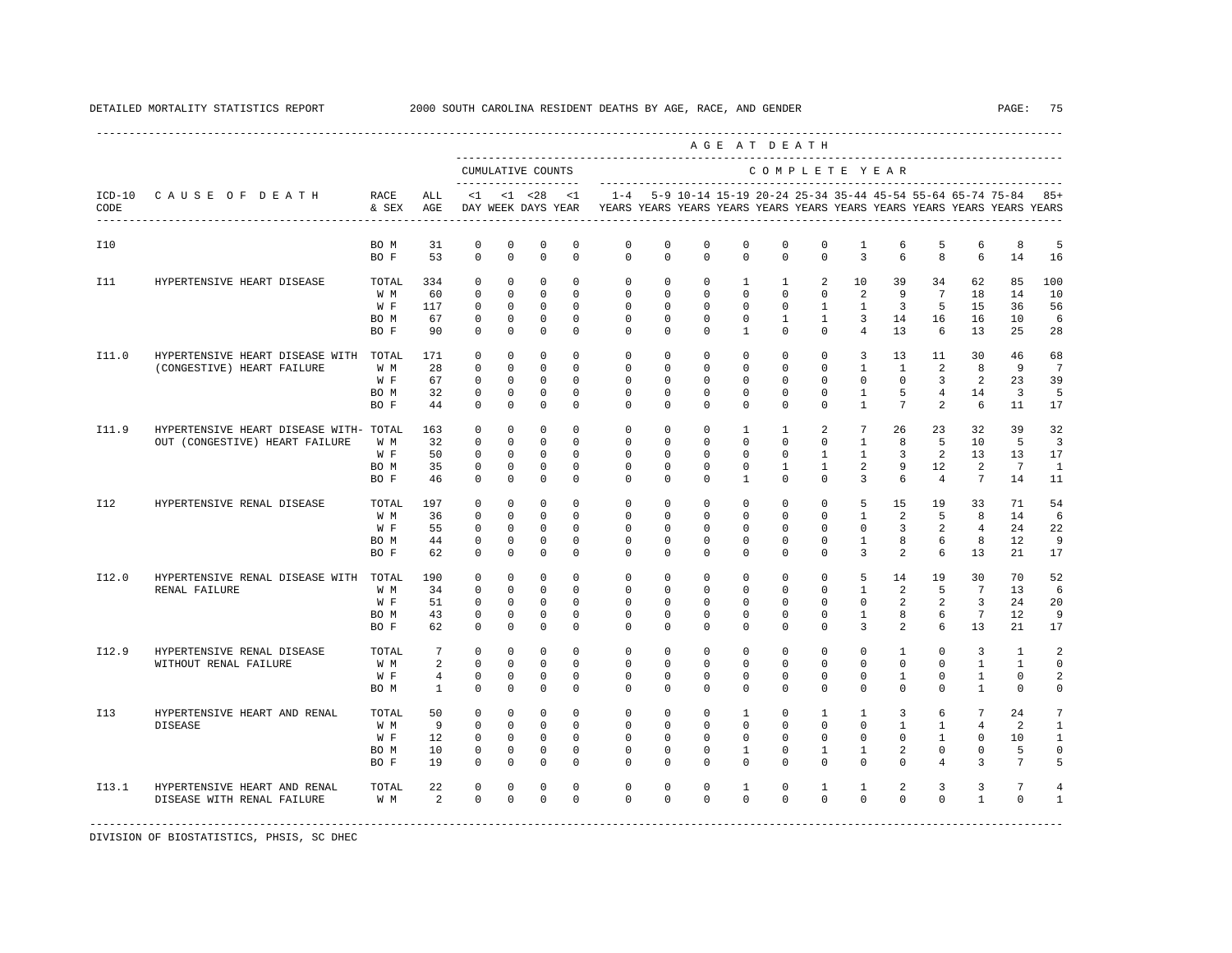|       |                                 |               |                        |                            |                            |                                          |                         |                                                                                    |                         |                         |                          | AGE AT DEATH   |                          |                          |               |                                                           |                  |                               |                  |
|-------|---------------------------------|---------------|------------------------|----------------------------|----------------------------|------------------------------------------|-------------------------|------------------------------------------------------------------------------------|-------------------------|-------------------------|--------------------------|----------------|--------------------------|--------------------------|---------------|-----------------------------------------------------------|------------------|-------------------------------|------------------|
|       |                                 |               |                        |                            |                            | CUMULATIVE COUNTS<br>------------------- |                         |                                                                                    |                         |                         |                          | COMPLETE YEAR  |                          |                          |               |                                                           |                  |                               |                  |
| CODE  | ICD-10 CAUSE OF DEATH           | RACE<br>& SEX | ALL<br>AGE             | $\leq 1$                   |                            | $< 1$ $< 28$<br>DAY WEEK DAYS YEAR       | <1                      | $1 - 4$<br>YEARS YEARS YEARS YEARS YEARS YEARS YEARS YEARS YEARS YEARS YEARS YEARS |                         |                         |                          |                |                          |                          |               | 5-9 10-14 15-19 20-24 25-34 35-44 45-54 55-64 65-74 75-84 |                  |                               | $85+$            |
| I13.1 |                                 | W F           | 3                      | $^{\circ}$                 | 0                          | 0                                        | $^{\circ}$              | 0                                                                                  | $\circ$                 | $\circ$                 | $\circ$                  | $\mathbf{0}$   | $\mathbf{0}$             | 0                        | $\mathbf 0$   | $\mathbf 0$                                               | $\mathbf 0$      | 3                             | 0                |
|       |                                 | BO M<br>BO F  | 5<br>$12 \overline{ }$ | $\mathbf 0$<br>$\mathbf 0$ | $\mathbf 0$<br>$\mathbf 0$ | $\mathbf 0$<br>$\mathbf 0$               | $\mathbf 0$<br>$\Omega$ | $\mathbf 0$<br>$\Omega$                                                            | $\mathbf 0$<br>$\Omega$ | $\mathbf 0$<br>$\Omega$ | $\mathbf{1}$<br>$\Omega$ | 0<br>$\Omega$  | $\mathbf{1}$<br>$\Omega$ | $\mathbf{1}$<br>$\Omega$ | 2<br>$\Omega$ | $\mathbf 0$<br>3                                          | $\mathbb O$<br>2 | $\mathbf 0$<br>$\overline{4}$ | $\mathbf 0$<br>3 |
| I13.2 | HYPERTENSIVE HEART AND RENAL    | TOTAL         | 27                     | $\mathbf 0$                | $\mathbf 0$                | $\mathbf 0$                              | $^{\circ}$              | $\mathbf 0$                                                                        | $\mathbf 0$             | $\mathbf 0$             | $\mathbf 0$              | $\mathbf{0}$   | $\Omega$                 | $\Omega$                 | $\mathbf{1}$  | 3                                                         | 4                | 16                            | 3                |
|       | DISEASE WITH BOTH (CONGESTIVE)  | W M           | $7\overline{ }$        | $\mathbf 0$                | $\mathbf 0$                | $\mathbf 0$                              | $\Omega$                | $\Omega$                                                                           | $\Omega$                | $\Omega$                | $\Omega$                 | $\Omega$       | $\Omega$                 | $\Omega$                 | $\mathbf{1}$  | $\mathbf{1}$                                              | 3                | 2                             | $\Omega$         |
|       | HEART FAILURE & RENAL FAILURE   | W F           | 9                      | $\mathbf 0$                | $\mathbf{0}$               | $\mathbf 0$                              | $\circ$                 | $\mathbf 0$                                                                        | $\Omega$                | $\Omega$                | $\Omega$                 | $\Omega$       | $\Omega$                 | $\Omega$                 | $\mathbf 0$   | $\mathbf{1}$                                              | $\mathbf{0}$     | 7                             | $\mathbf{1}$     |
|       |                                 | BO M          | 5                      | $\mathbb O$                | $\mathbf 0$                | $\mathbf 0$                              | $\mathbf 0$             | $\mathbf{0}$                                                                       | 0                       | 0                       | 0                        | $\mathbf 0$    | $\mathbf 0$              | $\mathbf 0$              | $\mathbf 0$   | $\mathbf 0$                                               | 0                | 5                             | $\mathbf 0$      |
|       |                                 | BO F          | 6                      | $\mathbf 0$                | $\mathbf{0}$               | $\mathbf 0$                              | $\Omega$                | $\Omega$                                                                           | $\Omega$                | 0                       | 0                        | $\Omega$       | $\mathbf{0}$             | $\Omega$                 | 0             | $\mathbf{1}$                                              | $\mathbf{1}$     | 2                             | 2                |
| I13.9 | HYPERTENSIVE HEART AND RENAL    | TOTAL         | 1                      | $^{\circ}$                 | $\circ$                    | $^{\circ}$                               | $\mathbf 0$             | $\mathbf{0}$                                                                       | 0                       | $^{\circ}$              | 0                        | $\mathbf 0$    | 0                        | 0                        | $^{\circ}$    | $^{\circ}$                                                | $\mathbf 0$      | 1                             | $\Omega$         |
|       | DISEASE, UNSPECIFIED            | BO F          | $\mathbf{1}$           | $\Omega$                   | $\Omega$                   | $\Omega$                                 | $\Omega$                | $\Omega$                                                                           | $\Omega$                | 0                       | 0                        | $\Omega$       | $\Omega$                 | $\Omega$                 | $\Omega$      | $\Omega$                                                  | $\Omega$         | $\mathbf{1}$                  | $\Omega$         |
|       | I20-I25 ISCHEMIC HEART DISEASE  | TOTAL         | 6752                   | $^{\circ}$                 | $\mathbf 0$                | $\mathbf 0$                              | $\Omega$                | $\mathbf 0$                                                                        | $\mathbf 0$             | $\mathbf 0$             | 0                        | $\overline{4}$ | 17                       | 160                      | 470           | 892                                                       | 1415             | 2154                          | 1640             |
|       |                                 | W M           | 2840                   | $\mathbf 0$                | $\mathbf 0$                | $\mathbf 0$                              | $\Omega$                | $\mathbf 0$                                                                        | $\Omega$                | $\mathbf 0$             | $^{\circ}$               | $\mathbf{0}$   | $7\phantom{.0}$          | 72                       | 252           | 478                                                       | 719              | 894                           | 418              |
|       |                                 | W F           | 2308                   | $\mathbf 0$                | $\mathbf 0$                | $\mathbf 0$                              | $\mathbf 0$             | $\mathbb O$                                                                        | $\mathbf 0$             | $\mathbf 0$             | 0                        | $\mathbf{0}$   | 3                        | 25                       | 64            | 164                                                       | 345              | 809                           | 898              |
|       |                                 | BO M          | 767                    | 0                          | 0                          | 0                                        | $^{\circ}$              | $\mathbf{0}$                                                                       | 0                       | $^{\circ}$              | 0                        | 2              | 6                        | 44                       | 108           | 133                                                       | 178              | 199                           | 97               |
|       |                                 | BO F          | 837                    | $\mathbf{0}$               | $\circ$                    | $\mathbf 0$                              | $^{\circ}$              | $\Omega$                                                                           | 0                       | 0                       | 0                        | 2              | $\mathbf{1}$             | 19                       | 46            | 117                                                       | 173              | 252                           | 227              |
| I20   | ANGINA PECTORIS                 | TOTAL         | 5                      | $\mathbf 0$                | $\mathbf 0$                | $^{\circ}$                               | $\Omega$                | $\Omega$                                                                           | $\Omega$                | $\Omega$                | $\Omega$                 | $\Omega$       | $\Omega$                 | $\Omega$                 | $\mathbf 0$   | 2                                                         | $\Omega$         | $\overline{1}$                | 2                |
|       |                                 | W M           | $\mathbf{1}$           | $\mathbf 0$                | $\mathbf 0$                | $\mathbf 0$                              | $\Omega$                | $\mathbf 0$                                                                        | $\Omega$                | $\Omega$                | $\Omega$                 | $\Omega$       | $\Omega$                 | $\mathbf 0$              | $\mathbf 0$   | $\mathbf{1}$                                              | $\mathbf{0}$     | $\Omega$                      | $\Omega$         |
|       |                                 | W F           | $\overline{a}$         | $\mathbf 0$                | $\mathbf 0$                | $\mathbf 0$                              | $^{\circ}$              | $\mathbf{0}$                                                                       | 0                       | $^{\circ}$              | $^{\circ}$               | $\mathbf 0$    | $\mathbf 0$              | $\mathbf 0$              | $\mathbf 0$   | $\mathbf 0$                                               | $\mathbf 0$      | $\mathbf 0$                   | 2                |
|       |                                 | BO F          | 2                      | $\Omega$                   | $\Omega$                   | $\Omega$                                 | $\Omega$                | $\Omega$                                                                           | $\Omega$                | $\Omega$                | $\Omega$                 | $\Omega$       | $\Omega$                 | $\Omega$                 | $\Omega$      | $\mathbf{1}$                                              | $\Omega$         | $\mathbf{1}$                  | $\Omega$         |
| I20.9 | ANGINA PECTORIS, UNSPECIFIED    | TOTAL         | 5                      | $\mathbf 0$                | $\mathbf 0$                | $\mathbf 0$                              | $\Omega$                | $\mathbf 0$                                                                        | 0                       | $^{\circ}$              | 0                        | $\mathbf 0$    | $\mathbf 0$              | $\mathbf 0$              | $\mathbf 0$   | 2                                                         | $\mathbf 0$      | 1                             | 2                |
|       |                                 | W M           | $\mathbf{1}$           | $\mathbf 0$                | $\mathbf 0$                | $\mathbf{0}$                             | $\circ$                 | $\mathbf 0$                                                                        | $\mathbf 0$             | $\mathbf 0$             | 0                        | $\mathbf 0$    | $\mathbf 0$              | $\mathbf 0$              | $\mathbf 0$   | $\mathbf{1}$                                              | $\mathbf 0$      | $\mathbf 0$                   | $\mathbf 0$      |
|       |                                 | W F           | 2                      | $\mathbf 0$                | $^{\circ}$                 | $\mathbf 0$                              | $\mathbf 0$             | $\mathbf 0$                                                                        | 0                       | 0                       | 0                        | 0              | $\mathbf{0}$             | $\Omega$                 | $\Omega$      | $^{\circ}$                                                | $\mathbf 0$      | $\Omega$                      | 2                |
|       |                                 | BO F          | $\mathfrak{D}$         | $\Omega$                   | $\mathbf 0$                | $\mathbf 0$                              | $\Omega$                | $\Omega$                                                                           | $\Omega$                | $\Omega$                | $\Omega$                 | $\Omega$       | $\Omega$                 | $\Omega$                 | $\Omega$      | 1                                                         | $\Omega$         | $\mathbf{1}$                  | $\Omega$         |
| I21   | ACUTE MYOCARDIAL INFARCTION     | TOTAL 3368    |                        | $\mathbf 0$                | $\mathbf 0$                | $\mathbf 0$                              | $\Omega$                | $\mathbf 0$                                                                        | $\mathbf 0$             | $\mathbf 0$             | $\mathbf 0$              | 2              | 8                        | 88                       | 274           | 502                                                       | 749              | 1085                          | 660              |
|       |                                 | W M           | 1436                   | $\Omega$                   | $\Omega$                   | $\Omega$                                 | $\Omega$                | $\Omega$                                                                           | $\Omega$                | $\Omega$                | $\Omega$                 | $\Omega$       | 4                        | 37                       | 150           | 261                                                       | 383              | 430                           | 171              |
|       |                                 | W F           | 1052                   | $\mathbf 0$                | $\mathbf 0$                | $\mathbf 0$                              | $\circ$                 | $\mathbf 0$                                                                        | $\mathbf 0$             | $\mathbf 0$             | 0                        | $\mathbf 0$    | 3                        | 13                       | 35            | 92                                                        | 165              | 400                           | 344              |
|       |                                 | BO M          | 433                    | 0                          | $\mathbf 0$                | $\mathbf 0$                              | $^{\circ}$              | $\mathbf{0}$                                                                       | 0                       | $^{\circ}$              | 0                        | $\mathbf{1}$   | $\mathbf{1}$             | 29                       | 60            | 80                                                        | 108              | 115                           | 39               |
|       |                                 | BO F          | 447                    | $^{\circ}$                 | $\mathbf 0$                | $\mathbf 0$                              | $\mathbf 0$             | 0                                                                                  | 0                       | 0                       | 0                        | $\mathbf{1}$   | $\mathbf 0$              | 9                        | 29            | 69                                                        | 93               | 140                           | 106              |
| I21.3 | ACUTE TRANSMURAL MYOCARDIAL     | TOTAL         | $\mathbf{1}$           | $\mathbf 0$                | $\mathbf 0$                | $\mathbf 0$                              | $^{\circ}$              | $\mathbf 0$                                                                        | $\mathbf{0}$            | $\mathbf 0$             | $\mathbf 0$              | $\mathbf 0$    | $\mathbf 0$              | $\mathbf 0$              | $\mathbf 0$   | $\mathbf 0$                                               | $\mathbf{0}$     | 1                             | $\Omega$         |
|       | INFARCTION OF UNSPECIFIED SITE  | W M           | $\mathbf{1}$           | $\mathbf 0$                | $\mathbf 0$                | $\mathbf 0$                              | $^{\circ}$              | $\Omega$                                                                           | $\mathbf 0$             | $\mathbf 0$             | 0                        | $\mathbf{0}$   | $\mathbf 0$              | $\mathbf 0$              | $\mathbf 0$   | $\mathbf 0$                                               | $\mathbf{0}$     | $\mathbf{1}$                  | $\mathbf 0$      |
| I21.4 | ACUTE SUBENDOCARDIAL MYOCARDIAL | TOTAL         | 9                      | $\mathbf 0$                | $\mathbf{0}$               | $\mathbf 0$                              | $\Omega$                | $\Omega$                                                                           | $\Omega$                | $\mathbf 0$             | $\Omega$                 | $\mathbf 0$    | $\Omega$                 | $\Omega$                 | $\Omega$      | $\mathbf{1}$                                              | 2                | 3                             | 3                |
|       | INFARCTION                      | W M           | $\overline{a}$         | $\mathbf 0$                | $\mathbf 0$                | $\mathbf{0}$                             | $\Omega$                | $\mathbf 0$                                                                        | $\Omega$                | $\Omega$                | $\Omega$                 | $\mathbf 0$    | $\Omega$                 | $\Omega$                 | $\Omega$      | $\mathbf{1}$                                              | $\mathbf{1}$     | $\Omega$                      | $\Omega$         |
|       |                                 | W F           | $\overline{4}$         | $\mathbf 0$                | $\mathbf 0$                | $\mathbf 0$                              | $\circ$                 | $\circ$                                                                            | $\circ$                 | $\circ$                 | 0                        | $\mathbf{0}$   | 0                        | 0                        | 0             | $\circ$                                                   | $\mathbf{1}$     | 2                             | 1                |
|       |                                 | BO M          | $\mathbf{1}$           | 0                          | $\mathbf{0}$               | $\mathbf 0$                              | $\mathbf 0$             | 0                                                                                  | 0                       | 0                       | 0                        | 0              | $\mathbf 0$              | 0                        | 0             | 0                                                         | 0                | 0                             | 1                |
|       |                                 | BO F          | 2                      | $\mathbf 0$                | $\mathbf 0$                | $\mathbf 0$                              | $\mathbf 0$             | $\Omega$                                                                           | $\Omega$                | $\Omega$                | $\Omega$                 | $\Omega$       | $\mathbf 0$              | $\Omega$                 | $\mathbf 0$   | 0                                                         | $\mathbf 0$      | 1                             | 1                |
| I21.9 | ACUTE MYOCARDIAL INFARCTION,    | TOTAL 3358    |                        | $\mathbf 0$                | $\mathbf 0$                | $\mathbf 0$                              | $\circ$                 | $\mathbf 0$                                                                        | $\mathbf 0$             | $^{\circ}$              | 0                        | 2              | 8                        | 88                       | 274           | 501                                                       |                  | 747 1081                      | 657              |
|       | UNSPECIFIED                     | W M           | 1433                   | $\Omega$                   | $\mathbf 0$                | $\mathbf 0$                              | $\Omega$                | $\Omega$                                                                           | $\Omega$                | $\Omega$                | $\Omega$                 | $\Omega$       | $\overline{4}$           | 37                       | 150           | 260                                                       | 382              | 429                           | 171              |
|       |                                 |               |                        |                            |                            |                                          |                         |                                                                                    |                         |                         |                          |                |                          |                          |               |                                                           |                  |                               |                  |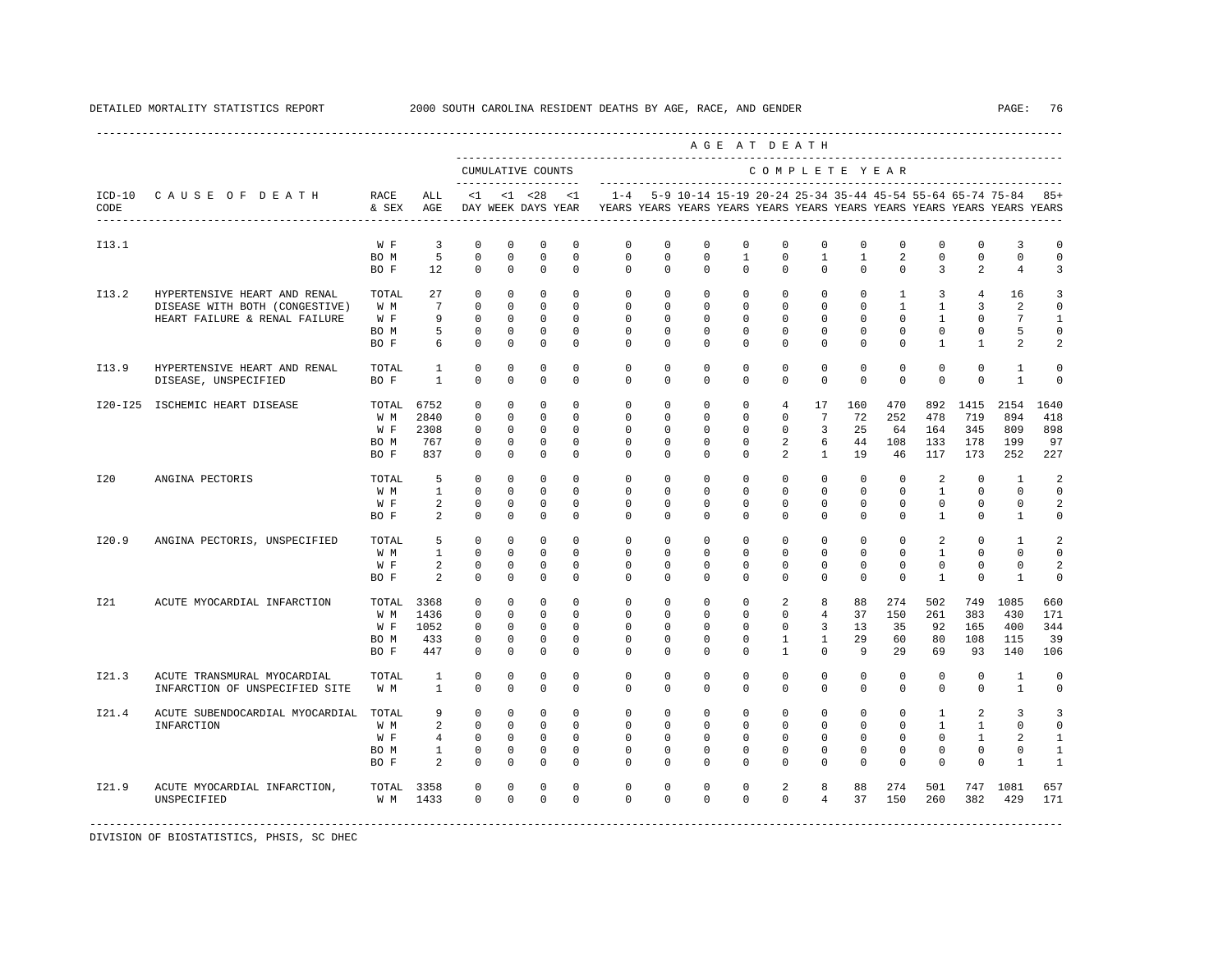|       |                                              |               |                   |                           |                         |                                          |                         |                         |                      |                           | AGE AT DEATH                                              |                              |                              |                          |                      |                      |                          |                                                                         |                                |
|-------|----------------------------------------------|---------------|-------------------|---------------------------|-------------------------|------------------------------------------|-------------------------|-------------------------|----------------------|---------------------------|-----------------------------------------------------------|------------------------------|------------------------------|--------------------------|----------------------|----------------------|--------------------------|-------------------------------------------------------------------------|--------------------------------|
|       |                                              |               |                   |                           |                         | CUMULATIVE COUNTS<br>------------------- |                         |                         |                      |                           |                                                           | COMPLETE YEAR                |                              |                          |                      |                      |                          |                                                                         |                                |
| CODE  | ICD-10 CAUSE OF DEATH                        | RACE<br>& SEX | ALL<br>AGE        | <1                        |                         | $< 1$ $< 28$<br>DAY WEEK DAYS YEAR       | <1                      | $1 - 4$                 |                      |                           | 5-9 10-14 15-19 20-24 25-34 35-44 45-54 55-64 65-74 75-84 |                              |                              |                          |                      |                      |                          | YEARS YEARS YEARS YEARS YEARS YEARS YEARS YEARS YEARS YEARS YEARS YEARS | $85+$                          |
| I21.9 |                                              | W F           | 1048              | $\mathbf 0$               | $\mathbf 0$             | $\mathbf 0$                              | $\mathbf 0$             | $\mathbf 0$             | 0                    | $\mathbf 0$               | $\mathbf 0$                                               | $\mathbf{0}$                 | 3                            | 13                       | 35                   | 92                   | 164                      | 398                                                                     | 343                            |
|       |                                              | BO M<br>BO F  | 432<br>445        | $\mathbf 0$<br>$\Omega$   | $\mathbf 0$<br>$\Omega$ | $\mathbf 0$<br>$\Omega$                  | $\mathbf 0$<br>$\Omega$ | $\mathbf 0$<br>$\Omega$ | $\Omega$<br>$\Omega$ | $\mathbf 0$<br>$\Omega$   | $\mathbf 0$<br>$\Omega$                                   | $\mathbf{1}$<br>$\mathbf{1}$ | $\mathbf{1}$<br>$\Omega$     | 29<br>9                  | 60<br>2.9            | 80<br>69             | 108<br>93                | 115<br>139                                                              | 38<br>105                      |
| I24   | OTHER ACUTE ISCHEMIC HEART                   | TOTAL         | 123               | $^{\circ}$                | $\mathbf 0$             | $\mathbf 0$                              | $\Omega$                | $\mathbf 0$             | $\mathbf 0$          | $\mathbf 0$               | $\mathbf 0$                                               | $\mathbf 0$                  | $\mathbf{0}$                 | 8                        | 16                   | 26                   | 30                       | 31                                                                      | 12                             |
|       | <b>DISEASES</b>                              | W M           | 47                | $\Omega$                  | $\Omega$                | $\Omega$                                 | $\Omega$                | $\Omega$                | $\Omega$             | $\Omega$                  | $\Omega$                                                  | $\Omega$                     | $\Omega$                     | 7                        | $\overline{4}$       | $7\phantom{.0}$      | 14                       | 13                                                                      | $\overline{a}$                 |
|       |                                              | W F           | 28                | $\Omega$                  | $\Omega$                | $\Omega$                                 | $\Omega$                | $\Omega$                | $\Omega$             | $\Omega$                  | $\Omega$                                                  | $\Omega$                     | $\Omega$                     | $\Omega$                 | $\mathcal{L}$        | $\mathfrak{D}$       | 8                        | 10                                                                      | 6                              |
|       |                                              | BO M<br>BO F  | 29<br>19          | $\Omega$<br>$\Omega$      | $\Omega$<br>$\Omega$    | $\Omega$<br>$\Omega$                     | $\Omega$<br>$\Omega$    | $\Omega$<br>$\Omega$    | $\Omega$<br>$\Omega$ | $\Omega$<br>$\Omega$      | $\Omega$<br>$\Omega$                                      | $\Omega$<br>$\Omega$         | $\Omega$<br>$\Omega$         | $\mathbf{1}$<br>$\Omega$ | $7\phantom{.0}$<br>3 | 11<br>6              | 6<br>$\overline{2}$      | $\overline{3}$<br>5                                                     | $\mathbf{1}$<br>$\overline{3}$ |
|       |                                              |               |                   |                           |                         |                                          |                         |                         |                      |                           |                                                           |                              |                              |                          |                      |                      |                          |                                                                         |                                |
| I24.8 | OTHER FORMS OF ACUTE ISCHEMIC                | TOTAL         | 115               | $^{\circ}$                | $^{\circ}$              | 0                                        | $\Omega$                | $\mathbf{0}$            | $^{\circ}$           | $^{\circ}$                | $^{\circ}$                                                | $\mathbf 0$                  | $\mathbf{0}$                 | 8                        | 14                   | 25                   | 28                       | 29                                                                      | 11                             |
|       | HEART DISEASE                                | W M           | 45                | $^{\circ}$                | $\circ$                 | 0                                        | 0                       | 0                       | 0                    | $^{\circ}$                | $^{\circ}$                                                | $\mathbf 0$                  | $\mathbf 0$                  | 7                        | $\overline{4}$       | 6                    | 13                       | 13                                                                      | $\overline{2}$                 |
|       |                                              | W F<br>BO M   | 25<br>28          | 0<br>$^{\circ}$           | 0<br>$\circ$            | 0<br>$^{\circ}$                          | 0<br>0                  | 0<br>0                  | 0<br>0               | 0<br>$^{\circ}$           | $^{\circ}$<br>$^{\circ}$                                  | $\mathbf 0$<br>$\mathbf 0$   | $\mathbf 0$<br>$\mathbf 0$   | 0<br>1                   | 2<br>$7\phantom{.0}$ | 2<br>11              | 7<br>6                   | 9<br>2                                                                  | 5<br>1                         |
|       |                                              | BO F          | 17                | $^{\circ}$                | $\Omega$                | 0                                        | $\Omega$                | $\Omega$                | $\Omega$             | $\Omega$                  | $^{\circ}$                                                | $\Omega$                     | $\Omega$                     | $\Omega$                 | $\mathbf{1}$         | 6                    | $\overline{2}$           | 5                                                                       | 3                              |
|       |                                              |               |                   |                           |                         |                                          |                         |                         |                      |                           |                                                           |                              |                              |                          |                      |                      |                          |                                                                         |                                |
| I24.9 | ACUTE ISCHEMIC HEART DISEASE,<br>UNSPECIFIED | TOTAL<br>W M  | 8<br>2            | $^{\circ}$<br>$\mathbf 0$ | $\circ$<br>$\Omega$     | $^{\circ}$<br>$\Omega$                   | $^{\circ}$<br>$\Omega$  | $\mathbf 0$<br>$\Omega$ | 0<br>$\Omega$        | $\mathbf 0$<br>$\Omega$   | $^{\circ}$<br>$\Omega$                                    | $\mathbf 0$<br>$\Omega$      | $\mathbf{0}$<br>$\Omega$     | $\mathbf 0$<br>$\Omega$  | 2<br>$\Omega$        | 1<br>$\mathbf{1}$    | 2<br>$\mathbf{1}$        | 2<br>$\Omega$                                                           | 1<br>$\circ$                   |
|       |                                              | W F           | 3                 | $\Omega$                  | $\Omega$                | $\Omega$                                 | $\Omega$                | $\Omega$                | $\Omega$             | $\Omega$                  | $\Omega$                                                  | $\Omega$                     | $\Omega$                     | $\Omega$                 | $\Omega$             | $\Omega$             | $\mathbf{1}$             | $\mathbf{1}$                                                            | $\mathbf{1}$                   |
|       |                                              | BO M          | $\mathbf{1}$      | $^{\circ}$                | $\circ$                 | 0                                        | 0                       | 0                       | 0                    | $\mathbf 0$               | $\mathbf 0$                                               | 0                            | $\mathbf 0$                  | $\mathbf 0$              | $\mathbf 0$          | $\mathbf 0$          | $\mathbf{0}$             | $\mathbf{1}$                                                            | $\circ$                        |
|       |                                              | BO F          | 2                 | 0                         | $\circ$                 | $\Omega$                                 | $\Omega$                | $\Omega$                | $\Omega$             | $\Omega$                  | $\Omega$                                                  | $\Omega$                     | $\Omega$                     | $\Omega$                 | 2                    | $\mathbf 0$          | $\mathbf{0}$             | $\Omega$                                                                | $\mathbf 0$                    |
| I25   | CHRONIC ISCHEMIC HEART DISEASE               | TOTAL         | 3256              | $^{\circ}$                | $\mathbf 0$             | $\mathbf 0$                              | $\Omega$                | $\mathbf 0$             | $\mathbf 0$          | $\mathbf 0$               | $\mathbf 0$                                               | 2                            | 9                            | 64                       | 180                  | 362                  | 636                      | 1037                                                                    | 966                            |
|       |                                              | W M           | 1356              | $\mathbf 0$               | $\Omega$                | $\Omega$                                 | $\Omega$                | $\Omega$                | $\Omega$             | $\Omega$                  | $\Omega$                                                  | $\Omega$                     | 3                            | 28                       | 98                   | 209                  | 322                      | 451                                                                     | 245                            |
|       |                                              | W F           | 1226              | $\Omega$                  | $\Omega$                | $\Omega$                                 | $\Omega$                | $\Omega$                | $\Omega$             | $\Omega$                  | $\Omega$                                                  | $\Omega$                     | $\Omega$                     | 12.                      | 27                   | 70                   | 172                      | 399                                                                     | 546                            |
|       |                                              | BO M          | 305               | 0                         | $\mathbf 0$             | $\mathbf 0$                              | 0                       | $\Omega$                | $\Omega$             | $\mathbf 0$               | $\mathbf 0$                                               | $\mathbf{1}$                 | 5                            | 14                       | 41                   | 42                   | 64                       | 81                                                                      | 57                             |
|       |                                              | BO F          | 369               | $\Omega$                  | $\Omega$                | $\Omega$                                 | $\Omega$                | $\Omega$                | $\Omega$             | $\Omega$                  | $\Omega$                                                  | $\mathbf{1}$                 | $\mathbf{1}$                 | 10                       | 14                   | 41                   | 78                       | 106                                                                     | 118                            |
| I25.0 | ATHEROSCLEROTIC CARDIOVASCULAR               | TOTAL         | 590               | $\mathbf{0}$              | $\Omega$                | $\Omega$                                 | $\Omega$                | $\Omega$                | $\Omega$             | $\Omega$                  | $\Omega$                                                  | $\Omega$                     | 2                            | 23                       | 43                   | 51                   | 71                       | 156                                                                     | 244                            |
|       | DISEASE, SO DESCRIBED                        | W M<br>W F    | 187<br>252        | $^{\circ}$<br>0           | $\circ$<br>$\circ$      | 0<br>0                                   | $\Omega$<br>0           | $\mathbf 0$<br>0        | 0<br>0               | $\mathbf 0$<br>$^{\circ}$ | $\mathbf 0$<br>$^{\circ}$                                 | $\mathbf{0}$<br>0            | $\mathbf{1}$<br>$\mathbf{0}$ | 12<br>3                  | 23<br>9              | 27<br>10             | 27<br>20                 | 51<br>69                                                                | 46<br>141                      |
|       |                                              | BO M          | 64                | 0                         | $\circ$                 | 0                                        | 0                       | 0                       | 0                    | 0                         | $^{\circ}$                                                | $\mathbf 0$                  | 1                            | 4                        | 11                   | 7                    | 11                       | 15                                                                      | 15                             |
|       |                                              | BO F          | 87                | $\Omega$                  | $\circ$                 | 0                                        | $\Omega$                | $\Omega$                | $\Omega$             | $\Omega$                  | $\Omega$                                                  | $\Omega$                     | $\Omega$                     | $\overline{4}$           | $\Omega$             | 7                    | 13                       | 21                                                                      | 42                             |
| I25.1 | ATHEROSCLEROTIC HEART DISEASE                | TOTAL         | 2307              | 0                         | $\circ$                 | 0                                        | $\Omega$                | 0                       | 0                    | $\mathbf 0$               | $\mathbf 0$                                               | 2                            | 6                            | 33                       | 122                  | 276                  | 485                      | 763                                                                     | 620                            |
|       |                                              | W M           | 1018              | $^{\circ}$                | $^{\circ}$              | 0                                        | $\Omega$                | 0                       | 0                    | $^{\circ}$                | $^{\circ}$                                                | $\mathbf 0$                  | 2                            | 9                        | 69                   | 166                  | 254                      | 344                                                                     | 174                            |
|       |                                              | W F           | 844               | $^{\circ}$                | $\circ$                 | $\mathbf 0$                              | $\Omega$                | $\mathbf 0$             | $\mathbf 0$          | $\mathbf 0$               | $^{\circ}$                                                | $\mathbf 0$                  | $\mathbf 0$                  | 9                        | 15                   | 53                   | 132                      | 289                                                                     | 346                            |
|       |                                              | BO M          | 207               | 0                         | $\circ$                 | 0                                        | 0                       | 0                       | 0                    | $^{\circ}$                | $^{\circ}$                                                | 1                            | 3                            | 10                       | 26                   | 30                   | 42                       | 57                                                                      | 38                             |
|       |                                              | BO F          | 238               | $^{\circ}$                | $\circ$                 | 0                                        | $\Omega$                | $\Omega$                | $\Omega$             | $\Omega$                  | $^{\circ}$                                                | $\mathbf{1}$                 | $\mathbf{1}$                 | 5                        | 12                   | 27                   | 57                       | 73                                                                      | 62                             |
| I25.2 | OLD MYOCARDIAL INFARCTION                    | TOTAL         | $\overline{4}$    | $^{\circ}$                | $\mathbf 0$             | $\mathbf 0$                              | $\Omega$                | $\Omega$                | $\Omega$             | $\Omega$                  | $\Omega$                                                  | $\Omega$                     | $\Omega$                     | $\Omega$                 | $\Omega$             | $\Omega$             | $\mathbf{1}$             | $\mathbf{1}$                                                            | $\overline{2}$                 |
|       |                                              | W M           | $\mathbf{1}$      | $\mathbf{0}$              | $\mathbf 0$             | $\mathbf 0$                              | $\Omega$                | $\mathbf{0}$            | $\mathbf 0$          | $\mathbf 0$               | $\mathbf 0$                                               | $\mathbf 0$                  | $\mathbf{0}$                 | $\mathbf 0$              | $\mathbf 0$          | $\mathbf 0$          | $\mathbf{0}$             | $\mathbf{0}$                                                            | $\mathbf{1}$                   |
|       |                                              | W F<br>BO F   | 2<br>$\mathbf{1}$ | $\mathbf 0$<br>$\Omega$   | $\Omega$<br>$\Omega$    | $\mathbf 0$<br>$\Omega$                  | $\Omega$<br>$\Omega$    | $\Omega$<br>$\Omega$    | $\Omega$<br>$\Omega$ | $\Omega$<br>$\Omega$      | $\Omega$<br>$\Omega$                                      | $\Omega$<br>$\Omega$         | $\Omega$<br>$\Omega$         | $\Omega$<br>$\Omega$     | $\Omega$<br>$\Omega$ | $\Omega$<br>$\Omega$ | $\mathbf{1}$<br>$\Omega$ | $\mathbf{1}$<br>$\Omega$                                                | $\circ$<br>$\mathbf{1}$        |
|       |                                              |               |                   |                           |                         |                                          |                         |                         |                      |                           |                                                           |                              |                              |                          |                      |                      |                          |                                                                         |                                |
| I25.3 | ANEURYSM OF HEART                            | TOTAL         | $\mathbf{1}$      | $\Omega$                  | $\Omega$                | $\Omega$                                 | $\Omega$                | $\Omega$                | $\Omega$             | $\Omega$                  | $\Omega$                                                  | $\Omega$                     | $\Omega$                     | $\overline{1}$           | $\Omega$             | $\Omega$             | $\Omega$                 | $\Omega$                                                                | $\Omega$                       |
|       |                                              |               |                   |                           |                         |                                          |                         |                         |                      |                           |                                                           |                              |                              |                          |                      |                      |                          |                                                                         |                                |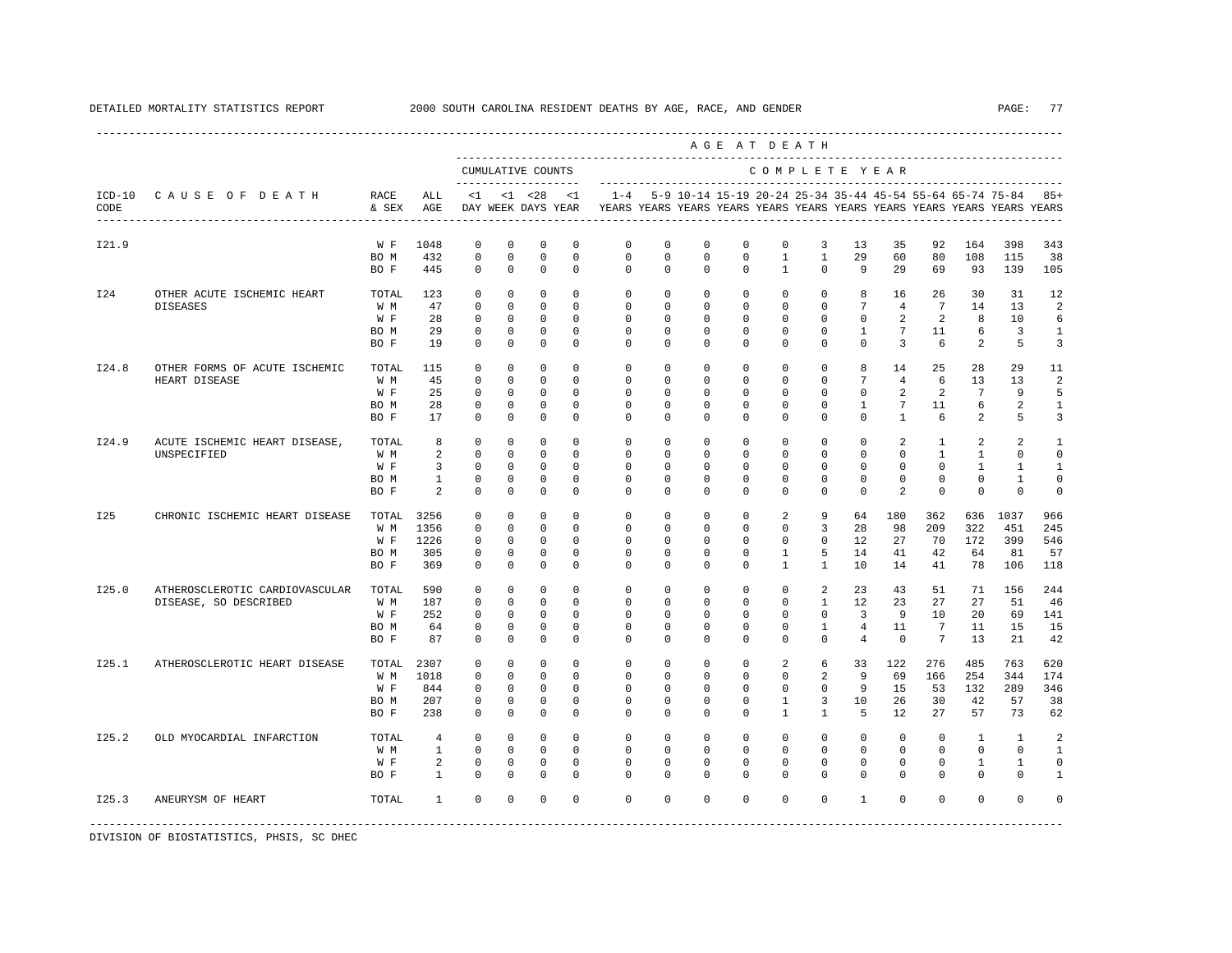|                  |                                 |               |                         |             |              |                                          |                |              |              |              | AGE AT DEATH      |                |                |                |                |                 |                                                                                                                                      |                |                |
|------------------|---------------------------------|---------------|-------------------------|-------------|--------------|------------------------------------------|----------------|--------------|--------------|--------------|-------------------|----------------|----------------|----------------|----------------|-----------------|--------------------------------------------------------------------------------------------------------------------------------------|----------------|----------------|
|                  |                                 |               |                         |             |              | CUMULATIVE COUNTS<br>------------------- |                |              |              |              |                   | COMPLETE YEAR  |                |                |                |                 |                                                                                                                                      |                |                |
| $ICD-10$<br>CODE | CAUSE OF DEATH                  | RACE<br>& SEX | ALL<br>AGE              | <1          |              | $< 1$ $< 28$<br>DAY WEEK DAYS YEAR       | <1             | $1 - 4$      |              |              |                   |                |                |                |                |                 | 5-9 10-14 15-19 20-24 25-34 35-44 45-54 55-64 65-74 75-84<br>YEARS YEARS YEARS YEARS YEARS YEARS YEARS YEARS YEARS YEARS YEARS YEARS |                | $85+$          |
| I25.3            |                                 | W M           | $\mathbf{1}$            | $\mathbf 0$ | $\mathbf 0$  | $\mathbf 0$                              | $\mathbf 0$    | $\mathbf 0$  | $\mathbf 0$  | $\mathbf 0$  | $\mathbf 0$       | $\mathbb O$    | $\mathbf 0$    | $\mathbf{1}$   | $\mathbf 0$    | $^{\circ}$      | $\mathsf 0$                                                                                                                          | $\mathbf 0$    | 0              |
| I25.5            | ISCHEMIC CARDIOMYOPATHY         | TOTAL         | 177                     | $^{\circ}$  | $\Omega$     | $\Omega$                                 | $\Omega$       | $\Omega$     | $\Omega$     | $\Omega$     | $\Omega$          | $\Omega$       | $\Omega$       | $\mathbf{1}$   | 5              | 20              | 43                                                                                                                                   | 66             | 42             |
|                  |                                 | W M           | 84                      | $\mathbf 0$ | $\mathbf 0$  | $\mathbf 0$                              | $\Omega$       | $\mathbf 0$  | $\mathbf 0$  | 0            | $\mathbf 0$       | $\mathbf 0$    | $\mathbf 0$    | $\mathbf{0}$   | $\mathbf{1}$   | 10              | 23                                                                                                                                   | 36             | 14             |
|                  |                                 | W F           | 55                      | $\mathbf 0$ | $\mathbf 0$  | $\mathbf 0$                              | $\Omega$       | $\Omega$     | $\Omega$     | $\Omega$     | $\Omega$          | $\mathbf 0$    | $\mathbf{0}$   | $\mathbf{0}$   | $\mathbf{1}$   | $\overline{3}$  | 10                                                                                                                                   | 19             | 22             |
|                  |                                 | BO M          | 18                      | $^{\circ}$  | $^{\circ}$   | $\mathbf{0}$                             | $\Omega$       | 0            | $\circ$      | 0            | $\mathbf 0$       | $\mathbf{0}$   | $\mathbf{0}$   | $\circ$        | $\mathbf{1}$   | 2               | 7                                                                                                                                    | 5              | 3              |
|                  |                                 | BO F          | $20^{\circ}$            | $\Omega$    | $\Omega$     | $\Omega$                                 | $\Omega$       | $\Omega$     | $\Omega$     | $\Omega$     | $\Omega$          | $\Omega$       | $\Omega$       | $\mathbf{1}$   | 2              | 5               | $\overline{3}$                                                                                                                       | 6              | 3              |
| I25.8            | OTHER FORMS OF CHRONIC ISCHEMIC | TOTAL         | 23                      | $\mathbf 0$ | $\mathbf 0$  | $\mathbf 0$                              | $\Omega$       | $\Omega$     | $\Omega$     | $\Omega$     | $\Omega$          | $\Omega$       | $\Omega$       | $\Omega$       | 2              | 6               | 5                                                                                                                                    | $\mathfrak{D}$ | 8              |
|                  | HEART DISEASE                   | W M           | $7\overline{ }$         | $\Omega$    | $\Omega$     | $\Omega$                                 | $\Omega$       | $\Omega$     | $\Omega$     | $\Omega$     | $\Omega$          | $\Omega$       | $\Omega$       | $\Omega$       | $\Omega$       | 2               | $\overline{a}$                                                                                                                       | $\mathfrak{D}$ | $\mathbf{1}$   |
|                  |                                 | W F           | 9                       | $^{\circ}$  | 0            | $^{\circ}$                               | $\Omega$       | $\Omega$     | $\Omega$     | $\Omega$     | $\Omega$          | $\mathbf{0}$   | $\Omega$       | $\circ$        | 1              | $\mathbf{1}$    | 2                                                                                                                                    | 0              | 5              |
|                  |                                 | BO M          | 3                       | 0           | 0            | $\mathbf 0$                              | $\mathbf 0$    | 0            | 0            | 0            | 0                 | 0              | 0              | 0              | $\mathbf{1}$   | $\mathbf{1}$    | $\mathbf{1}$                                                                                                                         | 0              | 0              |
|                  |                                 | BO F          | $4\overline{ }$         | $^{\circ}$  | $^{\circ}$   | $\mathbf 0$                              | 0              | 0            | 0            | 0            | $^{\circ}$        | $\mathbf{0}$   | $\mathbf{0}$   | $\mathbf{0}$   | $\mathbf{0}$   | 2               | $\mathbf{0}$                                                                                                                         | 0              | 2              |
| I25.9            | CHRONIC ISCHEMIC HEART DISEASE, | TOTAL         | 154                     | $^{\circ}$  | 0            | 0                                        | $\Omega$       | $\mathbf{0}$ | 0            | 0            | $^{\circ}$        | $\mathbf 0$    | 1              | 6              | 8              | 9               | 31                                                                                                                                   | 49             | 50             |
|                  | UNSPECIFIED                     | W M           | 58                      | 0           | 0            | $\mathbf 0$                              | $\Omega$       | $\mathbf{0}$ | 0            | $\Omega$     | $\Omega$          | $\mathbf 0$    | $\circ$        | 6              | 5              | $\overline{4}$  | 16                                                                                                                                   | 18             | 9              |
|                  |                                 | W F           | 64                      | $\mathbf 0$ | 0            | 0                                        | 0              | $\mathbf{0}$ | 0            | 0            | $\mathbf 0$       | $\mathbf 0$    | $\mathbf{0}$   | $\mathbf{0}$   | 1              | 3               | 7                                                                                                                                    | 21             | 32             |
|                  |                                 | BO M          | 13                      | $\mathbf 0$ | $\mathbf 0$  | $\mathbf 0$                              | $\Omega$       | 0            | 0            | 0            | $\mathbf 0$       | $\mathbf 0$    | 1              | $\mathbf 0$    | 2              | 2               | 3                                                                                                                                    | $\overline{4}$ | $\mathbf{1}$   |
|                  |                                 | BO F          | 19                      | $\Omega$    | $\mathbf 0$  | $\mathbf 0$                              | $\Omega$       | $\Omega$     | $\Omega$     | $\Omega$     | $\Omega$          | $\Omega$       | $\Omega$       | $\Omega$       | $\Omega$       | $\Omega$        | 5                                                                                                                                    | 6              | 8              |
|                  | 126-151 OTHER HEART DISEASE     | TOTAL         | 2670                    | $\mathbf 0$ | 1            | 3                                        | 7              | 2            | 3            | 3            | $12 \overline{ }$ | 14             | 39             | 95             | 194            | 260             | 476                                                                                                                                  | 734            | 831            |
|                  |                                 | W M           | 831                     | $\Omega$    | $\Omega$     | $\Omega$                                 | $\mathbf{1}$   | $\Omega$     | $\mathbf{1}$ | 2            | 5                 | 3              | 15             | 28             | 66             | 105             | 195                                                                                                                                  | 239            | 171            |
|                  |                                 | W F           | 1025                    | $^{\circ}$  | $\mathbf{1}$ | $\mathbf{1}$                             | $\mathbf{1}$   | $\mathbf 0$  | $\mathbf 0$  | 0            | $\mathbf{1}$      | $\mathbf{1}$   | $\overline{4}$ | 18             | 35             | 53              | 127                                                                                                                                  | 307            | 478            |
|                  |                                 | BO M          | 386                     | 0           | $\mathbf 0$  | $\mathbf 0$                              | $\Omega$       | 1            | 1            | 1            | $\overline{4}$    | 6              | 9              | 32             | 57             | 63              | 76                                                                                                                                   | 84             | 52             |
|                  |                                 | BO F          | 428                     | $\Omega$    | $\Omega$     | 2                                        | 5              | $\mathbf{1}$ | $\mathbf{1}$ | $\Omega$     | 2                 | $\overline{4}$ | 11             | 17             | 36             | 39              | 78                                                                                                                                   | 104            | 130            |
| I26              | PULMONARY EMBOLISM              | TOTAL         | 163                     | $\mathbf 0$ | $\mathbf 0$  | $\mathbf 0$                              | $\Omega$       | $\Omega$     | $\Omega$     | $\Omega$     | $\mathbf{1}$      | $\overline{3}$ | 2              | 11             | 19             | 25              | 36                                                                                                                                   | 35             | 31             |
|                  |                                 | W M           | 42                      | $\Omega$    | $\Omega$     | $\Omega$                                 | $\Omega$       | $\mathbf 0$  | $\Omega$     | $\Omega$     | $\Omega$          | $\mathbf{0}$   | 2              | 2              | 5              | $7\overline{ }$ | 14                                                                                                                                   | 7              | 5              |
|                  |                                 | W F           | 64                      | $\Omega$    | $\Omega$     | $\Omega$                                 | $\Omega$       | $\Omega$     | $\Omega$     | $\Omega$     | $\Omega$          | $\mathbf 0$    | $\Omega$       | $\overline{4}$ | $\overline{4}$ | 8               | 15                                                                                                                                   | 13             | 20             |
|                  |                                 | BO M          | 26                      | $^{\circ}$  | 0            | $\mathbb O$                              | $\mathbf 0$    | $\mathbf 0$  | 0            | 0            | $\mathbf 0$       | 1              | $\mathbf 0$    | 2              | 6              | $\overline{4}$  | 3                                                                                                                                    | 8              | 2              |
|                  |                                 | BO F          | 31                      | 0           | 0            | 0                                        | 0              | 0            | 0            | 0            | 1                 | 2              | $\mathbf{0}$   | 3              | 4              | 6               | 4                                                                                                                                    | 7              | 4              |
| I26.0            | PULMONARY EMBOLISM WITH MENTION | TOTAL         | 1                       | $^{\circ}$  | 0            | $\mathbf 0$                              | $\Omega$       | 0            | 0            | $\mathbf 0$  | $\mathbf 0$       | $\mathbf 0$    | $\mathbf 0$    | $\mathbf 0$    | $^{\circ}$     | $\mathbf 0$     | $\mathbf 0$                                                                                                                          | 1              | 0              |
|                  | OF ACUTE COR PULMONALE          | W F           | 1                       | 0           | 0            | $\mathbf 0$                              | $\mathbf 0$    | 0            | 0            | $\mathbf 0$  | $\mathbf 0$       | $\mathbf{0}$   | $\mathbf 0$    | 0              | $\mathbf 0$    | $\mathbf 0$     | $\mathsf 0$                                                                                                                          | $\mathbf{1}$   | 0              |
| I26.9            | PULMONARY EMBOLISM WITHOUT      | TOTAL         | 162                     | $^{\circ}$  | 0            | $\mathbf 0$                              | $\mathbf 0$    | $\mathbf 0$  | $\circ$      | $\mathbf 0$  | $\mathbf{1}$      | 3              | 2              | 11             | 19             | 25              | 36                                                                                                                                   | 34             | 31             |
|                  | MENTION OF ACUTE COR PULMONALE  | W M           | 42                      | $\mathbf 0$ | $\mathbf 0$  | $\mathbf 0$                              | $\mathbf 0$    | $\mathbf 0$  | 0            | $\mathbf 0$  | $\mathbf 0$       | $\mathbf 0$    | 2              | 2              | 5              | $7\phantom{.0}$ | 14                                                                                                                                   | 7              | 5              |
|                  |                                 | W F           | 63                      | $\mathbf 0$ | $\mathbf 0$  | $\mathbf 0$                              | $\mathbf 0$    | $\mathbf 0$  | 0            | 0            | 0                 | $\circ$        | $\mathbf{0}$   | $\overline{4}$ | $\overline{4}$ | 8               | 15                                                                                                                                   | 12             | 20             |
|                  |                                 | BO M          | 26                      | $^{\circ}$  | 0            | 0                                        | $\mathbf 0$    | 0            | 0            | 0            | 0                 | $\mathbf{1}$   | $\mathbf 0$    | 2              | 6              | $\overline{4}$  | $\overline{3}$                                                                                                                       | 8              |                |
|                  |                                 | BO F          | 31                      | $\mathbf 0$ | $\mathbf 0$  | $\mathbf 0$                              | $\Omega$       | $\Omega$     | $\Omega$     | $\Omega$     | 1                 | 2              | $\mathbf 0$    | 3              | $\overline{4}$ | 6               | $\overline{4}$                                                                                                                       | 7              | 4              |
| I27              | OTHER PULMONARY HEART DISEASES  | TOTAL         | 57                      | $\mathbf 0$ | $\mathbf{1}$ | 2                                        | 3              | $\mathbf 0$  | $\mathbf 0$  | $\mathbf{1}$ | $\mathbf 0$       | $\mathbf{1}$   | $\mathbf{0}$   | $\overline{4}$ | 5              | 5               | 12                                                                                                                                   | 17             | 9              |
|                  |                                 | W M           | 9                       | $\Omega$    | $\mathbf 0$  | $^{\circ}$                               | $\Omega$       | $\Omega$     | 0            | $\mathbf{1}$ | 0                 | $\mathbf 0$    | $\Omega$       | $\mathbf 0$    | 2              | $\overline{1}$  | 3                                                                                                                                    | 2              | $\mathbf 0$    |
|                  |                                 | W F           | 31                      | $\mathbf 0$ | -1           | $\mathbf{1}$                             | $\mathbf{1}$   | $\Omega$     | $\Omega$     | $\Omega$     | $\Omega$          | $\mathbf 0$    | $\Omega$       | 1              | 2              | 3               | $\overline{4}$                                                                                                                       | 13             |                |
|                  |                                 | BO M          | $\overline{\mathbf{3}}$ | $\mathbf 0$ | $\mathbf 0$  | $\mathbf{0}$                             | $\mathbf 0$    | $\mathbf 0$  | $\mathbf 0$  | 0            | $\mathbf 0$       | $\mathbf 0$    | $\mathbf 0$    | $\mathbf{1}$   | $\mathbf 0$    | $\mathbf 0$     | 2                                                                                                                                    | $\mathbf 0$    | $\Omega$       |
|                  |                                 | BO F          | 14                      | $\Omega$    | $\Omega$     | $\mathbf{1}$                             | $\mathfrak{D}$ | $\Omega$     | $\Omega$     | $\Omega$     | $\Omega$          | $\mathbf{1}$   | $\Omega$       | 2              | $\mathbf{1}$   | $\mathbf{1}$    | 3                                                                                                                                    | $\overline{a}$ | $\mathfrak{D}$ |
|                  |                                 |               |                         |             |              |                                          |                |              |              |              |                   |                |                |                |                |                 |                                                                                                                                      |                |                |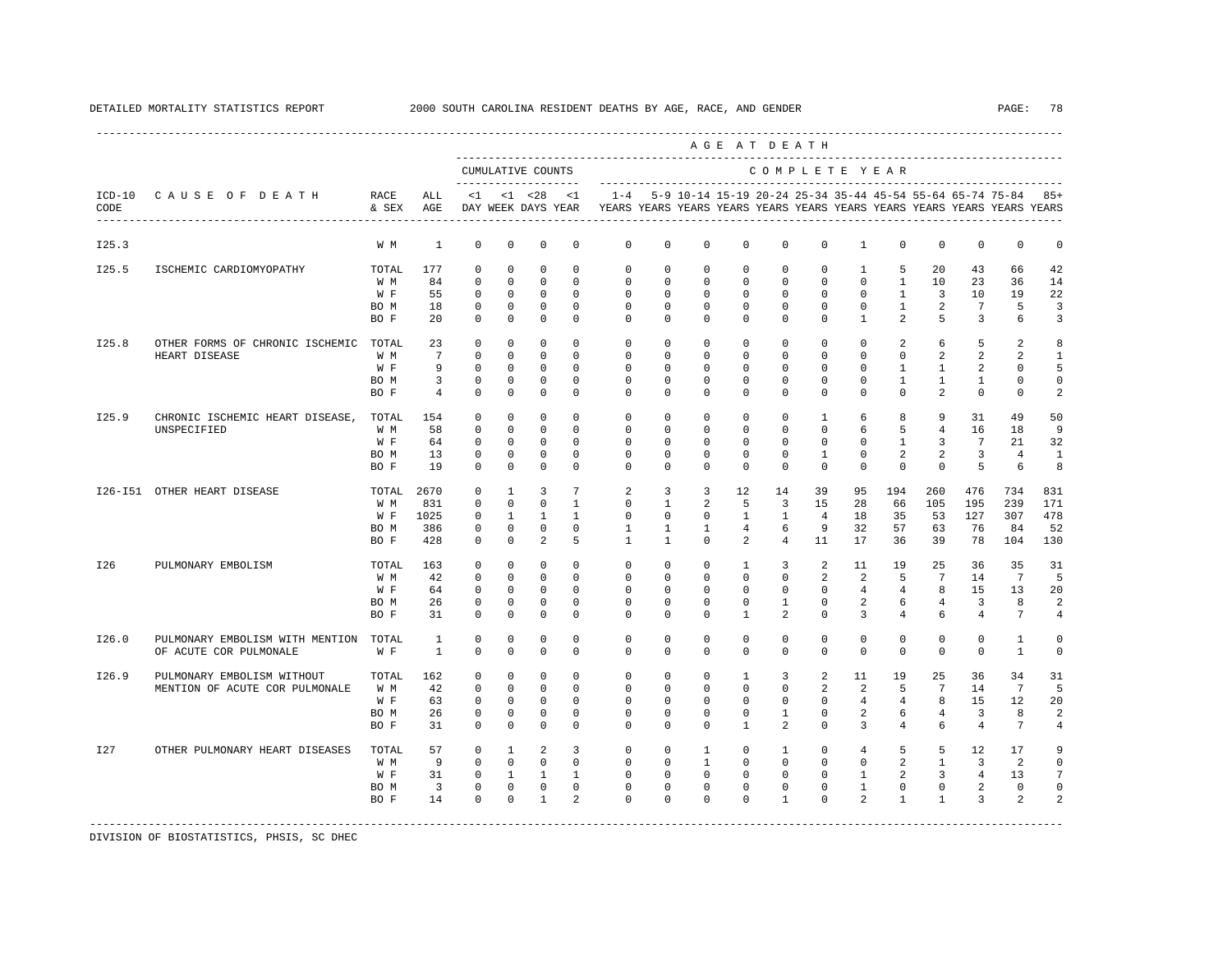|       |                                 |                   |                |                       |              |                   |                |                                                                                                       |             |              |              | AGE AT DEATH  |              |                |              |                |                |                                                           |                 |
|-------|---------------------------------|-------------------|----------------|-----------------------|--------------|-------------------|----------------|-------------------------------------------------------------------------------------------------------|-------------|--------------|--------------|---------------|--------------|----------------|--------------|----------------|----------------|-----------------------------------------------------------|-----------------|
|       |                                 |                   |                | _____________________ |              | CUMULATIVE COUNTS |                |                                                                                                       |             |              |              | COMPLETE YEAR |              |                |              |                |                |                                                           |                 |
| CODE  | ICD-10 CAUSE OF DEATH           | RACE<br>& SEX AGE | ALL            |                       |              | $<1$ $<1$ $<28$   | <1             | $1 - 4$<br>DAY WEEK DAYS YEAR YEARS YEARS YEARS YEARS YEARS YEARS YEARS YEARS YEARS YEARS YEARS YEARS |             |              |              |               |              |                |              |                |                | 5-9 10-14 15-19 20-24 25-34 35-44 45-54 55-64 65-74 75-84 | $85+$           |
| I27.0 | PRIMARY PULMONARY HYPERTENSION  | TOTAL             | 48             | $\mathbf 0$           | 1            | 2                 | 3              | $\mathbf 0$                                                                                           | $\mathbf 0$ | $\mathbf 0$  | $\mathbf 0$  | 1             | $\mathbf 0$  | 4              | 4            | 4              | 8              | 17                                                        | $7\phantom{.0}$ |
|       |                                 | W M               | $\overline{4}$ | $\Omega$              | $\mathbf 0$  | $\Omega$          | $\Omega$       | $\Omega$                                                                                              | $\Omega$    | $\Omega$     | $\Omega$     | $\Omega$      | $\Omega$     | $\Omega$       | $\mathbf{1}$ | $\Omega$       | $\overline{1}$ | 2                                                         | $\mathbf 0$     |
|       |                                 | W F               | 29             | $\mathbf 0$           | $\mathbf{1}$ | $\mathbf{1}$      | $\mathbf{1}$   | $\mathbf 0$                                                                                           | $\mathbf 0$ | $\mathbf 0$  | $\mathbf 0$  | $\mathbf 0$   | $\circ$      | $\mathbf{1}$   | 2            | $\overline{3}$ | $\overline{4}$ | 13                                                        | 5               |
|       |                                 | BO M              | $\mathbf{1}$   | $\mathbf 0$           | $\Omega$     | $\mathbf{0}$      | $\Omega$       | $\Omega$                                                                                              | $\Omega$    | $\Omega$     | $\Omega$     | $\Omega$      | $\Omega$     | $\mathbf{1}$   | $\Omega$     | $\Omega$       | $\Omega$       | $\mathbf 0$                                               | $\mathbf 0$     |
|       |                                 | BO F              | 14             | $\Omega$              | $\Omega$     | $\overline{1}$    | $\mathfrak{D}$ | $\Omega$                                                                                              | $\Omega$    | $\Omega$     | $\Omega$     | $\mathbf{1}$  | $\Omega$     | $\overline{a}$ | $\mathbf{1}$ | $\mathbf{1}$   | 3              | $\mathfrak{D}$                                            | $\overline{a}$  |
| I27.1 | KYPHOSCOLIOTIC HEART DISEASE    | TOTAL             | $\mathbf{1}$   | $\mathbf 0$           | $\mathbf 0$  | $\mathbf 0$       | $\Omega$       | $\mathbf 0$                                                                                           | $\mathbf 0$ | $\mathbf 0$  | $\mathbf 0$  | $\mathbf{0}$  | $\mathbf 0$  | $\mathbf 0$    | $\mathbf{1}$ | $^{\circ}$     | $\mathbf 0$    | $\mathbf 0$                                               | $\circ$         |
|       |                                 | W M               | $\mathbf{1}$   | $\mathbf 0$           | $\mathbf 0$  | $\mathbf 0$       | $\mathbf 0$    | $\Omega$                                                                                              | $\mathbf 0$ | $\mathbf 0$  | $\mathbf 0$  | $\Omega$      | $\Omega$     | $\Omega$       | $\mathbf{1}$ | $\Omega$       | $\mathbf 0$    | $\mathbf 0$                                               | 0               |
| I27.9 | PULMONARY HEART DISEASE,        | TOTAL             | 8              | $\Omega$              | $\Omega$     | $\Omega$          | $\Omega$       | $\Omega$                                                                                              | $\Omega$    | $\mathbf{1}$ | $\Omega$     | $\Omega$      | $\Omega$     | $\Omega$       | $\Omega$     | $\mathbf{1}$   | $\overline{4}$ | $\Omega$                                                  | $\overline{a}$  |
|       | UNSPECIFIED                     | W M               | $\overline{4}$ | $\mathbf 0$           | $\Omega$     | $\mathbf 0$       | $\Omega$       | $\mathbf 0$                                                                                           | $\mathbf 0$ | $\mathbf{1}$ | $\Omega$     | $\Omega$      | $\Omega$     | $\Omega$       | $\Omega$     | $\overline{1}$ | 2              | $\Omega$                                                  | $\circ$         |
|       |                                 | W F               | 2              | $\mathbf 0$           | $\Omega$     | $\mathbf 0$       | $\mathbf 0$    | $\mathbf 0$                                                                                           | $\Omega$    | $\mathbf 0$  | $\Omega$     | $\Omega$      | $\Omega$     | $\Omega$       | $\Omega$     | $\Omega$       | $\Omega$       | $\mathbf 0$                                               | $\overline{a}$  |
|       |                                 | BO M              | 2              | $\mathbf 0$           | $\mathbf 0$  | $\mathbf 0$       | $\mathbf 0$    | $\mathbf 0$                                                                                           | $\mathbf 0$ | $\mathbf 0$  | $\mathbf 0$  | $\mathbf 0$   | $\mathbf 0$  | $\circ$        | $\mathbf 0$  | $\mathbf 0$    | 2              | 0                                                         | 0               |
| I28   | OTHER DISEASES OF PULMONARY     | TOTAL             | $\overline{a}$ | $\Omega$              | $\Omega$     | $\mathbf 0$       | $\Omega$       | $\Omega$                                                                                              | $\Omega$    | $\Omega$     | $\Omega$     | $\Omega$      | $\Omega$     | $\Omega$       | $\Omega$     | $\Omega$       | $\mathbf{1}$   | $\mathbf{1}$                                              | $\mathbf 0$     |
|       | VESSELS                         | W M               | $\mathbf{1}$   | $\mathbf 0$           | $\mathbf 0$  | $\mathbf 0$       | $\mathbf 0$    | $\mathbf 0$                                                                                           | $\mathbf 0$ | $\mathbf 0$  | $\mathbf 0$  | $\mathbf 0$   | $\mathbf 0$  | $\mathbf 0$    | $\mathbf 0$  | $\mathbf 0$    | $\mathbf{1}$   | 0                                                         | $\mathbf 0$     |
|       |                                 | W F               | $\mathbf{1}$   | $\mathbf 0$           | $\mathbf 0$  | $\mathbf 0$       | $\Omega$       | $\Omega$                                                                                              | $\Omega$    | $\Omega$     | $\Omega$     | $\Omega$      | $\Omega$     | $\Omega$       | $\Omega$     | $\Omega$       | $\Omega$       | $\mathbf{1}$                                              | 0               |
| I28.8 | OTHER SPECIFIED DISEASES OF     | TOTAL             | 2              | $\Omega$              | $\mathbf 0$  | $\mathbf 0$       | $\Omega$       | $\circ$                                                                                               | $\circ$     | $\mathbf 0$  | $\Omega$     | $\Omega$      | $\Omega$     | $\Omega$       | $\Omega$     | $\Omega$       | $\mathbf{1}$   | $\mathbf{1}$                                              | $\Omega$        |
|       | PULMONARY VESSELS               | W M               | $\mathbf{1}$   | $\mathbf 0$           | $\mathbf 0$  | $\mathbf 0$       | $\mathbf 0$    | $\mathbf 0$                                                                                           | $\circ$     | $\mathbf 0$  | $\mathbf 0$  | $\mathbf 0$   | $\mathbf 0$  | $\circ$        | $\mathbf 0$  | $\mathbf 0$    | $\mathbf{1}$   | $\mathbf 0$                                               | $\mathbf 0$     |
|       |                                 | W F               | $\mathbf{1}$   | $\mathbf 0$           | $^{\circ}$   | $\mathbf 0$       | $^{\circ}$     | $\Omega$                                                                                              | $\mathbf 0$ | $\mathbf{0}$ | 0            | $\Omega$      | $\Omega$     | $\Omega$       | $\Omega$     | $\Omega$       | $\Omega$       | 1                                                         | 0               |
| I30   | ACUTE PERICARDITIS              | TOTAL             | 2              | $\Omega$              | $\mathbf 0$  | $\mathbf 0$       | $\Omega$       | $\Omega$                                                                                              | $\mathbf 0$ | $\mathbf 0$  | $\mathbf{1}$ | $\Omega$      | $\Omega$     | $\Omega$       | $\Omega$     | $\mathbf 0$    | $\mathbf 0$    | $\mathbf{1}$                                              | $\mathbf 0$     |
|       |                                 | W M               | $\mathbf{1}$   | $\mathbf 0$           | $\mathbf 0$  | $\mathbf 0$       | $\mathbf 0$    | $\Omega$                                                                                              | $\mathbf 0$ | $\mathbf 0$  | $\Omega$     | $\Omega$      | $\Omega$     | $\Omega$       | $\Omega$     | $\Omega$       | $\Omega$       | $\mathbf{1}$                                              | $\circ$         |
|       |                                 | BO M              | $\mathbf{1}$   | $\Omega$              | $\Omega$     | $\Omega$          | $\Omega$       | $\Omega$                                                                                              | $\Omega$    | $\Omega$     | $\mathbf{1}$ | $\Omega$      | $\Omega$     | $\Omega$       | $\Omega$     | $\Omega$       | $\Omega$       | $\Omega$                                                  | $\Omega$        |
| I30.8 | OTHER FORMS OF ACUTE            | TOTAL             | $\mathbf{1}$   | $\mathbb O$           | $\mathbf 0$  | $\mathbb O$       | $\mathbf 0$    | $\mathbf 0$                                                                                           | $\circ$     | $\mathbf 0$  | $\mathbf 0$  | $\mathbf 0$   | $\mathbf 0$  | $\mathbf 0$    | $\mathbf 0$  | $\mathbf 0$    | $\mathbf 0$    | $\mathbf{1}$                                              | $\mathsf 0$     |
|       | PERICARDITIS                    | W M               | $\mathbf{1}$   | $\mathbf 0$           | $\mathbf 0$  | $\mathbf 0$       | $\mathbf 0$    | $\mathbf 0$                                                                                           | $\mathbf 0$ | $\mathbf 0$  | $\mathbf 0$  | $\mathbf 0$   | $\mathbf 0$  | $\mathbf 0$    | $\mathbf 0$  | $\mathbf 0$    | $\mathbf 0$    | $\mathbf{1}$                                              | 0               |
| I30.9 | ACUTE PERICARDITIS, UNSPECIFIED | TOTAL             | $\mathbf{1}$   | $\mathbf 0$           | $\mathbf 0$  | $\mathbb O$       | $\mathbf 0$    | $\mathbf 0$                                                                                           | $\circ$     | $\mathbf 0$  | $\mathbf{1}$ | $\mathbf 0$   | $\circ$      | $\mathbf 0$    | $\mathbf 0$  | $\mathbf 0$    | $\mathbf 0$    | 0                                                         | $\mathbf 0$     |
|       |                                 | BO M              | $\mathbf{1}$   | $\Omega$              | $\Omega$     | $\Omega$          | $\Omega$       | $\Omega$                                                                                              | $\Omega$    | $\Omega$     | $\mathbf{1}$ | $\Omega$      | $\Omega$     | $\Omega$       | $\Omega$     | $\Omega$       | $\Omega$       | $\Omega$                                                  | 0               |
| I31   | OTHER DISEASES OF PERICARDIUM   | TOTAL             | 7              | $\Omega$              | $\Omega$     | $\mathbf 0$       | $\Omega$       | $\Omega$                                                                                              | $\Omega$    | $\Omega$     | $\Omega$     | $\Omega$      | $\mathbf{1}$ | $\overline{1}$ | $\mathbf{1}$ | $\mathbf{1}$   | 2              | $\mathbf{1}$                                              | $\Omega$        |
|       |                                 | W M               | $\overline{4}$ | $\mathbf 0$           | $\mathbf 0$  | $\mathbf 0$       | $\Omega$       | $\Omega$                                                                                              | $\Omega$    | $\mathbf 0$  | $\Omega$     | $\Omega$      | $\Omega$     | $\Omega$       | $\mathbf{1}$ | $\mathbf{1}$   | 2              | $\mathbf 0$                                               | $\circ$         |
|       |                                 | W F               | $\mathbf{1}$   | $\mathbf 0$           | 0            | $\mathbf 0$       | $\mathbf 0$    | 0                                                                                                     | $\circ$     | $\mathbf 0$  | 0            | $\mathbf 0$   | $\mathbf 0$  | $\mathsf{O}$   | 0            | $\mathbf 0$    | 0              | 1                                                         | $\circ$         |
|       |                                 | BO M              | $\overline{a}$ | $\Omega$              | $\mathbf 0$  | $\mathbf 0$       | $\Omega$       | $\Omega$                                                                                              | $\mathbf 0$ | $\Omega$     | $\mathbf 0$  | $\Omega$      | $\mathbf{1}$ | $\mathbf{1}$   | $\mathbf 0$  | $\Omega$       | $\mathbf 0$    | $\Omega$                                                  | 0               |
| I31.1 | CHRONIC CONSTRICTIVE            | TOTAL             | 2              | $\mathbf 0$           | $\mathbf 0$  | $\mathbf 0$       | $\mathbf 0$    | $\mathbf 0$                                                                                           | $\mathbf 0$ | $\mathbf 0$  | $\mathbf 0$  | $\mathbf 0$   | $\mathbf 0$  | $\mathbf 0$    | $\mathbf 0$  | $\mathbf{1}$   | $\mathbf{0}$   | $\mathbf{1}$                                              | $\mathbf 0$     |
|       | PERICARDITIS                    | W M               | $\mathbf{1}$   | $\Omega$              | $\Omega$     | $\mathbf 0$       | $\Omega$       | $\Omega$                                                                                              | $\Omega$    | $\Omega$     | $\Omega$     | $\Omega$      | $\Omega$     | $\Omega$       | $\Omega$     | $\mathbf{1}$   | $\Omega$       | $\Omega$                                                  | $\mathbf 0$     |
|       |                                 | W F               | $\mathbf{1}$   | $\Omega$              | $\Omega$     | $\mathbf 0$       | $\Omega$       | $\Omega$                                                                                              | $\Omega$    | $\Omega$     | $\Omega$     | $\Omega$      | $\Omega$     | $\Omega$       | $\Omega$     | $\Omega$       | $\Omega$       | $\mathbf{1}$                                              | 0               |
| I31.3 | PERICARDIAL EFFUSION            | TOTAL             | 1              | $\mathbf 0$           | $\mathbf 0$  | $\mathbf 0$       | $\mathbf 0$    | $\mathbf 0$                                                                                           | $\mathbf 0$ | $\mathbf 0$  | $\mathbf 0$  | $\mathbf 0$   | $\mathbf 0$  | $\mathbf 0$    | $\mathbf 0$  | $\mathbf 0$    | 1              | $\mathbf 0$                                               | 0               |
|       | (NONINFLAMMATORY)               | W M               | $\mathbf{1}$   | $\mathbf 0$           | $\mathbf 0$  | $\mathbf 0$       | $\mathbf 0$    | $\mathbf 0$                                                                                           | $\mathbf 0$ | $\mathbf 0$  | $\mathbf 0$  | $\mathbf 0$   | $\mathbf 0$  | $\mathbf 0$    | $\mathbf 0$  | $\mathbf 0$    | $\mathbf{1}$   | $\mathbf 0$                                               | 0               |
| I31.9 | DISEASE OF PERICARDIUM,         | TOTAL             | 4              | $^{\circ}$            | $\mathbf 0$  | $\mathbf 0$       | $\mathbf 0$    | $\mathbf 0$                                                                                           | $\mathbf 0$ | $\mathbf 0$  | $\mathbf 0$  | $\mathbf 0$   | $\mathbf{1}$ | $\mathbf{1}$   | $\mathbf{1}$ | $\mathbf 0$    | $\mathbf{1}$   | $\Omega$                                                  | $\Omega$        |
|       | UNSPECIFIED                     | W M               | 2              | $\Omega$              | $\Omega$     | $\Omega$          | $\Omega$       | $\Omega$                                                                                              | $\Omega$    | $\Omega$     | $\Omega$     | $\Omega$      | $\Omega$     | $\Omega$       | $\mathbf{1}$ | $\Omega$       | $\mathbf{1}$   | $\Omega$                                                  | 0               |
|       |                                 |                   |                |                       |              |                   |                |                                                                                                       |             |              |              |               |              |                |              |                |                |                                                           |                 |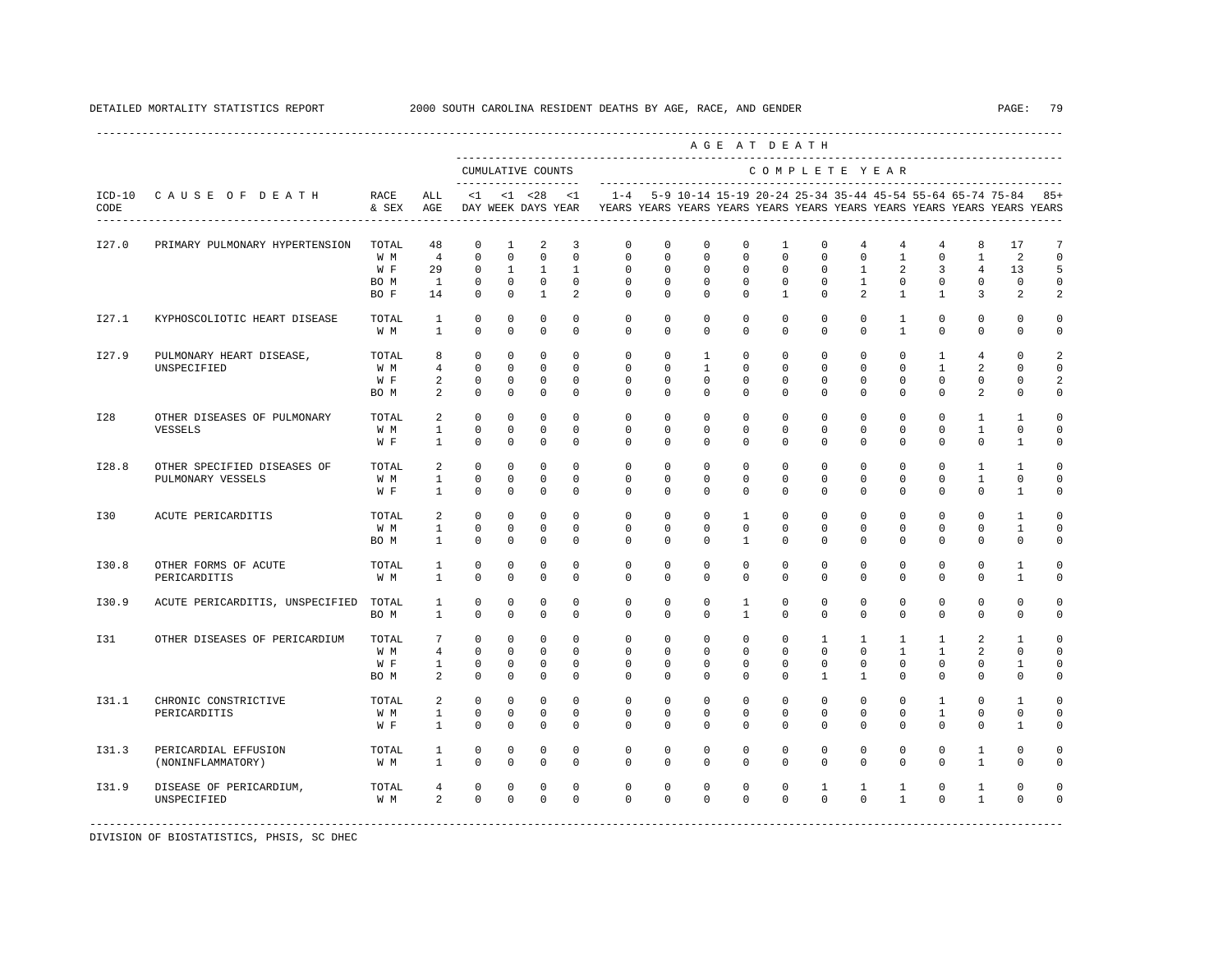|       |                                 |               |                 |              |             |                                    |             |                                                                                    |             |              |              | AGE AT DEATH |              |              |                                                               |                 |                     |                |                |
|-------|---------------------------------|---------------|-----------------|--------------|-------------|------------------------------------|-------------|------------------------------------------------------------------------------------|-------------|--------------|--------------|--------------|--------------|--------------|---------------------------------------------------------------|-----------------|---------------------|----------------|----------------|
|       |                                 |               |                 |              |             | CUMULATIVE COUNTS                  |             |                                                                                    |             |              |              |              |              |              | COMPLETE YEAR                                                 |                 |                     |                |                |
| CODE  | ICD-10 CAUSE OF DEATH           | RACE<br>& SEX | ALL<br>AGE      | $\leq 1$     |             | $< 1$ $< 28$<br>DAY WEEK DAYS YEAR | $\leq 1$    | $1 - 4$<br>YEARS YEARS YEARS YEARS YEARS YEARS YEARS YEARS YEARS YEARS YEARS YEARS |             |              |              |              |              |              | 5-9 10-14 15-19 20-24 25-34 35-44 45-54 55-64 65-74 75-84 85+ |                 |                     |                |                |
| I31.9 |                                 | BO M          | 2               | $\mathbf 0$  | 0           | $\mathbf 0$                        | 0           | 0                                                                                  | 0           | $\mathbf{0}$ | $\mathbf 0$  | 0            | $\mathbf{1}$ | $\mathbf{1}$ | 0                                                             | 0               | 0                   | 0              | 0              |
| I33   | ACUTE AND SUBACUTE ENDOCARDITIS | TOTAL         | 22              | 0            | $\Omega$    | $\mathbf 0$                        | $\Omega$    | $\mathbf 0$                                                                        | $\Omega$    | $\Omega$     | $\Omega$     | $\mathbf 0$  | $\mathbf{1}$ | $\mathbf{1}$ | 8                                                             | $\overline{4}$  | 3                   | 3              |                |
|       |                                 | W M           | 8               | $\mathbf 0$  | $\mathbf 0$ | $\mathbf 0$                        | $\mathbf 0$ | $\mathbf 0$                                                                        | $\mathbf 0$ | $\mathbf 0$  | $\mathbf 0$  | 0            | $\mathsf{O}$ | $\mathsf{O}$ | 5                                                             | $\mathbf 0$     | $\mathbf{1}$        | 1              | -1             |
|       |                                 | W F           | 5               | $\mathbf 0$  | $\mathbf 0$ | $\mathbf 0$                        | $\Omega$    | $\Omega$                                                                           | $\mathbf 0$ | $\mathbf 0$  | $\mathbf 0$  | $\mathbf 0$  | 1            | $\mathbf{1}$ | $\mathbf{1}$                                                  | $\mathbf 0$     | $\mathbf 0$         | 1              | 1              |
|       |                                 | BO M          | 5               | $^{\circ}$   | $^{\circ}$  | $\mathbf 0$                        | $^{\circ}$  | $\mathbf 0$                                                                        | 0           | $^{\circ}$   | 0            | $\mathbf{0}$ | $\mathbf{0}$ | $\circ$      | $\overline{2}$                                                | 2               | 1                   | $\mathbf 0$    | U              |
|       |                                 | BO F          | $4\overline{ }$ | $\Omega$     | 0           | $\mathbf 0$                        | $\Omega$    | $\Omega$                                                                           | 0           | $\Omega$     | 0            | $\mathbf{0}$ | $\mathbf{0}$ | $\mathbf 0$  | $\mathbf{0}$                                                  | $\overline{2}$  | $\mathbf{1}$        | $\mathbf{1}$   | 0              |
| I33.0 | ACUTE AND SUBACUTE INFECTIVE    | TOTAL         | 21              | $\mathbf 0$  | $\mathbf 0$ | $\mathbf 0$                        | $\Omega$    | $\mathbf{0}$                                                                       | 0           | $\Omega$     | $^{\circ}$   | $\mathbf{0}$ | 1            | $\mathbf{1}$ | 8                                                             | $\overline{4}$  | 3                   | 2              |                |
|       | ENDOCARDITIS                    | W M           | 8               | $\Omega$     | $\Omega$    | $\Omega$                           | $\Omega$    | $\mathbf 0$                                                                        | $\Omega$    | $\Omega$     | $\Omega$     | $\mathbf{0}$ | $\mathbf{0}$ | $\Omega$     | 5                                                             | 0               | $\mathbf{1}$        | $\mathbf{1}$   | -1             |
|       |                                 | W F           | $\overline{4}$  | $\Omega$     | $\mathbf 0$ | $\mathbf 0$                        | $\Omega$    | $\Omega$                                                                           | $\Omega$    | $\Omega$     | $\Omega$     | $\mathbf 0$  | $\mathbf{1}$ | $\mathbf{1}$ | $\mathbf{1}$                                                  | $\Omega$        | $\mathbf{0}$        | $\Omega$       | -1             |
|       |                                 | BO M          | 5               | $\mathbf 0$  | $\mathbf 0$ | $\mathbf 0$                        | $\mathbf 0$ | $\mathbf 0$                                                                        | $\mathbf 0$ | $\mathbf 0$  | $\mathbf 0$  | $\mathbf 0$  | $\mathbf{0}$ | $\mathbf 0$  | 2                                                             | 2               | $\mathbf{1}$        | 0              | 0              |
|       |                                 | BO F          | 4               | $\Omega$     | $\Omega$    | $\mathbf 0$                        | $\Omega$    | $\Omega$                                                                           | 0           | $\mathbf 0$  | $\mathbf 0$  | $\mathbf{0}$ | $\mathbf{0}$ | $\Omega$     | $\mathbf 0$                                                   | $\overline{a}$  | $\mathbf{1}$        | 1              | $\Omega$       |
| I33.9 | ACUTE ENDOCARDITIS, UNSPECIFIED | TOTAL         | $\mathbf{1}$    | $\mathbf 0$  | $\mathbf 0$ | $\mathbf 0$                        | $\Omega$    | $\mathbf{0}$                                                                       | $\Omega$    | $\Omega$     | $\mathbf 0$  | $\mathbf 0$  | $\mathbf 0$  | $\mathbf 0$  | $\mathbf{0}$                                                  | $\mathbf 0$     | $\Omega$            | $\mathbf{1}$   | $\Omega$       |
|       |                                 | W F           | $\mathbf{1}$    | $\mathbf 0$  | $\mathbf 0$ | $\Omega$                           | $\Omega$    | $\Omega$                                                                           | $\Omega$    | $\Omega$     | $\Omega$     | $\mathbf{0}$ | $\mathbf{0}$ | $\mathbf 0$  | $\mathbf 0$                                                   | $\mathbf 0$     | $\mathbf{0}$        | $\overline{1}$ | $\Omega$       |
| I34   | NONRHEUMATIC MITRAL VALVE       | TOTAL         | 36              | $\mathbf{0}$ | $\mathbf 0$ | $\mathbf 0$                        | $\Omega$    | $\mathbf{0}$                                                                       | $\mathbf 0$ | $\Omega$     | $\mathbf 0$  | $\mathbf 0$  | $\mathbf 0$  | $\mathbf{1}$ | 2                                                             | $7\overline{ }$ | 8                   | 10             | 8              |
|       | DISORDERS                       | W M           | 13              | $\mathbf 0$  | $\Omega$    | $\mathbf 0$                        | $\Omega$    | $\mathbf{0}$                                                                       | $\Omega$    | $\Omega$     | $\Omega$     | $\mathbf 0$  | $\mathbf 0$  | $\circ$      | $\mathbf{1}$                                                  | $\mathbf{1}$    | $\overline{3}$      | $\overline{4}$ |                |
|       |                                 | W F           | 15              | $\Omega$     | 0           | $\mathbf 0$                        | $\Omega$    | 0                                                                                  | 0           | $\mathbf 0$  | 0            | $\mathbf 0$  | $\Omega$     | $\Omega$     | $\mathbf{1}$                                                  | $\overline{3}$  | 2                   | 5              |                |
|       |                                 | BO M          | $\overline{2}$  | $\Omega$     | $\Omega$    | $\mathbf 0$                        | $\Omega$    | $\Omega$                                                                           | $\Omega$    | $\Omega$     | $\Omega$     | $\mathbf 0$  | $\Omega$     | $\Omega$     | $\Omega$                                                      | $\mathbf{1}$    | $\Omega$            | $\mathbf{1}$   | U              |
|       |                                 | BO F          | 6               | $\Omega$     | $\Omega$    | $\Omega$                           | $\Omega$    | $\Omega$                                                                           | $\cap$      | $\Omega$     | $\Omega$     | $\Omega$     | $\Omega$     | $\mathbf{1}$ | $\Omega$                                                      | $\overline{a}$  | 3                   | $\Omega$       | U              |
| I34.0 | MITRAL (VALVE) INSUFFICIENCY    | TOTAL         | 30              | $^{\circ}$   | $\mathbf 0$ | $\mathbf 0$                        | $\Omega$    | $\Omega$                                                                           | $\Omega$    | $\Omega$     | $\mathbf 0$  | $\mathbf 0$  | $\mathbf 0$  | $\mathbf{1}$ | $\mathbf{0}$                                                  | $7\phantom{.0}$ | 6                   | 8              | 8              |
|       |                                 | W M           | 11              | $\Omega$     | $\Omega$    | $\Omega$                           | $\Omega$    | $\Omega$                                                                           | $\Omega$    | $\Omega$     | $\Omega$     | $\Omega$     | $\Omega$     | $\Omega$     | $\Omega$                                                      | $\mathbf{1}$    | 3                   | 3              |                |
|       |                                 | W F           | 13              | $\mathbf 0$  | 0           | $\mathbf 0$                        | $\mathbf 0$ | $\mathbf 0$                                                                        | $\mathbf 0$ | $\mathbf 0$  | $\mathbf 0$  | $\mathbf 0$  | $\mathbf 0$  | $\mathbf 0$  | $\mathbf{0}$                                                  | 3               | $\overline{a}$      | 4              |                |
|       |                                 | BO M          | 2               | $\Omega$     | $\Omega$    | $\mathbf 0$                        | $\Omega$    | $\Omega$                                                                           | $\Omega$    | $\Omega$     | $\Omega$     | $\mathbf 0$  | $\mathbf 0$  | $\Omega$     | $\mathbf 0$                                                   | $\mathbf{1}$    | $\mathbf 0$         | 1              |                |
|       |                                 | BO F          | $\overline{4}$  | $\Omega$     | $\Omega$    | $\Omega$                           | $\Omega$    | $\Omega$                                                                           | $\Omega$    | $\Omega$     | $\Omega$     | $\Omega$     | $\Omega$     | $\mathbf{1}$ | $\Omega$                                                      | $\overline{a}$  | $\mathbf{1}$        | $\Omega$       |                |
| I34.1 | MITRAL (VALVE) PROLAPSE         | TOTAL         | 3               | $\mathbf 0$  | $\mathbf 0$ | $\mathbf 0$                        | $\Omega$    | $\mathbf{0}$                                                                       | $\mathbf 0$ | $\Omega$     | $\mathbf 0$  | $\mathbf 0$  | $\mathbf{0}$ | $\Omega$     | $\mathbf{0}$                                                  | $\Omega$        | 1                   | 2              | $\Omega$       |
|       |                                 | W M           | $\overline{1}$  | $\Omega$     | $\Omega$    | $\Omega$                           | $\Omega$    | $\Omega$                                                                           | $\Omega$    | $\Omega$     | $\Omega$     | $\Omega$     | $\Omega$     | $\Omega$     | $\Omega$                                                      | $\Omega$        | $\Omega$            | $\mathbf{1}$   | U              |
|       |                                 | W F           | $\mathbf{1}$    | $\mathbf 0$  | $\mathbf 0$ | $\mathbf 0$                        | $^{\circ}$  | $\mathbf 0$                                                                        | $\Omega$    | $\Omega$     | $\Omega$     | $\mathbf 0$  | $\mathbf 0$  | $\mathbf 0$  | $\mathbf 0$                                                   | $\mathbf 0$     | 0                   | $\mathbf{1}$   | $\Omega$       |
|       |                                 | BO F          | $\mathbf{1}$    | $\Omega$     | $\Omega$    | $\Omega$                           | $\Omega$    | $\Omega$                                                                           | $\Omega$    | $\Omega$     | $\Omega$     | $\mathbf 0$  | $\mathbf 0$  | $\Omega$     | $\mathbf 0$                                                   | $\Omega$        | $\mathbf{1}$        | $\mathbf 0$    | U              |
| I34.9 | NONRHEUMATIC MITRAL VALVE       | TOTAL         | 3               | $\Omega$     | $\Omega$    | $\Omega$                           | $\Omega$    | $\Omega$                                                                           | $\Omega$    | $\Omega$     | $\Omega$     | $\mathbf{0}$ | $\Omega$     | $\Omega$     | $\overline{2}$                                                | $\Omega$        | $\mathbf{1}$        | $\Omega$       |                |
|       | DISORDER, UNSPECIFIED           | W M           | <sup>1</sup>    | $\Omega$     | $\Omega$    | $\Omega$                           | $\Omega$    | $\Omega$                                                                           | $\Omega$    | $\Omega$     | $\Omega$     | $\Omega$     | $\Omega$     | $\Omega$     | $\mathbf{1}$                                                  | $\Omega$        | $\Omega$            | $\Omega$       | $\Omega$       |
|       |                                 | W F           | $\mathbf{1}$    | $\mathbf 0$  | $\Omega$    | $\mathbf 0$                        | $\Omega$    | $\Omega$                                                                           | $\Omega$    | $\Omega$     | $\Omega$     | $\mathbf 0$  | $\mathbf 0$  | $\Omega$     | $\mathbf{1}$                                                  | $\mathbf 0$     | $\mathbf 0$         | $\mathbf{0}$   | $\Omega$       |
|       |                                 | BO F          | $\overline{1}$  | $\Omega$     | $\Omega$    | $\Omega$                           | $\Omega$    | $\Omega$                                                                           | $\Omega$    | $\Omega$     | $\Omega$     | $\Omega$     | $\Omega$     | $\Omega$     | $\Omega$                                                      | $\Omega$        | $\mathbf{1}$        | $\Omega$       | $\Omega$       |
| I35   | NONRHEUMATIC AORTIC VALVE       | TOTAL         | 164             | $\mathbf 0$  | $\mathbf 0$ | $\mathbf 0$                        | $\Omega$    | $\mathbf{0}$                                                                       | $\Omega$    | $\Omega$     | $\mathbf{1}$ | $\mathbf 0$  | $\mathbf 0$  | 2            | $7\overline{ }$                                               | 6               | 24                  | 48             | 76             |
|       | <b>DISORDERS</b>                | W M           | 43              | $\Omega$     | $\Omega$    | $\Omega$                           | $\Omega$    | $\Omega$                                                                           | $\Omega$    | $\Omega$     | $\mathbf{1}$ | $\mathbf{0}$ | $\Omega$     | $\mathbf{1}$ | $\overline{4}$                                                | $\overline{4}$  | 9                   | 11             | 13             |
|       |                                 | W F           | 87              | $\Omega$     | $\Omega$    | $\Omega$                           | $\Omega$    | $\Omega$                                                                           | $\Omega$    | $\Omega$     | $\Omega$     | $\Omega$     | $\Omega$     | $\Omega$     | $\mathbf{1}$                                                  | $\Omega$        | 8                   | 29             | 49             |
|       |                                 | BO M          | 15              | $\mathbf 0$  | $\mathbf 0$ | $\mathbf 0$                        | $\mathbf 0$ | $\Omega$                                                                           | $\Omega$    | $\Omega$     | $\Omega$     | $\mathbf 0$  | $\mathbf 0$  | $\mathbf{1}$ | $\mathbf{1}$                                                  | 2               | $\overline{4}$      | $\overline{3}$ | $\overline{4}$ |
|       |                                 | BO F          | 19              | $\Omega$     | $\Omega$    | $\Omega$                           | $\Omega$    | $\Omega$                                                                           | $\Omega$    | $\Omega$     | $\Omega$     | $\Omega$     | $\Omega$     | $\Omega$     | $\mathbf{1}$                                                  | $\Omega$        | $\overline{3}$      | 5              | 10             |
| I35.0 | AORTIC (VALVE) STENOSIS         | TOTAL         | 128             | $\Omega$     | $\Omega$    | $\Omega$                           | $\Omega$    | $\Omega$                                                                           | $\Omega$    | $\Omega$     | $\mathbf{1}$ | $\Omega$     | $\Omega$     | $\mathbf{1}$ | $\overline{3}$                                                | $\overline{4}$  | 16                  | 36             | 67             |
|       |                                 |               |                 |              |             |                                    |             |                                                                                    |             |              |              |              |              |              |                                                               |                 | ------------------- |                |                |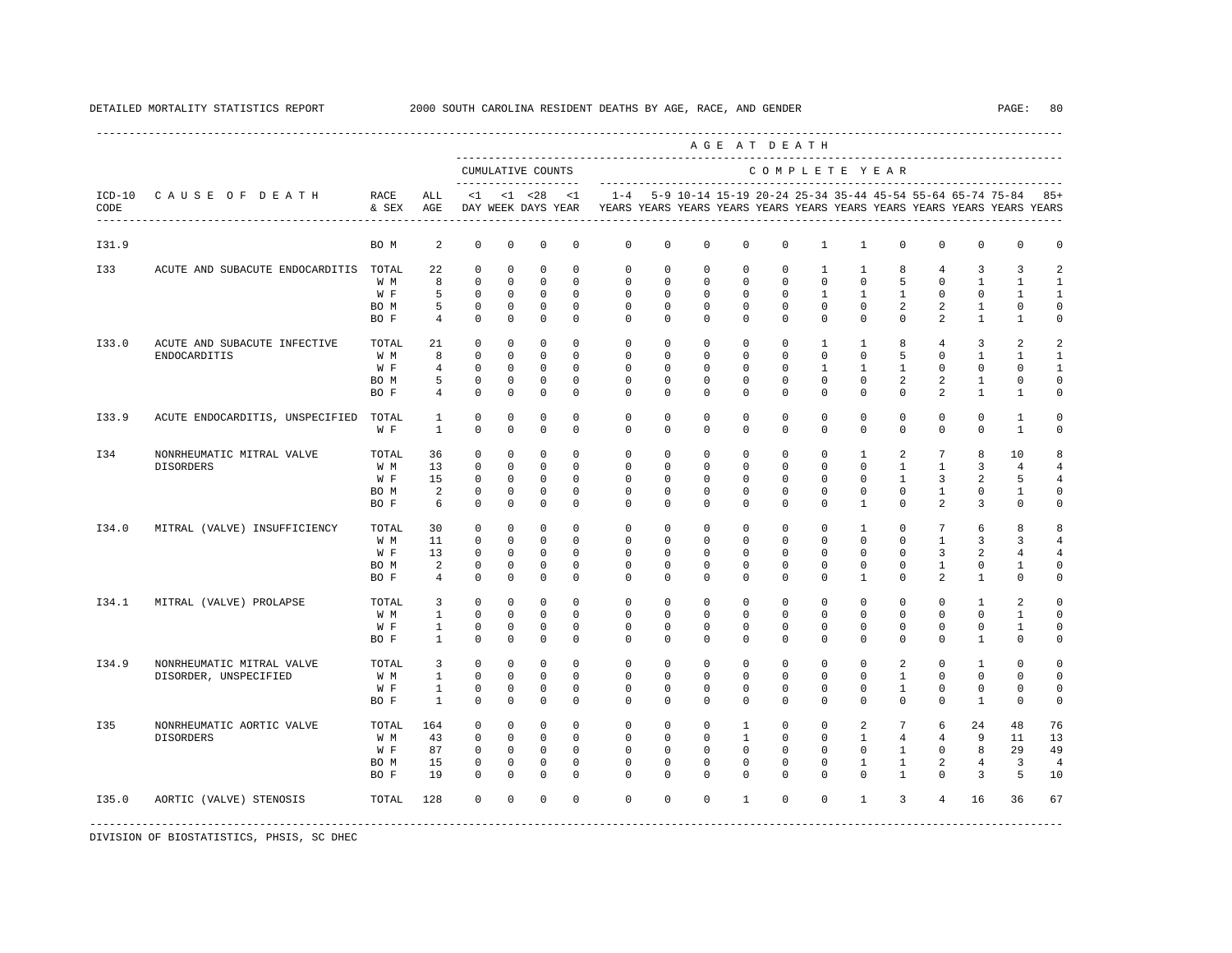|       |                                       |               |                 |              |              |                                          |                |              |              |              | AGE AT DEATH                                              |               |              |                |                 |                |                 |                                                                         |                |
|-------|---------------------------------------|---------------|-----------------|--------------|--------------|------------------------------------------|----------------|--------------|--------------|--------------|-----------------------------------------------------------|---------------|--------------|----------------|-----------------|----------------|-----------------|-------------------------------------------------------------------------|----------------|
|       |                                       |               |                 |              |              | CUMULATIVE COUNTS<br>------------------- |                |              |              |              |                                                           | COMPLETE YEAR |              |                |                 |                |                 |                                                                         |                |
| CODE  | ICD-10 CAUSE OF DEATH                 | RACE<br>& SEX | ALL<br>AGE      | <1           |              | $< 1$ $< 28$<br>DAY WEEK DAYS YEAR       | <1             | $1 - 4$      |              |              | 5-9 10-14 15-19 20-24 25-34 35-44 45-54 55-64 65-74 75-84 |               |              |                |                 |                |                 | YEARS YEARS YEARS YEARS YEARS YEARS YEARS YEARS YEARS YEARS YEARS YEARS | $85+$          |
| I35.0 |                                       | W M           | 32              | $^{\circ}$   | $\mathbf 0$  | $\mathbf 0$                              | $\mathbf 0$    | $\mathbf{0}$ | $\mathbf 0$  | $\mathbf 0$  | $\mathbf{1}$                                              | $\mathbf 0$   | $\mathbf{0}$ | 0              | 2               | 4              | 7               | 6                                                                       | 12             |
|       |                                       | W F           | 75              | $\mathbf{0}$ | $\mathbf 0$  | $\mathbf 0$                              | $\Omega$       | $\Omega$     | $\Omega$     | $\Omega$     | $\Omega$                                                  | $\Omega$      | $\Omega$     | $\Omega$       | $\Omega$        | $\Omega$       | 5               | 25                                                                      | 45             |
|       |                                       | BO M          | 7               | $^{\circ}$   | $\Omega$     | $\mathbf 0$                              | $\Omega$       | $\Omega$     | $\Omega$     | $\Omega$     | $\Omega$                                                  | $\Omega$      | $\Omega$     | $\mathbf{1}$   | $\mathbf 0$     | $\Omega$       | $\mathbf{1}$    | 2                                                                       | 3              |
|       |                                       | BO F          | 14              | $\Omega$     | $\mathbf 0$  | $\mathbf 0$                              | $\Omega$       | $\Omega$     | $\mathbf 0$  | $\mathbf 0$  | $\mathbf 0$                                               | $\Omega$      | $\mathbf 0$  | $\Omega$       | $\mathbf{1}$    | $\mathbf 0$    | 3               | 3                                                                       | 7              |
| I35.1 | AORTIC (VALVE) INSUFFICIENCY          | TOTAL         | 16              | $\Omega$     | $\Omega$     | $\mathbf 0$                              | $\Omega$       | $\Omega$     | $\Omega$     | $\Omega$     | $\Omega$                                                  | $\Omega$      | $\Omega$     | $\Omega$       | $\mathbf{1}$    | $\overline{1}$ | $\mathbf{1}$    | 8                                                                       | 5              |
|       |                                       | W M           | $\overline{4}$  | $\Omega$     | $\Omega$     | $\Omega$                                 | $\Omega$       | $\Omega$     | $\Omega$     | $\Omega$     | $\Omega$                                                  | $\Omega$      | $\Omega$     | $\Omega$       | $\mathbf{1}$    | $\Omega$       | $\Omega$        | 3                                                                       | $\Omega$       |
|       |                                       | W F           | 6               | $\Omega$     | $\Omega$     | $\Omega$                                 | $\Omega$       | $\Omega$     | $\Omega$     | $\Omega$     | $\Omega$                                                  | $\Omega$      | $\Omega$     | $\Omega$       | $\Omega$        | $\Omega$       | $\mathbf{1}$    | 3                                                                       | 2              |
|       |                                       | BO M          | $\overline{3}$  | $^{\circ}$   | $\mathbf 0$  | $\mathbf 0$                              | $\Omega$       | $\Omega$     | $\Omega$     | $\Omega$     | $\Omega$                                                  | $\Omega$      | $\Omega$     | $\Omega$       | $\mathbf 0$     | $\mathbf{1}$   | $\Omega$        | $\mathbf{1}$                                                            | $\mathbf{1}$   |
|       |                                       | BO F          | 3               | $\Omega$     | $\Omega$     | $\Omega$                                 | $\Omega$       | $\Omega$     | $\Omega$     | $\Omega$     | $\Omega$                                                  | $\Omega$      | $\Omega$     | $\Omega$       | $\Omega$        | $\Omega$       | $\Omega$        | $\mathbf{1}$                                                            | $\overline{a}$ |
| I35.2 | AORTIC (VALVE) STENOSIS WITH IN TOTAL |               | $\mathbf{1}$    | $^{\circ}$   | $\mathbf 0$  | 0                                        | $\mathbf 0$    | $\mathbf 0$  | $\mathbf 0$  | $\mathbf 0$  | $\mathbf 0$                                               | $\mathbf{0}$  | $\mathbf 0$  | $\mathbf 0$    | $\mathbf 0$     | $\mathbf 0$    | $\mathbf 0$     | $\mathbf 0$                                                             | 1              |
|       | SUFFICIENCY                           | W F           | $\mathbf{1}$    | $^{\circ}$   | $\mathbf 0$  | $\mathbf 0$                              | 0              | 0            | $\mathbf 0$  | $^{\circ}$   | $^{\circ}$                                                | $\mathbf 0$   | $\mathbf{0}$ | $\mathbf 0$    | $\mathbf 0$     | $\mathbf 0$    | $\mathbf{0}$    | $\mathbf{0}$                                                            | $\mathbf{1}$   |
| I35.8 | OTHER AORTIC VALVE DISORDERS          | TOTAL         | 3               | $^{\circ}$   | $\mathbf 0$  | $\mathbf 0$                              | $\Omega$       | $\Omega$     | $\Omega$     | $\Omega$     | $\mathbf 0$                                               | $\Omega$      | $\mathbf{0}$ | $\Omega$       | $\mathbf 0$     | $\mathbf{1}$   | 1               | 1                                                                       | 0              |
|       |                                       | BO M          | 2               | $^{\circ}$   | $\mathbf 0$  | 0                                        | $\mathbf 0$    | $\mathbf 0$  | $\mathbf 0$  | $\mathbf 0$  | $\mathbf 0$                                               | $\mathbf 0$   | $\Omega$     | $\Omega$       | $\mathbf 0$     | $\mathbf{1}$   | $\mathbf{1}$    | 0                                                                       | $\circ$        |
|       |                                       | BO F          | $\mathbf{1}$    | $^{\circ}$   | $\circ$      | $\mathbf 0$                              | 0              | $\Omega$     | $\Omega$     | $\Omega$     | $^{\circ}$                                                | $\mathbf{0}$  | $\mathbf 0$  | $\Omega$       | $\mathbf 0$     | $\mathbf 0$    | $\mathbf{0}$    | $\mathbf{1}$                                                            | 0              |
| I35.9 | AORTIC VALVE DISORDER,                | TOTAL         | 16              | $\Omega$     | $\Omega$     | $\Omega$                                 | $\Omega$       | $\Omega$     | $\Omega$     | $\Omega$     | $\Omega$                                                  | $\Omega$      | $\Omega$     | $\mathbf{1}$   | 3               | $\Omega$       | 6               | 3                                                                       | 3              |
|       | UNSPECIFIED                           | W M           | $7\overline{ }$ | $^{\circ}$   | $\mathbf 0$  | 0                                        | $\Omega$       | $\mathbf 0$  | $\mathbf 0$  | $\mathbf 0$  | $\mathbf 0$                                               | $\mathbf 0$   | $\mathbf 0$  | $\mathbf{1}$   | $\mathbf{1}$    | $\mathbf 0$    | 2               | 2                                                                       | 1              |
|       |                                       | W F           | 5               | $^{\circ}$   | $\circ$      | $\mathbf 0$                              | $\Omega$       | $\Omega$     | $\Omega$     | $\Omega$     | $\Omega$                                                  | $\Omega$      | $\Omega$     | $\Omega$       | 1               | $\Omega$       | 2               | 1                                                                       | 1              |
|       |                                       | BO M          | 3               | $^{\circ}$   | $^{\circ}$   | $\mathbf 0$                              | $\Omega$       | 0            | $\Omega$     | $^{\circ}$   | $^{\circ}$                                                | $\mathbf 0$   | $\mathbf 0$  | 0              | $\mathbf{1}$    | 0              | 2               | 0                                                                       | $\Omega$       |
|       |                                       | BO F          | $\mathbf{1}$    | $\mathbf{0}$ | $\mathbf 0$  | $\mathbf 0$                              | $\Omega$       | $\Omega$     | $\Omega$     | $\Omega$     | $\mathbf 0$                                               | $\Omega$      | $\Omega$     | $\Omega$       | $\mathbf 0$     | $\mathbf 0$    | $\mathbf{0}$    | $\mathbf 0$                                                             | $\mathbf{1}$   |
| I38   | ENDOCARDITIS, VALVE UNSPECIFIED       | TOTAL         | 54              | $\Omega$     | $\Omega$     | $\Omega$                                 | $\Omega$       | $\Omega$     | $\Omega$     | $\Omega$     | $\Omega$                                                  | $\Omega$      | $\Omega$     | 2              | 9               | 11             | $7\phantom{.0}$ | 1 O                                                                     | 15             |
|       |                                       | W M           | 11              | $^{\circ}$   | $\Omega$     | $\Omega$                                 | $\Omega$       | $\Omega$     | $\Omega$     | $\Omega$     | $\Omega$                                                  | $\Omega$      | $\Omega$     | $\mathbf{1}$   | $\mathbf{1}$    | 5              | $\mathbf{1}$    | 2                                                                       | $\mathbf{1}$   |
|       |                                       | W F           | 20              | $\Omega$     | $\Omega$     | $\Omega$                                 | $\Omega$       | $\Omega$     | $\Omega$     | $\Omega$     | $\Omega$                                                  | $\Omega$      | $\Omega$     | $\mathbf{1}$   | $\mathbf{1}$    | $\overline{3}$ | 2               | 5                                                                       | 8              |
|       |                                       | BO M          | 8               | $\mathbf 0$  | $\circ$      | $\mathbf 0$                              | $\Omega$       | $\mathbf 0$  | $\Omega$     | $\Omega$     | $^{\circ}$                                                | $\Omega$      | $\mathbf 0$  | $\Omega$       | $\mathbf 0$     | $\overline{2}$ | $\mathbf{1}$    | 2                                                                       | 3              |
|       |                                       | BO F          | 15              | $\Omega$     | $\Omega$     | $\Omega$                                 | $\Omega$       | $\Omega$     | $\Omega$     | $\Omega$     | $\Omega$                                                  | $\Omega$      | $\Omega$     | $\Omega$       | $7\overline{ }$ | $\mathbf{1}$   | $\overline{3}$  | $\mathbf{1}$                                                            | 3              |
| I40   | ACUTE MYOCARDITIS                     | TOTAL         | 2               | $^{\circ}$   | $\circ$      | 0                                        | 0              | $\mathbf 0$  | $\mathbf 0$  | $\mathbf 0$  | $\mathbf{1}$                                              | $\mathbf 0$   | $\mathbf 0$  | $\mathbf{1}$   | $\mathbf 0$     | $\mathbf 0$    | $\mathbf{0}$    | $\mathbf 0$                                                             | 0              |
|       |                                       | W M           | 2               | $^{\circ}$   | $\circ$      | $\mathbf 0$                              | $\Omega$       | $\Omega$     | $\Omega$     | $\Omega$     | 1                                                         | 0             | $\mathbf 0$  | 1              | $\circ$         | $\mathbf{0}$   | $\circ$         | $\circ$                                                                 | $\Omega$       |
| I40.0 | INFECTIVE MYOCARDITIS                 | TOTAL         | 2               | $\mathbf 0$  | $\mathbf 0$  | 0                                        | $\mathbf 0$    | $\mathbf 0$  | $\mathbf 0$  | $\mathbf 0$  | $\mathbf{1}$                                              | $\mathbf{0}$  | $\Omega$     | $\mathbf{1}$   | $\mathbf 0$     | $\mathbf 0$    | $\mathbf{0}$    | $\mathbf 0$                                                             | $\circ$        |
|       |                                       | W M           | 2               | $\Omega$     | $\Omega$     | $\Omega$                                 | $\Omega$       | $\Omega$     | $\Omega$     | $\Omega$     | $\mathbf{1}$                                              | $\Omega$      | $\Omega$     | $\mathbf{1}$   | $\mathbf 0$     | $\Omega$       | $\mathbf{0}$    | $\mathbf 0$                                                             | $\Omega$       |
| I42   | CARDIOMYOPATHY                        | TOTAL         | 477             | $^{\circ}$   | $\mathbf 0$  | 1                                        | 3              | $\mathbf 0$  | 2            | $\mathbf{1}$ | $\mathbf{1}$                                              | 4             | 8            | 31             | 53              | 51             | 98              | 143                                                                     | 82             |
|       |                                       | W M           | 178             | $\mathbf 0$  | $\mathbf 0$  | $\Omega$                                 | $\overline{1}$ | $\mathbf{0}$ | $\mathbf{1}$ | $\mathbf{1}$ | $\mathbf 0$                                               | $\mathbf{1}$  | $\mathbf{0}$ | 8              | 20              | 22             | 41              | 52                                                                      | 31             |
|       |                                       | W F           | 125             | $^{\circ}$   | $\mathbf{0}$ | $\mathbf 0$                              | $\Omega$       | $\Omega$     | $\mathbf 0$  | $\mathbf 0$  | $\mathbf{1}$                                              | $\mathbf 0$   | $\mathbf 0$  | $\overline{4}$ | $7\phantom{.0}$ | 9              | 17              | 50                                                                      | 37             |
|       |                                       | BO M          | 98              | $^{\circ}$   | $\circ$      | $\mathbf 0$                              | $\Omega$       | $\Omega$     | $\mathbf{1}$ | $\Omega$     | $\Omega$                                                  | 3             | 3            | 1.5            | 16              | 16             | 23              | 18                                                                      | 3              |
|       |                                       | BO F          | 76              | $\Omega$     | $\Omega$     | $\overline{1}$                           | $\mathfrak{D}$ | $\Omega$     | $\Omega$     | $\Omega$     | $\Omega$                                                  | $\Omega$      | 5            | $\overline{4}$ | 10              | $\overline{4}$ | 17              | 23                                                                      | 11             |
| I42.0 | DILATED CARDIOMYOPATHY                | TOTAL         | 89              | $\Omega$     | $\Omega$     | $\Omega$                                 | $\Omega$       | $\Omega$     | $\Omega$     | $\Omega$     | $\mathbf 0$                                               | $\Omega$      | $\mathbf{1}$ | 9              | 11              | 10             | 17              | 34                                                                      | 7              |
|       |                                       | W M           | 27              | $\Omega$     | $\Omega$     | $\Omega$                                 | $\Omega$       | $\Omega$     | $\Omega$     | $\Omega$     | $\Omega$                                                  | $\Omega$      | $\Omega$     | $\Omega$       | $\overline{3}$  | 5              | 5               | 13                                                                      | $\mathbf{1}$   |
|       |                                       | W F           | 18              | $\circ$      | $\mathbf 0$  | $\mathbf 0$                              | $\mathbf 0$    | $\mathbf{0}$ | $\mathbf 0$  | $\mathbf 0$  | $\mathbf 0$                                               | $\mathbf 0$   | $\mathbf 0$  | $\mathbf{1}$   | $\mathbf 0$     | $\mathbf{1}$   | $\overline{4}$  | 9                                                                       | 3              |
|       |                                       | BO M          | 28              | $\Omega$     | $\Omega$     | $\Omega$                                 | $\Omega$       | $\Omega$     | $\Omega$     | $\Omega$     | $\Omega$                                                  | $\Omega$      | $\Omega$     | 6              | 5               | $\overline{4}$ | 6               | 6                                                                       | $\mathbf{1}$   |
|       |                                       |               |                 |              |              |                                          |                |              |              |              |                                                           |               |              |                |                 |                |                 |                                                                         |                |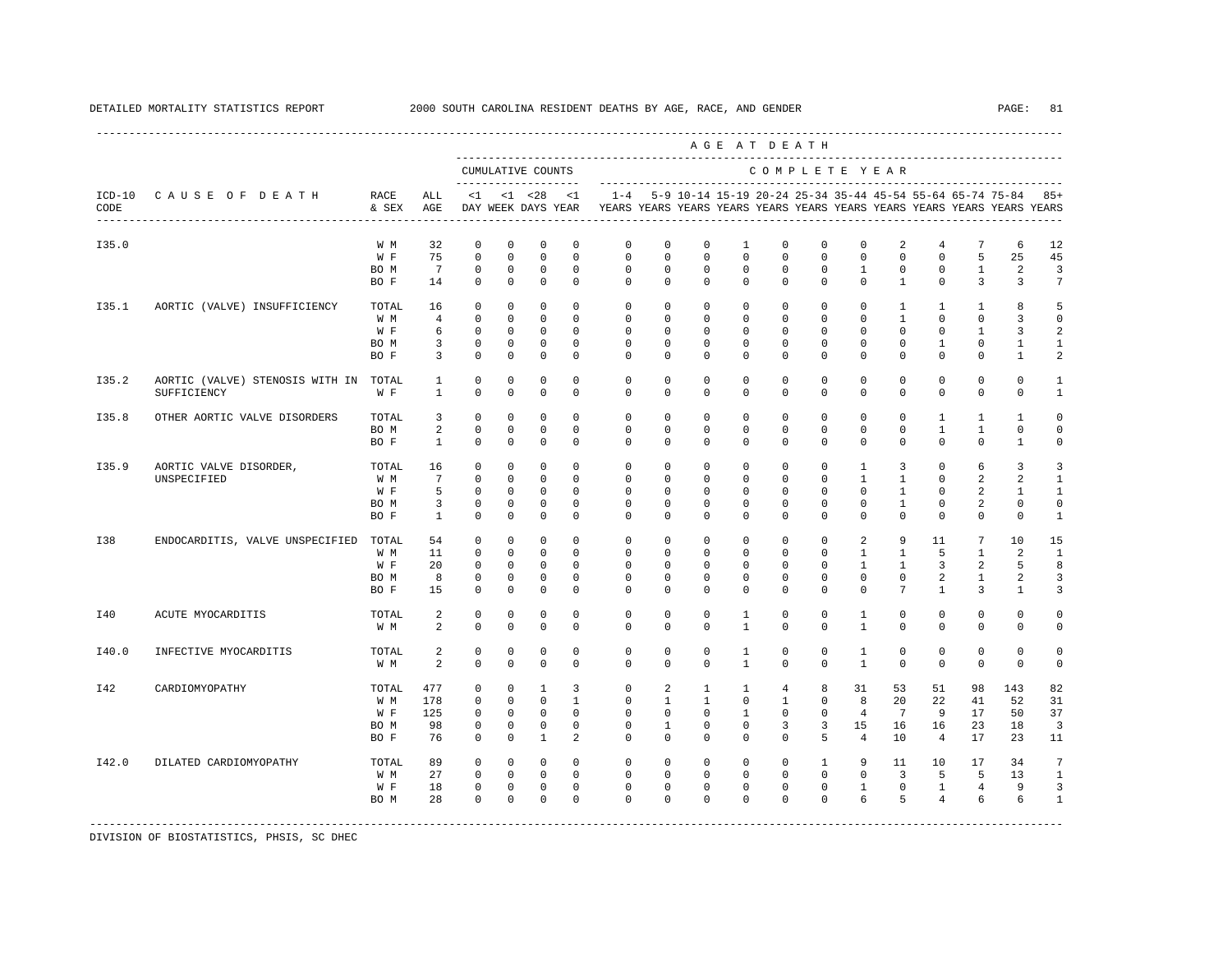|       |                                                         |                                     |                                                                       |                                                                 |                                                                |                                                                    |                                                               |                                                                                            |                                                                      |                                                                          |                                                             | AGE AT DEATH                                                |                                                                    |                                                             |                                                                   |                                                                         |                                                                            |                                                                         |                                                                 |
|-------|---------------------------------------------------------|-------------------------------------|-----------------------------------------------------------------------|-----------------------------------------------------------------|----------------------------------------------------------------|--------------------------------------------------------------------|---------------------------------------------------------------|--------------------------------------------------------------------------------------------|----------------------------------------------------------------------|--------------------------------------------------------------------------|-------------------------------------------------------------|-------------------------------------------------------------|--------------------------------------------------------------------|-------------------------------------------------------------|-------------------------------------------------------------------|-------------------------------------------------------------------------|----------------------------------------------------------------------------|-------------------------------------------------------------------------|-----------------------------------------------------------------|
|       |                                                         |                                     |                                                                       |                                                                 |                                                                | CUMULATIVE COUNTS<br>-------------------                           |                                                               |                                                                                            |                                                                      |                                                                          |                                                             | COMPLETE YEAR                                               |                                                                    |                                                             |                                                                   |                                                                         |                                                                            |                                                                         |                                                                 |
| CODE  | ICD-10 CAUSE OF DEATH<br>------------------------------ | RACE<br>& SEX                       | ALL<br>AGE                                                            |                                                                 | $<1$ $<1$ $<28$                                                |                                                                    | < 1                                                           | DAY WEEK DAYS YEAR TEARS YEARS YEARS YEARS YEARS YEARS YEARS YEARS YEARS YEARS YEARS YEARS |                                                                      |                                                                          |                                                             |                                                             |                                                                    |                                                             |                                                                   |                                                                         |                                                                            | 1-4 5-9 10-14 15-19 20-24 25-34 35-44 45-54 55-64 65-74 75-84 85+       |                                                                 |
| I42.0 |                                                         | BO F                                | 16                                                                    | $\mathbf 0$                                                     | $\mathbf 0$                                                    | $\mathbf 0$                                                        | $\mathbf 0$                                                   | $\mathbf 0$                                                                                | $\mathbf 0$                                                          | $\mathbf 0$                                                              | $\mathbf 0$                                                 | $\mathbf 0$                                                 | $\mathbf{1}$                                                       | 2                                                           | 3                                                                 | $\mathbf 0$                                                             | 2                                                                          | 6                                                                       | $\overline{a}$                                                  |
| I42.1 | OBSTRUCTIVE HYPERTROPHIC<br>CARDIOMYOPATHY              | TOTAL<br>W M<br>W F                 | $\overline{\mathbf{3}}$<br>$\mathbf{1}$<br>2                          | $^{\circ}$<br>$\mathbf 0$<br>$\mathbf 0$                        | $\mathbf{0}$<br>$\mathbf 0$<br>$\mathbf 0$                     | $\mathbf 0$<br>$\mathbf 0$<br>$\mathbf 0$                          | $\Omega$<br>$\Omega$<br>$\mathbf 0$                           | $\mathbf 0$<br>$\Omega$<br>$\Omega$                                                        | $\mathbf 0$<br>$\mathbf 0$<br>$\mathbf 0$                            | $^{\circ}$<br>$\Omega$<br>$\Omega$                                       | $\mathbf 0$<br>$\Omega$<br>$\mathbf 0$                      | $\mathbf 0$<br>$\Omega$<br>$\Omega$                         | $\mathbf 0$<br>$\Omega$<br>$\mathbf 0$                             | $\mathbf 0$<br>$\Omega$<br>$\Omega$                         | $\mathbf{1}$<br>$\Omega$<br>$\mathbf{1}$                          | 0<br>$\Omega$<br>$\Omega$                                               | $\mathbf{1}$<br>$\mathbf{1}$<br>$\Omega$                                   | 1<br>$\Omega$<br>$\mathbf{1}$                                           | $\Omega$<br>$\Omega$<br>$\mathbf 0$                             |
| I42.2 | OTHER HYPERTROPHIC<br>CARDIOMYOPATHY                    | TOTAL<br>W M<br>W F<br>BO M<br>BO F | 20<br>9<br>$7\overline{ }$<br>3<br>$\mathbf{1}$                       | $\Omega$<br>$\Omega$<br>$\Omega$<br>$\Omega$<br>$\mathbf 0$     | $\Omega$<br>$\Omega$<br>$\Omega$<br>$\Omega$<br>0              | $\Omega$<br>$\mathbf 0$<br>$\Omega$<br>$\Omega$<br>$\mathbf 0$     | $\Omega$<br>$\Omega$<br>$\Omega$<br>$\Omega$<br>$^{\circ}$    | $\Omega$<br>$\Omega$<br>$\Omega$<br>$\Omega$<br>$\Omega$                                   | $\mathbf{1}$<br>$\mathbf{1}$<br>$\Omega$<br>$\Omega$<br>$\mathbf{0}$ | $\Omega$<br>$\Omega$<br>$\Omega$<br>$\Omega$<br>$\mathbf 0$              | $\Omega$<br>$\Omega$<br>$\Omega$<br>$\Omega$<br>$\mathbf 0$ | $\Omega$<br>$\Omega$<br>$\Omega$<br>$\Omega$<br>$\mathbf 0$ | $\Omega$<br>$\Omega$<br>$\Omega$<br>$\Omega$<br>0                  | 2<br>$\mathbf{1}$<br>$\Omega$<br>$\Omega$<br>$\mathbf{1}$   | 6<br>$\overline{4}$<br>$\mathbf{1}$<br>$\mathbf{1}$<br>0          | $4\overline{ }$<br>$\overline{1}$<br>$\mathcal{L}$<br>$\mathbf{1}$<br>0 | 3<br>2<br>$\Omega$<br>$\mathbf{1}$<br>$\mathbf 0$                          | $\overline{4}$<br>$\Omega$<br>$\overline{4}$<br>$\Omega$<br>$\mathbf 0$ | $\Omega$<br>$\Omega$<br>$\Omega$<br>$\Omega$<br>$\mathbf 0$     |
| I42.4 | ENDOCARDIAL FIBROELASTOSIS                              | TOTAL<br>W M<br>BO F                | 3<br>$\mathbf{1}$<br>2                                                | $\circ$<br>$\mathbf 0$<br>$\Omega$                              | $\mathbf 0$<br>$\mathbf 0$<br>$\Omega$                         | 1<br>$\circ$<br>$\overline{1}$                                     | 3<br>$\mathbf{1}$<br>$\mathfrak{D}$                           | $\mathbf 0$<br>$\Omega$<br>$\Omega$                                                        | $\mathbf 0$<br>$\Omega$<br>$\Omega$                                  | $\mathbf 0$<br>$\Omega$<br>$\Omega$                                      | $\mathbf 0$<br>$\Omega$<br>$\Omega$                         | $\mathbf 0$<br>$\Omega$<br>$\Omega$                         | $\mathbf 0$<br>$\Omega$<br>$\Omega$                                | $\mathbf 0$<br>$\Omega$<br>$\Omega$                         | $\mathbf 0$<br>$\Omega$<br>$\Omega$                               | $\mathbf 0$<br>$\Omega$<br>$\Omega$                                     | $\mathbf 0$<br>$\mathbf{0}$<br>$\Omega$                                    | $\mathbf 0$<br>$\mathbf 0$<br>$\Omega$                                  | $\Omega$<br>$\mathbf 0$<br>$\Omega$                             |
| I42.6 | ALCOHOLIC CARDIOMYOPATHY                                | TOTAL<br>W M<br>BO M<br>BO F        | 11<br>$\overline{3}$<br>6<br>2                                        | $^{\circ}$<br>$\Omega$<br>$\circ$<br>$\mathbf 0$                | $\mathbf{0}$<br>$\Omega$<br>$\mathbf 0$<br>$\mathbf 0$         | $\Omega$<br>$\Omega$<br>$\mathbf 0$<br>$\mathbf 0$                 | $\Omega$<br>$\Omega$<br>$\Omega$<br>$\mathbf 0$               | $\Omega$<br>$\Omega$<br>$\Omega$<br>$\Omega$                                               | $\mathbf{0}$<br>$\Omega$<br>$\Omega$<br>$\mathbf 0$                  | $\Omega$<br>$\Omega$<br>$\Omega$<br>$\mathbf 0$                          | $\Omega$<br>$\Omega$<br>$\Omega$<br>$\mathbf 0$             | $\Omega$<br>$\Omega$<br>$\mathbf 0$<br>$\Omega$             | $\Omega$<br>$\Omega$<br>$\Omega$<br>$\mathbf 0$                    | 3<br>$\mathbf{1}$<br>$\overline{a}$<br>$\Omega$             | $4\overline{ }$<br>$\mathbf{1}$<br>$\overline{a}$<br>$\mathbf{1}$ | $\overline{4}$<br>$\mathbf{1}$<br>2<br>$\mathbf{1}$                     | $\Omega$<br>$\Omega$<br>$\mathbf 0$<br>$\mathbf 0$                         | $\Omega$<br>$\Omega$<br>$\mathbf{0}$<br>$\mathbf 0$                     | $\Omega$<br>$\cap$<br>$\Omega$<br>$\mathbf 0$                   |
| I42.9 | CARDIOMYOPATHY, UNSPECIFIED                             | TOTAL<br>W M<br>W F<br>BO M<br>BO F | 351<br>137<br>98<br>61<br>55                                          | $^{\circ}$<br>$\Omega$<br>$\mathbf 0$<br>$^{\circ}$<br>$\Omega$ | $^{\circ}$<br>$\mathbf 0$<br>$^{\circ}$<br>0<br>$\Omega$       | $^{\circ}$<br>$\mathbf 0$<br>$\mathbf 0$<br>$^{\circ}$<br>$\Omega$ | $\Omega$<br>$\Omega$<br>$\mathbf 0$<br>$^{\circ}$<br>$\Omega$ | $\mathbf 0$<br>$\Omega$<br>$\mathbf{0}$<br>$\mathbf{0}$<br>$\Omega$                        | 1<br>$\mathbf 0$<br>$\mathbf{0}$<br>$\mathbf{1}$<br>$\Omega$         | $\mathbf{1}$<br>$\overline{1}$<br>$\mathbf 0$<br>$\mathbf 0$<br>$\Omega$ | $\mathbf{1}$<br>$\Omega$<br>1<br>$\Omega$<br>$\Omega$       | 4<br>$\mathbf{1}$<br>$\mathbf 0$<br>3<br>$\Omega$           | $\overline{7}$<br>$\Omega$<br>$\mathbf 0$<br>3<br>$\overline{4}$   | 17<br>6<br>3<br>$7\overline{ }$<br>$\mathbf{1}$             | 31<br>12<br>5<br>8<br>6                                           | 33<br>15<br>6<br>9<br>3                                                 | 77<br>33<br>13<br>16<br>1.5                                                | 104<br>39<br>36<br>12<br>17                                             | 75<br>30<br>34<br>2<br>9                                        |
| I44   | ATRIOVENTRICULAR AND LEFT<br>BUNDLE-BRANCH BLOCK        | TOTAL<br>W M<br>W F<br>BO M<br>BO F | 9<br>$\overline{4}$<br>3<br>$\mathbf{1}$<br>$\mathbf{1}$              | $\Omega$<br>$\Omega$<br>$^{\circ}$<br>$\circ$<br>$\circ$        | $\Omega$<br>$\Omega$<br>$^{\circ}$<br>$\mathbf{0}$<br>0        | $\Omega$<br>$\Omega$<br>$^{\circ}$<br>$\mathbf 0$<br>$\mathbf 0$   | $\Omega$<br>$\Omega$<br>$\Omega$<br>0<br>$\mathbf 0$          | $\Omega$<br>$\Omega$<br>$\mathbf{0}$<br>$\mathbf 0$<br>$\mathbf 0$                         | $\Omega$<br>$\Omega$<br>$\mathbf{0}$<br>$\mathbf 0$<br>$\mathbf 0$   | $\Omega$<br>$\Omega$<br>0<br>$^{\circ}$<br>$\mathbf 0$                   | $\Omega$<br>$\Omega$<br>0<br>$\mathbf 0$<br>$\mathbf 0$     | $\Omega$<br>$\Omega$<br>0<br>$\mathbf 0$<br>$\mathbf 0$     | $\Omega$<br>$\Omega$<br>$\mathbf{0}$<br>$\mathbf 0$<br>$\mathbf 0$ | $\Omega$<br>$\Omega$<br>0<br>$\mathbf 0$<br>$\mathbf 0$     | $\mathbf{1}$<br>$\mathbf{1}$<br>0<br>$\mathbf 0$<br>$\mathbf 0$   | $\Omega$<br>$\Omega$<br>$^{\circ}$<br>0<br>$\mathbf 0$                  | $\mathbf{1}$<br>$\mathbf{1}$<br>$\mathbf 0$<br>$\mathbf{0}$<br>$\mathbf 0$ | 3<br>$\mathbf{1}$<br>1<br>1<br>$\mathbf 0$                              | $\overline{4}$<br>$\mathbf{1}$<br>2<br>0<br>$\mathbf{1}$        |
| I44.2 | ATRIOVENTRICULAR BLOCK, COMPLETE TOTAL                  | W M<br>W F<br>BO M<br>BO F          | 9<br>$\overline{4}$<br>$\overline{3}$<br>$\mathbf{1}$<br>$\mathbf{1}$ | $\Omega$<br>$\circ$<br>$\Omega$<br>$\Omega$<br>$\Omega$         | $\Omega$<br>$\mathbf 0$<br>$\mathbf 0$<br>$\Omega$<br>$\Omega$ | $\Omega$<br>$\mathbf 0$<br>$\mathbf 0$<br>$\Omega$<br>$\Omega$     | $\Omega$<br>$\Omega$<br>$\Omega$<br>$\Omega$<br>$\Omega$      | $\Omega$<br>$\mathbf 0$<br>$\Omega$<br>$\Omega$<br>$\Omega$                                | $\Omega$<br>$\mathbf 0$<br>$\Omega$<br>$\Omega$<br>$\Omega$          | $\Omega$<br>$\mathbf 0$<br>$\Omega$<br>$\Omega$<br>$\Omega$              | $\Omega$<br>$\mathbf 0$<br>$\Omega$<br>$\Omega$<br>$\Omega$ | $\Omega$<br>$\Omega$<br>$\Omega$<br>$\Omega$<br>$\Omega$    | $\Omega$<br>$\Omega$<br>$\Omega$<br>$\Omega$<br>$\Omega$           | $\Omega$<br>$\mathbf 0$<br>$\Omega$<br>$\Omega$<br>$\Omega$ | $\mathbf{1}$<br>$\mathbf{1}$<br>$\Omega$<br>$\Omega$<br>$\Omega$  | $\Omega$<br>$\mathbf 0$<br>$\Omega$<br>$\Omega$<br>$\Omega$             | $\mathbf{1}$<br>$\mathbf{1}$<br>$\Omega$<br>$\Omega$<br>$\Omega$           | 3<br>$\mathbf{1}$<br>1<br>1<br>$\Omega$                                 | $\overline{4}$<br>$\mathbf{1}$<br>2<br>$\Omega$<br>$\mathbf{1}$ |
| I45   | OTHER CONDUCTION DISORDERS                              | TOTAL<br>W M<br>W F                 | 2<br>1<br>$\mathbf{1}$                                                | $\circ$<br>$^{\circ}$<br>$\Omega$                               | $\mathbf{0}$<br>$^{\circ}$<br>$\Omega$                         | $^{\circ}$<br>$^{\circ}$<br>$\Omega$                               | $\mathbf 0$<br>$^{\circ}$<br>$\Omega$                         | $\mathbf 0$<br>$\mathbf{0}$<br>$\Omega$                                                    | $\mathbf 0$<br>0<br>$\Omega$                                         | $^{\circ}$<br>0<br>$\Omega$                                              | $\mathbf 0$<br>0<br>$\Omega$                                | $\mathbf 0$<br>$\mathbf{0}$<br>$\Omega$                     | $\mathbf 0$<br>0<br>$\Omega$                                       | $\mathbf 0$<br>0<br>$\Omega$                                | $\mathbf 0$<br>0<br>$\Omega$                                      | $\mathbf 0$<br>$^{\circ}$<br>$\Omega$                                   | $\mathbf 0$<br>$\mathbf 0$<br>$\Omega$                                     | 1<br>1<br>$\Omega$                                                      | 1<br>0<br>$\mathbf{1}$                                          |
| I45.3 | TRIFASCICULAR BLOCK                                     | TOTAL<br>W M                        | 1<br>$\mathbf{1}$                                                     | $^{\circ}$<br>$\Omega$                                          | 0<br>$\Omega$                                                  | $\mathbf 0$<br>$\Omega$                                            | $\Omega$<br>$\Omega$                                          | $\mathbf{0}$<br>$\Omega$                                                                   | 0<br>$\Omega$                                                        | $\Omega$<br>$\Omega$                                                     | $\Omega$<br>$\Omega$                                        | $\Omega$<br>$\Omega$                                        | $\Omega$<br>$\Omega$                                               | $\mathbf 0$<br>$\Omega$                                     | $\mathbf 0$<br>$\Omega$                                           | $\mathbf 0$<br>$\Omega$                                                 | $\mathbf{0}$<br>$\Omega$                                                   | 1<br>$\mathbf{1}$                                                       | $\Omega$<br>$\Omega$                                            |
|       |                                                         |                                     |                                                                       |                                                                 |                                                                |                                                                    |                                                               |                                                                                            |                                                                      |                                                                          |                                                             |                                                             |                                                                    |                                                             |                                                                   |                                                                         |                                                                            |                                                                         |                                                                 |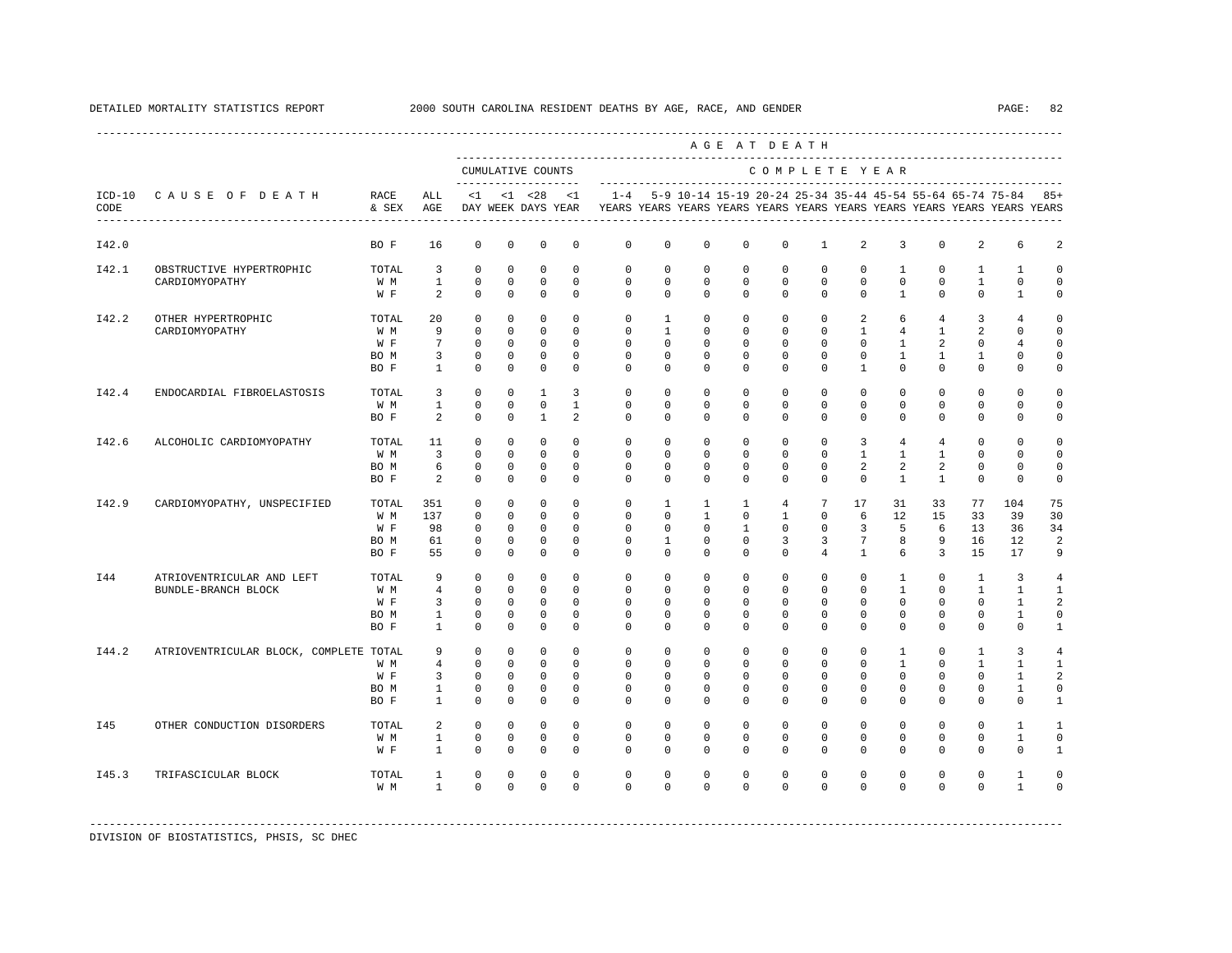|                  |                                        |               |                              |                            |                            |                                          |                         |                         |                         |                         | AGE AT DEATH            |                         |               |                |                |                                                           |                             |                                                                         |                   |
|------------------|----------------------------------------|---------------|------------------------------|----------------------------|----------------------------|------------------------------------------|-------------------------|-------------------------|-------------------------|-------------------------|-------------------------|-------------------------|---------------|----------------|----------------|-----------------------------------------------------------|-----------------------------|-------------------------------------------------------------------------|-------------------|
|                  |                                        |               |                              |                            |                            | CUMULATIVE COUNTS<br>$- - - - - - - - -$ |                         |                         |                         |                         |                         |                         |               | COMPLETE YEAR  |                |                                                           |                             |                                                                         |                   |
| $ICD-10$<br>CODE | CAUSE OF DEATH                         | RACE<br>& SEX | ALL<br>AGE                   | <1                         |                            | $< 1$ $< 28$<br>DAY WEEK DAYS YEAR       | $\leq 1$                | $1 - 4$                 |                         |                         |                         |                         |               |                |                | 5-9 10-14 15-19 20-24 25-34 35-44 45-54 55-64 65-74 75-84 |                             | YEARS YEARS YEARS YEARS YEARS YEARS YEARS YEARS YEARS YEARS YEARS YEARS | $85+$             |
| I45.9            | CONDUCTION DISORDER, UNSPECIFIED TOTAL | W F           | $\mathbf{1}$<br>$\mathbf{1}$ | $\mathbb O$<br>$\mathbf 0$ | $\mathbf 0$<br>$\mathbf 0$ | $\mathbb O$<br>$\Omega$                  | $\mathbf 0$<br>$\Omega$ | $\mathbf 0$<br>$\Omega$ | $\mathbf 0$<br>$\Omega$ | $\mathbb O$<br>$\Omega$ | $\mathbb O$<br>$\Omega$ | $\mathbf 0$<br>$\Omega$ | 0<br>$\Omega$ | 0<br>$\Omega$  | 0<br>$\Omega$  | 0<br>$\Omega$                                             | $\mathsf 0$<br>$\mathbf{0}$ | $\mathsf 0$<br>$\mathbf 0$                                              | 1<br>$\mathbf{1}$ |
| I46              | CARDIAC ARREST                         | TOTAL         | 360                          | $\mathbf 0$                | $^{\circ}$                 | $\mathbf 0$                              | $\mathbf{1}$            | 1                       | $\mathbf 0$             | $\mathbf{1}$            | $\mathbf{1}$            | $\mathbf{1}$            | 6             | 4              | 32             | 58                                                        | 84                          | 78                                                                      | 93                |
|                  |                                        | W M           | 109                          | $\mathbf 0$                | $\mathbf{0}$               | $\mathbf 0$                              | $\Omega$                | $\Omega$                | $\Omega$                | $\Omega$                | $\Omega$                | $\Omega$                | 3             | $\Omega$       | 8              | 21                                                        | 35                          | 26                                                                      | 16                |
|                  |                                        | W F           | 103                          | $\mathbf 0$                | $^{\circ}$                 | $^{\circ}$                               | $\Omega$                | $\mathbf{0}$            | 0                       | 0                       | $\Omega$                | $\mathbf{0}$            | $\mathbf 0$   | $\mathbf{1}$   | $\overline{4}$ | 11                                                        | 22                          | 21                                                                      | 44                |
|                  |                                        | BO M          | 77                           | $\mathbf 0$                | $^{\circ}$                 | $^{\circ}$                               | $\mathbf 0$             | $\mathbf 0$             | 0                       | $\mathbf{1}$            | $\mathbf{1}$            | $\mathbf 0$             | $\mathbf{1}$  | $\mathbf{1}$   | 16             | 19                                                        | 17                          | 12                                                                      | 9                 |
|                  |                                        | BO F          | 71                           | $\Omega$                   | $\Omega$                   | $\Omega$                                 | $\overline{1}$          | $\overline{1}$          | $\Omega$                | $\Omega$                | $\Omega$                | $\overline{1}$          | 2             | 2              | $\overline{4}$ | $7\phantom{.0}$                                           | 10                          | 19                                                                      | 24                |
| I46.1            | SUDDEN CARDIAC DEATH, SO               | TOTAL         | 30                           | $\mathbf 0$                | $\mathbf 0$                | $\Omega$                                 | $\Omega$                | $\Omega$                | $\Omega$                | $\Omega$                | $\Omega$                | $\Omega$                | $\Omega$      | $\Omega$       | $\overline{3}$ | 5                                                         | 10                          | 6                                                                       | 6                 |
|                  | DESCRIBED                              | W M           | 11                           | $\mathbf 0$                | $^{\circ}$                 | $\mathbf 0$                              | $\Omega$                | $\Omega$                | 0                       | $\Omega$                | $\Omega$                | $\Omega$                | 0             | 0              | 2              | $\mathbf{1}$                                              | 3                           | 3                                                                       | 2                 |
|                  |                                        | W F           | 9                            | 0                          | 0                          | 0                                        | $^{\circ}$              | 0                       | 0                       | 0                       | 0                       | 0                       | 0             | 0              | 1              | 1                                                         | 3                           | 0                                                                       | $\overline{4}$    |
|                  |                                        | BO M          | 6                            | $\mathbf 0$                | 0                          | 0                                        | 0                       | 0                       | 0                       | 0                       | 0                       | 0                       | 0             | 0              | 0              | 3                                                         | 2                           | 1                                                                       | 0                 |
|                  |                                        | BO F          | $\overline{4}$               | $^{\circ}$                 | $^{\circ}$                 | 0                                        | 0                       | $\mathbf{0}$            | 0                       | 0                       | 0                       | 0                       | $\mathbf 0$   | 0              | $\mathbf 0$    | $\mathbf 0$                                               | 2                           | 2                                                                       | 0                 |
| I46.9            | CARDIAC ARREST, UNSPECIFIED            | TOTAL         | 330                          | 0                          | $^{\circ}$                 | $^{\circ}$                               | 1                       | 1                       | 0                       | $\mathbf{1}$            | 1                       | $\mathbf{1}$            | 6             | $\overline{4}$ | 29             | 53                                                        | 74                          | 72                                                                      | 87                |
|                  |                                        | W M           | 98                           | $\mathbf 0$                | $^{\circ}$                 | $\mathbf 0$                              | $\mathbf 0$             | $\mathbf 0$             | 0                       | $\mathbf 0$             | $\mathbf 0$             | $\mathbf 0$             | 3             | $\mathbf 0$    | 6              | 20                                                        | 32                          | 23                                                                      | 14                |
|                  |                                        | W F           | 94                           | $\mathbf 0$                | $^{\circ}$                 | $^{\circ}$                               | $\Omega$                | $\Omega$                | $\Omega$                | 0                       | $\Omega$                | $\Omega$                | $\mathbf 0$   | 1              | $\overline{3}$ | 10                                                        | 19                          | 21                                                                      | 40                |
|                  |                                        | BO M          | 71                           | $\mathbf 0$                | $^{\circ}$                 | $\mathbf 0$                              | $\mathbf 0$             | $\mathbf 0$             | $\mathbf 0$             | $\mathbf{1}$            | $\mathbf{1}$            | $\mathbf 0$             | $\mathbf{1}$  | $\mathbf{1}$   | 16             | 16                                                        | 15                          | 11                                                                      | 9                 |
|                  |                                        | BO F          | 67                           | $\mathbf 0$                | $^{\circ}$                 | $^{\circ}$                               | $\mathbf{1}$            | $\mathbf{1}$            | $\mathbf 0$             | $\mathbf 0$             | $\mathbf 0$             | $\mathbf{1}$            | 2             | 2              | $\overline{4}$ | $7\phantom{.0}$                                           | 8                           | 17                                                                      | 24                |
| I47              | PAROXYSMAL TACHYCARDIA                 | TOTAL         | 16                           | $\mathbf 0$                | $\Omega$                   | $\Omega$                                 | $\Omega$                | $\Omega$                | $\Omega$                | $\Omega$                | $\overline{1}$          | $\Omega$                | $\Omega$      | $\Omega$       | $\Omega$       | $\mathbf{1}$                                              | $\overline{4}$              | 7                                                                       | 3                 |
|                  |                                        | W M           | $\overline{3}$               | $\mathbf 0$                | $\mathbf{0}$               | $\mathbf 0$                              | $\Omega$                | $\mathbf 0$             | 0                       | $\mathbf 0$             | $\mathbf{1}$            | $\mathbf 0$             | $\mathbf 0$   | $\mathbf 0$    | $\mathbf 0$    | $\Omega$                                                  | $\mathbf{1}$                | $\mathbf{1}$                                                            | $\circ$           |
|                  |                                        | W F           | 9                            | $\mathbf 0$                | $\mathbf 0$                | $\mathbf 0$                              | $\Omega$                | $\Omega$                | $\Omega$                | $\Omega$                | $\Omega$                | $\Omega$                | $\Omega$      | $\Omega$       | $\Omega$       | $\Omega$                                                  | 3                           | $\overline{4}$                                                          | $\mathfrak{D}$    |
|                  |                                        | BO F          | $\overline{4}$               | $\Omega$                   | $\Omega$                   | $\Omega$                                 | $\Omega$                | $\Omega$                | $\Omega$                | $\Omega$                | $\Omega$                | $\Omega$                | $\Omega$      | $\Omega$       | $\Omega$       | $\mathbf{1}$                                              | $\Omega$                    | 2                                                                       | 1                 |
| I47.0            | REENTRY VENTRICULAR ARRHYTHMIA         | TOTAL         | 2                            | $\mathbf 0$                | $\mathbf{0}$               | $\mathbf 0$                              | $\Omega$                | $\Omega$                | $\mathbf 0$             | $\mathbf 0$             | $\Omega$                | $\Omega$                | $\mathbf 0$   | $\Omega$       | $\Omega$       | $\Omega$                                                  | $\mathbf{1}$                | $\mathbf{1}$                                                            | $\circ$           |
|                  |                                        | W F           | $\mathfrak{D}$               | $\mathbf 0$                | $\mathbf 0$                | $\Omega$                                 | $\Omega$                | $\Omega$                | $\Omega$                | $\Omega$                | $\Omega$                | $\Omega$                | $\Omega$      | $\Omega$       | $\Omega$       | $\Omega$                                                  | $\mathbf{1}$                | $\mathbf{1}$                                                            | $\mathbf 0$       |
| I47.1            | SUPRAVENTRICULAR TACHYCARDIA           | TOTAL         | 7                            | $\mathbf 0$                | $\mathbf 0$                | $\mathbf 0$                              | $\mathbf 0$             | $\mathbf 0$             | $\mathbf 0$             | $\mathbf 0$             | $\mathbf 0$             | $\mathbf 0$             | $\mathbf 0$   | $\mathbf 0$    | $\mathbf 0$    | $\mathbf{1}$                                              | $\mathbf{1}$                | 3                                                                       | 2                 |
|                  |                                        | W F           | $\overline{4}$               | $\mathbf 0$                | 0                          | $\mathbf 0$                              | 0                       | $\mathbf{0}$            | 0                       | $\mathbf 0$             | 0                       | $\mathbf{0}$            | $\mathbf{0}$  | 0              | 0              | 0                                                         | $\mathbf{1}$                | 2                                                                       | 1                 |
|                  |                                        | BO F          | 3                            | $\mathbf 0$                | 0                          | $^{\circ}$                               | $^{\circ}$              | $\mathbf{0}$            | 0                       | 0                       | 0                       | $\Omega$                | 0             | 0              | 0              | 1                                                         | $\mathbf{0}$                | 1                                                                       | 1                 |
| I47.2            | VENTRICULAR TACHYCARDIA                | TOTAL         | 6                            | $\mathbf 0$                | $^{\circ}$                 | 0                                        | $\mathbf 0$             | $\mathbf 0$             | $\mathbf 0$             | $\mathbf 0$             | $\mathbf 0$             | $\mathbf 0$             | $\mathbf 0$   | $\mathbf 0$    | $\mathbf 0$    | $\Omega$                                                  | 2                           | 3                                                                       | $\mathbf{1}$      |
|                  |                                        | W M           | 2                            | $\mathbf 0$                | $^{\circ}$                 | $\mathbf 0$                              | $\Omega$                | 0                       | 0                       | 0                       | 0                       | $\mathbf{0}$            | 0             | 0              | $\Omega$       | $\Omega$                                                  | $\mathbf{1}$                | 1                                                                       | $\mathbf 0$       |
|                  |                                        | W F           | 3                            | 0                          | $^{\circ}$                 | $^{\circ}$                               | $^{\circ}$              | $\mathbf{0}$            | 0                       | 0                       | 0                       | $\mathbf{0}$            | $\mathbf{0}$  | 0              | 0              | 0                                                         | 1                           | 1                                                                       | 1                 |
|                  |                                        | BO F          | $\mathbf{1}$                 | $\mathbf 0$                | $\mathbf 0$                | $\mathbf 0$                              | $\mathbf 0$             | $\Omega$                | $\mathbf 0$             | $\mathbf 0$             | $\mathbf 0$             | $\mathbf 0$             | $\mathbf 0$   | 0              | $\mathbf 0$    | $\Omega$                                                  | $\mathbf 0$                 | 1                                                                       | $\mathbf 0$       |
| I47.9            | PAROXYSMAL TACHYCARDIA,                | TOTAL         | $\mathbf{1}$                 | $\mathbf 0$                | $^{\circ}$                 | $\mathbf 0$                              | $\mathbf 0$             | $\mathbf 0$             | $\mathbf 0$             | $\mathbf 0$             | $\mathbf{1}$            | $\mathbf 0$             | $\mathbf 0$   | $\mathbf 0$    | $\mathbf 0$    | $\mathbf 0$                                               | $\mathbf 0$                 | $\mathbf 0$                                                             | $\mathbf 0$       |
|                  | UNSPECIFIED                            | W M           | 1                            | $\mathbf 0$                | $\mathbf 0$                | $\mathbf 0$                              | $\Omega$                | $\Omega$                | $\Omega$                | $\Omega$                | $\mathbf{1}$            | $\Omega$                | $\mathbf 0$   | $\Omega$       | $\mathbf 0$    | $\Omega$                                                  | $\mathbf 0$                 | $\mathbf 0$                                                             | $\circ$           |
| I48              | ATRIAL FIBRILLATION AND FLUTTER        | TOTAL         | 165                          | $\mathbf 0$                | $^{\circ}$                 | $\mathbf{0}$                             | $\mathbf 0$             | $\mathbf 0$             | $\mathbf 0$             | $\mathbf 0$             | $\mathbf 0$             | $\mathbf 0$             | $\mathbf 0$   | $\mathbf 0$    | $\mathbf{1}$   | $7\phantom{.0}$                                           | 18                          | 54                                                                      | 85                |
|                  |                                        | W M           | 48                           | $\mathbf 0$                | $^{\circ}$                 | $^{\circ}$                               | $\Omega$                | $\Omega$                | $\Omega$                | $\Omega$                | $\Omega$                | $\Omega$                | $\Omega$      | $\mathbf 0$    | $\Omega$       | 2                                                         | $7\phantom{.0}$             | 20                                                                      | 19                |
|                  |                                        | W F           | 97                           | $\mathbf 0$                | $^{\circ}$                 | $\circ$                                  | $\Omega$                | $\Omega$                | $\mathbf 0$             | $\Omega$                | $\Omega$                | $\Omega$                | $\Omega$      | $\mathbf 0$    | $\Omega$       | $\mathbf{1}$                                              | 9                           | 27                                                                      | 60                |
|                  |                                        | BO M          | 6                            | $\mathbf 0$                | $\mathbf 0$                | $\mathbf 0$                              | $\mathbf 0$             | $\mathbf 0$             | $\mathbf 0$             | $\mathbf 0$             | $\mathbf 0$             | $\mathbf 0$             | $\mathbf 0$   | $\mathbf 0$    | $\mathbf{1}$   | $\mathbf{1}$                                              | $\mathbf 0$                 | $\overline{3}$                                                          | $\mathbf{1}$      |
|                  |                                        | BO F          | 14                           | $\Omega$                   | $\Omega$                   | $\mathbf 0$                              | $\Omega$                | $\Omega$                | $\Omega$                | $\Omega$                | $\Omega$                | $\Omega$                | $\Omega$      | $\Omega$       | $\Omega$       | 3                                                         | 2                           | $\overline{4}$                                                          | 5                 |
|                  |                                        |               |                              |                            |                            |                                          |                         |                         |                         |                         |                         |                         |               |                |                |                                                           |                             |                                                                         |                   |

# DETAILED MORTALITY STATISTICS REPORT 2000 SOUTH CAROLINA RESIDENT DEATHS BY AGE, RACE, AND GENDER PAGE: 83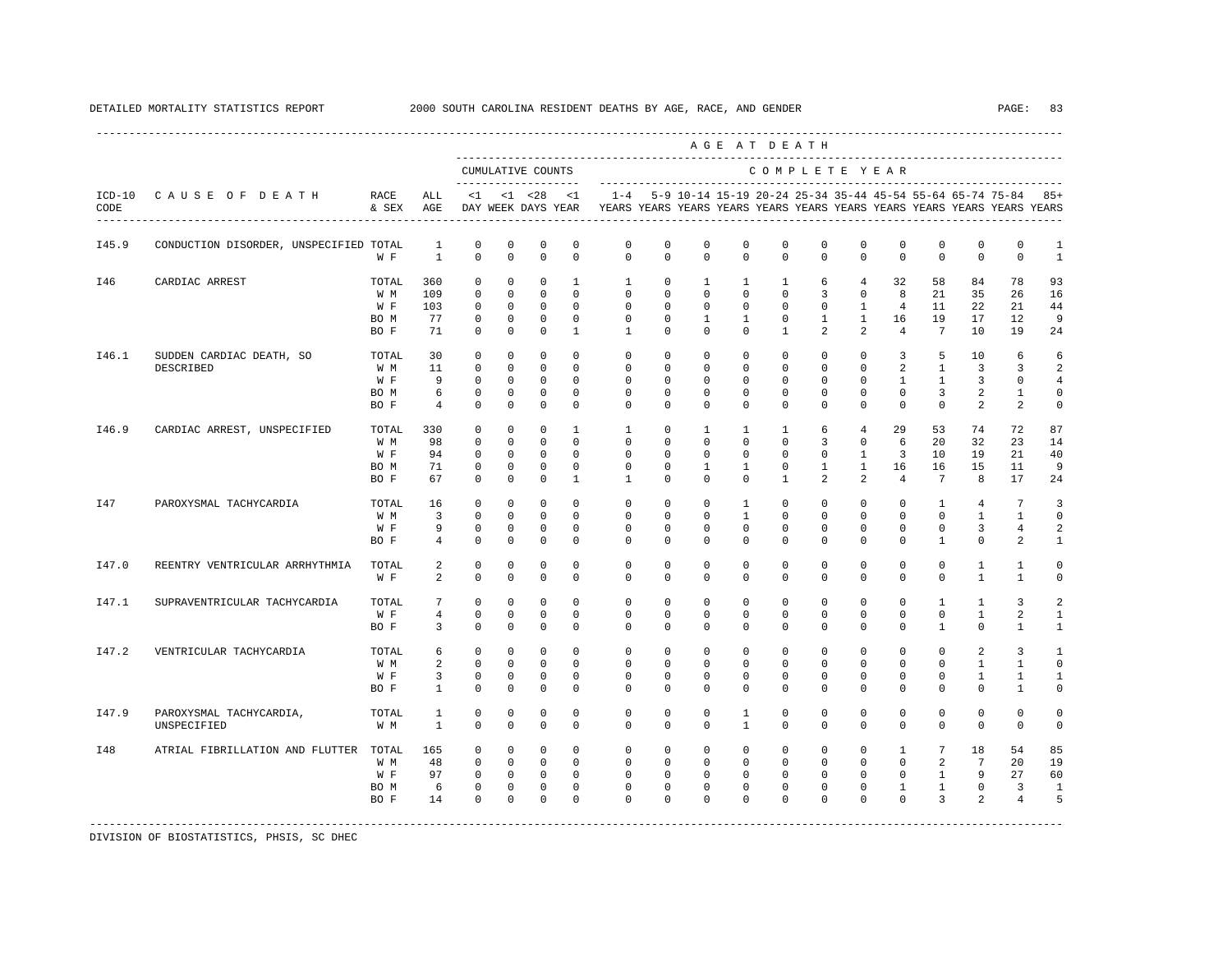| PAGE: | 84 |
|-------|----|
|-------|----|

|       |                                                         |                                     |                                |                                                                     |                                                               |                                                                         |                                                                       | AGE AT DEATH                                                            |                                                                     |                                                                      |                                                                |                                                                             |                                                                 |                                                          |                                                                |                                                               |                                                      |                                                                         |                                                                     |
|-------|---------------------------------------------------------|-------------------------------------|--------------------------------|---------------------------------------------------------------------|---------------------------------------------------------------|-------------------------------------------------------------------------|-----------------------------------------------------------------------|-------------------------------------------------------------------------|---------------------------------------------------------------------|----------------------------------------------------------------------|----------------------------------------------------------------|-----------------------------------------------------------------------------|-----------------------------------------------------------------|----------------------------------------------------------|----------------------------------------------------------------|---------------------------------------------------------------|------------------------------------------------------|-------------------------------------------------------------------------|---------------------------------------------------------------------|
|       |                                                         |                                     |                                |                                                                     |                                                               | CUMULATIVE COUNTS<br>--------------------                               |                                                                       |                                                                         |                                                                     |                                                                      |                                                                | COMPLETE YEAR                                                               |                                                                 |                                                          |                                                                |                                                               |                                                      |                                                                         |                                                                     |
| CODE  | ICD-10 CAUSE OF DEATH<br>------------------------------ | RACE<br>& SEX                       | ALL<br>AGE                     |                                                                     |                                                               | $<1$ $<1$ $<28$<br>DAY WEEK DAYS YEAR                                   | < 1                                                                   |                                                                         |                                                                     |                                                                      |                                                                |                                                                             |                                                                 |                                                          |                                                                | 1-4 5-9 10-14 15-19 20-24 25-34 35-44 45-54 55-64 65-74 75-84 |                                                      | YEARS YEARS YEARS YEARS YEARS YEARS YEARS YEARS YEARS YEARS YEARS YEARS | $85+$                                                               |
| I49   | OTHER CARDIAC ARRHYTHMIAS                               | TOTAL<br>W M<br>W F<br>BO M         | 179<br>62<br>62<br>28          | $^{\circ}$<br>$\mathbf 0$<br>$^{\circ}$<br>$\mathbf 0$              | $\mathbf{0}$<br>$\mathbf 0$<br>0<br>$\mathbf 0$               | $^{\circ}$<br>$\mathbf 0$<br>$^{\circ}$<br>$\mathbf 0$                  | $^{\circ}$<br>$^{\circ}$<br>$\mathbf 0$<br>$\circ$                    | $\circ$<br>$\mathbf 0$<br>$\mathbf 0$<br>$\mathbf 0$                    | 0<br>$\mathbf 0$<br>$\mathbf 0$<br>$\mathbf 0$                      | $\circ$<br>$\mathbf 0$<br>$\mathbf 0$<br>$\mathbf 0$                 | $\mathbf{1}$<br>$\mathbf{1}$<br>$\mathbf 0$<br>$\mathbf 0$     | $\mathbf{1}$<br>$\mathbf{1}$<br>$\mathbf{0}$<br>$\mathbf{0}$                | 2<br>$\mathbf{1}$<br>$\circ$<br>$\mathbf 0$                     | 13<br>$\overline{4}$<br>5<br>$\overline{3}$              | 13<br>6<br>2<br>$\overline{4}$                                 | 19<br>9<br>$\mathbf{1}$<br>5                                  | 30<br>9<br>9<br>6                                    | 51<br>21<br>23<br>$\overline{4}$                                        | 49<br>10<br>22<br>6                                                 |
| I49.0 | VENTRICULAR FIBRILLATION AND                            | BO F<br>TOTAL                       | 27<br>21                       | $\mathbf 0$<br>$\Omega$                                             | $\mathbf 0$<br>$\mathbf 0$                                    | $\mathbf 0$<br>$\mathbf 0$                                              | $\Omega$<br>$\Omega$                                                  | $\Omega$<br>$\mathbf 0$                                                 | $\mathbf 0$<br>$\mathbf 0$                                          | $\Omega$<br>$\mathbf 0$                                              | $\Omega$<br>$\mathbf 0$                                        | $\Omega$<br>$\mathbf{0}$                                                    | $\mathbf{1}$<br>$\Omega$                                        | $\mathbf{1}$<br>3                                        | $\mathbf{1}$<br>$\mathbf{1}$                                   | $\overline{4}$<br>2                                           | 6<br>8                                               | $\overline{3}$<br>$\overline{4}$                                        | 11<br>3                                                             |
|       | FLUTTER                                                 | W M<br>W F<br>BO M<br>BO F          | 9<br>7<br>3<br>2               | $\mathbf 0$<br>$^{\circ}$<br>$\mathbf 0$<br>$\mathbf 0$             | $\mathbf 0$<br>$\circ$<br>$\circ$<br>$\mathbf 0$              | $\mathbb O$<br>$^{\circ}$<br>$\mathbf 0$<br>$\mathbf 0$                 | $\mathbf 0$<br>$\Omega$<br>$^{\circ}$<br>$\mathbf 0$                  | $\mathbf 0$<br>$\mathbb O$<br>$\mathbf 0$<br>$\mathbf 0$                | $\mathbf 0$<br>$\Omega$<br>0<br>$\mathbf 0$                         | $\mathbf 0$<br>$\Omega$<br>$\mathbf 0$<br>$\mathbf 0$                | $\mathbf 0$<br>$^{\circ}$<br>0<br>$\mathbf 0$                  | $\mathbf 0$<br>$\mathbf{0}$<br>$\mathbb O$<br>$\mathbf 0$                   | $\mathbf 0$<br>$\Omega$<br>$\mathbf 0$<br>$\circ$               | $\mathbf{1}$<br>$\mathbf{1}$<br>$\mathbf{1}$<br>$\Omega$ | $\mathbf 0$<br>$\Omega$<br>$\mathbf 0$<br>$\mathbf{1}$         | $\mathbf{1}$<br>$\Omega$<br>$\mathbf{1}$<br>$\mathbf 0$       | $\overline{4}$<br>3<br>$\mathbf{0}$<br>$\mathbf{1}$  | 2<br>2<br>$\mathbf 0$<br>$\mathbf 0$                                    | $\mathbf{1}$<br>$\mathbf{1}$<br>$\mathbf{1}$<br>$\mathsf{O}\xspace$ |
| I49.5 | SICK SINUS SYNDROME                                     | TOTAL<br>W F<br>BO M<br>BO F        | 7<br>5<br>1<br>$\mathbf{1}$    | $\mathbf 0$<br>$\Omega$<br>$\mathbf 0$<br>$\mathbf 0$               | $\mathbf 0$<br>$\Omega$<br>0<br>$\mathbf 0$                   | $\mathbf 0$<br>$\mathbf 0$<br>$\mathbf 0$<br>$\mathbf 0$                | $\Omega$<br>$\Omega$<br>$\mathbf 0$<br>$\mathbf 0$                    | $\mathbf 0$<br>$\Omega$<br>$\mathbf 0$<br>$\mathbf 0$                   | $\mathbf 0$<br>$\Omega$<br>$\mathbf 0$<br>$\mathbf 0$               | $\mathbf 0$<br>$\Omega$<br>$\mathbf 0$<br>$\mathbf 0$                | $\mathbf 0$<br>$\Omega$<br>$\mathbf 0$<br>$\mathbf 0$          | $\mathbf{0}$<br>$\Omega$<br>$\mathbf{0}$<br>$\mathbf 0$                     | $\Omega$<br>$\Omega$<br>$\Omega$<br>$\mathbf 0$                 | $\Omega$<br>$\Omega$<br>$\Omega$<br>$\mathbf 0$          | $\mathbf{1}$<br>$\mathbf{1}$<br>$\Omega$<br>$\mathbf 0$        | $\Omega$<br>$\Omega$<br>$\Omega$<br>$\mathbf 0$               | $\Omega$<br>$\Omega$<br>$\mathbf{0}$<br>$\mathbf{0}$ | 2<br>2<br>$\mathbf 0$<br>$\mathbf 0$                                    | 4<br>2<br>$\mathbf{1}$<br>$\mathbf{1}$                              |
| I49.8 | OTHER SPECIFIED CARDIAC<br>ARRHYTHMIAS                  | TOTAL<br>W M<br>BO M                | 2<br>1<br>$\overline{1}$       | $\mathbf 0$<br>$\mathbf 0$<br>$\Omega$                              | $\mathbf 0$<br>0<br>$\Omega$                                  | $\mathbf 0$<br>$\mathbf 0$<br>$\mathbf 0$                               | $^{\circ}$<br>0<br>$\Omega$                                           | $\mathbf 0$<br>$\mathbf 0$<br>$\Omega$                                  | $\mathbf 0$<br>$^{\circ}$<br>$\Omega$                               | $\mathbf 0$<br>$^{\circ}$<br>$\Omega$                                | $\mathbf 0$<br>0<br>$\Omega$                                   | $\mathbf{0}$<br>$\mathbf{0}$<br>$\Omega$                                    | $\circ$<br>0<br>$\Omega$                                        | $\mathbf 0$<br>0<br>$\Omega$                             | $\mathbf 0$<br>0<br>$\Omega$                                   | $\mathbf 0$<br>$\mathbf 0$<br>$\Omega$                        | $\mathbf 0$<br>$\mathbf{0}$<br>$\mathbf{0}$          | $\mathbf{1}$<br>$\mathbf{1}$<br>$\mathbf 0$                             | $\mathbf{1}$<br>$\mathbf 0$<br>$\mathbf{1}$                         |
| I49.9 | CARDIAC ARRHYTHMIA, UNSPECIFIED                         | TOTAL<br>W M<br>W F<br>BO M<br>BO F | 149<br>52<br>50<br>23<br>24    | $\mathbf 0$<br>$\Omega$<br>$\mathbf 0$<br>0<br>$\mathbf 0$          | $\mathbf 0$<br>$\Omega$<br>$\mathbf 0$<br>0<br>0              | $\mathbf 0$<br>$\Omega$<br>$\mathbf 0$<br>0<br>$^{\circ}$               | $\Omega$<br>$\Omega$<br>$\mathbf 0$<br>$\mathbf 0$<br>$\mathbf 0$     | $\mathbf{0}$<br>$\Omega$<br>$\mathbf 0$<br>$\mathbf 0$<br>$\mathbf 0$   | $\mathbf 0$<br>$\Omega$<br>$\mathbf 0$<br>$^{\circ}$<br>$\mathbf 0$ | $\Omega$<br>$\Omega$<br>$\mathbf 0$<br>0<br>$\mathbf 0$              | 1<br>$\mathbf{1}$<br>$\mathbf 0$<br>0<br>$\mathbf 0$           | $\mathbf{1}$<br>$\mathbf{1}$<br>$\mathbb O$<br>$\mathbb O$<br>$\mathbf{0}$  | 2<br>$\mathbf{1}$<br>$\mathbf 0$<br>$\mathbf 0$<br>$\mathbf{1}$ | 10<br>3<br>$\overline{4}$<br>2<br>$\mathbf{1}$           | 11<br>6<br>$\mathbf{1}$<br>4<br>$\mathbf 0$                    | 17<br>8<br>$\mathbf{1}$<br>$\overline{4}$<br>$\overline{4}$   | 22<br>5<br>6<br>6<br>5                               | 44<br>18<br>19<br>$\overline{4}$<br>3                                   | 41<br>9<br>19<br>3<br>10                                            |
| I50   | HEART FAILURE                                           | TOTAL<br>W M<br>W F<br>BO M<br>BO F | 778<br>229<br>349<br>82<br>118 | $^{\circ}$<br>$\mathbf 0$<br>$\mathbf 0$<br>$\Omega$<br>$\mathbf 0$ | $\mathbf 0$<br>$\mathbf 0$<br>0<br>$\Omega$<br>$\mathbf 0$    | $\mathbf 0$<br>$\mathbf 0$<br>$\mathbf 0$<br>$^{\circ}$<br>$\mathbf{0}$ | $\Omega$<br>$\mathbf{0}$<br>$\mathbf 0$<br>$\mathbf 0$<br>$\mathbf 0$ | $\mathbf 0$<br>$\mathbf 0$<br>$\mathbf 0$<br>$\mathbf 0$<br>$\mathbf 0$ | $\Omega$<br>$\mathbf 0$<br>$\Omega$<br>$\Omega$<br>$\mathbf 0$      | $\Omega$<br>$\mathbf 0$<br>$\mathbf 0$<br>$\mathbf 0$<br>$\Omega$    | 1<br>$\mathbf 0$<br>$\mathbf 0$<br>1<br>$\mathbf 0$            | $\mathbf{0}$<br>$\mathbf{0}$<br>$\mathbf 0$<br>$\mathbf{0}$<br>$\mathbf{0}$ | 3<br>$\mathbf{1}$<br>$\Omega$<br>2<br>$\mathbf 0$               | 5<br>3<br>$\mathbf 0$<br>$\mathbf{1}$<br>$\mathbf{1}$    | 26<br>9<br>8<br>5<br>$\overline{4}$                            | 42<br>20<br>8<br>$7\phantom{.0}$<br>$\overline{7}$            | 120<br>55<br>27<br>16<br>22                          | 247<br>76<br>107<br>29<br>35                                            | 334<br>65<br>199<br>21<br>49                                        |
| I50.0 | CONGESTIVE HEART FAILURE                                | TOTAL<br>W M<br>W F<br>BO M<br>BO F | 735<br>218<br>332<br>74<br>111 | $\mathbf 0$<br>$\mathbf 0$<br>$^{\circ}$<br>$\mathbf 0$<br>$\Omega$ | $\mathbf 0$<br>$\circ$<br>$\mathbf{0}$<br>$\circ$<br>$\Omega$ | 0<br>$\mathbf 0$<br>$^{\circ}$<br>$\mathbf 0$<br>$^{\circ}$             | $^{\circ}$<br>$\mathbf 0$<br>$^{\circ}$<br>$\mathbf 0$<br>$\Omega$    | $\mathbf 0$<br>$\mathbf 0$<br>$^{\circ}$<br>$\mathbf 0$<br>$\Omega$     | $\mathbf 0$<br>$\mathbf 0$<br>$\Omega$<br>$\mathbf 0$<br>$\Omega$   | $\mathbf 0$<br>$\mathbf 0$<br>$\mathbf 0$<br>$\mathbf 0$<br>$\Omega$ | 1<br>$\mathbf 0$<br>$\mathbf 0$<br>$\mathbf{1}$<br>$\mathbf 0$ | $\mathbf{0}$<br>$\mathbf{0}$<br>$\mathbf{0}$<br>$\mathbf 0$<br>$\Omega$     | $\mathbf{1}$<br>0<br>$\Omega$<br>$\mathbf{1}$<br>$\Omega$       | 3<br>2<br>$\Omega$<br>$\mathbf{1}$<br>$\Omega$           | 21<br>7<br>$7\phantom{.0}$<br>$\overline{4}$<br>$\overline{3}$ | 39<br>19<br>$7\phantom{.0}$<br>6<br>$7\overline{ }$           | 111<br>52<br>23<br>15<br>21                          | 239<br>74<br>103<br>28<br>34                                            | 320<br>64<br>192<br>18<br>46                                        |
| I50.1 | LEFT VENTRICULAR FAILURE                                | TOTAL<br>W F<br>BO F                | 3<br>2<br>$\mathbf{1}$         | $\Omega$<br>$\mathbf 0$<br>$^{\circ}$                               | $\Omega$<br>$\circ$<br>0                                      | $^{\circ}$<br>$\mathbf 0$<br>$^{\circ}$                                 | $\Omega$<br>$^{\circ}$<br>0                                           | $\Omega$<br>$\mathbf 0$<br>$^{\circ}$                                   | $\Omega$<br>$\mathbf 0$<br>$\circ$                                  | $\Omega$<br>$\mathbf 0$<br>$\circ$                                   | $\Omega$<br>$\mathbf 0$<br>$^{\circ}$                          | $\Omega$<br>$\mathbf{0}$<br>$\mathbf 0$                                     | $\Omega$<br>$\circ$<br>0                                        | $\Omega$<br>$\Omega$<br>$\mathbf 0$                      | $\mathbf{1}$<br>$\Omega$<br>$\mathbf{1}$                       | $\mathbf{1}$<br>$\mathbf{1}$<br>$\mathbf 0$                   | $\Omega$<br>$\mathbf{0}$<br>$\mathbf 0$              | $\Omega$<br>$\mathbf 0$<br>$\mathbf 0$                                  | $\mathbf{1}$<br>1<br>$\mathbf 0$                                    |
| I50.9 | HEART FAILURE, UNSPECIFIED                              | TOTAL<br>W M<br>W F                 | 40<br>11<br>15                 | $\mathbf 0$<br>$\mathbf 0$<br>$\mathbf 0$                           | $\mathbf 0$<br>$\mathbf 0$<br>$\mathbf 0$                     | $\mathbf 0$<br>$\mathbf 0$<br>$\mathbf 0$                               | $\Omega$<br>$\mathbf 0$<br>$\Omega$                                   | $\mathbf 0$<br>$\mathbf 0$<br>$\Omega$                                  | $\mathbf 0$<br>$\mathbf 0$<br>$\Omega$                              | $\mathbf 0$<br>$\mathbb O$<br>$\Omega$                               | $\mathbf 0$<br>$\mathbf 0$<br>$\Omega$                         | $\mathbf{0}$<br>$\mathbb O$<br>$\Omega$                                     | 2<br>$\mathbf{1}$<br>$\mathbf 0$                                | 2<br>$\mathbf{1}$<br>$\Omega$                            | $\overline{4}$<br>$\overline{a}$<br>$\mathbf{1}$               | 2<br>$\mathbf{1}$<br>$\Omega$                                 | 9<br>3<br>$\overline{4}$                             | 8<br>2<br>$\overline{4}$                                                | 13<br>$\mathbf{1}$<br>6                                             |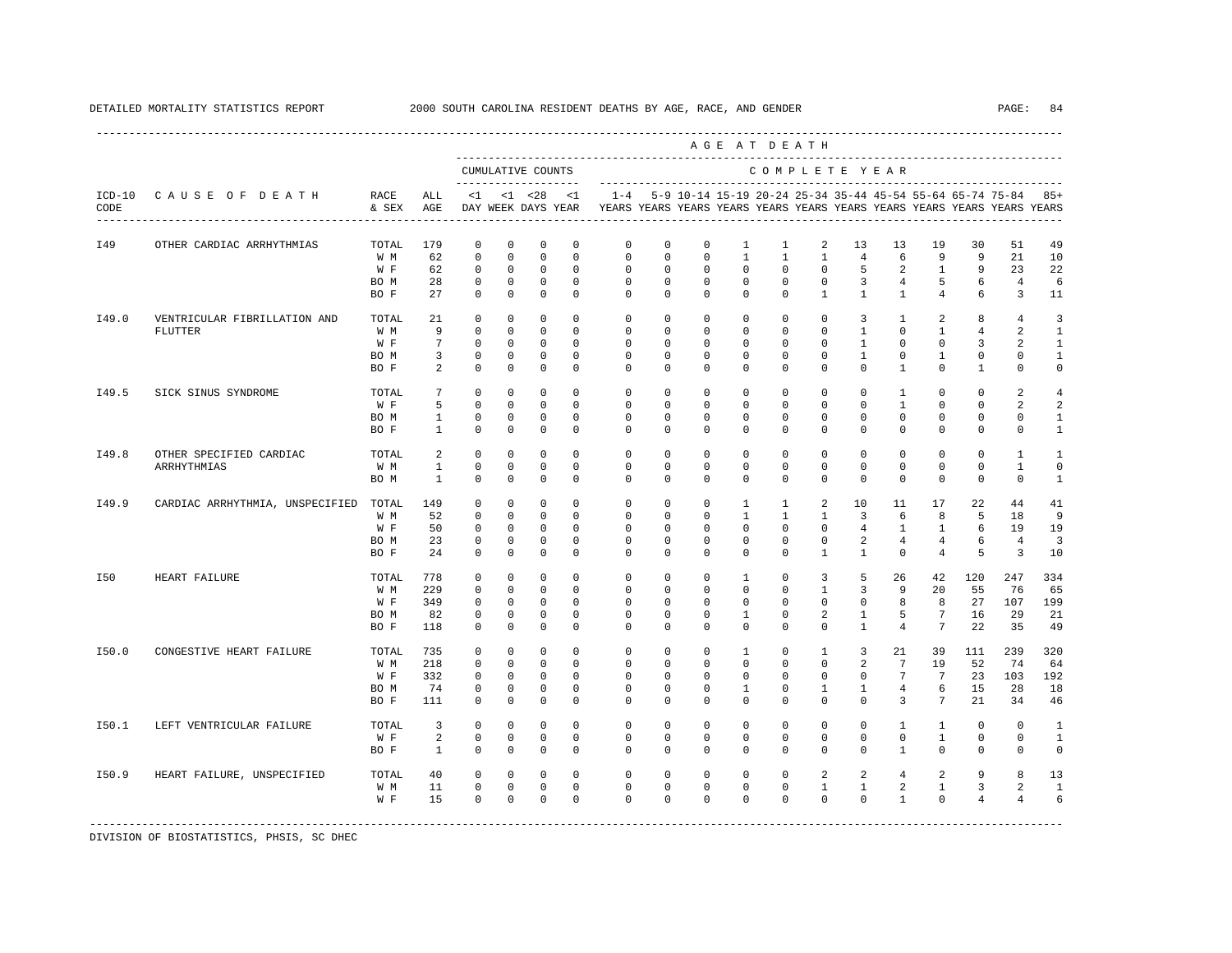|       |                                        |               |                |                         |                         |                                          |                         |                         |                         |               | AGE AT DEATH                                                                                                                         |                |                |                   |                |                 |                   |                   |                |
|-------|----------------------------------------|---------------|----------------|-------------------------|-------------------------|------------------------------------------|-------------------------|-------------------------|-------------------------|---------------|--------------------------------------------------------------------------------------------------------------------------------------|----------------|----------------|-------------------|----------------|-----------------|-------------------|-------------------|----------------|
|       |                                        |               |                |                         |                         | CUMULATIVE COUNTS<br>------------------- |                         |                         |                         |               |                                                                                                                                      | COMPLETE YEAR  |                |                   |                |                 |                   |                   |                |
| CODE  | ICD-10 CAUSE OF DEATH                  | RACE<br>& SEX | ALL<br>AGE     | <1                      |                         | $< 1$ $< 28$<br>DAY WEEK DAYS YEAR       | <1                      | $1 - 4$                 |                         |               | 5-9 10-14 15-19 20-24 25-34 35-44 45-54 55-64 65-74 75-84<br>YEARS YEARS YEARS YEARS YEARS YEARS YEARS YEARS YEARS YEARS YEARS YEARS |                |                |                   |                |                 |                   |                   | $85+$          |
| I50.9 |                                        | BO M<br>BO F  | 8<br>6         | $\mathbf 0$<br>$\Omega$ | $\mathbf 0$<br>$\Omega$ | $\mathbf 0$<br>$\mathbf 0$               | $\mathbb O$<br>$\Omega$ | $\mathbb O$<br>$\Omega$ | $\mathbf 0$<br>$\Omega$ | 0<br>$\Omega$ | 0<br>$\Omega$                                                                                                                        | 0<br>$\Omega$  | 1<br>$\Omega$  | 0<br>$\mathbf{1}$ | 1<br>$\Omega$  | 1<br>$\Omega$   | 1<br>$\mathbf{1}$ | 1<br>$\mathbf{1}$ | 3<br>3         |
|       |                                        |               |                |                         |                         |                                          |                         |                         |                         |               |                                                                                                                                      |                |                |                   |                |                 |                   |                   |                |
| I51   | COMPLICATIONS AND ILL-DEFINED          | TOTAL         | 175            | $\mathbf 0$             | $\mathbf 0$             | $\mathbf 0$                              | $\Omega$                | $\mathbf{1}$            | $\mathbf{1}$            | $\mathbf 0$   | 3                                                                                                                                    | $\overline{4}$ | 16             | 19                | 17             | 23              | 28                | 24                | 39             |
|       | DESCRIPTIONS OF HEART DISEASE          | W M           | 63             | $\Omega$                | $\Omega$                | $\mathbf 0$                              | $\Omega$                | $\Omega$                | $\Omega$                | $\Omega$      | $\mathbf{1}$                                                                                                                         | $\mathbf{1}$   | 8              | 8                 | $\overline{3}$ | 12              | 12                | 13                | 5              |
|       |                                        | W F           | 52             | $\mathbf 0$             | $^{\circ}$              | $\mathbf 0$                              | $\Omega$                | $\Omega$                | $\Omega$                | $\Omega$      | 0                                                                                                                                    | $\mathbf{1}$   | 3              | $\mathbf{1}$      | $\overline{4}$ | 6               | 9                 | 6                 | 22             |
|       |                                        | BO M          | 32             | $\mathbf 0$             | $\Omega$                | $\mathbf 0$                              | $\Omega$                | $\mathbf{1}$            | $\Omega$                | $\mathbf 0$   | $\mathbf{1}$                                                                                                                         | $\overline{a}$ | $\overline{a}$ | $7\overline{ }$   | 6              | $\overline{4}$  | $\overline{3}$    | $\overline{3}$    | 3              |
|       |                                        | BO F          | 28             | $\Omega$                | $\Omega$                | $\Omega$                                 | $\Omega$                | $\Omega$                | $\mathbf{1}$            | $\Omega$      | $\mathbf{1}$                                                                                                                         | $\Omega$       | $\overline{3}$ | 3                 | $\overline{4}$ | $\mathbf{1}$    | $\overline{4}$    | 2                 | 9              |
| I51.0 | CARDIAC SEPTAL DEFECT, ACOUIRED        | TOTAL         | 2              | $\Omega$                | $\Omega$                | $\Omega$                                 | $\Omega$                | $\Omega$                | $\Omega$                | $\Omega$      | $\Omega$                                                                                                                             | $\overline{1}$ | $\Omega$       | $\mathbf{1}$      | $\Omega$       | $\Omega$        | $\Omega$          | $\Omega$          | $\Omega$       |
|       |                                        | W M           | $\mathbf{1}$   | $\mathbf 0$             | $\mathbf{0}$            | $\mathbf 0$                              | $\Omega$                | $\Omega$                | $\Omega$                | $\Omega$      | $\Omega$                                                                                                                             | $\Omega$       | $\Omega$       | $\mathbf{1}$      | $\Omega$       | $\Omega$        | $\mathbf{0}$      | $\mathbf{0}$      | $\Omega$       |
|       |                                        | BO M          | $\mathbf{1}$   | $\circ$                 | $\mathbf{0}$            | $\mathbf 0$                              | $\mathbf 0$             | $\Omega$                | $\mathbf{0}$            | 0             | 0                                                                                                                                    | $\mathbf{1}$   | $\mathbf{0}$   | $\mathbf{0}$      | $\mathbf 0$    | $\mathbf 0$     | $\mathbf{0}$      | 0                 | 0              |
| I51.2 | RUPTURE OF PAPILLARY MUSCLE,           | TOTAL         | 2              | $^{\circ}$              | $\mathbf{0}$            | 0                                        | 0                       | $\mathbf{0}$            | 0                       | 0             | 0                                                                                                                                    | $\mathbf{0}$   | $\mathbf{0}$   | $\circ$           | $^{\circ}$     | $\circ$         | $\mathbf{1}$      | $\mathbf{1}$      | 0              |
|       | NOT ELSEWHERE CLASSIFIED               | W F           | 2              | $\Omega$                | $\Omega$                | $\Omega$                                 | $\Omega$                | $\Omega$                | $\Omega$                | $\Omega$      | $\Omega$                                                                                                                             | $\Omega$       | $\Omega$       | $\Omega$          | $\Omega$       | $\Omega$        | $\mathbf{1}$      | $\mathbf{1}$      | 0              |
| I51.4 | MYOCARDITIS, UNSPECIFIED               | TOTAL         | 13             | $^{\circ}$              | $^{\circ}$              | $^{\circ}$                               | $\mathbf 0$             | $\mathbf{1}$            | 1                       | 0             | 0                                                                                                                                    | $\mathbf{1}$   | 3              | 2                 | $\mathbf 0$    | $\mathbf{1}$    | 2                 | $\mathbf 0$       |                |
|       |                                        | W M           | $\overline{4}$ | $\Omega$                | $\Omega$                | $\mathbf 0$                              | $\Omega$                | $\Omega$                | $\Omega$                | $\Omega$      | $\Omega$                                                                                                                             | $\Omega$       | $\overline{a}$ | $\Omega$          | $\Omega$       | $\mathbf{1}$    | $\mathbf{1}$      | $\Omega$          | $\Omega$       |
|       |                                        | W F           | 5              | $\Omega$                | $\mathbf 0$             | $\mathbf 0$                              | $\Omega$                | $\Omega$                | $\Omega$                | $\Omega$      | $\Omega$                                                                                                                             | $\mathbf{1}$   | $\mathbf{1}$   | $\mathbf 0$       | $\Omega$       | $\Omega$        | $\mathbf{1}$      | $\Omega$          | $\mathfrak{D}$ |
|       |                                        | BO M          | 2              | $\mathbf 0$             | $^{\circ}$              | $\mathbf 0$                              | $\mathbf 0$             | $\mathbf{1}$            | $\mathbf 0$             | $^{\circ}$    | $\mathbf 0$                                                                                                                          | $\mathbf 0$    | $\mathbf{0}$   | $\mathbf{1}$      | $\mathbf 0$    | $\mathbf 0$     | $\mathsf{O}$      | $\mathbf 0$       | 0              |
|       |                                        | BO F          | 2              | $\mathbf 0$             | $\mathbf 0$             | $\mathbf 0$                              | $\Omega$                | $\Omega$                | 1                       | $\Omega$      | $\mathbf 0$                                                                                                                          | $\Omega$       | $\mathbf 0$    | $\mathbf{1}$      | $\mathbf 0$    | $\mathbf 0$     | $\mathbf 0$       | $\mathbf{0}$      | 0              |
| I51.5 | MYOCARDIAL DEGENERATION                | TOTAL         | 8              | $\mathbf 0$             | $\mathbf 0$             | $\mathbf 0$                              | $\mathbf 0$             | $\mathbf 0$             | $\mathbf 0$             | $\mathbf 0$   | $\mathbf 0$                                                                                                                          | $\mathbf 0$    | $\mathbf{1}$   | $\mathbf{1}$      | $\mathbf 0$    | $\mathbf{1}$    | $\mathbf{1}$      | $\mathbf{1}$      | 3              |
|       |                                        | W M           | $\mathbf{1}$   | $\Omega$                | $\Omega$                | $\Omega$                                 | $\Omega$                | $\Omega$                | $\Omega$                | $\Omega$      | $\Omega$                                                                                                                             | $\Omega$       | $\Omega$       | $\Omega$          | $\Omega$       | $\Omega$        | $\mathbf{1}$      | $\Omega$          | 0              |
|       |                                        | W F           | $\overline{4}$ | $\circ$                 | $\Omega$                | $\mathbf 0$                              | $\Omega$                | $\Omega$                | $\Omega$                | $\Omega$      | $\Omega$                                                                                                                             | $\Omega$       | $\Omega$       | $\mathbf{1}$      | $\Omega$       | 1               | $\mathbf 0$       | 1                 | 1              |
|       |                                        | BO F          | $\overline{3}$ | $\Omega$                | $\Omega$                | $\Omega$                                 | $\Omega$                | $\Omega$                | $\mathbf 0$             | $\Omega$      | $\Omega$                                                                                                                             | $\Omega$       | $\overline{1}$ | $\Omega$          | $\Omega$       | $\Omega$        | $\mathbf 0$       | $\mathbf 0$       | 2              |
| I51.6 | CARDIOVASCULAR DISEASE,                | TOTAL         | 47             | $\Omega$                | $\Omega$                | $\Omega$                                 | $\Omega$                | $\Omega$                | $\Omega$                | $\Omega$      | $\Omega$                                                                                                                             | $\Omega$       | $\Omega$       | $\mathbf{1}$      | $\mathfrak{D}$ | 8               | 8                 | 10                | 18             |
|       | UNSPECIFIED                            | W M           | 14             | $\Omega$                | $\Omega$                | $\Omega$                                 | $\Omega$                | $\Omega$                | $\Omega$                | $\Omega$      | $\Omega$                                                                                                                             | $\Omega$       | $\Omega$       | $\Omega$          | $\Omega$       | $\mathbf{1}$    | 5                 | 6                 | $\overline{a}$ |
|       |                                        | W F           | 18             | $\mathbf 0$             | $\mathbf{0}$            | $\mathbf 0$                              | $\mathbf 0$             | $\mathbf 0$             | 0                       | $^{\circ}$    | 0                                                                                                                                    | $\Omega$       | $\mathbf{0}$   | $\mathbf 0$       | $\mathbf{1}$   | $\overline{4}$  | 1                 | 1                 | 11             |
|       |                                        | BO M          | 9              | 0                       | $^{\circ}$              | 0                                        | 0                       | $\mathbf{0}$            | 0                       | 0             | 0                                                                                                                                    | $\mathbf{0}$   | 0              | 1                 | $\mathbf{1}$   | 2               | 0                 | 2                 | 3              |
|       |                                        | BO F          | 6              | $^{\circ}$              | $^{\circ}$              | $\mathbf 0$                              | $\Omega$                | $\Omega$                | 0                       | $\Omega$      | 0                                                                                                                                    | $\mathbf{0}$   | $\mathbf 0$    | $\mathbf 0$       | $\mathbf 0$    | $\mathbf{1}$    | 2                 | $\mathbf{1}$      | 2              |
| I51.7 | CARDIOMEGALY                           | TOTAL         | 63             | $^{\circ}$              | $\mathbf 0$             | $^{\circ}$                               | $\mathbf 0$             | $\mathbf 0$             | $\mathbf 0$             | $\mathbf 0$   | 3                                                                                                                                    | $\mathbf{1}$   | 10             | 13                | 15             | 9               | 4                 | 4                 | 4              |
|       |                                        | W M           | 29             | $\mathbf 0$             | $\mathbf{0}$            | $\mathbf 0$                              | $\Omega$                | $\mathbf 0$             | $\mathbf 0$             | $\mathbf 0$   | $\mathbf{1}$                                                                                                                         | $\Omega$       | $\overline{4}$ | 7                 | $\overline{3}$ | $7\overline{ }$ | $\overline{4}$    | 2                 | $\mathbf{1}$   |
|       |                                        | W F           | 9              | $^{\circ}$              | $\mathbf{0}$            | $^{\circ}$                               | 0                       | $\Omega$                | 0                       | $^{\circ}$    | $\mathbf 0$                                                                                                                          | $\mathbf{0}$   | $\overline{a}$ | $\mathbf 0$       | $\overline{3}$ | $\mathbf{1}$    | $\mathbf{0}$      | $\mathbf{1}$      | 2              |
|       |                                        | BO M          | 15             | $\mathbf 0$             | $^{\circ}$              | $\mathbf 0$                              | $\mathbf 0$             | $\mathbf 0$             | 0                       | $\Omega$      | $\mathbf{1}$                                                                                                                         | $\mathbf{1}$   | 2              | $\overline{4}$    | 5              | $\mathbf{1}$    | $\mathbf 0$       | $\mathbf{1}$      | 0              |
|       |                                        | BO F          | 10             | $\Omega$                | $\Omega$                | $\Omega$                                 | $\Omega$                | $\Omega$                | $\Omega$                | $\Omega$      | $\mathbf{1}$                                                                                                                         | $\Omega$       | $\overline{2}$ | 2                 | $\overline{4}$ | $\Omega$        | $\Omega$          | $\Omega$          | $\mathbf{1}$   |
| I51.8 | OTHER ILL-DEFINED HEART DISEASES TOTAL |               | 8              | $\Omega$                | $\Omega$                | $\Omega$                                 | $\Omega$                | $\Omega$                | $\Omega$                | $\Omega$      | $\Omega$                                                                                                                             | $\mathbf{1}$   | $\mathbf 0$    | $\mathbf{1}$      | $\Omega$       | $\mathbf{1}$    | $\mathbf{1}$      | $\mathbf{1}$      | 3              |
|       |                                        | W M           | $\overline{3}$ | $\Omega$                | $\mathbf 0$             | $\Omega$                                 | $\Omega$                | $\Omega$                | $\Omega$                | $\Omega$      | $\Omega$                                                                                                                             | $\overline{1}$ | $\Omega$       | $\Omega$          | $\Omega$       | $\Omega$        | $\Omega$          | $\overline{1}$    | $\mathbf{1}$   |
|       |                                        | W F           | $\mathbf{1}$   | $\circ$                 | $\mathbf 0$             | $\mathbf 0$                              | $\mathbf 0$             | $\mathbf 0$             | $\mathbf 0$             | $\mathbf 0$   | $\mathbf 0$                                                                                                                          | $\mathbf{0}$   | $\mathbf{0}$   | $\mathbf 0$       | $\mathbf 0$    | $\mathbf{0}$    | $\mathbf{1}$      | $\mathbf 0$       | 0              |
|       |                                        | BO M          | 2              | $\mathbf 0$             | $\Omega$                | $\mathbf 0$                              | $\Omega$                | $\Omega$                | $\Omega$                | $\Omega$      | $\Omega$                                                                                                                             | $\Omega$       | $\Omega$       | 1                 | $\Omega$       | $\mathbf{1}$    | $\Omega$          | $\Omega$          | $\Omega$       |
|       |                                        | BO F          | $\overline{a}$ | $\Omega$                | $\Omega$                | $\Omega$                                 | $\Omega$                | $\Omega$                | $\Omega$                | $\Omega$      | $\Omega$                                                                                                                             | $\Omega$       | $\Omega$       | $\Omega$          | $\Omega$       | $\Omega$        | $\Omega$          | $\Omega$          |                |
| I51.9 | HEART DISEASE, UNSPECIFIED             | TOTAL         | 32             | $\Omega$                | $\mathbf 0$             | $\mathbf 0$                              | $\Omega$                | $\Omega$                | $\Omega$                | $\Omega$      | $\Omega$                                                                                                                             | $\Omega$       | 2              | $\Omega$          | $\Omega$       | $\overline{3}$  | 11                | $7\phantom{.0}$   | 9              |
|       |                                        |               |                |                         |                         |                                          |                         |                         |                         |               |                                                                                                                                      |                |                |                   |                |                 |                   |                   |                |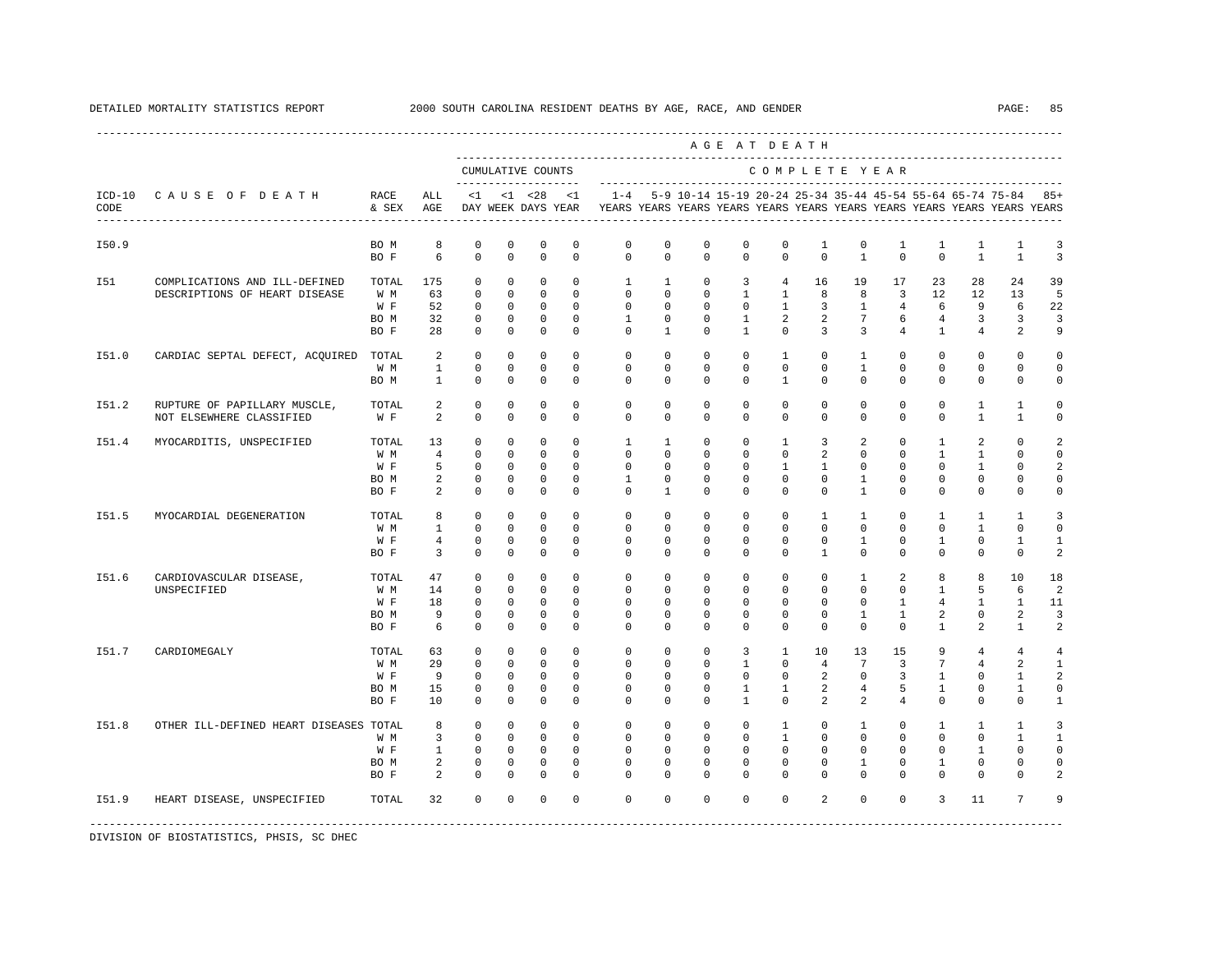|       |                                                                  |                                     |                                             |                                                                         |                                                                         |                                                                         |                                                                         |                                                                                    |                                                                        |                                                                   |                                                          | AGE AT DEATH                                                            |                                                               |                                                       |                                             |                                                |                                                           |                                               |                                                                 |
|-------|------------------------------------------------------------------|-------------------------------------|---------------------------------------------|-------------------------------------------------------------------------|-------------------------------------------------------------------------|-------------------------------------------------------------------------|-------------------------------------------------------------------------|------------------------------------------------------------------------------------|------------------------------------------------------------------------|-------------------------------------------------------------------|----------------------------------------------------------|-------------------------------------------------------------------------|---------------------------------------------------------------|-------------------------------------------------------|---------------------------------------------|------------------------------------------------|-----------------------------------------------------------|-----------------------------------------------|-----------------------------------------------------------------|
|       |                                                                  |                                     |                                             |                                                                         |                                                                         | CUMULATIVE COUNTS<br>--------------------                               |                                                                         |                                                                                    |                                                                        |                                                                   |                                                          | COMPLETE YEAR                                                           |                                                               |                                                       |                                             |                                                |                                                           |                                               |                                                                 |
| CODE  | ICD-10 CAUSE OF DEATH<br>-----------------------                 | RACE<br>& SEX                       | ALL<br>AGE                                  | <1                                                                      |                                                                         | $< 1$ $< 28$<br>DAY WEEK DAYS YEAR                                      | <1                                                                      | $1 - 4$<br>YEARS YEARS YEARS YEARS YEARS YEARS YEARS YEARS YEARS YEARS YEARS YEARS |                                                                        |                                                                   |                                                          |                                                                         |                                                               |                                                       |                                             |                                                | 5-9 10-14 15-19 20-24 25-34 35-44 45-54 55-64 65-74 75-84 |                                               | $85+$                                                           |
| I51.9 |                                                                  | W M<br>W F<br>BO M<br>BO F          | 11<br>13<br>$\overline{3}$<br>5             | 0<br>$\mathbf 0$<br>0<br>$^{\circ}$                                     | $\mathbf 0$<br>$\mathbf 0$<br>0<br>$\mathbf 0$                          | $\mathbf 0$<br>$\mathbf 0$<br>$\mathbf 0$<br>$\mathbf 0$                | $\mathbf 0$<br>$\mathbf 0$<br>$\mathbf 0$<br>$\mathbf 0$                | 0<br>$\mathbf 0$<br>0<br>$\Omega$                                                  | $^{\circ}$<br>$\mathbf 0$<br>0<br>$\Omega$                             | $\circ$<br>$\mathbf 0$<br>0<br>$\Omega$                           | $\mathbf{0}$<br>$\mathbf 0$<br>0<br>$\Omega$             | $^{\circ}$<br>$\mathbf 0$<br>$\circ$<br>$\Omega$                        | 2<br>0<br>$\mathbf{0}$<br>$\mathbf 0$                         | 0<br>0<br>0<br>$\Omega$                               | $\mathbf 0$<br>$\mathbf 0$<br>0<br>$\Omega$ | 3<br>$\mathbf 0$<br>0<br>$\mathbf 0$           | 1<br>5<br>3<br>2                                          | 4<br>2<br>$\mathbf{0}$<br>$\mathbf{1}$        | 1<br>6<br>$\circ$<br>2                                          |
|       | 160-169 CEREBROVASCULAR DISEASES                                 | TOTAL<br>W M<br>W F<br>BO M<br>BO F | 2924<br>788<br>1211<br>380<br>545           | 0<br>$^{\circ}$<br>0<br>0<br>$^{\circ}$                                 | 0<br>$\mathbf{0}$<br>0<br>$^{\circ}$<br>$\mathbf 0$                     | $\mathbf 0$<br>$\mathbf{0}$<br>$\mathbf 0$<br>0<br>$^{\circ}$           | 2<br>$\circ$<br>$\mathbf 0$<br>$\mathbf{1}$<br>$\mathbf{1}$             | $\mathbf{1}$<br>$\mathbf{0}$<br>0<br>$\mathbf{1}$<br>$\circ$                       | 1<br>$\circ$<br>1<br>$^{\circ}$<br>$\circ$                             | 0<br>$^{\circ}$<br>$^{\circ}$<br>$^{\circ}$<br>$\mathbf{0}$       | 0<br>$\mathbf{0}$<br>0<br>$^{\circ}$<br>$^{\circ}$       | 5<br>2<br>1<br>$\mathbf{1}$<br>$\mathbf{1}$                             | 14<br>$\overline{4}$<br>1<br>5<br>$\overline{4}$              | 62<br>15<br>14<br>16<br>17                            | 143<br>41<br>23<br>45<br>34                 | 210<br>57<br>46<br>61<br>46                    | 464<br>178<br>121<br>84<br>81                             | 1021<br>304<br>447<br>104<br>166              | 1001<br>187<br>557<br>62<br>195                                 |
| I60   | SUBARACHNOID HEMORRHAGE                                          | TOTAL<br>W M<br>W F<br>BO M<br>BO F | 89<br>23<br>38<br>7<br>21                   | $\mathbf 0$<br>$\mathbb O$<br>0<br>0<br>$\mathbb O$                     | $\Omega$<br>$\mathbb O$<br>$^{\circ}$<br>$^{\circ}$<br>$\mathbf 0$      | $\mathbf 0$<br>$\mathbb O$<br>0<br>0<br>0                               | $\Omega$<br>$\mathbf 0$<br>$\mathbf 0$<br>$\circ$<br>$\mathbf 0$        | $\mathbf{0}$<br>$\mathbf 0$<br>0<br>$\mathbf{0}$<br>0                              | $\Omega$<br>$\circ$<br>$\mathbf 0$<br>$^{\circ}$<br>$\mathbf 0$        | $\Omega$<br>$\mathbf 0$<br>$^{\circ}$<br>$^{\circ}$<br>$^{\circ}$ | $\Omega$<br>$\mathbf 0$<br>0<br>$^{\circ}$<br>$^{\circ}$ | 2<br>$\mathbf 0$<br>1<br>$\mathbf{1}$<br>$\Omega$                       | $\overline{3}$<br>0<br>$\mathbf{0}$<br>$\mathbf{0}$<br>3      | 12<br>$\mathbf{1}$<br>8<br>$^{\circ}$<br>3            | 24<br>8<br>8<br>4<br>4                      | 17<br>6<br>6<br>1<br>4                         | 10<br>2<br>5<br>1<br>2                                    | 17<br>$\overline{4}$<br>8<br>0<br>5           | $\overline{4}$<br>2<br>2<br>0<br>0                              |
| I60.6 | SUBARACHNOID HEMORRHAGE FROM<br>OTHER INTRACRANIAL ARTERIES      | TOTAL<br>W F                        | 1<br>$\mathbf{1}$                           | $\mathbf 0$<br>$\mathbf 0$                                              | $\mathbf 0$<br>$\mathbf 0$                                              | $\mathbf 0$<br>$\mathbf 0$                                              | $\mathbf 0$<br>$\Omega$                                                 | $\mathbf 0$<br>$\Omega$                                                            | $\mathbf 0$<br>$\Omega$                                                | $\mathbf 0$<br>$\Omega$                                           | $\mathbf 0$<br>$\Omega$                                  | $\mathbf 0$<br>$\Omega$                                                 | $\mathbf 0$<br>$\Omega$                                       | $\mathbf 0$<br>$\Omega$                               | $\mathbf 0$<br>$\Omega$                     | $\Omega$<br>$\Omega$                           | $\mathbf 0$<br>$\Omega$                                   | $\mathbf{1}$<br>$\overline{1}$                | $\circ$<br>$\Omega$                                             |
| I60.7 | SUBARACHNOID HEMORRHAGE FROM<br>INTRACRANIAL ARTERY, UNSPECIFIED | TOTAL<br>W M<br>W F<br>BO M<br>BO F | 6<br>$\mathbf{1}$<br>$\mathbf{1}$<br>2<br>2 | $\mathbf 0$<br>$\mathbf 0$<br>$^{\circ}$<br>$\mathbb O$<br>$\mathbf 0$  | $\mathbf 0$<br>$^{\circ}$<br>$^{\circ}$<br>$\mathbf 0$<br>$\mathbf 0$   | $\mathbf 0$<br>$\mathbf 0$<br>$^{\circ}$<br>$\mathbf 0$<br>$\mathbf 0$  | $\mathbf 0$<br>$\mathbf 0$<br>$\mathbf 0$<br>$\mathbf 0$<br>$\mathbb O$ | $\mathbf 0$<br>0<br>$\mathbf{0}$<br>$\mathbf{0}$<br>$\Omega$                       | $\mathbf 0$<br>$\mathbf{0}$<br>$^{\circ}$<br>$^{\circ}$<br>$\mathbf 0$ | $\mathbf 0$<br>0<br>0<br>0<br>0                                   | 0<br>0<br>0<br>0<br>0                                    | 0<br>$\mathbf{0}$<br>$\mathbf{0}$<br>$\mathbf{0}$<br>$\mathbf{0}$       | $\mathbf{1}$<br>0<br>$\Omega$<br>$\mathbf{0}$<br>$\mathbf{1}$ | 2<br>0<br>$\mathbf{1}$<br>$\mathbf 0$<br>$\mathbf{1}$ | 2<br>0<br>$\Omega$<br>$\overline{a}$<br>0   | $\mathbf{1}$<br>1<br>$\Omega$<br>0<br>$\Omega$ | $\mathbf 0$<br>0<br>$\Omega$<br>0<br>0                    | $\mathbf 0$<br>0<br>$\Omega$<br>0<br>$\Omega$ | $\circ$<br>$\circ$<br>0<br>$\circ$<br>$\Omega$                  |
| I60.8 | OTHER SUBARACHNOID HEMORRHAGE                                    | TOTAL<br>BO F                       | $\mathbf{1}$<br>$\mathbf{1}$                | $\mathbb O$<br>$\mathbf 0$                                              | $\mathbf 0$<br>$\mathbf 0$                                              | $\mathbf 0$<br>$\mathbf 0$                                              | $\mathbf 0$<br>$\mathbf 0$                                              | $\mathbb O$<br>$^{\circ}$                                                          | $\mathbf 0$<br>$\mathbf{0}$                                            | $^{\circ}$<br>0                                                   | $\mathbf 0$<br>0                                         | $\mathbf 0$<br>$\mathbf{0}$                                             | $\mathbf 0$<br>$\mathbf{0}$                                   | $\mathbf 0$<br>$\mathbf{0}$                           | $\mathbf 0$<br>0                            | $\mathbf 0$<br>0                               | $\mathbf{1}$<br>1                                         | $\mathbf 0$<br>0                              | $\circ$<br>0                                                    |
| I60.9 | SUBARACHNOID HEMORRHAGE,<br>UNSPECIFIED                          | TOTAL<br>W M<br>W F<br>BO M<br>BO F | 81<br>22<br>36<br>5<br>18                   | $\mathbf{0}$<br>$^{\circ}$<br>$\mathbf 0$<br>$\mathbf 0$<br>$\mathbb O$ | $\mathbf 0$<br>$\mathbf 0$<br>$\mathbf 0$<br>$\mathbf 0$<br>$\mathbf 0$ | $\mathbf 0$<br>$\mathbf 0$<br>$\mathbf 0$<br>$\mathbb O$<br>$\mathbf 0$ | $\mathbf 0$<br>$\Omega$<br>$\mathbf 0$<br>$\mathbf 0$<br>$\mathbf 0$    | $\mathbf 0$<br>$\mathbf 0$<br>$^{\circ}$<br>$\mathbf 0$<br>$\mathbf 0$             | $\mathbf 0$<br>$^{\circ}$<br>$^{\circ}$<br>$\mathbf 0$<br>0            | $^{\circ}$<br>$^{\circ}$<br>0<br>0<br>$\mathbf 0$                 | 0<br>$\Omega$<br>0<br>$\mathbf 0$<br>0                   | 2<br>$^{\circ}$<br>$\mathbf{1}$<br>$\mathbf{1}$<br>$\mathbf 0$          | 2<br>$^{\circ}$<br>$\mathbf{0}$<br>$\mathbf 0$<br>2           | 10<br>1<br>7<br>$\mathbf 0$<br>2                      | 22<br>8<br>8<br>2<br>4                      | 16<br>5<br>6<br>$\mathbf{1}$<br>$\overline{4}$ | 9<br>2<br>5<br>$\mathbf{1}$<br>$\mathbf{1}$               | 16<br>4<br>7<br>$\mathbf 0$<br>5              | $\overline{4}$<br>$\mathfrak{D}$<br>2<br>$\circ$<br>$\mathbf 0$ |
| I61   | INTRACEREBRAL HEMORRHAGE                                         | TOTAL<br>W M<br>W F<br>BO M<br>BO F | 385<br>122<br>141<br>55<br>67               | $^{\circ}$<br>$\mathbf 0$<br>0<br>$^{\circ}$<br>$\mathbf 0$             | $\mathbf{0}$<br>$\mathbf 0$<br>$^{\circ}$<br>$\mathbf 0$<br>$\mathbf 0$ | 0<br>$\mathbf 0$<br>$^{\circ}$<br>$\mathbf 0$<br>$\mathbf 0$            | 2<br>$\mathbf 0$<br>$\mathbf 0$<br>$\mathbf{1}$<br>$\mathbf{1}$         | 0<br>$\mathbf 0$<br>0<br>$^{\circ}$<br>$\mathbf 0$                                 | $^{\circ}$<br>$^{\circ}$<br>0<br>$^{\circ}$<br>$\mathbf 0$             | $^{\circ}$<br>0<br>0<br>$^{\circ}$<br>$\mathbf 0$                 | $\mathbf{0}$<br>0<br>0<br>$^{\circ}$<br>$\mathbf 0$      | $\mathbf{1}$<br>$\mathbf{1}$<br>$\mathbf{0}$<br>$\mathbf 0$<br>$\Omega$ | 6<br>2<br>$\mathbf{1}$<br>2<br>$\mathbf{1}$                   | 30<br>$7\phantom{.0}$<br>2<br>12<br>9                 | 38<br>11<br>6<br>10<br>11                   | 49<br>18<br>11<br>15<br>5                      | 77<br>33<br>20<br>9<br>15                                 | 114<br>36<br>56<br>6<br>16                    | 68<br>14<br>45<br>$\circ$<br>9                                  |
| I61.0 | INTRACEREBRAL HEMORRHAGE IN<br>HEMISPHERE, SUBCORTICAL           | TOTAL<br>W M<br>BO F                | $\overline{4}$<br>2<br>2                    | $\mathbf 0$<br>$\mathbb O$<br>$^{\circ}$                                | 0<br>0<br>$\mathbf 0$                                                   | $\mathbf 0$<br>$\mathbf 0$<br>$\mathbf 0$                               | $\mathbf 0$<br>$\mathbf 0$<br>$\mathbf 0$                               | 0<br>0<br>$\Omega$                                                                 | 0<br>$\mathbf 0$<br>$\mathbf{0}$                                       | 0<br>$^{\circ}$<br>$\Omega$                                       | 0<br>$^{\circ}$<br>0                                     | 0<br>$\mathbf{0}$<br>$\Omega$                                           | 0<br>$\mathbf{0}$<br>0                                        | $\mathbf{1}$<br>$\mathbf{1}$<br>$\Omega$              | 0<br>0<br>0                                 | $\mathbf{1}$<br>0<br>$\mathbf{1}$              | 0<br>0<br>$\mathbf{0}$                                    | $\mathbf{1}$<br>$\mathbf{0}$<br>1             | $\mathbf{1}$<br>1<br>$\Omega$                                   |
| I61.1 | INTRACEREBRAL HEMORRHAGE IN                                      | TOTAL                               | 2                                           | $\mathbf 0$                                                             | $\mathbf 0$                                                             | $\mathbf 0$                                                             | $\mathbf 0$                                                             | $\mathbf 0$                                                                        | $\mathbf 0$                                                            | $\mathbf 0$                                                       | $\mathbf 0$                                              | $\mathbf 0$                                                             | $\mathbf 0$                                                   | $\mathbf 0$                                           | $\mathbf 0$                                 | $\mathbf 0$                                    | $\Omega$                                                  | $\Omega$                                      | $\mathfrak{D}$                                                  |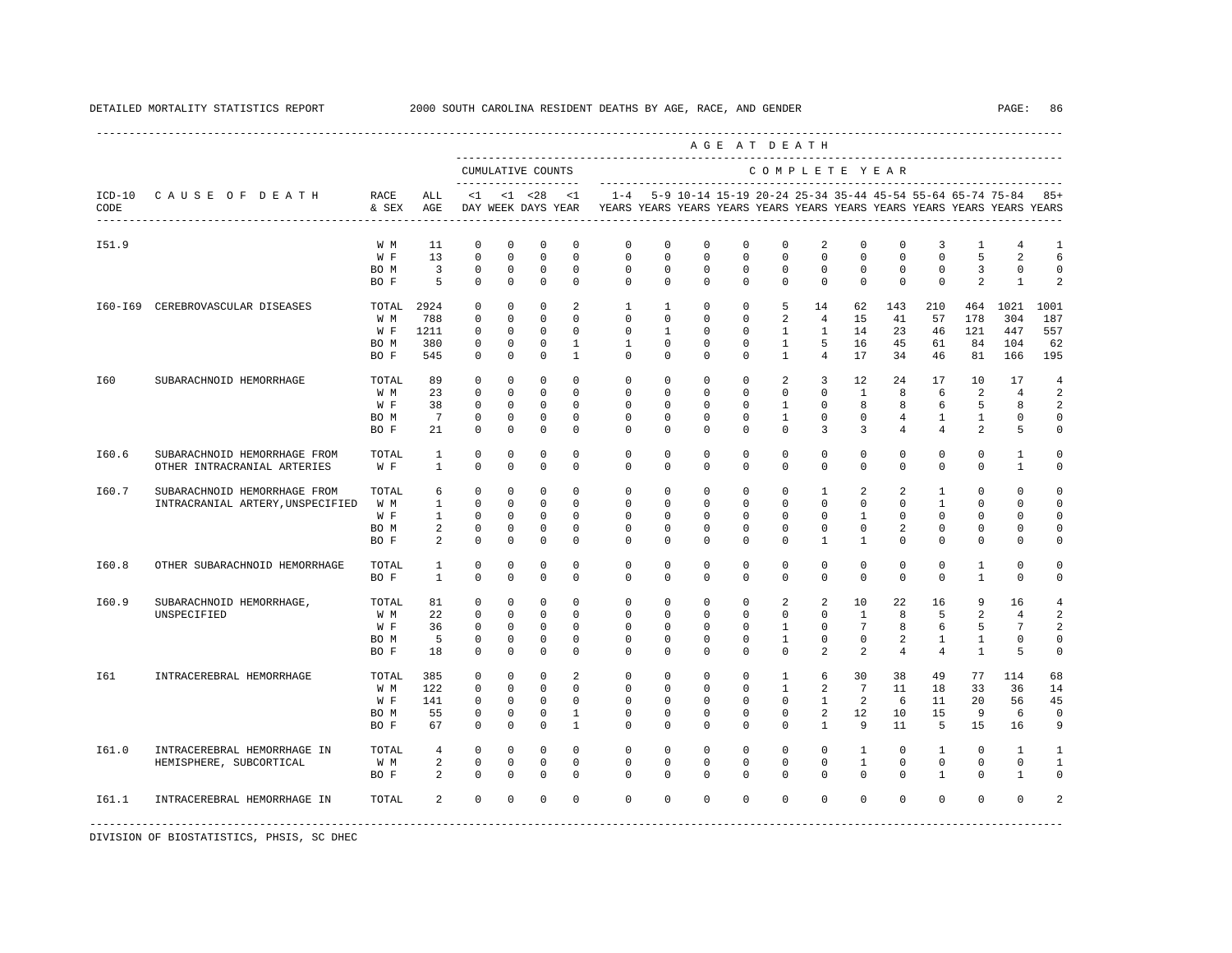|       |                                                        |                                     |                                                                     |                                                                 |                                                                           |                                                                         |                                                             |                                                                                            |                                                               |                                                              |                                                             | AGE AT DEATH                                                             |                                                                       |                                                                               |                                                                            |                                                               |                                                              |                                                                       |                                                                            |
|-------|--------------------------------------------------------|-------------------------------------|---------------------------------------------------------------------|-----------------------------------------------------------------|---------------------------------------------------------------------------|-------------------------------------------------------------------------|-------------------------------------------------------------|--------------------------------------------------------------------------------------------|---------------------------------------------------------------|--------------------------------------------------------------|-------------------------------------------------------------|--------------------------------------------------------------------------|-----------------------------------------------------------------------|-------------------------------------------------------------------------------|----------------------------------------------------------------------------|---------------------------------------------------------------|--------------------------------------------------------------|-----------------------------------------------------------------------|----------------------------------------------------------------------------|
|       |                                                        |                                     |                                                                     |                                                                 | CUMULATIVE COUNTS<br>____________________                                 |                                                                         |                                                             |                                                                                            |                                                               |                                                              | COMPLETE YEAR                                               |                                                                          |                                                                       |                                                                               |                                                                            |                                                               |                                                              |                                                                       |                                                                            |
| CODE  | ICD-10 CAUSE OF DEATH RACE                             | & SEX AGE                           | ALL                                                                 |                                                                 |                                                                           | $<1$ $<1$ $<28$                                                         | < 1                                                         | DAY WEEK DAYS YEAR TEARS YEARS YEARS YEARS YEARS YEARS YEARS YEARS YEARS YEARS YEARS YEARS |                                                               |                                                              |                                                             |                                                                          |                                                                       |                                                                               |                                                                            |                                                               |                                                              | $1-4$ 5-9 10-14 15-19 20-24 25-34 35-44 45-54 55-64 65-74 75-84 85+   |                                                                            |
| I61.1 | HEMISPHERE, CORTICAL                                   | W M                                 | 2                                                                   | $\mathbf 0$                                                     | 0                                                                         | 0                                                                       | $\mathbf 0$                                                 | $\mathbf{0}$                                                                               | $\mathbf 0$                                                   | $\mathbf 0$                                                  | $\mathbf 0$                                                 | $\mathbf{0}$                                                             | $\mathbf 0$                                                           | $\mathbf 0$                                                                   | 0                                                                          | $\mathbf 0$                                                   | $\mathbf 0$                                                  | $\mathbf 0$                                                           | 2                                                                          |
| I61.2 | INTRACEREBRAL HEMORRHAGE IN<br>HEMISPHERE, UNSPECIFIED | TOTAL<br>W F                        | $\mathbf{1}$<br>$\mathbf{1}$                                        | $\mathbf 0$<br>$\mathbf 0$                                      | $\mathbf 0$<br>$\mathbf 0$                                                | $\mathbf 0$<br>$\mathbf 0$                                              | $\Omega$<br>$\Omega$                                        | $\circ$<br>$\Omega$                                                                        | $\circ$<br>$\Omega$                                           | $\circ$<br>$\Omega$                                          | $\mathbf 0$<br>$\mathbf 0$                                  | $\mathbf{0}$<br>$\Omega$                                                 | $\mathbf 0$<br>$\mathbf 0$                                            | $\mathbf 0$<br>$\Omega$                                                       | $\mathbf 0$<br>$\Omega$                                                    | $\circ$<br>$\Omega$                                           | $\mathbf 0$<br>$\mathbf 0$                                   | $\mathbf{1}$<br>$\mathbf{1}$                                          | $\mathbf 0$<br>$\mathbf 0$                                                 |
| I61.3 | INTRACEREBRAL HEMORRHAGE IN<br><b>BRAIN STEM</b>       | TOTAL<br>W M<br>W F<br>BO M<br>BO F | 14<br>- 5<br>2<br>5<br>$\overline{a}$                               | $^{\circ}$<br>$\Omega$<br>$\circ$<br>$\circ$<br>$\Omega$        | $\circ$<br>$\Omega$<br>$\circ$<br>$\circ$<br>$\Omega$                     | $\circ$<br>$\Omega$<br>$\circ$<br>$\mathbf 0$<br>$\Omega$               | $\Omega$<br>$\Omega$<br>$\Omega$<br>$\Omega$<br>$\Omega$    | $\circ$<br>$\Omega$<br>$\Omega$<br>$\circ$<br>$\Omega$                                     | $\circ$<br>$\Omega$<br>$\Omega$<br>$\Omega$<br>$\Omega$       | $\circ$<br>$\Omega$<br>$\Omega$<br>$\circ$<br>$\Omega$       | 0<br>$\Omega$<br>$\Omega$<br>$\mathbf 0$<br>$\Omega$        | $\circ$<br>$\Omega$<br>$\Omega$<br>$\mathbf 0$<br>$\Omega$               | $\mathbf{1}$<br>$\Omega$<br>$\overline{1}$<br>$\mathbf 0$<br>$\Omega$ | 3<br>$\Omega$<br>$\Omega$<br>3<br>$\Omega$                                    | 2<br>$\Omega$<br>$\Omega$<br>$\mathbf{1}$<br>$\mathbf{1}$                  | 1<br>$\overline{1}$<br>$\Omega$<br>0<br>$\Omega$              | 3<br>2<br>$\Omega$<br>$\mathbf{1}$<br>$\Omega$               | $\mathbf{1}$<br>$\overline{1}$<br>$\Omega$<br>$\mathbf 0$<br>$\Omega$ | $\overline{3}$<br>$\mathbf{1}$<br>$\mathbf{1}$<br>$\Omega$<br>$\mathbf{1}$ |
| I61.4 | INTRACEREBRAL HEMORRHAGE IN<br>CEREBELLUM              | TOTAL<br>W M<br>W F<br>BO F         | $7\overline{ }$<br>$\overline{a}$<br>$\overline{4}$<br>$\mathbf{1}$ | $\circ$<br>$\mathbf 0$<br>$\mathbf 0$<br>$\Omega$               | $\mathbf 0$<br>$\mathbf 0$<br>$\circ$<br>$\Omega$                         | $\mathbf 0$<br>$\mathbf 0$<br>$\mathbf 0$<br>$\Omega$                   | $\Omega$<br>$\Omega$<br>$\Omega$<br>$\Omega$                | $\circ$<br>$\mathbf 0$<br>$\Omega$<br>$\Omega$                                             | $\mathbf 0$<br>$\circ$<br>$\Omega$<br>$\Omega$                | $\circ$<br>$\circ$<br>$\Omega$<br>$\Omega$                   | $\mathbf 0$<br>$\mathbf 0$<br>$\Omega$<br>$\Omega$          | $\mathbf{0}$<br>$\circ$<br>$\mathbf 0$<br>$\Omega$                       | $\mathbf{0}$<br>$\mathbf{0}$<br>$\Omega$<br>$\Omega$                  | $\mathbf{1}$<br>$\mathbf{1}$<br>$\Omega$<br>$\Omega$                          | 1<br>0<br>$\Omega$<br>$\mathbf{1}$                                         | $\mathbf{1}$<br>$\mathbf{1}$<br>$\Omega$<br>$\Omega$          | 1<br>$\mathbf 0$<br>1<br>$\Omega$                            | 2<br>$\mathbf 0$<br>2<br>$\Omega$                                     | $\mathbf{1}$<br>$\mathbf 0$<br>$\mathbf{1}$<br>$\Omega$                    |
| I61.5 | INTRACEREBRAL HEMORRHAGE,<br>INTRAVENTRICULAR          | TOTAL<br>W M<br>W F<br>BO M<br>BO F | 17<br>$\overline{4}$<br>6<br>$\overline{4}$<br>$\overline{3}$       | $\circ$<br>$\circ$<br>$\circ$<br>$\circ$<br>$\circ$             | $\mathbf 0$<br>$\mathbf{0}$<br>$\mathbf{0}$<br>$\mathbf 0$<br>$\mathbf 0$ | $\mathbf 0$<br>$^{\circ}$<br>$\circ$<br>$\mathbf 0$<br>$\circ$          | 2<br>$^{\circ}$<br>$\Omega$<br>$\mathbf{1}$<br>$\mathbf{1}$ | $\circ$<br>$^{\circ}$<br>$\mathbf 0$<br>$\Omega$<br>$\Omega$                               | $\mathbf 0$<br>$\circ$<br>$\Omega$<br>$\Omega$<br>$\Omega$    | $\circ$<br>$^{\circ}$<br>$\mathbf 0$<br>$\Omega$<br>$\Omega$ | $\mathbf 0$<br>0<br>$\Omega$<br>$\Omega$<br>$\Omega$        | $\mathbf{0}$<br>$\mathbf{0}$<br>$\Omega$<br>$\Omega$<br>$\Omega$         | $\mathbf 0$<br>$\mathbf{0}$<br>$\Omega$<br>$\Omega$<br>$\Omega$       | $\mathbf{1}$<br>$\mathbf{1}$<br>$\Omega$<br>$\Omega$<br>$\Omega$              | 2<br>1<br>$\Omega$<br>$\overline{1}$<br>$\Omega$                           | 1<br>$^{\circ}$<br>$\Omega$<br>$\mathbf{1}$<br>$\Omega$       | 4<br>1<br>$\mathbf{0}$<br>1<br>2                             | 6<br>1<br>5<br>$\mathbf 0$<br>$\Omega$                                | $\mathbf{1}$<br>$\mathbf 0$<br>$\mathbf{1}$<br>$\mathbf 0$<br>0            |
| I61.6 | INTRACEREBRAL HEMORRHAGE,<br>MULTIPLE LOCALIZED        | TOTAL<br>W F                        | $\mathbf{1}$<br>$\mathbf{1}$                                        | $\mathbf 0$<br>$\mathbf 0$                                      | $\mathbf 0$<br>$\mathbf 0$                                                | $\mathbf 0$<br>$\mathbf 0$                                              | $\mathbf 0$<br>$\Omega$                                     | $\mathbf{0}$<br>$\Omega$                                                                   | $\mathbf 0$<br>$\Omega$                                       | $\mathbf 0$<br>$\Omega$                                      | $\mathbf 0$<br>$\Omega$                                     | $\mathbf{0}$<br>$\Omega$                                                 | $\mathbf 0$<br>$\Omega$                                               | $\mathbf 0$<br>$\Omega$                                                       | $\mathbf 0$<br>$\circ$                                                     | $\mathbf{1}$<br>$\mathbf{1}$                                  | $\mathbf 0$<br>$\mathbf{0}$                                  | $\mathbf 0$<br>$\mathbf 0$                                            | 0<br>$\circ$                                                               |
| I61.9 | INTRACEREBRAL HEMORRHAGE,<br>UNSPECIFIED               | TOTAL<br>W M<br>W F<br>BO M<br>BO F | 339<br>107<br>127<br>46<br>59                                       | $^{\circ}$<br>$\Omega$<br>$\Omega$<br>$\mathbf 0$<br>$^{\circ}$ | $\mathbf{0}$<br>$\Omega$<br>$\Omega$<br>$\mathbf 0$<br>$\circ$            | $\circ$<br>$\mathbf 0$<br>$\Omega$<br>$\mathbf 0$<br>$\circ$            | $\mathbf 0$<br>$\Omega$<br>$\Omega$<br>$\Omega$<br>0        | $\circ$<br>$\Omega$<br>$\Omega$<br>$\Omega$<br>$\mathbf{0}$                                | $\circ$<br>$\Omega$<br>$\Omega$<br>$\Omega$<br>$^{\circ}$     | $\circ$<br>$\Omega$<br>$\Omega$<br>$\mathbf 0$<br>$\circ$    | $\mathbf{0}$<br>$\Omega$<br>$\Omega$<br>$\Omega$<br>0       | $\mathbf{1}$<br>$\mathbf{1}$<br>$\Omega$<br>$\mathbf{0}$<br>$\mathbf{0}$ | 5<br>2<br>$\Omega$<br>$\overline{a}$<br>$\mathbf{1}$                  | 24<br>$\overline{4}$<br>2<br>9<br>9                                           | 33<br>1 O<br>6<br>8<br>9                                                   | 44<br>16<br>10<br>14<br>$\overline{4}$                        | 69<br>30<br>19<br>$7\overline{ }$<br>13                      | 103<br>34<br>48<br>6<br>15                                            | 60<br>10<br>42<br>$\mathbf 0$<br>8                                         |
| I62   | OTHER NONTRAUMATIC INTRACRANIAL TOTAL<br>HEMORRHAGE    | W M<br>W F<br>BO M<br>BO F          | 93<br>37<br>28<br>14<br>14                                          | $\circ$<br>$\Omega$<br>$\circ$<br>$\mathbf 0$<br>$\Omega$       | $\mathbf 0$<br>$\mathbf 0$<br>$\Omega$<br>$\Omega$<br>$\mathbf 0$         | $\mathbf 0$<br>$\mathbf 0$<br>$\mathbf 0$<br>$\mathbf 0$<br>$\mathbf 0$ | $\Omega$<br>$\Omega$<br>$\Omega$<br>$\Omega$<br>$\Omega$    | $\mathbf 0$<br>$\Omega$<br>$\Omega$<br>$\mathbf 0$<br>$\Omega$                             | $\mathbf 0$<br>$\Omega$<br>$\Omega$<br>$\Omega$<br>$\Omega$   | $\circ$<br>$\Omega$<br>$\Omega$<br>$\Omega$<br>$\Omega$      | $\mathbf 0$<br>$\Omega$<br>$\Omega$<br>$\Omega$<br>$\Omega$ | $\circ$<br>$\Omega$<br>$\Omega$<br>$\mathbf{0}$<br>$\Omega$              | $\mathbf{1}$<br>$\Omega$<br>$\Omega$<br>$\mathbf{1}$<br>$\Omega$      | $\overline{\mathbf{3}}$<br>$\overline{3}$<br>$\Omega$<br>$\Omega$<br>$\Omega$ | 12<br>$\overline{4}$<br>$\overline{2}$<br>$\overline{4}$<br>$\overline{a}$ | 12<br>$\overline{3}$<br>$\overline{3}$<br>3<br>$\overline{3}$ | 19<br>10<br>$\overline{4}$<br>$\mathbf{1}$<br>$\overline{4}$ | 32<br>9<br>16<br>3<br>$\overline{4}$                                  | 14<br>8<br>$\overline{3}$<br>2<br>$\mathbf{1}$                             |
| I62.0 | SUBDURAL HEMORRHAGE (ACUTE)<br>(NONTRAUMATIC)          | TOTAL<br>W M<br>W F<br>BO M<br>BO F | 19<br>11<br>$\overline{\mathbf{3}}$<br>2<br>$\overline{3}$          | $^{\circ}$<br>$\Omega$<br>$\Omega$<br>$\circ$<br>$\circ$        | $\circ$<br>$\Omega$<br>$\mathbf 0$<br>$\circ$<br>$\mathbf 0$              | $\circ$<br>$\Omega$<br>$\circ$<br>$\mathbf 0$<br>$\mathbf 0$            | $\Omega$<br>$\Omega$<br>$\Omega$<br>$\Omega$<br>$\mathbf 0$ | $\circ$<br>$\Omega$<br>$\Omega$<br>$\mathbf{0}$<br>$\mathbf{0}$                            | $\circ$<br>$\Omega$<br>$\Omega$<br>$\mathbf 0$<br>$\mathbf 0$ | $\circ$<br>$\Omega$<br>$\Omega$<br>$\circ$<br>$\mathbf 0$    | 0<br>$\Omega$<br>$\Omega$<br>$\mathbf 0$<br>$\mathbf{0}$    | $\mathbf{0}$<br>$\Omega$<br>$\Omega$<br>$\mathbf{0}$<br>$\mathbf{0}$     | 0<br>$\Omega$<br>$\Omega$<br>$\mathbf 0$<br>$\mathbf{0}$              | 1<br>$\overline{1}$<br>$\Omega$<br>$\Omega$<br>$\mathbf 0$                    | 2<br>$\Omega$<br>$\mathbf{1}$<br>$\mathbf 0$<br>$\mathbf{1}$               | 1<br>$\overline{1}$<br>$\Omega$<br>$\mathbf 0$<br>$\circ$     | 2<br>$\mathbf{1}$<br>$\Omega$<br>1<br>$\mathbf 0$            | 5<br>$\overline{3}$<br>$\Omega$<br>$\mathbf 0$<br>2                   | 8<br>5<br>$\overline{a}$<br>$\mathbf{1}$<br>$\mathsf 0$                    |
| I62.9 | INTRACRANIAL HEMORRHAGE<br>(NONTRAUMATIC), UNSPECIFIED | TOTAL<br>W M<br>W F                 | 74<br>26<br>25                                                      | $\circ$<br>$\overline{0}$<br>$\Omega$                           | $\circ$<br>$\mathbf{0}$<br>$\Omega$                                       | $\mathbf 0$<br>$\overline{0}$<br>$\mathbf{0}$                           | $\Omega$<br>$\mathbf{0}$<br>$\Omega$                        | $\circ$<br>$\mathbf{0}$<br>$\Omega$                                                        | $\mathbf 0$<br>$\mathbf 0$<br>$\Omega$                        | $\circ$<br>$\mathbf{0}$<br>$\Omega$                          | $\mathbf 0$<br>$\mathbf 0$<br>$\Omega$                      | $\circ$<br>$\mathbf{0}$<br>$\Omega$                                      | $\mathbf{1}$<br>$\mathbf 0$<br>$\Omega$                               | 2<br>$\overline{a}$<br>$\Omega$                                               | 10<br>$\overline{4}$<br>$\mathbf{1}$                                       | 11<br>2<br>$\overline{3}$                                     | 17<br>9<br>$\overline{4}$                                    | 27<br>6<br>16                                                         | 6<br>3<br>$\mathbf{1}$                                                     |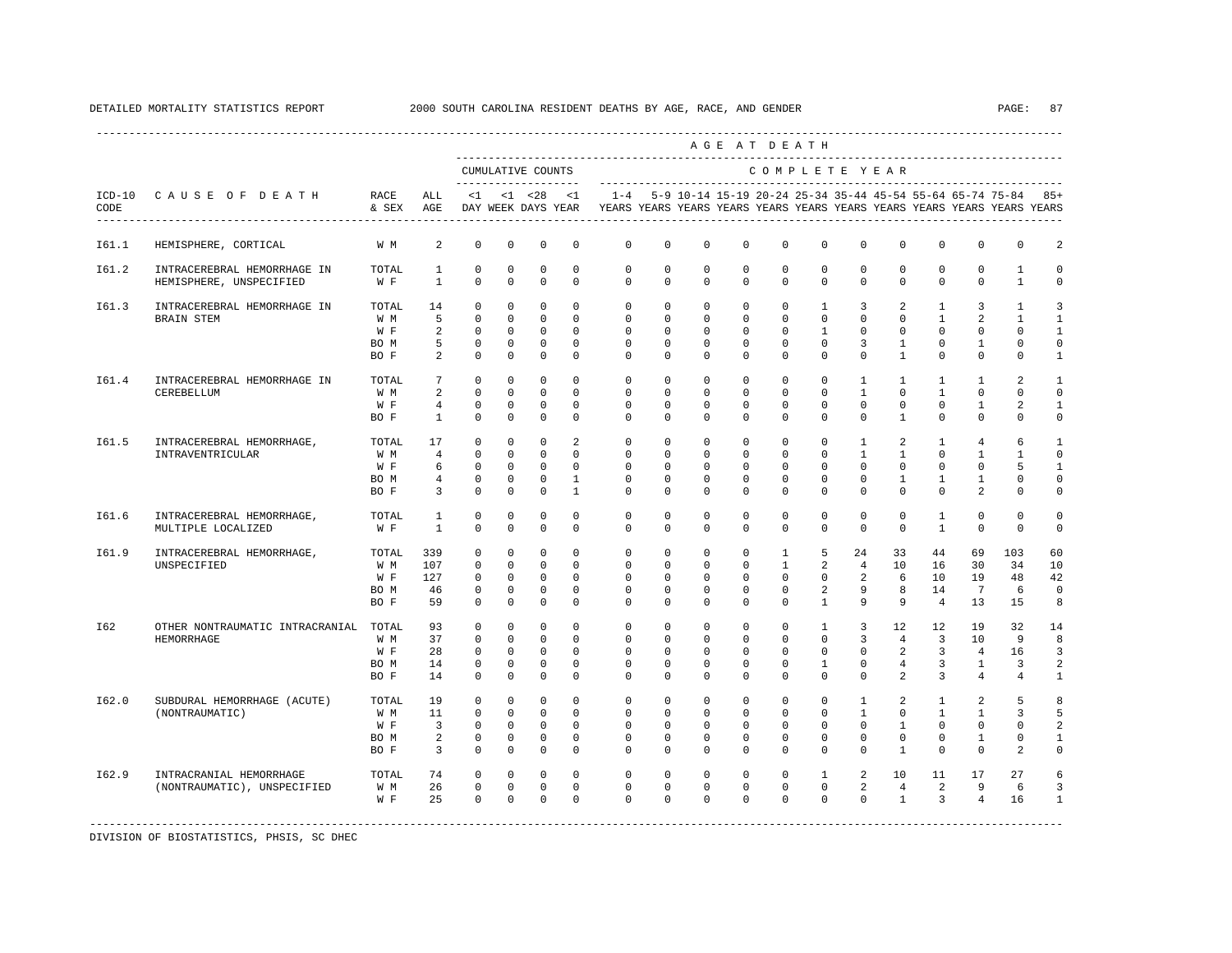|       |                                                                                               |                                     |                                                        |                                                                                      |                                                                  |                                                                                          |                                                                |                                                                                                                                                                  |                                                                  |                                                                              |                                                                    | AGE AT DEATH                                                           |                                                                       |                                                                             |                                                                          |                                                                      |                                                     |                                                          |                                           |
|-------|-----------------------------------------------------------------------------------------------|-------------------------------------|--------------------------------------------------------|--------------------------------------------------------------------------------------|------------------------------------------------------------------|------------------------------------------------------------------------------------------|----------------------------------------------------------------|------------------------------------------------------------------------------------------------------------------------------------------------------------------|------------------------------------------------------------------|------------------------------------------------------------------------------|--------------------------------------------------------------------|------------------------------------------------------------------------|-----------------------------------------------------------------------|-----------------------------------------------------------------------------|--------------------------------------------------------------------------|----------------------------------------------------------------------|-----------------------------------------------------|----------------------------------------------------------|-------------------------------------------|
|       |                                                                                               |                                     |                                                        |                                                                                      |                                                                  | CUMULATIVE COUNTS<br>--------------------                                                |                                                                |                                                                                                                                                                  |                                                                  |                                                                              |                                                                    | COMPLETE YEAR                                                          |                                                                       |                                                                             |                                                                          |                                                                      |                                                     |                                                          |                                           |
| CODE  | ICD-10 CAUSE OF DEATH RACE                                                                    | & SEX                               | ALL<br>AGE                                             |                                                                                      | $<1$ $<1$ $<28$                                                  |                                                                                          | <1                                                             | 1-4 5-9 10-14 15-19 20-24 25-34 35-44 45-54 55-64 65-74 75-84 85+<br>DAY WEEK DAYS YEAR TYEARS YEARS YEARS YEARS YEARS YEARS YEARS YEARS YEARS YEARS YEARS YEARS |                                                                  |                                                                              |                                                                    |                                                                        |                                                                       |                                                                             |                                                                          |                                                                      |                                                     |                                                          |                                           |
| I62.9 |                                                                                               | BO M<br>BO F                        | 12<br>11                                               | $\circ$<br>$\mathbf 0$                                                               | $\circ$<br>$\circ$                                               | $\mathbf 0$<br>$\mathbf 0$                                                               | $\mathbf 0$<br>$\mathbf 0$                                     | $\mathbf 0$<br>$\Omega$                                                                                                                                          | $\mathbf 0$<br>$\mathbf{0}$                                      | $\mathbf 0$<br>$\mathbf 0$                                                   | $\mathbf 0$<br>$\Omega$                                            | 0<br>$\circ$                                                           | $\mathbf{1}$<br>$\Omega$                                              | 0<br>$\Omega$                                                               | 4<br>$\mathbf{1}$                                                        | 3<br>$\overline{3}$                                                  | $\mathbf 0$<br>$\overline{4}$                       | 3<br>2                                                   | 1<br>$\overline{1}$                       |
| I63   | CEREBRAL INFARCTION                                                                           | TOTAL<br>W M<br>W F<br>BO M<br>BO F | 301<br>101<br>124<br>31<br>45                          | $\Omega$<br>$\circ$<br>$^{\circ}$<br>$\overline{0}$<br>$\mathbf{0}$                  | $\Omega$<br>$\overline{0}$<br>$\mathbf{0}$<br>$\circ$<br>$\circ$ | $\Omega$<br>$\overline{0}$<br>$\overline{0}$<br>$\overline{\phantom{0}}$<br>$\mathbf{0}$ | $\Omega$<br>$\Omega$<br>$\circ$<br>$\circ$<br>$\Omega$         | $\Omega$<br>$\mathbf{0}$<br>$\circ$<br>$\mathbf{0}$<br>$\Omega$                                                                                                  | $\mathbf{1}$<br>$\circ$<br>1<br>$\circ$<br>$\Omega$              | $\Omega$<br>$\circ$<br>$\circ$<br>$^{\circ}$<br>$\Omega$                     | $\Omega$<br>$\mathbf{0}$<br>$^{\circ}$<br>$\mathbf{0}$<br>$\Omega$ | $\overline{2}$<br>$\mathbf{1}$<br>$\circ$<br>$\circ$<br>$\overline{1}$ | $\Omega$<br>$\circ$<br>$\overline{0}$<br>$\mathbf{0}$<br>$\Omega$     | 6<br>$\mathbf{1}$<br>$\overline{2}$<br>2<br>$\overline{1}$                  | 11<br>- 5<br>2<br>$\overline{a}$                                         | 11<br>$2 \quad 1$<br>$\overline{\phantom{a}}$<br>$\overline{3}$      | 42<br>19<br>10<br>8<br>- 5                          | 102<br>43<br>39<br>$7\phantom{0}$<br>13                  | 126<br>28<br>69<br>9<br>20                |
| I63.0 | CEREBRAL INFARCTION DUE TO THRO- TOTAL<br>MBOSIS OF PRECEREBRAL ARTERIES                      | W M<br>W F                          | $4\overline{4}$<br>$\overline{\mathbf{3}}$<br>$\sim$ 1 | $\Omega$<br>$\mathbf{0}$<br>$\Omega$                                                 | $\circ$<br>$\Omega$<br>$\Omega$                                  | $\Omega$<br>$\Omega$<br>$\Omega$                                                         | $\Omega$<br>$\Omega$<br>$\Omega$                               | $\mathbf{0}$<br>$\Omega$<br>$\cap$                                                                                                                               | $\circ$<br>$\Omega$<br>$\Omega$                                  | $\mathbf{0}$<br>$\Omega$<br>$\Omega$                                         | $\mathbf{0}$<br>$\Omega$<br>$\Omega$                               | $\mathbf{0}$<br>$\Omega$<br>$\cap$                                     | $\mathbf{0}$<br>$\Omega$<br>$\Omega$                                  | $\mathbf{1}$<br>$\overline{1}$<br>$\Omega$                                  | $\circ$<br>$\Omega$<br>$\Omega$                                          | $\mathbf{0}$<br>$\Omega$<br>$\Omega$                                 | 2<br>$\overline{1}$<br>$\overline{1}$               | $\mathbf{1}$<br>$\overline{1}$<br>$\Omega$               | $\mathbf 0$<br>$\mathbf 0$<br>$\Omega$    |
| I63.2 | CEREBRAL INFARCTION DUE TO<br>UNSPECIFIED OCCLUSION OR<br>STENOSIS OF PRECEREBRAL<br>ARTERIES | TOTAL<br>W M<br>W F<br>BO M<br>BO F | 15<br>$7\overline{ }$<br>2<br>$\mathbf{1}$             | $^{\circ}$<br>$\circ$<br>$5^{\circ}$<br>$\overline{0}$<br>$\overline{0}$<br>$\Omega$ | $^{\circ}$<br>$^{\circ}$<br>$\circ$<br>$\circ$<br>$\Omega$       | $^{\circ}$<br>$^{\circ}$<br>$\overline{0}$<br>$\circ$<br>$\Omega$                        | $\mathbf{0}$<br>$^{\circ}$<br>$\Omega$<br>$\Omega$<br>$\Omega$ | $\circ$<br>$\mathbf{0}$<br>$\circ$<br>$\Omega$<br>$\Omega$                                                                                                       | $\circ$<br>$\mathbf{0}$<br>$\Omega$<br>$\Omega$<br>$\Omega$      | $^{\circ}$<br>$\overline{0}$<br>$\overline{0}$<br>$\Omega$<br>$\Omega$       | $\mathbf{0}$<br>$\mathbf{0}$<br>$\Omega$<br>$\Omega$<br>$\Omega$   | $\circ$<br>$\circ$<br>$\circ$<br>$\Omega$<br>$\Omega$                  | $\mathbf{0}$<br>$\mathbf{0}$<br>$\Omega$<br>$\Omega$<br>$\Omega$      | $\circ$<br>$^{\circ}$<br>$\Omega$<br>$\Omega$<br>$\Omega$                   | $\mathbf{1}$<br>$\circ$<br>$\circ$<br>$\mathbf{1}$<br>$\Omega$           | 1<br>$^{\circ}$<br>$\Omega$<br>$\circ$<br>$\overline{1}$             | $\overline{4}$<br>3<br>1<br>$\mathbf 0$<br>$\Omega$ | 6<br>3<br>2<br>$\mathbf{1}$<br>$\Omega$                  | 3<br>1<br>2<br>$\mathbf 0$<br>$\mathbf 0$ |
| I63.3 | CEREBRAL INFARCTION DUE TO<br>THROMBOSIS OF CEREBRAL ARTERIES W M                             | TOTAL<br>W F<br>BO M<br>BO F        | 61<br>18<br>27<br>$-5$<br>11                           | $\mathbf{0}$<br>$\mathbf{0}$<br>$\mathbf{0}$<br>$^{\circ}$<br>$\mathbf{0}$           | $\circ$<br>$^{\circ}$<br>$^{\circ}$<br>$^{\circ}$<br>$\Omega$    | $\circ$<br>$\circ$<br>$\circ$<br>$^{\circ}$<br>$\circ$                                   | $\Omega$<br>$\circ$<br>$\Omega$<br>$\Omega$<br>$\Omega$        | $\mathbf{0}$<br>$\circ$<br>$\circ$<br>$\Omega$<br>$\Omega$                                                                                                       | $\circ$<br>$\circ$<br>$\circ$<br>$\Omega$<br>$\Omega$            | $\circ$<br>$\overline{0}$<br>$\overline{0}$<br>$\Omega$<br>$\Omega$          | $\mathbf{0}$<br>$\mathbf 0$<br>$\Omega$<br>$\Omega$<br>$\Omega$    | $\mathbf{0}$<br>$\circ$<br>$\circ$<br>$\Omega$<br>$\Omega$             | $\circ$<br>$\mathbf 0$<br>$\Omega$<br>$\Omega$<br>$\Omega$            | $\mathbf{1}$<br>$\circ$<br>$\mathbf{1}$<br>$\Omega$<br>$\Omega$             | 2<br>$\mathbf{1}$<br>$\mathbf 0$<br>$\Omega$<br>$\mathbf{1}$             | $\mathbf{1}$<br>$\mathbf{0}$<br>$\mathbf{1}$<br>$\Omega$<br>$\Omega$ | 6<br>2<br>$\mathbf{1}$<br>$\mathbf{1}$<br>2         | 20<br>8<br>$7^{\circ}$<br>$\mathbf{1}$<br>$\overline{4}$ | 31<br>7<br>17<br>3<br>4                   |
| I63.4 | CEREBRAL INFARCTION DUE TO<br>EMBOLISM OF CEREBRAL ARTERIES                                   | TOTAL<br>W M<br>W F                 | 10<br>$\overline{4}$<br>6                              | $\mathbf{0}$<br>$\mathbf 0$<br>$\mathbf{0}$                                          | $\circ$<br>$\mathbf 0$<br>$^{\circ}$                             | $\Omega$<br>$\mathbf 0$<br>$\circ$                                                       | $\Omega$<br>$\mathbf 0$<br>$\Omega$                            | $\Omega$<br>$\mathbf{0}$<br>$\Omega$                                                                                                                             | $\Omega$<br>$\mathbf 0$<br>$\Omega$                              | $\mathbf{0}$<br>$\mathbf 0$<br>$\Omega$                                      | $\Omega$<br>$\mathbf 0$<br>$\Omega$                                | $\mathbf{1}$<br>$\mathbf{1}$<br>$\Omega$                               | $\Omega$<br>$\mathbf 0$<br>$\Omega$                                   | $\Omega$<br>$\mathbf 0$<br>$\Omega$                                         | $\Omega$<br>$\mathbf 0$<br>$\Omega$                                      | $\mathbf{0}$<br>$\mathbf 0$<br>$\Omega$                              | $\mathbf{1}$<br>$\mathbf 0$<br>$\mathbf{1}$         | $\overline{4}$<br>2<br>2                                 | $\overline{4}$<br>$\mathbf{1}$<br>3       |
| I63.5 | CEREBRAL INFARCTION DUE TO<br>UNSPECIFIED OCCLUSION OR<br>STENOSIS OF CEREBRAL ARTERIES       | TOTAL<br>W M<br>W F                 | 4<br>$\overline{3}$<br>$\mathbf{1}$                    | $\mathbf{0}$<br>$\circ$<br>$\mathbf{0}$                                              | $\circ$<br>$\Omega$<br>$\Omega$                                  | $\circ$<br>$\mathbf{0}$<br>$\Omega$                                                      | $\Omega$<br>$\Omega$<br>$\Omega$                               | $\circ$<br>$\mathbf{0}$<br>$\Omega$                                                                                                                              | $\circ$<br>$\Omega$<br>$\Omega$                                  | $\mathbf{0}$<br>$\circ$<br>$\Omega$                                          | $\mathbf{0}$<br>$\Omega$<br>$\Omega$                               | $\mathbf{0}$<br>$\circ$<br>$\Omega$                                    | $\circ$<br>$\Omega$<br>$\Omega$                                       | $\mathbf{0}$<br>$\circ$<br>$\Omega$                                         | $\mathbf{0}$<br>$\Omega$<br>$\Omega$                                     | $\mathbf{0}$<br>$\mathbf{0}$<br>$\Omega$                             | $\mathbf 0$<br>$\mathbf{0}$<br>$\Omega$             | 3<br>3<br>$\Omega$                                       | 1<br>$\mathbf 0$<br>$\mathbf{1}$          |
| I63.8 | OTHER CEREBRAL INFARCTION                                                                     | TOTAL<br>BO M                       | $\mathbf{1}$<br><sup>1</sup>                           | $\circ$<br>$\circ$                                                                   | $\circ$<br>$^{\circ}$                                            | $\mathbf 0$<br>$\circ$                                                                   | $\mathbf 0$<br>$\Omega$                                        | $\mathbf{0}$<br>$\Omega$                                                                                                                                         | $\circ$<br>$\circ$                                               | $\circ$<br>$\Omega$                                                          | $\mathbf 0$<br>$\Omega$                                            | $\circ$<br>$\Omega$                                                    | $\circ$<br>$\mathbf{0}$                                               | $\mathbf{1}$<br>$\mathbf{1}$                                                | $\mathbf 0$<br>0                                                         | $\mathbf 0$<br>$\Omega$                                              | $\mathbf 0$<br>$\mathbf{0}$                         | $\mathbf{0}$<br>$\mathbf 0$                              | $\mathbf 0$<br>0                          |
| I63.9 | CEREBRAL INFARCTION, UNSPECIFIED TOTAL                                                        | W M<br>W F<br>BO M<br>BO F          | 206<br>66<br>23<br>33                                  | $\mathbf{0}$<br>$\mathbf{0}$<br>84 0<br>$\circ$<br>$\Omega$                          | $\circ$<br>$^{\circ}$<br>$\mathbf{0}$<br>$\circ$<br>$\Omega$     | $\circ$<br>$\circ$<br>$\Omega$<br>$\overline{0}$<br>$\overline{0}$                       | $\circ$<br>$\Omega$<br>$\Omega$<br>$\Omega$<br>$\Omega$        | $\mathbf{0}$<br>$\circ$<br>$\Omega$<br>$\Omega$<br>$\Omega$                                                                                                      | $\mathbf{1}$<br>$\Omega$<br>$\mathbf{1}$<br>$\Omega$<br>$\Omega$ | $\circ$<br>$\circ$<br>$\Omega$<br>$\circ$<br>$\Omega$                        | $\mathbf 0$<br>$\Omega$<br>$\Omega$<br>$\circ$<br>$\Omega$         | $\mathbf{1}$<br>$\circ$<br>$\Omega$<br>$\circ$<br>$\overline{1}$       | $\circ$<br>$\Omega$<br>$\Omega$<br>$\mathbf 0$<br>$\Omega$            | $\overline{3}$<br>$\circ$<br>$\mathbf{1}$<br>$\mathbf{1}$<br>$\overline{1}$ | 8<br>$4\overline{ }$<br>$\overline{a}$<br>$\mathbf{1}$<br>$\overline{1}$ | 9<br>4<br>$\Omega$<br>$\overline{3}$<br>$\overline{2}$               | 29<br>13<br>-6<br>$7\overline{ }$<br>$\overline{3}$ | 68<br>26<br>28<br>$-5$<br>9                              | 87<br>19<br>46<br>6<br>16                 |
| I64   | STROKE, NOT SPECIFIED AS<br>HEMORRHAGE OR INFARCTION                                          | TOTAL 1657<br>W M<br>W F<br>BO M    | 422<br>684<br>221                                      | $\overline{0}$<br>$\overline{0}$<br>$\overline{0}$<br>$\Omega$                       | $\Omega$                                                         | $0\qquad 0$<br>$0\qquad 0\qquad 0$<br>$0\qquad 0$<br>$\overline{0}$                      | $\overline{0}$<br>$\overline{0}$<br>$\Omega$                   | $\circ$<br>$\circ$<br>$\circ$<br>$\Omega$                                                                                                                        | $\overline{0}$<br>$\overline{0}$<br>$\Omega$                     | $\overline{0}$<br>$0 \qquad \qquad$<br>$\overline{0}$<br>$\circ$<br>$\Omega$ | $\overline{0}$<br>$\overline{0}$<br>$\Omega$                       | $\mathbf{0}$<br>$\overline{0}$<br>$\Omega$                             | $\overline{0}$<br>3 <sup>7</sup><br>$0 \qquad \qquad$<br>$\mathbf{1}$ | 8<br>$2 \quad 1$<br>$0\qquad 1$<br>$\overline{2}$                           | 51<br>12<br>$\overline{\phantom{a}}$ 3<br>24                             | 106<br>26<br>20<br>32                                                | 261<br>92<br>68<br>53                               | 617<br>173<br>264<br>69                                  | 611<br>116<br>328<br>40                   |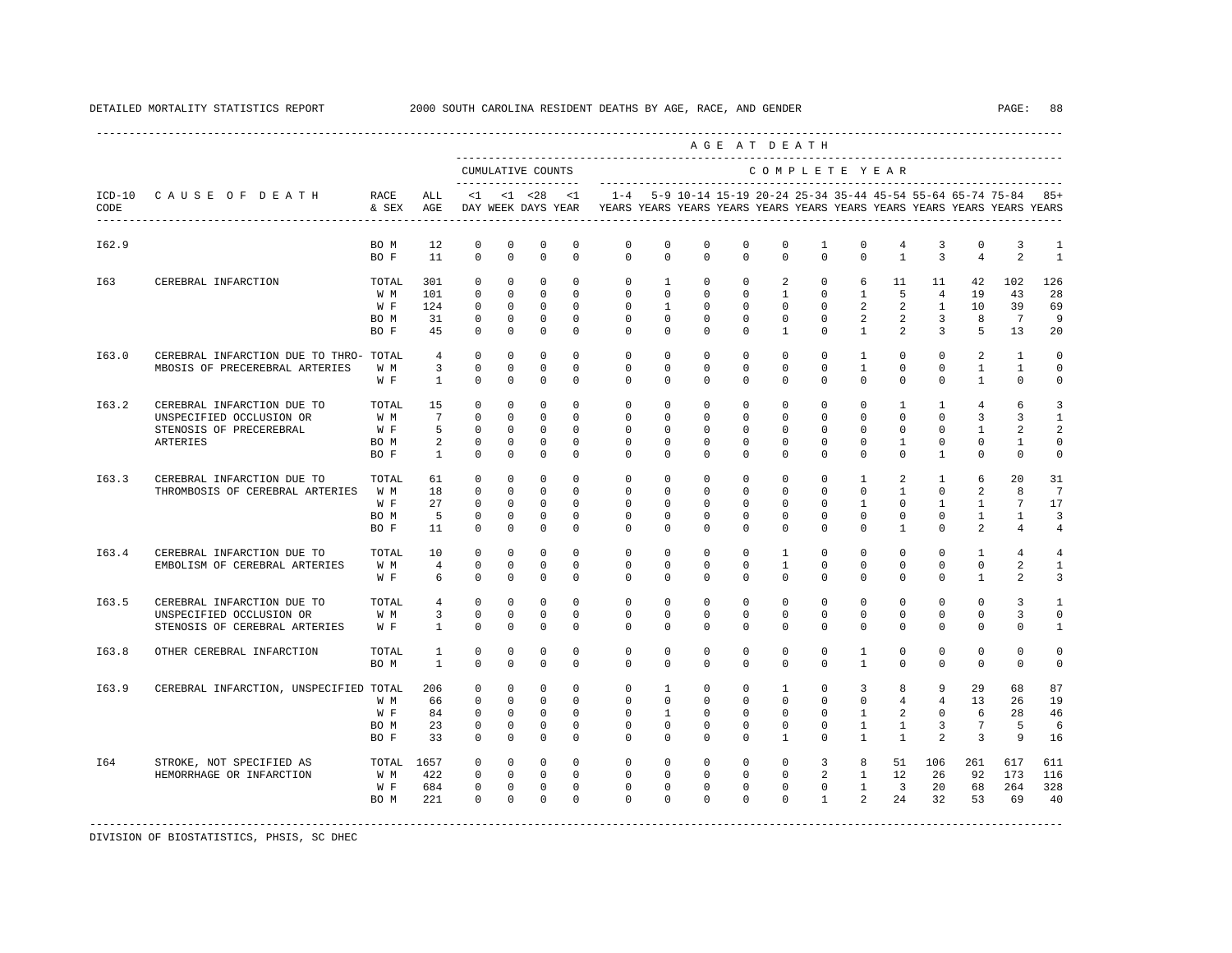|                  |                                 |               |                 |             |             |                                     |             |              |             |             |             | AGE AT DEATH                                              |              |                |              |                |                 |                                                                         |                |
|------------------|---------------------------------|---------------|-----------------|-------------|-------------|-------------------------------------|-------------|--------------|-------------|-------------|-------------|-----------------------------------------------------------|--------------|----------------|--------------|----------------|-----------------|-------------------------------------------------------------------------|----------------|
|                  |                                 |               |                 |             |             | CUMULATIVE COUNTS<br>-------------- |             |              |             |             |             | COMPLETE YEAR                                             |              |                |              |                |                 |                                                                         |                |
| $ICD-10$<br>CODE | CAUSE OF DEATH                  | RACE<br>& SEX | ALL<br>AGE      | <1          |             | $< 1$ $< 28$<br>DAY WEEK DAYS YEAR  | <1          | $1 - 4$      |             |             |             | 5-9 10-14 15-19 20-24 25-34 35-44 45-54 55-64 65-74 75-84 |              |                |              |                |                 | YEARS YEARS YEARS YEARS YEARS YEARS YEARS YEARS YEARS YEARS YEARS YEARS | $85+$          |
| I64              |                                 | BO F          | 330             | $\mathbf 0$ | $\mathbf 0$ | 0                                   | $\mathbf 0$ | $\mathbf 0$  | $\mathbf 0$ | $\mathbf 0$ | $\mathbf 0$ | $\mathbf 0$                                               | $\mathbf 0$  | 4              | 12           | 28             | 48              | 111                                                                     | 127            |
| I67              | OTHER CEREBROVASCULAR DISEASES  | TOTAL         | 186             | $^{\circ}$  | $^{\circ}$  | $\mathbf 0$                         | $\Omega$    | 1            | $\Omega$    | $\Omega$    | $\Omega$    | $\Omega$                                                  | $\mathbf{1}$ | 3              | 5            | $\overline{4}$ | 22              | 64                                                                      | 86             |
|                  |                                 | W M           | 36              | $\mathbf 0$ | $^{\circ}$  | $\mathbf 0$                         | $\Omega$    | $\mathbf 0$  | 0           | $\mathbf 0$ | $\mathbf 0$ | $\Omega$                                                  | $\mathbf 0$  | 2              | $\mathbf{1}$ | $\mathbf 0$    | 6               | 18                                                                      | 9              |
|                  |                                 | W F           | 103             | $\mathbf 0$ | $\mathbf 0$ | $\mathbf 0$                         | $\Omega$    | $\Omega$     | $\Omega$    | $\mathbf 0$ | $\mathbf 0$ | $\Omega$                                                  | $\Omega$     | $\mathbf{1}$   | 2            | 3              | 8               | 32                                                                      | 57             |
|                  |                                 | BO M          | 16              | $^{\circ}$  | 0           | $\mathbf 0$                         | $\mathbf 0$ | 1            | 0           | 0           | 0           | $\mathbf{0}$                                              | 1            | $\Omega$       | $\mathbf{1}$ | $\mathbf 0$    | 5               | 6                                                                       | 2              |
|                  |                                 | BO F          | 31              | $\Omega$    | $\Omega$    | $\Omega$                            | $\Omega$    | $\Omega$     | $\Omega$    | $\Omega$    | $\Omega$    | $\Omega$                                                  | $\Omega$     | $\Omega$       | $\mathbf{1}$ | $\mathbf{1}$   | 3               | 8                                                                       | 18             |
| I67.1            | CEREBRAL ANEURYSM, NONRUPTURED  | TOTAL         | 10              | $\mathbf 0$ | $^{\circ}$  | $\mathbf 0$                         | $\Omega$    | $\Omega$     | $\Omega$    | $\Omega$    | $\Omega$    | $\Omega$                                                  | $\Omega$     | $\mathfrak{D}$ | 4            | $\Omega$       | $\mathfrak{D}$  | $\mathbf{1}$                                                            | $\mathbf{1}$   |
|                  |                                 | W M           | 6               | $\Omega$    | $\Omega$    | $\Omega$                            | $\Omega$    | $\Omega$     | $\Omega$    | $\Omega$    | $\Omega$    | $\Omega$                                                  | $\Omega$     | $\mathbf{1}$   | $\mathbf{1}$ | $\Omega$       | $\mathfrak{D}$  | $\mathbf{1}$                                                            | $\mathbf{1}$   |
|                  |                                 | W F           | 2               | $^{\circ}$  | 0           | 0                                   | $\Omega$    | $\Omega$     | $\Omega$    | 0           | 0           | $\Omega$                                                  | $\Omega$     | 1              | $\mathbf{1}$ | 0              | $\mathbf 0$     | $\Omega$                                                                | $\Omega$       |
|                  |                                 | BO M          | $\mathbf{1}$    | 0           | 0           | $\mathbf 0$                         | $\mathbf 0$ | 0            | 0           | 0           | 0           | $\mathbf 0$                                               | $\mathbf 0$  | 0              | $\mathbf{1}$ | 0              | $\mathbf 0$     | $\mathbf 0$                                                             | $\mathbf 0$    |
|                  |                                 | BO F          | $\mathbf{1}$    | $\mathbf 0$ | $\mathbf 0$ | $\mathbf 0$                         | $\mathbf 0$ | 0            | 0           | 0           | 0           | $\mathbf 0$                                               | $\mathbf 0$  | $\Omega$       | 1            | 0              | $\mathbf 0$     | 0                                                                       | $\mathbf 0$    |
| I67.2            | CEREBRAL ATHEROSCLEROSIS        | TOTAL         | 18              | $\mathbf 0$ | $^{\circ}$  | $^{\circ}$                          | $\Omega$    | $\mathbf{0}$ | 0           | 0           | 0           | $\Omega$                                                  | $\Omega$     | $\Omega$       | $^{\circ}$   | $^{\circ}$     | $\mathbf 0$     | $7\phantom{.0}$                                                         | 11             |
|                  |                                 | W M           | 3               | $\mathbf 0$ | $\mathbf 0$ | $\mathbf 0$                         | $\Omega$    | $\Omega$     | $\Omega$    | $\mathbf 0$ | 0           | $\Omega$                                                  | $\Omega$     | $\Omega$       | $^{\circ}$   | 0              | $\mathbf{0}$    | 2                                                                       | $\mathbf{1}$   |
|                  |                                 | W F           | 11              | $^{\circ}$  | 0           | 0                                   | $^{\circ}$  | $\mathbf{0}$ | 0           | 0           | 0           | $\mathbf{0}$                                              | $\mathbf{0}$ | 0              | $^{\circ}$   | 0              | $\mathbf{0}$    | 2                                                                       | 9              |
|                  |                                 | BO F          | $\overline{4}$  | $^{\circ}$  | $\mathbf 0$ | $\mathbf 0$                         | $\Omega$    | $\Omega$     | $\Omega$    | $\Omega$    | $\Omega$    | $\Omega$                                                  | $\Omega$     | $\Omega$       | 0            | $\Omega$       | $\mathbf{0}$    | 3                                                                       | 1              |
| I67.8            | OTHER SPECIFIED CEREBROVASCULAR | TOTAL         | 33              | $\mathbf 0$ | $\mathbf 0$ | $\mathbf 0$                         | $\mathbf 0$ | $\mathbf{1}$ | 0           | 0           | $\mathbf 0$ | $\mathbf 0$                                               | $\mathbf{1}$ | $\mathbf 0$    | $\mathbf 0$  | 2              | 8               | 10                                                                      | 11             |
|                  | <b>DISEASES</b>                 | W M           | 3               | $\mathbf 0$ | 0           | $\mathbf 0$                         | $\Omega$    | $\Omega$     | $\Omega$    | $\Omega$    | $\Omega$    | $\Omega$                                                  | $\Omega$     | $\Omega$       | $\Omega$     | $\Omega$       | $\mathbf{0}$    | 2                                                                       | $\mathbf{1}$   |
|                  |                                 | W F           | 11              | $\mathbf 0$ | 0           | $\mathbf 0$                         | $\Omega$    | $\Omega$     | $\Omega$    | $\Omega$    | $\Omega$    | $\Omega$                                                  | $\Omega$     | $\Omega$       | $\Omega$     | 1              | 2               | 4                                                                       | $\overline{4}$ |
|                  |                                 | BO M          | 8               | $\mathbf 0$ | $\mathbf 0$ | $\mathbf 0$                         | $\mathbf 0$ | 1            | 0           | 0           | 0           | $\mathbf 0$                                               | $\mathbf{1}$ | $\Omega$       | 0            | 0              | $\overline{4}$  | $\mathbf{1}$                                                            | $\mathbf{1}$   |
|                  |                                 | BO F          | 11              | $\mathbf 0$ | $\mathbf 0$ | $\mathbf 0$                         | $\Omega$    | $\Omega$     | $\Omega$    | $\Omega$    | 0           | $\Omega$                                                  | $\Omega$     | $\Omega$       | $\Omega$     | $\mathbf{1}$   | 2               | 3                                                                       | 5              |
| I67.9            | CEREBROVASCULAR DISEASE,        | TOTAL         | 125             | $\mathbf 0$ | $\mathbf 0$ | $\mathbf 0$                         | $\Omega$    | $\Omega$     | $\mathbf 0$ | $\Omega$    | $\mathbf 0$ | $\Omega$                                                  | $\mathbf 0$  | $\mathbf{1}$   | $\mathbf{1}$ | 2              | 12              | 46                                                                      | 63             |
|                  | UNSPECIFIED                     | W M           | 24              | $\mathbf 0$ | $\Omega$    | $\Omega$                            | $\Omega$    | $\Omega$     | $\Omega$    | $\Omega$    | $\Omega$    | $\Omega$                                                  | $\Omega$     | $\mathbf{1}$   | $\Omega$     | $\Omega$       | $\overline{4}$  | 13                                                                      | 6              |
|                  |                                 | W F           | 79              | $\mathbf 0$ | $\mathbf 0$ | $\mathbf 0$                         | $\Omega$    | $\Omega$     | $\Omega$    | $\Omega$    | $\Omega$    | $\Omega$                                                  | $\Omega$     | $\Omega$       | 1            | 2              | 6               | 26                                                                      | 44             |
|                  |                                 | BO M          | $7\phantom{.0}$ | $\mathbf 0$ | $\mathbf 0$ | $\mathbf 0$                         | $\Omega$    | $\Omega$     | $\Omega$    | 0           | $\mathbf 0$ | $\Omega$                                                  | $\Omega$     | $\Omega$       | $\mathbf 0$  | 0              | $\mathbf{1}$    | 5                                                                       | $\overline{1}$ |
|                  |                                 | BO F          | 15              | $^{\circ}$  | $\mathbf 0$ | 0                                   | 0           | 0            | 0           | 0           | 0           | $\mathbf 0$                                               | 0            | 0              | 0            | $\mathbf 0$    | $\mathbf{1}$    | 2                                                                       | 12             |
| I69              | SEQUELAE OF CEREBROVASCULAR     | TOTAL         | 213             | $^{\circ}$  | 0           | 0                                   | 0           | 0            | 0           | 0           | 0           | $\mathbf 0$                                               | $\mathbf 0$  | 0              | 2            | 11             | 33              | 75                                                                      | 92             |
|                  | <b>DISEASE</b>                  | W M           | 47              | $\mathbf 0$ | 0           | 0                                   | $\Omega$    | $\Omega$     | $\Omega$    | $\Omega$    | $\Omega$    | $\Omega$                                                  | $\Omega$     | $\Omega$       | $^{\circ}$   | $\mathbf 0$    | 16              | 21                                                                      | 10             |
|                  |                                 | W F           | 93              | $\mathbf 0$ | 0           | $\mathbf 0$                         | 0           | $\mathbf{0}$ | 0           | 0           | 0           | $\mathbf{0}$                                              | $\mathbf{0}$ | 0              | 0            | 2              | 6               | 32                                                                      | 53             |
|                  |                                 | BO M          | 36              | 0           | 0           | 0                                   | 0           | $\Omega$     | 0           | $\Omega$    | 0           | $\mathbf{0}$                                              | $\mathbf{0}$ | $\Omega$       | 0            | 7              | $7\phantom{.0}$ | 13                                                                      | 9              |
|                  |                                 | BO F          | 37              | $^{\circ}$  | 0           | 0                                   | 0           | $\Omega$     | 0           | 0           | 0           | $\Omega$                                                  | $\Omega$     | $\Omega$       | 2            | 2              | $\overline{4}$  | 9                                                                       | 20             |
| I69.1            | SEQUELAE OF INTRACEREBRAL       | TOTAL         | 1               | 0           | 0           | 0                                   | $\mathbf 0$ | $\mathbf{0}$ | $\mathbf 0$ | 0           | 0           | $\mathbf 0$                                               | $\mathbf 0$  | $\mathbf 0$    | $\mathbf 0$  | $\mathbf 0$    | $\mathbf 0$     | $\mathbf 0$                                                             | 1              |
|                  | <b>HEMORRHAGE</b>               | BO F          | $\mathbf{1}$    | $\mathbf 0$ | 0           | 0                                   | 0           | 0            | 0           | 0           | 0           | $\Omega$                                                  | 0            | $\Omega$       | $\mathbf 0$  | 0              | $\mathbf 0$     | $\mathbf{0}$                                                            | 1              |
|                  |                                 |               |                 |             |             |                                     |             |              |             |             |             |                                                           |              |                |              |                |                 |                                                                         |                |
| I69.2            | SEQUELAE OF OTHER NONTRAUMATIC  | TOTAL         | 2               | $\mathbf 0$ | $\mathbf 0$ | $\mathbf 0$                         | $\mathbf 0$ | $\mathbf 0$  | $\mathbf 0$ | $\mathbf 0$ | $\mathbf 0$ | $\mathbf 0$                                               | $\mathbf 0$  | $\mathbf 0$    | $\mathbf 0$  | $\mathbf 0$    | 1               | $\mathbf 0$                                                             | $\mathbf{1}$   |
|                  | INTRACRANIAL HEMORRHAGE         | W M           | 2               | $\mathbf 0$ | $\mathbf 0$ | $\mathbf 0$                         | $\mathbf 0$ | $\mathbf 0$  | 0           | $\mathbf 0$ | $\mathbf 0$ | $\mathbf 0$                                               | $\mathbf 0$  | $\mathbf 0$    | $\mathbf 0$  | $\mathbf 0$    | $\mathbf{1}$    | $\mathbf 0$                                                             | $\mathbf{1}$   |
| I69.3            | SEQUELAE OF CEREBRAL INFARCTION | TOTAL         | 5               | $\mathbf 0$ | $\mathbf 0$ | $\mathbf 0$                         | $\Omega$    | $\Omega$     | $\mathbf 0$ | $\Omega$    | $\Omega$    | $\Omega$                                                  | $\Omega$     | $\Omega$       | $\Omega$     | $\Omega$       | 2               | 1                                                                       | $\mathfrak{D}$ |
|                  |                                 | W M           | 3               | $\mathbf 0$ | $\mathbf 0$ | $\mathbf 0$                         | $\mathbf 0$ | $\mathbf 0$  | $\mathbf 0$ | $\mathbf 0$ | $\mathbf 0$ | $\mathbf 0$                                               | $\mathbf 0$  | $\mathbf 0$    | 0            | $\mathbf 0$    | 2               | $\mathbf{1}$                                                            | $\Omega$       |
|                  |                                 | W F           | $\overline{a}$  | $\Omega$    | $\Omega$    | $\Omega$                            | $\Omega$    | $\Omega$     | $\Omega$    | $\Omega$    | $\Omega$    | $\Omega$                                                  | $\Omega$     | $\Omega$       | $\Omega$     | $\Omega$       | $\Omega$        | $\Omega$                                                                | $\mathfrak{D}$ |
|                  |                                 |               |                 |             |             |                                     |             |              |             |             |             |                                                           |              |                |              |                |                 |                                                                         |                |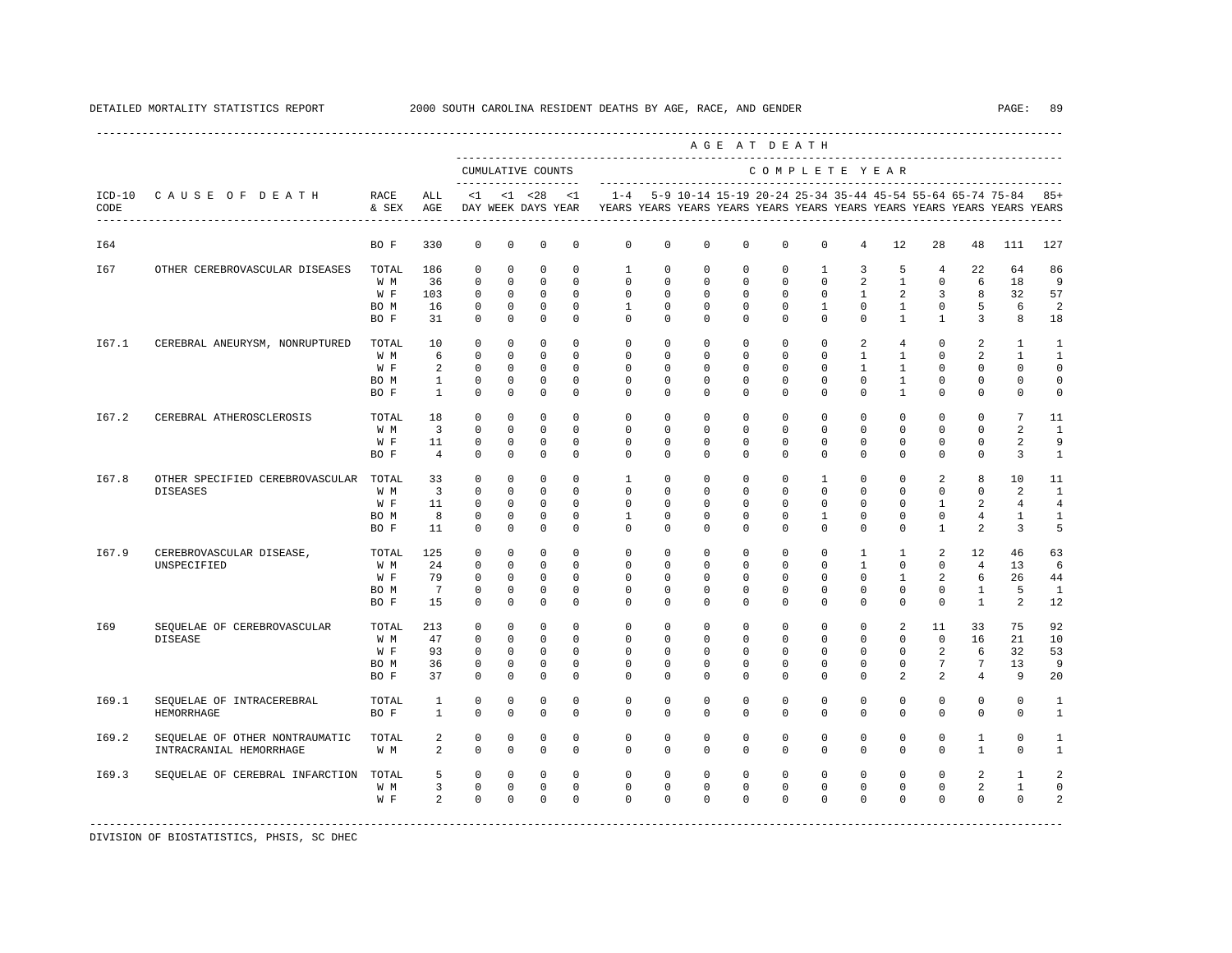|                  |                                                                     |                                     |                                     |                                                                         |                                                                |                                                                         |                                                                |                                                                    |                                                                   |                                                                | AGE AT DEATH                                                      |                                                                       |                                                                       |                                                           |                                                                   |                                                             |                                                                 |                                                                         |                                              |
|------------------|---------------------------------------------------------------------|-------------------------------------|-------------------------------------|-------------------------------------------------------------------------|----------------------------------------------------------------|-------------------------------------------------------------------------|----------------------------------------------------------------|--------------------------------------------------------------------|-------------------------------------------------------------------|----------------------------------------------------------------|-------------------------------------------------------------------|-----------------------------------------------------------------------|-----------------------------------------------------------------------|-----------------------------------------------------------|-------------------------------------------------------------------|-------------------------------------------------------------|-----------------------------------------------------------------|-------------------------------------------------------------------------|----------------------------------------------|
|                  |                                                                     |                                     |                                     |                                                                         |                                                                | CUMULATIVE COUNTS<br>--------------------                               |                                                                |                                                                    |                                                                   |                                                                |                                                                   | COMPLETE YEAR                                                         |                                                                       |                                                           |                                                                   |                                                             |                                                                 |                                                                         |                                              |
| $ICD-10$<br>CODE | CAUSE OF DEATH                                                      | RACE<br>& SEX                       | ALL<br>AGE                          | $\leq 1$                                                                |                                                                | $< 1$ $< 28$<br>DAY WEEK DAYS YEAR                                      | $\leq$ 1                                                       | $1 - 4$                                                            |                                                                   |                                                                |                                                                   |                                                                       |                                                                       |                                                           |                                                                   |                                                             | 5-9 10-14 15-19 20-24 25-34 35-44 45-54 55-64 65-74 75-84       | YEARS YEARS YEARS YEARS YEARS YEARS YEARS YEARS YEARS YEARS YEARS YEARS | $85+$                                        |
| I69.4            | SEQUELAE OF STROKE, NOT<br>SPECIFIED AS HEMORRHAGE OR<br>INFARCTION | TOTAL<br>W M<br>W F<br>BO M<br>BO F | 139<br>26<br>57<br>28<br>28         | 0<br>$\mathbf 0$<br>0<br>$\Omega$<br>$\mathbf 0$                        | $\mathbf 0$<br>0<br>0<br>$\mathbf 0$<br>$\mathbf 0$            | $\mathbf 0$<br>$\mathbf 0$<br>$\mathbf 0$<br>$\mathbf 0$<br>$\mathbf 0$ | $\mathbf 0$<br>$\mathbf 0$<br>$\Omega$<br>$\Omega$<br>$\Omega$ | $\mathbf 0$<br>$\mathbf 0$<br>$\mathbf{0}$<br>$\Omega$<br>$\Omega$ | $^{\circ}$<br>$\mathbf 0$<br>0<br>$\Omega$<br>$\Omega$            | $\circ$<br>$\mathbf 0$<br>0<br>$\Omega$<br>$\Omega$            | 0<br>$\mathbf 0$<br>0<br>$\Omega$<br>$\Omega$                     | $\mathbf 0$<br>$\mathbf{0}$<br>$\mathbf 0$<br>$\Omega$<br>$\Omega$    | $\mathbf{0}$<br>$\mathbf 0$<br>$\mathbf{0}$<br>$\Omega$<br>$\Omega$   | 0<br>$\mathbf 0$<br>$\mathbf 0$<br>$\Omega$<br>$\Omega$   | 2<br>$\mathbf 0$<br>$\Omega$<br>$\Omega$<br>2                     | 8<br>$\mathbf 0$<br>2<br>5<br>$\overline{1}$                | 24<br>10<br>5<br>6<br>3                                         | 49<br>11<br>19<br>10<br>9                                               | 56<br>5<br>31<br>$7\phantom{.0}$<br>13       |
| I69.8            | SEQUELAE OF OTHER & UNSPECIFIED<br>CEREBROVASCULAR DISEASES         | TOTAL<br>W M<br>W F<br>BO M<br>BO F | 66<br>16<br>34<br>8<br>8            | $\mathbf 0$<br>$\mathbf 0$<br>$\mathbf 0$<br>$\mathbf 0$<br>$\mathbf 0$ | $\mathbf 0$<br>$\mathbf 0$<br>$\Omega$<br>0<br>$\mathbf 0$     | $\Omega$<br>$\mathbf 0$<br>$\mathbf 0$<br>$\mathbf 0$<br>$\mathbf 0$    | $\Omega$<br>$\Omega$<br>$\Omega$<br>$\mathbf 0$<br>$\Omega$    | $\Omega$<br>$\mathbf 0$<br>$\Omega$<br>$\mathbf 0$<br>$\Omega$     | $\Omega$<br>$\mathbf 0$<br>$\Omega$<br>$\mathbf 0$<br>$\mathbf 0$ | $\Omega$<br>$\mathbf 0$<br>$\Omega$<br>$\mathbf 0$<br>$\Omega$ | $\Omega$<br>$\mathbf 0$<br>$\mathbf 0$<br>0<br>$\mathbf 0$        | $\Omega$<br>$\mathbf 0$<br>$\Omega$<br>$\mathbf 0$<br>$\Omega$        | $\Omega$<br>$\mathbf 0$<br>$\mathbf 0$<br>$\mathbf{0}$<br>$\mathbf 0$ | $\Omega$<br>0<br>0<br>0<br>$\Omega$                       | $\Omega$<br>$\mathbf 0$<br>$\Omega$<br>$\mathbf 0$<br>$\mathbf 0$ | 3<br>$\mathbf 0$<br>$\mathbf 0$<br>2<br>$\mathbf{1}$        | 6<br>3<br>$\mathbf{1}$<br>$\mathbf{1}$<br>$\mathbf{1}$          | 25<br>9<br>13<br>3<br>$\mathbf{0}$                                      | 32<br>$\overline{4}$<br>20<br>2<br>6         |
|                  | I70-I78 DISEASE OF ARTERIES ARTERIOLES<br>AND CAPILLARIES           | TOTAL<br>W M<br>W F<br>BO M<br>BO F | 520<br>221<br>171<br>53<br>75       | $\mathbf 0$<br>$\Omega$<br>$\Omega$<br>$\mathbf 0$<br>$\mathbf 0$       | $\Omega$<br>$\Omega$<br>$\Omega$<br>$\mathbf 0$<br>$\mathbf 0$ | $\Omega$<br>$\Omega$<br>$\Omega$<br>$\mathbf 0$<br>$\mathbf 0$          | $\Omega$<br>$\Omega$<br>$\Omega$<br>$\mathbf 0$<br>$\Omega$    | $\Omega$<br>$\Omega$<br>$\Omega$<br>$\mathbf 0$<br>$\Omega$        | $\mathbf 0$<br>$\Omega$<br>$\Omega$<br>$\mathbf 0$<br>$\mathbf 0$ | $\Omega$<br>$\Omega$<br>$\Omega$<br>$\mathbf 0$<br>$\Omega$    | $\mathbf 0$<br>$\Omega$<br>$\Omega$<br>$\mathbf 0$<br>$\mathbf 0$ | $\mathbf{1}$<br>$\Omega$<br>$\overline{1}$<br>$\mathbf 0$<br>$\Omega$ | 5<br>2<br>$\Omega$<br>2<br>$\mathbf{1}$                               | 9<br>3<br>2<br>$\overline{a}$<br>2                        | 27<br>8<br>6<br>$7\phantom{.0}$<br>6                              | 67<br>35<br>13<br>6<br>13                                   | 105<br>57<br>28<br>12<br>8                                      | 167<br>75<br>54<br>15<br>23                                             | 139<br>41<br>67<br>9<br>22                   |
| I70              | ATHEROSCLEROSIS                                                     | TOTAL<br>W M<br>W F<br>BO M<br>BO F | 113<br>36<br>47<br>15<br>15         | 0<br>$\Omega$<br>$\mathbf 0$<br>$\mathbf 0$<br>$\Omega$                 | $\Omega$<br>$\Omega$<br>$\mathbf 0$<br>$\mathbf 0$<br>$\Omega$ | $\mathbf 0$<br>$\Omega$<br>$\mathbf 0$<br>$\mathbf 0$<br>$\Omega$       | $\Omega$<br>$\Omega$<br>$\Omega$<br>$\mathbf 0$<br>$\Omega$    | $\Omega$<br>$\Omega$<br>$\Omega$<br>$\mathbf 0$<br>$\Omega$        | $\Omega$<br>$\Omega$<br>$\mathbf 0$<br>$\mathbf 0$<br>$\Omega$    | $\Omega$<br>$\Omega$<br>$\Omega$<br>$\mathbf 0$<br>$\Omega$    | 0<br>$\Omega$<br>$\Omega$<br>$\mathbf 0$<br>$\Omega$              | $\Omega$<br>$\Omega$<br>$\Omega$<br>$\mathbf 0$<br>$\Omega$           | $\mathbf 0$<br>$\Omega$<br>$\Omega$<br>$\mathbf 0$<br>$\Omega$        | 2<br>$\mathbf{1}$<br>$\Omega$<br>$\mathbf{1}$<br>$\Omega$ | 3<br>$\Omega$<br>2<br>$\mathbf 0$<br>$\mathbf{1}$                 | $\overline{4}$<br>3<br>$\Omega$<br>$\mathbf{1}$<br>$\Omega$ | 23<br>$7\phantom{.0}$<br>9<br>6<br>$\mathbf{1}$                 | 38<br>18<br>10<br>5<br>5                                                | 43<br>7<br>26<br>2<br>8                      |
| I70.0            | ATHEROSCLEROSIS OF AORTA                                            | TOTAL<br>BO F                       | 1<br>$\mathbf{1}$                   | $\mathbf 0$<br>$\mathbf 0$                                              | $\mathbf 0$<br>$\mathbf 0$                                     | $\mathbf 0$<br>$\mathbf 0$                                              | $\mathbf 0$<br>$\mathbf 0$                                     | $\mathbf 0$<br>$\mathbf 0$                                         | $\mathbf 0$<br>$\mathbf 0$                                        | $\mathbf 0$<br>$\mathbf 0$                                     | $\mathbf 0$<br>$\mathbf 0$                                        | $\mathbf 0$<br>$\mathbf 0$                                            | $\mathbf{0}$<br>$\mathbf 0$                                           | $\mathbf 0$<br>$\mathbf 0$                                | $\mathbf 0$<br>$\mathbf 0$                                        | $\mathbf 0$<br>$\mathbf 0$                                  | $\mathbf{0}$<br>$\mathbf 0$                                     | 0<br>0                                                                  | 1<br>$\mathbf{1}$                            |
| I70.1            | ATHEROSCLEROSIS OF RENAL ARTERY                                     | TOTAL<br>W M<br>W F                 | 2<br>$\mathbf{1}$<br>$\mathbf{1}$   | $\Omega$<br>$\mathbf 0$<br>$\Omega$                                     | $\Omega$<br>$\mathbf 0$<br>$\Omega$                            | $\Omega$<br>$\mathbf 0$<br>$\Omega$                                     | $\Omega$<br>$\mathbf 0$<br>$\Omega$                            | $\Omega$<br>$\mathbf 0$<br>$\Omega$                                | $\Omega$<br>$\mathbf 0$<br>$\Omega$                               | $\Omega$<br>$\mathbf 0$<br>$\Omega$                            | $\Omega$<br>$\mathbf 0$<br>$\Omega$                               | $\Omega$<br>$\mathbf 0$<br>$\Omega$                                   | $\Omega$<br>$\mathbf 0$<br>$\Omega$                                   | $\Omega$<br>$\mathbf 0$<br>$\Omega$                       | $\Omega$<br>$\mathbf 0$<br>$\Omega$                               | $\Omega$<br>$\mathbf 0$<br>$\Omega$                         | $\mathbf{1}$<br>$\mathbf 0$<br>1                                | $\Omega$<br>0<br>$\Omega$                                               | $\overline{1}$<br>$\mathbf{1}$<br>0          |
| I70.2            | ATHEROSCLEROSIS OF ARTERIES OF<br>THE EXTREMITIES                   | TOTAL<br>W M<br>W F<br>BO M<br>BO F | 13<br>3<br>$\overline{4}$<br>1<br>5 | $\mathbf 0$<br>$\Omega$<br>$\mathbf 0$<br>$^{\circ}$<br>$\Omega$        | $\mathbf 0$<br>$\mathbf 0$<br>0<br>0<br>$\Omega$               | $\mathbf 0$<br>$\mathbf 0$<br>$\mathbf 0$<br>$\mathbf 0$<br>$\Omega$    | $\Omega$<br>$\Omega$<br>$\mathbf 0$<br>0<br>$\Omega$           | $\circ$<br>$\Omega$<br>$\mathbf 0$<br>$\mathbf 0$<br>$\Omega$      | $\mathbf 0$<br>$\Omega$<br>0<br>$\mathbf 0$<br>$\Omega$           | $\mathbf 0$<br>$\Omega$<br>0<br>0<br>$\Omega$                  | $\mathbf 0$<br>$\Omega$<br>0<br>0<br>$\Omega$                     | $\mathbf 0$<br>$\Omega$<br>$\mathbf 0$<br>$\mathbf 0$<br>$\Omega$     | $\mathbf 0$<br>$\mathbf 0$<br>$\mathbf 0$<br>0<br>$\Omega$            | $\mathbf 0$<br>$\mathbf 0$<br>0<br>0<br>$\Omega$          | $\mathbf{1}$<br>$\Omega$<br>0<br>0<br>$\mathbf{1}$                | $\mathbf 0$<br>$\mathbf 0$<br>0<br>0<br>$\Omega$            | 2<br>$\mathbf 0$<br>$\mathbf{1}$<br>$\mathbf 0$<br>$\mathbf{1}$ | 6<br>3<br>1<br>0<br>2                                                   | $\overline{4}$<br>$\mathbf 0$<br>2<br>1<br>1 |
| I70.9            | GENERALIZED AND UNSPECIFIED<br><b>ATHEROSCLEROSIS</b>               | TOTAL<br>W M<br>W F<br>BO M<br>BO F | 97<br>32<br>42<br>14<br>9           | $\mathbf 0$<br>$\Omega$<br>$\Omega$<br>0<br>$\mathbf 0$                 | $\Omega$<br>$\Omega$<br>$\Omega$<br>0<br>0                     | $\Omega$<br>$\Omega$<br>$\mathbf 0$<br>$\mathbf 0$<br>$\mathbf 0$       | $\Omega$<br>$\Omega$<br>$\Omega$<br>$\mathbf 0$<br>$\mathbf 0$ | $\Omega$<br>$\Omega$<br>$\Omega$<br>$\mathbf 0$<br>$\mathbf 0$     | $\Omega$<br>$\Omega$<br>$\Omega$<br>0<br>0                        | $\Omega$<br>$\Omega$<br>$\Omega$<br>0<br>0                     | $\Omega$<br>$\Omega$<br>$\Omega$<br>0<br>0                        | $\Omega$<br>$\Omega$<br>$\Omega$<br>$\mathbf 0$<br>$\mathbf 0$        | $\Omega$<br>$\Omega$<br>$\Omega$<br>0<br>$\mathbf 0$                  | 2<br>$\mathbf{1}$<br>$\Omega$<br>1<br>$\Omega$            | 2<br>$\Omega$<br>2<br>0<br>0                                      | $\overline{4}$<br>3<br>$\Omega$<br>1<br>$\mathbf 0$         | 20<br>$7\phantom{.0}$<br>$7\phantom{.0}$<br>6<br>$\mathbf 0$    | 32<br>15<br>9<br>5<br>3                                                 | 37<br>6<br>24<br>$\mathbf{1}$<br>6           |
| I71              | AORTIC ANEURYSM AND DISSECTION                                      | TOTAL<br>W M<br>W F                 | 233<br>134<br>60                    | $\mathbf 0$<br>$\mathbf 0$<br>$\Omega$                                  | $\mathbf 0$<br>0<br>$\Omega$                                   | $\mathbf 0$<br>$\mathbf 0$<br>$\Omega$                                  | $\Omega$<br>$\mathbf 0$<br>$\Omega$                            | $\Omega$<br>$\mathbf 0$<br>$\Omega$                                | $\mathbf 0$<br>$\mathbf 0$<br>$\Omega$                            | $\mathbf 0$<br>$\mathbf 0$<br>$\Omega$                         | $\mathbf 0$<br>$\mathbf 0$<br>$\Omega$                            | $\mathbf{1}$<br>$\mathbf 0$<br>$\mathbf{1}$                           | 5<br>2<br>$\Omega$                                                    | $\overline{4}$<br>$\overline{a}$<br>$\mathbf{1}$          | 16<br>5<br>$\overline{a}$                                         | 29<br>19<br>$\overline{4}$                                  | 55<br>40<br>10                                                  | 74<br>41<br>23                                                          | 49<br>25<br>19                               |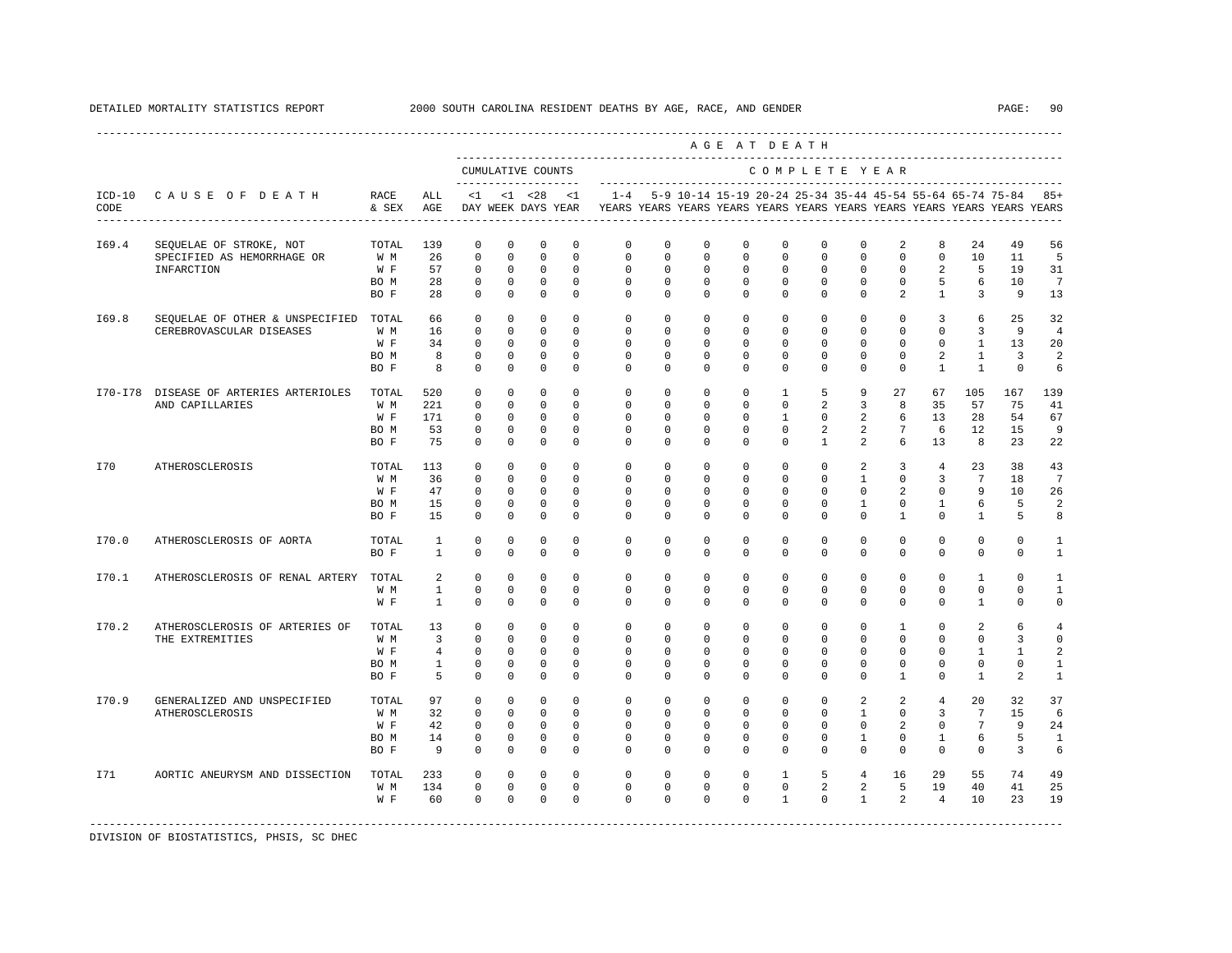|       |                                                                        |                                      |                                                                      |                                                                                        |                                                                         |                                                                                                    |                                                                      |                                                                                             |                                                            |                                                                 | AGE AT DEATH                                                   |                                                               |                                                                     |                                                                            |                                                                    |                                                               |                                                                  |                                                                    |                                                                                 |
|-------|------------------------------------------------------------------------|--------------------------------------|----------------------------------------------------------------------|----------------------------------------------------------------------------------------|-------------------------------------------------------------------------|----------------------------------------------------------------------------------------------------|----------------------------------------------------------------------|---------------------------------------------------------------------------------------------|------------------------------------------------------------|-----------------------------------------------------------------|----------------------------------------------------------------|---------------------------------------------------------------|---------------------------------------------------------------------|----------------------------------------------------------------------------|--------------------------------------------------------------------|---------------------------------------------------------------|------------------------------------------------------------------|--------------------------------------------------------------------|---------------------------------------------------------------------------------|
|       |                                                                        |                                      |                                                                      |                                                                                        |                                                                         | CUMULATIVE COUNTS<br>--------------------                                                          |                                                                      |                                                                                             |                                                            |                                                                 |                                                                |                                                               |                                                                     | COMPLETE YEAR                                                              |                                                                    |                                                               |                                                                  |                                                                    |                                                                                 |
| CODE  | ICD-10 CAUSE OF DEATH                                                  | RACE<br>& SEX                        | ALL<br>AGE                                                           | $\leq 1$                                                                               |                                                                         | $< 1$ $< 28$                                                                                       | < 1                                                                  | DAY WEEK DAYS YEAR TYEARS YEARS YEARS YEARS YEARS YEARS YEARS YEARS YEARS YEARS YEARS YEARS |                                                            |                                                                 |                                                                |                                                               |                                                                     |                                                                            |                                                                    |                                                               |                                                                  | 1-4 5-9 10-14 15-19 20-24 25-34 35-44 45-54 55-64 65-74 75-84 85+  |                                                                                 |
| I71   |                                                                        | BO M<br>BO F                         | 23<br>16                                                             | $\mathbb O$<br>$\mathbf{0}$                                                            | $\mathbb O$<br>$\mathbf{0}$                                             | $\mathbb O$<br>$\mathbf 0$                                                                         | $\mathbb O$<br>$\circ$                                               | $\mathbb O$<br>$\circ$                                                                      | $\circ$<br>$\circ$                                         | $\mathbf 0$<br>$\circ$                                          | $\mathbf 0$<br>$\mathbf 0$                                     | $\mathbf 0$<br>$\mathbf{0}$                                   | 2<br>$\mathbf{1}$                                                   | $\mathbf{1}$<br>$\Omega$                                                   | 6<br>$\overline{3}$                                                | 3<br>$\overline{3}$                                           | 3<br>2                                                           | 6<br>$\overline{4}$                                                | $\overline{a}$<br>3                                                             |
| I71.0 | DISSECTION OF AORTA (ANY PART)                                         | TOTAL<br>W M<br>W F<br>BO M<br>BO F  | 48<br>22<br>12<br>$7\overline{ }$<br>$7\overline{ }$                 | $\circ$<br>$\circ$<br>$\mathbf 0$<br>$\mathbf{0}$<br>$\Omega$                          | $\mathbf{0}$<br>$\circ$<br>$\circ$<br>$\mathbf{0}$<br>$\Omega$          | $\mathbf 0$<br>$\overline{0}$<br>$\mathbf{0}$<br>$\overline{0}$<br>$\mathbf{0}$                    | $\Omega$<br>$\mathbf{0}$<br>$\mathbf{0}$<br>$\circ$<br>$\Omega$      | $\circ$<br>$\circ$<br>$\circ$<br>$\Omega$<br>$\Omega$                                       | $\circ$<br>$\circ$<br>$\circ$<br>$\Omega$<br>$\Omega$      | $\mathbf{0}$<br>$\circ$<br>$\mathbf{0}$<br>$\Omega$<br>$\Omega$ | $\circ$<br>$\circ$<br>$\Omega$<br>$\Omega$<br>$\Omega$         | $\mathbf{1}$<br>$\circ$<br>$\mathbf{1}$<br>$\Omega$<br>$\cap$ | 3<br>$\overline{a}$<br>$\Omega$<br>$\Omega$<br>$\mathbf{1}$         | $\overline{3}$<br>$\mathbf{1}$<br>$\mathbf{1}$<br>$\mathbf{1}$<br>$\Omega$ | 12<br>$\overline{4}$<br>$\Omega$<br>5<br>$\mathcal{E}$             | 11<br>6<br>2<br>$\mathbf{1}$<br>$\overline{2}$                | 7<br>6<br>$\mathbf{1}$<br>$\Omega$<br>$\Omega$                   | $7\phantom{.0}$<br>$\overline{a}$<br>5<br>$\mathbf{0}$<br>$\Omega$ | $\overline{4}$<br>$\mathbf{1}$<br>$\overline{a}$<br>$\mathbf 0$<br>$\mathbf{1}$ |
| I71.1 | THORACIC AORTIC ANEURYSM.<br>RUPTURED                                  | TOTAL.<br>W M<br>W F<br>BO M<br>BO F | 8<br>$\overline{a}$<br>$\overline{3}$<br>$1 \quad \blacksquare$<br>2 | $\Omega$<br>$\circ$<br>$\circ$<br>$\circ$<br>$\mathbf 0$                               | $\Omega$<br>$\mathbf{0}$<br>$\circ$<br>$\overline{0}$<br>$\mathbf 0$    | $\Omega$<br>$\overline{0}$<br>$\mathbf{0}$<br>$\circ$<br>$\mathbf{0}$                              | $\Omega$<br>$\circ$<br>$\Omega$<br>$\circ$<br>$\mathbf{0}$           | $\Omega$<br>$\circ$<br>$\circ$<br>$\circ$<br>$\circ$                                        | $\Omega$<br>$\circ$<br>$\Omega$<br>$\circ$<br>$\circ$      | $\Omega$<br>$\mathbf{0}$<br>$\Omega$<br>$\circ$<br>$\Omega$     | $\Omega$<br>$\Omega$<br>$\Omega$<br>$\circ$<br>$\mathbf 0$     | $\Omega$<br>$\Omega$<br>$\Omega$<br>$\mathbf{0}$<br>$\Omega$  | $\Omega$<br>$\Omega$<br>$\Omega$<br>$\circ$<br>$\mathbf 0$          | $\Omega$<br>$\Omega$<br>$\Omega$<br>$\mathbf{0}$<br>$\Omega$               | $\Omega$<br>$\Omega$<br>$\mathbf{0}$<br>$\mathbf 0$<br>$\mathbf 0$ | $\Omega$<br>$^{\circ}$<br>$\circ$<br>$\circ$<br>$\Omega$      | 2<br>$\mathbf{1}$<br>$\mathbf{1}$<br>0<br>$\mathbf{0}$           | $\overline{4}$<br>$\mathbf{1}$<br>$\circ$<br>$\mathbf{1}$<br>2     | $\overline{a}$<br>$\mathbf 0$<br>2<br>$\mathbf 0$<br>0                          |
| I71.2 | THORACIC AORTIC ANEURYSM,<br>WITHOUT MENTION OF RUPTURE                | TOTAL<br>W M<br>W F<br>BO F          | 8<br>2<br>5<br>$\mathbf{1}$                                          | $\circ$<br>$\mathbf 0$<br>$\circ$<br>$\Omega$                                          | $\mathbf{0}$<br>$\mathbf 0$<br>$\Omega$<br>$\mathbf 0$                  | $\circ$<br>$\circ$<br>$\mathbf{0}$<br>$\circ$                                                      | $\Omega$<br>$\Omega$<br>$\Omega$<br>$\Omega$                         | $\circ$<br>$\Omega$<br>$\Omega$<br>$\Omega$                                                 | $\circ$<br>$\Omega$<br>$\Omega$<br>$\Omega$                | $\Omega$<br>$\Omega$<br>$\Omega$<br>$\Omega$                    | $\circ$<br>$\Omega$<br>$\Omega$<br>$\Omega$                    | $\circ$<br>$\Omega$<br>$\Omega$<br>$\Omega$                   | $\mathbf{0}$<br>$\Omega$<br>$\Omega$<br>$\Omega$                    | $\circ$<br>$\Omega$<br>$\Omega$<br>$\Omega$                                | $\mathbf 0$<br>$\Omega$<br>$\Omega$<br>$\Omega$                    | $\mathbf{1}$<br>$\Omega$<br>$\mathbf{1}$<br>$\Omega$          | $\overline{3}$<br>$\mathbf{1}$<br>$\mathbf{1}$<br>$\overline{1}$ | 2<br>$\mathbf{1}$<br>$\mathbf{1}$<br>$\Omega$                      | 2<br>$\Omega$<br>2<br>$\mathbf 0$                                               |
| I71.3 | ABDOMINAL AORTIC ANEURYSM,<br><b>RUPTURED</b>                          | TOTAL<br>W M<br>W F<br>BO M<br>BO F  | 74<br>48<br>18<br>$7\phantom{.0}\phantom{.0}7$<br>$\mathbf{1}$       | $\circ$<br>$\mathbf 0$<br>$\circ$<br>$\circ$<br>$\Omega$                               | $\mathbf{0}$<br>$^{\circ}$<br>$\circ$<br>$\mathbf{0}$<br>$\Omega$       | $\mathbf{0}$<br>$\overline{0}$<br>$\Omega$<br>$\mathbf{0}$<br>$\circ$                              | $\mathbf{0}$<br>$\Omega$<br>$\Omega$<br>$\overline{0}$<br>$\Omega$   | $\circ$<br>$\circ$<br>$\Omega$<br>$\circ$<br>$\Omega$                                       | $\circ$<br>$\circ$<br>$\Omega$<br>$\circ$<br>$\Omega$      | $\circ$<br>$^{\circ}$<br>$\Omega$<br>$\circ$<br>$\Omega$        | $\circ$<br>$\mathbf{0}$<br>$\Omega$<br>$\mathbf 0$<br>$\Omega$ | $\circ$<br>$\circ$<br>$\Omega$<br>$\circ$<br>$\Omega$         | $\mathbf 0$<br>$\mathbf{0}$<br>$\Omega$<br>$\mathbf{0}$<br>$\Omega$ | $\circ$<br>$\circ$<br>$\Omega$<br>$\circ$<br>$\Omega$                      | 2<br>0<br>$\mathbf{1}$<br>$\mathbf{1}$<br>$\Omega$                 | 10<br>8<br>$\Omega$<br>2<br>$\Omega$                          | 18<br>13<br>$\overline{3}$<br>$\mathbf{1}$<br>$\mathbf{1}$       | 22<br>13<br>$7\overline{ }$<br>2<br>$\Omega$                       | 22<br>14<br>$7\phantom{.0}$<br>1<br>$\mathbf 0$                                 |
| I71.4 | ABDOMINAL AORTIC ANEURYSM, WITH- TOTAL<br>OUT MENTION OF RUPTURE       | W M<br>W F<br>BO M                   | 38<br>25<br>1 O<br>$\overline{\mathbf{3}}$                           | $\circ$<br>$\Omega$<br>$\Omega$<br>$\mathbf{0}$                                        | $\mathbf 0$<br>$\Omega$<br>$\Omega$<br>$\mathbf{0}$                     | $\mathbf{0}$<br>$\Omega$<br>$\Omega$<br>$\mathbf{0}$                                               | $\Omega$<br>$\Omega$<br>$\Omega$<br>$\Omega$                         | $\Omega$<br>$\Omega$<br>$\Omega$<br>$\Omega$                                                | $\Omega$<br>$\Omega$<br>$\Omega$<br>$\Omega$               | $\Omega$<br>$\Omega$<br>$\Omega$<br>$\Omega$                    | $\Omega$<br>$\Omega$<br>$\Omega$<br>$\Omega$                   | $\Omega$<br>$\Omega$<br>$\Omega$<br>$\Omega$                  | $\Omega$<br>$\Omega$<br>$\Omega$<br>$\Omega$                        | $\Omega$<br>$\Omega$<br>$\Omega$<br>$\Omega$                               | $\overline{a}$<br>$\overline{1}$<br>$\overline{1}$<br>$\Omega$     | $\overline{3}$<br>$\overline{3}$<br>$\Omega$<br>$\Omega$      | 10<br>8<br>$\overline{1}$<br>$\mathbf{1}$                        | 14<br>$7\overline{ }$<br>6<br>$\mathbf{1}$                         | 9<br>6<br>2<br>$\mathbf{1}$                                                     |
| I71.6 | THORACOABDOMINAL AORTIC<br>ANEURYSM, WITHOUT MENTION                   | TOTAL<br>W F                         | $\mathbf{1}$<br>$\mathbf{1}$                                         | $\mathbf{0}$<br>$\mathbf 0$                                                            | $\mathbf{0}$<br>$\mathbf 0$                                             | $\mathbf 0$<br>$\mathbf 0$                                                                         | $\circ$<br>$\Omega$                                                  | $\circ$<br>$\Omega$                                                                         | $\circ$<br>$\Omega$                                        | $^{\circ}$<br>$\Omega$                                          | $\mathbf{0}$<br>$\Omega$                                       | $\mathbf{0}$<br>$\Omega$                                      | $\mathbf{0}$<br>$\Omega$                                            | $\circ$<br>$\Omega$                                                        | 0<br>$\Omega$                                                      | $\mathbf{0}$<br>$\Omega$                                      | $\mathbf{1}$<br>$\mathbf{1}$                                     | $\mathbf 0$<br>$\Omega$                                            | 0<br>0                                                                          |
| I71.8 | AORTIC ANEURYSM OF UNSPECIFIED<br>SITE, RUPTURED                       | TOTAL<br>W M<br>W F<br>BO M<br>BO F  | 36<br>22<br>$7^{\circ}$<br>$\overline{3}$<br>$\overline{4}$          | $\mathbf 0$<br>$\circ$<br>$\Omega$<br>$\circ$<br>$\circ$                               | $\mathbf{0}$<br>$\mathbf 0$<br>$\Omega$<br>$\mathbf{0}$<br>$\mathbf{0}$ | $\mathbf 0$<br>$\Omega$<br>$\Omega$<br>$\mathbf{0}$<br>$\mathbf{0}$                                | $\Omega$<br>$\Omega$<br>$\Omega$<br>$\mathbf 0$<br>$\Omega$          | $\circ$<br>$\Omega$<br>$\Omega$<br>$\circ$<br>$\Omega$                                      | $\circ$<br>$\Omega$<br>$\Omega$<br>$\circ$<br>$\Omega$     | $\circ$<br>$\Omega$<br>$\Omega$<br>$\Omega$<br>$\Omega$         | $\circ$<br>$\Omega$<br>$\Omega$<br>$\Omega$<br>$\Omega$        | $\circ$<br>$\Omega$<br>$\Omega$<br>$\Omega$<br>$\Omega$       | $\mathbf{1}$<br>$\Omega$<br>$\Omega$<br>$\mathbf{1}$<br>$\Omega$    | $\mathbf{1}$<br>$\overline{1}$<br>$\Omega$<br>$\Omega$<br>$\Omega$         | $\mathbf 0$<br>$\Omega$<br>$\Omega$<br>$\Omega$<br>$\mathbf 0$     | 2<br>$\mathbf{1}$<br>$\Omega$<br>$\mathbf{0}$<br>$\mathbf{1}$ | 10<br>9<br>$\overline{1}$<br>$\mathbf 0$<br>$\mathbf{0}$         | 14<br>8<br>3<br>2<br>$\mathbf{1}$                                  | 8<br>3<br>3<br>$\Omega$<br>2                                                    |
| I71.9 | AORTIC ANEURYSM OF UNSPECIFIED<br>SITE, WITHOUT MENTION OF RUPTURE W M | TOTAL<br>W F<br>BO M<br>BO F         | 20<br>13<br>4<br>$\mathbf{1}$                                        | $\mathbf 0$<br>$\mathbf{0}$<br>$\mathbf{0}$<br>$2^{\circ}$<br>$\mathbf{0}$<br>$\Omega$ | $\mathbf{0}$<br>$\overline{0}$<br>$\Omega$                              | $\overline{0}$<br>$0\qquad 0$<br>$\overline{0}$<br>$\overline{0}$<br>$0 \qquad \qquad$<br>$\Omega$ | $\mathbf{0}$<br>$\Omega$<br>$\mathbf{0}$<br>$\mathbf{0}$<br>$\Omega$ | $\circ$<br>$\Omega$<br>$\circ$<br>$\circ$<br>$\Omega$                                       | $\mathbf{0}$<br>$\Omega$<br>$\circ$<br>$\circ$<br>$\Omega$ | $^{\circ}$<br>$\Omega$<br>$\circ$<br>$\circ$<br>$\Omega$        | $^{\circ}$<br>$\Omega$<br>$\circ$<br>$\circ$<br>$\Omega$       | $^{\circ}$<br>$\Omega$<br>$\circ$<br>$\circ$<br>$\Omega$      | $\mathbf{1}$<br>$\Omega$<br>$\circ$<br>$\mathbf{1}$<br>$\Omega$     | $^{\circ}$<br>$\Omega$<br>$\circ$<br>$\circ$<br>$\Omega$                   | $^{\circ}$<br>$\Omega$<br>$\mathbf{0}$<br>$\mathbf 0$<br>$\Omega$  | 2<br>$\mathbf{1}$<br>$\mathbf{1}$<br>$\circ$<br>$\Omega$      | $\overline{4}$<br>2<br>$\mathbf{1}$<br>$\mathbf{1}$<br>$\Omega$  | 11<br>9<br>$\mathbf{1}$<br>$^{\circ}$<br>$\overline{1}$            | 2<br>1<br>$\mathbf{1}$<br>$\circ$<br>$\Omega$                                   |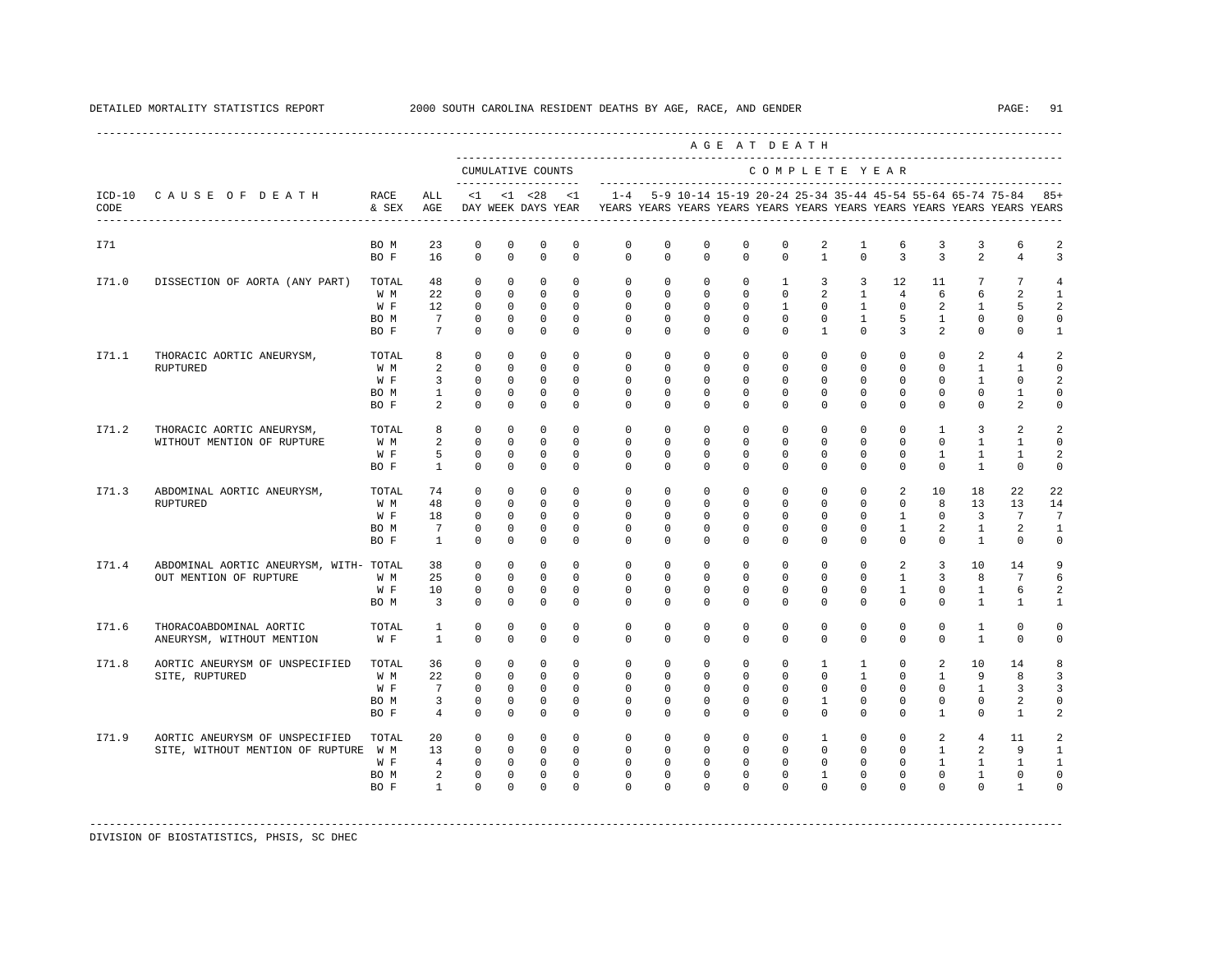|       |                                                 |                                     |                                                       |                                                                           |                                                                       |                                                                           |                                                                |                                                                                             |                                                                   |                                                                   |                                                                   | AGE AT DEATH                                                   |                                                                    |                                                                      |                                                                      |                                                                   |                                                                 |                                                                   |                                                         |
|-------|-------------------------------------------------|-------------------------------------|-------------------------------------------------------|---------------------------------------------------------------------------|-----------------------------------------------------------------------|---------------------------------------------------------------------------|----------------------------------------------------------------|---------------------------------------------------------------------------------------------|-------------------------------------------------------------------|-------------------------------------------------------------------|-------------------------------------------------------------------|----------------------------------------------------------------|--------------------------------------------------------------------|----------------------------------------------------------------------|----------------------------------------------------------------------|-------------------------------------------------------------------|-----------------------------------------------------------------|-------------------------------------------------------------------|---------------------------------------------------------|
|       |                                                 |                                     | --------------------                                  |                                                                           | CUMULATIVE COUNTS                                                     |                                                                           |                                                                |                                                                                             |                                                                   |                                                                   | COMPLETE YEAR                                                     |                                                                |                                                                    |                                                                      |                                                                      |                                                                   |                                                                 |                                                                   |                                                         |
| CODE  | ICD-10 CAUSE OF DEATH                           | RACE<br>& SEX                       | ALL<br>AGE                                            |                                                                           | $<1$ $<1$ $<28$                                                       |                                                                           | <1                                                             | DAY WEEK DAYS YEAR TYEARS YEARS YEARS YEARS YEARS YEARS YEARS YEARS YEARS YEARS YEARS YEARS |                                                                   |                                                                   |                                                                   |                                                                |                                                                    |                                                                      |                                                                      |                                                                   |                                                                 | 1-4 5-9 10-14 15-19 20-24 25-34 35-44 45-54 55-64 65-74 75-84 85+ |                                                         |
| I72   | OTHER ANEURYSM                                  | TOTAL<br>W M<br>W F<br>BO M<br>BO F | 13<br>5<br>5<br>$\overline{a}$<br>$\mathbf{1}$        | $\mathbf{0}$<br>$\mathbf 0$<br>$^{\circ}$<br>$\mathbf{0}$<br>$\mathbf{0}$ | $\mathbb O$<br>$^{\circ}$<br>$^{\circ}$<br>$\mathbf{0}$<br>$^{\circ}$ | $\mathbf{0}$<br>$\mathbf{0}$<br>$\circ$<br>$\overline{0}$<br>$\mathbf{0}$ | $\mathbf{0}$<br>$^{\circ}$<br>$\Omega$<br>$\Omega$<br>$\Omega$ | $\mathbf 0$<br>$\mathbf{0}$<br>$\Omega$<br>$\Omega$<br>$\Omega$                             | $\mathbf 0$<br>$\mathbf 0$<br>$\Omega$<br>$\Omega$<br>$\mathbf 0$ | $\mathbf 0$<br>$\mathbf 0$<br>$\mathbf 0$<br>$\Omega$<br>$\Omega$ | $\mathbf 0$<br>$\mathbf 0$<br>$\Omega$<br>$\Omega$<br>$\Omega$    | $\mathbf 0$<br>$\mathbf 0$<br>$\Omega$<br>$\Omega$<br>$\Omega$ | $\mathbf 0$<br>$\mathbf 0$<br>$\Omega$<br>$\Omega$<br>$\Omega$     | $\mathbf 0$<br>$\mathbf 0$<br>$\Omega$<br>$\Omega$<br>$\Omega$       | 2<br>$\mathbf 0$<br>2<br>$\Omega$<br>$\Omega$                        | 5<br>$\overline{3}$<br>$\overline{1}$<br>$\mathbf{1}$<br>$\Omega$ | 3<br>$\mathbf{1}$<br>$\Omega$<br>$\mathbf{1}$<br>$\overline{1}$ | 1<br>$\mathbf{0}$<br>$\overline{1}$<br>$\mathbf 0$<br>$\Omega$    | 2<br>1<br>$\mathbf{1}$<br>$\Omega$<br>$\mathbf 0$       |
| I72.0 | ANEURYSM OF CAROTID ARTERY                      | TOTAL<br>W F<br>BO F                | 2<br>$\mathbf{1}$<br>$\overline{1}$                   | $\Omega$<br>$\mathbf{0}$<br>$\Omega$                                      | $\Omega$<br>$\Omega$<br>$\Omega$                                      | $\Omega$<br>$\overline{0}$<br>$\Omega$                                    | $\Omega$<br>$\Omega$<br>$\Omega$                               | $\Omega$<br>$\Omega$<br>$\Omega$                                                            | $\Omega$<br>$\Omega$<br>$\Omega$                                  | $\Omega$<br>$\Omega$<br>$\Omega$                                  | $\Omega$<br>$\Omega$<br>$\Omega$                                  | $\Omega$<br>$\Omega$<br>$\Omega$                               | $\Omega$<br>$\Omega$<br>$\Omega$                                   | $\Omega$<br>$\Omega$<br>$\Omega$                                     | $\mathbf{1}$<br>$\overline{1}$<br>$\Omega$                           | $\Omega$<br>$\Omega$<br>$\Omega$                                  | $\overline{1}$<br>$\Omega$<br>$\overline{1}$                    | $\Omega$<br>$\Omega$<br>$\Omega$                                  | $\Omega$<br>$\mathbf 0$<br>$\Omega$                     |
| I72.2 | ANEURYSM OF RENAL ARTERY                        | TOTAL<br>W M                        | 1<br>$\mathbf{1}$                                     | $\mathbf 0$<br>$\Omega$                                                   | $^{\circ}$<br>$\Omega$                                                | $^{\circ}$<br>$\Omega$                                                    | $\Omega$<br>$\Omega$                                           | $\mathbf{0}$<br>$\Omega$                                                                    | $\mathbf{0}$<br>$\Omega$                                          | $\mathbf 0$<br>$\Omega$                                           | $\Omega$<br>$\Omega$                                              | $\mathbf 0$<br>$\Omega$                                        | $\Omega$<br>$\Omega$                                               | $\circ$<br>$\Omega$                                                  | $\Omega$<br>$\Omega$                                                 | $\Omega$<br>$\Omega$                                              | $\mathbf{0}$<br>$\Omega$                                        | $\mathbf 0$<br>$\Omega$                                           | $\mathbf{1}$<br>$\mathbf{1}$                            |
| I72.3 | ANEURYSM OF ILIAC ARTERY                        | TOTAL<br>W M<br>BO M                | 2<br>$\mathbf{1}$<br>$\mathbf{1}$                     | $\mathbf 0$<br>$\Omega$<br>$\Omega$                                       | $^{\circ}$<br>$\Omega$<br>$\mathbf 0$                                 | $^{\circ}$<br>$\Omega$<br>$\Omega$                                        | $\Omega$<br>$\Omega$<br>$\Omega$                               | $\mathbf{0}$<br>$\Omega$<br>$\Omega$                                                        | $\mathbf 0$<br>$\Omega$<br>$\mathbf 0$                            | $\mathbf 0$<br>$\Omega$<br>$\Omega$                               | 0<br>$\Omega$<br>$\mathbf 0$                                      | $\mathbf 0$<br>$\Omega$<br>$\Omega$                            | $\mathbf{0}$<br>$\Omega$<br>$\mathbf 0$                            | $\Omega$<br>$\Omega$<br>$\Omega$                                     | $^{\circ}$<br>$\Omega$<br>$\Omega$                                   | 1<br>$\mathbf{1}$<br>$\Omega$                                     | 1<br>$\Omega$<br>$\overline{1}$                                 | $\Omega$<br>$\Omega$<br>$\mathbf 0$                               | $\Omega$<br>$\Omega$<br>$\mathbf 0$                     |
| I72.8 | ANEURYSM OF OTHER SPECIFIED<br>ARTERIES         | TOTAL<br>W M<br>W F                 | $\overline{3}$<br>$\mathbf{1}$<br>$\overline{a}$      | $\Omega$<br>$\mathbf 0$<br>$\Omega$                                       | $\Omega$<br>$\Omega$<br>$\mathbf{0}$                                  | $\Omega$<br>$\Omega$<br>$\mathbf{0}$                                      | $\Omega$<br>$\Omega$<br>$\Omega$                               | $\Omega$<br>$\Omega$<br>$\Omega$                                                            | $\Omega$<br>$\Omega$<br>$\mathbf 0$                               | $\Omega$<br>$\Omega$<br>$\mathbf 0$                               | $\Omega$<br>$\Omega$<br>$\mathbf 0$                               | $\Omega$<br>$\mathbf 0$<br>$\Omega$                            | $\Omega$<br>$\Omega$<br>$\mathbf 0$                                | $\Omega$<br>$\Omega$<br>$\Omega$                                     | $\mathbf{1}$<br>$\Omega$<br>$\mathbf{1}$                             | $\mathbf{1}$<br>$\Omega$<br>$\mathbf{1}$                          | $\overline{1}$<br>$\overline{1}$<br>$\mathbf{0}$                | $\Omega$<br>$\Omega$<br>$\mathbf 0$                               | $\Omega$<br>$\Omega$<br>$\mathbf 0$                     |
| I72.9 | ANEURYSM OF UNSPECIFIED SITE                    | TOTAL<br>W M<br>W F<br>BO M         | 5<br>$\overline{a}$<br>$\overline{a}$<br>$\mathbf{1}$ | $^{\circ}$<br>$\Omega$<br>$\mathbf{0}$<br>$\Omega$                        | $^{\circ}$<br>$\Omega$<br>$^{\circ}$<br>$\Omega$                      | $^{\circ}$<br>$\Omega$<br>$\overline{0}$<br>$\Omega$                      | $\Omega$<br>$\Omega$<br>$^{\circ}$<br>$\Omega$                 | $\mathbf{0}$<br>$\Omega$<br>$\mathbf{0}$<br>$\Omega$                                        | $\mathbf 0$<br>$\Omega$<br>$\mathbf 0$<br>$\Omega$                | $\mathbf 0$<br>$\Omega$<br>$\mathbf 0$<br>$\Omega$                | 0<br>$\Omega$<br>$\mathbf 0$<br>$\Omega$                          | $\mathbf 0$<br>$\Omega$<br>$\mathbf 0$<br>$\Omega$             | $\mathbf{0}$<br>$\Omega$<br>$\mathbf 0$<br>$\Omega$                | $\Omega$<br>$\Omega$<br>$\mathbf 0$<br>$\Omega$                      | $\mathbf{0}$<br>$\Omega$<br>$\mathbf 0$<br>$\Omega$                  | $\overline{3}$<br>$\overline{a}$<br>$\mathbf 0$<br>$\mathbf{1}$   | $\mathbf{0}$<br>$\Omega$<br>$\mathbf 0$<br>$\Omega$             | 1<br>$\Omega$<br>$\mathbf{1}$<br>$\Omega$                         | $\mathbf{1}$<br>$\Omega$<br>$\mathbf{1}$<br>$\mathbf 0$ |
| I73   | OTHER PERIPHERAL VASCULAR<br><b>DISEASE</b>     | TOTAL<br>W M<br>W F<br>BO M<br>BO F | 125<br>35<br>43<br>13<br>34                           | $\Omega$<br>$\Omega$<br>$\Omega$<br>$\mathbf 0$<br>$\Omega$               | $\Omega$<br>$\Omega$<br>$\Omega$<br>$^{\circ}$<br>$\Omega$            | $\mathbf{0}$<br>$\Omega$<br>$\overline{0}$<br>$\circ$<br>$\Omega$         | $\Omega$<br>$\Omega$<br>$\Omega$<br>$\mathbf 0$<br>$\Omega$    | $\Omega$<br>$\Omega$<br>$\Omega$<br>$\mathbf{0}$<br>$\Omega$                                | $\Omega$<br>$\Omega$<br>$\Omega$<br>$\Omega$<br>$\Omega$          | $\Omega$<br>$\Omega$<br>$\Omega$<br>$\mathbf 0$<br>$\Omega$       | $\Omega$<br>$\Omega$<br>$\Omega$<br>$\Omega$<br>$\Omega$          | $\Omega$<br>$\Omega$<br>$\Omega$<br>$\Omega$<br>$\Omega$       | $\Omega$<br>$\Omega$<br>$\Omega$<br>$\Omega$<br>$\Omega$           | $\overline{1}$<br>$\Omega$<br>$\mathbf{1}$<br>$\Omega$<br>$\Omega$   | $\overline{1}$<br>$\Omega$<br>$\Omega$<br>1<br>$\Omega$              | 15<br>$7\overline{ }$<br>$\overline{1}$<br>$\overline{1}$<br>6    | 19<br>$7\overline{ }$<br>6<br>2<br>$\overline{4}$               | 46<br>13<br>16<br>4<br>13                                         | 43<br>8<br>19<br>5<br>11                                |
| I73.8 | OTHER SPECIFIED PERIPHERAL<br>VASCULAR DISEASES | TOTAL<br>BO F                       | $\mathbf{1}$<br>$\overline{1}$                        | $^{\circ}$<br>$\Omega$                                                    | $^{\circ}$<br>$\Omega$                                                | $^{\circ}$<br>$\Omega$                                                    | $\Omega$<br>$\Omega$                                           | $\Omega$<br>$\Omega$                                                                        | $\Omega$<br>$\Omega$                                              | $\mathbf 0$<br>$\Omega$                                           | $\Omega$<br>0                                                     | $\Omega$<br>$\Omega$                                           | $\Omega$<br>$\Omega$                                               | $\Omega$<br>$\Omega$                                                 | $\Omega$<br>$\Omega$                                                 | $\mathbf{1}$<br>$\overline{1}$                                    | $\mathbf{0}$<br>$\Omega$                                        | $^{\circ}$<br>$\Omega$                                            | $\mathbf 0$<br>$\Omega$                                 |
| I73.9 | PERIPHERAL VASCULAR DISEASE,<br>UNSPECIFIED     | TOTAL<br>W M<br>W F<br>BO M<br>BO F | 124<br>35<br>43<br>13<br>33                           | $\mathbf{0}$<br>$\Omega$<br>$\Omega$<br>$\mathbf{0}$<br>$^{\circ}$        | $\mathbf 0$<br>$\Omega$<br>$\Omega$<br>$\mathbf{0}$<br>$^{\circ}$     | $\mathbf{0}$<br>$\Omega$<br>$\overline{0}$<br>$\overline{0}$<br>$\circ$   | $\Omega$<br>$\Omega$<br>$\Omega$<br>$\mathbf{0}$<br>$^{\circ}$ | $\circ$<br>$\Omega$<br>$\Omega$<br>$\mathbf{0}$<br>$\Omega$                                 | $\circ$<br>$\Omega$<br>$\Omega$<br>$\mathbf 0$<br>$\mathbf{0}$    | $\circ$<br>$\Omega$<br>$\Omega$<br>$\mathbf 0$<br>$\circ$         | $\mathbf{0}$<br>$\Omega$<br>$\Omega$<br>$\mathbf 0$<br>$^{\circ}$ | $\circ$<br>$\Omega$<br>$\Omega$<br>$\mathbf{0}$<br>$^{\circ}$  | $\mathbf 0$<br>$\Omega$<br>$\Omega$<br>$\mathbf 0$<br>$\mathbf{0}$ | $\mathbf{1}$<br>$\Omega$<br>$\mathbf{1}$<br>$\mathbf{0}$<br>$\Omega$ | $\mathbf{1}$<br>$\Omega$<br>$\Omega$<br>$\mathbf{1}$<br>$\mathbf{0}$ | 14<br>$7\overline{ }$<br>$\overline{1}$<br>$\mathbf{1}$<br>5      | 19<br>7<br>6<br>2<br>$\overline{4}$                             | 46<br>13<br>16<br>$\overline{4}$<br>13                            | 43<br>8<br>19<br>5<br>11                                |
| I74   | ARTERIAL EMBOLISM & THROMBOSIS                  | TOTAL<br>W M<br>W F<br>BO F         | 17<br>6<br>9<br>$\overline{2}$                        | $\mathbf{0}$<br>$\mathbf 0$<br>$\mathbf 0$<br>$\Omega$                    | $\circ$<br>$\mathbf{0}$<br>$^{\circ}$<br>$\Omega$                     | $\overline{0}$<br>$\overline{0}$<br>$\overline{\phantom{0}}$<br>$\Omega$  | $\Omega$<br>$\mathbf{0}$<br>$^{\circ}$<br>$\Omega$             | $\circ$<br>$\mathbf{0}$<br>$\mathbf 0$<br>$\Omega$                                          | $\mathbf{0}$<br>$\mathbf 0$<br>$\mathbf 0$<br>$\Omega$            | $\circ$<br>$\mathbf 0$<br>$\mathbf 0$<br>$\Omega$                 | $\circ$<br>$\mathbf 0$<br>$^{\circ}$<br>$\Omega$                  | $\mathbf{0}$<br>$\mathbf 0$<br>$\mathbf 0$<br>$\Omega$         | $\Omega$<br>$\mathbf 0$<br>$\mathbf 0$<br>$\Omega$                 | $\circ$<br>$\circ$<br>$\mathbf 0$<br>$\Omega$                        | $\overline{a}$<br>$\overline{a}$<br>$\mathbf 0$<br>$\Omega$          | $7^{\circ}$<br>$\overline{1}$<br>$\overline{4}$<br>$\overline{2}$ | $\overline{3}$<br>$\overline{a}$<br>1<br>$\Omega$               | $\overline{4}$<br>$\mathbf{1}$<br>3<br>$\Omega$                   | 1<br>$\circ$<br>$\mathbf{1}$<br>$\Omega$                |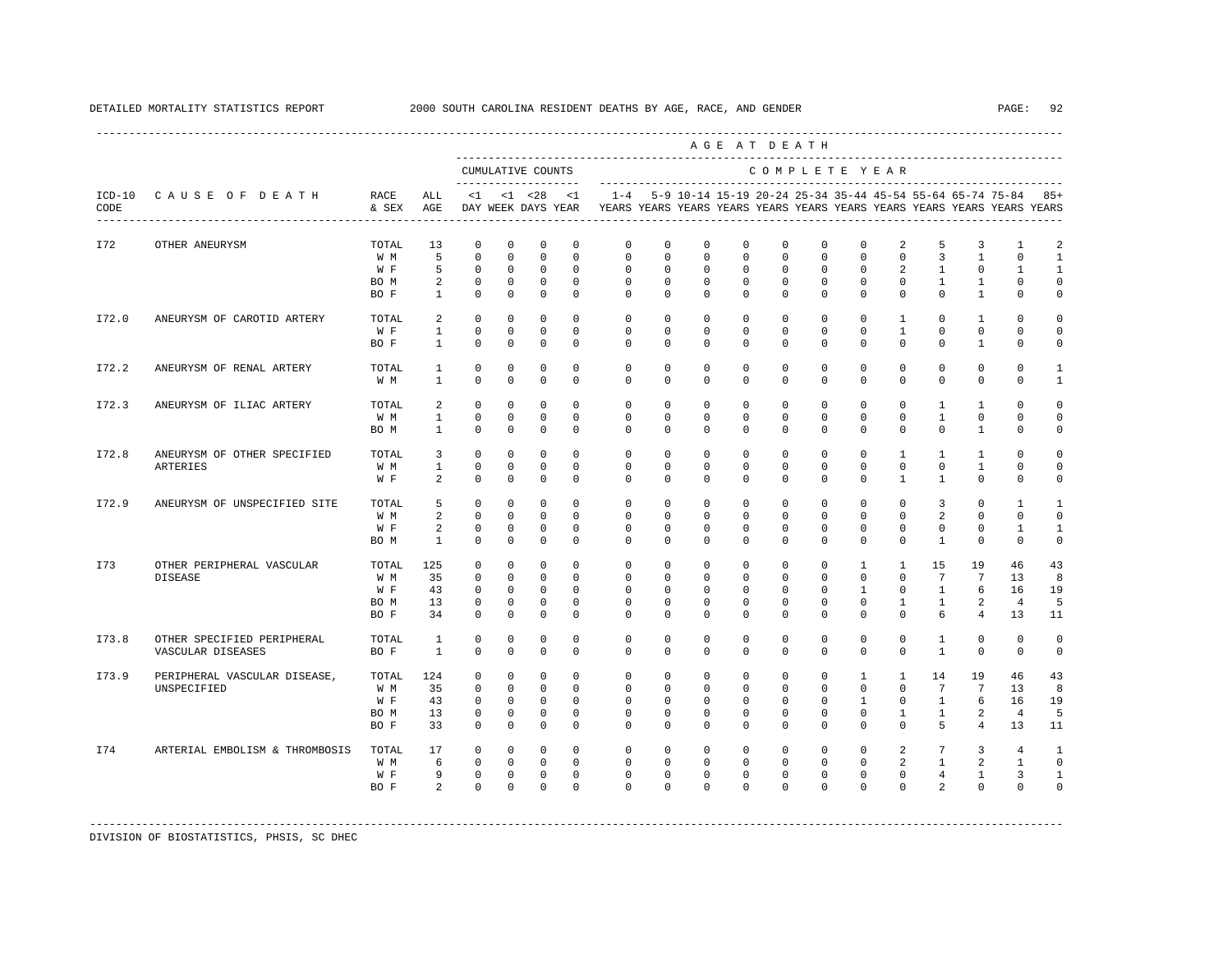|         |                                                              |                             |                                                  |                                                        |                                                       |                                                            |                                                      |                                                                                                       |                                                   |                                                      |                                             | AGE AT DEATH                                                  |                                                            |                                                         |                                                           |                                                |                                               |                                                               |                                                    |
|---------|--------------------------------------------------------------|-----------------------------|--------------------------------------------------|--------------------------------------------------------|-------------------------------------------------------|------------------------------------------------------------|------------------------------------------------------|-------------------------------------------------------------------------------------------------------|---------------------------------------------------|------------------------------------------------------|---------------------------------------------|---------------------------------------------------------------|------------------------------------------------------------|---------------------------------------------------------|-----------------------------------------------------------|------------------------------------------------|-----------------------------------------------|---------------------------------------------------------------|----------------------------------------------------|
|         |                                                              |                             |                                                  |                                                        |                                                       | CUMULATIVE COUNTS                                          |                                                      |                                                                                                       |                                                   |                                                      |                                             | COMPLETE YEAR                                                 |                                                            |                                                         |                                                           |                                                |                                               |                                                               |                                                    |
| CODE    | ICD-10 CAUSE OF DEATH                                        | RACE<br>& SEX AGE           | ALL                                              |                                                        | $<1$ $<1$ $<28$                                       |                                                            | <1                                                   | $1 - 4$<br>DAY WEEK DAYS YEAR YEARS YEARS YEARS YEARS YEARS YEARS YEARS YEARS YEARS YEARS YEARS YEARS |                                                   |                                                      |                                             |                                                               |                                                            |                                                         |                                                           |                                                |                                               | 5-9 10-14 15-19 20-24 25-34 35-44 45-54 55-64 65-74 75-84 85+ |                                                    |
| I74.0   | EMBOLISM AND THROMBOSIS OF<br>ABDOMINAL AORTA                | TOTAL<br>W M                | <sup>1</sup><br>$\overline{1}$                   | $^{\circ}$<br>$\Omega$                                 | $\mathbf 0$<br>$\Omega$                               | $\mathbf 0$<br>$\Omega$                                    | $\mathbf 0$<br>$\Omega$                              | $\mathbf 0$<br>$\Omega$                                                                               | $\mathbf 0$<br>$\Omega$                           | $\mathbf 0$<br>$\Omega$                              | $\mathbf 0$<br>$\Omega$                     | $\mathbf{0}$<br>$\Omega$                                      | $\mathbf 0$<br>$\Omega$                                    | $\mathbf 0$<br>$\Omega$                                 | 1<br>$\mathbf{1}$                                         | $^{\circ}$<br>$\Omega$                         | $\mathbf 0$<br>$\Omega$                       | $\mathbf 0$<br>$\Omega$                                       | $\mathbf 0$<br>$\Omega$                            |
| I74.1   | EMBOLISM AND THROMBOSIS OF<br>OTHER AND UNSPECIFIED PARTS OF | TOTAL<br>W F                | $4\overline{ }$<br>$4\overline{ }$               | $\mathbf{0}$<br>$\mathbf 0$                            | $^{\circ}$<br>$^{\circ}$                              | $\mathbf 0$<br>$\mathbf 0$                                 | $\mathbf{0}$<br>$\mathbf 0$                          | $\circ$<br>$\circ$                                                                                    | $\circ$<br>$\circ$                                | $\circ$<br>$\mathbf{0}$                              | $\overline{0}$<br>$\circ$                   | $\circ$<br>$\circ$                                            | $\circ$<br>$\mathbf{0}$                                    | $\mathbf{0}$<br>$\circ$                                 | $\circ$<br>$\mathbf 0$                                    | 2<br>2                                         | $\mathbf{0}$<br>0                             | $\mathbf{1}$<br>1                                             | 1<br>1                                             |
| I74.5   | EMBOLISM AND THROMBOSIS OF<br>ILIAC ARTERY                   | TOTAL<br>W M                | $\mathbf{1}$<br>$\mathbf{1}$                     | $\circ$<br>$\mathbf 0$                                 | $\mathbf 0$<br>$\mathbf 0$                            | $\mathbf 0$<br>$\mathbf 0$                                 | $\Omega$<br>$\mathbf 0$                              | $\circ$<br>$\Omega$                                                                                   | $\circ$<br>$\Omega$                               | $\circ$<br>$\mathbf{0}$                              | $\mathbf{0}$<br>$\Omega$                    | $\circ$<br>$\mathbf{0}$                                       | $\circ$<br>$\Omega$                                        | $\circ$<br>$\Omega$                                     | $^{\circ}$<br>$\mathbf 0$                                 | $\mathbf 0$<br>$\Omega$                        | 1<br>$\mathbf{1}$                             | $\mathbf{0}$<br>$\Omega$                                      | $\mathbf 0$<br>$\mathbf 0$                         |
| I74.8   | EMBOLISM AND THROMBOSIS OF<br>OTHER ARTERIES                 | TOTAL<br>W M                | $\overline{a}$<br>2                              | $\mathbf 0$<br>$\mathbf 0$                             | $\mathbf 0$<br>$\mathbf 0$                            | $\mathbf 0$<br>$\mathbf 0$                                 | $\mathbf 0$<br>$\mathbf 0$                           | $\circ$<br>$\mathbf 0$                                                                                | $\circ$<br>$\mathbf 0$                            | $\mathbf{0}$<br>$\mathbf 0$                          | $^{\circ}$<br>$\mathbf 0$                   | $\circ$<br>$\mathbf{0}$                                       | $\mathbf{0}$<br>0                                          | $\mathbf 0$<br>$\mathbf 0$                              | 0<br>$\mathbf 0$                                          | $\mathbf{1}$<br>$\mathbf{1}$                   | 1<br>$\mathbf{1}$                             | $\circ$<br>$\mathbf 0$                                        | $\mathbf 0$<br>0                                   |
| I74.9   | EMBOLISM AND THROMBOSIS OF<br>UNSPECIFIED ARTERY             | TOTAL<br>W M<br>W F<br>BO F | 9<br>2<br>5<br>$\overline{a}$                    | $^{\circ}$<br>$\mathbf 0$<br>0<br>$\mathbf 0$          | $\mathbf{0}$<br>$\mathbf 0$<br>$^{\circ}$<br>0        | $\mathbf 0$<br>$\circ$<br>$\overline{0}$<br>$\mathbf 0$    | $\Omega$<br>$\mathbf 0$<br>$^{\circ}$<br>$\mathbf 0$ | $\circ$<br>$\mathbf 0$<br>$\mathbf{0}$<br>$\mathbf{0}$                                                | $\circ$<br>$\mathbf 0$<br>$\circ$<br>$\mathbf{0}$ | $\mathbf 0$<br>$\mathbf 0$<br>$\circ$<br>$\mathbf 0$ | $\mathbf{0}$<br>$\mathbf 0$<br>$\circ$<br>0 | $\mathbf 0$<br>$\mathbf{0}$<br>$\overline{0}$<br>$\mathbf{0}$ | $\mathbf 0$<br>$\mathbf 0$<br>$\mathbf{0}$<br>$\mathbf{0}$ | $\circ$<br>$\mathbf 0$<br>$^{\circ}$<br>$\mathbf 0$     | $\mathbf{1}$<br>$\mathbf{1}$<br>$^{\circ}$<br>$\mathbf 0$ | $4\overline{ }$<br>$\mathbf 0$<br>2<br>2       | $\mathbf{1}$<br>$\mathbf 0$<br>1<br>0         | 3<br>$\mathbf{1}$<br>2<br>0                                   | $\Omega$<br>$\mathbf 0$<br>0<br>0                  |
| I77     | OTHER DISORDERS OF ARTERIES AND<br>ARTERIOLES                | TOTAL<br>W M<br>W F<br>BO F | 19<br>5<br>$7\overline{ }$<br>7                  | $^{\circ}$<br>$\mathbf 0$<br>$\mathbf 0$<br>$^{\circ}$ | $\mathbf 0$<br>$\mathbf{0}$<br>$\mathbf 0$<br>$\circ$ | $\circ$<br>$\Omega$<br>$\mathbf 0$<br>$^{\circ}$           | $\Omega$<br>$\Omega$<br>$\mathbf 0$<br>0             | $\Omega$<br>$\Omega$<br>$\mathbf 0$<br>$\mathbf{0}$                                                   | $\Omega$<br>$\Omega$<br>$\mathbf 0$<br>$\circ$    | $\Omega$<br>$\Omega$<br>$\mathbf 0$<br>0             | $\Omega$<br>$\Omega$<br>$\mathbf 0$<br>0    | $\Omega$<br>$\Omega$<br>$\mathbf{0}$<br>$\mathbf{0}$          | $\Omega$<br>$\Omega$<br>$\mathbf 0$<br>0                   | 2<br>$\Omega$<br>$\mathbf 0$<br>2                       | $\overline{3}$<br>$\mathbf{1}$<br>$\mathbf 0$<br>2        | $7\overline{ }$<br>2<br>3<br>2                 | 2<br>$\Omega$<br>2<br>0                       | $\overline{4}$<br>$\overline{a}$<br>1<br>1                    | $\mathbf{1}$<br>$\Omega$<br>$\mathbf{1}$<br>0      |
| I77.0   | ARTERIOVENOUS FISTULA, ACQUIRED TOTAL                        | W M                         | 1<br>$\mathbf{1}$                                | $\mathbf 0$<br>$\mathbf 0$                             | $\mathbf 0$<br>$\mathbf 0$                            | $\mathbf 0$<br>$\mathbf 0$                                 | $\mathbf 0$<br>$\mathbf 0$                           | $\mathbf{0}$<br>$\Omega$                                                                              | $\circ$<br>$\Omega$                               | $\circ$<br>$\Omega$                                  | 0<br>$\Omega$                               | $\mathbf{0}$<br>$\Omega$                                      | $\mathbf{0}$<br>$\Omega$                                   | $^{\circ}$<br>$\Omega$                                  | 0<br>$\Omega$                                             | $\circ$<br>$\Omega$                            | $\mathbf{0}$<br>$\Omega$                      | 1<br>$\mathbf{1}$                                             | 0<br>0                                             |
| I77.1   | STRICTURE OF ARTERY                                          | TOTAL<br>W F                | $\mathbf{1}$<br>$\mathbf{1}$                     | $\circ$<br>$\Omega$                                    | $\circ$<br>$\Omega$                                   | $^{\circ}$<br>$\mathbf 0$                                  | 0<br>$\Omega$                                        | $\mathbf{0}$<br>$\Omega$                                                                              | $\mathbf{0}$<br>$\Omega$                          | 0<br>$\Omega$                                        | 0<br>0                                      | $\mathbf{0}$<br>$\Omega$                                      | $\mathbf{0}$<br>$\Omega$                                   | $\mathbf{0}$<br>$\Omega$                                | 0<br>$\Omega$                                             | 0<br>$\Omega$                                  | $\mathbf{0}$<br>$\Omega$                      | $\mathbf 0$<br>$\Omega$                                       | 1<br>1                                             |
| I77.2   | RUPTURE OF ARTERY                                            | TOTAL<br>W M<br>BO F        | $\overline{3}$<br>2<br>$\overline{1}$            | $\mathbf 0$<br>$\Omega$<br>$\Omega$                    | $\mathbf 0$<br>$\Omega$<br>$\Omega$                   | $\mathbf 0$<br>$\mathbf 0$<br>$\Omega$                     | $\mathbf 0$<br>$\Omega$<br>$\Omega$                  | $\circ$<br>$\Omega$<br>$\Omega$                                                                       | $\circ$<br>$\Omega$<br>$\Omega$                   | $\mathbf 0$<br>$\Omega$<br>$\Omega$                  | $\mathbf 0$<br>$\Omega$<br>$\Omega$         | $\mathbf 0$<br>$\Omega$<br>$\Omega$                           | $\mathbf 0$<br>$\Omega$<br>$\Omega$                        | $\mathbf 0$<br>$\Omega$<br>$\Omega$                     | 2<br>$\mathbf{1}$<br>$\mathbf{1}$                         | $\mathbf{1}$<br>$\mathbf{1}$<br>$\Omega$       | $\mathbf{0}$<br>$\Omega$<br>$\Omega$          | $\mathbf 0$<br>$\Omega$<br>$\Omega$                           | $\Omega$<br>0<br>$\Omega$                          |
| I77.6   | ARTERITIS, UNSPECIFIED                                       | TOTAL<br>W M<br>W F<br>BO F | 9<br>2<br>$\overline{4}$<br>$\overline{3}$       | $\circ$<br>$\circ$<br>$\circ$<br>$\Omega$              | $\circ$<br>$^{\circ}$<br>$\circ$<br>$\Omega$          | $\overline{0}$<br>$\overline{0}$<br>$\circ$<br>$\mathbf 0$ | $\mathbf{0}$<br>$\circ$<br>$\circ$<br>$\Omega$       | $\mathbf{0}$<br>$^{\circ}$<br>$^{\circ}$<br>$\Omega$                                                  | $\circ$<br>$\circ$<br>$\mathbf{0}$<br>$\Omega$    | $\circ$<br>$^{\circ}$<br>$\circ$<br>$\Omega$         | $\overline{0}$<br>$\circ$<br>0<br>$\Omega$  | $\circ$<br>$\circ$<br>$^{\circ}$<br>$\Omega$                  | $\circ$<br>$^{\circ}$<br>$\mathbf{0}$<br>$\Omega$          | $\mathbf{1}$<br>$\circ$<br>$^{\circ}$<br>$\overline{1}$ | $\mathbf{1}$<br>$^{\circ}$<br>0<br>$\overline{1}$         | 4<br>1<br>$\overline{2}$<br>$\overline{1}$     | 1<br>$\mathbf{0}$<br>$\mathbf{1}$<br>$\Omega$ | $\overline{a}$<br>1<br>1<br>$\Omega$                          | $\mathbf 0$<br>$\mathbf 0$<br>$\Omega$<br>$\Omega$ |
| I77.8   | OTHER SPECIFIED DISORDERS OF<br>ARTERIES AND ARTERIOLES      | TOTAL<br>W F                | $\mathbf{1}$<br>$\mathbf{1}$                     | 0<br>$\Omega$                                          | $^{\circ}$<br>0                                       | 0<br>$\mathbf 0$                                           | $^{\circ}$<br>$\Omega$                               | $\mathbf{0}$<br>$\Omega$                                                                              | $\mathbf{0}$<br>$\Omega$                          | 0<br>$\Omega$                                        | $^{\circ}$<br>$\Omega$                      | $\circ$<br>$\Omega$                                           | $\mathbf 0$<br>$\Omega$                                    | 0<br>$\Omega$                                           | $^{\circ}$<br>$\Omega$                                    | 0<br>$\Omega$                                  | 1<br>$\mathbf{1}$                             | 0<br>$\Omega$                                                 | 0<br>$\mathbf{0}$                                  |
| I77.9   | DISORDER OF ARTERIES AND<br>ARTERIOLES, UNSPECIFIED          | TOTAL<br>W F<br>BO F        | $\overline{4}$<br>$\mathbf{1}$<br>$\overline{3}$ | $\mathbf 0$<br>$\mathbf{0}$<br>$\mathbb O$             | $\mathbf 0$<br>$\mathbf{0}$<br>$\mathbf 0$            | $\circ$<br>$\circ$<br>$\mathbb O$                          | $\mathbf 0$<br>$\mathbf 0$<br>$\mathbf 0$            | $\circ$<br>$\mathbf 0$<br>$\mathbf 0$                                                                 | $\circ$<br>$\mathbf{0}$<br>$\mathbf 0$            | $\mathbf{0}$<br>$\mathbf{0}$<br>$\mathbf 0$          | $\mathbf 0$<br>$\mathbf 0$<br>$\mathbf 0$   | $\circ$<br>$\mathbf 0$<br>$\mathbf{0}$                        | $\mathbf 0$<br>$\mathbf{0}$<br>$\mathbf 0$                 | $\mathbf{1}$<br>$\mathbf 0$<br>$\mathbf{1}$             | $\mathbf 0$<br>$\mathbf 0$<br>$\mathbf 0$                 | $\overline{a}$<br>$\mathbf{1}$<br>$\mathbf{1}$ | $\mathbf 0$<br>$\mathbf 0$<br>$\mathbb O$     | $\mathbf{1}$<br>$\mathbf{0}$<br>$\mathbf{1}$                  | 0<br>0<br>0                                        |
| I80-I99 | OTHER DISORDERS OF CIRCULATION<br>SYSTEM                     | TOTAL<br>W M                | 94<br>26                                         | $\mathbf 0$<br>$\overline{0}$                          | $\mathbf{0}$<br>$\mathbf 0$                           | 0<br>$\overline{0}$                                        | $\mathbf 0$<br>$\mathbf 0$                           | $\mathbf 0$<br>$\Omega$                                                                               | 0<br>$\mathbf 0$                                  | $\mathbf 0$<br>$\Omega$                              | 0<br>$\Omega$                               | $\mathbf{1}$<br>$\Omega$                                      | 5<br>$\Omega$                                              | 2<br>$\Omega$                                           | 7 <sup>7</sup><br>$\overline{3}$                          | 9<br>$\mathbf{1}$                              | 17<br>9                                       | 32<br>9                                                       | 21<br>$\overline{4}$                               |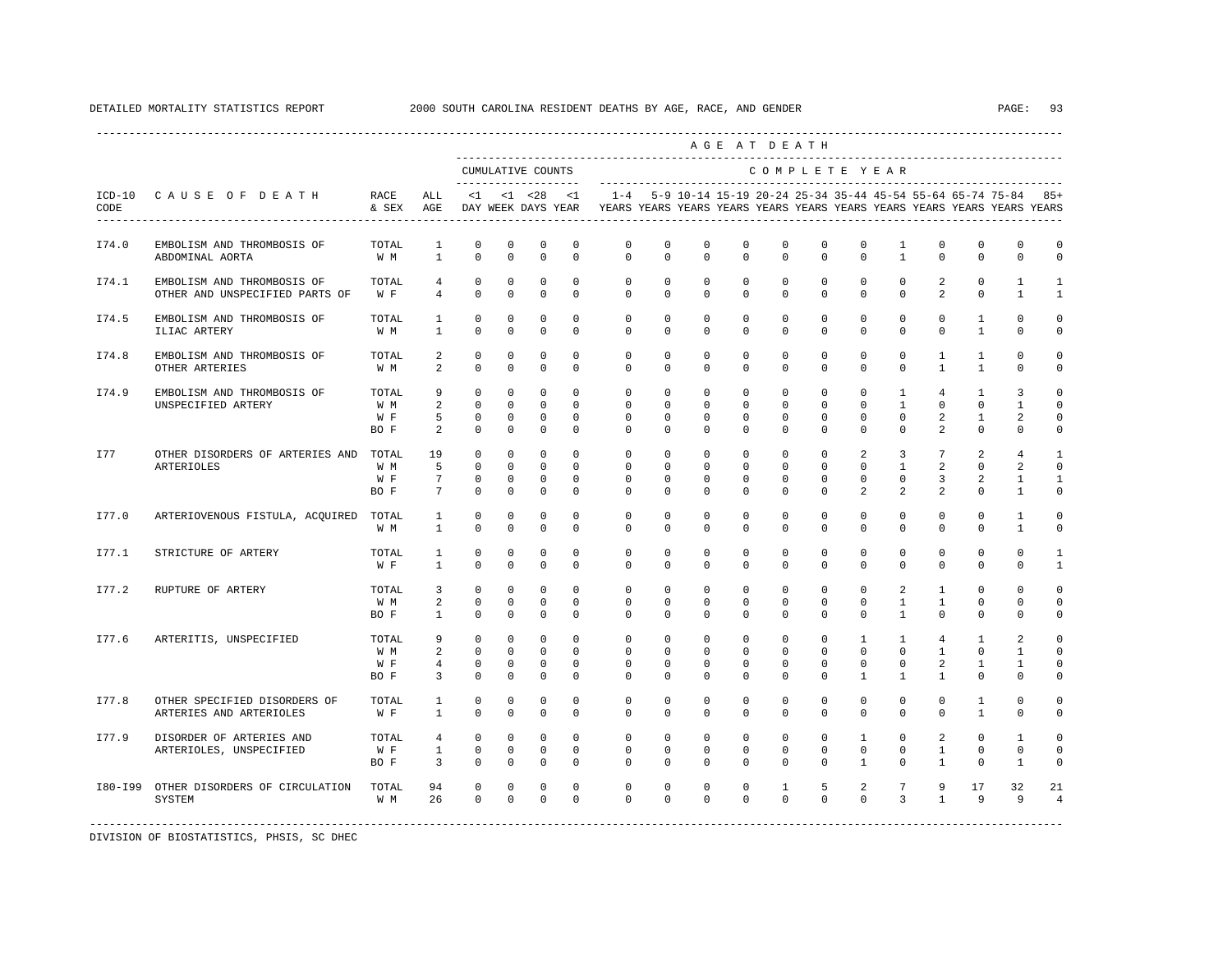|         |                                |               |                |                         |                         |                                          |                         |                         |                         |                                                           |                         | AGE AT DEATH               |                                  |                              |                      |                              |                     |                                                                         |                   |
|---------|--------------------------------|---------------|----------------|-------------------------|-------------------------|------------------------------------------|-------------------------|-------------------------|-------------------------|-----------------------------------------------------------|-------------------------|----------------------------|----------------------------------|------------------------------|----------------------|------------------------------|---------------------|-------------------------------------------------------------------------|-------------------|
|         |                                |               |                |                         |                         | CUMULATIVE COUNTS<br>------------------- |                         |                         |                         |                                                           |                         |                            |                                  |                              | COMPLETE YEAR        |                              |                     |                                                                         |                   |
| CODE    | ICD-10 CAUSE OF DEATH          | RACE<br>& SEX | ALL<br>AGE     | <1                      |                         | $< 1$ $< 28$<br>DAY WEEK DAYS YEAR       | <1                      | $1 - 4$                 |                         | 5-9 10-14 15-19 20-24 25-34 35-44 45-54 55-64 65-74 75-84 |                         |                            |                                  |                              |                      |                              |                     | YEARS YEARS YEARS YEARS YEARS YEARS YEARS YEARS YEARS YEARS YEARS YEARS | $85+$             |
| I80-I99 |                                | W F           | 39             | $\mathbf 0$             | $\mathbf 0$             | $\mathbf 0$                              | $\mathbf 0$             | $\mathbf{0}$            | $\mathbf 0$             | $\mathbf 0$                                               | $\mathbf 0$             | $\mathbf{0}$               | 2                                | $\mathbf 0$                  | $\mathbf{1}$         | 6                            | 3                   | 15                                                                      | 12                |
|         |                                | BO M<br>BO F  | 18<br>11       | $\mathbf 0$<br>$\Omega$ | $\mathbf 0$<br>$\Omega$ | $\mathsf 0$<br>$\mathbf 0$               | $\mathbf 0$<br>$\Omega$ | $\mathbf 0$<br>$\Omega$ | $\mathbf 0$<br>$\Omega$ | $\mathbf 0$<br>$\Omega$                                   | $\mathbf 0$<br>$\Omega$ | $\mathbf{1}$<br>$\Omega$   | $\mathbf{1}$<br>$\mathfrak{D}$   | $\mathbf{1}$<br>$\mathbf{1}$ | 2<br>$\mathbf{1}$    | $\mathbf{1}$<br>$\mathbf{1}$ | 5<br>$\Omega$       | 5<br>3                                                                  | 2<br>3            |
| I80     | PHLEBITIS AND THROMBOPHLEBITIS | TOTAL         | 57             | $\Omega$                | $\mathbf 0$             | $\mathbf 0$                              | $\Omega$                | $\Omega$                | $\mathbf 0$             | $\mathbf 0$                                               | $\mathbf 0$             | $\mathbf{1}$               | 3                                | 1                            | $\overline{4}$       | 6                            | 7                   | 22                                                                      | 13                |
|         |                                | W M           | 15             | $\Omega$                | $\mathbf 0$             | $\mathbf 0$                              | $\Omega$                | $\Omega$                | $\Omega$                | $\mathbf 0$                                               | $\mathbf 0$             | $\Omega$                   | $\Omega$                         | $\Omega$                     | 3                    | $\Omega$                     | 3                   | 5                                                                       | $\overline{4}$    |
|         |                                | W F<br>BO M   | 28<br>10       | $\mathbf 0$<br>$\Omega$ | $\mathbf 0$<br>$\Omega$ | $\Omega$<br>$\Omega$                     | $\Omega$<br>$\Omega$    | $\Omega$<br>$\Omega$    | $\Omega$<br>$\Omega$    | $\Omega$<br>$\Omega$                                      | $\Omega$<br>$\Omega$    | $\Omega$<br>$\overline{1}$ | $\overline{1}$<br>$\overline{1}$ | $\Omega$<br>$\mathbf{1}$     | $\Omega$<br>$\Omega$ | 5<br>$\mathbf{1}$            | $\overline{a}$<br>2 | 12.<br>3                                                                | 8<br>$\mathbf{1}$ |
|         |                                | BO F          | $\overline{4}$ | $\Omega$                | $\Omega$                | $\Omega$                                 | $\Omega$                | $\Omega$                | $\Omega$                | $\Omega$                                                  | $\Omega$                | $\Omega$                   | $\mathbf{1}$                     | $\Omega$                     | $\mathbf{1}$         | $\Omega$                     | $\Omega$            | $\mathfrak{D}$                                                          | $\mathbf 0$       |
|         | PHLEBITIS AND THROMBOPHLEBITIS | TOTAL         |                | $^{\circ}$              | $^{\circ}$              | 0                                        | $\Omega$                | $\Omega$                | $\circ$                 | $^{\circ}$                                                | $\circ$                 | $\mathbf{1}$               |                                  | $^{\circ}$                   |                      |                              |                     |                                                                         |                   |
| I80.2   | OF OTHER DEEP VESSELS OF LOWER | W M           | 46<br>14       | $\mathbf 0$             | $\mathbf 0$             | $\mathbb O$                              | $\mathbf 0$             | $\mathbf 0$             | $^{\circ}$              | 0                                                         | 0                       | $\mathbf{0}$               | 2<br>$\mathbf 0$                 | $^{\circ}$                   | 4<br>3               | 5<br>0                       | 6<br>3              | 18<br>5                                                                 | 10<br>3           |
|         | EXTREMITIES                    | W F           | 22             | $^{\circ}$              | $\mathbf 0$             | $\mathbf 0$                              | $\mathbf 0$             | $\mathbf{0}$            | $\mathbf 0$             | 0                                                         | $\mathbf 0$             | $\mathbf{0}$               | $\mathbf{0}$                     | $\Omega$                     | 0                    | 5                            | 2                   | 9                                                                       | 6                 |
|         |                                | BO M          | 7              | $\mathbf 0$             | $\mathbf 0$             | 0                                        | $\mathbf 0$             | 0                       | 0                       | 0                                                         | $^{\circ}$              | 1                          | 1                                | 0                            | 0                    | 0                            | 1                   | 3                                                                       | 1                 |
|         |                                | BO F          | 3              | $\mathbf 0$             | $\mathbf 0$             | $\mathbf 0$                              | $\Omega$                | $\Omega$                | 0                       | $\Omega$                                                  | $^{\circ}$              | $\Omega$                   | 1                                | $\Omega$                     | 1                    | $\Omega$                     | 0                   | 1                                                                       | 0                 |
| I80.3   | PHLEBITIS AND THROMBOPHLEBITIS | TOTAL         | 6              | $\mathbf 0$             | $\mathbf 0$             | $\mathbf 0$                              | $\mathbf 0$             | $\mathbf{0}$            | $\mathbf 0$             | $\mathbf 0$                                               | $\mathbf 0$             | $\mathbf 0$                | $\mathbf{0}$                     | $\mathbf{1}$                 | 0                    | 1                            | 1                   | 2                                                                       | 1                 |
|         | OF LOWER EXTREMITIES,          | W M           | $\mathbf{1}$   | $\mathbf 0$             | $\mathbf 0$             | $\mathbf 0$                              | $\Omega$                | $\mathbf 0$             | $\mathbf 0$             | $\mathbf 0$                                               | $\mathbf 0$             | $\Omega$                   | $\Omega$                         | $\Omega$                     | $\Omega$             | $\Omega$                     | $\Omega$            | $\Omega$                                                                | $\mathbf{1}$      |
|         | UNSPECIFIED                    | W F           | 2              | $\mathbf 0$             | $\mathbf 0$             | $\mathbf 0$                              | $\mathbf 0$             | $\mathbf{0}$            | $\Omega$                | $\mathbf 0$                                               | $\mathbf 0$             | $\mathbf 0$                | $\mathbf 0$                      | 0                            | 0                    | $\mathbf 0$                  | $\mathbf 0$         | 2                                                                       | $\mathbf 0$       |
|         |                                | BO M          | $\overline{3}$ | $\mathbf 0$             | $\mathbf 0$             | $\mathbf 0$                              | $\mathbf 0$             | $\mathbf 0$             | $\mathbf 0$             | $\mathbf 0$                                               | $\mathbf 0$             | $\mathbf 0$                | $\mathbf 0$                      | $\mathbf{1}$                 | $\mathbf 0$          | $\mathbf{1}$                 | $\mathbf{1}$        | 0                                                                       | 0                 |
| I80.9   | PHLEBITIS AND THROMBOPHLEBITIS | TOTAL         | 5              | $\Omega$                | $\Omega$                | $\Omega$                                 | $\Omega$                | $\Omega$                | $\Omega$                | $\Omega$                                                  | $\Omega$                | $\Omega$                   | $\mathbf{1}$                     | $\Omega$                     | $\Omega$             | $\Omega$                     | $\Omega$            | $\overline{a}$                                                          | $\overline{2}$    |
|         | OF UNSPECIFIED SITE            | W F           | $\overline{4}$ | $\mathbf 0$             | $\mathbf 0$             | $\mathbf 0$                              | $\mathbf 0$             | $\mathbf 0$             | $\mathbf 0$             | $\mathbf 0$                                               | $\mathbf 0$             | $\mathbf 0$                | $\mathbf{1}$                     | $\mathbf 0$                  | $\mathbf 0$          | $\mathbf 0$                  | $\mathbf 0$         | $\mathbf{1}$                                                            | $\overline{a}$    |
|         |                                | BO F          | $\mathbf{1}$   | $\mathbf 0$             | $\mathbf 0$             | $\mathbf 0$                              | $\Omega$                | $\Omega$                | $\Omega$                | $\Omega$                                                  | $\Omega$                | $\Omega$                   | $\Omega$                         | $\Omega$                     | $\Omega$             | $\Omega$                     | $\Omega$            | 1                                                                       | 0                 |
| I81     | PORTAL VEIN THROMBOSIS         | TOTAL         | 1              | $\mathbf 0$             | $\mathbf 0$             | $\mathbf 0$                              | $\mathbf 0$             | $\mathbf{0}$            | $\mathbf 0$             | $\mathbf 0$                                               | $\mathbf 0$             | $\mathbf{0}$               | $\mathbf 0$                      | $\mathbf 0$                  | $\mathbf 0$          | $\mathbf{1}$                 | $\mathbf 0$         | $\mathbf 0$                                                             | $\Omega$          |
|         |                                | W M           | $\mathbf{1}$   | $\Omega$                | $\Omega$                | $\Omega$                                 | $\Omega$                | $\Omega$                | $\Omega$                | $\Omega$                                                  | $\Omega$                | $\Omega$                   | $\Omega$                         | $\Omega$                     | $\Omega$             | $\overline{1}$               | $\Omega$            | $\Omega$                                                                | $\mathbf 0$       |
| I82     | OTHER VENOUS EMBOLISM AND      | TOTAL         | $\overline{4}$ | $\mathbf 0$             | $\mathbf 0$             | $\Omega$                                 | $\Omega$                | $\Omega$                | $\Omega$                | $\mathbf 0$                                               | $\mathbf 0$             | $\Omega$                   | $\mathbf{1}$                     | $\Omega$                     | $\Omega$             | $\Omega$                     | $\Omega$            | $\overline{a}$                                                          | $\mathbf{1}$      |
|         | THROMBOSIS                     | W M           | $\mathbf{1}$   | $\mathbf 0$             | $\mathbf 0$             | $\mathbf 0$                              | $\Omega$                | $\mathbf{0}$            | $\mathbf 0$             | $\mathbf 0$                                               | $\mathbf 0$             | $\mathbf 0$                | $\mathbf 0$                      | $\mathbf 0$                  | $\mathbf 0$          | $\mathbf 0$                  | $\mathbf 0$         | $\mathbf{1}$                                                            | $\mathbf 0$       |
|         |                                | BO F          | 3              | $\mathbf 0$             | $\mathbf 0$             | $\mathbb O$                              | $\mathbf 0$             | $\mathbf 0$             | $\circ$                 | 0                                                         | 0                       | $\mathbf{0}$               | 1                                | 0                            | 0                    | 0                            | 0                   | 1                                                                       | $\mathbf{1}$      |
| I82.8   | EMBOLISM AND THROMBOSIS OF     | TOTAL         | $\overline{4}$ | $\mathbf 0$             | $\mathbf 0$             | $\mathbf 0$                              | $\Omega$                | $\mathbf 0$             | $\Omega$                | $\mathbf 0$                                               | $\mathbf 0$             | $\mathbf 0$                | $\mathbf{1}$                     | 0                            | 0                    | 0                            | $\mathbf{0}$        | 2                                                                       | $\mathbf{1}$      |
|         | OTHER SPECIFIED VEINS          | W M           | $\mathbf{1}$   | $\mathbf 0$             | $\mathbf 0$             | $\mathbf 0$                              | $\mathbf 0$             | $\mathbf 0$             | $\mathbf 0$             | $\mathbf 0$                                               | $\mathbf 0$             | $\mathbf 0$                | $\mathbf 0$                      | $\mathbf 0$                  | 0                    | $\mathbf 0$                  | 0                   | $\mathbf{1}$                                                            | 0                 |
|         |                                | BO F          | 3              | $\mathbf 0$             | $\mathbf 0$             | $^{\circ}$                               | $\Omega$                | $\Omega$                | $\mathbf 0$             | $\Omega$                                                  | $\mathbf 0$             | $\Omega$                   | $\mathbf{1}$                     | $\Omega$                     | $\Omega$             | $\Omega$                     | 0                   | 1                                                                       | $\mathbf{1}$      |
| I83     | VARICOSE VEINS OF LOWER        | TOTAL         | 2              | $\mathbf 0$             | $\mathbf 0$             | $\mathbf 0$                              | $\Omega$                | $\mathbf 0$             | $\mathbf 0$             | $\mathbf 0$                                               | $\mathbf 0$             | $\mathbf 0$                | $\mathbf 0$                      | $\mathbf 0$                  | $\mathbf 0$          | $\Omega$                     | $\mathbf 0$         | $\overline{1}$                                                          | $\mathbf{1}$      |
|         | EXTREMITIES                    | W F           | $\mathbf{1}$   | $\mathbf 0$             | $\mathbf 0$             | $\mathbf 0$                              | $\mathbf 0$             | $\mathbf{0}$            | $\mathbf 0$             | $\mathbf 0$                                               | $\mathbf 0$             | $\mathbf{0}$               | $\mathbf 0$                      | 0                            | 0                    | 0                            | 0                   | 1                                                                       | 0                 |
|         |                                | BO F          | $\mathbf{1}$   | $\mathbf 0$             | $\mathbf 0$             | $\mathbf 0$                              | $\mathbf 0$             | $\Omega$                | 0                       | $^{\circ}$                                                | $^{\circ}$              | $\mathbf 0$                | $\mathbf 0$                      | 0                            | 0                    | $\Omega$                     | 0                   | 0                                                                       | 1                 |
| I83.0   | VARICOSE VEINS OF LOWER        | TOTAL         | 2              | $\mathbf 0$             | $\mathbf 0$             | $\mathbf 0$                              | $\Omega$                | $\Omega$                | $\Omega$                | $\mathbf 0$                                               | $\Omega$                | $\Omega$                   | $\Omega$                         | $\Omega$                     | $\Omega$             | $\Omega$                     | $\mathbf 0$         | $\mathbf{1}$                                                            | $\overline{1}$    |
|         | EXTREMITIES WITH ULCER         | W F           | $\mathbf{1}$   | $\mathbf 0$             | $\mathbf 0$             | $\mathbf 0$                              | $\mathbf 0$             | $\mathbf{0}$            | $\mathbf 0$             | $\mathbf 0$                                               | $\mathbf 0$             | $\mathbf 0$                | $\mathbf 0$                      | $\mathbf 0$                  | $\mathbf 0$          | $\mathbf 0$                  | $\mathbf 0$         | $\mathbf{1}$                                                            | $\mathbf 0$       |
|         |                                | BO F          | $\mathbf{1}$   | $\mathbf 0$             | $\mathbf 0$             | $\mathbf 0$                              | $\Omega$                | $\Omega$                | $\mathbf 0$             | $\Omega$                                                  | $\mathbf 0$             | $\Omega$                   | $\mathbf{0}$                     | $\Omega$                     | $\Omega$             | $\Omega$                     | $\Omega$            | $\Omega$                                                                | $\mathbf{1}$      |
| I84     | HEMORRHOIDS                    | TOTAL         | $\mathbf{1}$   | $\mathbf 0$             | $\mathbf 0$             | $\mathbf 0$                              | $\mathbf 0$             | $\mathbf 0$             | $\mathbf 0$             | $\mathbf 0$                                               | $\mathbf 0$             | $\mathbf 0$                | $\mathbf 0$                      | $\mathbf 0$                  | 0                    | $\mathbf 0$                  | $\mathbf 0$         | $\mathbf 0$                                                             | $\mathbf{1}$      |
|         |                                | W F           | $\mathbf{1}$   | $\Omega$                | $\Omega$                | $\mathbf 0$                              | $\Omega$                | $\Omega$                | $\Omega$                | $\Omega$                                                  | $\Omega$                | $\Omega$                   | $\Omega$                         | $\Omega$                     | $\Omega$             | $\Omega$                     | $\Omega$            | $\Omega$                                                                | $\mathbf{1}$      |
|         |                                |               |                |                         |                         |                                          |                         |                         |                         |                                                           |                         |                            |                                  |                              |                      |                              |                     |                                                                         |                   |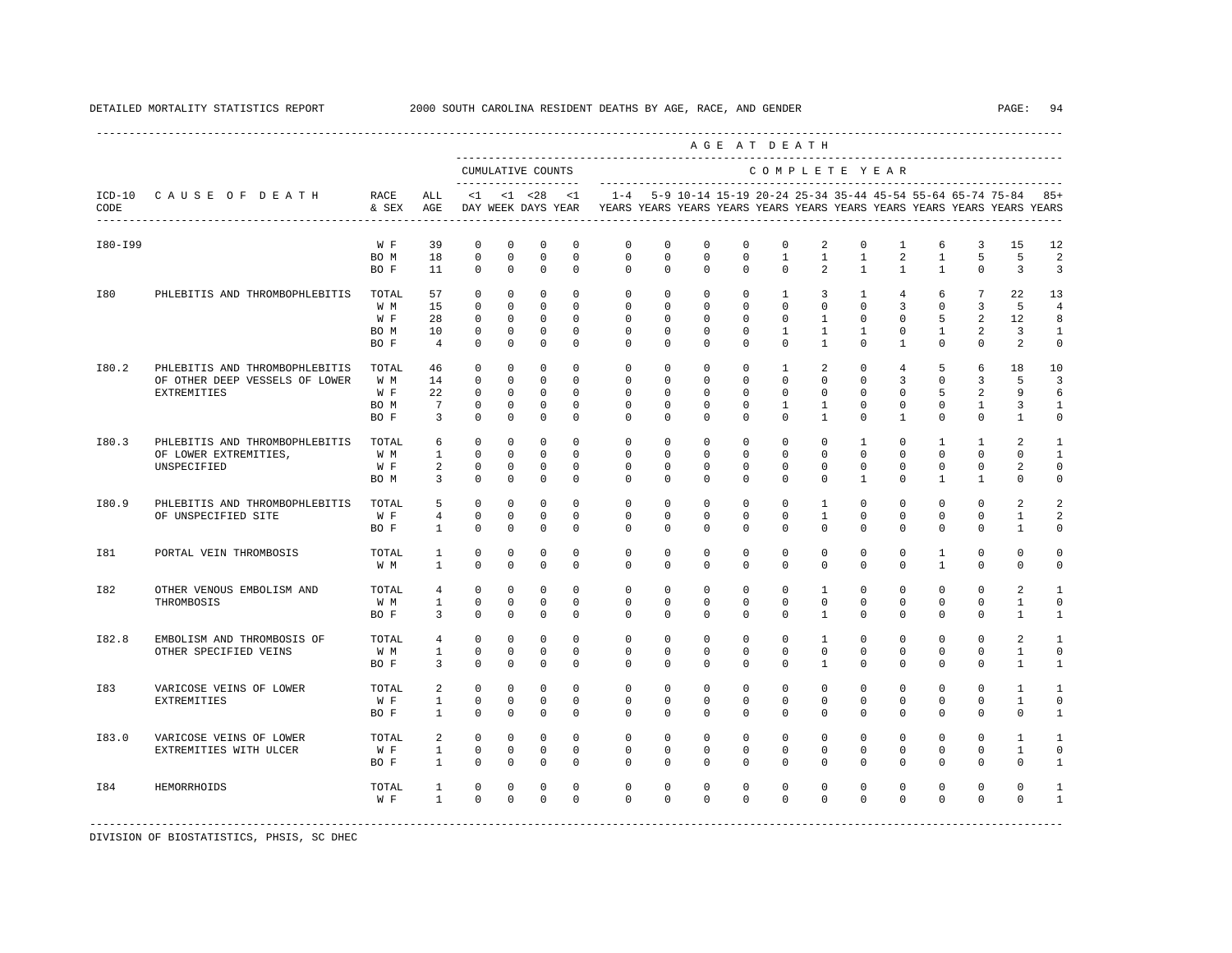---------------------------------------------------------------------------------------------------------------------------------------------------- A G E A T D E A T H --------------------------------------------------------------------------------------------- CUMULATIVE COUNTS C O M P L E T E Y E A R ------------------- ----------------------------------------------------------------------- ICD-10 C A U S E O F D E A T H RACE ALL <1 <1 <28 <1 1-4 5-9 10-14 15-19 20-24 25-34 35-44 45-54 55-64 65-74 75-84 85+ CODE & SEX AGE DAY WEEK DAYS YEAR YEARS YEARS YEARS YEARS YEARS YEARS YEARS YEARS YEARS YEARS YEARS YEARS ---------------------------------------------------------------------------------------------------------------------------------------------------- I84.9 UNSPECIFIED HEMORRHOIDS WITHOUT TOTAL 1 0 0 0 0 0 0 0 0 0 0 0 0 0 0 0 1 COMPLICATION W F 1 0 0 0 0 0 0 0 0 0 0 0 0 0 0 0 1 I85 ESOPHAGEAL VARICES TOTAL 10 0 0 0 0 0 0 0 0 0 0 0 2 0 6 2 0 W M 5 0 0 0 0 0 0 0 0 0 0 0 0 0 4 1 0 W F 2 0 0 0 0 0 0 0 0 0 0 0 0 1 0 0 1 0 BOM 3 0 0 0 0 0 0 0 0 0 0 0 0 1 0 2 0 0 I85.0 ESOPHAGEAL VARICES WITH BLEEDING TOTAL 7 0 0 0 0 0 0 0 0 0 0 0 2 0 4 1 0 W M 4 0 0 0 0 0 0 0 0 0 0 0 0 0 3 1 0 W F 1 0 0 0 0 0 0 0 0 0 0 0 1 0 0 0 0 BOM 2 0 0 0 0 0 0 0 0 0 0 0 1 0 1 0 0 I85.9 ESOPHAGEAL VARICES WITHOUT TOTAL 3 0 0 0 0 0 0 0 0 0 0 0 0 0 2 1 0 BLEEDING W M 1 0 0 0 0 0 0 0 0 0 0 0 0 0 1 0 0 W F 1 0 0 0 0 0 0 0 0 0 0 0 0 0 0 1 0 BOM 1 0 0 0 0 0 0 0 0 0 0 0 0 0 1 0 0 I86 VARICOSE VEINS OF OTHER SITES TOTAL 1 0 0 0 0 0 0 0 0 0 0 0 1 0 0 0 0 BO M 1 0 0 0 0 0 0 0 0 0 0 0 1 0 0 0 0 I86.4 GASTRIC VARICES TOTAL 1 0 0 0 0 0 0 0 0 0 0 0 1 0 0 0 0 BO M 1 0 0 0 0 0 0 0 0 0 0 0 1 0 0 0 0 I87 OTHER DISORDERS OF VEINS TOTAL 2 0 0 0 0 0 0 0 0 0 0 0 0 1 0 0 1 W F 2 0 0 0 0 0 0 0 0 0 0 0 0 0 1 0 0 1 I87.1 COMPRESSION OF VEIN TOTAL 1 0 0 0 0 0 0 0 0 0 0 0 0 1 0 0 0 W F 1 0 0 0 0 0 0 0 0 0 0 0 0 1 0 0 0 I87.2 VENOUS INSUFFICIENCY (CHRONIC) TOTAL 1 0 0 0 0 0 0 0 0 0 0 0 0 0 0 0 1 (PERIPHERAL) W F 1 0 0 0 0 0 0 0 0 0 0 0 0 0 0 0 1 I95 HYPOTENSION TOTAL 9 0 0 0 0 0 0 0 0 0 0 0 0 1 2 3 3 W M 2 0 0 0 0 0 0 0 0 0 0 0 0 0 1 1 0 W F 3 0 0 0 0 0 0 0 0 0 0 0 0 0 1 1 1 BOM 2 0 0 0 0 0 0 0 0 0 0 0 0 0 0 1 1 BOF 2 0 0 0 0 0 0 0 0 0 0 0 0 1 0 0 1 IPS.9 HYPOTENSION, UNSPECIFIED TOTAL 9 0 0 0 0 0 0 0 0 0 0 0 0 0 0 0 0 1 2 3 3 3<br>W M 2 0 0 0 0 0 0 0 0 0 0 0 0 0 0 0 1 1 0 W M 2 0 0 0 0 0 0 0 0 0 0 0 0 0 1 1 0 W F 3 0 0 0 0 0 0 0 0 0 0 0 0 0 1 1 1 BOM 2 0 0 0 0 0 0 0 0 0 0 0 0 0 0 1 1 BOF 2 0 0 0 0 0 0 0 0 0 0 0 0 0 1 0 0 1 I99 OTHER AND UNSPECIFIED DISORDERS TOTAL 7 0 0 0 0 0 0 0 0 0 1 1 0 0 2 2 1 -----------------------------------------------------------------------------------------------------------------------------------------------------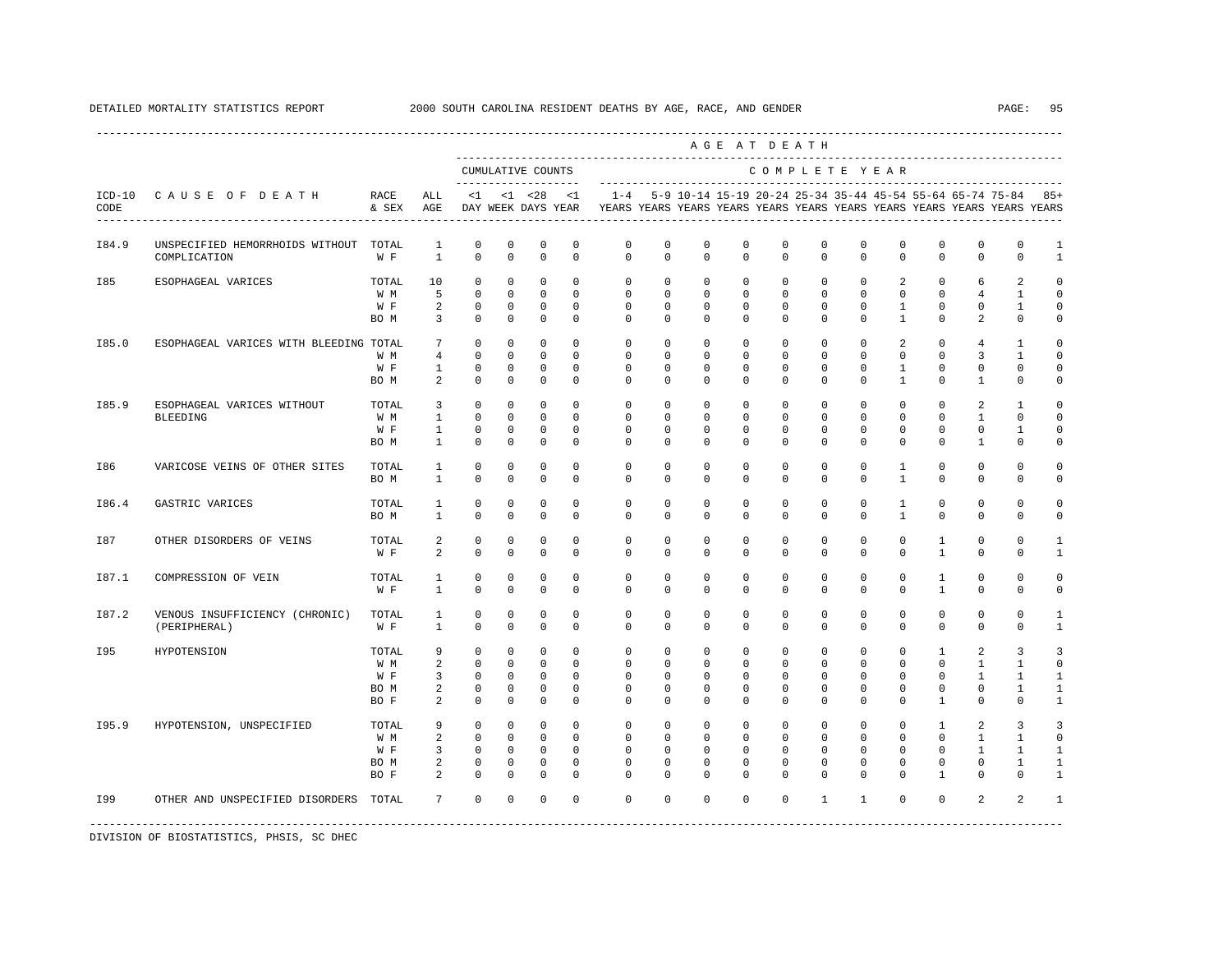|                  |                                                         |                                          |                                    |                                                                     |                                                                      |                                                                         |                                                                 |                                                                                    |                                                                   |                                                              |                                                                | AGE AT DEATH                                                      |                                                                |                                                                |                                                               |                                                            |                                                           |                                                                         |                                                                     |
|------------------|---------------------------------------------------------|------------------------------------------|------------------------------------|---------------------------------------------------------------------|----------------------------------------------------------------------|-------------------------------------------------------------------------|-----------------------------------------------------------------|------------------------------------------------------------------------------------|-------------------------------------------------------------------|--------------------------------------------------------------|----------------------------------------------------------------|-------------------------------------------------------------------|----------------------------------------------------------------|----------------------------------------------------------------|---------------------------------------------------------------|------------------------------------------------------------|-----------------------------------------------------------|-------------------------------------------------------------------------|---------------------------------------------------------------------|
|                  |                                                         |                                          |                                    |                                                                     |                                                                      | CUMULATIVE COUNTS<br>--------------------                               |                                                                 |                                                                                    |                                                                   |                                                              |                                                                |                                                                   |                                                                | COMPLETE YEAR                                                  |                                                               |                                                            |                                                           |                                                                         |                                                                     |
| $ICD-10$<br>CODE | CAUSE OF DEATH                                          | RACE<br>& SEX                            | ALL<br>AGE                         | < 1                                                                 |                                                                      | $< 1$ $< 28$<br>DAY WEEK DAYS YEAR                                      | $\leq$ 1                                                        | $1 - 4$<br>YEARS YEARS YEARS YEARS YEARS YEARS YEARS YEARS YEARS YEARS YEARS YEARS |                                                                   |                                                              |                                                                |                                                                   |                                                                |                                                                |                                                               |                                                            | 5-9 10-14 15-19 20-24 25-34 35-44 45-54 55-64 65-74 75-84 |                                                                         | $85+$                                                               |
| I99              | OF CIRCULATORY SYSTEM                                   | W M<br>W F<br>BO M<br>BO F               | 2<br>2<br>2<br>$\mathbf{1}$        | $\mathbf 0$<br>$\mathbf{0}$<br>$\mathbf 0$<br>$\circ$               | $\Omega$<br>$\mathbf 0$<br>$\mathbf 0$<br>$\mathbf 0$                | $\mathbf 0$<br>$\mathbf 0$<br>$\mathbf 0$<br>$\mathbf 0$                | $\mathbf 0$<br>$\mathbf 0$<br>$\mathbb O$<br>$\mathbf 0$        | $\mathbf 0$<br>$\mathbf{0}$<br>$\mathsf 0$<br>$\Omega$                             | $\Omega$<br>$\mathbf 0$<br>$\mathbf 0$<br>$\circ$                 | $\circ$<br>$\mathbf 0$<br>$\mathbf 0$<br>$\Omega$            | $\Omega$<br>$\Omega$<br>$\mathbf 0$<br>$\Omega$                | $\mathbf 0$<br>$\mathbf 0$<br>$\mathbf 0$<br>$\Omega$             | $\mathbf 0$<br>$\overline{1}$<br>$\mathbf 0$<br>$\Omega$       | $\mathbf 0$<br>$\mathbf 0$<br>$\mathbf 0$<br>$\mathbf{1}$      | $\Omega$<br>$\mathbf 0$<br>$\mathbf 0$<br>$\Omega$            | 0<br>$\Omega$<br>$\mathbf 0$<br>$\Omega$                   | 1<br>$\Omega$<br>$\mathbf{1}$<br>$\Omega$                 | $\overline{1}$<br>$\Omega$<br>$\mathbf{1}$<br>$\mathbf 0$               | $\mathbf 0$<br>$\mathbf{1}$<br>$\circ$<br>$\mathbf 0$               |
|                  | J00-J98 X. DISEASES OF THE RESPIRATORY<br>SYSTEM        | TOTAL<br>W M<br>W F<br>BO M<br>BO F      | 3107<br>1246<br>1277<br>324<br>260 | $\mathbf{1}$<br>$\Omega$<br>$\mathbf 0$<br>0<br>$\mathbf{1}$        | 1<br>$\Omega$<br>$\mathbf 0$<br>$\mathbf 0$<br>$\mathbf{1}$          | $\mathbf{1}$<br>$\Omega$<br>$\mathbf 0$<br>$\mathbf 0$<br>$\mathbf{1}$  | 11<br>$\mathbf{1}$<br>$\mathfrak{D}$<br>2<br>6                  | $\overline{3}$<br>$\mathbf{1}$<br>$\mathbf{1}$<br>$\mathbf{1}$<br>$\circ$          | 3<br>$\mathbf{1}$<br>$\Omega$<br>$\mathbf{1}$<br>1                | $\circ$<br>$\circ$<br>$\Omega$<br>$^{\circ}$<br>$\mathbf{0}$ | 9<br>2<br>3<br>3<br>1                                          | 2<br>$\mathbf 0$<br>$\overline{1}$<br>$\mathbf{1}$<br>$\mathbf 0$ | 16<br>$\overline{4}$<br>6<br>6<br>$\mathbf 0$                  | 50<br>17<br>13<br>13<br>$7\overline{ }$                        | 128<br>38<br>43<br>26<br>21                                   | 301<br>141<br>97<br>41<br>22                               | 715<br>324<br>270<br>70<br>51                             | 1117<br>493<br>442<br>99<br>83                                          | 752<br>224<br>399<br>61<br>68                                       |
|                  | J00-J06 ACUTE UPPER RESPIRATORY<br>INFECTIONS           | TOTAL<br>W M<br>W F                      | 2<br>$\mathbf{1}$<br>$\mathbf{1}$  | $\Omega$<br>$\mathbf{0}$<br>$\mathbf{0}$                            | $\Omega$<br>$\mathbf 0$<br>$\mathbf 0$                               | $\mathbf 0$<br>$\mathbf 0$<br>$\mathbb O$                               | $\Omega$<br>$\mathbf{0}$<br>$\mathbf 0$                         | $\Omega$<br>$\mathbf 0$<br>$\circ$                                                 | $\Omega$<br>$\circ$<br>$\mathbf 0$                                | $\Omega$<br>$\mathbf 0$<br>$\Omega$                          | $\Omega$<br>$\Omega$<br>$\mathbf 0$                            | $\Omega$<br>$\Omega$<br>$\Omega$                                  | $\overline{1}$<br>$\mathbf{1}$<br>$\mathbf 0$                  | $\Omega$<br>$\mathbf 0$<br>$\mathbf 0$                         | $\Omega$<br>$\mathbf 0$<br>$\mathbf 0$                        | $\Omega$<br>$^{\circ}$<br>$\mathbf 0$                      | $\Omega$<br>$\mathbf 0$<br>$\mathbf 0$                    | $\Omega$<br>$\mathbf 0$<br>$\mathbf 0$                                  | $\mathbf{1}$<br>$\mathbf 0$<br>$\mathbf{1}$                         |
| J04              | ACUTE LARYNGITIS AND TRACHEITIS                         | TOTAL<br>W M                             | 1<br>$\mathbf{1}$                  | 0<br>$\Omega$                                                       | $^{\circ}$<br>$\Omega$                                               | $^{\circ}$<br>$\mathbf 0$                                               | $\circ$<br>$\Omega$                                             | $\mathbf{0}$<br>$\Omega$                                                           | $\mathbf{0}$<br>$\Omega$                                          | 0<br>$\Omega$                                                | 0<br>$\Omega$                                                  | $\mathbf{0}$<br>$\Omega$                                          | 1<br>$\mathbf{1}$                                              | 0<br>$\Omega$                                                  | 0<br>$\Omega$                                                 | 0<br>$\Omega$                                              | 0<br>$\Omega$                                             | 0<br>$\Omega$                                                           | $\circ$<br>$\mathbf 0$                                              |
| J04.0            | ACUTE LARYNGITIS                                        | TOTAL<br>W M                             | 1<br>$\mathbf{1}$                  | $\mathbf 0$<br>$\mathbf 0$                                          | $\mathbf 0$<br>$\mathbf 0$                                           | $\mathbf 0$<br>$\mathbf 0$                                              | $\Omega$<br>$\mathbf 0$                                         | $\mathbf 0$<br>$\mathbf 0$                                                         | $\mathbf 0$<br>$\mathbf 0$                                        | $\Omega$<br>$\mathbf 0$                                      | 0<br>$\mathbf 0$                                               | $\Omega$<br>$\mathbf 0$                                           | 1<br>$\mathbf{1}$                                              | $\Omega$<br>0                                                  | $\Omega$<br>$\mathbf 0$                                       | $\Omega$<br>$\mathbf 0$                                    | $\Omega$<br>$\mathbf 0$                                   | $\Omega$<br>$\mathbf 0$                                                 | $\Omega$<br>$\mathbf 0$                                             |
| J06              | ACUTE UPPER RESPIRATORY<br>INFECTIONS OF MULTIPLE AND   | TOTAL<br>W F                             | $\mathbf{1}$<br>$\mathbf{1}$       | $\mathbf 0$<br>$\mathbf{0}$                                         | $\mathbf 0$<br>$\mathbf 0$                                           | $\mathbf 0$<br>$\mathbf 0$                                              | $\Omega$<br>$\Omega$                                            | $\mathbf 0$<br>$\mathbf 0$                                                         | $\mathbf 0$<br>$\mathbf 0$                                        | $\Omega$<br>$\mathbf 0$                                      | 0<br>$\mathbf 0$                                               | $\mathbf{0}$<br>$\Omega$                                          | $\mathbf{0}$<br>0                                              | $\mathbf 0$<br>$\Omega$                                        | $\mathbf 0$<br>$\mathbf 0$                                    | $\mathbf 0$<br>$\Omega$                                    | $\mathbf 0$<br>$\mathbf 0$                                | $\Omega$<br>$\Omega$                                                    | $\mathbf{1}$<br>$\mathbf{1}$                                        |
| J06.9            | ACUTE UPPER RESPIRATORY<br>INFECTION, UNSPECIFIED       | TOTAL<br>W F                             | 1<br>$\mathbf{1}$                  | $\Omega$<br>$\mathbf 0$                                             | $\Omega$<br>$\mathbb O$                                              | $\Omega$<br>$\mathbb O$                                                 | $\Omega$<br>$\mathbf 0$                                         | $\Omega$<br>$\mathbf 0$                                                            | $\Omega$<br>$\circ$                                               | $\Omega$<br>$\mathbf 0$                                      | $\Omega$<br>$\mathbf 0$                                        | $\Omega$<br>$\mathbf 0$                                           | $\Omega$<br>$\mathbf 0$                                        | $\Omega$<br>$\circ$                                            | $\Omega$<br>$\mathbf 0$                                       | $\Omega$<br>$\mathbf 0$                                    | $\Omega$<br>$\mathbf 0$                                   | $\Omega$<br>$\mathbf 0$                                                 | $\mathbf{1}$<br>$\mathbf{1}$                                        |
| J10-J98          | OTHER DISEASE OF RESPIRATORY<br>SYSTEM                  | TOTAL 3105<br>W M<br>W F<br>BO M<br>BO F | 1245<br>1276<br>324<br>260         | 1<br>$\mathbf{0}$<br>$\circ$<br>$\circ$<br>1                        | 1<br>$\mathbf 0$<br>$\mathbf 0$<br>$\circ$<br>1                      | 1<br>$\mathbf 0$<br>$\mathbf 0$<br>$\mathbf 0$<br>$\mathbf{1}$          | 11<br>$\mathbf{1}$<br>2<br>2<br>6                               | $\overline{3}$<br>$\mathbf{1}$<br>$\mathbf{1}$<br>$\mathbf{1}$<br>$\circ$          | $\overline{3}$<br>$\mathbf{1}$<br>$\Omega$<br>1<br>1              | $^{\circ}$<br>$\circ$<br>$\Omega$<br>$\circ$<br>$^{\circ}$   | 9<br>2<br>3<br>3<br>1                                          | 2<br>$\mathbf 0$<br>$\overline{1}$<br>$\overline{1}$<br>$\Omega$  | 15<br>$\overline{3}$<br>6<br>6<br>$\mathbf{0}$                 | 50<br>17<br>13<br>13<br>$7\overline{ }$                        | 128<br>38<br>43<br>26<br>21                                   | 301<br>141<br>97<br>41<br>22                               | 715<br>324<br>270<br>70<br>51                             | 1117<br>493<br>442<br>99<br>83                                          | 751<br>224<br>398<br>61<br>68                                       |
| J11              | INFLUENZA, VIRUS NOT IDENTIFIED TOTAL                   | W M<br>W F<br>BO M<br>BO F               | 34<br>9<br>22<br><sup>1</sup><br>2 | $^{\circ}$<br>$^{\circ}$<br>$\mathbf{0}$<br>$\mathbb O$<br>$\Omega$ | $\mathbf 0$<br>$\Omega$<br>$\mathbf 0$<br>$\mathbf 0$<br>$\Omega$    | $\mathbf 0$<br>$\mathbf 0$<br>$\mathbf 0$<br>$\mathbb O$<br>$\mathbf 0$ | $\mathbf{0}$<br>$\Omega$<br>$\Omega$<br>$\mathbf 0$<br>$\Omega$ | $\circ$<br>$\Omega$<br>$\circ$<br>$\mathbf 0$<br>$\Omega$                          | $\circ$<br>$\Omega$<br>$\circ$<br>$\mathbf 0$<br>$\Omega$         | $\circ$<br>$\Omega$<br>$\Omega$<br>$\mathbf 0$<br>$\Omega$   | $\mathbf 0$<br>$\Omega$<br>$\Omega$<br>$\mathbf 0$<br>$\Omega$ | $\mathbf 0$<br>$\Omega$<br>$\Omega$<br>$\mathbf 0$<br>$\Omega$    | $\mathbf 0$<br>$\Omega$<br>$\Omega$<br>$\mathbf 0$<br>$\Omega$ | $\mathbf 0$<br>$\Omega$<br>$\Omega$<br>$\mathbf 0$<br>$\Omega$ | $^{\circ}$<br>$\Omega$<br>$\Omega$<br>$\mathbf 0$<br>$\Omega$ | $\circ$<br>$\Omega$<br>$\Omega$<br>$\mathbf 0$<br>$\Omega$ | $\overline{4}$<br>2<br>2<br>$\mathbf 0$<br>$\Omega$       | 10<br>3<br>6<br>$\mathbf 0$<br>$\mathbf{1}$                             | 20<br>$\overline{4}$<br>14<br>$\mathbf{1}$<br>1                     |
| J11.0            | INFLUENZA WITH PNEUMONIA, VIRUS TOTAL<br>NOT IDENTIFIED | W M<br>W F<br>BO M<br>BO F               | 21<br>6<br>13<br>$\mathbf{1}$<br>1 | $^{\circ}$<br>$\Omega$<br>$^{\circ}$<br>$\mathbf 0$<br>0            | $\mathbf{0}$<br>$\Omega$<br>$\mathbf 0$<br>$\mathbf 0$<br>$^{\circ}$ | $^{\circ}$<br>$\Omega$<br>$\mathbf 0$<br>$\mathbb O$<br>$^{\circ}$      | $\mathbf 0$<br>$\Omega$<br>$\Omega$<br>$\mathbf 0$<br>$\circ$   | $^{\circ}$<br>$\Omega$<br>$\mathbf 0$<br>$\mathbf 0$<br>$\mathbf{0}$               | $^{\circ}$<br>$\Omega$<br>$\Omega$<br>$\mathbf 0$<br>$\mathbf{0}$ | $^{\circ}$<br>$\Omega$<br>$\Omega$<br>0<br>0                 | 0<br>$\Omega$<br>$\Omega$<br>$\mathbf 0$<br>0                  | $\circ$<br>$\Omega$<br>$\Omega$<br>$\Omega$<br>0                  | $\mathbf{0}$<br>$\Omega$<br>$\Omega$<br>$\Omega$<br>0          | $\Omega$<br>$\Omega$<br>$\Omega$<br>$\Omega$<br><sup>n</sup>   | 0<br>$\Omega$<br>$\Omega$<br>$\Omega$<br>0                    | $\Omega$<br>$\Omega$<br>$\Omega$<br>$\Omega$<br>$\Omega$   | 2<br>$\Omega$<br>2<br>$\mathbf 0$<br>0                    | $7\phantom{.0}$<br>$\mathfrak{D}$<br>$\overline{4}$<br>$\mathbf 0$<br>1 | 12<br>$\overline{4}$<br>$7\phantom{.0}$<br>$\mathbf{1}$<br>$\Omega$ |
| J11.1            | INFLUENZA WITH OTHER RESPIRATORY TOTAL                  |                                          | 12                                 | $\Omega$                                                            | $\Omega$                                                             | $\Omega$                                                                | $\Omega$                                                        | $\Omega$                                                                           | $\Omega$                                                          | $\Omega$                                                     | $\Omega$                                                       | $\Omega$                                                          | $\Omega$                                                       | $\Omega$                                                       | $\Omega$                                                      | $\Omega$                                                   | $\overline{1}$                                            | 3                                                                       | 8                                                                   |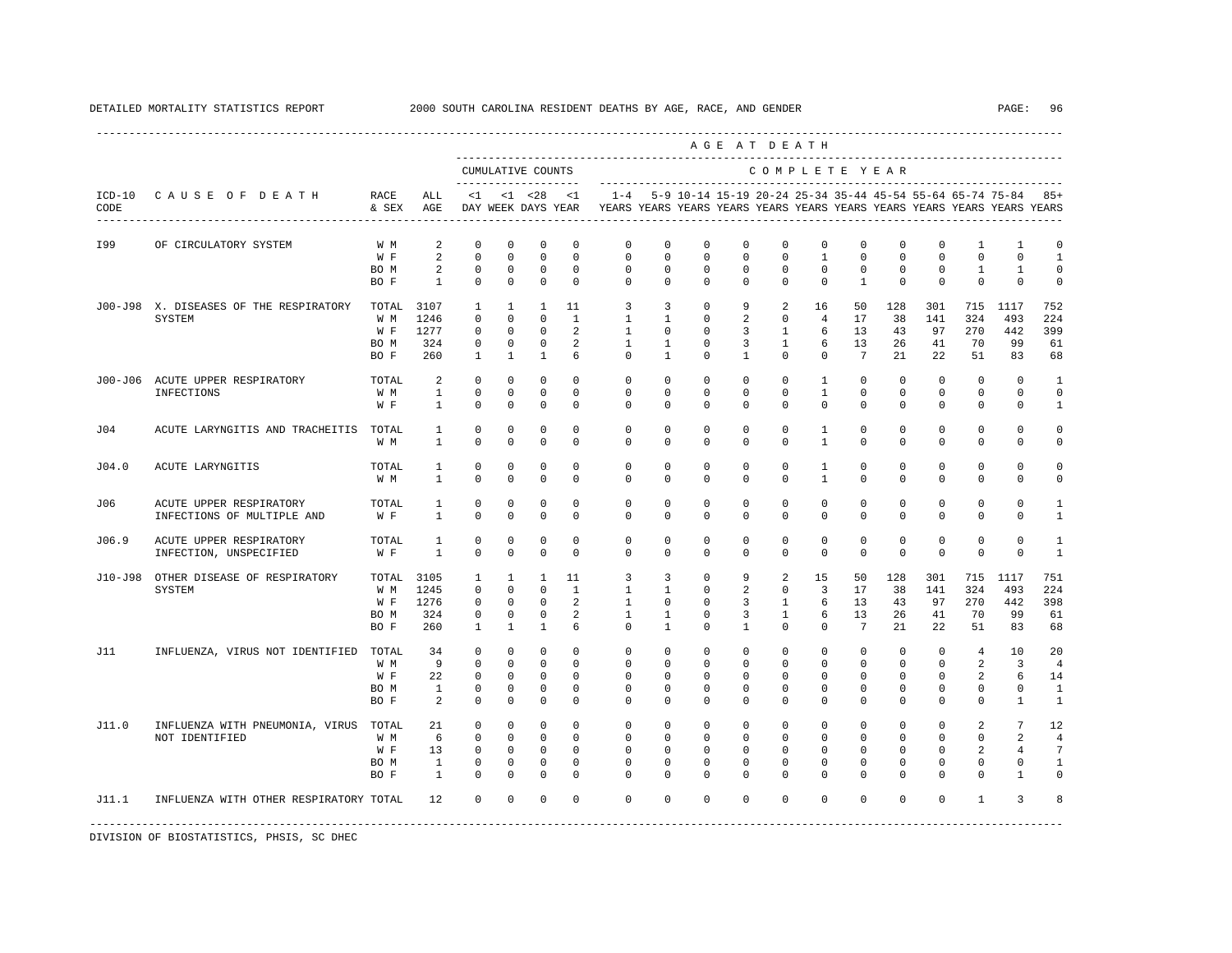|       |                                                                      |                                     |                                                     |                                                                   |                                                                    |                                                                       |                                                             |                                                                                            |                                                          |                                                             |                                                             | AGE AT DEATH                                                |                                                                |                                                                          |                                                                                 |                                                                      |                                                            |                                                                   |                                                              |
|-------|----------------------------------------------------------------------|-------------------------------------|-----------------------------------------------------|-------------------------------------------------------------------|--------------------------------------------------------------------|-----------------------------------------------------------------------|-------------------------------------------------------------|--------------------------------------------------------------------------------------------|----------------------------------------------------------|-------------------------------------------------------------|-------------------------------------------------------------|-------------------------------------------------------------|----------------------------------------------------------------|--------------------------------------------------------------------------|---------------------------------------------------------------------------------|----------------------------------------------------------------------|------------------------------------------------------------|-------------------------------------------------------------------|--------------------------------------------------------------|
|       |                                                                      |                                     |                                                     | CUMULATIVE COUNTS                                                 |                                                                    |                                                                       |                                                             |                                                                                            |                                                          |                                                             |                                                             | COMPLETE YEAR                                               |                                                                |                                                                          |                                                                                 |                                                                      |                                                            |                                                                   |                                                              |
| CODE  | ICD-10 CAUSE OF DEATH                                                | RACE<br>& SEX AGE                   | ALL                                                 |                                                                   |                                                                    |                                                                       | $<1$ $<1$ $<28$ $<1$                                        | DAY WEEK DAYS YEAR YEARS YEARS YEARS YEARS YEARS YEARS YEARS YEARS YEARS YEARS YEARS YEARS |                                                          |                                                             |                                                             |                                                             |                                                                |                                                                          |                                                                                 |                                                                      |                                                            | 1-4 5-9 10-14 15-19 20-24 25-34 35-44 45-54 55-64 65-74 75-84 85+ |                                                              |
| J11.1 | MANIFESTATIONS, VIRUS NOT                                            | W M                                 | $\overline{a}$                                      | $\mathbf 0$                                                       | $\mathbf 0$                                                        | $\mathbf 0$                                                           | $\mathbf 0$                                                 | $\circ$                                                                                    | $\mathbf 0$                                              | $\mathbf 0$                                                 | $\mathbf 0$                                                 | $\mathbf{0}$                                                | $\Omega$                                                       | $\mathbf 0$                                                              | $\Omega$                                                                        | $\mathbf 0$                                                          | $\mathbf{1}$                                               | $\mathbf{1}$                                                      | $\mathbf 0$                                                  |
|       | IDENTIFIED                                                           | W F<br>BO F                         | 9<br>$\mathbf{1}$                                   | $\mathbf 0$<br>$\Omega$                                           | $\mathbf 0$<br>$\Omega$                                            | $\mathbf 0$<br>$\Omega$                                               | $\Omega$<br>$\Omega$                                        | $\mathbf 0$<br>$\Omega$                                                                    | $\Omega$<br>$\Omega$                                     | $\mathbf 0$<br>$\Omega$                                     | $\mathbf 0$<br>$\Omega$                                     | $\mathbf 0$<br>$\Omega$                                     | $\mathbf 0$<br>$\Omega$                                        | $\mathbf 0$<br>$\Omega$                                                  | $\Omega$<br>$\Omega$                                                            | $\mathbf 0$<br>$\Omega$                                              | $\mathbf 0$<br>$\Omega$                                    | 2<br>$\mathbf{0}$                                                 | $7\phantom{.0}$<br>$\mathbf{1}$                              |
| J11.8 | INFLUENZA WITH OTHER MANIFESTA- TOTAL<br>TIONS, VIRUS NOT IDENTIFIED | W M                                 | $\mathbf{1}$<br>$\mathbf{1}$                        | $\Omega$<br>$\mathbf 0$                                           | $\Omega$<br>$\mathbf 0$                                            | $\Omega$<br>$\mathbf 0$                                               | $\Omega$<br>$\mathbf 0$                                     | $\Omega$<br>$\Omega$                                                                       | $\Omega$<br>$\mathbf 0$                                  | $\Omega$<br>$\Omega$                                        | $\Omega$<br>$\mathbf 0$                                     | $\Omega$<br>$\Omega$                                        | $\Omega$<br>$\mathbf 0$                                        | $\Omega$<br>$\Omega$                                                     | $\Omega$<br>$\mathbf 0$                                                         | $\Omega$<br>$\Omega$                                                 | $\mathbf{1}$<br>$\mathbf{1}$                               | $\Omega$<br>$\mathbf 0$                                           | $\Omega$<br>$\mathbf 0$                                      |
| J12   | VIRAL PNEUMONIA, NOT ELSEWHERE<br>CLASSIFIED                         | TOTAL<br>BO M                       | 1<br>$\mathbf{1}$                                   | $\mathbf 0$<br>$\Omega$                                           | $\mathbf 0$<br>$\Omega$                                            | $\mathbf 0$<br>$\Omega$                                               | $\Omega$<br>$\Omega$                                        | $\mathbf{1}$<br>$\overline{1}$                                                             | $\Omega$<br>$\Omega$                                     | $\Omega$<br>$\Omega$                                        | $\Omega$<br>$\Omega$                                        | $\Omega$<br>$\Omega$                                        | $\Omega$<br>$\Omega$                                           | $\Omega$<br>$\Omega$                                                     | $\Omega$<br>$\Omega$                                                            | $\Omega$<br>$\Omega$                                                 | $\mathbf 0$<br>$\Omega$                                    | $\Omega$<br>$\Omega$                                              | 0<br>$\Omega$                                                |
| J12.9 | VIRAL PNEUMONIA, UNSPECIFIED                                         | TOTAL<br>BO M                       | $\mathbf{1}$<br>$\mathbf{1}$                        | $\mathbf 0$<br>$\Omega$                                           | $\mathbf 0$<br>$\Omega$                                            | $\mathbf 0$<br>$\Omega$                                               | $\mathbf 0$<br>$\Omega$                                     | $\mathbf{1}$<br>$\overline{1}$                                                             | $\mathbf 0$<br>$\Omega$                                  | $\mathbf 0$<br>$\Omega$                                     | $\mathbf 0$<br>$\Omega$                                     | $\mathbf 0$<br>$\Omega$                                     | $\mathbf 0$<br>$\Omega$                                        | $\mathbf 0$<br>$\Omega$                                                  | $\mathbf 0$<br>$\Omega$                                                         | $\mathbf 0$<br>$\Omega$                                              | $\mathbf 0$<br>$\Omega$                                    | $\mathbf 0$<br>$\Omega$                                           | 0<br>$\Omega$                                                |
| J13   | PNEUMONIA DUE TO STREPTOCOCCUS<br>PNEUMONIAE                         | TOTAL<br>W M<br>W F<br>BO F         | 11<br>$\overline{4}$<br>5<br>2                      | $\Omega$<br>$\Omega$<br>$\mathbf 0$<br>$\Omega$                   | $\Omega$<br>$\Omega$<br>0<br>$\Omega$                              | $\Omega$<br>$\Omega$<br>$\mathbf 0$<br>$\mathbf 0$                    | $\Omega$<br>$\Omega$<br>$\mathbf 0$<br>$\Omega$             | $\Omega$<br>$\Omega$<br>$\mathbf 0$<br>$\Omega$                                            | $\Omega$<br>$\Omega$<br>$\mathbf 0$<br>$\Omega$          | $\Omega$<br>$\Omega$<br>$\mathbf 0$<br>$\Omega$             | $\Omega$<br>$\Omega$<br>$\mathbf 0$<br>$\Omega$             | $\Omega$<br>$\Omega$<br>$\mathbf 0$<br>$\Omega$             | $\Omega$<br>$\Omega$<br>$\mathbf 0$<br>$\Omega$                | $\overline{1}$<br>$\Omega$<br>$\mathbf 0$<br>$\mathbf{1}$                | 3<br>$\mathbf{1}$<br>$\mathbf{1}$<br>$\mathbf{1}$                               | $\mathbf{1}$<br>$\mathbf{1}$<br>$\mathbf 0$<br>$\Omega$              | 3<br>$\mathbf{1}$<br>2<br>$\Omega$                         | $\Omega$<br>$\Omega$<br>0<br>$\Omega$                             | 3<br>$\mathbf{1}$<br>2<br>$\mathbf 0$                        |
| J15   | BACTERIAL PNEUMONIA, NOT<br>ELSEWHERE CLASSIFIED                     | TOTAL<br>W M<br>W F<br>BO M<br>BO F | 76<br>39<br>26<br>$\overline{4}$<br>$7\overline{ }$ | $\Omega$<br>$\mathbf 0$<br>$\mathbf 0$<br>$\mathbf 0$<br>$\Omega$ | $\Omega$<br>$\mathbf 0$<br>$\mathbf{0}$<br>$\mathbf 0$<br>$\Omega$ | $\Omega$<br>$\mathbf{0}$<br>$\mathbf 0$<br>$\mathbf 0$<br>$\mathbf 0$ | $\Omega$<br>$\Omega$<br>$\Omega$<br>$\mathbf 0$<br>$\Omega$ | $\mathbf{1}$<br>$\Omega$<br>$\mathbf{1}$<br>$\Omega$<br>$\Omega$                           | $\Omega$<br>$\Omega$<br>$\Omega$<br>$\Omega$<br>$\Omega$ | $\Omega$<br>$\Omega$<br>$\Omega$<br>$\mathbf 0$<br>$\Omega$ | $\Omega$<br>$\Omega$<br>$\Omega$<br>$\mathbf 0$<br>$\Omega$ | $\Omega$<br>$\Omega$<br>$\Omega$<br>$\mathbf 0$<br>$\Omega$ | $\Omega$<br>$\mathbf 0$<br>$\Omega$<br>$\mathbf 0$<br>$\Omega$ | $\overline{4}$<br>$\overline{3}$<br>$\mathbf{1}$<br>$\Omega$<br>$\Omega$ | $\overline{4}$<br>$\overline{a}$<br>$\mathbf{1}$<br>$\mathbf 0$<br>$\mathbf{1}$ | 9<br>$\overline{3}$<br>$4\overline{ }$<br>$\overline{2}$<br>$\Omega$ | 18<br>11<br>$\overline{4}$<br>$\mathbf{1}$<br>2            | 24<br>13<br>8<br>$\mathbf{1}$<br>2                                | 16<br>$7\overline{ }$<br>$7\phantom{.0}$<br>$\mathbf 0$<br>2 |
| J15.0 | PNEUMONIA DUE TO KLEBSIELLA<br>PNEUMONIAE                            | TOTAL<br>W M<br>W F                 | 6<br>$\overline{4}$<br>2                            | $\Omega$<br>$\Omega$<br>$\mathbf 0$                               | $\Omega$<br>$\Omega$<br>$\Omega$                                   | $\Omega$<br>$\Omega$<br>$\Omega$                                      | $\Omega$<br>$\Omega$<br>$\Omega$                            | $\Omega$<br>$\Omega$<br>$\Omega$                                                           | $\Omega$<br>$\Omega$<br>$\Omega$                         | $\Omega$<br>$\Omega$<br>$\Omega$                            | $\Omega$<br>$\Omega$<br>$\Omega$                            | $\Omega$<br>$\Omega$<br>$\Omega$                            | $\Omega$<br>$\Omega$<br>$\Omega$                               | $\Omega$<br>$\Omega$<br>$\Omega$                                         | $\Omega$<br>$\Omega$<br>$\Omega$                                                | 2<br>$\Omega$<br>$\mathfrak{D}$                                      | 2<br>2<br>$\Omega$                                         | 1<br>$\mathbf{1}$<br>$\Omega$                                     | $\mathbf{1}$<br>1<br>$\mathbf 0$                             |
| J15.1 | PNEUMONIA DUE TO PSEUDOMONAS                                         | TOTAL<br>W M<br>W F<br>BO F         | $7\phantom{.0}$<br>4<br>2<br>$\mathbf{1}$           | $\Omega$<br>$\mathbf 0$<br>$\mathbf 0$<br>$\Omega$                | $\Omega$<br>$\mathbf 0$<br>$\mathbf 0$<br>$\mathbf 0$              | $\Omega$<br>$\mathbf 0$<br>$\mathbf 0$<br>$\mathbf 0$                 | $\Omega$<br>$\Omega$<br>$\mathbf 0$<br>$\Omega$             | $\Omega$<br>$\Omega$<br>$\mathbf 0$<br>$\Omega$                                            | $\Omega$<br>$\Omega$<br>$\mathbf 0$<br>$\Omega$          | $\Omega$<br>$\Omega$<br>$\mathbf 0$<br>$\Omega$             | $\Omega$<br>$\Omega$<br>$\mathbf 0$<br>$\Omega$             | $\Omega$<br>$\Omega$<br>$\mathbf 0$<br>$\Omega$             | $\Omega$<br>$\Omega$<br>$\mathbf 0$<br>$\Omega$                | $\Omega$<br>$\Omega$<br>$\mathbf 0$<br>$\Omega$                          | 2<br>$\mathbf{1}$<br>$\mathbf 0$<br>$\mathbf{1}$                                | $\mathbf{1}$<br>$\Omega$<br>$\mathbf{1}$<br>$\Omega$                 | $\overline{a}$<br>$\mathbf{1}$<br>$\mathbf{1}$<br>$\Omega$ | $\mathfrak{D}$<br>2<br>0<br>$\Omega$                              | $\Omega$<br>$\mathbf 0$<br>$\mathbf 0$<br>$\mathbf 0$        |
| J15.2 | PNEUMONIA DUE TO STAPHYLOCOCCUS                                      | TOTAL<br>W M<br>W F<br>BO F         | 22<br>10<br>7<br>5                                  | $\mathbf 0$<br>$\mathbf 0$<br>$\Omega$<br>$\Omega$                | $\mathbf 0$<br>0<br>$\Omega$<br>$\Omega$                           | $\mathbf 0$<br>$\Omega$<br>$\circ$<br>$\mathbf 0$                     | $\Omega$<br>$\Omega$<br>$\Omega$<br>$\Omega$                | $\Omega$<br>$\Omega$<br>$\Omega$<br>$\Omega$                                               | $\Omega$<br>$\Omega$<br>$\Omega$<br>$\Omega$             | $\Omega$<br>$\Omega$<br>$\Omega$<br>$\Omega$                | $\mathbf 0$<br>$\Omega$<br>$\Omega$<br>$\Omega$             | $\Omega$<br>$\Omega$<br>$\Omega$<br>$\Omega$                | $\mathbf 0$<br>$\Omega$<br>$\Omega$<br>$\Omega$                | $\mathbf{1}$<br>$\mathbf{1}$<br>$\Omega$<br>$\Omega$                     | $\mathbf{1}$<br>$\mathbf{1}$<br>$\Omega$<br>$\Omega$                            | 2<br>$\mathbf{1}$<br>$\overline{1}$<br>$\Omega$                      | 6<br>3<br>2<br>$\mathbf{1}$                                | 9<br>3<br>4<br>$\mathfrak{D}$                                     | 3<br>1<br>$\mathbf 0$<br>$\overline{a}$                      |
| J15.4 | PNEUMONIA DUE TO OTHER<br>STREPTOCOCCI                               | TOTAL<br>BO M                       | $\mathbf{1}$<br>$\mathbf{1}$                        | $\mathbf 0$<br>$\mathbf 0$                                        | $\mathbf 0$<br>$\mathbf 0$                                         | $\mathbf 0$<br>$\mathbf 0$                                            | $\Omega$<br>$\mathbf 0$                                     | $\circ$<br>$\mathbf 0$                                                                     | $\mathbf 0$<br>$\mathbf 0$                               | $\mathbf 0$<br>$\mathbf 0$                                  | $\mathbf 0$<br>$\mathbf 0$                                  | $\mathbf 0$<br>$\mathbf 0$                                  | $\mathbf 0$<br>$\mathbf 0$                                     | $\mathbf 0$<br>$\mathbf 0$                                               | $\mathbf 0$<br>$\mathbf 0$                                                      | $\mathbf{1}$<br>$\mathbf{1}$                                         | $\mathbf 0$<br>$\mathbf 0$                                 | $\mathbf 0$<br>$\mathbf 0$                                        | $\circ$<br>0                                                 |
| J15.6 | PNEUMONIA DUE TO OTHER AEROBIC<br>GRAM-NEGATIVE BACTERIA             | TOTAL<br>W F                        | $\mathbf{1}$<br>$\mathbf{1}$                        | $\mathbf 0$<br>$\Omega$                                           | $\mathbf 0$<br>$\Omega$                                            | $\mathbf 0$<br>$\Omega$                                               | $\Omega$<br>$\Omega$                                        | $\circ$<br>$\Omega$                                                                        | $\mathbf 0$<br>$\Omega$                                  | $\mathbf 0$<br>$\Omega$                                     | $\mathbf 0$<br>$\Omega$                                     | $\mathbf 0$<br>$\Omega$                                     | $\mathbf{0}$<br>$\Omega$                                       | $\mathbf 0$<br>$\Omega$                                                  | $\mathbf 0$<br>$\Omega$                                                         | $\mathbf 0$<br>$\Omega$                                              | $\mathbf{1}$<br>$\mathbf{1}$                               | $\mathbf{0}$<br>$\Omega$                                          | 0<br>0                                                       |
| J15.7 | PNEUMONIA DUE TO MYCOPLASMA<br>PNEUMONIAE                            | TOTAL<br>W M                        | 2<br>$\mathbf{1}$                                   | $\mathbf 0$<br>$\Omega$                                           | 0<br>$\Omega$                                                      | $\mathbf 0$<br>$\Omega$                                               | $\mathbf 0$<br>$\Omega$                                     | $\mathbf 0$<br>$\Omega$                                                                    | $\mathbf 0$<br>$\Omega$                                  | $\mathbf 0$<br>$\Omega$                                     | $\mathbf 0$<br>$\Omega$                                     | $\mathbf 0$<br>$\Omega$                                     | $\mathbf{0}$<br>$\Omega$                                       | $\mathbf 0$<br>$\Omega$                                                  | $\mathbf 0$<br>$\Omega$                                                         | $\mathbf 0$<br>$\Omega$                                              | $\mathbf{1}$<br>$\mathbf{1}$                               | 1<br>$\Omega$                                                     | 0<br>$\Omega$                                                |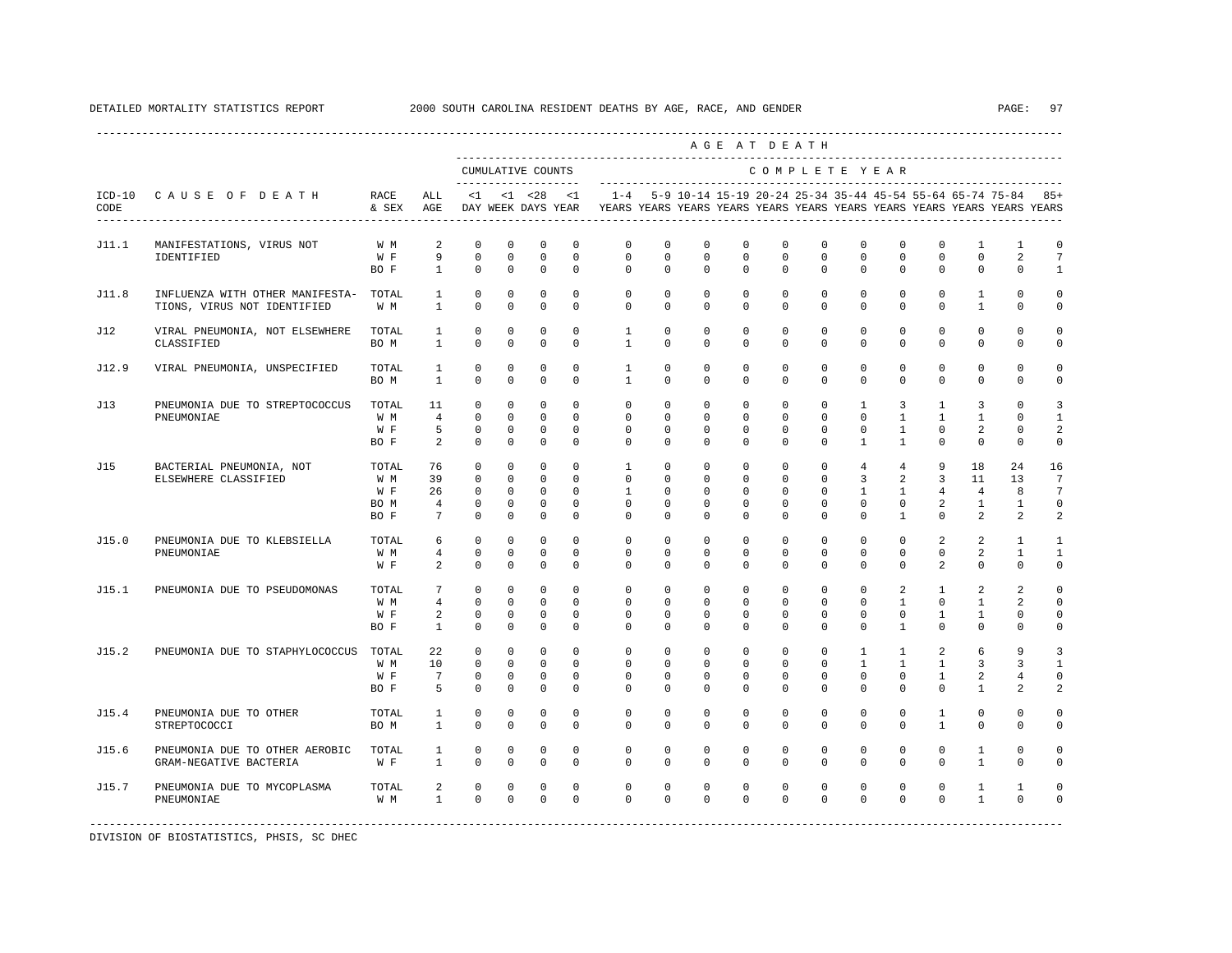|                  |                                        |               |                   |                           |                            |                                           |                            |                |                            |                         | AGE AT DEATH               |                          |                         |                         |                            |                            |                                                           |                                                                         |                        |
|------------------|----------------------------------------|---------------|-------------------|---------------------------|----------------------------|-------------------------------------------|----------------------------|----------------|----------------------------|-------------------------|----------------------------|--------------------------|-------------------------|-------------------------|----------------------------|----------------------------|-----------------------------------------------------------|-------------------------------------------------------------------------|------------------------|
|                  |                                        |               |                   |                           |                            | CUMULATIVE COUNTS<br>-------------------- |                            |                |                            |                         |                            | COMPLETE YEAR            |                         |                         |                            |                            |                                                           |                                                                         |                        |
| $ICD-10$<br>CODE | CAUSE OF DEATH                         | RACE<br>& SEX | ALL<br>AGE        | $\leq$ 1                  |                            | $< 1$ $< 28$<br>DAY WEEK DAYS YEAR        | <1                         | $1 - 4$        |                            |                         |                            |                          |                         |                         |                            |                            | 5-9 10-14 15-19 20-24 25-34 35-44 45-54 55-64 65-74 75-84 | YEARS YEARS YEARS YEARS YEARS YEARS YEARS YEARS YEARS YEARS YEARS YEARS | $85+$                  |
| J15.7            |                                        | W F           | $\mathbf{1}$      | $^{\circ}$                | $\mathbf 0$                | 0                                         | 0                          | 0              | 0                          | $\mathbf 0$             | $\mathbf 0$                | $\mathbf 0$              | $\mathbf 0$             | $\mathbf 0$             | $\mathbf 0$                | $\mathbf 0$                | 0                                                         | $\mathbf{1}$                                                            | 0                      |
| J15.8            | OTHER BACTERIAL PNEUMONIA              | TOTAL         | 3                 | $^{\circ}$                | $\circ$                    | $^{\circ}$                                | $\Omega$                   | 0              | $\Omega$                   | $\Omega$                | $\Omega$                   | $\mathbf 0$              | $\Omega$                | $\Omega$                | $^{\circ}$                 | $^{\circ}$                 | 1                                                         | 2                                                                       | $\Omega$               |
|                  |                                        | W M<br>BO M   | 2<br>$\mathbf{1}$ | $\mathbf 0$<br>$^{\circ}$ | $\mathbf 0$<br>$\mathbf 0$ | $\mathbf 0$<br>$\mathbf 0$                | $\mathbf 0$<br>$\mathbf 0$ | 0<br>$\Omega$  | $\mathbf 0$<br>$\mathbf 0$ | $\mathbf 0$<br>$\Omega$ | $\mathbf 0$<br>$\mathbf 0$ | $\mathbb O$<br>$\Omega$  | $\mathbb O$<br>$\Omega$ | $\mathbf 0$<br>$\Omega$ | $\mathbf 0$<br>$\mathbf 0$ | $\mathbf 0$<br>$\mathbf 0$ | $\mathbf{1}$<br>$\mathbf{0}$                              | $\mathbf{1}$<br>$\mathbf{1}$                                            | $\circ$<br>$\mathbf 0$ |
| J15.9            | BACTERIAL PNEUMONIA, UNSPECIFIED TOTAL |               | 34                | $^{\circ}$                | $\Omega$                   | $\Omega$                                  | $\Omega$                   | $\overline{1}$ | $\Omega$                   | $\Omega$                | $\Omega$                   | $\Omega$                 | $\Omega$                | 3                       | $\mathbf{1}$               | 3                          | 5                                                         | 9                                                                       | 12                     |
|                  |                                        | W M           | 18                | $\Omega$                  | $\Omega$                   | $\Omega$                                  | $\Omega$                   | $\Omega$       | $\Omega$                   | $\Omega$                | $\Omega$                   | $\Omega$                 | $\Omega$                | 2                       | $\Omega$                   | $\overline{2}$             | 3                                                         | 6                                                                       | 5                      |
|                  |                                        | W F           | 13                | $^{\circ}$                | $\circ$                    | $^{\circ}$                                | $\Omega$                   | 1              | $\Omega$                   | $\Omega$                | $\Omega$                   | $\Omega$                 | $\Omega$                | 1                       | $\mathbf{1}$               | $^{\circ}$                 | $\mathbf{0}$                                              | 3                                                                       | 7                      |
|                  |                                        | BO M          | 2                 | $^{\circ}$                | $\Omega$                   | $^{\circ}$                                | $\Omega$                   | $\mathbf{0}$   | $\Omega$                   | $\Omega$                | $\Omega$                   | $\mathbf 0$              | $\Omega$                | $\Omega$                | $\mathbf 0$                | 1                          | 1                                                         | $\mathbf 0$                                                             | $\circ$                |
|                  |                                        | BO F          | $\mathbf{1}$      | $^{\circ}$                | $\circ$                    | 0                                         | 0                          | $\Omega$       | 0                          | $^{\circ}$              | $^{\circ}$                 | $\mathbf 0$              | 0                       | 0                       | 0                          | $\mathbf 0$                | 1                                                         | $\mathbf{0}$                                                            | 0                      |
| J18              | PNEUMONIA, ORGANISM UNSPECIFIED        | TOTAL         | 573               | 0                         | $\circ$                    | 0                                         | 1                          | 0              | 2                          | 0                       | $^{\circ}$                 | 1                        | 4                       | 12                      | 32                         | 21                         | 60                                                        | 196                                                                     | 244                    |
|                  |                                        | W M           | 167               | $^{\circ}$                | $\mathbf{0}$               | $^{\circ}$                                | $^{\circ}$                 | 0              | 0                          | $^{\circ}$              | $^{\circ}$                 | $\mathbf 0$              | $\mathbf{1}$            | 6                       | 11                         | 9                          | 24                                                        | 68                                                                      | 48                     |
|                  |                                        | W F           | 252               | 0                         | $\circ$                    | $^{\circ}$                                | $^{\circ}$                 | 0              | 0                          | 0                       | $^{\circ}$                 | 0                        | 2                       | 2                       | 7                          | 5                          | 14                                                        | 76                                                                      | 146                    |
|                  |                                        | BO M          | 67                | 0                         | $\circ$                    | 0                                         | 1                          | 0              | 1                          | $^{\circ}$              | $^{\circ}$                 | 1                        | 1                       | 3                       | 12                         | 3                          | 10                                                        | 17                                                                      | 18                     |
|                  |                                        | BO F          | 87                | $^{\circ}$                | $\circ$                    | $^{\circ}$                                | $^{\circ}$                 | 0              | $\mathbf{1}$               | $^{\circ}$              | $^{\circ}$                 | $\mathbf 0$              | $\mathbf 0$             | $\mathbf{1}$            | 2                          | $\overline{4}$             | 12                                                        | 35                                                                      | 32                     |
| J18.0            | BRONCHOPNEUMONIA, UNSPECIFIED          | TOTAL         | 11                | $^{\circ}$                | $\circ$                    | 0                                         | 1                          | $\mathbf 0$    | 0                          | $\Omega$                | $^{\circ}$                 | $\mathbf 0$              | $\mathbf 0$             | 1                       | 4                          | 0                          | $\Omega$                                                  | 4                                                                       | 1                      |
|                  |                                        | W M           | 5                 | $^{\circ}$                | $\mathbf{0}$               | $\mathbf 0$                               | $\mathbf 0$                | 0              | $\mathbf 0$                | $^{\circ}$              | $^{\circ}$                 | 0                        | $\mathbf{0}$            | $\mathbf{1}$            | 2                          | $\mathbf 0$                | $\mathbf{0}$                                              | 2                                                                       | $\circ$                |
|                  |                                        | W F           | 4                 | $^{\circ}$                | $^{\circ}$                 | 0                                         | 0                          | $\Omega$       | $\Omega$                   | 0                       | $\Omega$                   | $\Omega$                 | $\mathbf{0}$            | 0                       | 1                          | $^{\circ}$                 | $\mathbf{0}$                                              | 2                                                                       | 1                      |
|                  |                                        | BO M          | $\mathbf{1}$      | 0                         | $\circ$                    | $^{\circ}$                                | 1                          | 0              | 0                          | $^{\circ}$              | $^{\circ}$                 | $\mathbf 0$              | $\mathbf 0$             | 0                       | 0                          | $^{\circ}$                 | $\mathbf{0}$                                              | 0                                                                       | 0                      |
|                  |                                        | BO F          | $\mathbf{1}$      | $^{\circ}$                | $\mathbf 0$                | $\mathbf 0$                               | 0                          | $\mathbf 0$    | $\mathbf 0$                | $\mathbf 0$             | $^{\circ}$                 | $\mathbf 0$              | $\mathbf 0$             | $\mathbf 0$             | $\mathbf{1}$               | $\mathbf 0$                | $\mathbf 0$                                               | $\mathbf 0$                                                             | $\mathbf 0$            |
| J18.1            | LOBAR PNEUMONIA, UNSPECIFIED           | TOTAL         | 15                | $\mathbf 0$               | $\Omega$                   | $\Omega$                                  | $\Omega$                   | $\Omega$       | $\mathbf{1}$               | $\Omega$                | $\Omega$                   | $\Omega$                 | 1                       | $\Omega$                | 3                          | $\Omega$                   | $\Omega$                                                  | 6                                                                       | $\overline{4}$         |
|                  |                                        | W M           | 3                 | $^{\circ}$                | $\mathbf 0$                | 0                                         | $\Omega$                   | $\Omega$       | $\Omega$                   | $\Omega$                | $\Omega$                   | $\Omega$                 | $\Omega$                | $\Omega$                | $\mathbf 0$                | $\mathbf 0$                | $\Omega$                                                  | 2                                                                       | $\mathbf{1}$           |
|                  |                                        | W F           | 6                 | $^{\circ}$                | $\mathbf 0$                | $\mathbf 0$                               | $\Omega$                   | $\mathbf 0$    | $\Omega$                   | $\Omega$                | $\Omega$                   | $\Omega$                 | 1                       | $\Omega$                | $\mathbf 0$                | $\mathbf 0$                | $\mathbf 0$                                               | 2                                                                       | 3                      |
|                  |                                        | BO M          | 6                 | $\mathbf 0$               | 0                          | $\mathbf 0$                               | $\Omega$                   | $\Omega$       | 1                          | $\Omega$                | 0                          | $\Omega$                 | $\Omega$                | $\Omega$                | 3                          | $^{\circ}$                 | $\mathbf 0$                                               | 2                                                                       | $\Omega$               |
| J18.2            | HYPOSTATIC PNEUMONIA,                  | TOTAL         | 1                 | $\mathbf 0$               | $\mathbf 0$                | 0                                         | $\mathbf 0$                | 0              | $\mathbf 0$                | $\mathbf 0$             | $\mathbf 0$                | 0                        | $\mathbb O$             | 1                       | $\mathbf 0$                | $\mathbf 0$                | 0                                                         | 0                                                                       | $\mathbf 0$            |
|                  | UNSPECIFIED                            | W M           | 1                 | 0                         | 0                          | 0                                         | 0                          | 0              | 0                          | $^{\circ}$              | $^{\circ}$                 | 0                        | $\mathbf 0$             | 1                       | 0                          | 0                          | 0                                                         | 0                                                                       | $\mathbf 0$            |
| J18.9            | PNEUMONIA, UNSPECIFIED                 | TOTAL         | 546               | 0                         | $^{\circ}$                 | 0                                         | 0                          | 0              | 1                          | $^{\circ}$              | $^{\circ}$                 | 1                        | 3                       | 10                      | 25                         | 21                         | 60                                                        | 186                                                                     | 239                    |
|                  |                                        | W M           | 158               | 0                         | 0                          | 0                                         | $^{\circ}$                 | 0              | $\mathbf 0$                | 0                       | $^{\circ}$                 | $\mathbf 0$              | 1                       | 4                       | 9                          | 9                          | 24                                                        | 64                                                                      | 47                     |
|                  |                                        | W F           | 242               | 0                         | 0                          | 0                                         | 0                          | 0              | 0                          | 0                       | $^{\circ}$                 | $\mathbf 0$              | 1                       | 2                       | 6                          | 5                          | 14                                                        | 72                                                                      | 142                    |
|                  |                                        | BO M          | 60                | $^{\circ}$                | $\circ$                    | $^{\circ}$                                | 0                          | 0              | 0                          | $^{\circ}$              | $^{\circ}$                 | 1                        | 1                       | 3                       | 9                          | 3                          | 10                                                        | 15                                                                      | 18                     |
|                  |                                        | BO F          | 86                | $^{\circ}$                | $\mathbf 0$                | 0                                         | 0                          | $\mathbf 0$    | 1                          | $^{\circ}$              | $^{\circ}$                 | $\mathbf{0}$             | $\mathbf 0$             | 1                       | $\mathbf{1}$               | $\overline{4}$             | 12                                                        | 35                                                                      | 32                     |
| J20              | ACUTE BRONCHITIS                       | TOTAL         | 5                 | $^{\circ}$                | $^{\circ}$                 | $^{\circ}$                                | $^{\circ}$                 | $\mathbf{0}$   | $\mathbf 0$                | $\mathbf 0$             | $^{\circ}$                 | $\mathbf{0}$             | $\mathbf 0$             | $\mathbf 0$             | $\mathbf{0}$               | $\circ$                    | $\mathbf{1}$                                              | 2                                                                       | $\overline{2}$         |
|                  |                                        | W M           | $\mathbf{1}$      | $^{\circ}$                | $\circ$                    | $\mathbf 0$                               | $\Omega$                   | $\Omega$       | $\Omega$                   | $\Omega$                | $\Omega$                   | $\Omega$                 | $\Omega$                | $\Omega$                | $\mathbf 0$                | $\Omega$                   | $\Omega$                                                  | $\mathbf{0}$                                                            | $\mathbf{1}$           |
|                  |                                        | W F           | 2                 | $^{\circ}$                | $\circ$                    | 0                                         | $^{\circ}$                 | 0              | $\mathbf 0$                | $^{\circ}$              | $^{\circ}$                 | $\mathbf 0$              | $\Omega$                | $\Omega$                | $^{\circ}$                 | $^{\circ}$                 | $\Omega$                                                  | 1                                                                       | 1                      |
|                  |                                        | BO M          | 2                 | $^{\circ}$                | $\circ$                    | 0                                         | 0                          | 0              | 0                          | $^{\circ}$              | $^{\circ}$                 | $\mathbf 0$              | $\mathbf 0$             | $\mathbf 0$             | $\mathbf 0$                | $^{\circ}$                 | $\mathbf{1}$                                              | 1                                                                       | $\circ$                |
| J20.9            | ACUTE BRONCHITIS, UNSPECIFIED          | TOTAL         | 5                 | $^{\circ}$                | $^{\circ}$                 | $\mathbf 0$                               | $\Omega$                   | $\mathbf{0}$   | $\Omega$                   | $\Omega$                | $\Omega$                   | $\Omega$                 | $\Omega$                | $\Omega$                | $\mathbf 0$                | $\mathbf 0$                | 1                                                         | 2                                                                       | 2                      |
|                  |                                        | W M           | $\mathbf{1}$      | $\mathbf 0$               | $\mathbf 0$                | $\mathbf 0$                               | 0                          | $\mathbf 0$    | 0                          | $\mathbf 0$             | $^{\circ}$<br>$\Omega$     | $\mathbf{0}$<br>$\Omega$ | $\mathbf 0$             | $\circ$                 | $\mathbf 0$                | $\mathbf 0$                | $\mathbf{0}$                                              | 0                                                                       | 1                      |
|                  |                                        | W F           | 2                 | $\Omega$                  | $\Omega$                   | $\Omega$                                  | $\Omega$                   | $\Omega$       | $\Omega$                   | $\Omega$                |                            |                          | $\Omega$                | $\Omega$                | $\Omega$                   | $\Omega$                   | $\Omega$                                                  | $\mathbf{1}$                                                            | $\mathbf{1}$           |
|                  |                                        |               |                   |                           |                            |                                           |                            |                |                            |                         |                            |                          |                         |                         |                            |                            |                                                           |                                                                         |                        |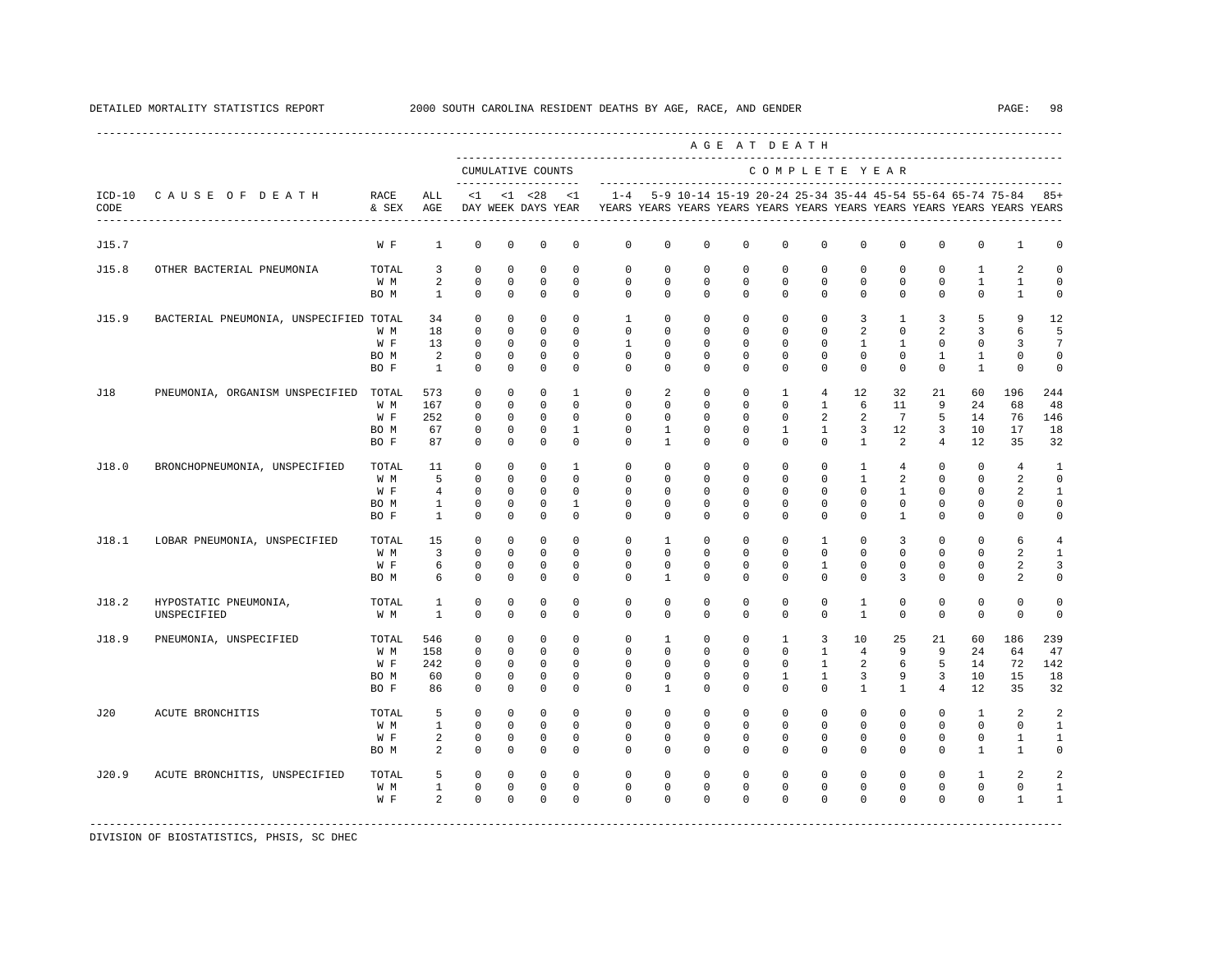|       |                                                                 |                                     |                                                           |                                                      |                                                                       |                                                                 |                                                      |                                                                                                       |                                                                       |                                                         |                                                            | AGE AT DEATH                                                       |                                                                        |                                                         |                                                              |                                                                     |                                                         |                                              |                                                |
|-------|-----------------------------------------------------------------|-------------------------------------|-----------------------------------------------------------|------------------------------------------------------|-----------------------------------------------------------------------|-----------------------------------------------------------------|------------------------------------------------------|-------------------------------------------------------------------------------------------------------|-----------------------------------------------------------------------|---------------------------------------------------------|------------------------------------------------------------|--------------------------------------------------------------------|------------------------------------------------------------------------|---------------------------------------------------------|--------------------------------------------------------------|---------------------------------------------------------------------|---------------------------------------------------------|----------------------------------------------|------------------------------------------------|
|       |                                                                 |                                     |                                                           |                                                      |                                                                       | CUMULATIVE COUNTS<br>-------------------                        |                                                      |                                                                                                       |                                                                       |                                                         |                                                            | COMPLETE YEAR                                                      |                                                                        |                                                         |                                                              |                                                                     |                                                         |                                              |                                                |
| CODE  | ICD-10 CAUSE OF DEATH<br>---------------------------------      | RACE<br>& SEX                       | ALL<br>AGE                                                | $\leq 1$                                             |                                                                       | $<1$ $<28$                                                      | < 1                                                  | $1 - 4$<br>DAY WEEK DAYS YEAR YEARS YEARS YEARS YEARS YEARS YEARS YEARS YEARS YEARS YEARS YEARS YEARS |                                                                       |                                                         |                                                            |                                                                    |                                                                        |                                                         |                                                              | 5-9 10-14 15-19 20-24 25-34 35-44 45-54 55-64 65-74 75-84 85+       |                                                         |                                              |                                                |
| J20.9 |                                                                 | BO M                                | 2                                                         | $\circ$                                              | $\mathbf 0$                                                           | $^{\circ}$                                                      | 0                                                    | $\mathbf 0$                                                                                           | $\mathbf 0$                                                           | $\mathbf 0$                                             | $\mathbf 0$                                                | $\mathbf 0$                                                        | $\Omega$                                                               | $\mathbf 0$                                             | $\mathbf 0$                                                  | $\mathbf 0$                                                         | $\mathbf{1}$                                            | 1                                            | $\Omega$                                       |
| J21   | ACUTE BRONCHIOLITIS                                             | TOTAL<br>W M                        | 1<br>$\mathbf{1}$                                         | $\mathbf 0$<br>$\Omega$                              | $^{\circ}$<br>$\Omega$                                                | $\mathbf 0$<br>$\Omega$                                         | $\Omega$<br>$\Omega$                                 | $\mathbf 0$<br>$\Omega$                                                                               | $\mathbf 0$<br>$\Omega$                                               | $\mathbf 0$<br>$\Omega$                                 | $\Omega$<br>$\Omega$                                       | $\mathbf 0$<br>$\Omega$                                            | $\Omega$<br>$\Omega$                                                   | $\mathbf 0$<br>$\Omega$                                 | $\mathbf 0$<br>$\Omega$                                      | $\mathbf 0$<br>$\Omega$                                             | $\Omega$<br>$\Omega$                                    | $\Omega$<br>$\Omega$                         | $\mathbf{1}$<br>$\mathbf{1}$                   |
| J21.9 | ACUTE BRONCHIOLITIS,<br>UNSPECIFIED                             | TOTAL<br>W M                        | 1<br>$\mathbf{1}$                                         | $^{\circ}$<br>$\circ$                                | $\mathbf 0$<br>$\mathbf 0$                                            | $\mathbb O$<br>$\mathbf 0$                                      | $\mathbf 0$<br>$\mathbf 0$                           | $\mathbf 0$<br>$\mathbf{0}$                                                                           | $\mathbf 0$<br>$\mathbf{0}$                                           | $\mathbf 0$<br>$\mathbf 0$                              | $\mathbf 0$<br>$\mathbf 0$                                 | $\mathbf 0$<br>$\mathbf 0$                                         | $\mathbf 0$<br>$\mathbf 0$                                             | $\mathbf 0$<br>$\mathbf 0$                              | $\mathbf 0$<br>$\mathbf 0$                                   | $\mathbf 0$<br>$\mathbf 0$                                          | $\mathbf 0$<br>$\mathbf 0$                              | $\mathbf{0}$<br>$\mathbf 0$                  | 1<br>$\mathbf{1}$                              |
| J22   | UNSPECIFIED ACUTE LOWER<br>RESPIRATORY INFECTION                | TOTAL<br>W M<br>W F<br>BO M         | 5<br>$\mathbf{1}$<br>3<br>$\mathbf{1}$                    | $\circ$<br>$\circ$<br>$\circ$<br>$\Omega$            | $\mathbf 0$<br>$\mathbf{0}$<br>$^{\circ}$<br>$\Omega$                 | $\circ$<br>$\mathbf 0$<br>$\mathbf{0}$<br>$\Omega$              | $\Omega$<br>$\Omega$<br>$\Omega$<br>$\Omega$         | $\mathbf 0$<br>$\mathbf 0$<br>$\Omega$<br>$\Omega$                                                    | $\mathbf 0$<br>$\mathbf 0$<br>0<br>$\Omega$                           | $^{\circ}$<br>$^{\circ}$<br>0<br>$\Omega$               | $\mathbf 0$<br>$\mathbf 0$<br>0<br>$\Omega$                | $\Omega$<br>$\mathbf{0}$<br>$\mathbf 0$<br>$\Omega$                | $\mathbf 0$<br>$\mathbf 0$<br>0<br>$\Omega$                            | $\mathbf 0$<br>$\mathbf 0$<br>0<br>$\Omega$             | $\mathbf 0$<br>$\mathbf 0$<br>$^{\circ}$<br>$\Omega$         | $\mathbf{1}$<br>$\mathbf 0$<br>$\mathbf{1}$<br>$\Omega$             | $\mathbf{1}$<br>$\mathbf{1}$<br>$\mathbf 0$<br>$\Omega$ | 1<br>$\Omega$<br>1<br>$\Omega$               | 2<br>$\Omega$<br>1<br>1                        |
| J32   | CHRONIC SINUSITIS                                               | TOTAL<br>W M<br>W F                 | 2<br>$\mathbf{1}$<br>$\mathbf{1}$                         | $\circ$<br>$\mathbf 0$<br>$\Omega$                   | $\mathbf{0}$<br>$\mathbf 0$<br>$\Omega$                               | $\mathbf 0$<br>$\mathbf 0$<br>$\Omega$                          | $\Omega$<br>$\Omega$<br>$\Omega$                     | $\mathbf 0$<br>$\Omega$<br>$\Omega$                                                                   | $\mathbf 0$<br>$\Omega$<br>$\Omega$                                   | $^{\circ}$<br>$\Omega$<br>$\Omega$                      | $\mathbf 0$<br>$\Omega$<br>$\Omega$                        | $\Omega$<br>$\Omega$<br>$\Omega$                                   | $\Omega$<br>$\Omega$<br>$\Omega$                                       | $\mathbf{0}$<br>$\Omega$<br>$\Omega$                    | $\mathbf 0$<br>$\mathbf 0$<br>$\Omega$                       | $\mathbf 0$<br>$\mathbf 0$<br>$\Omega$                              | $\mathbf 0$<br>$\mathbf 0$<br>$\mathbf 0$               | 1<br>$\mathbf{1}$<br>$\Omega$                | 1<br>$\Omega$<br>$\mathbf{1}$                  |
| J32.9 | CHRONIC SINUSITIS, UNSPECIFIED                                  | TOTAL<br>W M<br>W F                 | 2<br>$\mathbf{1}$<br>$\mathbf{1}$                         | $\Omega$<br>$\circ$<br>$\mathbf 0$                   | $\Omega$<br>$\Omega$<br>$\mathbf 0$                                   | $\mathbf 0$<br>$\Omega$<br>$\mathbf 0$                          | $\Omega$<br>$\Omega$<br>$\mathbf 0$                  | $\Omega$<br>$\Omega$<br>$\Omega$                                                                      | $\Omega$<br>$\Omega$<br>$\mathbf 0$                                   | $\Omega$<br>$\Omega$<br>$\Omega$                        | $\Omega$<br>$\Omega$<br>$\Omega$                           | $\Omega$<br>$\Omega$<br>$\Omega$                                   | $\Omega$<br>$\Omega$<br>$\mathbf 0$                                    | $\Omega$<br>$\Omega$<br>$\Omega$                        | $\Omega$<br>$\Omega$<br>$\mathbf 0$                          | $\Omega$<br>$\Omega$<br>$\Omega$                                    | $\Omega$<br>$\Omega$<br>$\mathbf{0}$                    | $\mathbf{1}$<br>$\mathbf{1}$<br>$\mathbf 0$  | $\mathbf{1}$<br>$\Omega$<br>$\mathbf{1}$       |
| J38   | DISEASES OF VOCAL CORDS AND<br>LARYNX, NOT ELSEWHERE CLASSIFIED | TOTAL<br>W F<br>BO F                | 2<br>$\mathbf{1}$<br>$\mathbf{1}$                         | $\circ$<br>$\mathbf 0$<br>$\circ$                    | $\mathbf{0}$<br>$\mathbf{0}$<br>$\mathbf 0$                           | $\mathbf 0$<br>$\mathbf{0}$<br>$\mathbf 0$                      | $\Omega$<br>$\Omega$<br>$\mathbf 0$                  | $\mathbf 0$<br>$\Omega$<br>$\Omega$                                                                   | $\mathbf 0$<br>$\Omega$<br>0                                          | $\mathbf 0$<br>$\Omega$<br>$\Omega$                     | $\mathbf 0$<br>$\Omega$<br>0                               | $\mathbf 0$<br>$\Omega$<br>$\Omega$                                | $\mathbf 0$<br>$\Omega$<br>$\mathbf 0$                                 | $\mathbf 0$<br>$\Omega$<br>$\Omega$                     | $\mathbf{1}$<br>$\mathbf{1}$<br>0                            | $\mathbf{1}$<br>$\Omega$<br>$\mathbf{1}$                            | $\mathbf 0$<br>$\mathbf 0$<br>$\mathbf{0}$              | $\Omega$<br>$\mathbf 0$<br>$\Omega$          | $\Omega$<br>$\Omega$<br>$\mathbf 0$            |
| J38.0 | PARALYSIS OF VOCAL CORDS AND<br>LARYNX                          | TOTAL<br>W F                        | $\mathbf{1}$<br>$\mathbf{1}$                              | $^{\circ}$<br>$\Omega$                               | $\mathbf{0}$<br>$\Omega$                                              | $^{\circ}$<br>$\Omega$                                          | $^{\circ}$<br>$\Omega$                               | $\mathbf{0}$<br>$\Omega$                                                                              | $\mathbf{0}$<br>$\Omega$                                              | 0<br>$\Omega$                                           | $\mathbf 0$<br>$\Omega$                                    | $\mathbf 0$<br>$\Omega$                                            | $\mathbf 0$<br>$\Omega$                                                | 0<br>$\Omega$                                           | $\mathbf{1}$<br>$\mathbf{1}$                                 | $^{\circ}$<br>$\Omega$                                              | $\mathbf 0$<br>$\Omega$                                 | $\mathbf 0$<br>$\Omega$                      | $\Omega$<br>$\Omega$                           |
| J38.6 | STENOSIS OF LARYNX                                              | TOTAL<br>BO F                       | $\mathbf{1}$<br>$\mathbf{1}$                              | $^{\circ}$<br>$\Omega$                               | 0<br>$\Omega$                                                         | $^{\circ}$<br>$\Omega$                                          | $\mathbf 0$<br>$\Omega$                              | $\mathbf 0$<br>$\Omega$                                                                               | $\mathbf 0$<br>$\Omega$                                               | $\mathbf 0$<br>$\Omega$                                 | $\mathbf 0$<br>$\Omega$                                    | $\mathbf 0$<br>$\Omega$                                            | $\mathbf 0$<br>$\Omega$                                                | $\mathbf 0$<br>$\Omega$                                 | $\mathbf 0$<br>$\Omega$                                      | 1<br>$\mathbf{1}$                                                   | $\mathbf 0$<br>$\Omega$                                 | $\mathbf 0$<br>$\Omega$                      | $\Omega$<br>$\Omega$                           |
| J39   | OTHER DISEASES OF UPPER<br>RESPIRATORY TRACT                    | TOTAL<br>W M<br>W F<br>BO M<br>BO F | 15<br>$\overline{4}$<br>6<br>2<br>$\overline{\mathbf{3}}$ | $\circ$<br>$\Omega$<br>$\circ$<br>$\circ$<br>$\circ$ | $\mathbf 0$<br>$\Omega$<br>$\mathbf 0$<br>$\mathbf{0}$<br>$\mathbf 0$ | $\mathbf 0$<br>$\Omega$<br>$\circ$<br>$^{\circ}$<br>$\mathbf 0$ | $\Omega$<br>$\Omega$<br>$\mathbf 0$<br>0<br>$\Omega$ | $\mathbf 0$<br>$\Omega$<br>$\mathbf 0$<br>$\mathbf{0}$<br>$\Omega$                                    | $\mathbf 0$<br>$\Omega$<br>$\mathbf 0$<br>$\mathbf{0}$<br>$\mathbf 0$ | $\mathbf 0$<br>$\Omega$<br>$\mathbf 0$<br>0<br>$\Omega$ | $\mathbf 0$<br>$\Omega$<br>$\mathbf 0$<br>0<br>$\mathbf 0$ | $\mathbf 0$<br>$\Omega$<br>$\mathbf 0$<br>$\mathbf{0}$<br>$\Omega$ | $\mathbf{1}$<br>$\Omega$<br>$\mathbf 0$<br>$\mathbf{1}$<br>$\mathbf 0$ | $\mathbf 0$<br>$\Omega$<br>$\mathbf 0$<br>0<br>$\Omega$ | $\mathbf{1}$<br>$\Omega$<br>$\mathbf{1}$<br>0<br>$\mathbf 0$ | $\mathbf{1}$<br>$\Omega$<br>$\mathbf 0$<br>$\mathbf{1}$<br>$\Omega$ | $\overline{4}$<br>$\overline{1}$<br>2<br>0<br>1         | 6<br>$\mathfrak{D}$<br>2<br>$\mathbf 0$<br>2 | 2<br>$\mathbf{1}$<br>1<br>$\Omega$<br>$\Omega$ |
| J39.2 | OTHER DISEASES OF PHARYNX                                       | TOTAL<br>W M<br>W F                 | $7\phantom{.0}$<br>$\overline{4}$<br>3                    | $\circ$<br>$\mathbf 0$<br>$\mathbf 0$                | $\mathbf 0$<br>$\mathbf 0$<br>0                                       | $\mathbf 0$<br>$\mathbf 0$<br>$\mathbf 0$                       | $\Omega$<br>$\Omega$<br>$\mathbf 0$                  | $\mathbf 0$<br>$\Omega$<br>$\Omega$                                                                   | $\mathbf 0$<br>$\mathbf 0$<br>$\mathbf{0}$                            | $\mathbf 0$<br>$\Omega$<br>$\mathbf 0$                  | $\mathbf 0$<br>$\Omega$<br>0                               | $\mathbf 0$<br>$\Omega$<br>$\mathbf 0$                             | $\mathbf 0$<br>$\Omega$<br>$\mathbf{0}$                                | $\mathbf 0$<br>$\mathbf 0$<br>$\mathbf{0}$              | $\mathbf 0$<br>$\Omega$<br>0                                 | $\mathbf 0$<br>$\mathbf 0$<br>$^{\circ}$                            | $\mathbf{1}$<br>$\mathbf{1}$<br>$\mathbf{0}$            | $\overline{4}$<br>2<br>2                     | 2<br>1<br>$\mathbf{1}$                         |
| J39.8 | OTHER SPECIFIED DISEASES OF<br>UPPER RESPIRATORY TRACT          | TOTAL<br>W F<br>BO M<br>BO F        | 8<br>$\overline{3}$<br>$\overline{a}$<br>$\overline{3}$   | $\Omega$<br>$\circ$<br>$\circ$<br>$\Omega$           | $\Omega$<br>$\circ$<br>$\mathbf{0}$<br>$\Omega$                       | $\overline{0}$<br>$\overline{0}$<br>$\circ$<br>$\Omega$         | $\Omega$<br>$\mathbf 0$<br>$\mathbf 0$<br>$\Omega$   | $\Omega$<br>$\mathbf 0$<br>$\mathbf 0$<br>$\Omega$                                                    | $\Omega$<br>$\mathbf 0$<br>$\mathbf 0$<br>$\Omega$                    | $\Omega$<br>$\mathbf{0}$<br>$\mathbf 0$<br>$\Omega$     | $\Omega$<br>$\mathbf 0$<br>$\mathbf 0$<br>$\Omega$         | $\Omega$<br>$\mathbf{0}$<br>$\mathbf 0$<br>$\Omega$                | $\mathbf{1}$<br>$\mathbf 0$<br>$\mathbf{1}$<br>$\Omega$                | $\circ$<br>$\mathbf 0$<br>$\mathbf 0$<br>$\Omega$       | $\mathbf{1}$<br>$\mathbf{1}$<br>$\mathbf 0$<br>$\Omega$      | $\mathbf{1}$<br>$\mathbf{0}$<br>$\mathbf{1}$<br>$\Omega$            | 3<br>2<br>$\mathbf 0$<br>$\mathbf{1}$                   | 2<br>$\mathbf 0$<br>$\mathbf 0$<br>2         | $\Omega$<br>$\Omega$<br>$\Omega$<br>$\Omega$   |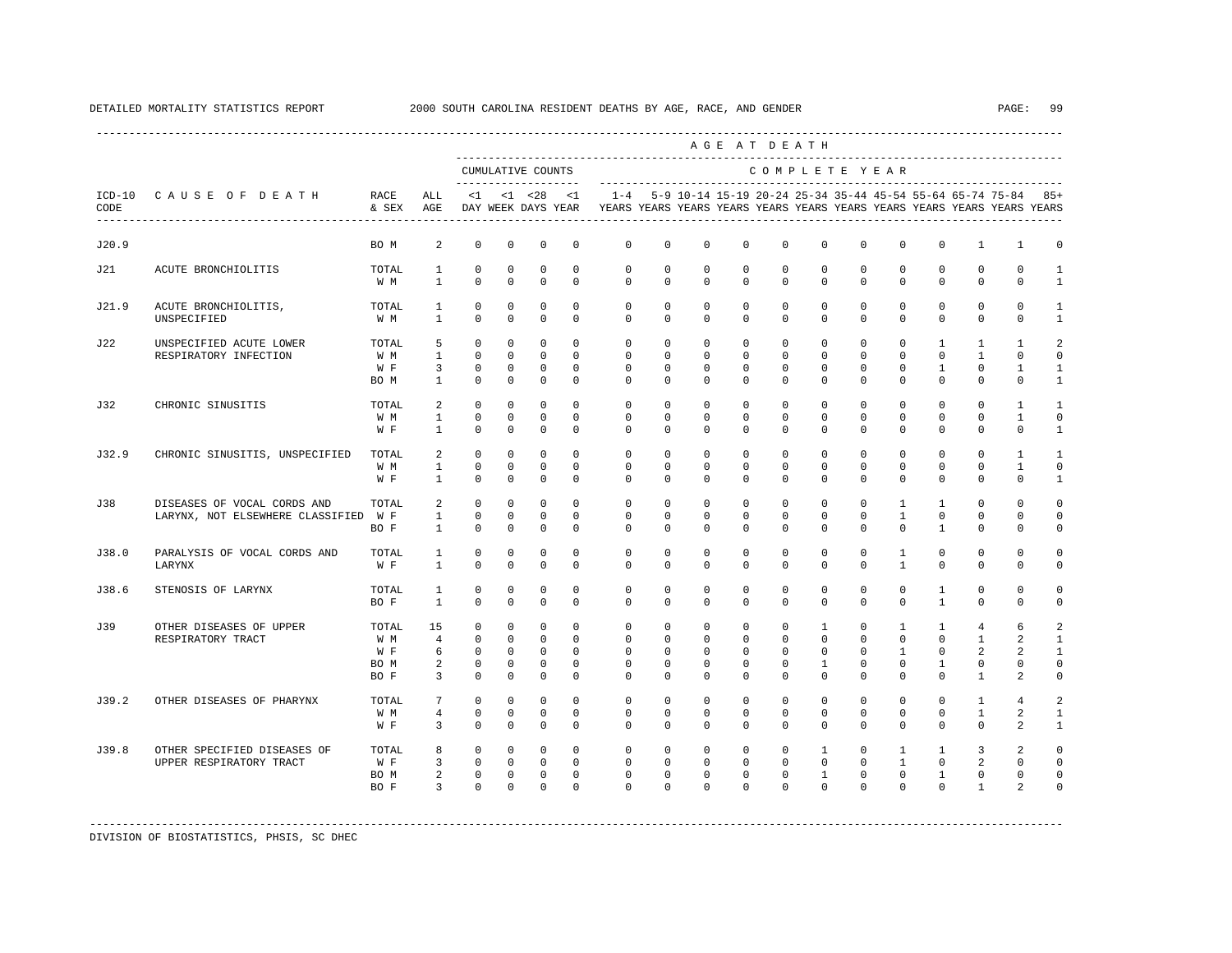A G E A T D E A T H

|          |                                |       |                 |                            |             | CUMULATIVE COUNTS |                    |              |             |                                                                                            |              |              |                | COMPLETE YEAR  |                |                 |                 |                     |                |
|----------|--------------------------------|-------|-----------------|----------------------------|-------------|-------------------|--------------------|--------------|-------------|--------------------------------------------------------------------------------------------|--------------|--------------|----------------|----------------|----------------|-----------------|-----------------|---------------------|----------------|
| $ICD-10$ | CAUSE OF DEATH                 | RACE  | ALL             | --------------------<br><1 |             | $< 1$ $< 28$      | $\leq$ 1           | $1 - 4$      |             | -------------------------<br>5-9 10-14 15-19 20-24 25-34 35-44 45-54 55-64 65-74 75-84 85+ |              |              |                |                |                |                 |                 |                     |                |
| CODE     | ------------------------------ | & SEX | AGE             |                            |             |                   | DAY WEEK DAYS YEAR |              |             | YEARS YEARS YEARS YEARS YEARS YEARS YEARS YEARS YEARS YEARS YEARS YEARS                    |              |              |                |                |                |                 |                 |                     |                |
| J40      | BRONCHITIS, NOT SPECIFIED AS   | TOTAL | 17              | $^{\circ}$                 | 0           | 0                 | 1                  | $\mathbf 0$  | 0           | $^{\circ}$                                                                                 | 0            | $\mathbf 0$  | $\mathbf{0}$   | 3              | 2              | 2               | 2               | 3                   |                |
|          | ACUTE OR CHRONIC               | W M   | $7\phantom{.0}$ | $\mathbf 0$                | $\mathbf 0$ | $\mathbf 0$       | $\mathbf 0$        | $\mathbf 0$  | $\Omega$    | $\mathbf 0$                                                                                | $\mathbf 0$  | $\mathbf 0$  | $\mathbf{0}$   | $\mathbf{1}$   | $\mathbf{1}$   | $\mathbf{1}$    | 2               | $\mathbf{1}$        | $\mathbf{1}$   |
|          |                                | W F   | 6               | $\circ$                    | $\Omega$    | $\Omega$          | $\mathbf{1}$       | $\Omega$     | $\Omega$    | $\Omega$                                                                                   | $\Omega$     | $\Omega$     | $\mathbf{0}$   | $\Omega$       | 0              | $\mathbf{1}$    | $\mathbf{0}$    | 2                   |                |
|          |                                | BO M  | 2               | $\mathbf 0$                | $\mathbf 0$ | $\mathbf 0$       | 0                  | 0            | 0           | $\mathbf 0$                                                                                | $\mathbf 0$  | $\mathbf 0$  | $\circ$        | $\overline{a}$ | $\mathsf 0$    | $\mathbf 0$     | $\mathbb O$     | $\mathbf 0$         | $\circ$        |
|          |                                | BO F  | $\overline{a}$  | $\mathbf 0$                | $\mathbf 0$ | $\mathbf 0$       | $\Omega$           | $\Omega$     | $\Omega$    | $\mathbf 0$                                                                                | $\mathbf 0$  | $\mathbf 0$  | $\mathbf 0$    | $\Omega$       | $\mathbf{1}$   | $\mathbf 0$     | $\mathbf 0$     | $\mathsf{O}\xspace$ | $\mathbf{1}$   |
| J42      | UNSPECIFIED CHRONIC BRONCHITIS | TOTAL | 9               | $\mathbf 0$                | $\mathbf 0$ | $\mathbf 0$       | $\mathbf 0$        | $\mathbf{0}$ | $\mathbf 0$ | $\mathbf 0$                                                                                | $\mathbf 0$  | $\mathbf 0$  | $\mathbf 0$    | $\mathbf 0$    | $\mathbf 0$    | $\mathbf 0$     | 2               | 2                   | 5              |
|          |                                | W M   | 2               | $\mathbf 0$                | $\Omega$    | $\mathbf 0$       | $\Omega$           | $\Omega$     | $\Omega$    | $\mathbf 0$                                                                                | $\Omega$     | $\Omega$     | $\mathbf{0}$   | $\Omega$       | $\mathbf 0$    | $\mathbf 0$     | $\mathbf 0$     | $\mathbf 0$         | $\overline{a}$ |
|          |                                | W F   | 6               | $\mathbf 0$                | $\Omega$    | $\Omega$          | $\Omega$           | $\Omega$     | $\Omega$    | 0                                                                                          | $\mathbf{0}$ | $\mathbf{0}$ | $\mathbf{0}$   | $\Omega$       | 0              | 0               | 2               | $\mathbf{1}$        | 3              |
|          |                                | BO F  | $\mathbf{1}$    | $\mathbf 0$                | $\mathbf 0$ | $\mathbf 0$       | $\Omega$           | $\Omega$     | $\Omega$    | $\mathbf 0$                                                                                | $\mathbf 0$  | $\mathbf 0$  | $\mathbf{0}$   | 0              | $\mathbf 0$    | $\mathbf 0$     | $\mathbf 0$     | $\mathbf{1}$        | $\circ$        |
| J43      | <b>EMPHYSEMA</b>               | TOTAL | 248             | $\mathbf 0$                | $\mathbf 0$ | $\mathbf 0$       | $\mathbf 0$        | $\mathbf{0}$ | 0           | 0                                                                                          | 0            | $\mathbf 0$  | $\mathbf 0$    | $\overline{a}$ | 7              | 28              | 65              | 104                 | 42             |
|          |                                | W M   | 119             | $\mathbf 0$                | $\mathbf 0$ | $\mathbf 0$       | $\Omega$           | $\Omega$     | $\Omega$    | $\mathbf 0$                                                                                | $\mathbf 0$  | $\mathbf 0$  | $\mathbf 0$    | $\mathbf{1}$   | 2              | 13              | 34              | 53                  | 16             |
|          |                                | W F   | 89              | $\Omega$                   | $\Omega$    | $\Omega$          | $\Omega$           | $\Omega$     | $\Omega$    | $\Omega$                                                                                   | $\Omega$     | $\Omega$     | $\Omega$       | $\mathbf{1}$   | 3              | 11              | 26              | 32                  | 16             |
|          |                                | BO M  | 27              | 0                          | $\mathbf 0$ | $\mathbf 0$       | 0                  | 0            | $\mathbf 0$ | $\mathbf 0$                                                                                | $\mathbf 0$  | 0            | 0              | $\mathbf 0$    | $\mathbf{1}$   | $\mathbf{1}$    | 2               | 16                  | 7              |
|          |                                | BO F  | 13              | $\mathbf 0$                | $\Omega$    | $\mathbf 0$       | $\Omega$           | $\Omega$     | $\mathbf 0$ | $\mathbf 0$                                                                                | $\mathbf 0$  | $\mathbf 0$  | $\mathbf 0$    | $\mathbf 0$    | $\mathbf{1}$   | $\overline{3}$  | $\overline{3}$  | $\overline{3}$      | 3              |
| J43.9    | EMPHYSEMA, UNSPECIFIED         | TOTAL | 248             | $^{\circ}$                 | $\mathbf 0$ | $\mathbf 0$       | $\mathbf 0$        | $\mathbf 0$  | $\mathbf 0$ | $\mathbf 0$                                                                                | $\mathbf 0$  | $\mathbf 0$  | $\mathbf 0$    | 2              | 7              | 28              | 65              | 104                 | 42             |
|          |                                | W M   | 119             | $\mathbf 0$                | $\mathbf 0$ | $\mathbf 0$       | $\Omega$           | $\Omega$     | $\Omega$    | $\mathbf 0$                                                                                | $\mathbf 0$  | $\mathbf 0$  | $\mathbf 0$    | $\mathbf{1}$   | $\overline{a}$ | 13              | 34              | 53                  | 16             |
|          |                                | W F   | 89              | $\Omega$                   | $\Omega$    | $\Omega$          | $\Omega$           | $\Omega$     | $\Omega$    | $^{\circ}$                                                                                 | $\mathbf 0$  | $\mathbf{0}$ | $\mathbf 0$    | $\mathbf{1}$   | $\overline{3}$ | 11              | 26              | 32                  | 16             |
|          |                                | BO M  | 27              | 0                          | $\mathbf 0$ | $\mathbf 0$       | $\mathbf 0$        | $\Omega$     | $\Omega$    | $\mathbf 0$                                                                                | $\mathbf 0$  | $\mathbf 0$  | $\mathbf 0$    | $\mathbf 0$    | $\mathbf{1}$   | $\mathbf{1}$    | 2               | 16                  | 7              |
|          |                                | BO F  | 13              | $\Omega$                   | $\Omega$    | $\mathbf 0$       | 0                  | $\Omega$     | $\Omega$    | 0                                                                                          | 0            | $\mathbf 0$  | $\mathbf 0$    | $\Omega$       | $\overline{1}$ | 3               | 3               | $\overline{3}$      | $\overline{3}$ |
| J44      | OTHER CHRONIC OBSTRUCTIVE      | TOTAL | 1368            | $\mathbf 0$                | $\mathbf 0$ | $\mathbf 0$       | $\mathbf{1}$       | $\mathbf{0}$ | $\mathbf 0$ | $\mathbf 0$                                                                                | $\mathbf 0$  | $\mathbf 0$  | $\mathbf{0}$   | 6              | 34             | 157             | 405             | 536                 | 229            |
|          | PULMONARY DISEASE              | W M   | 645             | $\Omega$                   | $\Omega$    | $\Omega$          | $\Omega$           | $\Omega$     | $\Omega$    | $\Omega$                                                                                   | $\Omega$     | $\Omega$     | $\Omega$       | 2              | 12.            | 84              | 195             | 264                 | 88             |
|          |                                | W F   | 551             | $\mathbf 0$                | $\mathbf 0$ | $\mathbf 0$       | $\mathbf 0$        | 0            | $\mathbf 0$ | $\mathbf 0$                                                                                | $\mathbf 0$  | 0            | 0              | 3              | 15             | 47              | 162             | 209                 | 115            |
|          |                                | BO M  | 121             | $\mathbf 0$                | $\mathbf 0$ | $\mathbf 0$       | $\Omega$           | $\Omega$     | $\mathbf 0$ | $\mathbf 0$                                                                                | $\mathbf 0$  | $\mathbf 0$  | $\mathbf{0}$   | $\mathbf 0$    | $\overline{4}$ | 19              | 34              | 45                  | 19             |
|          |                                | BO F  | 51              | $\Omega$                   | $\Omega$    | $\Omega$          | $\mathbf{1}$       | $\Omega$     | $\Omega$    | $\Omega$                                                                                   | $\Omega$     | $\Omega$     | $\Omega$       | $\mathbf{1}$   | $\overline{3}$ | $7\phantom{.0}$ | 14              | 18                  | 7              |
| J44.0    | CHRONIC OBSTRUCTIVE PULMONARY  | TOTAL | 6               | $\mathbf 0$                | $\mathbf 0$ | $\mathbf 0$       | $\Omega$           | $\Omega$     | $\Omega$    | $\mathbf 0$                                                                                | $\mathbf 0$  | $\Omega$     | $\mathbf 0$    | $\Omega$       | $\mathbf 0$    | $\overline{1}$  | $\overline{3}$  | 2                   | $\mathbf 0$    |
|          | DISEASE WITH ACUTE LOWER       | W M   | 3               | $\mathbf 0$                | $\Omega$    | $\Omega$          | $\Omega$           | $\Omega$     | $\Omega$    | 0                                                                                          | $\mathbf 0$  | $\mathbf 0$  | $\mathbf{0}$   | 0              | 0              | $\mathbf 0$     | $\mathbf{1}$    | 2                   | $\Omega$       |
|          | RESPIRATORY INFECTIONS         | W F   | $\overline{3}$  | $\Omega$                   | $\mathbf 0$ | $\Omega$          | $\Omega$           | $\Omega$     | $\Omega$    | $\mathbf 0$                                                                                | $\mathbf 0$  | $\Omega$     | $\mathbf 0$    | $\Omega$       | 0              | $\mathbf{1}$    | 2               | $\mathbf 0$         | $\circ$        |
| J44.8    | OTHER SPECIFIED CHRONIC        | TOTAL | 52              | $^{\circ}$                 | 0           | $\mathbf 0$       | $\mathbf{1}$       | 0            | 0           | $^{\circ}$                                                                                 | 0            | $\mathbf{0}$ | $\mathbf{0}$   | 0              | 4              | 8               | 20              | 12                  | 7              |
|          | OBSTRUCTIVE PULMONARY DISEASE  | W M   | 24              | $\mathbf 0$                | $\mathbf 0$ | $\Omega$          | $\Omega$           | $\Omega$     | $\Omega$    | $\mathbf 0$                                                                                | $\Omega$     | $\Omega$     | $\Omega$       | $\Omega$       | $\overline{a}$ | 3               | 10              | 6                   | 3              |
|          |                                | W F   | 22              | 0                          | $\Omega$    | $\mathbf 0$       | $\Omega$           | $\Omega$     | $\Omega$    | $^{\circ}$                                                                                 | 0            | $\mathbf{0}$ | $\mathbf 0$    | 0              | $\overline{a}$ | 3               | $7\overline{ }$ | 6                   | $\overline{4}$ |
|          |                                | BO M  | 2               | 0                          | $\mathbb O$ | $\mathsf 0$       | 0                  | 0            | $\mathbf 0$ | 0                                                                                          | $\mathbf 0$  | 0            | 0              | 0              | 0              | 0               | 2               | $\mathbf 0$         | $\circ$        |
|          |                                | BO F  | $\overline{4}$  | $\Omega$                   | $\Omega$    | $\Omega$          | $\mathbf{1}$       | $\Omega$     | $\Omega$    | $\mathbf 0$                                                                                | $\mathbf 0$  | $\mathbf 0$  | $\mathbf 0$    | $\mathbf 0$    | $\mathbf 0$    | $\overline{a}$  | $\mathbf{1}$    | $\circ$             | $\circ$        |
| J44.9    | CHRONIC OBSTRUCTIVE PULMONARY  | TOTAL | 1310            | $\mathbf 0$                | $\mathbf 0$ | $\mathbf 0$       | $\mathbf 0$        | $\mathbf{0}$ | $\mathbf 0$ | $\mathbf 0$                                                                                | $\mathbf 0$  | $\mathbf 0$  | 0              | 6              | 30             | 148             | 382             | 522                 | 222            |
|          | DISEASE, UNSPECIFIED           | W M   | 618             | $\mathbf 0$                | $\Omega$    | $\mathbf 0$       | $\Omega$           | $\Omega$     | $\Omega$    | $\mathbf 0$                                                                                | $\mathbf 0$  | $\mathbf 0$  | $\mathbf 0$    | $\overline{a}$ | 10             | 81              | 184             | 256                 | 85             |
|          |                                | W F   | 526             | 0                          | $\Omega$    | $\Omega$          | $\Omega$           | $\Omega$     | $\Omega$    | 0                                                                                          | $\mathbf 0$  | $\mathbf 0$  | $\circ$        | 3              | 13             | 43              | 153             | 203                 | 111            |
|          |                                | BO M  | 119             | $^{\circ}$                 | $\mathbf 0$ | $\mathbf 0$       | $^{\circ}$         | $\Omega$     | $\Omega$    | $^{\circ}$                                                                                 | $\mathbf 0$  | $\mathbf 0$  | $\mathbf 0$    | $\mathbf 0$    | $\overline{4}$ | 19              | 32              | 45                  | 19             |
|          |                                | BO F  | 47              | 0                          | 0           | $\mathbf 0$       | 0                  | $\Omega$     | 0           | 0                                                                                          | $^{\circ}$   | $\mathbf 0$  | $\mathbf{0}$   | $\mathbf{1}$   | 3              | - 5             | 13              | 18                  | 7              |
| J45      | <b>ASTHMA</b>                  | TOTAL | 61              | $\Omega$                   | $\Omega$    | $\Omega$          | $\Omega$           | $\mathbf{1}$ | $\Omega$    | $\Omega$                                                                                   | $\mathbf{1}$ | $\Omega$     | $\overline{3}$ | $\overline{4}$ | 10             | 9               | 13              | 12                  | 8              |
|          |                                |       |                 |                            |             |                   |                    |              |             |                                                                                            |              |              |                |                |                |                 |                 |                     |                |

DIVISION OF BIOSTATISTICS, PHSIS, SC DHEC

----------------------------------------------------------------------------------------------------------------------------------------------------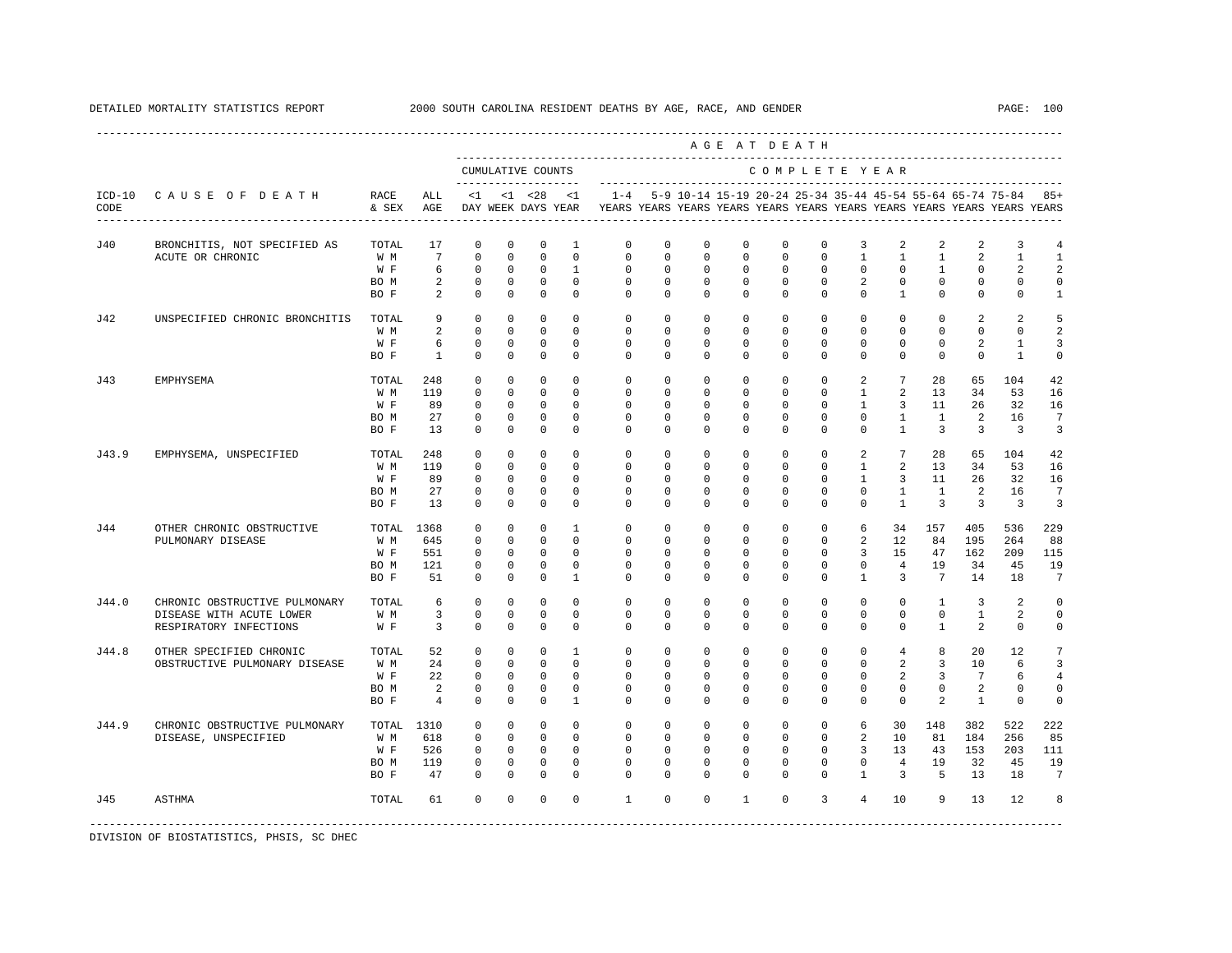|                  |                                                       |               |                              |                            |                            |                                    |                        |                         |                         |                         |                         | AGE AT DEATH                                              |                         |                         |                            |                              |                             |                                                                         |                    |
|------------------|-------------------------------------------------------|---------------|------------------------------|----------------------------|----------------------------|------------------------------------|------------------------|-------------------------|-------------------------|-------------------------|-------------------------|-----------------------------------------------------------|-------------------------|-------------------------|----------------------------|------------------------------|-----------------------------|-------------------------------------------------------------------------|--------------------|
|                  |                                                       |               |                              |                            |                            | CUMULATIVE COUNTS                  |                        |                         |                         |                         |                         | COMPLETE YEAR                                             |                         |                         |                            |                              |                             |                                                                         |                    |
| $ICD-10$<br>CODE | CAUSE OF DEATH                                        | RACE<br>& SEX | ALL<br>AGE                   | $\leq 1$                   |                            | $< 1$ $< 28$<br>DAY WEEK DAYS YEAR | $\leq 1$               | $1 - 4$                 |                         |                         |                         | 5-9 10-14 15-19 20-24 25-34 35-44 45-54 55-64 65-74 75-84 |                         |                         |                            |                              |                             | YEARS YEARS YEARS YEARS YEARS YEARS YEARS YEARS YEARS YEARS YEARS YEARS | $85+$              |
| J45              |                                                       | W M           | 6                            | $\mathbf 0$                | $\mathbf 0$                | $\mathbf 0$                        | $\mathbf 0$            | 1                       | $\mathbf 0$             | 0                       | $\mathbf 0$             | $\mathbb O$                                               | $\mathbb O$             | $\mathbf 0$             | 1                          | 0                            | 1                           | 3                                                                       | 0                  |
|                  |                                                       | W F           | 29                           | $\mathbf 0$                | $\mathbf 0$                | $\mathbf{0}$                       | $\mathbf 0$            | $\mathbf 0$             | $\Omega$                | $\mathbf 0$             | $\mathbf{1}$            | $\mathbf 0$                                               | $\mathbf{1}$            | 2                       | $\overline{3}$             | 5                            | $7\phantom{.0}$             | $\overline{4}$                                                          | 6                  |
|                  |                                                       | BO M          | 13                           | $\mathbf 0$                | $\mathbf 0$                | $\mathbf 0$                        | $\circ$                | $\mathbf 0$             | $\mathbf 0$             | $^{\circ}$              | $^{\circ}$              | $\mathbf 0$                                               | 2                       | $\mathbf{1}$            | 2                          | 3                            | 2                           | 2                                                                       | $\mathbf{1}$       |
|                  |                                                       | BO F          | 13                           | $\mathbf 0$                | $\mathbf 0$                | $\mathbf 0$                        | $\circ$                | $\mathbf 0$             | $\mathbf 0$             | $\Omega$                | $\mathbf 0$             | $\Omega$                                                  | $\mathbf 0$             | $\mathbf{1}$            | 4                          | $\mathbf{1}$                 | 3                           | 3                                                                       | $\mathbf{1}$       |
| J45.0            | PREDOMINANTLY ALLERGIC ASTHMA                         | TOTAL         | 2                            | $\mathbf 0$                | $\mathbf 0$                | $\mathbf 0$                        | $\Omega$               | $\mathbf{1}$            | $\Omega$                | $\Omega$                | $\mathbf{1}$            | $\Omega$                                                  | $\Omega$                | $\Omega$                | $\mathbf 0$                | $\Omega$                     | $\Omega$                    | $\Omega$                                                                | $\Omega$           |
|                  |                                                       | W M           | $\mathbf{1}$                 | $\mathbb O$                | $\mathbf 0$                | $\mathbf 0$                        | $^{\circ}$             | $\mathbf{1}$            | $\Omega$                | $\Omega$                | $\mathbf 0$             | $\Omega$                                                  | $\Omega$                | $\Omega$                | $\mathbf 0$                | $\Omega$                     | $\mathbf{0}$                | $\Omega$                                                                | $\Omega$           |
|                  |                                                       | W F           | $\mathbf{1}$                 | $\Omega$                   | $\Omega$                   | $\Omega$                           | $\Omega$               | $\Omega$                | $\Omega$                | $\Omega$                | $\mathbf{1}$            | $\Omega$                                                  | $\Omega$                | $\Omega$                | $\Omega$                   | $\Omega$                     | $\Omega$                    | $\Omega$                                                                | $\Omega$           |
| J45.9            | ASTHMA, UNSPECIFIED                                   | TOTAL         | 59                           | $\Omega$                   | $\mathbf 0$                | $\mathbf 0$                        | $\Omega$               | $\Omega$                | $\Omega$                | $\Omega$                | $\Omega$                | $\Omega$                                                  | 3                       | $\overline{4}$          | 10                         | 9                            | 13                          | 12                                                                      | 8                  |
|                  |                                                       | W M           | 5                            | $\mathbf 0$                | $\mathbf 0$                | $\mathbf{0}$                       | $^{\circ}$             | $\mathbf{0}$            | $\circ$                 | 0                       | 0                       | $\mathbf{0}$                                              | $\mathbf{0}$            | $\mathbf 0$             | $\mathbf{1}$               | $^{\circ}$                   | $\mathbf{1}$                | 3                                                                       | $\Omega$           |
|                  |                                                       | W F           | 28                           | $\mathbf 0$                | 0                          | $\mathbf 0$                        | $^{\circ}$             | 0                       | 0                       | 0                       | 0                       | 0                                                         | 1                       | 2                       | 3                          | 5                            | $7\phantom{.0}$             | 4                                                                       | 6                  |
|                  |                                                       | BO M          | 13                           | $\mathbf 0$                | 0                          | $\mathbf 0$                        | $\mathbf 0$            | 0                       | 0                       | 0                       | 0                       | 0                                                         | 2                       | 1                       | 2                          | 3                            | 2                           | 2                                                                       | -1                 |
|                  |                                                       | BO F          | 13                           | $\mathbf 0$                | $\circ$                    | $\circ$                            | $^{\circ}$             | 0                       | 0                       | 0                       | 0                       | 0                                                         | $\mathbf 0$             | $\mathbf{1}$            | 4                          | $\mathbf{1}$                 | 3                           | 3                                                                       | 1                  |
|                  |                                                       |               |                              | $\mathbf 0$                | $\mathbf 0$                | $\mathbf 0$                        | $\Omega$               | $\mathbf 0$             |                         |                         |                         |                                                           |                         | 2                       |                            |                              |                             | $\cap$                                                                  | $\Omega$           |
| J46              | STATUS ASTHMATICUS                                    | TOTAL         | 10                           |                            |                            |                                    |                        |                         | 0                       | 0                       | 1                       | 1                                                         | 2                       |                         | $\mathbf{1}$               | 2                            | 1                           |                                                                         | $\Omega$           |
|                  |                                                       | W M           | 2                            | $\mathbf 0$                | $\mathbf 0$                | $\mathbf 0$                        | $^{\circ}$             | $\mathbf{0}$            | 0                       | 0                       | 0                       | $\mathbf 0$                                               | $\mathbf{0}$            | $\mathbf{1}$            | $\mathbf 0$                | 1                            | $\mathbf{0}$                | $\Omega$                                                                |                    |
|                  |                                                       | W F           | 4                            | $\mathbf 0$                | 0                          | $\mathbf 0$                        | $^{\circ}$             | $\mathbf 0$             | 0                       | $\Omega$                | 0                       | 1                                                         | $\Omega$                | 1                       | $^{\circ}$                 | 1                            | 1                           | $\Omega$                                                                | $\Omega$           |
|                  |                                                       | BO M          | 3                            | $\mathbf 0$                | $\mathbf 0$                | $\mathbf 0$                        | $^{\circ}$             | $\mathbf{0}$            | 0                       | 0                       | 1                       | 0                                                         | 2                       | $\mathbf 0$             | $\mathbf 0$                | $^{\circ}$                   | $\mathbf 0$                 | $\mathbf 0$                                                             | $\Omega$           |
|                  |                                                       | BO F          | $\mathbf{1}$                 | $\circ$                    | $\mathbf 0$                | $\mathbf 0$                        | $^{\circ}$             | $\mathbf 0$             | $\mathbf 0$             | 0                       | 0                       | $\Omega$                                                  | $\mathbf 0$             | $\Omega$                | $\mathbf{1}$               | 0                            | $\mathbf{0}$                | $\mathbf 0$                                                             | $\mathbf 0$        |
| J47              | <b>BRONCHIECTASIS</b>                                 | TOTAL         | 11                           | $\Omega$                   | $\Omega$                   | $\mathbf 0$                        | $\Omega$               | $\Omega$                | $\Omega$                | $\Omega$                | $\Omega$                | $\Omega$                                                  | $\overline{1}$          | $\Omega$                | $\Omega$                   | $\overline{4}$               | 2                           | $\overline{4}$                                                          | $\Omega$           |
|                  |                                                       | W M           | 6                            | $\mathbb O$                | $\mathbf 0$                | $\mathbf 0$                        | $^{\circ}$             | $\mathbf 0$             | $\mathbf 0$             | $\mathbf 0$             | 0                       | $\mathbf 0$                                               | $\mathbf{1}$            | $\mathbf 0$             | $\mathbf 0$                | $\overline{a}$               | $\mathbf{1}$                | 2                                                                       | $\Omega$           |
|                  |                                                       | W F           | 5                            | $\mathbf 0$                | $\mathbf 0$                | $\mathbf 0$                        | $\mathbf 0$            | $\Omega$                | 0                       | $\Omega$                | 0                       | $\Omega$                                                  | $\Omega$                | $\Omega$                | $\Omega$                   | $\overline{a}$               | $\mathbf{1}$                | 2                                                                       | 0                  |
| J60              | COALWORKER'S PNEUMOCONIOSIS                           | TOTAL         | 1                            | $\mathbf 0$                | $\mathbf 0$                | $\mathbf 0$                        | $^{\circ}$             | $\mathbf 0$             | $\mathbf 0$             | $\mathbf 0$             | $\mathbf 0$             | $\mathbf 0$                                               | $\mathbf{0}$            | $\mathbf 0$             | $\mathbf 0$                | $\mathbf 0$                  | $\mathbf{0}$                | $\Omega$                                                                | $\mathbf{1}$       |
|                  |                                                       | W M           | $\mathbf{1}$                 | $\Omega$                   | $\Omega$                   | $\mathbf 0$                        | $\Omega$               | $\Omega$                | $\Omega$                | $\Omega$                | $\Omega$                | $\Omega$                                                  | $\Omega$                | $\Omega$                | $\Omega$                   | $\Omega$                     | $\Omega$                    | $\Omega$                                                                | $\mathbf{1}$       |
| J61              | PNEUMOCONIOSIS DUE TO ASBESTOS                        | TOTAL         | 11                           | $\mathbf 0$                | $\mathbf 0$                | $\mathbf 0$                        | $\Omega$               | $\mathbf 0$             | $\Omega$                | $\Omega$                | $\Omega$                | $\Omega$                                                  | $\Omega$                | $\Omega$                | $\mathbf 0$                | $\overline{a}$               | 5                           | $\overline{4}$                                                          | $\Omega$           |
|                  | AND OTHER MINERAL FIBERS                              | W M           | 9                            | $\mathbf 0$                | $\mathbf 0$                | $\mathbf 0$                        | $\Omega$               | $\mathbf 0$             | 0                       | 0                       | 0                       | $\mathbf 0$                                               | $\mathbf 0$             | $\mathbf 0$             | $\mathbf 0$                | 2                            | 4                           | 3                                                                       | $\Omega$           |
|                  |                                                       | W F           | $\mathbf{1}$                 | $\mathbf 0$                | 0                          | 0                                  | 0                      | 0                       | 0                       | 0                       | 0                       | 0                                                         | $\mathbf 0$             | 0                       | 0                          | 0                            | 1                           | 0                                                                       | $\mathbf 0$        |
|                  |                                                       | BO M          | $\mathbf{1}$                 | $\mathbf 0$                | $\mathbf 0$                | $\mathbf 0$                        | $\mathbf 0$            | $\mathbf{0}$            | 0                       | 0                       | 0                       | 0                                                         | $\mathbf 0$             | $\Omega$                | $^{\circ}$                 | 0                            | 0                           | 1                                                                       | $\Omega$           |
| J62              | PNEUMOCONIOSIS DUE TO DUST                            | TOTAL         | $\mathbf{1}$                 | $\mathbf 0$                | $\mathbf 0$                | 0                                  | $\mathbf 0$            | $\mathbf 0$             | $\mathbf 0$             | 0                       | $\mathbf 0$             | $\mathbf{0}$                                              | $\mathbf 0$             | $\mathbf 0$             | $\mathbf 0$                | $\mathbf{1}$                 | $\mathbf{0}$                | $\mathbf 0$                                                             | $\Omega$           |
|                  | CONTAINING SILICA                                     | W M           | $\mathbf{1}$                 | $\mathbf 0$                | $\mathbf 0$                | $\mathbf 0$                        | $\Omega$               | $\Omega$                | $\Omega$                | $\Omega$                | 0                       | $\Omega$                                                  | $\mathbf 0$             | $\Omega$                | $\mathbf 0$                | $\mathbf{1}$                 | $\mathbf{0}$                | $\Omega$                                                                | $\cap$             |
|                  |                                                       |               |                              |                            |                            |                                    |                        |                         |                         |                         |                         |                                                           |                         |                         |                            |                              |                             |                                                                         |                    |
| J62.8            | PNEUMOCONIOSIS DUE TO OTHER<br>DUST CONTAINING SILICA | TOTAL<br>W M  | $\mathbf{1}$<br>$\mathbf{1}$ | $\mathbf 0$<br>$\mathbf 0$ | $\mathbf 0$<br>$\mathbf 0$ | $\mathbf 0$<br>$\mathbf 0$         | $^{\circ}$<br>$\Omega$ | $\mathbf 0$<br>$\Omega$ | $\mathbf 0$<br>$\Omega$ | $\mathbf 0$<br>$\Omega$ | $\mathbf 0$<br>$\Omega$ | $\mathbf 0$<br>$\Omega$                                   | $\mathbf 0$<br>$\Omega$ | $\mathbf 0$<br>$\Omega$ | $\mathbf 0$<br>$\mathbf 0$ | $\mathbf{1}$<br>$\mathbf{1}$ | $\mathbf{0}$<br>$\mathbf 0$ | $\mathbf{0}$<br>$\Omega$                                                | $\Omega$<br>$\cap$ |
|                  |                                                       |               |                              |                            |                            |                                    |                        |                         |                         |                         |                         |                                                           |                         |                         |                            |                              |                             |                                                                         |                    |
| J63              | PNEUMOCONIOSIS DUE TO OTHER                           | TOTAL         | $\mathbf{1}$                 | $\mathbf 0$                | $\mathbf 0$                | $\mathbf 0$                        | $\mathbf 0$            | $\mathbf 0$             | $\Omega$                | 0                       | $\Omega$                | $\Omega$                                                  | $\Omega$                | $\mathbf{1}$            | $\Omega$                   | $\Omega$                     | $\mathbf{0}$                | $\Omega$                                                                | $\Omega$           |
|                  | INORGANIC DUSTS                                       | BO M          | $\mathbf{1}$                 | $\Omega$                   | $\Omega$                   | $\mathbf 0$                        | $\Omega$               | $\Omega$                | $\Omega$                | $\Omega$                | $\Omega$                | $\Omega$                                                  | $\Omega$                | $\mathbf{1}$            | $\Omega$                   | $\Omega$                     | $\Omega$                    | $\Omega$                                                                | $\Omega$           |
| J63.8            | PNEUMOCONIOSIS DUE TO OTHER                           | TOTAL         | 1                            | $\mathbf 0$                | $\mathbf 0$                | $\mathbf 0$                        | $^{\circ}$             | $\circ$                 | $\Omega$                | $\Omega$                | $\Omega$                | $\Omega$                                                  | $\Omega$                | $\mathbf{1}$            | $\Omega$                   | $\Omega$                     | $\Omega$                    | $\Omega$                                                                | $\Omega$           |
|                  | SPECIFIED INORGANIC DUSTS                             | BO M          | $\mathbf{1}$                 | $\Omega$                   | $\Omega$                   | $\mathbf 0$                        | $\Omega$               | $\Omega$                | $\Omega$                | $\Omega$                | $\Omega$                | $\Omega$                                                  | $\Omega$                | $\mathbf{1}$            | $\Omega$                   | $\Omega$                     | $\Omega$                    | $\Omega$                                                                | $\cap$             |
| J66              | AIRWAY DISEASE DUE TO SPECIFIC TOTAL                  |               | 1                            | $\mathbf 0$                | $\mathbf 0$                | $\mathbf 0$                        | $\mathbf 0$            | $\Omega$                | $\Omega$                | $\mathbf 0$             | $\mathbf 0$             | $\mathbf 0$                                               | $\Omega$                | $\Omega$                | $\mathbf 0$                | $\Omega$                     | $\Omega$                    | $\mathbf{1}$                                                            |                    |
|                  |                                                       |               |                              |                            |                            |                                    |                        |                         |                         |                         |                         |                                                           |                         |                         |                            |                              |                             |                                                                         |                    |
|                  |                                                       |               |                              |                            |                            |                                    |                        |                         |                         |                         |                         |                                                           |                         |                         |                            |                              |                             |                                                                         |                    |

# DETAILED MORTALITY STATISTICS REPORT 2000 SOUTH CAROLINA RESIDENT DEATHS BY AGE, RACE, AND GENDER PAGE: 101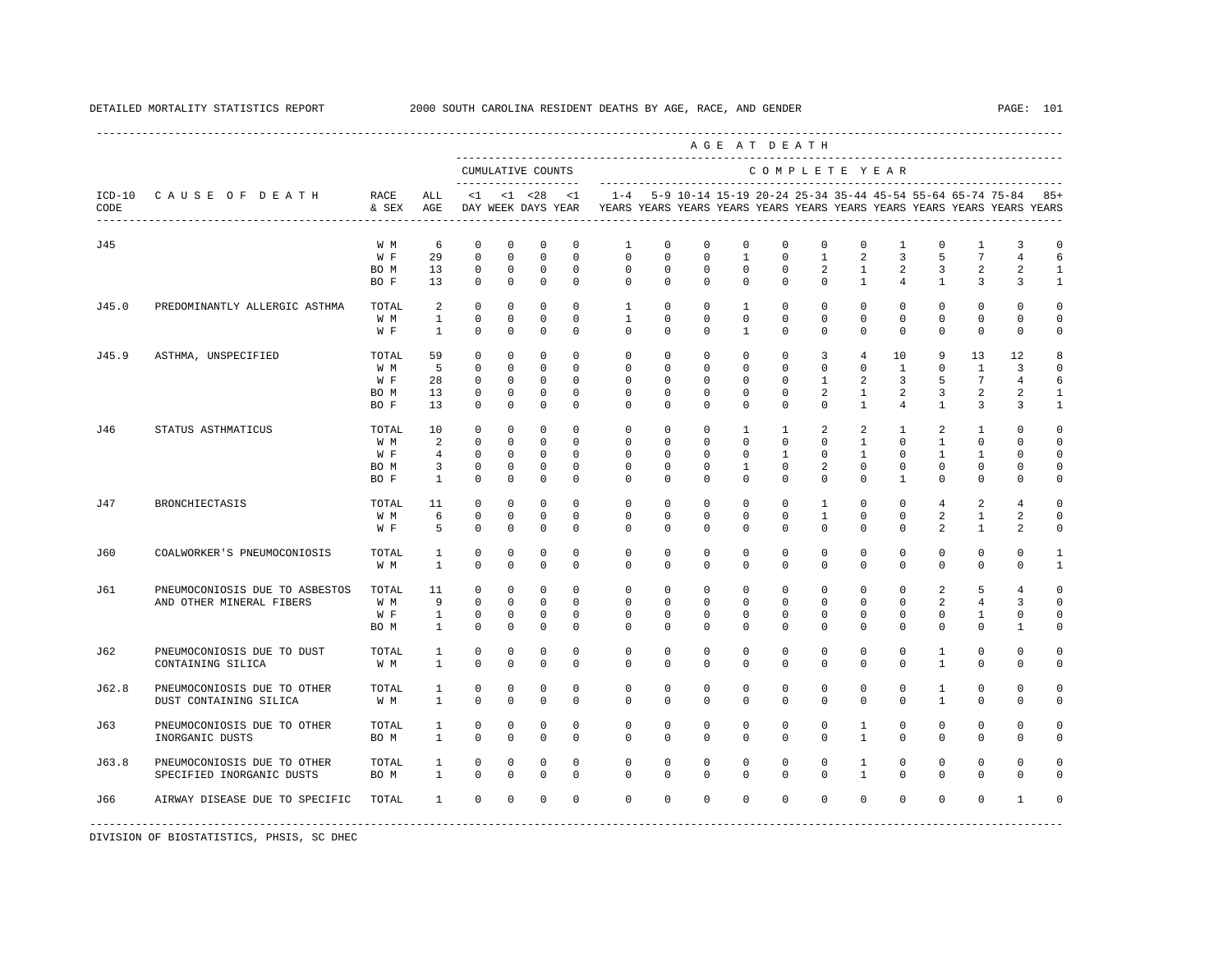---------------------------------------------------------------------------------------------------------------------------------------------------- A G E A T D E A T H --------------------------------------------------------------------------------------------- CUMULATIVE COUNTS C O M P L E T E Y E A R ------------------- ----------------------------------------------------------------------- ICD-10 C A U S E O F D E A T H RACE ALL <1 <1 <28 <1 1-4 5-9 10-14 15-19 20-24 25-34 35-44 45-54 55-64 65-74 75-84 85+ CODE & SEX AGE DAY WEEK DAYS YEAR YEARS YEARS YEARS YEARS YEARS YEARS YEARS YEARS YEARS YEARS YEARS YEARS ---------------------------------------------------------------------------------------------------------------------------------------------------- J66 ORGANIC DUST W F 1 0 0 0 0 0 0 0 0 0 0 0 0 0 0 1 0 J66.0 BYSSINOSIS TOTAL 1 0 0 0 0 0 0 0 0 0 0 0 0 0 0 1 0 W F 1 0 0 0 0 0 0 0 0 0 0 0 0 0 0 1 0 J69 PNEUMONITIS DUE TO SOLIDS AND TOTAL 221 0 0 0 0 0 0 0 1 0 1 1 5 13 28 78 94 LIQUIDS W M 68 0 0 0 0 0 0 0 0 0 0 1 3 3 9 27 25 W F 98 0 0 0 0 0 0 0 0 0 1 0 1 8 9 33 46 BO M 28 0 0 0 0 0 0 0 1 0 0 0 1 2 6 10 8 BO F 27 0 0 0 0 0 0 0 0 0 0 0 0 0 4 8 15 J69.0 PNEUMONITIS DUE TO FOOD & VOMIT TOTAL 221 0 0 0 0 0 0 0 1 0 1 1 5 13 28 78 94 W M 68 0 0 0 0 0 0 0 0 0 0 1 3 3 9 27 25 W F 98 0 0 0 0 0 0 0 0 0 0 1 0 1 8 9 33 46 BO M 28 0 0 0 0 0 0 0 1 0 0 0 1 2 6 10 8 BO F 27 0 0 0 0 0 0 0 0 0 0 0 0 0 4 8 15 J70 RESPIRATORY CONDITIONS DUE TO TOTAL 1 0 0 0 0 0 0 0 0 0 0 0 0 0 1 0 0 OTHER EXTERNAL AGENTS BOM 1 0 0 0 0 0 0 0 0 0 0 0 0 0 0 1 0 0 J70.0 ACUTE PULMONARY MANIFESTATIONS TOTAL 1 0 0 0 0 0 0 0 0 0 0 0 0 0 1 0 0 DUE TO RADIATION BO M 1 0 0 0 0 0 0 0 0 0 0 0 0 0 1 0 0 J80 ADULT RESPIRATORY DISTRESS TOTAL 48 0 0 0 0 0 0 0 3 0 2 6 5 7 7 12 6 SYNDROME W M 14 0 0 0 0 0 0 0 1 0 1 0 1 3 2 4 2 W F 20 0 0 0 0 0 0 0 0 1 0 1 2 3 1 2 7 3 BOM 9 0 0 0 0 0 0 0 0 0 0 0 3 1 1 2 1 1 BOF 5 0 0 0 0 0 0 0 0 0 0 1 0 2 1 0 0 J81 PULMONARY EDEMA TOTAL 12 0 0 0 0 0 0 0 1 0 1 0 0 1 2 6 1 W M M 5 0 0 0 0 0 0 0 0 0 0 0 0 0 0 1 1 2 0 W F 5 0 0 0 0 0 0 0 0 0 0 0 0 0 0 4 0 BO F 2 0 0 0 0 0 0 0 0 0 0 0 0 0 1 0 1 J82 PULMONARY EOSINOPHILIA, NOT TOTAL 4 0 0 0 0 0 1 0 0 0 0 0 0 0 0 2 1 ELSEWHERE CLASSIFIED W M 2 0 0 0 0 0 1 0 0 0 0 0 0 0 0 0 1 0 0 0 0 0 0 0 1 0 0 0 0 0 0 0 0 0 0 0 0 0 0 0 0 0 0 W F 1 0 0 0 0 0 0 0 0 0 0 0 0 0 0 1 0 BO F 1 0 0 0 0 0 0 0 0 0 0 0 0 0 0 0 1 J84 OTHER INTERSTITIAL PULMONARY TOTAL 222 1 1 1 1 0 0 0 1 0 0 4 16 27 57 75 41 DISEASES W M 86 0 0 0 0 0 0 0 0 0 0 1 3 13 25 31 13 W F 98 0 0 0 0 0 0 0 0 0 0 0 6 6 24 38 24 BOM 15 0 0 0 0 0 0 0 0 0 0 1 2 5 2 2 2 BO F 23 1 1 1 1 0 0 0 0 0 0 2 5 3 6 4 2 J84.0 ALVEOLAR AND PARIETOALVEOLAR TOTAL 2 1 1 1 1 0 0 0 0 0 0 1 0 0 0 0 0 -----------------------------------------------------------------------------------------------------------------------------------------------------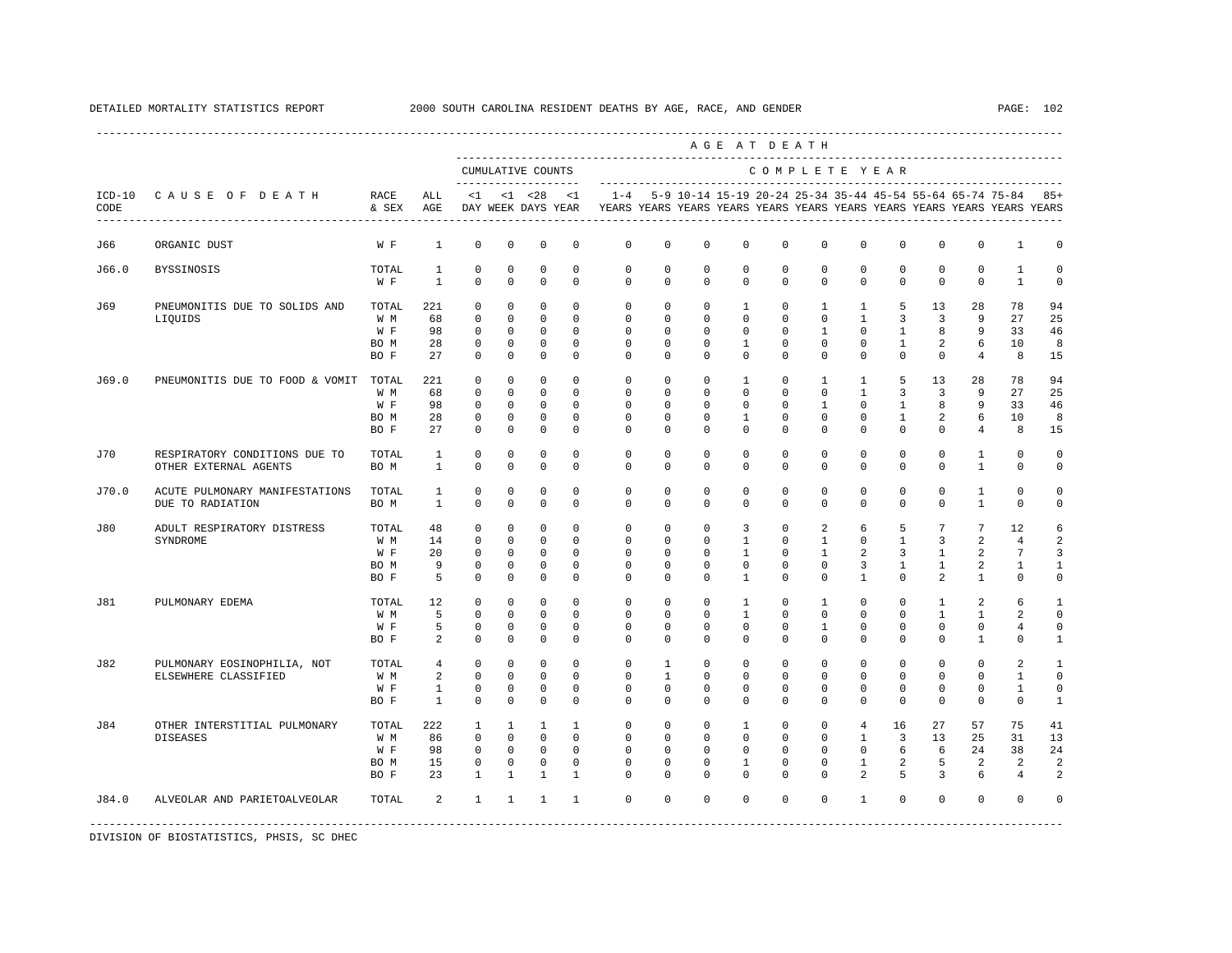|                  |                                                        |                                     |                                                   |                                                                         |                                                                            |                                                                          |                                                                   |                                                                                    |                                                                  |                                                               |                                                  | AGE AT DEATH                                                     |                                                                       |                                                                   |                                                                           |                                                         |                                                  |                                                    |                                                             |
|------------------|--------------------------------------------------------|-------------------------------------|---------------------------------------------------|-------------------------------------------------------------------------|----------------------------------------------------------------------------|--------------------------------------------------------------------------|-------------------------------------------------------------------|------------------------------------------------------------------------------------|------------------------------------------------------------------|---------------------------------------------------------------|--------------------------------------------------|------------------------------------------------------------------|-----------------------------------------------------------------------|-------------------------------------------------------------------|---------------------------------------------------------------------------|---------------------------------------------------------|--------------------------------------------------|----------------------------------------------------|-------------------------------------------------------------|
|                  |                                                        |                                     |                                                   |                                                                         |                                                                            | CUMULATIVE COUNTS                                                        |                                                                   |                                                                                    |                                                                  |                                                               |                                                  | COMPLETE YEAR                                                    |                                                                       |                                                                   |                                                                           |                                                         |                                                  |                                                    |                                                             |
| $ICD-10$<br>CODE | CAUSE OF DEATH                                         | RACE<br>& SEX                       | ALL<br>AGE                                        | $\leq 1$                                                                |                                                                            | $< 1$ $< 28$<br>DAY WEEK DAYS YEAR                                       | <1                                                                | $1 - 4$<br>YEARS YEARS YEARS YEARS YEARS YEARS YEARS YEARS YEARS YEARS YEARS YEARS |                                                                  | 5-9 10-14 15-19 20-24 25-34 35-44 45-54 55-64 65-74 75-84 85+ |                                                  |                                                                  |                                                                       |                                                                   |                                                                           |                                                         |                                                  |                                                    |                                                             |
| J84.0            | CONDITIONS                                             | W M<br>BO F                         | $\mathbf{1}$<br>$\mathbf{1}$                      | $\mathbf 0$<br>$\overline{1}$                                           | $\mathbf 0$<br>$\mathbf{1}$                                                | $\mathbf 0$<br>$\mathbf{1}$                                              | $^{\circ}$<br>$\mathbf{1}$                                        | $\mathbf 0$<br>$\Omega$                                                            | $\mathbf 0$<br>$\Omega$                                          | $\mathbf 0$<br>$\Omega$                                       | $\mathbf 0$<br>$\Omega$                          | $\mathbf{0}$<br>$\Omega$                                         | $\mathbf 0$<br>$\Omega$                                               | $\mathbf{1}$<br>$\Omega$                                          | $\mathbf 0$<br>$\Omega$                                                   | $\mathbf 0$<br>$\Omega$                                 | $\mathbf{0}$<br>$\Omega$                         | $\mathbf 0$<br>$\Omega$                            | $\mathbf 0$<br>$\Omega$                                     |
| J84.1            | OTHER INTERSTITIAL PULMONARY<br>DISEASES WITH FIBROSIS | TOTAL<br>W M<br>W F<br>BO M<br>BO F | 183<br>66<br>86<br>14<br>17                       | $\circ$<br>$\mathbf 0$<br>$\mathbf 0$<br>$\mathbf 0$<br>$\mathbf 0$     | $\mathbf{0}$<br>$\mathbf{0}$<br>$\mathbf 0$<br>$\mathbf{0}$<br>$\mathbf 0$ | $\mathbf 0$<br>$\mathbf{0}$<br>$\mathbf 0$<br>$\mathbf 0$<br>$\mathbf 0$ | $\circ$<br>$\circ$<br>$^{\circ}$<br>$\Omega$<br>$\Omega$          | $\circ$<br>$\mathbf 0$<br>$\mathbf 0$<br>$\Omega$<br>$\Omega$                      | $\circ$<br>$\circ$<br>$\Omega$<br>$\Omega$<br>$\Omega$           | $\circ$<br>0<br>$\Omega$<br>$\Omega$<br>$\Omega$              | 1<br>0<br>0<br>$\mathbf{1}$<br>$\Omega$          | $\mathbf{0}$<br>$\mathbf{0}$<br>$\Omega$<br>$\Omega$<br>$\Omega$ | $\mathbf{0}$<br>$\mathbf{0}$<br>$\Omega$<br>$\Omega$<br>$\Omega$      | 3<br>$\mathbf{0}$<br>$\Omega$<br>$\mathbf{1}$<br>$\mathfrak{D}$   | 12<br>$\overline{3}$<br>5<br>$\overline{2}$<br>$\overline{a}$             | 24<br>11<br>5<br>5<br>3                                 | 41<br>16<br>19<br>$\mathbf{1}$<br>5              | 63<br>25<br>33<br>2<br>3                           | 39<br>11<br>24<br>2<br>2                                    |
| J84.8            | OTHER SPECIFIED INTERSTITIAL<br>PULMONARY DISEASES     | TOTAL<br>BO F                       | 1<br>$\mathbf{1}$                                 | $\mathbf 0$<br>$\mathbf 0$                                              | $\mathbf 0$<br>$\mathbf 0$                                                 | $^{\circ}$<br>$\mathbf 0$                                                | $^{\circ}$<br>$\mathbf 0$                                         | $^{\circ}$<br>$\mathbf 0$                                                          | $\circ$<br>$\mathbf 0$                                           | $\circ$<br>$\mathbf 0$                                        | 0<br>0                                           | $\mathbf{0}$<br>$\mathbf 0$                                      | 0<br>$\mathbf 0$                                                      | $\mathbf 0$<br>$\Omega$                                           | $\mathbf{1}$<br>$\mathbf{1}$                                              | $\mathbf 0$<br>$\Omega$                                 | $\mathbf{0}$<br>$\mathbf{0}$                     | $\mathbf 0$<br>$\mathbf 0$                         | 0<br>$\mathbf 0$                                            |
| J84.9            | INTERSTITIAL PULMONARY DISEASE,<br>UNSPECIFIED         | TOTAL<br>W M<br>W F<br>BO M<br>BO F | 36<br>19<br>12<br>$\mathbf{1}$<br>$\overline{4}$  | $\mathbf 0$<br>$\mathbb O$<br>$^{\circ}$<br>$\mathbf 0$<br>$\mathbf 0$  | $\mathbf 0$<br>$\mathbf 0$<br>$\circ$<br>$\mathbf 0$<br>$\mathbf 0$        | $\mathbf 0$<br>$\mathbb O$<br>$^{\circ}$<br>$\mathbf 0$<br>$\mathbf 0$   | $\Omega$<br>$\mathbf{0}$<br>$\circ$<br>$\mathbf 0$<br>$\mathbf 0$ | $\mathbf 0$<br>$\mathbf 0$<br>$\circ$<br>$\mathbf 0$<br>$\mathbf{0}$               | $\mathbf 0$<br>$\mathbf 0$<br>$\Omega$<br>$\circ$<br>$\mathbf 0$ | $\mathbf 0$<br>$\mathbf 0$<br>0<br>0<br>$\mathbf 0$           | $\mathbf 0$<br>0<br>0<br>0<br>0                  | $\mathbf{0}$<br>$\mathbf 0$<br>$\mathbf{0}$<br>0<br>$\mathbf 0$  | $\mathbf{0}$<br>$\mathbf 0$<br>$\Omega$<br>$\mathbf 0$<br>$\mathbf 0$ | $\mathbf 0$<br>$\mathbf 0$<br>$\Omega$<br>$\mathbf 0$<br>$\Omega$ | 3<br>$\mathbf 0$<br>1<br>$\mathbf 0$<br>$\overline{a}$                    | $\overline{3}$<br>2<br>$\mathbf{1}$<br>0<br>$\mathbf 0$ | 16<br>9<br>5<br>1<br>$\mathbf{1}$                | 12<br>6<br>5<br>0<br>$\mathbf{1}$                  | 2<br>2<br>$\Omega$<br>0<br>0                                |
| J85              | ABSCESS OF LUNG AND MEDIASTINUM                        | TOTAL<br>W M<br>W F<br>BO M<br>BO F | 6<br>$\mathbf{1}$<br>2<br>$\mathbf{1}$<br>2       | $\mathbf 0$<br>$\mathbb O$<br>$\mathbf 0$<br>$\mathbf 0$<br>$\mathbf 0$ | $\mathbf 0$<br>$\mathbf 0$<br>0<br>$\circ$<br>$\mathbf 0$                  | $\mathbf 0$<br>$\mathbf{0}$<br>0<br>0<br>$\mathbf 0$                     | $\mathbf{1}$<br>$\Omega$<br>$^{\circ}$<br>0<br>$\mathbf{1}$       | $\Omega$<br>$\mathbf 0$<br>$\mathbf{0}$<br>0<br>$\Omega$                           | $\Omega$<br>$\mathbf 0$<br>0<br>0<br>$\Omega$                    | $\Omega$<br>$\mathbf 0$<br>0<br>$\mathbf 0$<br>$\Omega$       | $\Omega$<br>$\mathbf 0$<br>0<br>$\mathbf 0$<br>0 | $\Omega$<br>$\mathbf 0$<br>0<br>0<br>$\Omega$                    | $\Omega$<br>$\mathbf 0$<br>$\mathbf 0$<br>0<br>$\Omega$               | $\Omega$<br>$\Omega$<br>0<br>0<br>$\Omega$                        | $\mathbf{1}$<br>$\mathbf 0$<br>$\mathbf{1}$<br>$\mathbf 0$<br>$\mathbf 0$ | $\Omega$<br>$\mathbf 0$<br>0<br>$\mathbf 0$<br>$\Omega$ | 3<br>$\mathbf 0$<br>1<br>1<br>$\mathbf{1}$       | $\mathbf{1}$<br>$\mathbf{1}$<br>0<br>0<br>$\Omega$ | $\Omega$<br>$\Omega$<br>$\mathbf 0$<br>$\Omega$<br>$\Omega$ |
| J85.0            | GANGRENE AND NECROSIS OF LUNG                          | TOTAL<br>BO F                       | $\mathbf{1}$<br>$\mathbf{1}$                      | $\mathbf 0$<br>$\mathbf 0$                                              | $\mathbf 0$<br>$\circ$                                                     | $\mathbf 0$<br>$^{\circ}$                                                | $\mathbf{1}$<br>$\mathbf{1}$                                      | $\Omega$<br>$\mathbf{0}$                                                           | $\Omega$<br>0                                                    | $\Omega$<br>0                                                 | $\Omega$<br>0                                    | $\Omega$<br>0                                                    | $\Omega$<br>$\mathbf 0$                                               | $\Omega$<br>0                                                     | $\Omega$<br>$^{\circ}$                                                    | $\Omega$<br>$^{\circ}$                                  | $\Omega$<br>$\mathbf 0$                          | $\Omega$<br>0                                      | $\Omega$<br>0                                               |
| J85.1            | ABSCESS OF LUNG WITH PNEUMONIA                         | TOTAL<br>W F<br>BO F                | 2<br>$\mathbf{1}$<br>$\mathbf{1}$                 | $\Omega$<br>$\mathbf 0$<br>$\mathbf 0$                                  | $\Omega$<br>$\mathbf 0$<br>$\mathbf 0$                                     | $\Omega$<br>$\mathbf 0$<br>$\mathbf 0$                                   | $\Omega$<br>$^{\circ}$<br>$\Omega$                                | $\Omega$<br>$\mathbf 0$<br>$\Omega$                                                | $\Omega$<br>$\circ$<br>$\Omega$                                  | $\Omega$<br>0<br>$\Omega$                                     | $\Omega$<br>0<br>$\Omega$                        | $\Omega$<br>$\mathbf{0}$<br>$\Omega$                             | $\Omega$<br>$\mathbf 0$<br>$\Omega$                                   | $\Omega$<br>$\mathbf 0$<br>$\Omega$                               | $\Omega$<br>$\mathbf 0$<br>$\Omega$                                       | $\Omega$<br>$\mathbf 0$<br>$\Omega$                     | 2<br>$\mathbf{1}$<br>$\mathbf{1}$                | $\Omega$<br>0<br>$\Omega$                          | $\cap$<br>$\Omega$<br>$\Omega$                              |
| J85.2            | ABSCESS OF LUNG WITHOUT<br>PNEUMONIA                   | TOTAL<br>W M<br>W F<br>BO M         | 3<br>$\mathbf{1}$<br>$\mathbf{1}$<br>$\mathbf{1}$ | $\mathbf 0$<br>$\mathbf 0$<br>$\mathbf 0$<br>$\mathbf 0$                | $\mathbf 0$<br>$\mathbf 0$<br>$^{\circ}$<br>$\mathbf 0$                    | $\mathbf 0$<br>$\mathbf 0$<br>$^{\circ}$<br>$\mathbf 0$                  | $^{\circ}$<br>$\mathbf{0}$<br>$^{\circ}$<br>$\Omega$              | $\mathbf 0$<br>$\mathbf 0$<br>$\circ$<br>$\Omega$                                  | 0<br>0<br>$\circ$<br>$\Omega$                                    | $\mathbf 0$<br>$^{\circ}$<br>$^{\circ}$<br>$\Omega$           | $\mathbf 0$<br>0<br>$^{\circ}$<br>0              | 0<br>$\mathbf 0$<br>$\mathbf 0$<br>$\Omega$                      | $\mathbf 0$<br>$\mathbf 0$<br>$\mathbf 0$<br>$\Omega$                 | $\mathbf 0$<br>$\Omega$<br>0<br>$\Omega$                          | 1<br>$\mathbf 0$<br>$\mathbf{1}$<br>$\Omega$                              | 0<br>$\mathbf 0$<br>$^{\circ}$<br>$\Omega$              | 1<br>$\mathbf{0}$<br>$\mathbf 0$<br>$\mathbf{1}$ | 1<br>1<br>$\mathbf 0$<br>$\Omega$                  | $\Omega$<br>$\Omega$<br>$\Omega$<br>$\Omega$                |
| J86              | PYOTHORAX                                              | TOTAL<br>W M<br>BO M<br>BO F        | 8<br>$\overline{4}$<br>3<br>$\mathbf{1}$          | $\mathbf 0$<br>$\mathbf 0$<br>$\mathbf 0$<br>$\mathbf 0$                | $\mathbf 0$<br>$\circ$<br>$\circ$<br>$\mathbf 0$                           | $\mathbf 0$<br>$\mathbf 0$<br>$\mathbf 0$<br>$\mathbf 0$                 | $\mathbf{0}$<br>$\mathbf 0$<br>$^{\circ}$<br>$\mathbf 0$          | $\mathbf 0$<br>0<br>$\mathbf{0}$<br>$\Omega$                                       | $\mathbf 0$<br>0<br>$\Omega$<br>0                                | $\mathbf 0$<br>0<br>$^{\circ}$<br>$\mathbf 0$                 | 0<br>0<br>$\Omega$<br>0                          | $\mathbf{0}$<br>0<br>$\mathbf 0$<br>$\mathbf{0}$                 | $\mathbf 0$<br>$\Omega$<br>$\Omega$<br>$\mathbf 0$                    | $\circ$<br>$\Omega$<br>$\Omega$<br>$\Omega$                       | $\mathbf{1}$<br>$^{\circ}$<br>$\mathbf{1}$<br>$^{\circ}$                  | $\mathbf 0$<br>$^{\circ}$<br>$^{\circ}$<br>$^{\circ}$   | $\overline{a}$<br>$\mathbf 0$<br>2<br>0          | $\overline{4}$<br>3<br>$\mathbf 0$<br>$\mathbf{1}$ | $\mathbf{1}$<br>1<br>$\Omega$<br>$\mathbf 0$                |
| J86.0            | PYOTHORAX WITH FISTULA                                 | TOTAL<br>W M                        | $\mathbf{1}$<br>$\mathbf{1}$                      | $\mathbf 0$<br>$\mathbb O$                                              | $\mathbf 0$<br>$\mathbb O$                                                 | $\mathbf 0$<br>$\mathbb O$                                               | $\mathbf 0$<br>$\mathbf 0$                                        | $\mathbf 0$<br>$\mathbf 0$                                                         | $\mathbf 0$<br>$\mathbf 0$                                       | $\mathbf 0$<br>$\mathbf 0$                                    | 0<br>0                                           | $\mathbf{0}$<br>$\mathbf 0$                                      | $\mathbf 0$<br>$\mathbf 0$                                            | $\mathbf 0$<br>$\Omega$                                           | $\mathbf 0$<br>$\mathbf 0$                                                | $\mathbf 0$<br>$\mathbf 0$                              | $\mathbf{0}$<br>$\mathbf 0$                      | $\mathbf{1}$<br>$\mathbf{1}$                       | $\Omega$<br>$\mathbf 0$                                     |
| J86.9            | PYOTHORAX WITHOUT FISTULA                              | TOTAL<br>W M                        | $7\phantom{.0}$<br>$\overline{3}$                 | $\mathbf 0$<br>$\Omega$                                                 | $\mathbf 0$<br>$\mathbf 0$                                                 | 0<br>$\mathbf 0$                                                         | $\mathbf 0$<br>$\Omega$                                           | $\mathbf 0$<br>$\Omega$                                                            | $\mathbf 0$<br>$\Omega$                                          | 0<br>$\Omega$                                                 | 0<br>$\Omega$                                    | $\mathbb O$<br>$\Omega$                                          | $\mathbf 0$<br>$\Omega$                                               | $\mathbf 0$<br>$\Omega$                                           | 1<br>$\Omega$                                                             | 0<br>$\Omega$                                           | 2<br>$\Omega$                                    | 3<br>2                                             | $\mathbf{1}$<br>$\mathbf{1}$                                |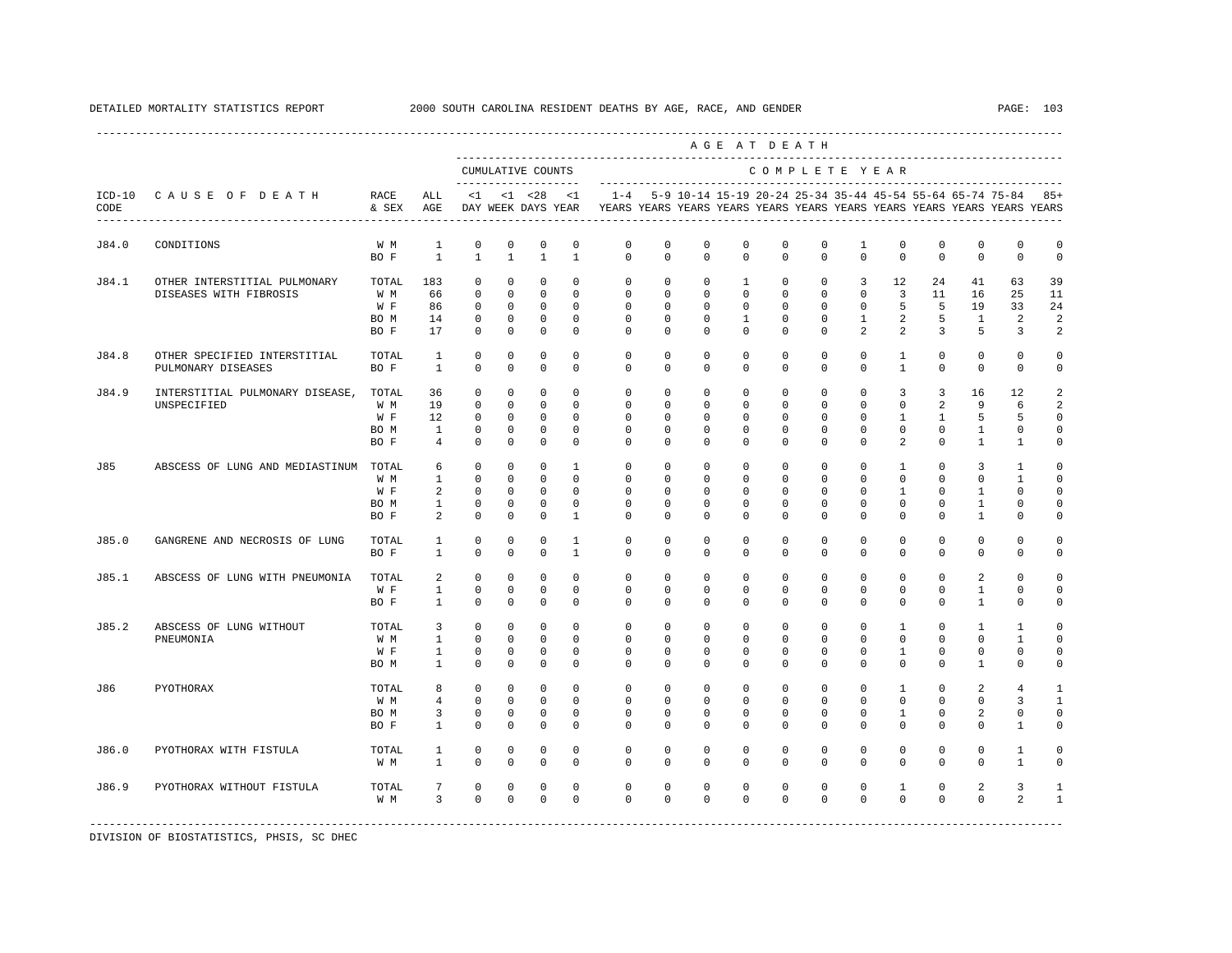|       |                                                                 |               |                                |                         |                             |                                           |                         |                                                                                            |                         |                         |                      | AGE AT DEATH             |                         |                         |                          |                         |                          |                                                                   |                              |
|-------|-----------------------------------------------------------------|---------------|--------------------------------|-------------------------|-----------------------------|-------------------------------------------|-------------------------|--------------------------------------------------------------------------------------------|-------------------------|-------------------------|----------------------|--------------------------|-------------------------|-------------------------|--------------------------|-------------------------|--------------------------|-------------------------------------------------------------------|------------------------------|
|       |                                                                 |               |                                |                         |                             | CUMULATIVE COUNTS<br>____________________ |                         |                                                                                            |                         |                         |                      | COMPLETE YEAR            |                         |                         |                          |                         |                          |                                                                   |                              |
| CODE  | ICD-10 CAUSE OF DEATH<br>-------------------------------------- | RACE<br>& SEX | ALL<br>AGE                     |                         |                             | $<1$ $<1$ $<28$                           | <1                      | DAY WEEK DAYS YEAR TEARS YEARS YEARS YEARS YEARS YEARS YEARS YEARS YEARS YEARS YEARS YEARS |                         |                         |                      |                          |                         |                         |                          |                         |                          | 1-4 5-9 10-14 15-19 20-24 25-34 35-44 45-54 55-64 65-74 75-84 85+ |                              |
| J86.9 |                                                                 | BO M<br>BO F  | $\overline{3}$<br>$\mathbf{1}$ | $\mathbf 0$<br>$\Omega$ | $\mathbf 0$<br>$\Omega$     | $\mathbf 0$<br>$\Omega$                   | $\mathbf 0$<br>$\Omega$ | $\mathbf 0$<br>$\Omega$                                                                    | $\mathbf 0$<br>$\Omega$ | $\mathbf 0$<br>$\Omega$ | $\Omega$<br>$\Omega$ | $\mathbf 0$<br>$\Omega$  | $\mathbf 0$<br>$\Omega$ | $\mathbf 0$<br>$\Omega$ | 1<br>$\Omega$            | $\mathbf 0$<br>$\Omega$ | 2<br>$\Omega$            | $\mathbf 0$<br>$\mathbf{1}$                                       | $\mathbf 0$<br>$\Omega$      |
| J90   | PLEURAL EFFUSION, NOT ELSEWHERE TOTAL                           |               | 13                             | $\circ$                 | $\circ$                     | $\mathbf 0$                               | $\mathbf{0}$            | $^{\circ}$                                                                                 | $\mathbf{0}$            | $^{\circ}$              | $\mathbf 0$          | $\mathbf{0}$             | $\mathbf 0$             | $\mathbf{1}$            | $\mathbf{1}$             | $\mathbf{1}$            | $\mathbf{1}$             | 3                                                                 | 6                            |
|       | CLASSIFIED                                                      | W M           | $\overline{4}$                 | $\circ$                 | $^{\circ}$                  | $\circ$                                   | $\Omega$                | $\mathbf 0$                                                                                | $\mathbf{0}$            | $^{\circ}$              | $\mathbf 0$          | $\mathbf{0}$             | $\Omega$                | $\mathbf{1}$            | $\circ$                  | $\mathbf 0$             | $\mathbf{0}$             | 1                                                                 | 2                            |
|       |                                                                 | W F           | 5                              | $\circ$                 | $\Omega$                    | $\Omega$                                  | $\Omega$                | $\Omega$                                                                                   | $\Omega$                | $\Omega$                | $\Omega$             | $\Omega$                 | $\Omega$                | $\Omega$                | $\Omega$                 | $\mathbf{1}$            | $\Omega$                 | 2                                                                 | 2                            |
|       |                                                                 | BO M<br>BO F  | 2<br>2                         | $\circ$<br>$\mathbf 0$  | $\mathbf{0}$<br>$\mathbf 0$ | $\mathbf 0$<br>$\mathbf 0$                | $\Omega$<br>$\Omega$    | $\Omega$<br>$\Omega$                                                                       | $\Omega$<br>$\Omega$    | $\Omega$<br>$\Omega$    | $\Omega$<br>$\Omega$ | $\Omega$<br>$\Omega$     | $\Omega$<br>$\Omega$    | $\Omega$<br>$\Omega$    | $\Omega$<br>$\mathbf{1}$ | $\Omega$<br>$\Omega$    | $\mathbf{1}$<br>$\Omega$ | $\Omega$<br>$\Omega$                                              | $\mathbf{1}$<br>$\mathbf{1}$ |
|       |                                                                 |               |                                |                         |                             | $\Omega$                                  | $\overline{1}$          | $\Omega$                                                                                   | $\Omega$                | $\Omega$                | $\Omega$             | $\Omega$                 | $\Omega$                |                         | $\Omega$                 |                         |                          |                                                                   |                              |
| J93   | PNEUMOTHORAX                                                    | TOTAL<br>W F  | 4<br>2                         | $\circ$<br>$\circ$      | $\circ$<br>$\circ$          | $\mathbf 0$                               | $\Omega$                | $\mathbf 0$                                                                                | $\mathbf 0$             | $\Omega$                | $\Omega$             | $\mathbf 0$              | $\Omega$                | $\mathbf 0$<br>$\Omega$ | $\mathbf 0$              | $\mathbf 0$<br>$\Omega$ | 2<br>2                   | $\Omega$<br>$\Omega$                                              | $\mathbf{1}$<br>$\Omega$     |
|       |                                                                 | BO M          | $\mathbf{1}$                   | $\mathbf 0$             | $\mathbf 0$                 | $\mathbf 0$                               | $\mathbf 0$             | $\mathbf 0$                                                                                | $\mathbf 0$             | $\mathbf 0$             | $\mathbf 0$          | $\mathbf 0$              | $\mathbf 0$             | $\mathbf{0}$            | $\mathbf 0$              | $\mathbf 0$             | $\mathbf 0$              | $\mathbf 0$                                                       | 1                            |
|       |                                                                 | BO F          | $\mathbf{1}$                   | $\mathbf 0$             | 0                           | $\mathbf 0$                               | $\overline{1}$          | $\Omega$                                                                                   | $\mathbf 0$             | $\Omega$                | $\Omega$             | $\Omega$                 | $\mathbf 0$             | $\Omega$                | $\mathbf 0$              | $\Omega$                | $\mathbf 0$              | $\mathbf 0$                                                       | $\mathbf 0$                  |
| J93.1 | OTHER SPONTANEOUS PNEUMOTHORAX                                  | TOTAL         | $\mathbf{1}$                   | $\mathbf 0$             | $\mathbf 0$                 | $\mathbf 0$                               | $\mathbf 0$             | $\mathbf 0$                                                                                | $\mathbf 0$             | $\mathbf 0$             | $\mathbf 0$          | $\mathbf 0$              | $\Omega$                | $\mathbf 0$             | $\mathbf 0$              | $\mathbf 0$             | 1                        | $\mathbf 0$                                                       | $\Omega$                     |
|       |                                                                 | W F           | $\mathbf{1}$                   | $\circ$                 | $\mathbf 0$                 | $\mathbf 0$                               | $\mathbf 0$             | $\mathbf 0$                                                                                | 0                       | $\mathbf 0$             | $\mathbf 0$          | $\mathbf 0$              | 0                       | $\mathbf 0$             | $\mathbf 0$              | $\mathbf 0$             | $\mathbf{1}$             | $\mathbf 0$                                                       | $\mathbf 0$                  |
| J93.9 | PNEUMOTHORAX, UNSPECIFIED                                       | TOTAL         | 3                              | $\Omega$                | $\Omega$                    | $\circ$                                   | $\overline{1}$          | $\Omega$                                                                                   | $\Omega$                | $\Omega$                | $\Omega$             | $\Omega$                 | $\Omega$                | $\Omega$                | $\Omega$                 | $\Omega$                | $\mathbf{1}$             | $\Omega$                                                          | $\mathbf{1}$                 |
|       |                                                                 | W F           | $\mathbf{1}$                   | $\Omega$                | $\Omega$                    | $\Omega$                                  | $\Omega$                | $\Omega$                                                                                   | $\Omega$                | $\Omega$                | $\Omega$             | $\Omega$                 | $\Omega$                | $\Omega$                | $\Omega$                 | $\Omega$                | $\mathbf{1}$             | $\Omega$                                                          | $\Omega$                     |
|       |                                                                 | BO M          | $\mathbf{1}$                   | $\mathbf 0$             | $\mathbf 0$                 | $\mathbb O$                               | $\mathbf 0$             | $\mathbf 0$                                                                                | $\mathbf 0$             | $\mathbf 0$             | $\mathbf 0$          | $\mathbf 0$              | $\Omega$                | $\mathbf 0$             | $\mathbf 0$              | $\mathbf 0$             | $\mathbf 0$              | $\Omega$                                                          | 1                            |
|       |                                                                 | BO F          | 1                              | $^{\circ}$              | $^{\circ}$                  | $^{\circ}$                                | 1                       | $\mathbf{0}$                                                                               | $\mathbf{0}$            | 0                       | 0                    | $\mathbf{0}$             | $\mathbf{0}$            | $\mathbf{0}$            | $^{\circ}$               | 0                       | 0                        | 0                                                                 | 0                            |
| J94   | OTHER PLEURAL CONDITIONS                                        | TOTAL         | 1                              | $\mathbf 0$             | $\mathbf 0$                 | $\mathbf 0$                               | $\Omega$                | $\mathbf{0}$                                                                               | $\mathbf 0$             | $\mathbf 0$             | $\Omega$             | $\mathbf 0$              | $\Omega$                | $\mathbf 0$             | $\mathbf 0$              | 0                       | $\Omega$                 | 1                                                                 | $\Omega$                     |
|       |                                                                 | W F           | $\mathbf{1}$                   | $\Omega$                | $\Omega$                    | $\mathbf 0$                               | $\Omega$                | $\Omega$                                                                                   | $\Omega$                | $\Omega$                | $\Omega$             | $\Omega$                 | $\Omega$                | $\Omega$                | $\Omega$                 | $\Omega$                | $\Omega$                 | $\mathbf{1}$                                                      | $\Omega$                     |
| J94.2 | HEMOTHORAX                                                      | TOTAL         | $\mathbf{1}$                   | $^{\circ}$<br>$\Omega$  | $^{\circ}$<br>$\Omega$      | $^{\circ}$<br>$\Omega$                    | $^{\circ}$<br>$\Omega$  | $\mathbf{0}$                                                                               | $\mathbf{0}$            | 0<br>$\Omega$           | 0<br>$\Omega$        | $\mathbf{0}$<br>$\Omega$ | 0<br>$\Omega$           | 0<br>$\Omega$           | $^{\circ}$<br>$\Omega$   | $^{\circ}$<br>$\Omega$  | $\mathbf 0$<br>$\Omega$  | 1                                                                 | $\Omega$                     |
|       |                                                                 | W F           | $\mathbf{1}$                   |                         |                             |                                           |                         | $\Omega$                                                                                   | $\Omega$                |                         |                      |                          |                         |                         |                          |                         |                          | $\mathbf{1}$                                                      | $\mathbf 0$                  |
| J96   | RESPIRATORY FAILURE, NOT ELSE-                                  | TOTAL         | 43                             | $\mathbf 0$             | $\mathbf 0$                 | $\mathbf 0$                               | $\mathbf{1}$            | $\mathbf 0$                                                                                | $\mathbf 0$             | $^{\circ}$              | $\mathbf{1}$         | $\mathbf 0$              | $\mathbf 0$             | 2                       | $\mathbf{1}$             | $\overline{4}$          | 9                        | 15                                                                | 10                           |
|       | WHERE CLASSIFIED                                                | W M           | 15                             | $\Omega$                | $\Omega$                    | $\Omega$                                  | $\overline{1}$          | $\Omega$                                                                                   | $\Omega$                | $\Omega$                | $\Omega$             | $\Omega$                 | $\Omega$                | $\Omega$                | $\mathbf{1}$             | $\Omega$                | 2                        | 6                                                                 | 5                            |
|       |                                                                 | W F           | 11                             | $\Omega$                | $\Omega$                    | $\Omega$                                  | $\Omega$                | $\Omega$                                                                                   | $\Omega$                | $\Omega$                | $\overline{1}$       | $\Omega$                 | $\Omega$                | $\Omega$                | $\Omega$                 | $\Omega$                | 2                        | $\overline{4}$                                                    | $\overline{4}$               |
|       |                                                                 | BO M<br>BO F  | 12<br>5                        | 0<br>$\mathbf 0$        | 0<br>$^{\circ}$             | 0<br>$^{\circ}$                           | 0<br>$^{\circ}$         | 0<br>$\mathbf{0}$                                                                          | 0<br>$\mathbf 0$        | 0<br>$^{\circ}$         | 0<br>0               | 0<br>$\mathbf{0}$        | 0<br>$\mathbf 0$        | 2<br>$\mathbf 0$        | 0<br>$\mathbf 0$         | 4<br>$^{\circ}$         | 3<br>2                   | 2<br>3                                                            | $\mathbf{1}$<br>$\mathbf 0$  |
| J96.0 | ACUTE RESPIRATORY FAILURE                                       | TOTAL         | 3                              | $^{\circ}$              | $^{\circ}$                  | $\mathbf 0$                               | $\Omega$                | 0                                                                                          | $\mathbf 0$             | $\mathbf 0$             | $\mathbf 0$          | $\mathbf 0$              | $\mathbf 0$             | $\mathbf 0$             | $\mathbf{1}$             | $\mathbf 0$             | $\mathbf 0$              | 1                                                                 | $\mathbf{1}$                 |
|       |                                                                 | W M           | $\overline{3}$                 | $\Omega$                | $\Omega$                    | $\Omega$                                  | $\Omega$                | $\Omega$                                                                                   | $\Omega$                | $\Omega$                | $\Omega$             | $\Omega$                 | $\Omega$                | $\Omega$                | $\mathbf{1}$             | $\Omega$                | $\Omega$                 | $\mathbf{1}$                                                      | $\mathbf{1}$                 |
| J96.1 | CHRONIC RESPIRATORY FAILURE                                     | TOTAL         | 3                              | $^{\circ}$              | $^{\circ}$                  | $^{\circ}$                                | $\mathbf 0$             | $\mathbf{0}$                                                                               | $\mathbf{0}$            | 0                       | 0                    | $\mathbf 0$              | $\mathbf 0$             | $\mathbf 0$             | $\mathbf 0$              | $^{\circ}$              | 2                        | 1                                                                 | $\Omega$                     |
|       |                                                                 | BO M          | 2                              | $\mathbf 0$             | $\mathbf 0$                 | $\mathbf 0$                               | $\Omega$                | $\Omega$                                                                                   | $\Omega$                | $\Omega$                | $\Omega$             | $\Omega$                 | $\Omega$                | $\mathbf 0$             | $\mathbf 0$              | $\mathbf 0$             | $\mathbf{1}$             | 1                                                                 | $\Omega$                     |
|       |                                                                 | BO F          | $\mathbf{1}$                   | $\mathbf 0$             | $\mathbf 0$                 | $\mathbf 0$                               | $\mathbf 0$             | $\Omega$                                                                                   | $\mathbf 0$             | $\Omega$                | $\mathbf 0$          | $\Omega$                 | $\mathbf 0$             | $\mathbf 0$             | 0                        | $\mathbf 0$             | $\mathbf{1}$             | $\mathbf 0$                                                       | $\mathbf 0$                  |
| J96.9 | RESPIRATORY FAILURE, UNSPECIFIED TOTAL                          |               | 37                             | $\circ$                 | $\circ$                     | $\circ$                                   | $\mathbf{1}$            | $\mathbf 0$                                                                                | $\mathbf 0$             | $^{\circ}$              | $\mathbf{1}$         | $\mathbf{0}$             | $\mathbf 0$             | $\overline{a}$          | $\mathbf{0}$             | $4\overline{ }$         | $7\overline{ }$          | 13                                                                | 9                            |
|       |                                                                 | W M           | 12                             | $\mathbf 0$             | $\circ$                     | $\mathbf 0$                               | $\mathbf{1}$            | $\mathbf 0$                                                                                | $\mathbf 0$             | $\mathbf{0}$            | $\mathbf 0$          | $\mathbf 0$              | $\mathbf 0$             | $\mathbf 0$             | $\mathbf 0$              | $\mathbf 0$             | 2                        | 5                                                                 | $\overline{4}$               |
|       |                                                                 | W F           | 11                             | $\mathbf 0$             | $\mathbf{0}$                | $\overline{0}$                            | $\mathbf{0}$            | $\mathbf 0$                                                                                | $\mathbf 0$             | $^{\circ}$              | $\mathbf{1}$         | $\mathbf{0}$             | $\mathbf{0}$            | $\mathbf{0}$            | $\mathbf{0}$             | $\mathbf 0$             | 2                        | 4                                                                 | 4                            |
|       |                                                                 | BO M          | 10                             | $\mathbf 0$             | $\mathbf{0}$                | $\mathbf 0$                               | $\mathbf 0$             | $\mathbf 0$                                                                                | $\mathbf 0$             | $\mathbf 0$             | $\mathbf 0$          | $\mathbf 0$              | 0                       | 2                       | 0                        | $\overline{4}$          | 2                        | 1                                                                 | 1                            |
|       |                                                                 | BO F          | $\overline{4}$                 | $\Omega$                | $\Omega$                    | $\mathbf 0$                               | $\Omega$                | $\Omega$                                                                                   | $\Omega$                | $\Omega$                | $\Omega$             | $\Omega$                 | $\Omega$                | $\Omega$                | $\Omega$                 | $\Omega$                | $\mathbf{1}$             | 3                                                                 | $\Omega$                     |
|       |                                                                 |               |                                |                         |                             |                                           |                         |                                                                                            |                         |                         |                      |                          |                         |                         |                          |                         |                          |                                                                   |                              |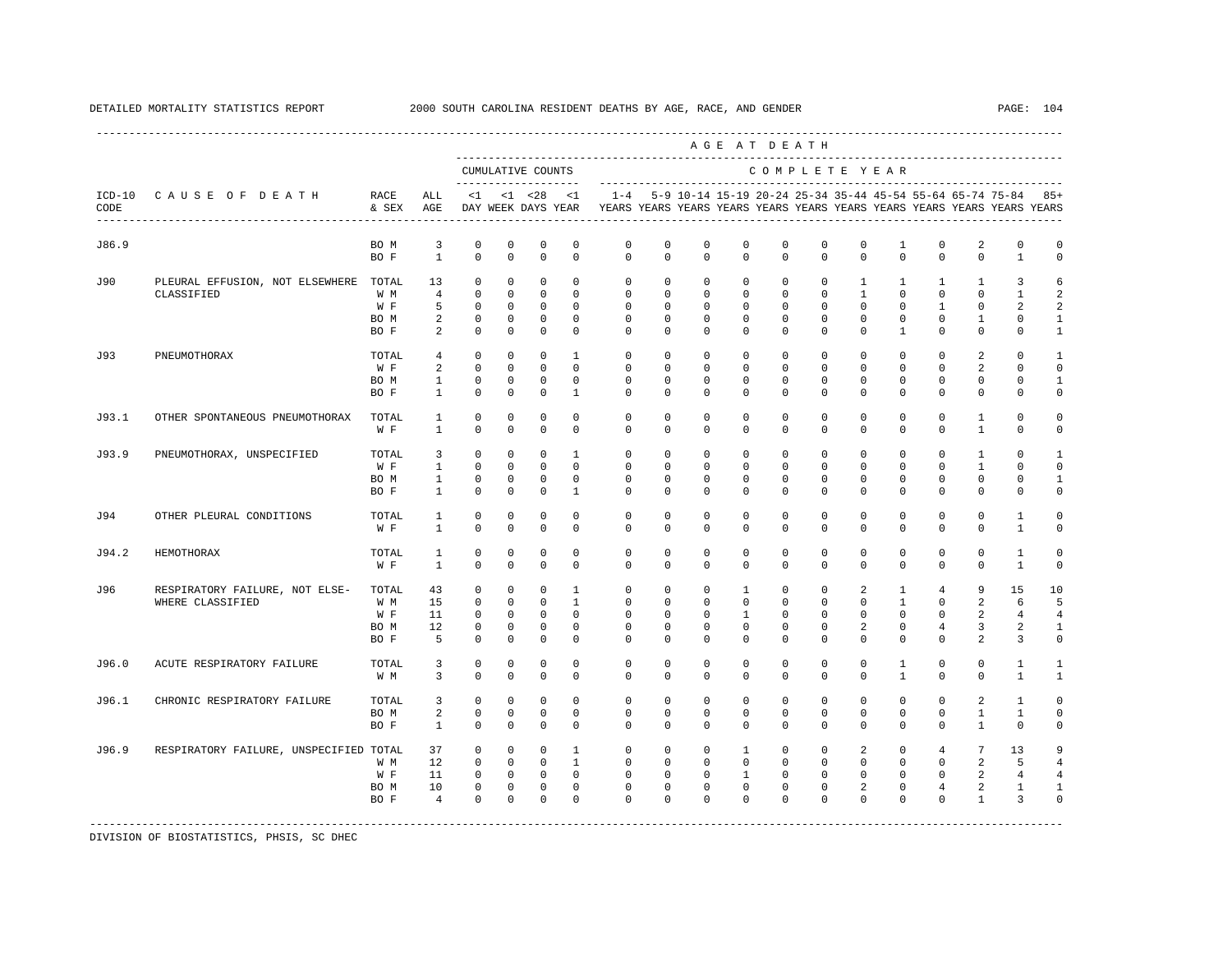|                  |                                                             |                                     |                                       |                                                             |                                                              |                                                                         |                                                           |                                                                     |                                               |                                                      | AGE AT DEATH                                                        |                                                                        |                                                                |                                                            |                                                     |                                               |                                                |                                                                                                                                      |                                     |
|------------------|-------------------------------------------------------------|-------------------------------------|---------------------------------------|-------------------------------------------------------------|--------------------------------------------------------------|-------------------------------------------------------------------------|-----------------------------------------------------------|---------------------------------------------------------------------|-----------------------------------------------|------------------------------------------------------|---------------------------------------------------------------------|------------------------------------------------------------------------|----------------------------------------------------------------|------------------------------------------------------------|-----------------------------------------------------|-----------------------------------------------|------------------------------------------------|--------------------------------------------------------------------------------------------------------------------------------------|-------------------------------------|
|                  |                                                             |                                     |                                       |                                                             |                                                              | CUMULATIVE COUNTS                                                       |                                                           |                                                                     |                                               |                                                      |                                                                     | COMPLETE YEAR                                                          |                                                                |                                                            |                                                     |                                               |                                                |                                                                                                                                      |                                     |
| $ICD-10$<br>CODE | CAUSE OF DEATH                                              | RACE<br>& SEX                       | ALL<br>AGE                            | < 1                                                         |                                                              | -------------------<br>$< 1$ $< 28$<br>DAY WEEK DAYS YEAR               | <1                                                        | $1 - 4$                                                             |                                               |                                                      |                                                                     |                                                                        |                                                                |                                                            |                                                     |                                               |                                                | 5-9 10-14 15-19 20-24 25-34 35-44 45-54 55-64 65-74 75-84<br>YEARS YEARS YEARS YEARS YEARS YEARS YEARS YEARS YEARS YEARS YEARS YEARS | $85+$                               |
| J98              | OTHER RESPIRATORY DISORDERS                                 | TOTAL<br>W M                        | 58<br>21                              | $\mathbf 0$<br>$\mathbf 0$                                  | $\mathbf 0$<br>$\mathbf 0$                                   | $\mathbf 0$<br>$\mathbf 0$                                              | 4<br>$\Omega$                                             | 0<br>$\mathbf 0$                                                    | $\mathbf 0$<br>$\Omega$                       | 0<br>$\Omega$                                        | $\mathbf 0$<br>$\Omega$                                             | 0<br>$\mathbf{0}$                                                      | $\mathbf 0$<br>$\mathbf 0$                                     | 1<br>$\mathbf 0$                                           | 3<br>$\mathbf 0$                                    | 9<br>$\overline{4}$                           | 17<br>8                                        | 14<br>$\overline{4}$                                                                                                                 | 10<br>5                             |
|                  |                                                             | W F<br>BO M<br>BO F                 | 23<br>6<br>8                          | $\Omega$<br>$\mathbf 0$<br>$\Omega$                         | $\Omega$<br>$\mathbf 0$<br>$\mathbf 0$                       | $\Omega$<br>$\mathbf 0$<br>$\mathbf 0$                                  | $\mathbf{1}$<br>$\mathbf{1}$<br>2                         | $\Omega$<br>$\mathbf 0$<br>$\Omega$                                 | $\Omega$<br>$\mathbf 0$<br>$\Omega$           | $\Omega$<br>$\mathbf 0$<br>$\Omega$                  | $\Omega$<br>$\mathbf 0$<br>$\Omega$                                 | $\Omega$<br>$\mathbf 0$<br>$\mathbf 0$                                 | $\Omega$<br>$\mathbf 0$<br>$\mathbf{0}$                        | 1<br>$\mathbf 0$<br>$\Omega$                               | $\Omega$<br>$\overline{a}$<br>$\mathbf{1}$          | $\overline{4}$<br>0<br>$\mathbf{1}$           | 6<br>$\overline{a}$<br>$\mathbf{1}$            | 7<br>$\mathbf{1}$<br>$\overline{a}$                                                                                                  | $\mathbf 0$<br>1                    |
| J98.0            | DISEASES OF BRONCHUS, NOT ELSE-<br>WHERE CLASSIFIED         | TOTAL<br>W M                        | 3<br>$\overline{1}$                   | $\Omega$<br>$\Omega$                                        | $\Omega$<br>$\Omega$                                         | $\Omega$<br>$\Omega$                                                    | $\mathbf{1}$<br>$\Omega$                                  | $\Omega$<br>$\Omega$                                                | $\Omega$<br>$\Omega$                          | $\Omega$<br>$\Omega$                                 | $\Omega$<br>$\Omega$                                                | $\Omega$<br>$\Omega$                                                   | $\Omega$<br>$\Omega$                                           | $\Omega$<br>$\Omega$                                       | $\Omega$<br>$\Omega$                                | $\Omega$<br>$\Omega$                          | $\overline{a}$<br>$\overline{1}$               | $\Omega$<br>$\Omega$                                                                                                                 | $\Omega$                            |
|                  |                                                             | W F<br>BO M                         | $\mathbf{1}$<br>$\overline{1}$        | $\Omega$<br>$\Omega$                                        | $\Omega$<br>$\Omega$                                         | $\mathbf 0$<br>$\Omega$                                                 | $\mathbf{1}$<br>$\Omega$                                  | $\Omega$<br>$\Omega$                                                | $\Omega$<br>$\Omega$                          | $\Omega$<br>$\Omega$                                 | $\Omega$<br>$\Omega$                                                | $\Omega$<br>$\Omega$                                                   | $\Omega$<br>$\Omega$                                           | $\Omega$<br>$\Omega$                                       | $\Omega$<br>$\Omega$                                | $\Omega$<br>$\Omega$                          | $\Omega$<br>$\overline{1}$                     | $\Omega$<br>$\Omega$                                                                                                                 | $\Omega$<br>$\Omega$                |
| J98.1            | PULMONARY COLLAPSE                                          | TOTAL<br>W M<br>W F                 | 4<br>1<br>3                           | $\mathbf 0$<br>0<br>0                                       | $\mathbf 0$<br>0<br>0                                        | $\mathbb O$<br>$\mathbf 0$<br>0                                         | $\mathbf 0$<br>0<br>0                                     | $\mathbf 0$<br>0<br>$\mathbf 0$                                     | 0<br>0<br>0                                   | $\mathbf 0$<br>0<br>0                                | $\mathbf 0$<br>$^{\circ}$<br>$^{\circ}$                             | $\mathbb O$<br>0<br>$\mathbf 0$                                        | 0<br>$\mathbf{0}$<br>$\mathbf{0}$                              | 0<br>0<br>$\mathbf 0$                                      | $\mathbf 0$<br>0<br>$\mathbf 0$                     | $\mathbf{1}$<br>0<br>$\mathbf{1}$             | $\mathsf 0$<br>0<br>$\mathbf 0$                | 3<br>1<br>2                                                                                                                          | n<br>0<br>n                         |
| J98.4            | OTHER DISORDERS OF LUNG                                     | TOTAL<br>W M<br>W F<br>BO M<br>BO F | 35<br>11<br>15<br>$\overline{4}$<br>5 | 0<br>$^{\circ}$<br>$^{\circ}$<br>$\mathbf 0$<br>$\mathbf 0$ | $\mathbf 0$<br>0<br>$^{\circ}$<br>$\mathbf 0$<br>$\mathbf 0$ | $\mathbf 0$<br>$\mathbf 0$<br>$\mathbf 0$<br>$\mathbf 0$<br>$\mathbf 0$ | 2<br>$\Omega$<br>$\Omega$<br>$\mathbf{1}$<br>$\mathbf{1}$ | $\mathbf 0$<br>$\Omega$<br>$\Omega$<br>$\mathbf 0$<br>0             | $\Omega$<br>0<br>0<br>0<br>0                  | $\Omega$<br>0<br>$\Omega$<br>$\Omega$<br>$\mathbf 0$ | $\mathbf 0$<br>$\mathbf 0$<br>$\Omega$<br>$^{\circ}$<br>$\mathbf 0$ | $\mathbf 0$<br>$\mathbf{0}$<br>$\Omega$<br>$\mathbf 0$<br>$\mathbf{0}$ | $\mathbf 0$<br>$\mathbf 0$<br>0<br>$\mathbf{0}$<br>$\mathbf 0$ | 1<br>$\mathbf 0$<br>1<br>$\mathbf 0$<br>$\mathbf 0$        | 2<br>$\mathbf 0$<br>$^{\circ}$<br>1<br>$\mathbf{1}$ | 5<br>3<br>2<br>0<br>$\mathbf 0$               | 9<br>3<br>4<br>$\mathbf{1}$<br>$\mathbf{1}$    | 9<br>$\mathfrak{D}$<br>4<br>1<br>$\overline{a}$                                                                                      | 3<br>$\Omega$<br>$\Omega$           |
| J98.5            | DISEASES OF MEDIASTINUM, NOT<br>ELSEWHERE CLASSIFIED        | TOTAL<br>W M<br>W F                 | 5<br>$\overline{a}$<br>3              | $\Omega$<br>$\mathbf 0$<br>$\mathbf 0$                      | $\Omega$<br>$\mathbf 0$<br>0                                 | $\Omega$<br>$\mathbf 0$<br>$\Omega$                                     | $\Omega$<br>$\mathbf 0$<br>$\Omega$                       | $\Omega$<br>$\mathbf 0$<br>$\Omega$                                 | $\Omega$<br>$\mathbf 0$<br>$\Omega$           | $\Omega$<br>$\mathbf 0$<br>$\Omega$                  | $\Omega$<br>$\mathbf 0$<br>$\mathbf 0$                              | $\Omega$<br>$\mathbf 0$<br>$\mathbf{0}$                                | $\Omega$<br>$\mathbf 0$<br>$\mathbf 0$                         | $\Omega$<br>$\mathbf 0$<br>$\Omega$                        | $\Omega$<br>$\mathbf 0$<br>$\mathbf 0$              | $\overline{1}$<br>$\mathbf 0$<br>$\mathbf{1}$ | $\mathfrak{D}$<br>$\mathbf{1}$<br>$\mathbf{1}$ | $\mathfrak{D}$<br>$\mathbf{1}$<br>1                                                                                                  | $\Omega$<br>$\Omega$                |
| J98.6            | DISORDERS OF DIAPHRAGM                                      | TOTAL<br>W M<br>BO M                | 2<br>$\mathbf{1}$<br>$\mathbf{1}$     | $\mathbf 0$<br>$\Omega$<br>$\Omega$                         | $\Omega$<br>$\Omega$<br>$\Omega$                             | $\Omega$<br>$\Omega$<br>$\Omega$                                        | $\Omega$<br>$\Omega$<br>$\Omega$                          | $\Omega$<br>$\Omega$<br>$\Omega$                                    | $\Omega$<br>$\Omega$<br>$\Omega$              | $\Omega$<br>$\Omega$<br>$\Omega$                     | $\Omega$<br>$\Omega$<br>$\Omega$                                    | $\mathbf{0}$<br>$\Omega$<br>$\Omega$                                   | $\Omega$<br>$\Omega$<br>$\Omega$                               | $\mathbf 0$<br>$\Omega$<br>$\Omega$                        | $\mathbf{1}$<br>$\Omega$<br>$\overline{1}$          | $\Omega$<br>$\Omega$<br>$\Omega$              | $\mathbf{1}$<br>$\mathbf{1}$<br>$\mathbf 0$    | $\mathbf 0$<br>$\mathbf 0$<br>$\Omega$                                                                                               | $\cap$<br>$\Omega$<br>$\Omega$      |
| J98.8            | OTHER SPECIFIED RESPIRATORY<br>DISORDERS                    | TOTAL<br>W M<br>W F<br>BO F         | 8<br>4<br>1<br>3                      | $\mathbf 0$<br>0<br>$\mathbf 0$<br>$\mathbf 0$              | $\mathbf 0$<br>$\mathbf 0$<br>0<br>0                         | $\mathbf 0$<br>$\mathbf 0$<br>0<br>0                                    | $\mathbf{1}$<br>$\mathbf 0$<br>0<br>1                     | $\mathbf 0$<br>$\mathbf{0}$<br>$\Omega$<br>$\Omega$                 | $\circ$<br>0<br>0<br>0                        | $\mathbf 0$<br>0<br>0<br>$\Omega$                    | $\mathbf 0$<br>$\mathbf 0$<br>$\mathbf 0$<br>$\mathbf 0$            | $\mathbf 0$<br>$\mathbf 0$<br>$\mathbf 0$<br>$\mathbf 0$               | $\mathbf{0}$<br>$\mathbf 0$<br>$\mathbf{0}$<br>$\mathbf 0$     | $\mathbf 0$<br>$\mathbf 0$<br>$\mathbf{0}$<br>$\mathbf{0}$ | $\circ$<br>$\mathbf 0$<br>0<br>0                    | 2<br>$\mathbf{1}$<br>0<br>$\mathbf{1}$        | 3<br>2<br>1<br>0                               | $\mathbf 0$<br>0<br>0<br>0                                                                                                           | 2<br>1<br>$\Omega$<br>1             |
| J98.9            | RESPIRATORY DISORDER,<br>UNSPECIFIED                        | TOTAL<br>W M                        | 1<br>$\mathbf{1}$                     | 0<br>0                                                      | 0<br>0                                                       | $\mathbf 0$<br>0                                                        | $\mathbf 0$<br>0                                          | $\mathbf 0$<br>0                                                    | 0<br>0                                        | 0<br>$\mathbf 0$                                     | $\mathbf 0$<br>$\mathbf 0$                                          | $\mathbf{0}$<br>$\mathbf 0$                                            | $\mathbf{0}$<br>$\mathbf 0$                                    | $\mathbf 0$<br>$\mathbf 0$                                 | $\mathbf 0$<br>$\mathbf 0$                          | $\mathbf 0$<br>$\mathbf 0$                    | $\mathbf 0$<br>$\mathbf 0$                     | 0<br>$\mathbf 0$                                                                                                                     | 1<br>$\mathbf{1}$                   |
|                  | K00-K92 XI. DISEASES OF THE DIGESTIVE<br><b>SYSTEM</b>      | TOTAL<br>W M<br>W F<br>BO M<br>BO F | 1492<br>542<br>542<br>222<br>186      | 0<br>$^{\circ}$<br>$^{\circ}$<br>$^{\circ}$<br>$^{\circ}$   | $\mathbf 0$<br>0<br>$\Omega$<br>$^{\circ}$<br>0              | $\mathbf 0$<br>$\Omega$<br>$\mathbf 0$<br>$\mathbf 0$<br>$\mathbf 0$    | 5<br>$\Omega$<br>3<br>2<br>$\mathbf 0$                    | $\mathbf 0$<br>$\mathbf{0}$<br>$\Omega$<br>$\mathbf{0}$<br>$\Omega$ | $\mathbf 0$<br>0<br>$\Omega$<br>$\Omega$<br>0 | 1<br>0<br>$\Omega$<br>$\Omega$<br>$\mathbf{1}$       | 2<br>$\mathbf{1}$<br>$\mathbf{1}$<br>$\Omega$<br>$\mathbf 0$        | $\overline{4}$<br>$\mathbf{1}$<br>$\mathbf{1}$<br>2<br>$\mathbf{0}$    | 21<br>9<br>5<br>3<br>$\overline{4}$                            | 111<br>47<br>24<br>27<br>13                                | 228<br>95<br>43<br>59<br>31                         | 251<br>114<br>62<br>43<br>32                  | 261<br>105<br>91<br>35<br>30                   | 329<br>110<br>149<br>35<br>35                                                                                                        | 279<br>60<br>163<br>16<br>40        |
|                  | K00-K14 DISEASES OF ORAL CAVITY<br>SALIVARY GLANDS AND JAWS | TOTAL<br>W M<br>W F                 | $\overline{4}$<br>2<br>$\mathbf{1}$   | $\mathbf 0$<br>$\mathbf 0$<br>$\Omega$                      | $\mathbf 0$<br>$\mathbf 0$<br>$\Omega$                       | $\mathbf 0$<br>$\mathbf 0$<br>$\Omega$                                  | $\Omega$<br>$\mathbf 0$<br>$\Omega$                       | $\Omega$<br>$\mathbf 0$<br>$\Omega$                                 | $\Omega$<br>$\mathbf 0$<br>$\Omega$           | $\Omega$<br>$\mathbf 0$<br>$\Omega$                  | $\Omega$<br>$\mathbf 0$<br>$\Omega$                                 | $\Omega$<br>$\mathbf 0$<br>$\Omega$                                    | $\Omega$<br>$\mathbf{0}$<br>$\Omega$                           | $\mathbf{1}$<br>$\mathsf 0$<br>$\mathbf{1}$                | $\Omega$<br>$\mathbf 0$<br>$\Omega$                 | $\Omega$<br>$\mathbf 0$<br>$\Omega$           | 2<br>2<br>$\Omega$                             | $\mathbf{1}$<br>$\mathbf{0}$<br>$\mathbf 0$                                                                                          | $\Omega$<br>$\mathbf 0$<br>$\Omega$ |

DETAILED MORTALITY STATISTICS REPORT 2000 SOUTH CAROLINA RESIDENT DEATHS BY AGE, RACE, AND GENDER PAGE: 105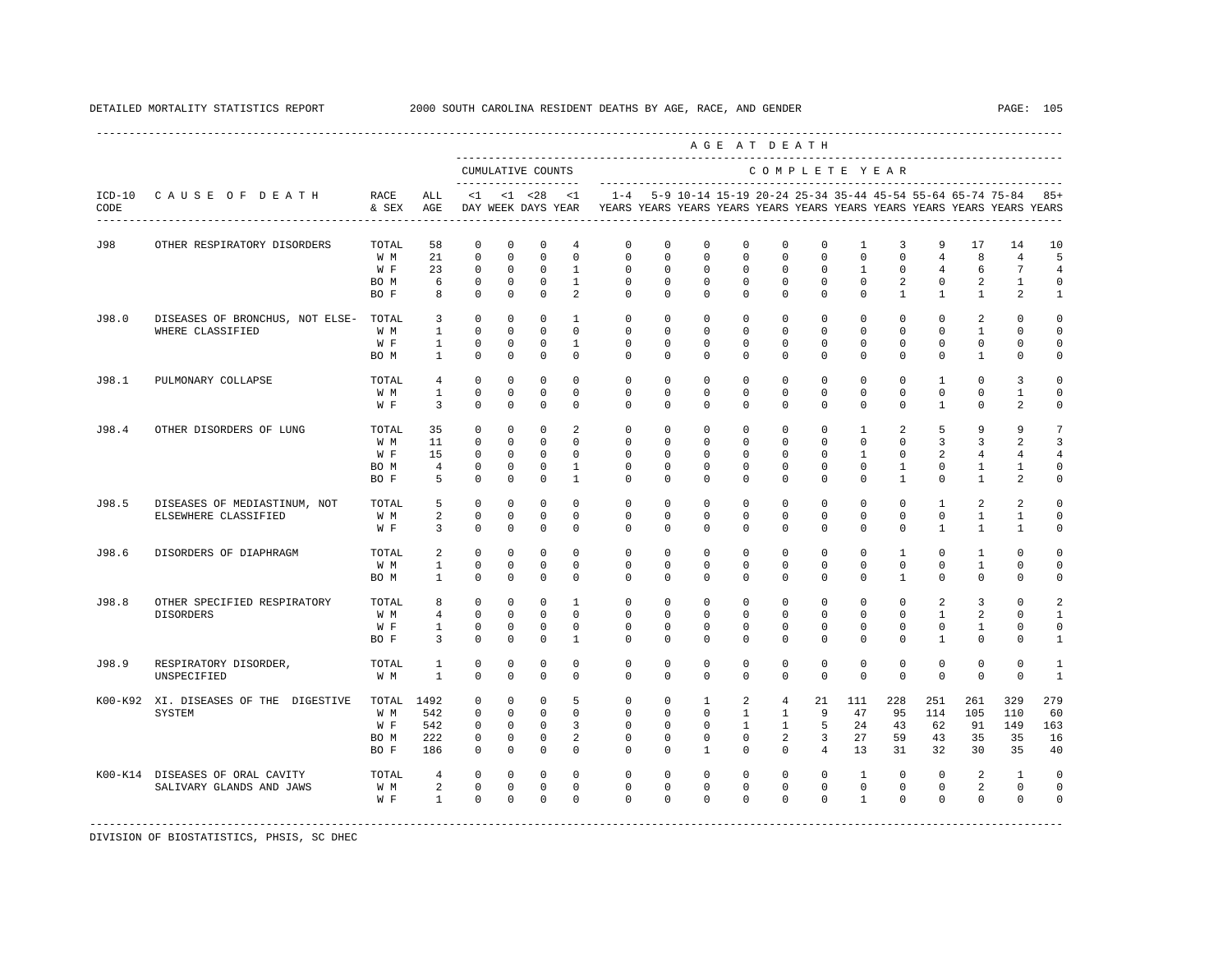| CAUSE OF DEATH<br>OTHER DISORDERS OF THE TEETH &<br>OTHER SPECIFIED DISORDERS OF<br>TEETH AND SUPPORTING STRUCTURES | RACE<br>& SEX<br>BO F<br>TOTAL<br>$\mathbbmss{W}$ . $\mathbbmss{F}$<br>TOTAL | ALL<br>AGE<br>$\mathbf{1}$<br>1<br>$\mathbf{1}$                                                             | <1<br>$\mathbf 0$                             | $\mathbf 0$                                                    | CUMULATIVE COUNTS<br>-------------------<br>$< 1$ $< 28$<br>DAY WEEK DAYS YEAR | <1                                                     | $1 - 4$                                       |                                                      | 5-9 10-14 15-19 20-24 25-34 35-44 45-54 55-64 65-74 75-84      |                                                              |                                                            |                             |                                                                                                                                                                                                       | COMPLETE YEAR                                         |                                                                                                                                                                                                                                                |                                                                                                                                                                                                                                                 |                                                                                        |                                                                                                                                                                                                                                       |
|---------------------------------------------------------------------------------------------------------------------|------------------------------------------------------------------------------|-------------------------------------------------------------------------------------------------------------|-----------------------------------------------|----------------------------------------------------------------|--------------------------------------------------------------------------------|--------------------------------------------------------|-----------------------------------------------|------------------------------------------------------|----------------------------------------------------------------|--------------------------------------------------------------|------------------------------------------------------------|-----------------------------|-------------------------------------------------------------------------------------------------------------------------------------------------------------------------------------------------------|-------------------------------------------------------|------------------------------------------------------------------------------------------------------------------------------------------------------------------------------------------------------------------------------------------------|-------------------------------------------------------------------------------------------------------------------------------------------------------------------------------------------------------------------------------------------------|----------------------------------------------------------------------------------------|---------------------------------------------------------------------------------------------------------------------------------------------------------------------------------------------------------------------------------------|
|                                                                                                                     |                                                                              |                                                                                                             |                                               |                                                                |                                                                                |                                                        |                                               |                                                      |                                                                |                                                              |                                                            |                             |                                                                                                                                                                                                       |                                                       |                                                                                                                                                                                                                                                |                                                                                                                                                                                                                                                 |                                                                                        |                                                                                                                                                                                                                                       |
|                                                                                                                     |                                                                              |                                                                                                             |                                               |                                                                |                                                                                |                                                        |                                               |                                                      |                                                                |                                                              |                                                            |                             |                                                                                                                                                                                                       |                                                       |                                                                                                                                                                                                                                                |                                                                                                                                                                                                                                                 | YEARS YEARS YEARS YEARS YEARS YEARS YEARS YEARS YEARS YEARS YEARS YEARS                | $85+$                                                                                                                                                                                                                                 |
|                                                                                                                     |                                                                              |                                                                                                             |                                               |                                                                | 0                                                                              | $^{\circ}$                                             | $\mathbf 0$                                   | $\mathbf 0$                                          | $\mathbf 0$                                                    | $\mathbf 0$                                                  | $\mathbf 0$                                                | $\mathbf 0$                 | $\mathbf 0$                                                                                                                                                                                           | $\mathbf 0$                                           | $\mathbf 0$                                                                                                                                                                                                                                    | 0                                                                                                                                                                                                                                               | $\mathbf{1}$                                                                           | $\Omega$                                                                                                                                                                                                                              |
|                                                                                                                     |                                                                              |                                                                                                             | $\mathbf 0$<br>$\Omega$                       | $\Omega$<br>$\Omega$                                           | $\mathbf 0$<br>$\Omega$                                                        | $\Omega$<br>$\mathbf 0$                                | $\mathbf 0$<br>$\mathbf{0}$                   | $\Omega$<br>$\mathbf 0$                              | $\mathbf 0$<br>$\mathbf 0$                                     | $\mathbf 0$<br>$\mathbf 0$                                   | $\mathbf 0$<br>$\mathbf{0}$                                | $\mathbf 0$<br>$\mathbf{0}$ | $\mathbf{1}$<br>$\mathbf{1}$                                                                                                                                                                          | $\mathbf 0$<br>$\mathbf 0$                            | $\Omega$<br>$\mathbf 0$                                                                                                                                                                                                                        | $\Omega$<br>0                                                                                                                                                                                                                                   | $\Omega$<br>$\mathbf 0$                                                                | $\Omega$                                                                                                                                                                                                                              |
|                                                                                                                     | W F                                                                          | $\mathbf{1}$<br>$\mathbf{1}$                                                                                | $\mathbf 0$<br>$\Omega$                       | $\Omega$<br>$\Omega$                                           | $\mathbf 0$<br>$\Omega$                                                        | $\Omega$<br>$\Omega$                                   | $\Omega$<br>$\Omega$                          | $\Omega$<br>$\Omega$                                 | $\Omega$<br>$\mathbf 0$                                        | $\Omega$<br>$\mathbf 0$                                      | $\Omega$<br>$\Omega$                                       | $\Omega$<br>$\Omega$        | $\mathbf{1}$<br>$\mathbf{1}$                                                                                                                                                                          | $\Omega$<br>$\Omega$                                  | $\Omega$<br>$\Omega$                                                                                                                                                                                                                           | $\Omega$<br>0                                                                                                                                                                                                                                   | $\Omega$<br>$\Omega$                                                                   |                                                                                                                                                                                                                                       |
|                                                                                                                     | TOTAL<br>W M                                                                 | 2<br>2                                                                                                      | $\Omega$<br>$\Omega$                          | $\Omega$<br>$\Omega$                                           | $\mathbf 0$<br>$\Omega$                                                        | $\Omega$<br>$\Omega$                                   | $\Omega$<br>$\Omega$                          | $\Omega$<br>$\Omega$                                 | $\Omega$<br>$\Omega$                                           | $\Omega$<br>$\Omega$                                         | $\Omega$<br>$\Omega$                                       | $\Omega$<br>$\Omega$        | $\Omega$<br>$\Omega$                                                                                                                                                                                  | $\Omega$<br>$\Omega$                                  | $\Omega$<br>$\Omega$                                                                                                                                                                                                                           | $\overline{a}$<br>$\overline{a}$                                                                                                                                                                                                                | $\Omega$<br>$\Omega$                                                                   |                                                                                                                                                                                                                                       |
| INFLAMMATORY CONDITIONS OF JAWS                                                                                     | TOTAL<br>W M                                                                 | 2<br>$\overline{a}$                                                                                         | $\mathbb O$<br>$\mathbf 0$                    | $\mathbf 0$<br>0                                               | $\mathbf 0$<br>$\mathbf 0$                                                     | $\mathbf 0$<br>$\mathbf 0$                             | $\mathbf{0}$<br>0                             | $\mathbf 0$<br>0                                     | $\mathbf 0$<br>0                                               | $\mathbf 0$<br>0                                             | $\mathbf 0$<br>$\mathbf{0}$                                | $\mathbf 0$<br>$\mathbf 0$  | $\mathbf 0$<br>$\mathbf 0$                                                                                                                                                                            | $\mathbf 0$<br>0                                      | 0<br>0                                                                                                                                                                                                                                         | 2<br>$\overline{a}$                                                                                                                                                                                                                             | 0<br>0                                                                                 | $\Omega$                                                                                                                                                                                                                              |
| DISEASES OF SALIVARY GLANDS                                                                                         | TOTAL<br>BO F                                                                | $\mathbf{1}$<br>$\mathbf{1}$                                                                                | 0<br>$\mathbf 0$                              | $\mathbf 0$<br>$\Omega$                                        | $\mathbf 0$<br>$\Omega$                                                        | $\mathbf 0$<br>$\Omega$                                | $\mathbf 0$<br>$\Omega$                       | $\mathbf 0$<br>$\Omega$                              | $\mathbf 0$<br>$\mathbf 0$                                     | $\mathbf 0$<br>$\mathbf 0$                                   | $\mathbf 0$<br>$\mathbf{0}$                                | $\mathbf{0}$<br>$\Omega$    | $\mathbf 0$<br>$\Omega$                                                                                                                                                                               | $\mathbf 0$<br>$\Omega$                               | $\Omega$<br>$\Omega$                                                                                                                                                                                                                           | $\mathbf 0$<br>0                                                                                                                                                                                                                                | 1<br>$\mathbf{1}$                                                                      | $\Omega$<br>$\Omega$                                                                                                                                                                                                                  |
|                                                                                                                     |                                                                              | 1<br>$\overline{1}$                                                                                         | $\mathbf 0$<br>$\Omega$                       | $\Omega$<br>$\Omega$                                           | $\mathbf 0$<br>$\Omega$                                                        | $\Omega$<br>$\Omega$                                   | $\mathbf{0}$<br>$\Omega$                      | $\mathbf 0$                                          | $\mathbf 0$<br>$\Omega$                                        | $\mathbf 0$<br>$\Omega$                                      | $\mathbf 0$<br>$\Omega$                                    | $\mathbf 0$                 |                                                                                                                                                                                                       |                                                       | $\Omega$<br>$\Omega$                                                                                                                                                                                                                           | $\mathbf 0$<br>$\Omega$                                                                                                                                                                                                                         | 1<br>$\overline{1}$                                                                    | $\Omega$<br>$\Omega$                                                                                                                                                                                                                  |
| DISEASES OF OTHER PARTS OF                                                                                          | W M<br>W F                                                                   | 1488<br>540<br>541<br>222<br>185                                                                            | 0<br>$\Omega$<br>$\mathbf 0$<br>0<br>$\Omega$ | $\mathbf 0$<br>$\Omega$<br>$\mathbf 0$<br>$\Omega$<br>$\Omega$ | $\mathbf 0$<br>$\Omega$<br>$\mathbf 0$<br>$\mathbf 0$<br>$\Omega$              | 5<br>$\Omega$<br>3<br>$\overline{a}$<br>$\Omega$       | 0<br>$\Omega$<br>0<br>$\Omega$<br>$\Omega$    | 0<br>$\Omega$<br>$\mathbf 0$<br>$\Omega$<br>$\Omega$ | $\mathbf{1}$<br>$\mathbf 0$<br>$\mathbf 0$<br>$\mathbf 0$<br>1 | 2<br>$\mathbf{1}$<br>$\mathbf{1}$<br>$\mathbf 0$<br>$\Omega$ | $\overline{4}$<br>1<br>$\mathbf{1}$<br>2<br>$\Omega$       | 9                           | 110<br>47                                                                                                                                                                                             |                                                       | 251<br>114<br>62<br>43                                                                                                                                                                                                                         | 259<br>103<br>91<br>35<br>30                                                                                                                                                                                                                    | 328<br>110<br>149<br>35<br>34                                                          | 279<br>60<br>163<br>16<br>40                                                                                                                                                                                                          |
|                                                                                                                     | W M<br>W F                                                                   | $\overline{4}$<br>2<br>2                                                                                    | $\Omega$<br>$\mathbf 0$<br>$\Omega$           | $\Omega$<br>$\Omega$<br>$\Omega$                               | $\Omega$<br>$\mathbf 0$<br>$\Omega$                                            | $\Omega$<br>$\Omega$<br>$\Omega$                       | $\Omega$<br>0<br>$\Omega$                     | $\Omega$                                             | $\mathbf 0$<br>$\mathbf 0$<br>$\Omega$                         | $\mathbf 0$<br>$\mathbf 0$<br>$\Omega$                       | $\mathbf{0}$<br>$\mathbf{0}$<br>$\Omega$                   |                             |                                                                                                                                                                                                       |                                                       |                                                                                                                                                                                                                                                |                                                                                                                                                                                                                                                 | 1<br>$\mathbf 0$<br>$\overline{1}$                                                     | $\mathbf{1}$<br>$\mathbf{1}$<br>$\mathbf 0$                                                                                                                                                                                           |
| GASTROESOPHAGEAL REFLUX DISEASE                                                                                     | W M<br>W F                                                                   | 11<br>3<br>7<br>$\mathbf{1}$                                                                                | 0<br>0<br>0<br>0                              | $\mathbf 0$<br>0<br>0<br>0                                     | $\mathbf 0$<br>$\mathbf 0$<br>$\mathbf 0$<br>$\mathbf 0$                       | $\mathbf 0$<br>$\Omega$<br>$^{\circ}$<br>0             | 0<br>0<br>$\Omega$<br>$\Omega$                | 0<br>0<br>$\Omega$<br>0                              | $^{\circ}$<br>0<br>$^{\circ}$<br>0                             | 1<br>$^{\circ}$<br>1<br>$^{\circ}$                           | $\mathbf{0}$<br>$\mathbf{0}$<br>$\Omega$<br>$\mathbf{0}$   |                             |                                                                                                                                                                                                       |                                                       | 0<br>0<br>$\mathbf 0$<br>0                                                                                                                                                                                                                     | 1<br>0<br>$\mathbf 0$                                                                                                                                                                                                                           | 3<br>1<br>1<br>1                                                                       | 5<br>3<br>$\Omega$                                                                                                                                                                                                                    |
| GASTROESOPHAGEAL REFLUX DISEASE                                                                                     | W M<br>W F                                                                   | 11<br>3<br>7<br>1                                                                                           | $\mathbf 0$<br>$\mathbf 0$<br>0<br>0          | $\mathbf 0$<br>$\mathbf 0$<br>0<br>0                           | $\mathbf 0$<br>$\mathbf 0$<br>$\mathbf 0$<br>$^{\circ}$                        | $\mathbf 0$<br>$\mathbf 0$<br>$^{\circ}$<br>$^{\circ}$ | $^{\circ}$<br>$\Omega$<br>0<br>$\Omega$       | $^{\circ}$<br>$\Omega$<br>0<br>0                     | $\mathbf 0$<br>$\mathbf 0$<br>0<br>$^{\circ}$                  | $\mathbf{1}$<br>$\mathbf 0$<br>1<br>$\mathbf 0$              | $\mathbf 0$<br>$\mathbf 0$<br>$\mathbf{0}$<br>$\mathbf{0}$ |                             |                                                                                                                                                                                                       |                                                       | $\mathbf 0$<br>$\Omega$<br>0<br>$\mathbf 0$                                                                                                                                                                                                    | 1<br>$\mathbf 0$                                                                                                                                                                                                                                | 3<br>$\mathbf{1}$<br>1<br>1                                                            | 5<br>$\mathfrak{D}$<br>3<br>0                                                                                                                                                                                                         |
| OTHER DISEASES OF ESOPHAGUS                                                                                         | W M<br>W F                                                                   | 22<br>10<br>7<br>5                                                                                          | $\mathbf 0$<br>$\mathbf 0$<br>0<br>$\Omega$   | $\Omega$<br>$\mathbf 0$<br>$\Omega$<br>$\Omega$                | $\mathbf 0$<br>$\mathbf 0$<br>$\mathbf 0$<br>$\Omega$                          | $\Omega$<br>$\mathbf 0$<br>$\Omega$<br>$\Omega$        | $\Omega$<br>$\mathbf 0$<br>$\Omega$<br>$\cap$ | $\Omega$<br>$\Omega$<br>$\Omega$                     | $\Omega$<br>$\mathbf 0$<br>$\mathbf 0$<br>$\Omega$             | $\mathbf 0$<br>$\mathbf 0$<br>$\mathbf 0$<br>$\Omega$        | $\Omega$<br>$\mathbf{0}$<br>$\Omega$<br>$\Omega$           | $\Omega$                    |                                                                                                                                                                                                       |                                                       | $\overline{4}$                                                                                                                                                                                                                                 |                                                                                                                                                                                                                                                 | 2<br>$\mathbf{1}$<br>1<br>$\Omega$                                                     | 10<br>5<br>4<br>$\mathbf{1}$                                                                                                                                                                                                          |
|                                                                                                                     |                                                                              | 1                                                                                                           | $\Omega$                                      | $\Omega$                                                       | $\Omega$                                                                       |                                                        | $\Omega$                                      |                                                      |                                                                |                                                              | $\Omega$                                                   |                             |                                                                                                                                                                                                       |                                                       |                                                                                                                                                                                                                                                |                                                                                                                                                                                                                                                 |                                                                                        |                                                                                                                                                                                                                                       |
|                                                                                                                     |                                                                              | TOTAL<br>BO F<br>TOTAL<br>BO M<br>BO F<br>TOTAL<br>TOTAL<br>BO F<br>TOTAL<br>BO F<br>TOTAL<br>BO M<br>TOTAL |                                               |                                                                |                                                                                |                                                        | $\Omega$                                      |                                                      |                                                                | $\Omega$<br>$\Omega$<br>$\Omega$<br>$\mathbf 0$              | $\Omega$<br>$\Omega$<br>$\Omega$                           |                             | $\Omega$<br>21<br>5<br>3<br>$\overline{4}$<br>$\mathbf{0}$<br>$\mathbf{0}$<br>$\Omega$<br>$\mathbf{0}$<br>$\mathbf 0$<br>$\mathbf{0}$<br>$\mathbf{0}$<br>$\mathbf{0}$<br>$\mathbf{1}$<br>$\mathbf{1}$ | $\mathbf 0$<br>$\mathbf 0$<br>$\Omega$<br>$\mathbf 0$ | $\mathbf 0$<br>$\Omega$<br>23<br>27<br>13<br>$\Omega$<br>$\circ$<br>$\Omega$<br>$\mathbf{0}$<br>$\mathbf{0}$<br>$\mathbf{0}$<br>$\mathbf{0}$<br>$\mathbf 0$<br>$\mathbf 0$<br>$\mathbf{0}$<br>$\mathbf 0$<br>1<br>$\mathbf 0$<br>$\Omega$<br>1 | $\mathbf 0$<br>$\Omega$<br>228<br>95<br>43<br>59<br>31<br>$\Omega$<br>$\mathbf 0$<br>$\Omega$<br>$\mathbf{1}$<br>$\mathbf{0}$<br>1<br>$\mathbf 0$<br>1<br>$\mathbf 0$<br>1<br>$\mathbf 0$<br>$\mathbf 0$<br>$\mathbf 0$<br>$\Omega$<br>$\Omega$ | 32<br>$\mathbf{1}$<br>$\mathbf 0$<br>$\mathbf{1}$<br>2<br>$\mathbf{1}$<br>$\mathbf{1}$ | $\mathbf{1}$<br>$\mathbf{1}$<br>$\Omega$<br>$\mathbf{1}$<br>$\mathbf{1}$<br>$\mathbf 0$<br>$\overline{4}$<br>$\overline{a}$<br>$\mathbf{1}$<br>$\overline{1}$<br>$\Omega$<br>$\Omega$<br>$\Omega$<br>$\Omega$<br>$\Omega$<br>$\Omega$ |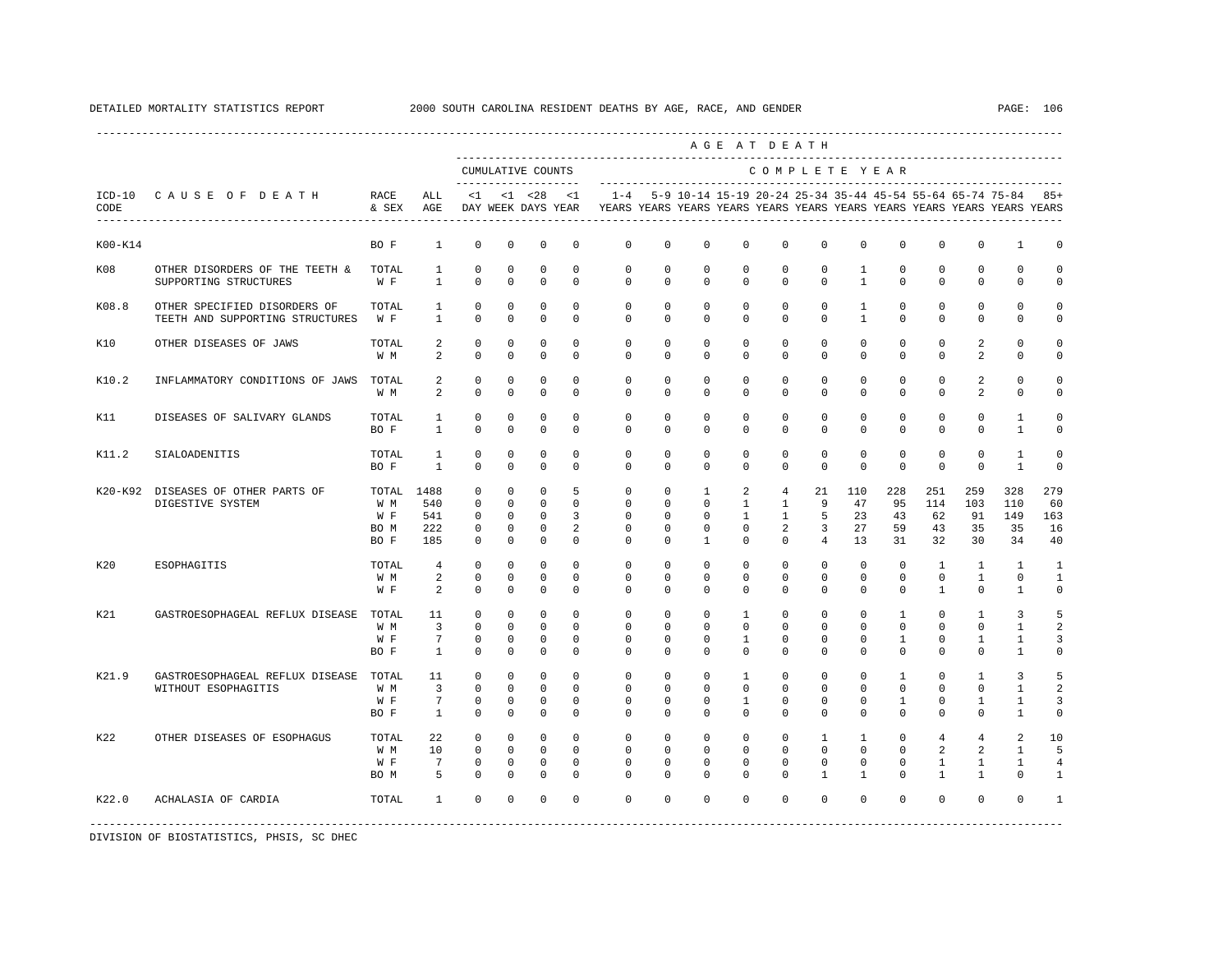|                  |                                                           |                                     |                                                        |                                                                    |                                                               |                                                                |                                                   |                                                   |                                                   |                                                            | AGE AT DEATH                                                     |                                                   |                                                                |                                                        |                                                                 |                                                             |                                                                     |                                                                         |                                 |
|------------------|-----------------------------------------------------------|-------------------------------------|--------------------------------------------------------|--------------------------------------------------------------------|---------------------------------------------------------------|----------------------------------------------------------------|---------------------------------------------------|---------------------------------------------------|---------------------------------------------------|------------------------------------------------------------|------------------------------------------------------------------|---------------------------------------------------|----------------------------------------------------------------|--------------------------------------------------------|-----------------------------------------------------------------|-------------------------------------------------------------|---------------------------------------------------------------------|-------------------------------------------------------------------------|---------------------------------|
|                  |                                                           |                                     |                                                        |                                                                    |                                                               | CUMULATIVE COUNTS<br>--------------                            |                                                   |                                                   |                                                   |                                                            |                                                                  |                                                   |                                                                |                                                        | COMPLETE YEAR                                                   |                                                             |                                                                     |                                                                         |                                 |
| $ICD-10$<br>CODE | CAUSE OF DEATH                                            | RACE<br>& SEX                       | ALL<br>AGE                                             | <1                                                                 |                                                               | $< 1$ $< 28$<br>DAY WEEK DAYS YEAR                             | <1                                                | $1 - 4$                                           |                                                   |                                                            | 5-9 10-14 15-19 20-24 25-34 35-44 45-54 55-64 65-74 75-84        |                                                   |                                                                |                                                        |                                                                 |                                                             |                                                                     | YEARS YEARS YEARS YEARS YEARS YEARS YEARS YEARS YEARS YEARS YEARS YEARS | $85+$                           |
| K22.0            |                                                           | W M                                 | $\mathbf{1}$                                           | $\mathbf 0$                                                        | $\mathbf 0$                                                   | 0                                                              | 0                                                 | 0                                                 | 0                                                 | $\mathbf 0$                                                | $\mathbf 0$                                                      | $\mathbf{0}$                                      | $\mathbf{0}$                                                   | $\mathbf 0$                                            | $\mathbf 0$                                                     | $\mathbf 0$                                                 | $\mathbf 0$                                                         | $\mathbf 0$                                                             | $\mathbf{1}$                    |
| K22.1            | ULCER OF ESOPHAGUS                                        | TOTAL<br>W M                        | 1<br>$\mathbf{1}$                                      | $\mathbf 0$<br>$\Omega$                                            | $\mathbf 0$<br>$\mathbf 0$                                    | $\mathbf 0$<br>$\mathbf 0$                                     | $\Omega$<br>$\Omega$                              | $\mathbf 0$<br>$\mathbf 0$                        | $\Omega$<br>$\mathbf 0$                           | $\mathbf 0$<br>$\mathbf 0$                                 | $\mathbf 0$<br>$\mathbf 0$                                       | $\Omega$<br>$\mathbf{0}$                          | $\Omega$<br>$\mathbf{0}$                                       | $\Omega$<br>$\Omega$                                   | $\mathbf 0$<br>$\mathbf 0$                                      | $\mathbf{1}$<br>$\mathbf{1}$                                | $\Omega$<br>$\mathbf 0$                                             | $\Omega$<br>$\mathbf 0$                                                 | O<br>$\Omega$                   |
| K22.2            | ESOPHAGEAL OBSTRUCTION                                    | TOTAL<br>W M<br>W F<br>BO M         | 8<br>3<br>$\overline{4}$<br>$\mathbf{1}$               | $^{\circ}$<br>$\Omega$<br>$\Omega$<br>$\Omega$                     | $\mathbf 0$<br>$\Omega$<br>$\Omega$<br>$\Omega$               | $\mathbf 0$<br>$\Omega$<br>$\Omega$<br>$\mathbf 0$             | $\Omega$<br>$\Omega$<br>$\Omega$<br>$\Omega$      | $\Omega$<br>$\Omega$<br>$\Omega$<br>$\Omega$      | $\Omega$<br>$\Omega$<br>$\Omega$<br>$\Omega$      | $\Omega$<br>$\Omega$<br>$\Omega$<br>$\Omega$               | $\Omega$<br>$\Omega$<br>$\Omega$<br>$\Omega$                     | $\Omega$<br>$\Omega$<br>$\Omega$<br>$\Omega$      | $\Omega$<br>$\Omega$<br>$\Omega$<br>$\Omega$                   | $\Omega$<br>$\Omega$<br>$\Omega$<br>$\Omega$           | $\mathbf 0$<br>$\Omega$<br>$\Omega$<br>$\Omega$                 | 3<br>$\mathbf{1}$<br>$\overline{1}$<br>$\mathbf{1}$         | $\mathbf{1}$<br>$\Omega$<br>$\mathbf{1}$<br>$\Omega$                | $\mathbf{1}$<br>$\mathbf{1}$<br>$\Omega$<br>$\Omega$                    | $\mathbf{z}$<br>2<br>0          |
| K22.3            | PERFORATION OF ESOPHAGUS                                  | TOTAL<br>W M<br>BO M                | 2<br>$\mathbf{1}$<br>$\mathbf{1}$                      | $^{\circ}$<br>$\mathbf 0$<br>$\mathbf 0$                           | $\mathbf{0}$<br>$\mathbf 0$<br>$\mathbf 0$                    | 0<br>0<br>$\mathbf 0$                                          | $\Omega$<br>0<br>$\mathbf 0$                      | $\Omega$<br>$\mathbf 0$<br>0                      | $\Omega$<br>$\mathbf 0$<br>0                      | $^{\circ}$<br>$^{\circ}$<br>$^{\circ}$                     | $^{\circ}$<br>$^{\circ}$<br>$^{\circ}$                           | $\mathbf 0$<br>0<br>0                             | 1<br>$\mathbf 0$<br>1                                          | $\Omega$<br>$\mathbf 0$<br>0                           | 0<br>$\mathbf 0$<br>0                                           | 0<br>$\mathbf 0$<br>0                                       | 1<br>$\mathbf{1}$<br>$\mathbf{0}$                                   | $\Omega$<br>$\mathbf 0$<br>$\mathbf{0}$                                 | O<br>$\mathbf 0$<br>0           |
| K22.4            | DYSKINESIA OF ESOPHAGUS                                   | TOTAL<br>W F<br>BO M                | 3<br>2<br>1                                            | $^{\circ}$<br>$\mathbf 0$<br>$^{\circ}$                            | $\mathbf 0$<br>$\circ$<br>$\circ$                             | $\mathbf 0$<br>$\mathbf 0$<br>$^{\circ}$                       | $\Omega$<br>$\mathbf 0$<br>0                      | $\Omega$<br>$\mathbf{0}$<br>$\Omega$              | $\Omega$<br>$\mathbf 0$<br>0                      | $\mathbf 0$<br>$\mathbf 0$<br>$^{\circ}$                   | $^{\circ}$<br>$^{\circ}$<br>$^{\circ}$                           | $\mathbf 0$<br>$\mathbf 0$<br>0                   | 0<br>$\mathbf{0}$<br>$\mathbf{0}$                              | $\Omega$<br>$\mathbf{0}$<br>$\mathbf 0$                | $\mathbf 0$<br>$\mathbf 0$<br>$\mathbf 0$                       | $^{\circ}$<br>$\mathbf 0$<br>$\mathbf 0$                    | 1<br>$\mathbf{0}$<br>$\mathbf{1}$                                   | 1<br>$\mathbf{1}$<br>$\mathbf 0$                                        | 1<br>1<br>$\mathbf 0$           |
| K22.6            | GASTROESOPHAGEAL LACERATION-<br>HEMORRHAGE SYNDROME       | TOTAL<br>W M<br>W F<br>BO M         | 3<br>$\mathbf{1}$<br>$\mathbf{1}$<br>$\mathbf{1}$      | $\Omega$<br>$^{\circ}$<br>$\mathbf 0$<br>$\Omega$                  | $\Omega$<br>$\mathbf 0$<br>$\circ$<br>$\Omega$                | 0<br>0<br>$\mathbf 0$<br>$\Omega$                              | $\Omega$<br>$\Omega$<br>$\Omega$<br>$\Omega$      | $\Omega$<br>$\mathbf 0$<br>$\Omega$<br>$\Omega$   | $\Omega$<br>$\mathbf 0$<br>$\Omega$<br>$\Omega$   | $\Omega$<br>$\mathbf 0$<br>$\Omega$<br>$\Omega$            | $\Omega$<br>$\mathbf 0$<br>$\Omega$<br>$\Omega$                  | $\Omega$<br>$\mathbf 0$<br>$\Omega$<br>$\Omega$   | $\Omega$<br>$\mathbf 0$<br>$\Omega$<br>$\Omega$                | $\mathbf{1}$<br>$\Omega$<br>$\Omega$<br>1              | $\Omega$<br>$\mathbf 0$<br>$\mathbf 0$<br>$\Omega$              | $\Omega$<br>$\mathbf 0$<br>$^{\circ}$<br>$\Omega$           | $\Omega$<br>$\mathbf{0}$<br>$\mathbf 0$<br>$\Omega$                 | $\Omega$<br>$\Omega$<br>U<br>$\Omega$                                   | 2<br>$\mathbf{1}$<br>1<br>0     |
| K22.8            | OTHER SPECIFIED DISEASES OF<br><b>ESOPHAGUS</b>           | TOTAL<br>W M<br>BO M                | $\overline{4}$<br>3<br>$\mathbf{1}$                    | $^{\circ}$<br>$^{\circ}$<br>$\Omega$                               | $\mathbf 0$<br>$\Omega$<br>$\Omega$                           | $\mathbf 0$<br>$\mathbf 0$<br>$\Omega$                         | $\Omega$<br>$\Omega$<br>$\Omega$                  | $\Omega$<br>$\Omega$<br>$\Omega$                  | $\Omega$<br>$\Omega$<br>$\Omega$                  | $\Omega$<br>$\Omega$<br>$\Omega$                           | $\mathbf 0$<br>$\Omega$<br>$\Omega$                              | $\mathbf{0}$<br>$\Omega$<br>$\Omega$              | $\mathbf 0$<br>$\Omega$<br>$\Omega$                            | $\Omega$<br>$\Omega$<br>$\Omega$                       | $\mathbf 0$<br>$\Omega$<br>$\Omega$                             | $\mathbf 0$<br>$\Omega$<br>$\Omega$                         | 1<br>$\mathbf{1}$<br>$\Omega$                                       | $\Omega$<br>$\Omega$<br>$\Omega$                                        | 3<br>2<br>$\mathbf{1}$          |
| K25              | GASTRIC ULCER                                             | TOTAL<br>W M<br>W F<br>BO M<br>BO F | 15<br>2<br>8<br>2<br>3                                 | $\Omega$<br>$\Omega$<br>$^{\circ}$<br>0<br>$^{\circ}$              | $\Omega$<br>$\Omega$<br>$\circ$<br>$\circ$<br>$\circ$         | $\Omega$<br>$\Omega$<br>0<br>0<br>0                            | $\Omega$<br>$\Omega$<br>0<br>0<br>$\Omega$        | $\Omega$<br>$\Omega$<br>0<br>0<br>$\Omega$        | $\Omega$<br>$\Omega$<br>0<br>0<br>$\Omega$        | $\Omega$<br>$\Omega$<br>$\Omega$<br>0<br>$\Omega$          | $\Omega$<br>$\Omega$<br>$^{\circ}$<br>0<br>0                     | $\Omega$<br>$\Omega$<br>0<br>$\Omega$<br>$\Omega$ | $\Omega$<br>$\Omega$<br>$\Omega$<br>$\mathbf 0$<br>$\mathbf 0$ | $\Omega$<br>$\Omega$<br>$\Omega$<br>0<br>$\Omega$      | 3<br>$\mathbf{1}$<br>1<br>0<br>1                                | $\mathbf{1}$<br>$\Omega$<br>0<br>1<br>0                     | 5<br>$\mathbf{1}$<br>2<br>1<br>1                                    | 5<br>$\cap$<br>5<br>$\Omega$<br>0                                       | $\Omega$<br>U<br>0<br>-1        |
| K25.4            | GASTRIC ULCER, CHRONIC OR<br>UNSPECIFIED WITH HEMORRHAGE  | TOTAL<br>W M<br>W F<br>BO M<br>BO F | 5<br>$\mathbf{1}$<br>2<br>$\mathbf{1}$<br>$\mathbf{1}$ | $^{\circ}$<br>$\mathbf 0$<br>$^{\circ}$<br>$\mathbf 0$<br>$\Omega$ | $\mathbf 0$<br>$\circ$<br>$\mathbf{0}$<br>$\circ$<br>$\Omega$ | 0<br>$\mathbf 0$<br>$^{\circ}$<br>$\mathbf 0$<br>$\Omega$      | 0<br>$\Omega$<br>0<br>0<br>$\Omega$               | $\mathbf 0$<br>0<br>0<br>$\mathbf 0$<br>$\Omega$  | 0<br>0<br>0<br>0<br>$\Omega$                      | $^{\circ}$<br>$\Omega$<br>0<br>0<br>$\Omega$               | $^{\circ}$<br>$^{\circ}$<br>$^{\circ}$<br>$^{\circ}$<br>$\Omega$ | $\mathbf 0$<br>$\Omega$<br>0<br>0<br>$\Omega$     | $\mathbf 0$<br>$\Omega$<br>0<br>$\mathbf 0$<br>$\Omega$        | $\Omega$<br>$\Omega$<br>0<br>$\Omega$<br>$\cap$        | 2<br>$\mathbf{1}$<br>$\mathbf 0$<br>$\mathbf 0$<br>$\mathbf{1}$ | 1<br>0<br>0<br>1<br>$\Omega$                                | 1<br>$\mathbf{0}$<br>1<br>$\mathbf 0$<br>$\mathbf{0}$               | 1<br>$\Omega$<br>1<br>$\mathbf 0$<br>$\Omega$                           | $\Omega$<br>$\Omega$<br>0<br>U  |
| K25.5            | GASTRIC ULCER, CHRONIC OR<br>UNSPECIFIED WITH PERFORATION | TOTAL<br>W M<br>W F<br>BO M<br>BO F | 7<br>$\mathbf{1}$<br>3<br>$\mathbf{1}$<br>2            | $^{\circ}$<br>$\Omega$<br>$^{\circ}$<br>$\mathbf 0$<br>$\Omega$    | $\Omega$<br>$\Omega$<br>$\mathbf 0$<br>$\Omega$<br>$\Omega$   | $\Omega$<br>$\Omega$<br>$\mathbf 0$<br>$\mathbf 0$<br>$\Omega$ | $\Omega$<br>$\Omega$<br>0<br>$\Omega$<br>$\Omega$ | $\Omega$<br>$\Omega$<br>0<br>$\Omega$<br>$\Omega$ | $\Omega$<br>$\Omega$<br>0<br>$\Omega$<br>$\Omega$ | $\Omega$<br>$\Omega$<br>$^{\circ}$<br>$\Omega$<br>$\Omega$ | $\Omega$<br>$\Omega$<br>$^{\circ}$<br>$\Omega$<br>$\Omega$       | $\Omega$<br>$\Omega$<br>0<br>$\Omega$<br>$\cap$   | $\Omega$<br>$\Omega$<br>$\mathbf 0$<br>$\Omega$<br>$\cap$      | $\Omega$<br>$\Omega$<br>$\Omega$<br>$\Omega$<br>$\cap$ | $\mathbf 0$<br>$\Omega$<br>$\mathbf 0$<br>$\Omega$<br>$\Omega$  | $\Omega$<br>$\Omega$<br>$\mathbf 0$<br>$\Omega$<br>$\Omega$ | $\overline{4}$<br>$\mathbf{1}$<br>$\mathbf{1}$<br>1<br>$\mathbf{1}$ | $\mathfrak{D}$<br>$\Omega$<br>2<br>$\Omega$<br>$\Omega$                 | -1<br>$\Omega$<br>$\Omega$<br>U |
| K25.6            | GASTRIC ULCER, CHRONIC OR UN-                             | TOTAL                               | $\mathbf{1}$                                           | $\Omega$                                                           | $\Omega$                                                      | $\Omega$                                                       | $\Omega$                                          | $\Omega$                                          | $\Omega$                                          | $\Omega$                                                   | $\Omega$                                                         | $\Omega$                                          | $\Omega$                                                       | $\Omega$                                               | $\Omega$                                                        | $\Omega$                                                    | $\Omega$                                                            | $\mathbf{1}$                                                            | O                               |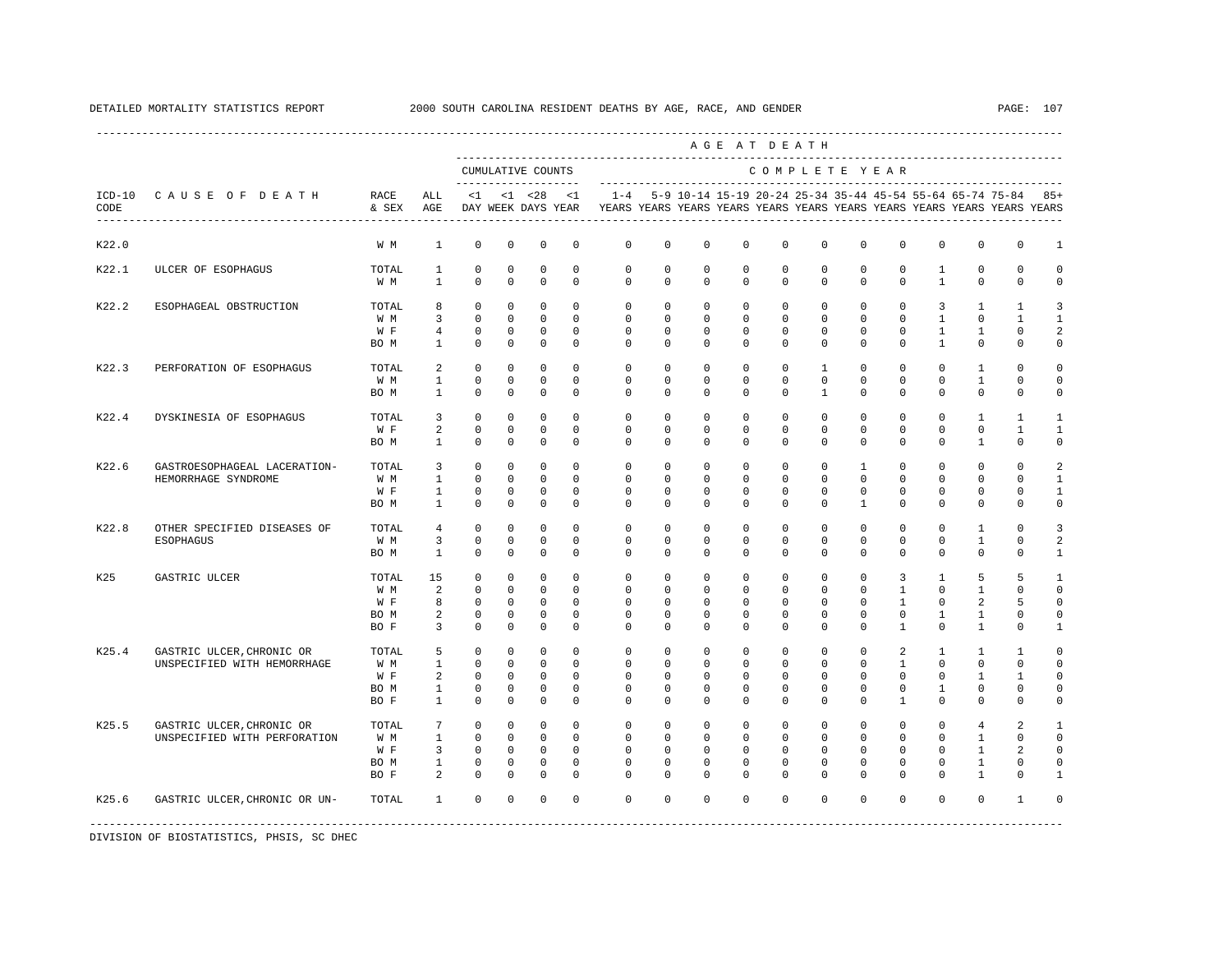|       |                                                                              |                                     |                                                                          |                                                                             |                                                                         |                                                                          |                                                                  |                                                                                                       |                                                              |                                                                       |                                                                         | AGE AT DEATH                                                          |                                                                       |                                                                   |                                                                      |                                                                 |                                                                         |                                                                                |                                                                                        |
|-------|------------------------------------------------------------------------------|-------------------------------------|--------------------------------------------------------------------------|-----------------------------------------------------------------------------|-------------------------------------------------------------------------|--------------------------------------------------------------------------|------------------------------------------------------------------|-------------------------------------------------------------------------------------------------------|--------------------------------------------------------------|-----------------------------------------------------------------------|-------------------------------------------------------------------------|-----------------------------------------------------------------------|-----------------------------------------------------------------------|-------------------------------------------------------------------|----------------------------------------------------------------------|-----------------------------------------------------------------|-------------------------------------------------------------------------|--------------------------------------------------------------------------------|----------------------------------------------------------------------------------------|
|       |                                                                              |                                     |                                                                          | ____________________                                                        |                                                                         | CUMULATIVE COUNTS                                                        |                                                                  |                                                                                                       |                                                              |                                                                       |                                                                         | COMPLETE YEAR                                                         |                                                                       |                                                                   |                                                                      |                                                                 |                                                                         |                                                                                |                                                                                        |
| CODE  | ICD-10 CAUSE OF DEATH                                                        | RACE<br>& SEX                       | ALL<br>AGE                                                               | <1                                                                          |                                                                         | $< 1$ $< 28$                                                             | <1                                                               | $1 - 4$<br>DAY WEEK DAYS YEAR TEARS YEARS YEARS YEARS YEARS YEARS YEARS YEARS YEARS YEARS YEARS YEARS |                                                              | 5-9 10-14 15-19 20-24 25-34 35-44 45-54 55-64 65-74 75-84             |                                                                         |                                                                       |                                                                       |                                                                   |                                                                      |                                                                 |                                                                         |                                                                                | $85+$                                                                                  |
| K25.6 | SPECIFIED WITH BOTH HAEMORRHAGE                                              | W F                                 | 1                                                                        | $^{\circ}$                                                                  | 0                                                                       | $^{\circ}$                                                               | $\mathbf 0$                                                      | $\mathbf 0$                                                                                           | $\mathbf 0$                                                  | $\mathbf 0$                                                           | $\mathbf 0$                                                             | $\mathbf 0$                                                           | $\mathbf 0$                                                           | $\mathbf 0$                                                       | $\mathbf 0$                                                          | $\mathbf 0$                                                     | $\mathbf{0}$                                                            | 1                                                                              | 0                                                                                      |
| K25.9 | GASTRIC ULCER, UNSPECIFED AS<br>ACUTE OR CHRONIC, WITHOUT                    | TOTAL<br>W F                        | $\overline{a}$<br>2                                                      | $\mathbb O$<br>$\mathbf 0$                                                  | $\circ$<br>$\mathbf 0$                                                  | $\mathbb O$<br>$\mathbf 0$                                               | $\mathbb O$<br>$\mathbf 0$                                       | $\mathbb O$<br>$\circ$                                                                                | $\mathbb O$<br>$\circ$                                       | $\mathbf 0$<br>$\mathbf{0}$                                           | $\mathbb O$<br>$\mathbf 0$                                              | $\mathbb O$<br>$\mathbf{0}$                                           | $\mathbb O$<br>$\mathbf{0}$                                           | $\mathsf 0$<br>$\mathbf 0$                                        | $\mathbf{1}$<br>$\mathbf{1}$                                         | $\mathbb O$<br>$\mathbf 0$                                      | $\mathbb O$<br>$\mathbf 0$                                              | 1<br>$\mathbf{1}$                                                              | $\mathsf 0$<br>$\mathbf 0$                                                             |
| K26   | DUODENAL ULCER                                                               | TOTAL<br>W M<br>W F<br>BO M<br>BO F | 25<br>$7\overline{ }$<br>12<br>$\overline{\mathbf{3}}$<br>$\overline{3}$ | $^{\circ}$<br>$\Omega$<br>$\mathbf 0$<br>0<br>$\circ$                       | $^{\circ}$<br>$\Omega$<br>$\circ$<br>$^{\circ}$<br>$\circ$              | $^{\circ}$<br>$\Omega$<br>$\mathbf{0}$<br>$\mathbf 0$<br>$\circ$         | $^{\circ}$<br>$\Omega$<br>$\mathbf 0$<br>$\mathbf 0$<br>$\circ$  | $\mathbf 0$<br>$\Omega$<br>$\circ$<br>$\mathbf 0$<br>$\circ$                                          | $\mathbf 0$<br>$\Omega$<br>$\circ$<br>$\mathbf 0$<br>$\circ$ | $\mathbb O$<br>$\mathbf{0}$<br>$\circ$<br>$\mathbf 0$<br>$\mathbf{0}$ | $\mathbf 0$<br>$\Omega$<br>$\mathbf 0$<br>0<br>$^{\circ}$               | $\mathbf 0$<br>$\Omega$<br>$\mathbf{0}$<br>$\mathbf 0$<br>$\mathbf 0$ | $\mathbf 0$<br>$\Omega$<br>$\mathbf 0$<br>0<br>$\mathbf 0$            | $\mathbf 0$<br>$\Omega$<br>$\circ$<br>$\mathbf 0$<br>$\Omega$     | 2<br>$\mathbf{1}$<br>$\mathbf{1}$<br>$\mathbf 0$<br>$\Omega$         | $\overline{4}$<br>$\Omega$<br>2<br>$\mathbf{1}$<br>$\mathbf{1}$ | 2<br>$\overline{1}$<br>$\mathbf{1}$<br>0<br>$\mathbf{0}$                | 9<br>$\overline{3}$<br>$\overline{3}$<br>2<br>$\mathbf{1}$                     | 8<br>$\overline{a}$<br>5<br>$\mathsf 0$<br>$\mathbf{1}$                                |
| K26.4 | DUODENAL ULCER, CHRONIC OR<br>UNSPECIFIED WITH HEMORRHAGE                    | TOTAL<br>W M<br>W F<br>BO M<br>BO F | 10<br>$\overline{3}$<br>2<br>$\overline{a}$<br>$\overline{3}$            | $\circ$<br>$\mathbf{0}$<br>$\mathbf{0}$<br>$\circ$<br>$\overline{0}$        | $\mathbf 0$<br>$\mathbf{0}$<br>$\mathbf 0$<br>$^{\circ}$<br>$\mathbf 0$ | $\mathbf 0$<br>$\mathbf{0}$<br>$\mathbf 0$<br>$\mathbf 0$<br>$\mathbf 0$ | $\Omega$<br>$\Omega$<br>$\mathbf{0}$<br>$\mathbf 0$<br>$\circ$   | $\circ$<br>$\circ$<br>$\mathbb O$<br>$\circ$<br>$\mathbf 0$                                           | $\circ$<br>$\circ$<br>0<br>$\circ$<br>$\circ$                | $\mathbf{0}$<br>$\circ$<br>$\mathbf 0$<br>$\circ$<br>$\mathbf 0$      | $\mathbf 0$<br>$\mathbf{0}$<br>$\mathbf 0$<br>$^{\circ}$<br>$\mathbf 0$ | $\mathbf{0}$<br>$\circ$<br>$\mathsf 0$<br>$\mathbf 0$<br>$\mathbf 0$  | $\mathbf 0$<br>$\mathbf{0}$<br>$\mathsf{O}$<br>$\mathbf{0}$<br>0      | $\mathbf{0}$<br>$\circ$<br>$\mathsf 0$<br>$\circ$<br>$\mathbf 0$  | $\mathbf{1}$<br>$\Omega$<br>$\mathbf{1}$<br>$\circ$<br>$\mathbf 0$   | 2<br>$\mathbf 0$<br>$\mathbb O$<br>$\mathbf{1}$<br>$\mathbf{1}$ | $\mathbf 0$<br>$\mathbf 0$<br>$\mathbf 0$<br>$\mathbf 0$<br>$\mathbb O$ | $\overline{4}$<br>$\mathbf{1}$<br>$\mathbf{1}$<br>$\mathbf{1}$<br>$\mathbf{1}$ | $\overline{3}$<br>$\overline{a}$<br>$\mathsf{O}\xspace$<br>$\mathbf 0$<br>$\mathbf{1}$ |
| K26.5 | DUODENAL ULCER, CHRONIC OR<br>UNSPECIFIED WITH PERFORATION                   | TOTAL<br>W M<br>$W$ F<br>BO M       | 11<br>$\mathbf{1}$<br>9<br>$\mathbf{1}$                                  | $\mathbf{0}$<br>$\mathbf 0$<br>$\mathbf 0$<br>$\circ$                       | $\mathbf 0$<br>$\circ$<br>$\mathbf 0$<br>$^{\circ}$                     | $\mathbf 0$<br>$\mathbf 0$<br>$\mathbb O$<br>$\circ$                     | $\Omega$<br>$\Omega$<br>$\mathbf 0$<br>$\circ$                   | $\mathbf{0}$<br>$\mathbf 0$<br>$\mathbf{0}$<br>$\mathbf{0}$                                           | $\mathbf 0$<br>$\mathbf 0$<br>$\mathbf 0$<br>$\circ$         | $\mathbf 0$<br>$\mathbf 0$<br>$\mathbb O$<br>$\circ$                  | $\Omega$<br>$\Omega$<br>$\mathbf 0$<br>$\mathbf{0}$                     | $\mathbf 0$<br>$\mathbf 0$<br>$\mathbf 0$<br>$^{\circ}$               | $\Omega$<br>$\Omega$<br>$\mathbf 0$<br>$\mathbf{0}$                   | $\Omega$<br>$\Omega$<br>$\mathbf 0$<br>$\mathbf 0$                | $\Omega$<br>$\Omega$<br>$\mathbf 0$<br>$\mathbf{0}$                  | $\mathbf{1}$<br>$\mathbf 0$<br>$\mathbf{1}$<br>$\Omega$         | 2<br>$\mathbf{1}$<br>$\mathbf{1}$<br>$\mathbf{0}$                       | $\overline{3}$<br>$\mathbf{0}$<br>2<br>1                                       | 5<br>$\mathbf 0$<br>5<br>$\mathbf 0$                                                   |
| K26.6 | DUODENAL ULCER, CHRONIC OR<br>UNSPECIFIED WITH                               | TOTAL<br>W F                        | 1<br>$\mathbf{1}$                                                        | $\circ$<br>$\mathbf 0$                                                      | $\mathbf 0$<br>$\Omega$                                                 | $^{\circ}$<br>$\mathbf 0$                                                | $\Omega$<br>$\Omega$                                             | $\circ$<br>$\Omega$                                                                                   | $\circ$<br>$\Omega$                                          | $\mathbf{0}$<br>$\Omega$                                              | $\Omega$<br>$\Omega$                                                    | $\Omega$<br>$\Omega$                                                  | $\Omega$<br>$\Omega$                                                  | $\Omega$<br>$\Omega$                                              | $\Omega$<br>$\Omega$                                                 | 1<br>$\mathbf{1}$                                               | $\mathbf 0$<br>$\Omega$                                                 | $\mathbf{0}$<br>$\Omega$                                                       | $\circ$<br>$\mathbf 0$                                                                 |
| K26.7 | DUODENAL ULCER, CHRONIC WITHOUT<br>HAEMORRHAGE OR PERFORATION                | TOTAL<br>W M                        | 1<br>$\mathbf{1}$                                                        | $^{\circ}$<br>$\Omega$                                                      | 0<br>$\mathbf 0$                                                        | $^{\circ}$<br>$\mathbf 0$                                                | $^{\circ}$<br>$\Omega$                                           | $\circ$<br>$\Omega$                                                                                   | $\circ$<br>$\mathbf 0$                                       | $\mathbf{0}$<br>$\mathbf 0$                                           | $\mathbf{0}$<br>$\mathbf 0$                                             | $^{\circ}$<br>$\Omega$                                                | $\mathbf{0}$<br>$\Omega$                                              | 0<br>$\Omega$                                                     | $\circ$<br>$\Omega$                                                  | 0<br>$\Omega$                                                   | $\mathbf 0$<br>$\Omega$                                                 | 1<br>$\mathbf{1}$                                                              | 0<br>$\mathbf 0$                                                                       |
| K26.9 | DUODENAL ULCER, UNSPECIFED AS<br>ACUTE OR CHRONIC, WITHOUT                   | TOTAL<br>W M                        | 2<br>$\overline{a}$                                                      | $\circ$<br>$\Omega$                                                         | 0<br>$\Omega$                                                           | $^{\circ}$<br>$\Omega$                                                   | $^{\circ}$<br>$\Omega$                                           | $\mathbf 0$<br>$\Omega$                                                                               | $\mathbf 0$<br>$\Omega$                                      | $\mathbf 0$<br>$\Omega$                                               | $\mathbf 0$<br>$\Omega$                                                 | $\mathbf 0$<br>$\Omega$                                               | $\mathbf 0$<br>$\Omega$                                               | $\mathbf 0$<br>$\Omega$                                           | $\mathbf{1}$<br>$\mathbf{1}$                                         | $\mathbf 0$<br>$\Omega$                                         | $\mathbf{0}$<br>$\Omega$                                                | 1<br>$\mathbf{1}$                                                              | $\circ$<br>$\mathsf 0$                                                                 |
| K27   | PEPTIC ULCER, SITE UNSPECIFIED                                               | TOTAL<br>W M<br>W F<br>BO M<br>BO F | 25<br>6<br>10<br>$\overline{4}$<br>5                                     | $\circ$<br>$\circ$<br>$\overline{0}$<br>$\mathbf 0$<br>$\Omega$             | $\mathbf 0$<br>$\circ$<br>$^{\circ}$<br>$^{\circ}$<br>$\Omega$          | $\mathbf 0$<br>$\mathbf 0$<br>$\overline{0}$<br>$\mathbf 0$<br>$\Omega$  | $\mathbf 0$<br>$\mathbf 0$<br>$\circ$<br>$\mathbf 0$<br>$\Omega$ | $\circ$<br>$\mathbf 0$<br>$\mathbf 0$<br>$\mathbf 0$<br>$\Omega$                                      | $\circ$<br>$\mathbf 0$<br>$\circ$<br>$\mathbf 0$<br>$\Omega$ | $\mathbf 0$<br>$\mathbf 0$<br>$\circ$<br>$\mathbf 0$<br>$\Omega$      | $\mathbf 0$<br>$\mathbf 0$<br>$\mathbf{0}$<br>$\mathbf 0$<br>$\Omega$   | $\mathbf 0$<br>$\mathbf 0$<br>$\mathbf 0$<br>$\mathbf 0$<br>$\Omega$  | 0<br>$\mathbf 0$<br>$\mathbf 0$<br>$\mathbb O$<br>$\Omega$            | $\mathbf 0$<br>$\mathbf 0$<br>$\mathbf 0$<br>$\circ$<br>$\Omega$  | $\mathbf 0$<br>$\mathbf 0$<br>$\mathbf 0$<br>$\mathbf 0$<br>$\Omega$ | 3<br>$\mathbf{0}$<br>$\mathbf{1}$<br>2<br>$\Omega$              | 3<br>$\mathbf{1}$<br>1<br>$\mathbb O$<br>$\mathbf{1}$                   | 7<br>$\overline{a}$<br>2<br>$\mathbf{1}$<br>2                                  | 12<br>$\overline{\mathbf{3}}$<br>6<br>$\mathbf{1}$<br>$\overline{a}$                   |
| K27.4 | PEPTIC ULCER, SITE UNSPECIFIED<br>CHRONIC OR UNSPECIFIED WITH<br>HEMORRHAGE  | TOTAL<br>W M<br>W F<br>BO M<br>BO F | 14<br>$\overline{\mathbf{3}}$<br>$\overline{4}$<br>$\overline{3}$<br>4   | $^{\circ}$<br>$\overline{0}$<br>$\overline{0}$<br>$\circ$<br>$\overline{0}$ | $^{\circ}$<br>$\mathbf{0}$<br>$\circ$<br>$\circ$<br>$\circ$             | $^{\circ}$<br>$\mathbf{0}$<br>$\overline{0}$<br>$\circ$<br>$\circ$       | $^{\circ}$<br>$\Omega$<br>$\circ$<br>$\circ$<br>$\Omega$         | $\mathbf 0$<br>$\circ$<br>$\circ$<br>$\circ$<br>$\Omega$                                              | $^{\circ}$<br>$\circ$<br>$\circ$<br>$\circ$<br>$\circ$       | $\mathbf 0$<br>$\circ$<br>$\circ$<br>$\circ$<br>$\mathbf{0}$          | $^{\circ}$<br>$\Omega$<br>$\mathbf 0$<br>$\mathbf 0$<br>$\mathbf 0$     | $\mathbf 0$<br>$\circ$<br>$\mathbf 0$<br>$\mathbf 0$<br>$\Omega$      | $\mathbf{0}$<br>$\Omega$<br>$\mathbf 0$<br>$\mathbf 0$<br>$\mathbf 0$ | $\mathbf 0$<br>$\Omega$<br>$\mathbf 0$<br>$\mathbf 0$<br>$\Omega$ | $\circ$<br>$\Omega$<br>$\mathbf 0$<br>$\mathbf 0$<br>$\mathbf 0$     | 2<br>$\circ$<br>$^{\circ}$<br>2<br>$\Omega$                     | 1<br>$\Omega$<br>$\mathbf{0}$<br>$\mathbf{0}$<br>$\mathbf{1}$           | $\overline{4}$<br>2<br>$\mathbf{0}$<br>$\mathbf{1}$<br>$\mathbf{1}$            | 7<br>$\mathbf{1}$<br>$\overline{4}$<br>$\mathbf 0$<br>$\overline{a}$                   |
| K27.5 | PEPTIC ULCER, SITE UNSPECIFIED<br>CHRONIC OR UNSPECIFIED WITH<br>PERFORATION | TOTAL<br>W M<br>W F                 | $7\overline{ }$<br>$\overline{a}$<br>$\overline{3}$                      | $\circ$<br>$\overline{0}$<br>$\mathbf 0$                                    | $\mathbf{0}$<br>$\overline{0}$<br>$\mathbf 0$                           | $\mathbf 0$<br>$\circ$<br>$\mathbf{0}$                                   | $\circ$<br>$\circ$<br>$\Omega$                                   | $\circ$<br>$\circ$<br>$\Omega$                                                                        | $\circ$<br>$\circ$<br>$\mathbf 0$                            | $\mathbf 0$<br>$\circ$<br>$\Omega$                                    | $\mathbf 0$<br>$\mathbf 0$<br>$\mathbf 0$                               | $\mathbf 0$<br>$\mathbf 0$<br>$\Omega$                                | $\mathbf{0}$<br>0<br>$\mathbf 0$                                      | $\mathbf 0$<br>$\mathbf 0$<br>$\Omega$                            | $\mathbf 0$<br>$\mathbf 0$<br>$\mathbf 0$                            | $\circ$<br>$\mathbf 0$<br>$\mathbf 0$                           | $\mathbf 0$<br>0<br>$\mathbf 0$                                         | 2<br>$\mathbf 0$<br>$\mathbf{1}$                                               | 5<br>$\overline{a}$<br>$\overline{\mathbf{c}}$                                         |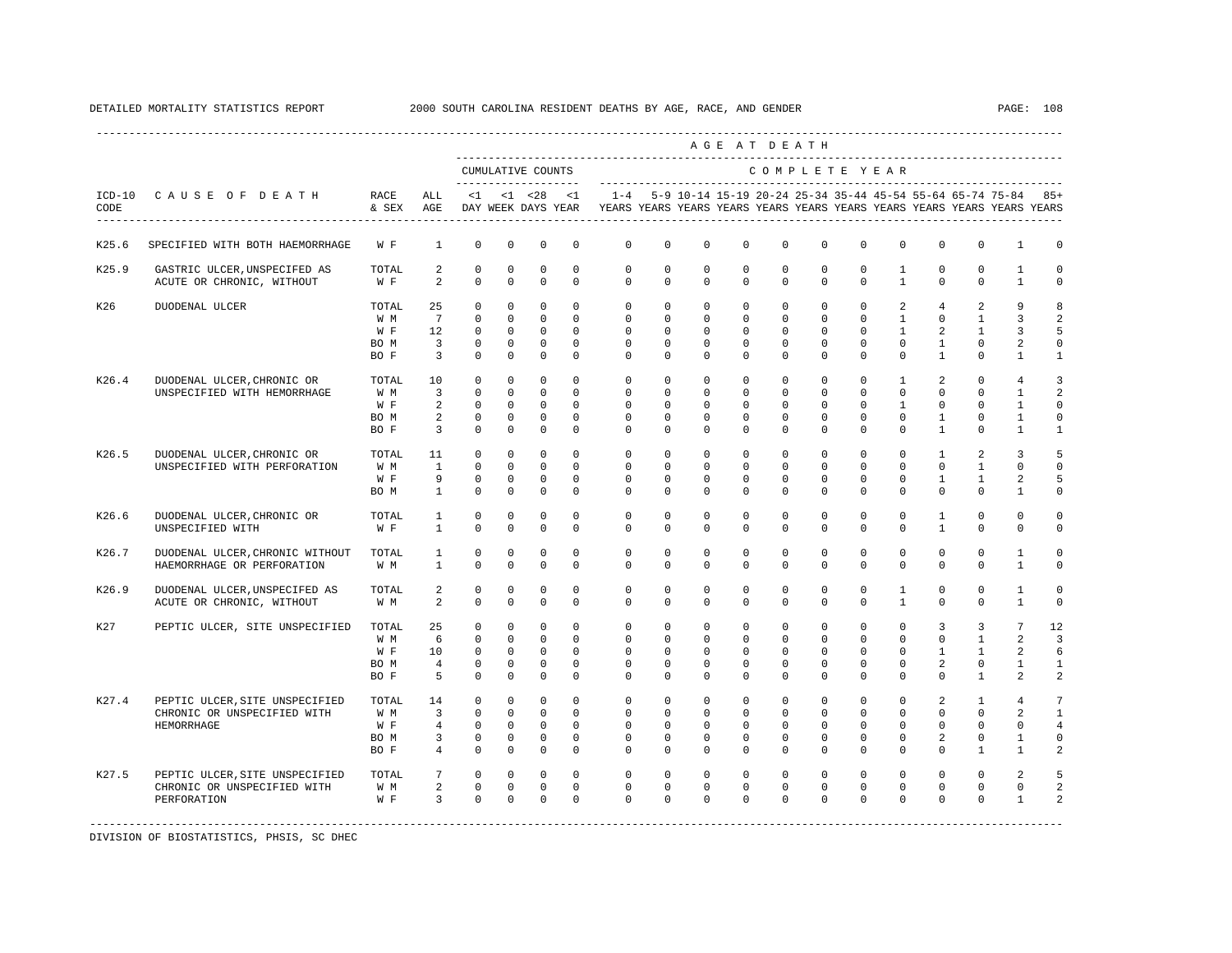|       |                                                                               |                             |                                              |                                                      |                                                           |                                                            |                                                   |                                                                                            |                                        |                                                   |                                        | AGE AT DEATH                                       |                                                        |                                                         |                                                      |                                                      |                                              |                                                                     |                                                           |
|-------|-------------------------------------------------------------------------------|-----------------------------|----------------------------------------------|------------------------------------------------------|-----------------------------------------------------------|------------------------------------------------------------|---------------------------------------------------|--------------------------------------------------------------------------------------------|----------------------------------------|---------------------------------------------------|----------------------------------------|----------------------------------------------------|--------------------------------------------------------|---------------------------------------------------------|------------------------------------------------------|------------------------------------------------------|----------------------------------------------|---------------------------------------------------------------------|-----------------------------------------------------------|
|       |                                                                               |                             |                                              |                                                      |                                                           | CUMULATIVE COUNTS                                          | ---------------------                             |                                                                                            |                                        |                                                   |                                        | COMPLETE YEAR                                      |                                                        |                                                         |                                                      |                                                      |                                              |                                                                     |                                                           |
| CODE  | ICD-10 CAUSE OF DEATH RACE                                                    | & SEX                       | ALL<br>AGE                                   | $\leq 1$                                             |                                                           | $<1$ $<28$ $<1$                                            |                                                   | DAY WEEK DAYS YEAR TEARS YEARS YEARS YEARS YEARS YEARS YEARS YEARS YEARS YEARS YEARS YEARS |                                        |                                                   |                                        |                                                    |                                                        |                                                         |                                                      |                                                      |                                              | $1-4$ 5-9 10-14 15-19 20-24 25-34 35-44 45-54 55-64 65-74 75-84 85+ |                                                           |
| K27.5 |                                                                               | BO M<br>BO F                | $\mathbf{1}$<br>$\mathbf{1}$                 | $\mathbf 0$<br>$\Omega$                              | $\mathbf 0$<br>$\mathbf 0$                                | $\mathbf 0$<br>$\mathbf 0$                                 | $^{\circ}$<br>$\Omega$                            | $\mathbf 0$<br>$\Omega$                                                                    | $\mathbf 0$<br>$\Omega$                | $\mathbf 0$<br>$\Omega$                           | $\mathbf 0$<br>$\Omega$                | $\mathbf 0$<br>$\Omega$                            | $\mathbf 0$<br>$\Omega$                                | $\mathbf 0$<br>$\Omega$                                 | $\mathbf 0$<br>$\Omega$                              | $\mathbf 0$<br>$\Omega$                              | $\mathbf 0$<br>$\Omega$                      | $\mathbf 0$<br>$\mathbf{1}$                                         | 1<br>$\Omega$                                             |
| K27.7 | PEPTIC ULCER, SITE UNSPECIFIED<br>CHRONIC WITHOUT HAEMORRHAGE OR              | TOTAL<br>W F                | $\mathbf{1}$<br>$\mathbf{1}$                 | $\mathbb O$<br>$\mathbf 0$                           | $\mathbf 0$<br>$\mathbf 0$                                | $\mathbf 0$<br>$\mathbf 0$                                 | $\mathbf 0$<br>$\circ$                            | $\mathbf{0}$<br>$\mathbf{0}$                                                               | $\circ$<br>$\mathbf 0$                 | $\mathbf 0$<br>$\mathbf 0$                        | $\mathbf 0$<br>$^{\circ}$              | $\mathbf 0$<br>$\mathbf 0$                         | $\mathbb O$<br>$\mathbf 0$                             | $\mathbf{0}$<br>$\mathbf 0$                             | $\mathbf 0$<br>$\mathbf 0$                           | $\mathbf{1}$<br>$\mathbf{1}$                         | $\mathbb O$<br>0                             | $\mathbb O$<br>$\mathbf 0$                                          | $\mathbf 0$<br>$\mathbf 0$                                |
| K27.9 | UNSPECIFED AS ACUTE OR CHRONIC, TOTAL<br>WITHOUT HEMORRHAGE OR<br>PERFORATION | W M<br>W F                  | 3<br>$\mathbf{1}$<br>2                       | $\circ$<br>$\mathbf 0$<br>$\Omega$                   | $\mathbf{0}$<br>$\mathbf{0}$<br>$\Omega$                  | $\mathbf 0$<br>$\mathbf 0$<br>$\mathbf 0$                  | $\Omega$<br>$\circ$<br>$\Omega$                   | $\circ$<br>$\circ$<br>$\Omega$                                                             | $\Omega$<br>$\mathbf{0}$<br>$\Omega$   | $\circ$<br>$^{\circ}$<br>$\Omega$                 | $\Omega$<br>$\mathbf 0$<br>$\Omega$    | $\circ$<br>$\overline{0}$<br>$\Omega$              | $\Omega$<br>$\mathbf 0$<br>$\Omega$                    | $\Omega$<br>$\mathbf 0$<br>$\Omega$                     | $\mathbf 0$<br>$\mathbf 0$<br>$\Omega$               | $\mathbf 0$<br>$\mathbf 0$<br>$\Omega$               | 2<br>$\mathbf{1}$<br>$\mathbf{1}$            | $\mathbf{1}$<br>$\Omega$<br>$\mathbf{1}$                            | $\Omega$<br>$\Omega$<br>$\Omega$                          |
| K28   | GASTROJEJUNAL ULCER                                                           | TOTAL<br>W F<br>BO F        | 2<br>$\mathbf{1}$<br>$\mathbf{1}$            | $\mathbf 0$<br>$\mathbf 0$<br>$\circ$                | 0<br>$\mathbf 0$<br>$\circ$                               | 0<br>$\mathbf{0}$<br>$\mathbf 0$                           | $\circ$<br>$^{\circ}$<br>$^{\circ}$               | $\circ$<br>$\circ$<br>$\mathbf 0$                                                          | $\circ$<br>$\circ$<br>$\circ$          | $\circ$<br>0<br>0                                 | 0<br>0<br>0                            | $\circ$<br>$\mathbf 0$<br>$\mathbf{0}$             | $\mathbf{0}$<br>$\mathbf 0$<br>$\mathbf{0}$            | 0<br>$\mathbf 0$<br>$\mathbf 0$                         | 0<br>$\mathbf 0$<br>0                                | 0<br>$\mathbf 0$<br>0                                | $\mathbf{1}$<br>1<br>$\mathbf{0}$            | 1<br>$\mathbf 0$<br>1                                               | $\Omega$<br>$\Omega$<br>$\mathbf 0$                       |
| K28.4 | GASTROJEJUNAL ULCER, CHRONIC<br>OR UNSPECIFIED WITH<br>HEMORRHAGE             | TOTAL<br>W F<br>BO F        | 2<br>$\mathbf{1}$<br>$\mathbf{1}$            | $\Omega$<br>$\mathbf 0$<br>$\mathbb O$               | $\Omega$<br>$\mathbf{0}$<br>$\mathbb O$                   | $\mathbf 0$<br>$\mathbf{0}$<br>$\mathbb O$                 | $\Omega$<br>$\circ$<br>$\mathbf{0}$               | $\Omega$<br>$\circ$<br>$\mathbf{0}$                                                        | $\Omega$<br>$\mathbf 0$<br>$\mathbf 0$ | $\Omega$<br>$\mathbf 0$<br>$\mathbf 0$            | $\Omega$<br>$\mathbf 0$<br>$\mathbf 0$ | $\Omega$<br>$\mathbf 0$<br>$\mathbf 0$             | $\Omega$<br>$\mathbf 0$<br>$\circ$                     | $\Omega$<br>$\mathbf 0$<br>$\circ$                      | $\Omega$<br>$\mathbf 0$<br>$\mathbf 0$               | $\Omega$<br>$\mathbf 0$<br>$\mathbf 0$               | $\mathbf{1}$<br>$\mathbf{1}$<br>$\mathbf{0}$ | $\mathbf{1}$<br>$\Omega$<br>$\mathbf{1}$                            | $\cap$<br>$\Omega$<br>$\mathbf 0$                         |
| K29   | GASTRITIS AND DUODENITIS                                                      | TOTAL<br>W M<br>W F<br>BO M | 9<br>$\overline{3}$<br>$\overline{4}$<br>2   | $\circ$<br>$\Omega$<br>$\mathbf 0$<br>$\mathbf 0$    | $\mathbf 0$<br>$\Omega$<br>$\mathbf 0$<br>$\mathbf 0$     | $\mathbf 0$<br>$\Omega$<br>$\mathbf 0$<br>$\mathbf 0$      | $\Omega$<br>$\Omega$<br>$^{\circ}$<br>$\Omega$    | $\mathbf 0$<br>$\Omega$<br>$\mathbf 0$<br>$\Omega$                                         | $\Omega$<br>$\Omega$<br>0<br>$\Omega$  | $\Omega$<br>$\Omega$<br>$^{\circ}$<br>$\Omega$    | $\Omega$<br>$\Omega$<br>0<br>$\Omega$  | $\Omega$<br>$\Omega$<br>$\mathbf{0}$<br>$\Omega$   | $\Omega$<br>$\Omega$<br>$\mathbf 0$<br>$\Omega$        | $\mathbf{1}$<br>$\Omega$<br>$\mathbf 0$<br>$\mathbf{1}$ | $\mathbf 0$<br>$\Omega$<br>$\mathbf 0$<br>$\Omega$   | 2<br>$\mathbf{1}$<br>$\mathbf{1}$<br>$\Omega$        | $\mathbf 0$<br>$\Omega$<br>0<br>$\Omega$     | $\overline{4}$<br>$\mathbf{1}$<br>2<br>$\mathbf{1}$                 | $\mathcal{D}$<br>$\mathbf{1}$<br>$\mathbf{1}$<br>$\Omega$ |
| K29.2 | ALCOHOLIC GASTRITIS                                                           | TOTAL<br>W F                | $\mathbf{1}$<br>$\mathbf{1}$                 | $\mathbf 0$<br>$\mathbf 0$                           | $\mathbf 0$<br>$\mathbf 0$                                | $\mathbf 0$<br>$\mathbf 0$                                 | $^{\circ}$<br>$\Omega$                            | $\mathbf 0$<br>$\mathbf 0$                                                                 | $\mathbf 0$<br>$\Omega$                | $\mathbf 0$<br>0                                  | 0<br>0                                 | $\mathbf{0}$<br>$\mathbf{0}$                       | $\mathbf 0$<br>$\mathbf 0$                             | $\mathbf 0$<br>$\mathbf 0$                              | $\mathbf 0$<br>0                                     | 1<br>$\mathbf{1}$                                    | $\mathbf{0}$<br>0                            | $\Omega$<br>$\mathbf 0$                                             | $\Omega$<br>$\Omega$                                      |
| K29.5 | CHRONIC GASTRITIS, UNSPECIFIED                                                | TOTAL<br>BO M               | $\mathbf{1}$<br>$\mathbf{1}$                 | $\mathbf 0$<br>$\Omega$                              | $\mathbf 0$<br>$\Omega$                                   | $\mathbf 0$<br>$\Omega$                                    | $\Omega$<br>$\Omega$                              | $\Omega$<br>$\Omega$                                                                       | $\Omega$<br>$\Omega$                   | $\Omega$<br>$\Omega$                              | $\Omega$<br>$\Omega$                   | $\Omega$<br>$\Omega$                               | $\Omega$<br>$\Omega$                                   | $\mathbf{1}$<br>$\mathbf{1}$                            | $\Omega$<br>$\Omega$                                 | $\Omega$<br>$\Omega$                                 | $\mathbf{0}$<br>$\Omega$                     | $\Omega$<br>$\Omega$                                                | $\Omega$<br>$\cap$                                        |
| K29.7 | GASTRITIS, UNSPECIFIED                                                        | TOTAL<br>W M<br>W F<br>BO M | 7<br>$\overline{3}$<br>3<br>$\mathbf{1}$     | $\circ$<br>$\mathbf 0$<br>$\mathbf 0$<br>$\mathbf 0$ | $\circ$<br>$\mathbf{0}$<br>0<br>$\mathbf 0$               | $\mathbf 0$<br>$\mathbf{0}$<br>0<br>$\mathbf 0$            | $^{\circ}$<br>$\Omega$<br>$^{\circ}$<br>$\Omega$  | $\circ$<br>$\Omega$<br>$\mathbf{0}$<br>$\Omega$                                            | $\circ$<br>$\Omega$<br>$\circ$<br>0    | $\circ$<br>$\Omega$<br>0<br>$\Omega$              | 0<br>$\Omega$<br>0<br>0                | $\circ$<br>$\Omega$<br>0<br>$\Omega$               | $\mathbf{0}$<br>$\Omega$<br>$\mathbf 0$<br>$\mathbf 0$ | 0<br>$\Omega$<br>0<br>$\Omega$                          | $\mathbf 0$<br>$\Omega$<br>$^{\circ}$<br>$\mathbf 0$ | 1<br>1<br>0<br>$\Omega$                              | $\mathbf 0$<br>$\Omega$<br>0<br>$\Omega$     | $\overline{4}$<br>$\mathbf{1}$<br>2<br>$\mathbf{1}$                 | 2<br>$\mathbf{1}$<br>$\mathbf{1}$<br>$\Omega$             |
| K31   | OTHER DISEASES OF STOMACH AND<br>DUODENUM                                     | TOTAL<br>W M<br>W F<br>BO M | 15<br>$\overline{4}$<br>9<br>2               | $\mathbf 0$<br>$\mathbf 0$<br>$\mathbf 0$<br>$\circ$ | $\mathbf 0$<br>$\mathbf{0}$<br>0<br>$\mathbf 0$           | $\mathbf 0$<br>$\mathbf{0}$<br>$\mathbf{0}$<br>$\mathbf 0$ | $\Omega$<br>$\Omega$<br>$^{\circ}$<br>$\Omega$    | $\Omega$<br>$\mathbf 0$<br>$\circ$<br>$\Omega$                                             | $\Omega$<br>$\Omega$<br>0<br>$\Omega$  | $\Omega$<br>$\mathbf 0$<br>$^{\circ}$<br>$\Omega$ | $\Omega$<br>$\Omega$<br>0<br>$\Omega$  | $\Omega$<br>$\mathbf 0$<br>$\mathbf 0$<br>$\Omega$ | $\Omega$<br>$\Omega$<br>0<br>$\Omega$                  | $\Omega$<br>$\Omega$<br>0<br>$\Omega$                   | 2<br>$\mathbf 0$<br>2<br>$\Omega$                    | 2<br>$\mathbf 0$<br>2<br>$\Omega$                    | 5<br>3<br>0<br>2                             | 3<br>$\mathbf{1}$<br>2<br>$\Omega$                                  | ्र<br>$\Omega$<br>3<br>$\Omega$                           |
| K31.8 | OTHER SPECIFIED DISEASES OF<br>STOMACH AND DUODENUM                           | TOTAL<br>W M<br>W F<br>BO M | 13<br>$\overline{4}$<br>$7\phantom{.0}$<br>2 | $\circ$<br>$\mathbf 0$<br>$\mathbf 0$<br>$\mathbf 0$ | $\mathbf 0$<br>$\mathbf{0}$<br>$\mathbf 0$<br>$\mathbf 0$ | $\mathbf{0}$<br>$\mathbf{0}$<br>$\mathbf 0$<br>$\mathbf 0$ | $\Omega$<br>$\Omega$<br>$\mathbf 0$<br>$^{\circ}$ | $\circ$<br>$\Omega$<br>$\mathbf 0$<br>$\Omega$                                             | $\Omega$<br>$\Omega$<br>0<br>0         | $\mathbf 0$<br>$\Omega$<br>0<br>$\Omega$          | $\mathbf 0$<br>$\Omega$<br>0<br>0      | $\mathbf 0$<br>$\Omega$<br>$\mathbb O$<br>$\Omega$ | $\Omega$<br>$\Omega$<br>$\mathsf 0$<br>$\mathbf{0}$    | $\Omega$<br>$\Omega$<br>$\circ$<br>$\Omega$             | 2<br>$\Omega$<br>$\overline{2}$<br>$^{\circ}$        | $\mathbf{1}$<br>$\Omega$<br>$\mathbf{1}$<br>$\Omega$ | 5<br>3<br>0<br>2                             | 2<br>$\mathbf{1}$<br>1<br>$\Omega$                                  | 3<br>$\Omega$<br>3<br>$\Omega$                            |
| K31.9 | DISEASE OF STOMACH AND DUODENUM, TOTAL<br>UNSPECIFIED                         | W F                         | $\overline{a}$<br>$\overline{a}$             | $\circ$<br>$\Omega$                                  | 0<br>$\Omega$                                             | 0<br>$\mathbf 0$                                           | $\circ$<br>$\Omega$                               | $\mathbf 0$<br>$\Omega$                                                                    | $\mathbf 0$<br>$\Omega$                | $^{\circ}$<br>$\Omega$                            | 0<br>$\Omega$                          | $\mathbf 0$<br>$\Omega$                            | $\mathbf 0$<br>$\Omega$                                | $\mathbf 0$<br>$\Omega$                                 | $^{\circ}$<br>$\Omega$                               | 1<br>$\mathbf{1}$                                    | 0<br>$\Omega$                                | 1<br>$\mathbf{1}$                                                   |                                                           |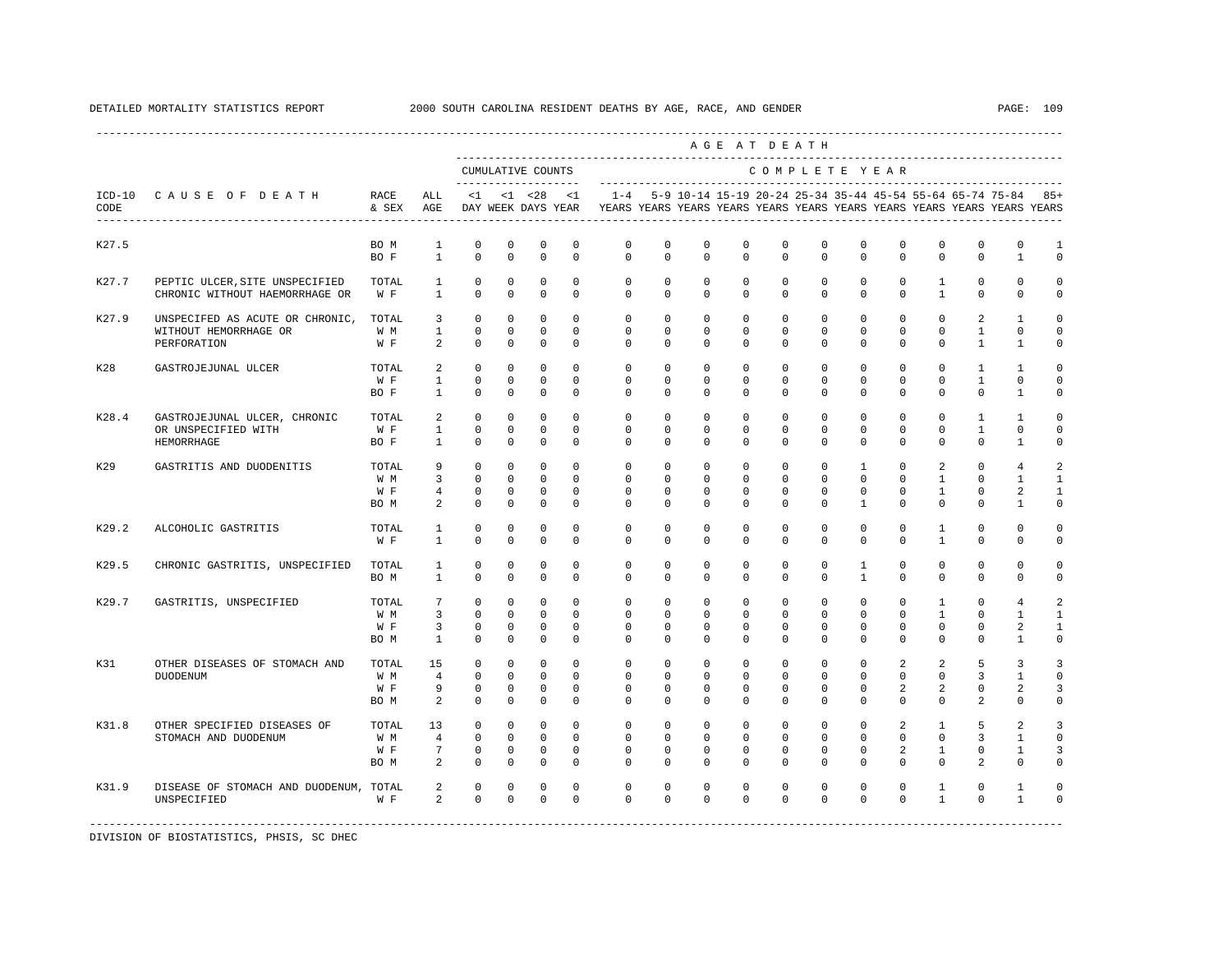|                  |                                                             |                             |                                                   |                                                    |                                                       |                                             |                                                 |                                                                                                       |                                                    |                                                     | AGE AT DEATH                                          |                                                         |                                                      |                                                 |                                                       |                                                         |                                                          |                                                           |                                          |
|------------------|-------------------------------------------------------------|-----------------------------|---------------------------------------------------|----------------------------------------------------|-------------------------------------------------------|---------------------------------------------|-------------------------------------------------|-------------------------------------------------------------------------------------------------------|----------------------------------------------------|-----------------------------------------------------|-------------------------------------------------------|---------------------------------------------------------|------------------------------------------------------|-------------------------------------------------|-------------------------------------------------------|---------------------------------------------------------|----------------------------------------------------------|-----------------------------------------------------------|------------------------------------------|
|                  |                                                             |                             |                                                   |                                                    |                                                       | CUMULATIVE COUNTS                           |                                                 |                                                                                                       |                                                    |                                                     |                                                       | COMPLETE YEAR                                           |                                                      |                                                 |                                                       |                                                         |                                                          |                                                           |                                          |
| $ICD-10$<br>CODE | CAUSE OF DEATH<br>-----------------------                   | RACE<br>& SEX               | ALL<br>AGE                                        | <1                                                 |                                                       | -------------------<br>$<1$ $<28$           | < 1                                             | $1 - 4$<br>DAY WEEK DAYS YEAR YEARS YEARS YEARS YEARS YEARS YEARS YEARS YEARS YEARS YEARS YEARS YEARS |                                                    |                                                     |                                                       |                                                         |                                                      |                                                 |                                                       |                                                         |                                                          | 5-9 10-14 15-19 20-24 25-34 35-44 45-54 55-64 65-74 75-84 | $85+$                                    |
| K35              | ACUTE APPENDICITIS                                          | TOTAL<br>W M<br>W F         | 10<br>$7\overline{ }$<br>$\mathbf{1}$             | $^{\circ}$<br>$\Omega$<br>$^{\circ}$               | $\mathbf 0$<br>$\Omega$<br>$\mathbf 0$                | $\mathbf 0$<br>$\Omega$<br>$\mathbf 0$      | $\mathbf 0$<br>$\Omega$<br>$\mathbf 0$          | $\mathbf{0}$<br>$\Omega$<br>$\mathbf 0$                                                               | $\Omega$<br>$\Omega$<br>$\mathbf 0$                | 1<br>$\Omega$<br>$\mathbf 0$                        | $\mathbf 0$<br>$\Omega$<br>$\mathbf 0$                | 1<br>$\mathbf{1}$<br>$\mathbf 0$                        | $\Omega$<br>$\Omega$<br>$\mathbf 0$                  | $\Omega$<br>$\Omega$<br>$\Omega$                | 2<br>$\Omega$<br>$\mathbf{1}$                         | 2<br>$\overline{2}$<br>$\mathbf 0$                      | $\mathbf{1}$<br>$\mathbf{1}$<br>$\mathbf{0}$             | 2<br>$\overline{\mathbf{c}}$<br>$\Omega$                  | $\mathbf{1}$<br>$\mathbf{1}$<br>$\Omega$ |
|                  |                                                             | BO M<br>BO F                | $\mathbf{1}$<br>1                                 | $\circ$<br>$^{\circ}$                              | 0<br>$\circ$                                          | 0<br>0                                      | $\mathbf 0$<br>$\mathbf 0$                      | $\mathbf 0$<br>$\Omega$                                                                               | $\mathbf 0$<br>0                                   | 0<br>$\mathbf{1}$                                   | 0<br>$\mathbf 0$                                      | $\mathbf{0}$<br>$\mathbf{0}$                            | $\mathbf 0$<br>$\mathbf 0$                           | $\mathbf{0}$<br>$\mathbf 0$                     | $\mathbf{1}$<br>$\mathbf 0$                           | 0<br>$\mathbf 0$                                        | $\mathbf 0$<br>$\mathbf{0}$                              | $\mathbf{0}$<br>$\mathbf{0}$                              | 0<br>0                                   |
| K35.0            | ACUTE APPENDICITIS WITH<br>GENERALIZED PERITONITIS          | TOTAL<br>W M<br>W F<br>BO M | 9<br>6<br>$\mathbf{1}$<br>$\mathbf{1}$            | $^{\circ}$<br>$\mathbf 0$<br>$^{\circ}$<br>$\circ$ | $\mathbf 0$<br>$\mathbf 0$<br>$\Omega$<br>$\mathbf 0$ | $\mathbf 0$<br>0<br>$\Omega$<br>$\mathbf 0$ | $\Omega$<br>$\Omega$<br>$\Omega$<br>$\mathbf 0$ | $\mathbf 0$<br>$\Omega$<br>$\Omega$<br>$\mathbf 0$                                                    | $\mathbf 0$<br>$\Omega$<br>$\Omega$<br>$\mathbf 0$ | $\mathbf{1}$<br>$\Omega$<br>$\Omega$<br>$\mathbf 0$ | $\mathbf 0$<br>$\mathbf 0$<br>$\Omega$<br>$^{\circ}$  | $\mathbf{1}$<br>$\mathbf{1}$<br>$\Omega$<br>$\mathbf 0$ | $\mathbf 0$<br>$\Omega$<br>$\Omega$<br>$\Omega$      | $\Omega$<br>$\Omega$<br>$\Omega$<br>$\mathbf 0$ | 2<br>$\mathbf 0$<br>$\mathbf{1}$<br>$\mathbf{1}$      | $\mathbf{1}$<br>$\mathbf{1}$<br>$\Omega$<br>$\mathbf 0$ | $\mathbf{1}$<br>$\mathbf{1}$<br>$\Omega$<br>$\mathbf{0}$ | 2<br>$\mathfrak{D}$<br>$\Omega$<br>$\Omega$               | -1<br>1<br>$\Omega$<br>$\Omega$          |
| K35.9            | ACUTE APPENDICITIS, UNSPECIFIED                             | BO F<br>TOTAL               | $\mathbf{1}$<br>$\mathbf{1}$                      | $\Omega$<br>$\mathbf 0$                            | $\mathbf 0$<br>$\Omega$                               | $\mathbf 0$<br>$\Omega$                     | $\Omega$<br>$\Omega$                            | $\Omega$<br>$\Omega$                                                                                  | $\Omega$<br>$\Omega$                               | $\mathbf{1}$<br>$\Omega$                            | $\mathbf 0$<br>$\Omega$                               | $\Omega$<br>$\Omega$                                    | $\Omega$<br>$\Omega$                                 | $\Omega$<br>$\Omega$                            | $\mathbf 0$<br>$\Omega$                               | $\Omega$<br>$\overline{1}$                              | $\mathbf 0$<br>$\Omega$                                  | $\Omega$<br>$\Omega$                                      | 0<br>$\Omega$                            |
| K37              | UNSPECIFIED APPENDICITIS                                    | W M<br>TOTAL<br>W F<br>BO M | $\mathbf{1}$<br>2<br>$\mathbf{1}$<br>$\mathbf{1}$ | $\Omega$<br>$^{\circ}$<br>$^{\circ}$<br>$^{\circ}$ | $\Omega$<br>$\circ$<br>$\circ$<br>$\circ$             | $\Omega$<br>0<br>0<br>$\mathbf 0$           | $\Omega$<br>$\Omega$<br>$\Omega$<br>$\Omega$    | $\Omega$<br>$\mathbf{0}$<br>$\Omega$<br>$\Omega$                                                      | $\Omega$<br>$\mathbf 0$<br>$\Omega$<br>0           | $\Omega$<br>$\mathbf 0$<br>$\Omega$<br>$\Omega$     | $\Omega$<br>$\mathbf 0$<br>$\Omega$<br>$^{\circ}$     | $\Omega$<br>$\mathbf 0$<br>$\Omega$<br>$\Omega$         | $\Omega$<br>$\mathbf{0}$<br>$\Omega$<br>$\mathbf{0}$ | $\Omega$<br>0<br>$\Omega$<br>$\Omega$           | $\Omega$<br>0<br>$\mathbf 0$<br>$\mathbf 0$           | $\mathbf{1}$<br>0<br>$\Omega$<br>$\mathbf 0$            | $\Omega$<br>$\circ$<br>$\Omega$<br>$\mathbf{0}$          | $\Omega$<br>1<br>$\Omega$<br>1                            | $\Omega$<br>1<br>$\mathbf 0$             |
| K40              | INGUINAL HERNIA                                             | TOTAL<br>W M<br>W F<br>BO M | 3<br>$\mathbf{1}$<br>$\mathbf{1}$<br>$\mathbf{1}$ | $^{\circ}$<br>$^{\circ}$<br>$\circ$<br>$^{\circ}$  | $\circ$<br>$\Omega$<br>$^{\circ}$<br>$\mathbf 0$      | 0<br>$\Omega$<br>$\mathbf 0$<br>$\mathbf 0$ | $\Omega$<br>$\Omega$<br>$\mathbf 0$<br>$\Omega$ | $\mathbf 0$<br>$\Omega$<br>$\mathbf 0$<br>$\Omega$                                                    | $\mathbf 0$<br>$\Omega$<br>$\Omega$<br>$\Omega$    | $\mathbf 0$<br>$\Omega$<br>$\mathbf 0$<br>$\Omega$  | $\mathbf 0$<br>$\Omega$<br>$\mathbf 0$<br>$\mathbf 0$ | $\mathbf{0}$<br>$\Omega$<br>$\mathbf{0}$<br>$\Omega$    | $\mathbf 0$<br>$\Omega$<br>$\Omega$<br>$\Omega$      | $\Omega$<br>$\Omega$<br>$\Omega$<br>$\Omega$    | $\mathbf 0$<br>$\Omega$<br>$\mathbf 0$<br>$\mathbf 0$ | $\mathbf 0$<br>$\Omega$<br>$\mathbf 0$<br>$\mathbf 0$   | 1<br>$\mathbf{1}$<br>$\Omega$<br>$\mathbf 0$             | $\Omega$<br>U<br>$\Omega$<br>$\Omega$                     | 0<br>$\mathbf{1}$<br>$\mathbf{1}$        |
| K40.3            | UNILATERAL OR UNSPECIFIED<br>INGUINAL HERNIA, WITH          | TOTAL<br>BO M               | $\mathbf{1}$<br>$\mathbf{1}$                      | $\Omega$<br>$\mathbf{0}$                           | $\Omega$<br>$\mathbf 0$                               | $\Omega$<br>$\mathbf 0$                     | $\Omega$<br>$\mathbf 0$                         | $\Omega$<br>$\mathbf 0$                                                                               | $\Omega$<br>$\mathbf 0$                            | $\Omega$<br>$^{\circ}$                              | $\Omega$<br>$^{\circ}$                                | $\Omega$<br>$\mathbf 0$                                 | $\Omega$<br>$\mathbf 0$                              | $\Omega$<br>$\mathbf 0$                         | $\Omega$<br>$\mathsf{O}$                              | $\Omega$<br>$\mathbf 0$                                 | $\Omega$<br>$\mathbb O$                                  | $\Omega$<br>$\mathbf 0$                                   | $\mathbf{1}$<br>1                        |
| K40.4            | UNILATERAL OR UNSPECIFIED<br>INGUINAL HERNIA, WITH GANGRENE | TOTAL<br>W F                | 1<br>$\mathbf{1}$                                 | $^{\circ}$<br>$^{\circ}$                           | $\circ$<br>$\mathbf 0$                                | 0<br>$\mathbf 0$                            | 0<br>0                                          | 0<br>$\mathbf{0}$                                                                                     | 0<br>$\mathbf 0$                                   | $\mathbf 0$<br>$\mathbf 0$                          | $^{\circ}$<br>$\mathbf 0$                             | $\mathbf 0$<br>$\mathbf 0$                              | $\mathbf{0}$<br>$\mathbf 0$                          | 0<br>$\Omega$                                   | $^{\circ}$<br>$\mathbf 0$                             | $^{\circ}$<br>$\mathbf 0$                               | $\mathbf{0}$<br>$\mathbf{0}$                             | $\mathbf{0}$<br>$\mathbf 0$                               | $\mathbf{1}$<br>1                        |
| K40.9            | UNILATERAL OR UNSPECIFIED<br>INGUINAL HERNIA, WITHOUT       | TOTAL<br>W M                | 1<br>$\mathbf{1}$                                 | $^{\circ}$<br>$\Omega$                             | $\circ$<br>$\Omega$                                   | 0<br>$\Omega$                               | $\Omega$<br>$\Omega$                            | $\mathbf 0$<br>$\Omega$                                                                               | $\Omega$<br>$\Omega$                               | $\Omega$<br>$\Omega$                                | $\mathbf 0$<br>$\Omega$                               | $\Omega$<br>$\Omega$                                    | $\Omega$<br>$\Omega$                                 | $\Omega$<br>$\Omega$                            | $\mathbf 0$<br>$\Omega$                               | $\mathbf 0$<br>$\Omega$                                 | 1<br>$\mathbf{1}$                                        | $\Omega$<br>$\Omega$                                      | 0<br>$\Omega$                            |
| K43              | VENTRAL HERNIA                                              | TOTAL<br>W M<br>W F         | 3<br>1<br>2                                       | $\Omega$<br>$\mathbf 0$<br>$\Omega$                | $\mathbf 0$<br>$\Omega$<br>$\Omega$                   | $\mathbf 0$<br>$\Omega$<br>$\Omega$         | $\Omega$<br>$\Omega$<br>$\Omega$                | $\mathbf 0$<br>$\mathbf 0$<br>$\Omega$                                                                | $\mathbf 0$<br>$\Omega$<br>$\Omega$                | $\mathbf 0$<br>$\Omega$<br>$\Omega$                 | $\mathbf 0$<br>$\Omega$<br>$\Omega$                   | $\Omega$<br>$\Omega$<br>$\Omega$                        | $\Omega$<br>$\Omega$<br>$\Omega$                     | $\Omega$<br>$\Omega$<br>$\Omega$                | $\mathbf 0$<br>$\mathbf 0$<br>$\Omega$                | $\mathbf{1}$<br>$\mathbf{1}$<br>$\Omega$                | $\mathbf{1}$<br>$\mathbf{0}$<br>$\mathbf{1}$             | $\Omega$<br>$\Omega$<br>$\Omega$                          | $\mathbf{1}$<br>$\Omega$<br>$\mathbf{1}$ |
| K43.1            | VENTRAL HERNIA WITH GANGRENE                                | TOTAL<br>W F                | 1<br>1                                            | 0<br>$^{\circ}$                                    | $\circ$<br>$\circ$                                    | 0<br>$^{\circ}$                             | 0<br>0                                          | 0<br>0                                                                                                | 0<br>0                                             | $^{\circ}$<br>$^{\circ}$                            | $^{\circ}$<br>$^{\circ}$                              | $\mathbf 0$<br>$\mathbf 0$                              | $\mathbf{0}$<br>$\mathbf{0}$                         | 0<br>$\mathbf{0}$                               | $^{\circ}$<br>$^{\circ}$                              | $\mathbf{0}$<br>$\mathbf{0}$                            | $\mathbf{1}$<br>$\mathbf{1}$                             | 0<br>$\mathbf{0}$                                         | 0<br>0                                   |
| K43.9            | VENTRAL HERNIA WITHOUT<br>OBSTRUCTION OR GANGRENE           | TOTAL<br>W M<br>W F         | 2<br>$\mathbf{1}$<br>$\mathbf{1}$                 | $\circ$<br>$\mathbf 0$<br>$^{\circ}$               | $\mathbf 0$<br>$\mathbf{0}$<br>$\mathbf 0$            | $\mathbf 0$<br>$\mathbf 0$<br>$\mathbf 0$   | $\Omega$<br>$\mathbf 0$<br>$\Omega$             | $\mathbf 0$<br>0<br>$\Omega$                                                                          | $\mathbf 0$<br>$\mathbf 0$<br>$\Omega$             | $\mathbf 0$<br>$\mathbf{0}$<br>$\Omega$             | $\mathbf 0$<br>$^{\circ}$<br>$\Omega$                 | $\mathbf 0$<br>$\mathbf 0$<br>$\Omega$                  | $\Omega$<br>$\mathbf 0$<br>$\Omega$                  | $\Omega$<br>$\mathbf 0$<br>$\Omega$             | $\mathbf 0$<br>0<br>$^{\circ}$                        | 1<br>$\mathbf{1}$<br>$\Omega$                           | $\Omega$<br>$\mathbf{0}$<br>$\mathbf{0}$                 | $\mathbf 0$<br>$\mathbf 0$<br>$\Omega$                    | -1<br>$\mathbf 0$<br>$\mathbf{1}$        |
| K44              | DIAPHRAGMATIC HERNIA                                        | TOTAL<br>W F                | 2<br>2                                            | $\circ$<br>$\Omega$                                | $\mathbf 0$<br>$\Omega$                               | $\mathbf 0$<br>$\Omega$                     | $\mathbf 0$<br>$\Omega$                         | 0<br>$\Omega$                                                                                         | $\mathbf 0$<br>$\Omega$                            | $\mathbf 0$<br>$\Omega$                             | $\mathbf 0$<br>$\Omega$                               | $\mathbf 0$<br>$\Omega$                                 | $\mathbf{0}$<br>$\Omega$                             | 1<br>$\mathbf{1}$                               | $\mathbf 0$<br>$\Omega$                               | $\mathbf 0$<br>$\Omega$                                 | $\mathbf 0$<br>$\Omega$                                  | 1<br>$\mathbf{1}$                                         | Ω<br>O                                   |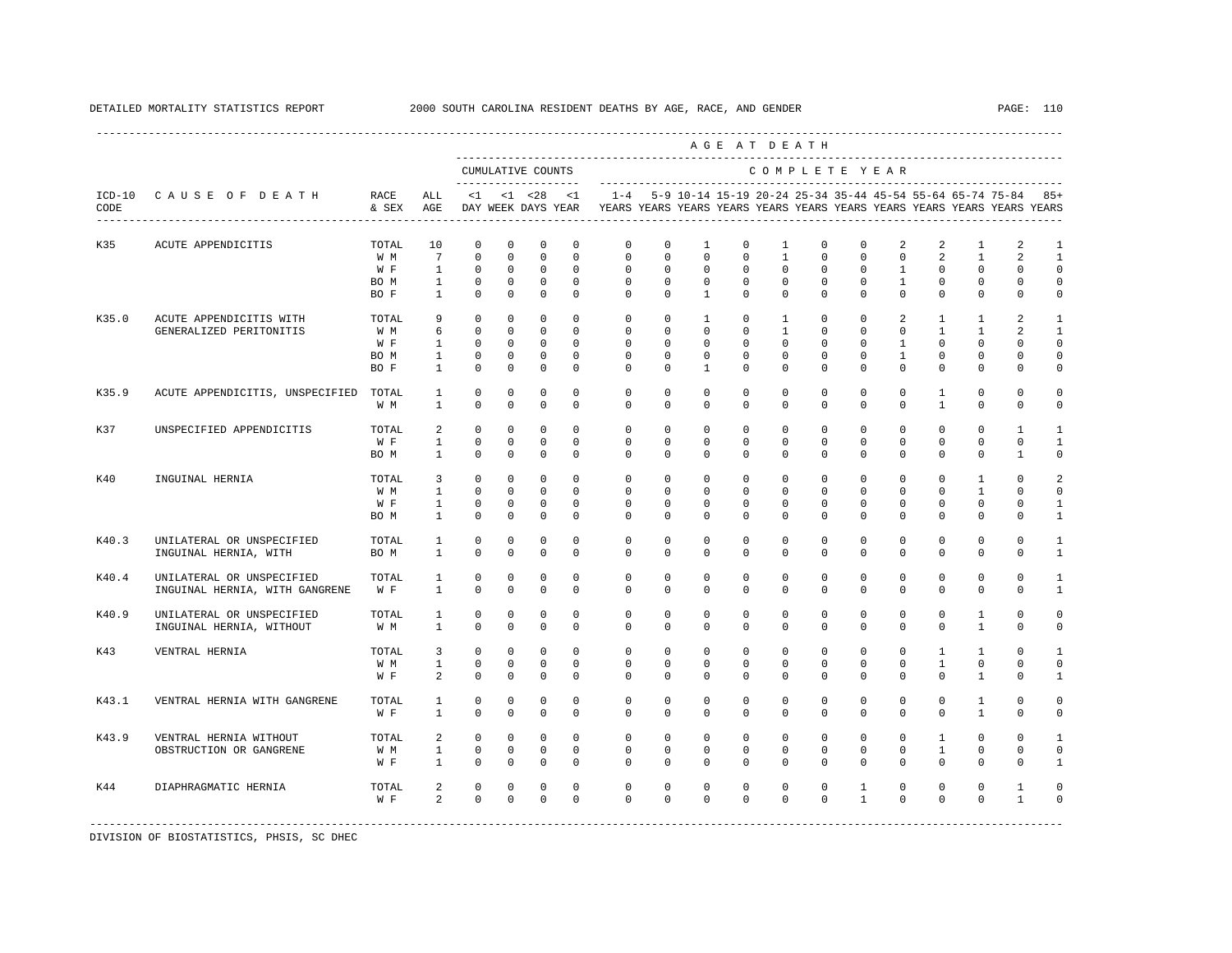|       |                                                                       |                                     |                                          |                                                        |                                                        |                                                                     |                                                               |                                                                                                        |                                                         |                                                               | AGE AT DEATH                                          |                                                       |                                                           |                                                           |                                                         |                                                      |                                                      |                                                               |                                                        |
|-------|-----------------------------------------------------------------------|-------------------------------------|------------------------------------------|--------------------------------------------------------|--------------------------------------------------------|---------------------------------------------------------------------|---------------------------------------------------------------|--------------------------------------------------------------------------------------------------------|---------------------------------------------------------|---------------------------------------------------------------|-------------------------------------------------------|-------------------------------------------------------|-----------------------------------------------------------|-----------------------------------------------------------|---------------------------------------------------------|------------------------------------------------------|------------------------------------------------------|---------------------------------------------------------------|--------------------------------------------------------|
|       |                                                                       |                                     |                                          |                                                        |                                                        | CUMULATIVE COUNTS                                                   |                                                               |                                                                                                        |                                                         |                                                               |                                                       |                                                       |                                                           |                                                           | COMPLETE YEAR                                           |                                                      |                                                      |                                                               |                                                        |
| CODE  | ICD-10 CAUSE OF DEATH                                                 | RACE<br>& SEX                       | ALL<br>AGE                               | $\leq 1$                                               |                                                        | $< 1$ $< 28$                                                        | $\lt1$                                                        | $1 - 4$<br>DAY WEEK DAYS YEAR TYEARS YEARS YEARS YEARS YEARS YEARS YEARS YEARS YEARS YEARS YEARS YEARS |                                                         |                                                               |                                                       |                                                       |                                                           |                                                           |                                                         |                                                      |                                                      | 5-9 10-14 15-19 20-24 25-34 35-44 45-54 55-64 65-74 75-84 85+ |                                                        |
| K44.9 | DIAPHRAGMATIC HERNIA WITHOUT<br>OBSTRUCTION OR GANGRENE               | TOTAL<br>W F                        | 2<br>2                                   | 0<br>$\mathbf 0$                                       | $\mathbf 0$<br>$\mathbf 0$                             | $\mathbf 0$<br>$\Omega$                                             | $\mathbf 0$<br>$\Omega$                                       | $\mathbf 0$<br>$\Omega$                                                                                | $\mathbf 0$<br>$\Omega$                                 | $\mathbf 0$<br>$\Omega$                                       | $\mathbf 0$<br>$\Omega$                               | $\mathbf 0$<br>$\Omega$                               | $\mathbf 0$<br>$\Omega$                                   | 1<br>$\mathbf{1}$                                         | $\mathbf 0$<br>$\Omega$                                 | 0<br>$\Omega$                                        | $\mathbf{0}$<br>$\Omega$                             | 1<br>1                                                        | 0<br>0                                                 |
| K46   | UNSPECIFIED ABDOMINAL HERNIA                                          | TOTAL<br>W M<br>W F<br>BO F         | 9<br>6<br>2<br>$\mathbf{1}$              | $\mathbf 0$<br>$\Omega$<br>0<br>$\mathbf 0$            | $\mathbf 0$<br>$\Omega$<br>$\circ$<br>$\mathbf 0$      | $\mathbf 0$<br>$\Omega$<br>$^{\circ}$<br>$\mathbf 0$                | $\mathbf 0$<br>$\Omega$<br>$^{\circ}$<br>$\Omega$             | $\mathbf 0$<br>$\Omega$<br>0<br>$\Omega$                                                               | $\mathbf 0$<br>$\Omega$<br>0<br>0                       | $\mathbf 0$<br>$\Omega$<br>$^{\circ}$<br>$\Omega$             | $\mathbf 0$<br>$\Omega$<br>0<br>$\Omega$              | $\mathbf 0$<br>$\Omega$<br>$\mathbf{0}$<br>$\Omega$   | $\circ$<br>$\Omega$<br>0<br>$\Omega$                      | $\mathbf 0$<br>$\Omega$<br>$^{\circ}$<br>$\Omega$         | $\mathbf{1}$<br>$\overline{1}$<br>0<br>$\Omega$         | $\mathbf{1}$<br>$\Omega$<br>$\mathbf{1}$<br>$\Omega$ | $\mathbf{0}$<br>$\Omega$<br>$\mathbf{0}$<br>$\Omega$ | 3<br>3<br>0<br>$\Omega$                                       | 4<br>$\mathfrak{D}$<br>1<br>1                          |
| K46.0 | UNSPECIFIED ABDOMINAL HERNIA<br>WITH OBSTRUCTION, WITHOUT<br>GANGRENE | TOTAL<br>W M<br>W F                 | $\overline{3}$<br>$\mathbf{1}$<br>2      | $\mathbf 0$<br>$\mathbf 0$<br>$\Omega$                 | $\mathbf 0$<br>$\mathbf 0$<br>$\Omega$                 | $\Omega$<br>$\mathbf 0$<br>$\mathbf 0$                              | $\Omega$<br>$\mathbf 0$<br>$\Omega$                           | $\Omega$<br>$\mathbf 0$<br>$\Omega$                                                                    | $\Omega$<br>$\mathbf 0$<br>$\Omega$                     | $\Omega$<br>$\mathbf 0$<br>$\Omega$                           | $\Omega$<br>$\mathbf 0$<br>$\Omega$                   | $\Omega$<br>$\mathbf 0$<br>$\Omega$                   | $\Omega$<br>$\mathbf 0$<br>$\Omega$                       | $\Omega$<br>$\Omega$<br>$\Omega$                          | $\Omega$<br>$\mathbf 0$<br>$\Omega$                     | $\mathbf{1}$<br>$\mathbf 0$<br>$\mathbf{1}$          | $\Omega$<br>$\mathbf 0$<br>$\Omega$                  | $\Omega$<br>0<br>$\Omega$                                     | $\mathcal{L}$<br>$\mathbf{1}$<br>1                     |
| K46.9 | UNSPECIFIED ABDOMINAL HERNIA<br>WITHOUT OBSTRUCTION OR GANGRENE       | TOTAL<br>W M<br>BO F                | 6<br>5<br>$\mathbf{1}$                   | $\Omega$<br>$\mathbf 0$<br>$\mathbf 0$                 | $\mathbf 0$<br>$\Omega$<br>$\mathbf 0$                 | $\mathbf 0$<br>$\mathbf 0$<br>$\mathbf 0$                           | $\Omega$<br>$\Omega$<br>$\mathbf 0$                           | $\mathbf 0$<br>$\Omega$<br>$\mathbf 0$                                                                 | $\Omega$<br>$\Omega$<br>$\mathbf 0$                     | $\Omega$<br>$\Omega$<br>$\mathbf 0$                           | $\Omega$<br>$\Omega$<br>$\mathbf 0$                   | $\Omega$<br>$\Omega$<br>$\Omega$                      | $\Omega$<br>$\Omega$<br>$\mathbf 0$                       | $\Omega$<br>$\Omega$<br>$\Omega$                          | $\mathbf{1}$<br>$\mathbf{1}$<br>$\mathbf 0$             | $\Omega$<br>$\Omega$<br>$\mathbf 0$                  | $\mathbf 0$<br>$\Omega$<br>$\mathbf 0$               | 3<br>3<br>$\mathbf 0$                                         | $\overline{a}$<br>$\mathbf{1}$<br>$\mathbf{1}$         |
| K50   | CROHN'S DISEASE (REGIONAL<br>ENTERITIS)                               | TOTAL<br>W M<br>W F                 | $7\phantom{.0}$<br>$\overline{4}$<br>3   | $\mathbf 0$<br>$\mathbf 0$<br>$\Omega$                 | $\mathbf 0$<br>$^{\circ}$<br>$\Omega$                  | $\mathbf 0$<br>$\mathbf 0$<br>$\Omega$                              | $\mathbf 0$<br>$\Omega$<br>$\Omega$                           | $\mathbf 0$<br>$\Omega$<br>$\Omega$                                                                    | $\mathbf 0$<br>$\Omega$<br>$\Omega$                     | $\mathbf 0$<br>$^{\circ}$<br>$\Omega$                         | $\mathbf 0$<br>$\Omega$<br>$\Omega$                   | $\mathbf 0$<br>$\Omega$<br>$\Omega$                   | $\mathbf 0$<br>$\Omega$<br>$\Omega$                       | $\mathbf 0$<br>$\Omega$<br>$\Omega$                       | $\mathbf{1}$<br>$\Omega$<br>$\mathbf{1}$                | $\mathbf{1}$<br>$\mathbf{1}$<br>$\Omega$             | 2<br>$\Omega$<br>2                                   | $\mathbf{1}$<br>1<br>$\Omega$                                 | $\overline{a}$<br>$\overline{a}$<br>$\Omega$           |
| K50.9 | CROHN'S DISEASE, UNSPECIFIED                                          | TOTAL<br>W M<br>W F                 | $7\phantom{.0}$<br>4<br>3                | $\mathbf 0$<br>$\mathbf 0$<br>$\Omega$                 | $\mathbf 0$<br>$\mathbf{0}$<br>$\Omega$                | $\mathbf 0$<br>$\mathbf 0$<br>$\mathbf 0$                           | $\Omega$<br>$\mathbf 0$<br>$\Omega$                           | $\Omega$<br>$\mathbf 0$<br>$\Omega$                                                                    | $\mathbf 0$<br>$\mathbf 0$<br>$\Omega$                  | $\Omega$<br>$\mathbf 0$<br>$\Omega$                           | $\Omega$<br>$\mathbf 0$<br>$\Omega$                   | $\Omega$<br>$\mathbf 0$<br>$\Omega$                   | $\mathbf 0$<br>$\mathbf 0$<br>$\Omega$                    | $\mathbf 0$<br>$\mathbf 0$<br>$\Omega$                    | $\mathbf{1}$<br>0<br>$\mathbf{1}$                       | $\mathbf{1}$<br>$\mathbf{1}$<br>$\Omega$             | 2<br>$\mathbf{0}$<br>2                               | $\mathbf{1}$<br>$\mathbf{1}$<br>$\Omega$                      | 2<br>2<br>0                                            |
| K51   | ULCERATIVE COLITIS                                                    | TOTAL<br>BO F                       | 1<br>$\mathbf{1}$                        | 0<br>$\Omega$                                          | 0<br>$\mathbf 0$                                       | 0<br>$\mathbf 0$                                                    | $^{\circ}$<br>$\Omega$                                        | $\mathbf 0$<br>$\mathbf 0$                                                                             | $\mathbf 0$<br>$\mathbf 0$                              | $\mathbf 0$<br>$\mathbf 0$                                    | 0<br>$\mathbf 0$                                      | $\mathbf 0$<br>$\Omega$                               | $\mathbf 0$<br>$\mathbf 0$                                | $\mathbf 0$<br>$\Omega$                                   | 0<br>$\mathbf 0$                                        | $\mathbf 0$<br>$\mathbf 0$                           | $\mathbf 0$<br>$\mathbf 0$                           | 1<br>$\mathbf{1}$                                             | 0<br>0                                                 |
| K51.9 | ULCERATIVE COLITIS, UNSPECIFIED                                       | TOTAL<br>BO F                       | $\mathbf{1}$<br>$\mathbf{1}$             | $\mathbf 0$<br>$\mathbf 0$                             | $\Omega$<br>$\mathbf 0$                                | $\mathbf 0$<br>$\mathbf 0$                                          | $\Omega$<br>$\mathbf 0$                                       | $\Omega$<br>$\circ$                                                                                    | $\Omega$<br>$\circ$                                     | $\Omega$<br>$\mathbf 0$                                       | $\Omega$<br>$\mathbf 0$                               | $\Omega$<br>$\mathbf 0$                               | $\Omega$<br>$\circ$                                       | $\Omega$<br>$\circ$                                       | $\Omega$<br>$\mathbf 0$                                 | $\Omega$<br>$\mathbf 0$                              | $\Omega$<br>$\mathbf 0$                              | $\overline{1}$<br>$\mathbf{1}$                                | $\Omega$<br>$\mathsf 0$                                |
| K52   | OTHER NONINFECTIVE<br>GASTROENTERITIS AND COLITIS                     | TOTAL<br>W M<br>W F<br>BO F         | 26<br>6<br>18<br>2                       | $\mathbf 0$<br>$\Omega$<br>$\mathbf 0$<br>$\mathbf 0$  | $\Omega$<br>$\Omega$<br>$\mathbf 0$<br>$\mathbf 0$     | $\mathbf 0$<br>$\Omega$<br>$\mathbf 0$<br>$\mathbf 0$               | $\Omega$<br>$\Omega$<br>$\Omega$<br>$\mathbf 0$               | $\Omega$<br>$\Omega$<br>$\Omega$<br>$\mathbf 0$                                                        | $\Omega$<br>$\Omega$<br>$\Omega$<br>$\mathbf 0$         | $\Omega$<br>$\Omega$<br>$\Omega$<br>$\mathbf 0$               | $\Omega$<br>$\Omega$<br>$\Omega$<br>$\mathbf 0$       | $\Omega$<br>$\Omega$<br>$\Omega$<br>$\Omega$          | $\Omega$<br>$\Omega$<br>$\Omega$<br>$\mathbf 0$           | $\Omega$<br>$\Omega$<br>$\Omega$<br>$\Omega$              | $\mathbf{1}$<br>$\Omega$<br>$\mathbf{1}$<br>$\mathbf 0$ | 3<br>$\mathbf{1}$<br>$\overline{2}$<br>$\mathbf 0$   | 5<br>2<br>2<br>$\mathbf{1}$                          | 8<br>2<br>6<br>$\mathbf 0$                                    | 9<br>$\overline{1}$<br>$7\phantom{.0}$<br>$\mathbf{1}$ |
| K52.9 | NONINFECTIVE GASTROENTERITIS &<br>COLITIS, UNSPECIFIED                | TOTAL<br>W M<br>W F<br>BO F         | 26<br>6<br>18<br>2                       | $\mathbf 0$<br>$\Omega$<br>$\mathbf 0$<br>$\mathbf 0$  | $\mathbf 0$<br>$\Omega$<br>$\mathbf 0$<br>$\mathbf 0$  | $\mathbf 0$<br>$\Omega$<br>$\mathbf 0$<br>$\mathbf 0$               | $\mathbf 0$<br>$\Omega$<br>$\mathbf 0$<br>$\mathbf 0$         | $\mathbf 0$<br>$\Omega$<br>0<br>$\mathbf 0$                                                            | $\mathbf 0$<br>$\Omega$<br>$\mathbf 0$<br>$\mathbf 0$   | $\mathbf 0$<br>$\Omega$<br>$\mathbf 0$<br>$\mathbf 0$         | $\mathbf 0$<br>$\Omega$<br>$\mathbf 0$<br>$\mathbf 0$ | $\mathbf 0$<br>$\Omega$<br>$\mathbf 0$<br>$\mathbf 0$ | $\mathbf 0$<br>$\Omega$<br>$\mathbf 0$<br>$\mathbf 0$     | $\mathbf 0$<br>$\Omega$<br>$\mathbf 0$<br>$\circ$         | 1<br>$\Omega$<br>$\mathbf{1}$<br>$\mathbf 0$            | 3<br>$\overline{1}$<br>2<br>$\mathbf 0$              | 5<br>2<br>2<br>$\mathbf{1}$                          | 8<br>2<br>6<br>$\mathbf 0$                                    | 9<br>$\mathbf{1}$<br>$7\phantom{.0}$<br>$\mathbf{1}$   |
| K55   | VASCULAR DISORDERS OF INTESTINE                                       | TOTAL<br>W M<br>W F<br>BO M<br>BO F | 129<br>35<br>69<br>$7\overline{ }$<br>18 | $^{\circ}$<br>$\Omega$<br>$\mathbf 0$<br>0<br>$\Omega$ | $\mathbf 0$<br>$\circ$<br>$\mathbf 0$<br>0<br>$\Omega$ | $\mathbf 0$<br>$\Omega$<br>$\overline{0}$<br>$^{\circ}$<br>$\Omega$ | $\overline{4}$<br>$\Omega$<br>$\overline{a}$<br>2<br>$\Omega$ | $\mathbf 0$<br>$\Omega$<br>$\Omega$<br>0<br>$\Omega$                                                   | $\mathbf 0$<br>$\Omega$<br>$\mathbf 0$<br>0<br>$\Omega$ | $\mathbf 0$<br>$\Omega$<br>$\Omega$<br>$^{\circ}$<br>$\Omega$ | $\mathbf 0$<br>$\Omega$<br>$\Omega$<br>0<br>$\Omega$  | $\mathbf 0$<br>$\Omega$<br>$\Omega$<br>0<br>$\Omega$  | $\mathbf{1}$<br>$\mathbf{1}$<br>$\Omega$<br>0<br>$\Omega$ | $\mathbf{1}$<br>$\Omega$<br>$\mathbf{1}$<br>0<br>$\Omega$ | 10<br>2<br>2<br>0<br>6                                  | 14<br>5<br>$7\phantom{.0}$<br>1<br>$\overline{1}$    | 25<br>6<br>14<br>2<br>$\overline{3}$                 | 46<br>16<br>25<br>2<br>$\overline{3}$                         | 28<br>5<br>18<br>0<br>5                                |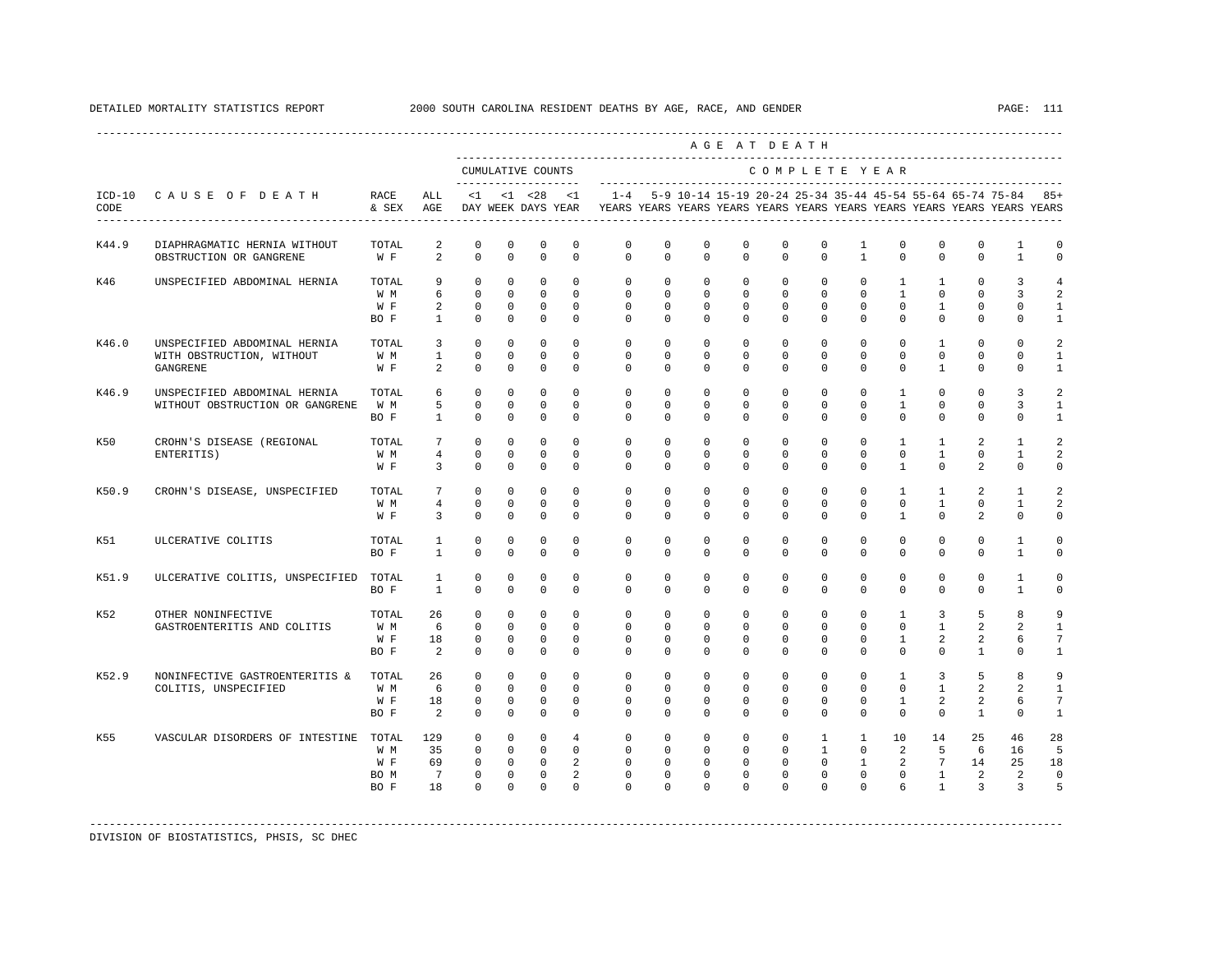|       |                                 |               |                                   |                            |                            |                            |                            |                                                                                            |                            |                                                               |                            | AGE AT DEATH               |                              |                            |                                |                              |                                |                            |                            |
|-------|---------------------------------|---------------|-----------------------------------|----------------------------|----------------------------|----------------------------|----------------------------|--------------------------------------------------------------------------------------------|----------------------------|---------------------------------------------------------------|----------------------------|----------------------------|------------------------------|----------------------------|--------------------------------|------------------------------|--------------------------------|----------------------------|----------------------------|
|       |                                 |               |                                   | CUMULATIVE COUNTS          |                            |                            |                            |                                                                                            |                            |                                                               |                            |                            |                              | COMPLETE YEAR              |                                |                              |                                |                            |                            |
| CODE  | ICD-10 CAUSE OF DEATH           | RACE<br>& SEX | ALL<br>AGE                        |                            |                            | $<1$ $<1$ $<28$            | <1                         | DAY WEEK DAYS YEAR YEARS YEARS YEARS YEARS YEARS YEARS YEARS YEARS YEARS YEARS YEARS YEARS |                            | 1-4 5-9 10-14 15-19 20-24 25-34 35-44 45-54 55-64 65-74 75-84 |                            |                            |                              |                            |                                |                              |                                |                            | $85+$                      |
| K55.0 | ACUTE VASCULAR DISORDERS OF     | TOTAL.        | 66<br>17                          | $\Omega$<br>$\mathbf 0$    | $\Omega$<br>$\Omega$       | $\Omega$<br>$\mathbf{0}$   | $\overline{4}$<br>$\Omega$ | $\Omega$                                                                                   | $\Omega$                   | $\Omega$                                                      | $\Omega$                   | $\Omega$<br>$\mathbf 0$    | $\mathbf{1}$<br>$\mathbf{1}$ | 1<br>$\circ$               | 5<br>$\mathbf{1}$              | 9<br>2                       | 11<br>$\overline{3}$           | 22<br>$7\overline{ }$      | 13                         |
|       | INTESTINE                       | W M<br>W F    | 37                                | $\mathbf 0$                | $\mathbf 0$                | $\mathbf{0}$               | 2                          | $\mathbf{0}$<br>$\mathbf 0$                                                                | $\Omega$<br>$\mathbf 0$    | $^{\circ}$<br>$\mathbf 0$                                     | $\Omega$<br>$\mathbf 0$    | $\circ$                    | $\circ$                      | $\mathbf{1}$               | $\mathbf{1}$                   | $7\overline{ }$              | 6                              | 11                         | $\overline{3}$<br>9        |
|       |                                 | BO M          | $\overline{\mathbf{3}}$           | $\mathbf 0$                | $\mathbf 0$                | $\overline{0}$             | 2                          | $\mathbf 0$                                                                                | $\mathbf 0$                | $\circ$                                                       | $\mathbf 0$                | $\mathbf 0$                | $\mathbf{0}$                 | $\circ$                    | $\mathbf 0$                    | $\mathbf 0$                  | $\mathbf 0$                    | $\mathbf{1}$               | $\mathsf 0$                |
|       |                                 | BO F          | 9                                 | $\Omega$                   | $\Omega$                   | $\Omega$                   | $\Omega$                   | $\Omega$                                                                                   | $\Omega$                   | $\Omega$                                                      | $\Omega$                   | $\Omega$                   | $\Omega$                     | $\Omega$                   | 3                              | $\Omega$                     | 2                              | 3                          | $\mathbf{1}$               |
| K55.1 | CHRONIC VASCULAR DISORDERS OF   | TOTAL         | 3                                 | $\mathbf 0$                | $\mathbf 0$                | $\mathbf{0}$               | $\mathbf{0}$               | $\mathbf 0$                                                                                | $\mathbf{0}$               | $\circ$                                                       | $\mathbf{0}$               | $\circ$                    | $\circ$                      | $\circ$                    | $\mathbf{0}$                   | $\mathbf{1}$                 | $\mathbf{1}$                   | $\circ$                    | $\mathbf{1}$               |
|       | INTESTINE                       | W F           | $\mathbf{1}$                      | $\mathbf 0$                | $\mathbf 0$                | $\mathbf{0}$               | $\mathbf 0$                | $\mathbf{0}$                                                                               | $\mathbf{0}$               | $^{\circ}$                                                    | $\mathbf{0}$               | $\circ$                    | $\mathbf{0}$                 | $\circ$                    | $^{\circ}$                     | $\circ$                      | 1                              | $\mathbf{0}$               | $\mathbf 0$                |
|       |                                 | BO F          | 2                                 | $\Omega$                   | $\Omega$                   | $\Omega$                   | $\Omega$                   | $\Omega$                                                                                   | $\Omega$                   | $\Omega$                                                      | $\Omega$                   | $\Omega$                   | $\mathbf{0}$                 | $\Omega$                   | $\mathbf{0}$                   | $\mathbf{1}$                 | $\mathbf 0$                    | $\mathbf{0}$               | $\mathbf{1}$               |
| K55.9 | VASCULAR DISORDER OF INTESTINE, | TOTAL         | 60                                | $\mathbf 0$                | $\mathbf 0$                | $\mathbf{0}$               | $\mathbf{0}$               | $\mathbf 0$                                                                                | $\mathbf 0$                | $\circ$                                                       | $\mathbf 0$                | $\circ$                    | $\circ$                      | $\circ$                    | 5                              | $\overline{4}$               | 13                             | 24                         | 14                         |
|       | UNSPECIFIED                     | W M           | 18                                | $\mathbf 0$                | $\mathbf 0$                | $\mathbf{0}$               | $\Omega$                   | $\mathbf 0$                                                                                | $\mathbf 0$                | $\mathbf 0$                                                   | $\mathbf 0$                | $\mathbf 0$                | $\mathbf{0}$                 | $\circ$                    | $\mathbf{1}$                   | 3                            | $\overline{3}$                 | 9                          | $\overline{a}$             |
|       |                                 | W F           | 31                                | $\mathbf 0$                | $^{\circ}$                 | $\circ$                    | $\mathbf 0$<br>$\Omega$    | $\mathbf{0}$<br>$\Omega$                                                                   | $\mathbf 0$                | $^{\circ}$                                                    | $\mathbf{0}$               | $\mathbf{0}$               | $\circ$                      | $\circ$                    | $\mathbf{1}$                   | $\circ$                      | $7\phantom{.0}$                | 14                         | 9                          |
|       |                                 | BO M<br>BO F  | $\overline{4}$<br>$7\overline{ }$ | $\mathbf 0$<br>$\Omega$    | $\circ$<br>$\Omega$        | $^{\circ}$<br>$\Omega$     | $\Omega$                   | $\Omega$                                                                                   | $\Omega$<br>$\Omega$       | $\mathbf 0$<br>$\Omega$                                       | $^{\circ}$<br>$\Omega$     | $\mathbf 0$<br>$\Omega$    | $\mathbf{0}$<br>$\Omega$     | $\mathbf 0$<br>$\Omega$    | $\mathbf 0$<br>3               | $\mathbf{1}$<br>$\cap$       | 2<br>$\overline{1}$            | 1<br>$\Omega$              | $\mathsf 0$<br>3           |
|       |                                 |               |                                   |                            |                            |                            |                            |                                                                                            |                            |                                                               |                            |                            |                              |                            |                                |                              |                                |                            |                            |
| K56   | PARALYTIC ILEUS AND INTESTINAL  | TOTAL         | 90                                | $\mathbf 0$                | $\mathbf 0$                | $\mathbf 0$                | $\mathbf 0$                | $\mathbf 0$                                                                                | $\mathbf 0$                | $\mathbf 0$                                                   | $\mathbf 0$                | $\mathbf 0$                | $\mathbf{0}$                 | $\mathbf{1}$               | 9                              | $\overline{4}$               | 13                             | 28                         | 35                         |
|       | OBSTRUCTION WITHOUT HERNIA      | W M           | 21                                | $\Omega$                   | $\Omega$                   | $\Omega$                   | $\Omega$                   | $\Omega$                                                                                   | $\Omega$                   | $\Omega$                                                      | $\Omega$                   | $\Omega$                   | $\Omega$                     | $\Omega$                   | 3                              | $\mathbf{1}$                 | $\overline{4}$                 | 8                          | 5                          |
|       |                                 | W F<br>BO M   | 38<br>13                          | $\mathbf 0$<br>$\mathbf 0$ | $\mathbf 0$<br>$\mathbf 0$ | $\circ$<br>$\circ$         | $\mathbf 0$<br>$\Omega$    | $\mathbf 0$<br>$\Omega$                                                                    | $\mathbf 0$<br>$\Omega$    | $\mathbf 0$<br>$\Omega$                                       | $\mathbf 0$<br>$\Omega$    | $\mathbf 0$<br>$\mathbf 0$ | $\mathbf 0$<br>$\mathbf{0}$  | $\circ$<br>$\mathbf{1}$    | $\mathbf{1}$<br>$\overline{4}$ | $\mathbf{1}$<br>$\mathbf{1}$ | 5<br>$\mathbf{1}$              | 10<br>5                    | 21<br>$\mathbf{1}$         |
|       |                                 | BO F          | 18                                | $\mathbf 0$                | $\Omega$                   | $\mathbf{0}$               | $\Omega$                   | $\Omega$                                                                                   | $\Omega$                   | $\Omega$                                                      | $\Omega$                   | $\Omega$                   | $\Omega$                     | $\Omega$                   | $\mathbf{1}$                   | $\mathbf{1}$                 | 3                              | 5                          | 8                          |
| K56.0 | PARALYTIC ILEUS                 | TOTAL         | 1                                 | $\mathbf 0$                | $\mathbf 0$                | $\mathbf 0$                | $\mathbf 0$                | $\mathbf{0}$                                                                               | $\mathbf{0}$               | $\mathbf{0}$                                                  | $\mathbf{0}$               | $\mathbf{0}$               | $\mathbf{0}$                 | $\circ$                    | $\mathbf{0}$                   | $\mathbf{0}$                 | $\mathbf{0}$                   | 0                          | 1                          |
|       |                                 | W F           | $\mathbf{1}$                      | $\mathbf 0$                | $\mathbf 0$                | $\mathbf 0$                | $\mathbf 0$                | $\Omega$                                                                                   | $\Omega$                   | $\Omega$                                                      | $\Omega$                   | $\Omega$                   | $\circ$                      | $\Omega$                   | $\mathbf{0}$                   | $\Omega$                     | $\mathbf 0$                    | $\mathbf 0$                | $\mathbf{1}$               |
| K56.2 | <b>VOLVULUS</b>                 | TOTAL         | 10                                | $\Omega$                   | $\Omega$                   | $\Omega$                   | $\Omega$                   | $\Omega$                                                                                   | $\Omega$                   | $\Omega$                                                      | $\Omega$                   | $\circ$                    | $\mathbf 0$                  | $\circ$                    | $\mathbf 0$                    | $\mathbf{1}$                 | 2                              | $\overline{3}$             | $\overline{4}$             |
|       |                                 | W M           | $\overline{3}$                    | $\mathbf 0$                | $\Omega$                   | $\Omega$                   | $\Omega$                   | $\Omega$                                                                                   | $\Omega$                   | $\Omega$                                                      | $\Omega$                   | $\Omega$                   | $\mathbf{0}$                 | $\mathbf 0$                | $\Omega$                       | $\overline{1}$               | $\Omega$                       | $\mathbf{1}$               | $\mathbf{1}$               |
|       |                                 | W F           | $\overline{a}$                    | $\mathbf 0$                | $\mathbf 0$                | $\mathbf{0}$               | $\mathbf{0}$               | $\mathbf 0$                                                                                | $\mathbf{0}$               | $\mathbf{0}$                                                  | $\Omega$                   | $\mathbf 0$                | $\mathbf{0}$                 | $\mathbf 0$                | $\mathbf 0$                    | $\Omega$                     | $\mathbf 0$                    | $\mathbf{1}$               | $\mathbf{1}$               |
|       |                                 | BO M<br>BO F  | 2<br>$\overline{3}$               | $^{\circ}$<br>$\Omega$     | $\circ$<br>$\Omega$        | $\circ$<br>$\mathbf 0$     | 0<br>$\Omega$              | $\mathbf{0}$<br>$\Omega$                                                                   | $\mathbf{0}$<br>$\Omega$   | $\mathbf{0}$<br>$\Omega$                                      | $\mathbf{0}$<br>$\Omega$   | $\circ$<br>$\Omega$        | $\mathbf{0}$<br>$\circ$      | $^{\circ}$<br>$\Omega$     | $\mathbf{0}$<br>$\mathbf 0$    | $\mathbf{0}$<br>$\Omega$     | $\mathbf{1}$<br>$\overline{1}$ | $\mathbf{1}$<br>$\Omega$   | $\mathbf 0$<br>2           |
|       |                                 |               |                                   |                            |                            |                            |                            |                                                                                            |                            |                                                               |                            |                            |                              |                            |                                |                              |                                |                            |                            |
| K56.3 | GALLSTONE ILEUS                 | TOTAL<br>W M  | $\mathbf{1}$<br>$\mathbf{1}$      | $\mathbf 0$<br>$\mathbf 0$ | $\mathbf 0$<br>$\mathbf 0$ | $\mathbf 0$<br>$\mathbf 0$ | $\mathbf 0$<br>$\mathbf 0$ | $\mathbf 0$<br>$\mathbf 0$                                                                 | $\mathbf 0$<br>$\mathbf 0$ | $\mathbf 0$<br>$\mathbf 0$                                    | $\mathbf 0$<br>$\mathbf 0$ | $\mathbf 0$<br>$\mathbf 0$ | $\mathbf{0}$<br>$\mathbf{0}$ | $\mathbf 0$<br>$\mathbf 0$ | $\mathbf{1}$<br>$\mathbf{1}$   | $\mathbf 0$<br>$\mathbf 0$   | $\mathbf 0$<br>$\mathbf 0$     | $\mathbf 0$<br>$\mathbf 0$ | $\mathbf 0$<br>$\mathsf 0$ |
|       |                                 |               |                                   |                            |                            |                            |                            |                                                                                            |                            |                                                               |                            |                            |                              |                            |                                |                              |                                |                            |                            |
| K56.5 | INTESTINAL ADHESIONS (BANDS)    | TOTAL         | 3                                 | 0                          | 0                          | $\mathbf 0$                | $\mathbf 0$                | $\mathbf 0$                                                                                | $\mathbf 0$                | $\mathbf 0$                                                   | $\mathbf 0$                | $\mathbf 0$                | $\mathbf 0$                  | $\mathbf 0$                | $\mathbf 0$                    | $\mathbf 0$                  | $\mathbf{0}$                   | 1                          | $\overline{a}$             |
|       | WITH OBSTRUCTION                | W F           | $\overline{3}$                    | $\Omega$                   | $\Omega$                   | $\Omega$                   | $\Omega$                   | $\Omega$                                                                                   | $\Omega$                   | $\Omega$                                                      | $\Omega$                   | $\Omega$                   | $\Omega$                     | $\Omega$                   | $\Omega$                       | $\Omega$                     | $\Omega$                       | $\mathbf{1}$               | $\overline{a}$             |
| K56.6 | OTHER AND UNSPECIFIED           | TOTAL         | 65                                | $\mathbf 0$                | $\mathbf 0$                | $\mathbf 0$                | $\mathbf 0$                | $\mathbf 0$                                                                                | $\mathbf 0$                | $\mathbf 0$                                                   | $\mathbf 0$                | $\mathbf 0$                | $\mathbf 0$                  | $\mathbf{1}$               | $7\phantom{.0}$                | 3                            | 9                              | 19                         | 26                         |
|       | INTESTINAL OBSTRUCTION          | W M           | 13                                | $\Omega$                   | $\Omega$                   | $\Omega$                   | $\Omega$                   | $\Omega$                                                                                   | $\Omega$                   | $\circ$                                                       | $\Omega$                   | $\circ$                    | $\circ$                      | $\circ$                    | $\overline{2}$                 | $\Omega$                     | 2                              | 5                          | $\overline{4}$             |
|       |                                 | W F           | 30                                | $\mathbf 0$                | $\mathbf 0$                | $\overline{0}$             | $^{\circ}$                 | $\mathbf 0$                                                                                | $\mathbf 0$                | $\circ$                                                       | $\circ$                    | $\circ$                    | $\mathbf 0$                  | $\mathbf 0$                | $\mathbf{1}$                   | $\mathbf{1}$                 | 5                              | 8                          | 15                         |
|       |                                 | BO M          | 9                                 | $\mathbf 0$                | $\mathbf 0$                | $^{\circ}$                 | $\mathbf 0$                | $\mathbf 0$                                                                                | $\mathbf 0$                | $^{\circ}$                                                    | $\mathbf 0$                | $\mathbf 0$                | $\mathbf 0$                  | $\mathbf{1}$               | 3                              | 1                            | $\mathbf 0$                    | 3                          | $\mathbf{1}$               |
|       |                                 | BO F          | 13                                | $\mathbf 0$                | $\mathbf 0$                | $\circ$                    | $\Omega$                   | $\Omega$                                                                                   | $\Omega$                   | $\Omega$                                                      | $\Omega$                   | $\Omega$                   | $\mathbf{0}$                 | $\Omega$                   | $\mathbf{1}$                   | $\mathbf{1}$                 | $\mathfrak{D}$                 | 3                          | 6                          |
| K56.7 | ILEUS, UNSPECIFIED              | TOTAL         | 10                                | $\mathbf 0$                | $\overline{0}$             | $\overline{0}$             | $^{\circ}$                 | $\mathbf 0$                                                                                | $\mathbf 0$                | $\mathbf 0$                                                   | $\mathbf 0$                | $\circ$                    | $\mathbf{0}$                 | $\circ$                    | $\mathbf{1}$                   | $\mathbf 0$                  | 2                              | 5                          | $\overline{a}$             |
|       |                                 | W M           | $\overline{4}$                    | $\mathbf 0$                | $\mathbf 0$                | $\overline{0}$             | $\mathbf 0$                | $\mathbf 0$                                                                                | 0                          | $\mathbf 0$                                                   | 0                          | $\mathbf 0$                | $\mathbf 0$                  | $\circ$                    | $\circ$                        | $\mathbf 0$                  | 2                              | 2                          | $\mathbf 0$                |
|       |                                 | W F           | 2                                 | $\Omega$                   | $\Omega$                   | $\mathbf 0$                | $\Omega$                   | $\Omega$                                                                                   | $\Omega$                   | $\Omega$                                                      | $\Omega$                   | $\Omega$                   | $\mathbf 0$                  | $\Omega$                   | $\mathbf 0$                    | $\Omega$                     | $\mathbf 0$                    | $\mathbf 0$                | $\overline{\mathbf{c}}$    |
|       |                                 |               |                                   |                            |                            |                            |                            |                                                                                            |                            |                                                               |                            |                            |                              |                            |                                |                              |                                |                            |                            |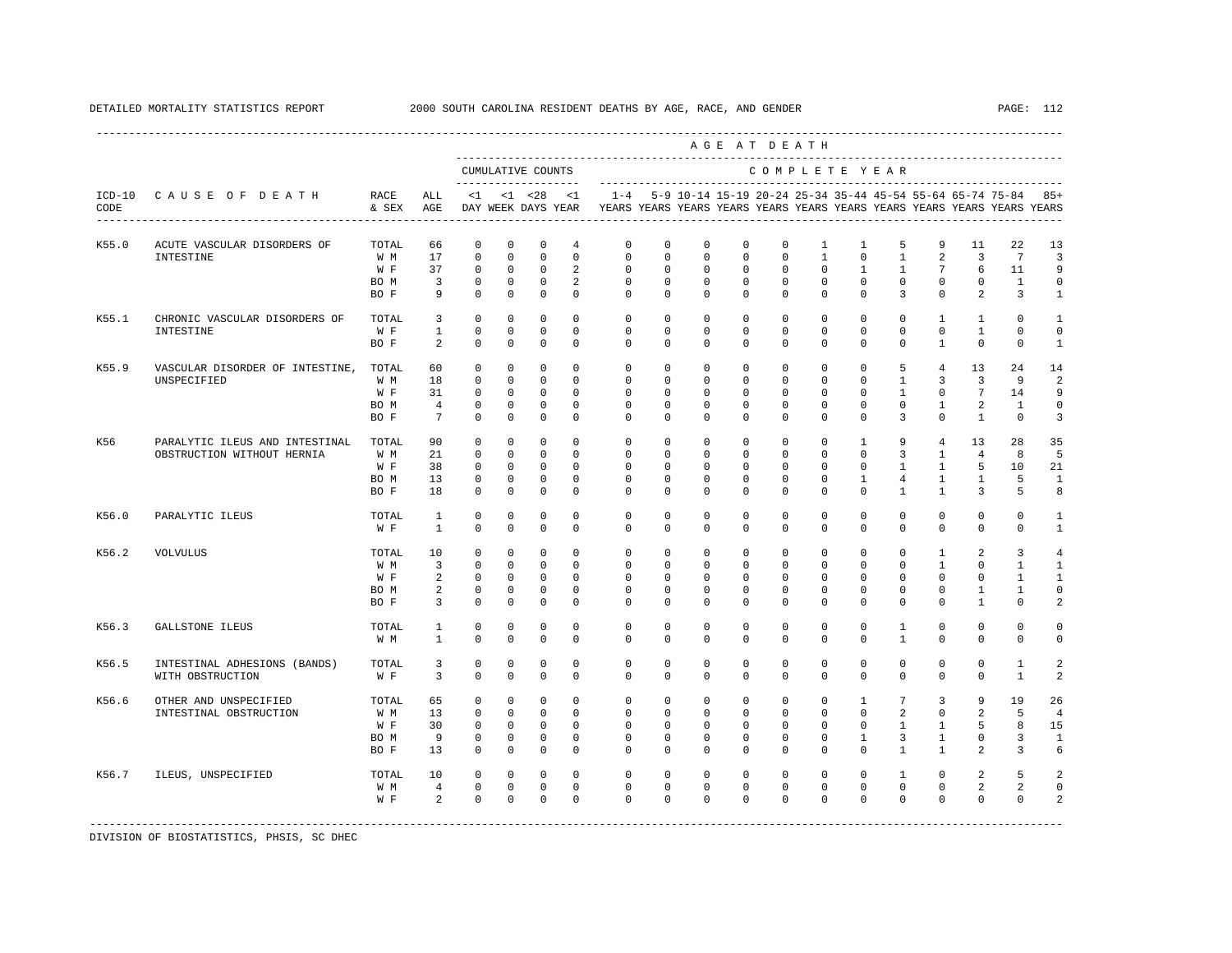|       |                                                                 |                   |                              |                     |                         |                         |                         |                                                                                            |                         |                     |                         | AGE AT DEATH             |                         |                         |                         |                         |                          |                                                                   |                |
|-------|-----------------------------------------------------------------|-------------------|------------------------------|---------------------|-------------------------|-------------------------|-------------------------|--------------------------------------------------------------------------------------------|-------------------------|---------------------|-------------------------|--------------------------|-------------------------|-------------------------|-------------------------|-------------------------|--------------------------|-------------------------------------------------------------------|----------------|
|       |                                                                 |                   |                              |                     |                         | CUMULATIVE COUNTS       |                         |                                                                                            |                         |                     |                         | COMPLETE YEAR            |                         |                         |                         |                         |                          |                                                                   |                |
| CODE  | ICD-10 CAUSE OF DEATH<br>-------------------------------------- | RACE<br>& SEX AGE | ALL.                         |                     |                         |                         | $<1$ $<1$ $<28$ $<1$    | DAY WEEK DAYS YEAR YEARS YEARS YEARS YEARS YEARS YEARS YEARS YEARS YEARS YEARS YEARS YEARS |                         |                     |                         |                          |                         |                         |                         |                         |                          | 1-4 5-9 10-14 15-19 20-24 25-34 35-44 45-54 55-64 65-74 75-84 85+ |                |
| K56.7 |                                                                 | BO M              | 2                            | $^{\circ}$          | $^{\circ}$              | $\mathbf{0}$            | $\mathbf 0$             | $\mathbf{0}$                                                                               | $\Omega$                | $\Omega$            | $\Omega$                | $\Omega$                 | $\Omega$                | $\mathbf 0$             | $\mathbf{1}$            | $\mathbf 0$             | $\Omega$                 | $\mathbf{1}$                                                      | $\mathbf 0$    |
|       |                                                                 | BO F              | $\overline{2}$               | $\Omega$            | $\Omega$                | $\Omega$                | $\Omega$                | $\Omega$                                                                                   | $\Omega$                | $\Omega$            | $\Omega$                | $\Omega$                 | $\Omega$                | $\Omega$                | $\Omega$                | $\Omega$                | $\Omega$                 | $\mathfrak{D}$                                                    | $\Omega$       |
| K57   | DIVERTICULAR DISEASE OF                                         | TOTAL             | 45                           | $\Omega$            | $\Omega$                | $\Omega$                | $\Omega$                | $\Omega$                                                                                   | $\Omega$                | $\Omega$            | $\Omega$                | $\Omega$                 | $\Omega$                | $\mathbf{1}$            | $\Omega$                |                         | 7<br>10                  | 14                                                                | 13             |
|       | INTESTINE                                                       | W M               | $\overline{9}$               | $\Omega$            | $\Omega$                | $\Omega$                | $\Omega$                | $\Omega$                                                                                   | $\Omega$                | $\Omega$            | $\Omega$                | $\Omega$                 | $\Omega$                | $\overline{1}$          | $\Omega$                | $\overline{2}$          | $\overline{1}$           | $\mathbf{3}$                                                      | $\mathfrak{D}$ |
|       |                                                                 | W F               | 22                           | $\Omega$            | $\Omega$                | $\Omega$                | $\Omega$                | $\Omega$                                                                                   | $\Omega$                | $\Omega$            | $\Omega$                | $\Omega$                 | $\Omega$                | $\Omega$                | $\Omega$                | $\overline{4}$          | 5                        | 6                                                                 | 7              |
|       |                                                                 | BO M              | $\overline{2}$               | $\Omega$            | $\Omega$                | $\circ$                 | $\Omega$                | $\Omega$                                                                                   | $\Omega$                | $\Omega$            | $\Omega$                | $\Omega$                 | $\Omega$                | $\Omega$                | $\Omega$                | $\Omega$                | $\mathbf{1}$             | $\mathbf{1}$                                                      | $\Omega$       |
|       |                                                                 | BO F              | 12                           | $\circ$             | $\mathbf 0$             | $\mathbf 0$             | $\Omega$                | $\Omega$                                                                                   | $\Omega$                | $\Omega$            | $\Omega$                | $\Omega$                 | $\circ$                 | $\Omega$                | $\mathbf{0}$            | $\mathbf{1}$            | $\overline{3}$           | $\overline{4}$                                                    | $\overline{4}$ |
| K57.0 | DIVERTICULAR DISEASE OF SMALL                                   | TOTAL 1           |                              | $\Omega$            | $\Omega$                | $\Omega$                | $\Omega$                | $\Omega$                                                                                   | $\Omega$                | $\Omega$            | $\Omega$                | $\Omega$                 | $\Omega$                | $\Omega$                | $\Omega$                | $\Omega$                | $\Omega$                 | $\overline{1}$                                                    | $\Omega$       |
|       | INTESTINE WITH PERFORATION AND                                  | $BOF$ 1           |                              | $\Omega$            | $\Omega$                | $\Omega$                | $\Omega$                | $\Omega$                                                                                   | $\Omega$                | $\Omega$            | $\Omega$                | $\Omega$                 | $\Omega$                | $\Omega$                | $\Omega$                | $\Omega$                | $\Omega$                 | $\mathbf{1}$                                                      | $\circ$        |
| K57.2 | DIVERTICULAR DISEASE OF LARGE                                   | TOTAL             | 7 <sup>7</sup>               | $\Omega$            | $\mathbf 0$             | $\mathbf 0$             | $\Omega$                | $\circ$                                                                                    | $\circ$                 | $\mathbf{0}$        | $\mathbf 0$             | $\circ$                  | $\circ$                 | $\circ$                 | $\mathbf{0}$            | $\circ$                 | $\overline{4}$           | $\overline{a}$                                                    | $\mathbf{1}$   |
|       | INTESTINE WITH PERFORATION AND                                  | W M               | 2                            | $\Omega$            | $\Omega$                | $\Omega$                | $\Omega$                | $\Omega$                                                                                   | $\Omega$                | $\Omega$            | $\Omega$                | $\Omega$                 | $\Omega$                | $\Omega$                | $\Omega$                | $\Omega$                | $\overline{1}$           | $\mathbf{1}$                                                      | $\Omega$       |
|       | <b>ABSCESS</b>                                                  | W F               | $\overline{3}$               | $\Omega$            | $\Omega$                | $\Omega$                | $\Omega$                | $\Omega$                                                                                   | $\Omega$                | $\Omega$            | $\Omega$                | $\Omega$                 | $\Omega$                | $\Omega$                | $\Omega$                | $\Omega$                | $\overline{2}$           | $\Omega$                                                          | $\mathbf{1}$   |
|       |                                                                 | BO M              | $\sim$ 1                     | $\overline{0}$      | $\mathbf{0}$            | $\mathbf 0$             | $\circ$                 | $\circ$                                                                                    | $\mathbf 0$             | $\mathbf 0$         | $\mathbf 0$             | $\mathbf{0}$             | $\mathbf{0}$            | $\mathbf 0$             | $\mathbf{0}$            | $\mathbf 0$             | $\mathbf{0}$             | $\mathbf{1}$                                                      | $\Omega$       |
|       |                                                                 | BO F              | $\overline{1}$               | $\Omega$            | $\Omega$                | $\Omega$                | $\Omega$                | $\Omega$                                                                                   | $\Omega$                | $\Omega$            | $\Omega$                | $\Omega$                 | $\Omega$                | $\Omega$                | $\Omega$                | $\Omega$                | $\mathbf{1}$             | $\Omega$                                                          | $\Omega$       |
|       |                                                                 |                   |                              |                     |                         |                         |                         |                                                                                            |                         |                     |                         |                          |                         |                         |                         |                         |                          |                                                                   |                |
| K57.8 | DIVERTICULAR DISEASE OF                                         | TOTAL             | 16                           | $\Omega$            | $\Omega$                | $\Omega$                | $\Omega$                | $\Omega$                                                                                   | $\Omega$                | $\Omega$            | $\Omega$                | $\Omega$                 | $\Omega$                | $\mathbf{1}$            | $\Omega$                | $\overline{4}$          | $\overline{4}$           | 5                                                                 | $\mathfrak{D}$ |
|       | INTESTINE, PART UNSPECIFIED,                                    | W M               | $\overline{1}$               | $\Omega$            | $\mathbf 0$             | $\mathbf{0}$            | $\Omega$                | $\Omega$                                                                                   | $\Omega$                | $\Omega$            | $\Omega$                | $\Omega$                 | $\Omega$                | $\mathbf{1}$            | $\Omega$                | $\Omega$                | $\Omega$                 | $\Omega$                                                          | $\Omega$       |
|       | WITH PERFORATION                                                | W F               | - 9                          | $\mathbf{0}$        | $^{\circ}$              | $\circ$                 | $\Omega$                | $\circ$                                                                                    | $\Omega$                | $\Omega$            | $\Omega$                | $\Omega$                 | $\Omega$                | $\Omega$                | $\Omega$                | $\overline{4}$          | 2                        | 2                                                                 | 1              |
|       |                                                                 | BO M              | $1 \qquad \qquad$            | $\circ$             | $\mathbf 0$             | $\mathbf 0$             | $\mathbf{0}$            | $\circ$                                                                                    | $\Omega$                | $^{\circ}$          | $\mathbf 0$             | $\mathbf{0}$             | $\mathbf 0$             | $\mathbf{0}$            | $\mathbf{0}$            | $\mathbf 0$             | $\mathbf{1}$             | $\mathbf 0$                                                       | $\Omega$       |
|       |                                                                 | BO F              | 5                            | $\Omega$            | $\Omega$                | $\mathbf 0$             | $\Omega$                | $\Omega$                                                                                   | $\Omega$                | $\Omega$            | $\Omega$                | $\Omega$                 | $\mathbf 0$             | $\Omega$                | $\Omega$                | $\Omega$                | $\mathbf{1}$             | 3                                                                 | $\mathbf{1}$   |
| K57.9 | DIVERTICULAR DISEASE OF                                         | TOTAL             | 21                           | $\Omega$            | $\Omega$                | $\Omega$                | $\Omega$                | $\Omega$                                                                                   | $\Omega$                | $\Omega$            | $\Omega$                | $\Omega$                 | $\Omega$                | $\Omega$                | $\Omega$                | $\mathcal{E}$           | $\overline{2}$           | 6                                                                 | 10             |
|       | INTESTINE, PART UNSPECIFIED,                                    | W M               | 6                            | $\Omega$            | $\Omega$                | $\Omega$                | $\Omega$                | $\Omega$                                                                                   | $\cap$                  | $\Omega$            | $\Omega$                | $\Omega$                 | $\Omega$                | $\Omega$                | $\Omega$                | $\overline{2}$          | $\Omega$                 | $\overline{a}$                                                    | $\mathfrak{D}$ |
|       | WITHOUT PERFORATION                                             | W F               | 10                           | $\mathbf{0}$        | $\mathbf 0$             | $\mathbb O$             | $\mathbf 0$             | $\circ$                                                                                    | $\mathbf 0$             | $\mathbf{0}$        | $\mathbf 0$             | $\mathbf{0}$             | $\mathbf 0$             | $\mathbf 0$             | $\mathbf 0$             | $\mathbf 0$             | $\mathbf{1}$             | $\overline{4}$                                                    | 5              |
|       |                                                                 | BO F              | 5 <sup>5</sup>               | $\circ$             | $\mathbf 0$             | $\circ$                 | $\Omega$                | $\Omega$                                                                                   | $\mathbf 0$             | $\Omega$            | $\mathbf 0$             | $\Omega$                 | $\mathbf 0$             | $\Omega$                | $\mathbf 0$             | $\mathbf{1}$            | $\mathbf{1}$             | $\mathbf 0$                                                       | 3              |
| K59   | OTHER FUNCTIONAL INTESTINAL DIS- TOTAL 4                        |                   |                              | $\Omega$            | $\Omega$                | $\mathbf 0$             | $\Omega$                | $\Omega$                                                                                   | $\Omega$                | $\Omega$            | $\Omega$                | $\Omega$                 | $\Omega$                | $\Omega$                | $\Omega$                | $\overline{1}$          | $\mathbf{1}$             | $\Omega$                                                          | 2              |
|       | ORDERS                                                          | W M               | $\overline{a}$               | $\Omega$            | $\Omega$                | $\Omega$                | $\Omega$                | $\Omega$                                                                                   | $\Omega$                | $\Omega$            | $\Omega$                | $\Omega$                 | $\Omega$                | $\Omega$                | $\Omega$                | $\mathbf{1}$            | $\mathbf{1}$             | $\Omega$                                                          | $\Omega$       |
|       |                                                                 | W F               | $\overline{a}$               | $\Omega$            | $\Omega$                | $\Omega$                | $\Omega$                | $\Omega$                                                                                   | $\Omega$                | $\Omega$            | $\Omega$                | $\Omega$                 | $\Omega$                | $\Omega$                | $\Omega$                | $\Omega$                | $\Omega$                 | $\Omega$                                                          | 2              |
| K59.3 | MEGACOLON, NOT ELSEWHERE                                        | TOTAL             | $\overline{3}$               | $\Omega$            | $\Omega$                | $\Omega$                | $\Omega$                | $\Omega$                                                                                   | $\Omega$                | $\Omega$            | $\Omega$                | $\Omega$                 | $\Omega$                | $\Omega$                | $\Omega$                | $\overline{1}$          | $\mathbf{1}$             | $\Omega$                                                          | $\mathbf{1}$   |
|       | CLASSIFIED                                                      | W M               | $2^{\circ}$                  | $\circ$             | $\mathbf 0$             | $\mathbf 0$             | $\mathbf{0}$            | $\circ$                                                                                    | $\mathbf 0$             | $\circ$             | $\mathbf 0$             | $\mathbf{0}$             | $\mathbf{0}$            | $\mathbf{0}$            | $\mathbf{0}$            | $\mathbf{1}$            | $\mathbf{1}$             | $\mathbf 0$                                                       | $\Omega$       |
|       |                                                                 | W F               | $1 \qquad \qquad$            | $\Omega$            | $\Omega$                | $\Omega$                | $\Omega$                | $\Omega$                                                                                   | $\Omega$                | $\Omega$            | $\Omega$                | $\Omega$                 | $\Omega$                | $\Omega$                | $\Omega$                | $\Omega$                | $\Omega$                 | $\Omega$                                                          | $\mathbf{1}$   |
|       |                                                                 |                   |                              |                     |                         |                         |                         |                                                                                            |                         |                     |                         |                          |                         |                         |                         |                         |                          |                                                                   | $\mathbf{1}$   |
| K59.9 | FUNCTIONAL INTESTINAL DISORDER, TOTAL<br>UNSPECIFIED            | $W$ F             | $\mathbf{1}$<br>$\mathbf{1}$ | $\circ$<br>$\Omega$ | $\mathbf 0$<br>$\Omega$ | $\mathbf 0$<br>$\Omega$ | $\mathbf 0$<br>$\Omega$ | $\circ$<br>$\Omega$                                                                        | $\mathbf 0$<br>$\Omega$ | $\circ$<br>$\Omega$ | $\mathbf 0$<br>$\Omega$ | $\mathbf{0}$<br>$\Omega$ | $\mathbf 0$<br>$\Omega$ | $\mathbf 0$<br>$\Omega$ | $\mathbf 0$<br>$\Omega$ | $\mathbf 0$<br>$\Omega$ | $\mathbf{0}$<br>$\Omega$ | $\mathbf 0$<br>$\Omega$                                           | $\mathbf{1}$   |
|       |                                                                 |                   |                              |                     |                         |                         |                         |                                                                                            |                         |                     |                         |                          |                         |                         |                         |                         |                          |                                                                   |                |
| K60   | FISSURE AND FISTULA OF ANAL AND TOTAL                           |                   | $\mathbf{1}$                 | $\mathbf 0$         | $\mathbf 0$             | $\mathbf 0$             | $\mathbf 0$             | $\circ$                                                                                    | $\mathbf 0$             | $^{\circ}$          | $\mathbf 0$             | $\mathbf 0$              | $\mathbf 0$             | $\mathbf 0$             | $\mathbf 0$             | $\mathbf 0$             | $\mathbf{0}$             | $\mathbf{1}$                                                      | $\mathbf 0$    |
|       | RECTAL REGIONS                                                  | W F               | $\overline{1}$               | $\Omega$            | $\Omega$                | $\Omega$                | $\Omega$                | $\Omega$                                                                                   | $\Omega$                | $\Omega$            | $\Omega$                | $\Omega$                 | $\Omega$                | $\Omega$                | $\Omega$                | $\Omega$                | $\Omega$                 | $\mathbf{1}$                                                      | $\Omega$       |
| K60.4 | RECTAL FISTULA                                                  | TOTAL             | $1 \quad \blacksquare$       | $\circ$             | $^{\circ}$              | $\circ$                 | $\Omega$                | $\circ$                                                                                    | $\mathbf 0$             | $\Omega$            | $\Omega$                | $\Omega$                 | $\mathbf 0$             | $\Omega$                | $\mathbf 0$             | $\mathbf 0$             | $\mathbf 0$              | 1                                                                 |                |
|       |                                                                 | W F               | $\mathbf{1}$                 | $\Omega$            | $\Omega$                | $\overline{0}$          | $\Omega$                | $\Omega$                                                                                   | $\Omega$                | $\Omega$            | $\Omega$                | $\Omega$                 | $\Omega$                | $\Omega$                | $\Omega$                | $\Omega$                | $\Omega$                 | $\mathbf{1}$                                                      | $\cap$         |
|       |                                                                 |                   |                              |                     |                         |                         |                         |                                                                                            |                         |                     |                         |                          |                         |                         |                         |                         |                          |                                                                   |                |
|       |                                                                 |                   |                              |                     |                         |                         |                         |                                                                                            |                         |                     |                         |                          |                         |                         |                         |                         |                          |                                                                   |                |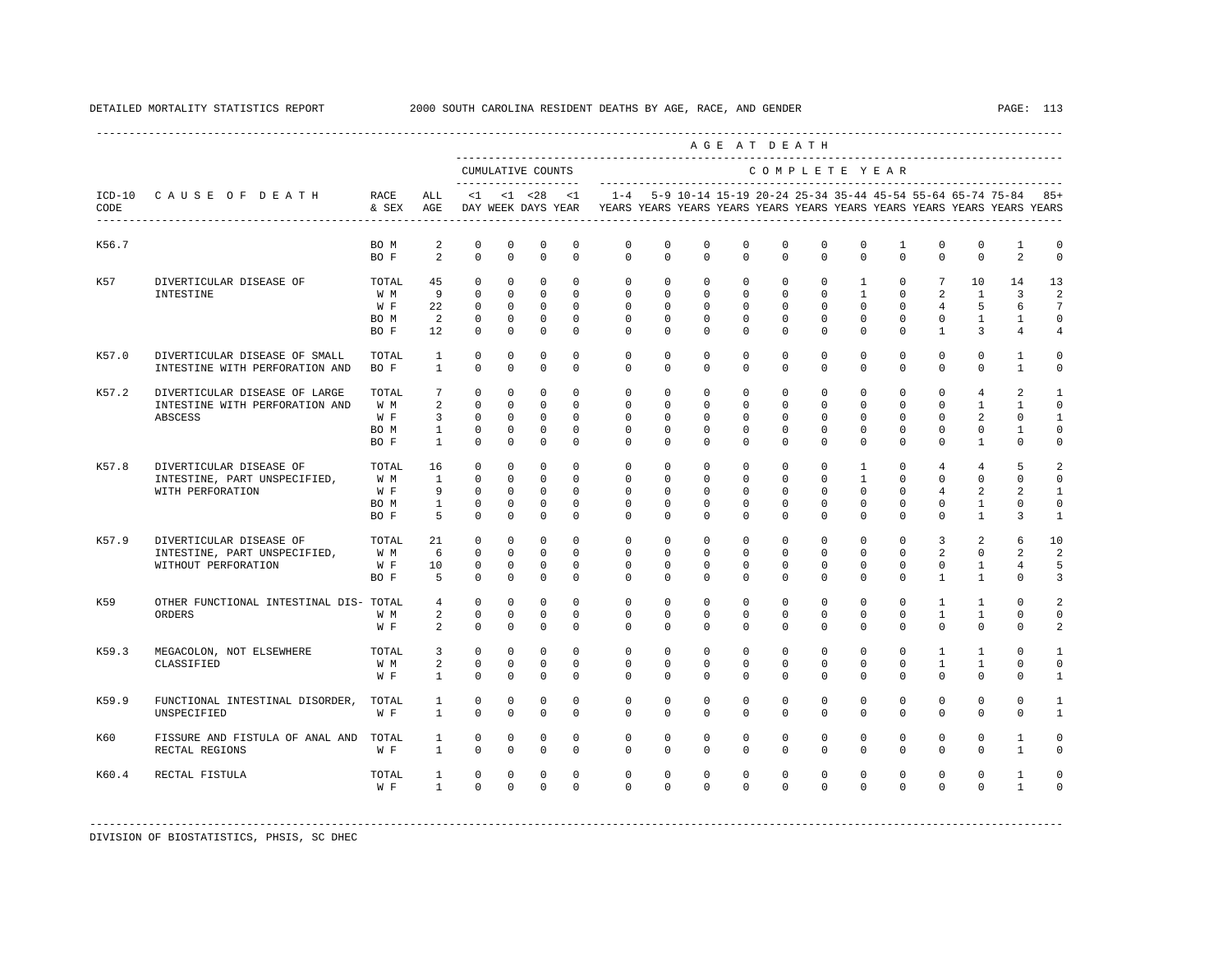|                                                | RACE<br>& SEX                       | ALL<br>AGE                      |                                                                         |                                                                           |                                                                           | <1                                                               |                                                                   |                                                                 |                                                                                                                                                                                                                                                                                                                                                                                                                             |                                                                   |                                                                                                                                                                                                                                                                                                                            |                                          |                            |                                                    |                                                                                                                                                                                                                |                                                                                                                                                                                                                                                                                                                                                                                                      |                                                                                                                                               |
|------------------------------------------------|-------------------------------------|---------------------------------|-------------------------------------------------------------------------|---------------------------------------------------------------------------|---------------------------------------------------------------------------|------------------------------------------------------------------|-------------------------------------------------------------------|-----------------------------------------------------------------|-----------------------------------------------------------------------------------------------------------------------------------------------------------------------------------------------------------------------------------------------------------------------------------------------------------------------------------------------------------------------------------------------------------------------------|-------------------------------------------------------------------|----------------------------------------------------------------------------------------------------------------------------------------------------------------------------------------------------------------------------------------------------------------------------------------------------------------------------|------------------------------------------|----------------------------|----------------------------------------------------|----------------------------------------------------------------------------------------------------------------------------------------------------------------------------------------------------------------|------------------------------------------------------------------------------------------------------------------------------------------------------------------------------------------------------------------------------------------------------------------------------------------------------------------------------------------------------------------------------------------------------|-----------------------------------------------------------------------------------------------------------------------------------------------|
| ABSCESS OF ANAL AND RECTAL<br>REGIONS          | TOTAL<br>W M                        | $\mathbf{1}$<br>$\mathbf{1}$    | $\mathbf 0$<br>$\Omega$                                                 | $\mathbf 0$<br>$\Omega$                                                   | $\mathbf 0$<br>$\Omega$                                                   | $^{\circ}$<br>$\Omega$                                           | $\mathbf 0$<br>$\Omega$                                           | $\mathbf 0$<br>$\Omega$                                         |                                                                                                                                                                                                                                                                                                                                                                                                                             | $\mathbf{0}$<br>$\Omega$                                          | $\mathbf 0$<br>$\Omega$                                                                                                                                                                                                                                                                                                    | $\mathbf 0$<br>$\Omega$                  | $\mathbf 0$                |                                                    | $\mathbf{0}$<br>$\Omega$                                                                                                                                                                                       | $\mathbf 0$<br>$\Omega$                                                                                                                                                                                                                                                                                                                                                                              | $\mathbf 0$<br>$\Omega$                                                                                                                       |
| RECTAL ABSCESS                                 | TOTAL<br>W M                        | $\mathbf{1}$<br>1               | $\mathbf 0$<br>$\mathbf 0$                                              | $\mathbf{0}$<br>$\mathbf 0$                                               | $\mathbf 0$<br>$\mathbf 0$                                                | $\circ$<br>$^{\circ}$                                            | $\circ$<br>$\mathbf{0}$                                           | $\mathbf 0$                                                     |                                                                                                                                                                                                                                                                                                                                                                                                                             | $\mathbf{0}$<br>$\mathbf 0$                                       | $\mathbf 0$<br>$\Omega$                                                                                                                                                                                                                                                                                                    | $\Omega$                                 |                            |                                                    | $\mathbf 0$<br>0                                                                                                                                                                                               | $\mathbf 0$<br>$\mathbf 0$                                                                                                                                                                                                                                                                                                                                                                           | 0<br>$\Omega$                                                                                                                                 |
|                                                | TOTAL<br>W M<br>W F<br>BO M         | 10<br>$\mathbf{1}$<br>7<br>2    | $\mathbf 0$<br>$\mathbf 0$<br>0<br>$\mathbf 0$                          | $\Omega$<br>$\mathbf{0}$<br>0<br>$\mathbf 0$                              | $\mathbf 0$<br>$\mathbf{0}$<br>0<br>0                                     | $\Omega$<br>$\Omega$<br>0<br>0                                   | $\Omega$<br>$\circ$<br>0<br>$\Omega$                              | $\mathbf 0$<br>$\mathbf 0$<br>$^{\circ}$<br>$\Omega$            |                                                                                                                                                                                                                                                                                                                                                                                                                             | $\mathbf 0$<br>$\mathbf 0$<br>0<br>$\Omega$                       | $\Omega$<br>$\Omega$<br>$\mathbf 0$<br>0                                                                                                                                                                                                                                                                                   | $\mathbf 0$<br>0<br>$\Omega$             | $^{\circ}$<br>$^{\circ}$   |                                                    | $\Omega$<br>$\mathbf{0}$<br>0<br>0                                                                                                                                                                             | $\overline{4}$<br>$\Omega$<br>$\overline{4}$<br>$\mathbf 0$                                                                                                                                                                                                                                                                                                                                          | 5<br>$\mathbf{1}$<br>3<br>1                                                                                                                   |
| HEMORRHAGE OF ANUS AND RECTUM                  | TOTAL<br>W F                        | 6<br>6                          | $\mathbf 0$<br>$\mathbf 0$                                              | $\mathbf 0$<br>$\mathbf 0$                                                | $\mathbf 0$<br>$\mathbf 0$                                                | $\mathbf 0$<br>$\mathbf 0$                                       | $\mathbf 0$<br>$\mathbf 0$                                        | $\mathbf 0$<br>0                                                |                                                                                                                                                                                                                                                                                                                                                                                                                             | $\mathbf 0$<br>$\mathbf 0$                                        | $\mathbf 0$<br>$\mathbf 0$                                                                                                                                                                                                                                                                                                 | $\mathbf 0$<br>$\Omega$                  | $\mathbf 0$<br>$\mathbf 0$ |                                                    | $\mathbf 0$<br>$\mathbf{0}$                                                                                                                                                                                    | $\overline{4}$<br>$\overline{4}$                                                                                                                                                                                                                                                                                                                                                                     | 2<br>2                                                                                                                                        |
| RADIATION PROCTITIS                            | TOTAL<br>W M                        | 1<br>$\mathbf{1}$               | $\mathbf 0$<br>$\mathbf 0$                                              | $\mathbf 0$<br>$\mathbf 0$                                                | $\mathbf 0$<br>$\mathbf 0$                                                | $\mathbf 0$<br>$\mathbf 0$                                       | $\mathbf 0$<br>$\mathbf 0$                                        | $\mathbf 0$<br>0                                                |                                                                                                                                                                                                                                                                                                                                                                                                                             | $\mathbf{0}$<br>$\mathbf 0$                                       | $\mathbf 0$<br>$\mathbf 0$                                                                                                                                                                                                                                                                                                 | $\mathbf 0$<br>$\mathbf 0$               | $\mathbf 0$<br>0           |                                                    | $\mathbf{0}$<br>$\mathbf 0$                                                                                                                                                                                    | $\mathbf 0$<br>$\mathbf 0$                                                                                                                                                                                                                                                                                                                                                                           | $\mathbf{1}$<br>$\mathbf{1}$                                                                                                                  |
| OTHER SPECIFIED DISEASES OF<br>ANUS AND RECTUM | TOTAL<br>BO M                       | 2<br>2                          | $\mathbf 0$<br>$\mathbf 0$                                              | $\mathbf 0$<br>$\mathbf 0$                                                | $\mathbf 0$<br>$\mathbf 0$                                                | $\Omega$<br>$\Omega$                                             | $\Omega$<br>$\Omega$                                              | $\Omega$<br>$\Omega$                                            |                                                                                                                                                                                                                                                                                                                                                                                                                             | $\Omega$<br>$\Omega$                                              | $\Omega$<br>$\Omega$                                                                                                                                                                                                                                                                                                       | $\Omega$<br>$\Omega$                     | $\Omega$<br>$\mathbf 0$    |                                                    | $\Omega$<br>$\mathbf{0}$                                                                                                                                                                                       | $\Omega$<br>$\Omega$                                                                                                                                                                                                                                                                                                                                                                                 | $\mathbf{1}$<br>$\mathbf{1}$                                                                                                                  |
| DISEASE OF ANUS AND RECTUM,<br>UNSPECIFIED     | TOTAL<br>W F                        | $\mathbf{1}$<br>1               | $\mathbf 0$<br>$\mathbf 0$                                              | $\mathbf 0$<br>$\mathbf 0$                                                | $\mathbf 0$<br>$\mathbf 0$                                                | $^{\circ}$<br>$\Omega$                                           | $\mathbf 0$<br>$\mathbf 0$                                        | $\mathbf 0$<br>0                                                |                                                                                                                                                                                                                                                                                                                                                                                                                             | $\mathbf{0}$<br>0                                                 | $\mathbf 0$<br>$\Omega$                                                                                                                                                                                                                                                                                                    | $\mathbf 0$<br>$\Omega$                  | $\mathbf 0$<br>0           |                                                    | $\mathbf{0}$<br>$\mathbf{0}$                                                                                                                                                                                   | $\Omega$<br>0                                                                                                                                                                                                                                                                                                                                                                                        | $\mathbf{1}$<br>1                                                                                                                             |
| OTHER DISEASES OF INTESTINE                    | TOTAL<br>W M<br>W F<br>BO M<br>BO F | 48<br>12<br>20<br>9<br>7        | $\mathbf 0$<br>$\mathbf 0$<br>$\mathbf 0$<br>$\mathbf 0$<br>$\mathbf 0$ | $\mathbf 0$<br>$\mathbf{0}$<br>$^{\circ}$<br>0<br>$\mathbf 0$             | $\mathbf 0$<br>$\Omega$<br>$^{\circ}$<br>$\mathbf 0$<br>$\mathbf 0$       | $\mathbf 0$<br>$\Omega$<br>$^{\circ}$<br>$^{\circ}$<br>$\Omega$  | $\circ$<br>$\Omega$<br>$\circ$<br>0<br>$\Omega$                   | $\mathbf 0$<br>$\Omega$<br>$^{\circ}$<br>$^{\circ}$<br>$\Omega$ |                                                                                                                                                                                                                                                                                                                                                                                                                             | $\mathbf 0$<br>$\Omega$<br>0<br>0<br>$\Omega$                     | 2<br>$\mathfrak{D}$<br>$\mathbf{0}$<br>$\Omega$<br>$\Omega$                                                                                                                                                                                                                                                                | 2<br>$\Omega$<br>$\Omega$<br>$\Omega$    | $\mathbf 0$                |                                                    | 13<br>5<br>4<br>2<br>2                                                                                                                                                                                         | 13<br>$\mathfrak{D}$<br>7<br>2<br>2                                                                                                                                                                                                                                                                                                                                                                  | 9<br>$\mathbf{1}$<br>6<br>2<br>$\cap$                                                                                                         |
| ABSCESS OF INTESTINE                           | TOTAL<br>BO M                       | 1<br>$\mathbf{1}$               | $\mathbf 0$<br>$\Omega$                                                 | $\mathbf 0$<br>$\Omega$                                                   | $\mathbf 0$<br>$\Omega$                                                   | $\Omega$<br>$\Omega$                                             | $\mathbf 0$<br>$\Omega$                                           | $\Omega$<br>$\Omega$                                            |                                                                                                                                                                                                                                                                                                                                                                                                                             | $\Omega$<br>$\Omega$                                              | $\Omega$<br>$\Omega$                                                                                                                                                                                                                                                                                                       | $\Omega$<br>$\Omega$                     | $\Omega$<br>$\Omega$       |                                                    | $\Omega$<br>$\Omega$                                                                                                                                                                                           | $\mathbf{1}$<br>$\mathbf{1}$                                                                                                                                                                                                                                                                                                                                                                         | $\Omega$<br>$\Omega$                                                                                                                          |
| PERFORATION OF INTESTINE<br>(NONTRAUMATIC)     | TOTAL<br>W M<br>W F<br>BO M<br>BO F | 37<br>8<br>17<br>6<br>6         | $\circ$<br>$\mathbf 0$<br>$\mathbf 0$<br>$\mathbf 0$<br>$\mathbf 0$     | $\mathbf{0}$<br>$\mathbf{0}$<br>$\mathbf 0$<br>$\mathbf 0$<br>$\mathsf 0$ | $\mathbf{0}$<br>$\mathbf{0}$<br>$\mathbf 0$<br>$\mathbf 0$<br>$\mathbb O$ | $\mathbf 0$<br>$\Omega$<br>$^{\circ}$<br>$\Omega$<br>$\mathbf 0$ | $\circ$<br>$\mathbf 0$<br>$\mathbf{0}$<br>$\Omega$<br>$\mathbf 0$ | $\mathbf 0$<br>$^{\circ}$<br>$\Omega$<br>$\Omega$<br>0          |                                                                                                                                                                                                                                                                                                                                                                                                                             | $\mathbf 0$<br>$\mathbf 0$<br>$\Omega$<br>$\Omega$<br>$\mathbf 0$ | $\Omega$<br>$\Omega$<br>$\mathbf 0$                                                                                                                                                                                                                                                                                        | $\Omega$<br>2<br>$\Omega$<br>$\mathbf 0$ | $\Omega$<br>1              |                                                    | 10<br>$\overline{4}$<br>2<br>2                                                                                                                                                                                 | 11<br>1<br>7<br>1<br>2                                                                                                                                                                                                                                                                                                                                                                               | 8<br>$\mathbf{1}$<br>5<br>2<br>$\Omega$                                                                                                       |
| FISTULA OF INTESTINE                           | TOTAL<br>BO M                       | $\mathbf{1}$<br>$\mathbf{1}$    | $\mathbf 0$<br>$\mathbf 0$                                              | $\mathbf 0$<br>$\mathbf 0$                                                | $\mathbf 0$<br>$\mathbf 0$                                                | $^{\circ}$<br>$\mathbf 0$                                        | $\mathbf 0$<br>$\Omega$                                           | $\mathbf 0$<br>$\mathbf 0$                                      |                                                                                                                                                                                                                                                                                                                                                                                                                             | $\mathbf 0$<br>$\mathbf{0}$                                       | $\mathbf 0$<br>$\Omega$                                                                                                                                                                                                                                                                                                    | $\mathbf 0$<br>$\Omega$                  | $\mathbf 0$<br>0           |                                                    | $\mathbf{0}$<br>$\mathbf 0$                                                                                                                                                                                    | $\mathbf{0}$<br>$\Omega$                                                                                                                                                                                                                                                                                                                                                                             | $\Omega$<br>$\Omega$                                                                                                                          |
| OTHER SPECIFIED DISEASES OF<br>INTESTINE       | TOTAL<br>W M                        | 2<br>2                          | $\mathbf 0$<br>$\mathbb O$                                              | $\mathbf 0$<br>$\mathsf 0$                                                | $\mathbf 0$<br>$\mathbb O$                                                | $\mathbf{0}$<br>$\mathbf 0$                                      | $\mathbf 0$<br>$\circ$                                            | $\mathbf 0$<br>$\mathbf 0$                                      |                                                                                                                                                                                                                                                                                                                                                                                                                             | $\mathbf{0}$<br>$\mathbf 0$                                       | $\mathbf 0$<br>$\Omega$                                                                                                                                                                                                                                                                                                    | $\circ$<br>$\mathbf 0$                   | $\mathbf 0$<br>$\mathbf 0$ |                                                    | $\mathbf{0}$<br>$\mathbf 0$                                                                                                                                                                                    | $\mathbf{1}$<br>$\mathbf{1}$                                                                                                                                                                                                                                                                                                                                                                         | $\Omega$<br>$\Omega$                                                                                                                          |
| DISEASE OF INTESTINE,<br>UNSPECIFIED           | TOTAL<br>W M                        | 7<br>2                          | $\mathbf 0$<br>$\Omega$                                                 | $\mathbf 0$<br>$\Omega$                                                   | $\mathbf 0$<br>$\mathbf 0$                                                | $\mathbf 0$<br>$\Omega$                                          | 0<br>$\Omega$                                                     | 0<br>$\Omega$                                                   |                                                                                                                                                                                                                                                                                                                                                                                                                             | 0<br>$\Omega$                                                     | 1<br>$\mathbf{1}$                                                                                                                                                                                                                                                                                                          | $\mathbf 0$<br>$\Omega$                  |                            |                                                    | 3<br>$\mathbf{1}$                                                                                                                                                                                              | 0<br>$\Omega$                                                                                                                                                                                                                                                                                                                                                                                        | $\Omega$                                                                                                                                      |
|                                                | CAUSE OF DEATH                      | OTHER DISEASES OF ANUS & RECTUM |                                                                         |                                                                           | $\leq 1$                                                                  | $< 1$ $< 28$                                                     | CUMULATIVE COUNTS<br>DAY WEEK DAYS YEAR                           | $1 - 4$                                                         | $\mathbf 0$<br>$\Omega$<br>$\mathbf 0$<br>$\Omega$<br>$\Omega$<br>$\Omega$<br>0<br>$\circ$<br>$\mathbf 0$<br>$\mathbf 0$<br>$\mathbf 0$<br>$\mathbf 0$<br>$\Omega$<br>$\Omega$<br>$\mathbf 0$<br>$\Omega$<br>$\mathbf 0$<br>$\Omega$<br>$\circ$<br>$\Omega$<br>$\Omega$<br>$\Omega$<br>$\Omega$<br>$\mathbf{0}$<br>0<br>$\Omega$<br>$\Omega$<br>0<br>$\mathbf{0}$<br>$\mathbf 0$<br>$\mathbf 0$<br>$\circ$<br>0<br>$\Omega$ | $^{\circ}$                                                        | $\mathbf 0$<br>$\Omega$<br>0<br>0<br>$\Omega$<br>$\Omega$<br>0<br>0<br>0<br>0<br>$\mathbf 0$<br>0<br>$\Omega$<br>$\Omega$<br>0<br>0<br>$\mathbf 0$<br>$\Omega$<br>0<br>$\Omega$<br>$\Omega$<br>$\Omega$<br>$\Omega$<br>$\mathbf 0$<br>$\Omega$<br>$\Omega$<br>$\Omega$<br>0<br>$\mathbf 0$<br>0<br>0<br>0<br>0<br>$\Omega$ | AGE AT DEATH                             | 1<br>$\mathbf{1}$          | COMPLETE YEAR<br>$\mathbf 0$<br>$\Omega$<br>2<br>2 | $\Omega$<br>$\mathbf 0$<br>$\mathbf 0$<br>$\Omega$<br>$\mathbf 0$<br>$\overline{3}$<br>$\Omega$<br>$\mathbf{1}$<br>$\overline{a}$<br>$\overline{2}$<br>$\mathbf 0$<br>$\mathbf{1}$<br>$\mathbf{1}$<br>$\Omega$ | $\mathbf{1}$<br>$\mathbf{1}$<br>1<br>$\mathbf{1}$<br>$\mathbf{1}$<br>$\Omega$<br>0<br>1<br>$\mathbf 0$<br>$\Omega$<br>$\mathbf 0$<br>0<br>$\mathbf{1}$<br>$\mathbf{1}$<br>$\mathbf 0$<br>$\Omega$<br>6<br>2<br>0<br>3<br>$\mathbf{1}$<br>$\Omega$<br>$\Omega$<br>3<br>$\mathbf{1}$<br>$\Omega$<br>$\mathbf{1}$<br>$\mathbf{1}$<br>1<br>$\mathbf{1}$<br>$\mathbf{1}$<br>$\mathbf{1}$<br>1<br>$\Omega$ | 5-9 10-14 15-19 20-24 25-34 35-44 45-54 55-64 65-74 75-84 85+<br>YEARS YEARS YEARS YEARS YEARS YEARS YEARS YEARS YEARS YEARS YEARS YEARS<br>2 |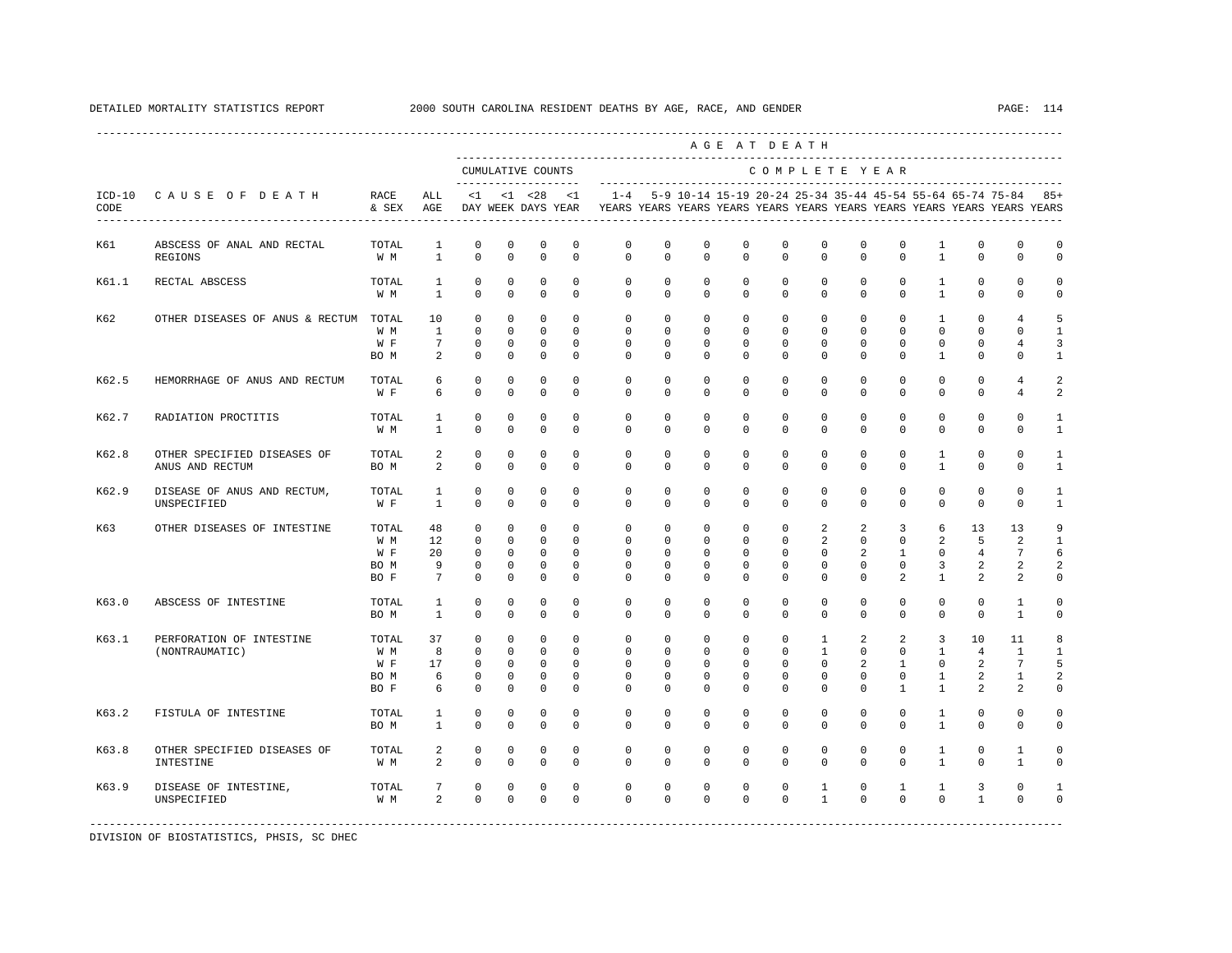---------------------------------------------------------------------------------------------------------------------------------------------------- A G E A T D E A T H --------------------------------------------------------------------------------------------- CUMULATIVE COUNTS C O M P L E T E Y E A R ------------------- ----------------------------------------------------------------------- ICD-10 C A U S E O F D E A T H RACE ALL <1 <1 <28 <1 1-4 5-9 10-14 15-19 20-24 25-34 35-44 45-54 55-64 65-74 75-84 85+ CODE & SEX AGE DAY WEEK DAYS YEAR YEARS YEARS YEARS YEARS YEARS YEARS YEARS YEARS YEARS YEARS YEARS YEARS ---------------------------------------------------------------------------------------------------------------------------------------------------- K63.9 W F 3 0 0 0 0 0 0 0 0 0 0 0 0 0 2 0 1<br>BOM 1 0 0 0 0 0 0 0 0 0 0 0 0 1 0 0 0 BO M 1 0 0 0 0 0 0 0 0 0 0 0 0 1 0 0 0 BO F 1 0 0 0 0 0 0 0 0 0 0 0 1 0 0 0 0 K65 PERITONITIS TOTAL 33 0 0 0 0 0 0 0 0 1 1 3 2 4 7 8 7 W M 13 0 0 0 0 0 0 0 0 0 0 2 1 2 1 5 2 W F 4 0 0 0 0 0 0 0 0 0 0 0 0 1 0 3 0 0 BOM 10 0 0 0 0 0 0 0 0 0 1 0 2 1 2 3 BO F 6 0 0 0 0 0 0 0 0 0 1 0 0 0 2 1 2 K65.0 ACUTE PERITONITIS TOTAL 15 0 0 0 0 0 0 0 0 1 0 2 1 2 4 3 2 W M 5 0 0 0 0 0 0 0 0 0 0 1 1 0 1 2 0 W F 2 0 0 0 0 0 0 0 0 0 0 0 0 0 2 0 0 BOM 5 0 0 0 0 0 0 0 0 0 1 0 2 0 0 1 BO F 3 0 0 0 0 0 0 0 0 0 0 0 0 0 1 1 1 K65.9 PERITONITIS, UNSPECIFIED TOTAL 18 0 0 0 0 0 0 0 0 0 0 0 1 1 1 2 3 5 5<br>
W M 8 0 0 0 0 0 0 0 0 0 0 0 1 0 2 0 3 2 W M M 8 0 0 0 0 0 0 0 0 0 0 0 0 0 0 1 0 2 0 3 2 W F 2 0 0 0 0 0 0 0 0 0 0 0 0 1 0 1 0 0 BOM 5 0 0 0 0 0 0 0 0 0 0 0 0 0 1 2 2 BOF 3 0 0 0 0 0 0 0 0 0 0 0 0 0 1 0 1 K66 OTHER DISORDERS OF PERITONEUM TOTAL 6 0 0 0 0 0 0 0 0 0 1 0 0 1 1 0 0 2 1 W M 3 0 0 0 0 0 0 0 1 0 0 0 0 0 0 2 0 W F 3 0 0 0 0 0 0 0 0 0 0 0 1 1 0 0 0 1 K66.0 PERITONEAL ADHESIONS TOTAL 3 0 0 0 0 0 0 0 0 0 0 1 0 0 0 2 0 W M M 2 0 0 0 0 0 0 0 0 0 0 0 0 0 0 0 2 0 W F 1 0 0 0 0 0 0 0 0 0 0 1 0 0 0 0 0 K66.1 HEMOPERITONEUM TOTAL 3 0 0 0 0 0 0 0 1 0 0 0 1 0 0 0 1 W M 1 0 0 0 0 0 0 0 1 0 0 0 0 0 0 0 0 W F 2 0 0 0 0 0 0 0 0 0 0 0 0 0 0 1 0 0 0 1 K70 ALCOHOLIC LIVER DISEASE TOTAL 294 0 0 0 0 0 0 0 0 0 0 3 49 91 93 40 14 4<br>W M 163 0 0 0 0 0 0 0 0 0 2 22 50 56 22 8 3 W M 163 0 0 0 0 0 0 0 0 0 2 22 50 56 22 8 3 W F 48 0 0 0 0 0 0 0 0 0 0 11 14 13 8 2 0 BO M 57 0 0 0 0 0 0 0 0 0 1 11 23 10 8 3 1 BO F 26 0 0 0 0 0 0 0 0 0 0 5 4 14 2 1 0 K70.0 ALCOHOLIC FATTY LIVER TOTAL 6 0 0 0 0 0 0 0 0 0 1 4 1 0 0 0 0 W M 4 0 0 0 0 0 0 0 0 0 1 2 1 0 0 0 0 W F 1 0 0 0 0 0 0 0 0 0 0 1 0 0 0 0 0 BO F 1 0 0 0 0 0 0 0 0 0 0 1 0 0 0 0 0 K70.1 ALCOHOLIC HEPATITIS TOTAL 15 0 0 0 0 0 0 0 0 0 0 5 4 6 0 0 0 -----------------------------------------------------------------------------------------------------------------------------------------------------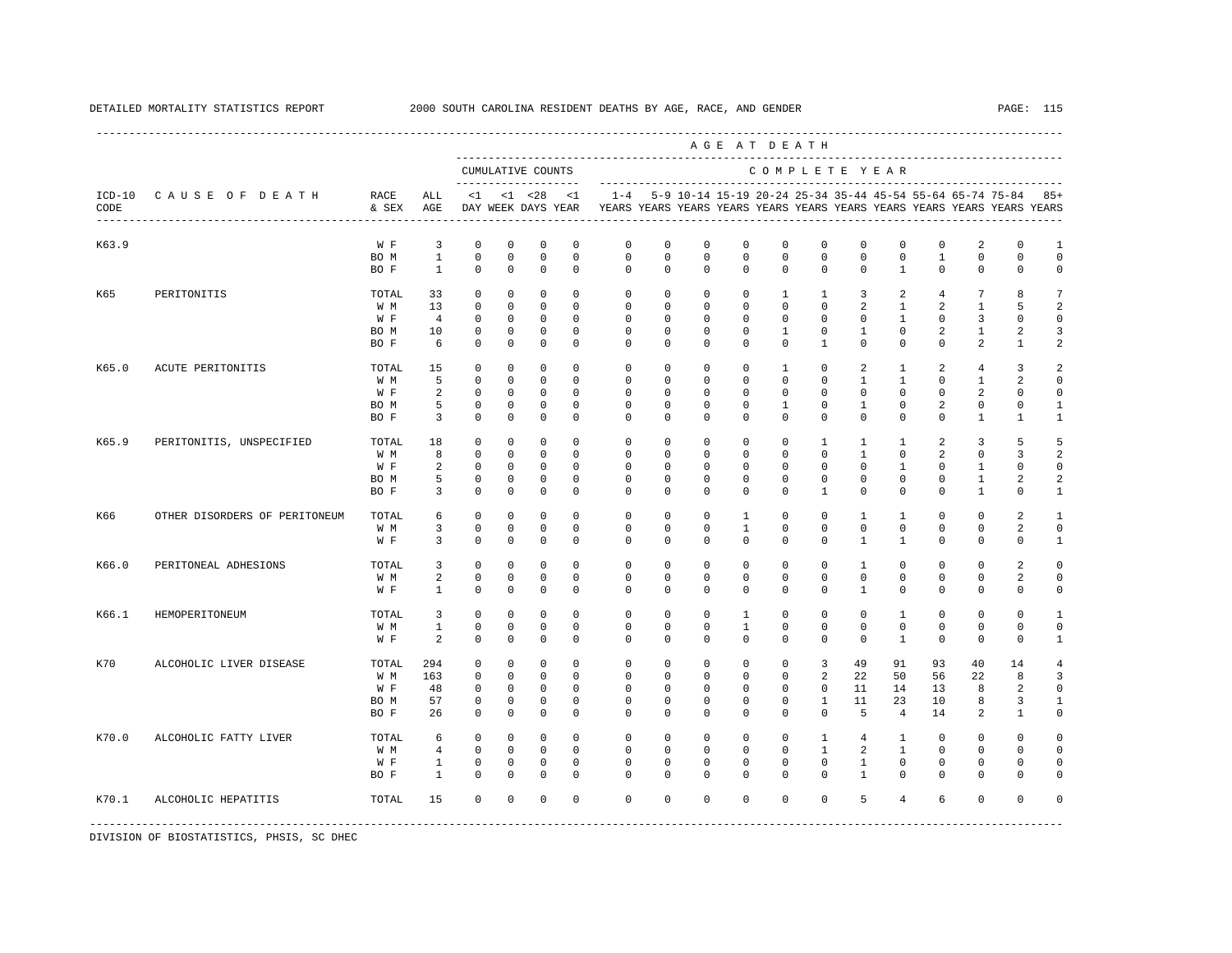---------------------------------------------------------------------------------------------------------------------------------------------------- A G E A T D E A T H --------------------------------------------------------------------------------------------- CUMULATIVE COUNTS C O M P L E T E Y E A R ------------------- ----------------------------------------------------------------------- ICD-10 C A U S E O F D E A T H RACE ALL <1 <1 <28 <1 1-4 5-9 10-14 15-19 20-24 25-34 35-44 45-54 55-64 65-74 75-84 85+ CODE & SEX AGE DAY WEEK DAYS YEAR YEARS YEARS YEARS YEARS YEARS YEARS YEARS YEARS YEARS YEARS YEARS YEARS ---------------------------------------------------------------------------------------------------------------------------------------------------- K70.1 W M 7 0 0 0 0 0 0 0 0 0 3 1 3 0 0 0 W F 3 0 0 0 0 0 0 0 0 0 0 0 2 1 0 0 0 0 BOM 3 0 0 0 0 0 0 0 0 0 0 0 0 2 1 0 0 0 BOF 2 0 0 0 0 0 0 0 0 0 0 0 0 2 0 0 0 K70.3 ALCOHOLIC CIRRHOSIS OF LIVER TOTAL 192 0 0 0 0 0 0 0 0 0 2 21 59 62 35 10 3 W M 114 0 0 0 0 0 0 0 0 0 1 9 35 40 20 6 3 W F 27 0 0 0 0 0 0 0 0 0 0 0 4 7 8 7 1 0 BO M 33 0 0 0 0 0 0 0 0 0 1 5 13 5 7 2 0 BO F 18 0 0 0 0 0 0 0 0 0 0 3 4 9 1 1 0 K70.4 ALCOHOLIC HEPATIC FAILURE TOTAL 39 0 0 0 0 0 0 0 0 0 0 10 11 11 4 2 1 W M 15 0 0 0 0 0 0 0 0 0 0 3 3 8 1 0 0 W F 10 0 0 0 0 0 0 0 0 0 0 0 3 4 1 1 1 0 BOM 11 0 0 0 0 0 0 0 0 0 0 0 3 4 1 1 1 1 BO F 3 0 0 0 0 0 0 0 0 0 0 1 0 1 1 0 0 K70.9 ALCOHOLIC LIVER DISEASE, TOTAL 42 0 0 0 0 0 0 0 0 0 0 0 0 9 16 14 1 2 0<br>UNSPECIFIED WM 23 0 0 0 0 0 0 0 0 0 0 5 10 5 1 2 0 UNSPECIFIED W M 23 0 0 0 0 0 0 0 0 0 0 5 10 5 1 2 0 W F 7 0 0 0 0 0 0 0 0 0 0 0 1 2 4 0 0 0 BOM 10 0 0 0 0 0 0 0 0 0 0 0 3 4 3 0 0 0 BOF 2 0 0 0 0 0 0 0 0 0 0 0 0 2 0 0 0 K72 HEPATIC FAILURE, NOT ELSEWHERE TOTAL 64 0 0 0 0 0 0 0 0 0 0 1 1 9 13 14 12 8 6<br>CLASSIFIED W 22 0 0 0 0 0 0 0 0 0 3 4 4 7 3 1 CLASSIFIED W M 22 0 0 0 0 0 0 0 0 0 0 3 4 4 7 3 1 W F 25 0 0 0 0 0 0 0 0 0 1 1 2 2 7 3 4 5 BO M 7 0 0 0 0 0 0 0 0 0 0 1 3 2 1 0 0 BO F 10 0 0 0 0 0 0 0 0 0 0 3 4 1 1 1 0 K72.0 ACUTE AND SUBACUTE HEPATIC TOTAL 10 0 0 0 0 0 0 0 0 0 0 2 1 2 3 1 1 FAILURE W M 2 0 0 0 0 0 0 0 0 0 0 0 0 0 1 1 0 W F 3 0 0 0 0 0 0 0 0 0 0 0 0 0 1 1 0 1 BO M 1 0 0 0 0 0 0 0 0 0 0 0 0 1 0 0 0 BO F 4 0 0 0 0 0 0 0 0 0 0 2 1 0 1 0 0 K72.9 HEPATIC FAILURE, UNSPECIFIED TOTAL 54 0 0 0 0 0 0 0 0 0 0 1 1 7 12 12 9 7 5<br>W M 20 0 0 0 0 0 0 0 0 0 0 0 3 4 4 6 2 1 W M 20 0 0 0 0 0 0 0 0 0 0 3 4 4 6 2 1 W F 22 0 0 0 0 0 0 0 0 1 1 2 2 6 2 4 4 BO M 6 0 0 0 0 0 0 0 0 0 0 1 3 1 1 0 0 BO F 6 0 0 0 0 0 0 0 0 0 0 1 3 1 0 1 0 K73 CHRONIC HEPATITIS, NOT ELSEWHERE TOTAL 5 0 0 0 0 0 0 0 0 0 0 0 2 0 1 0 2 CLASSIFIED W F 4 0 0 0 0 0 0 0 0 0 0 0 1 0 1 0 2 BO F 1 0 0 0 0 0 0 0 0 0 0 0 1 0 0 0 0 K73.2 CHRONIC ACTIVE HEPATITIS, NOT TOTAL 5 0 0 0 0 0 0 0 0 0 0 0 2 0 1 0 2 ----------------------------------------------------------------------------------------------------------------------------------------------------- DIVISION OF BIOSTATISTICS, PHSIS, SC DHEC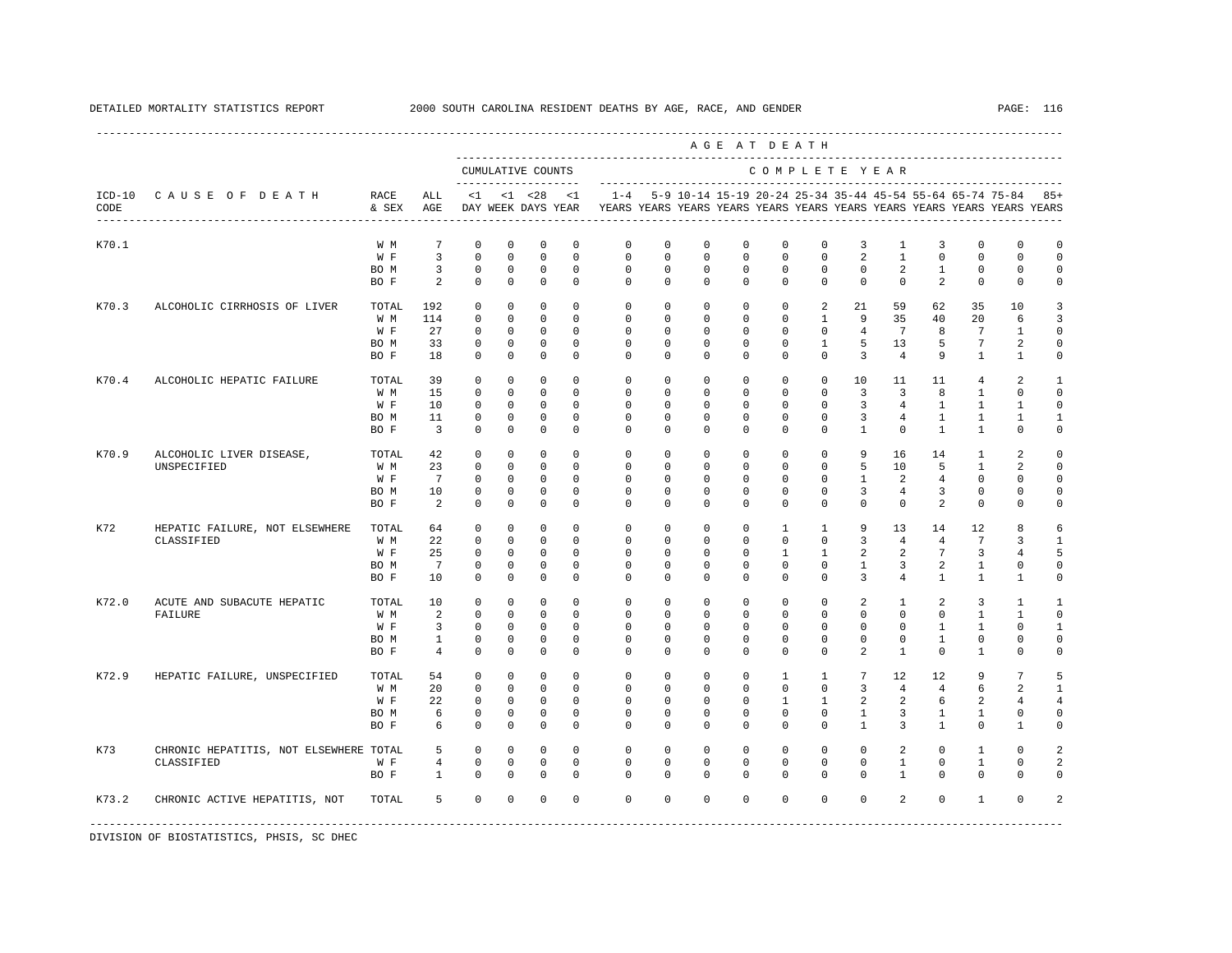|                  |                                             |                                     |                                             |                                                                      |                                                             |                                                         |                                                          |                                                             |                                                             |                                                             | AGE AT DEATH                                                      |                                                              |                                                                    |                                                           |                                                      |                                                      |                                                                |                                                                         |                                       |
|------------------|---------------------------------------------|-------------------------------------|---------------------------------------------|----------------------------------------------------------------------|-------------------------------------------------------------|---------------------------------------------------------|----------------------------------------------------------|-------------------------------------------------------------|-------------------------------------------------------------|-------------------------------------------------------------|-------------------------------------------------------------------|--------------------------------------------------------------|--------------------------------------------------------------------|-----------------------------------------------------------|------------------------------------------------------|------------------------------------------------------|----------------------------------------------------------------|-------------------------------------------------------------------------|---------------------------------------|
|                  |                                             |                                     |                                             |                                                                      |                                                             | CUMULATIVE COUNTS<br>-------------------                |                                                          |                                                             |                                                             |                                                             |                                                                   | COMPLETE YEAR                                                |                                                                    |                                                           |                                                      |                                                      |                                                                |                                                                         |                                       |
| $ICD-10$<br>CODE | CAUSE OF DEATH                              | RACE<br>& SEX                       | ALL<br>AGE                                  | <1                                                                   |                                                             | $< 1$ $< 28$<br>DAY WEEK DAYS YEAR                      | <1                                                       | $1 - 4$                                                     |                                                             |                                                             | 5-9 10-14 15-19 20-24 25-34 35-44 45-54 55-64 65-74 75-84         |                                                              |                                                                    |                                                           |                                                      |                                                      |                                                                | YEARS YEARS YEARS YEARS YEARS YEARS YEARS YEARS YEARS YEARS YEARS YEARS | $85+$                                 |
| K73.2            | ELSEWHERE CLASSIFIED                        | W F<br>BO F                         | 4<br>$\mathbf{1}$                           | $\mathbf 0$<br>$\Omega$                                              | $\mathbf 0$<br>$\Omega$                                     | 0<br>$\Omega$                                           | $\mathbf 0$<br>$\Omega$                                  | $\mathbb O$<br>$\Omega$                                     | $\circ$<br>$\Omega$                                         | $\mathbf 0$<br>$\Omega$                                     | $\mathbf 0$<br>$\Omega$                                           | 0<br>$\Omega$                                                | 0<br>$\Omega$                                                      | $\mathbf 0$<br>$\Omega$                                   | 1<br>$\mathbf{1}$                                    | $\mathbf 0$<br>$\Omega$                              | $\mathbf{1}$<br>$\mathbf{0}$                                   | $\mathbf 0$<br>$\mathbf 0$                                              | 2<br>$\mathbf 0$                      |
| K74              | FIBROSIS AND CIRRHOSIS OF LIVER TOTAL       | W M<br>W F<br>BO M<br>BO F          | 160<br>71<br>56<br>22<br>11                 | $^{\circ}$<br>$\mathbf{0}$<br>$\mathbf 0$<br>$\mathbf 0$<br>$\Omega$ | $\mathbf 0$<br>$\Omega$<br>$\Omega$<br>$\Omega$<br>$\Omega$ | $\mathbf 0$<br>$\mathbf 0$<br>0<br>$\Omega$<br>$\Omega$ | $\Omega$<br>$\Omega$<br>$\Omega$<br>$\Omega$<br>$\Omega$ | $\mathbf 0$<br>$\Omega$<br>$\Omega$<br>$\Omega$<br>$\Omega$ | $\mathbf 0$<br>$\Omega$<br>$\Omega$<br>$\Omega$<br>$\Omega$ | $\mathbf 0$<br>$\Omega$<br>$\Omega$<br>$\Omega$<br>$\Omega$ | $\mathbf 0$<br>$\Omega$<br>$\Omega$<br>$\Omega$<br>$\Omega$       | $\mathbf{0}$<br>$\Omega$<br>$\Omega$<br>$\Omega$<br>$\Omega$ | 3<br>$\mathbf{1}$<br>1<br>$\mathbf{0}$<br>$\mathbf{1}$             | 8<br>5<br>$\mathbf{1}$<br>$\Omega$<br>2                   | 29<br>14<br>6<br>$7\overline{ }$<br>2                | 37<br>19<br>10<br>$7\phantom{.0}$<br>$\overline{1}$  | 38<br>15<br>13<br>5<br>5                                       | 40<br>15<br>22<br>3<br>$\Omega$                                         | 2<br>3<br>$\Omega$<br>$\Omega$        |
| K74.1            | HEPATIC SCLEROSIS                           | TOTAL<br>W M                        | $\mathbf{1}$<br>$\mathbf{1}$                | $\mathbf 0$<br>$\Omega$                                              | $\Omega$<br>0                                               | $\Omega$<br>$\mathbf 0$                                 | $\Omega$<br>$\Omega$                                     | $\Omega$<br>$\Omega$                                        | $\Omega$<br>$\Omega$                                        | $\Omega$<br>$\Omega$                                        | $\Omega$<br>$^{\circ}$                                            | $\Omega$<br>$\Omega$                                         | $\Omega$<br>$\Omega$                                               | $\Omega$<br>$\Omega$                                      | $\mathbf 0$<br>$\mathbf 0$                           | $\Omega$<br>$\mathbf 0$                              | $\mathbf 0$<br>$\Omega$                                        | $\mathbf{1}$<br>1                                                       | $\Omega$<br>$\Omega$                  |
| K74.3            | PRIMARY BILIARY CIRRHOSIS                   | TOTAL<br>W F                        | 6<br>6                                      | 0<br>$^{\circ}$                                                      | 0<br>$\circ$                                                | 0<br>0                                                  | 0<br>0                                                   | 0<br>0                                                      | 0<br>0                                                      | $\mathbf 0$<br>$^{\circ}$                                   | $^{\circ}$<br>$^{\circ}$                                          | $\mathbf 0$<br>$\mathbf 0$                                   | $\mathbf 0$<br>$\mathbf 0$                                         | 0<br>$\mathbf 0$                                          | 1<br>$\mathbf{1}$                                    | 2<br>2                                               | $\mathbf{0}$<br>$\mathbf{0}$                                   | 3<br>3                                                                  | 0<br>0                                |
| K74.5            | BILIARY CIRRHOSIS, UNSPECIFIED              | TOTAL<br>W M<br>W F<br>BO F         | 6<br>2<br>2<br>2                            | $^{\circ}$<br>$^{\circ}$<br>$^{\circ}$<br>$\Omega$                   | $\circ$<br>$\circ$<br>$\circ$<br>$\Omega$                   | 0<br>0<br>0<br>$\Omega$                                 | $\Omega$<br>0<br>$\Omega$<br>$\Omega$                    | $\mathbf 0$<br>0<br>$\Omega$<br>$\Omega$                    | 0<br>0<br>$\Omega$<br>$\Omega$                              | $\Omega$<br>$\mathbf 0$<br>$\Omega$<br>$\Omega$             | $\mathbf 0$<br>$^{\circ}$<br>$\Omega$<br>$\Omega$                 | $\Omega$<br>$\mathbf{0}$<br>$\Omega$<br>$\Omega$             | 1<br>$\mathbf{0}$<br>$\Omega$<br>1                                 | $\Omega$<br>$\mathbf 0$<br>$\Omega$<br>$\Omega$           | $\mathbf 0$<br>$\mathbf 0$<br>$^{\circ}$<br>$\Omega$ | $\mathbf 0$<br>$\mathbf 0$<br>$\Omega$<br>$\Omega$   | 5<br>2<br>2<br>$\mathbf{1}$                                    | $\Omega$<br>$\Omega$<br>$\Omega$<br>$\Omega$                            | n<br>O<br>n                           |
| K74.6            | OTHER AND UNSPECIFIED CIRRHOSIS<br>OF LIVER | TOTAL<br>W M<br>W F<br>BO M<br>BO F | 147<br>68<br>48<br>22<br>9                  | 0<br>$\Omega$<br>$\mathbf 0$<br>$\mathbf 0$<br>$\Omega$              | $\circ$<br>$\Omega$<br>$\mathbf 0$<br>0<br>$\Omega$         | 0<br>$\Omega$<br>$\mathbf 0$<br>0<br>$\Omega$           | $\Omega$<br>$\Omega$<br>$\Omega$<br>$\Omega$<br>$\Omega$ | 0<br>$\Omega$<br>0<br>$\Omega$<br>$\Omega$                  | 0<br>$\Omega$<br>0<br>$\Omega$<br>$\Omega$                  | $\mathbf 0$<br>$\Omega$<br>$\Omega$<br>$\Omega$<br>$\Omega$ | $\mathbf 0$<br>$\Omega$<br>0<br>$\Omega$<br>$\Omega$              | $\Omega$<br>$\Omega$<br>$\Omega$<br>$\Omega$<br>$\Omega$     | 2<br>$\mathbf{1}$<br>$\mathbf{1}$<br>$\Omega$<br>$\Omega$          | 8<br>5<br>$\mathbf{1}$<br>$\Omega$<br>2                   | 28<br>14<br>5<br>$7\phantom{.0}$<br>2                | 35<br>19<br>8<br>$7\phantom{.0}$<br>$\mathbf{1}$     | 33<br>13<br>11<br>5<br>$\overline{4}$                          | 36<br>14<br>19<br>3<br>$\Omega$                                         | 3<br>0                                |
| K75              | OTHER INFLAMMATORY LIVER<br><b>DISEASES</b> | TOTAL<br>W M<br>W F<br>BO M<br>BO F | 15<br>6<br>2<br>1<br>6                      | $^{\circ}$<br>$\Omega$<br>$\Omega$<br>0<br>0                         | $\mathbf 0$<br>$\Omega$<br>$\Omega$<br>$\circ$<br>0         | $\mathbf 0$<br>$\Omega$<br>$\Omega$<br>0<br>$\Omega$    | $\Omega$<br>$\Omega$<br>$\Omega$<br>0<br>0               | $\Omega$<br>$\Omega$<br>$\Omega$<br>0<br>0                  | $\Omega$<br>$\Omega$<br>$\Omega$<br>0<br>0                  | $\Omega$<br>$\Omega$<br>$\Omega$<br>$\Omega$<br>$\Omega$    | $\mathbf 0$<br>$\Omega$<br>$\Omega$<br>$\mathbf 0$<br>0           | $\Omega$<br>$\Omega$<br>$\Omega$<br>0<br>$\Omega$            | $\Omega$<br>$\Omega$<br>$\Omega$<br>$\mathbf 0$<br>0               | $\mathbf{1}$<br>$\Omega$<br>$\mathbf{1}$<br>$\Omega$<br>0 | $\overline{4}$<br>1<br>$\Omega$<br>1<br>2            | 2<br>$\Omega$<br>$\Omega$<br>0<br>2                  | 2<br>$\overline{a}$<br>$\Omega$<br>$\mathbf 0$<br>$\mathbf{0}$ | $\overline{4}$<br>२<br>$\mathbf{1}$<br>0<br>0                           | 2<br>0<br>U<br>0<br>2                 |
| K75.0            | ABSCESS OF LIVER                            | TOTAL<br>W M<br>W F<br>BO F         | 8<br>4<br>$\mathbf{1}$<br>3                 | $^{\circ}$<br>$\mathbf 0$<br>0<br>0                                  | $\mathbf 0$<br>$\mathbf 0$<br>$\circ$<br>$\circ$            | 0<br>$\mathbf 0$<br>0<br>0                              | $\Omega$<br>0<br>0<br>0                                  | $\Omega$<br>0<br>0<br>$\Omega$                              | $\Omega$<br>0<br>0<br>0                                     | $\Omega$<br>$\mathbf 0$<br>0<br>$\Omega$                    | $\mathbf 0$<br>$\mathbf 0$<br>$\mathbf 0$<br>$^{\circ}$           | $\Omega$<br>0<br>$\Omega$<br>0                               | $\Omega$<br>$\mathbf 0$<br>0<br>$\mathbf{0}$                       | $\Omega$<br>$\Omega$<br>0<br>0                            | 3<br>$\mathbf{1}$<br>0<br>2                          | $\Omega$<br>$\mathbf 0$<br>$\mathbf 0$<br>$^{\circ}$ | 1<br>$\mathbf{1}$<br>$\mathbf{0}$<br>$\mathbf 0$               | 3<br>2<br>1<br>0                                                        | -1<br>$\mathbf 0$<br>0<br>1           |
| K75.9            | INFLAMMATORY LIVER DISEASE,<br>UNSPECIFIED  | TOTAL<br>W M<br>W F<br>BO M<br>BO F | 7<br>2<br>$\mathbf{1}$<br>$\mathbf{1}$<br>3 | $^{\circ}$<br>$^{\circ}$<br>$\mathbf{0}$<br>$^{\circ}$<br>$^{\circ}$ | $\mathbf 0$<br>$\circ$<br>$\circ$<br>$\circ$<br>$\mathbf 0$ | 0<br>0<br>$^{\circ}$<br>0<br>0                          | $\Omega$<br>$\Omega$<br>$\Omega$<br>$\Omega$<br>$\Omega$ | 0<br>$\Omega$<br>$\Omega$<br>$\Omega$<br>$\Omega$           | 0<br>$\Omega$<br>$\Omega$<br>$\Omega$<br>0                  | $\mathbf 0$<br>$\Omega$<br>$\Omega$<br>$\Omega$<br>$\Omega$ | $\mathbf 0$<br>$^{\circ}$<br>$\Omega$<br>$^{\circ}$<br>$^{\circ}$ | $\mathbf 0$<br>0<br>$\Omega$<br>$\Omega$<br>$\Omega$         | $\mathbf{0}$<br>$\mathbf 0$<br>$\Omega$<br>$\Omega$<br>$\mathbf 0$ | 1<br>$\Omega$<br>1<br>$\Omega$<br>$\Omega$                | 1<br>$\mathbf 0$<br>$^{\circ}$<br>1<br>$\mathbf 0$   | 2<br>$\mathbf 0$<br>$\Omega$<br>$^{\circ}$<br>2      | 1<br>1<br>$\Omega$<br>$\Omega$<br>$\mathbf 0$                  | 1<br>$\mathbf{1}$<br>$\Omega$<br>$\Omega$<br>$\Omega$                   | $\Omega$<br>$\Omega$<br>$\Omega$<br>1 |
| K76              | OTHER DISEASES OF LIVER                     | TOTAL<br>W M<br>W F                 | 64<br>26<br>19                              | $\mathbf 0$<br>$\mathbf 0$<br>$\Omega$                               | $\mathbf 0$<br>$\mathbf 0$<br>$\Omega$                      | $\mathbf 0$<br>$\mathbf 0$<br>$\Omega$                  | $\Omega$<br>0<br>$\Omega$                                | $\Omega$<br>0<br>$\Omega$                                   | $\Omega$<br>0<br>$\Omega$                                   | $\Omega$<br>$\mathbf 0$<br>$\Omega$                         | $\Omega$<br>$^{\circ}$<br>$\Omega$                                | $\mathbf{1}$<br>$\mathbf 0$<br>$\Omega$                      | 2<br>$\mathbf{1}$<br>$\mathbf{1}$                                  | 8<br>5<br>$\mathbf{1}$                                    | 16<br>9<br>2                                         | 10<br>3<br>2                                         | 13<br>$\overline{4}$<br>6                                      | 8<br>3<br>$\overline{4}$                                                | б<br>$\mathbf{1}$<br>3                |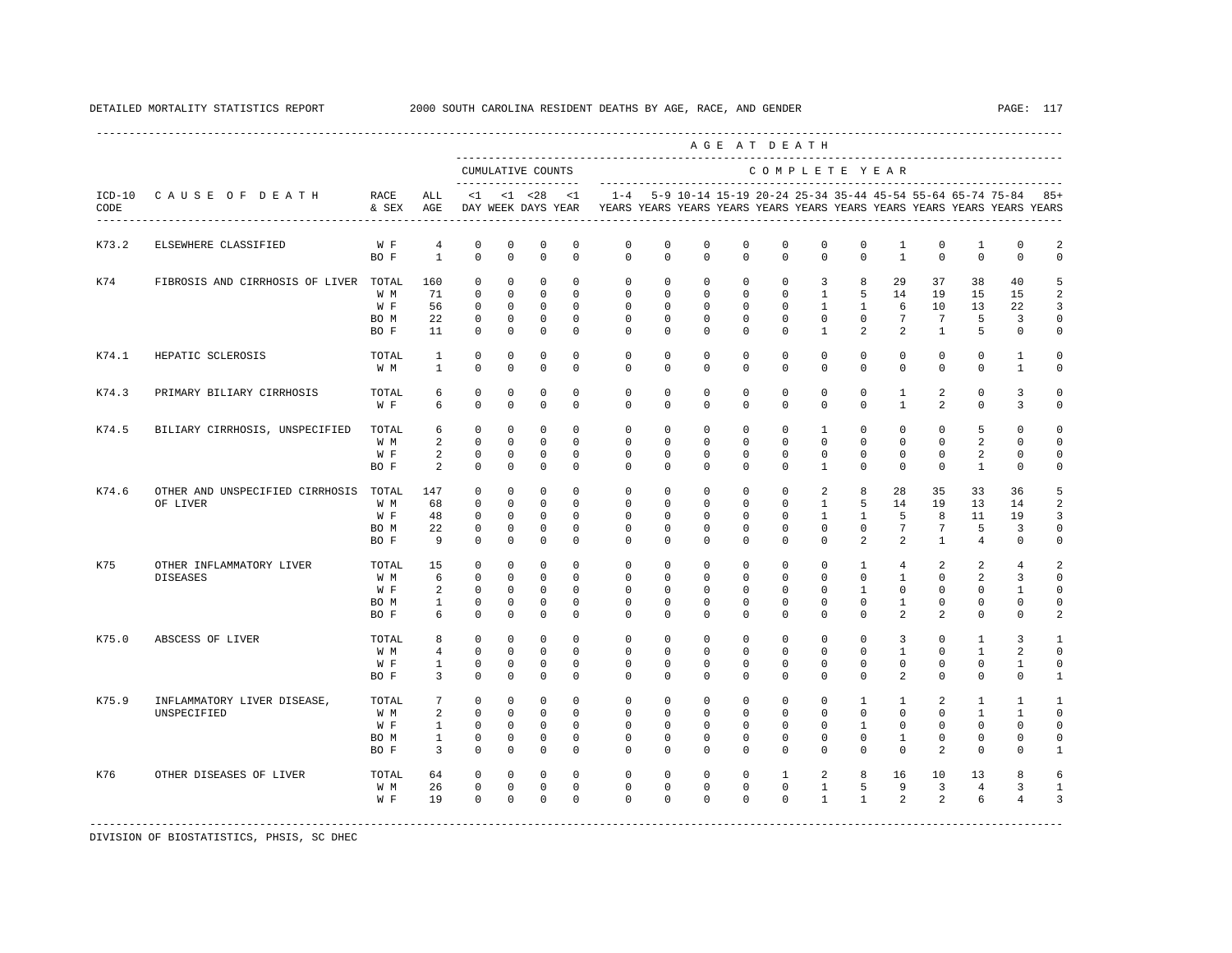|       |                                                                 |                                     |                                                       |                                                          |                                                                            |                                                                 |                                                                |                                                                                                       |                                                                     |                                                      |                                                                | AGE AT DEATH                                           |                                                          |                                              |                                                            |                                             |                                                  |                                                               |                                            |
|-------|-----------------------------------------------------------------|-------------------------------------|-------------------------------------------------------|----------------------------------------------------------|----------------------------------------------------------------------------|-----------------------------------------------------------------|----------------------------------------------------------------|-------------------------------------------------------------------------------------------------------|---------------------------------------------------------------------|------------------------------------------------------|----------------------------------------------------------------|--------------------------------------------------------|----------------------------------------------------------|----------------------------------------------|------------------------------------------------------------|---------------------------------------------|--------------------------------------------------|---------------------------------------------------------------|--------------------------------------------|
|       |                                                                 |                                     |                                                       |                                                          |                                                                            | CUMULATIVE COUNTS                                               |                                                                |                                                                                                       |                                                                     |                                                      |                                                                | COMPLETE YEAR                                          |                                                          |                                              |                                                            |                                             |                                                  |                                                               |                                            |
| CODE  | ICD-10 CAUSE OF DEATH<br>-------------------------------------- | RACE<br>& SEX                       | ALL<br>AGE                                            | $\leq$ 1                                                 |                                                                            |                                                                 | $<1$ $<28$ $<1$                                                | $1 - 4$<br>DAY WEEK DAYS YEAR TEARS YEARS YEARS YEARS YEARS YEARS YEARS YEARS YEARS YEARS YEARS YEARS |                                                                     |                                                      |                                                                |                                                        |                                                          |                                              |                                                            |                                             |                                                  | 5-9 10-14 15-19 20-24 25-34 35-44 45-54 55-64 65-74 75-84 85+ |                                            |
| K76   |                                                                 | BO M<br>BO F                        | 13<br>6                                               | $^{\circ}$<br>$\Omega$                                   | $\mathbf 0$<br>$\Omega$                                                    | $^{\circ}$<br>$\Omega$                                          | $\mathbf 0$<br>$\Omega$                                        | $\mathbf 0$<br>$\Omega$                                                                               | $\mathbf 0$<br>$\Omega$                                             | $\mathbf 0$<br>$\Omega$                              | $\Omega$<br>$\Omega$                                           | 1<br>$\Omega$                                          | $\Omega$<br>$\Omega$                                     | 2<br>$\Omega$                                | 3<br>$\mathcal{L}$                                         | 2<br>$\overline{3}$                         | 2<br>$\mathbf{1}$                                | 1<br>$\Omega$                                                 | 2<br>$\Omega$                              |
| K76.0 | FATTY (CHANGE OF) LIVER, NOT<br>ELSEWHERE CLASSIFIED            | TOTAL<br>W M<br>W F                 | 7<br>$\overline{4}$<br>$\overline{3}$                 | $\circ$<br>$\circ$<br>$\circ$                            | $\mathbf 0$<br>$^{\circ}$<br>$\mathbf 0$                                   | $\mathbf 0$<br>$\circ$<br>$\circ$                               | $\mathbf 0$<br>$\mathbf 0$<br>$\mathbf 0$                      | $\mathbf 0$<br>$\mathbf{0}$<br>$\circ$                                                                | $\mathbf 0$<br>$^{\circ}$<br>$\mathbf 0$                            | $\mathbf 0$<br>$^{\circ}$<br>$^{\circ}$              | $\mathbf 0$<br>$\mathbf 0$<br>$\mathbf 0$                      | $\mathbf{0}$<br>$\circ$<br>$\circ$                     | $\overline{a}$<br>$\mathbf{1}$<br>$\mathbf{1}$           | $\overline{a}$<br>2<br>$\circ$               | $\mathbf{1}$<br>$\mathbf{1}$<br>$\mathbf{0}$               | $\mathbf 0$<br>$\mathbf{0}$<br>$\mathbf 0$  | 2<br>$\mathbf{0}$<br>2                           | $\mathbf{0}$<br>$\mathbf 0$<br>$\mathbf 0$                    | $\mathbf 0$<br>$\Omega$<br>$\Omega$        |
| K76.1 | CHRONIC PASSIVE CONGESTION OF<br>LIVER                          | TOTAL<br>W M                        | 1<br>$\mathbf{1}$                                     | $\circ$<br>$\Omega$                                      | $\mathbf{0}$<br>$\Omega$                                                   | $^{\circ}$<br>$\Omega$                                          | $\Omega$<br>$\Omega$                                           | $\mathbf 0$<br>$\Omega$                                                                               | $\mathbf 0$<br>$\Omega$                                             | $\Omega$<br>$\Omega$                                 | $\Omega$<br>$\Omega$                                           | $\Omega$<br>$\Omega$                                   | $\Omega$<br>$\Omega$                                     | $\Omega$<br>$\Omega$                         | $\mathbf{1}$<br>$\mathbf{1}$                               | $\mathbf 0$<br>$\Omega$                     | $\mathbf{0}$<br>$\Omega$                         | $\Omega$<br>$\Omega$                                          | $\Omega$<br>$\Omega$                       |
| K76.3 | INFARCTION OF LIVER                                             | TOTAL<br>BO M                       | 1<br>1                                                | $^{\circ}$<br>$\mathbf 0$                                | $^{\circ}$<br>0                                                            | 0<br>$\mathbf 0$                                                | $\mathbf 0$<br>$\mathbf 0$                                     | $\mathbf{0}$<br>$\Omega$                                                                              | $\mathbf{0}$<br>$\Omega$                                            | $\mathbf 0$<br>$\Omega$                              | 0<br>$\Omega$                                                  | $\mathbf 0$<br>$\Omega$                                | $\mathbf 0$<br>$\Omega$                                  | $\mathbf 0$<br>$\Omega$                      | $\mathbf{1}$<br>$\mathbf{1}$                               | $\mathbf 0$<br>0                            | $\mathbf 0$<br>$\mathbf 0$                       | $\mathbf 0$<br>$\mathbf 0$                                    | 0<br>$\Omega$                              |
| K76.6 | PORTAL HYPERTENSION                                             | TOTAL<br>W M                        | 1<br>$\mathbf{1}$                                     | $\circ$<br>$\Omega$                                      | $\mathbf 0$<br>$\Omega$                                                    | $\mathbf 0$<br>$\Omega$                                         | $\mathbf 0$<br>$\Omega$                                        | $\mathbf 0$<br>$\Omega$                                                                               | $\mathbf 0$<br>$\Omega$                                             | $^{\circ}$<br>$\Omega$                               | $\mathbf 0$<br>$\Omega$                                        | $\mathbf 0$<br>$\Omega$                                | $\mathbf 0$<br>$\Omega$                                  | $\mathbf 0$<br>$\Omega$                      | $\mathbf 0$<br>$\Omega$                                    | $\mathbf 0$<br>$\Omega$                     | $\mathbf{1}$<br>$\mathbf{1}$                     | $\Omega$<br>$\Omega$                                          | $\Omega$<br>$\Omega$                       |
| K76.7 | HEPATORENAL SYNDROME                                            | TOTAL<br>W M<br>BO M                | 7<br>5<br>2                                           | $^{\circ}$<br>$\mathbf 0$<br>$\circ$                     | $\mathbf{0}$<br>$\mathbf{0}$<br>0                                          | $\mathbf{0}$<br>$\mathbf 0$<br>$\mathbf 0$                      | $\mathbf 0$<br>$\mathbf 0$<br>$\mathbf 0$                      | $^{\circ}$<br>$\mathbf 0$<br>$\mathbf{0}$                                                             | $\mathbf{0}$<br>$\mathbf 0$<br>$\mathbf 0$                          | $^{\circ}$<br>$\mathbf 0$<br>$^{\circ}$              | $^{\circ}$<br>$\mathbf 0$<br>0                                 | $\mathbf 0$<br>$\mathbf 0$<br>$\mathbf 0$              | $\mathbf 0$<br>$\mathbf 0$<br>$\mathbf 0$                | $\mathbf{1}$<br>$\mathbf{1}$<br>$\mathbf{0}$ | $\mathbf{1}$<br>$\mathbf{1}$<br>$\mathbf{0}$               | $\mathbf{1}$<br>$\mathbf{1}$<br>$\mathbf 0$ | $\mathbf 0$<br>$\mathbf{0}$<br>$\mathbf{0}$      | 1<br>1<br>$\mathbf 0$                                         | 3<br>1<br>2                                |
| K76.8 | OTHER SPECIFIED DISEASES OF<br>LIVER                            | TOTAL<br>BO F                       | $\mathbf{1}$<br>$\mathbf{1}$                          | $\Omega$<br>$\Omega$                                     | $\Omega$<br>$\Omega$                                                       | $\mathbf 0$<br>$\Omega$                                         | $\Omega$<br>$\Omega$                                           | $\Omega$<br>$\Omega$                                                                                  | $\Omega$<br>$\Omega$                                                | $\Omega$<br>$\Omega$                                 | $\Omega$<br>$\Omega$                                           | $\Omega$<br>$\Omega$                                   | $\Omega$<br>$\mathbf 0$                                  | $\Omega$<br>$\Omega$                         | $\Omega$<br>$\mathbf 0$                                    | $\mathbf{1}$<br>$\mathbf{1}$                | $\Omega$<br>$\mathbf{0}$                         | $\Omega$<br>$\Omega$                                          | $\Omega$<br>$\Omega$                       |
| K76.9 | LIVER DISEASE, UNSPECIFIED                                      | TOTAL<br>W M<br>W F<br>BO M<br>BO F | 46<br>15<br>16<br>10<br>5                             | $^{\circ}$<br>$\circ$<br>$\Omega$<br>$\circ$<br>$\Omega$ | $\mathbf{0}$<br>$\mathbf{0}$<br>$\mathbf 0$<br>$\mathbf{0}$<br>$\mathbf 0$ | $^{\circ}$<br>$\Omega$<br>$\circ$<br>$\mathbf 0$<br>$\mathbf 0$ | $\mathbf 0$<br>$\Omega$<br>$\Omega$<br>$\mathbf 0$<br>$\Omega$ | $\mathbf 0$<br>$\Omega$<br>$\Omega$<br>$\mathbf 0$<br>$\Omega$                                        | $\mathbf{0}$<br>$\mathbf{0}$<br>$\Omega$<br>$\mathbf 0$<br>$\Omega$ | $\mathbf 0$<br>$\Omega$<br>$\Omega$<br>0<br>$\Omega$ | $\mathbf 0$<br>$\Omega$<br>$\Omega$<br>$\mathbf 0$<br>$\Omega$ | $\mathbf{1}$<br>$\Omega$<br>$\Omega$<br>1<br>$\Omega$  | $\mathbf 0$<br>$\mathbf{0}$<br>$\Omega$<br>0<br>$\Omega$ | 5<br>2<br>$\mathbf{1}$<br>2<br>$\Omega$      | $12^{\circ}$<br>6<br>$\overline{2}$<br>2<br>$\overline{2}$ | 8<br>2<br>2<br>2<br>2                       | 10<br>3<br>$\overline{4}$<br>2<br>1              | 7<br>2<br>$\overline{4}$<br>1<br>$\Omega$                     | 3<br>$\Omega$<br>3<br>$\Omega$<br>$\Omega$ |
| K80   | CHOLELITHIASIS                                                  | TOTAL<br>W M<br>W F<br>BO F         | 17<br>$\overline{3}$<br>11<br>$\overline{\mathbf{3}}$ | $\mathbf 0$<br>$\mathbf 0$<br>$^{\circ}$<br>$\Omega$     | $\mathbf 0$<br>$\mathbf{0}$<br>$\mathbf{0}$<br>$\Omega$                    | $\mathbf 0$<br>$\mathbf 0$<br>$\mathbf{0}$<br>$\mathbf 0$       | $\mathbf 0$<br>$\Omega$<br>0<br>$\Omega$                       | $\mathbf 0$<br>$\mathbf{0}$<br>$\mathbf{0}$<br>$\Omega$                                               | 0<br>0<br>$\mathbf{0}$<br>$\Omega$                                  | $\mathbf 0$<br>0<br>0<br>$\Omega$                    | $\mathbf 0$<br>0<br>0<br>$\Omega$                              | $\mathbf 0$<br>$\mathbf 0$<br>$\mathbf{0}$<br>$\Omega$ | $\mathbf 0$<br>$\Omega$<br>$\mathbf{0}$<br>$\Omega$      | 0<br>$\mathbf 0$<br>0<br>$\Omega$            | $\mathbf 0$<br>0<br>$\mathbf 0$<br>$\Omega$                | $\mathbf 0$<br>0<br>$\mathbf 0$<br>$\Omega$ | 5<br>1<br>3<br>$\mathbf{1}$                      | 8<br>2<br>5<br>$\mathbf{1}$                                   | 4<br>$\Omega$<br>3<br>1                    |
| K80.1 | CALCULUS OF GALLBLADDER WITH<br>OTHER CHOLECYSTITIS             | TOTAL<br>W F<br>BO F                | 5<br>3<br>2                                           | $\circ$<br>$\mathbf 0$<br>$^{\circ}$                     | $\mathbf 0$<br>$\mathbf 0$<br>$\mathbf{0}$                                 | $\mathbf 0$<br>$\mathbf 0$<br>$\mathbf{0}$                      | $\mathbf 0$<br>$\mathbf 0$<br>0                                | $\mathbf 0$<br>$\mathbf 0$<br>$\Omega$                                                                | $\mathbf 0$<br>0<br>$\Omega$                                        | $\mathbf 0$<br>$\mathbf 0$<br>$\Omega$               | $\mathbf 0$<br>$\mathbf 0$<br>$\Omega$                         | $\mathbf 0$<br>$\mathbf 0$<br>$\Omega$                 | $\mathbf 0$<br>$\circ$<br>$\Omega$                       | $\mathbf 0$<br>$\circ$<br>0                  | $\mathbf 0$<br>$\mathbf 0$<br>$\mathbf 0$                  | $\mathbf 0$<br>$\mathbf 0$<br>$\mathbf 0$   | $\mathbf{1}$<br>$\mathbf 0$<br>1                 | 3<br>2<br>1                                                   | $\mathbf{1}$<br>$\mathbf{1}$<br>$\Omega$   |
| K80.2 | CALCULUS OF GALLBLADDER WITHOUT TOTAL<br>CHOLECYSTITIS          | W M<br>W F                          | 10<br>$\overline{3}$<br>$7\overline{ }$               | $\circ$<br>$\circ$<br>$\Omega$                           | $\mathbf{0}$<br>$\mathbf{0}$<br>$\Omega$                                   | $\mathbf 0$<br>$\circ$<br>$\Omega$                              | $\Omega$<br>$\circ$<br>$\Omega$                                | $\circ$<br>$\mathbf{0}$<br>$\Omega$                                                                   | $\circ$<br>$\mathbf{0}$<br>$\Omega$                                 | $\circ$<br>$^{\circ}$<br>$\Omega$                    | $\mathbf 0$<br>$\Omega$<br>$\Omega$                            | $\mathbf{0}$<br>$\mathbf{0}$<br>$\Omega$               | $\circ$<br>$\circ$<br>$\Omega$                           | $\mathbf{0}$<br>$\mathbf{0}$<br>$\Omega$     | $\mathbf{0}$<br>$\circ$<br>$\Omega$                        | $\mathbf 0$<br>$\circ$<br>$\Omega$          | $\overline{4}$<br>$\mathbf{1}$<br>$\overline{3}$ | 5<br>2<br>3                                                   | 1<br>$\Omega$<br>$\mathbf{1}$              |
| K80.4 | CALCULUS OF BILE DUCT WITH<br>CHOLECYSTITIS                     | TOTAL<br>W F<br>BO F                | 2<br>$\mathbf{1}$<br>$\mathbf{1}$                     | $^{\circ}$<br>$\mathbf 0$<br>$\Omega$                    | $\mathbf{0}$<br>$\mathbf{0}$<br>$\Omega$                                   | $\mathbf{0}$<br>$\mathbf 0$<br>$\Omega$                         | 0<br>$\mathbf 0$<br>$\Omega$                                   | $\mathbf{0}$<br>$\mathbf{0}$<br>$\Omega$                                                              | 0<br>0<br>$\Omega$                                                  | 0<br>0<br>$\Omega$                                   | 0<br>0<br>$\Omega$                                             | $\mathbf 0$<br>0<br>$\Omega$                           | 0<br>$\mathbf{0}$<br>$\Omega$                            | $\mathbf 0$<br>0<br>$\Omega$                 | $\mathbf 0$<br>$\mathbf 0$<br>$\Omega$                     | $\mathbf 0$<br>$\mathbf 0$<br>$\Omega$      | $\mathbf 0$<br>$\mathbf 0$<br>$\Omega$           | $\mathbf{0}$<br>$\mathbf 0$<br>$\Omega$                       | 2<br>1<br>1                                |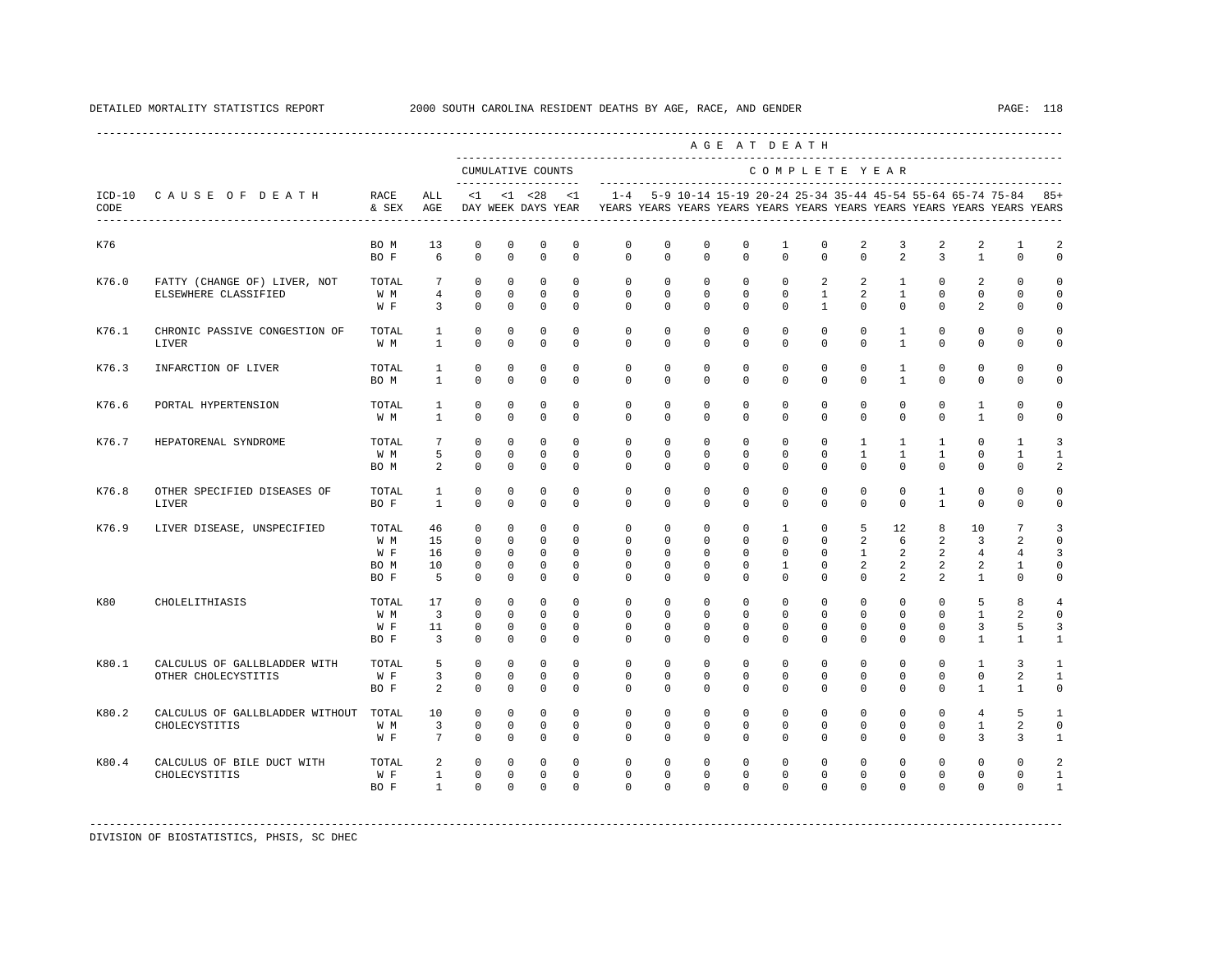|                  |                                            |               |                                  |                            |                            |                                           |                             |                          |                         |                            |                            | AGE AT DEATH               |                             |                              |                              |                          |                                                                                                                                      |                          |                               |
|------------------|--------------------------------------------|---------------|----------------------------------|----------------------------|----------------------------|-------------------------------------------|-----------------------------|--------------------------|-------------------------|----------------------------|----------------------------|----------------------------|-----------------------------|------------------------------|------------------------------|--------------------------|--------------------------------------------------------------------------------------------------------------------------------------|--------------------------|-------------------------------|
|                  |                                            |               |                                  |                            |                            | CUMULATIVE COUNTS<br>-------------------- |                             |                          |                         |                            |                            | COMPLETE YEAR              |                             |                              |                              |                          |                                                                                                                                      |                          |                               |
| $ICD-10$<br>CODE | CAUSE OF DEATH                             | RACE<br>& SEX | ALL<br>AGE                       | <1                         |                            | $< 1$ $< 28$<br>DAY WEEK DAYS YEAR        | <1                          | $1 - 4$                  |                         |                            |                            |                            |                             |                              |                              |                          | 5-9 10-14 15-19 20-24 25-34 35-44 45-54 55-64 65-74 75-84<br>YEARS YEARS YEARS YEARS YEARS YEARS YEARS YEARS YEARS YEARS YEARS YEARS |                          | $85+$                         |
| K81              | CHOLECYSTITIS                              | TOTAL<br>W M  | 33<br>5                          | $\mathbf 0$<br>$\mathbf 0$ | $^{\circ}$<br>$\mathbf{0}$ | $^{\circ}$<br>$\mathbf 0$                 | $\mathbf 0$<br>$\mathbf{0}$ | $\mathbf 0$<br>$\Omega$  | $\mathbf 0$<br>$\Omega$ | $\mathbf 0$<br>$\mathbf 0$ | $\mathbf 0$<br>$\mathbf 0$ | $\mathbf 0$<br>$\mathbf 0$ | $\mathbf{1}$<br>$\Omega$    | $\mathbf 0$<br>$\Omega$      | 2<br>$\Omega$                | $\mathbf{1}$<br>$\Omega$ | 5<br>$\mathbf{1}$                                                                                                                    | 11<br>2                  | 13<br>$\overline{a}$          |
|                  |                                            | W F<br>BO M   | 16<br>2                          | $\mathbf 0$<br>$\mathbf 0$ | $\mathbf 0$<br>$\mathbf 0$ | $^{\circ}$<br>$\circ$                     | $\Omega$<br>$\mathbf 0$     | $\Omega$<br>$\mathbf{0}$ | $\Omega$<br>$\mathbf 0$ | $\Omega$<br>$\mathbf{0}$   | $\Omega$<br>$\mathbf{0}$   | $\Omega$<br>$\circ$        | $\Omega$<br>$\mathbf 0$     | $\Omega$<br>$\mathbf 0$      | $\Omega$<br>$\mathbf{1}$     | $\Omega$<br>$\mathbf 0$  | $\overline{4}$<br>$\mathbf 0$                                                                                                        | 5<br>$\mathbf{1}$        | 7<br>$\mathbf 0$              |
|                  |                                            | BO F          | 10                               | $\mathbf 0$                | $\mathbf{0}$               | $\mathbf{0}$                              | $\Omega$                    | $\Omega$                 | $\Omega$                | $\Omega$                   | $\Omega$                   | $\Omega$                   | $\mathbf{1}$                | $\Omega$                     | $\mathbf{1}$                 | $\mathbf{1}$             | $\Omega$                                                                                                                             | 3                        | $\overline{4}$                |
| K81.0            | ACUTE CHOLECYSTITIS                        | TOTAL<br>W M  | 11<br>2                          | 0<br>$\mathbf 0$           | 0<br>$^{\circ}$            | 0<br>$\circ$                              | $\Omega$<br>$\Omega$        | $\mathbf 0$<br>$\Omega$  | $\circ$<br>$\Omega$     | $\circ$<br>$\mathbf 0$     | $\circ$<br>$\Omega$        | $\circ$<br>$\Omega$        | $\circ$<br>$\Omega$         | $\Omega$<br>$\Omega$         | 0<br>$\Omega$                | $\mathbf{1}$<br>$\Omega$ | 4<br>$\mathbf{1}$                                                                                                                    | 2<br>$\mathbf 0$         | 4<br>$\mathbf{1}$             |
|                  |                                            | W F           | 8                                | $\circ$                    | $^{\circ}$                 | $^{\circ}$                                | $\mathbf 0$                 | $\mathbf 0$              | $\circ$                 | $\circ$                    | $\circ$                    | $\circ$                    | $\mathbf{0}$                | 0                            | 0                            | $^{\circ}$               | 3                                                                                                                                    | 2                        | 3                             |
|                  |                                            | BO F          | $\mathbf{1}$                     | $\mathbf 0$                | $\mathbf 0$                | $\mathbf 0$                               | $\Omega$                    | $\mathbf{0}$             | $\circ$                 | $\mathbf 0$                | $^{\circ}$                 | $\circ$                    | $\mathbf{0}$                | $\Omega$                     | $\Omega$                     | $\mathbf{1}$             | 0                                                                                                                                    | $\Omega$                 | 0                             |
| K81.1            | CHRONIC CHOLECYSTITIS                      | TOTAL<br>W F  | $\overline{4}$<br>$\overline{4}$ | $\mathbf 0$<br>$\mathbf 0$ | $^{\circ}$<br>$\mathbf 0$  | $\mathbf 0$<br>$^{\circ}$                 | $\mathbf 0$<br>$\Omega$     | $\mathbf 0$<br>$\Omega$  | $\mathbf 0$<br>$\Omega$ | $\mathbf 0$<br>$\Omega$    | $\mathbf 0$<br>$^{\circ}$  | $\mathbf 0$<br>$\Omega$    | $\mathbf 0$<br>$\mathbf{0}$ | $\mathbf 0$<br>$\Omega$      | 0<br>$\Omega$                | $\mathbf 0$<br>$\Omega$  | $\mathbf{1}$<br>$\mathbf{1}$                                                                                                         | $\mathbf{1}$<br>1        | 2<br>2                        |
| K81.9            | CHOLECYSTITIS, UNSPECIFIED                 | TOTAL         | 18                               | $\mathbf 0$                | $^{\circ}$                 | $^{\circ}$                                | $\Omega$                    | $\mathbf 0$              | $\mathbf 0$             | $\mathbf 0$                | $\mathbf 0$                | $\mathbf 0$                | $\mathbf{1}$                | $\Omega$                     | $\overline{2}$               | $\Omega$                 | $\mathbf 0$                                                                                                                          | 8                        | 7                             |
|                  |                                            | W M           | $\overline{3}$                   | $\mathbf 0$                | $^{\circ}$                 | $\mathbf 0$                               | $\Omega$                    | $\Omega$                 | $\Omega$                | $\Omega$                   | $\Omega$                   | $\Omega$                   | $\Omega$                    | $\Omega$                     | $\Omega$                     | $\Omega$                 | $\Omega$                                                                                                                             | 2                        | $\mathbf{1}$                  |
|                  |                                            | W F           | $\overline{4}$                   | $\mathbf 0$                | $\mathbf 0$                | $\Omega$                                  | $\Omega$                    | $\Omega$                 | $\Omega$                | $\Omega$                   | $\Omega$                   | $\Omega$                   | $\Omega$                    | $\Omega$                     | $\Omega$                     | $\Omega$                 | $\Omega$                                                                                                                             | 2                        | 2                             |
|                  |                                            | BO M<br>BO F  | 2<br>9                           | $\mathbf 0$<br>$\Omega$    | $\mathbf 0$<br>$\Omega$    | $\mathbf{0}$<br>$\Omega$                  | $\Omega$<br>$\Omega$        | $\Omega$<br>$\Omega$     | $\Omega$<br>$\Omega$    | $\mathbf 0$<br>$\Omega$    | $\mathbf 0$<br>$\Omega$    | $\Omega$<br>$\Omega$       | $\Omega$<br>$\overline{1}$  | $\Omega$<br>$\Omega$         | $\mathbf{1}$<br>$\mathbf{1}$ | $\Omega$<br>$\Omega$     | $\Omega$<br>$\Omega$                                                                                                                 | $\mathbf{1}$<br>3        | $\mathbf 0$<br>$\overline{4}$ |
| K82              | OTHER DISEASES OF GALLBLADDER              | TOTAL<br>W M  | 5<br>3                           | $\mathbf 0$<br>$\mathbf 0$ | 0<br>$^{\circ}$            | 0<br>$\mathbf 0$                          | $\mathbf 0$<br>$\Omega$     | $^{\circ}$<br>$\Omega$   | $^{\circ}$<br>$\Omega$  | $^{\circ}$<br>$^{\circ}$   | 0<br>$\Omega$              | $\circ$<br>$\Omega$        | 0<br>$\Omega$               | 2<br>2                       | 1<br>1                       | $^{\circ}$<br>$\Omega$   | 0<br>$\Omega$                                                                                                                        | 2<br>$\Omega$            | $\mathbf 0$<br>$\Omega$       |
|                  |                                            | W F           | $\mathbf{1}$                     | $\mathbf 0$                | 0                          | 0                                         | $\mathbf 0$                 | 0                        | 0                       | 0                          | 0                          | $\mathbf{0}$               | $\mathbf{0}$                | 0                            | 0                            | 0                        | 0                                                                                                                                    | 1                        | 0                             |
|                  |                                            | BO M          | 1                                | $^{\circ}$                 | $^{\circ}$                 | 0                                         | $\mathbf 0$                 | $\mathbf 0$              | 0                       | $^{\circ}$                 | $^{\circ}$                 | $\mathbf 0$                | $\mathbf 0$                 | 0                            | 0                            | 0                        | 0                                                                                                                                    | 1                        | 0                             |
| K82.2            | PERFORATION OF GALLBLADDER                 | TOTAL         | $\mathbf{1}$                     | $\mathbf 0$                | $\mathbf 0$                | $\mathbf 0$                               | $\mathbf 0$                 | $\mathbf{0}$             | $\mathbf 0$             | $\mathbf 0$                | $\mathbf 0$                | $\mathbf 0$                | $\mathbf 0$                 | $\mathbf 0$                  | $\mathbf 0$                  | $\mathbf 0$              | $\mathsf 0$                                                                                                                          | 1                        | 0                             |
|                  |                                            | BO M          | $\mathbf{1}$                     | $\mathbf 0$                | $\mathbf 0$                | $\mathbf 0$                               | $\Omega$                    | $\Omega$                 | $\Omega$                | $\Omega$                   | $\Omega$                   | $\Omega$                   | $\Omega$                    | $\Omega$                     | $\Omega$                     | $\Omega$                 | $\Omega$                                                                                                                             | $\mathbf{1}$             | 0                             |
| K82.8            | OTHER SPECIFIED DISEASES OF<br>GALLBLADDER | TOTAL<br>W M  | $\mathbf{1}$<br>$\mathbf{1}$     | $\mathbf 0$<br>$\Omega$    | $\mathbf 0$<br>$\mathbf 0$ | $\mathbf 0$<br>$\mathbf 0$                | $\mathbf 0$<br>$\Omega$     | $\mathbf 0$<br>$\Omega$  | $\mathbf 0$<br>$\Omega$ | $\mathbf 0$<br>$\Omega$    | $\mathbf 0$<br>$\Omega$    | $\mathbf 0$<br>$\Omega$    | $\mathbf 0$<br>$\Omega$     | $\mathbf{1}$<br>$\mathbf{1}$ | 0<br>$\Omega$                | $\mathbf 0$<br>$\Omega$  | $\mathbf 0$<br>$\Omega$                                                                                                              | $\mathbf 0$<br>$\Omega$  | 0<br>0                        |
| K82.9            | DISEASE OF GALLBLADDER,                    | TOTAL         | 3                                | $\mathbf 0$                | $\mathbf 0$                | $\mathbf 0$                               | $\Omega$                    | $\Omega$                 | $\Omega$                | $\mathbf 0$                | $\Omega$                   | $\Omega$                   | $\Omega$                    | $\mathbf{1}$                 | $\mathbf{1}$                 | $\Omega$                 | $\Omega$                                                                                                                             | $\overline{1}$           | $\Omega$                      |
|                  | UNSPECIFIED                                | W M<br>W F    | 2<br>$\mathbf{1}$                | $\Omega$<br>$\mathbb O$    | $\Omega$<br>$\mathbb O$    | $\Omega$<br>$\mathbb O$                   | $\Omega$<br>$\mathbf 0$     | $\Omega$<br>$\mathbf 0$  | $\Omega$<br>0           | $\Omega$<br>$\mathbf 0$    | $\Omega$<br>$\mathbf 0$    | $\Omega$<br>$\mathbf 0$    | $\Omega$<br>$\mathbf 0$     | $\mathbf{1}$<br>$\mathbf 0$  | $\mathbf{1}$<br>$\mathbf 0$  | $\Omega$<br>$\mathbf 0$  | $\Omega$<br>0                                                                                                                        | $\Omega$<br>$\mathbf{1}$ | $\Omega$<br>0                 |
| K83              | OTHER DISEASES OF BILIARY TRACT            | TOTAL         | 19                               | $\mathbf 0$                | $^{\circ}$                 | $^{\circ}$                                | $\mathbf 0$                 | $\mathbf 0$              | $\circ$                 | $\circ$                    | $\circ$                    | $\circ$                    | $\circ$                     | 0                            | $\overline{4}$               | 1                        | 3                                                                                                                                    | 3                        | 8                             |
|                  |                                            | W M           | 6                                | $\mathbf 0$                | $\mathbf 0$                | $\mathbf 0$                               | $\mathbf 0$                 | $\mathbf 0$              | $\mathbf 0$             | $\mathbf 0$                | $\circ$                    | $\mathbf 0$                | $\mathbf 0$                 | $\mathbf 0$                  | 0                            | $\mathbf 0$              | 1                                                                                                                                    | 2                        | 3                             |
|                  |                                            | W F           | 6                                | $\mathbf 0$                | $^{\circ}$                 | 0                                         | $\mathbf 0$                 | $\mathbf{0}$             | 0                       | $\circ$                    | 0                          | $\mathbf{0}$               | $\mathbf{0}$                | 0                            | 1                            | 0                        | 0                                                                                                                                    | 1                        | $\overline{4}$                |
|                  |                                            | BO M          | 4                                | 0                          | $^{\circ}$                 | 0                                         | $\mathbf 0$                 | $\mathbf 0$              | $\circ$                 | $^{\circ}$                 | $\circ$                    | $\mathbf 0$                | $\mathbf{0}$                | 0                            | $\overline{a}$               | 1                        | 1                                                                                                                                    | 0                        | 0                             |
|                  |                                            | BO F          | 3                                | $\mathbf 0$                | $\mathbf 0$                | $\mathbf 0$                               | $\Omega$                    | $\Omega$                 | 0                       | $\mathbf 0$                | $^{\circ}$                 | $\mathbf{0}$               | $\mathbf 0$                 | $\Omega$                     | 1                            | $\Omega$                 | 1                                                                                                                                    | $\Omega$                 | $\mathbf{1}$                  |
| K83.0            | CHOLANGITIS                                | TOTAL         | 5                                | $\mathbf 0$                | $\circ$                    | $\circ$                                   | $\mathbf 0$                 | $\mathbf{0}$             | $\mathbf 0$             | $\mathbf{0}$               | $\mathbf{0}$               | $\circ$                    | $\circ$                     | $\mathbf 0$                  | 2                            | $\mathbf 0$              | $\mathbf 0$                                                                                                                          | $\mathbf 0$              | 3                             |
|                  |                                            | W M           | 2                                | $\mathbf 0$                | $\mathbf 0$                | $\circ$                                   | $\Omega$                    | $\mathbf 0$              | $\mathbf 0$             | $\mathbf 0$                | $^{\circ}$                 | $\mathbf 0$                | 0                           | $\Omega$                     | $\Omega$                     | $\Omega$                 | $\Omega$                                                                                                                             | $\Omega$                 | 2                             |
|                  |                                            | W F           | $\mathbf{1}$<br>$\mathbf{1}$     | $\mathbf 0$<br>$\mathbf 0$ | $\mathbf 0$<br>$\mathbf 0$ | $\circ$<br>$\mathbf 0$                    | $\Omega$<br>$\mathbf 0$     | $\Omega$<br>$\mathbf 0$  | $\Omega$<br>$\mathbf 0$ | $\Omega$<br>$\mathbf 0$    | $\mathbf 0$<br>$\mathbf 0$ | $\Omega$<br>$\mathbf 0$    | $\Omega$<br>$\mathbf 0$     | $\Omega$<br>$\mathbf 0$      | $\Omega$<br>$\mathbf{1}$     | $\Omega$<br>$\mathbf 0$  | $\Omega$<br>0                                                                                                                        | $\Omega$<br>0            | $\overline{1}$<br>0           |
|                  |                                            | BO M<br>BO F  | $\mathbf{1}$                     | $\Omega$                   | $\Omega$                   | $\mathbf{0}$                              | $\Omega$                    | $\Omega$                 | $\Omega$                | $\Omega$                   | $\Omega$                   | $\Omega$                   | $\Omega$                    | $\Omega$                     | $\mathbf{1}$                 | $\Omega$                 | $\Omega$                                                                                                                             | $\Omega$                 | $\Omega$                      |
|                  |                                            |               |                                  |                            |                            |                                           |                             |                          |                         |                            |                            |                            |                             |                              |                              |                          |                                                                                                                                      |                          |                               |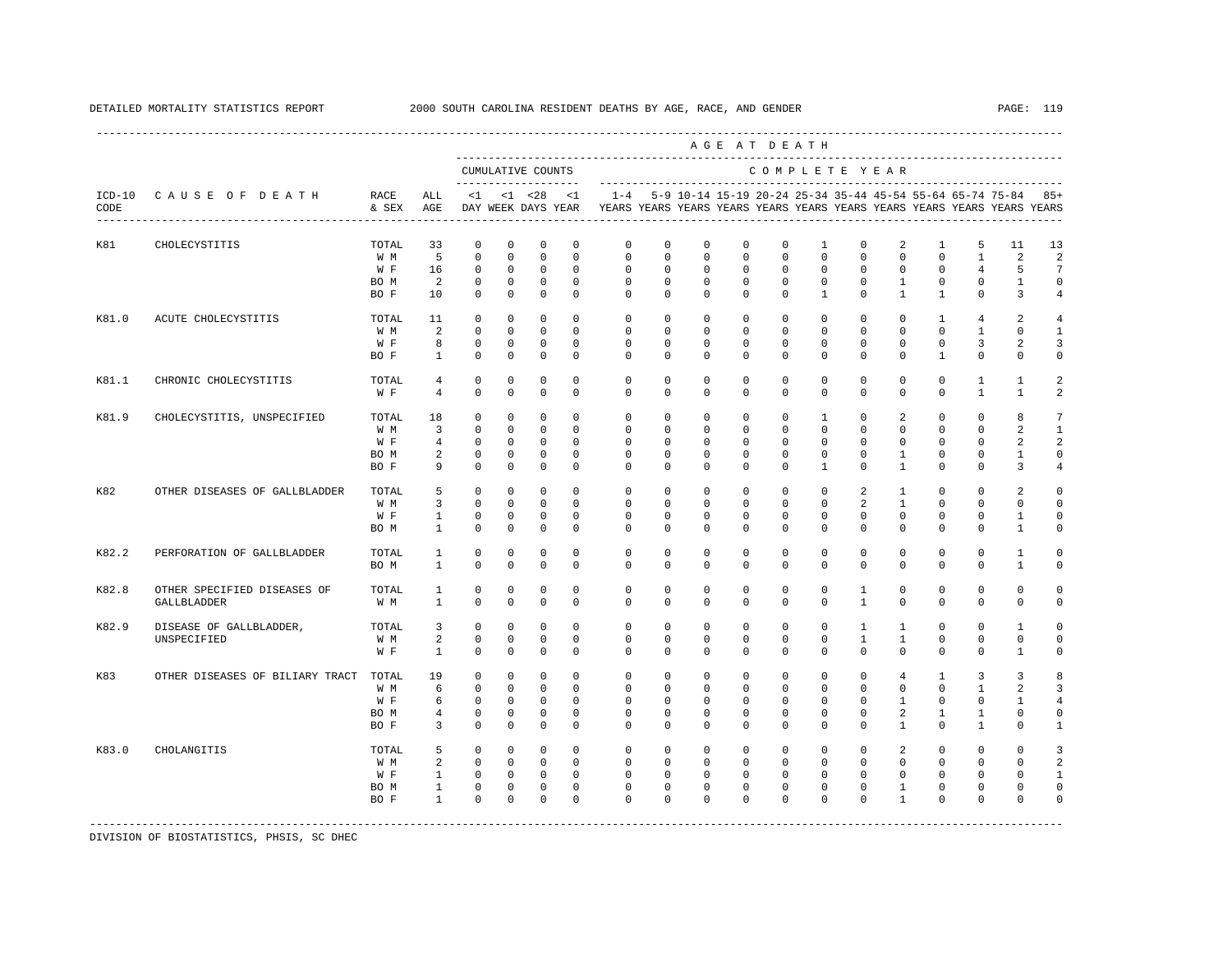|                  |                                                  |                                     |                                           |                                                                         |                                                                        |                                                                         |                                                                         |                                                                                    |                                                                      |                                                                        |                                                                      | AGE AT DEATH                                                            |                                                                         | -------------------------------                        |                                                      |                                                                 |                                                           |                                              |                                             |
|------------------|--------------------------------------------------|-------------------------------------|-------------------------------------------|-------------------------------------------------------------------------|------------------------------------------------------------------------|-------------------------------------------------------------------------|-------------------------------------------------------------------------|------------------------------------------------------------------------------------|----------------------------------------------------------------------|------------------------------------------------------------------------|----------------------------------------------------------------------|-------------------------------------------------------------------------|-------------------------------------------------------------------------|--------------------------------------------------------|------------------------------------------------------|-----------------------------------------------------------------|-----------------------------------------------------------|----------------------------------------------|---------------------------------------------|
|                  |                                                  |                                     |                                           |                                                                         |                                                                        | CUMULATIVE COUNTS<br>--------------------                               |                                                                         |                                                                                    |                                                                      |                                                                        |                                                                      |                                                                         |                                                                         | COMPLETE YEAR                                          |                                                      |                                                                 | --------------------------------------                    |                                              |                                             |
| $ICD-10$<br>CODE | CAUSE OF DEATH<br>------------------------------ | RACE<br>& SEX                       | ALL<br>AGE                                | <1                                                                      |                                                                        | $< 1$ $< 28$<br>DAY WEEK DAYS YEAR                                      | $\leq$ 1                                                                | $1 - 4$<br>YEARS YEARS YEARS YEARS YEARS YEARS YEARS YEARS YEARS YEARS YEARS YEARS |                                                                      |                                                                        |                                                                      |                                                                         |                                                                         |                                                        |                                                      |                                                                 | 5-9 10-14 15-19 20-24 25-34 35-44 45-54 55-64 65-74 75-84 |                                              | $85+$                                       |
| K83.1            | OBSTRUCTION OF BILE DUCT                         | TOTAL<br>W M<br>W F<br>BO M<br>BO F | 13<br>3<br>5<br>3<br>2                    | $\mathbf 0$<br>$\mathbf 0$<br>0<br>0<br>$\mathbf 0$                     | $\mathbf 0$<br>$\mathbf 0$<br>$^{\circ}$<br>0<br>$\mathbf 0$           | $\mathbf 0$<br>$\mathbb O$<br>0<br>$\mathbf 0$<br>$\mathbf 0$           | $\mathbf 0$<br>$\mathbf 0$<br>$\mathbf 0$<br>$\mathbf 0$<br>$\mathbf 0$ | $\mathbf 0$<br>$\mathbb O$<br>$\mathbf 0$<br>$\mathbf 0$<br>$\mathbf 0$            | $\mathbf 0$<br>$\circ$<br>0<br>$\circ$<br>$\mathbf 0$                | $\mathbf 0$<br>$\mathbf 0$<br>$\mathbf 0$<br>$^{\circ}$<br>$\mathbf 0$ | $^{\circ}$<br>$\mathbf 0$<br>$^{\circ}$<br>$^{\circ}$<br>$\mathbf 0$ | $^{\circ}$<br>0<br>$\mathbf{0}$<br>$\mathbf{0}$<br>$\mathbf 0$          | $\mathbf 0$<br>$\mathbf 0$<br>$\mathbf{0}$<br>0<br>$\mathbf 0$          | $\mathbf 0$<br>$\mathbf 0$<br>0<br>$\circ$<br>$\Omega$ | 2<br>$\mathbf 0$<br>1<br>1<br>$\Omega$               | $\mathbf{1}$<br>$\mathbf 0$<br>$^{\circ}$<br>1<br>$\Omega$      | 3<br>1<br>0<br>1<br>$\mathbf{1}$                          | 2<br>$\mathbf{1}$<br>1<br>0<br>$\Omega$      | 5<br>$\mathbf{1}$<br>3<br>0<br>$\mathbf{1}$ |
| K83.3            | FISTULA OF BILE DUCT                             | TOTAL<br>W M                        | $\mathbf{1}$<br>$\mathbf{1}$              | $\mathbf 0$<br>$\mathbf 0$                                              | $\mathbf 0$<br>$\mathbf 0$                                             | $\mathbf 0$<br>$\mathbf 0$                                              | $\mathbf 0$<br>$\Omega$                                                 | $\mathbf 0$<br>$\Omega$                                                            | $\mathbf 0$<br>$\mathbf 0$                                           | $^{\circ}$<br>$\Omega$                                                 | $\mathbf 0$<br>$\mathbf 0$                                           | $\mathbf 0$<br>$\Omega$                                                 | $\mathbf 0$<br>$\mathbf 0$                                              | $\mathbf 0$<br>$\Omega$                                | $\mathbf 0$<br>$\Omega$                              | $\mathbf 0$<br>$\Omega$                                         | $\mathbf{0}$<br>$\mathbf 0$                               | $\mathbf{1}$<br>$\mathbf{1}$                 | 0<br>$\mathbf 0$                            |
| K85              | ACUTE PANCREATITIS                               | TOTAL<br>W M<br>W F<br>BO M<br>BO F | 68<br>24<br>26<br>11<br>7                 | $\mathbf 0$<br>$\mathbf 0$<br>$^{\circ}$<br>$\mathbf 0$<br>$\mathbf 0$  | $\mathbf 0$<br>$\mathbf 0$<br>$^{\circ}$<br>$\mathbf 0$<br>$\mathbf 0$ | $\mathbf 0$<br>$\mathbb O$<br>0<br>0<br>$\mathbf 0$                     | $\mathbf 0$<br>$\mathbf 0$<br>$^{\circ}$<br>$\mathbf 0$<br>$\Omega$     | $\mathbf 0$<br>$\mathbb O$<br>$\mathbf{0}$<br>0<br>$\Omega$                        | $\mathbf 0$<br>$\mathbf 0$<br>$^{\circ}$<br>0<br>$\mathbf 0$         | $\mathbf{0}$<br>$\mathbf 0$<br>$^{\circ}$<br>0<br>$\Omega$             | $\mathbf{0}$<br>$\mathbf 0$<br>0<br>0<br>$\mathbf 0$                 | $\mathbf 0$<br>$\mathbf 0$<br>$\mathbf{0}$<br>$\mathbf{0}$<br>$\Omega$  | $\overline{4}$<br>2<br>2<br>0<br>$\mathbf 0$                            | 8<br>3<br>2<br>2<br>$\mathbf{1}$                       | 8<br>2<br>2<br>4<br>$\mathbf 0$                      | $12 \overline{ }$<br>4<br>$\overline{4}$<br>2<br>$\overline{a}$ | 16<br>10<br>3<br>$\mathbf{1}$<br>2                        | 9<br>1<br>5<br>2<br>$\mathbf{1}$             | 11<br>2<br>8<br>0<br>$\mathbf{1}$           |
| K86              | OTHER DISEASES OF PANCREAS                       | TOTAL<br>W M<br>W F<br>BO M<br>BO F | 35<br>11<br>8<br>12<br>$\overline{4}$     | $\mathbf 0$<br>$\mathbf 0$<br>$\mathbf 0$<br>$\mathbf 0$<br>$\mathbf 0$ | $\mathbf 0$<br>$\Omega$<br>$\mathbf 0$<br>$\mathbf 0$<br>$\mathbf 0$   | $\mathbf 0$<br>$\mathbf 0$<br>$\mathbf 0$<br>$\mathbf 0$<br>$\mathbf 0$ | $\mathbf{1}$<br>$\Omega$<br>$\mathbf{1}$<br>$\mathbf 0$<br>$\mathbf 0$  | $\mathbf 0$<br>$\Omega$<br>$\mathbf 0$<br>$\mathbf{0}$<br>$\mathbf{0}$             | $\mathbf 0$<br>$\Omega$<br>$\mathbf 0$<br>$\mathbf 0$<br>$\mathbf 0$ | $\mathbf 0$<br>$\Omega$<br>$^{\circ}$<br>$\mathbf 0$<br>$\mathbf 0$    | $\mathbf 0$<br>$\Omega$<br>$\mathbf 0$<br>$\mathbf 0$<br>$\mathbf 0$ | $\mathbf{0}$<br>$\Omega$<br>$\mathbf{0}$<br>$\mathbf{0}$<br>$\mathbf 0$ | 2<br>$\Omega$<br>$\mathbf 0$<br>$\mathbf{1}$<br>$\mathbf{1}$            | 7<br>2<br>$\mathbf 0$<br>5<br>$\mathbf 0$              | 10<br>$\overline{a}$<br>$\mathbf{1}$<br>5<br>2       | 4<br>$\overline{a}$<br>1<br>$^{\circ}$<br>$\mathbf{1}$          | 3<br>$\mathbf{1}$<br>$\mathbf{1}$<br>1<br>$\mathbf 0$     | 5<br>$\overline{4}$<br>1<br>0<br>$\mathbf 0$ | 3<br>$\mathbf 0$<br>3<br>0<br>0             |
| K86.0            | ALCOHOL-INDUCED CHRONIC<br>PANCREATITIS          | TOTAL<br>W M<br>BO M<br>BO F        | 13<br>$\overline{4}$<br>8<br>$\mathbf{1}$ | $\mathbf 0$<br>$\mathbf 0$<br>$\mathbf 0$<br>$\mathbf 0$                | $\mathbf 0$<br>$\mathbf 0$<br>$\mathbf 0$<br>$\Omega$                  | $\mathbf 0$<br>$\mathbf 0$<br>$\mathbf 0$<br>$\mathbf 0$                | $\Omega$<br>$\mathbf 0$<br>$\mathbf 0$<br>$\Omega$                      | $\mathbf 0$<br>$\mathbf{0}$<br>$\mathsf 0$<br>$\Omega$                             | $\mathbf 0$<br>$\mathbf 0$<br>$\mathbf 0$<br>$\Omega$                | $\mathbf 0$<br>$^{\circ}$<br>$^{\circ}$<br>$\Omega$                    | $\mathbf 0$<br>0<br>$^{\circ}$<br>$\Omega$                           | $\mathbf 0$<br>$\mathbf 0$<br>$\mathbf 0$<br>$\Omega$                   | $\mathbf{1}$<br>$\mathbf 0$<br>1<br>$\Omega$                            | 5<br>2<br>3<br>$\Omega$                                | 6<br>$\mathbf{1}$<br>4<br>1                          | 1<br>$\mathbf{1}$<br>$\Omega$<br>$\Omega$                       | 0<br>0<br>0<br>$\mathbf 0$                                | 0<br>0<br>0<br>$\Omega$                      | 0<br>$\mathbf 0$<br>0<br>0                  |
| K86.1            | OTHER CHRONIC PANCREATITIS                       | TOTAL<br>W M<br>W F<br>BO M<br>BO F | 16<br>$\overline{3}$<br>8<br>3<br>2       | $\mathbf 0$<br>$\mathbf 0$<br>$\mathbf 0$<br>0<br>$\mathbf 0$           | $\mathbf 0$<br>$\mathbf 0$<br>$\mathbf 0$<br>$\mathbf 0$<br>$^{\circ}$ | $\mathbf 0$<br>$\mathbf 0$<br>$\mathbf 0$<br>$\mathbf 0$<br>$^{\circ}$  | $\mathbf{1}$<br>$\Omega$<br>$\mathbf{1}$<br>$\mathbf 0$<br>$^{\circ}$   | $\mathbf 0$<br>$\mathbf 0$<br>$\mathbf 0$<br>0<br>$\mathbf{0}$                     | $\mathbf 0$<br>$\Omega$<br>$\mathbf 0$<br>$\mathbf 0$<br>0           | $\mathbf 0$<br>$\Omega$<br>$\mathbf 0$<br>0<br>$^{\circ}$              | $\mathbf 0$<br>$\Omega$<br>$\mathbf 0$<br>0<br>$^{\circ}$            | $\mathbf 0$<br>$\Omega$<br>$\mathbf 0$<br>$\mathbf{0}$<br>$\mathbf{0}$  | $\mathbf{1}$<br>$\Omega$<br>$\mathbf 0$<br>$\mathbf{0}$<br>$\mathbf{1}$ | 2<br>$\Omega$<br>$\mathbf 0$<br>2<br>0                 | $\overline{a}$<br>$\Omega$<br>$\mathbf{1}$<br>1<br>0 | 3<br>$\mathbf{1}$<br>$\mathbf{1}$<br>0<br>1                     | 2<br>$\mathbf{1}$<br>$\mathbf{1}$<br>0<br>0               | 2<br>$\mathbf{1}$<br>$\mathbf{1}$<br>0<br>0  | 3<br>$\Omega$<br>3<br>0<br>$\Omega$         |
| K86.2            | CYST OF PANCREAS                                 | TOTAL<br>W M                        | 1<br>1                                    | $\mathbf 0$<br>$\mathbf 0$                                              | $\mathbf 0$<br>$\mathbf 0$                                             | $\mathbf 0$<br>$\mathbf 0$                                              | $\mathbf 0$<br>$\mathbf 0$                                              | $\mathbf 0$<br>$\mathbf 0$                                                         | $\mathbf 0$<br>$\mathbf 0$                                           | $^{\circ}$<br>$\mathbf 0$                                              | $\mathbf 0$<br>$\mathbf 0$                                           | $\mathbf 0$<br>$\mathbf 0$                                              | $\mathbf 0$<br>0                                                        | $\mathbf 0$<br>$\mathbf 0$                             | $\mathbf 0$<br>0                                     | $\mathbf 0$<br>$\mathbf 0$                                      | $\mathbf 0$<br>$\mathbf 0$                                | $\mathbf{1}$<br>$\mathbf{1}$                 | 0<br>0                                      |
| K86.3            | PSEUDOCYST OF PANCREAS                           | TOTAL<br>W M<br>BO F                | 2<br>$\mathbf{1}$<br>$\mathbf{1}$         | $\mathbf 0$<br>$\mathbb O$<br>$\Omega$                                  | $\mathbf 0$<br>$\mathbf 0$<br>$\Omega$                                 | $\mathbf 0$<br>$\mathbb O$<br>$\mathbf 0$                               | $\Omega$<br>$\mathbf 0$<br>$\Omega$                                     | $\mathbf 0$<br>$\mathbf 0$<br>$\Omega$                                             | $\mathbf 0$<br>$\mathbf 0$<br>$\Omega$                               | $^{\circ}$<br>$^{\circ}$<br>$\Omega$                                   | $^{\circ}$<br>$\mathbf 0$<br>$\Omega$                                | $\circ$<br>$\mathbf 0$<br>$\Omega$                                      | $\mathbf 0$<br>$\mathbf 0$<br>$\Omega$                                  | $\Omega$<br>$\mathbf 0$<br>$\Omega$                    | $\overline{a}$<br>$\mathbf{1}$<br>$\mathbf{1}$       | $\Omega$<br>$\mathbf 0$<br>$\Omega$                             | $\mathbf{0}$<br>$\mathbf 0$<br>$\Omega$                   | $\mathbf 0$<br>$\mathbf 0$<br>$\Omega$       | 0<br>$\mathbf 0$<br>$\Omega$                |
| K86.8            | OTHER SPECIFIED DISEASES OF<br>PANCREAS          | TOTAL<br>W M                        | 2<br>2                                    | 0<br>$\mathbf 0$                                                        | 0<br>$\mathbf 0$                                                       | 0<br>$\mathbf 0$                                                        | $\mathbf 0$<br>$\Omega$                                                 | 0<br>$\mathbf 0$                                                                   | 0<br>$\mathbf 0$                                                     | $^{\circ}$<br>$\Omega$                                                 | 0<br>$\Omega$                                                        | $\mathbf{0}$<br>$\Omega$                                                | $\mathbf{0}$<br>$\Omega$                                                | $^{\circ}$<br>$\Omega$                                 | $\mathbf{0}$<br>0                                    | $^{\circ}$<br>$\Omega$                                          | 0<br>0                                                    | 2<br>2                                       | 0<br>0                                      |
| K86.9            | DISEASE OF PANCREAS, UNSPECIFIED TOTAL           | BO M                                | 1<br>$\mathbf{1}$                         | 0<br>$\mathbf 0$                                                        | 0<br>$\Omega$                                                          | 0<br>$\mathbf 0$                                                        | $\mathbf 0$<br>$\Omega$                                                 | 0<br>$\Omega$                                                                      | 0<br>$\Omega$                                                        | $^{\circ}$<br>$\Omega$                                                 | $^{\circ}$<br>$\Omega$                                               | $\mathbf{0}$<br>$\Omega$                                                | $\mathbf{0}$<br>$\Omega$                                                | $^{\circ}$<br>$\Omega$                                 | $^{\circ}$<br>$\Omega$                               | $^{\circ}$<br>$\Omega$                                          | 1<br>$\mathbf{1}$                                         | $\Omega$<br>$\Omega$                         | 0<br>$\Omega$                               |
| K90              | INTESTINAL MALABSORPTION                         | TOTAL                               | $\overline{4}$                            | $\mathbf 0$                                                             | $\mathbf 0$                                                            | $\mathbf 0$                                                             | $\mathbf 0$                                                             | $\mathbf{0}$                                                                       | $\mathbf 0$                                                          | $\mathbf 0$                                                            | $\mathbf 0$                                                          | $\mathbf 0$                                                             | $\mathbf 0$                                                             | $\mathbf{1}$                                           | $\mathbf 0$                                          | $\mathbf{1}$                                                    | $\mathbf 0$                                               | 2                                            | $\Omega$                                    |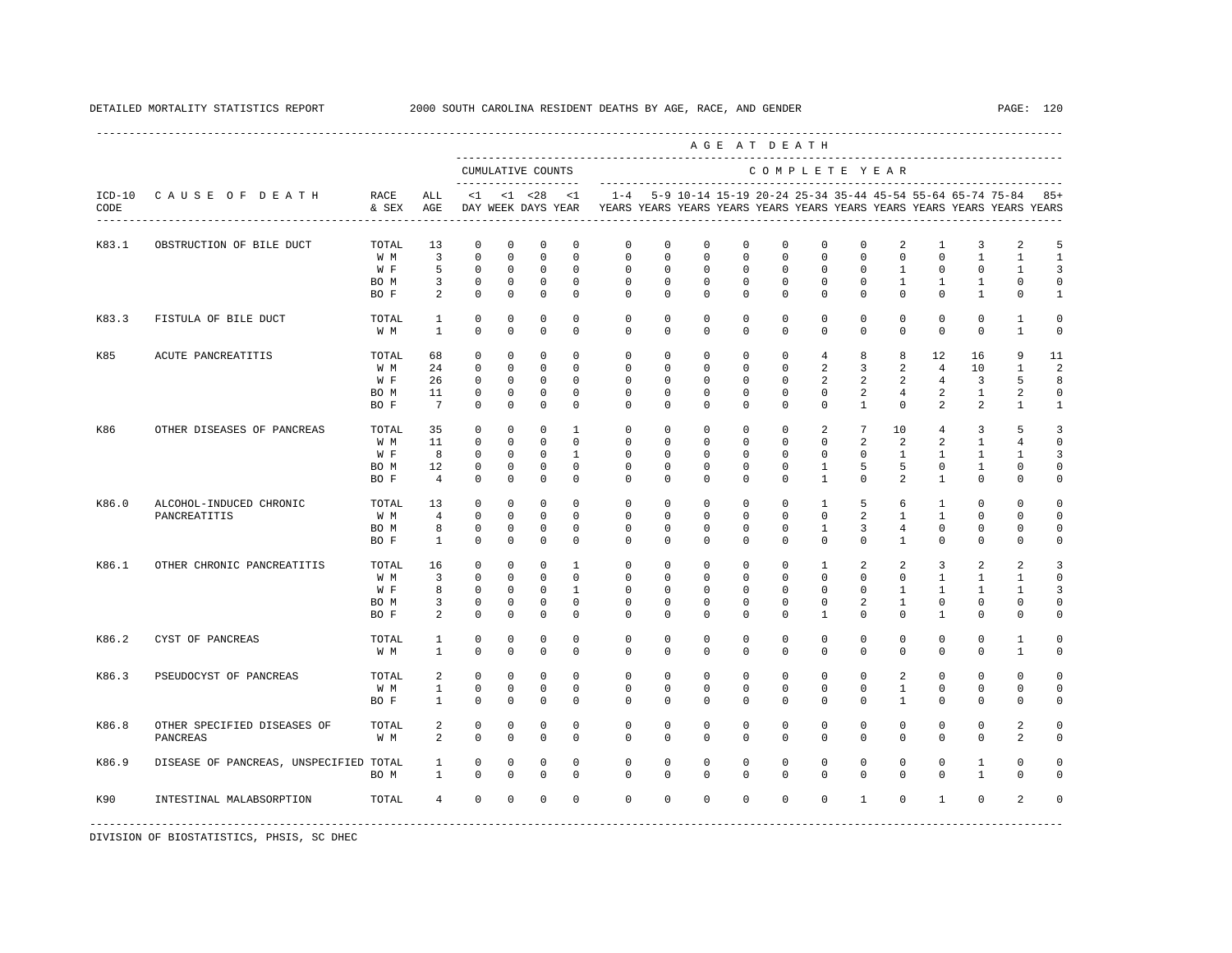|                  |                                                                     |                                     |                                                   |                                                                        |                                                                         |                                                                         |                                                                          |                                                                                                       |                                                                     |                                                               |                                                                | AGE AT DEATH                                                          |                                                                        |                                                                 |                                                                           |                                                                      |                                                                 |                                                               |                                          |
|------------------|---------------------------------------------------------------------|-------------------------------------|---------------------------------------------------|------------------------------------------------------------------------|-------------------------------------------------------------------------|-------------------------------------------------------------------------|--------------------------------------------------------------------------|-------------------------------------------------------------------------------------------------------|---------------------------------------------------------------------|---------------------------------------------------------------|----------------------------------------------------------------|-----------------------------------------------------------------------|------------------------------------------------------------------------|-----------------------------------------------------------------|---------------------------------------------------------------------------|----------------------------------------------------------------------|-----------------------------------------------------------------|---------------------------------------------------------------|------------------------------------------|
|                  |                                                                     |                                     |                                                   |                                                                        |                                                                         | CUMULATIVE COUNTS                                                       |                                                                          |                                                                                                       |                                                                     |                                                               |                                                                | COMPLETE YEAR                                                         |                                                                        |                                                                 |                                                                           |                                                                      |                                                                 |                                                               |                                          |
| $ICD-10$<br>CODE | CAUSE OF DEATH                                                      | RACE<br>& SEX                       | ALL<br>AGE                                        | <1                                                                     |                                                                         | $< 1$ $< 28$                                                            | <1                                                                       | $1 - 4$<br>DAY WEEK DAYS YEAR TEARS YEARS YEARS YEARS YEARS YEARS YEARS YEARS YEARS YEARS YEARS YEARS |                                                                     |                                                               |                                                                |                                                                       |                                                                        |                                                                 |                                                                           |                                                                      |                                                                 | 5-9 10-14 15-19 20-24 25-34 35-44 45-54 55-64 65-74 75-84 85+ |                                          |
| K90              |                                                                     | W F                                 | $\overline{1}$                                    | $\mathbf 0$                                                            | $\mathbf 0$                                                             | $\mathbf 0$                                                             | $\Omega$                                                                 | $\Omega$                                                                                              | $\Omega$                                                            | $\Omega$                                                      | $\Omega$                                                       | $\Omega$                                                              | $\Omega$                                                               | $\Omega$                                                        | $\Omega$                                                                  | $\Omega$                                                             | $\Omega$                                                        | $\overline{1}$                                                | $\Omega$                                 |
|                  |                                                                     | BO M<br>BO F                        | 2<br>$\mathbf{1}$                                 | $\mathbb O$<br>$\mathbf{0}$                                            | $\mathbf 0$<br>$\mathbf 0$                                              | $\mathbb O$<br>$\mathbf 0$                                              | $\mathbf 0$<br>$\mathbf 0$                                               | $\mathbf{0}$<br>$\circ$                                                                               | $^{\circ}$<br>$\circ$                                               | $\mathbf{0}$<br>$\mathbf 0$                                   | $\mathbf{0}$<br>$\mathbf 0$                                    | $\mathbf{0}$<br>$\mathbf 0$                                           | $\mathbf{0}$<br>$\mathbf 0$                                            | $\mathbf{1}$<br>$\mathbf 0$                                     | 0<br>$\mathbf 0$                                                          | 0<br>$\mathbf{1}$                                                    | $\mathbf{0}$<br>$\mathbf 0$                                     | 1<br>$\mathbf 0$                                              | 0<br>$\mathbf 0$                         |
| K90.1            | TROPICAL SPRUE                                                      | TOTAL<br>BO M                       | 1<br>$\overline{1}$                               | $\Omega$<br>$\Omega$                                                   | $\Omega$<br>$\Omega$                                                    | $\mathbf 0$<br>$\Omega$                                                 | $\Omega$<br>$\Omega$                                                     | $\Omega$<br>$\Omega$                                                                                  | $\Omega$<br>$\Omega$                                                | $\Omega$<br>$\Omega$                                          | $\Omega$<br>$\Omega$                                           | $\Omega$<br>$\Omega$                                                  | $\Omega$<br>$\Omega$                                                   | $\Omega$<br>$\Omega$                                            | $\Omega$<br>$\Omega$                                                      | $\Omega$<br>$\Omega$                                                 | $\Omega$<br>$\Omega$                                            | $\mathbf{1}$<br>$\overline{1}$                                | $\Omega$<br>$\Omega$                     |
| K90.2            | BLIND LOOP SYNDROME, NOT<br>ELSEWHERE CLASSIFIED                    | TOTAL<br>W F                        | $\mathbf{1}$<br>$\mathbf{1}$                      | 0<br>$\mathbf 0$                                                       | $^{\circ}$<br>$\Omega$                                                  | 0<br>$\mathbf 0$                                                        | $\mathbf 0$<br>$\Omega$                                                  | $\circ$<br>$\Omega$                                                                                   | $^{\circ}$<br>$\Omega$                                              | $\mathbf{0}$<br>$\Omega$                                      | 0<br>$\Omega$                                                  | $\mathbf{0}$<br>$\Omega$                                              | 0<br>$\Omega$                                                          | 0<br>$\Omega$                                                   | 0<br>$\Omega$                                                             | 0<br>$\Omega$                                                        | $\mathbf 0$<br>$\Omega$                                         | 1<br>$\overline{1}$                                           | $\circ$<br>$\Omega$                      |
| K90.4            | MALABSORPTION DUE TO INTOLERANC TOTAL<br>INTOLERANCE, NOT ELSEWHERE | BO M                                | 1<br>$\mathbf{1}$                                 | $\mathbf 0$<br>$\mathbf{0}$                                            | $\mathbf 0$<br>$\mathbf 0$                                              | $\mathbf 0$<br>$\mathbf 0$                                              | $\mathbf 0$<br>$\mathbf 0$                                               | $\mathbf 0$<br>$\mathbf{0}$                                                                           | $\mathbf 0$<br>$\mathbf 0$                                          | $\mathbf 0$<br>$\mathbf 0$                                    | $\mathbf 0$<br>$\mathbf 0$                                     | $\mathbf 0$<br>$\Omega$                                               | $\mathbf 0$<br>$\mathbf 0$                                             | $\mathbf{1}$<br>$\mathbf{1}$                                    | $\mathbf 0$<br>$\mathbf 0$                                                | $\mathbf 0$<br>$\Omega$                                              | $\mathbf 0$<br>$\mathbf 0$                                      | $\mathbf 0$<br>$\mathbf 0$                                    | $\circ$<br>$\Omega$                      |
| K90.9            | INTESTINAL MALABSORPTION,<br>UNSPECIFIED                            | TOTAL<br>BO F                       | 1<br>$\mathbf{1}$                                 | $\mathbf 0$<br>$\Omega$                                                | $\mathbf 0$<br>$\Omega$                                                 | $\mathbf 0$<br>$\Omega$                                                 | $\mathbf 0$<br>$\Omega$                                                  | $\mathbf{0}$<br>$\cap$                                                                                | $\mathbf 0$<br>$\Omega$                                             | $^{\circ}$<br>$\Omega$                                        | 0<br>$\Omega$                                                  | $\Omega$<br>$\Omega$                                                  | $\Omega$<br>$\Omega$                                                   | $\Omega$<br>$\Omega$                                            | $\Omega$<br>$\Omega$                                                      | 1<br>$\overline{1}$                                                  | $\Omega$<br>$\Omega$                                            | $\Omega$<br>$\Omega$                                          | $\circ$<br>$\Omega$                      |
| K92              | OTHER DISEASES OF THE DIGESTIVE TOTAL<br>SYSTEM                     | W M<br>W F<br>BO M<br>BO F          | 147<br>41<br>62<br>26<br>18                       | $\mathbf 0$<br>$^{\circ}$<br>$^{\circ}$<br>$\mathbf 0$<br>$\mathbf 0$  | $\mathbf 0$<br>$\Omega$<br>$\mathbf 0$<br>$\mathbf 0$<br>$\mathbf 0$    | $\mathbf 0$<br>$\mathbf 0$<br>$\mathbf 0$<br>$\mathbf 0$<br>$\mathbf 0$ | $\mathbf 0$<br>$\Omega$<br>$\mathbf 0$<br>$\mathbf 0$<br>$\Omega$        | $\mathbf 0$<br>$\mathbf 0$<br>$\mathbf 0$<br>$\mathbf 0$<br>$\Omega$                                  | $\mathbf 0$<br>$\Omega$<br>$\mathbf 0$<br>$\Omega$<br>$\Omega$      | $^{\circ}$<br>$\Omega$<br>$\mathbf 0$<br>$\Omega$<br>$\Omega$ | $\mathbf 0$<br>$\Omega$<br>$\mathbf 0$<br>$\Omega$<br>$\Omega$ | $\mathbf 0$<br>$\Omega$<br>$\mathbf 0$<br>$\Omega$<br>$\Omega$        | $\mathbf 0$<br>$\Omega$<br>$\mathbf 0$<br>$\Omega$<br>$\Omega$         | 5<br>2<br>$\mathbf 0$<br>$\mathbf{1}$<br>$\mathfrak{D}$         | 10<br>$\overline{3}$<br>$\mathbf 0$<br>5<br>$\mathfrak{D}$                | 13<br>$\overline{4}$<br>2<br>6<br>$\mathbf{1}$                       | 20<br>8<br>6<br>5<br>$\mathbf{1}$                               | 46<br>14<br>20<br>6<br>6                                      | 53<br>10<br>34<br>3<br>6                 |
| K92.0            | HEMATEMESIS                                                         | TOTAL<br>W M<br>BO M                | 3<br>2<br>$\mathbf{1}$                            | $^{\circ}$<br>$\mathbf 0$<br>$\mathbf 0$                               | $\mathbf{0}$<br>$\mathbf 0$<br>$\mathbf 0$                              | $\mathbf 0$<br>$\mathbf 0$<br>$\mathbf 0$                               | $\mathbf 0$<br>$\mathbf 0$<br>$\Omega$                                   | $^{\circ}$<br>$\mathbf 0$<br>$\Omega$                                                                 | $\circ$<br>$\mathbf{0}$<br>$\mathbf{0}$                             | $\mathbf{0}$<br>0<br>0                                        | $\mathbf{0}$<br>0<br>0                                         | $\mathbf{0}$<br>$\mathbf{0}$<br>$\Omega$                              | $\mathbf{0}$<br>0<br>0                                                 | $\mathbf{0}$<br>0<br>$\Omega$                                   | $\mathbf 0$<br>$\mathbf 0$<br>$\mathbf 0$                                 | 0<br>$\mathbf 0$<br>$\Omega$                                         | $\mathbf{0}$<br>$\mathbf 0$<br>0                                | 3<br>2<br>$\mathbf{1}$                                        | $\mathbf 0$<br>$\mathbf 0$<br>$\circ$    |
| K92.2            | GASTROINTESTINAL HEMORRHAGE,<br>UNSPECIFIED                         | TOTAL<br>W M<br>W F<br>BO M<br>BO F | 144<br>39<br>62<br>25<br>18                       | $\mathbf{0}$<br>$\mathbf 0$<br>$\mathbf{0}$<br>$\mathbf 0$<br>$\Omega$ | $\mathbf 0$<br>$\mathbf 0$<br>$^{\circ}$<br>$\mathbf 0$<br>$\Omega$     | $\mathbf 0$<br>$\mathbf 0$<br>$\mathbf 0$<br>$\mathbf 0$<br>$\Omega$    | $\Omega$<br>$\Omega$<br>$\mathbf 0$<br>$\mathbf 0$<br>$\Omega$           | $\mathbf 0$<br>$\mathbf{0}$<br>$\mathbf{0}$<br>$\mathbf 0$<br>$\Omega$                                | $\mathbf 0$<br>$\Omega$<br>$\mathbf{0}$<br>$\mathbf 0$<br>$\Omega$  | $\Omega$<br>0<br>0<br>$\Omega$<br>$\Omega$                    | $\Omega$<br>0<br>0<br>$\Omega$<br>$\Omega$                     | $\Omega$<br>$\mathbf{0}$<br>$\mathbf{0}$<br>$\Omega$<br>$\Omega$      | $\Omega$<br>$\Omega$<br>$\mathbf{0}$<br>$\Omega$<br>$\Omega$           | 5<br>2<br>$\mathbf{0}$<br>$\mathbf{1}$<br>$\mathfrak{D}$        | 10<br>3<br>$\mathbf 0$<br>5<br>2                                          | 13<br>$\overline{4}$<br>2<br>6<br>$\overline{1}$                     | 20<br>8<br>6<br>5<br>$\overline{1}$                             | 43<br>12<br>20<br>-5<br>6                                     | 53<br>10<br>34<br>3<br>6                 |
|                  | L00-L98 XII.DISEASE OF THE SKIN<br>AND SUBCUTANEOUS TISSUE          | TOTAL<br>W M<br>W F<br>BO M<br>BO F | 77<br>15<br>27<br>10<br>25                        | $^{\circ}$<br>0<br>0<br>$\mathbf 0$<br>$\Omega$                        | $\mathbf 0$<br>$\mathbf 0$<br>$\mathbf 0$<br>$\mathbf 0$<br>$\mathbf 0$ | $\mathbb O$<br>$\mathbf 0$<br>$\mathbf 0$<br>$\mathbf 0$<br>$\mathbf 0$ | $\mathbf{0}$<br>$\mathbf 0$<br>$\mathbf 0$<br>$\Omega$<br>$\Omega$       | $\mathbf 0$<br>$^{\circ}$<br>$\mathbf 0$<br>$\Omega$<br>$\Omega$                                      | $\mathbf 0$<br>$\mathbf{0}$<br>$\mathbf{0}$<br>$\Omega$<br>$\Omega$ | $\mathbf 0$<br>0<br>0<br>$\Omega$<br>$\Omega$                 | $\mathbf 0$<br>0<br>0<br>$\Omega$<br>$\Omega$                  | $\mathbf 0$<br>$\mathbf{0}$<br>$\Omega$<br>$\Omega$<br>$\Omega$       | $\mathbf{1}$<br>$\mathbf{0}$<br>$\Omega$<br>$\Omega$<br>$\mathbf{1}$   | 2<br>0<br>$\Omega$<br>$\mathbf{1}$<br>$\mathbf{1}$              | 2<br>$\mathbf{1}$<br>$\Omega$<br>$\Omega$<br>$\mathbf{1}$                 | $7\phantom{.0}$<br>3<br>$\Omega$<br>$\overline{a}$<br>$\mathfrak{D}$ | 9<br>1<br>2<br>2<br>4                                           | 22<br>7<br>9<br>2<br>$\overline{4}$                           | 34<br>$\overline{3}$<br>16<br>3<br>12    |
| $LOO-L08$        | INFECTIONS OF SKIN AND SUBCU-<br>TANEOUS TISSUE                     | TOTAL<br>W M<br>W F<br>BO M<br>BO F | 20<br>$\overline{4}$<br>7<br>2<br>$7\phantom{.0}$ | $^{\circ}$<br>$\mathbf 0$<br>$^{\circ}$<br>$\mathbf 0$<br>$\mathbb O$  | $\mathbf 0$<br>$\mathbf 0$<br>$\mathbf 0$<br>$\mathbf 0$<br>$\mathbb O$ | $\mathbf 0$<br>$\mathbf 0$<br>$\mathbf 0$<br>$\mathbf 0$<br>$\mathbb O$ | $\mathbf{0}$<br>$\mathbf 0$<br>$\mathbf 0$<br>$\mathbf 0$<br>$\mathbf 0$ | $\mathbf 0$<br>$\mathbf 0$<br>$\mathbf 0$<br>$\mathbf 0$<br>$\mathbf 0$                               | $\circ$<br>$\mathbf 0$<br>$\mathbf 0$<br>$\mathbf 0$<br>$\mathbf 0$ | $\circ$<br>$^{\circ}$<br>0<br>0<br>$\Omega$                   | $\mathbf{0}$<br>0<br>0<br>0<br>$\mathbf 0$                     | $^{\circ}$<br>$\mathbf 0$<br>$\mathbf{0}$<br>$\mathbf{0}$<br>$\Omega$ | $\mathbf{0}$<br>$\mathbf 0$<br>$\Omega$<br>$\mathbf{0}$<br>$\mathbf 0$ | 2<br>$\mathbf 0$<br>$\mathbf 0$<br>$\mathbf{1}$<br>$\mathbf{1}$ | $\mathbf{1}$<br>$\mathbf 0$<br>$\mathbf 0$<br>$\mathbf 0$<br>$\mathbf{1}$ | 2<br>2<br>$\mathbf 0$<br>$\Omega$<br>$\Omega$                        | 2<br>$\mathbf 0$<br>$\mathbf{1}$<br>$\mathbf 0$<br>$\mathbf{1}$ | 5<br>$\mathbf{1}$<br>2<br>1<br>$\mathbf{1}$                   | 8<br>1<br>$\overline{4}$<br>$\circ$<br>3 |
| L02              | CUTANEOUS ABSCESS, FURUNCLE &<br>CARBUNCLE                          | TOTAL<br>W F                        | 4<br>$\mathbf{1}$                                 | $\mathbf 0$<br>$\mathbf 0$                                             | $\mathbf 0$<br>$\Omega$                                                 | 0<br>$\mathbf 0$                                                        | $\mathbf 0$<br>$\Omega$                                                  | $\mathbf 0$<br>$\Omega$                                                                               | 0<br>$\Omega$                                                       | 0<br>$\Omega$                                                 | 0<br>$\Omega$                                                  | $\mathbf{0}$<br>$\Omega$                                              | 0<br>$\Omega$                                                          | 1<br>$\Omega$                                                   | 1<br>$\Omega$                                                             | 0<br>$\Omega$                                                        | $\mathbf 0$<br>$\Omega$                                         | 1<br>$\Omega$                                                 | -1<br>$\mathbf{1}$                       |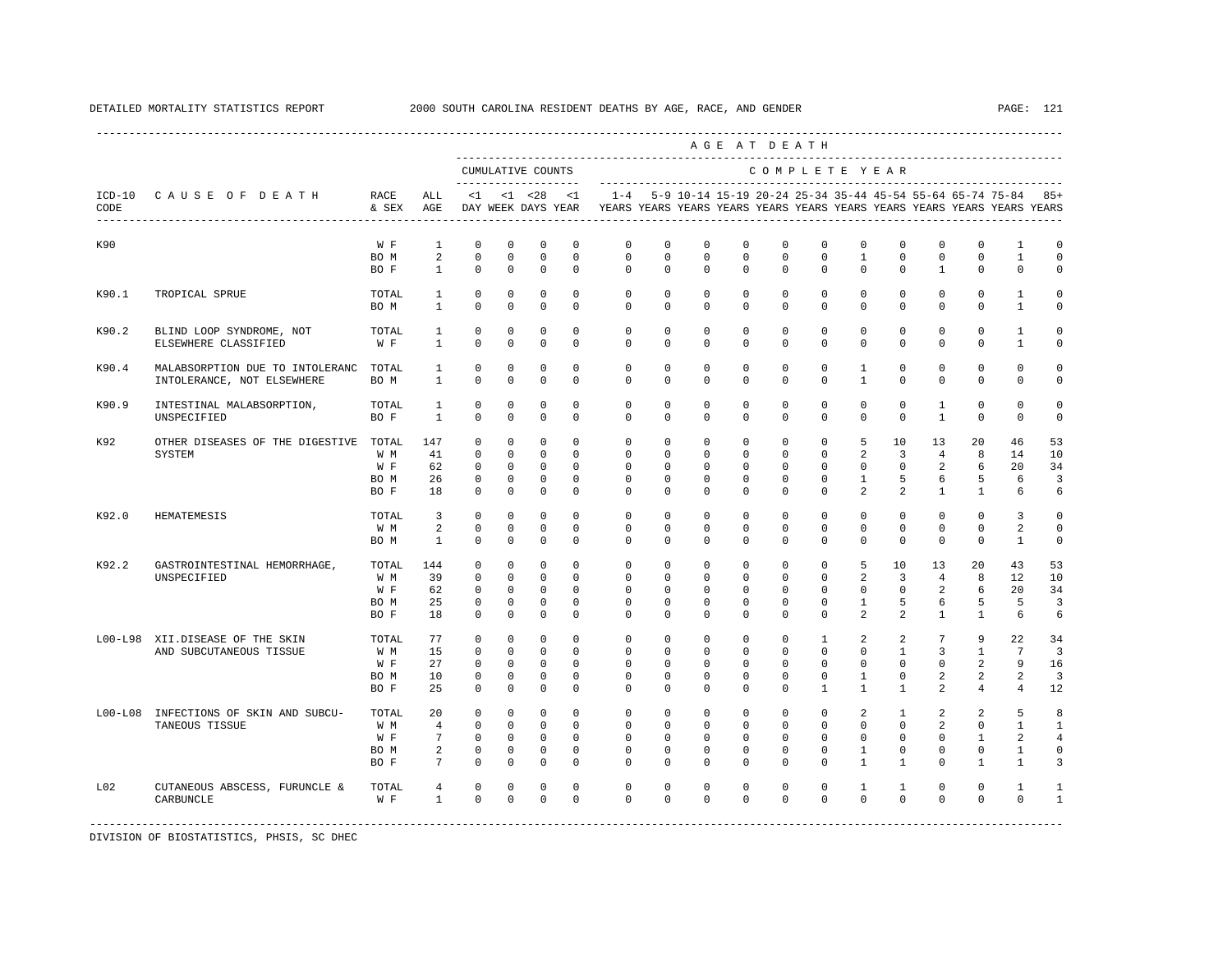|           |                                                                        |                                     |                                                                        |                                                               |                                                          |                                                                     |                                                                 |                                                                                            |                                                               |                                                                          |                                                                   | AGE AT DEATH                                                |                                                                     |                                                            |                                                                 |                                                                      |                                                                        |                                                                   |                                                |
|-----------|------------------------------------------------------------------------|-------------------------------------|------------------------------------------------------------------------|---------------------------------------------------------------|----------------------------------------------------------|---------------------------------------------------------------------|-----------------------------------------------------------------|--------------------------------------------------------------------------------------------|---------------------------------------------------------------|--------------------------------------------------------------------------|-------------------------------------------------------------------|-------------------------------------------------------------|---------------------------------------------------------------------|------------------------------------------------------------|-----------------------------------------------------------------|----------------------------------------------------------------------|------------------------------------------------------------------------|-------------------------------------------------------------------|------------------------------------------------|
|           |                                                                        |                                     |                                                                        |                                                               |                                                          | CUMULATIVE COUNTS                                                   |                                                                 |                                                                                            |                                                               |                                                                          |                                                                   | COMPLETE YEAR                                               |                                                                     |                                                            |                                                                 |                                                                      |                                                                        |                                                                   |                                                |
| CODE      | ICD-10 CAUSE OF DEATH RACE                                             | & SEX AGE                           | ALL                                                                    |                                                               |                                                          | $<1$ $<1$ $<28$                                                     | <1                                                              | DAY WEEK DAYS YEAR YEARS YEARS YEARS YEARS YEARS YEARS YEARS YEARS YEARS YEARS YEARS YEARS |                                                               |                                                                          |                                                                   |                                                             |                                                                     |                                                            |                                                                 |                                                                      |                                                                        | 1-4 5-9 10-14 15-19 20-24 25-34 35-44 45-54 55-64 65-74 75-84 85+ |                                                |
| L02       |                                                                        | BO M                                | 1                                                                      | $^{\circ}$                                                    | $^{\circ}$                                               | $^{\circ}$                                                          | $\mathbf 0$                                                     | $^{\circ}$                                                                                 | $\mathbf 0$                                                   | 0                                                                        | $\Omega$                                                          | $\mathbf 0$                                                 | $\mathbf 0$                                                         | $\mathbf{0}$<br>$\mathbf{1}$                               | $\mathbf 0$                                                     | $^{\circ}$                                                           | $\mathbf{0}$                                                           | $\mathbf{1}$                                                      | 0                                              |
|           |                                                                        | BO F                                | 2                                                                      | $\Omega$                                                      | $\Omega$                                                 | $\Omega$                                                            | $\Omega$                                                        | $\Omega$                                                                                   | $\Omega$                                                      | $\Omega$                                                                 | $\Omega$                                                          | $\Omega$                                                    | $\Omega$                                                            |                                                            | $\mathbf{1}$                                                    | $\Omega$                                                             | $\Omega$                                                               | $\Omega$                                                          | $\Omega$                                       |
| L02.2     | CUTANEOUS ABSCESS, FURUNCLE,<br>AND CARBUNCLE OF TRUNK                 | TOTAL<br>BO M<br>BO F               | 2<br>$\mathbf{1}$<br>$\sim$ 1                                          | $\Omega$<br>$\Omega$<br>$\circ$                               | $\Omega$<br>$\Omega$<br>$\circ$                          | $\circ$<br>$\Omega$<br>$\overline{0}$                               | $\Omega$<br>$\Omega$<br>$\Omega$                                | $\Omega$<br>$\Omega$<br>$\Omega$                                                           | $\Omega$<br>$\Omega$<br>$\circ$                               | $\Omega$<br>$\Omega$<br>$\circ$                                          | $\Omega$<br>$\Omega$<br>$\circ$                                   | $\Omega$<br>$\Omega$<br>$\mathbf{0}$                        | $\Omega$<br>$\Omega$<br>$\circ$                                     | $\mathbf{1}$<br>$\Omega$<br>$\overline{1}$                 | $\Omega$<br>$\Omega$<br>$\mathbf{0}$                            | $\Omega$<br>$\Omega$<br>$\overline{0}$                               | $\Omega$<br>$\Omega$<br>$\circ$                                        | $\overline{1}$<br>$\mathbf{1}$<br>$\circ$                         | $\Omega$<br>$\Omega$<br>0                      |
| L02.4     | CUTANEOUS ABSCESS, FURUNCLE,<br>AND CARBUNCLE OF LIMB                  | TOTAL<br>$W F$ 1<br>BO F            | 2<br>1                                                                 | $\circ$<br>$\overline{0}$<br>$\Omega$                         | $\circ$<br>$\Omega$<br>$\Omega$                          | $\circ$<br>$\Omega$<br>$\Omega$                                     | $\mathbf{0}$<br>$\Omega$<br>$\Omega$                            | $\mathbf{0}$<br>$\Omega$<br>$\Omega$                                                       | $\circ$<br>$\Omega$<br>$\Omega$                               | $\mathbf{0}$<br>$\Omega$<br>$\Omega$                                     | $\circ$<br>$\Omega$<br>$\Omega$                                   | $\mathbf{0}$<br>$\Omega$<br>$\Omega$                        | $\circ$<br>$\Omega$<br>$\Omega$                                     | $\circ$<br>$\Omega$<br>$\Omega$                            | $\mathbf{1}$<br>$\mathbf{0}$<br>$\overline{1}$                  | $\circ$<br>$\Omega$<br>$\Omega$                                      | $\mathbf 0$<br>$\Omega$<br>$\Omega$                                    | $\Omega$<br>$\Omega$<br>$\Omega$                                  | $\mathbf{1}$<br>$\mathbf{1}$<br>$\Omega$       |
| L03       | CELLULITIS                                                             | TOTAL                               | 14                                                                     | $\Omega$                                                      | $\Omega$                                                 | $\Omega$                                                            | $\Omega$                                                        | $\Omega$                                                                                   | $\Omega$                                                      | $\Omega$                                                                 | $\Omega$                                                          | $\Omega$                                                    | $\Omega$                                                            | $\overline{1}$                                             | $\Omega$                                                        | $\overline{1}$                                                       | 2                                                                      | $\overline{4}$                                                    | 6                                              |
|           |                                                                        | W M<br>W F<br>BO M<br>BO F          | $\overline{\mathbf{3}}$<br>6<br>1                                      | $\circ$<br>$\overline{0}$<br>$\circ$<br>$4\degree$<br>$\circ$ | $\circ$<br>$^{\circ}$<br>$^{\circ}$<br>$\mathbf{0}$      | $\circ$<br>$\overline{0}$<br>$\overline{0}$<br>$\circ$              | $\Omega$<br>$\Omega$<br>$\circ$<br>$\mathbf 0$                  | $\circ$<br>$\Omega$<br>$\mathbf{0}$<br>$\circ$                                             | $\circ$<br>$\Omega$<br>$\circ$<br>$\mathbf 0$                 | $\mathbf{0}$<br>$\Omega$<br>$\mathbf{0}$<br>$\circ$                      | $\mathbf{0}$<br>$\Omega$<br>$^{\circ}$<br>$\mathbf 0$             | $\circ$<br>$\Omega$<br>$\circ$<br>$\mathbf 0$               | $\mathbf{0}$<br>$\mathbf{0}$<br>$\circ$<br>$\mathbf{0}$             | $\circ$<br>$\mathbf 0$<br>$\mathbf{1}$<br>$\circ$          | $\circ$<br>$\circ$<br>$\mathbf{0}$<br>$\circ$                   | $\mathbf{1}$<br>$\Omega$<br>$\circ$<br>$\mathbf{0}$                  | $\circ$<br>$\mathbf{1}$<br>$\Omega$<br>$\mathbf{1}$                    | $\mathbf{1}$<br>2<br>$\mathbf 0$<br>$\mathbf{1}$                  | $\mathbf{1}$<br>3<br>$\Omega$<br>2             |
| L03.1     | CELLULITIS OF OTHER PARTS OF<br>LIMB                                   | TOTAL<br>W F                        | 4<br>$\overline{4}$                                                    | $\Omega$<br>$\Omega$                                          | $\Omega$<br>$\mathbf 0$                                  | $\Omega$<br>$\Omega$                                                | $\Omega$<br>$\Omega$                                            | $\Omega$<br>$\Omega$                                                                       | $\Omega$<br>$\Omega$                                          | $\Omega$<br>$\Omega$                                                     | $\Omega$<br>$\Omega$                                              | $\Omega$<br>$\Omega$                                        | $\Omega$<br>$\Omega$                                                | $\Omega$<br>$\Omega$                                       | $\Omega$<br>$\mathbf{0}$                                        | $\Omega$<br>$\Omega$                                                 | $\Omega$<br>$\mathbf 0$                                                | $\mathbf{1}$<br>$\mathbf{1}$                                      | 3<br>3                                         |
| L03.9     | CELLULITIS, UNSPECIFIED                                                | TOTAL<br>W M<br>W F<br>BO M<br>BO F | 10<br>$\overline{\mathbf{3}}$<br>2<br>$\frac{1}{2}$<br>$4\overline{4}$ | $\mathbf{0}$<br>$\circ$<br>$\Omega$<br>$\circ$<br>$\Omega$    | $\circ$<br>$\Omega$<br>$\circ$<br>$^{\circ}$<br>$\Omega$ | $\circ$<br>$\Omega$<br>$\overline{0}$<br>$\overline{0}$<br>$\Omega$ | $\Omega$<br>$\Omega$<br>$\Omega$<br>$\Omega$<br>$\Omega$        | $\circ$<br>$\Omega$<br>$\Omega$<br>$\mathbf{0}$<br>$\Omega$                                | $\mathbf 0$<br>$\Omega$<br>$\Omega$<br>$\Omega$<br>$\Omega$   | $^{\circ}$<br>$\Omega$<br>$\Omega$<br>$\Omega$<br>$\Omega$               | $\mathbf 0$<br>$\Omega$<br>$\Omega$<br>$\Omega$<br>$\Omega$       | $\mathbf 0$<br>$\Omega$<br>$\Omega$<br>$\Omega$<br>$\Omega$ | $\mathbf{0}$<br>$\Omega$<br>$\circ$<br>$\Omega$<br>$\Omega$         | $\mathbf{1}$<br>$\circ$<br>$\circ$<br>1<br>$\Omega$        | $\mathbf 0$<br>$\mathbf{0}$<br>$\Omega$<br>$\circ$<br>$\Omega$  | $\mathbf{1}$<br>$\overline{1}$<br>$\Omega$<br>$^{\circ}$<br>$\Omega$ | 2<br>$\mathbf{0}$<br>$\mathbf{1}$<br>$\mathbf{0}$<br>$\mathbf{1}$      | 3<br>$\mathbf{1}$<br>$\mathbf{1}$<br>$\Omega$<br>$\mathbf{1}$     | 3<br>$\mathbf{1}$<br>$\Omega$<br>$\Omega$<br>2 |
| L08       | OTHER LOCAL INFECTIONS OF SKIN TOTAL<br>AND SUBCUTANEOUS TISSUE        | W M<br>BO F                         | $\overline{a}$<br>$1 \quad \blacksquare$<br>$\mathbf{1}$               | $\circ$<br>$\circ$<br>$\Omega$                                | $\circ$<br>$^{\circ}$<br>$\Omega$                        | $\mathbb O$<br>$\circ$<br>$\circ$                                   | $\circ$<br>$\circ$<br>$\Omega$                                  | $\circ$<br>$\mathbf{0}$<br>$\Omega$                                                        | $\circ$<br>$\circ$<br>$\Omega$                                | $\mathbf{0}$<br>$^{\circ}$<br>$\Omega$                                   | $\mathbf 0$<br>0<br>$\Omega$                                      | $\circ$<br>$\circ$<br>$\Omega$                              | $\circ$<br>$\mathbf{0}$<br>$\Omega$                                 | $\circ$<br>$\circ$<br>$\Omega$                             | $\circ$<br>$\mathbf{0}$<br>$\Omega$                             | $\mathbf{1}$<br>$\mathbf{1}$<br>$\Omega$                             | $\mathbf 0$<br>$\circ$<br>$\Omega$                                     | $\mathbf 0$<br>$\mathbf{0}$<br>$\Omega$                           | $\mathbf{1}$<br>$\mathbf 0$<br>1               |
| L08.9     | LOCAL INFECTION OF SKIN AND SUB TOTAL<br>CUTANEOUS TISSUE, UNSPECIFIED | W M<br>BO F                         | 2<br>$1 \qquad \qquad$<br>$\sim$ 1                                     | $\Omega$<br>$\circ$<br>$\Omega$                               | $\Omega$<br>$\mathbf{0}$<br>$\Omega$                     | $\Omega$<br>$\mathbf 0$<br>$\Omega$                                 | $\Omega$<br>$\Omega$<br>$\Omega$                                | $\Omega$<br>$\Omega$<br>$\Omega$                                                           | $\Omega$<br>$\Omega$<br>$\Omega$                              | $\Omega$<br>$\Omega$<br>$\Omega$                                         | $\Omega$<br>$\Omega$<br>$\Omega$                                  | $\Omega$<br>$\Omega$<br>$\Omega$                            | $\Omega$<br>$\mathbf{0}$<br>$\Omega$                                | $\Omega$<br>$\mathbf{0}$<br>$\Omega$                       | $\Omega$<br>$\mathbf{0}$<br>$\Omega$                            | $\mathbf{1}$<br>$\mathbf{1}$<br>$\Omega$                             | $\Omega$<br>$\mathbf 0$<br>$\Omega$                                    | $\Omega$<br>$\Omega$<br>$\Omega$                                  | $\mathbf{1}$<br>$\Omega$<br>$\mathbf{1}$       |
| $L10-L98$ | OTHER DISEASES OF SKIN & SUB-<br><b>CUTANEOUS TISSUE</b>               | TOTAL<br>W M<br>W F<br>BO M<br>BO F | 57<br>11<br>20<br>8<br>18                                              | $\circ$<br>$\circ$<br>$\Omega$<br>$\circ$<br>$\Omega$         | $\mathbf 0$<br>$\circ$<br>$\Omega$<br>$\circ$<br>$\circ$ | $\circ$<br>$\circ$<br>$\overline{0}$<br>$\circ$<br>$\circ$          | $\mathbf{0}$<br>$\Omega$<br>$\Omega$<br>$\mathbf 0$<br>$\Omega$ | $\circ$<br>$\Omega$<br>$\Omega$<br>$\circ$<br>$\Omega$                                     | $\circ$<br>$\mathbf 0$<br>$\Omega$<br>$\mathbf 0$<br>$\Omega$ | $\overline{0}$<br>$\overline{0}$<br>$\Omega$<br>$\mathbf{0}$<br>$\Omega$ | $\mathbf 0$<br>$\mathbf 0$<br>$\Omega$<br>$\mathbf 0$<br>$\Omega$ | $\circ$<br>$\Omega$<br>$\Omega$<br>$\mathbf{0}$<br>$\Omega$ | $\mathbf{1}$<br>$\Omega$<br>$\Omega$<br>$\mathbf 0$<br>$\mathbf{1}$ | $\circ$<br>$\circ$<br>$\Omega$<br>$\mathbf{0}$<br>$\Omega$ | $\mathbf{1}$<br>$\mathbf{1}$<br>$\Omega$<br>$\circ$<br>$\Omega$ | 5<br>$\mathbf{1}$<br>$\Omega$<br>2<br>$\overline{a}$                 | $7\phantom{.0}$<br>$\mathbf{1}$<br>$\mathbf{1}$<br>2<br>$\overline{3}$ | 17<br>6<br>7<br>$\mathbf{1}$<br>$\overline{3}$                    | 26<br>2<br>12<br>3<br>9                        |
| L10       | PEMPHIGUS                                                              | TOTAL<br>W F                        | $\mathbf{1}$<br>$\mathbf{1}$                                           | $\circ$<br>$\Omega$                                           | $\circ$<br>$\Omega$                                      | $\mathbf 0$<br>$\circ$                                              | $\mathbf 0$<br>$\Omega$                                         | $\mathbf 0$<br>$\Omega$                                                                    | $\mathbf 0$<br>$\Omega$                                       | $^{\circ}$<br>$\Omega$                                                   | $\mathbf 0$<br>$\Omega$                                           | $\mathbf{0}$<br>$\Omega$                                    | $\mathbf 0$<br>$\Omega$                                             | $\mathbf{0}$<br>$\Omega$                                   | $\mathbf 0$<br>$\Omega$                                         | $\mathbf{0}$<br>$\Omega$                                             | $\mathbf 0$<br>$\Omega$                                                | $\mathbf 0$<br>$\Omega$                                           | 1<br>$\mathbf{1}$                              |
| L10.9     | PEMPHIGUS, UNSPECIFIED                                                 | TOTAL<br>W F                        | $\mathbf{1}$<br>$\mathbf{1}$                                           | $^{\circ}$<br>$\Omega$                                        | $^{\circ}$<br>$\Omega$                                   | $\mathbf{0}$<br>$\Omega$                                            | $\mathbf 0$<br>$\Omega$                                         | $\mathbf 0$<br>$\Omega$                                                                    | $\mathbf 0$<br>$\Omega$                                       | $\mathbf 0$<br>$\Omega$                                                  | $\mathbf 0$<br>$\Omega$                                           | $\mathbf 0$<br>$\Omega$                                     | $\mathbf 0$<br>$\Omega$                                             | $\mathbf 0$<br>$\Omega$                                    | $\mathbf 0$<br>$\Omega$                                         | $\mathbf 0$<br>$\Omega$                                              | $\mathbf{0}$<br>$\Omega$                                               | $\mathbf 0$<br>$\Omega$                                           | $\mathbf{1}$                                   |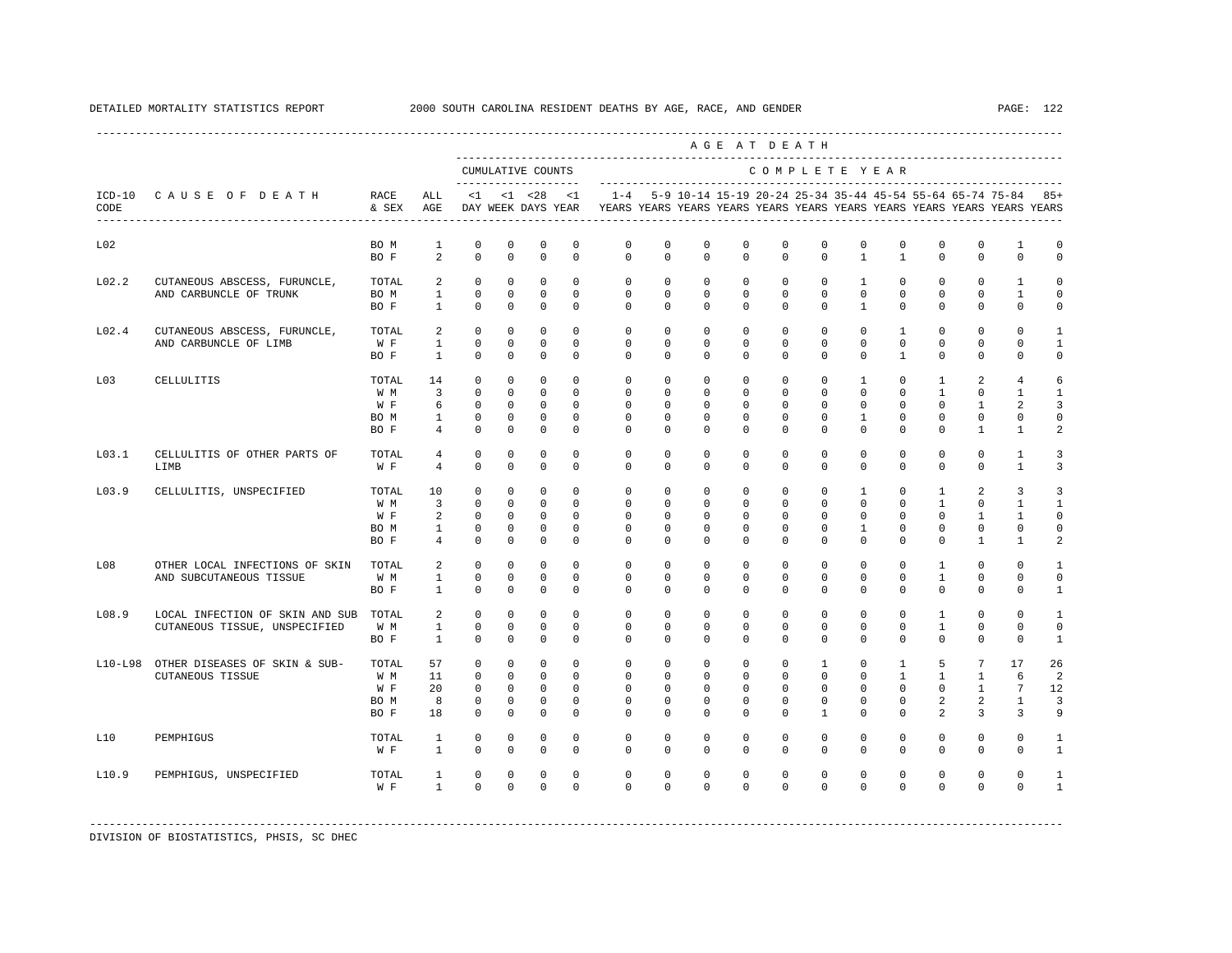|       |                                       |                                     |                                   |                                                                    |                                                  |                                                                 |                                                                     |                                                                                            |                                                    |                                                                    |                                           | AGE AT DEATH                                                      |                                                                    |                                                                       |                                                                        |                                                                  |                                             |                                                                   |                                    |
|-------|---------------------------------------|-------------------------------------|-----------------------------------|--------------------------------------------------------------------|--------------------------------------------------|-----------------------------------------------------------------|---------------------------------------------------------------------|--------------------------------------------------------------------------------------------|----------------------------------------------------|--------------------------------------------------------------------|-------------------------------------------|-------------------------------------------------------------------|--------------------------------------------------------------------|-----------------------------------------------------------------------|------------------------------------------------------------------------|------------------------------------------------------------------|---------------------------------------------|-------------------------------------------------------------------|------------------------------------|
|       |                                       |                                     |                                   |                                                                    |                                                  | CUMULATIVE COUNTS                                               |                                                                     |                                                                                            |                                                    |                                                                    |                                           | COMPLETE YEAR                                                     |                                                                    |                                                                       |                                                                        |                                                                  |                                             |                                                                   |                                    |
| CODE  | ICD-10 CAUSE OF DEATH                 | RACE<br>& SEX AGE                   | ALL                               |                                                                    |                                                  | $<1$ $<1$ $<28$                                                 | < 1                                                                 | DAY WEEK DAYS YEAR YEARS YEARS YEARS YEARS YEARS YEARS YEARS YEARS YEARS YEARS YEARS YEARS |                                                    |                                                                    |                                           |                                                                   |                                                                    |                                                                       |                                                                        |                                                                  |                                             | 1-4 5-9 10-14 15-19 20-24 25-34 35-44 45-54 55-64 65-74 75-84 85+ |                                    |
| L13   | OTHER BULLOUS DISORDERS               | TOTAL<br>W F                        | 1<br>$\overline{1}$               | $\mathbf 0$<br>$\Omega$                                            | $\mathbf 0$<br>$\Omega$                          | $\mathbf 0$<br>$\Omega$                                         | $\mathbf 0$<br>$\Omega$                                             | $\mathbf 0$<br>$\Omega$                                                                    | $\mathbf 0$<br>$\Omega$                            | $\mathbf 0$<br>$\Omega$                                            | $\mathbf 0$<br>$\Omega$                   | $\mathbf 0$<br>$\Omega$                                           | $\mathbf{0}$<br>$\Omega$                                           | $\mathbf 0$<br>$\Omega$                                               | $\mathbf 0$<br>$\Omega$                                                | $\mathbf 0$<br>$\Omega$                                          | $\mathbf 0$<br>$\Omega$                     | 1<br>$\mathbf{1}$                                                 | $\mathbf 0$<br>$\Omega$            |
| L13.9 | BULLOUS DISORDER, UNSPECIFIED         | TOTAL<br>W F                        | $\mathbf{1}$<br>$\mathbf{1}$      | $\mathbf 0$<br>$\mathbf 0$                                         | $^{\circ}$<br>$\mathbf 0$                        | $\mathbf 0$<br>$\mathbf{0}$                                     | $^{\circ}$<br>$^{\circ}$                                            | $\mathbf{0}$<br>$\mathbf 0$                                                                | $\circ$<br>$\mathbf 0$                             | $\mathbf 0$<br>$^{\circ}$                                          | $\mathbf{0}$<br>$\mathbf 0$               | $\circ$<br>$\mathbf 0$                                            | $\mathbf{0}$<br>$\mathbf 0$                                        | $\mathbf 0$<br>$\mathbf 0$                                            | $\mathbf 0$<br>$\mathbf 0$                                             | $\circ$<br>$\mathbf 0$                                           | $\mathbf{0}$<br>$\mathbf 0$                 | $\mathbf{1}$<br>1                                                 | 0<br>$\mathbf 0$                   |
| L26   | EXFOLIATIVE DERMATITIS                | TOTAL<br>BO F                       | 1<br>$\mathbf{1}$                 | $^{\circ}$<br>$\Omega$                                             | $^{\circ}$<br>$\mathbf 0$                        | $^{\circ}$<br>$\mathbf 0$                                       | $\Omega$<br>$\Omega$                                                | $\mathbf 0$<br>$\Omega$                                                                    | $\mathbf 0$<br>$\Omega$                            | $^{\circ}$<br>$\Omega$                                             | $\mathbf 0$<br>$\mathbf 0$                | $\mathbf 0$<br>$\Omega$                                           | $\mathbf{0}$<br>$\mathbf 0$                                        | $\mathbf 0$<br>$\Omega$                                               | $\mathbf 0$<br>$\Omega$                                                | $\mathbf 0$<br>$\Omega$                                          | $\mathbf 0$<br>$\mathbf 0$                  | $\mathbf{0}$<br>$\mathbf 0$                                       | $\mathbf{1}$<br>$\mathbf{1}$       |
| L30   | OTHER DERMATITIS                      | TOTAL<br>W M                        | $\mathbf{1}$<br>$\mathbf{1}$      | $^{\circ}$<br>$\mathbf 0$                                          | $^{\circ}$<br>$\mathbf 0$                        | $\mathbf 0$<br>$\mathbf 0$                                      | $\mathbf 0$<br>$\mathbf 0$                                          | $\mathbf 0$<br>$\mathbf 0$                                                                 | $\mathbf 0$<br>$\mathbf 0$                         | $^{\circ}$<br>$\mathbf 0$                                          | $\mathbf 0$<br>$\mathbf 0$                | $\mathbf 0$<br>$\mathbf 0$                                        | $\mathbf 0$<br>$\mathbf{0}$                                        | $\mathbf 0$<br>$\mathbf 0$                                            | $\mathbf 0$<br>$\mathbf 0$                                             | $\mathbf 0$<br>$\mathbf 0$                                       | $\mathbf 0$<br>$\mathbf 0$                  | $\mathbf{1}$<br>$\mathbf{1}$                                      | $\mathbf 0$<br>0                   |
| L30.9 | DERMATITIS, UNSPECIFIED               | TOTAL<br>W M                        | $\mathbf{1}$<br>$\mathbf{1}$      | $\mathbf 0$<br>$\mathbf 0$                                         | $\mathbf 0$<br>$\mathbf 0$                       | $\mathbf 0$<br>$\mathbf 0$                                      | $\mathbf 0$<br>$\mathbf 0$                                          | $\mathbf 0$<br>$\mathbf 0$                                                                 | $\mathbf 0$<br>$\circ$                             | $\mathbf 0$<br>$\mathbf 0$                                         | $\mathbf 0$<br>$\mathbf 0$                | $\mathbf 0$<br>$\mathbf 0$                                        | $\mathbf 0$<br>$\mathbf 0$                                         | $\mathbf 0$<br>$\mathbf 0$                                            | $\mathbf 0$<br>$\mathbf 0$                                             | $\mathbf 0$<br>$\mathbf 0$                                       | $\mathbf{0}$<br>$\mathbf 0$                 | $\mathbf{1}$<br>$\mathbf{1}$                                      | $\mathbf 0$<br>0                   |
| L40   | PSORIASIS                             | TOTAL<br>W F                        | $\mathbf{1}$<br>$\mathbf{1}$      | $\mathbf 0$<br>$\mathbf 0$                                         | $\mathbf 0$<br>$\mathbf 0$                       | $\mathbf 0$<br>$\mathbf 0$                                      | $\mathbf 0$<br>$\mathbf 0$                                          | $\mathbf 0$<br>$\mathbf 0$                                                                 | 0<br>$\mathbf 0$                                   | $\mathbf 0$<br>$\mathbf 0$                                         | $\mathbf 0$<br>$\mathbf 0$                | 0<br>$\mathbf 0$                                                  | $\mathbf 0$<br>$\mathbf 0$                                         | 0<br>$\mathbf 0$                                                      | $\mathbf 0$<br>$\mathbf 0$                                             | $\mathbf 0$<br>$\mathbf 0$                                       | $\mathbf{1}$<br>$\mathbf{1}$                | $\mathbf 0$<br>$\mathbf 0$                                        | $\mathbf 0$<br>$\mathbf 0$         |
| L40.9 | PSORIASIS, UNSPECIFIED                | TOTAL<br>W F                        | $\mathbf{1}$<br>$\mathbf{1}$      | $\mathbf 0$<br>$\mathbf 0$                                         | $\mathbf 0$<br>$\mathbf 0$                       | $\mathbf 0$<br>$\mathbb O$                                      | $\Omega$<br>$\mathbf 0$                                             | $\mathbf 0$<br>$\mathbf 0$                                                                 | $\mathbf 0$<br>$\mathbf 0$                         | $\mathbf 0$<br>$\mathbf 0$                                         | $\mathbf 0$<br>$\mathsf 0$                | $\mathbf 0$<br>$\mathbf 0$                                        | $\mathbf{0}$<br>$\mathbf 0$                                        | $\mathbf 0$<br>$\mathbf 0$                                            | $\mathbf 0$<br>$\mathbf 0$                                             | $\mathbf 0$<br>$\mathbf 0$                                       | $\mathbf{1}$<br>$\mathbf{1}$                | $\mathbf{0}$<br>$\mathbf 0$                                       | $\mathbf 0$<br>$\mathsf{O}\xspace$ |
| L51   | ERYTHEMA MULTIFORME                   | TOTAL<br>W F<br>BO F                | 2<br>$\mathbf{1}$<br>$\mathbf{1}$ | $\mathbf 0$<br>$\mathbf 0$<br>$^{\circ}$                           | $\mathbf 0$<br>$\mathbf 0$<br>$\mathbf 0$        | $\mathbf 0$<br>$^{\circ}$<br>$\mathbf{0}$                       | $\Omega$<br>$\Omega$<br>$\mathbf 0$                                 | $\mathbf 0$<br>$\mathbf 0$<br>$\Omega$                                                     | $\mathbf 0$<br>$\mathbf 0$<br>$\Omega$             | $\mathbf 0$<br>$\mathbf 0$<br>$\Omega$                             | $\mathbf 0$<br>$\mathbf 0$<br>0           | $\mathbf{0}$<br>$\mathbf 0$<br>$\mathbf 0$                        | $\mathbf{0}$<br>$\mathbf{0}$<br>0                                  | $\mathbf 0$<br>$\mathbf 0$<br>$\Omega$                                | $\mathbf 0$<br>$\mathbf 0$<br>$\mathbf 0$                              | $\mathbf{1}$<br>$\mathbf 0$<br>$\mathbf{1}$                      | $\mathbf{0}$<br>$\mathbf 0$<br>$\mathbf 0$  | 1<br>$\mathbf{1}$<br>$^{\circ}$                                   | $\Omega$<br>$\mathbf 0$<br>0       |
| L51.1 | BULLOUS ERYTHEMA MULTIFORME           | TOTAL<br>BO F                       | 1<br>$\mathbf{1}$                 | 0<br>$\mathbf 0$                                                   | 0<br>$\Omega$                                    | $^{\circ}$<br>$\mathbf 0$                                       | $^{\circ}$<br>$\Omega$                                              | $\mathbf{0}$<br>$\Omega$                                                                   | $^{\circ}$<br>$\Omega$                             | 0<br>$\Omega$                                                      | 0<br>$\Omega$                             | 0<br>$\Omega$                                                     | $\circ$<br>$\Omega$                                                | 0<br>$\Omega$                                                         | 0<br>$\Omega$                                                          | 1<br>$\mathbf{1}$                                                | $\mathbf 0$<br>$\Omega$                     | 0<br>$\Omega$                                                     | 0<br>0                             |
| L51.2 | TOXIC EPIDERMAL NECROLYSIS<br>(LYELL) | TOTAL<br>W F                        | 1<br>$\mathbf{1}$                 | $^{\circ}$<br>$\Omega$                                             | $^{\circ}$<br>$\Omega$                           | $\mathbf 0$<br>$\Omega$                                         | $\mathbf 0$<br>$\Omega$                                             | $\mathbf 0$<br>$\Omega$                                                                    | $\mathbf 0$<br>$\Omega$                            | $\mathbf 0$<br>$\Omega$                                            | $\mathbf 0$<br>$\Omega$                   | $\mathbf{0}$<br>$\Omega$                                          | $\mathbf{0}$<br>$\Omega$                                           | $\mathbf 0$<br>$\Omega$                                               | $\mathbf 0$<br>$\Omega$                                                | $\mathbf 0$<br>$\Omega$                                          | $\mathbf 0$<br>$\Omega$                     | 1<br>$\overline{1}$                                               | 0<br>0                             |
| L89   | DECUBITUS ULCER                       | TOTAL<br>W M<br>W F<br>BO M<br>BO F | 43<br>8<br>14<br>8<br>13          | $\mathbf 0$<br>$\mathbf 0$<br>$^{\circ}$<br>$^{\circ}$<br>$\Omega$ | $\mathbf 0$<br>$\mathbf 0$<br>0<br>0<br>$\Omega$ | $\mathbf 0$<br>$^{\circ}$<br>$\circ$<br>$\mathbf 0$<br>$\Omega$ | $\mathbf 0$<br>$\mathbf 0$<br>$^{\circ}$<br>$\mathbf 0$<br>$\Omega$ | 0<br>$\mathbf{0}$<br>$\mathbf{0}$<br>$\mathbf{0}$<br>$\Omega$                              | 0<br>$\circ$<br>$\circ$<br>$\mathbf 0$<br>$\Omega$ | $\mathbf 0$<br>$^{\circ}$<br>$^{\circ}$<br>$\mathbf 0$<br>$\Omega$ | $\mathbf 0$<br>0<br>0<br>0<br>$\Omega$    | $\mathbf 0$<br>$\mathbf 0$<br>$\circ$<br>$\mathbf{0}$<br>$\Omega$ | $\mathbf 0$<br>$\mathbf{0}$<br>$\circ$<br>$\mathbf{0}$<br>$\Omega$ | $\mathbf 0$<br>$\mathbf 0$<br>$\mathbf{0}$<br>$\mathbf 0$<br>$\Omega$ | $\mathbf{1}$<br>$\mathbf{1}$<br>$\mathbf 0$<br>$\mathbf 0$<br>$\Omega$ | $\overline{4}$<br>$\mathbf{1}$<br>$\circ$<br>2<br>$\overline{1}$ | 5<br>$\mathbf{1}$<br>$\mathbf 0$<br>2<br>2  | 12<br>$\overline{4}$<br>$\overline{4}$<br>$\mathbf{1}$<br>3       | 21<br>1<br>10<br>3<br>7            |
| L93   | LUPUS ERYTHEMATOSUS                   | TOTAL<br>W F<br>BO F                | 2<br>$\mathbf{1}$<br>$\mathbf{1}$ | $\mathbf 0$<br>$\mathbf 0$<br>$^{\circ}$                           | $^{\circ}$<br>$\mathbf 0$<br>$\mathbf 0$         | $\mathbf 0$<br>$^{\circ}$<br>$\mathbf 0$                        | $\mathbf 0$<br>$\Omega$<br>$\mathbf 0$                              | $\mathbf 0$<br>$\mathbf 0$<br>$\mathbf 0$                                                  | $\mathbf 0$<br>$\mathbf 0$<br>$\mathbf 0$          | $\mathbf 0$<br>$\mathbf 0$<br>$^{\circ}$                           | $^{\circ}$<br>$\mathbf 0$<br>$\mathbf 0$  | $\mathbf{0}$<br>$\mathbf 0$<br>$\mathbf 0$                        | $\mathbf{1}$<br>$\mathbf{0}$<br>$\mathbf{1}$                       | $\mathbf 0$<br>$\mathbf 0$<br>$\mathbf 0$                             | $\mathbf 0$<br>$\mathbf 0$<br>$\mathbf 0$                              | $\mathbf 0$<br>$\mathbf 0$<br>$\mathbf 0$                        | $\mathbf 0$<br>$\mathbf 0$<br>$\mathbf{0}$  | 1<br>$\mathbf{1}$<br>$\mathbf 0$                                  | $\mathbf 0$<br>$\mathbf 0$<br>0    |
| L93.0 | DISCOID LUPUS ERYTHEMATOSUS           | TOTAL<br>W F<br>BO F                | 2<br>$\mathbf{1}$<br>$\mathbf{1}$ | $\mathbf{0}$<br>$\mathsf 0$<br>$\mathbf 0$                         | $\mathbf{0}$<br>$^{\circ}$<br>$\mathbf 0$        | $\mathbf{0}$<br>$\mathbb O$<br>$\circ$                          | $\Omega$<br>$\mathbf 0$<br>$^{\circ}$                               | $\mathbf 0$<br>$\mathbf 0$<br>$\mathbf{0}$                                                 | $\mathbf 0$<br>$\mathbf 0$<br>$\mathbf 0$          | $\mathbf{0}$<br>$^{\circ}$<br>$^{\circ}$                           | $\mathbf 0$<br>$\mathbf 0$<br>$\mathbf 0$ | $\mathbf 0$<br>$\mathbf 0$<br>$\mathbf 0$                         | $\mathbf{1}$<br>$\mathbf 0$<br>$\mathbf{1}$                        | $\mathbf 0$<br>$\mathbf 0$<br>$\mathbf 0$                             | $\mathbf 0$<br>$\mathbf 0$<br>$\mathbf 0$                              | $\mathbf 0$<br>$\mathbf 0$<br>$\mathbf 0$                        | $\mathbf 0$<br>$\mathbf{0}$<br>$\mathbf{0}$ | $\mathbf{1}$<br>$\mathbf{1}$<br>$\mathbf{0}$                      | $\mathbf 0$<br>0<br>0              |
| L97   | ULCER OF LOWER LIMB, NOT ELSE-        | TOTAL                               | 1                                 | $\mathbf 0$                                                        | $\mathbf 0$                                      | $\mathbf 0$                                                     | $\mathbf 0$                                                         | $\mathbf 0$                                                                                | $\mathbf 0$                                        | $\mathbf 0$                                                        | $\mathbf 0$                               | $\mathbf 0$                                                       | $\mathbf 0$                                                        | $\mathbf 0$                                                           | $\mathbf 0$                                                            | $\mathbf 0$                                                      | $\mathbf 0$                                 | $\mathbf{1}$                                                      | 0                                  |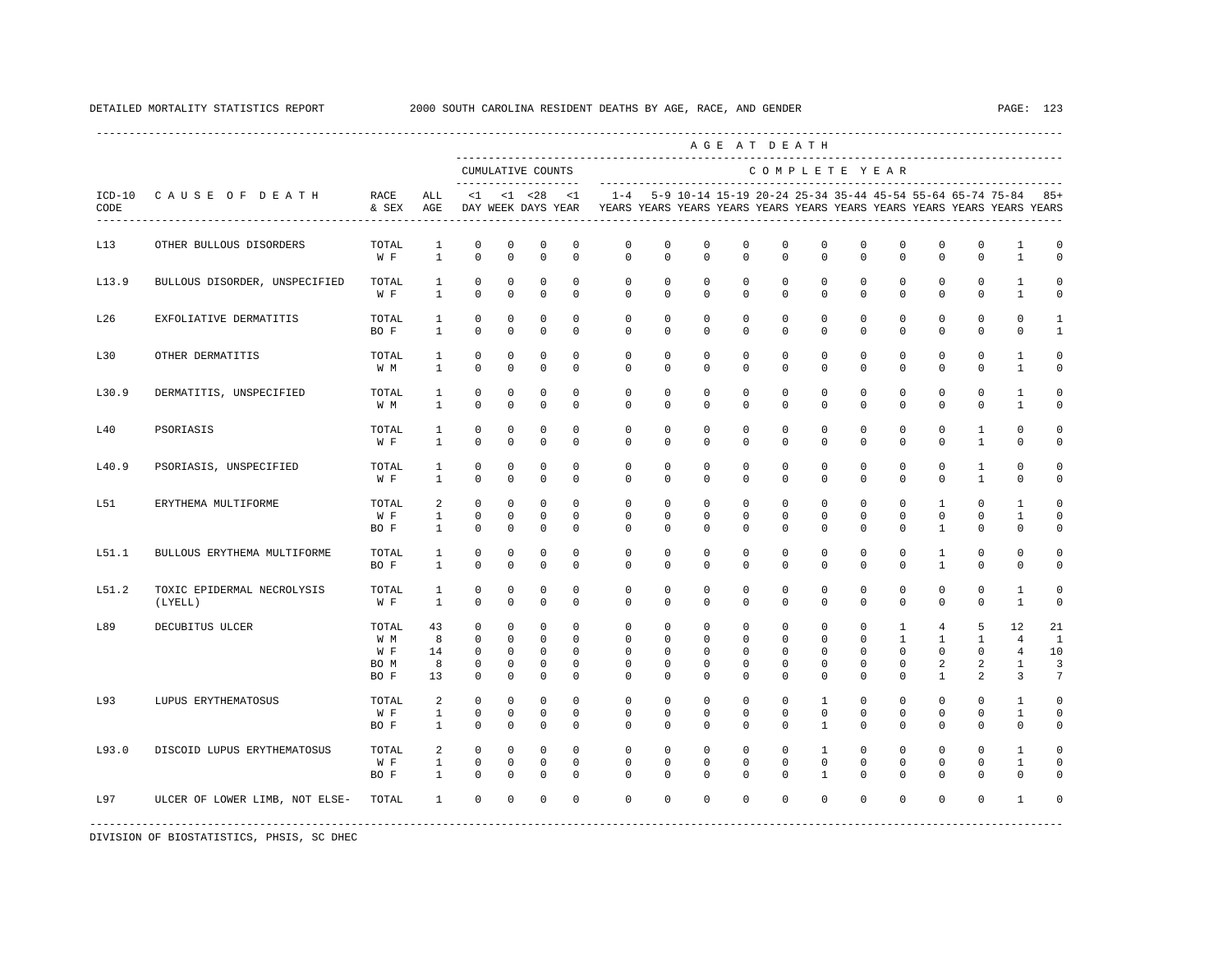|                  |                                             |               |                |              |             |                                    |             |                                                                                    |              |                                                               |              | AGE AT DEATH   |                |              |              |              |                |                 |                |
|------------------|---------------------------------------------|---------------|----------------|--------------|-------------|------------------------------------|-------------|------------------------------------------------------------------------------------|--------------|---------------------------------------------------------------|--------------|----------------|----------------|--------------|--------------|--------------|----------------|-----------------|----------------|
|                  |                                             |               |                |              |             | CUMULATIVE COUNTS                  |             |                                                                                    |              |                                                               |              | COMPLETE YEAR  |                |              |              |              |                |                 |                |
| $ICD-10$<br>CODE | CAUSE OF DEATH<br>------------------------- | RACE<br>& SEX | ALL<br>AGE     | $\leq 1$     |             | $< 1$ $< 28$<br>DAY WEEK DAYS YEAR | <1          | $1 - 4$<br>YEARS YEARS YEARS YEARS YEARS YEARS YEARS YEARS YEARS YEARS YEARS YEARS |              | 5-9 10-14 15-19 20-24 25-34 35-44 45-54 55-64 65-74 75-84 85+ |              |                |                |              |              |              |                |                 |                |
| L97              | WHERE CLASSIFIED                            | W M           | 1              | $^{\circ}$   | 0           | 0                                  | $\mathbf 0$ | $\mathbf{0}$                                                                       | $\mathbf 0$  | $\mathbf 0$                                                   | $\mathbf 0$  | $\mathbf 0$    | $\mathbf 0$    | $\mathbf 0$  | $\mathbf 0$  | $\mathbf 0$  | $\mathbf{0}$   | 1               | $\Omega$       |
| L98              | OTHER DISORDERS OF SKIN AND SUB- TOTAL      |               | $\overline{4}$ | $\mathbb O$  | 0           | 0                                  | $^{\circ}$  | 0                                                                                  | 0            | $\mathbb O$                                                   | 0            | 0              | 0              | $\circ$      | 0            | 0            | 1              | $\mathbf{0}$    | 3              |
|                  | CUTANEOUS TISSUE, NOT ELSEWHERE             | W M           | $\mathbf{1}$   | $\mathbf 0$  | $\mathbf 0$ | $\mathbf 0$                        | $\Omega$    | $\mathbf 0$                                                                        | $\mathbf 0$  | $\mathbf 0$                                                   | $\mathbf 0$  | $\mathbf 0$    | $\Omega$       | $\mathbf 0$  | $\mathbf 0$  | $\mathbf 0$  | $\mathbf{0}$   | $\Omega$        | 1              |
|                  | CLASSIFIED                                  | W F           | $\mathbf{1}$   | $\circ$      | $^{\circ}$  | $^{\circ}$                         | $^{\circ}$  | $\mathbf{0}$                                                                       | $\mathbf{0}$ | 0                                                             | 0            | $\mathbf{0}$   | $\mathbf{0}$   | 0            | $^{\circ}$   | $^{\circ}$   | $\mathbf 0$    | 0               | $\mathbf{1}$   |
|                  |                                             | BO F          | 2              | $\Omega$     | $^{\circ}$  | $^{\circ}$                         | $\Omega$    | $\Omega$                                                                           | $\Omega$     | $\Omega$                                                      | $\Omega$     | $\Omega$       | $\Omega$       | $\Omega$     | $\Omega$     | $\Omega$     | $\mathbf{1}$   | $\Omega$        | 1              |
| L98.4            | CHRONIC ULCER OF SKIN, NOT ELSE- TOTAL      |               | $\overline{4}$ | $\mathbf 0$  | $^{\circ}$  | $\mathbf 0$                        | $\Omega$    | $\mathbf 0$                                                                        | $\mathbf 0$  | $\mathbf 0$                                                   | $\mathbf 0$  | $\Omega$       | $\Omega$       | $\Omega$     | $\Omega$     | $\Omega$     | $\mathbf{1}$   | $\Omega$        | $\mathbf{z}$   |
|                  | WHERE CLASSIFIED                            | W M           | 1              | $\mathbf 0$  | 0           | 0                                  | $\Omega$    | 0                                                                                  | $\Omega$     | 0                                                             | 0            | $\Omega$       | $\Omega$       | $\Omega$     | 0            | $\Omega$     | $\mathbf{0}$   | $\Omega$        | $\mathbf{1}$   |
|                  |                                             | W F           | $\mathbf{1}$   | $\mathbf 0$  | $^{\circ}$  | $^{\circ}$                         | $\Omega$    | $\Omega$                                                                           | $\Omega$     | 0                                                             | $\Omega$     | $\Omega$       | $\Omega$       | $\Omega$     | $^{\circ}$   | $^{\circ}$   | $\mathbf 0$    | $\Omega$        | -1             |
|                  |                                             | BO F          | 2              | $\mathbf 0$  | $^{\circ}$  | $\mathbf 0$                        | $\Omega$    | $\Omega$                                                                           | $\mathbf 0$  | $\Omega$                                                      | $\mathbf 0$  | $\Omega$       | $\mathbf 0$    | $\Omega$     | $^{\circ}$   | $\Omega$     | 1              | $\mathbf 0$     | $\mathbf{1}$   |
| M00-M99          | XIII. DISEASES OF MUSCULO-                  | TOTAL         | 225            | $\mathbf 0$  | $^{\circ}$  | $\Omega$                           | $\Omega$    | $\mathbf 0$                                                                        | $\mathbf 0$  | $\mathbf{1}$                                                  | 2            | $\mathbf{1}$   | $\overline{4}$ | 12           | 23           | 28           | 49             | 59              | 46             |
|                  | SKELETAL SYSTEM AND CONNECTIVE              | W M           | 39             | $\mathbf 0$  | $\mathbf 0$ | $^{\circ}$                         | $\mathbf 0$ | $\mathbf 0$                                                                        | $\mathbf 0$  | $\mathbf 0$                                                   | $\mathbf 0$  | $\mathbf{0}$   | $\mathbf 0$    | 2            | 3            | 7            | 8              | 13              | 6              |
|                  | TISSUE                                      | W F           | 98             | $\circ$      | $^{\circ}$  | $^{\circ}$                         | $\Omega$    | 0                                                                                  | $\Omega$     | 0                                                             | 0            | $\Omega$       | $\Omega$       | 3            | 4            | 3            | 24             | 32              | 32             |
|                  |                                             | BO M          | 28             | 0            | 0           | 0                                  | 0           | 0                                                                                  | 0            | 0                                                             | 0            | 0              | $\mathbf{1}$   | 2            | $\mathbf{1}$ | 4            | 8              | $7\phantom{.0}$ | 5              |
|                  |                                             | BO F          | 60             | $\mathbf 0$  | $\mathbf 0$ | $\mathbf 0$                        | $\mathbf 0$ | $\Omega$                                                                           | 0            | $\mathbf{1}$                                                  | 2            | $\mathbf{1}$   | 3              | 5            | 15           | 14           | 9              | $7\phantom{.0}$ | 3              |
| M00~M35          | OTHER ARTHROPATHIES AND                     | TOTAL         | 71             | $\mathbf 0$  | $^{\circ}$  | $\Omega$                           | $\Omega$    | $\Omega$                                                                           | $\Omega$     | $\mathbf{1}$                                                  | $\mathbf{1}$ | $\overline{1}$ | $\Omega$       | 5            | 9            | 11           | 17             | 18              | 8              |
|                  | RELATED DISORDERS                           | W M           | 10             | $\mathbf 0$  | $\mathbf 0$ | $\mathbf 0$                        | $\Omega$    | $\circ$                                                                            | $\mathbf 0$  | $\mathbf 0$                                                   | $\mathbf 0$  | $\Omega$       | $\Omega$       | $\mathbf 0$  | $\mathbf{1}$ | 2            | $\mathbf{1}$   | 5               | $\mathbf{1}$   |
|                  | (SELECTED CODES, SEE APPENDIX)              | W F           | 30             | 0            | $^{\circ}$  | 0                                  | $^{\circ}$  | 0                                                                                  | 0            | $^{\circ}$                                                    | 0            | $\mathbf 0$    | 0              | $\mathbf{1}$ | $\mathbf{1}$ | 2            | 10             | 10              | 6              |
|                  |                                             | BO M          | 10             | 0            | $^{\circ}$  | 0                                  | $^{\circ}$  | 0                                                                                  | 0            | $^{\circ}$                                                    | 0            | $\mathbf 0$    | $\mathbf 0$    | 1            | 0            | 2            | $\overline{4}$ | 2               | -1             |
|                  |                                             | BO F          | 21             | $\Omega$     | $\mathbf 0$ | $\mathbf 0$                        | $\Omega$    | $\Omega$                                                                           | $\Omega$     | $\mathbf{1}$                                                  | $\mathbf{1}$ | $\overline{1}$ | $\Omega$       | 3            | 7            | 5            | 2              | $\mathbf{1}$    | $\Omega$       |
| MO0              | PYOGENIC ARTHRITIS                          | TOTAL         | 2              | $\Omega$     | $\Omega$    | $\Omega$                           | $\Omega$    | $\Omega$                                                                           | $\Omega$     | $\Omega$                                                      | $\Omega$     | $\Omega$       | $\Omega$       | $\Omega$     | $\Omega$     | $\mathbf{1}$ | $\Omega$       | $\mathbf{1}$    | $\cap$         |
|                  |                                             | W M           | $\mathbf{1}$   | $\circ$      | 0           | 0                                  | $^{\circ}$  | 0                                                                                  | $\mathbf{0}$ | 0                                                             | 0            | $\mathbf 0$    | $\mathbf{0}$   | 0            | $\mathbf 0$  | $\mathbf 0$  | $\mathbf 0$    | 1               | $\mathbf 0$    |
|                  |                                             | BO F          | $\mathbf{1}$   | $^{\circ}$   | 0           | 0                                  | $\Omega$    | $\Omega$                                                                           | $\Omega$     | $\Omega$                                                      | $\Omega$     | $\Omega$       | $\Omega$       | $\Omega$     | 0            | $\mathbf{1}$ | $\mathbf 0$    | $\Omega$        | $\Omega$       |
| M00.9            | PYOGENIC ARTHRITIS, UNSPECIFIED             | TOTAL         | 2              | $\mathbf 0$  | $^{\circ}$  | $\mathbf 0$                        | $\Omega$    | $\mathbf 0$                                                                        | $\mathbf 0$  | $\mathbf 0$                                                   | $\mathbf 0$  | $\mathbf{0}$   | $\Omega$       | $\mathbf 0$  | $\mathbf 0$  | $\mathbf{1}$ | $\mathbf 0$    | $\mathbf{1}$    |                |
|                  |                                             | W M           | $\mathbf{1}$   | $\mathbf 0$  | $\Omega$    | $\mathbf 0$                        | $\Omega$    | $\Omega$                                                                           | $\Omega$     | $\Omega$                                                      | $\Omega$     | $\Omega$       | $\Omega$       | $\Omega$     | $\Omega$     | $\Omega$     | $\Omega$       | $\mathbf{1}$    | $\Omega$       |
|                  |                                             | BO F          | $\mathbf{1}$   | $\Omega$     | $\Omega$    | $\Omega$                           | $\Omega$    | $\Omega$                                                                           | $\Omega$     | $\Omega$                                                      | $\Omega$     | $\Omega$       | $\Omega$       | $\Omega$     | $\Omega$     | $\mathbf{1}$ | $\Omega$       | $\Omega$        | $\cap$         |
|                  |                                             |               |                |              |             |                                    |             |                                                                                    |              |                                                               |              |                |                |              |              |              |                |                 |                |
| M05-M08          | RHEUMATOID ARTHRITIS & RELATED              | TOTAL         | 31             | $\mathbf 0$  | $\circ$     | $\mathbf 0$                        | $\mathbf 0$ | $\mathbf 0$                                                                        | $\mathbf{0}$ | $\mathbf 0$                                                   | 0            | $\mathbf 0$    | $\mathbf 0$    | $\mathbf 0$  | 2            | 3            | 9              | 11              | 6              |
|                  | INFLAMMATORY POLYARTHROPATHY                | W M           | 8              | $\mathbf 0$  | $^{\circ}$  | $\circ$                            | $\Omega$    | 0                                                                                  | 0            | $^{\circ}$                                                    | 0            | $\mathbf{0}$   | $\Omega$       | $\mathbf 0$  | $\mathbf{1}$ | $\mathbf{1}$ | 3              | 1               | 2              |
|                  |                                             | W F           | 16             | $\mathbf 0$  | $^{\circ}$  | $^{\circ}$                         | $\Omega$    | $\Omega$                                                                           | $\Omega$     | $\Omega$                                                      | $\Omega$     | $\Omega$       | $\Omega$       | $\Omega$     | $\mathbf{1}$ | 1            | 3              | 7               | 4              |
|                  |                                             | BO M          | $\overline{3}$ | $\mathbf 0$  | $^{\circ}$  | $^{\circ}$                         | $\Omega$    | $\Omega$                                                                           | $\Omega$     | $\Omega$                                                      | $\Omega$     | $\Omega$       | $\Omega$       | $\Omega$     | $\Omega$     | $\Omega$     | 2              | $\mathbf{1}$    | $\cap$         |
|                  |                                             | BO F          | $\overline{4}$ | $\mathbf 0$  | $\mathbf 0$ | $\mathbf 0$                        | $\mathbf 0$ | $\mathbf 0$                                                                        | 0            | $\mathbf 0$                                                   | $\mathbf 0$  | $\mathbf 0$    | $\mathbf 0$    | $\Omega$     | 0            | $\mathbf{1}$ | 1              | $\mathfrak{D}$  | $\Omega$       |
| M05              | SEROPOSITIVE RHEUMATOID                     | TOTAL         | $\mathbf{1}$   | $\mathbf 0$  | $^{\circ}$  | 0                                  | $\mathbf 0$ | $\mathbf{0}$                                                                       | $\mathbf{0}$ | 0                                                             | 0            | $\mathbf{0}$   | $\mathbf 0$    | $\mathbf 0$  | $\mathbf 0$  | $\mathbf 0$  | 1              | $\mathbf 0$     | $\Omega$       |
|                  | ARTHRITIS                                   | W F           | $\mathbf{1}$   | $\mathbf 0$  | $\mathbf 0$ | $\mathbf 0$                        | $\mathbf 0$ | $\Omega$                                                                           | $\mathbf 0$  | $\mathbf 0$                                                   | $\mathbf 0$  | $\Omega$       | $\mathbf 0$    | $\mathbf 0$  | 0            | $\mathbf 0$  | $\mathbf{1}$   | $\mathbf 0$     | $\Omega$       |
| M05.1            | RHEUMATOID LUNG DISEASE                     | TOTAL         | $\mathbf{1}$   | $\mathbf 0$  | $\mathbf 0$ | $\mathbf 0$                        | $\mathbf 0$ | $\mathbf 0$                                                                        | $\mathbf 0$  | $\mathbf 0$                                                   | $\mathbf 0$  | $\mathbf{0}$   | $\mathbf 0$    | $\mathbf 0$  | $\mathbf 0$  | $\mathbf 0$  | $\mathbf{1}$   | $\mathbf{0}$    | $\Omega$       |
|                  |                                             | W F           | $\mathbf{1}$   | $\mathbf 0$  | $\mathsf 0$ | $\mathbf 0$                        | $\mathbf 0$ | $\mathbf 0$                                                                        | $\mathbf 0$  | $\mathbf 0$                                                   | $\mathbf 0$  | $\mathbf 0$    | $\mathbf 0$    | $\Omega$     | 0            | $\mathbf 0$  | $\mathbf{1}$   | $\mathbf 0$     | $\Omega$       |
| M06              | OTHER RHEUMATOID ARTHRITIS                  | TOTAL         | 30             | $\mathbf 0$  | $\mathbf 0$ | 0                                  | $\mathbf 0$ | 0                                                                                  | 0            | 0                                                             | 0            | $\mathbf{0}$   | $\mathbf 0$    | $\mathbf 0$  | 2            | 3            | 8              | 11              |                |
|                  |                                             | W M           | 8              | $\mathbf{0}$ | $\mathbf 0$ | $\mathbf 0$                        | $\Omega$    | $\Omega$                                                                           | $\Omega$     | $\Omega$                                                      | $\Omega$     | $\Omega$       | $\Omega$       | $\Omega$     | $\mathbf{1}$ | $\mathbf{1}$ | 3              | $\mathbf{1}$    | $\mathfrak{D}$ |
|                  |                                             |               |                |              |             |                                    |             |                                                                                    |              |                                                               |              |                |                |              |              |              |                |                 |                |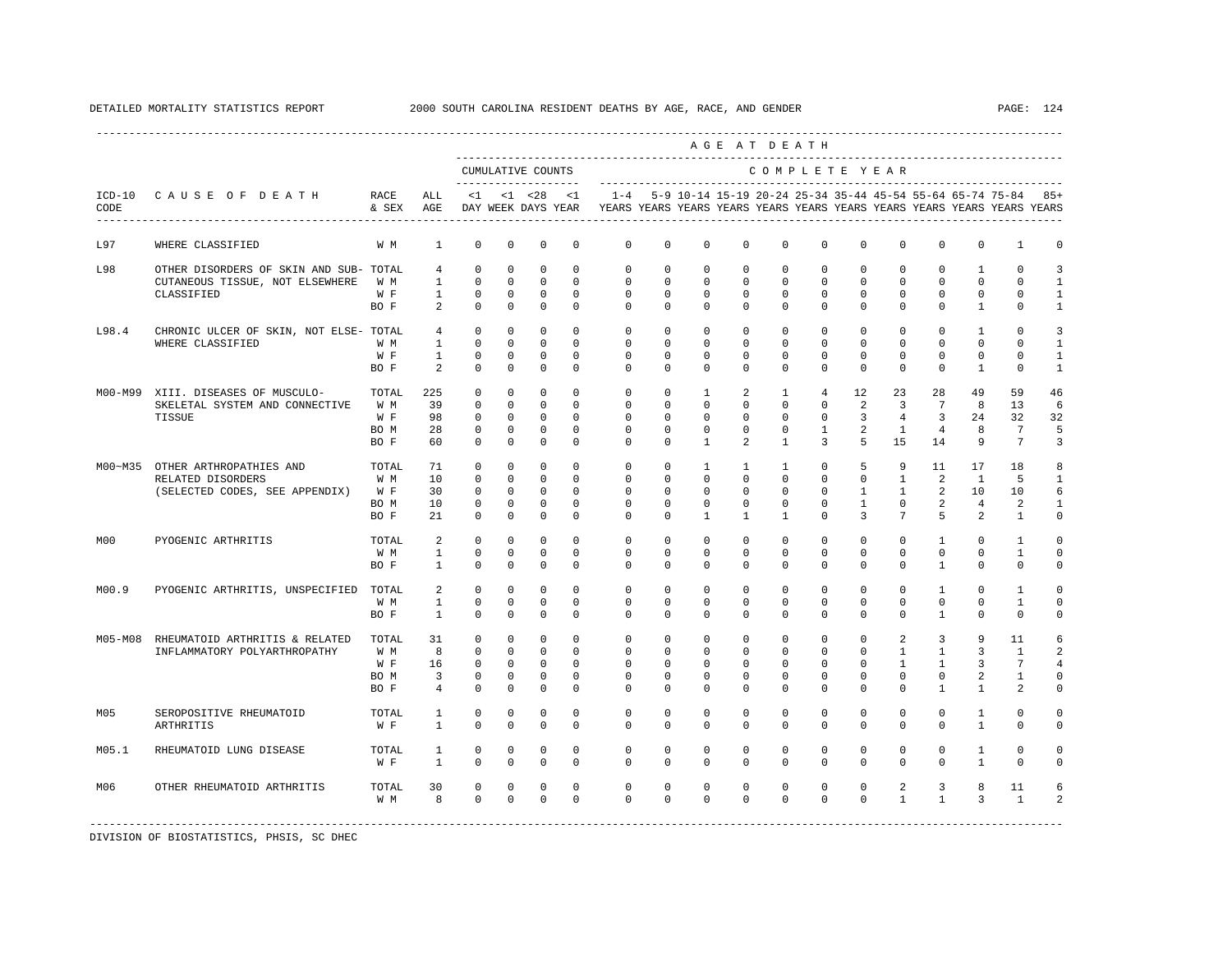|       |                                                                |               |                                  |                            |                            |                            |                            |                                                                                                       |                          |                          |                         | AGE AT DEATH             |                             |                                 |                            |                             |                                                           |                         |                           |
|-------|----------------------------------------------------------------|---------------|----------------------------------|----------------------------|----------------------------|----------------------------|----------------------------|-------------------------------------------------------------------------------------------------------|--------------------------|--------------------------|-------------------------|--------------------------|-----------------------------|---------------------------------|----------------------------|-----------------------------|-----------------------------------------------------------|-------------------------|---------------------------|
|       |                                                                |               |                                  |                            |                            | CUMULATIVE COUNTS          |                            |                                                                                                       |                          |                          |                         |                          |                             |                                 | COMPLETE YEAR              |                             |                                                           |                         |                           |
| CODE  | ICD-10 CAUSE OF DEATH<br>------------------------------------- | RACE<br>& SEX | ALL<br>AGE                       | <1                         |                            |                            | $<1$ $<28$ $<1$            | $1 - 4$<br>DAY WEEK DAYS YEAR TEARS YEARS YEARS YEARS YEARS YEARS YEARS YEARS YEARS YEARS YEARS YEARS |                          |                          |                         |                          |                             |                                 |                            |                             | 5-9 10-14 15-19 20-24 25-34 35-44 45-54 55-64 65-74 75-84 |                         | $85+$                     |
| M06   |                                                                | W F           | 15                               | $\mathbf 0$                | $\mathbf 0$                | $\mathbf 0$                | $\mathbf 0$                | 0                                                                                                     | $\mathbf 0$              | $\mathbf 0$              | $\mathbf 0$             | $\mathbf 0$              | $\mathbb O$                 | $\mathbf 0$                     | $\mathbf{1}$               | 1                           | 2                                                         | $\overline{7}$          | $\overline{4}$            |
|       |                                                                | BO M<br>BO F  | $\overline{3}$<br>$\overline{4}$ | $\mathbf 0$<br>$\Omega$    | $\mathbf 0$<br>$\Omega$    | $\mathbf 0$<br>$\Omega$    | $\mathbf 0$<br>$\Omega$    | 0<br>$\Omega$                                                                                         | $\mathbf{0}$<br>$\Omega$ | $\mathbf 0$<br>$\Omega$  | $\mathbf 0$<br>$\Omega$ | $\mathbb O$<br>$\Omega$  | $\mathbf 0$<br>$\Omega$     | $\mathsf{O}\xspace$<br>$\Omega$ | $\mathbf 0$<br>$\Omega$    | $\mathbf 0$<br>$\mathbf{1}$ | 2<br>$\overline{1}$                                       | $\mathbf{1}$<br>2       | $\circ$<br>$\mathbf 0$    |
| M06.9 | RHEUMATOID ARTHRITIS,                                          | TOTAL         | 30<br>8                          | $^{\circ}$<br>$^{\circ}$   | $^{\circ}$<br>$^{\circ}$   | $\mathbf 0$<br>$\mathbf 0$ | $\mathbf 0$<br>$\mathbf 0$ | $\mathbf 0$<br>$\mathbf{0}$                                                                           | $\circ$<br>$\mathbf 0$   | $\circ$<br>$\circ$       | $^{\circ}$<br>$\circ$   | $\mathbf 0$<br>$\circ$   | $\mathbf 0$<br>$\circ$      | $\mathbf 0$<br>$\circ$          | 2<br>$\mathbf{1}$          | 3<br>$\mathbf{1}$           | 8<br>3                                                    | 11<br>$\mathbf{1}$      | 6<br>2                    |
|       | UNSPECIFIED                                                    | W M<br>W F    | 15                               | $\circ$                    | $^{\circ}$                 | $\circ$                    | $\mathbf 0$                | $\mathbf 0$                                                                                           | $\mathbf 0$              | $^{\circ}$               | $\mathbf 0$             | $\mathbf 0$              | $\mathbf 0$                 | $\mathbf 0$                     | $\mathbf{1}$               | $\mathbf{1}$                | 2                                                         | $7\overline{ }$         | $\overline{4}$            |
|       |                                                                | BO M          | $\overline{3}$                   | $^{\circ}$                 | $^{\circ}$                 | $\overline{0}$             | $\mathbf 0$                | $\mathbf 0$                                                                                           | $\circ$                  | $\circ$                  | $\circ$                 | $\circ$                  | $\circ$                     | $\mathbf 0$                     | $\mathbf 0$                | $\circ$                     | 2                                                         | $\mathbf{1}$            | $\circ$                   |
|       |                                                                | BO F          | $\overline{4}$                   | $\mathbf 0$                | $\mathsf 0$                | $\mathbb O$                | $\mathbf 0$                | $\mathbf{0}$                                                                                          | $\mathbf{0}$             | $\mathbf 0$              | $\mathbb O$             | $\mathbf 0$              | $\mathbb O$                 | $\mathbf 0$                     | $\mathbb O$                | $\mathbf{1}$                | $\mathbf{1}$                                              | 2                       | $\mathsf 0$               |
| M10   | <b>GOUT</b>                                                    | TOTAL<br>BO M | 3<br>3                           | $\mathbf 0$<br>$\Omega$    | $\mathbf 0$<br>$\Omega$    | $\mathbf 0$<br>$\Omega$    | 0<br>$\Omega$              | $\mathbf 0$<br>$\Omega$                                                                               | $\mathbf 0$<br>$\Omega$  | $\circ$<br>$\Omega$      | 0<br>$\Omega$           | $\mathbf 0$<br>$\Omega$  | $\mathbf 0$<br>$\mathbf 0$  | $\mathbf 0$<br>$\Omega$         | $\mathbf 0$<br>$\mathbf 0$ | $\mathbf 0$<br>$\Omega$     | 1<br>$\mathbf{1}$                                         | 1<br>$\mathbf{1}$       | 1<br>$\mathbf{1}$         |
|       |                                                                |               |                                  |                            |                            |                            |                            |                                                                                                       |                          |                          |                         |                          |                             |                                 |                            |                             |                                                           |                         |                           |
| M10.0 | IDIOPATHIC GOUT                                                | TOTAL<br>BO M | 1<br>$\mathbf{1}$                | $\mathbf 0$<br>$\mathbf 0$ | $\mathbf 0$<br>$\mathbf 0$ | $\mathbf 0$<br>$\mathbf 0$ | $\mathbf 0$<br>$\mathbf 0$ | $\mathbf 0$<br>$\Omega$                                                                               | $\mathbf 0$<br>$\Omega$  | $\mathbf 0$<br>$\Omega$  | $\mathbf 0$<br>$\Omega$ | $\mathbf 0$<br>$\Omega$  | $\mathbf 0$<br>$\mathbf 0$  | $\mathbf 0$<br>$\Omega$         | $\mathbf 0$<br>$\mathbf 0$ | $\mathbf 0$<br>$\Omega$     | $\mathbb O$<br>$\mathbf 0$                                | $\circ$<br>$\mathbf 0$  | 1<br>$\mathbf{1}$         |
| M10.9 | GOUT, UNSPECIFIED                                              | TOTAL         | 2                                | $\mathbf 0$                | $\mathbf 0$                | $\mathbf 0$                | $\Omega$                   | $\Omega$                                                                                              | $\Omega$                 | $\Omega$                 | $\mathbf 0$             | $\mathbf 0$              | $\mathbf 0$                 | $\mathbf 0$                     | $\mathbf 0$                | $\mathbf 0$                 | $\mathbf{1}$                                              | $\overline{1}$          | $\circ$                   |
|       |                                                                | BO M          | $\overline{a}$                   | $\mathbf 0$                | $\mathbf 0$                | $\mathbf 0$                | $\mathbf 0$                | $\Omega$                                                                                              | $\Omega$                 | $\Omega$                 | $\Omega$                | $\Omega$                 | $\Omega$                    | $\Omega$                        | $\Omega$                   | $\Omega$                    | $\mathbf{1}$                                              | $\mathbf{1}$            | $\circ$                   |
| M13   | OTHER ARTHRITIS                                                | TOTAL<br>W F  | 2<br>2                           | $\mathbf 0$<br>$\Omega$    | $\mathbf 0$<br>$\Omega$    | $\mathbf 0$<br>$\mathbf 0$ | $\mathbf 0$<br>$\Omega$    | $\mathbf{0}$<br>$\Omega$                                                                              | 0<br>$\Omega$            | $\circ$<br>$\Omega$      | $\mathbf 0$<br>$\Omega$ | $\mathbf 0$<br>$\Omega$  | $\mathbf 0$<br>$\Omega$     | $\mathbf 0$<br>$\Omega$         | $\mathbf 0$<br>$\Omega$    | $\mathbf 0$<br>$\Omega$     | $\mathbf{0}$<br>$\Omega$                                  | 1<br>$\mathbf{1}$       | 1<br>$\mathbf{1}$         |
|       |                                                                |               |                                  |                            |                            |                            |                            |                                                                                                       |                          |                          |                         |                          |                             |                                 |                            |                             |                                                           |                         |                           |
| M13.9 | ARTHRITIS, UNSPECIFIED                                         | TOTAL<br>W F  | 2<br>2                           | 0<br>$\mathbf 0$           | $^{\circ}$<br>$\mathbf 0$  | 0<br>$\mathbf 0$           | $\mathbf 0$<br>$\mathbf 0$ | $\mathbf{0}$<br>$\Omega$                                                                              | $\circ$<br>$\Omega$      | $\mathbf{0}$<br>$\Omega$ | $\mathbf 0$<br>$\Omega$ | $\mathbf 0$<br>$\Omega$  | $\mathbf 0$<br>$\mathbf{0}$ | 0<br>$\Omega$                   | $\mathbf 0$<br>$\mathbf 0$ | $\circ$<br>$\Omega$         | 0<br>$\mathbf 0$                                          | 1<br>1                  | 1<br>$\mathbf{1}$         |
| M19   | OTHER ARTHROSIS                                                | TOTAL         | 10                               | $\Omega$                   | $^{\circ}$                 | $\Omega$                   | $\Omega$                   | $\Omega$                                                                                              | $\Omega$                 | $\Omega$                 | $\Omega$                | $\mathbf 0$              | $\Omega$                    | $\Omega$                        | $\Omega$                   | 2                           | $\mathbf{1}$                                              | 2                       | 5                         |
|       |                                                                | W M           | $\overline{4}$                   | $\mathbf 0$                | $\mathbf 0$                | $\mathbf 0$                | $\mathbf 0$                | $\mathbf{0}$                                                                                          | $^{\circ}$               | $\mathbf 0$              | $\mathbf 0$             | $\mathbf 0$              | $\mathbf 0$                 | $\mathbf 0$                     | $\mathbf 0$                | $\mathbf{1}$                | $\mathbb O$                                               | 2                       | $\mathbf{1}$              |
|       |                                                                | W F           | 5                                | $\mathbf 0$                | 0                          | $\mathbf 0$                | 0                          | $\mathbf{0}$                                                                                          | $^{\circ}$               | $\circ$                  | $\mathbf 0$             | 0                        | $\mathbf 0$                 | 0                               | $\mathbf 0$                | 1                           | $\mathbb O$                                               | 0                       | $\overline{4}$            |
|       |                                                                | BO M          | <sup>1</sup>                     | $\Omega$                   | $\mathbf 0$                | $\mathbf 0$                | $\Omega$                   | $\Omega$                                                                                              | $\Omega$                 | $\Omega$                 | $\Omega$                | $\Omega$                 | $\mathbf 0$                 | $\Omega$                        | $\Omega$                   | $\Omega$                    | $\mathbf{1}$                                              | $\Omega$                | $\circ$                   |
| M19.9 | ARTHROSIS, UNSPECIFIED                                         | TOTAL         | 10                               | $\mathbf{0}$               | $\mathbf{0}$               | $\mathsf 0$                | $\mathbf 0$                | $\mathbf{0}$                                                                                          | $\mathbf 0$              | $\mathbf 0$              | $\mathbf 0$             | $\mathbf 0$              | $\mathbf{0}$                | $\mathbf 0$                     | $\mathbf 0$                | 2                           | $\mathbf{1}$                                              | 2                       | 5                         |
|       |                                                                | W M           | $\overline{4}$                   | $\mathbf{0}$               | $^{\circ}$                 | $\mathbf 0$                | $\mathbf 0$                | $\mathbf 0$                                                                                           | $\mathbf 0$              | $\mathbf 0$              | $\mathbf 0$             | $\mathbf 0$              | $\mathbf 0$                 | 0                               | $\mathbf 0$                | $\mathbf{1}$                | 0                                                         | 2                       | $\mathbf{1}$              |
|       |                                                                | W F<br>BO M   | 5<br>$\mathbf{1}$                | $\mathbf 0$<br>$\Omega$    | $\mathbf 0$<br>$\mathbf 0$ | $\mathbf 0$<br>$\mathbf 0$ | $\mathbf 0$<br>$\Omega$    | $\mathbf 0$<br>$\Omega$                                                                               | 0<br>$\Omega$            | $^{\circ}$<br>$\Omega$   | $\mathbf 0$<br>$\Omega$ | $\mathbf{0}$<br>$\Omega$ | $\mathbf 0$<br>$\Omega$     | $\mathbf 0$<br>$\Omega$         | $\mathbf 0$<br>$\Omega$    | $\mathbf{1}$<br>$\Omega$    | $\mathbf 0$<br>$\mathbf{1}$                               | $\mathbf 0$<br>$\Omega$ | $\overline{4}$<br>$\circ$ |
| M25   | OTHER JOINT DISORDERS, NOT ELSE- TOTAL                         |               | 2                                | $\mathbf 0$                | $\mathbf 0$                | $\mathbf 0$                | $\mathbf 0$                | $\mathbf 0$                                                                                           | $\mathbf 0$              | $\mathbf 0$              | $\mathbf 0$             | $\mathbf 0$              | 0                           | 0                               | $\mathbf 0$                | $\mathbf 0$                 | 0                                                         | 1                       | 1                         |
|       | WHERE CLASSIFIED                                               | W F           | 2                                | $\mathbf 0$                | $\mathbf 0$                | $\mathbf 0$                | 0                          | $\mathbf 0$                                                                                           | 0                        | $\mathbf 0$              | 0                       | $\mathbf 0$              | $\mathbf 0$                 | $\mathbf 0$                     | $\mathbf 0$                | $\mathbf 0$                 | $\mathbf{0}$                                              | 1                       | $\mathbf{1}$              |
| M25.9 | JOINT DISORDER, UNSPECIFIED                                    | TOTAL         | 2                                | $\mathbf 0$                | $\mathbf 0$                | $\mathbf 0$                | $\Omega$                   | $\Omega$                                                                                              | $\Omega$                 | $\mathbf 0$              | $\mathbf{0}$            | $\mathbf 0$              | $\mathbf 0$                 | $\mathbf 0$                     | $\mathbf 0$                | $\mathbf 0$                 | $\mathbf 0$                                               | $\mathbf{1}$            | $\mathbf{1}$              |
|       |                                                                | W F           | 2                                | $\mathbb O$                | $\mathbb O$                | $\mathbb O$                | $\mathbf 0$                | $\mathbf 0$                                                                                           | $\mathbf 0$              | $\mathbf 0$              | $\mathsf 0$             | $\mathsf 0$              | $\mathbb O$                 | $\mathsf{O}\xspace$             | $\mathbb O$                | $\mathbf 0$                 | $\mathbb O$                                               | $\mathbf{1}$            | $\mathbf{1}$              |
| M30   | POLYARTERITIS NODOSA AND RELATED TOTAL                         |               | 1                                | $\mathbf 0$                | $\mathbf 0$                | $\mathbf 0$                | $\mathbf 0$                | $\mathbf 0$                                                                                           | $\mathbf{0}$             | $\circ$                  | $\mathbf 0$             | $\circ$                  | $\mathbf 0$                 | $\circ$                         | $\mathbf 0$                | $\mathbf 0$                 | $\mathbf 0$                                               | $\mathbf{1}$            | $\circ$                   |
|       | CONDITIONS                                                     | W F           | $\mathbf{1}$                     | $\mathbf 0$                | $\mathbf 0$                | $\mathbf 0$                | $\mathbf 0$                | $\mathbf 0$                                                                                           | $\Omega$                 | $\mathbf 0$              | $\mathbf 0$             | $\mathbf 0$              | $\mathbf{0}$                | $\mathbf 0$                     | $\mathbf 0$                | $\mathbf 0$                 | $\mathbf 0$                                               | $\mathbf{1}$            | $\mathbf 0$               |
| M30.1 | POLYARTERITIS WITH LUNG INVOLVE- TOTAL                         |               | $\mathbf{1}$                     | 0                          | 0                          | 0                          | $\mathbf 0$                | 0                                                                                                     | $\mathbf 0$              | $\mathbf 0$              | $\mathbf 0$             | $\mathbf 0$              | 0                           | 0                               | $\mathbf 0$                | $\mathbf 0$                 | $\mathbb O$                                               | 1                       | $\mathbf 0$               |
|       | MENT CHURG-STRAUSS                                             | W F           | $\mathbf{1}$                     | $\mathbf 0$                | $\mathbf 0$                | $\mathbf 0$                | $\mathbf 0$                | $\Omega$                                                                                              | $\circ$                  | $\mathbf 0$              | $\mathbf 0$             | $\mathbf 0$              | $\mathbf 0$                 | $\mathbf{0}$                    | $\mathbf 0$                | $\mathbf 0$                 | $\mathbf 0$                                               | $1\,$                   | $\mathsf 0$               |
|       |                                                                |               |                                  |                            |                            |                            |                            |                                                                                                       |                          |                          |                         |                          |                             |                                 |                            |                             |                                                           |                         |                           |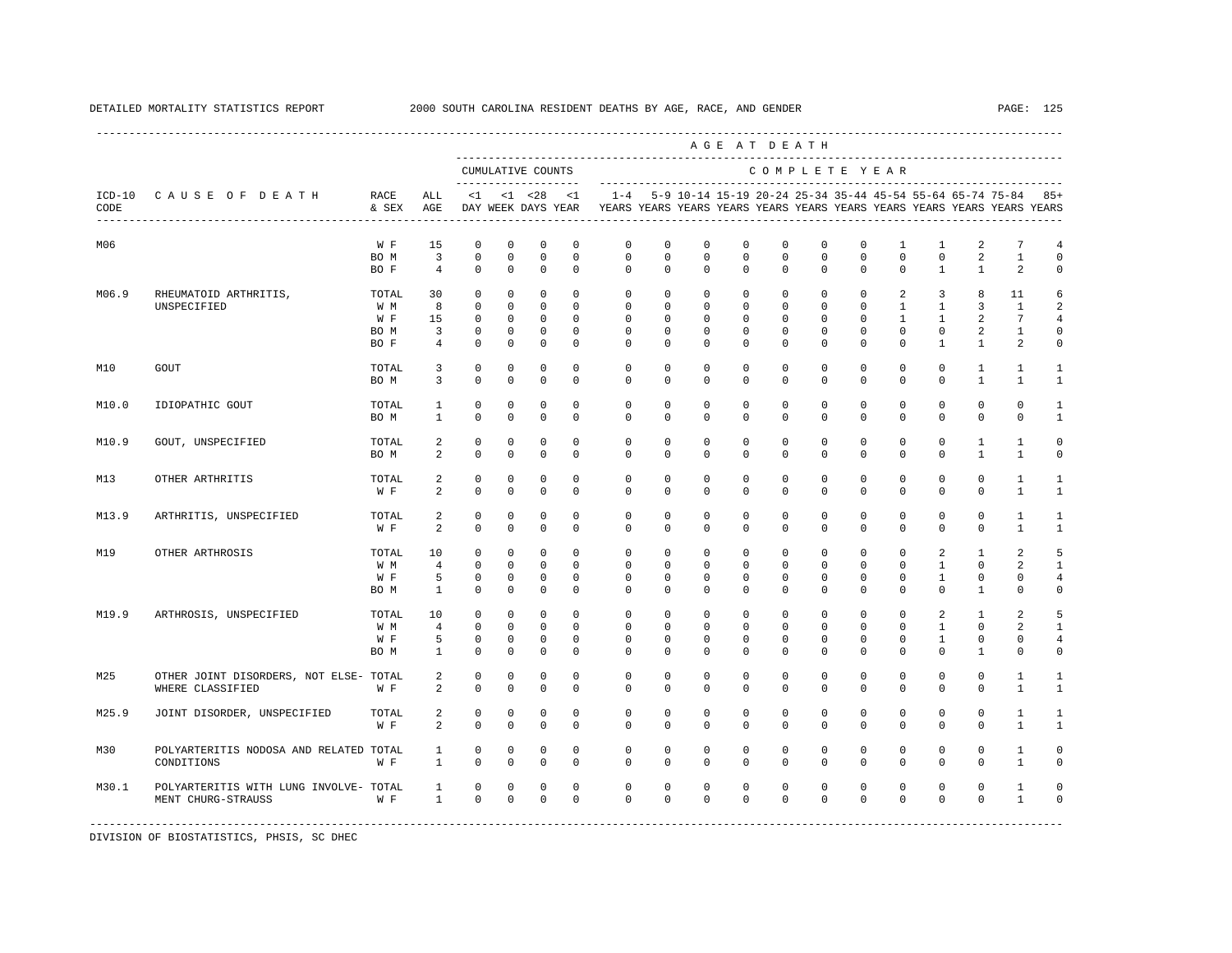|                  |                                               |               |                                |                            |                            |                                          |                         |                      |                            |                             |                             | AGE AT DEATH                                              |                      |                                |                             |                              |                              |                                                                         |                      |
|------------------|-----------------------------------------------|---------------|--------------------------------|----------------------------|----------------------------|------------------------------------------|-------------------------|----------------------|----------------------------|-----------------------------|-----------------------------|-----------------------------------------------------------|----------------------|--------------------------------|-----------------------------|------------------------------|------------------------------|-------------------------------------------------------------------------|----------------------|
|                  |                                               |               |                                |                            |                            | CUMULATIVE COUNTS<br>------------------- |                         |                      |                            |                             |                             | COMPLETE YEAR                                             |                      |                                |                             |                              |                              |                                                                         |                      |
| $ICD-10$<br>CODE | CAUSE OF DEATH                                | RACE<br>& SEX | ALL<br>AGE                     | <1                         |                            | $< 1$ $< 28$<br>DAY WEEK DAYS YEAR       | <1                      | $1 - 4$              |                            |                             |                             | 5-9 10-14 15-19 20-24 25-34 35-44 45-54 55-64 65-74 75-84 |                      |                                |                             |                              |                              | YEARS YEARS YEARS YEARS YEARS YEARS YEARS YEARS YEARS YEARS YEARS YEARS | $85+$                |
| M31              | OTHER NECROTIZING VASCULOPATHIES TOTAL        |               | 15                             | 0                          | $\mathbf 0$                | $\mathbf 0$                              | $\mathbf 0$             | 0                    | 0                          | 1                           | $\mathbf{1}$                | 0                                                         | $\mathbf 0$          | 1                              | 2                           | 2                            | 5                            | 3                                                                       | $\Omega$             |
|                  |                                               | W M           | $\mathbf{1}$                   | $\mathbf 0$                | $\mathbf 0$                | $\mathbf 0$                              | $\mathbf 0$             | $\mathbf 0$          | $\mathbf 0$                | $\mathbf 0$                 | $\mathbf 0$                 | $\Omega$                                                  | $\mathbf 0$          | $\mathbf 0$                    | $\mathbf 0$                 | $\mathbf 0$                  | $\mathbf{0}$                 | 1                                                                       | $\mathbf 0$          |
|                  |                                               | W F           | 9                              | $^{\circ}$                 | $\Omega$                   | $\Omega$                                 | $\Omega$                | $\Omega$             | $\Omega$                   | $\Omega$                    | $\Omega$                    | $\Omega$                                                  | $\Omega$             | 1                              | 1                           | $\Omega$                     | 5                            | 2                                                                       |                      |
|                  |                                               | BO M<br>BO F  | $\mathbf{1}$<br>$\overline{4}$ | $\mathbf 0$<br>$\mathbf 0$ | $\mathbf 0$<br>$\mathbf 0$ | $\mathbf 0$<br>$\mathbf 0$               | $\mathbf 0$<br>$\Omega$ | 0<br>$\Omega$        | 0<br>$\mathbf 0$           | $\mathbf 0$<br>$\mathbf{1}$ | $\mathbb O$<br>$\mathbf{1}$ | $\mathbf 0$<br>$\Omega$                                   | 0<br>$\mathbf 0$     | 0<br>$\mathbf 0$               | $\mathbf 0$<br>$\mathbf{1}$ | $\mathbf{1}$<br>$\mathbf{1}$ | $\mathbf 0$<br>$\mathbf{0}$  | 0<br>$\mathbf 0$                                                        | <sup>n</sup><br>0    |
|                  |                                               |               |                                |                            |                            |                                          |                         |                      |                            |                             |                             |                                                           |                      |                                |                             |                              |                              |                                                                         |                      |
| M31.0            | HYPERSENSITIVITY ANGIITIS                     | TOTAL         | 2                              | $^{\circ}$                 | 0                          | 0                                        | $\Omega$                | 0                    | 0                          | 0                           | 0                           | $\mathbf{0}$                                              | $\mathbf{0}$         | $\mathbf{0}$                   | $^{\circ}$                  | $^{\circ}$                   | 2                            | $\circ$                                                                 | <sup>n</sup>         |
|                  |                                               | W F           | 2                              | $\Omega$                   | $\Omega$                   | $\Omega$                                 | $\Omega$                | $\Omega$             | $\Omega$                   | $\Omega$                    | $\Omega$                    | $\Omega$                                                  | $\Omega$             | $\Omega$                       | $\Omega$                    | $\Omega$                     | 2                            | $\mathbf 0$                                                             | $\mathbf 0$          |
|                  |                                               |               |                                | $\Omega$                   | $\Omega$                   | $\Omega$                                 | $\Omega$                | $\Omega$             | $\mathbf 0$                | $\mathbf{1}$                |                             | $\Omega$                                                  | $\Omega$             | $\mathbf{1}$                   |                             | $\mathbf{1}$                 |                              | $\Omega$                                                                | $\Omega$             |
| M31.1            | THROMBOTIC MICROANGIOPATHY                    | TOTAL<br>W F  | 8<br>$\overline{4}$            | $\mathbf 0$                | $\mathbf 0$                | $\mathbf 0$                              | $\Omega$                | $\Omega$             | $\Omega$                   | $\Omega$                    | $\mathbf{1}$<br>$\Omega$    | $\Omega$                                                  | $\Omega$             | $\mathbf{1}$                   | 2<br>$\mathbf{1}$           | $\Omega$                     | 2<br>2                       | $\Omega$                                                                | $\Omega$             |
|                  |                                               | BO F          | 4                              | $\mathbf 0$                | 0                          | $\mathbf 0$                              | $\Omega$                | $\Omega$             | 0                          | $\mathbf{1}$                | $\mathbf{1}$                | $\Omega$                                                  | $\mathbf 0$          | $\Omega$                       | $\mathbf{1}$                | $\mathbf{1}$                 | $\mathbf{0}$                 | $\mathbf{0}$                                                            | $\mathbf 0$          |
|                  |                                               |               |                                |                            |                            |                                          |                         |                      |                            |                             |                             |                                                           |                      |                                |                             |                              |                              |                                                                         |                      |
| M31.3            | WEGENER'S GRANULOMATOSIS                      | TOTAL         | 3                              | $\Omega$                   | $\Omega$                   | $\Omega$                                 | $\Omega$                | $\Omega$             | $\Omega$                   | $\Omega$                    | $\Omega$                    | $\Omega$                                                  | $\Omega$             | $\Omega$                       | $\Omega$                    | $\Omega$                     | $\Omega$                     | 3                                                                       | O                    |
|                  |                                               | W M<br>W F    | $\mathbf{1}$<br>2              | $\mathbf 0$<br>$\mathbf 0$ | $\mathbf 0$<br>$\mathbf 0$ | $\mathbf 0$<br>$\mathbf 0$               | $\Omega$<br>$\Omega$    | $\Omega$<br>$\Omega$ | $\mathbf 0$<br>$\mathbf 0$ | $\Omega$<br>$\Omega$        | $\mathbf 0$<br>$\mathbf 0$  | $\Omega$<br>$\Omega$                                      | $\Omega$<br>$\Omega$ | $\mathbf 0$<br>$\Omega$        | $\mathbf 0$<br>$\mathbf 0$  | $\mathbf 0$<br>$\mathbf 0$   | $\mathbf{0}$<br>$\mathbf{0}$ | $\mathbf{1}$<br>2                                                       | $\Omega$<br>$\Omega$ |
|                  |                                               |               |                                |                            |                            |                                          |                         |                      |                            |                             |                             |                                                           |                      |                                |                             |                              |                              |                                                                         |                      |
| M31.4            | AORTIC ARCH SYNDROME (TAKAYASU)               | TOTAL         | $\mathbf{1}$                   | $\mathbf 0$                | $\mathbf 0$                | $\mathbf 0$                              | $\Omega$                | $\mathbf 0$          | $\mathbf 0$                | $\mathbf 0$                 | $\mathbf 0$                 | $\Omega$                                                  | $\mathbf 0$          | $\mathbf 0$                    | $\mathbf 0$                 | $\mathbf{1}$                 | $\mathbf{0}$                 | $\mathbf 0$                                                             | $\Omega$             |
|                  |                                               | BO M          | $\mathbf{1}$                   | $\Omega$                   | $\mathbf 0$                | $\Omega$                                 | $\Omega$                | $\Omega$             | $\mathbf 0$                | $\Omega$                    | $\Omega$                    | $\Omega$                                                  | $\Omega$             | $\mathbf 0$                    | $\mathbf 0$                 | $\mathbf{1}$                 | $\mathbf{0}$                 | $\mathbf 0$                                                             | U                    |
|                  |                                               |               |                                | $\mathbf 0$                | $\Omega$                   | $\mathbf 0$                              | $\Omega$                | $\Omega$             | $\mathbf 0$                | $\Omega$                    | $\mathbf 0$                 | $\Omega$                                                  | $\mathbf 0$          | $\mathbf 0$                    | $\mathbf 0$                 | $\Omega$                     | $\mathbf{1}$                 | $\Omega$                                                                | U                    |
| M31.8            | OTHER SPECIFIED NECROTIZING<br>VASCULOPATHIES | TOTAL<br>W F  | $\mathbf{1}$<br>$\mathbf{1}$   | $\Omega$                   | $\Omega$                   | $\Omega$                                 | $\Omega$                | $\Omega$             | $\Omega$                   | $\Omega$                    | $\Omega$                    | $\Omega$                                                  | $\Omega$             | $\Omega$                       | $\Omega$                    | $\Omega$                     | $\mathbf{1}$                 | $\Omega$                                                                | n                    |
|                  |                                               |               |                                |                            |                            |                                          |                         |                      |                            |                             |                             |                                                           |                      |                                |                             |                              |                              |                                                                         |                      |
| M32              | SYSTEMIC LUPUS ERYTHEMATOSUS                  | TOTAL         | 33                             | $\Omega$                   | $\Omega$                   | $\Omega$                                 | $\Omega$                | $\Omega$             | $\Omega$                   | $\Omega$                    | $\mathbf 0$                 | $\Omega$                                                  | 3                    | $\overline{4}$                 | 11                          | 5                            | 6                            | $\overline{4}$                                                          | O                    |
|                  |                                               | W M           | 2                              | $\Omega$                   | $\Omega$                   | $\Omega$                                 | $\Omega$                | $\Omega$             | $\Omega$                   | $\Omega$                    | $\Omega$                    | $\Omega$                                                  | $\Omega$             | $\Omega$                       | $\Omega$                    | $\mathbf{1}$                 | 1                            | $\cap$                                                                  | n                    |
|                  |                                               | W F           | 11                             | $\mathbf 0$                | $\mathbf 0$                | $\mathbf 0$                              | $\Omega$                | $\mathbf 0$          | 0                          | $\mathbf 0$                 | $\mathbf 0$                 | $\Omega$                                                  | $\mathbf 0$          | $\mathbf{1}$                   | 2                           | $\mathbf 0$                  | $\overline{4}$               | 4                                                                       |                      |
|                  |                                               | BO M<br>BO F  | $\overline{3}$<br>17           | 0<br>$\Omega$              | $\Omega$<br>$\Omega$       | $\mathbf 0$<br>$\Omega$                  | $\Omega$<br>$\Omega$    | $\Omega$<br>$\Omega$ | $\Omega$<br>$\Omega$       | $\Omega$<br>$\Omega$        | $\Omega$<br>$\Omega$        | $\Omega$<br>$\Omega$                                      | $\mathbf 0$<br>3     | $\mathbf{1}$<br>$\mathfrak{D}$ | 1<br>8                      | $\mathbf{1}$<br>3            | $\Omega$<br>1                | U<br>$\Omega$                                                           |                      |
|                  |                                               |               |                                |                            |                            |                                          |                         |                      |                            |                             |                             |                                                           |                      |                                |                             |                              |                              |                                                                         |                      |
| M32.1            | SYSTEMIC LUPUS ERYTHEMATOSUS                  | TOTAL         | 28                             | $\Omega$                   | $\mathbf 0$                | $\Omega$                                 | $\Omega$                | $\Omega$             | $\mathbf 0$                | $\Omega$                    | $\Omega$                    | $\Omega$                                                  | 2                    | 3                              | 9                           | 5                            | 5                            | 4                                                                       | U                    |
|                  | WITH ORGAN OR SYSTEM INVOLVEMENT              | W M           | $\mathbf{1}$                   | $\Omega$                   | $\Omega$                   | $\Omega$                                 | $\Omega$                | $\Omega$             | $\Omega$                   | $\Omega$                    | $\Omega$                    | $\Omega$                                                  | $\Omega$             | $\Omega$                       | $\Omega$                    | $\mathbf{1}$                 | $\Omega$                     | $\Omega$                                                                | U                    |
|                  |                                               | W F           | 11                             | $\mathbf 0$                | $\mathbf 0$                | $\Omega$                                 | $\Omega$                | $\Omega$             | $\mathbf 0$                | $\Omega$                    | $\Omega$                    | $\Omega$                                                  | $\Omega$             | $\mathbf{1}$                   | $\overline{2}$              | $\Omega$                     | $\overline{4}$               | 4                                                                       | U                    |
|                  |                                               | BO M          | $\overline{3}$                 | $\mathbf 0$                | $\mathbf 0$                | $\mathbf 0$<br>$\Omega$                  | $\Omega$<br>$\Omega$    | $\Omega$<br>$\Omega$ | $\Omega$                   | $\Omega$                    | $\Omega$                    | $\Omega$                                                  | $\Omega$             | $\mathbf{1}$                   | $\mathbf{1}$                | $\mathbf{1}$                 | $\mathsf{O}$                 | $\Omega$<br>$\Omega$                                                    | U                    |
|                  |                                               | BO F          | 13                             | $\Omega$                   | $\Omega$                   |                                          |                         |                      | $\Omega$                   | $\Omega$                    | $\Omega$                    | $\Omega$                                                  | 2                    | 1                              | 6                           | 3                            | 1                            |                                                                         |                      |
| M32.9            | SYSTEMIC LUPUS ERYTHEMATOSUS,                 | TOTAL         | 5                              | $\Omega$                   | $\Omega$                   | $\Omega$                                 | $\Omega$                | $\Omega$             | $\Omega$                   | $\Omega$                    | $\Omega$                    | $\Omega$                                                  | $\mathbf{1}$         | $\mathbf{1}$                   | 2                           | $\Omega$                     | $\mathbf{1}$                 | $\Omega$                                                                | $\Omega$             |
|                  | UNSPECIFIED                                   | W M           | $\mathbf{1}$                   | $\mathbf 0$                | $\Omega$                   | $\mathbf 0$                              | $\Omega$                | $\Omega$             | $\Omega$                   | $\Omega$                    | $\Omega$                    | $\Omega$                                                  | $\Omega$             | $\Omega$                       | $\mathbf 0$                 | $\Omega$                     | $\mathbf{1}$                 | $\Omega$                                                                | $\Omega$             |
|                  |                                               | BO F          | $\overline{4}$                 | $\Omega$                   | $\Omega$                   | $\Omega$                                 | $\Omega$                | $\Omega$             | $\Omega$                   | $\Omega$                    | $\Omega$                    | $\Omega$                                                  | $\overline{1}$       | $\mathbf{1}$                   | 2                           | $\Omega$                     | $\Omega$                     | $\Omega$                                                                | $\Omega$             |
| M33              | DERMATOPOLYMYOSITIS                           | TOTAL         | 2                              | $\mathbf 0$                | $\mathbf 0$                | $\mathbf 0$                              | $\Omega$                | $\Omega$             | $\Omega$                   | $\Omega$                    | $\Omega$                    | $\Omega$                                                  | $\Omega$             | $\Omega$                       | $\mathbf 0$                 | $\Omega$                     | $\mathbf{1}$                 | $\mathbf{1}$                                                            | $\Omega$             |
|                  |                                               | W F           | $\mathbf{1}$                   | $\mathbf 0$                | $\Omega$                   | $\Omega$                                 | $\Omega$                | $\Omega$             | $\Omega$                   | $\Omega$                    | $\Omega$                    | $\Omega$                                                  | $\Omega$             | $\Omega$                       | $\mathbf 0$                 | $\Omega$                     | $\mathbf{1}$                 | $\Omega$                                                                | $\Omega$             |
|                  |                                               | BO F          | $\overline{1}$                 | $\Omega$                   | $\Omega$                   | $\Omega$                                 | $\Omega$                | $\Omega$             | $\Omega$                   | $\Omega$                    | $\Omega$                    | $\Omega$                                                  | $\Omega$             | $\Omega$                       | $\Omega$                    | $\Omega$                     | $\Omega$                     | $\mathbf{1}$                                                            | $\Omega$             |
|                  |                                               |               |                                |                            |                            |                                          |                         |                      |                            |                             |                             |                                                           |                      |                                |                             |                              |                              |                                                                         |                      |
| M33.1            | OTHER DERMATOMYOSITIS                         | TOTAL         | 1                              | $\mathbf 0$                | $\Omega$                   | $\Omega$                                 | $\Omega$                | $\Omega$             | $\Omega$                   | $\Omega$                    | $\Omega$                    | $\Omega$                                                  | $\Omega$             | $\mathbf 0$                    | $\mathbf 0$                 | $\mathbf 0$                  | 1                            | $\mathbf 0$                                                             |                      |
|                  |                                               | W F           | $\mathbf{1}$                   | $\Omega$                   | $\Omega$                   | $\Omega$                                 | $\Omega$                | $\Omega$             | $\Omega$                   | $\Omega$                    | $\Omega$                    | $\Omega$                                                  | $\Omega$             | $\Omega$                       | $\Omega$                    | $\Omega$                     | $\mathbf{1}$                 | $\Omega$                                                                | 0                    |
|                  |                                               |               |                                |                            |                            |                                          |                         |                      |                            |                             |                             |                                                           |                      |                                |                             |                              |                              |                                                                         |                      |
|                  |                                               |               |                                |                            |                            |                                          |                         |                      |                            |                             |                             |                                                           |                      |                                |                             |                              |                              |                                                                         |                      |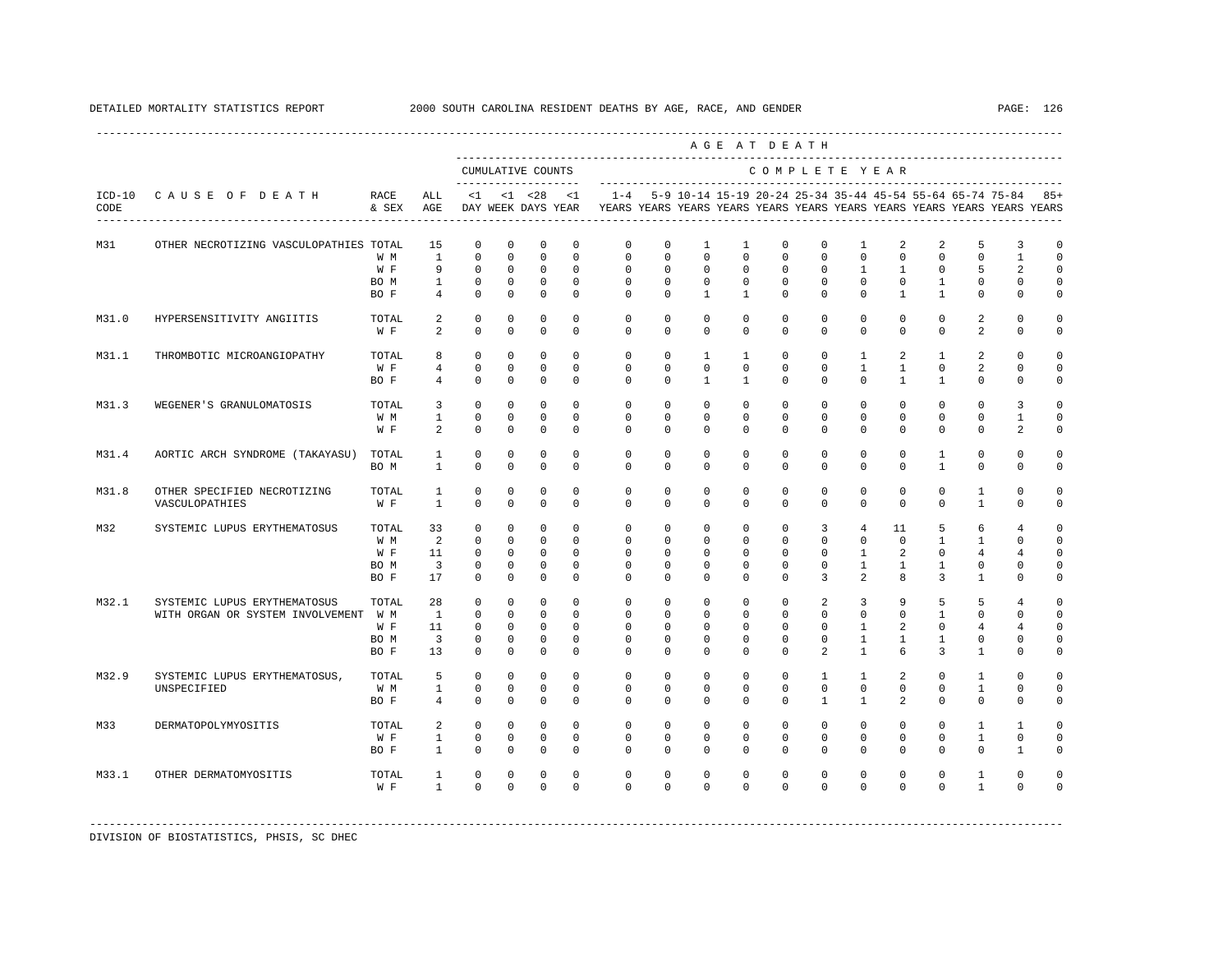|       |                                                           |                                     |                                                            |                                                              |                                                                     |                                                                      |                                                                 |                                                                                                       |                                                                 |                                                               | AGE AT DEATH                                                        |                                                                      |                                                                    |                                                                          |                                                                           |                                                                       |                                                                  |                                                                 |                                                          |
|-------|-----------------------------------------------------------|-------------------------------------|------------------------------------------------------------|--------------------------------------------------------------|---------------------------------------------------------------------|----------------------------------------------------------------------|-----------------------------------------------------------------|-------------------------------------------------------------------------------------------------------|-----------------------------------------------------------------|---------------------------------------------------------------|---------------------------------------------------------------------|----------------------------------------------------------------------|--------------------------------------------------------------------|--------------------------------------------------------------------------|---------------------------------------------------------------------------|-----------------------------------------------------------------------|------------------------------------------------------------------|-----------------------------------------------------------------|----------------------------------------------------------|
|       |                                                           |                                     |                                                            |                                                              |                                                                     | CUMULATIVE COUNTS                                                    |                                                                 |                                                                                                       |                                                                 |                                                               |                                                                     |                                                                      | COMPLETE YEAR                                                      |                                                                          |                                                                           |                                                                       |                                                                  |                                                                 |                                                          |
| CODE  | ICD-10 CAUSE OF DEATH<br>------------------------------   | RACE<br>& SEX                       | ALL<br>AGE                                                 | $\leq 1$                                                     |                                                                     | -------------------<br>$<1$ $<28$                                    | $\lt1$                                                          | $1 - 4$<br>DAY WEEK DAYS YEAR TEARS YEARS YEARS YEARS YEARS YEARS YEARS YEARS YEARS YEARS YEARS YEARS |                                                                 |                                                               |                                                                     |                                                                      |                                                                    |                                                                          |                                                                           |                                                                       |                                                                  | 5-9 10-14 15-19 20-24 25-34 35-44 45-54 55-64 65-74 75-84       | $85+$                                                    |
| M33.2 | POLYMYOSITIS                                              | TOTAL<br>BO F                       | 1<br>$\overline{1}$                                        | $\mathbf 0$<br>$\Omega$                                      | 0<br>$\Omega$                                                       | $\mathbf 0$<br>$\mathbf 0$                                           | 0<br>$\Omega$                                                   | $\mathbf 0$<br>$\Omega$                                                                               | $\mathbf 0$<br>$\Omega$                                         | $\mathbf 0$<br>$\Omega$                                       | $\mathbf 0$<br>$\Omega$                                             | $\mathbf 0$<br>$\Omega$                                              | $\mathbf 0$<br>$\Omega$                                            | $\mathbf 0$<br>$\Omega$                                                  | $\mathbf 0$<br>$\Omega$                                                   | $\mathbf 0$<br>$\Omega$                                               | $\mathbf 0$<br>$\Omega$                                          | 1<br>$\mathbf{1}$                                               | 0<br>$\Omega$                                            |
| M34   | SYSTEMIC SCLEROSIS                                        | TOTAL<br>W M<br>W F<br>BO M<br>BO F | 26<br>$\overline{\mathbf{3}}$<br>6<br>$\overline{4}$<br>13 | $\circ$<br>$\circ$<br>$\Omega$<br>$\circ$<br>$\Omega$        | $\mathbf 0$<br>$^{\circ}$<br>$\Omega$<br>$\mathbf 0$<br>$\mathbf 0$ | $\mathbf 0$<br>$\mathbf 0$<br>$\Omega$<br>$\mathbf 0$<br>$\mathbf 0$ | $\mathbf 0$<br>$\Omega$<br>$\Omega$<br>$\mathbf{0}$<br>$\Omega$ | $\mathbf 0$<br>$\Omega$<br>$\Omega$<br>$\circ$<br>$\Omega$                                            | $\mathbf 0$<br>$\Omega$<br>$\Omega$<br>$\circ$<br>$\Omega$      | $^{\circ}$<br>$\Omega$<br>$\Omega$<br>$\circ$<br>$\Omega$     | $\mathbf 0$<br>$\Omega$<br>$\Omega$<br>$\mathbf 0$<br>$\Omega$      | $\mathbf{1}$<br>$\Omega$<br>$\Omega$<br>$\mathbf{0}$<br>$\mathbf{1}$ | $\mathbf{0}$<br>$\Omega$<br>$\Omega$<br>$\mathbf 0$<br>$\Omega$    | $\overline{4}$<br>$\Omega$<br>$\Omega$<br>$\mathbf{1}$<br>$\overline{3}$ | 5<br>$\Omega$<br>$\Omega$<br>$\mathbf 0$<br>5                             | 6<br>$\mathbf{1}$<br>$\overline{1}$<br>$\mathbf{1}$<br>$\overline{3}$ | 5<br>$\mathbf{1}$<br>$\mathbf{1}$<br>2<br>$\mathbf{1}$           | 5<br>$\mathbf{1}$<br>$\overline{4}$<br>$\mathbf 0$<br>$\Omega$  | $\Omega$<br>$\Omega$<br>$\Omega$<br>$\Omega$<br>$\Omega$ |
| M34.0 | PROGRESSIVE SYSTEMIC SCLEROSIS                            | TOTAL<br>BO M<br>BO F               | $\overline{a}$<br>$\overline{1}$<br>$\mathbf{1}$           | $\Omega$<br>$\Omega$<br>$\Omega$                             | $\Omega$<br>$\Omega$<br>$\Omega$                                    | $\Omega$<br>$\Omega$<br>$\Omega$                                     | $\Omega$<br>$\Omega$<br>$\Omega$                                | $\Omega$<br>$\Omega$<br>$\Omega$                                                                      | $\Omega$<br>$\Omega$<br>$\Omega$                                | $\Omega$<br>$\Omega$<br>$\Omega$                              | $\Omega$<br>$\Omega$<br>$\Omega$                                    | $\Omega$<br>$\Omega$<br>$\Omega$                                     | $\Omega$<br>$\Omega$<br>$\Omega$                                   | $\overline{a}$<br>$\mathbf{1}$<br>$\mathbf{1}$                           | $\mathbf 0$<br>$\Omega$<br>$\Omega$                                       | $\Omega$<br>$\Omega$<br>$\Omega$                                      | $\Omega$<br>$\Omega$<br>$\Omega$                                 | $\Omega$<br>$\Omega$<br>$\Omega$                                | $\Omega$<br>$\Omega$<br>$\Omega$                         |
| M34.8 | OTHER FORMS OF SYSTEMIC<br>SCLEROSIS                      | TOTAL<br>W M<br>W F<br>BO M<br>BO F | 15<br>$\mathbf{1}$<br>5<br>$\mathbf{1}$<br>8               | $\Omega$<br>$\Omega$<br>$\Omega$<br>$\Omega$<br>$\Omega$     | $\Omega$<br>$\mathbf 0$<br>$\Omega$<br>$\Omega$<br>$\Omega$         | $\Omega$<br>$\mathbf 0$<br>$\Omega$<br>$\Omega$<br>$\Omega$          | $\Omega$<br>$\Omega$<br>$\Omega$<br>$\Omega$<br>$\Omega$        | $\Omega$<br>$\Omega$<br>$\Omega$<br>$\Omega$<br>$\Omega$                                              | $\Omega$<br>$\mathbf 0$<br>$\Omega$<br>$\Omega$<br>$\Omega$     | $\Omega$<br>$\Omega$<br>$\Omega$<br>$\Omega$<br>$\Omega$      | $\Omega$<br>$\Omega$<br>$\Omega$<br>$\Omega$<br>$\Omega$            | $\overline{1}$<br>$\Omega$<br>$\Omega$<br>$\Omega$<br>$\mathbf{1}$   | $\Omega$<br>$\Omega$<br>$\Omega$<br>$\Omega$<br>$\Omega$           | 2<br>$\Omega$<br>$\Omega$<br>$\Omega$<br>$\overline{a}$                  | 2<br>$\Omega$<br>$\Omega$<br>$\Omega$<br>$\mathcal{L}$                    | 6<br>$\mathbf{1}$<br>$\mathbf{1}$<br>$\mathbf{1}$<br>3                | $\mathbf{1}$<br>$\Omega$<br>$\mathbf{1}$<br>$\Omega$<br>$\Omega$ | 3<br>$\Omega$<br>3<br>$\Omega$<br>$\Omega$                      | $\Omega$<br>$\Omega$<br>$\Omega$<br>$\Omega$<br>$\Omega$ |
| M34.9 | SYSTEMIC SCLEROSIS, UNSPECIFIED                           | TOTAL<br>W M<br>W F<br>BO M<br>BO F | 9<br>2<br>$\mathbf{1}$<br>2<br>$4\overline{ }$             | $\mathbf{0}$<br>$\circ$<br>$\circ$<br>$^{\circ}$<br>$\Omega$ | $\mathbf 0$<br>$^{\circ}$<br>$^{\circ}$<br>$^{\circ}$<br>$\Omega$   | $\mathbf 0$<br>$\mathbf 0$<br>$\Omega$<br>$^{\circ}$<br>$^{\circ}$   | $\mathbf 0$<br>$\Omega$<br>$\Omega$<br>0<br>$\Omega$            | $\mathbf 0$<br>$\Omega$<br>$\Omega$<br>$\mathbf{0}$<br>$\Omega$                                       | $\mathbf 0$<br>$\Omega$<br>$\Omega$<br>$\mathbf{0}$<br>$\Omega$ | $\mathbf 0$<br>$\Omega$<br>$\Omega$<br>0<br>$\Omega$          | $\mathbf 0$<br>$\Omega$<br>$\Omega$<br>0<br>$\Omega$                | $\mathbf 0$<br>$\Omega$<br>$\Omega$<br>$\mathbf{0}$<br>$\Omega$      | $\mathbf 0$<br>$\mathbf 0$<br>$\Omega$<br>$\mathbf{0}$<br>$\Omega$ | $\mathbf 0$<br>$\Omega$<br>$\Omega$<br>0<br>$\Omega$                     | 3<br>$\Omega$<br>$\Omega$<br>0<br>3                                       | $\mathbf 0$<br>$\Omega$<br>$\Omega$<br>$^{\circ}$<br>$\Omega$         | $\overline{4}$<br>$\mathbf{1}$<br>$\Omega$<br>2<br>1             | 2<br>$\mathbf{1}$<br>$\mathbf{1}$<br>$\mathbf 0$<br>$\Omega$    | $\mathbf 0$<br>$\Omega$<br>$\cap$<br>0<br>$\Omega$       |
| M35   | OTHER SYSTEMIC INVOLVEMENT OF<br>CONNECTIVE TISSUE        | TOTAL<br>W M<br>W F<br>BO M<br>BO F | 8<br>$\mathbf{1}$<br>4<br>$\mathbf{1}$<br>2                | $\circ$<br>$\circ$<br>$\Omega$<br>$\mathbf 0$<br>$^{\circ}$  | $\mathbf 0$<br>$^{\circ}$<br>$\Omega$<br>0<br>$^{\circ}$            | $\mathbf 0$<br>$^{\circ}$<br>$\Omega$<br>$\mathbf 0$<br>$^{\circ}$   | $\mathbf 0$<br>$\Omega$<br>$\Omega$<br>$\mathbf 0$<br>$\Omega$  | $\mathbf 0$<br>$\Omega$<br>$\Omega$<br>$\mathbf 0$<br>$\Omega$                                        | $\mathbf 0$<br>$\Omega$<br>$\Omega$<br>0<br>$\Omega$            | $^{\circ}$<br>$\Omega$<br>$\Omega$<br>$\mathbf 0$<br>$\Omega$ | $\mathbf 0$<br>$\Omega$<br>$\Omega$<br>$\mathbf 0$<br>$\Omega$      | $\mathbf 0$<br>$\Omega$<br>$\Omega$<br>$\mathbf 0$<br>$\Omega$       | $\mathbf 0$<br>$\Omega$<br>$\Omega$<br>$\mathbf 0$<br>$\Omega$     | $\mathbf 0$<br>$\Omega$<br>$\Omega$<br>$\mathbf 0$<br>$\Omega$           | $\overline{2}$<br>$\mathbf{1}$<br>$\Omega$<br>$\mathbf 0$<br>$\mathbf{1}$ | $\mathbf 0$<br>$\Omega$<br>$\Omega$<br>0<br>$\Omega$                  | $\overline{4}$<br>$\Omega$<br>3<br>$\mathbf 0$<br>1              | 2<br>$\Omega$<br>$\mathbf{1}$<br>$\mathbf{1}$<br>$\Omega$       | $\Omega$<br>$\Omega$<br>$\Omega$<br>$\mathbf 0$<br>0     |
| M35.0 | SICCA SYNDROME (SJÖGREN)                                  | TOTAL<br>W F                        | 2<br>2                                                     | $\circ$<br>$\Omega$                                          | $\mathbf 0$<br>$\Omega$                                             | $\mathbf 0$<br>$\Omega$                                              | $\mathbf 0$<br>$\Omega$                                         | $\mathbf 0$<br>$\Omega$                                                                               | $\mathbf 0$<br>$\Omega$                                         | $\mathbf 0$<br>$\Omega$                                       | $\mathbf 0$<br>$\Omega$                                             | $\mathbf 0$<br>$\Omega$                                              | $\mathbf 0$<br>$\Omega$                                            | $\mathbf 0$<br>$\Omega$                                                  | $\mathbf 0$<br>$\Omega$                                                   | $\mathbf 0$<br>$\Omega$                                               | 2<br>$\overline{a}$                                              | $\mathbf 0$<br>$\Omega$                                         | $\Omega$<br>$\Omega$                                     |
| M35.9 | SYSTEMIC INVOLVEMENT OF<br>CONNECTIVE TISSUE, UNSPECIFIED | TOTAL<br>W M<br>W F<br>BO M<br>BO F | 6<br>$\mathbf{1}$<br>2<br>$\mathbf{1}$<br>2                | $\circ$<br>$\Omega$<br>$\Omega$<br>$^{\circ}$<br>$\Omega$    | $\Omega$<br>$\Omega$<br>$\Omega$<br>$\Omega$<br>$\Omega$            | $\Omega$<br>$\Omega$<br>$\mathbf 0$<br>$\Omega$<br>$\Omega$          | $\Omega$<br>$\Omega$<br>$\Omega$<br>$\Omega$<br>$\Omega$        | $\Omega$<br>$\Omega$<br>$\Omega$<br>$\Omega$<br>$\Omega$                                              | $\Omega$<br>$\Omega$<br>$\Omega$<br>$\Omega$<br>$\Omega$        | $\Omega$<br>$\Omega$<br>$\Omega$<br>$\Omega$<br>$\Omega$      | $\Omega$<br>$\Omega$<br>$\Omega$<br>$\Omega$<br>$\Omega$            | $\Omega$<br>$\Omega$<br>$\Omega$<br>$\Omega$<br>$\Omega$             | $\Omega$<br>$\Omega$<br>$\Omega$<br>$\Omega$<br>$\Omega$           | $\Omega$<br>$\Omega$<br>$\Omega$<br>$\Omega$<br>$\Omega$                 | 2<br>$\overline{1}$<br>$\Omega$<br>$\Omega$<br>$\mathbf{1}$               | $\Omega$<br>$\Omega$<br>$\Omega$<br>$\Omega$<br>$\Omega$              | 2<br>$\Omega$<br>1<br>$\mathbf 0$<br>$\mathbf{1}$                | 2<br>$\Omega$<br>$\mathbf{1}$<br>$\mathbf{1}$<br>$\Omega$       | $\Omega$<br>$\Omega$<br>$\Omega$<br>$\Omega$<br>$\Omega$ |
|       | M40-M54 DORSOPATHIES                                      | TOTAL<br>W M<br>W F<br>BO M<br>BO F | 13<br>$\overline{4}$<br>5<br>2<br>$\overline{2}$           | $\circ$<br>$\Omega$<br>$\mathbf 0$<br>$\circ$<br>$\Omega$    | $\circ$<br>$\Omega$<br>$\circ$<br>$\mathbf 0$<br>$\Omega$           | $\circ$<br>$\Omega$<br>$\overline{0}$<br>$\circ$<br>$\Omega$         | $\Omega$<br>$\Omega$<br>$\mathbf 0$<br>$\Omega$<br>$\Omega$     | $\Omega$<br>$\Omega$<br>$\circ$<br>$\Omega$<br>$\cap$                                                 | $\Omega$<br>$\Omega$<br>$\mathbf 0$<br>$\Omega$<br>$\Omega$     | $\Omega$<br>$\Omega$<br>$\mathbf{0}$<br>$\Omega$<br>$\Omega$  | $\mathbf{1}$<br>$\Omega$<br>$\mathbf 0$<br>$\Omega$<br>$\mathbf{1}$ | $\Omega$<br>$\Omega$<br>$\mathbf{0}$<br>$\Omega$<br>$\Omega$         | $\Omega$<br>$\Omega$<br>$\mathbf{0}$<br>$\Omega$<br>$\Omega$       | $\mathbf{1}$<br>$\Omega$<br>$\mathbf{1}$<br>$\Omega$<br>$\Omega$         | $\Omega$<br>$\Omega$<br>$\mathbf 0$<br>$\Omega$<br>$\Omega$               | 2<br>$\overline{2}$<br>$\Omega$<br>$\Omega$<br>$\Omega$               | $\overline{4}$<br>$\mathbf{1}$<br>2<br>$\mathbf{1}$<br>$\Omega$  | $\overline{4}$<br>$\mathbf{1}$<br>2<br>$\mathbf{1}$<br>$\Omega$ | $\mathbf{1}$<br>$\Omega$<br>$\Omega$<br>$\Omega$<br>1    |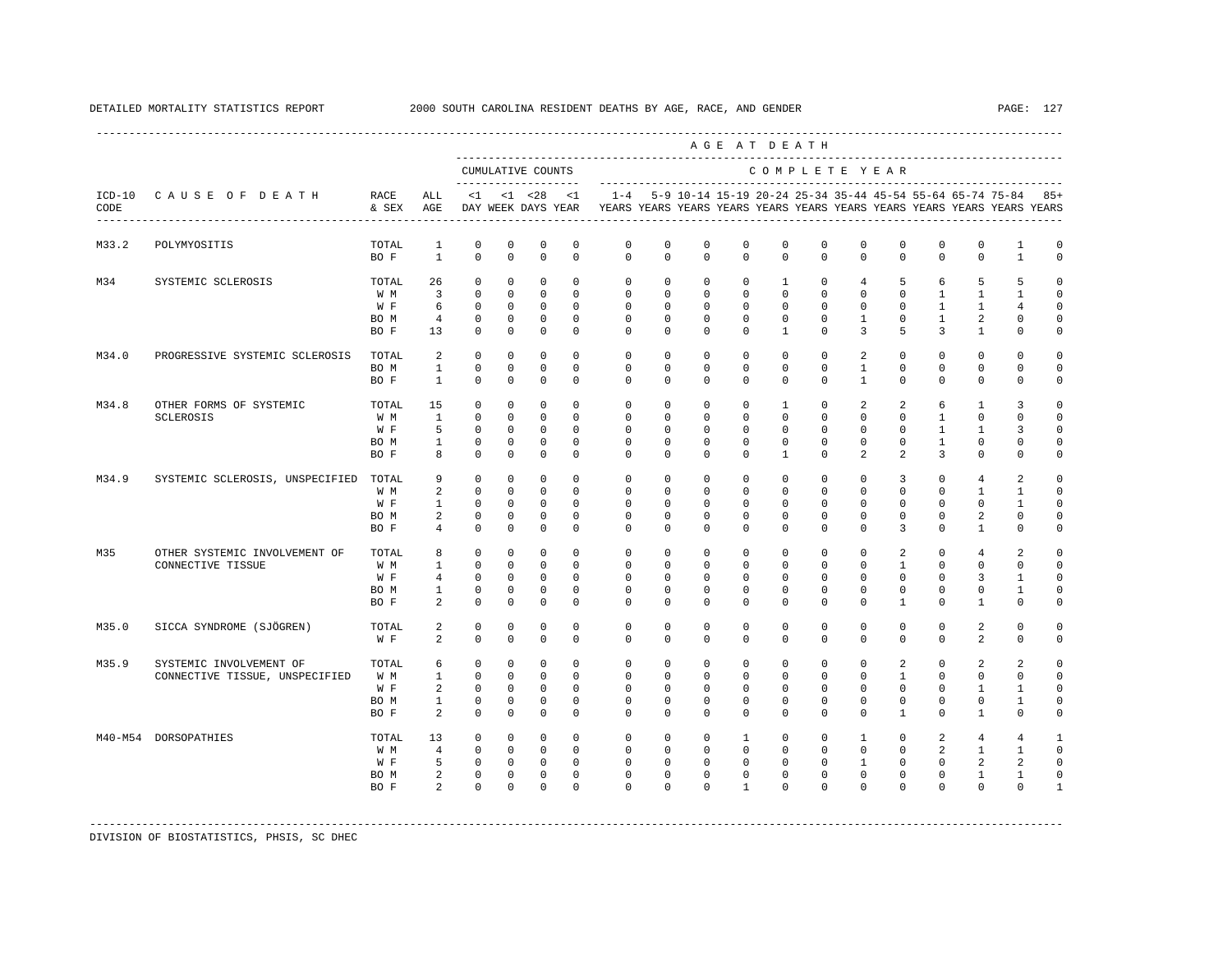|                  |                                                     |                             |                                                     |                                                          |                                                               |                                                          |                                                        |                                                                                    |                                                          |                                                          |                                                 | AGE AT DEATH                                              |                                                          |                                                 |                                                         |                                                         |                                                 |                                                |                                                           |
|------------------|-----------------------------------------------------|-----------------------------|-----------------------------------------------------|----------------------------------------------------------|---------------------------------------------------------------|----------------------------------------------------------|--------------------------------------------------------|------------------------------------------------------------------------------------|----------------------------------------------------------|----------------------------------------------------------|-------------------------------------------------|-----------------------------------------------------------|----------------------------------------------------------|-------------------------------------------------|---------------------------------------------------------|---------------------------------------------------------|-------------------------------------------------|------------------------------------------------|-----------------------------------------------------------|
|                  |                                                     |                             |                                                     |                                                          |                                                               | CUMULATIVE COUNTS<br>--------------------                |                                                        |                                                                                    |                                                          |                                                          |                                                 | COMPLETE YEAR                                             |                                                          |                                                 |                                                         |                                                         |                                                 |                                                |                                                           |
| $ICD-10$<br>CODE | CAUSE OF DEATH                                      | RACE<br>& SEX               | ALL<br>AGE                                          | $\leq 1$                                                 |                                                               | $< 1$ $< 28$<br>DAY WEEK DAYS YEAR                       | < 1                                                    | $1 - 4$<br>YEARS YEARS YEARS YEARS YEARS YEARS YEARS YEARS YEARS YEARS YEARS YEARS |                                                          |                                                          |                                                 | 5-9 10-14 15-19 20-24 25-34 35-44 45-54 55-64 65-74 75-84 |                                                          |                                                 |                                                         |                                                         |                                                 |                                                | $85+$                                                     |
| M41              | SCOLIOSIS                                           | TOTAL<br>W M<br>W F<br>BO F | 4<br>$\mathbf{1}$<br>2<br>$\mathbf{1}$              | $\mathbf 0$<br>$\mathbf 0$<br>$\mathbf 0$<br>$\mathbb O$ | $\mathbf 0$<br>$\mathbf 0$<br>$\mathbf 0$<br>$\mathbb O$      | $\mathbf 0$<br>$\mathbf 0$<br>$\mathbf 0$<br>$\mathbb O$ | $^{\circ}$<br>$^{\circ}$<br>$^{\circ}$<br>$\mathbf{0}$ | $\mathbf 0$<br>$\mathbf 0$<br>$\mathbf 0$<br>$\mathbf 0$                           | $\mathbf 0$<br>$\mathbf 0$<br>$\mathbf 0$<br>$\mathbf 0$ | $\mathbf 0$<br>$\mathbf 0$<br>$\mathbf 0$<br>$\mathbf 0$ | 1<br>$\mathbf 0$<br>$\mathbf 0$<br>$\mathbf{1}$ | $\mathbf 0$<br>$\mathbf 0$<br>$\mathbf 0$<br>$\mathbf 0$  | $\mathbf 0$<br>$\mathbf 0$<br>$\mathbf 0$<br>$\mathbf 0$ | 1<br>$\mathbf 0$<br>$\mathbf{1}$<br>$\mathbf 0$ | $\mathbf 0$<br>$\Omega$<br>$\mathbf 0$<br>$\mathbf 0$   | 1<br>$\mathbf{1}$<br>$\mathbf 0$<br>$\mathbf 0$         | 1<br>$\mathbf 0$<br>$\mathbf{1}$<br>$\mathbf 0$ | $\mathbf 0$<br>$\Omega$<br>$\Omega$<br>0       | $\circ$<br>$\mathbf 0$<br>$\Omega$<br>$\mathsf{O}\xspace$ |
| M41.9            | SCOLIOSIS, UNSPECIFIED                              | TOTAL<br>W M<br>W F<br>BO F | $\overline{4}$<br>$\mathbf{1}$<br>2<br>$\mathbf{1}$ | $\mathbf 0$<br>$\mathbf 0$<br>$\mathbf 0$<br>$\mathbf 0$ | $^{\circ}$<br>$\mathbf{0}$<br>0<br>$\mathbf 0$                | $^{\circ}$<br>$\mathbf{0}$<br>$\mathbf 0$<br>$\mathbf 0$ | $\mathbf 0$<br>$\Omega$<br>$^{\circ}$<br>$\Omega$      | $\circ$<br>$\Omega$<br>$\mathbf 0$<br>$\Omega$                                     | 0<br>$\Omega$<br>0<br>$\Omega$                           | $^{\circ}$<br>$\Omega$<br>$^{\circ}$<br>$\Omega$         | 1<br>$\Omega$<br>0<br>$\mathbf{1}$              | $\mathbf{0}$<br>$\Omega$<br>$\mathbf{0}$<br>$\Omega$      | 0<br>$\Omega$<br>$\mathbf{0}$<br>$\Omega$                | 1<br>$\Omega$<br>1<br>$\Omega$                  | 0<br>$\Omega$<br>$\mathbf 0$<br>$\Omega$                | $\mathbf{1}$<br>$\mathbf{1}$<br>$\mathbf 0$<br>$\Omega$ | 1<br>$\Omega$<br>1<br>$\Omega$                  | $\cap$<br>$\Omega$<br>$\Omega$<br>$\Omega$     | $\Omega$<br>$\Omega$<br>$\circ$<br>$\Omega$               |
| M46              | OTHER INFLAMMATORY<br>SPONDYLOPATHIES               | TOTAL<br>W M<br>W F         | $\overline{4}$<br>3<br>$\mathbf{1}$                 | $\mathbf 0$<br>$\mathbf 0$<br>$\mathbf 0$                | 0<br>$\mathbf 0$<br>$\mathbf 0$                               | 0<br>$\mathbf 0$<br>$\mathbf 0$                          | $^{\circ}$<br>$^{\circ}$<br>$^{\circ}$                 | $\circ$<br>$\mathbf 0$<br>$\circ$                                                  | 0<br>0<br>0                                              | $\mathbf{0}$<br>0<br>0                                   | 0<br>0<br>0                                     | $\mathbf{0}$<br>$\mathbf{0}$<br>0                         | $\mathbf{0}$<br>0<br>0                                   | $\mathbf{0}$<br>$\mathbf 0$<br>0                | 0<br>$\mathbf 0$<br>0                                   | 1<br>$\mathbf{1}$<br>$\mathbf 0$                        | 1<br>$\mathbf{1}$<br>$\mathbf 0$                | 2<br>1<br>1                                    | 0<br>$\mathbf 0$<br>0                                     |
| M46.2            | OSTEOMYELITIS OF VERTEBRA                           | TOTAL<br>W M<br>W F         | $\overline{4}$<br>3<br>$\mathbf{1}$                 | $\mathbf 0$<br>$\mathbf 0$<br>$\mathbb O$                | $\mathbf 0$<br>$\mathbf{0}$<br>$\mathbb O$                    | $\mathbf 0$<br>$\mathbf 0$<br>$\mathbb O$                | $\Omega$<br>$\circ$<br>$\mathbf{0}$                    | $\Omega$<br>$\mathbf 0$<br>$\mathbf 0$                                             | $\Omega$<br>$\mathbf 0$<br>$\mathbf 0$                   | $\Omega$<br>$\mathbf 0$<br>$\mathbf 0$                   | $\Omega$<br>0<br>$\mathbf 0$                    | $\Omega$<br>$\mathbf 0$<br>$\mathbf 0$                    | $\Omega$<br>$\mathbf 0$<br>$\mathbf 0$                   | $\Omega$<br>$\mathbf 0$<br>$\mathbf 0$          | $\Omega$<br>$\mathbf 0$<br>$\mathbf 0$                  | $\mathbf{1}$<br>$\mathbf{1}$<br>$\mathbf 0$             | $\mathbf{1}$<br>$\mathbf{1}$<br>$\mathbf 0$     | $\overline{a}$<br>$\mathbf{1}$<br>$\mathbf{1}$ | $\Omega$<br>$\Omega$<br>$\mathbf 0$                       |
| M48              | OTHER SPONDYLOPATHIES                               | TOTAL<br>BO M<br>BO F       | 2<br>$\mathbf{1}$<br>$\mathbf{1}$                   | $\mathbf 0$<br>$\mathbf 0$<br>$\mathbf 0$                | $\mathbf 0$<br>$\mathbf{0}$<br>$\mathbf 0$                    | $\mathbf 0$<br>$\mathbf{0}$<br>$\mathbf 0$               | $\Omega$<br>$\Omega$<br>$\Omega$                       | $\mathbf 0$<br>$\Omega$<br>$\Omega$                                                | $\Omega$<br>$\Omega$<br>0                                | $\Omega$<br>$\Omega$<br>$\Omega$                         | $\Omega$<br>$\Omega$<br>0                       | $\Omega$<br>$\mathbf 0$<br>$\Omega$                       | $\Omega$<br>0<br>0                                       | $\Omega$<br>$\mathbf 0$<br>$\Omega$             | $\Omega$<br>$\Omega$<br>$\Omega$                        | $\Omega$<br>$\Omega$<br>$\Omega$                        | 1<br>$\mathbf{1}$<br>$\mathbf 0$                | $\Omega$<br>$\Omega$<br>$\mathbf{0}$           | $\mathbf{1}$<br>$\mathbf 0$<br>$\mathbf{1}$               |
| M48.0            | SPINAL STENOSIS                                     | TOTAL<br>BO M<br>BO F       | 2<br>$\mathbf{1}$<br>1                              | $\mathbf 0$<br>$\mathbf 0$<br>$\mathbf 0$                | $\mathbf 0$<br>$\mathbf 0$<br>$\mathbf 0$                     | $\mathbf 0$<br>$\mathbf 0$<br>$\mathbf 0$                | $\mathbf{0}$<br>$^{\circ}$<br>$^{\circ}$               | $\mathbf{0}$<br>0<br>0                                                             | $\mathbf{0}$<br>0<br>0                                   | $\mathbf 0$<br>0<br>0                                    | 0<br>0<br>0                                     | $\mathbf 0$<br>0<br>$\mathbf 0$                           | $\mathbf 0$<br>0<br>0                                    | $\mathbf 0$<br>0<br>0                           | $\mathbf 0$<br>$\mathbf 0$<br>0                         | $\mathbf 0$<br>$\mathbf 0$<br>0                         | $\mathbf{1}$<br>$\mathbf{1}$<br>$\mathbf{0}$    | $\Omega$<br>0<br>0                             | $\mathbf{1}$<br>$\mathbf 0$<br>1                          |
| M50              | CERVICAL DISC DISORDERS                             | TOTAL<br>W F                | 1<br>$\mathbf{1}$                                   | $\mathbf 0$<br>$\Omega$                                  | $\mathbf 0$<br>$\Omega$                                       | $\mathbf 0$<br>$\Omega$                                  | $\mathbf 0$<br>$\Omega$                                | $\mathbf 0$<br>$\Omega$                                                            | $\Omega$<br>$\Omega$                                     | $\Omega$<br>$\Omega$                                     | $\Omega$<br>$\Omega$                            | $\mathbf 0$<br>$\Omega$                                   | $\Omega$<br>$\Omega$                                     | $\mathbf 0$<br>$\Omega$                         | $\Omega$<br>$\Omega$                                    | $\Omega$<br>$\Omega$                                    | $\mathbf 0$<br>$\Omega$                         | $\mathbf{1}$<br>$\mathbf{1}$                   | $\circ$<br>$\Omega$                                       |
| M50.2            | OTHER CERVICAL DISC DISPLACEMENT TOTAL              | W F                         | $\mathbf{1}$<br>$\mathbf{1}$                        | 0<br>$\mathbf 0$                                         | $\circ$<br>$\mathbf 0$                                        | 0<br>$\mathbf 0$                                         | $^{\circ}$<br>$\Omega$                                 | 0<br>$\Omega$                                                                      | 0<br>$\Omega$                                            | $^{\circ}$<br>$\Omega$                                   | 0<br>$\Omega$                                   | $\mathbf 0$<br>$\Omega$                                   | 0<br>$\Omega$                                            | 0<br>$\Omega$                                   | 0<br>$\Omega$                                           | 0<br>$\Omega$                                           | $\mathbf{0}$<br>$\Omega$                        | 1<br>1                                         | $\circ$<br>$\Omega$                                       |
| M51              | OTHER INTERVERTEBRAL DISC<br>DISORDERS              | TOTAL<br>W F<br>BO M        | 2<br>$\mathbf{1}$<br>$\mathbf{1}$                   | $\mathbf 0$<br>$\mathbf 0$<br>$\Omega$                   | $\mathbf{0}$<br>$\circ$<br>$\Omega$                           | $\mathbf{0}$<br>$\circ$<br>$\mathbf 0$                   | $\mathbf 0$<br>$\circ$<br>$\Omega$                     | $\mathbf{0}$<br>$\circ$<br>$\Omega$                                                | $\mathbf{0}$<br>$\circ$<br>$\Omega$                      | $\mathbf 0$<br>$\mathbf{0}$<br>$\Omega$                  | 0<br>0<br>$\Omega$                              | $\mathbf 0$<br>$\mathbf{0}$<br>$\Omega$                   | $\mathbf 0$<br>$\mathbf{0}$<br>$\Omega$                  | $\mathbf 0$<br>$\mathbf 0$<br>$\Omega$          | $\mathbf 0$<br>0<br>$\Omega$                            | $\mathbf 0$<br>$\mathbf 0$<br>$\Omega$                  | 1<br>$\mathbf{1}$<br>$\Omega$                   | $\mathbf{1}$<br>0<br>$\mathbf{1}$              | $\Omega$<br>$\circ$<br>$\Omega$                           |
| M51.2            | OTHER SPECIFIED INTERVERTEBRAL<br>DISC DISPLACEMENT | TOTAL<br>W F                | 1<br>1                                              | 0<br>$\mathbf 0$                                         | 0<br>$\mathbf 0$                                              | 0<br>$\mathbf 0$                                         | $^{\circ}$<br>$\Omega$                                 | 0<br>$\Omega$                                                                      | 0<br>0                                                   | 0<br>$\Omega$                                            | 0<br>$\Omega$                                   | $\mathbf 0$<br>$\Omega$                                   | 0<br>$\Omega$                                            | 0<br>$\Omega$                                   | 0<br>$\Omega$                                           | $^{\circ}$<br>$\Omega$                                  | 1<br>1                                          | $\mathbf 0$<br>$\Omega$                        | 0<br>$\Omega$                                             |
| M51.9            | INTERVERTEBRAL DISC DISORDER,<br>UNSPECIFIED        | TOTAL<br>BO M               | 1<br>$\mathbf{1}$                                   | $\mathbf 0$<br>$\Omega$                                  | $\mathbf 0$<br>$\Omega$                                       | $\mathbf 0$<br>$\Omega$                                  | $^{\circ}$<br>$\Omega$                                 | $\mathbf 0$<br>$\Omega$                                                            | $\mathbf 0$<br>$\Omega$                                  | $\mathbf 0$<br>$\Omega$                                  | 0<br>$\Omega$                                   | $\mathbf 0$<br>$\Omega$                                   | $\mathbf 0$<br>$\Omega$                                  | $\mathbf 0$<br>$\Omega$                         | $\mathbf 0$<br>$\Omega$                                 | $\mathbf 0$<br>$\Omega$                                 | $\mathbf 0$<br>$\Omega$                         | $\mathbf{1}$<br>$\mathbf{1}$                   | $\circ$<br>$\Omega$                                       |
| M60-M79          | SOFT TISSUE DISORDER                                | TOTAL<br>W M<br>W F<br>BO M | 22<br>3<br>2<br>5                                   | 0<br>$\mathbf 0$<br>$\circ$<br>$\mathbf 0$               | $\mathbf{0}$<br>$\mathbf{0}$<br>$\overline{0}$<br>$\mathbf 0$ | $\mathbf 0$<br>$\circ$<br>$\circ$<br>$\mathbf 0$         | $^{\circ}$<br>$\circ$<br>$\mathbf 0$<br>$\mathbf 0$    | $\circ$<br>$\circ$<br>0<br>$\Omega$                                                | $\circ$<br>$\mathbf 0$<br>$\mathbf 0$<br>$\Omega$        | $^{\circ}$<br>$\mathbf 0$<br>0<br>$\Omega$               | $\mathbf{0}$<br>0<br>0<br>$\Omega$              | $^{\circ}$<br>$\mathbf 0$<br>0<br>$\Omega$                | $\mathbf{0}$<br>$\mathbf 0$<br>0<br>$\Omega$             | $^{\circ}$<br>$\mathbf 0$<br>0<br>$\Omega$      | $\mathbf{1}$<br>$\mathbf{1}$<br>$\mathbf 0$<br>$\Omega$ | 5<br>$\mathbf 0$<br>0<br>$\Omega$                       | 7<br>$\mathbf{1}$<br>2<br>$\mathbf 0$           | 4<br>0<br>$\mathbf{0}$<br>2                    | 5<br>$\mathbf{1}$<br>$\Omega$<br>3                        |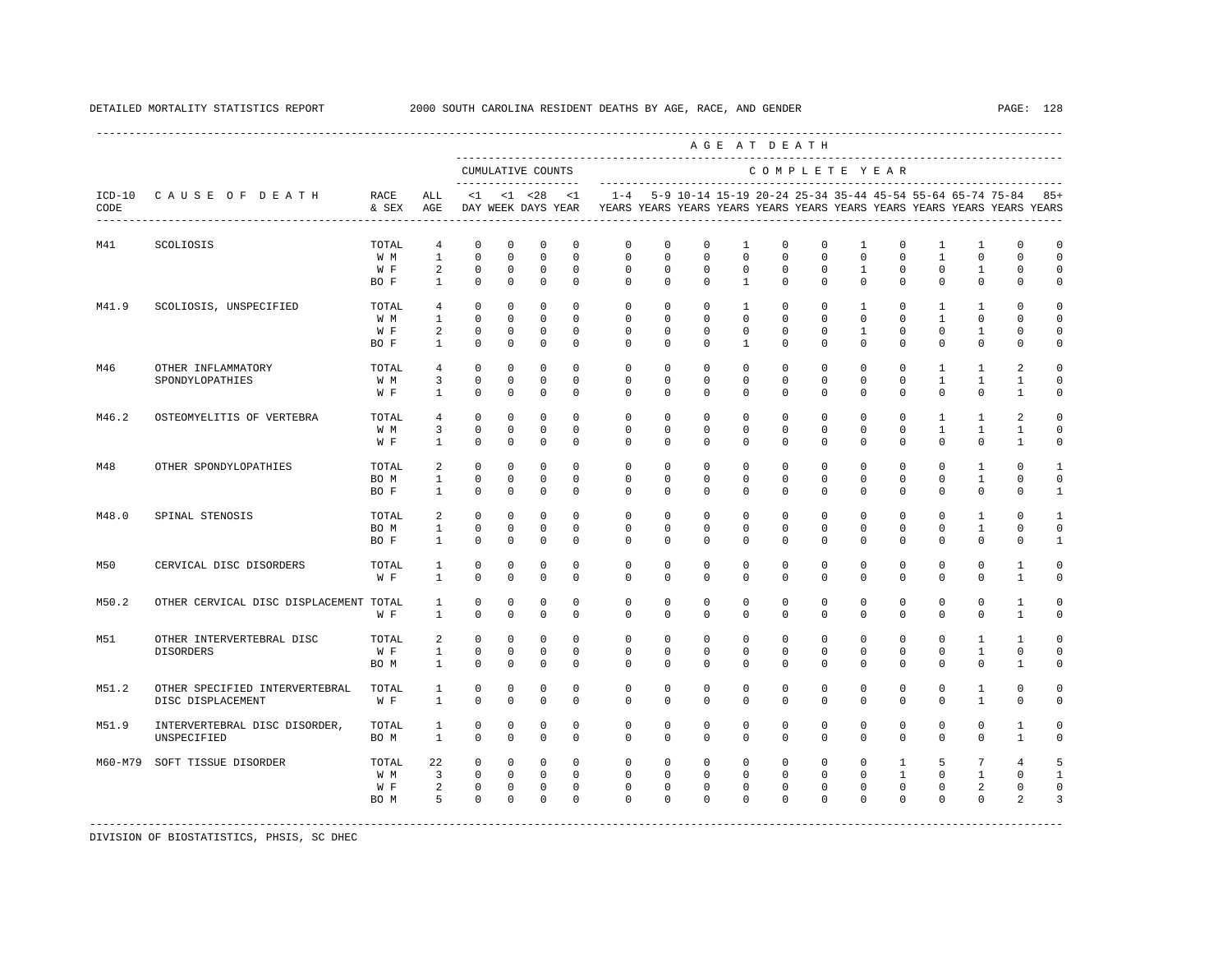|                  |                                                          |                              |                                                     |                                                          |                                                          |                                                          |                                                       |                                                        |                                                 |                                       |                                       | AGE AT DEATH                                              |                                                       |                                                 |                                                         |                                                   |                                              |                                                                         |                                                 |
|------------------|----------------------------------------------------------|------------------------------|-----------------------------------------------------|----------------------------------------------------------|----------------------------------------------------------|----------------------------------------------------------|-------------------------------------------------------|--------------------------------------------------------|-------------------------------------------------|---------------------------------------|---------------------------------------|-----------------------------------------------------------|-------------------------------------------------------|-------------------------------------------------|---------------------------------------------------------|---------------------------------------------------|----------------------------------------------|-------------------------------------------------------------------------|-------------------------------------------------|
|                  |                                                          |                              |                                                     |                                                          |                                                          | CUMULATIVE COUNTS                                        |                                                       |                                                        |                                                 |                                       |                                       | COMPLETE YEAR                                             |                                                       |                                                 |                                                         |                                                   |                                              |                                                                         |                                                 |
| $ICD-10$<br>CODE | CAUSE OF DEATH                                           | RACE<br>& SEX                | ALL<br>AGE                                          | $<$ 1                                                    |                                                          | $< 1$ $< 28$<br>DAY WEEK DAYS YEAR                       | <1                                                    | $1 - 4$                                                |                                                 |                                       |                                       | 5-9 10-14 15-19 20-24 25-34 35-44 45-54 55-64 65-74 75-84 |                                                       |                                                 |                                                         |                                                   |                                              | YEARS YEARS YEARS YEARS YEARS YEARS YEARS YEARS YEARS YEARS YEARS YEARS | $85+$                                           |
| M60-M79          |                                                          | BO F                         | 12                                                  | $\mathbf 0$                                              | $\mathbf 0$                                              | $\mathbf 0$                                              | $^{\circ}$                                            | $\mathbf 0$                                            | $\mathbf 0$                                     | 0                                     | 0                                     | $\mathbf 0$                                               | $\mathbf 0$                                           | $\mathbf 0$                                     | $\mathbf 0$                                             | 5                                                 | 4                                            | 2                                                                       | $\mathbf{1}$                                    |
| M60              | MYOSITIS                                                 | TOTAL<br>BO F                | 1<br>$\mathbf{1}$                                   | $\mathbf 0$<br>$\mathbf 0$                               | $\mathbf 0$<br>$\mathbf 0$                               | $\mathbf 0$<br>$\mathbf 0$                               | $\mathbf 0$<br>$\mathbf 0$                            | $\mathbf 0$<br>$\mathbf 0$                             | $\mathbf 0$<br>$\mathbf 0$                      | 0<br>0                                | 0<br>0                                | $\mathbf 0$<br>$\mathbf 0$                                | $\mathbf 0$<br>$\mathbf 0$                            | $\Omega$<br>$\Omega$                            | $\mathbf 0$<br>$\mathbf 0$                              | $\mathbf 0$<br>0                                  | $\mathbf{0}$<br>$\mathbf{0}$                 | 1<br>$\mathbf{1}$                                                       | $\Omega$<br>$\Omega$                            |
| M60.9            | MYOSITIS, UNSPECIFIED                                    | TOTAL<br>BO F                | $\mathbf{1}$<br>$\mathbf{1}$                        | $\mathbf 0$<br>$\mathbf 0$                               | $\mathbf 0$<br>$\mathbf 0$                               | $\mathbf 0$<br>$\mathbf 0$                               | $\mathbf{0}$<br>$\Omega$                              | $\mathbf 0$<br>$\Omega$                                | $\mathbf 0$<br>$\Omega$                         | 0<br>$\Omega$                         | 0<br>$\Omega$                         | $\mathbf 0$<br>$\Omega$                                   | $\mathbf 0$<br>$\Omega$                               | $\Omega$<br>$\Omega$                            | $\mathbf 0$<br>$\Omega$                                 | $\mathbf 0$<br>$\Omega$                           | $\mathbf{0}$<br>$\Omega$                     | $\mathbf{1}$<br>$\mathbf{1}$                                            | $\Omega$<br>$\Omega$                            |
| M62              | OTHER DISORDERS OF MUSCLE                                | TOTAL<br>W M<br>W F<br>BO M  | 11<br>$\mathbf{1}$<br>2<br>3                        | $\mathbf 0$<br>$\Omega$<br>$\mathbf 0$<br>0              | $\mathbf 0$<br>$\Omega$<br>$^{\circ}$<br>0               | $\mathbf 0$<br>$\mathbf 0$<br>$\circ$<br>$\mathbf 0$     | $\Omega$<br>$\Omega$<br>0<br>$\mathbf 0$              | $\mathbf 0$<br>$\Omega$<br>$\mathbf 0$<br>0            | $\Omega$<br>$\Omega$<br>0<br>0                  | $\Omega$<br>$\Omega$<br>0<br>0        | $\Omega$<br>$\Omega$<br>0<br>0        | $\Omega$<br>$\Omega$<br>0<br>0                            | $\Omega$<br>$\Omega$<br>$\mathbf 0$<br>0              | $\Omega$<br>U<br>$\Omega$<br>0                  | $\Omega$<br>$\Omega$<br>0<br>0                          | $\mathfrak{D}$<br>$\Omega$<br>0<br>0              | $\overline{3}$<br>$\Omega$<br>2<br>0         | $\mathbf{1}$<br>$\cap$<br>$\cap$<br>$\mathbf 0$                         | $\overline{5}$<br>$\mathbf{1}$<br>$\Omega$<br>3 |
| M62.3            | IMMOBILITY SYNDROME (PARAPLEGIC) TOTAL                   | BO F<br>W M                  | 5<br>1<br>$\mathbf{1}$                              | $\mathbf 0$<br>$\mathbf 0$<br>$\mathbf 0$                | $\mathbf 0$<br>$\mathbf 0$<br>$\mathbf 0$                | $\mathbf 0$<br>$\mathbf 0$<br>$\mathbf 0$                | $\mathbf 0$<br>$\mathbf 0$<br>$\Omega$                | $\mathbf 0$<br>$\mathbf{0}$<br>$\mathbf 0$             | 0<br>$\mathbf 0$<br>$\mathbf 0$                 | 0<br>$\mathbf 0$<br>0                 | 0<br>0<br>0                           | 0<br>$\mathbf 0$<br>$\mathbf 0$                           | $\mathbf 0$<br>$\mathbf 0$<br>$\mathbf 0$             | $\Omega$<br>$\mathbf 0$<br>$\Omega$             | $\Omega$<br>$\mathbf 0$<br>$\mathbf 0$                  | $\mathfrak{D}$<br>$\mathbf 0$<br>0                | 1<br>$\mathbf{0}$<br>$\mathbf 0$             | -1<br>$\Omega$<br>$\Omega$                                              | -1<br>1<br>$\mathbf{1}$                         |
| M62.8            | OTHER SPECIFIED DISORDERS OF<br>MUSCLE                   | TOTAL<br>W F<br>BO M<br>BO F | 10<br>2<br>3<br>5                                   | $\mathbf 0$<br>$\mathbf 0$<br>$\mathbf 0$<br>$\mathbf 0$ | $\mathbf 0$<br>$\mathbf 0$<br>$\mathbf 0$<br>$\mathbf 0$ | $\mathbf 0$<br>$\mathbf 0$<br>$\mathbf 0$<br>$\mathbf 0$ | $\mathbf 0$<br>$\Omega$<br>$\mathbf 0$<br>$\mathbf 0$ | $\mathbf{0}$<br>$\Omega$<br>$\mathbf 0$<br>$\mathbf 0$ | $\mathbf 0$<br>$\Omega$<br>0<br>0               | $\mathbf 0$<br>$\Omega$<br>0<br>0     | 0<br>$\Omega$<br>0<br>0               | $\mathbf 0$<br>$\Omega$<br>0<br>0                         | $\mathbf 0$<br>$\Omega$<br>$\mathbf 0$<br>$\mathbf 0$ | $\Omega$<br>$\Omega$<br>0<br>$\Omega$           | $\mathbf 0$<br>$\Omega$<br>0<br>$\Omega$                | 2<br>$\Omega$<br>0<br>2                           | 3<br>2<br>0<br>1                             | $\mathbf{1}$<br>$\Omega$<br>$\Omega$<br>1                               | 4<br>$\Omega$<br>3<br>1                         |
| M72              | FIBROBLASTIC DISORDERS                                   | TOTAL<br>W M<br>BO M<br>BO F | 6<br>$\mathbf{1}$<br>$\mathbf{1}$<br>$\overline{4}$ | $\mathbf 0$<br>$\mathbf 0$<br>$\mathbf 0$<br>$\Omega$    | $\mathbf 0$<br>$\mathbf 0$<br>$\mathbf 0$<br>$\mathbf 0$ | $\mathbf 0$<br>$\mathbf 0$<br>$\mathbf 0$<br>$\mathbf 0$ | $\mathbf 0$<br>$\mathbf 0$<br>$\mathbf 0$<br>$\Omega$ | $\mathbf 0$<br>$\mathbf 0$<br>$\Omega$<br>$\Omega$     | $\mathbf 0$<br>$\Omega$<br>$\Omega$<br>$\Omega$ | 0<br>$\Omega$<br>$\Omega$<br>$\Omega$ | 0<br>$\Omega$<br>$\Omega$<br>$\Omega$ | $\mathbf 0$<br>$\Omega$<br>$\Omega$<br>$\Omega$           | $\mathbf 0$<br>$\Omega$<br>$\Omega$<br>$\Omega$       | $\mathbf 0$<br>$\Omega$<br>$\Omega$<br>$\Omega$ | $\mathbf{1}$<br>$\mathbf{1}$<br>$\Omega$<br>$\mathbf 0$ | 2<br>$\Omega$<br>$\Omega$<br>2                    | 2<br>$\Omega$<br>$\Omega$<br>2               | $\mathbf{1}$<br>$\Omega$<br>1<br>$\Omega$                               | $\Omega$<br>$\Omega$<br>$\Omega$<br>$\Omega$    |
| M72.5            | FASCIITIS, NOT ELSEWHERE<br>CLASSIFIED                   | TOTAL<br>W M<br>BO M<br>BO F | 6<br>$\mathbf{1}$<br>$\mathbf{1}$<br>4              | $\mathbf 0$<br>$\mathbf 0$<br>$\mathbf 0$<br>$\mathbf 0$ | $\mathbf 0$<br>$\mathbf 0$<br>$\mathbf 0$<br>0           | $\mathbf 0$<br>$\mathbf 0$<br>$\mathbf 0$<br>0           | $\Omega$<br>$\Omega$<br>$\mathbf 0$<br>$^{\circ}$     | $\Omega$<br>$\Omega$<br>$\mathbf 0$<br>$\mathbf 0$     | $\Omega$<br>$\Omega$<br>0<br>0                  | $\Omega$<br>$\Omega$<br>0<br>0        | $\Omega$<br>$\Omega$<br>0<br>0        | $\Omega$<br>$\Omega$<br>0<br>0                            | $\Omega$<br>$\Omega$<br>$\mathbf 0$<br>0              | $\Omega$<br>$\Omega$<br>0<br>$\Omega$           | $\mathbf{1}$<br>$\mathbf{1}$<br>$\mathbf 0$<br>0        | $\mathfrak{D}$<br>$\Omega$<br>0<br>$\mathfrak{D}$ | $\overline{a}$<br>$\Omega$<br>0<br>2         | $\mathbf{1}$<br>$\Omega$<br>1<br>0                                      | $\cap$<br>$\Omega$<br>$\Omega$<br>$\Omega$      |
| M75              | SHOULDER LESIONS                                         | TOTAL<br>W M                 | 1<br>$\mathbf{1}$                                   | $\mathbf 0$<br>$\mathbf 0$                               | $\mathbf 0$<br>$\mathbf 0$                               | $\mathbf 0$<br>$\mathbf 0$                               | $^{\circ}$<br>$\mathbf 0$                             | $\mathbf{0}$<br>$\mathbf 0$                            | $\mathbf 0$<br>$\mathbf 0$                      | 0<br>0                                | $\mathbf 0$<br>0                      | $\mathbf{0}$<br>$\mathbf 0$                               | $\mathbf 0$<br>$\mathbf 0$                            | $\mathbf 0$<br>$\mathbf 0$                      | $\mathbf 0$<br>$\mathbf 0$                              | $\mathbf 0$<br>0                                  | 1<br>$\mathbf{1}$                            | $\mathbf 0$<br>$\mathbf 0$                                              | $\Omega$<br>$\mathbf 0$                         |
| M75.5            | <b>BURSITIS OF SHOULDER</b>                              | TOTAL<br>W M                 | 1<br>$\mathbf{1}$                                   | $\mathbf 0$<br>$\mathbf 0$                               | $\mathbf 0$<br>$\mathbf 0$                               | $\mathbf 0$<br>$\mathbb O$                               | $\mathbf 0$<br>$\mathbf 0$                            | $\mathbf{0}$<br>$\mathbf 0$                            | $\mathbf 0$<br>$\mathbf 0$                      | $^{\circ}$<br>0                       | 0<br>0                                | $\mathbf 0$<br>$\mathbf 0$                                | $\mathbf 0$<br>$\mathbf 0$                            | $\mathbf 0$<br>$\mathbf 0$                      | $\mathbf 0$<br>$\mathbf 0$                              | $\mathbf 0$<br>$\mathbf 0$                        | $\mathbf{1}$<br>$\mathbf{1}$                 | $\mathbf 0$<br>$\mathbf 0$                                              | $\Omega$<br>$\mathbf 0$                         |
| M79              | OTHER SOFT TISSUE DISORDERS,<br>NOT ELSEWHERE CLASSIFIED | TOTAL<br>BO M<br>BO F        | 3<br>$\mathbf{1}$<br>2                              | $\mathbf 0$<br>$\mathbf 0$<br>$\Omega$                   | $\mathbf 0$<br>$\mathbf 0$<br>$\Omega$                   | $\mathbf 0$<br>$\mathbf 0$<br>$\mathbf 0$                | $^{\circ}$<br>$\mathbf 0$<br>$\Omega$                 | $\mathbf{0}$<br>$\mathbf{0}$<br>$\Omega$               | $\mathbf 0$<br>0<br>$\Omega$                    | $\mathbf 0$<br>0<br>$\Omega$          | 0<br>0<br>$\Omega$                    | $\mathbf 0$<br>$\mathbf 0$<br>$\Omega$                    | $\mathbf 0$<br>$\mathbf 0$<br>$\Omega$                | $\mathbf 0$<br>$\Omega$<br>$\Omega$             | $\mathbf 0$<br>$^{\circ}$<br>$\Omega$                   | $\mathbf{1}$<br>$\mathbf 0$<br>$\mathbf{1}$       | $\mathbf{1}$<br>$\mathbf{0}$<br>$\mathbf{1}$ | 1<br>1<br>$\Omega$                                                      | $\Omega$<br>$\Omega$<br>$\cap$                  |
| M79.2            | NEURALGIA AND NEURITIS,<br>UNSPECIFIED                   | TOTAL<br>BO M                | 1<br>$\mathbf{1}$                                   | $\mathbf 0$<br>$\Omega$                                  | $\mathbf 0$<br>$\Omega$                                  | 0<br>$\mathbf 0$                                         | $\mathbf 0$<br>$\Omega$                               | $\mathbf{0}$<br>$\Omega$                               | $\Omega$<br>$\Omega$                            | $\Omega$<br>$\Omega$                  | $\Omega$<br>$\Omega$                  | $\mathbf 0$<br>$\Omega$                                   | $\mathbf 0$<br>$\Omega$                               | $\Omega$<br>$\Omega$                            | $\Omega$<br>$\Omega$                                    | $\Omega$<br>$\Omega$                              | $\mathbf{0}$<br>$\Omega$                     | $\mathbf{1}$<br>$\mathbf{1}$                                            | $\Omega$<br>$\cap$                              |
| M79.3            | PANNICULITIS, UNSPECIFIED                                | TOTAL                        | 2                                                   | $\mathbf 0$                                              | $\mathbf 0$                                              | $\mathbf 0$                                              | $\mathbf 0$                                           | $\Omega$                                               | $\mathbf 0$                                     | $\mathbf 0$                           | $\mathbf 0$                           | $\mathbf 0$                                               | $\mathbf 0$                                           | $\Omega$                                        | $\mathbf 0$                                             | $\mathbf{1}$                                      | $\mathbf{1}$                                 | $\Omega$                                                                |                                                 |

# DETAILED MORTALITY STATISTICS REPORT 2000 SOUTH CAROLINA RESIDENT DEATHS BY AGE, RACE, AND GENDER PAGE: 129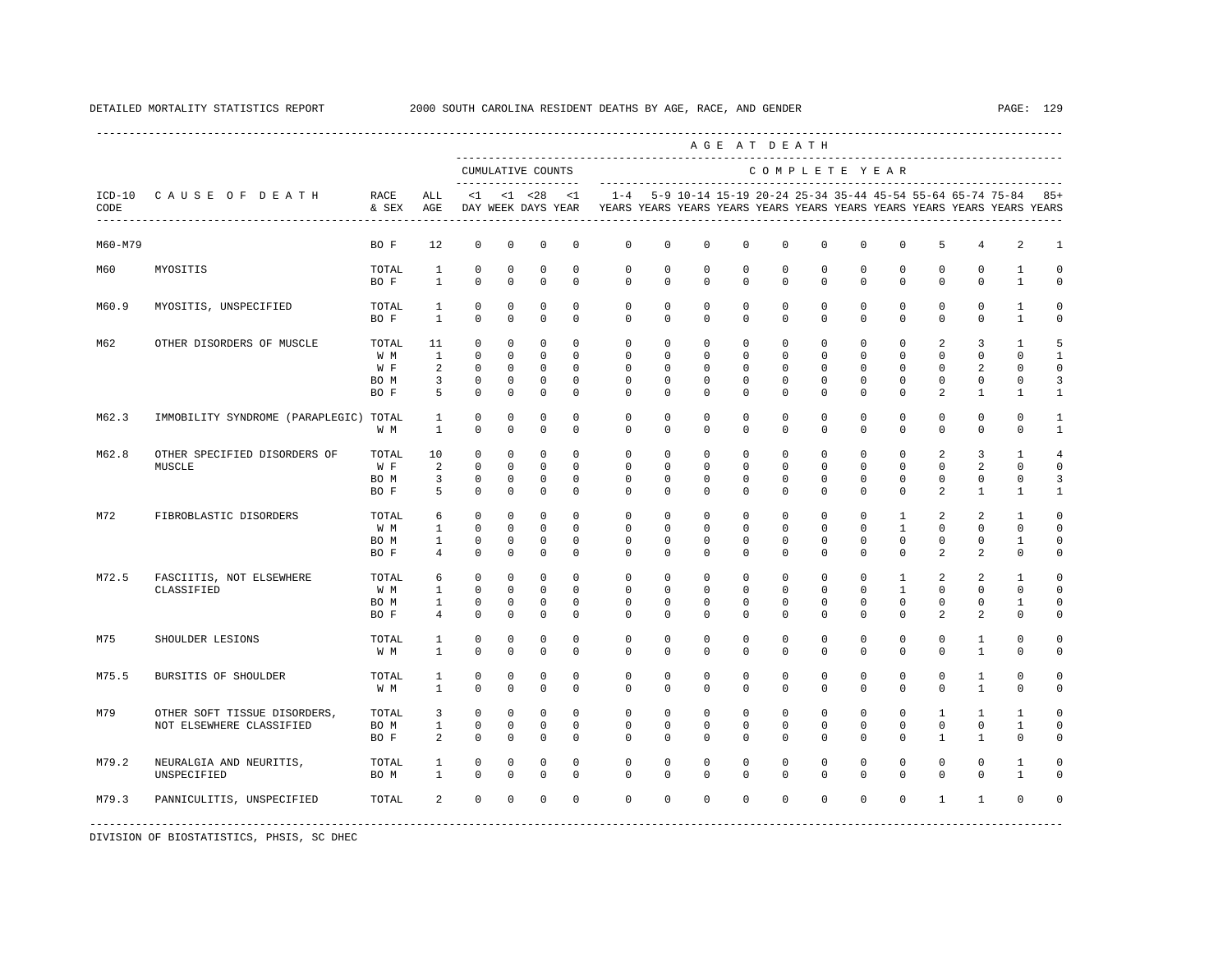|         |                                                        |               |                         |                |              |                                           |             |                                                                         |              |             |             | AGE AT DEATH  |              |                |              |                |                |                                                                   |              |
|---------|--------------------------------------------------------|---------------|-------------------------|----------------|--------------|-------------------------------------------|-------------|-------------------------------------------------------------------------|--------------|-------------|-------------|---------------|--------------|----------------|--------------|----------------|----------------|-------------------------------------------------------------------|--------------|
|         |                                                        |               |                         |                |              | CUMULATIVE COUNTS<br>-------------------- |             |                                                                         |              |             |             | COMPLETE YEAR |              |                |              |                |                |                                                                   |              |
| CODE    | ICD-10 CAUSE OF DEATH<br>----------------------------- | RACE<br>& SEX | ALL<br>AGE              | $\leq 1$       |              | $< 1$ $< 28$<br>DAY WEEK DAYS YEAR        | < 1         | YEARS YEARS YEARS YEARS YEARS YEARS YEARS YEARS YEARS YEARS YEARS YEARS |              |             |             |               |              |                |              |                |                | 1-4 5-9 10-14 15-19 20-24 25-34 35-44 45-54 55-64 65-74 75-84 85+ |              |
| M79.3   |                                                        | BO F          | 2                       | $\mathbf 0$    | $\circ$      | $\mathbf 0$                               | $\mathbf 0$ | $\mathbf 0$                                                             | $\mathbf 0$  | $\mathbf 0$ | $\mathbf 0$ | $\mathbf 0$   | $\mathbf 0$  | $\mathbf 0$    | $\mathbf 0$  | 1              | 1              | $\mathbf 0$                                                       | $\Omega$     |
| M80-M99 | OSTEOEPATHIES CHONDROPATHIES                           | TOTAL         | 55                      | $\mathbf 0$    | $\circ$      | $\Omega$                                  | $\Omega$    | $\Omega$                                                                | $\Omega$     | $\Omega$    | $\Omega$    | $\Omega$      | 1            | 2              | $\Omega$     | 2              | 6              | 18                                                                | 26           |
|         | OTH. DISORDERS OF MUSCULO                              | W M           | 12                      | $\Omega$       | $\Omega$     | $\Omega$                                  | $\Omega$    | $\Omega$                                                                | $\Omega$     | $\Omega$    | $\Omega$    | $\Omega$      | $\Omega$     | 2              | $\Omega$     | $\overline{1}$ | $\overline{1}$ | 6                                                                 | 2            |
|         | SKELETAL SYS.                                          | W F           | 34                      | $\mathbf{0}$   | $\circ$      | $\mathbf 0$                               | $\Omega$    | $\Omega$                                                                | $\Omega$     | $\circ$     | $\Omega$    | $\Omega$      | $\mathbf 0$  | $\Omega$       | $\mathbf 0$  | $\Omega$       | $\overline{3}$ | 9                                                                 | 22           |
|         |                                                        | BO M          | 5                       | $\mathbf 0$    | 0            | $^{\circ}$                                | $^{\circ}$  | $\mathbf{0}$                                                            | $\mathbf{0}$ | $\circ$     | $\mathbf 0$ | $\mathbf{0}$  | 1            | $\mathbf 0$    | $\mathbf 0$  | $\mathbf{1}$   | $\mathbf{1}$   | $\mathbf{1}$                                                      | 1            |
|         |                                                        | BO F          | $\overline{4}$          | $^{\circ}$     | $^{\circ}$   | $^{\circ}$                                | $\Omega$    | $\mathbf{0}$                                                            | $\mathbf{0}$ | 0           | 0           | $\Omega$      | $\mathbf{0}$ | $\mathbf{0}$   | 0            | $\circ$        | $\mathbf{1}$   | $\overline{a}$                                                    | 1            |
| M80     | OSTEOPOROSIS WITH PATHOLOGICAL                         | TOTAL         | 15                      | $\mathbf 0$    | $\circ$      | $\circ$                                   | $\Omega$    | $\mathbf{0}$                                                            | $\mathbf 0$  | $\mathbf 0$ | $\mathbf 0$ | $\mathbf 0$   | $\mathbf 0$  | $\mathbf 0$    | $\mathbf 0$  | $\mathbf 0$    | $\mathbf{1}$   | 3                                                                 | 11           |
|         | FRACTURE                                               | W M           | 2                       | $\overline{0}$ | $\mathbf{0}$ | $\Omega$                                  | $\Omega$    | $\Omega$                                                                | $\Omega$     | $\Omega$    | $\Omega$    | $\Omega$      | $\Omega$     | $\Omega$       | $\mathbf{0}$ | $\mathbf 0$    | $\circ$        | $\Omega$                                                          | 2            |
|         |                                                        | W F           | 10                      | $\circ$        | $^{\circ}$   | $\Omega$                                  | $\Omega$    | $\Omega$                                                                | $\Omega$     | $\Omega$    | $\Omega$    | $\Omega$      | $\Omega$     | $\Omega$       | $\Omega$     | $\Omega$       | $\mathbf{1}$   | $\mathbf{1}$                                                      | 8            |
|         |                                                        | BO M          | 2                       | $\Omega$       | $\Omega$     | $\Omega$                                  | $\Omega$    | $\Omega$                                                                | $\Omega$     | $\Omega$    | $\Omega$    | $\Omega$      | $\Omega$     | $\Omega$       | $\Omega$     | $\Omega$       | $\Omega$       | $\mathbf{1}$                                                      | $\mathbf{1}$ |
|         |                                                        | BO F          | $\mathbf{1}$            | $\mathbf{0}$   | $\mathbf 0$  | $\mathbf{0}$                              | $\Omega$    | $\Omega$                                                                | 0            | $\mathbf 0$ | $\mathbf 0$ | $\mathbf 0$   | $\circ$      | $\mathbf 0$    | $\mathbf 0$  | $\mathbf 0$    | $\mathbf 0$    | $\mathbf{1}$                                                      | $\circ$      |
| M80.9   | UNSPECIFIED OSTEOPOROSIS WITH                          | TOTAL         | 15                      | $\overline{0}$ | $\circ$      | $^{\circ}$                                | $\Omega$    | $\mathbf 0$                                                             | $\mathbf{0}$ | $\mathbf 0$ | $\mathbf 0$ | $\Omega$      | $\mathbf 0$  | $\Omega$       | $\mathbf 0$  | $\Omega$       | $\mathbf{1}$   | 3                                                                 | 11           |
|         | PATHOLOGICAL FRACTURE                                  | W M           | $\overline{2}$          | $\overline{0}$ | $^{\circ}$   | $\Omega$                                  | $\Omega$    | $\Omega$                                                                | $\Omega$     | $\Omega$    | $\Omega$    | $\Omega$      | $\Omega$     | $\Omega$       | 0            | $\Omega$       | $\mathbf 0$    | $\Omega$                                                          | 2            |
|         |                                                        | W F           | 10                      | $\overline{0}$ | $\circ$      | $\Omega$                                  | $\Omega$    | $\Omega$                                                                | $\Omega$     | $\Omega$    | $\Omega$    | $\Omega$      | $\Omega$     | $\Omega$       | $\Omega$     | $\Omega$       | 1              | $\mathbf{1}$                                                      | 8            |
|         |                                                        | BO M          | 2                       | $\mathbf 0$    | $^{\circ}$   | $\circ$                                   | $\Omega$    | $\Omega$                                                                | $\Omega$     | $\Omega$    | $\Omega$    | $\Omega$      | $\Omega$     | $\Omega$       | $\Omega$     | $\Omega$       | $\Omega$       | 1                                                                 | $\mathbf{1}$ |
|         |                                                        | BO F          | $\overline{1}$          | $\Omega$       | $\Omega$     | $\Omega$                                  | $\Omega$    | $\Omega$                                                                | $\Omega$     | $\Omega$    | $\Omega$    | $\Omega$      | $\Omega$     | $\Omega$       | $\Omega$     | $\Omega$       | $\Omega$       | $\mathbf{1}$                                                      | $\Omega$     |
| M81     | OSTEOPOROSIS WITHOUT                                   | TOTAL         | 17                      | $\overline{0}$ | $\circ$      | $\circ$                                   | $\Omega$    | $\mathbf 0$                                                             | $\mathbf 0$  | $\mathbf 0$ | $\mathbf 0$ | $\mathbf 0$   | $\mathbf 0$  | $\mathbf 0$    | $\mathbf 0$  | $\mathbf{1}$   | $\mathbf{1}$   | 5                                                                 | 10           |
|         | PATHOLOGICAL FRACTURE                                  | W M           | $\mathbf{1}$            | $\mathbf 0$    | $\circ$      | $\circ$                                   | $\mathbf 0$ | $\mathbf{0}$                                                            | $\mathbf{0}$ | 0           | 0           | $\mathbf{0}$  | $\mathbf{0}$ | $\mathbf 0$    | $\circ$      | $\mathbf{1}$   | $\mathbf{0}$   | $\mathbf 0$                                                       | $\Omega$     |
|         |                                                        | W F           | 16                      | $\Omega$       | $\Omega$     | $\Omega$                                  | $\Omega$    | $\Omega$                                                                | $\Omega$     | $\Omega$    | $\Omega$    | $\Omega$      | $\Omega$     | $\Omega$       | $\Omega$     | $\Omega$       | $\mathbf{1}$   | 5                                                                 | 10           |
| M81.8   | OTHER OSTEOPOROSIS                                     | TOTAL         | 3                       | $\mathbf 0$    | $^{\circ}$   | $\mathbf 0$                               | $\Omega$    | $\mathbf 0$                                                             | $\Omega$     | $\mathbf 0$ | $\mathbf 0$ | $\Omega$      | $\Omega$     | $\Omega$       | $\mathbf 0$  | $\mathbf 0$    | $\mathbf 0$    | $\mathbf{0}$                                                      | 3            |
|         |                                                        | W F           | $\overline{3}$          | $\Omega$       | $\Omega$     | $\Omega$                                  | $\Omega$    | $\Omega$                                                                | $\Omega$     | $\Omega$    | $\Omega$    | $\Omega$      | $\Omega$     | $\Omega$       | $\Omega$     | $\Omega$       | $\Omega$       | $\Omega$                                                          | 3            |
| M81.9   | OSTEOPOROSIS, UNSPECIFIED                              | TOTAL         | 14                      | $\circ$        | $^{\circ}$   | $^{\circ}$                                | $\Omega$    | $\Omega$                                                                | $\Omega$     | $\Omega$    | $\Omega$    | $\Omega$      | $\Omega$     | $\Omega$       | $\Omega$     | $\mathbf{1}$   | 1              | 5                                                                 | 7            |
|         |                                                        | W M           | $\mathbf{1}$            | $\overline{0}$ | $\circ$      | $\circ$                                   | $\mathbf 0$ | $\mathbf 0$                                                             | $\mathbf 0$  | $\mathbf 0$ | $\mathbf 0$ | $\mathbf 0$   | $\mathbf 0$  | $\mathbf 0$    | $\mathbf 0$  | $\mathbf{1}$   | $\mathbf 0$    | $\mathbf 0$                                                       | $\mathbf 0$  |
|         |                                                        | W F           | 13                      | $\mathbf 0$    | $^{\circ}$   | $^{\circ}$                                | $\Omega$    | $\Omega$                                                                | $\Omega$     | $\Omega$    | $\Omega$    | $\Omega$      | $\Omega$     | $\Omega$       | $\Omega$     | $\Omega$       | 1              | 5                                                                 | 7            |
| M84     | DISORDERS OF CONTINUITY OF BONE                        | TOTAL         | $\overline{\mathbf{3}}$ | $\mathbf 0$    | $\circ$      | $^{\circ}$                                | $\Omega$    | $\mathbf 0$                                                             | $\mathbf 0$  | $\mathbf 0$ | $\mathbf 0$ | $\mathbf 0$   | $\mathbf 0$  | $\mathbf 0$    | $\mathbf 0$  | $\mathbf 0$    | $\mathbf 0$    | 2                                                                 | $\mathbf{1}$ |
|         |                                                        | W M           | $\mathbf{1}$            | $\Omega$       | $\Omega$     | $\Omega$                                  | $\Omega$    | $\Omega$                                                                | $\Omega$     | $\Omega$    | $\Omega$    | $\Omega$      | $\Omega$     | $\Omega$       | $\Omega$     | $\Omega$       | $\Omega$       | $\mathbf{1}$                                                      | $\Omega$     |
|         |                                                        | W F           | 2                       | $\mathbf 0$    | $^{\circ}$   | $^{\circ}$                                | $\mathbf 0$ | $\mathbf 0$                                                             | $\mathbf 0$  | $\mathbf 0$ | $\mathbf 0$ | $\mathbf 0$   | $\mathbf 0$  | $\mathbf 0$    | 0            | $\mathbf 0$    | $\mathbf 0$    | 1                                                                 | $\mathbf{1}$ |
| M84.4   | PATHOLOGICAL FRACTURE, NOT ELSE- TOTAL                 |               | 3                       | $\overline{0}$ | $\circ$      | $^{\circ}$                                | $\Omega$    | $\circ$                                                                 | $\circ$      | $\circ$     | 0           | $^{\circ}$    | $\Omega$     | $\mathbf 0$    | $\mathbf 0$  | $\mathbf 0$    | $\mathbf{0}$   | 2                                                                 | 1            |
|         | WHERE CLASSIFIED                                       | W M           | $\mathbf{1}$            | $\mathbf 0$    | $\circ$      | $\circ$                                   | $\mathbf 0$ | $\mathbf 0$                                                             | $\mathbf 0$  | $\mathbf 0$ | $\mathbf 0$ | $\mathbf 0$   | $\mathbf 0$  | $\mathbf 0$    | $\mathbf 0$  | $\mathbf 0$    | $\mathbf 0$    | $\mathbf{1}$                                                      | $\mathbf 0$  |
|         |                                                        | W F           | 2                       | $\Omega$       | $\Omega$     | $\Omega$                                  | $\Omega$    | $\Omega$                                                                | $\Omega$     | $\Omega$    | $\Omega$    | $\Omega$      | $\Omega$     | $\Omega$       | $\Omega$     | $\Omega$       | $\Omega$       | $\mathbf{1}$                                                      | $\mathbf{1}$ |
| M86     | OSTEOMYELITIS                                          | TOTAL         | 17                      | $\overline{0}$ | $\circ$      | $\circ$                                   | $\Omega$    | $\Omega$                                                                | $\Omega$     | $\Omega$    | $\Omega$    | $\Omega$      | $\mathbf{1}$ | $\overline{1}$ | $\Omega$     | $\mathbf{1}$   | $\overline{4}$ | 6                                                                 | 4            |
|         |                                                        | W M           | $7\overline{ }$         | $\Omega$       | $\Omega$     | $\Omega$                                  | $\Omega$    | $\Omega$                                                                | $\Omega$     | $\Omega$    | $\Omega$    | $\Omega$      | $\Omega$     | $\overline{1}$ | $\Omega$     | $\Omega$       | $\mathbf{1}$   | 5                                                                 | $\Omega$     |
|         |                                                        | W F           | 5                       | $\mathbf 0$    | $\mathbf{0}$ | $\overline{0}$                            | $\mathbf 0$ | $\circ$                                                                 | $\circ$      | $\circ$     | 0           | $\mathbf{0}$  | $\mathbf 0$  | $\mathbf 0$    | 0            | 0              | $\mathbf{1}$   | 1                                                                 | 3            |
|         |                                                        | BO M          | 3                       | 0              | 0            | $\circ$                                   | $\Omega$    | $\Omega$                                                                | $\Omega$     | $\mathbf 0$ | $\mathbf 0$ | $\Omega$      | 1            | $\Omega$       | $\mathbf 0$  | 1              | 1              | 0                                                                 | $\Omega$     |
|         |                                                        | BO F          | $\overline{a}$          | $\Omega$       | $\circ$      | $\circ$                                   | $\Omega$    | $\Omega$                                                                | $\Omega$     | $\Omega$    | $\Omega$    | $\Omega$      | $\Omega$     | $\Omega$       | $\Omega$     | $\Omega$       | 1              | $\Omega$                                                          | $\mathbf{1}$ |
| M86.6   | OTHER CHRONIC OSTEOMYELITIS                            | TOTAL         | $\mathbf{1}$            | $\Omega$       | $\circ$      | $^{\circ}$                                | $\Omega$    | $\Omega$                                                                | $\Omega$     | $\Omega$    | $\Omega$    | $\Omega$      | $\Omega$     | $\Omega$       | $\Omega$     | $\Omega$       | $\Omega$       | 1                                                                 | $\Omega$     |
|         |                                                        |               |                         |                |              |                                           |             |                                                                         |              |             |             |               |              |                |              |                |                |                                                                   |              |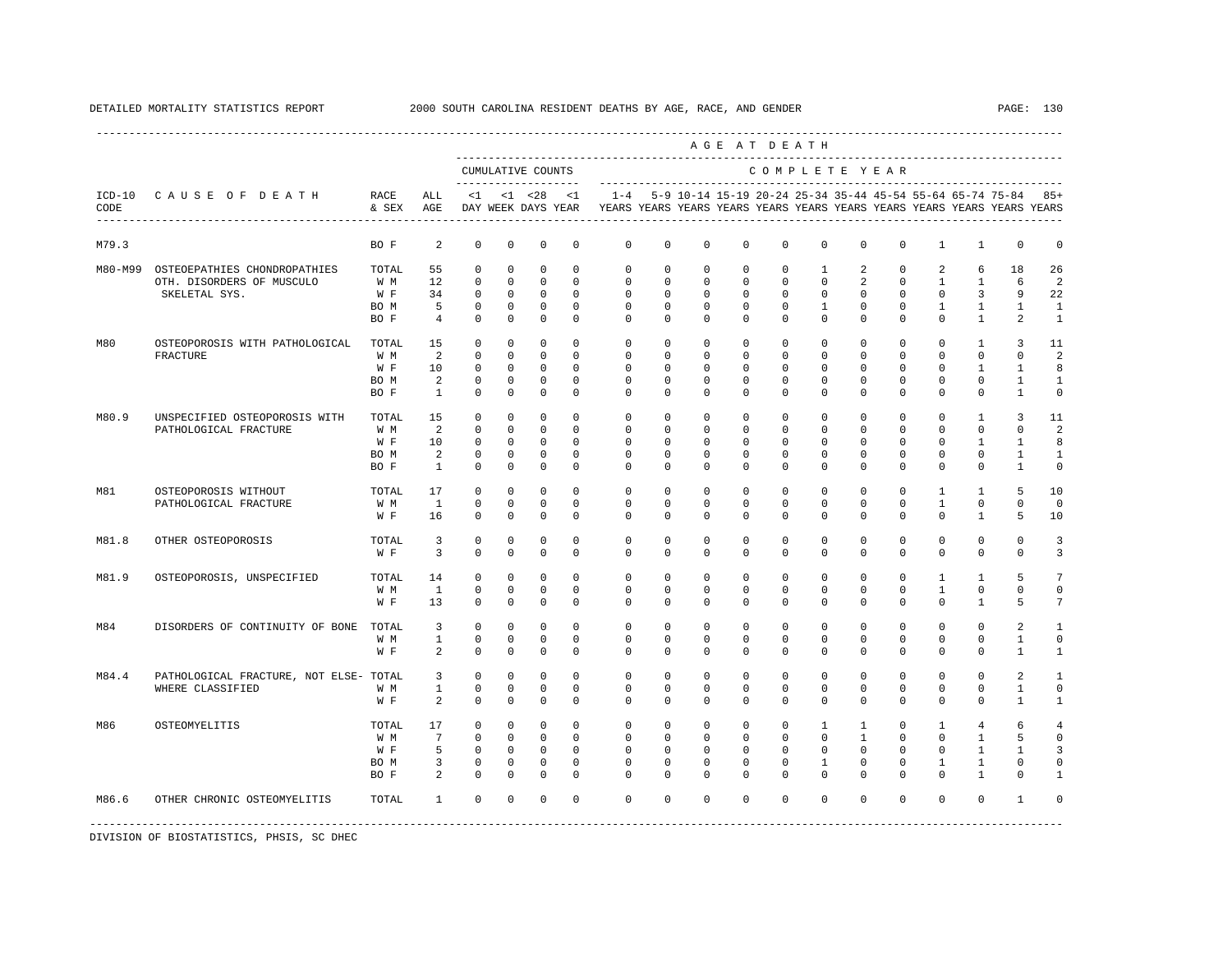|       |                                       |       |                |             |                |                                          |              |                                                                                    |              |             |             | AGE AT DEATH   |                 |                 |                 |             |                |                                                               |                |
|-------|---------------------------------------|-------|----------------|-------------|----------------|------------------------------------------|--------------|------------------------------------------------------------------------------------|--------------|-------------|-------------|----------------|-----------------|-----------------|-----------------|-------------|----------------|---------------------------------------------------------------|----------------|
|       |                                       |       |                |             |                | CUMULATIVE COUNTS<br>------------------- |              |                                                                                    |              |             |             | COMPLETE YEAR  |                 |                 |                 |             |                |                                                               |                |
| CODE  | ICD-10 CAUSE OF DEATH RACE            | & SEX | ALL<br>AGE     | $\leq 1$    |                | $<1$ $<28$<br>DAY WEEK DAYS YEAR         | < 1          | $1 - 4$<br>YEARS YEARS YEARS YEARS YEARS YEARS YEARS YEARS YEARS YEARS YEARS YEARS |              |             |             |                |                 |                 |                 |             |                | 5-9 10-14 15-19 20-24 25-34 35-44 45-54 55-64 65-74 75-84 85+ |                |
| M86.6 |                                       | W M   | $\mathbf{1}$   | $\mathbf 0$ | $\mathbf 0$    | $\mathbf 0$                              | $^{\circ}$   | $\mathbf 0$                                                                        | $\mathbf 0$  | $\mathbf 0$ | $\mathbf 0$ | $\mathbf 0$    | $\mathbf{0}$    | $\mathbf 0$     | $\mathbf 0$     | $\mathbf 0$ | $\mathbf{0}$   | $\mathbf{1}$                                                  | $\Omega$       |
| M86.9 | OSTEOMYELITIS, UNSPECIFIED            | TOTAL | 16             | 0           | $\mathbf{0}$   | $\mathbf 0$                              | $^{\circ}$   | $\circ$                                                                            | $\circ$      | 0           | 0           | $\mathbf{0}$   | 1               | 1               | $\mathbf 0$     | 1           | $\overline{4}$ | 5                                                             | $\overline{4}$ |
|       |                                       | W M   | 6              | $\circ$     | $\mathbf{0}$   | $\mathbf{0}$                             | $\circ$      | $\mathbf{0}$                                                                       | $\circ$      | $\circ$     | 0           | $\mathbf{0}$   | $\mathbf{0}$    | $\mathbf{1}$    | 0               | 0           | $\mathbf{1}$   | $\overline{4}$                                                | 0              |
|       |                                       | W F   | 5              | $\mathbf 0$ | 0              | $\circ$                                  | $^{\circ}$   | $\mathbf 0$                                                                        | $\Omega$     | $\circ$     | $\Omega$    | $\mathbf 0$    | $\Omega$        | $\Omega$        | $\mathbf 0$     | $\mathbf 0$ | 1              | 1                                                             | 3              |
|       |                                       | BO M  | 3              | $\mathbf 0$ | $\mathbf{0}$   | $\circ$                                  | $\circ$      | $\circ$                                                                            | $\circ$      | $\circ$     | $\mathbf 0$ | $\mathbf 0$    | $\mathbf{1}$    | $\mathbf 0$     | $\mathbf 0$     | 1           | 1              | $\mathbf 0$                                                   | $\Omega$       |
|       |                                       | BO F  | 2              | $\circ$     | $\mathbf{0}$   | $\mathbf 0$                              | $^{\circ}$   | $\Omega$                                                                           | $\circ$      | $\mathbf 0$ | 0           | $\Omega$       | $\mathbf 0$     | $\Omega$        | $\mathbf 0$     | $\mathbf 0$ | $\mathbf{1}$   | $\mathbf 0$                                                   | $\mathbf{1}$   |
| M88   | PAGET'S DISEASE OF BONE               | TOTAL | 1              | $\Omega$    | $\Omega$       | $\mathbf 0$                              | $\Omega$     | $\Omega$                                                                           | $\Omega$     | $\Omega$    | $\Omega$    | $\Omega$       | $\Omega$        | $\Omega$        | $\Omega$        | $\Omega$    | $\Omega$       | $\mathbf{1}$                                                  | $\Omega$       |
|       | OSTEITIS DEFORMANS                    | BO F  | $\mathbf{1}$   | $\mathbf 0$ | $\mathbf 0$    | $\mathbf 0$                              | $\Omega$     | $\mathbf 0$                                                                        | $\mathbf 0$  | $\mathbf 0$ | 0           | $\mathbf 0$    | $\mathbf 0$     | $\mathbf 0$     | $\mathbf 0$     | $\mathbf 0$ | $\mathbf 0$    | $\mathbf{1}$                                                  | $\Omega$       |
| M88.9 | PAGET'S DISEASE OF BONE,              | TOTAL | $\mathbf{1}$   | $\mathbf 0$ | $\circ$        | 0                                        | $^{\circ}$   | $\mathbf 0$                                                                        | 0            | $^{\circ}$  | $^{\circ}$  | $\mathbf 0$    | $\mathbf 0$     | $\mathbf 0$     | $\mathbf 0$     | $^{\circ}$  | $\mathbf{0}$   | 1                                                             | $\Omega$       |
|       | UNSPECIFIED                           | BO F  | 1              | $\mathbf 0$ | $\mathbf 0$    | $\mathbf 0$                              | $\mathbf 0$  | $\mathbf{0}$                                                                       | $\Omega$     | $\Omega$    | 0           | $\Omega$       | $\Omega$        | $\Omega$        | $^{\circ}$      | 0           | 0              | 1                                                             | $\Omega$       |
| M89   | OTHER DISORDERS OF BONE               | TOTAL | $\mathbf{1}$   | $\mathbf 0$ | $\mathbf 0$    | $\mathbf 0$                              | $^{\circ}$   | $\mathbf 0$                                                                        | $\mathbf 0$  | $\mathbf 0$ | $\mathbf 0$ | $\mathbf 0$    | $\mathbf 0$     | $\mathbf{1}$    | $\mathbf 0$     | $\mathbf 0$ | $\mathbf{0}$   | $\Omega$                                                      | $\Omega$       |
|       |                                       | W M   | $\mathbf{1}$   | $\mathbf 0$ | $\mathbf 0$    | $\mathbf 0$                              | $\Omega$     | $\mathbf{0}$                                                                       | $\Omega$     | $\Omega$    | $\Omega$    | $\Omega$       | $\Omega$        | $\mathbf{1}$    | $\Omega$        | $\Omega$    | $\Omega$       | $\Omega$                                                      | $\Omega$       |
| M89.9 | DISORDER OF BONE, UNSPECIFIED         | TOTAL | $\mathbf{1}$   | $\mathbf 0$ | $\mathbf 0$    | $\mathbf 0$                              | $\mathbf{0}$ | $\mathbf 0$                                                                        | $\mathbf 0$  | $\mathbf 0$ | $\mathbf 0$ | $\mathbf 0$    | $\mathbf 0$     | $\mathbf{1}$    | $\mathbf 0$     | $\mathbf 0$ | $\mathbf 0$    | $\Omega$                                                      | $\Omega$       |
|       |                                       | W M   | $\mathbf{1}$   | $\mathbf 0$ | $\mathbf 0$    | $\mathbf 0$                              | $\Omega$     | $\Omega$                                                                           | $\Omega$     | $\Omega$    | 0           | $\Omega$       | $\Omega$        | $\mathbf{1}$    | $\Omega$        | $\Omega$    | $\Omega$       | $\Omega$                                                      | $\Omega$       |
| M91   | JUVENILE OSTEOCHONDROSIS OF HIP       | TOTAL | $\mathbf{1}$   | $\mathbf 0$ | $\mathbf 0$    | $\mathbf 0$                              | $^{\circ}$   | $\mathbf{0}$                                                                       | $\circ$      | $\circ$     | $\mathbf 0$ | $\mathbf 0$    | $\mathbf 0$     | $\mathbf 0$     | $\mathbf 0$     | $^{\circ}$  | $\mathbf{0}$   | 1                                                             | $\Omega$       |
|       | AND PELVIS                            | W F   | $\mathbf{1}$   | $\circ$     | $\mathbf 0$    | $\mathbf 0$                              | $\Omega$     | $\Omega$                                                                           | $\Omega$     | $\mathbf 0$ | $\Omega$    | $\mathbf 0$    | $\Omega$        | $\Omega$        | $\Omega$        | $\Omega$    | $\Omega$       | 1                                                             | $\Omega$       |
| M91.9 | JUVENILE OSTEOCHONDROSIS OF HIP TOTAL |       | $\mathbf{1}$   | $\mathbf 0$ | $\mathbf 0$    | $\mathbf 0$                              | $^{\circ}$   | $\circ$                                                                            | $\Omega$     | $\mathbf 0$ | $\Omega$    | $\mathbf 0$    | $\Omega$        | $\Omega$        | $\mathbf 0$     | $\mathbf 0$ | $\mathbf{0}$   | 1                                                             | $\Omega$       |
|       | AND PELVIS, UNSPECIFIED               | W F   | $\overline{1}$ | $\Omega$    | $\Omega$       | $\Omega$                                 | $\Omega$     | $\Omega$                                                                           | $\Omega$     | $\Omega$    | $\Omega$    | $\Omega$       | $\Omega$        | $\Omega$        | $\Omega$        | $\Omega$    | $\Omega$       | $\mathbf{1}$                                                  | $\Omega$       |
|       | NOO-N98 XIV.DISEASES OF THE           | TOTAL | 923            | $\mathbf 0$ | $\mathbf{1}$   | 1                                        | 2            | $\circ$                                                                            | $\mathbf{0}$ | $\mathbf 0$ | $\mathbf 0$ | 2              | $7\overline{ }$ | 15              | 50              | 85          | 174            | 300                                                           | 288            |
|       | GENITOURINARY SYSTEM                  | W M   | 252            | $\Omega$    | $\Omega$       | $\Omega$                                 | $\Omega$     | $\Omega$                                                                           | $\Omega$     | $\Omega$    | $\Omega$    | $\overline{1}$ | $\mathfrak{D}$  | $\overline{2}$  | 14              | 28          | 41             | 98                                                            | 66             |
|       |                                       | W F   | 352            | $\mathbf 0$ | $\mathbf{1}$   | $\mathbf{1}$                             | $\mathbf{1}$ | $\circ$                                                                            | $\mathbf{0}$ | $\mathbf 0$ | $\mathbf 0$ | $\mathbf{1}$   | $\mathbf{0}$    | $\overline{3}$  | 16              | 21          | 55             | 111                                                           | 144            |
|       |                                       | BO M  | 136            | 0           | $\mathbf 0$    | $\mathbf 0$                              | $^{\circ}$   | $\mathbf{0}$                                                                       | 0            | $^{\circ}$  | 0           | $\mathbf{0}$   | 4               | $4\overline{ }$ | 13              | 17          | 44             | 33                                                            | 21             |
|       |                                       | BO F  | 183            | $^{\circ}$  | $\circ$        | $\circ$                                  | $\mathbf{1}$ | $\Omega$                                                                           | 0            | $^{\circ}$  | 0           | $\mathbf{0}$   | $\mathbf{1}$    | 6               | 7               | 19          | 34             | 58                                                            | 57             |
|       | NOO-N39 DISEASES OF URINARY SYSTEM    | TOTAL | 907            | $\circ$     | $\mathbf{1}$   | $\mathbf{1}$                             | $\mathbf{1}$ | $\circ$                                                                            | $\Omega$     | $\mathbf 0$ | $\mathbf 0$ | $\mathbf{1}$   | $7^{\circ}$     | 14              | 50              | 83          | 173            | 295                                                           | 283            |
|       |                                       | W M   | 246            | $\mathbf 0$ | $\mathbf{0}$   | $\mathbf{0}$                             | $\circ$      | $\mathbf{0}$                                                                       | $\circ$      | 0           | 0           | $\mathbf{1}$   | 2               | 2               | 14              | 28          | 41             | 94                                                            | 64             |
|       |                                       | W F   | 347            | $^{\circ}$  | $\mathbf{1}$   | 1                                        | $\mathbf{1}$ | $\mathbf{0}$                                                                       | $\Omega$     | $\Omega$    | $\Omega$    | $\mathbf 0$    | $\mathbf{0}$    | $\overline{3}$  | 16              | 19          | 55             | 110                                                           | 143            |
|       |                                       | BO M  | 134            | $^{\circ}$  | $\mathbf{0}$   | $\mathbf{0}$                             | $\Omega$     | $\Omega$                                                                           | $\Omega$     | $\Omega$    | $\Omega$    | $\Omega$       | $\overline{4}$  | $\overline{4}$  | 13              | 17          | 44             | 33                                                            | 19             |
|       |                                       | BO F  | 180            | $\mathbf 0$ | $\mathbf 0$    | $\mathbf 0$                              | $\Omega$     | $\Omega$                                                                           | $\Omega$     | $\Omega$    | 0           | $\Omega$       | $\mathbf{1}$    | 5               | $7\overline{ }$ | 19          | 33             | 58                                                            | 57             |
| N03   | CHRONIC NEPHRITIC SYNDROME            | TOTAL | 5              | $\circ$     | $\circ$        | $\mathbf{0}$                             | $\circ$      | $\circ$                                                                            | $\mathbf{0}$ | $\mathbf 0$ | $\mathbf 0$ | $\mathbf 0$    | $\mathbf{0}$    | $\mathbf{0}$    | $\mathbf{1}$    | $\circ$     | $\mathbf{0}$   | 3                                                             | $\mathbf{1}$   |
|       |                                       | W M   | 2              | $\mathbf 0$ | $\mathbf{0}$   | $\mathbf 0$                              | $^{\circ}$   | $^{\circ}$                                                                         | $\circ$      | $\circ$     | 0           | $\circ$        | $\mathbf{0}$    | $\mathbf 0$     | 0               | 0           | $\mathbf 0$    | 1                                                             | $\mathbf{1}$   |
|       |                                       | W F   | 2              | $\mathbf 0$ | $^{\circ}$     | $\mathbf{0}$                             | $^{\circ}$   | $\circ$                                                                            | $\circ$      | $\circ$     | 0           | 0              | $\mathbf{0}$    | $^{\circ}$      | 0               | 0           | $\mathbf 0$    | 2                                                             | 0              |
|       |                                       | BO M  | $\mathbf{1}$   | $\circ$     | $\mathbf{0}$   | 0                                        | $^{\circ}$   | $\mathbf{0}$                                                                       | $\circ$      | 0           | 0           | $\mathbf{0}$   | $\mathbf{0}$    | 0               | $\mathbf{1}$    | 0           | $\mathbf 0$    | $\mathbf{0}$                                                  | $\mathbf 0$    |
| N03.9 | UNSPECIFIED                           | TOTAL | 5              | $\circ$     | $\mathbf{0}$   | $\mathbf 0$                              | $\Omega$     | $\circ$                                                                            | $\mathbf 0$  | $\mathbf 0$ | $\mathbf 0$ | $\mathbf 0$    | $\Omega$        | $\Omega$        | $\mathbf{1}$    | $\mathbf 0$ | $\mathbf 0$    | 3                                                             | -1             |
|       |                                       | W M   | $\overline{a}$ | $\mathbf 0$ | $\overline{0}$ | $\circ$                                  | $\circ$      | $\circ$                                                                            | $\mathbf 0$  | $\mathbf 0$ | 0           | $\mathbf 0$    | $\mathbf 0$     | $\mathbf 0$     | $\mathbf 0$     | $\mathbf 0$ | $\mathbf 0$    | 1                                                             | $\mathbf{1}$   |
|       |                                       | W F   | 2              | $\Omega$    | $\mathbf 0$    | $\mathbf 0$                              | $\Omega$     | $\Omega$                                                                           | $\Omega$     | $\Omega$    | $\Omega$    | $\Omega$       | $\Omega$        | $\Omega$        | $\Omega$        | $\Omega$    | $\Omega$       | 2                                                             | $\Omega$       |
|       |                                       |       |                |             |                |                                          |              |                                                                                    |              |             |             |                |                 |                 |                 |             |                |                                                               |                |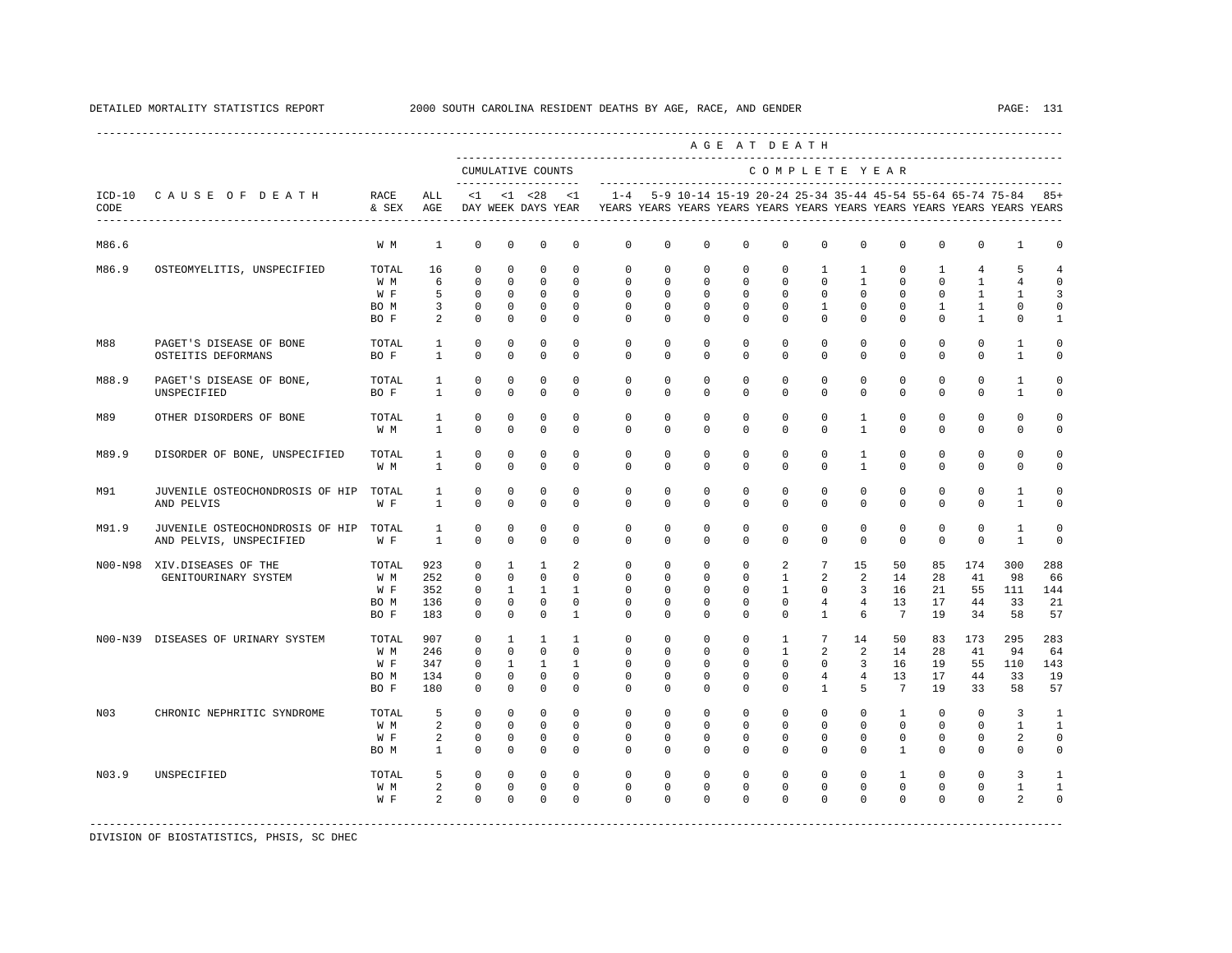|                  |                                 |                           |                 |             |             |                                    |             |              |             |                                                           |          | AGE AT DEATH  |              |             |              |              |              |                                                                         |              |
|------------------|---------------------------------|---------------------------|-----------------|-------------|-------------|------------------------------------|-------------|--------------|-------------|-----------------------------------------------------------|----------|---------------|--------------|-------------|--------------|--------------|--------------|-------------------------------------------------------------------------|--------------|
|                  |                                 |                           |                 |             |             | CUMULATIVE COUNTS<br>----------    |             |              |             |                                                           |          | COMPLETE YEAR |              |             |              |              |              |                                                                         |              |
| $ICD-10$<br>CODE | CAUSE OF DEATH                  | RACE<br>& SEX             | ALL<br>AGE      | $<$ 1       |             | $< 1$ $< 28$<br>DAY WEEK DAYS YEAR | <1          | $1 - 4$      |             | 5-9 10-14 15-19 20-24 25-34 35-44 45-54 55-64 65-74 75-84 |          |               |              |             |              |              |              | YEARS YEARS YEARS YEARS YEARS YEARS YEARS YEARS YEARS YEARS YEARS YEARS | $85+$        |
| N03.9            |                                 | BO M                      | $\mathbf{1}$    | $\mathbf 0$ | $\mathbf 0$ | $\mathbf 0$                        | $\mathbf 0$ | $\mathbf 0$  | $\mathbf 0$ | $\mathbf 0$                                               | 0        | $\mathbf 0$   | $\mathbf 0$  | $\mathbf 0$ | $\mathbf{1}$ | $\mathbf 0$  | $\mathbf{0}$ | $\mathbf{0}$                                                            | $\Omega$     |
| N04              | NEPHROTIC SYNDROME              | TOTAL                     | 5               | $\Omega$    | $\mathbf 0$ | $\mathbf 0$                        | $\Omega$    | $\Omega$     | $\Omega$    | $\Omega$                                                  | $\Omega$ | $\Omega$      | $\Omega$     | $\Omega$    | $\Omega$     | 2            | 2            | $\Omega$                                                                | $\mathbf{1}$ |
|                  |                                 | W M                       | $\mathbf{1}$    | $\mathbf 0$ | $\mathbf 0$ | $\mathbf 0$                        | $\Omega$    | $\mathbf 0$  | $\Omega$    | $\Omega$                                                  | $\Omega$ | $\Omega$      | $\Omega$     | $\Omega$    | $\mathbf 0$  | $\mathbf{1}$ | $\mathbf{0}$ | $\cap$                                                                  | $\Omega$     |
|                  |                                 | W F                       | $\mathbf{1}$    | $\mathbf 0$ | $\mathbf 0$ | $\mathbf 0$                        | $\Omega$    | $\Omega$     | $\Omega$    | $\Omega$                                                  | $\Omega$ | $\Omega$      | $\Omega$     | $\Omega$    | $\Omega$     | $\mathbf{1}$ | $\Omega$     | $\Omega$                                                                | $\Omega$     |
|                  |                                 | BO M                      | 3               | $\mathbf 0$ | $\mathbf 0$ | $\mathbf 0$                        | $\Omega$    | $\Omega$     | $\Omega$    | $\Omega$                                                  | $\Omega$ | $\Omega$      | $\Omega$     | $\Omega$    | $\Omega$     | $\Omega$     | 2            | $\Omega$                                                                | $\mathbf{1}$ |
| N04.9            | UNSPECIFIED                     | TOTAL                     | 5               | $\Omega$    | $\Omega$    | $\Omega$                           | $\Omega$    | $\Omega$     | $\Omega$    | $\Omega$                                                  | $\Omega$ | $\Omega$      | $\Omega$     | $\Omega$    | $\Omega$     | 2            | 2            | $\cap$                                                                  | $\mathbf{1}$ |
|                  |                                 | W M                       | $\mathbf{1}$    | $\Omega$    | $\mathbf 0$ | $\mathbf 0$                        | $\Omega$    | $\Omega$     | $\Omega$    | $\Omega$                                                  | $\Omega$ | $\Omega$      | $\Omega$     | $\Omega$    | $\Omega$     | $\mathbf{1}$ | $\Omega$     | $\cap$                                                                  | $\Omega$     |
|                  |                                 | W F                       | $\mathbf{1}$    | $\mathbf 0$ | $\mathbf 0$ | $\mathbf 0$                        | $\Omega$    | $\Omega$     | $\Omega$    | $\Omega$                                                  | $\Omega$ | $\Omega$      | $\Omega$     | $\Omega$    | $\Omega$     | $\mathbf{1}$ | $\Omega$     | $\Omega$                                                                | $\Omega$     |
|                  |                                 | BO M                      | 3               | $\mathbf 0$ | $\mathbf 0$ | $\mathbf 0$                        | $\Omega$    | $\Omega$     | $\Omega$    | $\Omega$                                                  | 0        | $\Omega$      | $\Omega$     | $\Omega$    | $^{\circ}$   | $\Omega$     | 2            | $\Omega$                                                                | 1            |
| N <sub>05</sub>  | UNSPECIFIED NEPHRITIC SYNDROME  | TOTAL                     | 5               | $\mathbf 0$ | $\mathbf 0$ | $^{\circ}$                         | $\mathbf 0$ | $\mathbf{0}$ | 0           | 0                                                         | 0        | 0             | $\mathbf{0}$ | 0           | $^{\circ}$   | 1            | $\mathbf 0$  | 3                                                                       | -1           |
|                  |                                 | W M                       | 1               | $\mathbf 0$ | $^{\circ}$  | $\mathbf 0$                        | $^{\circ}$  | $\mathbf 0$  | 0           | 0                                                         | 0        | 0             | $\mathbf{0}$ | $\Omega$    | $^{\circ}$   | 0            | 0            | $\cap$                                                                  | 1            |
|                  |                                 | W F                       | 1               | $\mathbf 0$ | $^{\circ}$  | $\mathbf 0$                        | $\mathbf 0$ | $\mathbf 0$  | $\Omega$    | $\Omega$                                                  | $\Omega$ | $\Omega$      | $\Omega$     | $\Omega$    | $\Omega$     | $\Omega$     | $\Omega$     | $\mathbf{1}$                                                            | $\Omega$     |
|                  |                                 | BO M                      | 2               | $\mathbf 0$ | $\mathbf 0$ | $\mathbf 0$                        | $\mathbf 0$ | $\mathbf 0$  | 0           | 0                                                         | 0        | 0             | $\mathbf 0$  | 0           | $^{\circ}$   | 1            | $\mathbf 0$  | $\mathbf{1}$                                                            | $\Omega$     |
|                  |                                 | BO F                      | $\mathbf{1}$    | $\mathbf 0$ | $\mathbf 0$ | $\mathbf 0$                        | $\mathbf 0$ | 0            | 0           | $\Omega$                                                  | 0        | $\Omega$      | $\mathbf 0$  | $\Omega$    | $\Omega$     | $\Omega$     | 0            | $\mathbf{1}$                                                            | $\Omega$     |
| N05.2            | DIFFUSE MEMBRANOUS              | TOTAL                     | 1               | $\mathbf 0$ | $\mathbf 0$ | $\mathbf 0$                        | $\Omega$    | $\mathbf 0$  | $\mathbf 0$ | 0                                                         | 0        | $\mathbf 0$   | $\mathbf 0$  | $\Omega$    | $\mathbf 0$  | $\mathbf 0$  | $\mathbf{0}$ | $\mathbf{1}$                                                            | $\Omega$     |
|                  | GLOMERULONEPHRITIS              | W F                       | $\mathbf{1}$    | $\mathbf 0$ | $\mathbf 0$ | $\mathbf 0$                        | $\Omega$    | $\mathbf 0$  | $\mathbf 0$ | $\Omega$                                                  | 0        | $\Omega$      | $\mathbf 0$  | $\Omega$    | $\mathbf 0$  | 0            | $\mathbf{0}$ | $\mathbf{1}$                                                            | $\Omega$     |
| N05.9            | UNSPECIFIED                     | TOTAL                     | $\overline{4}$  | $\Omega$    | $\Omega$    | $\Omega$                           | $\Omega$    | $\Omega$     | $\Omega$    | $\Omega$                                                  | $\Omega$ | $\Omega$      | $\Omega$     | $\Omega$    | $\Omega$     | $\mathbf{1}$ | $\Omega$     | $\mathfrak{D}$                                                          | $\mathbf{1}$ |
|                  |                                 | W M                       | $\mathbf{1}$    | $\mathbf 0$ | $\mathbf 0$ | $\mathbf 0$                        | $\Omega$    | $\mathbf 0$  | $\mathbf 0$ | 0                                                         | 0        | $\mathbf 0$   | $\mathbf 0$  | $\Omega$    | $\mathbf 0$  | $\mathbf 0$  | $\mathbf 0$  | $\Omega$                                                                | $\mathbf{1}$ |
|                  |                                 | BO M                      | 2               | $\mathbf 0$ | $\mathbf 0$ | $\mathbf 0$                        | $\Omega$    | $\Omega$     | $\Omega$    | $\Omega$                                                  | $\Omega$ | $\Omega$      | $\Omega$     | $\Omega$    | $\Omega$     | 1            | $\Omega$     | $\mathbf{1}$                                                            | $\Omega$     |
|                  |                                 | BO F                      | $\mathbf{1}$    | $\Omega$    | $\Omega$    | $\Omega$                           | $\Omega$    | $\Omega$     | $\Omega$    | $\Omega$                                                  | $\Omega$ | $\Omega$      | $\Omega$     | $\Omega$    | $\Omega$     | $\Omega$     | $\Omega$     | $\mathbf{1}$                                                            | $\Omega$     |
| N10              | ACUTE TUBULO-INTERSTITIAL       | TOTAL                     | 9               | $\Omega$    | $\mathbf 0$ | $\mathbf 0$                        | $\Omega$    | $\Omega$     | $\Omega$    | $\Omega$                                                  | $\Omega$ | $\Omega$      | $\Omega$     | $\Omega$    | $\Omega$     | 2            | $\mathbf{1}$ | 5                                                                       | $\mathbf{1}$ |
|                  | NEPHRITIS                       | W M                       | 2               | $\Omega$    | $\mathbf 0$ | $\mathbf 0$                        | $\Omega$    | $\Omega$     | $\Omega$    | $\Omega$                                                  | $\Omega$ | $\Omega$      | $\Omega$     | $\Omega$    | $\Omega$     | $\Omega$     | $\mathbf{1}$ | $\mathbf{1}$                                                            | $\Omega$     |
|                  |                                 | W F                       | $\overline{4}$  | $\mathbf 0$ | $\mathbf 0$ | $\mathbf 0$                        | $\mathbf 0$ | $\Omega$     | $\Omega$    | $\Omega$                                                  | $\Omega$ | $\Omega$      | $\Omega$     | $\Omega$    | $\Omega$     | $\mathbf{1}$ | $\mathbf{0}$ | 2                                                                       | $\mathbf{1}$ |
|                  |                                 | BO F                      | 3               | $\mathbf 0$ | $\mathbf 0$ | $\mathbf 0$                        | $\Omega$    | $\Omega$     | 0           | 0                                                         | 0        | 0             | $\mathbf 0$  | $\Omega$    | $^{\circ}$   | 1            | $\mathbf 0$  | 2                                                                       | 0            |
| N11              | CHRONIC TUBULO-INTERSTITIAL     | TOTAL                     | 2               | $\mathbf 0$ | $\mathbf 0$ | $\mathbf 0$                        | $\mathbf 0$ | 0            | 0           | 0                                                         | 0        | 0             | $\mathbf 0$  | $\Omega$    | $\mathbf 0$  | 0            | 1            | 1                                                                       | $\Omega$     |
|                  | NEPHRITIS                       | W F                       | $\mathbf{1}$    | $\mathbf 0$ | $\mathbf 0$ | $\mathbf 0$                        | $\Omega$    | $\Omega$     | $\Omega$    | $\Omega$                                                  | 0        | $\Omega$      | $\Omega$     | $\Omega$    | $\Omega$     | $\Omega$     | $\mathbf{1}$ | $\Omega$                                                                | $\Omega$     |
|                  |                                 | BO F                      | $\mathbf{1}$    | $\mathbf 0$ | $\mathbf 0$ | $\mathbf 0$                        | $\mathbf 0$ | $\Omega$     | 0           | 0                                                         | 0        | 0             | $\mathbf 0$  | $\Omega$    | $^{\circ}$   | 0            | $\mathbf 0$  | 1                                                                       | $\mathbf 0$  |
| N11.9            | CHRONIC TUBULO-INTERSTITIAL     | TOTAL                     | 2               | $\mathbf 0$ | $\mathbf 0$ | $\mathbf 0$                        | $^{\circ}$  | $\mathbf 0$  | 0           | $^{\circ}$                                                | 0        | $\mathbf 0$   | $\mathbf 0$  | $\mathbf 0$ | $\mathbf 0$  | $\mathbf 0$  | $\mathbf{1}$ | 1                                                                       | $\Omega$     |
|                  | NEPHRITIS, UNSPECIFIED          | W F                       | $\mathbf{1}$    | $\mathbf 0$ | $\mathbf 0$ | $\mathbf 0$                        | $\mathbf 0$ | $\mathbf 0$  | $\mathbf 0$ | $\mathbf 0$                                               | 0        | $\mathbf{0}$  | $\mathbf 0$  | $\mathbf 0$ | $^{\circ}$   | $^{\circ}$   | $\mathbf{1}$ | $\Omega$                                                                | $\Omega$     |
|                  |                                 | BO F                      | $\mathbf{1}$    | $\Omega$    | $\Omega$    | $\mathbf 0$                        | $\Omega$    | $\Omega$     | $\Omega$    | $\Omega$                                                  | $\Omega$ | $\Omega$      | $\Omega$     | $\Omega$    | $\Omega$     | $\Omega$     | $\Omega$     | $\mathbf{1}$                                                            | $\cap$       |
| N12              | TUBULO-INTERSTITIAL NEPHRITIS,  | TOTAL                     | 12              | $\mathbf 0$ | $\mathbf 0$ | $\mathbf 0$                        | $\Omega$    | $\Omega$     | $\Omega$    | $\Omega$                                                  | $\Omega$ | $\Omega$      | $\Omega$     | $\Omega$    | $\Omega$     | $\mathbf{1}$ | $\Omega$     | $\overline{4}$                                                          | 7            |
|                  | NOT SPECIFIED AS ACUTE OR       | W M                       | 2               | $\Omega$    | $\Omega$    | $\mathbf{0}$                       | $\Omega$    | $\Omega$     | $\Omega$    | $\Omega$                                                  | $\Omega$ | $\Omega$      | $\Omega$     | $\Omega$    | $\Omega$     | $\mathbf{1}$ | $\Omega$     | $\Omega$                                                                | $\mathbf{1}$ |
|                  | CHRONIC                         | W F                       | 6               | $\mathbb O$ | $\mathbf 0$ | $\mathbf 0$                        | $^{\circ}$  | $\mathbf 0$  | $\mathbf 0$ | 0                                                         | 0        | $\mathbf 0$   | $\mathbf 0$  | $\mathbf 0$ | $\mathbf 0$  | 0            | $\mathbf 0$  | 2                                                                       | 4            |
|                  |                                 | BO F                      | $\overline{4}$  | $\Omega$    | $\mathbf 0$ | $\mathbf 0$                        | $\Omega$    | $\Omega$     | $\Omega$    | $\Omega$                                                  | $\Omega$ | $\Omega$      | $\Omega$     | $\Omega$    | $\Omega$     | $\Omega$     | $\Omega$     | $\mathfrak{D}$                                                          | 2            |
| N13              | OBSTRUCTIVE AND REFLUX UROPATHY | TOTAL                     | $7\phantom{.0}$ | $\mathbb O$ | $\mathbf 0$ | $\mathbf 0$                        | $\mathbf 0$ | $\mathbf 0$  | $\mathbf 0$ | 0                                                         | 0        | $\mathbf 0$   | $\mathbf 0$  | $\mathbf 0$ | $\mathbf 0$  | $\mathbf 0$  | $\mathbf 0$  | $\overline{4}$                                                          |              |
|                  |                                 | W M                       | $\overline{4}$  | $\Omega$    | $\Omega$    | $\Omega$                           | $\Omega$    | $\Omega$     | $\Omega$    | $\Omega$                                                  | $\Omega$ | $\Omega$      | $\Omega$     | $\Omega$    | $\Omega$     | $\Omega$     | $\Omega$     | 3                                                                       | $\mathbf{1}$ |
|                  |                                 | ------------------------- |                 |             |             |                                    |             |              |             |                                                           |          |               |              |             |              |              |              |                                                                         |              |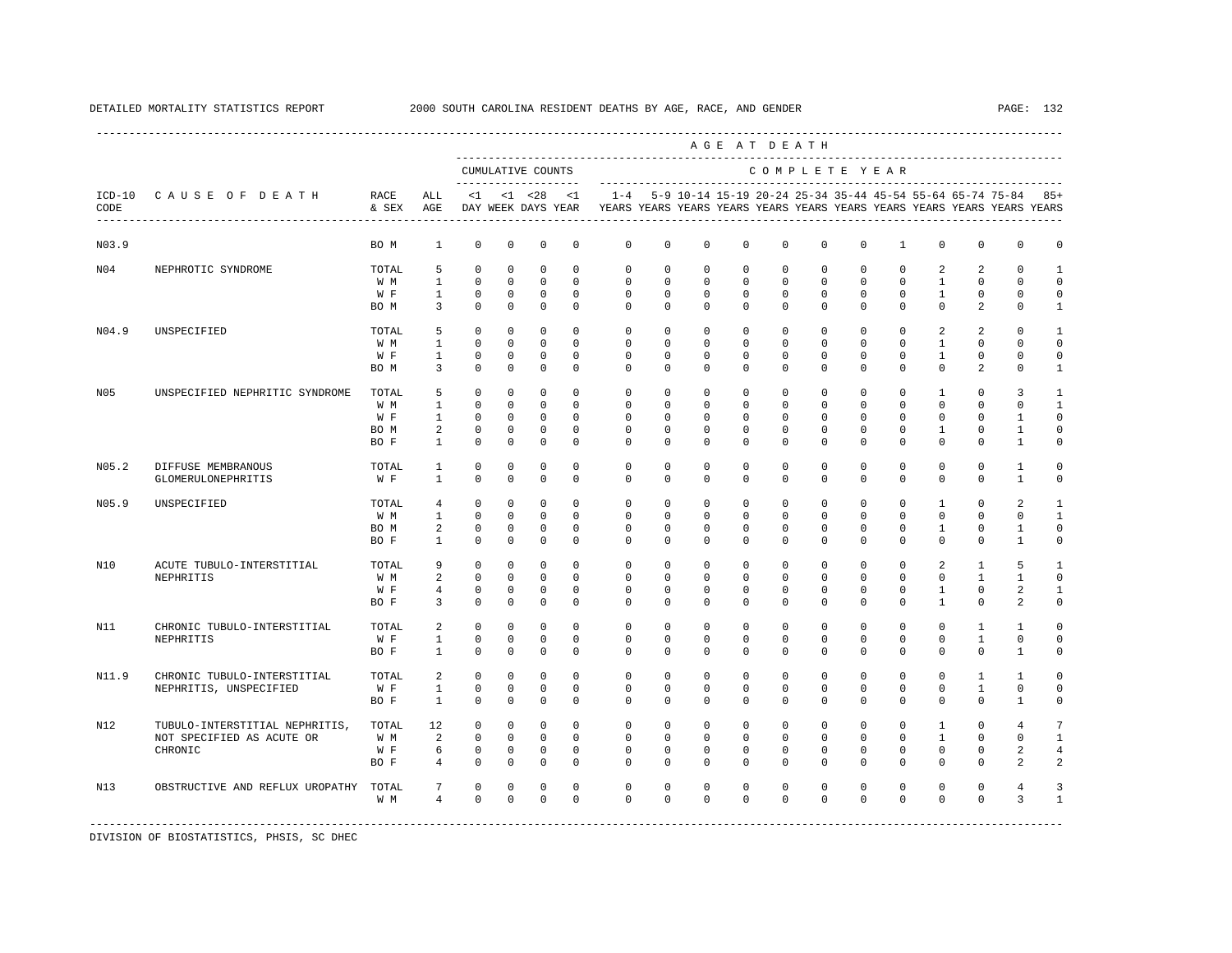|       |                                                                 |                                     |                                                                  |                                                                          |                                                                 |                                                                               |                                                                        |                                                                                            |                                                         |                                                                                                      | AGE AT DEATH                                                |                                                                                              |                                                        |                                                                                                         |                                                                           |                                                                                                  |                                                                     |                                                                                |                                                       |
|-------|-----------------------------------------------------------------|-------------------------------------|------------------------------------------------------------------|--------------------------------------------------------------------------|-----------------------------------------------------------------|-------------------------------------------------------------------------------|------------------------------------------------------------------------|--------------------------------------------------------------------------------------------|---------------------------------------------------------|------------------------------------------------------------------------------------------------------|-------------------------------------------------------------|----------------------------------------------------------------------------------------------|--------------------------------------------------------|---------------------------------------------------------------------------------------------------------|---------------------------------------------------------------------------|--------------------------------------------------------------------------------------------------|---------------------------------------------------------------------|--------------------------------------------------------------------------------|-------------------------------------------------------|
|       |                                                                 |                                     |                                                                  |                                                                          |                                                                 | CUMULATIVE COUNTS                                                             |                                                                        |                                                                                            |                                                         |                                                                                                      |                                                             | COMPLETE YEAR                                                                                |                                                        |                                                                                                         |                                                                           |                                                                                                  |                                                                     |                                                                                |                                                       |
| CODE  | ICD-10 CAUSE OF DEATH RACE                                      | & SEX AGE                           | ALL                                                              |                                                                          |                                                                 | $<1$ $<1$ $<28$                                                               |                                                                        | DAY WEEK DAYS YEAR YEARS YEARS YEARS YEARS YEARS YEARS YEARS YEARS YEARS YEARS YEARS YEARS |                                                         |                                                                                                      |                                                             |                                                                                              |                                                        |                                                                                                         |                                                                           |                                                                                                  |                                                                     |                                                                                |                                                       |
| N13   |                                                                 | W F<br>BO M                         | <sup>1</sup><br>$\overline{2}$                                   | $^{\circ}$<br>$\Omega$                                                   | $^{\circ}$<br>$\Omega$                                          | $^{\circ}$<br>$\Omega$                                                        | $\mathbf 0$<br>$\Omega$                                                | $\circ$<br>$\Omega$                                                                        | $\mathbf 0$<br>$\Omega$                                 | $^{\circ}$<br>$\Omega$                                                                               | $\Omega$<br>$\Omega$                                        | $\Omega$<br>$\Omega$                                                                         | $\Omega$<br>$\Omega$                                   | $\mathbf 0$<br>$\Omega$                                                                                 | $\mathbf 0$<br>$\Omega$                                                   | 0<br>$\Omega$                                                                                    | $\mathbf{0}$<br>$\Omega$                                            | $\mathbf{0}$<br>$\mathbf{1}$                                                   | 1<br>$\mathbf{1}$                                     |
| N13.2 | HYDRONEPHROSIS WITH RENAL AND<br>URETERAL CALCULOUS OBSTRUCTION | TOTAL 1<br>$W \quad M \quad 1$      |                                                                  | $\Omega$<br>$\Omega$                                                     | $\Omega$<br>$\Omega$                                            | $\Omega$<br>$\Omega$                                                          | $\Omega$<br>$\Omega$                                                   | $\Omega$<br>$\Omega$                                                                       |                                                         | $\Omega$<br>$\Omega$<br>$0 \qquad 0$                                                                 | $\Omega$<br>$\Omega$                                        | $\Omega$<br>$\overline{0}$                                                                   | $\Omega$<br>$\Omega$                                   | $\Omega$<br>$\Omega$                                                                                    | $\Omega$<br>$\Omega$                                                      | $\Omega$<br>$\Omega$                                                                             | $\Omega$<br>$\Omega$                                                | $\mathbf{1}$<br>$\mathbf{1}$                                                   | $\Omega$<br>$\Omega$                                  |
| N13.3 | OTHER AND UNSPECIFIED<br>HYDRONEPHROSIS                         | TOTAL<br>W M                        | $\overline{2}$<br>$\overline{a}$                                 | $\Omega$<br>$\overline{0}$                                               | $\Omega$<br>$\mathbf{0}$                                        | $\overline{0}$<br>$\circ$                                                     | $\Omega$<br>$\circ$                                                    | $\circ$<br>$\Omega$                                                                        | $\circ$                                                 | $\overline{0}$<br>$\Omega$<br>$\Omega$                                                               |                                                             | $0 \qquad \qquad$<br>$\Omega$<br>$0 \qquad \qquad$<br>$\circ$                                |                                                        | $\overline{0}$<br>$\Omega$<br>$0 \qquad \qquad$<br>$\circ$                                              | $\mathbf{0}$                                                              | $0 \qquad \qquad$<br>$\Omega$<br>$\mathbf{0}$                                                    | $\circ$<br>$\circ$                                                  | $\mathbf{1}$<br>$\mathbf{1}$                                                   | $\mathbf{1}$<br>$\mathbf{1}$                          |
| N13.5 | KINKING AND STRICTURE OF URETER TOTAL<br>WITHOUT HYDRONEPHROSIS | W F                                 | $1 \quad \blacksquare$<br>1                                      | $\Omega$<br>$\Omega$                                                     | $\Omega$<br>$\Omega$                                            | $\Omega$<br>$\Omega$                                                          | $\Omega$<br>$\Omega$                                                   | $\Omega$<br>$\Omega$                                                                       | $\Omega$                                                | $\Omega$<br>$\Omega$<br>$\Omega$                                                                     | $\Omega$<br>$\Omega$                                        | $\Omega$<br>$\Omega$                                                                         |                                                        | $\Omega$<br>$\Omega$<br>$\Omega$<br>$\Omega$                                                            | $\Omega$                                                                  | $\Omega$<br>$\Omega$<br>$\Omega$                                                                 | $\Omega$<br>$\Omega$                                                | $\Omega$<br>$\Omega$                                                           | $\mathbf{1}$<br>$\mathbf{1}$                          |
| N13.9 | OBSTRUCTIVE & REFLUX UROPATHY,<br>UNSPECIFIED                   | TOTAL 3<br>W M<br>BO M              | $1 \t 0$<br>$\overline{\mathbf{c}}$                              | $\circ$<br>$\Omega$                                                      | $\circ$<br>$\Omega$<br>$\Omega$                                 | $\circ$<br>$\circ$<br>$\overline{0}$                                          | $\overline{0}$<br>$\Omega$<br>$\Omega$                                 | $\circ$<br>$\Omega$<br>$\Omega$                                                            | $\overline{0}$<br>$\Omega$                              | $\circ$<br>$0 \qquad 0$<br>$\Omega$                                                                  | $\overline{0}$<br>$\Omega$                                  | $\circ$<br>$0 \qquad 0$<br>$\Omega$                                                          | $\overline{0}$<br>$\Omega$                             | $\circ$<br>$0\qquad 0$<br>$\Omega$                                                                      | $\overline{0}$<br>$\overline{0}$<br>$\Omega$                              | $\mathbf{0}$<br>$\mathbf{0}$<br>$\Omega$                                                         | $\mathbf{0}$<br>$\Omega$<br>$\Omega$                                | 2<br>$\overline{1}$<br>$\overline{1}$                                          | $\mathbf{1}$<br>$\Omega$<br>$\mathbf{1}$              |
| N17   | ACUTE RENAL FAILURE                                             | TOTAL<br>W M<br>W F<br>BO M<br>BO F | 96<br>39<br>27<br>12<br>18                                       | $\Omega$<br>$\Omega$<br>$\overline{0}$<br>$\circ$<br>$^{\circ}$          | $\Omega$<br>$\Omega$<br>$\overline{0}$<br>$\circ$<br>$^{\circ}$ | $\Omega$<br>$\overline{0}$<br>$\overline{0}$<br>$\mathbf 0$<br>$\overline{0}$ | $\Omega$<br>$\Omega$<br>$\Omega$<br>$\mathbf 0$<br>$^{\circ}$          | $\Omega$<br>$\cap$<br>$\circ$<br>$\Omega$                                                  | $\Omega$<br>$\Omega$<br>$\overline{0}$<br>$\Omega$      | $\Omega$<br>$0\qquad 0$<br>$0 \qquad 0$<br>$\overline{0}$<br>$\overline{0}$                          | $\Omega$<br>$\cap$<br>$\overline{0}$<br>$\Omega$            | $\Omega$<br>$\Omega$<br>$0 \qquad \qquad$<br>$\Omega$<br>$\overline{0}$<br>$\Omega$          | $\mathbf{1}$<br>$\mathbf{1}$<br>$\Omega$               | $\Omega$<br>$\Omega$<br>$\Omega$<br>$0 \qquad \qquad$<br>$\Omega$<br>$\overline{0}$<br>$\Omega$         | 6<br>$\overline{3}$<br>$\mathbf{1}$                                       | 12<br>$\overline{4}$<br>$2 \t 2$<br>$0\qquad1$<br>$-5$                                           | 22<br>10<br>$\overline{4}$<br>5<br>$\overline{3}$                   | 32<br>11<br>11<br>$-5$<br>5                                                    | 23<br>11<br>8<br>$\circ$<br>$\overline{4}$            |
| N17.0 | ACUTE RENAL FAILURE WITH TUBULAR TOTAL<br>NECROSIS              | W M<br>W F<br>BO M<br>BO F          | $\overline{4}$<br>$1 \quad \cdots$<br>$\sim$ 1<br>$\overline{2}$ | $8 - 8$<br>$\overline{0}$<br>$\Omega$<br>$\Omega$<br>$\Omega$<br>$\circ$ | $\circ$<br>$\Omega$<br>$\Omega$<br>$\Omega$<br>$\mathbf{0}$     | $\circ$<br>$\overline{0}$<br>$\Omega$<br>$\Omega$<br>$\circ$                  | $\Omega$<br>$\Omega$<br>$\Omega$<br>$\Omega$<br>$\circ$                | $\circ$<br>$\Omega$<br>$\Omega$<br>$\cap$<br>$\Omega$                                      | $\Omega$<br>$\Omega$<br>$\circ$                         | $0 \qquad \qquad$<br>$\circ$<br>$\overline{0}$<br>$0 \qquad 0$<br>$\overline{0}$<br>$\Omega$         | $\overline{0}$<br>$\Omega$<br>$\Omega$<br>$\overline{0}$    | $\circ$<br>$\overline{0}$<br>$\Omega$<br>$\Omega$<br>$\Omega$<br>$\Omega$                    | $\overline{0}$<br>$\Omega$<br>$\cap$<br>$\overline{0}$ | $\circ$<br>$\overline{0}$<br>$0 \qquad \qquad$<br>$\Omega$<br>$\overline{0}$<br>$\circ$                 | $\Omega$<br>$\Omega$<br>$\overline{0}$                                    | $0 \qquad \qquad$<br>2<br>$\sim$ 1<br>$0 \qquad \qquad$<br>$\Omega$<br>$\Omega$<br>$\sim$ 1      | $\overline{a}$<br>$\overline{a}$<br>$\Omega$<br>$\Omega$<br>$\circ$ | $\overline{3}$<br>$\mathbf{1}$<br>$\overline{1}$<br>$\overline{1}$<br>$\Omega$ | 1<br>$\Omega$<br>$\Omega$<br>$\Omega$<br>$\mathbf{1}$ |
| N17.9 | ACUTE RENAL FAILURE, UNSPECIFIED TOTAL                          | W M<br>W F<br>BO M<br>BO F          | 88<br>35<br>26<br>11<br>16                                       | $\circ$<br>$\circ$<br>$\Omega$<br>$^{\circ}$<br>$\Omega$                 | $\circ$<br>$\circ$<br>$\Omega$<br>$^{\circ}$<br>$\Omega$        | $\Omega$<br>$\overline{0}$<br>$\Omega$<br>$\circ$<br>$\Omega$                 | $\Omega$<br>$\Omega$<br>$\Omega$<br>$\mathbf{0}$<br>$\Omega$           | $\Omega$<br>$\circ$<br>$\Omega$<br>$\Omega$<br>$\Omega$                                    | $\Omega$<br>$\Omega$<br>$\Omega$                        | $\Omega$<br>$0\qquad 0$<br>$0 \qquad 0$<br>$\Omega$<br>$\overline{0}$                                | $\Omega$<br>$\circ$<br>$\Omega$<br>$\Omega$<br>$\Omega$     | $\Omega$<br>$\circ$<br>$\Omega$<br>$\Omega$<br>$\Omega$                                      | $\mathbf{1}$<br>$\Omega$<br>$\mathbf{1}$<br>$\Omega$   | $\circ$<br>$0 \qquad \qquad$<br>$\circ$<br>$\Omega$<br>$\Omega$<br>$\Omega$                             | 6<br>$\overline{3}$<br>$\overline{a}$<br>$\overline{0}$<br>$\overline{1}$ | 10<br>$\overline{\phantom{a}}$ 3<br>$\overline{\phantom{0}}$ 2<br>$\mathbf{1}$<br>$\overline{4}$ | 20<br>8<br>$\overline{4}$<br>5<br>3                                 | 29<br>10<br>10<br>$\overline{4}$<br>5                                          | 22<br>11<br>8<br>$\mathbf 0$<br>3                     |
| N18   | CHRONIC RENAL FAILURE                                           | TOTAL<br>W M<br>W F<br>BO M<br>BO F | 220<br>60<br>51<br>50<br>59                                      | $\mathbf 0$<br>$\circ$<br>$\Omega$<br>$\circ$<br>$\Omega$                | $\circ$<br>$\mathbf{0}$<br>$\Omega$<br>$\circ$<br>$\Omega$      | $\circ$<br>$\overline{0}$<br>$\bigcirc$<br>$\circ$<br>$\Omega$                | $\circ$<br>$\Omega$<br>$\Omega$<br>$\circ$<br>$\Omega$                 | $\circ$<br>$\Omega$<br>$\Omega$<br>$\circ$<br>$\Omega$                                     | $\circ$<br>$\Omega$<br>$\circ$<br>$\Omega$              | $\circ$<br>$0 \qquad \qquad$<br>$\overline{0}$<br>$\overline{0}$<br>$\overline{0}$<br>$\overline{0}$ | $\circ$<br>$\Omega$<br>$\Omega$<br>$\mathbf{0}$<br>$\Omega$ | $\mathbf{1}$<br>$\sim$ 1<br>$\overline{0}$<br>$\circ$<br>$\Omega$                            | 4<br>$\Omega$                                          | 5<br>$2 \quad 1$<br>$\overline{0}$<br>$2 \left( \frac{1}{2} \right)$<br>$0\qquad 2\qquad 3\qquad 6$     | 17<br>$\overline{4}$<br>$\overline{4}$<br>$2^{\circ}$                     | 27<br>8<br>$7\phantom{0}$<br>$6 \quad \Box$                                                      | 63<br>10<br>12<br>18<br>6<br>23                                     | 60<br>21<br>14<br>10<br>15                                                     | 43<br>13<br>14<br>6<br>10                             |
| N18.0 | END-STAGE RENAL DISEASE                                         | TOTAL<br>W M<br>W F<br>BO M<br>BO F | 132<br>34<br>24<br>36 —<br>38                                    | $\circ$<br>$\circ$<br>$\circ$<br>$^{\circ}$<br>$\Omega$                  |                                                                 | $0\qquad 0$<br>$0\qquad 0$<br>$0\qquad 0$<br>$0\qquad 0$<br>$0 \qquad 0$      | $\mathbf{0}$<br>$\Omega$<br>$\mathbf{0}$<br>$\overline{0}$<br>$\Omega$ | $\circ$<br>$\circ$<br>$\Omega$                                                             | $\overline{0}$<br>$\circ$<br>$\overline{0}$<br>$\Omega$ | $0\qquad 0$<br>$0$ 0<br>$\overline{0}$<br>$0 \qquad \qquad$<br>$\overline{0}$<br>$\Omega$            | $\mathbf{0}$<br>$\Omega$                                    | $\circ$<br>$0 \qquad \qquad$<br>$0\qquad 0$<br>$\overline{0}$<br>$0 \qquad \qquad$<br>$\cap$ | $0 \qquad \qquad$                                      | 4 4 13<br>$2 \quad 1$<br>$\begin{array}{cccc} 0 & 0 & 1 \end{array}$<br>$2 \quad 1 \quad 5$<br>$\Omega$ | $2^{\circ}$                                                               | 21<br>4 7<br>$5^{\circ}$<br>5 <sub>1</sub><br>$\overline{3}$ 4                                   | 45<br>6<br>- 9<br>13<br>17                                          | 35<br>10<br>$7^{\circ}$<br>$7\overline{ }$<br>11                               | 10<br>$\overline{4}$<br>2<br>3<br>$\mathbf{1}$        |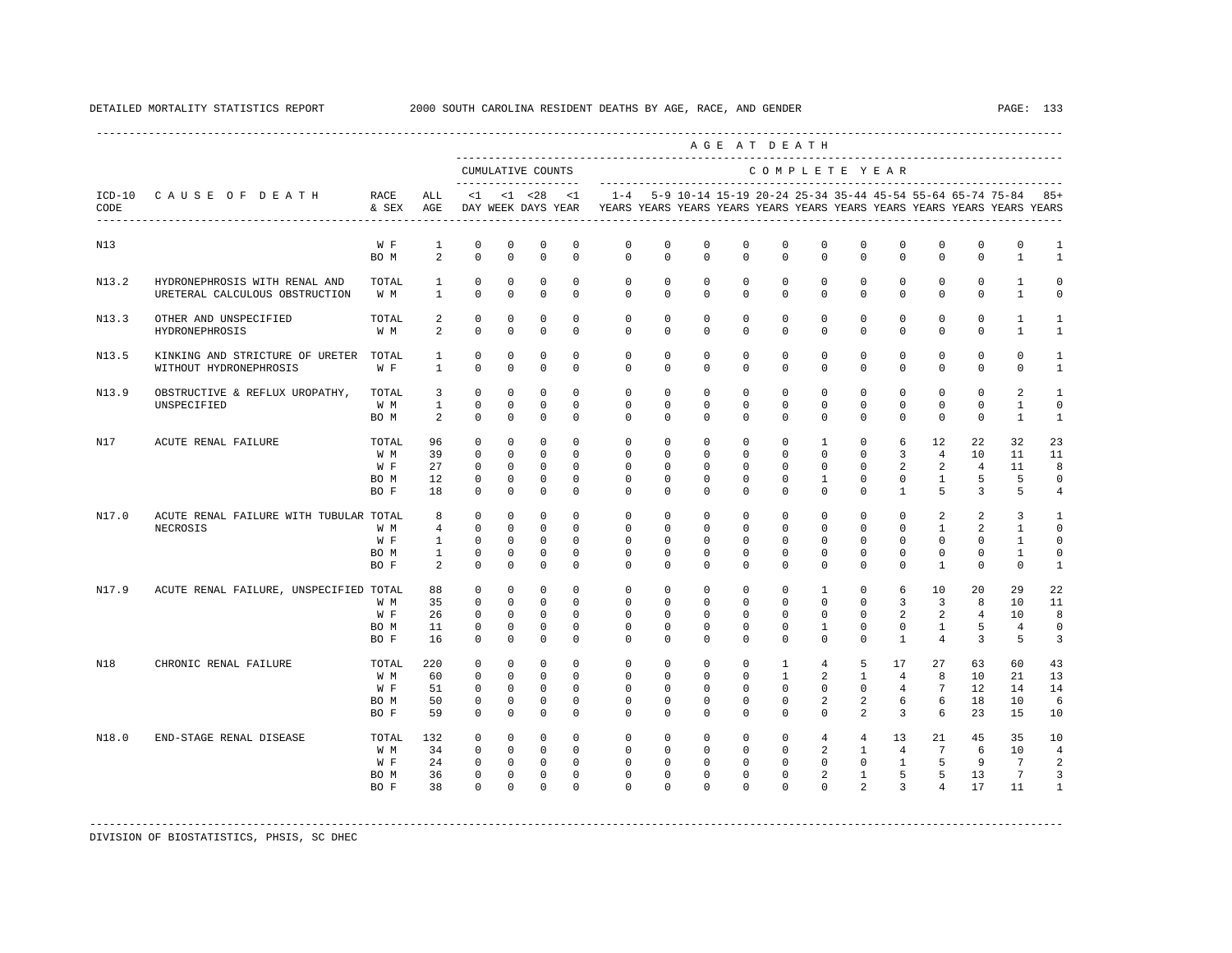|       |                                                                   |                                     |                                                             |                                                                               |                                                                          |                                                                   |                                                                 |                                                                                             |                                                                 |                                                                             |                                                                            | AGE AT DEATH                                                           |                                                                          |                                                                     |                                                                      |                                                                      |                                                                       |                                                                    |                                                                                    |
|-------|-------------------------------------------------------------------|-------------------------------------|-------------------------------------------------------------|-------------------------------------------------------------------------------|--------------------------------------------------------------------------|-------------------------------------------------------------------|-----------------------------------------------------------------|---------------------------------------------------------------------------------------------|-----------------------------------------------------------------|-----------------------------------------------------------------------------|----------------------------------------------------------------------------|------------------------------------------------------------------------|--------------------------------------------------------------------------|---------------------------------------------------------------------|----------------------------------------------------------------------|----------------------------------------------------------------------|-----------------------------------------------------------------------|--------------------------------------------------------------------|------------------------------------------------------------------------------------|
|       |                                                                   |                                     |                                                             | --------------------                                                          |                                                                          | CUMULATIVE COUNTS                                                 |                                                                 |                                                                                             |                                                                 |                                                                             |                                                                            |                                                                        |                                                                          | COMPLETE YEAR                                                       |                                                                      |                                                                      |                                                                       |                                                                    |                                                                                    |
| CODE  | ICD-10 CAUSE OF DEATH                                             | RACE<br>& SEX                       | ALL<br>AGE                                                  | $\leq 1$                                                                      |                                                                          | $<1$ $<28$ $<1$                                                   |                                                                 | DAY WEEK DAYS YEAR TYEARS YEARS YEARS YEARS YEARS YEARS YEARS YEARS YEARS YEARS YEARS YEARS |                                                                 | $1-4$ 5-9 10-14 15-19 20-24 25-34 35-44 45-54 55-64 65-74 75-84             |                                                                            |                                                                        |                                                                          |                                                                     |                                                                      |                                                                      |                                                                       |                                                                    | $85+$                                                                              |
| N18.8 | OTHER CHRONIC RENAL FAILURE                                       | TOTAL<br>W M<br>W F<br>BO M<br>BO F | 14<br>$\overline{4}$<br>5<br>$\mathbf{1}$<br>$\overline{4}$ | $\mathbf 0$<br>$\mathbf 0$<br>$\overline{0}$<br>$\overline{0}$<br>$\mathbf 0$ | $\mathbf{0}$<br>$\mathbf 0$<br>$^{\circ}$<br>$\mathbf{0}$<br>$\mathbf 0$ | $\circ$<br>$\circ$<br>$\circ$<br>$\circ$<br>$\mathbf 0$           | $\circ$<br>$\mathbf 0$<br>$\Omega$<br>$\Omega$<br>$\Omega$      | $\mathbf{0}$<br>$\circ$<br>$\circ$<br>$\Omega$<br>$\Omega$                                  | $\circ$<br>$\circ$<br>$\circ$<br>$\Omega$<br>$\circ$            | $\circ$<br>$\circ$<br>$\circ$<br>$\mathbf{0}$<br>$\Omega$                   | $\mathbf{0}$<br>$\mathbf 0$<br>$\mathbf 0$<br>$\circ$<br>$\mathbf{0}$      | $\mathbf{0}$<br>$\mathbf 0$<br>$\mathbf 0$<br>$\mathbf{0}$<br>$\circ$  | $\mathbf 0$<br>$\mathbf 0$<br>$\mathbf 0$<br>$\Omega$<br>$\mathbf{0}$    | 1<br>$\mathbf 0$<br>$\mathbf 0$<br>$\mathbf{1}$<br>$\Omega$         | $\mathbf 0$<br>$\mathbf 0$<br>$\mathbf 0$<br>$\Omega$<br>$\mathbf 0$ | $\mathbf{0}$<br>$^{\circ}$<br>$\mathbf 0$<br>$\mathbf 0$<br>$\Omega$ | 2<br>$\mathbf{1}$<br>$\mathbf{0}$<br>$\mathbf 0$<br>$\mathbf{1}$      | $\overline{4}$<br>3<br>$\mathbf{0}$<br>$\mathbf 0$<br>$\mathbf{1}$ | 7<br>$\overline{0}$<br>5<br>$\mathbf 0$<br>$\overline{a}$                          |
| N18.9 | CHRONIC RENAL FAILURE,<br>UNSPECIFIED                             | TOTAL<br>W M<br>W F<br>BO M<br>BO F | 74<br>22<br>22<br>13<br>17                                  | $\mathbf{0}$<br>$\mathbf 0$<br>$\mathbf{0}$<br>$^{\circ}$<br>$\Omega$         | $\mathbf{0}$<br>$^{\circ}$<br>$^{\circ}$<br>$^{\circ}$<br>$\Omega$       | $\mathbf{0}$<br>$\circ$<br>$\circ$<br>$^{\circ}$<br>$\mathbf 0$   | $\mathbf{0}$<br>$\Omega$<br>$\Omega$<br>$\mathbf 0$<br>$\Omega$ | $\mathbf{0}$<br>$\mathbf 0$<br>$\circ$<br>$\circ$<br>$\Omega$                               | $\mathbf{0}$<br>$^{\circ}$<br>$\circ$<br>$\circ$<br>$\mathbf 0$ | $\overline{0}$<br>$\mathbf 0$<br>$^{\circ}$<br>$\mathbf{0}$<br>$\mathbf{0}$ | $\mathbf{0}$<br>0<br>$\mathbf 0$<br>$\mathbf{0}$<br>$\mathbf 0$            | $\mathbf{1}$<br>$\mathbf{1}$<br>$\mathbf 0$<br>$\circ$<br>$\mathbf{0}$ | $\mathbf{0}$<br>$^{\circ}$<br>$\mathbf 0$<br>$\mathbf{0}$<br>$\mathbf 0$ | $\circ$<br>$\mathbf 0$<br>$\mathbf 0$<br>$\circ$<br>$\Omega$        | 4<br>$\mathbf 0$<br>$\overline{3}$<br>$\mathbf{1}$<br>$\mathbf 0$    | 6<br>$\mathbf{1}$<br>2<br>$\mathbf{1}$<br>$\overline{2}$             | 16<br>3<br>3<br>5<br>5                                                | 21<br>8<br>$7\overline{ }$<br>$\overline{3}$<br>$\overline{3}$     | 26<br>9<br>7<br>3<br>$\overline{7}$                                                |
| N19   | UNSPECIFIED RENAL FAILURE                                         | TOTAL<br>W M<br>W F<br>BO M<br>BO F | 206<br>67<br>77<br>33<br>29                                 | $\mathbf 0$<br>$\mathbf 0$<br>$\mathbf{0}$<br>$\mathbf{0}$<br>$\mathbf 0$     | $\mathbf{1}$<br>$\mathbf 0$<br><sup>1</sup><br>$^{\circ}$<br>$\mathbf 0$ | $\mathbf{1}$<br>$\circ$<br><sup>1</sup><br>$\circ$<br>$\mathbf 0$ | $\mathbf{1}$<br>$\Omega$<br>$\mathbf{1}$<br>$\circ$<br>$\Omega$ | $\mathbf 0$<br>$\mathbf 0$<br>$\mathbf{0}$<br>$\circ$<br>$\circ$                            | $\circ$<br>$\mathbf 0$<br>$\circ$<br>$\circ$<br>$\circ$         | $\mathbf 0$<br>$^{\circ}$<br>$^{\circ}$<br>$\circ$<br>$\mathbf 0$           | $\mathbf 0$<br>$\mathbf 0$<br>$\mathbf{0}$<br>$\mathbf{0}$<br>$\mathbf{0}$ | $\mathbb O$<br>$\mathbf 0$<br>$\mathbf{0}$<br>$\circ$<br>$\circ$       | $\mathbf{1}$<br>$\mathbf 0$<br>$^{\circ}$<br>$\mathbf{1}$<br>$\mathbf 0$ | $7\phantom{.0}$<br>$\mathbf{1}$<br>3<br>2<br>$\mathbf{1}$           | 8<br>5<br>$\mathbf{1}$<br>2<br>$\mathbf{0}$                          | 15<br>5<br>$\mathbf{1}$<br>6<br>$\overline{3}$                       | 43<br>12<br>18<br>11<br>2                                             | 62<br>25<br>22<br>5<br>10                                          | 69<br>19<br>31<br>6<br>13                                                          |
| N20   | CALCULUS OF KIDNEY AND URETER                                     | TOTAL<br>W F<br>BO F                | $\overline{4}$<br>3<br>$\mathbf{1}$                         | $\Omega$<br>$\mathbf 0$<br>$^{\circ}$                                         | $\Omega$<br>$\mathbf 0$<br>$\mathbf{0}$                                  | $\Omega$<br>$\mathbf 0$<br>$\circ$                                | $\Omega$<br>$\mathbf 0$<br>$^{\circ}$                           | $\Omega$<br>$\mathbf 0$<br>$\mathbf{0}$                                                     | $\Omega$<br>$\mathbf{0}$<br>$\circ$                             | $^{\circ}$<br>$\mathbf 0$<br>$^{\circ}$                                     | $\mathbf 0$<br>$\mathbf 0$<br>$\circ$                                      | $\mathbf 0$<br>$\circ$<br>$\mathbf{0}$                                 | $\Omega$<br>$\mathbf{0}$<br>$\mathbf{0}$                                 | $\mathbf 0$<br>$\mathbf 0$<br>$\circ$                               | $\Omega$<br>$\Omega$<br>$^{\circ}$                                   | $\mathbf{1}$<br>$\mathbf 0$<br>1                                     | $\Omega$<br>$\mathbf 0$<br>$\mathbf{0}$                               | 2<br>2<br>$\mathbf 0$                                              | $\mathbf{1}$<br>$\mathbf{1}$<br>$\mathbf 0$                                        |
| N20.0 | CALCULUS OF KIDNEY                                                | TOTAL<br>W F<br>BO F                | $4\overline{ }$<br>3<br>$\mathbf{1}$                        | $\mathbf 0$<br>$\mathbf 0$<br>$\mathbf 0$                                     | $\mathbf 0$<br>$\mathbf 0$<br>$\Omega$                                   | $\circ$<br>$\mathbf 0$<br>$\Omega$                                | $\Omega$<br>$\Omega$<br>$\Omega$                                | $\circ$<br>$\mathbf 0$<br>$\Omega$                                                          | $\circ$<br>$\mathbf 0$<br>$\Omega$                              | $\circ$<br>$^{\circ}$<br>$^{\circ}$                                         | $\mathbf{0}$<br>$\mathbf 0$<br>$\mathbf 0$                                 | $\circ$<br>$\mathbf 0$<br>$\circ$                                      | $\circ$<br>$\mathbf 0$<br>$\mathbf 0$                                    | $\mathbf 0$<br>$\mathbf 0$<br>$\Omega$                              | $\Omega$<br>$\mathbf 0$<br>$\Omega$                                  | $\mathbf{1}$<br>$\mathbf{0}$<br>$\mathbf{1}$                         | $\mathbf{0}$<br>$\mathbf 0$<br>$\mathbf 0$                            | 2<br>2<br>$\mathbf 0$                                              | 1<br>$\mathbf{1}$<br>$\mathbf 0$                                                   |
| N25   | DISORDERS RESULTING FROM<br>IMPAIRED RENAL TUBULAR FUNCTION       | TOTAL<br>BO F                       | $\mathbf{1}$<br>1                                           | $\mathbf 0$<br>$\mathbf 0$                                                    | $\mathbf 0$<br>$\mathbf{0}$                                              | $\mathbf 0$<br>$\Omega$                                           | $\mathbf 0$<br>$\Omega$                                         | $\mathbf 0$<br>$\mathbf{0}$                                                                 | $\mathbf 0$<br>$\Omega$                                         | $\mathbb O$<br>$^{\circ}$                                                   | $\mathbf 0$<br>$\Omega$                                                    | $\mathbf 0$<br>$\circ$                                                 | $\mathbf 0$<br>$\Omega$                                                  | $\mathsf{O}\xspace$<br>$\Omega$                                     | $\mathbf 0$<br>$\Omega$                                              | $\mathbf 0$<br>$\Omega$                                              | $\mathbf 0$<br>$\Omega$                                               | $\mathbf 0$<br>$\mathbf 0$                                         | $\mathbf{1}$<br>1                                                                  |
| N25.8 | OTHER DISORDERS RESULTING FROM<br>IMPAIRED RENAL TUBULAR FUNCTION | TOTAL<br>BO F                       | $\mathbf{1}$<br>$\mathbf{1}$                                | $\mathbf 0$<br>$\mathbf 0$                                                    | $\mathbf 0$<br>$\Omega$                                                  | $\mathbf 0$<br>$\Omega$                                           | $\mathbf 0$<br>$\Omega$                                         | $\mathbf 0$<br>$\Omega$                                                                     | $\mathbf 0$<br>$\Omega$                                         | $^{\circ}$<br>$\Omega$                                                      | $\mathbf 0$<br>$\Omega$                                                    | $\mathbf 0$<br>$\Omega$                                                | $\mathbf 0$<br>$\Omega$                                                  | $\mathbf 0$<br>$\Omega$                                             | $\mathbf 0$<br>$\Omega$                                              | $\mathbf 0$<br>$\Omega$                                              | $\mathbf 0$<br>$\Omega$                                               | $\mathbf 0$<br>$\Omega$                                            | 1<br>$\mathbf{1}$                                                                  |
| N26   | UNSPECIFIED CONTRACTED KIDNEY                                     | TOTAL<br>BO M                       | $\mathbf{1}$<br>$\mathbf{1}$                                | $\mathbf 0$<br>$\mathbb O$                                                    | $\mathbf 0$<br>$\mathbf 0$                                               | $\mathbf 0$<br>$\mathbf 0$                                        | $\Omega$<br>$\mathbf 0$                                         | $\circ$<br>$\mathbf{0}$                                                                     | $\circ$<br>$\circ$                                              | $\mathbf 0$<br>$\mathbf 0$                                                  | $\mathbf 0$<br>$\mathbf 0$                                                 | $\circ$<br>$\circ$                                                     | $\circ$<br>$\mathbf 0$                                                   | $\mathbf{0}$<br>$\mathbf 0$                                         | $\mathbf 0$<br>$\mathbf 0$                                           | $\circ$<br>$\mathbf 0$                                               | $\mathbf 0$<br>$\mathbf 0$                                            | $\mathbf{1}$<br>$\mathbf{1}$                                       | $\mathbf 0$<br>$\mathsf 0$                                                         |
| N28   | OTHER DISORDERS OF KIDNEY AND<br>URETER, NOT ELSEWHERE CLASSIFIED | TOTAL<br>W M<br>W F<br>BO M<br>BO F | 9<br>$\mathbf{1}$<br>2<br>$\mathbf{1}$<br>5                 | $\overline{0}$<br>$\mathbf 0$<br>$^{\circ}$<br>$\overline{0}$<br>$\mathbf 0$  | $\mathbf{0}$<br>$^{\circ}$<br>$^{\circ}$<br>$^{\circ}$<br>$\mathbf 0$    | $\circ$<br>$\overline{0}$<br>$^{\circ}$<br>$\circ$<br>$\mathbf 0$ | $\circ$<br>$\circ$<br>$^{\circ}$<br>$\Omega$<br>$\Omega$        | $\circ$<br>$\circ$<br>$^{\circ}$<br>$\circ$<br>$\Omega$                                     | $\circ$<br>$\circ$<br>$^{\circ}$<br>$\circ$<br>$\mathbf 0$      | $\mathbf 0$<br>$\mathbf 0$<br>$^{\circ}$<br>$\circ$<br>$\mathbf{0}$         | $\mathbf{0}$<br>$\mathbf 0$<br>0<br>$\mathbf{0}$<br>$\mathbf 0$            | $\mathbf 0$<br>$\circ$<br>$\mathbf 0$<br>$\circ$<br>$\mathbf{0}$       | $\circ$<br>$\mathbf 0$<br>$\mathbf{0}$<br>$\mathbf 0$<br>$\mathbf 0$     | $\mathbf{1}$<br>$\circ$<br>$\mathbf 0$<br>$\circ$<br>$\overline{1}$ | $\overline{4}$<br>$\mathbf 0$<br>2<br>1<br>$\mathbf{1}$              | $\mathbf 0$<br>$^{\circ}$<br>0<br>$\mathbf 0$<br>$\Omega$            | $\mathbf{0}$<br>$\mathbf 0$<br>$\mathbf 0$<br>$\mathbf 0$<br>$\Omega$ | 2<br>$\mathbf{1}$<br>0<br>$\mathbf 0$<br>$\mathbf{1}$              | $\overline{\mathbf{c}}$<br>$\mathbf 0$<br>$\circ$<br>$\mathbf 0$<br>$\overline{a}$ |
| N28.0 | ISCHEMIA & INFARCTION OF KIDNEY                                   | TOTAL<br>W M                        | $\mathbf{1}$<br>$\mathbf{1}$                                | 0<br>$\mathbf 0$                                                              | 0<br>$\mathbf 0$                                                         | 0<br>$\mathbf 0$                                                  | $^{\circ}$<br>$\mathbf 0$                                       | 0<br>$\mathbf 0$                                                                            | $\circ$<br>$\mathbf 0$                                          | $\overline{0}$<br>$^{\circ}$                                                | $\mathbf{0}$<br>$\mathbf 0$                                                | $\circ$<br>$\mathbf 0$                                                 | $\circ$<br>$\mathbf 0$                                                   | $\mathsf{O}$<br>$\mathbf 0$                                         | $\mathbf 0$<br>$\mathbf 0$                                           | 0<br>$\mathbf 0$                                                     | 0<br>$\mathbf{0}$                                                     | $\mathbf{1}$<br>$\mathbf{1}$                                       | 0<br>$\mathbf 0$                                                                   |
| N28.8 | OTHER SPECIFIED DISORDERS OF<br>KIDNEY AND URETER                 | TOTAL<br>W F                        | 2<br>$\mathbf{1}$                                           | $\mathbf 0$<br>$\Omega$                                                       | $\mathbf 0$<br>$\Omega$                                                  | $\mathbf 0$<br>$\mathbf 0$                                        | $\mathbf 0$<br>$\Omega$                                         | $\mathbf{0}$<br>$\Omega$                                                                    | $\circ$<br>$\Omega$                                             | $\mathbf 0$<br>$\Omega$                                                     | $\mathbf 0$<br>$\mathbf 0$                                                 | $\circ$<br>$\Omega$                                                    | $\mathbf 0$<br>$\mathbf 0$                                               | 0<br>$\Omega$                                                       | 2<br>$\mathbf{1}$                                                    | $\mathbf 0$<br>$\Omega$                                              | $\mathbb O$<br>$\mathbf 0$                                            | $\mathbf 0$<br>$\circ$                                             | $\circ$<br>$\mathsf 0$                                                             |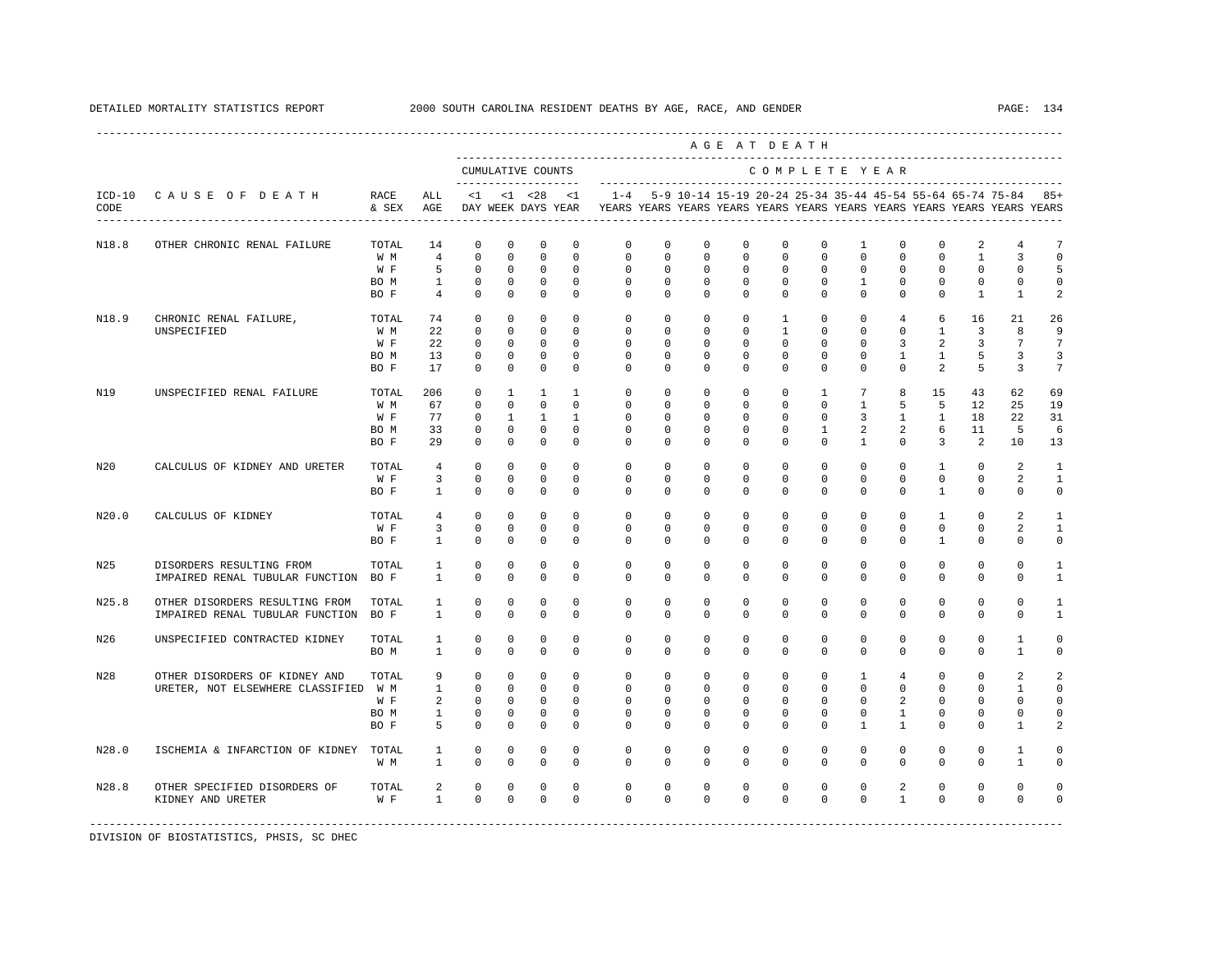|       |                                                       |               |                |             |              |                                           |             |                                                                                                       |              |             |             | AGE AT DEATH                                              |              |              |              |              |              |              |                |
|-------|-------------------------------------------------------|---------------|----------------|-------------|--------------|-------------------------------------------|-------------|-------------------------------------------------------------------------------------------------------|--------------|-------------|-------------|-----------------------------------------------------------|--------------|--------------|--------------|--------------|--------------|--------------|----------------|
|       |                                                       |               |                |             |              | CUMULATIVE COUNTS<br>-------------------- |             |                                                                                                       |              |             |             | COMPLETE YEAR                                             |              |              |              |              |              |              |                |
| CODE  | ICD-10 CAUSE OF DEATH<br>____________________________ | RACE<br>& SEX | ALL<br>AGE     |             |              | $<1$ $<1$ $<28$                           | < 1         | $1 - 4$<br>DAY WEEK DAYS YEAR YEARS YEARS YEARS YEARS YEARS YEARS YEARS YEARS YEARS YEARS YEARS YEARS |              |             |             | 5-9 10-14 15-19 20-24 25-34 35-44 45-54 55-64 65-74 75-84 |              |              |              |              |              |              | $85+$          |
| N28.8 |                                                       | BO F          | 1              | $^{\circ}$  | 0            | 0                                         | 0           | 0                                                                                                     | 0            | 0           | 0           | $\mathbf{0}$                                              | $\mathbf{0}$ | 0            | 1            | 0            | $\mathbf 0$  | $\mathbf 0$  | 0              |
| N28.9 | DISORDER OF KIDNEY AND URETER,                        | TOTAL         | 6              | $^{\circ}$  | $^{\circ}$   | $\mathbf 0$                               | $\mathbf 0$ | $\mathbf{0}$                                                                                          | $\mathbf 0$  | 0           | 0           | $\mathbf 0$                                               | $\mathbf 0$  | $\mathbf{1}$ | 2            | $^{\circ}$   | $\mathbf 0$  | 1            | 2              |
|       | UNSPECIFIED                                           | W F           | $\mathbf{1}$   | $\circ$     | $\Omega$     | $\Omega$                                  | $\Omega$    | $\Omega$                                                                                              | $\Omega$     | $\Omega$    | $\Omega$    | $\Omega$                                                  | $\Omega$     | $\Omega$     | $\mathbf{1}$ | $\Omega$     | $\Omega$     | $\Omega$     | $\Omega$       |
|       |                                                       | BO M          | $\mathbf{1}$   | $\circ$     | $^{\circ}$   | $\mathbf 0$                               | $\mathbf 0$ | $\mathbf 0$                                                                                           | $\mathbf 0$  | $\mathbf 0$ | $\mathbf 0$ | $\mathbf 0$                                               | $\mathbf 0$  | $\mathbf 0$  | $\mathbf{1}$ | $^{\circ}$   | $\mathbf 0$  | $\Omega$     | $\Omega$       |
|       |                                                       | BO F          | $\overline{4}$ | $\Omega$    | $\Omega$     | $\mathbf 0$                               | $\Omega$    | $\Omega$                                                                                              | $\Omega$     | $\Omega$    | $\Omega$    | $\Omega$                                                  | $\Omega$     | $\mathbf{1}$ | $\Omega$     | $\Omega$     | $\Omega$     | $\mathbf{1}$ | $\mathfrak{D}$ |
| N30   | CYSTITIS                                              | TOTAL         | $\mathbf{1}$   | $\mathbf 0$ | $\mathbf 0$  | $\mathbf 0$                               | $\mathbf 0$ | $\mathbf 0$                                                                                           | $\mathbf 0$  | $\mathbf 0$ | $\mathbf 0$ | $\mathbf 0$                                               | $\mathbf 0$  | $\mathbf 0$  | $\mathbf{1}$ | $\mathbf 0$  | $\mathbf 0$  | $\mathbf 0$  | 0              |
|       |                                                       | W M           | $\mathbf{1}$   | $\Omega$    | 0            | $\mathbf 0$                               | $\mathbf 0$ | $\Omega$                                                                                              | $\Omega$     | $\Omega$    | $\Omega$    | $\Omega$                                                  | $\Omega$     | $\Omega$     | $\mathbf{1}$ | $\Omega$     | $\Omega$     | $\Omega$     | $\Omega$       |
| N30.9 | CYSTITIS, UNSPECIFIED                                 | TOTAL         | 1              | $^{\circ}$  | 0            | $^{\circ}$                                | $\mathbf 0$ | $\mathbf 0$                                                                                           | 0            | 0           | 0           | $\mathbf{0}$                                              | $\mathbf 0$  | 0            | $\mathbf{1}$ | $^{\circ}$   | $\mathbf 0$  | $\mathbf 0$  | $\Omega$       |
|       |                                                       | W M           | $\mathbf{1}$   | $\Omega$    | $\Omega$     | $\Omega$                                  | $\Omega$    | $\Omega$                                                                                              | $\Omega$     | $\Omega$    | $\Omega$    | $\Omega$                                                  | $\Omega$     | $\Omega$     | $\mathbf{1}$ | $\Omega$     | $\Omega$     | $\Omega$     | $\Omega$       |
| N31   | NEUROMUSCULAR DYSFUNCTION OF                          | TOTAL         | 5              | $\circ$     | $\mathbf 0$  | $\mathbf 0$                               | $\Omega$    | $\mathbf 0$                                                                                           | $\mathbf 0$  | $\mathbf 0$ | $\mathbf 0$ | $\mathbf 0$                                               | $\mathbf 0$  | $\mathbf 0$  | $\mathbf{1}$ | $\mathbf{1}$ | 1            | 1            | $\mathbf{1}$   |
|       | BLADDER, NOT ELSEWHERE                                | W M           | $\overline{3}$ | $\Omega$    | $\Omega$     | $\mathbf 0$                               | $\Omega$    | $\Omega$                                                                                              | $\Omega$     | $\Omega$    | $\Omega$    | $\Omega$                                                  | $\Omega$     | $\Omega$     | $\mathbf{1}$ | $\mathbf{1}$ | $\mathbf{1}$ | $\Omega$     | $\cap$         |
|       | CLASSIFIED                                            | W F           | $\mathbf{1}$   | $\mathbf 0$ | $\mathbf 0$  | $\mathbf 0$                               | $\mathbf 0$ | 0                                                                                                     | $\mathbf 0$  | $\mathbf 0$ | $\mathbf 0$ | $\mathbf 0$                                               | $\mathbf 0$  | $\mathbf 0$  | $\mathbf 0$  | $\mathbf 0$  | $\mathbb O$  | $\mathbf 0$  | $\mathbf{1}$   |
|       |                                                       | BO F          | $\mathbf{1}$   | $\mathbf 0$ | 0            | $\mathbf 0$                               | $\mathbf 0$ | $\mathbf 0$                                                                                           | $\mathbf 0$  | $\mathbf 0$ | $\mathbf 0$ | $\mathbf 0$                                               | $\mathbf 0$  | $\mathbf 0$  | $\mathbf 0$  | $\mathbf 0$  | $\mathbf 0$  | $\mathbf{1}$ | $\Omega$       |
| N31.2 | FLACCID NEUROPATHIC BLADDER, NOT TOTAL                |               | $\mathbf{1}$   | $^{\circ}$  | 0            | 0                                         | 0           | 0                                                                                                     | 0            | 0           | 0           | $\mathbf{0}$                                              | 0            | $\mathbf 0$  | $^{\circ}$   | $^{\circ}$   | $\mathbf 0$  | 1            | $\Omega$       |
|       | ELSEWHERE CLASSIFIED                                  | BO F          | $\mathbf{1}$   | $\Omega$    | $\mathbf 0$  | $\mathbf 0$                               | $\Omega$    | $\Omega$                                                                                              | $\Omega$     | $\Omega$    | $\Omega$    | $\Omega$                                                  | $\Omega$     | $\Omega$     | $\Omega$     | $\Omega$     | $\mathbf 0$  | $\mathbf{1}$ | $\Omega$       |
| N31.9 | NEUROMUSCULAR DYSFUNCTION OF                          | TOTAL         | $\overline{4}$ | $\Omega$    | 0            | $\mathbf 0$                               | $\Omega$    | $\mathbf 0$                                                                                           | $\mathbf 0$  | $\Omega$    | $\mathbf 0$ | $\Omega$                                                  | $\Omega$     | $\Omega$     | $\mathbf{1}$ | $\mathbf{1}$ | 1            | $\Omega$     | $\mathbf{1}$   |
|       | BLADDER, UNSPECIFIED                                  | W M           | 3              | $\circ$     | $\Omega$     | $\mathbf 0$                               | $\Omega$    | $\Omega$                                                                                              | $\Omega$     | $\Omega$    | $\Omega$    | $\Omega$                                                  | $\Omega$     | $\Omega$     | $\mathbf{1}$ | $\mathbf{1}$ | $\mathbf{1}$ | $\Omega$     | $\Omega$       |
|       |                                                       | W F           | $\mathbf{1}$   | $\mathbf 0$ | 0            | $\mathbf 0$                               | $\mathbf 0$ | $\mathbf 0$                                                                                           | 0            | $\mathbf 0$ | $\mathbf 0$ | $\mathbf 0$                                               | $\mathbf 0$  | $\mathbf 0$  | $\mathbf 0$  | $\Omega$     | $\mathbf 0$  | $\mathbf 0$  | $\mathbf{1}$   |
| N32   | OTHER DISORDERS OF BLADDER                            | TOTAL         | $\overline{4}$ | $^{\circ}$  | $^{\circ}$   | $^{\circ}$                                | $\mathbf 0$ | 0                                                                                                     | 0            | $\mathbf 0$ | 0           | $\mathbf 0$                                               | $\mathbf 0$  | $\mathbf 0$  | $\mathbf{1}$ | $\mathbf{1}$ | 1            | 0            | $\mathbf{1}$   |
|       |                                                       | W F           | 3              | $\mathbf 0$ | 0            | $\mathbf 0$                               | $\mathbf 0$ | 0                                                                                                     | 0            | 0           | 0           | 0                                                         | $\mathbf 0$  | $\mathbf 0$  | $\mathbf{1}$ | 1            | 1            | $\mathbf{0}$ | $\mathbf 0$    |
|       |                                                       | BO F          | $\mathbf{1}$   | $\mathbf 0$ | 0            | $\mathbf 0$                               | $\mathbf 0$ | $\Omega$                                                                                              | $\Omega$     | $\Omega$    | $\Omega$    | $\Omega$                                                  | 0            | $\Omega$     | $\Omega$     | $\Omega$     | $\mathbf{0}$ | $\Omega$     | $\mathbf{1}$   |
| N32.1 | VESICOINTESTINAL FISTULA                              | TOTAL         | $\mathbf{1}$   | $\mathbf 0$ | $\mathbf 0$  | $\mathbf 0$                               | $\Omega$    | $\mathbf 0$                                                                                           | $\mathbf 0$  | $\mathbf 0$ | $\mathbf 0$ | $\mathbf 0$                                               | $\mathbf 0$  | $\circ$      | $\mathbf 0$  | $\mathbf 0$  | $\mathbf{1}$ | $\mathbf 0$  | $\mathbf 0$    |
|       |                                                       | W F           | $\mathbf{1}$   | $\Omega$    | $\Omega$     | $\Omega$                                  | $\Omega$    | $\Omega$                                                                                              | $\Omega$     | $\Omega$    | $\Omega$    | $\Omega$                                                  | $\Omega$     | $\Omega$     | $\Omega$     | $\Omega$     | $\mathbf{1}$ | $\Omega$     | $\Omega$       |
| N32.2 | VESICAL FISTULA, NOT ELSEWHERE                        | TOTAL         | $\overline{a}$ | $\circ$     | $\mathbf 0$  | $\mathbf 0$                               | $\mathbf 0$ | $\mathbf 0$                                                                                           | $\mathbf 0$  | $\mathbf 0$ | $\mathbf 0$ | $\mathbf 0$                                               | $\mathbf 0$  | $\mathbf 0$  | $\mathbf 0$  | $\mathbf{1}$ | $\mathbf{0}$ | $\mathbf 0$  | 1              |
|       | CLASSIFIED                                            | W F           | $\mathbf{1}$   | $\mathbf 0$ | $\mathbf{0}$ | $\mathbf 0$                               | 0           | 0                                                                                                     | $\mathbf{0}$ | $\mathbf 0$ | 0           | $\mathbf 0$                                               | $\mathbf{0}$ | 0            | 0            | $\mathbf{1}$ | 0            | $\mathbf 0$  | $\mathbf 0$    |
|       |                                                       | BO F          | $\mathbf{1}$   | $\mathbf 0$ | $^{\circ}$   | $\mathbf 0$                               | $\Omega$    | $\Omega$                                                                                              | $\mathbf{0}$ | $\Omega$    | $\Omega$    | $\Omega$                                                  | 0            | $\Omega$     | $\mathbf 0$  | $\Omega$     | $\mathbf 0$  | 0            | 1              |
| N32.9 | BLADDER DISORDER, UNSPECIFIED                         | TOTAL         | 1              | $\mathbf 0$ | $^{\circ}$   | 0                                         | $\mathbf 0$ | $\mathbf 0$                                                                                           | $\mathbf 0$  | $\mathbf 0$ | $\mathbf 0$ | $\mathbf 0$                                               | $\mathbf 0$  | $\mathbf 0$  | $\mathbf{1}$ | $\mathbf 0$  | $\mathbf{0}$ | $\mathbf 0$  | $\mathbf 0$    |
|       |                                                       | W F           | $\mathbf{1}$   | $\Omega$    | $\Omega$     | $\Omega$                                  | $\Omega$    | $\Omega$                                                                                              | $\Omega$     | $\Omega$    | $\Omega$    | $\Omega$                                                  | $\Omega$     | $\Omega$     | $\mathbf{1}$ | $\Omega$     | $\Omega$     | $\Omega$     | $\Omega$       |
| N35   | URETHRAL STRICTURE                                    | TOTAL         | $\mathbf{1}$   | $\mathbf 0$ | $\mathbf 0$  | $\mathbf 0$                               | $\Omega$    | $\mathbf 0$                                                                                           | $\Omega$     | $\Omega$    | $\Omega$    | $\Omega$                                                  | $\Omega$     | $\Omega$     | $\mathbf 0$  | $\mathbf 0$  | $\mathbf{0}$ | $\Omega$     | $\mathbf{1}$   |
|       |                                                       | BO M          | $\mathbf{1}$   | $\mathbf 0$ | $\mathbf 0$  | $\mathbf 0$                               | $\mathbf 0$ | $\mathbf 0$                                                                                           | 0            | $\mathbf 0$ | $\mathbf 0$ | $\Omega$                                                  | $\mathbf 0$  | $\Omega$     | $\mathbf 0$  | $\Omega$     | $\mathbf 0$  | $\mathbf 0$  | $\mathbf{1}$   |
| N35.9 | URETHRAL STRICTURE, UNSPECIFIED                       | TOTAL         | 1              | $^{\circ}$  | 0            | 0                                         | $^{\circ}$  | $\mathbf{0}$                                                                                          | $\mathbf{0}$ | 0           | 0           | $\mathbf{0}$                                              | 0            | 0            | $^{\circ}$   | $^{\circ}$   | $\mathbf 0$  | 0            | $\mathbf{1}$   |
|       |                                                       | BO M          | $\mathbf{1}$   | $\mathbf 0$ | 0            | $\mathbf 0$                               | $\Omega$    | $\Omega$                                                                                              | $\Omega$     | $\Omega$    | $\Omega$    | $\Omega$                                                  | $\Omega$     | $\Omega$     | $\mathbf 0$  | $\Omega$     | $\mathbf{0}$ | $\mathbf{0}$ | $\mathbf{1}$   |
| N39   | OTHER DISORDERS OF URINARY                            | TOTAL         | 314            | $\mathbf 0$ | 0            | $\mathbf 0$                               | $\mathbf 0$ | $\mathbf 0$                                                                                           | $\mathbf 0$  | $\mathbf 0$ | $\mathbf 0$ | $\mathbf{0}$                                              | $\mathbf{1}$ | $\mathbf{1}$ | 11           | 20           | 39           | 115          | 127            |
|       |                                                       |               |                |             |              |                                           |             |                                                                                                       |              |             |             |                                                           |              |              |              |              |              |              |                |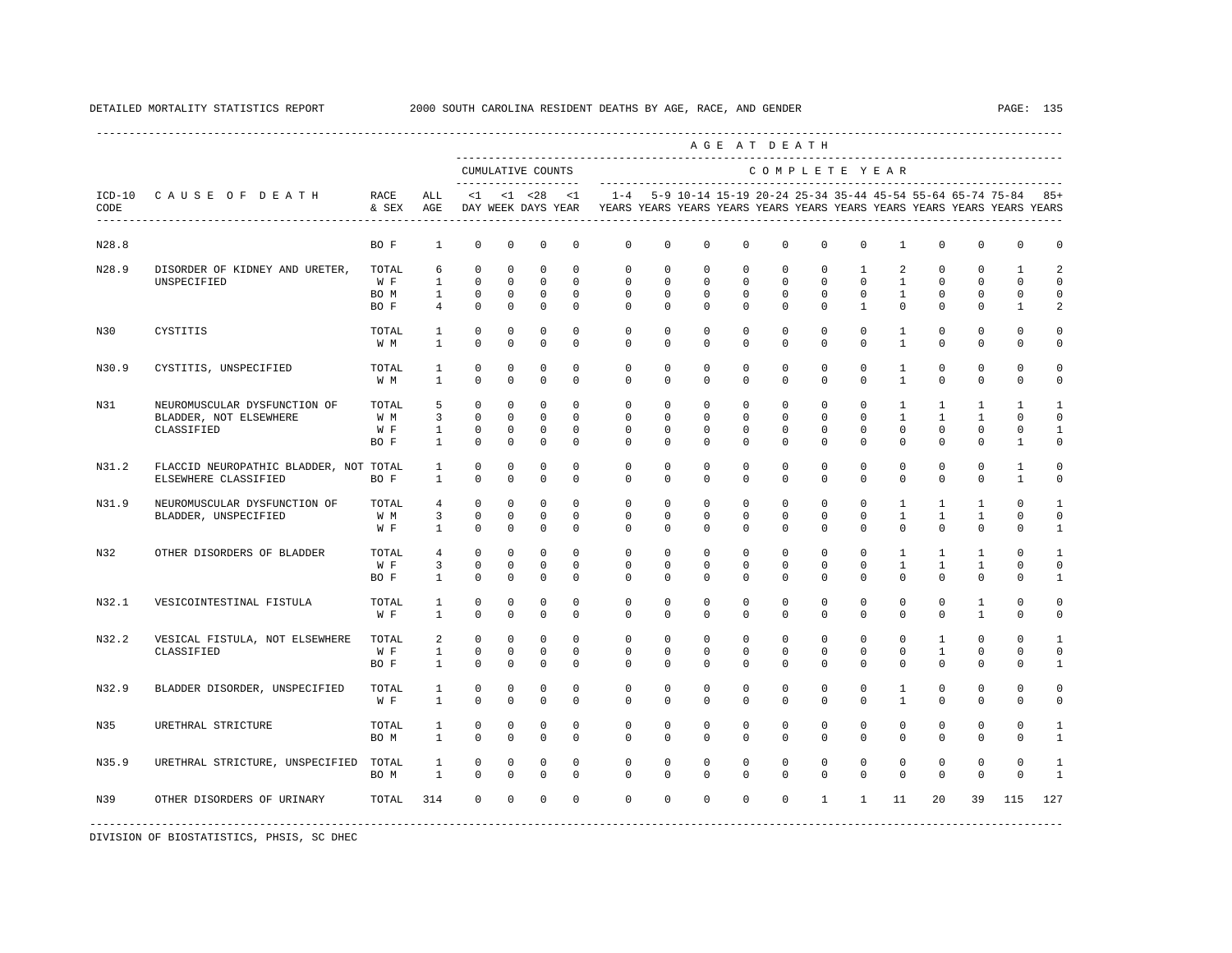A G E A T D E A T H

----------------------------------------------------------------------------------------------------------------------------------------------------

|                  |                                          |               |              | CUMULATIVE COUNTS         |                  |                            |                         |                      |                  |                            |                         |                            | COMPLETE YEAR                                                                                                                        |                             |                     |                |                 |                |                      |
|------------------|------------------------------------------|---------------|--------------|---------------------------|------------------|----------------------------|-------------------------|----------------------|------------------|----------------------------|-------------------------|----------------------------|--------------------------------------------------------------------------------------------------------------------------------------|-----------------------------|---------------------|----------------|-----------------|----------------|----------------------|
| $ICD-10$<br>CODE | CAUSE OF DEATH<br>---------------------- | RACE<br>& SEX | ALL<br>AGE   | <1<br>DAY WEEK DAYS YEAR  |                  | $< 1$ $< 28$               | <1                      | $1 - 4$              |                  |                            |                         |                            | 5-9 10-14 15-19 20-24 25-34 35-44 45-54 55-64 65-74 75-84<br>YEARS YEARS YEARS YEARS YEARS YEARS YEARS YEARS YEARS YEARS YEARS YEARS |                             |                     |                |                 |                | $85+$                |
| N39              | SYSTEM                                   | W M           | 63           | $\mathbf 0$               | $\mathbf 0$      | $\Omega$                   | $\Omega$                | $\Omega$             | $\Omega$         | $\Omega$                   | $\Omega$                | $\mathbf{0}$               | $\Omega$                                                                                                                             | $\mathbf 0$                 | $\mathbf 0$         | 8              | $7\phantom{.0}$ | 31             | 17                   |
|                  |                                          | W F           | 167          | $\mathbf 0$<br>0          | $\mathbf 0$      | $\mathbf 0$<br>$\mathbb O$ | $\Omega$<br>$\mathbf 0$ | $\mathbf 0$          | $\mathbf 0$<br>0 | $\mathbf 0$<br>$\mathbf 0$ | $\mathbf 0$<br>0        | $\mathbf 0$<br>$\mathbb O$ | $\mathbf 0$<br>0                                                                                                                     | $\mathbf 0$<br>0            | 6<br>3              | 6<br>3         | 19<br>8         | 54<br>10       | 82<br>$\overline{4}$ |
|                  |                                          | BO M<br>BO F  | 28<br>56     | 0                         | 0<br>$\mathbf 0$ | $\mathbf 0$                | $\mathbf 0$             | 0<br>$\mathbf 0$     | 0                | $\mathbf 0$                | $\mathbf 0$             | $\mathbf 0$                | $\mathbf{1}$                                                                                                                         | $\mathbf{1}$                | $\overline{a}$      | 3              | 5               | 20             | 24                   |
| N39.0            | URINARY TRACT INFECTION, SITE            | TOTAL         | 314          | $\mathbf 0$               | $\mathbf 0$      | $\mathbf 0$                | $\Omega$                | $\Omega$             | $\Omega$         | $\Omega$                   | $\Omega$                | $\Omega$                   | $\mathbf{1}$                                                                                                                         | $\mathbf{1}$                | 11                  | 20             | 39              | 115            | 127                  |
|                  | NOT SPECIFIED                            | W M           | 63           | $\mathbf 0$               | $\mathbf 0$      | $\mathbf 0$                | $\Omega$                | $\Omega$<br>$\Omega$ | 0                | 0                          | $\mathbf 0$             | $\mathbf{0}$               | $\mathbf 0$                                                                                                                          | $\mathbf 0$                 | $\mathbf 0$         | 8              | $7\phantom{.0}$ | 31             | 17                   |
|                  |                                          | W F           | 167          | 0                         | $\mathbf 0$      | $\mathbf 0$                | $\Omega$                |                      | $\Omega$         | $\Omega$                   | $\Omega$                | $\mathbf{0}$               | $\mathbf 0$                                                                                                                          | $\mathbf 0$                 | 6                   | 6              | 19              | 54             | 82                   |
|                  |                                          | BO M<br>BO F  | 28<br>56     | $^{\circ}$<br>$\mathbf 0$ | $^{\circ}$<br>0  | $\mathbf 0$<br>$\mathbf 0$ | $\Omega$<br>$\mathbf 0$ | $\cap$<br>$\Omega$   | $\Omega$<br>0    | $\Omega$<br>$\mathbf 0$    | $\Omega$<br>$\mathbf 0$ | $\mathbf 0$<br>$\mathbb O$ | $\Omega$<br>$\mathbf{1}$                                                                                                             | $\mathbf 0$<br>$\mathbf{1}$ | 3<br>$\overline{a}$ | 3<br>3         | 8<br>5          | 10<br>20       | $\overline{4}$<br>24 |
| N40-N50          | DISEASES OF MALE GENITAL ORGANS          | TOTAL         | 8            | $^{\circ}$                | $\mathbf 0$      | $\mathbf 0$                | $\Omega$                | $\Omega$             | 0                | $\Omega$                   | $\mathbf 0$             | $\mathbf{0}$               | $\mathbf 0$                                                                                                                          | $\mathbf 0$                 | $\mathbf 0$         | $\mathbf 0$    | $\mathbf 0$     | 4              | 4                    |
|                  |                                          | W M           | 6            | $^{\circ}$                | 0                | $\mathbf 0$                | $\mathbf 0$             | $\Omega$             | 0                | $\mathbf 0$                | $\mathbf 0$             | $\mathbf{0}$               | $\mathbf 0$                                                                                                                          | $\mathbf 0$                 | $\mathbf 0$         | $\mathbf 0$    | $\mathbf 0$     | $\overline{4}$ | $\overline{2}$       |
|                  |                                          | BO M          | 2            | $\mathbf 0$               | $\mathbf 0$      | $\mathbf 0$                | $\mathbf 0$             | $\Omega$             | 0                | $\mathbf 0$                | $\mathbf 0$             | $\mathbf{0}$               | $\mathbf 0$                                                                                                                          | 0                           | $\mathbf 0$         | $\mathbf 0$    | $\mathbf 0$     | 0              | $\overline{2}$       |
| N40              | HYPERPLASIA OF PROSTATE                  | TOTAL         | 6            | $\Omega$                  | $\mathbf 0$      | $\Omega$                   | $\Omega$                | $\Omega$             | $\Omega$         | $\Omega$                   | $\Omega$                | $\Omega$                   | $\Omega$                                                                                                                             | $\Omega$                    | $\Omega$            | $\Omega$       | $\Omega$        | 4              | 2                    |
|                  |                                          | W M           | 5            | $\mathbf 0$               | $\mathbf 0$      | $\mathbb O$                | $\mathbf 0$             | 0                    | $\mathbf 0$      | $\mathbf 0$                | $\mathbf 0$             | $\mathbf{0}$               | $\mathbf 0$                                                                                                                          | $\mathbf 0$                 | $\mathbf 0$         | $\mathbf 0$    | $\mathbf 0$     | $\overline{4}$ | $\mathbf{1}$         |
|                  |                                          | BO M          | $\mathbf{1}$ | $\mathbf 0$               | $\mathbf 0$      | $\mathbf 0$                | $\mathbf 0$             | $\mathbf 0$          | 0                | $\mathbf 0$                | $\mathbf 0$             | $\mathbf{0}$               | $\mathbf 0$                                                                                                                          | $\mathbf 0$                 | $\mathbf 0$         | $\mathbf 0$    | 0               | $\mathbf 0$    | $\mathbf{1}$         |
| N45              | ORCHITIS AND EPIDIDYMITIS                | TOTAL         | 1            | 0                         | 0                | $\mathsf 0$                | $\mathbf 0$             | $\mathbf 0$          | $\mathbf 0$      | $\mathbf 0$                | $\mathbf 0$             | $\mathbf{0}$               | $\mathbf{0}$                                                                                                                         | $\mathbf 0$                 | $\mathbf 0$         | $\mathbf 0$    | 0               | 0              | 1                    |
|                  |                                          | W M           | $\mathbf{1}$ | $\mathbf 0$               | $\mathbf 0$      | $\mathbf 0$                | $\mathbf 0$             | $\mathbf 0$          | $\mathbf 0$      | $\mathbf 0$                | $\mathbf 0$             | $\mathbf 0$                | $\mathbf 0$                                                                                                                          | $\mathbf 0$                 | $\mathbf 0$         | $\mathbf 0$    | $\mathbf 0$     | $\mathbf 0$    | $\mathbf{1}$         |
| N45.0            | ORCHITIS, EPIDIDYMITIS, AND EPI- TOTAL   |               | $\mathbf{1}$ | 0                         | 0                | $\mathbf 0$                | $\Omega$                | $\Omega$             | $\mathbf 0$      | $\mathbf 0$                | $\mathbf 0$             | $\mathbf 0$                | $\mathbf 0$                                                                                                                          | $\mathbf 0$                 | $\mathbf 0$         | $\mathbf 0$    | $\mathbf 0$     | $\mathbf 0$    | 1                    |
|                  | DIDYMO-ORCHITIS WITH ABSCESS             | W M           | $\mathbf{1}$ | $\Omega$                  | $\mathbf 0$      | $\mathbf 0$                | $\Omega$                | $\Omega$             | $\Omega$         | $\Omega$                   | $\Omega$                | $\mathbf 0$                | $\mathbf 0$                                                                                                                          | $\mathbf 0$                 | $\mathbf 0$         | $\Omega$       | $\mathbf 0$     | $\Omega$       | $\mathbf{1}$         |
| N49              | INFLAMMATORY DISORDERS OF MALE           | TOTAL         | 1            | 0                         | 0                | 0                          | $\Omega$                | $\Omega$             | 0                | 0                          | $^{\circ}$              | $\mathbf{0}$               | $\mathbf{0}$                                                                                                                         | $\mathbf 0$                 | 0                   | 0              | 0               | 0              | 1                    |
|                  | GENITAL ORGANS, NOT ELSEWHERE            | BO M          | $\mathbf{1}$ | $\mathbf 0$               | $\mathbf 0$      | $\mathbf 0$                | $\Omega$                | $\Omega$             | $\Omega$         | $\Omega$                   | $\Omega$                | $\mathbf 0$                | $\mathbf 0$                                                                                                                          | $\mathbf 0$                 | $\mathbf 0$         | $\mathbf 0$    | $\mathbf 0$     | $\mathbf 0$    | $\mathbf{1}$         |
| N49.2            | INFLAMMATORY DISORDERS OF                | TOTAL         | 1            | 0                         | $\mathbf 0$      | $\mathbf 0$                | $\mathbf 0$             | $\mathbf 0$          | $\mathbf 0$      | $\mathbf 0$                | $\mathbf 0$             | $\mathbb O$                | 0                                                                                                                                    | 0                           | $\mathbf 0$         | $\mathbf 0$    | 0               | 0              | 1                    |
|                  | <b>SCROTUM</b>                           | BO M          | $\mathbf{1}$ | $\Omega$                  | $\Omega$         | $\Omega$                   | $\Omega$                | $\Omega$             | $\Omega$         | $\Omega$                   | $\Omega$                | $\Omega$                   | $\Omega$                                                                                                                             | $\Omega$                    | $\Omega$            | $\Omega$       | $\Omega$        | $\Omega$       | $\mathbf{1}$         |
| N70-N98          | DISEASES OF FEMALE GENITAL               | TOTAL         | 8            | 0                         | $\mathbf 0$      | $\mathbf 0$                | $\mathbf{1}$            | $\Omega$             | 0                | $\mathbf 0$                | $\mathbf 0$             | $\mathbf{1}$               | $\mathbf 0$                                                                                                                          | $\mathbf{1}$                | $\mathbf 0$         | $\overline{a}$ | $\mathbf{1}$    | $\mathbf{1}$   | $\mathbf{1}$         |
|                  | ORGANS                                   | W F           | 5            | $\mathbf 0$               | 0                | $\mathbf 0$                | $\mathbf 0$             | 0                    | 0                | $\Omega$                   | $\mathbf 0$             | $\mathbf{1}$               | $\mathbf 0$                                                                                                                          | $\mathbf 0$                 | $\mathbf 0$         | 2              | 0               | $\mathbf{1}$   | $\mathbf{1}$         |
|                  |                                          | BO F          | 3            | $\mathbf 0$               | $\mathbf 0$      | $\mathbf 0$                | $\mathbf{1}$            | 0                    | 0                | $\mathbf 0$                | $\mathbf 0$             | $\mathbf 0$                | $\mathbf{0}$                                                                                                                         | $\mathbf{1}$                | $\mathbf 0$         | $\mathbf 0$    | $\mathbf{1}$    | $\mathbf 0$    | $\Omega$             |
| N71              | INFLAMMATORY DISEASE OF UTERUS,          | TOTAL         | 1            | 0                         | 0                | 0                          | $\mathbf 0$             | $\mathbf 0$          | $\mathbf 0$      | $\mathbf 0$                | $\mathbf 0$             | 1                          | $\mathbf 0$                                                                                                                          | $\mathbf 0$                 | $\mathbf 0$         | $\mathbf 0$    | 0               | 0              | $\Omega$             |
|                  | EXCEPT CERVIX                            | W F           | $\mathbf{1}$ | $\Omega$                  | $\Omega$         | $\Omega$                   | $\Omega$                | $\Omega$             | $\Omega$         | $\Omega$                   | $\Omega$                | $\mathbf{1}$               | $\Omega$                                                                                                                             | $\Omega$                    | $\Omega$            | $\Omega$       | 0               | $\Omega$       | $\Omega$             |
| N71.9            | INFLAMMATORY DISEASE OF UTERUS,          | TOTAL         | $\mathbf{1}$ | $\mathbf 0$               | $\mathbf 0$      | $\mathbf 0$                | $\Omega$                | $\mathbf 0$          | $\mathbf 0$      | $\Omega$                   | $\mathbf 0$             | $\mathbf{1}$               | $\mathbf 0$                                                                                                                          | $\mathbf 0$                 | $\mathbf 0$         | $\Omega$       | $\mathbf 0$     | 0              | $\Omega$             |
|                  | UNSPECIFIED                              | W F           | $\mathbf{1}$ | $\mathbf 0$               | $\mathbf 0$      | $\mathbf 0$                | $\Omega$                | $\Omega$             | 0                | $\mathbf 0$                | $\mathbf 0$             | $\mathbf{1}$               | $\mathbf 0$                                                                                                                          | $\mathbf 0$                 | $\mathbf 0$         | $\mathbf 0$    | $\mathbf 0$     | $\mathbf 0$    | $\Omega$             |
| N73              | OTHER FEMALE PELVIC INFLAMMATORY TOTAL   |               | 2            | 0                         | $\mathbf 0$      | $\mathbf 0$                | $\Omega$                | $\Omega$             | $\Omega$         | $\Omega$                   | $\mathbf 0$             | $\mathbf 0$                | $\Omega$                                                                                                                             | $\mathbf{1}$                | $\mathbf 0$         | $\mathbf{1}$   | $\mathbf 0$     | $\mathbf 0$    | $\Omega$             |
|                  | <b>DISEASES</b>                          | W F           | $\mathbf{1}$ | 0                         | 0                | 0                          | $\Omega$                | $\Omega$             | $\Omega$         | 0                          | $^{\circ}$              | $\mathbf 0$                | $\mathbf{0}$                                                                                                                         | $\mathbf 0$                 | $\mathbf 0$         | $\mathbf{1}$   | $\mathbf 0$     | 0              | $\Omega$             |
|                  |                                          | BO F          | $\mathbf{1}$ | $\mathbf 0$               | $\mathbf 0$      | $\mathbf 0$                | $\Omega$                | $\Omega$             | 0                | $\Omega$                   | $\mathbf 0$             | $\mathbf{0}$               | $\mathbf 0$                                                                                                                          | $\mathbf{1}$                | $\Omega$            | $\Omega$       | $\mathbf 0$     | $\mathbf 0$    | $\Omega$             |
| N73.9            | FEMALE PELVIC INFLAMMATORY               | TOTAL         | 2            | $\Omega$                  | $\Omega$         | $\Omega$                   | $\Omega$                | $\Omega$             | $\Omega$         | $\Omega$                   | $\Omega$                | $\Omega$                   | $\Omega$                                                                                                                             | $\mathbf{1}$                | $\Omega$            | $\overline{1}$ | $\Omega$        | $\Omega$       |                      |
|                  |                                          |               |              |                           |                  |                            |                         |                      |                  |                            |                         |                            |                                                                                                                                      |                             |                     |                |                 |                |                      |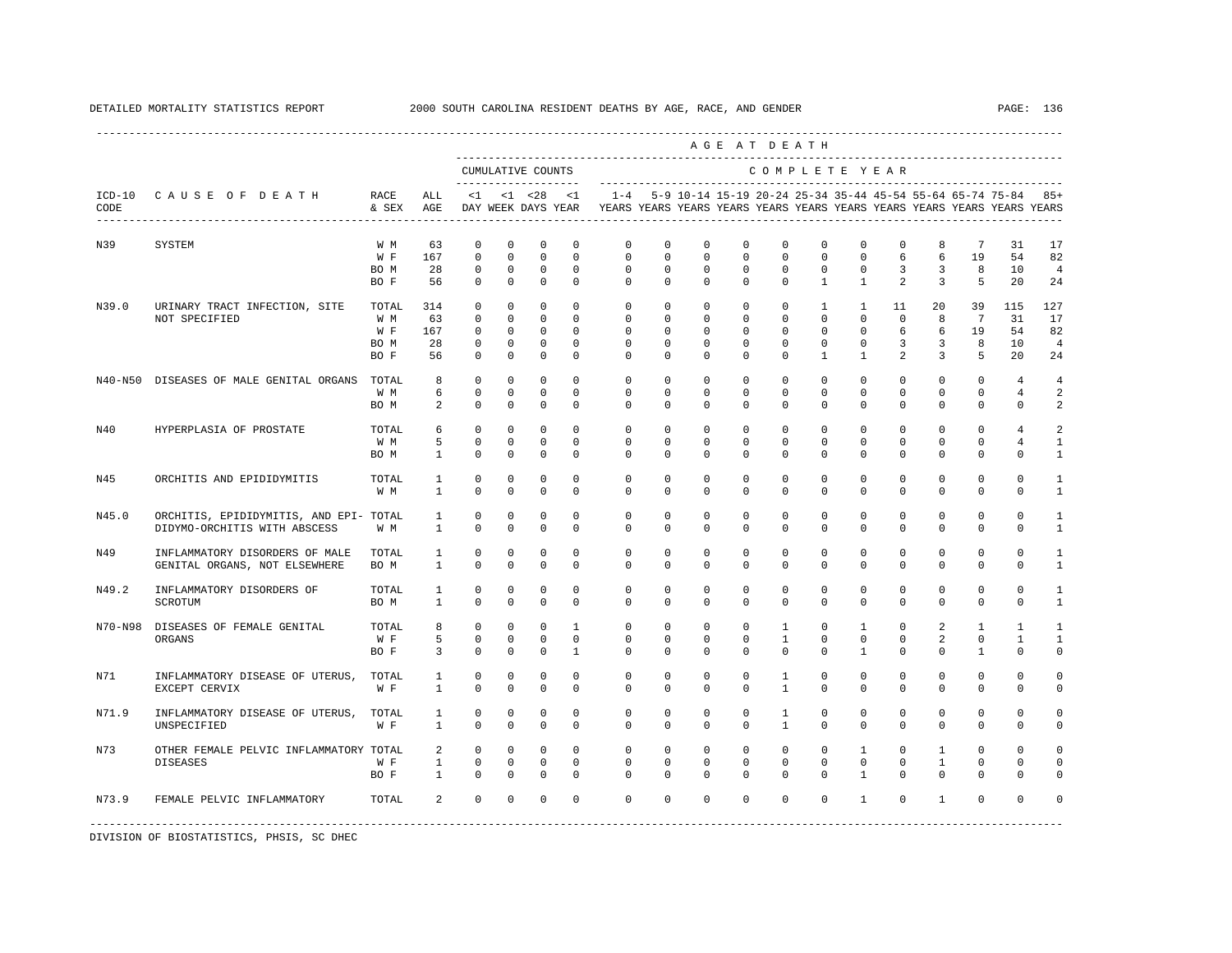|                  |                                                                                  |                      |                                        |                                        |                                           |                                           |                                              |                                                                                                       |                                        |                                                               |                         | AGE AT DEATH                         |                                              |                                            |                                          |                                          |                                      |                                     |                                |
|------------------|----------------------------------------------------------------------------------|----------------------|----------------------------------------|----------------------------------------|-------------------------------------------|-------------------------------------------|----------------------------------------------|-------------------------------------------------------------------------------------------------------|----------------------------------------|---------------------------------------------------------------|-------------------------|--------------------------------------|----------------------------------------------|--------------------------------------------|------------------------------------------|------------------------------------------|--------------------------------------|-------------------------------------|--------------------------------|
|                  |                                                                                  |                      |                                        |                                        |                                           | CUMULATIVE COUNTS<br>____________________ |                                              |                                                                                                       |                                        |                                                               |                         | COMPLETE YEAR                        |                                              |                                            |                                          |                                          |                                      |                                     |                                |
| $ICD-10$<br>CODE | CAUSE OF DEATH                                                                   | RACE<br>& SEX        | ALL<br>AGE                             |                                        |                                           | $<1$ $<1$ $<28$                           | <1                                           | $1 - 4$<br>DAY WEEK DAYS YEAR YEARS YEARS YEARS YEARS YEARS YEARS YEARS YEARS YEARS YEARS YEARS YEARS |                                        | 5-9 10-14 15-19 20-24 25-34 35-44 45-54 55-64 65-74 75-84 85+ |                         |                                      |                                              |                                            |                                          |                                          |                                      |                                     |                                |
| N73.9            | DISEASE, UNSPECIFIED                                                             | W F<br>BO F          | $\mathbf{1}$<br>$\mathbf{1}$           | $\mathbf 0$<br>$\Omega$                | $\mathbf 0$<br>$\Omega$                   | $\mathbf 0$<br>$\Omega$                   | $^{\circ}$<br>$\Omega$                       | $\mathbf 0$<br>$\Omega$                                                                               | $\mathbf 0$<br>$\Omega$                | $\mathbf 0$<br>$\Omega$                                       | $\mathbf 0$<br>$\Omega$ | $\mathbf{0}$<br>$\Omega$             | $\mathbf 0$<br>$\Omega$                      | $\mathbf 0$<br>$\mathbf{1}$                | $\mathbf 0$<br>$\Omega$                  | 1<br>$\Omega$                            | $\mathbf{0}$<br>$\Omega$             | $\mathbf{0}$<br>$\Omega$            | $\mathbf 0$<br>$\Omega$        |
| N81              | FEMALE GENITAL PROLAPSE                                                          | TOTAL<br>W F         | 2<br>2                                 | $\mathbf 0$<br>$\mathbf 0$             | 0<br>$\mathbf 0$                          | $\mathbf 0$<br>$\mathbf 0$                | $^{\circ}$<br>$^{\circ}$                     | $\mathbf{0}$<br>$\mathbf 0$                                                                           | $\mathbf 0$<br>$\circ$                 | 0<br>$\mathbf 0$                                              | 0<br>0                  | $\mathbf{0}$<br>$\mathbf 0$          | $\mathbf 0$<br>$\Omega$                      | $\mathbf 0$<br>$\mathbf 0$                 | $\mathbf 0$<br>$^{\circ}$                | 0<br>$\mathbf 0$                         | $\mathbf 0$<br>0                     | 1<br>$\mathbf{1}$                   | 1<br>1                         |
| N81.1            | <b>CYSTOCELE</b>                                                                 | TOTAL<br>W F         | $\mathbf{1}$<br>$\mathbf{1}$           | $\mathbf 0$<br>$\mathbf 0$             | $\mathbf 0$<br>$\mathbf 0$                | $\mathbf 0$<br>$\mathbf 0$                | $\Omega$<br>$\Omega$                         | $\mathbf{0}$<br>$\Omega$                                                                              | $\Omega$<br>$\Omega$                   | $\mathbf 0$<br>$\Omega$                                       | $\mathbf 0$<br>$\Omega$ | $\mathbf 0$<br>$\Omega$              | $\Omega$<br>$\Omega$                         | $\Omega$<br>$\Omega$                       | $\mathbf 0$<br>$\Omega$                  | $\mathbf 0$<br>$\Omega$                  | $\mathbf{0}$<br>$\Omega$             | $\Omega$<br>$\Omega$                | $\mathbf{1}$<br>$\mathbf{1}$   |
| N81.4            | UTEROVAGINAL PROLAPSE,<br>UNSPECIFIED                                            | TOTAL<br>W F         | 1<br>$\mathbf{1}$                      | $\mathbf 0$<br>$\mathbf 0$             | $\mathbf 0$<br>$\mathbf 0$                | $\mathbf 0$<br>$\mathbf 0$                | $^{\circ}$<br>$\mathbf 0$                    | $\mathbf 0$<br>$\mathbf 0$                                                                            | $\mathbf 0$<br>$\mathbf 0$             | $\mathbf 0$<br>$\mathbf 0$                                    | 0<br>0                  | $\mathbf 0$<br>$\mathbf{0}$          | $\mathbf 0$<br>$\mathbf 0$                   | $\mathbf 0$<br>$\Omega$                    | $\mathbf 0$<br>$\mathbf 0$               | $\mathbf 0$<br>$\mathbf 0$               | $\mathbf 0$<br>$\mathbf 0$           | 1<br>$\mathbf{1}$                   | $\Omega$<br>$\mathbf 0$        |
| N83              | NONINFLAMMATORY DISORDERS OF<br>OVARY, FALLOPIAN TUBE, AND BROAD W F<br>LIGAMENT | TOTAL<br>BO F        | 2<br>$\mathbf{1}$<br>$\mathbf{1}$      | $\Omega$<br>$\mathbb O$<br>$\mathbf 0$ | $\mathbf 0$<br>$\mathbf 0$<br>$\mathbf 0$ | $\Omega$<br>$\mathsf 0$<br>$\mathbf 0$    | $\mathbf{1}$<br>$\mathbf{0}$<br>$\mathbf{1}$ | $\Omega$<br>$\mathbf 0$<br>$\Omega$                                                                   | $\Omega$<br>$\mathbf 0$<br>$\Omega$    | $\Omega$<br>$\mathbf 0$<br>$\Omega$                           | $\Omega$<br>0<br>0      | $\Omega$<br>$\mathbf{0}$<br>$\Omega$ | $\Omega$<br>$\mathbf 0$<br>$\Omega$          | $\Omega$<br>$\circ$<br>$\Omega$            | $\mathbf 0$<br>0<br>$\Omega$             | $\mathbf{1}$<br>$\mathbf{1}$<br>$\Omega$ | $\Omega$<br>$\mathbf 0$<br>$\Omega$  | $\Omega$<br>$\Omega$<br>$\Omega$    | $\cap$<br>$\Omega$<br>$\Omega$ |
| N83.2            | OTHER AND UNSPECIFIED OVARIAN<br><b>CYSTS</b>                                    | TOTAL<br>BO F        | $\mathbf{1}$<br>$\mathbf{1}$           | $^{\circ}$<br>$\Omega$                 | $\circ$<br>$\Omega$                       | $\mathbf 0$<br>$\Omega$                   | $\mathbf{1}$<br>$\overline{1}$               | $\mathbf{0}$<br>$\Omega$                                                                              | 0<br>$\Omega$                          | $\mathbf 0$<br>$\Omega$                                       | 0<br>0                  | $\mathbf 0$<br>$\Omega$              | $\mathbf{0}$<br>$\Omega$                     | 0<br>$\Omega$                              | $\mathbf 0$<br>$\Omega$                  | $\mathbf 0$<br>$\Omega$                  | $\mathbf 0$<br>$\Omega$              | $\mathbf{0}$<br>$\Omega$            | $\Omega$<br>$\cap$             |
| N83.9            | NONINFLAMMATORY DISORDER OF<br>OVARY, FALLOPIAN TUBE, AND                        | TOTAL<br>W F         | 1<br>$\mathbf{1}$                      | $\mathbf 0$<br>$\mathbf 0$             | $\mathbf 0$<br>$\mathbf 0$                | $\mathbf 0$<br>$\mathbf 0$                | $\mathbf 0$<br>$\mathbf 0$                   | $\mathbf 0$<br>$\Omega$                                                                               | $\mathbf 0$<br>$\Omega$                | $\mathbf 0$<br>0                                              | $\mathbf 0$<br>0        | 0<br>$\Omega$                        | $\mathbf 0$<br>$\mathbf 0$                   | $\mathbf 0$<br>$\mathbf 0$                 | $\mathbf 0$<br>0                         | 1<br>$\mathbf{1}$                        | $\mathbb O$<br>0                     | $\mathbf 0$<br>$\mathbf 0$          | $\Omega$<br>$\Omega$           |
| N94              | PAIN AND OTHER CONDITIONS<br>ASSOCIATED WITH FEMALE GENITAL                      | TOTAL<br>BO F        | $\mathbf{1}$<br>$\mathbf{1}$           | $\mathbf 0$<br>$\mathbf 0$             | $\mathbf 0$<br>$\mathbf 0$                | $\mathbf 0$<br>$\mathbf 0$                | $\Omega$<br>$\Omega$                         | $\mathbf{0}$<br>$\Omega$                                                                              | $\Omega$<br>$\Omega$                   | $\mathbf 0$<br>$\Omega$                                       | $\mathbf 0$<br>$\Omega$ | $\mathbf 0$<br>$\Omega$              | $\mathbf 0$<br>$\Omega$                      | $\mathbf 0$<br>$\Omega$                    | $\mathbf 0$<br>$\Omega$                  | $\mathbf 0$<br>$\Omega$                  | 1<br>$\mathbf{1}$                    | $\mathbf 0$<br>$\Omega$             | $\cap$<br>$\Omega$             |
| N94.8            | OTHER SPECIFIED CONDITIONS<br>ASSOCIATED WITH FEMALE GENITAL                     | TOTAL<br>BO F        | 1<br>$\mathbf{1}$                      | $^{\circ}$<br>$\Omega$                 | $\circ$<br>$\mathbf 0$                    | $^{\circ}$<br>$\mathbf 0$                 | $^{\circ}$<br>$\Omega$                       | $\circ$<br>$\Omega$                                                                                   | $\circ$<br>$\Omega$                    | 0<br>$\Omega$                                                 | 0<br>$\Omega$           | $\mathbf{0}$<br>$\Omega$             | $\mathbf 0$<br>$\Omega$                      | 0<br>$\Omega$                              | $^{\circ}$<br>$\Omega$                   | $^{\circ}$<br>$\Omega$                   | 1<br>$\mathbf{1}$                    | $\Omega$<br>$\Omega$                | $\Omega$<br>$\Omega$           |
| 000-099          | XV.PREGNANCY CHILDBIRTH AND<br>THE PUERPERIUM                                    | TOTAL<br>W F<br>BO F | 9<br>$\overline{4}$<br>5               | $\mathbf 0$<br>$\mathbf 0$<br>$\Omega$ | $\mathbf 0$<br>$\mathbf 0$<br>$\Omega$    | $\mathbf 0$<br>$\mathbf 0$<br>$\Omega$    | $\mathbf{0}$<br>$\Omega$<br>$\Omega$         | $\mathbf 0$<br>$\Omega$<br>$\Omega$                                                                   | $\mathbf 0$<br>$\Omega$<br>$\Omega$    | $\mathbf 0$<br>$\Omega$<br>$\Omega$                           | 2<br>2<br>$\Omega$      | 2<br>$\mathbf{1}$<br>$\overline{1}$  | $\overline{4}$<br>$\Omega$<br>$\overline{4}$ | $\mathbf{1}$<br>$\overline{1}$<br>$\Omega$ | $\mathbf 0$<br>$\Omega$<br>$\Omega$      | $\mathbf 0$<br>$\Omega$<br>$\Omega$      | $\mathbf{0}$<br>$\Omega$<br>$\Omega$ | $\Omega$<br>$\Omega$<br>$\Omega$    | $\Omega$<br>$\cap$             |
| $000 - 007$      | PREGNANCY WITH ABORTIVE OUT-<br>COME                                             | TOTAL<br>W F         | $\mathbf{1}$<br>1                      | $\mathbf 0$<br>$\mathbf 0$             | $\mathbf 0$<br>$\mathbf 0$                | $\mathbf 0$<br>$\mathbf 0$                | $\mathbf{0}$<br>$\mathbf 0$                  | $\mathbf 0$<br>$\mathbf{0}$                                                                           | $\mathbf 0$<br>0                       | $\mathbf 0$<br>0                                              | $\mathbf 0$<br>0        | $\mathbf 0$<br>$\mathbf 0$           | $\mathbf 0$<br>$\mathbf{0}$                  | 1<br>$\mathbf{1}$                          | $\mathbf 0$<br>$^{\circ}$                | $\mathbf 0$<br>$^{\circ}$                | $\mathbf{0}$<br>0                    | $\mathbf 0$<br>0                    | $\Omega$<br>$\Omega$           |
| 003              | SPONTANEOUS ABORTION                                                             | TOTAL<br>W F         | $\mathbf{1}$<br>$\mathbf{1}$           | $\mathbf 0$<br>$\mathbf 0$             | $\mathbf 0$<br>$\mathbb O$                | $\mathbf 0$<br>$\mathbb O$                | $\Omega$<br>$\mathbf 0$                      | $\mathbf 0$<br>$\mathbf 0$                                                                            | $\Omega$<br>$\mathbf 0$                | $\mathbf 0$<br>$\mathbf 0$                                    | $\mathbf 0$<br>0        | $\mathbf 0$<br>$\mathbf 0$           | $\Omega$<br>$\mathbf 0$                      | $\mathbf{1}$<br>$\mathbf{1}$               | $\Omega$<br>0                            | $\mathbf 0$<br>$\mathbf 0$               | $\mathbf{0}$<br>$\mathbf 0$          | $\Omega$<br>$\mathbf 0$             | $\cap$<br>$\mathbf 0$          |
| 003.8            | COMPLETE OR UNSPECIFIED, WITH<br>OTHER AND UNSPECIFIED                           | TOTAL<br>W F         | $\mathbf{1}$<br>$\mathbf{1}$           | $\mathbf 0$<br>$\mathbf 0$             | $\mathbf 0$<br>$\mathbf 0$                | $\mathbf 0$<br>$\mathbf 0$                | $^{\circ}$<br>$^{\circ}$                     | $\mathbf 0$<br>$\mathbf 0$                                                                            | $\mathbf 0$<br>$\mathbf 0$             | $\mathbf 0$<br>$\mathbf 0$                                    | $\mathbf 0$<br>0        | $\mathbf 0$<br>$\mathbf{0}$          | $\mathbf 0$<br>$\mathbf 0$                   | $\mathbf{1}$<br>$\mathbf{1}$               | $\mathbf 0$<br>$\mathbf 0$               | $\mathbf 0$<br>$\mathbf 0$               | $\mathbf{0}$<br>0                    | $\mathbf{0}$<br>$\mathbf 0$         | $\Omega$<br>$\mathbf 0$        |
| $010 - 092$      | OTHER DIRECT OBSTETRIC DEATHS                                                    | TOTAL<br>W F<br>BO F | $7\phantom{.0}$<br>3<br>$\overline{4}$ | $\mathbf 0$<br>$\mathbb O$<br>$\Omega$ | $\mathbf{0}$<br>$\mathbb O$<br>$\Omega$   | $\mathbf 0$<br>$\mathsf 0$<br>$\mathbf 0$ | $\mathbf 0$<br>$\mathbf{0}$<br>$\Omega$      | $\mathbf 0$<br>0<br>$\Omega$                                                                          | $\mathbf 0$<br>$\mathbf 0$<br>$\Omega$ | $\mathbf 0$<br>$\mathbf 0$<br>$\Omega$                        | 2<br>2<br>$\Omega$      | 2<br>$\mathbf{1}$<br>$\overline{1}$  | 3<br>$\mathbf 0$<br>3                        | $\Omega$<br>$\mathbf 0$<br>$\Omega$        | $\mathbf 0$<br>$\mathbf 0$<br>$^{\circ}$ | $\mathbf 0$<br>$\mathbf 0$<br>$\Omega$   | $\mathbf{0}$<br>$\mathbf 0$<br>0     | $\Omega$<br>$\mathbf 0$<br>$\Omega$ | $\Omega$<br>$\Omega$<br>$\cap$ |
| 012              | GESTATIONAL PREGNANCY-INDUCED                                                    | TOTAL                | $\mathbf{1}$                           | $\mathbf 0$                            | $\mathbf 0$                               | $\mathbf 0$                               | $\mathbf 0$                                  | $\mathbf 0$                                                                                           | $\mathbf 0$                            | $\mathbf 0$                                                   | $\mathbf 0$             | $\mathbf 0$                          | $\mathbf{1}$                                 | $\mathbf 0$                                | $\mathbf 0$                              | $\Omega$                                 | $\Omega$                             | $\Omega$                            |                                |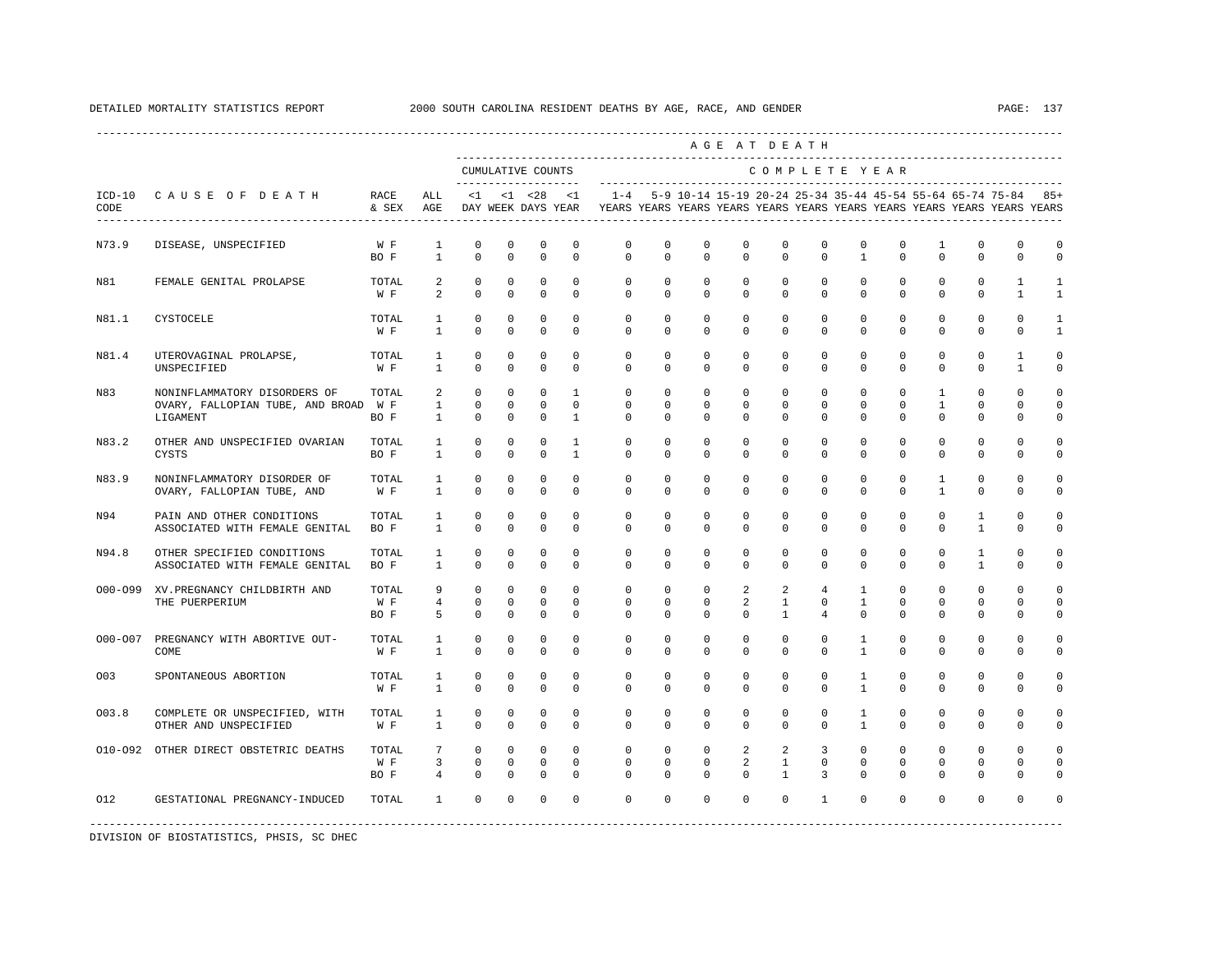|                  |                                                                 |                      |                                   |                                          |                                          |                                                            |                                       |                                                                                    |                              |                                       | AGE AT DEATH                                |                                  |                                   |                                         |                            |                            |                                              |                                                               |          |
|------------------|-----------------------------------------------------------------|----------------------|-----------------------------------|------------------------------------------|------------------------------------------|------------------------------------------------------------|---------------------------------------|------------------------------------------------------------------------------------|------------------------------|---------------------------------------|---------------------------------------------|----------------------------------|-----------------------------------|-----------------------------------------|----------------------------|----------------------------|----------------------------------------------|---------------------------------------------------------------|----------|
|                  |                                                                 |                      |                                   |                                          |                                          | CUMULATIVE COUNTS                                          |                                       |                                                                                    |                              |                                       |                                             | COMPLETE YEAR                    |                                   |                                         |                            |                            |                                              | -------------------------------------                         |          |
| $ICD-10$<br>CODE | CAUSE OF DEATH                                                  | RACE<br>& SEX        | ALL<br>AGE                        | <1                                       |                                          | --------------------<br>$< 1$ $< 28$<br>DAY WEEK DAYS YEAR | < 1                                   | $1 - 4$<br>YEARS YEARS YEARS YEARS YEARS YEARS YEARS YEARS YEARS YEARS YEARS YEARS |                              |                                       | -------------------------------------       |                                  |                                   |                                         |                            |                            |                                              | 5-9 10-14 15-19 20-24 25-34 35-44 45-54 55-64 65-74 75-84 85+ |          |
| 012              | EDEMA AND PROTEINURIA WITHOUT                                   | BO F                 | $\mathbf{1}$                      | $\mathbf 0$                              | $\mathbf 0$                              | 0                                                          | $\mathbf 0$                           | 0                                                                                  | 0                            | $\mathbf 0$                           | $\mathbf 0$                                 | $\mathbb O$                      | $\mathbf{1}$                      | $\mathbf 0$                             | $\mathbf 0$                | $\mathbf 0$                | 0                                            | $\mathbf 0$                                                   | 0        |
| 012.0            | GESTATIONAL EDEMA                                               | TOTAL<br>BO F        | $\mathbf{1}$<br>$\mathbf{1}$      | 0<br>$\mathbf 0$                         | 0<br>$\circ$                             | 0<br>$^{\circ}$                                            | $\mathbf 0$<br>$^{\circ}$             | 0<br>0                                                                             | $\mathbf 0$<br>$\mathbf 0$   | $\mathbf 0$<br>$^{\circ}$             | $\mathbf 0$<br>$^{\circ}$                   | 0<br>$\mathbf 0$                 | 1<br>$\mathbf{1}$                 | 0<br>$\mathbf 0$                        | 0<br>$\mathbf 0$           | 0<br>$\mathbf 0$           | 0<br>$\mathbf 0$                             | $\mathbf{0}$<br>$\mathbf{0}$                                  | 0<br>0   |
| 015              | ECLAMPSIA                                                       | TOTAL<br>BO F        | $\mathbf{1}$<br>$\mathbf{1}$      | $\mathbf 0$<br>$\mathbf 0$               | $\mathbf 0$<br>$\mathbf 0$               | $\mathbf 0$<br>$\mathbf 0$                                 | $\mathbf 0$<br>0                      | $\mathbf 0$<br>$\mathbf{0}$                                                        | $\mathbf 0$<br>$\mathbf 0$   | $\mathbf 0$<br>$\mathbf 0$            | $\mathbf 0$<br>$\mathbf 0$                  | $\mathbf{1}$<br>$\mathbf{1}$     | $\Omega$<br>$\mathbf 0$           | $\Omega$<br>$\mathbf 0$                 | $\mathbf 0$<br>$\mathbf 0$ | $\mathbf 0$<br>$\mathbf 0$ | $\Omega$<br>$\mathbf{0}$                     | $\Omega$<br>$\mathbf 0$                                       | O<br>0   |
| 015.0            | ECLAMPSIA IN PREGNANCY                                          | TOTAL<br>BO F        | $\mathbf{1}$<br>$\mathbf{1}$      | $\mathbf 0$<br>$\mathbf 0$               | $\mathbf 0$<br>$\mathbf 0$               | $\mathbf 0$<br>$\mathbf 0$                                 | $\Omega$<br>0                         | $\Omega$<br>$\mathbf 0$                                                            | $\Omega$<br>$\mathbf 0$      | $\Omega$<br>$\mathbf 0$               | $\Omega$<br>$\mathbf 0$                     | $\mathbf{1}$<br>$\mathbf{1}$     | $\Omega$<br>$\mathbf 0$           | $\Omega$<br>$\Omega$                    | $\Omega$<br>$\mathbf 0$    | $\Omega$<br>$\mathbf 0$    | $\Omega$<br>$\mathbf{0}$                     | $\Omega$<br>$\mathbf 0$                                       | $\Omega$ |
| 022              | VENOUS COMPLICATIONS IN<br>PREGNANCY                            | TOTAL<br>W F         | $\mathbf{1}$<br>$\mathbf{1}$      | $^{\circ}$<br>$^{\circ}$                 | $\circ$<br>$\mathbf 0$                   | $^{\circ}$<br>$\mathbf 0$                                  | $\mathbf 0$<br>0                      | 0<br>0                                                                             | 0<br>0                       | $\mathbf 0$<br>0                      | $\mathbf{1}$<br>$\mathbf{1}$                | $\mathbf{0}$<br>0                | $\mathbf 0$<br>$\mathbf 0$        | $\mathbf 0$<br>0                        | $\mathbf 0$<br>0           | $\mathbf 0$<br>$^{\circ}$  | $\mathbf 0$<br>$\mathbf{0}$                  | $\Omega$<br>$\Omega$                                          | 0        |
| 022.3            | DEEP PHLEBOTHROMBOSIS IN<br>PREGNANCY                           | TOTAL<br>W F         | $\mathbf{1}$<br>$\mathbf{1}$      | $^{\circ}$<br>$\mathbf 0$                | $\mathbf 0$<br>$\mathbf 0$               | $\mathbf 0$<br>$\mathbf 0$                                 | $\mathbf 0$<br>$\Omega$               | 0<br>0                                                                             | 0<br>$\Omega$                | $\mathbf 0$<br>$\Omega$               | $\mathbf{1}$<br>$\mathbf{1}$                | $\mathbf{0}$<br>0                | $\mathbf 0$<br>$\mathbf{0}$       | $\mathbf 0$<br>0                        | $\mathbf 0$<br>0           | $\mathbf 0$<br>0           | $\mathbf 0$<br>$\mathbf 0$                   | $\Omega$<br>0                                                 |          |
| 026              | MATERNAL CARE FOR OTHER<br>CONDITIONS PREDOMINANTLY RELATED W F | TOTAL                | $\mathbf{1}$<br>$\mathbf{1}$      | $\mathbf 0$<br>$\mathbf 0$               | $\mathbf 0$<br>$\mathbf 0$               | $\mathbf 0$<br>$\Omega$                                    | $\mathbf 0$<br>$\Omega$               | $\mathbf 0$<br>$\Omega$                                                            | $\mathbf 0$<br>$\Omega$      | $\mathbf 0$<br>$\Omega$               | $\mathbf 0$<br>$\Omega$                     | $\mathbf{1}$<br>$\mathbf{1}$     | $\mathbf 0$<br>$\Omega$           | $\circ$<br>$\Omega$                     | $\mathbf 0$<br>$\mathbf 0$ | $\mathbf 0$<br>$\Omega$    | $\mathbf 0$<br>$\mathbf{0}$                  | $\Omega$<br>$\Omega$                                          |          |
| 026.8            | OTHER SPECIFIED PREGNANCY-<br>RELATED CONDITIONS                | TOTAL<br>W F         | $\mathbf{1}$<br>$\mathbf{1}$      | 0<br>$\mathbf 0$                         | 0<br>$\mathbf 0$                         | 0<br>$\mathbf 0$                                           | $\mathbf 0$<br>$\mathbf 0$            | 0<br>0                                                                             | 0<br>$\mathbf 0$             | $\mathbf 0$<br>$\mathbf 0$            | $\mathbf 0$<br>0                            | 1<br>$\mathbf{1}$                | 0<br>$\mathbf{0}$                 | 0<br>$\mathbf 0$                        | $\mathbf 0$<br>$\mathbf 0$ | $^{\circ}$<br>$\mathbf 0$  | $\mathbf 0$<br>$\mathbf 0$                   | $\Omega$<br>$\mathbf{0}$                                      |          |
| 029              | COMPLICATIONS OF ANESTHESIA<br>DURING PREGNANCY                 | TOTAL<br>BO F        | $\mathbf{1}$<br>$\mathbf{1}$      | $\mathbb O$<br>$\Omega$                  | $\mathbf 0$<br>$\mathbf 0$               | $\mathbf 0$<br>$\Omega$                                    | $\mathbf 0$<br>$\Omega$               | $\mathbf 0$<br>$\mathbf{0}$                                                        | 0<br>$\Omega$                | $\mathbf 0$<br>$\Omega$               | $\mathbf 0$<br>$\Omega$                     | $\mathbf{0}$<br>$\Omega$         | $\mathbf{1}$<br>$\mathbf{1}$      | $\mathbf 0$<br>$\Omega$                 | $\mathbf 0$<br>$\Omega$    | $\mathbf 0$<br>$\Omega$    | $\mathbf 0$<br>$\Omega$                      | $\Omega$<br>$\Omega$                                          | O        |
| 029.1            | CARDIAC COMPLICATIONS OF<br>ANESTHESIA DURING PREGNANCY         | TOTAL<br>BO F        | $\mathbf{1}$<br>$\mathbf{1}$      | $\mathbf 0$<br>$\Omega$                  | $\mathbf 0$<br>$\Omega$                  | $\mathbf 0$<br>$\Omega$                                    | $\Omega$<br>$\Omega$                  | $\mathbf 0$<br>$\Omega$                                                            | $\mathbf 0$<br>$\Omega$      | $\mathbf 0$<br>$\Omega$               | $\mathbf 0$<br>$\Omega$                     | $\mathbf{0}$<br>$\Omega$         | $\mathbf{1}$<br>$\mathbf{1}$      | $\mathbf 0$<br>$\Omega$                 | $\mathbf 0$<br>$\Omega$    | $\mathbf 0$<br>$\Omega$    | $\mathbf 0$<br>$\Omega$                      | $\Omega$<br>$\Omega$                                          |          |
| 088              | OBSTETRIC EMBOLISM                                              | TOTAL<br>W F<br>BO F | 2<br>$\mathbf{1}$<br>$\mathbf{1}$ | $\mathbf 0$<br>$\mathbf 0$<br>$^{\circ}$ | $\mathbf 0$<br>$^{\circ}$<br>$\mathbf 0$ | 0<br>0<br>$\mathbf 0$                                      | $\mathbf 0$<br>$^{\circ}$<br>$\Omega$ | 0<br>0<br>$\Omega$                                                                 | $\mathbf 0$<br>0<br>$\Omega$ | $\mathbf 0$<br>$^{\circ}$<br>$\Omega$ | $\mathbf{1}$<br>$\mathbf{1}$<br>$\mathbf 0$ | $\mathbf 0$<br>$\mathbf{0}$<br>0 | 1<br>$\mathbf{0}$<br>$\mathbf{1}$ | $\mathbf 0$<br>$\mathbf{0}$<br>$\Omega$ | $\mathbf 0$<br>0<br>0      | 0<br>0<br>$\Omega$         | $\mathbf{0}$<br>$\mathbf{0}$<br>$\mathbf{0}$ | $\mathbf 0$<br>0<br>$\Omega$                                  | 0        |
| 088.1            | AMNIOTIC FLUID EMBOLISM                                         | TOTAL<br>W F         | $\mathbf{1}$<br>$\mathbf{1}$      | $^{\circ}$<br>$\mathbf 0$                | $\circ$<br>$\Omega$                      | 0<br>$\mathbf 0$                                           | $\mathbf 0$<br>$\Omega$               | $\mathbf 0$<br>$\Omega$                                                            | $\mathbf 0$<br>$\Omega$      | $\mathbf 0$<br>$\Omega$               | $\mathbf{1}$<br>$\mathbf{1}$                | $\mathbf{0}$<br>$\Omega$         | $\mathbf{0}$<br>$\Omega$          | $\mathbf 0$<br>$\Omega$                 | $\mathbf 0$<br>$\Omega$    | $\mathbf 0$<br>$\Omega$    | $\mathbf 0$<br>$\Omega$                      | $\mathbf 0$<br>$\Omega$                                       | 0        |
| 088.2            | OBSTETRIC BLOOD-CLOT EMBOLISM                                   | TOTAL<br>BO F        | $\mathbf{1}$<br>$\mathbf{1}$      | $^{\circ}$<br>$\Omega$                   | $\mathbf 0$<br>$\Omega$                  | $\mathbf 0$<br>$\Omega$                                    | $\mathbf 0$<br>$\Omega$               | $\mathbf 0$<br>$\Omega$                                                            | $\mathbf 0$<br>$\Omega$      | $\mathbf 0$<br>$\Omega$               | $\mathbf 0$<br>$\Omega$                     | $\mathbf{0}$<br>$\Omega$         | $\mathbf{1}$<br>$\mathbf{1}$      | $\mathbf 0$<br>$\Omega$                 | $\mathbf 0$<br>$\Omega$    | $\mathbf 0$<br>$\Omega$    | $\mathbf 0$<br>$\Omega$                      | $\mathbf 0$<br>$\Omega$                                       | 0        |
| 098-099          | INDIRECT OBSTETRIC DEATHS                                       | TOTAL<br>BO F        | $\mathbf{1}$<br>$\mathbf{1}$      | 0<br>$\Omega$                            | $\circ$<br>$\Omega$                      | 0<br>$\mathbf 0$                                           | $^{\circ}$<br>$\mathbf 0$             | 0<br>$\Omega$                                                                      | 0<br>$\Omega$                | $^{\circ}$<br>$\Omega$                | $^{\circ}$<br>$\Omega$                      | $\mathbf 0$<br>$\Omega$          | 1<br>$\mathbf{1}$                 | 0<br>$\Omega$                           | 0<br>$\Omega$              | 0<br>$\Omega$              | $\mathbf{0}$<br>$\Omega$                     | $\mathbf{0}$<br>$\Omega$                                      | 0        |
| 099              | OTHER MATERNAL DISEASES<br>CLASSIFIABLE ELSEWHERE BUT           | TOTAL<br>BO F        | $\mathbf{1}$<br>$\mathbf{1}$      | 0<br>$\Omega$                            | $\circ$<br>$\Omega$                      | 0<br>$\mathbf 0$                                           | $^{\circ}$<br>$\Omega$                | $\mathbf 0$<br>$\Omega$                                                            | $\mathbf 0$<br>$\Omega$      | $^{\circ}$<br>$\Omega$                | $^{\circ}$<br>$\Omega$                      | $\mathbf 0$<br>$\Omega$          | 1<br>$\mathbf{1}$                 | 0<br>$\Omega$                           | $^{\circ}$<br>$\Omega$     | $^{\circ}$<br>$\Omega$     | $\mathbf{0}$<br>$\Omega$                     | $\Omega$<br>$\Omega$                                          | 0        |
| 099.4            | DISEASES OF THE CIRCULATORY SYS- TOTAL                          |                      | $\mathbf{1}$                      | $\mathbf{0}$                             | $\mathbf 0$                              | $\mathbf 0$                                                | 0                                     | $\mathbf 0$                                                                        | $\mathbf 0$                  | $\mathbf 0$                           | $\mathbf 0$                                 | $\mathbf 0$                      | $\mathbf{1}$                      | $\Omega$                                | $\mathbf 0$                | $\mathbf 0$                | $\Omega$                                     | $\Omega$                                                      |          |
|                  |                                                                 |                      |                                   |                                          |                                          |                                                            |                                       |                                                                                    |                              |                                       |                                             |                                  |                                   |                                         |                            |                            |                                              |                                                               |          |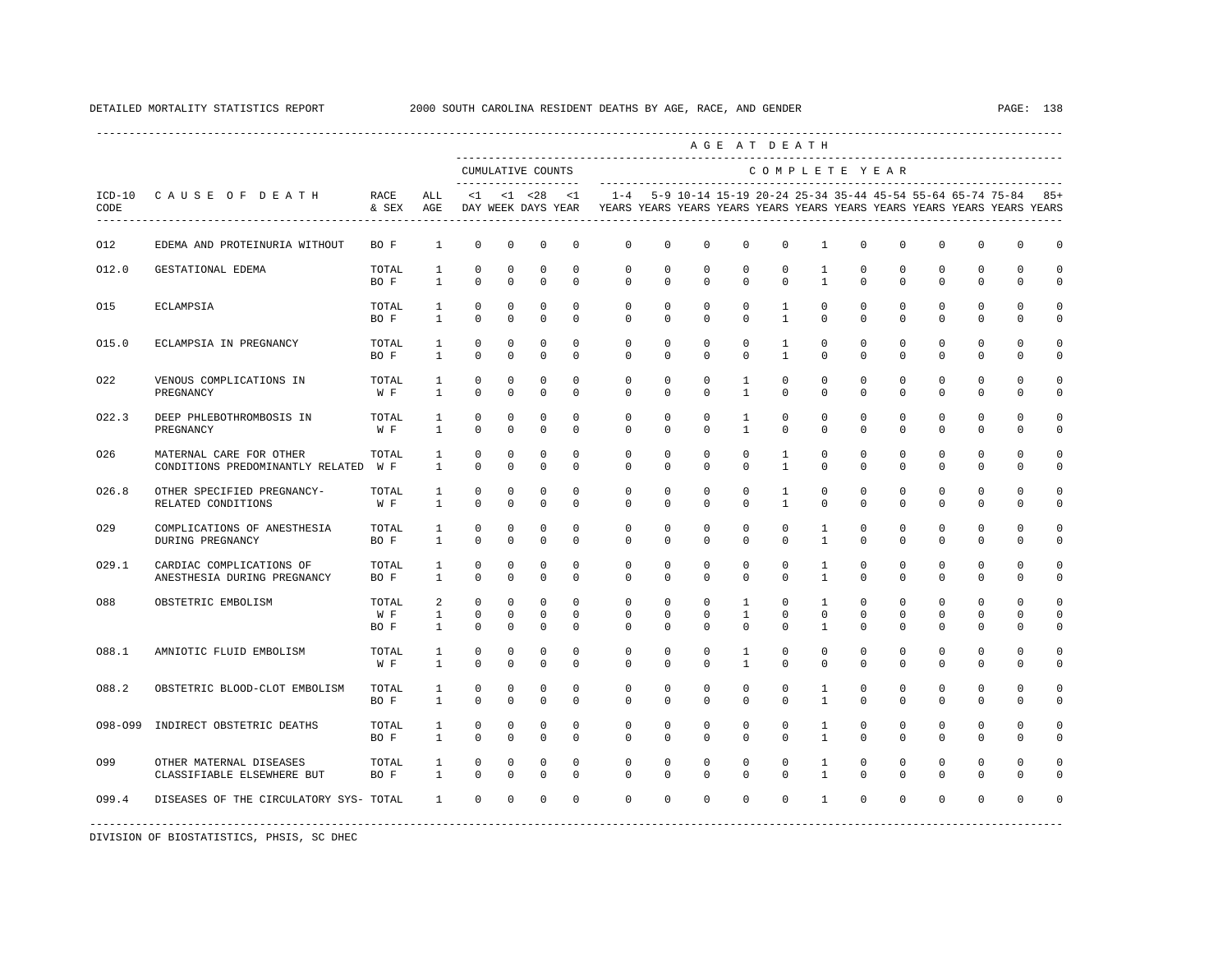|              |                                                       |                   |                 |                          |                   |                         |                      |                                                                                                        |             |              |             | AGE AT DEATH  |              |             |             |             |              |                                                               |             |
|--------------|-------------------------------------------------------|-------------------|-----------------|--------------------------|-------------------|-------------------------|----------------------|--------------------------------------------------------------------------------------------------------|-------------|--------------|-------------|---------------|--------------|-------------|-------------|-------------|--------------|---------------------------------------------------------------|-------------|
|              |                                                       |                   |                 |                          | CUMULATIVE COUNTS |                         | -------------------- |                                                                                                        |             |              |             | COMPLETE YEAR |              |             |             |             |              |                                                               |             |
| CODE         | ICD-10 CAUSE OF DEATH<br>---------------------------- | RACE<br>& SEX AGE | ALL             |                          |                   |                         | $<1$ $<1$ $<28$ $<1$ | $1 - 4$<br>DAY WEEK DAYS YEAR TYEARS YEARS YEARS YEARS YEARS YEARS YEARS YEARS YEARS YEARS YEARS YEARS |             |              |             |               |              |             |             |             |              | 5-9 10-14 15-19 20-24 25-34 35-44 45-54 55-64 65-74 75-84 85+ |             |
| 099.4        | TEM COMPLICATING PREGNANCY,                           | BO F              | $\mathbf{1}$    | $\mathbf 0$              | $\mathbb O$       | $\overline{0}$          | $\mathbf 0$          | $\mathbf 0$                                                                                            | $\mathbf 0$ | $\mathbf 0$  | $\mathbf 0$ | $\mathbf 0$   | $\mathbf{1}$ | $\mathbf 0$ | $\mathbf 0$ | $^{\circ}$  | $\mathbf 0$  | 0                                                             | $\circ$     |
|              | P00-P96 XVI.CERTAIN CONDITIONS                        | TOTAL             | 267             |                          | 166 215 254 266   |                         |                      | $\mathbf{0}$                                                                                           | $\mathbf 0$ | $\mathbf{1}$ | $\mathbf 0$ | $\mathbf 0$   | $\mathbf 0$  | $\mathbf 0$ | $\mathbf 0$ | $^{\circ}$  | $\mathbf 0$  | $\mathbf 0$                                                   | $\circ$     |
|              | ORIGINATING IN THE PERINATAL                          | W M               | 54              | 29                       | 42                | 53                      | 54                   | $\Omega$                                                                                               | $\Omega$    | $\Omega$     | $\Omega$    | $\Omega$      | $\Omega$     | $\Omega$    | $\Omega$    | $\Omega$    | $\Omega$     | $\Omega$                                                      | $\Omega$    |
|              | PERIOD                                                | W F               | 40              | 19                       | 32                | 40                      | 40                   | $\Omega$                                                                                               | $\Omega$    | $\Omega$     | $\Omega$    | $\Omega$      | $\Omega$     | $\Omega$    | $\Omega$    | $\Omega$    | $\Omega$     | $\Omega$                                                      | $\Omega$    |
|              |                                                       | BO M              | 98              | 69                       | 82                | 91                      | 98                   | $\mathbf{0}$                                                                                           | $\mathbf 0$ | $\mathbf 0$  | $\mathbf 0$ | 0             | 0            | $\mathbf 0$ | 0           | 0           | 0            | 0                                                             | $\circ$     |
|              |                                                       | BO F              |                 | 75 49 59                 |                   | 70                      | 74                   | $\mathbf{0}$                                                                                           | $\mathbf 0$ | $\mathbf{1}$ | $\mathbf 0$ | $\mathbf 0$   | $\mathbf 0$  | $\mathbf 0$ | $\mathbf 0$ | $\mathbf 0$ | $\mathbf{0}$ | 0                                                             | 0           |
| $P00-P04$    | NEWBORN AFFECTED BY MATERNAL                          | TOTAL             | 45              | 40                       | 43                | 45                      | 45                   | $\Omega$                                                                                               | $\mathbf 0$ | $\mathbf 0$  | $\Omega$    | $\Omega$      | $\mathbf{0}$ | $\Omega$    | $\Omega$    | $\Omega$    | $\Omega$     | $\Omega$                                                      | $\circ$     |
|              | FACTORS AND BY COMPLICATIONS                          | W M               | 11              | $\overline{9}$           | 10                | 11                      | 11                   | $\Omega$                                                                                               | $\Omega$    | $\Omega$     | $\mathbf 0$ | $\Omega$      | $\Omega$     | $\mathbf 0$ | $\Omega$    | $\mathbf 0$ | $\mathbf 0$  | $\mathbf 0$                                                   | $\mathbb O$ |
|              | OF PREGNANCY, LABOR AND                               | W F               | 5               | $\overline{4}$           | - 5               | 5                       | - 5                  | $\mathbf{0}$                                                                                           | $^{\circ}$  | $\circ$      | 0           | $\mathbf 0$   | $\mathbf 0$  | 0           | 0           | 0           | $\mathbf{0}$ | 0                                                             | $\mathbf 0$ |
|              | DELIVERY                                              | BO M              | 16              | 14                       | 15                | 16                      | 16                   | $\Omega$                                                                                               | 0           | 0            | 0           | $\mathbf{0}$  | $\mathbf{0}$ | 0           | 0           | 0           | $\mathbf{0}$ | 0                                                             | $\mathbf 0$ |
|              |                                                       | BO F              | 13              | 13                       | 13                | 13                      | 13                   | $\Omega$                                                                                               | $\Omega$    | $\Omega$     | $\Omega$    | $\Omega$      | $\Omega$     | $\Omega$    | $\Omega$    | $\Omega$    | $\Omega$     | $\Omega$                                                      | 0           |
| P00          | NEWBORN AFFECTED BY MATERNAL                          | TOTAL             | $\mathbf{1}$    | $\mathbf 0$              | $\mathbf{1}$      | $\mathbf{1}$            | $\mathbf{1}$         | $\mathbf 0$                                                                                            | $\circ$     | $\mathbf 0$  | $\mathbf 0$ | $\mathbf 0$   | $\mathbf 0$  | $\circ$     | $\mathbf 0$ | $\mathbf 0$ | $\mathsf 0$  | 0                                                             | $\mathsf 0$ |
|              | CONDITIONS THAT MAY BE UNRELATED W F                  |                   | $\mathbf{1}$    | $\mathbf 0$              | $\mathbf{1}$      | $\mathbf{1}$            | $\mathbf{1}$         | $\mathbf{0}$                                                                                           | 0           | 0            | 0           | $\mathbf{0}$  | 0            | 0           | 0           | 0           | $\mathbf{0}$ | 0                                                             | 0           |
| P00.5        | NEWBORN AFFECTED BY MATERNAL                          | TOTAL             | <sup>1</sup>    | $\mathbf 0$              | <sup>1</sup>      | <sup>1</sup>            | $\overline{1}$       | $\Omega$                                                                                               | $\Omega$    | $\Omega$     | $\Omega$    | $\Omega$      | $\Omega$     | $\Omega$    | $\Omega$    | $\Omega$    | $\Omega$     | $\mathbf 0$                                                   | $\mathbf 0$ |
|              | INJURY                                                | W F               | $\mathbf{1}$    | $\Omega$                 | $\overline{1}$    | $\mathbf{1}$            | $\overline{1}$       | $\Omega$                                                                                               | $\Omega$    | $\Omega$     | $\Omega$    | $\Omega$      | $\Omega$     | $\Omega$    | $\Omega$    | $\Omega$    | $\mathbf 0$  | $\mathbf 0$                                                   | 0           |
| P01          | NEWBORN AFFECTED BY MATERNAL                          | TOTAL             | 25              | 24                       | 24                | 25                      | 25                   | $\mathbf 0$                                                                                            | $\mathbf 0$ | $\Omega$     | $\mathbf 0$ | $\Omega$      | $\mathbf 0$  | $\Omega$    | $\mathbf 0$ | $\Omega$    | $\mathbf 0$  | $\Omega$                                                      | $\Omega$    |
|              | COMPLICATIONS OF PREGNANCY                            | W M               | 6               | 6                        | 6                 | - 6                     | 6                    | $\Omega$                                                                                               | $\Omega$    | $\Omega$     | $\Omega$    | $\Omega$      | $\Omega$     | $\Omega$    | $\Omega$    | $\Omega$    | $\Omega$     | $\Omega$                                                      | $\Omega$    |
|              |                                                       | W F               | $\overline{3}$  | $\overline{\phantom{a}}$ | $\overline{3}$    | $\overline{\mathbf{3}}$ | $\overline{3}$       | $\Omega$                                                                                               | $\Omega$    | $\Omega$     | $\Omega$    | $\Omega$      | $\Omega$     | $\Omega$    | $\Omega$    | $\Omega$    | $\Omega$     | $\Omega$                                                      | $\mathbf 0$ |
|              |                                                       | BO M              | 9               | 8                        | 8                 | 9                       | 9                    | $\Omega$                                                                                               | $\Omega$    | $\Omega$     | $\Omega$    | $\Omega$      | $\Omega$     | $\Omega$    | $\Omega$    | $\Omega$    | $\Omega$     | $\Omega$                                                      | $\Omega$    |
|              |                                                       | BO F              | $7\overline{ }$ | $7\overline{ }$          | $7\overline{ }$   | $7\overline{ }$         | $7\overline{ }$      | $\Omega$                                                                                               | 0           | $\Omega$     | 0           | $\Omega$      | 0            | $\Omega$    | 0           | $\Omega$    | $\mathbf{0}$ | 0                                                             | 0           |
| <b>P01.0</b> | NEWBORN AFFECTED BY INCOMPETENT                       | TOTAL             | $\overline{4}$  | $\overline{4}$           | 4                 | $\overline{4}$          | $\overline{4}$       | $\mathbf 0$                                                                                            | $\mathbf 0$ | $\mathbf 0$  | $\mathbf 0$ | $\mathbf 0$   | $\mathbf 0$  | $\mathbf 0$ | $\mathbf 0$ | $\mathbf 0$ | $\mathbf 0$  | $\mathbf 0$                                                   | $\mathbf 0$ |
|              | CERVIX                                                | W M               | $\mathbf{1}$    | $\mathbf{1}$             | $\mathbf{1}$      | $\overline{1}$          | $\overline{1}$       | $\Omega$                                                                                               | $\Omega$    | $\Omega$     | $\Omega$    | $\Omega$      | $\Omega$     | $\Omega$    | $\Omega$    | $\Omega$    | $\Omega$     | $\Omega$                                                      | $\Omega$    |
|              |                                                       | BO M              | $\overline{a}$  | $\overline{a}$           | $\overline{a}$    | 2                       | $\mathfrak{D}$       | $\Omega$                                                                                               | $\Omega$    | $\Omega$     | $\Omega$    | $\Omega$      | $\Omega$     | $\Omega$    | $\Omega$    | $\Omega$    | $\Omega$     | $\Omega$                                                      | $\Omega$    |
|              |                                                       | BO F              | $\mathbf{1}$    | $\mathbf{1}$             | $\mathbf{1}$      | $\mathbf{1}$            | $\mathbf{1}$         | $\Omega$                                                                                               | $\Omega$    | $\Omega$     | $\Omega$    | $\Omega$      | $\Omega$     | $\Omega$    | $\Omega$    | $\Omega$    | $\mathbf{0}$ | $\Omega$                                                      | 0           |
| P01.1        | NEWBORN AFFECTED BY PREMATURE                         | TOTAL             | 10              | 10                       | 10                | 10                      | 10                   | $\mathbf 0$                                                                                            | $\mathbf 0$ | $\mathbf 0$  | $\mathbf 0$ | $\mathbf 0$   | $\mathbf 0$  | $\mathbf 0$ | $\mathbf 0$ | $\mathbf 0$ | $\mathbf 0$  | 0                                                             | 0           |
|              | RUPTURE OF MEMBRANES                                  | W M               | <sup>1</sup>    | <sup>1</sup>             | $\overline{1}$    | $\mathbf{1}$            | $\overline{1}$       | $\Omega$                                                                                               | $\Omega$    | $\Omega$     | $\Omega$    | $\Omega$      | $\Omega$     | $\Omega$    | $\Omega$    | $\Omega$    | $\Omega$     | $\Omega$                                                      | $\mathbf 0$ |
|              |                                                       | W F               | $\overline{a}$  | 2                        | 2                 | 2                       | 2                    | $\mathbf 0$                                                                                            | $\mathbf 0$ | $\mathbf 0$  | $\mathbf 0$ | $\mathbf 0$   | $\mathbf 0$  | 0           | $\mathbf 0$ | $\mathbf 0$ | $\mathbf 0$  | $\mathbf 0$                                                   | $\mathbf 0$ |
|              |                                                       | BO M              | $\overline{4}$  | $\overline{4}$           | 4                 | 4                       | 4                    | $\mathbf 0$                                                                                            | 0           | 0            | 0           | $\mathbf 0$   | $\mathbf 0$  | 0           | 0           | 0           | $\mathbf 0$  | 0                                                             | $\mathbf 0$ |
|              |                                                       | BO F              | $\overline{3}$  | $\overline{3}$           | $\overline{3}$    | $\overline{3}$          | 3                    | $\Omega$                                                                                               | $\Omega$    | $\Omega$     | $\Omega$    | $\Omega$      | $\Omega$     | $\Omega$    | $\Omega$    | $\Omega$    | $\mathbf 0$  | $\Omega$                                                      | 0           |
| P01.2        | NEWBORN AFFECTED BY                                   | TOTAL             | 3               | 2                        | $\mathfrak{D}$    | $\overline{3}$          | 3                    | $\Omega$                                                                                               | $\Omega$    | $\Omega$     | $\Omega$    | $\Omega$      | $\Omega$     | $\Omega$    | $\Omega$    | $\Omega$    | $\Omega$     | $\Omega$                                                      | $\Omega$    |
|              | OLIGOHYDRAMNIOS                                       | W F               | $\mathbf{1}$    | $\mathbf{1}$             | $\mathbf{1}$      | $\mathbf{1}$            | $\overline{1}$       | $\Omega$                                                                                               | $\Omega$    | $\Omega$     | $\Omega$    | $\Omega$      | $\Omega$     | $\Omega$    | $\Omega$    | $\Omega$    | $\Omega$     | $\Omega$                                                      | $\mathbf 0$ |
|              |                                                       | BO M              | $\mathbf{1}$    | $\mathbf 0$              | $\mathbf{0}$      | $\mathbf{1}$            | $\mathbf{1}$         | $\mathbf 0$                                                                                            | 0           | $\circ$      | 0           | $\mathbf 0$   | 0            | 0           | 0           | $^{\circ}$  | 0            | 0                                                             | $\circ$     |
|              |                                                       | BO F              | $\mathbf{1}$    | $\mathbf{1}$             | $\mathbf{1}$      | <sup>1</sup>            | $\mathbf{1}$         | $\Omega$                                                                                               | $\Omega$    | $\Omega$     | $\Omega$    | $\Omega$      | $\Omega$     | $\Omega$    | $\Omega$    | $\Omega$    | $\mathbf{0}$ | $\Omega$                                                      | 0           |
| P01.5        | NEWBORN AFFECTED BY MULTIPLE                          | TOTAL             | 4               | $\overline{4}$           | 4                 | 4                       | 4                    | $\Omega$                                                                                               | $\Omega$    | $\Omega$     | $\Omega$    | $\Omega$      | $\Omega$     | $\Omega$    | $\Omega$    | $\Omega$    | $\Omega$     | $\Omega$                                                      | $\Omega$    |
|              | PREGNANCY                                             | W M               | 4               | 4                        | 4                 | $\overline{4}$          | 4                    | $\mathbf 0$                                                                                            | $\circ$     | $\Omega$     | 0           | $\Omega$      | $\mathbf{0}$ | $\Omega$    | 0           | $\Omega$    | $\mathbf{0}$ | $\Omega$                                                      | 0           |
| <b>P01.8</b> | NEWBORN AFFECTED BY OTHER MATER- TOTAL                |                   | 4               | $\overline{4}$           | 4                 | 4                       | 4                    | $\circ$                                                                                                | $\mathbf 0$ | $\Omega$     | $\mathbf 0$ | $\Omega$      | $\Omega$     | $\Omega$    | $\Omega$    | $\Omega$    | $\Omega$     | $\Omega$                                                      | $\Omega$    |
|              |                                                       |                   |                 |                          |                   |                         |                      |                                                                                                        |             |              |             |               |              |             |             |             |              |                                                               |             |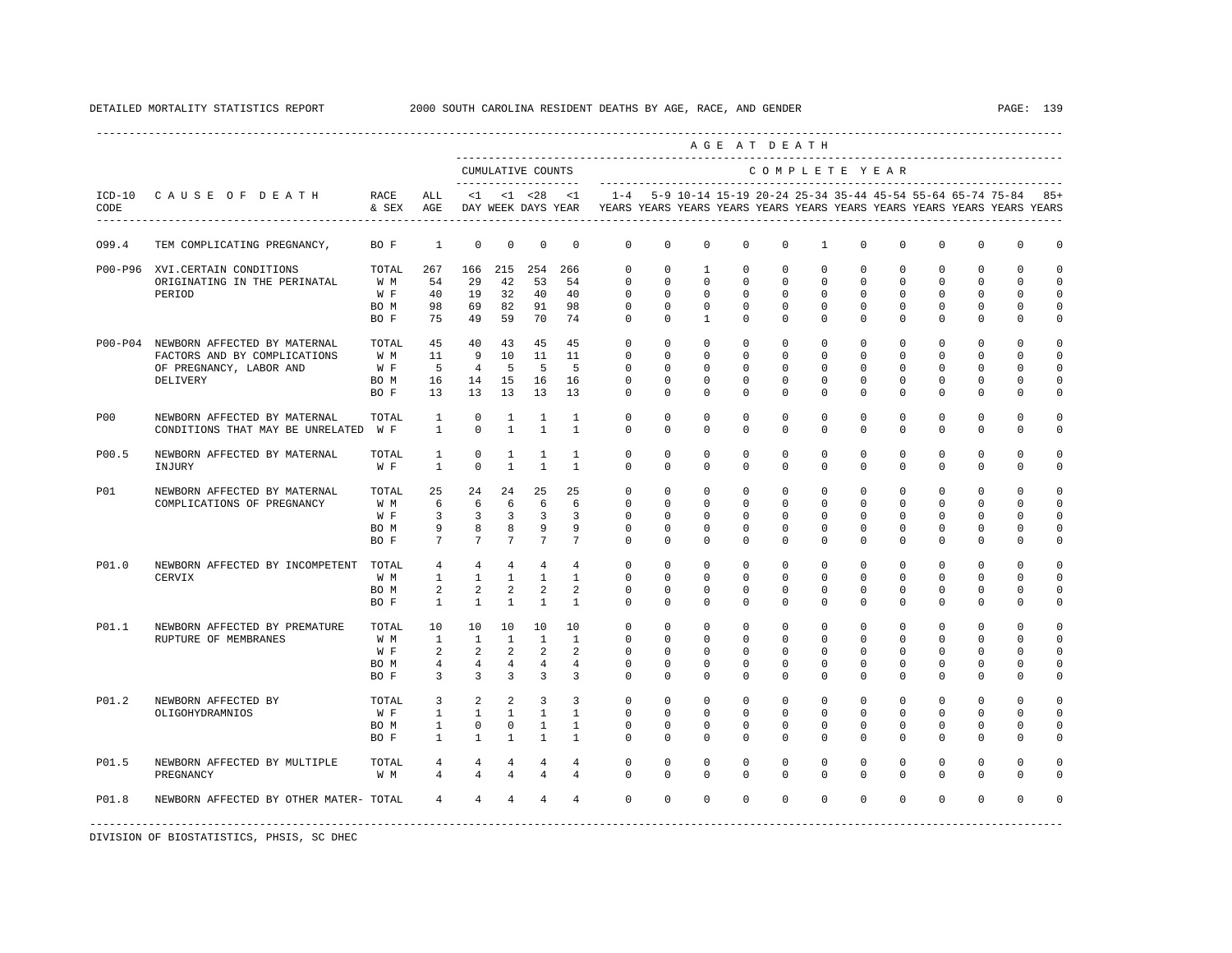|            |                                                                                                  |                                     |                                                               |                                                                       |                                                              |                                                             |                                                                          |                                                                                                        |                                                                   |                                                                   | AGE AT DEATH                                            |                                                                     |                                                                    |                                                         |                                                                |                                                                   |                                                                      |                                                      |                                                         |
|------------|--------------------------------------------------------------------------------------------------|-------------------------------------|---------------------------------------------------------------|-----------------------------------------------------------------------|--------------------------------------------------------------|-------------------------------------------------------------|--------------------------------------------------------------------------|--------------------------------------------------------------------------------------------------------|-------------------------------------------------------------------|-------------------------------------------------------------------|---------------------------------------------------------|---------------------------------------------------------------------|--------------------------------------------------------------------|---------------------------------------------------------|----------------------------------------------------------------|-------------------------------------------------------------------|----------------------------------------------------------------------|------------------------------------------------------|---------------------------------------------------------|
|            |                                                                                                  |                                     |                                                               |                                                                       |                                                              | CUMULATIVE COUNTS                                           |                                                                          |                                                                                                        |                                                                   |                                                                   |                                                         | COMPLETE YEAR                                                       |                                                                    |                                                         |                                                                |                                                                   |                                                                      |                                                      |                                                         |
| CODE       | ICD-10 CAUSE OF DEATH                                                                            | RACE<br>& SEX AGE                   | ALL                                                           |                                                                       | $<1$ $<1$ $<28$                                              |                                                             | <1                                                                       | $1 - 4$<br>DAY WEEK DAYS YEAR TYEARS YEARS YEARS YEARS YEARS YEARS YEARS YEARS YEARS YEARS YEARS YEARS |                                                                   |                                                                   |                                                         |                                                                     |                                                                    |                                                         |                                                                |                                                                   | 5-9 10-14 15-19 20-24 25-34 35-44 45-54 55-64 65-74 75-84            |                                                      | $85+$                                                   |
| P01.8      | NAL COMPLICATIONS OF PREGNANCY                                                                   | BO M<br>BO F                        | 2<br>2                                                        | 2<br>$\overline{a}$                                                   | 2<br>$\overline{a}$                                          | $\overline{a}$<br>2                                         | $\overline{a}$<br>$\mathfrak{D}$                                         | $\mathbf{0}$<br>$\Omega$                                                                               | $\mathbf 0$<br>$\Omega$                                           | $\mathbf 0$<br>$\Omega$                                           | $\mathbf 0$<br>$\Omega$                                 | $\mathbf{0}$<br>$\Omega$                                            | $\mathbf 0$<br>$\Omega$                                            | $\mathbf 0$<br>$\Omega$                                 | $\mathbf 0$<br>$\Omega$                                        | $\mathbf 0$<br>$\Omega$                                           | $\mathbf 0$<br>$\Omega$                                              | 0<br>$\Omega$                                        | $\mathbf 0$<br>$\Omega$                                 |
| P02        | NEWBORN AFFECTED BY<br>COMPLICATIONS OF PLACENTA, CORD,<br>AND MEMBRANES                         | TOTAL<br>W M<br>W F<br>BO M<br>BO F | 18<br>5<br>$\mathbf{1}$<br>$7\overline{ }$<br>5               | 15<br>$\overline{3}$<br>$\mathbf{1}$<br>6<br>5                        | 17<br>$\overline{4}$<br>$\mathbf{1}$<br>$7\overline{ }$<br>5 | 18<br>5<br>$\mathbf{1}$<br>$7^{\circ}$<br>- 5               | 18<br>5<br>$\mathbf{1}$<br>$\overline{7}$<br>5                           | 0<br>$\mathbf{0}$<br>$\Omega$<br>$\Omega$<br>$\Omega$                                                  | $\mathbf 0$<br>$\Omega$<br>$\Omega$<br>$\Omega$<br>$\Omega$       | $\mathbf 0$<br>$\mathbf 0$<br>$\Omega$<br>$\Omega$<br>$\Omega$    | $\mathbf 0$<br>0<br>$\Omega$<br>$\Omega$<br>$\Omega$    | $\mathbf 0$<br>$\mathbf 0$<br>$\Omega$<br>$\Omega$<br>$\Omega$      | $\mathbf 0$<br>$\mathbf{0}$<br>$\Omega$<br>$\Omega$<br>$\Omega$    | $\mathbf 0$<br>0<br>$\Omega$<br>$\Omega$<br>$\Omega$    | $\mathbf 0$<br>$\Omega$<br>$\Omega$<br>$\Omega$<br>$\Omega$    | $\mathbf 0$<br>0<br>$\Omega$<br>$\Omega$<br>$\Omega$              | $\mathbf{0}$<br>$\mathbf{0}$<br>$\Omega$<br>$\Omega$<br>$\Omega$     | 0<br>0<br>$\Omega$<br>$\Omega$<br>$\Omega$           | $\mathbf 0$<br>$\Omega$<br>$\mathbf 0$<br>$\Omega$<br>0 |
| P02.1      | NEWBORN AFFECTED BY OTHER FORMS<br>OF PLACENTAL SEPARATION AND<br>HEMMORRHAGE                    | TOTAL<br>W M<br>W F<br>BO M<br>BO F | 11<br>$\overline{4}$<br>1<br>$\overline{a}$<br>$\overline{4}$ | 8<br>$\mathfrak{D}$<br>$\mathbf{1}$<br>$\mathbf{1}$<br>$\overline{4}$ | 10<br>$\overline{3}$<br>$\mathbf{1}$<br>2<br>$\overline{4}$  | 11<br>$\overline{4}$<br>$\mathbf{1}$<br>2<br>$\overline{4}$ | 11<br>$\overline{4}$<br>$\mathbf{1}$<br>$\overline{a}$<br>$\overline{4}$ | $\Omega$<br>$\Omega$<br>0<br>$\Omega$<br>$\Omega$                                                      | $\Omega$<br>$\Omega$<br>0<br>$\Omega$<br>$\Omega$                 | $\Omega$<br>$\Omega$<br>0<br>$\Omega$<br>$\Omega$                 | $\Omega$<br>$\Omega$<br>0<br>$\mathbf 0$<br>0           | $\Omega$<br>$\Omega$<br>$\Omega$<br>$\Omega$<br>$\Omega$            | $\Omega$<br>$\Omega$<br>$\Omega$<br>$\mathbf 0$<br>$\mathbf 0$     | $\Omega$<br>$\Omega$<br>0<br>$\mathbf 0$<br>$\Omega$    | $\Omega$<br>$\Omega$<br>$\Omega$<br>$\mathbf 0$<br>$\mathbf 0$ | $\Omega$<br>$\Omega$<br>0<br>$^{\circ}$<br>$\Omega$               | $\Omega$<br>$\Omega$<br>$\mathbf 0$<br>$\mathbf 0$<br>$\mathbf 0$    | $\Omega$<br>$\Omega$<br>0<br>0<br>$\Omega$           | 0<br>$\Omega$<br>0<br>$\mathbf 0$<br>0                  |
| P02.7      | NEWBORN AFFECTED BY<br>CHORIOAMNIONITIS                                                          | TOTAL<br>W M<br>BO M<br>BO F        | $7\phantom{.0}$<br>$\mathbf{1}$<br>5<br>$\mathbf{1}$          | $7\overline{ }$<br>$\mathbf{1}$<br>5<br>$\mathbf{1}$                  | $7\overline{ }$<br>$\mathbf{1}$<br>5<br>$\mathbf{1}$         | $7\overline{ }$<br>$\mathbf{1}$<br>5<br>$\mathbf{1}$        | $7\overline{ }$<br>$\mathbf{1}$<br>5<br>$\mathbf{1}$                     | $\mathbf 0$<br>$\mathbf 0$<br>0<br>$\Omega$                                                            | $\mathbf 0$<br>$\mathbf 0$<br>0<br>$\Omega$                       | $\mathbf 0$<br>$\mathbf 0$<br>0<br>$\Omega$                       | $\mathbf 0$<br>$\mathbf 0$<br>0<br>$\Omega$             | $\mathbf 0$<br>$\mathbf{0}$<br>$\mathbf 0$<br>$\Omega$              | $\mathbf 0$<br>$\mathbf{0}$<br>0<br>$\Omega$                       | $\mathbf 0$<br>$\mathbf 0$<br>0<br>$\Omega$             | $\mathbf 0$<br>$\mathbf 0$<br>0<br>$\Omega$                    | $\mathbf 0$<br>$\mathbf 0$<br>0<br>$\Omega$                       | $\mathbf 0$<br>$\mathbf 0$<br>$\mathbf 0$<br>$\mathbf 0$             | 0<br>$\mathbf 0$<br>0<br>$\Omega$                    | 0<br>0<br>0<br>0                                        |
| <b>P03</b> | NEWBORN AFFECTED BY OTHER COM-<br>PLICATIONS OF LABOR & DELIVERY                                 | TOTAL<br>BO F                       | 1<br>$\mathbf{1}$                                             | $\mathbf{1}$<br>$\mathbf{1}$                                          | 1<br>$\mathbf{1}$                                            | $\mathbf{1}$<br>$\mathbf{1}$                                | $\mathbf{1}$<br>$\mathbf{1}$                                             | $\Omega$<br>$\Omega$                                                                                   | $\Omega$<br>$\mathbf 0$                                           | $\Omega$<br>$\mathbf 0$                                           | $\Omega$<br>$\mathbf 0$                                 | $\mathbf 0$<br>$\mathbf 0$                                          | $\mathbf 0$<br>$\mathbf 0$                                         | 0<br>0                                                  | $\Omega$<br>$\mathbf 0$                                        | $\mathbf 0$<br>$\mathbf 0$                                        | $\mathbf 0$<br>$\mathbf 0$                                           | 0<br>0                                               | $\Omega$<br>0                                           |
| P03.4      | NEWBORN AFFECTED BY CESAREAN<br>DELIVERY                                                         | TOTAL<br>BO F                       | $\mathbf{1}$<br>$\mathbf{1}$                                  | $\mathbf{1}$<br>$\mathbf{1}$                                          | $\mathbf{1}$<br>$\mathbf{1}$                                 | $\mathbf{1}$<br>$\mathbf{1}$                                | $\mathbf{1}$<br>$\mathbf{1}$                                             | $\mathbf 0$<br>$\Omega$                                                                                | $\mathbf 0$<br>$\Omega$                                           | $\mathbf 0$<br>$\Omega$                                           | $\mathbf 0$<br>$\Omega$                                 | $\mathbf 0$<br>$\Omega$                                             | $\mathbf 0$<br>$\Omega$                                            | 0<br>$\Omega$                                           | $\mathbf 0$<br>$\Omega$                                        | $\mathbf 0$<br>$\Omega$                                           | $\mathbf 0$<br>$\Omega$                                              | $\mathbf 0$<br>$\Omega$                              | $\Omega$<br>0                                           |
| P05~P96    | OTHER CONDITIONS ORIGINATING<br>IN PERINATAL PERIOD<br>(SELECTED CODES, SEE APPENDIX)            | TOTAL<br>W M<br>W F<br>BO M<br>BO F | 40<br>10<br>- 9<br>12<br>$\overline{9}$                       | 17<br>$\overline{4}$<br>$\overline{4}$<br>$7\overline{ }$<br>2        | 31<br>6<br>9<br>11<br>5                                      | 40<br>10<br>- 9<br>12<br>- 9                                | 40<br>10<br>9<br>12<br>9                                                 | $\mathbf 0$<br>$\mathbf 0$<br>$\Omega$<br>$\mathbf 0$<br>$\Omega$                                      | $\mathbf 0$<br>$\mathbf 0$<br>$\Omega$<br>$\mathbf 0$<br>$\Omega$ | $\mathbf 0$<br>$\mathbf 0$<br>$\Omega$<br>$\mathbf 0$<br>$\Omega$ | $\mathbf 0$<br>0<br>$\Omega$<br>$\mathbf 0$<br>$\Omega$ | $\mathbf{0}$<br>$\mathbf 0$<br>$\Omega$<br>$\mathbf{0}$<br>$\Omega$ | $\mathbf{0}$<br>$\mathbf 0$<br>$\Omega$<br>$\mathbf 0$<br>$\Omega$ | $\mathbf 0$<br>0<br>$\Omega$<br>$\mathbf 0$<br>$\Omega$ | $\mathbf 0$<br>0<br>$\Omega$<br>$\mathbf 0$<br>$\Omega$        | $\mathbf 0$<br>0<br>$\Omega$<br>$\mathbf 0$<br>$\Omega$           | $\mathbf 0$<br>$\mathbf 0$<br>$\Omega$<br>$\mathbf 0$<br>$\Omega$    | $\mathbf 0$<br>0<br>$\Omega$<br>0<br>$\cap$          | 0<br>$\mathbf 0$<br>0<br>0<br>0                         |
| P07        | DISORDERS RELATED TO SHORT GEST- TOTAL<br>ATION AND LOW BIRTHWEIGHT, NOT<br>ELSEWHERE CLASSIFIED | W M<br>W F<br>BO M<br>BO F          | 95<br>13<br>10<br>41<br>31                                    | 82<br>10<br>- 9<br>37<br>26                                           | 90<br>12<br>10<br>38<br>30                                   | 94<br>13<br>10<br>41<br>30                                  | 95<br>13<br>10<br>41<br>31                                               | 0<br>$\Omega$<br>$\Omega$<br>$\mathbf 0$<br>$\mathbf 0$                                                | 0<br>$\Omega$<br>$\Omega$<br>$\mathbf 0$<br>0                     | $^{\circ}$<br>$\Omega$<br>$\Omega$<br>$\mathbf 0$<br>$\Omega$     | 0<br>$\Omega$<br>$\mathbf 0$<br>$\mathbf 0$<br>0        | $\mathbf 0$<br>$\Omega$<br>$\Omega$<br>$\mathbf 0$<br>$\Omega$      | $\mathbf 0$<br>$\Omega$<br>$\Omega$<br>$\mathbf 0$<br>$\mathbf 0$  | 0<br>$\Omega$<br>$\Omega$<br>0<br>$\Omega$              | 0<br>$\Omega$<br>$\Omega$<br>$\mathbf 0$<br>0                  | $\mathbf 0$<br>$\Omega$<br>$\mathbf 0$<br>$\mathbf 0$<br>$\Omega$ | $\mathbf 0$<br>$\Omega$<br>$\mathbf 0$<br>$\mathbf 0$<br>$\mathbf 0$ | 0<br>$\Omega$<br>$\Omega$<br>$\mathbf 0$<br>$\Omega$ | 0<br>$\Omega$<br>$\mathbf 0$<br>0<br>$\Omega$           |
| P07.2      | EXTREME IMMATURITY                                                                               | TOTAL<br>W M<br>W F<br>BO M<br>BO F | 71<br>10<br>$7\overline{ }$<br>29<br>25                       | 59<br>8<br>6<br>25<br>20                                              | 67<br>10<br>7<br>26<br>24                                    | 70<br>10<br>7<br>29<br>24                                   | 71<br>10<br>$7\phantom{.0}$<br>29<br>25                                  | $\Omega$<br>$\circ$<br>$\mathbf 0$<br>0<br>$\Omega$                                                    | $\Omega$<br>$\circ$<br>0<br>0<br>$\Omega$                         | $\Omega$<br>$\mathbb O$<br>0<br>0<br>$\Omega$                     | $\Omega$<br>$\mathbf 0$<br>0<br>0<br>$\Omega$           | $\Omega$<br>0<br>$\mathbf 0$<br>$\mathbf 0$<br>$\Omega$             | $\Omega$<br>$\circ$<br>$\mathbf 0$<br>$\mathbf 0$<br>$\Omega$      | $\Omega$<br>$\circ$<br>0<br>0<br>$\Omega$               | $\Omega$<br>0<br>0<br>0<br>$\Omega$                            | $\Omega$<br>$\mathbf 0$<br>0<br>0<br>$\Omega$                     | $\Omega$<br>$\mathsf 0$<br>$\mathbf 0$<br>$\mathbf 0$<br>$\Omega$    | $\Omega$<br>0<br>0<br>0<br>$\cap$                    | $\Omega$<br>$\mathsf 0$<br>0<br>0<br>$\Omega$           |
| P07.3      | OTHER PRETERM INFANTS                                                                            | TOTAL<br>W M                        | 24<br>$\overline{3}$                                          | 23<br>2                                                               | 23<br>2                                                      | 24<br>$\overline{3}$                                        | 24<br>3                                                                  | $\mathbf 0$<br>$\Omega$                                                                                | 0<br>$\Omega$                                                     | 0<br>$\Omega$                                                     | 0<br>$\Omega$                                           | $\mathbf 0$<br>$\Omega$                                             | 0<br>$\Omega$                                                      | 0<br>$\Omega$                                           | 0<br>$\Omega$                                                  | 0<br>$\Omega$                                                     | 0<br>$\mathbf 0$                                                     | 0<br>0                                               | $\Omega$<br>$\Omega$                                    |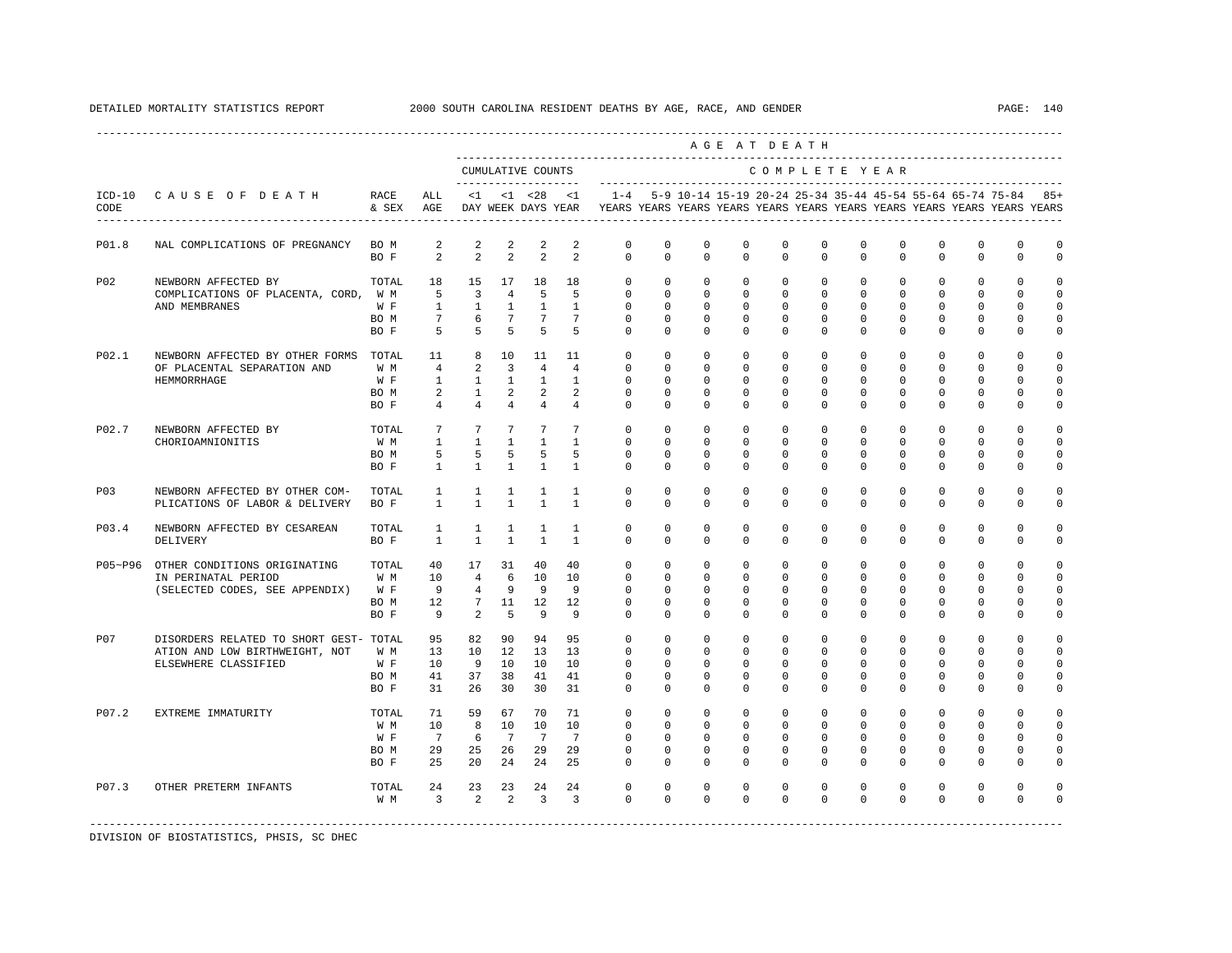|            |                                                         |                                     |                                                             |                                                                          |                                                               |                                                                     |                                                               |                                                                                                                                                                                 |                                                                   |                                                                  |                                                                    | AGE AT DEATH                                                    |                                                                    |                                                                |                                                                   |                                                                 |                                                                    |                                                                    |                                                                   |
|------------|---------------------------------------------------------|-------------------------------------|-------------------------------------------------------------|--------------------------------------------------------------------------|---------------------------------------------------------------|---------------------------------------------------------------------|---------------------------------------------------------------|---------------------------------------------------------------------------------------------------------------------------------------------------------------------------------|-------------------------------------------------------------------|------------------------------------------------------------------|--------------------------------------------------------------------|-----------------------------------------------------------------|--------------------------------------------------------------------|----------------------------------------------------------------|-------------------------------------------------------------------|-----------------------------------------------------------------|--------------------------------------------------------------------|--------------------------------------------------------------------|-------------------------------------------------------------------|
|            |                                                         |                                     |                                                             |                                                                          | CUMULATIVE COUNTS                                             |                                                                     |                                                               |                                                                                                                                                                                 |                                                                   |                                                                  |                                                                    |                                                                 |                                                                    | COMPLETE YEAR                                                  |                                                                   |                                                                 |                                                                    |                                                                    |                                                                   |
| CODE       | ICD-10 CAUSE OF DEATH                                   | RACE<br>& SEX AGE                   | ALL                                                         |                                                                          |                                                               |                                                                     |                                                               | <1 <28 <1 -28 <1 -4 5-9 10-14 15-19 20-24 25-34 35-44 45-54 55-64 65-74 75-84 85+<br>DAY WEEK DAYS YEAR TEARS YEARS YEARS YEARS YEARS YEARS YEARS YEARS YEARS YEARS YEARS YEARS |                                                                   |                                                                  |                                                                    |                                                                 |                                                                    |                                                                |                                                                   |                                                                 |                                                                    |                                                                    |                                                                   |
| P07.3      |                                                         | W F                                 | $\overline{\mathbf{3}}$                                     | $\overline{3}$                                                           | $\overline{3}$                                                | $\overline{3}$                                                      | $\overline{3}$                                                | $\mathbf 0$                                                                                                                                                                     | $\mathbf 0$                                                       | $\mathbf 0$                                                      | $\mathbf 0$                                                        | $\mathbf 0$                                                     | $\mathbf 0$                                                        | $\Omega$                                                       | $\mathbf 0$                                                       | $\Omega$                                                        | $\Omega$                                                           | $\Omega$                                                           | $\mathbf 0$                                                       |
|            |                                                         | BO M<br>BO F                        | 12<br>-6                                                    | 12<br>6                                                                  | 12<br>6                                                       | 12<br>6                                                             | 12<br>6                                                       | $\mathbf 0$<br>$\Omega$                                                                                                                                                         | $\mathbf 0$<br>$\Omega$                                           | $^{\circ}$<br>$\Omega$                                           | $\mathbf 0$<br>$\Omega$                                            | $\mathbf 0$<br>$\Omega$                                         | $\mathbf 0$<br>$\Omega$                                            | $\mathbf 0$<br>$\Omega$                                        | $\mathbf 0$<br>$\Omega$                                           | $\mathbf 0$<br>$\Omega$                                         | $\mathbf 0$<br>$\Omega$                                            | $\circ$<br>$\Omega$                                                | $\mathbf 0$<br>$\Omega$                                           |
|            | P10-P15 BIRTH TRAUMA                                    | TOTAL<br>BO F                       | <sup>1</sup><br>$\mathbf{1}$                                | $\mathbf 0$<br>$\Omega$                                                  | $\Omega$<br>$\Omega$                                          | $\Omega$<br>$\Omega$                                                | $\Omega$<br>$\Omega$                                          | $\Omega$<br>$\Omega$                                                                                                                                                            | $\Omega$<br>$\Omega$                                              | $\mathbf{1}$<br>$\overline{1}$                                   | $\mathbf 0$<br>$\Omega$                                            | $\circ$<br>$\Omega$                                             | $\mathbf 0$<br>$\Omega$                                            | $\circ$<br>$\Omega$                                            | $\Omega$<br>$\Omega$                                              | $\Omega$<br>$\Omega$                                            | $\Omega$<br>$\Omega$                                               | $\mathbf{0}$<br>$\Omega$                                           | $\Omega$<br>$\Omega$                                              |
| <b>P11</b> | OTHER BIRTH INJURIES TO CENTRAL TOTAL<br>NERVOUS SYSTEM | BO F                                | $\mathbf{1}$<br>$\mathbf{1}$                                | $\mathbf 0$<br>$\mathbf 0$                                               | $\Omega$<br>$\mathbf 0$                                       | $\mathbf 0$<br>$\circ$                                              | $\Omega$<br>$\mathbf 0$                                       | $\Omega$<br>$\Omega$                                                                                                                                                            | $\Omega$<br>$\mathbf{0}$                                          | $\mathbf{1}$<br>$\mathbf{1}$                                     | $\Omega$<br>$\mathbf 0$                                            | $\Omega$<br>$\Omega$                                            | $\Omega$<br>$\mathbf 0$                                            | $\Omega$<br>$\Omega$                                           | $\Omega$<br>$\mathbf 0$                                           | $\Omega$<br>$\Omega$                                            | $\Omega$<br>$\mathbf 0$                                            | $\Omega$<br>$\mathbf 0$                                            | $\Omega$<br>$\Omega$                                              |
| P11.2      | UNSPECIFIED BRAIN DAMAGE DUE TO TOTAL<br>BIRTH INJURY   | BO F                                | $\mathbf{1}$<br>$\mathbf{1}$                                | $\Omega$<br>$\mathbf 0$                                                  | $\Omega$<br>$\mathbf 0$                                       | $\Omega$<br>$\mathbf{0}$                                            | $\Omega$<br>$\mathbf 0$                                       | $\Omega$<br>$\Omega$                                                                                                                                                            | $\Omega$<br>$\mathbf{0}$                                          | $\overline{1}$<br>$\overline{1}$                                 | $\Omega$<br>$\mathbf 0$                                            | $\Omega$<br>$\Omega$                                            | $\Omega$<br>$\Omega$                                               | $\Omega$<br>$\Omega$                                           | $\Omega$<br>$\Omega$                                              | $\Omega$<br>$\Omega$                                            | $\Omega$<br>$\Omega$                                               | $\Omega$<br>$\Omega$                                               | $\Omega$<br>$\Omega$                                              |
|            | P20-P21 INTRAUTERINE HYPOXIA AND BIRTH<br>ASPHYXIA      | TOTAL<br>W M<br>W F<br>BO M<br>BO F | 15<br>6<br>5<br>$\mathbf{1}$<br>$\overline{3}$              | 5<br>2<br>$\overline{1}$<br>$\overline{0}$<br>$\overline{a}$             | 10<br>$\overline{4}$<br>$\overline{4}$<br>$\overline{0}$<br>2 | 14<br>-6<br>$-5$<br>$\overline{1}$<br>$\overline{2}$                | 15<br>6<br>5<br>$\mathbf{1}$<br>$\overline{3}$                | $\mathbf 0$<br>$\Omega$<br>$\Omega$<br>$\mathbf 0$<br>$\Omega$                                                                                                                  | $\mathbf 0$<br>$\Omega$<br>$\Omega$<br>$\circ$<br>$\Omega$        | $\mathbf{0}$<br>$\Omega$<br>$\Omega$<br>$\mathbf{0}$<br>$\Omega$ | $\mathbf 0$<br>$\Omega$<br>$\Omega$<br>$\mathsf 0$<br>$\mathbf 0$  | $\mathbf 0$<br>$\Omega$<br>$\Omega$<br>$\mathbf{0}$<br>$\Omega$ | $\mathbf 0$<br>$\Omega$<br>$\Omega$<br>0<br>$\mathbf 0$            | $\mathbf 0$<br>$\Omega$<br>$\Omega$<br>$\mathbf 0$<br>$\Omega$ | $\mathbf 0$<br>$\Omega$<br>$\Omega$<br>$\mathbf 0$<br>$\mathbf 0$ | $\Omega$<br>$\Omega$<br>$\Omega$<br>$\mathbf 0$<br>$\Omega$     | $\mathbf 0$<br>$\Omega$<br>$\Omega$<br>$\mathbf 0$<br>$\mathbf{0}$ | $\Omega$<br>$\Omega$<br>$\Omega$<br>$\mathbf 0$<br>$\Omega$        | $\Omega$<br>$\Omega$<br>$\Omega$<br>$\circ$<br>$\mathbf 0$        |
| P20        | INTRAUTERINE HYPOXIA                                    | TOTAL<br>W M                        | 2<br>$\overline{2}$                                         | $\mathbf{1}$<br>$\overline{1}$                                           | 2<br>$\mathfrak{D}$                                           | 2<br>$\overline{2}$                                                 | 2<br>$\mathfrak{D}$                                           | $\Omega$<br>$\Omega$                                                                                                                                                            | $\Omega$<br>$\Omega$                                              | $\Omega$<br>$\Omega$                                             | $\Omega$<br>$\Omega$                                               | $\Omega$<br>$\Omega$                                            | $\Omega$<br>$\Omega$                                               | $\Omega$<br>$\Omega$                                           | $\Omega$<br>$\Omega$                                              | $\Omega$<br>$\Omega$                                            | $\Omega$<br>$\Omega$                                               | $\Omega$<br>$\Omega$                                               | $\Omega$<br>$\Omega$                                              |
| P20.9      | INTRAUTERINE HYPOXIA,<br>UNSPECIFIED                    | TOTAL<br>W M                        | 2<br>2                                                      | $\mathbf{1}$<br>$\mathbf{1}$                                             | 2<br>2                                                        | 2<br>2                                                              | $\overline{2}$<br>$\mathcal{L}$                               | $\mathbf{0}$<br>$\Omega$                                                                                                                                                        | 0<br>$\Omega$                                                     | $^{\circ}$<br>$\Omega$                                           | $^{\circ}$<br>$\Omega$                                             | $\mathbf{0}$<br>$\Omega$                                        | $\mathbf{0}$<br>$\Omega$                                           | $\mathbf 0$<br>$\Omega$                                        | $^{\circ}$<br>$\Omega$                                            | $\mathbf{0}$<br>$\Omega$                                        | $\mathbf{0}$<br>$\Omega$                                           | 0<br>$\Omega$                                                      | $\Omega$<br>$\Omega$                                              |
| P21        | BIRTH ASPHYXIA                                          | TOTAL<br>W M<br>W F<br>BO M<br>BO F | 13<br>$\overline{4}$<br>5<br>$\mathbf{1}$<br>$\overline{3}$ | $\overline{4}$<br>$\mathbf{1}$<br>$\mathbf{1}$<br>$\circ$<br>2           | 8<br>$\overline{2}$<br>4<br>2                                 | 12<br>$\overline{4}$<br>$5^{\circ}$<br>$0\qquad1$<br>$\overline{2}$ | 13<br>$\overline{4}$<br>5<br>$\overline{1}$<br>$\overline{3}$ | $\Omega$<br>$\Omega$<br>$\mathbf 0$<br>$\Omega$<br>$\Omega$                                                                                                                     | $\Omega$<br>$\Omega$<br>$\mathbf 0$<br>$\Omega$<br>$\Omega$       | $\Omega$<br>$\Omega$<br>$^{\circ}$<br>$\Omega$<br>$\Omega$       | $\mathbf{0}$<br>$\Omega$<br>$\mathbf 0$<br>$\mathbf 0$<br>$\Omega$ | $\circ$<br>$\Omega$<br>$\mathbf 0$<br>$\Omega$<br>$\Omega$      | $\mathbf 0$<br>$\Omega$<br>$\mathbf{0}$<br>$\Omega$<br>$\Omega$    | $\Omega$<br>$\Omega$<br>$\mathbf 0$<br>$\Omega$<br>$\Omega$    | $\Omega$<br>$\Omega$<br>0<br>$\Omega$<br>$\Omega$                 | $\Omega$<br>$\Omega$<br>$\mathbf{0}$<br>$\Omega$<br>$\Omega$    | $\Omega$<br>$\Omega$<br>$\mathbf{0}$<br>$\Omega$<br>$\Omega$       | $\Omega$<br>$\Omega$<br>$\mathbf{0}$<br>$\Omega$<br>$\Omega$       | $\Omega$<br>$\Omega$<br>$\mathbf 0$<br>$\mathbf 0$<br>$\mathbf 0$ |
| P21.0      | SEVERE BIRTH ASPHYXIA                                   | TOTAL<br>BO F                       | $\mathbf{1}$<br>$\mathbf{1}$                                | $\Omega$<br>$\mathbf 0$                                                  | $\Omega$<br>$\Omega$                                          | $\Omega$<br>$\Omega$                                                | $\overline{1}$<br>$\overline{1}$                              | $\Omega$<br>$\Omega$                                                                                                                                                            | $\Omega$<br>$\Omega$                                              | $\Omega$<br>$\Omega$                                             | $\Omega$<br>$\Omega$                                               | $\Omega$<br>$\Omega$                                            | $\Omega$<br>$\Omega$                                               | $\Omega$<br>$\Omega$                                           | $\Omega$<br>$\Omega$                                              | $\Omega$<br>$\Omega$                                            | $\Omega$<br>$\Omega$                                               | $\Omega$<br>$\Omega$                                               | $\Omega$<br>$\circ$                                               |
| P21.9      | BIRTH ASPHYXIA, UNSPECIFIED                             | TOTAL<br>W M<br>W F<br>BO M<br>BO F | 12<br>$\overline{4}$<br>5<br>$\mathbf{1}$<br>2              | $4\overline{ }$<br>$\mathbf{1}$<br>$\overline{1}$<br>$\overline{0}$<br>2 | 8<br>$\overline{a}$<br>$\overline{4}$<br>$\overline{a}$       | 12<br>$\overline{4}$<br>$-5$<br>$0\qquad1$<br>$\overline{2}$        | 12<br>$\overline{4}$<br>5<br>$\mathbf{1}$<br>2                | $\mathbf{0}$<br>$\Omega$<br>$\Omega$<br>$\mathbf 0$<br>$\Omega$                                                                                                                 | $\mathbf 0$<br>$\Omega$<br>$\Omega$<br>$\mathsf 0$<br>$\mathbf 0$ | $^{\circ}$<br>$\Omega$<br>$\Omega$<br>$\mathbb O$<br>$\Omega$    | $\mathbf 0$<br>$\Omega$<br>$\Omega$<br>$\mathbf 0$<br>0            | $\mathbf 0$<br>$\Omega$<br>$\Omega$<br>$\mathsf 0$<br>$\Omega$  | $\mathbf 0$<br>$\Omega$<br>$\Omega$<br>0<br>$\mathbf{0}$           | $\circ$<br>$\Omega$<br>$\Omega$<br>$\mathbf 0$<br>$\Omega$     | $\mathbf 0$<br>$\Omega$<br>$\Omega$<br>$\mathbf 0$<br>0           | $\mathbf{0}$<br>$\Omega$<br>$\Omega$<br>$\mathbf 0$<br>$\Omega$ | $\mathbf 0$<br>$\Omega$<br>$\Omega$<br>0<br>$\mathbf{0}$           | $\mathbf 0$<br>$\Omega$<br>$\Omega$<br>$\mathbf 0$<br>$\mathbf{0}$ | $\Omega$<br>$\Omega$<br>$\Omega$<br>$\mathbf 0$<br>$\mathbf 0$    |
| P22        | RESPIRATORY DISTRESS OF NEWBORN                         | TOTAL<br>W M<br>W F<br>BO M<br>BO F | 20<br>$\overline{4}$<br>$\mathbf{1}$<br>7<br>8              | 8<br>$\mathbf{1}$<br>$\mathbf{0}$<br>$4\overline{ }$<br>$\mathcal{E}$    | 16<br>$\overline{3}$<br>$\overline{0}$<br>7 7<br>6            | 20<br>$\overline{4}$<br>$\sim$ 1<br>$\overline{8}$                  | 20<br>$\overline{4}$<br>$\mathbf{1}$<br>$7^{\circ}$<br>8      | $\mathbf{0}$<br>$\Omega$<br>$\mathbf 0$<br>$\mathbf 0$<br>$\Omega$                                                                                                              | $\Omega$<br>$\Omega$<br>$\circ$<br>$\mathbf 0$<br>$\Omega$        | $\Omega$<br>$\Omega$<br>$\mathbf{0}$<br>$\mathbf 0$<br>$\Omega$  | $\mathbf{0}$<br>$\Omega$<br>$\mathbf 0$<br>$^{\circ}$<br>$\Omega$  | $\circ$<br>$\Omega$<br>$\mathbf{0}$<br>$\mathbf{0}$<br>$\Omega$ | $\mathbf 0$<br>$\Omega$<br>$\mathbf 0$<br>$\mathbf{0}$<br>$\Omega$ | $\circ$<br>$\Omega$<br>$\mathbf 0$<br>0<br>$\Omega$            | $\Omega$<br>$\Omega$<br>$\mathbf 0$<br>$^{\circ}$<br>$\Omega$     | $\Omega$<br>$\Omega$<br>$\mathbf 0$<br>$^{\circ}$<br>$\Omega$   | $\Omega$<br>$\Omega$<br>$\mathbf 0$<br>$\mathbf{0}$<br>$\Omega$    | $\Omega$<br>$\Omega$<br>$\mathbf{0}$<br>$\mathbf{0}$<br>$\Omega$   | $\Omega$<br>$\Omega$<br>$\circ$<br>$\mathbf 0$<br>$\Omega$        |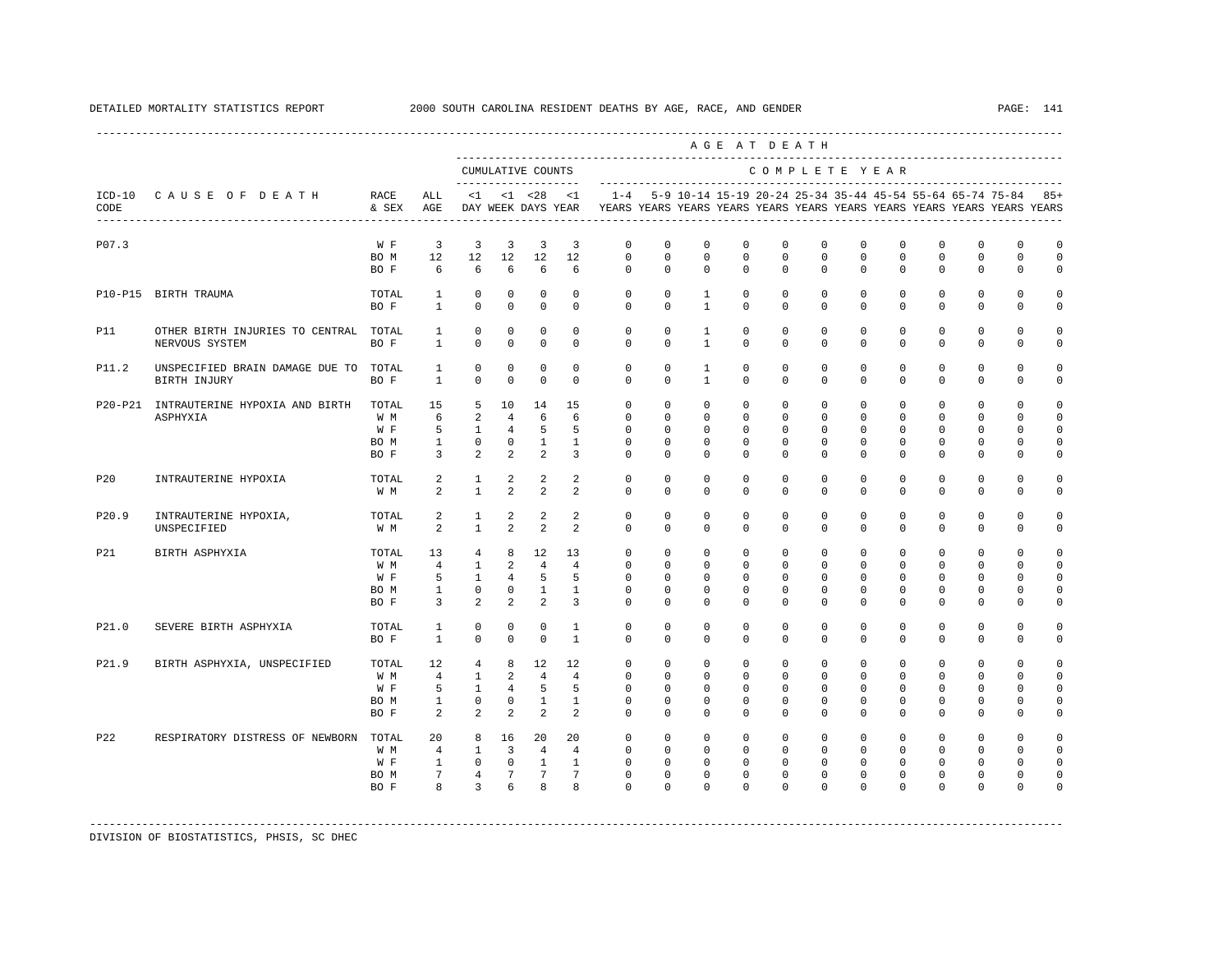|                 |                                                                                         |                                     |                                                                |                                                  |                                                      |                                                                    |                                                                  |                                                                                                       |                                                       |                                                                    |                                                         | AGE AT DEATH                                                   |                                                                     |                                                                |                                                         |                                                               |                                                     |                                                      |                                                     |
|-----------------|-----------------------------------------------------------------------------------------|-------------------------------------|----------------------------------------------------------------|--------------------------------------------------|------------------------------------------------------|--------------------------------------------------------------------|------------------------------------------------------------------|-------------------------------------------------------------------------------------------------------|-------------------------------------------------------|--------------------------------------------------------------------|---------------------------------------------------------|----------------------------------------------------------------|---------------------------------------------------------------------|----------------------------------------------------------------|---------------------------------------------------------|---------------------------------------------------------------|-----------------------------------------------------|------------------------------------------------------|-----------------------------------------------------|
|                 |                                                                                         |                                     |                                                                |                                                  |                                                      | CUMULATIVE COUNTS                                                  |                                                                  |                                                                                                       |                                                       |                                                                    |                                                         | COMPLETE YEAR                                                  |                                                                     |                                                                |                                                         |                                                               |                                                     |                                                      |                                                     |
| CODE            | ICD-10 CAUSE OF DEATH<br>------------------------------------                           | RACE<br>& SEX                       | ALL<br>AGE                                                     | <1                                               |                                                      | $<1$ $<28$                                                         | <1                                                               | $1 - 4$<br>DAY WEEK DAYS YEAR TEARS YEARS YEARS YEARS YEARS YEARS YEARS YEARS YEARS YEARS YEARS YEARS |                                                       | 5-9 10-14 15-19 20-24 25-34 35-44 45-54 55-64 65-74 75-84          |                                                         |                                                                |                                                                     |                                                                |                                                         |                                                               |                                                     |                                                      | $8.5+$                                              |
| P22.0           | RESPIRATORY DISTRESS SYNDROME<br>OF NEWBORN                                             | TOTAL<br>W M<br>W F                 | 18<br>2<br>$\mathbf{1}$                                        | 7<br>$\Omega$<br>$\Omega$                        | 15<br>2<br>$\Omega$                                  | 18<br>2<br>$\mathbf{1}$                                            | 18<br>$\mathfrak{D}$<br>$\mathbf{1}$                             | $\mathbf{0}$<br>$\Omega$<br>$\Omega$                                                                  | $\Omega$<br>$\Omega$<br>$\Omega$                      | $\Omega$<br>$\Omega$<br>$\Omega$                                   | $\Omega$<br>$\Omega$<br>$\Omega$                        | $\Omega$<br>$\Omega$<br>$\Omega$                               | $\Omega$<br>$\Omega$<br>$\Omega$                                    | $\Omega$<br>$\Omega$<br>$\Omega$                               | $\Omega$<br>$\Omega$<br>$\Omega$                        | $\Omega$<br>$\Omega$<br>$\Omega$                              | $\Omega$<br>$\Omega$<br>$\Omega$                    | $\Omega$<br>$\Omega$<br>$\Omega$                     | $\mathbf 0$<br>$\Omega$<br>$\Omega$                 |
|                 |                                                                                         | BO M<br>BO F                        | $7\overline{ }$<br>8                                           | $\overline{4}$<br>$\overline{3}$                 | $7\overline{ }$<br>6                                 | $7\overline{ }$<br>8                                               | $7\overline{ }$<br>8                                             | $\mathbf 0$<br>$\Omega$                                                                               | $\mathbf 0$<br>$\Omega$                               | $\mathbf 0$<br>$\Omega$                                            | $\mathbf 0$<br>$\Omega$                                 | $\mathbf 0$<br>$\Omega$                                        | $\mathbf 0$<br>$\Omega$                                             | $\circ$<br>$\Omega$                                            | $\mathbf 0$<br>$\Omega$                                 | $\mathbf 0$<br>$\Omega$                                       | $\mathbf 0$<br>$\Omega$                             | $\mathbf 0$<br>$\Omega$                              | $\mathbf 0$<br>$\Omega$                             |
| P22.9           | RESPIRATORY DISTRESS OF NEWBORN, TOTAL<br>UNSPECIFIED                                   | W M                                 | $\overline{a}$<br>2                                            | 1<br>$\overline{1}$                              | 1<br>$\mathbf{1}$                                    | 2<br>$\overline{2}$                                                | 2<br>$\mathcal{L}$                                               | $\mathbf{0}$<br>$\Omega$                                                                              | $\Omega$<br>$\Omega$                                  | $\Omega$<br>$\Omega$                                               | $\Omega$<br>$\Omega$                                    | $\Omega$<br>$\Omega$                                           | $\Omega$<br>$\Omega$                                                | $\mathbf 0$<br>$\Omega$                                        | $\mathbf 0$<br>$\Omega$                                 | $\mathbf 0$<br>$\Omega$                                       | $\mathbf{0}$<br>$\Omega$                            | $\mathbf 0$<br>$\Omega$                              | 0<br>0                                              |
| $P23-P28$       | OTHER RESPIRATORY CONDITIONS<br>ORIGINATING IN THE PERINATAL<br>PERIOD                  | TOTAL<br>W M<br>W F<br>BO M<br>BO F | 27<br>6<br>2<br>14<br>5                                        | 10<br>2<br>$\mathbf{1}$<br>5<br>2                | 15<br>$\overline{4}$<br>1<br>8<br>2                  | 20<br>5<br>2<br>10<br>$\overline{3}$                               | 27<br>6<br>2<br>14<br>5                                          | $\mathbf{0}$<br>$\mathbf{0}$<br>0<br>$\Omega$<br>$\Omega$                                             | $\mathbf{0}$<br>0<br>$\Omega$<br>$\Omega$<br>$\Omega$ | $\mathbf{0}$<br>$\mathbf 0$<br>$\mathbf 0$<br>$\Omega$<br>$\Omega$ | $\mathbf 0$<br>0<br>$\Omega$<br>$\Omega$<br>$\mathbf 0$ | $\circ$<br>$\mathbf 0$<br>$\mathbf{0}$<br>$\Omega$<br>$\Omega$ | $\mathbf 0$<br>$\mathbf{0}$<br>$\Omega$<br>$\Omega$<br>$\mathbf{0}$ | $\mathbf 0$<br>$\mathbf 0$<br>$\Omega$<br>$\Omega$<br>$\Omega$ | $\mathbf 0$<br>0<br>$\Omega$<br>$\Omega$<br>$\mathbf 0$ | $\mathbf 0$<br>$^{\circ}$<br>$\Omega$<br>$\Omega$<br>$\Omega$ | $\mathbf 0$<br>0<br>0<br>$\mathbf 0$<br>$\mathbf 0$ | $\mathbf 0$<br>0<br>$\Omega$<br>$\Omega$<br>$\Omega$ | $\mathbf 0$<br>$\mathbf 0$<br>$\mathbf 0$<br>0<br>0 |
| P23             | CONGENITAL PNEUMONIA                                                                    | TOTAL<br>W M<br>BO M                | $\overline{3}$<br>2<br>$\mathbf{1}$                            | $\overline{1}$<br>$\mathbf{1}$<br>$\Omega$       | $\overline{1}$<br>$\mathbf{1}$<br>$\Omega$           | 2<br>2<br>$\Omega$                                                 | 3<br>2<br>$\overline{1}$                                         | $\Omega$<br>$\mathbf 0$<br>$\Omega$                                                                   | $\Omega$<br>$\Omega$<br>$\Omega$                      | $\Omega$<br>$\mathbf 0$<br>$\Omega$                                | $\Omega$<br>$\Omega$<br>$\Omega$                        | $\Omega$<br>$\mathbf 0$<br>$\Omega$                            | $\Omega$<br>$\Omega$<br>$\Omega$                                    | $\Omega$<br>$\mathbf 0$<br>$\Omega$                            | $\Omega$<br>0<br>$\Omega$                               | $\Omega$<br>$\mathbf 0$<br>$\Omega$                           | $\Omega$<br>0<br>$\Omega$                           | $\Omega$<br>0<br>$\Omega$                            | $\Omega$<br>0<br>0                                  |
| P23.9           | CONGENITAL PNEUMONIA,<br>UNSPECIFIED                                                    | TOTAL<br>W M<br>BO M                | 3<br>2<br>$\mathbf{1}$                                         | 1<br>$\mathbf{1}$<br>$\Omega$                    | 1<br>$\mathbf{1}$<br>$\Omega$                        | 2<br>2<br>$\Omega$                                                 | $\overline{3}$<br>2<br>$\mathbf{1}$                              | $\circ$<br>$\Omega$<br>$\Omega$                                                                       | $\Omega$<br>$\Omega$<br>$\Omega$                      | $\Omega$<br>$\Omega$<br>$\Omega$                                   | $\Omega$<br>$\Omega$<br>$\Omega$                        | $\Omega$<br>$\Omega$<br>$\Omega$                               | $\Omega$<br>$\Omega$<br>$\Omega$                                    | $\Omega$<br>$\Omega$<br>$\Omega$                               | $\Omega$<br>$\Omega$<br>$\Omega$                        | $\Omega$<br>$\Omega$<br>$\Omega$                              | $\mathbf 0$<br>$\Omega$<br>$\Omega$                 | $\Omega$<br>$\Omega$<br>$\Omega$                     | $\Omega$<br>$\Omega$<br>$\Omega$                    |
| P <sub>25</sub> | INTERSTITIAL EMPHYSEMA AND<br>RELATED CONDITIONS ORIGINATING<br>IN THE PERINATAL PERIOD | TOTAL<br>W M<br>BO M<br>BO F        | $\overline{3}$<br>$\mathbf{1}$<br>$\mathbf{1}$<br>$\mathbf{1}$ | $\mathbf{0}$<br>$\Omega$<br>$\Omega$<br>$\Omega$ | $\mathbf{1}$<br>$\mathbf{1}$<br>$\Omega$<br>$\Omega$ | $\overline{3}$<br>$\overline{1}$<br>$\overline{1}$<br>$\mathbf{1}$ | $\overline{3}$<br>$\mathbf{1}$<br>$\overline{1}$<br>$\mathbf{1}$ | $\circ$<br>$\Omega$<br>$\Omega$<br>$\Omega$                                                           | $\mathbf 0$<br>$\Omega$<br>$\Omega$<br>$\Omega$       | $\mathbf 0$<br>$\Omega$<br>$\Omega$<br>$\Omega$                    | $\mathbf 0$<br>$\Omega$<br>$\Omega$<br>$\Omega$         | $\mathbf 0$<br>$\Omega$<br>$\Omega$<br>$\Omega$                | $\mathbf 0$<br>$\Omega$<br>$\Omega$<br>$\Omega$                     | $\mathbf 0$<br>$\Omega$<br>$\Omega$<br>$\Omega$                | $\mathbf 0$<br>$\Omega$<br>$\Omega$<br>$\Omega$         | $\mathbf 0$<br>$\Omega$<br>$\Omega$<br>$\Omega$               | $\mathbf 0$<br>$\Omega$<br>$\mathbf 0$<br>0         | $\Omega$<br>$\Omega$<br>$\Omega$<br>$\Omega$         | $\Omega$<br>$\Omega$<br>0<br>0                      |
| P25.0           | INTERSTITIAL EMPHYSEMA ORIGINAT- TOTAL<br>ING IN THE PERINATAL PERIOD                   | W M<br>BO F                         | 2<br>$\mathbf{1}$<br>$\mathbf{1}$                              | $\Omega$<br>$\mathbf 0$<br>$^{\circ}$            | $\overline{1}$<br>$\mathbf{1}$<br>$\mathbf 0$        | $\overline{2}$<br>$\mathbf{1}$<br>$\mathbf{1}$                     | $\mathfrak{D}$<br>$\mathbf{1}$<br>$\mathbf{1}$                   | $\Omega$<br>$\mathbf 0$<br>$\Omega$                                                                   | $\Omega$<br>$\mathbf 0$<br>$\Omega$                   | $\Omega$<br>$\mathbf 0$<br>$\mathbf 0$                             | $\Omega$<br>$\mathbf 0$<br>0                            | $\Omega$<br>$\mathbf 0$<br>$\mathbf 0$                         | $\Omega$<br>$\mathbf 0$<br>0                                        | $\Omega$<br>$\mathbf 0$<br>$\mathbf 0$                         | $\Omega$<br>$\mathbf 0$<br>0                            | $\Omega$<br>0<br>$^{\circ}$                                   | $\Omega$<br>$\mathbf 0$<br>0                        | $\Omega$<br>0<br>$\Omega$                            | $\Omega$<br>0<br>0                                  |
| P25.1           | PNEUMOTHORAX ORIGINATING IN THE TOTAL<br>PERINATAL PERIOD                               | BO M                                | $\mathbf{1}$<br>$\mathbf{1}$                                   | $^{\circ}$<br>$\Omega$                           | $\Omega$<br>$\Omega$                                 | $\mathbf{1}$<br>$\overline{1}$                                     | $\mathbf{1}$<br>$\mathbf{1}$                                     | $\mathbf 0$<br>$\Omega$                                                                               | $\Omega$<br>$\Omega$                                  | $\Omega$<br>$\Omega$                                               | $\Omega$<br>$\Omega$                                    | $\Omega$<br>$\Omega$                                           | $\Omega$<br>$\Omega$                                                | $\Omega$<br>$\Omega$                                           | $\Omega$<br>$\Omega$                                    | $\Omega$<br>$\Omega$                                          | $\Omega$<br>$\Omega$                                | $\Omega$<br>$\Omega$                                 | 0<br>$\Omega$                                       |
| P26             | PULMONARY HEMORRHAGE ORIGINATING TOTAL<br>IN THE PERINATAL PERIOD                       | W F<br>BO M                         | 4<br>$\mathbf{1}$<br>$3^{\circ}$                               | 2<br>$\mathbf{1}$<br>$\overline{1}$              | $\overline{3}$<br>$\overline{1}$<br>2                | $\overline{4}$<br>$\mathbf{1}$<br>$\overline{3}$                   | $\overline{4}$<br>$\mathbf{1}$<br>$\overline{3}$                 | $\mathbf{0}$<br>$\mathbf 0$<br>$\Omega$                                                               | $\mathbf{0}$<br>$\Omega$<br>$\Omega$                  | $\mathbf{0}$<br>$\mathbf 0$<br>$\Omega$                            | $\mathbf 0$<br>$\Omega$<br>$\Omega$                     | $\mathbf{0}$<br>$\mathbf{0}$<br>$\Omega$                       | $\mathbf 0$<br>$\Omega$<br>$\Omega$                                 | $\mathbf 0$<br>$\mathbf 0$<br>$\Omega$                         | $\mathbf 0$<br>$^{\circ}$<br>$\mathbf 0$                | $\mathbf 0$<br>$^{\circ}$<br>$\Omega$                         | $\mathbf 0$<br>0<br>$\mathbf 0$                     | $\mathbf 0$<br>0<br>$\Omega$                         | $\mathbf 0$<br>$\mathbf 0$<br>0                     |
| P26.9           | UNSPECIFIED PULMONARY<br>HEMORRHAGE ORIGINATING IN THE<br>PERINATAL PERIOD              | TOTAL<br>W F<br>BO M                | $4\overline{ }$<br>$1 \quad \cdots$<br>$\overline{3}$          | $\overline{2}$<br>$\mathbf{1}$<br>$\overline{1}$ | $\overline{3}$<br>$\mathbf{1}$<br>$\overline{a}$     | $\overline{4}$<br>$\mathbf{1}$<br>$\overline{3}$                   | $\overline{4}$<br>$\mathbf{1}$<br>3                              | $\Omega$<br>$\mathbf 0$<br>$\Omega$                                                                   | $\Omega$<br>$\Omega$<br>$\Omega$                      | $\Omega$<br>$\Omega$<br>$\Omega$                                   | $\Omega$<br>$\Omega$<br>$\Omega$                        | $\Omega$<br>$\Omega$<br>$\Omega$                               | $\Omega$<br>$\Omega$<br>$\mathbf 0$                                 | $\Omega$<br>$\Omega$<br>$\Omega$                               | $\Omega$<br>$\Omega$<br>$\mathbf 0$                     | $\Omega$<br>$\Omega$<br>$\Omega$                              | $\Omega$<br>$\Omega$<br>$\mathbf 0$                 | $\Omega$<br>$\Omega$<br>$\Omega$                     | $\Omega$<br>$\Omega$<br>0                           |
| P <sub>27</sub> | CHRONIC RESPIRATORY DISEASE<br>ORIGINATING IN THE PERINATAL<br>PERIOD                   | TOTAL<br>W M<br>$W$ F               | 6<br>$1 \qquad \qquad$<br>$1$ and $\sim$                       | $\circ$<br>$\overline{0}$<br>$\Omega$            | $^{\circ}$<br>$\Omega$                               | $\mathbf{1}$<br>$\overline{0}$<br>$0\qquad1$                       | 6<br>$\mathbf{1}$<br>$\overline{1}$                              | $\mathbf 0$<br>$\Omega$<br>$\Omega$                                                                   | 0<br>$\Omega$<br>$\Omega$                             | $^{\circ}$<br>$\Omega$<br>$\Omega$                                 | 0<br>$\Omega$<br>$\Omega$                               | $\mathbf 0$<br>$\Omega$<br>$\Omega$                            | 0<br>$\Omega$<br>$\Omega$                                           | 0<br>$\Omega$<br>$\Omega$                                      | 0<br>$\Omega$<br>$\Omega$                               | $^{\circ}$<br>$\Omega$<br>$\Omega$                            | 0<br>$\Omega$<br>$\Omega$                           | 0<br>$\Omega$<br>$\Omega$                            | $\Omega$<br>$\Omega$<br>$\Omega$                    |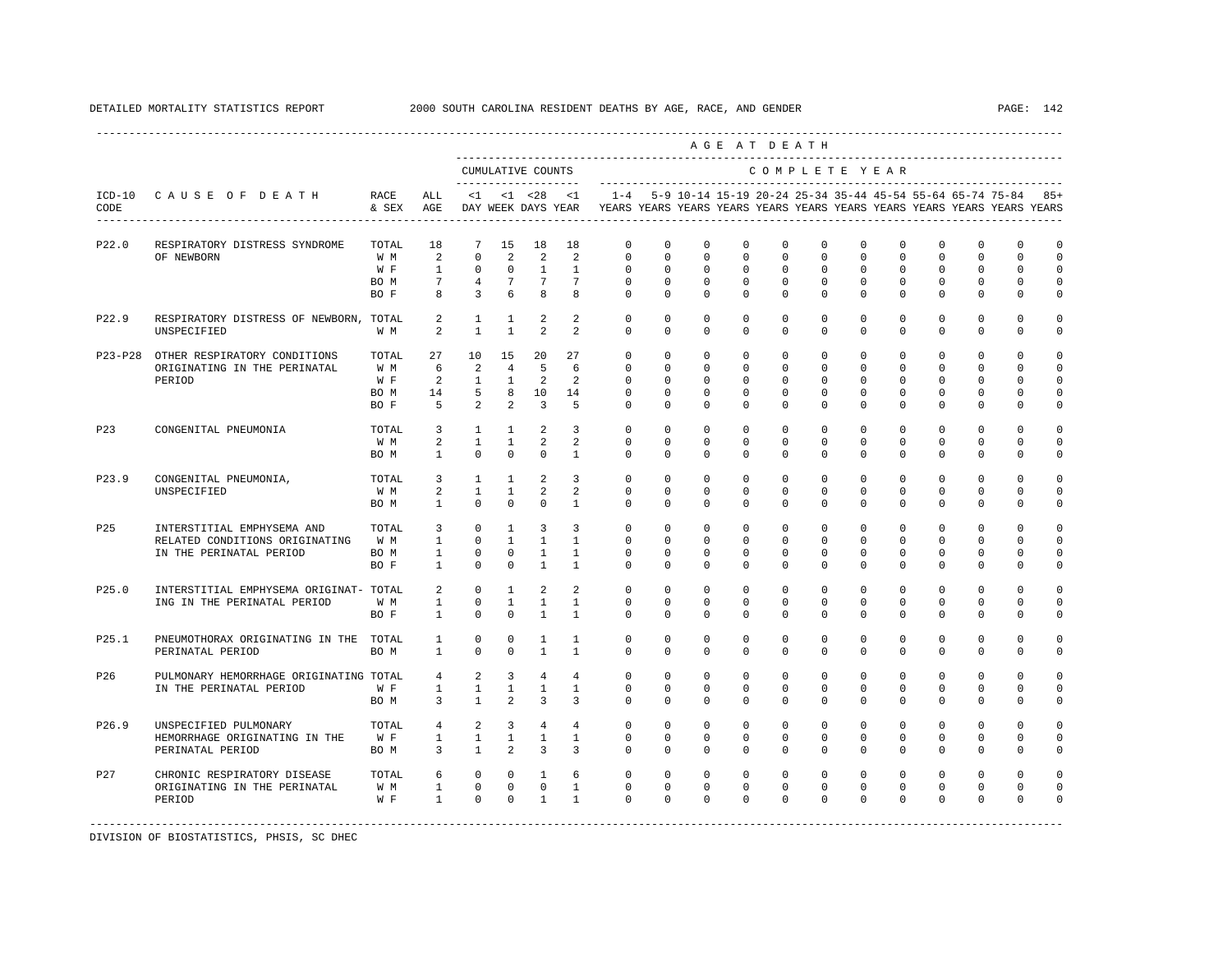|                  |                                        |               |                 |                         |                         |                                    |                 |               |                         |                         | AGE AT DEATH                                                                                                                         |               |                       |                         |                         |                         |                     |                     |                         |
|------------------|----------------------------------------|---------------|-----------------|-------------------------|-------------------------|------------------------------------|-----------------|---------------|-------------------------|-------------------------|--------------------------------------------------------------------------------------------------------------------------------------|---------------|-----------------------|-------------------------|-------------------------|-------------------------|---------------------|---------------------|-------------------------|
|                  |                                        |               |                 |                         |                         | CUMULATIVE COUNTS                  |                 |               |                         |                         |                                                                                                                                      | COMPLETE YEAR |                       |                         |                         |                         |                     |                     |                         |
| $ICD-10$<br>CODE | CAUSE OF DEATH                         | RACE<br>& SEX | ALL<br>AGE      | <1                      |                         | $< 1$ $< 28$<br>DAY WEEK DAYS YEAR | <1              | $1 - 4$       |                         |                         | 5-9 10-14 15-19 20-24 25-34 35-44 45-54 55-64 65-74 75-84<br>YEARS YEARS YEARS YEARS YEARS YEARS YEARS YEARS YEARS YEARS YEARS YEARS |               |                       |                         |                         |                         |                     |                     | $85+$                   |
| P27              |                                        | BO M<br>BO F  | 2<br>2          | $\mathbb O$<br>$\Omega$ | $\mathbf 0$<br>$\Omega$ | 0<br>$\Omega$                      | 2<br>2          | 0<br>$\Omega$ | $\mathbf 0$<br>$\Omega$ | $\mathbf 0$<br>$\Omega$ | $\mathbf 0$<br>$\Omega$                                                                                                              | 0<br>$\Omega$ | $\mathbf 0$<br>$\cap$ | $\mathbf 0$<br>$\Omega$ | $\mathbf 0$<br>$\Omega$ | $\mathbf 0$<br>$\Omega$ | $\circ$<br>$\Omega$ | $\circ$<br>$\Omega$ | $\Omega$<br>$\mathbf 0$ |
| P27.1            | BRONCHOPULMONARY DYSPLASIA ORIG- TOTAL |               | 5               | $^{\circ}$              | $\circ$                 | 0                                  | 5               | 0             | 0                       | $^{\circ}$              | 0                                                                                                                                    | $\mathbf 0$   | $\mathbf 0$           | 0                       | 0                       | 0                       | $\mathbf{0}$        | 0                   | $\Omega$                |
|                  | INATING IN THE PERINATAL PERIOD        | W M           | $\mathbf{1}$    | $^{\circ}$              | $\mathbf 0$             | 0                                  | $\mathbf{1}$    | $\mathbf 0$   | $\mathbf 0$             | $\mathbf 0$             | $\mathbf 0$                                                                                                                          | $\mathbf{0}$  | $\Omega$              | $\Omega$                | $\mathbf 0$             | $\mathbf 0$             | $\mathbf 0$         | $\mathbf 0$         | $\mathbf 0$             |
|                  |                                        | BO M          | 2               | $\mathbf 0$             | $\circ$                 | 0                                  | 2               | 0             | 0                       | $^{\circ}$              | $^{\circ}$                                                                                                                           | $\mathbf 0$   | 0                     | $\mathbf 0$             | $\mathbf 0$             | 0                       | $\mathbf 0$         | 0                   | $\mathbf 0$             |
|                  |                                        | BO F          | 2               | $^{\circ}$              | $\circ$                 | $^{\circ}$                         | $\overline{a}$  | 0             | 0                       | $\Omega$                | 0                                                                                                                                    | 0             | $\mathbf{0}$          | 0                       | 0                       | $^{\circ}$              | $\mathbf{0}$        | $\mathbf{0}$        | 0                       |
| P27.9            | UNSPECIFIED CHRONIC RESPIRATORY        | TOTAL         | $\mathbf{1}$    | $\mathbf 0$             | $\mathbf 0$             | $\mathbf{1}$                       | $\mathbf{1}$    | 0             | 0                       | $\mathbf 0$             | $\mathbf 0$                                                                                                                          | $\mathbf{0}$  | $\mathbf 0$           | $\circ$                 | $\mathbf 0$             | $\mathbf 0$             | $\mathbf 0$         | $\mathbf 0$         | $\mathbf 0$             |
|                  | DISEASE ORIGINATING IN THE             | W F           | $\mathbf{1}$    | $\mathbf 0$             | $\mathbf 0$             | $\mathbf{1}$                       | 1               | $\Omega$      | $\Omega$                | $\Omega$                | 0                                                                                                                                    | $\Omega$      | $\mathbf 0$           | $\mathbf 0$             | $\mathbf 0$             | $\mathbf 0$             | $\mathbf{0}$        | 0                   | 0                       |
| P28              | OTHER RESPIRATORY CONDITIONS           | TOTAL         | 11              | $7\phantom{.0}$         | 10                      | 10                                 | 11              | $\mathbf{0}$  | $\Omega$                | $\Omega$                | $\mathbf 0$                                                                                                                          | $\Omega$      | $\mathbf{0}$          | $\Omega$                | $\mathbf 0$             | $\mathbf 0$             | $\mathbf 0$         | $\Omega$            | $\Omega$                |
|                  | ORIGINATING IN THE PERINATAL           | W M           | 2               | $\mathbf{1}$            | 2                       | 2                                  | $\mathfrak{D}$  | $\Omega$      | $\Omega$                | $\Omega$                | $\Omega$                                                                                                                             | $\Omega$      | $\Omega$              | $\Omega$                | $\Omega$                | $\Omega$                | $\Omega$            | $\Omega$            | $\cap$                  |
|                  | PERIOD                                 | BO M          | $7\phantom{.0}$ | $\overline{4}$          | 6                       | 6                                  | $7\phantom{.0}$ | $\Omega$      | $\Omega$                | $\Omega$                | 0                                                                                                                                    | $\Omega$      | $\mathbf 0$           | $\Omega$                | $\mathbf 0$             | $\mathbf 0$             | $\mathbf 0$         | $\Omega$            | $\Omega$                |
|                  |                                        | BO F          | 2               | 2                       | 2                       | 2                                  | $\overline{a}$  | 0             | 0                       | $\Omega$                | 0                                                                                                                                    | 0             | 0                     | 0                       | $^{\circ}$              | $^{\circ}$              | $\mathbf{0}$        | $\mathbf{0}$        | 0                       |
| P28.0            | PRIMARY ATELECTASIS OF NEWBORN         | TOTAL         | 8               | 6                       | 8                       | 8                                  | 8               | 0             | 0                       | $\mathbf 0$             | $\mathbf 0$                                                                                                                          | $\mathbf 0$   | $\mathbf 0$           | $\mathbf 0$             | $\mathbf 0$             | $^{\circ}$              | $\mathbf 0$         | 0                   | 0                       |
|                  |                                        | W M           | 2               | $\mathbf{1}$            | 2                       | 2                                  | 2               | $\Omega$      | $\Omega$                | $\Omega$                | $\Omega$                                                                                                                             | $\Omega$      | $\mathbf{0}$          | $\Omega$                | $^{\circ}$              | $^{\circ}$              | $\mathbf{0}$        | $\Omega$            | 0                       |
|                  |                                        | BO M          | 5               | $\overline{4}$          | 5                       | 5                                  | 5               | 0             | $\Omega$                | $\Omega$                | $^{\circ}$                                                                                                                           | $\mathbf 0$   | $\mathbf 0$           | $\Omega$                | $^{\circ}$              | $^{\circ}$              | $\mathbf{0}$        | 0                   | 0                       |
|                  |                                        | BO F          | $\mathbf{1}$    | $\mathbf{1}$            | $\mathbf{1}$            | $\mathbf{1}$                       | $\mathbf{1}$    | $\mathbf 0$   | $\mathbf 0$             | $\mathbf 0$             | $^{\circ}$                                                                                                                           | $\mathbf 0$   | $\mathbf{0}$          | $\Omega$                | $\mathbf 0$             | $\mathbf 0$             | $\mathbf 0$         | $\Omega$            | $\mathbf 0$             |
| P28.5            | RESPIRATORY FAILURE OF NEWBORN         | TOTAL         | 3               | $\mathbf{1}$            | 2                       | 2                                  | $\overline{3}$  | $\Omega$      | $\Omega$                | $\Omega$                | $\Omega$                                                                                                                             | $\Omega$      | $\Omega$              | $\Omega$                | $\Omega$                | $\Omega$                | $\mathbf 0$         | $\Omega$            | 0                       |
|                  |                                        | BO M          | 2               | $\mathbb O$             | $\mathbf{1}$            | $\mathbf{1}$                       | 2               | $\mathbf 0$   | 0                       | $\mathbf 0$             | $\mathbf 0$                                                                                                                          | $\mathbf 0$   | $\mathbf 0$           | $\Omega$                | $\mathbf 0$             | $\mathbf 0$             | $\mathbf 0$         | $\Omega$            | $\mathbf 0$             |
|                  |                                        | BO F          | $\mathbf{1}$    | $\mathbf{1}$            | $\mathbf{1}$            | $\overline{1}$                     | $\mathbf{1}$    | $\Omega$      | $\Omega$                | $\Omega$                | $\Omega$                                                                                                                             | $\Omega$      | $\Omega$              | $\Omega$                | $\mathbf 0$             | $\mathbf 0$             | $\mathbf 0$         | $\mathbf 0$         | $\mathbf 0$             |
| P29              | CARDIOVASCULAR DISORDERS               | TOTAL         | 17              | 13                      | 15                      | 17                                 | 17              | $\mathbf 0$   | 0                       | $\Omega$                | $\mathbf 0$                                                                                                                          | $\mathbf 0$   | $\mathbf 0$           | $\mathbf 0$             | $\mathbf 0$             | $\mathbf 0$             | $\mathbf 0$         | $\Omega$            | $\Omega$                |
|                  | ORIGINATING IN PERINATAL PERIOD        | W M           | 2               | 2                       | 2                       | 2                                  | 2               | $\Omega$      | $\Omega$                | $\Omega$                | $^{\circ}$                                                                                                                           | $\Omega$      | $\Omega$              | $\Omega$                | $^{\circ}$              | $\Omega$                | $\Omega$            | $\Omega$            | 0                       |
|                  |                                        | W F           | 3               | $\overline{3}$          | 3                       | 3                                  | 3               | 0             | 0                       | 0                       | 0                                                                                                                                    | 0             | 0                     | 0                       | 0                       | 0                       | 0                   | $\Omega$            | $\mathbf 0$             |
|                  |                                        | BO M          | 8               | $7\phantom{.0}$         | 8                       | 8                                  | 8               | $\Omega$      | 0                       | $\Omega$                | $^{\circ}$                                                                                                                           | 0             | $\mathbf 0$           | 0                       | $^{\circ}$              | 0                       | 0                   | $\Omega$            | 0                       |
|                  |                                        | BO F          | $\overline{4}$  | $\mathbf{1}$            | 2                       | $\overline{4}$                     | 4               | $\Omega$      | $\Omega$                | $\Omega$                | $^{\circ}$                                                                                                                           | $\Omega$      | $\Omega$              | $\Omega$                | $^{\circ}$              | $^{\circ}$              | $\mathbf 0$         | $\Omega$            | 0                       |
| P29.0            | NEONATAL CARDIAC FAILURE               | TOTAL         | 7               | 6                       | 6                       | $7\phantom{.0}$                    | $7\phantom{.0}$ | $\mathbf 0$   | 0                       | $\mathbf 0$             | $\mathbf 0$                                                                                                                          | $\Omega$      | $\mathbf 0$           | $\Omega$                | $\mathbf 0$             | $^{\circ}$              | $\mathbf 0$         | $\Omega$            | U                       |
|                  |                                        | W M           | $\mathbf{1}$    | $\mathbf{1}$            | $\mathbf{1}$            | $\mathbf{1}$                       | $\mathbf{1}$    | $\Omega$      | 0                       | $\Omega$                | $\mathbf 0$                                                                                                                          | 0             | $\mathbf 0$           | $\Omega$                | $\mathbf 0$             | $\mathbf 0$             | $\mathbf 0$         | $\cap$              | $\Omega$                |
|                  |                                        | BO M          | 5               | 5                       | 5                       | 5                                  | 5               | $\Omega$      | $\Omega$                | $\Omega$                | $\Omega$                                                                                                                             | $\Omega$      | $\Omega$              | $\Omega$                | $\mathbf 0$             | $\mathbf 0$             | $\mathbf 0$         | $\Omega$            | 0                       |
|                  |                                        | BO F          | $\mathbf{1}$    | $\Omega$                | $\Omega$                | $\mathbf{1}$                       | $\overline{1}$  | $\Omega$      | $\Omega$                | $\Omega$                | $\Omega$                                                                                                                             | $\Omega$      | $\Omega$              | $\Omega$                | $\Omega$                | $\Omega$                | $\Omega$            | $\Omega$            | O                       |
| P29.1            | NEONATAL CARDIAC DYSRHYTHMIA           | TOTAL         | 9               | $7\phantom{.0}$         | 8                       | 9                                  | 9               | 0             | 0                       | $\mathbf 0$             | $\mathbf 0$                                                                                                                          | $\mathbf{0}$  | $\mathbf 0$           | $\mathbf 0$             | $\mathbf 0$             | $\mathbf 0$             | $\mathbf 0$         | $\mathbf 0$         | $\Omega$                |
|                  |                                        | W M           | $\mathbf{1}$    | $\mathbf{1}$            | $\mathbf{1}$            | $\mathbf{1}$                       | 1               | $\Omega$      | $\Omega$                | $\Omega$                | $\mathbf 0$                                                                                                                          | $\Omega$      | $\Omega$              | $\Omega$                | $\mathbf 0$             | $\Omega$                | $\Omega$            | $\cap$              | 0                       |
|                  |                                        | W F           | 3               | 3                       | 3                       | 3                                  | 3               | 0             | 0                       | $\Omega$                | 0                                                                                                                                    | 0             | $\mathbf{0}$          | 0                       | $\mathbf 0$             | 0                       | 0                   | $\Omega$            | 0                       |
|                  |                                        | BO M          | 2               | 2                       | 2                       | 2                                  | 2               | 0             | 0                       | 0                       | $\Omega$                                                                                                                             | $\Omega$      | $\Omega$              | $\Omega$                | $\mathbf 0$             | $\mathbf 0$             | 0                   | 0                   | 0                       |
|                  |                                        | BO F          | 3               | 1                       | 2                       | 3                                  | 3               | $\Omega$      | $\Omega$                | $\Omega$                | 0                                                                                                                                    | $\Omega$      | $\mathbf 0$           | $\Omega$                | $^{\circ}$              | $^{\circ}$              | $\mathbf{0}$        | $\Omega$            | 0                       |
| P29.8            | OTHER CARDIOVASCULAR DISORDERS         | TOTAL         | 1               | 0                       | 1                       | 1                                  | 1               | 0             | 0                       | $^{\circ}$              | $^{\circ}$                                                                                                                           | $\mathbf 0$   | 0                     | 0                       | $^{\circ}$              | $^{\circ}$              | $\mathbf 0$         | $\mathbf 0$         | 0                       |
|                  | ORIGINATING IN THE PERINATAL           | BO M          | $\mathbf{1}$    | $\mathbf 0$             | 1                       | $\mathbf{1}$                       | 1               | $\Omega$      | $\Omega$                | $\Omega$                | 0                                                                                                                                    | $\Omega$      | $\mathbf 0$           | $\Omega$                | $^{\circ}$              | $^{\circ}$              | $\mathbf 0$         | $\mathbf{0}$        | 0                       |
|                  | P35-P39 INFECTIONS SPECIFIC TO THE     | TOTAL         | 24              | $\overline{4}$          | 10                      | 21                                 | 24              | $\Omega$      | $\Omega$                | $\Omega$                | $\Omega$                                                                                                                             | $\Omega$      | $\Omega$              | $\Omega$                | $\Omega$                | $\Omega$                | $\Omega$            | $\Omega$            |                         |
|                  |                                        |               |                 |                         |                         |                                    |                 |               |                         |                         |                                                                                                                                      |               |                       |                         |                         |                         |                     |                     |                         |

## DETAILED MORTALITY STATISTICS REPORT 2000 SOUTH CAROLINA RESIDENT DEATHS BY AGE, RACE, AND GENDER PAGE: 143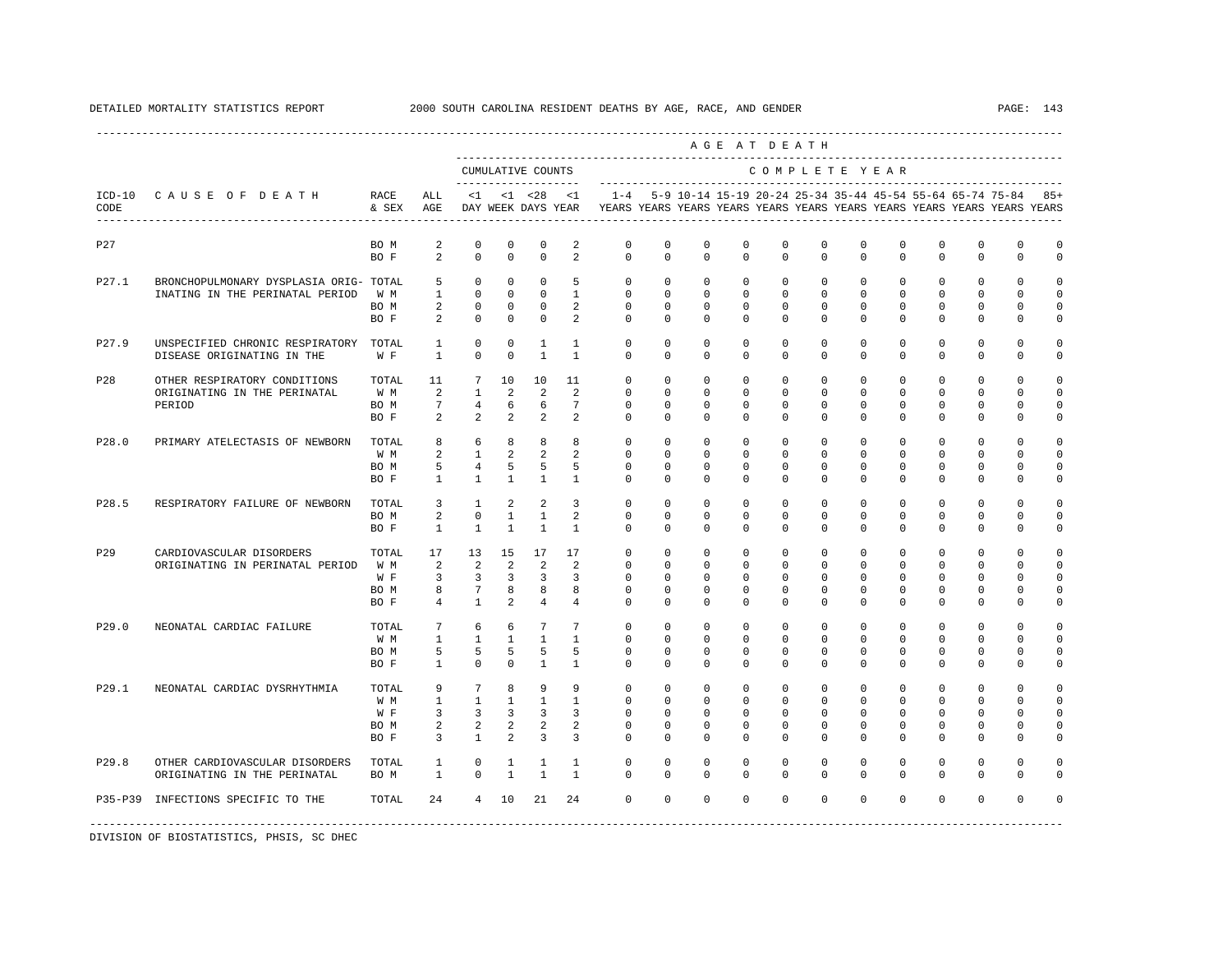|       |                                                              |                                     |                                                                          |                                                                            |                                                                      |                                                                        |                                                                           |                                                                                                        |                                                                      |                                                                 |                                                             | AGE AT DEATH                                                        |                                                             |                                                             |                                                                 |                                                                 |                                                             |                                                               |                                                          |
|-------|--------------------------------------------------------------|-------------------------------------|--------------------------------------------------------------------------|----------------------------------------------------------------------------|----------------------------------------------------------------------|------------------------------------------------------------------------|---------------------------------------------------------------------------|--------------------------------------------------------------------------------------------------------|----------------------------------------------------------------------|-----------------------------------------------------------------|-------------------------------------------------------------|---------------------------------------------------------------------|-------------------------------------------------------------|-------------------------------------------------------------|-----------------------------------------------------------------|-----------------------------------------------------------------|-------------------------------------------------------------|---------------------------------------------------------------|----------------------------------------------------------|
|       |                                                              |                                     |                                                                          |                                                                            |                                                                      | CUMULATIVE COUNTS<br>--------------------                              |                                                                           |                                                                                                        |                                                                      |                                                                 |                                                             | COMPLETE YEAR                                                       |                                                             |                                                             |                                                                 |                                                                 |                                                             |                                                               |                                                          |
| CODE  | ICD-10 CAUSE OF DEATH RACE                                   | & SEX AGE                           | ALL                                                                      |                                                                            | $<1$ $<1$ $<28$                                                      |                                                                        | <1                                                                        | $1 - 4$<br>DAY WEEK DAYS YEAR TYEARS YEARS YEARS YEARS YEARS YEARS YEARS YEARS YEARS YEARS YEARS YEARS |                                                                      |                                                                 |                                                             |                                                                     |                                                             |                                                             |                                                                 |                                                                 |                                                             | 5-9 10-14 15-19 20-24 25-34 35-44 45-54 55-64 65-74 75-84 85+ |                                                          |
|       | P35-P39 PERINATAL PERIOD                                     | W M<br>W F<br>BO M<br>BO F          | $\overline{4}$<br>8<br>$7\overline{ }$<br>5                              | $\mathbf{1}$<br>$\mathbf 0$<br>2<br>$\overline{1}$                         | 3<br>$\overline{3}$<br>3<br>$\overline{1}$                           | $\overline{4}$<br>8<br>$\overline{4}$<br>5                             | 4<br>8<br>$7\phantom{.0}$<br>5                                            | $\mathbf{0}$<br>$\mathbf 0$<br>$\Omega$<br>$\cap$                                                      | $\mathbf 0$<br>$\mathbf 0$<br>$\Omega$<br>$\Omega$                   | $\mathbf 0$<br>$\mathbf 0$<br>$\mathbf 0$<br>$\Omega$           | $\mathbf 0$<br>$\mathbf 0$<br>$\Omega$<br>$\Omega$          | $\mathbf 0$<br>$\mathbf 0$<br>$\mathbf 0$<br>$\Omega$               | $\mathbf 0$<br>$\mathbf 0$<br>$\Omega$<br>$\Omega$          | $\mathbf 0$<br>$\mathbf 0$<br>$\mathbf 0$<br>$\Omega$       | $\mathbf 0$<br>$\mathbf 0$<br>$\mathbf 0$<br>$\Omega$           | 0<br>$\mathbf 0$<br>$\mathbf 0$<br>$\Omega$                     | $\mathbf 0$<br>$\mathbf{0}$<br>$\mathbf 0$<br>$\Omega$      | $\Omega$<br>$\mathbf 0$<br>$\Omega$<br>$\Omega$               | $\Omega$<br>$\Omega$<br>$\Omega$<br>$\Omega$             |
| P35   | CONGENITAL VIRAL DISEASES                                    | TOTAL<br>BO M                       | 1<br>1                                                                   | $\mathbf 0$<br>$\mathbf 0$                                                 | $^{\circ}$<br>$^{\circ}$                                             | $\mathbf 0$<br>$^{\circ}$                                              | 1<br>$\mathbf{1}$                                                         | $\mathbf{0}$<br>$\mathbf{0}$                                                                           | $\mathbf{0}$<br>0                                                    | 0<br>0                                                          | $^{\circ}$<br>0                                             | $\mathbf 0$<br>$\Omega$                                             | $\mathbf 0$<br>$\mathbf{0}$                                 | $\mathbf 0$<br>$\mathbf{0}$                                 | $\mathbf 0$<br>0                                                | $\mathbf 0$<br>0                                                | $\mathbf 0$<br>$\mathbf 0$                                  | 0<br>$\mathbf 0$                                              | 0<br>0                                                   |
| P35.1 | CONGENITAL CYTOMEGALOVIRUS<br>INFECTION                      | TOTAL<br>BO M                       | $\mathbf{1}$<br>1                                                        | $\mathbf 0$<br>$\Omega$                                                    | $^{\circ}$<br>$\Omega$                                               | $^{\circ}$<br>$\Omega$                                                 | $\mathbf{1}$<br>$\overline{1}$                                            | $\mathbf 0$<br>$\Omega$                                                                                | $\mathbf 0$<br>$\Omega$                                              | $\mathbf 0$<br>$\Omega$                                         | $\mathbf 0$<br>$\Omega$                                     | $\mathbf 0$<br>$\Omega$                                             | $\mathbf 0$<br>$\Omega$                                     | $\mathbf 0$<br>$\Omega$                                     | $\mathbf 0$<br>0                                                | $\mathbf 0$<br>$\Omega$                                         | $\mathbf{0}$<br>$\mathbf{0}$                                | $\mathbf 0$<br>$\mathbf{0}$                                   | $\Omega$<br>$\Omega$                                     |
| P36   | BACTERIAL SEPSIS OF NEWBORN                                  | TOTAL<br>W M<br>W F<br>BO M<br>BO F | 20<br>$\overline{3}$<br>8<br>5<br>$\overline{4}$                         | $\mathbf{1}$<br>$\mathbf{0}$<br>$\mathbf 0$<br>$\mathbf{1}$<br>$\mathbf 0$ | $7\overline{ }$<br>$\overline{2}$<br>$\overline{3}$<br>2<br>$\Omega$ | 18<br>$\overline{3}$<br>8<br>$\overline{\mathbf{3}}$<br>$\overline{4}$ | 2.0<br>$\overline{3}$<br>8<br>5<br>$\overline{4}$                         | $\Omega$<br>$\mathbf{0}$<br>$\Omega$<br>$\mathbf{0}$<br>$\Omega$                                       | $\Omega$<br>$\mathbf{0}$<br>$\mathbf{0}$<br>$\mathbf{0}$<br>$\Omega$ | $\Omega$<br>$\mathbf 0$<br>$^{\circ}$<br>$^{\circ}$<br>$\Omega$ | $\Omega$<br>$\mathbf 0$<br>0<br>$^{\circ}$<br>$\Omega$      | $\Omega$<br>$\mathbf 0$<br>$\mathbf{0}$<br>$\mathbf{0}$<br>$\Omega$ | $\Omega$<br>$\mathbf 0$<br>$\Omega$<br>0<br>$\Omega$        | $\Omega$<br>$\mathbf 0$<br>0<br>0<br>$\Omega$               | $\Omega$<br>$\mathbf 0$<br>$^{\circ}$<br>$^{\circ}$<br>$\Omega$ | $\Omega$<br>$\mathbf 0$<br>$^{\circ}$<br>$^{\circ}$<br>$\Omega$ | $\Omega$<br>$\mathbf 0$<br>$\mathbf{0}$<br>0<br>$\mathbf 0$ | $\cap$<br>$\cap$<br>$\cap$<br>$\Omega$<br>$\Omega$            | $\cap$<br>$\Omega$<br>$\Omega$<br>$\Omega$<br>$\Omega$   |
| P36.2 | SEPSIS OF NEWBORN DUE TO<br>STAPHYLOCOCCUS AUREUS            | TOTAL<br>BO M                       | 1<br>$\mathbf{1}$                                                        | $\mathbf 0$<br>$\Omega$                                                    | $\circ$<br>$\Omega$                                                  | $\mathbf{1}$<br>$\overline{1}$                                         | $\mathbf{1}$<br>$\mathbf{1}$                                              | $\Omega$<br>$\Omega$                                                                                   | $\Omega$<br>$\Omega$                                                 | $\Omega$<br>$\Omega$                                            | $\Omega$<br>$\Omega$                                        | $\Omega$<br>$\Omega$                                                | $\Omega$<br>$\Omega$                                        | $\Omega$<br>$\Omega$                                        | $\Omega$<br>$\Omega$                                            | $\Omega$<br>$\Omega$                                            | $\Omega$<br>$\Omega$                                        | $\Omega$<br>$\Omega$                                          | $\Omega$<br>$\Omega$                                     |
| P36.4 | SEPSIS OF NEWBORN DUE TO<br>ESCHERICHIA COLI                 | TOTAL<br>W M                        | $\mathbf{1}$<br>1                                                        | $\mathbf 0$<br>$\mathbf 0$                                                 | $\circ$<br>$\circ$                                                   | $\mathbf{1}$<br>$\mathbf{1}$                                           | $\mathbf{1}$<br>$\mathbf{1}$                                              | $\mathbf{0}$<br>$\mathbf{0}$                                                                           | $\mathbf 0$<br>$\mathbf 0$                                           | $\mathbf 0$<br>$^{\circ}$                                       | $\mathbf 0$<br>0                                            | $\mathbf 0$<br>$\Omega$                                             | $\mathbf 0$<br>0                                            | $\mathbf 0$<br>$\mathbf 0$                                  | $\mathbf 0$<br>$^{\circ}$                                       | $\mathbf 0$<br>$^{\circ}$                                       | $\mathbf{0}$<br>$\mathbf{0}$                                | $\Omega$<br>$\Omega$                                          | $\Omega$<br>$\Omega$                                     |
| P36.8 | OTHER BACTERIAL SEPSIS OF<br>NEWBORN                         | TOTAL<br>W M<br>W F                 | $\overline{a}$<br>$\mathbf{1}$<br>$\mathbf{1}$                           | $\mathbf{0}$<br>$\mathbf 0$<br>$\Omega$                                    | 2<br>$\mathbf{1}$<br>$\overline{1}$                                  | 2<br>$\mathbf{1}$<br>$\mathbf{1}$                                      | 2<br>$\overline{1}$<br>$\mathbf{1}$                                       | $\Omega$<br>$\mathbf{0}$<br>$\Omega$                                                                   | $\mathbf 0$<br>$\Omega$<br>$\Omega$                                  | $\mathbf 0$<br>$\mathbf 0$<br>$\Omega$                          | $\mathbf 0$<br>$\mathbf 0$<br>$\Omega$                      | $\Omega$<br>$\mathbf 0$<br>$\Omega$                                 | $\Omega$<br>$\Omega$<br>$\Omega$                            | $\Omega$<br>$\mathbf 0$<br>$\Omega$                         | $\mathbf 0$<br>$\mathbf 0$<br>$\Omega$                          | $\mathbf 0$<br>$\mathbf 0$<br>$\Omega$                          | $\Omega$<br>$\mathbf 0$<br>$\Omega$                         | $\Omega$<br>$\mathbf{0}$<br>$\Omega$                          | $\Omega$<br>$\Omega$<br>$\Omega$                         |
| P36.9 | BACTERIAL SEPSIS OF NEWBORN,<br>UNSPECIFIED                  | TOTAL<br>W M<br>W F<br>BO M<br>BO F | 16<br>$\mathbf{1}$<br>$7\overline{ }$<br>4<br>$\overline{4}$             | $\mathbf{1}$<br>$\overline{0}$<br>$\mathbf{0}$<br>$\mathbf{1}$<br>$\Omega$ | 5<br>$\mathbf{1}$<br>2<br>2<br>$\Omega$                              | 14<br>$\mathbf{1}$<br>$7\overline{ }$<br>2<br>$\overline{4}$           | 16<br>$\mathbf{1}$<br>$7\phantom{.0}$<br>$\overline{4}$<br>$\overline{4}$ | $\Omega$<br>$\circ$<br>$\mathbf{0}$<br>$\Omega$<br>$\cap$                                              | $\Omega$<br>$\mathbf{0}$<br>$\Omega$<br>$\Omega$<br>$\Omega$         | $\Omega$<br>$\mathbf 0$<br>$^{\circ}$<br>$\circ$<br>$\Omega$    | $\Omega$<br>$\mathbf 0$<br>$\Omega$<br>$\Omega$<br>$\Omega$ | $\Omega$<br>$\mathbf 0$<br>$\Omega$<br>$\Omega$<br>$\Omega$         | $\Omega$<br>$\mathbf 0$<br>$\Omega$<br>$\Omega$<br>$\Omega$ | $\Omega$<br>$\mathbf 0$<br>$\Omega$<br>$\Omega$<br>$\Omega$ | $\Omega$<br>0<br>$\Omega$<br>$\Omega$<br>$\Omega$               | $\Omega$<br>0<br>$\Omega$<br>$^{\circ}$<br>$\Omega$             | $\Omega$<br>$\mathbf{0}$<br>0<br>$\mathbf 0$<br>$\Omega$    | $\Omega$<br>$\cap$<br>$\cap$<br>$\cap$<br>$\cap$              | $\Omega$<br>$\Omega$<br>$\Omega$<br>$\Omega$<br>$\Omega$ |
| P39   | OTHER INFECTIONS SPECIFIC TO THE TOTAL<br>PERINATAL PERIOD   | W M<br>BO M<br>BO F                 | $\overline{3}$<br>$1 \quad \blacksquare$<br>$\mathbf{1}$<br>$\mathbf{1}$ | $\overline{3}$<br>$\mathbf{1}$<br>$\mathbf{1}$<br>$\mathbf{1}$             | $\overline{3}$<br>$\mathbf{1}$<br>$\mathbf{1}$<br>$\mathbf{1}$       | $\overline{3}$<br>$\mathbf{1}$<br>$\mathbf{1}$<br>$\mathbf{1}$         | $\overline{3}$<br>$\mathbf{1}$<br>$\mathbf{1}$<br>$\mathbf{1}$            | $\mathbf 0$<br>$\mathbf{0}$<br>$\Omega$<br>$\Omega$                                                    | $\mathbf 0$<br>0<br>$\Omega$<br>0                                    | $\mathbf 0$<br>0<br>$\Omega$<br>$\Omega$                        | $\mathbf 0$<br>0<br>$\Omega$<br>0                           | $\mathbf 0$<br>$\Omega$<br>$\Omega$<br>$\Omega$                     | $\mathbf 0$<br>$\Omega$<br>$\Omega$<br>0                    | $\circ$<br>$\Omega$<br>$\Omega$<br>$\Omega$                 | $\mathbf 0$<br>0<br>$\Omega$<br>0                               | $\mathbf 0$<br>0<br>$^{\circ}$<br>$\Omega$                      | $\mathbf{0}$<br>$\mathbf 0$<br>$\mathbf{0}$<br>$\Omega$     | $\cap$<br>$\Omega$<br>$\cap$<br>$\Omega$                      | $\cap$<br>$\Omega$<br>$\Omega$<br>$\Omega$               |
| P39.9 | INFECTION SPECIFIC TO THE<br>PERINATAL PERIOD, UNSPECIFIED   | TOTAL<br>W M<br>BO M<br>BO F        | $\overline{3}$<br>$\mathbf{1}$<br>$\mathbf{1}$<br>$\mathbf{1}$           | $\overline{3}$<br>$\mathbf{1}$<br>$\mathbf{1}$<br>$\mathbf{1}$             | $\overline{3}$<br>$\overline{1}$<br>$\mathbf{1}$<br>$\mathbf{1}$     | $\overline{3}$<br>$\overline{1}$<br>$\mathbf{1}$<br>$\mathbf{1}$       | 3<br>$\overline{1}$<br>$\mathbf{1}$<br>$\mathbf{1}$                       | $\Omega$<br>$\Omega$<br>$\Omega$<br>$\mathbf{0}$                                                       | $\Omega$<br>$\Omega$<br>$\Omega$<br>$\circ$                          | $\Omega$<br>$\Omega$<br>$\mathbf 0$<br>$^{\circ}$               | $\Omega$<br>$\Omega$<br>$\mathbf 0$<br>0                    | $\Omega$<br>$\Omega$<br>$\Omega$<br>$\mathbf{0}$                    | $\Omega$<br>$\Omega$<br>$\Omega$<br>$\mathbf{0}$            | $\Omega$<br>$\Omega$<br>$\Omega$<br>0                       | $\Omega$<br>$\Omega$<br>$\Omega$<br>$^{\circ}$                  | $\Omega$<br>$\Omega$<br>$\Omega$<br>0                           | $\Omega$<br>$\Omega$<br>$\Omega$<br>0                       | $\Omega$<br>$\Omega$<br>$\Omega$<br>$\Omega$                  | $\Omega$<br>$\Omega$<br>$\Omega$<br>0                    |
| P52   | INTRACRANIAL NONTRAUMATIC<br>HEMORRHAGE OF FETUS AND NEWBORN | TOTAL<br>W M<br>W F                 | 10<br>2<br>$\overline{4}$                                                | $\mathbf 0$<br>$\overline{0}$<br>$\mathbf{0}$                              | 9<br>2<br>$\overline{4}$                                             | 10<br>$\overline{\phantom{0}}$<br>$\overline{4}$                       | 10<br>2<br>$\overline{4}$                                                 | $\circ$<br>$\circ$<br>$\Omega$                                                                         | $\mathbf 0$<br>$\mathbf{0}$<br>$\Omega$                              | $\mathbf 0$<br>$\mathbf 0$<br>$\Omega$                          | $\mathbf 0$<br>$\mathbf 0$<br>$\Omega$                      | $\Omega$<br>$\mathbf 0$<br>$\Omega$                                 | $\Omega$<br>$\mathbf 0$<br>$\Omega$                         | $\Omega$<br>$\mathbf 0$<br>$\Omega$                         | $\mathbf 0$<br>$\mathbf 0$<br>$\Omega$                          | $^{\circ}$<br>$\mathbf 0$<br>$\Omega$                           | $\mathbf 0$<br>$\mathbf 0$<br>$\Omega$                      | $\Omega$<br>$\mathbf{0}$<br>$\Omega$                          | $\cap$<br>$\Omega$                                       |
|       |                                                              |                                     |                                                                          |                                                                            |                                                                      |                                                                        |                                                                           |                                                                                                        |                                                                      |                                                                 |                                                             |                                                                     |                                                             |                                                             |                                                                 |                                                                 |                                                             |                                                               |                                                          |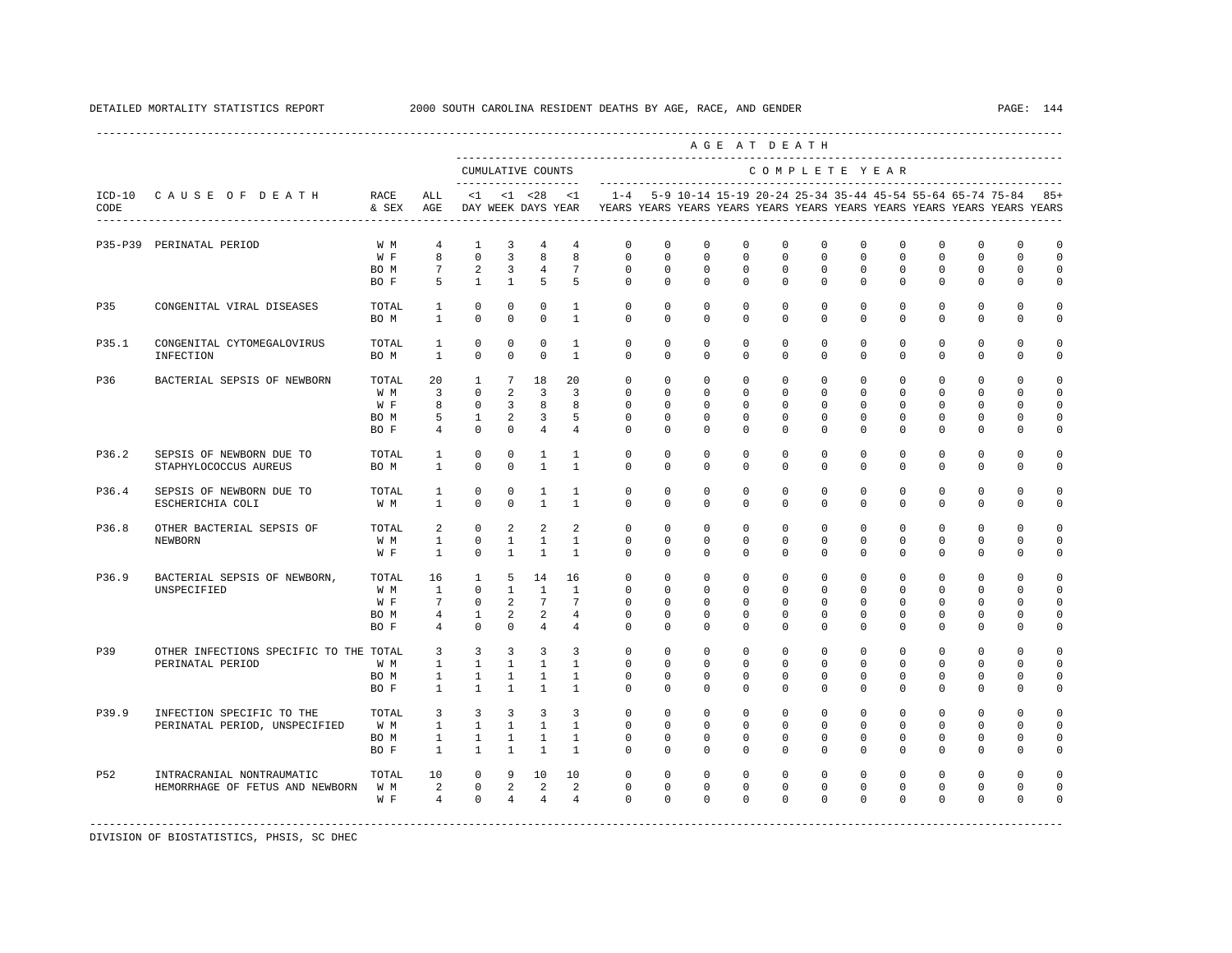|            |                                                                           |                                     |                                                      |                                                                         |                                                         |                                                       |                                                            |                                                                                                       |                                                             |                                                                |                                                         | AGE AT DEATH                                                   |                                                         |                                                          |                                                       |                                                      |                                                           |                                                          |                                                        |
|------------|---------------------------------------------------------------------------|-------------------------------------|------------------------------------------------------|-------------------------------------------------------------------------|---------------------------------------------------------|-------------------------------------------------------|------------------------------------------------------------|-------------------------------------------------------------------------------------------------------|-------------------------------------------------------------|----------------------------------------------------------------|---------------------------------------------------------|----------------------------------------------------------------|---------------------------------------------------------|----------------------------------------------------------|-------------------------------------------------------|------------------------------------------------------|-----------------------------------------------------------|----------------------------------------------------------|--------------------------------------------------------|
|            |                                                                           |                                     |                                                      |                                                                         |                                                         | CUMULATIVE COUNTS                                     |                                                            |                                                                                                       |                                                             |                                                                |                                                         | COMPLETE YEAR                                                  |                                                         |                                                          |                                                       |                                                      |                                                           |                                                          |                                                        |
| CODE       | ICD-10 CAUSE OF DEATH<br>-------------------------------------            | RACE<br>& SEX AGE                   | ALL                                                  | $\leq 1$                                                                |                                                         |                                                       | $<1$ $<28$ $<1$                                            | $1 - 4$<br>DAY WEEK DAYS YEAR YEARS YEARS YEARS YEARS YEARS YEARS YEARS YEARS YEARS YEARS YEARS YEARS |                                                             | 5-9 10-14 15-19 20-24 25-34 35-44 45-54 55-64 65-74 75-84 85+  |                                                         |                                                                |                                                         |                                                          |                                                       |                                                      |                                                           |                                                          |                                                        |
| <b>P52</b> |                                                                           | BO M<br>BO F                        | $\mathbf{1}$<br>$\overline{3}$                       | $\mathbf 0$<br>$\Omega$                                                 | $\mathbf{1}$<br>$\overline{a}$                          | $\mathbf{1}$<br>$\overline{3}$                        | $\mathbf{1}$<br>$\overline{3}$                             | $\mathbf 0$<br>$\Omega$                                                                               | $\Omega$<br>$\Omega$                                        | $\Omega$<br>$\Omega$                                           | $\Omega$<br>$\Omega$                                    | $\Omega$<br>$\Omega$                                           | $\Omega$<br>$\Omega$                                    | $\Omega$<br>$\Omega$                                     | $\Omega$<br>$\Omega$                                  | $\Omega$<br>$\Omega$                                 | $\Omega$<br>$\Omega$                                      | $\Omega$<br>$\Omega$                                     | $\Omega$<br>$\Omega$                                   |
| P52.3      | UNSPECIFIED INTRAVENTRICULAR<br>(NONTRAUMATIC) HEMORRHAGE OF<br>NEWBORN   | TOTAL<br>W M<br>W F<br>BO M<br>BO F | 8<br>2<br>$\overline{3}$<br>$\mathbf{1}$<br>2        | $\Omega$<br>$\Omega$<br>$\circ$<br>$\circ$<br>$\circ$                   | 8<br>2<br>$\overline{3}$<br>$\mathbf{1}$<br>2           | 8<br>2<br>$\overline{3}$<br>$\mathbf{1}$<br>2         | 8<br>$\overline{2}$<br>$\overline{3}$<br>$\mathbf{1}$<br>2 | $\circ$<br>$\Omega$<br>$\Omega$<br>$\circ$<br>$\Omega$                                                | $\mathbf{0}$<br>$\Omega$<br>$\Omega$<br>$\Omega$<br>$\circ$ | $\mathbf 0$<br>$\Omega$<br>$\Omega$<br>$\mathbf 0$<br>$\Omega$ | $\mathbf 0$<br>$\Omega$<br>$\Omega$<br>$\mathbf 0$<br>0 | $\mathbf 0$<br>$\Omega$<br>$\Omega$<br>$\mathbf 0$<br>$\Omega$ | $\mathbf 0$<br>$\Omega$<br>$\Omega$<br>$\mathbf 0$<br>0 | $\Omega$<br>$\Omega$<br>$\Omega$<br>$\Omega$<br>$\Omega$ | $\mathbf 0$<br>$\Omega$<br>$\Omega$<br>$\Omega$<br>0  | $\Omega$<br>$\Omega$<br>$\Omega$<br>$\mathbf 0$<br>0 | $\mathbf{0}$<br>$\Omega$<br>$\Omega$<br>$\mathbf{0}$<br>0 | $\Omega$<br>$\Omega$<br>$\Omega$<br>$\Omega$<br>$\Omega$ | $\Omega$<br>$\cap$<br>$\Omega$<br>$\Omega$<br>$\Omega$ |
| P52.9      | INTRACRANIAL (NONTRAUMATIC) HEM- TOTAL<br>ORRHAGE OF NEWBORN, UNSPECIFIED | W F<br>BO F                         | 2<br>$\mathbf{1}$<br>$\mathbf{1}$                    | $\Omega$<br>$\mathbf 0$<br>$\mathbf 0$                                  | $\mathbf{1}$<br>$\mathbf{1}$<br>$\mathbf 0$             | 2<br>$\mathbf{1}$<br>$\mathbf{1}$                     | 2<br>$\mathbf{1}$<br>$\mathbf{1}$                          | $\Omega$<br>$\mathbf 0$<br>$\circ$                                                                    | $\Omega$<br>$\mathbf 0$<br>$\mathbf 0$                      | $\Omega$<br>$\mathbf 0$<br>$\Omega$                            | $\Omega$<br>$\mathbf 0$<br>$\mathbf 0$                  | $\Omega$<br>$\mathbf 0$<br>$\mathbf 0$                         | $\Omega$<br>$\mathbf 0$<br>$\mathbf 0$                  | $\Omega$<br>$\mathbf 0$<br>$\Omega$                      | $\Omega$<br>$\mathbf 0$<br>$\mathbf 0$                | $\Omega$<br>$\mathbf 0$<br>$\mathbf 0$               | $\Omega$<br>$\mathbf 0$<br>$\mathbf{0}$                   | $\cap$<br>$\Omega$<br>$\mathbf 0$                        | $\Omega$<br>$\Omega$<br>$\Omega$                       |
| P55        | HEMOLYTIC DISEASE OF FETUS AND<br>NEWBORN                                 | TOTAL<br>BO M                       | 1<br>$\mathbf{1}$                                    | $\mathbf 0$<br>$\Omega$                                                 | 1<br>$\mathbf{1}$                                       | 1<br>$\mathbf{1}$                                     | $\mathbf{1}$<br>$\mathbf{1}$                               | $\mathbf 0$<br>$\Omega$                                                                               | $\Omega$<br>$\Omega$                                        | $\Omega$<br>$\Omega$                                           | $\Omega$<br>$\Omega$                                    | $\mathbf{0}$<br>$\Omega$                                       | $\mathbf 0$<br>$\Omega$                                 | $\Omega$<br>$\Omega$                                     | $\mathbf 0$<br>$\Omega$                               | $\mathbf 0$<br>$\Omega$                              | $\mathbf{0}$<br>$\Omega$                                  | $\Omega$<br>$\Omega$                                     | $\Omega$<br>$\Omega$                                   |
| P55.9      | HEMOLYTIC DISEASE OF NEWBORN,<br>UNSPECIFIED                              | TOTAL<br>BO M                       | 1<br>$\mathbf{1}$                                    | $\mathbf 0$<br>$\Omega$                                                 | $\mathbf{1}$<br>$\mathbf{1}$                            | $\mathbf{1}$<br>$\mathbf{1}$                          | $\mathbf{1}$<br>$\mathbf{1}$                               | $\mathbf 0$<br>$\Omega$                                                                               | $\mathbf 0$<br>$\Omega$                                     | $\mathbf 0$<br>$\Omega$                                        | 0<br>0                                                  | $\mathbf{0}$<br>$\Omega$                                       | $\mathbf 0$<br>$\Omega$                                 | $\mathbf 0$<br>$\Omega$                                  | $\mathbf 0$<br>$\Omega$                               | $\mathbf 0$<br>$\Omega$                              | $\mathbf{0}$<br>$\Omega$                                  | $\mathbf 0$<br>$\Omega$                                  | $\Omega$<br>$\Omega$                                   |
| P60        | DISSEMINATED INTRAVASCULAR<br>COAGULATION OF NEWBORN                      | TOTAL<br>W F                        | $\mathbf{1}$<br>$\mathbf{1}$                         | $\mathbf 0$<br>$\Omega$                                                 | $\mathbf{1}$<br>$\mathbf{1}$                            | 1<br>$\mathbf{1}$                                     | $\mathbf{1}$<br>$\mathbf{1}$                               | $\circ$<br>$\Omega$                                                                                   | $\Omega$<br>$\Omega$                                        | $\mathbf 0$<br>$\Omega$                                        | $\mathbf 0$<br>0                                        | $\mathbf 0$<br>$\Omega$                                        | $\mathbf 0$<br>$\Omega$                                 | $\mathbf 0$<br>$\Omega$                                  | $\mathbf 0$<br>$\Omega$                               | $\mathbf 0$<br>$\Omega$                              | $\mathbf{0}$<br>$\Omega$                                  | $\mathbf 0$<br>$\Omega$                                  | $\Omega$<br>$\Omega$                                   |
| P61        | OTHER PERINATAL HEMATOLOGICAL<br><b>DISORDERS</b>                         | TOTAL<br>W M                        | $\mathbf{1}$<br>1                                    | 1<br>$\mathbf{1}$                                                       | 1<br>$\mathbf{1}$                                       | 1<br>$\mathbf{1}$                                     | 1<br>$\mathbf{1}$                                          | $\mathbf{0}$<br>$\Omega$                                                                              | $\circ$<br>$\Omega$                                         | 0<br>$\Omega$                                                  | 0<br>0                                                  | $\mathbf{0}$<br>$\Omega$                                       | 0<br>$\Omega$                                           | 0<br>$\Omega$                                            | 0<br>0                                                | 0<br>$\Omega$                                        | $\mathbf 0$<br>0                                          | 0<br>$\Omega$                                            | $\Omega$<br>$\Omega$                                   |
| P61.0      | TRANSIENT NEONATAL<br>THROMBOCYTOPENIA                                    | TOTAL<br>W M                        | 1<br>$\mathbf{1}$                                    | 1<br>$\mathbf{1}$                                                       | $\mathbf{1}$<br>$\mathbf{1}$                            | 1<br>$\mathbf{1}$                                     | $\mathbf{1}$<br>$\mathbf{1}$                               | $\Omega$<br>$\Omega$                                                                                  | $\Omega$<br>$\Omega$                                        | $\Omega$<br>$\Omega$                                           | $\Omega$<br>$\Omega$                                    | $\Omega$<br>$\Omega$                                           | $\Omega$<br>$\Omega$                                    | $\Omega$<br>$\Omega$                                     | $\Omega$<br>$\Omega$                                  | $\Omega$<br>$\Omega$                                 | $\Omega$<br>$\Omega$                                      | $\Omega$<br>$\Omega$                                     | $\Omega$<br>$\Omega$                                   |
| P76        | OTHER INTESTINAL OBSTRUCTION OF TOTAL<br><b>NEWBORN</b>                   | W M                                 | $\mathbf{1}$<br>$\mathbf{1}$                         | $\mathbf{0}$<br>$\Omega$                                                | $^{\circ}$<br>$\Omega$                                  | 1<br>$\mathbf{1}$                                     | 1<br>$\mathbf{1}$                                          | $\circ$<br>$\Omega$                                                                                   | $\circ$<br>$\Omega$                                         | 0<br>$\Omega$                                                  | 0<br>$\Omega$                                           | $\mathbf{0}$<br>$\Omega$                                       | $\mathbf 0$<br>$\Omega$                                 | 0<br>$\Omega$                                            | $^{\circ}$<br>$\Omega$                                | $^{\circ}$<br>$\Omega$                               | $\mathbf 0$<br>$\Omega$                                   | $\mathbf 0$<br>$\Omega$                                  | $\Omega$<br>$\Omega$                                   |
| P76.9      | INTESTINAL OBSTRUCTION OF<br>NEWBORN, UNSPECIFIED                         | TOTAL<br>W M                        | 1<br>$\mathbf{1}$                                    | $\mathbf 0$<br>$\mathbf{0}$                                             | $\mathbf 0$<br>$\mathbf 0$                              | $\mathbf{1}$<br>$\mathbf{1}$                          | $\mathbf{1}$<br>$\mathbf{1}$                               | $\mathbf{0}$<br>$\mathbf 0$                                                                           | $\mathbf{0}$<br>$\mathbf 0$                                 | $\mathbf 0$<br>$\Omega$                                        | $\mathbf 0$<br>$\mathbf 0$                              | $\mathbf 0$<br>$\Omega$                                        | $\mathbf 0$<br>$\Omega$                                 | $\mathbf 0$<br>$\Omega$                                  | $\mathbf 0$<br>$\mathbf 0$                            | $\mathbf 0$<br>$\Omega$                              | $\mathbf 0$<br>$\mathbf 0$                                | $\Omega$<br>$\Omega$                                     | $\cap$<br>$\mathbf 0$                                  |
| P77        | NECROTIZING ENTEROCOLITIS OF<br><b>NEWBORN</b>                            | TOTAL<br>W M<br>BO M<br>BO F        | $4\overline{ }$<br>$\mathbf{1}$<br>2<br>$\mathbf{1}$ | $\mathbf 0$<br>$\Omega$<br>$\circ$<br>$\mathbf 0$                       | $\mathbf{1}$<br>$\Omega$<br>$\mathbf{1}$<br>$\mathbf 0$ | $\overline{4}$<br>$\overline{1}$<br>2<br>$\mathbf{1}$ | $\overline{4}$<br>$\overline{1}$<br>2<br>$\mathbf{1}$      | $\circ$<br>$\Omega$<br>$\mathbf{0}$<br>$\mathbf{0}$                                                   | $\Omega$<br>$\Omega$<br>$\Omega$<br>$\mathbf 0$             | $\mathbf 0$<br>$\Omega$<br>$\Omega$<br>$\Omega$                | $\Omega$<br>$\Omega$<br>$\Omega$<br>$\mathbf 0$         | $\mathbf 0$<br>$\Omega$<br>$\Omega$<br>$\Omega$                | $\Omega$<br>$\Omega$<br>$\Omega$<br>$\mathbf 0$         | $\Omega$<br>$\Omega$<br>$\Omega$<br>$\Omega$             | $\mathbf 0$<br>$\Omega$<br>$\mathbf 0$<br>$\mathbf 0$ | $\mathbf 0$<br>$\Omega$<br>$\Omega$<br>$\Omega$      | $\mathbf 0$<br>$\Omega$<br>$\mathbf 0$<br>$\mathbf 0$     | $\Omega$<br>$\Omega$<br>$\Omega$<br>$\Omega$             | $\Omega$<br>$\Omega$<br>$\Omega$<br>$\Omega$           |
| P96        | OTHER CONDITIONS ORIGINATING IN TOTAL<br>THE PERINATAL PERIOD             | W M<br>W F<br>BO F                  | 5<br>3<br>$\mathbf{1}$<br>$\mathbf{1}$               | $\overline{\mathbf{3}}$<br>$\mathbf{1}$<br>$\mathbf{1}$<br>$\mathbf{1}$ | 3<br>$\mathbf{1}$<br>$\mathbf{1}$<br>$\mathbf{1}$       | 5<br>$\overline{3}$<br>$\mathbf{1}$<br>$\mathbf{1}$   | 5<br>$\overline{3}$<br>$\mathbf{1}$<br>$\mathbf{1}$        | $\circ$<br>$\Omega$<br>$\mathbf{0}$<br>$\Omega$                                                       | $\mathbf{0}$<br>$\Omega$<br>$\mathbf 0$<br>$\mathbf 0$      | $\mathbf 0$<br>$\Omega$<br>$\mathbf 0$<br>$\Omega$             | $\mathbf 0$<br>$\Omega$<br>$\mathbf 0$<br>0             | $\mathbf 0$<br>$\Omega$<br>$\mathbf{0}$<br>$\Omega$            | $\mathbf 0$<br>$\Omega$<br>$\Omega$<br>$\mathbf 0$      | $\Omega$<br>$\Omega$<br>$\Omega$<br>$\Omega$             | $\mathbf 0$<br>$\Omega$<br>$\mathbf 0$<br>$\mathbf 0$ | $\Omega$<br>$\Omega$<br>$\mathbf 0$<br>$\Omega$      | $\Omega$<br>$\Omega$<br>0<br>$\mathbf 0$                  | $\Omega$<br>$\Omega$<br>$\Omega$<br>$\cap$               | $\Omega$<br>$\cap$<br>$\Omega$<br>$\cap$               |
| P96.0      | CONGENITAL RENAL FAILURE                                                  | TOTAL<br>W M                        | $\mathbf{1}$<br>$\mathbf{1}$                         | $\circ$<br>$\Omega$                                                     | $\circ$<br>$\mathbf{0}$                                 | $\mathbf{1}$<br>$\mathbf{1}$                          | $\mathbf{1}$<br>$\mathbf{1}$                               | $\circ$<br>$\Omega$                                                                                   | $\mathbf 0$<br>$\Omega$                                     | 0<br>$\Omega$                                                  | 0<br>$\Omega$                                           | $\mathbf 0$<br>$\Omega$                                        | $\mathbf{0}$<br>$\Omega$                                | $\mathbf 0$<br>$\Omega$                                  | $^{\circ}$<br>$\Omega$                                | $^{\circ}$<br>$\Omega$                               | 0<br>$\Omega$                                             | $\Omega$<br>$\Omega$                                     | $\Omega$                                               |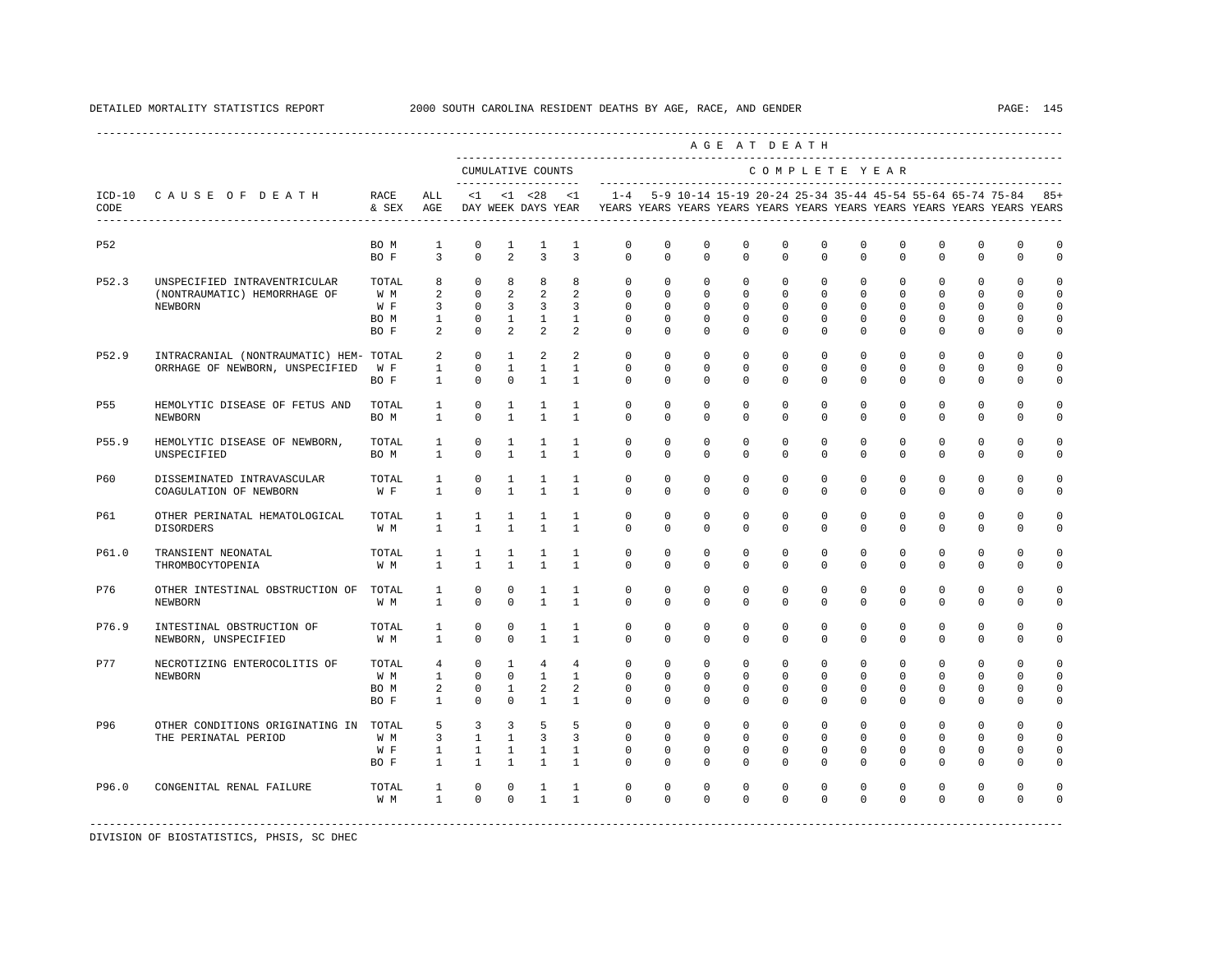|                  |                                                 |               |                      |                                  |                                  |                     |                                  |                                                                                    |                         |                         | AGE AT DEATH            |                         |                         |                         |                         |                         |                                                           |                         |                  |
|------------------|-------------------------------------------------|---------------|----------------------|----------------------------------|----------------------------------|---------------------|----------------------------------|------------------------------------------------------------------------------------|-------------------------|-------------------------|-------------------------|-------------------------|-------------------------|-------------------------|-------------------------|-------------------------|-----------------------------------------------------------|-------------------------|------------------|
|                  |                                                 |               |                      | -------------------              |                                  | CUMULATIVE COUNTS   |                                  |                                                                                    |                         |                         |                         |                         |                         |                         | COMPLETE YEAR           |                         |                                                           |                         |                  |
| $ICD-10$<br>CODE | CAUSE OF DEATH<br>----------------------------- | RACE<br>& SEX | ALL<br>AGE           | $\leq 1$                         |                                  | $< 1$ $< 28$        | $\leq$ 1<br>DAY WEEK DAYS YEAR   | $1 - 4$<br>YEARS YEARS YEARS YEARS YEARS YEARS YEARS YEARS YEARS YEARS YEARS YEARS |                         |                         |                         |                         |                         |                         |                         |                         | 5-9 10-14 15-19 20-24 25-34 35-44 45-54 55-64 65-74 75-84 |                         | $85+$            |
| P96.4            | TERMINATION OF PREGNANCY, FETUS, TOTAL          |               | 3                    | 3                                | 3                                | 3                   | 3                                | $\mathbf{0}$                                                                       | $\mathbf 0$             | $^{\circ}$              | $\mathbf 0$             | $\mathbf 0$             | $\mathbf 0$             | $\mathbf 0$             | $\mathbf 0$             | $\mathbf 0$             | $\mathbf 0$                                               | 0                       | $\mathbf 0$      |
|                  | AND NEWBORN                                     | W M           | $\mathbf{1}$         | $\mathbf{1}$                     | $\mathbf{1}$                     | $\mathbf{1}$        | 1                                | 0                                                                                  | $\mathbf 0$             | 0                       | $\mathbf 0$             | $\Omega$                | $\Omega$                | $\Omega$                | $\Omega$                | $\Omega$                | $\Omega$                                                  | $\Omega$                | $\Omega$         |
|                  |                                                 | W F           | $\mathbf{1}$         | $\mathbf{1}$                     | $\mathbf{1}$                     | $\overline{1}$      | $\overline{1}$                   | $\Omega$                                                                           | $\Omega$                | $\Omega$                | $\Omega$                | $\Omega$                | $\Omega$                | $\Omega$                | $\Omega$                | $\Omega$                | $\Omega$                                                  | $\Omega$                | $\Omega$         |
|                  |                                                 | BO F          | $\mathbf{1}$         | $\mathbf{1}$                     | $\mathbf{1}$                     | $\mathbf{1}$        | $\mathbf{1}$                     | 0                                                                                  | 0                       | $^{\circ}$              | $^{\circ}$              | $\mathbf{0}$            | 0                       | 0                       | 0                       | 0                       | $\mathbf{0}$                                              | 0                       | 0                |
| P96.8            | OTHER SPECIFIED CONDITIONS ORIG- TOTAL          |               | $\mathbf{1}$         | $\circ$                          | $\mathbf 0$                      | $\mathbf{1}$        | 1                                | 0                                                                                  | $\mathbf 0$             | $^{\circ}$              | $\mathbf 0$             | $\mathbf 0$             | $\mathbf 0$             | $\mathbf 0$             | $\mathbf 0$             | $\mathbf 0$             | $\mathbf 0$                                               | 0                       | $\Omega$         |
|                  | INATING IN THE PERINATAL PERIOD                 | W M           | $\mathbf{1}$         | $\Omega$                         | $\Omega$                         | $\mathbf{1}$        | $\mathbf{1}$                     | $\Omega$                                                                           | $\Omega$                | $\Omega$                | $\Omega$                | $\Omega$                | $\Omega$                | $\Omega$                | $\Omega$                | $\Omega$                | $\Omega$                                                  | $\Omega$                | 0                |
| 000-099          | XVII.CONGENITAL MALFORMATION                    | TOTAL         | 178                  | 35                               | 54                               | 66                  | 89                               | 7                                                                                  | 4                       | $\mathbf 0$             | 5                       | 3                       | 10                      | 11                      | 10                      | 9                       | 11                                                        | 10                      | 9                |
|                  | DEFORMATION AND CHROMOSOMAL                     | W M           | 44                   | $7\overline{ }$                  | 12                               | 16                  | 19                               | $\Omega$                                                                           | 1                       | $\Omega$                | $\mathbf 0$             | $\mathbf 0$             | 5                       | 6                       | 2                       | 3                       | 4                                                         | 2                       | $\overline{a}$   |
|                  | ABNORMALITY                                     | W F           | 55                   | 8                                | 14                               | 18                  | 23                               | 2                                                                                  | $\mathbf{1}$            | $\Omega$                | 2                       | $\mathbf{1}$            | 3                       | $\overline{4}$          | 5                       | 3                       | 2                                                         | $\overline{4}$          | $5\overline{5}$  |
|                  |                                                 | BO M<br>BO F  | 44<br>35             | 13<br>$7\phantom{.0}$            | 18<br>10                         | 20<br>12            | 27<br>20                         | 3<br>2                                                                             | 1<br>$\mathbf{1}$       | 0<br>$^{\circ}$         | 1<br>2                  | 2<br>$\mathbf 0$        | 2<br>$\mathbf 0$        | 0<br>$\mathbf{1}$       | 2<br>$\mathbf{1}$       | 0<br>3                  | 3<br>2                                                    | 3<br>$\mathbf{1}$       | $\mathbf 0$<br>2 |
|                  |                                                 |               |                      |                                  |                                  |                     |                                  |                                                                                    |                         |                         |                         |                         |                         |                         |                         |                         |                                                           |                         |                  |
| 000              | ANENCEPHALY AND SIMILAR MAL-                    | TOTAL<br>W F  | $4\overline{ }$<br>2 | $\overline{4}$<br>$\overline{a}$ | $\overline{4}$<br>$\overline{a}$ | $\overline{4}$<br>2 | $\overline{4}$<br>$\overline{a}$ | $\Omega$<br>$\mathbf 0$                                                            | $\Omega$<br>$\mathbf 0$ | $\Omega$<br>$\mathbf 0$ | $\Omega$<br>$\mathbf 0$ | $\Omega$<br>$\mathbf 0$ | $\Omega$<br>$\mathbf 0$ | $\Omega$<br>$\mathbf 0$ | $\Omega$<br>$\mathbf 0$ | $\Omega$<br>$\mathbf 0$ | $\Omega$<br>$\mathbf 0$                                   | $\Omega$<br>$\mathbf 0$ | $\Omega$<br>0    |
|                  | FORMATIONS                                      |               | 2                    | $\overline{a}$                   | $\overline{a}$                   | 2                   | 2                                | 0                                                                                  | 0                       | 0                       | $^{\circ}$              | $\mathbf 0$             | 0                       | $\mathbf 0$             | $\mathbf 0$             | $\Omega$                | $\mathbf 0$                                               | 0                       | 0                |
|                  |                                                 | BO M          |                      |                                  |                                  |                     |                                  |                                                                                    |                         |                         |                         |                         |                         |                         |                         |                         |                                                           |                         |                  |
| 000.0            | ANENCEPHALY                                     | TOTAL         | $\overline{4}$       | $\overline{4}$                   | $4\overline{ }$                  | $\overline{4}$      | 4                                | $\mathbf{0}$                                                                       | $\mathbf 0$             | $\mathbf 0$             | $\mathbf 0$             | $\mathbf 0$             | $\Omega$                | $\Omega$                | $\Omega$                | $\Omega$                | $\Omega$                                                  | $\mathbf 0$             | $\Omega$         |
|                  |                                                 | W F           | 2                    | $\overline{a}$                   | $\overline{a}$                   | $\overline{a}$      | 2                                | 0                                                                                  | 0                       | $\mathbf 0$             | 0                       | $\mathbf 0$             | $\mathbf 0$             | $\mathbf 0$             | $\mathbf 0$             | $\mathbf 0$             | $\mathbf 0$                                               | $\mathbf 0$             | $\Omega$         |
|                  |                                                 | BO M          | 2                    | 2                                | 2                                | 2                   | 2                                | $\Omega$                                                                           | $\Omega$                | $\Omega$                | $\Omega$                | $\Omega$                | $\Omega$                | $\Omega$                | $\Omega$                | $\Omega$                | $\Omega$                                                  | $\Omega$                | 0                |
| $001 - 007$      | ALL OTHER CONGENITAL MALFORM                    | TOTAL         | 11                   | 2                                | 3                                | $\overline{4}$      | 6                                | 1                                                                                  | 1                       | $\Omega$                | $\mathbf 0$             | 1                       | $\Omega$                | $\Omega$                | 1                       | $\Omega$                | $\Omega$                                                  | $\mathbf{1}$            | $\Omega$         |
|                  | ATIONS OF NERVOUS SYSTEM                        | W M           | 2                    | $\mathbf{1}$                     | $\mathbf{1}$                     | $\mathbf{1}$        | $\mathbf{1}$                     | $\mathbf{0}$                                                                       | $\mathbf{1}$            | $\mathbf 0$             | $\mathbf 0$             | $\mathbf 0$             | $\mathbf 0$             | $\mathbf 0$             | $\mathbf 0$             | $\mathbf 0$             | $\mathbf 0$                                               | 0                       | $\Omega$         |
|                  | (SELECTED CODES, SEE APPENDIX)                  | W F           | 3                    | $\mathbf 0$                      | 1                                | $\mathbf{1}$        | $\overline{2}$                   | 1                                                                                  | 0                       | 0                       | $^{\circ}$              | $\mathbf 0$             | $\Omega$                | $\Omega$                | $\Omega$                | $\Omega$                | $\Omega$                                                  | 0                       | $\Omega$         |
|                  |                                                 | BO M          | 5                    | $\mathbf{1}$                     | $\mathbf{1}$                     | $\overline{2}$      | 3                                | $\Omega$                                                                           | $\Omega$                | $^{\circ}$              | $\Omega$                | 1                       | $\Omega$                | $\Omega$                | $\Omega$                | $\Omega$                | $\mathbf 0$                                               | $\mathbf{1}$            | $\mathbf 0$      |
|                  |                                                 | BO F          | $\mathbf{1}$         | $\Omega$                         | $\Omega$                         | $\Omega$            | $\Omega$                         | $\Omega$                                                                           | 0                       | $\Omega$                | 0                       | $\Omega$                | $\Omega$                | $\Omega$                | $\mathbf{1}$            | $\Omega$                | $\mathbf 0$                                               | $\Omega$                | 0                |
| Q <sub>02</sub>  | MICROCEPHALY                                    | TOTAL         | 2                    | $\Omega$                         | $\Omega$                         | $\Omega$            | $\Omega$                         | $\Omega$                                                                           | 0                       | $^{\circ}$              | $^{\circ}$              | 1                       | $\Omega$                | $\Omega$                | 1                       | $\Omega$                | $\mathbf 0$                                               | 0                       | 0                |
|                  |                                                 | BO M          | $\mathbf{1}$         | $\mathbf 0$                      | $\Omega$                         | $\mathbf 0$         | $\Omega$                         | $\mathbf 0$                                                                        | 0                       | $^{\circ}$              | $\mathbf 0$             | $\mathbf{1}$            | $\mathbf 0$             | $\mathbf 0$             | $\mathbf 0$             | $\mathbf 0$             | $\mathbf 0$                                               | 0                       | 0                |
|                  |                                                 | BO F          | $\mathbf{1}$         | $\Omega$                         | $\Omega$                         | $\Omega$            | $\Omega$                         | $\Omega$                                                                           | $\Omega$                | $\Omega$                | $\Omega$                | $\Omega$                | $\Omega$                | $\Omega$                | $\mathbf{1}$            | $\Omega$                | $\Omega$                                                  | $\Omega$                | 0                |
| 003              | CONGENITAL HYDROCEPHALUS                        | TOTAL         | 3                    | 0                                | $\circ$                          | 1                   | 1                                | 1                                                                                  | 0                       | $^{\circ}$              | $^{\circ}$              | $\mathbf{0}$            | 0                       | 0                       | 0                       | 0                       | $\mathbf{0}$                                              | 1                       | $\Omega$         |
|                  |                                                 | W F           | $\mathbf{1}$         | $\mathbf 0$                      | $\Omega$                         | $\mathbf 0$         | $\mathbf 0$                      | $\mathbf{1}$                                                                       | 0                       | $^{\circ}$              | $^{\circ}$              | $\mathbf{0}$            | $\Omega$                | $\Omega$                | $\Omega$                | 0                       | $\mathbf 0$                                               | 0                       | 0                |
|                  |                                                 | BO M          | 2                    | $\Omega$                         | $\Omega$                         | $\mathbf{1}$        | $\mathbf{1}$                     | $\Omega$                                                                           | 0                       | $\mathbf 0$             | 0                       | $\Omega$                | $\mathbf 0$             | $\Omega$                | $\Omega$                | $\Omega$                | $\Omega$                                                  | $\mathbf{1}$            | $\Omega$         |
| 003.1            | ATRESIA OF FORAMINA OF MAGENDIE TOTAL           |               | $\mathbf{1}$         | $\mathbf 0$                      | $\mathbf 0$                      | 1                   | $\mathbf{1}$                     | $\mathbf{0}$                                                                       | 0                       | $^{\circ}$              | $^{\circ}$              | $\mathbf 0$             | 0                       | 0                       | 0                       | 0                       | $\mathbf 0$                                               | 0                       | $\Omega$         |
|                  | AND LUSCHKA                                     | BO M          | $\mathbf{1}$         | $\Omega$                         | $\Omega$                         | $\overline{1}$      | $\mathbf{1}$                     | $\Omega$                                                                           | $\Omega$                | $\Omega$                | $\Omega$                | $\Omega$                | $\Omega$                | $\Omega$                | $\Omega$                | $\Omega$                | $\Omega$                                                  | $\Omega$                | $\Omega$         |
| Q03.9            | CONGENITAL HYDROCEPHALUS,                       | TOTAL         | 2                    | $\Omega$                         | $\Omega$                         | $\Omega$            | $\Omega$                         | $\mathbf{1}$                                                                       | $\Omega$                | $\Omega$                | $\Omega$                | $\Omega$                | $\mathbf 0$             | $\Omega$                | $\Omega$                | $\Omega$                | $\mathsf 0$                                               | $\mathbf{1}$            | $\Omega$         |
|                  | UNSPECIFIED                                     | W F           | $\mathbf{1}$         | $\mathbf 0$                      | 0                                | $\mathbf 0$         | 0                                | $\mathbf{1}$                                                                       | 0                       | 0                       | 0                       | 0                       | 0                       | 0                       | 0                       | 0                       | $\mathbf 0$                                               | 0                       | 0                |
|                  |                                                 | BO M          | $\mathbf{1}$         | 0                                | $^{\circ}$                       | $^{\circ}$          | 0                                | 0                                                                                  | 0                       | $^{\circ}$              | $^{\circ}$              | $\mathbf 0$             | 0                       | 0                       | 0                       | 0                       | $\mathbf{0}$                                              | 1                       | 0                |
| 004              | OTHER CONGENITAL MALFORMATIONS                  | TOTAL         | 6                    | 2                                | $\overline{3}$                   | $\overline{3}$      | 5                                | $\mathbf 0$                                                                        | $\mathbf{1}$            | $\mathbf 0$             | $\mathbf 0$             | $\Omega$                | $\Omega$                | $\Omega$                | $\Omega$                | $\Omega$                | $\mathbf 0$                                               | $\mathbf 0$             | $\Omega$         |
|                  | OF BRAIN                                        | W M           | 2                    | $\mathbf{1}$                     | $\mathbf{1}$                     | $\mathbf{1}$        | $\mathbf{1}$                     | 0                                                                                  | $\mathbf{1}$            | 0                       | 0                       | 0                       | $\mathbf 0$             | $\mathbf 0$             | 0                       | 0                       | $\mathbf{0}$                                              | 0                       | 0                |
|                  |                                                 | W F           | $\overline{a}$       | $\mathbf 0$                      | $\mathbf{1}$                     | $\mathbf{1}$        | $\overline{a}$                   | $\Omega$                                                                           | 0                       | $\Omega$                | $\Omega$                | $\Omega$                | $\Omega$                | $\Omega$                | $\Omega$                | $\Omega$                | $\Omega$                                                  | 0                       | $\Omega$         |
|                  |                                                 |               |                      |                                  |                                  |                     |                                  |                                                                                    |                         |                         |                         |                         |                         |                         |                         |                         |                                                           |                         |                  |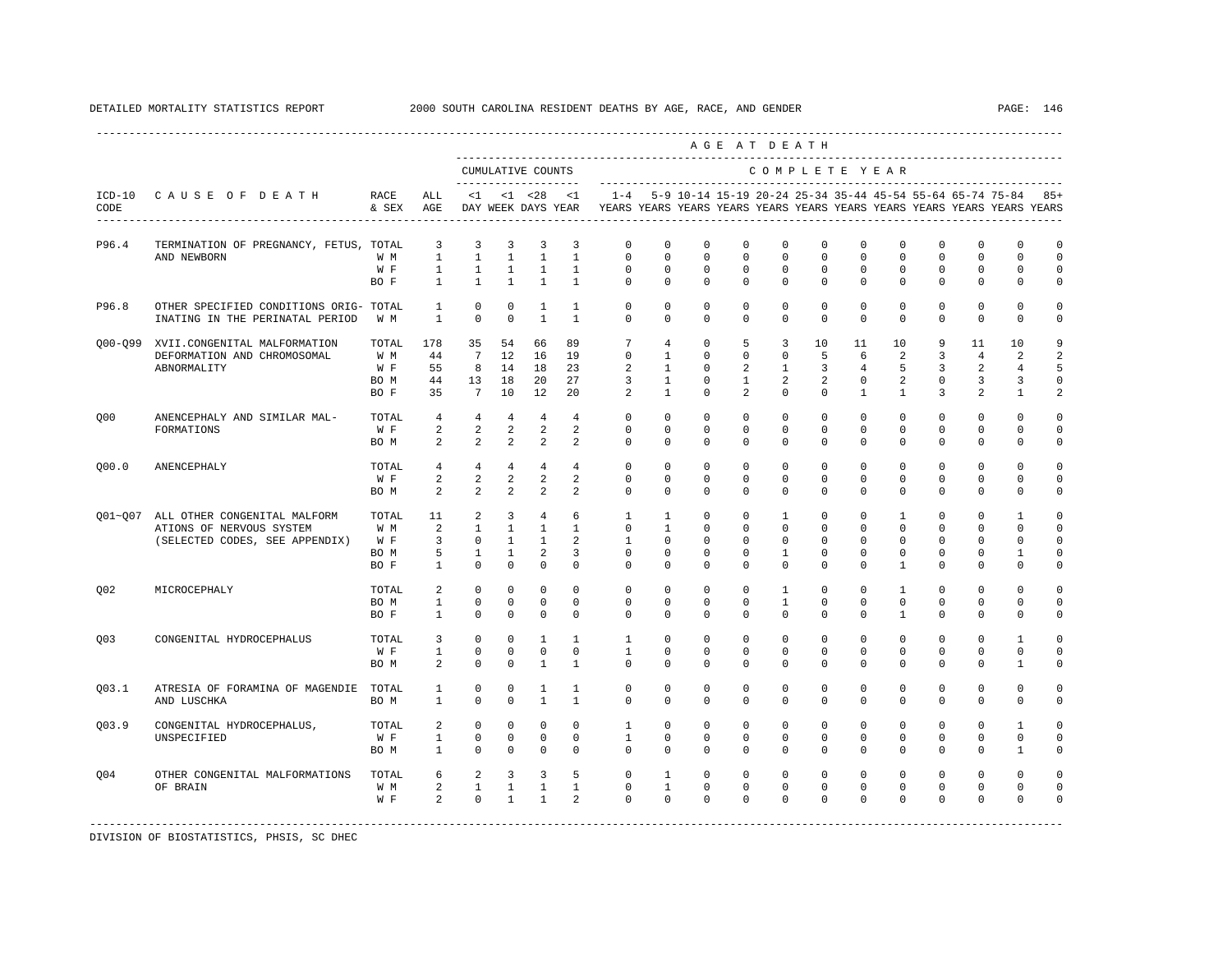|             |                                                                                      |                                     |                                   |                                                |                                                |                                           |                                          |                                                                                    |                                        |                                                           |                                   | AGE AT DEATH                                      |                                        |                                           |                                               |                                            |                                        |                                    |                                               |
|-------------|--------------------------------------------------------------------------------------|-------------------------------------|-----------------------------------|------------------------------------------------|------------------------------------------------|-------------------------------------------|------------------------------------------|------------------------------------------------------------------------------------|----------------------------------------|-----------------------------------------------------------|-----------------------------------|---------------------------------------------------|----------------------------------------|-------------------------------------------|-----------------------------------------------|--------------------------------------------|----------------------------------------|------------------------------------|-----------------------------------------------|
|             |                                                                                      |                                     |                                   | --------------------                           |                                                | CUMULATIVE COUNTS                         |                                          |                                                                                    |                                        |                                                           |                                   | COMPLETE YEAR                                     |                                        |                                           |                                               |                                            |                                        |                                    |                                               |
| CODE        | ICD-10 CAUSE OF DEATH<br>---------------------------------                           | RACE<br>& SEX                       | ALL<br>AGE                        | < 1                                            |                                                | $< 1$ $< 28$<br>DAY WEEK DAYS YEAR        | < 1                                      | $1 - 4$<br>YEARS YEARS YEARS YEARS YEARS YEARS YEARS YEARS YEARS YEARS YEARS YEARS |                                        | 5-9 10-14 15-19 20-24 25-34 35-44 45-54 55-64 65-74 75-84 |                                   |                                                   |                                        |                                           |                                               |                                            |                                        |                                    | $85+$                                         |
| Q04         |                                                                                      | BO M                                | 2                                 | $\mathbf{1}$                                   | $\mathbf{1}$                                   | 1                                         | 2                                        | $\mathbf{0}$                                                                       | 0                                      | $^{\circ}$                                                | $^{\circ}$                        | $\mathbf 0$                                       | $\mathbf{0}$                           | 0                                         | 0                                             | $^{\circ}$                                 | 0                                      | 0                                  | 0                                             |
| 004.0       | CONGENITAL MALFORMATIONS OF<br>CORPUS CALLOSUM                                       | TOTAL<br>W M                        | 1<br>$\mathbf{1}$                 | $\mathbf 0$<br>$\Omega$                        | 0<br>$\Omega$                                  | $\mathbf 0$<br>$\mathbf 0$                | $\mathbf 0$<br>$\Omega$                  | $\mathbf{0}$<br>$\Omega$                                                           | $\mathbf{1}$<br>$\mathbf{1}$           | $\mathbf 0$<br>$\Omega$                                   | $\mathbf 0$<br>$\Omega$           | $\mathbf{0}$<br>$\Omega$                          | $\mathbf 0$<br>$\Omega$                | $\mathbf 0$<br>$\Omega$                   | $\mathbf 0$<br>$\Omega$                       | $\mathbf 0$<br>$\Omega$                    | $\mathbf{0}$<br>$\mathbf{0}$           | 0<br>0                             | $\mathbf 0$<br>0                              |
| Q04.3       | OTHER REDUCTION DEFORMITIES OF<br><b>BRAIN</b>                                       | TOTAL<br>W F                        | 1<br>1                            | 0<br>$\Omega$                                  | 1<br>1                                         | 1<br>1                                    | 1<br>1                                   | 0<br>$\mathbf 0$                                                                   | 0<br>0                                 | 0<br>$\mathbf 0$                                          | 0<br>0                            | 0<br>0                                            | 0<br>0                                 | 0<br>0                                    | 0<br>$\mathbf 0$                              | 0<br>$\mathbf 0$                           | 0<br>$\mathbf 0$                       | 0<br>0                             | 0<br>0                                        |
| Q04.4       | SEPTO-OPTIC DYSPLASIA                                                                | TOTAL<br>W F                        | 1<br>1                            | $^{\circ}$<br>$\Omega$                         | $^{\circ}$<br>$\Omega$                         | $^{\circ}$<br>$\Omega$                    | 1<br>$\overline{1}$                      | 0<br>$\Omega$                                                                      | $\mathbf 0$<br>$\Omega$                | $^{\circ}$<br>$\Omega$                                    | $^{\circ}$<br>$\Omega$            | $\mathbf 0$<br>$\Omega$                           | $\mathbf 0$<br>$\Omega$                | 0<br>$\Omega$                             | $\mathbf 0$<br>$\Omega$                       | 0<br>$\Omega$                              | $\mathbf 0$<br>$\mathbf{0}$            | $\mathbf 0$<br>$\mathbf 0$         | 0<br>0                                        |
| 004.8       | OTHER SPECIFIED CONGENITAL<br>MALFORMATIONS OF BRAIN                                 | TOTAL<br>BO M                       | 1<br>$\mathbf{1}$                 | 0<br>$\mathbf 0$                               | $\Omega$<br>0                                  | $\mathbf 0$<br>$\mathbf 0$                | 1<br>$\mathbf{1}$                        | $\Omega$<br>$\mathbf 0$                                                            | $\mathbf 0$<br>0                       | $\mathbf 0$<br>$\mathbf 0$                                | 0<br>0                            | $\mathbf 0$<br>$\mathbf 0$                        | $\mathbf 0$<br>0                       | $\mathbf 0$<br>$\mathbf 0$                | $\mathbf 0$<br>$\mathbf 0$                    | $\mathbf 0$<br>$\mathbf 0$                 | $\mathbf 0$<br>$\mathbf 0$             | $\mathbf 0$<br>0                   | $\Omega$<br>0                                 |
| Q04.9       | CONGENITAL MALFORMATION OF<br>BRAIN, UNSPECIFIED                                     | TOTAL<br>W M<br>BO M                | 2<br>$\mathbf{1}$<br>$\mathbf{1}$ | 2<br>$\mathbf{1}$<br>$\mathbf{1}$              | 2<br>$\mathbf{1}$<br>$\mathbf{1}$              | 2<br>$\mathbf{1}$<br>1                    | 2<br>$\mathbf{1}$<br>$\mathbf{1}$        | $\mathbf 0$<br>0<br>$\Omega$                                                       | $\mathbf 0$<br>0<br>$\Omega$           | $\mathbf 0$<br>0<br>0                                     | $\mathbf 0$<br>0<br>0             | $\mathbf{0}$<br>0<br>$\mathbf 0$                  | $\mathbf 0$<br>0<br>0                  | $\mathbf 0$<br>0<br>$\Omega$              | $\mathbf 0$<br>0<br>$\mathbf 0$               | $\mathbf 0$<br>0<br>$\Omega$               | $\mathbf 0$<br>0<br>0                  | $\mathbf 0$<br>0<br>0              | $\mathbf 0$<br>0<br>0                         |
| 005         | SPINA BIFIDA                                                                         | TOTAL<br>W F<br>BO M                | 2<br>$\mathbf{1}$<br>1            | $\mathbf 0$<br>$\mathbf 0$<br>0                | $\mathbf 0$<br>$\mathbf 0$<br>0                | $\mathbf 0$<br>$\mathsf 0$<br>0           | $\mathbf 0$<br>$\mathbf 0$<br>0          | $\mathbf 0$<br>$\mathbf{0}$<br>$\mathbf{0}$                                        | $\mathbf 0$<br>$\mathbf 0$<br>0        | $\mathbf 0$<br>$\mathbf 0$<br>0                           | $\mathbf{1}$<br>0<br>$\mathbf{1}$ | $\mathbf 0$<br>$\mathbf 0$<br>0                   | $\mathbf 0$<br>$\mathbf 0$<br>0        | $\mathbf{1}$<br>$\mathbf{1}$<br>0         | $\mathbf 0$<br>$\mathbf 0$<br>0               | $\mathbf 0$<br>$\mathbf 0$<br>0            | $\mathbf 0$<br>$\mathbf 0$<br>0        | $\mathbf 0$<br>0<br>0              | $\mathbf 0$<br>$\mathsf 0$<br>0               |
| 005.9       | SPINA BIFIDA, UNSPECIFIED                                                            | TOTAL<br>W F<br>BO M                | 2<br>1<br>$\mathbf{1}$            | 0<br>$\mathbf 0$<br>$\mathbf 0$                | 0<br>$^{\circ}$<br>$\mathbf 0$                 | $^{\circ}$<br>$\mathbf 0$<br>$\mathbf 0$  | $\mathbf 0$<br>$^{\circ}$<br>$\Omega$    | $\mathbf{0}$<br>$\mathbf{0}$<br>$\Omega$                                           | $\mathbf{0}$<br>0<br>$\Omega$          | 0<br>$^{\circ}$<br>$\Omega$                               | 1<br>0<br>$\mathbf{1}$            | $\circ$<br>0<br>$\Omega$                          | $\mathbf{0}$<br>0<br>$\Omega$          | 1<br>1<br>$\Omega$                        | 0<br>0<br>$\Omega$                            | 0<br>0<br>$\Omega$                         | 0<br>0<br>$\Omega$                     | 0<br>0<br>$\Omega$                 | 0<br>0<br>0                                   |
| $Q10 - Q89$ | OTHER CONGENITAL MALFORMATIONS<br>AND DEFORMATIONS<br>(SELECTED CODES, SEE APPENDIX) | TOTAL<br>W M<br>W F<br>BO M<br>BO F | 43<br>14<br>12<br>8<br>9          | 12<br>$\overline{4}$<br>5<br>$\mathbf{1}$<br>2 | 15<br>4<br>6<br>2<br>3                         | 15<br>4<br>6<br>2<br>$\overline{3}$       | 20<br>5<br>6<br>5<br>$\overline{4}$      | $\mathbf 0$<br>0<br>$\Omega$<br>0<br>0                                             | $\overline{a}$<br>0<br>1<br>0<br>1     | $\mathbb O$<br>0<br>0<br>0<br>0                           | $\mathbf 0$<br>0<br>0<br>0<br>0   | $\mathbf{1}$<br>0<br>1<br>0<br>0                  | $\mathsf 0$<br>0<br>$\Omega$<br>0<br>0 | $\overline{a}$<br>2<br>0<br>0<br>$\Omega$ | $\overline{a}$<br>0<br>1<br>$\mathbf{1}$<br>0 | 5<br>3<br>1<br>0<br>$\mathbf{1}$           | 5<br>3<br>0<br>1<br>1                  | $\overline{a}$<br>0<br>0<br>1<br>1 | $\overline{4}$<br>1<br>2<br>0<br>$\mathbf{1}$ |
| $020 - 024$ | CONGENITAL MALFORMATIONS OF<br>HEART                                                 | TOTAL<br>W M<br>W F<br>BO M<br>BO F | 62<br>14<br>23<br>15<br>10        | 3<br>$\mathbf 0$<br>0<br>2<br>$\mathbf{1}$     | 10<br>$\overline{3}$<br>$\mathbf{1}$<br>4<br>2 | 15<br>5<br>2<br>5<br>3                    | 2.4<br>$7\phantom{.0}$<br>5<br>7<br>5    | $\overline{4}$<br>$\mathbf 0$<br>1<br>2<br>1                                       | 1<br>$\mathbf 0$<br>0<br>1<br>$\Omega$ | $\Omega$<br>$\mathbf 0$<br>0<br>0<br>$\Omega$             | 3<br>0<br>2<br>0<br>$\mathbf{1}$  | $\mathbf{1}$<br>$\mathbf 0$<br>0<br>1<br>$\Omega$ | 8<br>3<br>3<br>2<br>$\Omega$           | 6<br>2<br>3<br>0<br>$\mathbf{1}$          | 2<br>$\mathbf 0$<br>2<br>0<br>$\Omega$        | $\mathbf{1}$<br>$\mathbf 0$<br>0<br>0<br>1 | 3<br>$\mathbf 0$<br>2<br>1<br>$\Omega$ | 6<br>2<br>3<br>1<br>$\Omega$       | 3<br>$\mathbf 0$<br>2<br>0<br>1               |
| 020         | CONGENITAL MALFORMATIONS OF<br>CARDIAC CHAMBERS AND CONNECTIONS                      | TOTAL<br>W M<br>W F                 | 2<br>1<br>$\mathbf{1}$            | $\mathbf 0$<br>$\mathbf 0$<br>$\mathbf 0$      | $\mathbf{0}$<br>0<br>$\mathbf 0$               | $\mathbf 0$<br>$\mathbf 0$<br>$\mathbf 0$ | $\mathbf 0$<br>$^{\circ}$<br>$\mathbf 0$ | $\mathbf 0$<br>$\mathbf{0}$<br>$\mathbf 0$                                         | $\mathbf 0$<br>$\mathbf{0}$<br>0       | $\mathbf 0$<br>0<br>$\mathbf 0$                           | $\mathbf 0$<br>0<br>0             | $\mathbf{0}$<br>0<br>0                            | 1<br>0<br>$\mathbf{1}$                 | 1<br>1<br>$\mathbf 0$                     | $\mathbf 0$<br>0<br>$\mathbf 0$               | $\mathbf 0$<br>0<br>$\mathbf 0$            | $\mathbf 0$<br>0<br>$\mathbf 0$        | $\mathbf 0$<br>0<br>0              | $\mathbf 0$<br>$\mathbf 0$<br>0               |
| Q20.3       | DISCORDANT VENTRICULOARTERIAL<br>CONNECTION                                          | TOTAL<br>W M<br>W F                 | 2<br>1<br>$\mathbf{1}$            | $^{\circ}$<br>$\mathbf 0$<br>$\Omega$          | $^{\circ}$<br>$^{\circ}$<br>$\Omega$           | $^{\circ}$<br>$^{\circ}$<br>$\Omega$      | $^{\circ}$<br>0<br>$\Omega$              | 0<br>0<br>$\Omega$                                                                 | 0<br>0<br>$\Omega$                     | 0<br>0<br>$\Omega$                                        | 0<br>0<br>$\Omega$                | 0<br>0<br>$\Omega$                                | 1<br>0<br>$\overline{1}$               | $\mathbf{1}$<br>$\mathbf{1}$<br>$\Omega$  | 0<br>0<br>$\Omega$                            | 0<br>0<br>$\Omega$                         | 0<br>0<br>$\Omega$                     | 0<br>0<br>$\Omega$                 | $\Omega$<br>$\Omega$<br>0                     |
|             |                                                                                      |                                     |                                   |                                                |                                                |                                           |                                          |                                                                                    |                                        |                                                           |                                   |                                                   |                                        |                                           |                                               |                                            |                                        |                                    |                                               |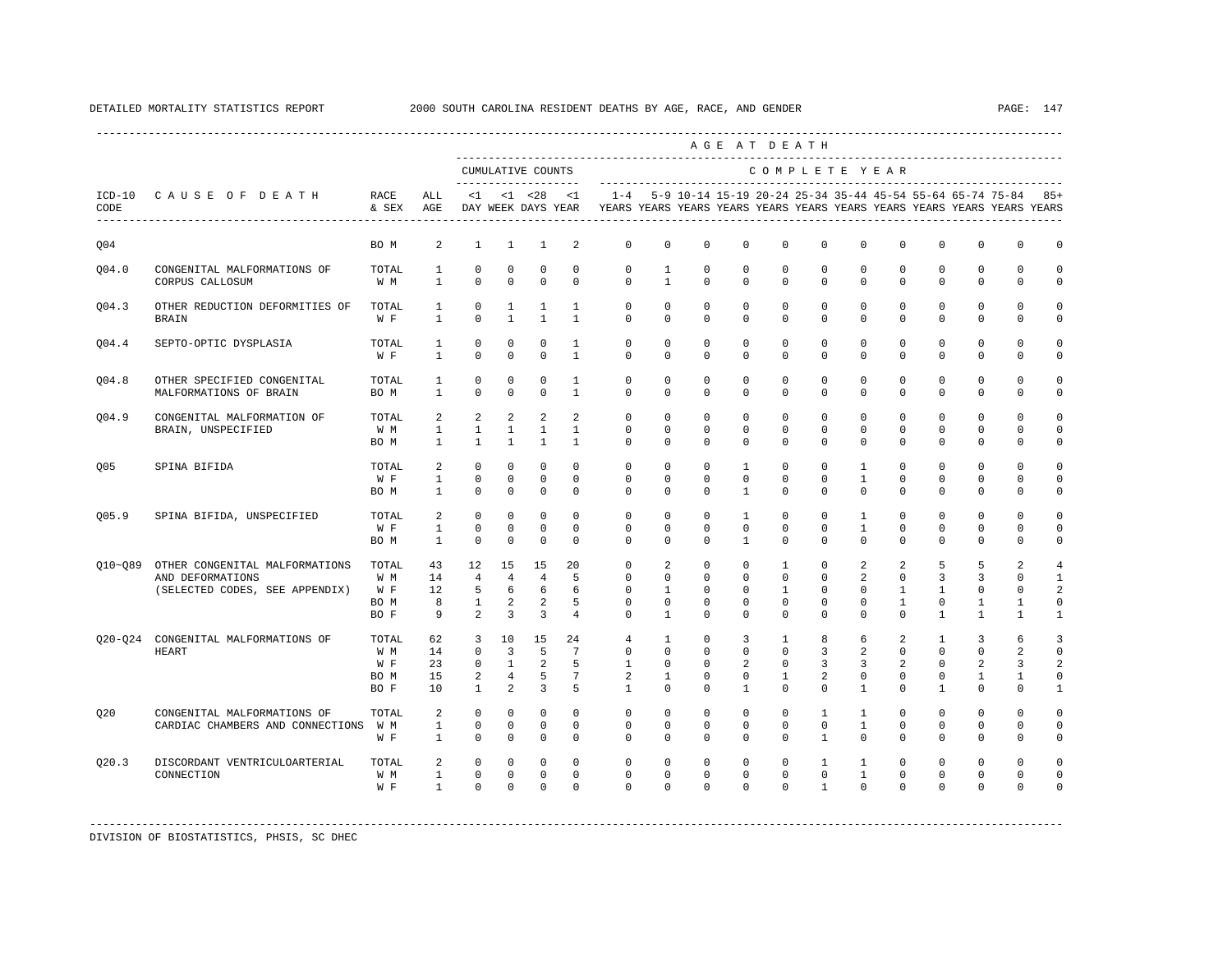|       |                                                               |                                     |                                                            |                                                                      |                                                                        |                                                               |                                                                                     |                                                                         |                                                                |                                                              |                                                                | AGE AT DEATH                                                            |                                                                     |                                                          |                                                                     |                                                               |                                                                      |                                                               |                                                          |
|-------|---------------------------------------------------------------|-------------------------------------|------------------------------------------------------------|----------------------------------------------------------------------|------------------------------------------------------------------------|---------------------------------------------------------------|-------------------------------------------------------------------------------------|-------------------------------------------------------------------------|----------------------------------------------------------------|--------------------------------------------------------------|----------------------------------------------------------------|-------------------------------------------------------------------------|---------------------------------------------------------------------|----------------------------------------------------------|---------------------------------------------------------------------|---------------------------------------------------------------|----------------------------------------------------------------------|---------------------------------------------------------------|----------------------------------------------------------|
|       |                                                               |                                     |                                                            | --------------------                                                 |                                                                        | CUMULATIVE COUNTS                                             |                                                                                     |                                                                         |                                                                |                                                              |                                                                | COMPLETE YEAR                                                           |                                                                     |                                                          |                                                                     |                                                               |                                                                      |                                                               |                                                          |
| CODE  | ICD-10 CAUSE OF DEATH<br>------------------------             | RACE<br>& SEX                       | ALL<br>AGE                                                 | <1                                                                   |                                                                        | $<1$ $<28$<br>DAY WEEK DAYS YEAR                              | <1                                                                                  | YEARS YEARS YEARS YEARS YEARS YEARS YEARS YEARS YEARS YEARS YEARS YEARS |                                                                |                                                              |                                                                |                                                                         |                                                                     |                                                          |                                                                     |                                                               |                                                                      | 1-4 5-9 10-14 15-19 20-24 25-34 35-44 45-54 55-64 65-74 75-84 | $85+$                                                    |
| Q21   | CONGENITAL MALFORMATIONS OF<br>CARDIAC SEPTA                  | TOTAL<br>W M<br>W F<br>BO M<br>BO F | 16<br>2<br>9<br>2<br>$\overline{3}$                        | $\mathbf 0$<br>$\mathbf 0$<br>$^{\circ}$<br>$\Omega$<br>$\mathbf{0}$ | $\mathbf{1}$<br>$^{\circ}$<br>$\mathbf{1}$<br>$\Omega$<br>$\mathbf{0}$ | 1<br>$\mathbf{0}$<br>$\mathbf{1}$<br>$\Omega$<br>$\mathbf{0}$ | 1<br>$\mathbf 0$<br>$\overline{1}$<br>$\Omega$<br>$\Omega$                          | 2<br>$\mathbf{0}$<br>$\mathbf{1}$<br>$\Omega$<br>$\mathbf{1}$           | $\mathbf 0$<br>$\mathbf 0$<br>$\Omega$<br>$\Omega$<br>$\Omega$ | 0<br>$\mathbf 0$<br>$\Omega$<br>$\Omega$<br>$\Omega$         | $\mathbf 0$<br>$\mathbf 0$<br>$\Omega$<br>$\Omega$<br>$\Omega$ | 0<br>$\mathbf 0$<br>$\Omega$<br>$\Omega$<br>$\Omega$                    | 2<br>$\mathbf{1}$<br>$\overline{1}$<br>$\Omega$<br>$\Omega$         | 1<br>$\mathbf 0$<br>$\Omega$<br>$\Omega$<br>$\mathbf{1}$ | $\mathbf{1}$<br>$\mathbf 0$<br>$\mathbf{1}$<br>$\Omega$<br>$\Omega$ | $^{\circ}$<br>$\mathbf 0$<br>$\Omega$<br>$\Omega$<br>$\Omega$ | 2<br>$\mathbf 0$<br>$\overline{1}$<br>$\overline{1}$<br>$\Omega$     | 4<br>$\mathbf{1}$<br>2<br>$\mathbf{1}$<br>$\Omega$            | 3<br>$\mathbf 0$<br>2<br>$\mathbf 0$<br>$\mathbf{1}$     |
| Q21.0 | VENTRICULAR SEPTAL DEFECT                                     | TOTAL<br>W F<br>BO M<br>BO F        | $4\overline{ }$<br>2<br>$\mathbf{1}$<br>$\mathbf{1}$       | $^{\circ}$<br>$\Omega$<br>$\mathbf 0$<br>$\mathbf 0$                 | $^{\circ}$<br>$^{\circ}$<br>$\mathbf 0$<br>$\mathbf 0$                 | $^{\circ}$<br>$\circ$<br>$\circ$<br>$^{\circ}$                | $^{\circ}$<br>$\Omega$<br>$^{\circ}$<br>$\Omega$                                    | 2<br>$\mathbf{1}$<br>$\mathbf 0$<br>$\mathbf{1}$                        | $\circ$<br>$\mathbf 0$<br>$\mathbf 0$<br>0                     | $\circ$<br>$\mathbf 0$<br>$\mathbf 0$<br>$\mathbf 0$         | $\mathbf{0}$<br>$\Omega$<br>$\mathbf 0$<br>0                   | $\circ$<br>$\circ$<br>$\mathbf 0$<br>$\mathbf 0$                        | $\circ$<br>$\Omega$<br>$\mathbf 0$<br>$\mathbf{0}$                  | $\circ$<br>$\Omega$<br>$\mathbf 0$<br>$\mathbf{0}$       | $^{\circ}$<br>$\Omega$<br>$\mathbf 0$<br>0                          | $^{\circ}$<br>$\Omega$<br>$\mathbf 0$<br>$\mathbf 0$          | 1<br>$\mathbf{1}$<br>$\mathbf 0$<br>$\mathbf{0}$                     | 1<br>$\mathbf{0}$<br>1<br>$\mathbf 0$                         | $\mathbf 0$<br>$\mathbf 0$<br>$\mathbf 0$<br>$\mathbf 0$ |
| 021.1 | ATRIAL SEPTAL DEFECT                                          | TOTAL<br>W M<br>W F<br>BO M<br>BO F | $7\phantom{.0}$<br>$\mathbf{1}$<br>4<br>1<br>$\mathbf{1}$  | $\Omega$<br>$\mathbb O$<br>$\mathbf 0$<br>$\circ$<br>$\Omega$        | $\Omega$<br>$\mathbb O$<br>0<br>0<br>$\Omega$                          | $\Omega$<br>$\mathbf{0}$<br>$\circ$<br>$\circ$<br>$\mathbf 0$ | $\Omega$<br>$\mathbf 0$<br>$\mathbf 0$<br>0<br>$\Omega$                             | $\Omega$<br>$\mathbf 0$<br>$\mathbf 0$<br>$\circ$<br>$\Omega$           | $\Omega$<br>0<br>$\mathbf{0}$<br>$\mathbf{0}$<br>0             | $\Omega$<br>$\mathbf 0$<br>$^{\circ}$<br>$\circ$<br>$\Omega$ | $\Omega$<br>$\mathbf 0$<br>0<br>0<br>0                         | $\Omega$<br>0<br>$\mathbf 0$<br>$\mathbf{0}$<br>$\Omega$                | $\Omega$<br>$\mathbf 0$<br>$\mathbf{0}$<br>$\mathbf{0}$<br>$\Omega$ | $\Omega$<br>$\mathbf 0$<br>0<br>$\mathbf{0}$<br>$\Omega$ | $\Omega$<br>$\mathbf 0$<br>0<br>$\mathbf{0}$<br>$\Omega$            | $\Omega$<br>$\mathbf 0$<br>0<br>$^{\circ}$<br>$\Omega$        | $\overline{1}$<br>0<br>$\mathbf{0}$<br>1<br>$\mathbf{0}$             | $\overline{3}$<br>1<br>2<br>0<br>$\Omega$                     | 3<br>$\mathsf 0$<br>2<br>$\circ$<br>$\mathbf{1}$         |
| 021.2 | ATRIOVENTRICULAR SEPTAL DEFECT                                | TOTAL<br>W M<br>W F                 | 2<br>$\mathbf{1}$<br>$\mathbf{1}$                          | $\Omega$<br>$\Omega$<br>$\Omega$                                     | $\mathbf{1}$<br>$\Omega$<br>$\mathbf{1}$                               | <sup>1</sup><br>$^{\circ}$<br><sup>1</sup>                    | $\overline{1}$<br>$\Omega$<br>$\mathbf{1}$                                          | $\Omega$<br>$\Omega$<br>$\Omega$                                        | $\Omega$<br>$\Omega$<br>$\mathbf 0$                            | $\Omega$<br>$\Omega$<br>$\mathbf 0$                          | $\Omega$<br>0<br>$\mathbf 0$                                   | $\Omega$<br>$\Omega$<br>$\mathbf 0$                                     | $\overline{1}$<br>$\overline{1}$<br>$\mathbf 0$                     | $\Omega$<br>$\Omega$<br>$\Omega$                         | $\Omega$<br>$\Omega$<br>$\mathbf 0$                                 | $\Omega$<br>$\Omega$<br>$\Omega$                              | $\Omega$<br>$\Omega$<br>$\mathbf 0$                                  | $\Omega$<br>$\Omega$<br>$\mathbf 0$                           | $\Omega$<br>$\Omega$<br>$\mathbf 0$                      |
| 021.8 | OTHER CONGENITAL MALFORMATIONS<br>OF CARDIAC SEPTA            | TOTAL<br>W F<br>BO F                | 3<br>2<br>$\mathbf{1}$                                     | $\mathbf 0$<br>$\Omega$<br>$\mathbf 0$                               | $^{\circ}$<br>$\Omega$<br>$\Omega$                                     | $^{\circ}$<br>$\Omega$<br>$\circ$                             | $\Omega$<br>$\Omega$<br>$\Omega$                                                    | $\mathbf{0}$<br>$\Omega$<br>$\Omega$                                    | $\mathbf{0}$<br>$\Omega$<br>$\Omega$                           | $\mathbf 0$<br>$\mathbf 0$<br>$\Omega$                       | 0<br>$\Omega$<br>0                                             | $\mathbf 0$<br>$\Omega$<br>$\Omega$                                     | 1<br>$\mathbf{1}$<br>$\Omega$                                       | 1<br>$\Omega$<br>$\overline{1}$                          | 1<br>$\mathbf{1}$<br>$\Omega$                                       | $\Omega$<br>$\Omega$<br>$\Omega$                              | $\mathbf{0}$<br>$\Omega$<br>$\Omega$                                 | 0<br>$\Omega$<br>$\Omega$                                     | $\Omega$<br>$\mathbf 0$<br>$\mathbf 0$                   |
| 022   | CONGENITAL MALFORMATIONS OF<br>PULMONARY AND TRICUSPID VALVES | TOTAL<br>BO M                       | $\overline{a}$<br>$\overline{a}$                           | $\mathbf 0$<br>$\mathbf 0$                                           | $\mathbf{1}$<br>$\mathbf{1}$                                           | 1<br>$\mathbf{1}$                                             | 1<br>$\mathbf{1}$                                                                   | $\mathbf{0}$<br>$\mathbf 0$                                             | 1<br>$\mathbf{1}$                                              | 0<br>$\mathbf 0$                                             | $\mathbf 0$<br>0                                               | $\mathbf 0$<br>0                                                        | $\mathbf 0$<br>$\mathbf{0}$                                         | $\mathbf 0$<br>$\mathbf 0$                               | $\mathbf 0$<br>0                                                    | $\mathbf 0$<br>$\mathbf 0$                                    | $\mathbf 0$<br>$\mathbf 0$                                           | $\mathbf 0$<br>$\mathbf 0$                                    | $\Omega$<br>$\mathbf 0$                                  |
| 022.4 | CONGENITAL TRICUSPID STENOSIS                                 | TOTAL<br>BO M                       | $\mathbf{1}$<br>$\mathbf{1}$                               | $^{\circ}$<br>$\Omega$                                               | 0<br>$\Omega$                                                          | 0<br>$\Omega$                                                 | $\mathbf 0$<br>$\Omega$                                                             | 0<br>$\Omega$                                                           | 1<br>$\mathbf{1}$                                              | $^{\circ}$<br>$\Omega$                                       | 0<br>$\Omega$                                                  | $\mathbf{0}$<br>$\Omega$                                                | 0<br>$\Omega$                                                       | $\mathbf{0}$<br>$\Omega$                                 | $^{\circ}$<br>$\Omega$                                              | 0<br>$\Omega$                                                 | $\mathbf{0}$<br>$\Omega$                                             | 0<br>$\mathbf{0}$                                             | $\mathbf 0$<br>$\mathbf 0$                               |
| 022.5 | EBSTEIN'S ANOMALY                                             | TOTAL<br>BO M                       | 1<br>$\mathbf{1}$                                          | $\mathbf 0$<br>$\Omega$                                              | $\mathbf{1}$<br>$\overline{1}$                                         | 1<br>$\overline{1}$                                           | 1<br>$\overline{1}$                                                                 | $\mathbf 0$<br>$\Omega$                                                 | $\mathbf 0$<br>$\Omega$                                        | $\mathbf 0$<br>$\Omega$                                      | $\mathbf 0$<br>$\Omega$                                        | $\mathbf 0$<br>$\Omega$                                                 | $\mathbf 0$<br>$\Omega$                                             | $\mathbf 0$<br>$\Omega$                                  | $\mathbf 0$<br>$\Omega$                                             | $\mathbf 0$<br>$\Omega$                                       | $\mathbf 0$<br>$\Omega$                                              | $\mathbf 0$<br>$\Omega$                                       | $\mathbf 0$<br>$\mathbf 0$                               |
| Q23   | CONGENITAL MALFORMATIONS OF<br>AORTIC AND MITRAL VALVES       | TOTAL<br>W M<br>W F<br>BO M<br>BO F | 9<br>$\overline{4}$<br>2<br>$\mathbf{1}$<br>$\overline{a}$ | $\circ$<br>$^{\circ}$<br>$^{\circ}$<br>$\circ$<br>$\Omega$           | 2<br>$\mathbf{1}$<br>$\mathbf{0}$<br>$^{\circ}$<br>$\mathbf{1}$        | $\overline{4}$<br>2<br>$\overline{0}$<br>$^{\circ}$<br>2      | $7\overline{ }$<br>$\overline{3}$<br>$\mathbf{1}$<br>$\mathbf{1}$<br>$\overline{2}$ | $\circ$<br>$\mathbf 0$<br>$\mathbf{0}$<br>0<br>$\Omega$                 | $\mathbf{0}$<br>$\mathbf{0}$<br>$\mathbf{0}$<br>0<br>$\Omega$  | 0<br>$\circ$<br>$^{\circ}$<br>$^{\circ}$<br>$\Omega$         | 0<br>$\Omega$<br>$^{\circ}$<br>$^{\circ}$<br>$\Omega$          | $\mathbf{0}$<br>$\mathbf 0$<br>$\mathbf{0}$<br>$\mathbf{0}$<br>$\Omega$ | 1<br>$\mathbf{1}$<br>$\mathbf 0$<br>0<br>$\Omega$                   | 0<br>$\Omega$<br>$\mathbf{0}$<br>0<br>$\Omega$           | $^{\circ}$<br>$\Omega$<br>$^{\circ}$<br>$^{\circ}$<br>$\Omega$      | $^{\circ}$<br>$\Omega$<br>$^{\circ}$<br>0<br>$\Omega$         | $\mathbf{0}$<br>$\Omega$<br>$\mathbf{0}$<br>$\mathbf{0}$<br>$\Omega$ | 1<br>$\mathbf{0}$<br>1<br>0<br>$\Omega$                       | $\mathbf 0$<br>0<br>$\mathbf 0$<br>$\circ$<br>0          |
| Q23.0 | CONGENITAL STENOSIS OF AORTIC<br><b>VALVE</b>                 | TOTAL<br>W M<br>W F                 | $\overline{a}$<br>$\mathbf{1}$<br>$\mathbf{1}$             | $\Omega$<br>$\mathbf 0$<br>$\mathbf 0$                               | $\mathbf{0}$<br>$\mathbf 0$<br>$\mathbf 0$                             | $\mathbf{1}$<br>$\mathbf{1}$<br>$\circ$                       | $\overline{1}$<br>$\mathbf{1}$<br>$\Omega$                                          | $\mathbf 0$<br>0<br>$\Omega$                                            | $\mathbf 0$<br>0<br>$\mathbf{0}$                               | $\mathbf 0$<br>0<br>$^{\circ}$                               | $\mathbf 0$<br>0<br>$^{\circ}$                                 | $\Omega$<br>0<br>$\Omega$                                               | $\Omega$<br>0<br>$\mathbf{0}$                                       | $\Omega$<br>0<br>$\Omega$                                | $\Omega$<br>0<br>$^{\circ}$                                         | $\Omega$<br>0<br>$\Omega$                                     | $\Omega$<br>0<br>$\mathbf{0}$                                        | $\mathbf{1}$<br>0<br>1                                        | $\Omega$<br>0<br>0                                       |
| Q23.1 | CONGENITAL INSUFFICIENCY OF<br>AORTIC VALVE                   | TOTAL<br>W M                        | $\mathbf{1}$<br>$\mathbf{1}$                               | $\mathbf 0$<br>$\Omega$                                              | $\mathbf 0$<br>$\Omega$                                                | $^{\circ}$<br>$\mathbf{0}$                                    | $\mathbf 0$<br>$\Omega$                                                             | $\mathbf{0}$<br>$\Omega$                                                | 0<br>$\Omega$                                                  | $\mathbf 0$<br>$\Omega$                                      | 0<br>$\Omega$                                                  | $\mathbf 0$<br>$\Omega$                                                 | 1<br>$\mathbf{1}$                                                   | $\mathbf 0$<br>$\Omega$                                  | 0<br>$\Omega$                                                       | 0<br>$\Omega$                                                 | $\mathbf 0$<br>$\mathbf{0}$                                          | $\mathbf 0$<br>$\mathbf 0$                                    | $\mathbf 0$<br>$\Omega$                                  |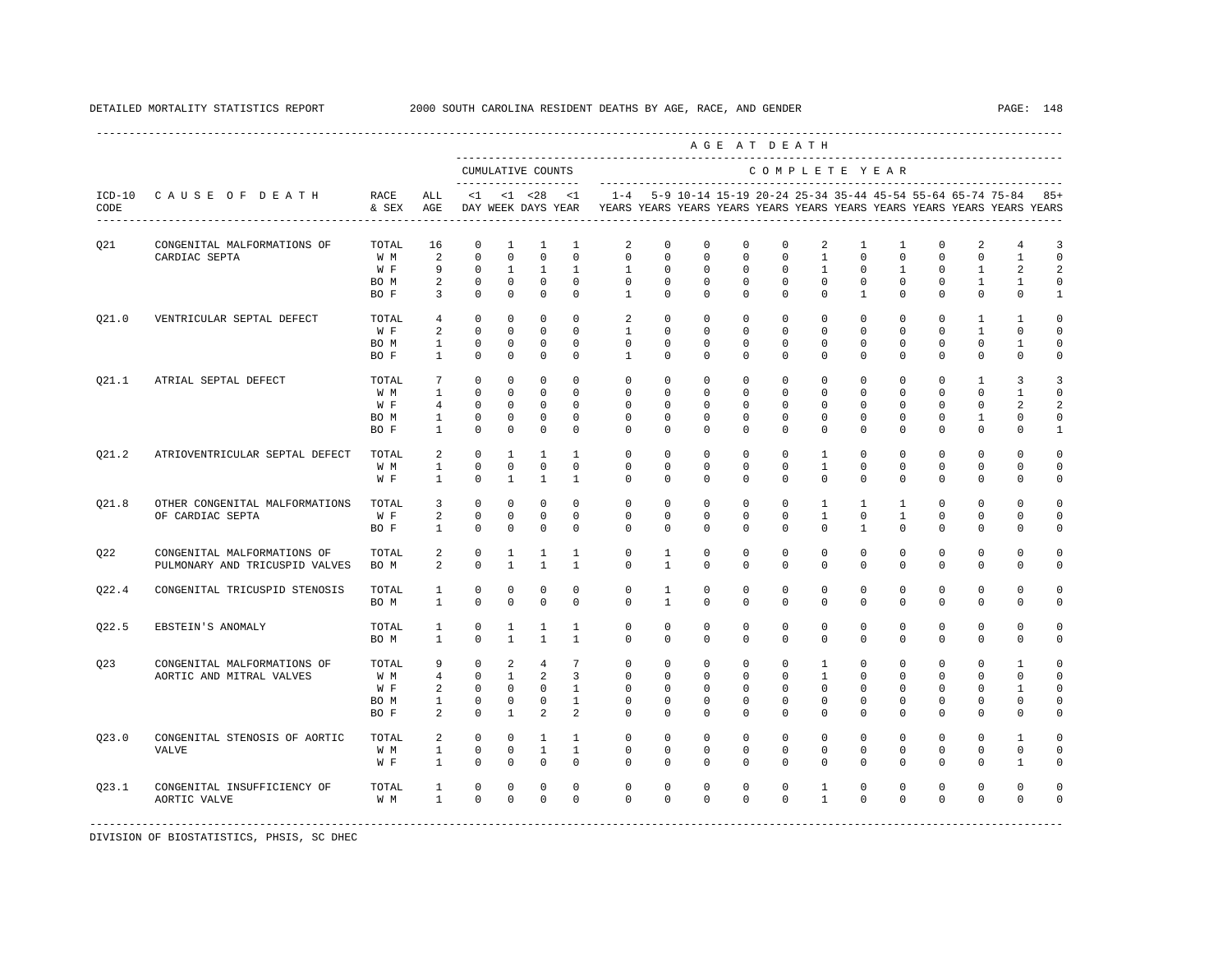DETAILED MORTALITY STATISTICS REPORT 2000 SOUTH CAROLINA RESIDENT DEATHS BY AGE, RACE, AND GENDER PAGE: 149

A G E A T D E A T H

|                  |                                                         |               |                              |                            |                             | CUMULATIVE COUNTS                  |                              |                               |                            |                                                           |                             |                              |                            | COMPLETE YEAR              |                            |                            |                            |                                                                         |                            |
|------------------|---------------------------------------------------------|---------------|------------------------------|----------------------------|-----------------------------|------------------------------------|------------------------------|-------------------------------|----------------------------|-----------------------------------------------------------|-----------------------------|------------------------------|----------------------------|----------------------------|----------------------------|----------------------------|----------------------------|-------------------------------------------------------------------------|----------------------------|
| $ICD-10$<br>CODE | CAUSE OF DEATH<br>---------------------------           | RACE<br>& SEX | ALL<br>AGE                   | <1                         |                             | $< 1$ $< 28$<br>DAY WEEK DAYS YEAR | <1                           | $1 - 4$                       |                            | 5-9 10-14 15-19 20-24 25-34 35-44 45-54 55-64 65-74 75-84 |                             |                              |                            |                            |                            |                            |                            | YEARS YEARS YEARS YEARS YEARS YEARS YEARS YEARS YEARS YEARS YEARS YEARS | $85+$                      |
| Q23.4            | HYPOPLASTIC LEFT HEART SYNDROME                         | TOTAL<br>W M  | 5<br>2                       | 0<br>$\mathbb O$           | 2<br>$\mathbf{1}$           | 3<br>$\mathbf{1}$                  | 5<br>$\boldsymbol{2}$        | $\Omega$<br>$\mathbf 0$       | 0<br>$\mathbf 0$           | 0<br>$\mathbf 0$                                          | $\Omega$<br>$\mathbf 0$     | $\Omega$<br>$\mathbf 0$      | 0<br>$\mathbf 0$           | 0<br>$\mathbf 0$           | $\mathbf 0$<br>$\Omega$    | $\Omega$<br>$\Omega$       | $\mathbf 0$<br>$\mathbf 0$ | 0<br>$\mathbf 0$                                                        | 0<br>$\mathbf 0$           |
|                  |                                                         | BO M<br>BO F  | $\mathbf{1}$<br>2            | $\mathbf 0$<br>$\mathbf 0$ | $\mathbf 0$<br>$\mathbf{1}$ | $^{\circ}$<br>2                    | $\mathbf{1}$<br>2            | 0<br>$\mathbf{0}$             | 0<br>0                     | 0<br>0                                                    | $\mathbf 0$<br>0            | $\mathbf{0}$<br>$\mathbf{0}$ | 0<br>$\mathbf 0$           | 0<br>0                     | 0<br>$\mathbf 0$           | 0<br>0                     | $\mathbf 0$<br>$\mathbf 0$ | $\mathbf 0$<br>$\mathbf 0$                                              | $\mathbf 0$<br>$\mathbf 0$ |
| Q23.9            | CONGENITAL MALFORMATION OF<br>AORTIC AND MITRAL VALVES, | TOTAL<br>W F  | 1<br>1                       | $\mathbf 0$<br>$\mathbf 0$ | $^{\circ}$<br>$\mathbf{0}$  | $\mathbf 0$<br>$\mathbf 0$         | $\mathbf{1}$<br>$\mathbf{1}$ | $\mathbf 0$<br>$\mathbf{0}$   | $\mathbf 0$<br>$\mathbf 0$ | $\mathbf 0$<br>$\Omega$                                   | $\mathbf 0$<br>$\mathbf 0$  | $\mathbf 0$<br>$\mathbf 0$   | $\mathbf 0$<br>$\mathbf 0$ | $\mathbf 0$<br>$\mathbf 0$ | $\mathbf 0$<br>$\mathbf 0$ | $\mathbf 0$<br>$\mathbf 0$ | $\mathbf 0$<br>$\mathbf 0$ | $\mathbf 0$<br>$\mathbf 0$                                              | $\mathbf 0$<br>$\mathbf 0$ |
| Q24              | OTHER CONGENITAL MALFORMATIONS<br>OF HEART              | TOTAL<br>W M  | 33<br>7                      | 3<br>$\mathbf 0$           | 6<br>2                      | 9<br>3                             | 15<br>$\overline{4}$         | 2<br>$\Omega$                 | 0<br>$\Omega$              | 0<br>$\Omega$                                             | 3<br>$\Omega$               | $\mathbf{1}$<br>$\Omega$     | 4<br>1                     | 4<br>1                     | 1<br>$\Omega$              | 1<br>$\Omega$              | 1<br>$\Omega$              | 1<br>1                                                                  | 0<br>$\Omega$              |
|                  |                                                         | W F           |                              | $\mathbf 0$                | $\mathbf 0$                 | $\mathbf{1}$                       | 3                            |                               | 0                          | 0                                                         | $\overline{2}$              | 0                            | $\mathbf{1}$               |                            |                            | 0                          |                            | $\Omega$                                                                | $\circ$                    |
|                  |                                                         |               | 11                           |                            |                             |                                    |                              | 0                             |                            |                                                           |                             |                              |                            | 3                          | 1                          |                            | 1                          |                                                                         |                            |
|                  |                                                         | BO M<br>BO F  | 10<br>5                      | 2<br>$\mathbf{1}$          | 3<br>$\mathbf{1}$           | $\overline{4}$<br>$\mathbf{1}$     | 5<br>3                       | 2<br>$\mathbf{0}$             | 0<br>0                     | 0<br>$\mathbf 0$                                          | 0<br>$\mathbf{1}$           | 1<br>$\mathbf 0$             | 2<br>$\mathbf 0$           | 0<br>0                     | 0<br>$\mathbf 0$           | 0<br>1                     | 0<br>$\mathsf 0$           | $\Omega$<br>$\mathbf 0$                                                 | $\mathbf 0$<br>$\circ$     |
| Q24.5            | MALFORMATION OF CORONARY VESSELS TOTAL                  |               | 5                            | 0                          | $^{\circ}$                  | 0                                  | 0                            | $\mathbf{0}$                  | 0                          | 0                                                         | 2                           | $\mathbf{0}$                 | 1                          | 1                          | 0                          | 1                          | 0                          | 0                                                                       | $\mathbf 0$                |
|                  |                                                         | W F           | 3                            | $\mathbb O$                | $\mathbf 0$                 | 0                                  | $\mathbf 0$                  | $\mathbf{0}$                  | $\mathbf 0$                | $\mathbf 0$                                               | $\overline{2}$              | $\mathbf 0$                  | $\mathbf 0$                | $\mathbf{1}$               | $\mathbf 0$                | $\mathbf 0$                | $\mathbf 0$                | $\Omega$                                                                | $\circ$                    |
|                  |                                                         | BO M<br>BO F  | $\mathbf{1}$<br>$\mathbf{1}$ | $\mathbf 0$<br>$\mathbf 0$ | $^{\circ}$<br>$\mathbf 0$   | 0<br>$\mathbf 0$                   | $\mathbf 0$<br>$\mathbf 0$   | 0<br>0                        | 0<br>0                     | 0<br>0                                                    | $\mathbf 0$<br>0            | $\mathbf 0$<br>$\Omega$      | 1<br>0                     | 0<br>0                     | 0<br>$\mathbf 0$           | 0<br>1                     | $\mathbf 0$<br>$\mathbf 0$ | $\Omega$<br>$\Omega$                                                    | $\mathbf 0$<br>$\mathbf 0$ |
| Q24.8            | OTHER SPECIFIED CONGENITAL                              | TOTAL         | 8                            | $\mathbf{1}$               | $\mathbf{1}$                | 2                                  | $\overline{a}$               | $\mathbf 0$                   | $\mathbf 0$                | $\mathbf 0$                                               | $\mathbf 0$                 | $\mathbf{1}$                 | $\mathbf 0$                | 3                          | $\mathbf 0$                | $\mathbf 0$                | $\mathbf{1}$               | 1                                                                       | $\mathbf 0$                |
|                  | MALFORMATIONS OF HEART                                  | W M           | 3                            | $\mathbf 0$                | $\Omega$                    | $\mathbf{1}$                       | $\mathbf{1}$                 | $\Omega$                      | $\Omega$                   | $\Omega$                                                  | $\Omega$                    | $\Omega$                     | $\Omega$                   | 1                          | $\Omega$                   | $\Omega$                   | $\Omega$                   | $\mathbf{1}$                                                            | $\Omega$                   |
|                  |                                                         | W F           | 3                            | $\mathbf 0$                | $\mathbf 0$                 | $\mathbf 0$                        | $\mathbf 0$                  | 0                             | 0                          | 0                                                         | 0                           | 0                            | 0                          | 2                          | 0                          | 0                          | 1                          | 0                                                                       | $\circ$                    |
|                  |                                                         | BO M          | 2                            | $\mathbf{1}$               | $\mathbf{1}$                | $\mathbf{1}$                       | $\mathbf{1}$                 | $\mathbf 0$                   | $\mathbf 0$                | $\mathbf 0$                                               | $\mathbf 0$                 | $\mathbf{1}$                 | $\mathsf 0$                | 0                          | $\mathbf 0$                | $\mathbf 0$                | $\mathsf 0$                | $\mathbf 0$                                                             | $\Omega$                   |
| Q24.9            | CONGENITAL MALFORMATION OF THE<br>HEART, UNSPECIFIED    | TOTAL<br>W M  | 20<br>$\overline{4}$         | 2<br>$\mathbb O$           | 5<br>$\overline{a}$         | $7\phantom{.0}$<br>2               | 13<br>3                      | $\overline{a}$<br>$\mathbf 0$ | $\mathbf 0$<br>$\mathbf 0$ | $\mathbf 0$<br>$\mathbf 0$                                | $\mathbf{1}$<br>$\mathbf 0$ | $\mathbf 0$<br>$\mathbf 0$   | 3<br>$\mathbf{1}$          | $\mathbf 0$<br>0           | 1<br>$\mathbf 0$           | 0<br>$\mathbf 0$           | $\mathbf 0$<br>$\mathbf 0$ | $\Omega$<br>$\Omega$                                                    | $\Omega$<br>$\mathbf 0$    |
|                  |                                                         | W F           | 5                            | $\mathbf 0$                | $^{\circ}$                  | 1                                  | 3                            | $\Omega$                      | $\Omega$                   | $\Omega$                                                  | $\Omega$                    | $\Omega$                     | 1                          | <sup>n</sup>               | 1                          | $\Omega$                   | $\Omega$                   | $\Omega$                                                                | 0                          |
|                  |                                                         | BO M          | $7\phantom{.0}$              | $\mathbf{1}$               | 2                           | 3                                  | 4                            | 2                             | 0                          | 0                                                         | 0                           | 0                            | 1                          | 0                          | 0                          | 0                          | 0                          | 0                                                                       | $\mathbf 0$                |
|                  |                                                         | BO F          | $\overline{4}$               | $\mathbf{1}$               | $\mathbf{1}$                | $\mathbf{1}$                       | 3                            | $\mathbf 0$                   | $\mathbf 0$                | $\mathbf 0$                                               | $\mathbf{1}$                | $\mathbf 0$                  | $\mathbf 0$                | 0                          | $\mathbf 0$                | $\mathbf 0$                | $\mathbf 0$                | $\Omega$                                                                | $\mathbf 0$                |
| $025 - 028$      | OTHER CONGENITAL MALFORMATION                           | TOTAL         | 20                           | $\mathbf 0$                | 2                           | $\overline{4}$                     | 8                            | $\mathbf{1}$                  | 0                          | $\mathbf 0$                                               | 1                           | $\mathbf 0$                  | 2                          | 1                          | 1                          | 1                          | 2                          | 1                                                                       | $\mathfrak{D}$             |
|                  | OF CIRCULATORY SYSTEM                                   | W M           | 6                            | $\mathbf 0$                | $^{\circ}$                  | $\mathbf{1}$                       | $\mathbf{1}$                 | $\Omega$                      | $\Omega$                   | $\Omega$                                                  | $\Omega$                    | $\Omega$                     | 2                          | $\mathbf{1}$               | $\Omega$                   | $\Omega$                   | $\mathbf{1}$               | $\Omega$                                                                | $\mathbf{1}$               |
|                  |                                                         | W F           | 5                            | $\mathbf 0$                | $\mathbf{1}$                | 2                                  | 3                            | 0                             | 0                          | 0                                                         | 0                           | 0                            | $\mathbf 0$                | 0                          | 0                          | $\Omega$                   | $\mathbf 0$                | 1                                                                       | $\mathbf{1}$               |
|                  |                                                         | BO M<br>BO F  | 2<br>$7\phantom{.0}$         | $\mathbf 0$<br>$\Omega$    | $\mathbf 0$<br>$\mathbf{1}$ | 0<br>1                             | $\mathbf{1}$<br>3            | 0<br>$\overline{1}$           | 0<br>0                     | 0<br>$\Omega$                                             | 0<br>$\mathbf{1}$           | $\Omega$<br>$\Omega$         | $\mathbf 0$<br>$\Omega$    | 0<br>$\Omega$              | 1<br>$\Omega$              | 0<br>$\mathbf{1}$          | 0<br>1                     | $\Omega$<br>$\Omega$                                                    | $\Omega$<br>$\mathbf 0$    |
| Q25              | CONGENITAL MALFORMATIONS OF                             | TOTAL         | 7                            | $\mathbf 0$                | 2                           | 3                                  | 6                            | $\mathbf 0$                   | 0                          | $\mathbb O$                                               | $\mathsf 0$                 | $\mathbf 0$                  | 0                          | $\mathbf 0$                | $\mathbf 0$                | 0                          | $\mathbf{1}$               | 0                                                                       | $\circ$                    |
|                  | GREAT ARTERIES                                          | W M           | 1                            | $\mathbf 0$                | $\mathbf 0$                 | $\mathbf{1}$                       | 1                            | $\Omega$                      | 0                          | $\Omega$                                                  | $\Omega$                    | $\Omega$                     | 0                          | $\Omega$                   | $\Omega$                   | $\Omega$                   | $\mathbf{0}$               | <sup>0</sup>                                                            | $\mathbf 0$                |
|                  |                                                         | W F           | 2                            | $\mathbf 0$                | $\mathbf{1}$                | $\mathbf{1}$                       | 2                            | 0                             | 0                          | 0                                                         | 0                           | 0                            | 0                          | 0                          | 0                          | 0                          | $\mathbf{0}$               | $\Omega$                                                                | $\mathbf 0$                |
|                  |                                                         | BO M          | $\mathbf{1}$                 | $\mathbf 0$                | $\mathbf 0$                 | $\mathbf 0$                        | $\mathbf{1}$                 | 0                             | 0                          | $\Omega$                                                  | 0                           | $\Omega$                     | 0                          | $\Omega$                   | 0                          | 0                          | $\mathsf 0$                | $\Omega$                                                                | $\mathbf 0$                |
|                  |                                                         | BO F          | 3                            | $\mathbf 0$                | 1                           | 1                                  | 2                            | $\Omega$                      | $\Omega$                   | $\Omega$                                                  | $\Omega$                    | $\Omega$                     | $\Omega$                   | $\Omega$                   | 0                          | $\Omega$                   | 1                          | <sup>0</sup>                                                            | $\Omega$                   |
| Q25.0            | PATENT DUCTUS ARTERIOSUS                                | TOTAL<br>BO F | 1<br>$\mathbf{1}$            | $\mathbf 0$<br>$\mathbf 0$ | $\mathbf 0$<br>$\mathbf 0$  | 0<br>$\mathbf 0$                   | $\mathbf 0$<br>$\mathbf 0$   | $\mathbf{0}$<br>$\Omega$      | 0<br>0                     | 0<br>$\mathbf 0$                                          | 0<br>0                      | 0<br>$\mathbf{0}$            | 0<br>0                     | 0<br>0                     | 0<br>$\mathbf 0$           | 0<br>$\Omega$              | 1<br>$\mathbf{1}$          | $\circ$<br>$\mathbf 0$                                                  | $\Omega$<br>$\mathbf 0$    |
|                  |                                                         |               |                              |                            |                             |                                    |                              |                               |                            |                                                           |                             |                              |                            |                            |                            |                            |                            |                                                                         |                            |
| Q25.1            | COARCTATION OF AORTA                                    | TOTAL         | 2                            | $\mathbf 0$                | $\mathbf{1}$                | $\mathbf{1}$                       | $\overline{a}$               | $\mathbf 0$                   | $\mathbf 0$                | $\Omega$                                                  | $\Omega$                    | $\Omega$                     | $\Omega$                   | $\Omega$                   | $\Omega$                   | $\Omega$                   | $\Omega$                   | $\Omega$                                                                | $\cap$                     |
|                  |                                                         |               |                              |                            |                             |                                    |                              |                               |                            |                                                           |                             |                              |                            |                            |                            |                            |                            |                                                                         |                            |

DIVISION OF BIOSTATISTICS, PHSIS, SC DHEC

----------------------------------------------------------------------------------------------------------------------------------------------------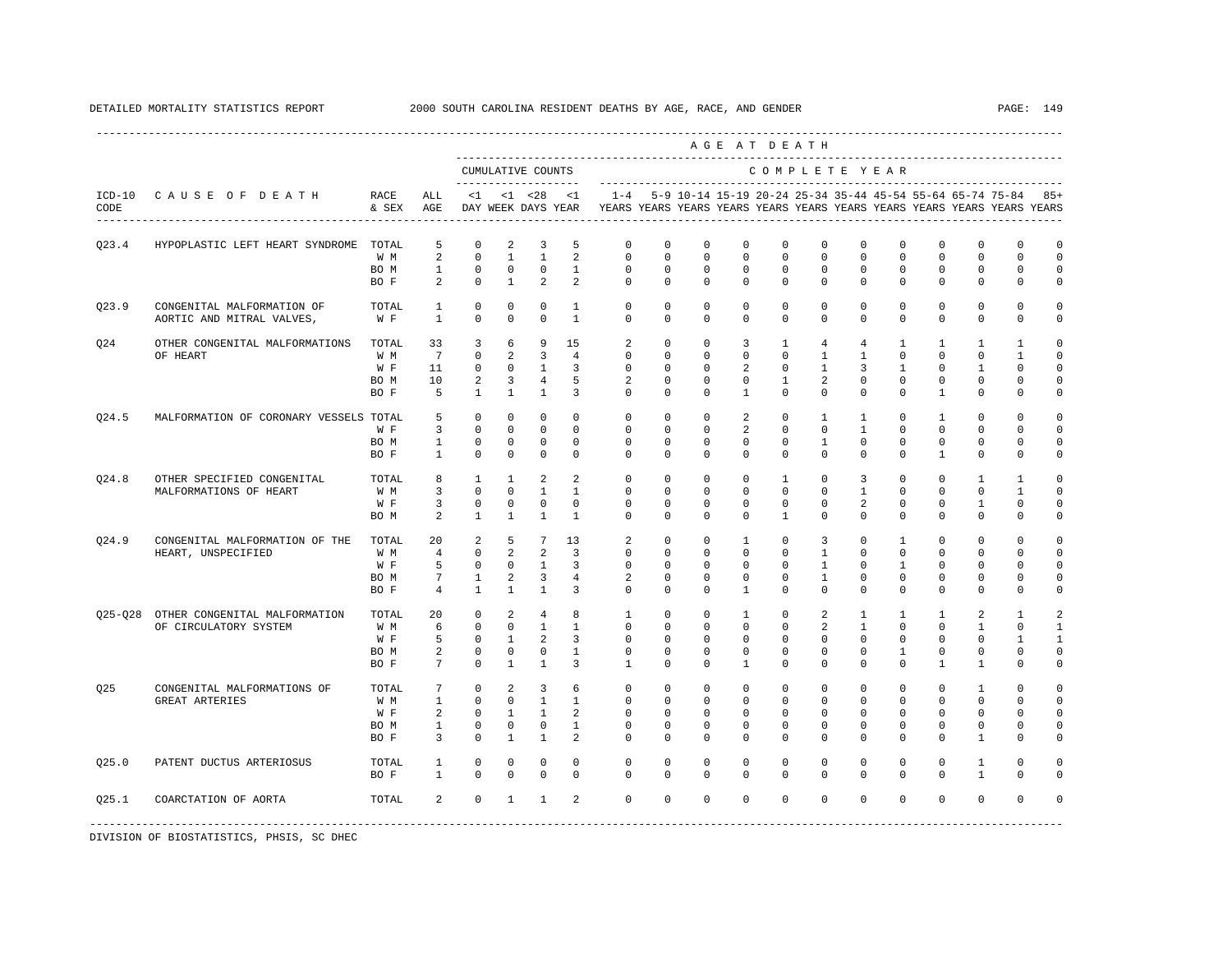|             |                                                            |                   |                 |                   |              |                |                 |                                                                                                        |             |              |              | AGE AT DEATH |              |              |               |                |              |                                                               |              |
|-------------|------------------------------------------------------------|-------------------|-----------------|-------------------|--------------|----------------|-----------------|--------------------------------------------------------------------------------------------------------|-------------|--------------|--------------|--------------|--------------|--------------|---------------|----------------|--------------|---------------------------------------------------------------|--------------|
|             |                                                            |                   |                 | CUMULATIVE COUNTS |              |                | --------------  | --------------------------                                                                             |             |              |              |              |              |              | COMPLETE YEAR |                |              |                                                               |              |
| CODE        | ICD-10 CAUSE OF DEATH<br>--------------------------------- | RACE<br>& SEX AGE | ALL             | $\leq 1$          |              |                | $<1$ $<28$ $<1$ | $1 - 4$<br>DAY WEEK DAYS YEAR TYEARS YEARS YEARS YEARS YEARS YEARS YEARS YEARS YEARS YEARS YEARS YEARS |             |              |              |              |              |              |               |                |              | 5-9 10-14 15-19 20-24 25-34 35-44 45-54 55-64 65-74 75-84 85+ |              |
| Q25.1       |                                                            | W F               | $\mathbf{1}$    | $\mathbf 0$       | $\mathbf{1}$ | $\mathbf{1}$   | $\mathbf{1}$    | 0                                                                                                      | $\mathbf 0$ | $\mathbf 0$  | $\mathbf 0$  | $\mathbf 0$  | $\mathbf{0}$ | $\mathbf 0$  | $\mathbf 0$   | $\mathbf 0$    | $\mathbf{0}$ | $\mathbf{0}$                                                  | $\mathbb O$  |
|             |                                                            | BO F              | $\overline{1}$  | $\Omega$          | $\Omega$     | $\Omega$       | $\overline{1}$  | $\Omega$                                                                                               | $\Omega$    | $\Omega$     | $\Omega$     | $\Omega$     | $\Omega$     | $\Omega$     | $\Omega$      | $\Omega$       | $\Omega$     | $\Omega$                                                      | $\mathbf 0$  |
| Q25.5       | ATRESIA OF PULMONARY ARTERY                                | TOTAL             | $\overline{4}$  | $\Omega$          | $\mathbf{1}$ | 2              | $4\overline{ }$ | $\Omega$                                                                                               | $\Omega$    | $\Omega$     | $\Omega$     | $\Omega$     | $\Omega$     | $\Omega$     | $\Omega$      | $\Omega$       | $\Omega$     | $\Omega$                                                      | $\Omega$     |
|             |                                                            | W M               | $\overline{1}$  | $\Omega$          | $\Omega$     | $\overline{1}$ | $\overline{1}$  | $\Omega$                                                                                               | $\Omega$    | $\Omega$     | $\Omega$     | $\Omega$     | $\Omega$     | $\Omega$     | $\Omega$      | $\Omega$       | $\Omega$     | $\Omega$                                                      | $\Omega$     |
|             |                                                            | W F               | $\mathbf{1}$    | $\mathbf 0$       | $\mathbf 0$  | $\overline{0}$ | $\mathbf{1}$    | $\mathbf{0}$                                                                                           | $\mathbf 0$ | $\mathbf 0$  | $\mathbf 0$  | $\mathbf 0$  | 0            | $\mathbf 0$  | $\mathbf 0$   | $^{\circ}$     | $\mathbf 0$  | 0                                                             | $\mathbf 0$  |
|             |                                                            | BO M              | $\mathbf{1}$    | $\mathbf 0$       | 0            | $\circ$        | $\mathbf{1}$    | $\mathbf 0$                                                                                            | $\mathbf 0$ | $\mathbf 0$  | $\mathbf 0$  | $\mathbf{0}$ | $\mathbf{0}$ | 0            | $\mathbf 0$   | $^{\circ}$     | $\mathbf 0$  | 0                                                             | 0            |
|             |                                                            | BO F              | 1               | $\mathbf 0$       | $\mathbf{1}$ | $\mathbf{1}$   | $\mathbf{1}$    | $\Omega$                                                                                               | $\Omega$    | $\Omega$     | $\Omega$     | $\Omega$     | $\Omega$     | $\Omega$     | $\Omega$      | $\Omega$       | $\Omega$     | $\Omega$                                                      | 0            |
| Q26         | CONGENITAL MALFORMATIONS OF                                | TOTAL             | 2               | $\mathbf 0$       | $\mathbb O$  | $\mathsf 0$    | $\mathbf{1}$    | $\mathbf{1}$                                                                                           | $\mathbf 0$ | $\mathbf 0$  | $\mathbf 0$  | $\mathbf 0$  | $\mathbf 0$  | $\mathbf 0$  | $\mathbf 0$   | $\mathbf 0$    | 0            | 0                                                             | $\mathbb O$  |
|             | GREAT VEINS                                                | BO F              | 2               | $\mathbf 0$       | 0            | $\mathbf 0$    | $\mathbf{1}$    | 1                                                                                                      | 0           | $\mathbf 0$  | 0            | $\mathbf 0$  | 0            | $\mathbf 0$  | 0             | 0              | $\mathbf{0}$ | 0                                                             | 0            |
| Q26.8       | OTHER CONGENITAL MALFORMATIONS                             | TOTAL             | 2               | $\mathbf 0$       | $\mathbf 0$  | $\mathbf 0$    | $\mathbf{1}$    | $\mathbf{1}$                                                                                           | $\Omega$    | $\mathbf 0$  | $\mathbf 0$  | $\mathbf 0$  | $\mathbf 0$  | $\mathbf 0$  | $\mathbf 0$   | $\mathbf 0$    | $\mathbf 0$  | $\mathbf 0$                                                   | 0            |
|             | OF GREAT VEINS                                             | BO F              | 2               | $\Omega$          | $\Omega$     | $\Omega$       | $\mathbf{1}$    | $\overline{1}$                                                                                         | $\Omega$    | $\Omega$     | $\Omega$     | $\Omega$     | $\Omega$     | $\Omega$     | $\Omega$      | $\Omega$       | $\Omega$     | $\Omega$                                                      | $\mathbf 0$  |
| Q27         | OTHER CONGENITAL MALFORMATIONS                             | TOTAL             | 3               | $\mathbf 0$       | $\mathbf 0$  | 1              | $\mathbf{1}$    | $\mathbf{0}$                                                                                           | $\mathbf 0$ | 0            | $^{\circ}$   | $\mathbf{0}$ | $\mathbf 0$  | 0            | $\mathbf 0$   | $^{\circ}$     | $\mathbf{0}$ | 1                                                             | $\mathbf{1}$ |
|             | OF PERIPHERAL VASCULAR SYSTEM                              | W M               | $\mathbf{1}$    | $\mathbf 0$       | $\Omega$     | $\mathbf 0$    | $\Omega$        | $\Omega$                                                                                               | $\Omega$    | $\Omega$     | $\Omega$     | $\Omega$     | $\Omega$     | $\Omega$     | $\Omega$      | $\Omega$       | $\Omega$     | $\Omega$                                                      | $\mathbf{1}$ |
|             |                                                            | W F               | 2               | $\Omega$          | $\Omega$     | $\overline{1}$ | $\overline{1}$  | $\Omega$                                                                                               | $\Omega$    | $\Omega$     | $\Omega$     | $\Omega$     | $\Omega$     | $\Omega$     | $\Omega$      | $\Omega$       | $\Omega$     | $\overline{1}$                                                | $\Omega$     |
| Q27.3       | PERIPHERAL ARTERIOVENOUS                                   | TOTAL             | 3               | $\mathbf 0$       | $\mathbf 0$  | $\mathbf{1}$   | $\mathbf{1}$    | $\mathbf 0$                                                                                            | $\mathbf 0$ | $\mathbf 0$  | $\mathbf 0$  | $\mathbf 0$  | $\mathbf 0$  | $\mathbf 0$  | $\mathbf 0$   | $\mathbf 0$    | $\mathbf 0$  | 1                                                             | 1            |
|             | MALFORMATION                                               | W M               | 1               | $\mathbf 0$       | 0            | $\mathbf 0$    | $\mathbf 0$     | 0                                                                                                      | 0           | 0            | 0            | $\mathbf{0}$ | $\mathbf{0}$ | 0            | 0             | 0              | $\mathbf{0}$ | 0                                                             | 1            |
|             |                                                            | W F               | 2               | $\mathbf 0$       | $\mathbf 0$  | $\mathbf{1}$   | $\overline{1}$  | $\Omega$                                                                                               | $\Omega$    | $\Omega$     | $\Omega$     | $\Omega$     | $\Omega$     | $\Omega$     | $\Omega$      | $\Omega$       | $\Omega$     | $\mathbf{1}$                                                  | $\mathbf 0$  |
| 028         | OTHER CONGENITAL MALFORMATIONS                             | TOTAL             | 8               | $\mathbf 0$       | $\Omega$     | $\mathbf 0$    | $\Omega$        | $\Omega$                                                                                               | $\Omega$    | $\Omega$     | $\mathbf{1}$ | $\Omega$     | 2            | $\mathbf{1}$ | $\mathbf{1}$  | $\mathbf{1}$   | $\mathbf{1}$ | $\Omega$                                                      | $\mathbf{1}$ |
|             | OF CIRCULATORY SYSTEM                                      | W M               | 4               | $\mathbf 0$       | 0            | $\mathbf 0$    | $\Omega$        | 0                                                                                                      | 0           | 0            | 0            | $\mathbf{0}$ | 2            | 1            | 0             | 0              | 1            | n                                                             | 0            |
|             |                                                            | W F               | 1               | $\Omega$          | $\Omega$     | $\Omega$       | $\Omega$        | $\Omega$                                                                                               | $\Omega$    | $\Omega$     | $\Omega$     | $\Omega$     | $\Omega$     | $\Omega$     | $\Omega$      | $\Omega$       | $\Omega$     | $\Omega$                                                      | 1            |
|             |                                                            | BO M              | $\mathbf{1}$    | $\mathbf 0$       | 0            | $\mathbf 0$    | $\mathbf 0$     | $\mathbf 0$                                                                                            | $\mathbf 0$ | $\mathbf 0$  | $\mathbf 0$  | $\mathbf{0}$ | $\mathbf 0$  | 0            | $\mathbf{1}$  | $^{\circ}$     | $\mathbf{0}$ | 0                                                             | $\mathbf 0$  |
|             |                                                            | BO F              | 2               | $\Omega$          | $\Omega$     | $\Omega$       | $\Omega$        | $\Omega$                                                                                               | $\Omega$    | $\Omega$     | $\mathbf{1}$ | $\Omega$     | $\Omega$     | $\Omega$     | $\Omega$      | $\mathbf{1}$   | $\mathbf 0$  | $\Omega$                                                      | 0            |
| Q28.0       | ARTERIOVENOUS MALFORMATION OF P                            | TOTAL             | $\mathbf{1}$    | $\mathbf 0$       | $\mathbf 0$  | $\mathbf 0$    | $\mathbf 0$     | $\mathbf{0}$                                                                                           | $\mathbf 0$ | $\mathbf 0$  | 0            | $\mathbf{0}$ | $\mathbf{0}$ | $\mathbf 0$  | $\mathbf 0$   | $\mathbf{1}$   | $\mathbf 0$  | 0                                                             | 0            |
|             | RECEREBRAL VESSELS                                         | BO F              | $\mathbf{1}$    | $\Omega$          | $\Omega$     | $\Omega$       | $\Omega$        | $\Omega$                                                                                               | $\Omega$    | $\Omega$     | $\Omega$     | $\Omega$     | $\Omega$     | $\Omega$     | $\Omega$      | $\overline{1}$ | $\Omega$     | $\Omega$                                                      | 0            |
| Q28.2       | ARTERIOVENOUS MALFORMATION OF                              | TOTAL             | $7\overline{ }$ | $\mathbf 0$       | $\mathbf 0$  | $\mathbf 0$    | $\Omega$        | $\Omega$                                                                                               | $\Omega$    | $\Omega$     | $\mathbf{1}$ | $\Omega$     | 2            | $\mathbf{1}$ | $\mathbf{1}$  | $\Omega$       | $\mathbf{1}$ | $\Omega$                                                      | $\mathbf{1}$ |
|             | CEREBRAL VESSELS                                           | W M               | $\overline{4}$  | $\mathbf 0$       | $\mathbf 0$  | $\mathbf 0$    | $\mathbf 0$     | $\mathbf 0$                                                                                            | $\mathbf 0$ | $\mathbf 0$  | $\mathbf 0$  | $\mathbf 0$  | 2            | $\mathbf{1}$ | $\mathbf 0$   | $\mathbf 0$    | $\mathbf{1}$ | 0                                                             | $\mathbf 0$  |
|             |                                                            | W F               | $\mathbf{1}$    | $^{\circ}$        | 0            | $^{\circ}$     | 0               | $\mathbf 0$                                                                                            | 0           | 0            | 0            | $\Omega$     | $\mathbf{0}$ | $^{\circ}$   | 0             | 0              | $\mathbf 0$  | 0                                                             | 1            |
|             |                                                            | BO M              | $\mathbf{1}$    | $\mathbf 0$       | $\mathbf 0$  | $\mathbf 0$    | $\Omega$        | $\Omega$                                                                                               | $\Omega$    | $\Omega$     | $\mathbf 0$  | $\Omega$     | $\mathbf{0}$ | 0            | $\mathbf{1}$  | $^{\circ}$     | $\mathbf 0$  | 0                                                             | $\mathbf 0$  |
|             |                                                            | BO F              | $\mathbf{1}$    | $\mathbf 0$       | $\mathbf 0$  | $\mathbf 0$    | $\Omega$        | $\Omega$                                                                                               | $\Omega$    | $\Omega$     | $\mathbf{1}$ | $\Omega$     | $\Omega$     | $\Omega$     | $\Omega$      | $\Omega$       | $\Omega$     | $\Omega$                                                      | 0            |
| $030 - 034$ | CONGENITAL MALFORMATION OF                                 | TOTAL             | 20              | 11                | 17           | 20             | 20              | $\mathbf 0$                                                                                            | $\mathbf 0$ | $\mathbf{0}$ | $\mathbf 0$  | $\mathbf{0}$ | $\mathbf 0$  | $\circ$      | $\mathbf{0}$  | $^{\circ}$     | $\mathbf 0$  | $\mathbf 0$                                                   | $\circ$      |
|             | RESPIRATORY SYSTEM                                         | W M               | 4               | $\mathbf{1}$      | 3            | $\overline{4}$ | 4               | $\circ$                                                                                                | $\mathbf 0$ | $\mathbf 0$  | $\mathbf 0$  | $\mathbf 0$  | $\mathbf 0$  | $\mathbf 0$  | $\mathbf 0$   | $\mathbf 0$    | $\mathbf 0$  | 0                                                             | $\mathbf 0$  |
|             |                                                            | W F               | $\overline{4}$  | $\mathbf{1}$      | 3            | $\overline{4}$ | $\overline{4}$  | $\mathbf 0$                                                                                            | $\mathbf 0$ | $\mathbf 0$  | $^{\circ}$   | $\mathbf 0$  | $\mathbf 0$  | 0            | 0             | $^{\circ}$     | $\mathbf 0$  | 0                                                             | $\mathbf 0$  |
|             |                                                            | BO M              | 8               | 6                 | 8            | 8              | 8               | $\Omega$                                                                                               | $\mathbf 0$ | $\mathbf 0$  | $^{\circ}$   | $\mathbf 0$  | $\mathbf{0}$ | 0            | 0             | 0              | $\mathbf{0}$ | 0                                                             | 0            |
|             |                                                            | BO F              | 4               | $\overline{3}$    | 3            | 4              | 4               | $\Omega$                                                                                               | $\Omega$    | $\Omega$     | $\Omega$     | $\Omega$     | $\Omega$     | $\Omega$     | $\Omega$      | $\Omega$       | $\Omega$     | $\Omega$                                                      | 0            |
| 031         | CONGENITAL MALFORMATIONS OF                                | TOTAL             | $\mathbf{1}$    | $\mathbf{1}$      | $\mathbf{1}$ | 1              | $\mathbf{1}$    | $\mathbf{0}$                                                                                           | $\mathbf 0$ | $\mathbf 0$  | 0            | $\mathbf 0$  | $\mathbf{0}$ | 0            | 0             | 0              | $\mathbf{0}$ | 0                                                             | $\Omega$     |
|             | LARYNX                                                     | BO M              | $\mathbf{1}$    | $\mathbf{1}$      | $\mathbf{1}$ | $\mathbf{1}$   | $\mathbf{1}$    | $\Omega$                                                                                               | $\Omega$    | $\Omega$     | $\Omega$     | $\Omega$     | $\Omega$     | $\Omega$     | $\Omega$      | $\Omega$       | $\Omega$     | $\Omega$                                                      | $\Omega$     |
|             |                                                            |                   |                 |                   |              |                |                 |                                                                                                        |             |              |              |              |              |              |               |                |              |                                                               |              |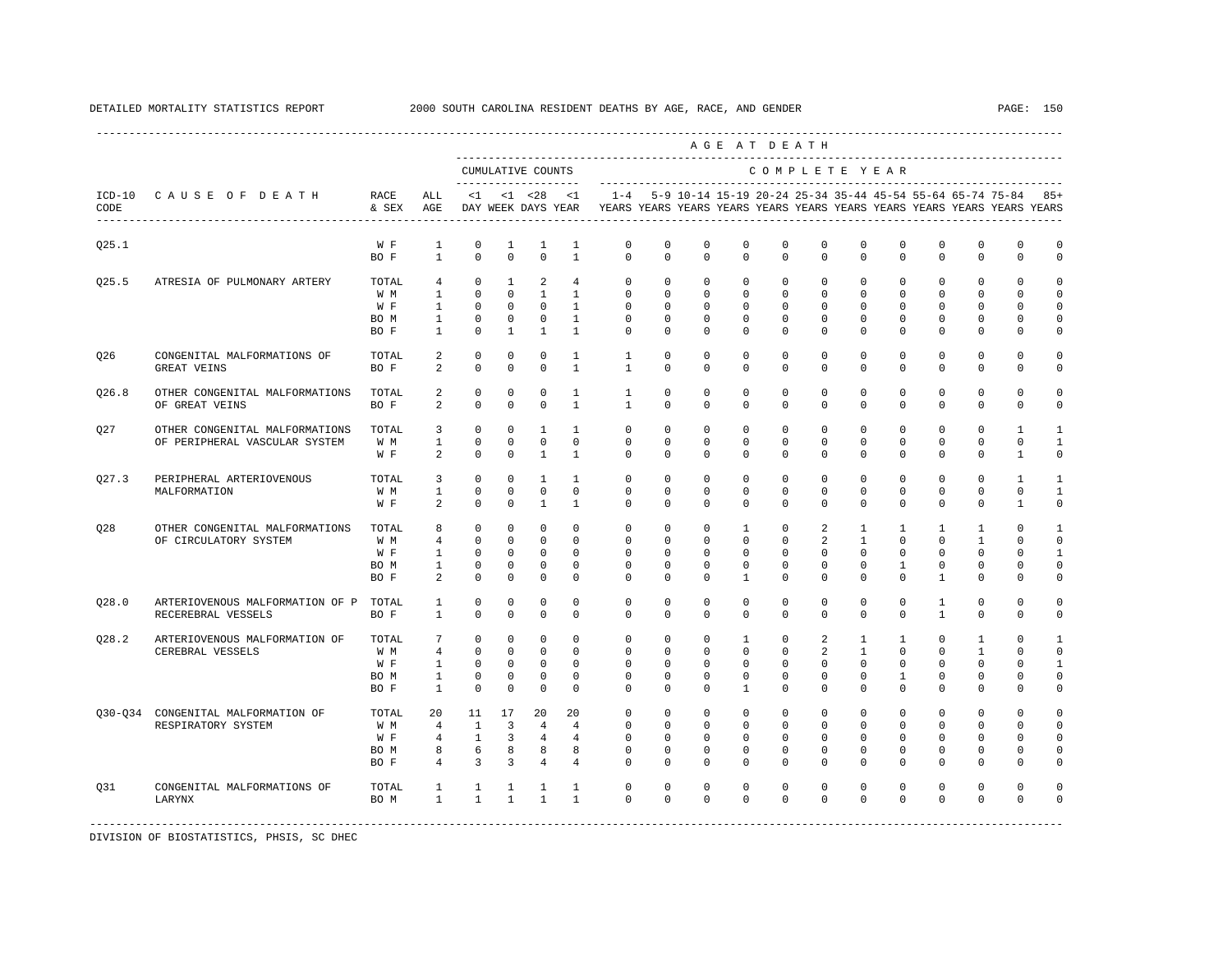DETAILED MORTALITY STATISTICS REPORT 2000 SOUTH CAROLINA RESIDENT DEATHS BY AGE, RACE, AND GENDER PAGE: 151

|                  |                                                             |                            |                                                                              |                                                 |                                                                |                                                                             |                                                                |                                                                                    |                                                     |                                                                       | AGE AT DEATH                                                          |                                                                 |                                                               |                                                   |                                        |                                                                |                                                                       |                                                             |                                                                |
|------------------|-------------------------------------------------------------|----------------------------|------------------------------------------------------------------------------|-------------------------------------------------|----------------------------------------------------------------|-----------------------------------------------------------------------------|----------------------------------------------------------------|------------------------------------------------------------------------------------|-----------------------------------------------------|-----------------------------------------------------------------------|-----------------------------------------------------------------------|-----------------------------------------------------------------|---------------------------------------------------------------|---------------------------------------------------|----------------------------------------|----------------------------------------------------------------|-----------------------------------------------------------------------|-------------------------------------------------------------|----------------------------------------------------------------|
|                  |                                                             |                            |                                                                              |                                                 |                                                                | CUMULATIVE COUNTS<br>--------------------                                   |                                                                |                                                                                    |                                                     |                                                                       |                                                                       | COMPLETE YEAR                                                   |                                                               |                                                   |                                        |                                                                |                                                                       |                                                             |                                                                |
| $ICD-10$<br>CODE | CAUSE OF DEATH                                              | RACE<br>& SEX              | ALL<br>AGE                                                                   | $\leq 1$                                        |                                                                | $< 1$ $< 28$                                                                | < 1<br>DAY WEEK DAYS YEAR                                      | $1 - 4$<br>YEARS YEARS YEARS YEARS YEARS YEARS YEARS YEARS YEARS YEARS YEARS YEARS |                                                     |                                                                       |                                                                       |                                                                 |                                                               |                                                   |                                        |                                                                |                                                                       | 5-9 10-14 15-19 20-24 25-34 35-44 45-54 55-64 65-74 75-84   | $85+$                                                          |
| Q31.0            | WEB OF LARYNX                                               | TOTAL<br>BO M              | 1<br>$\mathbf{1}$                                                            | $\mathbf{1}$<br>$\mathbf{1}$                    | $\mathbf{1}$<br>$\mathbf{1}$                                   | $\mathbf{1}$<br>$\mathbf{1}$                                                | 1<br>$\mathbf{1}$                                              | 0<br>$\mathbf 0$                                                                   | $\mathsf{O}$<br>$\Omega$                            | 0<br>$\mathbf 0$                                                      | 0<br>$\mathbf 0$                                                      | 0<br>$\Omega$                                                   | 0<br>$\Omega$                                                 | 0<br>$\Omega$                                     | 0<br>$\mathbf 0$                       | 0<br>$\Omega$                                                  | 0<br>$\mathbf{0}$                                                     | 0<br>$\mathbf 0$                                            | 0<br>$\mathbf 0$                                               |
| Q33              | CONGENITAL MALFORMATIONS OF LUNG TOTAL                      | W M<br>W F<br>BO M<br>BO F | 19<br>$\overline{4}$<br>$4\overline{ }$<br>$7\phantom{.0}$<br>$\overline{4}$ | 10<br>$\mathbf{1}$<br>-1<br>5<br>$\overline{3}$ | 16<br>3<br>3<br>$7\phantom{.}$<br>$\overline{3}$               | 19<br>$\overline{4}$<br>$\overline{4}$<br>$7\phantom{.0}$<br>$\overline{4}$ | 19<br>$\overline{4}$<br>4<br>$7\phantom{.0}$<br>$\overline{4}$ | 0<br>$\mathbf 0$<br>$\mathbf{0}$<br>$\mathbf{0}$<br>$\Omega$                       | $\mathbf 0$<br>$\mathbf 0$<br>0<br>0<br>$\mathbf 0$ | $\mathbf 0$<br>$\mathbf 0$<br>$^{\circ}$<br>$^{\circ}$<br>$\mathbf 0$ | $\mathbf 0$<br>$\mathbf 0$<br>$^{\circ}$<br>$^{\circ}$<br>$\mathbf 0$ | $\mathbf 0$<br>$\mathbf{0}$<br>$\mathbf 0$<br>0<br>$\mathbf{0}$ | $\mathbf 0$<br>0<br>$\mathbf 0$<br>$\mathbf 0$<br>$\mathbf 0$ | 0<br>$\Omega$<br>0<br>0<br>$\Omega$               | 0<br>$\mathbf 0$<br>0<br>0<br>$\Omega$ | $^{\circ}$<br>$\Omega$<br>$^{\circ}$<br>$^{\circ}$<br>$\Omega$ | 0<br>$\mathbf{0}$<br>$\mathbf 0$<br>0<br>$\mathbf{0}$                 | $\mathbf{0}$<br>$\Omega$<br>$\Omega$<br>0<br>0              | 0<br>$\mathbf 0$<br>$\Omega$<br>0<br>0                         |
| Q33.3            | AGENESIS OF LUNG                                            | TOTAL<br>BO F              | $\mathbf{1}$<br>$\mathbf{1}$                                                 | $\mathbf{1}$<br>$\mathbf{1}$                    | $\mathbf{1}$<br>$\mathbf{1}$                                   | $\mathbf{1}$<br>$\mathbf{1}$                                                | 1<br>$\overline{1}$                                            | $\mathbf{0}$<br>$\Omega$                                                           | 0<br>$\Omega$                                       | $^{\circ}$<br>$\Omega$                                                | $^{\circ}$<br>$\Omega$                                                | $\mathbf 0$<br>$\Omega$                                         | $\mathbf 0$<br>$\Omega$                                       | 0<br>$\Omega$                                     | 0<br>$\Omega$                          | $^{\circ}$<br>$\Omega$                                         | 0<br>$\mathbf{0}$                                                     | $\mathbf 0$<br>$\mathbf 0$                                  | 0<br>$\mathbf 0$                                               |
| Q33.6            | HYPOPLASIA AND DYSPLASIA OF LUNG TOTAL                      | W M<br>W F<br>BO M<br>BO F | 18<br>$\overline{4}$<br>4<br>7<br>3                                          | 9<br>$\mathbf{1}$<br>$\mathbf{1}$<br>5<br>2     | 15<br>$\overline{3}$<br>3<br>$7\overline{ }$<br>$\overline{a}$ | 18<br>$\overline{4}$<br>4<br>$7\phantom{.0}$<br>3                           | 18<br>$\overline{4}$<br>4<br>7<br>3                            | 0<br>$\Omega$<br>0<br>0<br>$\Omega$                                                | $\mathbf 0$<br>$\Omega$<br>0<br>0<br>$\Omega$       | 0<br>$\Omega$<br>$^{\circ}$<br>$\Omega$<br>$\Omega$                   | $\mathbf 0$<br>$\Omega$<br>$^{\circ}$<br>$^{\circ}$<br>$^{\circ}$     | $\mathbf 0$<br>$\Omega$<br>0<br>0<br>$\Omega$                   | $\mathbf 0$<br>$\Omega$<br>$\mathbf 0$<br>$\mathbf 0$<br>0    | $\Omega$<br>$\Omega$<br>$\Omega$<br>0<br>$\Omega$ | 0<br>$\Omega$<br>0<br>0<br>$\Omega$    | 0<br>$\Omega$<br>$\Omega$<br>0<br>$\Omega$                     | $\mathbf 0$<br>$\Omega$<br>$\mathbf 0$<br>$\mathbf 0$<br>$\mathbf{0}$ | $\mathbf 0$<br>$\Omega$<br>$\Omega$<br>$\Omega$<br>$\Omega$ | $\Omega$<br>$\Omega$<br>$\mathbf 0$<br>$\mathbf 0$<br>$\Omega$ |
| Q39              | CONGENITAL MALFORMATIONS OF<br><b>ESOPHAGUS</b>             | TOTAL<br>W F<br>BO M       | 2<br>$\mathbf{1}$<br>$\mathbf{1}$                                            | $\mathbf 0$<br>$\mathbf 0$<br>$\Omega$          | $\mathbf 0$<br>0<br>$\Omega$                                   | $\mathbf 0$<br>$\mathbf 0$<br>$\mathbf 0$                                   | $\Omega$<br>$\mathbf 0$<br>$\Omega$                            | $\Omega$<br>$\Omega$<br>$\Omega$                                                   | $\mathbf 0$<br>0<br>$\Omega$                        | $\mathbf 0$<br>$^{\circ}$<br>$\Omega$                                 | $\mathbf 0$<br>$^{\circ}$<br>$\Omega$                                 | $\Omega$<br>0<br>$\Omega$                                       | $\mathbf{0}$<br>0<br>$\Omega$                                 | $\Omega$<br>0<br>$\Omega$                         | $\mathbf 0$<br>$\mathbf 0$<br>$\Omega$ | $\Omega$<br>$\mathbf 0$<br>$\Omega$                            | 1<br>$\mathbf{0}$<br>1                                                | $\Omega$<br>$\Omega$<br>$\Omega$                            | -1<br>1<br>$\mathbf 0$                                         |
| 039.0            | ATRESIA OF ESOPHAGUS WITHOUT<br>FISTULA                     | TOTAL<br>W F               | 1<br>$\mathbf{1}$                                                            | $^{\circ}$<br>$\Omega$                          | 0<br>$\Omega$                                                  | $\mathbf 0$<br>$\Omega$                                                     | $\mathbf 0$<br>$\Omega$                                        | $\mathbf 0$<br>$\Omega$                                                            | $\mathbf 0$<br>$\Omega$                             | $^{\circ}$<br>$\Omega$                                                | $\mathbf 0$<br>$\Omega$                                               | $\mathbf 0$<br>$\Omega$                                         | $\mathbf 0$<br>$\Omega$                                       | 0<br>$\Omega$                                     | $\mathbf 0$<br>$\Omega$                | 0<br>$\Omega$                                                  | $\mathbf 0$<br>$\mathbf{0}$                                           | $\mathbf 0$<br>$\Omega$                                     | $\mathbf{1}$                                                   |
| 039.8            | OTHER CONGENITAL MALFORMATIONS<br>OF ESOPHAGUS              | TOTAL<br>BO M              | 1<br>$\mathbf{1}$                                                            | 0<br>$\Omega$                                   | 0<br>$\Omega$                                                  | $\mathbf 0$<br>$\mathbf 0$                                                  | $\mathbf 0$<br>$\Omega$                                        | $\mathbf 0$<br>$\Omega$                                                            | $\mathbf 0$<br>$\Omega$                             | $\mathbf 0$<br>$\Omega$                                               | $\mathbf 0$<br>$\Omega$                                               | $\mathbf 0$<br>$\Omega$                                         | $\mathbf{0}$<br>$\Omega$                                      | 0<br>$\Omega$                                     | $\mathbf 0$<br>$\Omega$                | $\mathbf 0$<br>$\Omega$                                        | 1<br>$\mathbf{1}$                                                     | $\mathbf 0$<br>$\Omega$                                     | $\mathbf 0$<br>$\mathbf 0$                                     |
| 040              | OTHER CONGENITAL MALFORMATIONS<br>OF UPPER ALIMENTARY TRACT | TOTAL<br>W F               | 1<br>$\mathbf{1}$                                                            | 0<br>$\Omega$                                   | 0<br>$\Omega$                                                  | $\mathbf 0$<br>$\Omega$                                                     | $\mathbf 0$<br>$\Omega$                                        | $\mathbf 0$<br>$\Omega$                                                            | $\mathbf 0$<br>$\Omega$                             | $\mathbf 0$<br>$\Omega$                                               | $\mathbf 0$<br>$\Omega$                                               | $\mathbf{0}$<br>$\Omega$                                        | $\mathbf{0}$<br>$\Omega$                                      | 0<br>$\Omega$                                     | $\mathbf 0$<br>$\Omega$                | $\mathbf 0$<br>$\Omega$                                        | $\mathbb O$<br>$\mathbf 0$                                            | $\mathbf 0$<br>$\Omega$                                     | 1                                                              |
| Q40.3            | CONGENITAL MALFORMATION OF<br>STOMACH, UNSPECIFIED          | TOTAL<br>W F               | 1<br>$\mathbf{1}$                                                            | 0<br>$\Omega$                                   | 0<br>$\Omega$                                                  | $\mathbf 0$<br>$\mathbf 0$                                                  | $\mathbf 0$<br>$\Omega$                                        | $\mathbf 0$<br>$\Omega$                                                            | $\mathbf 0$<br>$\Omega$                             | $\mathbf 0$<br>$\Omega$                                               | $\mathbf 0$<br>$\Omega$                                               | $\mathbf{0}$<br>$\Omega$                                        | 0<br>$\Omega$                                                 | 0<br>$\Omega$                                     | $\mathbf 0$<br>$\Omega$                | $\mathbf 0$<br>$\Omega$                                        | $\mathbb O$<br>$\mathbf 0$                                            | $\mathbf 0$<br>$\Omega$                                     | $\mathbf{1}$<br>$\mathbf{1}$                                   |
| 043              | OTHER CONGENITAL MALFORMATIONS<br>OF INTESTINE              | TOTAL<br>BO F              | $\mathbf{1}$<br>$\mathbf{1}$                                                 | $^{\circ}$<br>$\Omega$                          | $\Omega$<br>$\Omega$                                           | $\mathbf 0$<br>$\Omega$                                                     | $\Omega$<br>$\Omega$                                           | $\Omega$<br>$\Omega$                                                               | $\mathbf{1}$<br>$\mathbf{1}$                        | $\mathbf 0$<br>$\Omega$                                               | $\mathbf 0$<br>$\Omega$                                               | $\Omega$<br>$\Omega$                                            | $\mathbf 0$<br>$\Omega$                                       | $\Omega$<br>$\Omega$                              | $\mathbf 0$<br>$\Omega$                | $\Omega$<br>$\Omega$                                           | $\mathbf{0}$<br>$\Omega$                                              | $\Omega$<br>$\Omega$                                        | $\Omega$<br>$\Omega$                                           |
| Q43.8            | OTHER SPECIFIED CONGENITAL<br>MALFORMATIONS OF INTESTINE    | TOTAL<br>BO F              | $\mathbf{1}$<br>$\mathbf{1}$                                                 | $^{\circ}$<br>$\Omega$                          | $\Omega$<br>$\Omega$                                           | $\mathbf 0$<br>$\Omega$                                                     | $\Omega$<br>$\Omega$                                           | $\Omega$<br>$\Omega$                                                               | $\mathbf{1}$<br>$\mathbf{1}$                        | $\mathbf 0$<br>$\Omega$                                               | $\mathbf 0$<br>$\Omega$                                               | $\Omega$<br>$\Omega$                                            | $\mathbf{0}$<br>$\Omega$                                      | $\Omega$<br>$\Omega$                              | $\mathbf 0$<br>$\Omega$                | $\Omega$<br>$\Omega$                                           | $\mathbf{0}$<br>$\Omega$                                              | $\mathbf 0$<br>$\Omega$                                     | $\Omega$<br>$\Omega$                                           |
| 045              | OTHER CONGENITAL MALFORMATIONS<br>OF DIGESTIVE SYSTEM       | TOTAL<br>W M               | 1<br>$\mathbf{1}$                                                            | $^{\circ}$<br>$\Omega$                          | $^{\circ}$<br>$\Omega$                                         | $\mathbf 0$<br>$\mathbf 0$                                                  | $\Omega$<br>$\Omega$                                           | $\Omega$<br>$\Omega$                                                               | $\Omega$<br>$\Omega$                                | $\mathbf 0$<br>$\Omega$                                               | $\mathbf 0$<br>$\Omega$                                               | $\Omega$<br>$\Omega$                                            | $\mathbf{0}$<br>$\Omega$                                      | $\Omega$<br>$\Omega$                              | $\mathbf 0$<br>$\Omega$                | $\Omega$<br>$\Omega$                                           | $\mathbf{0}$<br>$\mathbf{0}$                                          | $\mathbf 0$<br>$\Omega$                                     | $\mathbf{1}$<br>$\mathbf{1}$                                   |
| 045.9            | CONGENITAL MALFORMATION OF<br>DIGESTIVE SYSTEM, UNSPECIFIED | TOTAL<br>W M               | $\mathbf{1}$<br>$\mathbf{1}$                                                 | $\mathbf 0$<br>$\Omega$                         | $\mathbf 0$<br>$\Omega$                                        | $\mathbf 0$<br>$\Omega$                                                     | $\Omega$<br>$\Omega$                                           | $\Omega$<br>$\Omega$                                                               | $\Omega$<br>$\Omega$                                | $\Omega$<br>$\Omega$                                                  | $\Omega$<br>$\Omega$                                                  | $\Omega$<br>$\Omega$                                            | $\Omega$<br>$\Omega$                                          | $\Omega$<br>$\Omega$                              | $\Omega$<br>$\Omega$                   | $\mathbf 0$<br>$\Omega$                                        | $\mathbf{0}$<br>$\Omega$                                              | $\mathbf 0$<br>$\Omega$                                     | $\mathbf{1}$                                                   |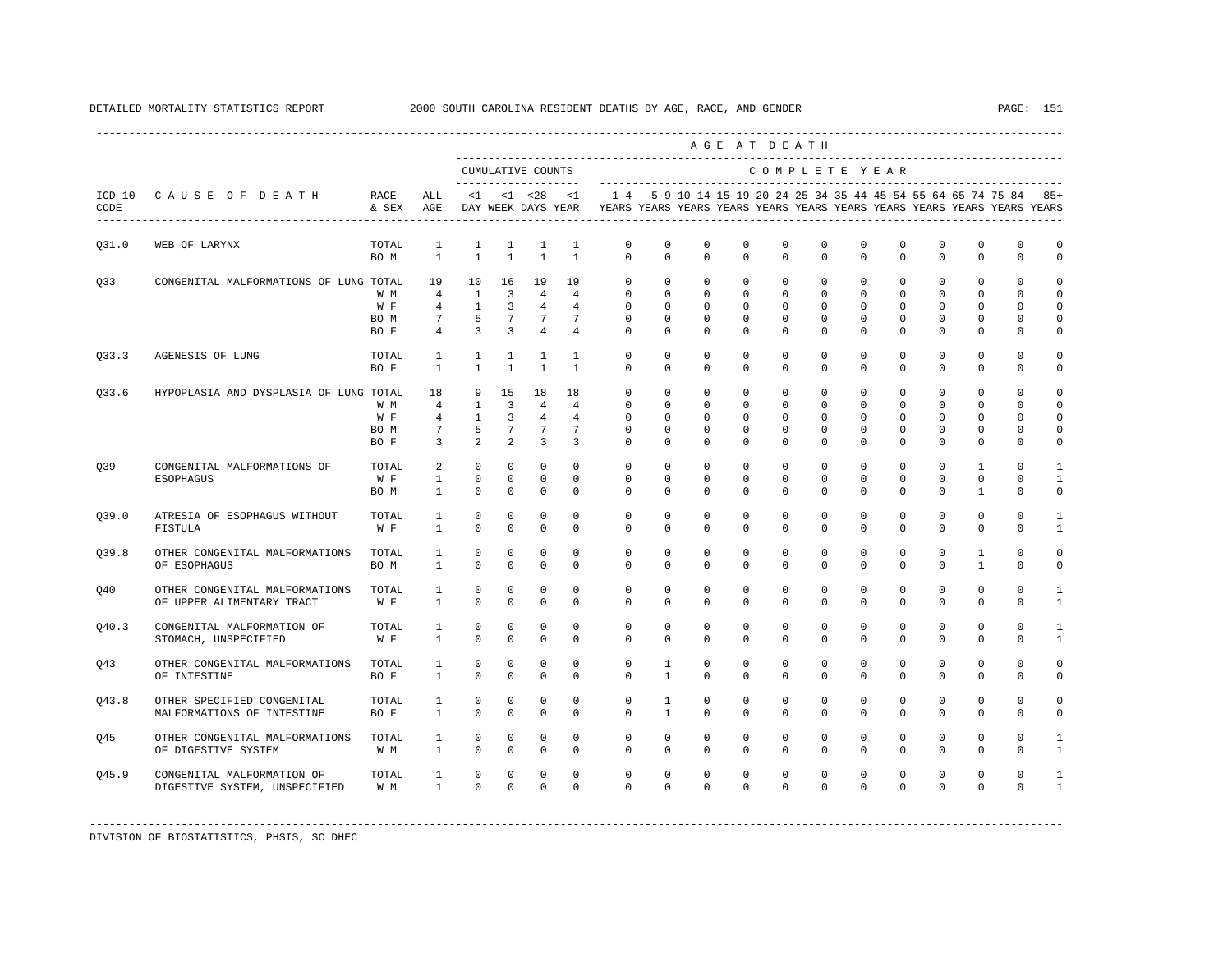DETAILED MORTALITY STATISTICS REPORT 2000 SOUTH CAROLINA RESIDENT DEATHS BY AGE, RACE, AND GENDER PAGE: 152

|                                 |                              |                     |                                   |                         | CUMULATIVE COUNTS                  |                                                                     |                                                                                    |                      |                        |                                                                                 | COMPLETE YEAR                                                                 |                                                                                                                               |                          |                                                                                            |                                                                                                  |                                                                                           |                                                                                                                                                                                        |                                                                                      |
|---------------------------------|------------------------------|---------------------|-----------------------------------|-------------------------|------------------------------------|---------------------------------------------------------------------|------------------------------------------------------------------------------------|----------------------|------------------------|---------------------------------------------------------------------------------|-------------------------------------------------------------------------------|-------------------------------------------------------------------------------------------------------------------------------|--------------------------|--------------------------------------------------------------------------------------------|--------------------------------------------------------------------------------------------------|-------------------------------------------------------------------------------------------|----------------------------------------------------------------------------------------------------------------------------------------------------------------------------------------|--------------------------------------------------------------------------------------|
| CAUSE OF DEATH                  | RACE<br>& SEX                | ALL<br>AGE          | <1                                |                         | $< 1$ $< 28$<br>DAY WEEK DAYS YEAR | <1                                                                  | $1 - 4$<br>YEARS YEARS YEARS YEARS YEARS YEARS YEARS YEARS YEARS YEARS YEARS YEARS |                      |                        |                                                                                 |                                                                               |                                                                                                                               |                          | 5-9 10-14 15-19 20-24 25-34 35-44 45-54 55-64 65-74 75-84                                  |                                                                                                  |                                                                                           |                                                                                                                                                                                        | $85+$                                                                                |
| RENAL AGENESIS AND OTHER        | TOTAL                        | 4                   | 3                                 | 3                       | 3                                  | 4                                                                   | 0                                                                                  | 0                    | 0                      | $\mathbf 0$                                                                     | 0                                                                             | 0                                                                                                                             | 0                        | $\mathbf 0$                                                                                | 0                                                                                                | 0                                                                                         | 0                                                                                                                                                                                      | 0                                                                                    |
| REDUCTION DEFECTS OF KIDNEY     | W M                          | $\mathbf{1}$        | $\mathbf{1}$                      | $\mathbf{1}$            | $\mathbf{1}$                       | $\mathbf{1}$                                                        | $\mathbf 0$                                                                        | $\mathbf 0$          | $\mathbf 0$            | $\mathbf 0$                                                                     | $\mathbf 0$                                                                   | $\mathbf{0}$                                                                                                                  | $\mathbf 0$              | $\mathbf 0$                                                                                | $\mathbf 0$                                                                                      | $\mathbf 0$                                                                               | 0                                                                                                                                                                                      | $\Omega$                                                                             |
|                                 | W F                          | $\mathbf{1}$        | $\mathbf{1}$                      | 1                       | $\mathbf{1}$                       | $\mathbf{1}$                                                        | $\mathbf 0$                                                                        | $\Omega$             | $\Omega$               | $\Omega$                                                                        | $\mathbf{0}$                                                                  | $\mathbf{0}$                                                                                                                  | $\Omega$                 | $\mathbf 0$                                                                                | 0                                                                                                | $\mathbf{0}$                                                                              | $\Omega$                                                                                                                                                                               |                                                                                      |
|                                 | BO M                         | $\mathbf{1}$        | $\mathbf{1}$                      | $\mathbf{1}$            | $\mathbf{1}$                       | $\mathbf{1}$                                                        | 0                                                                                  | $\mathbf 0$          | 0                      | 0                                                                               | $\mathbf 0$                                                                   | $\mathbf 0$                                                                                                                   | 0                        | $\mathbf 0$                                                                                | 0                                                                                                | 0                                                                                         | 0                                                                                                                                                                                      |                                                                                      |
|                                 | BO F                         | $\mathbf{1}$        | $\Omega$                          | $\mathbf 0$             | $\mathbf 0$                        | $\mathbf{1}$                                                        | $\Omega$                                                                           | $\mathbf 0$          | $\mathbf 0$            | $\mathbf 0$                                                                     | $\mathbf 0$                                                                   | $\mathbf{0}$                                                                                                                  | $\mathbf 0$              | $\mathbf 0$                                                                                | $\mathbf 0$                                                                                      | $\mathbf 0$                                                                               | 0                                                                                                                                                                                      | U                                                                                    |
| RENAL AGENESIS, UNSPECIFIED     | TOTAL                        | $\mathbf{1}$        | $\mathbf{1}$                      | $\mathbf{1}$            | $\mathbf{1}$                       | $\mathbf{1}$                                                        | $\mathbf 0$                                                                        | 0                    | $^{\circ}$             | 0                                                                               | $\mathbf{0}$                                                                  | $\mathbf{0}$                                                                                                                  | $\mathbf 0$              | $\mathbf 0$                                                                                | $\mathbf 0$                                                                                      | 0                                                                                         | $\mathbf{0}$                                                                                                                                                                           | U                                                                                    |
|                                 | W M                          | $\mathbf{1}$        | $\mathbf{1}$                      | $\mathbf{1}$            | $\mathbf{1}$                       | $\mathbf{1}$                                                        | $\Omega$                                                                           | $\Omega$             | $\Omega$               | $\Omega$                                                                        | $\Omega$                                                                      | $\Omega$                                                                                                                      | $\Omega$                 | $\mathbf 0$                                                                                | $\Omega$                                                                                         | $\mathbf 0$                                                                               | $\Omega$                                                                                                                                                                               | 0                                                                                    |
| RENAL HYPOPLASIA, UNSPECIFIED   | TOTAL                        | $\mathbf{1}$        | 0                                 | $\mathbf 0$             | $\mathbf 0$                        | $\mathbf{1}$                                                        | $\mathbf 0$                                                                        | 0                    | $^{\circ}$             | 0                                                                               | $\mathbf 0$                                                                   | 0                                                                                                                             | $\mathbf 0$              | $\mathbf 0$                                                                                | $\mathbf 0$                                                                                      | 0                                                                                         | $\mathbf 0$                                                                                                                                                                            | U                                                                                    |
|                                 | BO F                         | $\mathbf{1}$        | $\Omega$                          | $\Omega$                | $\Omega$                           | $\mathbf{1}$                                                        | $\Omega$                                                                           | $\Omega$             | $\Omega$               | $\Omega$                                                                        | $\Omega$                                                                      | $\mathbf{0}$                                                                                                                  | $\Omega$                 | $\mathbf 0$                                                                                | $\Omega$                                                                                         | $\mathbf 0$                                                                               | $\mathbf 0$                                                                                                                                                                            | 0                                                                                    |
| POTTER'S SYNDROME               | TOTAL                        | 2                   | 2                                 | 2                       | 2                                  | 2                                                                   | $\Omega$                                                                           | $\Omega$             | $\mathbf 0$            | $\mathbf 0$                                                                     | $\mathbf 0$                                                                   | $\mathbf 0$                                                                                                                   | $\Omega$                 | $\mathbf 0$                                                                                | $\Omega$                                                                                         | $\mathbf{0}$                                                                              | $\Omega$                                                                                                                                                                               |                                                                                      |
|                                 | W F                          | $\mathbf{1}$        | $\mathbf{1}$                      | $\mathbf{1}$            | $\mathbf{1}$                       | $\mathbf{1}$                                                        | $\Omega$                                                                           | $\Omega$             | $\Omega$               | $\Omega$                                                                        | $\Omega$                                                                      | $\Omega$                                                                                                                      | $\Omega$                 | $\Omega$                                                                                   | $\Omega$                                                                                         | $\mathbf 0$                                                                               | $\Omega$                                                                                                                                                                               | $\Omega$                                                                             |
|                                 | BO M                         | $\mathbf{1}$        | $\mathbf{1}$                      | $\mathbf{1}$            | $\mathbf{1}$                       | $\mathbf{1}$                                                        | $\Omega$                                                                           | $\Omega$             | $\Omega$               | $\Omega$                                                                        | $\Omega$                                                                      | $\mathbf 0$                                                                                                                   | $\Omega$                 | $\mathbf 0$                                                                                | $\Omega$                                                                                         | $\mathbf 0$                                                                               | 0                                                                                                                                                                                      | 0                                                                                    |
|                                 |                              |                     |                                   |                         |                                    |                                                                     |                                                                                    |                      |                        |                                                                                 |                                                                               |                                                                                                                               |                          |                                                                                            |                                                                                                  |                                                                                           |                                                                                                                                                                                        |                                                                                      |
| CYSTIC KIDNEY DISEASE           | TOTAL                        | 10                  | $\Omega$                          | $\Omega$                | $\Omega$                           | $\Omega$                                                            | $\Omega$                                                                           | $\Omega$             | $\Omega$               | $\Omega$                                                                        | $\Omega$                                                                      | $\Omega$                                                                                                                      | $\Omega$                 | $\mathbf{1}$                                                                               | $\overline{4}$                                                                                   | $\overline{4}$                                                                            | $\Omega$                                                                                                                                                                               | л.                                                                                   |
|                                 | W M                          | 5                   | $\mathbf 0$                       | $\mathbf 0$             | $\mathbf 0$                        | $\Omega$                                                            | $\Omega$                                                                           | $\Omega$             | $\Omega$               | $\Omega$                                                                        | $\mathbf 0$                                                                   | $\mathbf 0$                                                                                                                   | $\Omega$                 | $\mathbf 0$                                                                                | $\overline{a}$                                                                                   | 3                                                                                         | $\cap$                                                                                                                                                                                 | $\Omega$                                                                             |
|                                 | W F                          | $\mathbf{1}$        | $\Omega$                          | $\Omega$                | $\mathbf 0$                        | $\Omega$                                                            | $\Omega$                                                                           | $\Omega$             | $\Omega$               | $\Omega$                                                                        | $\mathbf 0$                                                                   | $\mathbf 0$                                                                                                                   | $\mathbf 0$              | $\mathbf 0$                                                                                | $\mathbf{1}$                                                                                     | $\mathbf 0$                                                                               | $\Omega$                                                                                                                                                                               | U                                                                                    |
|                                 | BO M<br>BO F                 | 1<br>$\overline{3}$ | 0<br>$\Omega$                     | 0<br>$\Omega$           | $\mathbf 0$<br>$\mathbf 0$         | $\mathbf 0$<br>$\Omega$                                             | $\mathbf 0$<br>$\Omega$                                                            | 0<br>$\Omega$        | $^{\circ}$<br>$\Omega$ | $\mathbf 0$<br>$\mathbf 0$                                                      | $\mathbf 0$<br>$\Omega$                                                       | $\mathbf 0$<br>$\mathbf 0$                                                                                                    | $\mathbf 0$<br>$\Omega$  | $\mathbf{1}$<br>$\mathbf 0$                                                                | $\mathbf 0$<br>$\mathbf{1}$                                                                      | $\mathbf 0$<br>$\mathbf{1}$                                                               | $\Omega$<br>$\Omega$                                                                                                                                                                   | $\mathbf{1}$                                                                         |
|                                 |                              |                     |                                   |                         |                                    |                                                                     |                                                                                    |                      |                        |                                                                                 |                                                                               |                                                                                                                               |                          |                                                                                            |                                                                                                  |                                                                                           |                                                                                                                                                                                        |                                                                                      |
| POLYCYSTIC KIDNEY, ADULT TYPE   | TOTAL                        | $\mathbf{1}$        | $\mathbf 0$                       | $\mathbf 0$             | $\mathbf 0$                        | $\mathbf 0$                                                         | $\mathbf{0}$                                                                       | $\mathbf 0$          | $\mathbf 0$            | $\mathbf 0$                                                                     | $\mathbf 0$                                                                   | $\mathbf{0}$                                                                                                                  | $\mathbf 0$              | $\mathbf 0$                                                                                | $\mathbf{1}$                                                                                     | $\mathbf 0$                                                                               | $\mathbf 0$                                                                                                                                                                            | U                                                                                    |
|                                 | BO F                         | $\mathbf{1}$        | $\Omega$                          | $\Omega$                | $\Omega$                           | $\Omega$                                                            | $\Omega$                                                                           | $\Omega$             | $\Omega$               | $\Omega$                                                                        | $\Omega$                                                                      | $\Omega$                                                                                                                      | $\Omega$                 | $\Omega$                                                                                   | $\mathbf{1}$                                                                                     | $\Omega$                                                                                  | $\Omega$                                                                                                                                                                               | $\Omega$                                                                             |
| POLYCYSTIC KIDNEY, UNSPECIFIED  | TOTAL                        | 9                   | $\mathbf 0$                       | $\mathbf 0$             | $\mathbf 0$                        | $\mathbf 0$                                                         | $\mathbf{0}$                                                                       | $\mathbf 0$          | $\mathbf 0$            | $\mathbf 0$                                                                     | $\mathbf 0$                                                                   | $\mathbf 0$                                                                                                                   | $\mathbf 0$              | $\mathbf{1}$                                                                               | 3                                                                                                | $\overline{4}$                                                                            | $\Omega$                                                                                                                                                                               |                                                                                      |
|                                 | W M                          | 5                   | $\Omega$                          | $\Omega$                | $\mathbf 0$                        | $\Omega$                                                            | $\Omega$                                                                           | $\Omega$             | $\Omega$               | $\Omega$                                                                        | $\Omega$                                                                      | $\mathbf 0$                                                                                                                   | $\Omega$                 | $\Omega$                                                                                   | 2                                                                                                | 3                                                                                         | $\Omega$                                                                                                                                                                               | U                                                                                    |
|                                 | W F                          | $\mathbf{1}$        | $\Omega$                          | $\Omega$                | $\Omega$                           | $\Omega$                                                            | $\Omega$                                                                           | $\Omega$             | $\Omega$               | $\Omega$                                                                        | $\Omega$                                                                      | $\Omega$                                                                                                                      | $\Omega$                 | $\mathbf 0$                                                                                | $\mathbf{1}$                                                                                     | $\mathbf 0$                                                                               | $\Omega$                                                                                                                                                                               | U                                                                                    |
|                                 | BO M                         | $\mathbf{1}$        | $\mathbf 0$                       | $\mathbf 0$             | $\mathbf 0$                        | $\mathbf 0$                                                         | $\Omega$                                                                           | 0                    | $\mathbf 0$            | $\mathbf 0$                                                                     | $\mathbf{0}$                                                                  | $\mathbf{0}$                                                                                                                  | $\mathbf 0$              | $\mathbf{1}$                                                                               | $\mathbf 0$                                                                                      | $\mathbf 0$                                                                               | 0                                                                                                                                                                                      | $\Omega$                                                                             |
|                                 | BO F                         | $\overline{a}$      | $\Omega$                          | $\Omega$                | $\Omega$                           | $\Omega$                                                            | $\Omega$                                                                           | $\Omega$             | $\Omega$               | $\mathbf 0$                                                                     | $\mathbf{0}$                                                                  | $\mathbf 0$                                                                                                                   | $\Omega$                 | $\mathbf 0$                                                                                | $\Omega$                                                                                         | 1                                                                                         | $\Omega$                                                                                                                                                                               | $\mathbf{1}$                                                                         |
| OTHER CONGENITAL MALFORMATIONS  | TOTAL                        | 1                   | 1                                 | 1                       | 1                                  | 1                                                                   | 0                                                                                  | 0                    | $\mathbf 0$            | $\mathbf 0$                                                                     | $\mathbf{0}$                                                                  | $\mathbf{0}$                                                                                                                  | $\mathbf 0$              | $\mathbf 0$                                                                                | $\mathbf 0$                                                                                      | 0                                                                                         | $\mathbf 0$                                                                                                                                                                            | U                                                                                    |
|                                 | BO F                         | $\mathbf{1}$        | $\mathbf{1}$                      | $\mathbf{1}$            | $\mathbf{1}$                       | $\mathbf{1}$                                                        | $\Omega$                                                                           | $\Omega$             | $\Omega$               | $\Omega$                                                                        | $\Omega$                                                                      | $\mathbf 0$                                                                                                                   | $\Omega$                 | $\mathbf 0$                                                                                | $\Omega$                                                                                         | $\mathbf 0$                                                                               | $\Omega$                                                                                                                                                                               | $\Omega$                                                                             |
| CONGENITAL MALFORMATION OF      | TOTAL                        | 1                   | 1                                 | 1                       | 1                                  | 1                                                                   | $\mathbf{0}$                                                                       | $\mathbf 0$          | $\mathbf 0$            | $\mathbf 0$                                                                     | $\mathbf{0}$                                                                  | $\mathbf{0}$                                                                                                                  | $\mathbf 0$              | $\mathbf 0$                                                                                | $\mathbf 0$                                                                                      | $\mathbf 0$                                                                               | $\mathbf 0$                                                                                                                                                                            | U                                                                                    |
| KIDNEY, UNSPECIFIED             | BO F                         | $\mathbf{1}$        | $\overline{1}$                    | $\overline{1}$          | $\mathbf{1}$                       | $\mathbf{1}$                                                        | $\Omega$                                                                           | $\Omega$             | $\Omega$               | $\Omega$                                                                        | $\Omega$                                                                      | $\Omega$                                                                                                                      | $\Omega$                 | $\Omega$                                                                                   | $\Omega$                                                                                         | $\Omega$                                                                                  | $\Omega$                                                                                                                                                                               | $\Omega$                                                                             |
|                                 |                              |                     |                                   |                         |                                    |                                                                     |                                                                                    |                      |                        |                                                                                 |                                                                               |                                                                                                                               |                          |                                                                                            |                                                                                                  |                                                                                           |                                                                                                                                                                                        |                                                                                      |
|                                 |                              |                     | $\Omega$                          |                         |                                    |                                                                     | $\Omega$                                                                           |                      |                        |                                                                                 |                                                                               |                                                                                                                               |                          |                                                                                            |                                                                                                  |                                                                                           |                                                                                                                                                                                        | $\Omega$                                                                             |
|                                 |                              |                     |                                   |                         |                                    |                                                                     |                                                                                    |                      |                        |                                                                                 |                                                                               |                                                                                                                               |                          |                                                                                            |                                                                                                  |                                                                                           |                                                                                                                                                                                        |                                                                                      |
| OSTEOGENESIS IMPERFECTA         | TOTAL                        | $\mathbf{1}$        | 0                                 | $\Omega$                | $\mathbf 0$                        | $\Omega$                                                            | $\Omega$                                                                           | $\mathbf 0$          | $\mathbf 0$            |                                                                                 |                                                                               |                                                                                                                               |                          |                                                                                            |                                                                                                  |                                                                                           |                                                                                                                                                                                        |                                                                                      |
|                                 |                              |                     |                                   |                         |                                    |                                                                     |                                                                                    |                      |                        |                                                                                 |                                                                               |                                                                                                                               |                          |                                                                                            |                                                                                                  |                                                                                           |                                                                                                                                                                                        | $\Omega$                                                                             |
| CONGENITAL MALFORMATIONS OF MUS | TOTAL                        | 5                   | $\overline{3}$                    | $\overline{3}$          | 3                                  | 4                                                                   | $\mathbf 0$                                                                        |                      |                        |                                                                                 |                                                                               |                                                                                                                               |                          |                                                                                            |                                                                                                  |                                                                                           |                                                                                                                                                                                        |                                                                                      |
| CULOSKELETAL SYSTEM, NOT ELSE-  | W M                          | $\mathbf{1}$        | $\mathbf{1}$                      |                         | $\mathbf{1}$                       | $\mathbf{1}$                                                        | $\Omega$                                                                           |                      |                        |                                                                                 |                                                                               |                                                                                                                               |                          |                                                                                            |                                                                                                  |                                                                                           |                                                                                                                                                                                        | U                                                                                    |
| WHERE CLASSIFIED                | W F                          | $\overline{a}$      | $\overline{1}$                    |                         | $\mathbf{1}$                       | $\mathbf{1}$                                                        | $\Omega$                                                                           |                      | $\Omega$               |                                                                                 |                                                                               |                                                                                                                               |                          |                                                                                            |                                                                                                  |                                                                                           |                                                                                                                                                                                        | U                                                                                    |
|                                 | OTHER OSTEOCHONDRODYSPLASIAS | TOTAL<br>W M<br>W M | 1<br>$\mathbf{1}$<br>$\mathbf{1}$ | $\mathbf 0$<br>$\Omega$ | $\Omega$<br>$\Omega$<br>$\Omega$   | $\mathbf 0$<br>$\Omega$<br>$\Omega$<br>$\mathbf{1}$<br>$\mathbf{1}$ | $\mathbf 0$<br>$\Omega$<br>$\Omega$                                                | $\Omega$<br>$\Omega$ | $\mathbf 0$            | $\mathbf 0$<br>$\Omega$<br>$\Omega$<br>$\mathbf{1}$<br>$\Omega$<br>$\mathbf{1}$ | $\mathbf 0$<br>$\Omega$<br>$\mathbf 0$<br>$\Omega$<br>$\mathbf 0$<br>$\Omega$ | $\mathbf 0$<br>$\Omega$<br>$\Omega$<br>$\mathbf 0$<br>$\Omega$<br>$\mathbf 0$<br>$\Omega$<br>$\Omega$<br>$\Omega$<br>$\Omega$ | $\Omega$<br>$\mathbf{0}$ | $\mathbf 0$<br>$\Omega$<br>$\mathbf 0$<br>$\Omega$<br>$\mathbf{0}$<br>$\Omega$<br>$\Omega$ | $\mathbf{1}$<br>$\mathbf{1}$<br>$\mathbf{1}$<br>$\mathbf{1}$<br>$\Omega$<br>$\Omega$<br>$\Omega$ | $\mathbf 0$<br>$\Omega$<br>$\mathbf 0$<br>$\Omega$<br>$\mathbf 0$<br>$\Omega$<br>$\Omega$ | $\mathbf 0$<br>$\mathbf 0$<br>$\Omega$<br>$\Omega$<br>$\mathbf 0$<br>$\mathbf 0$<br>$\Omega$<br>$\Omega$<br>$\mathbf 0$<br>$\mathbf 0$<br>$\Omega$<br>$\Omega$<br>$\Omega$<br>$\Omega$ | $\Omega$<br>$\Omega$<br>$\mathbf{0}$<br>$\Omega$<br>$\Omega$<br>$\Omega$<br>$\Omega$ |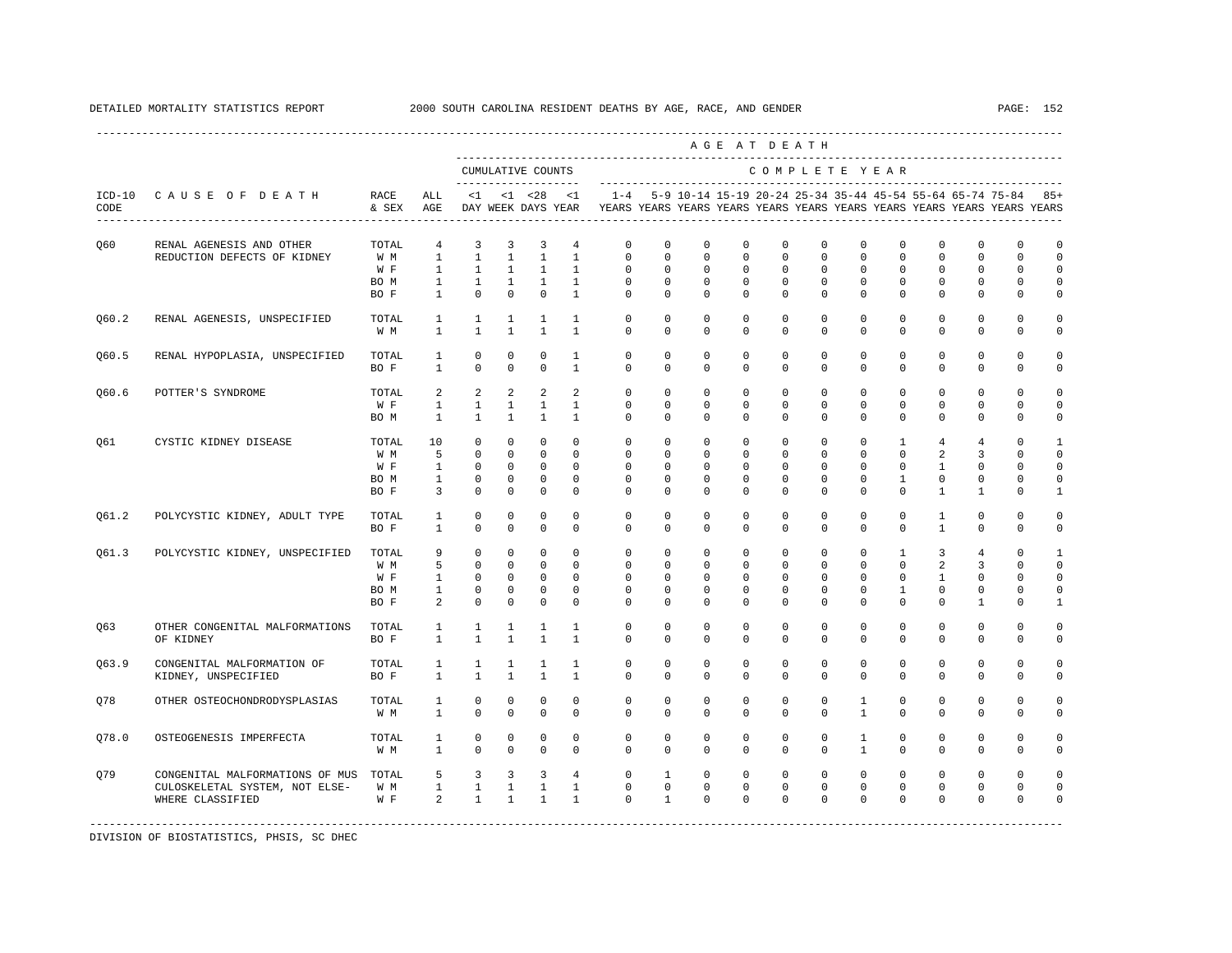|                  |                                                                                      |                                     |                                                   |                                                       |                                                          |                                                          |                                                  |                                                                                    |                                                         |                                                           |                                                        | AGE AT DEATH                                           |                                            |                                                     |                                                      |                                                      |                                                      |                                                |                                                            |
|------------------|--------------------------------------------------------------------------------------|-------------------------------------|---------------------------------------------------|-------------------------------------------------------|----------------------------------------------------------|----------------------------------------------------------|--------------------------------------------------|------------------------------------------------------------------------------------|---------------------------------------------------------|-----------------------------------------------------------|--------------------------------------------------------|--------------------------------------------------------|--------------------------------------------|-----------------------------------------------------|------------------------------------------------------|------------------------------------------------------|------------------------------------------------------|------------------------------------------------|------------------------------------------------------------|
|                  |                                                                                      |                                     |                                                   |                                                       |                                                          | CUMULATIVE COUNTS<br>-------------------                 |                                                  |                                                                                    |                                                         |                                                           |                                                        | COMPLETE YEAR                                          |                                            |                                                     |                                                      |                                                      |                                                      |                                                |                                                            |
| $ICD-10$<br>CODE | CAUSE OF DEATH                                                                       | RACE<br>& SEX                       | ALL<br>AGE                                        | <1                                                    |                                                          | $< 1$ $< 28$<br>DAY WEEK DAYS YEAR                       | <1                                               | $1 - 4$<br>YEARS YEARS YEARS YEARS YEARS YEARS YEARS YEARS YEARS YEARS YEARS YEARS |                                                         | 5-9 10-14 15-19 20-24 25-34 35-44 45-54 55-64 65-74 75-84 |                                                        |                                                        |                                            |                                                     |                                                      |                                                      |                                                      |                                                | $85+$                                                      |
| Q79              |                                                                                      | BO M<br>BO F                        | $\mathbf{1}$<br>$\mathbf{1}$                      | $\mathbf 0$<br>$\mathbf{1}$                           | $\mathbf 0$<br>$\mathbf{1}$                              | $\mathbf 0$<br>$\mathbf{1}$                              | 1<br>$\mathbf{1}$                                | $\mathbf 0$<br>$\circ$                                                             | $\mathbf 0$<br>$\Omega$                                 | $\mathbf 0$<br>$\Omega$                                   | $\mathbf 0$<br>$\Omega$                                | $\mathbf 0$<br>$\Omega$                                | $\mathbf 0$<br>$\Omega$                    | $\mathbf 0$<br>$\Omega$                             | $^{\circ}$<br>$\Omega$                               | $\mathbf 0$<br>$\Omega$                              | $\mathbf 0$<br>$\mathbf 0$                           | $\mathbf 0$<br>$\mathbf 0$                     | $\circ$<br>$\circ$                                         |
| Q79.0            | CONGENITAL DIAPHRAGMATIC HERNIA TOTAL                                                | W F                                 | $\mathbf{1}$<br>$\mathbf{1}$                      | $\mathbf{1}$<br>$\mathbf{1}$                          | $\mathbf{1}$<br>$\mathbf{1}$                             | $\mathbf{1}$<br>$\mathbf{1}$                             | $\mathbf{1}$<br>$\mathbf{1}$                     | $\circ$<br>$\mathbf 0$                                                             | $\circ$<br>$\circ$                                      | $\circ$<br>$\circ$                                        | $\mathbf 0$<br>$\mathbf 0$                             | $\circ$<br>$\mathbf 0$                                 | $\mathbf 0$<br>$\mathbf 0$                 | $\mathbf 0$<br>$\mathbf 0$                          | $^{\circ}$<br>$\mathbf 0$                            | $^{\circ}$<br>$\mathbf 0$                            | $\mathbf 0$<br>$\mathbf 0$                           | $\mathbf 0$<br>$\mathbf 0$                     | $\circ$<br>$\mathbf 0$                                     |
| Q79.2            | <b>EXOMPHALOS</b>                                                                    | TOTAL<br>W F<br>BO M<br>BO F        | 3<br>$\mathbf{1}$<br>$\mathbf{1}$<br>$\mathbf{1}$ | $\mathbf{1}$<br>$\Omega$<br>$\circ$<br>$\mathbf{1}$   | $\mathbf{1}$<br>$\Omega$<br>$\circ$<br>$\mathbf{1}$      | $\mathbf{1}$<br>$\mathbf 0$<br>$\circ$<br>$\mathbf{1}$   | 2<br>$\mathbf 0$<br>$\mathbf{1}$<br>$\mathbf{1}$ | $\mathbf{0}$<br>$\mathbf 0$<br>$\circ$<br>$\Omega$                                 | $\mathbf{1}$<br>$\mathbf{1}$<br>$\Omega$<br>$\circ$     | $^{\circ}$<br>$\Omega$<br>$^{\circ}$<br>$\Omega$          | $\mathbf{0}$<br>$\Omega$<br>$^{\circ}$<br>0            | $\mathbf{0}$<br>$\Omega$<br>$^{\circ}$<br>$\Omega$     | $\mathbf{0}$<br>$\Omega$<br>$\Omega$<br>0  | $\mathbf{0}$<br>$\Omega$<br>$\mathbf 0$<br>$\Omega$ | 0<br>$\Omega$<br>$\mathbf 0$<br>$\Omega$             | 0<br>$\Omega$<br>0<br>$\Omega$                       | $\mathbf 0$<br>$\Omega$<br>0<br>$\Omega$             | $\Omega$<br>$\Omega$<br>$\Omega$<br>$\Omega$   | $\Omega$<br>$\Omega$<br>$\Omega$<br>$\Omega$               |
| Q79.3            | GASTROSCHISIS                                                                        | TOTAL<br>W M                        | $\mathbf{1}$<br>$\mathbf{1}$                      | $\mathbf{1}$<br>$\mathbf{1}$                          | $\mathbf{1}$<br>$\mathbf{1}$                             | 1<br>$\mathbf{1}$                                        | $\mathbf{1}$<br>$\mathbf{1}$                     | $\mathbf 0$<br>$^{\circ}$                                                          | $\mathbf 0$<br>$\circ$                                  | $\mathbf 0$<br>$\mathbf 0$                                | $^{\circ}$<br>$\mathbf 0$                              | $\mathbf{0}$<br>$\mathbf 0$                            | $\mathbf{0}$<br>$\mathbf 0$                | 0<br>0                                              | $\mathbf 0$<br>$\mathbf 0$                           | $\Omega$<br>$\mathbf 0$                              | $\Omega$<br>$\mathbf 0$                              | $\Omega$<br>$\Omega$                           | 0<br>0                                                     |
| 081              | EPIDERMOLYSIS BULLOSA                                                                | TOTAL<br>W M<br>W F                 | $\overline{a}$<br>$\mathbf{1}$<br>$\mathbf{1}$    | $\mathbf 0$<br>$^{\circ}$<br>$\mathbf 0$              | $\mathbf 0$<br>$\mathbf 0$<br>$\mathbf 0$                | $\mathbf 0$<br>$\mathbf 0$<br>$\mathbb O$                | $\mathbf{0}$<br>$\mathbf{0}$<br>$\mathbf{0}$     | $\mathbf 0$<br>$\mathbf 0$<br>$\mathbf{0}$                                         | $\mathbf 0$<br>$\mathbf 0$<br>$\mathbf 0$               | $\Omega$<br>$\mathbf 0$<br>$\mathbf 0$                    | $\Omega$<br>$\Omega$<br>$\mathbf 0$                    | $\overline{1}$<br>$\Omega$<br>$\mathbf{1}$             | $\Omega$<br>$\Omega$<br>0                  | $\Omega$<br>$\Omega$<br>$\mathbf 0$                 | $\Omega$<br>$\Omega$<br>$\mathbf 0$                  | $\mathbf{1}$<br>$\mathbf{1}$<br>$\mathbf 0$          | $\Omega$<br>$\Omega$<br>$\mathbf 0$                  | $\Omega$<br>$\Omega$<br>$\mathbf 0$            | $\Omega$<br>$\Omega$<br>0                                  |
| Q81.9            | EPIDERMOLYSIS BULLOSA,<br>UNSPECIFIED                                                | TOTAL<br>W M<br>W F                 | 2<br>1<br>$\mathbf{1}$                            | $^{\circ}$<br>$\circ$<br>$\Omega$                     | $^{\circ}$<br>$\Omega$<br>$\Omega$                       | $^{\circ}$<br>$\mathbf 0$<br>$\mathbf 0$                 | $\Omega$<br>$\Omega$<br>$\Omega$                 | $\mathbf 0$<br>$\Omega$<br>$\Omega$                                                | $\mathbf 0$<br>$\Omega$<br>$\Omega$                     | $^{\circ}$<br>$\Omega$<br>$\Omega$                        | $^{\circ}$<br>$\Omega$<br>$\Omega$                     | 1<br>$\Omega$<br>$\overline{1}$                        | $\Omega$<br>$\Omega$<br>$\Omega$           | $\Omega$<br>$\Omega$<br>$\Omega$                    | 0<br>$\Omega$<br>$\Omega$                            | $\mathbf{1}$<br>$\mathbf{1}$<br>$\Omega$             | $\Omega$<br>$\Omega$<br>$\mathbf 0$                  | $\Omega$<br>$\Omega$<br>$\Omega$               | $\Omega$<br>$\Omega$<br>$\Omega$                           |
| Q87              | OTHER SPECIFIED CONGENITAL MAL-<br>FORMATION SYNDROMES AFFECTING<br>MULTIPLE SYSTEMS | TOTAL<br>W M<br>W F<br>BO M         | 4<br>$\mathbf{1}$<br>$\mathbf{1}$<br>2            | $^{\circ}$<br>$^{\circ}$<br>$\mathbf 0$<br>$^{\circ}$ | $\mathbf 0$<br>$^{\circ}$<br>$\mathbf 0$<br>$\mathbf 0$  | $\mathbf 0$<br>$\mathbf 0$<br>$\mathbf 0$<br>$\mathbf 0$ | 2<br>$\mathbf 0$<br>$\mathbf 0$<br>2             | $\mathbf 0$<br>0<br>$\mathbf 0$<br>$\mathbf 0$                                     | $\mathbf 0$<br>$\mathbf{0}$<br>$^{\circ}$<br>$^{\circ}$ | $\circ$<br>0<br>0<br>$\mathbf 0$                          | $\mathbf 0$<br>0<br>0<br>0                             | $\mathbf 0$<br>$\Omega$<br>$\mathbf{0}$<br>$\mathbf 0$ | $\mathbf 0$<br>0<br>$\mathbf{0}$<br>0      | $\mathbf{1}$<br>1<br>$\mathbf{0}$<br>0              | $\mathbf{1}$<br>0<br>$\mathbf{1}$<br>$\mathbf 0$     | $\mathbf 0$<br>$\Omega$<br>0<br>$\Omega$             | $\mathbf 0$<br>$\Omega$<br>0<br>0                    | $\Omega$<br><sup>n</sup><br>0<br>$\Omega$      | $\Omega$<br>$\Omega$<br>0<br>$\Omega$                      |
| 087.1            | CONGENITAL MALFORMATION<br>SYNDROMES PREDOMINANTLY                                   | TOTAL<br>BO M                       | 1<br>$\mathbf{1}$                                 | $\mathbf 0$<br>$\mathbf 0$                            | $\mathbf 0$<br>$\mathbf 0$                               | $\mathbf 0$<br>$\mathbf 0$                               | $\mathbf{1}$<br>$\mathbf{1}$                     | $\mathbf 0$<br>$\Omega$                                                            | $\Omega$<br>$\Omega$                                    | $\Omega$<br>$\Omega$                                      | $\Omega$<br>$\Omega$                                   | $\Omega$<br>$\Omega$                                   | $\Omega$<br>$\Omega$                       | $\Omega$<br>$\Omega$                                | $\Omega$<br>$\Omega$                                 | $\Omega$<br>$\Omega$                                 | $\Omega$<br>$\Omega$                                 | $\Omega$<br>$\Omega$                           | $\Omega$<br>$\Omega$                                       |
| Q87.2            | CONGENITAL MALFORMATION<br>SYNDROMES PREDOMINANTLY                                   | TOTAL<br>W F                        | 1<br>$\mathbf{1}$                                 | 0<br>$\mathbf 0$                                      | $^{\circ}$<br>$\mathbf 0$                                | $^{\circ}$<br>$\mathbf 0$                                | $^{\circ}$<br>$\Omega$                           | $^{\circ}$<br>$\Omega$                                                             | $^{\circ}$<br>$\mathbf 0$                               | 0<br>$\Omega$                                             | 0<br>$\Omega$                                          | $\mathbf{0}$<br>$\Omega$                               | $\mathbf{0}$<br>$\Omega$                   | 0<br>$\Omega$                                       | $\mathbf{1}$<br>$\overline{1}$                       | 0<br>$\Omega$                                        | 0<br>$\Omega$                                        | $\Omega$<br>$\Omega$                           | $\Omega$<br>$\Omega$                                       |
| 087.4            | MARFAN'S SYNDROME                                                                    | TOTAL<br>W M                        | 1<br>$\mathbf{1}$                                 | $\mathbf 0$<br>$\Omega$                               | $\mathbf 0$<br>$\Omega$                                  | $\mathbf 0$<br>$\Omega$                                  | $\mathbf 0$<br>$\Omega$                          | $\mathbf 0$<br>$\Omega$                                                            | $\mathbf 0$<br>$\Omega$                                 | $\mathbf 0$<br>$\Omega$                                   | $\mathbf 0$<br>$\Omega$                                | $\mathbf 0$<br>$\Omega$                                | 0<br>$\Omega$                              | $\mathbf{1}$<br>$\mathbf{1}$                        | $\mathbf 0$<br>$\Omega$                              | $\mathbf 0$<br>$\Omega$                              | $\mathbf 0$<br>$\Omega$                              | $\mathbf 0$<br>$\Omega$                        | $\Omega$<br>$\cap$                                         |
| Q87.8            | OTHER SPECIFIED CONGENITAL MAL-<br>FORMATION SYNDROMES, NOT                          | TOTAL<br>BO M                       | 1<br>$\mathbf{1}$                                 | $\mathbf 0$<br>$\mathbf 0$                            | 0<br>$\mathbf 0$                                         | 0<br>$\mathbf 0$                                         | 1<br>$\mathbf{1}$                                | $\circ$<br>$\Omega$                                                                | $^{\circ}$<br>$\Omega$                                  | $^{\circ}$<br>$\Omega$                                    | $\mathbf{0}$<br>$\Omega$                               | $^{\circ}$<br>$\Omega$                                 | $\mathbf{0}$<br>$\Omega$                   | $\mathbf{0}$<br>$\Omega$                            | $\mathbf 0$<br>$\Omega$                              | $^{\circ}$<br>$\Omega$                               | $\mathbf 0$<br>$\Omega$                              | $\mathbf 0$<br>$\Omega$                        | $\Omega$<br>$\Omega$                                       |
| Q89              | OTHER CONGENITAL MALFORMATIONS,<br>NOT ELSEWHERE CLASSIFIED                          | TOTAL<br>W M<br>W F<br>BO M<br>BO F | 11<br>$\overline{3}$<br>4<br>2<br>2               | 5<br>2<br>$\overline{3}$<br>0<br>$^{\circ}$           | 8<br>2<br>$\overline{4}$<br>$\mathbf{1}$<br>$\mathbf{1}$ | 8<br>2<br>$\overline{4}$<br>$\mathbf{1}$<br>$\mathbf{1}$ | 9<br>3<br>$\overline{4}$<br>1<br>$\mathbf{1}$    | $\mathbf 0$<br>$\Omega$<br>$\mathbf 0$<br>0<br>$\Omega$                            | $\mathbf 0$<br>$\Omega$<br>$\circ$<br>0<br>$\mathbf{0}$ | $\circ$<br>$\Omega$<br>$\mathbf 0$<br>0<br>$\Omega$       | $^{\circ}$<br>$\Omega$<br>$\mathbf 0$<br>0<br>$\Omega$ | $\Omega$<br>$\Omega$<br>0<br>0<br>$\Omega$             | $\Omega$<br>$\Omega$<br>0<br>0<br>$\Omega$ | $\Omega$<br>$\Omega$<br>0<br>0<br>$\Omega$          | $\Omega$<br>$\Omega$<br>$\mathsf 0$<br>0<br>$\Omega$ | $\Omega$<br>$\Omega$<br>$\mathsf 0$<br>0<br>$\Omega$ | $\Omega$<br>$\Omega$<br>$\mathsf 0$<br>0<br>$\Omega$ | $\mathfrak{D}$<br>$\cap$<br>$\Omega$<br>1<br>1 | $\Omega$<br>$\cap$<br>$\Omega$<br>$\Omega$<br><sup>n</sup> |
| 089.7            | MULTIPLE CONGENITAL MALFORMA-                                                        | TOTAL                               | 6                                                 | $\overline{4}$                                        | 6                                                        | 6                                                        | 6                                                | $\Omega$                                                                           | $\Omega$                                                | $\Omega$                                                  | 0                                                      | $\Omega$                                               | $\Omega$                                   | $\Omega$                                            | $\Omega$                                             | $\Omega$                                             | $\Omega$                                             | $\Omega$                                       | $\Omega$                                                   |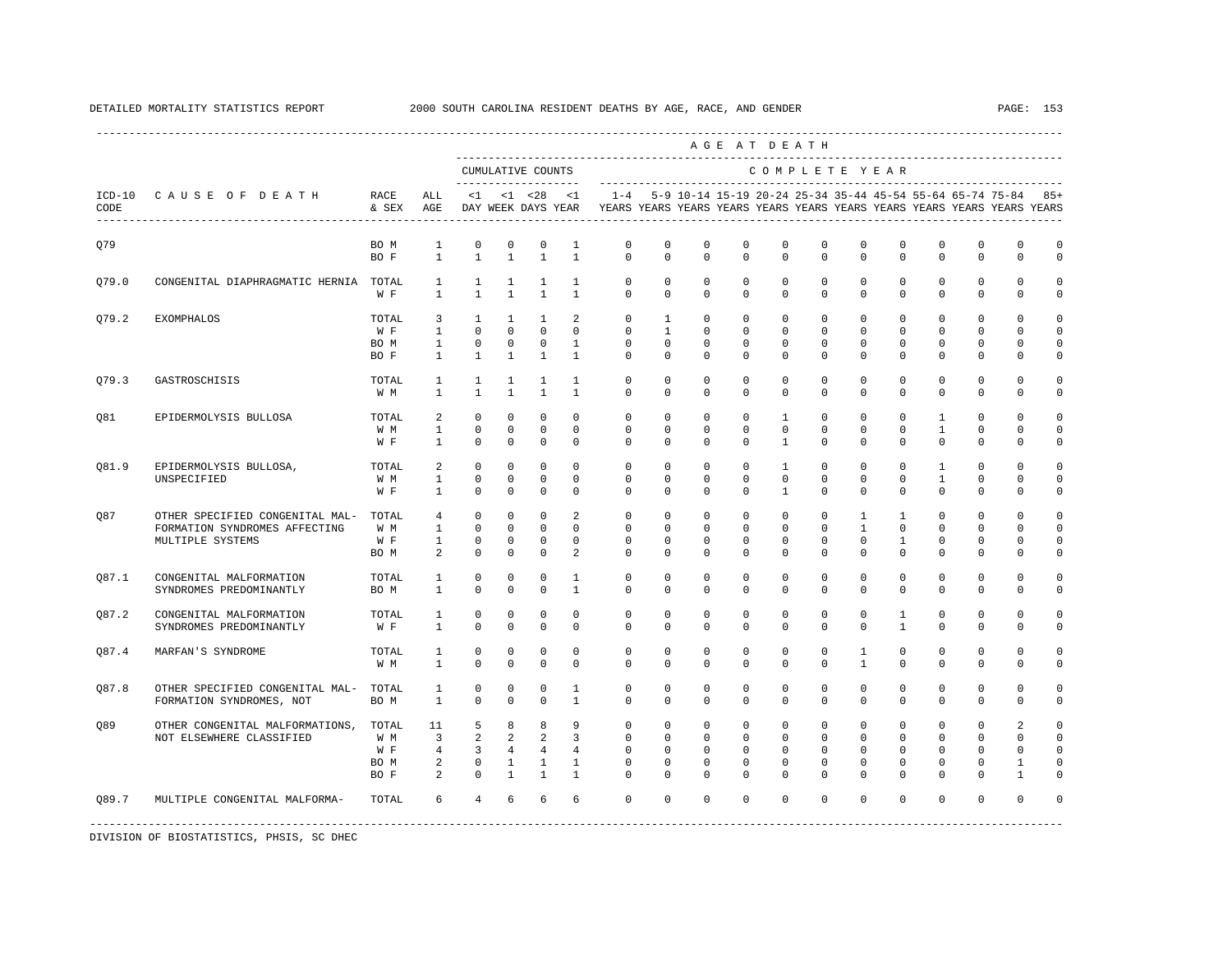DETAILED MORTALITY STATISTICS REPORT 2000 SOUTH CAROLINA RESIDENT DEATHS BY AGE, RACE, AND GENDER PAGE: 154

|                  |                                             |                                   |                                |                         |                                |                                    |                                |                          |                         |                         | AGE AT DEATH                                              |                         |                         |                         |                         |                      |                            |                                                                         |                      |
|------------------|---------------------------------------------|-----------------------------------|--------------------------------|-------------------------|--------------------------------|------------------------------------|--------------------------------|--------------------------|-------------------------|-------------------------|-----------------------------------------------------------|-------------------------|-------------------------|-------------------------|-------------------------|----------------------|----------------------------|-------------------------------------------------------------------------|----------------------|
|                  |                                             |                                   |                                |                         |                                | CUMULATIVE COUNTS<br>---------     |                                |                          |                         |                         |                                                           |                         |                         | COMPLETE YEAR           |                         |                      |                            |                                                                         |                      |
| $ICD-10$<br>CODE | CAUSE OF DEATH                              | RACE<br>& SEX                     | ALL<br>AGE                     | <1                      |                                | $< 1$ $< 28$<br>DAY WEEK DAYS YEAR | <1                             | $1 - 4$                  |                         |                         | 5-9 10-14 15-19 20-24 25-34 35-44 45-54 55-64 65-74 75-84 |                         |                         |                         |                         |                      |                            | YEARS YEARS YEARS YEARS YEARS YEARS YEARS YEARS YEARS YEARS YEARS YEARS | $85+$                |
| Q89.7            | TIONS, NOT ELSEWHERE CLASSIFIED             | W M                               | 1                              | 1                       | 1                              | 1                                  | 1                              | $\mathbf{0}$             | 0                       | $\mathbb O$             | $\mathbf 0$                                               | 0                       | $\mathbf 0$             | 0                       | $\mathbf 0$             | 0                    | $\mathsf 0$                | $\mathbf 0$                                                             | $\mathbf 0$          |
|                  |                                             | W F<br>BO M                       | $\overline{4}$<br>$\mathbf{1}$ | 3<br>$\Omega$           | $\overline{4}$<br>$\mathbf{1}$ | $\overline{4}$<br>$\mathbf{1}$     | $\overline{4}$<br>$\mathbf{1}$ | $\mathbf 0$<br>$\Omega$  | $\mathbf 0$<br>$\Omega$ | $\mathbf 0$<br>$\Omega$ | $\mathbf 0$<br>$\Omega$                                   | $\mathbf 0$<br>$\Omega$ | $\mathbf 0$<br>$\Omega$ | $\mathbf 0$<br>$\Omega$ | $\mathbf 0$<br>$\Omega$ | $\Omega$<br>$\Omega$ | $\mathbf 0$<br>$\Omega$    | $\mathbf 0$<br>0                                                        | $\circ$<br>$\Omega$  |
| 089.8            | OTHER SPECIFIED CONGENITAL<br>MALFORMATIONS | TOTAL<br>W M                      | 1<br>1                         | $\mathbf 0$<br>$\Omega$ | $\mathbf 0$<br>$\mathbf 0$     | $\mathbf 0$<br>$\mathbf 0$         | 1<br>$\mathbf{1}$              | $\mathbf{0}$<br>$\Omega$ | $\mathbf 0$<br>$\Omega$ | 0<br>$\Omega$           | $\mathbf 0$<br>$\Omega$                                   | $\mathbf 0$<br>$\Omega$ | $\mathbf 0$<br>$\Omega$ | 0<br>$\Omega$           | 0<br>$\Omega$           | 0<br>$\Omega$        | $\mathbf 0$<br>$\mathbf 0$ | $\mathbf 0$<br>$\mathbf 0$                                              | $\Omega$<br>$\Omega$ |
| Q89.9            | CONGENITAL MALFORMATION,                    | TOTAL                             | $\overline{4}$                 | $\mathbf{1}$            | 2                              | 2                                  | 2                              | $\Omega$                 | $\Omega$                | $\Omega$                | $\Omega$                                                  | $\Omega$                | $\Omega$                | $\Omega$                | $\Omega$                | $\Omega$             | $\Omega$                   | $\mathfrak{D}$                                                          | $\Omega$             |
|                  | UNSPECIFIED                                 | W M                               | $\mathbf{1}$                   | $\mathbf{1}$            | $\mathbf{1}$                   | $\mathbf{1}$                       | $\mathbf{1}$                   | $\Omega$                 | $\Omega$                | $\Omega$                | $\Omega$                                                  | $\Omega$                | $\Omega$                | $\Omega$                | $\Omega$                | $\Omega$             | $\Omega$                   | $\Omega$                                                                | $\Omega$             |
|                  |                                             | BO M                              | $\mathbf{1}$                   | $\mathbf 0$             | $\mathbf 0$                    | $^{\circ}$                         | $\mathbf 0$                    | $\Omega$                 | $\Omega$                | $\Omega$                | $\Omega$                                                  | $\Omega$                | $\Omega$                | $\Omega$                | $\Omega$                | $\Omega$             | $\mathbf 0$                | 1                                                                       | $\Omega$             |
|                  |                                             | BO F                              | 2                              | $\mathbf 0$             | 1                              | 1                                  | 1                              | $\mathbf{0}$             | 0                       | 0                       | 0                                                         | 0                       | $\mathbf 0$             | 0                       | 0                       | 0                    | $\mathbf 0$                | 1                                                                       | $\mathbf 0$          |
| Q90              | DOWN'S SYNDROME                             | TOTAL                             | 7                              | 0                       | $^{\circ}$                     | 0                                  | 0                              | 0                        | 0                       | 0                       | 0                                                         | 0                       | $\Omega$                | $\Omega$                | 4                       | 2                    | 1                          | 0                                                                       | $\mathbf 0$          |
|                  |                                             | W M                               | 2                              | $\mathbf 0$             | $^{\circ}$                     | $^{\circ}$                         | $^{\circ}$                     | $\mathbf{0}$             | 0                       | 0                       | 0                                                         | 0                       | $\mathbf{0}$            | 0                       | 2                       | 0                    | $\mathbf{0}$               | <sup>0</sup>                                                            | 0                    |
|                  |                                             | W F                               | 4                              | $\mathbf 0$             | $^{\circ}$                     | $\mathbf 0$                        | 0                              | 0                        | 0                       | 0                       | 0                                                         | $\Omega$                | 0                       | $\Omega$                | 2                       | 2                    | $\mathbf{0}$               | $\Omega$                                                                | 0                    |
|                  |                                             | BO M                              | 1                              | $\mathbf 0$             | $\mathbf 0$                    | $\mathbf 0$                        | $\mathbf 0$                    | 0                        | 0                       | 0                       | 0                                                         | $\Omega$                | 0                       | 0                       | 0                       | $\Omega$             | 1                          | $\Omega$                                                                | $\Omega$             |
| Q90.9            | DOWN'S SYNDROME, UNSPECIFIED                | TOTAL                             | 7                              | $\mathbf 0$             | $^{\circ}$                     | $^{\circ}$                         | $\Omega$                       | $\Omega$                 | $\mathbf 0$             | $\mathbf 0$             | $\mathbf 0$                                               | $\Omega$                | $\mathbf 0$             | 0                       | 4                       | 2                    | 1                          | $\Omega$                                                                | $\mathbf 0$          |
|                  |                                             | W M                               | 2                              | $\mathbf 0$             | $\Omega$                       | $\Omega$                           | $\Omega$                       | $\Omega$                 | $\Omega$                | $\Omega$                | $\Omega$                                                  | $\Omega$                | $\Omega$                | $\Omega$                | 2                       | $\Omega$             | $\Omega$                   | $\Omega$                                                                | $\Omega$             |
|                  |                                             | W F                               | 4                              | $\mathbf 0$             | $^{\circ}$                     | $^{\circ}$                         | 0                              | 0                        | 0                       | 0                       | 0                                                         | $\Omega$                | 0                       | 0                       | 2                       | 2                    | $\mathbf 0$                | $\Omega$                                                                | $\mathbf 0$          |
|                  |                                             | BO M                              | $\mathbf{1}$                   | $^{\circ}$              | $\mathbf 0$                    | $\mathbf 0$                        | $\mathbf 0$                    | 0                        | 0                       | $\Omega$                | 0                                                         | $\Omega$                | 0                       | $\Omega$                | $\mathbf 0$             | $\Omega$             | 1                          | $\Omega$                                                                | $\mathbf 0$          |
|                  | 091-099 ALL OTHER CHROMOSOMAL               | TOTAL                             | 9                              | 3                       | 3                              | 4                                  | $7\phantom{.0}$                | $\mathbf{1}$             | $\mathbf 0$             | $\mathbf 0$             | $\mathbf 0$                                               | $\mathbf 0$             | $\mathbf 0$             | $\mathbf{1}$            | $\mathbf 0$             | $\mathbf 0$          | $\mathbf 0$                | $\Omega$                                                                | $\Omega$             |
|                  | ABNORMALITIES                               | W M                               | 2                              | $\mathbf{1}$            | $\mathbf{1}$                   | $\mathbf{1}$                       | $\mathbf{1}$                   | $\Omega$                 | $\Omega$                | $\Omega$                | $\Omega$                                                  | $\Omega$                | $\Omega$                | 1                       | $\Omega$                | $\Omega$             | $\Omega$                   | $\Omega$                                                                | $\Omega$             |
|                  |                                             | W F                               | 1                              | $\mathbf 0$             | $\mathbf 0$                    | $\mathbf{1}$                       | $\mathbf{1}$                   | $\Omega$                 | $\Omega$                | $\Omega$                | $\Omega$                                                  | $\Omega$                | $\Omega$                | $\Omega$                | $\Omega$                | $\Omega$             | $\Omega$                   | $\Omega$                                                                | $\Omega$             |
|                  |                                             | BO M                              | 2                              | 1                       | 1                              | $\mathbf{1}$                       | $\mathbf{1}$                   | 1                        | 0                       | 0                       | $\mathbf 0$                                               | 0                       | $\mathbf 0$             | 0                       | 0                       | $\Omega$             | $\mathbf 0$                | $\Omega$                                                                | $\Omega$             |
|                  |                                             | BO F                              | $\overline{4}$                 | $\mathbf{1}$            | $\mathbf{1}$                   | $\mathbf{1}$                       | $\overline{4}$                 | $\Omega$                 | $\mathbf 0$             | $\Omega$                | $\mathbf 0$                                               | $\Omega$                | 0                       | $\Omega$                | $\Omega$                | $\Omega$             | $\mathbf 0$                | $\circ$                                                                 | $\mathbf 0$          |
| Q91              | EDWARDS' SYNDROME AND PATAU'S               | TOTAL                             | 6                              | 2                       | 2                              | 3                                  | 6                              | $\Omega$                 | $\mathbf 0$             | $\Omega$                | $\Omega$                                                  | $\Omega$                | $\Omega$                | $\Omega$                | $\Omega$                | $\Omega$             | $\Omega$                   | $\Omega$                                                                | $\Omega$             |
|                  | SYNDROME                                    | W F                               | $\mathbf{1}$                   | $\mathbf 0$             | $^{\circ}$                     | $\mathbf{1}$                       | $\mathbf{1}$                   | 0                        | 0                       | 0                       | $\mathbf 0$                                               | 0                       | $\mathbf 0$             | 0                       | 0                       | $\Omega$             | $\mathbf 0$                | $\Omega$                                                                | $\mathbf 0$          |
|                  |                                             | BO M<br>BO F                      | $\mathbf{1}$<br>$\overline{4}$ | 1<br>$\mathbf{1}$       | 1<br>$\mathbf{1}$              | 1<br>1                             | 1<br>4                         | 0<br>$\mathbf{0}$        | 0<br>0                  | 0<br>0                  | 0<br>0                                                    | 0<br>$\Omega$           | 0<br>0                  | 0<br>0                  | 0<br>0                  | 0<br>0               | 0<br>$\mathbf 0$           | $\Omega$<br>$\Omega$                                                    | $\mathbf 0$<br>0     |
| Q91.3            | EDWARDS' SYNDROME, UNSPECIFIED              | TOTAL                             | 6                              | 2                       | 2                              | 3                                  | 6                              | $\mathbf 0$              | 0                       | 0                       | 0                                                         | 0                       | 0                       | 0                       | 0                       | $\Omega$             | 0                          | $\Omega$                                                                | $\mathbf 0$          |
|                  |                                             | $\mathbbmss{W}$ . $\mathbbmss{F}$ | 1                              | $\mathbf 0$             | $^{\circ}$                     | $\mathbf{1}$                       | $\overline{1}$                 | 0                        | 0                       | 0                       | 0                                                         | $\Omega$                | $\mathbf 0$             | 0                       | 0                       | $\Omega$             | 0                          | $\Omega$                                                                | $\mathbf 0$          |
|                  |                                             | BO M                              | 1                              | 1                       | 1                              | $\mathbf{1}$                       | 1                              | 0                        | 0                       | 0                       | 0                                                         | 0                       | 0                       | 0                       | 0                       | 0                    | 0                          | $\Omega$                                                                | $\mathbf 0$          |
|                  |                                             | BO F                              | $\overline{4}$                 | $\mathbf{1}$            | $\mathbf{1}$                   | $\mathbf{1}$                       | 4                              | 0                        | 0                       | 0                       | 0                                                         | $\Omega$                | 0                       | $\Omega$                | 0                       | $\Omega$             | 0                          | $\Omega$                                                                | $\mathbf 0$          |
| Q92              | OTHER TRISOMIES AND PARTIAL                 | TOTAL                             | 1                              | $\mathbf 0$             | $^{\circ}$                     | 0                                  | $^{\circ}$                     | 1                        | 0                       | $\mathbf 0$             | $\mathbf 0$                                               | $\mathbf 0$             | $\mathbf 0$             | 0                       | $\mathbf 0$             | 0                    | $\mathbf 0$                | $\mathbf 0$                                                             | $\mathbf 0$          |
|                  | TRISOMIES OF AUTOSOMES, NOT                 | BO M                              | $\mathbf{1}$                   | $\mathbf 0$             | $\mathbf 0$                    | $\mathbf 0$                        | $\Omega$                       | $\mathbf{1}$             | $\Omega$                | $\Omega$                | $\mathbf 0$                                               | $\Omega$                | 0                       | $\Omega$                | $\mathbf 0$             | $\Omega$             | $\mathbf 0$                | $\mathbf 0$                                                             | $\mathbf 0$          |
| Q92.7            | TRIPLOIDY AND POLYPLOIDY                    | TOTAL                             | $\mathbf{1}$                   | $\mathbf 0$             | $\mathbf 0$                    | $\mathbf 0$                        | $\mathbf 0$                    | $\mathbf{1}$             | $\mathbf 0$             | $\mathbf 0$             | $\mathbf 0$                                               | $\mathbf 0$             | $\mathbf 0$<br>$\Omega$ | $\mathbf 0$<br>$\Omega$ | $\mathbf 0$             | $\mathbf 0$          | $\mathsf 0$                | $\mathbf 0$                                                             | $\mathbf 0$          |
|                  |                                             | BO M                              | $\mathbf{1}$                   | $\mathbf 0$             | $\mathbf 0$                    | $\mathbf 0$                        | $\Omega$                       | $\mathbf{1}$             | $\Omega$                | $\Omega$                | $\Omega$                                                  | $\Omega$                |                         |                         | $\Omega$                | $\Omega$             | $\mathbf 0$                | $\circ$                                                                 | $\mathbf 0$          |
| Q99              | OTHER CHROMOSOME ABNORMALITIES,             | TOTAL                             | 2                              | 1                       | $\mathbf{1}$                   | 1                                  | 1                              | $\mathbf 0$              | $\mathbf 0$             | $\mathbf 0$             | $\mathbf 0$                                               | $\mathbf 0$             | $\mathbf 0$             | 1                       | 0                       | $\mathbf 0$          | $\mathbf 0$                | $\mathbf 0$                                                             | $\Omega$             |
|                  | NOT ELSEWHERE CLASSIFIED                    | W M                               | 2                              | $\mathbf{1}$            | $\mathbf{1}$                   | $\mathbf{1}$                       | $\mathbf{1}$                   | $\Omega$                 | $\Omega$                | $\Omega$                | $\Omega$                                                  | $\Omega$                | $\Omega$                | $\mathbf{1}$            | $\Omega$                | $\Omega$             | $\Omega$                   | $\mathbf 0$                                                             | $\Omega$             |
|                  |                                             |                                   |                                |                         |                                |                                    |                                |                          |                         |                         |                                                           |                         |                         |                         |                         |                      |                            |                                                                         |                      |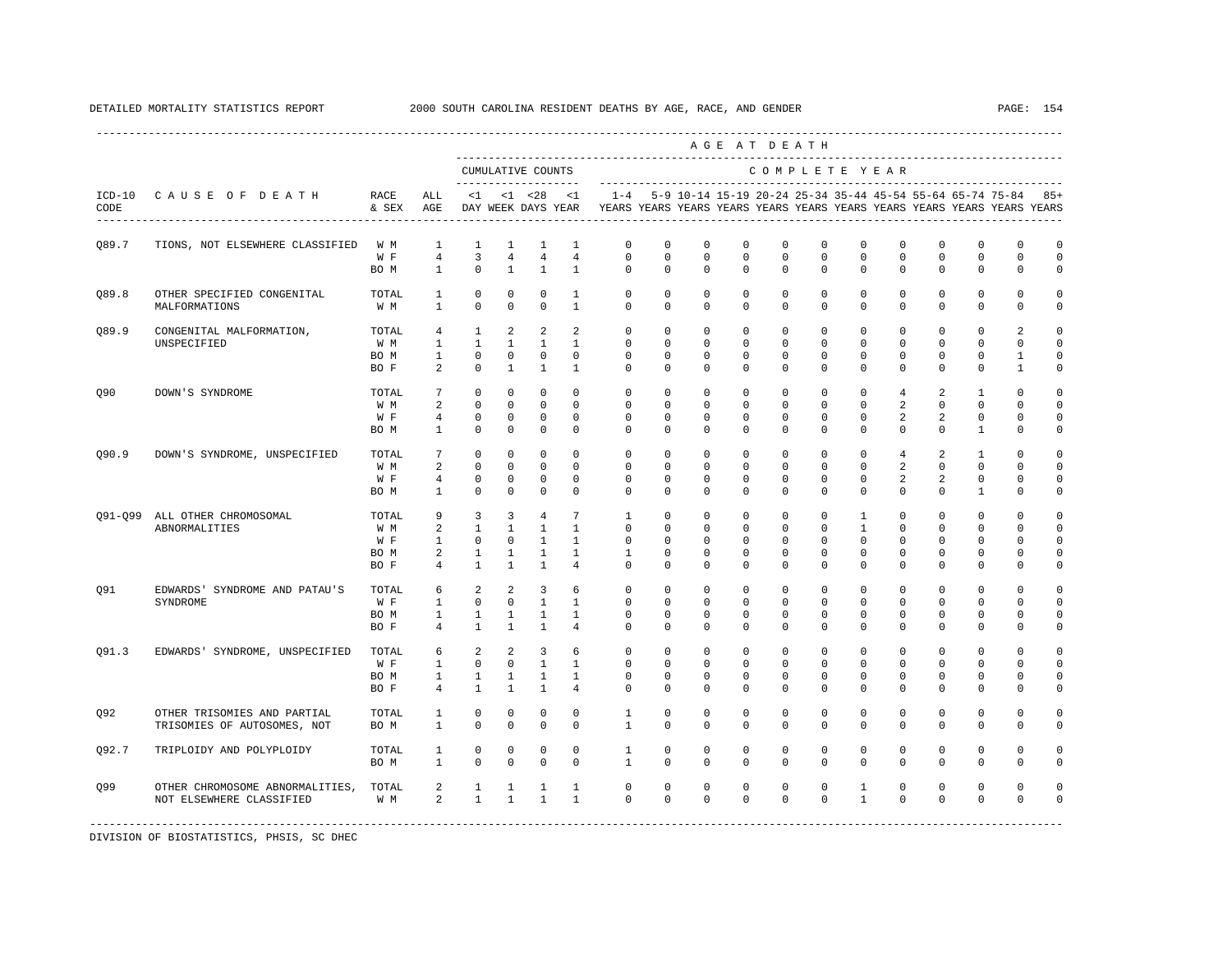|            |                                                                                          |                                       |                                                     |                                                                      |                                                                                  |                                                                         |                                                             |                                                                                            |                                                              |                                                                 |                                                      | AGE AT DEATH                                                        |                                                       |                                                    |                                                 |                                                |                                                      |                                                                   |                                                 |
|------------|------------------------------------------------------------------------------------------|---------------------------------------|-----------------------------------------------------|----------------------------------------------------------------------|----------------------------------------------------------------------------------|-------------------------------------------------------------------------|-------------------------------------------------------------|--------------------------------------------------------------------------------------------|--------------------------------------------------------------|-----------------------------------------------------------------|------------------------------------------------------|---------------------------------------------------------------------|-------------------------------------------------------|----------------------------------------------------|-------------------------------------------------|------------------------------------------------|------------------------------------------------------|-------------------------------------------------------------------|-------------------------------------------------|
|            |                                                                                          |                                       |                                                     |                                                                      |                                                                                  | CUMULATIVE COUNTS                                                       |                                                             |                                                                                            |                                                              |                                                                 |                                                      | COMPLETE YEAR                                                       |                                                       |                                                    |                                                 |                                                |                                                      |                                                                   |                                                 |
| CODE       | ICD-10 CAUSE OF DEATH                                                                    | RACE<br>& SEX AGE                     | ALL                                                 |                                                                      |                                                                                  |                                                                         | $<1$ $<1$ $<28$ $<1$                                        | DAY WEEK DAYS YEAR YEARS YEARS YEARS YEARS YEARS YEARS YEARS YEARS YEARS YEARS YEARS YEARS |                                                              |                                                                 |                                                      |                                                                     |                                                       |                                                    |                                                 |                                                |                                                      | 1-4 5-9 10-14 15-19 20-24 25-34 35-44 45-54 55-64 65-74 75-84 85+ |                                                 |
| Q99.2      | FRAGILE X CHROMOSOME                                                                     | TOTAL<br>W M                          | $\mathbf{1}$<br>$\overline{1}$                      | $\mathbf 0$<br>$\Omega$                                              | $\mathbf 0$<br>$\Omega$                                                          | $\mathbf 0$<br>$\Omega$                                                 | $\mathbf 0$<br>$\Omega$                                     | $\mathbf 0$<br>$\Omega$                                                                    | $\mathbf 0$<br>$\Omega$                                      | $\mathbf 0$<br>$\Omega$                                         | $\mathbf 0$<br>$\Omega$                              | $\mathbf{0}$<br>$\Omega$                                            | $\mathbf{0}$<br>$\Omega$                              | $\mathbf{1}$<br>$\mathbf{1}$                       | $\mathbf 0$<br>$\Omega$                         | $\mathbf 0$<br>$\Omega$                        | $\mathbf{0}$<br>$\Omega$                             | $\mathbf 0$<br>$\Omega$                                           | $\mathbf 0$<br>$\mathbf 0$                      |
| 099.9      | CHROMOSOMAL ABNORMALITY,<br>UNSPECIFIED                                                  | TOTAL<br>W M                          | $\mathbf{1}$<br>$\overline{1}$                      | $\mathbf{1}$<br>$\overline{1}$                                       | $\mathbf{1}$<br>$\overline{1}$                                                   | $\mathbf{1}$<br>$\overline{1}$                                          | $\overline{1}$<br>$\overline{1}$                            | $\Omega$<br>$\Omega$                                                                       | $\Omega$<br>$\Omega$                                         | $\Omega$<br>$\Omega$                                            | $\Omega$<br>$\Omega$                                 | $\Omega$<br>$\Omega$                                                | $\Omega$<br>$\Omega$                                  | $\Omega$<br>$\Omega$                               | $\Omega$<br>$\Omega$                            | $\Omega$<br>$\Omega$                           | $\Omega$<br>$\Omega$                                 | $\Omega$<br>$\Omega$                                              | $\Omega$<br>$\Omega$                            |
| R00-R99    | XVIII.SYMPTOMS,SIGNS& ABNORMAL<br>CLINICAL AND LAB FINDINGS,<br>NOT ELSEWHERE CLASSIFIED | TOTAL<br>W M<br>W F<br>BO M<br>BO F   | 463<br>130<br>158<br>83<br>92                       | 3<br>$\mathbf 0$<br>$\mathbf{1}$<br>2<br>$\mathbf 0$                 | $\overline{4}$<br>$\mathbf{1}$<br>$\mathbf{1}$<br>$\overline{a}$<br>$\mathbf{0}$ | 5<br>$\mathbf{1}$<br>$\overline{1}$<br>$\overline{3}$<br>$\overline{0}$ | 54<br>16<br>8<br>18<br>12                                   | 1<br>$\mathbf 0$<br>$\mathbf{1}$<br>$\mathbf 0$<br>$\mathbf{0}$                            | 2<br>$\Omega$<br>$\mathbf 0$<br>$\mathbf{1}$<br>$\mathbf{1}$ | $^{\circ}$<br>$\circ$<br>$\Omega$<br>$\mathbf 0$<br>$\mathbf 0$ | 2<br>2<br>$\Omega$<br>$\mathbf 0$<br>0               | $\overline{\mathbf{3}}$<br>2<br>$\circ$<br>$\mathbf{1}$<br>$\Omega$ | 19<br>11<br>$\overline{4}$<br>2<br>2                  | 37<br>13<br>7<br>12<br>-5                          | 38<br>8<br>8<br>15<br>7                         | 37<br>14<br>6<br>9<br>8                        | 64<br>21<br>18<br>13<br>12                           | 95<br>25<br>44<br>$7\phantom{.0}$<br>19                           | 111<br>18<br>62<br>5<br>26                      |
|            | R00~R94 ALL OTHER SYMPTOMS & FINDINGS<br>(SELECTED CODES, SEE APPENDIX)                  | TOTAL<br>W M<br>$W$ F<br>BO M<br>BO F | 118<br>31<br>42<br>19<br>26                         | $\Omega$<br>$\mathbf 0$<br>$\mathbf 0$<br>$\mathbf 0$<br>$\mathbf 0$ | $\Omega$<br>$\Omega$<br>$\mathbf 0$<br>0<br>$\mathbf 0$                          | $\Omega$<br>$\overline{0}$<br>$\circ$<br>$\mathbf 0$<br>$\mathbf 0$     | $\Omega$<br>$\Omega$<br>$\Omega$<br>$\mathbf 0$<br>$\Omega$ | $\mathbf{1}$<br>$\Omega$<br>$\mathbf{1}$<br>$\mathbf 0$<br>$\Omega$                        | 2<br>$\Omega$<br>$\mathbf 0$<br>$\mathbf{1}$<br>$\mathbf{1}$ | $\Omega$<br>$\Omega$<br>$\Omega$<br>0<br>$\Omega$               | $\Omega$<br>$\Omega$<br>$\mathbf 0$<br>0<br>$\Omega$ | $\Omega$<br>$\Omega$<br>$\mathbf 0$<br>$\mathbf 0$<br>$\Omega$      | 5<br>3<br>$\mathbf{1}$<br>$\mathbf 0$<br>$\mathbf{1}$ | 8<br>2<br>$\mathbf{1}$<br>$\overline{a}$<br>3      | 12<br>2<br>2<br>6<br>2                          | 11<br>- 5<br>2<br>1<br>3                       | 22<br>$7\phantom{.0}$<br>6<br>$\overline{4}$<br>5    | 28<br>8<br>12<br>3<br>5                                           | 29<br>$\overline{4}$<br>17<br>2<br>6            |
| R00        | ABNORMALITIES OF HEART BEAT                                                              | TOTAL<br>W M<br>W F                   | 2<br>$\mathbf{1}$<br>$\mathbf{1}$                   | $\Omega$<br>$\mathbf 0$<br>$\mathbf{0}$                              | 0<br>$\mathbf 0$<br>0                                                            | $\Omega$<br>$\mathbf 0$<br>$\mathbf 0$                                  | $\Omega$<br>$\mathbf 0$<br>$\Omega$                         | $\Omega$<br>$\mathbf 0$<br>$\Omega$                                                        | $\Omega$<br>$\circ$<br>$\Omega$                              | $\Omega$<br>$\mathbf 0$<br>$\Omega$                             | $\Omega$<br>$\mathbf 0$<br>$\Omega$                  | $\Omega$<br>$\mathbf 0$<br>$\Omega$                                 | $\mathbf 0$<br>$\mathbf 0$<br>$\Omega$                | $\Omega$<br>$\mathbf 0$<br>$\Omega$                | $\mathbf 0$<br>$\mathbf 0$<br>$\Omega$          | $\Omega$<br>$\mathbf 0$<br>$\Omega$            | $\mathbf 0$<br>$\mathbf 0$<br>$\Omega$               | 2<br>$\mathbf{1}$<br>$\mathbf{1}$                                 | $\Omega$<br>$\circ$<br>0                        |
| R00.1      | BRADYCARDIA, UNSPECIFIED                                                                 | TOTAL<br>W M<br>W F                   | 2<br>$\mathbf{1}$<br><sup>1</sup>                   | $\mathbf 0$<br>$\mathbf 0$<br>$^{\circ}$                             | $\mathbf 0$<br>$\Omega$<br>0                                                     | $\mathbf 0$<br>$\mathbf 0$<br>$\mathbf 0$                               | $\Omega$<br>$\Omega$<br>0                                   | $\Omega$<br>$\Omega$<br>$\mathbf{0}$                                                       | $\Omega$<br>$\Omega$<br>0                                    | $\Omega$<br>$\Omega$<br>0                                       | $\Omega$<br>$\Omega$<br>0                            | $\Omega$<br>$\Omega$<br>$\mathbf{0}$                                | $\mathbf 0$<br>$\Omega$<br>$\mathbf{0}$               | $\mathbf 0$<br>$\Omega$<br>0                       | $\Omega$<br>$\Omega$<br>0                       | $^{\circ}$<br>$\Omega$<br>$^{\circ}$           | $\mathbf 0$<br>$\Omega$<br>$\mathbf{0}$              | 2<br>$\mathbf{1}$<br>1                                            | $\circ$<br>$\Omega$<br>0                        |
| <b>R02</b> | GANGRENE, NOT ELSEWHERE<br>CLASSIFIED                                                    | TOTAL<br>W M<br>W F<br>BO F           | $\overline{4}$<br>$\mathbf{1}$<br>2<br>$\mathbf{1}$ | $\mathbf 0$<br>$\Omega$<br>$\Omega$<br>$\mathbf 0$                   | $\mathbf 0$<br>$\Omega$<br>$\Omega$<br>0                                         | $\mathbf 0$<br>$\Omega$<br>$\Omega$<br>$\mathbf 0$                      | $\Omega$<br>$\Omega$<br>$\Omega$<br>$\Omega$                | $\mathbf 0$<br>$\Omega$<br>$\Omega$<br>$\Omega$                                            | $\mathbf 0$<br>$\Omega$<br>$\Omega$<br>$\Omega$              | $\mathbf 0$<br>$\Omega$<br>$\Omega$<br>$\Omega$                 | $\mathbf 0$<br>$\Omega$<br>$\Omega$<br>$\Omega$      | $^{\circ}$<br>$\Omega$<br>$\Omega$<br>$\Omega$                      | $\mathbf 0$<br>$\Omega$<br>$\Omega$<br>$\Omega$       | $\mathbf 0$<br>$\Omega$<br>$\Omega$<br>$\Omega$    | $\mathbf 0$<br>$\Omega$<br>$\Omega$<br>$\Omega$ | $^{\circ}$<br>$\Omega$<br>$\Omega$<br>$\Omega$ | $\mathbf{1}$<br>$\mathbf{1}$<br>$\Omega$<br>$\Omega$ | $\mathbf{1}$<br>$\Omega$<br>1<br>$\Omega$                         | $\overline{a}$<br>$\Omega$<br>$\mathbf{1}$<br>1 |
| R04        | HEMORRHAGE FROM RESPIRATORY<br>PASSAGES                                                  | TOTAL<br>W F                          | 2<br>$\overline{a}$                                 | $\mathbf 0$<br>$\Omega$                                              | 0<br>$\Omega$                                                                    | $\mathbf 0$<br>$\Omega$                                                 | $\mathbf 0$<br>$\Omega$                                     | $\mathbf 0$<br>$\Omega$                                                                    | $\mathbf 0$<br>$\Omega$                                      | $\mathbf 0$<br>$\Omega$                                         | $\mathbf 0$<br>$\Omega$                              | $\mathbf 0$<br>$\Omega$                                             | $\mathbf{0}$<br>$\Omega$                              | 0<br>$\Omega$                                      | $\mathbf 0$<br>$\Omega$                         | $\mathbf 0$<br>$\Omega$                        | 2<br>$\mathfrak{D}$                                  | 0<br>$\Omega$                                                     | 0<br>0                                          |
| R04.2      | HEMOPTYSIS                                                                               | TOTAL<br>W F                          | 1<br>$\mathbf{1}$                                   | 0<br>$\Omega$                                                        | 0<br>$\Omega$                                                                    | 0<br>$\Omega$                                                           | 0<br>$\Omega$                                               | $\mathbf{0}$<br>$\Omega$                                                                   | 0<br>$\Omega$                                                | 0<br>$\Omega$                                                   | 0<br>$\Omega$                                        | $\mathbf{0}$<br>$\Omega$                                            | 0<br>$\Omega$                                         | 0<br>$\Omega$                                      | 0<br>$\Omega$                                   | $\mathbf 0$<br>$\Omega$                        | 1<br>$\mathbf{1}$                                    | 0<br>$\Omega$                                                     | 0<br>0                                          |
| R04.8      | HEMORRHAGE FROM OTHER SITES IN<br>RESPIRATORY PASSAGES                                   | TOTAL<br>W F                          | 1<br>$\mathbf{1}$                                   | $\mathbf 0$<br>$\Omega$                                              | $\Omega$<br>$\Omega$                                                             | $\mathbf 0$<br>$\Omega$                                                 | $\Omega$<br>$\Omega$                                        | $\Omega$<br>$\Omega$                                                                       | $\Omega$<br>$\Omega$                                         | $\Omega$<br>$\Omega$                                            | $\Omega$<br>$\Omega$                                 | $\Omega$<br>$\Omega$                                                | $\Omega$<br>$\Omega$                                  | $\Omega$<br>$\Omega$                               | $\Omega$<br>$\Omega$                            | $\mathbf 0$<br>$\Omega$                        | $\mathbf{1}$<br>$\mathbf{1}$                         | $\Omega$<br>$\Omega$                                              | $\Omega$<br>$\mathbf 0$                         |
| R06        | ABNORMALITIES OF BREATHING                                                               | TOTAL<br>W M<br>W F<br>BO F           | 6<br>$\mathbf{1}$<br>3<br>$\overline{a}$            | $\mathbf 0$<br>$\mathbf 0$<br>$\mathbf 0$<br>$\mathbf 0$             | $\mathbf 0$<br>$\mathbf{0}$<br>$\Omega$<br>$\mathbf 0$                           | $\mathbf 0$<br>$\mathbf 0$<br>$\mathbf 0$<br>$\mathbf 0$                | $\Omega$<br>$\Omega$<br>$\Omega$<br>$\mathbf 0$             | $\mathbf{1}$<br>$\Omega$<br>$\mathbf{1}$<br>$\Omega$                                       | $\mathbf 0$<br>$\Omega$<br>$\Omega$<br>$\circ$               | $\mathbf 0$<br>$\circ$<br>$\Omega$<br>$\Omega$                  | $\mathbf 0$<br>$\mathbf 0$<br>$\Omega$<br>0          | $^{\circ}$<br>$\circ$<br>$\Omega$<br>$\Omega$                       | $\mathbf 0$<br>$\mathbf 0$<br>$\Omega$<br>0           | $\mathbf 0$<br>$\mathbf 0$<br>$\Omega$<br>$\Omega$ | $\mathbf 0$<br>$\mathbf 0$<br>$\Omega$<br>0     | $\mathbf 0$<br>$\mathbf 0$<br>$\Omega$<br>0    | $\mathbf{1}$<br>$\mathbf 0$<br>$\Omega$<br>1         | 2<br>$\Omega$<br>1<br>1                                           | 2<br>1<br>$\mathbf{1}$<br>0                     |
| R06.8      | OTHER AND UNSPECIFIED                                                                    | TOTAL                                 | 6                                                   | $\mathbf 0$                                                          | $\Omega$                                                                         | $\mathbf 0$                                                             | $\Omega$                                                    | $\mathbf{1}$                                                                               | $\Omega$                                                     | $\Omega$                                                        | $\Omega$                                             | $\Omega$                                                            | $\mathbf 0$                                           | $\Omega$                                           | $\mathbf 0$                                     | $\mathbf 0$                                    | $\mathbf{1}$                                         | 2                                                                 | 2                                               |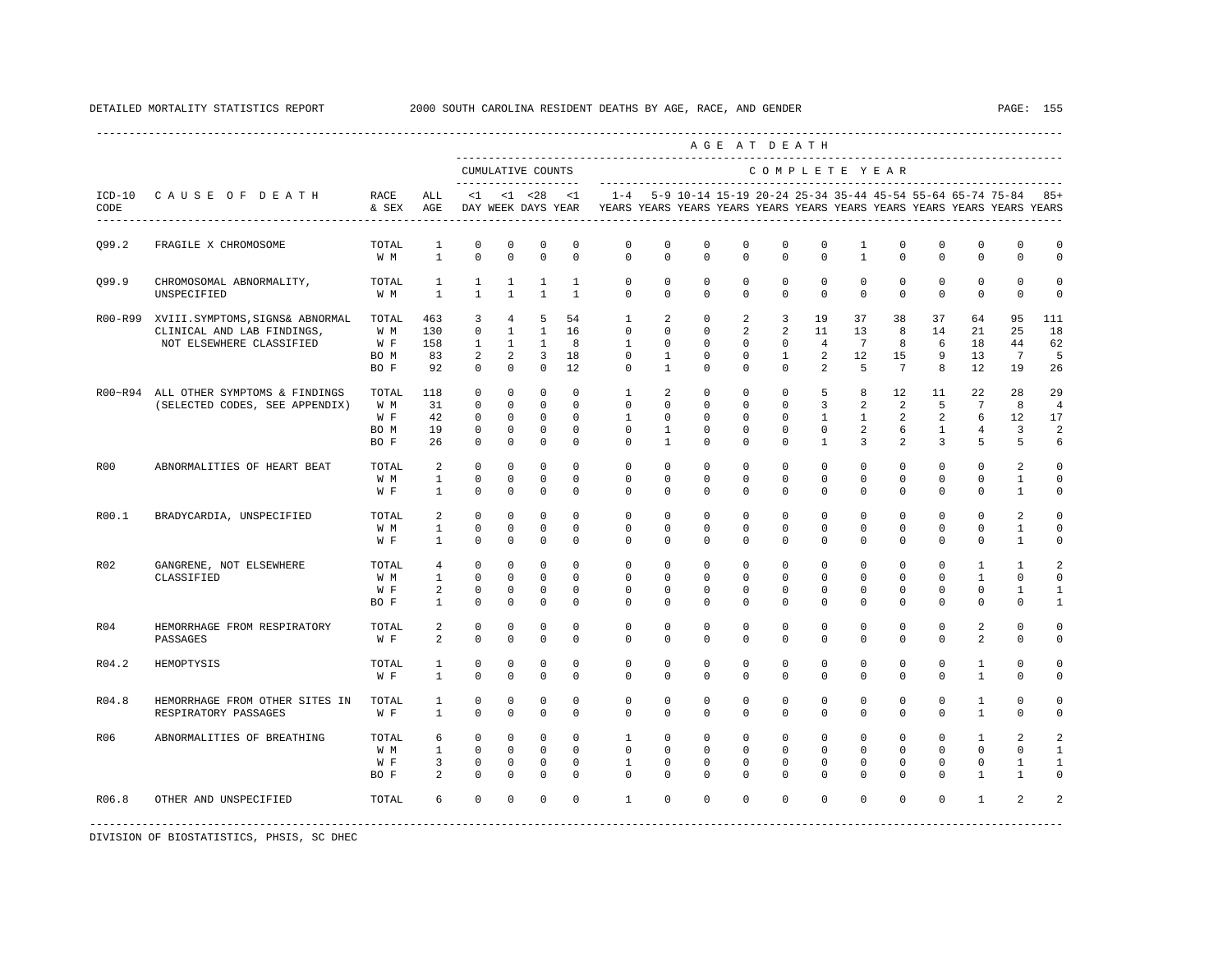DETAILED MORTALITY STATISTICS REPORT 2000 SOUTH CAROLINA RESIDENT DEATHS BY AGE, RACE, AND GENDER PAGE: 156

|            |                                        |               |                     |                         |                                     |                                        |                                                                                                                                                                   |                         |                         |                      | AGE AT DEATH             |                             |                         |                            |                         |                              |                              |                            |
|------------|----------------------------------------|---------------|---------------------|-------------------------|-------------------------------------|----------------------------------------|-------------------------------------------------------------------------------------------------------------------------------------------------------------------|-------------------------|-------------------------|----------------------|--------------------------|-----------------------------|-------------------------|----------------------------|-------------------------|------------------------------|------------------------------|----------------------------|
|            |                                        |               |                     | CUMULATIVE COUNTS       |                                     |                                        |                                                                                                                                                                   |                         |                         |                      |                          |                             | COMPLETE YEAR           |                            |                         |                              |                              |                            |
| CODE       | ICD-10 CAUSE OF DEATH                  | RACE<br>& SEX | ALL<br>AGE          | $<1$ $<1$ $<28$ $<1$    |                                     |                                        | 1-4  5-9 10-14 15-19 20-24 25-34 35-44 45-54 55-64 65-74 75-84  85+<br>DAY WEEK DAYS YEAR YEARS YEARS YEARS YEARS YEARS YEARS YEARS YEARS YEARS YEARS YEARS YEARS |                         |                         |                      |                          |                             |                         |                            |                         |                              |                              |                            |
| R06.8      | ABNORMALITIES OF BREATHING             | W M           | 1                   | $^{\circ}$              | $\mathbf{0}$                        | $\circ$<br>$^{\circ}$                  | $\mathbf{0}$                                                                                                                                                      | $\circ$                 | 0                       | $\mathbf{0}$         | $\Omega$                 | $\circ$                     | $^{\circ}$              | $\Omega$                   | $\circ$                 | $\circ$                      | $\mathbf 0$                  | -1                         |
|            |                                        | W F<br>BO F   | $\overline{3}$<br>2 | $\mathbf 0$<br>$\Omega$ | $\mathbf 0$<br>$\Omega$<br>$\Omega$ | $\mathbf 0$<br>$\mathbf 0$<br>$\Omega$ | $\mathbf{1}$<br>$\Omega$                                                                                                                                          | $\mathbf 0$<br>$\Omega$ | $\mathbf 0$<br>$\Omega$ | $\Omega$<br>$\Omega$ | $\Omega$<br>$\Omega$     | $\mathbf{0}$<br>$\mathbf 0$ | $\mathbf 0$<br>$\Omega$ | $\mathbf 0$<br>$\mathbf 0$ | $\mathbf 0$<br>$\Omega$ | $\mathbf{0}$<br>$\mathbf{1}$ | $\mathbf{1}$<br>$\mathbf{1}$ | $\overline{1}$<br>$\Omega$ |
|            |                                        |               |                     |                         |                                     |                                        |                                                                                                                                                                   |                         |                         |                      |                          |                             |                         |                            |                         |                              |                              |                            |
| <b>R09</b> | OTHER SYMPTOMS AND SIGNS               | TOTAL         | 44                  | $\circ$                 | $\mathbf 0$                         | $\mathbf 0$<br>$^{\circ}$              | $\mathbf 0$                                                                                                                                                       | $\mathbf{1}$            | $\mathbf 0$             | $\mathbf 0$          | $\mathbf 0$              | $\mathbf{0}$                | $\circ$                 | 2                          | 5                       | 12                           | 12                           | 12                         |
|            | INVOLVING THE CIRCULATORY AND          | W M           | 14                  | $^{\circ}$              | $\circ$<br>$\mathbf{0}$             | $\mathbf 0$<br>$\Omega$                | $\mathbf{0}$<br>$\Omega$                                                                                                                                          | $\mathbf{0}$            | 0                       | 0                    | $\mathbf{0}$<br>$\Omega$ | $\mathbf{0}$                | $\circ$                 | $\mathbf{1}$<br>$\Omega$   | 2                       | $\overline{4}$               | 5                            | 2                          |
|            | RESPIRATORY SYSTEM                     | W F           | 12                  | $\Omega$                | $\Omega$<br>$\Omega$                |                                        |                                                                                                                                                                   | $\Omega$                | $\Omega$                | $\Omega$             |                          | $\Omega$                    | $\Omega$                |                            | $\mathbf{1}$            | $\overline{3}$               | $\overline{4}$               | $\overline{4}$             |
|            |                                        | BO M          | 8                   | $\mathbf 0$             | $\mathbf 0$<br>$\mathbf 0$          | $\mathbf 0$                            | $\mathbf 0$                                                                                                                                                       | $\mathbf 0$             | 0                       | $\mathbf 0$          | $\mathbf 0$              | $\mathbf{0}$                | $\mathbf{0}$            | $\mathbf{1}$               | $\mathbf{1}$            | 3                            | 1                            | $\overline{a}$             |
|            |                                        | BO F          | 10                  | $\circ$                 | $\mathbf 0$<br>$\mathbf{0}$         | $\Omega$                               | 0                                                                                                                                                                 | $\mathbf{1}$            | 0                       | 0                    | $\mathbf{0}$             | $\mathbf 0$                 | $\mathbf{0}$            | $\mathbf{0}$               | $\mathbf{1}$            | 2                            | 2                            | 4                          |
| R09.0      | ASPHYXIA                               | TOTAL         | 1                   | $\circ$                 | $\Omega$                            | $\mathbf 0$<br>$\Omega$                | $\Omega$                                                                                                                                                          | $\Omega$                | $\Omega$                | $\Omega$             | $\Omega$                 | $\Omega$                    | $\Omega$                | $\Omega$                   | $\Omega$                | $\mathbf 0$                  | $\Omega$                     | 1                          |
|            |                                        | W F           | $\mathbf{1}$        | $\Omega$                | $\Omega$                            | $\Omega$<br>$\Omega$                   | $\Omega$                                                                                                                                                          | $\Omega$                | $\Omega$                | $\mathbf 0$          | $\Omega$                 | $\mathbf{0}$                | $\mathbf 0$             | $\mathbf{0}$               | $\mathbf 0$             | $\mathbf 0$                  | $\mathbf 0$                  | 1                          |
| R09.2      | RESPIRATORY ARREST                     | TOTAL         | 43                  | $\mathbf 0$             | $\mathbf 0$<br>$\mathbf 0$          | $\mathbf{0}$                           | $\mathbf 0$                                                                                                                                                       | $\mathbf{1}$            | $\mathbf 0$             | $\mathbf 0$          | $\mathbf 0$              | $\mathbf{0}$                | $\mathbf 0$             | $\overline{a}$             | 5                       | 12                           | 12                           | 11                         |
|            |                                        | W M           | 14                  | $^{\circ}$              | $\circ$<br>$^{\circ}$               | $\mathbf 0$                            | $\mathbf{0}$                                                                                                                                                      | $\mathbf 0$             | $^{\circ}$              | $^{\circ}$           | $\mathbf{0}$             | $\mathbf{0}$                | $\circ$                 | $\mathbf{1}$               | $\overline{2}$          | $\overline{4}$               | 5                            | 2                          |
|            |                                        | W F           | 11                  | $\Omega$                | $\Omega$<br>$\Omega$                | $\Omega$                               | $\Omega$                                                                                                                                                          | $\Omega$                | $\Omega$                | $\Omega$             | $\Omega$                 | $\Omega$                    | $\Omega$                | $\Omega$                   | $\mathbf{1}$            | $\overline{3}$               | 4                            | 3                          |
|            |                                        | BO M          | 8                   | $^{\circ}$              | $\circ$<br>$^{\circ}$               | $\mathbf 0$                            | $\mathbf 0$                                                                                                                                                       | $\mathbf 0$             | $\mathbf 0$             | $\mathbf 0$          | $\mathbf 0$              | $\mathbf 0$                 | $\mathbf{0}$            | $\mathbf{1}$               | $\mathbf{1}$            | 3                            | 1                            | $\overline{a}$             |
|            |                                        | BO F          | 10                  | $\circ$                 | $\mathbf{0}$                        | $\mathbf 0$<br>$\Omega$                | 0                                                                                                                                                                 | $\mathbf{1}$            | $\mathbf 0$             | $\mathbf 0$          | $\mathbf 0$              | $\mathbf{0}$                | $\mathbf 0$             | $\mathbf{0}$               | $\mathbf{1}$            | $\overline{a}$               | 2                            | 4                          |
| R17        | UNSPECIFIED JAUNDICE                   | TOTAL         | $\mathbf{1}$        | $\mathbf 0$             | $\mathbf 0$                         | $\mathbf 0$<br>$\mathbf 0$             | $\mathbf 0$                                                                                                                                                       | $\mathbf 0$             | $\mathbf 0$             | $\mathbf 0$          | $\mathbf 0$              | $\mathbf 0$                 | $\mathbf 0$             | $\mathbf 0$                | $\mathbf{0}$            | $\mathbf 0$                  | 0                            | 1                          |
|            |                                        | W F           | $\mathbf{1}$        | $\Omega$                | $\Omega$                            | $\Omega$<br>$\Omega$                   | $\Omega$                                                                                                                                                          | $\Omega$                | $\Omega$                | $\Omega$             | $\Omega$                 | $\mathbf{0}$                | $\mathbf 0$             | $\mathbf 0$                | $\Omega$                | $\mathbf 0$                  | $\Omega$                     | $\mathbf{1}$               |
| R19        | OTHER SYMPTOMS AND SIGNS INVOLV- TOTAL |               | $\overline{3}$      | $\mathbf 0$             | $\mathbf 0$                         | $\mathbf 0$<br>$\mathbf 0$             | $\mathbf 0$                                                                                                                                                       | $\mathbf 0$             | $\mathbf 0$             | $\mathbf 0$          | $\mathbf 0$              | $\mathbf 0$                 | $\mathbf 0$             | $\mathbf 0$                | $\mathbf 0$             | $\mathbf 0$                  | $\mathbf{1}$                 | $\overline{a}$             |
|            | ING THE DIGESTIVE SYSTEM AND           | W F           | 3                   | $\mathbf 0$             | $\mathbf{0}$                        | $\mathbf 0$<br>$\mathbf 0$             | $\mathbf{0}$                                                                                                                                                      | $\mathbf{0}$            | $\mathbf 0$             | $\mathbf 0$          | $\mathbf 0$              | $\mathbf{0}$                | $\mathbf{0}$            | $\mathbf{0}$               | $\mathbf{0}$            | $\mathbf 0$                  | $\mathbf{1}$                 | 2                          |
| R19.0      | INTRA-ABDOMINAL AND PELVIC             | TOTAL         | 1                   | $\mathbf 0$             | $\mathbf 0$<br>$\mathbf 0$          | $\Omega$                               | $\Omega$                                                                                                                                                          | $\circ$                 | $\Omega$                | $\Omega$             | $\Omega$                 | $\mathbf 0$                 | $\mathbf 0$             | $\mathbf 0$                | $\mathbf 0$             | $\mathbf 0$                  | $\mathbf 0$                  | $\mathbf{1}$               |
|            | SWELLING, MASS, AND LUMP               | W F           | $\mathbf{1}$        | $\mathbf 0$             | $\Omega$                            | $\Omega$<br>$\Omega$                   | $\Omega$                                                                                                                                                          | $\mathbf 0$             | $\mathbf 0$             | $\mathbf 0$          | $\mathbf 0$              | $\mathbf{0}$                | $\mathbf{0}$            | $\mathbf 0$                | $\mathbf 0$             | $\mathbf 0$                  | $\mathbf 0$                  | $\mathbf{1}$               |
| R19.8      | OTHER SPECIFIED SYMPTOMS AND           | TOTAL         | 2                   | $^{\circ}$              | $^{\circ}$                          | $\mathbf 0$<br>$\circ$                 | $\mathbf 0$                                                                                                                                                       | $\mathbf 0$             | $\mathbf 0$             | 0                    | $\mathbf{0}$             | $\mathbf 0$                 | $\mathbf 0$             | $\mathbf 0$                | $\mathbf 0$             | $\mathbf 0$                  | $\mathbf{1}$                 | 1                          |
|            | SIGNS INVOLVING THE DIGESTIVE          | W F           | 2                   | $\Omega$                | $\mathbf{0}$                        | $\Omega$<br>$\Omega$                   | $\Omega$                                                                                                                                                          | $\mathbf{0}$            | 0                       | 0                    | $\Omega$                 | $\circ$                     | $\circ$                 | $\mathbf 0$                | 0                       | $\circ$                      | $\mathbf{1}$                 | -1                         |
| R50        | FEVER OF UNKNOWN ORIGIN                | TOTAL         | 2                   | $^{\circ}$              | $^{\circ}$                          | $\mathbf 0$<br>$\mathbf 0$             | $\mathbf 0$                                                                                                                                                       | $\mathbf 0$             | $\mathbf 0$             | $\mathbf 0$          | $\mathbf 0$              | $\mathbf 0$                 | $\mathbf 0$             | $\mathbf{1}$               | $\mathbf 0$             | $\mathbf 0$                  | $\mathbf 0$                  | 1                          |
|            |                                        | W F           | 2                   | $\mathbf 0$             | $\mathbf{0}$                        | $\mathbf 0$<br>$\mathbf 0$             | 0                                                                                                                                                                 | $\mathbf{0}$            | $\mathbf 0$             | $\mathbf 0$          | $\mathbf 0$              | $\mathbf 0$                 | $\mathbf{0}$            | $\mathbf{1}$               | $\mathbf 0$             | 0                            | $\mathbf{0}$                 | -1                         |
| R50.9      | FEVER, UNSPECIFIED                     | TOTAL         | 2                   | $\mathbf 0$             | $\mathbf 0$                         | $\Omega$<br>$\mathbf 0$                | $\Omega$                                                                                                                                                          | $\Omega$                | $\Omega$                | $\Omega$             | $\Omega$                 | $\Omega$                    | $\Omega$                | $\mathbf{1}$               | $\Omega$                | $\mathbf 0$                  | $\Omega$                     | $\mathbf{1}$               |
|            |                                        | W F           | 2                   | $\Omega$                | $\Omega$                            | $\Omega$<br>$\Omega$                   | $\Omega$                                                                                                                                                          | $\Omega$                | $\mathbf 0$             | $\mathbf 0$          | $\mathbf 0$              | $\mathbf{0}$                | $\mathbf{0}$            | $\mathbf{1}$               | $\mathbf 0$             | $\mathbf 0$                  | $\mathbf 0$                  | $\mathbf{1}$               |
| R53        | MALAISE AND FATIGUE                    | TOTAL         | 3                   | $^{\circ}$              | $^{\circ}$                          | $\mathbf 0$<br>$\mathbf 0$             | $\mathbf 0$                                                                                                                                                       | $\mathbf 0$             | $\mathbf 0$             | 0                    | $\mathbf 0$              | $\mathbf 0$                 | $\mathbf 0$             | $\mathbf 0$                | $\mathbf 0$             | $\mathbf{1}$                 | $\mathbf 0$                  | 2                          |
|            |                                        |               | 3                   | $\Omega$                | $\Omega$                            | $\Omega$<br>$\Omega$                   | $\Omega$                                                                                                                                                          | $\Omega$                | $\Omega$                | $\Omega$             | $\Omega$                 | $\Omega$                    | $\Omega$                | $\Omega$                   | $\Omega$                | $\overline{1}$               | $\mathbf{0}$                 | 2                          |
|            |                                        | W F           |                     |                         |                                     |                                        |                                                                                                                                                                   |                         |                         |                      |                          |                             |                         |                            |                         |                              |                              |                            |
| R54        | SENILITY                               | TOTAL         | 39                  | $\circ$                 | $\mathbf{0}$<br>$\mathbf{0}$        | $\mathbf{0}$                           | $\circ$                                                                                                                                                           | $\mathbf 0$             | $\mathbf 0$             | $\mathbf 0$          | $\mathbf 0$              | $\mathbf 0$                 | $\mathbf{0}$            | $\mathbf{0}$               | $\mathbf{1}$            | $\overline{3}$               | 12                           | 23                         |
|            |                                        | W M           | 10                  | $\circ$                 | $\circ$<br>$\overline{0}$           | $\Omega$                               | $\mathbf 0$                                                                                                                                                       | $\mathbf 0$             | $\mathbf 0$             | $\mathbf 0$          | $\mathbf{0}$             | $\mathbf{0}$                | $\mathbf{0}$            | $\mathbf{0}$               | $\mathbf 0$             | $\mathbf{1}$                 | 5                            | 4                          |
|            |                                        | W F           | 15                  | 0                       | $\mathbf{0}$                        | $\mathbf 0$<br>$\mathbf 0$             | $\mathbf 0$                                                                                                                                                       | 0                       | $^{\circ}$              | 0                    | $\mathbf{0}$             | $\mathbf{0}$                | $\circ$                 | $\mathbf 0$                | $\mathbf{1}$            | $\mathbf{0}$                 | 5                            | 9                          |
|            |                                        | BO F          | 14                  | $\Omega$                | $^{\circ}$<br>$^{\circ}$            | $\Omega$                               | $\Omega$                                                                                                                                                          | $\Omega$                | $\Omega$                | $\Omega$             | $\Omega$                 | $\Omega$                    | $\Omega$                | $\Omega$                   | $\Omega$                | 2                            | 2                            | 10                         |
| R55        | SYNCOPE AND COLLAPSE                   | TOTAL         | $\mathbf{1}$        | $\mathbf{0}$            | $\mathbf 0$                         | $\mathbf 0$<br>$\mathbf 0$             | $\Omega$                                                                                                                                                          | $\mathbf 0$             | $\Omega$                | $\Omega$             | $\Omega$                 | $\Omega$                    | $\mathbf 0$             | $\mathbf{0}$               | $\mathbf{0}$            | $\mathbf 0$                  | $\mathbf{1}$                 | 0                          |
|            |                                        |               |                     |                         |                                     |                                        |                                                                                                                                                                   |                         |                         |                      |                          |                             |                         |                            |                         |                              |                              |                            |

DIVISION OF BIOSTATISTICS, PHSIS, SC DHEC

----------------------------------------------------------------------------------------------------------------------------------------------------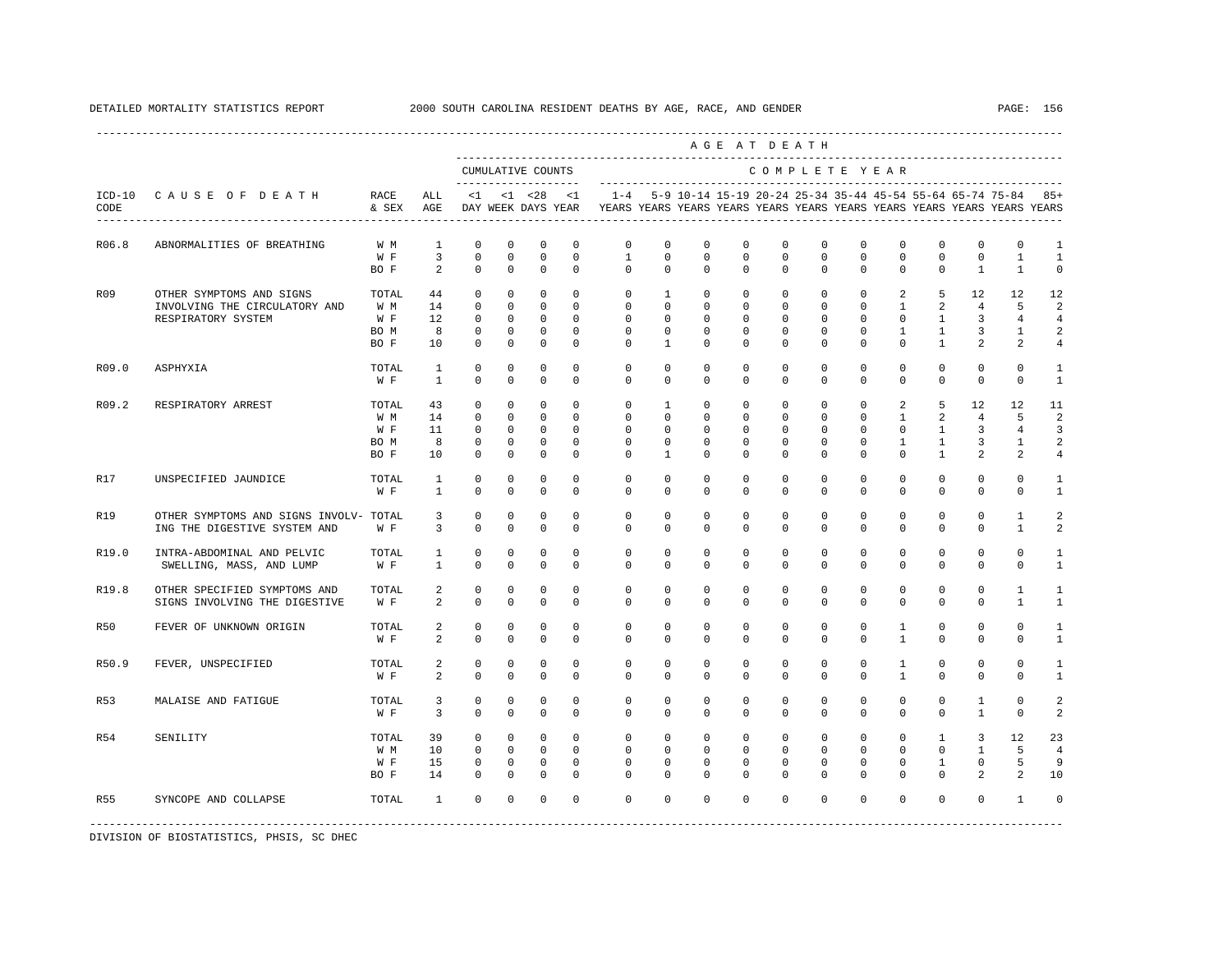|            |                                                              |                                     |                                                          |                                                            |                                                          |                                                                     |                                                                |                                                                         |                                                                           |                                                               |                                                        | AGE AT DEATH                                                         |                                                                     |                                                             |                                                             |                                                     |                                                               |                                                          |                                              |
|------------|--------------------------------------------------------------|-------------------------------------|----------------------------------------------------------|------------------------------------------------------------|----------------------------------------------------------|---------------------------------------------------------------------|----------------------------------------------------------------|-------------------------------------------------------------------------|---------------------------------------------------------------------------|---------------------------------------------------------------|--------------------------------------------------------|----------------------------------------------------------------------|---------------------------------------------------------------------|-------------------------------------------------------------|-------------------------------------------------------------|-----------------------------------------------------|---------------------------------------------------------------|----------------------------------------------------------|----------------------------------------------|
|            |                                                              |                                     |                                                          | --------------------                                       |                                                          | CUMULATIVE COUNTS                                                   |                                                                |                                                                         |                                                                           |                                                               |                                                        | COMPLETE YEAR                                                        |                                                                     |                                                             |                                                             |                                                     |                                                               |                                                          |                                              |
| CODE       | ICD-10 CAUSE OF DEATH                                        | RACE<br>& SEX                       | ALL<br>AGE                                               | $\leq$ 1                                                   |                                                          | $<1$ $<28$<br>DAY WEEK DAYS YEAR                                    | < 1                                                            | YEARS YEARS YEARS YEARS YEARS YEARS YEARS YEARS YEARS YEARS YEARS YEARS |                                                                           |                                                               |                                                        |                                                                      |                                                                     |                                                             |                                                             |                                                     | 1-4 5-9 10-14 15-19 20-24 25-34 35-44 45-54 55-64 65-74 75-84 |                                                          | 85+                                          |
| R55        |                                                              | W F                                 | 1                                                        | $\mathbf 0$                                                | $\mathbf 0$                                              | $\mathbf 0$                                                         | $\mathbf 0$                                                    | $\mathbf 0$                                                             | 0                                                                         | $\mathbf 0$                                                   | $\mathbf 0$                                            | $\mathbf 0$                                                          | $\mathbf 0$                                                         | $\mathbf 0$                                                 | $\mathbf 0$                                                 | $\mathbf 0$                                         | 0                                                             | 1                                                        | 0                                            |
| R56        | CONVULSIONS, NOT ELSEWHERE<br>CLASSIFIED                     | TOTAL<br>W M<br>W F<br>BO M<br>BO F | 26<br>7<br>6<br>$7\phantom{.0}$<br>6                     | $\circ$<br>$\Omega$<br>$\mathbf 0$<br>0<br>$\circ$         | $\Omega$<br>$\Omega$<br>$\mathbf 0$<br>$^{\circ}$<br>0   | $\Omega$<br>$\Omega$<br>$\mathbf 0$<br>$^{\circ}$<br>$^{\circ}$     | $\Omega$<br>$\Omega$<br>$\mathbf 0$<br>0<br>0                  | $\Omega$<br>$\Omega$<br>$\mathbf 0$<br>$\mathbf{0}$<br>$\mathbf{0}$     | $\overline{1}$<br>$\Omega$<br>$\mathbf 0$<br>$\mathbf{1}$<br>$\mathbf{0}$ | $\circ$<br>$\Omega$<br>$\mathbf 0$<br>0<br>0                  | $\Omega$<br>$\Omega$<br>$\mathbf 0$<br>$^{\circ}$<br>0 | $\mathbf{0}$<br>$\Omega$<br>$\mathbf 0$<br>0<br>$\mathbf{0}$         | $\overline{4}$<br>3<br>$\mathbf{1}$<br>$\mathbf{0}$<br>$\mathbf{0}$ | $7\phantom{.0}$<br>$\mathbf{1}$<br>$\mathbf{1}$<br>2<br>3   | 7<br>$\overline{1}$<br>$\mathbf{1}$<br>3<br>2               | 2<br>$\overline{1}$<br>$\overline{1}$<br>0<br>0     | 2<br>$\Omega$<br>$\mathbf{0}$<br>1<br>$\mathbf{1}$            | $\overline{1}$<br>$\mathbf{1}$<br>$\mathbf{0}$<br>0<br>0 | 2<br>$\mathbf 0$<br>$\overline{a}$<br>0<br>0 |
| R56.8      | OTHER AND UNSPECIFIED<br>CONVULSIONS                         | TOTAL<br>W M<br>W F<br>BO M<br>BO F | 26<br>$7\phantom{.0}$<br>6<br>$7\overline{ }$<br>6       | 0<br>$\mathbf 0$<br>$\Omega$<br>$\mathbf 0$<br>$\mathbf 0$ | $\circ$<br>$\circ$<br>$\circ$<br>$\Omega$<br>$\mathbf 0$ | $\mathbf 0$<br>$\circ$<br>$\mathbf 0$<br>$\mathbf 0$<br>$\mathbf 0$ | $\mathbf 0$<br>$\Omega$<br>$\Omega$<br>$\Omega$<br>$\mathbf 0$ | $\mathbf 0$<br>$^{\circ}$<br>$\Omega$<br>$\Omega$<br>$\mathbf 0$        | $\mathbf{1}$<br>$\mathbf 0$<br>$\Omega$<br>$\mathbf{1}$<br>0              | $\mathbf 0$<br>$\circ$<br>$\Omega$<br>$\Omega$<br>$\mathbf 0$ | 0<br>0<br>$\Omega$<br>$\Omega$<br>0                    | $\mathbf{0}$<br>$\mathbf{0}$<br>$\Omega$<br>$\Omega$<br>$\mathbf{0}$ | $\overline{4}$<br>$\overline{3}$<br>$\mathbf{1}$<br>$\Omega$<br>0   | $7\phantom{.0}$<br>$\mathbf{1}$<br>$\overline{1}$<br>2<br>3 | $7\overline{ }$<br>$\mathbf{1}$<br>1<br>3<br>$\overline{a}$ | 2<br>1<br>$\overline{1}$<br>$\Omega$<br>$\mathbf 0$ | 2<br>$\mathbf{0}$<br>$\Omega$<br>1<br>$\mathbf{1}$            | 1<br>1<br>$\Omega$<br>$\Omega$<br>0                      | 2<br>0<br>2<br>$\Omega$<br>0                 |
| R57        | SHOCK, NOT ELSEWHERE CLASSIFIED                              | TOTAL<br>BO M<br>BO F               | $4\overline{ }$<br>2<br>$\overline{a}$                   | $\mathbf 0$<br>$\mathbf 0$<br>$\mathbf 0$                  | $\circ$<br>$\circ$<br>$\mathbf 0$                        | $\circ$<br>$\circ$<br>$\mathbf 0$                                   | $\mathbf 0$<br>$\mathbf 0$<br>$\mathbf 0$                      | $\mathbf 0$<br>$^{\circ}$<br>$\Omega$                                   | $\mathbf 0$<br>$\mathbf{0}$<br>$\mathbf 0$                                | $\mathbf 0$<br>0<br>$\mathbf 0$                               | $^{\circ}$<br>0<br>$\mathbf 0$                         | $\mathbf{0}$<br>$\mathbf{0}$<br>$\mathbf{0}$                         | $\mathbf 0$<br>$\mathbf{0}$<br>$\mathbf 0$                          | $\mathbf 0$<br>$\mathbf{0}$<br>$\mathbf 0$                  | $\mathbf{1}$<br>$\mathbf{1}$<br>$\mathbf 0$                 | 1<br>$\circ$<br>$\mathbf{1}$                        | $\mathbf{0}$<br>$\mathbf{0}$<br>$\mathbf{0}$                  | 2<br>$\mathbf{1}$<br>$\mathbf{1}$                        | $\mathbf 0$<br>$\mathbf 0$<br>0              |
| R57.0      | CARDIOGENIC SHOCK                                            | TOTAL<br>BO M<br>BO F               | 2<br>$\mathbf{1}$<br>$\mathbf{1}$                        | $\Omega$<br>$\mathbf 0$<br>0                               | $\Omega$<br>$\mathbf 0$<br>0                             | $\Omega$<br>$\mathbf 0$<br>$\mathbf 0$                              | $\Omega$<br>$\mathbf 0$<br>0                                   | $\Omega$<br>$\mathbf 0$<br>$\mathbf{0}$                                 | $\Omega$<br>$\mathbf 0$<br>0                                              | $\Omega$<br>$\mathbf 0$<br>0                                  | $\Omega$<br>$\mathbf 0$<br>0                           | $\Omega$<br>$\mathbf{0}$<br>0                                        | $\Omega$<br>$\mathbf 0$<br>0                                        | $\Omega$<br>$\mathbf 0$<br>$\mathbf{0}$                     | $\overline{1}$<br>$\mathbf{1}$<br>0                         | $\mathbf{1}$<br>$\mathbf 0$<br>$\mathbf{1}$         | $\Omega$<br>$\mathbf 0$<br>0                                  | $\Omega$<br>$\mathbf 0$<br>0                             | $\Omega$<br>$\mathbf 0$<br>0                 |
| R57.9      | SHOCK, UNSPECIFIED                                           | TOTAL<br>BO M<br>BO F               | 2<br>$\mathbf{1}$<br>$\mathbf{1}$                        | $\circ$<br>$\mathbf 0$<br>$\Omega$                         | $\circ$<br>$\mathbf 0$<br>$\mathbf 0$                    | $\circ$<br>$\mathbf 0$<br>$\mathbf 0$                               | $\Omega$<br>$\mathbf 0$<br>$\Omega$                            | $\Omega$<br>$\mathbf 0$<br>$\Omega$                                     | $\circ$<br>$\mathbf 0$<br>$\Omega$                                        | $\circ$<br>$\mathbf 0$<br>$\Omega$                            | 0<br>0<br>$\Omega$                                     | $^{\circ}$<br>$\mathbf{0}$<br>$\Omega$                               | $\mathbf{0}$<br>$\mathbf 0$<br>$\Omega$                             | $^{\circ}$<br>$\mathbf 0$<br>$\Omega$                       | 0<br>$\mathbf 0$<br>$\mathbf 0$                             | $\circ$<br>$\mathbf 0$<br>$\Omega$                  | $\mathbf{0}$<br>$\mathbf{0}$<br>$\mathbf 0$                   | 2<br>$\mathbf{1}$<br>$\mathbf{1}$                        | $\mathbf 0$<br>0<br>0                        |
| <b>R58</b> | HEMORRHAGE, NOT ELSEWHERE<br>CLASSIFIED                      | TOTAL<br>W M<br>W F<br>BO F         | 7<br>$\overline{4}$<br>2<br>1                            | $\mathbf 0$<br>$\mathbf 0$<br>0<br>$^{\circ}$              | $\mathbf 0$<br>$\circ$<br>0<br>$\mathbf 0$               | $\mathbf 0$<br>$\circ$<br>$\mathbf 0$<br>$\mathbf 0$                | $\mathbf 0$<br>$\Omega$<br>$\mathbf 0$<br>$\mathbf 0$          | $\mathbf 0$<br>$\mathbf{0}$<br>$\mathbf{0}$<br>0                        | $\mathbf 0$<br>$\Omega$<br>$\mathbf{0}$<br>0                              | $\mathbf 0$<br>0<br>$\mathbf 0$<br>$^{\circ}$                 | $\mathbf 0$<br>$\Omega$<br>0<br>0                      | $\mathbf{0}$<br>$\mathbf{0}$<br>$\mathbf 0$<br>$\mathbf 0$           | $\mathbf 0$<br>$\Omega$<br>$\mathbf{0}$<br>0                        | $\mathbf{1}$<br>$\mathbf{1}$<br>$\mathbf{0}$<br>0           | $\mathbf 0$<br>$\Omega$<br>0<br>0                           | 2<br>1<br>0<br>1                                    | $\mathbf{1}$<br>$\mathbf{1}$<br>0<br>0                        | 3<br>1<br>2<br>0                                         | $\mathbf 0$<br>0<br>$\mathbf 0$<br>0         |
| R62        | LACK OF EXPECTED NORMAL PHYSIOL- TOTAL<br>OGICAL DEVELOPMENT | W M<br>W F<br>BO F                  | $7\phantom{.0}$<br>$\overline{3}$<br>$\overline{a}$<br>2 | $^{\circ}$<br>$\Omega$<br>$\mathbf 0$<br>$^{\circ}$        | $\mathbf 0$<br>$\mathbf 0$<br>0<br>$^{\circ}$            | $\mathbf 0$<br>$\mathbf 0$<br>$\mathbf 0$<br>$^{\circ}$             | $\Omega$<br>$\Omega$<br>$\mathbf 0$<br>$^{\circ}$              | $\mathbf 0$<br>$\Omega$<br>$\mathbf 0$<br>$\Omega$                      | $\mathbf 0$<br>$\Omega$<br>$\mathbf{0}$<br>$\mathbf{0}$                   | $\mathbf 0$<br>$\Omega$<br>0<br>$^{\circ}$                    | $\mathbf 0$<br>$\Omega$<br>0<br>0                      | $\mathbf{0}$<br>$\Omega$<br>$\mathbf{0}$<br>$\mathbf 0$              | $\mathbf 0$<br>$\Omega$<br>$\mathbf{0}$<br>$\mathbf{0}$             | $\mathbf 0$<br>$\Omega$<br>$\mathbf{0}$<br>0                | $\mathbf 0$<br>$\Omega$<br>$^{\circ}$<br>$^{\circ}$         | $\mathbf{1}$<br>$\mathbf{1}$<br>0<br>$\Omega$       | 1<br>$\mathbf{1}$<br>0<br>$\mathbf 0$                         | 2<br>$\Omega$<br>1<br>1                                  | 3<br>$\mathbf{1}$<br>$\mathbf{1}$<br>1       |
| R62.8      | OTHER LACK OF EXPECTED NORMAL<br>PHYSIOLOGICAL DEVELOPMENT   | TOTAL<br>W M<br>W F<br>BO F         | $7\phantom{.0}$<br>$\overline{3}$<br>$\overline{a}$<br>2 | $\mathbf 0$<br>$\mathbf 0$<br>$^{\circ}$<br>$\mathbf 0$    | $\circ$<br>$^{\circ}$<br>$\circ$<br>$\mathbf 0$          | $^{\circ}$<br>$\mathbf 0$<br>$\mathbf 0$<br>$\mathbf 0$             | $\mathbf 0$<br>$\Omega$<br>$\Omega$<br>$\Omega$                | $\mathbf 0$<br>$\mathbf{0}$<br>$\Omega$<br>$\Omega$                     | $\mathbf 0$<br>$\Omega$<br>$\Omega$<br>$\mathbf 0$                        | $\circ$<br>$\Omega$<br>$\Omega$<br>$\Omega$                   | $^{\circ}$<br>$\Omega$<br>$\Omega$<br>$\mathbf 0$      | $\mathbf{0}$<br>$\Omega$<br>$\Omega$<br>$\Omega$                     | 0<br>$\Omega$<br>$\Omega$<br>$\mathbf 0$                            | $\mathbf 0$<br>$\Omega$<br>$\Omega$<br>$\Omega$             | $\mathbf 0$<br>$\Omega$<br>$\Omega$<br>$\mathbf 0$          | 1<br>$\mathbf{1}$<br>$\Omega$<br>$\Omega$           | 1<br>$\mathbf{1}$<br>$\Omega$<br>$\mathbf 0$                  | 2<br>$\Omega$<br>1<br>$\mathbf{1}$                       | 3<br>1<br>1<br>$\mathbf{1}$                  |
| R64        | CACHEXIA                                                     | TOTAL<br>W F                        | 1<br>$\mathbf{1}$                                        | 0<br>$\mathbf 0$                                           | 0<br>$\mathbf 0$                                         | 0<br>$\mathbf 0$                                                    | 0<br>$\mathbf 0$                                               | 0<br>$\mathbf 0$                                                        | 0<br>$\mathbf{0}$                                                         | 0<br>$\mathbf 0$                                              | 0<br>0                                                 | 0<br>$\mathbf{0}$                                                    | 0<br>0                                                              | 0<br>$\mathbf 0$                                            | 0<br>0                                                      | 0<br>$\Omega$                                       | 0<br>0                                                        | 0<br>0                                                   | 1<br>1                                       |
| R68        | OTHER GENERAL SYMPTOMS AND SIGNS TOTAL                       | W F                                 | $\overline{3}$<br>$\mathbf{1}$                           | $\mathbf 0$<br>$\Omega$                                    | 0<br>$\Omega$                                            | $\mathbf 0$<br>$\mathbf 0$                                          | $\mathbf 0$<br>$\Omega$                                        | $\mathbf 0$<br>$\Omega$                                                 | 0<br>$\Omega$                                                             | $\mathbf 0$<br>$\Omega$                                       | 0<br>$\Omega$                                          | $\mathbf 0$<br>$\Omega$                                              | $\mathbf{1}$<br>$\Omega$                                            | 0<br>$\Omega$                                               | 0<br>$\Omega$                                               | $\mathbf 0$<br>$\Omega$                             | 0<br>$\mathbf 0$                                              | 1<br>$\mathbf 0$                                         | $\overline{1}$<br>$\mathbf{1}$               |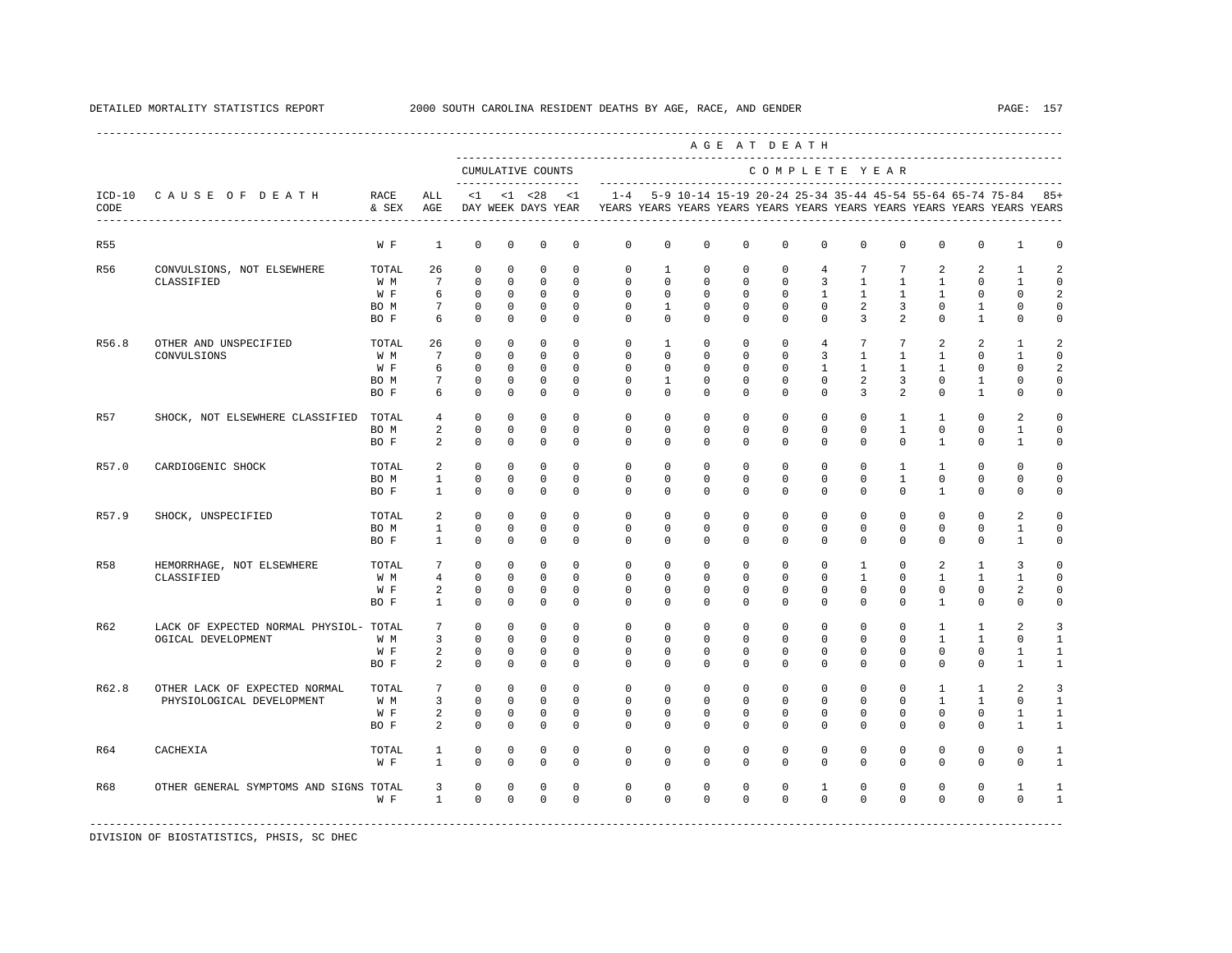|         |                                                                           |                                     |                                                                        |                                                               |                                                               |                                                                                    |                                                          |                                                                                            |                                                        |                                                                                                                         |                                                                |                                                                                           | AGE AT DEATH                                                                            |                                                                                      |                                                                    |                                                                                         |                                                                          |                                                                           |                                                          |
|---------|---------------------------------------------------------------------------|-------------------------------------|------------------------------------------------------------------------|---------------------------------------------------------------|---------------------------------------------------------------|------------------------------------------------------------------------------------|----------------------------------------------------------|--------------------------------------------------------------------------------------------|--------------------------------------------------------|-------------------------------------------------------------------------------------------------------------------------|----------------------------------------------------------------|-------------------------------------------------------------------------------------------|-----------------------------------------------------------------------------------------|--------------------------------------------------------------------------------------|--------------------------------------------------------------------|-----------------------------------------------------------------------------------------|--------------------------------------------------------------------------|---------------------------------------------------------------------------|----------------------------------------------------------|
|         |                                                                           |                                     |                                                                        |                                                               |                                                               | CUMULATIVE COUNTS                                                                  |                                                          |                                                                                            |                                                        |                                                                                                                         |                                                                |                                                                                           | COMPLETE YEAR                                                                           |                                                                                      |                                                                    |                                                                                         |                                                                          |                                                                           |                                                          |
| CODE    | ICD-10 CAUSE OF DEATH RACE                                                | & SEX AGE                           | ALL                                                                    |                                                               |                                                               | $<1$ $<1$ $<28$                                                                    | $\leq$ 1                                                 | DAY WEEK DAYS YEAR YEARS YEARS YEARS YEARS YEARS YEARS YEARS YEARS YEARS YEARS YEARS YEARS |                                                        |                                                                                                                         |                                                                |                                                                                           |                                                                                         |                                                                                      |                                                                    |                                                                                         |                                                                          | 1-4 5-9 10-14 15-19 20-24 25-34 35-44 45-54 55-64 65-74 75-84 85+         |                                                          |
| R68     |                                                                           | BO M<br>BO F                        | 1<br>$\overline{1}$                                                    | $^{\circ}$<br>$\Omega$                                        | $^{\circ}$<br>$\Omega$                                        | $\mathbf{0}$<br>$\Omega$                                                           | $\mathbf 0$<br>$\Omega$                                  | $^{\circ}$<br>$\Omega$                                                                     | $\mathbf 0$<br>$\Omega$                                | $^{\circ}$<br>$\Omega$                                                                                                  | $\Omega$<br>$\Omega$                                           | $\Omega$<br>$\Omega$                                                                      | $\Omega$<br>$\overline{1}$                                                              | $\mathbf 0$<br>$\Omega$                                                              | $\Omega$<br>$\Omega$                                               | $^{\circ}$<br>$\Omega$                                                                  | $\mathbf{0}$<br>$\Omega$                                                 | $\mathbf{1}$<br>$\Omega$                                                  | 0<br>$\Omega$                                            |
| R68.0   | HYPOTHERMIA, NOT ASSOCIATED WITH TOTAL 1<br>LOW ENVIRONMENTAL TEMPERATURE | BO M                                | $\sim$ 1 $\sim$                                                        | $\Omega$<br>$\Omega$                                          | $\Omega$<br>$\Omega$                                          | $\Omega$<br>$\Omega$                                                               | $\Omega$<br>$\Omega$                                     | $\Omega$<br>$\Omega$                                                                       |                                                        | $\Omega$<br>$\Omega$<br>$0 \qquad \qquad 0$                                                                             | $\Omega$<br>$\Omega$                                           | $\Omega$<br>$\Omega$                                                                      | $\Omega$                                                                                | $\Omega$<br>$0 \qquad \qquad$<br>$\Omega$                                            | $\Omega$<br>$\Omega$                                               | $\Omega$<br>$\Omega$                                                                    | $\Omega$<br>$\Omega$                                                     | <sup>1</sup><br>$\mathbf{1}$                                              | $\Omega$<br>$\Omega$                                     |
| R68.8   | OTHER SPECIFIED GENERAL SYMPTOMS TOTAL                                    |                                     |                                                                        | $2 \qquad 0$                                                  | $\Omega$                                                      | $\overline{0}$                                                                     | $\Omega$                                                 | $\Omega$                                                                                   |                                                        | $\Omega$<br>$\Omega$                                                                                                    |                                                                | $0\qquad 0$                                                                               |                                                                                         | $1 \qquad 0$                                                                         |                                                                    | $\Omega$<br>$\Omega$                                                                    | $\Omega$                                                                 | $\Omega$                                                                  | $\mathbf{1}$                                             |
|         | AND SIGNS                                                                 | W F<br>BO F                         |                                                                        | $\circ$<br>$1 \quad \cdots$<br>$1 \qquad 0$                   | $\circ$<br>$\Omega$                                           | $\bigcirc$                                                                         | $0\qquad 0$<br>$\Omega$                                  | $\Omega$                                                                                   | $0 \qquad \qquad$<br>$\Omega$                          | $0\qquad 0$<br>$\Omega$                                                                                                 | $\Omega$                                                       | $0\qquad 0\qquad$<br>$\Omega$                                                             | $\mathbf{1}$                                                                            | $0\qquad 0$<br>$\Omega$                                                              | $\Omega$                                                           | $0 \qquad \qquad$<br>$\circ$<br>$\Omega$                                                | $\circ$<br>$\Omega$                                                      | $\mathbf{0}$<br>$\Omega$                                                  | $\mathbf{1}$<br>$\Omega$                                 |
| R75     | LABORATORY EVIDENCE OF HUMAN<br>IMMUNODEFICIENCY VIRUS HIV                | TOTAL<br>BO M                       | $\mathbf{1}$<br>$1 \quad \cdots$                                       | $\circ$<br>$\Omega$                                           | $\circ$<br>$\Omega$                                           | $\circ$<br>$\Omega$                                                                | $\Omega$<br>$\Omega$                                     | $\circ$<br>$\cap$                                                                          | $\Omega$<br>$\Omega$                                   | $\Omega$<br>$\Omega$                                                                                                    | $\Omega$<br>$\Omega$                                           | $\Omega$<br>$\Omega$                                                                      | $\Omega$<br>$\Omega$                                                                    | $\Omega$<br>$\Omega$                                                                 | $\mathbf{1}$<br>$\mathbf{1}$                                       | $\Omega$<br>$\Omega$                                                                    | $\Omega$<br>$\Omega$                                                     | $\Omega$<br>$\Omega$                                                      | $\Omega$<br>$\Omega$                                     |
| R91     | ABNORMAL FINDINGS ON DIAGNOSTIC TOTAL<br>IMAGING OF LUNG                  | BO F                                | 1<br>$\overline{1}$                                                    | $\circ$<br>$\Omega$                                           | $^{\circ}$<br>$\Omega$                                        | $\mathbf 0$<br>$\Omega$                                                            | $\Omega$<br>$\Omega$                                     | $\Omega$<br>$\cap$                                                                         | $\Omega$<br>$\Omega$                                   | $\Omega$<br>$\Omega$                                                                                                    | $\Omega$<br>$\Omega$                                           | $\Omega$<br>$\cap$                                                                        | $\mathbf{0}$<br>$\Omega$                                                                | $\circ$<br>$\Omega$                                                                  | $\mathbf 0$<br>$\Omega$                                            | $\circ$<br>$\Omega$                                                                     | $\mathbf{1}$<br>$\overline{1}$                                           | $\Omega$<br>$\Omega$                                                      | $\Omega$<br>$\Omega$                                     |
| R95-R99 | ILL-DEFINED AND UNKNOWN CAUSES TOTAL<br>OF MORTALITY                      | W M<br>W F<br>BO M<br>BO F          | 306<br>89<br>101<br>64<br>52                                           | $\overline{3}$<br>$\Omega$<br>$\mathbf{1}$<br>2<br>$^{\circ}$ | 4<br>$\overline{1}$<br>2<br>$\circ$                           | - 5<br>$1 \quad 1$<br>$\sim$ 0                                                     | 54<br>1 16<br>8<br>3 18<br>12                            | $\Omega$<br>$\Omega$<br>$\Omega$<br>$\circ$<br>$\Omega$                                    | $\Omega$<br>$\circ$<br>$\circ$                         | $\Omega$<br>$\Omega$<br>$\Omega$<br>$\Omega$<br>$\Omega$<br>$\overline{0}$<br>$\overline{0}$                            | $\overline{a}$<br>$\overline{2}$<br>$\overline{0}$<br>$\Omega$ | $\overline{3}$<br>$2^{1}$<br>$0 \qquad \qquad$<br>$\overline{1}$<br>$\overline{0}$        | 14<br>8<br>$\Omega$<br>$\mathbf{1}$                                                     | 29<br>11<br>$3 \t 6$<br>2 10<br>$\overline{2}$                                       | 26<br>6<br>5                                                       | 25<br>$\overline{9}$<br>$6 \qquad \qquad 3$<br>9 8<br>$5^{\circ}$                       | 39<br>13<br>12<br>9<br>$5^{\circ}$                                       | 55<br>12.<br>27<br>$\frac{4}{3}$<br>12                                    | 59<br>10<br>36<br>$\overline{3}$<br>10                   |
| R95     | SUDDEN INFANT DEATH SYNDROME                                              | TOTAL<br>W M<br>W F<br>BO M<br>BO F | 37<br>10<br>6<br>13<br>8 <sup>1</sup>                                  | $\circ$<br>$\Omega$<br>$\Omega$<br>$\Omega$<br>$\mathbf{0}$   | $\circ$<br>$\Omega$<br>$\Omega$<br>$\Omega$<br>$\overline{0}$ | $\overline{0}$<br>$\bigcirc$<br>$\circ$                                            | 37<br>$0 \quad 10$<br>6<br>$0 \t 13$<br>8                | $\circ$<br>$\Omega$<br>$\Omega$<br>$\cap$<br>$\Omega$                                      | $\Omega$<br>$\Omega$<br>$\circ$                        | $0 \qquad \qquad$<br>$\overline{0}$<br>$\overline{0}$<br>$0 \qquad 0$<br>$\Omega$<br>$\Omega$                           | $\overline{0}$<br>$\Omega$<br>$\Omega$<br>$\overline{0}$       | $\overline{0}$<br>$\overline{0}$<br>$0 \qquad \qquad$<br>$\Omega$<br>$\Omega$<br>$\Omega$ | $\overline{0}$<br>$\cap$<br>$\overline{0}$                                              | $\circ$<br>$0 \qquad 0$<br>$\Omega$<br>$\Omega$<br>$\Omega$<br>$\Omega$              | $\mathbf{0}$<br>$\Omega$<br>$\Omega$<br>$\overline{0}$             | $\mathbf{0}$<br>$\overline{0}$<br>$0 \qquad \qquad$<br>$\Omega$<br>$\Omega$<br>$\Omega$ | $\circ$<br>$\Omega$<br>$\Omega$<br>$\Omega$<br>$\Omega$                  | $\Omega$<br>$\Omega$<br>$\Omega$<br>$\Omega$<br>$\Omega$                  | $\Omega$<br>$\Omega$<br>$\Omega$<br>$\Omega$<br>$\circ$  |
| R96     | OTHER SUDDEN DEATH, CAUSE<br><b>UNKNOWN</b>                               | TOTAL<br>W M<br>W F<br>BO M<br>BO F | 10<br>$\overline{2}$<br>2<br>$\overline{\mathbf{3}}$<br>$\overline{3}$ | $\Omega$<br>$\circ$<br>$\Omega$<br>$\overline{0}$<br>$\Omega$ | $\circ$<br>$\mathbf{0}$<br>$\Omega$<br>$^{\circ}$<br>$\Omega$ | $\Omega$<br>$\overline{0}$<br>$\overline{0}$<br>$\overline{0}$<br>$\Omega$         | $\Omega$<br>$\Omega$<br>$\Omega$<br>$\Omega$<br>$\Omega$ | $\Omega$<br>$\Omega$<br>$\Omega$<br>$\Omega$<br>$\Omega$                                   | $\Omega$<br>$\overline{0}$<br>$\Omega$<br>$\Omega$     | $\Omega$<br>$\Omega$<br>$0 \qquad 0$<br>$\Omega$<br>$\Omega$                                                            | $\Omega$<br>$\mathbf{0}$<br>$\Omega$<br>$\Omega$<br>$\Omega$   | $\Omega$<br>$\Omega$<br>$\Omega$<br>$\Omega$<br>$\Omega$                                  | $\mathbf{1}$<br>$\Omega$<br>$\Omega$                                                    | $\Omega$<br>$\mathbf{1}$<br>$\Omega$<br>$\Omega$<br>$\Omega$<br>$\Omega$<br>$\Omega$ | $\Omega$<br>$\mathbf{0}$<br>$\Omega$<br>$\Omega$<br>$\Omega$       | $\overline{3}$<br>$\sim$ 1<br>$\Omega$<br>$\overline{a}$<br>$\Omega$                    | $\overline{a}$<br>$\Omega$<br>$\overline{1}$<br>$\mathbf{1}$<br>$\Omega$ | $\overline{4}$<br>$\Omega$<br>$\mathbf{1}$<br>$\Omega$<br>3               | $\Omega$<br>$\Omega$<br>$\Omega$<br>$\Omega$<br>$\Omega$ |
| R96.0   | INSTANTANEOUS DEATH                                                       | TOTAL<br>W M<br>W F<br>BO M<br>BO F | 10<br>2<br>2<br>$\overline{3}$<br>$\overline{3}$                       | $\circ$<br>$\Omega$<br>$\Omega$<br>$\circ$<br>$\Omega$        | $\circ$<br>$\circ$<br>$\Omega$<br>$\mathbf{0}$<br>$\Omega$    | $\overline{0}$<br>$\overline{0}$<br>$\bigcirc$<br>$\overline{0}$<br>$\overline{0}$ | $\circ$<br>$\Omega$<br>$\Omega$<br>$\circ$<br>$\Omega$   | $\circ$<br>$\Omega$<br>$\Omega$<br>$\circ$<br>$\Omega$                                     | $\circ$<br>$\Omega$<br>$\Omega$<br>$\circ$<br>$\Omega$ | $\overline{0}$<br>$\Omega$<br>$\overline{0}$<br>$\overline{0}$<br>$\overline{0}$                                        | $\mathbf{0}$<br>$\Omega$<br>$\Omega$<br>$\circ$<br>$\Omega$    | $\circ$<br>$\Omega$<br>$\overline{0}$<br>$\circ$<br>$\Omega$                              | $\mathbf{1}$<br>$\mathbf{1}$<br>$\Omega$<br>$\circ$<br>$\Omega$                         | $\circ$<br>$\Omega$<br>$\Omega$<br>$\circ$<br>$\Omega$                               | $\overline{0}$<br>$\Omega$<br>$\Omega$<br>$\mathbf{0}$<br>$\Omega$ | $\overline{\mathbf{3}}$<br>$\mathbf{1}$<br>$\Omega$<br>$\overline{a}$<br>$\Omega$       | $\overline{a}$<br>$\Omega$<br>$\overline{1}$<br>$\mathbf{1}$<br>$\Omega$ | $\overline{4}$<br>$\Omega$<br>$\overline{1}$<br>$\circ$<br>$\overline{3}$ | $\Omega$<br>$\Omega$<br>$\Omega$<br>$\Omega$<br>$\Omega$ |
| R99     | OTHER ILL-DEFINED & UNSPECIFIED TOTAL<br>CAUSES OF MORTALITY              | W M<br>W F<br>BO M<br>BO F          | 259<br>77<br>41 —                                                      | $3^{\circ}$<br>$\overline{0}$<br>93 1<br>48 2<br>$\Omega$     |                                                               | 4 5 17<br>$1 \quad 1$<br>$1 \quad 1$<br>$2 \quad 3$<br>$0 \qquad 0$                | -6<br>$\overline{a}$<br>$5^{\circ}$<br>$\overline{4}$    | $\circ$<br>$\Omega$<br>$\circ$<br>$\Omega$                                                 | $\circ$<br>$0 \qquad \qquad$<br>$\Omega$               | $0 \qquad \qquad$<br>$\overline{0}$<br>$0\qquad 0$<br>$\overline{0}$<br>$0 \qquad \qquad$<br>$\overline{0}$<br>$\Omega$ | $\Omega$                                                       | $2 \qquad \qquad 3$<br>$2 \left( \frac{1}{2} \right)$                                     | 13<br>2 7<br>$0 \qquad 0 \qquad 3$<br>$0 \t 1 \t 2 \t 10$<br>$\Omega$<br>$\overline{1}$ | 29<br>11<br>6<br>$\overline{2}$                                                      | 26<br>6<br>6 <sup>6</sup>                                          | 22<br>8 <sup>8</sup><br>$\overline{\mathbf{3}}$<br>$9^{\circ}$                          | 37<br>13<br>11<br>6 8<br>$5 \quad 5 \quad 5$                             | 51<br>12<br>26<br>$\overline{4}$<br>9                                     | 59<br>10<br>36<br>3<br>10                                |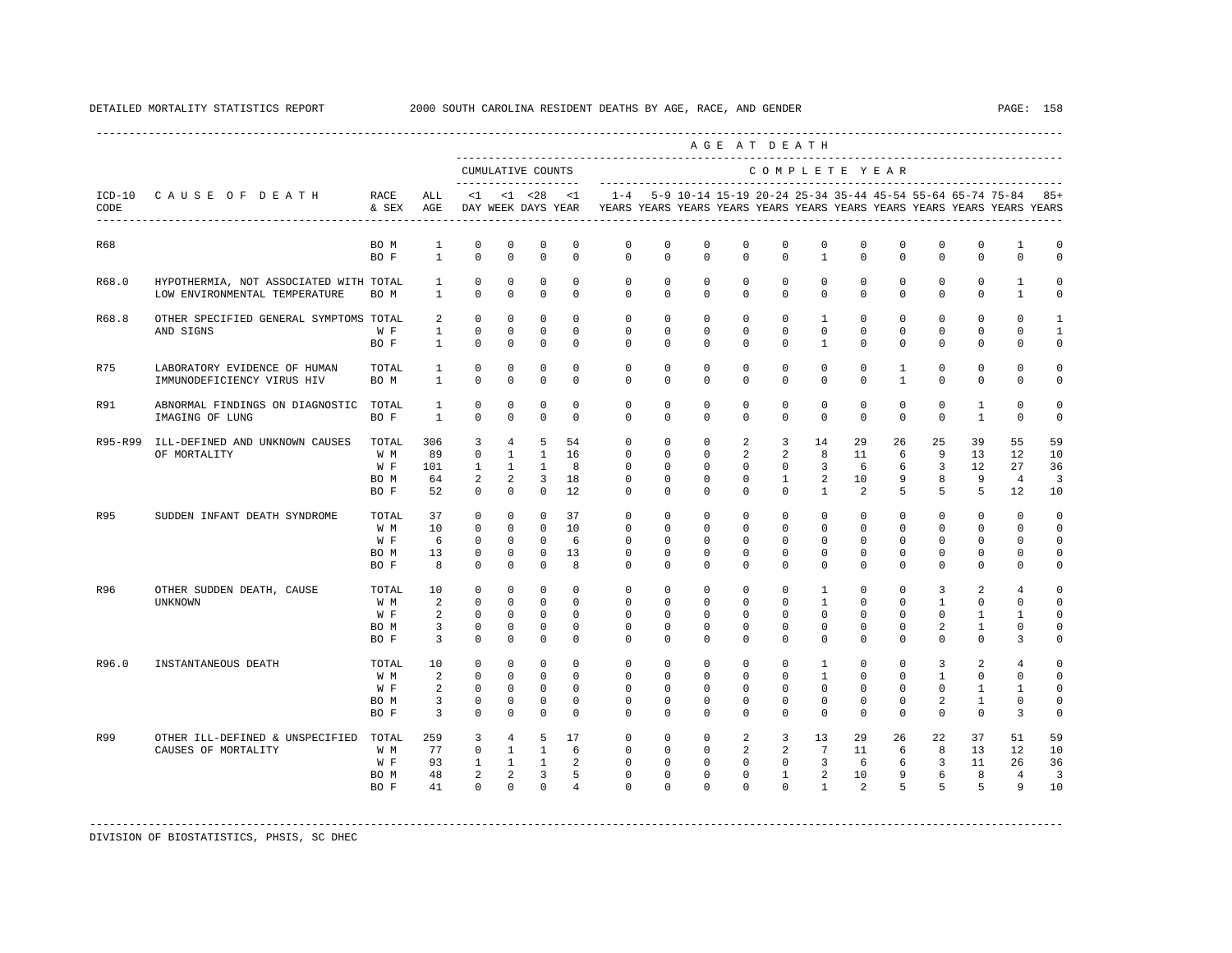|                 |                                                                                  |                                     |                              |                                                                        |                                                              |                                                                         |                                                           |                                                                 |                                                                 |                                                                                                                                      |                                          | AGE AT DEATH                                                       |                                                 |                                                |                                           |                                                                                  |                                                                     |                                                                         |                                                                              |
|-----------------|----------------------------------------------------------------------------------|-------------------------------------|------------------------------|------------------------------------------------------------------------|--------------------------------------------------------------|-------------------------------------------------------------------------|-----------------------------------------------------------|-----------------------------------------------------------------|-----------------------------------------------------------------|--------------------------------------------------------------------------------------------------------------------------------------|------------------------------------------|--------------------------------------------------------------------|-------------------------------------------------|------------------------------------------------|-------------------------------------------|----------------------------------------------------------------------------------|---------------------------------------------------------------------|-------------------------------------------------------------------------|------------------------------------------------------------------------------|
|                 |                                                                                  |                                     |                              |                                                                        |                                                              | CUMULATIVE COUNTS<br>--------------------                               |                                                           |                                                                 |                                                                 | ____________________________                                                                                                         |                                          |                                                                    | COMPLETE YEAR                                   |                                                |                                           |                                                                                  |                                                                     |                                                                         |                                                                              |
| CODE            | ICD-10 CAUSE OF DEATH<br>--------------------------------------                  | RACE<br>& SEX                       | ALL<br>AGE                   | <1                                                                     |                                                              | $< 1$ $< 28$<br>DAY WEEK DAYS YEAR                                      | $\leq$ 1                                                  | $1 - 4$                                                         |                                                                 | 5-9 10-14 15-19 20-24 25-34 35-44 45-54 55-64 65-74 75-84<br>YEARS YEARS YEARS YEARS YEARS YEARS YEARS YEARS YEARS YEARS YEARS YEARS |                                          |                                                                    |                                                 |                                                |                                           |                                                                                  |                                                                     |                                                                         | $85+$                                                                        |
| V01-Y89         | XX. EXTERNAL CAUSE OF<br>MORTALITY                                               | TOTAL<br>W M                        | 2831<br>1272                 | 1<br>1                                                                 | 2<br>$\mathbf{1}$                                            | $\overline{3}$<br>$\mathbf{1}$                                          | 28<br>7                                                   | 34<br>1 O                                                       | 35<br>8                                                         | 32<br>14                                                                                                                             | 196<br>102                               | 260<br>119                                                         | 408<br>192                                      | 493<br>233                                     | 428<br>217                                | 252<br>112                                                                       | 215<br>93                                                           | 270<br>102                                                              | 180<br>63                                                                    |
|                 |                                                                                  | W F<br>BO M<br>BO F                 | 646<br>687<br>226            | 0<br>$^{\circ}$<br>$^{\circ}$                                          | 0<br>$\mathbf{1}$<br>$^{\circ}$                              | $\mathbb O$<br>2<br>$\mathbf 0$                                         | $7\phantom{.0}$<br>11<br>$\overline{3}$                   | 5<br>9<br>10                                                    | 9<br>14<br>$\overline{4}$                                       | 5<br>9<br>$\overline{4}$                                                                                                             | 38<br>42<br>14                           | 30<br>95<br>16                                                     | 56<br>128<br>32                                 | 95<br>129<br>36                                | 72<br>107<br>32                           | 66<br>60<br>14                                                                   | 71<br>39<br>12                                                      | 104<br>34<br>30                                                         | 88<br>10<br>19                                                               |
|                 | V01~Y86 ACCIDENTS<br>(SELECTED CODES, SEE APPENDIX)                              | TOTAL<br>W M                        | 1980<br>858                  | 1<br>1                                                                 | 2<br>$\mathbf{1}$                                            | $\overline{3}$<br>$\mathbf{1}$                                          | 22<br>$\overline{4}$                                      | 25<br>8                                                         | 34<br>8                                                         | 24<br>9                                                                                                                              | 144<br>81                                | 162<br>85                                                          | 262<br>128                                      | 314<br>145                                     | 282<br>131                                | 170<br>71                                                                        | 160<br>60                                                           | 223<br>77                                                               | 158<br>51                                                                    |
|                 |                                                                                  | W F<br>BO M<br>BO F                 | 484<br>459<br>179            | $^{\circ}$<br>$\mathbf{0}$<br>$^{\circ}$                               | $^{\circ}$<br>$\mathbf{1}$<br>$\mathbf 0$                    | $^{\circ}$<br>2<br>$\mathbf 0$                                          | $7\phantom{.0}$<br>9<br>2                                 | 3<br>6<br>8                                                     | 8<br>14<br>4                                                    | $\overline{4}$<br>8<br>3                                                                                                             | 33<br>18<br>12                           | 24<br>43<br>10                                                     | 33<br>77<br>24                                  | 52<br>88<br>29                                 | 45<br>81<br>25                            | 41<br>48<br>10                                                                   | 57<br>32<br>11                                                      | 95<br>27<br>24                                                          | 82<br>8<br>17                                                                |
| V <sub>02</sub> | PEDESTRIAN INJURED IN COLLISION<br>WITH TWO- OR THREE-WHEELED                    | TOTAL<br>BO F                       | 1<br>$\mathbf{1}$            | $\mathbf 0$<br>$\mathbf 0$                                             | $^{\circ}$<br>0                                              | $\mathbf 0$<br>$\mathbf 0$                                              | $\mathbf 0$<br>$\mathbf 0$                                | $\mathbf 0$<br>$\circ$                                          | $\mathbf 0$<br>$\mathbf 0$                                      | $^{\circ}$<br>$\mathbf 0$                                                                                                            | $\mathbf 0$<br>$\mathbb O$               | $\mathbf 0$<br>$\mathbf 0$                                         | $\mathbf{1}$<br>$\mathbf{1}$                    | $\mathbf 0$<br>$\mathbf 0$                     | $\mathbf 0$<br>$\mathbb O$                | $\mathbf 0$<br>$\mathbf 0$                                                       | $\mathbf{0}$<br>$\mathbb O$                                         | $\mathbf{0}$<br>$\mathbf 0$                                             | $\mathbf 0$<br>$\mathsf 0$                                                   |
| V02.1           | TRAFFIC ACCIDENT                                                                 | TOTAL<br>BO F                       | $\mathbf{1}$<br>$\mathbf{1}$ | $\mathbf 0$<br>$\mathbf 0$                                             | 0<br>$\mathbf 0$                                             | 0<br>$\mathbf 0$                                                        | $\mathbf 0$<br>$\mathbf 0$                                | 0<br>$\circ$                                                    | 0<br>$\circ$                                                    | $\mathbf 0$<br>$\mathbf 0$                                                                                                           | $\mathbf 0$<br>$\mathbf 0$               | $\mathbf 0$<br>$\mathbf 0$                                         | 1<br>$\mathbf{1}$                               | $\circ$<br>$\circ$                             | $\mathbf 0$<br>$\mathbf 0$                | $\mathbb O$<br>$\mathbf 0$                                                       | $\mathbb O$<br>$\mathbf 0$                                          | $\mathbb O$<br>$\mathbf 0$                                              | $\mathbf 0$<br>$\mathsf 0$                                                   |
| V03             | PEDESTRIAN INJURED IN COLLISION<br>WITH CAR, PICKUP TRUCK, OR VAN                | TOTAL<br>W M<br>W F<br>BO M<br>BO F | 56<br>22<br>- 6<br>23<br>5   | $\mathbf 0$<br>$\mathbb O$<br>0<br>0<br>$\mathbf 0$                    | $\mathbf 0$<br>$\mathbf 0$<br>0<br>$^{\circ}$<br>$\mathbf 0$ | $\mathbf 0$<br>$\mathbb O$<br>0<br>0<br>$\mathbf 0$                     | $\Omega$<br>$\mathbf 0$<br>$\circ$<br>$\circ$<br>$\Omega$ | $\mathbf{1}$<br>$\mathbf 0$<br>0<br>0<br>$\mathbf{1}$           | 2<br>$\mathbf{1}$<br>0<br>1<br>$\mathbf 0$                      | $\mathbf{1}$<br>$\mathbf 0$<br>0<br>$\mathbf{1}$<br>$\Omega$                                                                         | 3<br>3<br>0<br>0<br>$\mathbf 0$          | 6<br>$\mathbf{1}$<br>$\mathbf{1}$<br>4<br>$\Omega$                 | 6<br>3<br>0<br>2<br>$\mathbf{1}$                | 14<br>5<br>2<br>6<br>$\mathbf{1}$              | 13<br>5<br>0<br>6<br>2                    | $\overline{4}$<br>$\overline{2}$<br>0<br>$\overline{a}$<br>$\Omega$              | $\overline{4}$<br>$\overline{a}$<br>2<br>0<br>$\mathbf 0$           | $\mathbf 0$<br>$\mathbb O$<br>0<br>0<br>$\Omega$                        | $\overline{a}$<br>$\mathsf 0$<br>$\mathbf{1}$<br>$\mathbf{1}$<br>$\mathbf 0$ |
| V03.0           | NONTRAFFIC ACCIDENT                                                              | TOTAL<br>W M                        | 1<br>$\mathbf{1}$            | 0<br>$\mathbf 0$                                                       | $\mathbf 0$<br>$^{\circ}$                                    | 0<br>$^{\circ}$                                                         | $\Omega$<br>0                                             | $\mathbf 0$<br>$\mathbf 0$                                      | $\mathbf 0$<br>0                                                | $\mathbf 0$<br>$\mathbf 0$                                                                                                           | $\mathbf 0$<br>$^{\circ}$                | $\mathbf 0$<br>$\mathbf{0}$                                        | $\mathbf 0$<br>$\circ$                          | $\mathbf{1}$<br>1                              | $\mathbf 0$<br>$\mathbf 0$                | $\mathbf 0$<br>0                                                                 | $\mathbf 0$<br>$\mathbf 0$                                          | $\mathbf 0$<br>$\mathbf{0}$                                             | $\mathbf 0$<br>0                                                             |
| V03.1           | TRAFFIC ACCIDENT                                                                 | TOTAL<br>W M<br>W F<br>BO M<br>BO F | 55<br>21<br>6<br>23<br>5     | $^{\circ}$<br>$\mathbf 0$<br>$\mathbf 0$<br>$\mathbf 0$<br>$\mathbf 0$ | $\mathbf 0$<br>$\mathbf 0$<br>$^{\circ}$<br>$\mathbf 0$<br>0 | $\mathbf 0$<br>$\mathbf 0$<br>$\mathbf 0$<br>$\mathbf 0$<br>$\mathbf 0$ | $\Omega$<br>$\mathbf 0$<br>$\Omega$<br>$\Omega$<br>0      | $\mathbf{1}$<br>$\mathbf 0$<br>$\mathbf 0$<br>0<br>$\mathbf{1}$ | 2<br>$\mathbf{1}$<br>$\mathbf 0$<br>$\mathbf{1}$<br>$\mathbf 0$ | $\mathbf{1}$<br>$^{\circ}$<br>$\mathbf 0$<br>$\mathbf{1}$<br>$^{\circ}$                                                              | 3<br>3<br>$^{\circ}$<br>$\mathbf 0$<br>0 | 6<br>$\mathbf{1}$<br>$\mathbf{1}$<br>$\overline{4}$<br>$\mathbf 0$ | 6<br>$\overline{3}$<br>0<br>$\overline{a}$<br>1 | 13<br>$\overline{4}$<br>2<br>6<br>$\mathbf{1}$ | 13<br>5<br>$\mathbf 0$<br>6<br>2          | $\overline{4}$<br>$\overline{a}$<br>$\mathbf 0$<br>$\overline{2}$<br>$\mathbf 0$ | $\overline{4}$<br>2<br>$\overline{2}$<br>$\mathbf 0$<br>$\mathbf 0$ | $\mathbf 0$<br>$\mathbf 0$<br>$\mathbf 0$<br>$\mathbf 0$<br>$\mathbf 0$ | $\overline{a}$<br>$\mathbf 0$<br>$\mathbf{1}$<br>$\mathbf{1}$<br>$\mathbf 0$ |
| V04             | PEDESTRIAN INJURED IN COLLISION<br>WITH HEAVY TRANSPORT VEHICLE OR<br><b>BUS</b> | TOTAL<br>W M<br>BO M                | 5<br>4<br>$\mathbf{1}$       | $\mathbf 0$<br>$\mathbf 0$<br>$\Omega$                                 | $\mathbf 0$<br>$^{\circ}$<br>$\Omega$                        | 0<br>$\mathbf 0$<br>$\Omega$                                            | $\mathbf 0$<br>$\mathbf 0$<br>$\Omega$                    | $\mathbf 0$<br>$\mathbb O$<br>$\Omega$                          | $\mathbf{1}$<br>$\circ$<br>$\mathbf{1}$                         | $\mathbf 0$<br>$\mathbf 0$<br>$\Omega$                                                                                               | $^{\circ}$<br>0<br>$\Omega$              | $\mathbf 0$<br>$\mathsf 0$<br>$\Omega$                             | 2<br>2<br>$\Omega$                              | 1<br>$\mathbf{1}$<br>$\Omega$                  | $\mathbf 0$<br>$\mathbf 0$<br>$\Omega$    | 1<br>$\mathbf{1}$<br>$\Omega$                                                    | $\mathbf 0$<br>$\mathbf 0$<br>$\Omega$                              | $\mathbf 0$<br>$\mathbf 0$<br>$\Omega$                                  | $\Omega$<br>$\mathbf 0$<br>$\circ$                                           |
| V04.1           | TRAFFIC ACCIDENT                                                                 | TOTAL<br>W M<br>BO M                | 5<br>4<br>1                  | $^{\circ}$<br>$\mathbf 0$<br>$\mathbf 0$                               | $^{\circ}$<br>$\mathbf{0}$<br>$\mathbf 0$                    | 0<br>$^{\circ}$<br>$\mathbf 0$                                          | 0<br>$\Omega$<br>$\mathbf 0$                              | $\mathbf 0$<br>0<br>$\mathbf 0$                                 | 1<br>$\mathbf 0$<br>$\mathbf{1}$                                | $^{\circ}$<br>$^{\circ}$<br>$^{\circ}$                                                                                               | $^{\circ}$<br>$^{\circ}$<br>0            | $\mathbf 0$<br>$\mathbf{0}$<br>$\mathbf 0$                         | 2<br>2<br>$\mathbf 0$                           | 1<br>$\mathbf{1}$<br>$\mathbf 0$               | $^{\circ}$<br>$\mathbf 0$<br>$\mathbf 0$  | 1<br>$\mathbf{1}$<br>$\mathbf 0$                                                 | $\mathbf 0$<br>$\mathbf{0}$<br>$\mathbf{0}$                         | $\mathbf 0$<br>$\mathbf 0$<br>$\mathbf 0$                               | $\mathbf 0$<br>$\mathbf 0$<br>$\mathbf 0$                                    |
| V05             | PEDESTRIAN INJURED IN COLLISION<br>WITH RAILWAY TRAIN OR RAILWAY<br>VEHICLE      | TOTAL<br>W M<br>BO M                | 8<br>3<br>5                  | $\mathbf 0$<br>$\mathbf 0$<br>$\mathbf 0$                              | $\mathbf 0$<br>$\mathbf 0$<br>$\mathbf{0}$                   | $\mathbf 0$<br>$\mathbb O$<br>$\mathbf 0$                               | $\Omega$<br>$\mathbf 0$<br>$\mathbf 0$                    | $\mathbf 0$<br>$\mathbb O$<br>$\mathbf{0}$                      | $\mathbf 0$<br>0<br>$\circ$                                     | $^{\circ}$<br>$\mathbf 0$<br>$\mathbf 0$                                                                                             | $\mathbf 0$<br>$\mathbf 0$<br>0          | $\mathbf{1}$<br>$\mathsf 0$<br>$\mathbf{1}$                        | 2<br>$\mathbf{1}$<br>1                          | 5<br>$\overline{a}$<br>3                       | $\mathbf 0$<br>$\mathbf 0$<br>$\mathbf 0$ | $\mathbf 0$<br>$\mathbf 0$<br>0                                                  | $\mathbf{0}$<br>$\mathbf 0$<br>$\mathbf 0$                          | $\mathbf{0}$<br>$\circ$<br>$\mathbf 0$                                  | $\mathbf 0$<br>$\mathsf 0$<br>0                                              |
| V05.0           | NONTRAFFIC ACCIDENT                                                              | TOTAL                               | 8                            | 0                                                                      | $\mathbf 0$                                                  | 0                                                                       | $\mathbf 0$                                               | $\mathbf 0$                                                     | $\mathbf 0$                                                     | $\mathbf 0$                                                                                                                          | $\mathbf 0$                              | $\mathbf{1}$                                                       | 2                                               | 5                                              | $\mathbf 0$                               | $\mathbf 0$                                                                      | $\mathbf 0$                                                         | $\mathbf 0$                                                             | $\mathbf 0$                                                                  |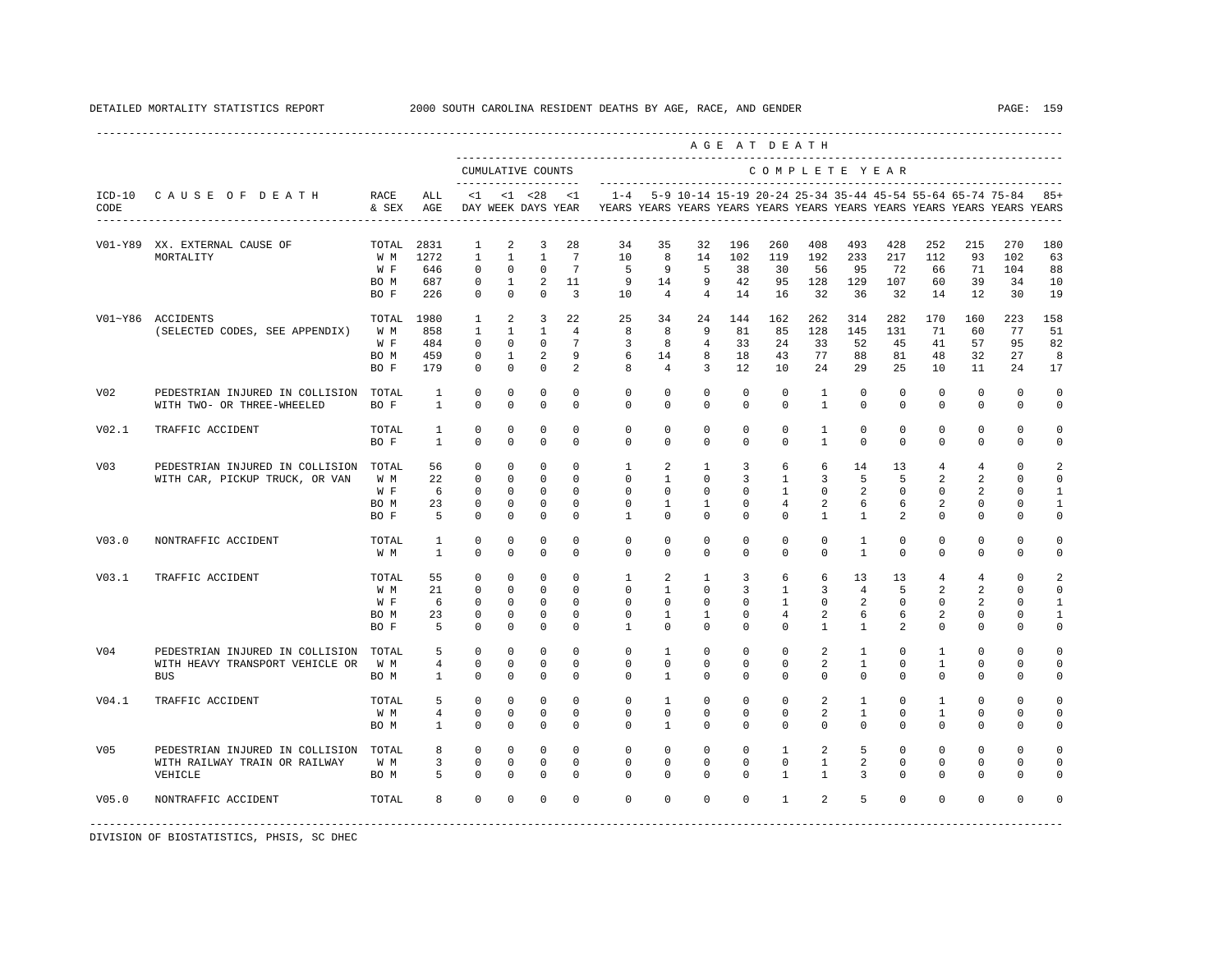|       |                                                            |                   |                         |                            |                             |                                           |                         |                                                                                                       |                         |                                                               |                            | AGE AT DEATH         |                                |                             |                                |                               |                            |                         |                      |
|-------|------------------------------------------------------------|-------------------|-------------------------|----------------------------|-----------------------------|-------------------------------------------|-------------------------|-------------------------------------------------------------------------------------------------------|-------------------------|---------------------------------------------------------------|----------------------------|----------------------|--------------------------------|-----------------------------|--------------------------------|-------------------------------|----------------------------|-------------------------|----------------------|
|       |                                                            |                   |                         |                            |                             | CUMULATIVE COUNTS<br>____________________ |                         |                                                                                                       |                         |                                                               |                            | COMPLETE YEAR        |                                |                             |                                |                               |                            |                         |                      |
| CODE  | ICD-10 CAUSE OF DEATH<br>--------------------------------- | RACE<br>& SEX AGE | ALL                     |                            |                             | $<1$ $<1$ $<28$                           | <1                      | $1 - 4$<br>DAY WEEK DAYS YEAR YEARS YEARS YEARS YEARS YEARS YEARS YEARS YEARS YEARS YEARS YEARS YEARS |                         | 5-9 10-14 15-19 20-24 25-34 35-44 45-54 55-64 65-74 75-84 85+ |                            |                      |                                |                             |                                |                               |                            |                         |                      |
| V05.0 |                                                            | W M               | 3                       | $\mathbf 0$                | $\mathbf 0$                 | $\mathbf 0$                               | $\mathbf 0$             | $\mathbf 0$                                                                                           | $\mathbf 0$             | $\mathbf 0$                                                   | $\mathbf 0$                | $\mathbf{0}$         | 1                              | 2                           | $\mathbf 0$                    | $\mathbf 0$                   | $\mathbf{0}$               | $\mathbf{0}$            | $\Omega$             |
|       |                                                            | BO M              | 5                       | $\Omega$                   | $\Omega$                    | $\Omega$                                  | $\Omega$                | $\Omega$                                                                                              | $\Omega$                | $\Omega$                                                      | $\Omega$                   | $\overline{1}$       | $\overline{1}$                 | 3                           | $\Omega$                       | $\Omega$                      | $\Omega$                   | $\Omega$                | $\Omega$             |
| V09   | PEDESTRIAN INJURED IN OTHER AND                            | TOTAL             | 32                      | $\mathbf 0$                | $\circ$                     | $\mathbf 0$                               | $\Omega$                | $\overline{3}$                                                                                        | 2                       | $\mathbf{0}$                                                  | $4\overline{ }$            | $\circ$              | $4\overline{ }$                | 3                           | 5                              | 5                             | 2                          | $\overline{4}$          | $\Omega$             |
|       | UNSPECIFIED TRANSPORT ACCIDENTS                            | W M               | 9                       | $\mathbf 0$                | $\circ$                     | $\circ$                                   | $\Omega$                | $\circ$                                                                                               | $\mathbf{1}$            | $\mathbf{0}$                                                  | 2                          | $\Omega$             | $\Omega$                       | 2                           | $\mathbf{1}$                   | 2                             | $\mathbf{1}$               | $\Omega$                | $\Omega$             |
|       |                                                            | W F               | 8                       | $\mathbf 0$                | $\circ$                     | $\Omega$                                  | $\Omega$                | $\Omega$                                                                                              | $\mathbf{1}$            | $\Omega$                                                      | $\mathbf{1}$               | $\Omega$<br>$\Omega$ | $\overline{1}$                 | $\Omega$                    | $\overline{1}$                 | $\Omega$                      | $\Omega$                   | $\overline{4}$          | $\Omega$             |
|       |                                                            | BO M<br>BO F      | 10<br>$5^{\circ}$       | $\Omega$<br>$\Omega$       | $\Omega$<br>$\Omega$        | $\Omega$<br>$\Omega$                      | $\Omega$<br>$\Omega$    | $\overline{1}$<br>$\overline{a}$                                                                      | $\Omega$<br>$\Omega$    | $\Omega$<br>$\Omega$                                          | $\Omega$<br>$\overline{1}$ | $\Omega$             | $\overline{2}$<br>$\mathbf{1}$ | $\mathbf{1}$<br>$\Omega$    | $\overline{a}$<br>$\mathbf{1}$ | 3<br>$\Omega$                 | $\mathbf{1}$<br>$\Omega$   | $\Omega$<br>$\Omega$    | $\cap$<br>$\Omega$   |
|       |                                                            |                   |                         |                            |                             |                                           |                         |                                                                                                       |                         |                                                               |                            |                      |                                |                             |                                |                               |                            |                         |                      |
| V09.2 | PEDESTRIAN INJURED IN TRAFFIC                              | TOTAL             | 22                      | $\Omega$                   | $\circ$                     | $\Omega$                                  | $\Omega$                | 2                                                                                                     | 2                       | $\Omega$                                                      | 3                          | $\Omega$             | 3                              | $\overline{3}$              | 2                              | 3                             | $\mathbf{1}$               | 3                       | $\Omega$             |
|       | ACCIDENT INVOLVING OTHER AND                               | W M               | $7\overline{ }$         | $\mathbf{0}$               | $\circ$                     | $\circ$                                   | $\Omega$<br>$\Omega$    | $\mathbf 0$<br>$\Omega$                                                                               | $\overline{1}$          | $\mathbf 0$                                                   | 2                          | $\Omega$             | $\Omega$<br>$\mathbf{1}$       | $\overline{a}$<br>$\Omega$  | $\mathbf{0}$<br>$\Omega$       | $\mathbf{1}$                  | $\mathbf{1}$               | $\Omega$                | $\Omega$<br>$\cap$   |
|       | UNSPECIFIED MOTOR VEHICLES                                 | W F               | 5                       | $\mathbf 0$                | $\Omega$                    | $\Omega$                                  |                         |                                                                                                       | $\mathbf{1}$            | $\Omega$                                                      | $\Omega$                   | $\Omega$             |                                |                             |                                | $\Omega$                      | $\Omega$                   | 3                       |                      |
|       |                                                            | BO M<br>BO F      | 6<br>$\overline{4}$     | $\mathbf 0$<br>$\mathbf 0$ | $\mathbf{0}$<br>$\mathbf 0$ | $\circ$<br>$\mathbf 0$                    | $\Omega$<br>$\mathbf 0$ | $\mathbf{1}$<br>$\mathbf{1}$                                                                          | $\Omega$<br>$\mathbf 0$ | $\Omega$<br>$\mathbf 0$                                       | $\Omega$<br>$\mathbf{1}$   | $\Omega$<br>$\Omega$ | $\mathbf{1}$<br>$\mathbf{1}$   | $\mathbf{1}$<br>$\mathbf 0$ | $\mathbf{1}$<br>$\mathbf{1}$   | $\overline{a}$<br>$\mathbf 0$ | $\mathbf 0$<br>$\mathbf 0$ | $\Omega$<br>$\mathbf 0$ | $\Omega$<br>$\Omega$ |
|       |                                                            |                   |                         |                            |                             |                                           |                         |                                                                                                       |                         |                                                               |                            |                      |                                |                             |                                |                               |                            |                         |                      |
| V09.3 | PEDESTRIAN INJURED IN                                      | TOTAL             | $\mathbf{1}$            | $\mathbf 0$                | 0                           | $\mathbf 0$                               | $\mathbf 0$             | $\mathbf{0}$                                                                                          | $\mathbf 0$             | $\mathbf 0$                                                   | $\mathbf 0$                | $\mathbf 0$          | $\mathbf 0$                    | $\mathbf 0$                 | 0                              | $\mathbf{1}$                  | $\mathbf 0$                | $\mathbf{0}$            | $\Omega$             |
|       | UNSPECIFIED TRAFFIC ACCIDENT                               | W M               | $\mathbf{1}$            | $\Omega$                   | $\mathbf 0$                 | $\mathbf 0$                               | $\Omega$                | $\Omega$                                                                                              | $\Omega$                | $\Omega$                                                      | $\Omega$                   | $\Omega$             | $\Omega$                       | $\Omega$                    | $\Omega$                       | $\mathbf{1}$                  | $\Omega$                   | $\Omega$                | $\Omega$             |
| V09.9 | PEDESTRIAN INJURED IN                                      | TOTAL             | 9                       | $\mathbf 0$                | $\Omega$                    | $\Omega$                                  | $\Omega$                | $\overline{1}$                                                                                        | $\Omega$                | $\Omega$                                                      | $\mathbf{1}$               | $\Omega$             | $\overline{1}$                 | $\Omega$                    | 3                              | $\mathbf{1}$                  | $\mathbf{1}$               | $\mathbf{1}$            | $\cap$               |
|       | UNSPECIFIED TRANSPORT ACCIDENT                             | W M               | $\mathbf{1}$            | $\mathbf 0$                | $\mathbf 0$                 | $\circ$                                   | $\Omega$                | $\Omega$                                                                                              | $\Omega$                | $\mathbf 0$                                                   | $\Omega$                   | $\Omega$             | $\Omega$                       | $\Omega$                    | $\mathbf{1}$                   | $\Omega$                      | $\Omega$                   | $\Omega$                | $\Omega$             |
|       |                                                            | W F               | 3                       | $\mathbf{0}$               | $^{\circ}$                  | $\circ$                                   | $\circ$                 | $\mathbf{0}$                                                                                          | $\mathbf{0}$            | $\circ$                                                       | $\mathbf{1}$               | $\mathbf{0}$         | 0                              | $\mathbf{0}$                | $\mathbf{1}$                   | 0                             | 0                          | 1                       | $\Omega$             |
|       |                                                            | BO M              | $\overline{4}$          | $\mathbf 0$                | $^{\circ}$                  | $^{\circ}$                                | $^{\circ}$              | $\mathbf{0}$                                                                                          | $\mathbf{0}$            | 0                                                             | 0                          | $\mathbf{0}$         | 1                              | $\mathbf{0}$                | $\mathbf{1}$                   | $\mathbf{1}$                  | 1                          | $\mathbf{0}$            | $\Omega$             |
|       |                                                            | BO F              | $\mathbf{1}$            | $\Omega$                   | $\Omega$                    | $\Omega$                                  | $\Omega$                | $\overline{1}$                                                                                        | $\Omega$                | $\Omega$                                                      | $\Omega$                   | $\Omega$             | $\Omega$                       | $\Omega$                    | $\Omega$                       | $\Omega$                      | $\Omega$                   | $\Omega$                | $\cap$               |
| V13   | PEDAL CYCLIST INJURED IN COLLI-                            | TOTAL             | 9                       | $\Omega$                   | $\Omega$                    | $\Omega$                                  | $\Omega$                | $\Omega$                                                                                              | $\overline{1}$          | $\overline{4}$                                                | $\Omega$                   | $\overline{1}$       | $\Omega$                       | $\overline{a}$              | $\mathbf{1}$                   | $\Omega$                      | $\Omega$                   | $\Omega$                | $\cap$               |
|       | SION WITH CAR, PICKUP TRUCK, OR W M                        |                   | 3                       | $\mathbf{0}$               | $^{\circ}$                  | $^{\circ}$                                | $^{\circ}$              | $\mathbf{0}$                                                                                          | 1                       | $\mathbf{1}$                                                  | 0                          | $\mathbf{1}$         | $\mathbf{0}$                   | $\mathbf{0}$                | $\circ$                        | 0                             | $\mathbf 0$                | $\mathbf{0}$            | $\Omega$             |
|       | <b>VAN</b>                                                 | BO M              | 6                       | $\mathbf 0$                | 0                           | $^{\circ}$                                | $\Omega$                | $\Omega$                                                                                              | $\Omega$                | 3                                                             | $\Omega$                   | $\Omega$             | $\Omega$                       | $\mathfrak{D}$              | $\mathbf{1}$                   | $\Omega$                      | $\mathbf{0}$               | $\Omega$                | $\Omega$             |
| V13.4 | DRIVER INJURED IN TRAFFIC                                  | TOTAL             | $7\overline{ }$         | $\mathbf 0$                | $\circ$                     | $\Omega$                                  | $\Omega$                | $\Omega$                                                                                              | $\Omega$                | $\overline{4}$                                                | $\Omega$                   | $\mathbf{1}$         | $\Omega$                       | $\mathbf{1}$                | $\mathbf{1}$                   | $\Omega$                      | $\Omega$                   | $\Omega$                | $\Omega$             |
|       | <b>ACCIDENT</b>                                            | W M               | 2                       | $\Omega$                   | $\Omega$                    | $\Omega$                                  | $\Omega$                | $\Omega$                                                                                              | $\Omega$                | $\overline{1}$                                                | $\Omega$                   | $\overline{1}$       | $\Omega$                       | $\Omega$                    | $\Omega$                       | $\Omega$                      | $\Omega$                   | $\Omega$                | $\Omega$             |
|       |                                                            | BO M              | 5                       | $\Omega$                   | $\Omega$                    | $\Omega$                                  | $\Omega$                | $\Omega$                                                                                              | $\Omega$                | 3                                                             | $\Omega$                   | $\Omega$             | $\Omega$                       | $\overline{1}$              | $\mathbf{1}$                   | $\Omega$                      | $\Omega$                   | $\Omega$                | $\cap$               |
| V13.9 | UNSPECIFIED PEDAL CYCLIST                                  | TOTAL             | $\overline{a}$          | $\mathbf 0$                | $\circ$                     | $\circ$                                   | $\Omega$                | $\circ$                                                                                               | $\mathbf{1}$            | $\mathbf 0$                                                   | $\mathbf 0$                | $\circ$              | $\mathbf{0}$                   | $\mathbf{1}$                | $\mathbf{0}$                   | $\mathbf 0$                   | $\mathbf{0}$               | $\mathbf 0$             | $\Omega$             |
|       | INJURED IN TRAFFIC ACCIDENT                                | W M               | $\mathbf{1}$            | $\mathbf 0$                | $^{\circ}$                  | $\circ$                                   | $\circ$                 | $\circ$                                                                                               | $\mathbf{1}$            | $\circ$                                                       | 0                          | $\mathbf 0$          | $\mathbf{0}$                   | $\circ$                     | $\circ$                        | 0                             | $\mathbf 0$                | 0                       | $\Omega$             |
|       |                                                            | BO M              | $\mathbf{1}$            | $\Omega$                   | $\Omega$                    | $\Omega$                                  | $\Omega$                | $\Omega$                                                                                              | $\Omega$                | $\Omega$                                                      | $\Omega$                   | $\Omega$             | $\Omega$                       | $\mathbf{1}$                | $\Omega$                       | $\Omega$                      | $\Omega$                   | $\Omega$                | $\Omega$             |
| V14   | PEDAL CYCLIST INJURED IN COLLI- TOTAL                      |                   | $\mathbf{1}$            | $\mathbf 0$                | $^{\circ}$                  | $\mathbf 0$                               | $\mathbf 0$             | $\mathbf 0$                                                                                           | $\mathbf 0$             | $\mathbf 0$                                                   | $\mathbf 0$                | $\mathbf 0$          | $\circ$                        | $\mathbf{1}$                | $\mathbf 0$                    | $\mathbf 0$                   | $\mathbf{0}$               | $\mathbf 0$             | $\Omega$             |
|       | SION WITH HEAVY TRANSPORT                                  | BO M              | $\mathbf{1}$            | $\mathbf 0$                | 0                           | $^{\circ}$                                | $\Omega$                | $\Omega$                                                                                              | $\Omega$                | $\Omega$                                                      | $\Omega$                   | $\Omega$             | $\Omega$                       | $\mathbf{1}$                | $\Omega$                       | $\Omega$                      | $\mathbf 0$                | $\Omega$                | $\Omega$             |
| V14.4 | DRIVER INJURED IN TRAFFIC                                  | TOTAL             | $\mathbf{1}$            | $\mathbf 0$                | $^{\circ}$                  | $\mathbf 0$                               | $\Omega$                | $\mathbf 0$                                                                                           | $\Omega$                | $\mathbf 0$                                                   | $\mathbf 0$                | $\mathbf 0$          | $\mathbf 0$                    | $\mathbf{1}$                | $\mathbf 0$                    | $\mathbf 0$                   | $\mathbf{0}$               | $\Omega$                | $\cap$               |
|       | <b>ACCIDENT</b>                                            | BO M              | $\mathbf{1}$            | $\Omega$                   | $\Omega$                    | $\Omega$                                  | $\Omega$                | $\cap$                                                                                                | $\Omega$                | $\Omega$                                                      | $\Omega$                   | $\Omega$             | $\Omega$                       | $\mathbf{1}$                | $\Omega$                       | $\Omega$                      | $\Omega$                   | $\Omega$                | $\cap$               |
| V19   | PEDAL CYCLIST INJURED IN OTHER                             | TOTAL             | $\overline{\mathbf{3}}$ | $\overline{0}$             | $\circ$                     | $\mathbf 0$                               | $\mathbf 0$             | $\circ$                                                                                               | $\mathbf{1}$            | $\mathbf{1}$                                                  | $\mathbf 0$                | $\circ$              | $\mathbf 0$                    | $\mathbf{0}$                | $\mathbf{1}$                   | $\mathbf 0$                   | $\mathbf 0$                | $\Omega$                | $\Omega$             |
|       | AND UNSPECIFIED TRANSPORT ACCID                            | W M               | 1                       | $\overline{0}$             | $\overline{0}$              | $\circ$                                   | $\Omega$                | $\Omega$                                                                                              | $\circ$                 | $\mathbf{0}$                                                  | $\mathbf 0$                | $\Omega$             | $\Omega$                       | $\Omega$                    | $\mathbf{1}$                   | $\mathbf{0}$                  | $\mathbf{0}$               | $\Omega$                | $\cap$               |
|       | <b>ENTS</b>                                                | BO M              |                         | $1 \qquad 0$               |                             | $0\qquad 0$                               | $\mathbf{0}$            | $\circ$                                                                                               | $\circ$                 | $\mathbf{1}$                                                  | $\mathbf 0$                | $\mathbf{0}$         | $\mathbf 0$                    | $\mathbf{0}$                | $\circ$                        | 0                             | $\mathbf 0$                | $\mathbf 0$             | $\Omega$             |
|       |                                                            | BO F              | $1 \quad \cdots$        | $\mathbf{0}$               | $\Omega$                    | $\overline{0}$                            | $\Omega$                | $\Omega$                                                                                              | $\mathbf{1}$            | $\Omega$                                                      | $\Omega$                   | $\Omega$             | $\Omega$                       | $\Omega$                    | $\Omega$                       | $\Omega$                      | $\Omega$                   | $\Omega$                |                      |
|       |                                                            |                   |                         |                            |                             |                                           |                         |                                                                                                       |                         |                                                               |                            |                      |                                |                             |                                |                               |                            |                         |                      |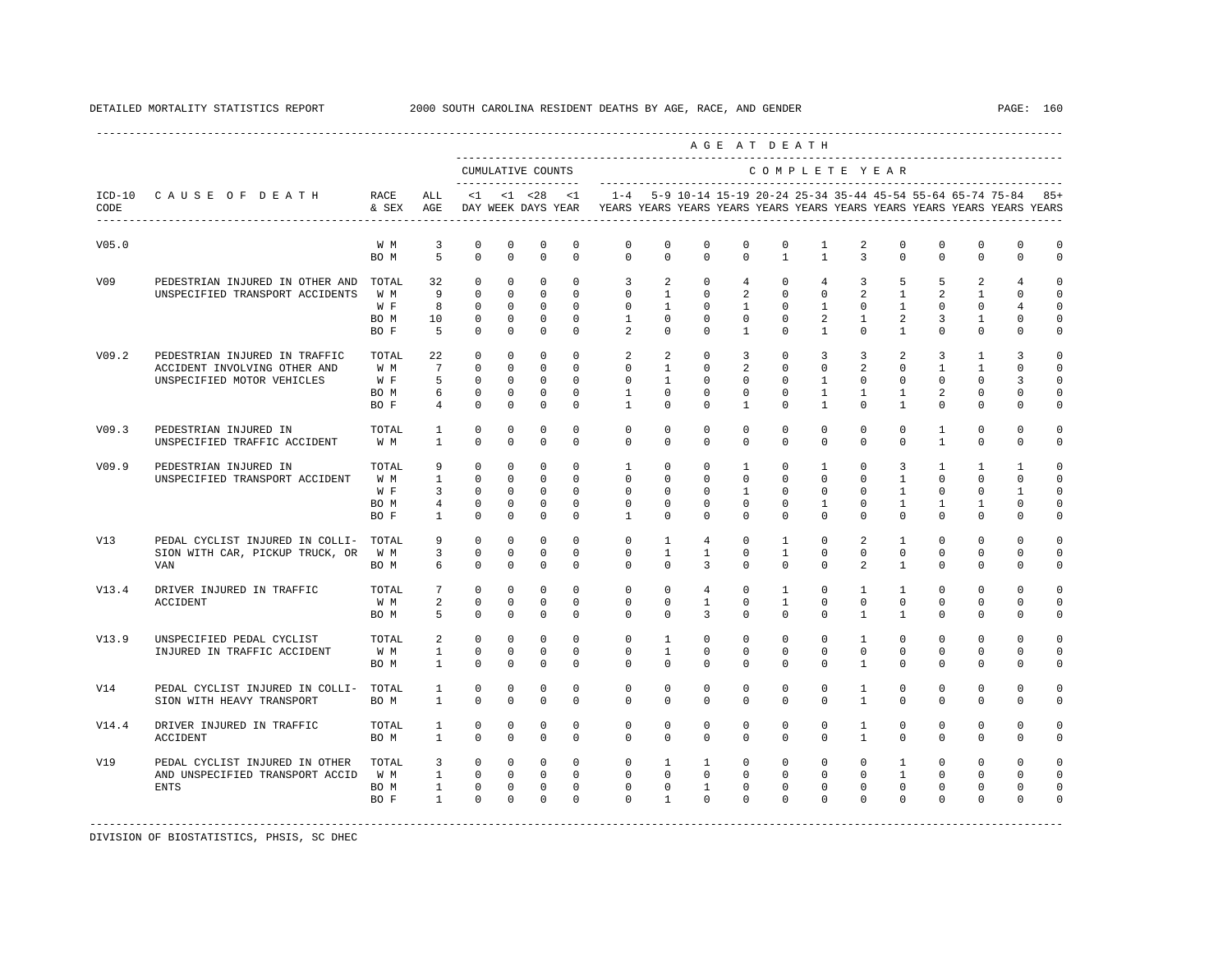|                 |                                                                                         |                      |                                   |                                                 |                                                          |                                                  |                                                          |                                                                                                                                                                 |                                                 |                                                         | AGE AT DEATH                                            |                                     |                                              |                                             |                                              |                                      |                                                   |                                                     |                                              |
|-----------------|-----------------------------------------------------------------------------------------|----------------------|-----------------------------------|-------------------------------------------------|----------------------------------------------------------|--------------------------------------------------|----------------------------------------------------------|-----------------------------------------------------------------------------------------------------------------------------------------------------------------|-------------------------------------------------|---------------------------------------------------------|---------------------------------------------------------|-------------------------------------|----------------------------------------------|---------------------------------------------|----------------------------------------------|--------------------------------------|---------------------------------------------------|-----------------------------------------------------|----------------------------------------------|
|                 |                                                                                         |                      |                                   |                                                 |                                                          | CUMULATIVE COUNTS                                |                                                          |                                                                                                                                                                 |                                                 |                                                         |                                                         | COMPLETE YEAR                       |                                              |                                             |                                              |                                      |                                                   |                                                     |                                              |
| CODE            | ICD-10 CAUSE OF DEATH                                                                   | RACE<br>& SEX AGE    | ALL                               |                                                 |                                                          |                                                  | $<1$ $<1$ $<28$ $<1$                                     | 1-4 5-9 10-14 15-19 20-24 25-34 35-44 45-54 55-64 65-74 75-84 85+<br>DAY WEEK DAYS YEAR YEARS YEARS YEARS YEARS YEARS YEARS YEARS YEARS YEARS YEARS YEARS YEARS |                                                 |                                                         |                                                         |                                     |                                              |                                             |                                              |                                      |                                                   |                                                     |                                              |
| V19.4           | DRIVER INJURED IN COLLISION<br>WITH OTHER AND UNSPECIFIED                               | TOTAL<br>BO M        | 1<br>$\mathbf{1}$                 | $\mathbf{0}$<br>$\mathbf 0$                     | 0<br>$\mathbf{0}$                                        | 0<br>$\mathbf 0$                                 | 0<br>0                                                   | $\mathbf{0}$<br>$\mathbf{0}$                                                                                                                                    | 0<br>$\mathbf{0}$                               | 1<br>$\mathbf{1}$                                       | $\mathbf 0$<br>$\Omega$                                 | $\mathbf 0$<br>$\Omega$             | $\mathbf 0$<br>$\Omega$                      | 0<br>$\Omega$                               | $\mathbf 0$<br>$\Omega$                      | $^{\circ}$<br>$\Omega$               | $\mathbf{0}$<br>$\mathbf 0$                       | $\mathbf 0$<br>$\mathbf 0$                          | $\mathbf 0$<br>$\Omega$                      |
| V19.5           | PASSENGER INJURED IN COLLISION<br>WITH OTHER AND UNSPECIFIED                            | TOTAL<br>BO F        | $\mathbf{1}$<br>$\mathbf{1}$      | $\mathbf 0$<br>$\Omega$                         | $\mathbf 0$<br>$\Omega$                                  | $\mathbf 0$<br>$\mathbf 0$                       | $\Omega$<br>$\Omega$                                     | $\circ$<br>$\Omega$                                                                                                                                             | 1<br>$\mathbf{1}$                               | $\circ$<br>$\Omega$                                     | $\mathbf 0$<br>$\Omega$                                 | $\mathbf{0}$<br>$\Omega$            | $\mathbf 0$<br>$\Omega$                      | $\mathbf{0}$<br>$\Omega$                    | $\mathbf 0$<br>$\Omega$                      | $\mathbf 0$<br>$\Omega$              | $\mathbf 0$<br>$\Omega$                           | $\mathbf{0}$<br>$\Omega$                            | $\Omega$<br>$\Omega$                         |
| V19.6           | UNSPECIFIED PEDAL CYCLIST<br>INJURED IN COLLISION WITH OTHER W M                        | TOTAL                | $\mathbf{1}$<br>$\mathbf{1}$      | $\Omega$<br>$\mathbf 0$                         | $\Omega$<br>0                                            | $\Omega$<br>$\mathbf 0$                          | $\Omega$<br>$\mathbf 0$                                  | $\Omega$<br>$\mathbf 0$                                                                                                                                         | $\Omega$<br>$\mathbf 0$                         | $\Omega$<br>$\mathbf 0$                                 | $\Omega$<br>$\mathbf 0$                                 | $\Omega$<br>$\mathbf 0$             | $\Omega$<br>$\mathbf 0$                      | $\Omega$<br>$\mathbf 0$                     | $\mathbf{1}$<br>$\mathbf{1}$                 | $\Omega$<br>$\mathbf 0$              | $\Omega$<br>$\mathbf 0$                           | $\Omega$<br>$\mathbf 0$                             | $\cap$<br>$\mathbf 0$                        |
| V22             | MOTORCYCLE RIDER INJURED IN<br>COLLISION WITH TWO- OR THREE-                            | TOTAL<br>W M         | $\mathbf{1}$<br>$\mathbf{1}$      | $\circ$<br>$\mathbf 0$                          | $\mathbf 0$<br>0                                         | $\mathbf 0$<br>$\mathbf 0$                       | $\mathbf 0$<br>$\mathbf 0$                               | $\mathbf{0}$<br>$\Omega$                                                                                                                                        | $\mathbf 0$<br>$\mathbf 0$                      | $\mathbf 0$<br>$\Omega$                                 | $\mathbf 0$<br>$\mathbf 0$                              | $\mathbf 0$<br>$\Omega$             | $\mathbf 0$<br>$\Omega$                      | $\mathbf{1}$<br>$\mathbf{1}$                | $^{\circ}$<br>$\Omega$                       | $^{\circ}$<br>$\Omega$               | $\mathbf 0$<br>$\mathbf 0$                        | 0<br>$\Omega$                                       | $\Omega$<br>$\Omega$                         |
| V22.4           | DRIVER INJURED IN TRAFFIC<br><b>ACCIDENT</b>                                            | TOTAL<br>W M         | 1<br>$\mathbf{1}$                 | $\mathbf 0$<br>$\Omega$                         | $\mathbf 0$<br>$\Omega$                                  | $\mathbf 0$<br>$\Omega$                          | $\mathbf 0$<br>$\Omega$                                  | $\mathbf 0$<br>$\Omega$                                                                                                                                         | $\mathbf 0$<br>$\Omega$                         | $\mathbf 0$<br>$\Omega$                                 | $\mathbf 0$<br>$\Omega$                                 | $\mathbf 0$<br>$\Omega$             | $\mathbf 0$<br>$\Omega$                      | $\mathbf{1}$<br>$\mathbf{1}$                | $\mathbf 0$<br>$\Omega$                      | $\mathbf 0$<br>$\Omega$              | $\mathbf 0$<br>$\Omega$                           | $\mathbf 0$<br>$\Omega$                             | $\Omega$<br>$\Omega$                         |
| V <sub>23</sub> | MOTORCYCLE RIDER INJURED IN<br>COLLISION WITH CAR, PICKUP TRUCK W M<br>OR VAN           | TOTAL<br>W F<br>BO M | 21<br>13<br>$\mathbf{1}$<br>7     | $\circ$<br>$\mathbf 0$<br>$^{\circ}$<br>$\circ$ | $\mathbf 0$<br>$^{\circ}$<br>$\mathbf{0}$<br>$\mathbf 0$ | $\mathbf 0$<br>$\mathbf 0$<br>$\circ$<br>$\circ$ | $\mathbf 0$<br>$\mathbf 0$<br>$\mathbf 0$<br>$\mathbf 0$ | 0<br>$\mathbf{0}$<br>$\mathbf{0}$<br>$\Omega$                                                                                                                   | 0<br>$\mathbf 0$<br>$\mathbf{0}$<br>$\mathbf 0$ | $\mathbb O$<br>$\mathbf 0$<br>$^{\circ}$<br>$\mathbf 0$ | $\mathbf{1}$<br>$\mathbf{1}$<br>$\Omega$<br>$\mathbf 0$ | 3<br>3<br>$\Omega$<br>$\mathbf 0$   | 5<br>$\mathbf{1}$<br>$\Omega$<br>4           | 5<br>2<br>$\mathbf 0$<br>3                  | 3<br>3<br>$\circ$<br>$\mathbf 0$             | 3<br>2<br>$\mathbf{1}$<br>$^{\circ}$ | $\mathbf{1}$<br>1<br>$\mathbf{0}$<br>$\mathbf{0}$ | $\mathbf 0$<br>$\Omega$<br>$\Omega$<br>$\mathbf{0}$ | $\Omega$<br>$\Omega$<br>$\Omega$<br>$\Omega$ |
| V23.4           | DRIVER INJURED IN TRAFFIC<br><b>ACCIDENT</b>                                            | TOTAL<br>W M<br>BO M | 18<br>12<br>6                     | $\circ$<br>$\circ$<br>$\Omega$                  | $\Omega$<br>$\Omega$<br>$\Omega$                         | $\mathbf 0$<br>$\circ$<br>$\Omega$               | $\Omega$<br>$\Omega$<br>$\Omega$                         | $\Omega$<br>$\mathbf 0$<br>$\Omega$                                                                                                                             | $\Omega$<br>$\Omega$<br>$\Omega$                | $\Omega$<br>$\Omega$<br>$\Omega$                        | $\mathbf{1}$<br>$\overline{1}$<br>$\Omega$              | $\overline{3}$<br>3<br>$\Omega$     | $\overline{4}$<br>$\Omega$<br>$\overline{4}$ | $\overline{4}$<br>2<br>$\overline{a}$       | $\overline{3}$<br>$\overline{3}$<br>$\Omega$ | $\mathfrak{L}$<br>2<br>$\Omega$      | $\mathbf{1}$<br>$\mathbf{1}$<br>$\Omega$          | $\Omega$<br>$\Omega$<br>$\Omega$                    | $\Omega$<br>$\Omega$                         |
| V23.5           | PASSENGER INJURED IN TRAFFIC<br>ACCIDENT                                                | TOTAL<br>W F         | $\mathbf{1}$<br>$\mathbf{1}$      | $^{\circ}$<br>$\Omega$                          | $^{\circ}$<br>$\Omega$                                   | $^{\circ}$<br>$\mathbf 0$                        | $^{\circ}$<br>$\Omega$                                   | $\mathbf 0$<br>$\Omega$                                                                                                                                         | 0<br>$\Omega$                                   | 0<br>$\Omega$                                           | 0<br>$\Omega$                                           | $\mathbf{0}$<br>$\Omega$            | $\mathbf{0}$<br>$\Omega$                     | 0<br>$\Omega$                               | $^{\circ}$<br>$\Omega$                       | $\mathbf{1}$<br>$\mathbf{1}$         | $\mathbf 0$<br>$\Omega$                           | $\mathbf 0$<br>$\Omega$                             | $\Omega$<br>$\Omega$                         |
| V23.9           | UNSPECIFIED MOTORCYCLE RIDER<br>INJURED IN TRAFFIC ACCIDENT                             | TOTAL<br>W M<br>BO M | 2<br>$\mathbf{1}$<br>$\mathbf{1}$ | $\Omega$<br>$\Omega$<br>$\Omega$                | $\Omega$<br>$\Omega$<br>$\Omega$                         | $\Omega$<br>$\mathbf 0$<br>$\Omega$              | $\Omega$<br>$\Omega$<br>$\Omega$                         | $\Omega$<br>$\Omega$<br>$\Omega$                                                                                                                                | $\Omega$<br>$\Omega$<br>$\Omega$                | $\Omega$<br>$\Omega$<br>$\Omega$                        | $\Omega$<br>$\Omega$<br>$\Omega$                        | $\Omega$<br>$\Omega$<br>$\Omega$    | $\mathbf{1}$<br>$\mathbf{1}$<br>$\Omega$     | $\mathbf{1}$<br>$\Omega$<br>$\mathbf{1}$    | $\Omega$<br>$\Omega$<br>$\Omega$             | $\Omega$<br>$\Omega$<br>$\Omega$     | $\Omega$<br>$\Omega$<br>$\Omega$                  | $\Omega$<br>$\Omega$<br>$\Omega$                    | $\cap$<br>$\Omega$<br>$\Omega$               |
| V24             | MOTORCYCLE RIDER INJURED IN COL- TOTAL<br>LISION WITH HEAVY TRANSPORT<br>VEHICLE        | W M<br>BO M          | 6<br>4<br>2                       | $\circ$<br>$\mathbf 0$<br>$^{\circ}$            | $\mathbf 0$<br>$^{\circ}$<br>$\mathbf{0}$                | $\mathbf 0$<br>$\mathbf 0$<br>$\circ$            | $\mathbf 0$<br>$\mathbf 0$<br>$\Omega$                   | $\mathbf 0$<br>0<br>$\Omega$                                                                                                                                    | $\mathbf{1}$<br>$\mathbf{1}$<br>$\Omega$        | $\mathbf{1}$<br>$\mathbf{1}$<br>$\Omega$                | $\mathbf 0$<br>$\Omega$<br>$\Omega$                     | 2<br>$\mathbf{1}$<br>$\overline{1}$ | $\mathbf 0$<br>$\mathbf 0$<br>$\Omega$       | $\mathbf{1}$<br>$\mathbf 0$<br>$\mathbf{1}$ | $\mathbf 0$<br>$\mathbf 0$<br>$\Omega$       | $\mathbf{1}$<br>1<br>$\Omega$        | $\mathbf{0}$<br>$\mathbf 0$<br>$\Omega$           | $\mathbf 0$<br>0<br>$\Omega$                        | $\Omega$<br>$\Omega$                         |
| V24.4           | DRIVER INJURED IN TRAFFIC<br><b>ACCIDENT</b>                                            | TOTAL<br>W M<br>BO M | 5<br>3<br>2                       | $\circ$<br>$\circ$<br>$\Omega$                  | $\mathbf{0}$<br>$\Omega$<br>$\Omega$                     | $\mathbf 0$<br>$\circ$<br>$\Omega$               | $\Omega$<br>$\Omega$<br>$\Omega$                         | $\mathbf 0$<br>$\Omega$<br>$\Omega$                                                                                                                             | $\mathbf{1}$<br>$\mathbf{1}$<br>$\Omega$        | $\circ$<br>$\Omega$<br>$\Omega$                         | $\mathbf 0$<br>$\Omega$<br>$\Omega$                     | 2<br>$\mathbf{1}$<br>$\overline{1}$ | $\circ$<br>$\Omega$<br>$\Omega$              | $\mathbf{1}$<br>$\circ$<br>$\overline{1}$   | $\mathbf 0$<br>$\Omega$<br>$\Omega$          | 1<br>$\mathbf{1}$<br>$\Omega$        | $\mathbf 0$<br>$\Omega$<br>$\Omega$               | $\mathbf{0}$<br>$\Omega$<br>$\Omega$                | $\Omega$<br>$\Omega$<br>$\Omega$             |
| V24.5           | PASSENGER INJURED IN TRAFFIC<br>ACCIDENT                                                | TOTAL<br>W M         | $\mathbf{1}$<br>1                 | $\mathbf 0$<br>$^{\circ}$                       | $\mathbf 0$<br>$^{\circ}$                                | $\mathbf 0$<br>$\circ$                           | $\mathbf 0$<br>$\Omega$                                  | $\mathbf 0$<br>$\Omega$                                                                                                                                         | $\mathbf 0$<br>$\mathbf{0}$                     | $\mathbf{1}$<br>$\mathbf{1}$                            | $\mathbf 0$<br>0                                        | $\mathbf 0$<br>$\Omega$             | $\mathbf 0$<br>$\Omega$                      | $\mathbf 0$<br>$\Omega$                     | $\mathbf 0$<br>0                             | $\mathbf 0$<br>$\Omega$              | $\mathbf{0}$<br>$\mathbf{0}$                      | $\mathbf 0$<br>$\mathbf{0}$                         | $\Omega$<br>$\Omega$                         |
| V <sub>27</sub> | MOTORCYCLE RIDER INJURED IN COL- TOTAL<br>LISION WITH FIXED OR STATIONARY W M<br>OBJECT | BO M                 | 16<br>6<br>1 O                    | $^{\circ}$<br>$\circ$<br>$\Omega$               | $^{\circ}$<br>$\mathbf 0$<br>$\Omega$                    | $^{\circ}$<br>$\circ$<br>$\Omega$                | $\mathbf 0$<br>$\mathbf 0$<br>$\Omega$                   | $\mathbf 0$<br>$\mathbf 0$<br>$\Omega$                                                                                                                          | $\mathbf{0}$<br>$\mathbf 0$<br>$\Omega$         | $\mathbf 0$<br>$\mathbf 0$<br>$\Omega$                  | $\mathbf 0$<br>$\mathbf 0$<br>$\Omega$                  | 3<br>$\mathbf{1}$<br>$\overline{a}$ | 8<br>$\overline{a}$<br>6                     | $\overline{4}$<br>2<br>$\overline{a}$       | $\mathbf{1}$<br>$\mathbf{1}$<br>$\Omega$     | $^{\circ}$<br>$^{\circ}$<br>$\Omega$ | $\mathbf{0}$<br>$\mathbf{0}$<br>$\Omega$          | $\Omega$<br>$\mathbf{0}$<br>$\Omega$                | $\Omega$                                     |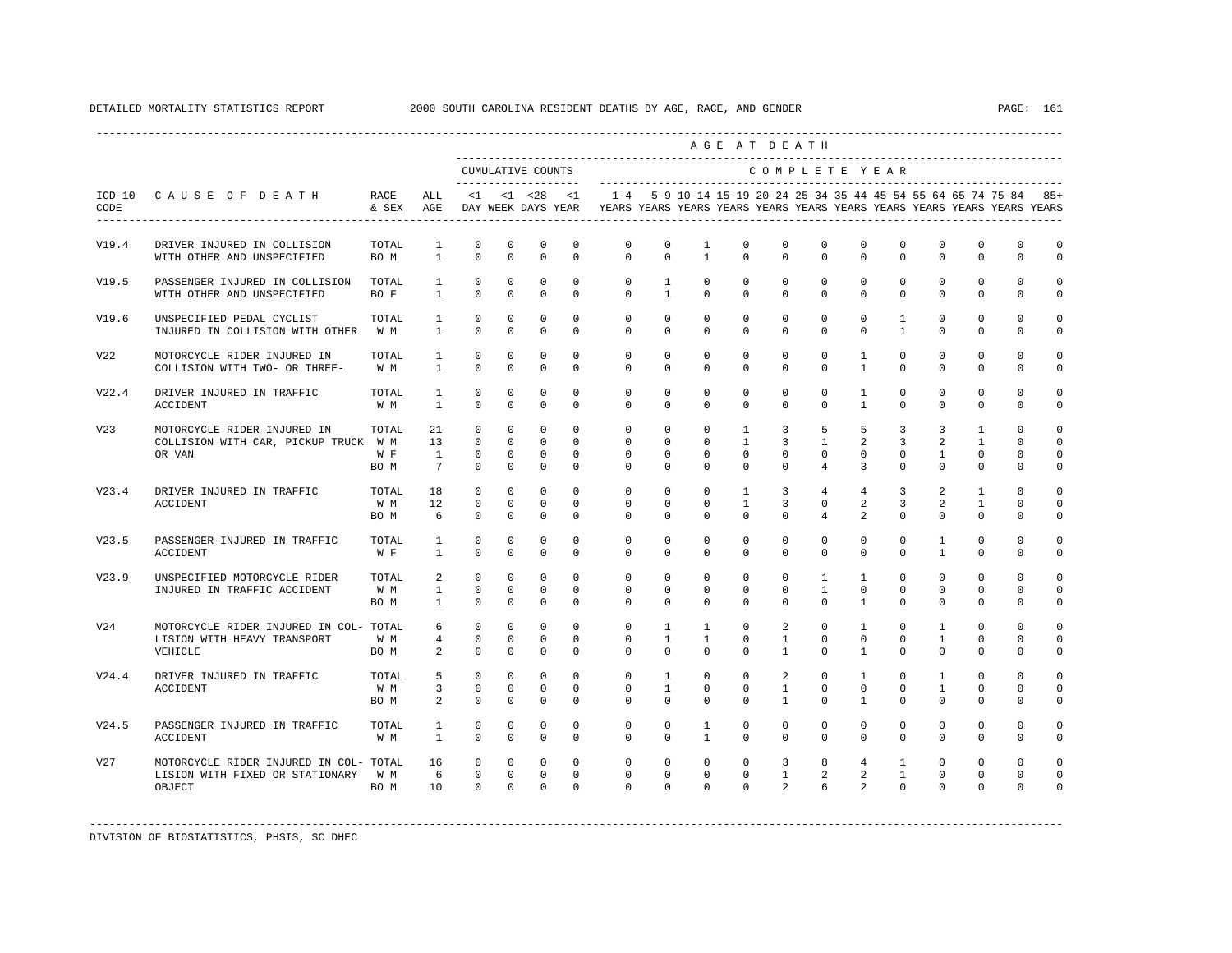|                 |                                                                       |                   |                                  |                              |                          |                               |                         |                                                                                                       |                          |                                                               |                         | AGE AT DEATH                   |                                 |                             |                              |                          |                            |                          |                            |
|-----------------|-----------------------------------------------------------------------|-------------------|----------------------------------|------------------------------|--------------------------|-------------------------------|-------------------------|-------------------------------------------------------------------------------------------------------|--------------------------|---------------------------------------------------------------|-------------------------|--------------------------------|---------------------------------|-----------------------------|------------------------------|--------------------------|----------------------------|--------------------------|----------------------------|
|                 |                                                                       |                   |                                  |                              |                          | CUMULATIVE COUNTS             | --------------------    |                                                                                                       |                          |                                                               |                         | COMPLETE YEAR                  |                                 |                             |                              |                          |                            |                          |                            |
| CODE            | ICD-10 CAUSE OF DEATH                                                 | RACE<br>& SEX AGE | ALL                              |                              |                          |                               | $<1$ $<1$ $<28$ $<1$    | $1 - 4$<br>DAY WEEK DAYS YEAR YEARS YEARS YEARS YEARS YEARS YEARS YEARS YEARS YEARS YEARS YEARS YEARS |                          | 5-9 10-14 15-19 20-24 25-34 35-44 45-54 55-64 65-74 75-84 85+ |                         |                                |                                 |                             |                              |                          |                            |                          |                            |
| V27.4           | DRIVER INJURED IN TRAFFIC<br>ACCIDENT                                 | TOTAL<br>W M      | 1.5<br>$5^{\circ}$               | $\Omega$<br>$\mathbf 0$      | $\Omega$<br>$\circ$      | $\Omega$<br>$\overline{0}$    | $\Omega$<br>$\mathbf 0$ | $\Omega$<br>$\circ$                                                                                   | $\Omega$<br>$\mathbf{0}$ | $\Omega$<br>$\circ$                                           | $\Omega$<br>$\circ$     | 3<br>$\mathbf{1}$              | $7\phantom{.0}$<br>$\mathbf{1}$ | $\overline{4}$<br>2         | $\mathbf{1}$<br>$\mathbf{1}$ | $\Omega$<br>$\mathbf 0$  | $\Omega$<br>$\mathbf 0$    | $\Omega$<br>$\mathbf{0}$ | $\circ$<br>$\overline{0}$  |
|                 |                                                                       | BO M              | 10                               | $\circ$                      | $\mathbf{0}$             | $\mathbf{0}$                  | $\mathbf 0$             | $\Omega$                                                                                              | $\Omega$                 | $\Omega$                                                      | $\Omega$                | 2                              | 6                               | 2                           | $\mathbf{0}$                 | $\Omega$                 | $\mathbf 0$                | $\mathbf 0$              | $\mathbf 0$                |
| V27.9           | UNSPECIFIED MOTORCYCLE RIDER<br>INJURED IN TRAFFIC ACCIDENT           | TOTAL<br>W M      | $\mathbf{1}$<br>$\mathbf{1}$     | $\Omega$<br>$\Omega$         | $\Omega$<br>$\Omega$     | $\mathbf 0$<br>$\Omega$       | $\Omega$<br>$\Omega$    | $\Omega$<br>$\Omega$                                                                                  | $\Omega$<br>$\Omega$     | $\Omega$<br>$\Omega$                                          | $\Omega$<br>$\Omega$    | $\circ$<br>$\Omega$            | $\mathbf{1}$<br>$\mathbf{1}$    | $\Omega$<br>$\Omega$        | $\Omega$<br>$\Omega$         | $\Omega$<br>$\Omega$     | $\Omega$<br>$\Omega$       | $\Omega$<br>$\Omega$     | $\circ$<br>$\Omega$        |
| V28             | MOTORCYCLE RIDER INJURED IN NON- TOTAL                                |                   | 12                               | $\circ$                      | $^{\circ}$               | $\mathbf 0$                   | $\circ$                 | $\circ$                                                                                               | $\circ$                  | $\circ$                                                       | $\circ$                 | $\overline{3}$                 | 2                               | $\overline{3}$              | 2                            | $\mathbf{1}$             | $\mathbf{1}$               | $\mathbf{0}$             | $\circ$                    |
|                 | COLLISION TRANSPORT ACCIDENT                                          | W M               | 8<br>$\overline{\mathbf{3}}$     | $\Omega$<br>$\Omega$         | $\Omega$<br>$\Omega$     | $\Omega$<br>$\Omega$          | $\Omega$<br>$\Omega$    | $\Omega$<br>$\Omega$                                                                                  | $\Omega$<br>$\Omega$     | $\Omega$<br>$\Omega$                                          | $\Omega$<br>$\Omega$    | 2<br>$\mathbf{1}$              | $\Omega$<br>$\overline{a}$      | $\overline{3}$<br>$\Omega$  | 2<br>$\Omega$                | $\mathbf{1}$<br>$\Omega$ | $\Omega$<br>$\Omega$       | $\Omega$<br>$\Omega$     | $\Omega$                   |
|                 |                                                                       | BO M<br>BO F      | $\mathbf{1}$                     | $\mathbf{0}$                 | $^{\circ}$               | $\mathbf 0$                   | $\Omega$                | $\Omega$                                                                                              | $\Omega$                 | $\Omega$                                                      | $\Omega$                | $\Omega$                       | $\circ$                         | $\Omega$                    | $\Omega$                     | $\Omega$                 | $\mathbf{1}$               | $\Omega$                 | $\circ$<br>$\mathbf 0$     |
| V28.4           | DRIVER INJURED IN TRAFFIC                                             | TOTAL             | 12                               | $\circ$                      | $\circ$                  | $\mathbf 0$                   | $\mathbf{0}$            | $\circ$                                                                                               | $\circ$                  | $\mathbf{0}$                                                  | $\mathbf{0}$            | $\overline{3}$                 | 2                               | $\overline{3}$              | 2                            | $\mathbf{1}$             | $\mathbf{1}$               | $\mathbf 0$              | $\circ$                    |
|                 | ACCIDENT                                                              | W M               | $_{\rm 8}$                       | $\Omega$                     | $\Omega$                 | $\mathbf{0}$                  | $\Omega$                | $\Omega$                                                                                              | $\Omega$                 | $\Omega$                                                      | $\Omega$                | 2                              | $\circ$                         | $\overline{3}$              | 2                            | $\mathbf{1}$             | $\Omega$                   | $\Omega$                 | $\circ$                    |
|                 |                                                                       | BO M<br>BO F      | $\overline{3}$<br>$\mathbf{1}$   | $\overline{0}$<br>$\Omega$   | $\circ$<br>$\mathbf{0}$  | $\overline{0}$<br>$\mathbf 0$ | $\Omega$<br>$\Omega$    | $\Omega$<br>$\Omega$                                                                                  | $\Omega$<br>$\Omega$     | $\Omega$<br>$\Omega$                                          | $\Omega$<br>$\circ$     | $\mathbf{1}$<br>$\Omega$       | 2<br>$\circ$                    | $\Omega$<br>$\Omega$        | $\Omega$<br>$\mathbf 0$      | $\Omega$<br>$\Omega$     | $\Omega$<br>$\mathbf{1}$   | $\mathbf{0}$<br>$\Omega$ | $\circ$<br>$\mathbf 0$     |
|                 |                                                                       |                   |                                  |                              |                          |                               |                         |                                                                                                       |                          |                                                               |                         |                                |                                 |                             |                              |                          |                            |                          |                            |
| V <sub>29</sub> | MOTORCYCLE RIDER INJURED IN                                           | TOTAL             | 24                               | $\circ$                      | $^{\circ}$               | $\circ$                       | $\Omega$                | $\Omega$                                                                                              | $\Omega$                 | $\mathbf{1}$                                                  | 2                       | 6                              | $7\overline{ }$                 | 5                           | 2                            | $\Omega$                 | $\Omega$                   | $\Omega$                 | $\mathbf{1}$               |
|                 | OTHER AND UNSPECIFIED TRANSPORT                                       | W M               | 14                               | $\overline{0}$               | $\mathbf{0}$             | $\circ$                       | $\Omega$                | $\mathbf{0}$                                                                                          | $\mathbf 0$              | $\mathbf{1}$                                                  | $\mathbf 0$             | 3                              | $\overline{4}$                  | $\overline{4}$              | $\mathbf{1}$                 | $\Omega$                 | $\mathbf{0}$               | $\Omega$                 | $\mathbf{1}$               |
|                 | <b>ACCIDENT</b>                                                       | W F<br>BO M       | $\overline{\mathbf{3}}$<br>- 6   | $\Omega$<br>$\overline{0}$   | $^{\circ}$<br>$^{\circ}$ | $\overline{0}$<br>$\circ$     | $\Omega$<br>$\Omega$    | $\Omega$<br>$\mathbf 0$                                                                               | $\Omega$<br>$\Omega$     | $\Omega$<br>$\Omega$                                          | $\mathbf{1}$<br>1       | $\mathbf{1}$<br>$\mathbf{1}$   | $\Omega$<br>3                   | $\mathbf{1}$<br>$\mathbf 0$ | $\Omega$<br>$\mathbf{1}$     | $\Omega$<br>$\Omega$     | $\Omega$<br>$\mathbf{0}$   | $\Omega$<br>$\mathbf 0$  | $\mathbf 0$<br>$\mathbf 0$ |
|                 |                                                                       | BO F              | $\overline{1}$                   | $\Omega$                     | $\Omega$                 | $\Omega$                      | $\Omega$                | $\Omega$                                                                                              | $\Omega$                 | $\Omega$                                                      | $\Omega$                | $\mathbf{1}$                   | $\Omega$                        | $\Omega$                    | $\Omega$                     | $\Omega$                 | $\Omega$                   | $\Omega$                 | $\mathbf 0$                |
|                 |                                                                       |                   |                                  |                              |                          |                               |                         |                                                                                                       |                          |                                                               |                         |                                |                                 |                             |                              |                          |                            |                          |                            |
| V29.0           | DRIVER INJURED IN COLLISION WITH TOTAL<br>OTHER AND UNSPECIFIED MOTOR | W M               | $\overline{3}$<br>$\overline{3}$ | $\mathbf{0}$<br>$\mathbf{0}$ | $\mathbf{0}$<br>$\Omega$ | $\mathbf 0$<br>$\mathbf 0$    | $\mathbf 0$<br>$\Omega$ | $\mathbf 0$<br>$\Omega$                                                                               | $\mathbf{0}$<br>$\Omega$ | $\circ$<br>$\Omega$                                           | $\mathbf 0$<br>$\Omega$ | $\mathbf{1}$<br>$\mathbf{1}$   | $\overline{a}$<br>2             | $\mathbf 0$<br>$\Omega$     | $\mathbf 0$<br>$\Omega$      | $\mathbf 0$<br>$\Omega$  | $\mathbf 0$<br>$\mathbf 0$ | $\mathbf{0}$<br>0        | $\circ$<br>$\circ$         |
| V29.1           | PASSENGER INJURED IN COLLISION                                        | TOTAL             | $\overline{3}$                   | $\Omega$                     | $\Omega$                 | $\mathbf 0$                   | $\Omega$                | $\Omega$                                                                                              | $\Omega$                 | $\Omega$                                                      | $\Omega$                | $\mathbf{1}$                   | $\Omega$                        | $\mathbf{1}$                | $\Omega$                     | $\Omega$                 | $\Omega$                   | $\Omega$                 | $\mathbf{1}$               |
|                 | WITH OTHER AND UNSPECIFIED MOTO                                       | W M               | $\overline{a}$                   | $\mathbb O$                  | $\mathbf{0}$             | $\mathbb O$                   | $\mathbf 0$             | $\mathbf{0}$                                                                                          | $\mathbf{0}$             | $\circ$                                                       | $\mathbf 0$             | $\circ$                        | $\circ$                         | $\mathbf{1}$                | $\mathbf 0$                  | $\mathbf 0$              | $\mathbf 0$                | 0                        | $\mathbf{1}$               |
|                 | R VEH                                                                 | BO F              | $\mathbf{1}$                     | $\mathbf{0}$                 | $^{\circ}$               | $\mathbf 0$                   | $\mathbf 0$             | $\Omega$                                                                                              | $\circ$                  | $\circ$                                                       | $\circ$                 | $\mathbf{1}$                   | $\mathbf 0$                     | $\Omega$                    | $\Omega$                     | $\Omega$                 | $\mathbf 0$                | $\mathbf{0}$             | $\circ$                    |
| V29.3           | MOTORCYCLE RIDER ANY INJURED<br>IN UNSPECIFIED NONTRAFFIC             | TOTAL<br>W M      | $\mathbf{1}$<br>1                | $\Omega$<br>$\Omega$         | $\Omega$<br>$\Omega$     | $\Omega$<br>$\Omega$          | $\Omega$<br>$\Omega$    | $\Omega$<br>$\Omega$                                                                                  | $\Omega$<br>$\Omega$     | $\Omega$<br>$\Omega$                                          | $\Omega$<br>$\Omega$    | $\mathbf{1}$<br>$\overline{1}$ | $\Omega$<br>$\Omega$            | $\Omega$<br>$\Omega$        | $\Omega$<br>$\Omega$         | $\Omega$<br>$\Omega$     | $\Omega$<br>$\Omega$       | $\Omega$<br>$\Omega$     | $\Omega$<br>$\mathbf 0$    |
| V29.4           | DRIVER INJURED IN COLLISION                                           | TOTAL             | $\overline{3}$                   | $\mathbf{0}$                 | $^{\circ}$               | $\mathbf 0$                   | $\Omega$                | $\Omega$                                                                                              | $\Omega$                 | $\Omega$                                                      | $^{\circ}$              | $\mathbf{1}$                   | $\mathbf{1}$                    | $\mathbf{1}$                | $\Omega$                     | $\Omega$                 | $\Omega$                   | $\Omega$                 | $\Omega$                   |
|                 | WITH OTHER & UNSPECIFIED MOTOR                                        | W M               | $2 \left( \frac{1}{2} \right)$   | $^{\circ}$                   | $^{\circ}$               | $\mathbf 0$                   | $\mathbf 0$             | $\mathbf{0}$                                                                                          | $\mathbf{0}$             | $\circ$                                                       | $\mathbf 0$             | $\mathbf{1}$                   | $\circ$                         | $\mathbf{1}$                | $\mathbf 0$                  | $\mathbf 0$              | $\mathbf 0$                | $\mathbf 0$              | $\circ$                    |
|                 | VEHICLE                                                               | BO M              | $\mathbf{1}$                     | $\Omega$                     | $\Omega$                 | $\Omega$                      | $\Omega$                | $\Omega$                                                                                              | $\Omega$                 | $\Omega$                                                      | $\Omega$                | $\Omega$                       | $\overline{1}$                  | $\Omega$                    | $\Omega$                     | $\Omega$                 | $\Omega$                   | $\Omega$                 | $\Omega$                   |
| V29.5           | PASSENGER INJURED IN COLLISION                                        | TOTAL             | $\mathbf{1}$                     | $\mathbf 0$                  | $\mathbf 0$              | $\mathbf 0$                   | $\mathbf 0$             | $\mathbf 0$                                                                                           | $\mathbf 0$              | $\mathbf 0$                                                   | $\mathbf 0$             | $\circ$                        | 0                               | $\mathbf{1}$                | $\mathbf 0$                  | $\mathbf 0$              | $\mathbf 0$                | $\mathbf 0$              | $\mathbf 0$                |
|                 | WITH OTHER AND UNSPECIFIED                                            | W F               | $\mathbf{1}$                     | $\Omega$                     | $\Omega$                 | $\Omega$                      | $\Omega$                | $\Omega$                                                                                              | $\Omega$                 | $\Omega$                                                      | $\Omega$                | $\Omega$                       | $\Omega$                        | $\mathbf{1}$                | $\Omega$                     | $\Omega$                 | $\Omega$                   | $\Omega$                 | $\circ$                    |
| V29.6           | UNSPECIFIED MOTORCYCLE RIDER                                          | TOTAL             | 1                                | $^{\circ}$                   | $\mathbf 0$              | $\mathbf 0$                   | $\mathbf 0$             | $\circ$                                                                                               | $\mathbf 0$              | $\mathbf 0$                                                   | $^{\circ}$              | $\circ$                        | $\mathbf 0$                     | $\circ$                     | $\mathbf{1}$                 | $\mathbf 0$              | $\mathbf{0}$               | $\mathbf 0$              | $\mathbf 0$                |
|                 | INJURED IN COLLISION WITH OTHER                                       | W M               | $\mathbf{1}$                     | $\Omega$                     | $\mathbf 0$              | $\mathbf 0$                   | $\Omega$                | $\Omega$                                                                                              | $\Omega$                 | $\Omega$                                                      | $\Omega$                | $\Omega$                       | $\mathbf 0$                     | $\Omega$                    | $\mathbf{1}$                 | $\Omega$                 | $\Omega$                   | $\Omega$                 | $\circ$                    |
| V29.9           | MOTORCYCLE RIDER ANY INJURED                                          | TOTAL             | 12                               | $\overline{0}$               | $\circ$                  | $\overline{\phantom{0}}$      | $\circ$                 | $\circ$                                                                                               | $\circ$                  | $\mathbf{1}$                                                  | 2                       | 2                              | $\overline{4}$                  | 2                           | $\mathbf{1}$                 | $\mathbf 0$              | $\mathbf{0}$               | $\mathbf 0$              | $\circ$                    |
|                 | IN OTHER AND UNSPECIFIED                                              | W M               | $5 \t 0$                         |                              |                          | $0\qquad 0$                   | $\circ$                 | $\circ$                                                                                               | $\overline{0}$           | $\mathbf{1}$                                                  | $\overline{0}$          | $\overline{0}$                 | $2^{\circ}$                     | $\overline{a}$              | $\mathbf{0}$                 | $\mathbf 0$              | 0                          | $\mathbf{0}$             | $\circ$                    |
|                 | TRAFFIC ACCIDENT                                                      | $W \quad F$       |                                  | 2 0 0 0                      |                          |                               | $\Omega$                | $\Omega$                                                                                              | $\Omega$                 | $\Omega$                                                      | $\mathbf{1}$            | $\mathbf{1}$                   | $\Omega$                        | $\Omega$                    | $\mathbf{0}$                 | $\Omega$                 | $\mathbf 0$                | $\mathbf 0$              | $\mathbf 0$                |
|                 |                                                                       |                   |                                  |                              |                          |                               |                         |                                                                                                       |                          |                                                               |                         |                                |                                 |                             |                              |                          |                            |                          |                            |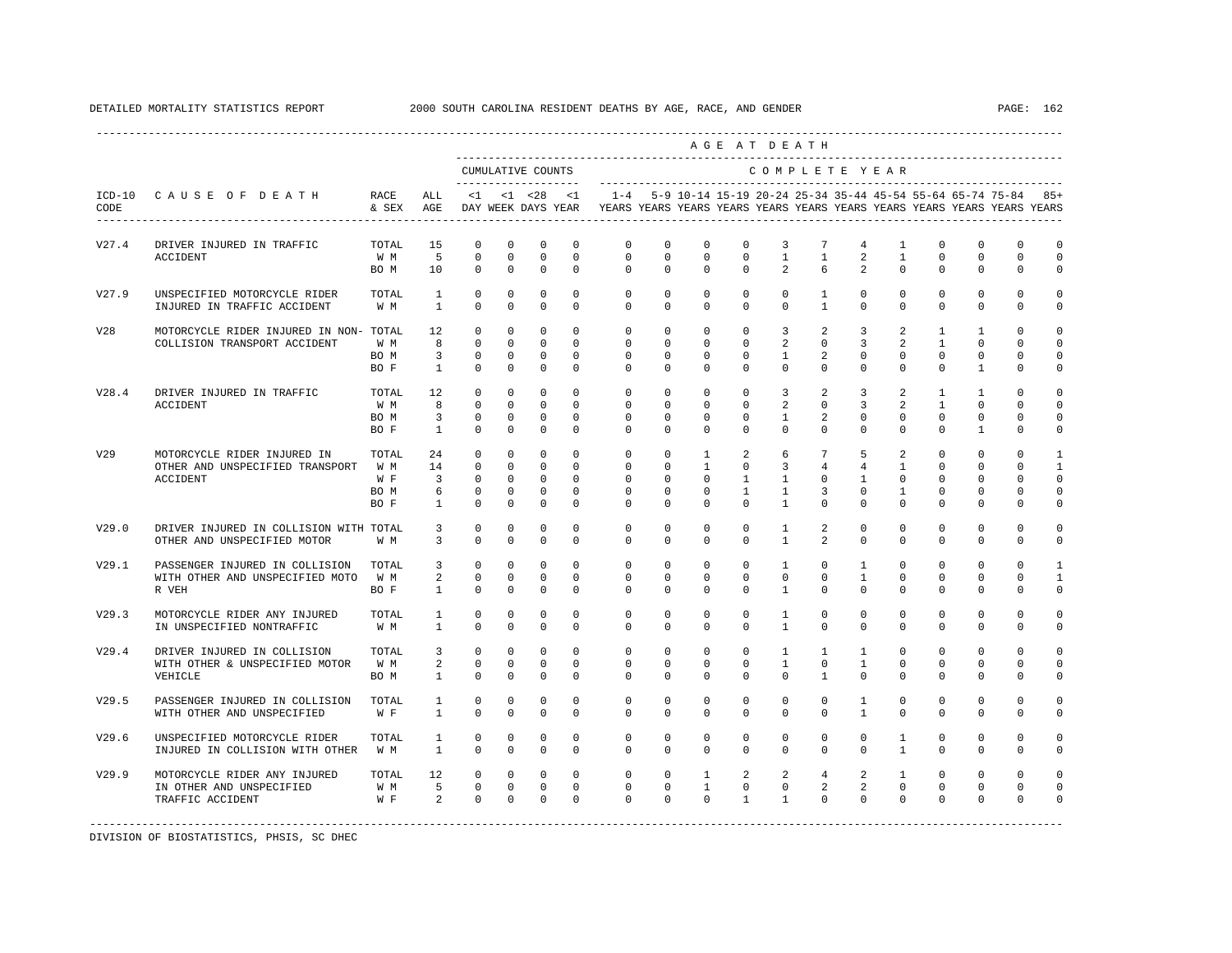|       |                                               |              |                              |                          |                           |                                           |                        |                                                                                                        |                          |                              | AGE AT DEATH                |                            |                              |                     |                              |                          |                              |                                                               |                |
|-------|-----------------------------------------------|--------------|------------------------------|--------------------------|---------------------------|-------------------------------------------|------------------------|--------------------------------------------------------------------------------------------------------|--------------------------|------------------------------|-----------------------------|----------------------------|------------------------------|---------------------|------------------------------|--------------------------|------------------------------|---------------------------------------------------------------|----------------|
|       |                                               |              |                              |                          |                           | CUMULATIVE COUNTS<br>-------------------- |                        |                                                                                                        |                          |                              |                             |                            |                              |                     | COMPLETE YEAR                |                          |                              |                                                               |                |
| CODE  | ICD-10 CAUSE OF DEATH RACE                    | & SEX AGE    | ALL                          | $\leq 1$                 |                           | $< 1$ $< 28$                              | < 1                    | $1 - 4$<br>DAY WEEK DAYS YEAR TYEARS YEARS YEARS YEARS YEARS YEARS YEARS YEARS YEARS YEARS YEARS YEARS |                          |                              |                             |                            |                              |                     |                              |                          |                              | 5-9 10-14 15-19 20-24 25-34 35-44 45-54 55-64 65-74 75-84 85+ |                |
| V29.9 |                                               | BO M         | 5                            | $\mathbf 0$              | $\mathbf 0$               | $\mathbf 0$                               | $\mathbf 0$            | $\mathbf 0$                                                                                            | $\mathbf 0$              | $\mathbf 0$                  | $\mathbf{1}$                | $\mathbf{1}$               | 2                            | $\mathbf 0$         | $\mathbf{1}$                 | $\Omega$                 | $\mathbf 0$                  | $\mathbf 0$                                                   | 0              |
| V43   | CAR OCCUPANT INJURED IN COLLI-                | TOTAL        | 96                           | $^{\circ}$               | $\Omega$                  | $\mathbf{1}$                              | $\mathbf{1}$           | $\mathbf{1}$                                                                                           | 3                        | $\mathbf{1}$                 | 8                           | 9                          | 10                           | 11                  | 11                           | 8                        | 16                           | 13                                                            | $\overline{4}$ |
|       | SION WITH CAR, PICKUP TRUCK, OR               | W M          | 24                           | $\Omega$                 | $\Omega$                  | $\Omega$                                  | $\Omega$               | $\Omega$                                                                                               | $\overline{1}$           | $\Omega$                     | $\mathbf{1}$                | 2                          | $\overline{3}$               | $\overline{1}$      | 2                            | $\overline{3}$           | 5                            | $\overline{4}$                                                | 2              |
|       | VAN                                           | W F          | 36                           | $\mathbf{0}$             | $\mathbf 0$               | $\overline{0}$                            | $\mathbf{0}$           | $\circ$                                                                                                | $\circ$                  | $\mathbf{1}$                 | 6                           | $\overline{\phantom{a}}$ 3 | 2                            | $\overline{4}$      | 5                            | $\overline{3}$           | 8                            | 3                                                             | $\mathbf{1}$   |
|       |                                               | BO M         | 17                           | 0                        | $\circ$                   | $\mathbf{1}$                              | $\mathbf{1}$           | 0                                                                                                      | 2                        | $\circ$                      | $\mathbf{0}$                | $\overline{2}$             | $\overline{1}$               | $\overline{3}$      | $\mathbf{1}$                 | $\mathbf{1}$             | 2                            | $\overline{4}$                                                | 0              |
|       |                                               | BO F         | 19                           | $^{\circ}$               | $^{\circ}$                | $\circ$                                   | $^{\circ}$             | $\mathbf{1}$                                                                                           | $\circ$                  | $\mathbf{0}$                 | $\mathbf{1}$                | $\overline{a}$             | 4                            | $\overline{3}$      | $\overline{3}$               | $\mathbf{1}$             | $\mathbf{1}$                 | 2                                                             | 1              |
| V43.4 | PERSON INJURED WHILE BOARDING<br>OR ALIGHTING | TOTAL<br>W M | <sup>1</sup><br>$\mathbf{1}$ | $^{\circ}$<br>$^{\circ}$ | $\mathbf 0$<br>$^{\circ}$ | $\mathbf 0$<br>$\mathbf 0$                | $^{\circ}$<br>$\Omega$ | $\circ$<br>$\Omega$                                                                                    | $\mathbf{0}$<br>$\Omega$ | $\mathbf{0}$<br>$\mathbf{0}$ | $\mathbf 0$<br>$\mathbf{0}$ | $\circ$<br>$\circ$         | $\mathbf{1}$<br>$\mathbf{1}$ | $\circ$<br>$\Omega$ | $\mathbf{0}$<br>$\mathbf{0}$ | $\mathbf{0}$<br>$\Omega$ | $\mathbf{0}$<br>$\mathbf{0}$ | $\mathbf{0}$<br>$\mathbf{0}$                                  | 0<br>0         |
| V43.5 | DRIVER INJURED IN TRAFFIC                     | TOTAL        | 55                           | $\Omega$                 | $\Omega$                  | $\Omega$                                  | $\Omega$               | $\Omega$                                                                                               | $\Omega$                 | $\Omega$                     | $\overline{4}$              | $7\overline{ }$            | 8                            | 5                   | 6                            | 5                        | $7\phantom{.0}$              | 10                                                            | 3              |
|       | <b>ACCIDENT</b>                               | W M          | 16                           | $\mathbb O$              | $\mathbf 0$               | $\circ$                                   | $\mathbf{0}$           | $\mathbb O$                                                                                            | $\circ$                  | $\mathbf 0$                  | $\mathbf{0}$                | $\overline{a}$             | 1                            | $\mathbf{1}$        | $\mathbf{1}$                 | $\mathbf{3}$             | $\overline{a}$               | $\overline{4}$                                                | $\overline{a}$ |
|       |                                               | W F          | 18                           | $^{\circ}$               | $\circ$                   | $\overline{0}$                            | $^{\circ}$             | $\mathbf 0$                                                                                            | $\mathbf 0$              | $\mathbf 0$                  | 3                           | 3                          | 2                            | $\mathbf{1}$        | 3                            | $\mathbf{1}$             | 3                            | 2                                                             | $\mathbf 0$    |
|       |                                               | BO M         | 8                            | $^{\circ}$               | $^{\circ}$                | $\overline{0}$                            | $^{\circ}$             | $\mathbf{0}$                                                                                           | $\circ$                  | $\circ$                      | $\circ$                     | $\mathbf{0}$               | 1                            | 2                   | $\mathbf{1}$                 | $^{\circ}$               | $\mathbf{1}$                 | 3                                                             | 0              |
|       |                                               | BO F         | 13                           | $^{\circ}$               | $^{\circ}$                | $\mathbf 0$                               | $\Omega$               | $\Omega$                                                                                               | $\Omega$                 | $\mathbf 0$                  | $\mathbf{1}$                | 2                          | $4\overline{ }$              | $\mathbf{1}$        | $\mathbf{1}$                 | $\mathbf{1}$             | $\mathbf{1}$                 | 1                                                             | 1              |
| V43.6 | PASSENGER INJURED IN TRAFFIC                  | TOTAL        | 32                           | $^{\circ}$               | $\mathbf 0$               | $\mathbf{1}$                              | $\mathbf{1}$           | $\mathbf{1}$                                                                                           | 3                        | $\mathbf{1}$                 | $4\overline{ }$             | $\mathbf{1}$               | $\Omega$                     | 6                   | $4\overline{ }$              | 2                        | 6                            | $\mathfrak{D}$                                                | $\mathbf{1}$   |
|       | <b>ACCIDENT</b>                               | W M          | $\overline{4}$               | $\Omega$                 | $\Omega$                  | $\Omega$                                  | $\Omega$               | $\Omega$                                                                                               | $\mathbf{1}$             | $\Omega$                     | $\mathbf{1}$                | $\Omega$                   | $\Omega$                     | $\Omega$            | $\mathbf{1}$                 | $\Omega$                 | $\overline{1}$               | $\Omega$                                                      | $\Omega$       |
|       |                                               | W F          | 15                           | $\overline{0}$           | $\circ$                   | $\overline{0}$                            | $\Omega$               | $\Omega$                                                                                               | $\Omega$                 | $\mathbf{1}$                 | $\overline{3}$              | $\mathbf{0}$               | $\Omega$                     | 3                   | $\mathbf{1}$                 | $\mathbf{1}$             | $\overline{4}$               | 1                                                             | $\mathbf{1}$   |
|       |                                               | BO M         | $7\overline{ }$              | $\mathbf 0$              | 0                         | $\overline{1}$                            | $\mathbf{1}$           | 0                                                                                                      | 2                        | $\mathbf{0}$                 | 0                           | $\mathbf{1}$               | $\mathbf{0}$                 | $\mathbf{1}$        | $\mathbf{0}$                 | $\mathbf{1}$             | $\mathbf{1}$                 | $\mathbf 0$                                                   | 0              |
|       |                                               | BO F         | 6                            | $^{\circ}$               | $\mathbf 0$               | $\mathbf 0$                               | $\mathbf 0$            | $\mathbf{1}$                                                                                           | $\mathbf 0$              | $\mathbf 0$                  | 0                           | $\mathbf{0}$               | 0                            | $\overline{a}$      | $\overline{a}$               | $\Omega$                 | $\mathbf{0}$                 | 1                                                             | 0              |
| V43.9 | UNSPECIFIED CAR OCCUPANT                      | TOTAL        | 8                            | $^{\circ}$               | $\circ$                   | $\circ$                                   | $\Omega$               | $\mathbf 0$                                                                                            | $\mathbf{0}$             | $\mathbf 0$                  | $\mathbf 0$                 | $\mathbf{1}$               | $\mathbf{1}$                 | $\Omega$            | $\mathbf{1}$                 | $\overline{1}$           | 3                            | $\mathbf{1}$                                                  | $\mathbf 0$    |
|       | IN TRAFFIC ACCIDENT                           | W M          | $\overline{3}$               | $\Omega$                 | $\Omega$                  | $\Omega$                                  | $\Omega$               | $\Omega$                                                                                               | $\Omega$                 | $\Omega$                     | $\Omega$                    | $\Omega$                   | $\mathbf{1}$                 | $\Omega$            | $\Omega$                     | $\cap$                   | 2                            | $\Omega$                                                      | $\Omega$       |
|       |                                               | W F          | $\overline{3}$               | $^{\circ}$               | 0                         | $\mathbf 0$                               | $\Omega$               | $\Omega$                                                                                               | $\Omega$                 | $\mathbf 0$                  | $\Omega$                    | $\mathbf{0}$               | $\Omega$                     | $\Omega$            | $\mathbf{1}$                 | $\mathbf{1}$             | $\mathbf{1}$                 | $\mathbf 0$                                                   | $\Omega$       |
|       |                                               | BO M         | 2                            | $\mathbf 0$              | $\mathbf 0$               | $\mathbf 0$                               | $\mathbf 0$            | $\mathbf{0}$                                                                                           | $\mathbf 0$              | $\mathbf 0$                  | $\mathbf 0$                 | $\mathbf{1}$               | $\mathbf{0}$                 | $\mathbf 0$         | 0                            | $\mathbf 0$              | $\mathbf{0}$                 | 1                                                             | $\mathbf 0$    |
| V44   | CAR OCCUPANT INJURED IN COLLI-                | TOTAL        | $7\overline{ }$              | $^{\circ}$               | 0                         | $\mathbf 0$                               | $\mathbf 0$            | $\mathbf 0$                                                                                            | $\mathbf{1}$             | $\mathbf 0$                  | $\mathbf{1}$                | $\mathbf 0$                | $\mathbf{0}$                 | 3                   | $\mathbf{1}$                 | $\mathbf{1}$             | $\mathbf{0}$                 | 0                                                             | 0              |
|       | SION WITH HEAVY TRANSPORT                     | W M          | $\mathbf{1}$                 | $^{\circ}$               | $^{\circ}$                | $\mathbf 0$                               | $\Omega$               | $\Omega$                                                                                               | $\Omega$                 | $\Omega$                     | $\mathbf 0$                 | $\Omega$                   | $\Omega$                     | $\mathbf{1}$        | $\Omega$                     | $\Omega$                 | $\mathbf{0}$                 | $\Omega$                                                      | $\mathbf 0$    |
|       | VEHICLE OR BUS                                | W F          | $4\overline{ }$              | $\Omega$                 | $\Omega$                  | $\Omega$                                  | $\Omega$               | $\Omega$                                                                                               | $\overline{1}$           | $\Omega$                     | $\mathbf{1}$                | $\Omega$                   | $\Omega$                     | $\overline{1}$      | $\Omega$                     | $\mathbf{1}$             | $\Omega$                     | $\Omega$                                                      | $\Omega$       |
|       |                                               | BO M         | $\mathbf{1}$                 | $\mathbf 0$              | 0                         | $\mathbf 0$                               | $^{\circ}$             | $\mathbf{0}$                                                                                           | $\mathbf 0$              | $\mathbf 0$                  | $\mathbf 0$                 | $\mathbf{0}$               | $\mathbf 0$                  | $\circ$             | $\mathbf{1}$                 | $\mathbf 0$              | $\mathbf{0}$                 | $\mathbf{0}$                                                  | $\mathbf 0$    |
|       |                                               | BO F         | $\overline{1}$               | $\Omega$                 | $\mathbf 0$               | $\mathbf 0$                               | $\Omega$               | $\Omega$                                                                                               | $\Omega$                 | $\Omega$                     | $\Omega$                    | $\Omega$                   | $\Omega$                     | $\mathbf{1}$        | $\Omega$                     | $\Omega$                 | $\mathbf{0}$                 | $\Omega$                                                      | $\mathbf 0$    |
| V44.5 | DRIVER INJURED IN TRAFFIC                     | TOTAL        | $\overline{4}$               | $\circ$                  | 0                         | $^{\circ}$                                | 0                      | $\mathbf 0$                                                                                            | 0                        | $^{\circ}$                   | $^{\circ}$                  | $\mathbf 0$                | $\mathbf{0}$                 | 2                   | $\mathbf{1}$                 | 1                        | $\mathbf 0$                  | $\Omega$                                                      | 0              |
|       | ACCIDENT                                      | W M          | $\mathbf{1}$                 | $\Omega$                 | $\circ$                   | $\mathbf 0$                               | $\Omega$               | $\Omega$                                                                                               | $\Omega$                 | $\mathbf 0$                  | $\Omega$                    | $\mathbf{0}$               | $\Omega$                     | $\mathbf{1}$        | $\Omega$                     | $\Omega$                 | $\Omega$                     | $\Omega$                                                      | 0              |
|       |                                               | W F          | $\overline{a}$               | $^{\circ}$               | $\circ$                   | $\mathbf 0$                               | $\mathbf 0$            | $\mathbf 0$                                                                                            | $\mathbf 0$              | 0                            | 0                           | $\mathbf{0}$               | $\circ$                      | $\mathbf{1}$        | $\mathbf{0}$                 | $\mathbf{1}$             | $\mathbf{0}$                 | 0                                                             | $\mathbf 0$    |
|       |                                               | BO M         | $\mathbf{1}$                 | $\Omega$                 | $\Omega$                  | $\circ$                                   | $\Omega$               | $\Omega$                                                                                               | $\Omega$                 | $\Omega$                     | $\Omega$                    | $\Omega$                   | $\Omega$                     | $\Omega$            | $\mathbf{1}$                 | $\Omega$                 | $\mathbf{0}$                 | $\Omega$                                                      | 0              |
| V44.6 | PASSENGER INJURED IN TRAFFIC                  | TOTAL        | $\overline{3}$               | $\Omega$                 | $\Omega$                  | $\Omega$                                  | $\Omega$               | $\Omega$                                                                                               | $\overline{1}$           | $\Omega$                     | $\mathbf{1}$                | $\Omega$                   | $\Omega$                     | $\overline{1}$      | $\Omega$                     | $\Omega$                 | $\Omega$                     | $\Omega$                                                      | $\Omega$       |
|       | <b>ACCIDENT</b>                               | W F          | $\overline{a}$               | $\circ$                  | $\mathbf 0$               | $\mathbf 0$                               | $\Omega$               | $\mathbf 0$                                                                                            | $\mathbf{1}$             | $\mathbf 0$                  | $\mathbf{1}$                | $\Omega$                   | $\Omega$                     | $\Omega$            | $\Omega$                     | $\Omega$                 | $\mathbf{0}$                 | $\mathbf 0$                                                   | $\mathbf 0$    |
|       |                                               | BO F         | $1 \quad \cdots$             | $\overline{0}$           | 0                         | $^{\circ}$                                | 0                      | $\mathbf{0}$                                                                                           | $\circ$                  | $\circ$                      | 0                           | $\mathbf{0}$               | $\mathbf{0}$                 | $\mathbf{1}$        | $\circ$                      | $\mathbf{0}$             | 0                            | 0                                                             | 0              |
| V45   | CAR OCCUPANT INJURED IN COLLI-                | TOTAL        | $3^{\circ}$                  | $\overline{0}$           | $\circ$                   | $\overline{0}$                            | $\circ$                | $\circ$                                                                                                | $\circ$                  | $\mathbf{1}$                 | $\mathbf 0$                 | $\circ$                    | $\overline{a}$               | $\Omega$            | $\Omega$                     | $\Omega$                 | $\mathbf{0}$                 | 0                                                             | 0              |
|       | SION WITH RAILWAY TRAIN OR                    | W M          |                              | $1 \qquad 0$             |                           | $0\qquad 0$                               | $\mathbf 0$            | $\mathbf 0$                                                                                            | $\overline{0}$           | $\overline{0}$               | $\overline{0}$              | $\mathbf{0}$               | $\mathbf{1}$                 | $\circ$             | $\circ$                      | $\mathbf{0}$             | $\mathsf{O}$                 | $\mathbf 0$                                                   | $\mathbf 0$    |
|       | RAILWAY VEHICLE                               | BO M         | $\sim$ 1                     | $\Omega$                 | $\Omega$                  | $\overline{\phantom{0}}$                  | $\Omega$               | $\Omega$                                                                                               | $\Omega$                 | $\Omega$                     | $\Omega$                    | $\Omega$                   | $\mathbf{1}$                 | $\Omega$            | $\Omega$                     | $\Omega$                 | $\Omega$                     | $\mathbf{0}$                                                  | $\mathbf 0$    |
|       |                                               |              |                              |                          |                           |                                           |                        |                                                                                                        |                          |                              |                             |                            |                              |                     |                              |                          |                              |                                                               |                |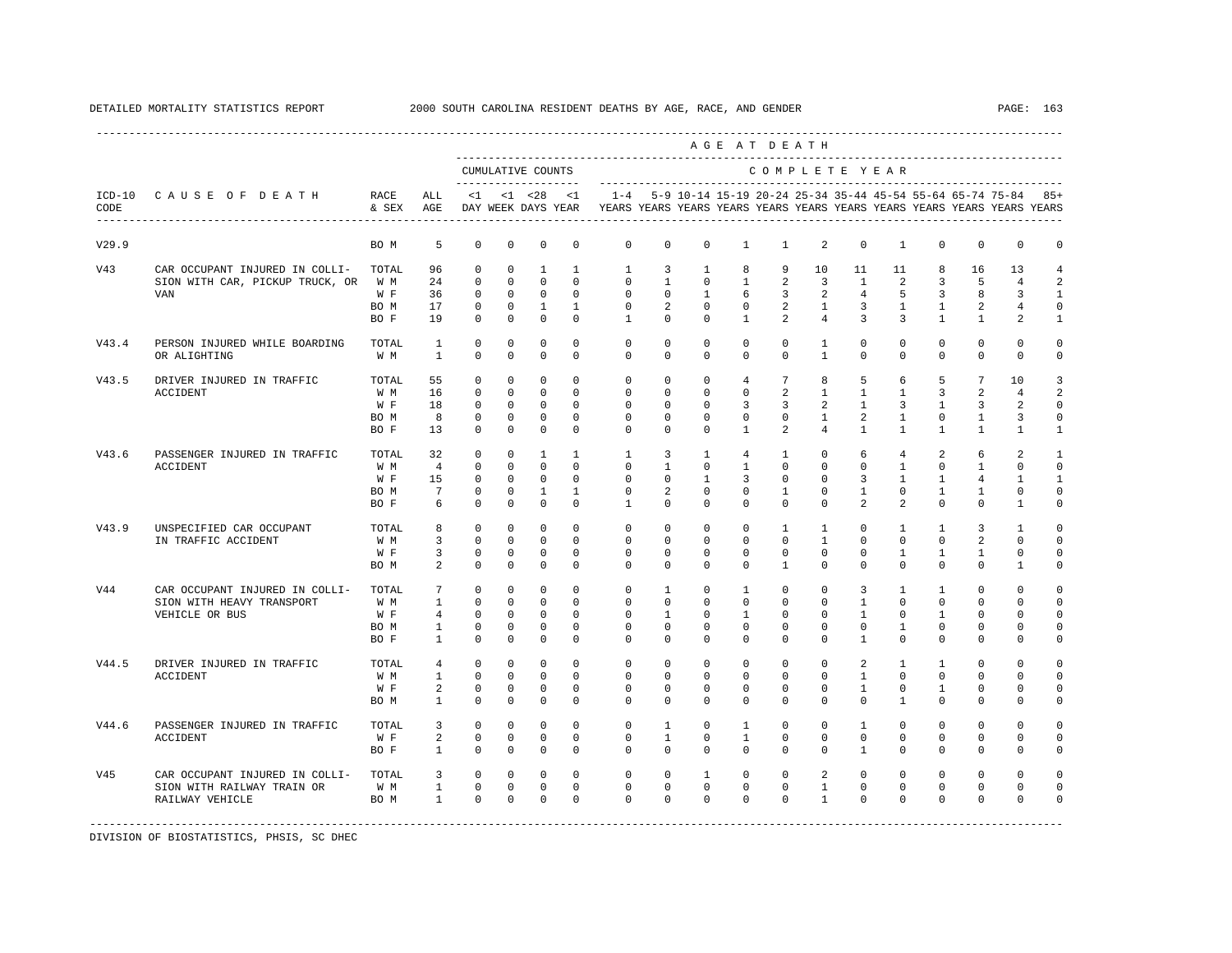|       |                                                         |               |                              |                        |                        |                                           |                      |                                                                                             |                        |                                |                         | AGE AT DEATH            |                                |                        |                        |                        |                          |                                                                   |                     |
|-------|---------------------------------------------------------|---------------|------------------------------|------------------------|------------------------|-------------------------------------------|----------------------|---------------------------------------------------------------------------------------------|------------------------|--------------------------------|-------------------------|-------------------------|--------------------------------|------------------------|------------------------|------------------------|--------------------------|-------------------------------------------------------------------|---------------------|
|       |                                                         |               |                              |                        |                        | CUMULATIVE COUNTS<br>-------------------- |                      |                                                                                             |                        |                                |                         | COMPLETE YEAR           |                                |                        |                        |                        |                          |                                                                   |                     |
| CODE  | ICD-10 CAUSE OF DEATH<br>------------------------------ | RACE<br>& SEX | ALL<br>AGE                   | $\leq 1$               |                        | $<1$ $<28$                                | < 1                  | DAY WEEK DAYS YEAR TYEARS YEARS YEARS YEARS YEARS YEARS YEARS YEARS YEARS YEARS YEARS YEARS |                        |                                |                         |                         |                                |                        |                        |                        |                          | 1-4 5-9 10-14 15-19 20-24 25-34 35-44 45-54 55-64 65-74 75-84 85+ |                     |
| V45   |                                                         | BO F          | $\mathbf{1}$                 | $^{\circ}$             | $\mathbf 0$            | $\mathbf 0$                               | $\mathbf 0$          | $\mathbf{0}$                                                                                | $\mathbf 0$            | 1                              | $\mathbf 0$             | $\mathbf 0$             | $\mathbf{0}$                   | $\Omega$               | $\Omega$               | $\Omega$               | $\mathbf 0$              | $\mathbf{0}$                                                      | $\mathbf 0$         |
| V45.5 | DRIVER INJURED IN TRAFFIC                               | TOTAL         | $\overline{a}$               | $\circ$                | $\Omega$               | $\Omega$                                  | $\Omega$             | $\Omega$                                                                                    | $\Omega$               | $\Omega$                       | $\Omega$                | $\Omega$                | 2                              | $\Omega$               | $\Omega$               | $\Omega$               | $\Omega$                 | $\Omega$                                                          | $\Omega$            |
|       | <b>ACCIDENT</b>                                         | W M<br>BO M   | $\mathbf{1}$<br>$\mathbf{1}$ | $\Omega$<br>$\Omega$   | $\Omega$<br>$\Omega$   | $\Omega$<br>$\mathbf 0$                   | $\Omega$<br>$\Omega$ | $\Omega$<br>$\Omega$                                                                        | $\Omega$<br>$\Omega$   | $\Omega$<br>$\Omega$           | $\Omega$<br>$\Omega$    | $\Omega$<br>$\Omega$    | $\overline{1}$<br>$\mathbf{1}$ | $\Omega$<br>$\Omega$   | $\cap$<br>$\Omega$     | $\cap$<br>$\Omega$     | $\Omega$<br>$\Omega$     | $\Omega$<br>$\Omega$                                              | $\Omega$<br>$\circ$ |
| V45.6 | PASSENGER INJURED IN TRAFFIC<br>ACCIDENT                | TOTAL<br>BO F | $\mathbf{1}$<br>$\mathbf{1}$ | $^{\circ}$<br>$\Omega$ | $^{\circ}$<br>$\Omega$ | $^{\circ}$<br>$\Omega$                    | 0<br>$\Omega$        | $\circ$<br>$\Omega$                                                                         | $^{\circ}$<br>$\Omega$ | $\mathbf{1}$<br>$\overline{1}$ | 0<br>$\Omega$           | $\mathbf 0$<br>$\Omega$ | $^{\circ}$<br>$\Omega$         | $^{\circ}$<br>$\Omega$ | $^{\circ}$<br>$\Omega$ | $^{\circ}$<br>$\Omega$ | $\mathbf{0}$<br>$\Omega$ | 0<br>$\mathbf{0}$                                                 | 0<br>$\mathbf 0$    |
| V47   | CAR OCCUPANT INJURED IN COLLI-                          | TOTAL         | 77                           | $\Omega$               | $\mathbf 0$            | $^{\circ}$                                | $\Omega$             | $\mathbf 0$                                                                                 | $\mathbf 0$            | $\mathbf 0$                    | 9                       | 13                      | 21                             | 13                     | 12                     | $\overline{a}$         | $\overline{4}$           | 3                                                                 | $\Omega$            |
|       | SION WITH FIXED OR STATIONARY                           | W M           | 29                           | $\Omega$               | $\Omega$               | $\Omega$                                  | $\Omega$             | $\Omega$                                                                                    | $\Omega$               | $\Omega$                       | 3                       | 6                       | 9                              | 3                      | 3                      | $\mathbf{1}$           | $\overline{1}$           | 3                                                                 | $\Omega$            |
|       | OBJECT                                                  | W F           | 18                           | $\Omega$               | $\Omega$               | $\Omega$                                  | $\Omega$             | $\Omega$                                                                                    | $\Omega$               | $\Omega$                       | $\overline{1}$          | $\overline{3}$          | $\overline{4}$                 | 6                      | $\mathfrak{D}$         | $\Omega$               | $\overline{a}$           | $\Omega$                                                          | $\Omega$            |
|       |                                                         | BO M          | 22                           | $\mathbb O$            | $\mathbf 0$            | $\mathbf 0$                               | $\mathbf 0$          | $\mathbf 0$                                                                                 | $\mathsf{O}\xspace$    | $\mathbf 0$                    | 3                       | 3                       | $7\overline{ }$                | 3                      | 6                      | $\mathbf{0}$           | $\mathbf 0$              | $\circ$                                                           | $\mathbf 0$         |
|       |                                                         | BO F          | 8                            | $\circ$                | $\mathbf 0$            | $\mathbf 0$                               | $\mathbf 0$          | $\mathbf 0$                                                                                 | 0                      | $\Omega$                       | $\overline{2}$          | $\mathbf{1}$            | $\mathbf{1}$                   | $\mathbf{1}$           | $\mathbf{1}$           | $\mathbf{1}$           | 1                        | $\Omega$                                                          | 0                   |
| V47.5 | DRIVER INJURED IN TRAFFIC                               | TOTAL         | 62                           | $\Omega$               | $\Omega$               | $\Omega$                                  | $\Omega$             | $\Omega$                                                                                    | $\Omega$               | $\Omega$                       | 6                       | 10                      | 18                             | 11                     | 10                     | 2                      | 3                        | 2                                                                 | $\Omega$            |
|       | ACCIDENT                                                | W M           | 22                           | $\Omega$               | $\Omega$               | $\Omega$                                  | $\Omega$             | $\Omega$                                                                                    | $\Omega$               | $\Omega$                       | $\overline{a}$          | $\overline{4}$          | 9                              | 2                      | $\overline{1}$         | $\mathbf{1}$           | $\mathbf{1}$             | $\overline{a}$                                                    | $\mathbf 0$         |
|       |                                                         | W F           | 16                           | $\Omega$               | $\Omega$               | $\mathbf 0$                               | $\Omega$             | $\Omega$                                                                                    | $\Omega$               | $\Omega$                       | $\mathbf{1}$            | $\overline{3}$          | 3                              | 5                      | $\mathfrak{D}$         | $\Omega$               | 2                        | $\Omega$                                                          | $\Omega$            |
|       |                                                         | BO M          | 18                           | $^{\circ}$             | $\Omega$               | $\Omega$                                  | $\Omega$             | $\Omega$                                                                                    | $\Omega$               | $\Omega$                       | $\mathbf{1}$            | $\overline{3}$          | 5                              | 3                      | 6                      | $\Omega$               | $\mathbf 0$              | $\Omega$                                                          | $\Omega$            |
|       |                                                         | BO F          | 6                            | $\Omega$               | $\mathbf 0$            | $\mathbf 0$                               | $\Omega$             | $\Omega$                                                                                    | $\Omega$               | $\Omega$                       | $\overline{a}$          | $\Omega$                | $\mathbf{1}$                   | $\mathbf{1}$           | $\mathbf{1}$           | $\mathbf{1}$           | $\mathbf 0$              | $\mathbf 0$                                                       | $\mathbf 0$         |
| V47.6 | PASSENGER INJURED IN TRAFFIC                            | TOTAL         | 13                           | $^{\circ}$             | $\mathbf{0}$           | $\mathbf{0}$                              | $\Omega$             | $\mathbf 0$                                                                                 | $^{\circ}$             | $\mathbf 0$                    | 3                       | $\overline{a}$          | 3                              | 2                      | 2                      | $\Omega$               | $\mathbf{1}$             | $\Omega$                                                          | $\Omega$            |
|       | ACCIDENT                                                | W M           | 6                            | $\Omega$               | $\Omega$               | $\Omega$                                  | $\Omega$             | $\Omega$                                                                                    | $\Omega$               | $\Omega$                       | $\mathbf{1}$            | 2                       | $\Omega$                       | $\mathbf{1}$           | $\overline{a}$         | $\Omega$               | $\Omega$                 | $\Omega$                                                          | $\Omega$            |
|       |                                                         | W F           | 2                            | $\mathbf{0}$           | $^{\circ}$             | $\mathbf 0$                               | $\Omega$             | $\Omega$                                                                                    | $\Omega$               | $\Omega$                       | $\Omega$                | $\Omega$                | $\mathbf{1}$                   | $\mathbf{1}$           | $\Omega$               | $\Omega$               | $\mathbf{0}$             | $\Omega$                                                          | $\Omega$            |
|       |                                                         | BO M          | $\overline{4}$               | $\circ$                | $^{\circ}$             | $\mathbf 0$                               | $\Omega$             | $\mathbf 0$                                                                                 | $\Omega$               | $\Omega$                       | 2                       | $\mathbf{0}$            | 2                              | $\Omega$               | $\Omega$               | $\Omega$               | $\mathbf{0}$             | $\Omega$                                                          | 0                   |
|       |                                                         | BO F          | $\mathbf{1}$                 | $\Omega$               | $\Omega$               | $\Omega$                                  | $\Omega$             | $\Omega$                                                                                    | $\Omega$               | $\Omega$                       | $\Omega$                | $\Omega$                | $\Omega$                       | $\Omega$               | $\Omega$               | $\Omega$               | $\mathbf{1}$             | $\Omega$                                                          | $\Omega$            |
| V47.9 | UNSPECIFIED CAR OCCUPANT INJURED TOTAL                  |               | 2                            | $\Omega$               | $\Omega$               | $^{\circ}$                                | $\Omega$             | $\Omega$                                                                                    | $\Omega$               | $\Omega$                       | $\Omega$                | $\mathbf{1}$            | $\Omega$                       | $\Omega$               | $\Omega$               | $\Omega$               | $\Omega$                 | $\mathbf{1}$                                                      | $\Omega$            |
|       | IN TRAFFIC ACCIDENT                                     | W M           | $\mathbf{1}$                 | $\circ$                | $^{\circ}$             | $\mathbf 0$                               | $\mathbf 0$          | $\mathbf 0$                                                                                 | 0                      | $\mathbf 0$                    | $\mathbf 0$             | $\mathbf{0}$            | $\circ$                        | $\mathbf 0$            | $\mathbf{0}$           | 0                      | $\mathbf 0$              | $\mathbf{1}$                                                      | $\mathbf 0$         |
|       |                                                         | BO F          | $\mathbf{1}$                 | $^{\circ}$             | $^{\circ}$             | $^{\circ}$                                | $\Omega$             | $\Omega$                                                                                    | $\Omega$               | $\Omega$                       | $\Omega$                | $\mathbf{1}$            | $\Omega$                       | $\Omega$               | $\Omega$               | $\Omega$               | $\mathbf 0$              | $^{\circ}$                                                        | 0                   |
| V48   | CAR OCCUPANT INJURED IN NONCOLLI TOTAL                  |               | 60                           | $^{\circ}$             | $\mathbf 0$            | $\mathbf 0$                               | $\Omega$             | $\mathbf 0$                                                                                 | $\mathbf{1}$           | $\mathbf 0$                    | 13                      | 11                      | 8                              | 11                     | 8                      | $\overline{a}$         | 3                        | 2                                                                 | $\mathbf{1}$        |
|       | SION TRANSPORT ACCIDENT                                 | W M           | 29                           | $\Omega$               | $\Omega$               | $\Omega$                                  | $\Omega$             | $\Omega$                                                                                    | $\Omega$               | $\Omega$                       | 6                       | 8                       | 3                              | 5                      | $\overline{4}$         | $\Omega$               | $\overline{a}$           | $\mathbf{1}$                                                      | $\circ$             |
|       |                                                         | W F           | $7\overline{ }$              | $^{\circ}$             | $\mathbf 0$            | $\mathbf 0$                               | $\mathbf 0$          | $\mathbf 0$                                                                                 | $\mathbf 0$            | $\mathbf 0$                    | $\overline{3}$          | $\mathbf{1}$            | $\mathbf{1}$                   | $\circ$                | 0                      | 0                      | $\mathbf{1}$             | 1                                                                 | $\mathbf 0$         |
|       |                                                         | BO M          | 14                           | $^{\circ}$             | $^{\circ}$             | $\mathbf 0$                               | $\mathbf 0$          | 0                                                                                           | 0                      | 0                              | $\overline{a}$          | 2                       | 2                              | 3                      | 3                      | 2                      | $\mathbf{0}$             | $\mathbf 0$                                                       | 0                   |
|       |                                                         | BO F          | 10                           | $\Omega$               | $\Omega$               | $\Omega$                                  | $\Omega$             | $\Omega$                                                                                    | 1                      | $\Omega$                       | 2                       | $\Omega$                | 2                              | 3                      | $\mathbf{1}$           | $\Omega$               | $\mathbf{0}$             | $\Omega$                                                          | 1                   |
| V48.5 | DRIVER INJURED IN TRAFFIC                               | TOTAL         | 44                           | $^{\circ}$             | $^{\circ}$             | $\mathbf 0$                               | $\Omega$             | $\Omega$                                                                                    | $\Omega$               | $\Omega$                       | 8                       | 9                       | 6                              | 10                     | 8                      | 1                      | $\mathbf{1}$             | 1                                                                 | $\Omega$            |
|       | <b>ACCIDENT</b>                                         | W M           | 21                           | $\Omega$               | $\Omega$               | $\Omega$                                  | $\Omega$             | $\Omega$                                                                                    | $\Omega$               | $\Omega$                       | 3                       | $7^{\circ}$             | 2                              | $\overline{4}$         | $\overline{4}$         | $\Omega$               | $\overline{1}$           | $\Omega$                                                          | $\Omega$            |
|       |                                                         | W F           | 5                            | $^{\circ}$             | $\Omega$               | $\mathbf 0$                               | $\Omega$             | $\Omega$                                                                                    | $\Omega$               | $\Omega$                       | 3                       | $\mathbf{1}$            | $\mathbf{0}$                   | $\Omega$               | $\Omega$               | $\Omega$               | $\Omega$                 | $\mathbf{1}$                                                      | $\Omega$            |
|       |                                                         | BO M          | 10                           | $^{\circ}$             | $\Omega$               | $\Omega$                                  | $\Omega$             | $\mathbf 0$                                                                                 | $\Omega$               | $\Omega$                       | $\Omega$                | $\mathbf{1}$            | 2                              | 3                      | 3                      | 1                      | $\mathbf 0$              | $\mathbf 0$                                                       | $\Omega$            |
|       |                                                         | BO F          | 8                            | $^{\circ}$             | $\mathbf{0}$           | $^{\circ}$                                | $^{\circ}$           | 0                                                                                           | 0                      | 0                              | 2                       | $\mathbf{0}$            | 2                              | 3                      | $\mathbf{1}$           | 0                      | $\mathbf{0}$             | 0                                                                 | 0                   |
| V48.6 | PASSENGER INJURED IN TRAFFIC                            | TOTAL         | 13                           | $^{\circ}$             | $^{\circ}$             | $\circ$                                   | $\mathbf 0$          | $\mathbf 0$                                                                                 | 1                      | $\Omega$                       | 5                       | $\overline{a}$          | $\mathbf{1}$                   | $\mathbf{1}$           | $\Omega$               | $\Omega$               | 2                        | 1                                                                 | $\Omega$            |
|       | <b>ACCIDENT</b>                                         | W M           | 8                            | $\circ$                | $\overline{0}$         | $\overline{0}$                            | $\mathbf 0$          | $\mathbf 0$                                                                                 | $\mathbf{0}$           | $\mathbf 0$                    | $\overline{\mathbf{3}}$ | $\mathbf{1}$            | $\mathbf{1}$                   | $\mathbf{1}$           | $\mathbf{0}$           | $\mathbf{0}$           | $\mathbf{1}$             | $\mathbf{1}$                                                      | $\mathbf 0$         |
|       |                                                         | W F           | $\mathbf{1}$                 | $\Omega$               | $\Omega$               | $\Omega$                                  | $\Omega$             | $\Omega$                                                                                    | $\Omega$               | $\Omega$                       | $\Omega$                | $\Omega$                | $\Omega$                       | $\Omega$               | $\Omega$               | $\Omega$               | $\mathbf{1}$             | $\Omega$                                                          | $\Omega$            |
|       |                                                         |               |                              |                        |                        |                                           |                      |                                                                                             |                        |                                |                         |                         |                                |                        |                        |                        |                          |                                                                   |                     |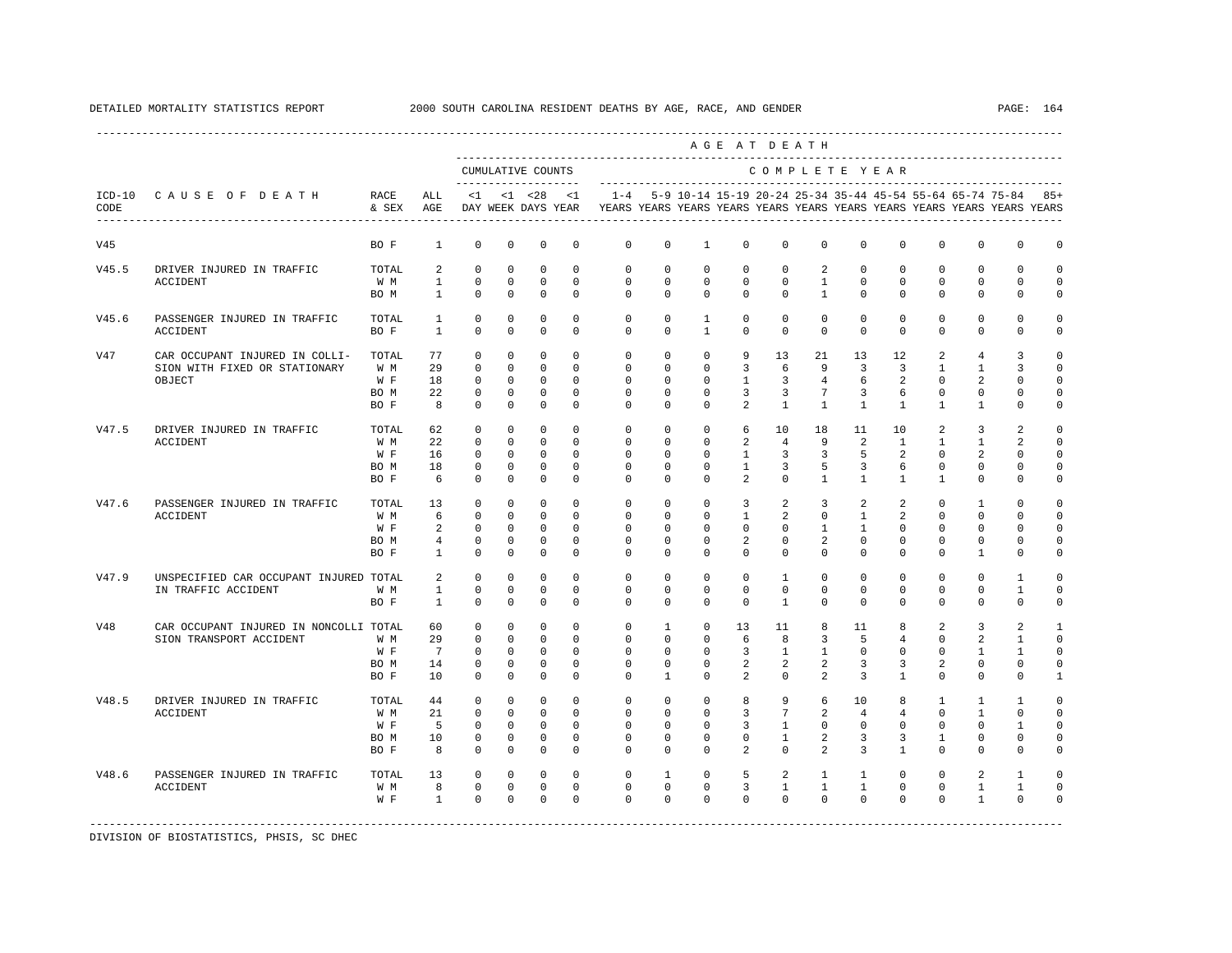|       |                                        |           |                         |                                       |                |                                           |                                  |                                                                                             |                |                                                                     |                | AGE AT DEATH                 |                   |                                   |                |                                                  |                              |                |              |
|-------|----------------------------------------|-----------|-------------------------|---------------------------------------|----------------|-------------------------------------------|----------------------------------|---------------------------------------------------------------------------------------------|----------------|---------------------------------------------------------------------|----------------|------------------------------|-------------------|-----------------------------------|----------------|--------------------------------------------------|------------------------------|----------------|--------------|
|       |                                        |           |                         |                                       |                | CUMULATIVE COUNTS<br>____________________ |                                  |                                                                                             |                |                                                                     |                | COMPLETE YEAR                |                   |                                   |                |                                                  |                              |                |              |
| CODE  | ICD-10 CAUSE OF DEATH RACE             | & SEX AGE | ALL                     |                                       |                | $<1$ $<1$ $<28$                           | <1                               | DAY WEEK DAYS YEAR TYEARS YEARS YEARS YEARS YEARS YEARS YEARS YEARS YEARS YEARS YEARS YEARS |                | $1-4$ 5-9 10-14 15-19 20-24 25-34 35-44 45-54 55-64 65-74 75-84 85+ |                |                              |                   |                                   |                |                                                  |                              |                |              |
| V48.6 |                                        | BO M      | 3                       | $\mathbf 0$                           | $\mathbf 0$    | $\mathbf 0$                               | $^{\circ}$                       | $\circ$                                                                                     | $\Omega$       | $^{\circ}$                                                          | 2              | $\mathbf{1}$                 | $\Omega$          | $\Omega$                          | $\mathbf 0$    | $\mathbf 0$                                      | $\mathbf{0}$                 | $\mathbf{0}$   | $\Omega$     |
|       |                                        | BO F      | $\mathbf{1}$            | $\Omega$                              | $\Omega$       | $\Omega$                                  | $\Omega$                         | $\Omega$                                                                                    | $\mathbf{1}$   | $\Omega$                                                            | $\Omega$       | $\Omega$                     | $\Omega$          | $\Omega$                          | $\Omega$       | $\Omega$                                         | $\Omega$                     | $\Omega$       | $\Omega$     |
| V48.9 | UNSPECIFIED CAR OCCUPANT INJURED TOTAL |           |                         | $\mathbf{0}$<br>$3^{\circ}$           | $\circ$        | $\mathbf{0}$                              | $\overline{0}$                   | $\circ$                                                                                     | $\circ$        | $\mathbf{0}$                                                        | $^{\circ}$     | $\circ$                      | $\mathbf{1}$      | $\circ$                           | $\overline{0}$ | $\mathbf{1}$                                     | $\circ$                      | $\Omega$       | 1            |
|       | IN TRAFFIC ACCIDENT                    | W F       |                         | $1 \quad \cdots$<br>$\circ$           | $\overline{0}$ |                                           | $\overline{0}$<br>$\overline{0}$ | $\circ$                                                                                     | $\Omega$       | $\circ$                                                             | $\Omega$       | $\Omega$                     | $\mathbf{1}$      | $\Omega$                          | $\Omega$       | $\circ$                                          | $\circ$                      | $\Omega$       | $\Omega$     |
|       |                                        | BO M      |                         | $\mathbf 0$<br>$1 \quad \blacksquare$ |                | $0 \qquad \qquad$                         | 0<br>$\overline{0}$              | $\overline{0}$                                                                              | $\Omega$       | $\circ$                                                             | $\Omega$       | $\overline{0}$               | $\Omega$          | $\circ$                           |                | $0 \qquad 1$                                     | $\mathbf{0}$                 | $\mathbf 0$    | $\Omega$     |
|       |                                        | BO F      |                         | $1 \qquad \qquad$<br>$\Omega$         | $\Omega$       | $\overline{0}$                            | $\Omega$                         | $\Omega$                                                                                    | $\Omega$       | $\Omega$                                                            | $\Omega$       | $\Omega$                     | $\Omega$          | $\cap$                            | $\Omega$       | $\Omega$                                         | $\Omega$                     | $\Omega$       | 1            |
| V49   | CAR OCCUPANT INJURED IN OTHER & TOTAL  |           | 66                      | $\mathbf{1}$                          | $\mathbf{1}$   | $\mathbf{1}$                              | 2                                | $\mathbf{1}$                                                                                | 2              | $\overline{3}$                                                      | 3              | 10                           | 13                | 8                                 | 8              | $4\overline{ }$                                  | 5                            | $\overline{4}$ | 3            |
|       | UNSPECIFIED TRANSPORT ACCIDENTS        | W M       | 31                      | $\mathbf{1}$                          | $\mathbf{1}$   | $\mathbf{1}$                              | $\overline{1}$                   | $\overline{1}$                                                                              | $\Omega$       | $\Omega$                                                            | 2              | 4                            | -6                | $\overline{1}$                    | $\overline{4}$ | $\overline{3}$                                   | 3                            | $\overline{4}$ | 2            |
|       |                                        | W F       | 11                      | $\circ$                               | $\mathbf{0}$   | $\overline{0}$                            | $\Omega$                         | $\circ$                                                                                     | $\circ$        | $\mathbf{1}$                                                        | $\mathbf{0}$   | $\overline{3}$               | $\mathbf{1}$      | 2                                 | $\mathbf{1}$   | $\mathbf{1}$                                     | $\mathbf{1}$                 | $\Omega$       | 1            |
|       |                                        | BO M      | 17                      | $\circ$                               | $\mathbf 0$    | $\mathbf{0}$                              | $\mathbf{1}$                     | $\circ$                                                                                     | $\overline{1}$ | 2                                                                   | $\mathbf{1}$   | 2                            | $\overline{3}$    | $\overline{4}$                    | $\overline{a}$ | $\mathbf{0}$                                     | 1                            | $\Omega$       | $\cap$       |
|       |                                        | BO F      |                         | 7 0                                   | $\Omega$       | $\Omega$                                  | $\Omega$                         | $\Omega$                                                                                    | $\mathbf{1}$   | $\Omega$                                                            | $\Omega$       | $\overline{1}$               | $\overline{3}$    | $\overline{1}$                    | $\mathbf{1}$   | $\Omega$                                         | $\Omega$                     | $\Omega$       | $\Omega$     |
| V49.4 | DRIVER INJURED IN COLLISION WITH TOTAL |           | 14                      | $\circ$                               | $\mathbf{0}$   | $\overline{0}$                            | $\Omega$                         | $\Omega$                                                                                    | $\Omega$       | $\Omega$                                                            | $\mathbf{1}$   | $\overline{3}$               | $\mathbf{1}$      | 2                                 | 4              | $\Omega$                                         | $\mathbf{1}$                 | 2              | $\Omega$     |
|       | OTHER AND UNSPECIFIED MOTOR            | W M       |                         | 7 0                                   | $\mathbf{0}$   |                                           | $\overline{0}$<br>$\Omega$       | $\circ$                                                                                     | $\overline{0}$ | $\circ$                                                             | $\mathbf{1}$   | $\mathbf{1}$                 |                   | $0 \qquad \qquad$<br>$\mathbf{1}$ |                | $1 \quad \blacksquare$<br>$\circ$                | $\mathbf{1}$                 | $\mathfrak{D}$ | $\Omega$     |
|       | VEHICLE                                | W F       | $\overline{\mathbf{3}}$ | $\Omega$                              | $\mathbf{0}$   |                                           | $\overline{0}$<br>$\Omega$       | $\Omega$                                                                                    | $\Omega$       | $\Omega$                                                            | $\Omega$       | $\overline{a}$               | $\Omega$          | $\Omega$                          | $\mathbf{1}$   | $\Omega$                                         | $\Omega$                     |                | $\Omega$     |
|       |                                        | BO M      | $1 \qquad \qquad$       | $\circ$                               | $\Omega$       | $\mathbf{0}$                              | $\Omega$                         | $\Omega$                                                                                    | $\Omega$       | $\Omega$                                                            | $\Omega$       | $\Omega$                     | $\Omega$          | $\Omega$                          | $\overline{1}$ | $\Omega$                                         | $\Omega$                     | $\Omega$       | $\cap$       |
|       |                                        | BO F      | $\overline{\mathbf{3}}$ | $\Omega$                              | $\Omega$       | $\Omega$                                  | $\Omega$                         | $\Omega$                                                                                    | $\Omega$       | $\Omega$                                                            | $\Omega$       | $\Omega$                     | $\overline{1}$    | $\overline{1}$                    | $\mathbf{1}$   | $\Omega$                                         | $\Omega$                     | $\Omega$       | $\Omega$     |
| V49.5 | PASSENGER INJURED IN COLLISION TOTAL   |           | 17                      | $\circ$                               | $\mathbf{0}$   | $\mathbf{0}$                              | $\overline{0}$                   | $\circ$                                                                                     | $\circ$        | $\circ$                                                             | $\mathbf{0}$   | $\overline{3}$               | $\overline{3}$    | $\overline{3}$                    | $\overline{a}$ | $\mathbf{1}$                                     | 2                            | $\mathbf{1}$   | 2            |
|       | WITH OTHER AND UNSPECIFIED             | W M       | 7                       | $\circ$                               | $\circ$        |                                           | $\Omega$<br>$\Omega$             | $\circ$                                                                                     | $\Omega$       | $\Omega$                                                            | $\Omega$       | $\overline{1}$               | $\overline{2}$    | $\Omega$                          | $\mathbf{1}$   | $\Omega$                                         | 1                            | $\mathbf{1}$   | $\mathbf{1}$ |
|       | MOTOR VEHICLES IN TRAFFIC              | W F       |                         | $5 \qquad 0$                          | $\Omega$       | $\Omega$                                  | $\Omega$                         | $\Omega$                                                                                    | $\Omega$       | $\Omega$                                                            | $\Omega$       | $\overline{1}$               | $\cap$            | $\overline{1}$                    |                | $\Omega$<br>$\overline{1}$                       | $\mathbf{1}$                 | $\cap$         | $\mathbf{1}$ |
|       | ACCIDENT                               | BO M      |                         | $3^{\circ}$<br>$\circ$                | $\circ$        | $\mathbf{0}$                              | $\circ$                          | $\Omega$                                                                                    | $\mathbf{0}$   | $\mathbf 0$                                                         | $\mathbf 0$    | $\circ$                      | $\mathbf{0}$      | $\overline{a}$                    | $\mathbf{1}$   | $\Omega$                                         | $\mathbf 0$                  | $\Omega$       | $\Omega$     |
|       |                                        | BO F      | $\overline{2}$          | $\Omega$                              | $\Omega$       | $\Omega$                                  | $\Omega$                         | $\Omega$                                                                                    | $\Omega$       | $\Omega$                                                            | $\Omega$       | $\overline{1}$               | $\overline{1}$    | $\Omega$                          | $\Omega$       | $\Omega$                                         | $\Omega$                     | $\Omega$       | $\Omega$     |
| V49.6 | UNSPECIFIED CAR OCCUPANT INJURED TOTAL |           | 7                       | $\circ$                               | $\mathbf{0}$   | $\mathbf{0}$                              | $\Omega$                         | $\mathbf{1}$                                                                                | $\Omega$       | $\Omega$                                                            | $\overline{1}$ | 2                            |                   | $\Omega$<br>2                     |                | $\Omega$<br>$\Omega$                             | $\Omega$                     | $\Omega$       | $\mathbf{1}$ |
|       | IN COLLISION WITH OTHER AND            | W M       |                         | $\Omega$<br>$3^{\circ}$               | $\Omega$       | $\overline{0}$                            | $\Omega$                         | $\overline{1}$                                                                              | $\Omega$       | $\Omega$                                                            | $\Omega$       | $\mathbf{1}$                 |                   | $0 \qquad \qquad$                 | $\overline{0}$ | $0 \qquad \qquad$<br>$\circ$                     | $\Omega$                     | $\Omega$       | $\mathbf{1}$ |
|       | UNSPECIFIED MOTOR VEHICLES IN          | BO M      | $4\overline{4}$         | $\Omega$                              | $\Omega$       | $\Omega$                                  | $\Omega$                         | $\Omega$                                                                                    | $\Omega$       | $\Omega$                                                            | $\mathbf{1}$   | $\overline{1}$               | $\Omega$          | $\overline{2}$                    | $\Omega$       | $\Omega$                                         | $\Omega$                     | $\Omega$       | $\Omega$     |
|       |                                        |           |                         |                                       |                |                                           |                                  |                                                                                             |                |                                                                     |                |                              |                   |                                   |                |                                                  |                              |                |              |
| V49.9 | CAR OCCUPANT (ANY) INJURED IN          | TOTAL     |                         | 28 1                                  | $\mathbf{1}$   | $\mathbf{1}$                              | $\overline{2}$                   | $\Omega$                                                                                    | $\overline{2}$ | $\mathcal{E}$                                                       | $\overline{1}$ | $\overline{2}$               | $\mathsf{Q}$      | $\overline{1}$                    | $\overline{a}$ | $\mathcal{E}$                                    | $\mathfrak{D}$               | $\mathbf{1}$   | $\cap$       |
|       | UNSPECIFIED TRAFFIC ACCIDENT           | W M       |                         | 14 1                                  | $\mathbf{1}$   | $\sim$ 1                                  | $1 -$                            | $\circ$                                                                                     | $\overline{0}$ | $\overline{0}$                                                      |                | 1<br>$\mathbf{1}$            |                   | $4\degree$<br>$\circ$             |                | $2 \left( \frac{1}{2} \right)$<br>$\overline{3}$ | $\mathbf{1}$                 | $\mathbf{1}$   | $\Omega$     |
|       |                                        | W F       |                         | $3 \t 0$                              | $\overline{0}$ |                                           | $\overline{0}$<br>$\Omega$       | $\Omega$                                                                                    | $\Omega$       | $\mathbf{1}$                                                        | $\Omega$       | $\Omega$                     | $\mathbf{1}$      | $\overline{1}$                    |                | $0 \qquad \qquad$<br>$\Omega$                    | $\mathbf 0$                  | $\Omega$       | $\Omega$     |
|       |                                        | BO M      |                         | 9 0                                   | $\mathbf{0}$   | $\mathbf{0}$                              | $\mathbf{1}$                     | $\overline{0}$                                                                              | $\mathbf{1}$   | 2                                                                   | $\overline{0}$ | $\frac{1}{2}$                | $\overline{3}$    | $\circ$                           | $\mathbf{0}$   | $\mathbf{0}$                                     | $\mathbf{1}$                 | $\Omega$       | $\Omega$     |
|       |                                        | BO F      |                         | $2^{\circ}$<br>$\Omega$               | $\Omega$       | $\Omega$                                  | $\Omega$                         | $\Omega$                                                                                    | $\overline{1}$ | $\Omega$                                                            | $\Omega$       | $\Omega$                     | $\overline{1}$    | $\Omega$                          | $\Omega$       | $\Omega$                                         | $\Omega$                     | $\Omega$       | $\cap$       |
| V51   | OCCUPANT OF PICKUP TRUCK OR VAN TOTAL  |           | $1 \quad \blacksquare$  | $\circ$                               | $\mathbf{0}$   | $\circ$                                   | $\circ$                          | $\circ$                                                                                     | $\circ$        | $\mathbf{1}$                                                        | $\mathbf{0}$   | $\circ$                      | $\mathbf{0}$      | $\circ$                           | $\mathbf{0}$   | $\circ$                                          | $\mathbf 0$                  | $\mathbf{0}$   | $\Omega$     |
|       | INJURED IN COLLISION WITH              | W F       | $1 \quad \cdots$        | $\Omega$                              | $\Omega$       | $\Omega$                                  | $\Omega$                         | $\Omega$                                                                                    | $\Omega$       | $\overline{1}$                                                      | $\Omega$       | $\Omega$                     | $\Omega$          | $\Omega$                          | $\Omega$       | $\Omega$                                         | $\Omega$                     | $\Omega$       | $\Omega$     |
| V51.9 | UNSPECIFIED OCCUPANT OF PICKUP         | TOTAL     | $\mathbf{1}$            | $\circ$                               | $\mathbf{0}$   | $\mathbf{0}$                              | $\Omega$                         | $\circ$                                                                                     | $\Omega$       | $\overline{1}$                                                      | $\Omega$       | $\circ$                      | $\Omega$          | $\Omega$                          | $\Omega$       | $\mathbf 0$                                      | $\Omega$                     | $\Omega$       | $\cap$       |
|       | TRUCK OR VAN INJURED IN TRAFFIC W F    |           | $1 \quad \cdots$        | $\Omega$                              | $\Omega$       | $\Omega$                                  | $\cap$                           | $\Omega$                                                                                    | $\Omega$       | $\overline{1}$                                                      | $\Omega$       | $\cap$                       | $\Omega$          | $\Omega$                          | $\Omega$       | $\Omega$                                         | $\Omega$                     | $\Omega$       | $\cap$       |
| V53   | OCCUPANT OF PICKUP TRUCK OR VAN TOTAL  |           | 11                      | $\overline{0}$                        |                | $0 \qquad \qquad$<br>$\overline{0}$       | $\overline{0}$                   | $\overline{0}$                                                                              | $\overline{0}$ | $\circ$                                                             | $\mathbf{1}$   | $\circ$                      | $\overline{a}$    | $\overline{\mathbf{3}}$           | $\mathbf{1}$   | $\mathbf{1}$                                     | 3                            | $\Omega$       | $\Omega$     |
|       | INJURED IN COLLISION WITH CAR,         | W M       | $6\qquad 0$             |                                       |                | $0\qquad 0$                               | $\overline{0}$                   | $\Omega$                                                                                    |                | $0\qquad 0$                                                         |                | $1 -$                        | $0 \qquad \qquad$ | $1 \quad 1$                       |                | $1 \quad 1$                                      | $\mathbf{1}$                 | $\Omega$       | $\cap$       |
|       | PICK UP TRUCK OR VAN                   | W F       | $2 \t 0 \t 0 \t 0$      |                                       |                |                                           |                                  |                                                                                             |                | $0\qquad 0$                                                         |                | $\circ$<br>$0 \qquad \qquad$ |                   | $\overline{0}$                    | $2^{\circ}$    | 0                                                | $0 \qquad \qquad$<br>$\circ$ | $\mathbf{0}$   | $\Omega$     |
|       |                                        | BO M      | $\overline{\mathbf{3}}$ |                                       | $\overline{0}$ | $0\qquad 0$                               |                                  | $\begin{matrix} 0&0\\0&0 \end{matrix}$                                                      |                | $0\qquad 0$                                                         |                | $0\qquad 0$                  |                   | $1 \qquad \qquad$                 | $\Omega$       | $\overline{0}$<br>$\Omega$                       | 2                            | $\Omega$       |              |
|       |                                        |           |                         |                                       |                |                                           |                                  |                                                                                             |                |                                                                     |                |                              |                   |                                   |                |                                                  |                              |                |              |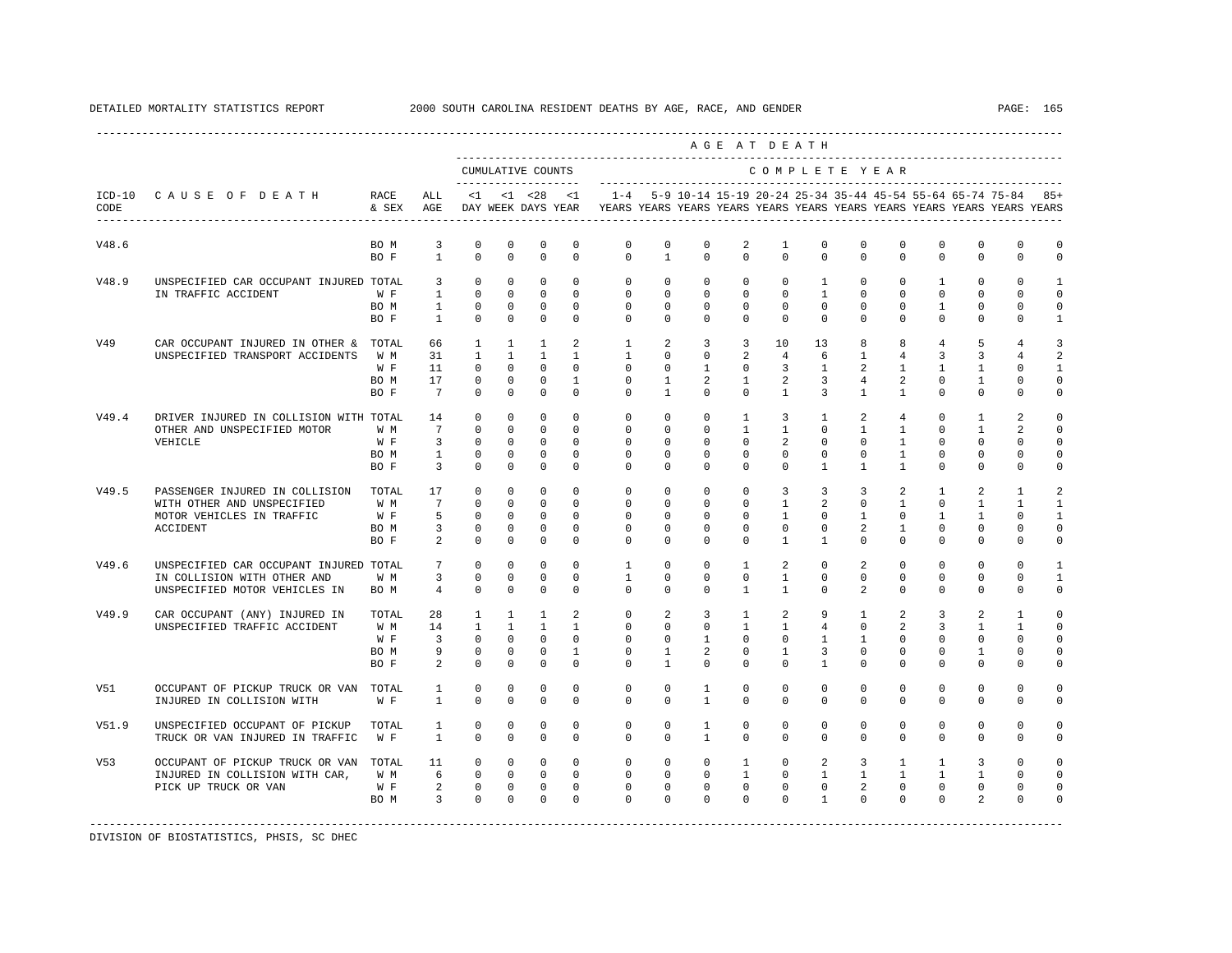|                  |                                                                   |                   |                              |                                           |                          |                            |                         |                          |                         |                              | AGE AT DEATH             |                         |                              |                                |                          |                          |                                                           |                                                                                             |                            |
|------------------|-------------------------------------------------------------------|-------------------|------------------------------|-------------------------------------------|--------------------------|----------------------------|-------------------------|--------------------------|-------------------------|------------------------------|--------------------------|-------------------------|------------------------------|--------------------------------|--------------------------|--------------------------|-----------------------------------------------------------|---------------------------------------------------------------------------------------------|----------------------------|
|                  |                                                                   |                   |                              | CUMULATIVE COUNTS<br>-------------------- |                          |                            |                         |                          |                         | ---------------------------- |                          |                         |                              |                                | COMPLETE YEAR            |                          |                                                           |                                                                                             |                            |
| $ICD-10$<br>CODE | CAUSE OF DEATH                                                    | RACE<br>& SEX AGE | ALL                          |                                           |                          |                            | $<1$ $<1$ $<28$ $<1$    | $1 - 4$                  |                         |                              |                          |                         |                              |                                |                          |                          | 5-9 10-14 15-19 20-24 25-34 35-44 45-54 55-64 65-74 75-84 | DAY WEEK DAYS YEAR TYEARS YEARS YEARS YEARS YEARS YEARS YEARS YEARS YEARS YEARS YEARS YEARS | $85+$                      |
| V53.5            | DRIVER INJURED IN TRAFFIC                                         | TOTAL             | 6                            | $\mathbf 0$                               | $\mathbf 0$              | 0                          | $\mathbf 0$             | $\mathbb O$              | 0                       | $\mathbf 0$                  | $\mathbf{1}$             | $\mathsf 0$             | $\mathbf 0$                  | 2                              | $\mathbf{1}$             | $\mathbf{1}$             | $\mathbf{1}$                                              | 0                                                                                           | $\circ$                    |
|                  | <b>ACCIDENT</b>                                                   | W M<br>W F        | 5<br>$\mathbf{1}$            | $\mathbf 0$<br>$\Omega$                   | $\mathbf 0$<br>$\Omega$  | $\mathbf 0$<br>$\Omega$    | $\mathbf 0$<br>$\Omega$ | $\mathbf 0$<br>$\Omega$  | $\mathbf 0$<br>$\Omega$ | $\mathbf 0$<br>$\Omega$      | $\mathbf{1}$<br>$\Omega$ | $\mathbf 0$<br>$\Omega$ | $\mathbf 0$<br>$\Omega$      | $\mathbf{1}$<br>$\mathbf{1}$   | $\mathbf{1}$<br>$\Omega$ | $\mathbf{1}$<br>$\Omega$ | $\mathbf{1}$<br>$\Omega$                                  | $\mathbf 0$<br>$\Omega$                                                                     | $\circ$<br>$\Omega$        |
| V53.6            | PASSENGER INJURED IN TRAFFIC                                      | TOTAL             | 5                            | $\Omega$                                  | $\Omega$                 | $\Omega$                   | $\Omega$                | $\Omega$                 | $\Omega$                | $\Omega$                     | $\mathbf 0$              | $\mathbf 0$             | 2                            | $\mathbf{1}$                   | $\Omega$                 | $\Omega$                 | 2                                                         | $\mathbf 0$                                                                                 | $\Omega$                   |
|                  | <b>ACCIDENT</b>                                                   | W M<br>W F        | $\mathbf{1}$<br>$\mathbf{1}$ | $\Omega$<br>0                             | $\mathbf{0}$<br>$\Omega$ | $\mathbf 0$<br>$\mathbf 0$ | $\Omega$<br>$\Omega$    | $\mathbf{0}$<br>$\Omega$ | $\mathbf 0$<br>$\Omega$ | $\mathbf 0$<br>$\Omega$      | $\mathbf 0$<br>$\Omega$  | $\mathbf 0$<br>$\Omega$ | $\mathbf{1}$<br>$\Omega$     | $\mathbf 0$<br>$\mathbf{1}$    | $\mathbf 0$<br>$\Omega$  | $\Omega$<br>$\Omega$     | $\mathbf 0$<br>$\Omega$                                   | $\Omega$<br>$\Omega$                                                                        | $\circ$<br>$\mathbf 0$     |
|                  |                                                                   | BO M              | 3                            | $\Omega$                                  | $\Omega$                 | $\Omega$                   | $\Omega$                | $\Omega$                 | $\Omega$                | $\Omega$                     | $\Omega$                 | $\Omega$                | $\mathbf{1}$                 | $\Omega$                       | $\Omega$                 | $\Omega$                 | $\mathfrak{D}$                                            | $\Omega$                                                                                    | $\Omega$                   |
| V54              | OCCUPANT OF PICKUP TRUCK OR VAN                                   | TOTAL             | 3                            | $\Omega$                                  | $\Omega$                 | $\mathbf 0$                | $\Omega$                | $\mathbf{0}$             | $\mathbf 0$             | $\mathbf 0$                  | $\mathbf 0$              | $\mathbf 0$             | 2                            | $\mathbf 0$                    | 1                        | $\mathbf 0$              | $\mathbf 0$                                               | $\mathbf 0$                                                                                 | 0                          |
|                  | INJURED IN COLLISION WITH HEAVY<br>TRA                            | W M<br>BO M       | $\mathbf{1}$<br>2            | 0<br>$\Omega$                             | $\Omega$<br>$\Omega$     | $\mathbf 0$<br>$\Omega$    | $\Omega$<br>$\Omega$    | $\mathbf 0$<br>$\Omega$  | 0<br>$\Omega$           | $^{\circ}$<br>$\Omega$       | $^{\circ}$<br>$\Omega$   | $\mathbf 0$<br>$\Omega$ | $\Omega$<br>$\mathfrak{D}$   | $\Omega$<br>$\Omega$           | $\mathbf{1}$<br>$\Omega$ | $\Omega$<br>$\Omega$     | $\mathbf{0}$<br>$\Omega$                                  | 0<br>$\Omega$                                                                               | $\mathbf 0$<br>$\Omega$    |
| V54.5            | DRIVER INJURED IN TRAFFIC                                         | TOTAL             | $\mathbf{1}$                 | $\mathbf 0$                               | $\mathbf 0$              | $\mathbf 0$                | $\mathbf 0$             | $\mathbf{0}$             | $\mathbf 0$             | $\mathbf 0$                  | $\mathbf 0$              | $\mathbf 0$             | $\mathbf 0$                  | $\mathbf 0$                    | $\mathbf{1}$             | $\mathbf 0$              | $\mathbf 0$                                               | $\mathbf 0$                                                                                 | 0                          |
|                  | <b>ACCIDENT</b>                                                   | W M               | $\mathbf{1}$                 | $\Omega$                                  | $\Omega$                 | $\Omega$                   | $\Omega$                | $\Omega$                 | $\Omega$                | $\Omega$                     | $\Omega$                 | $\Omega$                | $\Omega$                     | $\Omega$                       | $\mathbf{1}$             | $\Omega$                 | $\Omega$                                                  | $\Omega$                                                                                    | $\Omega$                   |
| V54.6            | PASSENGER INJURED IN TRAFFIC<br><b>ACCIDENT</b>                   | TOTAL<br>BO M     | $\mathbf{1}$<br>$\mathbf{1}$ | $\mathbf 0$<br>$\Omega$                   | $\Omega$<br>$\Omega$     | $\mathbf 0$<br>$\Omega$    | $\Omega$<br>$\Omega$    | $\Omega$<br>$\Omega$     | $\Omega$<br>$\Omega$    | $\Omega$<br>$\Omega$         | $\Omega$<br>$\Omega$     | $\Omega$<br>$\Omega$    | $\mathbf{1}$<br>$\mathbf{1}$ | $\Omega$<br>$\Omega$           | $\Omega$<br>$\Omega$     | $\Omega$<br>$\Omega$     | $\Omega$<br>$\Omega$                                      | $\Omega$<br>$\Omega$                                                                        | $\Omega$<br>$\Omega$       |
|                  |                                                                   |                   |                              |                                           |                          |                            |                         |                          |                         |                              |                          |                         |                              |                                |                          |                          |                                                           |                                                                                             |                            |
| V54.9            | UNSPECIFIED OCCUPANT OF PICKUP<br>TRUCK OR VAN INJURED IN TRAFFIC | TOTAL<br>BO M     | 1<br>$\mathbf{1}$            | 0<br>$\Omega$                             | $\Omega$<br>$\Omega$     | $^{\circ}$<br>$\Omega$     | $\Omega$<br>$\Omega$    | $\Omega$<br>$\Omega$     | $\mathbf 0$<br>$\Omega$ | $\mathbf 0$<br>$\Omega$      | $\mathbf 0$<br>$\Omega$  | $\mathbf 0$<br>$\Omega$ | 1<br>$\mathbf{1}$            | $\Omega$<br>$\Omega$           | $\mathbf 0$<br>$\Omega$  | $\Omega$<br>$\Omega$     | $\mathbf 0$<br>$\Omega$                                   | $\Omega$<br>$\Omega$                                                                        | $\Omega$<br>$\Omega$       |
| V55              | OCCUPANT OF PICKUP TRUCK OR VAN                                   | TOTAL             | $\mathbf{1}$                 | 0                                         | 0                        | $^{\circ}$                 | $\mathbf 0$             | $\mathbf 0$              | $\mathbf 0$             | $\mathbf 0$                  | $\mathbf{1}$             | $\mathbf 0$             | $\mathbf 0$                  | $\mathbf 0$                    | $\mathbf 0$              | 0                        | $\mathbf 0$                                               | 0                                                                                           | 0                          |
|                  | INJURED IN COLLISION WITH RAIL-                                   | W F               | $\mathbf{1}$                 | $\Omega$                                  | $\Omega$                 | $\Omega$                   | $\Omega$                | $\Omega$                 | $\Omega$                | $\Omega$                     | $\mathbf{1}$             | $\Omega$                | $\Omega$                     | $\Omega$                       | $\Omega$                 | $\Omega$                 | $\Omega$                                                  | $\Omega$                                                                                    | 0                          |
| V55.5            | DRIVER INJURED IN TRAFFIC                                         | TOTAL             | $\mathbf{1}$                 | $\Omega$                                  | $\Omega$                 | $\Omega$                   | $\Omega$                | $\Omega$                 | $\Omega$                | $\Omega$                     | $\mathbf{1}$             | $\Omega$                | $\Omega$                     | $\Omega$                       | $\Omega$                 | $\Omega$                 | $\Omega$                                                  | $\Omega$                                                                                    | $\Omega$                   |
|                  | <b>ACCIDENT</b>                                                   | W F               | $\mathbf{1}$                 | $\Omega$                                  | $\Omega$                 | $\Omega$                   | $\Omega$                | $\Omega$                 | $\Omega$                | $\Omega$                     | $\mathbf{1}$             | $\Omega$                | $\Omega$                     | $\Omega$                       | $\Omega$                 | $\Omega$                 | $\Omega$                                                  | $\Omega$                                                                                    | 0                          |
| V57              | OCCUPANT OF PICKUP TRUCK OR VAN                                   | TOTAL             | 19                           | $\Omega$                                  | $\Omega$                 | $\Omega$                   | $\Omega$                | $\Omega$                 | $\Omega$                | $\Omega$                     | 3                        | $\overline{4}$          | 5                            | 3                              | $\overline{4}$           | $\Omega$                 | $\Omega$                                                  | $\Omega$                                                                                    | $\Omega$                   |
|                  | INJURED IN COLLISION WITH FIXED<br>OR STATIONARY OBJECT           | W M<br>BO M       | 14<br>5                      | $\mathbf 0$<br>$\mathbf 0$                | $\Omega$<br>$\mathbf 0$  | $\mathbf 0$<br>$\mathbf 0$ | $\Omega$<br>$\mathbf 0$ | $\Omega$<br>$\Omega$     | $\Omega$<br>$\mathbf 0$ | $\Omega$<br>$\mathbf 0$      | 3<br>$\mathbf 0$         | 3<br>$\mathbf{1}$       | 3<br>$\overline{a}$          | $\overline{a}$<br>$\mathbf{1}$ | 3<br>$\mathbf{1}$        | $\Omega$<br>$\Omega$     | $\Omega$<br>$\mathbf 0$                                   | $\Omega$<br>$\mathbf 0$                                                                     | $\mathbf 0$<br>$\mathbf 0$ |
| V57.5            |                                                                   |                   |                              | $\mathbf 0$                               | $\mathbf 0$              | $\mathbf 0$                | $\Omega$                | $\mathbf 0$              | $\mathbf 0$             | $\mathbf 0$                  | $\mathbf{1}$             | 3                       |                              | 2                              |                          | $\Omega$                 | $\mathbf 0$                                               | $\Omega$                                                                                    | $\mathbf 0$                |
|                  | DRIVER INJURED IN TRAFFIC<br><b>ACCIDENT</b>                      | TOTAL<br>W M      | 14<br>11                     | $\Omega$                                  | $\Omega$                 | $\mathbf 0$                | $\Omega$                | $\Omega$                 | $\Omega$                | $\Omega$                     | $\mathbf{1}$             | 3                       | 4<br>2                       | 2                              | 4<br>3                   | $\Omega$                 | $\Omega$                                                  | $\Omega$                                                                                    | $\mathbf 0$                |
|                  |                                                                   | BO M              | $\overline{\mathbf{3}}$      | $\Omega$                                  | $\Omega$                 | $\Omega$                   | $\Omega$                | $\Omega$                 | $\Omega$                | $\Omega$                     | $\Omega$                 | $\Omega$                | $\mathcal{L}$                | $\Omega$                       | $\mathbf{1}$             | $\Omega$                 | $\Omega$                                                  | $\Omega$                                                                                    | $\Omega$                   |
| V57.6            | PASSENGER INJURED IN TRAFFIC                                      | TOTAL             | 5                            | $\Omega$                                  | $\Omega$                 | $\Omega$                   | $\Omega$                | $\Omega$                 | $\Omega$                | $\Omega$                     | 2                        | $\overline{1}$          | $\mathbf{1}$                 | $\overline{1}$                 | $\Omega$                 | $\Omega$                 | $\Omega$                                                  | $\Omega$                                                                                    | $\Omega$                   |
|                  | ACCIDENT                                                          | W M               | 3                            | $\mathbf 0$                               | $\Omega$                 | $\mathbf 0$                | $\Omega$                | $\mathbf 0$              | $\mathbf 0$             | $\mathbf 0$                  | 2                        | $\mathbf 0$             | $\mathbf{1}$                 | $\mathbf 0$                    | $\Omega$                 | $\Omega$                 | $\mathbf{0}$                                              | $\Omega$                                                                                    | $\Omega$                   |
|                  |                                                                   | BO M              | 2                            | $\Omega$                                  | $\Omega$                 | $\Omega$                   | $\Omega$                | $\Omega$                 | $\Omega$                | $\Omega$                     | $\Omega$                 | $\overline{1}$          | $\Omega$                     | $\overline{1}$                 | $\Omega$                 | $\Omega$                 | $\Omega$                                                  | $\Omega$                                                                                    | $\Omega$                   |
| V58              | OCCUPANT OF PICKUP TRUCK OR VAN                                   | TOTAL             | 10                           | $\mathbf 0$                               | $\mathbf 0$              | $\mathbf 0$                | $\Omega$                | $\mathbf{0}$             | $\mathbf 0$             | $\mathbf 0$                  | 2                        | $\overline{a}$          | $\mathbf{1}$                 | 2                              | $\mathbf{1}$             | 1                        | $\mathbf{1}$                                              | 0                                                                                           | 0                          |
|                  | INJURED IN NONCOLLISION TRANS-                                    | W M               | 6                            | $\mathbf 0$                               | $\mathbf{0}$             | $\mathbf 0$                | $\mathbf 0$             | $\mathbf 0$              | $\mathbf 0$             | $\mathbf 0$                  | $\mathbf{1}$             | $\mathbf{1}$            | $\mathbf{1}$                 | $\overline{a}$                 | $\mathbf{1}$             | $\Omega$                 | $\mathbf{0}$                                              | $\Omega$                                                                                    | $\Omega$                   |
|                  | PORT ACCIDENT                                                     | W F               | $\mathbf{1}$                 | $\mathbf 0$                               | $\Omega$                 | $\mathbf 0$                | $\Omega$                | $\Omega$                 | $\Omega$                | $\Omega$                     | $\mathbf{1}$             | $\Omega$                | $\Omega$                     | $\Omega$                       | $\Omega$                 | $\Omega$                 | $\mathbf 0$                                               | $\Omega$                                                                                    | $\Omega$                   |
|                  |                                                                   | BO M              | $\overline{3}$               | $\mathbf 0$                               | $\mathbf 0$              | $\mathbf 0$                | $\mathbf 0$             | $\mathbf{0}$             | $\mathbf 0$             | $\mathbf 0$                  | $\mathbf 0$              | $\mathbf{1}$            | $\mathbf 0$                  | $\circ$                        | $\mathbf 0$              | $\mathbf{1}$             | $\mathbf{1}$                                              | $\mathbf 0$                                                                                 | $\Omega$                   |
| V58.5            | DRIVER INJURED IN TRAFFIC                                         | TOTAL             | 7                            | $\mathbf 0$                               | $\mathbf 0$              | $\mathbf 0$                | $\mathbf 0$             | $\mathbf{0}$             | $\mathbf 0$             | $\mathbf 0$                  | $\mathbf{1}$             | $\mathbf{1}$            | $\mathbf{1}$                 | $\overline{a}$                 | $\mathbf 0$              | $\mathbf{1}$             | $\mathbf{1}$                                              | $\Omega$                                                                                    | $\Omega$                   |
|                  |                                                                   |                   |                              |                                           |                          |                            |                         |                          |                         |                              |                          |                         |                              |                                |                          |                          |                                                           |                                                                                             |                            |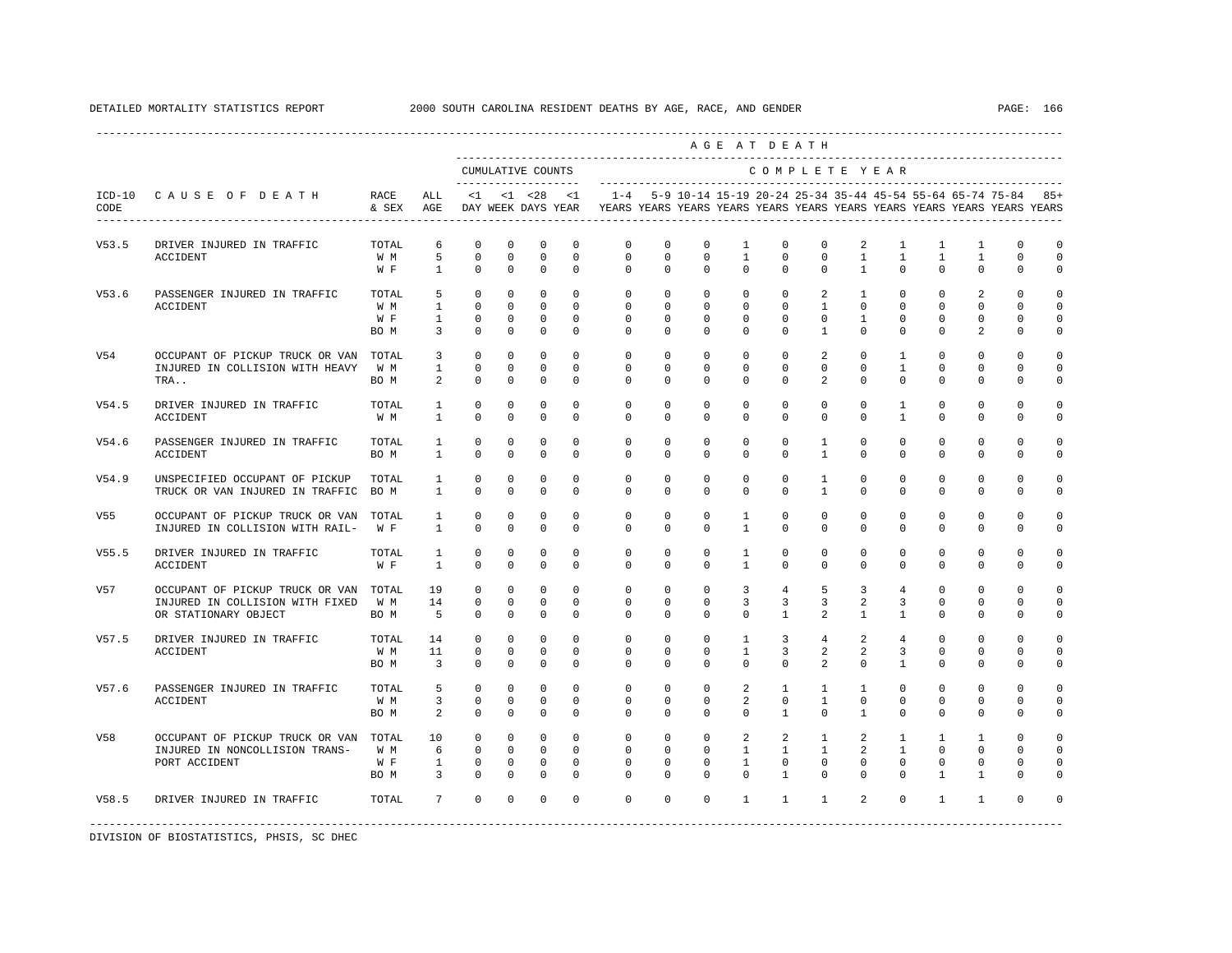|                 |                                                                                                       |                            |                                                                   |                                                                        |                                                                   |                                                              |                                                         |                                                                                            |                                                                 |                                                                   |                                                                     | AGE AT DEATH                                                        |                                                          |                                                                  |                                                                    |                                                                  |                                                                |                                                         |                                                          |
|-----------------|-------------------------------------------------------------------------------------------------------|----------------------------|-------------------------------------------------------------------|------------------------------------------------------------------------|-------------------------------------------------------------------|--------------------------------------------------------------|---------------------------------------------------------|--------------------------------------------------------------------------------------------|-----------------------------------------------------------------|-------------------------------------------------------------------|---------------------------------------------------------------------|---------------------------------------------------------------------|----------------------------------------------------------|------------------------------------------------------------------|--------------------------------------------------------------------|------------------------------------------------------------------|----------------------------------------------------------------|---------------------------------------------------------|----------------------------------------------------------|
|                 |                                                                                                       |                            |                                                                   |                                                                        |                                                                   | CUMULATIVE COUNTS<br>____________________                    |                                                         |                                                                                            |                                                                 |                                                                   |                                                                     | COMPLETE YEAR                                                       |                                                          |                                                                  |                                                                    |                                                                  |                                                                |                                                         |                                                          |
| CODE            | ICD-10 CAUSE OF DEATH RACE<br>-------------------------                                               | & SEX AGE                  | ALL                                                               |                                                                        |                                                                   | $<1$ $<1$ $<28$                                              | <1                                                      | DAY WEEK DAYS YEAR YEARS YEARS YEARS YEARS YEARS YEARS YEARS YEARS YEARS YEARS YEARS YEARS |                                                                 | 1-4 5-9 10-14 15-19 20-24 25-34 35-44 45-54 55-64 65-74 75-84 85+ |                                                                     |                                                                     |                                                          |                                                                  |                                                                    |                                                                  |                                                                |                                                         |                                                          |
| V58.5           | ACCIDENT                                                                                              | W M<br>BO M                | $\overline{4}$<br>3                                               | $\mathbf 0$<br>$\Omega$                                                | $\mathbf 0$<br>$\Omega$                                           | $\mathbf 0$<br>$\Omega$                                      | $\mathbf 0$<br>$\Omega$                                 | $\mathbf{0}$<br>$\Omega$                                                                   | $\mathbf 0$<br>$\Omega$                                         | $\mathbf 0$<br>$\Omega$                                           | $\mathbf{1}$<br>$\Omega$                                            | $\mathbf 0$<br>$\overline{1}$                                       | 1<br>$\Omega$                                            | 2<br>$\Omega$                                                    | $\mathbf 0$<br>$\Omega$                                            | $^{\circ}$<br>$\mathbf{1}$                                       | $\mathbf{0}$<br>$\mathbf{1}$                                   | $\mathbf{0}$<br>$\Omega$                                | $\mathbf 0$<br>$\Omega$                                  |
| V58.6           | PASSENGER INJURED IN TRAFFIC<br>ACCIDENT                                                              | TOTAL<br>W M<br>W F        | $\overline{\mathbf{3}}$<br>2<br>$\mathbf{1}$                      | $\mathbf 0$<br>$\mathbf 0$<br>$\Omega$                                 | $\circ$<br>$\circ$<br>$\Omega$                                    | $\circ$<br>$\circ$<br>$\Omega$                               | $\Omega$<br>$\circ$<br>$\Omega$                         | $\mathbf{0}$<br>$\circ$<br>$\Omega$                                                        | $\circ$<br>$\circ$<br>$\Omega$                                  | $\circ$<br>$\mathbf{0}$<br>$\Omega$                               | $\mathbf{1}$<br>$\mathbf 0$<br>$\overline{1}$                       | $\mathbf{1}$<br>$\mathbf{1}$<br>$\Omega$                            | $\mathbf{0}$<br>$\mathbf{0}$<br>$\Omega$                 | $\circ$<br>$\circ$<br>$\Omega$                                   | $\mathbf{1}$<br>$\mathbf{1}$<br>$\Omega$                           | $\circ$<br>$\circ$<br>$\Omega$                                   | $\mathbf{0}$<br>$\mathbf{0}$<br>$\Omega$                       | $\mathbf{0}$<br>$\mathbf 0$<br>$\Omega$                 | $\Omega$<br>$\Omega$<br>$\Omega$                         |
| V <sub>59</sub> | OCCUPANT OF PICKUP TRUCK OR VAN TOTAL<br>INJURED IN OTHER & UNSPECIFIED<br>TRANSPORT ACCIDENTS        | W M<br>W F<br>BO M<br>BO F | 10<br>$7^{\circ}$<br>$\mathbf{1}$<br>$\mathbf{1}$<br>$\mathbf{1}$ | $\mathbf{0}$<br>$\mathbf 0$<br>$\mathbf{0}$<br>$\mathbf 0$<br>$\Omega$ | $\mathbf 0$<br>$^{\circ}$<br>$^{\circ}$<br>$^{\circ}$<br>$\Omega$ | $\mathbf 0$<br>$\circ$<br>$\circ$<br>$\mathbf 0$<br>$\Omega$ | $\Omega$<br>$\Omega$<br>$\Omega$<br>$\circ$<br>$\Omega$ | $\mathbf 0$<br>$\mathbf{0}$<br>$\Omega$<br>$\mathbf 0$<br>$\Omega$                         | $\mathbf 0$<br>$\Omega$<br>$\Omega$<br>$\mathbf{0}$<br>$\Omega$ | $\mathbf 0$<br>$^{\circ}$<br>$\Omega$<br>$\mathbf 0$<br>$\Omega$  | $\mathbf{1}$<br>$\mathbf{1}$<br>$\Omega$<br>$\mathbf 0$<br>$\Omega$ | $\mathbf{1}$<br>$\mathbf{1}$<br>$\Omega$<br>$\mathbf 0$<br>$\Omega$ | $\mathbf{1}$<br>1<br>$\Omega$<br>$\mathbf 0$<br>$\Omega$ | $\overline{3}$<br>2<br>$\overline{1}$<br>$\mathbf 0$<br>$\Omega$ | $\mathbf{1}$<br>$\Omega$<br>$\Omega$<br>$^{\circ}$<br>$\mathbf{1}$ | $\mathbf{1}$<br>$\Omega$<br>$\Omega$<br>$\mathbf{1}$<br>$\Omega$ | $\Omega$<br>$\mathbf 0$<br>$\Omega$<br>$\mathbf 0$<br>$\Omega$ | $\mathfrak{D}$<br>2<br>$\Omega$<br>$\Omega$<br>$\Omega$ | $\Omega$<br>$\Omega$<br>$\Omega$<br>$\Omega$<br>$\Omega$ |
| V59.4           | DRIVER INJURED IN COLLISION WITH TOTAL<br>OTHER AND UNSPECIFIED MOTOR<br>VEHICLES IN TRAFFIC ACCIDENT | W M<br>W F                 | 3<br>2<br>$\mathbf{1}$                                            | $\mathbf 0$<br>$\mathbf 0$<br>$\mathbf 0$                              | $^{\circ}$<br>$\circ$<br>$\mathbf 0$                              | $^{\circ}$<br>$\circ$<br>$\circ$                             | $\mathbf 0$<br>$\Omega$<br>$\mathbf 0$                  | $\mathbf 0$<br>$\mathbf{0}$<br>$\mathbf{0}$                                                | $\mathbf 0$<br>$\mathbf{0}$<br>$\mathbf 0$                      | $\mathbf 0$<br>$\mathbf 0$<br>$\mathbf 0$                         | $\mathbf{1}$<br>$\mathbf{1}$<br>$\mathbf 0$                         | $^{\circ}$<br>$\Omega$<br>$\mathbf 0$                               | $\mathbf 0$<br>$\Omega$<br>$\mathbf 0$                   | $\mathbf{1}$<br>$\mathbf{0}$<br>$\mathbf{1}$                     | $\mathbf 0$<br>$\circ$<br>0                                        | $\mathbf 0$<br>$^{\circ}$<br>$^{\circ}$                          | $\mathbf{0}$<br>$\mathbf 0$<br>$\mathbf 0$                     | $\mathbf{1}$<br>1<br>$\mathbf 0$                        | $\mathbf 0$<br>$\Omega$<br>$\mathbf 0$                   |
| V59.5           | PASSENGER INJURED IN COLLISION<br>WITH OTHER & UNSPECIFIED MOTOR<br>VEHICLES IN TRAFFIC ACCIDENT      | TOTAL<br>W M<br>BO F       | $\overline{4}$<br>3<br>$\mathbf{1}$                               | $\Omega$<br>$\mathbb O$<br>$\mathbf 0$                                 | $\Omega$<br>$\circ$<br>$\mathbf 0$                                | $\Omega$<br>$\circ$<br>$\mathbf 0$                           | $\Omega$<br>$\Omega$<br>$\Omega$                        | $\Omega$<br>$\mathbf{0}$<br>$\Omega$                                                       | $\Omega$<br>$\mathbf 0$<br>$\mathbf 0$                          | $\Omega$<br>$\mathbf 0$<br>$\mathbf 0$                            | $\Omega$<br>$\mathbf 0$<br>$\mathbf 0$                              | $\mathbf{1}$<br>$\mathbf{1}$<br>$\Omega$                            | $\mathbf{1}$<br>$\mathbf{1}$<br>$\mathbf 0$              | $\Omega$<br>$\mathbf 0$<br>$\Omega$                              | $\mathbf{1}$<br>$\mathbf 0$<br>$\mathbf{1}$                        | $\Omega$<br>$\mathbf 0$<br>$\Omega$                              | $\Omega$<br>$\mathbf 0$<br>$\mathbf 0$                         | $\mathbf{1}$<br>$\mathbf{1}$<br>$\mathbf 0$             | $\Omega$<br>$\Omega$<br>$\mathbf 0$                      |
| V59.9           | OCCUPANT ANY OF PICKUP TRUCK<br>OR VAN INJURED IN UNSPECIFIED<br>TRAFFIC ACCIDENT                     | TOTAL<br>W M<br>BO M       | 3<br>2<br>$\mathbf{1}$                                            | $\mathbf 0$<br>$\mathbf 0$<br>$\mathbf 0$                              | $^{\circ}$<br>$\Omega$<br>$\Omega$                                | $^{\circ}$<br>$\circ$<br>$\mathbf 0$                         | $\Omega$<br>$\Omega$<br>$\Omega$                        | $\Omega$<br>$\Omega$<br>$\Omega$                                                           | $\Omega$<br>$\Omega$<br>$\Omega$                                | $\Omega$<br>$\Omega$<br>$\Omega$                                  | $\mathbf 0$<br>$\Omega$<br>$\Omega$                                 | $\Omega$<br>$\Omega$<br>$\Omega$                                    | $\Omega$<br>$\Omega$<br>$\Omega$                         | $\overline{a}$<br>2<br>$\Omega$                                  | $\mathbf 0$<br>$\Omega$<br>$\Omega$                                | $\mathbf{1}$<br>$\Omega$<br>$\mathbf{1}$                         | $\mathbf 0$<br>$\Omega$<br>$\mathbf 0$                         | $\Omega$<br>$\Omega$<br>$\Omega$                        | $\Omega$<br>$\Omega$<br>$\Omega$                         |
| V64             | OCCUPANT OF HEAVY TRANSPORT VEH- TOTAL<br>ICLE INJURED IN COLLISION WITH                              | W M                        | 1<br>$\mathbf{1}$                                                 | 0<br>$\Omega$                                                          | $^{\circ}$<br>$\Omega$                                            | $^{\circ}$<br>$\mathbf 0$                                    | $^{\circ}$<br>$\Omega$                                  | $\mathbf 0$<br>$\Omega$                                                                    | $\mathbf 0$<br>$\Omega$                                         | $^{\circ}$<br>$\Omega$                                            | $^{\circ}$<br>$\Omega$                                              | $\mathbf{0}$<br>$\Omega$                                            | 0<br>$\Omega$                                            | $\mathbf{1}$<br>$\mathbf{1}$                                     | $^{\circ}$<br>$\Omega$                                             | $^{\circ}$<br>$\Omega$                                           | $\mathbf 0$<br>$\Omega$                                        | $\mathbf 0$<br>$\Omega$                                 | $\Omega$<br>$\mathbf 0$                                  |
| V64.5           | DRIVER INJURED IN TRAFFIC<br><b>ACCIDENT</b>                                                          | TOTAL<br>W M               | 1<br>$\mathbf{1}$                                                 | $\circ$<br>$\Omega$                                                    | 0<br>$\Omega$                                                     | 0<br>$\Omega$                                                | $\mathbf 0$<br>$\Omega$                                 | $\mathbf{0}$<br>$\Omega$                                                                   | $\mathbf 0$<br>$\Omega$                                         | $\mathbf 0$<br>$\Omega$                                           | $\mathbf 0$<br>$\Omega$                                             | $\mathbf{0}$<br>$\Omega$                                            | $\mathbf 0$<br>$\Omega$                                  | $\mathbf{1}$<br>$\mathbf{1}$                                     | $\mathbf 0$<br>$\Omega$                                            | $^{\circ}$<br>$\Omega$                                           | $\mathbf 0$<br>$\Omega$                                        | $\mathbf 0$<br>$\Omega$                                 | $\Omega$<br>$\Omega$                                     |
| V68             | OCCUPANT OF HEAVY TRANSPORT VEH- TOTAL<br>ICLE INJURED IN NONCOLLISION                                | W M                        | 2<br>$\overline{a}$                                               | 0<br>$\mathbf 0$                                                       | 0<br>$\mathbf 0$                                                  | 0<br>$\mathbf 0$                                             | $\mathbf{1}$<br>$\mathbf{1}$                            | 0<br>$\Omega$                                                                              | 0<br>$\Omega$                                                   | 0<br>$\Omega$                                                     | 0<br>$\Omega$                                                       | 0<br>$\Omega$                                                       | 0<br>$\Omega$                                            | $\mathbf{1}$<br>$\mathbf{1}$                                     | 0<br>$\Omega$                                                      | 0<br>$\Omega$                                                    | 0<br>$\Omega$                                                  | 0<br>$\Omega$                                           | $\Omega$<br>$\Omega$                                     |
| V68.6           | PASSENGER INJURED IN TRAFFIC<br><b>ACCIDENT</b>                                                       | TOTAL<br>W M               | 2<br>$\overline{a}$                                               | $\mathbf 0$<br>$\Omega$                                                | $\mathbf 0$<br>$\Omega$                                           | $\mathbf 0$<br>$\Omega$                                      | $\mathbf{1}$<br>$\mathbf{1}$                            | $\mathbf 0$<br>$\Omega$                                                                    | $\mathbf 0$<br>$\Omega$                                         | $\mathbf 0$<br>$\Omega$                                           | $\mathbf 0$<br>$\Omega$                                             | $\mathbf{0}$<br>$\Omega$                                            | $\mathbf 0$<br>$\Omega$                                  | $\mathbf{1}$<br>$\mathbf{1}$                                     | $\mathbf 0$<br>$\Omega$                                            | $\mathbf 0$<br>$\Omega$                                          | $\mathbf 0$<br>$\Omega$                                        | 0<br>$\Omega$                                           | $\Omega$<br>$\Omega$                                     |
| V69             | OCCUPANT OF HEAVY TRANSPORT VEH- TOTAL<br>ICLE INJURED IN OTHER AND<br>UNSPECIFIED                    | W M<br>BO M                | $\overline{a}$<br>$\mathbf{1}$<br>$\mathbf{1}$                    | $\mathbf 0$<br>$\mathbf 0$<br>$\mathbf 0$                              | $^{\circ}$<br>$\circ$<br>$^{\circ}$                               | $\circ$<br>$\circ$<br>$\circ$                                | $\mathbf 0$<br>$\Omega$<br>$\mathbf 0$                  | $\mathbf 0$<br>$\Omega$<br>$\Omega$                                                        | $\mathbf 0$<br>$\Omega$<br>$\mathbf 0$                          | $\mathbf 0$<br>$\mathbf 0$<br>$\mathbf 0$                         | $\mathbf 0$<br>$\mathbf 0$<br>$\mathbf 0$                           | $\mathbf 0$<br>$\Omega$<br>$\Omega$                                 | $\mathbf 0$<br>$\Omega$<br>$\mathbf 0$                   | $\mathbf{1}$<br>$\circ$<br>$\mathbf{1}$                          | $\mathbf 0$<br>$\mathbf 0$<br>0                                    | $\mathbf 0$<br>$\mathbf 0$<br>$\Omega$                           | 1<br>$\mathbf{1}$<br>$\mathbf 0$                               | $\mathbf 0$<br>$\Omega$<br>$\Omega$                     | $\Omega$<br>$\Omega$<br>$\Omega$                         |
| V69.0           | DRIVER INJURED IN COLLISION WITH TOTAL<br>OTHER AND UNSPECIFIED MOTOR W M                             |                            | $\mathbf{1}$<br>$\mathbf{1}$                                      | $\mathbf 0$<br>$\mathbf 0$                                             | $\circ$<br>$\mathbf 0$                                            | $\circ$<br>$\mathbb O$                                       | $\mathbf 0$<br>$\mathbf 0$                              | $\mathbf 0$<br>$\mathbf 0$                                                                 | $\mathbf 0$<br>$\mathbf 0$                                      | $\mathbf 0$<br>$\mathbf 0$                                        | $\mathbf 0$<br>$\mathbf 0$                                          | $\mathbf 0$<br>$\mathbf 0$                                          | $\circ$<br>$\mathbf 0$                                   | $\mathbf 0$<br>$\circ$                                           | $\mathbf 0$<br>$\mathbf 0$                                         | $\mathbf 0$<br>$\mathbf 0$                                       | $\mathbf{1}$<br>$\mathbf{1}$                                   | $\mathbf 0$<br>$\mathbf 0$                              | $\Omega$<br>$\mathbf 0$                                  |
| V69.9           | OCCUPANT ANY OF HEAVY<br>TRANSPORT VEHICLE INJURED IN                                                 | TOTAL<br>BO M              | $1 \quad \blacksquare$<br>$1 \qquad \qquad$                       | $\circ$<br>$\Omega$                                                    | $\circ$<br>$\Omega$                                               | $\circ$<br>$\mathbf 0$                                       | $\circ$<br>$\Omega$                                     | 0<br>$\Omega$                                                                              | 0<br>$\Omega$                                                   | $\mathbf 0$<br>$\Omega$                                           | $\mathbf 0$<br>$\Omega$                                             | 0<br>$\Omega$                                                       | $\mathbf 0$<br>$\Omega$                                  | $\mathbf{1}$<br>$\mathbf{1}$                                     | 0<br>$\Omega$                                                      | $\mathbf 0$<br>$\Omega$                                          | $\mathsf 0$<br>$\Omega$                                        | $\mathbf 0$<br>$\Omega$                                 |                                                          |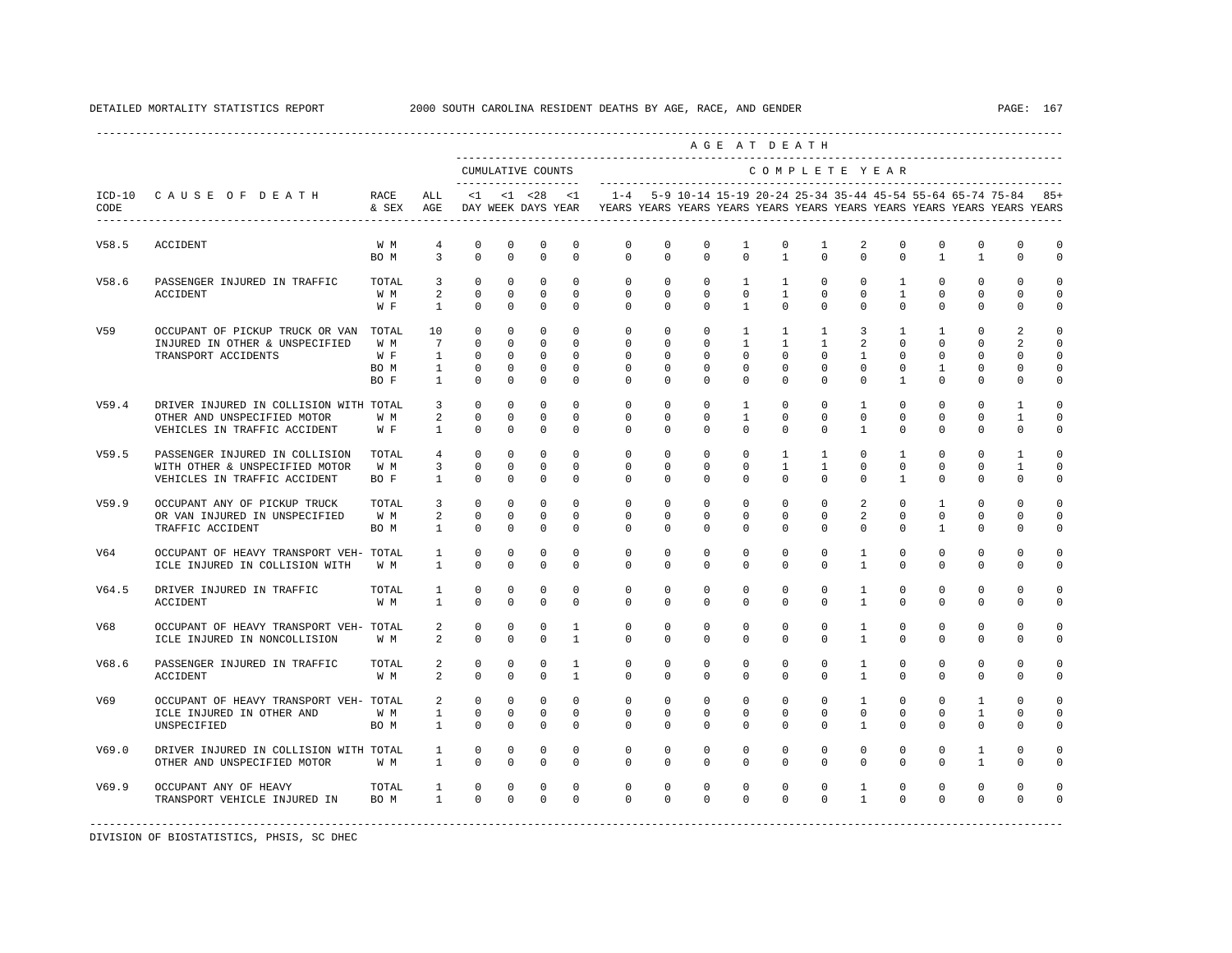|       |                                                                                                         |                             |                                                  |                                                                                           |                                                     |                                                      |                                                  |                                                                                                                                                                            |                                                                             |                                                          |                                                 | AGE AT DEATH                                      |                                                     |                                             |                                                                |                                                                      |                                               |                                                      |                                           |
|-------|---------------------------------------------------------------------------------------------------------|-----------------------------|--------------------------------------------------|-------------------------------------------------------------------------------------------|-----------------------------------------------------|------------------------------------------------------|--------------------------------------------------|----------------------------------------------------------------------------------------------------------------------------------------------------------------------------|-----------------------------------------------------------------------------|----------------------------------------------------------|-------------------------------------------------|---------------------------------------------------|-----------------------------------------------------|---------------------------------------------|----------------------------------------------------------------|----------------------------------------------------------------------|-----------------------------------------------|------------------------------------------------------|-------------------------------------------|
|       |                                                                                                         |                             |                                                  |                                                                                           |                                                     | CUMULATIVE COUNTS<br>---------------------           |                                                  |                                                                                                                                                                            |                                                                             |                                                          |                                                 |                                                   |                                                     |                                             | COMPLETE YEAR                                                  |                                                                      |                                               |                                                      |                                           |
| CODE  | ICD-10 CAUSE OF DEATH RACE                                                                              | & SEX AGE                   | ALL                                              |                                                                                           |                                                     |                                                      |                                                  | <1 <28 <1 -4 5-9 10-14 15-19 20-24 25-34 35-44 45-54 55-64 65-74 75-84 85+<br>DAY WEEK DAYS YEAR   YEARS YEARS YEARS YEARS YEARS YEARS YEARS YEARS YEARS YEARS YEARS YEARS |                                                                             |                                                          |                                                 |                                                   |                                                     |                                             |                                                                |                                                                      |                                               |                                                      |                                           |
| V80   | ANIMAL-RIDER OR OCCUPANT OF<br>ANIMAL-DRAWN VEHICLE INJURED                                             | TOTAL<br>W M                | 2                                                | $\circ$<br>$\circ$<br>$2^{\circ}$                                                         | $\mathbf{0}$<br>$\mathbf{0}$                        | $\mathbf{0}$<br>$\mathbf 0$                          | $\circ$<br>$\mathbf{0}$                          | $\circ$<br>$\Omega$                                                                                                                                                        | $\circ$<br>$\Omega$                                                         | $\mathbf{0}$<br>$\circ$                                  | $\mathbf{0}$<br>$\circ$                         | $\circ$<br>$\Omega$                               | $\circ$<br>$\Omega$                                 | $\mathbf{1}$<br>$\overline{1}$              | $\mathbf{0}$<br>$\mathbf{0}$                                   | $\mathbf{0}$<br>$\overline{0}$                                       | $\mathbf{0}$<br>$\mathbf{0}$                  | $\mathbf{1}$<br>$\mathbf{1}$                         | $\Omega$<br>$\Omega$                      |
| V80.4 | RIDER OR OCCUPANT INJURED IN<br>COLLISION WITH CAR, PICKUP                                              | TOTAL 1<br>$W \t M$ 1       |                                                  | $\Omega$<br>$\circ$                                                                       | $\Omega$<br>$\mathbf 0$                             | $\circ$<br>$\mathbf 0$                               | $\Omega$<br>$\Omega$                             | $\Omega$                                                                                                                                                                   | $\overline{0}$<br>$\Omega$<br>$\Omega$                                      | $\overline{0}$<br>$\Omega$                               | $\Omega$<br>$\Omega$                            | $\overline{0}$<br>$\Omega$                        | $\circ$<br>$\Omega$                                 | $\mathbf{1}$<br>$\overline{1}$              | $\Omega$<br>$\Omega$                                           | $\Omega$<br>$\Omega$                                                 | $\Omega$<br>$\Omega$                          | $\Omega$<br>$\Omega$                                 | $\cap$<br>$\Omega$                        |
| V80.9 | RIDER OR OCCUPANT INJURED IN<br>OTHER & UNSPECIFIED TRANSPORT                                           | TOTAL<br>W M 1              |                                                  | $1 \quad \blacksquare$<br>$\circ$<br>$\mathbf 0$                                          | $\mathbf{0}$<br>$\mathbf 0$                         | $\mathbf{0}$<br>$\mathbf 0$                          | $\circ$<br>$\Omega$                              | $\mathbf{0}$<br>$\Omega$                                                                                                                                                   | $\circ$<br>$\Omega$                                                         | $^{\circ}$<br>$\Omega$                                   | $\circ$<br>$\Omega$                             | $\circ$<br>$\Omega$                               | $\mathbf{0}$<br>$\Omega$                            | $\circ$<br>$\Omega$                         | $\mathbf{0}$<br>$\mathbf 0$                                    | $\circ$<br>$\Omega$                                                  | $\mathbf 0$<br>$\Omega$                       | 1<br>$\mathbf{1}$                                    | $\Omega$<br>$\Omega$                      |
| V83   | OCCUPANT OF SPECIAL VEHICLE<br>MAINLY USED ON INDUSTRIAL                                                | TOTAL<br>$W F$ 1            | $\mathbf{1}$                                     | $\circ$<br>$\Omega$                                                                       | $\mathbf 0$<br>$\Omega$                             | $\mathbf{0}$<br>$\Omega$                             | $\circ$<br>$\Omega$                              | $\overline{0}$<br>$\Omega$                                                                                                                                                 | $\mathbf{0}$<br>$\Omega$                                                    | $\mathbf{0}$<br>$\Omega$                                 | $\mathbf{0}$<br>$\Omega$                        | $\circ$<br>$\Omega$                               | $\mathbf 0$<br>$\Omega$                             | $\circ$<br>$\Omega$                         | $\mathbf 0$<br>$\Omega$                                        | $\mathbf{0}$<br>$\Omega$                                             | $\mathbf{1}$<br>$\mathbf{1}$                  | $\mathbf 0$<br>$\Omega$                              | $\Omega$<br>$\Omega$                      |
| V83.2 | PERSON ON OUTSIDE OF SPECIAL IN TOTAL<br>DUSTRIAL VEHICLE INJURED IN                                    | W F                         | $\mathbf{1}$<br>$\sim$ 1                         | $\mathbf 0$<br>$\circ$                                                                    | $\mathbf 0$<br>$\mathbf 0$                          | $\mathbf 0$<br>$\mathbf{0}$                          | $\mathbf 0$<br>$\mathbf 0$                       | $\overline{0}$<br>$\circ$                                                                                                                                                  | $\mathbf 0$<br>$\mathbf{0}$                                                 | $\circ$<br>$\circ$                                       | $\mathbf 0$<br>$\mathbf 0$                      | $\circ$<br>$\circ$                                | 0<br>$\mathbf 0$                                    | $\mathsf{O}$<br>$\Omega$                    | 0<br>$\mathbf 0$                                               | $\mathbf 0$<br>$\Omega$                                              | $\mathbf{1}$<br>$\mathbf{1}$                  | $\mathbf 0$<br>$\Omega$                              | $\Omega$<br>$\Omega$                      |
| V84   | OCCUPANT OF SPECIAL VEHICLE<br>MAINLY USED IN AGRICULTURE<br>INJURED IN TRANSPORT ACCIDENT              | TOTAL<br>W M<br>W F<br>BO M | 1                                                | 9<br>$\circ$<br>$4\degree$<br>$\circ$<br>$4\overline{ }$<br>$\circ$<br>$\circ$            | $\mathbf 0$<br>$\circ$<br>$\mathbf{0}$<br>$\Omega$  | $\circ$<br>$\overline{0}$<br>$\mathbf{0}$<br>$\circ$ | $\Omega$<br>$\Omega$<br>$\circ$<br>$\Omega$      | $\circ$<br>$\Omega$<br>$\circ$<br>$\Omega$                                                                                                                                 | $\Omega$<br>$\Omega$<br>$\Omega$<br>$\Omega$                                | $\mathbf{0}$<br>$\Omega$<br>$\overline{0}$<br>$\Omega$   | $\mathbf 0$<br>$\Omega$<br>$\Omega$<br>$\Omega$ | $\circ$<br>$\Omega$<br>$\overline{0}$<br>$\Omega$ | $\mathbf 0$<br>$\Omega$<br>$\Omega$<br>$\Omega$     | $\overline{a}$<br>$\Omega$<br>2<br>$\Omega$ | $\mathbf{1}$<br>$\mathbf{1}$<br>$\Omega$                       | 2<br>$0 \qquad \qquad$<br>$\mathbf{1}$<br>$\Omega$<br>$\overline{1}$ | 2<br>$\mathbf{1}$<br>$\mathbf{1}$<br>$\Omega$ | $\mathbf{1}$<br>$\mathbf{1}$<br>$\Omega$<br>$\Omega$ | $\mathbf{1}$<br>1<br>$\Omega$<br>$\Omega$ |
| V84.0 | DRIVER OF SPECIAL AGRICULTURAL TOTAL<br>VEHICLE INJURED IN TRAFFIC<br>ACCIDENT                          | W F<br>BO M                 | $1 \quad \blacksquare$<br>$1 \quad \cdots$       | $2 \left( \frac{1}{2} \right)$<br>$\circ$<br>$\circ$<br>$\Omega$                          | $\mathbf{0}$<br>$\mathbf{0}$<br>$\Omega$            | $\circ$<br>$\circ$<br>$\Omega$                       | $\overline{0}$<br>$\mathbf{0}$<br>$\Omega$       | $\circ$<br>$\circ$<br>$\Omega$                                                                                                                                             | $\circ$<br>$\circ$<br>$\Omega$                                              | $\mathbf{0}$<br>$\mathbf{0}$<br>$\Omega$                 | $\mathbf{0}$<br>$\circ$<br>$\Omega$             | $\circ$<br>$\mathbf{0}$<br>$\Omega$               | $\circ$<br>$\circ$<br>$\Omega$                      | $\circ$<br>$\circ$<br>$\Omega$              | $\mathbf{1}$<br>$\mathbf{1}$<br>$\Omega$                       | $\mathbf{1}$<br>$\mathbf{0}$<br>$\overline{1}$                       | $\mathbf 0$<br>$\mathbf{0}$<br>$\Omega$       | $\Omega$<br>0<br>$\Omega$                            | $\Omega$<br>$\Omega$<br>$\Omega$          |
| V84.3 | UNSPECIFIED OCCUPANT OF SPECIAL TOTAL<br>AGRICULTURAL VEHICLE INJURED IN W M                            |                             | $1 \quad \cdots$                                 | $\circ$<br>$1 \quad \blacksquare$<br>$\Omega$                                             | $\mathbf 0$<br>$\Omega$                             | $\mathbf 0$<br>$\Omega$                              | $\Omega$<br>$\Omega$                             | $\Omega$<br>$\Omega$                                                                                                                                                       | $\Omega$<br>$\Omega$                                                        | $\Omega$<br>$\Omega$                                     | $\Omega$<br>$\Omega$                            | $\circ$<br>$\Omega$                               | $\Omega$<br>$\Omega$                                | $\Omega$<br>$\Omega$                        | $\mathbf{0}$<br>$\Omega$                                       | $\mathbf{1}$<br>$\overline{1}$                                       | $\mathbf{0}$<br>$\Omega$                      | $\Omega$<br>$\Omega$                                 | $\Omega$<br>$\Omega$                      |
| V84.9 | UNSPECIFIED OCCUPANT OF SPECIAL TOTAL<br>AGRICULTURAL VEHICLE INJURED IN<br>NON-TRAFFIC ACCIDENT        | W M<br>W F                  | $6\overline{}$<br>$\overline{\mathbf{3}}$        | $\Omega$<br>$3^{\circ}$<br>$\circ$<br>$\circ$                                             | $\circ$<br>$\mathbf{0}$<br>$\circ$                  | $^{\circ}$<br>$\circ$<br>$\mathbf 0$                 | $\Omega$<br>$\circ$<br>$^{\circ}$                | $\Omega$<br>$\circ$<br>$\Omega$                                                                                                                                            | $\Omega$<br>$\circ$<br>$\Omega$                                             | $\Omega$<br>$^{\circ}$<br>$\Omega$                       | $\Omega$<br>$\circ$<br>0                        | $\Omega$<br>$\circ$<br>$\Omega$                   | $\Omega$<br>$\mathbf{0}$<br>$\Omega$                | 2<br>$\circ$<br>$\mathfrak{D}$              | $\Omega$<br>$\mathbf{0}$<br>$\Omega$                           | $\Omega$<br>$\mathbf{0}$<br>$\Omega$                                 | 2<br>$\mathbf{1}$<br>$\mathbf{1}$             | $\mathbf{1}$<br>$\mathbf{1}$<br>$\Omega$             | -1<br>1<br>$\Omega$                       |
| V86   | OCCUPANT OF SPECIAL ALL-TERRAIN TOTAL<br>OR OTHER MOTOR VEHICLE DESIGNED<br>PRIMARILY FOR OFF-ROAD USE, | W M<br>W F<br>BO F          | 11 \,<br>8 <sup>1</sup><br>2<br>$1 \quad \cdots$ | $\circ$<br>$\Omega$<br>$\mathbf 0$<br>$\circ$                                             | $\mathbf{0}$<br>$\Omega$<br>$\mathbf{0}$<br>$\circ$ | $\mathbf{0}$<br>$\Omega$<br>$\circ$<br>$\mathbf 0$   | $\Omega$<br>$\Omega$<br>$\mathbf{0}$<br>$\Omega$ | $\circ$<br>$\Omega$<br>$\circ$<br>$\circ$                                                                                                                                  | $\overline{\mathbf{3}}$<br>$\overline{1}$<br>$\overline{a}$<br>$\mathbf{0}$ | $\mathbf{1}$<br>$\Omega$<br>$\mathbf{0}$<br>$\mathbf{1}$ | $\overline{3}$<br>$\mathcal{E}$<br>$\circ$<br>0 | 2<br>$\overline{2}$<br>$\mathbf 0$<br>$\Omega$    | $\mathbf 0$<br>$\Omega$<br>$\mathbf{0}$<br>$\Omega$ | $\circ$<br>$\Omega$<br>$\circ$<br>$\Omega$  | $\mathbf{1}$<br>$\overline{1}$<br>$\mathbf{0}$<br>$\mathbf{0}$ | $\mathbf{1}$<br>$\overline{1}$<br>$\mathbf 0$<br>$\Omega$            | $\mathbf 0$<br>$\Omega$<br>$\mathbf 0$<br>0   | $\Omega$<br>$\Omega$<br>$\Omega$<br>$\Omega$         | $\cap$<br>$\cap$<br>$\Omega$<br>$\Omega$  |
| V86.0 | DRIVER OF ALL-TERRAIN OR OTHER<br>OFF-ROAD MOTOR VEHICLE INJURED<br>IN TRAFFIC ACCIDENT                 | TOTAL<br>W M<br>W F         |                                                  | $6\overline{}$<br>$\circ$<br>$4\degree$<br>$\circ$<br>$2^{\circ}$<br>$\Omega$             | $\mathbf{0}$<br>$\circ$<br>$\Omega$                 | $\mathbf{0}$<br>$\mathbf{0}$<br>$\mathbf{0}$         | $\mathbf{0}$<br>$\circ$<br>$\Omega$              | $\circ$<br>$\mathbf{0}$<br>$\Omega$                                                                                                                                        | 2<br>$\Omega$<br>2                                                          | $\circ$<br>$^{\circ}$<br>$\Omega$                        | 2<br>2<br>$\Omega$                              | $\mathbf{1}$<br>1<br>$\Omega$                     | $\mathbf{0}$<br>$\Omega$<br>$\Omega$                | $\circ$<br>$\circ$<br>$\Omega$              | $\mathbf{0}$<br>$\mathbf{0}$<br>$\Omega$                       | $\mathbf{1}$<br>$\mathbf{1}$<br>$\Omega$                             | $\mathbf 0$<br>$\mathbf 0$<br>$\Omega$        | $\Omega$<br>$\Omega$<br>$\Omega$                     | $\Omega$<br>$\Omega$<br>$\Omega$          |
| V86.5 | DRIVER OF ALL-TERRAIN OR OTHER<br>OFF-ROAD MOTOR VEHICLE INJURED<br>IN NONTRAFFIC                       | TOTAL<br>W M<br>BO F        | $\mathbf{1}$                                     | $3^{\circ}$<br>$\circ$<br>$2 \left( \frac{1}{2} \right)$<br>$\overline{0}$<br>$\mathbb O$ | $\circ$<br>$\overline{0}$<br>$\mathbf 0$            | $\mathbf{0}$<br>$\overline{0}$<br>$\mathbf 0$        | $\Omega$<br>$\overline{0}$<br>$\circ$            | $\Omega$<br>$\circ$<br>$\Omega$                                                                                                                                            | $\overline{1}$<br>$\mathbf{1}$<br>$\Omega$                                  | $\mathbf{1}$<br>$\overline{0}$<br>$\mathbf{1}$           | $\circ$<br>$\mathbf{0}$<br>$\Omega$             | $\circ$<br>$\overline{0}$<br>$\Omega$             | $\Omega$<br>$\circ$<br>$\mathbf 0$                  | $\Omega$<br>$\circ$<br>$\Omega$             | $\mathbf{1}$<br>$\mathbf{1}$<br>$\circ$                        | $\Omega$<br>$\mathbf{0}$<br>$\Omega$                                 | $\Omega$<br>0<br>0                            | $\Omega$<br>$\Omega$<br>$\cap$                       | $\Omega$<br>$\Omega$                      |
| V86.9 | UNSPECIFIED OCCUPANT OF ALL-<br>TEERAIN OR OTHER OFF-ROAD MOTOR WM                                      | TOTAL                       |                                                  | $2 \left( \frac{1}{2} \right)$<br>$\overline{0}$<br>$2^{\circ}$<br>$\Omega$               | $\overline{0}$<br>$\Omega$                          | $\overline{0}$<br>0                                  | $\overline{0}$                                   | $\circ$<br>$\begin{matrix} 0 \\ 0 \end{matrix}$<br>$\Omega$                                                                                                                | $\overline{0}$                                                              | $\mathbf{0}$<br>$\overline{0}$<br>$\Omega$               | $\mathbf{1}$                                    | $\mathbf{1}$<br>$1 -$<br>$\overline{1}$           | $\mathbf 0$<br>$\Omega$                             | $\mathbf{0}$<br>$\Omega$                    | $\mathbf{0}$<br>$\Omega$                                       | 0<br>$\Omega$                                                        | $\mathbf 0$<br>$\Omega$                       | 0<br>$\Omega$                                        |                                           |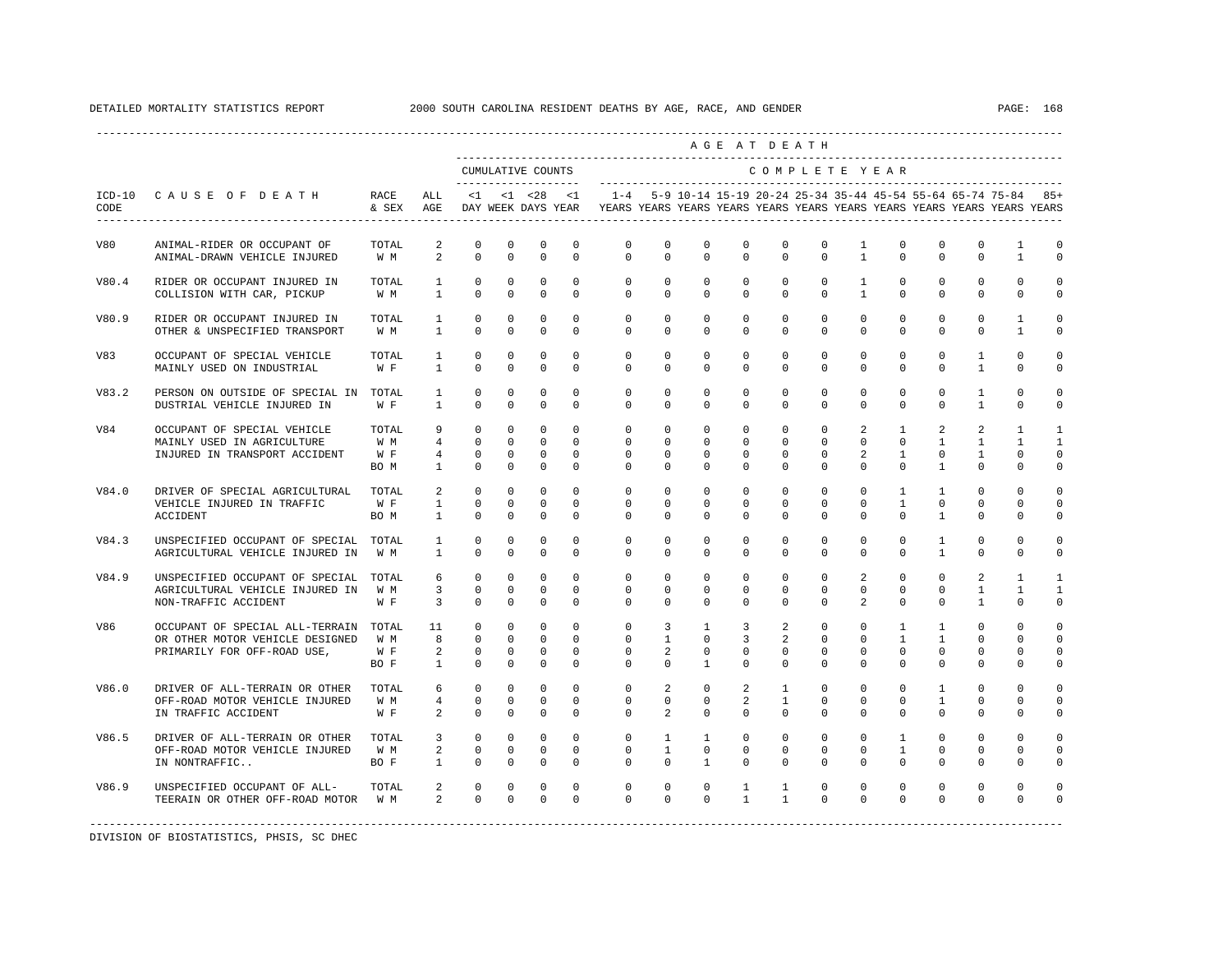|       |                                                                     |                   |                                   |                            |                             |                               |                                |                                                                                            |                              |                                  |                                | AGE AT DEATH                     |                                  |                            |                          |                                  |                            |                                                                   |                            |
|-------|---------------------------------------------------------------------|-------------------|-----------------------------------|----------------------------|-----------------------------|-------------------------------|--------------------------------|--------------------------------------------------------------------------------------------|------------------------------|----------------------------------|--------------------------------|----------------------------------|----------------------------------|----------------------------|--------------------------|----------------------------------|----------------------------|-------------------------------------------------------------------|----------------------------|
|       |                                                                     |                   |                                   |                            |                             | CUMULATIVE COUNTS             |                                |                                                                                            |                              |                                  |                                | COMPLETE YEAR                    |                                  |                            |                          |                                  |                            |                                                                   |                            |
| CODE  | ICD-10 CAUSE OF DEATH                                               | RACE<br>& SEX AGE | ALL                               |                            |                             |                               | $<1$ $<1$ $<28$ $<1$           | DAY WEEK DAYS YEAR TEARS YEARS YEARS YEARS YEARS YEARS YEARS YEARS YEARS YEARS YEARS YEARS |                              |                                  |                                |                                  |                                  |                            |                          |                                  |                            | 1-4 5-9 10-14 15-19 20-24 25-34 35-44 45-54 55-64 65-74 75-84 85+ |                            |
| V87   | TRAFFIC ACCIDENT OF SPECIFIED<br>TYPE BUT VICTIM'S MODE OF          | TOTAL<br>W M      | 172<br>79                         | $\mathbf 0$<br>$\Omega$    | $\mathbf 0$<br>$\Omega$     | $\mathbf 0$<br>$\Omega$       | $\mathbf 0$<br>$\Omega$        | $\mathbf{1}$<br>$\Omega$                                                                   | 5<br>$\overline{1}$          | 3<br>2                           | 16<br>10                       | 21<br>8                          | 26<br>16                         | 23<br>8                    | 25<br>9                  | 16<br>$7\phantom{.0}$            | 20<br>11                   | 10<br>$\overline{4}$                                              | 6<br>3                     |
|       | TRANSPORT UNKNOWN, EXCLUDE:<br>COLLISION INVOLVING: PED-            | W F<br>BO M       | 43<br>36                          | $\mathbb O$<br>$\mathbf 0$ | $\mathbf 0$<br>$\circ$      | $\mathbf 0$<br>$\overline{0}$ | $\mathbf 0$<br>$\mathbf{0}$    | $\mathbf{0}$<br>$\mathbf{1}$                                                               | $\mathbf{1}$<br>2            | $\overline{0}$<br>$\mathbf{1}$   | 5<br>$\mathbf{1}$              | 5<br>6                           | 5<br>$\overline{3}$              | 6<br>8                     | 4<br>$7^{\circ}$         | $\mathbf{1}$<br>5                | 8<br>1                     | 5<br>1                                                            | 3<br>$\mathbf 0$           |
|       | CYCLIST AND PEDESTRIAN                                              | BO F              | 14                                | $\mathbf{0}$               | $\mathbf{0}$                | $\circ$                       | $\Omega$                       | $\Omega$                                                                                   | $\mathbf{1}$                 | $\Omega$                         | 0                              | $\overline{2}$                   | $\overline{a}$                   | $\mathbf{1}$               | 5                        | 3                                | $\Omega$                   | $\Omega$                                                          | 0                          |
| V87.2 | PERSON INJURED IN COLLISION<br>BEWEEN CAR AND PICKUP TRUCK OR       | TOTAL<br>W M      | $\overline{1}$<br>$\overline{1}$  | $\Omega$<br>$\Omega$       | $\Omega$<br>$\Omega$        | $\Omega$<br>$\Omega$          | $\Omega$<br>$\Omega$           | $\Omega$<br>$\Omega$                                                                       | $\Omega$<br>$\Omega$         | $\Omega$<br>$\Omega$             | $\Omega$<br>$\Omega$           | $\Omega$<br>$\Omega$             | $\Omega$<br>$\Omega$             | $\Omega$<br>$\Omega$       | $\Omega$<br>$\Omega$     | $\Omega$<br>$\Omega$             | $\Omega$<br>$\Omega$       | 1<br>$\overline{1}$                                               | $\Omega$<br>$\circ$        |
| V87.7 | PERSON INJURED IN COLLISION<br>BETWEEN OTHER SPECIFIED MOTOR        | TOTAL<br>W M      | 130<br>57                         | $\Omega$<br>$\mathbf 0$    | $\Omega$<br>$\mathbf 0$     | $\Omega$<br>$\mathbf 0$       | $\Omega$<br>$\mathbf 0$        | $\Omega$<br>$\mathbf 0$                                                                    | 4<br>$\mathbf 0$             | $\overline{3}$<br>2              | 11<br>6                        | 12<br>$\overline{3}$             | 21<br>13                         | 12<br>-5                   | 21<br>$7\overline{ }$    | 15<br>$7\overline{ }$            | 18<br>9                    | 8<br>2                                                            | 5<br>3                     |
|       | VEHICLES (TRAFFIC)                                                  | W F<br>BO M       | 33<br>27                          | $\mathbf 0$<br>$\mathbf 0$ | $\Omega$<br>$\mathbf 0$     | $\Omega$<br>$\mathbf 0$       | $\Omega$<br>$\mathbf{0}$       | $\Omega$<br>$\Omega$                                                                       | $\mathbf{1}$<br>2            | $\Omega$<br>$\mathbf{1}$         | $\overline{4}$<br>$\mathbf{1}$ | $\overline{3}$<br>$\overline{4}$ | $\overline{3}$<br>$\overline{3}$ | 2<br>5                     | $\overline{4}$<br>5      | $\overline{1}$<br>$\overline{4}$ | 8<br>1                     | 5<br>$\mathbf{1}$                                                 | 2<br>$\Omega$              |
|       |                                                                     | BO F              | 13                                | $\mathbf 0$                | $\mathbf 0$                 | $\mathbf 0$                   | $\mathbf 0$                    | $\mathbf 0$                                                                                | $\mathbf{1}$                 | $\mathbf{0}$                     | $\mathbf 0$                    | 2                                | $\overline{a}$                   | $\circ$                    | 5                        | $\overline{3}$                   | $\mathbf 0$                | $\mathbf 0$                                                       | $\mathbf 0$                |
| V87.8 | PERSON INJURED IN OTHER                                             | TOTAL<br>W M      | 40<br>21                          | $\mathbf 0$<br>$\mathbf 0$ | $\mathbf 0$<br>$\mathbf 0$  | $\mathbf 0$<br>$\mathbf 0$    | $\mathbf 0$<br>$\Omega$        | $\mathbf{1}$<br>$\Omega$                                                                   | $\mathbf{1}$<br>$\mathbf{1}$ | $^{\circ}$<br>$\Omega$           | 5<br>$\overline{4}$            | 9<br>5                           | 4<br>3                           | 11<br>$\overline{3}$       | 4<br>$\overline{a}$      | $\mathbf{1}$<br>$\Omega$         | 2<br>2                     | $\mathbf{1}$<br>$\overline{1}$                                    | $\mathbf{1}$<br>$\Omega$   |
|       | SPECIFIED NONCOLLISION<br>TRANSPORT EVENTS                          | W F               | 9                                 | $\Omega$                   | $\Omega$                    | $\Omega$                      | $\Omega$                       | $\Omega$                                                                                   | $\Omega$                     | $\Omega$                         | $\mathbf{1}$                   | 2                                | $\overline{1}$                   | $\overline{4}$             | $\Omega$                 | $\Omega$                         | $\Omega$                   | $\Omega$                                                          | $\overline{1}$             |
|       |                                                                     | BO M<br>BO F      | 9<br>$\mathbf{1}$                 | $\mathbf 0$<br>$\mathbf 0$ | $\mathbf{0}$<br>$\mathbf 0$ | $\mathbf 0$<br>$\mathbf 0$    | $\mathbf 0$<br>$\Omega$        | $\mathbf{1}$<br>$\Omega$                                                                   | $\mathbf 0$<br>$\mathbf 0$   | $\mathbf 0$<br>$\Omega$          | $\mathbf 0$<br>$\mathbf 0$     | 2<br>$\Omega$                    | $\circ$<br>$\mathbf 0$           | 3<br>$\mathbf{1}$          | 2<br>$\mathbf 0$         | $\mathbf{1}$<br>$\Omega$         | $\mathbf 0$<br>$\mathbf 0$ | $\Omega$<br>$\Omega$                                              | $\mathbf 0$<br>$\circ$     |
| V87.9 | PERSON INJURED IN OTHER<br>SPECIFIED (COLLISION)                    | TOTAL<br>W F      | $\mathbf{1}$<br>$\mathbf{1}$      | $^{\circ}$<br>$\Omega$     | $^{\circ}$<br>$\Omega$      | $^{\circ}$<br>$\Omega$        | $\Omega$<br>$\Omega$           | $\mathbf 0$<br>$\Omega$                                                                    | 0<br>$\Omega$                | 0<br>$\Omega$                    | 0<br>$\Omega$                  | $\mathbf 0$<br>$\Omega$          | $\mathbf{1}$<br>$\mathbf{1}$     | 0<br>$\Omega$              | 0<br>$\Omega$            | 0<br>$\Omega$                    | $\mathbf{0}$<br>$\Omega$   | 0<br>$\Omega$                                                     | $\Omega$<br>$\Omega$       |
|       |                                                                     |                   |                                   |                            |                             |                               |                                |                                                                                            |                              |                                  |                                |                                  |                                  |                            |                          |                                  |                            |                                                                   |                            |
| V88   | NONTRAFFIC ACCIDENT OF SPECIFIED TOTAL<br>TYPE BUT VICTIM'S MODE OF | W M               | $4\overline{ }$<br>$\overline{a}$ | $\Omega$<br>$\mathbf 0$    | $\Omega$<br>$\circ$         | $\Omega$<br>$\overline{0}$    | $\Omega$<br>$\mathbf 0$        | $\Omega$<br>$\mathbf 0$                                                                    | $\Omega$<br>0                | $\Omega$<br>$^{\circ}$           | $\mathbf{1}$<br>1              | $\Omega$<br>$\mathbf 0$          | $\mathbf{1}$<br>$\mathbf{0}$     | $\Omega$<br>$\mathbf 0$    | $\mathbf{1}$<br>0        | $\Omega$<br>$\mathbf{0}$         | $\overline{1}$<br>1        | $\Omega$<br>$\mathbf{0}$                                          | $\Omega$<br>$\mathbf 0$    |
|       | TRANSPORT                                                           | W F               | $\mathbf{1}$                      | $\mathbf 0$                | $\mathbf 0$                 | $\overline{0}$                | $\Omega$                       | $\mathbf 0$                                                                                | $\Omega$                     | $^{\circ}$                       | 0                              | $\circ$                          | $\Omega$                         | $\mathbf{0}$               | 1                        | $\Omega$                         | $\mathbf{0}$               | $\Omega$                                                          | $\mathbf 0$                |
|       |                                                                     | BO F              | $\mathbf{1}$                      | $\Omega$                   | $\Omega$                    | $\Omega$                      | $\Omega$                       | $\Omega$                                                                                   | $\Omega$                     | $\Omega$                         | $\Omega$                       | $\mathbf 0$                      | 1                                | $\Omega$                   | $\Omega$                 | $\Omega$                         | $\Omega$                   | $\Omega$                                                          | $\Omega$                   |
| V88.2 | PERSON INJURED IN COLLISION<br>BETWEEN CAR AND PICKUP TRUCK OR      | TOTAL<br>W M      | $\mathbf{1}$<br>$\mathbf{1}$      | $\Omega$<br>$\Omega$       | $\Omega$<br>$\Omega$        | $\Omega$<br>$\Omega$          | $\Omega$<br>$\Omega$           | $\Omega$<br>$\Omega$                                                                       | $\Omega$<br>$\Omega$         | $\Omega$<br>$\Omega$             | $\mathbf{1}$<br>$\overline{1}$ | $\Omega$<br>$\Omega$             | $\Omega$<br>$\Omega$             | $\Omega$<br>$\Omega$       | $\Omega$<br>$\Omega$     | $\Omega$<br>$\Omega$             | $\Omega$<br>$\Omega$       | $\Omega$<br>$\Omega$                                              | $\Omega$<br>$\Omega$       |
| V88.7 | PERSON INJURED IN COLLISION                                         | TOTAL             | $\overline{3}$                    | $\mathbf{0}$               | $\mathbf{0}$                | $\mathbf 0$                   | $\mathbf 0$                    | $\mathbf 0$                                                                                | $\circ$                      | $\circ$                          | $\mathbf 0$                    | $\circ$                          | $\mathbf{1}$                     | $\circ$                    | $\mathbf{1}$             | $\circ$                          | $\mathbf{1}$               | $\mathbf{0}$                                                      | $\circ$                    |
|       | BETWEEN OTHER SPECIFIED MOTOR<br>VEHICLES,                          | W M<br>W F        | $\mathbf{1}$<br>$\mathbf{1}$      | $\mathbf 0$<br>$\mathbf 0$ | $\circ$<br>$\mathbf 0$      | $\overline{0}$<br>$\mathbf 0$ | $\Omega$<br>$\mathbf 0$        | $\mathbf{0}$<br>$\mathbf{0}$                                                               | $^{\circ}$<br>$^{\circ}$     | $^{\circ}$<br>$\mathbf 0$        | 0<br>0                         | $\mathbf 0$<br>$\mathbf 0$       | $\Omega$<br>$\mathbf{0}$         | $\mathbf 0$<br>$\mathbf 0$ | $\Omega$<br>$\mathbf{1}$ | $\Omega$<br>$\mathbf{0}$         | $\mathbf{1}$<br>$\circ$    | $\Omega$<br>$\mathbf{0}$                                          | $\Omega$<br>$\mathbf 0$    |
|       |                                                                     | BO F              | $\overline{1}$                    | $\Omega$                   | $\Omega$                    | $\Omega$                      | $\Omega$                       | $\Omega$                                                                                   | $\Omega$                     | $\Omega$                         | $\Omega$                       | $\Omega$                         | $\mathbf{1}$                     | $\Omega$                   | $\Omega$                 | $\Omega$                         | $\Omega$                   | $\Omega$                                                          | $\Omega$                   |
| V89   | MOTOR- OR NONMOTOR-VEHICLE                                          | TOTAL             | 274                               | $^{\circ}$                 | $\mathbf 0$                 | $\mathbf 0$                   | 3                              | 3                                                                                          | 0                            | 3                                | 40                             | 40                               | 53                               | 45                         | 26                       | 23                               | 16                         | 20                                                                | 2                          |
|       | ACCIDENT, TYPE OF VEHICLE<br>UNSPECIFIED                            | W M<br>W F        | 131<br>56                         | $\Omega$<br>$\mathbf 0$    | $\Omega$<br>$\mathbf{0}$    | $\Omega$<br>$\overline{0}$    | $\Omega$<br>$\mathbf{1}$       | $\overline{1}$<br>$\circ$                                                                  | $\Omega$<br>$\mathbf 0$      | $\overline{2}$<br>$\overline{0}$ | 21<br>10                       | 25<br>- 5                        | 25<br>6                          | 15<br>- 9                  | 18<br>$\overline{3}$     | 9<br>9                           | 6<br>3                     | 9<br>9                                                            | $\Omega$<br>$\overline{1}$ |
|       |                                                                     | BO M              | 61                                | $\mathbf 0$                | $\mathbf 0$                 | $\mathbf 0$                   | 2                              | $\mathbf{1}$                                                                               | $\mathbf 0$                  | $\mathbf{0}$                     | $\overline{4}$                 | 8                                | 15                               | 16                         | 5                        | $\overline{4}$                   | 5                          | 1                                                                 | $\mathbf 0$                |
|       |                                                                     | BO F              | 26                                | $\Omega$                   | $\mathbf 0$                 | $\Omega$                      | $\Omega$                       | $\mathbf{1}$                                                                               | $\Omega$                     | $\overline{1}$                   | - 5                            | $\overline{2}$                   | $7\overline{ }$                  | -5                         | $\Omega$                 | $\mathbf{1}$                     | 2                          | $\overline{1}$                                                    | $\mathbf{1}$               |
| V89.2 | PERSON INJURED IN UNSPECIFIED                                       | TOTAL             | 202<br>99                         | $\mathbf 0$                | $\circ$                     | $\overline{0}$                | $\mathbf{1}$<br>$\overline{0}$ | 3                                                                                          | $\circ$                      | $\overline{a}$                   | 31                             | 28                               | 41                               | 32                         | 18                       | 14                               | 15                         | 16                                                                | 1                          |
|       | MOTOR-VEHICLE ACCIDENT, TRAFFIC                                     | W M<br>W F        | 40                                | $\overline{0}$<br>$\Omega$ | $\Omega$                    | $0\qquad 0$<br>$\overline{0}$ | $\Omega$                       | $\mathbf{1}$<br>$\Omega$                                                                   | $\overline{0}$<br>$\Omega$   | $\overline{a}$<br>$\Omega$       | 15<br>8                        | 18<br>$5^{\circ}$                | 20<br>$\overline{3}$             | 11<br>$6\overline{6}$      | 12<br>$\overline{3}$     | 6<br>6                           | 6<br>3                     | 8<br>6                                                            | $\mathbf 0$<br>$\Omega$    |
|       |                                                                     |                   |                                   |                            |                             |                               |                                |                                                                                            |                              |                                  |                                |                                  |                                  |                            |                          |                                  |                            |                                                                   |                            |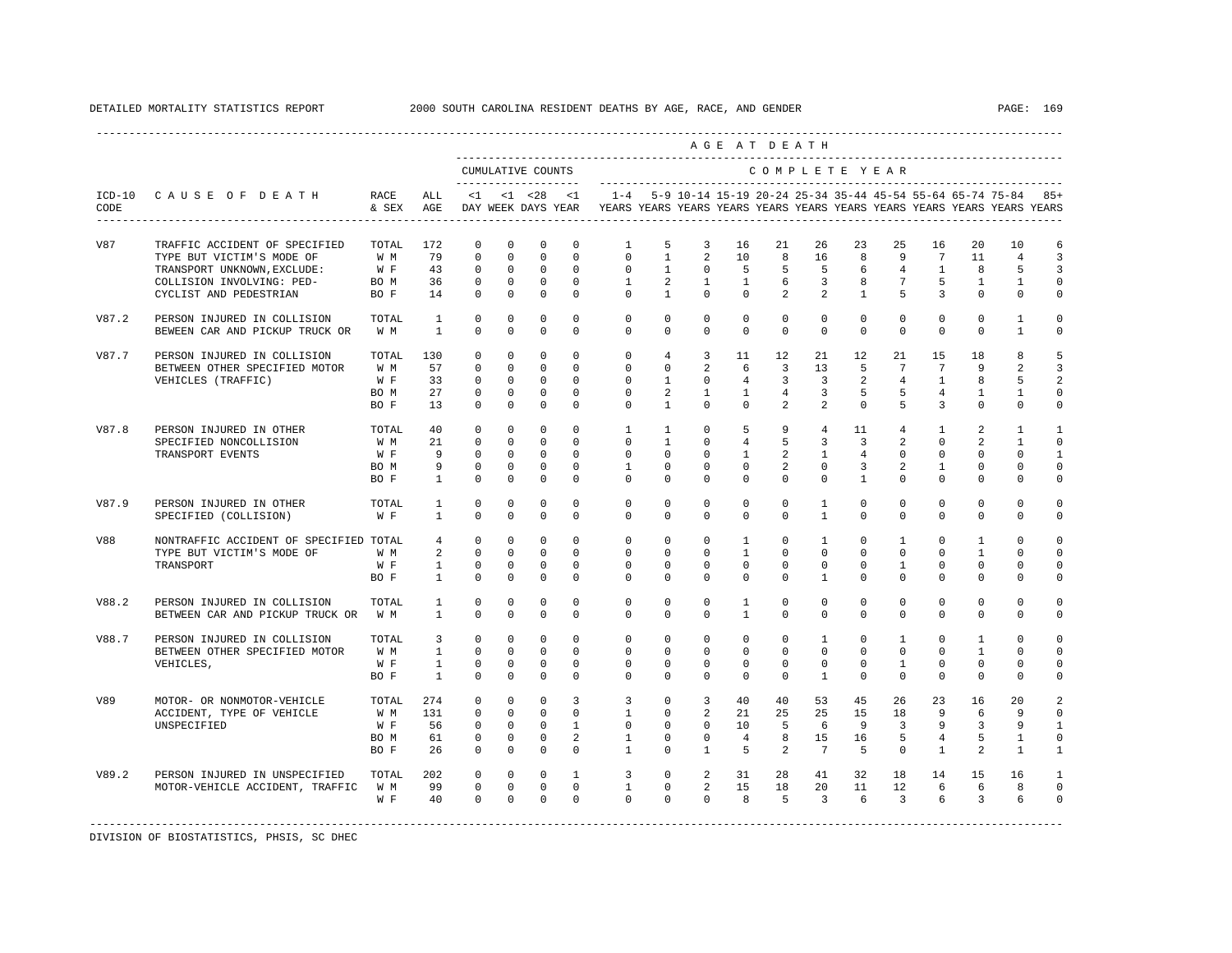|       |                                        |               |                 |             |              |                                           |              |                                                                                            |              |                                                                   |                | AGE AT DEATH    |                |                |                |                |                |              |              |
|-------|----------------------------------------|---------------|-----------------|-------------|--------------|-------------------------------------------|--------------|--------------------------------------------------------------------------------------------|--------------|-------------------------------------------------------------------|----------------|-----------------|----------------|----------------|----------------|----------------|----------------|--------------|--------------|
|       |                                        |               |                 |             |              | CUMULATIVE COUNTS<br>____________________ |              |                                                                                            |              |                                                                   |                |                 |                | COMPLETE YEAR  |                |                |                |              |              |
| CODE  | ICD-10 CAUSE OF DEATH                  | RACE<br>& SEX | ALL<br>AGE      | $\leq 1$    |              | $< 1$ $< 28$                              | < 1          | DAY WEEK DAYS YEAR TEARS YEARS YEARS YEARS YEARS YEARS YEARS YEARS YEARS YEARS YEARS YEARS |              | 1-4 5-9 10-14 15-19 20-24 25-34 35-44 45-54 55-64 65-74 75-84 85+ |                |                 |                |                |                |                |                |              |              |
| V89.2 |                                        | BO M          | 47              | $\mathbf 0$ | $\mathbf 0$  | $\mathbf 0$                               | $\mathbf{1}$ | $\mathbf{1}$                                                                               | $\mathbf 0$  | $\mathbf 0$                                                       | 4              | $\overline{4}$  | 13             | 14             | 3              | $\overline{2}$ | 4              | 1            | $\circ$      |
|       |                                        | BO F          | 16              | $\Omega$    | $\Omega$     | $\Omega$                                  | $\Omega$     | $\mathbf{1}$                                                                               | $\Omega$     | $\Omega$                                                          | $\overline{4}$ | $\overline{1}$  | 5              | $\overline{1}$ | $\Omega$       | $\Omega$       | $\overline{a}$ | $\mathbf{1}$ | $\mathbf{1}$ |
| V89.9 | PERSON INJURED IN UNSPECIFIED          | TOTAL         | 72              | $\mathbf 0$ | $\mathbf{0}$ | $\mathbf{0}$                              | 2            | $\circ$                                                                                    | $\mathbf 0$  | $\mathbf{1}$                                                      | 9              | 12              | 12             | 13             | 8              | 9              | 1              | 4            | 1            |
|       | VEHICLE ACCIDENT                       | W M           | 32              | $\mathbf 0$ | $\mathbf{0}$ | $\circ$                                   | $\mathbf 0$  | $\circ$                                                                                    | $\circ$      | $\circ$                                                           | 6              | $7\overline{ }$ | -5             | $\overline{4}$ | 6              | 3              | $\mathbf 0$    | $\mathbf{1}$ | $\Omega$     |
|       |                                        | W F           | 16              | $\mathbf 0$ | $\mathbf 0$  | $\mathbf{0}$                              | $\mathbf{1}$ | $\mathbf 0$                                                                                | $\Omega$     | $\Omega$                                                          | 2              | $\circ$         | 3              | 3              | $\Omega$       | 3              | $\Omega$       | 3            | $\mathbf{1}$ |
|       |                                        | BO M          | 14              | $\mathbf 0$ | $\mathbf{0}$ | $\mathbf{0}$                              | $\mathbf{1}$ | $\Omega$                                                                                   | $\Omega$     | $\Omega$                                                          | $\Omega$       | $\overline{4}$  | $\overline{a}$ | 2              | 2              | 2              | $\mathbf{1}$   | $\cap$       | $\Omega$     |
|       |                                        | BO F          | 10              | $\mathbf 0$ | $\mathbf 0$  | $\mathbf 0$                               | $\Omega$     | $\Omega$                                                                                   | $\Omega$     | $\mathbf{1}$                                                      | $\mathbf{1}$   | $\overline{1}$  | 2              | $\overline{4}$ | $\Omega$       | $\mathbf{1}$   | $\Omega$       | $\Omega$     | $\Omega$     |
| V90   | ACCIDENT TO WATERCRAFT CAUSING         | TOTAL         | $\overline{4}$  | $\mathbf 0$ | $\circ$      | $\mathbf 0$                               | $^{\circ}$   | $\mathbf 0$                                                                                | $\mathbf 0$  | $\mathbf 0$                                                       | $\overline{a}$ | $\mathbf{1}$    | $\mathbf{0}$   | $\mathbf 0$    | $\mathbf 0$    | $\mathbf 0$    | 1              | $\Omega$     | 0            |
|       | DROWNING AND SUBMERSION                | W M           | $\overline{4}$  | $\mathbf 0$ | $\mathbf 0$  | $\mathbf 0$                               | $\mathbf 0$  | $\Omega$                                                                                   | $\Omega$     | $\Omega$                                                          | $\overline{a}$ | $\mathbf{1}$    | 0              | $\Omega$       | $\Omega$       | $\Omega$       | $\mathbf{1}$   | $\Omega$     | $\mathbf 0$  |
| V90.9 | UNSPECIFIED WATERCRAFT                 | TOTAL         | $4\overline{ }$ | $\mathbf 0$ | $\mathbf 0$  | $\mathbf 0$                               | $^{\circ}$   | $\mathbf 0$                                                                                | $\mathbf 0$  | $\mathbf 0$                                                       | 2              | $\mathbf{1}$    | $\mathbf 0$    | $\mathbf 0$    | $\mathbf 0$    | $\mathbf 0$    | $\mathbf{1}$   | $\mathbf 0$  | $\circ$      |
|       |                                        | W M           | $\overline{4}$  | $\mathbf 0$ | $\mathbf 0$  | $\mathsf 0$                               | $\mathbf 0$  | $\mathbf 0$                                                                                | $\mathbf 0$  | $\mathbf 0$                                                       | $\overline{a}$ | $\mathbf{1}$    | $\mathbf 0$    | $\mathbf 0$    | $\mathbf 0$    | $\mathbf 0$    | $\mathbf{1}$   | $\mathbf 0$  | $\Omega$     |
| V91   | ACCIDENT TO WATERCRAFT CAUSING         | TOTAL         | 2               | $\mathbf 0$ | $\mathbf 0$  | $\mathbf 0$                               | $\mathbf 0$  | 0                                                                                          | $\mathbf 0$  | $\mathbf 0$                                                       | $\mathbf 0$    | 0               | 0              | $\mathbf{1}$   | 1              | $\mathbf 0$    | $\mathbf 0$    | 0            | $\Omega$     |
|       | OTHER INJURY                           | W M           | 2               | $\mathbf 0$ | $\mathbf 0$  | $\mathbf 0$                               | $\mathbf 0$  | $\mathbf 0$                                                                                | $\mathbf 0$  | $\Omega$                                                          | $\mathbf 0$    | $\mathbf 0$     | $\mathbf 0$    | $\mathbf{1}$   | $\mathbf{1}$   | $\Omega$       | $\mathbf 0$    | $\Omega$     | $\Omega$     |
| V91.3 | OTHER POWERED WATERCRAFT               | TOTAL         | $\mathbf{1}$    | $\mathbf 0$ | $\mathbf 0$  | $\mathbf 0$                               | $\mathbf 0$  | $\mathbf 0$                                                                                | $\mathbf 0$  | 0                                                                 | $\mathbf 0$    | $\mathbf 0$     | $\mathbf 0$    | $\mathbf{1}$   | $\mathbf 0$    | $\mathbf 0$    | $\mathbf 0$    | $\mathbf 0$  | $\Omega$     |
|       |                                        | W M           | $\mathbf{1}$    | $\mathbf 0$ | $\mathbf 0$  | $\mathbf 0$                               | $\mathbf 0$  | $\mathbf 0$                                                                                | $\mathbf 0$  | $\mathbf 0$                                                       | $\mathbf 0$    | $\mathbf 0$     | $\mathbf 0$    | $\mathbf{1}$   | $\mathbf 0$    | $\Omega$       | $\mathbf 0$    | $\mathbf 0$  | $\circ$      |
| V91.9 | UNSPECIFIED WATERCRAFT                 | TOTAL         | 1               | 0           | $^{\circ}$   | $^{\circ}$                                | $\mathbf 0$  | $^{\circ}$                                                                                 | $^{\circ}$   | 0                                                                 | 0              | 0               | 0              | $\mathbf{0}$   | $\mathbf{1}$   | 0              | 0              | 0            | $\circ$      |
|       |                                        | W M           | $\mathbf{1}$    | $\Omega$    | $\Omega$     | $\mathbf 0$                               | $\Omega$     | $\Omega$                                                                                   | $\Omega$     | $\Omega$                                                          | $\Omega$       | $\Omega$        | $\Omega$       | $\Omega$       | $\mathbf{1}$   | $\Omega$       | $\Omega$       | $\Omega$     | $\Omega$     |
| V92   | WATER-TRANSPORT-RELATED DROWNING TOTAL |               | 2               | $\mathbf 0$ | $\mathbf 0$  | $\mathbf 0$                               | $\mathbf 0$  | $\Omega$                                                                                   | $\Omega$     | $\Omega$                                                          | $\Omega$       | $\Omega$        | $\Omega$       | 2              | $\Omega$       | $\Omega$       | $\Omega$       | $\Omega$     | $\Omega$     |
|       | AND SUBMERSION WITHOUT ACCIDENT        | WM.           | 2               | $\mathbf 0$ | 0            | $\mathbf 0$                               | $^{\circ}$   | $\mathbf 0$                                                                                | 0            | 0                                                                 | 0              | $\mathbf{0}$    | 0              | 2              | 0              | 0              | $\mathbf{0}$   | $\Omega$     | $\Omega$     |
| V92.9 | UNSPECIFIED WATERCRAFT                 | TOTAL         | 2               | $\mathbf 0$ | $\mathbf 0$  | 0                                         | $\mathbf 0$  | $\mathbf 0$                                                                                | $\mathbf{0}$ | 0                                                                 | 0              | $\mathbf 0$     | $\mathbf 0$    | 2              | $\mathbf 0$    | $\mathbf 0$    | $\mathbf 0$    | $\mathbf 0$  | $\circ$      |
|       |                                        | W M           | 2               | $\mathbf 0$ | $\mathbf 0$  | $\mathbf 0$                               | $\Omega$     | $\Omega$                                                                                   | $\mathbf 0$  | $\Omega$                                                          | 0              | $\Omega$        | $\Omega$       | 2              | $\Omega$       | $\Omega$       | $\Omega$       | $\Omega$     | $\Omega$     |
| V94   | OTHER AND UNSPECIFIED WATER            | TOTAL         | 2               | $\Omega$    | $\Omega$     | $\Omega$                                  | $\Omega$     | $\Omega$                                                                                   | $\Omega$     | $\Omega$                                                          | $\Omega$       | $\Omega$        | $\Omega$       | $\mathbf{1}$   | $\Omega$       | $\Omega$       | $\Omega$       | $\mathbf{1}$ | $\cap$       |
|       | TRANSPORT ACCIDENTS                    | W M           | 1               | $\mathbf 0$ | 0            | $\mathbf 0$                               | $\mathbf 0$  | 0                                                                                          | 0            | 0                                                                 | 0              | 0               | 0              | $\mathbf{1}$   | 0              | 0              | 0              | $\mathbf 0$  | $\Omega$     |
|       |                                        | W F           | 1               | $\mathbf 0$ | $\mathbf 0$  | $\mathbf 0$                               | $^{\circ}$   | $\mathbf{0}$                                                                               | 0            | 0                                                                 | 0              | $\mathbf{0}$    | 0              | $\mathbf{0}$   | 0              | $\Omega$       | 0              | 1            | $\Omega$     |
| V94.9 | UNSPECIFIED WATERCRAFT                 | TOTAL         | 2               | $\mathbf 0$ | $\mathbf 0$  | $\mathbf 0$                               | $\Omega$     | $\mathbf 0$                                                                                | $\Omega$     | $\Omega$                                                          | $\Omega$       | $\Omega$        | $\Omega$       | $\mathbf{1}$   | $\Omega$       | $\Omega$       | $\Omega$       | $\mathbf{1}$ | $\Omega$     |
|       |                                        | W M           | $\mathbf{1}$    | $\Omega$    | $\Omega$     | $\mathbf 0$                               | $\Omega$     | $\Omega$                                                                                   | $\Omega$     | $\Omega$                                                          | $\Omega$       | $\Omega$        | $\Omega$       | $\mathbf{1}$   | $\Omega$       | $\Omega$       | $\Omega$       | $\Omega$     | $\Omega$     |
|       |                                        | W F           | $\mathbf{1}$    | $\mathbb O$ | $\mathbf 0$  | $\mathbb O$                               | $\mathbf 0$  | $\mathbf 0$                                                                                | $\mathbf 0$  | $\mathbf 0$                                                       | 0              | $\mathbf 0$     | $\mathbf 0$    | $\mathbf 0$    | $\mathbf 0$    | $\mathbf 0$    | $\mathbf 0$    | $\mathbf{1}$ | $\Omega$     |
| V95   | ACCIDENT TO POWERED AIRCRAFT           | TOTAL         | 5               | $\mathbf 0$ | $\mathbf 0$  | $\mathbf 0$                               | $^{\circ}$   | $\mathbf 0$                                                                                | $\mathbf 0$  | $\mathbf 0$                                                       | 0              | $\mathbf{1}$    | $\mathbf{0}$   | 1              | 1              | 1              | 1              | $\mathbf 0$  | $\Omega$     |
|       | CAUSING INJURY TO OCCUPANT             | W M           | 5               | $\mathbf 0$ | $\mathbf 0$  | $\mathbf 0$                               | $\mathbf 0$  | $\mathbf 0$                                                                                | $\mathbf 0$  | $\mathbf 0$                                                       | $\mathbf 0$    | 1               | $\mathbf 0$    | $\mathbf{1}$   | $\overline{1}$ | $\overline{1}$ | $\mathbf{1}$   | $\Omega$     | $\Omega$     |
| V95.8 | OTHER AIRCRAFT ACCIDENTS               | TOTAL         | $\mathbf{1}$    | $\mathbf 0$ | $\mathbf 0$  | $\mathbf 0$                               | $\mathbf{0}$ | $\mathbf 0$                                                                                | $\mathbf 0$  | $\mathbf 0$                                                       | $\mathbf 0$    | $\mathbf{1}$    | $\mathbf 0$    | $\mathbf 0$    | $\mathbf 0$    | $\mathbf 0$    | $\mathbf 0$    | $\mathbf 0$  | $\Omega$     |
|       | INJURING OCCUPANT                      | W M           | $\mathbf{1}$    | $\mathbb O$ | $\mathsf 0$  | $\mathbb O$                               | $\mathbf 0$  | $\mathbf 0$                                                                                | $\mathbf 0$  | $\mathbf 0$                                                       | $\mathbf 0$    | $\mathbf{1}$    | $\Omega$       | $\mathbf 0$    | $\Omega$       | $\Omega$       | $\mathbf 0$    | $\Omega$     | $\Omega$     |
| V95.9 | UNSPECIFIED AIRCRAFT ACCIDENT          | TOTAL         | 4               | $\mathbf 0$ | $\mathbf 0$  | 0                                         | $\mathbf 0$  | 0                                                                                          | $\mathbf 0$  | 0                                                                 | 0              | 0               | 0              | 1              | $\mathbf{1}$   | 1              | 1              | 0            | $\Omega$     |
|       | INJURING OCCUPANT                      | W M           | $\overline{4}$  | $\mathbf 0$ | $\mathbf{0}$ | $\mathbf{0}$                              | $\Omega$     | $\Omega$                                                                                   | $\Omega$     | $\Omega$                                                          | $\Omega$       | $\Omega$        | $\Omega$       | $\mathbf{1}$   | $\mathbf{1}$   | $\mathbf{1}$   | $\mathbf{1}$   | $\Omega$     | $\Omega$     |
|       |                                        |               |                 |             |              |                                           |              |                                                                                            |              |                                                                   |                |                 |                |                |                |                |                |              |              |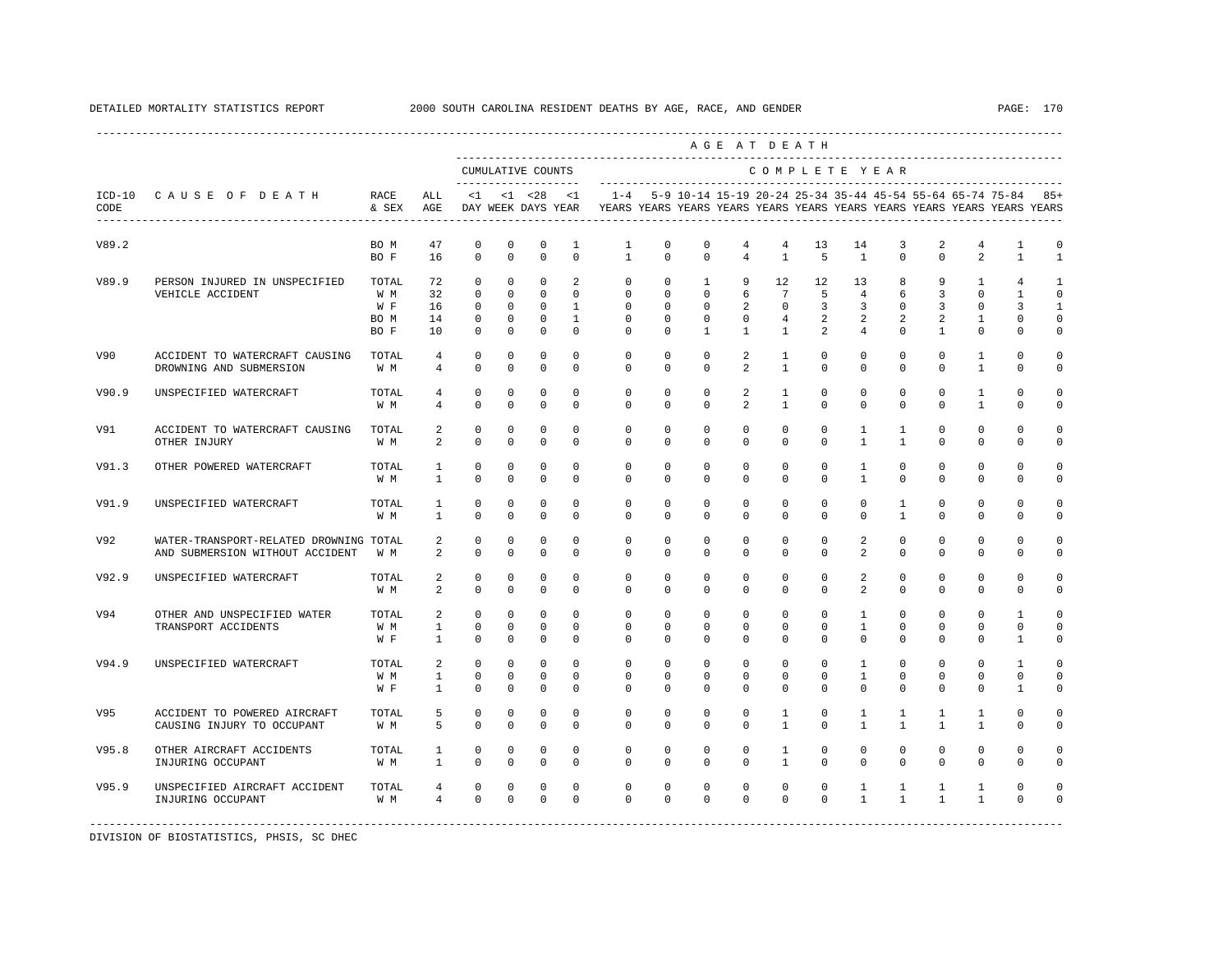|                  |                                        |                      |                 | CUMULATIVE COUNTS           |             |                | $- - - -$    |              |              | ---------------------------                               |             |              |                | COMPLETE YEAR  |                 |              |              | --------------------------                                              |                         |
|------------------|----------------------------------------|----------------------|-----------------|-----------------------------|-------------|----------------|--------------|--------------|--------------|-----------------------------------------------------------|-------------|--------------|----------------|----------------|-----------------|--------------|--------------|-------------------------------------------------------------------------|-------------------------|
| $ICD-10$<br>CODE | CAUSE OF DEATH                         | <b>RACE</b><br>& SEX | ALL<br>AGE      | $<$ 1<br>DAY WEEK DAYS YEAR |             | $< 1$ $< 28$   | <1           | $1 - 4$      |              | 5-9 10-14 15-19 20-24 25-34 35-44 45-54 55-64 65-74 75-84 |             |              |                |                |                 |              |              | YEARS YEARS YEARS YEARS YEARS YEARS YEARS YEARS YEARS YEARS YEARS YEARS | $85+$                   |
|                  |                                        |                      |                 |                             |             |                |              |              |              |                                                           |             |              |                |                |                 |              |              |                                                                         |                         |
| WO1              | FALL ON SAME LEVEL FROM SLIPPING TOTAL |                      | 7               | $\Omega$                    | $\Omega$    | $\Omega$       | $\mathbf 0$  | $\mathbf 0$  | $\mathbf 0$  | $\mathbf 0$                                               | $\mathbf 0$ | $\mathbf 0$  | $\mathbf 0$    | $\mathbf 0$    | $\mathbf 0$     | $\mathbf 0$  | 2            | 2                                                                       | $\overline{3}$          |
|                  | , TRIPPING, AND STUMBLING              | W M                  | $\overline{3}$  | $\mathbf 0$                 | $\Omega$    | $\mathbf 0$    | $\mathbf 0$  | $\mathbf 0$  | $\Omega$     | $\Omega$                                                  | $\Omega$    | $\mathbf 0$  | $\mathbf 0$    | $\circ$        | $\mathbf 0$     | $\mathbf 0$  | 2            | $\mathbf{1}$                                                            | $\mathsf{O}\xspace$     |
|                  |                                        | W F                  | $\overline{4}$  | $\mathbf 0$                 | $\mathbf 0$ | $\mathbf{0}$   | $\Omega$     | $\mathbf 0$  | $\Omega$     | $\mathbf 0$                                               | $\mathbf 0$ | $\mathbf 0$  | $\mathbf{0}$   | $\mathbf 0$    | $\mathbf 0$     | $\mathbf 0$  | $\mathbf{0}$ | $\mathbf{1}$                                                            | 3                       |
| W02              | FALL INVOLVING ICE SKATES, SKIS        | TOTAL                | 3               | $\Omega$                    | $\Omega$    | $\Omega$       | $\Omega$     | $\Omega$     | $\Omega$     | $\mathbf{1}$                                              | $\Omega$    | $\Omega$     | $\overline{1}$ | $\Omega$       | $\Omega$        | $\Omega$     | $\Omega$     | $\Omega$                                                                | $\mathbf{1}$            |
|                  | , ROLLER SKATES, OR SKATEBOARDS        | W M                  | $\mathbf{1}$    | $\mathbf 0$                 | $\mathbf 0$ | $\mathbf 0$    | $\mathbf 0$  | $\mathbf 0$  | $\mathbf 0$  | $\mathbf{1}$                                              | $\mathbf 0$ | $\mathbf{0}$ | $\mathbf 0$    | $\mathbf 0$    | $\mathbf 0$     | $\mathbf 0$  | $\mathbf 0$  | $\mathbf 0$                                                             | $\mathbf 0$             |
|                  |                                        | W F                  | $\overline{a}$  | $\mathbf 0$                 | $\mathbf 0$ | $\mathbf{0}$   | $\Omega$     | $\Omega$     | $\Omega$     | $\Omega$                                                  | $\Omega$    | $\Omega$     | $\mathbf{1}$   | $\mathbf 0$    | $\mathbf 0$     | $\mathbf 0$  | $\mathbf 0$  | $\mathbf 0$                                                             | $\mathbf{1}$            |
| WO3              | OTHER FALL ON SAME LEVEL DUE TO        | TOTAL                | $\mathbf{1}$    | $\mathbf 0$                 | $\mathbf 0$ | $\mathbf 0$    | $\mathbf 0$  | $\mathbf{0}$ | $\mathbf 0$  | $\mathbf 0$                                               | $\mathbf 0$ | $\mathbf{0}$ | $\circ$        | $\mathbf{1}$   | $\mathbf{0}$    | $\mathbf 0$  | $\mathbf 0$  | $\mathbf 0$                                                             | $\mathbf 0$             |
|                  | COLLISION WITH, OR PUSHING BY,         | W F                  | $\mathbf{1}$    | $\Omega$                    | $\Omega$    | $\Omega$       | $\Omega$     | $\Omega$     | $\Omega$     | $\Omega$                                                  | $\Omega$    | $\Omega$     | $\Omega$       | $\mathbf{1}$   | $\Omega$        | $\Omega$     | $\Omega$     | $\Omega$                                                                | $\mathbf 0$             |
| W06              | FALL INVOLVING BED                     | TOTAL                | 4               | $\mathbf 0$                 | $\mathbf 0$ | $\mathbf 0$    | $\Omega$     | $\Omega$     | $\Omega$     | $\Omega$                                                  | $\Omega$    | $\Omega$     | $\mathbf{0}$   | $\mathbf 0$    | $\mathbf 0$     | $\Omega$     | $\Omega$     | 3                                                                       | 1                       |
|                  |                                        | W F                  | 2               | $\mathbf 0$                 | $\mathbf 0$ | $\mathbf 0$    | $\mathbf 0$  | $\mathbf 0$  | $\mathbf 0$  | $\mathbf 0$                                               | $\mathbf 0$ | $\mathbf 0$  | $\mathbf{0}$   | $\mathbf 0$    | $\mathbf 0$     | $\mathbf 0$  | $\mathbf 0$  | 2                                                                       | $\mathbf 0$             |
|                  |                                        | BO M                 | 2               | $\Omega$                    | $\Omega$    | $\Omega$       | $\Omega$     | $\Omega$     | $\Omega$     | $\Omega$                                                  | $\Omega$    | $\Omega$     | $\Omega$       | $\Omega$       | $\Omega$        | $\Omega$     | $\Omega$     | $\mathbf{1}$                                                            | $\mathbf{1}$            |
| <b>W07</b>       | FALL INVOLVING CHAIR                   | TOTAL                | 3               | $\mathbf 0$                 | $\mathbf 0$ | $\mathbf 0$    | $\mathbf 0$  | $\mathbf 0$  | $\mathbf 0$  | $\mathbf 0$                                               | $\mathbf 0$ | $\mathbf{0}$ | $\mathbf 0$    | $\mathbf 0$    | $\mathbf 0$     | $\mathbf 0$  | 0            | $\mathbf{1}$                                                            | $\overline{a}$          |
|                  |                                        | W F                  | $\overline{3}$  | $\Omega$                    | $\Omega$    | $\Omega$       | $\Omega$     | $\Omega$     | $\Omega$     | $\Omega$                                                  | $\Omega$    | $\Omega$     | $\Omega$       | $\Omega$       | $\Omega$        | $\Omega$     | $\Omega$     | $\mathbf{1}$                                                            | 2                       |
|                  |                                        |                      |                 |                             |             |                |              |              |              |                                                           |             |              |                |                |                 |              |              |                                                                         |                         |
| W10              | FALL ON AND FROM STAIRS AND            | TOTAL                | 7               | $\mathbf 0$                 | $\mathbf 0$ | $\mathbf 0$    | $\mathbf 0$  | $\mathbf 0$  | $\mathbf 0$  | $\mathbf 0$                                               | $\mathbf 0$ | $\mathbf{0}$ | $\mathbf{0}$   | $\mathbf 0$    | $\mathbf{1}$    | $\mathbf{1}$ | 3            | 1                                                                       | 1                       |
|                  | <b>STEPS</b>                           | W M                  | 2               | $\mathbf 0$                 | $\Omega$    | $\mathbf 0$    | $\Omega$     | $\Omega$     | $\Omega$     | $\Omega$                                                  | $\mathbf 0$ | $\mathbf 0$  | $\mathbf{0}$   | $\mathbf 0$    | $\mathbf 0$     | $\Omega$     | $\mathbf 0$  | $\mathbf{1}$                                                            | $\mathbf{1}$            |
|                  |                                        | W F                  | $\overline{a}$  | $\mathbf 0$                 | $\mathbf 0$ | $\mathbf{0}$   | $\mathbf{0}$ | $\mathbf 0$  | $\mathbf 0$  | $\mathbf 0$                                               | $\mathbf 0$ | $\mathbf 0$  | $\mathbf{0}$   | $\mathbf 0$    | $\mathbf{1}$    | $\mathbf 0$  | $\mathbf{1}$ | $\mathbf 0$                                                             | $\mathbf 0$             |
|                  |                                        | BO M                 | 3               | $\mathbf 0$                 | $\mathbf 0$ | $\mathbf 0$    | $\Omega$     | $\Omega$     | $\mathbf 0$  | $\Omega$                                                  | $\mathbf 0$ | $\Omega$     | $\mathbf 0$    | $\Omega$       | $\mathbf 0$     | $\mathbf{1}$ | 2            | $\circ$                                                                 | $\mathsf 0$             |
| W11              | FALL ON AND FROM LADDER                | TOTAL                | 3               | $\Omega$                    | $\Omega$    | $\Omega$       | $\Omega$     | $\Omega$     | $\Omega$     | $\Omega$                                                  | $\Omega$    | $\mathbf 0$  | $\mathbf{0}$   | $\circ$        | $\mathbf{1}$    | $\mathbf{1}$ | $\mathbf{0}$ | $\mathbf{1}$                                                            | $\mathbf 0$             |
|                  |                                        | W M                  | 3               | $\Omega$                    | $\Omega$    | $\Omega$       | $\Omega$     | $\Omega$     | $\Omega$     | $\Omega$                                                  | $\Omega$    | $\Omega$     | $\Omega$       | $\Omega$       | $\mathbf{1}$    | $\mathbf{1}$ | $\Omega$     | $\mathbf{1}$                                                            | $\circ$                 |
| W12              | FALL ON AND FROM SCAFFOLDING           | TOTAL                | $\overline{a}$  | $\mathbf 0$                 | $\mathbf 0$ | $\mathbf{0}$   | $\Omega$     | $\mathbf 0$  | $\mathbf 0$  | $\Omega$                                                  | $\Omega$    | $\Omega$     | $\circ$        | $\mathbf{1}$   | $\mathbf 0$     | $\mathbf{1}$ | $\mathbf 0$  | $\Omega$                                                                | $\mathbf 0$             |
|                  |                                        | W M                  | $\mathbf{1}$    | $\mathbf 0$                 | $\mathbf 0$ | $\mathbf 0$    | $\mathbf 0$  | $\mathbf 0$  | $\mathbf 0$  | $\mathbf 0$                                               | $\mathbf 0$ | $\mathbf 0$  | $\mathbf 0$    | $\mathbf{1}$   | $\mathbf 0$     | $\mathbb O$  | 0            | 0                                                                       | $\mathsf 0$             |
|                  |                                        | BO M                 | $\mathbf{1}$    | $\mathbf 0$                 | $\mathbf 0$ | $\mathbf{0}$   | $\mathbf 0$  | $\mathbf 0$  | $\mathbf 0$  | $\mathbf 0$                                               | $\mathbf 0$ | $\mathbf 0$  | $\mathbf 0$    | $\mathbf 0$    | $\mathbf 0$     | $\mathbf{1}$ | $\mathbf 0$  | $\mathbf 0$                                                             | $\mathbf 0$             |
| W13              | FALL FROM, OUT OF, OR THROUGH          | TOTAL                | $\overline{4}$  | $\mathbf 0$                 | $\mathbf 0$ | $\Omega$       | $\Omega$     | 0            | $\mathbf 0$  | $\mathbf 0$                                               | $\mathbf 0$ | $\mathbf 0$  | $\mathbf{0}$   | $\mathbf{1}$   | $\overline{a}$  | $\mathbf{1}$ | $\mathbf 0$  | $\mathbf 0$                                                             | $\circ$                 |
|                  | BUILDING OR STRUCTURE                  | W M                  | $\overline{4}$  | $\mathbf 0$                 | $\mathbf 0$ | $\mathbf 0$    | $\mathbf 0$  | 0            | $\mathbf 0$  | $\mathbf 0$                                               | $\mathbf 0$ | $\mathbf 0$  | $\mathbf 0$    | $\mathbf{1}$   | $\overline{a}$  | $\mathbf{1}$ | $\mathbf 0$  | $\mathbf 0$                                                             | $\mathbf 0$             |
| W17              | OTHER FALL FROM ONE LEVEL TO           | TOTAL                | 2               | $\mathbf 0$                 | $\Omega$    | $\mathbf 0$    | $\Omega$     | $\mathbf 0$  | $\Omega$     | $\Omega$                                                  | $\mathbf 0$ | $\circ$      | $\mathbf 0$    | $\circ$        | $\mathbf{1}$    | $\mathbf 0$  | $\mathbf{1}$ | $\mathbf 0$                                                             | $\mathbf 0$             |
|                  | ANOTHER                                | BO M                 | 2               | $\Omega$                    | $\Omega$    | $\Omega$       | $\Omega$     | $\Omega$     | $\Omega$     | $\Omega$                                                  | $\Omega$    | $\Omega$     | $\Omega$       | $\circ$        | $\mathbf{1}$    | $\Omega$     | $\mathbf{1}$ | $\mathbf 0$                                                             | $\circ$                 |
| W18              | OTHER FALL ON SAME LEVEL               | TOTAL                | $7\phantom{.0}$ | $\mathbf 0$                 | $\Omega$    | $\mathbf{0}$   | $\Omega$     | $\mathbf 0$  | $\mathbf 0$  | $\Omega$                                                  | $\mathbf 0$ | $\circ$      | $\circ$        | $\circ$        | $\mathbf{1}$    | $\mathbf 0$  | $\mathbf 0$  | 2                                                                       | $\overline{4}$          |
|                  |                                        | W M                  | 3               | $\mathbf 0$                 | $\mathbf 0$ | $^{\circ}$     | $^{\circ}$   | 0            | $\mathbf 0$  | $\mathbf 0$                                               | $\mathbf 0$ | $\circ$      | $\mathbf 0$    | $\mathbf 0$    | $\mathbf 0$     | $\mathbf 0$  | $\mathbb O$  | $\mathbf{1}$                                                            | $\overline{\mathbf{c}}$ |
|                  |                                        | W F                  | $\overline{4}$  | $\mathbf 0$                 | $\mathbf 0$ | $\mathbf{0}$   | $\mathbf{0}$ | $\mathbf 0$  | $\mathbf 0$  | $\mathbf 0$                                               | $\mathbf 0$ | $\mathbf 0$  | $\mathbf 0$    | $\mathbf 0$    | $\mathbf{1}$    | $\mathbf 0$  | $\mathbf 0$  | $\mathbf{1}$                                                            | $\overline{\mathbf{c}}$ |
| W19              | UNSPECIFIED FALL                       | TOTAL                | 135             | $\mathbf 0$                 | $\mathbf 0$ | $\mathbf 0$    | $\Omega$     | $\mathbf{1}$ | $\mathbf{0}$ | $\mathbf{0}$                                              | $\mathbf 0$ | $\mathbf 0$  | 2              | $\overline{4}$ | 14              | 10           | 12           | 45                                                                      | 47                      |
|                  |                                        | W M                  | 46              | $\mathbf 0$                 | $\mathbf 0$ | $\circ$        | $^{\circ}$   | $\mathbf 0$  | $\mathbf 0$  | $\mathbf 0$                                               | $\mathbf 0$ | $\circ$      | $\mathbf{1}$   | 2              | $7\overline{ }$ | 6            | 2            | 14                                                                      | 14                      |
|                  |                                        | W F                  | 72              | $\mathbf 0$                 | $\mathbf 0$ | $\overline{0}$ | $^{\circ}$   | $\mathbf{1}$ | $\mathbf 0$  | $\mathbf 0$                                               | $\mathbf 0$ | $\mathbf 0$  | $\circ$        | $\circ$        | $\overline{4}$  | 2            | 8            | 27                                                                      | 30                      |
|                  |                                        | BO M                 | 12              | $\mathbf 0$                 | $\mathbf 0$ | $\mathbf 0$    | $\Omega$     | $\Omega$     | $\Omega$     | $\Omega$                                                  | $\mathbf 0$ | $\mathbf{0}$ | $\mathbf{1}$   | $\mathbf{1}$   | $\overline{3}$  | 2            | 2            | $\mathbf{1}$                                                            | $\overline{a}$          |
|                  |                                        | BO F                 | 5               | $\Omega$                    | $\Omega$    | $\mathbf 0$    | $\Omega$     | $\Omega$     | $\Omega$     | $\Omega$                                                  | $\Omega$    | $\Omega$     | $\Omega$       | $\mathbf{1}$   | $\mathbf 0$     | $\Omega$     | $\Omega$     | 3                                                                       | $\mathbf{1}$            |
|                  |                                        |                      |                 |                             |             |                |              |              |              |                                                           |             |              |                |                |                 |              |              |                                                                         |                         |

-----------------------------------------------------------------------------------------------------------------------------------------------------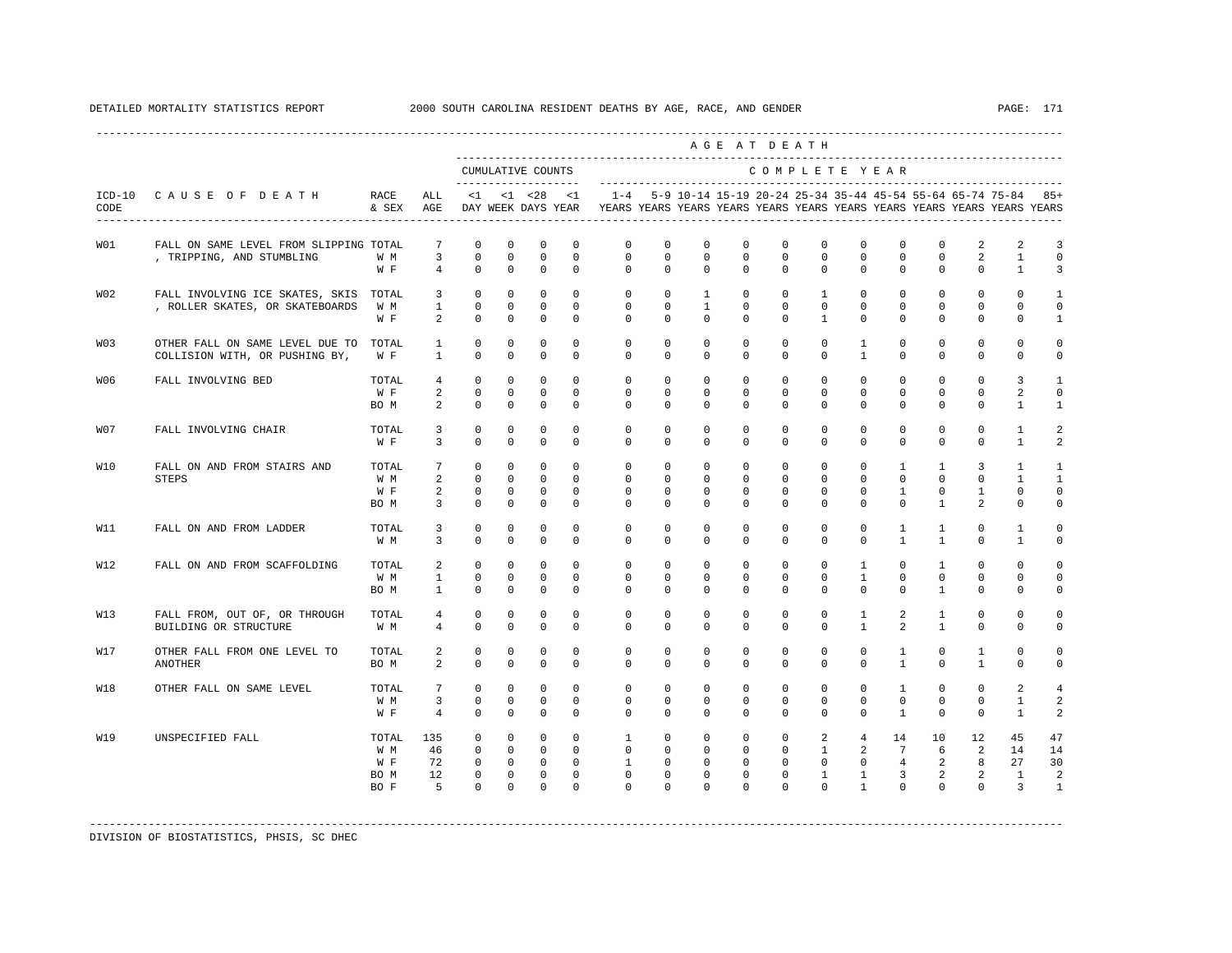|            |                                                                  |                             |                                                     |                                                      |                                                    |                                                            |                                              |                                                                                                                                                                                  |                                                  |                                                          |                                             | AGE AT DEATH                                        |                                                              |                                                          |                                                         |                                                        |                                                    |                                              |                                   |
|------------|------------------------------------------------------------------|-----------------------------|-----------------------------------------------------|------------------------------------------------------|----------------------------------------------------|------------------------------------------------------------|----------------------------------------------|----------------------------------------------------------------------------------------------------------------------------------------------------------------------------------|--------------------------------------------------|----------------------------------------------------------|---------------------------------------------|-----------------------------------------------------|--------------------------------------------------------------|----------------------------------------------------------|---------------------------------------------------------|--------------------------------------------------------|----------------------------------------------------|----------------------------------------------|-----------------------------------|
|            |                                                                  |                             |                                                     |                                                      |                                                    | CUMULATIVE COUNTS                                          |                                              |                                                                                                                                                                                  |                                                  |                                                          |                                             | COMPLETE YEAR                                       |                                                              |                                                          |                                                         |                                                        |                                                    |                                              |                                   |
| CODE       | ICD-10 CAUSE OF DEATH                                            | RACE<br>& SEX AGE           | ALL                                                 |                                                      |                                                    |                                                            |                                              | <1 <28 <1 -28 <1 -4 5-9 10-14 15-19 20-24 25-34 35-44 45-54 55-64 65-74 75-84 85+<br>DAY WEEK DAYS YEAR TYEARS YEARS YEARS YEARS YEARS YEARS YEARS YEARS YEARS YEARS YEARS YEARS |                                                  |                                                          |                                             |                                                     |                                                              |                                                          |                                                         |                                                        |                                                    |                                              |                                   |
| <b>W20</b> | STRUCK BY THROWN, PROJECTED, OR TOTAL                            |                             | 24                                                  | $\mathbb O$                                          | $\mathbf 0$                                        | $\mathbf 0$                                                | $\mathbf 0$                                  | $\mathbf 0$                                                                                                                                                                      | $\mathbf 0$                                      | $\mathbf 0$                                              | 2                                           | $\mathbf 0$                                         | 2                                                            | 3                                                        | 11                                                      | $\overline{4}$                                         | $\mathbf{1}$                                       | $\mathbf{1}$                                 | $\mathbf 0$                       |
|            | FALLING OBJECT                                                   | W M<br>BO M                 | 14<br>10                                            | $\mathbf{0}$<br>$\circ$                              | $\mathbf{0}$<br>$\mathbf 0$                        | $\circ$<br>$\mathbf 0$                                     | $\mathbf{0}$<br>$\mathbf 0$                  | $\circ$<br>$\Omega$                                                                                                                                                              | $\circ$<br>$\Omega$                              | $\circ$<br>$\Omega$                                      | $\overline{2}$<br>$\Omega$                  | $\mathbf{0}$<br>$\Omega$                            | 2<br>$\Omega$                                                | $\mathbf{1}$<br>$\overline{2}$                           | 5<br>6                                                  | $\overline{2}$<br>2                                    | $\mathbf{1}$<br>$\Omega$                           | $\mathbf{1}$<br>$\mathbf 0$                  | $\mathbf 0$<br>$\mathbf 0$        |
| W22        | STRIKING AGAINST OR STRUCK BY                                    | TOTAL                       | $\overline{4}$                                      | $\Omega$                                             | $\Omega$                                           | $\Omega$                                                   | $\Omega$                                     | $\Omega$                                                                                                                                                                         | $\Omega$                                         | $\Omega$                                                 | $\Omega$                                    | $\Omega$                                            | $\overline{1}$                                               | $\Omega$                                                 | $\Omega$                                                | 2                                                      | $\overline{1}$                                     | $\Omega$                                     | $\Omega$                          |
|            | OTHER OBJECTS                                                    | W M<br>W F                  | $\overline{3}$<br>$\mathbf{1}$                      | 0<br>$\Omega$                                        | 0<br>$\mathbf 0$                                   | $\mathbf 0$<br>$\mathbf 0$                                 | 0<br>$\Omega$                                | $\mathsf{O}$<br>$\Omega$                                                                                                                                                         | 0<br>$\mathbf 0$                                 | 0<br>$\mathbf 0$                                         | 0<br>$\mathbf 0$                            | $\mathsf{O}$<br>$\Omega$                            | $\mathbf{1}$<br>$\mathbf 0$                                  | $\mathbf 0$<br>$\Omega$                                  | $\mathbf 0$<br>$\mathbf 0$                              | $\mathbf{1}$<br>$\mathbf{1}$                           | $\mathbf{1}$<br>$\mathbf 0$                        | 0<br>0                                       | $\mathbf 0$<br>0                  |
| W24        | CONTACT WITH LIFTING AND<br>TRANSMISSION DEVICES, NOT            | TOTAL<br>W M                | $\overline{4}$<br>$\mathbf{1}$                      | $\circ$<br>$\mathbf 0$                               | $\mathbf 0$<br>$\circ$                             | $\mathbf 0$<br>$\circ$                                     | $\Omega$<br>$\Omega$                         | $\mathbf 0$<br>$\mathbf 0$                                                                                                                                                       | $\mathbf 0$<br>$\mathbf 0$                       | $\mathbf 0$<br>$\mathbf 0$                               | $\mathbf 0$<br>$\Omega$                     | $\overline{a}$<br>$\Omega$                          | $\mathbf{1}$<br>$\mathbf{1}$                                 | $\circ$<br>$\Omega$                                      | $\mathbf{1}$<br>$\Omega$                                | $\mathbf 0$<br>$\mathbf 0$                             | $\mathbf 0$<br>$\mathbf 0$                         | $\Omega$<br>$\mathbf{0}$                     | $\Omega$<br>$\circ$               |
|            | ELSEWHERE CLASSIFIED                                             | BO M                        | 3                                                   | $\mathbf 0$                                          | 0                                                  | $\mathbf 0$                                                | 0                                            | $\circ$                                                                                                                                                                          | $\mathbf{0}$                                     | $\mathbf{0}$                                             | 0                                           | 2                                                   | $\mathbf 0$                                                  | $\Omega$                                                 | $\mathbf{1}$                                            | $\Omega$                                               | $\mathbf 0$                                        | 0                                            | 0                                 |
| <b>W30</b> | CONTACT WITH AGRICULTURAL<br>MACHINERY                           | TOTAL<br>W F                | $\mathbf{1}$<br>$\mathbf{1}$                        | $\mathbf 0$<br>$\Omega$                              | $\mathbf 0$<br>$\Omega$                            | $\mathbf 0$<br>$\mathbf 0$                                 | $\Omega$<br>$\Omega$                         | $\mathbf 0$<br>$\Omega$                                                                                                                                                          | $\mathbf 0$<br>$\Omega$                          | $\mathbf 0$<br>$\Omega$                                  | $\Omega$<br>$\Omega$                        | $\mathbf 0$<br>$\Omega$                             | $\Omega$<br>$\Omega$                                         | $\mathbf 0$<br>$\Omega$                                  | $\Omega$<br>$\Omega$                                    | $\mathbf 0$<br>$\Omega$                                | $\mathbf 0$<br>$\Omega$                            | $\mathbf{1}$<br>$\overline{1}$               | 0<br>0                            |
| W31        | CONTACT WITH OTHER & UNSPECIFIED TOTAL<br>MACHINERY              | W M<br>BO M                 | 8<br>$\overline{a}$<br>6                            | $\mathbf 0$<br>$\mathbf 0$<br>$\Omega$               | $\mathbf 0$<br>$\Omega$<br>$\Omega$                | $\mathbf 0$<br>$\mathbf 0$<br>$\Omega$                     | $\mathbf 0$<br>$\Omega$<br>$\Omega$          | $\mathbf 0$<br>$\Omega$<br>$\Omega$                                                                                                                                              | $\mathbf 0$<br>$\Omega$<br>$\Omega$              | $\mathbf 0$<br>$\Omega$<br>$\Omega$                      | $\mathbf 0$<br>$\Omega$<br>$\Omega$         | $\overline{2}$<br>$\mathbf{1}$<br>$\overline{1}$    | $\mathbf 0$<br>$\Omega$<br>$\Omega$                          | 3<br>$\Omega$<br>3                                       | 2<br>$\overline{1}$<br>$\overline{1}$                   | $\mathbf{1}$<br>$\Omega$<br>$\overline{1}$             | $\mathbf 0$<br>$\Omega$<br>$\Omega$                | 0<br>$\Omega$<br>$\Omega$                    | 0<br>0<br>$\Omega$                |
| <b>W33</b> | RIFLE, SHOTGUN, & LARGER FIRE-<br>ARM DISCHARGE                  | TOTAL<br>W M<br>BO M        | 4<br>$\overline{3}$<br>$\sim$ 1                     | $\circ$<br>$\mathbf 0$<br>$\Omega$                   | $\circ$<br>0<br>$\mathbf 0$                        | $\mathbf 0$<br>$\mathbf{0}$<br>$\mathbf 0$                 | $\mathbf{0}$<br>0<br>$\mathbf 0$             | $\mathbf 0$<br>$\mathbf 0$<br>$\Omega$                                                                                                                                           | $\circ$<br>$\circ$<br>$\Omega$                   | $\mathbf{1}$<br>$\mathbf{1}$<br>$\Omega$                 | $\mathbf{0}$<br>0<br>$\Omega$               | $\circ$<br>$\mathbf{0}$<br>$\Omega$                 | $\mathbf{1}$<br>$\circ$<br>$\overline{1}$                    | $\overline{a}$<br>2<br>$\Omega$                          | $\mathbf{0}$<br>$^{\circ}$<br>$\Omega$                  | $\circ$<br>$^{\circ}$<br>$\Omega$                      | $\mathbf 0$<br>$\mathbf 0$<br>$\Omega$             | $\mathbf 0$<br>0<br>$\Omega$                 | $\mathbf 0$<br>$\mathbf 0$<br>0   |
| <b>W34</b> | DISCHARGE FROM OTHER AND<br>UNSPECIFIED FIREARMS                 | TOTAL<br>W M<br>W F<br>BO M | 13<br>10<br>$\overline{a}$<br>$\mathbf{1}$          | $\circ$<br>$\mathbf 0$<br>$\mathbf 0$<br>$\mathbf 0$ | $\mathbf 0$<br>$\mathbf{0}$<br>$\circ$<br>$\Omega$ | $\overline{0}$<br>$\circ$<br>$\overline{0}$<br>$\mathbf 0$ | $\Omega$<br>$\Omega$<br>$\Omega$<br>$\Omega$ | $\Omega$<br>$\mathbf 0$<br>$\Omega$<br>$\Omega$                                                                                                                                  | $\Omega$<br>$\mathbf{0}$<br>$\Omega$<br>$\Omega$ | $\mathbf{1}$<br>$\mathbf{0}$<br>$\mathbf{1}$<br>$\Omega$ | $\overline{3}$<br>3<br>$\Omega$<br>$\Omega$ | $\overline{1}$<br>$\circ$<br>$\mathbf{1}$<br>$\cap$ | $\overline{3}$<br>$\overline{a}$<br>$\Omega$<br>$\mathbf{1}$ | $\overline{3}$<br>$\overline{3}$<br>$\Omega$<br>$\Omega$ | $\mathbf{1}$<br>$\mathbf{1}$<br>$\Omega$<br>$\mathbf 0$ | $\overline{1}$<br>$\mathbf{1}$<br>$\Omega$<br>$\Omega$ | $\Omega$<br>$\mathbf 0$<br>$\Omega$<br>$\mathbf 0$ | $\Omega$<br>$\Omega$<br>$\Omega$<br>$\Omega$ | $\Omega$<br>$\mathbf 0$<br>0<br>0 |
| <b>W40</b> | EXPLOSION OF OTHER MATERIALS                                     | TOTAL.<br>W M<br>BO M       | $7\phantom{.0}$<br>$\overline{4}$<br>$\overline{3}$ | $\Omega$<br>$\mathbf 0$<br>$\Omega$                  | $\Omega$<br>$\mathbf 0$<br>$\Omega$                | $\Omega$<br>$\mathbf 0$<br>$\Omega$                        | $\Omega$<br>$\mathbf 0$<br>$\Omega$          | $\Omega$<br>$\mathbf 0$<br>$\Omega$                                                                                                                                              | $\Omega$<br>$\mathbf 0$<br>$\Omega$              | $\Omega$<br>$\mathbf 0$<br>$\Omega$                      | $\Omega$<br>$\Omega$<br>$\Omega$            | $\Omega$<br>$\mathbf 0$<br>$\Omega$                 | $\mathbf{1}$<br>$\mathbf{1}$<br>$\Omega$                     | $\mathbf{1}$<br>$\mathbf{1}$<br>$\Omega$                 | $\mathfrak{D}$<br>$\mathbf{1}$<br>$\mathbf{1}$          | 2<br>$\mathbf{1}$<br>$\mathbf{1}$                      | $\overline{1}$<br>$\mathbf 0$<br>$\mathbf{1}$      | $\Omega$<br>0<br>$\Omega$                    | $\Omega$<br>0<br>$\Omega$         |
| W42        | EXPOSURE TO NOISE                                                | TOTAL<br>W M                | $\mathbf{1}$<br>$\mathbf{1}$                        | $\mathbf 0$<br>$\mathbf 0$                           | $\mathbf 0$<br>$\mathbf 0$                         | $\mathbf 0$<br>$\mathbf 0$                                 | $\Omega$<br>$\mathbf 0$                      | $\Omega$<br>$\mathbf 0$                                                                                                                                                          | $\Omega$<br>$\mathbf 0$                          | $\Omega$<br>$\mathbf 0$                                  | $\Omega$<br>$\mathbf 0$                     | $\Omega$<br>$\mathbf 0$                             | $\Omega$<br>$\mathbf 0$                                      | $\mathbf{1}$<br>$\mathbf{1}$                             | $\Omega$<br>$\mathbf 0$                                 | $\Omega$<br>$\mathbf 0$                                | $\Omega$<br>$\mathbf 0$                            | $\Omega$<br>0                                | $\mathbf 0$<br>0                  |
| W50        | HIT, STRUCK, KICKED, TWISTED,<br>BITTEN, OR SCRATCHED BY ANOTHER | TOTAL<br>W F                | 2<br>2                                              | $\mathbf 0$<br>$\mathbf 0$                           | $\mathbf 0$<br>$\Omega$                            | $\mathbf 0$<br>$\mathbf 0$                                 | $\Omega$<br>$\Omega$                         | $\mathbf 0$<br>$\Omega$                                                                                                                                                          | $\mathbf 0$<br>$\Omega$                          | $\mathbf 0$<br>$\Omega$                                  | $\mathbf 0$<br>$\Omega$                     | $\mathbf{0}$<br>$\Omega$                            | $\mathbf 0$<br>$\Omega$                                      | $\mathbf{1}$<br>$\mathbf{1}$                             | $\mathbf 0$<br>$\Omega$                                 | $^{\circ}$<br>$\Omega$                                 | $\mathbf 0$<br>$\Omega$                            | $\mathbf{1}$<br>$\mathbf{1}$                 | $\mathbf 0$<br>0                  |
| <b>W57</b> | BITTEN OR STUNG BY NONVENOMOUS<br>INSECT AND OTHER NONVENOMOUS   | TOTAL<br>W F                | $\mathbf{1}$<br>$\mathbf{1}$                        | $\mathbf 0$<br>$\mathbf 0$                           | $\mathbf 0$<br>$\mathbf 0$                         | $\mathbf 0$<br>$\mathbf 0$                                 | $\mathbf 0$<br>$\mathbf 0$                   | $\mathbf 0$<br>$\mathbf 0$                                                                                                                                                       | $\mathbf 0$<br>$\mathbf 0$                       | $\mathbf 0$<br>$\mathbf 0$                               | $\mathbf 0$<br>$\mathbf 0$                  | $\mathbf 0$<br>$\mathbf 0$                          | $\mathbf 0$<br>$\mathbf 0$                                   | $\mathbf{1}$<br>$\mathbf{1}$                             | $\mathbf 0$<br>$\mathbf 0$                              | $\mathbf{0}$<br>$\mathbf 0$                            | $\mathbf 0$<br>$\mathbf 0$                         | $\mathbf 0$<br>0                             | $\circ$<br>0                      |
| <b>W65</b> | DROWNING AND SUBMERSION WHILE<br>IN BATHTUB                      | TOTAL<br>W F                | $\mathbf{1}$<br>$\mathbf{1}$                        | $\mathbf 0$<br>$\Omega$                              | $\mathbf 0$<br>$\Omega$                            | $\mathbf 0$<br>$\mathbf 0$                                 | $\mathbf 0$<br>$\Omega$                      | $\mathbf 0$<br>$\Omega$                                                                                                                                                          | $\mathbf 0$<br>$\Omega$                          | $\mathbf 0$<br>$\Omega$                                  | $\mathbf 0$<br>$\Omega$                     | $\mathbf 0$<br>$\Omega$                             | $\circ$<br>$\Omega$                                          | $\circ$<br>$\Omega$                                      | $\mathbf{1}$<br>$\mathbf{1}$                            | $^{\circ}$<br>$\Omega$                                 | $\mathbf 0$<br>$\Omega$                            | $\mathbf 0$<br>$\Omega$                      | 0<br>0                            |
| W66        | DROWNING & SUBMERSION FOLLOWING TOTAL<br>FALL INTO BATHTUB       | BO F                        | $\mathbf{1}$<br>1                                   | $\circ$<br>$\Omega$                                  | 0<br>$\Omega$                                      | 0<br>$\Omega$                                              | $\mathbf{1}$<br>$\mathbf{1}$                 | 0<br>$\Omega$                                                                                                                                                                    | 0<br>$\Omega$                                    | $\mathbf 0$<br>$\Omega$                                  | $\mathbf 0$<br>$\Omega$                     | 0<br>$\Omega$                                       | $\circ$<br>$\Omega$                                          | $\mathbf 0$<br>$\Omega$                                  | $\mathbf 0$<br>$\Omega$                                 | $^{\circ}$<br>$\Omega$                                 | $\mathbb O$<br>$\Omega$                            | 0<br>$\mathbf 0$                             | 0<br>0                            |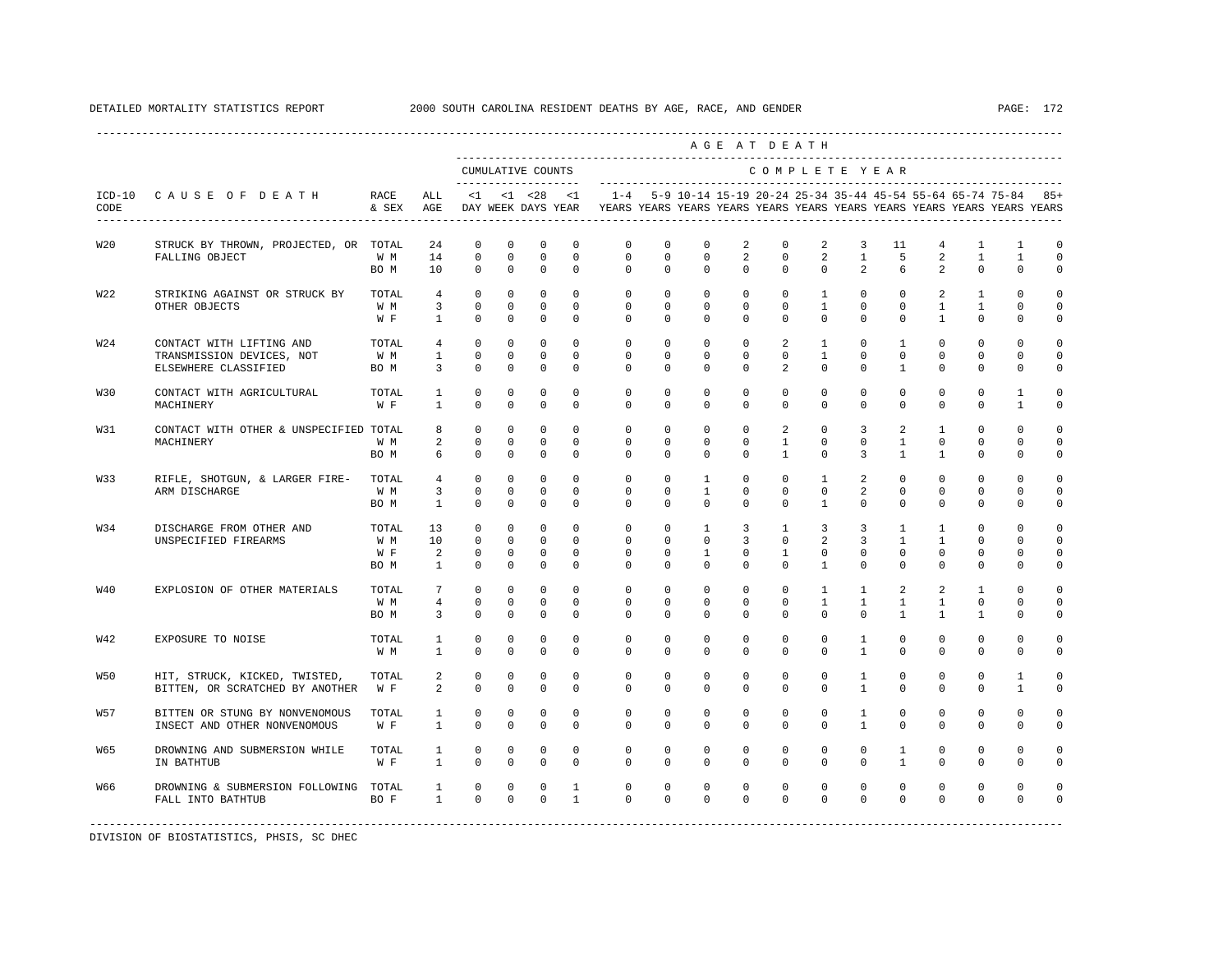|            |                                                                  |                                     |                                                                                 |                                                             |                                                                  |                                                                      |                                                                                |                                                                                                                                                                 |                                                                     |                                                              |                                                                 | AGE AT DEATH                                                       |                                                                    |                                                             |                                                              |                                                              |                                                                      |                                                                 |                                                |
|------------|------------------------------------------------------------------|-------------------------------------|---------------------------------------------------------------------------------|-------------------------------------------------------------|------------------------------------------------------------------|----------------------------------------------------------------------|--------------------------------------------------------------------------------|-----------------------------------------------------------------------------------------------------------------------------------------------------------------|---------------------------------------------------------------------|--------------------------------------------------------------|-----------------------------------------------------------------|--------------------------------------------------------------------|--------------------------------------------------------------------|-------------------------------------------------------------|--------------------------------------------------------------|--------------------------------------------------------------|----------------------------------------------------------------------|-----------------------------------------------------------------|------------------------------------------------|
|            |                                                                  |                                     |                                                                                 | CUMULATIVE COUNTS                                           |                                                                  |                                                                      |                                                                                |                                                                                                                                                                 |                                                                     |                                                              |                                                                 | COMPLETE YEAR                                                      |                                                                    |                                                             |                                                              |                                                              |                                                                      |                                                                 |                                                |
| CODE       | ICD-10 CAUSE OF DEATH                                            | RACE<br>$\&$ SEX $\quad$ AGE        | ALL                                                                             |                                                             |                                                                  |                                                                      | $<1$ $<1$ $<28$ $<1$                                                           | 1-4 5-9 10-14 15-19 20-24 25-34 35-44 45-54 55-64 65-74 75-84 85+<br>DAY WEEK DAYS YEAR YEARS YEARS YEARS YEARS YEARS YEARS YEARS YEARS YEARS YEARS YEARS YEARS |                                                                     |                                                              |                                                                 |                                                                    |                                                                    |                                                             |                                                              |                                                              |                                                                      |                                                                 |                                                |
| W67        | DROWNING AND SUBMERSION WHILE<br>IN SWIMMING POOL                | TOTAL<br>BO M                       | $\mathbf{1}$<br>$\overline{1}$                                                  | $\mathbf 0$<br>$\Omega$                                     | $\mathbf 0$<br>$\Omega$                                          | $\mathbf 0$<br>$\Omega$                                              | $\mathbf 0$<br>$\Omega$                                                        | $\mathsf{O}\xspace$<br>$\Omega$                                                                                                                                 | $\mathbf{1}$<br>$\overline{1}$                                      | $\mathbf 0$<br>$\Omega$                                      | $\mathbf 0$<br>$\Omega$                                         | $\mathbf 0$<br>$\Omega$                                            | $\circ$<br>$\Omega$                                                | $\mathbf 0$<br>$\Omega$                                     | $\Omega$<br>$\Omega$                                         | $\mathbf 0$<br>$\Omega$                                      | $\mathbf 0$<br>$\Omega$                                              | $\mathbf{0}$<br>$\Omega$                                        | $\circ$<br>$\Omega$                            |
| <b>W68</b> | DROWNING & SUBMERSION FOLLOWING TOTAL<br>FALL INTO SWIMMING POOL | W M<br>W F                          | 2<br>$\mathbf{1}$<br>$\mathbf{1}$                                               | $\Omega$<br>$\Omega$<br>$\mathbf 0$                         | $\Omega$<br>$\Omega$<br>$\mathbf{0}$                             | $\Omega$<br>$\Omega$<br>$\mathbf 0$                                  | $\Omega$<br>$\Omega$<br>$\mathbf{0}$                                           | $\overline{1}$<br>$\overline{1}$<br>$\Omega$                                                                                                                    | $\Omega$<br>$\Omega$<br>$\mathbf{0}$                                | $\Omega$<br>$\Omega$<br>$\circ$                              | $\Omega$<br>$\cap$<br>$\mathbf{0}$                              | $\Omega$<br>$\Omega$<br>$\Omega$                                   | $\Omega$<br>$\Omega$<br>$\mathbf{0}$                               | $\Omega$<br>$\Omega$<br>$\Omega$                            | $\Omega$<br>$\Omega$<br>$\mathbf{0}$                         | $\Omega$<br>$\Omega$<br>$\mathbf{0}$                         | $\overline{1}$<br>$\Omega$<br>$\mathbf{1}$                           | $\Omega$<br>$\Omega$<br>$\mathbf{0}$                            | $\Omega$<br>$\Omega$<br>0                      |
| W69        | DROWNING AND SUBMERSION WHILE<br>IN NATURAL WATER                | TOTAL<br>W M<br>W F<br>BO M         | 18<br>10<br>$\overline{1}$<br>$7^{\circ}$                                       | $^{\circ}$<br>$\Omega$<br>$\circ$<br>$\mathbf 0$            | $\Omega$<br>$\Omega$<br>$\mathbf{0}$<br>$\mathbf 0$              | $\Omega$<br>$\Omega$<br>$\overline{0}$<br>$\mathbf 0$                | $\Omega$<br>$\Omega$<br>$\Omega$<br>$\mathbf 0$                                | $\Omega$<br>$\Omega$<br>$\Omega$<br>$\Omega$                                                                                                                    | $\Omega$<br>$\Omega$<br>$\Omega$<br>$\mathbf{0}$                    | $\Omega$<br>$\Omega$<br>$\Omega$<br>$\Omega$                 | 6<br>$\overline{3}$<br>$\Omega$<br>3                            | $\overline{2}$<br>$\overline{2}$<br>$\Omega$<br>$\Omega$           | 5<br>3<br>$\Omega$<br>2                                            | $\overline{1}$<br>$\Omega$<br>$\Omega$<br>$\overline{1}$    | $\mathcal{L}$<br>$\overline{a}$<br>$\Omega$<br>0             | $\mathfrak{D}$<br>$\Omega$<br>$\mathbf{1}$<br>$\overline{1}$ | $\Omega$<br>$\Omega$<br>$\mathbf 0$<br>$\mathbf{0}$                  | $\Omega$<br>$\Omega$<br>$\mathbf 0$<br>$\Omega$                 | $\Omega$<br>$\Omega$<br>$\mathbf 0$<br>0       |
| <b>W70</b> | DROWNING & SUBMERSION FOLLOWING<br>FALL INTO NATURAL WATER       | TOTAL<br>W M<br>W F<br>BO M         | $7\overline{ }$<br>5<br>$\mathbf{1}$<br>$\mathbf{1}$                            | $\Omega$<br>$\Omega$<br>$\mathbf 0$<br>$\mathbf 0$          | $\Omega$<br>$\Omega$<br>$\mathbf 0$<br>$\circ$                   | $\Omega$<br>$\mathbf 0$<br>$\mathbf{0}$<br>$\mathbf 0$               | $\Omega$<br>$\Omega$<br>$\mathbf 0$<br>$\mathbf 0$                             | $\Omega$<br>$\Omega$<br>$\mathbf{0}$<br>$\mathbf 0$                                                                                                             | $\Omega$<br>$\Omega$<br>$\mathbf 0$<br>$\mathbf 0$                  | $\Omega$<br>$\Omega$<br>$\mathbf 0$<br>$\mathbf 0$           | $\Omega$<br>$\Omega$<br>$\mathbf 0$<br>$\mathbf 0$              | $\Omega$<br>$\Omega$<br>$\mathbf{0}$<br>$\mathbf 0$                | $\overline{1}$<br>$\overline{1}$<br>$\mathbf 0$<br>$\mathbf 0$     | $\overline{4}$<br>3<br>$\mathbf 0$<br>$\mathbf{1}$          | $\mathbf{1}$<br>$\overline{1}$<br>$\mathbf 0$<br>$\mathbf 0$ | $\Omega$<br>$\Omega$<br>$\mathbf{0}$<br>$\mathbf 0$          | $\Omega$<br>$\Omega$<br>$\mathbf{0}$<br>$\mathbf{0}$                 | $\mathbf{1}$<br>$\Omega$<br>$\mathbf{1}$<br>0                   | $\Omega$<br>$\Omega$<br>$\mathbf 0$<br>0       |
| <b>W73</b> | OTHER SPECIFIED DROWNING AND<br>SUBMERSION                       | TOTAL<br>W M<br>BO M                | $\overline{\mathbf{3}}$<br>$\mathbf{1}$<br>$\overline{a}$                       | $\Omega$<br>$\mathbf 0$<br>$\Omega$                         | $\Omega$<br>$\mathbf{0}$<br>$\mathbf 0$                          | $\Omega$<br>$\mathbf 0$<br>$\mathbf 0$                               | $\Omega$<br>$\Omega$<br>$\Omega$                                               | $\Omega$<br>$\Omega$<br>$\Omega$                                                                                                                                | $\Omega$<br>$\mathbf 0$<br>$\mathbf 0$                              | $\Omega$<br>$\mathbf 0$<br>$\Omega$                          | $\overline{1}$<br>$\mathbf 0$<br>$\mathbf{1}$                   | $\Omega$<br>$\mathbf 0$<br>$\Omega$                                | $\Omega$<br>$\Omega$<br>$\circ$                                    | $\overline{a}$<br>$\mathbf{1}$<br>$\mathbf{1}$              | $\Omega$<br>0<br>$\mathbf 0$                                 | $\Omega$<br>$\mathbf 0$<br>$\Omega$                          | $\Omega$<br>$\mathbf 0$<br>$\mathbf 0$                               | $\Omega$<br>$\mathbf 0$<br>0                                    | $\Omega$<br>$\mathbf 0$<br>$\mathbf 0$         |
| <b>W74</b> | UNSPECIFIED DROWNING AND<br>SUBMERSION                           | TOTAL<br>W M<br>W F<br>BO M<br>BO F | 30<br>15<br>5<br>9<br>$\mathbf{1}$                                              | $\Omega$<br>$\Omega$<br>$\Omega$<br>$\mathbf 0$<br>$\Omega$ | $\Omega$<br>$\Omega$<br>$\Omega$<br>$\mathbf{0}$<br>$\Omega$     | $\Omega$<br>$\Omega$<br>$\Omega$<br>$\mathbf 0$<br>$\Omega$          | $\overline{1}$<br>$\Omega$<br>$\mathbf{1}$<br>$\mathbf 0$<br>$\Omega$          | $\overline{4}$<br>2<br>$\overline{1}$<br>$\mathbf 0$<br>$\overline{1}$                                                                                          | 2<br>$\Omega$<br>$\Omega$<br>2<br>$\Omega$                          | $\Omega$<br>$\Omega$<br>$\Omega$<br>$\mathbf{0}$<br>$\Omega$ | $\overline{4}$<br>2<br>$\mathbf{1}$<br>$\mathbf{1}$<br>$\Omega$ | 3<br>$\Omega$<br>$\overline{1}$<br>$\overline{2}$<br>$\Omega$      | 5<br>5<br>$\Omega$<br>$\mathbf{0}$<br>$\Omega$                     | 3<br>$\overline{1}$<br>$\Omega$<br>2<br>$\Omega$            | $\overline{4}$<br>3<br>$\Omega$<br>$\mathbf{1}$<br>$\Omega$  | $\mathbf{1}$<br>$\overline{1}$<br>$\Omega$<br>0<br>$\Omega$  | 2<br>$\mathbf{1}$<br>$\Omega$<br>$\mathbf{1}$<br>$\Omega$            | $\overline{1}$<br>$\Omega$<br>$\mathbf{1}$<br>0<br>$\Omega$     | $\Omega$<br>$\Omega$<br>$\Omega$<br>0<br>0     |
| <b>W75</b> | ACCIDENTAL SUFFOCATION AND<br>STRANGULATION IN BED               | TOTAL<br>W M<br>W F<br>BO M<br>BO F | $4\overline{ }$<br>$\mathbf{1}$<br>$\mathbf{1}$<br>$\mathbf{1}$<br>$\mathbf{1}$ | $\Omega$<br>$\Omega$<br>$\mathbf 0$<br>$\circ$<br>$\Omega$  | $\Omega$<br>$\Omega$<br>$\circ$<br>$\circ$<br>$\mathbf{0}$       | $\Omega$<br>$\Omega$<br>$\mathbf 0$<br>$\overline{0}$<br>$\mathbf 0$ | $\overline{4}$<br>$\mathbf{1}$<br>$\mathbf{1}$<br>$\mathbf{1}$<br>$\mathbf{1}$ | $\Omega$<br>$\Omega$<br>$\Omega$<br>$\mathbf 0$<br>$\Omega$                                                                                                     | $\Omega$<br>$\Omega$<br>$\mathbf 0$<br>$\mathbf{0}$<br>$\mathbf{0}$ | $\Omega$<br>$\Omega$<br>$\Omega$<br>$\mathbf 0$<br>$\Omega$  | $\Omega$<br>$\Omega$<br>$\Omega$<br>$\mathbf 0$<br>$\Omega$     | $\Omega$<br>$\Omega$<br>$\Omega$<br>$\mathbf 0$<br>$\Omega$        | $\Omega$<br>$\Omega$<br>$\Omega$<br>$\Omega$<br>$\Omega$           | $\Omega$<br>$\Omega$<br>$\Omega$<br>$\mathbf 0$<br>$\Omega$ | $\Omega$<br>$\Omega$<br>$\Omega$<br>$\Omega$<br>$\Omega$     | $\Omega$<br>$\Omega$<br>$\Omega$<br>$^{\circ}$<br>$\Omega$   | $\Omega$<br>$\Omega$<br>$\mathbf{0}$<br>$\mathbf 0$<br>$\mathbf 0$   | $\Omega$<br>$\Omega$<br>$\Omega$<br>0<br>$\Omega$               | $\Omega$<br>$\Omega$<br>0<br>$\mathbf 0$<br>0  |
| <b>W76</b> | OTHER ACCIDENTAL HANGING AND<br>STRANGULATION                    | TOTAL<br>W M                        | 2<br>2                                                                          | $\mathbf 0$<br>$\Omega$                                     | $\mathbf 0$<br>$\Omega$                                          | $\mathbf 0$<br>$\Omega$                                              | $\mathbf 0$<br>$\Omega$                                                        | $\mathbf 0$<br>$\Omega$                                                                                                                                         | $\mathbf 0$<br>$\Omega$                                             | $\mathbf 0$<br>$\Omega$                                      | $\mathbf 0$<br>$\Omega$                                         | $\Omega$<br>$\Omega$                                               | 2<br>2                                                             | $\Omega$<br>$\Omega$                                        | $\mathbf 0$<br>$\Omega$                                      | $\mathbf 0$<br>$\Omega$                                      | $\mathbf 0$<br>$\Omega$                                              | $\mathbf 0$<br>$\Omega$                                         | 0<br>$\Omega$                                  |
| <b>W77</b> | THREAT TO BREATHING DUE TO CAVE<br>-IN, FALLING EARTH, AND OTHER | TOTAL<br>W M                        | $\mathbf{1}$<br>$\overline{1}$                                                  | $\Omega$<br>$\Omega$                                        | $\Omega$<br>$\Omega$                                             | $\mathbf 0$<br>$\Omega$                                              | $\Omega$<br>$\Omega$                                                           | $\Omega$<br>$\Omega$                                                                                                                                            | $\Omega$<br>$\Omega$                                                | $\Omega$<br>$\Omega$                                         | $\Omega$<br>$\Omega$                                            | $\Omega$<br>$\Omega$                                               | $\Omega$<br>$\Omega$                                               | $\Omega$<br>$\Omega$                                        | $\Omega$<br>$\Omega$                                         | $\Omega$<br>$\Omega$                                         | $\mathbf{1}$<br>$\overline{1}$                                       | $\Omega$<br>$\Omega$                                            | $\Omega$<br>$\Omega$                           |
| <b>W78</b> | INHALATION OF GASTRIC CONTENTS                                   | TOTAL<br>W M<br>W F<br>BO M<br>BO F | $7\overline{ }$<br>$\mathbf{1}$<br>3 <sup>1</sup><br>2<br>$\mathbf{1}$          | $\circ$<br>$\Omega$<br>$\circ$<br>$\mathbf 0$<br>$\Omega$   | $\mathbf 0$<br>$\circ$<br>$\mathbf{0}$<br>$\mathbf 0$<br>$\circ$ | $\mathbf 0$<br>$\Omega$<br>$\Omega$<br>$\mathbf 0$<br>$\Omega$       | $\Omega$<br>$\Omega$<br>$\Omega$<br>$\Omega$<br>$\Omega$                       | $\circ$<br>$\Omega$<br>$\Omega$<br>$\Omega$<br>$\Omega$                                                                                                         | $\mathbf 0$<br>$\Omega$<br>$\Omega$<br>$\Omega$<br>$\mathbf 0$      | $\mathbf{0}$<br>$\Omega$<br>$\Omega$<br>$\Omega$<br>$\Omega$ | $\mathbf 0$<br>$\Omega$<br>$\Omega$<br>$\Omega$<br>$\mathbf 0$  | $\mathbf{1}$<br>$\overline{1}$<br>$\Omega$<br>$\Omega$<br>$\Omega$ | $\mathbf{1}$<br>$\Omega$<br>$\Omega$<br>$\overline{1}$<br>$\Omega$ | $\Omega$<br>$\Omega$<br>$\Omega$<br>$\Omega$<br>$\Omega$    | $\mathbf 0$<br>$\Omega$<br>$\Omega$<br>$\Omega$<br>$\Omega$  | $\Omega$<br>$\Omega$<br>$\Omega$<br>$\Omega$<br>$\Omega$     | $\mathbf{1}$<br>$\Omega$<br>$\mathbf{1}$<br>$\Omega$<br>$\mathbf{0}$ | 3<br>$\Omega$<br>$\mathbf{1}$<br>$\overline{1}$<br>$\mathbf{1}$ | $\mathbf{1}$<br>$\Omega$<br>1<br>$\Omega$<br>0 |
| <b>W79</b> | INHALATION & INGESTION OF FOOD TOTAL                             |                                     | 15                                                                              | $\mathbf{0}$                                                | $\Omega$                                                         | $\mathbf 0$                                                          | $\Omega$                                                                       | $\mathbf{1}$                                                                                                                                                    | $\Omega$                                                            | $\Omega$                                                     | $\Omega$                                                        | $\Omega$                                                           | $\mathbf{1}$                                                       | $\Omega$                                                    | $\overline{a}$                                               | $\overline{4}$                                               | $\mathbf{1}$                                                         | 2                                                               | $\overline{4}$                                 |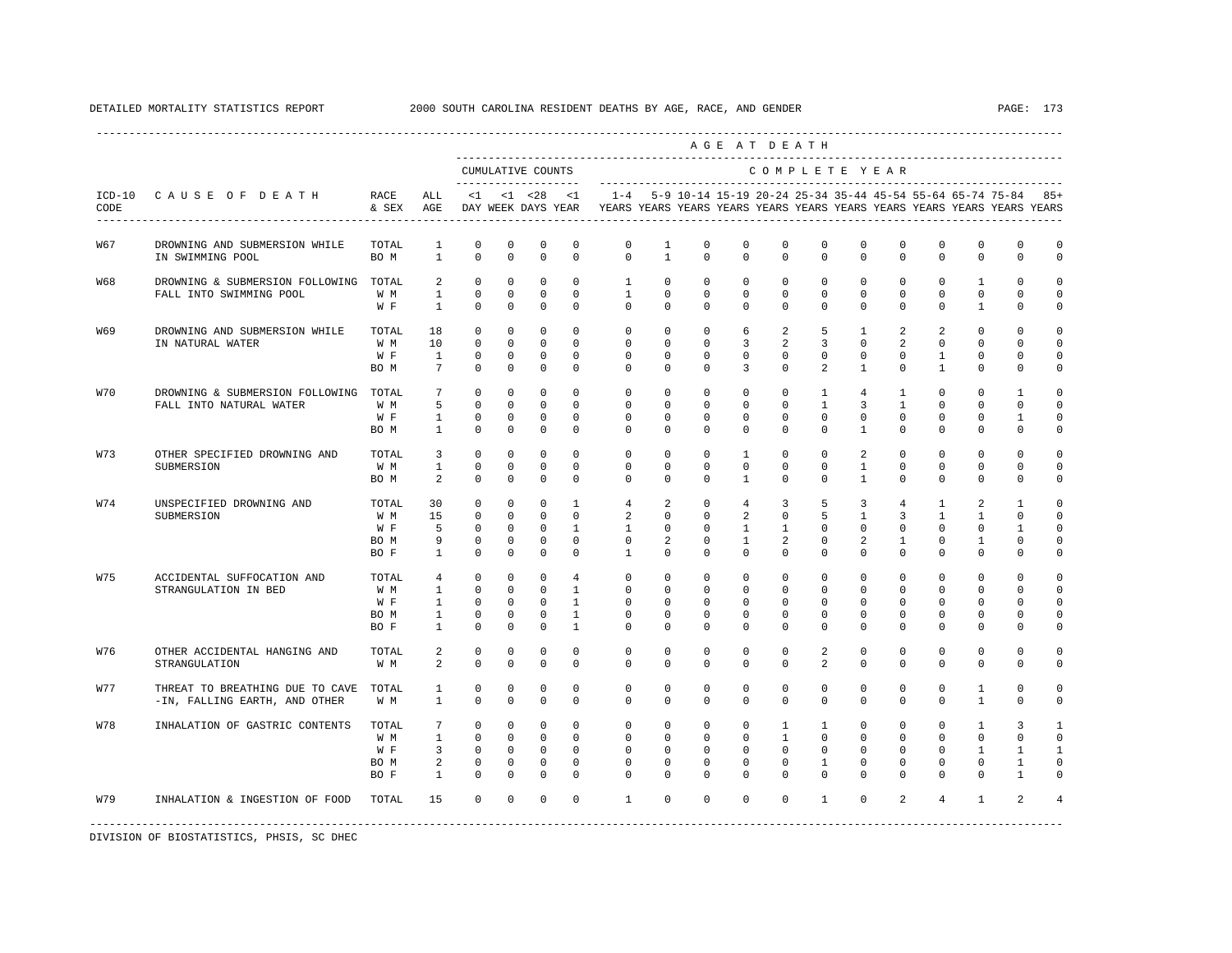DETAILED MORTALITY STATISTICS REPORT 2000 SOUTH CAROLINA RESIDENT DEATHS BY AGE, RACE, AND GENDER

|                  |                                       |                   |                        |                                                                                            |              |                |                 |                                                                            |              |              |              | AGE AT DEATH   |                 |                |                 |              |                |                |                |
|------------------|---------------------------------------|-------------------|------------------------|--------------------------------------------------------------------------------------------|--------------|----------------|-----------------|----------------------------------------------------------------------------|--------------|--------------|--------------|----------------|-----------------|----------------|-----------------|--------------|----------------|----------------|----------------|
|                  |                                       |                   |                        | CUMULATIVE COUNTS                                                                          |              |                |                 |                                                                            |              |              |              | COMPLETE YEAR  |                 |                |                 |              |                |                |                |
| CODE             | ICD-10 CAUSE OF DEATH                 | RACE<br>& SEX AGE | ALL                    | DAY WEEK DAYS YEAR YEARS YEARS YEARS YEARS YEARS YEARS YEARS YEARS YEARS YEARS YEARS YEARS |              |                |                 | <1 <28 <1 -4 5-9 10-14 15-19 20-24 25-34 35-44 45-54 55-64 65-74 75-84 85+ |              |              |              |                |                 |                |                 |              |                |                |                |
| W79              | CAUSING OBSTRUCTION OF                | W M               | 8                      | $\circ$                                                                                    | $^{\circ}$   | $^{\circ}$     | $\mathbf{0}$    | 1                                                                          | $\Omega$     | $^{\circ}$   | $\Omega$     | $\mathbf{0}$   | $\circ$         | $\Omega$       | 2               | 2            | $\Omega$       | 2              | 1              |
|                  | RESPIRATORY TRACT                     | W F               | $\overline{3}$         | $\mathbf 0$                                                                                | $^{\circ}$   | $\mathbf 0$    | $\mathbf 0$     | $\mathbf{0}$                                                               | $\Omega$     | $\mathbf 0$  | $\mathbf 0$  | $\mathbf 0$    | $\mathbf{1}$    | $\mathbf{0}$   | $\mathbf 0$     | $\mathbf{1}$ | $\mathbf 0$    | $\Omega$       | $\mathbf{1}$   |
|                  |                                       | BO M              | $\mathbf{1}$           | $\mathbf 0$                                                                                | $^{\circ}$   | $\mathbf 0$    | $\mathbf 0$     | $\circ$                                                                    | $\circ$      | $\mathbf 0$  | $\mathbf 0$  | $\circ$        | $\circ$         | $\circ$        | $\mathbf 0$     | $\mathbf 0$  | $\mathbb O$    | $\mathbf 0$    | $\mathbf{1}$   |
|                  |                                       | BO F              | $\overline{3}$         | $\Omega$                                                                                   | $\Omega$     | $\Omega$       | $\Omega$        | $\Omega$                                                                   | $\Omega$     | $\Omega$     | $\Omega$     | $\Omega$       | $\Omega$        | $\Omega$       | $\mathbf{0}$    | $\mathbf{1}$ | $\mathbf{1}$   | $\mathbf 0$    | $\mathbf{1}$   |
| W80              | INHALATION & INGESTION OF OTHER TOTAL |                   | 73                     | $^{\circ}$                                                                                 | $\mathbf{1}$ | $\mathbf{1}$   | $\mathbf{1}$    | $\mathbf{0}$                                                               | $\mathbf{1}$ | $\mathbf{0}$ | $\mathbf{1}$ | $\mathbf{0}$   | 2               | 5              | 4               | 9            | 9              | 19             | 22             |
|                  | OBJECTS CAUSING OBSTRUCTION           | W M               | 17                     | $\Omega$                                                                                   | $\Omega$     | $\Omega$       | $\Omega$        | $\Omega$                                                                   | $\Omega$     | $\Omega$     | $\Omega$     | $\Omega$       | $\mathbf{1}$    | $\overline{3}$ | $\Omega$        | $\mathbf{1}$ | $\mathbf{1}$   | $\overline{4}$ | 7              |
|                  | OF RESPIRATORY TRACT                  | W F               | 34                     | $\mathbf 0$                                                                                | $\circ$      | $\circ$        | $\mathbf{0}$    | $\mathbf 0$                                                                | $\mathbf 0$  | $\mathbf 0$  | $\mathbf{0}$ | $\mathbf{0}$   | $\circ$         | $\mathbf 0$    | 2               | 7            | 3              | 9              | 13             |
|                  |                                       | BO M              | 12                     | $\mathbf 0$                                                                                | $\mathbf{1}$ | $\mathbf{1}$   | $\mathbf{1}$    | $\mathbf{0}$                                                               | $\mathbf{1}$ | $\mathbf 0$  | $\mathbf 0$  | $\circ$        | $\circ$         | $\mathbf{1}$   | $\overline{a}$  | $\mathbf{1}$ | $\overline{4}$ | $\overline{a}$ | 0              |
|                  |                                       | BO F              | 10                     | $\circ$                                                                                    | $\mathbf 0$  | $\circ$        | $\circ$         | $\mathbf 0$                                                                | $\Omega$     | $\mathbf 0$  | $\mathbf{1}$ | $\circ$        | $\mathbf{1}$    | $\mathbf{1}$   | $\mathbf 0$     | $\mathbf 0$  | $\mathbf{1}$   | $\overline{4}$ | 2              |
| W81              | CONFINED TO OR TRAPPED IN A LOW TOTAL |                   | 2                      | $\Omega$                                                                                   | $\Omega$     | $\Omega$       | $\mathcal{L}$   | $\Omega$                                                                   | $\Omega$     | $\Omega$     | $\Omega$     | $\Omega$       | $\Omega$        | $\Omega$       | $\Omega$        | $\Omega$     | $\Omega$       | $\Omega$       | $\Omega$       |
|                  | -OXYGEN ENVIRONMENT                   | W F               | $\overline{1}$         | $\Omega$                                                                                   | $\Omega$     | $\Omega$       | $\overline{1}$  | $\Omega$                                                                   | $\Omega$     | $\Omega$     | $\Omega$     | $\Omega$       | $\Omega$        | $\Omega$       | $\Omega$        | $\mathbf 0$  | $\mathbf 0$    | $\mathbf 0$    | $\Omega$       |
|                  |                                       | BO M              | $\mathbf{1}$           | $\mathbf 0$                                                                                | $\mathbf 0$  | $\mathbf{0}$   | $\mathbf{1}$    | $\mathbf{0}$                                                               | $\mathbf{0}$ | $\mathbf 0$  | $\mathbf 0$  | $\circ$        | $\mathbf{0}$    | $\mathbf{0}$   | 0               | $\mathbf 0$  | $\mathbf 0$    | $\mathbf 0$    | $\Omega$       |
| W84              | UNSPECIFIED THREAT TO BREATHING TOTAL |                   | 19                     | $\Omega$                                                                                   | $\Omega$     | $\Omega$       | $4\overline{ }$ | $\mathbf{1}$                                                               | $\mathbf{1}$ | $\Omega$     | $\Omega$     | $\Omega$       | 2               | $\Omega$       | $4\overline{ }$ | 1            | 1              | $\mathbf{1}$   | $\overline{4}$ |
|                  |                                       | W M               | 9                      | $\mathbf 0$                                                                                | $\Omega$     | $\Omega$       | $\mathbf{1}$    | $\Omega$                                                                   | $\Omega$     | $\mathbf 0$  | $\Omega$     | $\Omega$       | $\mathbf{1}$    | $\Omega$       | $\overline{3}$  | $\Omega$     | $\mathbf{1}$   | $\mathbf{1}$   | $\mathcal{L}$  |
|                  |                                       | W F               | 5                      | $\mathbf 0$                                                                                | $\circ$      | $\Omega$       | $\mathbf{1}$    | $\mathbf 0$                                                                | $\mathbf{0}$ | $\mathbf 0$  | $\mathbf 0$  | $\circ$        | $\mathbf{1}$    | $\circ$        | $\mathbf{1}$    | $\mathbf{1}$ | $\mathbf 0$    | $\mathbf 0$    | $\mathbf{1}$   |
|                  |                                       | BO M              | $\overline{4}$         | $\mathbf 0$                                                                                | $\circ$      | $\overline{0}$ | $\overline{2}$  | $\mathbf{0}$                                                               | $\mathbf{1}$ | $\mathbf 0$  | $\mathbf 0$  | $\circ$        | $\circ$         | $\mathbf 0$    | $\mathbf 0$     | $\mathbf 0$  | $\mathbf 0$    | $\circ$        | $\mathbf{1}$   |
|                  |                                       | BO F              | <sup>1</sup>           | $\mathbf 0$                                                                                | $\mathbf 0$  | $\circ$        | $\circ$         | $\mathbf{1}$                                                               | $\circ$      | $\mathbf 0$  | $\mathbf{0}$ | $\mathbf{0}$   | $\mathbf{0}$    | $\circ$        | 0               | $\mathbf 0$  | $\mathbf 0$    | $\mathbf 0$    | $\Omega$       |
| <b>W85</b>       | EXPOSURE TO ELECTRIC                  | TOTAL             | 1                      | $\mathbf 0$                                                                                | $\mathbf 0$  | $\mathbf 0$    | $\Omega$        | $\Omega$                                                                   | $\Omega$     | $\mathbf 0$  | $\Omega$     | $\Omega$       | $\Omega$        | $\Omega$       | 1               | $\mathbf 0$  | $\mathbf 0$    | $\mathbf 0$    | $\Omega$       |
|                  | TRANSMISSION LINES                    | W M               | $\mathbf{1}$           | $\Omega$                                                                                   | $\Omega$     | $\mathbf 0$    | $\mathbf 0$     | $\Omega$                                                                   | $\Omega$     | $\mathbf 0$  | $\mathbf 0$  | $\mathbf 0$    | 0               | $\Omega$       | $\mathbf{1}$    | $\Omega$     | $\mathbf 0$    | $\mathbf 0$    | $\Omega$       |
| W86              | EXPOSURE TO OTHER SPECIFIED           | TOTAL             | 3                      | 0                                                                                          | $\Omega$     | $\Omega$       | $\Omega$        | $\Omega$                                                                   | $\Omega$     | 0            | 0            | $\mathbf{1}$   | $\mathbf{1}$    | $\Omega$       | $\mathbf{1}$    | 0            | $\mathbf 0$    | $\mathbf 0$    | $\Omega$       |
|                  | ELECTRIC CURRENT                      | W M               | 3                      | $\Omega$                                                                                   | $\Omega$     | $\Omega$       | $\Omega$        | $\Omega$                                                                   | $\Omega$     | $\Omega$     | $\Omega$     | $\overline{1}$ | $\overline{1}$  | $\Omega$       | $\mathbf{1}$    | $\Omega$     | $\Omega$       | $\Omega$       | $\Omega$       |
| W87              | EXPOSURE TO UNSPECIFIED               | TOTAL             | 3                      | $\mathbf 0$                                                                                | $\Omega$     | $\Omega$       | $\Omega$        | $\Omega$                                                                   | $\Omega$     | $\mathbf 0$  | $\Omega$     | $\mathbf{1}$   | $\mathbf{1}$    | $\Omega$       | $\mathbf{1}$    | $\mathbf 0$  | $\mathbf 0$    | $\mathbf 0$    | $\Omega$       |
|                  | ELECTRIC CURRENT                      | W M               | 2                      | $\mathbf 0$                                                                                | $\mathbf 0$  | $\mathbf 0$    | $\mathbf 0$     | $\mathbf 0$                                                                | $\mathbf 0$  | $\mathbf 0$  | $\mathbf 0$  | $\mathbf{1}$   | $\circ$         | $\mathbf 0$    | $\mathbf{1}$    | $\mathbf 0$  | $\mathbf 0$    | $\Omega$       | $\Omega$       |
|                  |                                       | BO M              | $\mathbf{1}$           | $\Omega$                                                                                   | 0            | $\Omega$       | $\mathbf 0$     | $\Omega$                                                                   | $\Omega$     | $\mathbf{0}$ | $\mathbf 0$  | $\circ$        | $\mathbf{1}$    | $\Omega$       | $\mathbf{0}$    | 0            | $\mathbf 0$    | 0              | $\Omega$       |
| W92              | EXPOSURE TO EXCESSIVE HEAT OF         | TOTAL             | 1                      | $\mathbf 0$                                                                                | $\mathbf 0$  | $\mathbf 0$    | $\Omega$        | $\mathbf 0$                                                                | $\Omega$     | $\mathbf 0$  | $\mathbf 0$  | $\mathbf 0$    | $\mathbf 0$     | $\mathbf 0$    | $\mathbf 0$     | $\mathbf{1}$ | $\mathbf 0$    | $\mathbf 0$    | $\Omega$       |
|                  | MAN-MADE ORIGIN                       | BO M              | $\mathbf{1}$           | $\Omega$                                                                                   | $\mathbf 0$  | $\mathbf 0$    | $\mathbf 0$     | $\mathbf 0$                                                                | $\mathbf{0}$ | $\mathbf 0$  | $\mathbf 0$  | $\circ$        | $\mathbf{0}$    | $\mathbf 0$    | $\mathbf 0$     | $\mathbf{1}$ | $\mathbf 0$    | $\mathbf 0$    | 0              |
| X <sub>0</sub> 0 | EXPOSURE TO UNCONTROLLED FIRE         | TOTAL             | 84                     | $\mathbf 0$                                                                                | $\Omega$     | $\mathbf 0$    | $\Omega$        | 5                                                                          | 5            | $\mathbf 0$  | $\mathbf{1}$ | $\Omega$       | $7\overline{ }$ | 11             | 11              | 13           | 9              | 19             |                |
|                  | IN BUILDING OR STRUCTURE              | W M               | 17                     | $\mathbf 0$                                                                                | $\Omega$     | $\Omega$       | $\Omega$        | $\overline{a}$                                                             | $\Omega$     | $\mathbf 0$  | $\mathbf{1}$ | $\circ$        | $\circ$         | 6              | $^{\circ}$      | 2            | 2              | 3              |                |
|                  |                                       | W F               | 14                     | $\mathbf 0$                                                                                | $\mathbf 0$  | $\overline{0}$ | $\mathbf 0$     | $\mathbf{1}$                                                               | 3            | $\mathbf 0$  | $\mathbf 0$  | $\circ$        | $\overline{a}$  | $\circ$        | $\mathbf 0$     | 2            | 3              | 3              | 0              |
|                  |                                       | BO M              | 34                     | $\circ$                                                                                    | 0            | $\circ$        | 0               | $\mathbf{1}$                                                               | 2            | 0            | $\mathbf{0}$ | $\circ$        | 5               | 4              | $\overline{4}$  | 7            | 3              | 8              | $\Omega$       |
|                  |                                       | BO F              | 19                     | $\Omega$                                                                                   | $\Omega$     | $\Omega$       | $\mathbf 0$     | $\mathbf{1}$                                                               | $\Omega$     | $\Omega$     | $\Omega$     | $\Omega$       | $\circ$         | $\mathbf{1}$   | $7^{\circ}$     | 2            | $\overline{1}$ | 5              | $\mathcal{D}$  |
| X03              | EXPOSURE TO CONTROLLED FIRE,          | TOTAL             | 4                      | $\circ$                                                                                    | $\mathbf{0}$ | $\mathbf 0$    | $\Omega$        | $\Omega$                                                                   | $\Omega$     | $\mathbf 0$  | $\mathbf 0$  | $\mathbf 0$    | $\circ$         | $\circ$        | $\mathbf{1}$    | $\mathbf{1}$ | $\mathbf 0$    | $\mathbf{1}$   | $\mathbf{1}$   |
|                  | NOT IN BUILDING OR STRUCTURE          | W M               | $\overline{a}$         | $\mathbf 0$                                                                                | $^{\circ}$   | $\mathbf 0$    | $\mathbf 0$     | $\mathbf 0$                                                                | $\circ$      | $\mathbf 0$  | $\mathbf 0$  | $\circ$        | 0               | $\circ$        | $\mathbf{1}$    | $\mathbf{1}$ | 0              | $\mathbf 0$    | 0              |
|                  |                                       | BO F              | $\overline{a}$         | $\mathbf 0$                                                                                | $\mathbf 0$  | $\mathbb O$    | $\mathbf 0$     | $\mathbf 0$                                                                | $\mathbf 0$  | $\mathbf 0$  | $\mathbf 0$  | $\mathbf 0$    | $\mathbf{0}$    | $\mathbf 0$    | $\mathbf 0$     | $\mathbf 0$  | $\mathbf 0$    | $\mathbf{1}$   | $\mathbf{1}$   |
| X04              | EXPOSURE TO IGNITION OF HIGHLY        | TOTAL             | $1 \quad \blacksquare$ | $\mathbf 0$                                                                                | $\mathbf 0$  | $\mathbf 0$    | $\mathbf 0$     | $\mathbf 0$                                                                | $\mathbf 0$  | $\mathbf 0$  | $\mathbf 0$  | $\mathbf 0$    | $\mathbf 0$     | $\mathbf 0$    | $\mathbf 0$     | $\mathbf 0$  | $\mathbf 0$    | $\mathbf{1}$   | $\Omega$       |
|                  | FLAMMABLE MATERIAL                    | W M               | $\mathbf{1}$           | $\Omega$                                                                                   | $\Omega$     | $\mathbf 0$    | $\Omega$        | $\Omega$                                                                   | $\Omega$     | $\Omega$     | $\Omega$     | $\Omega$       | $\Omega$        | $\Omega$       | $\mathbf 0$     | $\mathbf 0$  | $\Omega$       | $\mathbf{1}$   | $\Omega$       |
|                  |                                       |                   |                        |                                                                                            |              |                |                 |                                                                            |              |              |              |                |                 |                |                 |              |                |                |                |

DIVISION OF BIOSTATISTICS, PHSIS, SC DHEC

----------------------------------------------------------------------------------------------------------------------------------------------------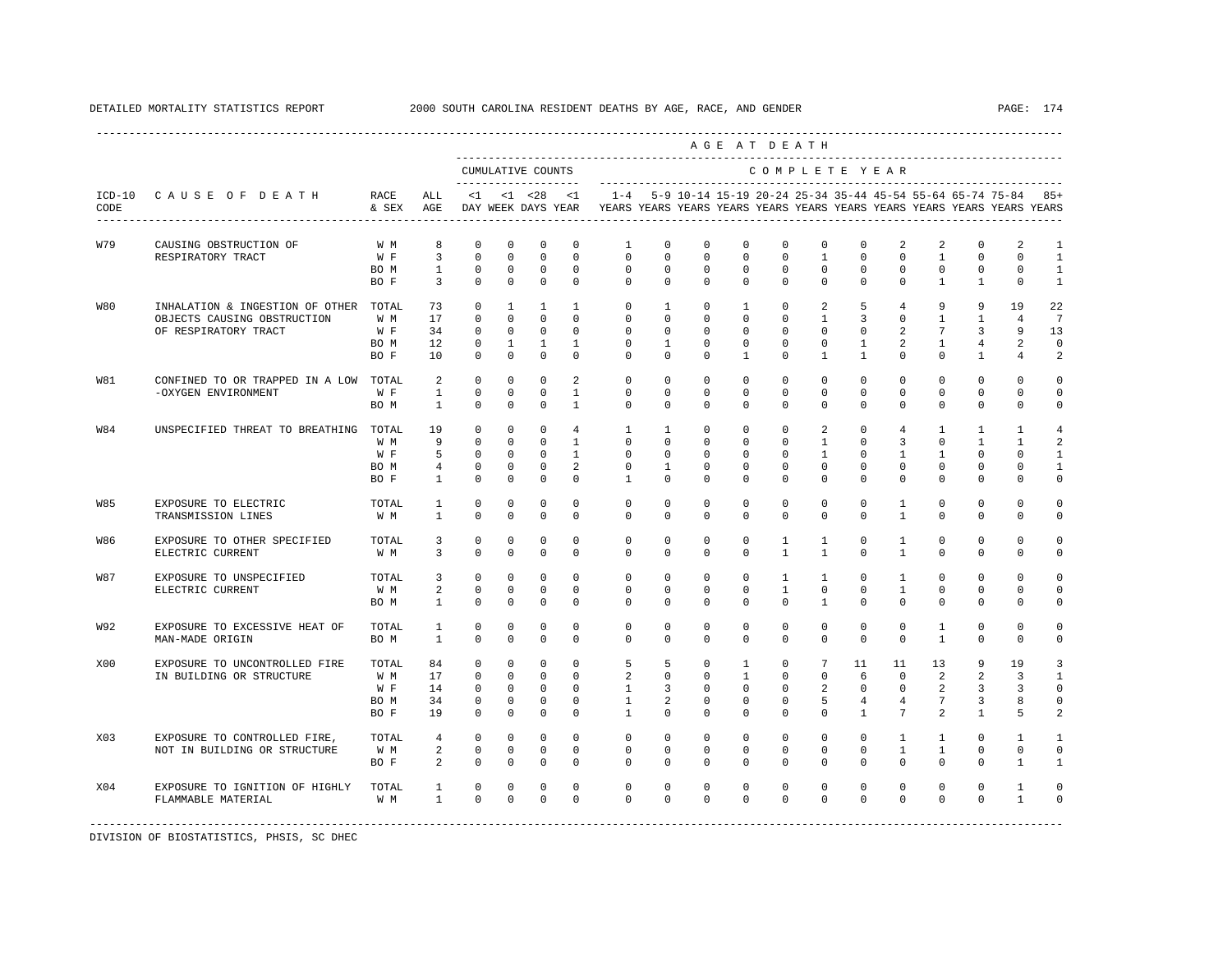DETAILED MORTALITY STATISTICS REPORT 2000 SOUTH CAROLINA RESIDENT DEATHS BY AGE, RACE, AND GENDER PAGE: 175

----------------------------------------------------------------------------------------------------------------------------------------------------

|                  |                                                                                                                             |                                     |                                                   |                                                                         |                                                                  |                                                                   |                                                                 |                                                             |                                                    |                                                    |                                                         | AGE AT DEATH                                            |                                                                        |                                                              |                                                                   |                                                    |                                                         |                                                                                                                                      |                                                              |
|------------------|-----------------------------------------------------------------------------------------------------------------------------|-------------------------------------|---------------------------------------------------|-------------------------------------------------------------------------|------------------------------------------------------------------|-------------------------------------------------------------------|-----------------------------------------------------------------|-------------------------------------------------------------|----------------------------------------------------|----------------------------------------------------|---------------------------------------------------------|---------------------------------------------------------|------------------------------------------------------------------------|--------------------------------------------------------------|-------------------------------------------------------------------|----------------------------------------------------|---------------------------------------------------------|--------------------------------------------------------------------------------------------------------------------------------------|--------------------------------------------------------------|
|                  |                                                                                                                             |                                     |                                                   | CUMULATIVE COUNTS<br>-------------------                                |                                                                  |                                                                   |                                                                 |                                                             |                                                    |                                                    |                                                         | COMPLETE YEAR                                           |                                                                        |                                                              |                                                                   |                                                    |                                                         |                                                                                                                                      |                                                              |
| $ICD-10$<br>CODE | CAUSE OF DEATH                                                                                                              | RACE<br>$&$ SEX<br>---------        | ALL<br>AGE                                        | $\leq 1$<br>DAY WEEK DAYS YEAR<br>---------------------                 | $< 1$ $< 28$                                                     |                                                                   | $\leq$ 1                                                        | $1 - 4$                                                     |                                                    |                                                    |                                                         |                                                         |                                                                        |                                                              |                                                                   |                                                    |                                                         | 5-9 10-14 15-19 20-24 25-34 35-44 45-54 55-64 65-74 75-84<br>YEARS YEARS YEARS YEARS YEARS YEARS YEARS YEARS YEARS YEARS YEARS YEARS | $85+$                                                        |
| X06              | EXPOSURE TO IGNITION OR MELTING TOTAL<br>OF OTHER CLOTHING AND APPAREL                                                      | BO M<br>BO F                        | $\overline{4}$<br>3<br>$\mathbf{1}$               | $\mathbf 0$<br>$\mathbb O$<br>$\mathbf 0$                               | $^{\circ}$<br>$\mathbb O$<br>$\mathbf 0$                         | $\Omega$<br>$\mathsf 0$<br>$\Omega$                               | $\Omega$<br>$\mathbf 0$<br>$\Omega$                             | $\mathbf{0}$<br>$\mathbf 0$<br>$\Omega$                     | $\mathbf 0$<br>$\mathbf 0$<br>$\Omega$             | $\mathbf 0$<br>$\mathbf 0$<br>$\Omega$             | $\mathbf 0$<br>$\mathbf 0$<br>$\Omega$                  | $\mathbf 0$<br>$\mathbf 0$<br>$\Omega$                  | $\mathbf{1}$<br>$\mathbf{1}$<br>$\mathbf 0$                            | $\mathbf 0$<br>$\mathbf 0$<br>$\Omega$                       | $\Omega$<br>$\mathbf 0$<br>$\Omega$                               | 3<br>$\overline{a}$<br>$\mathbf{1}$                | $\Omega$<br>$\mathbf 0$<br>$\mathbf 0$                  | $\mathbf 0$<br>$\mathbf 0$<br>$\mathbf 0$                                                                                            | $\mathbf 0$<br>$\circ$<br>$\Omega$                           |
| X09              | EXPOSURE TO UNSPECIFIED SMOKE,<br>FIRE, AND FLAMES                                                                          | TOTAL<br>W M<br>BO M<br>BO F        | 5<br>2<br>$\overline{a}$<br>1                     | $\mathbf 0$<br>$\mathbf 0$<br>$\mathbf 0$<br>$\mathbf 0$                | $^{\circ}$<br>$^{\circ}$<br>$\Omega$<br>$^{\circ}$               | $^{\circ}$<br>$\mathbf 0$<br>$\Omega$<br>$\mathbf{0}$             | $\Omega$<br>$\Omega$<br>$\Omega$<br>$\Omega$                    | $\mathbf 0$<br>$\Omega$<br>$\Omega$<br>$\Omega$             | $\mathbf 0$<br>$\Omega$<br>$\Omega$<br>$\Omega$    | $\mathbf 0$<br>$\mathbf 0$<br>$\Omega$<br>$\Omega$ | $\mathbf 0$<br>$\Omega$<br>$\Omega$<br>$\Omega$         | $\mathbf 0$<br>$\mathbf 0$<br>$\Omega$<br>$\Omega$      | $\mathbf 0$<br>$\mathbf 0$<br>$\Omega$<br>$\mathbf{0}$                 | 2<br>$\mathbf 0$<br>$\mathbf{1}$<br>$\mathbf{1}$             | $\overline{a}$<br>$\mathbf{1}$<br>$\mathbf{1}$<br>$\Omega$        | $\mathbf 0$<br>$\mathbf 0$<br>$\Omega$<br>$\Omega$ | $\mathbf{1}$<br>$\mathbf{1}$<br>$\Omega$<br>$\mathbf 0$ | $\Omega$<br>0<br>$\mathbf 0$<br>$\mathbf{0}$                                                                                         | $\mathbf 0$<br>$\mathbf 0$<br>$\circ$<br>$\mathbf 0$         |
| X11              | CONTACT WITH HOT TAP WATER                                                                                                  | TOTAL<br>W M<br>BO F                | 2<br>$\mathbf{1}$<br>$\mathbf{1}$                 | $\Omega$<br>$\mathbf 0$<br>$\mathbf 0$                                  | $\Omega$<br>$\Omega$<br>$^{\circ}$                               | $\Omega$<br>$\Omega$<br>$^{\circ}$                                | $\Omega$<br>$\Omega$<br>$\mathbf 0$                             | $\Omega$<br>$\Omega$<br>$\mathbf 0$                         | $\Omega$<br>$\Omega$<br>0                          | $\Omega$<br>$\Omega$<br>$\mathbf 0$                | $\Omega$<br>$\Omega$<br>$\mathbf 0$                     | $\Omega$<br>$\Omega$<br>$\mathbf 0$                     | $\Omega$<br>$\Omega$<br>$\mathsf 0$                                    | $\Omega$<br>$\Omega$<br>$\mathbf 0$                          | $\Omega$<br>$\Omega$<br>$\mathbf 0$                               | $\Omega$<br>$\Omega$<br>$\mathbf 0$                | $\mathbf{1}$<br>$\mathbf{1}$<br>0                       | $\Omega$<br>$\Omega$<br>$\mathsf 0$                                                                                                  | 1<br>$\Omega$<br>$\mathbf{1}$                                |
| X20              | CONTACT WITH VENOMOUS SNAKES &<br>LIZARDS                                                                                   | TOTAL<br>W M                        | $\mathbf{1}$<br>$\mathbf{1}$                      | $\mathbf 0$<br>$\mathbf 0$                                              | $\mathbf 0$<br>$^{\circ}$                                        | $^{\circ}$<br>$^{\circ}$                                          | $\Omega$<br>$\mathbf 0$                                         | $\Omega$<br>$\mathbf 0$                                     | $\Omega$<br>0                                      | $\Omega$<br>$\mathbf 0$                            | $\Omega$<br>$\mathbf 0$                                 | $\Omega$<br>$\mathbf 0$                                 | $\Omega$<br>$\mathbf 0$                                                | $\Omega$<br>$\mathbf 0$                                      | $\Omega$<br>$\mathbf 0$                                           | $\mathbf{1}$<br>$\mathbf{1}$                       | $\Omega$<br>0                                           | $\Omega$<br>$\mathbf 0$                                                                                                              | $\Omega$<br>$\circ$                                          |
| X23              | CONTACT WITH HORNETS, WASPS, &<br><b>BEES</b>                                                                               | TOTAL<br>W M<br>BO M                | 3<br>2<br>$\mathbf{1}$                            | $\mathbf 0$<br>$\mathbf 0$<br>$\mathbf 0$                               | $\Omega$<br>$\mathbf 0$<br>$\mathbf 0$                           | $\Omega$<br>$\mathbf 0$<br>$\mathbf 0$                            | $\Omega$<br>$\mathbf 0$<br>$\mathbf 0$                          | $\Omega$<br>$\mathbf 0$<br>$\mathbf 0$                      | $\Omega$<br>0<br>$\mathbf 0$                       | $\Omega$<br>$\mathbf 0$<br>$\mathbf 0$             | $\Omega$<br>$\mathbf 0$<br>$\mathbf 0$                  | $\Omega$<br>$\mathbf 0$<br>$\Omega$                     | $\Omega$<br>$\mathbf 0$<br>$\mathbf 0$                                 | $\Omega$<br>$\mathbf 0$<br>$\Omega$                          | $\mathbf{1}$<br>$\mathbf 0$<br>$\mathbf{1}$                       | $\mathbf{1}$<br>$\mathbf{1}$<br>$\Omega$           | $\overline{1}$<br>$\mathbf{1}$<br>$\mathbf 0$           | $\Omega$<br>$\mathbf 0$<br>$\mathbf 0$                                                                                               | $\Omega$<br>$\circ$<br>$\mathbf 0$                           |
| X25              | CONTACT WITH OTHER SPECIFIED<br>VENOMOUS ARTHROPODS                                                                         | TOTAL<br>BO F                       | $\mathbf{1}$<br>$\mathbf{1}$                      | $\mathbb O$<br>$\mathbf 0$                                              | $^{\circ}$<br>$\mathbf 0$                                        | $\mathbf 0$<br>$\mathbf 0$                                        | $\mathbf 0$<br>$\Omega$                                         | $\mathbf 0$<br>$\Omega$                                     | 0<br>$\mathbf 0$                                   | $\mathbf 0$<br>$\Omega$                            | $\mathbf 0$<br>$\Omega$                                 | $\mathbf 0$<br>$\Omega$                                 | $\mathbf 0$<br>$\Omega$                                                | $\mathbf{1}$<br>$\mathbf{1}$                                 | $\mathbf 0$<br>$\Omega$                                           | $\mathbf 0$<br>$\Omega$                            | $\mathbf 0$<br>$\mathbf 0$                              | $\mathsf 0$<br>$\mathbf 0$                                                                                                           | $\circ$<br>$\circ$                                           |
| X30              | EXPOSURE TO EXCESSIVE NATURAL<br>HEAT                                                                                       | TOTAL<br>W F<br>BO M<br>BO F        | 6<br>2<br>2<br>2                                  | $\mathbf 0$<br>$\mathbf 0$<br>$\mathbf 0$<br>$\mathbf 0$                | $^{\circ}$<br>$\mathbf 0$<br>$^{\circ}$<br>$\mathbf 0$           | $\Omega$<br>$\mathbf 0$<br>$^{\circ}$<br>$^{\circ}$               | $\Omega$<br>$\Omega$<br>$\mathbf 0$<br>$\mathbf 0$              | $\mathbf{0}$<br>$\Omega$<br>$\mathbf 0$<br>$\mathbf{0}$     | 0<br>$\Omega$<br>$\mathbf 0$<br>0                  | 0<br>$\Omega$<br>$\mathbf 0$<br>0                  | $\Omega$<br>$\Omega$<br>$\mathbf 0$<br>$\mathbf 0$      | $\mathbf 0$<br>$\Omega$<br>$\mathbf 0$<br>$\mathbf 0$   | $\mathbf 0$<br>$\Omega$<br>$\mathbf 0$<br>$\mathbf 0$                  | 0<br>$\Omega$<br>$\mathbf 0$<br>$\mathbf 0$                  | $\mathbf{1}$<br>$\Omega$<br>$\mathbf{1}$<br>$\mathbf 0$           | 2<br>$\mathbf{1}$<br>$\mathbf{1}$<br>$\mathbf 0$   | 1<br>$\Omega$<br>$\mathbf 0$<br>$\mathbf{1}$            | 1<br>$\mathbf{1}$<br>$\mathbf 0$<br>$\mathbf 0$                                                                                      | $\mathbf{1}$<br>$\Omega$<br>$\mathbf 0$<br>1                 |
| X31              | EXPOSURE TO EXCESSIVE NATURAL<br>COLD                                                                                       | TOTAL<br>W M<br>W F<br>BO M<br>BO F | 23<br>6<br>5<br>8<br>$\overline{4}$               | $\mathbf 0$<br>$\mathbf 0$<br>$\mathbf 0$<br>$\mathsf 0$<br>$\mathbf 0$ | $^{\circ}$<br>$^{\circ}$<br>$\Omega$<br>$^{\circ}$<br>$^{\circ}$ | $\mathbf 0$<br>$^{\circ}$<br>$\Omega$<br>$^{\circ}$<br>$^{\circ}$ | $\mathbf{1}$<br>$\mathbf 0$<br>$\mathbf{1}$<br>$\mathbf 0$<br>0 | $\mathbf 0$<br>$\mathbf{0}$<br>$\Omega$<br>$\mathbf 0$<br>0 | $\mathbf 0$<br>0<br>$\Omega$<br>$\mathbf 0$<br>0   | $\mathbf 0$<br>0<br>$\Omega$<br>$\mathbf 0$<br>0   | $\mathbf 0$<br>0<br>$\Omega$<br>$\mathbf 0$<br>0        | $\mathbf 0$<br>0<br>$\Omega$<br>$\mathbf 0$<br>$\Omega$ | $\mathbf{1}$<br>$\mathbf{1}$<br>$\Omega$<br>$\mathbf 0$<br>$\mathbf 0$ | $\mathbf{1}$<br>$\mathbf 0$<br>$\Omega$<br>$\mathbf{1}$<br>0 | 4<br>$\mathbf{1}$<br>$\mathbf{1}$<br>2<br>0                       | 2<br>2<br>$\Omega$<br>$\mathbf 0$<br>$\mathbf 0$   | 6<br>2<br>2<br>2<br>$\mathbf 0$                         | 6<br>0<br>1<br>3<br>2                                                                                                                | $\mathcal{L}$<br>$\mathbf 0$<br>$\Omega$<br>$\mathbf 0$<br>2 |
| X33              | VICTIM OF LIGHTNING                                                                                                         | TOTAL<br>BO M                       | 2<br>2                                            | $\mathbf 0$<br>$\mathbf 0$                                              | $\mathbf 0$<br>$\mathbf 0$                                       | $\mathbf 0$<br>$\mathbf 0$                                        | $\Omega$<br>$\mathbf 0$                                         | $\mathbf 0$<br>$\mathbf 0$                                  | $\mathbf 0$<br>0                                   | $\mathbf 0$<br>$\mathbf 0$                         | $\mathbf 0$<br>$\mathbf 0$                              | $\mathbf 0$<br>$\mathbf 0$                              | $\mathbf 0$<br>$\mathbf 0$                                             | $\mathbf{1}$<br>$\mathbf{1}$                                 | $\mathbf 0$<br>$\mathbf 0$                                        | 1<br>$\mathbf{1}$                                  | $\mathbf 0$<br>$\mathbf 0$                              | $\mathbf 0$<br>$\mathbf 0$                                                                                                           | $\mathbf 0$<br>$\mathbf 0$                                   |
| X40              | ACCIDENTAL POISONING BY & EXP-<br>OSURE TO NONOPIOID ANALGESICS,<br>ANTIPYRETIC AND ANTIRHEUMATIC                           | TOTAL<br>W F<br>BO M<br>BO F        | 3<br>$\mathbf{1}$<br>$\mathbf{1}$<br>$\mathbf{1}$ | $\mathbf 0$<br>$\Omega$<br>$\mathbb O$<br>$\mathbf 0$                   | $\Omega$<br>$\Omega$<br>$^{\circ}$<br>$\mathbf{0}$               | $\Omega$<br>$\Omega$<br>$\mathbf 0$<br>$\mathbf{0}$               | $\Omega$<br>$\Omega$<br>$\mathbf 0$<br>$\mathbf 0$              | $\Omega$<br>$\Omega$<br>$\mathbf 0$<br>$\mathbf 0$          | $\Omega$<br>$\Omega$<br>$\mathbf 0$<br>0           | $\Omega$<br>$\Omega$<br>$\mathbf 0$<br>$\mathbf 0$ | $\Omega$<br>$\Omega$<br>$\mathbf 0$<br>$\mathbf 0$      | $\Omega$<br>$\Omega$<br>$\mathbf 0$<br>$\mathbf 0$      | $\Omega$<br>$\Omega$<br>$\mathbf 0$<br>$\mathbf 0$                     | 2<br>$\mathbf{1}$<br>$\mathbf 0$<br>$\mathbf{1}$             | 1<br>$\Omega$<br>$\mathbf{1}$<br>0                                | $\Omega$<br>$\Omega$<br>$\mathbf 0$<br>$\Omega$    | $\Omega$<br>$\Omega$<br>$\mathbf 0$<br>$\mathbf 0$      | $\Omega$<br>$\Omega$<br>$\mathbf 0$<br>$\mathbf 0$                                                                                   | $\Omega$<br>$\Omega$<br>$\mathbf 0$<br>0                     |
| X41              | ACCIDENTAL POISONING BY & EXP-<br>OSURE TO ANTIEPILEPTIC,<br>SEDATIVE-HYPNOTIC, ANTIPARKIN-<br>SONISM & PSYCHOTROPIC DRUGS, | TOTAL<br>W M<br>W F<br>BO M         | 20<br>11<br>5<br>$\overline{3}$                   | $\mathbf 0$<br>$\mathbf 0$<br>$\mathbf 0$<br>$\mathbf 0$                | $\circ$<br>$\mathbf 0$<br>$\Omega$<br>$\mathbf 0$                | $\circ$<br>$^{\circ}$<br>$\Omega$<br>$\mathbf 0$                  | $\mathbf 0$<br>$\mathbf 0$<br>$\Omega$<br>$\Omega$              | $\mathbf 0$<br>$\mathbf{0}$<br>$\Omega$<br>$\Omega$         | $\mathbf 0$<br>$\mathbf 0$<br>$\Omega$<br>$\Omega$ | $^{\circ}$<br>$\mathbf 0$<br>$\Omega$<br>$\Omega$  | $\mathbf{1}$<br>$\mathbf 0$<br>$\Omega$<br>$\mathbf{1}$ | $\mathbf 0$<br>$\mathbf 0$<br>$\Omega$<br>$\Omega$      | $\overline{4}$<br>$\mathbf{1}$<br>2<br>$\mathbf{1}$                    | 6<br>6<br>$\Omega$<br>$\Omega$                               | $4\overline{ }$<br>$\overline{a}$<br>$\mathbf{1}$<br>$\mathbf{1}$ | 2<br>$\mathbf{1}$<br>$\mathbf{1}$<br>$\Omega$      | 3<br>1<br>$\mathbf{1}$<br>$\mathbf 0$                   | $\circ$<br>0<br>$\Omega$<br>$\mathbf 0$                                                                                              | $\mathbf 0$<br>0<br>$\Omega$<br>$\circ$                      |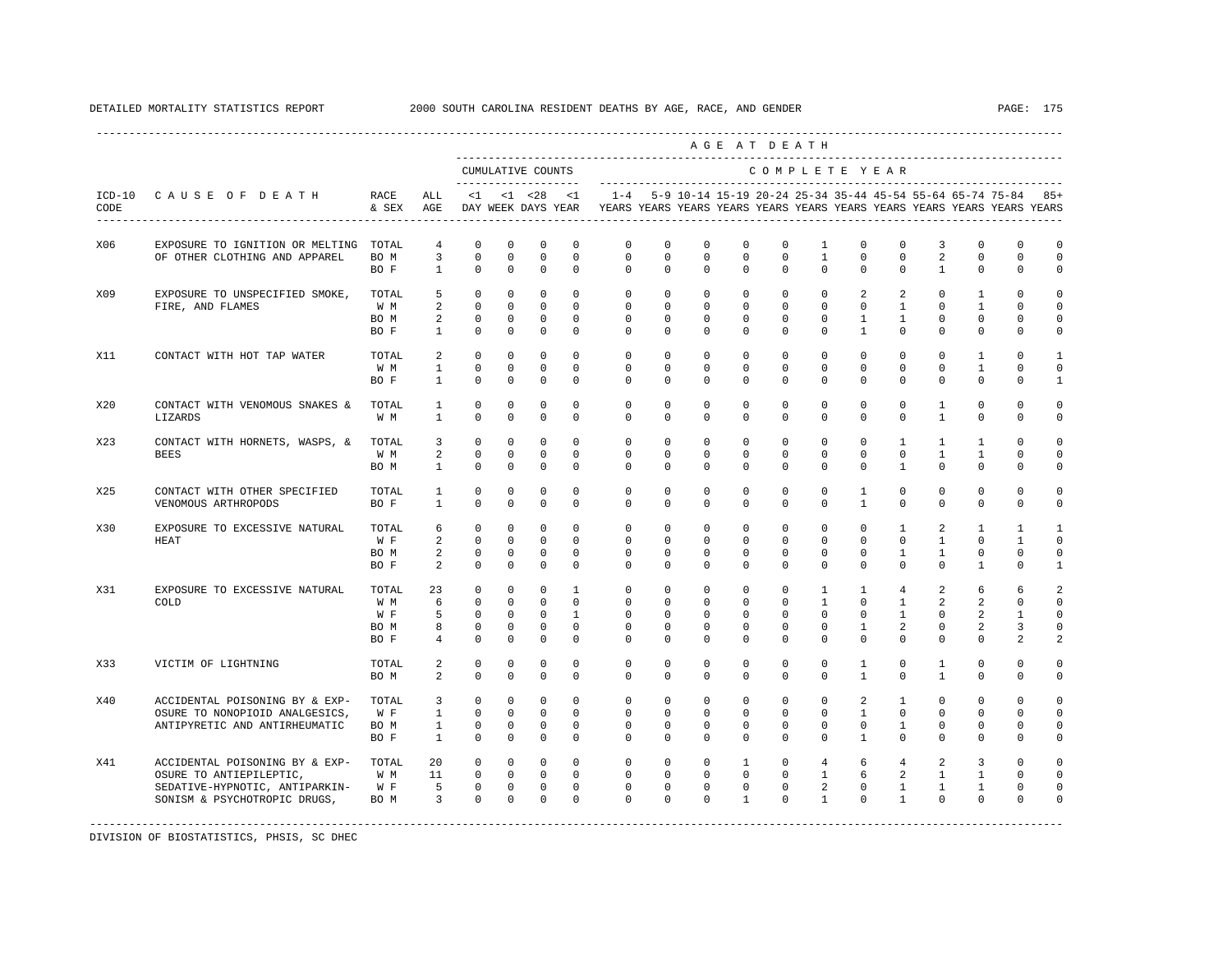|                  |                                      |               |                |              |              |                                           |                |                                                                         |              |              |                | AGE AT DEATH   |                |                 |                |                |                |                                                                     |              |
|------------------|--------------------------------------|---------------|----------------|--------------|--------------|-------------------------------------------|----------------|-------------------------------------------------------------------------|--------------|--------------|----------------|----------------|----------------|-----------------|----------------|----------------|----------------|---------------------------------------------------------------------|--------------|
|                  |                                      |               |                |              |              | CUMULATIVE COUNTS<br>-------------------- |                |                                                                         |              |              |                | COMPLETE YEAR  |                |                 |                |                |                |                                                                     |              |
| $ICD-10$<br>CODE | CAUSE OF DEATH                       | RACE<br>& SEX | ALL<br>AGE     | $\leq 1$     |              | $< 1$ $< 28$<br>DAY WEEK DAYS YEAR        | < 1            | YEARS YEARS YEARS YEARS YEARS YEARS YEARS YEARS YEARS YEARS YEARS YEARS |              |              |                |                |                |                 |                |                |                | $1-4$ 5-9 10-14 15-19 20-24 25-34 35-44 45-54 55-64 65-74 75-84 85+ |              |
| X41              |                                      | BO F          | 1              | $\mathbf 0$  | $^{\circ}$   | $\mathbf 0$                               | $\mathbf 0$    | $\mathbf{0}$                                                            | $\mathbf 0$  | $\mathbf 0$  | $\mathbf 0$    | $\mathbf 0$    | $\mathbf 0$    | $\mathbf 0$     | $\mathbf 0$    | $\mathbf 0$    | $\mathbf{1}$   | $\mathbf 0$                                                         | $\mathbf 0$  |
| X42              | ACCIDENTAL POISONING BY & EXP-       | TOTAL         | 87             | $\mathbf 0$  | $^{\circ}$   | $\Omega$                                  | $\Omega$       | $\mathbf{1}$                                                            | $\mathbf{1}$ | $^{\circ}$   | $\overline{4}$ | 6              | 15             | 34              | 23             | $\overline{3}$ | $\Omega$       | $\Omega$                                                            | $\Omega$     |
|                  | OSURE TO NARCOTICS AND PSYCHODY      | W M           | 55             | $\mathbf{0}$ | $\mathbf 0$  | $\mathbf 0$                               | $\Omega$       | $\mathbf 0$                                                             | $\mathbf{1}$ | $\mathbf 0$  | 3              | $\overline{4}$ | 12             | 19              | 14             | $\overline{a}$ | $\mathbf{0}$   | $\mathbf 0$                                                         | $\circ$      |
|                  | SLEPTFICS (HALLUCINOGENS), NOT       | W F           | 9              | $\mathbf 0$  | $^{\circ}$   | $\circ$                                   | $\mathbf 0$    | $\mathbf{0}$                                                            | $^{\circ}$   | $^{\circ}$   | 1              | $\mathbf{0}$   | $\mathbf{1}$   | $4\overline{ }$ | 2              | $\mathbf{1}$   | $\mathbf{0}$   | $\mathbf 0$                                                         | $\mathbf 0$  |
|                  | ELSEWHERE CLASSIFIED                 | BO M          | 17             | 0            | $^{\circ}$   | $^{\circ}$                                | $^{\circ}$     | 1                                                                       | $\mathbf{0}$ | $^{\circ}$   | 0              | $\overline{a}$ | 2              | 7               | 5              | $^{\circ}$     | $\mathbf{0}$   | $\mathbf 0$                                                         | 0            |
|                  |                                      | BO F          | 6              | $\Omega$     | $^{\circ}$   | $^{\circ}$                                | $\Omega$       | $\Omega$                                                                | $\Omega$     | $\Omega$     | $\Omega$       | $\Omega$       | $\mathbf{0}$   | $\overline{4}$  | 2              | $\Omega$       | $\mathbf{0}$   | $\mathbf 0$                                                         | $\Omega$     |
| X43              | ACCIDENTAL POISONING BY & EXP-       | TOTAL         | 3              | $\mathbf 0$  | $\Omega$     | $\Omega$                                  | $\Omega$       | $\Omega$                                                                | $\Omega$     | $\Omega$     | $\Omega$       | $\Omega$       | $\Omega$       | $\overline{a}$  | $\Omega$       | $\Omega$       | $\Omega$       | $\mathbf{1}$                                                        | $\Omega$     |
|                  | OSURE TO OTHER DRUGS ACTING ON       | W F           | $\mathbf{1}$   | $\Omega$     | $\Omega$     | $\Omega$                                  | $\Omega$       | $\Omega$                                                                | $\Omega$     | $\Omega$     | $\Omega$       | $\Omega$       | $\Omega$       | $\Omega$        | $\Omega$       | $\Omega$       | $\Omega$       | $\mathbf{1}$                                                        | $\Omega$     |
|                  | THE A                                | BO M          | 2              | $\mathbf 0$  | $^{\circ}$   | $^{\circ}$                                | $\Omega$       | $\Omega$                                                                | $\mathbf{0}$ | $\Omega$     | 0              | $\Omega$       | $\mathbf 0$    | 2               | $\Omega$       | $\Omega$       | $\mathbf{0}$   | $\Omega$                                                            | 0            |
| X44              | ACCIDENTAL POISONING BY & EXP-       | TOTAL         | 72             | $\mathbf 0$  | $\circ$      | $\circ$                                   | $\mathbf{1}$   | $\mathbf{0}$                                                            | $\mathbf{0}$ | $\mathbf 0$  | 3              | 2              | 13             | 25              | 16             | 8              | $\mathbf 0$    | 2                                                                   | 2            |
|                  | OSURE TO OTHER AND UNSPECIFIED       | W M           | 39             | $\mathbf 0$  | $^{\circ}$   | $\circ$                                   | $\Omega$       | $\Omega$                                                                | $\Omega$     | $\Omega$     | 3              | $\mathbf{1}$   | 9              | 16              | $\overline{4}$ | 3              | $\Omega$       | 1                                                                   | 2            |
|                  | DRUGS, MEDICAMENTS & BIOLOGICAL      | W F           | 27             | $\mathbf 0$  | $\Omega$     | $\Omega$                                  | $\overline{1}$ | $\Omega$                                                                | $\Omega$     | $\Omega$     | $\Omega$       | $\Omega$       | $\overline{4}$ | 6               | 1 O            | 5              | $\Omega$       | 1                                                                   | $\Omega$     |
|                  | <b>SUBSTANCE</b>                     | BO M          | 2              | $\mathbf{0}$ | $\circ$      | $\circ$                                   | $\circ$        | $\mathbf{0}$                                                            | $\mathbf 0$  | $\mathbf 0$  | $\mathbf 0$    | $\mathbf 0$    | $\mathbf 0$    | $\mathbf{1}$    | $\mathbf{1}$   | $\mathbf 0$    | $\mathbf 0$    | $\mathbf 0$                                                         | $\Omega$     |
|                  |                                      | BO F          | $\overline{4}$ | $\mathbf 0$  | $\mathbf{0}$ | $\mathbf{0}$                              | $\mathbf 0$    | $\mathbf 0$                                                             | $\mathbf 0$  | $\mathbf 0$  | $\mathbf 0$    | $\mathbf{1}$   | $\mathbf 0$    | 2               | $\mathbf{1}$   | $\mathbf 0$    | $\mathbf 0$    | $\mathbf 0$                                                         | $\mathbf 0$  |
| X45              | ACCIDENTAL POISONING BY & EXP- TOTAL |               | 11             | $\mathbf 0$  | $^{\circ}$   | $\circ$                                   | $\Omega$       | $\Omega$                                                                | $\Omega$     | $\Omega$     | $\Omega$       | $\mathbf 0$    | $\mathbf{0}$   | $\mathbf{1}$    | 5              | $\overline{4}$ | 1              | $\Omega$                                                            | $\Omega$     |
|                  | OSURE TO ALCOHOL                     | W M           | 5              | $\Omega$     | $\Omega$     | $\Omega$                                  | $\Omega$       | $\Omega$                                                                | $\Omega$     | $\Omega$     | $\Omega$       | $\Omega$       | $\Omega$       | $\Omega$        | $\overline{3}$ | $\overline{a}$ | $\Omega$       | $\Omega$                                                            | $\Omega$     |
|                  |                                      | W F           | 3              | $\mathbf 0$  | $^{\circ}$   | $\circ$                                   | $\mathbf 0$    | $\mathbf{0}$                                                            | $\mathbf 0$  | $^{\circ}$   | $\mathbf 0$    | $\mathbf 0$    | $\mathbf 0$    | $\mathbf{1}$    | $\mathbf{0}$   | $\mathbf{1}$   | $\mathbf{1}$   | $\mathbf 0$                                                         | $\mathbf 0$  |
|                  |                                      | BO M          | 3              | $\Omega$     | $\Omega$     | $^{\circ}$                                | $\Omega$       | $\Omega$                                                                | $\Omega$     | $\Omega$     | $\Omega$       | $\Omega$       | $\Omega$       | $\Omega$        | $\overline{a}$ | $\mathbf{1}$   | $\mathbf 0$    | $\Omega$                                                            | $\Omega$     |
| X47              | ACCIDENTAL POISONING BY & EXP-       | TOTAL         | 5              | $\mathbf 0$  | $\circ$      | $\mathbf 0$                               | $\mathbf 0$    | $\mathbf 0$                                                             | $\mathbf 0$  | $^{\circ}$   | $\mathbf 0$    | $\mathbf 0$    | $\mathbf{1}$   | $\mathbf{1}$    | $\mathbf{1}$   | $\mathbf{1}$   | $\mathbf 0$    | 1                                                                   | $\mathbf 0$  |
|                  | OSURE TO OTHER GASES & VAPOURS       | W M           | 3              | $\mathbf 0$  | $\circ$      | $\circ$                                   | $\mathbf 0$    | $\mathbf{0}$                                                            | 0            | 0            | 0              | $\mathbf{0}$   | $\circ$        | $\mathbf{1}$    | $\mathbf{1}$   | 0              | $\mathbf{0}$   | 1                                                                   | 0            |
|                  |                                      | BO M          | 2              | $\mathbf 0$  | $^{\circ}$   | $^{\circ}$                                | $\mathbf{0}$   | $\Omega$                                                                | $\mathbf{0}$ | $\Omega$     | 0              | $\Omega$       | $\mathbf{1}$   | $\mathbf 0$     | $\mathbf{0}$   | $\mathbf{1}$   | $\mathbf 0$    | $\mathbf 0$                                                         | 0            |
| X49              | ACCIDENTAL POISONING BY & EXP-       | TOTAL         | $\overline{3}$ | $\Omega$     | $\Omega$     | $\Omega$                                  | $\Omega$       | $\Omega$                                                                | $\Omega$     | $\Omega$     | $\Omega$       | $\Omega$       | $\Omega$       | $\Omega$        | $\mathbf{1}$   | $\Omega$       | $\overline{1}$ | $\mathbf{1}$                                                        | $\Omega$     |
|                  | OSURE TO OTHER AND UNSPECIFIED       | W M           | $\mathbf{1}$   | $\mathbf{0}$ | $\circ$      | $^{\circ}$                                | $\Omega$       | $\Omega$                                                                | $\Omega$     | $\Omega$     | $\Omega$       | $\Omega$       | $\Omega$       | $\mathbf 0$     | $\mathbf{1}$   | $\Omega$       | $\mathbf 0$    | $\mathbf 0$                                                         | $\Omega$     |
|                  | CHEMICALS & NOXIOUS SUBSTANCE        | W F           | 2              | $\circ$      | $^{\circ}$   | $^{\circ}$                                | $^{\circ}$     | $\mathbf{0}$                                                            | 0            | 0            | 0              | $\Omega$       | $\mathbf 0$    | $\Omega$        | 0              | 0              | 1              | 1                                                                   | 0            |
| X50              | OVEREXERTION AND STRENUOUS OR        | TOTAL         | $\mathbf{1}$   | 0            | 0            | $\mathbf 0$                               | $\mathbf 0$    | $\mathbf 0$                                                             | 0            | $\mathbf 0$  | $\mathbf 0$    | $\mathbf 0$    | 0              | $\mathbf 0$     | $\mathbf{1}$   | 0              | $\mathbf 0$    | 0                                                                   | 0            |
|                  | REPETITIVE MOVEMENTS                 | W M           | $\mathbf{1}$   | $\Omega$     | $\Omega$     | $\Omega$                                  | $\Omega$       | $\Omega$                                                                | $\Omega$     | $\Omega$     | $\Omega$       | $\Omega$       | $\Omega$       | $\Omega$        | $\mathbf{1}$   | $\Omega$       | $\Omega$       | $\Omega$                                                            | $\mathbf 0$  |
| X53              | LACK OF FOOD                         | TOTAL.        | 3              | $\mathbf 0$  | $\Omega$     | $\Omega$                                  | $\Omega$       | $\Omega$                                                                | $\Omega$     | $\Omega$     | $\Omega$       | $\Omega$       | $\Omega$       | $\Omega$        | $\Omega$       | $\Omega$       | $\Omega$       | $\overline{a}$                                                      | $\mathbf{1}$ |
|                  |                                      | W M           | $\mathbf{1}$   | $\mathbf{0}$ | $\circ$      | $\circ$                                   | $\Omega$       | $\Omega$                                                                | $\mathbf 0$  | $\mathbf{0}$ | $\Omega$       | $\mathbf 0$    | $\mathbf 0$    | $\mathbf 0$     | $\Omega$       | $\Omega$       | $\Omega$       | $\mathbf{1}$                                                        | $\mathbf 0$  |
|                  |                                      | W F           | 2              | $\mathbf 0$  | $^{\circ}$   | $^{\circ}$                                | $\mathbf 0$    | $\mathbf{0}$                                                            | 0            | $\mathbf 0$  | 0              | $\mathbf 0$    | $\mathbf 0$    | 0               | 0              | 0              | $\mathbf{0}$   | 1                                                                   | 1            |
| X54              | LACK OF WATER                        | TOTAL         | 1              | $\mathbf 0$  | $\circ$      | $^{\circ}$                                | $\Omega$       | $\Omega$                                                                | $\mathbf 0$  | $^{\circ}$   | $\Omega$       | $\mathbf 0$    | 1              | $\mathbf 0$     | $\Omega$       | $\Omega$       | $\mathbf 0$    | $\mathbf 0$                                                         | $\mathbf 0$  |
|                  |                                      | BO M          | $\mathbf{1}$   | $\mathbf 0$  | $^{\circ}$   | $\mathbf{0}$                              | $\Omega$       | $\Omega$                                                                | $\Omega$     | $\Omega$     | $\Omega$       | $\Omega$       | $\mathbf{1}$   | $\Omega$        | $\Omega$       | $\Omega$       | $\Omega$       | $\mathbf 0$                                                         | $\mathbf 0$  |
| X57              | UNSPECIFIED PRIVATION                | TOTAL         | $\mathbf{1}$   | $\mathbb O$  | $\mathbf 0$  | $\mathbf 0$                               | $\mathbf 0$    | 0                                                                       | 0            | $\mathbf 0$  | 0              | $\mathbb O$    | 0              | 0               | 0              | 0              | $\mathsf 0$    | $\mathbf{1}$                                                        | $\mathbf 0$  |
|                  |                                      | BO F          | $\mathbf{1}$   | $\mathbf 0$  | $^{\circ}$   | $^{\circ}$                                | $\mathbf 0$    | $\mathbf 0$                                                             | $\mathbf 0$  | $\mathbf 0$  | $\Omega$       | $\Omega$       | $\mathbf 0$    | $\Omega$        | $\mathbf 0$    | $\Omega$       | $\mathbf 0$    | $\mathbf{1}$                                                        | $\mathbf 0$  |
| X59              | EXPOSURE TO UNSPECIFIED FACTOR       | TOTAL         | 119            | $\mathbf 0$  | $\mathbf 0$  | $\mathbf 0$                               | $\mathbf 0$    | $\mathbf{1}$                                                            | 0            | $\mathbf 0$  | 3              | $\mathbf{1}$   | $\mathbf{1}$   | $7\phantom{.0}$ | 11             | 5              | 16             | 39                                                                  | 35           |
|                  |                                      | W M           | 42             | $\mathbf{0}$ | $\mathbf 0$  | $\mathbf 0$                               | $\Omega$       | $\Omega$                                                                | $\Omega$     | $\Omega$     | $\overline{a}$ | $\Omega$       | $\Omega$       | $\overline{4}$  | $\overline{4}$ | $\overline{2}$ | $\overline{4}$ | 14                                                                  | 12           |
|                  |                                      |               |                |              |              |                                           |                |                                                                         |              |              |                |                |                |                 |                |                |                |                                                                     |              |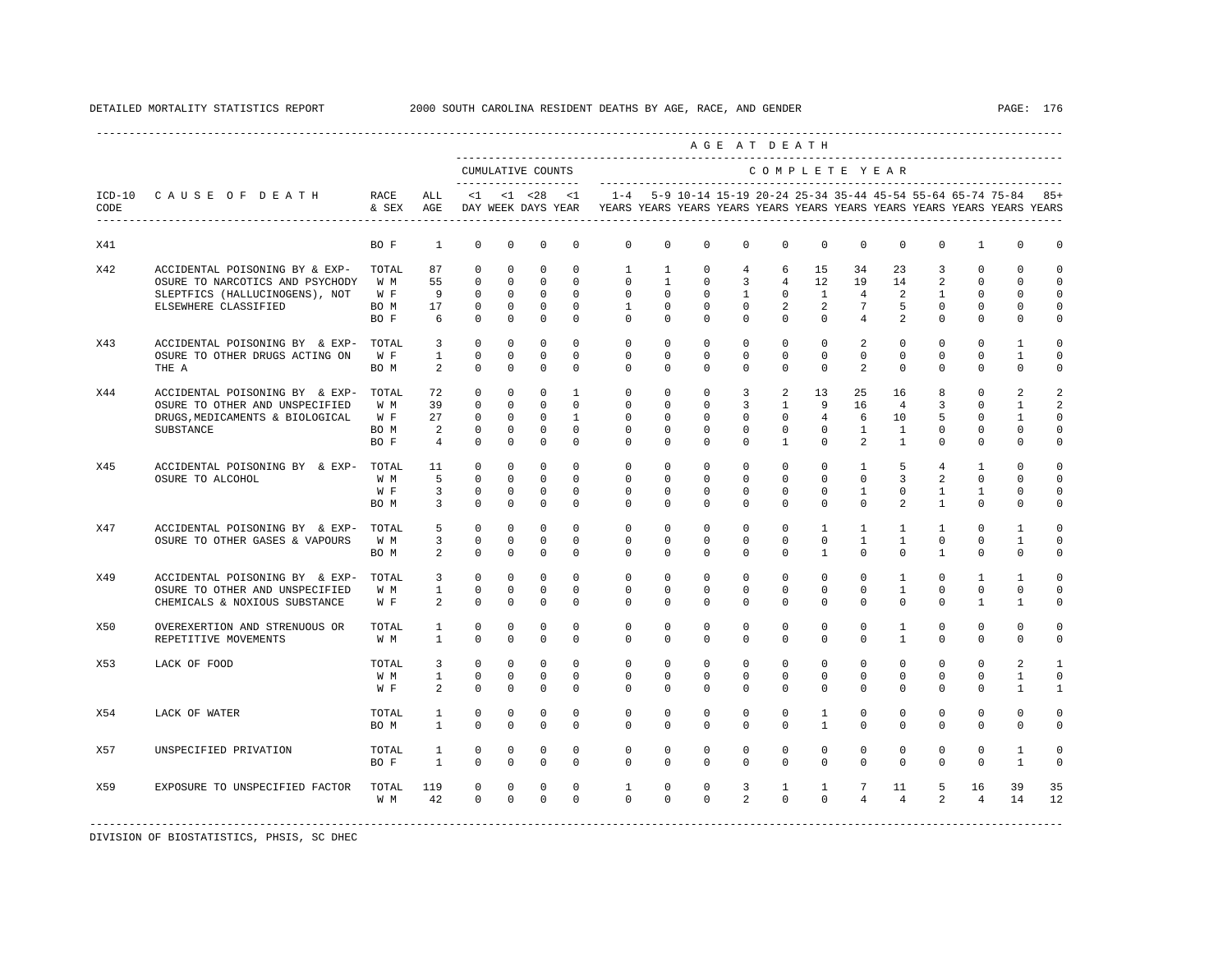|      |                                 |               |                         |                |              |                      |             |                                                                                            |             |              |                | AGE AT DEATH   |                |                |                 |                |                |                                                               |                |
|------|---------------------------------|---------------|-------------------------|----------------|--------------|----------------------|-------------|--------------------------------------------------------------------------------------------|-------------|--------------|----------------|----------------|----------------|----------------|-----------------|----------------|----------------|---------------------------------------------------------------|----------------|
|      |                                 |               |                         |                |              | CUMULATIVE COUNTS    |             |                                                                                            |             |              |                |                |                |                | COMPLETE YEAR   |                |                |                                                               |                |
| CODE | ICD-10 CAUSE OF DEATH           | RACE<br>& SEX | ALL<br>AGE              |                |              | $<1$ $<1$ $<28$ $<1$ |             | DAY WEEK DAYS YEAR TEARS YEARS YEARS YEARS YEARS YEARS YEARS YEARS YEARS YEARS YEARS YEARS |             |              |                |                |                |                |                 |                |                | 1-4 5-9 10-14 15-19 20-24 25-34 35-44 45-54 55-64 65-74 75-84 | $85+$          |
| X59  |                                 | W F           | 48                      | $\Omega$       | $\Omega$     | $\Omega$             | $\Omega$    | $\Omega$                                                                                   | $\Omega$    | $\Omega$     | $\mathbf{1}$   | $\Omega$       | $\Omega$       | $\overline{1}$ | 2               | $\mathbf{1}$   | 8              | 17                                                            | 18             |
|      |                                 | BO M          | 20                      | $\mathbf 0$    | $\mathbf 0$  | $\circ$              | $\circ$     | $\mathbf{1}$                                                                               | $\circ$     | $\circ$      | $\mathbf{0}$   | $\mathbf{1}$   | $\mathbf{1}$   | $\mathbf{1}$   | 5               | 2              | 3              | $\overline{4}$                                                | $\overline{a}$ |
|      |                                 | BO F          | 9                       | $\Omega$       | $\Omega$     | $\Omega$             | $\Omega$    | $\Omega$                                                                                   | $\Omega$    | $\Omega$     | $\Omega$       | $\Omega$       | $\Omega$       | $\overline{1}$ | $\Omega$        | $\Omega$       | $\mathbf{1}$   | $\overline{4}$                                                | 3              |
|      | X60~Y87 SUICIDE                 | TOTAL         | 445                     | $\mathbf 0$    | $\mathbf 0$  | $\mathbf 0$          | $\Omega$    | $\circ$                                                                                    | $\circ$     | 5            | 18             | 30             | 68             | 93             | 99              | 49             | 36             | 33                                                            | 14             |
|      | (SELECTED CODES, SEE APPENDIX)  | W M           | 291                     | $\mathbf 0$    | $\mathbf 0$  | $\mathbf 0$          | $\Omega$    | $\mathbf 0$                                                                                | $\mathbf 0$ | 5            | 14             | 22             | 44             | 56             | 68              | 26             | 23             | 23                                                            | 10             |
|      |                                 | W F           | 96                      | $\Omega$       | $\Omega$     | $\Omega$             | $\Omega$    | $\Omega$                                                                                   | $\Omega$    | $\Omega$     | $\overline{1}$ | $\Omega$       | 12.            | 24             | 22              | $20^{\circ}$   | 10             | $\overline{4}$                                                | 3              |
|      |                                 | BO M          | 51                      | $\mathbf 0$    | $\mathbf 0$  | $\mathbf 0$          | $\circ$     | $\circ$                                                                                    | $\circ$     | $\mathbf{0}$ | $\overline{3}$ | $7^{\circ}$    | 10             | 12             | $7\overline{ }$ | $\overline{3}$ | $\overline{3}$ | 5                                                             | $\mathbf{1}$   |
|      |                                 | BO F          | $7\overline{ }$         | $\Omega$       | $\Omega$     | $\Omega$             | $\Omega$    | $\Omega$                                                                                   | $\mathbf 0$ | $\Omega$     | $\mathbf 0$    | $\overline{1}$ | $\overline{2}$ | $\overline{1}$ | 2               | $\Omega$       | $\Omega$       | $\mathbf{1}$                                                  | $\mathsf 0$    |
| X60  | INTENTIONAL SELF-POISONING      | TOTAL         | $\overline{4}$          | $\Omega$       | $\Omega$     | $\Omega$             | $\Omega$    | $\Omega$                                                                                   | $\Omega$    | $\Omega$     | $\mathbf{1}$   | $\Omega$       | $\Omega$       | $\mathbf{1}$   | $\overline{2}$  | $\Omega$       | $\Omega$       | $\Omega$                                                      | $\Omega$       |
|      | (SUICIDE) BY AND EXPOSURE TO    | W M           | 2                       | $\Omega$       | $\Omega$     | $\Omega$             | $\Omega$    | $\Omega$                                                                                   | $\Omega$    | $\Omega$     | $\Omega$       | $\Omega$       | $\Omega$       | $\mathbf{1}$   | $\mathbf{1}$    | $\Omega$       | $\Omega$       | $\Omega$                                                      | $\mathbf 0$    |
|      | NONOPIOID A                     | W F           | $\mathbf{1}$            | $\mathbf 0$    | $\Omega$     | $\Omega$             | $\Omega$    | $\Omega$                                                                                   | $\Omega$    | $\Omega$     | $\mathbf{1}$   | $\Omega$       | $\Omega$       | $\Omega$       | $\Omega$        | $\Omega$       | $\Omega$       | $\mathbf{0}$                                                  | $\mathbf{0}$   |
|      |                                 | BO M          | $\mathbf{1}$            | $\mathbf 0$    | $\mathbf 0$  | $\mathbf 0$          | $\mathbf 0$ | $\circ$                                                                                    | $\circ$     | $\circ$      | $\mathbf{0}$   | $\circ$        | $\mathbf 0$    | $\mathbf 0$    | $\mathbf{1}$    | $\mathbf 0$    | $\mathbf 0$    | $\mathbf{0}$                                                  | $\mathsf 0$    |
| X61  | INTENTIONAL SELF-POISONING      | TOTAL         | 15                      | $\Omega$       | $\Omega$     | $\Omega$             | $\Omega$    | $\Omega$                                                                                   | $\Omega$    | $\Omega$     | $\mathbf{1}$   | $\Omega$       | $\overline{1}$ | 3              | $\overline{3}$  | $\overline{3}$ | 3              | $\overline{1}$                                                | $\Omega$       |
|      | (SUICIDE) BY AND EXPOSURE TO    | W M           | $\overline{\mathbf{3}}$ | $\mathbf 0$    | $\mathbf 0$  | $\Omega$             | $\Omega$    | $\circ$                                                                                    | $\circ$     | $\mathbf 0$  | $\mathbf{1}$   | $\circ$        | $\mathbf{1}$   | $\Omega$       | $\mathbf 0$     | $\mathbf 0$    | $\mathbf{1}$   | $\mathbf 0$                                                   | $\mathbf 0$    |
|      | ANTIEPILEPT, SEDATIVE-          | W F           | 11                      | $\mathbf 0$    | $^{\circ}$   | $\mathbf 0$          | $\Omega$    | $\mathbf 0$                                                                                | $\mathbf 0$ | $^{\circ}$   | $\mathbf 0$    | $\mathbf 0$    | $\mathbf 0$    | 3              | $\overline{3}$  | 3              | $\mathbf{1}$   | $\mathbf{1}$                                                  | $\mathbf 0$    |
|      | HYPNOTIC ANTIPARKINSONISM AND   | BO M          | $\mathbf{1}$            | $\Omega$       | $\Omega$     | $\Omega$             | $\Omega$    | $\Omega$                                                                                   | $\Omega$    | $\Omega$     | $\mathbf{0}$   | $\Omega$       | $\Omega$       | $\Omega$       | $\Omega$        | $\Omega$       | $\mathbf{1}$   | $\mathbf{0}$                                                  | $\circ$        |
| X62  | INTENTIONAL SELF-POISONING      | TOTAL         | 8                       | $\Omega$       | $\Omega$     | $\Omega$             | $\Omega$    | $\Omega$                                                                                   | $\circ$     | $\circ$      | $\mathbf 0$    | $\mathbf 0$    | $\mathbf{1}$   | $\mathbf{1}$   | $\overline{3}$  | 3              | $\Omega$       | $\Omega$                                                      | $\circ$        |
|      | (SUICIDE) BY AND EXPOSURE TO    | W M           | $\overline{3}$          | $\Omega$       | $\Omega$     | $\Omega$             | $\Omega$    | $\Omega$                                                                                   | $\Omega$    | $\Omega$     | $\Omega$       | $\Omega$       | $\Omega$       | $\mathbf{1}$   | 2               | $\Omega$       | $\Omega$       | $\Omega$                                                      | $\Omega$       |
|      | NARCOTICS AND PSYCHODYSLEPTICS  | W F           | $\overline{4}$          | $\Omega$       | $\Omega$     | $\Omega$             | $\Omega$    | $\Omega$                                                                                   | $\Omega$    | $\Omega$     | $\Omega$       | $\Omega$       | $\Omega$       | $\Omega$       | $\mathbf{1}$    | 3              | $\Omega$       | $\Omega$                                                      | $\Omega$       |
|      |                                 | BO M          | $\overline{1}$          | $\Omega$       | $\Omega$     | $\Omega$             | $\Omega$    | $\Omega$                                                                                   | $\Omega$    | $\Omega$     | $\Omega$       | $\Omega$       | $\mathbf{1}$   | $\Omega$       | $\Omega$        | $\Omega$       | $\Omega$       | $\Omega$                                                      | $\mathbf 0$    |
| X64  | INTENTIONAL SELF-POISONING      | TOTAL         | 28                      | $\mathbf 0$    | $\mathbf 0$  | $\circ$              | $\Omega$    | $\circ$                                                                                    | $\circ$     | $\circ$      | $\mathbf{0}$   | $\mathbf{1}$   | 5              | 5              | 11              | $\overline{2}$ | $\overline{4}$ | $\mathbf 0$                                                   | $\circ$        |
|      | (SUICIDE) BY AND EXPOSURE TO    | W M           | 13                      | $\mathbf 0$    | $\mathbf 0$  | $\circ$              | $\Omega$    | $\mathbf 0$                                                                                | $\circ$     | $\mathbf{0}$ | $\mathbf 0$    | $\mathbf{1}$   | $\overline{2}$ | 2              | $7\overline{ }$ | $\mathbf{1}$   | $\mathbf{0}$   | $\mathbf{0}$                                                  | $\circ$        |
|      | OTHER AND UNSPECIFIED DRUGS,    | W F           | 14                      | $\mathbf 0$    | $\Omega$     | $\Omega$             | $\Omega$    | $\mathbf 0$                                                                                | $\Omega$    | $\mathbf 0$  | $\mathbf{0}$   | $\circ$        | 2              | $\overline{3}$ | $\overline{4}$  | $\mathbf{1}$   | $\overline{4}$ | $\mathbf{0}$                                                  | $\mathbf 0$    |
|      | MEDICAMENTS & BIOLOGICAL        | BO F          | $\mathbf{1}$            | $\Omega$       | $\Omega$     | $\Omega$             | $\Omega$    | $\Omega$                                                                                   | $\Omega$    | $\Omega$     | $\mathbf 0$    | $\Omega$       | $\mathbf{1}$   | $\Omega$       | $\Omega$        | $\Omega$       | $\Omega$       | $\Omega$                                                      | $\circ$        |
| X66  | INTENTIONAL SELF-POISONING      | TOTAL         | 1                       | $^{\circ}$     | $\mathbf{0}$ | 0                    | $\mathbf 0$ | $\mathbf{0}$                                                                               | $\circ$     | $\circ$      | $\mathbf 0$    | $\circ$        | $\mathbf 0$    | $\mathbf{1}$   | $^{\circ}$      | $\mathbf{0}$   | $\mathbf 0$    | $\mathbf 0$                                                   | $\circ$        |
|      | (SUICIDE) BY AND EXPOSURE TO    | W M           | $\mathbf{1}$            | $\Omega$       | $\Omega$     | $\Omega$             | $\Omega$    | $\Omega$                                                                                   | $\Omega$    | $\Omega$     | $\Omega$       | $\Omega$       | $\Omega$       | $\mathbf{1}$   | $\Omega$        | $\Omega$       | $\Omega$       | $\Omega$                                                      | $\Omega$       |
|      |                                 |               |                         |                |              |                      |             |                                                                                            |             |              |                |                |                |                |                 |                |                |                                                               |                |
| X67  | INTENTIONAL SELF-POISONING      | TOTAL         | 13                      | $\mathbf 0$    | $\mathbf 0$  | $\mathbf 0$          | $\Omega$    | $\mathbf{0}$                                                                               | $\circ$     | $\mathbf 0$  | $\mathbf{0}$   | $\circ$        | $\overline{4}$ | 2              | $\overline{4}$  | $\mathbf{1}$   | $\mathbf 0$    | $\mathbf{1}$                                                  | 1              |
|      | (SUICIDE) BY AND EXPOSURE TO    | W M           | 11                      | $\mathbf 0$    | $^{\circ}$   | $^{\circ}$           | $\circ$     | $\circ$                                                                                    | $\circ$     | $\circ$      | $\mathbf{0}$   | $\circ$        | $\overline{4}$ | $\mathbf{1}$   | $\overline{3}$  | $\mathbf{1}$   | $\mathbf{0}$   | 1                                                             | $\mathbf{1}$   |
|      | OTHER GASES AND VAPOURS         | W F           | $\mathbf{1}$            | $\mathbf 0$    | $\Omega$     | $\circ$              | $\Omega$    | $\mathbf 0$                                                                                | $\mathbf 0$ | $^{\circ}$   | $\mathbf 0$    | $\mathbf 0$    | $\Omega$       | $\mathbf 0$    | $\mathbf{1}$    | $\Omega$       | $\mathbf{0}$   | $\mathbf{0}$                                                  | $\mathbf 0$    |
|      |                                 | BO M          | $\mathbf{1}$            | $\Omega$       | $\Omega$     | $\Omega$             | $\Omega$    | $\Omega$                                                                                   | $\Omega$    | $\Omega$     | $\Omega$       | $\Omega$       | $\Omega$       | $\mathbf{1}$   | $\Omega$        | $\Omega$       | $\Omega$       | $\mathbf 0$                                                   | $\mathbf 0$    |
| X69  | INTENTIONAL SELF-POISONING      | TOTAL         | 1                       | $\mathbf 0$    | $\mathbf 0$  | $\mathbf 0$          | $\mathbf 0$ | $\circ$                                                                                    | $\circ$     | $\circ$      | $\mathbf{0}$   | $\circ$        | $\mathbf 0$    | 1              | $\mathbf 0$     | $\mathbf 0$    | $\mathbf 0$    | $\mathbf 0$                                                   | $\circ$        |
|      | (SUICIDE) BY AND EXPOSURE TO    | W M           | $\overline{1}$          | $\Omega$       | $\Omega$     | $\Omega$             | $\Omega$    | $\Omega$                                                                                   | $\Omega$    | $\Omega$     | $\Omega$       | $\Omega$       | $\Omega$       | $\mathbf{1}$   | $\Omega$        | $\Omega$       | $\Omega$       | $\Omega$                                                      | $\Omega$       |
| X70  | INTENTIONAL SELF HARM (SUICIDE) | TOTAL         | 45                      | $\overline{0}$ | $\circ$      | $\overline{0}$       | $\circ$     | $\circ$                                                                                    | $\circ$     | 2            | 5              | 6              | 14             | 8              | 8               | $\circ$        | $\mathbf 0$    | $\mathbf{1}$                                                  | 1              |
|      | BY HANGING, STRANGULATION, AND  | W M           | 28                      | $\mathbf{0}$   | $\mathbf{0}$ | $\overline{0}$       | $\mathbf 0$ | $\circ$                                                                                    | $\circ$     | 2            | $\overline{4}$ | $\overline{3}$ | 9              | 5              | 5               | $\mathbf 0$    | $\mathbf{0}$   | $\mathbf{0}$                                                  | $\mathbf 0$    |
|      | SUFFOCATION                     | W F           | $\overline{\mathbf{3}}$ | $\Omega$       | $\Omega$     | $\Omega$             | $\Omega$    | $\Omega$                                                                                   | $\Omega$    | $\Omega$     | $\Omega$       | $\Omega$       | $\mathbf{1}$   | $\mathbf{1}$   | $\Omega$        | $\Omega$       | $\Omega$       | $\mathbf{1}$                                                  | $\mathbf 0$    |
|      |                                 | BO M          | 14                      | $\circ$        | $\Omega$     | $\circ$              | $\Omega$    | $\Omega$                                                                                   | $\Omega$    | $\Omega$     | $\mathbf{1}$   | $\overline{3}$ | $\overline{4}$ | $\mathfrak{D}$ | $\overline{3}$  | $\Omega$       | $\mathbf{0}$   | $\mathbf 0$                                                   | $\mathbf{1}$   |
|      |                                 |               |                         |                |              |                      |             |                                                                                            |             |              |                |                |                |                |                 |                |                |                                                               |                |

-----------------------------------------------------------------------------------------------------------------------------------------------------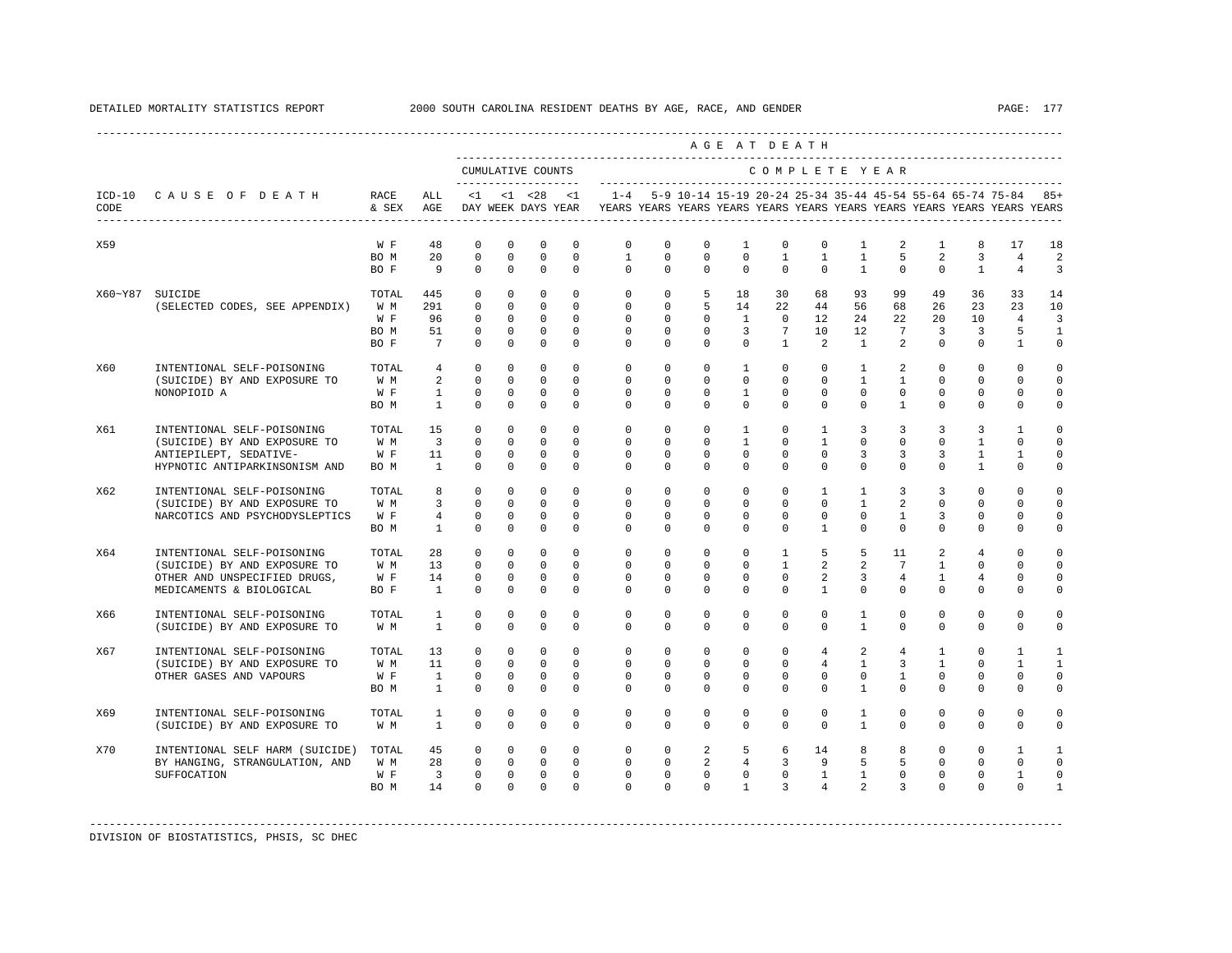|      |                                           |         |                            |                   |                |                |                     |                                                                                                                                                                                                 |                |                              | AGE AT DEATH   |                              |                |                                                  |                |                            |              |                |                |
|------|-------------------------------------------|---------|----------------------------|-------------------|----------------|----------------|---------------------|-------------------------------------------------------------------------------------------------------------------------------------------------------------------------------------------------|----------------|------------------------------|----------------|------------------------------|----------------|--------------------------------------------------|----------------|----------------------------|--------------|----------------|----------------|
|      |                                           |         |                            | CUMULATIVE COUNTS |                |                |                     |                                                                                                                                                                                                 |                |                              |                |                              |                |                                                  | COMPLETE YEAR  |                            |              |                |                |
| CODE | ICD-10 CAUSE OF DEATH                     | RACE    | ALL                        |                   |                |                |                     | <1 <28 <1 -28 <1 -4 5-9 10-14 15-19 20-24 25-34 35-44 45-54 55-64 65-74 75-84 85+<br>& SEX AGE DAY WEEK DAYS YEAR YEARS YEARS YEARS YEARS YEARS YEARS YEARS YEARS YEARS YEARS YEARS YEARS YEARS |                |                              |                |                              |                |                                                  |                |                            |              |                |                |
| X71  | INTENTIONAL SELF HARM (SUICIDE) TOTAL     |         | $7\overline{ }$            | $\circ$           | $\circ$        | $\overline{0}$ | $\mathbf 0$         | 0                                                                                                                                                                                               | $\mathbf 0$    | $\mathbf 0$                  | $\mathbf 0$    | $\mathbf 0$                  | $\mathbf{1}$   | 2                                                | $\mathbf{1}$   | $\mathbf{1}$               | $\mathbf{1}$ | $\mathbf 0$    | $\mathbf{1}$   |
|      | BY DROWNING AND SUBMERSION                | W M     | $\overline{4}$             | $\circ$           |                | $0\qquad 0$    | $\circ$             | $\circ$                                                                                                                                                                                         | $\circ$        | $\circ$                      | $\circ$        | $\circ$                      | $\Omega$       | 2                                                | $\overline{1}$ | $\circ$                    | $\mathbf{1}$ | $\mathbf 0$    | $\mathbf 0$    |
|      |                                           | W F     | $\overline{\phantom{a}}$ 3 | $\Omega$          | $\circ$        | $\overline{0}$ | $\mathbf{0}$        | $\Omega$                                                                                                                                                                                        | $\Omega$       | $\Omega$                     | $\Omega$       | $\Omega$                     | $\mathbf{1}$   | $\Omega$                                         | $\Omega$       | $\mathbf{1}$               | $\Omega$     | $\mathbf 0$    | $\mathbf{1}$   |
| X72  | INTENTIONAL SELF HARM (SUICIDE) TOTAL     |         | 25                         | $\Omega$          | $\Omega$       | $\Omega$       | $\Omega$            | $\Omega$                                                                                                                                                                                        | $\Omega$       | $\mathbf{1}$                 | $\overline{1}$ | $\overline{a}$               | $\overline{3}$ | 2                                                | $\overline{4}$ | 6                          | 2            | $\overline{4}$ | $\Omega$       |
|      | BY HANDGUN DISCHARGE                      | W M     | 18                         | $\mathbf{0}$      | $\circ$        | $\overline{0}$ | $\mathbf{0}$        | $\circ$                                                                                                                                                                                         |                | $0 \qquad 1$                 |                | $1 \quad \blacksquare$       | 1              | $2 \left( \frac{1}{2} \right)$<br>$\overline{a}$ |                | $3^{\circ}$<br>4           | $\mathbf{1}$ | 3              | $\mathbf 0$    |
|      |                                           |         | WF 5 0                     |                   |                | $0\qquad 0$    | $\overline{0}$      | $\circ$                                                                                                                                                                                         |                | $0\qquad 0$                  |                | $0 \qquad \qquad$<br>$\circ$ | $\mathbf{1}$   | $\Omega$                                         | $\mathbf{1}$   | $\overline{\phantom{a}}$ 2 | $\mathbf{1}$ | $\mathbf{0}$   | $\mathbf 0$    |
|      |                                           | BO M    | $\sim$ 2                   | $\overline{0}$    | $\Omega$       | $\overline{0}$ | $\Omega$            | $\Omega$                                                                                                                                                                                        | $\mathbf{0}$   | $\Omega$                     | $\Omega$       | $\overline{1}$               | $\Omega$       | $\Omega$                                         | $\Omega$       | $\Omega$                   | $\Omega$     | 1              | 0              |
| X73  | INTENTIONAL SELF HARM (SUICIDE) TOTAL     |         |                            | 42 0              |                | $0\qquad 0$    | $\overline{0}$      | $\circ$                                                                                                                                                                                         | $\circ$        | $\mathbf{1}$                 | $\mathbf{1}$   | 4                            | 2              | 10                                               | 10             | 5                          | 3            | 6              | $\circ$        |
|      | BY RIFLE, SHOTGUN, AND LARGER             | W M     | 35 0                       |                   |                |                | $0\qquad 0\qquad 0$ | $\circ$                                                                                                                                                                                         | $\mathbf{0}$   | $\overline{1}$               | $\mathbf{1}$   | 4                            | <sup>1</sup>   | 8                                                | 8              | -5                         | 2            | 5              | $\mathbf 0$    |
|      | FIREARM DISCHARGE                         |         | WF 4 0                     |                   |                | $0\qquad 0$    | $\overline{0}$      | $\circ$                                                                                                                                                                                         | $\mathbf{0}$   | $\circ$                      |                | $\Omega$<br>$\circ$          | $\mathbf{1}$   | $\sim$ 1                                         | $\sim$ 1       | $^{\circ}$                 | $\mathbf{1}$ | $\mathbf{0}$   | $\mathbf 0$    |
|      |                                           | BO M    | $\overline{\phantom{a}}$ 2 | $\overline{0}$    |                | $0\qquad 0$    | $\overline{0}$      | $\Omega$                                                                                                                                                                                        | $\Omega$       | $\Omega$                     | $\Omega$       | $\Omega$                     | $\Omega$       | $\overline{1}$                                   | $\Omega$       | $\Omega$                   | $\Omega$     | $\mathbf{1}$   | $\mathbf 0$    |
|      |                                           | BO F    | $\overline{1}$             | $\circ$           | $\circ$        | $\overline{0}$ | $\Omega$            | $\Omega$                                                                                                                                                                                        | $\Omega$       | $\Omega$                     | $\Omega$       | $\Omega$                     | $\Omega$       | $\Omega$                                         | $\mathbf{1}$   | $\Omega$                   | $\Omega$     | $\Omega$       | $\mathbf 0$    |
| X74  | INTENTIONAL SELF HARM (SUICIDE) TOTAL     |         | 231                        | $\circ$           | $\circ$        | $\mathbf{0}$   | $\overline{0}$      | $\circ$                                                                                                                                                                                         | $\circ$        | $\mathbf{1}$                 | 8              | 17                           | 32             | 52                                               | 47             | 25                         | 23           | 16             | 10             |
|      | BY OTHER AND UNSPECIFIED FIRE-            | WM 160  |                            | $^{\circ}$        | $\mathbf{0}$   | $\overline{0}$ | $\Omega$            | $\mathbf 0$                                                                                                                                                                                     | $\Omega$       | $\overline{1}$               | 6              | 13                           | 23             | 29                                               | 35             | 13                         | 18           | 13             | 9              |
|      | ARM DISCHARGE                             | $W$ F   | 42                         | $\Omega$          | $\Omega$       | $\overline{0}$ | $\overline{0}$      | $\Omega$                                                                                                                                                                                        | $\Omega$       | $\Omega$                     |                | $0 \qquad 0$                 | -5             | 14                                               | -9             | 9                          | $\mathbf{3}$ | $\overline{1}$ | $\overline{1}$ |
|      |                                           | BO M    |                            | 27 0              | $\mathbf{0}$   | $\overline{0}$ | $\mathbf{0}$        | $\circ$                                                                                                                                                                                         | $\mathbf{0}$   | $\overline{0}$               | 2              | $\overline{\phantom{a}}$     | $\overline{4}$ | 8 <sup>8</sup>                                   | $\overline{3}$ | $\overline{3}$             | 2            | 2              | $\mathbf 0$    |
|      |                                           | BO F 2  |                            | $\mathbf{0}$      | $\mathbf 0$    | $\mathbf 0$    | $\mathbf 0$         | $\mathbf 0$                                                                                                                                                                                     | $\mathbf 0$    | $\mathbf 0$                  | $\circ$        | $\mathbf{1}$                 | $\circ$        | $\mathbf{1}$                                     | $\mathbf 0$    | $\mathbf 0$                | $\mathbf 0$  | $\mathbf 0$    | $\mathbf 0$    |
| X75  | INTENTIONAL SELF HARM (SUICIDE) TOTAL 1   |         |                            | $^{\circ}$        | $^{\circ}$     | $\mathbf 0$    | $\mathbf 0$         | $\mathbf 0$                                                                                                                                                                                     | $\mathbf 0$    | $\mathbf 0$                  | $\mathbf 0$    | $\mathbf 0$                  | $\mathbf 0$    | $\mathbf{0}$                                     | $\mathbf{1}$   | $\Omega$                   | $\Omega$     | $\Omega$       | $\Omega$       |
|      | BY EXPLOSIVE MATERIAL                     | W M     | $\overline{1}$             | $\Omega$          | $\Omega$       | $\Omega$       | $\Omega$            | $\Omega$                                                                                                                                                                                        | $\Omega$       | $\Omega$                     | $\Omega$       | $\Omega$                     | $\Omega$       | $\Omega$                                         | $\mathbf{1}$   | $\Omega$                   | $\Omega$     | $\Omega$       | $\mathbf 0$    |
| X76  | INTENTIONAL SELF HARM (SUICIDE) TOTAL     |         | $2 \quad \blacksquare$     | $^{\circ}$        | $^{\circ}$     | $^{\circ}$     | $\Omega$            | $\mathbf 0$                                                                                                                                                                                     | $\mathbf 0$    | $\mathbf 0$                  | 0              | $\Omega$                     | $\Omega$       | 0                                                | $\mathbf{1}$   | $\Omega$                   | $\mathbf 0$  | 1              | $\Omega$       |
|      | BY SMOKE, FIRE, AND FLAMES                | W M     | $\mathbf{1}$               | $\circ$           | $\circ$        | $\overline{0}$ | $\Omega$            | $\Omega$                                                                                                                                                                                        | $\Omega$       | $\Omega$                     | $\Omega$       | $\Omega$                     | $\Omega$       | $\Omega$                                         | $\Omega$       | $\Omega$                   | $\Omega$     | $\mathbf{1}$   | $\Omega$       |
|      |                                           | $W$ F   | $\mathbf{1}$               | $\circ$           | $\Omega$       | $\overline{0}$ | $\Omega$            | $\Omega$                                                                                                                                                                                        | $\Omega$       | $\Omega$                     | $\Omega$       | $\Omega$                     | $\Omega$       | $\Omega$                                         | $\mathbf{1}$   | $\Omega$                   | $\Omega$     | $\Omega$       | 0              |
| X78  | INTENTIONAL SELF HARM (SUICIDE) TOTAL     |         | 4                          | $\Omega$          | $\Omega$       | $\Omega$       | $\Omega$            | $\Omega$                                                                                                                                                                                        | $\Omega$       | $\Omega$                     | $\Omega$       | $\Omega$                     | $\Omega$       | 2                                                | $\Omega$       | $\mathbf{1}$               | $\Omega$     | $\overline{1}$ | $\Omega$       |
|      | BY SHARP OBJECT                           | W M     | $3^{\circ}$                | $\mathbf 0$       | $\mathbf{0}$   | $\mathbf{0}$   | $\mathbf 0$         | $\mathbf 0$                                                                                                                                                                                     | $\mathbf 0$    | $\mathbf 0$                  | $\Omega$       | $\mathbf 0$                  | $\Omega$       | 2                                                | $\Omega$       | $\mathbf{1}$               | $\Omega$     | $\Omega$       | 0              |
|      |                                           | BO M    | $\sim$ 1                   | $\Omega$          | $\Omega$       | $\Omega$       | $\Omega$            | $\Omega$                                                                                                                                                                                        | $\Omega$       | $\Omega$                     | $\Omega$       | $\Omega$                     | $\Omega$       | $\Omega$                                         | $\Omega$       | $\Omega$                   | $\Omega$     | $\mathbf{1}$   | $\Omega$       |
| X80  | INTENTIONAL SELF HARM (SUICIDE) TOTAL     |         | $\overline{\mathbf{3}}$    | $\Omega$          | $\Omega$       | $\overline{0}$ | $\Omega$            | $\Omega$                                                                                                                                                                                        | $\Omega$       | $\Omega$                     | $\mathbf{1}$   | $\Omega$                     | $\mathbf{1}$   | $\Omega$                                         | $\mathbf{1}$   | $\Omega$                   | $\Omega$     | $\Omega$       | $\Omega$       |
|      | BY JUMPING FROM A HIGH PLACE              | W M     | $\overline{a}$             | $\circ$           | $\overline{0}$ | $\overline{0}$ | $\circ$             | $\circ$                                                                                                                                                                                         | $\circ$        | $\mathbf{0}$                 | $\mathbf{1}$   | $\mathbf{0}$                 | $\circ$        | $\circ$                                          | $\mathbf{1}$   | $\overline{0}$             | $\mathbf 0$  | $\mathbf{0}$   | $\mathbf 0$    |
|      |                                           | BOM 1   |                            | $^{\circ}$        | $\mathbf 0$    | $\mathbf 0$    | $\mathbf 0$         | $\Omega$                                                                                                                                                                                        | $\circ$        | $\Omega$                     | $\Omega$       | $\Omega$                     | $\overline{1}$ | $\Omega$                                         | $\Omega$       | $\Omega$                   | $\Omega$     | $\Omega$       | $\Omega$       |
| X81  | INTENTIONAL SELF HARM (SUICIDE) TOTAL     |         | 2                          | $^{\circ}$        | $\Omega$       | $\mathbf 0$    | $\Omega$            | $\Omega$                                                                                                                                                                                        | $\Omega$       | $\Omega$                     | $\Omega$       | $\Omega$                     | $\Omega$       | $\mathbf{1}$                                     | $\Omega$       | $\mathbf{1}$               | $\Omega$     | $\Omega$       | $\Omega$       |
|      | BY JUMPING OR LYING BEFORE                | W F     | $\overline{\phantom{a}}$   | $\Omega$          | $\Omega$       | $\Omega$       | $\Omega$            | $\Omega$                                                                                                                                                                                        | $\Omega$       | $\Omega$                     | $\Omega$       | $\Omega$                     | $\Omega$       | $\overline{1}$                                   | $\Omega$       | $\mathbf{1}$               | $\Omega$     | $\cap$         | $\Omega$       |
| X82  | INTENTIONAL SELF HARM (SUICIDE) TOTAL 9 0 |         |                            |                   | $\circ$        | $\overline{0}$ | $\circ$             | $\circ$                                                                                                                                                                                         | $\mathbf{0}$   | $\circ$                      | $\mathbf{0}$   | $\circ$                      | $\overline{3}$ | 2                                                | 2              | $\mathbf{0}$               | $\mathbf 0$  | $\mathbf{1}$   | $\mathbf{1}$   |
|      | BY CRASHING OF MOTOR VEHICLE              |         |                            | WM 3 0 0 0 0      |                |                |                     | $\overline{0}$                                                                                                                                                                                  |                | $0 \qquad \qquad$<br>$\circ$ | $\Omega$       | $\Omega$                     | $\overline{a}$ | $\mathbf{1}$                                     | $\Omega$       | $\Omega$                   | $\Omega$     | $\Omega$       | $\Omega$       |
|      |                                           |         |                            | WF 5 0 0 0        |                |                | $\mathbf{0}$        | $\circ$                                                                                                                                                                                         | $\overline{0}$ | $\overline{0}$               | $\mathbf{0}$   | $\mathbf{0}$                 | $\mathbf{1}$   | $\overline{1}$                                   | $\mathbf{1}$   | $\overline{0}$             | $\mathbf{0}$ | $\mathbf{1}$   | 1              |
|      |                                           | $BOF$ 1 |                            | $\Omega$          | $\Omega$       | $\overline{0}$ | $\Omega$            | $\Omega$                                                                                                                                                                                        | $\Omega$       | $\Omega$                     | $\Omega$       | $\Omega$                     | $\Omega$       | $\Omega$                                         | $\overline{1}$ | $\Omega$                   | $\Omega$     | $\Omega$       | $\Omega$       |
| X83  | INTENTIONAL SELF HARM (SUICIDE) TOTAL 1   |         |                            | $\circ$           | $\mathbf{0}$   | 0              | $\mathbf{0}$        | 0                                                                                                                                                                                               | 0              | $\mathbf 0$                  | $\mathbf 0$    | $\mathbf{0}$                 | 0              | $\circ$                                          | $\mathbf 0$    | $^{\circ}$                 | $\mathbf{0}$ | 1              | $\Omega$       |
|      | BY OTHER SPECIFIED MEANS                  | $BOF$ 1 |                            | $\Omega$          | $\Omega$       | $\Omega$       | $\Omega$            | $\Omega$                                                                                                                                                                                        | $\Omega$       | $\Omega$                     | $\Omega$       | $\Omega$                     | $\Omega$       | $\Omega$                                         | $\Omega$       | $\Omega$                   | $\Omega$     | $\mathbf{1}$   | $\Omega$       |
|      |                                           |         |                            |                   |                |                |                     |                                                                                                                                                                                                 |                |                              |                |                              |                |                                                  |                |                            |              |                |                |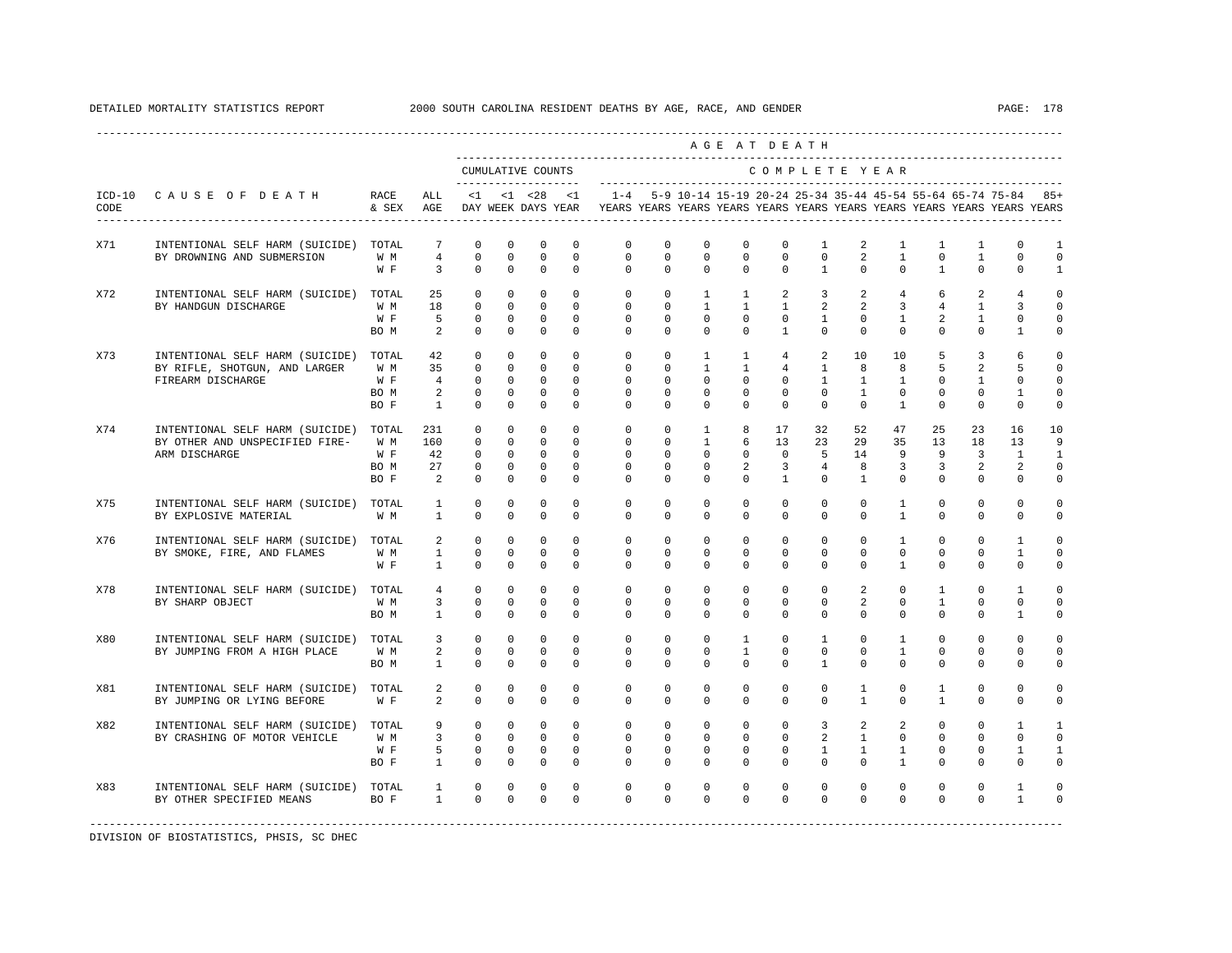|      |                                 |                   |                                |                           |                         |                            |                         |                                                                                                        |                         |                            |                         | AGE AT DEATH                  |                          |                                |                             |                            |                            |                                                               |                           |
|------|---------------------------------|-------------------|--------------------------------|---------------------------|-------------------------|----------------------------|-------------------------|--------------------------------------------------------------------------------------------------------|-------------------------|----------------------------|-------------------------|-------------------------------|--------------------------|--------------------------------|-----------------------------|----------------------------|----------------------------|---------------------------------------------------------------|---------------------------|
|      |                                 |                   |                                | CUMULATIVE COUNTS         |                         |                            |                         |                                                                                                        |                         |                            |                         | COMPLETE YEAR                 |                          |                                |                             |                            |                            |                                                               |                           |
| CODE | ICD-10 CAUSE OF DEATH           | RACE<br>& SEX AGE | ALL                            | $\leq 1$                  |                         |                            | $<1$ $<28$ $<1$         | $1 - 4$<br>DAY WEEK DAYS YEAR TYEARS YEARS YEARS YEARS YEARS YEARS YEARS YEARS YEARS YEARS YEARS YEARS |                         |                            |                         |                               |                          |                                |                             |                            |                            | 5-9 10-14 15-19 20-24 25-34 35-44 45-54 55-64 65-74 75-84 85+ |                           |
| X84  | INTENTIONAL SELF HARM (SUICIDE) | TOTAL             | 2                              | $\mathbf 0$               | $\mathbf 0$             | $\mathbf 0$                | $\mathbf 0$             | $\mathbf 0$                                                                                            | $\Omega$                | $\Omega$                   | $\Omega$                | $\Omega$                      | $\overline{1}$           | $\Omega$                       | $\Omega$                    | $\overline{1}$             | $\Omega$                   | $\Omega$                                                      | $\mathbf 0$               |
|      | BY UNSPECIFIED MEANS            | W M<br>BO F       | $\mathbf{1}$<br>$\mathbf{1}$   | $\Omega$<br>$\mathbf 0$   | $\Omega$<br>$\mathbf 0$ | $\Omega$<br>$\mathbf 0$    | $\Omega$<br>$\mathbf 0$ | $\Omega$<br>$\mathbf 0$                                                                                | $\Omega$<br>$\mathbf 0$ | $\Omega$<br>$\mathbf 0$    | $\Omega$<br>$\mathbf 0$ | $\Omega$<br>$\mathbf 0$       | $\Omega$<br>$\mathbf{1}$ | $\Omega$<br>$\mathbf 0$        | $\Omega$<br>$\mathbf 0$     | $\mathbf{1}$<br>$^{\circ}$ | $\Omega$<br>$\mathbf 0$    | $\mathbf{0}$<br>0                                             | $\Omega$<br>0             |
|      | X85~Y87 HOMICIDE                | TOTAL             | 325<br>92                      | $\mathbf 0$               | $\Omega$                | $\mathbf 0$<br>$\mathbf 0$ | 6                       | 9<br>2                                                                                                 | $\Omega$                | 3<br>$\mathbf 0$           | 34<br>$7\overline{ }$   | 62                            | 68                       | 72                             | 40                          | 20                         | 8                          | 2                                                             | $\overline{1}$<br>$\circ$ |
|      | (SELECTED CODES, SEE APPENDIX)  | W M               | 49                             | $\mathbf 0$<br>$\Omega$   | $\mathbf 0$<br>$\Omega$ | $\Omega$                   | 3<br>$\Omega$           | 2                                                                                                      | $\mathbf 0$<br>$\Omega$ | $\mathbf{1}$               | $\overline{4}$          | 12<br>6                       | 14<br>9                  | 24<br>16                       | 17<br>4                     | 10<br>3                    | 3<br>$\mathfrak{D}$        | $\mathbf 0$                                                   | $\mathbf{1}$              |
|      |                                 | W F<br>BO M       | 156                            | $\Omega$                  | $\Omega$                | $\mathbf 0$                | 2                       | 3                                                                                                      | $\Omega$                | $\overline{1}$             | 21                      | 40                            | 39                       | 26                             | 16                          | 6                          | $\overline{a}$             | 1<br>$\mathbf 0$                                              | $\Omega$                  |
|      |                                 | BO F              | 28                             | $\mathbf 0$               | $\mathbf 0$             | $\mathbf 0$                | $\mathbf{1}$            | 2                                                                                                      | $\mathbf{0}$            | $\mathbf{1}$               | $\overline{a}$          | $\overline{4}$                | 6                        | 6                              | 3                           | $\mathbf{1}$               | $\mathbf{1}$               | $\mathbf{1}$                                                  | 0                         |
| X91  | ASSAULT (HOMICIDE) BY HANGING,  | TOTAL             | 10                             | $\mathbf 0$               | $\mathbf 0$             | $\mathbf 0$                | $\Omega$                | $\Omega$                                                                                               | $\Omega$                | $\Omega$                   | $\Omega$                | 3                             | $\mathbf{1}$             | 3                              | 1                           | $\mathfrak{D}$             | $\Omega$                   | $\Omega$                                                      | $\Omega$                  |
|      | STRANGULATION, AND SUFFOCATION  | W M               | $\overline{4}$                 | $\Omega$                  | $\Omega$                | $\Omega$                   | $\Omega$                | $\Omega$                                                                                               | $\Omega$                | $\Omega$                   | $\Omega$                | $\mathbf{1}$                  | $\Omega$                 | $\mathfrak{D}$                 | $\Omega$                    | $\overline{1}$             | $\Omega$                   | $\Omega$                                                      | $\Omega$                  |
|      |                                 | W F               | 3                              | $\Omega$                  | $\Omega$                | $\Omega$                   | $\Omega$                | $\Omega$                                                                                               | $\Omega$                | $\Omega$                   | $\Omega$                | $\overline{1}$                | $\overline{1}$           | $\mathbf{1}$                   | $\Omega$                    | $\Omega$                   | $\Omega$                   | $\Omega$                                                      | $\Omega$                  |
|      |                                 | BO M<br>BO F      | $\mathbf{1}$<br>$\overline{a}$ | $\mathbb O$<br>$\Omega$   | $\mathbf 0$<br>$\Omega$ | $\mathbb O$<br>$\Omega$    | $\mathbf 0$<br>$\Omega$ | $\mathbf 0$<br>$\Omega$                                                                                | $\mathbf 0$<br>$\Omega$ | $\mathbf 0$<br>$\Omega$    | $\mathbf 0$<br>$\Omega$ | $\mathbf 0$<br>$\overline{1}$ | $\mathbf 0$<br>$\Omega$  | $\mathbf 0$<br>$\Omega$        | $\mathbf 0$<br>$\mathbf{1}$ | $\mathbf{1}$<br>$\Omega$   | $\mathsf 0$<br>$\mathbf 0$ | 0<br>0                                                        | 0<br>0                    |
| X92  | ASSAULT (HOMICIDE) BY DROWNING  | TOTAL             | 2                              | $\mathbf 0$               | $\mathbf 0$             | $\mathbf 0$                | $\Omega$                | $\overline{1}$                                                                                         | $\Omega$                | $\Omega$                   | $\Omega$                | $\overline{1}$                | $\Omega$                 | $\Omega$                       | $\Omega$                    | $\Omega$                   | $\Omega$                   | $\Omega$                                                      | 0                         |
|      | AND SUBMERSION                  | W F               | $\mathbf{1}$                   | $\Omega$                  | $\Omega$                | $\Omega$                   | $\Omega$                | $\Omega$                                                                                               | $\Omega$                | $\Omega$                   | $\Omega$                | $\overline{1}$                | $\Omega$                 | $\Omega$                       | $\Omega$                    | $\Omega$                   | $\mathbf 0$                | $\mathbf 0$                                                   | $\Omega$                  |
|      |                                 | BO M              | $\mathbf{1}$                   | $\Omega$                  | $\Omega$                | $\Omega$                   | $\Omega$                | $\mathbf{1}$                                                                                           | $\Omega$                | $\Omega$                   | $\Omega$                | $\Omega$                      | $\Omega$                 | $\Omega$                       | $\Omega$                    | $\Omega$                   | $\Omega$                   | $\Omega$                                                      | 0                         |
| X93  | ASSAULT (HOMICIDE) BY HANDGUN   | TOTAL             | $\overline{4}$                 | $\mathbf 0$               | $\mathbf 0$             | $\mathbf 0$                | $\Omega$                | $\Omega$                                                                                               | $\Omega$                | $\Omega$                   | $\Omega$                | $\mathbf{1}$                  | $\mathbf{1}$             | 2                              | $\Omega$                    | $\Omega$                   | $\Omega$                   | $\Omega$                                                      | $\Omega$                  |
|      | DISCHARGE                       | W M               | $\mathbf{1}$<br>2              | $\mathbf 0$<br>$\Omega$   | $\mathbf 0$             | $\mathbf 0$<br>$\mathbf 0$ | $\Omega$<br>$\Omega$    | $\mathbf 0$<br>$\Omega$                                                                                | $\mathbf 0$<br>$\Omega$ | $\mathbf 0$<br>$\Omega$    | $\mathbf 0$<br>$\Omega$ | $\mathbf 0$                   | $\mathbf{1}$<br>$\Omega$ | $\mathbf 0$                    | $\mathbf 0$<br>$\Omega$     | $\mathbf 0$<br>$\Omega$    | $\mathbf 0$<br>$\Omega$    | $\Omega$<br>$\Omega$                                          | 0<br>$\Omega$             |
|      |                                 | BO M<br>BO F      | $\mathbf{1}$                   | $\Omega$                  | $\mathbf 0$<br>$\Omega$ | $\Omega$                   | $\Omega$                | $\Omega$                                                                                               | $\Omega$                | $\Omega$                   | $\Omega$                | $\mathbf{1}$<br>$\Omega$      | $\Omega$                 | $\mathbf{1}$<br>$\mathbf{1}$   | $\Omega$                    | $\Omega$                   | $\Omega$                   | $\Omega$                                                      | $\Omega$                  |
| X94  | ASSAULT (HOMICIDE) BY RIFLE,    | TOTAL             | 18                             | $^{\circ}$                | 0                       | $^{\circ}$                 | $\Omega$                | $\Omega$                                                                                               | $\Omega$                | $^{\circ}$                 | 2                       | 3                             | 5                        | 3                              | 2                           | $\mathbf{1}$               | 2                          | 0                                                             | 0                         |
|      | SHOTGUN, AND LARGER FIREARM     | W M               | 5                              | $\mathbf 0$               | 0                       | $\mathbf 0$                | $^{\circ}$              | $\mathbf 0$                                                                                            | 0                       | $\mathbf 0$                | $\mathbf 0$             | $\mathbf{1}$                  | $\mathbf{1}$             | $\mathbf{1}$                   | $\mathbf{1}$                | $\mathbf 0$                | 1                          | 0                                                             | 0                         |
|      | <b>DISCHARGE</b>                | W F               | 2                              | $\mathbf 0$               | $^{\circ}$              | $\mathbf 0$                | $^{\circ}$              | 0                                                                                                      | 0                       | $^{\circ}$                 | $\Omega$                | $\mathbf 0$                   | 0                        | $\mathbf 0$                    | 0                           | $\mathbf{1}$               | $\mathbf{1}$               | 0                                                             | 0                         |
|      |                                 | BO M              | 11                             | $\Omega$                  | $\Omega$                | $\Omega$                   | $\Omega$                | $\Omega$                                                                                               | $\Omega$                | $\Omega$                   | 2                       | $\overline{a}$                | $\overline{4}$           | $\mathfrak{D}$                 | $\overline{1}$              | $\Omega$                   | $\Omega$                   | $\Omega$                                                      | 0                         |
| X95  | ASSAULT (HOMICIDE) BY OTHER AND | TOTAL             | 144                            | $\mathbf 0$               | $\mathbf 0$             | $\mathbf 0$                | $\Omega$                | $\mathbf{1}$                                                                                           | $\mathbf 0$             | $\mathbf{1}$               | 18                      | 32                            | 35                       | 32                             | 14                          | 7                          | $\overline{4}$             | $\mathbf 0$                                                   | $\mathbf 0$               |
|      | UNSPECIFIED FIREARM DISCHARGE   | W M               | 39<br>17                       | $^{\circ}$<br>$\mathbf 0$ | $^{\circ}$              | $\mathbf 0$<br>$\mathbf 0$ | $^{\circ}$<br>$\Omega$  | $\mathbf{0}$<br>$\Omega$                                                                               | 0<br>$\Omega$           | $\mathbf 0$<br>$\mathbf 0$ | 3<br>$\Omega$           | 5<br>$\mathbf{1}$             | $7\phantom{.0}$<br>5     | 12<br>7                        | 7<br>$\mathbf{1}$           | 4                          | $\mathbf{1}$               | 0<br>$\Omega$                                                 | 0<br>0                    |
|      |                                 | W F<br>BO M       | 84                             | $\mathbf 0$               | $^{\circ}$<br>$\Omega$  | $\mathbf 0$                | $\Omega$                | $\mathbf{1}$                                                                                           | $\Omega$                | $\mathbf{1}$               | 15                      | 25                            | 22                       | 12                             | 6                           | 2<br>$\mathbf{1}$          | 1<br>$\mathbf{1}$          | 0                                                             | $\mathbf 0$               |
|      |                                 | BO F              | $\overline{4}$                 | $\mathbf 0$               | $\mathbf 0$             | $\Omega$                   | $\Omega$                | $\Omega$                                                                                               | $\Omega$                | $\Omega$                   | $\mathbf 0$             | $\mathbf{1}$                  | $\mathbf{1}$             | $\mathbf{1}$                   | $\Omega$                    | $\Omega$                   | $\mathbf{1}$               | $\Omega$                                                      | 0                         |
| X97  | ASSAULT (HOMICIDE) BY SMOKE,    | TOTAL             | $\overline{4}$                 | $\mathbf 0$               | $\mathbf 0$             | $\mathbf 0$                | $\Omega$                | $\Omega$                                                                                               | $\Omega$                | $\Omega$                   | $\Omega$                | $\mathbf{1}$                  | $\Omega$                 | $\mathbf{1}$                   | $\Omega$                    | $\overline{2}$             | $\Omega$                   | $\Omega$                                                      | $\Omega$                  |
|      | FIRE, AND FLAMES                | W F               | $\mathbf{1}$                   | $\mathbf 0$               | $\mathbf 0$             | $\mathbf 0$                | $\mathbf 0$             | $\mathbf 0$                                                                                            | $\mathbf 0$             | $\mathbf 0$                | $\mathbf 0$             | $\mathbf 0$                   | $\mathbf 0$              | $\mathbf{1}$                   | $\mathbf 0$                 | $\mathbf 0$                | $\mathbf 0$                | $\mathbf 0$                                                   | $\mathbf 0$               |
|      |                                 | BO M              | 2                              | $\mathbf 0$               | $\mathbf 0$             | $\mathbf 0$                | $\Omega$                | $\Omega$                                                                                               | $\Omega$                | $\Omega$                   | $\Omega$                | $\Omega$                      | $\Omega$                 | $\Omega$                       | $\Omega$                    | $\overline{a}$             | $\mathbf 0$                | 0                                                             | 0                         |
|      |                                 | BO F              | 1                              | $\mathbf 0$               | $^{\circ}$              | $\mathbf 0$                | $\Omega$                | $\Omega$                                                                                               | $\Omega$                | $\Omega$                   | $\Omega$                | $\mathbf{1}$                  | $\Omega$                 | $\Omega$                       | $\Omega$                    | $\Omega$                   | $\Omega$                   | $\Omega$                                                      | $\Omega$                  |
| X99  | ASSAULT (HOMICIDE) BY SHARP     | TOTAL             | 20                             | $\Omega$                  | $\Omega$                | $\Omega$                   | $\Omega$                | $\mathbf{1}$                                                                                           | $\Omega$                | $\mathbf{1}$               | $\mathbf{1}$            | 2                             | $\overline{4}$           | 6                              | $\overline{4}$              | $\mathbf{1}$               | $\Omega$                   | $\Omega$                                                      | $\Omega$                  |
|      | OBJECT                          | W M               | 6                              | $\mathbf 0$               | 0                       | $\mathbf 0$                | 0                       | $\mathbf 0$                                                                                            | $\mathbf 0$             | $\mathbf 0$                | $\mathbf{1}$            | $\mathbf{1}$                  | $\mathbf{1}$             | $\mathbf 0$                    | 2                           | $\mathbf{1}$               | $\mathbf 0$                | 0                                                             | $\mathbf 0$               |
|      |                                 | W F<br>BO M       | 2<br>10                        | $\mathbf 0$<br>$\Omega$   | 0<br>$\mathbf 0$        | $\mathbf 0$<br>$\mathbf 0$ | $^{\circ}$<br>$\Omega$  | 0<br>$\mathbf{1}$                                                                                      | 0<br>$\Omega$           | $\mathbf 0$<br>$\Omega$    | $\mathbf 0$<br>$\Omega$ | $\mathbf 0$<br>$\overline{1}$ | $\mathbf{1}$<br>2        | $\mathbf{1}$<br>$\overline{4}$ | 0<br>2                      | 0<br>$\Omega$              | $\mathbf 0$<br>$\Omega$    | 0<br>$\Omega$                                                 | 0<br>0                    |
|      |                                 | BO F              | $\mathfrak{D}$                 | $\Omega$                  | $\Omega$                | $\mathbf 0$                | $\Omega$                | $\Omega$                                                                                               | $\Omega$                | $\mathbf{1}$               | $\Omega$                | $\Omega$                      | $\Omega$                 | $\overline{1}$                 | $\Omega$                    | $\Omega$                   | $\Omega$                   | $\Omega$                                                      | $\Omega$                  |
|      |                                 |                   |                                |                           |                         |                            |                         |                                                                                                        |                         |                            |                         |                               |                          |                                |                             |                            |                            |                                                               |                           |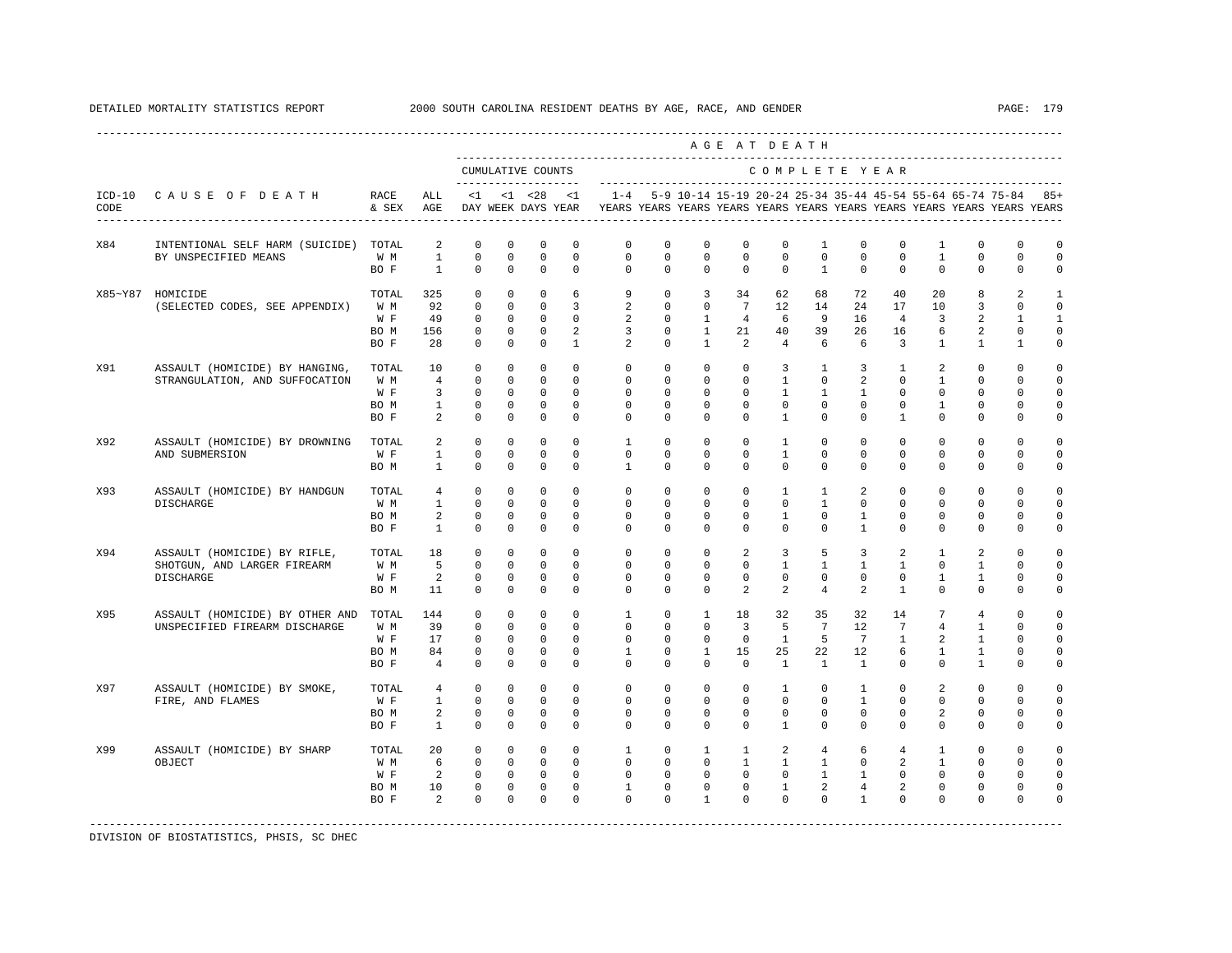|       |                                                    |                            |                                   |                                           |                                        |                                           |                                   |                                                                                             |                                        |                                        |                                             | AGE AT DEATH                             |                                            |                              |                                         |                                       |                                            |                                                                   |                                                 |
|-------|----------------------------------------------------|----------------------------|-----------------------------------|-------------------------------------------|----------------------------------------|-------------------------------------------|-----------------------------------|---------------------------------------------------------------------------------------------|----------------------------------------|----------------------------------------|---------------------------------------------|------------------------------------------|--------------------------------------------|------------------------------|-----------------------------------------|---------------------------------------|--------------------------------------------|-------------------------------------------------------------------|-------------------------------------------------|
|       |                                                    |                            |                                   | CUMULATIVE COUNTS<br>-------------------- |                                        |                                           |                                   |                                                                                             |                                        | ---------------------------            |                                             | COMPLETE YEAR                            |                                            |                              |                                         |                                       |                                            |                                                                   |                                                 |
| CODE  | ICD-10 CAUSE OF DEATH<br>------------------------- | RACE<br>& SEX AGE          | ALL                               | $\leq 1$                                  |                                        |                                           | $<1$ $<28$ $<1$                   | DAY WEEK DAYS YEAR TYEARS YEARS YEARS YEARS YEARS YEARS YEARS YEARS YEARS YEARS YEARS YEARS |                                        |                                        |                                             |                                          |                                            |                              |                                         |                                       |                                            | 1-4 5-9 10-14 15-19 20-24 25-34 35-44 45-54 55-64 65-74 75-84 85+ |                                                 |
| Y00   | ASSAULT (HOMICIDE) BY BLUNT                        | TOTAL                      | $\overline{4}$                    | $\Omega$                                  | $\mathbf 0$                            | $\Omega$                                  | $\Omega$                          | $\Omega$                                                                                    | $\Omega$                               | $\Omega$                               | $\Omega$                                    | $\Omega$                                 | $\overline{1}$                             | 2                            | $\Omega$                                | $\mathbf{1}$                          | $\Omega$                                   | $\Omega$                                                          | $\mathbf 0$                                     |
|       | OBJECT                                             | W M<br>BO M                | $\mathbf{1}$<br>$\overline{3}$    | $\Omega$<br>$\mathbf 0$                   | $\Omega$<br>$\mathbf 0$                | $\Omega$<br>$\mathbf 0$                   | $\Omega$<br>$\mathbf 0$           | $\mathbf 0$<br>$\mathbf{0}$                                                                 | $\Omega$<br>$\mathbf 0$                | $\Omega$<br>$\mathbf 0$                | $\Omega$<br>$\mathbf 0$                     | $\Omega$<br>$\mathbf{0}$                 | $\Omega$<br>$\mathbf{1}$                   | $\mathbf{1}$<br>$\mathbf{1}$ | $\Omega$<br>$^{\circ}$                  | $\mathbf 0$<br>$\mathbf{1}$           | $\mathbf{0}$<br>$\mathbf 0$                | $\mathbf 0$<br>$\mathbf{0}$                                       | $\Omega$<br>0                                   |
| Y01   | ASSAULT (HOMICIDE) BY PUSHING<br>FROM HIGH PLACE   | TOTAL<br>W F               | 1<br>$\mathbf{1}$                 | $\circ$<br>$\mathbf 0$                    | $\Omega$<br>$\mathbf 0$                | 0<br>$\mathbf 0$                          | $\Omega$<br>$\mathbf 0$           | $\Omega$<br>$\Omega$                                                                        | $\Omega$<br>$\Omega$                   | $\Omega$<br>$\mathbf 0$                | $\Omega$<br>$\mathbf 0$                     | $\Omega$<br>$\mathbf 0$                  | $\Omega$<br>$\mathbf{0}$                   | 1<br>$\mathbf{1}$            | $\Omega$<br>$\mathbf 0$                 | $\mathbf 0$<br>$\mathbf 0$            | $\mathbf{0}$<br>$\mathbf{0}$               | $\mathbf 0$<br>$\mathbf 0$                                        | $\circ$<br>$\mathbf 0$                          |
| Y02   | ASSAULT (HOMICIDE) BY PUSHING                      | TOTAL.                     | 2                                 | $\Omega$                                  | $\Omega$                               | $\Omega$                                  | $\Omega$                          | $\Omega$                                                                                    | $\Omega$                               | $\Omega$                               | $\Omega$                                    | $\Omega$                                 | $\Omega$                                   | $\mathfrak{D}$               | $\Omega$                                | $\Omega$                              | $\Omega$                                   | $\Omega$                                                          | $\Omega$                                        |
|       | OR PLACING VICTIM BEFORE MOVING<br>OBJEC           | BO M<br>BO F               | $\mathbf{1}$<br>$\mathbf{1}$      | $\mathbf 0$<br>$\mathbf 0$                | $\mathbf 0$<br>$\mathbf 0$             | $\mathbf 0$<br>$\mathbf 0$                | $\mathbf 0$<br>$\Omega$           | $\mathbf{0}$<br>$\Omega$                                                                    | $\circ$<br>$\mathbf 0$                 | $\mathbf 0$<br>$\mathbf 0$             | $\mathbf 0$<br>$\mathbf 0$                  | $\mathbb O$<br>$\mathbf{0}$              | $\mathbb O$<br>$\mathbf{0}$                | $\mathbf{1}$<br>$\mathbf{1}$ | $\mathbf 0$<br>$^{\circ}$               | 0<br>$^{\circ}$                       | 0<br>$\mathbf 0$                           | 0<br>$\mathbf{0}$                                                 | $\mathbf 0$<br>$\mathbf 0$                      |
| Y03   | ASSAULT (HOMICIDE) BY CRASHING<br>OF MOTOR VEHICLE | TOTAL<br>W F               | 3<br>3                            | $^{\circ}$<br>$\Omega$                    | $\Omega$<br>$\Omega$                   | $\mathbf 0$<br>$\Omega$                   | $\Omega$<br>$\Omega$              | $\mathbf{0}$<br>$\Omega$                                                                    | $\mathbf 0$<br>$\Omega$                | $\mathbf{1}$<br>$\mathbf{1}$           | $\mathbf{1}$<br>$\mathbf{1}$                | $\mathbf{0}$<br>$\Omega$                 | $\mathbf 0$<br>$\Omega$                    | $\mathbf{1}$<br>$\mathbf{1}$ | $\mathbf 0$<br>$\Omega$                 | $\mathbf 0$<br>$\Omega$               | $\mathbf{0}$<br>$\Omega$                   | $\Omega$<br>$\Omega$                                              | $\Omega$<br>$\Omega$                            |
| Y04   | ASSAULT (HOMICIDE) BY BODILY<br>FORCE              | TOTAL<br>W M<br>W F        | 4<br>$\mathbf{1}$<br>$\mathbf{1}$ | $\circ$<br>$\mathbf 0$<br>$\mathbf 0$     | 0<br>0<br>$\Omega$                     | $\mathbf 0$<br>$\mathbf 0$<br>$\mathbf 0$ | 0<br>$\mathbf 0$<br>$\Omega$      | 1<br>$\mathbf 0$<br>$\mathbf{1}$                                                            | $\mathbf 0$<br>$\circ$<br>$\Omega$     | $^{\circ}$<br>$\mathbf 0$<br>$\Omega$  | 1<br>$\mathbf 0$<br>$^{\circ}$              | $\mathbf{0}$<br>$\mathbf{0}$<br>$\Omega$ | $\mathbf 0$<br>$\mathbf{0}$<br>$\mathbf 0$ | 1<br>$\mathbf 0$<br>0        | $\mathbf 0$<br>$^{\circ}$<br>$^{\circ}$ | 1<br>1<br>$^{\circ}$                  | $\mathbf{0}$<br>$\mathbf 0$<br>$\mathbf 0$ | $\Omega$<br>$\cap$<br>$\Omega$                                    | $\Omega$<br>0<br>$\circ$                        |
|       |                                                    | BO F                       | $\overline{2}$                    | $\Omega$                                  | $\Omega$                               | $\Omega$                                  | $\Omega$                          | $\Omega$                                                                                    | $\Omega$                               | $\Omega$                               | $\mathbf{1}$                                | $\Omega$                                 | $\Omega$                                   | $\mathbf{1}$                 | $\Omega$                                | $\Omega$                              | $\Omega$                                   | $\Omega$                                                          | $\Omega$                                        |
| Y06   | NEGLECT AND ABANDONMENT                            | TOTAL<br>W M<br>BO F       | 3<br>2<br>$\mathbf{1}$            | $\mathbf 0$<br>$\Omega$<br>$\mathbf 0$    | $\mathbf 0$<br>$\Omega$<br>$\mathbf 0$ | $\mathbf 0$<br>$\Omega$<br>$\Omega$       | 2<br>$\mathbf{1}$<br>$\mathbf{1}$ | $\mathbf{0}$<br>$\Omega$<br>$\mathbf{0}$                                                    | $\mathbf 0$<br>$\Omega$<br>$\mathbf 0$ | $\mathbf 0$<br>$\Omega$<br>$\mathbf 0$ | $\mathbf{1}$<br>$\mathbf{1}$<br>$\mathbf 0$ | $\mathbf{0}$<br>$\Omega$<br>$\mathbf 0$  | $\mathbf{0}$<br>$\Omega$<br>$\mathbf 0$    | $\mathbf 0$<br>$\Omega$<br>0 | $\mathbf 0$<br>$\Omega$<br>$\mathbf 0$  | $\mathbf 0$<br>$\Omega$<br>$^{\circ}$ | $\mathbf{0}$<br>$\mathbf 0$<br>$\mathbf 0$ | $\Omega$<br>$\Omega$<br>0                                         | $\Omega$<br>$\Omega$<br>$\mathbf 0$             |
| Y06.9 | BY UNSPECIFIED PERSON                              | TOTAL<br>W M               | 3<br>2                            | $\Omega$<br>$\Omega$                      | $\Omega$<br>$\Omega$                   | $\Omega$<br>$\Omega$                      | $\mathfrak{D}$<br>$\mathbf{1}$    | $\Omega$<br>$\mathbf{0}$                                                                    | $\Omega$<br>$\mathbf 0$                | $\Omega$<br>$\Omega$                   | $\mathbf{1}$<br>$\mathbf{1}$                | $\Omega$<br>$\mathbf{0}$                 | $\Omega$<br>$\mathbf{0}$                   | $\Omega$<br>$\mathbf 0$      | $\Omega$<br>$\Omega$                    | $\Omega$<br>$\mathbf 0$               | $\Omega$<br>$\mathbf{0}$                   | $\Omega$<br>$\Omega$                                              | $\Omega$<br>$\Omega$                            |
|       |                                                    | BO F                       | $\mathbf{1}$                      | $\Omega$                                  | $\Omega$                               | $\Omega$                                  | $\mathbf{1}$                      | $\Omega$                                                                                    | $\Omega$                               | $\Omega$                               | $\mathbf 0$                                 | $\Omega$                                 | $\mathbf{0}$                               | $\Omega$                     | $\mathbf 0$                             | $\Omega$                              | $\mathbf 0$                                | $\mathbf 0$                                                       | $\mathbf 0$                                     |
| Y07   | OTHER MALTREATMENT SYNDROMES                       | TOTAL<br>W M               | 5<br>2                            | $\Omega$<br>$\Omega$                      | $\Omega$<br>$\Omega$                   | $\Omega$<br>$\Omega$                      | $\overline{4}$<br>2               | $\mathbf{1}$<br>$\Omega$                                                                    | $\Omega$<br>$\Omega$                   | $\Omega$<br>$\Omega$                   | $\Omega$<br>$\Omega$                        | $\Omega$<br>$\Omega$                     | $\Omega$<br>$\Omega$                       | $\Omega$<br>$\Omega$         | $\Omega$<br>$\Omega$                    | $\Omega$<br>$\Omega$                  | $\Omega$<br>$\Omega$                       | $\Omega$<br>$\Omega$                                              | $\Omega$<br>$\Omega$                            |
|       |                                                    | BO M<br>BO F               | 2<br>$\mathbf{1}$                 | $\mathbf 0$<br>$\mathbf 0$                | $\Omega$<br>$\mathbf 0$                | $\mathbf 0$<br>$\mathbf 0$                | 2<br>$\mathbf 0$                  | $\Omega$<br>$\mathbf{1}$                                                                    | $\mathbf 0$<br>$\mathbf 0$             | $\Omega$<br>$\mathbf 0$                | $\mathbf 0$<br>$\mathbf 0$                  | $\Omega$<br>$\mathbf 0$                  | $\mathbf 0$<br>$\mathbf 0$                 | $\mathbf 0$<br>0             | $\mathbf 0$<br>$\mathbf 0$              | $\mathbf 0$<br>0                      | $\mathbf 0$<br>$\mathbf 0$                 | 0<br>$\Omega$                                                     | $\circ$<br>$\Omega$                             |
| Y07.9 | BY UNSPECIFIED PERSON                              | TOTAL<br>W M               | 5<br>$\overline{a}$               | $\mathbf 0$<br>$\Omega$                   | $\mathbf 0$<br>$\Omega$                | $\mathbf 0$<br>$\Omega$                   | $\overline{4}$<br>2               | $\mathbf{1}$<br>$\Omega$                                                                    | $\mathbf 0$<br>$\Omega$                | $\Omega$<br>$\Omega$                   | $\mathbf 0$<br>$\Omega$                     | $\Omega$<br>$\Omega$                     | $\mathbf{0}$<br>$\Omega$                   | $\Omega$<br>$\Omega$         | $\mathbf 0$<br>$\Omega$                 | $\Omega$<br>$\Omega$                  | $\mathbf{0}$<br>$\Omega$                   | $\cap$<br>$\Omega$                                                | $\circ$<br>$\Omega$                             |
|       |                                                    | BO M<br>BO F               | $\overline{a}$<br>$\mathbf{1}$    | $\mathbf 0$<br>$\Omega$                   | $\mathbf 0$<br>$\Omega$                | $\mathbf 0$<br>$\Omega$                   | 2<br>$\Omega$                     | $\mathbf{0}$<br>$\mathbf{1}$                                                                | $\mathbf 0$<br>$\Omega$                | $\mathbf 0$<br>$\Omega$                | $^{\circ}$<br>$\Omega$                      | $\mathbf{0}$<br>$\Omega$                 | $\mathbf 0$<br>$\Omega$                    | $\mathbf 0$<br>$\Omega$      | $\mathbf 0$<br>$\Omega$                 | 0<br>$\Omega$                         | 0<br>$\Omega$                              | $\Omega$<br>$\Omega$                                              | $\mathbf 0$<br>$\circ$                          |
| Y08   | ASSAULT (HOMICIDE) BY OTHER                        | TOTAL                      | 42                                | $\circ$<br>$\Omega$                       | 0<br>$\Omega$                          | $\mathbf 0$<br>$\Omega$                   | $\mathbf 0$<br>$\Omega$           | 4                                                                                           | $\mathbf 0$<br>$\Omega$                | $^{\circ}$<br>$\Omega$                 | 2<br>$\Omega$                               | 4                                        | 6<br>$\Omega$                              | 9                            | 11                                      | 3                                     | 2                                          | 1                                                                 | 0                                               |
|       | SPECIFIED MEANS                                    | W M<br>W F<br>BO M<br>BO F | 16<br>6<br>10<br>10               | $\mathbf 0$<br>$\mathbf 0$<br>$\Omega$    | $\Omega$<br>$\Omega$<br>$\Omega$       | $\mathbf 0$<br>$\mathbf 0$<br>$\Omega$    | $\Omega$<br>$\Omega$<br>$\Omega$  | 2<br>$\mathbf{1}$<br>$\mathbf{0}$<br>$\mathbf{1}$                                           | 0<br>$\mathbf 0$<br>$\Omega$           | $\Omega$<br>$^{\circ}$<br>$\Omega$     | $\mathbf{1}$<br>$^{\circ}$<br>$\mathbf{1}$  | 2<br>$\Omega$<br>1<br>$\mathbf{1}$       | $\mathbf 0$<br>2<br>$\overline{4}$         | 5<br>2<br>1<br>$\mathbf{1}$  | $\overline{4}$<br>1<br>4<br>2           | 2<br>$\Omega$<br>1<br>$\Omega$        | 1<br>$\mathbf 0$<br>1<br>$\Omega$          | 0<br>1<br>0<br>$\Omega$                                           | $\mathbf 0$<br>$\Omega$<br>$\Omega$<br>$\Omega$ |
| Y09   | ASSAULT (HOMICIDE) BY<br>UNSPECIFIED MEANS         | TOTAL<br>W M<br>W F        | 57<br>14<br>12                    | $^{\circ}$<br>$\Omega$<br>$\Omega$        | 0<br>$\Omega$<br>$\Omega$              | 0<br>$\Omega$<br>$\Omega$                 | 0<br>$\Omega$<br>$\Omega$         | 0<br>$\Omega$<br>$\Omega$                                                                   | 0<br>$\Omega$<br>$\Omega$              | $^{\circ}$<br>$\Omega$<br>$\Omega$     | 8<br>2<br>$\mathfrak{D}$                    | 14<br>2<br>3                             | 14<br>3<br>$\overline{a}$                  | 9<br>3<br>$\mathfrak{D}$     | 8<br>3<br>2                             | 2<br>$\mathbf{1}$<br>$\Omega$         | $\mathbf 0$<br>$\mathbf 0$<br>$\Omega$     | 1<br>$\Omega$<br>0                                                | -1<br>$\Omega$<br>$\mathbf{1}$                  |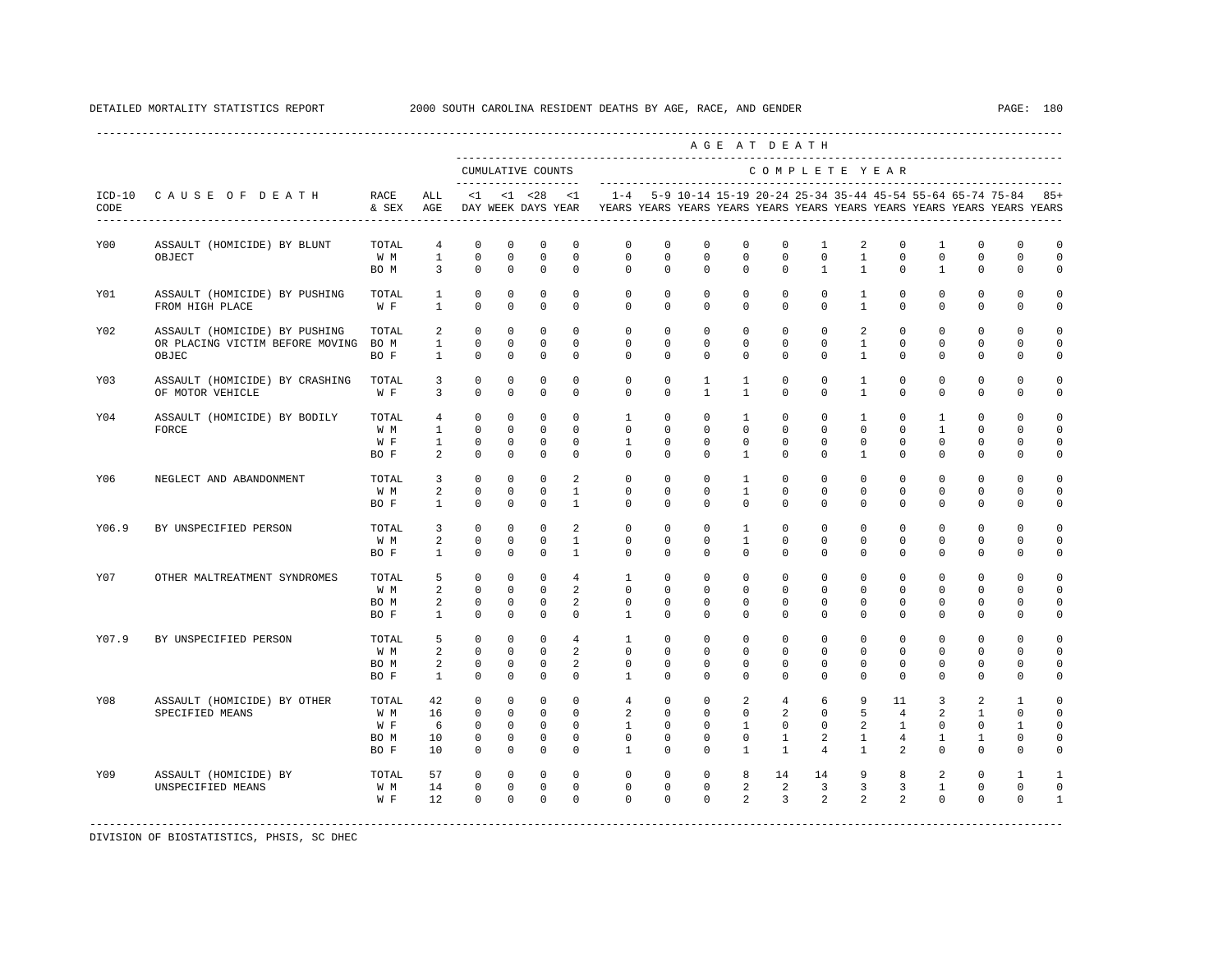|            |                                           |              |                            |                    |                              |                               |                            |                                                                                                                                                                                                 |                    |                           |                             | AGE AT DEATH      |                     |                 |                   |                |              |                                |                                |
|------------|-------------------------------------------|--------------|----------------------------|--------------------|------------------------------|-------------------------------|----------------------------|-------------------------------------------------------------------------------------------------------------------------------------------------------------------------------------------------|--------------------|---------------------------|-----------------------------|-------------------|---------------------|-----------------|-------------------|----------------|--------------|--------------------------------|--------------------------------|
|            |                                           |              |                            | CUMULATIVE COUNTS  |                              |                               |                            |                                                                                                                                                                                                 |                    |                           |                             | COMPLETE YEAR     |                     |                 |                   |                |              |                                |                                |
| CODE       | ICD-10 CAUSE OF DEATH                     | RACE         | ALL                        |                    |                              |                               |                            | <1 <28 <1 -28 <1 -4 5-9 10-14 15-19 20-24 25-34 35-44 45-54 55-64 65-74 75-84 85+<br>& SEX AGE DAY WEEK DAYS YEAR YEARS YEARS YEARS YEARS YEARS YEARS YEARS YEARS YEARS YEARS YEARS YEARS YEARS |                    |                           |                             |                   |                     |                 |                   |                |              |                                |                                |
| Y09        |                                           | BO M         | 28                         | $\mathbf 0$        | $^{\circ}$                   | $\circ$                       | $\mathbf{0}$               | $\circ$                                                                                                                                                                                         | $\mathbf 0$        | $^{\circ}$                | $\overline{4}$              | 9                 | 8                   | $4\overline{ }$ | 3                 | $\mathbf 0$    | $\mathbf 0$  | $\mathbf{0}$                   | $\mathbf 0$                    |
|            |                                           | BO F         | $\overline{\mathbf{3}}$    | $^{\circ}$         | $^{\circ}$                   | $\mathbf{0}$                  | $^{\circ}$                 | $\circ$                                                                                                                                                                                         | $\circ$            | $\circ$                   | $\mathbf 0$                 | $\circ$           | $\mathbf{1}$        | $\circ$         | $\mathbf 0$       | $\mathbf{1}$   | $\mathbf 0$  | $\mathbf{1}$                   | $\mathbf 0$                    |
|            | Y10~Y87 EVENTS OF UNDETERMINED INTENT     | TOTAL<br>W M | 32<br>16                   | $\circ$<br>$\circ$ | $^{\circ}$<br>$\overline{0}$ | $\mathbf 0$<br>$\overline{0}$ | $\overline{0}$<br>$\Omega$ | $\circ$<br>$\circ$                                                                                                                                                                              | $\circ$<br>$\circ$ | $\overline{0}$<br>$\circ$ | $\mathbf 0$<br>$\mathbf{0}$ | 4<br>$\mathbf{0}$ | 6<br>$\overline{3}$ | 11<br>6         | 2<br>$\mathbf{1}$ | 5<br>2         | 2<br>2       | $\mathbf{1}$<br>$\overline{1}$ | $\mathbf{1}$<br>$\overline{1}$ |
|            | (SELECTED CODES, SEE APPENDIX)            | W F          | $\overline{7}$             | $\overline{0}$     | $\Omega$                     | $\overline{0}$                | $\Omega$                   | $\circ$                                                                                                                                                                                         | $\circ$            | $\circ$                   | $\Omega$                    | $\circ$           | 2                   | $\overline{3}$  | $\mathbf{1}$      | $\mathbf{1}$   | $\mathbf 0$  | $\Omega$                       | $\Omega$                       |
|            |                                           | BO M         | $\overline{\phantom{0}}$ 8 | $\mathbf{0}$       | $\circ$                      | $\overline{\phantom{0}}$      | $\circ$                    | $\circ$                                                                                                                                                                                         | $\mathbf 0$        | $\mathbf{0}$              | $\mathbf 0$                 | $\overline{3}$    | $\mathbf{1}$        | 2               | $^{\circ}$        | $\overline{a}$ | $\mathbf 0$  | $\mathbf 0$                    | $\mathbf 0$                    |
|            |                                           | BO F         | $\mathbf{1}$               | $\circ$            | $\Omega$                     | $\overline{0}$                | $^{\circ}$                 | $\Omega$                                                                                                                                                                                        | $\Omega$           | $\Omega$                  | $\Omega$                    | $\mathbf{1}$      | $\Omega$            | $\Omega$        | $\Omega$          | $\Omega$       | $\Omega$     | $\Omega$                       | 0                              |
| Y11        | POISONING BY & EXPOSURE TO ANTI- TOTAL    |              | $\mathbf{1}$               | $^{\circ}$         | $^{\circ}$                   | $\mathbf 0$                   | $\Omega$                   | $\mathbf 0$                                                                                                                                                                                     | $\mathbf 0$        | $\circ$                   | $\mathbf 0$                 | $\mathbf 0$       | $\Omega$            | $\circ$         | $\mathbf{1}$      | $\circ$        | $\mathbf 0$  | $\mathbf{0}$                   | $\mathbf 0$                    |
|            | EPILEPTIC, SEDATIVE-HYPNOTIC,             | W M          | $\mathbf{1}$               | $\Omega$           | $\Omega$                     | $\Omega$                      | $\Omega$                   | $\Omega$                                                                                                                                                                                        | $\Omega$           | $\Omega$                  | $\Omega$                    | $\Omega$          | $\Omega$            | $\Omega$        | $\mathbf{1}$      | $\Omega$       | $\Omega$     | $\Omega$                       | $\Omega$                       |
| Y12        | POISONING BY AND EXPOSURE TO              | TOTAL        | $\overline{3}$             | $\circ$            | $^{\circ}$                   | $^{\circ}$                    | $\Omega$                   | $\circ$                                                                                                                                                                                         | $\circ$            | $\overline{0}$            | $\mathbf{0}$                | $\mathbf{1}$      | $\circ$             | $\overline{a}$  | $\circ$           | $\circ$        | $\mathbf 0$  | $\mathbf{0}$                   | $\mathbf 0$                    |
|            | NARCOTICS & PSYCHODYSLEPTICS              | W M          | $\mathbf{1}$               | $\mathbf{0}$       | $^{\circ}$                   | $\mathbf 0$                   | $\circ$                    | $\circ$                                                                                                                                                                                         | $\circ$            | $\circ$                   | $\mathbf 0$                 | $\circ$           | $\mathbf 0$         | $\mathbf{1}$    | $\mathbf 0$       | $\circ$        | $\mathbf{0}$ | 0                              | $\mathbf 0$                    |
|            | (HALLUCINOGENIC), NOT ELSEWHERE           | BO M         | $\overline{a}$             | $\Omega$           | $\Omega$                     | $\Omega$                      | $\Omega$                   | $\Omega$                                                                                                                                                                                        | $\Omega$           | $\Omega$                  | $\Omega$                    | $\overline{1}$    | $\Omega$            | $\mathbf{1}$    | $\Omega$          | $\Omega$       | $\Omega$     | $\Omega$                       | 0                              |
| Y14        | POISONING BY & EXPOSURE TO OTHER TOTAL 10 |              |                            | $\overline{0}$     | $\mathbb O$                  | $\overline{0}$                | $\mathbf{0}$               | $\circ$                                                                                                                                                                                         | $\mathsf 0$        | $\mathbf 0$               | $\mathbb O$                 | $\mathbf 0$       | $\overline{a}$      | 5               | $\mathbf{1}$      | $\mathbf{1}$   | $\mathbf 0$  | $\mathbf 0$                    | $\mathbf{1}$                   |
|            | & UNSPECIFIED DRUGS, MEDICAMENTS W M 5    |              |                            | $\circ$            | $^{\circ}$                   | $\overline{0}$                | $\mathbf{0}$               | $\circ$                                                                                                                                                                                         | $\circ$            | $\circ$                   | 0                           | $\circ$           | $\mathbf{1}$        | 2               | $\circ$           | $\mathbf{1}$   | 0            | $\Omega$                       | $\mathbf{1}$                   |
|            | & BIOLOGICAL SUBSTANCE,                   | W F          | $4\qquad 0$                |                    | $^{\circ}$                   | $\circ$                       | $\mathbf{0}$               | $\overline{0}$                                                                                                                                                                                  | $^{\circ}$         | $^{\circ}$                | 0                           | $\overline{0}$    | $\circ$             | $\overline{3}$  | $\mathbf{1}$      | $\mathbf 0$    | $\mathbf{0}$ | 0                              | $\mathbf 0$                    |
|            | UNDETERMINED INTENT                       | BO M         | $\sim$ 1                   | $\mathbf 0$        | $\Omega$                     | $\mathbf 0$                   | $\Omega$                   | $\Omega$                                                                                                                                                                                        | $\mathbf 0$        | $\Omega$                  | $\Omega$                    | $\Omega$          | $\mathbf{1}$        | $\Omega$        | $\Omega$          | $\Omega$       | $\mathbf 0$  | $\Omega$                       | 0                              |
| <b>Y17</b> | POISONING BY & EXPOSURE TO OTHER TOTAL    |              | $\mathbf{1}$               | $\mathbf{0}$       | $\mathbf 0$                  | $\mathbf 0$                   | $\mathbf 0$                | $\mathbf 0$                                                                                                                                                                                     | $\mathbf 0$        | $^{\circ}$                | $\mathbf 0$                 | $\mathbf 0$       | $\mathbf{0}$        | $\mathbf{1}$    | $\mathbf 0$       | $\mathbf 0$    | $\mathbf 0$  | $\mathbf 0$                    | $\mathbf 0$                    |
|            | GASES AND VAPORS, UNDETERMINED            | W M          | $\mathbf{1}$               | $\mathbf 0$        | $\mathbf 0$                  | $\mathbf 0$                   | $\mathbf 0$                | $\mathbf 0$                                                                                                                                                                                     | 0                  | $\mathbf 0$               | $\mathbf 0$                 | $\mathbf{0}$      | 0                   | $\mathbf{1}$    | $\mathbf 0$       | $\mathbf 0$    | $\mathbf 0$  | $\mathbf 0$                    | 0                              |
| Y20        | HANGING, STRANGULATION, AND SUF- TOTAL    |              | $\mathbf{1}$               | $^{\circ}$         | $\mathbf 0$                  | $\mathbf 0$                   | $^{\circ}$                 | $\mathbf 0$                                                                                                                                                                                     | $\mathbf 0$        | $^{\circ}$                | $\mathbf 0$                 | $\mathbf 0$       | $\mathbf 0$         | $\mathbf 0$     | $\mathbf 0$       | $\mathbf 0$    | $\mathbf{1}$ | $\mathbf{0}$                   | $\mathbf 0$                    |
|            | FOCATION, UNDETERMINED INTENT             | W M          | $\mathbf{1}$               | $\Omega$           | $\Omega$                     | $\mathbf{0}$                  | $\Omega$                   | $\mathbf 0$                                                                                                                                                                                     | $\Omega$           | $\Omega$                  | $\Omega$                    | $\Omega$          | $\mathbf{0}$        | $\Omega$        | $\mathbf 0$       | $\Omega$       | $\mathbf{1}$ | $\Omega$                       | $\mathbf 0$                    |
| Y22        | HANDGUN DISCHARGE, UNDETERMINED TOTAL     |              | $\overline{a}$             | $^{\circ}$         | $^{\circ}$                   | $^{\circ}$                    | $^{\circ}$                 | $\mathbf 0$                                                                                                                                                                                     | $\mathbf 0$        | $^{\circ}$                | $\mathbf 0$                 | $\mathbf{1}$      | $\mathbf{1}$        | $\mathbf 0$     | $\mathbf 0$       | $\mathbf 0$    | $\mathbf{0}$ | 0                              | $\mathbf 0$                    |
|            | INTENT                                    | W M          | $\mathbf{1}$               | $\circ$            | $^{\circ}$                   | $\circ$                       | $\circ$                    | $\mathbf 0$                                                                                                                                                                                     | $\mathbf 0$        | $^{\circ}$                | $\mathbf 0$                 | $\circ$           | $\mathbf{1}$        | $\mathbf 0$     | $\mathbf 0$       | $\mathbf 0$    | $\mathbf{0}$ | $\mathbf 0$                    | $\mathbf 0$                    |
|            |                                           | BO M         | $\mathbf{1}$               | $\mathbf{0}$       | $^{\circ}$                   | $\overline{0}$                | $\circ$                    | $\Omega$                                                                                                                                                                                        | $\circ$            | $\Omega$                  | 0                           | $\overline{1}$    | $\Omega$            | $\Omega$        | 0                 | $\Omega$       | 0            | 0                              | 0                              |
| Y23        | RIFLE, SHOTGUN, AND LARGER FIRE- TOTAL    |              | $\mathbf{1}$               | $^{\circ}$         | $\mathbf 0$                  | $\mathbf 0$                   | $\Omega$                   | $\Omega$                                                                                                                                                                                        | $\Omega$           | $^{\circ}$                | $\Omega$                    | $\mathbf 0$       | $\Omega$            | $\mathbf{1}$    | $\Omega$          | $\mathbf 0$    | $\Omega$     | $\Omega$                       | $\Omega$                       |
|            | ARM DISCHARGE, UNDETERMINED               | W M          | $\mathbf{1}$               | $\mathbf 0$        | $\Omega$                     | $\mathbf 0$                   | $\Omega$                   | $\Omega$                                                                                                                                                                                        | $\Omega$           | $\Omega$                  | $\Omega$                    | $\Omega$          | $\Omega$            | $\mathbf{1}$    | $\Omega$          | $\Omega$       | $\Omega$     | $\Omega$                       | 0                              |
| Y24        | OTHER AND UNSPECIFIED FIREARM             | TOTAL        | 4                          | $\circ$            | $^{\circ}$                   | $\mathbf{0}$                  | $\mathbf{0}$               | $\mathbf 0$                                                                                                                                                                                     | $\mathbf 0$        | $^{\circ}$                | $\mathbf 0$                 | $\mathbf 0$       | $\mathbf{1}$        | $\mathbf 0$     | $\mathbf 0$       | 2              | $\mathbf{1}$ | 0                              | 0                              |
|            | DISCHARGE, UNDETERMINED INTENT            | W M          | $\overline{a}$             | $\mathbf 0$        | $^{\circ}$                   | $\mathbf{0}$                  | $\Omega$                   | $\mathbf 0$                                                                                                                                                                                     | $\mathbf 0$        | $^{\circ}$                | $\mathbf 0$                 | $\mathbf 0$       | $\mathbf{0}$        | $\mathbf 0$     | $\Omega$          | $\mathbf{1}$   | $\mathbf{1}$ | $\Omega$                       | 0                              |
|            |                                           | W F          | $\overline{a}$             | $\Omega$           | $\Omega$                     | $\Omega$                      | $\Omega$                   | $\Omega$                                                                                                                                                                                        | $\Omega$           | $\Omega$                  | $\Omega$                    | $\Omega$          | $\mathbf{1}$        | $\Omega$        | $\Omega$          | $\overline{1}$ | $\Omega$     | $\Omega$                       | $\Omega$                       |
| Y26        | EXPOSURE TO SMOKE, FIRE, AND              | TOTAL        | $\mathbf{1}$               | $^{\circ}$         | $^{\circ}$                   | $^{\circ}$                    | $^{\circ}$                 | $\mathbf 0$                                                                                                                                                                                     | $\mathbf 0$        | $^{\circ}$                | $\mathbf 0$                 | $\mathbf 0$       | $\mathbf{0}$        | $\circ$         | $\mathbf 0$       | $\mathbf{1}$   | $\mathbf 0$  | $\mathbf{0}$                   | 0                              |
|            | FLAMES, UNDETERMINED INTENT               | BO M         | $\mathbf{1}$               | $\mathbf{0}$       | $\mathbf 0$                  | $\mathbf{0}$                  | $^{\circ}$                 | $\mathbf 0$                                                                                                                                                                                     | $\circ$            | $^{\circ}$                | 0                           | $\mathbf 0$       | $\mathbf{0}$        | $\mathbf 0$     | 0                 | $\mathbf{1}$   | 0            | 0                              | 0                              |
| Y32        | CRASHING OF MOTOR VEHICLE,                | TOTAL        | $\mathbf{1}$               | $\mathbf{0}$       | $^{\circ}$                   | $\mathbf{0}$                  | $\mathbf{0}$               | $\mathbf 0$                                                                                                                                                                                     | $\mathbf 0$        | $^{\circ}$                | $\mathbf 0$                 | $\mathbf{1}$      | $\mathbf{0}$        | $\mathbf 0$     | $\mathbf 0$       | $\mathbf 0$    | $\mathbf 0$  | $\mathbf 0$                    | $\mathbf 0$                    |
|            | UNDETERMINED INTENT                       | BO M         | $\mathbf{1}$               | $\mathbb O$        | $\mathbf{0}$                 | $\mathbb O$                   | $\mathbb O$                | $\mathbf 0$                                                                                                                                                                                     | $\mathbf 0$        | $\mathbf{0}$              | $\mathbf 0$                 | $\mathbf{1}$      | $\mathbf{0}$        | $\mathbf 0$     | $\mathbf 0$       | $\mathbf 0$    | $\mathbf 0$  | $\mathbf 0$                    | 0                              |
| Y33        | OTHER SPECIFIED EVENTS,                   | TOTAL        | $2^{\circ}$                | $\overline{0}$     | $\circ$                      | $\overline{\phantom{0}}$      | $\overline{0}$             | $\circ$                                                                                                                                                                                         | $\mathbf 0$        | $\overline{0}$            | $\mathbf 0$                 | $\mathbf{1}$      | $\circ$             | $\circ$         | $\mathbf 0$       | $\circ$        | $\mathbf 0$  | $\mathbf{1}$                   | 0                              |
|            | UNDETERMINED INTENT                       | W M          | 1                          | $\Omega$           | $\Omega$                     | $\overline{0}$                | $\Omega$                   | $\Omega$                                                                                                                                                                                        | $\Omega$           | $\Omega$                  | $\Omega$                    | $\Omega$          | $\Omega$            | $\Omega$        | $\Omega$          | $\Omega$       | $\Omega$     | $\mathbf{1}$                   | 0                              |
|            |                                           |              |                            |                    |                              |                               |                            |                                                                                                                                                                                                 |                    |                           |                             |                   |                     |                 |                   |                |              |                                |                                |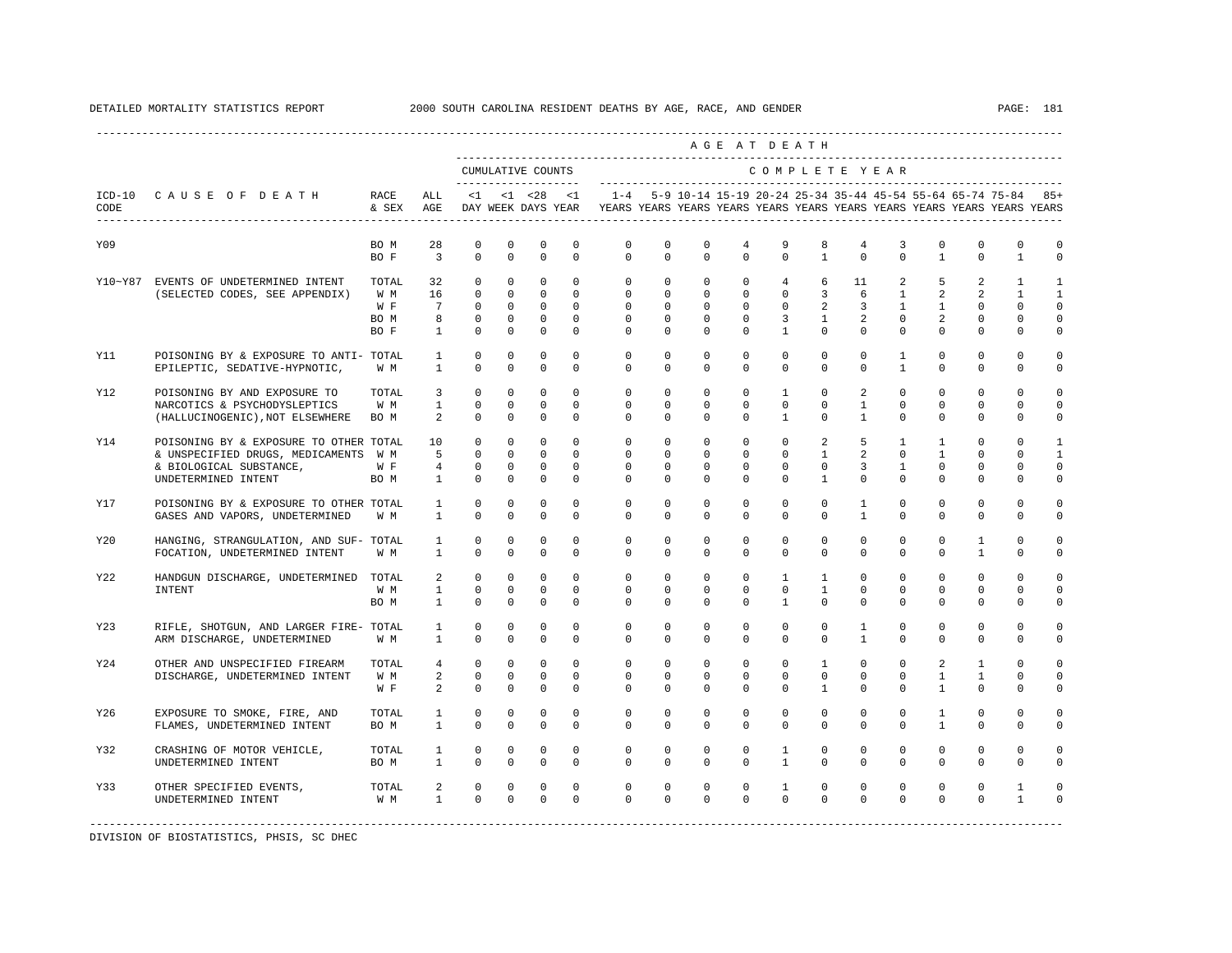|                  |                                                    |                      |                                     |                                           |                                         |                                           |                                         |                                                                                    |                                  |                                |                                | AGE AT DEATH                                                  |                                        |                                  |                                         |                                   |                                            |                                 |                                        |
|------------------|----------------------------------------------------|----------------------|-------------------------------------|-------------------------------------------|-----------------------------------------|-------------------------------------------|-----------------------------------------|------------------------------------------------------------------------------------|----------------------------------|--------------------------------|--------------------------------|---------------------------------------------------------------|----------------------------------------|----------------------------------|-----------------------------------------|-----------------------------------|--------------------------------------------|---------------------------------|----------------------------------------|
|                  |                                                    |                      |                                     |                                           |                                         | CUMULATIVE COUNTS<br>-------------------- |                                         |                                                                                    |                                  |                                |                                | COMPLETE YEAR                                                 |                                        |                                  |                                         |                                   |                                            |                                 |                                        |
| $ICD-10$<br>CODE | CAUSE OF DEATH<br>-------------------------------- | RACE<br>& SEX        | ALL<br>AGE                          | <1                                        |                                         | $< 1$ $< 28$<br>DAY WEEK DAYS YEAR        | $\leq$ 1                                | $1 - 4$<br>YEARS YEARS YEARS YEARS YEARS YEARS YEARS YEARS YEARS YEARS YEARS YEARS |                                  |                                |                                | 5-9 10-14 15-19 20-24 25-34 35-44 45-54 55-64 65-74 75-84 85+ |                                        |                                  |                                         |                                   |                                            |                                 |                                        |
| Y33              |                                                    | BO F                 | $\mathbf{1}$                        | $\mathbf 0$                               | $\mathbf 0$                             | $\mathbf 0$                               | $\mathbf 0$                             | $\mathbf 0$                                                                        | $\mathbf 0$                      | $\mathbf 0$                    | $\mathbf 0$                    | $\mathbf{1}$                                                  | $\mathbf 0$                            | $\mathbf 0$                      | $\mathbf 0$                             | $\mathbf 0$                       | $\mathbf{0}$                               | $\mathbf 0$                     | $\mathbf 0$                            |
| Y34              | UNSPECIFIED EVENT, UNDETERMINED<br>INTENT          | TOTAL<br>W M         | $\overline{4}$<br>$\mathbf{1}$      | $\mathbf 0$<br>$\mathbb O$                | $^{\circ}$<br>$\mathbb O$               | $^{\circ}$<br>$\mathbf 0$                 | $\Omega$<br>$\mathbf 0$                 | $\mathbf{0}$<br>$\mathbf 0$                                                        | $\mathbf 0$<br>$\mathbf 0$       | $\mathbf 0$<br>$\mathsf 0$     | $\mathbf 0$<br>$\mathbf 0$     | $\mathbf 0$<br>$\mathbf 0$                                    | 2<br>$\mathbf{1}$                      | $\mathbf{1}$<br>$\mathbf 0$      | $\mathbf 0$<br>$\mathbf 0$              | $\mathbf{1}$<br>$\mathbf 0$       | $\mathbf 0$<br>$\mathbf{0}$                | $\Omega$<br>$\mathbf 0$         | $\Omega$<br>$\mathbf 0$                |
|                  |                                                    | W F<br>BO M          | $\mathbf{1}$<br>2                   | 0<br>$\mathbf 0$                          | 0<br>$^{\circ}$                         | 0<br>$^{\circ}$                           | $^{\circ}$<br>$^{\circ}$                | 0<br>$\mathbf{0}$                                                                  | $\mathbf{0}$<br>$\mathbf{0}$     | 0<br>$^{\circ}$                | $^{\circ}$<br>0                | 0<br>$\mathbf 0$                                              | $\mathbf{1}$<br>$\mathbf{0}$           | 0<br>$\mathbf{1}$                | 0<br>0                                  | 0<br>$\mathbf{1}$                 | 0<br>$\mathbf 0$                           | 0<br>$\mathbf 0$                | $\mathbf 0$<br>0                       |
|                  | Y35, Y89. LEGAL INTERVENTION                       | TOTAL<br>W M         | 9<br>5                              | $\mathbf 0$<br>$\mathbf 0$                | $^{\circ}$<br>$^{\circ}$                | $^{\circ}$<br>$\mathbf 0$                 | $\Omega$<br>$\mathbf 0$                 | $\circ$<br>$\mathbf 0$                                                             | $\mathbf 0$<br>$\Omega$          | $\mathbf 0$<br>$\mathbf 0$     | $\mathbf 0$<br>$\Omega$        | 2<br>$\Omega$                                                 | $\overline{4}$<br>3                    | $\overline{3}$<br>$\overline{a}$ | $\mathbf 0$<br>$\mathbf 0$              | $\mathbf 0$<br>$\mathbf 0$        | $\mathbf{0}$<br>$\mathbf 0$                | $\Omega$<br>$\Omega$            | $\Omega$<br>$\Omega$                   |
|                  |                                                    | BO M                 | $\overline{4}$                      | $\mathbf 0$                               | $\circ$                                 | $^{\circ}$                                | $\Omega$                                | $\Omega$                                                                           | $\Omega$                         | $\Omega$                       | $\Omega$                       | 2                                                             | $\mathbf{1}$                           | $\mathbf{1}$                     | $\mathbf 0$                             | $\Omega$                          | $\mathbf{0}$                               | $\mathbf 0$                     | $\Omega$                               |
| Y35              | LEGAL INTERVENTION                                 | TOTAL<br>W M         | 9<br>5                              | $\mathbf 0$<br>$\mathbf 0$                | $^{\circ}$<br>$\circ$                   | $\mathbf 0$<br>$\mathbf 0$                | $\mathbf 0$<br>$\mathbf 0$              | $\mathbf{0}$<br>$\mathbf 0$                                                        | $\mathbf 0$<br>$\mathbf 0$       | $\mathbf 0$<br>0               | $\mathbf 0$<br>0               | 2<br>$\mathbf{0}$                                             | $\overline{4}$<br>3                    | 3<br>2                           | $\mathbf 0$<br>$\circ$                  | $\mathbf 0$<br>0                  | $\mathbf{0}$<br>$\mathbf 0$                | $\mathbf 0$<br>$\mathbf 0$      | $\Omega$<br>$\mathbf 0$                |
| Y35.0            | LEGAL INTERVENTION INVOLVING                       | BO M<br>TOTAL        | $\overline{4}$<br>8                 | $\mathbf 0$<br>$\mathbf 0$                | $\mathbf 0$<br>$\circ$                  | $\mathbf 0$<br>$\mathbf 0$                | $\mathbf 0$<br>$\Omega$                 | $\mathbf 0$<br>$\Omega$                                                            | 0<br>$\Omega$                    | $\mathbf 0$<br>$\Omega$        | 0<br>$\Omega$                  | 2<br>2                                                        | $\mathbf{1}$<br>3                      | $\mathbf{1}$<br>3                | $^{\circ}$<br>$\mathbf 0$               | $\mathbf 0$<br>$\Omega$           | $\mathbf 0$<br>$\Omega$                    | 0<br>$\cap$                     | $\mathbf 0$<br>$\Omega$                |
|                  | FIREARM DISCHARGE                                  | W M<br>BO M          | 5<br>3                              | $\mathbb O$<br>$\circ$                    | $\mathbf 0$<br>$^{\circ}$               | $\mathbf 0$<br>$^{\circ}$                 | $\mathbf 0$<br>$^{\circ}$               | $\mathbf 0$<br>$\mathbf{0}$                                                        | $\mathbf 0$<br>0                 | $\mathbf 0$<br>0               | $\mathbf 0$<br>0               | $\mathbf 0$<br>2                                              | 3<br>$\mathbf{0}$                      | 2<br>$\mathbf{1}$                | $\mathbf 0$<br>0                        | $\mathbf 0$<br>$^{\circ}$         | $\mathbf 0$<br>$\mathbf 0$                 | $\mathbf 0$<br>0                | $\mathbf 0$<br>0                       |
| Y35.5            | LEGAL EXECUTION                                    | TOTAL<br>BO M        | $\mathbf{1}$<br>$\mathbf{1}$        | $\circ$<br>$\mathbf 0$                    | 0<br>$\mathbf 0$                        | 0<br>$\mathbf 0$                          | $\Omega$<br>$\mathbf 0$                 | $\circ$<br>$\Omega$                                                                | $\mathbf{0}$<br>$\Omega$         | 0<br>$\Omega$                  | 0<br>$\Omega$                  | $\mathbf 0$<br>$\Omega$                                       | $\mathbf{1}$<br>$\mathbf{1}$           | $\mathbf 0$<br>$\Omega$          | $^{\circ}$<br>0                         | $^{\circ}$<br>$\Omega$            | $\mathbf 0$<br>$\mathbf 0$                 | $\mathbf 0$<br>$\Omega$         | $\Omega$<br>$\Omega$                   |
|                  | Y36, Y89. OPERATION OF WAR                         | TOTAL<br>BO M        | $\mathbf{1}$<br>$\mathbf{1}$        | $\mathbf 0$<br>$\mathbf 0$                | $\mathbf 0$<br>$\mathbf 0$              | $\mathbf 0$<br>$\mathbf 0$                | $\mathbf 0$<br>$\mathbf 0$              | $\mathbf{0}$<br>$\Omega$                                                           | $\mathbf 0$<br>0                 | $\mathbf 0$<br>$\mathbf 0$     | $\mathbf 0$<br>$\mathbf 0$     | $\mathbf 0$<br>$\mathbf 0$                                    | $\mathbf 0$<br>$\mathbf 0$             | $\circ$<br>$\mathbf 0$           | 1<br>$\mathbf{1}$                       | $\mathbf 0$<br>0                  | $\mathbf{0}$<br>$\mathbf 0$                | $\mathbb O$<br>$\mathbf 0$      | $\Omega$<br>$\mathbf 0$                |
| Y40~Y88          | COMPLICATIONS OF MEDICAL AND<br>SURGICAL CARE      | TOTAL<br>W M         | 39<br>10                            | $^{\circ}$<br>$\mathbf 0$                 | $^{\circ}$<br>$^{\circ}$                | $^{\circ}$<br>$^{\circ}$                  | $^{\circ}$<br>$\Omega$                  | $\circ$<br>$\Omega$                                                                | $\mathbf{1}$<br>$\Omega$         | 0<br>$\Omega$                  | 0<br>$\Omega$                  | $\mathbf{0}$<br>$\Omega$                                      | $\mathbf{0}$<br>$\Omega$               | $\mathbf 0$<br>$\Omega$          | $\overline{4}$<br>$\Omega$              | 8<br>3                            | 9<br>5                                     | 11<br>$\overline{1}$            | 6<br>$\mathbf{1}$                      |
|                  | (SELECTED CODES, SEE APPENDIX)                     | W F<br>BO M<br>BO F  | 10<br>8<br>11                       | $\mathbf 0$<br>$\mathbf 0$<br>0           | $^{\circ}$<br>$^{\circ}$<br>0           | $\circ$<br>0<br>0                         | $\Omega$<br>$\mathbf 0$<br>0            | $\Omega$<br>0<br>$\mathbf{0}$                                                      | $\mathbf{1}$<br>$\mathbf 0$<br>0 | $\Omega$<br>$^{\circ}$<br>0    | $\Omega$<br>$^{\circ}$<br>0    | $\Omega$<br>$\mathbf 0$<br>$\mathbf 0$                        | $\Omega$<br>$\Omega$<br>$\mathbf 0$    | $\Omega$<br>$\mathbf 0$<br>0     | $\Omega$<br>2<br>2                      | $\mathbf{1}$<br>$\mathbf{1}$<br>3 | 2<br>2<br>$\mathbf 0$                      | $\overline{4}$<br>2<br>4        | 2<br>$\mathbf{1}$<br>2                 |
| Y46              | ANTIEPILEPTICS AND ANTI-                           | TOTAL                | 2                                   | $\mathbf 0$                               | $\mathbf 0$                             | $\mathbf 0$                               | $\mathbf 0$                             | 0                                                                                  | 0                                | $\mathbf 0$                    | $\mathbf 0$                    | $\mathbf 0$                                                   | $\mathbf 0$                            | $\mathbf 0$                      | $\mathbf{1}$                            | $\mathbf{1}$                      | $\mathbf 0$                                | $\mathbf 0$                     | $\Omega$                               |
|                  | PARKINSONISM DRUGS                                 | W M<br>BO M          | $\mathbf{1}$<br>1                   | $\mathbf 0$<br>$\mathbf 0$                | $\mathbf 0$<br>0                        | $\mathbf 0$<br>$\mathbf 0$                | $\Omega$<br>$\Omega$                    | $\Omega$<br>$\Omega$                                                               | 0<br>0                           | $\mathbf 0$<br>$^{\circ}$      | $\mathbf 0$<br>0               | $\mathbf 0$<br>$\Omega$                                       | $\mathbf 0$<br>$\mathbf 0$             | $\Omega$<br>0                    | $\mathbf 0$<br>$\mathbf{1}$             | $\mathbf{1}$<br>$\Omega$          | $\mathbf 0$<br>$\mathbf 0$                 | $\Omega$<br>$\Omega$            | $\Omega$<br>$\Omega$                   |
| Y46.2            | HYDANTOIN DERIVATIVES                              | TOTAL<br>W M<br>BO M | $\overline{a}$<br>$\mathbf{1}$<br>1 | $\mathbf 0$<br>$\mathbf 0$<br>$\mathbf 0$ | $\mathbf 0$<br>$^{\circ}$<br>$^{\circ}$ | $\mathbf 0$<br>$\mathbf 0$<br>$^{\circ}$  | $\mathbf 0$<br>$^{\circ}$<br>$^{\circ}$ | $\mathbf 0$<br>$\mathbf{0}$<br>$\Omega$                                            | $\mathbf 0$<br>$\mathbf{0}$<br>0 | $\mathbf 0$<br>0<br>$^{\circ}$ | $\mathbf 0$<br>$^{\circ}$<br>0 | $\mathbf 0$<br>$\mathbf{0}$<br>$\Omega$                       | $\mathbf 0$<br>$\mathbf 0$<br>$\Omega$ | 0<br>$\mathbf 0$<br>$\Omega$     | $\mathbf{1}$<br>$\circ$<br>$\mathbf{1}$ | $\mathbf{1}$<br>$\mathbf{1}$<br>0 | $\mathbf{0}$<br>$\mathbf 0$<br>$\mathbf 0$ | $\mathbb O$<br>0<br>$\mathbf 0$ | $\mathbf 0$<br>$\mathbf 0$<br>$\Omega$ |
| Y48              | ANESTHETICS & THERAPEUTIC GASES                    | TOTAL<br>BO M        | $\mathbf{1}$<br>$\mathbf{1}$        | $\mathbf 0$<br>$\Omega$                   | $^{\circ}$<br>$\Omega$                  | 0<br>$\mathbf{0}$                         | $\mathbf 0$<br>$\Omega$                 | $\mathbf{0}$<br>$\Omega$                                                           | $\mathbf 0$<br>$\Omega$          | $\mathbf 0$<br>$\Omega$        | $\mathbf 0$<br>$\Omega$        | $\mathbf 0$<br>$\Omega$                                       | $\mathbf 0$<br>$\Omega$                | $\mathbf 0$<br>$\Omega$          | $\mathbf 0$<br>$\Omega$                 | $\mathbf{1}$<br>$\mathbf{1}$      | $\mathbf{0}$<br>$\Omega$                   | $\Omega$<br>$\Omega$            | $\Omega$<br>$\Omega$                   |
| Y48.4            | ANESTHETIC, UNSPECIFIED                            | TOTAL                | $\mathbf{1}$                        | 0                                         | 0                                       | 0                                         | $^{\circ}$                              | $\circ$                                                                            | $\mathbf{0}$                     | $^{\circ}$                     | $^{\circ}$                     | $\mathbf 0$                                                   | 0                                      | 0                                | $^{\circ}$                              | 1                                 | $\mathbf 0$                                | $\mathbf 0$                     | $\Omega$                               |
|                  |                                                    | BO M                 | $\mathbf{1}$                        | $\mathbf 0$                               | $\mathbf 0$                             | $^{\circ}$                                | $\mathbf 0$                             | $\Omega$                                                                           | $\mathbf 0$                      | $\mathbf 0$                    | $\mathbf 0$                    | $\Omega$                                                      | $\mathbf 0$                            | $\Omega$                         | 0                                       | $\mathbf{1}$                      | $\mathbf 0$                                | $\mathbf 0$                     | $\cap$                                 |
| Y54              | AGENTS PRIMARILY AFFECTING WATER TOTAL             |                      | $\mathbf{1}$                        | $\mathbf 0$                               | $\mathbf 0$                             | 0                                         | $\mathbf 0$                             | $\mathbf{0}$                                                                       | $\mathbf 0$                      | $\mathbf 0$                    | $\mathbf 0$                    | $\mathbf 0$                                                   | $\mathbf 0$                            | $\mathbf 0$                      | $\mathbf 0$                             | $\mathbf 0$                       | $\mathbf{0}$                               | 1                               | $\Omega$                               |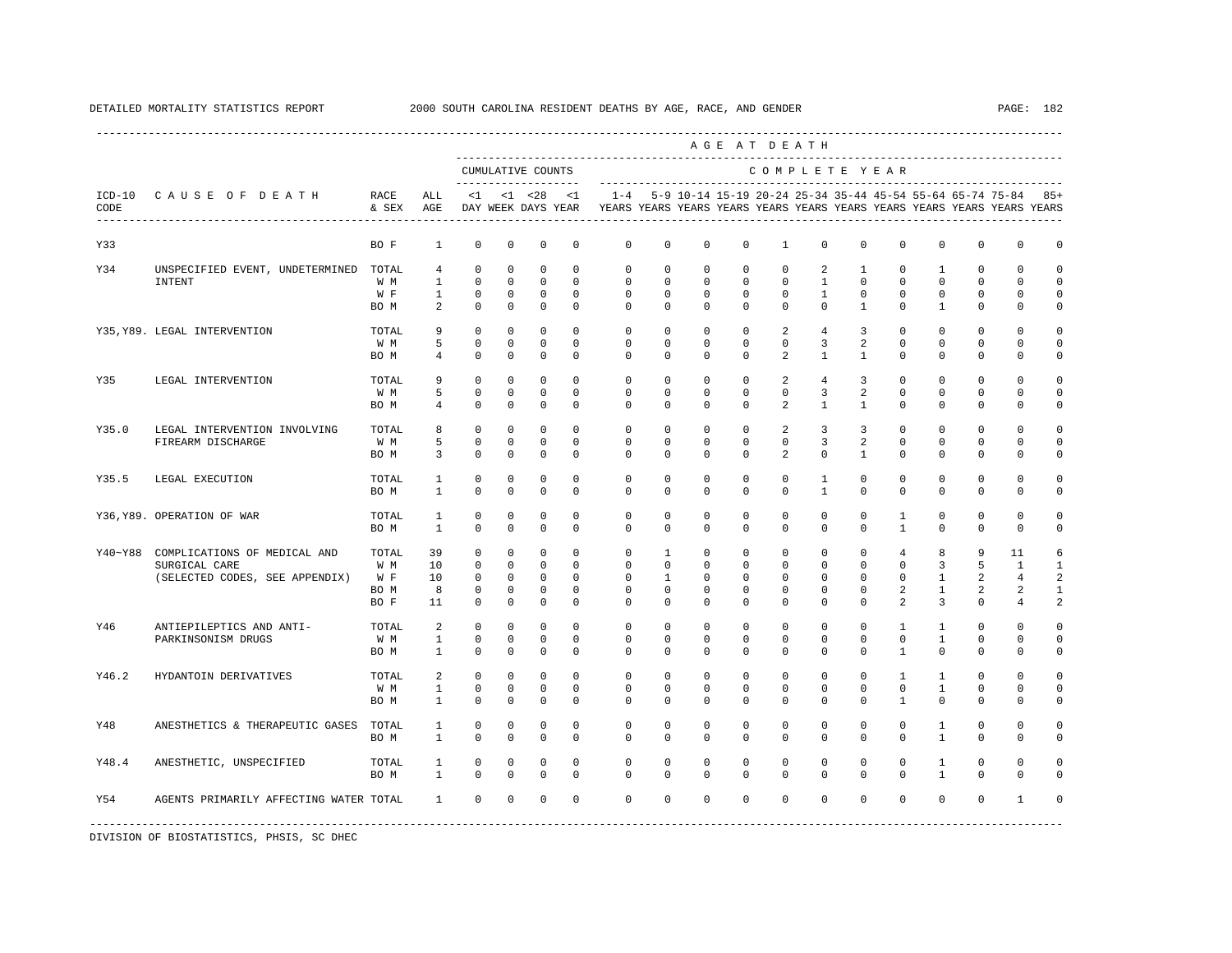|                  |                                                                                                                                                                                      |                             |                                                |                                                                                                   |                                                             |                                                                    |                                                        |                                                                                                                                                                 |                                                                 |                                                                          |                                                            | AGE AT DEATH                                          |                                                            |                                                               |                                                                      |                                                      |                                                                  |                                           |                                             |
|------------------|--------------------------------------------------------------------------------------------------------------------------------------------------------------------------------------|-----------------------------|------------------------------------------------|---------------------------------------------------------------------------------------------------|-------------------------------------------------------------|--------------------------------------------------------------------|--------------------------------------------------------|-----------------------------------------------------------------------------------------------------------------------------------------------------------------|-----------------------------------------------------------------|--------------------------------------------------------------------------|------------------------------------------------------------|-------------------------------------------------------|------------------------------------------------------------|---------------------------------------------------------------|----------------------------------------------------------------------|------------------------------------------------------|------------------------------------------------------------------|-------------------------------------------|---------------------------------------------|
|                  |                                                                                                                                                                                      |                             |                                                |                                                                                                   |                                                             | CUMULATIVE COUNTS                                                  | _____________________                                  |                                                                                                                                                                 |                                                                 |                                                                          |                                                            | COMPLETE YEAR                                         |                                                            |                                                               |                                                                      |                                                      |                                                                  |                                           |                                             |
| $ICD-10$<br>CODE | CAUSE OF DEATH RACE<br>-------------------------------------                                                                                                                         | & SEX AGE                   | ALL                                            |                                                                                                   |                                                             |                                                                    | $<1$ $<1$ $<28$ $<1$                                   | 1-4 5-9 10-14 15-19 20-24 25-34 35-44 45-54 55-64 65-74 75-84 85+<br>DAY WEEK DAYS YEAR TEARS YEARS YEARS YEARS YEARS YEARS YEARS YEARS YEARS YEARS YEARS YEARS |                                                                 |                                                                          |                                                            |                                                       |                                                            |                                                               |                                                                      |                                                      |                                                                  |                                           |                                             |
| Y54              | BALANCE AND MINERAL AND URIC                                                                                                                                                         | BO M                        | $\mathbf{1}$                                   | $\mathbf 0$                                                                                       | $^{\circ}$                                                  | $\mathbf 0$                                                        | $\mathbf 0$                                            | $\mathbf{0}$                                                                                                                                                    | $\mathbf 0$                                                     | $\mathbf 0$                                                              | $\mathbf 0$                                                | $\mathbf 0$                                           | $\mathbf 0$                                                | $\mathbf 0$                                                   | $\mathbf 0$                                                          | $\Omega$                                             | $\mathbf 0$                                                      | 1                                         | $\mathbf 0$                                 |
| Y54.8            | AGENTS AFFECTING URIC ACID<br>METABOLISM                                                                                                                                             | TOTAL<br>BO M               | $1 \quad \blacksquare$<br>$\mathbf{1}$         | $\mathbf 0$<br>$\mathbf{0}$                                                                       | $\mathbf 0$<br>$\circ$                                      | $\mathbf 0$<br>$\circ$                                             | $\circ$<br>$\Omega$                                    | $\circ$<br>$\Omega$                                                                                                                                             | $\circ$<br>$\circ$                                              | $\mathbf 0$<br>$\Omega$                                                  | $\mathbf 0$<br>$\Omega$                                    | $\circ$<br>$\Omega$                                   | 0<br>$\mathbf{0}$                                          | 0<br>$\Omega$                                                 | $\mathbf 0$<br>$\Omega$                                              | $\mathbf 0$<br>$\Omega$                              | $\mathbf 0$<br>$\Omega$                                          | $\mathbf{1}$<br>$\mathbf{1}$              | $\mathbf 0$<br>$\mathbf 0$                  |
| Y57              | OTHER AND UNSPECIFIED DRUGS AND TOTAL<br>MEDICAMENTS                                                                                                                                 | BO M<br>BO F                | 2                                              | $\mathbf 0$<br>$1 \quad \cdots$<br>$\mathbf{0}$<br>$\circ$<br>$1 \quad \cdots$                    | $^{\circ}$<br>$\overline{0}$<br>$\circ$                     | $\circ$<br>$\Omega$<br>$\mathbf{0}$                                | $\Omega$<br>$\Omega$<br>$\Omega$                       | $\Omega$<br>$\Omega$<br>$\Omega$                                                                                                                                | $\circ$<br>$\Omega$<br>$\Omega$                                 | $\circ$<br>$\Omega$<br>$\Omega$                                          | $\Omega$<br>$\Omega$<br>$\Omega$                           | $\Omega$<br>$\Omega$<br>$\Omega$                      | $\mathbf{0}$<br>$\Omega$<br>$\Omega$                       | $\Omega$<br>$\Omega$<br>$\Omega$                              | $\overline{2}$<br>$\mathbf{1}$<br>$\mathbf{1}$                       | $\Omega$<br>$\Omega$<br>$\Omega$                     | $\mathbf{0}$<br>$\Omega$<br>$\Omega$                             | $\Omega$<br>$\Omega$<br>$\Omega$          | $\Omega$<br>$\Omega$<br>$\Omega$            |
| Y57.9            | DRUG OR MEDICAMENT, UNSPECIFIED TOTAL                                                                                                                                                | BO M<br>BO F                |                                                | $2^{\circ}$<br>$\mathbf{0}$<br>$\mathbf{0}$<br>$1 \qquad \qquad$<br>$1 \qquad \qquad$<br>$\Omega$ | $\mathbf{0}$<br>$\circ$<br>$\Omega$                         | $\circ$<br>$\overline{0}$<br>$\Omega$                              | $\circ$<br>$\Omega$<br>$\Omega$                        | $\circ$<br>$\Omega$<br>$\Omega$                                                                                                                                 | $\circ$<br>$\Omega$<br>$\Omega$                                 | $\circ$<br>$\Omega$<br>$\Omega$                                          | $\mathbf{0}$<br>$\Omega$<br>$\Omega$                       | $\circ$<br>$\Omega$<br>$\Omega$                       | $\circ$<br>$\Omega$<br>$\Omega$                            | $\circ$<br>$\circ$<br>$\Omega$                                | 2<br>$\mathbf{1}$<br>$\mathbf{1}$                                    | $\mathbf{0}$<br>$\Omega$<br>$\Omega$                 | $\mathbf{0}$<br>$\Omega$<br>$\Omega$                             | $\mathbf 0$<br>$\mathbf 0$<br>$\Omega$    | $\Omega$<br>$\Omega$<br>$\Omega$            |
| Y60              | UNINTENTIONAL CUT, PUNCTURE, PER- TOTAL<br>FORATION, OR HEMORRHAGE DURING BO F                                                                                                       |                             | $1 \quad \blacksquare$<br>$\mathbf{1}$         | $\mathbf 0$<br>$\mathbf 0$                                                                        | $\mathbf 0$<br>$^{\circ}$                                   | $\mathbf 0$<br>$\circ$                                             | $\mathbf 0$<br>$\mathbf{0}$                            | $\mathbf 0$<br>$\Omega$                                                                                                                                         | $\circ$<br>$\Omega$                                             | $\circ$<br>$\Omega$                                                      | $\mathbf 0$<br>$\Omega$                                    | $\circ$<br>$\Omega$                                   | $\mathbf 0$<br>$\mathbf{0}$                                | $\mathbf 0$<br>$\Omega$                                       | $\mathbf{0}$<br>$^{\circ}$                                           | $\mathbf{0}$<br>$\Omega$                             | $\mathbf 0$<br>$\mathbf{0}$                                      | $\mathbf{1}$<br>$\mathbf{1}$              | $\mathbf 0$<br>0                            |
| Y60.7            | DURING ADMINISTRATION OF ENEMA                                                                                                                                                       | TOTAL<br>BO F               | $\mathbf{1}$<br>$\mathbf{1}$                   | $\mathbf{0}$<br>$\Omega$                                                                          | $^{\circ}$<br>$\Omega$                                      | $\mathbf 0$<br>$\Omega$                                            | $\Omega$<br>$\Omega$                                   | $\circ$<br>$\Omega$                                                                                                                                             | $\circ$<br>$\Omega$                                             | $^{\circ}$<br>$\Omega$                                                   | $\mathbf{0}$<br>$\Omega$                                   | $\circ$<br>$\Omega$                                   | $\mathbf{0}$<br>$\Omega$                                   | $\circ$<br>$\Omega$                                           | $^{\circ}$<br>$\Omega$                                               | $\mathbf{0}$<br>$\Omega$                             | $\mathbf{0}$<br>$\Omega$                                         | $\mathbf{1}$<br>$\overline{1}$            | $\mathbf 0$<br>$\Omega$                     |
| Y83              | SURGICAL OPERATION AND OTHER<br>SURGICAL PROCEDURES AS THE CAUSE W M<br>OF ABNORMAL REACTION OF THE<br>PATIENT, OR OF LATER COMPLICATIO BO M<br>WITHOUT MENTION OF MISADVENTURE BO F | TOTAL<br>W F                | 26<br>9<br>$7\overline{ }$<br>$7\overline{ }$  | $\circ$<br>$\circ$<br>$\circ$<br>$\mathbf{0}$<br>$3^{\circ}$<br>$\mathbf{0}$                      | $\circ$<br>$\circ$<br>$\circ$<br>$^{\circ}$<br>$\Omega$     | $\circ$<br>$\circ$<br>$\mathbf{0}$<br>$^{\circ}$<br>$\overline{0}$ | $\circ$<br>$\circ$<br>$\Omega$<br>$\Omega$<br>$\Omega$ | $\mathbf{0}$<br>$\circ$<br>$\circ$<br>$\Omega$<br>$\Omega$                                                                                                      | $\mathbf{1}$<br>$\circ$<br>$\mathbf{1}$<br>$\Omega$<br>$\Omega$ | $\mathbf{0}$<br>$\overline{0}$<br>$\overline{0}$<br>$\Omega$<br>$\Omega$ | $\circ$<br>$\mathbf 0$<br>$\Omega$<br>$\Omega$<br>$\Omega$ | $\circ$<br>$\circ$<br>$\circ$<br>$\Omega$<br>$\Omega$ | $\circ$<br>$\circ$<br>$\mathbf{0}$<br>$\Omega$<br>$\Omega$ | $\circ$<br>$\mathbf 0$<br>$\mathbf 0$<br>$\Omega$<br>$\Omega$ | $\mathbf{0}$<br>$\mathbf{0}$<br>$\mathbf{0}$<br>$\Omega$<br>$\Omega$ | 5<br>2<br>$\mathbf{1}$<br>$\Omega$<br>$\mathfrak{D}$ | $7\phantom{.0}$<br>5<br>$\mathbf{1}$<br>$\mathbf{1}$<br>$\Omega$ | 7<br>1<br>$\overline{a}$<br>1<br>3        | 6<br>$\mathbf{1}$<br>2<br>$\mathbf{1}$<br>2 |
| Y83.0            | SURGICAL OPERATION WITH<br>TRANSPLANT OF WHOLE ORGAN                                                                                                                                 | TOTAL<br>W F                | $\mathbf{1}$<br>$\mathbf{1}$                   | $\mathbf{0}$<br>$\mathbf 0$                                                                       | $\circ$<br>$\mathbf 0$                                      | 0<br>$^{\circ}$                                                    | $\mathbf{0}$<br>$\mathbf 0$                            | $\mathbf{0}$<br>$\Omega$                                                                                                                                        | $\mathbf{1}$<br>$\mathbf{1}$                                    | $^{\circ}$<br>$\Omega$                                                   | 0<br>$\Omega$                                              | $\mathbf{0}$<br>$\Omega$                              | $\mathbf 0$<br>$\Omega$                                    | $\mathbf{0}$<br>$\Omega$                                      | 0<br>$\Omega$                                                        | $\mathbf{0}$<br>$\Omega$                             | $\mathbf{0}$<br>$\mathbf{0}$                                     | $\mathbf 0$<br>$\mathbf{0}$               | $\mathbf 0$<br>0                            |
| Y83.1            | SURGICAL OPERATION WITH IMPLANT TOTAL<br>OF ARTIFICIAL INTERNAL DEVICE                                                                                                               | W M<br>W F                  | $\overline{\mathbf{3}}$<br>$\mathbf{1}$<br>2   | $\circ$<br>$\mathbf{0}$<br>$\Omega$                                                               | $\circ$<br>$\circ$<br>$\Omega$                              | $\circ$<br>$\mathbf 0$<br>$\Omega$                                 | $\circ$<br>$\Omega$<br>$\Omega$                        | $\mathbf{0}$<br>$\Omega$<br>$\Omega$                                                                                                                            | $\circ$<br>$\Omega$<br>$\Omega$                                 | $\overline{0}$<br>$\Omega$<br>$\Omega$                                   | $\mathbf 0$<br>$\Omega$<br>$\Omega$                        | $\circ$<br>$\Omega$<br>$\Omega$                       | $\mathbf{0}$<br>$\Omega$<br>$\Omega$                       | $\mathbf 0$<br>$\Omega$<br>$\Omega$                           | $\mathbf{0}$<br>$\Omega$<br>$\Omega$                                 | $\mathbf{0}$<br>$\Omega$<br>$\Omega$                 | $\mathbf{0}$<br>$\Omega$<br>$\Omega$                             | $\mathbf{1}$<br>$\Omega$<br>$\mathbf{1}$  | 2<br>$\mathbf{1}$<br>$\mathbf{1}$           |
| Y83.2            | SURGICAL OPERATION WITH<br>ANASTOMOSIS, BYPASS OR GRAFT                                                                                                                              | TOTAL<br>W M<br>BO F        | $\overline{a}$<br>$\mathbf{1}$<br>$\mathbf{1}$ | $\mathbf{0}$<br>$\mathbf 0$<br>$\Omega$                                                           | $\mathbf{0}$<br>$\mathbf{0}$<br>$\Omega$                    | $\mathbf{0}$<br>$\circ$<br>$\mathbf{0}$                            | $\Omega$<br>$\circ$<br>$\Omega$                        | $\circ$<br>$\circ$<br>$\Omega$                                                                                                                                  | $\circ$<br>$\circ$<br>$\Omega$                                  | $\circ$<br>$\mathbf{0}$<br>$\Omega$                                      | $\circ$<br>$\mathbf 0$<br>$\Omega$                         | $\circ$<br>$\circ$<br>$\Omega$                        | $\circ$<br>$\mathbf{0}$<br>$\Omega$                        | $\circ$<br>$\mathbf{0}$<br>$\Omega$                           | $\overline{0}$<br>$\mathbf{0}$<br>$\Omega$                           | $\Omega$<br>$\mathbf{0}$<br>$\Omega$                 | $\mathbf{0}$<br>$\mathbf{0}$<br>$\Omega$                         | 2<br>$\mathbf{1}$<br>$\mathbf{1}$         | $\mathbf 0$<br>$\mathbf 0$<br>$\Omega$      |
| Y83.3            | SURGICAL OPERATION WITH<br>FORMATION OF EXTERNAL STOMA                                                                                                                               | TOTAL<br>BO M<br>BO F       | $\overline{a}$                                 | $\mathbf 0$<br>$\mathbf 0$<br>$1 \quad \blacksquare$<br>$\mathbf{0}$<br>$1 \quad \cdots$          | $\mathbf 0$<br>$\circ$<br>$^{\circ}$                        | $\circ$<br>$\mathbf 0$<br>$^{\circ}$                               | $\mathbf 0$<br>$\mathbf{0}$<br>$\mathbf{0}$            | $\circ$<br>$\mathbf{0}$<br>$\circ$                                                                                                                              | $\circ$<br>$\mathbf{0}$<br>$\mathbf{0}$                         | $\circ$<br>$^{\circ}$<br>$^{\circ}$                                      | $\mathbf 0$<br>0<br>0                                      | $\circ$<br>$\mathbf{0}$<br>$\mathbf{0}$               | $\circ$<br>$\mathbf{0}$<br>$\circ$                         | $\circ$<br>$\circ$<br>$\mathbf{0}$                            | $\mathbf{0}$<br>$\circ$<br>$^{\circ}$                                | $\mathbf 0$<br>$\mathbf{0}$<br>$^{\circ}$            | $\mathbf{1}$<br>1<br>$\mathbf{0}$                                | $\mathbf{1}$<br>$\mathbf{0}$<br>1         | $\mathbf 0$<br>0<br>0                       |
| Y83.4            | OTHER RECONSTRUCTIVE SURGERY                                                                                                                                                         | TOTAL<br>W M<br>W F<br>BO M | $\overline{a}$<br>$\mathbf{1}$                 | $\mathbf{0}$<br>$4\degree$<br>$1 \quad \cdots$<br>$\overline{0}$<br>$\circ$<br>$\circ$            | $\mathbf{0}$<br>$\overline{0}$<br>$\mathbf 0$<br>$^{\circ}$ | $\mathbf{0}$<br>$\circ$<br>$\mathbf 0$<br>$\circ$                  | $\Omega$<br>$\mathbf{0}$<br>$\circ$<br>$\mathbf{0}$    | $\circ$<br>$\overline{0}$<br>$\circ$<br>$\Omega$                                                                                                                | $\mathbf{0}$<br>$\circ$<br>$\mathbf 0$<br>$\circ$               | $\circ$<br>$\circ$<br>$\circ$<br>$\circ$                                 | $\Omega$<br>$\mathbf{0}$<br>$\mathbf 0$<br>$\mathbf{0}$    | $\Omega$<br>$\circ$<br>$\mathbf 0$<br>$\mathbf{0}$    | $\Omega$<br>$\mathbf{0}$<br>$\circ$<br>$\mathbf{0}$        | $\Omega$<br>$\circ$<br>$\mathbf 0$<br>$\mathbf{0}$            | $\Omega$<br>$\overline{0}$<br>$\mathbf{0}$<br>$\mathbf{0}$           | $\Omega$<br>$\circ$<br>$\mathbf 0$<br>$\Omega$       | $\mathbf{1}$<br>$\mathbf{1}$<br>$\mathbf{0}$<br>$\mathbf{0}$     | $\mathbf{1}$<br>$\Omega$<br>1<br>$\Omega$ | $\mathfrak{D}$<br>$\Omega$<br>1<br>-1       |
| Y83.5            | AMPUTATION OF LIMB(S)                                                                                                                                                                | TOTAL                       |                                                | $5^{\circ}$<br>$\overline{0}$                                                                     |                                                             | $0 \qquad \qquad$                                                  | $0 \qquad \qquad$<br>$\overline{0}$                    |                                                                                                                                                                 | $0 \qquad \qquad$                                               | $0 \qquad \qquad$                                                        | $0 \qquad \qquad$                                          | $0 \qquad \qquad$                                     | $0 \qquad \qquad$                                          | $0 \qquad \qquad$<br>$\Omega$                                 | $\Omega$                                                             | $\Omega$                                             | $\overline{a}$                                                   | 2                                         |                                             |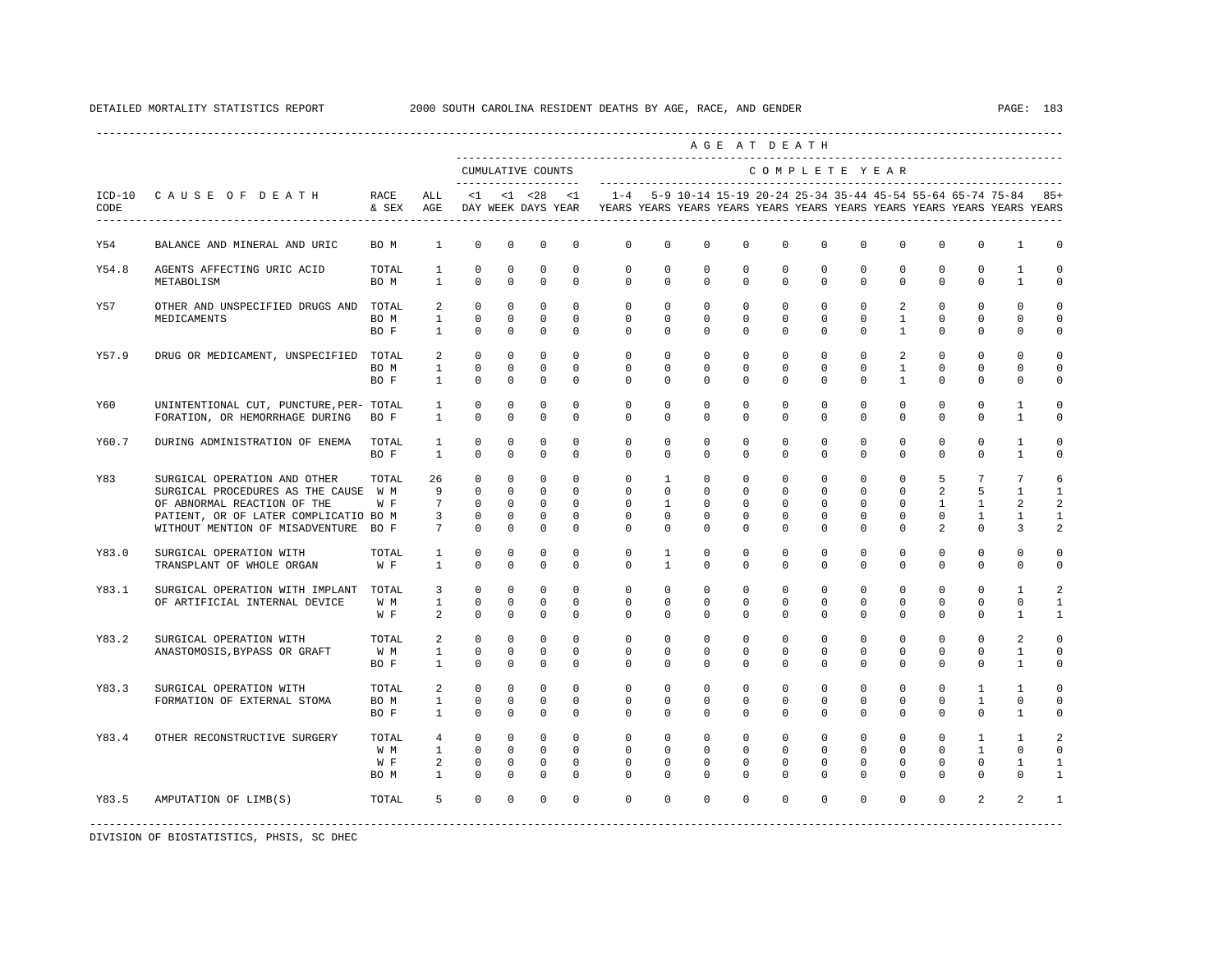|                  |                                       |               |                 |              |              |                                           |              |                                                                                    |             |                                                           |              | AGE AT DEATH  |                |              |                 |                |              |                |              |
|------------------|---------------------------------------|---------------|-----------------|--------------|--------------|-------------------------------------------|--------------|------------------------------------------------------------------------------------|-------------|-----------------------------------------------------------|--------------|---------------|----------------|--------------|-----------------|----------------|--------------|----------------|--------------|
|                  |                                       |               |                 |              |              | CUMULATIVE COUNTS<br>-------------------- |              |                                                                                    |             |                                                           |              | COMPLETE YEAR |                |              |                 |                |              |                |              |
| $ICD-10$<br>CODE | CAUSE OF DEATH                        | RACE<br>& SEX | ALL<br>AGE      | <1           |              | $< 1$ $< 28$<br>DAY WEEK DAYS YEAR        | <1           | $1 - 4$<br>YEARS YEARS YEARS YEARS YEARS YEARS YEARS YEARS YEARS YEARS YEARS YEARS |             | 5-9 10-14 15-19 20-24 25-34 35-44 45-54 55-64 65-74 75-84 |              |               |                |              |                 |                |              |                | $85+$        |
| Y83.5            |                                       | W M           | $\mathbf{1}$    | $\mathbf 0$  | $\mathbf 0$  | $\mathbf 0$                               | $\mathbf 0$  | $\mathbf 0$                                                                        | $\mathbf 0$ | $\circ$                                                   | $\mathbf 0$  | $\mathbf 0$   | $\mathbf 0$    | $\mathbf{0}$ | $\mathbf 0$     | 0              | 1            | $\mathbf 0$    | $\circ$      |
|                  |                                       | W F           | $\mathbf{1}$    | $\mathbf 0$  | $\mathbf 0$  | $\mathbf 0$                               | $\mathbf 0$  | $\circ$                                                                            | $\mathbf 0$ | $\circ$                                                   | $\Omega$     | $\mathbf 0$   | $\Omega$       | $\mathbf 0$  | $\Omega$        | $\mathbf 0$    | $\mathbf{1}$ | $\mathbf 0$    | $\mathbf 0$  |
|                  |                                       | BO M          | $\mathbf{1}$    | $\mathbf 0$  | $\mathbf 0$  | $\mathbf 0$                               | $\mathbf 0$  | $\circ$                                                                            | $\circ$     | $\circ$                                                   | $\mathbf 0$  | $\mathbf 0$   | $\mathbf 0$    | $\mathbf 0$  | $\mathbf 0$     | $\mathbf 0$    | $\mathbf 0$  | $\mathbf{1}$   | $\mathbf 0$  |
|                  |                                       | BO F          | $\overline{a}$  | $\mathbb O$  | $\mathbb O$  | $\mathbf 0$                               | $\mathbf 0$  | $\circ$                                                                            | $\circ$     | $\circ$                                                   | $\mathbf 0$  | $\circ$       | $\mathbf 0$    | $\circ$      | $\mathbf 0$     | $\mathbf{0}$   | $\mathbf 0$  | $\mathbf{1}$   | $\mathbf{1}$ |
| Y83.9            | SURGICAL PROCEDURE, UNSPECIFIED TOTAL |               | 9               | $\mathbf 0$  | $\mathbf 0$  | $\mathbf 0$                               | $\mathbf 0$  | $\mathbf 0$                                                                        | $\mathbf 0$ | $\circ$                                                   | 0            | $^{\circ}$    | $\mathbf{0}$   | $\mathbf 0$  | $\mathbf 0$     | 5              | 3            | $\mathbf 0$    | $\mathbf{1}$ |
|                  |                                       | W M           | 5               | $\circ$      | $\mathbf 0$  | $\Omega$                                  | $\Omega$     | $\Omega$                                                                           | $\Omega$    | $\Omega$                                                  | $\Omega$     | $\Omega$      | $\Omega$       | $\Omega$     | $\Omega$        | 2              | 3            | $\Omega$       | $\Omega$     |
|                  |                                       | W F           | $\mathbf{1}$    | $\mathbf 0$  | $\mathbf 0$  | $\mathbf 0$                               | $\mathbf{0}$ | $\circ$                                                                            | $\circ$     | $\circ$                                                   | $\mathbf{0}$ | $\mathbf 0$   | $\mathbf{0}$   | $\mathbf 0$  | $\mathbf 0$     | $\mathbf{1}$   | $\mathbf 0$  | 0              | $\mathbf 0$  |
|                  |                                       | BO F          | $\overline{3}$  | $\mathbf 0$  | $\mathbf 0$  | $\mathbf 0$                               | $\Omega$     | $\Omega$                                                                           | $\Omega$    | $\Omega$                                                  | $\Omega$     | $\Omega$      | $\Omega$       | $\Omega$     | $\Omega$        | $\overline{2}$ | $\Omega$     | $\Omega$       | $\mathbf{1}$ |
| Y84              | OTHER MEDICAL PROCEDURES AS THE       | TOTAL         | 6               | $\circ$      | $\mathbf 0$  | 0                                         | $\mathbf{0}$ | $\circ$                                                                            | $\circ$     | $^{\circ}$                                                | $\mathbf{0}$ | $^{\circ}$    | $\mathbf{0}$   | $^{\circ}$   | $\mathbf{1}$    | $\mathbf{1}$   | 2            | 2              | $\circ$      |
|                  | CAUSE OF ABNORMAL REACTION OF         | W F           | $\overline{3}$  | $\circ$      | $\mathbf 0$  | $\mathbf{0}$                              | $\Omega$     | $\circ$                                                                            | $\Omega$    | $\Omega$                                                  | $\Omega$     | $\Omega$      | $\Omega$       | $\mathbf 0$  | $\Omega$        | $\Omega$       | $\mathbf{1}$ | 2              | $\Omega$     |
|                  | THE PATIENT, OR OF LATER              | BO M          | $\mathbf{1}$    | $\mathbf 0$  | $\mathbf 0$  | $\mathbf 0$                               | $\mathbf 0$  | $\circ$                                                                            | $\circ$     | $\circ$                                                   | $\mathbf{0}$ | $\mathbf 0$   | $\mathbf 0$    | $\mathbf 0$  | $\mathbf 0$     | $\mathbf 0$    | $\mathbf{1}$ | 0              | $\mathbf 0$  |
|                  | COMPLICATION, WITHOUT MENTION         | BO F          | 2               | $^{\circ}$   | $\mathbf 0$  | $\mathbf 0$                               | $\mathbf 0$  | $\mathbf{0}$                                                                       | $\mathbf 0$ | $^{\circ}$                                                | 0            | $\mathbf 0$   | $\mathbf 0$    | $\mathbf 0$  | $\mathbf{1}$    | $\mathbf{1}$   | $\mathbf 0$  | $\Omega$       | $\Omega$     |
| Y84.1            | KIDNEY DIALYSIS                       | TOTAL         | $\overline{a}$  | $\circ$      | $\mathbf 0$  | $\Omega$                                  | $\Omega$     | $\circ$                                                                            | $\Omega$    | $\Omega$                                                  | $\Omega$     | $\Omega$      | $\Omega$       | $\Omega$     | $\Omega$        | $\Omega$       | 2            | $\Omega$       | $\Omega$     |
|                  |                                       | W F           | $\mathbf{1}$    | $\mathbb O$  | $\mathbf 0$  | $\mathbb O$                               | $\mathbf 0$  | $\mathbf 0$                                                                        | $\mathbf 0$ | $\mathbf 0$                                               | $\mathbf 0$  | $\mathbf 0$   | $\mathbf 0$    | $\mathbf 0$  | $\mathbf 0$     | $\mathbf 0$    | $\mathbf{1}$ | $\mathbf 0$    | $\mathsf 0$  |
|                  |                                       | BO M          | $\mathbf{1}$    | $^{\circ}$   | $\mathbf{0}$ | $\mathbf{0}$                              | $\circ$      | $\mathbf{0}$                                                                       | $\circ$     | $^{\circ}$                                                | 0            | $\mathbf{0}$  | 0              | $\mathbf 0$  | 0               | $^{\circ}$     | 1            | 0              | $\Omega$     |
| Y84.6            | URINARY CATHETERIZATION               | TOTAL         | 2               | $^{\circ}$   | $\mathbf 0$  | $\mathbf 0$                               | $\Omega$     | $\circ$                                                                            | $\Omega$    | $^{\circ}$                                                | $\Omega$     | $^{\circ}$    | $\mathbf{0}$   | $^{\circ}$   | $\mathbf{1}$    | $\mathbf{1}$   | $\mathbf 0$  | $\mathbf 0$    | $\Omega$     |
|                  |                                       | BO F          | 2               | $\mathbf{0}$ | $\mathbf 0$  | $\mathbf 0$                               | $\mathbf 0$  | $\Omega$                                                                           | $\Omega$    | $\Omega$                                                  | $\Omega$     | $\Omega$      | $\Omega$       | $\Omega$     | $\mathbf{1}$    | $\overline{1}$ | $\mathbf 0$  | 0              | $\mathbf 0$  |
| Y84.8            | OTHER MEDICAL PROCEDURES              | TOTAL         | 2               | $\mathbf 0$  | $\mathbf 0$  | $\mathbf 0$                               | $\mathbf 0$  | $\circ$                                                                            | $\circ$     | $\mathbf 0$                                               | $\mathbf 0$  | $\mathbf 0$   | $\mathbf 0$    | $\mathbf 0$  | $\mathbf 0$     | $\mathbf 0$    | $\mathbf 0$  | $\overline{a}$ | $\Omega$     |
|                  |                                       | W F           | 2               | $\mathbf 0$  | $\mathbf 0$  | $\mathbf 0$                               | $\mathbf 0$  | $\circ$                                                                            | $\mathbf 0$ | $\Omega$                                                  | 0            | $\mathbf 0$   | 0              | 0            | $\mathbf 0$     | $\mathbf 0$    | $\mathbf 0$  | 2              | $\circ$      |
| Y85              | SEQUELAE OF TRANSPORT ACCIDENTS       | TOTAL         | 7               | $^{\circ}$   | $\mathbf 0$  | $\mathbf 0$                               | $\mathbf{0}$ | $\circ$                                                                            | $\circ$     | $\circ$                                                   | $\mathbf{0}$ | $\mathbf 0$   | $\overline{3}$ | 1            | 2               | $\mathbf{1}$   | $\mathbf 0$  | $\Omega$       | $\Omega$     |
|                  |                                       | W M           | $\overline{3}$  | $\mathbf{0}$ | $\mathbf 0$  | $\mathbf 0$                               | $\mathbf 0$  | $\mathbf 0$                                                                        | $\mathbf 0$ | $\circ$                                                   | $\Omega$     | $\Omega$      | $\mathbf{1}$   | $\mathbf{1}$ | $\mathbf{1}$    | $\Omega$       | $\Omega$     | $\Omega$       | $\Omega$     |
|                  |                                       | W F           | $\mathbf{1}$    | $\circ$      | $\circ$      | $\mathbf{0}$                              | $\mathbf{0}$ | $\circ$                                                                            | $\circ$     | $\circ$                                                   | $\mathbf{0}$ | $\circ$       | 1              | $\circ$      | $\mathbf 0$     | $^{\circ}$     | $\mathbf 0$  | 0              | $\circ$      |
|                  |                                       | BO M          | $\overline{3}$  | $\mathbf 0$  | $\mathbf 0$  | $\mathbf 0$                               | $\mathbf 0$  | $\Omega$                                                                           | $\circ$     | $\Omega$                                                  | $\mathbf 0$  | $\Omega$      | $\mathbf{1}$   | $\Omega$     | $\mathbf{1}$    | $\mathbf{1}$   | $\Omega$     | $\Omega$       | $\circ$      |
| Y85.0            | SEQUELAE OF MOTOR-VEHICLE             | TOTAL         | $7\overline{ }$ | $\circ$      | $\mathbf 0$  | $\mathbf{0}$                              | $\Omega$     | $\circ$                                                                            | $\circ$     | $\circ$                                                   | $\Omega$     | $\Omega$      | 3              | $\mathbf{1}$ | 2               | $\mathbf{1}$   | $\Omega$     | $\Omega$       | $\Omega$     |
|                  | ACCIDENT (V01-V89)                    | W M           | $\overline{3}$  | $\circ$      | $\mathbf{0}$ | $\mathbf{0}$                              | $\mathbf{0}$ | $\circ$                                                                            | $\circ$     | $\circ$                                                   | $\mathbf 0$  | $\circ$       | $\mathbf{1}$   | $\mathbf{1}$ | $\mathbf{1}$    | $\circ$        | $\mathbf 0$  | $\Omega$       | $\mathbf 0$  |
|                  |                                       | W F           | $\mathbf{1}$    | $\circ$      | $\mathbf 0$  | $\mathbf{0}$                              | $\mathbf{0}$ | $\circ$                                                                            | $\circ$     | $\circ$                                                   | $\mathbf 0$  | $\mathbf 0$   | $\mathbf{1}$   | $\circ$      | $\mathbf 0$     | $\mathbf 0$    | $\mathbf 0$  | $\mathbf 0$    | $\Omega$     |
|                  |                                       | BO M          | 3               | $\circ$      | $\mathbf 0$  | $\mathbf 0$                               | $\mathbf 0$  | $\Omega$                                                                           | $\circ$     | $\Omega$                                                  | $\Omega$     | $\Omega$      | $\overline{1}$ | $\Omega$     | $\mathbf{1}$    | $\mathbf{1}$   | 0            | $\cap$         | $\Omega$     |
| Y86              | SEQUELAE OF OTHER ACCIDENTS           | TOTAL         | 15              | $\circ$      | $\mathbf{0}$ | $\mathbf 0$                               | $\mathbf{0}$ | $\circ$                                                                            | $\circ$     | $\circ$                                                   | $\mathbf{1}$ | $\circ$       | $\circ$        | $\mathbf{1}$ | $7\overline{ }$ | 2              | $\mathbf 0$  | 2              | 2            |
|                  |                                       | W M           | 6               | $\mathbf 0$  | $\circ$      | $\mathbf 0$                               | $\mathbf 0$  | $\mathbf 0$                                                                        | $\circ$     | $\circ$                                                   | 1            | $\mathbf 0$   | $\mathbf{0}$   | $\mathbf{1}$ | $\overline{2}$  | $\mathbf{1}$   | $\mathbf 0$  | $\mathbf{1}$   | $\mathbf 0$  |
|                  |                                       | W F           | 3               | 0            | $^{\circ}$   | 0                                         | 0            | 0                                                                                  | $^{\circ}$  | $^{\circ}$                                                | 0            | $^{\circ}$    | $\mathbf{0}$   | $^{\circ}$   | 1               | $^{\circ}$     | 0            | 0              | 2            |
|                  |                                       | BO M          | 6               | $\circ$      | $\mathbf 0$  | $\mathbf 0$                               | $\Omega$     | $\Omega$                                                                           | $\Omega$    | $\Omega$                                                  | $\Omega$     | $\Omega$      | $\Omega$       | $\Omega$     | $\overline{4}$  | $\mathbf{1}$   | $\Omega$     | 1              | 0            |
| Y87              | SEQUELAE OF INTENTIONAL SELF          | TOTAL         | $\overline{4}$  | $\circ$      | $\mathbf 0$  | $\mathbf 0$                               | $\mathbf 0$  | $\circ$                                                                            | $\circ$     | $\circ$                                                   | $\mathbf 0$  | $\mathbf{1}$  | $\mathbf{1}$   | $\mathbf{1}$ | $\mathbf{1}$    | $^{\circ}$     | $\Omega$     | $\mathbf 0$    | $\circ$      |
|                  | HARM, ASSAULT, AND EVENTS OF          | W M           | $\overline{3}$  | $\mathbb O$  | $\mathbf 0$  | $\mathbf 0$                               | $\circ$      | $\circ$                                                                            | $\circ$     | 0                                                         | $\mathbf 0$  | $\circ$       | $\mathbf{1}$   | $\mathbf{1}$ | $\mathbf{1}$    | $\mathbf 0$    | $\mathbf 0$  | $\mathbf 0$    | $\mathbf 0$  |
|                  | UNDETERMINED INTENT                   | BO M          | $\mathbf{1}$    | $\mathbf 0$  | $\mathbf 0$  | $\mathbf 0$                               | $\mathbf 0$  | $\mathbf 0$                                                                        | $^{\circ}$  | $^{\circ}$                                                | $\mathbf{0}$ | $\mathbf{1}$  | $^{\circ}$     | $^{\circ}$   | $\mathbf 0$     | $\mathbf 0$    | 0            | $\Omega$       | 0            |
| Y87.0            | SEQUELAE OF INTENTIONAL SELF          | TOTAL         | $\mathbf{1}$    | $\mathbf 0$  | $\mathbf 0$  | $\mathbf 0$                               | $\mathbf 0$  | $\mathbf 0$                                                                        | $\circ$     | $\mathbf 0$                                               | 0            | $\mathbf 0$   | $\mathbf{0}$   | 0            | 1               | 0              | $\mathbf 0$  | $\mathbf 0$    | $\Omega$     |
|                  | <b>HARM</b>                           | W M           | $\mathbf{1}$    | $\mathbf{0}$ | $\mathbf 0$  | $\mathbf 0$                               | $\Omega$     | $\Omega$                                                                           | $\Omega$    | $\Omega$                                                  | $\Omega$     | $\Omega$      | $\Omega$       | $\Omega$     | $\mathbf{1}$    | $\Omega$       | $\Omega$     | $\Omega$       | $\Omega$     |
|                  |                                       |               |                 |              |              |                                           |              |                                                                                    |             |                                                           |              |               |                |              |                 |                |              |                |              |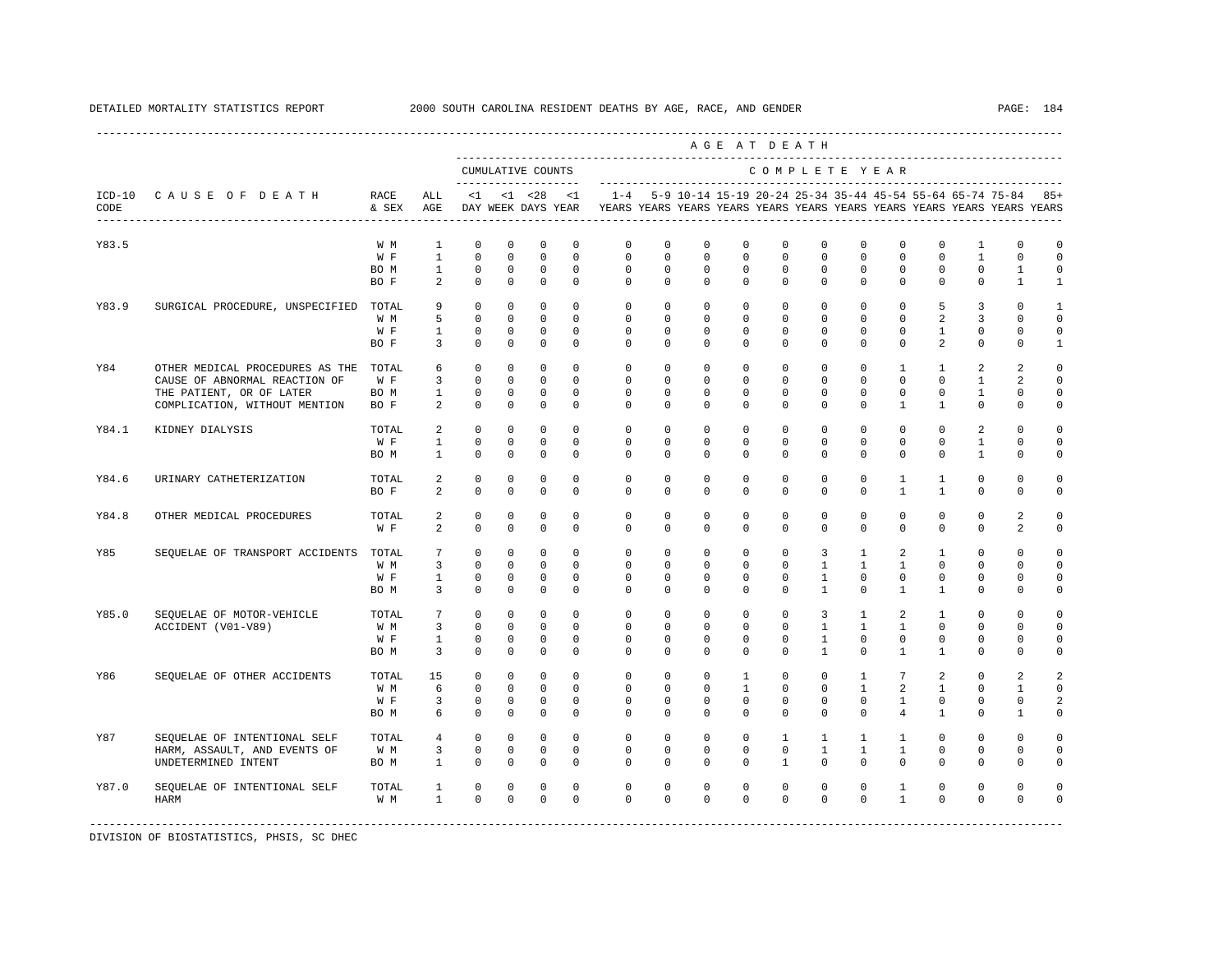|                  |                                              |                      |              |                            | AGE AT DEATH           |                            |                          |                          |                                 |                        |                                      |                          |                          |                     |                          |                        |                                                                                                                                |          |                                   |
|------------------|----------------------------------------------|----------------------|--------------|----------------------------|------------------------|----------------------------|--------------------------|--------------------------|---------------------------------|------------------------|--------------------------------------|--------------------------|--------------------------|---------------------|--------------------------|------------------------|--------------------------------------------------------------------------------------------------------------------------------|----------|-----------------------------------|
|                  |                                              |                      |              | CUMULATIVE COUNTS          |                        |                            | COMPLETE YEAR            |                          |                                 |                        |                                      |                          |                          |                     |                          |                        |                                                                                                                                |          |                                   |
| $ICD-10$<br>CODE | CAUSE OF DEATH                               | RACE<br>& SEX        | ALL<br>AGE   | <1                         | $\leq 1$               | < 28<br>DAY WEEK DAYS YEAR | $\leq$ 1                 | $1 - 4$                  |                                 |                        |                                      |                          |                          |                     |                          |                        | 5-9 10-14 15-19 20-24 25-34 35-44 45-54 55-64 65-74 75-84<br>YEARS YEARS YEARS YEARS YEARS YEARS YEARS YEARS YEARS YEARS YEARS |          | $85+$<br>YEARS                    |
| Y87.1            | SEQUELAE OF ASSAULT<br>$(X85-Y09)$           | TOTAL<br>W M<br>BO M | $\mathbf{1}$ | $\overline{0}$<br>$\Omega$ | $^{\circ}$<br>$\Omega$ | $^{\circ}$<br>$\Omega$     | $\mathbf{0}$<br>$\Omega$ | $\circ$<br>$\Omega$      | $\Omega$<br>$\circ$<br>$\Omega$ | $\circ$<br>$\Omega$    | $\Omega$<br>$\mathbf{0}$<br>$\Omega$ | $\mathbf{0}$             | $\Omega$                 | $\circ$<br>$\Omega$ | 0<br>$\circ$<br>$\Omega$ | $\circ$<br>$\Omega$    | $\mathbf{0}$<br>$\mathbf 0$<br>$\Omega$                                                                                        | 0        | $^{\circ}$<br>$\circ$<br>$\Omega$ |
| Y87.2            | SEQUELAE OF EVENTS OF<br>UNDETERMINED INTENT | TOTAL<br>W M         |              | $\Omega$                   | $\Omega$               | $\Omega$                   | 0<br>$\Omega$            | $\Omega$                 | $^{\circ}$<br>$\Omega$          | $\Omega$               | $^{\circ}$<br>$\Omega$               | $\mathbf{0}$<br>$\Omega$ | $\mathbf{0}$<br>$\Omega$ |                     | 0<br>$\Omega$            | $\Omega$               | 0<br>$\Omega$                                                                                                                  |          | $\circ$<br>$\Omega$               |
| Y89              | SEQUELAE OF OTHER EXTERNAL<br>CAUSES         | TOTAL<br>BO M        |              | $^{\circ}$<br>$\Omega$     | $\Omega$               | $\Omega$                   | 0<br>$\Omega$            | $\mathbf{0}$<br>$\Omega$ | 0<br>$\Omega$                   | $^{\circ}$<br>$\Omega$ | $\mathbf{0}$<br>$\Omega$             | $\mathbf{0}$<br>$\Omega$ | 0<br>$\Omega$            | $\circ$<br>$\Omega$ |                          | $^{\circ}$<br>$\Omega$ | 0<br>$\Omega$                                                                                                                  |          | $\circ$<br>$\Omega$               |
| Y89.1            | SEQUELAE OF WAR OPERATIONS                   | TOTAL<br>BO M        | $\mathbf{1}$ | $^{\circ}$<br>$\Omega$     | $\Omega$               | $\Omega$                   | $^{\circ}$<br>$\Omega$   | $^{\circ}$<br>$\Omega$   | 0<br>$\Omega$                   | $^{\circ}$<br>$\Omega$ | $\mathbf{0}$<br>$\Omega$             | $\mathbf{0}$<br>$\Omega$ | $\circ$<br>$\Omega$      | $\circ$<br>$\Omega$ |                          | $\Omega$               | $\mathbf{0}$<br>$\Omega$                                                                                                       | $\Omega$ | $\Omega$                          |

-----------------------------------------------------------------------------------------------------------------------------------------------------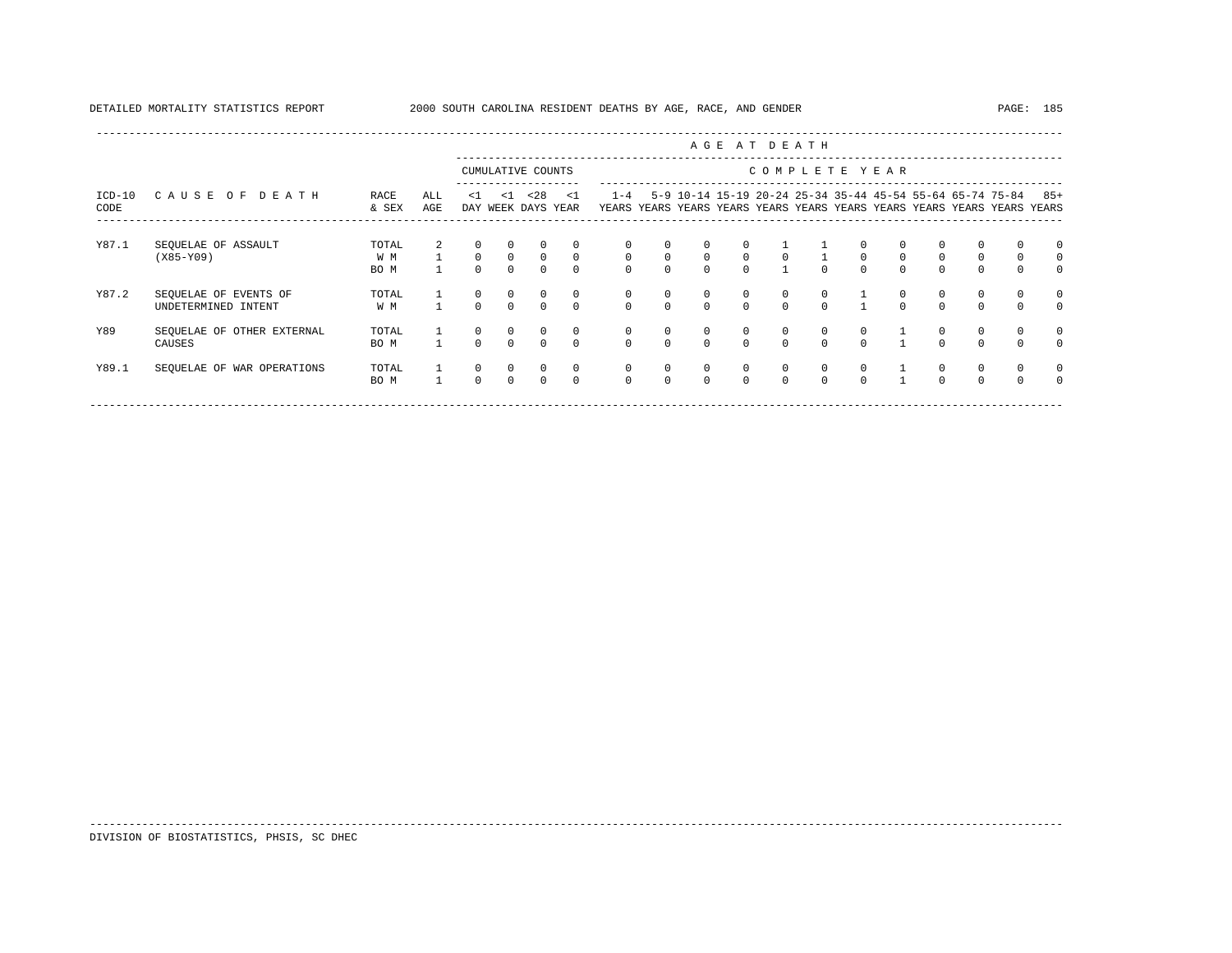#### APPENDIX

### *Reference for selected cause of death categories:*

Other and Unspecified Mental and Behavioral Disorders (F50-F99): F50-F69, F80-F99

Other Diseases of Nervous System (G10-G98): G10-G12, G23-G25, G31, G36-G37, G43-G44, G47-G72, G81-G98

Other Arthropathies and Related Disorders (M00-M35): M00, M02, M10-M31, M33- M35

Other Conditions Originating in the Perinatal Period (P05-P96): P05, P08, P29, P50-P96

All Other Congenital Malformations of Nervous System (Q01-Q07): Q01-Q04, Q06-Q07

Other Congenital Malformations and Deformations (Q10-Q89): Q10-Q18, Q35-Q89

All Other Symptoms and Findings (R00-R94): R00-R53, R55-R94

Accidents (V01-Y86): V01-X59, Y85-Y86

Suicide (X60-Y87): X60-X84, Y87.0

Homicide (X85-Y87): X85-Y09, Y87.1

Events of Undetermined Intent (Y10-Y87): Y10-Y34, Y87.2

Complications of Medical and Surgical Care (Y40-Y88): Y40-Y84, Y88